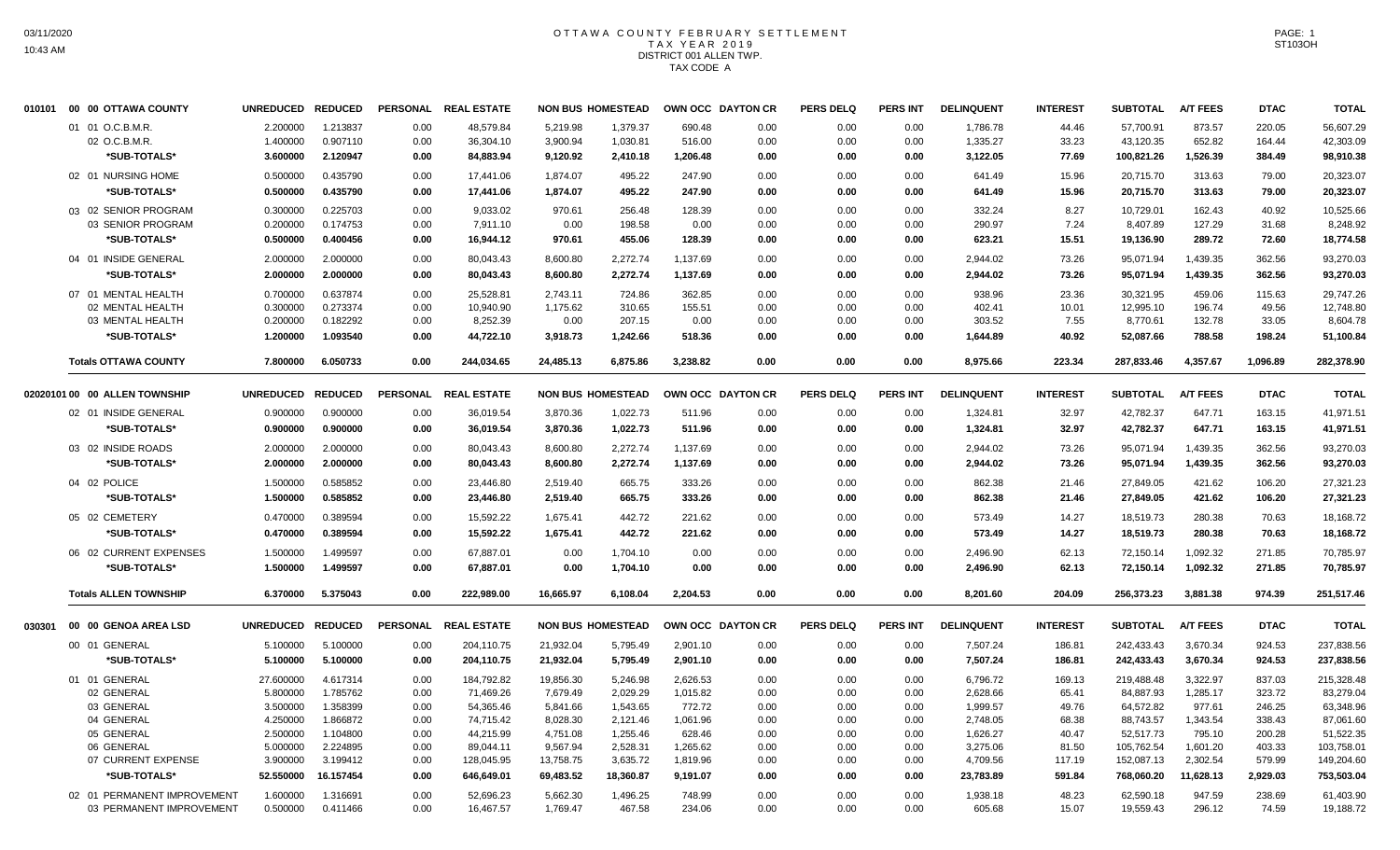### OTTAWA COUNTY FEBRUARY SETTLEMENT TAX YEAR 2019 DISTRICT 001 ALLEN TWP. TAX CODE A

| 030301     |    | 00 00 GENOA AREA LSD                   | UNREDUCED REDUCED |                     |                 | PERSONAL REAL ESTATE |            | <b>NON BUS HOMESTEAD</b> | OWN OCC DAYTON CR |      | <b>PERS DELQ</b> | <b>PERS INT</b> | <b>DELINQUENT</b> | <b>INTEREST</b> | <b>SUBTOTAL</b> | <b>A/T FEES</b> | <b>DTAC</b> | <b>TOTAL</b> |
|------------|----|----------------------------------------|-------------------|---------------------|-----------------|----------------------|------------|--------------------------|-------------------|------|------------------|-----------------|-------------------|-----------------|-----------------|-----------------|-------------|--------------|
|            | 02 | *SUB-TOTALS*                           | 2.100000          | 1.728157            | 0.00            | 69,163.80            | 7,431.77   | 1,963.83                 | 983.05            | 0.00 | 0.00             | 0.00            | 2,543.86          | 63.30           | 82,149.61       | 1,243.71        | 313.28      | 80,592.62    |
|            |    | 03 01 EDUCATION TECHNOLOGY             | 0.500000          | 0.462680            | 0.00            | 20.945.60            | 0.00       | 525.78                   | 0.00              | 0.00 | 0.00             | 0.00            | 770.38            | 19.17           | 22,260.93       | 337.02          | 83.88       | 21,840.03    |
|            |    | *SUB-TOTALS*                           | 0.500000          | 0.462680            | 0.00            | 20,945.60            | 0.00       | 525.78                   | 0.00              | 0.00 | 0.00             | 0.00            | 770.38            | 19.17           | 22,260.93       | 337.02          | 83.88       | 21,840.03    |
|            |    | 04 01 DEBT                             | 1.450000          | 1.450000            | 0.00            | 58.031.49            | 6.235.58   | 1.647.74                 | 824.82            | 0.00 | 0.00             | 0.00            | 2,134.41          | 53.11           | 68.927.15       | 1.043.53        | 262.86      | 67,620.76    |
|            |    | 02 DEBT                                | 1.850000          | 1.850000            | 0.00            | 74.040.17            | 7,955.74   | 2,102.29                 | 1,052.36          | 0.00 | 0.00             | 0.00            | 2,723.22          | 67.76           | 87,941.54       | 1,331.40        | 335.37      | 86,274.77    |
|            |    | *SUB-TOTALS*                           | 3.300000          | 3.300000            | 0.00            | 132,071.66           | 14,191.32  | 3,750.03                 | 1,877.18          | 0.00 | 0.00             | 0.00            | 4,857.63          | 120.87          | 156,868.69      | 2,374.93        | 598.23      | 153,895.53   |
|            |    | 05 01 EMERGENCY                        | 5.600000          | 5.600000            | 0.00            | 253,512.95           | 0.00       | 6,363.68                 | 0.00              | 0.00 | 0.00             | 0.00            | 9,324.26          | 232.02          | 269,432.91      | 4.079.10        | 1,015.17    | 264,338.64   |
|            |    | *SUB-TOTALS*                           | 5.600000          | 5.600000            | 0.00            | 253,512.95           | 0.00       | 6,363.68                 | 0.00              | 0.00 | 0.00             | 0.00            | 9,324.26          | 232.02          | 269,432.91      | 4,079.10        | 1,015.17    | 264,338.64   |
|            |    | <b>Totals GENOA AREA LSD</b>           |                   | 69.150000 32.348291 | 0.00            | 1.326.453.77         | 113.038.65 | 36.759.68                | 14.952.40         | 0.00 | 0.00             | 0.00            | 48.787.26         | 1.214.01        | 1.541.205.77    | 23.333.23       | 5.864.12    | 1,512,008.42 |
| 050501     |    | <b>00 00 PENTA COUNTY JVS</b>          | <b>UNREDUCED</b>  | <b>REDUCED</b>      | <b>PERSONAL</b> | <b>REAL ESTATE</b>   |            | <b>NON BUS HOMESTEAD</b> | OWN OCC DAYTON CR |      | <b>PERS DELQ</b> | <b>PERS INT</b> | <b>DELINQUENT</b> | <b>INTEREST</b> | <b>SUBTOTAL</b> | <b>A/T FEES</b> | <b>DTAC</b> | <b>TOTAL</b> |
|            |    | 01 01 GENERAL                          | 1.400000          | 1.272727            | 0.00            | 50.936.72            | 5.473.24   | 1.446.29                 | 723.98            | 0.00 | 0.00             | 0.00            | 1.873.46          | 46.62           | 60.500.31       | 915.95          | 230.72      | 59.353.64    |
|            |    | 02 GENERAL                             | 0.800000          | 0.727273            | 0.00            | 29,106.71            | 3,127.56   | 826.45                   | 413.70            | 0.00 | 0.00             | 0.00            | 1,070.55          | 26.64           | 34,571.61       | 523.40          | 131.84      | 33,916.37    |
|            |    | 03 PERMANENT IMP.                      | 1.000000          | 0.820309            | 0.00            | 32,830.17            | 3.527.66   | 932.18                   | 466.63            | 0.00 | 0.00             | 0.00            | 1.207.50          | 30.05           | 38.994.19       | 590.36          | 148.71      | 38,255.12    |
|            |    | *SUB-TOTALS*                           | 3.200000          | 2.820309            | 0.00            | 112,873.60           | 12,128.46  | 3,204.92                 | 1,604.31          | 0.00 | 0.00             | 0.00            | 4,151.51          | 103.31          | 134,066.11      | 2,029.71        | 511.27      | 131,525.13   |
|            |    | <b>Totals PENTA COUNTY JVS</b>         | 3.200000          | 2.820309            | 0.00            | 112,873.60           | 12,128.46  | 3,204.92                 | 1,604.31          | 0.00 | 0.00             | 0.00            | 4,151.51          | 103.31          | 134,066.11      | 2,029.71        | 511.27      | 131,525.13   |
|            |    |                                        |                   | <b>REDUCED</b>      |                 | PERSONAL REAL ESTATE |            | <b>NON BUS HOMESTEAD</b> | OWN OCC DAYTON CR |      | <b>PERS DELQ</b> | <b>PERS INT</b> | <b>DELINQUENT</b> | <b>INTEREST</b> | <b>SUBTOTAL</b> | <b>A/T FEES</b> | <b>DTAC</b> | <b>TOTAL</b> |
|            |    | 01 01 CURRENT EXPENSE                  | 1.100000          | 0.917764            | 0.00            | 36,730.49            | 3,946.75   | 1,042.92                 | 522.06            | 0.00 | 0.00             | 0.00            | 1,350.96          | 33.62           | 43,626.80       | 660.49          | 166.37      | 42,799.94    |
|            |    | *SUB-TOTALS*                           | 1.100000          | 0.917764            | 0.00            | 36,730.49            | 3,946.75   | 1,042.92                 | 522.06            | 0.00 | 0.00             | 0.00            | 1,350.96          | 33.62           | 43,626.80       | 660.49          | 166.37      | 42,799.94    |
|            |    | <b>Totals HARRIS ELMORE PUBLIC LIB</b> | 1.100000          | 0.917764            | 0.00            | 36,730.49            | 3,946.75   | 1,042.92                 | 522.06            | 0.00 | 0.00             | 0.00            | 1,350.96          | 33.62           | 43,626.80       | 660.49          | 166.37      | 42,799.94    |
| 080806     |    | 00 00 ALLEN CLAY FIRE DIST             | <b>UNREDUCED</b>  | <b>REDUCED</b>      | <b>PERSONAL</b> | <b>REAL ESTATE</b>   |            | <b>NON BUS HOMESTEAD</b> | OWN OCC DAYTON CR |      | <b>PERS DELQ</b> | <b>PERS INT</b> | <b>DELINQUENT</b> | <b>INTEREST</b> | <b>SUBTOTAL</b> | <b>A/T FEES</b> | <b>DTAC</b> | <b>TOTAL</b> |
|            |    | 01 01 GENERAL                          | 5.000000          | 4.114200            | 0.00            | 164,657.35           | 17,692.70  | 4,675.26                 | 2,340.31          | 0.00 | 0.00             | 0.00            | 6,056.13          | 150.70          | 195,572.45      | 2,960.56        | 745.82      | 191,866.07   |
|            |    | *SUB-TOTALS*                           | 5.000000          | 4.114200            | 0.00            | 164,657.35           | 17,692.70  | 4,675.26                 | 2,340.31          | 0.00 | 0.00             | 0.00            | 6,056.13          | 150.70          | 195,572.45      | 2,960.56        | 745.82      | 191,866.07   |
|            |    | <b>Totals ALLEN CLAY FIRE DIST</b>     | 5.000000          | 4.114200            | 0.00            | 164.657.35           | 17.692.70  | 4.675.26                 | 2,340.31          | 0.00 | 0.00             | 0.00            | 6.056.13          | 150.70          | 195.572.45      | 2.960.56        | 745.82      | 191,866.07   |
| ALLEN TWP. |    |                                        |                   |                     |                 |                      |            |                          |                   |      |                  |                 |                   |                 |                 |                 |             |              |
|            |    | <b>TAX CODE A TOTALS</b>               |                   | 92.620000 51.626340 | 0.00            | 2.107.738.86         | 187.957.66 | 58.666.68                | 24.862.43         | 0.00 | 0.00             | 0.00            | 77,523.12         | 1.929.07        | 2.458.677.82    | 37,223.04       | 9,358.86    | 2,412,095.92 |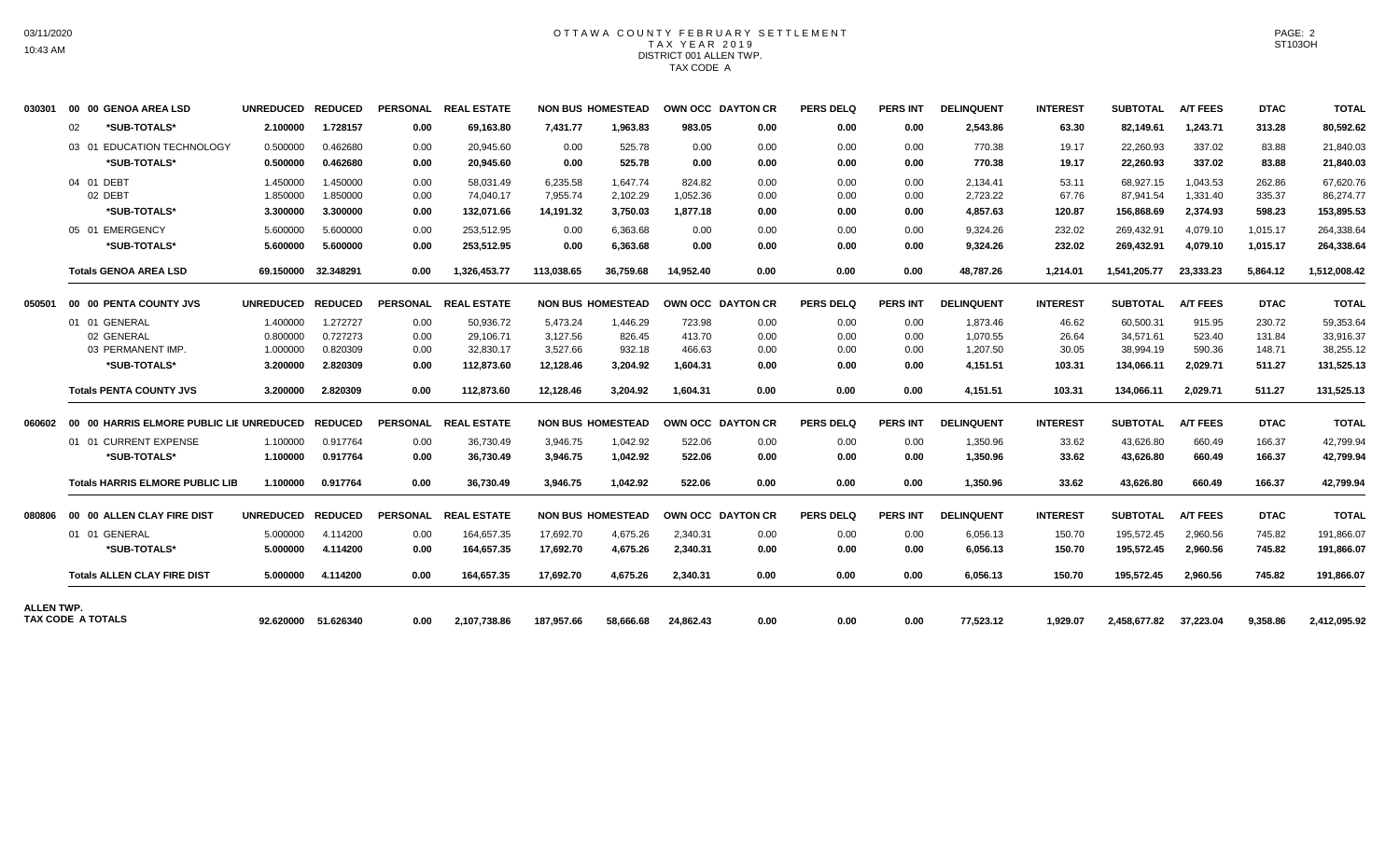# OTTAWA COUNTY FEBRUARY SETTLEMENT TAX YEAR 2019 DISTRICT 001 ALLEN TWP. TAX CODE B

| 010101 | 00 00 OTTAWA COUNTY            | UNREDUCED REDUCED |                      |           | PERSONAL REAL ESTATE | <b>NON BUS HOMESTEAD</b> |              | OWN OCC DAYTON CR |      | <b>PERS DELQ</b> | <b>PERS INT</b> | <b>DELINQUENT</b> | <b>INTEREST</b> | <b>SUBTOTAL</b> | <b>A/T FEES</b> | <b>DTAC</b> | <b>TOTAL</b> |
|--------|--------------------------------|-------------------|----------------------|-----------|----------------------|--------------------------|--------------|-------------------|------|------------------|-----------------|-------------------|-----------------|-----------------|-----------------|-------------|--------------|
|        | 01 01 O.C.B.M.R.               | 2.200000          | 1.897775             | 4,184.79  | 3,070.70             | 0.00                     | 0.00         | 1.07              | 0.00 | 0.00             | 0.00            | 140.72            | 2.08            | 7,399.36        | 112.02          | 14.28       | 7,273.06     |
|        | 02 O.C.B.M.R.                  | 1.400000          | 1.257568             | 2,663.05  | 2,034.81             | 0.00                     | 0.00         | 0.71              | 0.00 | 0.00             | 0.00            | 93.25             | 1.38            | 4,793.20        | 72.57           | 9.46        | 4,711.17     |
|        | *SUB-TOTALS*                   | 3.600000          | 3.155343             | 6,847.84  | 5,105.51             | 0.00                     | 0.00         | 1.78              | 0.00 | 0.00             | 0.00            | 233.97            | 3.46            | 12,192.56       | 184.59          | 23.74       | 11,984.23    |
|        | 02 01 NURSING HOME             | 0.500000          | 0.488991             | 951.09    | 791.21               | 0.00                     | 0.00         | 0.28              | 0.00 | 0.00             | 0.00            | 36.26             | 0.54            | 1,779.38        | 26.94           | 3.68        | 1,748.76     |
|        | *SUB-TOTALS*                   | 0.500000          | 0.488991             | 951.09    | 791.21               | 0.00                     | 0.00         | 0.28              | 0.00 | 0.00             | 0.00            | 36.26             | 0.54            | 1,779.38        | 26.94           | 3.68        | 1,748.76     |
|        | 03 02 SENIOR PROGRAM           | 0.300000          | 0.288129             | 570.65    | 466.21               | 0.00                     | 0.00         | 0.16              | 0.00 | 0.00             | 0.00            | 21.36             | 0.32            | 1,058.70        | 16.03           | 2.17        | 1.040.50     |
|        | 03 SENIOR PROGRAM              | 0.200000          | 0.196080             | 380.44    | 317.27               | 0.00                     | 0.00         | 0.00              | 0.00 | 0.00             | 0.00            | 14.54             | 0.21            | 712.46          | 10.79           | 1.48        | 700.19       |
|        | *SUB-TOTALS*                   | 0.500000          | 0.484209             | 951.09    | 783.48               | 0.00                     | 0.00         | 0.16              | 0.00 | 0.00             | 0.00            | 35.90             | 0.53            | 1,771.16        | 26.82           | 3.65        | 1,740.69     |
|        | 04 01 INSIDE GENERAL           | 2.000000          | 2.000000             | 3,804.35  | 3,236.10             | 0.00                     | 0.00         | 1.13              | 0.00 | 0.00             | 0.00            | 148.30            | 2.19            | 7,192.07        | 108.88          | 15.05       | 7,068.14     |
|        | *SUB-TOTALS*                   | 2.000000          | 2.000000             | 3,804.35  | 3,236.10             | 0.00                     | 0.00         | 1.13              | 0.00 | 0.00             | 0.00            | 148.30            | 2.19            | 7,192.07        | 108.88          | 15.05       | 7,068.14     |
|        | 07 01 MENTAL HEALTH            | 0.700000          | 0.685003             | 1,331.52  | 1,108.37             | 0.00                     | 0.00         | 0.39              | 0.00 | 0.00             | 0.00            | 50.79             | 0.75            | 2,491.82        | 37.73           | 5.15        | 2,448.94     |
|        | 02 MENTAL HEALTH               | 0.300000          | 0.293573             | 570.65    | 475.02               | 0.00                     | 0.00         | 0.17              | 0.00 | 0.00             | 0.00            | 21.77             | 0.32            | 1,067.93        | 16.17           | 2.21        | 1,049.55     |
|        | 03 MENTAL HEALTH               | 0.200000          | 0.195715             | 380.44    | 316.68               | 0.00                     | 0.00         | 0.00              | 0.00 | 0.00             | 0.00            | 14.51             | 0.21            | 711.84          | 10.78           | 1.47        | 699.59       |
|        | *SUB-TOTALS*                   | 1.200000          | 1.174291             | 2,282.61  | 1,900.07             | 0.00                     | 0.00         | 0.56              | 0.00 | 0.00             | 0.00            | 87.07             | 1.28            | 4,271.59        | 64.68           | 8.83        | 4,198.08     |
|        | <b>Totals OTTAWA COUNTY</b>    | 7.800000          | 7.302834             | 14,836.98 | 11,816.37            | 0.00                     | 0.00         | 3.91              | 0.00 | 0.00             | 0.00            | 541.50            | 8.00            | 27,206.76       | 411.91          | 54.95       | 26,739.90    |
|        | 02020101 00 00 ALLEN TOWNSHIP  | UNREDUCED REDUCED |                      |           | PERSONAL REAL ESTATE | <b>NON BUS HOMESTEAD</b> |              | OWN OCC DAYTON CR |      | <b>PERS DELQ</b> | <b>PERS INT</b> | <b>DELINQUENT</b> | <b>INTEREST</b> | <b>SUBTOTAL</b> | <b>A/T FEES</b> | <b>DTAC</b> | <b>TOTAL</b> |
|        | 02 01 INSIDE GENERAL           | 0.900000          | 0.900000             | 1,711.96  | 1,456.25             | 0.00                     | 0.00         | 0.51              | 0.00 | 0.00             | 0.00            | 66.74             | 0.99            | 3,236.45        | 49.00           | 6.77        | 3,180.68     |
|        | *SUB-TOTALS*                   | 0.900000          | 0.900000             | 1,711.96  | 1,456.25             | 0.00                     | 0.00         | 0.51              | 0.00 | 0.00             | 0.00            | 66.74             | 0.99            | 3,236.45        | 49.00           | 6.77        | 3,180.68     |
|        | 03 02 INSIDE ROADS             | 2.000000          | 2.000000             | 3,804.35  | 3,236.10             | 0.00                     | 0.00         | 1.13              | 0.00 | 0.00             | 0.00            | 148.30            | 2.19            | 7,192.07        | 108.88          | 15.05       | 7,068.14     |
|        | *SUB-TOTALS*                   | 2.000000          | 2.000000             | 3,804.35  | 3,236.10             | 0.00                     | 0.00         | 1.13              | 0.00 | 0.00             | 0.00            | 148.30            | 2.19            | 7,192.07        | 108.88          | 15.05       | 7,068.14     |
|        | 04 02 POLICE                   | 1.500000          | 0.782982             | 2,853.26  | 1,266.90             | 0.00                     | 0.00         | 0.44              | 0.00 | 0.00             | 0.00            | 58.06             | 0.86            | 4,179.52        | 63.28           | 5.89        | 4,110.35     |
|        | *SUB-TOTALS*                   | 1.500000          | 0.782982             | 2,853.26  | 1,266.90             | 0.00                     | 0.00         | 0.44              | 0.00 | 0.00             | 0.00            | 58.06             | 0.86            | 4,179.52        | 63.28           | 5.89        | 4,110.35     |
|        |                                |                   |                      |           |                      |                          |              |                   |      |                  |                 |                   |                 |                 |                 |             |              |
|        | 05 02 CEMETERY<br>*SUB-TOTALS* | 0.470000          | 0.418561<br>0.418561 | 894.02    | 677.25<br>677.25     | 0.00<br>0.00             | 0.00<br>0.00 | 0.24              | 0.00 | 0.00             | 0.00<br>0.00    | 31.04             | 0.46<br>0.46    | 1,603.01        | 24.27           | 3.15        | 1,575.59     |
|        |                                | 0.470000          |                      | 894.02    |                      |                          |              | 0.24              | 0.00 | 0.00             |                 | 31.04             |                 | 1,603.01        | 24.27           | 3.15        | 1,575.59     |
|        | 06 02 CURRENT EXPENSES         | 1.500000          | 1.500000             | 2,853.26  | 2,427.08             | 0.00                     | 0.00         | 0.00              | 0.00 | 0.00             | 0.00            | 111.23            | 1.64            | 5,393.21        | 81.65           | 11.29       | 5.300.27     |
|        | *SUB-TOTALS*                   | 1.500000          | 1.500000             | 2,853.26  | 2,427.08             | 0.00                     | 0.00         | 0.00              | 0.00 | 0.00             | 0.00            | 111.23            | 1.64            | 5,393.21        | 81.65           | 11.29       | 5,300.27     |
|        | <b>Totals ALLEN TOWNSHIP</b>   | 6.370000          | 5.601543             | 12,116.85 | 9,063.58             | 0.00                     | 0.00         | 2.32              | 0.00 | 0.00             | 0.00            | 415.37            | 6.14            | 21,604.26       | 327.08          | 42.15       | 21,235.03    |
| 030301 | 00 00 GENOA AREA LSD           | UNREDUCED REDUCED |                      |           | PERSONAL REAL ESTATE | <b>NON BUS HOMESTEAD</b> |              | OWN OCC DAYTON CR |      | <b>PERS DELQ</b> | <b>PERS INT</b> | <b>DELINQUENT</b> | <b>INTEREST</b> | <b>SUBTOTAL</b> | <b>A/T FEES</b> | <b>DTAC</b> | <b>TOTAL</b> |
|        | 00 01 GENERAL                  | 5.100000          | 5.100000             | 9,701.09  | 8,252.06             | 0.00                     | 0.00         | 2.88              | 0.00 | 0.00             | 0.00            | 378.17            | 5.58            | 18,339.78       | 277.66          | 38.38       | 18,023.74    |
|        | *SUB-TOTALS*                   | 5.100000          | 5.100000             | 9,701.09  | 8,252.06             | 0.00                     | 0.00         | 2.88              | 0.00 | 0.00             | 0.00            | 378.17            | 5.58            | 18,339.78       | 277.66          | 38.38       | 18,023.74    |
|        | 01 01 GENERAL                  | 27.600000         | 9.051254             | 52,500.04 | 14,645.39            | 0.00                     | 0.00         | 5.11              | 0.00 | 0.00             | 0.00            | 671.15            | 9.91            | 67,831.60       | 1,026.94        | 68.11       | 66,736.55    |
|        | 02 GENERAL                     | 5.800000          | 2.605279             | 11,032.62 | 4,215.47             | 0.00                     | 0.00         | 1.47              | 0.00 | 0.00             | 0.00            | 193.18            | 2.85            | 15,445.59       | 233.84          | 19.60       | 15,192.15    |
|        | 03 GENERAL                     | 3.500000          | 1.955258             | 6,657.61  | 3,163.71             | 0.00                     | 0.00         | 1.10              | 0.00 | 0.00             | 0.00            | 144.98            | 2.14            | 9,969.54        | 150.93          | 14.71       | 9,803.90     |
|        | 04 GENERAL                     | 4.250000          | 2.762007             | 8,084.25  | 4,469.07             | 0.00                     | 0.00         | 1.56              | 0.00 | 0.00             | 0.00            | 204.80            | 3.02            | 12,762.70       | 193.22          | 20.78       | 12,548.70    |
|        | 05 GENERAL                     | 2.500000          | 1.627265             | 4,755.44  | 2,633.00             | 0.00                     | 0.00         | 0.92              | 0.00 | 0.00             | 0.00            | 120.66            | 1.78            | 7,511.80        | 113.73          | 12.24       | 7,385.83     |
|        | 06 GENERAL                     | 5.000000          | 3.709905             | 9,510.88  | 6,002.81             | 0.00                     | 0.00         | 2.09              | 0.00 | 0.00             | 0.00            | 275.09            | 4.06            | 15,794.93       | 239.13          | 27.92       | 15,527.88    |
|        | 07 CURRENT EXPENSE             | 3.900000          | 3.680711             | 7,418.48  | 5,955.58             | 0.00                     | 0.00         | 2.08              | 0.00 | 0.00             | 0.00            | 272.93            | 4.03            | 13,653.10       | 206.70          | 27.70       | 13,418.70    |
|        | *SUB-TOTALS*                   | 52.550000         | 25.391679            | 99,959.32 | 41,085.03            | 0.00                     | 0.00         | 14.33             | 0.00 | 0.00             | 0.00            | 1,882.79          | 27.79           | 142,969.26      | 2,164.49        | 191.06      | 140,613.71   |
|        | 02 01 PERMANENT IMPROVEMENT    | 1.600000          | 1.522485             | 3,043.48  | 2,463.46             | 0.00                     | 0.00         | 0.86              | 0.00 | 0.00             | 0.00            | 112.89            | 1.67            | 5,622.36        | 85.12           | 11.46       | 5,525.78     |
|        | 03 PERMANENT IMPROVEMENT       | 0.500000          | 0.475777             | 951.09    | 769.83               | 0.00                     | 0.00         | 0.27              | 0.00 | 0.00             | 0.00            | 35.28             | 0.52            | 1,756.99        | 26.60           | 3.58        | 1,726.81     |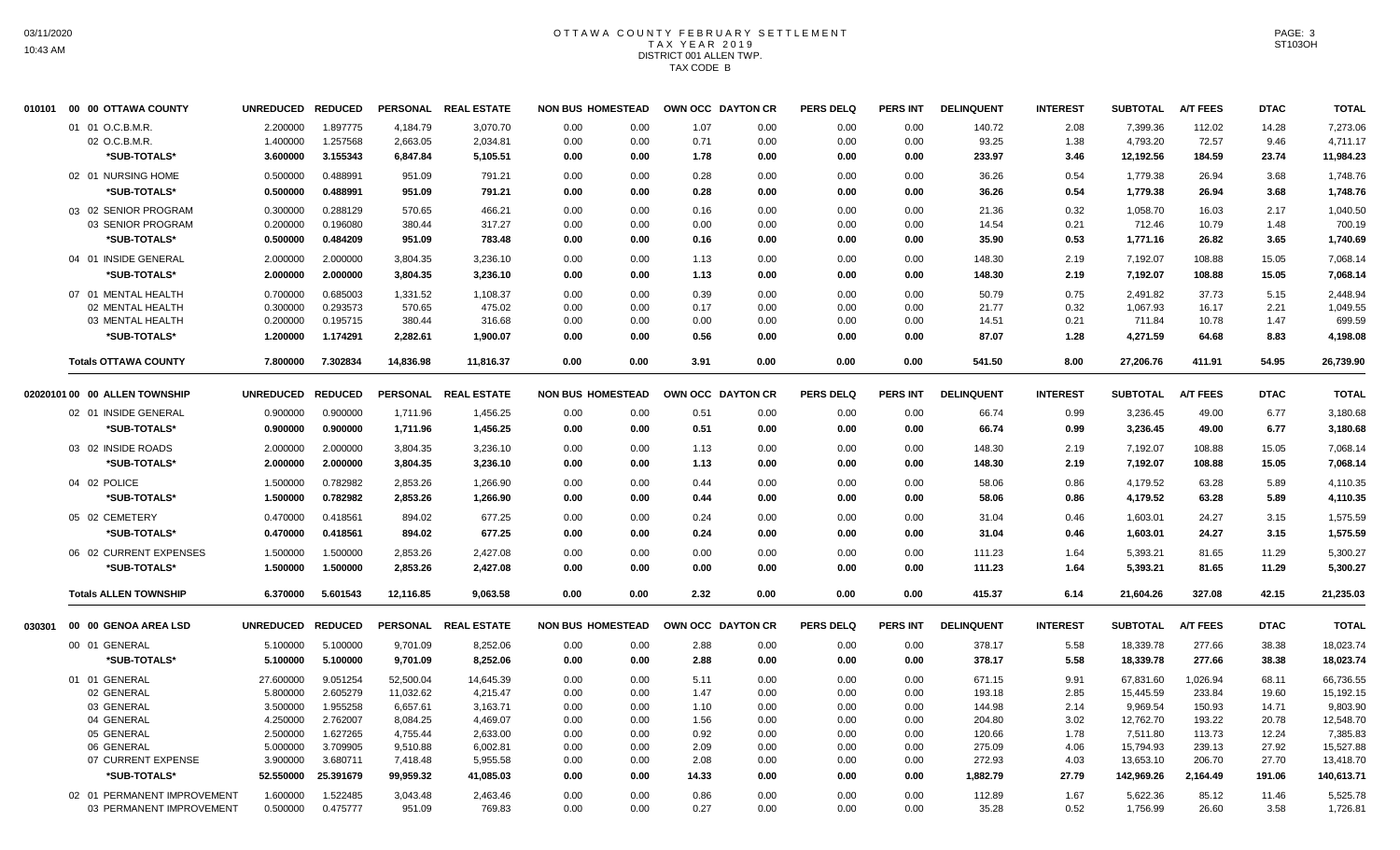### OTTAWA COUNTY FEBRUARY SETTLEMENT TAX YEAR 2019 DISTRICT 001 ALLEN TWP. TAX CODE B

| 030301            |    | 00 00 GENOA AREA LSD                                    | UNREDUCED REDUCED |                     |            | PERSONAL REAL ESTATE | <b>NON BUS HOMESTEAD</b> |      | OWN OCC DAYTON CR |      | <b>PERS DELQ</b> | <b>PERS INT</b> | <b>DELINQUENT</b> | <b>INTEREST</b> | <b>SUBTOTAL</b> | <b>A/T FEES</b> | <b>DTAC</b> | <b>TOTAL</b> |
|-------------------|----|---------------------------------------------------------|-------------------|---------------------|------------|----------------------|--------------------------|------|-------------------|------|------------------|-----------------|-------------------|-----------------|-----------------|-----------------|-------------|--------------|
|                   | 02 | *SUB-TOTALS*                                            | 2.100000          | 1.998262            | 3.994.57   | 3,233.29             | 0.00                     | 0.00 | 1.13              | 0.00 | 0.00             | 0.00            | 148.17            | 2.19            | 7,379.35        | 111.72          | 15.04       | 7,252.59     |
|                   |    | 03 01 EDUCATION TECHNOLOGY                              | 0.500000          | 0.498765            | 951.09     | 807.03               | 0.00                     | 0.00 | 0.00              | 0.00 | 0.00             | 0.00            | 36.98             | 0.55            | 1.795.65        | 27.19           | 3.75        | 1,764.71     |
|                   |    | *SUB-TOTALS*                                            | 0.500000          | 0.498765            | 951.09     | 807.03               | 0.00                     | 0.00 | 0.00              | 0.00 | 0.00             | 0.00            | 36.98             | 0.55            | 1,795.65        | 27.19           | 3.75        | 1,764.71     |
|                   |    | 04 01 DEBT                                              | 1.450000          | 1.450000            | 2.758.15   | 2.346.17             | 0.00                     | 0.00 | 0.82              | 0.00 | 0.00             | 0.00            | 107.52            | 1.59            | 5.214.25        | 78.94           | 10.91       | 5.124.40     |
|                   |    | 02 DEBT                                                 | 1.850000          | 1.850000            | 3,519.02   | 2.993.39             | 0.00                     | 0.00 | 1.04              | 0.00 | 0.00             | 0.00            | 137.18            | 2.03            | 6,652.66        | 100.72          | 13.92       | 6,538.02     |
|                   |    | *SUB-TOTALS*                                            | 3.300000          | 3.300000            | 6,277.17   | 5,339.56             | 0.00                     | 0.00 | 1.86              | 0.00 | 0.00             | 0.00            | 244.70            | 3.62            | 11,866.91       | 179.66          | 24.83       | 11,662.42    |
|                   |    | 05 01 EMERGENCY                                         | 5.600000          | 5.600000            | 10.652.18  | 9.061.08             | 0.00                     | 0.00 | 0.00              | 0.00 | 0.00             | 0.00            | 415.24            | 6.13            | 20.134.63       | 304.83          | 42.14       | 19.787.66    |
|                   |    | *SUB-TOTALS*                                            | 5.600000          | 5.600000            | 10,652.18  | 9.061.08             | 0.00                     | 0.00 | 0.00              | 0.00 | 0.00             | 0.00            | 415.24            | 6.13            | 20,134.63       | 304.83          | 42.14       | 19,787.66    |
|                   |    | <b>Totals GENOA AREA LSD</b>                            |                   | 69.150000 41.888706 | 131,535.42 | 67,778.05            | 0.00                     | 0.00 | 20.20             | 0.00 | 0.00             | 0.00            | 3,106.05          | 45.86           | 202,485.58      | 3,065.55        | 315.20      | 199,104.83   |
| 050501            |    | 00 00 PENTA COUNTY JVS                                  | UNREDUCED REDUCED |                     |            | PERSONAL REAL ESTATE | <b>NON BUS HOMESTEAD</b> |      | OWN OCC DAYTON CR |      | <b>PERS DELQ</b> | <b>PERS INT</b> | <b>DELINQUENT</b> | <b>INTEREST</b> | <b>SUBTOTAL</b> | <b>A/T FEES</b> | <b>DTAC</b> | <b>TOTAL</b> |
|                   |    | 01 01 GENERAL                                           | 1.400000          | 1.364990            | 2,663.05   | 2,208.62             | 0.00                     | 0.00 | 0.77              | 0.00 | 0.00             | 0.00            | 101.21            | 1.49            | 4,975.14        | 75.32           | 10.27       | 4,889.55     |
|                   |    | 02 GENERAL                                              | 0.800000          | 0.779994            | 1,521.74   | 1,262.07             | 0.00                     | 0.00 | 0.44              | 0.00 | 0.00             | 0.00            | 57.84             | 0.85            | 2,842.94        | 43.04           | 5.87        | 2,794.03     |
|                   |    | 03 PERMANENT IMP.                                       | 1.000000          | 0.974993            | 1,902.18   | 1,577.59             | 0.00                     | 0.00 | 0.55              | 0.00 | 0.00             | 0.00            | 72.30             | 1.07            | 3,553.69        | 53.80           | 7.34        | 3,492.55     |
|                   |    | *SUB-TOTALS*                                            | 3.200000          | 3.119977            | 6,086.97   | 5,048.28             | 0.00                     | 0.00 | 1.76              | 0.00 | 0.00             | 0.00            | 231.35            | 3.41            | 11,371.77       | 172.16          | 23.48       | 11,176.13    |
|                   |    | <b>Totals PENTA COUNTY JVS</b>                          | 3.200000          | 3.119977            | 6.086.97   | 5.048.28             | 0.00                     | 0.00 | 1.76              | 0.00 | 0.00             | 0.00            | 231.35            | 3.41            | 11,371.77       | 172.16          | 23.48       | 11,176.13    |
|                   |    | 060602 00 00 HARRIS ELMORE PUBLIC LIE UNREDUCED REDUCED |                   |                     |            | PERSONAL REAL ESTATE | <b>NON BUS HOMESTEAD</b> |      | OWN OCC DAYTON CR |      | <b>PERS DELQ</b> | PERS INT        | <b>DELINQUENT</b> | <b>INTEREST</b> | <b>SUBTOTAL</b> | <b>A/T FEES</b> | <b>DTAC</b> | <b>TOTAL</b> |
|                   |    | 01 01 CURRENT EXPENSE                                   | 1.100000          | 1.081058            | 2,092.39   | 1,749.21             | 0.00                     | 0.00 | 0.61              | 0.00 | 0.00             | 0.00            | 80.16             | 1.18            | 3,923.55        | 59.40           | 8.13        | 3,856.02     |
|                   |    | *SUB-TOTALS*                                            | 1.100000          | 1.081058            | 2,092.39   | 1,749.21             | 0.00                     | 0.00 | 0.61              | 0.00 | 0.00             | 0.00            | 80.16             | 1.18            | 3,923.55        | 59.40           | 8.13        | 3,856.02     |
|                   |    | <b>Totals HARRIS ELMORE PUBLIC LIB</b>                  | 1.100000          | 1.081058            | 2.092.39   | 1.749.21             | 0.00                     | 0.00 | 0.61              | 0.00 | 0.00             | 0.00            | 80.16             | 1.18            | 3,923.55        | 59.40           | 8.13        | 3,856.02     |
| 080806            |    | 00 00 ALLEN CLAY FIRE DIST                              | UNREDUCED REDUCED |                     |            | PERSONAL REAL ESTATE | <b>NON BUS HOMESTEAD</b> |      | OWN OCC DAYTON CR |      | <b>PERS DELQ</b> | <b>PERS INT</b> | <b>DELINQUENT</b> | <b>INTEREST</b> | <b>SUBTOTAL</b> | <b>A/T FEES</b> | <b>DTAC</b> | <b>TOTAL</b> |
|                   |    | 01 01 GENERAL                                           | 5.000000          | 4.755110            | 9.510.88   | 7.694.00             | 0.00                     | 0.00 | 2.67              | 0.00 | 0.00             | 0.00            | 352.59            | 5.19            | 17,565.33       | 265.93          | 35.78       | 17,263.62    |
|                   |    | *SUB-TOTALS*                                            | 5.000000          | 4.755110            | 9,510.88   | 7.694.00             | 0.00                     | 0.00 | 2.67              | 0.00 | 0.00             | 0.00            | 352.59            | 5.19            | 17,565.33       | 265.93          | 35.78       | 17,263.62    |
|                   |    | <b>Totals ALLEN CLAY FIRE DIST</b>                      | 5.000000          | 4.755110            | 9.510.88   | 7.694.00             | 0.00                     | 0.00 | 2.67              | 0.00 | 0.00             | 0.00            | 352.59            | 5.19            | 17.565.33       | 265.93          | 35.78       | 17,263.62    |
| <b>ALLEN TWP.</b> |    |                                                         |                   |                     |            |                      |                          |      |                   |      |                  |                 |                   |                 |                 |                 |             |              |
|                   |    | TAX CODE B TOTALS                                       |                   | 92.620000 63.749228 | 176.179.49 | 103.149.49           | 0.00                     | 0.00 | 31.47             | 0.00 | 0.00             | 0.00            | 4.727.02          | 69.78           | 284,157.25      | 4.302.03        | 479.69      | 279,375.53   |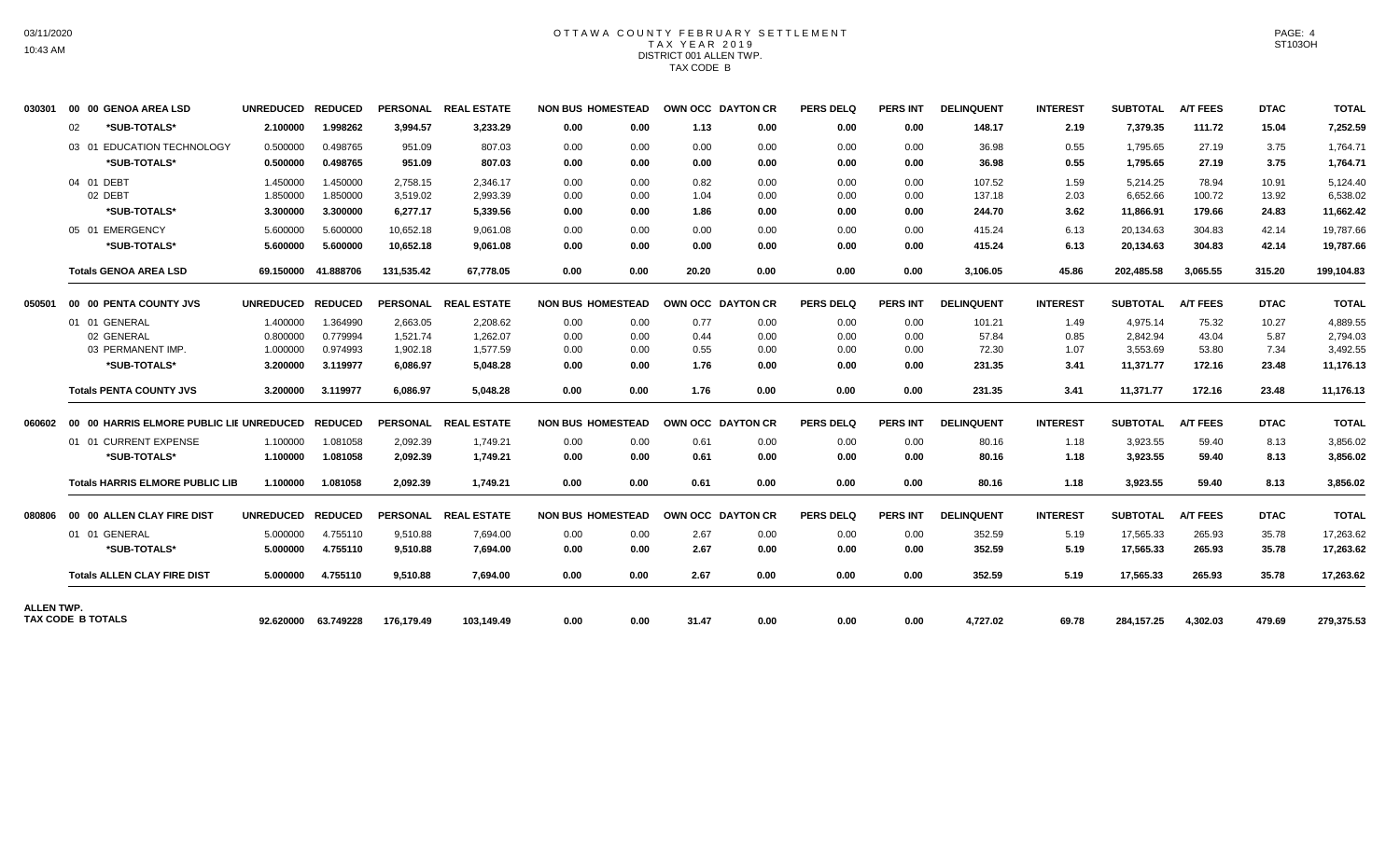### OTTAWA COUNTY FEBRUARY SETTLEMENT TAX YEAR 2019 DISTRICT 001 ALLEN TWP. DISTRICT

|        | 010101 00 00 OTTAWA COUNTY    | UNREDUCED REDUCED |                 | PERSONAL REAL ESTATE |           | <b>NON BUS HOMESTEAD</b> |          | OWN OCC DAYTON CR | <b>PERS DELQ</b> | <b>PERS INT</b> | <b>DELINQUENT</b> | <b>INTEREST</b> | <b>SUBTOTAL</b> | <b>A/T FEES</b> | <b>DTAC</b> | <b>TOTAL</b> |
|--------|-------------------------------|-------------------|-----------------|----------------------|-----------|--------------------------|----------|-------------------|------------------|-----------------|-------------------|-----------------|-----------------|-----------------|-------------|--------------|
|        | 01 01 O.C.B.M.R.              |                   | 4.184.79        | 51.650.54            | 5.219.98  | 1.379.37                 | 691.55   | 0.00              | 0.00             | 0.00            | 1,927.50          | 46.54           | 65.100.27       | 985.59          | 234.33      | 63,880.35    |
|        | 02 O.C.B.M.R                  |                   | 2,663.05        | 38,338.91            | 3,900.94  | 1,030.81                 | 516.71   | 0.00              | 0.00             | 0.00            | 1,428.52          | 34.61           | 47,913.55       | 725.39          | 173.90      | 47,014.26    |
|        | *SUB-TOTALS*                  |                   | 6,847.84        | 89,989.45            | 9,120.92  | 2,410.18                 | 1,208.26 | 0.00              | 0.00             | 0.00            | 3,356.02          | 81.15           | 113,013.82      | 1,710.98        | 408.23      | 110,894.61   |
|        | 02 01 NURSING HOME            |                   | 951.09          | 18.232.27            | 1.874.07  | 495.22                   | 248.18   | 0.00              | 0.00             | 0.00            | 677.75            | 16.50           | 22,495.08       | 340.57          | 82.68       | 22,071.83    |
|        | *SUB-TOTALS*                  |                   | 951.09          | 18,232.27            | 1,874.07  | 495.22                   | 248.18   | 0.00              | 0.00             | 0.00            | 677.75            | 16.50           | 22,495.08       | 340.57          | 82.68       | 22,071.83    |
|        | 03 02 SENIOR PROGRAM          |                   | 570.65          | 9,499.23             | 970.61    | 256.48                   | 128.55   | 0.00              | 0.00             | 0.00            | 353.60            | 8.59            | 11,787.71       | 178.46          | 43.09       | 11,566.16    |
|        | 03 SENIOR PROGRAM             |                   | 380.44          | 8,228.37             | 0.00      | 198.58                   | 0.00     | 0.00              | 0.00             | 0.00            | 305.51            | 7.45            | 9,120.35        | 138.08          | 33.16       | 8,949.11     |
|        | *SUB-TOTALS*                  |                   | 951.09          | 17,727.60            | 970.61    | 455.06                   | 128.55   | 0.00              | 0.00             | 0.00            | 659.11            | 16.04           | 20,908.06       | 316.54          | 76.25       | 20,515.27    |
|        | 04 01 INSIDE GENERAL          |                   | 3,804.35        | 83,279.53            | 8,600.80  | 2,272.74                 | 1,138.82 | 0.00              | 0.00             | 0.00            | 3,092.32          | 75.45           | 102,264.01      | 1,548.23        | 377.61      | 100,338.17   |
|        | *SUB-TOTALS*                  |                   | 3,804.35        | 83.279.53            | 8,600.80  | 2,272.74                 | 1,138.82 | 0.00              | 0.00             | 0.00            | 3,092.32          | 75.45           | 102,264.01      | 1,548.23        | 377.61      | 100,338.17   |
|        | 07 01 MENTAL HEALTH           |                   | 1,331.52        | 26,637.18            | 2,743.11  | 724.86                   | 363.24   | 0.00              | 0.00             | 0.00            | 989.75            | 24.11           | 32,813.77       | 496.79          | 120.78      | 32,196.20    |
|        | 02 MENTAL HEALTH              |                   | 570.65          | 11,415.92            | 1,175.62  | 310.65                   | 155.68   | 0.00              | 0.00             | 0.00            | 424.18            | 10.33           | 14,063.03       | 212.91          | 51.77       | 13,798.35    |
|        | 03 MENTAL HEALTH              |                   | 380.44          | 8,569.07             | 0.00      | 207.15                   | 0.00     | 0.00              | 0.00             | 0.00            | 318.03            | 7.76            | 9,482.45        | 143.56          | 34.52       | 9,304.37     |
|        | *SUB-TOTALS*                  |                   | 2,282.61        | 46,622.17            | 3,918.73  | 1,242.66                 | 518.92   | 0.00              | 0.00             | 0.00            | 1,731.96          | 42.20           | 56,359.25       | 853.26          | 207.07      | 55,298.92    |
|        | <b>Totals OTTAWA COUNTY</b>   |                   | 14,836.98       | 255,851.02           | 24,485.13 | 6,875.86                 | 3,242.73 | 0.00              | 0.00             | 0.00            | 9,517.16          | 231.34          | 315,040.22      | 4,769.58        | 1,151.84    | 309,118.80   |
|        | 02020101 00 00 ALLEN TOWNSHIP | UNREDUCED REDUCED |                 | PERSONAL REAL ESTATE |           | <b>NON BUS HOMESTEAD</b> |          | OWN OCC DAYTON CR | <b>PERS DELQ</b> | <b>PERS INT</b> | <b>DELINQUENT</b> | <b>INTEREST</b> | <b>SUBTOTAL</b> | <b>A/T FEES</b> | <b>DTAC</b> | <b>TOTAL</b> |
|        | 02 01 INSIDE GENERAL          |                   | 1,711.96        | 37,475.79            | 3,870.36  | 1,022.73                 | 512.47   | 0.00              | 0.00             | 0.00            | 1,391.55          | 33.96           | 46,018.82       | 696.71          | 169.92      | 45,152.19    |
|        | *SUB-TOTALS*                  |                   | 1,711.96        | 37,475.79            | 3,870.36  | 1,022.73                 | 512.47   | 0.00              | 0.00             | 0.00            | 1,391.55          | 33.96           | 46,018.82       | 696.71          | 169.92      | 45,152.19    |
|        | 03 02 INSIDE ROADS            |                   | 3,804.35        | 83,279.53            | 8,600.80  | 2,272.74                 | 1,138.82 | 0.00              | 0.00             | 0.00            | 3,092.32          | 75.45           | 102,264.01      | 1,548.23        | 377.61      | 100,338.17   |
|        | *SUB-TOTALS*                  |                   | 3,804.35        | 83,279.53            | 8,600.80  | 2,272.74                 | 1,138.82 | 0.00              | 0.00             | 0.00            | 3,092.32          | 75.45           | 102,264.01      | 1,548.23        | 377.61      | 100,338.17   |
|        | 04 02 POLICE                  |                   | 2,853.26        | 24,713.70            | 2,519.40  | 665.75                   | 333.70   | 0.00              | 0.00             | 0.00            | 920.44            | 22.32           | 32,028.57       | 484.90          | 112.09      | 31,431.58    |
|        | *SUB-TOTALS*                  |                   | 2,853.26        | 24,713.70            | 2,519.40  | 665.75                   | 333.70   | 0.00              | 0.00             | 0.00            | 920.44            | 22.32           | 32,028.57       | 484.90          | 112.09      | 31,431.58    |
|        | 05 02 CEMETERY                |                   | 894.02          | 16,269.47            | 1,675.41  | 442.72                   | 221.86   | 0.00              | 0.00             | 0.00            | 604.53            | 14.73           | 20,122.74       | 304.65          | 73.78       | 19,744.31    |
|        | *SUB-TOTALS*                  |                   | 894.02          | 16,269.47            | 1,675.41  | 442.72                   | 221.86   | 0.00              | 0.00             | 0.00            | 604.53            | 14.73           | 20,122.74       | 304.65          | 73.78       | 19,744.31    |
|        | 06 02 CURRENT EXPENSES        |                   | 2,853.26        | 70,314.09            | 0.00      | 1,704.10                 | 0.00     | 0.00              | 0.00             | 0.00            | 2,608.13          | 63.77           | 77,543.35       | 1,173.97        | 283.14      | 76,086.24    |
|        | *SUB-TOTALS*                  |                   | 2,853.26        | 70,314.09            | 0.00      | 1,704.10                 | 0.00     | 0.00              | 0.00             | 0.00            | 2,608.13          | 63.77           | 77,543.35       | 1,173.97        | 283.14      | 76,086.24    |
|        | <b>Totals ALLEN TOWNSHIP</b>  |                   | 12,116.85       | 232,052.58           | 16,665.97 | 6,108.04                 | 2,206.85 | 0.00              | 0.00             | 0.00            | 8,616.97          | 210.23          | 277,977.49      | 4,208.46        | 1,016.54    | 272,752.49   |
| 030301 | 00 00 GENOA AREA LSD          | UNREDUCED REDUCED | <b>PERSONAL</b> | <b>REAL ESTATE</b>   |           | <b>NON BUS HOMESTEAD</b> |          | OWN OCC DAYTON CR | <b>PERS DELQ</b> | <b>PERS INT</b> | <b>DELINQUENT</b> | <b>INTEREST</b> | <b>SUBTOTAL</b> | <b>A/T FEES</b> | <b>DTAC</b> | <b>TOTAL</b> |
|        | 00 01 GENERAL                 |                   | 9,701.09        | 212,362.81           | 21,932.04 | 5,795.49                 | 2,903.98 | 0.00              | 0.00             | 0.00            | 7,885.41          | 192.39          | 260,773.21      | 3,948.00        | 962.91      | 255,862.30   |
|        | *SUB-TOTALS*                  |                   | 9,701.09        | 212,362.81           | 21,932.04 | 5,795.49                 | 2,903.98 | 0.00              | 0.00             | 0.00            | 7,885.41          | 192.39          | 260,773.21      | 3,948.00        | 962.91      | 255,862.30   |
|        | 01 01 GENERAL                 |                   | 52,500.04       | 199,438.21           | 19,856.30 | 5,246.98                 | 2,631.64 | 0.00              | 0.00             | 0.00            | 7,467.87          | 179.04          | 287,320.08      | 4,349.91        | 905.14      | 282,065.03   |
|        | 02 GENERAL                    |                   | 11,032.62       | 75,684.73            | 7,679.49  | 2,029.29                 | 1,017.29 | 0.00              | 0.00             | 0.00            | 2,821.84          | 68.26           | 100,333.52      | 1,519.01        | 343.32      | 98,471.19    |
|        | 03 GENERAL                    |                   | 6,657.61        | 57,529.17            | 5,841.66  | 1,543.65                 | 773.82   | 0.00              | 0.00             | 0.00            | 2,144.55          | 51.90           | 74,542.36       | 1,128.54        | 260.96      | 73,152.86    |
|        | 04 GENERAL                    |                   | 8,084.25        | 79,184.49            | 8,028.30  | 2,121.46                 | 1,063.52 | 0.00              | 0.00             | 0.00            | 2,952.85          | 71.40           | 101,506.27      | 1,536.76        | 359.21      | 99,610.30    |
|        | 05 GENERAL                    |                   | 4,755.44        | 46,848.99            | 4,751.08  | 1,255.46                 | 629.38   | 0.00              | 0.00             | 0.00            | 1,746.93          | 42.25           | 60,029.53       | 908.83          | 212.52      | 58,908.18    |
|        | 06 GENERAL                    |                   | 9,510.88        | 95,046.92            | 9,567.94  | 2,528.31                 | 1,267.71 | 0.00              | 0.00             | 0.00            | 3,550.15          | 85.56           | 121,557.47      | 1,840.33        | 431.25      | 119,285.89   |
|        | 07 CURRENT EXPENSE            |                   | 7,418.48        | 134,001.53           | 13,758.75 | 3,635.72                 | 1,822.04 | 0.00              | 0.00             | 0.00            | 4,982.49          | 121.22          | 165,740.23      | 2,509.24        | 607.69      | 162,623.30   |
|        | *SUB-TOTALS*                  |                   | 99,959.32       | 687,734.04           | 69,483.52 | 18,360.87                | 9,205.40 | 0.00              | 0.00             | 0.00            | 25,666.68         | 619.63          | 911,029.46      | 13,792.62       | 3,120.09    | 894,116.75   |
|        | 02 01 PERMANENT IMPROVEMENT   |                   | 3,043.48        | 55,159.69            | 5,662.30  | 1,496.25                 | 749.85   | 0.00              | 0.00             | 0.00            | 2,051.07          | 49.90           | 68,212.54       | 1,032.71        | 250.15      | 66,929.68    |
|        | 03 PERMANENT IMPROVEMENT      |                   | 951.09          | 17.237.40            | 1.769.47  | 467.58                   | 234.33   | 0.00              | 0.00             | 0.00            | 640.96            | 15.59           | 21,316.42       | 322.72          | 78.17       | 20,915.53    |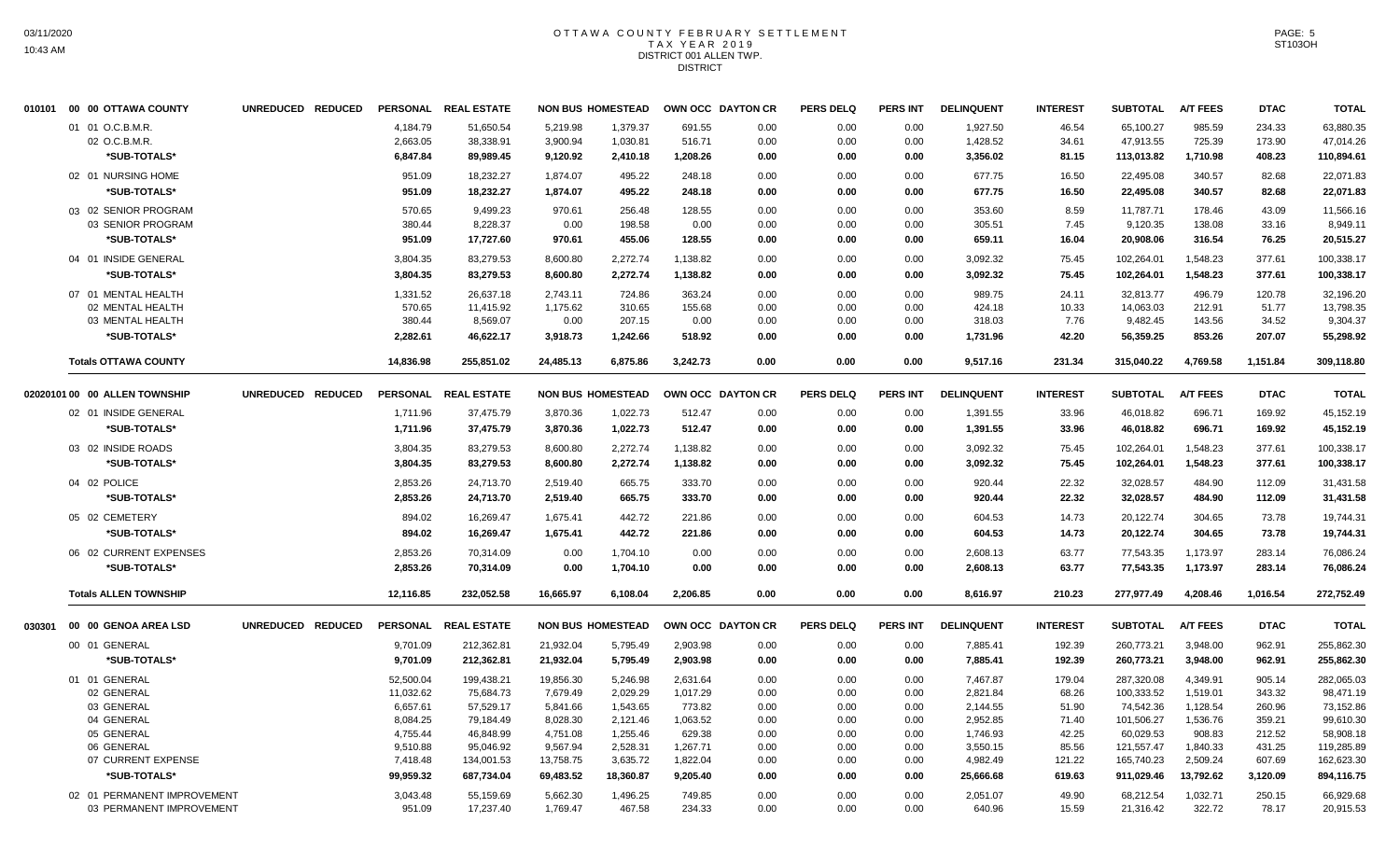#### OTTAWA COUNTY FEBRUARY SETTLEMENT T A X Y E A R 2 0 1 9 DISTRICT 001 ALLEN TWP. **DISTRICT**

| 030301            | 00 00 GENOA AREA LSD                             | UNREDUCED REDUCED |            | PERSONAL REAL ESTATE |            | <b>NON BUS HOMESTEAD</b> |           | OWN OCC DAYTON CR | <b>PERS DELQ</b> | PERS INT        | <b>DELINQUENT</b> | <b>INTEREST</b> | <b>SUBTOTAL</b> | <b>A/T FEES</b> | <b>DTAC</b> | <b>TOTAL</b> |
|-------------------|--------------------------------------------------|-------------------|------------|----------------------|------------|--------------------------|-----------|-------------------|------------------|-----------------|-------------------|-----------------|-----------------|-----------------|-------------|--------------|
|                   | *SUB-TOTALS*<br>02                               |                   | 3.994.57   | 72.397.09            | 7.431.77   | 1.963.83                 | 984.18    | 0.00              | 0.00             | 0.00            | 2.692.03          | 65.49           | 89.528.96       | 1,355.43        | 328.32      | 87,845.21    |
|                   | 03 01 EDUCATION TECHNOLOGY                       |                   | 951.09     | 21.752.63            | 0.00       | 525.78                   | 0.00      | 0.00              | 0.00             | 0.00            | 807.36            | 19.72           | 24,056.58       | 364.21          | 87.63       | 23,604.74    |
|                   | *SUB-TOTALS*                                     |                   | 951.09     | 21,752.63            | 0.00       | 525.78                   | 0.00      | 0.00              | 0.00             | 0.00            | 807.36            | 19.72           | 24,056.58       | 364.21          | 87.63       | 23,604.74    |
|                   | 04 01 DEBT                                       |                   | 2.758.15   | 60.377.66            | 6.235.58   | 1.647.74                 | 825.64    | 0.00              | 0.00             | 0.00            | 2.241.93          | 54.70           | 74.141.40       | 1.122.47        | 273.77      | 72,745.16    |
|                   | 02 DEBT                                          |                   | 3,519.02   | 77,033.56            | 7,955.74   | 2,102.29                 | 1,053.40  | 0.00              | 0.00             | 0.00            | 2,860.40          | 69.79           | 94,594.20       | 1,432.12        | 349.29      | 92,812.79    |
|                   | *SUB-TOTALS*                                     |                   | 6,277.17   | 137,411.22           | 14,191.32  | 3,750.03                 | 1,879.04  | 0.00              | 0.00             | 0.00            | 5,102.33          | 124.49          | 168,735.60      | 2,554.59        | 623.06      | 165,557.95   |
|                   | 05 01 EMERGENCY                                  |                   | 10,652.18  | 262.574.03           | 0.00       | 6,363.68                 | 0.00      | 0.00              | 0.00             | 0.00            | 9,739.50          | 238.15          | 289,567.54      | 4,383.93        | 1,057.31    | 284,126.30   |
|                   | *SUB-TOTALS*                                     |                   | 10,652.18  | 262,574.03           | 0.00       | 6,363.68                 | 0.00      | 0.00              | 0.00             | 0.00            | 9,739.50          | 238.15          | 289,567.54      | 4,383.93        | 1,057.31    | 284,126.30   |
|                   | <b>Totals GENOA AREA LSD</b>                     |                   | 131,535.42 | 1,394,231.82         | 113.038.65 | 36.759.68                | 14.972.60 | 0.00              | 0.00             | 0.00            | 51,893.31         | 1,259.87        | 1,743,691.35    | 26,398.78       | 6,179.32    | 1,711,113.25 |
| 050501            | 00 00 PENTA COUNTY JVS                           | UNREDUCED REDUCED |            | PERSONAL REAL ESTATE |            | <b>NON BUS HOMESTEAD</b> |           | OWN OCC DAYTON CR | <b>PERS DELQ</b> | <b>PERS INT</b> | <b>DELINQUENT</b> | <b>INTEREST</b> | <b>SUBTOTAL</b> | <b>A/T FEES</b> | <b>DTAC</b> | <b>TOTAL</b> |
|                   | 01 01 GENERAL                                    |                   | 2.663.05   | 53.145.34            | 5,473.24   | 1.446.29                 | 724.75    | 0.00              | 0.00             | 0.00            | 1.974.67          | 48.11           | 65.475.45       | 991.27          | 240.99      | 64,243.19    |
|                   | 02 GENERAL                                       |                   | 1,521.74   | 30,368.78            | 3,127.56   | 826.45                   | 414.14    | 0.00              | 0.00             | 0.00            | 1,128.39          | 27.49           | 37,414.55       | 566.44          | 137.71      | 36,710.40    |
|                   | 03 PERMANENT IMP.                                |                   | 1,902.18   | 34,407.76            | 3,527.66   | 932.18                   | 467.18    | 0.00              | 0.00             | 0.00            | 1.279.80          | 31.12           | 42,547.88       | 644.16          | 156.05      | 41,747.67    |
|                   | *SUB-TOTALS*                                     |                   | 6,086.97   | 117,921.88           | 12,128.46  | 3,204.92                 | 1,606.07  | 0.00              | 0.00             | 0.00            | 4,382.86          | 106.72          | 145,437.88      | 2,201.87        | 534.75      | 142,701.26   |
|                   | <b>Totals PENTA COUNTY JVS</b>                   |                   | 6.086.97   | 117,921.88           | 12,128.46  | 3.204.92                 | 1.606.07  | 0.00              | 0.00             | 0.00            | 4.382.86          | 106.72          | 145,437.88      | 2,201.87        | 534.75      | 142,701.26   |
| 060602            | 00 00 HARRIS ELMORE PUBLIC LIE UNREDUCED REDUCED |                   |            | PERSONAL REAL ESTATE |            | <b>NON BUS HOMESTEAD</b> |           | OWN OCC DAYTON CR | <b>PERS DELQ</b> | <b>PERS INT</b> | <b>DELINQUENT</b> | <b>INTEREST</b> | <b>SUBTOTAL</b> | <b>A/T FEES</b> | <b>DTAC</b> | <b>TOTAL</b> |
|                   | 01 01 CURRENT EXPENSE                            |                   | 2,092.39   | 38,479.70            | 3,946.75   | 1,042.92                 | 522.67    | 0.00              | 0.00             | 0.00            | 1,431.12          | 34.80           | 47,550.35       | 719.89          | 174.50      | 46,655.96    |
|                   | *SUB-TOTALS*                                     |                   | 2.092.39   | 38,479.70            | 3,946.75   | 1,042.92                 | 522.67    | 0.00              | 0.00             | 0.00            | 1,431.12          | 34.80           | 47,550.35       | 719.89          | 174.50      | 46,655.96    |
|                   | <b>Totals HARRIS ELMORE PUBLIC LIB</b>           |                   | 2,092.39   | 38,479.70            | 3,946.75   | 1,042.92                 | 522.67    | 0.00              | 0.00             | 0.00            | 1,431.12          | 34.80           | 47,550.35       | 719.89          | 174.50      | 46,655.96    |
| 080806            | 00 00 ALLEN CLAY FIRE DIST                       | UNREDUCED REDUCED |            | PERSONAL REAL ESTATE |            | <b>NON BUS HOMESTEAD</b> |           | OWN OCC DAYTON CR | <b>PERS DELQ</b> | <b>PERS INT</b> | <b>DELINQUENT</b> | <b>INTEREST</b> | <b>SUBTOTAL</b> | <b>A/T FEES</b> | <b>DTAC</b> | <b>TOTAL</b> |
|                   | 01 01 GENERAL                                    |                   | 9,510.88   | 172,351.35           | 17,692.70  | 4,675.26                 | 2,342.98  | 0.00              | 0.00             | 0.00            | 6,408.72          | 155.89          | 213,137.78      | 3,226.49        | 781.60      | 209,129.69   |
|                   | *SUB-TOTALS*                                     |                   | 9.510.88   | 172,351.35           | 17,692.70  | 4,675.26                 | 2,342.98  | 0.00              | 0.00             | 0.00            | 6,408.72          | 155.89          | 213,137.78      | 3,226.49        | 781.60      | 209,129.69   |
|                   | <b>Totals ALLEN CLAY FIRE DIST</b>               |                   | 9,510.88   | 172,351.35           | 17,692.70  | 4,675.26                 | 2,342.98  | 0.00              | 0.00             | 0.00            | 6,408.72          | 155.89          | 213,137.78      | 3,226.49        | 781.60      | 209,129.69   |
| <b>ALLEN TWP.</b> |                                                  |                   |            |                      |            |                          |           |                   |                  |                 |                   |                 |                 |                 |             |              |
|                   | <b>DISTRICT TOTALS</b>                           |                   | 176.179.49 | 2,210,888.35         | 187.957.66 | 58.666.68                | 24,893.90 | 0.00              | 0.00             | 0.00            | 82,250.14         | 1.998.85        | 2,742,835.07    | 41,525.07       | 9,838.55    | 2,691,471.45 |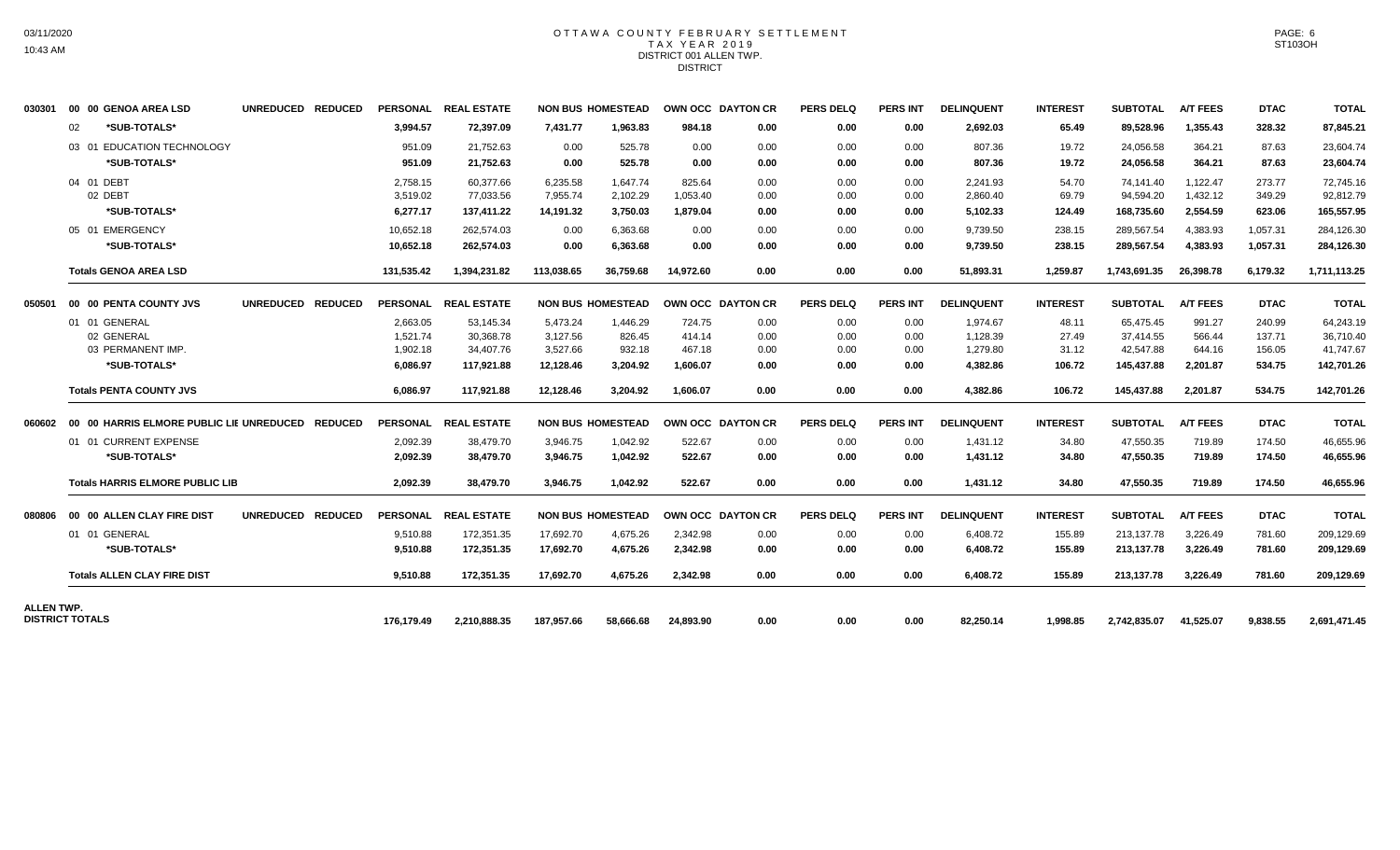# OTTAWA COUNTY FEBRUARY SETTLEMENT TAX YEAR 2019 DISTRICT 002 CLAY CENTER CORP. TAX CODE A

|        | 010101 00 00 OTTAWA COUNTY         | UNREDUCED REDUCED |           |      | PERSONAL REAL ESTATE |          | NON BUS HOMESTEAD        | OWN OCC DAYTON CR |      | <b>PERS DELQ</b> | <b>PERS INT</b> | <b>DELINQUENT</b> | <b>INTEREST</b> | <b>SUBTOTAL</b> | <b>A/T FEES</b> | <b>DTAC</b> | <b>TOTAL</b> |
|--------|------------------------------------|-------------------|-----------|------|----------------------|----------|--------------------------|-------------------|------|------------------|-----------------|-------------------|-----------------|-----------------|-----------------|-------------|--------------|
|        | 01 01 O.C.B.M.R.                   | 2.200000          | 1.213837  | 0.00 | 1,649.12             | 195.95   | 105.75                   | 19.61             | 0.00 | 0.00             | 0.00            | 131.71            | 3.38            | 2,105.52        | 31.88           | 13.78       | 2,059.86     |
|        | 02 O.C.B.M.R.                      | 1.400000          | 0.907110  | 0.00 | 1,232.40             | 146.44   | 79.03                    | 14.65             | 0.00 | 0.00             | 0.00            | 98.43             | 2.52            | 1,573.47        | 23.82           | 10.29       | 1,539.36     |
|        | *SUB-TOTALS*                       | 3.600000          | 2.120947  | 0.00 | 2,881.52             | 342.39   | 184.78                   | 34.26             | 0.00 | 0.00             | 0.00            | 230.14            | 5.90            | 3,678.99        | 55.70           | 24.07       | 3,599.22     |
|        | 02 01 NURSING HOME                 | 0.500000          | 0.435790  | 0.00 | 592.06               | 70.35    | 37.97                    | 7.04              | 0.00 | 0.00             | 0.00            | 47.29             | 1.21            | 755.92          | 11.44           | 4.95        | 739.53       |
|        | *SUB-TOTALS*                       | 0.500000          | 0.435790  | 0.00 | 592.06               | 70.35    | 37.97                    | 7.04              | 0.00 | 0.00             | 0.00            | 47.29             | 1.21            | 755.92          | 11.44           | 4.95        | 739.53       |
|        | 03 02 SENIOR PROGRAM               | 0.300000          | 0.225703  | 0.00 | 306.64               | 36.44    | 19.66                    | 3.65              | 0.00 | 0.00             | 0.00            | 24.49             | 0.63            | 391.51          | 5.93            | 2.56        | 383.02       |
|        | 03 SENIOR PROGRAM                  | 0.200000          | 0.174753  | 0.00 | 267.58               | 0.00     | 15.22                    | 0.00              | 0.00 | 0.00             | 0.00            | 21.37             | 0.55            | 304.72          | 4.61            | 1.98        | 298.13       |
|        | *SUB-TOTALS*                       | 0.500000          | 0.400456  | 0.00 | 574.22               | 36.44    | 34.88                    | 3.65              | 0.00 | 0.00             | 0.00            | 45.86             | 1.18            | 696.23          | 10.54           | 4.54        | 681.15       |
|        | 04 01 INSIDE GENERAL               | 2.000000          | 2.000000  | 0.00 | 2,717.19             | 322.86   | 174.24                   | 32.31             | 0.00 | 0.00             | 0.00            | 217.01            | 5.57            | 3,469.18        | 52.52           | 22.70       | 3,393.96     |
|        | *SUB-TOTALS*                       | 2.000000          | 2.000000  | 0.00 | 2,717.19             | 322.86   | 174.24                   | 32.31             | 0.00 | 0.00             | 0.00            | 217.01            | 5.57            | 3,469.18        | 52.52           | 22.70       | 3,393.96     |
|        | 07 01 MENTAL HEALTH                | 0.700000          | 0.637874  | 0.00 | 866.61               | 102.97   | 55.57                    | 10.30             | 0.00 | 0.00             | 0.00            | 69.21             | 1.78            | 1,106.44        | 16.75           | 7.24        | 1,082.45     |
|        | 02 MENTAL HEALTH                   | 0.300000          | 0.273374  | 0.00 | 371.41               | 44.13    | 23.82                    | 4.42              | 0.00 | 0.00             | 0.00            | 29.66             | 0.76            | 474.20          | 7.18            | 3.10        | 463.92       |
|        | 03 MENTAL HEALTH                   | 0.200000          | 0.182292  | 0.00 | 279.12               | 0.00     | 15.88                    | 0.00              | 0.00 | 0.00             | 0.00            | 22.29             | 0.57            | 317.86          | 4.81            | 2.07        | 310.98       |
|        | *SUB-TOTALS*                       | 1.200000          | 1.093540  | 0.00 | 1,517.14             | 147.10   | 95.27                    | 14.72             | 0.00 | 0.00             | 0.00            | 121.16            | 3.11            | 1,898.50        | 28.74           | 12.41       | 1,857.35     |
|        | <b>Totals OTTAWA COUNTY</b>        | 7.800000          | 6.050733  | 0.00 | 8,282.13             | 919.14   | 527.14                   | 91.98             | 0.00 | 0.00             | 0.00            | 661.46            | 16.97           | 10,498.82       | 158.94          | 68.67       | 10,271.21    |
|        | 02020102 00 00 ALLEN TWP INC CORP. | UNREDUCED REDUCED |           |      | PERSONAL REAL ESTATE |          | <b>NON BUS HOMESTEAD</b> | OWN OCC DAYTON CR |      | <b>PERS DELQ</b> | <b>PERS INT</b> | <b>DELINQUENT</b> | <b>INTEREST</b> | <b>SUBTOTAL</b> | <b>A/T FEES</b> | <b>DTAC</b> | <b>TOTAL</b> |
|        | 02 01 INSIDE GENERAL               | 0.900000          | 0.900000  | 0.00 | 1,222.74             | 145.29   | 78.41                    | 14.54             | 0.00 | 0.00             | 0.00            | 97.66             | 2.51            | 1,561.15        | 23.64           | 10.21       | 1,527.30     |
|        | *SUB-TOTALS*                       | 0.900000          | 0.900000  | 0.00 | 1,222.74             | 145.29   | 78.41                    | 14.54             | 0.00 | 0.00             | 0.00            | 97.66             | 2.51            | 1,561.15        | 23.64           | 10.21       | 1,527.30     |
|        | 05 02 CEMETERY                     | 0.470000          | 0.389594  | 0.00 | 529.30               | 62.89    | 33.94                    | 6.29              | 0.00 | 0.00             | 0.00            | 42.27             | 1.08            | 675.77          | 10.23           | 4.42        | 661.12       |
|        | *SUB-TOTALS*                       | 0.470000          | 0.389594  | 0.00 | 529.30               | 62.89    | 33.94                    | 6.29              | 0.00 | 0.00             | 0.00            | 42.27             | 1.08            | 675.77          | 10.23           | 4.42        | 661.12       |
|        | 06 02 CURRENT EXPENSES             | 1.500000          | 1.499597  | 0.00 | 2,296.15             | 0.00     | 130.64                   | 0.00              | 0.00 | 0.00             | 0.00            | 183.39            | 4.70            | 2,614.88        | 39.59           | 17.02       | 2,558.27     |
|        | *SUB-TOTALS*                       | 1.500000          | 1.499597  | 0.00 | 2,296.15             | 0.00     | 130.64                   | 0.00              | 0.00 | 0.00             | 0.00            | 183.39            | 4.70            | 2,614.88        | 39.59           | 17.02       | 2,558.27     |
|        |                                    |                   |           |      |                      |          |                          |                   |      |                  |                 |                   |                 |                 |                 |             |              |
|        | <b>Totals ALLEN TWP INC CORP.</b>  | 2.870000          | 2.789191  | 0.00 | 4,048.19             | 208.18   | 242.99                   | 20.83             | 0.00 | 0.00             | 0.00            | 323.32            | 8.29            | 4,851.80        | 73.46           | 31.65       | 4,746.69     |
| 030301 | 00 00 GENOA AREA LSD               | UNREDUCED REDUCED |           |      | PERSONAL REAL ESTATE |          | <b>NON BUS HOMESTEAD</b> | OWN OCC DAYTON CR |      | <b>PERS DELQ</b> | <b>PERS INT</b> | <b>DELINQUENT</b> | <b>INTEREST</b> | <b>SUBTOTAL</b> | <b>A/T FEES</b> | <b>DTAC</b> | <b>TOTAL</b> |
|        | 00 01 GENERAL                      | 5.100000          | 5.100000  | 0.00 | 6,928.85             | 823.30   | 444.30                   | 82.38             | 0.00 | 0.00             | 0.00            | 553.38            | 14.20           | 8,846.41        | 133.93          | 57.88       | 8,654.60     |
|        | *SUB-TOTALS*                       | 5.100000          | 5.100000  | 0.00 | 6,928.85             | 823.30   | 444.30                   | 82.38             | 0.00 | 0.00             | 0.00            | 553.38            | 14.20           | 8,846.41        | 133.93          | 57.88       | 8,654.60     |
|        | 01 01 GENERAL                      | 27.600000         | 4.617314  | 0.00 | 6,273.07             | 745.38   | 402.25                   | 74.58             | 0.00 | 0.00             | 0.00            | 501.01            | 12.85           | 8,009.14        | 121.26          | 52.40       | 7,835.48     |
|        | 02 GENERAL                         | 5.800000          | 1.785762  | 0.00 | 2,426.13             | 288.28   | 155.57                   | 28.84             | 0.00 | 0.00             | 0.00            | 193.77            | 4.97            | 3,097.56        | 46.90           | 20.27       | 3,030.39     |
|        | 03 GENERAL                         | 3.500000          | 1.358399  | 0.00 | 1,845.52             | 219.29   | 118.34                   | 21.94             | 0.00 | 0.00             | 0.00            | 147.40            | 3.78            | 2,356.27        | 35.67           | 15.42       | 2,305.18     |
|        | 04 GENERAL                         | 4.250000          | 1.866872  | 0.00 | 2,536.33             | 301.37   | 162.64                   | 30.15             | 0.00 | 0.00             | 0.00            | 202.57            | 5.20            | 3,238.26        | 49.03           | 21.19       | 3,168.04     |
|        | 05 GENERAL                         | 2.500000          | 1.104800  | 0.00 | 1,500.98             | 178.35   | 96.25                    | 17.85             | 0.00 | 0.00             | 0.00            | 119.88            | 3.08            | 1,916.39        | 29.01           | 12.54       | 1,874.84     |
|        | 06 GENERAL                         | 5.000000          | 2.224895  | 0.00 | 3.022.74             | 359.17   | 193.83                   | 35.94             | 0.00 | 0.00             | 0.00            | 241.42            | 6.19            | 3,859.29        | 58.43           | 25.25       | 3.775.61     |
|        | 07 CURRENT EXPENSE                 | 3.900000          | 3.199412  | 0.00 | 4,346.71             | 516.48   | 278.73                   | 51.68             | 0.00 | 0.00             | 0.00            | 347.16            | 8.91            | 5,549.67        | 84.02           | 36.31       | 5,429.34     |
|        | *SUB-TOTALS*                       | 52.550000         | 16.157454 | 0.00 | 21,951.48            | 2,608.32 | 1,407.61                 | 260.98            | 0.00 | 0.00             | 0.00            | 1,753.21          | 44.98           | 28,026.58       | 424.32          | 183.38      | 27,418.88    |
|        | 02 01 PERMANENT IMPROVEMENT        | 1.600000          | 1.316691  | 0.00 | 1,788.85             | 212.55   | 114.71                   | 21.27             | 0.00 | 0.00             | 0.00            | 142.87            | 3.67            | 2.283.92        | 34.58           | 14.94       | 2.234.40     |
|        | 03 PERMANENT IMPROVEMENT           | 0.500000          | 0.411466  | 0.00 | 559.02               | 66.42    | 35.85                    | 6.65              | 0.00 | 0.00             | 0.00            | 44.65             | 1.15            | 713.74          | 10.81           | 4.67        | 698.26       |
|        | *SUB-TOTALS*                       | 2.100000          | 1.728157  | 0.00 | 2,347.87             | 278.97   | 150.56                   | 27.92             | 0.00 | 0.00             | 0.00            | 187.52            | 4.82            | 2,997.66        | 45.39           | 19.61       | 2,932.66     |
|        | 03 01 EDUCATION TECHNOLOGY         | 0.500000          | 0.462680  | 0.00 | 708.45               | 0.00     | 40.31                    | 0.00              | 0.00 | 0.00             | 0.00            | 56.58             | 1.45            | 806.79          | 12.21           | 5.25        | 789.33       |
|        | *SUB-TOTALS*                       | 0.500000          | 0.462680  | 0.00 | 708.45               | 0.00     | 40.31                    | 0.00              | 0.00 | 0.00             | 0.00            | 56.58             | 1.45            | 806.79          | 12.21           | 5.25        | 789.33       |
|        | 04 01 DEBT                         | 1.450000          | 1.450000  | 0.00 | 1,969.97             | 234.07   | 126.32                   | 23.42             | 0.00 | 0.00             | 0.00            | 157.33            | 4.04            | 2,515.15        | 38.08           | 16.46       | 2,460.61     |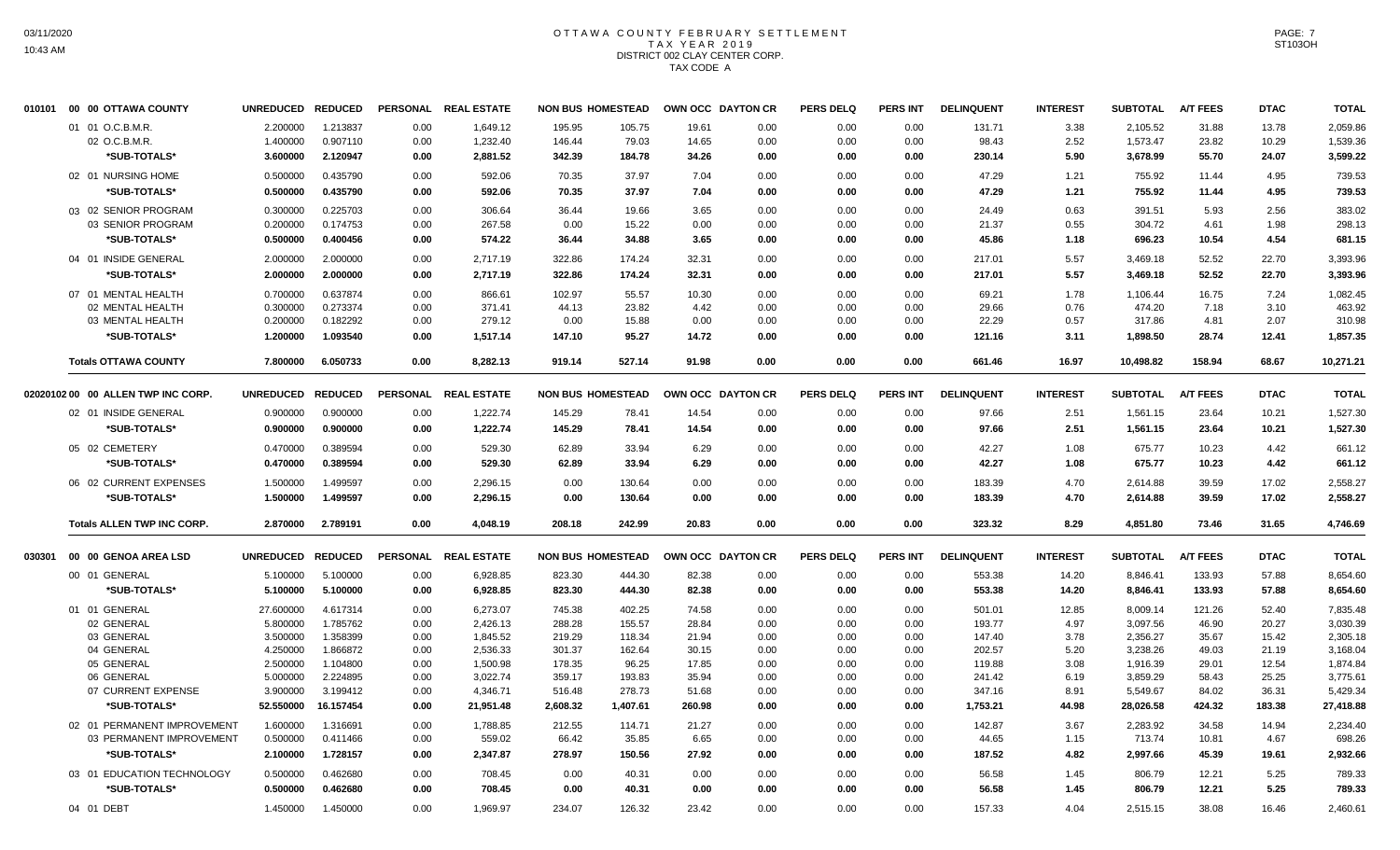# OTTAWA COUNTY FEBRUARY SETTLEMENT TAX YEAR 2019 DISTRICT 002 CLAY CENTER CORP. TAX CODE A

| 030301 | 00 00 GENOA AREA LSD                                              | UNREDUCED REDUCED    |                      |              | PERSONAL REAL ESTATE |                  | <b>NON BUS HOMESTEAD</b> | OWN OCC DAYTON CR |              | <b>PERS DELQ</b> | <b>PERS INT</b> | <b>DELINQUENT</b> | <b>INTEREST</b> | <b>SUBTOTAL</b>      | <b>A/T FEES</b>  | <b>DTAC</b>    | <b>TOTAL</b>         |
|--------|-------------------------------------------------------------------|----------------------|----------------------|--------------|----------------------|------------------|--------------------------|-------------------|--------------|------------------|-----------------|-------------------|-----------------|----------------------|------------------|----------------|----------------------|
|        | 04 02 DEBT<br>*SUB-TOTALS*                                        | 1.850000<br>3.300000 | 1.850000<br>3.300000 | 0.00<br>0.00 | 2.513.40<br>4,483.37 | 298.65<br>532.72 | 161.17<br>287.49         | 29.88<br>53.30    | 0.00<br>0.00 | 0.00<br>0.00     | 0.00<br>0.00    | 200.74<br>358.07  | 5.15<br>9.19    | 3,208.99<br>5,724.14 | 48.58<br>86.66   | 21.00<br>37.46 | 3,139.41<br>5,600.02 |
|        | 05 01 EMERGENCY<br>*SUB-TOTALS*                                   | 5.600000<br>5.600000 | 5.600000<br>5.600000 | 0.00<br>0.00 | 8.574.59<br>8.574.59 | 0.00<br>0.00     | 487.86<br>487.86         | 0.00<br>0.00      | 0.00<br>0.00 | 0.00<br>0.00     | 0.00<br>0.00    | 684.83<br>684.83  | 17.57<br>17.57  | 9,764.85<br>9,764.85 | 147.84<br>147.84 | 63.55<br>63.55 | 9,553.46<br>9,553.46 |
|        | <b>Totals GENOA AREA LSD</b>                                      |                      | 69.150000 32.348291  | 0.00         | 44.994.61            | 4.243.31         | 2.818.13                 | 424.58            | 0.00         | 0.00             | 0.00            | 3.593.59          | 92.21           | 56.166.43            | 850.35           | 367.13         | 54.948.95            |
| 040401 | 00 00 CLAY CENTER CORP.                                           | UNREDUCED REDUCED    |                      |              | PERSONAL REAL ESTATE |                  | <b>NON BUS HOMESTEAD</b> | OWN OCC DAYTON CR |              | <b>PERS DELQ</b> | <b>PERS INT</b> | <b>DELINQUENT</b> | <b>INTEREST</b> | <b>SUBTOTAL</b>      | <b>A/T FEES</b>  | <b>DTAC</b>    | <b>TOTAL</b>         |
|        | 00 01 GENERAL                                                     | 2.000000             | 2.000000             | 0.00         | 2.717.19             | 322.86           | 174.24                   | 32.31             | 0.00         | 0.00             | 0.00            | 217.01            | 5.57            | 3,469.18             | 52.52            | 22.70          | 3,393.96             |
|        | *SUB-TOTALS*                                                      | 2.000000             | 2.000000             | 0.00         | 2,717.19             | 322.86           | 174.24                   | 32.31             | 0.00         | 0.00             | 0.00            | 217.01            | 5.57            | 3,469.18             | 52.52            | 22.70          | 3,393.96             |
|        | <b>Totals CLAY CENTER CORP.</b>                                   | 2.000000             | 2.000000             | 0.00         | 2,717.19             | 322.86           | 174.24                   | 32.31             | 0.00         | 0.00             | 0.00            | 217.01            | 5.57            | 3,469.18             | 52.52            | 22.70          | 3,393.96             |
| 050501 | 00 00 PENTA COUNTY JVS                                            | <b>UNREDUCED</b>     | <b>REDUCED</b>       |              | PERSONAL REAL ESTATE |                  | <b>NON BUS HOMESTEAD</b> | OWN OCC DAYTON CR |              | <b>PERS DELQ</b> | <b>PERS INT</b> | <b>DELINQUENT</b> | <b>INTEREST</b> | <b>SUBTOTAL</b>      | <b>A/T FEES</b>  | <b>DTAC</b>    | <b>TOTAL</b>         |
|        | 01 01 GENERAL                                                     | 1.400000             | 1.272727             | 0.00         | 1,729.12             | 205.46           | 110.88                   | 20.56             | 0.00         | 0.00             | 0.00            | 138.10            | 3.54            | 2,207.66             | 33.42            | 14.44          | 2,159.80             |
|        | 02 GENERAL                                                        | 0.800000             | 0.727273             | 0.00         | 988.07               | 117.40           | 63.36                    | 11.75             | 0.00         | 0.00             | 0.00            | 78.91             | 2.02            | 1,261.51             | 19.10            | 8.25           | 1.234.16             |
|        | 03 PERMANENT IMP.                                                 | 1.000000             | 0.820309             | 0.00         | 1.114.47             | 132.42           | 71.46                    | 13.25             | 0.00         | 0.00             | 0.00            | 89.01             | 2.28            | 1,422.89             | 21.54            | 9.31           | 1.392.04             |
|        | *SUB-TOTALS*                                                      | 3.200000             | 2.820309             | 0.00         | 3,831.66             | 455.28           | 245.70                   | 45.56             | 0.00         | 0.00             | 0.00            | 306.02            | 7.84            | 4,892.06             | 74.06            | 32.00          | 4,786.00             |
|        | <b>Totals PENTA COUNTY JVS</b>                                    | 3.200000             | 2.820309             | 0.00         | 3.831.66             | 455.28           | 245.70                   | 45.56             | 0.00         | 0.00             | 0.00            | 306.02            | 7.84            | 4,892.06             | 74.06            | 32.00          | 4.786.00             |
|        | 060602     00   00  HARRIS ELMORE PUBLIC LIE UNREDUCED    REDUCED |                      |                      |              | PERSONAL REAL ESTATE |                  | <b>NON BUS HOMESTEAD</b> | OWN OCC DAYTON CR |              | <b>PERS DELQ</b> | <b>PERS INT</b> | <b>DELINQUENT</b> | <b>INTEREST</b> | <b>SUBTOTAL</b>      | <b>A/T FEES</b>  | <b>DTAC</b>    | <b>TOTAL</b>         |
|        | 01 01 CURRENT EXPENSE                                             | 1.100000             | 0.917764             | 0.00         | 1,246.87             | 148.16           | 79.95                    | 14.82             | 0.00         | 0.00             | 0.00            | 99.58             | 2.55            | 1,591.93             | 24.10            | 10.42          | 1,557.41             |
|        | *SUB-TOTALS*                                                      | 1.100000             | 0.917764             | 0.00         | 1.246.87             | 148.16           | 79.95                    | 14.82             | 0.00         | 0.00             | 0.00            | 99.58             | 2.55            | 1.591.93             | 24.10            | 10.42          | 1,557.41             |
|        | <b>Totals HARRIS ELMORE PUBLIC LIB</b>                            | 1.100000             | 0.917764             | 0.00         | 1,246.87             | 148.16           | 79.95                    | 14.82             | 0.00         | 0.00             | 0.00            | 99.58             | 2.55            | 1,591.93             | 24.10            | 10.42          | 1,557.41             |
| 080806 | 00 00 ALLEN CLAY FIRE DIST                                        | UNREDUCED REDUCED    |                      |              | PERSONAL REAL ESTATE |                  | <b>NON BUS HOMESTEAD</b> | OWN OCC DAYTON CR |              | <b>PERS DELQ</b> | <b>PERS INT</b> | <b>DELINQUENT</b> | <b>INTEREST</b> | <b>SUBTOTAL</b>      | <b>A/T FEES</b>  | <b>DTAC</b>    | <b>TOTAL</b>         |
|        | 01 01 GENERAL                                                     | 5.000000             | 4.114200             | 0.00         | 5,589.53             | 664.15           | 358.39                   | 66.44             | 0.00         | 0.00             | 0.00            | 446.42            | 11.44           | 7,136.37             | 108.04           | 46.69          | 6.981.64             |
|        | *SUB-TOTALS*                                                      | 5.000000             | 4.114200             | 0.00         | 5,589.53             | 664.15           | 358.39                   | 66.44             | 0.00         | 0.00             | 0.00            | 446.42            | 11.44           | 7,136.37             | 108.04           | 46.69          | 6,981.64             |
|        | <b>Totals ALLEN CLAY FIRE DIST</b>                                | 5.000000             | 4.114200             | 0.00         | 5.589.53             | 664.15           | 358.39                   | 66.44             | 0.00         | 0.00             | 0.00            | 446.42            | 11.44           | 7,136.37             | 108.04           | 46.69          | 6,981.64             |
|        | <b>CLAY CENTER CORP.</b>                                          |                      |                      |              |                      |                  |                          |                   |              |                  |                 |                   |                 |                      |                  |                |                      |
|        | TAX CODE A TOTALS                                                 |                      | 91.120000 51.040488  | 0.00         | 70,710.18            | 6,961.08         | 4,446.54                 | 696.52            | 0.00         | 0.00             | 0.00            | 5,647.40          | 144.87          | 88,606.59            | 1,341.47         | 579.26         | 86,685.86            |

PAGE: 8 ST103OH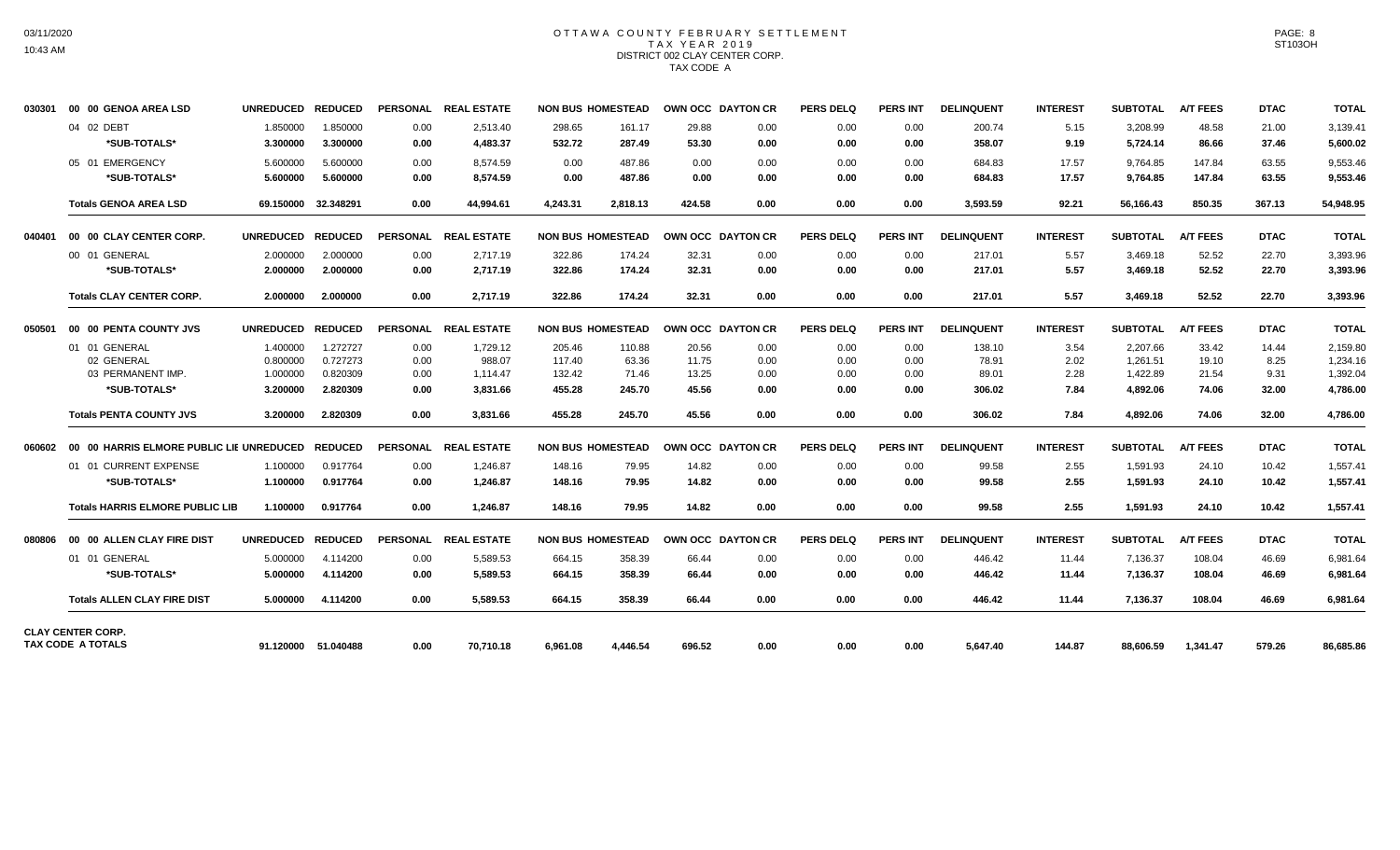# OTTAWA COUNTY FEBRUARY SETTLEMENT TAX YEAR 2019 DISTRICT 002 CLAY CENTER CORP. TAX CODE B

| 010101 | 00 00 OTTAWA COUNTY                | UNREDUCED REDUCED |           |          | PERSONAL REAL ESTATE | <b>NON BUS HOMESTEAD</b> |      | OWN OCC DAYTON CR |      | <b>PERS DELQ</b> | <b>PERS INT</b> | <b>DELINQUENT</b> | <b>INTEREST</b> | <b>SUBTOTAL</b> | <b>A/T FEES</b> | <b>DTAC</b> | <b>TOTAL</b> |
|--------|------------------------------------|-------------------|-----------|----------|----------------------|--------------------------|------|-------------------|------|------------------|-----------------|-------------------|-----------------|-----------------|-----------------|-------------|--------------|
|        | 01 01 O.C.B.M.R.                   | 2.200000          | 1.897775  | 205.95   | 453.96               | 0.00                     | 0.00 | 0.00              | 0.00 | 0.00             | 0.00            | 0.00              | 0.00            | 659.91          | 9.99            | 0.00        | 649.92       |
|        | 02 O.C.B.M.R.                      | 1.400000          | 1.257568  | 131.06   | 300.82               | 0.00                     | 0.00 | 0.00              | 0.00 | 0.00             | 0.00            | 0.00              | 0.00            | 431.88          | 6.54            | 0.00        | 425.34       |
|        | *SUB-TOTALS*                       | 3.600000          | 3.155343  | 337.01   | 754.78               | 0.00                     | 0.00 | 0.00              | 0.00 | 0.00             | 0.00            | 0.00              | 0.00            | 1,091.79        | 16.53           | 0.00        | 1,075.26     |
|        | 02 01 NURSING HOME                 | 0.500000          | 0.488991  | 46.81    | 116.97               | 0.00                     | 0.00 | 0.00              | 0.00 | 0.00             | 0.00            | 0.00              | 0.00            | 163.78          | 2.48            | 0.00        | 161.30       |
|        | *SUB-TOTALS*                       | 0.500000          | 0.488991  | 46.81    | 116.97               | 0.00                     | 0.00 | 0.00              | 0.00 | 0.00             | 0.00            | 0.00              | 0.00            | 163.78          | 2.48            | 0.00        | 161.30       |
|        | 03 02 SENIOR PROGRAM               | 0.300000          | 0.288129  | 28.08    | 68.92                | 0.00                     | 0.00 | 0.00              | 0.00 | 0.00             | 0.00            | 0.00              | 0.00            | 97.00           | 1.47            | 0.00        | 95.53        |
|        | 03 SENIOR PROGRAM                  | 0.200000          | 0.196080  | 18.72    | 46.90                | 0.00                     | 0.00 | 0.00              | 0.00 | 0.00             | 0.00            | 0.00              | 0.00            | 65.62           | 0.99            | 0.00        | 64.63        |
|        | *SUB-TOTALS*                       | 0.500000          | 0.484209  | 46.80    | 115.82               | 0.00                     | 0.00 | 0.00              | 0.00 | 0.00             | 0.00            | 0.00              | 0.00            | 162.62          | 2.46            | 0.00        | 160.16       |
|        | 04 01 INSIDE GENERAL               | 2.000000          | 2.000000  | 187.23   | 478.41               | 0.00                     | 0.00 | 0.00              | 0.00 | 0.00             | 0.00            | 0.00              | 0.00            | 665.64          | 10.08           | 0.00        | 655.56       |
|        | *SUB-TOTALS*                       | 2.000000          | 2.000000  | 187.23   | 478.41               | 0.00                     | 0.00 | 0.00              | 0.00 | 0.00             | 0.00            | 0.00              | 0.00            | 665.64          | 10.08           | 0.00        | 655.56       |
|        | 07 01 MENTAL HEALTH                | 0.700000          | 0.685003  | 65.53    | 163.86               | 0.00                     | 0.00 | 0.00              | 0.00 | 0.00             | 0.00            | 0.00              | 0.00            | 229.39          | 3.47            | 0.00        | 225.92       |
|        | 02 MENTAL HEALTH                   | 0.300000          | 0.293573  | 28.08    | 70.22                | 0.00                     | 0.00 | 0.00              | 0.00 | 0.00             | 0.00            | 0.00              | 0.00            | 98.30           | 1.49            | 0.00        | 96.81        |
|        | 03 MENTAL HEALTH                   | 0.200000          | 0.195715  | 18.72    | 46.82                | 0.00                     | 0.00 | 0.00              | 0.00 | 0.00             | 0.00            | 0.00              | 0.00            | 65.54           | 0.99            | 0.00        | 64.55        |
|        | *SUB-TOTALS*                       | 1.200000          | 1.174291  | 112.33   | 280.90               | 0.00                     | 0.00 | 0.00              | 0.00 | 0.00             | 0.00            | 0.00              | 0.00            | 393.23          | 5.95            | 0.00        | 387.28       |
|        | <b>Totals OTTAWA COUNTY</b>        | 7.800000          | 7.302834  | 730.18   | 1,746.88             | 0.00                     | 0.00 | 0.00              | 0.00 | 0.00             | 0.00            | 0.00              | 0.00            | 2,477.06        | 37.50           | 0.00        | 2,439.56     |
|        |                                    |                   |           |          |                      |                          |      |                   |      |                  |                 |                   |                 |                 |                 |             |              |
|        | 02020102 00 00 ALLEN TWP INC CORP. | UNREDUCED REDUCED |           |          | PERSONAL REAL ESTATE | <b>NON BUS HOMESTEAD</b> |      | OWN OCC DAYTON CR |      | <b>PERS DELQ</b> | <b>PERS INT</b> | <b>DELINQUENT</b> | <b>INTEREST</b> | <b>SUBTOTAL</b> | <b>A/T FEES</b> | <b>DTAC</b> | <b>TOTAL</b> |
|        | 02 01 INSIDE GENERAL               | 0.900000          | 0.900000  | 84.25    | 215.28               | 0.00                     | 0.00 | 0.00              | 0.00 | 0.00             | 0.00            | 0.00              | 0.00            | 299.53          | 4.53            | 0.00        | 295.00       |
|        | *SUB-TOTALS*                       | 0.900000          | 0.900000  | 84.25    | 215.28               | 0.00                     | 0.00 | 0.00              | 0.00 | 0.00             | 0.00            | 0.00              | 0.00            | 299.53          | 4.53            | 0.00        | 295.00       |
|        | 05 02 CEMETERY                     | 0.470000          | 0.418561  | 44.00    | 100.12               | 0.00                     | 0.00 | 0.00              | 0.00 | 0.00             | 0.00            | 0.00              | 0.00            | 144.12          | 2.18            | 0.00        | 141.94       |
|        | *SUB-TOTALS*                       | 0.470000          | 0.418561  | 44.00    | 100.12               | 0.00                     | 0.00 | 0.00              | 0.00 | 0.00             | 0.00            | 0.00              | 0.00            | 144.12          | 2.18            | 0.00        | 141.94       |
|        | 06 02 CURRENT EXPENSES             | 1.500000          | 1.500000  | 140.42   | 358.81               | 0.00                     | 0.00 | 0.00              | 0.00 | 0.00             | 0.00            | 0.00              | 0.00            | 499.23          | 7.56            | 0.00        | 491.67       |
|        | *SUB-TOTALS*                       | 1.500000          | 1.500000  | 140.42   | 358.81               | 0.00                     | 0.00 | 0.00              | 0.00 | 0.00             | 0.00            | 0.00              | 0.00            | 499.23          | 7.56            | 0.00        | 491.67       |
|        | <b>Totals ALLEN TWP INC CORP.</b>  | 2.870000          | 2.818561  | 268.67   | 674.21               | 0.00                     | 0.00 | 0.00              | 0.00 | 0.00             | 0.00            | 0.00              | 0.00            | 942.88          | 14.27           | 0.00        | 928.61       |
|        |                                    |                   |           |          |                      |                          |      |                   |      |                  |                 |                   |                 |                 |                 |             |              |
| 030301 | 00 00 GENOA AREA LSD               | UNREDUCED REDUCED |           |          | PERSONAL REAL ESTATE | <b>NON BUS HOMESTEAD</b> |      | OWN OCC DAYTON CR |      | <b>PERS DELQ</b> | <b>PERS INT</b> | <b>DELINQUENT</b> | <b>INTEREST</b> | <b>SUBTOTAL</b> | <b>A/T FEES</b> | <b>DTAC</b> | <b>TOTAL</b> |
|        | 00 01 GENERAL                      | 5.100000          | 5.100000  | 477.44   | 1,219.95             | 0.00                     | 0.00 | 0.00              | 0.00 | 0.00             | 0.00            | 0.00              | 0.00            | 1,697.39        | 25.70           | 0.00        | 1,671.69     |
|        | *SUB-TOTALS*                       | 5.100000          | 5.100000  | 477.44   | 1,219.95             | 0.00                     | 0.00 | 0.00              | 0.00 | 0.00             | 0.00            | 0.00              | 0.00            | 1,697.39        | 25.70           | 0.00        | 1,671.69     |
|        | 01 01 GENERAL                      | 27.600000         | 9.051254  | 2.583.79 | 2,165.11             | 0.00                     | 0.00 | 0.00              | 0.00 | 0.00             | 0.00            | 0.00              | 0.00            | 4.748.90        | 71.90           | 0.00        | 4,677.00     |
|        | 02 GENERAL                         | 5.800000          | 2.605279  | 542.97   | 623.20               | 0.00                     | 0.00 | 0.00              | 0.00 | 0.00             | 0.00            | 0.00              | 0.00            | 1,166.17        | 17.66           | 0.00        | 1,148.51     |
|        | 03 GENERAL                         | 3.500000          | 1.955258  | 327.65   | 467.71               | 0.00                     | 0.00 | 0.00              | 0.00 | 0.00             | 0.00            | 0.00              | 0.00            | 795.36          | 12.04           | 0.00        | 783.32       |
|        | 04 GENERAL                         | 4.250000          | 2.762007  | 397.87   | 660.69               | 0.00                     | 0.00 | 0.00              | 0.00 | 0.00             | 0.00            | 0.00              | 0.00            | 1,058.56        | 16.03           | 0.00        | 1,042.53     |
|        | 05 GENERAL                         | 2.500000          | 1.627265  | 234.04   | 389.25               | 0.00                     | 0.00 | 0.00              | 0.00 | 0.00             | 0.00            | 0.00              | 0.00            | 623.29          | 9.44            | 0.00        | 613.85       |
|        | 06 GENERAL                         | 5.000000          | 3.709905  | 468.08   | 887.43               | 0.00                     | 0.00 | 0.00              | 0.00 | 0.00             | 0.00            | 0.00              | 0.00            | 1,355.51        | 20.52           | 0.00        | 1,334.99     |
|        | 07 CURRENT EXPENSE                 | 3.900000          | 3.680711  | 365.10   | 880.45               | 0.00                     | 0.00 | 0.00              | 0.00 | 0.00             | 0.00            | 0.00              | 0.00            | 1,245.55        | 18.86           | 0.00        | 1,226.69     |
|        | *SUB-TOTALS*                       | 52.550000         | 25.391679 | 4,919.50 | 6,073.84             | 0.00                     | 0.00 | 0.00              | 0.00 | 0.00             | 0.00            | 0.00              | 0.00            | 10,993.34       | 166.45          | 0.00        | 10,826.89    |
|        | 02 01 PERMANENT IMPROVEMENT        | 1.600000          | 1.522485  | 149.78   | 364.19               | 0.00                     | 0.00 | 0.00              | 0.00 | 0.00             | 0.00            | 0.00              | 0.00            | 513.97          | 7.78            | 0.00        | 506.19       |
|        | 03 PERMANENT IMPROVEMENT           | 0.500000          | 0.475777  | 46.81    | 113.81               | 0.00                     | 0.00 | 0.00              | 0.00 | 0.00             | 0.00            | 0.00              | 0.00            | 160.62          | 2.43            | 0.00        | 158.19       |
|        | *SUB-TOTALS*                       | 2.100000          | 1.998262  | 196.59   | 478.00               | 0.00                     | 0.00 | 0.00              | 0.00 | 0.00             | 0.00            | 0.00              | 0.00            | 674.59          | 10.21           | 0.00        | 664.38       |
|        | 03 01 EDUCATION TECHNOLOGY         | 0.500000          | 0.498765  | 46.81    | 119.31               | 0.00                     | 0.00 | 0.00              | 0.00 | 0.00             | 0.00            | 0.00              | 0.00            | 166.12          | 2.51            | 0.00        | 163.61       |
|        | *SUB-TOTALS*                       | 0.500000          | 0.498765  | 46.81    | 119.31               | 0.00                     | 0.00 | 0.00              | 0.00 | 0.00             | 0.00            | 0.00              | 0.00            | 166.12          | 2.51            | 0.00        | 163.61       |
|        | 04 01 DEBT                         | 1.450000          | 1.450000  | 135.74   | 346.85               | 0.00                     | 0.00 | 0.00              | 0.00 | 0.00             | 0.00            | 0.00              | 0.00            | 482.59          | 7.31            | 0.00        | 475.28       |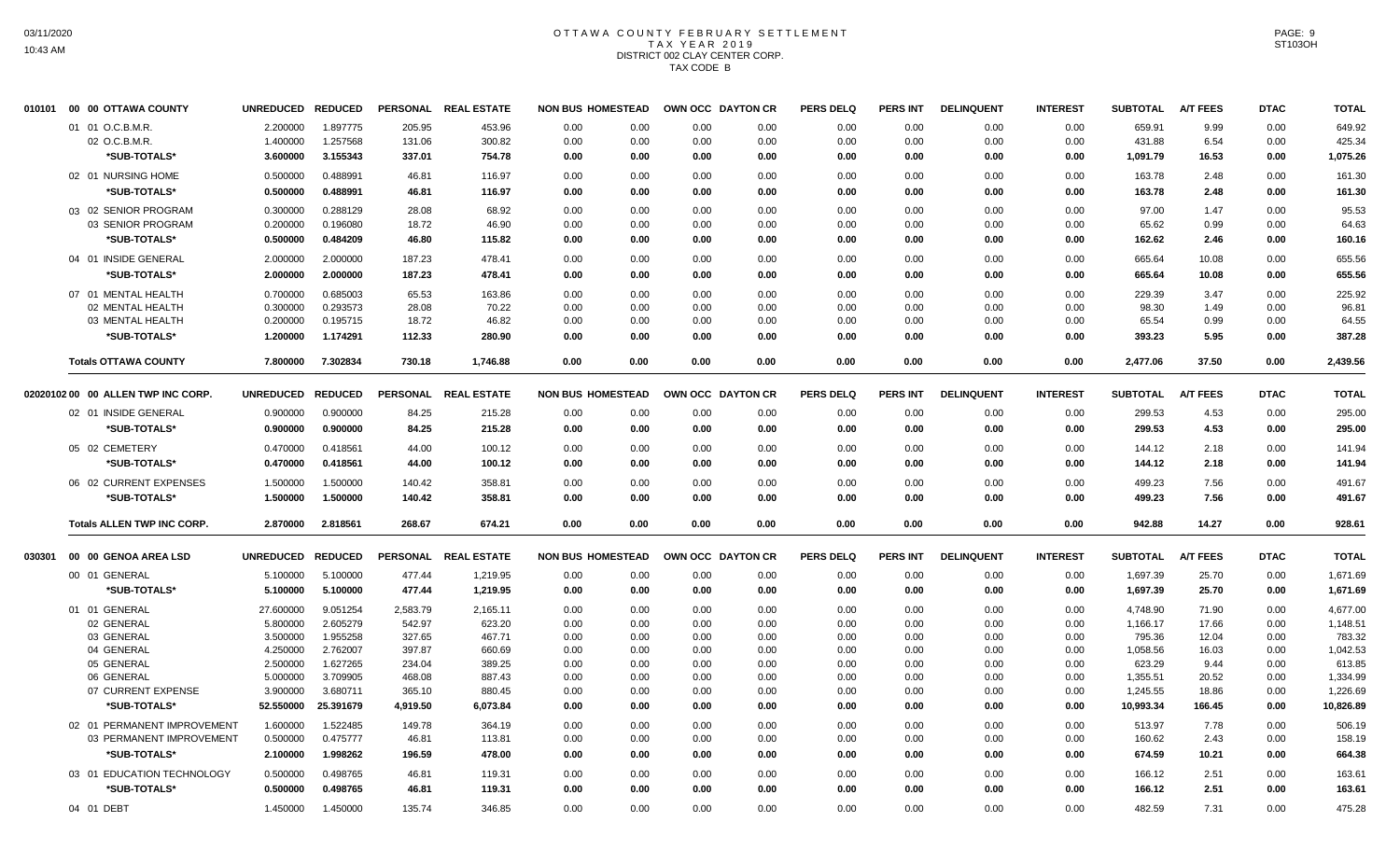# OTTAWA COUNTY FEBRUARY SETTLEMENT TAX YEAR 2019 DISTRICT 002 CLAY CENTER CORP. TAX CODE B

| 030301 | 00 00 GENOA AREA LSD                                 | UNREDUCED REDUCED    |                      |                  | PERSONAL REAL ESTATE |              | <b>NON BUS HOMESTEAD</b> | OWN OCC DAYTON CR |              | <b>PERS DELQ</b> | <b>PERS INT</b> | <b>DELINQUENT</b> | <b>INTEREST</b> | <b>SUBTOTAL</b>      | <b>A/T FEES</b> | <b>DTAC</b>  | <b>TOTAL</b>         |
|--------|------------------------------------------------------|----------------------|----------------------|------------------|----------------------|--------------|--------------------------|-------------------|--------------|------------------|-----------------|-------------------|-----------------|----------------------|-----------------|--------------|----------------------|
|        | 04 02 DEBT<br>*SUB-TOTALS*                           | 1.850000<br>3.300000 | 1.850000<br>3.300000 | 173.19<br>308.93 | 442.53<br>789.38     | 0.00<br>0.00 | 0.00<br>0.00             | 0.00<br>0.00      | 0.00<br>0.00 | 0.00<br>0.00     | 0.00<br>0.00    | 0.00<br>0.00      | 0.00<br>0.00    | 615.72<br>1,098.31   | 9.32<br>16.63   | 0.00<br>0.00 | 606.40<br>1,081.68   |
|        | 05 01 EMERGENCY<br>*SUB-TOTALS*                      | 5.600000<br>5.600000 | 5.600000<br>5.600000 | 524.25<br>524.25 | 1,339.55<br>1,339.55 | 0.00<br>0.00 | 0.00<br>0.00             | 0.00<br>0.00      | 0.00<br>0.00 | 0.00<br>0.00     | 0.00<br>0.00    | 0.00<br>0.00      | 0.00<br>0.00    | 1,863.80<br>1,863.80 | 28.22<br>28.22  | 0.00<br>0.00 | 1,835.58<br>1,835.58 |
|        | <b>Totals GENOA AREA LSD</b>                         |                      | 69.150000 41.888706  | 6,473.52         | 10.020.03            | 0.00         | 0.00                     | 0.00              | 0.00         | 0.00             | 0.00            | 0.00              | 0.00            | 16,493.55            | 249.72          | 0.00         | 16,243.83            |
| 040401 | 00 00 CLAY CENTER CORP.                              | UNREDUCED REDUCED    |                      |                  | PERSONAL REAL ESTATE |              | <b>NON BUS HOMESTEAD</b> | OWN OCC DAYTON CR |              | <b>PERS DELQ</b> | <b>PERS INT</b> | <b>DELINQUENT</b> | <b>INTEREST</b> | <b>SUBTOTAL</b>      | <b>A/T FEES</b> | <b>DTAC</b>  | <b>TOTAL</b>         |
|        | 00 01 GENERAL                                        | 2.000000             | 2.000000             | 187.23           | 478.41               | 0.00         | 0.00                     | 0.00              | 0.00         | 0.00             | 0.00            | 0.00              | 0.00            | 665.64               | 10.08           | 0.00         | 655.56               |
|        | *SUB-TOTALS*                                         | 2.000000             | 2.000000             | 187.23           | 478.41               | 0.00         | 0.00                     | 0.00              | 0.00         | 0.00             | 0.00            | 0.00              | 0.00            | 665.64               | 10.08           | 0.00         | 655.56               |
|        | <b>Totals CLAY CENTER CORP.</b>                      | 2.000000             | 2.000000             | 187.23           | 478.41               | 0.00         | 0.00                     | 0.00              | 0.00         | 0.00             | 0.00            | 0.00              | 0.00            | 665.64               | 10.08           | 0.00         | 655.56               |
| 050501 | 00 00 PENTA COUNTY JVS                               | UNREDUCED REDUCED    |                      | <b>PERSONAL</b>  | <b>REAL ESTATE</b>   |              | <b>NON BUS HOMESTEAD</b> | OWN OCC DAYTON CR |              | <b>PERS DELQ</b> | <b>PERS INT</b> | <b>DELINQUENT</b> | <b>INTEREST</b> | <b>SUBTOTAL</b>      | <b>A/T FEES</b> | <b>DTAC</b>  | <b>TOTAL</b>         |
|        | 01 01 GENERAL                                        | 1.400000             | 1.364990             | 131.06           | 326.51               | 0.00         | 0.00                     | 0.00              | 0.00         | 0.00             | 0.00            | 0.00              | 0.00            | 457.57               | 6.93            | 0.00         | 450.64               |
|        | 02 GENERAL                                           | 0.800000             | 0.779994             | 74.89            | 186.58               | 0.00         | 0.00                     | 0.00              | 0.00         | 0.00             | 0.00            | 0.00              | 0.00            | 261.47               | 3.96            | 0.00         | 257.51               |
|        | 03 PERMANENT IMP.                                    | 1.000000             | 0.974993             | 93.62            | 233.22               | 0.00         | 0.00                     | 0.00              | 0.00         | 0.00             | 0.00            | 0.00              | 0.00            | 326.84               | 4.95            | 0.00         | 321.89               |
|        | *SUB-TOTALS*                                         | 3.200000             | 3.119977             | 299.57           | 746.31               | 0.00         | 0.00                     | 0.00              | 0.00         | 0.00             | 0.00            | 0.00              | 0.00            | 1,045.88             | 15.84           | 0.00         | 1,030.04             |
|        | <b>Totals PENTA COUNTY JVS</b>                       | 3.200000             | 3.119977             | 299.57           | 746.31               | 0.00         | 0.00                     | 0.00              | 0.00         | 0.00             | 0.00            | 0.00              | 0.00            | 1,045.88             | 15.84           | 0.00         | 1.030.04             |
| 060602 | 00 00 HARRIS ELMORE PUBLIC LIE UNREDUCED REDUCED     |                      |                      |                  | PERSONAL REAL ESTATE |              | <b>NON BUS HOMESTEAD</b> | OWN OCC DAYTON CR |              | <b>PERS DELQ</b> | <b>PERS INT</b> | <b>DELINQUENT</b> | <b>INTEREST</b> | <b>SUBTOTAL</b>      | <b>A/T FEES</b> | <b>DTAC</b>  | <b>TOTAL</b>         |
|        | 01 01 CURRENT EXPENSE                                | 1.100000             | 1.081058             | 102.98           | 258.59               | 0.00         | 0.00                     | 0.00              | 0.00         | 0.00             | 0.00            | 0.00              | 0.00            | 361.57               | 5.47            | 0.00         | 356.10               |
|        | *SUB-TOTALS*                                         | 1.100000             | 1.081058             | 102.98           | 258.59               | 0.00         | 0.00                     | 0.00              | 0.00         | 0.00             | 0.00            | 0.00              | 0.00            | 361.57               | 5.47            | 0.00         | 356.10               |
|        | <b>Totals HARRIS ELMORE PUBLIC LIB</b>               | 1.100000             | 1.081058             | 102.98           | 258.59               | 0.00         | 0.00                     | 0.00              | 0.00         | 0.00             | 0.00            | 0.00              | 0.00            | 361.57               | 5.47            | 0.00         | 356.10               |
| 080806 | 00 00 ALLEN CLAY FIRE DIST                           | UNREDUCED REDUCED    |                      |                  | PERSONAL REAL ESTATE |              | <b>NON BUS HOMESTEAD</b> | OWN OCC DAYTON CR |              | <b>PERS DELQ</b> | <b>PERS INT</b> | <b>DELINQUENT</b> | <b>INTEREST</b> | <b>SUBTOTAL</b>      | <b>A/T FEES</b> | <b>DTAC</b>  | <b>TOTAL</b>         |
|        | 01 01 GENERAL                                        | 5.000000             | 4.755110             | 468.09           | 1,137.44             | 0.00         | 0.00                     | 0.00              | 0.00         | 0.00             | 0.00            | 0.00              | 0.00            | 1,605.53             | 24.31           | 0.00         | 1,581.22             |
|        | *SUB-TOTALS*                                         | 5.000000             | 4.755110             | 468.09           | 1,137.44             | 0.00         | 0.00                     | 0.00              | 0.00         | 0.00             | 0.00            | 0.00              | 0.00            | 1,605.53             | 24.31           | 0.00         | 1,581.22             |
|        | <b>Totals ALLEN CLAY FIRE DIST</b>                   | 5.000000             | 4.755110             | 468.09           | 1,137.44             | 0.00         | 0.00                     | 0.00              | 0.00         | 0.00             | 0.00            | 0.00              | 0.00            | 1.605.53             | 24.31           | 0.00         | 1,581.22             |
|        | <b>CLAY CENTER CORP.</b><br><b>TAX CODE B TOTALS</b> |                      |                      |                  |                      |              |                          |                   |              |                  |                 |                   |                 |                      |                 |              |                      |
|        |                                                      |                      | 91.120000 62.966246  | 8,530.24         | 15,061.87            | 0.00         | 0.00                     | 0.00              | 0.00         | 0.00             | 0.00            | 0.00              | 0.00            | 23,592.11            | 357.19          | 0.00         | 23,234.92            |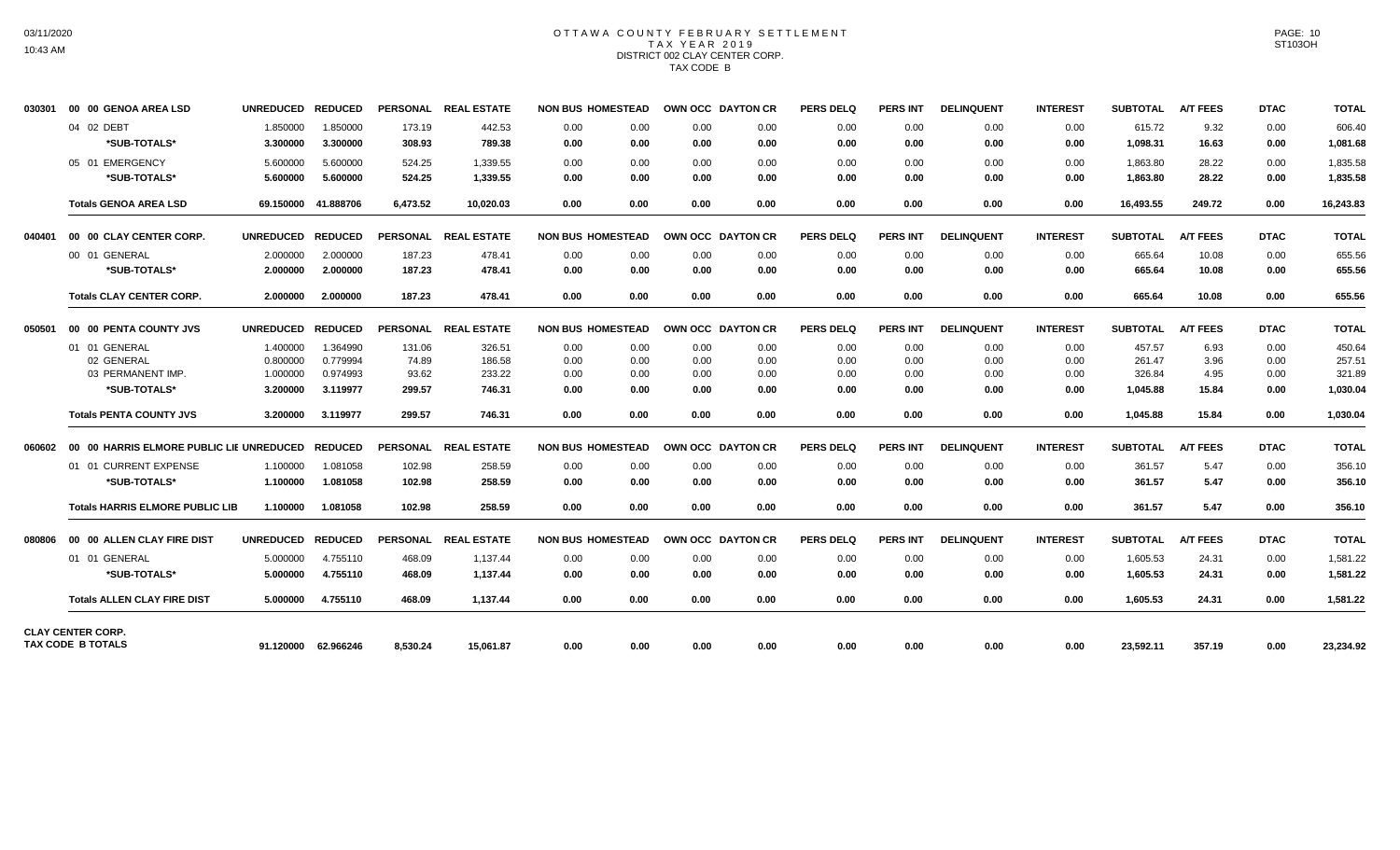#### OTTAWA COUNTY FEBRUARY SETTLEMENT T A X Y E A R 2 0 1 9 DISTRICT 002 CLAY CENTER CORP. **DISTRICT**

|        | 010101 00 00 OTTAWA COUNTY         | UNREDUCED REDUCED |          | PERSONAL REAL ESTATE | <b>NON BUS HOMESTEAD</b> |          |        | OWN OCC DAYTON CR | <b>PERS DELQ</b> | <b>PERS INT</b> | <b>DELINQUENT</b> | <b>INTEREST</b> | <b>SUBTOTAL</b> | <b>A/T FEES</b> | <b>DTAC</b> | <b>TOTAL</b> |
|--------|------------------------------------|-------------------|----------|----------------------|--------------------------|----------|--------|-------------------|------------------|-----------------|-------------------|-----------------|-----------------|-----------------|-------------|--------------|
|        | 01 01 O.C.B.M.R.                   |                   | 205.95   | 2,103.08             | 195.95                   | 105.75   | 19.61  | 0.00              | 0.00             | 0.00            | 131.71            | 3.38            | 2,765.43        | 41.87           | 13.78       | 2,709.78     |
|        | 02 O.C.B.M.R.                      |                   | 131.06   | 1,533.22             | 146.44                   | 79.03    | 14.65  | 0.00              | 0.00             | 0.00            | 98.43             | 2.52            | 2,005.35        | 30.36           | 10.29       | 1,964.70     |
|        | *SUB-TOTALS*                       |                   | 337.01   | 3,636.30             | 342.39                   | 184.78   | 34.26  | 0.00              | 0.00             | 0.00            | 230.14            | 5.90            | 4,770.78        | 72.23           | 24.07       | 4,674.48     |
|        | 02 01 NURSING HOME                 |                   | 46.81    | 709.03               | 70.35                    | 37.97    | 7.04   | 0.00              | 0.00             | 0.00            | 47.29             | 1.21            | 919.70          | 13.92           | 4.95        | 900.83       |
|        | *SUB-TOTALS*                       |                   | 46.81    | 709.03               | 70.35                    | 37.97    | 7.04   | 0.00              | 0.00             | 0.00            | 47.29             | 1.21            | 919.70          | 13.92           | 4.95        | 900.83       |
|        | 03 02 SENIOR PROGRAM               |                   | 28.08    | 375.56               | 36.44                    | 19.66    | 3.65   | 0.00              | 0.00             | 0.00            | 24.49             | 0.63            | 488.51          | 7.40            | 2.56        | 478.55       |
|        | 03 SENIOR PROGRAM                  |                   | 18.72    | 314.48               | 0.00                     | 15.22    | 0.00   | 0.00              | 0.00             | 0.00            | 21.37             | 0.55            | 370.34          | 5.60            | 1.98        | 362.76       |
|        | *SUB-TOTALS*                       |                   | 46.80    | 690.04               | 36.44                    | 34.88    | 3.65   | 0.00              | 0.00             | 0.00            | 45.86             | 1.18            | 858.85          | 13.00           | 4.54        | 841.31       |
|        | 04 01 INSIDE GENERAL               |                   | 187.23   | 3,195.60             | 322.86                   | 174.24   | 32.31  | 0.00              | 0.00             | 0.00            | 217.01            | 5.57            | 4,134.82        | 62.60           | 22.70       | 4,049.52     |
|        | *SUB-TOTALS*                       |                   | 187.23   | 3,195.60             | 322.86                   | 174.24   | 32.31  | 0.00              | 0.00             | 0.00            | 217.01            | 5.57            | 4,134.82        | 62.60           | 22.70       | 4,049.52     |
|        | 07 01 MENTAL HEALTH                |                   | 65.53    | 1,030.47             | 102.97                   | 55.57    | 10.30  | 0.00              | 0.00             | 0.00            | 69.21             | 1.78            | 1,335.83        | 20.22           | 7.24        | 1,308.37     |
|        | 02 MENTAL HEALTH                   |                   | 28.08    | 441.63               | 44.13                    | 23.82    | 4.42   | 0.00              | 0.00             | 0.00            | 29.66             | 0.76            | 572.50          | 8.67            | 3.10        | 560.73       |
|        | 03 MENTAL HEALTH                   |                   | 18.72    | 325.94               | 0.00                     | 15.88    | 0.00   | 0.00              | 0.00             | 0.00            | 22.29             | 0.57            | 383.40          | 5.80            | 2.07        | 375.53       |
|        | *SUB-TOTALS*                       |                   | 112.33   | 1,798.04             | 147.10                   | 95.27    | 14.72  | 0.00              | 0.00             | 0.00            | 121.16            | 3.11            | 2,291.73        | 34.69           | 12.41       | 2,244.63     |
|        | <b>Totals OTTAWA COUNTY</b>        |                   | 730.18   | 10,029.01            | 919.14                   | 527.14   | 91.98  | 0.00              | 0.00             | 0.00            | 661.46            | 16.97           | 12,975.88       | 196.44          | 68.67       | 12,710.77    |
|        | 02020102 00 00 ALLEN TWP INC CORP. | UNREDUCED REDUCED |          | PERSONAL REAL ESTATE | <b>NON BUS HOMESTEAD</b> |          |        | OWN OCC DAYTON CR | <b>PERS DELQ</b> | <b>PERS INT</b> | <b>DELINQUENT</b> | <b>INTEREST</b> | <b>SUBTOTAL</b> | <b>A/T FEES</b> | <b>DTAC</b> | <b>TOTAL</b> |
|        | 02 01 INSIDE GENERAL               |                   | 84.25    | 1,438.02             | 145.29                   | 78.41    | 14.54  | 0.00              | 0.00             | 0.00            | 97.66             | 2.51            | 1,860.68        | 28.17           | 10.21       | 1,822.30     |
|        | *SUB-TOTALS*                       |                   | 84.25    | 1,438.02             | 145.29                   | 78.41    | 14.54  | 0.00              | 0.00             | 0.00            | 97.66             | 2.51            | 1,860.68        | 28.17           | 10.21       | 1,822.30     |
|        |                                    |                   |          |                      |                          |          |        |                   |                  |                 |                   |                 |                 |                 |             |              |
|        | 05 02 CEMETERY                     |                   | 44.00    | 629.42               | 62.89                    | 33.94    | 6.29   | 0.00              | 0.00             | 0.00            | 42.27             | 1.08            | 819.89          | 12.41           | 4.42        | 803.06       |
|        | *SUB-TOTALS*                       |                   | 44.00    | 629.42               | 62.89                    | 33.94    | 6.29   | 0.00              | 0.00             | 0.00            | 42.27             | 1.08            | 819.89          | 12.41           | 4.42        | 803.06       |
|        | 06 02 CURRENT EXPENSES             |                   | 140.42   | 2,654.96             | 0.00                     | 130.64   | 0.00   | 0.00              | 0.00             | 0.00            | 183.39            | 4.70            | 3,114.11        | 47.15           | 17.02       | 3,049.94     |
|        | *SUB-TOTALS*                       |                   | 140.42   | 2,654.96             | 0.00                     | 130.64   | 0.00   | 0.00              | 0.00             | 0.00            | 183.39            | 4.70            | 3,114.11        | 47.15           | 17.02       | 3,049.94     |
|        | <b>Totals ALLEN TWP INC CORP.</b>  |                   | 268.67   | 4,722.40             | 208.18                   | 242.99   | 20.83  | 0.00              | 0.00             | 0.00            | 323.32            | 8.29            | 5,794.68        | 87.73           | 31.65       | 5,675.30     |
| 030301 | 00 00 GENOA AREA LSD               | UNREDUCED REDUCED |          | PERSONAL REAL ESTATE | <b>NON BUS HOMESTEAD</b> |          |        | OWN OCC DAYTON CR | <b>PERS DELQ</b> | <b>PERS INT</b> | <b>DELINQUENT</b> | <b>INTEREST</b> | <b>SUBTOTAL</b> | <b>A/T FEES</b> | <b>DTAC</b> | <b>TOTAL</b> |
|        | 00 01 GENERAL                      |                   | 477.44   | 8,148.80             | 823.30                   | 444.30   | 82.38  | 0.00              | 0.00             | 0.00            | 553.38            | 14.20           | 10.543.80       | 159.63          | 57.88       | 10,326.29    |
|        | *SUB-TOTALS*                       |                   | 477.44   | 8,148.80             | 823.30                   | 444.30   | 82.38  | 0.00              | 0.00             | 0.00            | 553.38            | 14.20           | 10,543.80       | 159.63          | 57.88       | 10,326.29    |
|        | 01 01 GENERAL                      |                   | 2,583.79 | 8,438.18             | 745.38                   | 402.25   | 74.58  | 0.00              | 0.00             | 0.00            | 501.01            | 12.85           | 12,758.04       | 193.16          | 52.40       | 12,512.48    |
|        | 02 GENERAL                         |                   | 542.97   | 3,049.33             | 288.28                   | 155.57   | 28.84  | 0.00              | 0.00             | 0.00            | 193.77            | 4.97            | 4,263.73        | 64.56           | 20.27       | 4,178.90     |
|        | 03 GENERAL                         |                   | 327.65   | 2,313.23             | 219.29                   | 118.34   | 21.94  | 0.00              | 0.00             | 0.00            | 147.40            | 3.78            | 3,151.63        | 47.71           | 15.42       | 3,088.50     |
|        | 04 GENERAL                         |                   | 397.87   | 3,197.02             | 301.37                   | 162.64   | 30.15  | 0.00              | 0.00             | 0.00            | 202.57            | 5.20            | 4,296.82        | 65.06           | 21.19       | 4,210.57     |
|        | 05 GENERAL                         |                   | 234.04   | 1,890.23             | 178.35                   | 96.25    | 17.85  | 0.00              | 0.00             | 0.00            | 119.88            | 3.08            | 2,539.68        | 38.45           | 12.54       | 2,488.69     |
|        | 06 GENERAL                         |                   | 468.08   | 3,910.17             | 359.17                   | 193.83   | 35.94  | 0.00              | 0.00             | 0.00            | 241.42            | 6.19            | 5,214.80        | 78.95           | 25.25       | 5,110.60     |
|        | 07 CURRENT EXPENSE                 |                   | 365.10   | 5,227.16             | 516.48                   | 278.73   | 51.68  | 0.00              | 0.00             | 0.00            | 347.16            | 8.91            | 6,795.22        | 102.88          | 36.31       | 6,656.03     |
|        | *SUB-TOTALS*                       |                   | 4,919.50 | 28,025.32            | 2,608.32                 | 1,407.61 | 260.98 | 0.00              | 0.00             | 0.00            | 1,753.21          | 44.98           | 39,019.92       | 590.77          | 183.38      | 38,245.77    |
|        | 02 01 PERMANENT IMPROVEMENT        |                   | 149.78   | 2,153.04             | 212.55                   | 114.71   | 21.27  | 0.00              | 0.00             | 0.00            | 142.87            | 3.67            | 2,797.89        | 42.36           | 14.94       | 2,740.59     |
|        | 03 PERMANENT IMPROVEMENT           |                   | 46.81    | 672.83               | 66.42                    | 35.85    | 6.65   | 0.00              | 0.00             | 0.00            | 44.65             | 1.15            | 874.36          | 13.24           | 4.67        | 856.45       |
|        | *SUB-TOTALS*                       |                   | 196.59   | 2,825.87             | 278.97                   | 150.56   | 27.92  | 0.00              | 0.00             | 0.00            | 187.52            | 4.82            | 3,672.25        | 55.60           | 19.61       | 3,597.04     |
|        | 03 01 EDUCATION TECHNOLOGY         |                   | 46.81    | 827.76               | 0.00                     | 40.31    | 0.00   | 0.00              | 0.00             | 0.00            | 56.58             | 1.45            | 972.91          | 14.72           | 5.25        | 952.94       |
|        | *SUB-TOTALS*                       |                   | 46.81    | 827.76               | 0.00                     | 40.31    | 0.00   | 0.00              | 0.00             | 0.00            | 56.58             | 1.45            | 972.91          | 14.72           | 5.25        | 952.94       |
|        | 04 01 DEBT                         |                   | 135.74   | 2,316.82             | 234.07                   | 126.32   | 23.42  | 0.00              | 0.00             | 0.00            | 157.33            | 4.04            | 2,997.74        | 45.39           | 16.46       | 2,935.89     |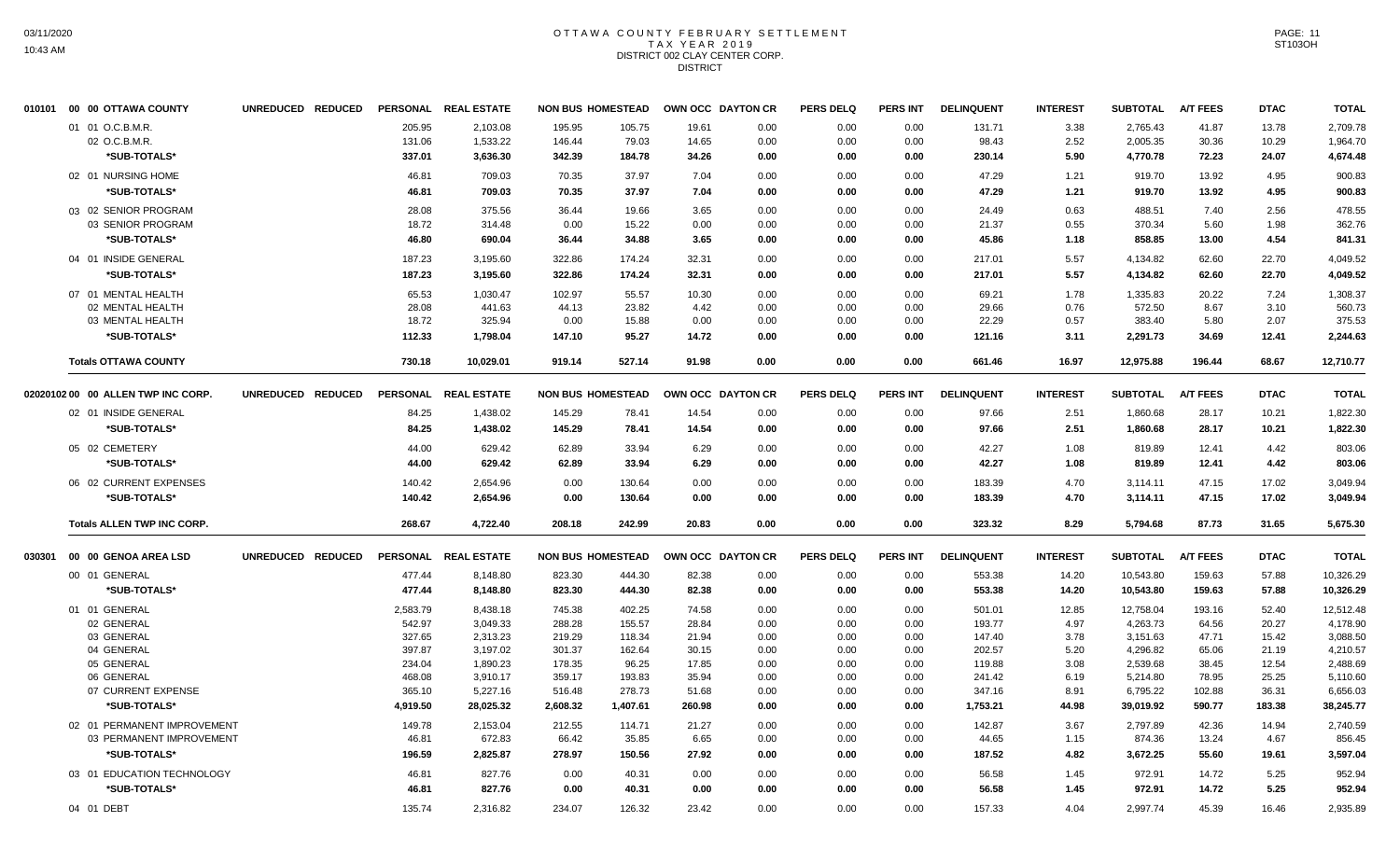# OTTAWA COUNTY FEBRUARY SETTLEMENT TAX YEAR 2019 DISTRICT 002 CLAY CENTER CORP. **DISTRICT**

| 030301 | 00 00 GENOA AREA LSD                             | UNREDUCED REDUCED |          | PERSONAL REAL ESTATE |          | <b>NON BUS HOMESTEAD</b> | OWN OCC DAYTON CR |      | <b>PERS DELQ</b> | <b>PERS INT</b> | <b>DELINQUENT</b> | <b>INTEREST</b> | SUBTOTAL        | <b>A/T FEES</b> | <b>DTAC</b> | <b>TOTAL</b> |
|--------|--------------------------------------------------|-------------------|----------|----------------------|----------|--------------------------|-------------------|------|------------------|-----------------|-------------------|-----------------|-----------------|-----------------|-------------|--------------|
|        | 04 02 DEBT                                       |                   | 173.19   | 2,955.93             | 298.65   | 161.17                   | 29.88             | 0.00 | 0.00             | 0.00            | 200.74            | 5.15            | 3,824.71        | 57.90           | 21.00       | 3,745.81     |
|        | *SUB-TOTALS*                                     |                   | 308.93   | 5,272.75             | 532.72   | 287.49                   | 53.30             | 0.00 | 0.00             | 0.00            | 358.07            | 9.19            | 6,822.45        | 103.29          | 37.46       | 6,681.70     |
|        | 05 01 EMERGENCY                                  |                   | 524.25   | 9.914.14             | 0.00     | 487.86                   | 0.00              | 0.00 | 0.00             | 0.00            | 684.83            | 17.57           | 11.628.65       | 176.06          | 63.55       | 11,389.04    |
|        | *SUB-TOTALS*                                     |                   | 524.25   | 9,914.14             | 0.00     | 487.86                   | 0.00              | 0.00 | 0.00             | 0.00            | 684.83            | 17.57           | 11,628.65       | 176.06          | 63.55       | 11,389.04    |
|        | <b>Totals GENOA AREA LSD</b>                     |                   | 6,473.52 | 55.014.64            | 4,243.31 | 2.818.13                 | 424.58            | 0.00 | 0.00             | 0.00            | 3,593.59          | 92.21           | 72.659.98       | 1.100.07        | 367.13      | 71,192.78    |
| 040401 | 00 00 CLAY CENTER CORP.                          | UNREDUCED REDUCED |          | PERSONAL REAL ESTATE |          | <b>NON BUS HOMESTEAD</b> | OWN OCC DAYTON CR |      | <b>PERS DELQ</b> | <b>PERS INT</b> | <b>DELINQUENT</b> | <b>INTEREST</b> | <b>SUBTOTAL</b> | <b>A/T FEES</b> | <b>DTAC</b> | <b>TOTAL</b> |
|        | 00 01 GENERAL                                    |                   | 187.23   | 3,195.60             | 322.86   | 174.24                   | 32.31             | 0.00 | 0.00             | 0.00            | 217.01            | 5.57            | 4,134.82        | 62.60           | 22.70       | 4,049.52     |
|        | *SUB-TOTALS*                                     |                   | 187.23   | 3,195.60             | 322.86   | 174.24                   | 32.31             | 0.00 | 0.00             | 0.00            | 217.01            | 5.57            | 4,134.82        | 62.60           | 22.70       | 4,049.52     |
|        | <b>Totals CLAY CENTER CORP.</b>                  |                   | 187.23   | 3,195.60             | 322.86   | 174.24                   | 32.31             | 0.00 | 0.00             | 0.00            | 217.01            | 5.57            | 4,134.82        | 62.60           | 22.70       | 4,049.52     |
| 050501 | 00 00 PENTA COUNTY JVS                           | UNREDUCED REDUCED |          | PERSONAL REAL ESTATE |          | <b>NON BUS HOMESTEAD</b> | OWN OCC DAYTON CR |      | <b>PERS DELQ</b> | <b>PERS INT</b> | <b>DELINQUENT</b> | <b>INTEREST</b> | <b>SUBTOTAL</b> | <b>A/T FEES</b> | <b>DTAC</b> | <b>TOTAL</b> |
|        | 01 01 GENERAL                                    |                   | 131.06   | 2,055.63             | 205.46   | 110.88                   | 20.56             | 0.00 | 0.00             | 0.00            | 138.10            | 3.54            | 2,665.23        | 40.35           | 14.44       | 2.610.44     |
|        | 02 GENERAL                                       |                   | 74.89    | 1.174.65             | 117.40   | 63.36                    | 11.75             | 0.00 | 0.00             | 0.00            | 78.91             | 2.02            | 1,522.98        | 23.06           | 8.25        | 1.491.67     |
|        | 03 PERMANENT IMP.                                |                   | 93.62    | 1,347.69             | 132.42   | 71.46                    | 13.25             | 0.00 | 0.00             | 0.00            | 89.01             | 2.28            | 1,749.73        | 26.49           | 9.31        | 1,713.93     |
|        | *SUB-TOTALS*                                     |                   | 299.57   | 4.577.97             | 455.28   | 245.70                   | 45.56             | 0.00 | 0.00             | 0.00            | 306.02            | 7.84            | 5,937.94        | 89.90           | 32.00       | 5,816.04     |
|        | <b>Totals PENTA COUNTY JVS</b>                   |                   | 299.57   | 4.577.97             | 455.28   | 245.70                   | 45.56             | 0.00 | 0.00             | 0.00            | 306.02            | 7.84            | 5,937.94        | 89.90           | 32.00       | 5,816.04     |
| 060602 | 00 00 HARRIS ELMORE PUBLIC LIE UNREDUCED REDUCED |                   |          | PERSONAL REAL ESTATE |          | <b>NON BUS HOMESTEAD</b> | OWN OCC DAYTON CR |      | <b>PERS DELQ</b> | <b>PERS INT</b> | <b>DELINQUENT</b> | <b>INTEREST</b> | <b>SUBTOTAL</b> | <b>A/T FEES</b> | <b>DTAC</b> | <b>TOTAL</b> |
|        | 01 01 CURRENT EXPENSE                            |                   | 102.98   | 1,505.46             | 148.16   | 79.95                    | 14.82             | 0.00 | 0.00             | 0.00            | 99.58             | 2.55            | 1,953.50        | 29.57           | 10.42       | 1,913.51     |
|        | *SUB-TOTALS*                                     |                   | 102.98   | 1,505.46             | 148.16   | 79.95                    | 14.82             | 0.00 | 0.00             | 0.00            | 99.58             | 2.55            | 1,953.50        | 29.57           | 10.42       | 1,913.51     |
|        | <b>Totals HARRIS ELMORE PUBLIC LIB</b>           |                   | 102.98   | 1.505.46             | 148.16   | 79.95                    | 14.82             | 0.00 | 0.00             | 0.00            | 99.58             | 2.55            | 1,953.50        | 29.57           | 10.42       | 1,913.51     |
| 080806 | 00 00 ALLEN CLAY FIRE DIST                       | UNREDUCED REDUCED |          | PERSONAL REAL ESTATE |          | <b>NON BUS HOMESTEAD</b> | OWN OCC DAYTON CR |      | <b>PERS DELQ</b> | <b>PERS INT</b> | <b>DELINQUENT</b> | <b>INTEREST</b> | <b>SUBTOTAL</b> | <b>A/T FEES</b> | <b>DTAC</b> | <b>TOTAL</b> |
|        | 01 01 GENERAL                                    |                   | 468.09   | 6,726.97             | 664.15   | 358.39                   | 66.44             | 0.00 | 0.00             | 0.00            | 446.42            | 11.44           | 8,741.90        | 132.35          | 46.69       | 8,562.86     |
|        | *SUB-TOTALS*                                     |                   | 468.09   | 6,726.97             | 664.15   | 358.39                   | 66.44             | 0.00 | 0.00             | 0.00            | 446.42            | 11.44           | 8,741.90        | 132.35          | 46.69       | 8,562.86     |
|        | <b>Totals ALLEN CLAY FIRE DIST</b>               |                   | 468.09   | 6,726.97             | 664.15   | 358.39                   | 66.44             | 0.00 | 0.00             | 0.00            | 446.42            | 11.44           | 8,741.90        | 132.35          | 46.69       | 8,562.86     |
|        | <b>CLAY CENTER CORP.</b>                         |                   |          |                      |          |                          |                   |      |                  |                 |                   |                 |                 |                 |             |              |
|        | <b>DISTRICT TOTALS</b>                           |                   | 8,530.24 | 85.772.05            | 6.961.08 | 4.446.54                 | 696.52            | 0.00 | 0.00             | 0.00            | 5.647.40          | 144.87          | 112.198.70      | 1.698.66        | 579.26      | 109,920.78   |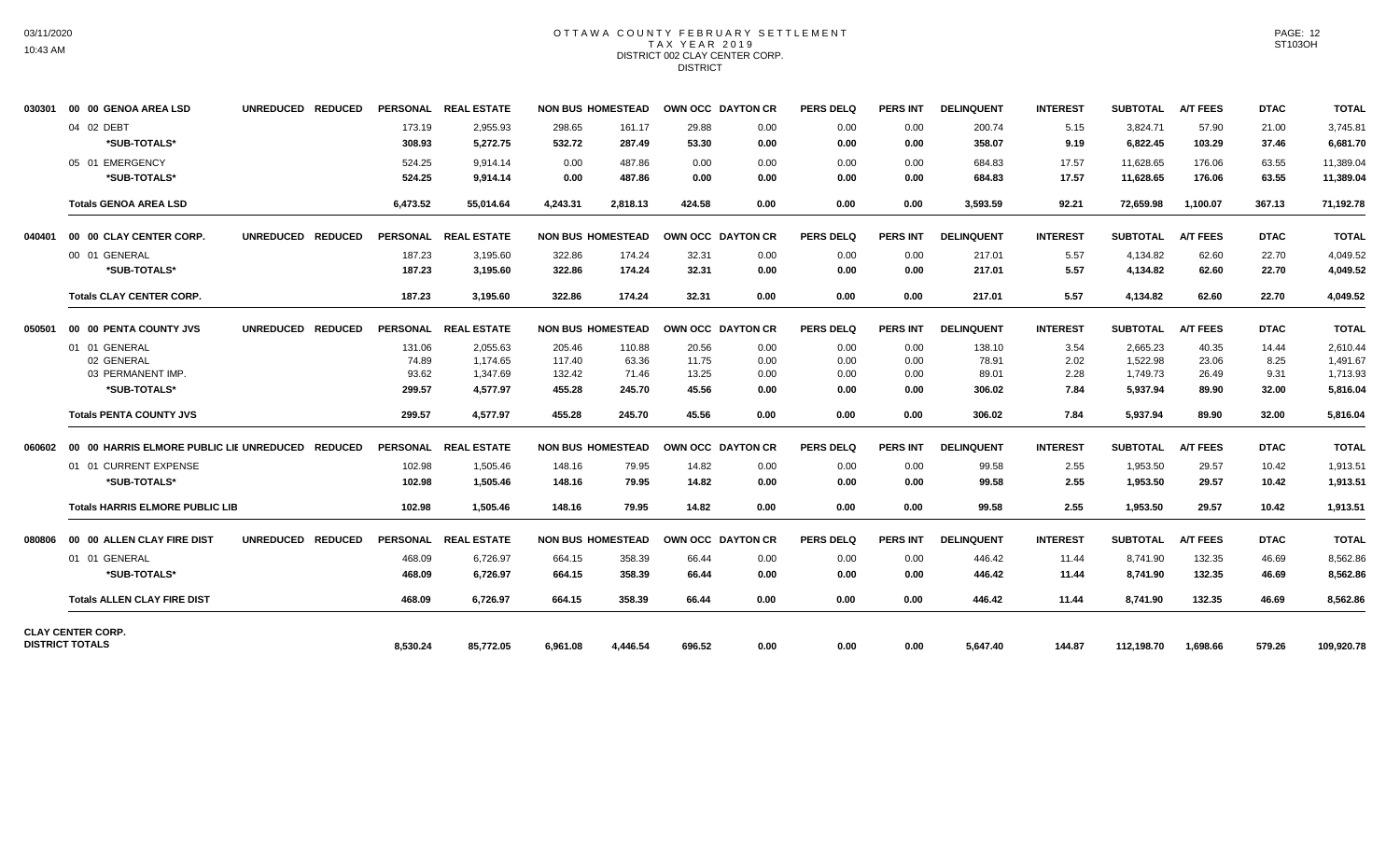# OTTAWA COUNTY FEBRUARY SETTLEMENT TAX YEAR 2019 DISTRICT 003 LAKE SCHOOL IN ALLEN TAX CODE A

| 010101 00 00 OTTAWA COUNTY        | <b>UNREDUCED</b>      | <b>REDUCED</b>       |              | PERSONAL REAL ESTATE | <b>NON BUS HOMESTEAD</b> |                | OWN OCC DAYTON CR |              | <b>PERS DELQ</b> | <b>PERS INT</b> | <b>DELINQUENT</b> | <b>INTEREST</b> | <b>SUBTOTAL</b>    | <b>A/T FEES</b> | <b>DTAC</b>  | <b>TOTAL</b>       |
|-----------------------------------|-----------------------|----------------------|--------------|----------------------|--------------------------|----------------|-------------------|--------------|------------------|-----------------|-------------------|-----------------|--------------------|-----------------|--------------|--------------------|
| 01 01 O.C.B.M.R.                  | 2.200000              | 1.213837             | 0.00         | 653.80               | 57.91                    | 14.01          | 7.92              | 0.00         | 0.00             | 0.00            | 0.05              | 0.00            | 733.69             | 11.11           | 0.01         | 722.57             |
| 02 O.C.B.M.R.                     | 1.400000              | 0.907110             | 0.00         | 488.59               | 43.27                    | 10.47          | 5.92              | 0.00         | 0.00             | 0.00            | 0.04              | 0.00            | 548.29             | 8.30            | 0.00         | 539.99             |
| *SUB-TOTALS*                      | 3.600000              | 2.120947             | 0.00         | 1,142.39             | 101.18                   | 24.48          | 13.84             | 0.00         | 0.00             | 0.00            | 0.09              | 0.00            | 1,281.98           | 19.41           | 0.01         | 1,262.56           |
| 02 01 NURSING HOME                | 0.500000              | 0.435790             | 0.00         | 234.73               | 20.79                    | 5.03           | 2.84              | 0.00         | 0.00             | 0.00            | 0.02              | 0.00            | 263.41             | 3.99            | 0.00         | 259.42             |
| *SUB-TOTALS*                      | 0.500000              | 0.435790             | 0.00         | 234.73               | 20.79                    | 5.03           | 2.84              | 0.00         | 0.00             | 0.00            | 0.02              | 0.00            | 263.41             | 3.99            | 0.00         | 259.42             |
| 03 02 SENIOR PROGRAM              | 0.300000              | 0.225703             | 0.00         | 121.57               | 10.77                    | 2.60           | 1.47              | 0.00         | 0.00             | 0.00            | 0.01              | 0.00            | 136.42             | 2.07            | 0.00         | 134.35             |
| 03 SENIOR PROGRAM                 | 0.200000              | 0.174753             | 0.00         | 106.57               | 0.00                     | 2.02           | 0.00              | 0.00         | 0.00             | 0.00            | 0.01              | 0.00            | 108.60             | 1.64            | 0.00         | 106.96             |
| *SUB-TOTALS*                      | 0.500000              | 0.400456             | 0.00         | 228.14               | 10.77                    | 4.62           | 1.47              | 0.00         | 0.00             | 0.00            | 0.02              | 0.00            | 245.02             | 3.71            | 0.00         | 241.31             |
| 04 01 INSIDE GENERAL              | 2.000000              | 2.000000             | 0.00         | 1.077.24             | 95.41                    | 23.08          | 13.05             | 0.00         | 0.00             | 0.00            | 0.09              | 0.00            | 1,208.87           | 18.30           | 0.01         | 1,190.56           |
| *SUB-TOTALS*                      | 2.000000              | 2.000000             | 0.00         | 1,077.24             | 95.41                    | 23.08          | 13.05             | 0.00         | 0.00             | 0.00            | 0.09              | 0.00            | 1,208.87           | 18.30           | 0.01         | 1,190.56           |
| 07 01 MENTAL HEALTH               | 0.700000              | 0.637874             | 0.00         | 343.57               | 30.43                    | 7.36           | 4.16              | 0.00         | 0.00             | 0.00            | 0.03              | 0.00            | 385.55             | 5.84            | 0.00         | 379.71             |
| 02 MENTAL HEALTH                  | 0.300000              | 0.273374             | 0.00         | 147.24               | 13.04                    | 3.15           | 1.78              | 0.00         | 0.00             | 0.00            | 0.01              | 0.00            | 165.22             | 2.50            | 0.00         | 162.72             |
| 03 MENTAL HEALTH                  | 0.200000              | 0.182292             | 0.00         | 111.17               | 0.00                     | 2.10           | 0.00              | 0.00         | 0.00             | 0.00            | 0.01              | 0.00            | 113.28             | 1.72            | 0.00         | 111.56             |
| *SUB-TOTALS*                      | 1.200000              | 1.093540             | 0.00         | 601.98               | 43.47                    | 12.61          | 5.94              | 0.00         | 0.00             | 0.00            | 0.05              | 0.00            | 664.05             | 10.06           | 0.00         | 653.99             |
| <b>Totals OTTAWA COUNTY</b>       | 7.800000              | 6.050733             | 0.00         | 3,284.48             | 271.62                   | 69.82          | 37.14             | 0.00         | 0.00             | 0.00            | 0.27              | 0.00            | 3,663.33           | 55.47           | 0.02         | 3,607.84           |
| 02020101 00 00 ALLEN TOWNSHIP     | <b>UNREDUCED</b>      | <b>REDUCED</b>       |              | PERSONAL REAL ESTATE | <b>NON BUS HOMESTEAD</b> |                | OWN OCC DAYTON CR |              | <b>PERS DELQ</b> | <b>PERS INT</b> | <b>DELINQUENT</b> | <b>INTEREST</b> | <b>SUBTOTAL</b>    | <b>A/T FEES</b> | <b>DTAC</b>  | <b>TOTAL</b>       |
| 02 01 INSIDE GENERAL              | 0.900000              | 0.900000             | 0.00         | 484.76               | 42.94                    | 10.39          | 5.87              | 0.00         | 0.00             | 0.00            | 0.04              | 0.00            | 544.00             | 8.24            | 0.00         | 535.76             |
| *SUB-TOTALS*                      | 0.900000              | 0.900000             | 0.00         | 484.76               | 42.94                    | 10.39          | 5.87              | 0.00         | 0.00             | 0.00            | 0.04              | 0.00            | 544.00             | 8.24            | 0.00         | 535.76             |
| 03 02 INSIDE ROADS                | 2.000000              | 2.000000             | 0.00         | 1,077.24             | 95.41                    | 23.08          | 13.05             | 0.00         | 0.00             | 0.00            | 0.09              | 0.00            | 1,208.87           | 18.30           | 0.01         | 1,190.56           |
| *SUB-TOTALS*                      | 2.000000              | 2.000000             | 0.00         | 1,077.24             | 95.41                    | 23.08          | 13.05             | 0.00         | 0.00             | 0.00            | 0.09              | 0.00            | 1,208.87           | 18.30           | 0.01         | 1,190.56           |
| 04 02 POLICE                      | 1.500000              | 0.585852             | 0.00         | 315.55               | 27.95                    | 6.76           | 3.82              | 0.00         | 0.00             | 0.00            | 0.03              | 0.00            | 354.11             | 5.36            | 0.00         | 348.75             |
| *SUB-TOTALS*                      | 1.500000              | 0.585852             | 0.00         | 315.55               | 27.95                    | 6.76           | 3.82              | 0.00         | 0.00             | 0.00            | 0.03              | 0.00            | 354.11             | 5.36            | 0.00         | 348.75             |
| 05 02 CEMETERY                    | 0.470000              | 0.389594             | 0.00         | 209.84               | 18.59                    | 4.50           | 2.54              | 0.00         | 0.00             | 0.00            | 0.02              | 0.00            | 235.49             | 3.57            | 0.00         | 231.92             |
| *SUB-TOTALS*                      | 0.470000              | 0.389594             | 0.00         | 209.84               | 18.59                    | 4.50           | 2.54              | 0.00         | 0.00             | 0.00            | 0.02              | 0.00            | 235.49             | 3.57            | 0.00         | 231.92             |
| 06 02 CURRENT EXPENSES            | 1.500000              | 1.499597             | 0.00         | 914.53               | 0.00                     | 17.30          | 0.00              | 0.00         | 0.00             | 0.00            | 0.07              | 0.00            | 931.90             | 14.11           | 0.01         | 917.78             |
| *SUB-TOTALS*                      | 1.500000              | 1.499597             | 0.00         | 914.53               | 0.00                     | 17.30          | 0.00              | 0.00         | 0.00             | 0.00            | 0.07              | 0.00            | 931.90             | 14.11           | 0.01         | 917.78             |
| <b>Totals ALLEN TOWNSHIP</b>      | 6.370000              | 5.375043             | 0.00         | 3,001.92             | 184.89                   | 62.03          | 25.28             | 0.00         | 0.00             | 0.00            | 0.25              | 0.00            | 3,274.37           | 49.58           | 0.02         | 3,224.77           |
| 030302 00 00 LAKE SCHOOL IN ALLEN | UNREDUCED REDUCED     |                      |              | PERSONAL REAL ESTATE | <b>NON BUS HOMESTEAD</b> |                | OWN OCC DAYTON CR |              | <b>PERS DELQ</b> | PERS INT        | <b>DELINQUENT</b> | <b>INTEREST</b> | <b>SUBTOTAL</b>    | <b>A/T FEES</b> | <b>DTAC</b>  | <b>TOTAL</b>       |
|                                   |                       |                      |              |                      |                          |                |                   |              |                  |                 |                   |                 |                    |                 |              |                    |
| 00 01 GENERAL                     | 4.700000              | 4.700000             | 0.00         | 2,531.51             | 224.22                   | 54.23          | 30.67             | 0.00         | 0.00             | 0.00            | 0.20              | 0.00            | 2.840.83           | 43.01           | 0.02         | 2,797.80           |
| *SUB-TOTALS*                      | 4.700000              | 4.700000             | 0.00         | 2,531.51             | 224.22                   | 54.23          | 30.67             | 0.00         | 0.00             | 0.00            | 0.20              | 0.00            | 2,840.83           | 43.01           | 0.02         | 2,797.80           |
| 01 01 GENERAL<br>02 GENERAL       | 20.500000<br>4.500000 | 5.460175<br>1.215162 | 0.00<br>0.00 | 2,940.96<br>654.51   | 260.48<br>57.97          | 63.01<br>14.02 | 35.63<br>7.93     | 0.00<br>0.00 | 0.00<br>0.00     | 0.00<br>0.00    | 0.24<br>0.05      | 0.00<br>0.00    | 3,300.32<br>734.48 | 49.97<br>11.12  | 0.02<br>0.01 | 3,250.33<br>723.35 |
| 03 GENERAL                        | 4.300000              | 1.313439             | 0.00         | 707.44               | 62.66                    | 15.16          | 8.57              | 0.00         | 0.00             | 0.00            | 0.06              | 0.00            | 793.89             | 12.02           | 0.01         | 781.86             |
| 04 GENERAL                        | 4.500000              | 2.210720             | 0.00         | 1,190.74             | 105.46                   | 25.51          | 14.43             | 0.00         | 0.00             | 0.00            | 0.10              | 0.00            | 1,336.24           | 20.23           | 0.01         | 1,316.00           |
| 05 GENERAL                        | 5.560000              | 5.065694             | 0.00         | 2,728.49             | 241.66                   | 58.45          | 33.05             | 0.00         | 0.00             | 0.00            | 0.22              | 0.00            | 3,061.87           | 46.36           | 0.02         | 3,015.49           |
| 06 CURRENT EXPENSE                | 6.630000              | 6.040566             | 0.00         | 3,253.57             | 288.17                   | 69.70          | 39.42             | 0.00         | 0.00             | 0.00            | 0.26              | 0.00            | 3,651.12           | 55.28           | 0.03         | 3,595.81           |
| 07 CURRENT EXPENSE                | 6.750000              | 6.149898             | 0.00         | 3,312.46             | 293.39                   | 70.96          | 40.13             | 0.00         | 0.00             | 0.00            | 0.27              | 0.00            | 3,717.21           | 56.28           | 0.03         | 3,660.90           |
| *SUB-TOTALS*                      | 52.740000             | 27.455654            | 0.00         | 14,788.17            | 1,309.79                 | 316.81         | 179.16            | 0.00         | 0.00             | 0.00            | 1.20              | 0.00            | 16,595.13          | 251.26          | 0.13         | 16,343.74          |
| 02 01 PERMANENT IMPROVEMENT       | 1.400000              | 1.151774             | 0.00         | 620.37               | 54.95                    | 13.29          | 7.52              | 0.00         | 0.00             | 0.00            | 0.05              | 0.00            | 696.18             | 10.54           | 0.01         | 685.63             |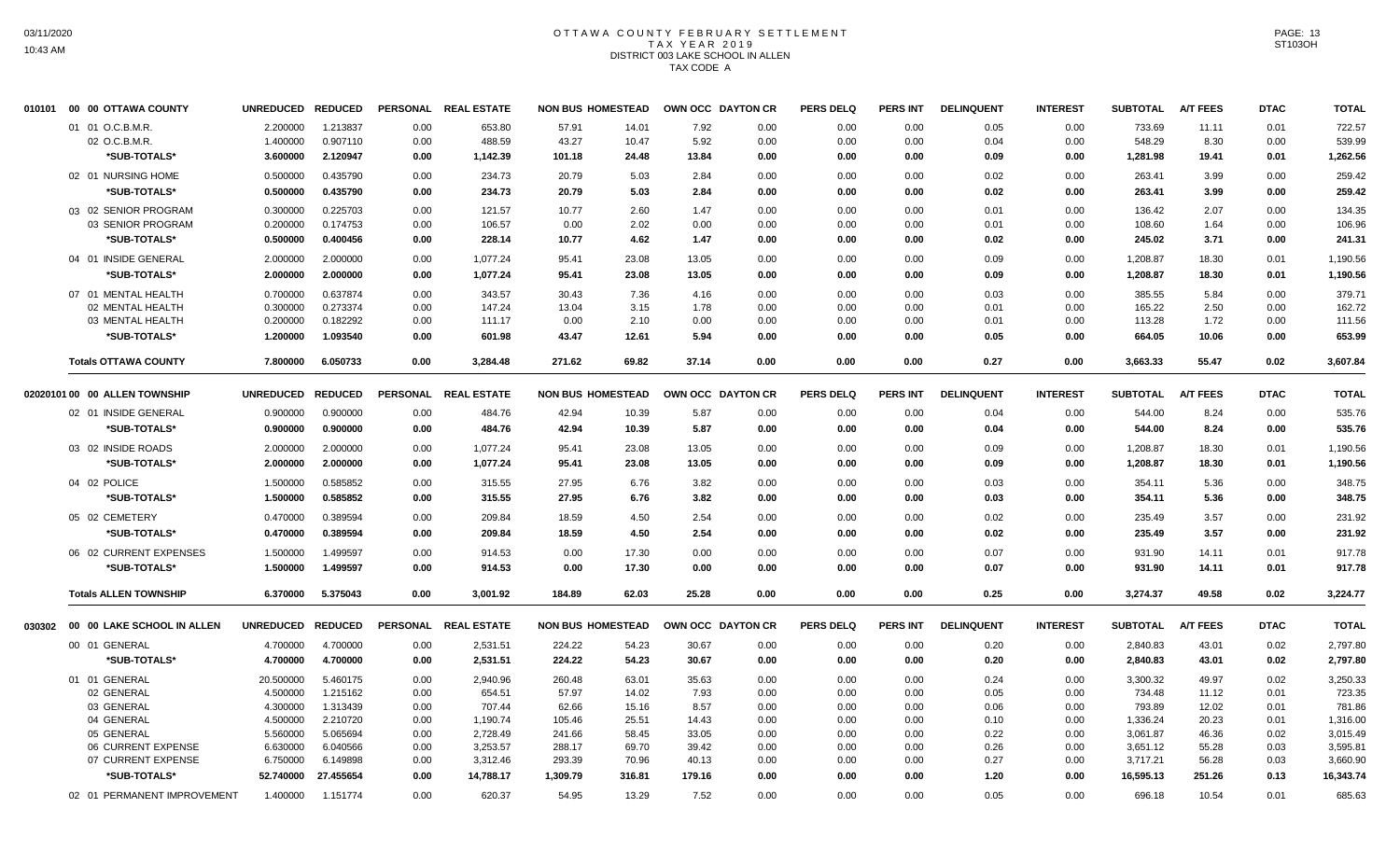### OTTAWA COUNTY FEBRUARY SETTLEMENT TAX YEAR 2019 DISTRICT 003 LAKE SCHOOL IN ALLEN TAX CODE A

| 030302 | 00 00 LAKE SCHOOL IN ALLEN         | <b>UNREDUCED</b> | <b>REDUCED</b> | <b>PERSONAL</b> | <b>REAL ESTATE</b> | <b>NON BUS HOMESTEAD</b> |        | OWN OCC DAYTON CR |      | <b>PERS DELQ</b> | <b>PERS INT</b> | <b>DELINQUENT</b> | <b>INTEREST</b> | <b>SUBTOTAL</b> | <b>A/T FEES</b> | <b>DTAC</b> | <b>TOTAL</b> |
|--------|------------------------------------|------------------|----------------|-----------------|--------------------|--------------------------|--------|-------------------|------|------------------|-----------------|-------------------|-----------------|-----------------|-----------------|-------------|--------------|
|        | *SUB-TOTALS*<br>02                 | 1.400000         | 1.151774       | 0.00            | 620.37             | 54.95                    | 13.29  | 7.52              | 0.00 | 0.00             | 0.00            | 0.05              | 0.00            | 696.18          | 10.54           | 0.01        | 685.63       |
|        | 03 02 DEBT                         | 4.000000         | 4.000000       | 0.00            | 2.154.48           | 190.82                   | 46.16  | 26.10             | 0.00 | 0.00             | 0.00            | 0.17              | 0.00            | 2.417.73        | 36.60           | 0.02        | 2,381.11     |
|        | *SUB-TOTALS*                       | 4.000000         | 4.000000       | 0.00            | 2,154.48           | 190.82                   | 46.16  | 26.10             | 0.00 | 0.00             | 0.00            | 0.17              | 0.00            | 2,417.73        | 36.60           | 0.02        | 2,381.11     |
|        | <b>Totals LAKE SCHOOL IN ALLEN</b> | 62.840000        | 37.307428      | 0.00            | 20,094.53          | 1,779.78                 | 430.49 | 243.45            | 0.00 | 0.00             | 0.00            | 1.62              | 0.00            | 22,549.87       | 341.41          | 0.18        | 22,208.28    |
| 050501 | 00 00 PENTA COUNTY JVS             | <b>UNREDUCED</b> | <b>REDUCED</b> | <b>PERSONAL</b> | <b>REAL ESTATE</b> | <b>NON BUS HOMESTEAD</b> |        | OWN OCC DAYTON CR |      | <b>PERS DELQ</b> | <b>PERS INT</b> | <b>DELINQUENT</b> | <b>INTEREST</b> | <b>SUBTOTAL</b> | <b>A/T FEES</b> | <b>DTAC</b> | <b>TOTAL</b> |
|        | 01 01 GENERAL                      | 1.400000         | 1.272727       | 0.00            | 685.52             | 60.72                    | 14.69  | 8.30              | 0.00 | 0.00             | 0.00            | 0.06              | 0.00            | 769.29          | 11.65           | 0.01        | 757.63       |
|        | 02 GENERAL                         | 0.800000         | 0.727273       | 0.00            | 391.72             | 34.70                    | 8.39   | 4.75              | 0.00 | 0.00             | 0.00            | 0.03              | 0.00            | 439.59          | 6.66            | 0.00        | 432.93       |
|        | 03 PERMANENT IMP.                  | 1.000000         | 0.820309       | 0.00            | 441.84             | 39.13                    | 9.47   | 5.35              | 0.00 | 0.00             | 0.00            | 0.04              | 0.00            | 495.83          | 7.51            | 0.00        | 488.32       |
|        | *SUB-TOTALS*                       | 3.200000         | 2.820309       | 0.00            | 1,519.08           | 134.55                   | 32.55  | 18.40             | 0.00 | 0.00             | 0.00            | 0.13              | 0.00            | 1,704.71        | 25.82           | 0.01        | 1,678.88     |
|        | <b>Totals PENTA COUNTY JVS</b>     | 3.200000         | 2.820309       | 0.00            | 1,519.08           | 134.55                   | 32.55  | 18.40             | 0.00 | 0.00             | 0.00            | 0.13              | 0.00            | 1,704.71        | 25.82           | 0.01        | 1,678.88     |
| 080806 | 00 00 ALLEN CLAY FIRE DIST         | <b>UNREDUCED</b> | <b>REDUCED</b> | <b>PERSONAL</b> | <b>REAL ESTATE</b> | <b>NON BUS HOMESTEAD</b> |        | OWN OCC DAYTON CR |      | <b>PERS DELO</b> | <b>PERS INT</b> | <b>DELINQUENT</b> | <b>INTEREST</b> | <b>SUBTOTAL</b> | <b>A/T FEES</b> | <b>DTAC</b> | <b>TOTAL</b> |
|        | 01 01 GENERAL                      | 5.000000         | 4.114200       | 0.00            | 2,215.99           | 196.27                   | 47.47  | 26.85             | 0.00 | 0.00             | 0.00            | 0.15              | 0.00            | 2,486.73        | 37.65           | 0.02        | 2,449.06     |
|        | *SUB-TOTALS*                       | 5.000000         | 4.114200       | 0.00            | 2,215.99           | 196.27                   | 47.47  | 26.85             | 0.00 | 0.00             | 0.00            | 0.15              | 0.00            | 2,486.73        | 37.65           | 0.02        | 2,449.06     |
|        | <b>Totals ALLEN CLAY FIRE DIST</b> | 5.000000         | 4.114200       | 0.00            | 2,215.99           | 196.27                   | 47.47  | 26.85             | 0.00 | 0.00             | 0.00            | 0.15              | 0.00            | 2,486.73        | 37.65           | 0.02        | 2,449.06     |
|        | <b>LAKE SCHOOL IN ALLEN</b>        |                  |                |                 |                    |                          |        |                   |      |                  |                 |                   |                 |                 |                 |             |              |
|        | TAX CODE A TOTALS                  | 85.210000        | 55.667713      | 0.00            | 30,116.00          | 2,567.11                 | 642.36 | 351.12            | 0.00 | 0.00             | 0.00            | 2.42              | 0.00            | 33,679.01       | 509.93          | 0.25        | 33,168.83    |

03/11/2020 10:43 AM

PAGE: 14 ST103OH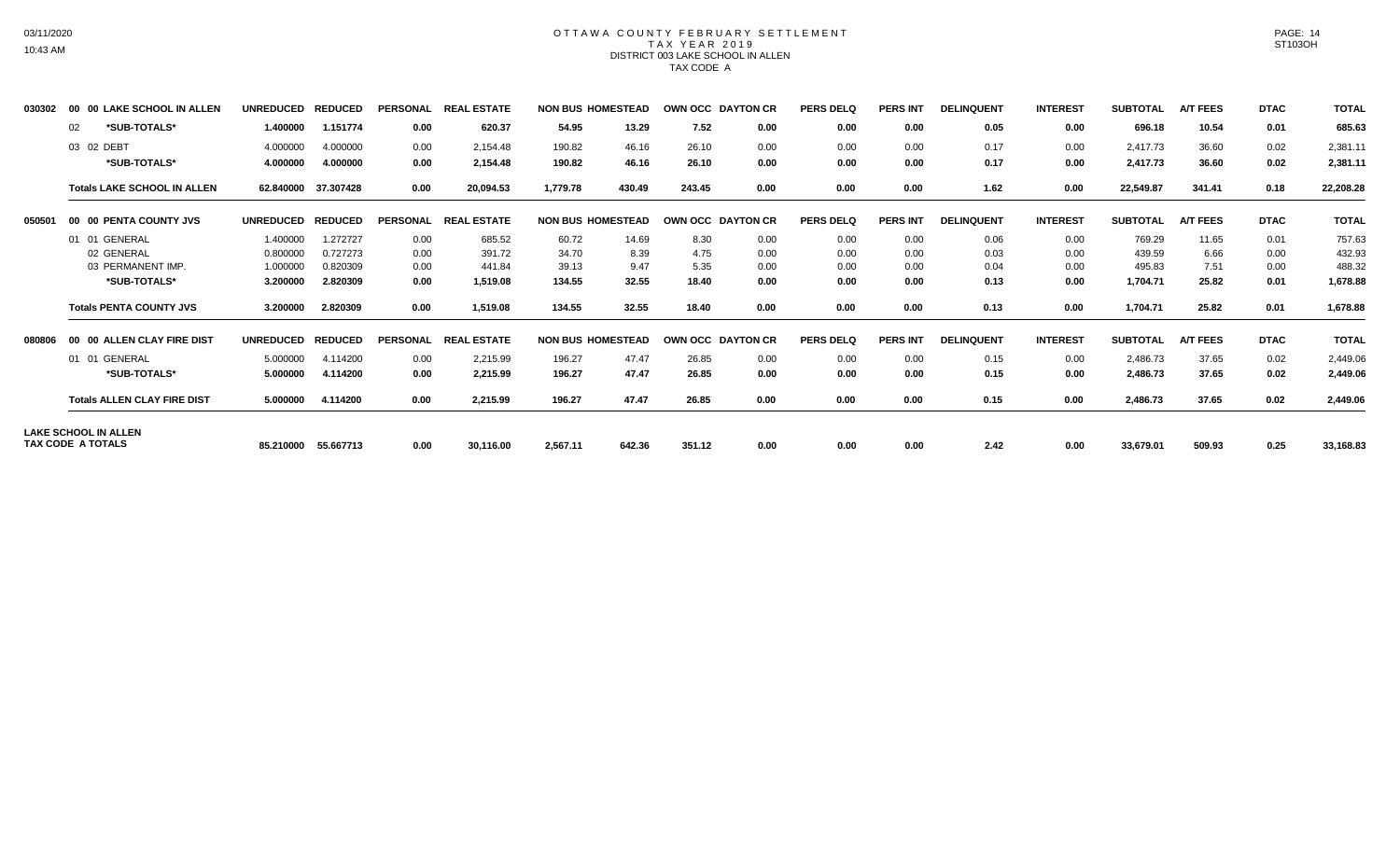# OTTAWA COUNTY FEBRUARY SETTLEMENT TAX YEAR 2019 DISTRICT 003 LAKE SCHOOL IN ALLEN TAX CODE B

| 010101 | 00 00 OTTAWA COUNTY               | <b>UNREDUCED</b>  | <b>REDUCED</b> | <b>PERSONAL</b> | <b>REAL ESTATE</b>   | <b>NON BUS HOMESTEAD</b> |      | OWN OCC DAYTON CR |      | <b>PERS DELQ</b> | <b>PERS INT</b> | <b>DELINQUENT</b> | <b>INTEREST</b> | <b>SUBTOTAL</b> | <b>A/T FEES</b> | <b>DTAC</b> | <b>TOTAL</b> |
|--------|-----------------------------------|-------------------|----------------|-----------------|----------------------|--------------------------|------|-------------------|------|------------------|-----------------|-------------------|-----------------|-----------------|-----------------|-------------|--------------|
|        | 01 01 O.C.B.M.R.                  | 2.200000          | 1.897775       | 70.92           | 0.00                 | 0.00                     | 0.00 | 0.00              | 0.00 | 0.00             | 0.00            | 0.00              | 0.00            | 70.92           | 1.07            | 0.00        | 69.85        |
|        | 02 O.C.B.M.R                      | 1.400000          | 1.257568       | 45.13           | 0.00                 | 0.00                     | 0.00 | 0.00              | 0.00 | 0.00             | 0.00            | 0.00              | 0.00            | 45.13           | 0.68            | 0.00        | 44.45        |
|        | *SUB-TOTALS*                      | 3.600000          | 3.155343       | 116.05          | 0.00                 | 0.00                     | 0.00 | 0.00              | 0.00 | 0.00             | 0.00            | 0.00              | 0.00            | 116.05          | 1.75            | 0.00        | 114.30       |
|        | 02 01 NURSING HOME                | 0.500000          | 0.488991       | 16.12           | 0.00                 | 0.00                     | 0.00 | 0.00              | 0.00 | 0.00             | 0.00            | 0.00              | 0.00            | 16.12           | 0.24            | 0.00        | 15.88        |
|        | *SUB-TOTALS*                      | 0.500000          | 0.488991       | 16.12           | 0.00                 | 0.00                     | 0.00 | 0.00              | 0.00 | 0.00             | 0.00            | 0.00              | 0.00            | 16.12           | 0.24            | 0.00        | 15.88        |
|        | 03 02 SENIOR PROGRAM              | 0.300000          | 0.288129       | 9.67            | 0.00                 | 0.00                     | 0.00 | 0.00              | 0.00 | 0.00             | 0.00            | 0.00              | 0.00            | 9.67            | 0.15            | 0.00        | 9.52         |
|        | 03 SENIOR PROGRAM                 | 0.200000          | 0.196080       | 6.45            | 0.00                 | 0.00                     | 0.00 | 0.00              | 0.00 | 0.00             | 0.00            | 0.00              | 0.00            | 6.45            | 0.10            | 0.00        | 6.35         |
|        | *SUB-TOTALS*                      | 0.500000          | 0.484209       | 16.12           | 0.00                 | 0.00                     | 0.00 | 0.00              | 0.00 | 0.00             | 0.00            | 0.00              | 0.00            | 16.12           | 0.25            | 0.00        | 15.87        |
|        | 04 01 INSIDE GENERAL              | 2.000000          | 2.000000       | 64.47           | 0.00                 | 0.00                     | 0.00 | 0.00              | 0.00 | 0.00             | 0.00            | 0.00              | 0.00            | 64.47           | 0.98            | 0.00        | 63.49        |
|        | *SUB-TOTALS*                      | 2.000000          | 2.000000       | 64.47           | 0.00                 | 0.00                     | 0.00 | 0.00              | 0.00 | 0.00             | 0.00            | 0.00              | 0.00            | 64.47           | 0.98            | 0.00        | 63.49        |
|        | 07 01 MENTAL HEALTH               | 0.700000          | 0.685003       | 22.56           | 0.00                 | 0.00                     | 0.00 | 0.00              | 0.00 | 0.00             | 0.00            | 0.00              | 0.00            | 22.56           | 0.34            | 0.00        | 22.22        |
|        | 02 MENTAL HEALTH                  | 0.300000          | 0.293573       | 9.67            | 0.00                 | 0.00                     | 0.00 | 0.00              | 0.00 | 0.00             | 0.00            | 0.00              | 0.00            | 9.67            | 0.15            | 0.00        | 9.52         |
|        | 03 MENTAL HEALTH                  | 0.200000          | 0.195715       | 6.45            | 0.00                 | 0.00                     | 0.00 | 0.00              | 0.00 | 0.00             | 0.00            | 0.00              | 0.00            | 6.45            | 0.10            | 0.00        | 6.35         |
|        | *SUB-TOTALS*                      | 1.200000          | 1.174291       | 38.68           | 0.00                 | 0.00                     | 0.00 | 0.00              | 0.00 | 0.00             | 0.00            | 0.00              | 0.00            | 38.68           | 0.59            | 0.00        | 38.09        |
|        | <b>Totals OTTAWA COUNTY</b>       | 7.800000          | 7.302834       | 251.44          | 0.00                 | 0.00                     | 0.00 | 0.00              | 0.00 | 0.00             | 0.00            | 0.00              | 0.00            | 251.44          | 3.81            | 0.00        | 247.63       |
|        | 02020101 00 00 ALLEN TOWNSHIP     | <b>UNREDUCED</b>  | <b>REDUCED</b> | <b>PERSONAL</b> | <b>REAL ESTATE</b>   | <b>NON BUS HOMESTEAD</b> |      | OWN OCC DAYTON CR |      | <b>PERS DELQ</b> | <b>PERS INT</b> | <b>DELINQUENT</b> | <b>INTEREST</b> | <b>SUBTOTAL</b> | <b>A/T FEES</b> | <b>DTAC</b> | <b>TOTAL</b> |
|        | 02 01 INSIDE GENERAL              | 0.900000          | 0.900000       | 29.01           | 0.00                 | 0.00                     | 0.00 | 0.00              | 0.00 | 0.00             | 0.00            | 0.00              | 0.00            | 29.01           | 0.44            | 0.00        | 28.57        |
|        | *SUB-TOTALS*                      | 0.900000          | 0.900000       | 29.01           | 0.00                 | 0.00                     | 0.00 | 0.00              | 0.00 | 0.00             | 0.00            | 0.00              | 0.00            | 29.01           | 0.44            | 0.00        | 28.57        |
|        | 03 02 INSIDE ROADS                | 2.000000          | 2.000000       | 64.47           | 0.00                 | 0.00                     | 0.00 | 0.00              | 0.00 | 0.00             | 0.00            | 0.00              | 0.00            | 64.47           | 0.98            | 0.00        | 63.49        |
|        | *SUB-TOTALS*                      | 2.000000          | 2.000000       | 64.47           | 0.00                 | 0.00                     | 0.00 | 0.00              | 0.00 | 0.00             | 0.00            | 0.00              | 0.00            | 64.47           | 0.98            | 0.00        | 63.49        |
|        | 04 02 POLICE                      | 1.500000          | 0.782982       | 48.35           | 0.00                 | 0.00                     | 0.00 | 0.00              | 0.00 | 0.00             | 0.00            | 0.00              | 0.00            | 48.35           | 0.73            | 0.00        | 47.62        |
|        | *SUB-TOTALS*                      | 1.500000          | 0.782982       | 48.35           | 0.00                 | 0.00                     | 0.00 | 0.00              | 0.00 | 0.00             | 0.00            | 0.00              | 0.00            | 48.35           | 0.73            | 0.00        | 47.62        |
|        | 05 02 CEMETERY                    | 0.470000          | 0.418561       | 15.15           | 0.00                 | 0.00                     | 0.00 | 0.00              | 0.00 | 0.00             | 0.00            | 0.00              | 0.00            | 15.15           | 0.23            | 0.00        | 14.92        |
|        | *SUB-TOTALS*                      | 0.470000          | 0.418561       | 15.15           | 0.00                 | 0.00                     | 0.00 | 0.00              | 0.00 | 0.00             | 0.00            | 0.00              | 0.00            | 15.15           | 0.23            | 0.00        | 14.92        |
|        | 06 02 CURRENT EXPENSES            | 1.500000          | 1.500000       | 48.35           | 0.00                 | 0.00                     | 0.00 | 0.00              | 0.00 | 0.00             | 0.00            | 0.00              | 0.00            | 48.35           | 0.73            | 0.00        | 47.62        |
|        | *SUB-TOTALS*                      | 1.500000          | 1.500000       | 48.35           | 0.00                 | 0.00                     | 0.00 | 0.00              | 0.00 | 0.00             | 0.00            | 0.00              | 0.00            | 48.35           | 0.73            | 0.00        | 47.62        |
|        |                                   |                   |                |                 |                      |                          |      |                   |      |                  |                 |                   |                 |                 |                 |             |              |
|        | <b>Totals ALLEN TOWNSHIP</b>      | 6.370000          | 5.601543       | 205.33          | 0.00                 | 0.00                     | 0.00 | 0.00              | 0.00 | 0.00             | 0.00            | 0.00              | 0.00            | 205.33          | 3.11            | 0.00        | 202.22       |
|        | 030302 00 00 LAKE SCHOOL IN ALLEN | UNREDUCED REDUCED |                |                 | PERSONAL REAL ESTATE | <b>NON BUS HOMESTEAD</b> |      | OWN OCC DAYTON CR |      | <b>PERS DELQ</b> | <b>PERS INT</b> | <b>DELINQUENT</b> | <b>INTEREST</b> | <b>SUBTOTAL</b> | A/T FEES        | <b>DTAC</b> | <b>TOTAL</b> |
|        | 00 01 GENERAL                     | 4.700000          | 4.700000       | 151.51          | 0.00                 | 0.00                     | 0.00 | 0.00              | 0.00 | 0.00             | 0.00            | 0.00              | 0.00            | 151.51          | 2.29            | 0.00        | 149.22       |
|        | *SUB-TOTALS*                      | 4.700000          | 4.700000       | 151.51          | 0.00                 | 0.00                     | 0.00 | 0.00              | 0.00 | 0.00             | 0.00            | 0.00              | 0.00            | 151.51          | 2.29            | 0.00        | 149.22       |
|        | 01 01 GENERAL                     | 20.500000         | 8.183006       | 660.82          | 0.00                 | 0.00                     | 0.00 | 0.00              | 0.00 | 0.00             | 0.00            | 0.00              | 0.00            | 660.82          | 10.00           | 0.00        | 650.82       |
|        | 02 GENERAL                        | 4.500000          | 1.808069       | 145.06          | 0.00                 | 0.00                     | 0.00 | 0.00              | 0.00 | 0.00             | 0.00            | 0.00              | 0.00            | 145.06          | 2.20            | 0.00        | 142.86       |
|        | 03 GENERAL                        | 4.300000          | 1.926379       | 138.61          | 0.00                 | 0.00                     | 0.00 | 0.00              | 0.00 | 0.00             | 0.00            | 0.00              | 0.00            | 138.61          | 2.10            | 0.00        | 136.51       |
|        | 04 GENERAL                        | 4.500000          | 3.505073       | 145.06          | 0.00                 | 0.00                     | 0.00 | 0.00              | 0.00 | 0.00             | 0.00            | 0.00              | 0.00            | 145.06          | 2.20            | 0.00        | 142.86       |
|        | 05 GENERAL                        | 5.560000          | 5.323283       | 179.23          | 0.00                 | 0.00                     | 0.00 | 0.00              | 0.00 | 0.00             | 0.00            | 0.00              | 0.00            | 179.23          | 2.71            | 0.00        | 176.52       |
|        | 06 CURRENT EXPENSE                | 6.630000          | 6.347728       | 213.72          | 0.00                 | 0.00                     | 0.00 | 0.00              | 0.00 | 0.00             | 0.00            | 0.00              | 0.00            | 213.72          | 3.24            | 0.00        | 210.48       |
|        | 07 CURRENT EXPENSE                | 6.750000          | 6.462619       | 217.59          | 0.00                 | 0.00                     | 0.00 | 0.00              | 0.00 | 0.00             | 0.00            | 0.00              | 0.00            | 217.59          | 3.29            | 0.00        | 214.30       |
|        | *SUB-TOTALS*                      | 52.740000         | 33.556157      | 1,700.09        | 0.00                 | 0.00                     | 0.00 | 0.00              | 0.00 | 0.00             | 0.00            | 0.00              | 0.00            | 1,700.09        | 25.74           | 0.00        | 1,674.35     |
|        | 02 01 PERMANENT IMPROVEMENT       | 1.400000          | 1.340395       | 45.13           | 0.00                 | 0.00                     | 0.00 | 0.00              | 0.00 | 0.00             | 0.00            | 0.00              | 0.00            | 45.13           | 0.68            | 0.00        | 44.45        |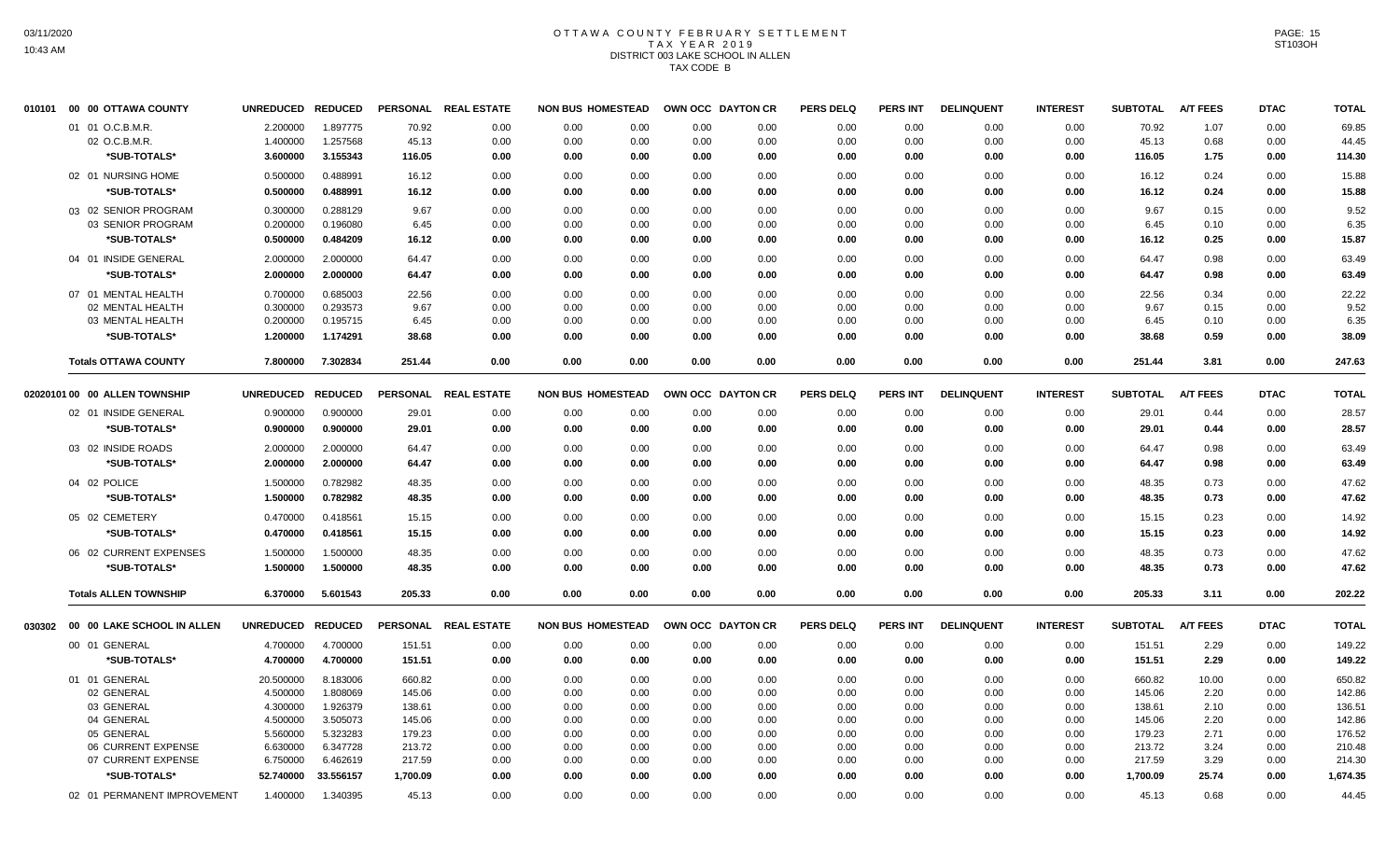### OTTAWA COUNTY FEBRUARY SETTLEMENT TAX YEAR 2019 DISTRICT 003 LAKE SCHOOL IN ALLEN TAX CODE B

| 030302 | 00 00 LAKE SCHOOL IN ALLEN         | <b>UNREDUCED</b> | <b>REDUCED</b> | <b>PERSONAL</b> | <b>REAL ESTATE</b> | <b>NON BUS HOMESTEAD</b> |      | OWN OCC DAYTON CR |                  | <b>PERS DELQ</b> | <b>PERS INT</b> | <b>DELINQUENT</b> | <b>INTEREST</b> | <b>SUBTOTAL</b> | <b>A/T FEES</b> | <b>DTAC</b> | <b>TOTAL</b> |
|--------|------------------------------------|------------------|----------------|-----------------|--------------------|--------------------------|------|-------------------|------------------|------------------|-----------------|-------------------|-----------------|-----------------|-----------------|-------------|--------------|
|        | *SUB-TOTALS*<br>02                 | 1.400000         | 1.340395       | 45.13           | 0.00               | 0.00                     | 0.00 | 0.00              | 0.00             | 0.00             | 0.00            | 0.00              | 0.00            | 45.13           | 0.68            | 0.00        | 44.45        |
|        | 03 02 DEBT                         | 4.000000         | 4.000000       | 128.94          | 0.00               | 0.00                     | 0.00 | 0.00              | 0.00             | 0.00             | 0.00            | 0.00              | 0.00            | 128.94          | 1.95            | 0.00        | 126.99       |
|        | *SUB-TOTALS*                       | 4.000000         | 4.000000       | 128.94          | 0.00               | 0.00                     | 0.00 | 0.00              | 0.00             | 0.00             | 0.00            | 0.00              | 0.00            | 128.94          | 1.95            | 0.00        | 126.99       |
|        | <b>Totals LAKE SCHOOL IN ALLEN</b> | 62.840000        | 43.596552      | 2,025.67        | 0.00               | 0.00                     | 0.00 | 0.00              | 0.00             | 0.00             | 0.00            | 0.00              | 0.00            | 2,025.67        | 30.66           | 0.00        | 1,995.01     |
| 050501 | 00 00 PENTA COUNTY JVS             | <b>UNREDUCED</b> | <b>REDUCED</b> | <b>PERSONAL</b> | <b>REAL ESTATE</b> | <b>NON BUS HOMESTEAD</b> |      | OWN OCC DAYTON CR |                  | <b>PERS DELQ</b> | <b>PERS INT</b> | <b>DELINQUENT</b> | <b>INTEREST</b> | <b>SUBTOTAL</b> | <b>A/T FEES</b> | <b>DTAC</b> | <b>TOTAL</b> |
|        | 01 01 GENERAL                      | 1.400000         | 1.364990       | 45.13           | 0.00               | 0.00                     | 0.00 | 0.00              | 0.00             | 0.00             | 0.00            | 0.00              | 0.00            | 45.13           | 0.68            | 0.00        | 44.45        |
|        | 02 GENERAL                         | 0.800000         | 0.779994       | 25.79           | 0.00               | 0.00                     | 0.00 | 0.00              | 0.00             | 0.00             | 0.00            | 0.00              | 0.00            | 25.79           | 0.39            | 0.00        | 25.40        |
|        | 03 PERMANENT IMP.                  | 1.000000         | 0.974993       | 32.24           | 0.00               | 0.00                     | 0.00 | 0.00              | 0.00             | 0.00             | 0.00            | 0.00              | 0.00            | 32.24           | 0.49            | 0.00        | 31.75        |
|        | *SUB-TOTALS*                       | 3.200000         | 3.119977       | 103.16          | 0.00               | 0.00                     | 0.00 | 0.00              | 0.00             | 0.00             | 0.00            | 0.00              | 0.00            | 103.16          | 1.56            | 0.00        | 101.60       |
|        | <b>Totals PENTA COUNTY JVS</b>     | 3.200000         | 3.119977       | 103.16          | 0.00               | 0.00                     | 0.00 | 0.00              | 0.00             | 0.00             | 0.00            | 0.00              | 0.00            | 103.16          | 1.56            | 0.00        | 101.60       |
| 080806 | 00 00 ALLEN CLAY FIRE DIST         | <b>UNREDUCED</b> | <b>REDUCED</b> | <b>PERSONAL</b> | <b>REAL ESTATE</b> | <b>NON BUS HOMESTEAD</b> |      | <b>OWN OCC</b>    | <b>DAYTON CR</b> | <b>PERS DELQ</b> | <b>PERS INT</b> | <b>DELINQUENT</b> | <b>INTEREST</b> | <b>SUBTOTAL</b> | <b>A/T FEES</b> | <b>DTAC</b> | <b>TOTAL</b> |
|        | 01 01 GENERAL                      | 5.000000         | 4.755110       | 161.17          | 0.00               | 0.00                     | 0.00 | 0.00              | 0.00             | 0.00             | 0.00            | 0.00              | 0.00            | 161.17          | 2.44            | 0.00        | 158.73       |
|        | *SUB-TOTALS*                       | 5.000000         | 4.755110       | 161.17          | 0.00               | 0.00                     | 0.00 | 0.00              | 0.00             | 0.00             | 0.00            | 0.00              | 0.00            | 161.17          | 2.44            | 0.00        | 158.73       |
|        | <b>Totals ALLEN CLAY FIRE DIST</b> | 5.000000         | 4.755110       | 161.17          | 0.00               | 0.00                     | 0.00 | 0.00              | 0.00             | 0.00             | 0.00            | 0.00              | 0.00            | 161.17          | 2.44            | 0.00        | 158.73       |
|        | <b>LAKE SCHOOL IN ALLEN</b>        |                  |                |                 |                    |                          |      |                   |                  |                  |                 |                   |                 |                 |                 |             |              |
|        | <b>TAX CODE B TOTALS</b>           | 85.210000        | 64.376016      | 2,746.77        | 0.00               | 0.00                     | 0.00 | 0.00              | 0.00             | 0.00             | 0.00            | 0.00              | 0.00            | 2,746.77        | 41.58           | 0.00        | 2,705.19     |

03/11/2020 10:43 AM

PAGE: 16 ST103OH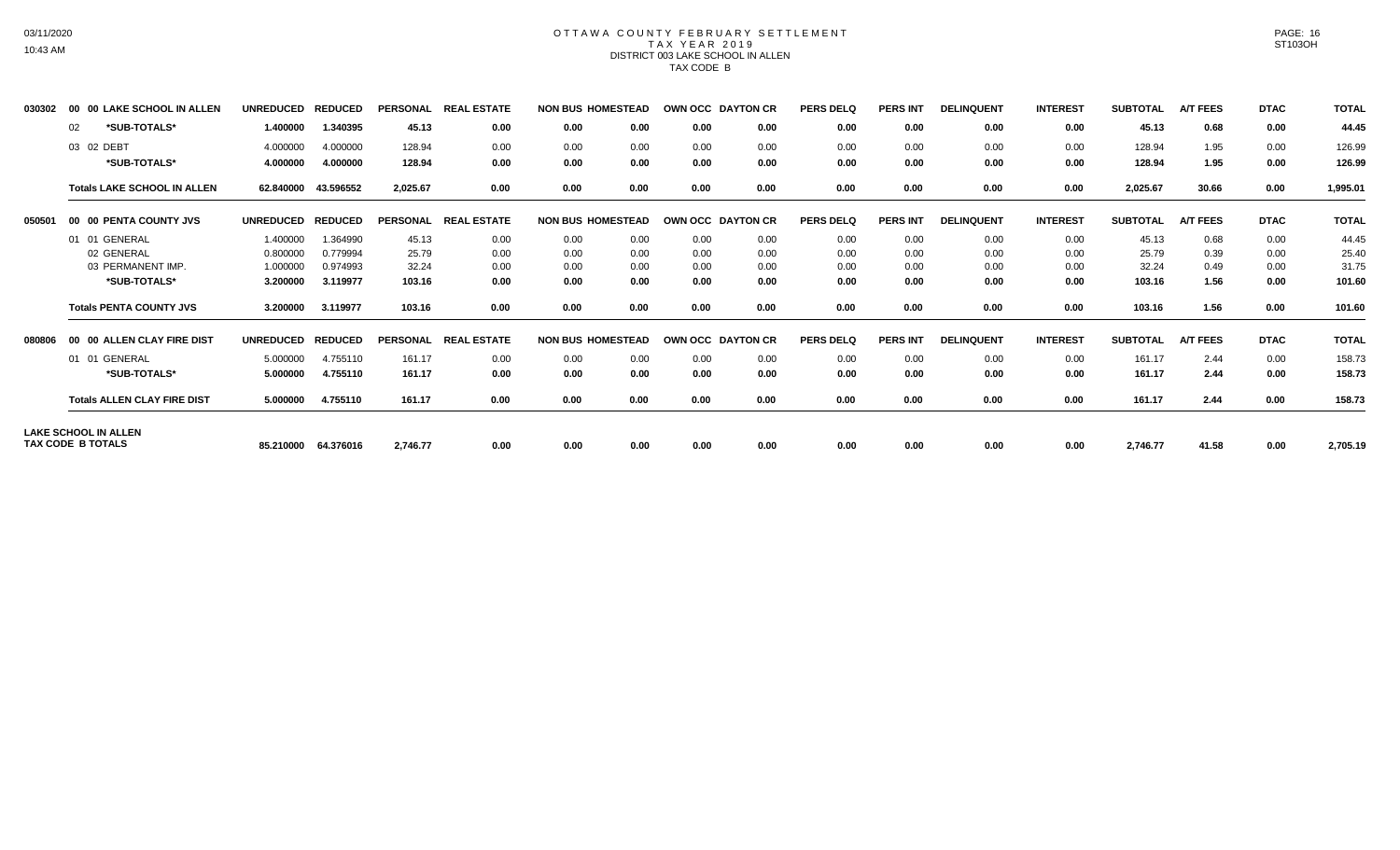# OTTAWA COUNTY FEBRUARY SETTLEMENT TAX YEAR 2019 DISTRICT 003 LAKE SCHOOL IN ALLEN DISTRICT

| 010101 00 00 OTTAWA COUNTY        | UNREDUCED REDUCED |                 | PERSONAL REAL ESTATE | <b>NON BUS HOMESTEAD</b> |              | OWN OCC DAYTON CR |              | <b>PERS DELQ</b> | <b>PERS INT</b> | <b>DELINQUENT</b> | <b>INTEREST</b> | <b>SUBTOTAL</b>  | <b>A/T FEES</b> | <b>DTAC</b>  | <b>TOTAL</b>     |
|-----------------------------------|-------------------|-----------------|----------------------|--------------------------|--------------|-------------------|--------------|------------------|-----------------|-------------------|-----------------|------------------|-----------------|--------------|------------------|
| 01 01 O.C.B.M.R.                  |                   | 70.92           | 653.80               | 57.91                    | 14.01        | 7.92              | 0.00         | 0.00             | 0.00            | 0.05              | 0.00            | 804.61           | 12.18           | 0.01         | 792.42           |
| 02 O.C.B.M.R.                     |                   | 45.13           | 488.59               | 43.27                    | 10.47        | 5.92              | 0.00         | 0.00             | 0.00            | 0.04              | 0.00            | 593.42           | 8.98            | 0.00         | 584.44           |
| *SUB-TOTALS*                      |                   | 116.05          | 1,142.39             | 101.18                   | 24.48        | 13.84             | 0.00         | 0.00             | 0.00            | 0.09              | 0.00            | 1,398.03         | 21.16           | 0.01         | 1,376.86         |
| 02 01 NURSING HOME                |                   | 16.12           | 234.73               | 20.79                    | 5.03         | 2.84              | 0.00         | 0.00             | 0.00            | 0.02              | 0.00            | 279.53           | 4.23            | 0.00         | 275.30           |
| *SUB-TOTALS*                      |                   | 16.12           | 234.73               | 20.79                    | 5.03         | 2.84              | 0.00         | 0.00             | 0.00            | 0.02              | 0.00            | 279.53           | 4.23            | 0.00         | 275.30           |
| 03 02 SENIOR PROGRAM              |                   | 9.67            | 121.57               | 10.77                    | 2.60         | 1.47              | 0.00         | 0.00             | 0.00            | 0.01              | 0.00            | 146.09           | 2.22            | 0.00         | 143.87           |
| 03 SENIOR PROGRAM                 |                   | 6.45            | 106.57               | 0.00                     | 2.02         | 0.00              | 0.00         | 0.00             | 0.00            | 0.01              | 0.00            | 115.05           | 1.74            | 0.00         | 113.31           |
| *SUB-TOTALS*                      |                   | 16.12           | 228.14               | 10.77                    | 4.62         | 1.47              | 0.00         | 0.00             | 0.00            | 0.02              | 0.00            | 261.14           | 3.96            | 0.00         | 257.18           |
| 04 01 INSIDE GENERAL              |                   | 64.47           | 1.077.24             | 95.41                    | 23.08        | 13.05             | 0.00         | 0.00             | 0.00            | 0.09              | 0.00            | 1,273.34         | 19.28           | 0.01         | 1,254.05         |
| *SUB-TOTALS*                      |                   | 64.47           | 1,077.24             | 95.41                    | 23.08        | 13.05             | 0.00         | 0.00             | 0.00            | 0.09              | 0.00            | 1,273.34         | 19.28           | 0.01         | 1,254.05         |
| 07 01 MENTAL HEALTH               |                   | 22.56           | 343.57               | 30.43                    | 7.36         | 4.16              | 0.00         | 0.00             | 0.00            | 0.03              | 0.00            | 408.11           | 6.18            | 0.00         | 401.93           |
| 02 MENTAL HEALTH                  |                   | 9.67            | 147.24               | 13.04                    | 3.15         | 1.78              | 0.00         | 0.00             | 0.00            | 0.01              | 0.00            | 174.89           | 2.65            | 0.00         | 172.24           |
| 03 MENTAL HEALTH                  |                   | 6.45            | 111.17               | 0.00                     | 2.10         | 0.00              | 0.00         | 0.00             | 0.00            | 0.01              | 0.00            | 119.73           | 1.82            | 0.00         | 117.91           |
| *SUB-TOTALS*                      |                   | 38.68           | 601.98               | 43.47                    | 12.61        | 5.94              | 0.00         | 0.00             | 0.00            | 0.05              | 0.00            | 702.73           | 10.65           | 0.00         | 692.08           |
| <b>Totals OTTAWA COUNTY</b>       |                   | 251.44          | 3,284.48             | 271.62                   | 69.82        | 37.14             | 0.00         | 0.00             | 0.00            | 0.27              | 0.00            | 3,914.77         | 59.28           | 0.02         | 3,855.47         |
| 02020101 00   00  ALLEN TOWNSHIP  | UNREDUCED REDUCED | <b>PERSONAL</b> | <b>REAL ESTATE</b>   | <b>NON BUS HOMESTEAD</b> |              | OWN OCC DAYTON CR |              | <b>PERS DELQ</b> | PERS INT        | <b>DELINQUENT</b> | <b>INTEREST</b> | <b>SUBTOTAL</b>  | <b>A/T FEES</b> | <b>DTAC</b>  | <b>TOTAL</b>     |
| 02 01 INSIDE GENERAL              |                   | 29.01           | 484.76               | 42.94                    | 10.39        | 5.87              | 0.00         | 0.00             | 0.00            | 0.04              | 0.00            | 573.01           | 8.68            | 0.00         | 564.33           |
| *SUB-TOTALS*                      |                   | 29.01           | 484.76               | 42.94                    | 10.39        | 5.87              | 0.00         | 0.00             | 0.00            | 0.04              | 0.00            | 573.01           | 8.68            | 0.00         | 564.33           |
| 03 02 INSIDE ROADS                |                   | 64.47           | 1,077.24             | 95.41                    | 23.08        | 13.05             | 0.00         | 0.00             | 0.00            | 0.09              | 0.00            | 1,273.34         | 19.28           | 0.01         | 1,254.05         |
| *SUB-TOTALS*                      |                   | 64.47           | 1,077.24             | 95.41                    | 23.08        | 13.05             | 0.00         | 0.00             | 0.00            | 0.09              | 0.00            | 1,273.34         | 19.28           | 0.01         | 1,254.05         |
| 04 02 POLICE                      |                   | 48.35           | 315.55               | 27.95                    | 6.76         | 3.82              | 0.00         | 0.00             | 0.00            | 0.03              | 0.00            | 402.46           | 6.09            | 0.00         | 396.37           |
| *SUB-TOTALS*                      |                   | 48.35           | 315.55               | 27.95                    | 6.76         | 3.82              | 0.00         | 0.00             | 0.00            | 0.03              | 0.00            | 402.46           | 6.09            | 0.00         | 396.37           |
| 05 02 CEMETERY                    |                   |                 |                      |                          |              |                   |              |                  |                 |                   |                 |                  |                 |              |                  |
| *SUB-TOTALS*                      |                   | 15.15<br>15.15  | 209.84<br>209.84     | 18.59<br>18.59           | 4.50<br>4.50 | 2.54<br>2.54      | 0.00<br>0.00 | 0.00<br>0.00     | 0.00<br>0.00    | 0.02<br>0.02      | 0.00<br>0.00    | 250.64<br>250.64 | 3.80<br>3.80    | 0.00<br>0.00 | 246.84<br>246.84 |
|                                   |                   |                 |                      |                          |              |                   |              |                  |                 |                   |                 |                  |                 |              |                  |
| 06 02 CURRENT EXPENSES            |                   | 48.35           | 914.53               | 0.00                     | 17.30        | 0.00              | 0.00         | 0.00             | 0.00            | 0.07              | 0.00            | 980.25           | 14.84           | 0.01         | 965.40           |
| *SUB-TOTALS*                      |                   | 48.35           | 914.53               | 0.00                     | 17.30        | 0.00              | 0.00         | 0.00             | 0.00            | 0.07              | 0.00            | 980.25           | 14.84           | 0.01         | 965.40           |
| <b>Totals ALLEN TOWNSHIP</b>      |                   | 205.33          | 3,001.92             | 184.89                   | 62.03        | 25.28             | 0.00         | 0.00             | 0.00            | 0.25              | 0.00            | 3,479.70         | 52.69           | 0.02         | 3,426.99         |
| 030302 00 00 LAKE SCHOOL IN ALLEN | UNREDUCED REDUCED |                 | PERSONAL REAL ESTATE | <b>NON BUS HOMESTEAD</b> |              | OWN OCC DAYTON CR |              | <b>PERS DELQ</b> | PERS INT        | <b>DELINQUENT</b> | <b>INTEREST</b> | <b>SUBTOTAL</b>  | <b>A/T FEES</b> | <b>DTAC</b>  | <b>TOTAL</b>     |
| 00 01 GENERAL                     |                   | 151.51          | 2,531.51             | 224.22                   | 54.23        | 30.67             | 0.00         | 0.00             | 0.00            | 0.20              | 0.00            | 2,992.34         | 45.30           | 0.02         | 2,947.02         |
| *SUB-TOTALS*                      |                   | 151.51          | 2,531.51             | 224.22                   | 54.23        | 30.67             | 0.00         | 0.00             | 0.00            | 0.20              | 0.00            | 2,992.34         | 45.30           | 0.02         | 2,947.02         |
| 01 01 GENERAL                     |                   | 660.82          | 2,940.96             | 260.48                   | 63.01        | 35.63             | 0.00         | 0.00             | 0.00            | 0.24              | 0.00            | 3,961.14         | 59.97           | 0.02         | 3,901.15         |
| 02 GENERAL                        |                   | 145.06          | 654.51               | 57.97                    | 14.02        | 7.93              | 0.00         | 0.00             | 0.00            | 0.05              | 0.00            | 879.54           | 13.32           | 0.01         | 866.21           |
| 03 GENERAL                        |                   | 138.61          | 707.44               | 62.66                    | 15.16        | 8.57              | 0.00         | 0.00             | 0.00            | 0.06              | 0.00            | 932.50           | 14.12           | 0.01         | 918.37           |
| 04 GENERAL                        |                   | 145.06          | 1,190.74             | 105.46                   | 25.51        | 14.43             | 0.00         | 0.00             | 0.00            | 0.10              | 0.00            | 1,481.30         | 22.43           | 0.01         | 1,458.86         |
| 05 GENERAL                        |                   | 179.23          | 2,728.49             | 241.66                   | 58.45        | 33.05             | 0.00         | 0.00             | 0.00            | 0.22              | 0.00            | 3,241.10         | 49.07           | 0.02         | 3,192.01         |
| 06 CURRENT EXPENSE                |                   | 213.72          | 3,253.57             | 288.17                   | 69.70        | 39.42             | 0.00         | 0.00             | 0.00            | 0.26              | 0.00            | 3,864.84         | 58.52           | 0.03         | 3,806.29         |
| 07 CURRENT EXPENSE                |                   | 217.59          | 3,312.46             | 293.39                   | 70.96        | 40.13             | 0.00         | 0.00             | 0.00            | 0.27              | 0.00            | 3,934.80         | 59.57           | 0.03         | 3,875.20         |
| *SUB-TOTALS*                      |                   | 1,700.09        | 14,788.17            | 1,309.79                 | 316.81       | 179.16            | 0.00         | 0.00             | 0.00            | 1.20              | 0.00            | 18,295.22        | 277.00          | 0.13         | 18,018.09        |
| 02 01 PERMANENT IMPROVEMENT       |                   | 45.13           | 620.37               | 54.95                    | 13.29        | 7.52              | 0.00         | 0.00             | 0.00            | 0.05              | 0.00            | 741.31           | 11.22           | 0.01         | 730.08           |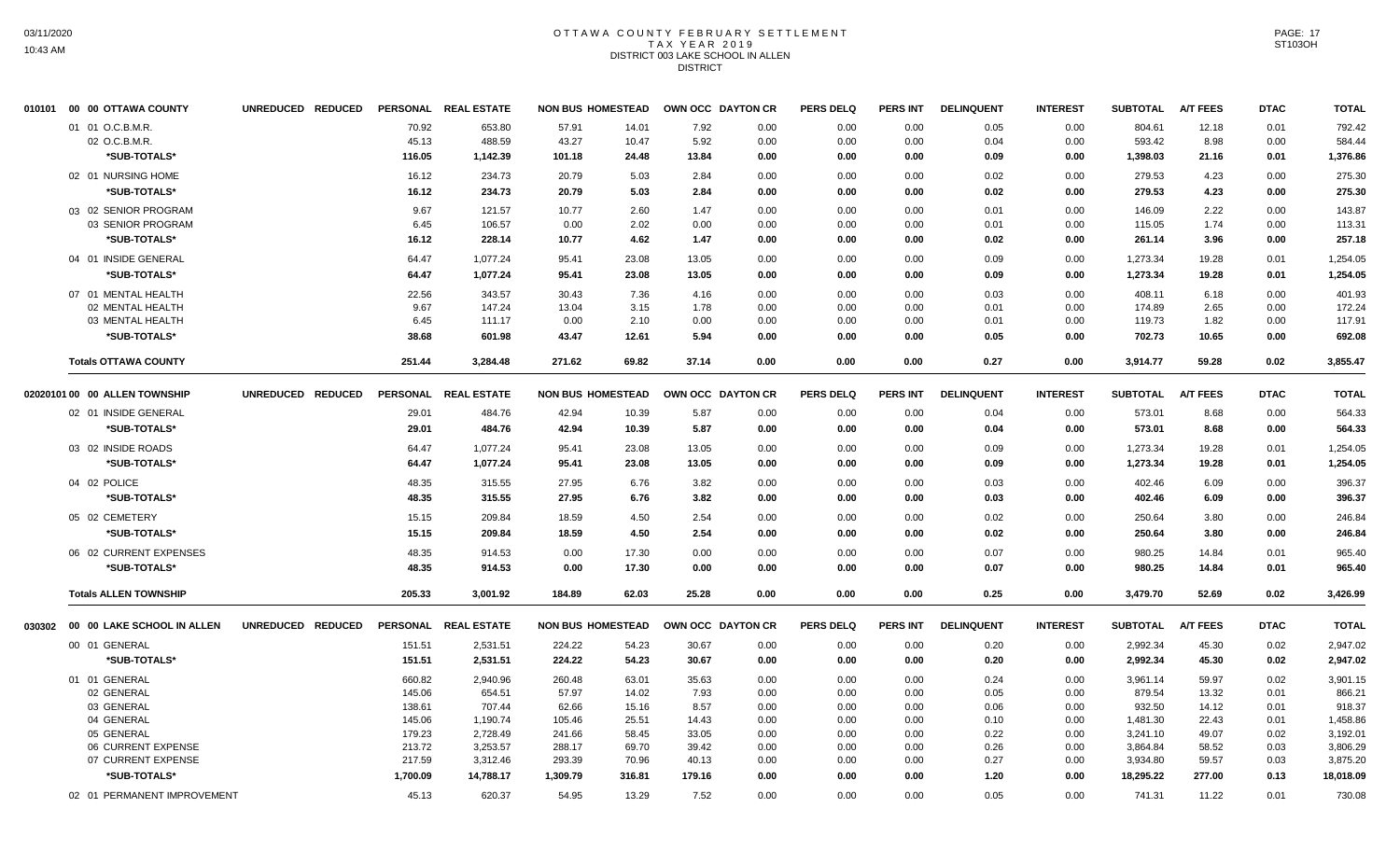#### OTTAWA COUNTY FEBRUARY SETTLEMENT T A X Y E A R 2 0 1 9 DISTRICT 003 LAKE SCHOOL IN ALLEN DISTRICT

|        | <b>00 LAKE SCHOOL IN ALLEN</b><br>00 | <b>UNREDUCED</b><br><b>REDUCED</b> |               | PERSONAL REAL ESTATE | <b>NON BUS HOMESTEAD</b> |        |        | OWN OCC DAYTON CR | <b>PERS DELQ</b> | <b>PERS INT</b> | <b>DELINQUENT</b> | <b>INTEREST</b> | <b>SUBTOTAL</b> | <b>A/T FEES</b> | <b>DTAC</b> | <b>TOTAL</b> |
|--------|--------------------------------------|------------------------------------|---------------|----------------------|--------------------------|--------|--------|-------------------|------------------|-----------------|-------------------|-----------------|-----------------|-----------------|-------------|--------------|
|        | *SUB-TOTALS*<br>02                   |                                    | 45.13         | 620.37               | 54.95                    | 13.29  | 7.52   | 0.00              | 0.00             | 0.00            | 0.05              | 0.00            | 741.31          | 11.22           | 0.01        | 730.08       |
|        | 03 02 DEBT                           |                                    | 128.94        | 2,154.48             | 190.82                   | 46.16  | 26.10  | 0.00              | 0.00             | 0.00            | 0.17              | 0.00            | 2,546.67        | 38.55           | 0.02        | 2,508.10     |
|        | *SUB-TOTALS*                         |                                    | 128.94        | 2,154.48             | 190.82                   | 46.16  | 26.10  | 0.00              | 0.00             | 0.00            | 0.17              | 0.00            | 2,546.67        | 38.55           | 0.02        | 2,508.10     |
|        | <b>Totals LAKE SCHOOL IN ALLEN</b>   |                                    | 2,025.67      | 20,094.53            | 1,779.78                 | 430.49 | 243.45 | 0.00              | 0.00             | 0.00            | 1.62              | 0.00            | 24,575.54       | 372.07          | 0.18        | 24,203.29    |
| 050501 | 00 00 PENTA COUNTY JVS               | <b>REDUCED</b><br><b>UNREDUCED</b> |               | PERSONAL REAL ESTATE | <b>NON BUS HOMESTEAD</b> |        |        | OWN OCC DAYTON CR | <b>PERS DELQ</b> | <b>PERS INT</b> | <b>DELINQUENT</b> | <b>INTEREST</b> | <b>SUBTOTAL</b> | <b>A/T FEES</b> | <b>DTAC</b> | <b>TOTAL</b> |
|        | 01 01 GENERAL                        |                                    | 45.13         | 685.52               | 60.72                    | 14.69  | 8.30   | 0.00              | 0.00             | 0.00            | 0.06              | 0.00            | 814.42          | 12.33           | 0.01        | 802.08       |
|        | 02 GENERAL                           |                                    | 25.79         | 391.72               | 34.70                    | 8.39   | 4.75   | 0.00              | 0.00             | 0.00            | 0.03              | 0.00            | 465.38          | 7.05            | 0.00        | 458.33       |
|        | 03 PERMANENT IMP.                    |                                    | 32.24         | 441.84               | 39.13                    | 9.47   | 5.35   | 0.00              | 0.00             | 0.00            | 0.04              | 0.00            | 528.07          | 8.00            | 0.00        | 520.07       |
|        | *SUB-TOTALS*                         |                                    | 103.16        | 1,519.08             | 134.55                   | 32.55  | 18.40  | 0.00              | 0.00             | 0.00            | 0.13              | 0.00            | 1,807.87        | 27.38           | 0.01        | 1,780.48     |
|        | <b>Totals PENTA COUNTY JVS</b>       |                                    | 103.16        | 1,519.08             | 134.55                   | 32.55  | 18.40  | 0.00              | 0.00             | 0.00            | 0.13              | 0.00            | 1,807.87        | 27.38           | 0.01        | 1,780.48     |
| 080806 | <b>00 ALLEN CLAY FIRE DIST</b><br>00 | <b>UNREDUCED</b><br><b>REDUCED</b> | PERSONAL REAL | <b>ESTATE</b>        | <b>NON BUS HOMESTEAD</b> |        |        | OWN OCC DAYTON CR | <b>PERS DELQ</b> | <b>PERS INT</b> | <b>DELINQUENT</b> | <b>INTEREST</b> | <b>SUBTOTAL</b> | <b>A/T FEES</b> | <b>DTAC</b> | <b>TOTAL</b> |
|        | GENERAL<br>01 01                     |                                    | 161.17        | 2,215.99             | 196.27                   | 47.47  | 26.85  | 0.00              | 0.00             | 0.00            | 0.15              | 0.00            | 2,647.90        | 40.09           | 0.02        | 2,607.79     |
|        | *SUB-TOTALS*                         |                                    | 161.17        | 2,215.99             | 196.27                   | 47.47  | 26.85  | 0.00              | 0.00             | 0.00            | 0.15              | 0.00            | 2,647.90        | 40.09           | 0.02        | 2,607.79     |
|        | <b>Totals ALLEN CLAY FIRE DIST</b>   |                                    | 161.17        | 2,215.99             | 196.27                   | 47.47  | 26.85  | 0.00              | 0.00             | 0.00            | 0.15              | 0.00            | 2,647.90        | 40.09           | 0.02        | 2,607.79     |
|        | <b>LAKE SCHOOL IN ALLEN</b>          |                                    |               |                      |                          |        |        |                   |                  |                 |                   |                 |                 |                 |             |              |
|        | <b>DISTRICT TOTALS</b>               |                                    | 2,746.77      | 30,116.00            | 2,567.11                 | 642.36 | 351.12 | 0.00              | 0.00             | 0.00            | 2.42              | 0.00            | 36,425.78       | 551.51          | 0.25        | 35,874.02    |

PAGE: 18 ST103OH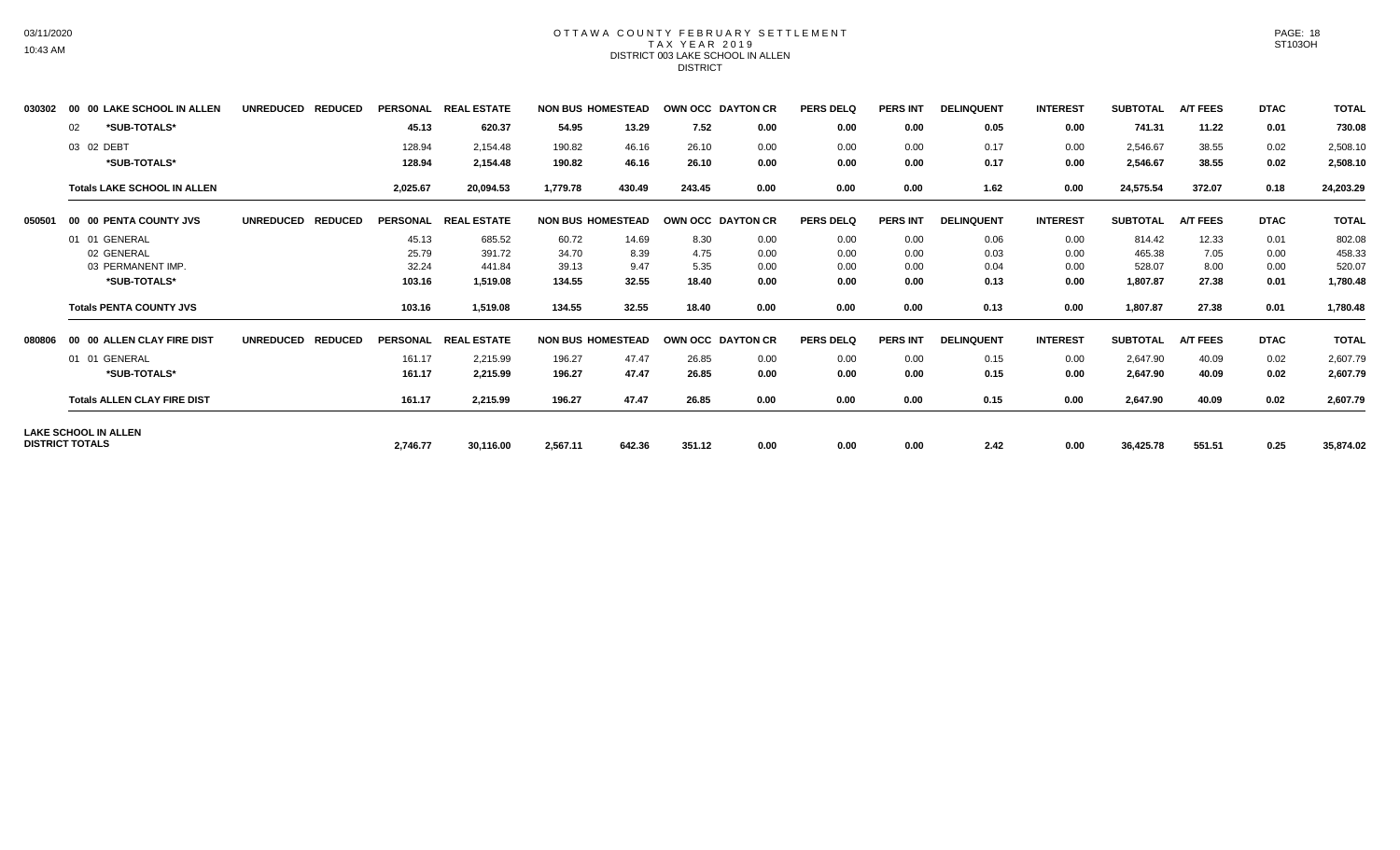### OTTAWA COUNTY FEBRUARY SETTLEMENT TAX YEAR 2019 DISTRICT 004 BENTON TOWNSHIP TAX CODE A

| 010101 | 00 00 OTTAWA COUNTY             | UNREDUCED REDUCED |                |      | PERSONAL REAL ESTATE |           | <b>NON BUS HOMESTEAD</b> | OWN OCC DAYTON CR |      | <b>PERS DELQ</b> | <b>PERS INT</b> | <b>DELINQUENT</b> | <b>INTEREST</b> | <b>SUBTOTAL</b> | <b>A/T FEES</b> | <b>DTAC</b> | <b>TOTAL</b> |
|--------|---------------------------------|-------------------|----------------|------|----------------------|-----------|--------------------------|-------------------|------|------------------|-----------------|-------------------|-----------------|-----------------|-----------------|-------------|--------------|
|        | 01 01 O.C.B.M.R.                | 2.200000          | 1.213837       | 0.00 | 36,314.38            | 3,641.27  | 785.85                   | 360.52            | 0.00 | 0.00             | 0.00            | 1,210.31          | 6.24            | 42,318.57       | 640.69          | 126.56      | 41,551.32    |
|        | 02 O.C.B.M.R.                   | 1.400000          | 0.907110       | 0.00 | 27,138.03            | 2,721.15  | 587.27                   | 269.42            | 0.00 | 0.00             | 0.00            | 904.48            | 4.66            | 31,625.01       | 478.79          | 94.58       | 31,051.64    |
|        | *SUB-TOTALS*                    | 3.600000          | 2.120947       | 0.00 | 63,452.41            | 6,362.42  | 1,373.12                 | 629.94            | 0.00 | 0.00             | 0.00            | 2,114.79          | 10.90           | 73,943.58       | 1,119.48        | 221.14      | 72,602.96    |
|        | 02 01 NURSING HOME              | 0.500000          | 0.435790       | 0.00 | 13,037.54            | 1,307.28  | 282.13                   | 129.43            | 0.00 | 0.00             | 0.00            | 434.52            | 2.24            | 15,193.14       | 230.02          | 45.44       | 14,917.68    |
|        | *SUB-TOTALS*                    | 0.500000          | 0.435790       | 0.00 | 13,037.54            | 1,307.28  | 282.13                   | 129.43            | 0.00 | 0.00             | 0.00            | 434.52            | 2.24            | 15,193.14       | 230.02          | 45.44       | 14,917.68    |
|        | 03 02 SENIOR PROGRAM            | 0.300000          | 0.225703       | 0.00 | 6,752.36             | 677.06    | 146.12                   | 67.04             | 0.00 | 0.00             | 0.00            | 225.05            | 1.16            | 7,868.79        | 119.13          | 23.53       | 7,726.13     |
|        | 03 SENIOR PROGRAM               | 0.200000          | 0.174753       | 0.00 | 6,049.33             | 0.00      | 113.14                   | 0.00              | 0.00 | 0.00             | 0.00            | 201.62            | 1.04            | 6,365.13        | 96.37           | 18.22       | 6,250.54     |
|        | *SUB-TOTALS*                    | 0.500000          | 0.400456       | 0.00 | 12,801.69            | 677.06    | 259.26                   | 67.04             | 0.00 | 0.00             | 0.00            | 426.67            | 2.20            | 14,233.92       | 215.50          | 41.75       | 13,976.67    |
|        | 04 01 INSIDE GENERAL            | 2.000000          | 2.000000       | 0.00 | 59,834.03            | 5,999.60  | 1,294.82                 | 594.01            | 0.00 | 0.00             | 0.00            | 1,994.19          | 10.28           | 69,726.93       | 1,055.64        | 208.52      | 68,462.77    |
|        | *SUB-TOTALS*                    | 2.000000          | 2.000000       | 0.00 | 59,834.03            | 5,999.60  | 1,294.82                 | 594.01            | 0.00 | 0.00             | 0.00            | 1,994.19          | 10.28           | 69,726.93       | 1,055.64        | 208.52      | 68,462.77    |
|        | 07 01 MENTAL HEALTH             | 0.700000          | 0.637874       | 0.00 | 19,083.29            | 1,913.49  | 412.96                   | 189.45            | 0.00 | 0.00             | 0.00            | 636.02            | 3.28            | 22,238.49       | 336.68          | 66.51       | 21,835.30    |
|        | 02 MENTAL HEALTH                | 0.300000          | 0.273374       | 0.00 | 8.178.53             | 820.07    | 176.98                   | 81.19             | 0.00 | 0.00             | 0.00            | 272.58            | 1.40            | 9,530.75        | 144.29          | 28.50       | 9.357.96     |
|        | 03 MENTAL HEALTH                | 0.200000          | 0.182292       | 0.00 | 6,310.31             | 0.00      | 118.02                   | 0.00              | 0.00 | 0.00             | 0.00            | 210.31            | 1.08            | 6,639.72        | 100.52          | 19.01       | 6,520.19     |
|        | *SUB-TOTALS*                    | 1.200000          | 1.093540       | 0.00 | 33,572.13            | 2,733.56  | 707.96                   | 270.64            | 0.00 | 0.00             | 0.00            | 1,118.91          | 5.76            | 38,408.96       | 581.49          | 114.02      | 37,713.45    |
|        |                                 |                   |                |      |                      |           |                          |                   |      |                  |                 |                   |                 |                 |                 |             |              |
|        | <b>Totals OTTAWA COUNTY</b>     | 7.800000          | 6.050733       | 0.00 | 182,697.80           | 17,079.92 | 3,917.29                 | 1,691.06          | 0.00 | 0.00             | 0.00            | 6,089.08          | 31.38           | 211,506.53      | 3,202.13        | 630.87      | 207,673.53   |
|        | 02020301 00 00 BENTON EXC CORP. | <b>UNREDUCED</b>  | <b>REDUCED</b> |      | PERSONAL REAL ESTATE |           | <b>NON BUS HOMESTEAD</b> | OWN OCC DAYTON CR |      | <b>PERS DELQ</b> | <b>PERS INT</b> | <b>DELINQUENT</b> | <b>INTEREST</b> | <b>SUBTOTAL</b> | <b>A/T FEES</b> | <b>DTAC</b> | <b>TOTAL</b> |
|        | 01 01 CEMETERY                  | 0.500000          | 0.384363       | 0.00 | 11,498.99            | 1,153.01  | 248.84                   | 114.16            | 0.00 | 0.00             | 0.00            | 383.25            | 1.98            | 13,400.23       | 202.87          | 40.07       | 13,157.29    |
|        | *SUB-TOTALS*                    | 0.500000          | 0.384363       | 0.00 | 11,498.99            | 1,153.01  | 248.84                   | 114.16            | 0.00 | 0.00             | 0.00            | 383.25            | 1.98            | 13,400.23       | 202.87          | 40.07       | 13,157.29    |
|        |                                 |                   |                |      |                      |           |                          |                   |      |                  |                 |                   |                 |                 |                 |             |              |
|        | 02 01 GENERAL                   | 5.500000          | 3.626920       | 0.00 | 108.506.63           | 10.880.03 | 2.348.10                 | 1.077.22          | 0.00 | 0.00             | 0.00            | 3.616.39          | 18.64           | 126.447.01      | 1.914.36        | 378.15      | 124.154.50   |
|        | 02 CURRENT EXPENSE              | 1.500000          | 1.423629       | 0.00 | 49,281.01            | 0.00      | 921.67                   | 0.00              | 0.00 | 0.00             | 0.00            | 1,642.47          | 8.47            | 51,853.62       | 785.04          | 148.43      | 50,920.15    |
|        | *SUB-TOTALS*                    | 7.000000          | 5.050549       | 0.00 | 157,787.64           | 10,880.03 | 3,269.77                 | 1,077.22          | 0.00 | 0.00             | 0.00            | 5,258.86          | 27.11           | 178,300.63      | 2,699.40        | 526.58      | 175,074.65   |
|        | 03 01 INSIDE GENERAL            | 1.500000          | 1.500000       | 0.00 | 44,875.53            | 4,499.70  | 971.11                   | 445.51            | 0.00 | 0.00             | 0.00            | 1,495.64          | 7.71            | 52,295.20       | 791.73          | 156.39      | 51,347.08    |
|        | *SUB-TOTALS*                    | 1.500000          | 1.500000       | 0.00 | 44,875.53            | 4,499.70  | 971.11                   | 445.51            | 0.00 | 0.00             | 0.00            | 1,495.64          | 7.71            | 52,295.20       | 791.73          | 156.39      | 51,347.08    |
|        | 04 02 INSIDE ROADS              | 2.200000          | 2.200000       | 0.00 | 65,817.44            | 6,599.56  | 1,424.30                 | 653.41            | 0.00 | 0.00             | 0.00            | 2,193.61          | 11.31           | 76,699.63       | 1,161.20        | 229.37      | 75,309.06    |
|        | *SUB-TOTALS*                    | 2.200000          | 2.200000       | 0.00 | 65,817.44            | 6,599.56  | 1,424.30                 | 653.41            | 0.00 | 0.00             | 0.00            | 2,193.61          | 11.31           | 76,699.63       | 1,161.20        | 229.37      | 75,309.06    |
|        | <b>Totals BENTON EXC CORP.</b>  | 11.200000         | 9.134912       | 0.00 | 279,979.60           | 23,132.30 | 5,914.02                 | 2,290.30          | 0.00 | 0.00             | 0.00            | 9,331.36          | 48.11           | 320,695.69      | 4,855.20        | 952.41      | 314,888.08   |
|        |                                 |                   |                |      |                      |           |                          |                   |      |                  |                 |                   |                 |                 |                 |             |              |
| 030303 | 00 00 BENTON CARROLL SALEM      | UNREDUCED REDUCED |                |      | PERSONAL REAL ESTATE |           | <b>NON BUS HOMESTEAD</b> | OWN OCC DAYTON CR |      | <b>PERS DELQ</b> | <b>PERS INT</b> | <b>DELINQUENT</b> | <b>INTEREST</b> | <b>SUBTOTAL</b> | <b>A/T FEES</b> | <b>DTAC</b> | <b>TOTAL</b> |
|        | 00 01 GENERAL                   | 3.700000          | 3.700000       | 0.00 | 110,692.96           | 11,099.26 | 2,395.41                 | 1,098.92          | 0.00 | 0.00             | 0.00            | 3,689.25          | 19.01           | 128,994.81      | 1,952.93        | 385.76      | 126,656.12   |
|        | 02 PERMANENT IMPROVEMENT        | 0.300000          | 0.300000       | 0.00 | 8,975.11             | 899.94    | 194.22                   | 89.10             | 0.00 | 0.00             | 0.00            | 299.13            | 1.54            | 10,459.04       | 158.35          | 31.28       | 10,269.41    |
|        | *SUB-TOTALS*                    | 4.000000          | 4.000000       | 0.00 | 119,668.07           | 11,999.20 | 2,589.63                 | 1,188.02          | 0.00 | 0.00             | 0.00            | 3,988.38          | 20.55           | 139,453.85      | 2,111.28        | 417.04      | 136,925.53   |
|        | 01 01 GENERAL                   | 20.700000         | 11.029271      | 0.00 | 329,962.89           | 33,085.59 | 7,140.44                 | 3,275.76          | 0.00 | 0.00             | 0.00            | 10,997.24         | 56.68           | 384,518.60      | 5,821.45        | 1,149.92    | 377,547.23   |
|        | 02 GENERAL                      | 4.330000          | 2.529980       | 0.00 | 75,689.46            | 7,589.43  | 1,637.93                 | 751.42            | 0.00 | 0.00             | 0.00            | 2,522.63          | 13.00           | 88,203.87       | 1,335.37        | 263.78      | 86,604.72    |
|        | 03 GENERAL                      | 3.900000          | 2.740764       | 0.00 | 81,995.48            | 8,221.74  | 1,774.39                 | 814.02            | 0.00 | 0.00             | 0.00            | 2,732.80          | 14.08           | 95,552.51       | 1,446.63        | 285.75      | 93,820.13    |
|        | 04 EMERGENCY                    | 3.750000          | 3.750000       | 0.00 | 129,811.76           | 0.00      | 2,427.78                 | 0.00              | 0.00 | 0.00             | 0.00            | 4,326.46          | 22.30           | 136,588.30      | 2,067.89        | 390.98      | 134,129.43   |
|        | 05 EMERGENCY                    | 3.900000          | 3.900000       | 0.00 | 135,004.23           | 0.00      | 2,524.89                 | 0.00              | 0.00 | 0.00             | 0.00            | 4,499.52          | 23.19           | 142,051.83      | 2,150.61        | 406.62      | 139,494.60   |
|        | *SUB-TOTALS*                    | 36.580000         | 23.950015      | 0.00 | 752,463.82           | 48,896.76 | 15,505.43                | 4,841.20          | 0.00 | 0.00             | 0.00            | 25,078.65         | 129.25          | 846,915.11      | 12,821.95       | 2,497.05    | 831,596.11   |
|        | 02 01 PERMANENT IMPROVEMENT     | 1.200000          | 0.335698       | 0.00 | 10,043.08            | 1,007.03  | 217.33                   | 99.70             | 0.00 | 0.00             | 0.00            | 334.72            | 1.73            | 11,703.59       | 177.19          | 35.00       | 11,491.40    |
|        | *SUB-TOTALS*                    | 1.200000          | 0.335698       | 0.00 | 10,043.08            | 1,007.03  | 217.33                   | 99.70             | 0.00 | 0.00             | 0.00            | 334.72            | 1.73            | 11,703.59       | 177.19          | 35.00       | 11,491.40    |
|        |                                 |                   |                |      |                      |           |                          |                   |      |                  |                 |                   |                 |                 |                 |             |              |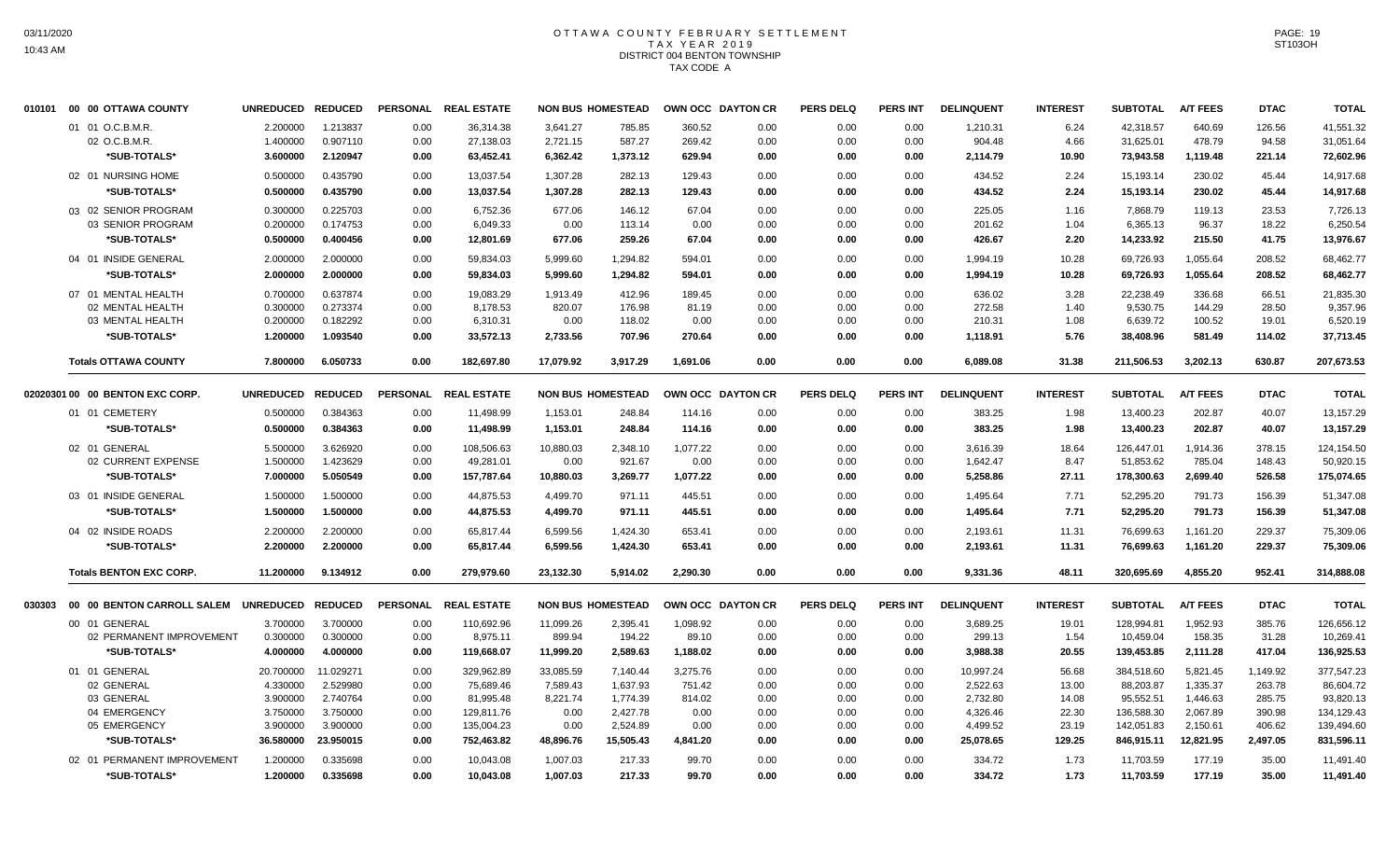### OTTAWA COUNTY FEBRUARY SETTLEMENT TAX YEAR 2019 DISTRICT 004 BENTON TOWNSHIP TAX CODE A

| 030303 | 00 00 BENTON CARROLL SALEM         | <b>UNREDUCED</b> | <b>REDUCED</b> | <b>PERSONAL</b> | <b>REAL ESTATE</b> |            | <b>NON BUS HOMESTEAD</b> |           | <b>OWN OCC DAYTON CR</b> | <b>PERS DELQ</b> | <b>PERS INT</b> | <b>DELINQUENT</b> | <b>INTEREST</b> | <b>SUBTOTAL</b> | <b>A/T FEES</b> | <b>DTAC</b> | <b>TOTAL</b> |
|--------|------------------------------------|------------------|----------------|-----------------|--------------------|------------|--------------------------|-----------|--------------------------|------------------|-----------------|-------------------|-----------------|-----------------|-----------------|-------------|--------------|
|        | <b>Totals BENTON CARROLL SALEM</b> | 41.780000        | 28.285713      | 0.00            | 882,174.97         | 61,902.99  | 18,312.39                | 6,128.92  | 0.00                     | 0.00             | 0.00            | 29,401.75         | 151.53          | 998,072.55      | 15,110.42       | 2,949.09    | 980,013.04   |
| 050501 | 00 00 PENTA COUNTY JVS             | <b>UNREDUCED</b> | <b>REDUCED</b> | <b>PERSONAL</b> | <b>REAL ESTATE</b> |            | <b>NON BUS HOMESTEAD</b> |           | <b>OWN OCC DAYTON CR</b> | <b>PERS DELQ</b> | <b>PERS INT</b> | <b>DELINQUENT</b> | <b>INTEREST</b> | <b>SUBTOTAL</b> | <b>A/T FEES</b> | <b>DTAC</b> | <b>TOTAL</b> |
|        | 01 01 GENERAL                      | 1.400000         | .272727        | 0.00            | 38,076.20          | 3,817.92   | 823.97                   | 378.01    | 0.00                     | 0.00             | 0.00            | 1,269.03          | 6.54            | 44,371.67       | 671.77          | 132.70      | 43,567.20    |
|        | 02 GENERAL                         | 0.800000         | 0.727273       | 0.00            | 21,757.84          | 2.181.67   | 470.84                   | 216.00    | 0.00                     | 0.00             | 0.00            | 725.16            | 3.74            | 25.355.25       | 383.87          | 75.83       | 24,895.55    |
|        | 03 PERMANENT IMP.                  | 1.000000         | 0.820309       | 0.00            | 24,541.19          | 2,460.76   | 531.08                   | 243.65    | 0.00                     | 0.00             | 0.00            | 817.94            | 4.21            | 28,598.83       | 432.97          | 85.53       | 28,080.33    |
|        | *SUB-TOTALS*                       | 3.200000         | 2.820309       | 0.00            | 84,375.23          | 8,460.35   | 1,825.89                 | 837.66    | 0.00                     | 0.00             | 0.00            | 2,812.13          | 14.49           | 98,325.75       | 1,488.61        | 294.06      | 96,543.08    |
|        | <b>Totals PENTA COUNTY JVS</b>     | 3.200000         | 2.820309       | 0.00            | 84,375.23          | 8,460.35   | 1,825.89                 | 837.66    | 0.00                     | 0.00             | 0.00            | 2,812.13          | 14.49           | 98,325.75       | 1,488.61        | 294.06      | 96,543.08    |
| 060604 | 00 00 OAK HARBOR LIBRARY           | <b>UNREDUCED</b> | <b>REDUCED</b> | <b>PERSONAL</b> | <b>REAL ESTATE</b> |            | <b>NON BUS HOMESTEAD</b> |           | OWN OCC DAYTON CR        | <b>PERS DELQ</b> | <b>PERS INT</b> | <b>DELINQUENT</b> | <b>INTEREST</b> | <b>SUBTOTAL</b> | <b>A/T FEES</b> | <b>DTAC</b> | <b>TOTAL</b> |
|        | 01 04 OAK HARBOR LIBRARY           | 1.000000         | 0.861811       | 0.00            | 29,832.85          | 0.00       | 557.94                   | 0.00      | 0.00                     | 0.00             | 0.00            | 994.29            | 5.12            | 31,390.20       | 475.23          | 89.85       | 30,825.12    |
|        | *SUB-TOTALS*                       | 1.000000         | 0.861811       | 0.00            | 29,832.85          | 0.00       | 557.94                   | 0.00      | 0.00                     | 0.00             | 0.00            | 994.29            | 5.12            | 31,390.20       | 475.23          | 89.85       | 30,825.12    |
|        | <b>Totals OAK HARBOR LIBRARY</b>   | 1.000000         | 0.861811       | 0.00            | 29,832.85          | 0.00       | 557.94                   | 0.00      | 0.00                     | 0.00             | 0.00            | 994.29            | 5.12            | 31,390.20       | 475.23          | 89.85       | 30,825.12    |
|        | <b>BENTON TOWNSHIP</b>             |                  |                |                 |                    |            |                          |           |                          |                  |                 |                   |                 |                 |                 |             |              |
|        | TAX CODE A TOTALS                  | 64.980000        | 47.153478      | 0.00            | 1,459,060.45       | 110,575.56 | 30,527.53                | 10,947.94 | 0.00                     | 0.00             | 0.00            | 48,628.61         | 250.63          | 1,659,990.72    | 25,131.59       | 4,916.28    | 1,629,942.85 |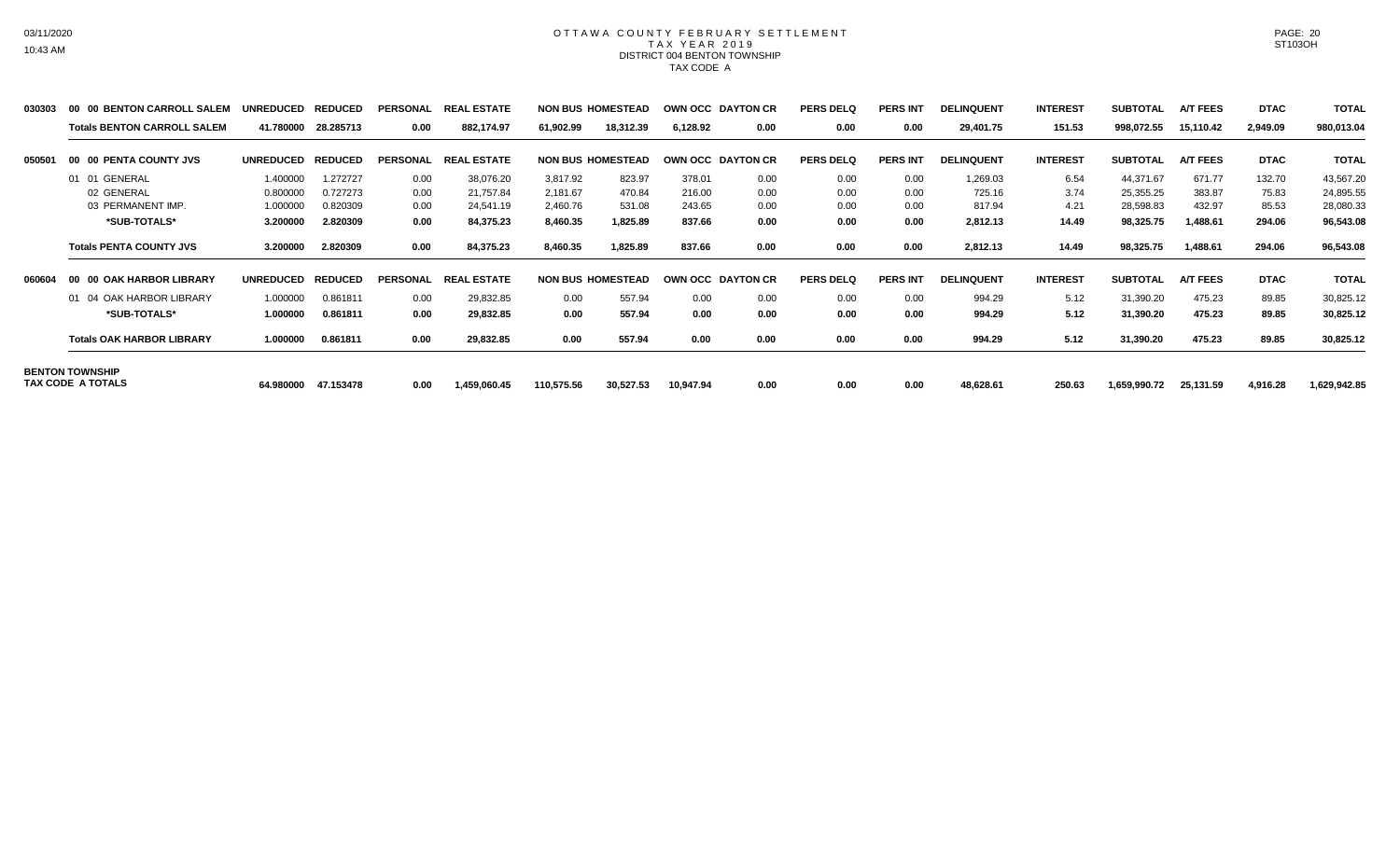### OTTAWA COUNTY FEBRUARY SETTLEMENT TAX YEAR 2019 DISTRICT 004 BENTON TOWNSHIP TAX CODE B

| 010101 | 00 00 OTTAWA COUNTY                 | UNREDUCED REDUCED |                      |           | PERSONAL REAL ESTATE | <b>NON BUS HOMESTEAD</b> |              | OWN OCC DAYTON CR |              | <b>PERS DELQ</b> | <b>PERS INT</b> | <b>DELINQUENT</b> | <b>INTEREST</b> | <b>SUBTOTAL</b>       | <b>A/T FEES</b> | <b>DTAC</b> | <b>TOTAL</b>          |
|--------|-------------------------------------|-------------------|----------------------|-----------|----------------------|--------------------------|--------------|-------------------|--------------|------------------|-----------------|-------------------|-----------------|-----------------------|-----------------|-------------|-----------------------|
|        | 01 01 O.C.B.M.R.                    | 2.200000          | 1.897775             | 3,451.03  | 927.54               | 0.00                     | 0.00         | 0.76              | 0.00         | 0.00             | 0.00            | 0.00              | 0.00            | 4,379.33              | 66.30           | 0.00        | 4,313.03              |
|        | 02 O.C.B.M.R.                       | 1.400000          | 1.257568             | 2,196.11  | 614.64               | 0.00                     | 0.00         | 0.51              | 0.00         | 0.00             | 0.00            | 0.00              | 0.00            | 2,811.26              | 42.56           | 0.00        | 2,768.70              |
|        | *SUB-TOTALS*                        | 3.600000          | 3.155343             | 5,647.14  | 1,542.18             | 0.00                     | 0.00         | 1.27              | 0.00         | 0.00             | 0.00            | 0.00              | 0.00            | 7,190.59              | 108.86          | 0.00        | 7,081.73              |
|        | 02 01 NURSING HOME                  | 0.500000          | 0.488991             | 784.33    | 238.99               | 0.00                     | 0.00         | 0.20              | 0.00         | 0.00             | 0.00            | 0.00              | 0.00            | 1,023.52              | 15.50           | 0.00        | 1,008.02              |
|        | *SUB-TOTALS*                        | 0.500000          | 0.488991             | 784.33    | 238.99               | 0.00                     | 0.00         | 0.20              | 0.00         | 0.00             | 0.00            | 0.00              | 0.00            | 1,023.52              | 15.50           | 0.00        | 1.008.02              |
|        | 03 02 SENIOR PROGRAM                | 0.300000          | 0.288129             | 470.60    | 140.82               | 0.00                     | 0.00         | 0.12              | 0.00         | 0.00             | 0.00            | 0.00              | 0.00            | 611.54                | 9.26            | 0.00        | 602.28                |
|        | 03 SENIOR PROGRAM                   | 0.200000          | 0.196080             | 313.73    | 95.83                | 0.00                     | 0.00         | 0.00              | 0.00         | 0.00             | 0.00            | 0.00              | 0.00            | 409.56                | 6.20            | 0.00        | 403.36                |
|        | *SUB-TOTALS*                        | 0.500000          | 0.484209             | 784.33    | 236.65               | 0.00                     | 0.00         | 0.12              | 0.00         | 0.00             | 0.00            | 0.00              | 0.00            | 1,021.10              | 15.46           | 0.00        | 1,005.64              |
|        | 04 01 INSIDE GENERAL                | 2.000000          | 2.000000             | 3,137.30  | 977.50               | 0.00                     | 0.00         | 0.81              | 0.00         | 0.00             | 0.00            | 0.00              | 0.00            | 4,115.61              | 62.31           | 0.00        | 4,053.30              |
|        | *SUB-TOTALS*                        | 2.000000          | 2.000000             | 3,137.30  | 977.50               | 0.00                     | 0.00         | 0.81              | 0.00         | 0.00             | 0.00            | 0.00              | 0.00            | 4,115.61              | 62.31           | 0.00        | 4.053.30              |
|        | 07 01 MENTAL HEALTH                 | 0.700000          | 0.685003             | 1,098.06  | 334.80               | 0.00                     | 0.00         | 0.28              | 0.00         | 0.00             | 0.00            | 0.00              | 0.00            | 1,433.14              | 21.70           | 0.00        | 1,411.44              |
|        | 02 MENTAL HEALTH                    | 0.300000          | 0.293573             | 470.60    | 143.48               | 0.00                     | 0.00         | 0.12              | 0.00         | 0.00             | 0.00            | 0.00              | 0.00            | 614.20                | 9.30            | 0.00        | 604.90                |
|        | 03 MENTAL HEALTH                    | 0.200000          | 0.195715             | 313.73    | 95.66                | 0.00                     | 0.00         | 0.00              | 0.00         | 0.00             | 0.00            | 0.00              | 0.00            | 409.39                | 6.20            | 0.00        | 403.19                |
|        | *SUB-TOTALS*                        | 1.200000          | 1.174291             | 1,882.39  | 573.94               | 0.00                     | 0.00         | 0.40              | 0.00         | 0.00             | 0.00            | 0.00              | 0.00            | 2,456.73              | 37.20           | 0.00        | 2,419.53              |
|        | <b>Totals OTTAWA COUNTY</b>         | 7.800000          | 7.302834             | 12,235.49 | 3.569.26             | 0.00                     | 0.00         | 2.80              | 0.00         | 0.00             | 0.00            | 0.00              | 0.00            | 15.807.55             | 239.33          | 0.00        | 15.568.22             |
|        | 02020301 00 00 BENTON EXC CORP.     | <b>UNREDUCED</b>  | <b>REDUCED</b>       |           | PERSONAL REAL ESTATE | <b>NON BUS HOMESTEAD</b> |              | OWN OCC DAYTON CR |              | <b>PERS DELQ</b> | <b>PERS INT</b> | <b>DELINQUENT</b> | <b>INTEREST</b> | <b>SUBTOTAL</b>       | <b>A/T FEES</b> | <b>DTAC</b> | <b>TOTAL</b>          |
|        | 01 01 CEMETERY                      | 0.500000          | 0.402911             | 784.33    | 196.92               | 0.00                     | 0.00         | 0.16              | 0.00         | 0.00             | 0.00            | 0.00              | 0.00            | 981.41                | 14.86           | 0.00        | 966.55                |
|        | *SUB-TOTALS*                        | 0.500000          | 0.402911             | 784.33    | 196.92               | 0.00                     | 0.00         | 0.16              | 0.00         | 0.00             | 0.00            | 0.00              | 0.00            | 981.41                | 14.86           | 0.00        | 966.55                |
|        |                                     |                   |                      |           |                      |                          |              |                   |              |                  |                 |                   |                 |                       |                 |             |                       |
|        | 02 01 GENERAL<br>02 CURRENT EXPENSE | 5.500000          | 4.140774<br>1.468730 | 8,627.58  | 2,023.80<br>717.84   | 0.00<br>0.00             | 0.00<br>0.00 | 1.67<br>0.00      | 0.00<br>0.00 | 0.00<br>0.00     | 0.00<br>0.00    | 0.00<br>0.00      | 0.00<br>0.00    | 10,653.05<br>3,070.82 | 161.28<br>46.49 | 0.00        | 10,491.77<br>3,024.33 |
|        |                                     | 1.500000          |                      | 2,352.98  |                      |                          |              |                   |              |                  |                 |                   |                 |                       |                 | 0.00        |                       |
|        | *SUB-TOTALS*                        | 7.000000          | 5.609504             | 10,980.56 | 2,741.64             | 0.00                     | 0.00         | 1.67              | 0.00         | 0.00             | 0.00            | 0.00              | 0.00            | 13,723.87             | 207.77          | 0.00        | 13,516.10             |
|        | 03 01 INSIDE GENERAL                | 1.500000          | 1.500000             | 2,352.98  | 733.13               | 0.00                     | 0.00         | 0.60              | 0.00         | 0.00             | 0.00            | 0.00              | 0.00            | 3,086.71              | 46.73           | 0.00        | 3,039.98              |
|        | *SUB-TOTALS*                        | 1.500000          | 1.500000             | 2,352.98  | 733.13               | 0.00                     | 0.00         | 0.60              | 0.00         | 0.00             | 0.00            | 0.00              | 0.00            | 3,086.71              | 46.73           | 0.00        | 3,039.98              |
|        | 04 02 INSIDE ROADS                  | 2.200000          | 2.200000             | 3,451.03  | 1,075.25             | 0.00                     | 0.00         | 0.89              | 0.00         | 0.00             | 0.00            | 0.00              | 0.00            | 4,527.17              | 68.54           | 0.00        | 4,458.63              |
|        | *SUB-TOTALS*                        | 2.200000          | 2.200000             | 3,451.03  | 1,075.25             | 0.00                     | 0.00         | 0.89              | 0.00         | 0.00             | 0.00            | 0.00              | 0.00            | 4,527.17              | 68.54           | 0.00        | 4,458.63              |
|        | <b>Totals BENTON EXC CORP.</b>      | 11.200000         | 9.712415             | 17,568.90 | 4,746.94             | 0.00                     | 0.00         | 3.32              | 0.00         | 0.00             | 0.00            | 0.00              | 0.00            | 22,319.16             | 337.90          | 0.00        | 21,981.26             |
| 030303 | 00 00 BENTON CARROLL SALEM          | UNREDUCED REDUCED |                      |           | PERSONAL REAL ESTATE | <b>NON BUS HOMESTEAD</b> |              | OWN OCC DAYTON CR |              | <b>PERS DELQ</b> | <b>PERS INT</b> | <b>DELINQUENT</b> | <b>INTEREST</b> | <b>SUBTOTAL</b>       | <b>A/T FEES</b> | <b>DTAC</b> | <b>TOTAL</b>          |
|        | 00 01 GENERAL                       | 3.700000          | 3.700000             | 5,804.01  | 1,808.38             | 0.00                     | 0.00         | 1.49              | 0.00         | 0.00             | 0.00            | 0.00              | 0.00            | 7,613.88              | 115.27          | 0.00        | 7,498.61              |
|        | 02 PERMANENT IMPROVEMENT            | 0.300000          | 0.300000             | 470.60    | 146.63               | 0.00                     | 0.00         | 0.12              | 0.00         | 0.00             | 0.00            | 0.00              | 0.00            | 617.35                | 9.35            | 0.00        | 608.00                |
|        | *SUB-TOTALS*                        | 4.000000          | 4.000000             | 6,274.61  | 1,955.01             | 0.00                     | 0.00         | 1.61              | 0.00         | 0.00             | 0.00            | 0.00              | 0.00            | 8,231.23              | 124.62          | 0.00        | 8,106.61              |
|        | 01 01 GENERAL                       | 20.700000         | 14.263935            | 32,471.06 | 6,971.50             | 0.00                     | 0.00         | 5.74              | 0.00         | 0.00             | 0.00            | 0.00              | 0.00            | 39,448.30             | 597.23          | 0.00        | 38,851.07             |
|        | 02 GENERAL                          | 4.330000          | 3.715305             | 6,792.26  | 1,815.86             | 0.00                     | 0.00         | 1.50              | 0.00         | 0.00             | 0.00            | 0.00              | 0.00            | 8,609.62              | 130.35          | 0.00        | 8,479.27              |
|        | 03 GENERAL                          | 3.900000          | 3.872045             | 6,117.74  | 1,892.46             | 0.00                     | 0.00         | 1.56              | 0.00         | 0.00             | 0.00            | 0.00              | 0.00            | 8,011.76              | 121.29          | 0.00        | 7.890.47              |
|        | 04 EMERGENCY                        | 3.750000          | 3.750000             | 5,882.44  | 1,832.81             | 0.00                     | 0.00         | 0.00              | 0.00         | 0.00             | 0.00            | 0.00              | 0.00            | 7,715.25              | 116.81          | 0.00        | 7,598.44              |
|        | 05 EMERGENCY                        | 3.900000          | 3.900000             | 6,117.74  | 1,906.13             | 0.00                     | 0.00         | 0.00              | 0.00         | 0.00             | 0.00            | 0.00              | 0.00            | 8,023.87              | 121.48          | 0.00        | 7,902.39              |
|        | *SUB-TOTALS*                        | 36.580000         | 29.501285            | 57,381.24 | 14,418.76            | 0.00                     | 0.00         | 8.80              | 0.00         | 0.00             | 0.00            | 0.00              | 0.00            | 71,808.80             | 1,087.16        | 0.00        | 70,721.64             |
|        | 02 01 PERMANENT IMPROVEMENT         | 1.200000          | 0.652250             | 1,882.38  | 318.79               | 0.00                     | 0.00         | 0.26              | 0.00         | 0.00             | 0.00            | 0.00              | 0.00            | 2,201.43              | 33.33           | 0.00        | 2,168.10              |
|        | *SUB-TOTALS*                        | 1.200000          | 0.652250             | 1,882.38  | 318.79               | 0.00                     | 0.00         | 0.26              | 0.00         | 0.00             | 0.00            | 0.00              | 0.00            | 2,201.43              | 33.33           | 0.00        | 2,168.10              |
|        |                                     |                   |                      |           |                      |                          |              |                   |              |                  |                 |                   |                 |                       |                 |             |                       |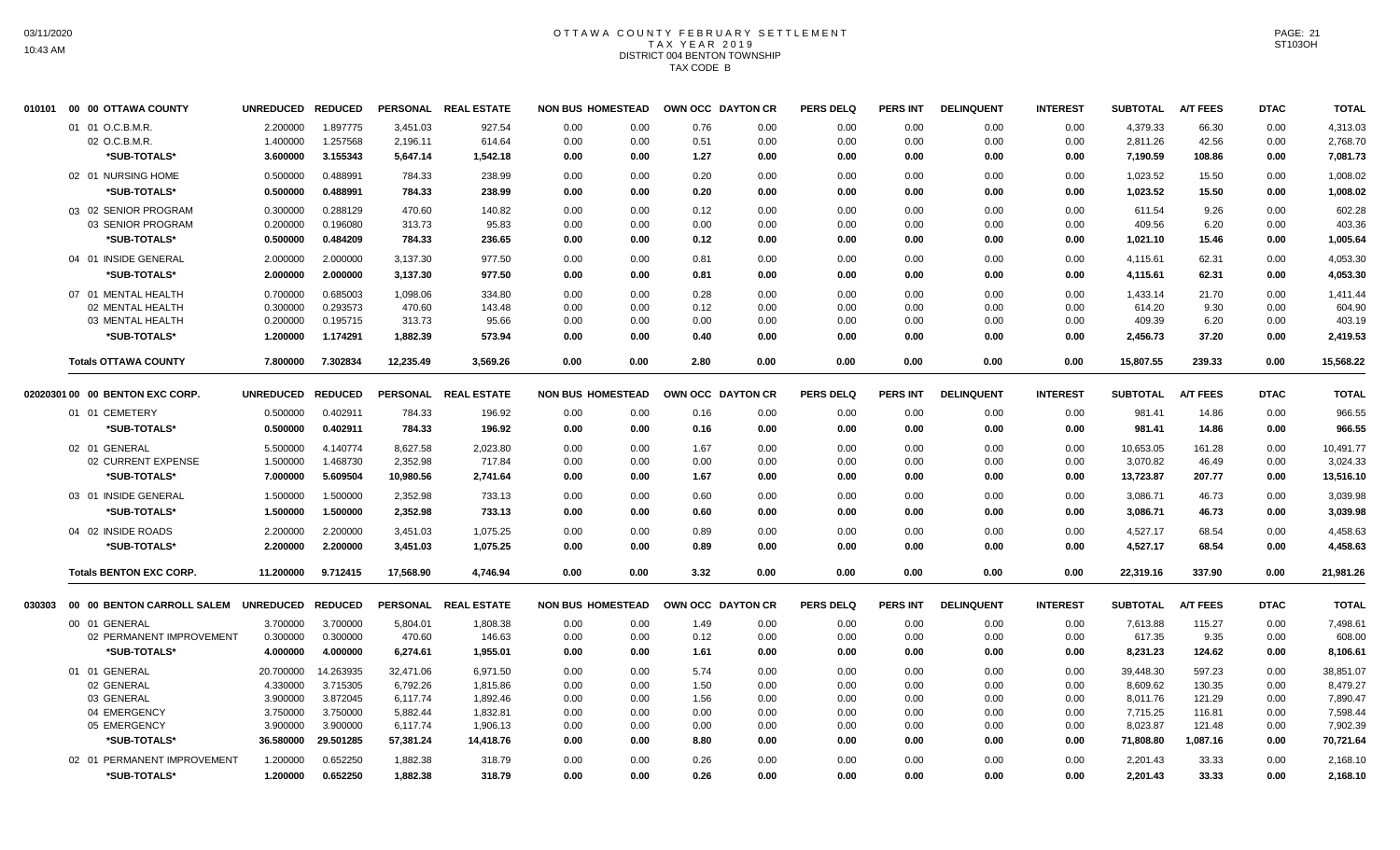### OTTAWA COUNTY FEBRUARY SETTLEMENT TAX YEAR 2019 DISTRICT 004 BENTON TOWNSHIP TAX CODE B

| 030303 | 00 00 BENTON CARROLL SALEM         | <b>UNREDUCED</b> | <b>REDUCED</b> | <b>PERSONAL</b> | <b>REAL ESTATE</b>      | <b>NON BUS HOMESTEAD</b> |      |       | <b>OWN OCC DAYTON CR</b> | <b>PERS DELQ</b> | <b>PERS INT</b> | <b>DELINQUENT</b> | <b>INTEREST</b> | <b>SUBTOTAL</b> | <b>A/T FEES</b> | <b>DTAC</b> | <b>TOTAL</b> |
|--------|------------------------------------|------------------|----------------|-----------------|-------------------------|--------------------------|------|-------|--------------------------|------------------|-----------------|-------------------|-----------------|-----------------|-----------------|-------------|--------------|
|        | <b>Totals BENTON CARROLL SALEM</b> | 41.780000        | 34.153535      | 65,538.23       | 16,692.56               | 0.00                     | 0.00 | 10.67 | 0.00                     | 0.00             | 0.00            | 0.00              | 0.00            | 82,241.46       | 1,245.11        | 0.00        | 80,996.35    |
| 050501 | 00 00 PENTA COUNTY JVS             | <b>UNREDUCED</b> | <b>REDUCED</b> | <b>PERSONAL</b> | <b>L ESTATE</b><br>REAL | <b>NON BUS HOMESTEAD</b> |      |       | OWN OCC DAYTON CR        | <b>PERS DELQ</b> | <b>PERS INT</b> | <b>DELINQUENT</b> | <b>INTEREST</b> | <b>SUBTOTAL</b> | <b>A/T FEES</b> | <b>DTAC</b> | <b>TOTAL</b> |
|        | 01 01 GENERAL                      | 1.400000         | 1.364990       | 2,196.11        | 667.14                  | 0.00                     | 0.00 | 0.55  | 0.00                     | 0.00             | 0.00            | 0.00              | 0.00            | 2,863.80        | 43.36           | 0.00        | 2,820.44     |
|        | 02 GENERAL                         | 0.800000         | 0.779994       | 1,254.92        | 381.22                  | 0.00                     | 0.00 | 0.31  | 0.00                     | 0.00             | 0.00            | 0.00              | 0.00            | 1,636.45        | 24.78           | 0.00        | 1,611.67     |
|        | 03 PERMANENT IMP.                  | 1.000000         | 0.974993       | 1,568.60        | 476.52                  | 0.00                     | 0.00 | 0.38  | 0.00                     | 0.00             | 0.00            | 0.00              | 0.00            | 2,045.50        | 30.97           | 0.00        | 2,014.53     |
|        | *SUB-TOTALS*                       | 3.200000         | 3.119977       | 5,019.63        | 1,524.88                | 0.00                     | 0.00 | 1.24  | 0.00                     | 0.00             | 0.00            | 0.00              | 0.00            | 6,545.75        | 99.11           | 0.00        | 6,446.64     |
|        | <b>Totals PENTA COUNTY JVS</b>     | 3.200000         | 3.119977       | 5,019.63        | 1,524.88                | 0.00                     | 0.00 | 1.24  | 0.00                     | 0.00             | 0.00            | 0.00              | 0.00            | 6,545.75        | 99.11           | 0.00        | 6,446.64     |
| 060604 | 00 00 OAK HARBOR LIBRARY           | <b>UNREDUCED</b> | <b>REDUCED</b> | <b>PERSONAL</b> | <b>REAL ESTATE</b>      | <b>NON BUS HOMESTEAD</b> |      |       | OWN OCC DAYTON CR        | <b>PERS DELQ</b> | <b>PERS INT</b> | <b>DELINQUENT</b> | <b>INTEREST</b> | <b>SUBTOTAL</b> | <b>A/T FEES</b> | <b>DTAC</b> | <b>TOTAL</b> |
|        | 01 04 OAK HARBOR LIBRARY           | 1.000000         | 0.992832       | 1,568.65        | 485.25                  | 0.00                     | 0.00 | 0.00  | 0.00                     | 0.00             | 0.00            | 0.00              | 0.00            | 2,053.90        | 31.10           | 0.00        | 2,022.80     |
|        | *SUB-TOTALS*                       | 1.000000         | 0.992832       | 1,568.65        | 485.25                  | 0.00                     | 0.00 | 0.00  | 0.00                     | 0.00             | 0.00            | 0.00              | 0.00            | 2,053.90        | 31.10           | 0.00        | 2,022.80     |
|        | <b>Totals OAK HARBOR LIBRARY</b>   | 1.000000         | 0.992832       | 1,568.65        | 485.25                  | 0.00                     | 0.00 | 0.00  | 0.00                     | 0.00             | 0.00            | 0.00              | 0.00            | 2,053.90        | 31.10           | 0.00        | 2,022.80     |
|        | <b>BENTON TOWNSHIP</b>             |                  |                |                 |                         |                          |      |       |                          |                  |                 |                   |                 |                 |                 |             |              |
|        | TAX CODE B TOTALS                  | 64.980000        | 55.281593      | 101,930.90      | 27,018.89               | 0.00                     | 0.00 | 18.03 | 0.00                     | 0.00             | 0.00            | 0.00              | 0.00            | 128,967.82      | 1,952.55        | 0.00        | 127,015.27   |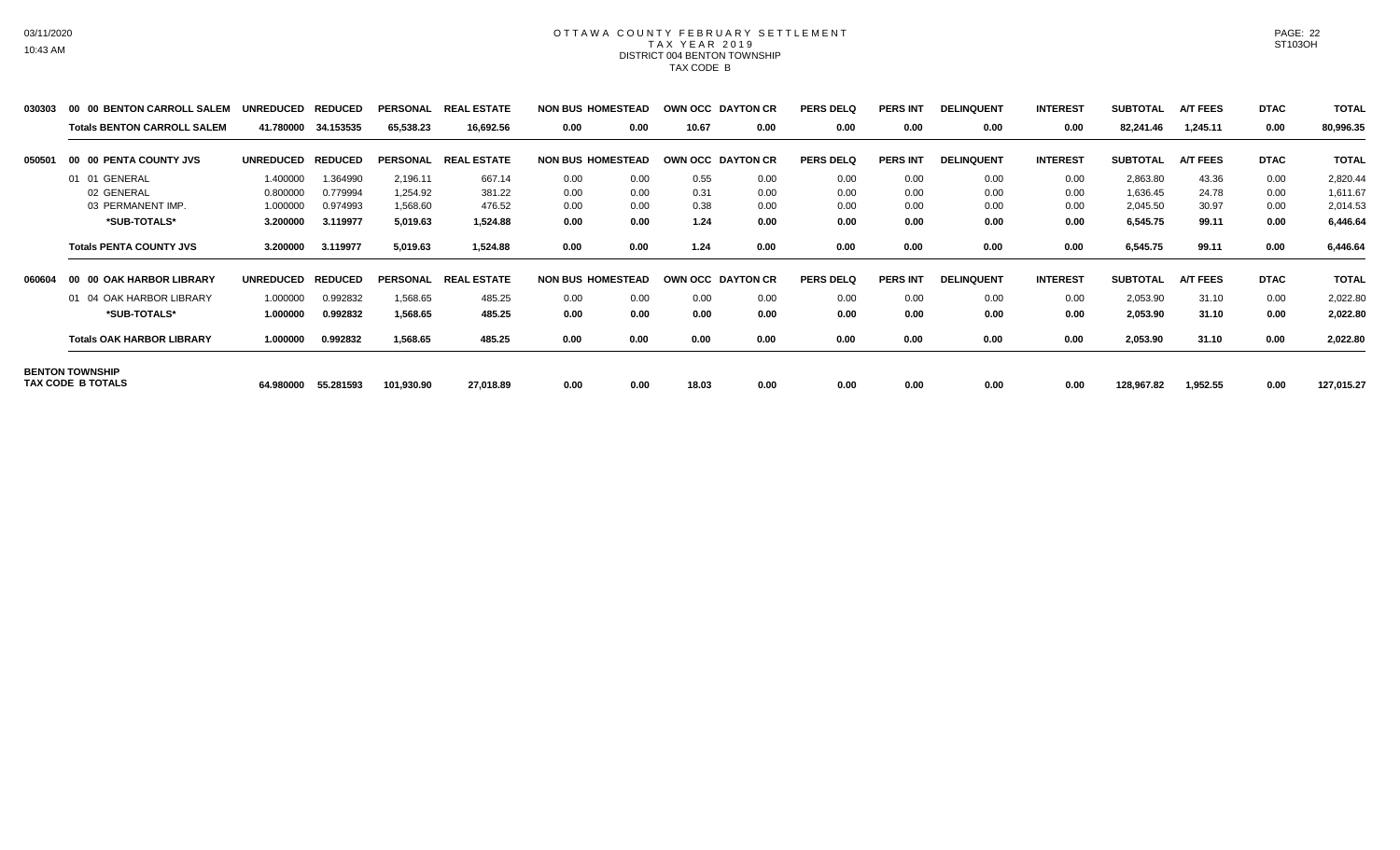#### OTTAWA COUNTY FEBRUARY SETTLEMENT T A X Y E A R 2 0 1 9 DISTRICT 004 BENTON TOWNSHIP **DISTRICT**

|        | 010101 00 00 OTTAWA COUNTY                   | UNREDUCED REDUCED |                 | PERSONAL REAL ESTATE | <b>NON BUS HOMESTEAD</b> |           |          | OWN OCC DAYTON CR | <b>PERS DELQ</b> | PERS INT        | <b>DELINQUENT</b> | <b>INTEREST</b> | <b>SUBTOTAL</b> | <b>A/T FEES</b> | <b>DTAC</b> | <b>TOTAL</b> |
|--------|----------------------------------------------|-------------------|-----------------|----------------------|--------------------------|-----------|----------|-------------------|------------------|-----------------|-------------------|-----------------|-----------------|-----------------|-------------|--------------|
|        | 01 01 O.C.B.M.R.                             |                   | 3,451.03        | 37,241.92            | 3,641.27                 | 785.85    | 361.28   | 0.00              | 0.00             | 0.00            | 1,210.31          | 6.24            | 46.697.90       | 706.99          | 126.56      | 45,864.35    |
|        | 02 O.C.B.M.R.                                |                   | 2,196.11        | 27,752.67            | 2,721.15                 | 587.27    | 269.93   | 0.00              | 0.00             | 0.00            | 904.48            | 4.66            | 34,436.27       | 521.35          | 94.58       | 33,820.34    |
|        | *SUB-TOTALS*                                 |                   | 5,647.14        | 64,994.59            | 6,362.42                 | 1,373.12  | 631.21   | 0.00              | 0.00             | 0.00            | 2,114.79          | 10.90           | 81,134.17       | 1,228.34        | 221.14      | 79,684.69    |
|        | 02 01 NURSING HOME                           |                   | 784.33          | 13,276.53            | 1,307.28                 | 282.13    | 129.63   | 0.00              | 0.00             | 0.00            | 434.52            | 2.24            | 16,216.66       | 245.52          | 45.44       | 15,925.70    |
|        | *SUB-TOTALS*                                 |                   | 784.33          | 13,276.53            | 1,307.28                 | 282.13    | 129.63   | 0.00              | 0.00             | 0.00            | 434.52            | 2.24            | 16,216.66       | 245.52          | 45.44       | 15,925.70    |
|        | 03 02 SENIOR PROGRAM                         |                   | 470.60          | 6,893.18             | 677.06                   | 146.12    | 67.16    | 0.00              | 0.00             | 0.00            | 225.05            | 1.16            | 8,480.33        | 128.39          | 23.53       | 8,328.41     |
|        | 03 SENIOR PROGRAM                            |                   | 313.73          | 6,145.16             | 0.00                     | 113.14    | 0.00     | 0.00              | 0.00             | 0.00            | 201.62            | 1.04            | 6,774.69        | 102.57          | 18.22       | 6,653.90     |
|        | *SUB-TOTALS*                                 |                   | 784.33          | 13,038.34            | 677.06                   | 259.26    | 67.16    | 0.00              | 0.00             | 0.00            | 426.67            | 2.20            | 15,255.02       | 230.96          | 41.75       | 14,982.31    |
|        | 04 01 INSIDE GENERAL                         |                   | 3,137.30        | 60,811.53            | 5,999.60                 | 1,294.82  | 594.82   | 0.00              | 0.00             | 0.00            | 1,994.19          | 10.28           | 73,842.54       | 1,117.95        | 208.52      | 72,516.07    |
|        | *SUB-TOTALS*                                 |                   | 3,137.30        | 60,811.53            | 5,999.60                 | 1,294.82  | 594.82   | 0.00              | 0.00             | 0.00            | 1,994.19          | 10.28           | 73,842.54       | 1,117.95        | 208.52      | 72,516.07    |
|        | 07 01 MENTAL HEALTH                          |                   | 1,098.06        | 19,418.09            | 1,913.49                 | 412.96    | 189.73   | 0.00              | 0.00             | 0.00            | 636.02            | 3.28            | 23,671.63       | 358.38          | 66.51       | 23,246.74    |
|        | 02 MENTAL HEALTH                             |                   | 470.60          | 8,322.01             | 820.07                   | 176.98    | 81.31    | 0.00              | 0.00             | 0.00            | 272.58            | 1.40            | 10,144.95       | 153.59          | 28.50       | 9,962.86     |
|        | 03 MENTAL HEALTH                             |                   | 313.73          | 6,405.97             | 0.00                     | 118.02    | 0.00     | 0.00              | 0.00             | 0.00            | 210.31            | 1.08            | 7,049.11        | 106.72          | 19.01       | 6,923.38     |
|        | *SUB-TOTALS*                                 |                   | 1,882.39        | 34,146.07            | 2,733.56                 | 707.96    | 271.04   | 0.00              | 0.00             | 0.00            | 1,118.91          | 5.76            | 40,865.69       | 618.69          | 114.02      | 40,132.98    |
|        | <b>Totals OTTAWA COUNTY</b>                  |                   | 12,235.49       | 186,267.06           | 17,079.92                | 3,917.29  | 1,693.86 | 0.00              | 0.00             | 0.00            | 6,089.08          | 31.38           | 227,314.08      | 3,441.46        | 630.87      | 223,241.75   |
|        |                                              |                   |                 |                      |                          |           |          |                   |                  |                 |                   |                 |                 |                 |             |              |
|        | 02020301 00 00 BENTON EXC CORP.              | UNREDUCED REDUCED | <b>PERSONAL</b> | <b>REAL ESTATE</b>   | <b>NON BUS HOMESTEAD</b> |           |          | OWN OCC DAYTON CR | <b>PERS DELQ</b> | <b>PERS INT</b> | <b>DELINQUENT</b> | <b>INTEREST</b> | <b>SUBTOTAL</b> | <b>A/T FEES</b> | <b>DTAC</b> | <b>TOTAL</b> |
|        | 01 01 CEMETERY                               |                   | 784.33          | 11,695.91            | 1,153.01                 | 248.84    | 114.32   | 0.00              | 0.00             | 0.00            | 383.25            | 1.98            | 14,381.64       | 217.73          | 40.07       | 14,123.84    |
|        | *SUB-TOTALS*                                 |                   | 784.33          | 11,695.91            | 1,153.01                 | 248.84    | 114.32   | 0.00              | 0.00             | 0.00            | 383.25            | 1.98            | 14,381.64       | 217.73          | 40.07       | 14,123.84    |
|        | 02 01 GENERAL                                |                   | 8,627.58        | 110.530.43           | 10,880.03                | 2,348.10  | 1,078.89 | 0.00              | 0.00             | 0.00            | 3,616.39          | 18.64           | 137,100.06      | 2.075.64        | 378.15      | 134,646.27   |
|        | 02 CURRENT EXPENSE                           |                   | 2,352.98        | 49,998.85            | 0.00                     | 921.67    | 0.00     | 0.00              | 0.00             | 0.00            | 1,642.47          | 8.47            | 54,924.44       | 831.53          | 148.43      | 53,944.48    |
|        | *SUB-TOTALS*                                 |                   | 10,980.56       | 160,529.28           | 10,880.03                | 3,269.77  | 1,078.89 | 0.00              | 0.00             | 0.00            | 5,258.86          | 27.11           | 192,024.50      | 2,907.17        | 526.58      | 188,590.75   |
|        | 03 01 INSIDE GENERAL                         |                   | 2,352.98        | 45.608.66            | 4,499.70                 | 971.11    | 446.11   | 0.00              | 0.00             | 0.00            | 1,495.64          | 7.71            | 55,381.91       | 838.46          | 156.39      | 54,387.06    |
|        | *SUB-TOTALS*                                 |                   | 2,352.98        | 45,608.66            | 4,499.70                 | 971.11    | 446.11   | 0.00              | 0.00             | 0.00            | 1,495.64          | 7.71            | 55,381.91       | 838.46          | 156.39      | 54,387.06    |
|        | 04 02 INSIDE ROADS                           |                   | 3,451.03        | 66,892.69            | 6,599.56                 | 1,424.30  | 654.30   | 0.00              | 0.00             | 0.00            | 2,193.61          | 11.31           | 81,226.80       | 1,229.74        | 229.37      | 79,767.69    |
|        | *SUB-TOTALS*                                 |                   | 3,451.03        | 66,892.69            | 6,599.56                 | 1,424.30  | 654.30   | 0.00              | 0.00             | 0.00            | 2,193.61          | 11.31           | 81,226.80       | 1,229.74        | 229.37      | 79,767.69    |
|        | <b>Totals BENTON EXC CORP.</b>               |                   | 17,568.90       | 284,726.54           | 23,132.30                | 5,914.02  | 2,293.62 | 0.00              | 0.00             | 0.00            | 9,331.36          | 48.11           | 343,014.85      | 5,193.10        | 952.41      | 336,869.34   |
|        |                                              |                   |                 |                      |                          |           |          |                   |                  |                 |                   |                 |                 |                 |             |              |
| 030303 | 00 00 BENTON CARROLL SALEM UNREDUCED REDUCED |                   |                 | PERSONAL REAL ESTATE | <b>NON BUS HOMESTEAD</b> |           |          | OWN OCC DAYTON CR | <b>PERS DELQ</b> | <b>PERS INT</b> | <b>DELINQUENT</b> | <b>INTEREST</b> | <b>SUBTOTAL</b> | <b>A/T FEES</b> | <b>DTAC</b> | <b>TOTAL</b> |
|        | 00 01 GENERAL                                |                   | 5,804.01        | 112,501.34           | 11,099.26                | 2,395.41  | 1,100.41 | 0.00              | 0.00             | 0.00            | 3,689.25          | 19.01           | 136,608.69      | 2,068.20        | 385.76      | 134, 154. 73 |
|        | 02 PERMANENT IMPROVEMENT                     |                   | 470.60          | 9,121.74             | 899.94                   | 194.22    | 89.22    | 0.00              | 0.00             | 0.00            | 299.13            | 1.54            | 11,076.39       | 167.70          | 31.28       | 10,877.41    |
|        | *SUB-TOTALS*                                 |                   | 6,274.61        | 121,623.08           | 11,999.20                | 2,589.63  | 1,189.63 | 0.00              | 0.00             | 0.00            | 3,988.38          | 20.55           | 147,685.08      | 2,235.90        | 417.04      | 145,032.14   |
|        | 01 01 GENERAL                                |                   | 32,471.06       | 336,934.39           | 33,085.59                | 7.140.44  | 3,281.50 | 0.00              | 0.00             | 0.00            | 10,997.24         | 56.68           | 423,966.90      | 6.418.68        | 1,149.92    | 416,398.30   |
|        | 02 GENERAL                                   |                   | 6,792.26        | 77,505.32            | 7,589.43                 | 1,637.93  | 752.92   | 0.00              | 0.00             | 0.00            | 2,522.63          | 13.00           | 96,813.49       | 1,465.72        | 263.78      | 95,083.99    |
|        | 03 GENERAL                                   |                   | 6,117.74        | 83,887.94            | 8,221.74                 | 1,774.39  | 815.58   | 0.00              | 0.00             | 0.00            | 2,732.80          | 14.08           | 103,564.27      | 1,567.92        | 285.75      | 101,710.60   |
|        | 04 EMERGENCY                                 |                   | 5,882.44        | 131,644.57           | 0.00                     | 2,427.78  | 0.00     | 0.00              | 0.00             | 0.00            | 4,326.46          | 22.30           | 144,303.55      | 2,184.70        | 390.98      | 141,727.87   |
|        | 05 EMERGENCY                                 |                   | 6,117.74        | 136,910.36           | 0.00                     | 2,524.89  | 0.00     | 0.00              | 0.00             | 0.00            | 4,499.52          | 23.19           | 150,075.70      | 2,272.09        | 406.62      | 147,396.99   |
|        | *SUB-TOTALS*                                 |                   | 57,381.24       | 766,882.58           | 48,896.76                | 15,505.43 | 4,850.00 | 0.00              | 0.00             | 0.00            | 25,078.65         | 129.25          | 918,723.91      | 13,909.11       | 2,497.05    | 902,317.75   |
|        | 02 01 PERMANENT IMPROVEMENT                  |                   | 1,882.38        | 10,361.87            | 1,007.03                 | 217.33    | 99.96    | 0.00              | 0.00             | 0.00            | 334.72            | 1.73            | 13,905.02       | 210.52          | 35.00       | 13,659.50    |
|        | *SUB-TOTALS*                                 |                   | 1,882.38        | 10,361.87            | 1,007.03                 | 217.33    | 99.96    | 0.00              | 0.00             | 0.00            | 334.72            | 1.73            | 13,905.02       | 210.52          | 35.00       | 13,659.50    |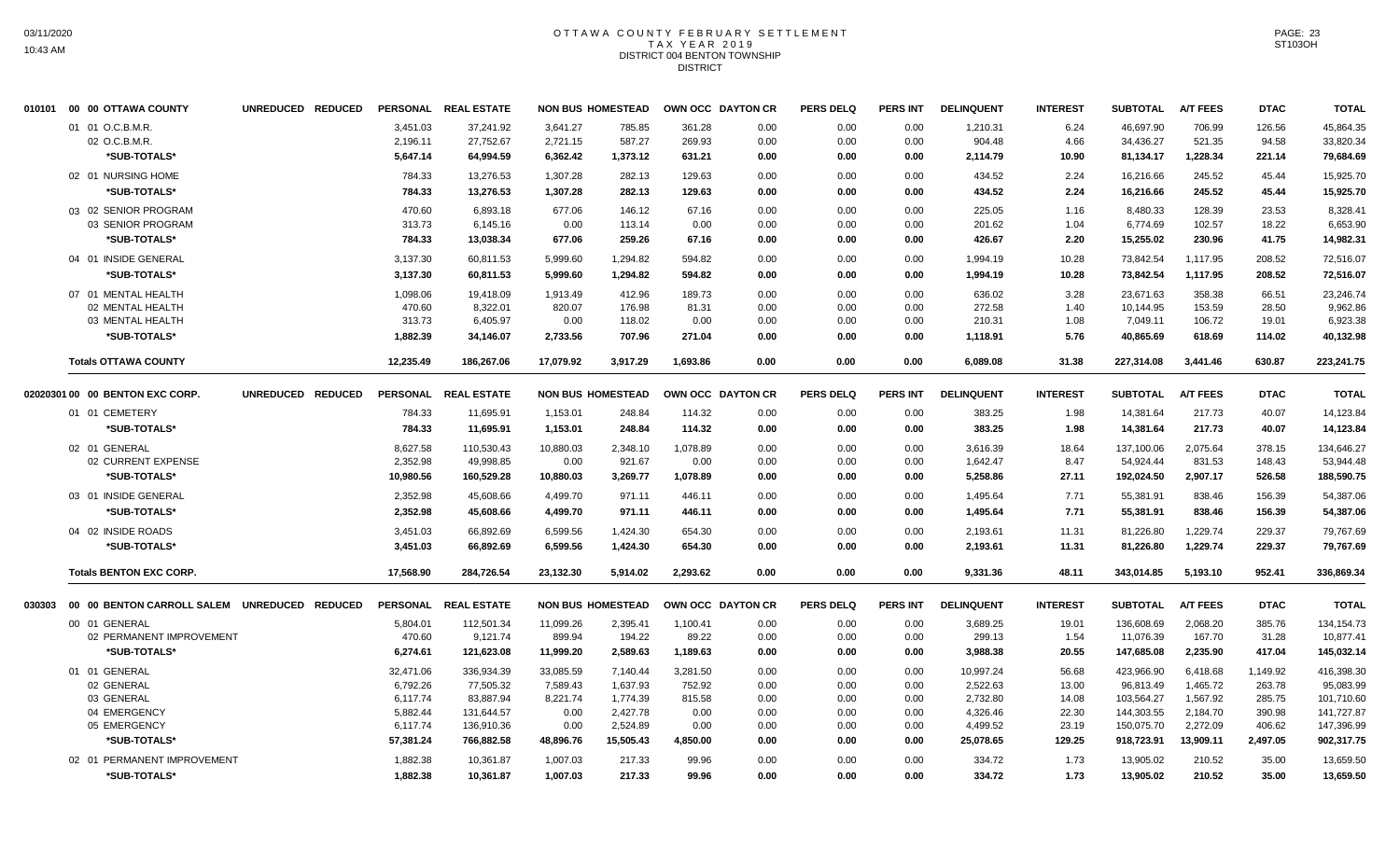### OTTAWA COUNTY FEBRUARY SETTLEMENT TAX YEAR 2019 DISTRICT 004 BENTON TOWNSHIP DISTRICT

| 030303 | 00 00 BENTON CARROLL SALEM         | <b>REDUCED</b><br><b>UNREDUCED</b> | <b>PERSONAL</b> | <b>REAL ESTATE</b> |            | <b>NON BUS HOMESTEAD</b> |           | OWN OCC DAYTON CR | <b>PERS DELQ</b> | <b>PERS INT</b> | <b>DELINQUENT</b> | <b>INTEREST</b> | <b>SUBTOTAL</b> | <b>A/T FEES</b> | <b>DTAC</b> | <b>TOTAL</b> |
|--------|------------------------------------|------------------------------------|-----------------|--------------------|------------|--------------------------|-----------|-------------------|------------------|-----------------|-------------------|-----------------|-----------------|-----------------|-------------|--------------|
|        | <b>Totals BENTON CARROLL SALEM</b> |                                    | 65,538.23       | 898,867.53         | 61,902.99  | 18,312.39                | 6,139.59  | 0.00              | 0.00             | 0.00            | 29,401.75         | 151.53          | 1,080,314.01    | 16,355.53       | 2,949.09    | 1,061,009.39 |
| 050501 | 00 00 PENTA COUNTY JVS             | <b>REDUCED</b><br><b>UNREDUCED</b> | <b>PERSONAL</b> | <b>REAL ESTATE</b> |            | <b>NON BUS HOMESTEAD</b> |           | OWN OCC DAYTON CR | <b>PERS DELQ</b> | <b>PERS INT</b> | <b>DELINQUENT</b> | <b>INTEREST</b> | <b>SUBTOTAL</b> | <b>A/T FEES</b> | <b>DTAC</b> | <b>TOTAL</b> |
|        | 01 01 GENERAL                      |                                    | 2,196.11        | 38,743.34          | 3,817.92   | 823.97                   | 378.56    | 0.00              | 0.00             | 0.00            | 1,269.03          | 6.54            | 47,235.47       | 715.13          | 132.70      | 46,387.64    |
|        | 02 GENERAL                         |                                    | 1,254.92        | 22,139.06          | 2,181.67   | 470.84                   | 216.31    | 0.00              | 0.00             | 0.00            | 725.16            | 3.74            | 26,991.70       | 408.65          | 75.83       | 26,507.22    |
|        | 03 PERMANENT IMP.                  |                                    | 1,568.60        | 25,017.71          | 2,460.76   | 531.08                   | 244.03    | 0.00              | 0.00             | 0.00            | 817.94            | 4.21            | 30,644.33       | 463.94          | 85.53       | 30,094.86    |
|        | *SUB-TOTALS*                       |                                    | 5,019.63        | 85,900.11          | 8,460.35   | 1,825.89                 | 838.90    | 0.00              | 0.00             | 0.00            | 2,812.13          | 14.49           | 104,871.50      | 1,587.72        | 294.06      | 102,989.72   |
|        | <b>Totals PENTA COUNTY JVS</b>     |                                    | 5,019.63        | 85,900.11          | 8,460.35   | 1,825.89                 | 838.90    | 0.00              | 0.00             | 0.00            | 2,812.13          | 14.49           | 104,871.50      | 1,587.72        | 294.06      | 102,989.72   |
| 060604 | 00 00 OAK HARBOR LIBRARY           | <b>UNREDUCED</b><br><b>REDUCED</b> | <b>PERSONAL</b> | <b>REAL ESTATE</b> |            | <b>NON BUS HOMESTEAD</b> |           | OWN OCC DAYTON CR | <b>PERS DELQ</b> | <b>PERS INT</b> | <b>DELINQUENT</b> | <b>INTEREST</b> | <b>SUBTOTAL</b> | <b>A/T FEES</b> | <b>DTAC</b> | <b>TOTAL</b> |
|        | 01 04 OAK HARBOR LIBRARY           |                                    | 1,568.65        | 30,318.10          | 0.00       | 557.94                   | 0.00      | 0.00              | 0.00             | 0.00            | 994.29            | 5.12            | 33,444.10       | 506.33          | 89.85       | 32,847.92    |
|        | *SUB-TOTALS*                       |                                    | 1,568.65        | 30,318.10          | 0.00       | 557.94                   | 0.00      | 0.00              | 0.00             | 0.00            | 994.29            | 5.12            | 33,444.10       | 506.33          | 89.85       | 32,847.92    |
|        | <b>Totals OAK HARBOR LIBRARY</b>   |                                    | 1,568.65        | 30,318.10          | 0.00       | 557.94                   | 0.00      | 0.00              | 0.00             | 0.00            | 994.29            | 5.12            | 33,444.10       | 506.33          | 89.85       | 32,847.92    |
|        | <b>BENTON TOWNSHIP</b>             |                                    |                 |                    |            |                          |           |                   |                  |                 |                   |                 |                 |                 |             |              |
|        | <b>DISTRICT TOTALS</b>             |                                    | 101,930.90      | 1,486,079.34       | 110,575.56 | 30,527.53                | 10,965.97 | 0.00              | 0.00             | 0.00            | 48,628.61         | 250.63          | 1,788,958.54    | 27,084.14       | 4,916.28    | 1,756,958.12 |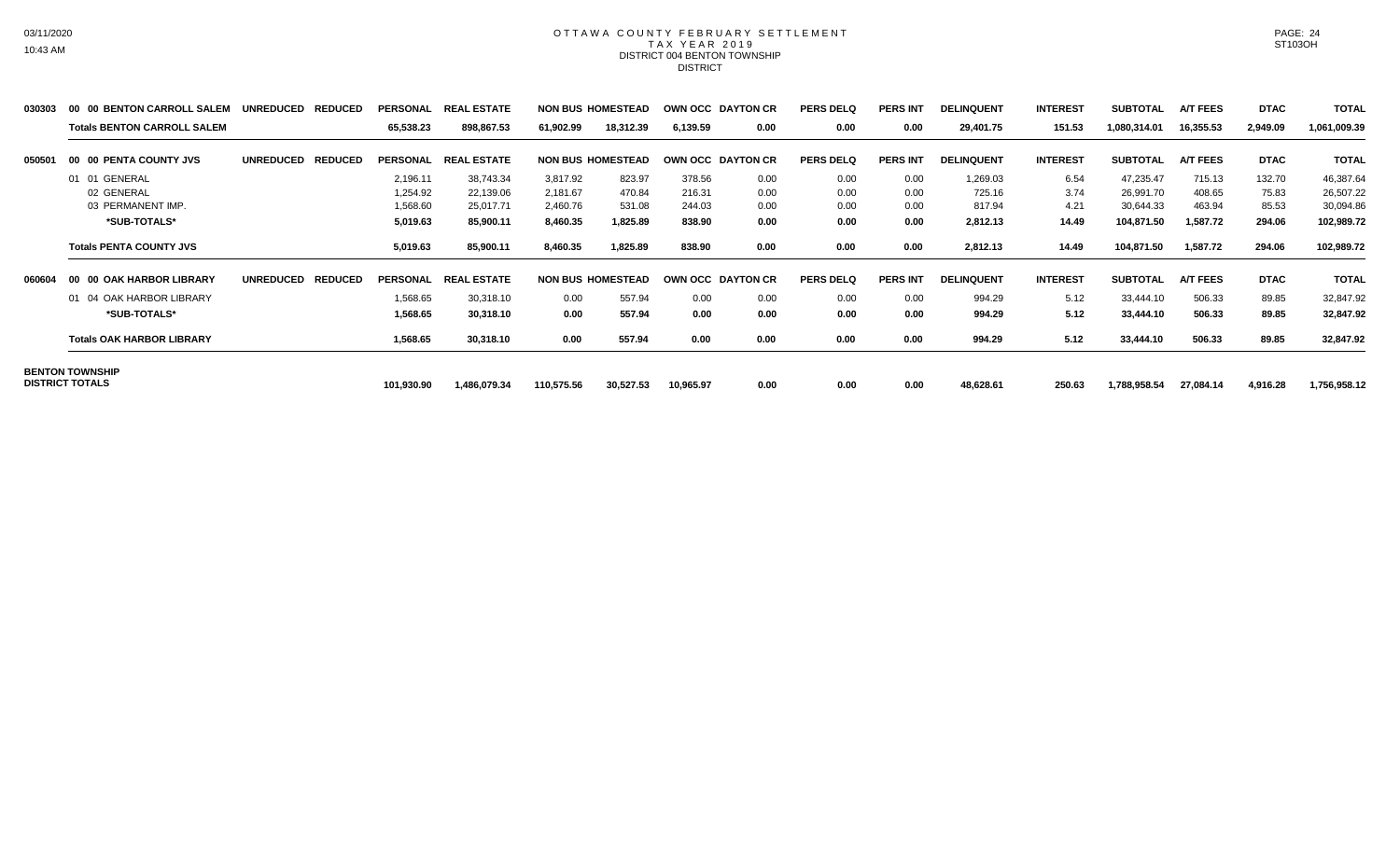#### OTTAWA COUNTY FEBRUARY SETTLEMENT T A X Y E A R 2 0 1 9 DISTRICT 005 ROCKY RIDGE CORP. TAX CODE A

| 010101 | 00 00 OTTAWA COUNTY                | UNREDUCED REDUCED |                     |          | PERSONAL REAL ESTATE | <b>NON BUS HOMESTEAD</b> |          |        | OWN OCC DAYTON CR | <b>PERS DELQ</b> | <b>PERS INT</b> | <b>DELINQUENT</b> | <b>INTEREST</b> | <b>SUBTOTAL</b> | <b>A/T FEES</b> | <b>DTAC</b> | <b>TOTAL</b> |
|--------|------------------------------------|-------------------|---------------------|----------|----------------------|--------------------------|----------|--------|-------------------|------------------|-----------------|-------------------|-----------------|-----------------|-----------------|-------------|--------------|
|        | 01 01 O.C.B.M.R.                   | 2.200000          | 1.213837            | 0.00     | 2,216.76             | 257.68                   | 128.79   | 26.21  | 0.00              | 0.00             | 0.00            | 416.52            | 7.30            | 3,053.26        | 46.23           | 43.91       | 2,963.12     |
|        | 02 O.C.B.M.R.                      | 1.400000          | 0.907110            | 0.00     | 1,656.60             | 192.56                   | 96.24    | 19.58  | 0.00              | 0.00             | 0.00            | 311.27            | 5.46            | 2,281.71        | 34.54           | 32.81       | 2,214.36     |
|        | *SUB-TOTALS*                       | 3.600000          | 2.120947            | 0.00     | 3,873.36             | 450.24                   | 225.03   | 45.79  | 0.00              | 0.00             | 0.00            | 727.79            | 12.76           | 5,334.97        | 80.77           | 76.72       | 5,177.48     |
|        | 02 01 NURSING HOME                 | 0.500000          | 0.435790            | 0.00     | 795.86               | 92.51                    | 46.24    | 9.41   | 0.00              | 0.00             | 0.00            | 149.54            | 2.62            | 1,096.18        | 16.60           | 15.76       | 1,063.82     |
|        | *SUB-TOTALS*                       | 0.500000          | 0.435790            | 0.00     | 795.86               | 92.51                    | 46.24    | 9.41   | 0.00              | 0.00             | 0.00            | 149.54            | 2.62            | 1.096.18        | 16.60           | 15.76       | 1,063.82     |
|        | 03 02 SENIOR PROGRAM               | 0.300000          | 0.225703            | 0.00     | 412.19               | 47.91                    | 23.95    | 4.87   | 0.00              | 0.00             | 0.00            | 77.45             | 1.36            | 567.73          | 8.60            | 8.16        | 550.97       |
|        | 03 SENIOR PROGRAM                  | 0.200000          | 0.174753            | 0.00     | 368.17               | 0.00                     | 18.54    | 0.00   | 0.00              | 0.00             | 0.00            | 69.18             | 1.21            | 457.10          | 6.92            | 6.32        | 443.86       |
|        | *SUB-TOTALS*                       | 0.500000          | 0.400456            | 0.00     | 780.36               | 47.91                    | 42.49    | 4.87   | 0.00              | 0.00             | 0.00            | 146.63            | 2.57            | 1,024.83        | 15.52           | 14.48       | 994.83       |
|        | 04 01 INSIDE GENERAL               | 2.000000          | 2.000000            | 0.00     | 3,652.49             | 424.56                   | 212.20   | 43.18  | 0.00              | 0.00             | 0.00            | 686.29            | 12.03           | 5,030.75        | 76.16           | 72.34       | 4,882.25     |
|        | *SUB-TOTALS*                       | 2.000000          | 2.000000            | 0.00     | 3,652.49             | 424.56                   | 212.20   | 43.18  | 0.00              | 0.00             | 0.00            | 686.29            | 12.03           | 5,030.75        | 76.16           | 72.34       | 4,882.25     |
|        | 07 01 MENTAL HEALTH                | 0.700000          | 0.637874            | 0.00     | 1,164.91             | 135.41                   | 67.68    | 13.77  | 0.00              | 0.00             | 0.00            | 218.88            | 3.84            | 1,604.49        | 24.29           | 23.07       | 1,557.13     |
|        | 02 MENTAL HEALTH                   | 0.300000          | 0.273374            | 0.00     | 499.25               | 58.03                    | 29.00    | 5.90   | 0.00              | 0.00             | 0.00            | 93.81             | 1.64            | 687.63          | 10.41           | 9.89        | 667.33       |
|        | 03 MENTAL HEALTH                   | 0.200000          | 0.182292            | 0.00     | 384.06               | 0.00                     | 19.34    | 0.00   | 0.00              | 0.00             | 0.00            | 72.16             | 1.27            | 476.83          | 7.22            | 6.59        | 463.02       |
|        | *SUB-TOTALS*                       | 1.200000          | 1.093540            | 0.00     | 2,048.22             | 193.44                   | 116.02   | 19.67  | 0.00              | 0.00             | 0.00            | 384.85            | 6.75            | 2,768.95        | 41.92           | 39.55       | 2,687.48     |
|        | <b>Totals OTTAWA COUNTY</b>        | 7.800000          | 6.050733            | 0.00     | 11,150.29            | 1,208.66                 | 641.98   | 122.92 | 0.00              | 0.00             | 0.00            | 2,095.10          | 36.73           | 15,255.68       | 230.97          | 218.85      | 14,805.86    |
|        | 02020302 00 00 BENTON INC CORP.    | <b>UNREDUCED</b>  | <b>REDUCED</b>      | PERSONAL | <b>REAL ESTATE</b>   | <b>NON BUS HOMESTEAD</b> |          |        | OWN OCC DAYTON CR | <b>PERS DELQ</b> | <b>PERS INT</b> | <b>DELINQUENT</b> | <b>INTEREST</b> | <b>SUBTOTAL</b> | <b>A/T FEES</b> | <b>DTAC</b> | <b>TOTAL</b> |
|        | 01 01 CEMETERY                     | 0.500000          | 0.384363            | 0.00     | 701.94               | 81.59                    | 40.78    | 8.30   | 0.00              | 0.00             | 0.00            | 131.89            | 2.31            | 966.81          | 14.64           | 13.90       | 938.27       |
|        | 02 CURRENT EXPENSE                 | 1.500000          | 1.423629            | 0.00     | 2,999.34             | 0.00                     | 151.04   | 0.00   | 0.00              | 0.00             | 0.00            | 563.57            | 9.88            | 3,723.83        | 56.38           | 51.49       | 3,615.96     |
|        | *SUB-TOTALS*                       | 2.000000          | 1.807992            | 0.00     | 3,701.28             | 81.59                    | 191.82   | 8.30   | 0.00              | 0.00             | 0.00            | 695.46            | 12.19           | 4,690.64        | 71.02           | 65.39       | 4,554.23     |
|        | 03 01 INSIDE GENERAL               | 1.500000          | 1.500000            | 0.00     | 2,739.37             | 318.42                   | 159.15   | 32.38  | 0.00              | 0.00             | 0.00            | 514.72            | 9.03            | 3,773.07        | 57.12           | 54.26       | 3,661.69     |
|        | *SUB-TOTALS*                       | 1.500000          | 1.500000            | 0.00     | 2,739.37             | 318.42                   | 159.15   | 32.38  | 0.00              | 0.00             | 0.00            | 514.72            | 9.03            | 3,773.07        | 57.12           | 54.26       | 3,661.69     |
|        | <b>Totals BENTON INC CORP.</b>     | 3.500000          | 3.307992            | 0.00     | 6,440.65             | 400.01                   | 350.97   | 40.68  | 0.00              | 0.00             | 0.00            | 1,210.18          | 21.22           | 8,463.71        | 128.14          | 119.65      | 8,215.92     |
| 030303 | 00 00 BENTON CARROLL SALEM         | <b>UNREDUCED</b>  | <b>REDUCED</b>      |          | PERSONAL REAL ESTATE | <b>NON BUS HOMESTEAD</b> |          |        | OWN OCC DAYTON CR | <b>PERS DELQ</b> | PERS INT        | <b>DELINQUENT</b> | <b>INTEREST</b> | <b>SUBTOTAL</b> | <b>A/T FEES</b> | <b>DTAC</b> | <b>TOTAL</b> |
|        | 00 01 GENERAL                      | 3.700000          | 3.700000            | 0.00     | 6,757.10             | 785.44                   | 392.56   | 79.88  | 0.00              | 0.00             | 0.00            | 1,269.64          | 22.26           | 9,306.88        | 140.90          | 133.83      | 9,032.15     |
|        | 02 PERMANENT IMPROVEMENT           | 0.300000          | 0.300000            | 0.00     | 547.87               | 63.68                    | 31.83    | 6.48   | 0.00              | 0.00             | 0.00            | 102.94            | 1.81            | 754.61          | 11.42           | 10.85       | 732.34       |
|        | *SUB-TOTALS*                       | 4.000000          | 4.000000            | 0.00     | 7,304.97             | 849.12                   | 424.39   | 86.36  | 0.00              | 0.00             | 0.00            | 1,372.58          | 24.07           | 10,061.49       | 152.32          | 144.68      | 9,764.49     |
|        | 01 01 GENERAL                      | 20.700000         | 11.029271           | 0.00     | 20,142.14            | 2,341.32                 | 1,170.18 | 238.11 | 0.00              | 0.00             | 0.00            | 3,784.66          | 66.37           | 27,742.78       | 420.01          | 398.94      | 26,923.83    |
|        | 02 GENERAL                         | 4.330000          | 2.529980            | 0.00     | 4,620.36             | 537.07                   | 268.42   | 54.62  | 0.00              | 0.00             | 0.00            | 868.15            | 15.22           | 6,363.84        | 96.35           | 91.51       | 6,175.98     |
|        | 03 GENERAL                         | 3.900000          | 2.740764            | 0.00     | 5,005.30             | 581.82                   | 290.79   | 59.17  | 0.00              | 0.00             | 0.00            | 940.48            | 16.49           | 6,894.05        | 104.37          | 99.14       | 6,690.54     |
|        | 04 EMERGENCY                       | 3.750000          | 3.750000            | 0.00     | 7,900.61             | 0.00                     | 397.87   | 0.00   | 0.00              | 0.00             | 0.00            | 1,484.50          | 26.03           | 9,809.01        | 148.50          | 135.64      | 9,524.87     |
|        | 05 EMERGENCY                       | 3.900000          | 3.900000            | 0.00     | 8,216.64             | 0.00                     | 413.78   | 0.00   | 0.00              | 0.00             | 0.00            | 1,543.88          | 27.07           | 10,201.37       | 154.44          | 141.07      | 9,905.86     |
|        | *SUB-TOTALS*                       | 36.580000         | 23.950015           | 0.00     | 45,885.05            | 3,460.21                 | 2,541.04 | 351.90 | 0.00              | 0.00             | 0.00            | 8,621.67          | 151.18          | 61,011.05       | 923.67          | 866.30      | 59,221.08    |
|        | 02 01 PERMANENT IMPROVEMENT        | 1.200000          | 0.335698            | 0.00     | 613.07               | 71.26                    | 35.62    | 7.25   | 0.00              | 0.00             | 0.00            | 115.19            | 2.02            | 844.41          | 12.78           | 12.14       | 819.49       |
|        | *SUB-TOTALS*                       | 1.200000          | 0.335698            | 0.00     | 613.07               | 71.26                    | 35.62    | 7.25   | 0.00              | 0.00             | 0.00            | 115.19            | 2.02            | 844.41          | 12.78           | 12.14       | 819.49       |
|        | <b>Totals BENTON CARROLL SALEM</b> |                   | 41.780000 28.285713 | 0.00     | 53,803.09            | 4,380.59                 | 3,001.05 | 445.51 | 0.00              | 0.00             | 0.00            | 10,109.44         | 177.27          | 71,916.95       | 1,088.77        | 1,023.12    | 69,805.06    |
| 040402 | 00 00 ROCKY RIDGE CORP.            | <b>UNREDUCED</b>  | <b>REDUCED</b>      |          | PERSONAL REAL ESTATE | <b>NON BUS HOMESTEAD</b> |          |        | OWN OCC DAYTON CR | <b>PERS DELQ</b> | <b>PERS INT</b> | <b>DELINQUENT</b> | <b>INTEREST</b> | <b>SUBTOTAL</b> | A/T FEES        | <b>DTAC</b> | <b>TOTAL</b> |
|        |                                    |                   |                     |          |                      |                          |          |        |                   |                  |                 |                   |                 |                 |                 |             |              |
|        | 00 01 GENERAL                      | 2.000000          | 2.000000            | 0.00     | 3,652.49             | 424.56                   | 212.20   | 43.18  | 0.00              | 0.00             | 0.00            | 686.29            | 12.03           | 5,030.75        | 76.16           | 72.34       | 4,882.25     |
|        | *SUB-TOTALS*                       | 2.000000          | 2.000000            | 0.00     | 3,652.49             | 424.56                   | 212.20   | 43.18  | 0.00              | 0.00             | 0.00            | 686.29            | 12.03           | 5,030.75        | 76.16           | 72.34       | 4,882.25     |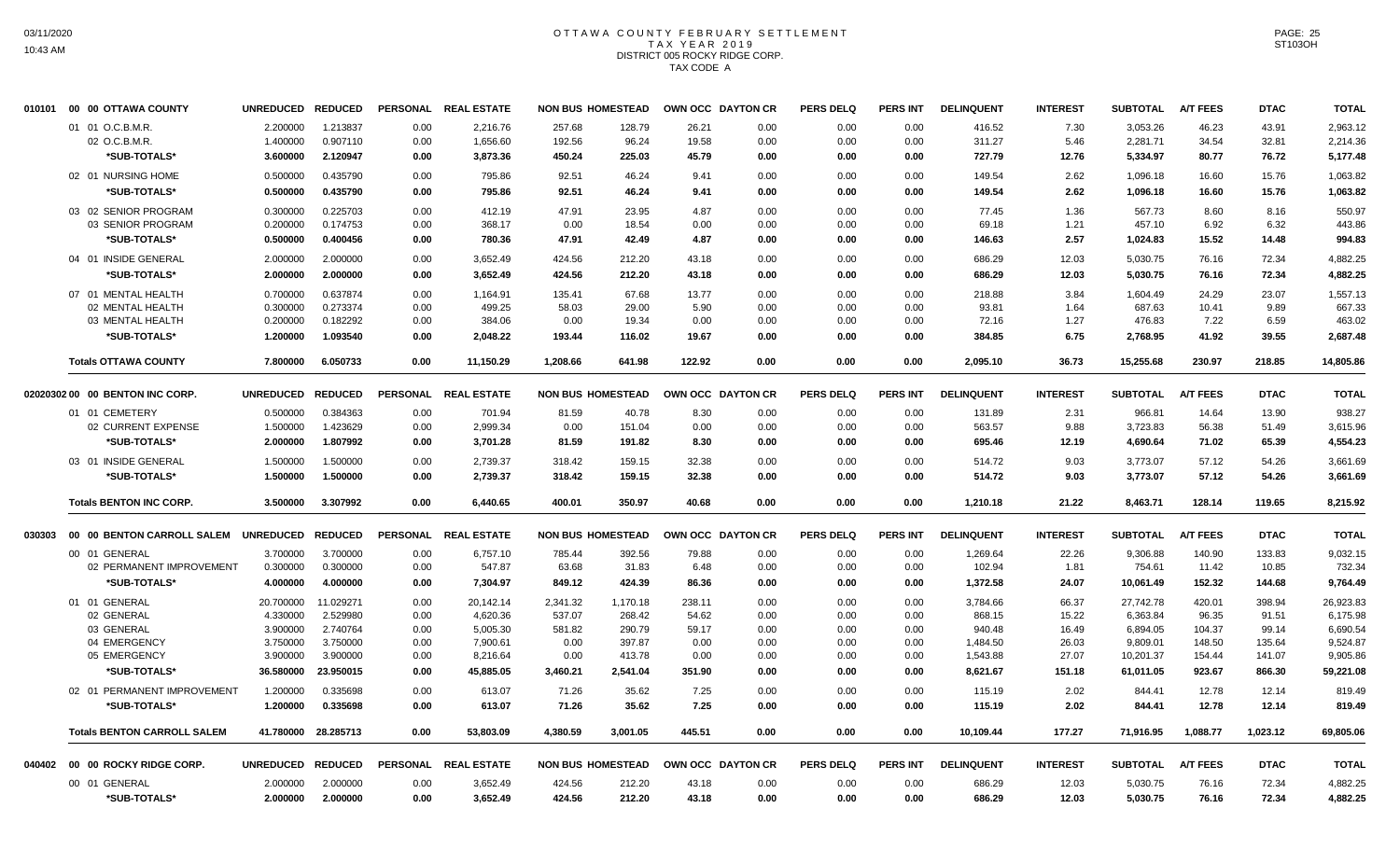# OTTAWA COUNTY FEBRUARY SETTLEMENT TAX YEAR 2019 DISTRICT 005 ROCKY RIDGE CORP. TAX CODE A

|                    |                                                                                                                                                                                                                                                                                                                                                                               |                |                                                                              |           |                                                                                              |        |                                                                                                              |      | <b>PERS DELQ</b>                                                                 | PERS INT        | <b>DELINQUENT</b> | <b>INTEREST</b> | <b>SUBTOTAL</b> | <b>A/T FEES</b> | <b>DTAC</b> | <b>TOTAL</b> |
|--------------------|-------------------------------------------------------------------------------------------------------------------------------------------------------------------------------------------------------------------------------------------------------------------------------------------------------------------------------------------------------------------------------|----------------|------------------------------------------------------------------------------|-----------|----------------------------------------------------------------------------------------------|--------|--------------------------------------------------------------------------------------------------------------|------|----------------------------------------------------------------------------------|-----------------|-------------------|-----------------|-----------------|-----------------|-------------|--------------|
|                    | 0.500000                                                                                                                                                                                                                                                                                                                                                                      | 0.225589       | 0.00                                                                         | 411.98    | 47.89                                                                                        | 23.93  | 4.87                                                                                                         | 0.00 | 0.00                                                                             | 0.00            | 77.41             | 1.36            | 567.44          | 8.59            | 8.16        | 550.69       |
| *SUB-TOTALS*       | 0.500000                                                                                                                                                                                                                                                                                                                                                                      | 0.225589       | 0.00                                                                         | 411.98    | 47.89                                                                                        | 23.93  | 4.87                                                                                                         | 0.00 | 0.00                                                                             | 0.00            | 77.41             | 1.36            | 567.44          | 8.59            | 8.16        | 550.69       |
|                    | 5.000000                                                                                                                                                                                                                                                                                                                                                                      | 4.799330       | 0.00                                                                         | 8,764.75  | 1,018.81                                                                                     | 509.20 | 103.61                                                                                                       | 0.00 | 0.00                                                                             | 0.00            | 1,646.87          | 28.88           | 12,072.12       | 182.77          | 173.60      | 11,715.75    |
| *SUB-TOTALS*       | 5.000000                                                                                                                                                                                                                                                                                                                                                                      | 4.799330       | 0.00                                                                         | 8,764.75  | 1,018.81                                                                                     | 509.20 | 103.61                                                                                                       | 0.00 | 0.00                                                                             | 0.00            | 1,646.87          | 28.88           | 12,072.12       | 182.77          | 173.60      | 11,715.75    |
|                    | 7.500000                                                                                                                                                                                                                                                                                                                                                                      | 7.024919       | 0.00                                                                         | 12.829.22 | 1.491.26                                                                                     | 745.33 | 151.66                                                                                                       | 0.00 | 0.00                                                                             | 0.00            | 2,410.57          | 42.27           | 17,670.31       | 267.52          | 254.10      | 17,148.69    |
|                    |                                                                                                                                                                                                                                                                                                                                                                               |                |                                                                              |           |                                                                                              |        |                                                                                                              |      | <b>PERS DELQ</b>                                                                 | <b>PERS INT</b> | <b>DELINQUENT</b> | <b>INTEREST</b> | <b>SUBTOTAL</b> | <b>A/T FEES</b> | <b>DTAC</b> | <b>TOTAL</b> |
|                    | 1.400000                                                                                                                                                                                                                                                                                                                                                                      | 1.272727       | 0.00                                                                         | 2,324.31  | 270.18                                                                                       | 135.03 | 27.48                                                                                                        | 0.00 | 0.00                                                                             | 0.00            | 436.73            | 7.66            | 3.201.39        | 48.47           | 46.04       | 3,106.88     |
| 02 GENERAL         | 0.800000                                                                                                                                                                                                                                                                                                                                                                      | 0.727273       | 0.00                                                                         | 1,328.18  | 154.39                                                                                       | 77.16  | 15.70                                                                                                        | 0.00 | 0.00                                                                             | 0.00            | 249.56            | 4.38            | 1,829.37        | 27.70           | 26.31       | 1,775.36     |
| 03 PERMANENT IMP.  | 1.000000                                                                                                                                                                                                                                                                                                                                                                      | 0.820309       | 0.00                                                                         | 1,498.08  | 174.14                                                                                       | 87.03  | 17.71                                                                                                        | 0.00 | 0.00                                                                             | 0.00            | 281.49            | 4.94            | 2,063.39        | 31.24           | 29.67       | 2.002.48     |
| *SUB-TOTALS*       | 3.200000                                                                                                                                                                                                                                                                                                                                                                      | 2.820309       | 0.00                                                                         | 5,150.57  | 598.71                                                                                       | 299.22 | 60.89                                                                                                        | 0.00 | 0.00                                                                             | 0.00            | 967.78            | 16.98           | 7,094.15        | 107.41          | 102.02      | 6,884.72     |
|                    | 3.200000                                                                                                                                                                                                                                                                                                                                                                      | 2.820309       | 0.00                                                                         | 5,150.57  | 598.71                                                                                       | 299.22 | 60.89                                                                                                        | 0.00 | 0.00                                                                             | 0.00            | 967.78            | 16.98           | 7,094.15        | 107.41          | 102.02      | 6.884.72     |
|                    | <b>UNREDUCED</b>                                                                                                                                                                                                                                                                                                                                                              | <b>REDUCED</b> |                                                                              |           |                                                                                              |        |                                                                                                              |      | <b>PERS DELQ</b>                                                                 | <b>PERS INT</b> | <b>DELINQUENT</b> | <b>INTEREST</b> | <b>SUBTOTAL</b> | <b>A/T FEES</b> | <b>DTAC</b> | <b>TOTAL</b> |
|                    | 1.000000                                                                                                                                                                                                                                                                                                                                                                      | 0.298141       | 0.00                                                                         | 544.48    | 63.29                                                                                        | 31.63  | 6.44                                                                                                         | 0.00 | 0.00                                                                             | 0.00            | 102.31            | 1.79            | 749.94          | 11.35           | 10.78       | 727.81       |
| 02 MID COUNTY EMS  | 0.250000                                                                                                                                                                                                                                                                                                                                                                      | 0.107029       | 0.00                                                                         | 195.46    | 22.72                                                                                        | 11.36  | 2.31                                                                                                         | 0.00 | 0.00                                                                             | 0.00            | 36.73             | 0.64            | 269.22          | 4.08            | 3.87        | 261.27       |
| 03 MID COUNTY EMS  | 0.750000                                                                                                                                                                                                                                                                                                                                                                      | 0.340249       | 0.00                                                                         | 621.38    | 72.23                                                                                        | 36.10  | 7.35                                                                                                         | 0.00 | 0.00                                                                             | 0.00            | 116.76            | 2.05            | 855.87          | 12.96           | 12.31       | 830.60       |
| 04 MID COUNTY EMS  | 1.000000                                                                                                                                                                                                                                                                                                                                                                      | 0.773901       | 0.00                                                                         | 1,413.33  | 164.30                                                                                       | 82.09  | 16.71                                                                                                        | 0.00 | 0.00                                                                             | 0.00            | 265.59            | 4.66            | 1,946.68        | 29.47           | 27.99       | 1,889.22     |
| 05 CURRENT EXPENSE | 2.000000                                                                                                                                                                                                                                                                                                                                                                      | 1.793156       | 0.00                                                                         | 3.777.87  | 0.00                                                                                         | 190.25 | 0.00                                                                                                         | 0.00 | 0.00                                                                             | 0.00            | 709.85            | 12.45           | 4,690.42        | 71.01           | 64.86       | 4,554.55     |
| *SUB-TOTALS*       | 5.000000                                                                                                                                                                                                                                                                                                                                                                      | 3.312476       | 0.00                                                                         | 6,552.52  | 322.54                                                                                       | 351.43 | 32.81                                                                                                        | 0.00 | 0.00                                                                             | 0.00            | 1,231.24          | 21.59           | 8,512.13        | 128.87          | 119.81      | 8,263.45     |
|                    | 5.000000                                                                                                                                                                                                                                                                                                                                                                      | 3.312476       | 0.00                                                                         | 6,552.52  | 322.54                                                                                       | 351.43 | 32.81                                                                                                        | 0.00 | 0.00                                                                             | 0.00            | 1,231.24          | 21.59           | 8,512.13        | 128.87          | 119.81      | 8,263.45     |
|                    |                                                                                                                                                                                                                                                                                                                                                                               |                |                                                                              |           |                                                                                              |        |                                                                                                              |      | <b>PERS DELQ</b>                                                                 | <b>PERS INT</b> | <b>DELINQUENT</b> | <b>INTEREST</b> | <b>SUBTOTAL</b> | <b>A/T FEES</b> | <b>DTAC</b> | <b>TOTAL</b> |
|                    | 1.000000                                                                                                                                                                                                                                                                                                                                                                      | 0.861811       | 0.00                                                                         | 1.815.69  | 0.00                                                                                         | 91.44  | 0.00                                                                                                         | 0.00 | 0.00                                                                             | 0.00            | 341.16            | 5.98            | 2,254.27        | 34.13           | 31.17       | 2,188.97     |
| *SUB-TOTALS*       | 1.000000                                                                                                                                                                                                                                                                                                                                                                      | 0.861811       | 0.00                                                                         | 1.815.69  | 0.00                                                                                         | 91.44  | 0.00                                                                                                         | 0.00 | 0.00                                                                             | 0.00            | 341.16            | 5.98            | 2.254.27        | 34.13           | 31.17       | 2,188.97     |
|                    | 1.000000                                                                                                                                                                                                                                                                                                                                                                      | 0.861811       | 0.00                                                                         | 1.815.69  | 0.00                                                                                         | 91.44  | 0.00                                                                                                         | 0.00 | 0.00                                                                             | 0.00            | 341.16            | 5.98            | 2.254.27        | 34.13           | 31.17       | 2,188.97     |
| TAX CODE A TOTALS  | 69.780000 51.663953                                                                                                                                                                                                                                                                                                                                                           |                | 0.00                                                                         | 97,742.03 | 8,401.77                                                                                     |        |                                                                                                              |      |                                                                                  |                 |                   |                 |                 |                 |             |              |
|                    | <b>00 00 ROCKY RIDGE CORP.</b><br>01 01 POLICE<br>02 01 FIRE<br><b>Totals ROCKY RIDGE CORP.</b><br>00 00 PENTA COUNTY JVS<br>01 01 GENERAL<br><b>Totals PENTA COUNTY JVS</b><br>00 00 MID COUNTY EMS<br>01 01 MID COUNTY EMS<br><b>Totals MID COUNTY EMS</b><br>00 00 OAK HARBOR LIBRARY<br>01 04 OAK HARBOR LIBRARY<br><b>Totals OAK HARBOR LIBRARY</b><br>ROCKY RIDGE CORP. |                | UNREDUCED REDUCED<br>UNREDUCED REDUCED<br><b>REDUCED</b><br><b>UNREDUCED</b> |           | PERSONAL REAL ESTATE<br>PERSONAL REAL ESTATE<br>PERSONAL REAL ESTATE<br>PERSONAL REAL ESTATE |        | <b>NON BUS HOMESTEAD</b><br><b>NON BUS HOMESTEAD</b><br><b>NON BUS HOMESTEAD</b><br><b>NON BUS HOMESTEAD</b> |      | OWN OCC DAYTON CR<br>OWN OCC DAYTON CR<br>OWN OCC DAYTON CR<br>OWN OCC DAYTON CR |                 |                   |                 |                 |                 |             |              |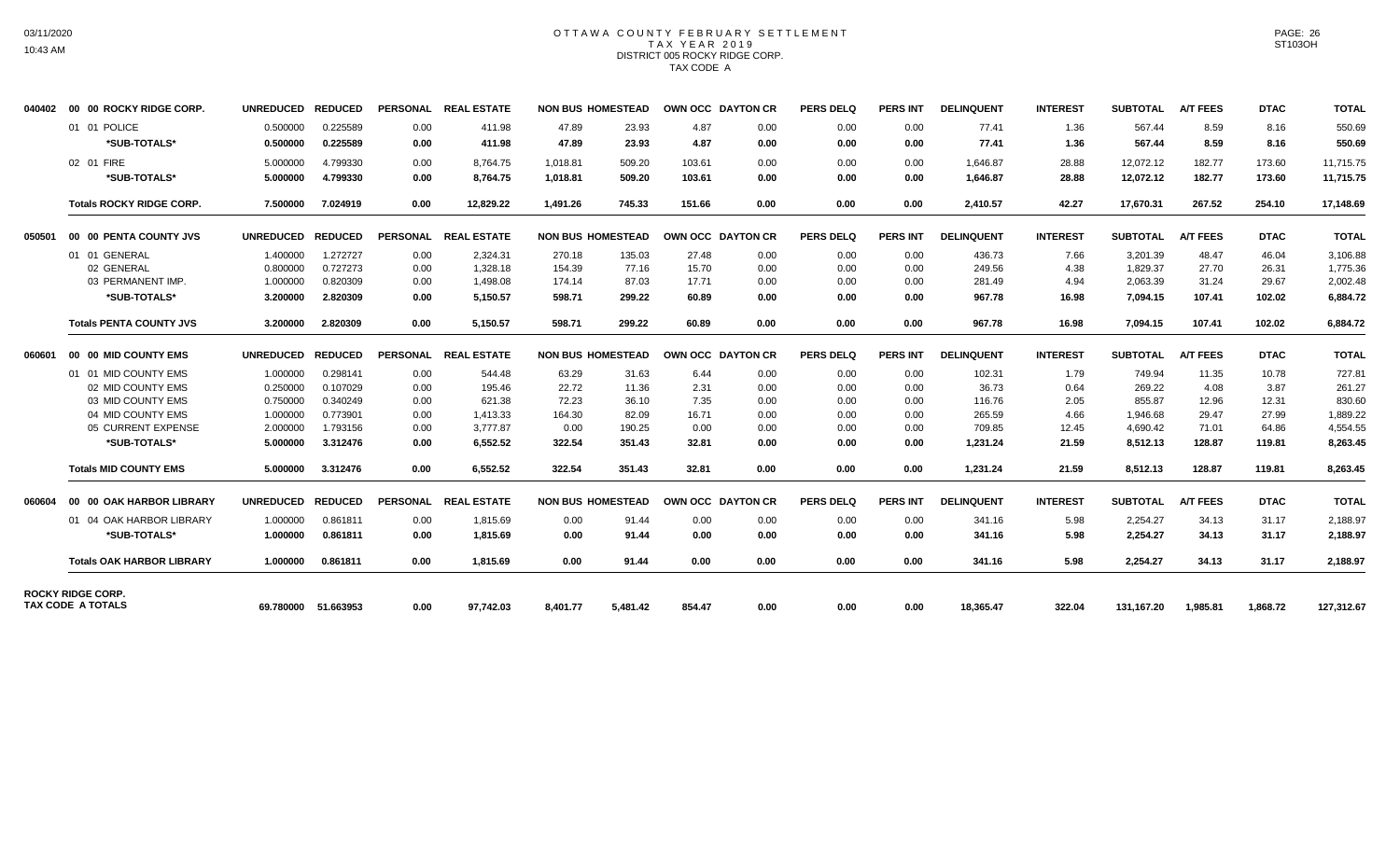# OTTAWA COUNTY FEBRUARY SETTLEMENT TAX YEAR 2019 DISTRICT 005 ROCKY RIDGE CORP. TAX CODE B

| 010101 | 00 00 OTTAWA COUNTY                     | UNREDUCED REDUCED    |                      |                 | PERSONAL REAL ESTATE | <b>NON BUS HOMESTEAD</b>     | OWN OCC DAYTON CR |              | <b>PERS DELQ</b> | PERS INT        | <b>DELINQUENT</b> | <b>INTEREST</b> | <b>SUBTOTAL</b> | <b>A/T FEES</b> | <b>DTAC</b>  | <b>TOTAL</b>    |
|--------|-----------------------------------------|----------------------|----------------------|-----------------|----------------------|------------------------------|-------------------|--------------|------------------|-----------------|-------------------|-----------------|-----------------|-----------------|--------------|-----------------|
|        | 01 01 O.C.B.M.R.                        | 2.200000             | 1.897775             | 197.11          | 176.44               | 0.00<br>0.00                 | 0.00              | 0.00         | 0.00             | 0.00            | 100.81            | 6.15            | 480.51          | 7.27            | 10.70        | 462.54          |
|        | 02 O.C.B.M.R.                           | 1.400000             | 1.257568             | 125.43          | 116.92               | 0.00<br>0.00                 | 0.00              | 0.00         | 0.00             | 0.00            | 66.80             | 4.08            | 313.23          | 4.74            | 7.09         | 301.40          |
|        | *SUB-TOTALS*                            | 3.600000             | 3.155343             | 322.54          | 293.36               | 0.00<br>0.00                 | 0.00              | 0.00         | 0.00             | 0.00            | 167.61            | 10.23           | 793.74          | 12.01           | 17.79        | 763.94          |
|        | 02 01 NURSING HOME                      | 0.500000             | 0.488991             | 44.80           | 45.46                | 0.00<br>0.00                 | 0.00              | 0.00         | 0.00             | 0.00            | 25.98             | 1.58            | 117.82          | 1.78            | 2.76         | 113.28          |
|        | *SUB-TOTALS*                            | 0.500000             | 0.488991             | 44.80           | 45.46                | 0.00<br>0.00                 | 0.00              | 0.00         | 0.00             | 0.00            | 25.98             | 1.58            | 117.82          | 1.78            | 2.76         | 113.28          |
|        | 03 02 SENIOR PROGRAM                    | 0.300000             | 0.288129             | 26.88           | 26.79                | 0.00<br>0.00                 | 0.00              | 0.00         | 0.00             | 0.00            | 15.31             | 0.93            | 69.91           | 1.06            | 1.62         | 67.23           |
|        | 03 SENIOR PROGRAM                       | 0.200000             | 0.196080             | 17.92           | 18.23                | 0.00<br>0.00                 | 0.00              | 0.00         | 0.00             | 0.00            | 10.42             | 0.64            | 47.21           | 0.71            | 1.11         | 45.39           |
|        | *SUB-TOTALS*                            | 0.500000             | 0.484209             | 44.80           | 45.02                | 0.00<br>0.00                 | 0.00              | 0.00         | 0.00             | 0.00            | 25.73             | 1.57            | 117.12          | 1.77            | 2.73         | 112.62          |
|        | 04 01 INSIDE GENERAL                    | 2.000000             | 2.000000             | 179.19          | 185.94               | 0.00<br>0.00                 | 0.00              | 0.00         | 0.00             | 0.00            | 106.24            | 6.48            | 477.85          | 7.23            | 11.27        | 459.35          |
|        | *SUB-TOTALS*                            | 2.000000             | 2.000000             | 179.19          | 185.94               | 0.00<br>0.00                 | 0.00              | 0.00         | 0.00             | 0.00            | 106.24            | 6.48            | 477.85          | 7.23            | 11.27        | 459.35          |
|        |                                         |                      |                      |                 |                      |                              |                   |              |                  |                 |                   |                 |                 |                 |              |                 |
|        | 07 01 MENTAL HEALTH<br>02 MENTAL HEALTH | 0.700000<br>0.300000 | 0.685003             | 62.72<br>26.88  | 63.69<br>27.29       | 0.00<br>0.00<br>0.00<br>0.00 | 0.00<br>0.00      | 0.00<br>0.00 | 0.00<br>0.00     | 0.00<br>0.00    | 36.39<br>15.59    | 2.22<br>0.95    | 165.02<br>70.71 | 2.50<br>1.07    | 3.86<br>1.66 | 158.66<br>67.98 |
|        | 03 MENTAL HEALTH                        | 0.200000             | 0.293573<br>0.195715 | 17.92           | 18.20                | 0.00<br>0.00                 | 0.00              | 0.00         | 0.00             | 0.00            | 10.40             | 0.63            | 47.15           | 0.71            | 1.10         | 45.34           |
|        | *SUB-TOTALS*                            | 1.200000             | 1.174291             | 107.52          |                      | 0.00<br>0.00                 | 0.00              | 0.00         | 0.00             | 0.00            | 62.38             | 3.80            | 282.88          | 4.28            | 6.62         | 271.98          |
|        |                                         |                      |                      |                 | 109.18               |                              |                   |              |                  |                 |                   |                 |                 |                 |              |                 |
|        | <b>Totals OTTAWA COUNTY</b>             | 7.800000             | 7.302834             | 698.85          | 678.96               | 0.00<br>0.00                 | 0.00              | 0.00         | 0.00             | 0.00            | 387.94            | 23.66           | 1,789.41        | 27.07           | 41.17        | 1,721.17        |
|        | 02020302 00 00 BENTON INC CORP.         | <b>UNREDUCED</b>     | <b>REDUCED</b>       | <b>PERSONAL</b> | <b>REAL ESTATE</b>   | <b>NON BUS HOMESTEAD</b>     | OWN OCC DAYTON CR |              | <b>PERS DELQ</b> | <b>PERS INT</b> | <b>DELINQUENT</b> | <b>INTEREST</b> | <b>SUBTOTAL</b> | <b>A/T FEES</b> | <b>DTAC</b>  | <b>TOTAL</b>    |
|        | 01 01 CEMETERY                          | 0.500000             | 0.402911             | 44.80           | 37.46                | 0.00<br>0.00                 | 0.00              | 0.00         | 0.00             | 0.00            | 21.40             | 1.31            | 104.97          | 1.59            | 2.27         | 101.11          |
|        | 02 CURRENT EXPENSE                      | 1.500000             | 1.468730             | 134.39          | 136.55               | 0.00<br>0.00                 | 0.00              | 0.00         | 0.00             | 0.00            | 78.02             | 4.76            | 353.72          | 5.36            | 8.28         | 340.08          |
|        | *SUB-TOTALS*                            | 2.000000             | 1.871641             | 179.19          | 174.01               | 0.00<br>0.00                 | 0.00              | 0.00         | 0.00             | 0.00            | 99.42             | 6.07            | 458.69          | 6.95            | 10.55        | 441.19          |
|        | 03 01 INSIDE GENERAL                    | 1.500000             | 1.500000             | 134.39          | 139.46               | 0.00<br>0.00                 | 0.00              | 0.00         | 0.00             | 0.00            | 79.68             | 4.86            | 358.39          | 5.43            | 8.45         | 344.51          |
|        | *SUB-TOTALS*                            | 1.500000             | 1.500000             | 134.39          | 139.46               | 0.00<br>0.00                 | 0.00              | 0.00         | 0.00             | 0.00            | 79.68             | 4.86            | 358.39          | 5.43            | 8.45         | 344.51          |
|        |                                         |                      |                      |                 |                      |                              |                   |              |                  |                 |                   |                 |                 |                 |              |                 |
|        | <b>Totals BENTON INC CORP.</b>          | 3.500000             | 3.371641             | 313.58          | 313.47               | 0.00<br>0.00                 | 0.00              | 0.00         | 0.00             | 0.00            | 179.10            | 10.93           | 817.08          | 12.38           | 19.00        | 785.70          |
| 030303 | 00 00 BENTON CARROLL SALEM              | UNREDUCED REDUCED    |                      |                 | PERSONAL REAL ESTATE | <b>NON BUS HOMESTEAD</b>     | OWN OCC DAYTON CR |              | <b>PERS DELQ</b> | PERS INT        | <b>DELINQUENT</b> | <b>INTEREST</b> | <b>SUBTOTAL</b> | <b>A/T FEES</b> | <b>DTAC</b>  | <b>TOTAL</b>    |
|        | 00 01 GENERAL                           | 3.700000             | 3.700000             | 331.50          | 343.99               | 0.00<br>0.00                 | 0.00              | 0.00         | 0.00             | 0.00            | 196.55            | 11.99           | 884.03          | 13.38           | 20.85        | 849.80          |
|        | 02 PERMANENT IMPROVEMENT                | 0.300000             | 0.300000             | 26.88           | 27.89                | 0.00<br>0.00                 | 0.00              | 0.00         | 0.00             | 0.00            | 15.94             | 0.97            | 71.68           | 1.09            | 1.69         | 68.90           |
|        | *SUB-TOTALS*                            | 4.000000             | 4.000000             | 358.38          | 371.88               | 0.00<br>0.00                 | 0.00              | 0.00         | 0.00             | 0.00            | 212.49            | 12.96           | 955.71          | 14.47           | 22.54        | 918.70          |
|        | 01 01 GENERAL                           | 20.700000            | 14.263935            | 1,854.62        | 1,326.12             | 0.00<br>0.00                 | 0.00              | 0.00         | 0.00             | 0.00            | 757.72            | 46.23           | 3,984.69        | 60.33           | 80.40        | 3,843.96        |
|        | 02 GENERAL                              | 4.330000             | 3.715305             | 387.95          | 345.41               | 0.00<br>0.00                 | 0.00              | 0.00         | 0.00             | 0.00            | 197.36            | 12.04           | 942.76          | 14.27           | 20.94        | 907.55          |
|        | 03 GENERAL                              | 3.900000             | 3.872045             | 349.42          | 359.99               | 0.00<br>0.00                 | 0.00              | 0.00         | 0.00             | 0.00            | 205.69            | 12.55           | 927.65          | 14.04           | 21.82        | 891.79          |
|        | 04 EMERGENCY                            | 3.750000             | 3.750000             | 335.98          | 348.64               | 0.00<br>0.00                 | 0.00              | 0.00         | 0.00             | 0.00            | 199.20            | 12.15           | 895.97          | 13.56           | 21.14        | 861.27          |
|        | 05 EMERGENCY                            | 3.900000             | 3.900000             | 349.42          | 362.58               | 0.00<br>0.00                 | 0.00              | 0.00         | 0.00             | 0.00            | 207.17            | 12.64           | 931.81          | 14.11           | 21.98        | 895.72          |
|        | *SUB-TOTALS*                            | 36.580000            | 29.501285            | 3,277.39        | 2,742.74             | 0.00<br>0.00                 | 0.00              | 0.00         | 0.00             | 0.00            | 1,567.14          | 95.61           | 7,682.88        | 116.31          | 166.28       | 7,400.29        |
|        | 02 01 PERMANENT IMPROVEMENT             | 1.200000             | 0.652250             | 107.51          | 60.64                | 0.00<br>0.00                 | 0.00              | 0.00         | 0.00             | 0.00            | 34.65             | 2.11            | 204.91          | 3.10            | 3.68         | 198.13          |
|        | *SUB-TOTALS*                            | 1.200000             | 0.652250             | 107.51          | 60.64                | 0.00<br>0.00                 | 0.00              | 0.00         | 0.00             | 0.00            | 34.65             | 2.11            | 204.91          | 3.10            | 3.68         | 198.13          |
|        | <b>Totals BENTON CARROLL SALEM</b>      |                      | 41.780000 34.153535  | 3,743.28        | 3,175.26             | 0.00<br>0.00                 | 0.00              | 0.00         | 0.00             | 0.00            | 1,814.28          | 110.68          | 8,843.50        | 133.88          | 192.50       | 8,517.12        |
|        | 040402 00 00 ROCKY RIDGE CORP.          | UNREDUCED REDUCED    |                      |                 | PERSONAL REAL ESTATE | <b>NON BUS HOMESTEAD</b>     | OWN OCC DAYTON CR |              | <b>PERS DELQ</b> | PERS INT        | <b>DELINQUENT</b> | <b>INTEREST</b> | <b>SUBTOTAL</b> | <b>A/T FEES</b> | <b>DTAC</b>  | <b>TOTAL</b>    |
|        | 00 01 GENERAL                           | 2.000000             | 2.000000             | 179.19          | 185.94               | 0.00<br>0.00                 | 0.00              | 0.00         | 0.00             | 0.00            | 106.24            | 6.48            | 477.85          | 7.23            | 11.27        | 459.35          |
|        | *SUB-TOTALS*                            | 2.000000             | 2.000000             | 179.19          | 185.94               | 0.00<br>0.00                 | 0.00              | 0.00         | 0.00             | 0.00            | 106.24            | 6.48            | 477.85          | 7.23            | 11.27        | 459.35          |
|        |                                         |                      |                      |                 |                      |                              |                   |              |                  |                 |                   |                 |                 |                 |              |                 |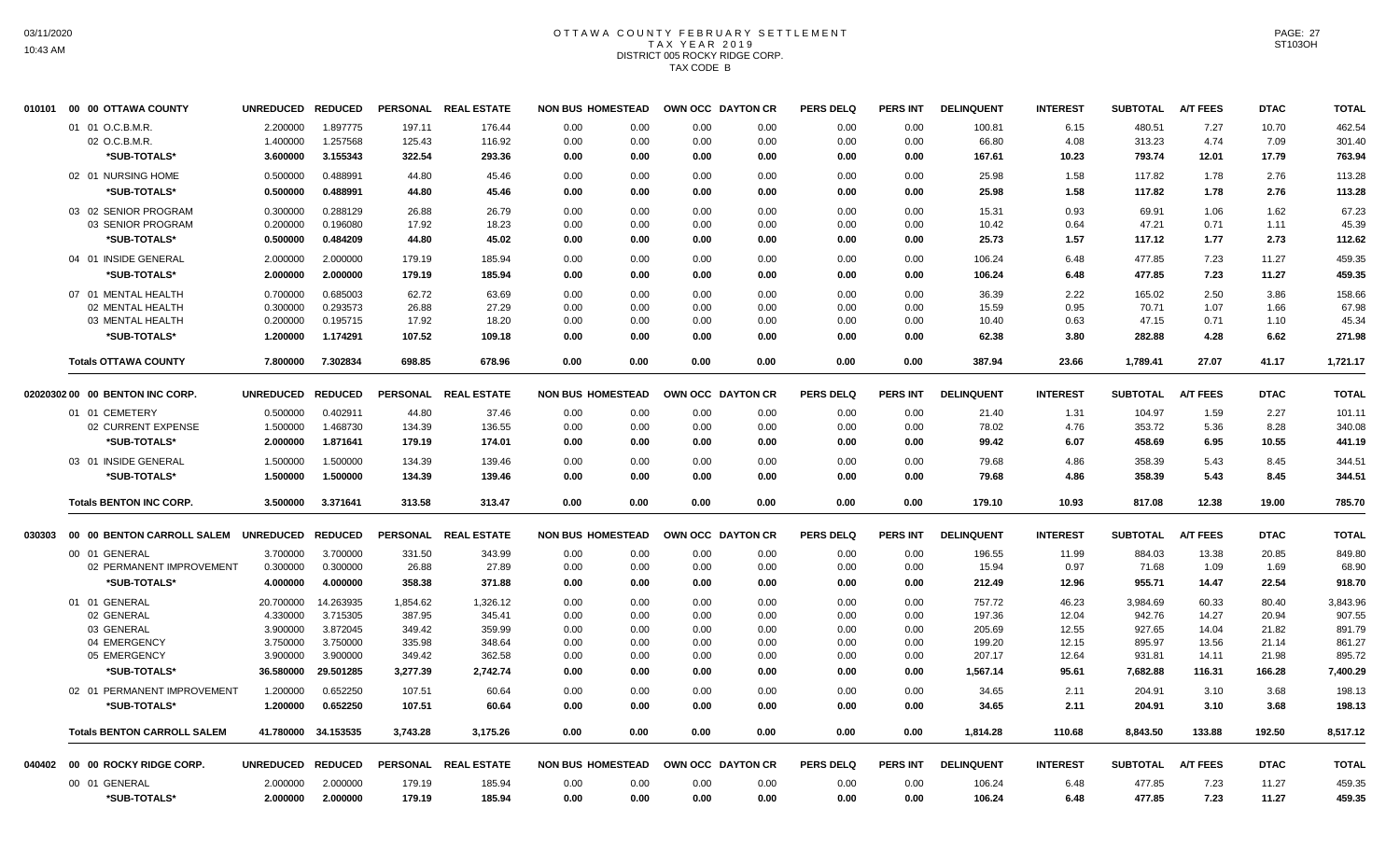# OTTAWA COUNTY FEBRUARY SETTLEMENT TAX YEAR 2019 DISTRICT 005 ROCKY RIDGE CORP. TAX CODE B

|                                  |                                                                                                                                                                                                                                                                                                                                                                       |                      |                                                                                                                  |                    |                                                                                     |                      |                                                                                                                                                                                                                                                                              |              | <b>PERS DELQ</b>                                                                 | <b>PERS INT</b> | <b>DELINQUENT</b> | <b>INTEREST</b>  | <b>SUBTOTAL</b> | <b>A/T FEES</b>      | <b>DTAC</b>                                                                                                  | <b>TOTAL</b>   |
|----------------------------------|-----------------------------------------------------------------------------------------------------------------------------------------------------------------------------------------------------------------------------------------------------------------------------------------------------------------------------------------------------------------------|----------------------|------------------------------------------------------------------------------------------------------------------|--------------------|-------------------------------------------------------------------------------------|----------------------|------------------------------------------------------------------------------------------------------------------------------------------------------------------------------------------------------------------------------------------------------------------------------|--------------|----------------------------------------------------------------------------------|-----------------|-------------------|------------------|-----------------|----------------------|--------------------------------------------------------------------------------------------------------------|----------------|
|                                  | 0.500000                                                                                                                                                                                                                                                                                                                                                              | 0.454252             | 44.80                                                                                                            | 42.23              | 0.00                                                                                |                      | 0.00                                                                                                                                                                                                                                                                         | 0.00         | 0.00                                                                             | 0.00            | 24.13             | 1.47             | 112.63          | 1.71                 | 2.56                                                                                                         | 108.36         |
| *SUB-TOTALS*                     | 0.500000                                                                                                                                                                                                                                                                                                                                                              | 0.454252             | 44.80                                                                                                            | 42.23              | 0.00                                                                                |                      | 0.00                                                                                                                                                                                                                                                                         | 0.00         | 0.00                                                                             | 0.00            | 24.13             | 1.47             | 112.63          | 1.71                 | 2.56                                                                                                         | 108.36         |
|                                  |                                                                                                                                                                                                                                                                                                                                                                       | 4.542520             | 447.98                                                                                                           |                    |                                                                                     |                      |                                                                                                                                                                                                                                                                              | 0.00         |                                                                                  |                 |                   | 14.72            |                 |                      |                                                                                                              | 1,083.67       |
| *SUB-TOTALS*                     |                                                                                                                                                                                                                                                                                                                                                                       |                      | 447.98                                                                                                           |                    |                                                                                     |                      |                                                                                                                                                                                                                                                                              | 0.00         |                                                                                  |                 |                   |                  |                 |                      |                                                                                                              | 1,083.67       |
|                                  |                                                                                                                                                                                                                                                                                                                                                                       |                      |                                                                                                                  |                    |                                                                                     |                      |                                                                                                                                                                                                                                                                              |              |                                                                                  |                 |                   |                  |                 |                      |                                                                                                              |                |
|                                  | 7.500000                                                                                                                                                                                                                                                                                                                                                              | 6.996772             | 671.97                                                                                                           | 650.49             |                                                                                     |                      | 0.00                                                                                                                                                                                                                                                                         | 0.00         | 0.00                                                                             | 0.00            | 371.67            | 22.67            | 1.716.80        |                      | 39.43                                                                                                        | 1,651.38       |
|                                  |                                                                                                                                                                                                                                                                                                                                                                       |                      |                                                                                                                  | <b>REAL ESTATE</b> |                                                                                     |                      |                                                                                                                                                                                                                                                                              |              | <b>PERS DELQ</b>                                                                 | <b>PERS INT</b> | <b>DELINQUENT</b> | <b>INTEREST</b>  | <b>SUBTOTAL</b> | <b>A/T FEES</b>      | <b>DTAC</b>                                                                                                  | <b>TOTAL</b>   |
|                                  | 1.400000                                                                                                                                                                                                                                                                                                                                                              | 1.364990             | 125.43                                                                                                           | 126.90             | 0.00                                                                                |                      | 0.00                                                                                                                                                                                                                                                                         | 0.00         | 0.00                                                                             | 0.00            | 72.51             | 4.42             | 329.26          | 4.98                 | 7.69                                                                                                         | 316.59         |
| 02 GENERAL                       | 0.800000                                                                                                                                                                                                                                                                                                                                                              | 0.779994             | 71.68                                                                                                            | 72.52              | 0.00                                                                                |                      | 0.00                                                                                                                                                                                                                                                                         | 0.00         | 0.00                                                                             | 0.00            | 41.43             | 2.53             | 188.16          | 2.85                 | 4.40                                                                                                         | 180.91         |
| 03 PERMANENT IMP.                | 1.000000                                                                                                                                                                                                                                                                                                                                                              | 0.974993             | 89.60                                                                                                            | 90.65              | 0.00                                                                                |                      | 0.00                                                                                                                                                                                                                                                                         | 0.00         | 0.00                                                                             | 0.00            | 51.79             | 3.16             | 235.20          | 3.56                 | 5.50                                                                                                         | 226.14         |
| *SUB-TOTALS*                     | 3.200000                                                                                                                                                                                                                                                                                                                                                              | 3.119977             | 286.71                                                                                                           | 290.07             | 0.00                                                                                |                      | 0.00                                                                                                                                                                                                                                                                         | 0.00         | 0.00                                                                             | 0.00            | 165.73            | 10.11            | 752.62          | 11.39                | 17.59                                                                                                        | 723.64         |
|                                  | 3.200000                                                                                                                                                                                                                                                                                                                                                              | 3.119977             | 286.71                                                                                                           | 290.07             | 0.00                                                                                |                      | 0.00                                                                                                                                                                                                                                                                         | 0.00         | 0.00                                                                             | 0.00            | 165.73            | 10.11            | 752.62          | 11.39                | 17.59                                                                                                        | 723.64         |
|                                  |                                                                                                                                                                                                                                                                                                                                                                       |                      |                                                                                                                  |                    |                                                                                     |                      |                                                                                                                                                                                                                                                                              |              | <b>PERS DELQ</b>                                                                 | <b>PERS INT</b> | <b>DELINQUENT</b> | <b>INTEREST</b>  | <b>SUBTOTAL</b> | <b>A/T FEES</b>      | <b>DTAC</b>                                                                                                  | <b>TOTAL</b>   |
|                                  | 1.000000                                                                                                                                                                                                                                                                                                                                                              | 0.430009             | 89.60                                                                                                            | 39.98              | 0.00                                                                                |                      | 0.00                                                                                                                                                                                                                                                                         | 0.00         | 0.00                                                                             | 0.00            | 22.84             | 1.39             | 153.81          | 2.33                 | 2.42                                                                                                         | 149.06         |
| 02 MID COUNTY EMS                | 0.250000                                                                                                                                                                                                                                                                                                                                                              | 0.154154             | 22.40                                                                                                            | 14.33              | 0.00                                                                                |                      | 0.00                                                                                                                                                                                                                                                                         | 0.00         | 0.00                                                                             | 0.00            | 8.19              | 0.50             | 45.42           | 0.69                 | 0.87                                                                                                         | 43.86          |
| 03 MID COUNTY EMS                | 0.750000                                                                                                                                                                                                                                                                                                                                                              | 0.520202             | 67.20                                                                                                            | 48.36              | 0.00                                                                                |                      | 0.00                                                                                                                                                                                                                                                                         | 0.00         | 0.00                                                                             | 0.00            | 27.63             | 1.69             | 144.88          | 2.19                 | 2.93                                                                                                         | 139.76         |
| 04 MID COUNTY EMS                | 1.000000                                                                                                                                                                                                                                                                                                                                                              | 0.897768             | 89.58                                                                                                            | 83.46              | 0.00                                                                                |                      | 0.00                                                                                                                                                                                                                                                                         | 0.00         | 0.00                                                                             | 0.00            | 47.71             | 2.95             | 223.70          | 3.39                 | 5.06                                                                                                         | 215.25         |
| 05 CURRENT EXPENSE               | 2.000000                                                                                                                                                                                                                                                                                                                                                              | 1.971352             | 179.19                                                                                                           | 183.28             | 0.00                                                                                |                      | 0.00                                                                                                                                                                                                                                                                         | 0.00         | 0.00                                                                             | 0.00            | 104.72            | 6.39             | 473.58          | 7.17                 | 11.11                                                                                                        | 455.30         |
| *SUB-TOTALS*                     | 5.000000                                                                                                                                                                                                                                                                                                                                                              | 3.973485             | 447.97                                                                                                           | 369.41             | 0.00                                                                                |                      | 0.00                                                                                                                                                                                                                                                                         | 0.00         | 0.00                                                                             | 0.00            | 211.09            | 12.92            | 1,041.39        | 15.77                | 22.39                                                                                                        | 1,003.23       |
|                                  | 5.000000                                                                                                                                                                                                                                                                                                                                                              | 3.973485             | 447.97                                                                                                           | 369.41             | 0.00                                                                                |                      | 0.00                                                                                                                                                                                                                                                                         | 0.00         | 0.00                                                                             | 0.00            | 211.09            | 12.92            | 1,041.39        | 15.77                | 22.39                                                                                                        | 1,003.23       |
|                                  | <b>UNREDUCED</b>                                                                                                                                                                                                                                                                                                                                                      |                      | <b>PERSONAL</b>                                                                                                  | <b>REAL ESTATE</b> |                                                                                     |                      |                                                                                                                                                                                                                                                                              |              | <b>PERS DELQ</b>                                                                 | <b>PERS INT</b> | <b>DELINQUENT</b> | <b>INTEREST</b>  | <b>SUBTOTAL</b> | <b>A/T FEES</b>      | <b>DTAC</b>                                                                                                  | <b>TOTAL</b>   |
|                                  | 1.000000                                                                                                                                                                                                                                                                                                                                                              | 0.992832             | 89.60                                                                                                            | 92.30              | 0.00                                                                                |                      | 0.00                                                                                                                                                                                                                                                                         | 0.00         | 0.00                                                                             | 0.00            | 52.74             | 3.22             | 237.86          | 3.60                 | 5.60                                                                                                         | 228.66         |
| *SUB-TOTALS*                     | 1.000000                                                                                                                                                                                                                                                                                                                                                              | 0.992832             | 89.60                                                                                                            | 92.30              | 0.00                                                                                |                      | 0.00                                                                                                                                                                                                                                                                         | 0.00         | 0.00                                                                             | 0.00            | 52.74             | 3.22             | 237.86          | 3.60                 | 5.60                                                                                                         | 228.66         |
| <b>Totals OAK HARBOR LIBRARY</b> | 1.000000                                                                                                                                                                                                                                                                                                                                                              | 0.992832             | 89.60                                                                                                            | 92.30              | 0.00                                                                                |                      | 0.00                                                                                                                                                                                                                                                                         | 0.00         | 0.00                                                                             | 0.00            | 52.74             | 3.22             | 237.86          | 3.60                 | 5.60                                                                                                         | 228.66         |
|                                  |                                                                                                                                                                                                                                                                                                                                                                       |                      | 6,251.96                                                                                                         | 5,569.96           | 0.00                                                                                |                      |                                                                                                                                                                                                                                                                              |              |                                                                                  |                 |                   |                  |                 |                      | 337.68                                                                                                       | 14,630.90      |
|                                  | 040402 00 00 ROCKY RIDGE CORP.<br>01 01 POLICE<br>02 01 FIRE<br><b>Totals ROCKY RIDGE CORP.</b><br>00 00 PENTA COUNTY JVS<br>01 01 GENERAL<br><b>Totals PENTA COUNTY JVS</b><br>00 00 MID COUNTY EMS<br>01 01 MID COUNTY EMS<br><b>Totals MID COUNTY EMS</b><br>00 00 OAK HARBOR LIBRARY<br>01 04 OAK HARBOR LIBRARY<br><b>ROCKY RIDGE CORP.</b><br>TAX CODE B TOTALS | 5.000000<br>5.000000 | UNREDUCED REDUCED<br>4.542520<br>UNREDUCED REDUCED<br>UNREDUCED REDUCED<br><b>REDUCED</b><br>69.780000 59.911076 |                    | PERSONAL REAL ESTATE<br>422.32<br>422.32<br><b>PERSONAL</b><br>PERSONAL REAL ESTATE | 0.00<br>0.00<br>0.00 | <b>NON BUS HOMESTEAD</b><br>0.00<br>0.00<br>0.00<br>0.00<br>0.00<br><b>NON BUS HOMESTEAD</b><br>0.00<br>0.00<br>0.00<br>0.00<br>0.00<br><b>NON BUS HOMESTEAD</b><br>0.00<br>0.00<br>0.00<br>0.00<br>0.00<br>0.00<br>0.00<br><b>NON BUS HOMESTEAD</b><br>0.00<br>0.00<br>0.00 | 0.00<br>0.00 | OWN OCC DAYTON CR<br>OWN OCC DAYTON CR<br>OWN OCC DAYTON CR<br>OWN OCC DAYTON CR | 0.00<br>0.00    | 0.00<br>0.00      | 241.30<br>241.30 | 14.72           | 1,126.32<br>1,126.32 | 17.05<br>17.05<br>25.99<br>0.00<br>0.00<br>0.00<br>0.00<br>0.00<br>3,182.55<br>194.19<br>15,198.66<br>230.08 | 25.60<br>25.60 |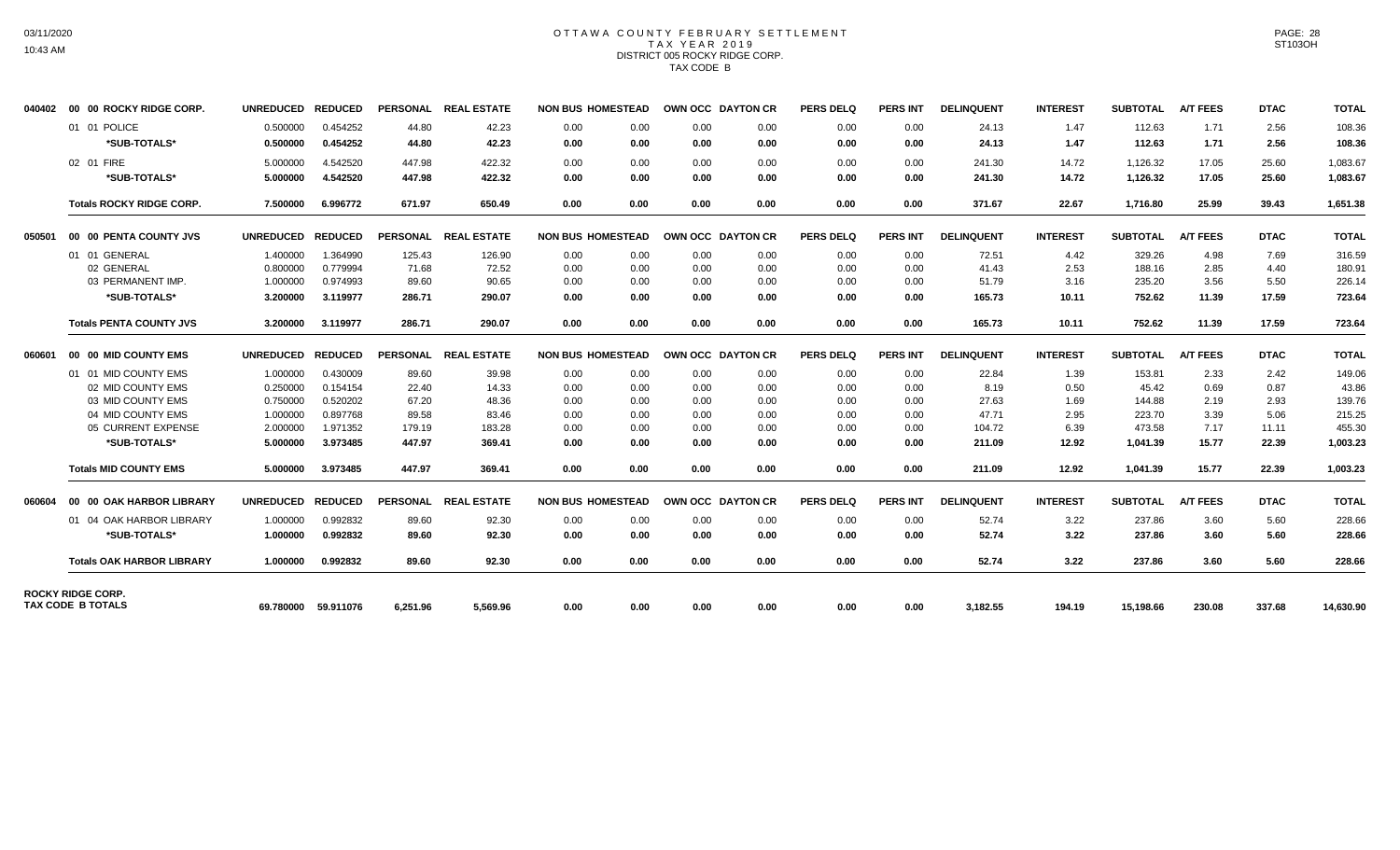#### OTTAWA COUNTY FEBRUARY SETTLEMENT T A X Y E A R 2 0 1 9 DISTRICT 005 ROCKY RIDGE CORP. **DISTRICT**

|        | 010101 00 00 OTTAWA COUNTY                   | UNREDUCED REDUCED |                  | PERSONAL REAL ESTATE | <b>NON BUS HOMESTEAD</b> |                  |                | OWN OCC DAYTON CR | <b>PERS DELQ</b> | <b>PERS INT</b> | <b>DELINQUENT</b> | <b>INTEREST</b> | <b>SUBTOTAL</b>      | <b>A/T FEES</b> | <b>DTAC</b>    | <b>TOTAL</b>         |
|--------|----------------------------------------------|-------------------|------------------|----------------------|--------------------------|------------------|----------------|-------------------|------------------|-----------------|-------------------|-----------------|----------------------|-----------------|----------------|----------------------|
|        | 01 01 O.C.B.M.R.                             |                   | 197.11           | 2,393.20             | 257.68                   | 128.79           | 26.21          | 0.00              | 0.00             | 0.00            | 517.33            | 13.45           | 3,533.77             | 53.50           | 54.61          | 3,425.66             |
|        | 02 O.C.B.M.R.                                |                   | 125.43           | 1,773.52             | 192.56                   | 96.24            | 19.58          | 0.00              | 0.00             | 0.00            | 378.07            | 9.54            | 2,594.94             | 39.28           | 39.90          | 2,515.76             |
|        | *SUB-TOTALS*                                 |                   | 322.54           | 4,166.72             | 450.24                   | 225.03           | 45.79          | 0.00              | 0.00             | 0.00            | 895.40            | 22.99           | 6,128.71             | 92.78           | 94.51          | 5,941.42             |
|        | 02 01 NURSING HOME                           |                   | 44.80            | 841.32               | 92.51                    | 46.24            | 9.41           | 0.00              | 0.00             | 0.00            | 175.52            | 4.20            | 1,214.00             | 18.38           | 18.52          | 1,177.10             |
|        | *SUB-TOTALS*                                 |                   | 44.80            | 841.32               | 92.51                    | 46.24            | 9.41           | 0.00              | 0.00             | 0.00            | 175.52            | 4.20            | 1,214.00             | 18.38           | 18.52          | 1,177.10             |
|        | 03 02 SENIOR PROGRAM                         |                   | 26.88            | 438.98               | 47.91                    | 23.95            | 4.87           | 0.00              | 0.00             | 0.00            | 92.76             | 2.29            | 637.64               | 9.66            | 9.78           | 618.20               |
|        | 03 SENIOR PROGRAM                            |                   | 17.92            | 386.40               | 0.00                     | 18.54            | 0.00           | 0.00              | 0.00             | 0.00            | 79.60             | 1.85            | 504.31               | 7.63            | 7.43           | 489.25               |
|        | *SUB-TOTALS*                                 |                   | 44.80            | 825.38               | 47.91                    | 42.49            | 4.87           | 0.00              | 0.00             | 0.00            | 172.36            | 4.14            | 1,141.95             | 17.29           | 17.21          | 1,107.45             |
|        | 04 01 INSIDE GENERAL                         |                   | 179.19           | 3,838.43             | 424.56                   | 212.20           | 43.18          | 0.00              | 0.00             | 0.00            | 792.53            | 18.51           | 5,508.60             | 83.39           | 83.61          | 5,341.60             |
|        | *SUB-TOTALS*                                 |                   | 179.19           | 3,838.43             | 424.56                   | 212.20           | 43.18          | 0.00              | 0.00             | 0.00            | 792.53            | 18.51           | 5,508.60             | 83.39           | 83.61          | 5,341.60             |
|        | 07 01 MENTAL HEALTH                          |                   | 62.72            | 1,228.60             | 135.41                   | 67.68            | 13.77          | 0.00              | 0.00             | 0.00            | 255.27            | 6.06            | 1,769.51             | 26.79           | 26.93          | 1,715.79             |
|        | 02 MENTAL HEALTH                             |                   | 26.88            | 526.54               | 58.03                    | 29.00            | 5.90           | 0.00              | 0.00             | 0.00            | 109.40            | 2.59            | 758.34               | 11.48           | 11.55          | 735.31               |
|        | 03 MENTAL HEALTH                             |                   | 17.92            | 402.26               | 0.00                     | 19.34            | 0.00           | 0.00              | 0.00             | 0.00            | 82.56             | 1.90            | 523.98               | 7.93            | 7.69           | 508.36               |
|        | *SUB-TOTALS*                                 |                   | 107.52           | 2,157.40             | 193.44                   | 116.02           | 19.67          | 0.00              | 0.00             | 0.00            | 447.23            | 10.55           | 3,051.83             | 46.20           | 46.17          | 2.959.46             |
|        | <b>Totals OTTAWA COUNTY</b>                  |                   | 698.85           | 11.829.25            | 1.208.66                 | 641.98           | 122.92         | 0.00              | 0.00             | 0.00            | 2.483.04          | 60.39           | 17,045.09            | 258.04          | 260.02         | 16,527.03            |
|        | 02020302 00 00 BENTON INC CORP.              | UNREDUCED REDUCED |                  | PERSONAL REAL ESTATE | <b>NON BUS HOMESTEAD</b> |                  |                | OWN OCC DAYTON CR | <b>PERS DELQ</b> | PERS INT        | <b>DELINQUENT</b> | <b>INTEREST</b> | <b>SUBTOTAL</b>      | <b>A/T FEES</b> | <b>DTAC</b>    | <b>TOTAL</b>         |
|        | 01 01 CEMETERY                               |                   | 44.80            | 739.40               | 81.59                    | 40.78            | 8.30           | 0.00              | 0.00             | 0.00            | 153.29            | 3.62            | 1,071.78             | 16.23           | 16.17          | 1,039.38             |
|        | 02 CURRENT EXPENSE                           |                   | 134.39           | 3,135.89             | 0.00                     | 151.04           | 0.00           | 0.00              | 0.00             | 0.00            | 641.59            | 14.64           | 4,077.55             | 61.74           | 59.77          | 3,956.04             |
|        | *SUB-TOTALS*                                 |                   | 179.19           | 3,875.29             | 81.59                    | 191.82           | 8.30           | 0.00              | 0.00             | 0.00            | 794.88            | 18.26           | 5,149.33             | 77.97           | 75.94          | 4,995.42             |
|        | 03 01 INSIDE GENERAL                         |                   | 134.39           | 2,878.83             | 318.42                   | 159.15           | 32.38          | 0.00              | 0.00             | 0.00            | 594.40            | 13.89           | 4,131.46             | 62.55           | 62.71          | 4,006.20             |
|        | *SUB-TOTALS*                                 |                   | 134.39           | 2,878.83             | 318.42                   | 159.15           | 32.38          | 0.00              | 0.00             | 0.00            | 594.40            | 13.89           | 4,131.46             | 62.55           | 62.71          | 4,006.20             |
|        | <b>Totals BENTON INC CORP.</b>               |                   | 313.58           | 6,754.12             | 400.01                   | 350.97           | 40.68          | 0.00              | 0.00             | 0.00            | 1,389.28          | 32.15           | 9,280.79             | 140.52          | 138.65         | 9,001.62             |
| 030303 | 00 00 BENTON CARROLL SALEM UNREDUCED REDUCED |                   |                  | PERSONAL REAL ESTATE | <b>NON BUS HOMESTEAD</b> |                  |                | OWN OCC DAYTON CR | <b>PERS DELQ</b> | <b>PERS INT</b> | <b>DELINQUENT</b> | <b>INTEREST</b> | <b>SUBTOTAL</b>      | <b>A/T FEES</b> | <b>DTAC</b>    | <b>TOTAL</b>         |
|        | 00 01 GENERAL                                |                   | 331.50           | 7,101.09             | 785.44                   | 392.56           | 79.88          | 0.00              | 0.00             | 0.00            | 1,466.19          | 34.25           | 10,190.91            | 154.28          | 154.68         | 9,881.95             |
|        | 02 PERMANENT IMPROVEMENT                     |                   | 26.88            | 575.76               | 63.68                    | 31.83            | 6.48           | 0.00              | 0.00             | 0.00            | 118.88            | 2.78            | 826.29               | 12.51           | 12.54          | 801.24               |
|        | *SUB-TOTALS*                                 |                   | 358.38           | 7,676.85             | 849.12                   | 424.39           | 86.36          | 0.00              | 0.00             | 0.00            | 1,585.07          | 37.03           | 11,017.20            | 166.79          | 167.22         | 10,683.19            |
|        | 01 01 GENERAL                                |                   | 1,854.62         | 21,468.26            | 2,341.32                 | 1,170.18         | 238.11         | 0.00              | 0.00             | 0.00            | 4,542.38          | 112.60          | 31,727.47            | 480.34          | 479.34         | 30,767.79            |
|        | 02 GENERAL                                   |                   | 387.95           | 4,965.77             | 537.07                   | 268.42           | 54.62          | 0.00              | 0.00             | 0.00            | 1,065.51          | 27.26           | 7,306.60             | 110.62          | 112.45         | 7,083.53             |
|        | 03 GENERAL                                   |                   | 349.42           | 5.365.29             | 581.82                   | 290.79           | 59.17          | 0.00              | 0.00             | 0.00            | 1.146.17          | 29.04           | 7.821.70             | 118.41          | 120.96         | 7.582.33             |
|        | 04 EMERGENCY                                 |                   | 335.98           | 8,249.25             | 0.00                     | 397.87           | 0.00           | 0.00              | 0.00             | 0.00            | 1,683.70          | 38.18           | 10,704.98            | 162.06          | 156.78         | 10,386.14            |
|        | 05 EMERGENCY                                 |                   | 349.42           | 8,579.22             | 0.00                     | 413.78           | 0.00           | 0.00              | 0.00             | 0.00            | 1,751.05          | 39.71           | 11,133.18            | 168.55          | 163.05         | 10,801.58            |
|        | *SUB-TOTALS*                                 |                   | 3,277.39         | 48,627.79            | 3,460.21                 | 2,541.04         | 351.90         | 0.00              | 0.00             | 0.00            | 10,188.81         | 246.79          | 68,693.93            | 1,039.98        | 1,032.58       | 66,621.37            |
|        | 02 01 PERMANENT IMPROVEMENT                  |                   | 107.51           | 673.71               | 71.26                    | 35.62            | 7.25           | 0.00              | 0.00             | 0.00            | 149.84            | 4.13            | 1,049.32             | 15.88           | 15.82          | 1.017.62             |
|        | *SUB-TOTALS*                                 |                   | 107.51           | 673.71               | 71.26                    | 35.62            | 7.25           | 0.00              | 0.00             | 0.00            | 149.84            | 4.13            | 1,049.32             | 15.88           | 15.82          | 1,017.62             |
|        | <b>Totals BENTON CARROLL SALEM</b>           |                   | 3,743.28         | 56,978.35            | 4.380.59                 | 3.001.05         | 445.51         | 0.00              | 0.00             | 0.00            | 11,923.72         | 287.95          | 80,760.45            | 1,222.65        | 1,215.62       | 78,322.18            |
| 040402 | 00 00 ROCKY RIDGE CORP.                      | UNREDUCED REDUCED |                  | PERSONAL REAL ESTATE | <b>NON BUS HOMESTEAD</b> |                  |                | OWN OCC DAYTON CR | <b>PERS DELQ</b> | <b>PERS INT</b> | <b>DELINQUENT</b> | <b>INTEREST</b> | <b>SUBTOTAL</b>      | <b>A/T FEES</b> | <b>DTAC</b>    | <b>TOTAL</b>         |
|        |                                              |                   |                  |                      |                          |                  |                |                   |                  |                 |                   |                 |                      |                 |                |                      |
|        |                                              |                   |                  |                      |                          |                  |                |                   |                  |                 |                   |                 |                      |                 |                |                      |
|        | 00 01 GENERAL<br>*SUB-TOTALS*                |                   | 179.19<br>179.19 | 3,838.43<br>3,838.43 | 424.56<br>424.56         | 212.20<br>212.20 | 43.18<br>43.18 | 0.00<br>0.00      | 0.00<br>0.00     | 0.00<br>0.00    | 792.53<br>792.53  | 18.51<br>18.51  | 5,508.60<br>5,508.60 | 83.39<br>83.39  | 83.61<br>83.61 | 5,341.60<br>5,341.60 |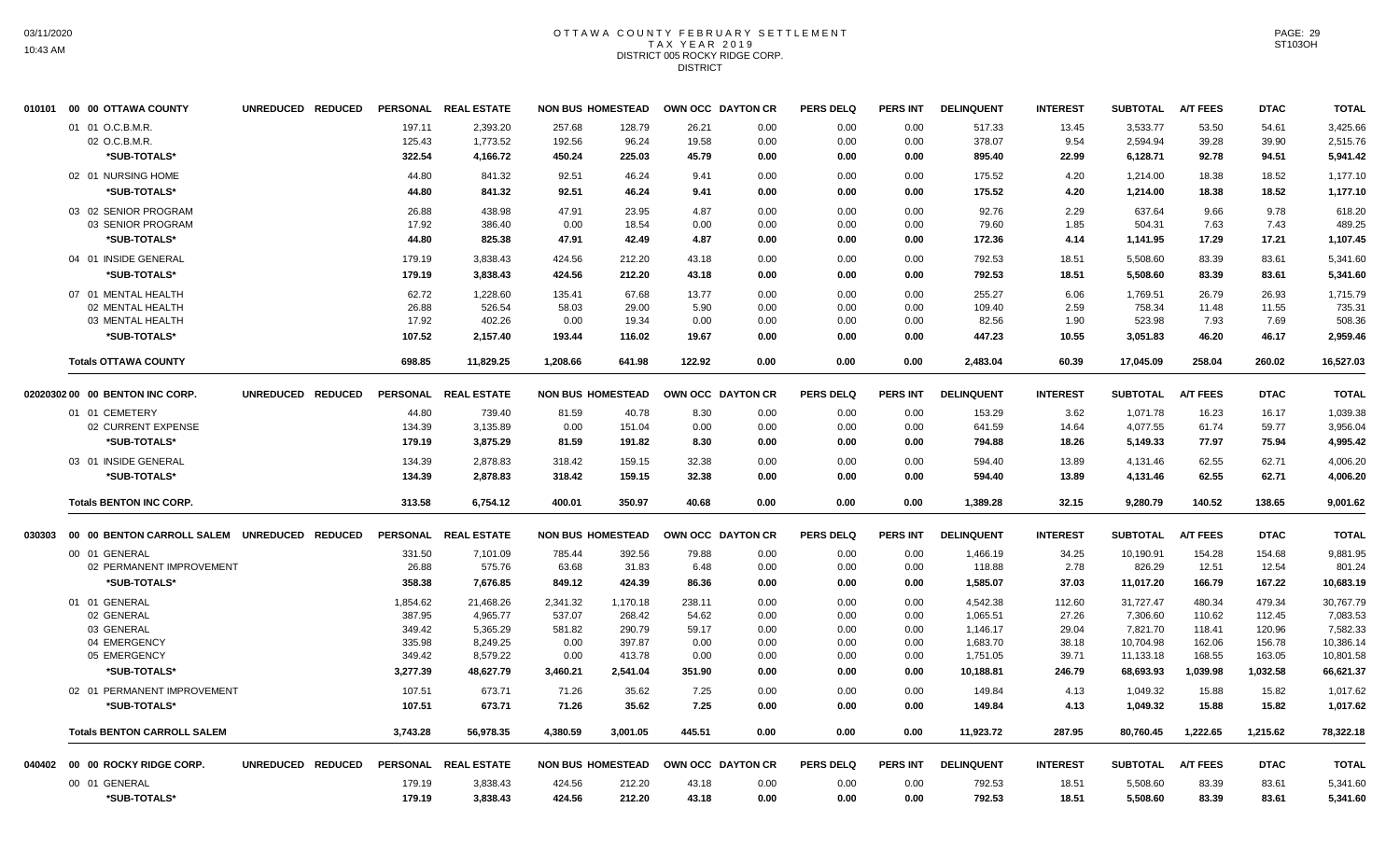# OTTAWA COUNTY FEBRUARY SETTLEMENT TAX YEAR 2019 DISTRICT 005 ROCKY RIDGE CORP. **DISTRICT**

|        | 040402     00   00  ROCKY RIDGE CORP.       | UNREDUCED REDUCED |          | PERSONAL REAL ESTATE | <b>NON BUS HOMESTEAD</b> |        | OWN OCC DAYTON CR |      | <b>PERS DELQ</b> | PERS INT        | <b>DELINQUENT</b> | <b>INTEREST</b> | <b>SUBTOTAL</b> | <b>A/T FEES</b> | <b>DTAC</b> | <b>TOTAL</b> |
|--------|---------------------------------------------|-------------------|----------|----------------------|--------------------------|--------|-------------------|------|------------------|-----------------|-------------------|-----------------|-----------------|-----------------|-------------|--------------|
|        | 01 01 POLICE                                |                   | 44.80    | 454.21               | 47.89                    | 23.93  | 4.87              | 0.00 | 0.00             | 0.00            | 101.54            | 2.83            | 680.07          | 10.30           | 10.72       | 659.05       |
|        | *SUB-TOTALS*                                |                   | 44.80    | 454.21               | 47.89                    | 23.93  | 4.87              | 0.00 | 0.00             | 0.00            | 101.54            | 2.83            | 680.07          | 10.30           | 10.72       | 659.05       |
|        | 02 01 FIRE                                  |                   | 447.98   | 9,187.07             | 1,018.81                 | 509.20 | 103.61            | 0.00 | 0.00             | 0.00            | 1,888.17          | 43.60           | 13,198.44       | 199.82          | 199.20      | 12,799.42    |
|        | *SUB-TOTALS*                                |                   | 447.98   | 9,187.07             | 1,018.81                 | 509.20 | 103.61            | 0.00 | 0.00             | 0.00            | 1,888.17          | 43.60           | 13,198.44       | 199.82          | 199.20      | 12,799.42    |
|        | <b>Totals ROCKY RIDGE CORP.</b>             |                   | 671.97   | 13,479.71            | 1.491.26                 | 745.33 | 151.66            | 0.00 | 0.00             | 0.00            | 2,782.24          | 64.94           | 19,387.11       | 293.51          | 293.53      | 18,800.07    |
| 050501 | 00 00 PENTA COUNTY JVS                      | UNREDUCED REDUCED |          | PERSONAL REAL ESTATE | <b>NON BUS HOMESTEAD</b> |        | OWN OCC DAYTON CR |      | <b>PERS DELQ</b> | <b>PERS INT</b> | <b>DELINQUENT</b> | <b>INTEREST</b> | <b>SUBTOTAL</b> | <b>A/T FEES</b> | <b>DTAC</b> | <b>TOTAL</b> |
|        | 01 01 GENERAL                               |                   | 125.43   | 2.451.21             | 270.18                   | 135.03 | 27.48             | 0.00 | 0.00             | 0.00            | 509.24            | 12.08           | 3,530.65        | 53.45           | 53.73       | 3,423.47     |
|        | 02 GENERAL                                  |                   | 71.68    | 1,400.70             | 154.39                   | 77.16  | 15.70             | 0.00 | 0.00             | 0.00            | 290.99            | 6.91            | 2.017.53        | 30.55           | 30.71       | 1,956.27     |
|        | 03 PERMANENT IMP.                           |                   | 89.60    | 1.588.73             | 174.14                   | 87.03  | 17.71             | 0.00 | 0.00             | 0.00            | 333.28            | 8.10            | 2,298.59        | 34.80           | 35.17       | 2,228.62     |
|        | *SUB-TOTALS*                                |                   | 286.71   | 5.440.64             | 598.71                   | 299.22 | 60.89             | 0.00 | 0.00             | 0.00            | 1,133.51          | 27.09           | 7.846.77        | 118.80          | 119.61      | 7,608.36     |
|        | <b>Totals PENTA COUNTY JVS</b>              |                   | 286.71   | 5,440.64             | 598.71                   | 299.22 | 60.89             | 0.00 | 0.00             | 0.00            | 1,133.51          | 27.09           | 7,846.77        | 118.80          | 119.61      | 7,608.36     |
| 060601 | 00 00 MID COUNTY EMS                        | UNREDUCED REDUCED |          | PERSONAL REAL ESTATE | <b>NON BUS HOMESTEAD</b> |        | OWN OCC DAYTON CR |      | <b>PERS DELQ</b> | <b>PERS INT</b> | <b>DELINQUENT</b> | <b>INTEREST</b> | <b>SUBTOTAL</b> | <b>A/T FEES</b> | <b>DTAC</b> | <b>TOTAL</b> |
|        | 01 01 MID COUNTY EMS                        |                   | 89.60    | 584.46               | 63.29                    | 31.63  | 6.44              | 0.00 | 0.00             | 0.00            | 125.15            | 3.18            | 903.75          | 13.68           | 13.20       | 876.87       |
|        | 02 MID COUNTY EMS                           |                   | 22.40    | 209.79               | 22.72                    | 11.36  | 2.31              | 0.00 | 0.00             | 0.00            | 44.92             | 1.14            | 314.64          | 4.77            | 4.74        | 305.13       |
|        | 03 MID COUNTY EMS                           |                   | 67.20    | 669.74               | 72.23                    | 36.10  | 7.35              | 0.00 | 0.00             | 0.00            | 144.39            | 3.74            | 1,000.75        | 15.15           | 15.24       | 970.36       |
|        | 04 MID COUNTY EMS                           |                   | 89.58    | 1,496.79             | 164.30                   | 82.09  | 16.71             | 0.00 | 0.00             | 0.00            | 313.30            | 7.61            | 2,170.38        | 32.86           | 33.05       | 2,104.47     |
|        | 05 CURRENT EXPENSE                          |                   | 179.19   | 3,961.15             | 0.00                     | 190.25 | 0.00              | 0.00 | 0.00             | 0.00            | 814.57            | 18.84           | 5,164.00        | 78.18           | 75.97       | 5,009.85     |
|        | *SUB-TOTALS*                                |                   | 447.97   | 6.921.93             | 322.54                   | 351.43 | 32.81             | 0.00 | 0.00             | 0.00            | 1,442.33          | 34.51           | 9,553.52        | 144.64          | 142.20      | 9,266.68     |
|        | <b>Totals MID COUNTY EMS</b>                |                   | 447.97   | 6,921.93             | 322.54                   | 351.43 | 32.81             | 0.00 | 0.00             | 0.00            | 1,442.33          | 34.51           | 9,553.52        | 144.64          | 142.20      | 9,266.68     |
| 060604 | 00 00 OAK HARBOR LIBRARY                    | UNREDUCED REDUCED |          | PERSONAL REAL ESTATE | <b>NON BUS HOMESTEAD</b> |        | OWN OCC DAYTON CR |      | <b>PERS DELQ</b> | <b>PERS INT</b> | <b>DELINQUENT</b> | <b>INTEREST</b> | <b>SUBTOTAL</b> | <b>A/T FEES</b> | <b>DTAC</b> | <b>TOTAL</b> |
|        | 01 04 OAK HARBOR LIBRARY                    |                   | 89.60    | 1,907.99             | 0.00                     | 91.44  | 0.00              | 0.00 | 0.00             | 0.00            | 393.90            | 9.20            | 2,492.13        | 37.73           | 36.77       | 2,417.63     |
|        | *SUB-TOTALS*                                |                   | 89.60    | 1.907.99             | 0.00                     | 91.44  | 0.00              | 0.00 | 0.00             | 0.00            | 393.90            | 9.20            | 2,492.13        | 37.73           | 36.77       | 2,417.63     |
|        | <b>Totals OAK HARBOR LIBRARY</b>            |                   | 89.60    | 1.907.99             | 0.00                     | 91.44  | 0.00              | 0.00 | 0.00             | 0.00            | 393.90            | 9.20            | 2.492.13        | 37.73           | 36.77       | 2,417.63     |
|        | ROCKY RIDGE CORP.<br><b>DISTRICT TOTALS</b> |                   | 6,251.96 | 103,311.99           |                          |        |                   |      |                  |                 |                   |                 |                 |                 |             |              |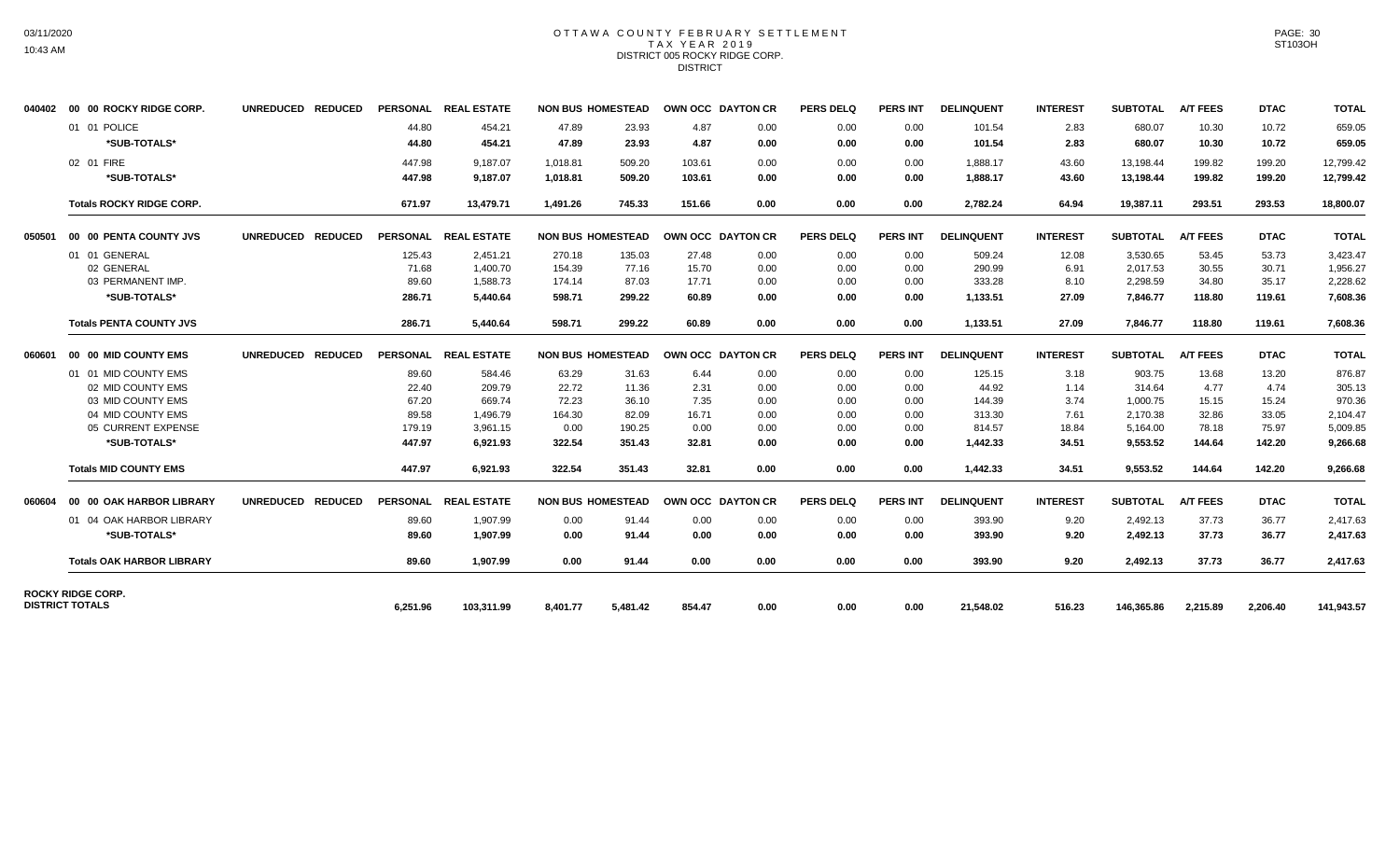# OTTAWA COUNTY FEBRUARY SETTLEMENT TAX YEAR 2019 DISTRICT 006 BAY TOWNSHIP TAX CODE A

|        | 010101 00 00 OTTAWA COUNTY        | UNREDUCED REDUCED    |                      |                 | PERSONAL REAL ESTATE   |                      | <b>NON BUS HOMESTEAD</b> | OWN OCC DAYTON CR |              | <b>PERS DELQ</b> | <b>PERS INT</b> | <b>DELINQUENT</b> | <b>INTEREST</b> | <b>SUBTOTAL</b>        | <b>A/T FEES</b>  | <b>DTAC</b>    | <b>TOTAL</b>           |
|--------|-----------------------------------|----------------------|----------------------|-----------------|------------------------|----------------------|--------------------------|-------------------|--------------|------------------|-----------------|-------------------|-----------------|------------------------|------------------|----------------|------------------------|
|        | 01 01 O.C.B.M.R.<br>02 O.C.B.M.R. | 2.200000<br>1.400000 | 1.213837<br>0.907110 | 0.00<br>0.00    | 18,991.43<br>14,192.45 | 1,880.00<br>1.404.94 | 637.40<br>476.33         | 186.67<br>139.50  | 0.00<br>0.00 | 0.00<br>0.00     | 0.00<br>0.00    | 731.54<br>546.68  | 12.01<br>8.97   | 22,439.05<br>16,768.87 | 339.72<br>253.87 | 75.09<br>56.12 | 22,024.24<br>16,458.88 |
|        | *SUB-TOTALS*                      | 3.600000             | 2.120947             | 0.00            | 33,183.88              | 3,284.94             | 1,113.73                 | 326.17            | 0.00         | 0.00             | 0.00            | 1,278.22          | 20.98           | 39,207.92              | 593.59           | 131.21         | 38,483.12              |
|        | 02 01 NURSING HOME                | 0.500000             | 0.435790             | 0.00            | 6,818.28               | 674.95               | 228.84                   | 67.02             | 0.00         | 0.00             | 0.00            | 262.64            | 4.31            | 8,056.04               | 121.97           | 26.96          | 7.907.11               |
|        | *SUB-TOTALS*                      | 0.500000             | 0.435790             | 0.00            | 6,818.28               | 674.95               | 228.84                   | 67.02             | 0.00         | 0.00             | 0.00            | 262.64            | 4.31            | 8,056.04               | 121.97           | 26.96          | 7,907.11               |
|        | 03 02 SENIOR PROGRAM              | 0.300000             | 0.225703             | 0.00            | 3,531.30               | 349.57               | 118.52                   | 34.71             | 0.00         | 0.00             | 0.00            | 136.02            | 2.23            | 4,172.35               | 63.17            | 13.96          | 4.095.22               |
|        | 03 SENIOR PROGRAM                 | 0.200000             | 0.174753             | 0.00            | 3,091.34               | 0.00                 | 91.76                    | 0.00              | 0.00         | 0.00             | 0.00            | 119.08            | 1.95            | 3,304.13               | 50.02            | 10.81          | 3,243.30               |
|        | *SUB-TOTALS*                      | 0.500000             | 0.400456             | 0.00            | 6,622.64               | 349.57               | 210.28                   | 34.71             | 0.00         | 0.00             | 0.00            | 255.10            | 4.18            | 7,476.48               | 113.19           | 24.77          | 7,338.52               |
|        | 04 01 INSIDE GENERAL              | 2.000000             | 2.000000             | 0.00            | 31.291.57              | 3.097.61             | 1.050.22                 | 307.57            | 0.00         | 0.00             | 0.00            | 1.205.33          | 19.78           | 36.972.08              | 559.74           | 123.72         | 36,288.62              |
|        | *SUB-TOTALS*                      | 2.000000             | 2.000000             | 0.00            | 31,291.57              | 3,097.61             | 1,050.22                 | 307.57            | 0.00         | 0.00             | 0.00            | 1,205.33          | 19.78           | 36,972.08              | 559.74           | 123.72         | 36,288.62              |
|        | 07 01 MENTAL HEALTH               | 0.700000             | 0.637874             | 0.00            | 9,980.04               | 987.94               | 334.96                   | 98.10             | 0.00         | 0.00             | 0.00            | 384.43            | 6.31            | 11,791.78              | 178.52           | 39.46          | 11,573.80              |
|        | 02 MENTAL HEALTH                  | 0.300000             | 0.273374             | 0.00            | 4,277.15               | 423.40               | 143.55                   | 42.04             | 0.00         | 0.00             | 0.00            | 164.75            | 2.70            | 5,053.59               | 76.51            | 16.91          | 4,960.17               |
|        | 03 MENTAL HEALTH                  | 0.200000             | 0.182292             | 0.00            | 3,224.70               | 0.00                 | 95.72                    | 0.00              | 0.00         | 0.00             | 0.00            | 124.21            | 2.04            | 3,446.67               | 52.18            | 11.28          | 3,383.21               |
|        | *SUB-TOTALS*                      | 1.200000             | 1.093540             | 0.00            | 17,481.89              | 1,411.34             | 574.23                   | 140.14            | 0.00         | 0.00             | 0.00            | 673.39            | 11.05           | 20,292.04              | 307.21           | 67.65          | 19,917.18              |
|        | <b>Totals OTTAWA COUNTY</b>       | 7.800000             | 6.050733             | 0.00            | 95,398.26              | 8,818.41             | 3,177.30                 | 875.61            | 0.00         | 0.00             | 0.00            | 3,674.68          | 60.30           | 112,004.56             | 1,695.70         | 374.31         | 109,934.55             |
| 020205 | <b>00 00 BAY TOWNSHIP</b>         | <b>UNREDUCED</b>     | <b>REDUCED</b>       | <b>PERSONAL</b> | <b>REAL ESTATE</b>     |                      | <b>NON BUS HOMESTEAD</b> | OWN OCC DAYTON CR |              | <b>PERS DELQ</b> | <b>PERS INT</b> | <b>DELINQUENT</b> | <b>INTEREST</b> | <b>SUBTOTAL</b>        | <b>A/T FEES</b>  | <b>DTAC</b>    | <b>TOTAL</b>           |
|        | 01 01 INSIDE GENERAL              | 0.794000             | 0.794000             |                 |                        | 1,229.75             | 416.94                   | 122.11            |              |                  |                 |                   |                 | 14,677.92              | 222.22           | 49.12          |                        |
|        | *SUB-TOTALS*                      | 0.794000             | 0.794000             | 0.00<br>0.00    | 12,422.75<br>12,422.75 | 1,229.75             | 416.94                   | 122.11            | 0.00<br>0.00 | 0.00<br>0.00     | 0.00<br>0.00    | 478.52<br>478.52  | 7.85<br>7.85    | 14,677.92              | 222.22           | 49.12          | 14,406.58<br>14,406.58 |
|        |                                   |                      |                      |                 |                        |                      |                          |                   |              |                  |                 |                   |                 |                        |                  |                |                        |
|        | 02 02 INSIDE ROADS                | 0.738000             | 0.738000             | 0.00            | 11,546.59              | 1,143.02             | 387.53                   | 113.50            | 0.00         | 0.00             | 0.00            | 444.77            | 7.30            | 13,642.71              | 206.55           | 45.65          | 13,390.51              |
|        | *SUB-TOTALS*                      | 0.738000             | 0.738000             | 0.00            | 11,546.59              | 1,143.02             | 387.53                   | 113.50            | 0.00         | 0.00             | 0.00            | 444.77            | 7.30            | 13,642.71              | 206.55           | 45.65          | 13,390.51              |
|        | 03 03 INSIDE FIRE                 | 0.568000             | 0.568000             | 0.00            | 8,886.81               | 879.72               | 298.26                   | 87.35             | 0.00         | 0.00             | 0.00            | 342.31            | 5.62            | 10,500.07              | 158.97           | 35.14          | 10,305.96              |
|        | *SUB-TOTALS*                      | 0.568000             | 0.568000             | 0.00            | 8,886.81               | 879.72               | 298.26                   | 87.35             | 0.00         | 0.00             | 0.00            | 342.31            | 5.62            | 10,500.07              | 158.97           | 35.14          | 10,305.96              |
|        | 04 01 FIRE & EMS                  | 2.000000             | 1.984710             | 0.00            | 35,109.05              | 0.00                 | 1,042.19                 | 0.00              | 0.00         | 0.00             | 0.00            | 1,352.38          | 22.19           | 37,525.81              | 568.13           | 122.78         | 36,834.90              |
|        | *SUB-TOTALS*                      | 2.000000             | 1.984710             | 0.00            | 35,109.05              | 0.00                 | 1,042.19                 | 0.00              | 0.00         | 0.00             | 0.00            | 1,352.38          | 22.19           | 37,525.81              | 568.13           | 122.78         | 36,834.90              |
|        | <b>Totals BAY TOWNSHIP</b>        | 4.100000             | 4.084710             | 0.00            | 67,965.20              | 3,252.49             | 2,144.92                 | 322.96            | 0.00         | 0.00             | 0.00            | 2,617.98          | 42.96           | 76,346.51              | 1,155.87         | 252.69         | 74,937.95              |
| 030304 | 00 00 PORT CLINTON CSD            | UNREDUCED REDUCED    |                      |                 | PERSONAL REAL ESTATE   |                      | <b>NON BUS HOMESTEAD</b> | OWN OCC DAYTON CR |              | <b>PERS DELQ</b> | PERS INT        | <b>DELINQUENT</b> | <b>INTEREST</b> | <b>SUBTOTAL</b>        | <b>A/T FEES</b>  | <b>DTAC</b>    | <b>TOTAL</b>           |
|        | 00 01 GENERAL                     | 2.800000             | 2.800000             | 0.00            | 43,808.19              | 4,336.66             | 1,470.31                 | 430.60            | 0.00         | 0.00             | 0.00            | 1,687.47          | 27.69           | 51,760.92              | 783.64           | 173.21         | 50,804.07              |
|        | 02 PERMANENT IMPROVEMENT          | 0.700000             | 0.700000             | 0.00            | 10,952.05              | 1,084.16             | 367.58                   | 107.65            | 0.00         | 0.00             | 0.00            | 421.87            | 6.92            | 12,940.23              | 195.91           | 43.30          | 12,701.02              |
|        | *SUB-TOTALS*                      | 3.500000             | 3.500000             | 0.00            | 54,760.24              | 5,420.82             | 1,837.89                 | 538.25            | 0.00         | 0.00             | 0.00            | 2,109.34          | 34.61           | 64,701.15              | 979.55           | 216.51         | 63,505.09              |
|        | 01 01 GENERAL                     | 27.900000            | 7.115867             | 0.00            | 111,333.32             | 11,021.10            | 3,736.63                 | 1,094.33          | 0.00         | 0.00             | 0.00            | 4,288.50          | 70.38           | 131,544.26             | 1,991.53         | 440.20         | 129,112.53             |
|        | 02 GENERAL                        | 5.900000             | 2.036320             | 0.00            | 31,859.82              | 3,153.87             | 1,069.30                 | 313.16            | 0.00         | 0.00             | 0.00            | 1,227.22          | 20.14           | 37,643.51              | 569.91           | 125.97         | 36,947.63              |
|        | 03 GENERAL                        | 3.900000             | 1.541210             | 0.00            | 24,113.44              | 2,387.04             | 809.31                   | 237.02            | 0.00         | 0.00             | 0.00            | 928.84            | 15.24           | 28,490.89              | 431.34           | 95.34          | 27,964.21              |
|        | 04 GENERAL                        | 4.900000             | 2.329029             | 0.00            | 36,439.48              | 3,607.22             | 1,223.00                 | 358.18            | 0.00         | 0.00             | 0.00            | 1,403.63          | 23.03           | 43,054.54              | 651.83           | 144.08         | 42,258.63              |
|        | 05 GENERAL                        | 6.900000             | 3.590974             | 0.00            | 56,183.60              | 5,561.72             | 1,885.66                 | 552.25            | 0.00         | 0.00             | 0.00            | 2,164.16          | 35.52           | 66,382.91              | 1,005.01         | 222.15         | 65,155.75              |
|        | *SUB-TOTALS*                      | 49.500000            | 16.613400            | 0.00            | 259.929.66             | 25,730.95            | 8,723.90                 | 2,554.94          | 0.00         | 0.00             | 0.00            | 10,012.35         | 164.31          | 307,116.11             | 4,649.62         | 1,027.74       | 301,438.75             |
|        | 02 01 SUPPLIES                    | 2.300000             | 0.586613             | 0.00            | 9,178.02               | 908.55               | 308.04                   | 90.21             | 0.00         | 0.00             | 0.00            | 353.53            | 5.80            | 10,844.15              | 164.18           | 36.29          | 10,643.68              |
|        | *SUB-TOTALS*                      | 2.300000             | 0.586613             | 0.00            | 9,178.02               | 908.55               | 308.04                   | 90.21             | 0.00         | 0.00             | 0.00            | 353.53            | 5.80            | 10,844.15              | 164.18           | 36.29          | 10,643.68              |
|        | 04 01 PERMANENT IMPROVEMENT       | 0.300000             | 0.300000             | 0.00            | 4,693.74               | 464.64               | 157.53                   | 46.14             | 0.00         | 0.00             | 0.00            | 180.80            | 2.97            | 5,545.82               | 83.96            | 18.56          | 5,443.30               |
|        | *SUB-TOTALS*                      | 0.300000             | 0.300000             | 0.00            | 4,693.74               | 464.64               | 157.53                   | 46.14             | 0.00         | 0.00             | 0.00            | 180.80            | 2.97            | 5,545.82               | 83.96            | 18.56          | 5,443.30               |
|        |                                   |                      |                      |                 |                        |                      |                          |                   |              |                  |                 |                   |                 |                        |                  |                |                        |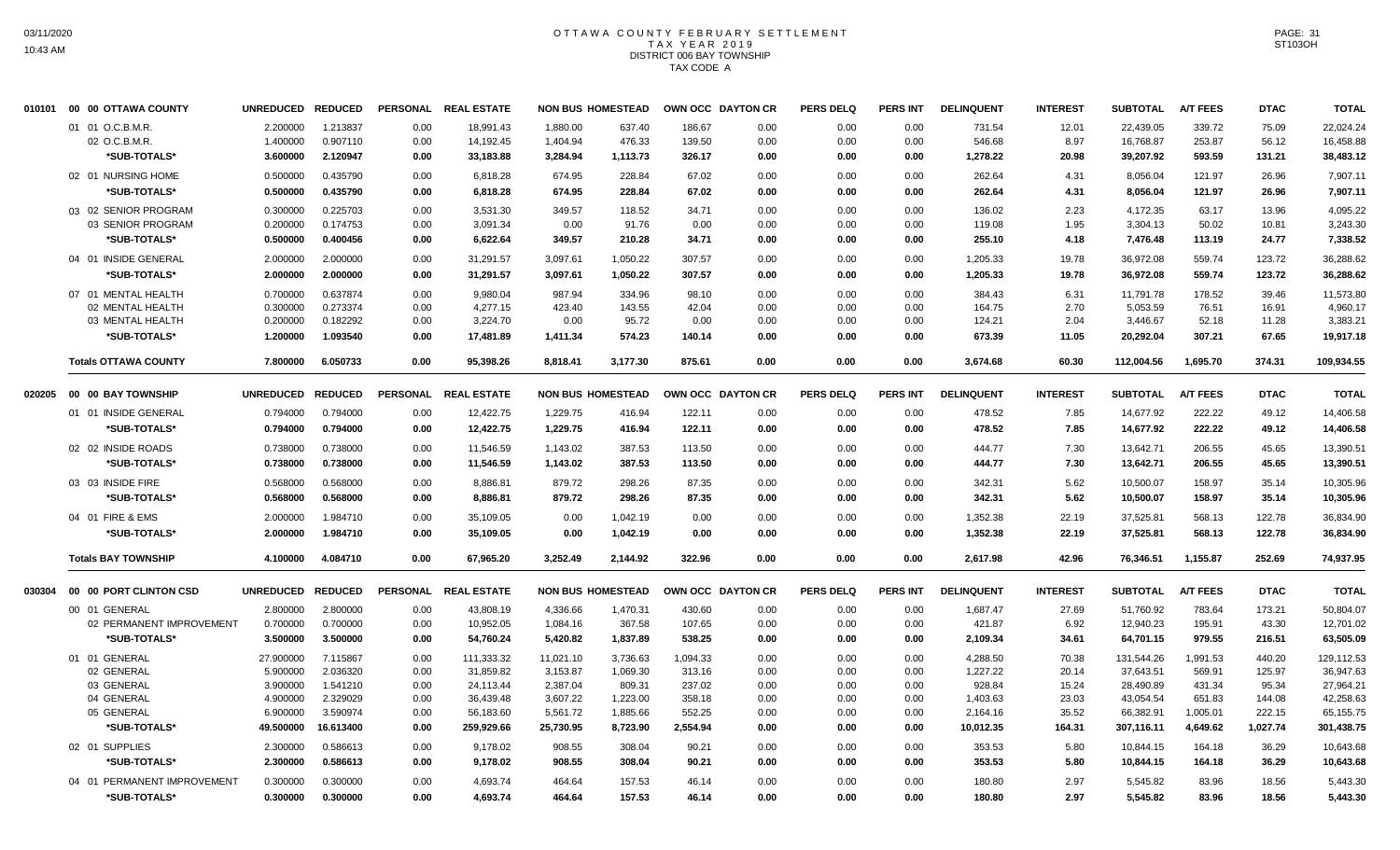# OTTAWA COUNTY FEBRUARY SETTLEMENT TAX YEAR 2019 DISTRICT 006 BAY TOWNSHIP TAX CODE A

| 030304              | 00 00 PORT CLINTON CSD                    | UNREDUCED REDUCED    |                      |                 | PERSONAL REAL ESTATE   |                      | <b>NON BUS HOMESTEAD</b> | OWN OCC DAYTON CR |              | <b>PERS DELQ</b> | <b>PERS INT</b> | <b>DELINQUENT</b>    | <b>INTEREST</b> | <b>SUBTOTAL</b>        | <b>A/T FEES</b>  | <b>DTAC</b>      | <b>TOTAL</b>           |
|---------------------|-------------------------------------------|----------------------|----------------------|-----------------|------------------------|----------------------|--------------------------|-------------------|--------------|------------------|-----------------|----------------------|-----------------|------------------------|------------------|------------------|------------------------|
|                     | 07 01 EMERGENCY<br>*SUB-TOTALS*           | 2.680000<br>2.680000 | 2.680000<br>2.680000 | 0.00<br>0.00    | 41,930.70<br>41,930.70 | 4,150.80<br>4,150.80 | 1,407.30<br>1,407.30     | 412.15<br>412.15  | 0.00<br>0.00 | 0.00<br>0.00     | 0.00<br>0.00    | 1,615.15<br>1,615.15 | 26.51<br>26.51  | 49.542.61<br>49,542.61 | 750.05<br>750.05 | 165.79<br>165.79 | 48,626.77<br>48,626.77 |
|                     | 09 01 BOND                                | 3.600000             | 3.600000             | 0.00            | 56,324.82              | 5,575.70             | 1,890.40                 | 553.63            | 0.00         | 0.00             | 0.00            | 2,169.60             | 35.61           | 66,549.76              | 1,007.54         | 222.70           | 65,319.52              |
|                     | *SUB-TOTALS*                              | 3.600000             | 3.600000             | 0.00            | 56,324.82              | 5,575.70             | 1,890.40                 | 553.63            | 0.00         | 0.00             | 0.00            | 2.169.60             | 35.61           | 66,549.76              | 1.007.54         | 222.70           | 65,319.52              |
|                     | <b>Totals PORT CLINTON CSD</b>            |                      | 61.880000 27.280013  | 0.00            | 426.817.18             | 42,251.46            | 14,325.06                | 4.195.32          | 0.00         | 0.00             | 0.00            | 16.440.77            | 269.81          | 504,299.60             | 7,634.90         | 1,687.59         | 494,977.11             |
| 050502              | 00 00 VANGUARD JVS                        | UNREDUCED REDUCED    |                      | <b>PERSONAL</b> | <b>REAL ESTATE</b>     |                      | <b>NON BUS HOMESTEAD</b> | OWN OCC DAYTON CR |              | PERS DELQ        | <b>PERS INT</b> | <b>DELINQUENT</b>    | <b>INTEREST</b> | <b>SUBTOTAL</b>        | <b>A/T FEES</b>  | <b>DTAC</b>      | <b>TOTAL</b>           |
|                     | 01 01 GENERAL                             | 1.600000             | 1.600000             | 0.00            | 25.033.25              | 2.478.09             | 840.18                   | 246.06            | 0.00         | 0.00             | 0.00            | 964.27               | 15.82           | 29.577.67              | 447.79           | 98.98            | 29,030.90              |
|                     | *SUB-TOTALS*                              | 1.600000             | 1.600000             | 0.00            | 25.033.25              | 2,478.09             | 840.18                   | 246.06            | 0.00         | 0.00             | 0.00            | 964.27               | 15.82           | 29,577.67              | 447.79           | 98.98            | 29,030.90              |
|                     | <b>Totals VANGUARD JVS</b>                | 1.600000             | 1.600000             | 0.00            | 25,033.25              | 2,478.09             | 840.18                   | 246.06            | 0.00         | 0.00             | 0.00            | 964.27               | 15.82           | 29,577.67              | 447.79           | 98.98            | 29,030.90              |
| 060605              | 00 00 IDA RUPP LIBRARY TAX                | <b>UNREDUCED</b>     | <b>REDUCED</b>       | <b>PERSONAL</b> | <b>REAL ESTATE</b>     |                      | <b>NON BUS HOMESTEAD</b> | OWN OCC DAYTON CR |              | <b>PERS DELQ</b> | <b>PERS INT</b> | <b>DELINQUENT</b>    | <b>INTEREST</b> | <b>SUBTOTAL</b>        | <b>A/T FEES</b>  | <b>DTAC</b>      | <b>TOTAL</b>           |
|                     | 01 05 IDA RUPP LIBRARY TAX                | 0.800000             | 0.796254             | 0.00            | 14,085.54              | 0.00                 | 418.12                   | 0.00              | 0.00         | 0.00             | 0.00            | 542.57               | 8.90            | 15,055.13              | 227.93           | 49.26            | 14,777.94              |
|                     | *SUB-TOTALS*                              | 0.800000             | 0.796254             | 0.00            | 14.085.54              | 0.00                 | 418.12                   | 0.00              | 0.00         | 0.00             | 0.00            | 542.57               | 8.90            | 15,055.13              | 227.93           | 49.26            | 14,777.94              |
|                     | <b>Totals IDA RUPP LIBRARY TAX</b>        | 0.800000             | 0.796254             | 0.00            | 14,085.54              | 0.00                 | 418.12                   | 0.00              | 0.00         | 0.00             | 0.00            | 542.57               | 8.90            | 15,055.13              | 227.93           | 49.26            | 14,777.94              |
| 080801              | 00 00 BAY TOWNSHIP NON UNIFOI UNREDUCED   |                      | <b>REDUCED</b>       | <b>PERSONAL</b> | <b>REAL ESTATE</b>     |                      | <b>NON BUS HOMESTEAD</b> | OWN OCC DAYTON CR |              | <b>PERS DELQ</b> | <b>PERS INT</b> | <b>DELINQUENT</b>    | <b>INTEREST</b> | <b>SUBTOTAL</b>        | <b>A/T FEES</b>  | <b>DTAC</b>      | <b>TOTAL</b>           |
|                     | 01 01 INSIDE GENERAL NON UNIFORN 0.605000 |                      | 0.605000             | 0.00            | 9,465.70               | 937.03               | 317.69                   | 93.04             | 0.00         | 0.00             | 0.00            | 364.61               | 5.98            | 11,184.05              | 169.32           | 37.43            | 10,977.30              |
|                     | 02 INSIDE ROAD AND BRIDGE NON             | 0.562000             | 0.562000             | 0.00            | 8,792.93               | 870.43               | 295.11                   | 86.43             | 0.00         | 0.00             | 0.00            | 338.70               | 5.56            | 10,389.16              | 157.29           | 34.77            | 10,197.10              |
|                     | 03 INSIDE FIRE NON UNIFORM                | 0.432000             | 0.432000             | 0.00            | 6.758.98               | 669.11               | 226.87                   | 66.44             | 0.00         | 0.00             | 0.00            | 260.34               | 4.28            | 7,986.02               | 120.91           | 26.73            | 7,838.38               |
|                     | *SUB-TOTALS*                              | 1.599000             | 1.599000             | 0.00            | 25,017.61              | 2.476.57             | 839.67                   | 245.91            | 0.00         | 0.00             | 0.00            | 963.65               | 15.82           | 29,559.23              | 447.52           | 98.93            | 29,012.78              |
|                     | <b>Totals BAY TOWNSHIP NON UNIFOR</b>     | 1.599000             | 1.599000             | 0.00            | 25,017.61              | 2,476.57             | 839.67                   | 245.91            | 0.00         | 0.00             | 0.00            | 963.65               | 15.82           | 29,559.23              | 447.52           | 98.93            | 29,012.78              |
| <b>BAY TOWNSHIP</b> | <b>TAX CODE A TOTALS</b>                  |                      |                      |                 |                        |                      |                          |                   |              |                  |                 |                      |                 |                        |                  |                  |                        |
|                     |                                           |                      | 77.779000 41.410710  | 0.00            | 654.317.04             | 59.277.02            | 21,745.25                | 5.885.86          | 0.00         | 0.00             | 0.00            | 25,203.92            | 413.61          | 766,842.70 11,609.71   |                  | 2,561.76         | 752,671.23             |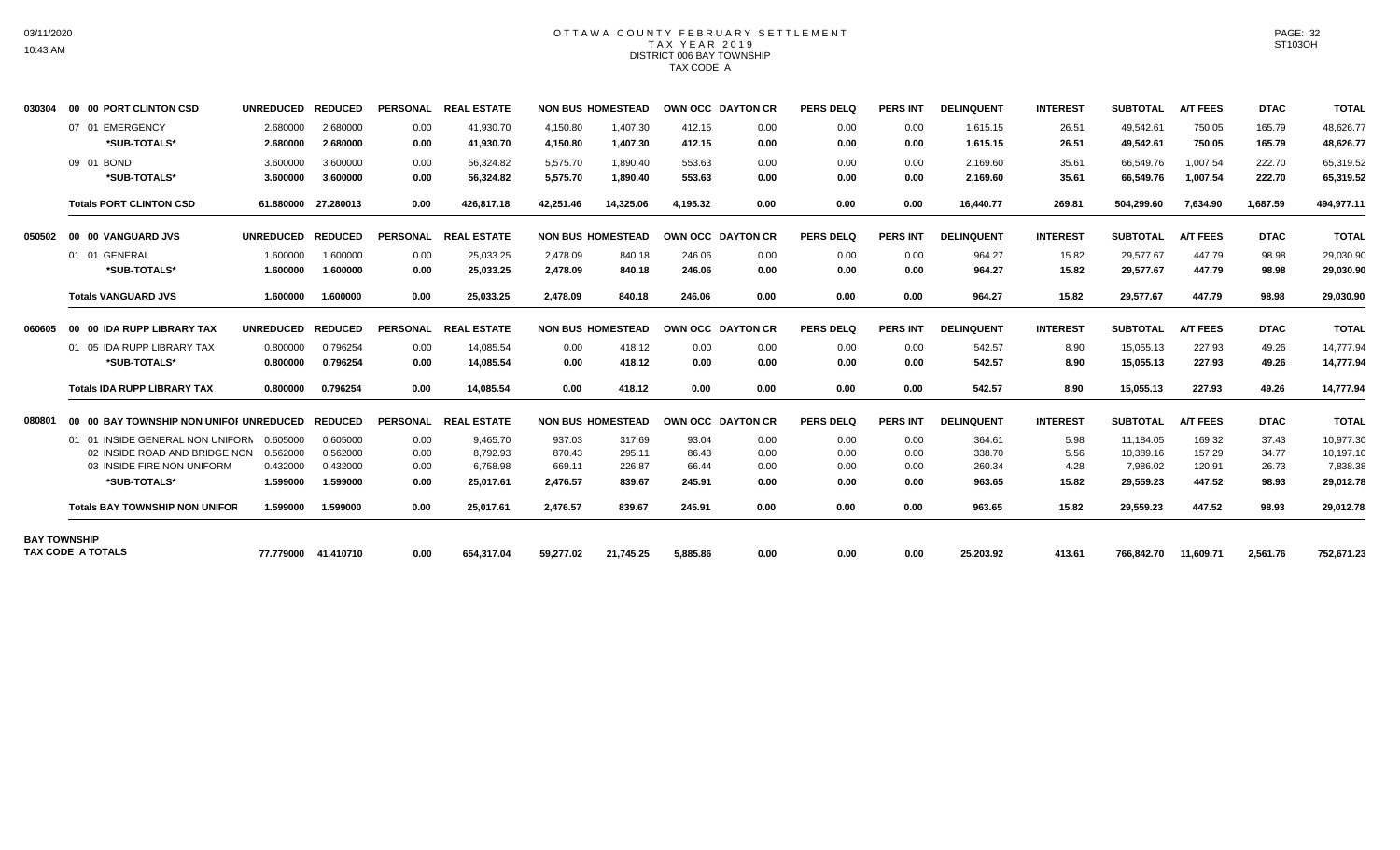#### OTTAWA COUNTY FEBRUARY SETTLEMENT T A X Y E A R 2 0 1 9 DISTRICT 006 BAY TOWNSHIP TAX CODE B

| 010101 | 00 00 OTTAWA COUNTY         | <b>UNREDUCED</b> | <b>REDUCED</b> |                 | PERSONAL REAL ESTATE | <b>NON BUS HOMESTEAD</b> |      |      | OWN OCC DAYTON CR | <b>PERS DELQ</b> | <b>PERS INT</b> | <b>DELINQUENT</b> | <b>INTEREST</b> | <b>SUBTOTAL</b> | <b>A/T FEES</b> | <b>DTAC</b> | <b>TOTAL</b> |
|--------|-----------------------------|------------------|----------------|-----------------|----------------------|--------------------------|------|------|-------------------|------------------|-----------------|-------------------|-----------------|-----------------|-----------------|-------------|--------------|
|        | 01 01 O.C.B.M.R.            | 2.200000         | 1.897775       | 3,577.76        | 5,010.93             | 0.00                     | 0.00 | 0.21 | 0.00              | 0.00             | 0.00            | 0.00              | 0.00            | 8,588.90        | 130.03          | 0.00        | 8,458.87     |
|        | 02 O.C.B.M.R.               | 1.400000         | 1.257568       | 2,276.76        | 3,320.51             | 0.00                     | 0.00 | 0.14 | 0.00              | 0.00             | 0.00            | 0.00              | 0.00            | 5,597.41        | 84.74           | 0.00        | 5,512.67     |
|        | *SUB-TOTALS*                | 3.600000         | 3.155343       | 5,854.52        | 8,331.44             | 0.00                     | 0.00 | 0.35 | 0.00              | 0.00             | 0.00            | 0.00              | 0.00            | 14,186.31       | 214.77          | 0.00        | 13,971.54    |
|        | 02 01 NURSING HOME          | 0.500000         | 0.488991       | 813.13          | 1,291.14             | 0.00                     | 0.00 | 0.06 | 0.00              | 0.00             | 0.00            | 0.00              | 0.00            | 2,104.33        | 31.86           | 0.00        | 2,072.47     |
|        | *SUB-TOTALS*                | 0.500000         | 0.488991       | 813.13          | 1,291.14             | 0.00                     | 0.00 | 0.06 | 0.00              | 0.00             | 0.00            | 0.00              | 0.00            | 2,104.33        | 31.86           | 0.00        | 2,072.47     |
|        | 03 02 SENIOR PROGRAM        | 0.300000         | 0.288129       | 487.88          | 760.78               | 0.00                     | 0.00 | 0.03 | 0.00              | 0.00             | 0.00            | 0.00              | 0.00            | 1,248.69        | 18.90           | 0.00        | 1,229.79     |
|        | 03 SENIOR PROGRAM           | 0.200000         | 0.196080       | 325.25          | 517.73               | 0.00                     | 0.00 | 0.00 | 0.00              | 0.00             | 0.00            | 0.00              | 0.00            | 842.98          | 12.76           | 0.00        | 830.22       |
|        | *SUB-TOTALS*                | 0.500000         | 0.484209       | 813.13          | 1,278.51             | 0.00                     | 0.00 | 0.03 | 0.00              | 0.00             | 0.00            | 0.00              | 0.00            | 2,091.67        | 31.66           | 0.00        | 2,060.01     |
|        | 04 01 INSIDE GENERAL        | 2.000000         | 2.000000       | 3,252.51        | 5,280.85             | 0.00                     | 0.00 | 0.23 | 0.00              | 0.00             | 0.00            | 0.00              | 0.00            | 8,533.59        | 129.20          | 0.00        | 8,404.39     |
|        | *SUB-TOTALS*                | 2.000000         | 2.000000       | 3,252.51        | 5,280.85             | 0.00                     | 0.00 | 0.23 | 0.00              | 0.00             | 0.00            | 0.00              | 0.00            | 8,533.59        | 129.20          | 0.00        | 8,404.39     |
|        | 07 01 MENTAL HEALTH         | 0.700000         | 0.685003       | 1,138.38        | 1,808.70             | 0.00                     | 0.00 | 0.08 | 0.00              | 0.00             | 0.00            | 0.00              | 0.00            | 2,947.16        | 44.62           | 0.00        | 2,902.54     |
|        | 02 MENTAL HEALTH            | 0.300000         | 0.293573       | 487.88          | 775.16               | 0.00                     | 0.00 | 0.03 | 0.00              | 0.00             | 0.00            | 0.00              | 0.00            | 1,263.07        | 19.12           | 0.00        | 1,243.95     |
|        | 03 MENTAL HEALTH            | 0.200000         | 0.195715       | 325.25          | 516.77               | 0.00                     | 0.00 | 0.00 | 0.00              | 0.00             | 0.00            | 0.00              | 0.00            | 842.02          | 12.75           | 0.00        | 829.27       |
|        | *SUB-TOTALS*                | 1.200000         | 1.174291       | 1,951.51        | 3,100.63             | 0.00                     | 0.00 | 0.11 | 0.00              | 0.00             | 0.00            | 0.00              | 0.00            | 5,052.25        | 76.49           | 0.00        | 4,975.76     |
|        | <b>Totals OTTAWA COUNTY</b> | 7.800000         | 7.302834       | 12,684.80       | 19,282.57            | 0.00                     | 0.00 | 0.78 | 0.00              | 0.00             | 0.00            | 0.00              | 0.00            | 31,968.15       | 483.98          | 0.00        | 31,484.17    |
| 020205 | 00 00 BAY TOWNSHIP          | <b>UNREDUCED</b> | <b>REDUCED</b> | <b>PERSONAL</b> | <b>REAL ESTATE</b>   | <b>NON BUS HOMESTEAD</b> |      |      | OWN OCC DAYTON CR | <b>PERS DELQ</b> | <b>PERS INT</b> | <b>DELINQUENT</b> | <b>INTEREST</b> | <b>SUBTOTAL</b> | <b>A/T FEES</b> | <b>DTAC</b> | <b>TOTAL</b> |
|        | 01 01 INSIDE GENERAL        | 0.794000         | 0.794000       | 1,291.25        | 2,096.50             | 0.00                     | 0.00 | 0.09 | 0.00              | 0.00             | 0.00            | 0.00              | 0.00            | 3,387.84        | 51.29           | 0.00        | 3,336.55     |
|        | *SUB-TOTALS*                | 0.794000         | 0.794000       | 1,291.25        | 2,096.50             | 0.00                     | 0.00 | 0.09 | 0.00              | 0.00             | 0.00            | 0.00              | 0.00            | 3,387.84        | 51.29           | 0.00        | 3,336.55     |
|        | 02 02 INSIDE ROADS          | 0.738000         | 0.738000       | 1,200.18        | 1,948.63             | 0.00                     | 0.00 | 0.08 | 0.00              | 0.00             | 0.00            | 0.00              | 0.00            | 3.148.89        | 47.67           | 0.00        | 3,101.22     |
|        | *SUB-TOTALS*                | 0.738000         | 0.738000       | 1,200.18        | 1,948.63             | 0.00                     | 0.00 | 0.08 | 0.00              | 0.00             | 0.00            | 0.00              | 0.00            | 3,148.89        | 47.67           | 0.00        | 3,101.22     |
|        | 03 03 INSIDE FIRE           | 0.568000         | 0.568000       | 923.71          | 1,499.76             | 0.00                     | 0.00 | 0.06 | 0.00              | 0.00             | 0.00            | 0.00              | 0.00            | 2,423.53        | 36.69           | 0.00        | 2,386.84     |
|        | *SUB-TOTALS*                | 0.568000         | 0.568000       | 923.71          | 1,499.76             | 0.00                     | 0.00 | 0.06 | 0.00              | 0.00             | 0.00            | 0.00              | 0.00            | 2,423.53        | 36.69           | 0.00        | 2,386.84     |
|        | 04 01 FIRE & EMS            | 2.000000         | 2.000000       | 3,252.51        | 5,280.85             | 0.00                     | 0.00 | 0.00 | 0.00              | 0.00             | 0.00            | 0.00              | 0.00            | 8,533.36        | 129.19          | 0.00        | 8,404.17     |
|        | *SUB-TOTALS*                | 2.000000         | 2.000000       | 3,252.51        | 5,280.85             | 0.00                     | 0.00 | 0.00 | 0.00              | 0.00             | 0.00            | 0.00              | 0.00            | 8,533.36        | 129.19          | 0.00        | 8,404.17     |
|        | <b>Totals BAY TOWNSHIP</b>  | 4.100000         | 4.100000       | 6,667.65        | 10,825.74            | 0.00                     | 0.00 | 0.23 | 0.00              | 0.00             | 0.00            | 0.00              | 0.00            | 17,493.62       | 264.84          | 0.00        | 17,228.78    |
| 030304 | 00 00 PORT CLINTON CSD      | <b>UNREDUCED</b> | <b>REDUCED</b> | <b>PERSONAL</b> | <b>REAL ESTATE</b>   | <b>NON BUS HOMESTEAD</b> |      |      | OWN OCC DAYTON CR | <b>PERS DELQ</b> | <b>PERS INT</b> | <b>DELINQUENT</b> | <b>INTEREST</b> | <b>SUBTOTAL</b> | <b>A/T FEES</b> | <b>DTAC</b> | <b>TOTAL</b> |
|        | 00 01 GENERAL               | 2.800000         | 2.800000       | 4,553.52        | 7,393.19             | 0.00                     | 0.00 | 0.32 | 0.00              | 0.00             | 0.00            | 0.00              | 0.00            | 11,947.03       | 180.87          | 0.00        | 11,766.16    |
|        | 02 PERMANENT IMPROVEMENT    | 0.700000         | 0.700000       | 1,138.38        | 1,848.30             | 0.00                     | 0.00 | 0.08 | 0.00              | 0.00             | 0.00            | 0.00              | 0.00            | 2,986.76        | 45.22           | 0.00        | 2,941.54     |
|        | *SUB-TOTALS*                | 3.500000         | 3.500000       | 5,691.90        | 9,241.49             | 0.00                     | 0.00 | 0.40 | 0.00              | 0.00             | 0.00            | 0.00              | 0.00            | 14,933.79       | 226.09          | 0.00        | 14,707.70    |
|        | 01 01 GENERAL               | 27.900000        | 6.289999       | 45,372.53       | 16,608.27            | 0.00                     | 0.00 | 0.71 | 0.00              | 0.00             | 0.00            | 0.00              | 0.00            | 61,981.51       | 938.37          | 0.00        | 61,043.14    |
|        | 02 GENERAL                  | 5.900000         | 2.590613       | 9,594.91        | 6,840.32             | 0.00                     | 0.00 | 0.29 | 0.00              | 0.00             | 0.00            | 0.00              | 0.00            | 16,435.52       | 248.83          | 0.00        | 16,186.69    |
|        | 03 GENERAL                  | 3.900000         | 1.941576       | 6,342.40        | 5,126.59             | 0.00                     | 0.00 | 0.22 | 0.00              | 0.00             | 0.00            | 0.00              | 0.00            | 11,469.21       | 173.64          | 0.00        | 11,295.57    |
|        | 04 GENERAL                  | 4.900000         | 3.323415       | 7,968.65        | 8,775.23             | 0.00                     | 0.00 | 0.38 | 0.00              | 0.00             | 0.00            | 0.00              | 0.00            | 16,744.26       | 253.50          | 0.00        | 16,490.76    |
|        | 05 GENERAL                  | 6.900000         | 4.981586       | 11,221.16       | 13,153.51            | 0.00                     | 0.00 | 0.56 | 0.00              | 0.00             | 0.00            | 0.00              | 0.00            | 24,375.23       | 369.03          | 0.00        | 24,006.20    |
|        | *SUB-TOTALS*                | 49.500000        | 19.127189      | 80,499.65       | 50,503.92            | 0.00                     | 0.00 | 2.16 | 0.00              | 0.00             | 0.00            | 0.00              | 0.00            | 131,005.73      | 1,983.37        | 0.00        | 129,022.36   |
|        | 02 01 SUPPLIES              | 2.300000         | 0.518530       | 3,740.39        | 1,369.14             | 0.00                     | 0.00 | 0.06 | 0.00              | 0.00             | 0.00            | 0.00              | 0.00            | 5,109.59        | 77.36           | 0.00        | 5,032.23     |
|        | *SUB-TOTALS*                | 2.300000         | 0.518530       | 3,740.39        | 1,369.14             | 0.00                     | 0.00 | 0.06 | 0.00              | 0.00             | 0.00            | 0.00              | 0.00            | 5,109.59        | 77.36           | 0.00        | 5,032.23     |
|        | 04 01 PERMANENT IMPROVEMENT | 0.300000         | 0.300000       | 487.88          | 792.13               | 0.00                     | 0.00 | 0.03 | 0.00              | 0.00             | 0.00            | 0.00              | 0.00            | 1,280.04        | 19.38           | 0.00        | 1,260.66     |
|        | *SUB-TOTALS*                | 0.300000         | 0.300000       | 487.88          | 792.13               | 0.00                     | 0.00 | 0.03 | 0.00              | 0.00             | 0.00            | 0.00              | 0.00            | 1,280.04        | 19.38           | 0.00        | 1,260.66     |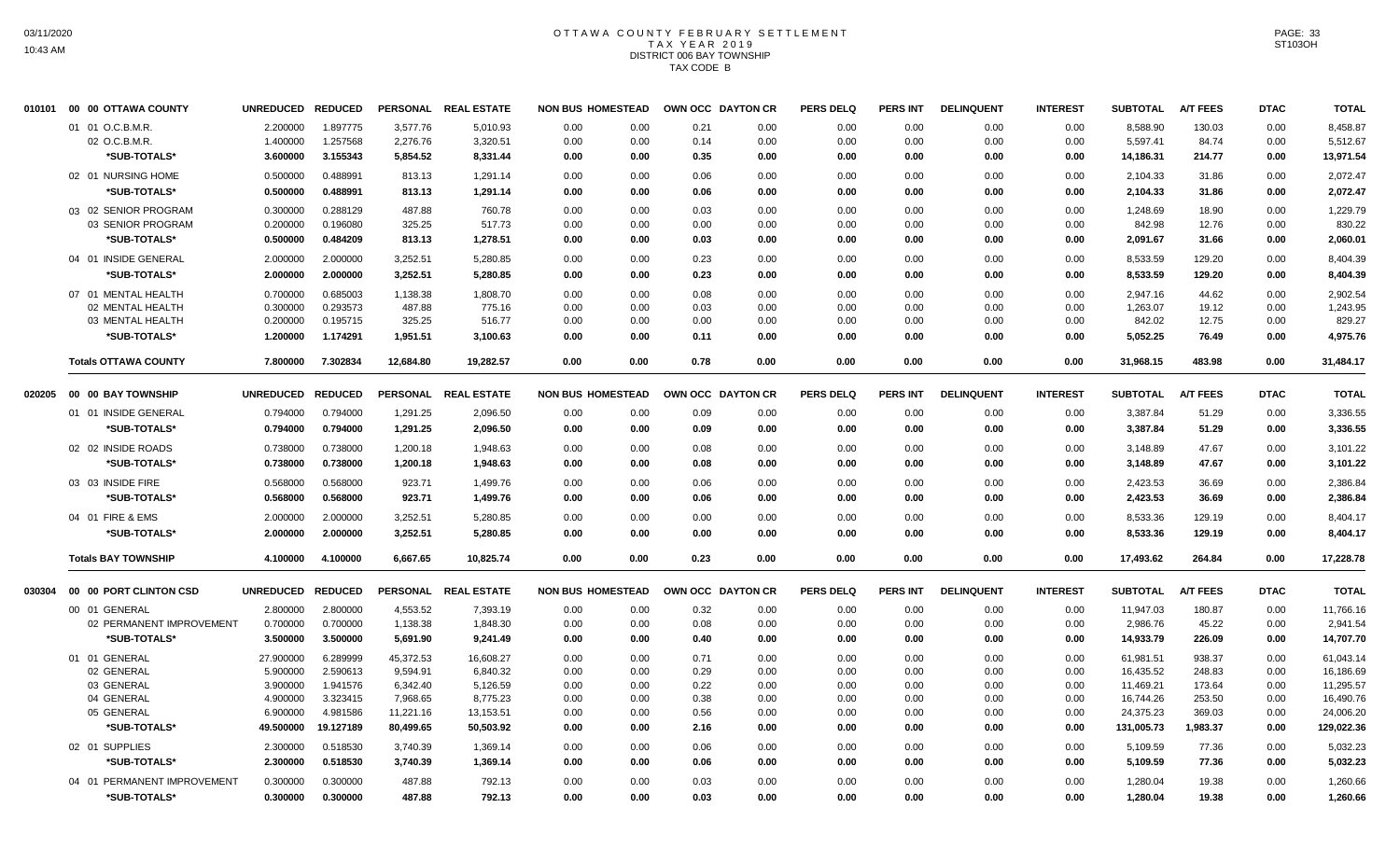# OTTAWA COUNTY FEBRUARY SETTLEMENT TAX YEAR 2019 DISTRICT 006 BAY TOWNSHIP TAX CODE B

| 030304              | 00 00 PORT CLINTON CSD                  | <b>UNREDUCED</b>     | <b>REDUCED</b>       |                      | PERSONAL REAL ESTATE | <b>NON BUS HOMESTEAD</b> |              | OWN OCC DAYTON CR |              | <b>PERS DELQ</b> | <b>PERS INT</b> | <b>DELINQUENT</b> | <b>INTEREST</b> | <b>SUBTOTAL</b>        | <b>A/T FEES</b>  | <b>DTAC</b>  | <b>TOTAL</b>           |
|---------------------|-----------------------------------------|----------------------|----------------------|----------------------|----------------------|--------------------------|--------------|-------------------|--------------|------------------|-----------------|-------------------|-----------------|------------------------|------------------|--------------|------------------------|
|                     | 07 01 EMERGENCY<br>*SUB-TOTALS*         | 2.680000<br>2.680000 | 2.680000<br>2.680000 | 4,358.36<br>4,358.36 | 7,076.34<br>7,076.34 | 0.00<br>0.00             | 0.00<br>0.00 | 0.30<br>0.30      | 0.00<br>0.00 | 0.00<br>0.00     | 0.00<br>0.00    | 0.00<br>0.00      | 0.00<br>0.00    | 11,435.00<br>11,435.00 | 173.12<br>173.12 | 0.00<br>0.00 | 11,261.88<br>11,261.88 |
|                     | 09 01 BOND                              | 3.600000             | 3.600000             | 5,854.52             | 9,505.53             | 0.00                     | 0.00         | 0.41              | 0.00         | 0.00             | 0.00            | 0.00              | 0.00            | 15,360.46              | 232.55           | 0.00         | 15,127.91              |
|                     | *SUB-TOTALS*                            | 3.600000             | 3.600000             | 5,854.52             | 9.505.53             | 0.00                     | 0.00         | 0.41              | 0.00         | 0.00             | 0.00            | 0.00              | 0.00            | 15,360.46              | 232.55           | 0.00         | 15,127.91              |
|                     | <b>Totals PORT CLINTON CSD</b>          | 61.880000            | 29.725719            | 100.632.70           | 78.488.55            | 0.00                     | 0.00         | 3.36              | 0.00         | 0.00             | 0.00            | 0.00              | 0.00            | 179.124.61             | 2.711.87         | 0.00         | 176,412.74             |
| 050502              | 00 00 VANGUARD JVS                      | <b>UNREDUCED</b>     | <b>REDUCED</b>       |                      | PERSONAL REAL ESTATE | <b>NON BUS HOMESTEAD</b> |              | OWN OCC DAYTON CR |              | <b>PERS DELQ</b> | <b>PERS INT</b> | <b>DELINQUENT</b> | <b>INTEREST</b> | <b>SUBTOTAL</b>        | <b>A/T FEES</b>  | <b>DTAC</b>  | <b>TOTAL</b>           |
|                     | 01 01 GENERAL                           | 1.600000             | 1.600000             | 2.602.01             | 4.224.68             | 0.00                     | 0.00         | 0.18              | 0.00         | 0.00             | 0.00            | 0.00              | 0.00            | 6.826.87               | 103.36           | 0.00         | 6,723.51               |
|                     | *SUB-TOTALS*                            | 1.600000             | 1.600000             | 2,602.01             | 4,224.68             | 0.00                     | 0.00         | 0.18              | 0.00         | 0.00             | 0.00            | 0.00              | 0.00            | 6,826.87               | 103.36           | 0.00         | 6,723.51               |
|                     | <b>Totals VANGUARD JVS</b>              | 1.600000             | 1.600000             | 2,602.01             | 4,224.68             | 0.00                     | 0.00         | 0.18              | 0.00         | 0.00             | 0.00            | 0.00              | 0.00            | 6,826.87               | 103.36           | 0.00         | 6,723.51               |
| 060605              | 00 00 IDA RUPP LIBRARY TAX              | <b>UNREDUCED</b>     | <b>REDUCED</b>       |                      | PERSONAL REAL ESTATE | <b>NON BUS HOMESTEAD</b> |              | OWN OCC DAYTON CR |              | <b>PERS DELQ</b> | <b>PERS INT</b> | <b>DELINQUENT</b> | <b>INTEREST</b> | <b>SUBTOTAL</b>        | <b>A/T FEES</b>  | <b>DTAC</b>  | <b>TOTAL</b>           |
|                     | 01 05 IDA RUPP LIBRARY TAX              | 0.800000             | 0.797076             | 1,301.00             | 2,104.62             | 0.00                     | 0.00         | 0.00              | 0.00         | 0.00             | 0.00            | 0.00              | 0.00            | 3,405.62               | 51.56            | 0.00         | 3,354.06               |
|                     | *SUB-TOTALS*                            | 0.800000             | 0.797076             | 1.301.00             | 2.104.62             | 0.00                     | 0.00         | 0.00              | 0.00         | 0.00             | 0.00            | 0.00              | 0.00            | 3.405.62               | 51.56            | 0.00         | 3,354.06               |
|                     | <b>Totals IDA RUPP LIBRARY TAX</b>      | 0.800000             | 0.797076             | 1.301.00             | 2,104.62             | 0.00                     | 0.00         | 0.00              | 0.00         | 0.00             | 0.00            | 0.00              | 0.00            | 3,405.62               | 51.56            | 0.00         | 3,354.06               |
| 080801              | 00 00 BAY TOWNSHIP NON UNIFOI UNREDUCED |                      | <b>REDUCED</b>       | <b>PERSONAL</b>      | <b>REAL ESTATE</b>   | <b>NON BUS HOMESTEAD</b> |              | OWN OCC DAYTON CR |              | <b>PERS DELQ</b> | <b>PERS INT</b> | <b>DELINQUENT</b> | <b>INTEREST</b> | <b>SUBTOTAL</b>        | <b>A/T FEES</b>  | <b>DTAC</b>  | <b>TOTAL</b>           |
|                     | 01 01 INSIDE GENERAL NON UNIFORM        | 0.605000             | 0.605000             | 983.88               | 1,597.46             | 0.00                     | 0.00         | 0.07              | 0.00         | 0.00             | 0.00            | 0.00              | 0.00            | 2,581.41               | 39.08            | 0.00         | 2,542.33               |
|                     | 02 INSIDE ROAD AND BRIDGE NON           | 0.562000             | 0.562000             | 913.96               | 1,483.92             | 0.00                     | 0.00         | 0.06              | 0.00         | 0.00             | 0.00            | 0.00              | 0.00            | 2,397.94               | 36.30            | 0.00         | 2,361.64               |
|                     | 03 INSIDE FIRE NON UNIFORM              | 0.432000             | 0.432000             | 702.52               | 1,140.69             | 0.00                     | 0.00         | 0.07              | 0.00         | 0.00             | 0.00            | 0.00              | 0.00            | 1.843.28               | 27.91            | 0.00         | 1.815.37               |
|                     | *SUB-TOTALS*                            | 1.599000             | 1.599000             | 2,600.36             | 4.222.07             | 0.00                     | 0.00         | 0.20              | 0.00         | 0.00             | 0.00            | 0.00              | 0.00            | 6,822.63               | 103.29           | 0.00         | 6,719.34               |
|                     | <b>Totals BAY TOWNSHIP NON UNIFOR</b>   | 1.599000             | 1.599000             | 2.600.36             | 4,222.07             | 0.00                     | 0.00         | 0.20              | 0.00         | 0.00             | 0.00            | 0.00              | 0.00            | 6,822.63               | 103.29           | 0.00         | 6,719.34               |
| <b>BAY TOWNSHIP</b> | <b>TAX CODE B TOTALS</b>                |                      |                      |                      |                      |                          |              |                   |              |                  |                 |                   |                 |                        |                  |              |                        |
|                     |                                         |                      | 77.779000 45.124629  | 126,488.52           | 119.148.23           | 0.00                     | 0.00         | 4.75              | 0.00         | 0.00             | 0.00            | 0.00              | 0.00            | 245,641.50             | 3,718.90         | 0.00         | 241,922.60             |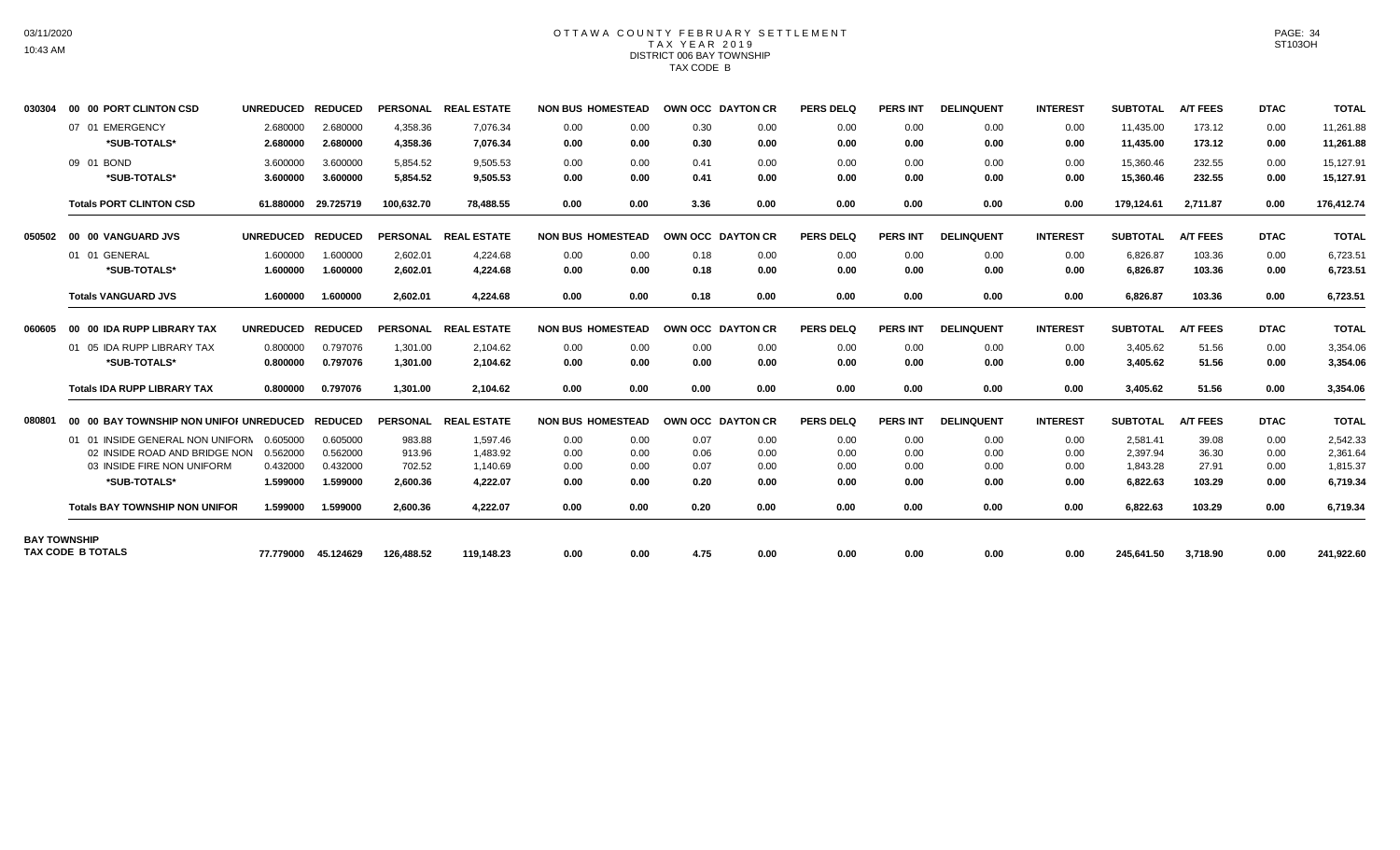#### OTTAWA COUNTY FEBRUARY SETTLEMENT T A X Y E A R 2 0 1 9 DISTRICT 006 BAY TOWNSHIP **DISTRICT**

|        | 010101 00 00 OTTAWA COUNTY  | UNREDUCED REDUCED | <b>PERSONAL</b>  | <b>REAL ESTATE</b>     | <b>NON BUS HOMESTEAD</b> |                  |          | OWN OCC DAYTON CR | <b>PERS DELQ</b> | <b>PERS INT</b> | <b>DELINQUENT</b> | <b>INTEREST</b> | <b>SUBTOTAL</b> | <b>A/T FEES</b>  | <b>DTAC</b>    | <b>TOTAL</b> |
|--------|-----------------------------|-------------------|------------------|------------------------|--------------------------|------------------|----------|-------------------|------------------|-----------------|-------------------|-----------------|-----------------|------------------|----------------|--------------|
|        | 01 01 O.C.B.M.R.            |                   | 3.577.76         | 24,002.36              | 1.880.00                 | 637.40           | 186.88   | 0.00              | 0.00             | 0.00            | 731.54            | 12.01           | 31,027.95       | 469.75           | 75.09          | 30,483.11    |
|        | 02 O.C.B.M.R.               |                   | 2,276.76         | 17,512.96              | 1,404.94                 | 476.33           | 139.64   | 0.00              | 0.00             | 0.00            | 546.68            | 8.97            | 22,366.28       | 338.61           | 56.12          | 21,971.55    |
|        | *SUB-TOTALS*                |                   | 5,854.52         | 41,515.32              | 3,284.94                 | 1,113.73         | 326.52   | 0.00              | 0.00             | 0.00            | 1,278.22          | 20.98           | 53,394.23       | 808.36           | 131.21         | 52,454.66    |
|        | 02 01 NURSING HOME          |                   | 813.13           | 8,109.42               | 674.95                   | 228.84           | 67.08    | 0.00              | 0.00             | 0.00            | 262.64            | 4.31            | 10,160.37       | 153.83           | 26.96          | 9,979.58     |
|        | *SUB-TOTALS*                |                   | 813.13           | 8,109.42               | 674.95                   | 228.84           | 67.08    | 0.00              | 0.00             | 0.00            | 262.64            | 4.31            | 10,160.37       | 153.83           | 26.96          | 9,979.58     |
|        | 03 02 SENIOR PROGRAM        |                   | 487.88           | 4.292.08               | 349.57                   | 118.52           | 34.74    | 0.00              | 0.00             | 0.00            | 136.02            | 2.23            | 5.421.04        | 82.07            | 13.96          | 5.325.01     |
|        | 03 SENIOR PROGRAM           |                   | 325.25           | 3,609.07               | 0.00                     | 91.76            | 0.00     | 0.00              | 0.00             | 0.00            | 119.08            | 1.95            | 4,147.11        | 62.78            | 10.81          | 4,073.52     |
|        | *SUB-TOTALS*                |                   | 813.13           | 7,901.15               | 349.57                   | 210.28           | 34.74    | 0.00              | 0.00             | 0.00            | 255.10            | 4.18            | 9,568.15        | 144.85           | 24.77          | 9,398.53     |
|        | 04 01 INSIDE GENERAL        |                   | 3,252.51         | 36,572.42              | 3,097.61                 | 1,050.22         | 307.80   | 0.00              | 0.00             | 0.00            | 1,205.33          | 19.78           | 45,505.67       | 688.94           | 123.72         | 44,693.01    |
|        | *SUB-TOTALS*                |                   | 3,252.51         | 36,572.42              | 3,097.61                 | 1,050.22         | 307.80   | 0.00              | 0.00             | 0.00            | 1,205.33          | 19.78           | 45,505.67       | 688.94           | 123.72         | 44,693.01    |
|        | 07 01 MENTAL HEALTH         |                   | 1,138.38         | 11,788.74              | 987.94                   | 334.96           | 98.18    | 0.00              | 0.00             | 0.00            | 384.43            | 6.31            | 14,738.94       | 223.14           | 39.46          | 14,476.34    |
|        | 02 MENTAL HEALTH            |                   | 487.88           | 5,052.31               | 423.40                   | 143.55           | 42.07    | 0.00              | 0.00             | 0.00            | 164.75            | 2.70            | 6,316.66        | 95.63            | 16.91          | 6,204.12     |
|        | 03 MENTAL HEALTH            |                   | 325.25           | 3,741.47               | 0.00                     | 95.72            | 0.00     | 0.00              | 0.00             | 0.00            | 124.21            | 2.04            | 4,288.69        | 64.93            | 11.28          | 4,212.48     |
|        | *SUB-TOTALS*                |                   | 1,951.51         | 20,582.52              | 1,411.34                 | 574.23           | 140.25   | 0.00              | 0.00             | 0.00            | 673.39            | 11.05           | 25,344.29       | 383.70           | 67.65          | 24,892.94    |
|        | <b>Totals OTTAWA COUNTY</b> |                   | 12,684.80        | 114,680.83             | 8,818.41                 | 3,177.30         | 876.39   | 0.00              | 0.00             | 0.00            | 3,674.68          | 60.30           | 143,972.71      | 2,179.68         | 374.31         | 141,418.72   |
| 020205 | <b>00 00 BAY TOWNSHIP</b>   | UNREDUCED REDUCED | <b>PERSONAL</b>  | <b>REAL ESTATE</b>     | <b>NON BUS HOMESTEAD</b> |                  |          | OWN OCC DAYTON CR | <b>PERS DELQ</b> | <b>PERS INT</b> | <b>DELINQUENT</b> | <b>INTEREST</b> | <b>SUBTOTAL</b> | <b>A/T FEES</b>  | <b>DTAC</b>    | <b>TOTAL</b> |
|        | 01 01 INSIDE GENERAL        |                   | 1,291.25         | 14,519.25              | 1,229.75                 | 416.94           | 122.20   | 0.00              | 0.00             | 0.00            | 478.52            | 7.85            | 18,065.76       | 273.51           | 49.12          | 17,743.13    |
|        | *SUB-TOTALS*                |                   | 1,291.25         | 14,519.25              | 1,229.75                 | 416.94           | 122.20   | 0.00              | 0.00             | 0.00            | 478.52            | 7.85            | 18,065.76       | 273.51           | 49.12          | 17,743.13    |
|        | 02 02 INSIDE ROADS          |                   | 1,200.18         | 13,495.22              | 1.143.02                 | 387.53           | 113.58   | 0.00              | 0.00             | 0.00            | 444.77            | 7.30            | 16,791.60       | 254.22           | 45.65          | 16,491.73    |
|        | *SUB-TOTALS*                |                   | 1,200.18         | 13,495.22              | 1,143.02                 | 387.53           | 113.58   | 0.00              | 0.00             | 0.00            | 444.77            | 7.30            | 16,791.60       | 254.22           | 45.65          | 16,491.73    |
|        | 03 03 INSIDE FIRE           |                   |                  |                        | 879.72                   |                  |          |                   |                  |                 |                   |                 |                 |                  |                | 12.692.80    |
|        | *SUB-TOTALS*                |                   | 923.71<br>923.71 | 10,386.57<br>10,386.57 | 879.72                   | 298.26<br>298.26 | 87.41    | 0.00              | 0.00             | 0.00            | 342.31            | 5.62<br>5.62    | 12,923.60       | 195.66<br>195.66 | 35.14<br>35.14 |              |
|        |                             |                   |                  |                        |                          |                  | 87.41    | 0.00              | 0.00             | 0.00            | 342.31            |                 | 12,923.60       |                  |                | 12,692.80    |
|        | 04 01 FIRE & EMS            |                   | 3,252.51         | 40,389.90              | 0.00                     | 1,042.19         | 0.00     | 0.00              | 0.00             | 0.00            | 1,352.38          | 22.19           | 46,059.17       | 697.32           | 122.78         | 45,239.07    |
|        | *SUB-TOTALS*                |                   | 3,252.51         | 40,389.90              | 0.00                     | 1,042.19         | 0.00     | 0.00              | 0.00             | 0.00            | 1,352.38          | 22.19           | 46,059.17       | 697.32           | 122.78         | 45,239.07    |
|        | <b>Totals BAY TOWNSHIP</b>  |                   | 6,667.65         | 78,790.94              | 3,252.49                 | 2,144.92         | 323.19   | 0.00              | 0.00             | 0.00            | 2,617.98          | 42.96           | 93,840.13       | 1,420.71         | 252.69         | 92,166.73    |
| 030304 | 00 00 PORT CLINTON CSD      | UNREDUCED REDUCED | <b>PERSONAL</b>  | <b>REAL ESTATE</b>     | <b>NON BUS HOMESTEAD</b> |                  |          | OWN OCC DAYTON CR | <b>PERS DELQ</b> | PERS INT        | <b>DELINQUENT</b> | <b>INTEREST</b> | <b>SUBTOTAL</b> | <b>A/T FEES</b>  | <b>DTAC</b>    | <b>TOTAL</b> |
|        | 00 01 GENERAL               |                   | 4,553.52         | 51,201.38              | 4,336.66                 | 1,470.31         | 430.92   | 0.00              | 0.00             | 0.00            | 1,687.47          | 27.69           | 63,707.95       | 964.51           | 173.21         | 62,570.23    |
|        | 02 PERMANENT IMPROVEMENT    |                   | 1,138.38         | 12,800.35              | 1,084.16                 | 367.58           | 107.73   | 0.00              | 0.00             | 0.00            | 421.87            | 6.92            | 15,926.99       | 241.13           | 43.30          | 15,642.56    |
|        | *SUB-TOTALS*                |                   | 5,691.90         | 64,001.73              | 5,420.82                 | 1,837.89         | 538.65   | 0.00              | 0.00             | 0.00            | 2,109.34          | 34.61           | 79,634.94       | 1,205.64         | 216.51         | 78,212.79    |
|        | 01 01 GENERAL               |                   | 45,372.53        | 127,941.59             | 11,021.10                | 3,736.63         | 1,095.04 | 0.00              | 0.00             | 0.00            | 4,288.50          | 70.38           | 193,525.77      | 2,929.90         | 440.20         | 190,155.67   |
|        | 02 GENERAL                  |                   | 9,594.91         | 38,700.14              | 3,153.87                 | 1,069.30         | 313.45   | 0.00              | 0.00             | 0.00            | 1,227.22          | 20.14           | 54,079.03       | 818.74           | 125.97         | 53,134.32    |
|        | 03 GENERAL                  |                   | 6,342.40         | 29,240.03              | 2,387.04                 | 809.31           | 237.24   | 0.00              | 0.00             | 0.00            | 928.84            | 15.24           | 39,960.10       | 604.98           | 95.34          | 39,259.78    |
|        | 04 GENERAL                  |                   | 7,968.65         | 45,214.71              | 3,607.22                 | 1,223.00         | 358.56   | 0.00              | 0.00             | 0.00            | 1,403.63          | 23.03           | 59,798.80       | 905.33           | 144.08         | 58,749.39    |
|        | 05 GENERAL                  |                   | 11,221.16        | 69,337.11              | 5,561.72                 | 1,885.66         | 552.81   | 0.00              | 0.00             | 0.00            | 2,164.16          | 35.52           | 90,758.14       | 1,374.04         | 222.15         | 89,161.95    |
|        | *SUB-TOTALS*                |                   | 80,499.65        | 310,433.58             | 25,730.95                | 8,723.90         | 2,557.10 | 0.00              | 0.00             | 0.00            | 10,012.35         | 164.31          | 438,121.84      | 6,632.99         | 1,027.74       | 430,461.11   |
|        | 02 01 SUPPLIES              |                   | 3.740.39         | 10.547.16              | 908.55                   | 308.04           | 90.27    | 0.00              | 0.00             | 0.00            | 353.53            | 5.80            | 15.953.74       | 241.54           | 36.29          | 15.675.91    |
|        | *SUB-TOTALS*                |                   | 3,740.39         | 10,547.16              | 908.55                   | 308.04           | 90.27    | 0.00              | 0.00             | 0.00            | 353.53            | 5.80            | 15,953.74       | 241.54           | 36.29          | 15,675.91    |
|        | 04 01 PERMANENT IMPROVEMENT |                   | 487.88           | 5,485.87               | 464.64                   | 157.53           | 46.17    | 0.00              | 0.00             | 0.00            | 180.80            | 2.97            | 6,825.86        | 103.34           | 18.56          | 6,703.96     |
|        | *SUB-TOTALS*                |                   | 487.88           | 5,485.87               | 464.64                   | 157.53           | 46.17    | 0.00              | 0.00             | 0.00            | 180.80            | 2.97            | 6,825.86        | 103.34           | 18.56          | 6,703.96     |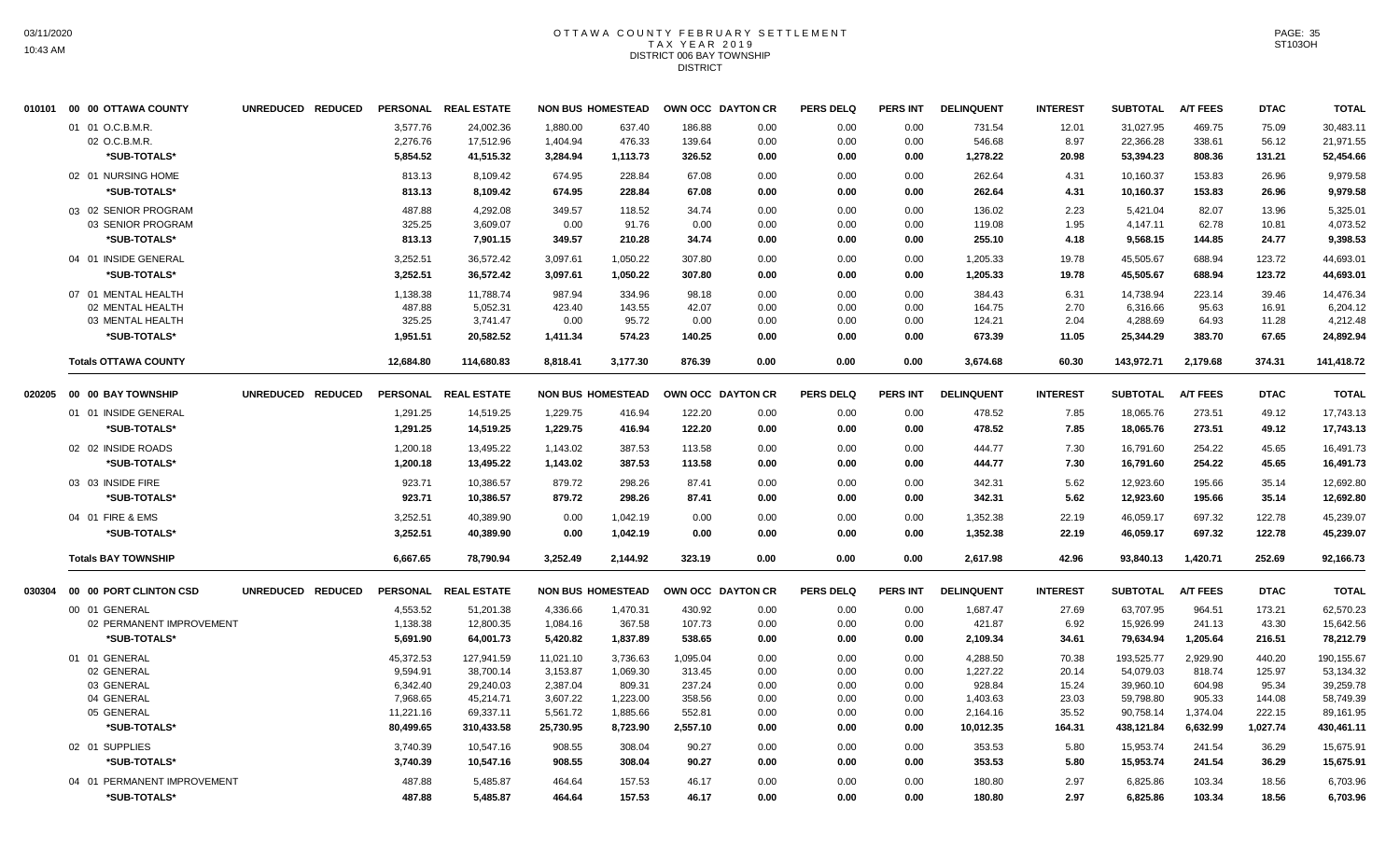### OTTAWA COUNTY FEBRUARY SETTLEMENT TAX YEAR 2019 DISTRICT 006 BAY TOWNSHIP DISTRICT

| 030304              | 00 00 PORT CLINTON CSD                          | UNREDUCED REDUCED |                      | PERSONAL REAL ESTATE   |                      | <b>NON BUS HOMESTEAD</b> | OWN OCC DAYTON CR |              | <b>PERS DELQ</b> | <b>PERS INT</b> | <b>DELINQUENT</b>    | <b>INTEREST</b> | <b>SUBTOTAL</b>        | <b>A/T FEES</b>      | <b>DTAC</b>      | <b>TOTAL</b>           |
|---------------------|-------------------------------------------------|-------------------|----------------------|------------------------|----------------------|--------------------------|-------------------|--------------|------------------|-----------------|----------------------|-----------------|------------------------|----------------------|------------------|------------------------|
|                     | 07 01 EMERGENCY<br>*SUB-TOTALS*                 |                   | 4,358.36<br>4,358.36 | 49,007.04<br>49,007.04 | 4,150.80<br>4,150.80 | 1,407.30<br>1,407.30     | 412.45<br>412.45  | 0.00<br>0.00 | 0.00<br>0.00     | 0.00<br>0.00    | 1,615.15<br>1,615.15 | 26.51<br>26.51  | 60.977.61<br>60,977.61 | 923.17<br>923.17     | 165.79<br>165.79 | 59,888.65<br>59,888.65 |
|                     | 09 01 BOND<br>*SUB-TOTALS*                      |                   | 5,854.52<br>5.854.52 | 65,830.35<br>65.830.35 | 5,575.70<br>5,575.70 | 1,890.40<br>1,890.40     | 554.04<br>554.04  | 0.00<br>0.00 | 0.00<br>0.00     | 0.00<br>0.00    | 2,169.60<br>2.169.60 | 35.61<br>35.61  | 81,910.22<br>81,910.22 | 1,240.09<br>1,240.09 | 222.70<br>222.70 | 80,447.43<br>80,447.43 |
|                     | <b>Totals PORT CLINTON CSD</b>                  |                   | 100,632.70           | 505,305.73             | 42,251.46            | 14,325.06                | 4.198.68          | 0.00         | 0.00             | 0.00            | 16,440.77            | 269.81          | 683,424.21             | 10,346.77            | 1,687.59         | 671,389.85             |
| 050502              | 00 00 VANGUARD JVS                              | UNREDUCED REDUCED |                      | PERSONAL REAL ESTATE   |                      | <b>NON BUS HOMESTEAD</b> | OWN OCC DAYTON CR |              | <b>PERS DELQ</b> | <b>PERS INT</b> | <b>DELINQUENT</b>    | <b>INTEREST</b> | <b>SUBTOTAL</b>        | <b>A/T FEES</b>      | <b>DTAC</b>      | <b>TOTAL</b>           |
|                     | 01 01 GENERAL<br>*SUB-TOTALS*                   |                   | 2,602.01<br>2,602.01 | 29,257.93<br>29,257.93 | 2,478.09<br>2,478.09 | 840.18<br>840.18         | 246.24<br>246.24  | 0.00<br>0.00 | 0.00<br>0.00     | 0.00<br>0.00    | 964.27<br>964.27     | 15.82<br>15.82  | 36,404.54<br>36,404.54 | 551.15<br>551.15     | 98.98<br>98.98   | 35,754.41<br>35,754.41 |
|                     | <b>Totals VANGUARD JVS</b>                      |                   | 2,602.01             | 29,257.93              | 2,478.09             | 840.18                   | 246.24            | 0.00         | 0.00             | 0.00            | 964.27               | 15.82           | 36,404.54              | 551.15               | 98.98            | 35,754.41              |
| 060605              | 00 00 IDA RUPP LIBRARY TAX                      | UNREDUCED REDUCED |                      | PERSONAL REAL ESTATE   |                      | <b>NON BUS HOMESTEAD</b> | OWN OCC DAYTON CR |              | <b>PERS DELQ</b> | <b>PERS INT</b> | <b>DELINQUENT</b>    | <b>INTEREST</b> | <b>SUBTOTAL</b>        | <b>A/T FEES</b>      | <b>DTAC</b>      | <b>TOTAL</b>           |
|                     | 01 05 IDA RUPP LIBRARY TAX<br>*SUB-TOTALS*      |                   | 1,301.00<br>1,301.00 | 16,190.16<br>16,190.16 | 0.00<br>0.00         | 418.12<br>418.12         | 0.00<br>0.00      | 0.00<br>0.00 | 0.00<br>0.00     | 0.00<br>0.00    | 542.57<br>542.57     | 8.90<br>8.90    | 18,460.75<br>18,460.75 | 279.49<br>279.49     | 49.26<br>49.26   | 18,132.00<br>18,132.00 |
|                     | <b>Totals IDA RUPP LIBRARY TAX</b>              |                   | 1,301.00             | 16.190.16              | 0.00                 | 418.12                   | 0.00              | 0.00         | 0.00             | 0.00            | 542.57               | 8.90            | 18.460.75              | 279.49               | 49.26            | 18,132.00              |
| 080801              | 00 00 BAY TOWNSHIP NON UNIFOI UNREDUCED REDUCED |                   |                      | PERSONAL REAL ESTATE   |                      | <b>NON BUS HOMESTEAD</b> | OWN OCC DAYTON CR |              | <b>PERS DELQ</b> | <b>PERS INT</b> | <b>DELINQUENT</b>    | <b>INTEREST</b> | <b>SUBTOTAL</b>        | <b>A/T FEES</b>      | <b>DTAC</b>      | <b>TOTAL</b>           |
|                     | 01 01 INSIDE GENERAL NON UNIFORM                |                   | 983.88               | 11.063.16              | 937.03               | 317.69                   | 93.11             | 0.00         | 0.00             | 0.00            | 364.61               | 5.98            | 13.765.46              | 208.40               | 37.43            | 13,519.63              |
|                     | 02 INSIDE ROAD AND BRIDGE NON                   |                   | 913.96               | 10,276.85              | 870.43               | 295.11                   | 86.49             | 0.00         | 0.00             | 0.00            | 338.70               | 5.56            | 12,787.10              | 193.59               | 34.77            | 12,558.74              |
|                     | 03 INSIDE FIRE NON UNIFORM                      |                   | 702.52               | 7.899.67               | 669.11               | 226.87                   | 66.51             | 0.00         | 0.00             | 0.00            | 260.34               | 4.28            | 9,829.30               | 148.82               | 26.73            | 9,653.75               |
|                     | *SUB-TOTALS*                                    |                   | 2,600.36             | 29.239.68              | 2.476.57             | 839.67                   | 246.11            | 0.00         | 0.00             | 0.00            | 963.65               | 15.82           | 36,381.86              | 550.81               | 98.93            | 35,732.12              |
|                     | <b>Totals BAY TOWNSHIP NON UNIFOR</b>           |                   | 2,600.36             | 29,239.68              | 2,476.57             | 839.67                   | 246.11            | 0.00         | 0.00             | 0.00            | 963.65               | 15.82           | 36,381.86              | 550.81               | 98.93            | 35,732.12              |
| <b>BAY TOWNSHIP</b> |                                                 |                   |                      |                        |                      |                          |                   |              |                  |                 |                      |                 |                        |                      |                  |                        |
|                     | <b>DISTRICT TOTALS</b>                          |                   | 126,488.52           | 773,465.27             | 59,277.02            | 21,745.25                | 5,890.61          | 0.00         | 0.00             | 0.00            | 25,203.92            | 413.61          | 1,012,484.20           | 15,328.61            | 2,561.76         | 994,593.83             |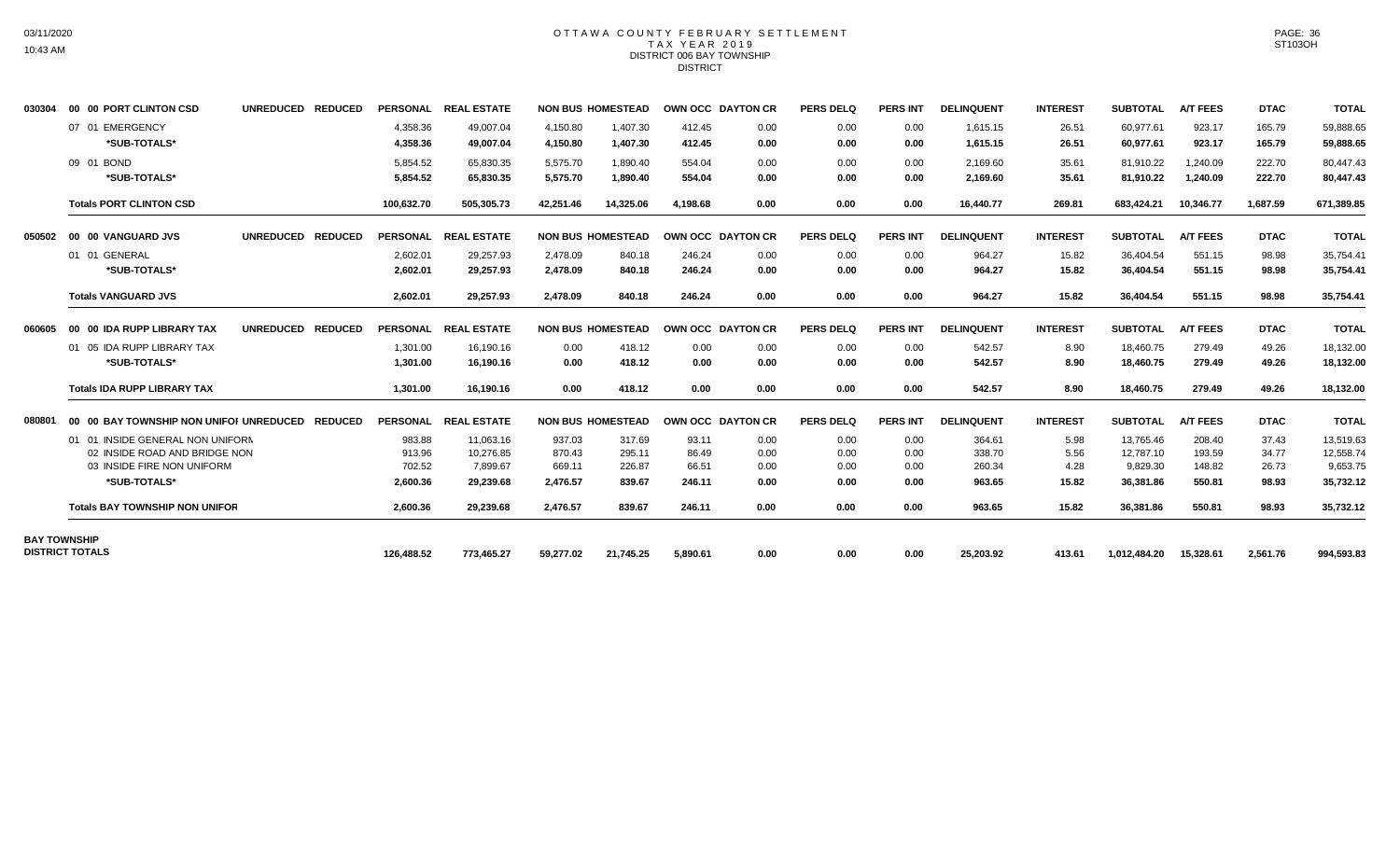# OTTAWA COUNTY FEBRUARY SETTLEMENT TAX YEAR 2019 DISTRICT 007 BCS IN BAY TAX CODE A

|        | 010101 00 00 OTTAWA COUNTY         | UNREDUCED REDUCED |                     |      | PERSONAL REAL ESTATE | <b>NON BUS HOMESTEAD</b> |        | OWN OCC DAYTON CR |      | <b>PERS DELQ</b> | PERS INT        | <b>DELINQUENT</b> | <b>INTEREST</b> | <b>SUBTOTAL</b> | <b>A/T FEES</b> | <b>DTAC</b> | <b>TOTAL</b> |
|--------|------------------------------------|-------------------|---------------------|------|----------------------|--------------------------|--------|-------------------|------|------------------|-----------------|-------------------|-----------------|-----------------|-----------------|-------------|--------------|
|        | 01 01 O.C.B.M.R.                   | 2.200000          | 1.213837            | 0.00 | 218.87               | 30.07                    | 4.81   | 1.57              | 0.00 | 0.00             | 0.00            | 6.37              | 0.31            | 262.00          | 3.97            | 0.69        | 257.34       |
|        | 02 O.C.B.M.R.                      | 1.400000          | 0.907110            | 0.00 | 163.56               | 22.47                    | 3.60   | 1.17              | 0.00 | 0.00             | 0.00            | 4.76              | 0.24            | 195.80          | 2.96            | 0.52        | 192.32       |
|        | *SUB-TOTALS*                       | 3.600000          | 2.120947            | 0.00 | 382.43               | 52.54                    | 8.41   | 2.74              | 0.00 | 0.00             | 0.00            | 11.13             | 0.55            | 457.80          | 6.93            | 1.21        | 449.66       |
|        | 02 01 NURSING HOME                 | 0.500000          | 0.435790            | 0.00 | 78.58                | 10.79                    | 1.73   | 0.56              | 0.00 | 0.00             | 0.00            | 2.29              | 0.11            | 94.06           | 1.42            | 0.25        | 92.39        |
|        | *SUB-TOTALS*                       | 0.500000          | 0.435790            | 0.00 | 78.58                | 10.79                    | 1.73   | 0.56              | 0.00 | 0.00             | 0.00            | 2.29              | 0.11            | 94.06           | 1.42            | 0.25        | 92.39        |
|        | 03 02 SENIOR PROGRAM               | 0.300000          | 0.225703            | 0.00 | 40.70                | 5.59                     | 0.89   | 0.29              | 0.00 | 0.00             | 0.00            | 1.18              | 0.06            | 48.71           | 0.74            | 0.13        | 47.84        |
|        | 03 SENIOR PROGRAM                  | 0.200000          | 0.174753            | 0.00 | 36.42                | 0.00                     | 0.69   | 0.00              | 0.00 | 0.00             | 0.00            | 1.06              | 0.05            | 38.22           | 0.58            | 0.10        | 37.54        |
|        | *SUB-TOTALS*                       | 0.500000          | 0.400456            | 0.00 | 77.12                | 5.59                     | 1.58   | 0.29              | 0.00 | 0.00             | 0.00            | 2.24              | 0.11            | 86.93           | 1.32            | 0.23        | 85.38        |
|        | 04 01 INSIDE GENERAL               | 2.000000          | 2.000000            | 0.00 | 360.63               | 49.54                    | 7.93   | 2.59              | 0.00 | 0.00             | 0.00            | 10.50             | 0.52            | 431.71          | 6.54            | 1.14        | 424.03       |
|        | *SUB-TOTALS*                       | 2.000000          | 2.000000            | 0.00 | 360.63               | 49.54                    | 7.93   | 2.59              | 0.00 | 0.00             | 0.00            | 10.50             | 0.52            | 431.71          | 6.54            | 1.14        | 424.03       |
|        | 07 01 MENTAL HEALTH                | 0.700000          | 0.637874            | 0.00 | 115.02               | 15.80                    | 2.53   | 0.83              | 0.00 | 0.00             | 0.00            | 3.35              | 0.17            | 137.70          | 2.08            | 0.37        | 135.25       |
|        | 02 MENTAL HEALTH                   | 0.300000          | 0.273374            | 0.00 | 49.29                | 6.77                     | 1.08   | 0.35              | 0.00 | 0.00             | 0.00            | 1.43              | 0.07            | 58.99           | 0.89            | 0.16        | 57.94        |
|        | 03 MENTAL HEALTH                   | 0.200000          | 0.182292            | 0.00 | 37.99                | 0.00                     | 0.72   | 0.00              | 0.00 | 0.00             | 0.00            | 1.11              | 0.05            | 39.87           | 0.60            | 0.10        | 39.17        |
|        | *SUB-TOTALS*                       | 1.200000          | 1.093540            | 0.00 | 202.30               | 22.57                    | 4.33   | 1.18              | 0.00 | 0.00             | 0.00            | 5.89              | 0.29            | 236.56          | 3.57            | 0.63        | 232.36       |
|        | <b>Totals OTTAWA COUNTY</b>        | 7.800000          | 6.050733            | 0.00 | 1,101.06             | 141.03                   | 23.98  | 7.36              | 0.00 | 0.00             | 0.00            | 32.05             | 1.58            | 1,307.06        | 19.78           | 3.46        | 1,283.82     |
|        |                                    | UNREDUCED REDUCED |                     |      | PERSONAL REAL ESTATE | <b>NON BUS HOMESTEAD</b> |        | OWN OCC DAYTON CR |      | <b>PERS DELQ</b> | <b>PERS INT</b> | <b>DELINQUENT</b> | <b>INTEREST</b> | <b>SUBTOTAL</b> | <b>A/T FEES</b> | <b>DTAC</b> | <b>TOTAL</b> |
|        | 01 01 INSIDE GENERAL               | 0.794000          | 0.794000            | 0.00 | 143.17               | 19.67                    | 3.15   | 1.03              | 0.00 | 0.00             | 0.00            | 4.17              | 0.21            | 171.40          | 2.59            | 0.45        | 168.36       |
|        | *SUB-TOTALS*                       | 0.794000          | 0.794000            | 0.00 | 143.17               | 19.67                    | 3.15   | 1.03              | 0.00 | 0.00             | 0.00            | 4.17              | 0.21            | 171.40          | 2.59            | 0.45        | 168.36       |
|        | 02 02 INSIDE ROADS                 | 0.738000          | 0.738000            | 0.00 | 133.07               | 18.28                    | 2.93   | 0.95              | 0.00 | 0.00             | 0.00            | 3.87              | 0.19            | 159.29          | 2.41            | 0.42        | 156.46       |
|        | *SUB-TOTALS*                       | 0.738000          | 0.738000            | 0.00 | 133.07               | 18.28                    | 2.93   | 0.95              | 0.00 | 0.00             | 0.00            | 3.87              | 0.19            | 159.29          | 2.41            | 0.42        | 156.46       |
|        | 03 03 INSIDE FIRE                  | 0.568000          | 0.568000            | 0.00 | 102.42               | 14.07                    | 2.25   | 0.73              | 0.00 | 0.00             | 0.00            | 2.98              | 0.15            | 122.60          | 1.86            | 0.33        | 120.41       |
|        | *SUB-TOTALS*                       | 0.568000          | 0.568000            | 0.00 | 102.42               | 14.07                    | 2.25   | 0.73              | 0.00 | 0.00             | 0.00            | 2.98              | 0.15            | 122.60          | 1.86            | 0.33        | 120.41       |
|        | 04 01 FIRE & EMS                   | 2.000000          | 1.984710            | 0.00 | 413.63               | 0.00                     | 7.87   | 0.00              | 0.00 | 0.00             | 0.00            | 12.04             | 0.59            | 434.13          | 6.57            | 1.14        | 426.42       |
|        | *SUB-TOTALS*                       | 2.000000          | 1.984710            | 0.00 | 413.63               | 0.00                     | 7.87   | 0.00              | 0.00 | 0.00             | 0.00            | 12.04             | 0.59            | 434.13          | 6.57            | 1.14        | 426.42       |
|        | <b>Totals BAY TOWNSHIP</b>         | 4.100000          | 4.084710            | 0.00 | 792.29               | 52.02                    | 16.20  | 2.71              | 0.00 | 0.00             | 0.00            | 23.06             | 1.14            | 887.42          | 13.43           | 2.34        | 871.65       |
| 030303 | 00 00 BENTON CARROLL SALEM         | UNREDUCED REDUCED |                     |      | PERSONAL REAL ESTATE | <b>NON BUS HOMESTEAD</b> |        | OWN OCC DAYTON CR |      | <b>PERS DELQ</b> | <b>PERS INT</b> | <b>DELINQUENT</b> | <b>INTEREST</b> | <b>SUBTOTAL</b> | <b>A/T FEES</b> | <b>DTAC</b> | <b>TOTAL</b> |
|        | 00 01 GENERAL                      | 3.700000          | 3.700000            | 0.00 | 667.16               | 91.65                    | 14.67  | 4.79              | 0.00 | 0.00             | 0.00            | 19.42             | 0.96            | 798.65          | 12.09           | 2.12        | 784.44       |
|        | 02 PERMANENT IMPROVEMENT           | 0.300000          | 0.300000            | 0.00 | 54.09                | 7.43                     | 1.19   | 0.39              | 0.00 | 0.00             | 0.00            | 1.57              | 0.08            | 64.75           | 0.98            | 0.17        | 63.60        |
|        | *SUB-TOTALS*                       | 4.000000          | 4.000000            | 0.00 | 721.25               | 99.08                    | 15.86  | 5.18              | 0.00 | 0.00             | 0.00            | 20.99             | 1.04            | 863.40          | 13.07           | 2.29        | 848.04       |
|        | 01 01 GENERAL                      | 20.700000         | 11.029271           | 0.00 | 1,988.73             | 273.19                   | 43.72  | 14.27             | 0.00 | 0.00             | 0.00            | 57.88             | 2.86            | 2,380.65        | 36.04           | 6.31        | 2,338.30     |
|        | 02 GENERAL                         | 4.330000          | 2.529980            | 0.00 | 456.19               | 62.67                    | 10.03  | 3.27              | 0.00 | 0.00             | 0.00            | 13.28             | 0.66            | 546.10          | 8.27            | 1.45        | 536.38       |
|        | 03 GENERAL                         | 3.900000          | 2.740764            | 0.00 | 494.20               | 67.89                    | 10.87  | 3.55              | 0.00 | 0.00             | 0.00            | 14.38             | 0.71            | 591.60          | 8.96            | 1.57        | 581.07       |
|        | 04 EMERGENCY                       | 3.750000          | 3.750000            | 0.00 | 781.53               | 0.00                     | 14.87  | 0.00              | 0.00 | 0.00             | 0.00            | 22.75             | 1.12            | 820.27          | 12.42           | 2.15        | 805.70       |
|        | 05 EMERGENCY                       | 3.900000          | 3.900000            | 0.00 | 812.79               | 0.00                     | 15.46  | 0.00              | 0.00 | 0.00             | 0.00            | 23.66             | 1.17            | 853.08          | 12.92           | 2.23        | 837.93       |
|        | *SUB-TOTALS*                       | 36.580000         | 23.950015           | 0.00 | 4,533.44             | 403.75                   | 94.95  | 21.09             | 0.00 | 0.00             | 0.00            | 131.95            | 6.52            | 5,191.70        | 78.61           | 13.71       | 5,099.38     |
|        | 02 01 PERMANENT IMPROVEMENT        | 1.200000          | 0.335698            | 0.00 | 60.53                | 8.32                     | 1.33   | 0.43              | 0.00 | 0.00             | 0.00            | 1.76              | 0.09            | 72.46           | 1.10            | 0.19        | 71.17        |
|        | *SUB-TOTALS*                       | 1.200000          | 0.335698            | 0.00 | 60.53                | 8.32                     | 1.33   | 0.43              | 0.00 | 0.00             | 0.00            | 1.76              | 0.09            | 72.46           | 1.10            | 0.19        | 71.17        |
|        | <b>Totals BENTON CARROLL SALEM</b> |                   | 41.780000 28.285713 | 0.00 | 5,315.22             | 511.15                   | 112.14 | 26.70             | 0.00 | 0.00             | 0.00            | 154.70            | 7.65            | 6,127.56        | 92.78           | 16.19       | 6,018.59     |
|        |                                    |                   |                     |      |                      |                          |        |                   |      |                  |                 |                   |                 |                 |                 |             |              |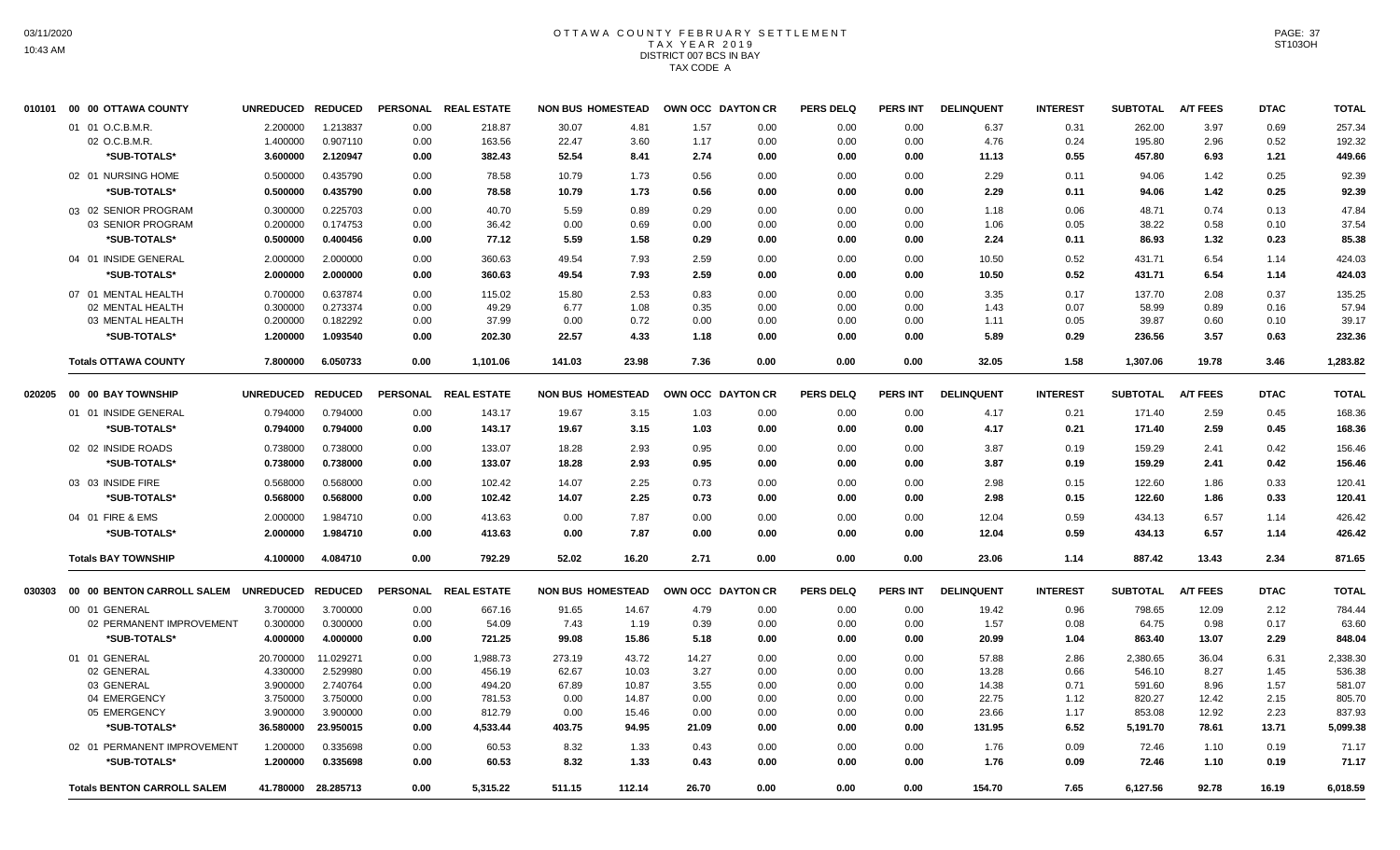# OTTAWA COUNTY FEBRUARY SETTLEMENT TAX YEAR 2019 DISTRICT 007 BCS IN BAY TAX CODE A

| 050501            | 00 00 PENTA COUNTY JVS                  | <b>UNREDUCED</b> | <b>REDUCED</b> | <b>PERSONAL</b> | <b>REAL ESTATE</b> | <b>NON BUS HOMESTEAD</b> |        | <b>OWN OCC DAYTON CR</b> |      | <b>PERS DELQ</b> | <b>PERS INT</b> | <b>DELINQUENT</b> | <b>INTEREST</b> | <b>SUBTOTAL</b> | <b>A/T FEES</b> | <b>DTAC</b> | <b>TOTAL</b> |
|-------------------|-----------------------------------------|------------------|----------------|-----------------|--------------------|--------------------------|--------|--------------------------|------|------------------|-----------------|-------------------|-----------------|-----------------|-----------------|-------------|--------------|
|                   | 01 01 GENERAL                           | 1.400000         | 1.272727       | 0.00            | 229.49             | 31.53                    | 5.05   | 1.65                     | 0.00 | 0.00             | 0.00            | 6.68              | 0.33            | 274.73          | 4.16            | 0.73        | 269.84       |
|                   | 02 GENERAL                              | 0.800000         | 0.727273       | 0.00            | 131.14             | 18.01                    | 2.88   | 0.94                     | 0.00 | 0.00             | 0.00            | 3.82              | 0.19            | 156.98          | 2.38            | 0.42        | 154.18       |
|                   | 03 PERMANENT IMP                        | 1.000000         | 0.820309       | 0.00            | 147.91             | 20.32                    | 3.25   | 1.06                     | 0.00 | 0.00             | 0.00            | 4.30              | 0.21            | 177.05          | 2.68            | 0.47        | 173.90       |
|                   | *SUB-TOTALS*                            | 3.200000         | 2.820309       | 0.00            | 508.54             | 69.86                    | 11.18  | 3.65                     | 0.00 | 0.00             | 0.00            | 14.80             | 0.73            | 608.76          | 9.22            | 1.62        | 597.92       |
|                   | <b>Totals PENTA COUNTY JVS</b>          | 3.200000         | 2.820309       | 0.00            | 508.54             | 69.86                    | 11.18  | 3.65                     | 0.00 | 0.00             | 0.00            | 14.80             | 0.73            | 608.76          | 9.22            | 1.62        | 597.92       |
| 060604            | 00 00 OAK HARBOR LIBRARY                | <b>UNREDUCED</b> | <b>REDUCED</b> | <b>PERSONAL</b> | <b>REAL ESTATE</b> | <b>NON BUS HOMESTEAD</b> |        | OWN OCC DAYTON CR        |      | <b>PERS DELO</b> | <b>PERS INT</b> | <b>DELINQUENT</b> | <b>INTEREST</b> | <b>SUBTOTAL</b> | <b>A/T FEES</b> | <b>DTAC</b> | <b>TOTAL</b> |
|                   | 01 04 OAK HARBOR LIBRARY                | 1.000000         | 0.861811       | 0.00            | 179.61             | 0.00                     | 3.42   | 0.00                     | 0.00 | 0.00             | 0.00            | 5.23              | 0.26            | 188.52          | 2.85            | 0.49        | 185.18       |
|                   | *SUB-TOTALS*                            | 1.000000         | 0.861811       | 0.00            | 179.61             | 0.00                     | 3.42   | 0.00                     | 0.00 | 0.00             | 0.00            | 5.23              | 0.26            | 188.52          | 2.85            | 0.49        | 185.18       |
|                   | <b>Totals OAK HARBOR LIBRARY</b>        | 1.000000         | 0.861811       | 0.00            | 179.61             | 0.00                     | 3.42   | 0.00                     | 0.00 | 0.00             | 0.00            | 5.23              | 0.26            | 188.52          | 2.85            | 0.49        | 185.18       |
| 080801            | 00 00 BAY TOWNSHIP NON UNIFOI UNREDUCED |                  | <b>REDUCED</b> | <b>PERSONAL</b> | <b>REAL ESTATE</b> | <b>NON BUS HOMESTEAD</b> |        | <b>OWN OCC DAYTON CR</b> |      | <b>PERS DELQ</b> | <b>PERS INT</b> | <b>DELINQUENT</b> | <b>INTEREST</b> | <b>SUBTOTAL</b> | <b>A/T FEES</b> | <b>DTAC</b> | <b>TOTAL</b> |
|                   | 01 01 INSIDE GENERAL NON UNIFORN        | 0.605000         | 0.605000       | 0.00            | 109.09             | 14.99                    | 2.40   | 0.78                     | 0.00 | 0.00             | 0.00            | 3.18              | 0.16            | 130.60          | 1.98            | 0.35        | 128.27       |
|                   | 02 INSIDE ROAD AND BRIDGE NON           | 0.562000         | 0.562000       | 0.00            | 101.34             | 13.92                    | 2.23   | 0.73                     | 0.00 | 0.00             | 0.00            | 2.95              | 0.15            | 121.32          | 1.84            | 0.32        | 119.16       |
|                   | 03 INSIDE FIRE NON UNIFORM              | 0.432000         | 0.432000       | 0.00            | 77.90              | 10.69                    | 1.70   | 0.57                     | 0.00 | 0.00             | 0.00            | 2.27              | 0.09            | 93.22           | 1.41            | 0.25        | 91.56        |
|                   | *SUB-TOTALS*                            | 1.599000         | 1.599000       | 0.00            | 288.33             | 39.60                    | 6.33   | 2.08                     | 0.00 | 0.00             | 0.00            | 8.40              | 0.40            | 345.14          | 5.23            | 0.92        | 338.99       |
|                   | <b>Totals BAY TOWNSHIP NON UNIFOR</b>   | 1.599000         | 1.599000       | 0.00            | 288.33             | 39.60                    | 6.33   | 2.08                     | 0.00 | 0.00             | 0.00            | 8.40              | 0.40            | 345.14          | 5.23            | 0.92        | 338.99       |
| <b>BCS IN BAY</b> |                                         |                  |                |                 |                    |                          |        |                          |      |                  |                 |                   |                 |                 |                 |             |              |
|                   | <b>TAX CODE A TOTALS</b>                | 59.479000        | 43.702276      | 0.00            | 8,185.05           | 813.66                   | 173.25 | 42.50                    | 0.00 | 0.00             | 0.00            | 238.24            | 11.76           | 9,464.46        | 143.29          | 25.02       | 9,296.15     |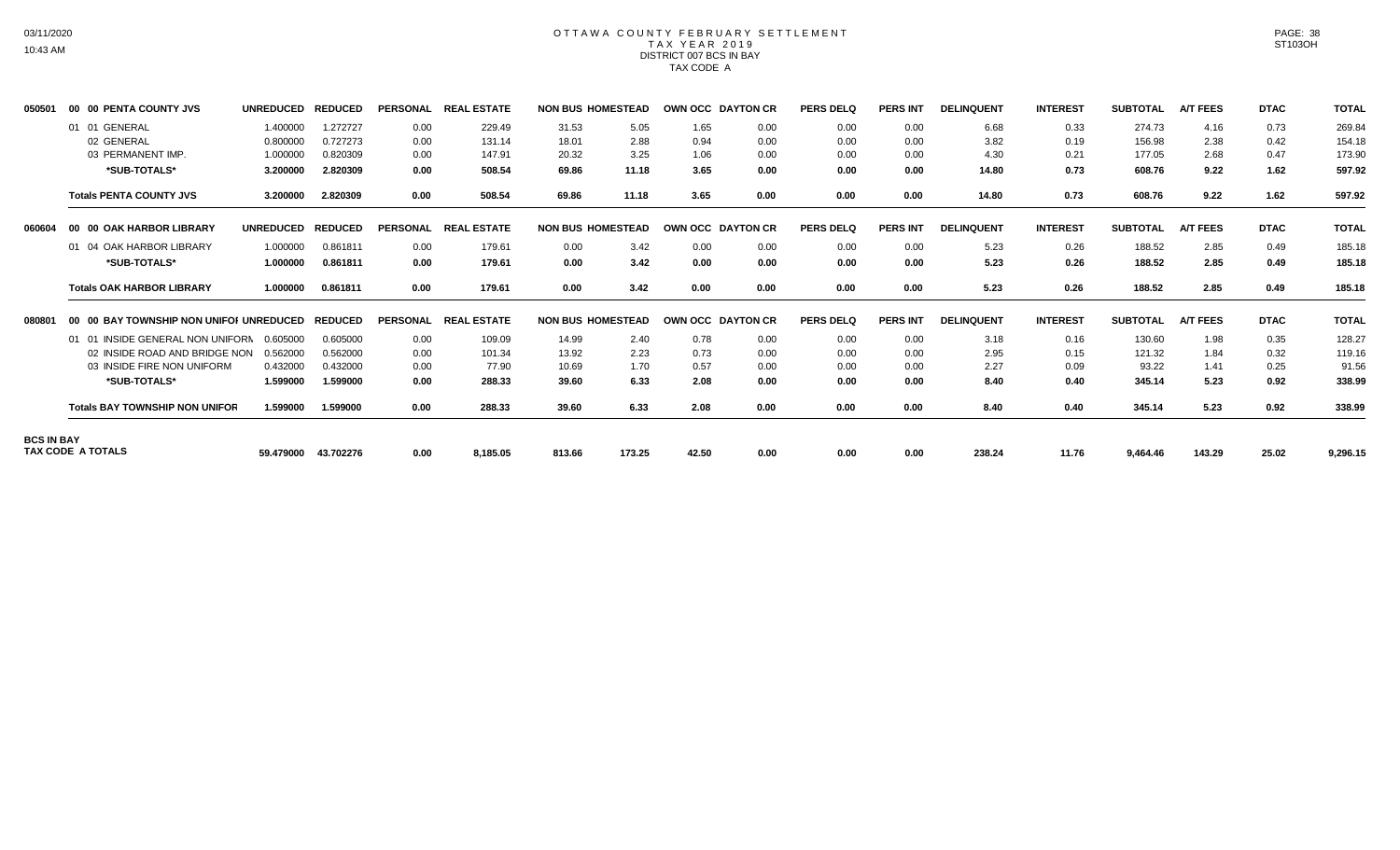# OTTAWA COUNTY FEBRUARY SETTLEMENT TAX YEAR 2019 DISTRICT 007 BCS IN BAY TAX CODE B

| 010101 | 00 00 OTTAWA COUNTY                | <b>UNREDUCED</b>  | <b>REDUCED</b>      |          | PERSONAL REAL ESTATE | <b>NON BUS HOMESTEAD</b> |      | OWN OCC DAYTON CR |      | <b>PERS DELQ</b> | PERS INT        | <b>DELINQUENT</b> | <b>INTEREST</b> | <b>SUBTOTAL</b> | <b>A/T FEES</b> | <b>DTAC</b> | <b>TOTAL</b> |
|--------|------------------------------------|-------------------|---------------------|----------|----------------------|--------------------------|------|-------------------|------|------------------|-----------------|-------------------|-----------------|-----------------|-----------------|-------------|--------------|
|        | 01 01 O.C.B.M.R.                   | 2.200000          | 1.897775            | 128.77   | 0.00                 | 0.00                     | 0.00 | 0.00              | 0.00 | 0.00             | 0.00            | 0.00              | 0.00            | 128.77          | 1.95            | 0.00        | 126.82       |
|        | 02 O.C.B.M.R.                      | 1.400000          | 1.257568            | 81.94    | 0.00                 | 0.00                     | 0.00 | 0.00              | 0.00 | 0.00             | 0.00            | 0.00              | 0.00            | 81.94           | 1.24            | 0.00        | 80.70        |
|        | *SUB-TOTALS*                       | 3.600000          | 3.155343            | 210.71   | 0.00                 | 0.00                     | 0.00 | 0.00              | 0.00 | 0.00             | 0.00            | 0.00              | 0.00            | 210.71          | 3.19            | 0.00        | 207.52       |
|        | 02 01 NURSING HOME                 | 0.500000          | 0.488991            | 29.27    | 0.00                 | 0.00                     | 0.00 | 0.00              | 0.00 | 0.00             | 0.00            | 0.00              | 0.00            | 29.27           | 0.44            | 0.00        | 28.83        |
|        | *SUB-TOTALS*                       | 0.500000          | 0.488991            | 29.27    | 0.00                 | 0.00                     | 0.00 | 0.00              | 0.00 | 0.00             | 0.00            | 0.00              | 0.00            | 29.27           | 0.44            | 0.00        | 28.83        |
|        | 03 02 SENIOR PROGRAM               | 0.300000          | 0.288129            | 17.56    | 0.00                 | 0.00                     | 0.00 | 0.00              | 0.00 | 0.00             | 0.00            | 0.00              | 0.00            | 17.56           | 0.27            | 0.00        | 17.29        |
|        | 03 SENIOR PROGRAM                  | 0.200000          | 0.196080            | 11.71    | 0.00                 | 0.00                     | 0.00 | 0.00              | 0.00 | 0.00             | 0.00            | 0.00              | 0.00            | 11.71           | 0.18            | 0.00        | 11.53        |
|        | *SUB-TOTALS*                       | 0.500000          | 0.484209            | 29.27    | 0.00                 | 0.00                     | 0.00 | 0.00              | 0.00 | 0.00             | 0.00            | 0.00              | 0.00            | 29.27           | 0.45            | 0.00        | 28.82        |
|        | 04 01 INSIDE GENERAL               | 2.000000          | 2.000000            | 117.06   | 0.00                 | 0.00                     | 0.00 | 0.00              | 0.00 | 0.00             | 0.00            | 0.00              | 0.00            | 117.06          | 1.77            | 0.00        | 115.29       |
|        | *SUB-TOTALS*                       | 2.000000          | 2.000000            | 117.06   | 0.00                 | 0.00                     | 0.00 | 0.00              | 0.00 | 0.00             | 0.00            | 0.00              | 0.00            | 117.06          | 1.77            | 0.00        | 115.29       |
|        | 07 01 MENTAL HEALTH                | 0.700000          | 0.685003            | 40.97    | 0.00                 | 0.00                     | 0.00 | 0.00              | 0.00 | 0.00             | 0.00            | 0.00              | 0.00            | 40.97           | 0.62            | 0.00        | 40.35        |
|        | 02 MENTAL HEALTH                   | 0.300000          | 0.293573            | 17.56    | 0.00                 | 0.00                     | 0.00 | 0.00              | 0.00 | 0.00             | 0.00            | 0.00              | 0.00            | 17.56           | 0.27            | 0.00        | 17.29        |
|        | 03 MENTAL HEALTH                   | 0.200000          | 0.195715            | 11.71    | 0.00                 | 0.00                     | 0.00 | 0.00              | 0.00 | 0.00             | 0.00            | 0.00              | 0.00            | 11.71           | 0.18            | 0.00        | 11.53        |
|        | *SUB-TOTALS*                       | 1.200000          | 1.174291            | 70.24    | 0.00                 | 0.00                     | 0.00 | 0.00              | 0.00 | 0.00             | 0.00            | 0.00              | 0.00            | 70.24           | 1.07            | 0.00        | 69.17        |
|        | <b>Totals OTTAWA COUNTY</b>        | 7.800000          | 7.302834            | 456.55   | 0.00                 | 0.00                     | 0.00 | 0.00              | 0.00 | 0.00             | 0.00            | 0.00              | 0.00            | 456.55          | 6.92            | 0.00        | 449.63       |
|        |                                    | UNREDUCED REDUCED |                     |          | PERSONAL REAL ESTATE | <b>NON BUS HOMESTEAD</b> |      | OWN OCC DAYTON CR |      | <b>PERS DELQ</b> | <b>PERS INT</b> | <b>DELINQUENT</b> | <b>INTEREST</b> | <b>SUBTOTAL</b> | <b>A/T FEES</b> | <b>DTAC</b> | <b>TOTAL</b> |
|        | 01 01 INSIDE GENERAL               | 0.794000          | 0.794000            | 46.47    | 0.00                 | 0.00                     | 0.00 | 0.00              | 0.00 | 0.00             | 0.00            | 0.00              | 0.00            | 46.47           | 0.70            | 0.00        | 45.77        |
|        | *SUB-TOTALS*                       | 0.794000          | 0.794000            | 46.47    | 0.00                 | 0.00                     | 0.00 | 0.00              | 0.00 | 0.00             | 0.00            | 0.00              | 0.00            | 46.47           | 0.70            | 0.00        | 45.77        |
|        | 02 02 INSIDE ROADS                 | 0.738000          | 0.738000            | 43.20    | 0.00                 | 0.00                     | 0.00 | 0.00              | 0.00 | 0.00             | 0.00            | 0.00              | 0.00            | 43.20           | 0.65            | 0.00        | 42.55        |
|        | *SUB-TOTALS*                       | 0.738000          | 0.738000            | 43.20    | 0.00                 | 0.00                     | 0.00 | 0.00              | 0.00 | 0.00             | 0.00            | 0.00              | 0.00            | 43.20           | 0.65            | 0.00        | 42.55        |
|        | 03 03 INSIDE FIRE                  | 0.568000          | 0.568000            | 33.25    | 0.00                 | 0.00                     | 0.00 | 0.00              | 0.00 | 0.00             | 0.00            | 0.00              | 0.00            | 33.25           | 0.50            | 0.00        | 32.75        |
|        | *SUB-TOTALS*                       | 0.568000          | 0.568000            | 33.25    | 0.00                 | 0.00                     | 0.00 | 0.00              | 0.00 | 0.00             | 0.00            | 0.00              | 0.00            | 33.25           | 0.50            | 0.00        | 32.75        |
|        | 04 01 FIRE & EMS                   | 2.000000          | 2.000000            | 117.06   | 0.00                 | 0.00                     | 0.00 | 0.00              | 0.00 | 0.00             | 0.00            | 0.00              | 0.00            | 117.06          | 1.77            | 0.00        | 115.29       |
|        | *SUB-TOTALS*                       | 2.000000          | 2.000000            | 117.06   | 0.00                 | 0.00                     | 0.00 | 0.00              | 0.00 | 0.00             | 0.00            | 0.00              | 0.00            | 117.06          | 1.77            | 0.00        | 115.29       |
|        | <b>Totals BAY TOWNSHIP</b>         | 4.100000          | 4.100000            | 239.98   | 0.00                 | 0.00                     | 0.00 | 0.00              | 0.00 | 0.00             | 0.00            | 0.00              | 0.00            | 239.98          | 3.62            | 0.00        | 236.36       |
| 030303 | 00 00 BENTON CARROLL SALEM         | UNREDUCED REDUCED |                     |          | PERSONAL REAL ESTATE | <b>NON BUS HOMESTEAD</b> |      | OWN OCC DAYTON CR |      | <b>PERS DELQ</b> | <b>PERS INT</b> | <b>DELINQUENT</b> | <b>INTEREST</b> | <b>SUBTOTAL</b> | <b>A/T FEES</b> | <b>DTAC</b> | <b>TOTAL</b> |
|        | 00 01 GENERAL                      | 3.700000          | 3.700000            | 216.56   | 0.00                 | 0.00                     | 0.00 | 0.00              | 0.00 | 0.00             | 0.00            | 0.00              | 0.00            | 216.56          | 3.28            | 0.00        | 213.28       |
|        | 02 PERMANENT IMPROVEMENT           | 0.300000          | 0.300000            | 17.56    | 0.00                 | 0.00                     | 0.00 | 0.00              | 0.00 | 0.00             | 0.00            | 0.00              | 0.00            | 17.56           | 0.27            | 0.00        | 17.29        |
|        | *SUB-TOTALS*                       | 4.000000          | 4.000000            | 234.12   | 0.00                 | 0.00                     | 0.00 | 0.00              | 0.00 | 0.00             | 0.00            | 0.00              | 0.00            | 234.12          | 3.55            | 0.00        | 230.57       |
|        | 01 01 GENERAL                      | 20.700000         | 14.263935           | 1,211.58 | 0.00                 | 0.00                     | 0.00 | 0.00              | 0.00 | 0.00             | 0.00            | 0.00              | 0.00            | 1,211.58        | 18.34           | 0.00        | 1,193.24     |
|        | 02 GENERAL                         | 4.330000          | 3.715305            | 253.44   | 0.00                 | 0.00                     | 0.00 | 0.00              | 0.00 | 0.00             | 0.00            | 0.00              | 0.00            | 253.44          | 3.84            | 0.00        | 249.60       |
|        | 03 GENERAL                         | 3.900000          | 3.872045            | 228.27   | 0.00                 | 0.00                     | 0.00 | 0.00              | 0.00 | 0.00             | 0.00            | 0.00              | 0.00            | 228.27          | 3.46            | 0.00        | 224.81       |
|        | 04 EMERGENCY                       | 3.750000          | 3.750000            | 219.49   | 0.00                 | 0.00                     | 0.00 | 0.00              | 0.00 | 0.00             | 0.00            | 0.00              | 0.00            | 219.49          | 3.32            | 0.00        | 216.17       |
|        | 05 EMERGENCY                       | 3.900000          | 3.900000            | 228.27   | 0.00                 | 0.00                     | 0.00 | 0.00              | 0.00 | 0.00             | 0.00            | 0.00              | 0.00            | 228.27          | 3.46            | 0.00        | 224.81       |
|        | *SUB-TOTALS*                       | 36.580000         | 29.501285           | 2,141.05 | 0.00                 | 0.00                     | 0.00 | 0.00              | 0.00 | 0.00             | 0.00            | 0.00              | 0.00            | 2,141.05        | 32.42           | 0.00        | 2,108.63     |
|        | 02 01 PERMANENT IMPROVEMENT        | 1.200000          | 0.652250            | 70.24    | 0.00                 | 0.00                     | 0.00 | 0.00              | 0.00 | 0.00             | 0.00            | 0.00              | 0.00            | 70.24           | 1.06            | 0.00        | 69.18        |
|        | *SUB-TOTALS*                       | 1.200000          | 0.652250            | 70.24    | 0.00                 | 0.00                     | 0.00 | 0.00              | 0.00 | 0.00             | 0.00            | 0.00              | 0.00            | 70.24           | 1.06            | 0.00        | 69.18        |
|        | <b>Totals BENTON CARROLL SALEM</b> |                   | 41.780000 34.153535 | 2.445.41 | 0.00                 | 0.00                     | 0.00 | 0.00              | 0.00 | 0.00             | 0.00            | 0.00              | 0.00            | 2,445.41        | 37.03           | 0.00        | 2,408.38     |
|        |                                    |                   |                     |          |                      |                          |      |                   |      |                  |                 |                   |                 |                 |                 |             |              |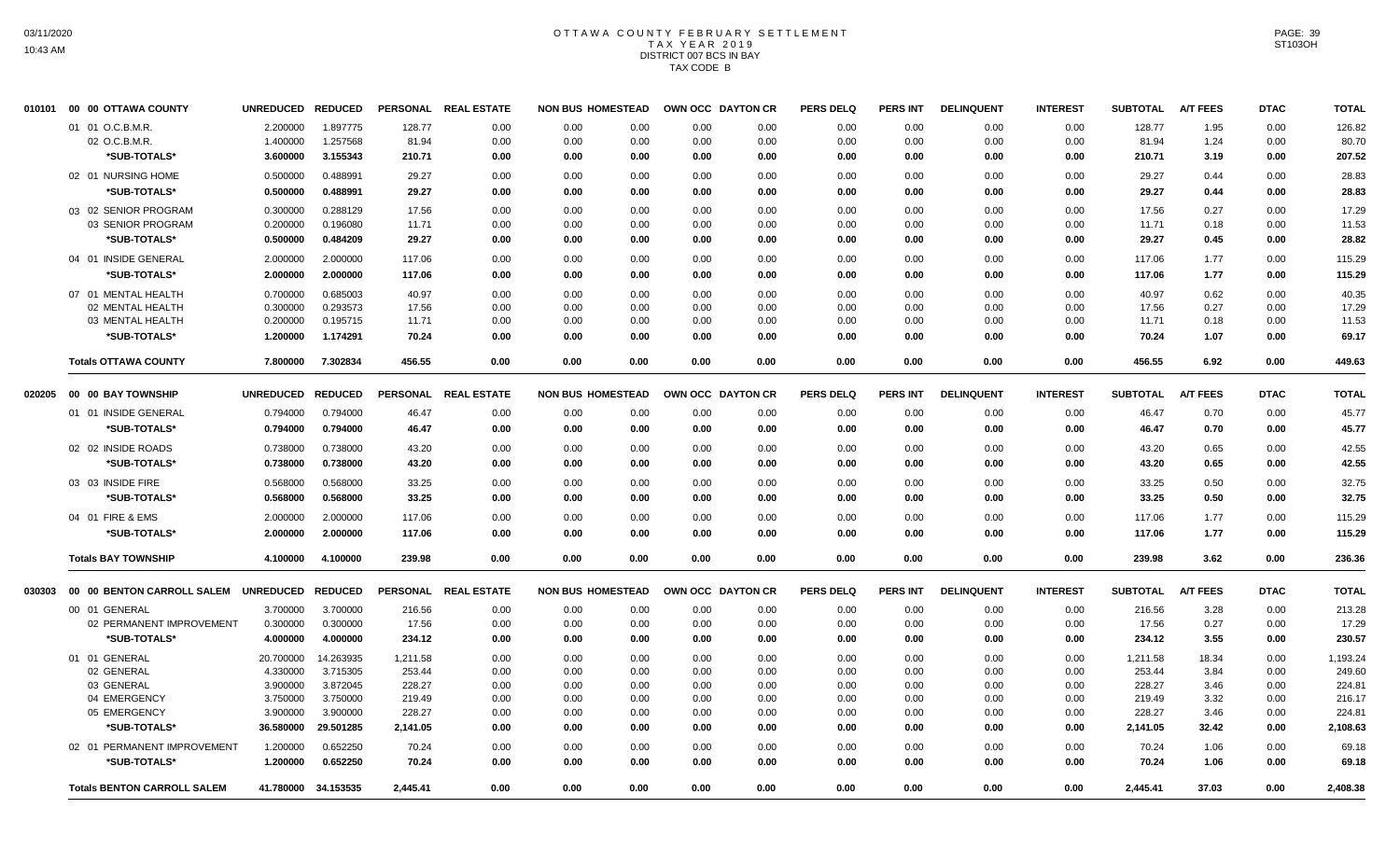# OTTAWA COUNTY FEBRUARY SETTLEMENT TAX YEAR 2019 DISTRICT 007 BCS IN BAY TAX CODE B

| 050501            | 00 00 PENTA COUNTY JVS                  | <b>UNREDUCED</b> | <b>REDUCED</b> | <b>PERSONAL</b> | <b>REAL ESTATE</b> | <b>NON BUS HOMESTEAD</b> |      | OWN OCC DAYTON CR        |      | <b>PERS DELQ</b> | <b>PERS INT</b> | <b>DELINQUENT</b> | <b>INTEREST</b> | <b>SUBTOTAL</b> | <b>A/T FEES</b> | <b>DTAC</b> | <b>TOTAL</b> |
|-------------------|-----------------------------------------|------------------|----------------|-----------------|--------------------|--------------------------|------|--------------------------|------|------------------|-----------------|-------------------|-----------------|-----------------|-----------------|-------------|--------------|
|                   | 01 01 GENERAL                           | 1.400000         | 1.364990       | 81.94           | 0.00               | 0.00                     | 0.00 | 0.00                     | 0.00 | 0.00             | 0.00            | 0.00              | 0.00            | 81.94           | 1.24            | 0.00        | 80.70        |
|                   | 02 GENERAL                              | 0.800000         | 0.779994       | 46.82           | 0.00               | 0.00                     | 0.00 | 0.00                     | 0.00 | 0.00             | 0.00            | 0.00              | 0.00            | 46.82           | 0.71            | 0.00        | 46.11        |
|                   | 03 PERMANENT IMP                        | 1.000000         | 0.974993       | 58.53           | 0.00               | 0.00                     | 0.00 | 0.00                     | 0.00 | 0.00             | 0.00            | 0.00              | 0.00            | 58.53           | 0.89            | 0.00        | 57.64        |
|                   | *SUB-TOTALS*                            | 3.200000         | 3.119977       | 187.29          | 0.00               | 0.00                     | 0.00 | 0.00                     | 0.00 | 0.00             | 0.00            | 0.00              | 0.00            | 187.29          | 2.84            | 0.00        | 184.45       |
|                   | <b>Totals PENTA COUNTY JVS</b>          | 3.200000         | 3.119977       | 187.29          | 0.00               | 0.00                     | 0.00 | 0.00                     | 0.00 | 0.00             | 0.00            | 0.00              | 0.00            | 187.29          | 2.84            | 0.00        | 184.45       |
| 060604            | 00 00 OAK HARBOR LIBRARY                | <b>UNREDUCED</b> | <b>REDUCED</b> | <b>PERSONAL</b> | <b>REAL ESTATE</b> | <b>NON BUS HOMESTEAD</b> |      | <b>OWN OCC DAYTON CR</b> |      | <b>PERS DELQ</b> | <b>PERS INT</b> | <b>DELINQUENT</b> | <b>INTEREST</b> | <b>SUBTOTAL</b> | <b>A/T FEES</b> | <b>DTAC</b> | <b>TOTAL</b> |
|                   | 01 04 OAK HARBOR LIBRARY                | 1.000000         | 0.992832       | 58.53           | 0.00               | 0.00                     | 0.00 | 0.00                     | 0.00 | 0.00             | 0.00            | 0.00              | 0.00            | 58.53           | 0.89            | 0.00        | 57.64        |
|                   | *SUB-TOTALS*                            | 1.000000         | 0.992832       | 58.53           | 0.00               | 0.00                     | 0.00 | 0.00                     | 0.00 | 0.00             | 0.00            | 0.00              | 0.00            | 58.53           | 0.89            | 0.00        | 57.64        |
|                   | <b>Totals OAK HARBOR LIBRARY</b>        | 1.000000         | 0.992832       | 58.53           | 0.00               | 0.00                     | 0.00 | 0.00                     | 0.00 | 0.00             | 0.00            | 0.00              | 0.00            | 58.53           | 0.89            | 0.00        | 57.64        |
| 080801            | 00 00 BAY TOWNSHIP NON UNIFOI UNREDUCED |                  | <b>REDUCED</b> | <b>PERSONAL</b> | <b>REAL ESTATE</b> | <b>NON BUS HOMESTEAD</b> |      | OWN OCC DAYTON CR        |      | <b>PERS DELQ</b> | <b>PERS INT</b> | <b>DELINQUENT</b> | <b>INTEREST</b> | <b>SUBTOTAL</b> | <b>A/T FEES</b> | <b>DTAC</b> | <b>TOTAL</b> |
|                   | 01 01 INSIDE GENERAL NON UNIFORN        | 0.605000         | 0.605000       | 35.41           | 0.00               | 0.00                     | 0.00 | 0.00                     | 0.00 | 0.00             | 0.00            | 0.00              | 0.00            | 35.41           | 0.54            | 0.00        | 34.87        |
|                   | 02 INSIDE ROAD AND BRIDGE NON           | 0.562000         | 0.562000       | 32.89           | 0.00               | 0.00                     | 0.00 | 0.00                     | 0.00 | 0.00             | 0.00            | 0.00              | 0.00            | 32.89           | 0.50            | 0.00        | 32.39        |
|                   | 03 INSIDE FIRE NON UNIFORM              | 0.432000         | 0.432000       | 25.27           | 0.00               | 0.00                     | 0.00 | 0.00                     | 0.00 | 0.00             | 0.00            | 0.00              | 0.00            | 25.27           | 0.38            | 0.00        | 24.89        |
|                   | *SUB-TOTALS*                            | 1.599000         | 1.599000       | 93.57           | 0.00               | 0.00                     | 0.00 | 0.00                     | 0.00 | 0.00             | 0.00            | 0.00              | 0.00            | 93.57           | 1.42            | 0.00        | 92.15        |
|                   | <b>Totals BAY TOWNSHIP NON UNIFOR</b>   | 1.599000         | 1.599000       | 93.57           | 0.00               | 0.00                     | 0.00 | 0.00                     | 0.00 | 0.00             | 0.00            | 0.00              | 0.00            | 93.57           | 1.42            | 0.00        | 92.15        |
| <b>BCS IN BAY</b> |                                         |                  |                |                 |                    |                          |      |                          |      |                  |                 |                   |                 |                 |                 |             |              |
|                   | <b>TAX CODE B TOTALS</b>                | 59.479000        | 51.268178      | 3,481.33        | 0.00               | 0.00                     | 0.00 | 0.00                     | 0.00 | 0.00             | 0.00            | 0.00              | 0.00            | 3,481.33        | 52.72           | 0.00        | 3,428.61     |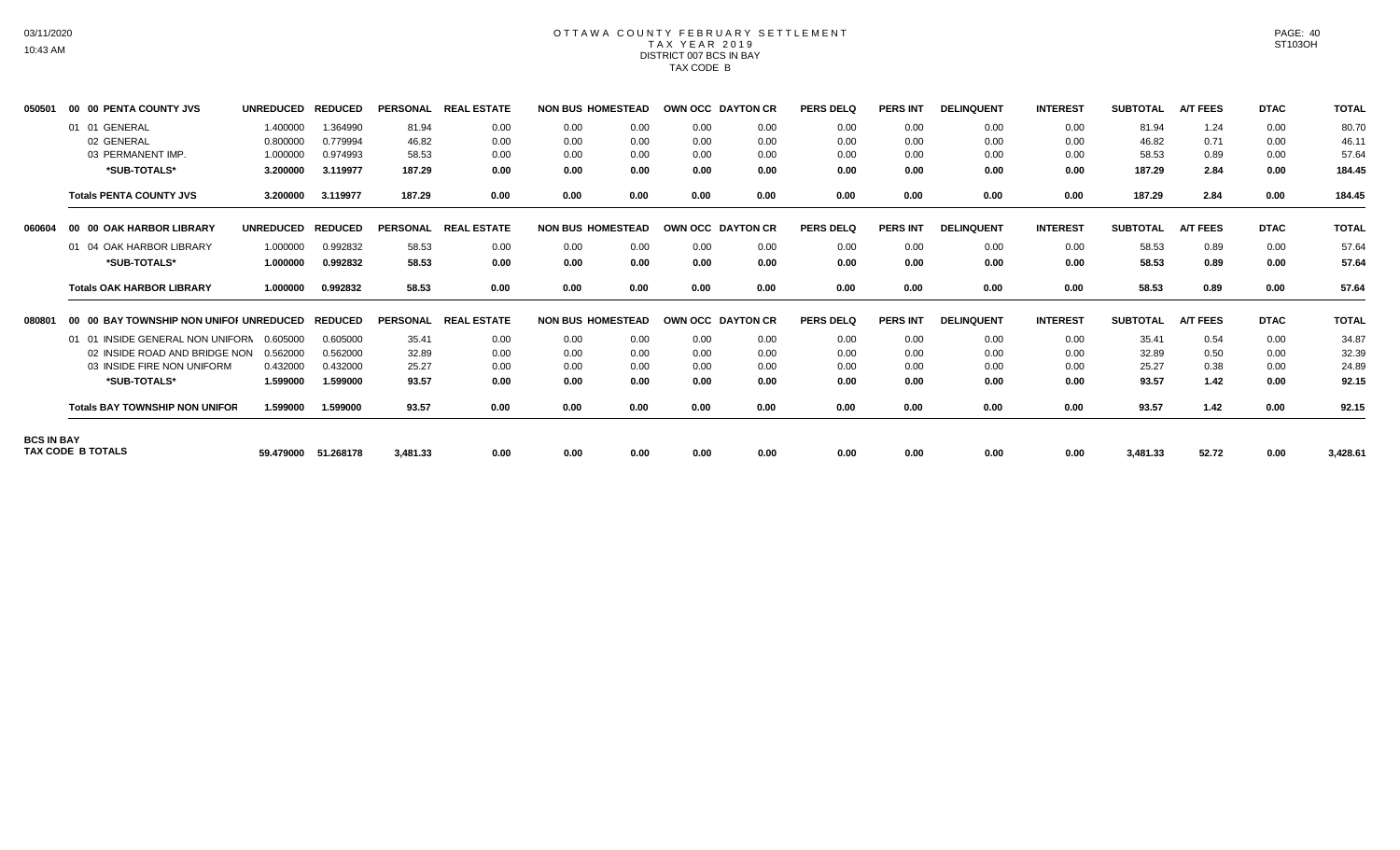#### OTTAWA COUNTY FEBRUARY SETTLEMENT T A X Y E A R 2 0 1 9 DISTRICT 007 BCS IN BAY **DISTRICT**

| 1.57<br>01 01 O.C.B.M.R.<br>128.77<br>218.87<br>30.07<br>4.81<br>0.00<br>0.00<br>6.37<br>0.31<br>390.77<br>5.92<br>0.69<br>0.00<br>02 O.C.B.M.R.<br>81.94<br>163.56<br>22.47<br>3.60<br>1.17<br>0.00<br>0.00<br>0.00<br>4.76<br>0.24<br>277.74<br>4.20<br>0.52<br>*SUB-TOTALS*<br>210.71<br>382.43<br>52.54<br>8.41<br>2.74<br>0.00<br>0.00<br>0.00<br>11.13<br>0.55<br>668.51<br>10.12<br>1.21<br>02 01 NURSING HOME<br>29.27<br>78.58<br>10.79<br>1.73<br>0.56<br>0.00<br>0.00<br>0.00<br>2.29<br>0.11<br>123.33<br>1.86<br>0.25<br>78.58<br>1.73<br>1.86<br>0.25<br>*SUB-TOTALS*<br>29.27<br>10.79<br>0.56<br>0.00<br>0.00<br>0.00<br>2.29<br>0.11<br>123.33<br>03 02 SENIOR PROGRAM<br>17.56<br>40.70<br>5.59<br>0.89<br>0.29<br>0.00<br>0.00<br>0.06<br>66.27<br>1.01<br>0.13<br>0.00<br>1.18<br>0.00<br>03 SENIOR PROGRAM<br>11.71<br>36.42<br>0.69<br>0.00<br>0.00<br>0.00<br>0.00<br>1.06<br>0.05<br>49.93<br>0.76<br>0.10<br>*SUB-TOTALS*<br>29.27<br>77.12<br>5.59<br>1.58<br>0.29<br>0.00<br>0.00<br>116.20<br>1.77<br>0.23<br>0.00<br>2.24<br>0.11<br>04 01 INSIDE GENERAL<br>360.63<br>49.54<br>7.93<br>548.77<br>117.06<br>2.59<br>0.00<br>0.00<br>0.00<br>10.50<br>0.52<br>8.31<br>1.14<br>*SUB-TOTALS*<br>7.93<br>0.52<br>8.31<br>117.06<br>360.63<br>49.54<br>2.59<br>0.00<br>0.00<br>0.00<br>10.50<br>548.77<br>1.14<br>07 01 MENTAL HEALTH<br>2.53<br>0.17<br>178.67<br>2.70<br>0.37<br>40.97<br>115.02<br>15.80<br>0.83<br>0.00<br>0.00<br>0.00<br>3.35<br>02 MENTAL HEALTH<br>17.56<br>49.29<br>6.77<br>1.08<br>76.55<br>1.16<br>0.35<br>0.00<br>0.00<br>0.00<br>1.43<br>0.07<br>0.16<br>03 MENTAL HEALTH<br>11.71<br>37.99<br>0.00<br>0.72<br>0.00<br>0.00<br>0.00<br>0.05<br>51.58<br>0.78<br>0.10<br>0.00<br>1.11<br>*SUB-TOTALS*<br>0.63<br>70.24<br>202.30<br>22.57<br>4.33<br>1.18<br>0.00<br>0.00<br>0.00<br>5.89<br>0.29<br>306.80<br>4.64<br>456.55<br><b>Totals OTTAWA COUNTY</b><br>1,101.06<br>141.03<br>23.98<br>7.36<br>0.00<br>0.00<br>0.00<br>32.05<br>1.58<br>1,763.61<br>26.70<br>3.46<br>UNREDUCED REDUCED<br>PERSONAL REAL ESTATE<br><b>NON BUS HOMESTEAD</b><br>OWN OCC DAYTON CR<br><b>PERS DELQ</b><br><b>PERS INT</b><br><b>DELINQUENT</b><br><b>INTEREST</b><br><b>SUBTOTAL</b><br><b>A/T FEES</b><br><b>DTAC</b><br>00 00 BAY TOWNSHIP<br>020205<br>4.17<br>217.87<br>01 01 INSIDE GENERAL<br>46.47<br>143.17<br>19.67<br>3.15<br>1.03<br>0.00<br>0.00<br>0.00<br>0.21<br>3.29<br>0.45<br>*SUB-TOTALS*<br>46.47<br>143.17<br>19.67<br>3.15<br>1.03<br>0.00<br>0.00<br>0.00<br>4.17<br>0.21<br>217.87<br>3.29<br>0.45<br>02 02 INSIDE ROADS<br>43.20<br>133.07<br>18.28<br>2.93<br>0.95<br>0.00<br>0.00<br>3.87<br>0.19<br>202.49<br>3.06<br>0.42<br>0.00<br>*SUB-TOTALS*<br>2.93<br>0.95<br>202.49<br>3.06<br>0.42<br>43.20<br>133.07<br>18.28<br>0.00<br>0.00<br>0.00<br>3.87<br>0.19<br>2.25<br>2.36<br>03 03 INSIDE FIRE<br>33.25<br>102.42<br>14.07<br>0.73<br>0.00<br>0.00<br>0.00<br>2.98<br>0.15<br>155.85<br>0.33<br>153.16<br>33.25<br>2.25<br>2.36<br>0.33<br>*SUB-TOTALS*<br>102.42<br>14.07<br>0.73<br>0.00<br>0.00<br>2.98<br>0.15<br>155.85<br>0.00<br>04 01 FIRE & EMS<br>7.87<br>117.06<br>413.63<br>0.00<br>0.00<br>0.00<br>0.00<br>0.00<br>12.04<br>0.59<br>551.19<br>8.34<br>1.14<br>541.71<br>*SUB-TOTALS*<br>117.06<br>7.87<br>0.59<br>551.19<br>8.34<br>1.14<br>541.71<br>413.63<br>0.00<br>0.00<br>0.00<br>0.00<br>0.00<br>12.04<br><b>Totals BAY TOWNSHIP</b><br>239.98<br>792.29<br>52.02<br>16.20<br>2.71<br>0.00<br>1,127.40<br>17.05<br>2.34<br>0.00<br>0.00<br>23.06<br>1.14<br>00 00 BENTON CARROLL SALEM UNREDUCED REDUCED<br>PERSONAL REAL ESTATE<br><b>NON BUS HOMESTEAD</b><br>OWN OCC DAYTON CR<br><b>PERS DELQ</b><br><b>PERS INT</b><br><b>DELINQUENT</b><br><b>INTEREST</b><br><b>SUBTOTAL</b><br><b>A/T FEES</b><br><b>DTAC</b><br>030303<br>216.56<br>667.16<br>91.65<br>14.67<br>0.00<br>0.00<br>0.96<br>1,015.21<br>15.37<br>2.12<br>00 01 GENERAL<br>4.79<br>0.00<br>19.42<br>02 PERMANENT IMPROVEMENT<br>17.56<br>54.09<br>7.43<br>1.19<br>0.39<br>0.00<br>0.00<br>0.08<br>82.31<br>1.25<br>0.17<br>0.00<br>1.57<br>*SUB-TOTALS*<br>234.12<br>15.86<br>1,097.52<br>16.62<br>2.29<br>721.25<br>99.08<br>5.18<br>0.00<br>0.00<br>0.00<br>20.99<br>1.04<br>01 01 GENERAL<br>273.19<br>43.72<br>14.27<br>3,592.23<br>54.38<br>1,211.58<br>1,988.73<br>0.00<br>0.00<br>0.00<br>57.88<br>2.86<br>6.31<br>02 GENERAL<br>253.44<br>456.19<br>62.67<br>3.27<br>0.00<br>0.00<br>0.66<br>799.54<br>12.11<br>1.45<br>10.03<br>0.00<br>13.28<br>228.27<br>10.87<br>3.55<br>0.00<br>0.00<br>14.38<br>0.71<br>12.42<br>1.57<br>03 GENERAL<br>494.20<br>67.89<br>0.00<br>819.87<br>04 EMERGENCY<br>219.49<br>781.53<br>0.00<br>14.87<br>0.00<br>0.00<br>0.00<br>0.00<br>22.75<br>1.12<br>1,039.76<br>15.74<br>2.15<br>05 EMERGENCY<br>228.27<br>812.79<br>0.00<br>15.46<br>0.00<br>0.00<br>0.00<br>0.00<br>1.17<br>16.38<br>2.23<br>23.66<br>1,081.35<br>*SUB-TOTALS*<br>2,141.05<br>4,533.44<br>94.95<br>6.52<br>7,332.75<br>111.03<br>403.75<br>21.09<br>0.00<br>0.00<br>0.00<br>131.95<br>13.71<br>02 01 PERMANENT IMPROVEMENT<br>70.24<br>60.53<br>8.32<br>1.33<br>0.00<br>0.00<br>0.09<br>142.70<br>0.19<br>0.43<br>0.00<br>1.76<br>2.16<br>*SUB-TOTALS*<br>70.24<br>60.53<br>8.32<br>1.33<br>0.43<br>0.00<br>0.00<br>1.76<br>0.09<br>142.70<br>2.16<br>0.19<br>0.00<br>154.70<br>7.65<br>8,572.97<br>129.81<br>16.19<br><b>Totals BENTON CARROLL SALEM</b><br>2,445.41<br>5,315.22<br>511.15<br>112.14<br>26.70<br>0.00<br>0.00<br>0.00 | 010101 | 00 00 OTTAWA COUNTY | UNREDUCED REDUCED | PERSONAL REAL ESTATE | <b>NON BUS HOMESTEAD</b> |  | OWN OCC DAYTON CR | <b>PERS DELQ</b> | <b>PERS INT</b> | <b>DELINQUENT</b> | <b>INTEREST</b> | <b>SUBTOTAL</b> | <b>A/T FEES</b> | <b>DTAC</b> | <b>TOTAL</b> |
|--------------------------------------------------------------------------------------------------------------------------------------------------------------------------------------------------------------------------------------------------------------------------------------------------------------------------------------------------------------------------------------------------------------------------------------------------------------------------------------------------------------------------------------------------------------------------------------------------------------------------------------------------------------------------------------------------------------------------------------------------------------------------------------------------------------------------------------------------------------------------------------------------------------------------------------------------------------------------------------------------------------------------------------------------------------------------------------------------------------------------------------------------------------------------------------------------------------------------------------------------------------------------------------------------------------------------------------------------------------------------------------------------------------------------------------------------------------------------------------------------------------------------------------------------------------------------------------------------------------------------------------------------------------------------------------------------------------------------------------------------------------------------------------------------------------------------------------------------------------------------------------------------------------------------------------------------------------------------------------------------------------------------------------------------------------------------------------------------------------------------------------------------------------------------------------------------------------------------------------------------------------------------------------------------------------------------------------------------------------------------------------------------------------------------------------------------------------------------------------------------------------------------------------------------------------------------------------------------------------------------------------------------------------------------------------------------------------------------------------------------------------------------------------------------------------------------------------------------------------------------------------------------------------------------------------------------------------------------------------------------------------------------------------------------------------------------------------------------------------------------------------------------------------------------------------------------------------------------------------------------------------------------------------------------------------------------------------------------------------------------------------------------------------------------------------------------------------------------------------------------------------------------------------------------------------------------------------------------------------------------------------------------------------------------------------------------------------------------------------------------------------------------------------------------------------------------------------------------------------------------------------------------------------------------------------------------------------------------------------------------------------------------------------------------------------------------------------------------------------------------------------------------------------------------------------------------------------------------------------------------------------------------------------------------------------------------------------------------------------------------------------------------------------------------------------------------------------------------------------------------------------------------------------------------------------------------------------------------------------------------------------------------------------------------------------------------------------------------------------------------------------------------------------------------------------------------------------------------------------------------------------------------------------------------------------------------------------------------------------------------------------------------------------------------------------------------------------------------------------------------------------------------------------------------------------------------------------------------------------------------------------------------------------------------------------------------------------------------------------------------------------------------------------------------------------------------------------------------------------------------------------------------|--------|---------------------|-------------------|----------------------|--------------------------|--|-------------------|------------------|-----------------|-------------------|-----------------|-----------------|-----------------|-------------|--------------|
|                                                                                                                                                                                                                                                                                                                                                                                                                                                                                                                                                                                                                                                                                                                                                                                                                                                                                                                                                                                                                                                                                                                                                                                                                                                                                                                                                                                                                                                                                                                                                                                                                                                                                                                                                                                                                                                                                                                                                                                                                                                                                                                                                                                                                                                                                                                                                                                                                                                                                                                                                                                                                                                                                                                                                                                                                                                                                                                                                                                                                                                                                                                                                                                                                                                                                                                                                                                                                                                                                                                                                                                                                                                                                                                                                                                                                                                                                                                                                                                                                                                                                                                                                                                                                                                                                                                                                                                                                                                                                                                                                                                                                                                                                                                                                                                                                                                                                                                                                                                                                                                                                                                                                                                                                                                                                                                                                                                                                                                                                                                          |        |                     |                   |                      |                          |  |                   |                  |                 |                   |                 |                 |                 |             | 384.16       |
|                                                                                                                                                                                                                                                                                                                                                                                                                                                                                                                                                                                                                                                                                                                                                                                                                                                                                                                                                                                                                                                                                                                                                                                                                                                                                                                                                                                                                                                                                                                                                                                                                                                                                                                                                                                                                                                                                                                                                                                                                                                                                                                                                                                                                                                                                                                                                                                                                                                                                                                                                                                                                                                                                                                                                                                                                                                                                                                                                                                                                                                                                                                                                                                                                                                                                                                                                                                                                                                                                                                                                                                                                                                                                                                                                                                                                                                                                                                                                                                                                                                                                                                                                                                                                                                                                                                                                                                                                                                                                                                                                                                                                                                                                                                                                                                                                                                                                                                                                                                                                                                                                                                                                                                                                                                                                                                                                                                                                                                                                                                          |        |                     |                   |                      |                          |  |                   |                  |                 |                   |                 |                 |                 |             | 273.02       |
|                                                                                                                                                                                                                                                                                                                                                                                                                                                                                                                                                                                                                                                                                                                                                                                                                                                                                                                                                                                                                                                                                                                                                                                                                                                                                                                                                                                                                                                                                                                                                                                                                                                                                                                                                                                                                                                                                                                                                                                                                                                                                                                                                                                                                                                                                                                                                                                                                                                                                                                                                                                                                                                                                                                                                                                                                                                                                                                                                                                                                                                                                                                                                                                                                                                                                                                                                                                                                                                                                                                                                                                                                                                                                                                                                                                                                                                                                                                                                                                                                                                                                                                                                                                                                                                                                                                                                                                                                                                                                                                                                                                                                                                                                                                                                                                                                                                                                                                                                                                                                                                                                                                                                                                                                                                                                                                                                                                                                                                                                                                          |        |                     |                   |                      |                          |  |                   |                  |                 |                   |                 |                 |                 |             | 657.18       |
|                                                                                                                                                                                                                                                                                                                                                                                                                                                                                                                                                                                                                                                                                                                                                                                                                                                                                                                                                                                                                                                                                                                                                                                                                                                                                                                                                                                                                                                                                                                                                                                                                                                                                                                                                                                                                                                                                                                                                                                                                                                                                                                                                                                                                                                                                                                                                                                                                                                                                                                                                                                                                                                                                                                                                                                                                                                                                                                                                                                                                                                                                                                                                                                                                                                                                                                                                                                                                                                                                                                                                                                                                                                                                                                                                                                                                                                                                                                                                                                                                                                                                                                                                                                                                                                                                                                                                                                                                                                                                                                                                                                                                                                                                                                                                                                                                                                                                                                                                                                                                                                                                                                                                                                                                                                                                                                                                                                                                                                                                                                          |        |                     |                   |                      |                          |  |                   |                  |                 |                   |                 |                 |                 |             | 121.22       |
|                                                                                                                                                                                                                                                                                                                                                                                                                                                                                                                                                                                                                                                                                                                                                                                                                                                                                                                                                                                                                                                                                                                                                                                                                                                                                                                                                                                                                                                                                                                                                                                                                                                                                                                                                                                                                                                                                                                                                                                                                                                                                                                                                                                                                                                                                                                                                                                                                                                                                                                                                                                                                                                                                                                                                                                                                                                                                                                                                                                                                                                                                                                                                                                                                                                                                                                                                                                                                                                                                                                                                                                                                                                                                                                                                                                                                                                                                                                                                                                                                                                                                                                                                                                                                                                                                                                                                                                                                                                                                                                                                                                                                                                                                                                                                                                                                                                                                                                                                                                                                                                                                                                                                                                                                                                                                                                                                                                                                                                                                                                          |        |                     |                   |                      |                          |  |                   |                  |                 |                   |                 |                 |                 |             | 121.22       |
|                                                                                                                                                                                                                                                                                                                                                                                                                                                                                                                                                                                                                                                                                                                                                                                                                                                                                                                                                                                                                                                                                                                                                                                                                                                                                                                                                                                                                                                                                                                                                                                                                                                                                                                                                                                                                                                                                                                                                                                                                                                                                                                                                                                                                                                                                                                                                                                                                                                                                                                                                                                                                                                                                                                                                                                                                                                                                                                                                                                                                                                                                                                                                                                                                                                                                                                                                                                                                                                                                                                                                                                                                                                                                                                                                                                                                                                                                                                                                                                                                                                                                                                                                                                                                                                                                                                                                                                                                                                                                                                                                                                                                                                                                                                                                                                                                                                                                                                                                                                                                                                                                                                                                                                                                                                                                                                                                                                                                                                                                                                          |        |                     |                   |                      |                          |  |                   |                  |                 |                   |                 |                 |                 |             | 65.13        |
|                                                                                                                                                                                                                                                                                                                                                                                                                                                                                                                                                                                                                                                                                                                                                                                                                                                                                                                                                                                                                                                                                                                                                                                                                                                                                                                                                                                                                                                                                                                                                                                                                                                                                                                                                                                                                                                                                                                                                                                                                                                                                                                                                                                                                                                                                                                                                                                                                                                                                                                                                                                                                                                                                                                                                                                                                                                                                                                                                                                                                                                                                                                                                                                                                                                                                                                                                                                                                                                                                                                                                                                                                                                                                                                                                                                                                                                                                                                                                                                                                                                                                                                                                                                                                                                                                                                                                                                                                                                                                                                                                                                                                                                                                                                                                                                                                                                                                                                                                                                                                                                                                                                                                                                                                                                                                                                                                                                                                                                                                                                          |        |                     |                   |                      |                          |  |                   |                  |                 |                   |                 |                 |                 |             | 49.07        |
|                                                                                                                                                                                                                                                                                                                                                                                                                                                                                                                                                                                                                                                                                                                                                                                                                                                                                                                                                                                                                                                                                                                                                                                                                                                                                                                                                                                                                                                                                                                                                                                                                                                                                                                                                                                                                                                                                                                                                                                                                                                                                                                                                                                                                                                                                                                                                                                                                                                                                                                                                                                                                                                                                                                                                                                                                                                                                                                                                                                                                                                                                                                                                                                                                                                                                                                                                                                                                                                                                                                                                                                                                                                                                                                                                                                                                                                                                                                                                                                                                                                                                                                                                                                                                                                                                                                                                                                                                                                                                                                                                                                                                                                                                                                                                                                                                                                                                                                                                                                                                                                                                                                                                                                                                                                                                                                                                                                                                                                                                                                          |        |                     |                   |                      |                          |  |                   |                  |                 |                   |                 |                 |                 |             | 114.20       |
|                                                                                                                                                                                                                                                                                                                                                                                                                                                                                                                                                                                                                                                                                                                                                                                                                                                                                                                                                                                                                                                                                                                                                                                                                                                                                                                                                                                                                                                                                                                                                                                                                                                                                                                                                                                                                                                                                                                                                                                                                                                                                                                                                                                                                                                                                                                                                                                                                                                                                                                                                                                                                                                                                                                                                                                                                                                                                                                                                                                                                                                                                                                                                                                                                                                                                                                                                                                                                                                                                                                                                                                                                                                                                                                                                                                                                                                                                                                                                                                                                                                                                                                                                                                                                                                                                                                                                                                                                                                                                                                                                                                                                                                                                                                                                                                                                                                                                                                                                                                                                                                                                                                                                                                                                                                                                                                                                                                                                                                                                                                          |        |                     |                   |                      |                          |  |                   |                  |                 |                   |                 |                 |                 |             | 539.32       |
|                                                                                                                                                                                                                                                                                                                                                                                                                                                                                                                                                                                                                                                                                                                                                                                                                                                                                                                                                                                                                                                                                                                                                                                                                                                                                                                                                                                                                                                                                                                                                                                                                                                                                                                                                                                                                                                                                                                                                                                                                                                                                                                                                                                                                                                                                                                                                                                                                                                                                                                                                                                                                                                                                                                                                                                                                                                                                                                                                                                                                                                                                                                                                                                                                                                                                                                                                                                                                                                                                                                                                                                                                                                                                                                                                                                                                                                                                                                                                                                                                                                                                                                                                                                                                                                                                                                                                                                                                                                                                                                                                                                                                                                                                                                                                                                                                                                                                                                                                                                                                                                                                                                                                                                                                                                                                                                                                                                                                                                                                                                          |        |                     |                   |                      |                          |  |                   |                  |                 |                   |                 |                 |                 |             | 539.32       |
|                                                                                                                                                                                                                                                                                                                                                                                                                                                                                                                                                                                                                                                                                                                                                                                                                                                                                                                                                                                                                                                                                                                                                                                                                                                                                                                                                                                                                                                                                                                                                                                                                                                                                                                                                                                                                                                                                                                                                                                                                                                                                                                                                                                                                                                                                                                                                                                                                                                                                                                                                                                                                                                                                                                                                                                                                                                                                                                                                                                                                                                                                                                                                                                                                                                                                                                                                                                                                                                                                                                                                                                                                                                                                                                                                                                                                                                                                                                                                                                                                                                                                                                                                                                                                                                                                                                                                                                                                                                                                                                                                                                                                                                                                                                                                                                                                                                                                                                                                                                                                                                                                                                                                                                                                                                                                                                                                                                                                                                                                                                          |        |                     |                   |                      |                          |  |                   |                  |                 |                   |                 |                 |                 |             | 175.60       |
|                                                                                                                                                                                                                                                                                                                                                                                                                                                                                                                                                                                                                                                                                                                                                                                                                                                                                                                                                                                                                                                                                                                                                                                                                                                                                                                                                                                                                                                                                                                                                                                                                                                                                                                                                                                                                                                                                                                                                                                                                                                                                                                                                                                                                                                                                                                                                                                                                                                                                                                                                                                                                                                                                                                                                                                                                                                                                                                                                                                                                                                                                                                                                                                                                                                                                                                                                                                                                                                                                                                                                                                                                                                                                                                                                                                                                                                                                                                                                                                                                                                                                                                                                                                                                                                                                                                                                                                                                                                                                                                                                                                                                                                                                                                                                                                                                                                                                                                                                                                                                                                                                                                                                                                                                                                                                                                                                                                                                                                                                                                          |        |                     |                   |                      |                          |  |                   |                  |                 |                   |                 |                 |                 |             | 75.23        |
|                                                                                                                                                                                                                                                                                                                                                                                                                                                                                                                                                                                                                                                                                                                                                                                                                                                                                                                                                                                                                                                                                                                                                                                                                                                                                                                                                                                                                                                                                                                                                                                                                                                                                                                                                                                                                                                                                                                                                                                                                                                                                                                                                                                                                                                                                                                                                                                                                                                                                                                                                                                                                                                                                                                                                                                                                                                                                                                                                                                                                                                                                                                                                                                                                                                                                                                                                                                                                                                                                                                                                                                                                                                                                                                                                                                                                                                                                                                                                                                                                                                                                                                                                                                                                                                                                                                                                                                                                                                                                                                                                                                                                                                                                                                                                                                                                                                                                                                                                                                                                                                                                                                                                                                                                                                                                                                                                                                                                                                                                                                          |        |                     |                   |                      |                          |  |                   |                  |                 |                   |                 |                 |                 |             | 50.70        |
|                                                                                                                                                                                                                                                                                                                                                                                                                                                                                                                                                                                                                                                                                                                                                                                                                                                                                                                                                                                                                                                                                                                                                                                                                                                                                                                                                                                                                                                                                                                                                                                                                                                                                                                                                                                                                                                                                                                                                                                                                                                                                                                                                                                                                                                                                                                                                                                                                                                                                                                                                                                                                                                                                                                                                                                                                                                                                                                                                                                                                                                                                                                                                                                                                                                                                                                                                                                                                                                                                                                                                                                                                                                                                                                                                                                                                                                                                                                                                                                                                                                                                                                                                                                                                                                                                                                                                                                                                                                                                                                                                                                                                                                                                                                                                                                                                                                                                                                                                                                                                                                                                                                                                                                                                                                                                                                                                                                                                                                                                                                          |        |                     |                   |                      |                          |  |                   |                  |                 |                   |                 |                 |                 |             | 301.53       |
|                                                                                                                                                                                                                                                                                                                                                                                                                                                                                                                                                                                                                                                                                                                                                                                                                                                                                                                                                                                                                                                                                                                                                                                                                                                                                                                                                                                                                                                                                                                                                                                                                                                                                                                                                                                                                                                                                                                                                                                                                                                                                                                                                                                                                                                                                                                                                                                                                                                                                                                                                                                                                                                                                                                                                                                                                                                                                                                                                                                                                                                                                                                                                                                                                                                                                                                                                                                                                                                                                                                                                                                                                                                                                                                                                                                                                                                                                                                                                                                                                                                                                                                                                                                                                                                                                                                                                                                                                                                                                                                                                                                                                                                                                                                                                                                                                                                                                                                                                                                                                                                                                                                                                                                                                                                                                                                                                                                                                                                                                                                          |        |                     |                   |                      |                          |  |                   |                  |                 |                   |                 |                 |                 |             | 1,733.45     |
|                                                                                                                                                                                                                                                                                                                                                                                                                                                                                                                                                                                                                                                                                                                                                                                                                                                                                                                                                                                                                                                                                                                                                                                                                                                                                                                                                                                                                                                                                                                                                                                                                                                                                                                                                                                                                                                                                                                                                                                                                                                                                                                                                                                                                                                                                                                                                                                                                                                                                                                                                                                                                                                                                                                                                                                                                                                                                                                                                                                                                                                                                                                                                                                                                                                                                                                                                                                                                                                                                                                                                                                                                                                                                                                                                                                                                                                                                                                                                                                                                                                                                                                                                                                                                                                                                                                                                                                                                                                                                                                                                                                                                                                                                                                                                                                                                                                                                                                                                                                                                                                                                                                                                                                                                                                                                                                                                                                                                                                                                                                          |        |                     |                   |                      |                          |  |                   |                  |                 |                   |                 |                 |                 |             | <b>TOTAL</b> |
|                                                                                                                                                                                                                                                                                                                                                                                                                                                                                                                                                                                                                                                                                                                                                                                                                                                                                                                                                                                                                                                                                                                                                                                                                                                                                                                                                                                                                                                                                                                                                                                                                                                                                                                                                                                                                                                                                                                                                                                                                                                                                                                                                                                                                                                                                                                                                                                                                                                                                                                                                                                                                                                                                                                                                                                                                                                                                                                                                                                                                                                                                                                                                                                                                                                                                                                                                                                                                                                                                                                                                                                                                                                                                                                                                                                                                                                                                                                                                                                                                                                                                                                                                                                                                                                                                                                                                                                                                                                                                                                                                                                                                                                                                                                                                                                                                                                                                                                                                                                                                                                                                                                                                                                                                                                                                                                                                                                                                                                                                                                          |        |                     |                   |                      |                          |  |                   |                  |                 |                   |                 |                 |                 |             | 214.13       |
|                                                                                                                                                                                                                                                                                                                                                                                                                                                                                                                                                                                                                                                                                                                                                                                                                                                                                                                                                                                                                                                                                                                                                                                                                                                                                                                                                                                                                                                                                                                                                                                                                                                                                                                                                                                                                                                                                                                                                                                                                                                                                                                                                                                                                                                                                                                                                                                                                                                                                                                                                                                                                                                                                                                                                                                                                                                                                                                                                                                                                                                                                                                                                                                                                                                                                                                                                                                                                                                                                                                                                                                                                                                                                                                                                                                                                                                                                                                                                                                                                                                                                                                                                                                                                                                                                                                                                                                                                                                                                                                                                                                                                                                                                                                                                                                                                                                                                                                                                                                                                                                                                                                                                                                                                                                                                                                                                                                                                                                                                                                          |        |                     |                   |                      |                          |  |                   |                  |                 |                   |                 |                 |                 |             | 214.13       |
|                                                                                                                                                                                                                                                                                                                                                                                                                                                                                                                                                                                                                                                                                                                                                                                                                                                                                                                                                                                                                                                                                                                                                                                                                                                                                                                                                                                                                                                                                                                                                                                                                                                                                                                                                                                                                                                                                                                                                                                                                                                                                                                                                                                                                                                                                                                                                                                                                                                                                                                                                                                                                                                                                                                                                                                                                                                                                                                                                                                                                                                                                                                                                                                                                                                                                                                                                                                                                                                                                                                                                                                                                                                                                                                                                                                                                                                                                                                                                                                                                                                                                                                                                                                                                                                                                                                                                                                                                                                                                                                                                                                                                                                                                                                                                                                                                                                                                                                                                                                                                                                                                                                                                                                                                                                                                                                                                                                                                                                                                                                          |        |                     |                   |                      |                          |  |                   |                  |                 |                   |                 |                 |                 |             | 199.01       |
|                                                                                                                                                                                                                                                                                                                                                                                                                                                                                                                                                                                                                                                                                                                                                                                                                                                                                                                                                                                                                                                                                                                                                                                                                                                                                                                                                                                                                                                                                                                                                                                                                                                                                                                                                                                                                                                                                                                                                                                                                                                                                                                                                                                                                                                                                                                                                                                                                                                                                                                                                                                                                                                                                                                                                                                                                                                                                                                                                                                                                                                                                                                                                                                                                                                                                                                                                                                                                                                                                                                                                                                                                                                                                                                                                                                                                                                                                                                                                                                                                                                                                                                                                                                                                                                                                                                                                                                                                                                                                                                                                                                                                                                                                                                                                                                                                                                                                                                                                                                                                                                                                                                                                                                                                                                                                                                                                                                                                                                                                                                          |        |                     |                   |                      |                          |  |                   |                  |                 |                   |                 |                 |                 |             | 199.01       |
|                                                                                                                                                                                                                                                                                                                                                                                                                                                                                                                                                                                                                                                                                                                                                                                                                                                                                                                                                                                                                                                                                                                                                                                                                                                                                                                                                                                                                                                                                                                                                                                                                                                                                                                                                                                                                                                                                                                                                                                                                                                                                                                                                                                                                                                                                                                                                                                                                                                                                                                                                                                                                                                                                                                                                                                                                                                                                                                                                                                                                                                                                                                                                                                                                                                                                                                                                                                                                                                                                                                                                                                                                                                                                                                                                                                                                                                                                                                                                                                                                                                                                                                                                                                                                                                                                                                                                                                                                                                                                                                                                                                                                                                                                                                                                                                                                                                                                                                                                                                                                                                                                                                                                                                                                                                                                                                                                                                                                                                                                                                          |        |                     |                   |                      |                          |  |                   |                  |                 |                   |                 |                 |                 |             |              |
|                                                                                                                                                                                                                                                                                                                                                                                                                                                                                                                                                                                                                                                                                                                                                                                                                                                                                                                                                                                                                                                                                                                                                                                                                                                                                                                                                                                                                                                                                                                                                                                                                                                                                                                                                                                                                                                                                                                                                                                                                                                                                                                                                                                                                                                                                                                                                                                                                                                                                                                                                                                                                                                                                                                                                                                                                                                                                                                                                                                                                                                                                                                                                                                                                                                                                                                                                                                                                                                                                                                                                                                                                                                                                                                                                                                                                                                                                                                                                                                                                                                                                                                                                                                                                                                                                                                                                                                                                                                                                                                                                                                                                                                                                                                                                                                                                                                                                                                                                                                                                                                                                                                                                                                                                                                                                                                                                                                                                                                                                                                          |        |                     |                   |                      |                          |  |                   |                  |                 |                   |                 |                 |                 |             | 153.16       |
|                                                                                                                                                                                                                                                                                                                                                                                                                                                                                                                                                                                                                                                                                                                                                                                                                                                                                                                                                                                                                                                                                                                                                                                                                                                                                                                                                                                                                                                                                                                                                                                                                                                                                                                                                                                                                                                                                                                                                                                                                                                                                                                                                                                                                                                                                                                                                                                                                                                                                                                                                                                                                                                                                                                                                                                                                                                                                                                                                                                                                                                                                                                                                                                                                                                                                                                                                                                                                                                                                                                                                                                                                                                                                                                                                                                                                                                                                                                                                                                                                                                                                                                                                                                                                                                                                                                                                                                                                                                                                                                                                                                                                                                                                                                                                                                                                                                                                                                                                                                                                                                                                                                                                                                                                                                                                                                                                                                                                                                                                                                          |        |                     |                   |                      |                          |  |                   |                  |                 |                   |                 |                 |                 |             |              |
|                                                                                                                                                                                                                                                                                                                                                                                                                                                                                                                                                                                                                                                                                                                                                                                                                                                                                                                                                                                                                                                                                                                                                                                                                                                                                                                                                                                                                                                                                                                                                                                                                                                                                                                                                                                                                                                                                                                                                                                                                                                                                                                                                                                                                                                                                                                                                                                                                                                                                                                                                                                                                                                                                                                                                                                                                                                                                                                                                                                                                                                                                                                                                                                                                                                                                                                                                                                                                                                                                                                                                                                                                                                                                                                                                                                                                                                                                                                                                                                                                                                                                                                                                                                                                                                                                                                                                                                                                                                                                                                                                                                                                                                                                                                                                                                                                                                                                                                                                                                                                                                                                                                                                                                                                                                                                                                                                                                                                                                                                                                          |        |                     |                   |                      |                          |  |                   |                  |                 |                   |                 |                 |                 |             |              |
|                                                                                                                                                                                                                                                                                                                                                                                                                                                                                                                                                                                                                                                                                                                                                                                                                                                                                                                                                                                                                                                                                                                                                                                                                                                                                                                                                                                                                                                                                                                                                                                                                                                                                                                                                                                                                                                                                                                                                                                                                                                                                                                                                                                                                                                                                                                                                                                                                                                                                                                                                                                                                                                                                                                                                                                                                                                                                                                                                                                                                                                                                                                                                                                                                                                                                                                                                                                                                                                                                                                                                                                                                                                                                                                                                                                                                                                                                                                                                                                                                                                                                                                                                                                                                                                                                                                                                                                                                                                                                                                                                                                                                                                                                                                                                                                                                                                                                                                                                                                                                                                                                                                                                                                                                                                                                                                                                                                                                                                                                                                          |        |                     |                   |                      |                          |  |                   |                  |                 |                   |                 |                 |                 |             |              |
|                                                                                                                                                                                                                                                                                                                                                                                                                                                                                                                                                                                                                                                                                                                                                                                                                                                                                                                                                                                                                                                                                                                                                                                                                                                                                                                                                                                                                                                                                                                                                                                                                                                                                                                                                                                                                                                                                                                                                                                                                                                                                                                                                                                                                                                                                                                                                                                                                                                                                                                                                                                                                                                                                                                                                                                                                                                                                                                                                                                                                                                                                                                                                                                                                                                                                                                                                                                                                                                                                                                                                                                                                                                                                                                                                                                                                                                                                                                                                                                                                                                                                                                                                                                                                                                                                                                                                                                                                                                                                                                                                                                                                                                                                                                                                                                                                                                                                                                                                                                                                                                                                                                                                                                                                                                                                                                                                                                                                                                                                                                          |        |                     |                   |                      |                          |  |                   |                  |                 |                   |                 |                 |                 |             | 1,108.01     |
|                                                                                                                                                                                                                                                                                                                                                                                                                                                                                                                                                                                                                                                                                                                                                                                                                                                                                                                                                                                                                                                                                                                                                                                                                                                                                                                                                                                                                                                                                                                                                                                                                                                                                                                                                                                                                                                                                                                                                                                                                                                                                                                                                                                                                                                                                                                                                                                                                                                                                                                                                                                                                                                                                                                                                                                                                                                                                                                                                                                                                                                                                                                                                                                                                                                                                                                                                                                                                                                                                                                                                                                                                                                                                                                                                                                                                                                                                                                                                                                                                                                                                                                                                                                                                                                                                                                                                                                                                                                                                                                                                                                                                                                                                                                                                                                                                                                                                                                                                                                                                                                                                                                                                                                                                                                                                                                                                                                                                                                                                                                          |        |                     |                   |                      |                          |  |                   |                  |                 |                   |                 |                 |                 |             | <b>TOTAL</b> |
|                                                                                                                                                                                                                                                                                                                                                                                                                                                                                                                                                                                                                                                                                                                                                                                                                                                                                                                                                                                                                                                                                                                                                                                                                                                                                                                                                                                                                                                                                                                                                                                                                                                                                                                                                                                                                                                                                                                                                                                                                                                                                                                                                                                                                                                                                                                                                                                                                                                                                                                                                                                                                                                                                                                                                                                                                                                                                                                                                                                                                                                                                                                                                                                                                                                                                                                                                                                                                                                                                                                                                                                                                                                                                                                                                                                                                                                                                                                                                                                                                                                                                                                                                                                                                                                                                                                                                                                                                                                                                                                                                                                                                                                                                                                                                                                                                                                                                                                                                                                                                                                                                                                                                                                                                                                                                                                                                                                                                                                                                                                          |        |                     |                   |                      |                          |  |                   |                  |                 |                   |                 |                 |                 |             | 997.72       |
|                                                                                                                                                                                                                                                                                                                                                                                                                                                                                                                                                                                                                                                                                                                                                                                                                                                                                                                                                                                                                                                                                                                                                                                                                                                                                                                                                                                                                                                                                                                                                                                                                                                                                                                                                                                                                                                                                                                                                                                                                                                                                                                                                                                                                                                                                                                                                                                                                                                                                                                                                                                                                                                                                                                                                                                                                                                                                                                                                                                                                                                                                                                                                                                                                                                                                                                                                                                                                                                                                                                                                                                                                                                                                                                                                                                                                                                                                                                                                                                                                                                                                                                                                                                                                                                                                                                                                                                                                                                                                                                                                                                                                                                                                                                                                                                                                                                                                                                                                                                                                                                                                                                                                                                                                                                                                                                                                                                                                                                                                                                          |        |                     |                   |                      |                          |  |                   |                  |                 |                   |                 |                 |                 |             | 80.89        |
|                                                                                                                                                                                                                                                                                                                                                                                                                                                                                                                                                                                                                                                                                                                                                                                                                                                                                                                                                                                                                                                                                                                                                                                                                                                                                                                                                                                                                                                                                                                                                                                                                                                                                                                                                                                                                                                                                                                                                                                                                                                                                                                                                                                                                                                                                                                                                                                                                                                                                                                                                                                                                                                                                                                                                                                                                                                                                                                                                                                                                                                                                                                                                                                                                                                                                                                                                                                                                                                                                                                                                                                                                                                                                                                                                                                                                                                                                                                                                                                                                                                                                                                                                                                                                                                                                                                                                                                                                                                                                                                                                                                                                                                                                                                                                                                                                                                                                                                                                                                                                                                                                                                                                                                                                                                                                                                                                                                                                                                                                                                          |        |                     |                   |                      |                          |  |                   |                  |                 |                   |                 |                 |                 |             | 1,078.61     |
|                                                                                                                                                                                                                                                                                                                                                                                                                                                                                                                                                                                                                                                                                                                                                                                                                                                                                                                                                                                                                                                                                                                                                                                                                                                                                                                                                                                                                                                                                                                                                                                                                                                                                                                                                                                                                                                                                                                                                                                                                                                                                                                                                                                                                                                                                                                                                                                                                                                                                                                                                                                                                                                                                                                                                                                                                                                                                                                                                                                                                                                                                                                                                                                                                                                                                                                                                                                                                                                                                                                                                                                                                                                                                                                                                                                                                                                                                                                                                                                                                                                                                                                                                                                                                                                                                                                                                                                                                                                                                                                                                                                                                                                                                                                                                                                                                                                                                                                                                                                                                                                                                                                                                                                                                                                                                                                                                                                                                                                                                                                          |        |                     |                   |                      |                          |  |                   |                  |                 |                   |                 |                 |                 |             | 3,531.54     |
|                                                                                                                                                                                                                                                                                                                                                                                                                                                                                                                                                                                                                                                                                                                                                                                                                                                                                                                                                                                                                                                                                                                                                                                                                                                                                                                                                                                                                                                                                                                                                                                                                                                                                                                                                                                                                                                                                                                                                                                                                                                                                                                                                                                                                                                                                                                                                                                                                                                                                                                                                                                                                                                                                                                                                                                                                                                                                                                                                                                                                                                                                                                                                                                                                                                                                                                                                                                                                                                                                                                                                                                                                                                                                                                                                                                                                                                                                                                                                                                                                                                                                                                                                                                                                                                                                                                                                                                                                                                                                                                                                                                                                                                                                                                                                                                                                                                                                                                                                                                                                                                                                                                                                                                                                                                                                                                                                                                                                                                                                                                          |        |                     |                   |                      |                          |  |                   |                  |                 |                   |                 |                 |                 |             | 785.98       |
|                                                                                                                                                                                                                                                                                                                                                                                                                                                                                                                                                                                                                                                                                                                                                                                                                                                                                                                                                                                                                                                                                                                                                                                                                                                                                                                                                                                                                                                                                                                                                                                                                                                                                                                                                                                                                                                                                                                                                                                                                                                                                                                                                                                                                                                                                                                                                                                                                                                                                                                                                                                                                                                                                                                                                                                                                                                                                                                                                                                                                                                                                                                                                                                                                                                                                                                                                                                                                                                                                                                                                                                                                                                                                                                                                                                                                                                                                                                                                                                                                                                                                                                                                                                                                                                                                                                                                                                                                                                                                                                                                                                                                                                                                                                                                                                                                                                                                                                                                                                                                                                                                                                                                                                                                                                                                                                                                                                                                                                                                                                          |        |                     |                   |                      |                          |  |                   |                  |                 |                   |                 |                 |                 |             | 805.88       |
|                                                                                                                                                                                                                                                                                                                                                                                                                                                                                                                                                                                                                                                                                                                                                                                                                                                                                                                                                                                                                                                                                                                                                                                                                                                                                                                                                                                                                                                                                                                                                                                                                                                                                                                                                                                                                                                                                                                                                                                                                                                                                                                                                                                                                                                                                                                                                                                                                                                                                                                                                                                                                                                                                                                                                                                                                                                                                                                                                                                                                                                                                                                                                                                                                                                                                                                                                                                                                                                                                                                                                                                                                                                                                                                                                                                                                                                                                                                                                                                                                                                                                                                                                                                                                                                                                                                                                                                                                                                                                                                                                                                                                                                                                                                                                                                                                                                                                                                                                                                                                                                                                                                                                                                                                                                                                                                                                                                                                                                                                                                          |        |                     |                   |                      |                          |  |                   |                  |                 |                   |                 |                 |                 |             | 1,021.87     |
|                                                                                                                                                                                                                                                                                                                                                                                                                                                                                                                                                                                                                                                                                                                                                                                                                                                                                                                                                                                                                                                                                                                                                                                                                                                                                                                                                                                                                                                                                                                                                                                                                                                                                                                                                                                                                                                                                                                                                                                                                                                                                                                                                                                                                                                                                                                                                                                                                                                                                                                                                                                                                                                                                                                                                                                                                                                                                                                                                                                                                                                                                                                                                                                                                                                                                                                                                                                                                                                                                                                                                                                                                                                                                                                                                                                                                                                                                                                                                                                                                                                                                                                                                                                                                                                                                                                                                                                                                                                                                                                                                                                                                                                                                                                                                                                                                                                                                                                                                                                                                                                                                                                                                                                                                                                                                                                                                                                                                                                                                                                          |        |                     |                   |                      |                          |  |                   |                  |                 |                   |                 |                 |                 |             | 1,062.74     |
|                                                                                                                                                                                                                                                                                                                                                                                                                                                                                                                                                                                                                                                                                                                                                                                                                                                                                                                                                                                                                                                                                                                                                                                                                                                                                                                                                                                                                                                                                                                                                                                                                                                                                                                                                                                                                                                                                                                                                                                                                                                                                                                                                                                                                                                                                                                                                                                                                                                                                                                                                                                                                                                                                                                                                                                                                                                                                                                                                                                                                                                                                                                                                                                                                                                                                                                                                                                                                                                                                                                                                                                                                                                                                                                                                                                                                                                                                                                                                                                                                                                                                                                                                                                                                                                                                                                                                                                                                                                                                                                                                                                                                                                                                                                                                                                                                                                                                                                                                                                                                                                                                                                                                                                                                                                                                                                                                                                                                                                                                                                          |        |                     |                   |                      |                          |  |                   |                  |                 |                   |                 |                 |                 |             | 7,208.01     |
|                                                                                                                                                                                                                                                                                                                                                                                                                                                                                                                                                                                                                                                                                                                                                                                                                                                                                                                                                                                                                                                                                                                                                                                                                                                                                                                                                                                                                                                                                                                                                                                                                                                                                                                                                                                                                                                                                                                                                                                                                                                                                                                                                                                                                                                                                                                                                                                                                                                                                                                                                                                                                                                                                                                                                                                                                                                                                                                                                                                                                                                                                                                                                                                                                                                                                                                                                                                                                                                                                                                                                                                                                                                                                                                                                                                                                                                                                                                                                                                                                                                                                                                                                                                                                                                                                                                                                                                                                                                                                                                                                                                                                                                                                                                                                                                                                                                                                                                                                                                                                                                                                                                                                                                                                                                                                                                                                                                                                                                                                                                          |        |                     |                   |                      |                          |  |                   |                  |                 |                   |                 |                 |                 |             | 140.35       |
|                                                                                                                                                                                                                                                                                                                                                                                                                                                                                                                                                                                                                                                                                                                                                                                                                                                                                                                                                                                                                                                                                                                                                                                                                                                                                                                                                                                                                                                                                                                                                                                                                                                                                                                                                                                                                                                                                                                                                                                                                                                                                                                                                                                                                                                                                                                                                                                                                                                                                                                                                                                                                                                                                                                                                                                                                                                                                                                                                                                                                                                                                                                                                                                                                                                                                                                                                                                                                                                                                                                                                                                                                                                                                                                                                                                                                                                                                                                                                                                                                                                                                                                                                                                                                                                                                                                                                                                                                                                                                                                                                                                                                                                                                                                                                                                                                                                                                                                                                                                                                                                                                                                                                                                                                                                                                                                                                                                                                                                                                                                          |        |                     |                   |                      |                          |  |                   |                  |                 |                   |                 |                 |                 |             | 140.35       |
|                                                                                                                                                                                                                                                                                                                                                                                                                                                                                                                                                                                                                                                                                                                                                                                                                                                                                                                                                                                                                                                                                                                                                                                                                                                                                                                                                                                                                                                                                                                                                                                                                                                                                                                                                                                                                                                                                                                                                                                                                                                                                                                                                                                                                                                                                                                                                                                                                                                                                                                                                                                                                                                                                                                                                                                                                                                                                                                                                                                                                                                                                                                                                                                                                                                                                                                                                                                                                                                                                                                                                                                                                                                                                                                                                                                                                                                                                                                                                                                                                                                                                                                                                                                                                                                                                                                                                                                                                                                                                                                                                                                                                                                                                                                                                                                                                                                                                                                                                                                                                                                                                                                                                                                                                                                                                                                                                                                                                                                                                                                          |        |                     |                   |                      |                          |  |                   |                  |                 |                   |                 |                 |                 |             | 8,426.97     |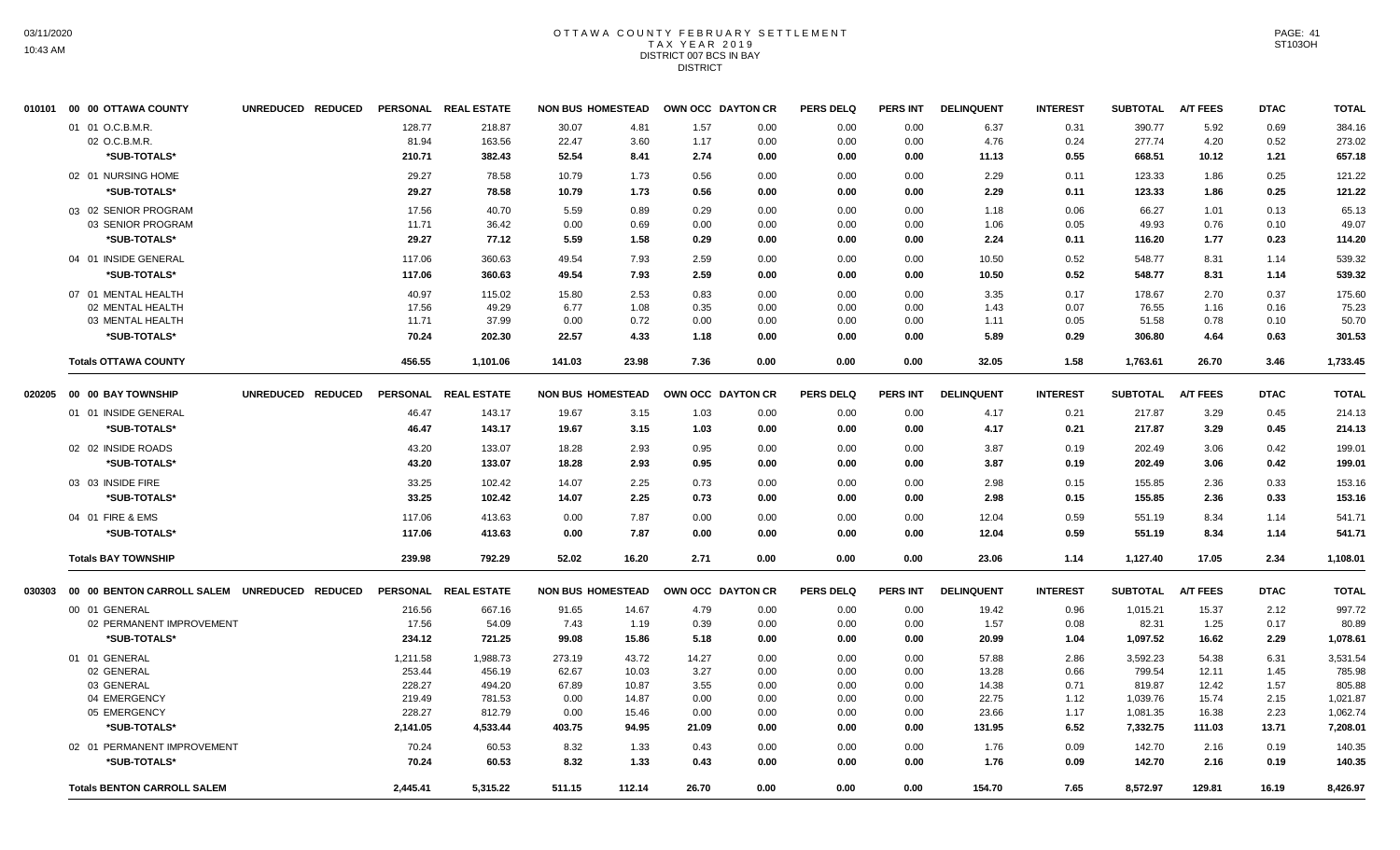#### OTTAWA COUNTY FEBRUARY SETTLEMENT TAX YEAR 2019 DISTRICT 007 BCS IN BAY DISTRICT

| 050501            | 00 00 PENTA COUNTY JVS         |                                                 | UNREDUCED REDUCED |                |                 | PERSONAL REAL ESTATE |        | <b>NON BUS HOMESTEAD</b> | OWN OCC DAYTON CR |      | <b>PERS DELQ</b> | <b>PERS INT</b> | <b>DELINQUENT</b> | <b>INTEREST</b> | <b>SUBTOTAL</b> | <b>A/T FEES</b> | <b>DTAC</b> | <b>TOTAL</b> |
|-------------------|--------------------------------|-------------------------------------------------|-------------------|----------------|-----------------|----------------------|--------|--------------------------|-------------------|------|------------------|-----------------|-------------------|-----------------|-----------------|-----------------|-------------|--------------|
|                   | 01 01 GENERAL                  |                                                 |                   |                | 81.94           | 229.49               | 31.53  | 5.05                     | 1.65              | 0.00 | 0.00             | 0.00            | 6.68              | 0.33            | 356.67          | 5.40            | 0.73        | 350.54       |
|                   | 02 GENERAL                     |                                                 |                   |                | 46.82           | 131.14               | 18.01  | 2.88                     | 0.94              | 0.00 | 0.00             | 0.00            | 3.82              | 0.19            | 203.80          | 3.09            | 0.42        | 200.29       |
|                   | 03 PERMANENT IMP.              |                                                 |                   |                | 58.53           | 147.91               | 20.32  | 3.25                     | 1.06              | 0.00 | 0.00             | 0.00            | 4.30              | 0.21            | 235.58          | 3.57            | 0.47        | 231.54       |
|                   |                                | *SUB-TOTALS*                                    |                   |                | 187.29          | 508.54               | 69.86  | 11.18                    | 3.65              | 0.00 | 0.00             | 0.00            | 14.80             | 0.73            | 796.05          | 12.06           | 1.62        | 782.37       |
|                   | <b>Totals PENTA COUNTY JVS</b> |                                                 |                   |                | 187.29          | 508.54               | 69.86  | 11.18                    | 3.65              | 0.00 | 0.00             | 0.00            | 14.80             | 0.73            | 796.05          | 12.06           | 1.62        | 782.37       |
| 060604            |                                | 00 00 OAK HARBOR LIBRARY                        | <b>UNREDUCED</b>  | <b>REDUCED</b> | <b>PERSONAL</b> | <b>REAL ESTATE</b>   |        | <b>NON BUS HOMESTEAD</b> | OWN OCC DAYTON CR |      | PERS DELQ        | <b>PERS INT</b> | <b>DELINQUENT</b> | <b>INTEREST</b> | <b>SUBTOTAL</b> | <b>A/T FEES</b> | <b>DTAC</b> | <b>TOTAL</b> |
|                   |                                | 01 04 OAK HARBOR LIBRARY                        |                   |                | 58.53           | 179.61               | 0.00   | 3.42                     | 0.00              | 0.00 | 0.00             | 0.00            | 5.23              | 0.26            | 247.05          | 3.74            | 0.49        | 242.82       |
|                   |                                | *SUB-TOTALS*                                    |                   |                | 58.53           | 179.61               | 0.00   | 3.42                     | 0.00              | 0.00 | 0.00             | 0.00            | 5.23              | 0.26            | 247.05          | 3.74            | 0.49        | 242.82       |
|                   |                                | <b>Totals OAK HARBOR LIBRARY</b>                |                   |                | 58.53           | 179.61               | 0.00   | 3.42                     | 0.00              | 0.00 | 0.00             | 0.00            | 5.23              | 0.26            | 247.05          | 3.74            | 0.49        | 242.82       |
| 080801            |                                | 00 00 BAY TOWNSHIP NON UNIFOI UNREDUCED REDUCED |                   |                |                 | PERSONAL REAL ESTATE |        | <b>NON BUS HOMESTEAD</b> | OWN OCC DAYTON CR |      | <b>PERS DELQ</b> | <b>PERS INT</b> | <b>DELINQUENT</b> | <b>INTEREST</b> | <b>SUBTOTAL</b> | <b>A/T FEES</b> | <b>DTAC</b> | <b>TOTAL</b> |
|                   |                                | 01 01 INSIDE GENERAL NON UNIFORM                |                   |                | 35.41           | 109.09               | 14.99  | 2.40                     | 0.78              | 0.00 | 0.00             | 0.00            | 3.18              | 0.16            | 166.01          | 2.52            | 0.35        | 163.14       |
|                   |                                | 02 INSIDE ROAD AND BRIDGE NON                   |                   |                | 32.89           | 101.34               | 13.92  | 2.23                     | 0.73              | 0.00 | 0.00             | 0.00            | 2.95              | 0.15            | 154.21          | 2.34            | 0.32        | 151.55       |
|                   |                                | 03 INSIDE FIRE NON UNIFORM                      |                   |                | 25.27           | 77.90                | 10.69  | 1.70                     | 0.57              | 0.00 | 0.00             | 0.00            | 2.27              | 0.09            | 118.49          | 1.79            | 0.25        | 116.45       |
|                   |                                | *SUB-TOTALS*                                    |                   |                | 93.57           | 288.33               | 39.60  | 6.33                     | 2.08              | 0.00 | 0.00             | 0.00            | 8.40              | 0.40            | 438.71          | 6.65            | 0.92        | 431.14       |
|                   |                                | <b>Totals BAY TOWNSHIP NON UNIFOR</b>           |                   |                | 93.57           | 288.33               | 39.60  | 6.33                     | 2.08              | 0.00 | 0.00             | 0.00            | 8.40              | 0.40            | 438.71          | 6.65            | 0.92        | 431.14       |
| <b>BCS IN BAY</b> |                                |                                                 |                   |                |                 |                      |        |                          |                   |      |                  |                 |                   |                 |                 |                 |             |              |
|                   | <b>DISTRICT TOTALS</b>         |                                                 |                   |                | 3,481.33        | 8,185.05             | 813.66 | 173.25                   | 42.50             | 0.00 | 0.00             | 0.00            | 238.24            | 11.76           | 12,945.79       | 196.01          | 25.02       | 12,724.76    |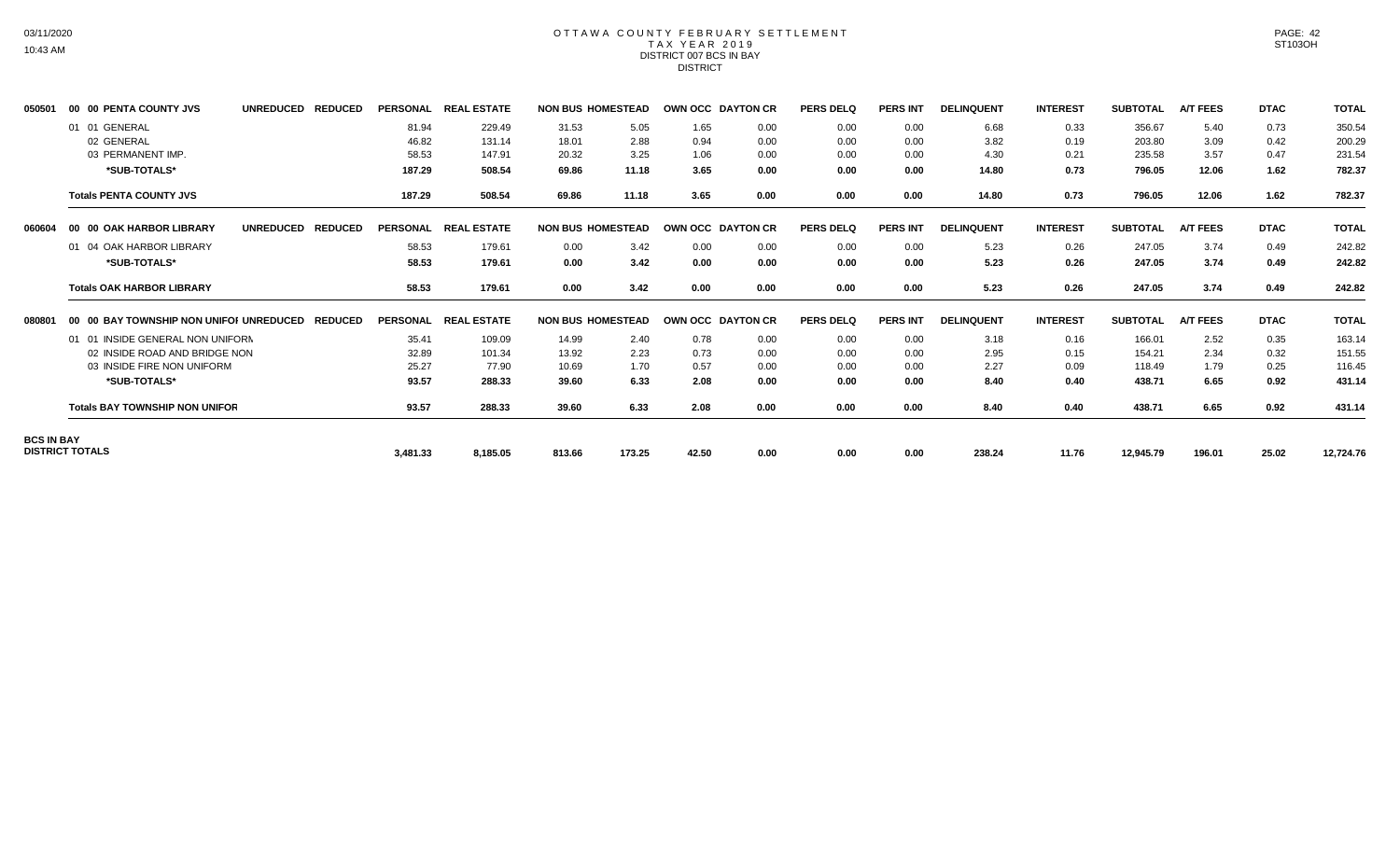# OTTAWA COUNTY FEBRUARY SETTLEMENT TAX YEAR 2019 DISTRICT 008 CARROLL TWP. TAX CODE A

|        | 010101 00 00 OTTAWA COUNTY         | UNREDUCED REDUCED |           | <b>PERSONAL</b> | <b>REAL ESTATE</b>   |           | <b>NON BUS HOMESTEAD</b> | OWN OCC DAYTON CR |      | <b>PERS DELQ</b> | PERS INT        | <b>DELINQUENT</b> | <b>INTEREST</b> | <b>SUBTOTAL</b> | <b>A/T FEES</b> | <b>DTAC</b> | <b>TOTAL</b> |
|--------|------------------------------------|-------------------|-----------|-----------------|----------------------|-----------|--------------------------|-------------------|------|------------------|-----------------|-------------------|-----------------|-----------------|-----------------|-------------|--------------|
|        | 01 01 O.C.B.M.R.                   | 2.200000          | 1.213837  | 0.00            | 36,964.72            | 3,719.13  | 861.98                   | 331.06            | 0.00 | 0.00             | 0.00            | 1,289.87          | 143.01          | 43,309.77       | 655.69          | 150.56      | 42,503.52    |
|        | 02 O.C.B.M.R.                      | 1.400000          | 0.907110  | 0.00            | 27,624.03            | 2,779.33  | 644.17                   | 247.40            | 0.00 | 0.00             | 0.00            | 963.93            | 106.87          | 32,365.73       | 490.00          | 112.51      | 31,763.22    |
|        | *SUB-TOTALS*                       | 3.600000          | 2.120947  | 0.00            | 64,588.75            | 6,498.46  | 1,506.15                 | 578.46            | 0.00 | 0.00             | 0.00            | 2,253.80          | 249.88          | 75,675.50       | 1,145.69        | 263.07      | 74,266.74    |
|        | 02 01 NURSING HOME                 | 0.500000          | 0.435790  | 0.00            | 13,271.02            | 1,335.24  | 309.47                   | 118.86            | 0.00 | 0.00             | 0.00            | 463.09            | 51.34           | 15,549.02       | 235.41          | 54.05       | 15,259.56    |
|        | <b>SUB-TOTALS*</b>                 | 0.500000          | 0.435790  | 0.00            | 13,271.02            | 1,335.24  | 309.47                   | 118.86            | 0.00 | 0.00             | 0.00            | 463.09            | 51.34           | 15,549.02       | 235.41          | 54.05       | 15,259.56    |
|        | 03 02 SENIOR PROGRAM               | 0.300000          | 0.225703  | 0.00            | 6,873.29             | 691.54    | 160.28                   | 61.56             | 0.00 | 0.00             | 0.00            | 239.84            | 26.59           | 8,053.10        | 121.92          | 28.00       | 7,903.18     |
|        | 03 SENIOR PROGRAM                  | 0.200000          | 0.174753  | 0.00            | 6,182.89             | 0.00      | 124.10                   | 0.00              | 0.00 | 0.00             | 0.00            | 215.75            | 23.92           | 6,546.66        | 99.11           | 21.68       | 6.425.87     |
|        | *SUB-TOTALS*                       | 0.500000          | 0.400456  | 0.00            | 13,056.18            | 691.54    | 284.38                   | 61.56             | 0.00 | 0.00             | 0.00            | 455.59            | 50.51           | 14,599.76       | 221.03          | 49.68       | 14,329.05    |
|        | 04 01 INSIDE GENERAL               | 2.000000          | 2.000000  | 0.00            | 60,905.57            | 6,127.89  | 1,420.26                 | 545.47            | 0.00 | 0.00             | 0.00            | 2,125.27          | 235.63          | 71,360.09       | 1,080.36        | 248.07      | 70,031.66    |
|        | *SUB-TOTALS*                       | 2.000000          | 2.000000  | 0.00            | 60,905.57            | 6,127.89  | 1,420.26                 | 545.47            | 0.00 | 0.00             | 0.00            | 2,125.27          | 235.63          | 71,360.09       | 1,080.36        | 248.07      | 70,031.66    |
|        | 07 01 MENTAL HEALTH                | 0.700000          | 0.637874  | 0.00            | 19.425.04            | 1.954.41  | 452.97                   | 173.97            | 0.00 | 0.00             | 0.00            | 677.83            | 75.15           | 22.759.37       | 344.57          | 79.12       | 22,335.68    |
|        | 02 MENTAL HEALTH                   | 0.300000          | 0.273374  | 0.00            | 8,325.00             | 837.60    | 194.13                   | 74.56             | 0.00 | 0.00             | 0.00            | 290.50            | 32.21           | 9,754.00        | 147.67          | 33.91       | 9,572.42     |
|        | 03 MENTAL HEALTH                   | 0.200000          | 0.182292  | 0.00            | 6,449.63             | 0.00      | 129.45                   | 0.00              | 0.00 | 0.00             | 0.00            | 225.06            | 24.95           | 6,829.09        | 103.39          | 22.61       | 6,703.09     |
|        | *SUB-TOTALS*                       | 1.200000          | 1.093540  | 0.00            | 34,199.67            | 2,792.01  | 776.55                   | 248.53            | 0.00 | 0.00             | 0.00            | 1,193.39          | 132.31          | 39,342.46       | 595.63          | 135.64      | 38,611.19    |
|        | <b>Totals OTTAWA COUNTY</b>        | 7.800000          | 6.050733  | 0.00            | 186.021.19           | 17.445.14 | 4.296.81                 | 1,552.88          | 0.00 | 0.00             | 0.00            | 6,491.14          | 719.67          | 216.526.83      | 3.278.12        | 750.51      | 212,498.20   |
| 020206 | 00 00 CARROLL TWP.                 | UNREDUCED REDUCED |           | <b>PERSONAL</b> | <b>REAL ESTATE</b>   |           | <b>NON BUS HOMESTEAD</b> | OWN OCC DAYTON CR |      | <b>PERS DELQ</b> | <b>PERS INT</b> | <b>DELINQUENT</b> | <b>INTEREST</b> | <b>SUBTOTAL</b> | <b>A/T FEES</b> | <b>DTAC</b> | <b>TOTAL</b> |
|        | 01 01 INSIDE GENERAL               | 3.000000          | 3.000000  | 0.00            | 91,358.36            | 9,191.83  | 2,130.40                 | 818.21            | 0.00 | 0.00             | 0.00            | 3,187.91          | 353.45          | 107,040.16      | 1,620.54        | 372.11      | 105,047.51   |
|        | *SUB-TOTALS*                       | 3.000000          | 3.000000  | 0.00            | 91,358.36            | 9,191.83  | 2,130.40                 | 818.21            | 0.00 | 0.00             | 0.00            | 3,187.91          | 353.45          | 107,040.16      | 1,620.54        | 372.11      | 105,047.51   |
|        | 02 02 INSIDE ROADS                 | 1.000000          | 1.000000  | 0.00            | 30,452.79            | 3,063.94  | 710.13                   | 272.74            | 0.00 | 0.00             | 0.00            | 1,062.64          | 117.82          | 35,680.06       | 540.18          | 124.04      | 35,015.84    |
|        | *SUB-TOTALS*                       | 1.000000          | 1.000000  | 0.00            | 30,452.79            | 3,063.94  | 710.13                   | 272.74            | 0.00 | 0.00             | 0.00            | 1,062.64          | 117.82          | 35,680.06       | 540.18          | 124.04      | 35,015.84    |
|        | 03 03 POLICE                       | 2.000000          | 1.996022  | 0.00            | 70,620.76            | 0.00      | 1,417.44                 | 0.00              | 0.00 | 0.00             | 0.00            | 2,464.28          | 273.22          | 74,775.70       | 1.132.07        | 247.58      | 73,396.05    |
|        | *SUB-TOTALS*                       | 2.000000          | 1.996022  | 0.00            | 70,620.76            | 0.00      | 1,417.44                 | 0.00              | 0.00 | 0.00             | 0.00            | 2,464.28          | 273.22          | 74,775.70       | 1,132.07        | 247.58      | 73,396.05    |
|        | <b>Totals CARROLL TWP.</b>         | 6.000000          | 5.996022  | 0.00            | 192,431.91           | 12,255.77 | 4,257.97                 | 1,090.95          | 0.00 | 0.00             | 0.00            | 6,714.83          | 744.49          | 217,495.92      | 3,292.79        | 743.73      | 213,459.40   |
| 030303 | 00 00 BENTON CARROLL SALEM         | UNREDUCED REDUCED |           | <b>PERSONAL</b> | <b>REAL ESTATE</b>   |           | <b>NON BUS HOMESTEAD</b> | OWN OCC DAYTON CR |      | <b>PERS DELQ</b> | PERS INT        | <b>DELINQUENT</b> | <b>INTEREST</b> | <b>SUBTOTAL</b> | <b>A/T FEES</b> | <b>DTAC</b> | <b>TOTAL</b> |
|        | 00 01 GENERAL                      | 3.700000          | 3.700000  | 0.00            | 112,675.31           | 11,336.59 | 2,627.49                 | 1,009.13          | 0.00 | 0.00             | 0.00            | 3,931.75          | 435.92          | 132,016.19      | 1,998.67        | 458.93      | 129,558.59   |
|        | 02 PERMANENT IMPROVEMENT           | 0.300000          | 0.300000  | 0.00            | 9,135.84             | 919.18    | 213.04                   | 81.82             | 0.00 | 0.00             | 0.00            | 318.79            | 35.34           | 10,704.01       | 162.05          | 37.21       | 10,504.75    |
|        | *SUB-TOTALS*                       | 4.000000          | 4.000000  | 0.00            | 121,811.15           | 12,255.77 | 2,840.53                 | 1,090.95          | 0.00 | 0.00             | 0.00            | 4,250.54          | 471.26          | 142,720.20      | 2,160.72        | 496.14      | 140,063.34   |
|        | 01 01 GENERAL                      | 20.700000         | 11.029271 | 0.00            | 335,872.04           | 33,793.07 | 7,832.24                 | 3,008.09          | 0.00 | 0.00             | 0.00            | 11,720.11         | 1,299.42        | 393,524.97      | 5,957.81        | 1,368.02    | 386,199.14   |
|        | 02 GENERAL                         | 4.330000          | 2.529980  | 0.00            | 77,044.94            | 7,751.72  | 1,796.62                 | 690.02            | 0.00 | 0.00             | 0.00            | 2,688.45          | 298.07          | 90,269.82       | 1,366.65        | 313.81      | 88,589.36    |
|        | 03 GENERAL                         | 3.900000          | 2.740764  | 0.00            | 83,463.90            | 8,397.55  | 1,946.30                 | 747.51            | 0.00 | 0.00             | 0.00            | 2,912.44          | 322.90          | 97,790.60       | 1,480.51        | 339.95      | 95,970.14    |
|        | 04 EMERGENCY                       | 3.750000          | 3.750000  | 0.00            | 132,677.83           | 0.00      | 2,663.00                 | 0.00              | 0.00 | 0.00             | 0.00            | 4,629.73          | 513.30          | 140,483.86      | 2,126.87        | 465.13      | 137,891.86   |
|        | 05 EMERGENCY                       | 3.900000          | 3.900000  | 0.00            | 137,984.94           | 0.00      | 2,769.52                 | 0.00              | 0.00 | 0.00             | 0.00            | 4,814.92          | 533.83          | 146,103.21      | 2,211.94        | 483.74      | 143,407.53   |
|        | *SUB-TOTALS*                       | 36.580000         | 23.950015 | 0.00            | 767,043.65           | 49,942.34 | 17,007.68                | 4,445.62          | 0.00 | 0.00             | 0.00            | 26,765.65         | 2,967.52        | 868,172.46      | 13,143.78       | 2,970.65    | 852,058.03   |
|        | 02 01 PERMANENT IMPROVEMENT        | 1.200000          | 0.335698  | 0.00            | 10.222.94            | 1,028.56  | 238.39                   | 91.56             | 0.00 | 0.00             | 0.00            | 356.72            | 39.55           | 11,977.72       | 181.34          | 41.64       | 11,754.74    |
|        | *SUB-TOTALS*                       | 1.200000          | 0.335698  | 0.00            | 10,222.94            | 1,028.56  | 238.39                   | 91.56             | 0.00 | 0.00             | 0.00            | 356.72            | 39.55           | 11,977.72       | 181.34          | 41.64       | 11,754.74    |
|        | <b>Totals BENTON CARROLL SALEM</b> | 41.780000         | 28.285713 | 0.00            | 899.077.74           | 63,226.67 | 20.086.60                | 5.628.13          | 0.00 | 0.00             | 0.00            | 31,372.91         | 3,478.33        | 1,022,870.38    | 15.485.84       | 3,508.43    | 1,003,876.11 |
| 050501 | 00 00 PENTA COUNTY JVS             | UNREDUCED REDUCED |           |                 | PERSONAL REAL ESTATE |           | <b>NON BUS HOMESTEAD</b> | OWN OCC DAYTON CR |      | <b>PERS DELQ</b> | <b>PERS INT</b> | <b>DELINQUENT</b> | <b>INTEREST</b> | <b>SUBTOTAL</b> | <b>A/T FEES</b> | <b>DTAC</b> | <b>TOTAL</b> |
|        | 01 01 GENERAL                      | 1.400000          | 1.272727  | 0.00            | 38,758.08            | 3.899.56  | 903.80                   | 347.12            | 0.00 | 0.00             | 0.00            | 1,352.45          | 149.95          | 45.410.96       | 687.50          | 157.86      | 44,565.60    |
|        |                                    |                   |           |                 |                      |           |                          |                   |      |                  |                 |                   |                 |                 |                 |             |              |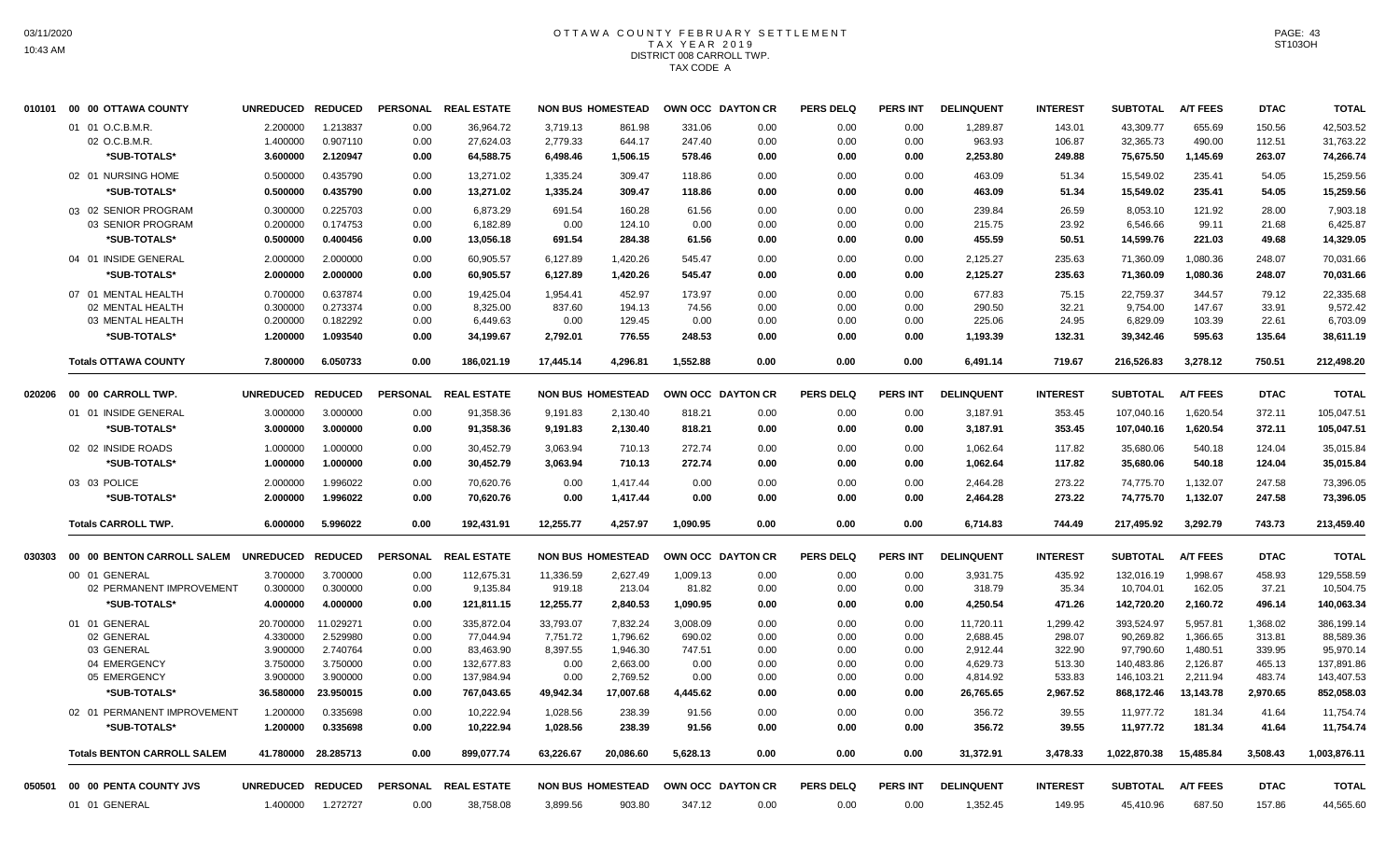## OTTAWA COUNTY FEBRUARY SETTLEMENT TAX YEAR 2019 DISTRICT 008 CARROLL TWP. TAX CODE A

| 050501 | 00 00 PENTA COUNTY JVS                          | <b>UNREDUCED</b> | <b>REDUCED</b> | <b>PERSONAL</b> | . ESTATE<br><b>REAL</b> |            | <b>NON BUS HOMESTEAD</b> | OWN OCC DAYTON CR |      | <b>PERS DELQ</b> | <b>PERS INT</b> | <b>DELINQUENT</b> | <b>INTEREST</b> | <b>SUBTOTAL</b> | <b>A/T FEES</b> | <b>DTAC</b> | <b>TOTAL</b> |
|--------|-------------------------------------------------|------------------|----------------|-----------------|-------------------------|------------|--------------------------|-------------------|------|------------------|-----------------|-------------------|-----------------|-----------------|-----------------|-------------|--------------|
|        | 01 02 GENERAL                                   | 0.800000         | 0.727273       | 0.00            | 22.147.49               | 2,228.32   | 516.46                   | 198.35            | 0.00 | 0.00             | 0.00            | 772.83            | 85.68           | 25,949.13       | 392.86          | 90.21       | 25,466.06    |
|        | 03 PERMANENT IMP.                               | 1.000000         | 0.820309       | 0.00            | 24,980.70               | 2,513.39   | 582.53                   | 223.72            | 0.00 | 0.00             | 0.00            | 871.67            | 96.64           | 29,268.65       | 443.12          | 101.75      | 28,723.78    |
|        | *SUB-TOTALS*                                    | 3.200000         | 2.820309       | 0.00            | 85,886.27               | 8,641.27   | 2,002.79                 | 769.19            | 0.00 | 0.00             | 0.00            | 2,996.95          | 332.27          | 100,628.74      | 1,523.48        | 349.82      | 98,755.44    |
|        | <b>Totals PENTA COUNTY JVS</b>                  | 3.200000         | 2.820309       | 0.00            | 85,886.27               | 8,641.27   | 2,002.79                 | 769.19            | 0.00 | 0.00             | 0.00            | 2,996.95          | 332.27          | 100,628.74      | 1,523.48        | 349.82      | 98,755.44    |
| 060604 | <b>00 OAK HARBOR LIBRARY</b><br>-00             | <b>UNREDUCED</b> | <b>REDUCED</b> | PERSONAL        | <b>REAL ESTATE</b>      |            | <b>NON BUS HOMESTEAD</b> | OWN OCC DAYTON CR |      | <b>PERS DELQ</b> | <b>PERS INT</b> | <b>DELINQUENT</b> | <b>INTEREST</b> | <b>SUBTOTAL</b> | <b>A/T FEES</b> | <b>DTAC</b> | <b>TOTAL</b> |
|        | 01 04 OAK HARBOR LIBRARY                        | 1.000000         | 0.861811       | 0.00            | 30,491.52               | 0.00       | 612.00                   | 0.00              | 0.00 | 0.00             | 0.00            | 1,063.99          | 117.97          | 32,285.48       | 488.79          | 106.90      | 31,689.79    |
|        | *SUB-TOTALS*                                    | 1.000000         | 0.861811       | 0.00            | 30.491.52               | 0.00       | 612.00                   | 0.00              | 0.00 | 0.00             | 0.00            | 1,063.99          | 117.97          | 32,285.48       | 488.79          | 106.90      | 31,689.79    |
|        | <b>Totals OAK HARBOR LIBRARY</b>                | 1.000000         | 0.861811       | 0.00            | 30,491.52               | 0.00       | 612.00                   | 0.00              | 0.00 | 0.00             | 0.00            | 1,063.99          | 117.97          | 32,285.48       | 488.79          | 106.90      | 31,689.79    |
|        | <b>CARROLL TWP.</b><br><b>TAX CODE A TOTALS</b> | 59.780000        | 44.014588      | 0.00            | 1,393,908.63            | 101.568.85 | 31,256.17                | 9,041.15          | 0.00 | 0.00             | 0.00            | 48,639.82         | 5,392.73        | 1,589,807.35    | 24,069.02       | 5,459.39    | 1,560,278.94 |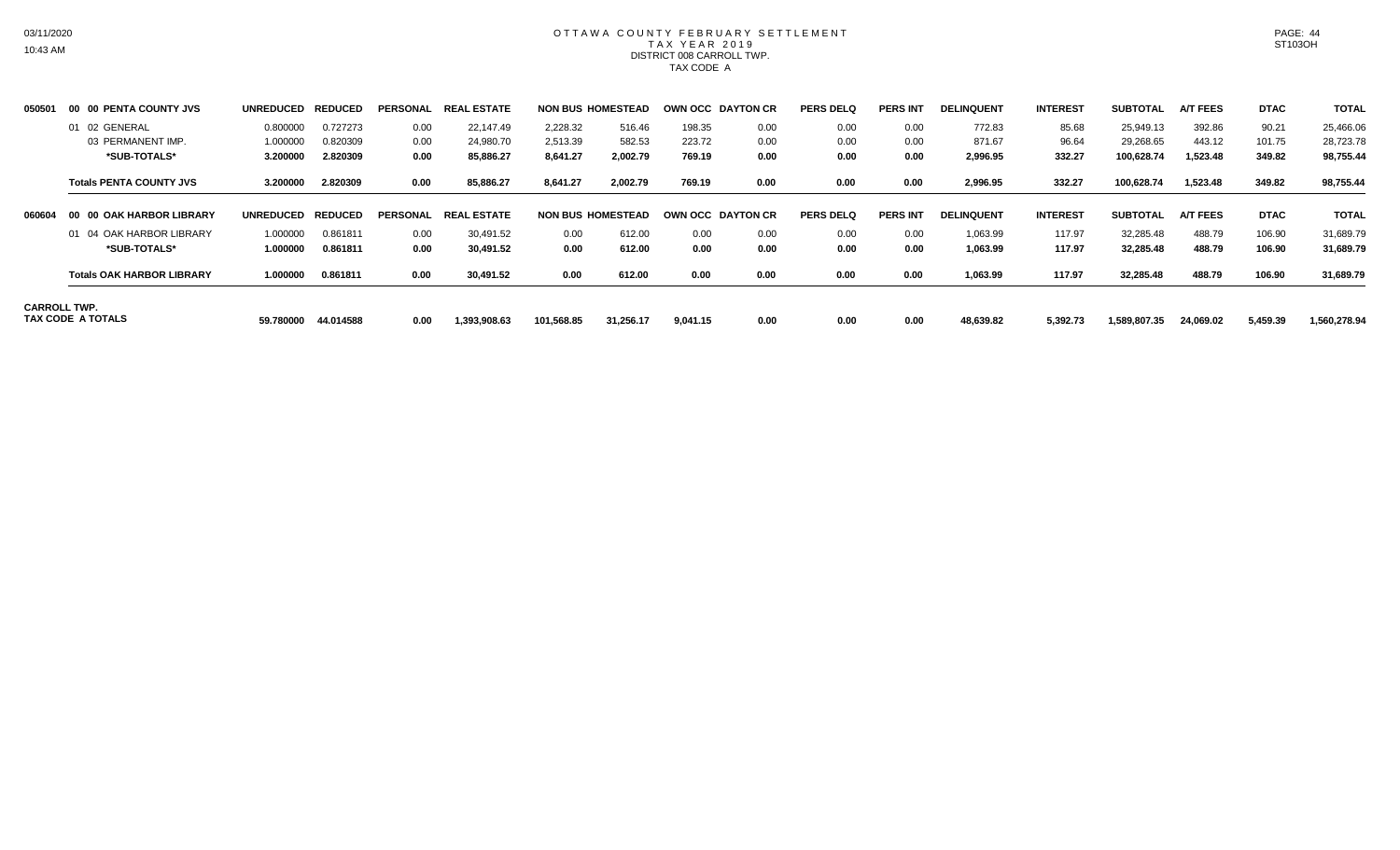# OTTAWA COUNTY FEBRUARY SETTLEMENT TAX YEAR 2019 DISTRICT 008 CARROLL TWP. TAX CODE B

| 010101 | 00 00 OTTAWA COUNTY                | UNREDUCED REDUCED |           |              | PERSONAL REAL ESTATE | <b>NON BUS HOMESTEAD</b> |              | OWN OCC DAYTON CR | <b>PERS DELQ</b> | <b>PERS INT</b> | <b>DELINQUENT</b> | <b>INTEREST</b> | <b>SUBTOTAL</b> | <b>A/T FEES</b> | <b>DTAC</b> | <b>TOTAL</b> |
|--------|------------------------------------|-------------------|-----------|--------------|----------------------|--------------------------|--------------|-------------------|------------------|-----------------|-------------------|-----------------|-----------------|-----------------|-------------|--------------|
|        | 01 01 O.C.B.M.R.                   | 2.200000          | 1.897775  | 103,570.24   | 46,419.60            | 0.00<br>0.00             | 0.37         | 0.00              | 0.00             | 0.00            | 134.24            | 0.00            | 150,124.45      | 2,272.82        | 13.42       | 147,838.21   |
|        | 02 O.C.B.M.R.                      | 1.400000          | 1.257568  | 65,908.33    | 30,760.13            | 0.00<br>0.00             | 0.24         | 0.00              | 0.00             | 0.00            | 88.95             | 0.00            | 96,757.65       | 1,464.87        | 8.90        | 95,283.88    |
|        | *SUB-TOTALS*                       | 3.600000          | 3.155343  | 169,478.57   | 77,179.73            | 0.00                     | 0.00<br>0.61 | 0.00              | 0.00             | 0.00            | 223.19            | 0.00            | 246,882.10      | 3,737.69        | 22.32       | 243,122.09   |
|        | 02 01 NURSING HOME                 | 0.500000          | 0.488991  | 23,538.69    | 11,960.73            | 0.00<br>0.00             | 0.10         | 0.00              | 0.00             | 0.00            | 34.59             | 0.00            | 35,534.11       | 537.97          | 3.46        | 34,992.68    |
|        | *SUB-TOTALS*                       | 0.500000          | 0.488991  | 23,538.69    | 11,960.73            | 0.00                     | 0.00<br>0.10 | 0.00              | 0.00             | 0.00            | 34.59             | 0.00            | 35,534.11       | 537.97          | 3.46        | 34,992.68    |
|        | 03 02 SENIOR PROGRAM               | 0.300000          | 0.288129  | 14,123.21    | 7.047.64             | 0.00                     | 0.00<br>0.06 | 0.00              | 0.00             | 0.00            | 20.38             | 0.00            | 21,191.29       | 320.83          | 2.04        | 20.868.42    |
|        | 03 SENIOR PROGRAM                  | 0.200000          | 0.196080  | 9,415.48     | 4,796.12             | 0.00                     | 0.00<br>0.00 | 0.00              | 0.00             | 0.00            | 13.87             | 0.00            | 14,225.47       | 215.37          | 1.39        | 14,008.71    |
|        | *SUB-TOTALS*                       | 0.500000          | 0.484209  | 23,538.69    | 11,843.76            | 0.00                     | 0.00<br>0.06 | 0.00              | 0.00             | 0.00            | 34.25             | 0.00            | 35,416.76       | 536.20          | 3.43        | 34,877.13    |
|        | 04 01 INSIDE GENERAL               | 2.000000          | 2.000000  | 94,154.76    | 48,920.03            | 0.00<br>0.00             | 0.39         | 0.00              | 0.00             | 0.00            | 141.47            | 0.00            | 143,216.65      | 2,168.24        | 14.15       | 141,034.26   |
|        | *SUB-TOTALS*                       | 2.000000          | 2.000000  | 94,154.76    | 48,920.03            | 0.00                     | 0.00<br>0.39 | 0.00              | 0.00             | 0.00            | 141.47            | 0.00            | 143,216.65      | 2,168.24        | 14.15       | 141,034.26   |
|        | 07 01 MENTAL HEALTH                | 0.700000          | 0.685003  | 32,954.17    | 16,755.18            | 0.00                     | 0.00<br>0.13 | 0.00              | 0.00             | 0.00            | 48.45             | 0.00            | 49,757.93       | 753.31          | 4.85        | 48,999.77    |
|        | 02 MENTAL HEALTH                   | 0.300000          | 0.293573  | 14,123.21    | 7,180.80             | 0.00<br>0.00             | 0.06         | 0.00              | 0.00             | 0.00            | 20.77             | 0.00            | 21,324.84       | 322.85          | 2.08        | 20,999.91    |
|        | 03 MENTAL HEALTH                   | 0.200000          | 0.195715  | 9,415.48     | 4,787.19             | 0.00                     | 0.00<br>0.00 | 0.00              | 0.00             | 0.00            | 13.84             | 0.00            | 14,216.51       | 215.23          | 1.38        | 13,999.90    |
|        | *SUB-TOTALS*                       | 1.200000          | 1.174291  | 56,492.86    | 28,723.17            | 0.00                     | 0.00<br>0.19 | 0.00              | 0.00             | 0.00            | 83.06             | 0.00            | 85,299.28       | 1,291.39        | 8.31        | 83,999.58    |
|        | <b>Totals OTTAWA COUNTY</b>        | 7.800000          | 7.302834  | 367,203.57   | 178,627.42           | 0.00<br>0.00             | 1.35         | 0.00              | 0.00             | 0.00            | 516.56            | 0.00            | 546,348.90      | 8,271.49        | 51.67       | 538,025.74   |
| 020206 | 00 00 CARROLL TWP.                 | UNREDUCED REDUCED |           |              | PERSONAL REAL ESTATE | <b>NON BUS HOMESTEAD</b> |              | OWN OCC DAYTON CR | <b>PERS DELQ</b> | <b>PERS INT</b> | <b>DELINQUENT</b> | <b>INTEREST</b> | <b>SUBTOTAL</b> | <b>A/T FEES</b> | <b>DTAC</b> | <b>TOTAL</b> |
|        | 01 01 INSIDE GENERAL               | 3.000000          | 3.000000  | 141,232.14   | 73,380.04            | 0.00<br>0.00             | 0.58         | 0.00              | 0.00             | 0.00            | 212.20            | 0.00            | 214,824.96      | 3,252.36        | 21.22       | 211,551.38   |
|        | *SUB-TOTALS*                       | 3.000000          | 3.000000  | 141,232.14   | 73,380.04            | 0.00                     | 0.00<br>0.58 | 0.00              | 0.00             | 0.00            | 212.20            | 0.00            | 214,824.96      | 3,252.36        | 21.22       | 211,551.38   |
|        | 02 02 INSIDE ROADS                 | 1.000000          | 1.000000  | 47,077.38    | 24,460.01            | 0.00<br>0.00             | 0.19         | 0.00              | 0.00             | 0.00            | 70.73             | 0.00            | 71,608.31       | 1,084.12        | 7.07        | 70,517.12    |
|        | *SUB-TOTALS*                       | 1.000000          | 1.000000  | 47,077.38    | 24,460.01            | 0.00                     | 0.00<br>0.19 | 0.00              | 0.00             | 0.00            | 70.73             | 0.00            | 71,608.31       | 1,084.12        | 7.07        | 70,517.12    |
|        | 03 03 POLICE                       | 2.000000          | 1.996298  | 94,154.76    | 48,829.48            | 0.00                     | 0.00<br>0.00 | 0.00              | 0.00             | 0.00            | 141.20            | 0.00            | 143,125.44      | 2,166.86        | 14.12       | 140,944.46   |
|        | *SUB-TOTALS*                       | 2.000000          | 1.996298  | 94,154.76    | 48,829.48            | 0.00                     | 0.00<br>0.00 | 0.00              | 0.00             | 0.00            | 141.20            | 0.00            | 143,125.44      | 2,166.86        | 14.12       | 140,944.46   |
|        | <b>Totals CARROLL TWP.</b>         | 6.000000          | 5.996298  | 282,464.28   | 146,669.53           | 0.00<br>0.00             | 0.77         | 0.00              | 0.00             | 0.00            | 424.13            | 0.00            | 429,558.71      | 6,503.34        | 42.41       | 423,012.96   |
| 030303 | 00 00 BENTON CARROLL SALEM         | UNREDUCED REDUCED |           |              | PERSONAL REAL ESTATE | <b>NON BUS HOMESTEAD</b> |              | OWN OCC DAYTON CR | <b>PERS DELQ</b> | <b>PERS INT</b> | <b>DELINQUENT</b> | <b>INTEREST</b> | <b>SUBTOTAL</b> | <b>A/T FEES</b> | <b>DTAC</b> | <b>TOTAL</b> |
|        | 00 01 GENERAL                      | 3.700000          | 3.700000  | 174,186.31   | 90,502.05            | 0.00                     | 0.00<br>0.72 | 0.00              | 0.00             | 0.00            | 261.71            | 0.00            | 264,950.79      | 4,011.25        | 26.17       | 260,913.37   |
|        | 02 PERMANENT IMPROVEMENT           | 0.300000          | 0.300000  | 14,123.21    | 7,338.00             | 0.00<br>0.00             | 0.06         | 0.00              | 0.00             | 0.00            | 21.22             | 0.00            | 21,482.49       | 325.24          | 2.12        | 21,155.13    |
|        | *SUB-TOTALS*                       | 4.000000          | 4.000000  | 188,309.52   | 97,840.05            | 0.00                     | 0.00<br>0.78 | 0.00              | 0.00             | 0.00            | 282.93            | 0.00            | 286,433.28      | 4,336.49        | 28.29       | 282,068.50   |
|        | 01 01 GENERAL                      | 20.700000         | 14.263935 | 974,501.78   | 348,896.04           | 0.00                     | 2.78<br>0.00 | 0.00              | 0.00             | 0.00            | 1,008.93          | 0.00            | 1,324,409.53    | 20,051.02       | 100.89      | 1,304,257.62 |
|        | 02 GENERAL                         | 4.330000          | 3.715305  | 203,845.06   | 90,876.41            | 0.00<br>0.00             | 0.72         | 0.00              | 0.00             | 0.00            | 262.79            | 0.00            | 294,984.98      | 4,465.95        | 26.28       | 290,492.75   |
|        | 03 GENERAL                         | 3.900000          | 3.872045  | 183,601.78   | 94,710.27            | 0.00<br>0.00             | 0.75         | 0.00              | 0.00             | 0.00            | 273.88            | 0.00            | 278,586.68      | 4,217.69        | 27.39       | 274,341.60   |
|        | 04 EMERGENCY                       | 3.750000          | 3.750000  | 176,540.18   | 91,725.05            | 0.00                     | 0.00<br>0.00 | 0.00              | 0.00             | 0.00            | 265.25            | 0.00            | 268,530.48      | 4,065.44        | 26.53       | 264,438.51   |
|        | 05 EMERGENCY                       | 3.900000          | 3.900000  | 183,601.78   | 95,394.05            | 0.00<br>0.00             | 0.00         | 0.00              | 0.00             | 0.00            | 275.86            | 0.00            | 279,271.69      | 4,228.06        | 27.59       | 275,016.04   |
|        | *SUB-TOTALS*                       | 36.580000         | 29.501285 | 1,722,090.58 | 721,601.82           | 0.00                     | 4.25<br>0.00 | 0.00              | 0.00             | 0.00            | 2,086.71          | 0.00            | 2,445,783.36    | 37.028.16       | 208.68      | 2,408,546.52 |
|        | 02 01 PERMANENT IMPROVEMENT        | 1.200000          | 0.652250  | 56,492.86    | 15,954.04            | 0.00                     | 0.00<br>0.13 | 0.00              | 0.00             | 0.00            | 46.14             | 0.00            | 72.493.17       | 1.097.52        | 4.61        | 71,391.04    |
|        | *SUB-TOTALS*                       | 1.200000          | 0.652250  | 56,492.86    | 15,954.04            | 0.00                     | 0.00<br>0.13 | 0.00              | 0.00             | 0.00            | 46.14             | 0.00            | 72,493.17       | 1,097.52        | 4.61        | 71,391.04    |
|        | <b>Totals BENTON CARROLL SALEM</b> | 41.780000         | 34.153535 | 1,966,892.96 | 835,395.91           | 0.00<br>0.00             | 5.16         | 0.00              | 0.00             | 0.00            | 2,415.78          | 0.00            | 2,804,709.81    | 42,462.17       | 241.58      | 2,762,006.06 |
| 050501 | 00 00 PENTA COUNTY JVS             | UNREDUCED REDUCED |           |              | PERSONAL REAL ESTATE | <b>NON BUS HOMESTEAD</b> |              | OWN OCC DAYTON CR | <b>PERS DELQ</b> | PERS INT        | <b>DELINQUENT</b> | <b>INTEREST</b> | <b>SUBTOTAL</b> | <b>A/T FEES</b> | <b>DTAC</b> | <b>TOTAL</b> |
|        | 01 01 GENERAL                      | 1.400000          | 1.364990  | 65,908.33    | 33,387.67            | 0.00<br>0.00             | 0.27         | 0.00              | 0.00             | 0.00            | 96.55             | 0.00            | 99,392.82       | 1,504.77        | 9.66        | 97,878.39    |
|        |                                    |                   |           |              |                      |                          |              |                   |                  |                 |                   |                 |                 |                 |             |              |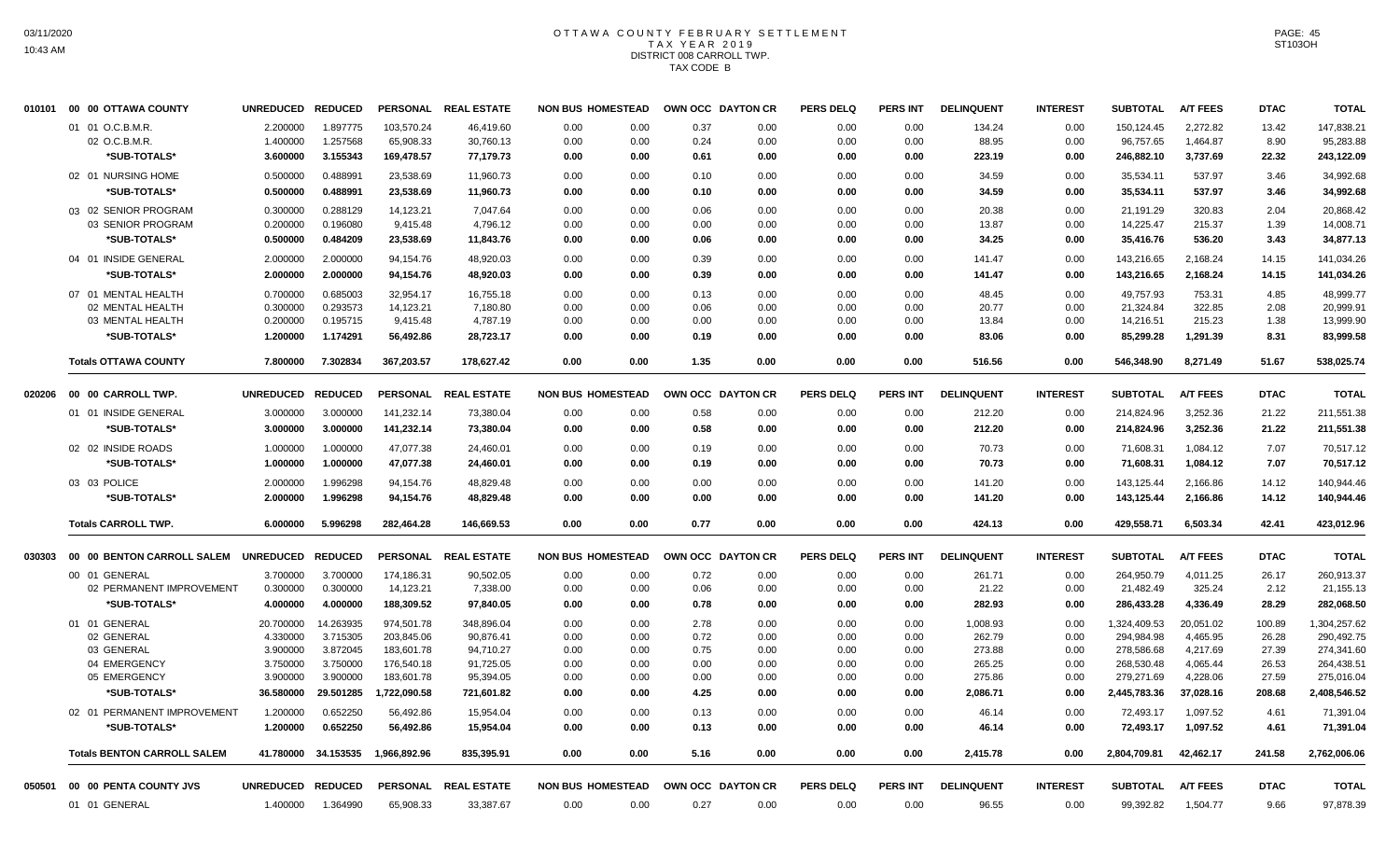# OTTAWA COUNTY FEBRUARY SETTLEMENT TAX YEAR 2019 DISTRICT 008 CARROLL TWP. TAX CODE B

| 050501 | 00 00 PENTA COUNTY JVS                          | <b>UNREDUCED</b> | <b>REDUCED</b> | <b>PERSONAL</b> | . ESTATE<br>REAI     | <b>NON BUS HOMESTEAD</b> |      | OWN OCC DAYTON CR |      | <b>PERS DELQ</b> | <b>PERS INT</b> | <b>DELINQUENT</b> | <b>INTEREST</b> | <b>SUBTOTAL</b> | <b>A/T FEES</b> | <b>DTAC</b> | <b>TOTAL</b> |
|--------|-------------------------------------------------|------------------|----------------|-----------------|----------------------|--------------------------|------|-------------------|------|------------------|-----------------|-------------------|-----------------|-----------------|-----------------|-------------|--------------|
|        | 01 02 GENERAL                                   | 0.800000         | 0.779994       | 37,661.90       | 19,078.66            | 0.00                     | 0.00 | 0.15              | 0.00 | 0.00             | 0.00            | 55.17             | 0.00            | 56,795.88       | 859.87          | 5.52        | 55,930.49    |
|        | 03 PERMANENT IMP.                               | 1.000000         | 0.974993       | 47,077.39       | 23,848.35            | 0.00                     | 0.00 | 0.19              | 0.00 | 0.00             | 0.00            | 68.96             | 0.00            | 70,994.89       | 1,074.83        | 6.90        | 69,913.16    |
|        | *SUB-TOTALS*                                    | 3.200000         | 3.119977       | 150,647.62      | 76,314.68            | 0.00                     | 0.00 | 0.61              | 0.00 | 0.00             | 0.00            | 220.68            | 0.00            | 227,183.59      | 3,439.47        | 22.08       | 223,722.04   |
|        | <b>Totals PENTA COUNTY JVS</b>                  | 3.200000         | 3.119977       | 150,647.62      | 76,314.68            | 0.00                     | 0.00 | 0.61              | 0.00 | 0.00             | 0.00            | 220.68            | 0.00            | 227,183.59      | 3,439.47        | 22.08       | 223,722.04   |
| 060604 | <b>00 OAK HARBOR LIBRARY</b><br>-00             | <b>UNREDUCED</b> | <b>REDUCED</b> |                 | PERSONAL REAL ESTATE | <b>NON BUS HOMESTEAD</b> |      | OWN OCC DAYTON CR |      | <b>PERS DELQ</b> | <b>PERS INT</b> | <b>DELINQUENT</b> | <b>INTEREST</b> | <b>SUBTOTAL</b> | <b>A/T FEES</b> | <b>DTAC</b> | <b>TOTAL</b> |
|        | 01 04 OAK HARBOR LIBRARY                        | 1.000000         | 0.992832       | 47,077.38       | 24.284.68            | 0.00                     | 0.00 | 0.00              | 0.00 | 0.00             | 0.00            | 70.23             | 0.00            | 71,432.29       | 1,081.46        | 7.02        | 70,343.81    |
|        | *SUB-TOTALS*                                    | 1.000000         | 0.992832       | 47,077.38       | 24.284.68            | 0.00                     | 0.00 | 0.00              | 0.00 | 0.00             | 0.00            | 70.23             | 0.00            | 71,432.29       | 1,081.46        | 7.02        | 70,343.81    |
|        | <b>Totals OAK HARBOR LIBRARY</b>                | 1.000000         | 0.992832       | 47,077.38       | 24,284.68            | 0.00                     | 0.00 | 0.00              | 0.00 | 0.00             | 0.00            | 70.23             | 0.00            | 71,432.29       | 1,081.46        | 7.02        | 70,343.81    |
|        | <b>CARROLL TWP.</b><br><b>TAX CODE B TOTALS</b> | 59.780000        | 51.565476      | 2,814,285.81    | 1.261.292.22         | 0.00                     | 0.00 | 7.89              | 0.00 | 0.00             | 0.00            | 3,647.38          | 0.00            | 4,079,233.30    | 61,757.93       | 364.76      | 4,017,110.61 |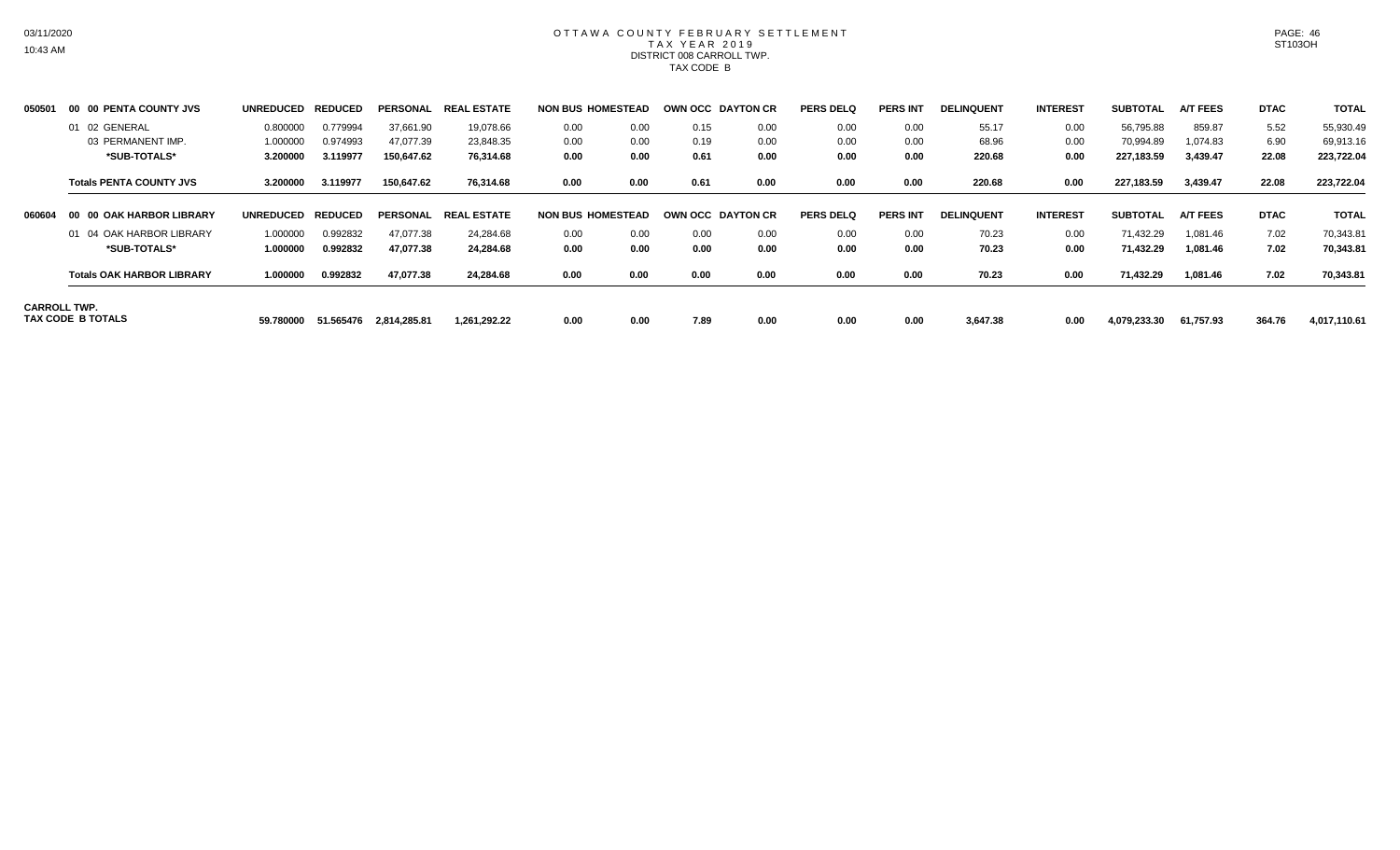# OTTAWA COUNTY FEBRUARY SETTLEMENT TAX YEAR 2019 DISTRICT 008 CARROLL TWP. **DISTRICT**

|        | 010101 00 00 OTTAWA COUNTY                   | UNREDUCED REDUCED |              | PERSONAL REAL ESTATE |           | <b>NON BUS HOMESTEAD</b> | OWN OCC DAYTON CR |      | <b>PERS DELQ</b> | <b>PERS INT</b> | <b>DELINQUENT</b> | <b>INTEREST</b> | <b>SUBTOTAL</b> | <b>A/T FEES</b> | <b>DTAC</b> | <b>TOTAL</b> |
|--------|----------------------------------------------|-------------------|--------------|----------------------|-----------|--------------------------|-------------------|------|------------------|-----------------|-------------------|-----------------|-----------------|-----------------|-------------|--------------|
|        | 01 01 O.C.B.M.R.                             |                   | 103,570.24   | 83,384.32            | 3,719.13  | 861.98                   | 331.43            | 0.00 | 0.00             | 0.00            | 1,424.11          | 143.01          | 193,434.22      | 2,928.51        | 163.98      | 190,341.73   |
|        | 02 O.C.B.M.R.                                |                   | 65,908.33    | 58,384.16            | 2,779.33  | 644.17                   | 247.64            | 0.00 | 0.00             | 0.00            | 1,052.88          | 106.87          | 129,123.38      | 1,954.87        | 121.41      | 127,047.10   |
|        | *SUB-TOTALS*                                 |                   | 169,478.57   | 141,768.48           | 6,498.46  | 1,506.15                 | 579.07            | 0.00 | 0.00             | 0.00            | 2,476.99          | 249.88          | 322,557.60      | 4,883.38        | 285.39      | 317,388.83   |
|        | 02 01 NURSING HOME                           |                   | 23,538.69    | 25,231.75            | 1,335.24  | 309.47                   | 118.96            | 0.00 | 0.00             | 0.00            | 497.68            | 51.34           | 51,083.13       | 773.38          | 57.51       | 50,252.24    |
|        | *SUB-TOTALS*                                 |                   | 23,538.69    | 25,231.75            | 1,335.24  | 309.47                   | 118.96            | 0.00 | 0.00             | 0.00            | 497.68            | 51.34           | 51,083.13       | 773.38          | 57.51       | 50,252.24    |
|        | 03 02 SENIOR PROGRAM                         |                   | 14,123.21    | 13,920.93            | 691.54    | 160.28                   | 61.62             | 0.00 | 0.00             | 0.00            | 260.22            | 26.59           | 29,244.39       | 442.75          | 30.04       | 28,771.60    |
|        | 03 SENIOR PROGRAM                            |                   | 9,415.48     | 10,979.01            | 0.00      | 124.10                   | 0.00              | 0.00 | 0.00             | 0.00            | 229.62            | 23.92           | 20,772.13       | 314.48          | 23.07       | 20,434.58    |
|        | *SUB-TOTALS*                                 |                   | 23,538.69    | 24,899.94            | 691.54    | 284.38                   | 61.62             | 0.00 | 0.00             | 0.00            | 489.84            | 50.51           | 50,016.52       | 757.23          | 53.11       | 49,206.18    |
|        | 04 01 INSIDE GENERAL                         |                   | 94,154.76    | 109,825.60           | 6,127.89  | 1,420.26                 | 545.86            | 0.00 | 0.00             | 0.00            | 2,266.74          | 235.63          | 214,576.74      | 3,248.60        | 262.22      | 211,065.92   |
|        | *SUB-TOTALS*                                 |                   | 94,154.76    | 109,825.60           | 6,127.89  | 1,420.26                 | 545.86            | 0.00 | 0.00             | 0.00            | 2,266.74          | 235.63          | 214,576.74      | 3,248.60        | 262.22      | 211,065.92   |
|        | 07 01 MENTAL HEALTH                          |                   | 32,954.17    | 36,180.22            | 1,954.41  | 452.97                   | 174.10            | 0.00 | 0.00             | 0.00            | 726.28            | 75.15           | 72,517.30       | 1,097.88        | 83.97       | 71,335.45    |
|        | 02 MENTAL HEALTH                             |                   | 14,123.21    | 15,505.80            | 837.60    | 194.13                   | 74.62             | 0.00 | 0.00             | 0.00            | 311.27            | 32.21           | 31,078.84       | 470.52          | 35.99       | 30,572.33    |
|        | 03 MENTAL HEALTH                             |                   | 9,415.48     | 11,236.82            | 0.00      | 129.45                   | 0.00              | 0.00 | 0.00             | 0.00            | 238.90            | 24.95           | 21,045.60       | 318.62          | 23.99       | 20,702.99    |
|        | *SUB-TOTALS*                                 |                   | 56,492.86    | 62,922.84            | 2,792.01  | 776.55                   | 248.72            | 0.00 | 0.00             | 0.00            | 1,276.45          | 132.31          | 124,641.74      | 1,887.02        | 143.95      | 122,610.77   |
|        | <b>Totals OTTAWA COUNTY</b>                  |                   | 367,203.57   | 364,648.61           | 17,445.14 | 4,296.81                 | 1,554.23          | 0.00 | 0.00             | 0.00            | 7,007.70          | 719.67          | 762,875.73      | 11,549.61       | 802.18      | 750,523.94   |
|        |                                              | UNREDUCED REDUCED |              | PERSONAL REAL ESTATE |           | <b>NON BUS HOMESTEAD</b> | OWN OCC DAYTON CR |      | <b>PERS DELQ</b> | <b>PERS INT</b> | <b>DELINQUENT</b> | <b>INTEREST</b> | <b>SUBTOTAL</b> | <b>A/T FEES</b> | <b>DTAC</b> | <b>TOTAL</b> |
|        | 01 01 INSIDE GENERAL                         |                   | 141,232.14   | 164,738.40           | 9,191.83  | 2,130.40                 | 818.79            | 0.00 | 0.00             | 0.00            | 3,400.11          | 353.45          | 321,865.12      | 4,872.90        | 393.33      | 316,598.89   |
|        | *SUB-TOTALS*                                 |                   | 141,232.14   | 164,738.40           | 9,191.83  | 2,130.40                 | 818.79            | 0.00 | 0.00             | 0.00            | 3,400.11          | 353.45          | 321,865.12      | 4,872.90        | 393.33      | 316,598.89   |
|        | 02 02 INSIDE ROADS                           |                   | 47,077.38    | 54,912.80            | 3,063.94  | 710.13                   | 272.93            | 0.00 | 0.00             | 0.00            | 1,133.37          | 117.82          | 107,288.37      | 1,624.30        | 131.11      | 105,532.96   |
|        | *SUB-TOTALS*                                 |                   | 47,077.38    | 54,912.80            | 3,063.94  | 710.13                   | 272.93            | 0.00 | 0.00             | 0.00            | 1,133.37          | 117.82          | 107,288.37      | 1,624.30        | 131.11      | 105,532.96   |
|        | 03 03 POLICE                                 |                   | 94,154.76    | 119,450.24           | 0.00      | 1,417.44                 | 0.00              | 0.00 | 0.00             | 0.00            | 2,605.48          | 273.22          | 217,901.14      | 3,298.93        | 261.70      | 214,340.51   |
|        | *SUB-TOTALS*                                 |                   | 94,154.76    | 119,450.24           | 0.00      | 1,417.44                 | 0.00              | 0.00 | 0.00             | 0.00            | 2,605.48          | 273.22          | 217,901.14      | 3,298.93        | 261.70      | 214,340.51   |
|        | <b>Totals CARROLL TWP.</b>                   |                   | 282,464.28   | 339,101.44           | 12,255.77 | 4,257.97                 | 1,091.72          | 0.00 | 0.00             | 0.00            | 7,138.96          | 744.49          | 647,054.63      | 9,796.13        | 786.14      | 636,472.36   |
|        |                                              |                   |              |                      |           |                          |                   |      |                  |                 |                   |                 |                 |                 |             |              |
| 030303 | 00 00 BENTON CARROLL SALEM UNREDUCED REDUCED |                   |              | PERSONAL REAL ESTATE |           | <b>NON BUS HOMESTEAD</b> | OWN OCC DAYTON CR |      | <b>PERS DELQ</b> | <b>PERS INT</b> | <b>DELINQUENT</b> | <b>INTEREST</b> | <b>SUBTOTAL</b> | <b>A/T FEES</b> | <b>DTAC</b> | <b>TOTAL</b> |
|        | 00 01 GENERAL                                |                   | 174,186.31   | 203,177.36           | 11,336.59 | 2,627.49                 | 1,009.85          | 0.00 | 0.00             | 0.00            | 4,193.46          | 435.92          | 396,966.98      | 6,009.92        | 485.10      | 390,471.96   |
|        | 02 PERMANENT IMPROVEMENT                     |                   | 14,123.21    | 16,473.84            | 919.18    | 213.04                   | 81.88             | 0.00 | 0.00             | 0.00            | 340.01            | 35.34           | 32,186.50       | 487.29          | 39.33       | 31,659.88    |
|        | *SUB-TOTALS*                                 |                   | 188,309.52   | 219,651.20           | 12,255.77 | 2,840.53                 | 1,091.73          | 0.00 | 0.00             | 0.00            | 4,533.47          | 471.26          | 429,153.48      | 6,497.21        | 524.43      | 422,131.84   |
|        | 01 01 GENERAL                                |                   | 974,501.78   | 684,768.08           | 33,793.07 | 7,832.24                 | 3,010.87          | 0.00 | 0.00             | 0.00            | 12,729.04         | 1,299.42        | 1,717,934.50    | 26,008.83       | 1,468.91    | 1,690,456.76 |
|        | 02 GENERAL                                   |                   | 203,845.06   | 167,921.35           | 7,751.72  | 1,796.62                 | 690.74            | 0.00 | 0.00             | 0.00            | 2,951.24          | 298.07          | 385,254.80      | 5,832.60        | 340.09      | 379,082.11   |
|        | 03 GENERAL                                   |                   | 183,601.78   | 178,174.17           | 8,397.55  | 1,946.30                 | 748.26            | 0.00 | 0.00             | 0.00            | 3,186.32          | 322.90          | 376,377.28      | 5,698.20        | 367.34      | 370,311.74   |
|        | 04 EMERGENCY                                 |                   | 176,540.18   | 224,402.88           | 0.00      | 2,663.00                 | 0.00              | 0.00 | 0.00             | 0.00            | 4,894.98          | 513.30          | 409,014.34      | 6,192.31        | 491.66      | 402,330.37   |
|        | 05 EMERGENCY                                 |                   | 183,601.78   | 233,378.99           | 0.00      | 2,769.52                 | 0.00              | 0.00 | 0.00             | 0.00            | 5,090.78          | 533.83          | 425,374.90      | 6,440.00        | 511.33      | 418,423.57   |
|        | *SUB-TOTALS*                                 |                   | 1,722,090.58 | 1,488,645.47         | 49,942.34 | 17,007.68                | 4,449.87          | 0.00 | 0.00             | 0.00            | 28,852.36         | 2,967.52        | 3,313,955.82    | 50,171.94       | 3,179.33    | 3,260,604.55 |
|        | 02 01 PERMANENT IMPROVEMENT                  |                   | 56,492.86    | 26,176.98            | 1,028.56  | 238.39                   | 91.69             | 0.00 | 0.00             | 0.00            | 402.86            | 39.55           | 84,470.89       | 1,278.86        | 46.25       | 83,145.78    |
|        | *SUB-TOTALS*                                 |                   | 56,492.86    | 26,176.98            | 1,028.56  | 238.39                   | 91.69             | 0.00 | 0.00             | 0.00            | 402.86            | 39.55           | 84,470.89       | 1,278.86        | 46.25       | 83,145.78    |
|        | <b>Totals BENTON CARROLL SALEM</b>           |                   | 1,966,892.96 | 1,734,473.65         | 63,226.67 | 20,086.60                | 5,633.29          | 0.00 | 0.00             | 0.00            | 33,788.69         | 3,478.33        | 3,827,580.19    | 57,948.01       | 3,750.01    | 3,765,882.17 |
| 050501 | 00 00 PENTA COUNTY JVS                       | UNREDUCED REDUCED |              | PERSONAL REAL ESTATE |           | <b>NON BUS HOMESTEAD</b> | OWN OCC DAYTON CR |      | <b>PERS DELQ</b> | <b>PERS INT</b> | <b>DELINQUENT</b> | <b>INTEREST</b> | <b>SUBTOTAL</b> | <b>A/T FEES</b> | <b>DTAC</b> | <b>TOTAL</b> |
|        | 01 01 GENERAL                                |                   | 65,908.33    | 72,145.75            | 3,899.56  | 903.80                   | 347.39            | 0.00 | 0.00             | 0.00            | 1,449.00          | 149.95          | 144,803.78      | 2,192.27        | 167.52      | 142,443.99   |
|        |                                              |                   |              |                      |           |                          |                   |      |                  |                 |                   |                 |                 |                 |             |              |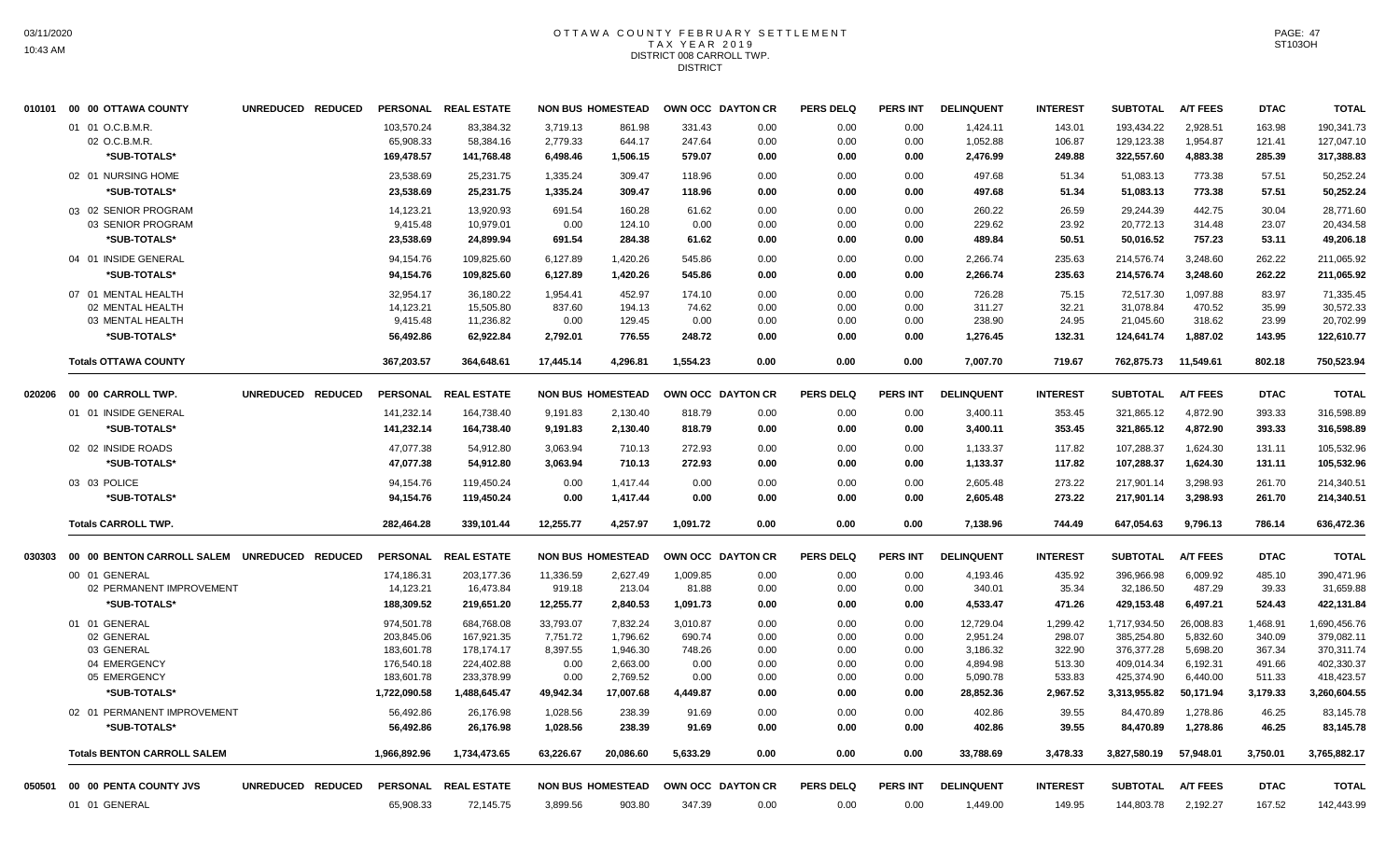#### OTTAWA COUNTY FEBRUARY SETTLEMENT TAX YEAR 2019 DISTRICT 008 CARROLL TWP. **DISTRICT**

| 050501 | 00 00 PENTA COUNTY JVS                        | <b>UNREDUCED</b><br><b>REDUCED</b> | PERSONAL     | . ESTATE<br><b>REAL</b> |            | <b>NON BUS HOMESTEAD</b> | OWN OCC DAYTON CR |      | <b>PERS DELQ</b> | <b>PERS INT</b> | <b>DELINQUENT</b> | <b>INTEREST</b> | <b>SUBTOTAL</b> | <b>A/T FEES</b> | <b>DTAC</b> | <b>TOTAL</b> |
|--------|-----------------------------------------------|------------------------------------|--------------|-------------------------|------------|--------------------------|-------------------|------|------------------|-----------------|-------------------|-----------------|-----------------|-----------------|-------------|--------------|
|        | 01 02 GENERAL                                 |                                    | 37,661.90    | 41,226.15               | 2,228.32   | 516.46                   | 198.50            | 0.00 | 0.00             | 0.00            | 828.00            | 85.68           | 82.745.01       | 1.252.73        | 95.73       | 81,396.55    |
|        | 03 PERMANENT IMP.                             |                                    | 47,077.39    | 48,829.05               | 2,513.39   | 582.53                   | 223.91            | 0.00 | 0.00             | 0.00            | 940.63            | 96.64           | 100,263.54      | 1,517.95        | 108.65      | 98,636.94    |
|        | *SUB-TOTALS*                                  |                                    | 150,647.62   | 162,200.95              | 8,641.27   | 2,002.79                 | 769.80            | 0.00 | 0.00             | 0.00            | 3,217.63          | 332.27          | 327,812.33      | 4,962.95        | 371.90      | 322,477.48   |
|        | <b>Totals PENTA COUNTY JVS</b>                |                                    | 150,647.62   | 162,200.95              | 8,641.27   | 2,002.79                 | 769.80            | 0.00 | 0.00             | 0.00            | 3,217.63          | 332.27          | 327,812.33      | 4,962.95        | 371.90      | 322,477.48   |
| 060604 | <b>00 OAK HARBOR LIBRARY</b><br>- 00          | <b>REDUCED</b><br><b>UNREDUCED</b> | PERSONAL     | <b>REAL ESTATE</b>      |            | <b>NON BUS HOMESTEAD</b> | OWN OCC DAYTON CR |      | <b>PERS DELQ</b> | <b>PERS INT</b> | <b>DELINQUENT</b> | <b>INTEREST</b> | <b>SUBTOTAL</b> | <b>A/T FEES</b> | <b>DTAC</b> | <b>TOTAL</b> |
|        | 01 04 OAK HARBOR LIBRARY                      |                                    | 47,077.38    | 54,776.20               | 0.00       | 612.00                   | 0.00              | 0.00 | 0.00             | 0.00            | 1.134.22          | 117.97          | 103,717.77      | 1,570.25        | 113.92      | 102,033.60   |
|        | *SUB-TOTALS*                                  |                                    | 47,077.38    | 54,776.20               | 0.00       | 612.00                   | 0.00              | 0.00 | 0.00             | 0.00            | 1,134.22          | 117.97          | 103,717.77      | 1,570.25        | 113.92      | 102,033.60   |
|        | <b>Totals OAK HARBOR LIBRARY</b>              |                                    | 47,077.38    | 54,776.20               | 0.00       | 612.00                   | 0.00              | 0.00 | 0.00             | 0.00            | 1,134.22          | 117.97          | 103,717.77      | 1,570.25        | 113.92      | 102,033.60   |
|        | <b>CARROLL TWP.</b><br><b>DISTRICT TOTALS</b> |                                    | 2,814,285.81 | 2,655,200.85            | 101,568.85 | 31,256.17                | 9,049.04          | 0.00 | 0.00             | 0.00            | 52,287.20         | 5,392.73        | 5,669,040.65    | 85,826.95       | 5,824.15    | 5,577,389.55 |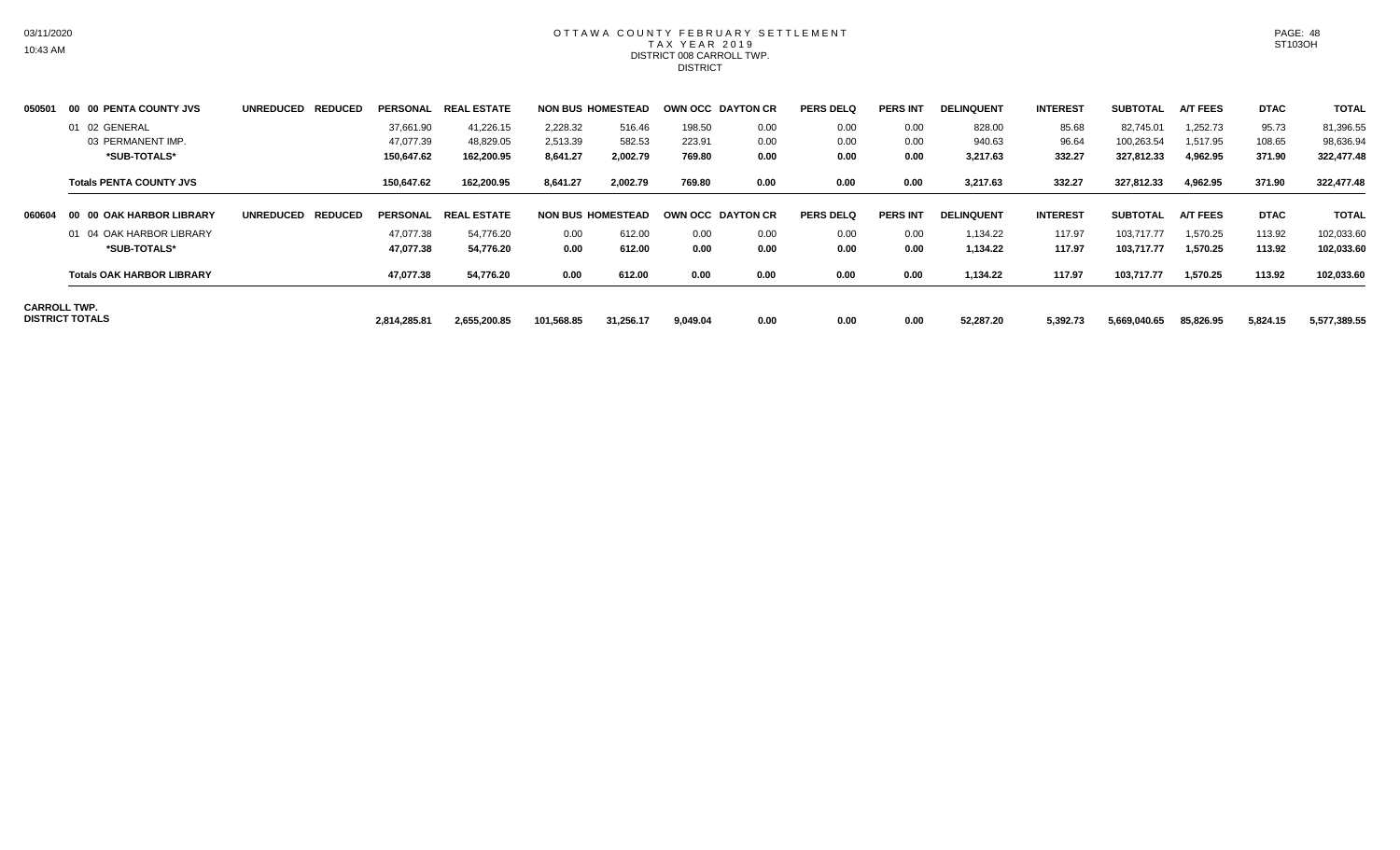# OTTAWA COUNTY FEBRUARY SETTLEMENT TAX YEAR 2019 DISTRICT 009 SAND BEACH TAX CODE A

|        | 010101 00 00 OTTAWA COUNTY         | UNREDUCED REDUCED |                     | <b>PERSONAL</b> | <b>REAL ESTATE</b>   |          | <b>NON BUS HOMESTEAD</b> | OWN OCC DAYTON CR |      | <b>PERS DELQ</b> | <b>PERS INT</b> | <b>DELINQUENT</b> | <b>INTEREST</b> | <b>SUBTOTAL</b> | <b>A/T FEES</b> | <b>DTAC</b> | <b>TOTAL</b> |
|--------|------------------------------------|-------------------|---------------------|-----------------|----------------------|----------|--------------------------|-------------------|------|------------------|-----------------|-------------------|-----------------|-----------------|-----------------|-------------|--------------|
|        | 01 01 O.C.B.M.R.                   | 2.200000          | 1.213837            | 0.00            | 5,034.39             | 504.10   | 91.41                    | 36.80             | 0.00 | 0.00             | 0.00            | $-11.18$          | 0.00            | 5,655.52        | 85.62           | 0.92        | 5,568.98     |
|        | 02 O.C.B.M.R.                      | 1.400000          | 0.907110            | 0.00            | 3,762.24             | 376.72   | 68.31                    | 27.50             | 0.00 | 0.00             | 0.00            | $-8.35$           | 0.00            | 4,226.42        | 63.99           | 0.69        | 4,161.74     |
|        | *SUB-TOTALS*                       | 3.600000          | 2.120947            | 0.00            | 8,796.63             | 880.82   | 159.72                   | 64.30             | 0.00 | 0.00             | 0.00            | $-19.53$          | 0.00            | 9,881.94        | 149.61          | 1.61        | 9,730.72     |
|        | 02 01 NURSING HOME                 | 0.500000          | 0.435790            | 0.00            | 1,807.44             | 180.98   | 32.82                    | 13.21             | 0.00 | 0.00             | 0.00            | $-4.01$           | 0.00            | 2,030.44        | 30.74           | 0.33        | 1,999.37     |
|        | *SUB-TOTALS*                       | 0.500000          | 0.435790            | 0.00            | 1,807.44             | 180.98   | 32.82                    | 13.21             | 0.00 | 0.00             | 0.00            | -4.01             | 0.00            | 2,030.44        | 30.74           | 0.33        | 1,999.37     |
|        | 03 02 SENIOR PROGRAM               | 0.300000          | 0.225703            | 0.00            | 936.10               | 93.73    | 17.00                    | 6.84              | 0.00 | 0.00             | 0.00            | $-2.08$           | 0.00            | 1,051.59        | 15.92           | 0.17        | 1,035.50     |
|        | 03 SENIOR PROGRAM                  | 0.200000          | 0.174753            | 0.00            | 840.06               | 0.00     | 13.16                    | 0.00              | 0.00 | 0.00             | 0.00            | $-1.87$           | 0.00            | 851.35          | 12.89           | 0.13        | 838.33       |
|        | *SUB-TOTALS*                       | 0.500000          | 0.400456            | 0.00            | 1,776.16             | 93.73    | 30.16                    | 6.84              | 0.00 | 0.00             | 0.00            | $-3.95$           | 0.00            | 1,902.94        | 28.81           | 0.30        | 1,873.83     |
|        | 04 01 INSIDE GENERAL               | 2.000000          | 2.000000            | 0.00            | 8,295.00             | 830.60   | 150.61                   | 60.63             | 0.00 | 0.00             | 0.00            | $-18.42$          | 0.00            | 9,318.42        | 141.08          | 1.51        | 9,175.83     |
|        | *SUB-TOTALS*                       | 2.000000          | 2.000000            | 0.00            | 8,295.00             | 830.60   | 150.61                   | 60.63             | 0.00 | 0.00             | 0.00            | -18.42            | 0.00            | 9,318.42        | 141.08          | 1.51        | 9,175.83     |
|        | 07 01 MENTAL HEALTH                | 0.700000          | 0.637874            | 0.00            | 2.645.58             | 264.91   | 48.04                    | 19.34             | 0.00 | 0.00             | 0.00            | $-5.87$           | 0.00            | 2.972.00        | 44.99           | 0.48        | 2,926.53     |
|        | 02 MENTAL HEALTH                   | 0.300000          | 0.273374            | 0.00            | 1,133.82             | 113.53   | 20.59                    | 8.29              | 0.00 | 0.00             | 0.00            | $-2.52$           | 0.00            | 1,273.71        | 19.28           | 0.21        | 1.254.22     |
|        | 03 MENTAL HEALTH                   | 0.200000          | 0.182292            | 0.00            | 876.30               | 0.00     | 13.73                    | 0.00              | 0.00 | 0.00             | 0.00            | $-1.95$           | 0.00            | 888.08          | 13.45           | 0.14        | 874.49       |
|        | *SUB-TOTALS*                       | 1.200000          | 1.093540            | 0.00            | 4,655.70             | 378.44   | 82.36                    | 27.63             | 0.00 | 0.00             | 0.00            | $-10.34$          | 0.00            | 5,133.79        | 77.72           | 0.83        | 5,055.24     |
|        | <b>Totals OTTAWA COUNTY</b>        | 7.800000          | 6.050733            | 0.00            | 25,330.93            | 2,364.57 | 455.67                   | 172.61            | 0.00 | 0.00             | 0.00            | $-56.25$          | 0.00            | 28,267.53       | 427.96          | 4.58        | 27,834.99    |
| 020206 | 00 00 CARROLL TWP.                 | <b>UNREDUCED</b>  | <b>REDUCED</b>      |                 | PERSONAL REAL ESTATE |          | <b>NON BUS HOMESTEAD</b> | OWN OCC DAYTON CR |      | <b>PERS DELQ</b> | <b>PERS INT</b> | <b>DELINQUENT</b> | <b>INTEREST</b> | <b>SUBTOTAL</b> | <b>A/T FEES</b> | <b>DTAC</b> | <b>TOTAL</b> |
|        | 01 01 INSIDE GENERAL               | 3.000000          | 3.000000            | 0.00            | 12,442.49            | 1,245.89 | 225.92                   | 90.94             | 0.00 | 0.00             | 0.00            | $-27.63$          | 0.00            | 13,977.61       | 211.62          | 2.27        | 13,763.72    |
|        | *SUB-TOTALS*                       | 3.000000          | 3.000000            | 0.00            | 12,442.49            | 1,245.89 | 225.92                   | 90.94             | 0.00 | 0.00             | 0.00            | $-27.63$          | 0.00            | 13,977.61       | 211.62          | 2.27        | 13,763.72    |
|        | 02 02 INSIDE ROADS                 | 1.000000          | 1.000000            | 0.00            | 4,147.50             | 415.30   | 75.31                    | 30.31             | 0.00 | 0.00             | 0.00            | $-9.21$           | 0.00            | 4,659.21        | 70.54           | 0.76        | 4,587.91     |
|        | *SUB-TOTALS*                       | 1.000000          | 1.000000            | 0.00            | 4,147.50             | 415.30   | 75.31                    | 30.31             | 0.00 | 0.00             | 0.00            | $-9.21$           | 0.00            | 4,659.21        | 70.54           | 0.76        | 4,587.91     |
|        | 03 03 POLICE                       | 2.000000          | 1.996022            | 0.00            | 9,595.18             | 0.00     | 150.31                   | 0.00              | 0.00 | 0.00             | 0.00            | $-21.30$          | 0.00            | 9,724.19        | 147.22          | 1.51        | 9,575.46     |
|        | *SUB-TOTALS*                       | 2.000000          | 1.996022            | 0.00            | 9,595.18             | 0.00     | 150.31                   | 0.00              | 0.00 | 0.00             | 0.00            | $-21.30$          | 0.00            | 9,724.19        | 147.22          | 1.51        | 9,575.46     |
|        | <b>Totals CARROLL TWP.</b>         | 6.000000          | 5.996022            | 0.00            | 26,185.17            | 1,661.19 | 451.54                   | 121.25            | 0.00 | 0.00             | 0.00            | -58.14            | 0.00            | 28,361.01       | 429.38          | 4.54        | 27,927.09    |
| 030303 | 00 00 BENTON CARROLL SALEM         | <b>UNREDUCED</b>  | <b>REDUCED</b>      |                 | PERSONAL REAL ESTATE |          | <b>NON BUS HOMESTEAD</b> | OWN OCC DAYTON CR |      | <b>PERS DELQ</b> | <b>PERS INT</b> | <b>DELINQUENT</b> | <b>INTEREST</b> | <b>SUBTOTAL</b> | <b>A/T FEES</b> | <b>DTAC</b> | <b>TOTAL</b> |
|        | 00 01 GENERAL                      | 3.700000          | 3.700000            | 0.00            | 15,345.74            | 1,536.60 | 278.63                   | 112.16            | 0.00 | 0.00             | 0.00            | $-34.07$          | 0.00            | 17,239.06       | 260.99          | 2.80        | 16,975.27    |
|        | 02 PERMANENT IMPROVEMENT           | 0.300000          | 0.300000            | 0.00            | 1,244.25             | 124.59   | 22.59                    | 9.09              | 0.00 | 0.00             | 0.00            | $-2.76$           | 0.00            | 1,397.76        | 21.16           | 0.23        | 1,376.37     |
|        | *SUB-TOTALS*                       | 4.000000          | 4.000000            | 0.00            | 16,589.99            | 1,661.19 | 301.22                   | 121.25            | 0.00 | 0.00             | 0.00            | $-36.83$          | 0.00            | 18,636.82       | 282.15          | 3.03        | 18,351.64    |
|        | 01 01 GENERAL                      | 20.700000         | 11.029271           | 0.00            | 45,743.87            | 4,580.43 | 830.57                   | 334.33            | 0.00 | 0.00             | 0.00            | $-101.56$         | 0.00            | 51,387.64       | 777.99          | 8.34        | 50,601.31    |
|        | 02 GENERAL                         | 4.330000          | 2.529980            | 0.00            | 10,493.09            | 1,050.70 | 190.52                   | 76.69             | 0.00 | 0.00             | 0.00            | $-23.30$          | 0.00            | 11,787.70       | 178.46          | 1.91        | 11,607.33    |
|        | 03 GENERAL                         | 3.900000          | 2.740764            | 0.00            | 11,367.31            | 1,138.23 | 206.40                   | 83.08             | 0.00 | 0.00             | 0.00            | $-25.24$          | 0.00            | 12,769.78       | 193.33          | 2.07        | 12,574.38    |
|        | 04 EMERGENCY                       | 3.750000          | 3.750000            | 0.00            | 18,026.81            | 0.00     | 282.40                   | 0.00              | 0.00 | 0.00             | 0.00            | $-40.03$          | 0.00            | 18,269.18       | 276.59          | 2.84        | 17,989.75    |
|        | 05 EMERGENCY                       | 3.900000          | 3.900000            | 0.00            | 18,747.88            | 0.00     | 293.69                   | 0.00              | 0.00 | 0.00             | 0.00            | $-41.63$          | 0.00            | 18,999.94       | 287.65          | 2.95        | 18,709.34    |
|        | *SUB-TOTALS*                       | 36,580000         | 23.950015           | 0.00            | 104,378.96           | 6,769.36 | 1,803.58                 | 494.10            | 0.00 | 0.00             | 0.00            | $-231.76$         | 0.00            | 113,214.24      | 1,714.02        | 18.11       | 111,482.11   |
|        | 02 01 PERMANENT IMPROVEMENT        | 1.200000          | 0.335698            | 0.00            | 1,392.31             | 139.41   | 25.28                    | 10.18             | 0.00 | 0.00             | 0.00            | $-3.09$           | 0.00            | 1,564.09        | 23.68           | 0.25        | 1,540.16     |
|        | *SUB-TOTALS*                       | 1.200000          | 0.335698            | 0.00            | 1,392.31             | 139.41   | 25.28                    | 10.18             | 0.00 | 0.00             | 0.00            | $-3.09$           | 0.00            | 1,564.09        | 23.68           | 0.25        | 1,540.16     |
|        | <b>Totals BENTON CARROLL SALEM</b> |                   | 41.780000 28.285713 | 0.00            | 122,361.26           | 8,569.96 | 2,130.08                 | 625.53            | 0.00 | 0.00             | 0.00            | $-271.68$         | 0.00            | 133,415.15      | 2,019.85        | 21.39       | 131,373.91   |
| 050501 | 00 00 PENTA COUNTY JVS             | UNREDUCED REDUCED |                     |                 | PERSONAL REAL ESTATE |          | <b>NON BUS HOMESTEAD</b> | OWN OCC DAYTON CR |      | <b>PERS DELQ</b> | <b>PERS INT</b> | <b>DELINQUENT</b> | <b>INTEREST</b> | <b>SUBTOTAL</b> | <b>A/T FEES</b> | <b>DTAC</b> | <b>TOTAL</b> |
|        | 01 01 GENERAL                      | 1.400000          | 1.272727            | 0.00            | 5,278.63             | 528.56   | 95.84                    | 38.58             | 0.00 | 0.00             | 0.00            | $-11.72$          | 0.00            | 5,929.89        | 89.78           | 0.96        | 5,839.15     |
|        |                                    |                   |                     |                 |                      |          |                          |                   |      |                  |                 |                   |                 |                 |                 |             |              |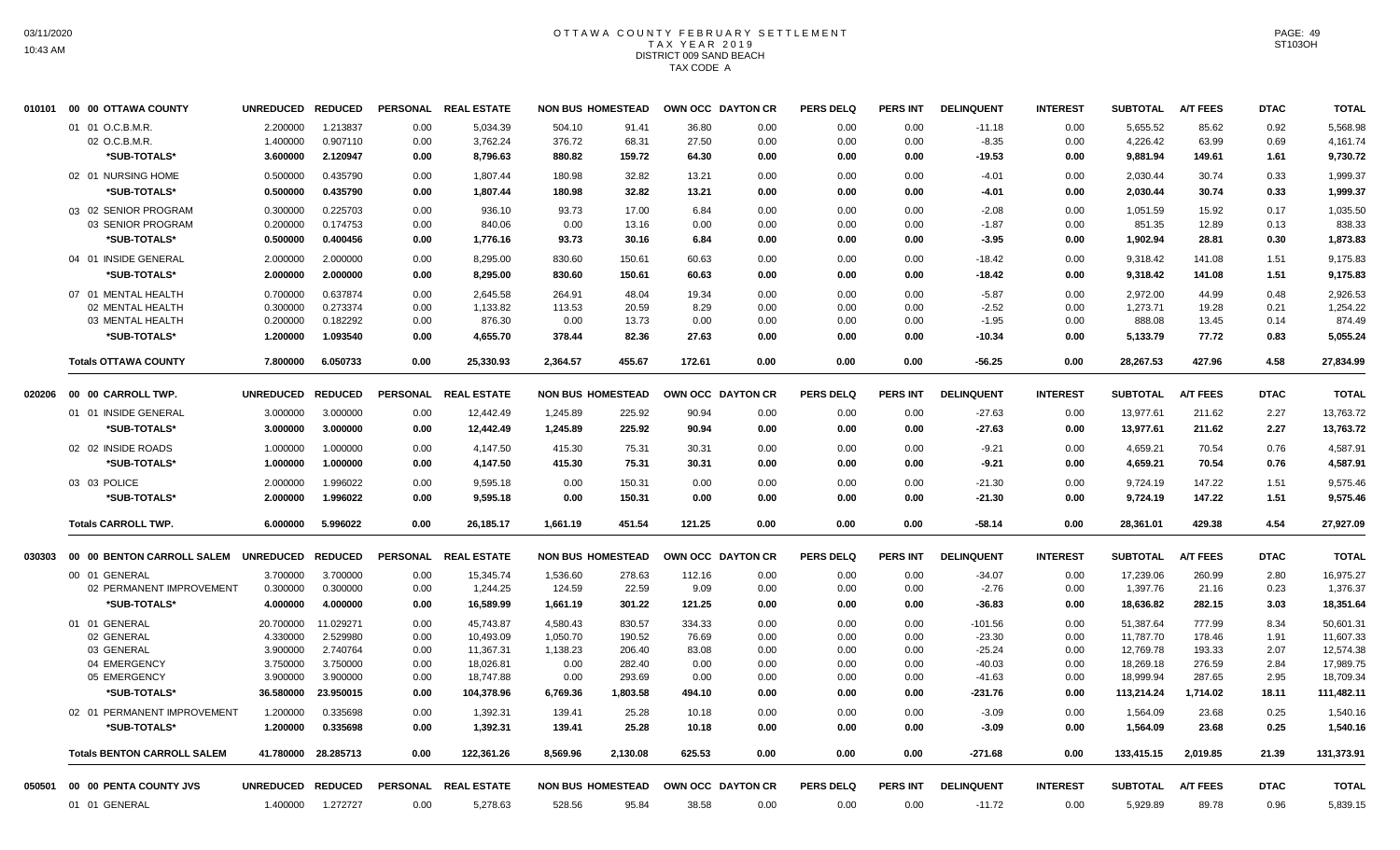# OTTAWA COUNTY FEBRUARY SETTLEMENT TAX YEAR 2019 DISTRICT 009 SAND BEACH TAX CODE A

| 050501            | 00 00 PENTA COUNTY JVS           | <b>UNREDUCED</b> | <b>REDUCED</b> | <b>PERSONAL</b> | <b>REAL ESTATE</b> |           | <b>NON BUS HOMESTEAD</b> |          | <b>OWN OCC DAYTON CR</b> | <b>PERS DELQ</b> | <b>PERS INT</b> | <b>DELINQUENT</b> | <b>INTEREST</b> | <b>SUBTOTAL</b> | <b>A/T FEES</b> | <b>DTAC</b> | <b>TOTAL</b> |
|-------------------|----------------------------------|------------------|----------------|-----------------|--------------------|-----------|--------------------------|----------|--------------------------|------------------|-----------------|-------------------|-----------------|-----------------|-----------------|-------------|--------------|
|                   | 01 02 GENERAL                    | 0.800000         | 0.727273       | 0.00            | 3,016.36           | 302.03    | 54.77                    | 22.05    | 0.00                     | 0.00             | 0.00            | $-6.70$           | 0.00            | 3,388.51        | 51.30           | 0.55        | 3,336.66     |
|                   | 03 PERMANENT IMP.                | 1.000000         | 0.820309       | 0.00            | 3,402.22           | 340.69    | 61.75                    | 24.86    | 0.00                     | 0.00             | 0.00            | $-7.55$           | 0.00            | 3,821.97        | 57.86           | 0.62        | 3,763.49     |
|                   | *SUB-TOTALS*                     | 3.200000         | 2.820309       | 0.00            | 11,697.21          | 1,171.28  | 212.36                   | 85.49    | 0.00                     | 0.00             | 0.00            | $-25.97$          | 0.00            | 13,140.37       | 198.94          | 2.13        | 12,939.30    |
|                   | <b>Totals PENTA COUNTY JVS</b>   | 3.200000         | 2.820309       | 0.00            | 11,697.21          | 1,171.28  | 212.36                   | 85.49    | 0.00                     | 0.00             | 0.00            | $-25.97$          | 0.00            | 13,140.37       | 198.94          | 2.13        | 12,939.30    |
| 060604            | 00 00 OAK HARBOR LIBRARY         | <b>UNREDUCED</b> | <b>REDUCED</b> | <b>PERSONAL</b> | <b>REAL ESTATE</b> |           | <b>NON BUS HOMESTEAD</b> |          | OWN OCC DAYTON CR        | <b>PERS DELQ</b> | <b>PERS INT</b> | <b>DELINQUENT</b> | <b>INTEREST</b> | <b>SUBTOTAL</b> | <b>A/T FEES</b> | <b>DTAC</b> | <b>TOTAL</b> |
|                   | 01 04 OAK HARBOR LIBRARY         | 1.000000         | 0.861811       | 0.00            | 4,142.85           | 0.00      | 64.90                    | 0.00     | 0.00                     | 0.00             | 0.00            | $-9.20$           | 0.00            | 4,198.55        | 63.56           | 0.65        | 4,134.34     |
|                   | *SUB-TOTALS*                     | 1.000000         | 0.861811       | 0.00            | 4,142.85           | 0.00      | 64.90                    | 0.00     | 0.00                     | 0.00             | 0.00            | $-9.20$           | 0.00            | 4,198.55        | 63.56           | 0.65        | 4,134.34     |
|                   | <b>Totals OAK HARBOR LIBRARY</b> | 1.000000         | 0.861811       | 0.00            | 4,142.85           | 0.00      | 64.90                    | 0.00     | 0.00                     | 0.00             | 0.00            | $-9.20$           | 0.00            | 4,198.55        | 63.56           | 0.65        | 4,134.34     |
| <b>SAND BEACH</b> | TAX CODE A TOTALS                | 59.780000        | 44.014588      | 0.00            | 189.717.42         | 13,767.00 | 3,314.55                 | 1,004.88 | 0.00                     | 0.00             | 0.00            | $-421.24$         | 0.00            | 207,382.61      | 3,139.69        | 33.29       | 204,209.63   |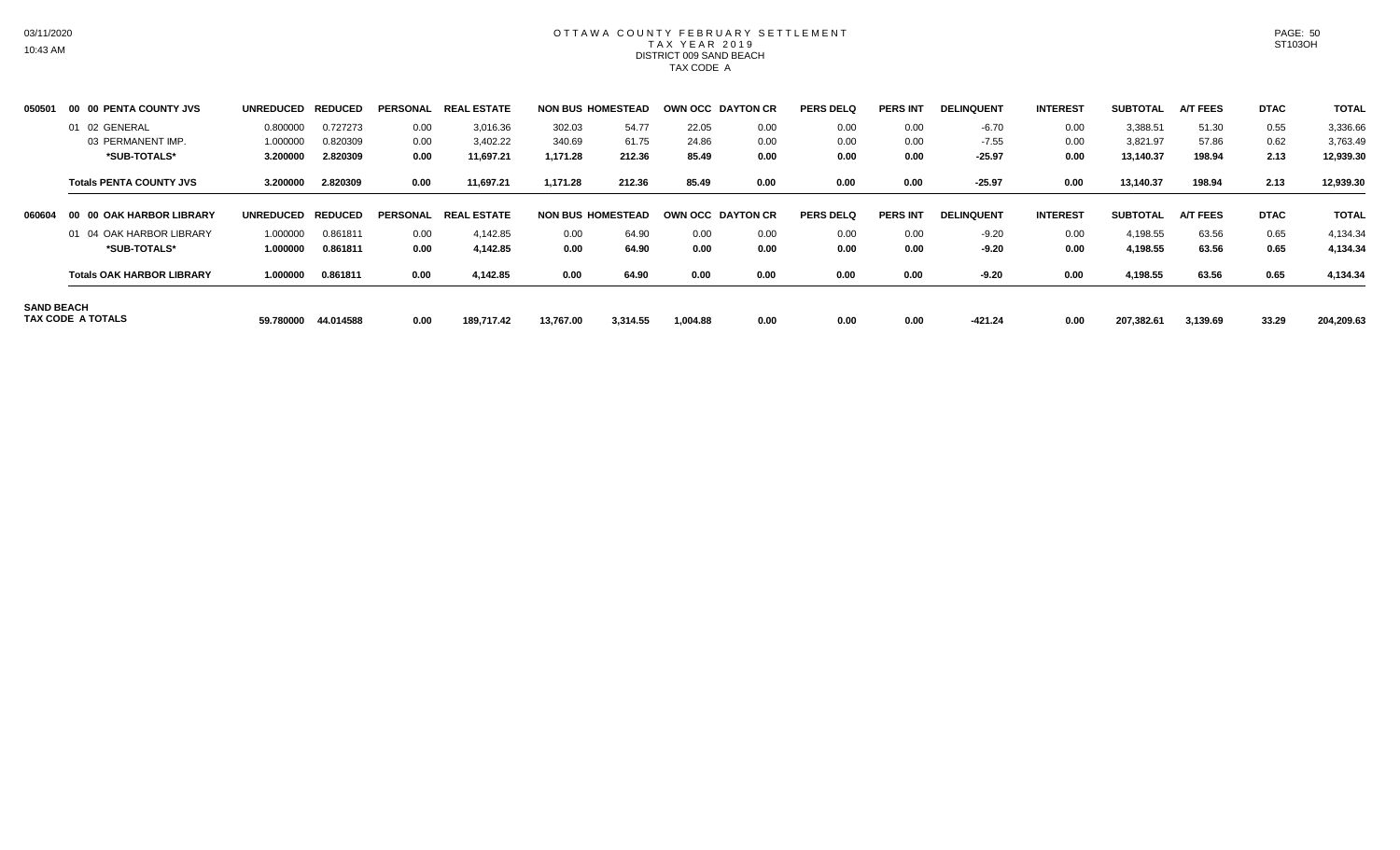# OTTAWA COUNTY FEBRUARY SETTLEMENT TAX YEAR 2019 DISTRICT 009 SAND BEACH TAX CODE B

| 010101 | 00 00 OTTAWA COUNTY                | <b>UNREDUCED</b>  | <b>REDUCED</b>      | <b>PERSONAL</b> | <b>REAL ESTATE</b>   | <b>NON BUS HOMESTEAD</b> |      | OWN OCC DAYTON CR |      | <b>PERS DELQ</b> | <b>PERS INT</b> | <b>DELINQUENT</b> | <b>INTEREST</b> | <b>SUBTOTAL</b> | <b>A/T FEES</b> | <b>DTAC</b> | <b>TOTAL</b> |
|--------|------------------------------------|-------------------|---------------------|-----------------|----------------------|--------------------------|------|-------------------|------|------------------|-----------------|-------------------|-----------------|-----------------|-----------------|-------------|--------------|
|        | 01 01 O.C.B.M.R.                   | 2.200000          | 1.897775            | 0.00            | 424.54               | 0.00                     | 0.00 | 0.00              | 0.00 | 0.00             | 0.00            | 0.00              | 0.00            | 424.54          | 6.43            | 0.00        | 418.11       |
|        | 02 O.C.B.M.R.                      | 1.400000          | 1.257568            | 0.00            | 281.33               | 0.00                     | 0.00 | 0.00              | 0.00 | 0.00             | 0.00            | 0.00              | 0.00            | 281.33          | 4.26            | 0.00        | 277.07       |
|        | *SUB-TOTALS*                       | 3.600000          | 3.155343            | 0.00            | 705.87               | 0.00                     | 0.00 | 0.00              | 0.00 | 0.00             | 0.00            | 0.00              | 0.00            | 705.87          | 10.69           | 0.00        | 695.18       |
|        | 02 01 NURSING HOME                 | 0.500000          | 0.488991            | 0.00            | 109.39               | 0.00                     | 0.00 | 0.00              | 0.00 | 0.00             | 0.00            | 0.00              | 0.00            | 109.39          | 1.66            | 0.00        | 107.73       |
|        | *SUB-TOTALS*                       | 0.500000          | 0.488991            | 0.00            | 109.39               | 0.00                     | 0.00 | 0.00              | 0.00 | 0.00             | 0.00            | 0.00              | 0.00            | 109.39          | 1.66            | 0.00        | 107.73       |
|        | 03 02 SENIOR PROGRAM               | 0.300000          | 0.288129            | 0.00            | 64.46                | 0.00                     | 0.00 | 0.00              | 0.00 | 0.00             | 0.00            | 0.00              | 0.00            | 64.46           | 0.98            | 0.00        | 63.48        |
|        | 03 SENIOR PROGRAM                  | 0.200000          | 0.196080            | 0.00            | 43.86                | 0.00                     | 0.00 | 0.00              | 0.00 | 0.00             | 0.00            | 0.00              | 0.00            | 43.86           | 0.66            | 0.00        | 43.20        |
|        | *SUB-TOTALS*                       | 0.500000          | 0.484209            | 0.00            | 108.32               | 0.00                     | 0.00 | 0.00              | 0.00 | 0.00             | 0.00            | 0.00              | 0.00            | 108.32          | 1.64            | 0.00        | 106.68       |
|        | 04 01 INSIDE GENERAL               | 2.000000          | 2.000000            | 0.00            | 447.41               | 0.00                     | 0.00 | 0.00              | 0.00 | 0.00             | 0.00            | 0.00              | 0.00            | 447.41          | 6.77            | 0.00        | 440.64       |
|        | *SUB-TOTALS*                       | 2.000000          | 2.000000            | 0.00            | 447.41               | 0.00                     | 0.00 | 0.00              | 0.00 | 0.00             | 0.00            | 0.00              | 0.00            | 447.41          | 6.77            | 0.00        | 440.64       |
|        | 07 01 MENTAL HEALTH                | 0.700000          | 0.685003            | 0.00            | 153.24               | 0.00                     | 0.00 | 0.00              | 0.00 | 0.00             | 0.00            | 0.00              | 0.00            | 153.24          | 2.32            | 0.00        | 150.92       |
|        | 02 MENTAL HEALTH                   | 0.300000          | 0.293573            | 0.00            | 65.67                | 0.00                     | 0.00 | 0.00              | 0.00 | 0.00             | 0.00            | 0.00              | 0.00            | 65.67           | 0.99            | 0.00        | 64.68        |
|        | 03 MENTAL HEALTH                   | 0.200000          | 0.195715            | 0.00            | 43.78                | 0.00                     | 0.00 | 0.00              | 0.00 | 0.00             | 0.00            | 0.00              | 0.00            | 43.78           | 0.66            | 0.00        | 43.12        |
|        | *SUB-TOTALS*                       | 1.200000          | 1.174291            | 0.00            | 262.69               | 0.00                     | 0.00 | 0.00              | 0.00 | 0.00             | 0.00            | 0.00              | 0.00            | 262.69          | 3.97            | 0.00        | 258.72       |
|        | <b>Totals OTTAWA COUNTY</b>        | 7.800000          | 7.302834            | 0.00            | 1,633.68             | 0.00                     | 0.00 | 0.00              | 0.00 | 0.00             | 0.00            | 0.00              | 0.00            | 1,633.68        | 24.73           | 0.00        | 1,608.95     |
| 020206 | 00 00 CARROLL TWP.                 | <b>UNREDUCED</b>  | <b>REDUCED</b>      |                 | PERSONAL REAL ESTATE | <b>NON BUS HOMESTEAD</b> |      | OWN OCC DAYTON CR |      | <b>PERS DELQ</b> | <b>PERS INT</b> | <b>DELINQUENT</b> | <b>INTEREST</b> | <b>SUBTOTAL</b> | <b>A/T FEES</b> | <b>DTAC</b> | <b>TOTAL</b> |
|        | 01 01 INSIDE GENERAL               | 3.000000          | 3.000000            | 0.00            | 671.12               | 0.00                     | 0.00 | 0.00              | 0.00 | 0.00             | 0.00            | 0.00              | 0.00            | 671.12          | 10.16           | 0.00        | 660.96       |
|        | *SUB-TOTALS*                       | 3.000000          | 3.000000            | 0.00            | 671.12               | 0.00                     | 0.00 | 0.00              | 0.00 | 0.00             | 0.00            | 0.00              | 0.00            | 671.12          | 10.16           | 0.00        | 660.96       |
|        | 02 02 INSIDE ROADS                 | 1.000000          | 1.000000            | 0.00            | 223.71               | 0.00                     | 0.00 | 0.00              | 0.00 | 0.00             | 0.00            | 0.00              | 0.00            | 223.71          | 3.39            | 0.00        | 220.32       |
|        | *SUB-TOTALS*                       | 1.000000          | 1.000000            | 0.00            | 223.71               | 0.00                     | 0.00 | 0.00              | 0.00 | 0.00             | 0.00            | 0.00              | 0.00            | 223.71          | 3.39            | 0.00        | 220.32       |
|        | 03 03 POLICE                       | 2.000000          | 1.996298            | 0.00            | 446.58               | 0.00                     | 0.00 | 0.00              | 0.00 | 0.00             | 0.00            | 0.00              | 0.00            | 446.58          | 6.76            | 0.00        | 439.82       |
|        | *SUB-TOTALS*                       | 2.000000          | 1.996298            | 0.00            | 446.58               | 0.00                     | 0.00 | 0.00              | 0.00 | 0.00             | 0.00            | 0.00              | 0.00            | 446.58          | 6.76            | 0.00        | 439.82       |
|        | <b>Totals CARROLL TWP.</b>         | 6.000000          | 5.996298            | 0.00            | 1,341.41             | 0.00                     | 0.00 | 0.00              | 0.00 | 0.00             | 0.00            | 0.00              | 0.00            | 1,341.41        | 20.31           | 0.00        | 1,321.10     |
| 030303 | 00 00 BENTON CARROLL SALEM         | UNREDUCED REDUCED |                     |                 | PERSONAL REAL ESTATE | <b>NON BUS HOMESTEAD</b> |      | OWN OCC DAYTON CR |      | <b>PERS DELQ</b> | PERS INT        | <b>DELINQUENT</b> | <b>INTEREST</b> | <b>SUBTOTAL</b> | <b>A/T FEES</b> | <b>DTAC</b> | <b>TOTAL</b> |
|        | 00 01 GENERAL                      | 3.700000          | 3.700000            | 0.00            | 827.71               | 0.00                     | 0.00 | 0.00              | 0.00 | 0.00             | 0.00            | 0.00              | 0.00            | 827.71          | 12.53           | 0.00        | 815.18       |
|        | 02 PERMANENT IMPROVEMENT           | 0.300000          | 0.300000            | 0.00            | 67.11                | 0.00                     | 0.00 | 0.00              | 0.00 | 0.00             | 0.00            | 0.00              | 0.00            | 67.11           | 1.02            | 0.00        | 66.09        |
|        | *SUB-TOTALS*                       | 4.000000          | 4.000000            | 0.00            | 894.82               | 0.00                     | 0.00 | 0.00              | 0.00 | 0.00             | 0.00            | 0.00              | 0.00            | 894.82          | 13.55           | 0.00        | 881.27       |
|        | 01 01 GENERAL                      | 20.700000         | 14.263935           | 0.00            | 3,190.93             | 0.00                     | 0.00 | 0.00              | 0.00 | 0.00             | 0.00            | 0.00              | 0.00            | 3,190.93        | 48.31           | 0.00        | 3,142.62     |
|        | 02 GENERAL                         | 4.330000          | 3.715305            | 0.00            | 831.14               | 0.00                     | 0.00 | 0.00              | 0.00 | 0.00             | 0.00            | 0.00              | 0.00            | 831.14          | 12.58           | 0.00        | 818.56       |
|        | 03 GENERAL                         | 3.900000          | 3.872045            | 0.00            | 866.20               | 0.00                     | 0.00 | 0.00              | 0.00 | 0.00             | 0.00            | 0.00              | 0.00            | 866.20          | 13.11           | 0.00        | 853.09       |
|        | 04 EMERGENCY                       | 3.750000          | 3.750000            | 0.00            | 838.90               | 0.00                     | 0.00 | 0.00              | 0.00 | 0.00             | 0.00            | 0.00              | 0.00            | 838.90          | 12.70           | 0.00        | 826.20       |
|        | 05 EMERGENCY                       | 3.900000          | 3.900000            | 0.00            | 872.45               | 0.00                     | 0.00 | 0.00              | 0.00 | 0.00             | 0.00            | 0.00              | 0.00            | 872.45          | 13.21           | 0.00        | 859.24       |
|        | *SUB-TOTALS*                       | 36,580000         | 29.501285           | 0.00            | 6,599.62             | 0.00                     | 0.00 | 0.00              | 0.00 | 0.00             | 0.00            | 0.00              | 0.00            | 6,599.62        | 99.91           | 0.00        | 6,499.71     |
|        | 02 01 PERMANENT IMPROVEMENT        | 1.200000          | 0.652250            | 0.00            | 145.91               | 0.00                     | 0.00 | 0.00              | 0.00 | 0.00             | 0.00            | 0.00              | 0.00            | 145.91          | 2.21            | 0.00        | 143.70       |
|        | *SUB-TOTALS*                       | 1.200000          | 0.652250            | 0.00            | 145.91               | 0.00                     | 0.00 | 0.00              | 0.00 | 0.00             | 0.00            | 0.00              | 0.00            | 145.91          | 2.21            | 0.00        | 143.70       |
|        | <b>Totals BENTON CARROLL SALEM</b> |                   | 41.780000 34.153535 | 0.00            | 7,640.35             | 0.00                     | 0.00 | 0.00              | 0.00 | 0.00             | 0.00            | 0.00              | 0.00            | 7,640.35        | 115.67          | 0.00        | 7,524.68     |
| 050501 | 00 00 PENTA COUNTY JVS             | UNREDUCED REDUCED |                     |                 | PERSONAL REAL ESTATE | <b>NON BUS HOMESTEAD</b> |      | OWN OCC DAYTON CR |      | <b>PERS DELQ</b> | <b>PERS INT</b> | <b>DELINQUENT</b> | <b>INTEREST</b> | <b>SUBTOTAL</b> | A/T FEES        | <b>DTAC</b> | <b>TOTAL</b> |
|        | 01 01 GENERAL                      | 1.400000          | 1.364990            | 0.00            | 305.36               | 0.00                     | 0.00 | 0.00              | 0.00 | 0.00             | 0.00            | 0.00              | 0.00            | 305.36          | 4.62            | 0.00        | 300.74       |
|        |                                    |                   |                     |                 |                      |                          |      |                   |      |                  |                 |                   |                 |                 |                 |             |              |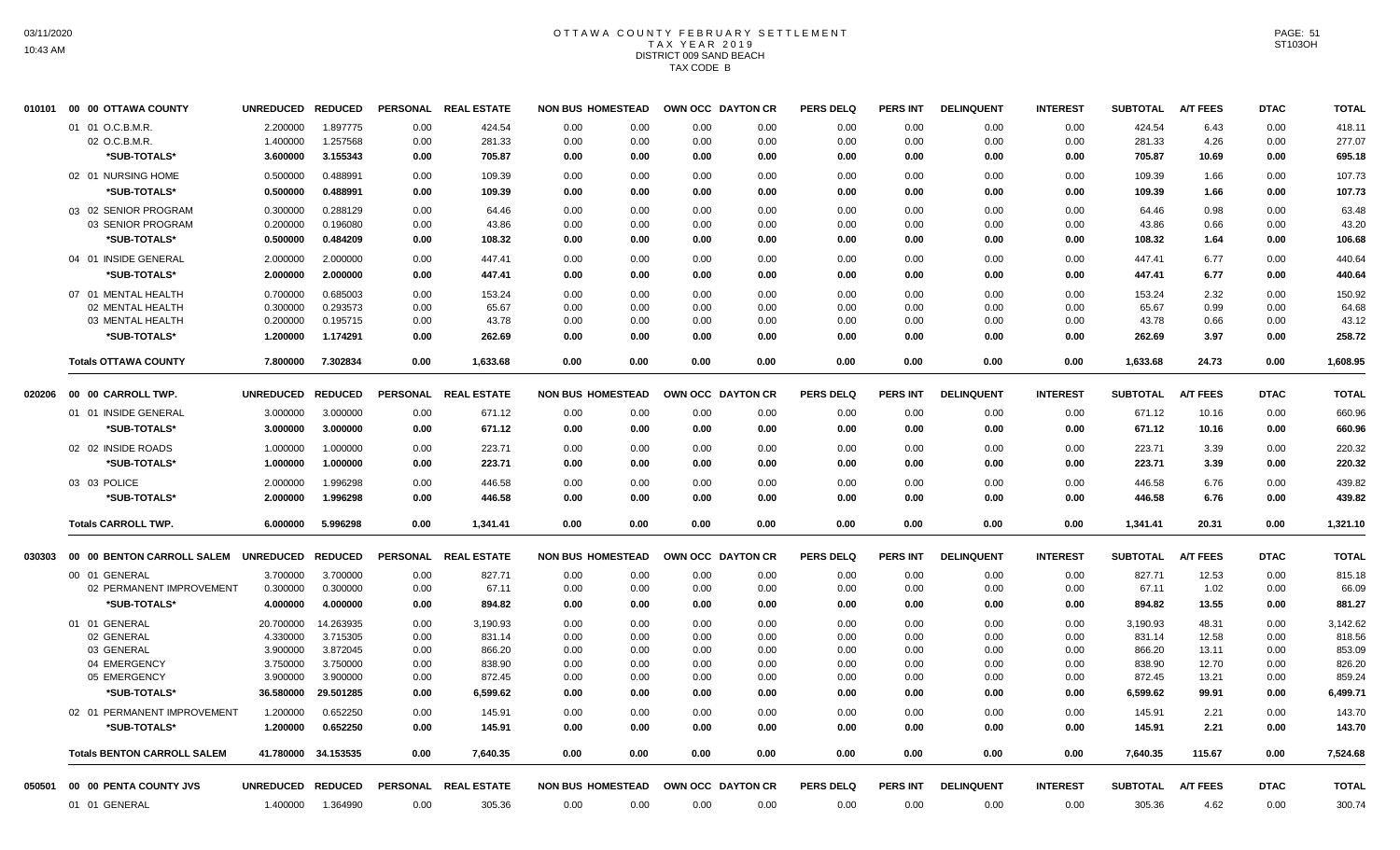# OTTAWA COUNTY FEBRUARY SETTLEMENT TAX YEAR 2019 DISTRICT 009 SAND BEACH TAX CODE B

| 050501            | 00 00 PENTA COUNTY JVS           | <b>UNREDUCED</b> | <b>REDU</b><br>UCED | <b>PERSONAL</b> | . ESTATE<br><b>REA</b> |      | <b>NON BUS HOMESTEAD</b> |      | OWN OCC DAYTON CR | <b>PERS DELQ</b> | <b>PERS INT</b> | <b>DELINQUENT</b> | <b>INTEREST</b> | <b>SUBTOTAL</b> | <b>A/T FEES</b> | <b>DTAC</b> | <b>TOTAL</b> |
|-------------------|----------------------------------|------------------|---------------------|-----------------|------------------------|------|--------------------------|------|-------------------|------------------|-----------------|-------------------|-----------------|-----------------|-----------------|-------------|--------------|
|                   | 01 02 GENERAL                    | 0.800000         | 0.779994            | 0.00            | 174.49                 | 0.00 | 0.00                     | 0.00 | 0.00              | 0.00             | 0.00            | 0.00              | 0.00            | 174.49          | 2.64            | 0.00        | 171.85       |
|                   | 03 PERMANENT IMP.                | 1.000000         | 0.974993            | 0.00            | 218.13                 | 0.00 | 0.00                     | 0.00 | 0.00              | 0.00             | 0.00            | 0.00              | 0.00            | 218.13          | 3.30            | 0.00        | 214.83       |
|                   | *SUB-TOTALS*                     | 3.200000         | 3.119977            | 0.00            | 697.98                 | 0.00 | 0.00                     | 0.00 | 0.00              | 0.00             | 0.00            | 0.00              | 0.00            | 697.98          | 10.56           | 0.00        | 687.42       |
|                   | <b>Totals PENTA COUNTY JVS</b>   | 3.200000         | 3.119977            | 0.00            | 697.98                 | 0.00 | 0.00                     | 0.00 | 0.00              | 0.00             | 0.00            | 0.00              | 0.00            | 697.98          | 10.56           | 0.00        | 687.42       |
| 060604            | 00 00 OAK HARBOR LIBRARY         | <b>UNREDUCED</b> | <b>REDUCED</b>      | <b>PERSONAL</b> | . ESTATE<br><b>REA</b> |      | <b>NON BUS HOMESTEAD</b> |      | OWN OCC DAYTON CR | <b>PERS DELQ</b> | <b>PERS INT</b> | <b>DELINQUENT</b> | <b>INTEREST</b> | <b>SUBTOTAL</b> | <b>A/T FEES</b> | <b>DTAC</b> | <b>TOTAL</b> |
|                   | 01 04 OAK HARBOR LIBRARY         | 1.000000         | 0.992832            | 0.00            | 222.10                 | 0.00 | 0.00                     | 0.00 | 0.00              | 0.00             | 0.00            | 0.00              | 0.00            | 222.10          | 3.36            | 0.00        | 218.74       |
|                   | *SUB-TOTALS*                     | 1.000000         | 0.992832            | 0.00            | 222.10                 | 0.00 | 0.00                     | 0.00 | 0.00              | 0.00             | 0.00            | 0.00              | 0.00            | 222.10          | 3.36            | 0.00        | 218.74       |
|                   | <b>Totals OAK HARBOR LIBRARY</b> | 1.000000         | 0.992832            | 0.00            | 222.10                 | 0.00 | 0.00                     | 0.00 | 0.00              | 0.00             | 0.00            | 0.00              | 0.00            | 222.10          | 3.36            | 0.00        | 218.74       |
| <b>SAND BEACH</b> | TAX CODE B TOTALS                | 59.780000        | 51.565476           | 0.00            | 11,535.52              | 0.00 | 0.00                     | 0.00 | 0.00              | 0.00             | 0.00            | 0.00              | 0.00            | 11,535.52       | 174.63          | 0.00        | 11,360.89    |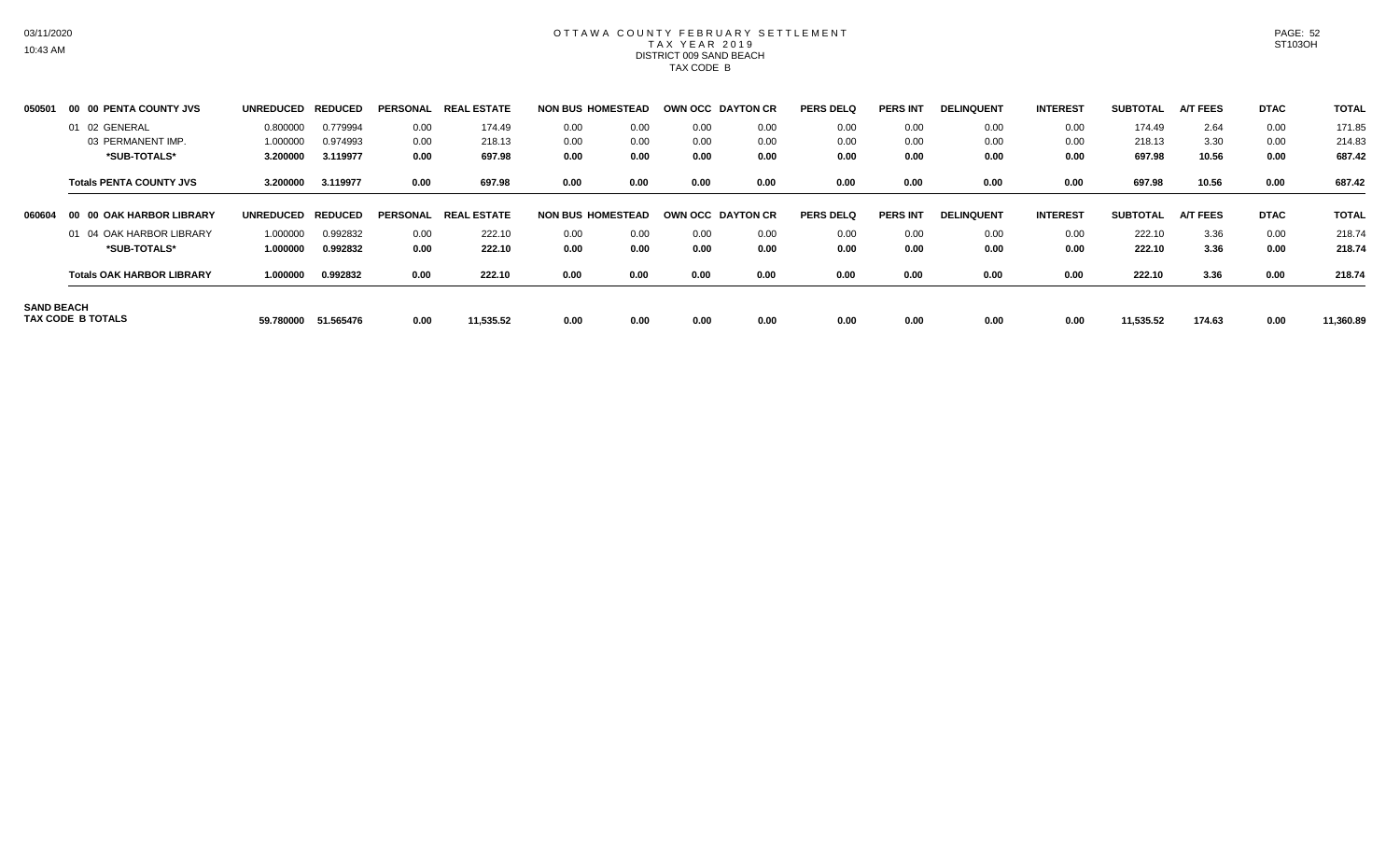#### OTTAWA COUNTY FEBRUARY SETTLEMENT T A X Y E A R 2 0 1 9 DISTRICT 009 SAND BEACH DISTRICT

|        | 010101 00 00 OTTAWA COUNTY                   | UNREDUCED REDUCED |                 | PERSONAL REAL ESTATE   |                          | <b>NON BUS HOMESTEAD</b> |              | OWN OCC DAYTON CR | <b>PERS DELQ</b> | <b>PERS INT</b> | <b>DELINQUENT</b>  | <b>INTEREST</b> | <b>SUBTOTAL</b>        | <b>A/T FEES</b>  | <b>DTAC</b>  | <b>TOTAL</b>           |
|--------|----------------------------------------------|-------------------|-----------------|------------------------|--------------------------|--------------------------|--------------|-------------------|------------------|-----------------|--------------------|-----------------|------------------------|------------------|--------------|------------------------|
|        | 01 01 O.C.B.M.R.                             |                   | 0.00            | 5,458.93               | 504.10                   | 91.41                    | 36.80        | 0.00              | 0.00             | 0.00            | $-11.18$           | 0.00            | 6,080.06               | 92.05            | 0.92         | 5,987.09               |
|        | 02 O.C.B.M.R.                                |                   | 0.00            | 4,043.57               | 376.72                   | 68.31                    | 27.50        | 0.00              | 0.00             | 0.00            | $-8.35$            | 0.00            | 4,507.75               | 68.25            | 0.69         | 4,438.81               |
|        | *SUB-TOTALS*                                 |                   | 0.00            | 9,502.50               | 880.82                   | 159.72                   | 64.30        | 0.00              | 0.00             | 0.00            | $-19.53$           | 0.00            | 10,587.81              | 160.30           | 1.61         | 10,425.90              |
|        | 02 01 NURSING HOME                           |                   | 0.00            | 1,916.83               | 180.98                   | 32.82                    | 13.21        | 0.00              | 0.00             | 0.00            | $-4.01$            | 0.00            | 2,139.83               | 32.40            | 0.33         | 2,107.10               |
|        | *SUB-TOTALS*                                 |                   | 0.00            | 1,916.83               | 180.98                   | 32.82                    | 13.21        | 0.00              | 0.00             | 0.00            | $-4.01$            | 0.00            | 2,139.83               | 32.40            | 0.33         | 2,107.10               |
|        | 03 02 SENIOR PROGRAM                         |                   | 0.00            | 1,000.56               | 93.73                    | 17.00                    | 6.84         | 0.00              | 0.00             | 0.00            | $-2.08$            | 0.00            | 1,116.05               | 16.90            | 0.17         | 1,098.98               |
|        | 03 SENIOR PROGRAM                            |                   | 0.00            | 883.92                 | 0.00                     | 13.16                    | 0.00         | 0.00              | 0.00             | 0.00            | $-1.87$            | 0.00            | 895.21                 | 13.55            | 0.13         | 881.53                 |
|        | *SUB-TOTALS*                                 |                   | 0.00            | 1,884.48               | 93.73                    | 30.16                    | 6.84         | 0.00              | 0.00             | 0.00            | $-3.95$            | 0.00            | 2,011.26               | 30.45            | 0.30         | 1,980.51               |
|        | 04 01 INSIDE GENERAL                         |                   | 0.00            | 8,742.41               | 830.60                   | 150.61                   | 60.63        | 0.00              | 0.00             | 0.00            | $-18.42$           | 0.00            | 9,765.83               | 147.85           | 1.51         | 9,616.47               |
|        | *SUB-TOTALS*                                 |                   | 0.00            | 8,742.41               | 830.60                   | 150.61                   | 60.63        | 0.00              | 0.00             | 0.00            | $-18.42$           | 0.00            | 9,765.83               | 147.85           | 1.51         | 9,616.47               |
|        | 07 01 MENTAL HEALTH                          |                   | 0.00            | 2,798.82               | 264.91                   | 48.04                    | 19.34        | 0.00              | 0.00             | 0.00            | $-5.87$            | 0.00            | 3,125.24               | 47.31            | 0.48         | 3,077.45               |
|        | 02 MENTAL HEALTH                             |                   | 0.00            | 1,199.49               | 113.53                   | 20.59                    | 8.29         | 0.00              | 0.00             | 0.00            | $-2.52$            | 0.00            | 1,339.38               | 20.27            | 0.21         | 1,318.90               |
|        | 03 MENTAL HEALTH                             |                   | 0.00            | 920.08                 | 0.00                     | 13.73                    | 0.00         | 0.00              | 0.00             | 0.00            | $-1.95$            | 0.00            | 931.86                 | 14.11            | 0.14         | 917.61                 |
|        | *SUB-TOTALS*                                 |                   | 0.00            | 4,918.39               | 378.44                   | 82.36                    | 27.63        | 0.00              | 0.00             | 0.00            | $-10.34$           | 0.00            | 5,396.48               | 81.69            | 0.83         | 5,313.96               |
|        | <b>Totals OTTAWA COUNTY</b>                  |                   | 0.00            | 26,964.61              | 2,364.57                 | 455.67                   | 172.61       | 0.00              | 0.00             | 0.00            | $-56.25$           | 0.00            | 29,901.21              | 452.69           | 4.58         | 29,443.94              |
| 020206 | 00 00 CARROLL TWP.                           | UNREDUCED REDUCED | <b>PERSONAL</b> | <b>REAL ESTATE</b>     |                          | <b>NON BUS HOMESTEAD</b> |              | OWN OCC DAYTON CR | <b>PERS DELQ</b> | <b>PERS INT</b> | <b>DELINQUENT</b>  | <b>INTEREST</b> | <b>SUBTOTAL</b>        | <b>A/T FEES</b>  | <b>DTAC</b>  | <b>TOTAL</b>           |
|        | 01 01 INSIDE GENERAL                         |                   | 0.00            | 13,113.61              | 1,245.89                 | 225.92                   | 90.94        | 0.00              | 0.00             | 0.00            | $-27.63$           | 0.00            | 14,648.73              | 221.78           | 2.27         | 14,424.68              |
|        | *SUB-TOTALS*                                 |                   | 0.00            | 13,113.61              | 1,245.89                 | 225.92                   | 90.94        | 0.00              | 0.00             | 0.00            | $-27.63$           | 0.00            | 14,648.73              | 221.78           | 2.27         | 14,424.68              |
|        | 02 02 INSIDE ROADS                           |                   | 0.00            | 4,371.21               | 415.30                   | 75.31                    | 30.31        | 0.00              | 0.00             | 0.00            | $-9.21$            | 0.00            | 4,882.92               | 73.93            | 0.76         | 4,808.23               |
|        | *SUB-TOTALS*                                 |                   | 0.00            | 4,371.21               | 415.30                   | 75.31                    | 30.31        | 0.00              | 0.00             | 0.00            | $-9.21$            | 0.00            | 4,882.92               | 73.93            | 0.76         | 4,808.23               |
|        | 03 03 POLICE                                 |                   | 0.00            | 10,041.76              | 0.00                     | 150.31                   | 0.00         | 0.00              | 0.00             | 0.00            | $-21.30$           | 0.00            | 10,170.77              | 153.98           | 1.51         | 10,015.28              |
|        | *SUB-TOTALS*                                 |                   | 0.00            | 10,041.76              | 0.00                     | 150.31                   | 0.00         | 0.00              | 0.00             | 0.00            | $-21.30$           | 0.00            | 10,170.77              | 153.98           | 1.51         | 10,015.28              |
|        |                                              |                   |                 |                        |                          |                          |              |                   |                  |                 |                    |                 |                        |                  |              |                        |
|        | <b>Totals CARROLL TWP.</b>                   |                   | 0.00            | 27.526.58              | 1.661.19                 | 451.54                   | 121.25       | 0.00              | 0.00             | 0.00            | $-58.14$           | 0.00            | 29.702.42              | 449.69           | 4.54         | 29.248.19              |
| 030303 | 00 00 BENTON CARROLL SALEM UNREDUCED REDUCED |                   |                 | PERSONAL REAL ESTATE   |                          | <b>NON BUS HOMESTEAD</b> |              | OWN OCC DAYTON CR | <b>PERS DELQ</b> | <b>PERS INT</b> | <b>DELINQUENT</b>  | <b>INTEREST</b> | <b>SUBTOTAL</b>        | <b>A/T FEES</b>  | <b>DTAC</b>  | <b>TOTAL</b>           |
|        | 00 01 GENERAL                                |                   | 0.00            | 16,173.45              | 1,536.60                 | 278.63                   | 112.16       | 0.00              | 0.00             | 0.00            | $-34.07$           | 0.00            | 18,066.77              | 273.52           | 2.80         | 17,790.45              |
|        | 02 PERMANENT IMPROVEMENT                     |                   | 0.00            | 1,311.36               | 124.59                   | 22.59                    | 9.09         | 0.00              | 0.00             | 0.00            | $-2.76$            | 0.00            | 1,464.87               | 22.18            | 0.23         | 1,442.46               |
|        | *SUB-TOTALS*                                 |                   | 0.00            | 17,484.81              | 1,661.19                 | 301.22                   | 121.25       | 0.00              | 0.00             | 0.00            | $-36.83$           | 0.00            | 19,531.64              | 295.70           | 3.03         | 19,232.91              |
|        | 01 01 GENERAL                                |                   | 0.00            | 48,934.80              | 4,580.43                 | 830.57                   | 334.33       | 0.00              | 0.00             | 0.00            | $-101.56$          | 0.00            | 54,578.57              | 826.30           | 8.34         | 53,743.93              |
|        | 02 GENERAL                                   |                   | 0.00            | 11,324.23              | 1,050.70                 | 190.52                   | 76.69        | 0.00              | 0.00             | 0.00            | $-23.30$           | 0.00            | 12,618.84              | 191.04           | 1.91         | 12,425.89              |
|        | 03 GENERAL                                   |                   | 0.00            | 12,233.51              | 1,138.23                 | 206.40                   | 83.08        | 0.00              | 0.00             | 0.00            | $-25.24$           | 0.00            | 13,635.98              | 206.44           | 2.07         | 13,427.47              |
|        | 04 EMERGENCY<br>05 EMERGENCY                 |                   | 0.00<br>0.00    | 18,865.71<br>19,620.33 | 0.00<br>0.00             | 282.40<br>293.69         | 0.00<br>0.00 | 0.00<br>0.00      | 0.00<br>0.00     | 0.00<br>0.00    | -40.03<br>$-41.63$ | 0.00<br>0.00    | 19,108.08<br>19,872.39 | 289.29<br>300.86 | 2.84<br>2.95 | 18,815.95<br>19,568.58 |
|        | *SUB-TOTALS*                                 |                   | 0.00            | 110,978.58             | 6,769.36                 | 1,803.58                 | 494.10       | 0.00              | 0.00             | 0.00            | $-231.76$          | 0.00            | 119,813.86             | 1,813.93         | 18.11        | 117,981.82             |
|        |                                              |                   |                 |                        |                          |                          |              |                   |                  |                 |                    |                 |                        |                  |              |                        |
|        | 02 01 PERMANENT IMPROVEMENT                  |                   | 0.00            | 1,538.22               | 139.41                   | 25.28                    | 10.18        | 0.00              | 0.00             | 0.00            | $-3.09$            | 0.00            | 1,710.00               | 25.89            | 0.25         | 1,683.86               |
|        | *SUB-TOTALS*                                 |                   | 0.00            | 1,538.22               | 139.41                   | 25.28                    | 10.18        | 0.00              | 0.00             | 0.00            | $-3.09$            | 0.00            | 1,710.00               | 25.89            | 0.25         | 1,683.86               |
|        | <b>Totals BENTON CARROLL SALEM</b>           |                   | 0.00            | 130,001.61             | 8,569.96                 | 2,130.08                 | 625.53       | 0.00              | 0.00             | 0.00            | $-271.68$          | 0.00            | 141,055.50             | 2,135.52         | 21.39        | 138,898.59             |
| 050501 | 00 00 PENTA COUNTY JVS                       | UNREDUCED REDUCED |                 | PERSONAL REAL ESTATE   | <b>NON BUS HOMESTEAD</b> |                          |              | OWN OCC DAYTON CR | <b>PERS DELQ</b> | <b>PERS INT</b> | <b>DELINQUENT</b>  | <b>INTEREST</b> | <b>SUBTOTAL</b>        | <b>A/T FEES</b>  | <b>DTAC</b>  | <b>TOTAL</b>           |
|        | 01 01 GENERAL                                |                   | 0.00            | 5,583.99               | 528.56                   | 95.84                    | 38.58        | 0.00              | 0.00             | 0.00            | $-11.72$           | 0.00            | 6,235.25               | 94.40            | 0.96         | 6,139.89               |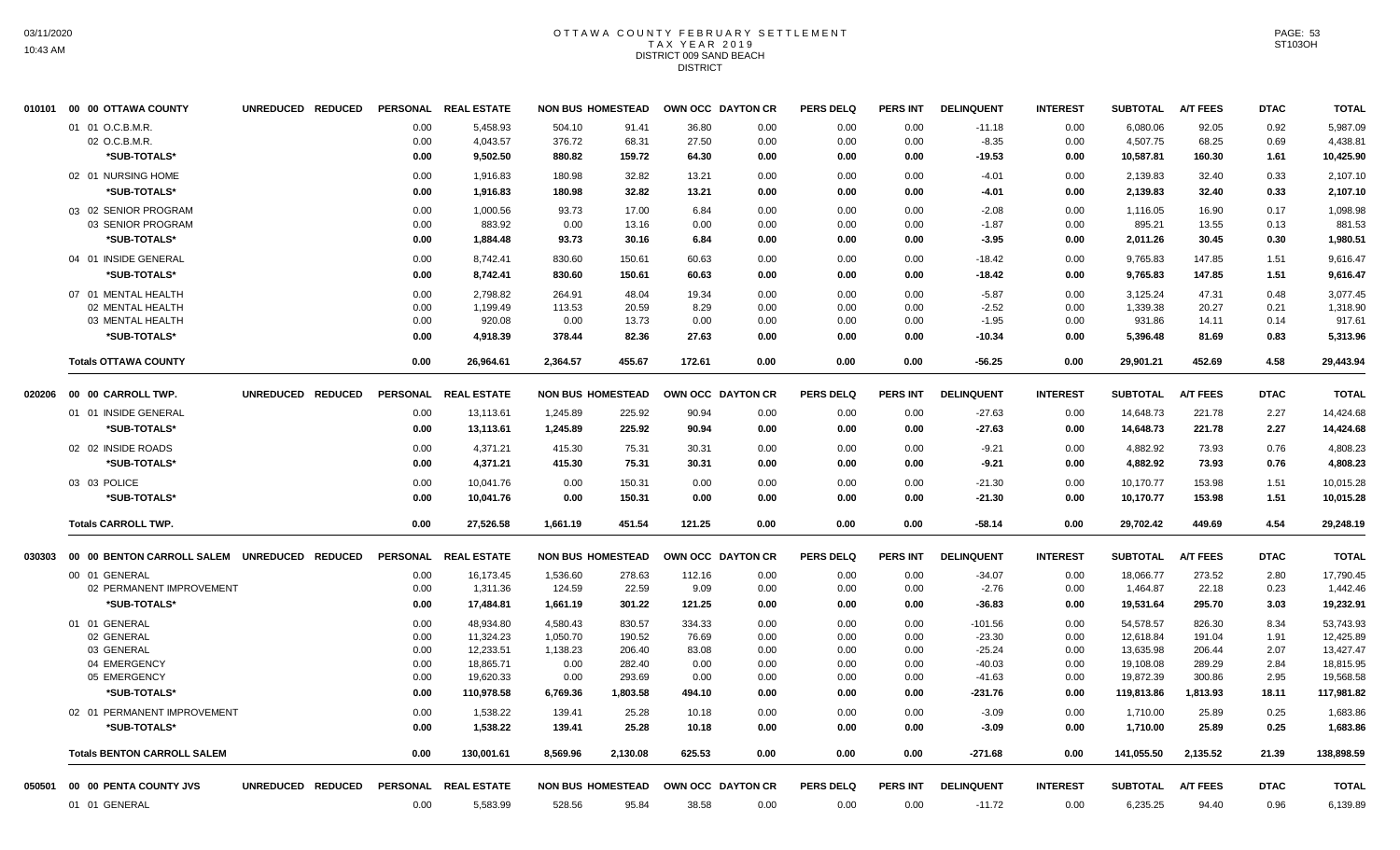#### OTTAWA COUNTY FEBRUARY SETTLEMENT TAX YEAR 2019 DISTRICT 009 SAND BEACH DISTRICT

| 050501            | 00 00 PENTA COUNTY JVS           | <b>UNREDUCED</b><br><b>REDUCED</b> | PERSONAL        | . ESTATE<br><b>REAL</b> |           | <b>NON BUS HOMESTEAD</b> |          | OWN OCC DAYTON CR | <b>PERS DELQ</b> | <b>PERS INT</b> | <b>DELINQUENT</b> | <b>INTEREST</b> | <b>SUBTOTAL</b> | <b>A/T FEES</b> | <b>DTAC</b> | <b>TOTAL</b> |
|-------------------|----------------------------------|------------------------------------|-----------------|-------------------------|-----------|--------------------------|----------|-------------------|------------------|-----------------|-------------------|-----------------|-----------------|-----------------|-------------|--------------|
|                   | 01 02 GENERAL                    |                                    | 0.00            | 3,190.85                | 302.03    | 54.77                    | 22.05    | 0.00              | 0.00             | 0.00            | $-6.70$           | 0.00            | 3,563.00        | 53.94           | 0.55        | 3,508.51     |
|                   | 03 PERMANENT IMP.                |                                    | 0.00            | 3,620.35                | 340.69    | 61.75                    | 24.86    | 0.00              | 0.00             | 0.00            | $-7.55$           | 0.00            | 4,040.10        | 61.16           | 0.62        | 3,978.32     |
|                   | *SUB-TOTALS*                     |                                    | 0.00            | 12,395.19               | 1,171.28  | 212.36                   | 85.49    | 0.00              | 0.00             | 0.00            | $-25.97$          | 0.00            | 13,838.35       | 209.50          | 2.13        | 13,626.72    |
|                   | <b>Totals PENTA COUNTY JVS</b>   |                                    | 0.00            | 12,395.19               | 1,171.28  | 212.36                   | 85.49    | 0.00              | 0.00             | 0.00            | $-25.97$          | 0.00            | 13,838.35       | 209.50          | 2.13        | 13,626.72    |
| 060604            | 00 00 OAK HARBOR LIBRARY         | <b>REDUCED</b><br><b>UNREDUCED</b> | <b>PERSONAL</b> | <b>REAL ESTATE</b>      |           | <b>NON BUS HOMESTEAD</b> |          | OWN OCC DAYTON CR | <b>PERS DELQ</b> | <b>PERS INT</b> | <b>DELINQUENT</b> | <b>INTEREST</b> | <b>SUBTOTAL</b> | <b>A/T FEES</b> | <b>DTAC</b> | <b>TOTAL</b> |
|                   | 01 04 OAK HARBOR LIBRARY         |                                    | 0.00            | 4,364.95                | 0.00      | 64.90                    | 0.00     | 0.00              | 0.00             | 0.00            | $-9.20$           | 0.00            | 4,420.65        | 66.92           | 0.65        | 4,353.08     |
|                   | *SUB-TOTALS*                     |                                    | 0.00            | 4,364.95                | 0.00      | 64.90                    | 0.00     | 0.00              | 0.00             | 0.00            | $-9.20$           | 0.00            | 4,420.65        | 66.92           | 0.65        | 4,353.08     |
|                   | <b>Totals OAK HARBOR LIBRARY</b> |                                    | 0.00            | 4,364.95                | 0.00      | 64.90                    | 0.00     | 0.00              | 0.00             | 0.00            | $-9.20$           | 0.00            | 4,420.65        | 66.92           | 0.65        | 4,353.08     |
| <b>SAND BEACH</b> | <b>DISTRICT TOTALS</b>           |                                    | 0.00            | 201,252.94              | 13,767.00 | 3,314.55                 | 1,004.88 | 0.00              | 0.00             | 0.00            | $-421.24$         | 0.00            | 218,918.13      | 3,314.32        | 33.29       | 215,570.52   |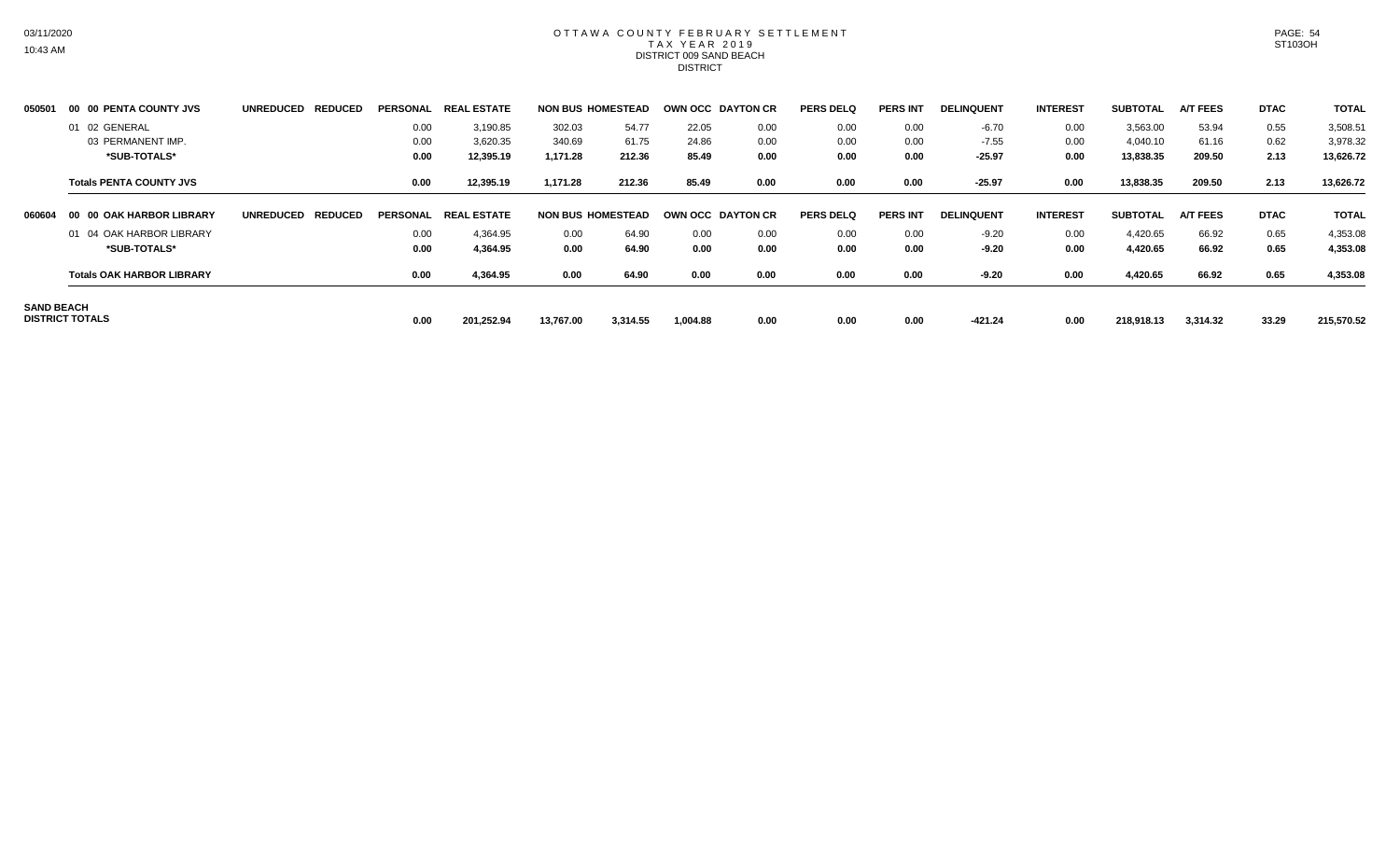# OTTAWA COUNTY FEBRUARY SETTLEMENT TAX YEAR 2019 DISTRICT 010 CLAY TOWNSHIP TAX CODE A

| 010101 | 00 00 OTTAWA COUNTY                  | UNREDUCED REDUCED    |                      |                 | PERSONAL REAL ESTATE |                | <b>NON BUS HOMESTEAD</b> | OWN OCC DAYTON CR |              | <b>PERS DELQ</b> | PERS INT        | <b>DELINQUENT</b> | <b>INTEREST</b> | <b>SUBTOTAL</b>      | <b>A/T FEES</b> | <b>DTAC</b>    | <b>TOTAL</b>         |
|--------|--------------------------------------|----------------------|----------------------|-----------------|----------------------|----------------|--------------------------|-------------------|--------------|------------------|-----------------|-------------------|-----------------|----------------------|-----------------|----------------|----------------------|
|        | 01 01 O.C.B.M.R.                     | 2.200000             | 1.213837             | 0.00            | 31,014.19            | 3,351.58       | 1,315.31                 | 413.29            | 0.00         | 0.00             | 0.00            | 731.41            | 11.75           | 36,837.53            | 557.71          | 75.74          | 36,204.08            |
|        | 02 O.C.B.M.R.                        | 1.400000             | 0.907110             | 0.00            | 23,177.15            | 2,504.66       | 982.94                   | 308.86            | 0.00         | 0.00             | 0.00            | 546.59            | 8.78            | 27,528.98            | 416.78          | 56.60          | 27,055.60            |
|        | *SUB-TOTALS*                         | 3.600000             | 2.120947             | 0.00            | 54,191.34            | 5,856.24       | 2,298.25                 | 722.15            | 0.00         | 0.00             | 0.00            | 1,278.00          | 20.53           | 64,366.51            | 974.49          | 132.34         | 63,259.68            |
|        | 02 01 NURSING HOME                   | 0.500000             | 0.435790             | 0.00            | 11,134.67            | 1,203.28       | 472.22                   | 148.38            | 0.00         | 0.00             | 0.00            | 262.59            | 4.22            | 13,225.36            | 200.23          | 27.19          | 12.997.94            |
|        | *SUB-TOTALS*                         | 0.500000             | 0.435790             | 0.00            | 11,134.67            | 1,203.28       | 472.22                   | 148.38            | 0.00         | 0.00             | 0.00            | 262.59            | 4.22            | 13,225.36            | 200.23          | 27.19          | 12,997.94            |
|        | 03 02 SENIOR PROGRAM                 | 0.300000             | 0.225703             | 0.00            | 5.766.83             | 623.20         | 244.57                   | 76.85             | 0.00         | 0.00             | 0.00            | 136.00            | 2.18            | 6.849.63             | 103.70          | 14.08          | 6,731.85             |
|        | 03 SENIOR PROGRAM                    | 0.200000             | 0.174753             | 0.00            | 5,048.54             | 0.00           | 189.36                   | 0.00              | 0.00         | 0.00             | 0.00            | 119.06            | 1.91            | 5,358.87             | 81.13           | 10.90          | 5,266.84             |
|        | *SUB-TOTALS*                         | 0.500000             | 0.400456             | 0.00            | 10,815.37            | 623.20         | 433.93                   | 76.85             | 0.00         | 0.00             | 0.00            | 255.06            | 4.09            | 12,208.50            | 184.83          | 24.98          | 11,998.69            |
|        | 04 01 INSIDE GENERAL                 | 2.000000             | 2.000000             | 0.00            | 51,101.08            | 5,522.29       | 2,167.20                 | 680.97            | 0.00         | 0.00             | 0.00            | 1,205.13          | 19.36           | 60,696.03            | 918.91          | 124.79         | 59,652.33            |
|        | *SUB-TOTALS*                         | 2.000000             | 2.000000             | 0.00            | 51,101.08            | 5,522.29       | 2,167.20                 | 680.97            | 0.00         | 0.00             | 0.00            | 1,205.13          | 19.36           | 60,696.03            | 918.91          | 124.79         | 59,652.33            |
|        |                                      |                      |                      |                 |                      |                |                          |                   |              |                  |                 |                   |                 |                      |                 |                |                      |
|        | 07 01 MENTAL HEALTH                  | 0.700000             | 0.637874             | 0.00            | 16,298.02            | 1,761.26       | 691.20                   | 217.19            | 0.00         | 0.00             | 0.00            | 384.36            | 6.17            | 19,358.20            | 293.08          | 39.80          | 19,025.32            |
|        | 02 MENTAL HEALTH<br>03 MENTAL HEALTH | 0.300000<br>0.200000 | 0.273374<br>0.182292 | 0.00<br>0.00    | 6,984.85<br>5,266.34 | 754.83<br>0.00 | 296.23<br>197.53         | 93.08<br>0.00     | 0.00<br>0.00 | 0.00<br>0.00     | 0.00<br>0.00    | 164.73<br>124.20  | 2.65<br>2.00    | 8,296.37<br>5,590.07 | 125.60<br>84.63 | 17.06<br>11.37 | 8,153.71<br>5,494.07 |
|        | *SUB-TOTALS*                         | 1.200000             | 1.093540             | 0.00            | 28,549.21            | 2.516.09       | 1,184.96                 | 310.27            | 0.00         | 0.00             | 0.00            | 673.29            | 10.82           | 33,244.64            | 503.31          | 68.23          | 32,673.10            |
|        |                                      |                      |                      |                 |                      |                |                          |                   |              |                  |                 |                   |                 |                      |                 |                |                      |
|        | <b>Totals OTTAWA COUNTY</b>          | 7.800000             | 6.050733             | 0.00            | 155,791.67           | 15,721.10      | 6,556.56                 | 1,938.62          | 0.00         | 0.00             | 0.00            | 3,674.07          | 59.02           | 183,741.04           | 2,781.77        | 377.53         | 180,581.74           |
|        | 02020701 00 00 CLAY TWP. EXC CORP.   | UNREDUCED REDUCED    |                      |                 | PERSONAL REAL ESTATE |                | <b>NON BUS HOMESTEAD</b> | OWN OCC DAYTON CR |              | <b>PERS DELQ</b> | <b>PERS INT</b> | <b>DELINQUENT</b> | <b>INTEREST</b> | <b>SUBTOTAL</b>      | <b>A/T FEES</b> | <b>DTAC</b>    | <b>TOTAL</b>         |
|        | 02 01 POLICE                         | 1.500000             | 1.136096             | 0.00            | 29,027.86            | 3,136.93       | 1,231.07                 | 386.82            | 0.00         | 0.00             | 0.00            | 684.57            | 11.00           | 34,478.25            | 521.99          | 70.88          | 33,885.38            |
|        | 02 POLICE                            | 1.500000             | 0.652730             | 0.00            | 16,677.60            | 1,802.28       | 707.30                   | 222.24            | 0.00         | 0.00             | 0.00            | 393.31            | 6.32            | 19,809.05            | 299.90          | 40.73          | 19,468.42            |
|        | 03 POLICE                            | 2.500000             | 1.893493             | 0.00            | 48,379.77            | 5,228.21       | 2,051.79                 | 644.70            | 0.00         | 0.00             | 0.00            | 1,140.95          | 18.33           | 57,463.75            | 869.98          | 118.14         | 56,475.63            |
|        | 04 POLICE                            | 2.800000             | 1.696411             | 0.00            | 43,344.21            | 4,684.04       | 1,838.23                 | 577.60            | 0.00         | 0.00             | 0.00            | 1,022.19          | 16.42           | 51,482.69            | 779.43          | 105.84         | 50,597.42            |
|        | 05 POLICE                            | 2.000000             | 1.876950             | 0.00            | 54,224.33            | 0.00           | 2,033.86                 | 0.00              | 0.00         | 0.00             | 0.00            | 1,278.78          | 20.54           | 57,557.51            | 871.40          | 117.11         | 56,569.00            |
|        | *SUB-TOTALS*                         | 10.300000            | 7.255680             | 0.00            | 191,653.77           | 14,851.46      | 7,862.25                 | 1,831.36          | 0.00         | 0.00             | 0.00            | 4,519.80          | 72.61           | 220,791.25           | 3,342.70        | 452.70         | 216,995.85           |
|        | 03 02 CEMETERY                       | 0.500000             | 0.408453             | 0.00            | 10,436.19            | 1,127.80       | 442.60                   | 139.07            | 0.00         | 0.00             | 0.00            | 246.12            | 3.95            | 12,395.73            | 187.67          | 25.49          | 12,182.57            |
|        | *SUB-TOTALS*                         | 0.500000             | 0.408453             | 0.00            | 10,436.19            | 1,127.80       | 442.60                   | 139.07            | 0.00         | 0.00             | 0.00            | 246.12            | 3.95            | 12,395.73            | 187.67          | 25.49          | 12,182.57            |
|        | 05 01 INSIDE GENERAL                 | 0.500000             | 0.500000             | 0.00            | 12.775.27            | 1,380.57       | 541.80                   | 170.24            | 0.00         | 0.00             | 0.00            | 301.28            | 4.84            | 15,174.00            | 229.73          | 31.20          | 14.913.07            |
|        | *SUB-TOTALS*                         | 0.500000             | 0.500000             | 0.00            | 12,775.27            | 1,380.57       | 541.80                   | 170.24            | 0.00         | 0.00             | 0.00            | 301.28            | 4.84            | 15,174.00            | 229.73          | 31.20          | 14,913.07            |
|        | 06 02 INSIDE ROADS                   | 2.400000             | 2.400000             | 0.00            | 61,321.29            | 6,626.75       | 2,600.63                 | 817.16            | 0.00         | 0.00             | 0.00            | 1,446.15          | 23.23           | 72,835.21            | 1,102.70        | 149.74         | 71.582.77            |
|        | *SUB-TOTALS*                         | 2.400000             | 2.400000             | 0.00            | 61,321.29            | 6,626.75       | 2,600.63                 | 817.16            | 0.00         | 0.00             | 0.00            | 1,446.15          | 23.23           | 72,835.21            | 1,102.70        | 149.74         | 71,582.77            |
|        | <b>Totals CLAY TWP. EXC CORP.</b>    |                      | 13.700000 10.564133  | 0.00            | 276,186.52           | 23,986.58      | 11,447.28                | 2,957.83          | 0.00         | 0.00             | 0.00            | 6,513.35          | 104.63          | 321,196.19           | 4,862.80        | 659.13         | 315,674.26           |
| 030301 | 00 00 GENOA AREA LSD                 | UNREDUCED REDUCED    |                      | <b>PERSONAL</b> | <b>REAL ESTATE</b>   |                | <b>NON BUS HOMESTEAD</b> | OWN OCC DAYTON CR |              | <b>PERS DELQ</b> | PERS INT        | <b>DELINQUENT</b> | <b>INTEREST</b> | <b>SUBTOTAL</b>      | <b>A/T FEES</b> | <b>DTAC</b>    | <b>TOTAL</b>         |
|        | 00 01 GENERAL                        | 5.100000             | 5.100000             | 0.00            | 130,307.74           | 14,081.85      | 5,526.35                 | 1,736.47          | 0.00         | 0.00             | 0.00            | 3,073.07          | 49.37           | 154,774.85           | 2,343.23        | 318.20         | 152,113.42           |
|        | *SUB-TOTALS*                         | 5.100000             | 5.100000             | 0.00            | 130,307.74           | 14,081.85      | 5,526.35                 | 1,736.47          | 0.00         | 0.00             | 0.00            | 3,073.07          | 49.37           | 154,774.85           | 2,343.23        | 318.20         | 152,113.42           |
|        | 01 01 GENERAL                        | 27.600000            | 4.617314             | 0.00            | 117,974.86           | 12,749.08      | 5,003.31                 | 1,572.12          | 0.00         | 0.00             | 0.00            | 2,782.22          | 44.70           | 140,126.29           | 2,121.45        | 288.09         | 137,716.75           |
|        | 02 GENERAL                           | 5.800000             | 1.785762             | 0.00            | 45,627.18            | 4,930.75       | 1,935.05                 | 608.02            | 0.00         | 0.00             | 0.00            | 1,076.03          | 17.29           | 54,194.32            | 820.48          | 111.42         | 53,262.42            |
|        | 03 GENERAL                           | 3.500000             | 1.358399             | 0.00            | 34,707.83            | 3,750.74       | 1,471.96                 | 462.51            | 0.00         | 0.00             | 0.00            | 818.52            | 13.15           | 41,224.71            | 624.13          | 84.75          | 40,515.83            |
|        | 04 GENERAL                           | 4.250000             | 1.866872             | 0.00            | 47,699.58            | 5,154.71       | 2,022.94                 | 635.64            | 0.00         | 0.00             | 0.00            | 1,124.91          | 18.07           | 56,655.85            | 857.75          | 116.48         | 55,681.62            |
|        | 05 GENERAL                           | 2.500000             | 1.104800             | 0.00            | 28,228.23            | 3,050.52       | 1,197.16                 | 376.17            | 0.00         | 0.00             | 0.00            | 665.71            | 10.70           | 33,528.49            | 507.61          | 68.93          | 32,951.95            |
|        | 06 GENERAL                           | 5.000000             | 2.224895             | 0.00            | 56,847.26            | 6,143.26       | 2,410.89                 | 757.54            | 0.00         | 0.00             | 0.00            | 1,340.64          | 21.54           | 67,521.13            | 1,022.24        | 138.82         | 66,360.07            |
|        | 07 CURRENT EXPENSE                   | 3.900000             | 3.199412             | 0.00            | 81,746.70            | 8,834.05       | 3,466.88                 | 1,089.35          | 0.00         | 0.00             | 0.00            | 1,927.85          | 30.97           | 97,095.80            | 1,469.99        | 199.62         | 95,426.19            |
|        | *SUB-TOTALS*                         | 52,550000            | 16.157454            | 0.00            | 412,831.64           | 44,613.11      | 17,508.19                | 5,501.35          | 0.00         | 0.00             | 0.00            | 9,735.88          | 156.42          | 490,346.59           | 7,423.65        | 1,008.11       | 481,914.83           |
|        |                                      |                      |                      |                 |                      |                |                          |                   |              |                  |                 |                   |                 |                      |                 |                |                      |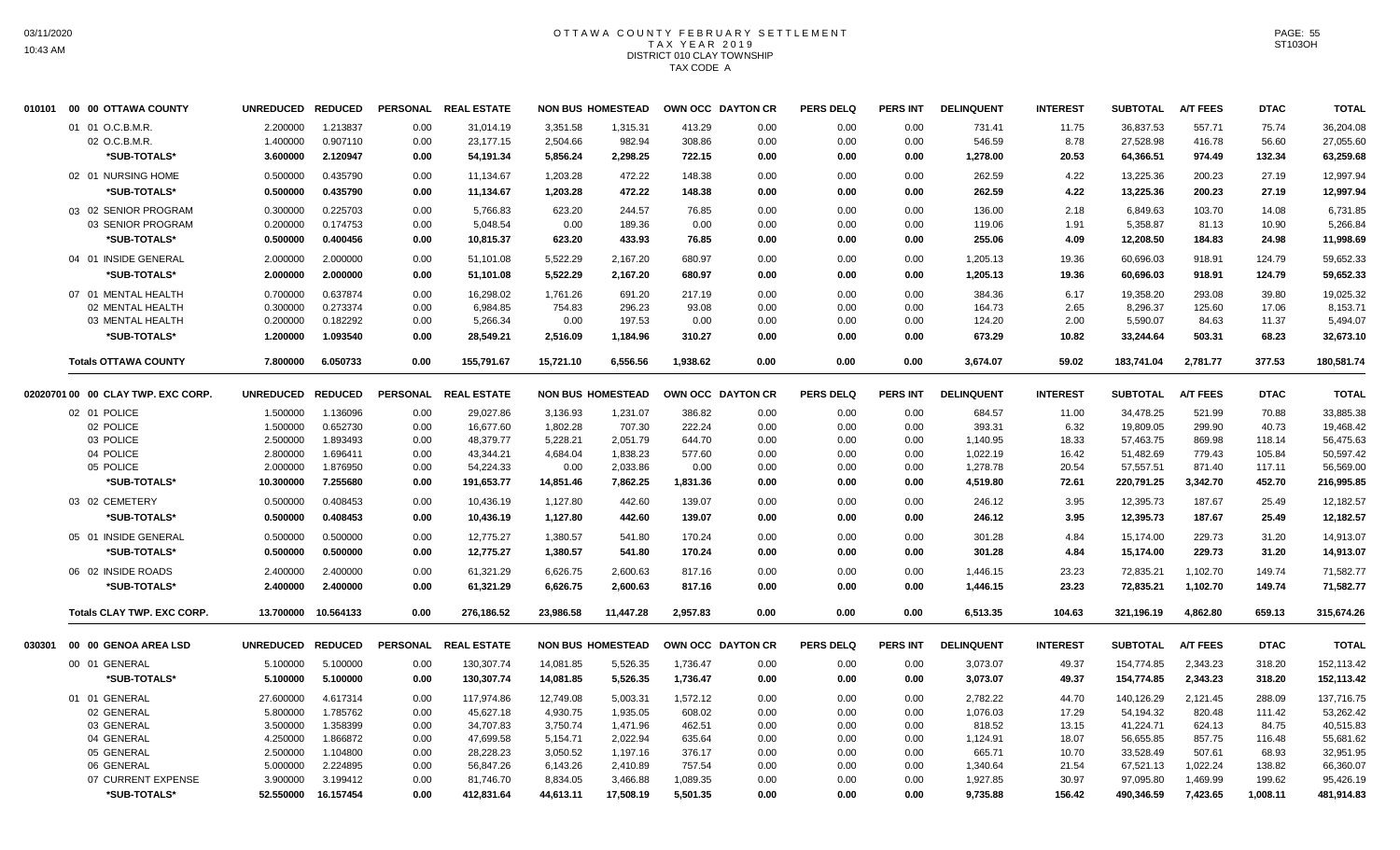# OTTAWA COUNTY FEBRUARY SETTLEMENT TAX YEAR 2019 DISTRICT 010 CLAY TOWNSHIP TAX CODE A

| 030301 | 00 00 GENOA AREA LSD                   | UNREDUCED REDUCED |                     |                 | PERSONAL REAL ESTATE |            | <b>NON BUS HOMESTEAD</b> |           | OWN OCC DAYTON CR | <b>PERS DELQ</b> | <b>PERS INT</b> | <b>DELINQUENT</b> | <b>INTEREST</b> | SUBTOTAL        | <b>A/T FEES</b> | <b>DTAC</b> | <b>TOTAL</b> |
|--------|----------------------------------------|-------------------|---------------------|-----------------|----------------------|------------|--------------------------|-----------|-------------------|------------------|-----------------|-------------------|-----------------|-----------------|-----------------|-------------|--------------|
|        | 02 01 PERMANENT IMPROVEMENT            | 1.600000          | 1.316691            | 0.00            | 33.642.16            | 3,635.58   | 1,426.76                 | 448.31    | 0.00              | 0.00             | 0.00            | 793.39            | 12.75           | 39,958.95       | 604.96          | 82.15       | 39,271.84    |
|        | 03 PERMANENT IMPROVEMENT               | 0.500000          | 0.411466            | 0.00            | 10,513.18            | 1,136.12   | 445.86                   | 140.10    | 0.00              | 0.00             | 0.00            | 247.93            | 3.98            | 12,487.17       | 189.05          | 25.67       | 12,272.45    |
|        | *SUB-TOTALS*                           | 2.100000          | 1.728157            | 0.00            | 44,155.34            | 4,771.70   | 1,872.62                 | 588.41    | 0.00              | 0.00             | 0.00            | 1,041.32          | 16.73           | 52,446.12       | 794.01          | 107.82      | 51,544.29    |
|        | 03 01 EDUCATION TECHNOLOGY             | 0.500000          | 0.462680            | 0.00            | 13,366.64            | 0.00       | 501.36                   | 0.00      | 0.00              | 0.00             | 0.00            | 315.23            | 5.06            | 14,188.29       | 214.80          | 28.87       | 13,944.62    |
|        | *SUB-TOTALS*                           | 0.500000          | 0.462680            | 0.00            | 13,366.64            | 0.00       | 501.36                   | 0.00      | 0.00              | 0.00             | 0.00            | 315.23            | 5.06            | 14,188.29       | 214.80          | 28.87       | 13,944.62    |
|        | 04 01 DEBT                             | 1.450000          | 1.450000            | 0.00            | 37.048.28            | 4.003.66   | 1.571.22                 | 493.70    | 0.00              | 0.00             | 0.00            | 873.72            | 14.04           | 44.004.62       | 666.21          | 90.47       | 43.247.94    |
|        | 02 DEBT                                | 1.850000          | 1.850000            | 0.00            | 47.268.50            | 5.108.12   | 2.004.66                 | 629.90    | 0.00              | 0.00             | 0.00            | 1.114.74          | 17.91           | 56.143.83       | 849.99          | 115.43      | 55,178.41    |
|        | *SUB-TOTALS*                           | 3.300000          | 3.300000            | 0.00            | 84,316.78            | 9,111.78   | 3,575.88                 | 1,123.60  | 0.00              | 0.00             | 0.00            | 1,988.46          | 31.95           | 100,148.45      | 1,516.20        | 205.90      | 98,426.35    |
|        | 05 01 EMERGENCY                        | 5.600000          | 5.600000            | 0.00            | 161,781.74           | 0.00       | 6.068.15                 | 0.00      | 0.00              | 0.00             | 0.00            | 3,815.33          | 61.30           | 171,726.52      | 2.599.87        | 349.40      | 168,777.25   |
|        | *SUB-TOTALS*                           | 5.600000          | 5.600000            | 0.00            | 161,781.74           | 0.00       | 6,068.15                 | 0.00      | 0.00              | 0.00             | 0.00            | 3,815.33          | 61.30           | 171,726.52      | 2,599.87        | 349.40      | 168,777.25   |
|        | <b>Totals GENOA AREA LSD</b>           | 69.150000         | 32.348291           | 0.00            | 846,759.88           | 72,578.44  | 35,052.55                | 8,949.83  | 0.00              | 0.00             | 0.00            | 19,969.29         | 320.83          | 983,630.82      | 14,891.76       | 2,018.30    | 966,720.76   |
| 050501 | 00 00 PENTA COUNTY JVS                 | <b>UNREDUCED</b>  | <b>REDUCED</b>      | <b>PERSONAL</b> | <b>REAL ESTATE</b>   |            | <b>NON BUS HOMESTEAD</b> |           | OWN OCC DAYTON CR | <b>PERS DELQ</b> | <b>PERS INT</b> | <b>DELINQUENT</b> | <b>INTEREST</b> | <b>SUBTOTAL</b> | <b>A/T FEES</b> | <b>DTAC</b> | <b>TOTAL</b> |
|        | 01 01 GENERAL                          | 1.400000          | 1.272727            | 0.00            | 32,518.86            | 3,514.19   | 1,379.12                 | 433.34    | 0.00              | 0.00             | 0.00            | 766.90            | 12.32           | 38,624.73       | 584.76          | 79.41       | 37,960.56    |
|        | 02 GENERAL                             | 0.800000          | 0.727273            | 0.00            | 18,582.22            | 2,008.11   | 788.07                   | 247.62    | 0.00              | 0.00             | 0.00            | 438.23            | 7.04            | 22,071.29       | 334.15          | 45.38       | 21,691.76    |
|        | 03 PERMANENT IMP.                      | 1.000000          | 0.820309            | 0.00            | 20,959.34            | 2,264.99   | 888.89                   | 279.30    | 0.00              | 0.00             | 0.00            | 494.29            | 7.94            | 24,894.75       | 376.90          | 51.18       | 24,466.67    |
|        | *SUB-TOTALS*                           | 3.200000          | 2.820309            | 0.00            | 72.060.42            | 7,787.29   | 3,056.08                 | 960.26    | 0.00              | 0.00             | 0.00            | 1,699.42          | 27.30           | 85,590.77       | 1,295.81        | 175.97      | 84,118.99    |
|        | <b>Totals PENTA COUNTY JVS</b>         | 3.200000          | 2.820309            | 0.00            | 72.060.42            | 7.787.29   | 3,056.08                 | 960.26    | 0.00              | 0.00             | 0.00            | 1,699.42          | 27.30           | 85,590.77       | 1,295.81        | 175.97      | 84,118.99    |
|        |                                        |                   |                     | <b>PERSONAL</b> | <b>REAL ESTATE</b>   |            | <b>NON BUS HOMESTEAD</b> |           | OWN OCC DAYTON CR | <b>PERS DELQ</b> | <b>PERS INT</b> | <b>DELINQUENT</b> | <b>INTEREST</b> | <b>SUBTOTAL</b> | <b>A/T FEES</b> | <b>DTAC</b> | <b>TOTAL</b> |
|        | 01 01 CURRENT EXPENSE                  | 1.100000          | 0.917764            | 0.00            | 23,449.36            | 2,534.08   | 994.49                   | 312.48    | 0.00              | 0.00             | 0.00            | 553.01            | 8.88            | 27,852.30       | 421.67          | 57.26       | 27,373.37    |
|        | *SUB-TOTALS*                           | 1.100000          | 0.917764            | 0.00            | 23,449.36            | 2,534.08   | 994.49                   | 312.48    | 0.00              | 0.00             | 0.00            | 553.01            | 8.88            | 27,852.30       | 421.67          | 57.26       | 27,373.37    |
|        | <b>Totals HARRIS ELMORE PUBLIC LIB</b> | 1.100000          | 0.917764            | 0.00            | 23.449.36            | 2.534.08   | 994.49                   | 312.48    | 0.00              | 0.00             | 0.00            | 553.01            | 8.88            | 27,852.30       | 421.67          | 57.26       | 27,373.37    |
| 080806 | 00 00 ALLEN CLAY FIRE DIST             | UNREDUCED REDUCED |                     | <b>PERSONAL</b> | <b>REAL ESTATE</b>   |            | <b>NON BUS HOMESTEAD</b> |           | OWN OCC DAYTON CR | <b>PERS DELQ</b> | <b>PERS INT</b> | <b>DELINQUENT</b> | <b>INTEREST</b> | <b>SUBTOTAL</b> | <b>A/T FEES</b> | <b>DTAC</b> | <b>TOTAL</b> |
|        | 01 01 GENERAL                          | 5.000000          | 4.114200            | 0.00            | 105,120.04           | 11,359.92  | 4,458.12                 | 1,400.85  | 0.00              | 0.00             | 0.00            | 2,479.08          | 39.84           | 124,857.85      | 1,890.30        | 256.69      | 122,710.86   |
|        | *SUB-TOTALS*                           | 5.000000          | 4.114200            | 0.00            | 105.120.04           | 11,359.92  | 4,458.12                 | 1.400.85  | 0.00              | 0.00             | 0.00            | 2,479.08          | 39.84           | 124,857.85      | 1.890.30        | 256.69      | 122,710.86   |
|        | <b>Totals ALLEN CLAY FIRE DIST</b>     | 5.000000          | 4.114200            | 0.00            | 105,120.04           | 11,359.92  | 4,458.12                 | 1,400.85  | 0.00              | 0.00             | 0.00            | 2,479.08          | 39.84           | 124.857.85      | 1,890.30        | 256.69      | 122,710.86   |
|        | <b>CLAY TOWNSHIP</b>                   |                   |                     |                 |                      |            |                          |           |                   |                  |                 |                   |                 |                 |                 |             |              |
|        | TAX CODE A TOTALS                      |                   | 99.950000 56.815430 | 0.00            | 1.479.367.89         | 133.967.41 | 61.565.08                | 16.519.87 | 0.00              | 0.00             | 0.00            | 34.888.22         | 560.50          | 1.726.868.97    | 26.144.11       | 3.544.88    | 1.697.179.98 |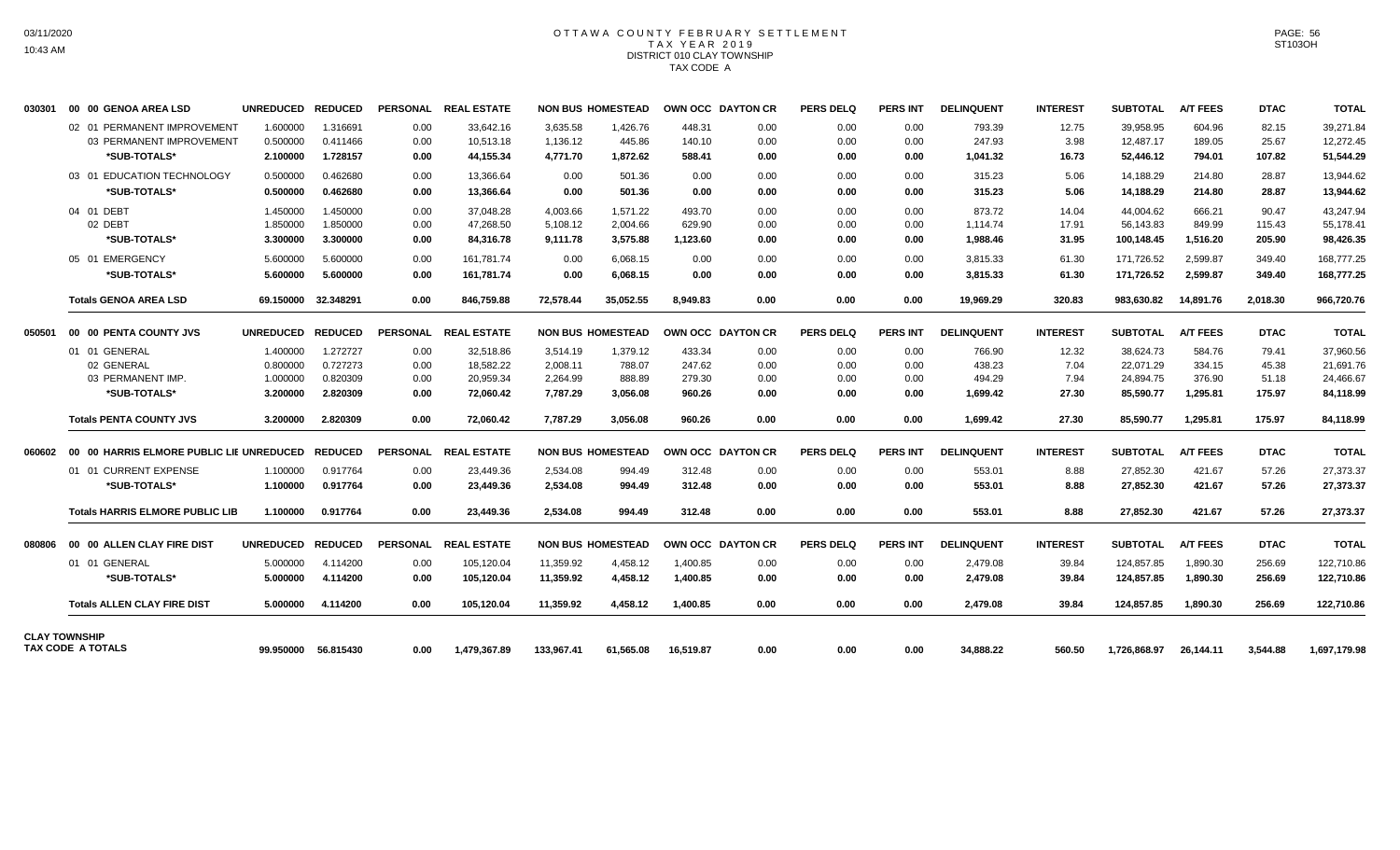# OTTAWA COUNTY FEBRUARY SETTLEMENT TAX YEAR 2019 DISTRICT 010 CLAY TOWNSHIP TAX CODE B

| 010101 | 00 00 OTTAWA COUNTY                | <b>UNREDUCED</b>  | <b>REDUCED</b> |            | PERSONAL REAL ESTATE | <b>NON BUS HOMESTEAD</b> |        | OWN OCC DAYTON CR |      | <b>PERS DELQ</b> | <b>PERS INT</b> | <b>DELINQUENT</b> | <b>INTEREST</b> | <b>SUBTOTAL</b> | <b>A/T FEES</b> | <b>DTAC</b> | <b>TOTAL</b> |
|--------|------------------------------------|-------------------|----------------|------------|----------------------|--------------------------|--------|-------------------|------|------------------|-----------------|-------------------|-----------------|-----------------|-----------------|-------------|--------------|
|        | 01 01 O.C.B.M.R.                   | 2.200000          | 1.897775       | 4,382.40   | 2.917.32             | 0.00                     | 8.12   | 1.49              | 0.00 | $-0.68$          | 0.00            | 280.75            | 1.87            | 7,591.27        | 114.93          | 28.26       | 7,448.08     |
|        | 02 O.C.B.M.R.                      | 1.400000          | 1.257568       | 2,788.80   | 1,933.17             | 0.00                     | 5.38   | 0.98              | 0.00 | $-0.43$          | 0.00            | 186.04            | 1.24            | 4,915.18        | 74.41           | 18.73       | 4,822.04     |
|        | *SUB-TOTALS*                       | 3.600000          | 3.155343       | 7,171.20   | 4,850.49             | 0.00                     | 13.50  | 2.47              | 0.00 | $-1.11$          | 0.00            | 466.79            | 3.11            | 12,506.45       | 189.34          | 46.99       | 12,270.12    |
|        | 02 01 NURSING HOME                 | 0.500000          | 0.488991       | 996.00     | 751.69               | 0.00                     | 2.09   | 0.38              | 0.00 | $-0.15$          | 0.00            | 72.34             | 0.48            | 1,822.83        | 27.60           | 7.28        | 1,787.95     |
|        | *SUB-TOTALS*                       | 0.500000          | 0.488991       | 996.00     | 751.69               | 0.00                     | 2.09   | 0.38              | 0.00 | $-0.15$          | 0.00            | 72.34             | 0.48            | 1,822.83        | 27.60           | 7.28        | 1,787.95     |
|        | 03 02 SENIOR PROGRAM               | 0.300000          | 0.288129       | 597.60     | 442.92               | 0.00                     | 1.23   | 0.23              | 0.00 | $-0.09$          | 0.00            | 42.62             | 0.28            | 1,084.79        | 16.42           | 4.29        | 1,064.08     |
|        | 03 SENIOR PROGRAM                  | 0.200000          | 0.196080       | 398.40     | 301.42               | 0.00                     | 0.84   | 0.00              | 0.00 | $-0.06$          | 0.00            | 29.01             | 0.19            | 729.80          | 11.05           | 2.92        | 715.83       |
|        | *SUB-TOTALS*                       | 0.500000          | 0.484209       | 996.00     | 744.34               | 0.00                     | 2.07   | 0.23              | 0.00 | $-0.15$          | 0.00            | 71.63             | 0.47            | 1,814.59        | 27.47           | 7.21        | 1,779.91     |
|        | 04 01 INSIDE GENERAL               | 2.000000          | 2.000000       | 3,984.00   | 3,074.46             | 0.00                     | 8.56   | 1.57              | 0.00 | $-0.62$          | 0.00            | 295.87            | 1.97            | 7,365.81        | 111.52          | 29.78       | 7,224.51     |
|        | *SUB-TOTALS*                       | 2.000000          | 2.000000       | 3,984.00   | 3,074.46             | 0.00                     | 8.56   | 1.57              | 0.00 | $-0.62$          | 0.00            | 295.87            | 1.97            | 7,365.81        | 111.52          | 29.78       | 7,224.51     |
|        | 07 01 MENTAL HEALTH                | 0.700000          | 0.685003       | 1,394.40   | 1,053.01             | 0.00                     | 2.93   | 0.54              | 0.00 | $-0.22$          | 0.00            | 101.34            | 0.67            | 2,552.67        | 38.65           | 10.20       | 2,503.82     |
|        | 02 MENTAL HEALTH                   | 0.300000          | 0.293573       | 597.60     | 451.29               | 0.00                     | 1.26   | 0.23              | 0.00 | $-0.09$          | 0.00            | 43.43             | 0.29            | 1.094.01        | 16.56           | 4.37        | 1,073.08     |
|        | 03 MENTAL HEALTH                   | 0.200000          | 0.195715       | 398.40     | 300.86               | 0.00                     | 0.84   | 0.00              | 0.00 | $-0.06$          | 0.00            | 28.95             | 0.19            | 729.18          | 11.04           | 2.92        | 715.22       |
|        | *SUB-TOTALS*                       | 1.200000          | 1.174291       | 2,390.40   | 1,805.16             | 0.00                     | 5.03   | 0.77              | 0.00 | $-0.37$          | 0.00            | 173.72            | 1.15            | 4,375.86        | 66.25           | 17.49       | 4,292.12     |
|        | <b>Totals OTTAWA COUNTY</b>        | 7.800000          | 7.302834       | 15,537.60  | 11.226.14            | 0.00                     | 31.25  | 5.42              | 0.00 | $-2.40$          | 0.00            | 1,080.35          | 7.18            | 27,885.54       | 422.18          | 108.75      | 27,354.61    |
|        | 02020701 00 00 CLAY TWP. EXC CORP. | <b>UNREDUCED</b>  | <b>REDUCED</b> |            | PERSONAL REAL ESTATE | <b>NON BUS HOMESTEAD</b> |        | OWN OCC DAYTON CR |      | <b>PERS DELQ</b> | <b>PERS INT</b> | <b>DELINQUENT</b> | <b>INTEREST</b> | <b>SUBTOTAL</b> | <b>A/T FEES</b> | <b>DTAC</b> | <b>TOTAL</b> |
|        | 02 01 POLICE                       | 1.500000          | 1.366635       | 2,988.00   | 2,100.84             | 0.00                     | 5.85   | 1.07              | 0.00 | $-0.46$          | 0.00            | 202.18            | 1.35            | 5,298.83        | 80.22           | 20.35       | 5,198.26     |
|        | 02 POLICE                          | 1.500000          | 1.104779       | 2,988.00   | 1,698.30             | 0.00                     | 4.73   | 0.86              | 0.00 | $-0.46$          | 0.00            | 163.44            | 1.09            | 4,855.96        | 73.52           | 16.45       | 4,765.99     |
|        | 03 POLICE                          | 2.500000          | 2.277725       | 4,980.00   | 3,501.39             | 0.00                     | 9.75   | 1.78              | 0.00 | $-0.77$          | 0.00            | 336.96            | 2.24            | 8,831.35        | 133.70          | 33.92       | 8,663.73     |
|        | 04 POLICE                          | 2.800000          | 2.415991       | 5,577.60   | 3,713.94             | 0.00                     | 10.34  | 1.89              | 0.00 | $-0.86$          | 0.00            | 357.41            | 2.38            | 9,662.70        | 146.29          | 35.98       | 9,480.43     |
|        | 05 POLICE                          | 2.000000          | 2.000000       | 3,984.00   | 3,074.46             | 0.00                     | 8.56   | 0.00              | 0.00 | $-0.62$          | 0.00            | 295.87            | 1.97            | 7,364.24        | 111.49          | 29.78       | 7,222.97     |
|        | *SUB-TOTALS*                       | 10.300000         | 9.165130       | 20,517.60  | 14,088.93            | 0.00                     | 39.23  | 5.60              | 0.00 | $-3.17$          | 0.00            | 1,355.86          | 9.03            | 36,013.08       | 545.22          | 136.48      | 35,331.38    |
|        | 03 02 CEMETERY                     | 0.500000          | 0.483129       | 996.00     | 742.68               | 0.00                     | 2.07   | 0.38              | 0.00 | $-0.15$          | 0.00            | 71.47             | 0.48            | 1,812.93        | 27.45           | 7.20        | 1,778.28     |
|        | *SUB-TOTALS*                       | 0.500000          | 0.483129       | 996.00     | 742.68               | 0.00                     | 2.07   | 0.38              | 0.00 | $-0.15$          | 0.00            | 71.47             | 0.48            | 1,812.93        | 27.45           | 7.20        | 1,778.28     |
|        | 05 01 INSIDE GENERAL               | 0.500000          | 0.500000       | 996.00     | 768.62               | 0.00                     | 2.14   | 0.39              | 0.00 | $-0.15$          | 0.00            | 73.97             | 0.49            | 1,841.46        | 27.88           | 7.45        | 1,806.13     |
|        | *SUB-TOTALS*                       | 0.500000          | 0.500000       | 996.00     | 768.62               | 0.00                     | 2.14   | 0.39              | 0.00 | $-0.15$          | 0.00            | 73.97             | 0.49            | 1,841.46        | 27.88           | 7.45        | 1,806.13     |
|        | 06 02 INSIDE ROADS                 | 2.400000          | 2.400000       | 4,780.80   | 3,689.36             | 0.00                     | 10.27  | 1.88              | 0.00 | $-0.74$          | 0.00            | 355.05            | 2.36            | 8,838.98        | 133.82          | 35.74       | 8,669.42     |
|        | *SUB-TOTALS*                       | 2.400000          | 2.400000       | 4,780.80   | 3,689.36             | 0.00                     | 10.27  | 1.88              | 0.00 | $-0.74$          | 0.00            | 355.05            | 2.36            | 8,838.98        | 133.82          | 35.74       | 8,669.42     |
|        | <b>Totals CLAY TWP. EXC CORP.</b>  | 13.700000         | 12.548259      | 27,290.40  | 19,289.59            | 0.00                     | 53.71  | 8.25              | 0.00 | $-4.21$          | 0.00            | 1,856.35          | 12.36           | 48,506.45       | 734.37          | 186.87      | 47,585.21    |
| 030301 | 00 00 GENOA AREA LSD               | UNREDUCED REDUCED |                |            | PERSONAL REAL ESTATE | <b>NON BUS HOMESTEAD</b> |        | OWN OCC DAYTON CR |      | <b>PERS DELQ</b> | <b>PERS INT</b> | <b>DELINQUENT</b> | <b>INTEREST</b> | <b>SUBTOTAL</b> | <b>A/T FEES</b> | <b>DTAC</b> | <b>TOTAL</b> |
|        | 00 01 GENERAL                      | 5.100000          | 5.100000       | 10,159.21  | 7,839.89             | 0.00                     | 21.82  | 3.99              | 0.00 | $-1.57$          | 0.00            | 754.48            | 5.03            | 18,782.85       | 284.36          | 75.95       | 18,422.54    |
|        | *SUB-TOTALS*                       | 5.100000          | 5.100000       | 10,159.21  | 7,839.89             | 0.00                     | 21.82  | 3.99              | 0.00 | $-1.57$          | 0.00            | 754.48            | 5.03            | 18,782.85       | 284.36          | 75.95       | 18,422.54    |
|        | 01 01 GENERAL                      | 27.600000         | 9.051254       | 54,979.24  | 13,913.88            | 0.00                     | 38.73  | 7.08              | 0.00 | $-8.49$          | 0.00            | 1,339.02          | 8.92            | 70,278.38       | 1,063.99        | 134.79      | 69,079.60    |
|        | 02 GENERAL                         | 5.800000          | 2.605279       | 11,553.61  | 4,004.92             | 0.00                     | 11.15  | 2.04              | 0.00 | $-1.78$          | 0.00            | 385.42            | 2.57            | 15,957.93       | 241.60          | 38.80       | 15,677.53    |
|        | 03 GENERAL                         | 3.500000          | 1.955258       | 6,972.00   | 3,005.69             | 0.00                     | 8.37   | 1.53              | 0.00 | $-1.08$          | 0.00            | 289.26            | 1.93            | 10,277.70       | 155.60          | 29.12       | 10,092.98    |
|        | 04 GENERAL                         | 4.250000          | 2.762007       | 8,466.01   | 4,245.85             | 0.00                     | 11.82  | 2.16              | 0.00 | $-1.31$          | 0.00            | 408.60            | 2.72            | 13,135.85       | 198.87          | 41.13       | 12,895.85    |
|        | 05 GENERAL                         | 2.500000          | 1.627265       | 4,980.00   | 2,501.48             | 0.00                     | 6.96   | 1.27              | 0.00 | $-0.77$          | 0.00            | 240.73            | 1.60            | 7,731.27        | 117.05          | 24.23       | 7,589.99     |
|        | 06 GENERAL                         | 5.000000          | 3.709905       | 9,960.01   | 5,702.99             | 0.00                     | 15.87  | 2.90              | 0.00 | $-1.54$          | 0.00            | 548.83            | 3.66            | 16,232.72       | 245.76          | 55.25       | 15,931.71    |
|        | 07 CURRENT EXPENSE                 | 3.900000          | 3.680711       | 7,768.81   | 5,658.11             | 0.00                     | 15.75  | 2.88              | 0.00 | $-1.20$          | 0.00            | 544.51            | 3.63            | 13,992.49       | 211.84          | 54.81       | 13,725.84    |
|        | *SUB-TOTALS*                       | 52.550000         | 25.391679      | 104,679.68 | 39,032.92            | 0.00                     | 108.65 | 19.86             | 0.00 | $-16.17$         | 0.00            | 3,756.37          | 25.03           | 147,606.34      | 2,234.71        | 378.13      | 144,993.50   |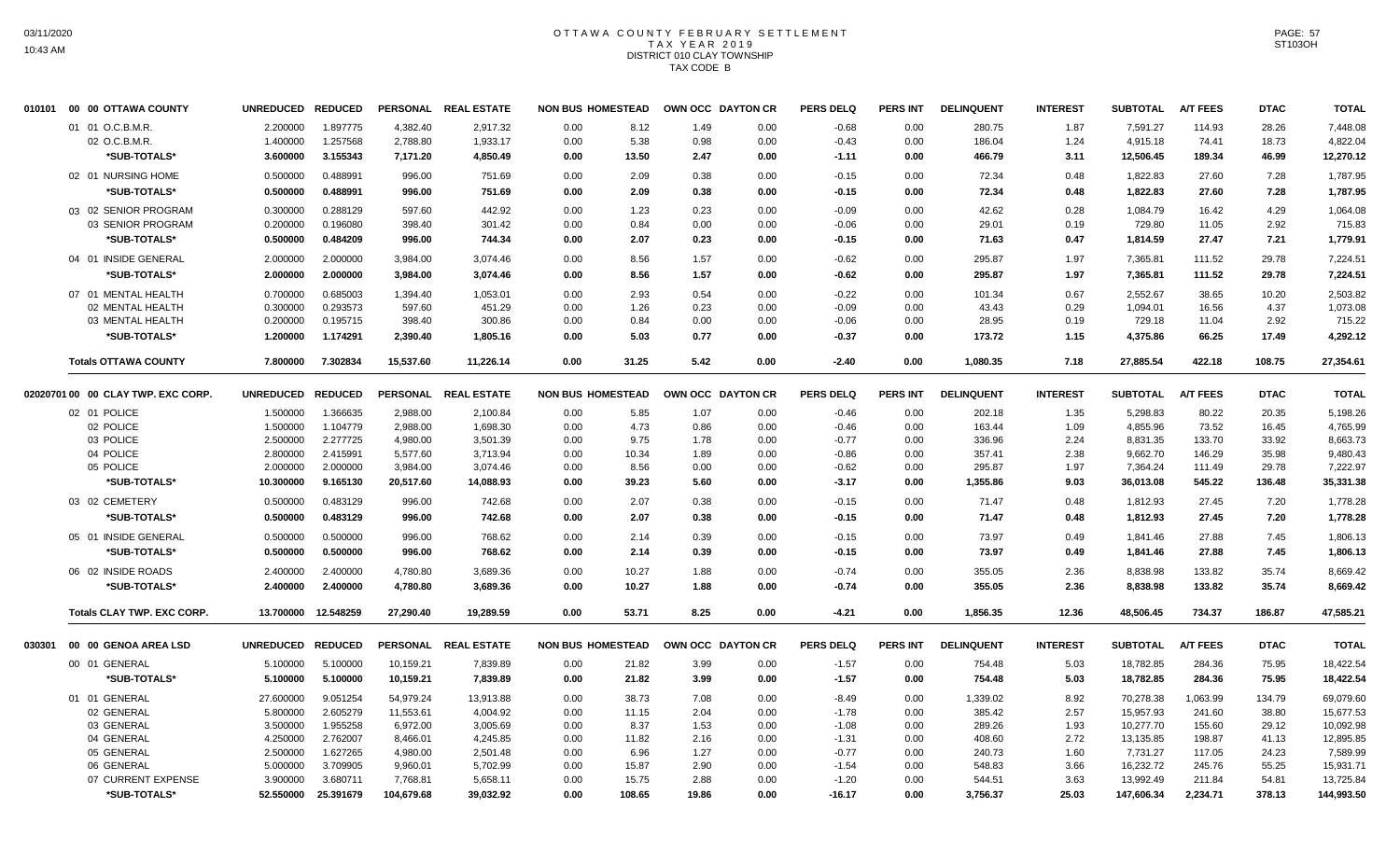# OTTAWA COUNTY FEBRUARY SETTLEMENT TAX YEAR 2019 DISTRICT 010 CLAY TOWNSHIP TAX CODE B

| 030301 | 00 00 GENOA AREA LSD                   | UNREDUCED REDUCED |                     |            | PERSONAL REAL ESTATE | <b>NON BUS HOMESTEAD</b> |        | <b>OWN OCC DAYTON CR</b> |      | <b>PERS DELQ</b> | <b>PERS INT</b> | <b>DELINQUENT</b> | <b>INTEREST</b> | <b>SUBTOTAL</b> | <b>A/T FEES</b> | <b>DTAC</b> | <b>TOTAL</b> |
|--------|----------------------------------------|-------------------|---------------------|------------|----------------------|--------------------------|--------|--------------------------|------|------------------|-----------------|-------------------|-----------------|-----------------|-----------------|-------------|--------------|
|        | 02 01 PERMANENT IMPROVEMENT            | 1.600000          | 1.522485            | 3,187.20   | 2,340.41             | 0.00                     | 6.51   | 1.19                     | 0.00 | $-0.49$          | 0.00            | 225.23            | 1.50            | 5,761.55        | 87.23           | 22.67       | 5,651.65     |
|        | 03 PERMANENT IMPROVEMENT               | 0.500000          | 0.475777            | 996.00     | 731.38               | 0.00                     | 2.04   | 0.37                     | 0.00 | $-0.15$          | 0.00            | 70.39             | 0.47            | 1,800.50        | 27.26           | 7.09        | 1,766.15     |
|        | *SUB-TOTALS*                           | 2.100000          | 1.998262            | 4,183.20   | 3,071.79             | 0.00                     | 8.55   | 1.56                     | 0.00 | $-0.64$          | 0.00            | 295.62            | 1.97            | 7,562.05        | 114.49          | 29.76       | 7,417.80     |
|        | 03 01 EDUCATION TECHNOLOGY             | 0.500000          | 0.498765            | 996.00     | 766.72               | 0.00                     | 2.13   | 0.00                     | 0.00 | $-0.15$          | 0.00            | 73.79             | 0.49            | 1,838.98        | 27.84           | 7.43        | 1,803.71     |
|        | *SUB-TOTALS*                           | 0.500000          | 0.498765            | 996.00     | 766.72               | 0.00                     | 2.13   | 0.00                     | 0.00 | $-0.15$          | 0.00            | 73.79             | 0.49            | 1,838.98        | 27.84           | 7.43        | 1,803.71     |
|        | 04 01 DEBT                             | 1.450000          | 1.450000            | 2.888.40   | 2.228.99             | 0.00                     | 6.20   | 1.13                     | 0.00 | $-0.45$          | 0.00            | 214.51            | 1.43            | 5.340.21        | 80.85           | 21.59       | 5.237.77     |
|        | 02 DEBT                                | 1.850000          | 1.850000            | 3.685.20   | 2.843.88             | 0.00                     | 7.92   | 1.45                     | 0.00 | $-0.57$          | 0.00            | 273.68            | 1.82            | 6.813.38        | 103.15          | 27.55       | 6.682.68     |
|        | *SUB-TOTALS*                           | 3.300000          | 3.300000            | 6,573.60   | 5,072.87             | 0.00                     | 14.12  | 2.58                     | 0.00 | $-1.02$          | 0.00            | 488.19            | 3.25            | 12,153.59       | 184.00          | 49.14       | 11,920.45    |
|        | 05 01 EMERGENCY                        | 5.600000          | 5.600000            | 11,155.21  | 8.608.50             | 0.00                     | 23.96  | 0.00                     | 0.00 | $-1.72$          | 0.00            | 828.45            | 5.52            | 20,619.92       | 312.18          | 83.40       | 20,224.34    |
|        | *SUB-TOTALS*                           | 5.600000          | 5.600000            | 11,155.21  | 8,608.50             | 0.00                     | 23.96  | 0.00                     | 0.00 | $-1.72$          | 0.00            | 828.45            | 5.52            | 20,619.92       | 312.18          | 83.40       | 20,224.34    |
|        | <b>Totals GENOA AREA LSD</b>           | 69.150000         | 41.888706           | 137,746.90 | 64,392.69            | 0.00                     | 179.23 | 27.99                    | 0.00 | $-21.27$         | 0.00            | 6,196.90          | 41.29           | 208,563.73      | 3,157.58        | 623.81      | 204,782.34   |
| 050501 | 00 00 PENTA COUNTY JVS                 | <b>UNREDUCED</b>  | <b>REDUCED</b>      |            | PERSONAL REAL ESTATE | <b>NON BUS HOMESTEAD</b> |        | OWN OCC DAYTON CR        |      | <b>PERS DELQ</b> | <b>PERS INT</b> | <b>DELINQUENT</b> | <b>INTEREST</b> | <b>SUBTOTAL</b> | <b>A/T FEES</b> | <b>DTAC</b> | <b>TOTAL</b> |
|        | 01 01 GENERAL                          | 1.400000          | 1.364990            | 2,788.80   | 2,098.31             | 0.00                     | 5.84   | 1.07                     | 0.00 | $-0.43$          | 0.00            | 201.93            | 1.34            | 5,096.86        | 77.16           | 20.33       | 4,999.37     |
|        | 02 GENERAL                             | 0.800000          | 0.779994            | 1,593.60   | 1,199.03             | 0.00                     | 3.34   | 0.61                     | 0.00 | $-0.25$          | 0.00            | 115.39            | 0.77            | 2,912.49        | 44.09           | 11.62       | 2,856.78     |
|        | 03 PERMANENT IMP.                      | 1.000000          | 0.974993            | 1,992.00   | 1,498.79             | 0.00                     | 4.17   | 0.76                     | 0.00 | $-0.31$          | 0.00            | 144.24            | 0.96            | 3,640.61        | 55.12           | 14.52       | 3,570.97     |
|        | *SUB-TOTALS*                           | 3.200000          | 3.119977            | 6,374.40   | 4,796.13             | 0.00                     | 13.35  | 2.44                     | 0.00 | $-0.99$          | 0.00            | 461.56            | 3.07            | 11.649.96       | 176.37          | 46.47       | 11,427.12    |
|        | <b>Totals PENTA COUNTY JVS</b>         | 3.200000          | 3.119977            | 6.374.40   | 4,796.13             | 0.00                     | 13.35  | 2.44                     | 0.00 | $-0.99$          | 0.00            | 461.56            | 3.07            | 11,649.96       | 176.37          | 46.47       | 11,427.12    |
|        |                                        |                   |                     |            | PERSONAL REAL ESTATE | <b>NON BUS HOMESTEAD</b> |        | <b>OWN OCC DAYTON CR</b> |      | <b>PERS DELQ</b> | <b>PERS INT</b> | <b>DELINQUENT</b> | <b>INTEREST</b> | <b>SUBTOTAL</b> | <b>A/T FEES</b> | <b>DTAC</b> | <b>TOTAL</b> |
|        | 01 01 CURRENT EXPENSE                  | 1.100000          | 1.081058            | 2,191.20   | 1,661.84             | 0.00                     | 4.63   | 0.85                     | 0.00 | $-0.34$          | 0.00            | 159.93            | 1.07            | 4,019.18        | 60.85           | 16.10       | 3,942.23     |
|        | *SUB-TOTALS*                           | 1.100000          | 1.081058            | 2,191.20   | 1,661.84             | 0.00                     | 4.63   | 0.85                     | 0.00 | $-0.34$          | 0.00            | 159.93            | 1.07            | 4,019.18        | 60.85           | 16.10       | 3,942.23     |
|        | <b>Totals HARRIS ELMORE PUBLIC LIB</b> | 1.100000          | 1.081058            | 2.191.20   | 1.661.84             | 0.00                     | 4.63   | 0.85                     | 0.00 | $-0.34$          | 0.00            | 159.93            | 1.07            | 4,019.18        | 60.85           | 16.10       | 3,942.23     |
| 080806 | 00 00 ALLEN CLAY FIRE DIST             | <b>UNREDUCED</b>  | <b>REDUCED</b>      |            | PERSONAL REAL ESTATE | <b>NON BUS HOMESTEAD</b> |        | <b>OWN OCC DAYTON CR</b> |      | <b>PERS DELQ</b> | <b>PERS INT</b> | <b>DELINQUENT</b> | <b>INTEREST</b> | <b>SUBTOTAL</b> | <b>A/T FEES</b> | <b>DTAC</b> | <b>TOTAL</b> |
|        | 01 01 GENERAL                          | 5.000000          | 4.755110            | 9,960.03   | 7,309.71             | 0.00                     | 20.34  | 3.73                     | 0.00 | $-1.53$          | 0.00            | 703.46            | 4.69            | 18,000.43       | 272.52          | 70.82       | 17,657.09    |
|        | *SUB-TOTALS*                           | 5.000000          | 4.755110            | 9.960.03   | 7.309.71             | 0.00                     | 20.34  | 3.73                     | 0.00 | $-1.53$          | 0.00            | 703.46            | 4.69            | 18.000.43       | 272.52          | 70.82       | 17,657.09    |
|        | <b>Totals ALLEN CLAY FIRE DIST</b>     | 5.000000          | 4.755110            | 9,960.03   | 7.309.71             | 0.00                     | 20.34  | 3.73                     | 0.00 | $-1.53$          | 0.00            | 703.46            | 4.69            | 18,000.43       | 272.52          | 70.82       | 17,657.09    |
|        | <b>CLAY TOWNSHIP</b>                   |                   |                     |            |                      |                          |        |                          |      |                  |                 |                   |                 |                 |                 |             |              |
|        | TAX CODE B TOTALS                      |                   | 99.950000 70.695944 | 199.100.53 | 108.676.10           | 0.00                     | 302.51 | 48.68                    | 0.00 | $-30.74$         | 0.00            | 10.458.55         | 69.66           | 318.625.29      | 4.823.87        | 1.052.82    | 312,748.60   |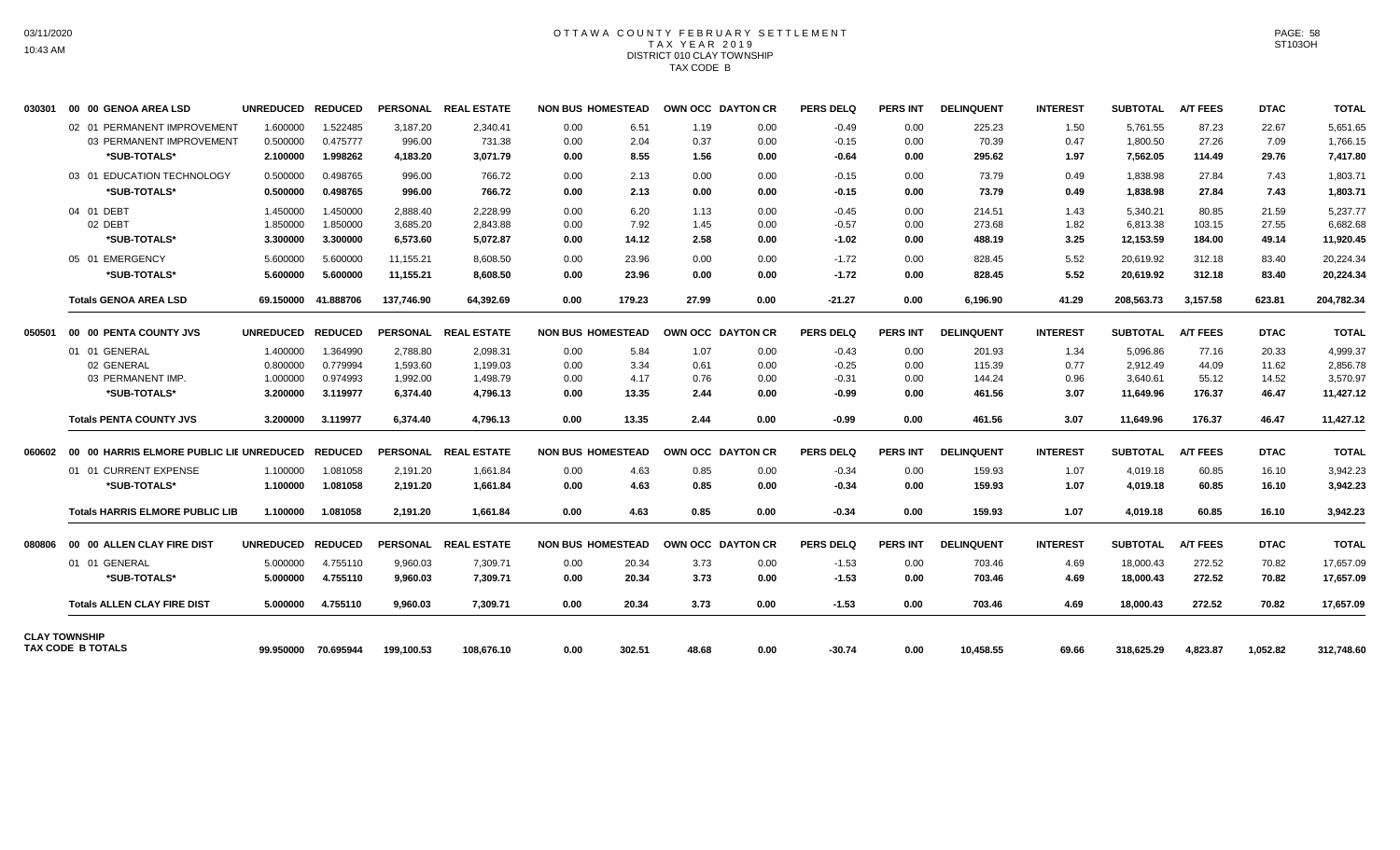# OTTAWA COUNTY FEBRUARY SETTLEMENT TAX YEAR 2019 DISTRICT 010 CLAY TOWNSHIP **DISTRICT**

|        | 010101 00 00 OTTAWA COUNTY         | UNREDUCED REDUCED |            | PERSONAL REAL ESTATE |           | <b>NON BUS HOMESTEAD</b> | OWN OCC DAYTON CR |      | <b>PERS DELQ</b> | PERS INT        | <b>DELINQUENT</b> | <b>INTEREST</b> | <b>SUBTOTAL</b> | <b>A/T FEES</b> | <b>DTAC</b> | <b>TOTAL</b> |
|--------|------------------------------------|-------------------|------------|----------------------|-----------|--------------------------|-------------------|------|------------------|-----------------|-------------------|-----------------|-----------------|-----------------|-------------|--------------|
|        | 01 01 O.C.B.M.R.                   |                   | 4,382.40   | 33,931.51            | 3,351.58  | 1,323.43                 | 414.78            | 0.00 | $-0.68$          | 0.00            | 1,012.16          | 13.62           | 44,428.80       | 672.64          | 104.00      | 43,652.16    |
|        | 02 O.C.B.M.R.                      |                   | 2,788.80   | 25,110.32            | 2,504.66  | 988.32                   | 309.84            | 0.00 | $-0.43$          | 0.00            | 732.63            | 10.02           | 32,444.16       | 491.19          | 75.33       | 31,877.64    |
|        | *SUB-TOTALS*                       |                   | 7,171.20   | 59,041.83            | 5,856.24  | 2,311.75                 | 724.62            | 0.00 | $-1.11$          | 0.00            | 1,744.79          | 23.64           | 76,872.96       | 1,163.83        | 179.33      | 75,529.80    |
|        | 02 01 NURSING HOME                 |                   | 996.00     | 11,886.36            | 1,203.28  | 474.31                   | 148.76            | 0.00 | $-0.15$          | 0.00            | 334.93            | 4.70            | 15,048.19       | 227.83          | 34.47       | 14,785.89    |
|        | *SUB-TOTALS*                       |                   | 996.00     | 11.886.36            | 1.203.28  | 474.31                   | 148.76            | 0.00 | $-0.15$          | 0.00            | 334.93            | 4.70            | 15.048.19       | 227.83          | 34.47       | 14,785.89    |
|        | 03 02 SENIOR PROGRAM               |                   | 597.60     | 6,209.75             | 623.20    | 245.80                   | 77.08             | 0.00 | $-0.09$          | 0.00            | 178.62            | 2.46            | 7,934.42        | 120.12          | 18.37       | 7,795.93     |
|        | 03 SENIOR PROGRAM                  |                   | 398.40     | 5,349.96             | 0.00      | 190.20                   | 0.00              | 0.00 | $-0.06$          | 0.00            | 148.07            | 2.10            | 6,088.67        | 92.18           | 13.82       | 5,982.67     |
|        | *SUB-TOTALS*                       |                   | 996.00     | 11,559.71            | 623.20    | 436.00                   | 77.08             | 0.00 | $-0.15$          | 0.00            | 326.69            | 4.56            | 14,023.09       | 212.30          | 32.19       | 13,778.60    |
|        | 04 01 INSIDE GENERAL               |                   | 3,984.00   | 54,175.54            | 5,522.29  | 2,175.76                 | 682.54            | 0.00 | $-0.62$          | 0.00            | 1,501.00          | 21.33           | 68,061.84       | 1,030.43        | 154.57      | 66,876.84    |
|        | *SUB-TOTALS*                       |                   | 3.984.00   | 54,175.54            | 5,522.29  | 2,175.76                 | 682.54            | 0.00 | $-0.62$          | 0.00            | 1,501.00          | 21.33           | 68,061.84       | 1,030.43        | 154.57      | 66,876.84    |
|        | 07 01 MENTAL HEALTH                |                   | 1,394.40   | 17,351.03            | 1,761.26  | 694.13                   | 217.73            | 0.00 | $-0.22$          | 0.00            | 485.70            | 6.84            | 21,910.87       | 331.73          | 50.00       | 21,529.14    |
|        | 02 MENTAL HEALTH                   |                   | 597.60     | 7,436.14             | 754.83    | 297.49                   | 93.31             | 0.00 | $-0.09$          | 0.00            | 208.16            | 2.94            | 9,390.38        | 142.16          | 21.43       | 9,226.79     |
|        | 03 MENTAL HEALTH                   |                   | 398.40     | 5,567.20             | 0.00      | 198.37                   | 0.00              | 0.00 | $-0.06$          | 0.00            | 153.15            | 2.19            | 6,319.25        | 95.67           | 14.29       | 6,209.29     |
|        | *SUB-TOTALS*                       |                   | 2,390.40   | 30,354.37            | 2,516.09  | 1.189.99                 | 311.04            | 0.00 | $-0.37$          | 0.00            | 847.01            | 11.97           | 37,620.50       | 569.56          | 85.72       | 36,965.22    |
|        | <b>Totals OTTAWA COUNTY</b>        |                   | 15,537.60  | 167.017.81           | 15.721.10 | 6.587.81                 | 1.944.04          | 0.00 | $-2.40$          | 0.00            | 4,754.42          | 66.20           | 211,626.58      | 3,203.95        | 486.28      | 207,936.35   |
|        | 02020701 00 00 CLAY TWP. EXC CORP. | UNREDUCED REDUCED |            | PERSONAL REAL ESTATE |           | <b>NON BUS HOMESTEAD</b> | OWN OCC DAYTON CR |      | <b>PERS DELQ</b> | <b>PERS INT</b> | <b>DELINQUENT</b> | <b>INTEREST</b> | <b>SUBTOTAL</b> | <b>A/T FEES</b> | <b>DTAC</b> | <b>TOTAL</b> |
|        | 02 01 POLICE                       |                   | 2,988.00   | 31,128.70            | 3,136.93  | 1,236.92                 | 387.89            | 0.00 | $-0.46$          | 0.00            | 886.75            | 12.35           | 39,777.08       | 602.21          | 91.23       | 39,083.64    |
|        | 02 POLICE                          |                   | 2,988.00   | 18,375.90            | 1,802.28  | 712.03                   | 223.10            | 0.00 | $-0.46$          | 0.00            | 556.75            | 7.41            | 24,665.01       | 373.42          | 57.18       | 24,234.41    |
|        | 03 POLICE                          |                   | 4,980.00   | 51,881.16            | 5,228.21  | 2,061.54                 | 646.48            | 0.00 | $-0.77$          | 0.00            | 1,477.91          | 20.57           | 66,295.10       | 1,003.68        | 152.06      | 65,139.36    |
|        | 04 POLICE                          |                   | 5,577.60   | 47,058.15            | 4,684.04  | 1,848.57                 | 579.49            | 0.00 | $-0.86$          | 0.00            | 1,379.60          | 18.80           | 61,145.39       | 925.72          | 141.82      | 60,077.85    |
|        | 05 POLICE                          |                   | 3,984.00   | 57,298.79            | 0.00      | 2,042.42                 | 0.00              | 0.00 | $-0.62$          | 0.00            | 1,574.65          | 22.51           | 64,921.75       | 982.89          | 146.89      | 63,791.97    |
|        | *SUB-TOTALS*                       |                   | 20,517.60  | 205,742.70           | 14,851.46 | 7,901.48                 | 1,836.96          | 0.00 | $-3.17$          | 0.00            | 5,875.66          | 81.64           | 256,804.33      | 3,887.92        | 589.18      | 252,327.23   |
|        | 03 02 CEMETERY                     |                   | 996.00     | 11,178.87            | 1,127.80  | 444.67                   | 139.45            | 0.00 | $-0.15$          | 0.00            | 317.59            | 4.43            | 14,208.66       | 215.12          | 32.69       | 13,960.85    |
|        | *SUB-TOTALS*                       |                   | 996.00     | 11,178.87            | 1,127.80  | 444.67                   | 139.45            | 0.00 | $-0.15$          | 0.00            | 317.59            | 4.43            | 14,208.66       | 215.12          | 32.69       | 13,960.85    |
|        | 05 01 INSIDE GENERAL               |                   | 996.00     | 13,543.89            | 1,380.57  | 543.94                   | 170.63            | 0.00 | $-0.15$          | 0.00            | 375.25            | 5.33            | 17,015.46       | 257.61          | 38.65       | 16,719.20    |
|        | *SUB-TOTALS*                       |                   | 996.00     | 13,543.89            | 1,380.57  | 543.94                   | 170.63            | 0.00 | $-0.15$          | 0.00            | 375.25            | 5.33            | 17,015.46       | 257.61          | 38.65       | 16,719.20    |
|        | 06 02 INSIDE ROADS                 |                   | 4,780.80   | 65,010.65            | 6,626.75  | 2,610.90                 | 819.04            | 0.00 | $-0.74$          | 0.00            | 1,801.20          | 25.59           | 81,674.19       | 1,236.52        | 185.48      | 80,252.19    |
|        | *SUB-TOTALS*                       |                   | 4,780.80   | 65,010.65            | 6,626.75  | 2,610.90                 | 819.04            | 0.00 | $-0.74$          | 0.00            | 1,801.20          | 25.59           | 81,674.19       | 1,236.52        | 185.48      | 80,252.19    |
|        | <b>Totals CLAY TWP, EXC CORP.</b>  |                   | 27,290.40  | 295,476.11           | 23,986.58 | 11,500.99                | 2,966.08          | 0.00 | -4.21            | 0.00            | 8,369.70          | 116.99          | 369,702.64      | 5,597.17        | 846.00      | 363,259.47   |
| 030301 | 00 00 GENOA AREA LSD               | UNREDUCED REDUCED |            | PERSONAL REAL ESTATE |           | <b>NON BUS HOMESTEAD</b> | OWN OCC DAYTON CR |      | <b>PERS DELQ</b> | PERS INT        | <b>DELINQUENT</b> | <b>INTEREST</b> | <b>SUBTOTAL</b> | <b>A/T FEES</b> | <b>DTAC</b> | <b>TOTAL</b> |
|        | 00 01 GENERAL                      |                   | 10,159.21  | 138,147.63           | 14,081.85 | 5,548.17                 | 1,740.46          | 0.00 | $-1.57$          | 0.00            | 3,827.55          | 54.40           | 173,557.70      | 2,627.59        | 394.15      | 170,535.96   |
|        | *SUB-TOTALS*                       |                   | 10,159.21  | 138,147.63           | 14,081.85 | 5,548.17                 | 1,740.46          | 0.00 | $-1.57$          | 0.00            | 3,827.55          | 54.40           | 173,557.70      | 2,627.59        | 394.15      | 170,535.96   |
|        | 01 01 GENERAL                      |                   | 54,979.24  | 131,888.74           | 12,749.08 | 5,042.04                 | 1,579.20          | 0.00 | $-8.49$          | 0.00            | 4,121.24          | 53.62           | 210,404.67      | 3,185.44        | 422.88      | 206,796.35   |
|        | 02 GENERAL                         |                   | 11,553.61  | 49,632.10            | 4,930.75  | 1,946.20                 | 610.06            | 0.00 | $-1.78$          | 0.00            | 1,461.45          | 19.86           | 70,152.25       | 1,062.08        | 150.22      | 68,939.95    |
|        | 03 GENERAL                         |                   | 6.972.00   | 37.713.52            | 3.750.74  | 1.480.33                 | 464.04            | 0.00 | $-1.08$          | 0.00            | 1.107.78          | 15.08           | 51.502.41       | 779.73          | 113.87      | 50.608.81    |
|        | 04 GENERAL                         |                   | 8,466.01   | 51,945.43            | 5,154.71  | 2,034.76                 | 637.80            | 0.00 | $-1.31$          | 0.00            | 1,533.51          | 20.79           | 69,791.70       | 1,056.62        | 157.61      | 68,577.47    |
|        | 05 GENERAL                         |                   | 4,980.00   | 30,729.71            | 3,050.52  | 1,204.12                 | 377.44            | 0.00 | $-0.77$          | 0.00            | 906.44            | 12.30           | 41,259.76       | 624.66          | 93.16       | 40.541.94    |
|        | 06 GENERAL                         |                   | 9,960.01   | 62,550.25            | 6,143.26  | 2,426.76                 | 760.44            | 0.00 | $-1.54$          | 0.00            | 1,889.47          | 25.20           | 83,753.85       | 1,268.00        | 194.07      | 82,291.78    |
|        | 07 CURRENT EXPENSE                 |                   | 7,768.81   | 87,404.81            | 8,834.05  | 3,482.63                 | 1,092.23          | 0.00 | $-1.20$          | 0.00            | 2,472.36          | 34.60           | 111,088.29      | 1,681.83        | 254.43      | 109,152.03   |
|        | *SUB-TOTALS*                       |                   | 104,679.68 | 451,864.56           | 44,613.11 | 17,616.84                | 5,521.21          | 0.00 | $-16.17$         | 0.00            | 13,492.25         | 181.45          | 637,952.93      | 9,658.36        | 1,386.24    | 626,908.33   |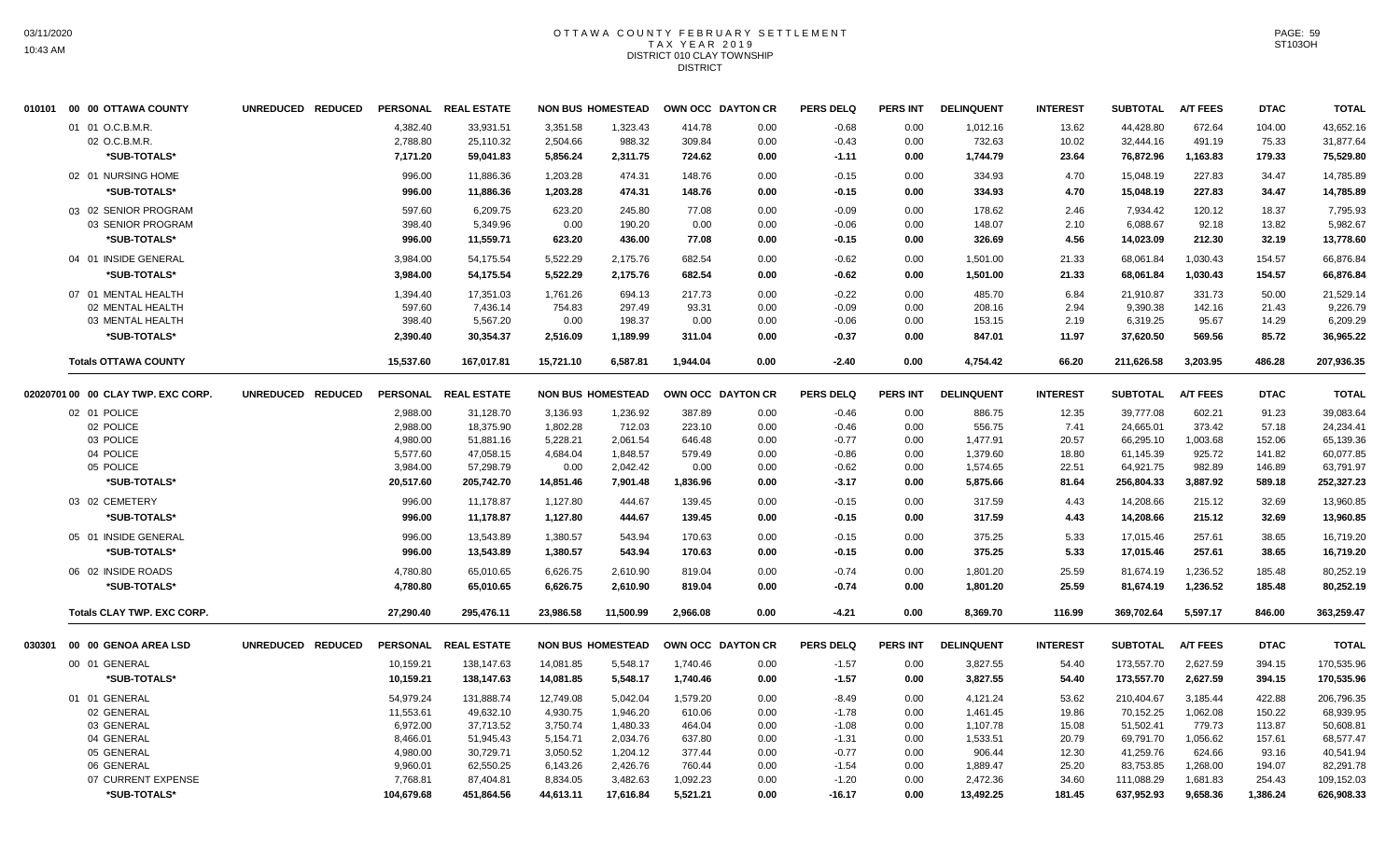#### OTTAWA COUNTY FEBRUARY SETTLEMENT T A X Y E A R 2 0 1 9 DISTRICT 010 CLAY TOWNSHIP **DISTRICT**

| 030301 | 00 00 GENOA AREA LSD                             | UNREDUCED REDUCED |            | PERSONAL REAL ESTATE |            | <b>NON BUS HOMESTEAD</b> |           | OWN OCC DAYTON CR | <b>PERS DELQ</b> | <b>PERS INT</b> | <b>DELINQUENT</b> | <b>INTEREST</b> | <b>SUBTOTAL</b> | <b>A/T FEES</b> | <b>DTAC</b> | <b>TOTAL</b> |
|--------|--------------------------------------------------|-------------------|------------|----------------------|------------|--------------------------|-----------|-------------------|------------------|-----------------|-------------------|-----------------|-----------------|-----------------|-------------|--------------|
|        | 02 01 PERMANENT IMPROVEMENT                      |                   | 3,187.20   | 35,982.57            | 3,635.58   | 1,433.27                 | 449.50    | 0.00              | $-0.49$          | 0.00            | 1,018.62          | 14.25           | 45,720.50       | 692.19          | 104.82      | 44,923.49    |
|        | 03 PERMANENT IMPROVEMENT                         |                   | 996.00     | 11,244.56            | 1,136.12   | 447.90                   | 140.47    | 0.00              | $-0.15$          | 0.00            | 318.32            | 4.45            | 14,287.67       | 216.31          | 32.76       | 14,038.60    |
|        | *SUB-TOTALS*                                     |                   | 4,183.20   | 47,227.13            | 4,771.70   | 1,881.17                 | 589.97    | 0.00              | $-0.64$          | 0.00            | 1,336.94          | 18.70           | 60,008.17       | 908.50          | 137.58      | 58,962.09    |
|        | 03 01 EDUCATION TECHNOLOGY                       |                   | 996.00     | 14,133.36            | 0.00       | 503.49                   | 0.00      | 0.00              | $-0.15$          | 0.00            | 389.02            | 5.55            | 16,027.27       | 242.64          | 36.30       | 15,748.33    |
|        | *SUB-TOTALS*                                     |                   | 996.00     | 14,133.36            | 0.00       | 503.49                   | 0.00      | 0.00              | $-0.15$          | 0.00            | 389.02            | 5.55            | 16,027.27       | 242.64          | 36.30       | 15,748.33    |
|        | 04 01 DEBT                                       |                   | 2,888.40   | 39,277.27            | 4,003.66   | 1,577.42                 | 494.83    | 0.00              | $-0.45$          | 0.00            | 1,088.23          | 15.47           | 49,344.83       | 747.06          | 112.06      | 48,485.71    |
|        | 02 DEBT                                          |                   | 3,685.20   | 50,112.38            | 5,108.12   | 2,012.58                 | 631.35    | 0.00              | $-0.57$          | 0.00            | 1,388.42          | 19.73           | 62,957.21       | 953.14          | 142.98      | 61,861.09    |
|        | *SUB-TOTALS*                                     |                   | 6,573.60   | 89,389.65            | 9,111.78   | 3,590.00                 | 1,126.18  | 0.00              | $-1.02$          | 0.00            | 2,476.65          | 35.20           | 112,302.04      | 1,700.20        | 255.04      | 110,346.80   |
|        | 05 01 EMERGENCY                                  |                   | 11,155.21  | 170,390.24           | 0.00       | 6,092.11                 | 0.00      | 0.00              | $-1.72$          | 0.00            | 4,643.78          | 66.82           | 192,346.44      | 2,912.05        | 432.80      | 189,001.59   |
|        | *SUB-TOTALS*                                     |                   | 11.155.21  | 170.390.24           | 0.00       | 6.092.11                 | 0.00      | 0.00              | $-1.72$          | 0.00            | 4.643.78          | 66.82           | 192,346.44      | 2.912.05        | 432.80      | 189.001.59   |
|        | <b>Totals GENOA AREA LSD</b>                     |                   | 137.746.90 | 911.152.57           | 72.578.44  | 35.231.78                | 8.977.82  | 0.00              | $-21.27$         | 0.00            | 26.166.19         | 362.12          | 1.192.194.55    | 18.049.34       | 2.642.11    | 1,171,503.10 |
| 050501 | 00 00 PENTA COUNTY JVS                           | UNREDUCED REDUCED |            | PERSONAL REAL ESTATE |            | <b>NON BUS HOMESTEAD</b> |           | OWN OCC DAYTON CR | <b>PERS DELQ</b> | <b>PERS INT</b> | <b>DELINQUENT</b> | <b>INTEREST</b> | <b>SUBTOTAL</b> | <b>A/T FEES</b> | <b>DTAC</b> | <b>TOTAL</b> |
|        | 01 01 GENERAL                                    |                   | 2,788.80   | 34,617.17            | 3,514.19   | 1,384.96                 | 434.41    | 0.00              | $-0.43$          | 0.00            | 968.83            | 13.66           | 43,721.59       | 661.92          | 99.74       | 42,959.93    |
|        | 02 GENERAL                                       |                   | 1,593.60   | 19,781.25            | 2,008.11   | 791.41                   | 248.23    | 0.00              | $-0.25$          | 0.00            | 553.62            | 7.81            | 24,983.78       | 378.24          | 57.00       | 24,548.54    |
|        | 03 PERMANENT IMP.                                |                   | 1,992.00   | 22,458.13            | 2,264.99   | 893.06                   | 280.06    | 0.00              | $-0.31$          | 0.00            | 638.53            | 8.90            | 28,535.36       | 432.02          | 65.70       | 28,037.64    |
|        | *SUB-TOTALS*                                     |                   | 6,374.40   | 76,856.55            | 7,787.29   | 3,069.43                 | 962.70    | 0.00              | -0.99            | 0.00            | 2,160.98          | 30.37           | 97,240.73       | 1,472.18        | 222.44      | 95,546.11    |
|        | <b>Totals PENTA COUNTY JVS</b>                   |                   | 6.374.40   | 76,856.55            | 7,787.29   | 3,069.43                 | 962.70    | 0.00              | $-0.99$          | 0.00            | 2,160.98          | 30.37           | 97,240.73       | 1,472.18        | 222.44      | 95,546.11    |
| 060602 | 00 00 HARRIS ELMORE PUBLIC LIE UNREDUCED REDUCED |                   |            | PERSONAL REAL ESTATE |            | <b>NON BUS HOMESTEAD</b> |           | OWN OCC DAYTON CR | <b>PERS DELQ</b> | <b>PERS INT</b> | <b>DELINQUENT</b> | <b>INTEREST</b> | <b>SUBTOTAL</b> | <b>A/T FEES</b> | <b>DTAC</b> | <b>TOTAL</b> |
|        | 01 01 CURRENT EXPENSE                            |                   | 2,191.20   | 25,111.20            | 2,534.08   | 999.12                   | 313.33    | 0.00              | $-0.34$          | 0.00            | 712.94            | 9.95            | 31,871.48       | 482.52          | 73.36       | 31,315.60    |
|        | *SUB-TOTALS*                                     |                   | 2,191.20   | 25,111.20            | 2,534.08   | 999.12                   | 313.33    | 0.00              | -0.34            | 0.00            | 712.94            | 9.95            | 31,871.48       | 482.52          | 73.36       | 31,315.60    |
|        | <b>Totals HARRIS ELMORE PUBLIC LIB</b>           |                   | 2,191.20   | 25,111.20            | 2,534.08   | 999.12                   | 313.33    | 0.00              | $-0.34$          | 0.00            | 712.94            | 9.95            | 31.871.48       | 482.52          | 73.36       | 31,315.60    |
| 080806 | 00 00 ALLEN CLAY FIRE DIST                       | UNREDUCED REDUCED |            | PERSONAL REAL ESTATE |            | <b>NON BUS HOMESTEAD</b> |           | OWN OCC DAYTON CR | <b>PERS DELQ</b> | <b>PERS INT</b> | <b>DELINQUENT</b> | <b>INTEREST</b> | <b>SUBTOTAL</b> | <b>A/T FEES</b> | <b>DTAC</b> | <b>TOTAL</b> |
|        | 01 01 GENERAL                                    |                   | 9.960.03   | 112,429.75           | 11,359.92  | 4,478.46                 | 1.404.58  | 0.00              | $-1.53$          | 0.00            | 3,182.54          | 44.53           | 142.858.28      | 2.162.82        | 327.51      | 140,367.95   |
|        | *SUB-TOTALS*                                     |                   | 9,960.03   | 112,429.75           | 11,359.92  | 4,478.46                 | 1,404.58  | 0.00              | $-1.53$          | 0.00            | 3,182.54          | 44.53           | 142,858.28      | 2,162.82        | 327.51      | 140,367.95   |
|        | <b>Totals ALLEN CLAY FIRE DIST</b>               |                   | 9,960.03   | 112,429.75           | 11,359.92  | 4.478.46                 | 1,404.58  | 0.00              | $-1.53$          | 0.00            | 3,182.54          | 44.53           | 142,858.28      | 2,162.82        | 327.51      | 140,367.95   |
|        | <b>CLAY TOWNSHIP</b>                             |                   |            |                      |            |                          |           |                   |                  |                 |                   |                 |                 |                 |             |              |
|        | <b>DISTRICT TOTALS</b>                           |                   | 199.100.53 | 1.588.043.99         | 133,967.41 | 61.867.59                | 16.568.55 | 0.00              | $-30.74$         | 0.00            | 45.346.77         | 630.16          | 2.045.494.26    | 30.967.98       | 4.597.70    | 2.009.928.58 |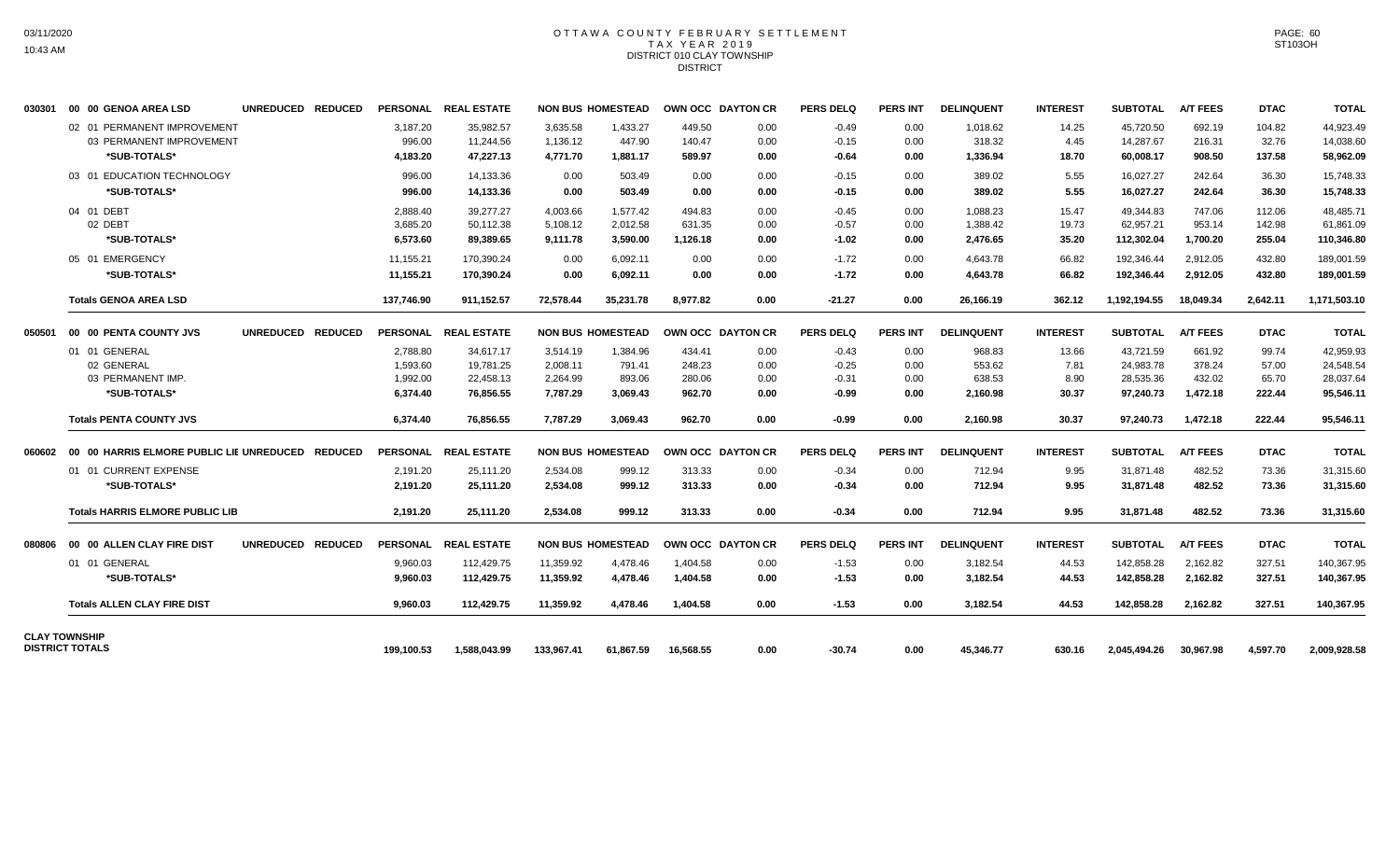# OTTAWA COUNTY FEBRUARY SETTLEMENT TAX YEAR 2019 DISTRICT 011 WOODMORE IN CLAY TAX CODE A

| 010101 00 00 OTTAWA COUNTY         | <b>UNREDUCED</b>  | <b>REDUCED</b>      |      | PERSONAL REAL ESTATE |          | <b>NON BUS HOMESTEAD</b> | OWN OCC DAYTON CR |      | <b>PERS DELQ</b> | <b>PERS INT</b> | <b>DELINQUENT</b> | <b>INTEREST</b> | <b>SUBTOTAL</b> | <b>A/T FEES</b> | <b>DTAC</b> | <b>TOTAL</b> |
|------------------------------------|-------------------|---------------------|------|----------------------|----------|--------------------------|-------------------|------|------------------|-----------------|-------------------|-----------------|-----------------|-----------------|-------------|--------------|
| 01 01 O.C.B.M.R.                   | 2.200000          | 1.213837            | 0.00 | 2,879.89             | 282.28   | 56.06                    | 26.29             | 0.00 | 0.00             | 0.00            | 29.15             | 0.00            | 3.273.67        | 49.56           | 2.93        | 3,221.18     |
| 02 O.C.B.M.R.                      | 1.400000          | 0.907110            | 0.00 | 2,152.17             | 210.95   | 41.89                    | 19.65             | 0.00 | 0.00             | 0.00            | 21.78             | 0.00            | 2,446.44        | 37.04           | 2.19        | 2,407.21     |
| *SUB-TOTALS*                       | 3.600000          | 2.120947            | 0.00 | 5,032.06             | 493.23   | 97.95                    | 45.94             | 0.00 | 0.00             | 0.00            | 50.93             | 0.00            | 5,720.11        | 86.60           | 5.12        | 5,628.39     |
| 02 01 NURSING HOME                 | 0.500000          | 0.435790            | 0.00 | 1,033.93             | 101.34   | 20.13                    | 9.44              | 0.00 | 0.00             | 0.00            | 10.47             | 0.00            | 1,175.31        | 17.79           | 1.05        | 1,156.47     |
| *SUB-TOTALS*                       | 0.500000          | 0.435790            | 0.00 | 1,033.93             | 101.34   | 20.13                    | 9.44              | 0.00 | 0.00             | 0.00            | 10.47             | 0.00            | 1,175.31        | 17.79           | 1.05        | 1,156.47     |
| 03 02 SENIOR PROGRAM               | 0.300000          | 0.225703            | 0.00 | 535.49               | 52.49    | 10.42                    | 4.89              | 0.00 | 0.00             | 0.00            | 5.42              | 0.00            | 608.71          | 9.22            | 0.55        | 598.94       |
| 03 SENIOR PROGRAM                  | 0.200000          | 0.174753            | 0.00 | 467.12               | 0.00     | 8.07                     | 0.00              | 0.00 | 0.00             | 0.00            | 4.73              | 0.00            | 479.92          | 7.27            | 0.42        | 472.23       |
| *SUB-TOTALS*                       | 0.500000          | 0.400456            | 0.00 | 1,002.61             | 52.49    | 18.49                    | 4.89              | 0.00 | 0.00             | 0.00            | 10.15             | 0.00            | 1,088.63        | 16.49           | 0.97        | 1,071.17     |
| 04 01 INSIDE GENERAL               | 2.000000          | 2.000000            | 0.00 | 4,745.11             | 465.10   | 92.37                    | 43.33             | 0.00 | 0.00             | 0.00            | 48.03             | 0.00            | 5,393.94        | 81.66           | 4.83        | 5,307.45     |
| *SUB-TOTALS*                       | 2.000000          | 2.000000            | 0.00 | 4,745.11             | 465.10   | 92.37                    | 43.33             | 0.00 | 0.00             | 0.00            | 48.03             | 0.00            | 5,393.94        | 81.66           | 4.83        | 5,307.45     |
| 07 01 MENTAL HEALTH                | 0.700000          | 0.637874            | 0.00 | 1,513.39             | 148.34   | 29.46                    | 13.82             | 0.00 | 0.00             | 0.00            | 15.32             | 0.00            | 1,720.33        | 26.05           | 1.54        | 1,692.74     |
| 02 MENTAL HEALTH                   | 0.300000          | 0.273374            | 0.00 | 648.59               | 63.57    | 12.63                    | 5.92              | 0.00 | 0.00             | 0.00            | 6.56              | 0.00            | 737.27          | 11.16           | 0.66        | 725.45       |
| 03 MENTAL HEALTH                   | 0.200000          | 0.182292            | 0.00 | 487.28               | 0.00     | 8.42                     | 0.00              | 0.00 | 0.00             | 0.00            | 4.93              | 0.00            | 500.63          | 7.58            | 0.44        | 492.61       |
| *SUB-TOTALS*                       | 1.200000          | 1.093540            | 0.00 | 2,649.26             | 211.91   | 50.51                    | 19.74             | 0.00 | 0.00             | 0.00            | 26.81             | 0.00            | 2,958.23        | 44.79           | 2.64        | 2,910.80     |
| <b>Totals OTTAWA COUNTY</b>        | 7.800000          | 6.050733            | 0.00 | 14.462.97            | 1.324.07 | 279.45                   | 123.34            | 0.00 | 0.00             | 0.00            | 146.39            | 0.00            | 16.336.22       | 247.33          | 14.61       | 16.074.28    |
| 02020701 00 00 CLAY TWP. EXC CORP. | UNREDUCED REDUCED |                     |      | PERSONAL REAL ESTATE |          | <b>NON BUS HOMESTEAD</b> | OWN OCC DAYTON CR |      | <b>PERS DELQ</b> | <b>PERS INT</b> | <b>DELINQUENT</b> | <b>INTEREST</b> | <b>SUBTOTAL</b> | <b>A/T FEES</b> | <b>DTAC</b> | <b>TOTAL</b> |
| 02 01 POLICE                       | 1.500000          | 1.136096            | 0.00 | 2,695.45             | 264.20   | 52.47                    | 24.61             | 0.00 | 0.00             | 0.00            | 27.28             | 0.00            | 3,064.01        | 46.39           | 2.74        | 3,014.88     |
| 02 POLICE                          | 1.500000          | 0.652730            | 0.00 | 1,548.64             | 151.79   | 30.15                    | 14.14             | 0.00 | 0.00             | 0.00            | 15.67             | 0.00            | 1,760.39        | 26.65           | 1.58        | 1,732.16     |
| 03 POLICE                          | 2.500000          | 1.893493            | 0.00 | 4,492.41             | 440.33   | 87.45                    | 41.02             | 0.00 | 0.00             | 0.00            | 45.47             | 0.00            | 5,106.68        | 77.31           | 4.57        | 5,024.80     |
| 04 POLICE                          | 2.800000          | 1.696411            | 0.00 | 4,024.82             | 394.50   | 78.35                    | 36.75             | 0.00 | 0.00             | 0.00            | 40.74             | 0.00            | 4,575.16        | 69.27           | 4.09        | 4,501.80     |
| 05 POLICE                          | 2.000000          | 1.876950            | 0.00 | 5,017.19             | 0.00     | 86.69                    | 0.00              | 0.00 | 0.00             | 0.00            | 50.78             | 0.00            | 5,154.66        | 78.04           | 4.53        | 5,072.09     |
| *SUB-TOTALS*                       | 10.300000         | 7.255680            | 0.00 | 17,778.51            | 1,250.82 | 335.11                   | 116.52            | 0.00 | 0.00             | 0.00            | 179.94            | 0.00            | 19,660.90       | 297.66          | 17.51       | 19,345.73    |
| 03 02 CEMETERY                     | 0.500000          | 0.408453            | 0.00 | 969.08               | 94.99    | 18.86                    | 8.85              | 0.00 | 0.00             | 0.00            | 9.81              | 0.00            | 1,101.59        | 16.68           | 0.99        | 1,083.92     |
| *SUB-TOTALS*                       | 0.500000          | 0.408453            | 0.00 | 969.08               | 94.99    | 18.86                    | 8.85              | 0.00 | 0.00             | 0.00            | 9.81              | 0.00            | 1,101.59        | 16.68           | 0.99        | 1,083.92     |
| 05 01 INSIDE GENERAL               | 0.500000          | 0.500000            | 0.00 | 1,186.28             | 116.27   | 23.09                    | 10.83             | 0.00 | 0.00             | 0.00            | 12.01             | 0.00            | 1,348.48        | 20.42           | 1.21        | 1,326.85     |
| *SUB-TOTALS*                       | 0.500000          | 0.500000            | 0.00 | 1,186.28             | 116.27   | 23.09                    | 10.83             | 0.00 | 0.00             | 0.00            | 12.01             | 0.00            | 1,348.48        | 20.42           | 1.21        | 1,326.85     |
| 06 02 INSIDE ROADS                 | 2.400000          | 2.400000            | 0.00 | 5,694.13             | 558.12   | 110.84                   | 51.99             | 0.00 | 0.00             | 0.00            | 57.63             | 0.00            | 6,472.71        | 97.99           | 5.79        | 6,368.93     |
| *SUB-TOTALS*                       | 2.400000          | 2.400000            | 0.00 | 5,694.13             | 558.12   | 110.84                   | 51.99             | 0.00 | 0.00             | 0.00            | 57.63             | 0.00            | 6,472.71        | 97.99           | 5.79        | 6,368.93     |
| <b>Totals CLAY TWP. EXC CORP.</b>  |                   | 13.700000 10.564133 | 0.00 | 25,628.00            | 2,020.20 | 487.90                   | 188.19            | 0.00 | 0.00             | 0.00            | 259.39            | 0.00            | 28,583.68       | 432.75          | 25.50       | 28,125.43    |
|                                    | UNREDUCED REDUCED |                     |      | PERSONAL REAL ESTATE |          | <b>NON BUS HOMESTEAD</b> | OWN OCC DAYTON CR |      | <b>PERS DELQ</b> | <b>PERS INT</b> | <b>DELINQUENT</b> | <b>INTEREST</b> | <b>SUBTOTAL</b> | <b>A/T FEES</b> | <b>DTAC</b> | <b>TOTAL</b> |
| 00 01 GENERAL                      | 4.000000          | 4.000000            | 0.00 | 9,490.21             | 930.19   | 184.74                   | 86.65             | 0.00 | 0.00             | 0.00            | 96.06             | 0.00            | 10,787.85       | 163.32          | 9.65        | 10,614.88    |
| *SUB-TOTALS*                       | 4.000000          | 4.000000            | 0.00 | 9,490.21             | 930.19   | 184.74                   | 86.65             | 0.00 | 0.00             | 0.00            | 96.06             | 0.00            | 10,787.85       | 163.32          | 9.65        | 10,614.88    |
|                                    |                   |                     |      |                      |          |                          |                   |      |                  |                 |                   |                 |                 |                 |             |              |
| 01 01 GENERAL                      | 23.200000         | 10.702578           | 0.00 | 25,392.43            | 2,488.87 | 494.30                   | 231.85            | 0.00 | 0.00             | 0.00            | 257.01            | 0.00            | 28,864.46       | 437.00          | 25.82       | 28,401.64    |
| 02 GENERAL                         | 6.500000          | 3.564724            | 0.00 | 8,457.50             | 828.97   | 164.64                   | 77.22             | 0.00 | 0.00             | 0.00            | 85.60             | 0.00            | 9,613.93        | 145.55          | 8.60        | 9,459.78     |
| 03 GENERAL                         | 3.000000          | 1.732725            | 0.00 | 4,110.98             | 402.94   | 80.03                    | 37.54             | 0.00 | 0.00             | 0.00            | 41.61             | 0.00            | 4,673.10        | 70.75           | 4.18        | 4,598.17     |
| *SUB-TOTALS*                       | 32.700000         | 16.000027           | 0.00 | 37,960.91            | 3,720.78 | 738.97                   | 346.61            | 0.00 | 0.00             | 0.00            | 384.22            | 0.00            | 43,151.49       | 653.30          | 38.60       | 42,459.59    |
| 04 01 PERMANENT IMPROVEMENT        | 3.000000          | 2.550075            | 0.00 | 6,050.19             | 593.02   | 117.78                   | 55.24             | 0.00 | 0.00             | 0.00            | 61.24             | 0.00            | 6,877.47        | 104.12          | 6.15        | 6,767.20     |
| 02 PERMANENT IMPROVEMENT           | 0.500000          | 0.428194            | 0.00 | 1,015.91             | 99.58    | 19.78                    | 9.28              | 0.00 | 0.00             | 0.00            | 10.28             | 0.00            | 1,154.83        | 17.48           | 1.03        | 1,136.32     |
| *SUB-TOTALS*                       | 3.500000          | 2.978269            | 0.00 | 7,066.10             | 692.60   | 137.56                   | 64.52             | 0.00 | 0.00             | 0.00            | 71.52             | 0.00            | 8,032.30        | 121.60          | 7.18        | 7,903.52     |
| 05 01 EMERGENCY                    | 4.200000          | 4.200000            | 0.00 | 9,964.72             | 976.70   | 193.98                   | 90.98             | 0.00 | 0.00             | 0.00            | 100.86            | 0.00            | 11,327.24       | 171.49          | 10.13       | 11,145.62    |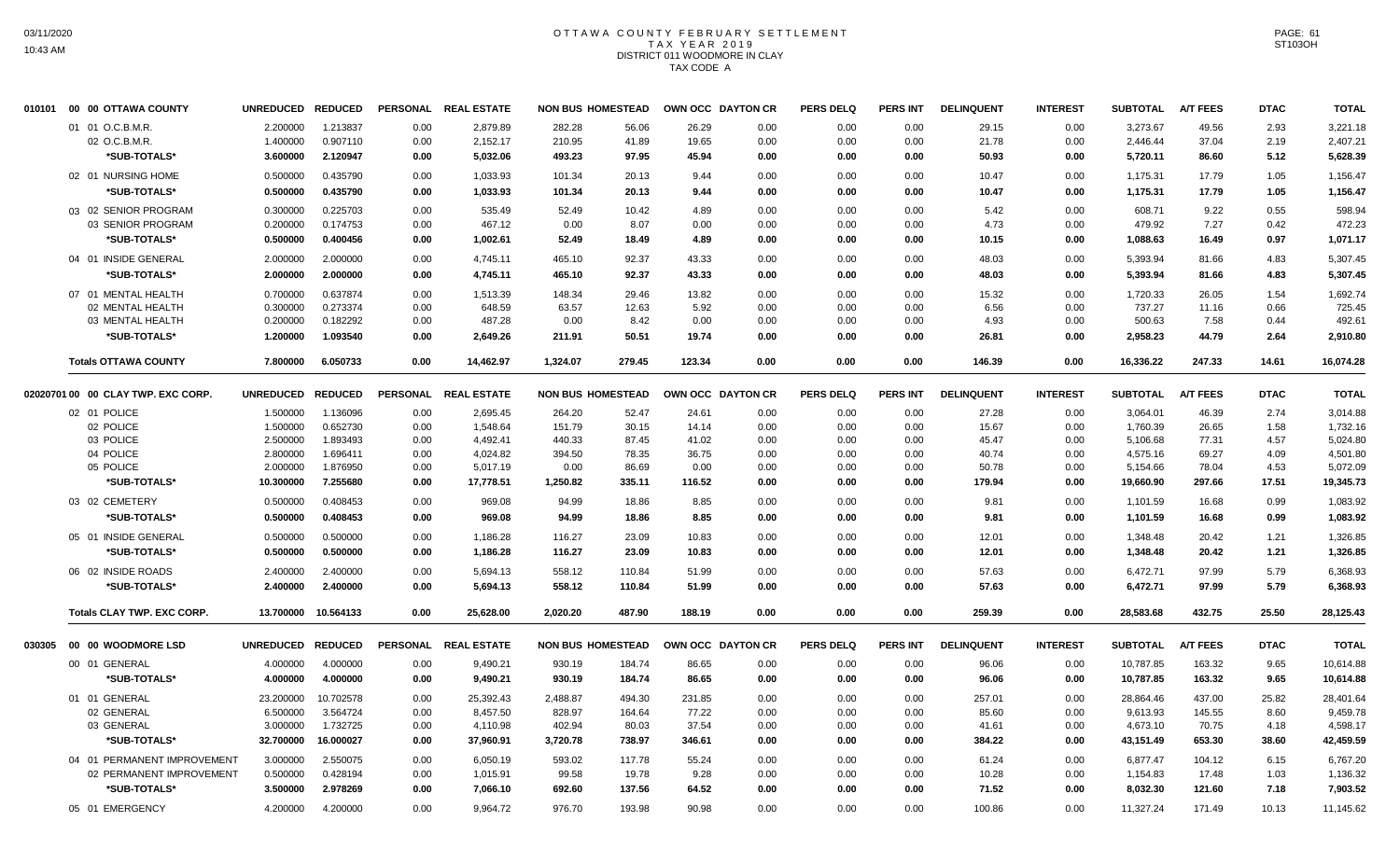#### OTTAWA COUNTY FEBRUARY SETTLEMENT TAX YEAR 2019 DISTRICT 011 WOODMORE IN CLAY TAX CODE A

| 030305 | 00 00 WOODMORE LSD                               | UNREDUCED REDUCED    |                      |                 | PERSONAL REAL ESTATE   | <b>NON BUS HOMESTEAD</b> |                  | OWN OCC DAYTON CR |              | <b>PERS DELQ</b> | <b>PERS INT</b> | <b>DELINQUENT</b> | <b>INTEREST</b> | <b>SUBTOTAL</b>        | <b>A/T FEES</b>  | <b>DTAC</b>    | <b>TOTAL</b>           |
|--------|--------------------------------------------------|----------------------|----------------------|-----------------|------------------------|--------------------------|------------------|-------------------|--------------|------------------|-----------------|-------------------|-----------------|------------------------|------------------|----------------|------------------------|
|        | 05 02 EMERGENCY<br>*SUB-TOTALS*                  | 3.000000<br>7.200000 | 3.000000<br>7.200000 | 0.00<br>0.00    | 7.117.66<br>17,082.38  | 697.65<br>1.674.35       | 138.55<br>332.53 | 64.99<br>155.97   | 0.00<br>0.00 | 0.00<br>0.00     | 0.00<br>0.00    | 72.04<br>172.90   | 0.00<br>0.00    | 8,090.89<br>19,418.13  | 122.49<br>293.98 | 7.24<br>17.37  | 7,961.16<br>19,106.78  |
|        | 06 01 BOND (\$15,709,840)<br>*SUB-TOTALS*        | 4.600000<br>4.600000 | 4.600000<br>4.600000 | 0.00<br>0.00    | 10.913.74<br>10.913.74 | 1,069.72<br>1.069.72     | 212.45<br>212.45 | 99.65<br>99.65    | 0.00<br>0.00 | 0.00<br>0.00     | 0.00<br>0.00    | 110.46<br>110.46  | 0.00<br>0.00    | 12,406.02<br>12,406.02 | 187.82<br>187.82 | 11.10<br>11.10 | 12,207.10<br>12,207.10 |
|        | <b>Totals WOODMORE LSD</b>                       |                      | 52.000000 34.778296  | 0.00            | 82,513.34              | 8.087.64                 | 1.606.25         | 753.40            | 0.00         | 0.00             | 0.00            | 835.16            | 0.00            | 93.795.79              | 1.420.02         | 83.90          | 92,291.87              |
| 050501 | 00 00 PENTA COUNTY JVS                           | UNREDUCED REDUCED    |                      | <b>PERSONAL</b> | <b>REAL ESTATE</b>     | <b>NON BUS HOMESTEAD</b> |                  | OWN OCC DAYTON CR |              | <b>PERS DELQ</b> | <b>PERS INT</b> | <b>DELINQUENT</b> | <b>INTEREST</b> | <b>SUBTOTAL</b>        | <b>A/T FEES</b>  | <b>DTAC</b>    | <b>TOTAL</b>           |
|        | 01 01 GENERAL                                    | 1.400000             | 1.272727             | 0.00            | 3.019.61               | 295.97                   | 58.78            | 27.57             | 0.00         | 0.00             | 0.00            | 30.56             | 0.00            | 3.432.49               | 51.97            | 3.07           | 3,377.45               |
|        | 02 GENERAL                                       | 0.800000             | 0.727273             | 0.00            | 1,725.49               | 169.13                   | 33.59            | 15.75             | 0.00         | 0.00             | 0.00            | 17.46             | 0.00            | 1,961.42               | 29.70            | 1.76           | 1,929.96               |
|        | 03 PERMANENT IMP.                                | 1.000000             | 0.820309             | 0.00            | 1,946.23               | 190.76                   | 37.89            | 17.77             | 0.00         | 0.00             | 0.00            | 19.70             | 0.00            | 2,212.35               | 33.49            | 1.98           | 2,176.88               |
|        | *SUB-TOTALS*                                     | 3.200000             | 2.820309             | 0.00            | 6.691.33               | 655.86                   | 130.26           | 61.09             | 0.00         | 0.00             | 0.00            | 67.72             | 0.00            | 7,606.26               | 115.16           | 6.81           | 7,484.29               |
|        | <b>Totals PENTA COUNTY JVS</b>                   | 3.200000             | 2.820309             | 0.00            | 6,691.33               | 655.86                   | 130.26           | 61.09             | 0.00         | 0.00             | 0.00            | 67.72             | 0.00            | 7,606.26               | 115.16           | 6.81           | 7,484.29               |
| 060602 | 00 00 HARRIS ELMORE PUBLIC LIE UNREDUCED REDUCED |                      |                      |                 | PERSONAL REAL ESTATE   | <b>NON BUS HOMESTEAD</b> |                  | OWN OCC DAYTON CR |              | <b>PERS DELQ</b> | <b>PERS INT</b> | <b>DELINQUENT</b> | <b>INTEREST</b> | <b>SUBTOTAL</b>        | <b>A/T FEES</b>  | <b>DTAC</b>    | <b>TOTAL</b>           |
|        | 01 01 CURRENT EXPENSE                            | 1.100000             | 0.917764             | 0.00            | 2.177.44               | 213.42                   | 42.39            | 19.88             | 0.00         | 0.00             | 0.00            | 22.04             | 0.00            | 2.475.17               | 37.47            | 2.21           | 2,435.49               |
|        | *SUB-TOTALS*                                     | 1.100000             | 0.917764             | 0.00            | 2.177.44               | 213.42                   | 42.39            | 19.88             | 0.00         | 0.00             | 0.00            | 22.04             | 0.00            | 2,475.17               | 37.47            | 2.21           | 2,435.49               |
|        | <b>Totals HARRIS ELMORE PUBLIC LIB</b>           | 1.100000             | 0.917764             | 0.00            | 2,177.44               | 213.42                   | 42.39            | 19.88             | 0.00         | 0.00             | 0.00            | 22.04             | 0.00            | 2,475.17               | 37.47            | 2.21           | 2,435.49               |
| 080806 | 00 00 ALLEN CLAY FIRE DIST                       | <b>UNREDUCED</b>     | <b>REDUCED</b>       |                 | PERSONAL REAL ESTATE   | <b>NON BUS HOMESTEAD</b> |                  | OWN OCC DAYTON CR |              | <b>PERS DELQ</b> | <b>PERS INT</b> | <b>DELINQUENT</b> | <b>INTEREST</b> | <b>SUBTOTAL</b>        | <b>A/T FEES</b>  | <b>DTAC</b>    | <b>TOTAL</b>           |
|        | 01 01 GENERAL                                    | 5.000000             | 4.114200             | 0.00            | 9.761.15               | 956.73                   | 190.00           | 89.12             | 0.00         | 0.00             | 0.00            | 98.82             | 0.00            | 11.095.82              | 167.99           | 9.93           | 10,917.90              |
|        | *SUB-TOTALS*                                     | 5.000000             | 4.114200             | 0.00            | 9,761.15               | 956.73                   | 190.00           | 89.12             | 0.00         | 0.00             | 0.00            | 98.82             | 0.00            | 11,095.82              | 167.99           | 9.93           | 10,917.90              |
|        | <b>Totals ALLEN CLAY FIRE DIST</b>               | 5.000000             | 4.114200             | 0.00            | 9,761.15               | 956.73                   | 190.00           | 89.12             | 0.00         | 0.00             | 0.00            | 98.82             | 0.00            | 11,095.82              | 167.99           | 9.93           | 10,917.90              |
|        | <b>WOODMORE IN CLAY</b><br>TAX CODE A TOTALS     |                      |                      |                 |                        |                          |                  |                   |              |                  |                 |                   |                 |                        |                  |                |                        |
|        |                                                  |                      | 82.800000 59.245435  | 0.00            | 141.234.23             | 13,257.92                | 2,736.25         | 1,235.02          | 0.00         | 0.00             | 0.00            | 1,429.52          | 0.00            | 159,892.94             | 2.420.72         | 142.96         | 157,329.26             |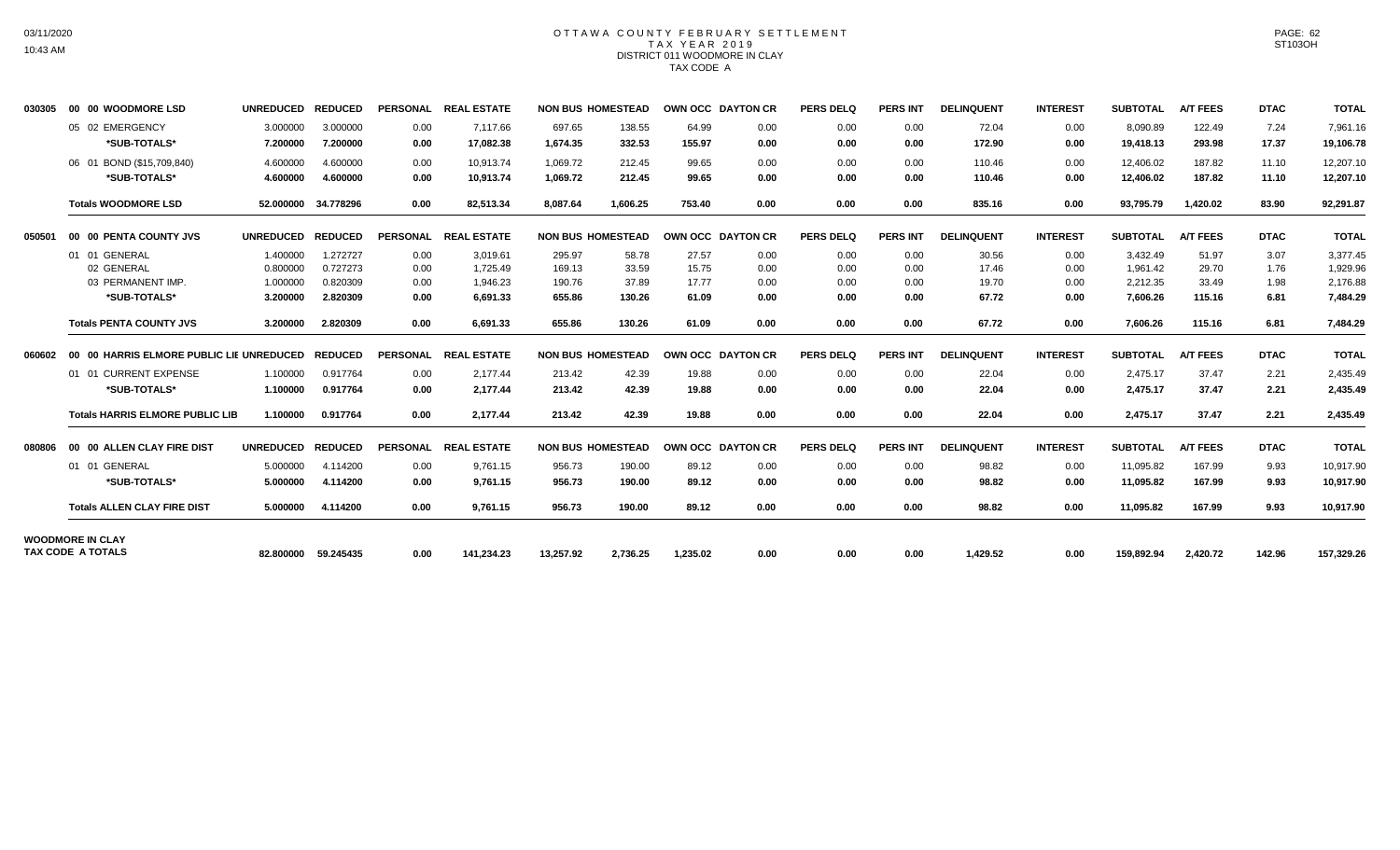## OTTAWA COUNTY FEBRUARY SETTLEMENT TAX YEAR 2019 DISTRICT 011 WOODMORE IN CLAY TAX CODE B

| 010101 | 00 00 OTTAWA COUNTY                | UNREDUCED REDUCED |                     |           | PERSONAL REAL ESTATE | <b>NON BUS HOMESTEAD</b> |      | OWN OCC DAYTON CR |      | <b>PERS DELQ</b> | PERS INT        | <b>DELINQUENT</b> | <b>INTEREST</b> | <b>SUBTOTAL</b> | <b>A/T FEES</b> | <b>DTAC</b> | <b>TOTAL</b> |
|--------|------------------------------------|-------------------|---------------------|-----------|----------------------|--------------------------|------|-------------------|------|------------------|-----------------|-------------------|-----------------|-----------------|-----------------|-------------|--------------|
|        | 01 01 O.C.B.M.R.                   | 2.200000          | 1.897775            | 683.05    | 67.33                | 0.00                     | 0.00 | 0.00              | 0.00 | 0.00             | 0.00            | 0.00              | 0.00            | 750.38          | 11.36           | 0.00        | 739.02       |
|        | 02 O.C.B.M.R.                      | 1.400000          | 1.257568            | 434.67    | 44.62                | 0.00                     | 0.00 | 0.00              | 0.00 | 0.00             | 0.00            | 0.00              | 0.00            | 479.29          | 7.26            | 0.00        | 472.03       |
|        | *SUB-TOTALS*                       | 3.600000          | 3.155343            | 1,117.72  | 111.95               | 0.00                     | 0.00 | 0.00              | 0.00 | 0.00             | 0.00            | 0.00              | 0.00            | 1,229.67        | 18.62           | 0.00        | 1,211.05     |
|        | 02 01 NURSING HOME                 | 0.500000          | 0.488991            | 155.24    | 17.35                | 0.00                     | 0.00 | 0.00              | 0.00 | 0.00             | 0.00            | 0.00              | 0.00            | 172.59          | 2.61            | 0.00        | 169.98       |
|        | *SUB-TOTALS*                       | 0.500000          | 0.488991            | 155.24    | 17.35                | 0.00                     | 0.00 | 0.00              | 0.00 | 0.00             | 0.00            | 0.00              | 0.00            | 172.59          | 2.61            | 0.00        | 169.98       |
|        | 03 02 SENIOR PROGRAM               | 0.300000          | 0.288129            | 93.14     | 10.22                | 0.00                     | 0.00 | 0.00              | 0.00 | 0.00             | 0.00            | 0.00              | 0.00            | 103.36          | 1.56            | 0.00        | 101.80       |
|        | 03 SENIOR PROGRAM                  | 0.200000          | 0.196080            | 62.10     | 6.96                 | 0.00                     | 0.00 | 0.00              | 0.00 | 0.00             | 0.00            | 0.00              | 0.00            | 69.06           | 1.05            | 0.00        | 68.01        |
|        | *SUB-TOTALS*                       | 0.500000          | 0.484209            | 155.24    | 17.18                | 0.00                     | 0.00 | 0.00              | 0.00 | 0.00             | 0.00            | 0.00              | 0.00            | 172.42          | 2.61            | 0.00        | 169.81       |
|        | 04 01 INSIDE GENERAL               | 2.000000          | 2.000000            | 620.95    | 70.96                | 0.00                     | 0.00 | 0.00              | 0.00 | 0.00             | 0.00            | 0.00              | 0.00            | 691.91          | 10.48           | 0.00        | 681.43       |
|        | *SUB-TOTALS*                       | 2.000000          | 2.000000            | 620.95    | 70.96                | 0.00                     | 0.00 | 0.00              | 0.00 | 0.00             | 0.00            | 0.00              | 0.00            | 691.91          | 10.48           | 0.00        | 681.43       |
|        | 07 01 MENTAL HEALTH                | 0.700000          | 0.685003            | 217.33    | 24.30                | 0.00                     | 0.00 | 0.00              | 0.00 | 0.00             | 0.00            | 0.00              | 0.00            | 241.63          | 3.66            | 0.00        | 237.97       |
|        | 02 MENTAL HEALTH                   | 0.300000          | 0.293573            | 93.14     | 10.42                | 0.00                     | 0.00 | 0.00              | 0.00 | 0.00             | 0.00            | 0.00              | 0.00            | 103.56          | 1.57            | 0.00        | 101.99       |
|        | 03 MENTAL HEALTH                   | 0.200000          | 0.195715            | 62.10     | 6.94                 | 0.00                     | 0.00 | 0.00              | 0.00 | 0.00             | 0.00            | 0.00              | 0.00            | 69.04           | 1.05            | 0.00        | 67.99        |
|        | *SUB-TOTALS*                       | 1.200000          | 1.174291            | 372.57    | 41.66                | 0.00                     | 0.00 | 0.00              | 0.00 | 0.00             | 0.00            | 0.00              | 0.00            | 414.23          | 6.28            | 0.00        | 407.95       |
|        | <b>Totals OTTAWA COUNTY</b>        | 7.800000          | 7.302834            | 2,421.72  | 259.10               | 0.00                     | 0.00 | 0.00              | 0.00 | 0.00             | 0.00            | 0.00              | 0.00            | 2,680.82        | 40.60           | 0.00        | 2,640.22     |
|        | 02020701 00 00 CLAY TWP. EXC CORP. | UNREDUCED REDUCED |                     |           | PERSONAL REAL ESTATE | <b>NON BUS HOMESTEAD</b> |      | OWN OCC DAYTON CR |      | <b>PERS DELQ</b> | PERS INT        | <b>DELINQUENT</b> | <b>INTEREST</b> | <b>SUBTOTAL</b> | <b>A/T FEES</b> | <b>DTAC</b> | <b>TOTAL</b> |
|        | 02 01 POLICE                       | 1.500000          | 1.366635            | 465.71    | 48.49                | 0.00                     | 0.00 | 0.00              | 0.00 | 0.00             | 0.00            | 0.00              | 0.00            | 514.20          | 7.78            | 0.00        | 506.42       |
|        | 02 POLICE                          | 1.500000          | 1.104779            | 465.71    | 39.20                | 0.00                     | 0.00 | 0.00              | 0.00 | 0.00             | 0.00            | 0.00              | 0.00            | 504.91          | 7.64            | 0.00        | 497.27       |
|        | 03 POLICE                          | 2.500000          | 2.277725            | 776.19    | 80.81                | 0.00                     | 0.00 | 0.00              | 0.00 | 0.00             | 0.00            | 0.00              | 0.00            | 857.00          | 12.97           | 0.00        | 844.03       |
|        | 04 POLICE                          | 2.800000          | 2.415991            | 869.33    | 85.72                | 0.00                     | 0.00 | 0.00              | 0.00 | 0.00             | 0.00            | 0.00              | 0.00            | 955.05          | 14.46           | 0.00        | 940.59       |
|        | 05 POLICE                          | 2.000000          | 2.000000            | 620.95    | 70.96                | 0.00                     | 0.00 | 0.00              | 0.00 | 0.00             | 0.00            | 0.00              | 0.00            | 691.91          | 10.48           | 0.00        | 681.43       |
|        | *SUB-TOTALS*                       | 10.300000         | 9.165130            | 3,197.89  | 325.18               | 0.00                     | 0.00 | 0.00              | 0.00 | 0.00             | 0.00            | 0.00              | 0.00            | 3,523.07        | 53.33           | 0.00        | 3,469.74     |
|        | 03 02 CEMETERY                     | 0.500000          | 0.483129            | 155.24    | 17.14                | 0.00                     | 0.00 | 0.00              | 0.00 | 0.00             | 0.00            | 0.00              | 0.00            | 172.38          | 2.61            | 0.00        | 169.77       |
|        | *SUB-TOTALS*                       | 0.500000          | 0.483129            | 155.24    | 17.14                | 0.00                     | 0.00 | 0.00              | 0.00 | 0.00             | 0.00            | 0.00              | 0.00            | 172.38          | 2.61            | 0.00        | 169.77       |
|        | 05 01 INSIDE GENERAL               | 0.500000          | 0.500000            | 155.24    | 17.74                | 0.00                     | 0.00 | 0.00              | 0.00 | 0.00             | 0.00            | 0.00              | 0.00            | 172.98          | 2.62            | 0.00        | 170.36       |
|        | *SUB-TOTALS*                       | 0.500000          | 0.500000            | 155.24    | 17.74                | 0.00                     | 0.00 | 0.00              | 0.00 | 0.00             | 0.00            | 0.00              | 0.00            | 172.98          | 2.62            | 0.00        | 170.36       |
|        | 06 02 INSIDE ROADS                 | 2.400000          | 2.400000            | 745.14    | 85.15                | 0.00                     | 0.00 | 0.00              | 0.00 | 0.00             | 0.00            | 0.00              | 0.00            | 830.29          | 12.57           | 0.00        | 817.72       |
|        | *SUB-TOTALS*                       | 2.400000          | 2.400000            | 745.14    | 85.15                | 0.00                     | 0.00 | 0.00              | 0.00 | 0.00             | 0.00            | 0.00              | 0.00            | 830.29          | 12.57           | 0.00        | 817.72       |
|        | <b>Totals CLAY TWP. EXC CORP.</b>  |                   | 13.700000 12.548259 | 4,253.51  | 445.21               | 0.00                     | 0.00 | 0.00              | 0.00 | 0.00             | 0.00            | 0.00              | 0.00            | 4,698.72        | 71.13           | 0.00        | 4,627.59     |
|        | 030305 00 00 WOODMORE LSD          | UNREDUCED REDUCED |                     |           | PERSONAL REAL ESTATE | <b>NON BUS HOMESTEAD</b> |      | OWN OCC DAYTON CR |      | <b>PERS DELQ</b> | <b>PERS INT</b> | <b>DELINQUENT</b> | <b>INTEREST</b> | <b>SUBTOTAL</b> | <b>A/T FEES</b> | <b>DTAC</b> | <b>TOTAL</b> |
|        | 00 01 GENERAL                      | 4.000000          | 4.000000            | 1,241.90  | 141.92               | 0.00                     | 0.00 | 0.00              | 0.00 | 0.00             | 0.00            | 0.00              | 0.00            | 1,383.82        | 20.95           | 0.00        | 1,362.87     |
|        | *SUB-TOTALS*                       | 4.000000          | 4.000000            | 1,241.90  | 141.92               | 0.00                     | 0.00 | 0.00              | 0.00 | 0.00             | 0.00            | 0.00              | 0.00            | 1,383.82        | 20.95           | 0.00        | 1,362.87     |
|        | 01 01 GENERAL                      | 23.200000         | 14.702954           | 7,203.03  | 521.67               | 0.00                     | 0.00 | 0.00              | 0.00 | 0.00             | 0.00            | 0.00              | 0.00            | 7,724.70        | 116.95          | 0.00        | 7,607.75     |
|        | 02 GENERAL                         | 6.500000          | 5.774295            | 2,018.09  | 204.87               | 0.00                     | 0.00 | 0.00              | 0.00 | 0.00             | 0.00            | 0.00              | 0.00            | 2,222.96        | 33.65           | 0.00        | 2,189.31     |
|        | 03 GENERAL                         | 3.000000          | 2.879175            | 931.43    | 102.15               | 0.00                     | 0.00 | 0.00              | 0.00 | 0.00             | 0.00            | 0.00              | 0.00            | 1,033.58        | 15.65           | 0.00        | 1,017.93     |
|        | *SUB-TOTALS*                       | 32.700000         | 23.356424           | 10,152.55 | 828.69               | 0.00                     | 0.00 | 0.00              | 0.00 | 0.00             | 0.00            | 0.00              | 0.00            | 10,981.24       | 166.25          | 0.00        | 10,814.99    |
|        | 04 01 PERMANENT IMPROVEMENT        | 3.000000          | 2.879175            | 931.43    | 102.15               | 0.00                     | 0.00 | 0.00              | 0.00 | 0.00             | 0.00            | 0.00              | 0.00            | 1,033.58        | 15.65           | 0.00        | 1,017.93     |
|        | 02 PERMANENT IMPROVEMENT           | 0.500000          | 0.479863            | 155.24    | 17.03                | 0.00                     | 0.00 | 0.00              | 0.00 | 0.00             | 0.00            | 0.00              | 0.00            | 172.27          | 2.61            | 0.00        | 169.66       |
|        | *SUB-TOTALS*                       | 3.500000          | 3.359038            | 1,086.67  | 119.18               | 0.00                     | 0.00 | 0.00              | 0.00 | 0.00             | 0.00            | 0.00              | 0.00            | 1,205.85        | 18.26           | 0.00        | 1,187.59     |
|        | 05 01 EMERGENCY                    | 4.200000          | 4.200000            | 1,304.00  | 149.02               | 0.00                     | 0.00 | 0.00              | 0.00 | 0.00             | 0.00            | 0.00              | 0.00            | 1,453.02        | 22.00           | 0.00        | 1,431.02     |
|        |                                    |                   |                     |           |                      |                          |      |                   |      |                  |                 |                   |                 |                 |                 |             |              |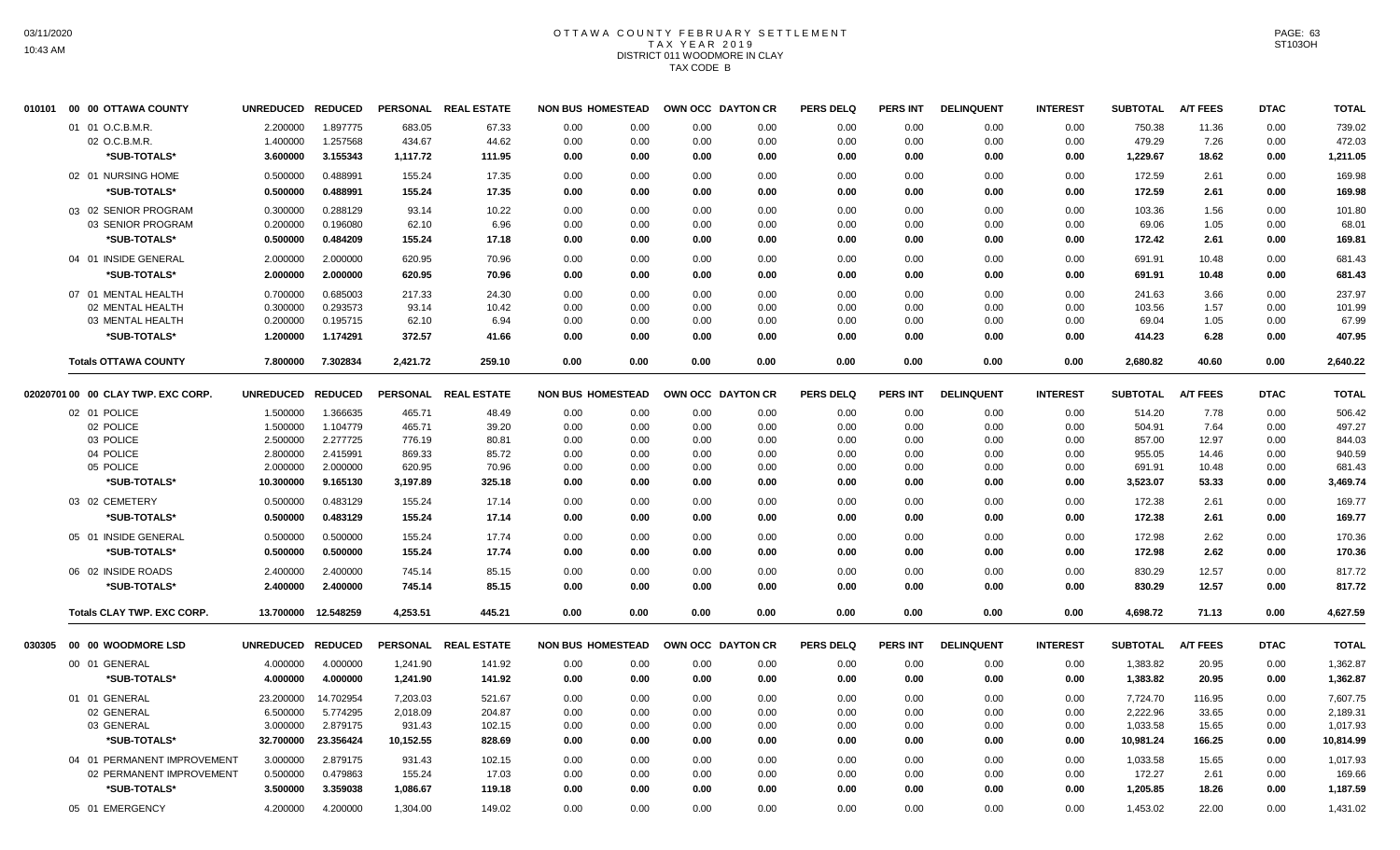#### OTTAWA COUNTY FEBRUARY SETTLEMENT TAX YEAR 2019 DISTRICT 011 WOODMORE IN CLAY TAX CODE B

| 030305 | 00 00 WOODMORE LSD                               | <b>UNREDUCED</b>  | <b>REDUCED</b>      |           | PERSONAL REAL ESTATE | <b>NON BUS HOMESTEAD</b> |      | OWN OCC DAYTON CR |      | <b>PERS DELQ</b> | <b>PERS INT</b> | <b>DELINQUENT</b> | <b>INTEREST</b> | <b>SUBTOTAL</b> | <b>A/T FEES</b> | <b>DTAC</b> | <b>TOTAL</b> |
|--------|--------------------------------------------------|-------------------|---------------------|-----------|----------------------|--------------------------|------|-------------------|------|------------------|-----------------|-------------------|-----------------|-----------------|-----------------|-------------|--------------|
|        | 05 02 EMERGENCY                                  | 3.000000          | 3.000000            | 931.43    | 106.44               | 0.00                     | 0.00 | 0.00              | 0.00 | 0.00             | 0.00            | 0.00              | 0.00            | 1,037.87        | 15.71           | 0.00        | 1,022.16     |
|        | *SUB-TOTALS*                                     | 7.200000          | 7.200000            | 2,235.43  | 255.46               | 0.00                     | 0.00 | 0.00              | 0.00 | 0.00             | 0.00            | 0.00              | 0.00            | 2,490.89        | 37.71           | 0.00        | 2,453.18     |
|        | 06 01 BOND (\$15,709,840)                        | 4.600000          | 4.600000            | 1,428.19  | 163.21               | 0.00                     | 0.00 | 0.00              | 0.00 | 0.00             | 0.00            | 0.00              | 0.00            | 1,591.40        | 24.09           | 0.00        | 1,567.31     |
|        | *SUB-TOTALS*                                     | 4.600000          | 4.600000            | 1,428.19  | 163.21               | 0.00                     | 0.00 | 0.00              | 0.00 | 0.00             | 0.00            | 0.00              | 0.00            | 1,591.40        | 24.09           | 0.00        | 1,567.31     |
|        | <b>Totals WOODMORE LSD</b>                       | 52.000000         | 42.515462           | 16,144.74 | 1,508.46             | 0.00                     | 0.00 | 0.00              | 0.00 | 0.00             | 0.00            | 0.00              | 0.00            | 17,653.20       | 267.26          | 0.00        | 17,385.94    |
| 050501 | 00 00 PENTA COUNTY JVS                           | UNREDUCED REDUCED |                     |           | PERSONAL REAL ESTATE | <b>NON BUS HOMESTEAD</b> |      | OWN OCC DAYTON CR |      | <b>PERS DELQ</b> | <b>PERS INT</b> | <b>DELINQUENT</b> | <b>INTEREST</b> | <b>SUBTOTAL</b> | <b>A/T FEES</b> | <b>DTAC</b> | <b>TOTAL</b> |
|        | 01 01 GENERAL                                    | 1.400000          | 1.364990            | 434.67    | 48.43                | 0.00                     | 0.00 | 0.00              | 0.00 | 0.00             | 0.00            | 0.00              | 0.00            | 483.10          | 7.31            | 0.00        | 475.79       |
|        | 02 GENERAL                                       | 0.800000          | 0.779994            | 248.38    | 27.67                | 0.00                     | 0.00 | 0.00              | 0.00 | 0.00             | 0.00            | 0.00              | 0.00            | 276.05          | 4.18            | 0.00        | 271.87       |
|        | 03 PERMANENT IMP.                                | 1.000000          | 0.974993            | 310.48    | 34.59                | 0.00                     | 0.00 | 0.00              | 0.00 | 0.00             | 0.00            | 0.00              | 0.00            | 345.07          | 5.22            | 0.00        | 339.85       |
|        | *SUB-TOTALS*                                     | 3.200000          | 3.119977            | 993.53    | 110.69               | 0.00                     | 0.00 | 0.00              | 0.00 | 0.00             | 0.00            | 0.00              | 0.00            | 1,104.22        | 16.71           | 0.00        | 1,087.51     |
|        | <b>Totals PENTA COUNTY JVS</b>                   | 3.200000          | 3.119977            | 993.53    | 110.69               | 0.00                     | 0.00 | 0.00              | 0.00 | 0.00             | 0.00            | 0.00              | 0.00            | 1,104.22        | 16.71           | 0.00        | 1,087.51     |
| 060602 | 00 00 HARRIS ELMORE PUBLIC LIE UNREDUCED REDUCED |                   |                     |           | PERSONAL REAL ESTATE | <b>NON BUS HOMESTEAD</b> |      | OWN OCC DAYTON CR |      | <b>PERS DELQ</b> | <b>PERS INT</b> | <b>DELINQUENT</b> | <b>INTEREST</b> | <b>SUBTOTAL</b> | <b>A/T FEES</b> | <b>DTAC</b> | <b>TOTAL</b> |
|        | 01 01 CURRENT EXPENSE                            | 1.100000          | 1.081058            | 341.52    | 38.36                | 0.00                     | 0.00 | 0.00              | 0.00 | 0.00             | 0.00            | 0.00              | 0.00            | 379.88          | 5.75            | 0.00        | 374.13       |
|        | *SUB-TOTALS*                                     | 1.100000          | 1.081058            | 341.52    | 38.36                | 0.00                     | 0.00 | 0.00              | 0.00 | 0.00             | 0.00            | 0.00              | 0.00            | 379.88          | 5.75            | 0.00        | 374.13       |
|        | <b>Totals HARRIS ELMORE PUBLIC LIB</b>           | 1.100000          | 1.081058            | 341.52    | 38.36                | 0.00                     | 0.00 | 0.00              | 0.00 | 0.00             | 0.00            | 0.00              | 0.00            | 379.88          | 5.75            | 0.00        | 374.13       |
| 080806 | 00 00 ALLEN CLAY FIRE DIST                       | UNREDUCED REDUCED |                     |           | PERSONAL REAL ESTATE | <b>NON BUS HOMESTEAD</b> |      | OWN OCC DAYTON CR |      | <b>PERS DELQ</b> | <b>PERS INT</b> | <b>DELINQUENT</b> | <b>INTEREST</b> | <b>SUBTOTAL</b> | <b>A/T FEES</b> | <b>DTAC</b> | <b>TOTAL</b> |
|        | 01 01 GENERAL                                    | 5.000000          | 4.755110            | 1,552.35  | 168.73               | 0.00                     | 0.00 | 0.00              | 0.00 | 0.00             | 0.00            | 0.00              | 0.00            | 1,721.08        | 26.06           | 0.00        | 1,695.02     |
|        | *SUB-TOTALS*                                     | 5.000000          | 4.755110            | 1,552.35  | 168.73               | 0.00                     | 0.00 | 0.00              | 0.00 | 0.00             | 0.00            | 0.00              | 0.00            | 1.721.08        | 26.06           | 0.00        | 1,695.02     |
|        | <b>Totals ALLEN CLAY FIRE DIST</b>               | 5.000000          | 4.755110            | 1.552.35  | 168.73               | 0.00                     | 0.00 | 0.00              | 0.00 | 0.00             | 0.00            | 0.00              | 0.00            | 1,721.08        | 26.06           | 0.00        | 1,695.02     |
|        | <b>WOODMORE IN CLAY</b>                          |                   |                     |           |                      |                          |      |                   |      |                  |                 |                   |                 |                 |                 |             |              |
|        | <b>TAX CODE B TOTALS</b>                         |                   | 82.800000 71.322700 | 25,707.37 | 2,530.55             | 0.00                     | 0.00 | 0.00              | 0.00 | 0.00             | 0.00            | 0.00              | 0.00            | 28,237.92       | 427.51          | 0.00        | 27,810.41    |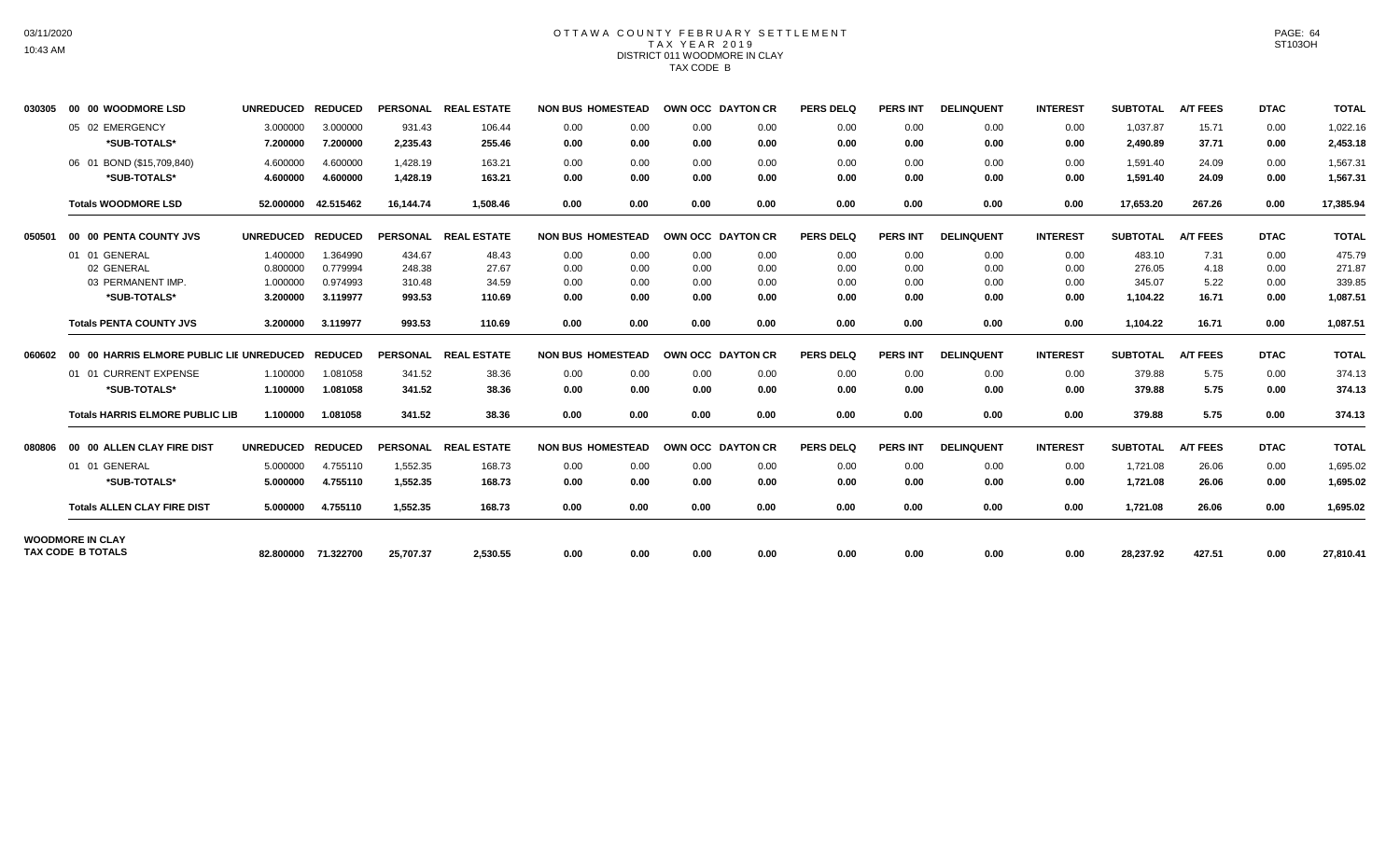# OTTAWA COUNTY FEBRUARY SETTLEMENT TAX YEAR 2019 DISTRICT 011 WOODMORE IN CLAY DISTRICT

| 010101 00 00 OTTAWA COUNTY              | UNREDUCED REDUCED |                    | PERSONAL REAL ESTATE | <b>NON BUS HOMESTEAD</b> |                 | OWN OCC DAYTON CR |              | <b>PERS DELQ</b> | <b>PERS INT</b> | <b>DELINQUENT</b> | <b>INTEREST</b> | <b>SUBTOTAL</b>       | <b>A/T FEES</b>  | <b>DTAC</b>  | <b>TOTAL</b>           |
|-----------------------------------------|-------------------|--------------------|----------------------|--------------------------|-----------------|-------------------|--------------|------------------|-----------------|-------------------|-----------------|-----------------------|------------------|--------------|------------------------|
| 01 01 O.C.B.M.R.                        |                   | 683.05             | 2,947.22             | 282.28                   | 56.06           | 26.29             | 0.00         | 0.00             | 0.00            | 29.15             | 0.00            | 4,024.05              | 60.92            | 2.93         | 3,960.20               |
| 02 O.C.B.M.R.                           |                   | 434.67             | 2,196.79             | 210.95                   | 41.89           | 19.65             | 0.00         | 0.00             | 0.00            | 21.78             | 0.00            | 2,925.73              | 44.30            | 2.19         | 2,879.24               |
| *SUB-TOTALS*                            |                   | 1,117.72           | 5,144.01             | 493.23                   | 97.95           | 45.94             | 0.00         | 0.00             | 0.00            | 50.93             | 0.00            | 6,949.78              | 105.22           | 5.12         | 6,839.44               |
| 02 01 NURSING HOME                      |                   | 155.24             | 1,051.28             | 101.34                   | 20.13           | 9.44              | 0.00         | 0.00             | 0.00            | 10.47             | 0.00            | 1,347.90              | 20.40            | 1.05         | 1,326.45               |
| *SUB-TOTALS*                            |                   | 155.24             | 1,051.28             | 101.34                   | 20.13           | 9.44              | 0.00         | 0.00             | 0.00            | 10.47             | 0.00            | 1,347.90              | 20.40            | 1.05         | 1,326.45               |
| 03 02 SENIOR PROGRAM                    |                   | 93.14              | 545.71               | 52.49                    | 10.42           | 4.89              | 0.00         | 0.00             | 0.00            | 5.42              | 0.00            | 712.07                | 10.78            | 0.55         | 700.74                 |
| 03 SENIOR PROGRAM                       |                   | 62.10              | 474.08               | 0.00                     | 8.07            | 0.00              | 0.00         | 0.00             | 0.00            | 4.73              | 0.00            | 548.98                | 8.32             | 0.42         | 540.24                 |
| *SUB-TOTALS*                            |                   | 155.24             | 1,019.79             | 52.49                    | 18.49           | 4.89              | 0.00         | 0.00             | 0.00            | 10.15             | 0.00            | 1,261.05              | 19.10            | 0.97         | 1,240.98               |
| 04 01 INSIDE GENERAL                    |                   | 620.95             | 4,816.07             | 465.10                   | 92.37           | 43.33             | 0.00         | 0.00             | 0.00            | 48.03             | 0.00            | 6,085.85              | 92.14            | 4.83         | 5,988.88               |
| *SUB-TOTALS*                            |                   | 620.95             | 4,816.07             | 465.10                   | 92.37           | 43.33             | 0.00         | 0.00             | 0.00            | 48.03             | 0.00            | 6,085.85              | 92.14            | 4.83         | 5,988.88               |
|                                         |                   |                    |                      |                          |                 |                   |              |                  |                 |                   |                 |                       |                  |              |                        |
| 07 01 MENTAL HEALTH<br>02 MENTAL HEALTH |                   | 217.33<br>93.14    | 1.537.69<br>659.01   | 148.34<br>63.57          | 29.46<br>12.63  | 13.82<br>5.92     | 0.00<br>0.00 | 0.00<br>0.00     | 0.00<br>0.00    | 15.32<br>6.56     | 0.00<br>0.00    | 1.961.96<br>840.83    | 29.71<br>12.73   | 1.54<br>0.66 | 1,930.71<br>827.44     |
| 03 MENTAL HEALTH                        |                   | 62.10              | 494.22               | 0.00                     | 8.42            | 0.00              | 0.00         | 0.00             | 0.00            | 4.93              | 0.00            | 569.67                | 8.63             | 0.44         | 560.60                 |
| *SUB-TOTALS*                            |                   | 372.57             | 2,690.92             | 211.91                   | 50.51           | 19.74             | 0.00         | 0.00             | 0.00            | 26.81             | 0.00            | 3,372.46              | 51.07            | 2.64         | 3,318.75               |
|                                         |                   |                    |                      |                          |                 |                   |              |                  |                 |                   |                 |                       |                  |              |                        |
| <b>Totals OTTAWA COUNTY</b>             |                   | 2,421.72           | 14,722.07            | 1,324.07                 | 279.45          | 123.34            | 0.00         | 0.00             | 0.00            | 146.39            | 0.00            | 19,017.04             | 287.93           | 14.61        | 18,714.50              |
| 02020701 00 00 CLAY TWP. EXC CORP.      | UNREDUCED REDUCED |                    | PERSONAL REAL ESTATE | <b>NON BUS HOMESTEAD</b> |                 | OWN OCC DAYTON CR |              | <b>PERS DELQ</b> | <b>PERS INT</b> | <b>DELINQUENT</b> | <b>INTEREST</b> | <b>SUBTOTAL</b>       | <b>A/T FEES</b>  | <b>DTAC</b>  | <b>TOTAL</b>           |
| 02 01 POLICE                            |                   | 465.71             | 2,743.94             | 264.20                   | 52.47           | 24.61             | 0.00         | 0.00             | 0.00            | 27.28             | 0.00            | 3,578.21              | 54.17            | 2.74         | 3,521.30               |
| 02 POLICE                               |                   | 465.71             | 1,587.84             | 151.79                   | 30.15           | 14.14             | 0.00         | 0.00             | 0.00            | 15.67             | 0.00            | 2,265.30              | 34.29            | 1.58         | 2,229.43               |
| 03 POLICE                               |                   | 776.19             | 4,573.22             | 440.33                   | 87.45           | 41.02             | 0.00         | 0.00             | 0.00            | 45.47             | 0.00            | 5,963.68              | 90.28            | 4.57         | 5,868.83               |
| 04 POLICE                               |                   | 869.33             | 4,110.54             | 394.50                   | 78.35           | 36.75             | 0.00         | 0.00             | 0.00            | 40.74             | 0.00            | 5,530.21              | 83.73            | 4.09         | 5,442.39               |
| 05 POLICE                               |                   | 620.95             | 5,088.15             | 0.00                     | 86.69           | 0.00              | 0.00         | 0.00             | 0.00            | 50.78             | 0.00            | 5,846.57              | 88.52            | 4.53         | 5,753.52               |
| *SUB-TOTALS*                            |                   | 3,197.89           | 18,103.69            | 1,250.82                 | 335.11          | 116.52            | 0.00         | 0.00             | 0.00            | 179.94            | 0.00            | 23,183.97             | 350.99           | 17.51        | 22,815.47              |
| 03 02 CEMETERY                          |                   | 155.24             | 986.22               | 94.99                    | 18.86           | 8.85              | 0.00         | 0.00             | 0.00            | 9.81              | 0.00            | 1,273.97              | 19.29            | 0.99         | 1,253.69               |
| *SUB-TOTALS*                            |                   | 155.24             | 986.22               | 94.99                    | 18.86           | 8.85              | 0.00         | 0.00             | 0.00            | 9.81              | 0.00            | 1,273.97              | 19.29            | 0.99         | 1,253.69               |
| 05 01 INSIDE GENERAL                    |                   | 155.24             | 1,204.02             | 116.27                   | 23.09           | 10.83             | 0.00         | 0.00             | 0.00            | 12.01             | 0.00            | 1,521.46              | 23.04            | 1.21         | 1,497.21               |
| *SUB-TOTALS*                            |                   | 155.24             | 1,204.02             | 116.27                   | 23.09           | 10.83             | 0.00         | 0.00             | 0.00            | 12.01             | 0.00            | 1,521.46              | 23.04            | 1.21         | 1,497.21               |
|                                         |                   |                    |                      |                          |                 |                   |              |                  |                 |                   |                 |                       |                  |              |                        |
| 06 02 INSIDE ROADS                      |                   | 745.14             | 5,779.28             | 558.12                   | 110.84          | 51.99             | 0.00         | 0.00             | 0.00            | 57.63             | 0.00            | 7,303.00              | 110.56           | 5.79         | 7,186.65               |
| *SUB-TOTALS*                            |                   | 745.14             | 5,779.28             | 558.12                   | 110.84          | 51.99             | 0.00         | 0.00             | 0.00            | 57.63             | 0.00            | 7,303.00              | 110.56           | 5.79         | 7,186.65               |
| <b>Totals CLAY TWP, EXC CORP.</b>       |                   | 4,253.51           | 26,073.21            | 2,020.20                 | 487.90          | 188.19            | 0.00         | 0.00             | 0.00            | 259.39            | 0.00            | 33,282.40             | 503.88           | 25.50        | 32,753.02              |
|                                         | UNREDUCED REDUCED |                    | PERSONAL REAL ESTATE | <b>NON BUS HOMESTEAD</b> |                 | OWN OCC DAYTON CR |              | <b>PERS DELQ</b> | <b>PERS INT</b> | <b>DELINQUENT</b> | <b>INTEREST</b> | <b>SUBTOTAL</b>       | <b>A/T FEES</b>  | <b>DTAC</b>  | <b>TOTAL</b>           |
| 00 01 GENERAL                           |                   | 1,241.90           | 9,632.13             | 930.19                   | 184.74          | 86.65             | 0.00         | 0.00             | 0.00            | 96.06             | 0.00            | 12,171.67             | 184.27           | 9.65         | 11,977.75              |
| *SUB-TOTALS*                            |                   | 1,241.90           | 9,632.13             | 930.19                   | 184.74          | 86.65             | 0.00         | 0.00             | 0.00            | 96.06             | 0.00            | 12,171.67             | 184.27           | 9.65         | 11,977.75              |
|                                         |                   |                    |                      |                          |                 |                   |              |                  |                 |                   |                 |                       |                  |              |                        |
| 01 01 GENERAL<br>02 GENERAL             |                   | 7,203.03           | 25,914.10            | 2,488.87                 | 494.30          | 231.85            | 0.00<br>0.00 | 0.00             | 0.00<br>0.00    | 257.01            | 0.00<br>0.00    | 36,589.16             | 553.95<br>179.20 | 25.82        | 36.009.39<br>11,649.09 |
| 03 GENERAL                              |                   | 2,018.09<br>931.43 | 8,662.37<br>4,213.13 | 828.97<br>402.94         | 164.64<br>80.03 | 77.22<br>37.54    | 0.00         | 0.00<br>0.00     | 0.00            | 85.60<br>41.61    | 0.00            | 11,836.89<br>5,706.68 | 86.40            | 8.60<br>4.18 | 5,616.10               |
| *SUB-TOTALS*                            |                   | 10,152.55          | 38,789.60            | 3,720.78                 | 738.97          | 346.61            | 0.00         | 0.00             | 0.00            | 384.22            | 0.00            | 54,132.73             | 819.55           | 38.60        | 53,274.58              |
|                                         |                   |                    |                      |                          |                 |                   |              |                  |                 |                   |                 |                       |                  |              |                        |
| 04 01 PERMANENT IMPROVEMENT             |                   | 931.43             | 6,152.34             | 593.02                   | 117.78          | 55.24             | 0.00         | 0.00             | 0.00            | 61.24             | 0.00            | 7,911.05              | 119.77           | 6.15         | 7,785.13               |
| 02 PERMANENT IMPROVEMENT                |                   | 155.24             | 1,032.94             | 99.58                    | 19.78           | 9.28              | 0.00         | 0.00             | 0.00            | 10.28             | 0.00            | 1,327.10              | 20.09            | 1.03         | 1,305.98               |
| *SUB-TOTALS*                            |                   | 1,086.67           | 7,185.28             | 692.60                   | 137.56          | 64.52             | 0.00         | 0.00             | 0.00            | 71.52             | 0.00            | 9,238.15              | 139.86           | 7.18         | 9,091.11               |
| 05 01 EMERGENCY                         |                   | 1,304.00           | 10,113.74            | 976.70                   | 193.98          | 90.98             | 0.00         | 0.00             | 0.00            | 100.86            | 0.00            | 12,780.26             | 193.49           | 10.13        | 12,576.64              |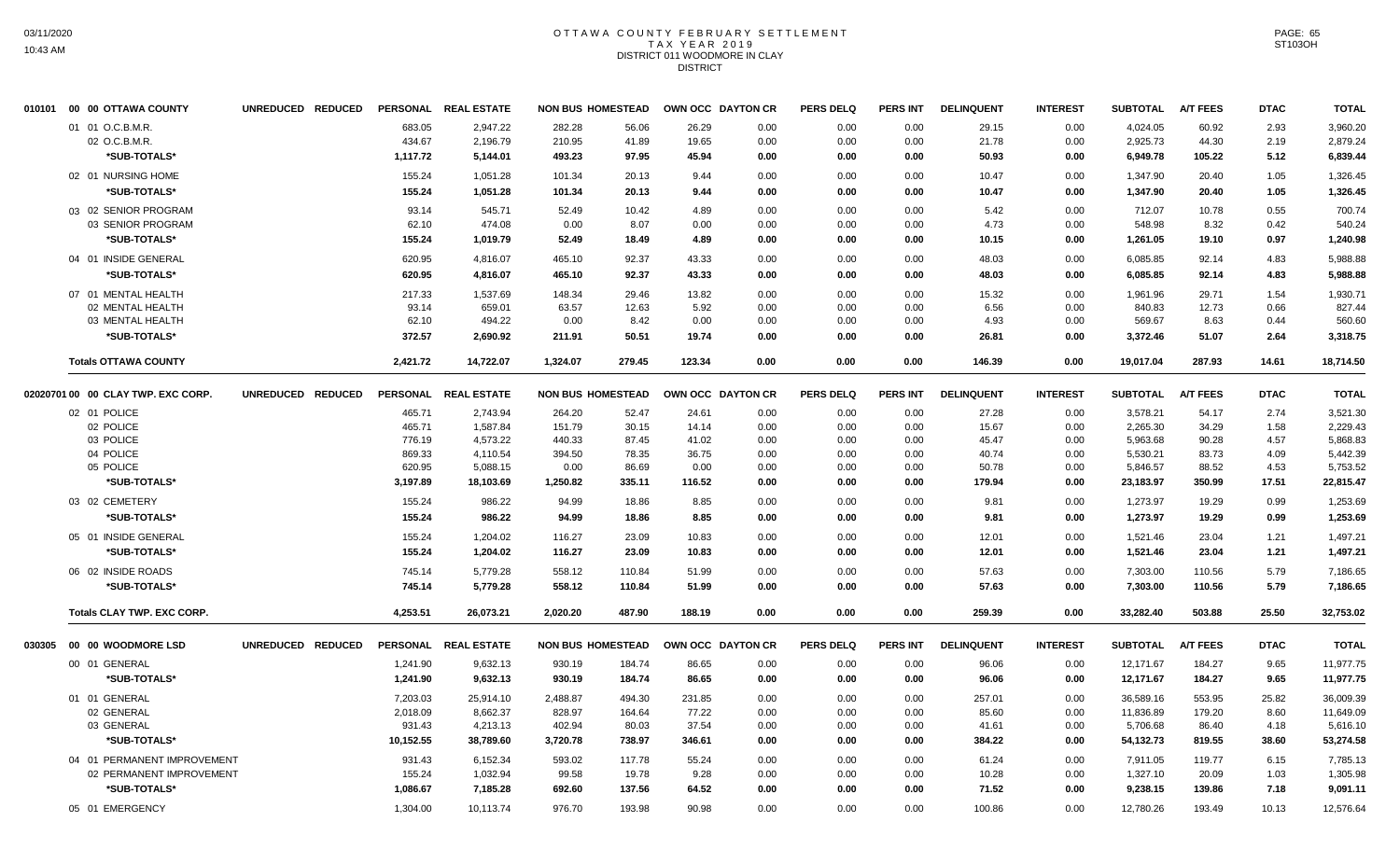## OTTAWA COUNTY FEBRUARY SETTLEMENT TAX YEAR 2019 DISTRICT 011 WOODMORE IN CLAY DISTRICT

| 030305 | 00 00 WOODMORE LSD                               | UNREDUCED REDUCED |           | PERSONAL REAL ESTATE |           | <b>NON BUS HOMESTEAD</b> | OWN OCC DAYTON CR |      | <b>PERS DELQ</b> | <b>PERS INT</b> | <b>DELINQUENT</b> | <b>INTEREST</b> | <b>SUBTOTAL</b> | <b>A/T FEES</b> | <b>DTAC</b> | <b>TOTAL</b> |
|--------|--------------------------------------------------|-------------------|-----------|----------------------|-----------|--------------------------|-------------------|------|------------------|-----------------|-------------------|-----------------|-----------------|-----------------|-------------|--------------|
|        | 05 02 EMERGENCY                                  |                   | 931.43    | 7,224.10             | 697.65    | 138.55                   | 64.99             | 0.00 | 0.00             | 0.00            | 72.04             | 0.00            | 9,128.76        | 138.20          | 7.24        | 8,983.32     |
|        | *SUB-TOTALS*                                     |                   | 2,235.43  | 17,337.84            | 1,674.35  | 332.53                   | 155.97            | 0.00 | 0.00             | 0.00            | 172.90            | 0.00            | 21,909.02       | 331.69          | 17.37       | 21,559.96    |
|        | 06 01 BOND (\$15,709,840)                        |                   | 1,428.19  | 11.076.95            | 1,069.72  | 212.45                   | 99.65             | 0.00 | 0.00             | 0.00            | 110.46            | 0.00            | 13,997.42       | 211.91          | 11.10       | 13.774.41    |
|        | *SUB-TOTALS*                                     |                   | 1,428.19  | 11,076.95            | 1,069.72  | 212.45                   | 99.65             | 0.00 | 0.00             | 0.00            | 110.46            | 0.00            | 13,997.42       | 211.91          | 11.10       | 13,774.41    |
|        | <b>Totals WOODMORE LSD</b>                       |                   | 16,144.74 | 84,021.80            | 8,087.64  | 1,606.25                 | 753.40            | 0.00 | 0.00             | 0.00            | 835.16            | 0.00            | 111,448.99      | 1,687.28        | 83.90       | 109,677.81   |
| 050501 | 00 00 PENTA COUNTY JVS                           | UNREDUCED REDUCED |           | PERSONAL REAL ESTATE |           | <b>NON BUS HOMESTEAD</b> | OWN OCC DAYTON CR |      | <b>PERS DELQ</b> | <b>PERS INT</b> | <b>DELINQUENT</b> | <b>INTEREST</b> | <b>SUBTOTAL</b> | <b>A/T FEES</b> | <b>DTAC</b> | <b>TOTAL</b> |
|        | 01 01 GENERAL                                    |                   | 434.67    | 3,068.04             | 295.97    | 58.78                    | 27.57             | 0.00 | 0.00             | 0.00            | 30.56             | 0.00            | 3,915.59        | 59.28           | 3.07        | 3,853.24     |
|        | 02 GENERAL                                       |                   | 248.38    | 1,753.16             | 169.13    | 33.59                    | 15.75             | 0.00 | 0.00             | 0.00            | 17.46             | 0.00            | 2,237.47        | 33.88           | 1.76        | 2,201.83     |
|        | 03 PERMANENT IMP.                                |                   | 310.48    | 1,980.82             | 190.76    | 37.89                    | 17.77             | 0.00 | 0.00             | 0.00            | 19.70             | 0.00            | 2,557.42        | 38.71           | 1.98        | 2,516.73     |
|        | *SUB-TOTALS*                                     |                   | 993.53    | 6,802.02             | 655.86    | 130.26                   | 61.09             | 0.00 | 0.00             | 0.00            | 67.72             | 0.00            | 8,710.48        | 131.87          | 6.81        | 8,571.80     |
|        | <b>Totals PENTA COUNTY JVS</b>                   |                   | 993.53    | 6.802.02             | 655.86    | 130.26                   | 61.09             | 0.00 | 0.00             | 0.00            | 67.72             | 0.00            | 8,710.48        | 131.87          | 6.81        | 8,571.80     |
| 060602 | 00 00 HARRIS ELMORE PUBLIC LIE UNREDUCED REDUCED |                   |           | PERSONAL REAL ESTATE |           | <b>NON BUS HOMESTEAD</b> | OWN OCC DAYTON CR |      | <b>PERS DELQ</b> | <b>PERS INT</b> | <b>DELINQUENT</b> | <b>INTEREST</b> | <b>SUBTOTAL</b> | <b>A/T FEES</b> | <b>DTAC</b> | <b>TOTAL</b> |
|        | 01 01 CURRENT EXPENSE                            |                   | 341.52    | 2,215.80             | 213.42    | 42.39                    | 19.88             | 0.00 | 0.00             | 0.00            | 22.04             | 0.00            | 2,855.05        | 43.22           | 2.21        | 2,809.62     |
|        | *SUB-TOTALS*                                     |                   | 341.52    | 2,215.80             | 213.42    | 42.39                    | 19.88             | 0.00 | 0.00             | 0.00            | 22.04             | 0.00            | 2,855.05        | 43.22           | 2.21        | 2,809.62     |
|        | <b>Totals HARRIS ELMORE PUBLIC LIB</b>           |                   | 341.52    | 2,215.80             | 213.42    | 42.39                    | 19.88             | 0.00 | 0.00             | 0.00            | 22.04             | 0.00            | 2,855.05        | 43.22           | 2.21        | 2,809.62     |
| 080806 | 00 00 ALLEN CLAY FIRE DIST                       | UNREDUCED REDUCED |           | PERSONAL REAL ESTATE |           | <b>NON BUS HOMESTEAD</b> | OWN OCC DAYTON CR |      | <b>PERS DELQ</b> | <b>PERS INT</b> | <b>DELINQUENT</b> | <b>INTEREST</b> | <b>SUBTOTAL</b> | <b>A/T FEES</b> | <b>DTAC</b> | <b>TOTAL</b> |
|        | 01 01 GENERAL                                    |                   | 1,552.35  | 9,929.88             | 956.73    | 190.00                   | 89.12             | 0.00 | 0.00             | 0.00            | 98.82             | 0.00            | 12.816.90       | 194.05          | 9.93        | 12,612.92    |
|        | *SUB-TOTALS*                                     |                   | 1,552.35  | 9,929.88             | 956.73    | 190.00                   | 89.12             | 0.00 | 0.00             | 0.00            | 98.82             | 0.00            | 12,816.90       | 194.05          | 9.93        | 12,612.92    |
|        | <b>Totals ALLEN CLAY FIRE DIST</b>               |                   | 1.552.35  | 9,929.88             | 956.73    | 190.00                   | 89.12             | 0.00 | 0.00             | 0.00            | 98.82             | 0.00            | 12,816.90       | 194.05          | 9.93        | 12,612.92    |
|        | <b>WOODMORE IN CLAY</b>                          |                   |           |                      |           |                          |                   |      |                  |                 |                   |                 |                 |                 |             |              |
|        | <b>DISTRICT TOTALS</b>                           |                   | 25,707.37 | 143,764.78           | 13,257.92 | 2,736.25                 | 1,235.02          | 0.00 | 0.00             | 0.00            | 1,429.52          | 0.00            | 188,130.86      | 2,848.23        | 142.96      | 185,139.67   |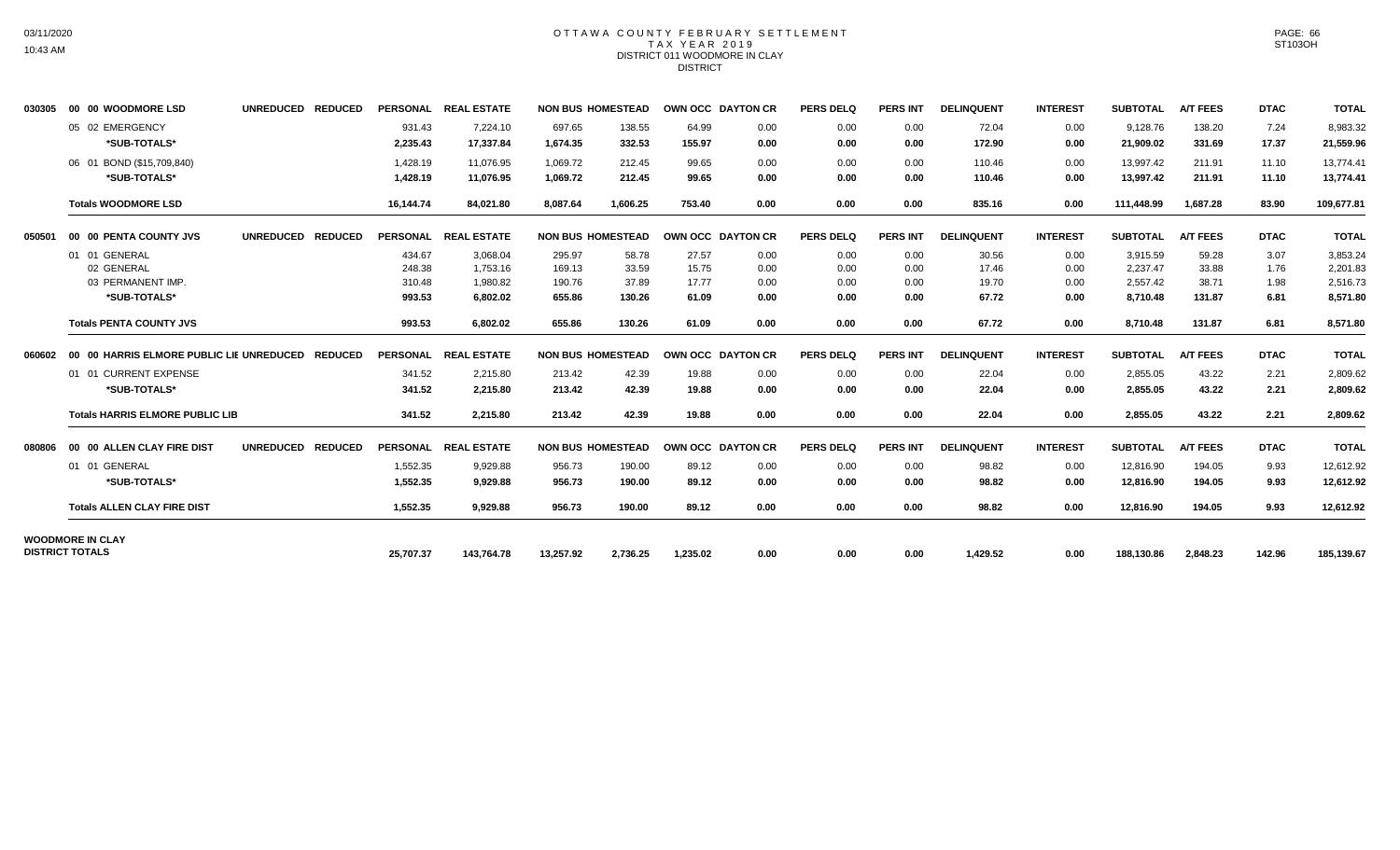#### OTTAWA COUNTY FEBRUARY SETTLEMENT T A X Y E A R 2 0 1 9 DISTRICT 012 GENOA CORPORATION TAX CODE A

| 010101 | 00 00 OTTAWA COUNTY              | <b>UNREDUCED</b> | <b>REDUCED</b> |      | PERSONAL REAL ESTATE |           | <b>NON BUS HOMESTEAD</b> |          | OWN OCC DAYTON CR | <b>PERS DELQ</b> | <b>PERS INT</b> | <b>DELINQUENT</b> | <b>INTEREST</b> | <b>SUBTOTAL</b> | <b>A/T FEES</b> | <b>DTAC</b>      | <b>TOTAL</b> |
|--------|----------------------------------|------------------|----------------|------|----------------------|-----------|--------------------------|----------|-------------------|------------------|-----------------|-------------------|-----------------|-----------------|-----------------|------------------|--------------|
|        | 01 01 O.C.B.M.R.                 | 2.200000         | 1.213837       | 0.00 | 15,043.21            | 1,695.26  | 702.74                   | 220.93   | 0.00              | 0.00             | 0.00            | 934.26            | 38.04           | 18,634.44       | 282.12          | 100.21           | 18,252.11    |
|        | 02 O.C.B.M.R.                    | 1.400000         | 0.907110       | 0.00 | 11,241.91            | 1,266.88  | 525.16                   | 165.10   | 0.00              | 0.00             | 0.00            | 698.18            | 28.43           | 13,925.66       | 210.83          | 74.88            | 13,639.95    |
|        | *SUB-TOTALS*                     | 3.600000         | 2.120947       | 0.00 | 26,285.12            | 2,962.14  | 1,227.90                 | 386.03   | 0.00              | 0.00             | 0.00            | 1,632.44          | 66.47           | 32,560.10       | 492.95          | 175.09           | 31,892.06    |
|        | 02 01 NURSING HOME               | 0.500000         | 0.435790       | 0.00 | 5,400.79             | 608.63    | 252.30                   | 79.32    | 0.00              | 0.00             | 0.00            | 335.42            | 13.66           | 6,690.12        | 101.29          | 35.98            | 6,552.85     |
|        | <b>SUB-TOTALS*</b>               | 0.500000         | 0.435790       | 0.00 | 5,400.79             | 608.63    | 252.30                   | 79.32    | 0.00              | 0.00             | 0.00            | 335.42            | 13.66           | 6.690.12        | 101.29          | 35.98            | 6,552.85     |
|        | 03 02 SENIOR PROGRAM             | 0.300000         | 0.225703       | 0.00 | 2,797.16             | 315.22    | 130.67                   | 41.08    | 0.00              | 0.00             | 0.00            | 173.72            | 7.07            | 3,464.92        | 52.46           | 18.63            | 3,393.83     |
|        | 03 SENIOR PROGRAM                | 0.200000         | 0.174753       | 0.00 | 2,445.15             | 0.00      | 101.17                   | 0.00     | 0.00              | 0.00             | 0.00            | 151.86            | 6.18            | 2,704.36        | 40.94           | 14.43            | 2.648.99     |
|        | *SUB-TOTALS*                     | 0.500000         | 0.400456       | 0.00 | 5,242.31             | 315.22    | 231.84                   | 41.08    | 0.00              | 0.00             | 0.00            | 325.58            | 13.25           | 6,169.28        | 93.40           | 33.06            | 6,042.82     |
|        | 04 01 INSIDE GENERAL             | 2.000000         | 2.000000       | 0.00 | 24,786.22            | 2,793.22  | 1,157.88                 | 364.01   | 0.00              | 0.00             | 0.00            | 1,539.36          | 62.67           | 30,703.36       | 464.84          | 165.11           | 30,073.41    |
|        | *SUB-TOTALS*                     | 2.000000         | 2.000000       | 0.00 | 24,786.22            | 2,793.22  | 1,157.88                 | 364.01   | 0.00              | 0.00             | 0.00            | 1,539.36          | 62.67           | 30,703.36       | 464.84          | 165.11           | 30,073.41    |
|        | 07 01 MENTAL HEALTH              | 0.700000         | 0.637874       | 0.00 | 7,905.24             | 890.86    | 369.29                   | 116.10   | 0.00              | 0.00             | 0.00            | 490.96            | 19.99           | 9.792.44        | 148.25          | 52.66            | 9,591.53     |
|        | 02 MENTAL HEALTH                 | 0.300000         | 0.273374       | 0.00 | 3,387.95             | 381.80    | 158.27                   | 49.76    | 0.00              | 0.00             | 0.00            | 210.41            | 8.57            | 4,196.76        | 63.54           | 22.57            | 4,110.65     |
|        | 03 MENTAL HEALTH                 | 0.200000         | 0.182292       | 0.00 | 2,550.63             | 0.00      | 105.54                   | 0.00     | 0.00              | 0.00             | 0.00            | 158.41            | 6.45            | 2,821.03        | 42.71           | 15.05            | 2,763.27     |
|        | *SUB-TOTALS*                     | 1.200000         | 1.093540       | 0.00 | 13,843.82            | 1,272.66  | 633.10                   | 165.86   | 0.00              | 0.00             | 0.00            | 859.78            | 35.01           | 16,810.23       | 254.50          | 90.28            | 16,465.45    |
|        | <b>Totals OTTAWA COUNTY</b>      | 7.800000         | 6.050733       | 0.00 | 75,558.26            | 7,951.87  | 3,503.02                 | 1,036.30 | 0.00              | 0.00             | 0.00            | 4,692.58          | 191.06          | 92,933.09       | 1,406.98        | 499.52           | 91,026.59    |
|        | 02020702 00 00 CLAY TWP INC CORP | <b>UNREDUCED</b> | <b>REDUCED</b> |      | PERSONAL REAL ESTATE |           | <b>NON BUS HOMESTEAD</b> |          | OWN OCC DAYTON CR | <b>PERS DELQ</b> | <b>PERS INT</b> | <b>DELINQUENT</b> | <b>INTEREST</b> | <b>SUBTOTAL</b> | <b>A/T FEES</b> | <b>DTAC</b>      | <b>TOTAL</b> |
|        | 03 02 CEMETERY                   | 0.500000         | 0.408453       | 0.00 | 5,062.00             | 570.45    | 236.47                   | 74.34    | 0.00              | 0.00             | 0.00            | 314.38            | 12.80           | 6,270.44        | 94.93           | 33.72            | 6,141.79     |
|        | *SUB-TOTALS*                     | 0.500000         | 0.408453       | 0.00 | 5,062.00             | 570.45    | 236.47                   | 74.34    | 0.00              | 0.00             | 0.00            | 314.38            | 12.80           | 6,270.44        | 94.93           | 33.72            | 6,141.79     |
|        |                                  |                  |                |      |                      |           |                          |          |                   |                  |                 |                   |                 |                 |                 |                  |              |
|        | 05 01 INSIDE GENERAL             | 0.500000         | 0.500000       | 0.00 | 6,196.55             | 698.30    | 289.47                   | 91.00    | 0.00              | 0.00             | 0.00            | 384.84            | 15.67           | 7,675.83        | 116.21          | 41.28            | 7,518.34     |
|        |                                  |                  |                |      |                      |           |                          |          |                   |                  |                 |                   |                 |                 |                 |                  |              |
|        | *SUB-TOTALS*                     | 0.500000         | 0.500000       | 0.00 | 6,196.55             | 698.30    | 289.47                   | 91.00    | 0.00              | 0.00             | 0.00            | 384.84            | 15.67           | 7,675.83        | 116.21          | 41.28            | 7,518.34     |
|        | <b>Totals CLAY TWP INC CORP</b>  | 1.000000         | 0.908453       | 0.00 | 11.258.55            | 1.268.75  | 525.94                   | 165.34   | 0.00              | 0.00             | 0.00            | 699.22            | 28.47           | 13.946.27       | 211.14          | 75.00            | 13,660.13    |
| 030301 | 00 00 GENOA AREA LSD             | <b>UNREDUCED</b> | <b>REDUCED</b> |      | PERSONAL REAL ESTATE |           | <b>NON BUS HOMESTEAD</b> |          | OWN OCC DAYTON CR | <b>PERS DELQ</b> | <b>PERS INT</b> | <b>DELINQUENT</b> | <b>INTEREST</b> | <b>SUBTOTAL</b> | <b>A/T FEES</b> | <b>DTAC</b>      | <b>TOTAL</b> |
|        | 00 01 GENERAL                    | 5.100000         | 5.100000       | 0.00 | 63,204.85            | 7,122.71  | 2,952.60                 | 928.23   | 0.00              | 0.00             | 0.00            | 3,925.36          | 159.82          | 78,293.57       | 1,185.33        | 421.02           | 76,687.22    |
|        | *SUB-TOTALS*                     | 5.100000         | 5.100000       | 0.00 | 63,204.85            | 7,122.71  | 2,952.60                 | 928.23   | 0.00              | 0.00             | 0.00            | 3,925.36          | 159.82          | 78,293.57       | 1,185.33        | 421.02           | 76,687.22    |
|        | 01 01 GENERAL                    | 27.600000        | 4.617314       | 0.00 | 57,222.87            | 6,448.59  | 2,673.16                 | 840.38   | 0.00              | 0.00             | 0.00            | 3.553.85          | 144.69          | 70,883.54       | 1,073.15        |                  | 69,429.22    |
|        | 02 GENERAL                       | 5.800000         | 1.785762       | 0.00 | 22,131.14            | 2,494.01  | 1,033.85                 | 325.02   | 0.00              | 0.00             | 0.00            | 1,374.46          | 55.96           | 27,414.44       | 415.04          | 381.17<br>147.42 | 26,851.98    |
|        | 03 GENERAL                       | 3.500000         | 1.358399       | 0.00 | 16,834.79            | 1,897.15  | 786.43                   | 247.24   | 0.00              | 0.00             | 0.00            | 1,045.53          | 42.57           | 20,853.71       | 315.72          | 112.14           | 20,425.85    |
|        | 04 GENERAL                       | 4.250000         | 1.866872       | 0.00 | 23,136.35            | 2,607.29  | 1,080.81                 | 339.78   | 0.00              | 0.00             | 0.00            | 1,436.89          | 58.50           | 28,659.62       | 433.89          | 154.12           | 28,071.61    |
|        | 05 GENERAL                       | 2.500000         | 1.104800       | 0.00 | 13,691.91            | 1,542.97  | 639.61                   | 201.08   | 0.00              | 0.00             | 0.00            | 850.34            | 34.62           | 16,960.53       | 256.78          | 91.20            | 16,612.55    |
|        | 06 GENERAL                       | 5.000000         | 2.224895       | 0.00 | 27,573.36            | 3,107.31  | 1,288.08                 | 404.94   | 0.00              | 0.00             | 0.00            | 1,712.45          | 69.72           | 34,155.86       | 517.11          | 183.67           | 33,455.08    |
|        | 07 CURRENT EXPENSE               | 3.900000         | 3.199412       | 0.00 | 39,650.66            | 4,468.33  | 1,852.27                 | 582.31   | 0.00              | 0.00             | 0.00            | 2,462.52          | 100.26          | 49,116.35       | 743.60          | 264.12           | 48,108.63    |
|        | *SUB-TOTALS*                     | 52.550000        | 16.157454      | 0.00 | 200,241.08           | 22,565.65 | 9,354.21                 | 2,940.75 | 0.00              | 0.00             | 0.00            | 12,436.04         | 506.32          | 248,044.05      | 3,755.29        | 1,333.84         | 242,954.92   |
|        | 02 01 PERMANENT IMPROVEMENT      | 1.600000         | 1.316691       | 0.00 | 16,317.89            | 1,838.90  | 762.29                   | 239.65   | 0.00              | 0.00             | 0.00            | 1,013.43          | 41.26           | 20,213.42       | 306.02          | 108.70           | 19,798.70    |
|        | 03 PERMANENT IMPROVEMENT         | 0.500000         | 0.411466       | 0.00 | 5,099.34             | 574.66    | 238.21                   | 74.89    | 0.00              | 0.00             | 0.00            | 316.70            | 12.89           | 6,316.69        | 95.63           | 33.97            | 6,187.09     |
|        | *SUB-TOTALS*                     | 2.100000         | 1.728157       | 0.00 | 21,417.23            | 2,413.56  | 1,000.50                 | 314.54   | 0.00              | 0.00             | 0.00            | 1,330.13          | 54.15           | 26,530.11       | 401.65          | 142.67           | 25,985.79    |
|        | 03 01 EDUCATION TECHNOLOGY       | 0.500000         | 0.462680       | 0.00 | 6,473.82             | 0.00      | 267.86                   | 0.00     | 0.00              | 0.00             | 0.00            | 402.06            | 16.37           | 7,160.11        | 108.40          | 38.20            | 7,013.51     |
|        | *SUB-TOTALS*                     | 0.500000         | 0.462680       | 0.00 | 6,473.82             | 0.00      | 267.86                   | 0.00     | 0.00              | 0.00             | 0.00            | 402.06            | 16.37           | 7,160.11        | 108.40          | 38.20            | 7,013.51     |
|        | 04 01 DEBT                       | 1.450000         | 1.450000       | 0.00 | 17,970.01            | 2,025.08  | 839.47                   | 263.91   | 0.00              | 0.00             | 0.00            | 1,116.03          | 45.44           | 22,259.94       | 337.01          | 119.70           | 21,803.23    |
|        | 02 DEBT                          | 1.850000         | 1.850000       | 0.00 | 22,927.25            | 2,583.73  | 1,071.04                 | 336.71   | 0.00              | 0.00             | 0.00            | 1,423.90          | 57.97           | 28,400.60       | 429.97          | 152.72           | 27,817.91    |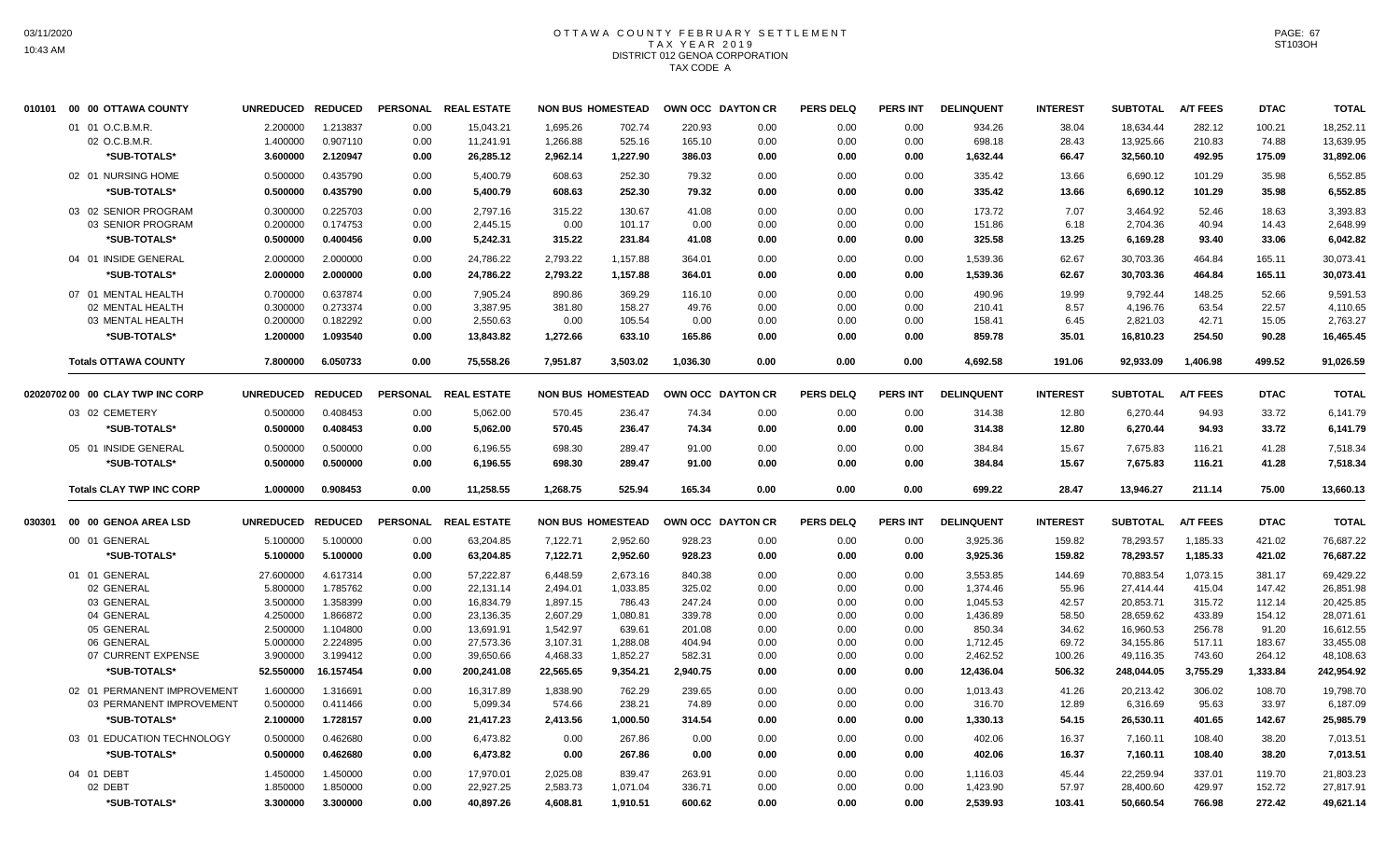# OTTAWA COUNTY FEBRUARY SETTLEMENT TAX YEAR 2019 DISTRICT 012 GENOA CORPORATION TAX CODE A

| 030301 | 00 00 GENOA AREA LSD                          | <b>UNREDUCED</b> | <b>REDUCED</b>      |      | PERSONAL REAL ESTATE |           | <b>NON BUS HOMESTEAD</b> |          | OWN OCC DAYTON CR | <b>PERS DELQ</b> | <b>PERS INT</b> | <b>DELINQUENT</b> | <b>INTEREST</b> | <b>SUBTOTAL</b> | <b>A/T FEES</b> | <b>DTAC</b> | <b>TOTAL</b> |
|--------|-----------------------------------------------|------------------|---------------------|------|----------------------|-----------|--------------------------|----------|-------------------|------------------|-----------------|-------------------|-----------------|-----------------|-----------------|-------------|--------------|
|        | 05 01 EMERGENCY                               | 5.600000         | 5.600000            | 0.00 | 78.355.26            | 0.00      | 3.242.07                 | 0.00     | 0.00              | 0.00             | 0.00            | 4,866.28          | 198.12          | 86,661.73       | 1,312.02        | 462.29      | 84,887.42    |
|        | *SUB-TOTALS*                                  | 5.600000         | 5.600000            | 0.00 | 78,355.26            | 0.00      | 3,242.07                 | 0.00     | 0.00              | 0.00             | 0.00            | 4,866.28          | 198.12          | 86,661.73       | 1,312.02        | 462.29      | 84,887.42    |
|        | <b>Totals GENOA AREA LSD</b>                  |                  | 69.150000 32.348291 | 0.00 | 410,589.50           | 36,710.73 | 18,727.75                | 4,784.14 | 0.00              | 0.00             | 0.00            | 25,499.80         | 1,038.19        | 497,350.11      | 7,529.67        | 2,670.44    | 487,150.00   |
| 040403 | 00 00 GENOA CORP.                             | <b>UNREDUCED</b> | <b>REDUCED</b>      |      | PERSONAL REAL ESTATE |           | <b>NON BUS HOMESTEAD</b> |          | OWN OCC DAYTON CR | <b>PERS DELQ</b> | <b>PERS INT</b> | <b>DELINQUENT</b> | <b>INTEREST</b> | <b>SUBTOTAL</b> | <b>A/T FEES</b> | <b>DTAC</b> | <b>TOTAL</b> |
|        | 00 01 GENERAL                                 | 2.400000         | 2.400000            | 0.00 | 29,743.46            | 3,351.86  | 1,389.46                 | 436.81   | 0.00              | 0.00             | 0.00            | 1,847.23          | 75.21           | 36,844.03       | 557.80          | 198.13      | 36,088.10    |
|        | *SUB-TOTALS*                                  | 2.400000         | 2.400000            | 0.00 | 29,743.46            | 3,351.86  | 1,389.46                 | 436.81   | 0.00              | 0.00             | 0.00            | 1,847.23          | 75.21           | 36,844.03       | 557.80          | 198.13      | 36,088.10    |
|        | 01 01 PARK                                    | 1.300000         | 1.130189            | 0.00 | 14.006.55            | 1,578.43  | 654.31                   | 205.70   | 0.00              | 0.00             | 0.00            | 869.88            | 35.42           | 17.350.29       | 262.68          | 93.30       | 16.994.31    |
|        | 02 PARK                                       | 0.750000         | 0.749596            | 0.00 | 10,488.36            | 0.00      | 433.97                   | 0.00     | 0.00              | 0.00             | 0.00            | 651.38            | 26.52           | 11,600.23       | 175.62          | 61.88       | 11,362.73    |
|        | *SUB-TOTALS*                                  | 2.050000         | 1.879785            | 0.00 | 24,494.91            | 1,578.43  | 1,088.28                 | 205.70   | 0.00              | 0.00             | 0.00            | 1,521.26          | 61.94           | 28,950.52       | 438.30          | 155.18      | 28,357.04    |
|        | <b>Totals GENOA CORP.</b>                     | 4.450000         | 4.279785            | 0.00 | 54,238.37            | 4,930.29  | 2,477.74                 | 642.51   | 0.00              | 0.00             | 0.00            | 3,368.49          | 137.15          | 65,794.55       | 996.10          | 353.31      | 64,445.14    |
| 050501 | 00 00 PENTA COUNTY JVS                        | <b>UNREDUCED</b> | <b>REDUCED</b>      |      | PERSONAL REAL ESTATE |           | <b>NON BUS HOMESTEAD</b> |          | OWN OCC DAYTON CR | <b>PERS DELQ</b> | <b>PERS INT</b> | <b>DELINQUENT</b> | <b>INTEREST</b> | <b>SUBTOTAL</b> | <b>A/T FEES</b> | <b>DTAC</b> | <b>TOTAL</b> |
|        | 01 01 GENERAL                                 | 1.400000         | 1.272727            | 0.00 | 15,773.04            | 1,777.50  | 736.83                   | 231.64   | 0.00              | 0.00             | 0.00            | 979.59            | 39.88           | 19,538.48       | 295.80          | 105.07      | 19,137.61    |
|        | 02 GENERAL                                    | 0.800000         | 0.727273            | 0.00 | 9,013.17             | 1,015.72  | 421.05                   | 132.37   | 0.00              | 0.00             | 0.00            | 559.77            | 22.79           | 11,164.87       | 169.03          | 60.04       | 10,935.80    |
|        | 03 PERMANENT IMP.                             | 1.000000         | 0.820309            | 0.00 | 10,166.18            | 1,145.65  | 474.91                   | 149.30   | 0.00              | 0.00             | 0.00            | 631.37            | 25.71           | 12,593.12       | 190.65          | 67.72       | 12,334.75    |
|        | *SUB-TOTALS*                                  | 3.200000         | 2.820309            | 0.00 | 34,952.39            | 3,938.87  | 1,632.79                 | 513.31   | 0.00              | 0.00             | 0.00            | 2,170.73          | 88.38           | 43,296.47       | 655.48          | 232.83      | 42,408.16    |
|        | <b>Totals PENTA COUNTY JVS</b>                | 3.200000         | 2.820309            | 0.00 | 34.952.39            | 3.938.87  | 1.632.79                 | 513.31   | 0.00              | 0.00             | 0.00            | 2,170.73          | 88.38           | 43,296.47       | 655.48          | 232.83      | 42,408.16    |
| 060602 | 00 00 HARRIS ELMORE PUBLIC LIE UNREDUCED      |                  | <b>REDUCED</b>      |      | PERSONAL REAL ESTATE |           | <b>NON BUS HOMESTEAD</b> |          | OWN OCC DAYTON CR | <b>PERS DELQ</b> | <b>PERS INT</b> | <b>DELINQUENT</b> | <b>INTEREST</b> | <b>SUBTOTAL</b> | <b>A/T FEES</b> | <b>DTAC</b> | <b>TOTAL</b> |
|        | 01 01 CURRENT EXPENSE                         | 1.100000         | 0.917764            | 0.00 | 11.373.95            | 1,281.76  | 531.33                   | 167.04   | 0.00              | 0.00             | 0.00            | 706.38            | 28.76           | 14,089.22       | 213.31          | 75.76       | 13,800.15    |
|        | *SUB-TOTALS*                                  | 1.100000         | 0.917764            | 0.00 | 11,373.95            | 1,281.76  | 531.33                   | 167.04   | 0.00              | 0.00             | 0.00            | 706.38            | 28.76           | 14,089.22       | 213.31          | 75.76       | 13,800.15    |
|        | <b>Totals HARRIS ELMORE PUBLIC LIB</b>        | 1.100000         | 0.917764            | 0.00 | 11,373.95            | 1,281.76  | 531.33                   | 167.04   | 0.00              | 0.00             | 0.00            | 706.38            | 28.76           | 14,089.22       | 213.31          | 75.76       | 13,800.15    |
| 080806 | 00 00 ALLEN CLAY FIRE DIST                    | <b>UNREDUCED</b> | <b>REDUCED</b>      |      | PERSONAL REAL ESTATE |           | <b>NON BUS HOMESTEAD</b> |          | OWN OCC DAYTON CR | <b>PERS DELQ</b> | <b>PERS INT</b> | <b>DELINQUENT</b> | <b>INTEREST</b> | <b>SUBTOTAL</b> | <b>A/T FEES</b> | <b>DTAC</b> | <b>TOTAL</b> |
|        | 01 01 GENERAL                                 | 5.000000         | 4.114200            | 0.00 | 50,987.74            | 5,745.95  | 2,381.92                 | 748.79   | 0.00              | 0.00             | 0.00            | 3,166.60          | 128.91          | 63,159.91       | 956.22          | 339.64      | 61,864.05    |
|        | *SUB-TOTALS*                                  | 5.000000         | 4.114200            | 0.00 | 50.987.74            | 5,745.95  | 2.381.92                 | 748.79   | 0.00              | 0.00             | 0.00            | 3.166.60          | 128.91          | 63,159.91       | 956.22          | 339.64      | 61,864.05    |
|        | <b>Totals ALLEN CLAY FIRE DIST</b>            | 5.000000         | 4.114200            | 0.00 | 50.987.74            | 5.745.95  | 2,381.92                 | 748.79   | 0.00              | 0.00             | 0.00            | 3.166.60          | 128.91          | 63,159.91       | 956.22          | 339.64      | 61.864.05    |
|        | <b>GENOA CORPORATION</b><br>TAX CODE A TOTALS | 91.700000        | 51.439535           | 0.00 | 648,958.76           | 61.828.22 | 29.780.49                | 8.057.43 | 0.00              | 0.00             | 0.00            | 40,303.80         | 1.640.92        | 790.569.62      | 11.968.90       | 4.246.50    | 774,354.22   |
|        |                                               |                  |                     |      |                      |           |                          |          |                   |                  |                 |                   |                 |                 |                 |             |              |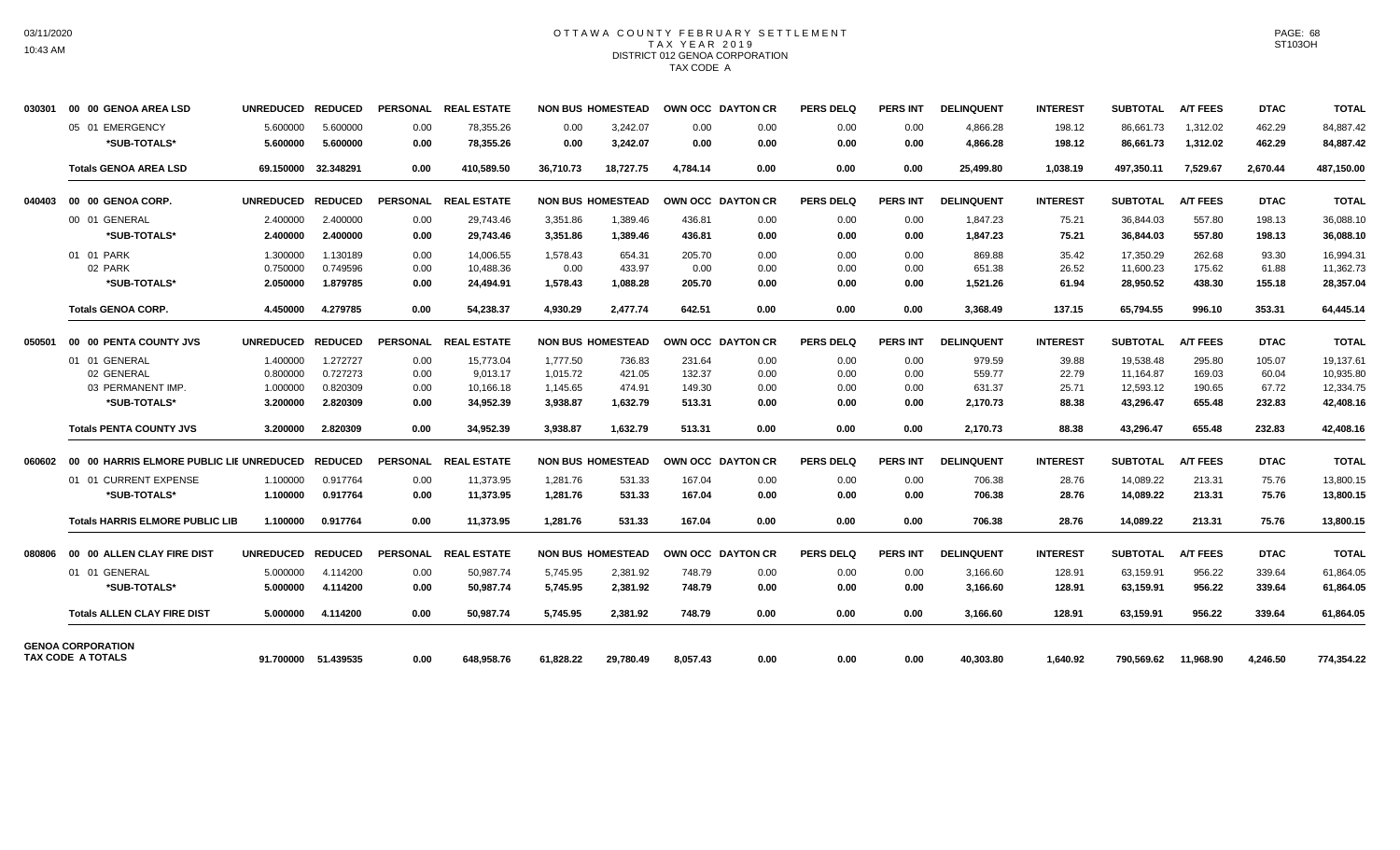#### OTTAWA COUNTY FEBRUARY SETTLEMENT T A X Y E A R 2 0 1 9 DISTRICT 012 GENOA CORPORATION TAX CODE B

| 010101 | 00 00 OTTAWA COUNTY              | <b>UNREDUCED</b> | <b>REDUCED</b> |                 | PERSONAL REAL ESTATE | <b>NON BUS HOMESTEAD</b> |      |      | OWN OCC DAYTON CR | <b>PERS DELQ</b> | <b>PERS INT</b> | <b>DELINQUENT</b> | <b>INTEREST</b> | <b>SUBTOTAL</b> | <b>A/T FEES</b> | <b>DTAC</b> | <b>TOTAL</b> |
|--------|----------------------------------|------------------|----------------|-----------------|----------------------|--------------------------|------|------|-------------------|------------------|-----------------|-------------------|-----------------|-----------------|-----------------|-------------|--------------|
|        | 01 01 O.C.B.M.R.                 | 2.200000         | 1.897775       | 926.91          | 9,005.56             | 0.00                     | 0.00 | 0.00 | 0.00              | $-0.68$          | 0.00            | 119.32            | 1.93            | 10,053.04       | 152.20          | 20.57       | 9,880.27     |
|        | 02 O.C.B.M.R.                    | 1.400000         | 1.257568       | 589.85          | 5,967.57             | 0.00                     | 0.00 | 0.00 | 0.00              | $-0.43$          | 0.00            | 79.07             | 1.28            | 6,637.34        | 100.49          | 13.63       | 6,523.22     |
|        | *SUB-TOTALS*                     | 3.600000         | 3.155343       | 1,516.76        | 14,973.13            | 0.00                     | 0.00 | 0.00 | 0.00              | $-1.11$          | 0.00            | 198.39            | 3.21            | 16,690.38       | 252.69          | 34.20       | 16,403.49    |
|        | 02 01 NURSING HOME               | 0.500000         | 0.488991       | 210.66          | 2,320.42             | 0.00                     | 0.00 | 0.00 | 0.00              | $-0.15$          | 0.00            | 30.74             | 0.50            | 2,562.17        | 38.79           | 5.30        | 2,518.08     |
|        | *SUB-TOTALS*                     | 0.500000         | 0.488991       | 210.66          | 2,320.42             | 0.00                     | 0.00 | 0.00 | 0.00              | $-0.15$          | 0.00            | 30.74             | 0.50            | 2,562.17        | 38.79           | 5.30        | 2,518.08     |
|        | 03 02 SENIOR PROGRAM             | 0.300000         | 0.288129       | 126.40          | 1,367.27             | 0.00                     | 0.00 | 0.00 | 0.00              | $-0.09$          | 0.00            | 18.12             | 0.29            | 1,511.99        | 22.89           | 3.12        | 1,485.98     |
|        | 03 SENIOR PROGRAM                | 0.200000         | 0.196080       | 84.26           | 930.46               | 0.00                     | 0.00 | 0.00 | 0.00              | $-0.06$          | 0.00            | 12.33             | 0.20            | 1,027.19        | 15.55           | 2.13        | 1,009.51     |
|        | *SUB-TOTALS*                     | 0.500000         | 0.484209       | 210.66          | 2,297.73             | 0.00                     | 0.00 | 0.00 | 0.00              | $-0.15$          | 0.00            | 30.45             | 0.49            | 2,539.18        | 38.44           | 5.25        | 2,495.49     |
|        | 04 01 INSIDE GENERAL             | 2.000000         | 2.000000       | 842.64          | 9,490.65             | 0.00                     | 0.00 | 0.00 | 0.00              | $-0.62$          | 0.00            | 125.75            | 2.03            | 10,460.45       | 158.37          | 21.67       | 10,280.41    |
|        | *SUB-TOTALS*                     | 2.000000         | 2.000000       | 842.64          | 9,490.65             | 0.00                     | 0.00 | 0.00 | 0.00              | $-0.62$          | 0.00            | 125.75            | 2.03            | 10,460.45       | 158.37          | 21.67       | 10,280.41    |
|        | 07 01 MENTAL HEALTH              | 0.700000         | 0.685003       | 294.92          | 3,250.56             | 0.00                     | 0.00 | 0.00 | 0.00              | $-0.22$          | 0.00            | 43.07             | 0.70            | 3,589.03        | 54.34           | 7.42        | 3,527.27     |
|        | 02 MENTAL HEALTH                 | 0.300000         | 0.293573       | 126.40          | 1,393.10             | 0.00                     | 0.00 | 0.00 | 0.00              | $-0.09$          | 0.00            | 18.46             | 0.30            | 1,538.17        | 23.29           | 3.18        | 1,511.70     |
|        | 03 MENTAL HEALTH                 | 0.200000         | 0.195715       | 84.26           | 928.73               | 0.00                     | 0.00 | 0.00 | 0.00              | $-0.06$          | 0.00            | 12.31             | 0.20            | 1,025.44        | 15.52           | 2.12        | 1,007.80     |
|        | *SUB-TOTALS*                     | 1.200000         | 1.174291       | 505.58          | 5,572.39             | 0.00                     | 0.00 | 0.00 | 0.00              | $-0.37$          | 0.00            | 73.84             | 1.20            | 6,152.64        | 93.15           | 12.72       | 6,046.77     |
|        | <b>Totals OTTAWA COUNTY</b>      | 7.800000         | 7.302834       | 3,286.30        | 34,654.32            | 0.00                     | 0.00 | 0.00 | 0.00              | $-2.40$          | 0.00            | 459.17            | 7.43            | 38,404.82       | 581.44          | 79.14       | 37,744.24    |
|        |                                  |                  |                |                 |                      |                          |      |      |                   |                  |                 |                   |                 |                 |                 |             |              |
|        | 02020702 00 00 CLAY TWP INC CORP | <b>UNREDUCED</b> | <b>REDUCED</b> | <b>PERSONAL</b> | <b>REAL ESTATE</b>   | <b>NON BUS HOMESTEAD</b> |      |      | OWN OCC DAYTON CR | <b>PERS DELQ</b> | <b>PERS INT</b> | <b>DELINQUENT</b> | <b>INTEREST</b> | <b>SUBTOTAL</b> | <b>A/T FEES</b> | <b>DTAC</b> | <b>TOTAL</b> |
|        | 03 02 CEMETERY                   | 0.500000         | 0.483129       | 210.66          | 2,292.61             | 0.00                     | 0.00 | 0.00 | 0.00              | $-0.15$          | 0.00            | 30.38             | 0.49            | 2,533.99        | 38.36           | 5.24        | 2,490.39     |
|        | *SUB-TOTALS*                     | 0.500000         | 0.483129       | 210.66          | 2,292.61             | 0.00                     | 0.00 | 0.00 | 0.00              | $-0.15$          | 0.00            | 30.38             | 0.49            | 2,533.99        | 38.36           | 5.24        | 2,490.39     |
|        | 05 01 INSIDE GENERAL             | 0.500000         | 0.500000       | 210.66          | 2,372.66             | 0.00                     | 0.00 | 0.00 | 0.00              | $-0.15$          | 0.00            | 31.44             | 0.51            | 2,615.12        | 39.59           | 5.42        | 2,570.11     |
|        | *SUB-TOTALS*                     | 0.500000         | 0.500000       | 210.66          | 2,372.66             | 0.00                     | 0.00 | 0.00 | 0.00              | $-0.15$          | 0.00            | 31.44             | 0.51            | 2,615.12        | 39.59           | 5.42        | 2,570.11     |
|        | <b>Totals CLAY TWP INC CORP</b>  | 1.000000         | 0.983129       | 421.32          | 4,665.27             | 0.00                     | 0.00 | 0.00 | 0.00              | $-0.30$          | 0.00            | 61.82             | 1.00            | 5,149.11        | 77.95           | 10.66       | 5,060.50     |
| 030301 | 00 00 GENOA AREA LSD             | <b>UNREDUCED</b> | <b>REDUCED</b> |                 | PERSONAL REAL ESTATE | <b>NON BUS HOMESTEAD</b> |      |      | OWN OCC DAYTON CR | <b>PERS DELQ</b> | <b>PERS INT</b> | <b>DELINQUENT</b> | <b>INTEREST</b> | <b>SUBTOTAL</b> | <b>A/T FEES</b> | <b>DTAC</b> | <b>TOTAL</b> |
|        | 00 01 GENERAL                    | 5.100000         | 5.100000       | 2,148.74        | 24,201.17            | 0.00                     | 0.00 | 0.00 | 0.00              | $-1.58$          | 0.00            | 320.65            | 5.18            | 26,674.16       | 403.84          | 55.27       | 26,215.05    |
|        | *SUB-TOTALS*                     | 5.100000         | 5.100000       | 2,148.74        | 24,201.17            | 0.00                     | 0.00 | 0.00 | 0.00              | $-1.58$          | 0.00            | 320.65            | 5.18            | 26,674.16       | 403.84          | 55.27       | 26,215.05    |
|        | 01 01 GENERAL                    | 27.600000        | 9.051254       | 11,628.45       | 42,951.16            | 0.00                     | 0.00 | 0.00 | 0.00              | $-8.52$          | 0.00            | 569.08            | 9.19            | 55,149.36       | 834.94          | 98.09       | 54,216.33    |
|        | 02 GENERAL                       | 5.800000         | 2.605279       | 2,443.66        | 12,362.90            | 0.00                     | 0.00 | 0.00 | 0.00              | $-1.79$          | 0.00            | 163.80            | 2.65            | 14,971.22       | 226.66          | 28.23       | 14,716.33    |
|        | 03 GENERAL                       | 3.500000         | 1.955258       | 1,474.62        | 9,278.34             | 0.00                     | 0.00 | 0.00 | 0.00              | $-1.08$          | 0.00            | 122.93            | 1.99            | 10,876.80       | 164.67          | 21.19       | 10,690.94    |
|        | 04 GENERAL                       | 4.250000         | 2.762007       | 1,790.61        | 13,106.63            | 0.00                     | 0.00 | 0.00 | 0.00              | $-1.31$          | 0.00            | 173.66            | 2.80            | 15,072.39       | 228.19          | 29.93       | 14,814.27    |
|        | 05 GENERAL                       | 2.500000         | 1.627265       | 1,053.30        | 7,721.91             | 0.00                     | 0.00 | 0.00 | 0.00              | $-0.77$          | 0.00            | 102.31            | 1.65            | 8,878.40        | 134.42          | 17.63       | 8,726.35     |
|        | 06 GENERAL                       | 5.000000         | 3.709905       | 2,106.60        | 17,604.71            | 0.00                     | 0.00 | 0.00 | 0.00              | $-1.54$          | 0.00            | 233.25            | 3.77            | 19,946.79       | 301.99          | 40.20       | 19,604.60    |
|        | 07 CURRENT EXPENSE               | 3.900000         | 3.680711       | 1,643.15        | 17,466.18            | 0.00                     | 0.00 | 0.00 | 0.00              | $-1.20$          | 0.00            | 231.42            | 3.74            | 19,343.29       | 292.85          | 39.89       | 19,010.55    |
|        | *SUB-TOTALS*                     | 52.550000        | 25.391679      | 22,140.39       | 120,491.83           | 0.00                     | 0.00 | 0.00 | 0.00              | $-16.21$         | 0.00            | 1,596.45          | 25.79           | 144,238.25      | 2,183.72        | 275.16      | 141,779.37   |
|        | 02 01 PERMANENT IMPROVEMENT      | 1.600000         | 1.522485       | 674.11          | 7,224.69             | 0.00                     | 0.00 | 0.00 | 0.00              | $-0.49$          | 0.00            | 95.72             | 1.55            | 7,995.58        | 121.05          | 16.50       | 7,858.03     |
|        | 03 PERMANENT IMPROVEMENT         | 0.500000         | 0.475777       | 210.66          | 2,257.72             | 0.00                     | 0.00 | 0.00 | 0.00              | $-0.15$          | 0.00            | 29.91             | 0.48            | 2,498.62        | 37.83           | 5.16        | 2,455.63     |
|        | *SUB-TOTALS*                     | 2.100000         | 1.998262       | 884.77          | 9,482.41             | 0.00                     | 0.00 | 0.00 | 0.00              | $-0.64$          | 0.00            | 125.63            | 2.03            | 10,494.20       | 158.88          | 21.66       | 10,313.66    |
|        | 03 01 EDUCATION TECHNOLOGY       | 0.500000         | 0.498765       | 210.66          | 2,366.80             | 0.00                     | 0.00 | 0.00 | 0.00              | $-0.15$          | 0.00            | 31.36             | 0.51            | 2,609.18        | 39.50           | 5.41        | 2,564.27     |
|        | *SUB-TOTALS*                     | 0.500000         | 0.498765       | 210.66          | 2,366.80             | 0.00                     | 0.00 | 0.00 | 0.00              | $-0.15$          | 0.00            | 31.36             | 0.51            | 2,609.18        | 39.50           | 5.41        | 2,564.27     |
|        | 04 01 DEBT                       | 1.450000         | 1.450000       | 610.92          | 6,880.72             | 0.00                     | 0.00 | 0.00 | 0.00              | $-0.45$          | 0.00            | 91.17             | 1.47            | 7,583.83        | 114.82          | 15.71       | 7,453.30     |
|        | 02 DEBT                          | 1.850000         | 1.850000       | 779.44          | 8,778.86             | 0.00                     | 0.00 | 0.00 | 0.00              | $-0.57$          | 0.00            | 116.32            | 1.88            | 9,675.93        | 146.49          | 20.05       | 9,509.39     |
|        | *SUB-TOTALS*                     | 3.300000         | 3.300000       | 1,390.36        | 15,659.58            | 0.00                     | 0.00 | 0.00 | 0.00              | $-1.02$          | 0.00            | 207.49            | 3.35            | 17,259.76       | 261.31          | 35.76       | 16,962.69    |
|        |                                  |                  |                |                 |                      |                          |      |      |                   |                  |                 |                   |                 |                 |                 |             |              |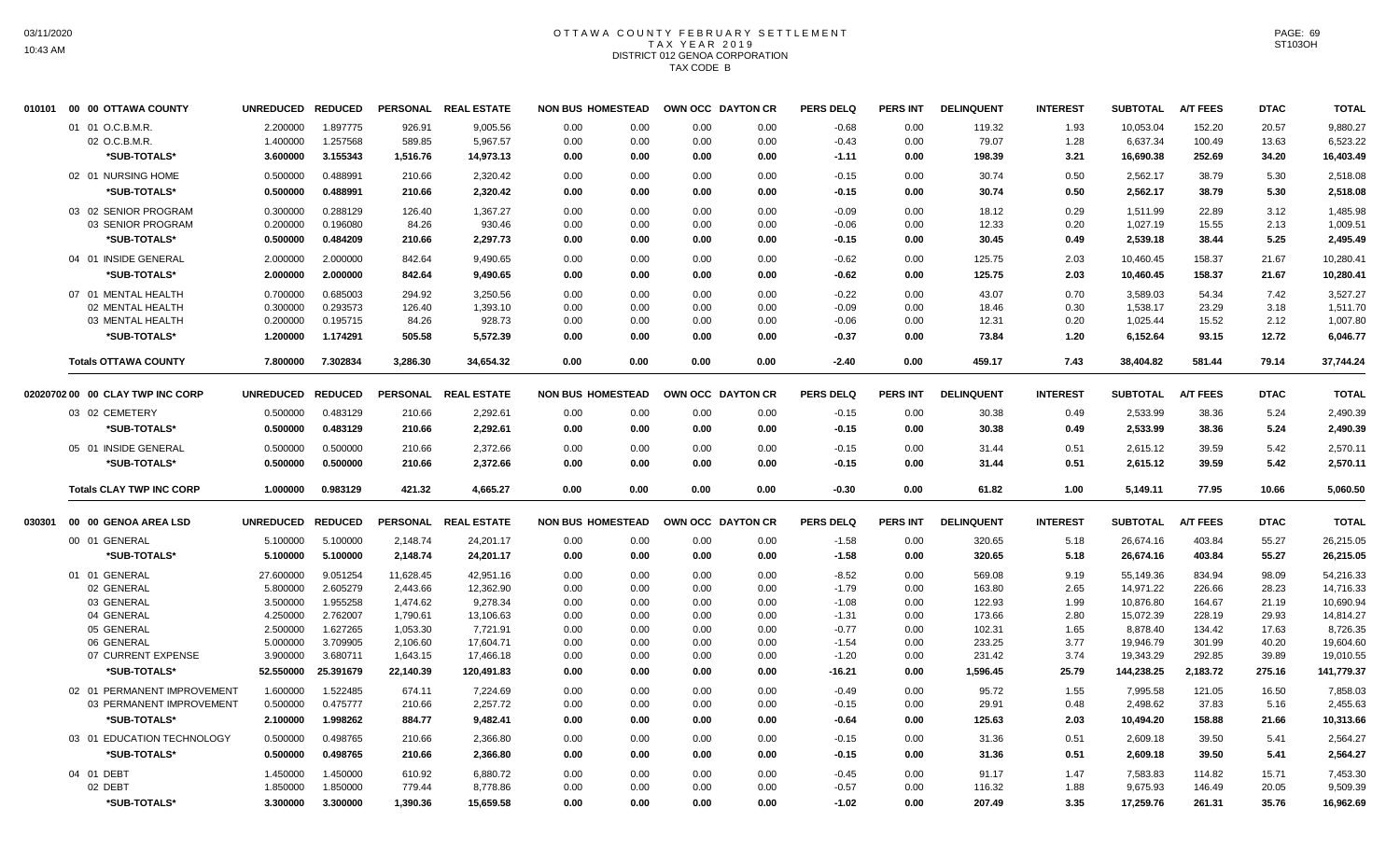## OTTAWA COUNTY FEBRUARY SETTLEMENT TAX YEAR 2019 DISTRICT 012 GENOA CORPORATION TAX CODE B

| 030301 | 00 00 GENOA AREA LSD                          | <b>UNREDUCED</b> | <b>REDUCED</b>      |           | PERSONAL REAL ESTATE | <b>NON BUS HOMESTEAD</b> |      | OWN OCC DAYTON CR | <b>PERS DELQ</b> | <b>PERS INT</b> | <b>DELINQUENT</b> | <b>INTEREST</b> | <b>SUBTOTAL</b> | <b>A/T FEES</b> | <b>DTAC</b> | <b>TOTAL</b> |
|--------|-----------------------------------------------|------------------|---------------------|-----------|----------------------|--------------------------|------|-------------------|------------------|-----------------|-------------------|-----------------|-----------------|-----------------|-------------|--------------|
|        | 05 01 EMERGENCY                               | 5.600000         | 5.600000            | 2,359.40  | 26,573.83            | 0.00<br>0.00             | 0.00 | 0.00              | $-1.73$          | 0.00            | 352.09            | 5.69            | 29,289.28       | 443.43          | 60.69       | 28,785.16    |
|        | *SUB-TOTALS*                                  | 5.600000         | 5.600000            | 2,359.40  | 26,573.83            | 0.00<br>0.00             | 0.00 | 0.00              | $-1.73$          | 0.00            | 352.09            | 5.69            | 29,289.28       | 443.43          | 60.69       | 28,785.16    |
|        | <b>Totals GENOA AREA LSD</b>                  |                  | 69.150000 41.888706 | 29,134.32 | 198,775.62           | 0.00<br>0.00             | 0.00 | 0.00              | $-21.33$         | 0.00            | 2,633.67          | 42.55           | 230,564.83      | 3,490.68        | 453.95      | 226,620.20   |
| 040403 | 00 00 GENOA CORP.                             | <b>UNREDUCED</b> | <b>REDUCED</b>      |           | PERSONAL REAL ESTATE | <b>NON BUS HOMESTEAD</b> |      | OWN OCC DAYTON CR | <b>PERS DELQ</b> | <b>PERS INT</b> | <b>DELINQUENT</b> | <b>INTEREST</b> | <b>SUBTOTAL</b> | <b>A/T FEES</b> | <b>DTAC</b> | <b>TOTAL</b> |
|        | 00 01 GENERAL                                 | 2.400000         | 2.400000            | 1.011.17  | 11.388.79            | 0.00<br>0.00             | 0.00 | 0.00              | $-0.74$          | 0.00            | 150.90            | 2.44            | 12,552.56       | 190.04          | 26.01       | 12,336.51    |
|        | *SUB-TOTALS*                                  | 2.400000         | 2.400000            | 1.011.17  | 11,388.79            | 0.00<br>0.00             | 0.00 | 0.00              | $-0.74$          | 0.00            | 150.90            | 2.44            | 12,552.56       | 190.04          | 26.01       | 12,336.51    |
|        | 01 01 PARK                                    | 1.300000         | 1.279398            | 547.72    | 6,071.16             | 0.00<br>0.00             | 0.00 | 0.00              | $-0.40$          | 0.00            | 80.44             | 1.30            | 6,700.22        | 101.44          | 13.87       | 6,584.91     |
|        | 02 PARK                                       | 0.750000         | 0.750000            | 315.99    | 3,559.00             | 0.00<br>0.00             | 0.00 | 0.00              | $-0.23$          | 0.00            | 47.15             | 0.76            | 3,922.67        | 59.39           | 8.13        | 3,855.15     |
|        | *SUB-TOTALS*                                  | 2.050000         | 2.029398            | 863.71    | 9,630.16             | 0.00<br>0.00             | 0.00 | 0.00              | $-0.63$          | 0.00            | 127.59            | 2.06            | 10,622.89       | 160.83          | 22.00       | 10,440.06    |
|        | <b>Totals GENOA CORP.</b>                     | 4.450000         | 4.429398            | 1.874.88  | 21.018.95            | 0.00<br>0.00             | 0.00 | 0.00              | $-1.37$          | 0.00            | 278.49            | 4.50            | 23.175.45       | 350.87          | 48.01       | 22,776.57    |
| 050501 | 00 00 PENTA COUNTY JVS                        | <b>UNREDUCED</b> | <b>REDUCED</b>      |           | PERSONAL REAL ESTATE | <b>NON BUS HOMESTEAD</b> |      | OWN OCC DAYTON CR | <b>PERS DELQ</b> | <b>PERS INT</b> | <b>DELINQUENT</b> | <b>INTEREST</b> | <b>SUBTOTAL</b> | <b>A/T FEES</b> | <b>DTAC</b> | <b>TOTAL</b> |
|        | 01 01 GENERAL                                 | 1.400000         | 1.364990            | 589.85    | 6,477.32             | 0.00<br>0.00             | 0.00 | 0.00              | $-0.43$          | 0.00            | 85.82             | 1.39            | 7,153.95        | 108.31          | 14.79       | 7,030.85     |
|        | 02 GENERAL                                    | 0.800000         | 0.779994            | 337.06    | 3,701.33             | 0.00<br>0.00             | 0.00 | 0.00              | $-0.25$          | 0.00            | 49.04             | 0.79            | 4,087.97        | 61.89           | 8.45        | 4.017.63     |
|        | 03 PERMANENT IMP.                             | 1.000000         | 0.974993            | 421.32    | 4,626.66             | 0.00<br>0.00             | 0.00 | 0.00              | $-0.31$          | 0.00            | 61.30             | 0.99            | 5,109.96        | 77.36           | 10.57       | 5,022.03     |
|        | *SUB-TOTALS*                                  | 3.200000         | 3.119977            | 1,348.23  | 14,805.31            | 0.00<br>0.00             | 0.00 | 0.00              | $-0.99$          | 0.00            | 196.16            | 3.17            | 16,351.88       | 247.56          | 33.81       | 16,070.51    |
|        | <b>Totals PENTA COUNTY JVS</b>                | 3.200000         | 3.119977            | 1,348.23  | 14.805.31            | 0.00<br>0.00             | 0.00 | 0.00              | -0.99            | 0.00            | 196.16            | 3.17            | 16,351.88       | 247.56          | 33.81       | 16,070.51    |
| 060602 | 00 00 HARRIS ELMORE PUBLIC LIE UNREDUCED      |                  | <b>REDUCED</b>      |           | PERSONAL REAL ESTATE | <b>NON BUS HOMESTEAD</b> |      | OWN OCC DAYTON CR | <b>PERS DELQ</b> | <b>PERS INT</b> | <b>DELINQUENT</b> | <b>INTEREST</b> | <b>SUBTOTAL</b> | <b>A/T FEES</b> | <b>DTAC</b> | <b>TOTAL</b> |
|        | 01 01 CURRENT EXPENSE                         | 1.100000         | 1.081058            | 463.45    | 5,129.97             | 0.00<br>0.00             | 0.00 | 0.00              | $-0.34$          | 0.00            | 67.97             | 1.10            | 5,662.15        | 85.72           | 11.72       | 5,564.71     |
|        | *SUB-TOTALS*                                  | 1.100000         | 1.081058            | 463.45    | 5,129.97             | 0.00<br>0.00             | 0.00 | 0.00              | $-0.34$          | 0.00            | 67.97             | 1.10            | 5,662.15        | 85.72           | 11.72       | 5,564.71     |
|        | <b>Totals HARRIS ELMORE PUBLIC LIB</b>        | 1.100000         | 1.081058            | 463.45    | 5,129.97             | 0.00<br>0.00             | 0.00 | 0.00              | $-0.34$          | 0.00            | 67.97             | 1.10            | 5,662.15        | 85.72           | 11.72       | 5,564.71     |
| 080806 | 00 00 ALLEN CLAY FIRE DIST                    | <b>UNREDUCED</b> | <b>REDUCED</b>      |           | PERSONAL REAL ESTATE | <b>NON BUS HOMESTEAD</b> |      | OWN OCC DAYTON CR | PERS DELO        | <b>PERS INT</b> | <b>DELINQUENT</b> | <b>INTEREST</b> | <b>SUBTOTAL</b> | <b>A/T FEES</b> | <b>DTAC</b> | <b>TOTAL</b> |
|        | 01 01 GENERAL                                 | 5.000000         | 4.755110            | 2,106.61  | 22,564.57            | 0.00<br>0.00             | 0.00 | 0.00              | $-1.59$          | 0.00            | 298.94            | 4.79            | 24,973.32       | 378.09          | 51.53       | 24,543.70    |
|        | *SUB-TOTALS*                                  | 5.000000         | 4.755110            | 2,106.61  | 22,564.57            | 0.00<br>0.00             | 0.00 | 0.00              | $-1.59$          | 0.00            | 298.94            | 4.79            | 24,973.32       | 378.09          | 51.53       | 24,543.70    |
|        | <b>Totals ALLEN CLAY FIRE DIST</b>            | 5.000000         | 4.755110            | 2,106.61  | 22,564.57            | 0.00<br>0.00             | 0.00 | 0.00              | $-1.59$          | 0.00            | 298.94            | 4.79            | 24,973.32       | 378.09          | 51.53       | 24,543.70    |
|        | <b>GENOA CORPORATION</b><br>TAX CODE B TOTALS | 91.700000        | 63.560212           | 38,635.11 | 301.614.01           | 0.00<br>0.00             | 0.00 | 0.00              | $-28.32$         | 0.00            | 3,996.22          | 64.54           | 344.281.56      | 5,212.31        | 688.82      | 338,380.43   |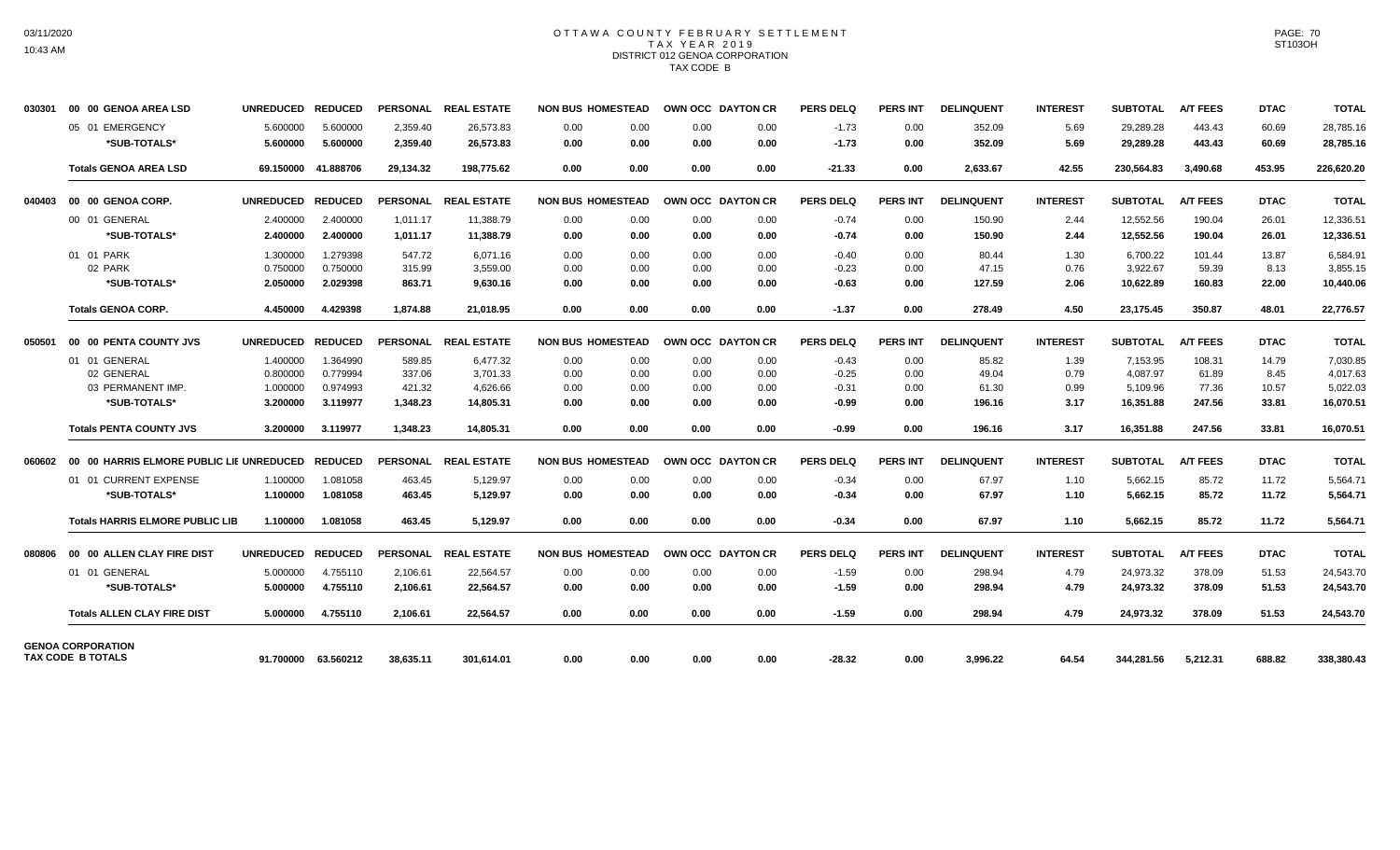#### OTTAWA COUNTY FEBRUARY SETTLEMENT T A X Y E A R 2 0 1 9 DISTRICT 012 GENOA CORPORATION **DISTRICT**

|        | 010101 00 00 OTTAWA COUNTY       | UNREDUCED REDUCED |                    | PERSONAL REAL ESTATE   | <b>NON BUS HOMESTEAD</b> |                      |                  | OWN OCC DAYTON CR | <b>PERS DELQ</b>   | PERS INT        | <b>DELINQUENT</b>    | <b>INTEREST</b> | <b>SUBTOTAL</b>        | <b>A/T FEES</b>    | <b>DTAC</b>      | <b>TOTAL</b>           |
|--------|----------------------------------|-------------------|--------------------|------------------------|--------------------------|----------------------|------------------|-------------------|--------------------|-----------------|----------------------|-----------------|------------------------|--------------------|------------------|------------------------|
|        | 01 01 O.C.B.M.R.                 |                   | 926.91             | 24,048.77              | 1,695.26                 | 702.74               | 220.93           | 0.00              | $-0.68$            | 0.00            | 1,053.58             | 39.97           | 28,687.48              | 434.32             | 120.78           | 28,132.38              |
|        | 02 O.C.B.M.R.                    |                   | 589.85             | 17,209.48              | 1,266.88                 | 525.16               | 165.10           | 0.00              | $-0.43$            | 0.00            | 777.25               | 29.71           | 20,563.00              | 311.32             | 88.51            | 20,163.17              |
|        | *SUB-TOTALS*                     |                   | 1,516.76           | 41,258.25              | 2,962.14                 | 1,227.90             | 386.03           | 0.00              | $-1.11$            | 0.00            | 1,830.83             | 69.68           | 49,250.48              | 745.64             | 209.29           | 48,295.55              |
|        | 02 01 NURSING HOME               |                   | 210.66             | 7,721.21               | 608.63                   | 252.30               | 79.32            | 0.00              | $-0.15$            | 0.00            | 366.16               | 14.16           | 9,252.29               | 140.08             | 41.28            | 9,070.93               |
|        | *SUB-TOTALS*                     |                   | 210.66             | 7,721.21               | 608.63                   | 252.30               | 79.32            | 0.00              | $-0.15$            | 0.00            | 366.16               | 14.16           | 9.252.29               | 140.08             | 41.28            | 9,070.93               |
|        | 03 02 SENIOR PROGRAM             |                   | 126.40             | 4,164.43               | 315.22                   | 130.67               | 41.08            | 0.00              | $-0.09$            | 0.00            | 191.84               | 7.36            | 4,976.91               | 75.35              | 21.75            | 4,879.81               |
|        | 03 SENIOR PROGRAM                |                   | 84.26              | 3.375.61               | 0.00                     | 101.17               | 0.00             | 0.00              | $-0.06$            | 0.00            | 164.19               | 6.38            | 3,731.55               | 56.49              | 16.56            | 3,658.50               |
|        | *SUB-TOTALS*                     |                   | 210.66             | 7,540.04               | 315.22                   | 231.84               | 41.08            | 0.00              | $-0.15$            | 0.00            | 356.03               | 13.74           | 8,708.46               | 131.84             | 38.31            | 8,538.31               |
|        | 04 01 INSIDE GENERAL             |                   | 842.64             | 34,276.87              | 2,793.22                 | 1,157.88             | 364.01           | 0.00              | $-0.62$            | 0.00            | 1,665.11             | 64.70           | 41,163.81              | 623.21             | 186.78           | 40,353.82              |
|        | *SUB-TOTALS*                     |                   | 842.64             | 34,276.87              | 2,793.22                 | 1,157.88             | 364.01           | 0.00              | $-0.62$            | 0.00            | 1,665.11             | 64.70           | 41,163.81              | 623.21             | 186.78           | 40,353.82              |
|        | 07 01 MENTAL HEALTH              |                   | 294.92             | 11,155.80              | 890.86                   | 369.29               | 116.10           | 0.00              | $-0.22$            | 0.00            | 534.03               | 20.69           | 13,381.47              | 202.59             | 60.08            | 13,118.80              |
|        | 02 MENTAL HEALTH                 |                   | 126.40             | 4,781.05               | 381.80                   | 158.27               | 49.76            | 0.00              | $-0.09$            | 0.00            | 228.87               | 8.87            | 5,734.93               | 86.83              | 25.75            | 5,622.35               |
|        | 03 MENTAL HEALTH                 |                   | 84.26              | 3,479.36               | 0.00                     | 105.54               | 0.00             | 0.00              | $-0.06$            | 0.00            | 170.72               | 6.65            | 3,846.47               | 58.23              | 17.17            | 3,771.07               |
|        | *SUB-TOTALS*                     |                   | 505.58             | 19,416.21              | 1,272.66                 | 633.10               | 165.86           | 0.00              | -0.37              | 0.00            | 933.62               | 36.21           | 22,962.87              | 347.65             | 103.00           | 22,512.22              |
|        | <b>Totals OTTAWA COUNTY</b>      |                   | 3,286.30           | 110,212.58             | 7,951.87                 | 3,503.02             | 1,036.30         | 0.00              | $-2.40$            | 0.00            | 5,151.75             | 198.49          | 131,337.91             | 1.988.42           | 578.66           | 128,770.83             |
|        | 02020702 00 00 CLAY TWP INC CORP | UNREDUCED REDUCED |                    | PERSONAL REAL ESTATE   | <b>NON BUS HOMESTEAD</b> |                      |                  | OWN OCC DAYTON CR | <b>PERS DELQ</b>   | <b>PERS INT</b> | <b>DELINQUENT</b>    | <b>INTEREST</b> | <b>SUBTOTAL</b>        | <b>A/T FEES</b>    | <b>DTAC</b>      | <b>TOTAL</b>           |
|        | 03 02 CEMETERY                   |                   | 210.66             | 7,354.61               | 570.45                   | 236.47               | 74.34            | 0.00              | $-0.15$            | 0.00            | 344.76               | 13.29           | 8,804.43               | 133.29             | 38.96            | 8,632.18               |
|        | *SUB-TOTALS*                     |                   | 210.66             | 7,354.61               | 570.45                   | 236.47               | 74.34            | 0.00              | $-0.15$            | 0.00            | 344.76               | 13.29           | 8,804.43               | 133.29             | 38.96            | 8,632.18               |
|        | 05 01 INSIDE GENERAL             |                   | 210.66             | 8.569.21               | 698.30                   | 289.47               | 91.00            | 0.00              | $-0.15$            | 0.00            | 416.28               | 16.18           | 10,290.95              | 155.80             | 46.70            | 10,088.45              |
|        |                                  |                   |                    |                        |                          |                      |                  |                   |                    |                 |                      |                 |                        |                    |                  |                        |
|        |                                  |                   |                    |                        |                          |                      |                  |                   |                    |                 |                      |                 |                        |                    |                  |                        |
|        | *SUB-TOTALS*                     |                   | 210.66             | 8,569.21               | 698.30                   | 289.47               | 91.00            | 0.00              | $-0.15$            | 0.00            | 416.28               | 16.18           | 10,290.95              | 155.80             | 46.70            | 10.088.45              |
|        | <b>Totals CLAY TWP INC CORP</b>  |                   | 421.32             | 15.923.82              | 1.268.75                 | 525.94               | 165.34           | 0.00              | $-0.30$            | 0.00            | 761.04               | 29.47           | 19.095.38              | 289.09             | 85.66            | 18,720.63              |
| 030301 | 00 00 GENOA AREA LSD             | UNREDUCED REDUCED |                    | PERSONAL REAL ESTATE   | <b>NON BUS HOMESTEAD</b> |                      |                  | OWN OCC DAYTON CR | <b>PERS DELQ</b>   | <b>PERS INT</b> | <b>DELINQUENT</b>    | <b>INTEREST</b> | <b>SUBTOTAL</b>        | <b>A/T FEES</b>    | <b>DTAC</b>      | <b>TOTAL</b>           |
|        | 00 01 GENERAL                    |                   | 2,148.74           | 87,406.02              | 7,122.71                 | 2,952.60             | 928.23           | 0.00              | $-1.58$            | 0.00            | 4,246.01             | 165.00          | 104,967.73             | 1,589.17           | 476.29           | 102,902.27             |
|        | *SUB-TOTALS*                     |                   | 2,148.74           | 87,406.02              | 7,122.71                 | 2,952.60             | 928.23           | 0.00              | $-1.58$            | 0.00            | 4,246.01             | 165.00          | 104,967.73             | 1,589.17           | 476.29           | 102,902.27             |
|        | 01 01 GENERAL                    |                   | 11,628.45          | 100,174.03             | 6,448.59                 | 2,673.16             | 840.38           | 0.00              | $-8.52$            | 0.00            | 4,122.93             | 153.88          | 126,032.90             | 1,908.09           | 479.26           | 123,645.55             |
|        | 02 GENERAL                       |                   | 2,443.66           | 34,494.04              | 2,494.01                 | 1,033.85             | 325.02           | 0.00              | $-1.79$            | 0.00            | 1,538.26             | 58.61           | 42,385.66              | 641.70             | 175.65           | 41,568.31              |
|        | 03 GENERAL                       |                   | 1,474.62           | 26,113.13              | 1,897.15                 | 786.43               | 247.24           | 0.00              | $-1.08$            | 0.00            | 1,168.46             | 44.56           | 31,730.51              | 480.39             | 133.33           | 31,116.79              |
|        | 04 GENERAL                       |                   | 1,790.61           | 36,242.98              | 2,607.29                 | 1,080.81             | 339.78           | 0.00              | $-1.31$            | 0.00            | 1,610.55             | 61.30           | 43,732.01              | 662.08             | 184.05           | 42,885.88              |
|        | 05 GENERAL                       |                   | 1,053.30           | 21,413.82              | 1,542.97                 | 639.61               | 201.08           | 0.00              | $-0.77$            | 0.00            | 952.65               | 36.27           | 25,838.93              | 391.20             | 108.83           | 25,338.90              |
|        | 06 GENERAL                       |                   | 2,106.60           | 45,178.07              | 3,107.31                 | 1,288.08             | 404.94           | 0.00              | $-1.54$            | 0.00            | 1,945.70             | 73.49           | 54,102.65              | 819.10             | 223.87           | 53,059.68              |
|        | 07 CURRENT EXPENSE               |                   | 1,643.15           | 57,116.84              | 4,468.33                 | 1,852.27             | 582.31           | 0.00              | $-1.20$            | 0.00            | 2,693.94             | 104.00          | 68,459.64              | 1,036.45           | 304.01           | 67,119.18              |
|        | *SUB-TOTALS*                     |                   | 22,140.39          | 320,732.91             | 22,565.65                | 9,354.21             | 2,940.75         | 0.00              | $-16.21$           | 0.00            | 14,032.49            | 532.11          | 392,282.30             | 5,939.01           | 1,609.00         | 384,734.29             |
|        | 02 01 PERMANENT IMPROVEMENT      |                   | 674.11             | 23,542.58              | 1,838.90                 | 762.29               | 239.65           | 0.00              | $-0.49$            | 0.00            | 1,109.15             | 42.81           | 28,209.00              | 427.07             | 125.20           | 27,656.73              |
|        | 03 PERMANENT IMPROVEMENT         |                   | 210.66             | 7,357.06               | 574.66                   | 238.21               | 74.89            | 0.00              | $-0.15$            | 0.00            | 346.61               | 13.37           | 8,815.31               | 133.46             | 39.13            | 8,642.72               |
|        | *SUB-TOTALS*                     |                   | 884.77             | 30,899.64              | 2,413.56                 | 1,000.50             | 314.54           | 0.00              | $-0.64$            | 0.00            | 1,455.76             | 56.18           | 37,024.31              | 560.53             | 164.33           | 36,299.45              |
|        | 03 01 EDUCATION TECHNOLOGY       |                   | 210.66             | 8,840.62               | 0.00                     | 267.86               | 0.00             | 0.00              | $-0.15$            | 0.00            | 433.42               | 16.88           | 9,769.29               | 147.90             | 43.61            | 9,577.78               |
|        | *SUB-TOTALS*                     |                   | 210.66             | 8,840.62               | 0.00                     | 267.86               | 0.00             | 0.00              | $-0.15$            | 0.00            | 433.42               | 16.88           | 9,769.29               | 147.90             | 43.61            | 9,577.78               |
|        | 04 01 DEBT                       |                   | 610.92             | 24.850.73              | 2.025.08                 | 839.47               | 263.91           | 0.00              | $-0.45$            | 0.00            | 1.207.20             | 46.91           | 29.843.77              | 451.83             | 135.41           | 29.256.53              |
|        | 02 DEBT<br>*SUB-TOTALS*          |                   | 779.44<br>1.390.36 | 31,706.11<br>56.556.84 | 2,583.73<br>4.608.81     | 1,071.04<br>1.910.51 | 336.71<br>600.62 | 0.00<br>0.00      | $-0.57$<br>$-1.02$ | 0.00<br>0.00    | 1,540.22<br>2.747.42 | 59.85<br>106.76 | 38,076.53<br>67.920.30 | 576.46<br>1.028.29 | 172.77<br>308.18 | 37,327.30<br>66.583.83 |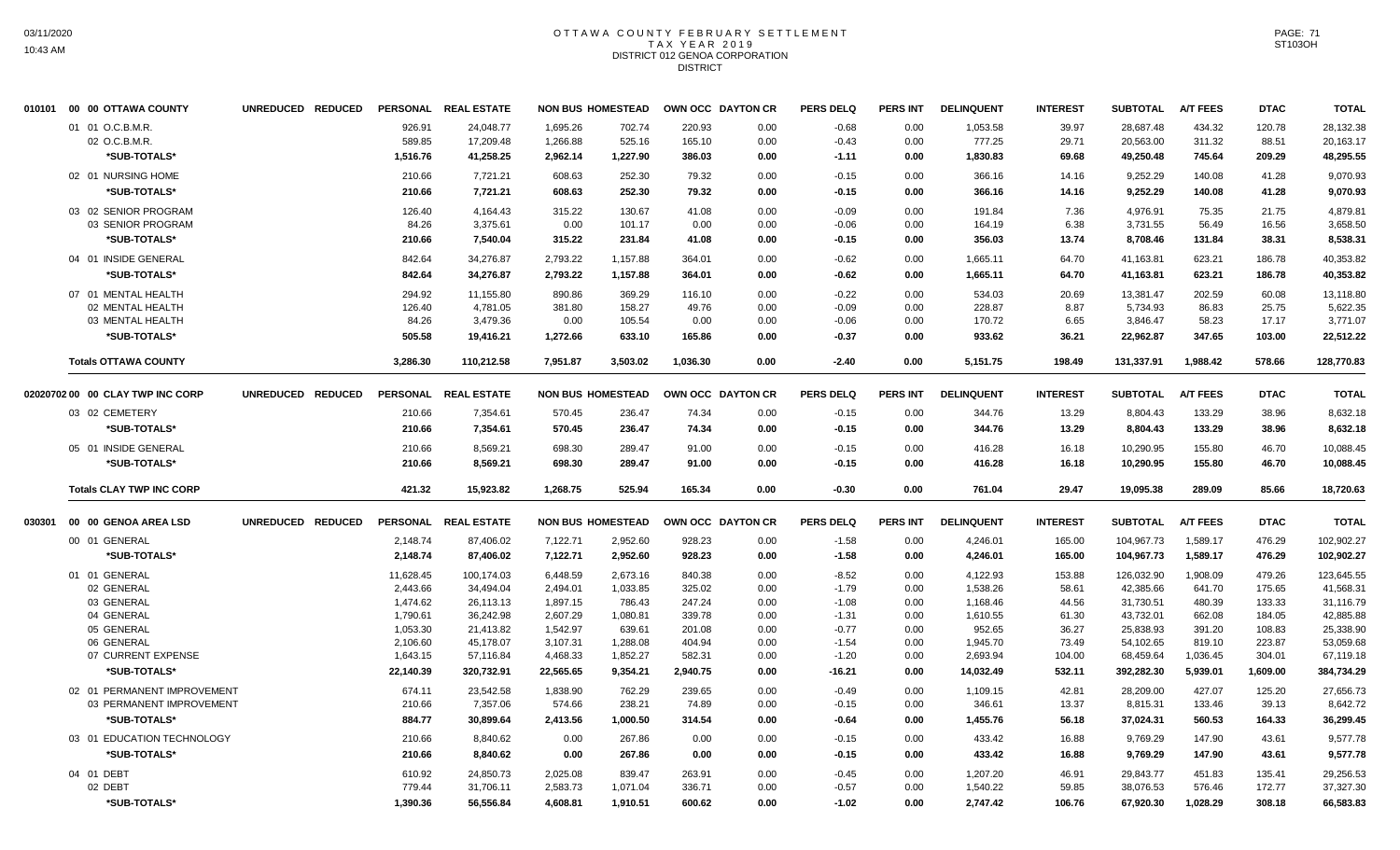### OTTAWA COUNTY FEBRUARY SETTLEMENT TAX YEAR 2019 DISTRICT 012 GENOA CORPORATION **DISTRICT**

| 030301 | 00 00 GENOA AREA LSD                                             | <b>UNREDUCED</b><br><b>REDUCED</b> | <b>PERSONAL</b>                        | <b>REAL ESTATE</b>                               |                                              | <b>NON BUS HOMESTEAD</b>               |                                      | <b>OWN OCC DAYTON CR</b>     | <b>PERS DELQ</b>                         | <b>PERS INT</b>              | <b>DELINQUENT</b>                        | <b>INTEREST</b>                  | <b>SUBTOTAL</b>                                  | <b>A/T FEES</b>                      | <b>DTAC</b>                        | <b>TOTAL</b>                                     |
|--------|------------------------------------------------------------------|------------------------------------|----------------------------------------|--------------------------------------------------|----------------------------------------------|----------------------------------------|--------------------------------------|------------------------------|------------------------------------------|------------------------------|------------------------------------------|----------------------------------|--------------------------------------------------|--------------------------------------|------------------------------------|--------------------------------------------------|
|        | 05 01 EMERGENCY<br>*SUB-TOTALS*                                  |                                    | 2,359.40<br>2,359.40                   | 104,929.09<br>104,929.09                         | 0.00<br>0.00                                 | 3,242.07<br>3,242.07                   | 0.00<br>0.00                         | 0.00<br>0.00                 | $-1.73$<br>$-1.73$                       | 0.00<br>0.00                 | 5,218.37<br>5,218.37                     | 203.81<br>203.81                 | 115,951.01<br>115,951.01                         | 1,755.45<br>1,755.45                 | 522.98<br>522.98                   | 113,672.58<br>113,672.58                         |
|        | <b>Totals GENOA AREA LSD</b>                                     |                                    | 29,134.32                              | 609.365.12                                       | 36.710.73                                    | 18.727.75                              | 4.784.14                             | 0.00                         | $-21.33$                                 | 0.00                         | 28,133.47                                | 1.080.74                         | 727.914.94                                       | 11.020.35                            | 3.124.39                           | 713,770.20                                       |
| 040403 | 00 00 GENOA CORP.                                                | <b>UNREDUCED</b><br><b>REDUCED</b> | <b>PERSONAL</b>                        | <b>REAL ESTATE</b>                               |                                              | <b>NON BUS HOMESTEAD</b>               |                                      | OWN OCC DAYTON CR            | <b>PERS DELQ</b>                         | <b>PERS INT</b>              | <b>DELINQUENT</b>                        | <b>INTEREST</b>                  | <b>SUBTOTAL</b>                                  | <b>A/T FEES</b>                      | <b>DTAC</b>                        | <b>TOTAL</b>                                     |
|        | 00 01 GENERAL<br>*SUB-TOTALS*                                    |                                    | 1,011.17<br>1,011.17                   | 41,132.25<br>41,132.25                           | 3,351.86<br>3,351.86                         | 1,389.46<br>1,389.46                   | 436.81<br>436.81                     | 0.00<br>0.00                 | $-0.74$<br>$-0.74$                       | 0.00<br>0.00                 | 1,998.13<br>1,998.13                     | 77.65<br>77.65                   | 49,396.59<br>49,396.59                           | 747.84<br>747.84                     | 224.14<br>224.14                   | 48,424.61<br>48,424.61                           |
|        | 01 01 PARK<br>02 PARK<br>*SUB-TOTALS*                            |                                    | 547.72<br>315.99<br>863.71             | 20.077.71<br>14,047.36<br>34,125.07              | 1.578.43<br>0.00<br>1,578.43                 | 654.31<br>433.97<br>1,088.28           | 205.70<br>0.00<br>205.70             | 0.00<br>0.00<br>0.00         | $-0.40$<br>$-0.23$<br>$-0.63$            | 0.00<br>0.00<br>0.00         | 950.32<br>698.53<br>1,648.85             | 36.72<br>27.28<br>64.00          | 24.050.51<br>15,522.90<br>39,573.41              | 364.12<br>235.01<br>599.13           | 107.17<br>70.01<br>177.18          | 23.579.22<br>15,217.88<br>38,797.10              |
|        | <b>Totals GENOA CORP.</b>                                        |                                    | 1,874.88                               | 75,257.32                                        | 4,930.29                                     | 2,477.74                               | 642.51                               | 0.00                         | $-1.37$                                  | 0.00                         | 3,646.98                                 | 141.65                           | 88,970.00                                        | 1,346.97                             | 401.32                             | 87,221.71                                        |
| 050501 | 00 00 PENTA COUNTY JVS                                           | UNREDUCED REDUCED                  | PERSONAL                               | <b>REAL ESTATE</b>                               |                                              | <b>NON BUS HOMESTEAD</b>               |                                      | OWN OCC DAYTON CR            | <b>PERS DELQ</b>                         | <b>PERS INT</b>              | <b>DELINQUENT</b>                        | <b>INTEREST</b>                  | <b>SUBTOTAL</b>                                  | <b>A/T FEES</b>                      | <b>DTAC</b>                        | <b>TOTAL</b>                                     |
|        | 01 01 GENERAL<br>02 GENERAL<br>03 PERMANENT IMP.<br>*SUB-TOTALS* |                                    | 589.85<br>337.06<br>421.32<br>1.348.23 | 22,250.36<br>12.714.50<br>14,792.84<br>49.757.70 | 1,777.50<br>1,015.72<br>1,145.65<br>3,938.87 | 736.83<br>421.05<br>474.91<br>1.632.79 | 231.64<br>132.37<br>149.30<br>513.31 | 0.00<br>0.00<br>0.00<br>0.00 | $-0.43$<br>$-0.25$<br>$-0.31$<br>$-0.99$ | 0.00<br>0.00<br>0.00<br>0.00 | 1,065.41<br>608.81<br>692.67<br>2.366.89 | 41.27<br>23.58<br>26.70<br>91.55 | 26,692.43<br>15,252.84<br>17,703.08<br>59.648.35 | 404.11<br>230.92<br>268.01<br>903.04 | 119.86<br>68.49<br>78.29<br>266.64 | 26,168.46<br>14,953.43<br>17,356.78<br>58,478.67 |
|        | <b>Totals PENTA COUNTY JVS</b>                                   |                                    | 1.348.23                               | 49.757.70                                        | 3,938.87                                     | 1,632.79                               | 513.31                               | 0.00                         | $-0.99$                                  | 0.00                         | 2.366.89                                 | 91.55                            | 59,648.35                                        | 903.04                               | 266.64                             | 58,478.67                                        |
| 060602 | 00 00 HARRIS ELMORE PUBLIC LIE UNREDUCED REDUCED                 |                                    |                                        | PERSONAL REAL ESTATE                             |                                              | <b>NON BUS HOMESTEAD</b>               |                                      | OWN OCC DAYTON CR            | <b>PERS DELQ</b>                         | <b>PERS INT</b>              | <b>DELINQUENT</b>                        | <b>INTEREST</b>                  | <b>SUBTOTAL</b>                                  | <b>A/T FEES</b>                      | <b>DTAC</b>                        | <b>TOTAL</b>                                     |
|        | 01 01 CURRENT EXPENSE<br>*SUB-TOTALS*                            |                                    | 463.45<br>463.45                       | 16,503.92<br>16,503.92                           | 1,281.76<br>1,281.76                         | 531.33<br>531.33                       | 167.04<br>167.04                     | 0.00<br>0.00                 | $-0.34$<br>$-0.34$                       | 0.00<br>0.00                 | 774.35<br>774.35                         | 29.86<br>29.86                   | 19,751.37<br>19,751.37                           | 299.03<br>299.03                     | 87.48<br>87.48                     | 19,364.86<br>19,364.86                           |
|        | <b>Totals HARRIS ELMORE PUBLIC LIB</b>                           |                                    | 463.45                                 | 16,503.92                                        | 1.281.76                                     | 531.33                                 | 167.04                               | 0.00                         | $-0.34$                                  | 0.00                         | 774.35                                   | 29.86                            | 19,751.37                                        | 299.03                               | 87.48                              | 19,364.86                                        |
| 080806 | 00 00 ALLEN CLAY FIRE DIST                                       | UNREDUCED REDUCED                  |                                        | PERSONAL REAL ESTATE                             |                                              | <b>NON BUS HOMESTEAD</b>               |                                      | <b>OWN OCC DAYTON CR</b>     | PERS DELO                                | <b>PERS INT</b>              | <b>DELINQUENT</b>                        | <b>INTEREST</b>                  | <b>SUBTOTAL</b>                                  | <b>A/T FEES</b>                      | <b>DTAC</b>                        | <b>TOTAL</b>                                     |
|        | 01 01 GENERAL<br>*SUB-TOTALS*                                    |                                    | 2.106.61<br>2,106.61                   | 73,552.31<br>73,552.31                           | 5,745.95<br>5,745.95                         | 2,381.92<br>2,381.92                   | 748.79<br>748.79                     | 0.00<br>0.00                 | $-1.59$<br>$-1.59$                       | 0.00<br>0.00                 | 3,465.54<br>3,465.54                     | 133.70<br>133.70                 | 88,133.23<br>88,133.23                           | 1,334.31<br>1,334.31                 | 391.17<br>391.17                   | 86,407.75<br>86,407.75                           |
|        | <b>Totals ALLEN CLAY FIRE DIST</b>                               |                                    | 2,106.61                               | 73,552.31                                        | 5.745.95                                     | 2.381.92                               | 748.79                               | 0.00                         | $-1.59$                                  | 0.00                         | 3.465.54                                 | 133.70                           | 88,133.23                                        | 1,334.31                             | 391.17                             | 86,407.75                                        |
|        | <b>GENOA CORPORATION</b><br><b>DISTRICT TOTALS</b>               |                                    | 38,635.11                              | 950,572.77                                       | 61,828.22                                    | 29,780.49                              | 8,057.43                             | 0.00                         | $-28.32$                                 | 0.00                         | 44,300.02                                | 1.705.46                         | 1,134,851.18                                     | 17,181.21                            | 4,935.32                           | 1,112,734.65                                     |

PAGE: 72 ST103OH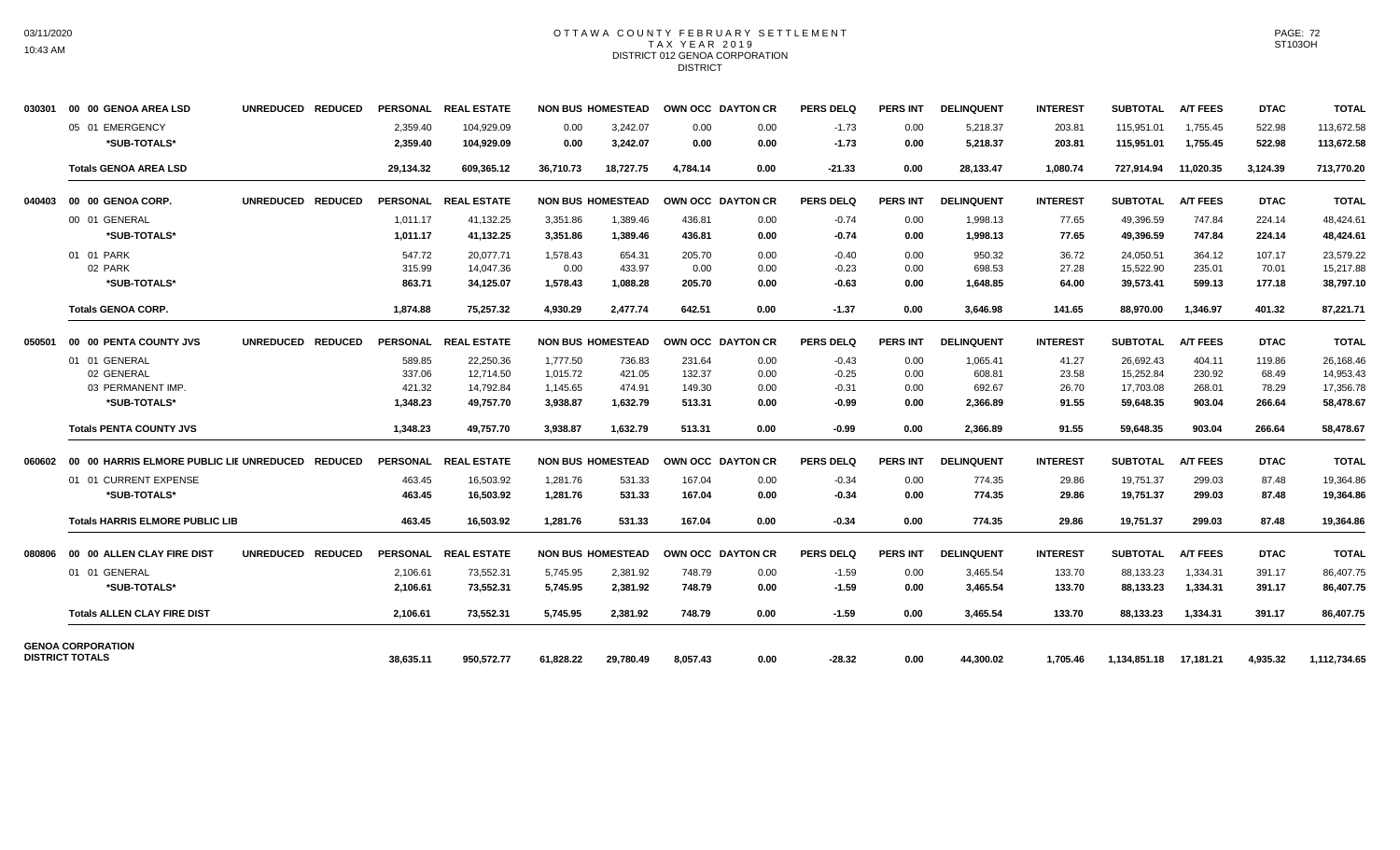## OTTAWA COUNTY FEBRUARY SETTLEMENT T A X Y E A R 2 0 1 9 DISTRICT 013 CATAWBA TOWNSHIP TAX CODE A

| 010101 | 00 00 OTTAWA COUNTY            | <b>UNREDUCED</b> | <b>REDUCED</b> | <b>PERSONAL</b> | <b>REAL ESTATE</b> |            | <b>NON BUS HOMESTEAD</b> |           | OWN OCC DAYTON CR | <b>PERS DELQ</b> | <b>PERS INT</b> | <b>DELINQUENT</b> | <b>INTEREST</b> | <b>SUBTOTAL</b> | <b>A/T FEES</b> | <b>DTAC</b> | <b>TOTAL</b> |
|--------|--------------------------------|------------------|----------------|-----------------|--------------------|------------|--------------------------|-----------|-------------------|------------------|-----------------|-------------------|-----------------|-----------------|-----------------|-------------|--------------|
|        | 01 01 O.C.B.M.R.               | 2.200000         | 1.213837       | 0.00            | 204,159.17         | 19,896.55  | 2,708.14                 | 1,629.53  | 0.00              | 0.00             | 0.00            | 5,631.60          | 40.17           | 234,065.16      | 3,543.65        | 560.22      | 229,961.29   |
|        | 02 O.C.B.M.R.                  | 1.400000         | 0.907110       | 0.00            | 152,569.76         | 14,868.85  | 2,023.81                 | 1,217.76  | 0.00              | 0.00             | 0.00            | 4,208.54          | 30.02           | 174,918.74      | 2,648.20        | 418.65      | 171,851.89   |
|        | *SUB-TOTALS*                   | 3.600000         | 2.120947       | 0.00            | 356,728.93         | 34,765.40  | 4,731.95                 | 2,847.29  | 0.00              | 0.00             | 0.00            | 9,840.14          | 70.19           | 408,983.90      | 6,191.85        | 978.87      | 401,813.18   |
|        | 02 01 NURSING HOME             | 0.500000         | 0.435790       | 0.00            | 73,296.93          | 7,143.23   | 972.27                   | 585.03    | 0.00              | 0.00             | 0.00            | 2,021.85          | 14.42           | 84,033.73       | 1,272.24        | 201.13      | 82,560.36    |
|        | *SUB-TOTALS*                   | 0.500000         | 0.435790       | 0.00            | 73,296.93          | 7,143.23   | 972.27                   | 585.03    | 0.00              | 0.00             | 0.00            | 2,021.85          | 14.42           | 84,033.73       | 1,272.24        | 201.13      | 82,560.36    |
|        | 03 02 SENIOR PROGRAM           | 0.300000         | 0.225703       | 0.00            | 37,961.72          | 3,699.60   | 503.56                   | 303.00    | 0.00              | 0.00             | 0.00            | 1,047.15          | 7.47            | 43,522.50       | 658.91          | 104.17      | 42,759.42    |
|        | 03 SENIOR PROGRAM              | 0.200000         | 0.174753       | 0.00            | 32,958.89          | 0.00       | 389.88                   | 0.00      | 0.00              | 0.00             | 0.00            | 909.15            | 6.48            | 34,264.40       | 518.75          | 80.65       | 33,665.00    |
|        | *SUB-TOTALS*                   | 0.500000         | 0.400456       | 0.00            | 70,920.61          | 3,699.60   | 893.44                   | 303.00    | 0.00              | 0.00             | 0.00            | 1,956.30          | 13.95           | 77,786.90       | 1,177.66        | 184.82      | 76,424.42    |
|        | 04 01 INSIDE GENERAL           | 2.000000         | 2.000000       | 0.00            | 336,386.46         | 32,782.90  | 4,462.11                 | 2,684.93  | 0.00              | 0.00             | 0.00            | 9,279.00          | 66.18           | 385,661.58      | 5,838.76        | 923.05      | 378,899.77   |
|        | *SUB-TOTALS*                   | 2.000000         | 2.000000       | 0.00            | 336,386.46         | 32,782.90  | 4,462.11                 | 2,684.93  | 0.00              | 0.00             | 0.00            | 9,279.00          | 66.18           | 385,661.58      | 5,838.76        | 923.05      | 378,899.77   |
|        | 07 01 MENTAL HEALTH            | 0.700000         | 0.637874       | 0.00            | 107,286.09         | 10,455.68  | 1,423.13                 | 856.32    | 0.00              | 0.00             | 0.00            | 2,959.42          | 21.11           | 123,001.75      | 1,862.20        | 294.40      | 120,845.15   |
|        | 02 MENTAL HEALTH               | 0.300000         | 0.273374       | 0.00            | 45,979.66          | 4,481.00   | 609.91                   | 367.00    | 0.00              | 0.00             | 0.00            | 1,268.32          | 9.05            | 52,714.94       | 798.08          | 126.17      | 51,790.69    |
|        | 03 MENTAL HEALTH               | 0.200000         | 0.182292       | 0.00            | 34,380.76          | 0.00       | 406.70                   | 0.00      | 0.00              | 0.00             | 0.00            | 948.37            | 6.76            | 35,742.59       | 541.13          | 84.13       | 35,117.33    |
|        | *SUB-TOTALS*                   | 1.200000         | 1.093540       | 0.00            | 187,646.51         | 14,936.68  | 2,439.74                 | 1,223.32  | 0.00              | 0.00             | 0.00            | 5,176.11          | 36.92           | 211,459.28      | 3,201.41        | 504.70      | 207,753.17   |
|        | <b>Totals OTTAWA COUNTY</b>    | 7.800000         | 6.050733       | 0.00            | 1,024,979.44       | 93,327.81  | 13,499.51                | 7,643.57  | 0.00              | 0.00             | 0.00            | 28,273.40         | 201.66          | 1,167,925.39    | 17,681.92       | 2,792.57    | 1,147,450.90 |
| 020209 | 00 00 CATAWBA TOWNSHIP         | <b>UNREDUCED</b> | <b>REDUCED</b> | <b>PERSONAL</b> | <b>REAL ESTATE</b> |            | <b>NON BUS HOMESTEAD</b> |           | OWN OCC DAYTON CR | <b>PERS DELQ</b> | <b>PERS INT</b> | <b>DELINQUENT</b> | <b>INTEREST</b> | <b>SUBTOTAL</b> | <b>A/T FEES</b> | <b>DTAC</b> | <b>TOTAL</b> |
|        | 01 01 POLICE                   | 0.900000         | 0.074980       | 0.00            | 12,611.13          | 1,229.03   | 167.28                   | 100.66    | 0.00              | 0.00             | 0.00            | 347.87            | 2.48            | 14,458.45       | 218.90          | 34.61       | 14,204.94    |
|        | 02 POLICE                      | 0.900000         | 0.119703       | 0.00            | 20,133.23          | 1,962.11   | 267.06                   | 160.70    | 0.00              | 0.00             | 0.00            | 555.36            | 3.96            | 23,082.42       | 349.46          | 55.25       | 22,677.71    |
|        | 03 POLICE                      | 0.500000         | 0.112294       | 0.00            | 18,887.09          | 1,840.66   | 250.53                   | 150.75    | 0.00              | 0.00             | 0.00            | 520.99            | 3.72            | 21,653.74       | 327.83          | 51.83       | 21,274.08    |
|        | *SUB-TOTALS*                   | 2.300000         | 0.306977       | 0.00            | 51,631.45          | 5,031.80   | 684.87                   | 412.11    | 0.00              | 0.00             | 0.00            | 1,424.22          | 10.16           | 59,194.61       | 896.19          | 141.69      | 58,156.73    |
|        | 02 01 FIRE                     | 1.500000         | 0.199505       | 0.00            | 33,555.39          | 3,270.18   | 445.11                   | 267.83    | 0.00              | 0.00             | 0.00            | 925.60            | 6.60            | 38,470.71       | 582.43          | 92.08       | 37,796.20    |
|        | 02 FIRE                        | 0.500000         | 0.112294       | 0.00            | 18,887.09          | 1,840.66   | 250.53                   | 150.75    | 0.00              | 0.00             | 0.00            | 520.99            | 3.72            | 21,653.74       | 327.83          | 51.83       | 21,274.08    |
|        | *SUB-TOTALS*                   | 2.000000         | 0.311799       | 0.00            | 52,442.48          | 5,110.84   | 695.64                   | 418.58    | 0.00              | 0.00             | 0.00            | 1,446.59          | 10.32           | 60,124.45       | 910.26          | 143.91      | 59,070.28    |
|        | 03 01 INSIDE GENERAL           | 4.200000         | 4.200000       | 0.00            | 706,411.57         | 68,844.08  | 9,370.43                 | 5,638.36  | 0.00              | 0.00             | 0.00            | 19,485.90         | 138.98          | 809,889.32      | 12,261.39       | 1,938.41    | 795,689.52   |
|        | *SUB-TOTALS*                   | 4.200000         | 4.200000       | 0.00            | 706,411.57         | 68,844.08  | 9,370.43                 | 5,638.36  | 0.00              | 0.00             | 0.00            | 19,485.90         | 138.98          | 809,889.32      | 12,261.39       | 1,938.41    | 795,689.52   |
|        | <b>Totals CATAWBA TOWNSHIP</b> | 8.500000         | 4.818776       | 0.00            | 810.485.50         | 78,986.72  | 10,750.94                | 6,469.05  | 0.00              | 0.00             | 0.00            | 22,356.71         | 159.46          | 929.208.38      | 14,067.84       | 2,224.01    | 912,916.53   |
| 030304 | 00 00 PORT CLINTON CSD         | <b>UNREDUCED</b> | <b>REDUCED</b> | <b>PERSONAL</b> | <b>REAL ESTATE</b> |            | <b>NON BUS HOMESTEAD</b> |           | OWN OCC DAYTON CR | <b>PERS DELQ</b> | <b>PERS INT</b> | <b>DELINQUENT</b> | <b>INTEREST</b> | <b>SUBTOTAL</b> | <b>A/T FEES</b> | <b>DTAC</b> | <b>TOTAL</b> |
|        | 00 01 GENERAL                  | 2.800000         | 2.800000       | 0.00            | 470.941.05         | 45.896.06  | 6.246.95                 | 3,758.90  | 0.00              | 0.00             | 0.00            | 12,990.60         | 92.65           | 539.926.21      | 8,174.26        | 1,292.27    | 530,459.68   |
|        | 02 PERMANENT IMPROVEMENT       | 0.700000         | 0.700000       | 0.00            | 117,735.26         | 11,474.01  | 1,561.74                 | 939.73    | 0.00              | 0.00             | 0.00            | 3,247.65          | 23.16           | 134,981.55      | 2,043.57        | 323.07      | 132,614.91   |
|        | *SUB-TOTALS*                   | 3.500000         | 3.500000       | 0.00            | 588,676.31         | 57,370.07  | 7,808.69                 | 4,698.63  | 0.00              | 0.00             | 0.00            | 16,238.25         | 115.81          | 674,907.76      | 10,217.83       | 1,615.34    | 663,074.59   |
|        | 01 01 GENERAL                  | 27.900000        | 7.115867       | 0.00            | 1,196,840.66       | 116,639.37 | 15,875.89                | 9,552.81  | 0.00              | 0.00             | 0.00            | 33,014.06         | 235.46          | 1,372,158.25    | 20,773.91       | 3,284.15    | 1,348,100.19 |
|        | 02 GENERAL                     | 5.900000         | 2.036320       | 0.00            | 342,495.24         | 33,378.23  | 4,543.14                 | 2,733.69  | 0.00              | 0.00             | 0.00            | 9,447.51          | 67.38           | 392,665.19      | 5,944.79        | 939.81      | 385,780.59   |
|        | 03 GENERAL                     | 3.900000         | 1.541210       | 0.00            | 259,221.09         | 25,262.66  | 3,438.52                 | 2,069.02  | 0.00              | 0.00             | 0.00            | 7,150.44          | 51.00           | 297,192.73      | 4,499.38        | 711.31      | 291,982.04   |
|        | 04 GENERAL                     | 4.900000         | 2.329029       | 0.00            | 391,726.91         | 38,176.16  | 5,196.19                 | 3,126.64  | 0.00              | 0.00             | 0.00            | 10,805.53         | 77.07           | 449,108.50      | 6,799.32        | 1,074.91    | 441,234.27   |
|        | 05 GENERAL                     | 6.900000         | 3.590974       | 0.00            | 603,977.52         | 58,861.27  | 8,011.66                 | 4,820.76  | 0.00              | 0.00             | 0.00            | 16,660.32         | 118.82          | 692,450.35      | 10,483.41       | 1,657.32    | 680,309.62   |
|        | *SUB-TOTALS*                   | 49.500000        | 16.613400      | 0.00            | 2,794,261.42       | 272,317.69 | 37,065.40                | 22,302.92 | 0.00              | 0.00             | 0.00            | 77,077.86         | 549.73          | 3,203,575.02    | 48,500.81       | 7,667.50    | 3,147,406.71 |
|        | 02 01 SUPPLIES                 | 2.300000         | 0.586613       | 0.00            | 98,664.34          | 9,615.44   | 1,308.77                 | 787.51    | 0.00              | 0.00             | 0.00            | 2,721.59          | 19.41           | 113,117.06      | 1,712.55        | 270.74      | 111,133.77   |
|        | *SUB-TOTALS*                   | 2.300000         | 0.586613       | 0.00            | 98,664.34          | 9,615.44   | 1,308.77                 | 787.51    | 0.00              | 0.00             | 0.00            | 2,721.59          | 19.41           | 113,117.06      | 1,712.55        | 270.74      | 111,133.77   |
|        | 04 01 PERMANENT IMPROVEMENT    | 0.300000         | 0.300000       | 0.00            | 50,457.97          | 4,917.43   | 669.32                   | 402.74    | 0.00              | 0.00             | 0.00            | 1,391.85          | 9.93            | 57,849.24       | 875.81          | 138.46      | 56,834.97    |
|        | *SUB-TOTALS*                   | 0.300000         | 0.300000       | 0.00            | 50,457.97          | 4,917.43   | 669.32                   | 402.74    | 0.00              | 0.00             | 0.00            | 1,391.85          | 9.93            | 57,849.24       | 875.81          | 138.46      | 56,834.97    |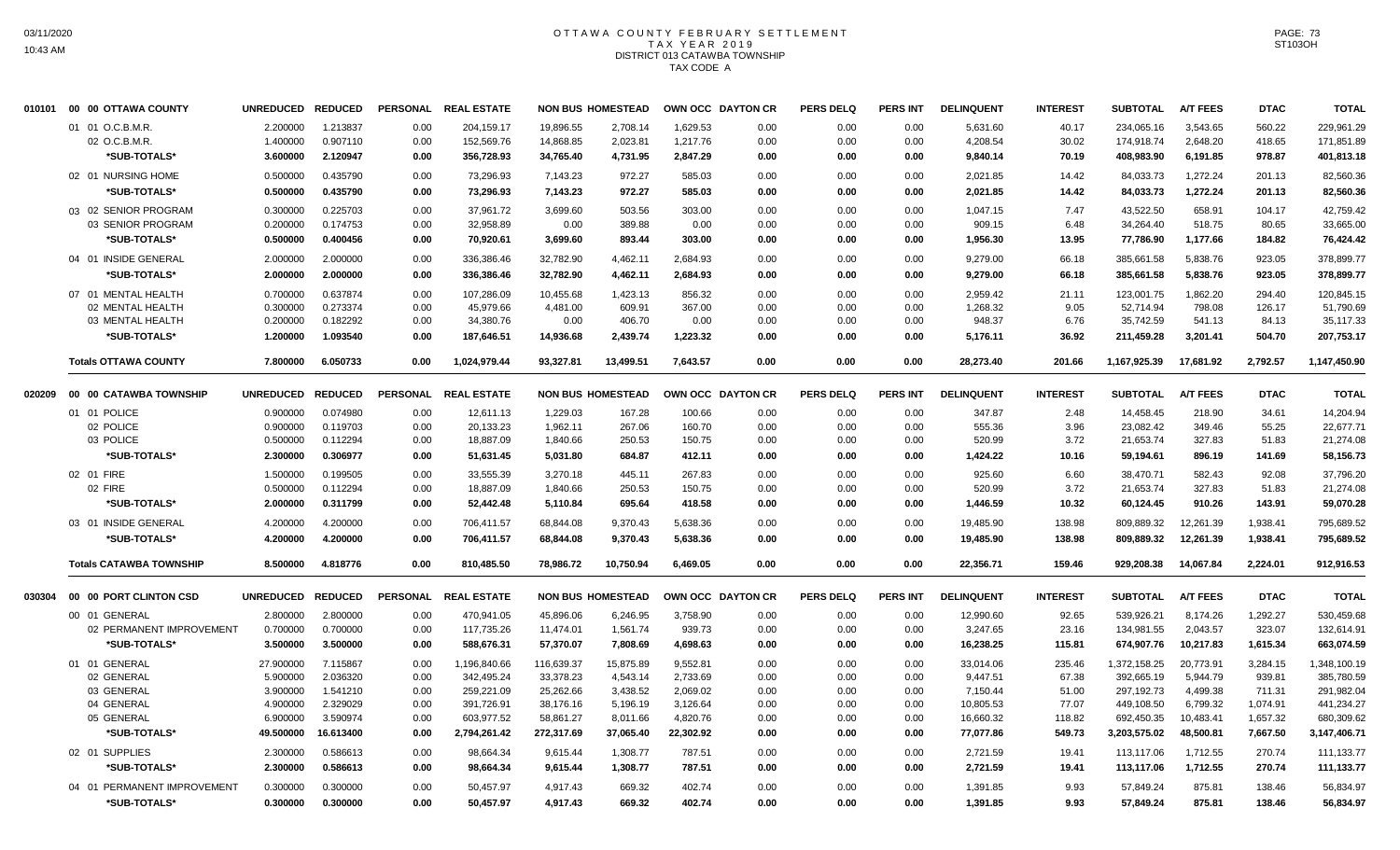# OTTAWA COUNTY FEBRUARY SETTLEMENT TAX YEAR 2019 DISTRICT 013 CATAWBA TOWNSHIP TAX CODE A

| 030304 | 00 00 PORT CLINTON CSD             | <b>UNREDUCED</b>     | <b>REDUCED</b>       | <b>PERSONAL</b> | <b>REAL ESTATE</b>       |                        | <b>NON BUS HOMESTEAD</b> | <b>OWN OCC DAYTON CR</b> |              | <b>PERS DELQ</b> | <b>PERS INT</b> | <b>DELINQUENT</b>      | <b>INTEREST</b>  | <b>SUBTOTAL</b>          | <b>A/T FEES</b>        | <b>DTAC</b>          | <b>TOTAL</b>             |
|--------|------------------------------------|----------------------|----------------------|-----------------|--------------------------|------------------------|--------------------------|--------------------------|--------------|------------------|-----------------|------------------------|------------------|--------------------------|------------------------|----------------------|--------------------------|
|        | 07 01 EMERGENCY<br>*SUB-TOTALS*    | 2.680000<br>2.680000 | 2.680000<br>2.680000 | 0.00<br>0.00    | 450,757.86<br>450,757.86 | 43.929.08<br>43,929.08 | 5,979.23<br>5,979.23     | 3.597.81<br>3,597.81     | 0.00<br>0.00 | 0.00<br>0.00     | 0.00<br>0.00    | 12,433.86<br>12,433.86 | 88.68<br>88.68   | 516,786.52<br>516,786.52 | 7,823.94<br>7,823.94   | 1,236.89<br>1,236.89 | 507,725.69<br>507,725.69 |
|        | 09 01 BOND<br>*SUB-TOTALS*         | 3.600000<br>3.600000 | 3.600000<br>3.600000 | 0.00<br>0.00    | 605,495.63<br>605,495.63 | 59.009.21<br>59,009.21 | 8,031.80<br>8,031.80     | 4.832.88<br>4.832.88     | 0.00<br>0.00 | 0.00<br>0.00     | 0.00<br>0.00    | 16.702.20<br>16,702.20 | 119.12<br>119.12 | 694.190.84<br>694,190.84 | 10.509.76<br>10,509.76 | 1.661.49<br>1,661.49 | 682,019.59<br>682,019.59 |
|        | <b>Totals PORT CLINTON CSD</b>     | 61.880000            | 27.280013            | 0.00            | 4,588,313.53             | 447,158.92             | 60,863.21                | 36.622.49                | 0.00         | 0.00             | 0.00            | 126,565.61             | 902.68           | 5.260.426.44             | 79.640.70              | 12,590.42            | 5,168,195.32             |
| 050502 | 00 00 VANGUARD JVS                 | <b>UNREDUCED</b>     | <b>REDUCED</b>       | <b>PERSONAL</b> | <b>REAL ESTATE</b>       |                        | <b>NON BUS HOMESTEAD</b> | OWN OCC DAYTON CR        |              | <b>PERS DELQ</b> | <b>PERS INT</b> | <b>DELINQUENT</b>      | <b>INTEREST</b>  | <b>SUBTOTAL</b>          | <b>A/T FEES</b>        | <b>DTAC</b>          | <b>TOTAL</b>             |
|        | 01 01 GENERAL                      | 1.600000             | 1.600000             | 0.00            | 269.109.17               | 26.226.31              | 3,569.68                 | 2.147.94                 | 0.00         | 0.00             | 0.00            | 7,423.19               | 52.92            | 308,529.21               | 4,671.01               | 738.44               | 303,119.76               |
|        | *SUB-TOTALS*                       | 1.600000             | 1.600000             | 0.00            | 269,109.17               | 26,226.31              | 3,569.68                 | 2,147.94                 | 0.00         | 0.00             | 0.00            | 7,423.19               | 52.92            | 308,529.21               | 4,671.01               | 738.44               | 303,119.76               |
|        | <b>Totals VANGUARD JVS</b>         | 1.600000             | 1.600000             | 0.00            | 269,109.17               | 26,226.31              | 3,569.68                 | 2,147.94                 | 0.00         | 0.00             | 0.00            | 7,423.19               | 52.92            | 308,529.21               | 4,671.01               | 738.44               | 303,119.76               |
| 060605 | 00 00 IDA RUPP LIBRARY TAX         | <b>UNREDUCED</b>     | <b>REDUCED</b>       | <b>PERSONAL</b> | <b>REAL ESTATE</b>       |                        | <b>NON BUS HOMESTEAD</b> | OWN OCC DAYTON CR        |              | <b>PERS DELQ</b> | <b>PERS INT</b> | <b>DELINQUENT</b>      | <b>INTEREST</b>  | <b>SUBTOTAL</b>          | <b>A/T FEES</b>        | <b>DTAC</b>          | <b>TOTAL</b>             |
|        | 01 05 IDA RUPP LIBRARY TAX         | 0.800000             | 0.796254             | 0.00            | 150,175.65               | 0.00                   | 1.776.49                 | 0.00                     | 0.00         | 0.00             | 0.00            | 4,142.50               | 29.54            | 156,124.18               | 2,363.66               | 367.49               | 153,393.03               |
|        | *SUB-TOTALS*                       | 0.800000             | 0.796254             | 0.00            | 150,175.65               | 0.00                   | 1,776.49                 | 0.00                     | 0.00         | 0.00             | 0.00            | 4,142.50               | 29.54            | 156,124.18               | 2,363.66               | 367.49               | 153,393.03               |
|        | <b>Totals IDA RUPP LIBRARY TAX</b> | 0.800000             | 0.796254             | 0.00            | 150,175.65               | 0.00                   | 1,776.49                 | 0.00                     | 0.00         | 0.00             | 0.00            | 4,142.50               | 29.54            | 156,124.18               | 2,363.66               | 367.49               | 153,393.03               |
|        | <b>CATAWBA TOWNSHIP</b>            |                      |                      |                 |                          |                        |                          |                          |              |                  |                 |                        |                  |                          |                        |                      |                          |
|        | TAX CODE A TOTALS                  | 80.580000            | 40.545776            | 0.00            | 6,843,063.29             | 645,699.76             | 90,459.83                | 52,883.05                | 0.00         | 0.00             | 0.00            | 188,761.41             | 1,346.26         | 7,822,213.60             | 118,425.13             | 18,712.93            | 7,685,075.54             |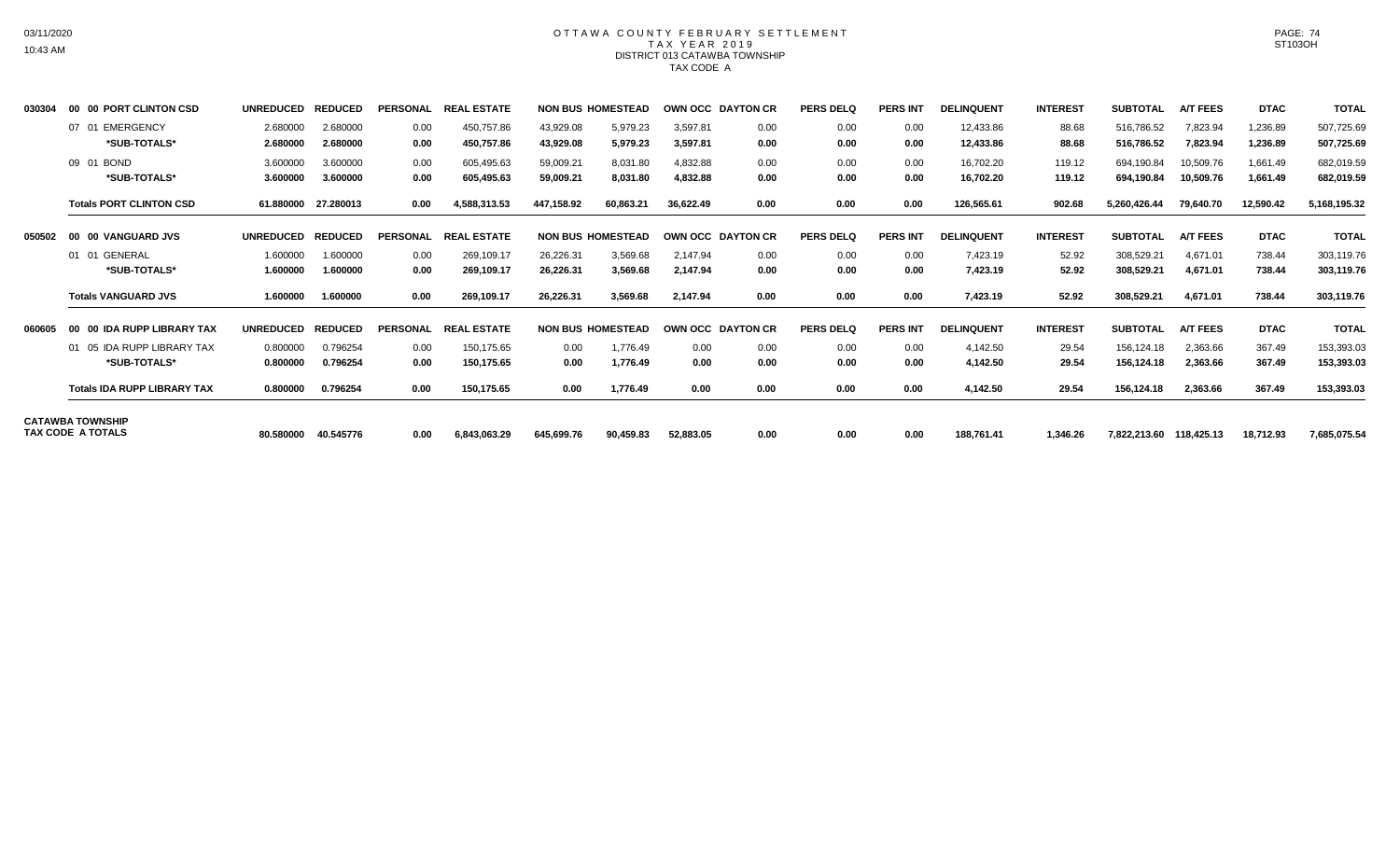## OTTAWA COUNTY FEBRUARY SETTLEMENT T A X Y E A R 2 0 1 9 DISTRICT 013 CATAWBA TOWNSHIP TAX CODE B

|        | 010101 00 00 OTTAWA COUNTY     | <b>UNREDUCED</b> | <b>REDUCED</b> |            | PERSONAL REAL ESTATE | <b>NON BUS HOMESTEAD</b> |        |       | OWN OCC DAYTON CR | <b>PERS DELQ</b> | <b>PERS INT</b> | <b>DELINQUENT</b> | <b>INTEREST</b> | <b>SUBTOTAL</b> | <b>A/T FEES</b> | <b>DTAC</b> | <b>TOTAL</b> |
|--------|--------------------------------|------------------|----------------|------------|----------------------|--------------------------|--------|-------|-------------------|------------------|-----------------|-------------------|-----------------|-----------------|-----------------|-------------|--------------|
|        | 01 01 O.C.B.M.R.               | 2.200000         | 1.897775       | 8,723.99   | 24,244.93            | 0.00                     | 16.20  | 1.66  | 0.00              | 0.00             | 0.00            | 487.66            | 0.00            | 33,474.44       | 506.79          | 60.96       | 32,906.69    |
|        | 02 O.C.B.M.R.                  | 1.400000         | 1.257568       | 5,551.63   | 16,066.00            | 0.00                     | 10.74  | 1.10  | 0.00              | 0.00             | 0.00            | 323.15            | 0.00            | 21,952.62       | 332.35          | 40.40       | 21,579.87    |
|        | *SUB-TOTALS*                   | 3.600000         | 3.155343       | 14,275.62  | 40,310.93            | 0.00                     | 26.94  | 2.76  | 0.00              | 0.00             | 0.00            | 810.81            | 0.00            | 55,427.06       | 839.14          | 101.36      | 54,486.56    |
|        | 02 01 NURSING HOME             | 0.500000         | 0.488991       | 1,982.73   | 6,247.08             | 0.00                     | 4.17   | 0.43  | 0.00              | 0.00             | 0.00            | 125.65            | 0.00            | 8,360.06        | 126.57          | 15.71       | 8,217.78     |
|        | *SUB-TOTALS*                   | 0.500000         | 0.488991       | 1,982.73   | 6,247.08             | 0.00                     | 4.17   | 0.43  | 0.00              | 0.00             | 0.00            | 125.65            | 0.00            | 8,360.06        | 126.57          | 15.71       | 8,217.78     |
|        | 03 02 SENIOR PROGRAM           | 0.300000         | 0.288129       | 1,189.64   | 3,680.98             | 0.00                     | 2.46   | 0.25  | 0.00              | 0.00             | 0.00            | 74.04             | 0.00            | 4,947.37        | 74.90           | 9.26        | 4,863.21     |
|        | 03 SENIOR PROGRAM              | 0.200000         | 0.196080       | 793.09     | 2,505.01             | 0.00                     | 1.67   | 0.00  | 0.00              | 0.00             | 0.00            | 50.39             | 0.00            | 3,350.16        | 50.72           | 6.30        | 3,293.14     |
|        | *SUB-TOTALS*                   | 0.500000         | 0.484209       | 1,982.73   | 6,185.99             | 0.00                     | 4.13   | 0.25  | 0.00              | 0.00             | 0.00            | 124.43            | 0.00            | 8,297.53        | 125.62          | 15.56       | 8,156.35     |
|        | 04 01 INSIDE GENERAL           | 2.000000         | 2.000000       | 7,930.90   | 25,550.90            | 0.00                     | 17.08  | 1.74  | 0.00              | 0.00             | 0.00            | 513.93            | 0.00            | 34,014.55       | 514.97          | 64.25       | 33,435.33    |
|        | *SUB-TOTALS*                   | 2.000000         | 2.000000       | 7,930.90   | 25,550.90            | 0.00                     | 17.08  | 1.74  | 0.00              | 0.00             | 0.00            | 513.93            | 0.00            | 34,014.55       | 514.97          | 64.25       | 33,435.33    |
|        | 07 01 MENTAL HEALTH            | 0.700000         | 0.685003       | 2,775.82   | 8,751.22             | 0.00                     | 5.85   | 0.60  | 0.00              | 0.00             | 0.00            | 176.02            | 0.00            | 11,709.51       | 177.28          | 22.01       | 11,510.22    |
|        | 02 MENTAL HEALTH               | 0.300000         | 0.293573       | 1,189.64   | 3,750.53             | 0.00                     | 2.51   | 0.26  | 0.00              | 0.00             | 0.00            | 75.44             | 0.00            | 5,018.38        | 75.98           | 9.43        | 4,932.97     |
|        | 03 MENTAL HEALTH               | 0.200000         | 0.195715       | 793.09     | 2,500.35             | 0.00                     | 1.67   | 0.00  | 0.00              | 0.00             | 0.00            | 50.29             | 0.00            | 3,345.40        | 50.65           | 6.29        | 3,288.46     |
|        | *SUB-TOTALS*                   | 1.200000         | 1.174291       | 4,758.55   | 15,002.10            | 0.00                     | 10.03  | 0.86  | 0.00              | 0.00             | 0.00            | 301.75            | 0.00            | 20,073.29       | 303.91          | 37.73       | 19,731.65    |
|        | <b>Totals OTTAWA COUNTY</b>    | 7.800000         | 7.302834       | 30,930.53  | 93,297.00            | 0.00                     | 62.35  | 6.04  | 0.00              | 0.00             | 0.00            | 1,876.57          | 0.00            | 126,172.49      | 1,910.21        | 234.61      | 124,027.67   |
| 020209 | 00 00 CATAWBA TOWNSHIP         | <b>UNREDUCED</b> | <b>REDUCED</b> |            | PERSONAL REAL ESTATE | <b>NON BUS HOMESTEAD</b> |        |       | OWN OCC DAYTON CR | <b>PERS DELQ</b> | <b>PERS INT</b> | <b>DELINQUENT</b> | <b>INTEREST</b> | <b>SUBTOTAL</b> | <b>A/T FEES</b> | <b>DTAC</b> | <b>TOTAL</b> |
|        | 01 01 POLICE                   | 0.900000         | 0.068313       | 3,568.91   | 872.73               | 0.00                     | 0.58   | 0.06  | 0.00              | 0.00             | 0.00            | 17.55             | 0.00            | 4,459.83        | 67.52           | 2.19        | 4,390.12     |
|        | 02 POLICE                      | 0.900000         | 0.141219       | 3,568.91   | 1,804.14             | 0.00                     | 1.21   | 0.12  | 0.00              | 0.00             | 0.00            | 36.29             | 0.00            | 5,410.67        | 81.92           | 4.54        | 5,324.21     |
|        | 03 POLICE                      | 0.500000         | 0.123603       | 1,982.73   | 1,579.08             | 0.00                     | 1.06   | 0.11  | 0.00              | 0.00             | 0.00            | 31.76             | 0.00            | 3,594.74        | 54.42           | 3.97        | 3,536.35     |
|        | *SUB-TOTALS*                   | 2.300000         | 0.333135       | 9,120.55   | 4,255.95             | 0.00                     | 2.85   | 0.29  | 0.00              | 0.00             | 0.00            | 85.60             | 0.00            | 13,465.24       | 203.86          | 10.70       | 13,250.68    |
|        | 02 01 FIRE                     | 1.500000         | 0.235365       | 5,948.18   | 3,006.89             | 0.00                     | 2.01   | 0.21  | 0.00              | 0.00             | 0.00            | 60.48             | 0.00            | 9,017.77        | 136.53          | 7.56        | 8,873.68     |
|        | 02 FIRE                        | 0.500000         | 0.123603       | 1,982.73   | 1,579.08             | 0.00                     | 1.06   | 0.11  | 0.00              | 0.00             | 0.00            | 31.76             | 0.00            | 3,594.74        | 54.42           | 3.97        | 3,536.35     |
|        | *SUB-TOTALS*                   | 2.000000         | 0.358968       | 7,930.91   | 4,585.97             | 0.00                     | 3.07   | 0.32  | 0.00              | 0.00             | 0.00            | 92.24             | 0.00            | 12,612.51       | 190.95          | 11.53       | 12,410.03    |
|        | 03 01 INSIDE GENERAL           | 4.200000         | 4.200000       | 16,654.89  | 53,656.90            | 0.00                     | 35.86  | 3.66  | 0.00              | 0.00             | 0.00            | 1,079.25          | 0.00            | 71,430.56       | 1,081.43        | 134.92      | 70,214.21    |
|        | *SUB-TOTALS*                   | 4.200000         | 4.200000       | 16,654.89  | 53,656.90            | 0.00                     | 35.86  | 3.66  | 0.00              | 0.00             | 0.00            | 1,079.25          | 0.00            | 71,430.56       | 1,081.43        | 134.92      | 70,214.21    |
|        | <b>Totals CATAWBA TOWNSHIP</b> | 8.500000         | 4.892103       | 33,706.35  | 62,498.82            | 0.00                     | 41.78  | 4.27  | 0.00              | 0.00             | 0.00            | 1,257.09          | 0.00            | 97,508.31       | 1,476.24        | 157.15      | 95,874.92    |
| 030304 | 00 00 PORT CLINTON CSD         | <b>UNREDUCED</b> | <b>REDUCED</b> |            | PERSONAL REAL ESTATE | <b>NON BUS HOMESTEAD</b> |        |       | OWN OCC DAYTON CR | <b>PERS DELQ</b> | <b>PERS INT</b> | <b>DELINQUENT</b> | <b>INTEREST</b> | <b>SUBTOTAL</b> | <b>A/T FEES</b> | <b>DTAC</b> | <b>TOTAL</b> |
|        | 00 01 GENERAL                  | 2.800000         | 2.800000       | 11,103.26  | 35.771.26            | 0.00                     | 23.91  | 2.44  | 0.00              | 0.00             | 0.00            | 719.50            | 0.00            | 47,620.37       | 720.95          | 89.95       | 46,809.47    |
|        | 02 PERMANENT IMPROVEMENT       | 0.700000         | 0.700000       | 2,775.82   | 8,942.82             | 0.00                     | 5.98   | 0.61  | 0.00              | 0.00             | 0.00            | 179.88            | 0.00            | 11,905.11       | 180.24          | 22.49       | 11,702.38    |
|        | *SUB-TOTALS*                   | 3.500000         | 3.500000       | 13,879.08  | 44,714.08            | 0.00                     | 29.89  | 3.05  | 0.00              | 0.00             | 0.00            | 899.38            | 0.00            | 59,525.48       | 901.19          | 112.44      | 58,511.85    |
|        | 01 01 GENERAL                  | 27.900000        | 6.289999       | 110,636.08 | 80,357.58            | 0.00                     | 53.70  | 5.49  | 0.00              | 0.00             | 0.00            | 1,616.31          | 0.00            | 192,669.16      | 2,916.93        | 202.06      | 189,550.17   |
|        | 02 GENERAL                     | 5.900000         | 2.590613       | 23,396.16  | 33,096.25            | 0.00                     | 22.12  | 2.26  | 0.00              | 0.00             | 0.00            | 665.70            | 0.00            | 57,182.49       | 865.72          | 83.22       | 56,233.55    |
|        | 03 GENERAL                     | 3.900000         | 1.941576       | 15,465.26  | 24,804.51            | 0.00                     | 16.58  | 1.69  | 0.00              | 0.00             | 0.00            | 498.92            | 0.00            | 40,786.96       | 617.50          | 62.37       | 40,107.09    |
|        | 04 GENERAL                     | 4.900000         | 3.323415       | 19,430.71  | 42,458.13            | 0.00                     | 28.37  | 2.90  | 0.00              | 0.00             | 0.00            | 854.00            | 0.00            | 62,774.11       | 950.37          | 106.76      | 61,716.98    |
|        | 05 GENERAL                     | 6.900000         | 4.981586       | 27,361.61  | 63,642.01            | 0.00                     | 42.53  | 4.35  | 0.00              | 0.00             | 0.00            | 1,280.09          | 0.00            | 92,330.59       | 1,397.85        | 160.03      | 90,772.71    |
|        | *SUB-TOTALS*                   | 49.500000        | 19.127189      | 196,289.82 | 244,358.48           | 0.00                     | 163.30 | 16.69 | 0.00              | 0.00             | 0.00            | 4,915.02          | 0.00            | 445,743.31      | 6,748.37        | 614.44      | 438,380.50   |
|        | 02 01 SUPPLIES                 | 2.300000         | 0.518530       | 9,120.54   | 6,624.45             | 0.00                     | 4.43   | 0.45  | 0.00              | 0.00             | 0.00            | 133.24            | 0.00            | 15,883.11       | 240.46          | 16.66       | 15,625.99    |
|        | *SUB-TOTALS*                   | 2.300000         | 0.518530       | 9,120.54   | 6,624.45             | 0.00                     | 4.43   | 0.45  | 0.00              | 0.00             | 0.00            | 133.24            | 0.00            | 15,883.11       | 240.46          | 16.66       | 15,625.99    |
|        | 04 01 PERMANENT IMPROVEMENT    | 0.300000         | 0.300000       | 1,189.64   | 3,832.64             | 0.00                     | 2.56   | 0.26  | 0.00              | 0.00             | 0.00            | 77.09             | 0.00            | 5,102.19        | 77.25           | 9.64        | 5,015.30     |
|        | *SUB-TOTALS*                   | 0.300000         | 0.300000       | 1,189.64   | 3,832.64             | 0.00                     | 2.56   | 0.26  | 0.00              | 0.00             | 0.00            | 77.09             | 0.00            | 5,102.19        | 77.25           | 9.64        | 5,015.30     |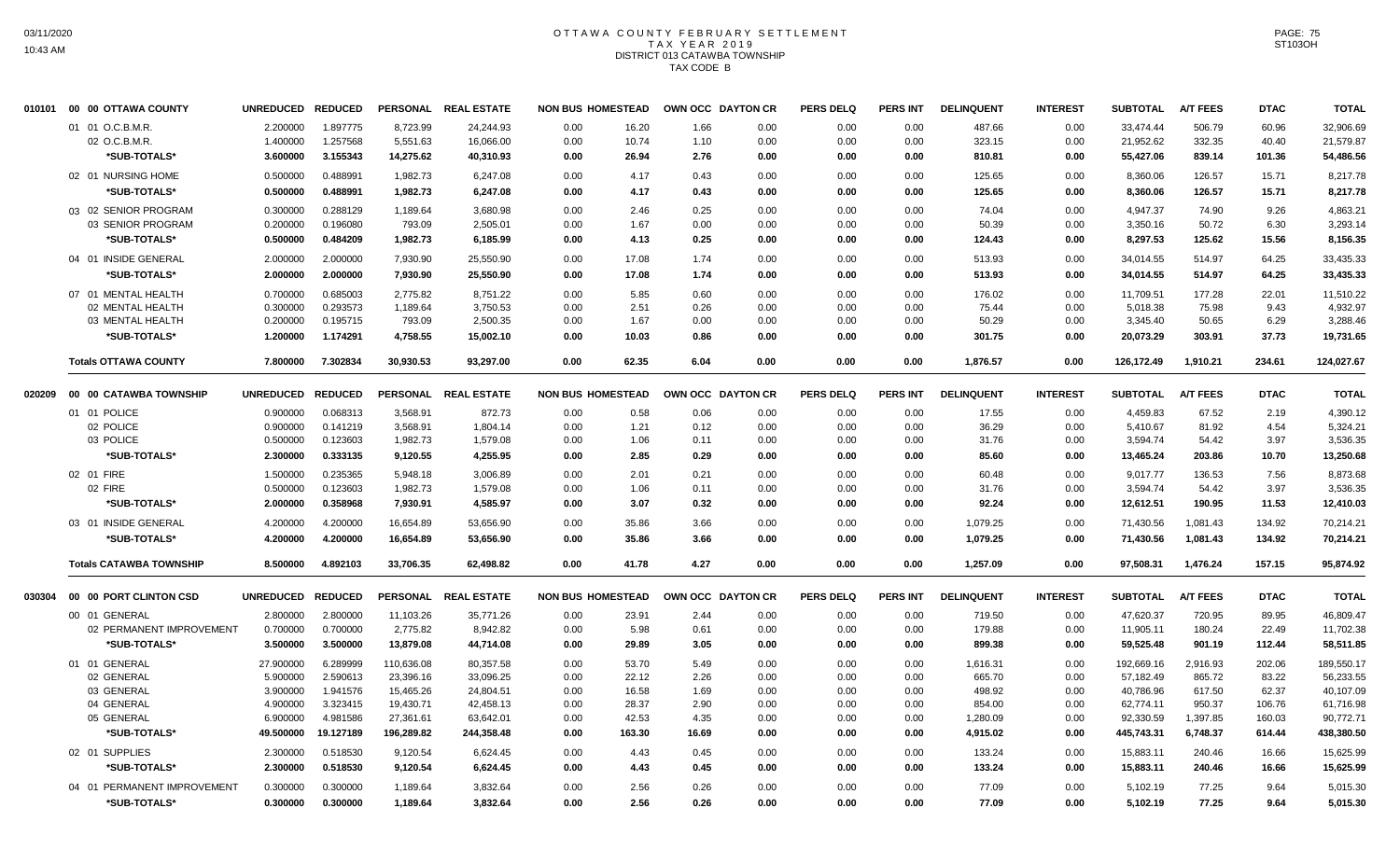# OTTAWA COUNTY FEBRUARY SETTLEMENT TAX YEAR 2019 DISTRICT 013 CATAWBA TOWNSHIP TAX CODE B

| 030304 | 00 00 PORT CLINTON CSD                              | <b>UNREDUCED</b>     | <b>REDUCED</b>       | <b>PERSONAL</b>        | <b>REAL ESTATE</b>     | <b>NON BUS HOMESTEAD</b> |                | OWN OCC DAYTON CR |              | <b>PERS DELQ</b> | <b>PERS INT</b> | <b>DELINQUENT</b> | <b>INTEREST</b> | <b>SUBTOTAL</b>        | <b>A/T FEES</b>  | <b>DTAC</b>      | <b>TOTAL</b>           |
|--------|-----------------------------------------------------|----------------------|----------------------|------------------------|------------------------|--------------------------|----------------|-------------------|--------------|------------------|-----------------|-------------------|-----------------|------------------------|------------------|------------------|------------------------|
|        | 07 01 EMERGENCY<br>*SUB-TOTALS*                     | 2.680000<br>2.680000 | 2.680000<br>2.680000 | 10,627.41<br>10,627.41 | 34,238.21<br>34.238.21 | 0.00<br>0.00             | 22.88<br>22.88 | 2.34<br>2.34      | 0.00<br>0.00 | 0.00<br>0.00     | 0.00<br>0.00    | 688.67<br>688.67  | 0.00<br>0.00    | 45,579.51<br>45,579.51 | 690.06<br>690.06 | 86.09<br>86.09   | 44,803.36<br>44,803.36 |
|        | 09 01 BOND<br>*SUB-TOTALS*                          | 3.600000<br>3.600000 | 3.600000<br>3.600000 | 14,275.62<br>14,275.62 | 45,991.63<br>45,991.63 | 0.00<br>0.00             | 30.74<br>30.74 | 3.14<br>3.14      | 0.00<br>0.00 | 0.00<br>0.00     | 0.00<br>0.00    | 925.07<br>925.07  | 0.00<br>0.00    | 61,226.20<br>61,226.20 | 926.94<br>926.94 | 115.64<br>115.64 | 60,183.62<br>60,183.62 |
|        | <b>Totals PORT CLINTON CSD</b>                      | 61.880000            | 29.725719            | 245,382.11             | 379.759.49             | 0.00                     | 253.80         | 25.93             | 0.00         | 0.00             | 0.00            | 7,638.47          | 0.00            | 633,059.80             | 9,584.27         | 954.91           | 622,520.62             |
| 050502 | <b>00 VANGUARD JVS</b><br>00                        | <b>UNREDUCED</b>     | <b>REDUCED</b>       | <b>PERSONAL</b>        | <b>REAL ESTATE</b>     | <b>NON BUS HOMESTEAD</b> |                | OWN OCC DAYTON CR |              | <b>PERS DELQ</b> | <b>PERS INT</b> | <b>DELINQUENT</b> | <b>INTEREST</b> | <b>SUBTOTAL</b>        | <b>A/T FEES</b>  | <b>DTAC</b>      | <b>TOTAL</b>           |
|        | 01 01 GENERAL                                       | 1.600000             | 1.600000             | 6.344.69               | 20.440.72              | 0.00                     | 13.64          | 1.38              | 0.00         | 0.00             | 0.00            | 411.14            | 0.00            | 27,211.57              | 411.97           | 51.40            | 26,748.20              |
|        | *SUB-TOTALS*                                        | 1.600000             | 1.600000             | 6,344.69               | 20,440.72              | 0.00                     | 13.64          | 1.38              | 0.00         | 0.00             | 0.00            | 411.14            | 0.00            | 27,211.57              | 411.97           | 51.40            | 26,748.20              |
|        | <b>Totals VANGUARD JVS</b>                          | 1.600000             | 1.600000             | 6,344.69               | 20,440.72              | 0.00                     | 13.64          | 1.38              | 0.00         | 0.00             | 0.00            | 411.14            | 0.00            | 27,211.57              | 411.97           | 51.40            | 26,748.20              |
| 060605 | 00 IDA RUPP LIBRARY TAX<br>00                       | <b>UNREDUCED</b>     | <b>REDUCED</b>       | <b>PERSONAL</b>        | <b>REAL ESTATE</b>     | <b>NON BUS HOMESTEAD</b> |                | OWN OCC DAYTON CR |              | <b>PERS DELQ</b> | <b>PERS INT</b> | <b>DELINQUENT</b> | <b>INTEREST</b> | <b>SUBTOTAL</b>        | <b>A/T FEES</b>  | <b>DTAC</b>      | <b>TOTAL</b>           |
|        | 01 05 IDA RUPP LIBRARY TAX                          | 0.800000             | 0.797076             | 3,172.36               | 10,183.01              | 0.00                     | 6.81           | 0.00              | 0.00         | 0.00             | 0.00            | 204.82            | 0.00            | 13,567.00              | 205.40           | 25.60            | 13,336.00              |
|        | *SUB-TOTALS*                                        | 0.800000             | 0.797076             | 3,172.36               | 10,183.01              | 0.00                     | 6.81           | 0.00              | 0.00         | 0.00             | 0.00            | 204.82            | 0.00            | 13,567.00              | 205.40           | 25.60            | 13,336.00              |
|        | <b>Totals IDA RUPP LIBRARY TAX</b>                  | 0.800000             | 0.797076             | 3,172.36               | 10,183.01              | 0.00                     | 6.81           | 0.00              | 0.00         | 0.00             | 0.00            | 204.82            | 0.00            | 13,567.00              | 205.40           | 25.60            | 13,336.00              |
|        | <b>CATAWBA TOWNSHIP</b><br><b>TAX CODE B TOTALS</b> | 80.580000            | 44.317732            | 319,536.04             | 566,179.04             | 0.00                     | 378.38         | 37.62             | 0.00         | 0.00             | 0.00            | 11,388.09         | 0.00            | 897,519.17             | 13,588.09        | 1,423.67         | 882,507.41             |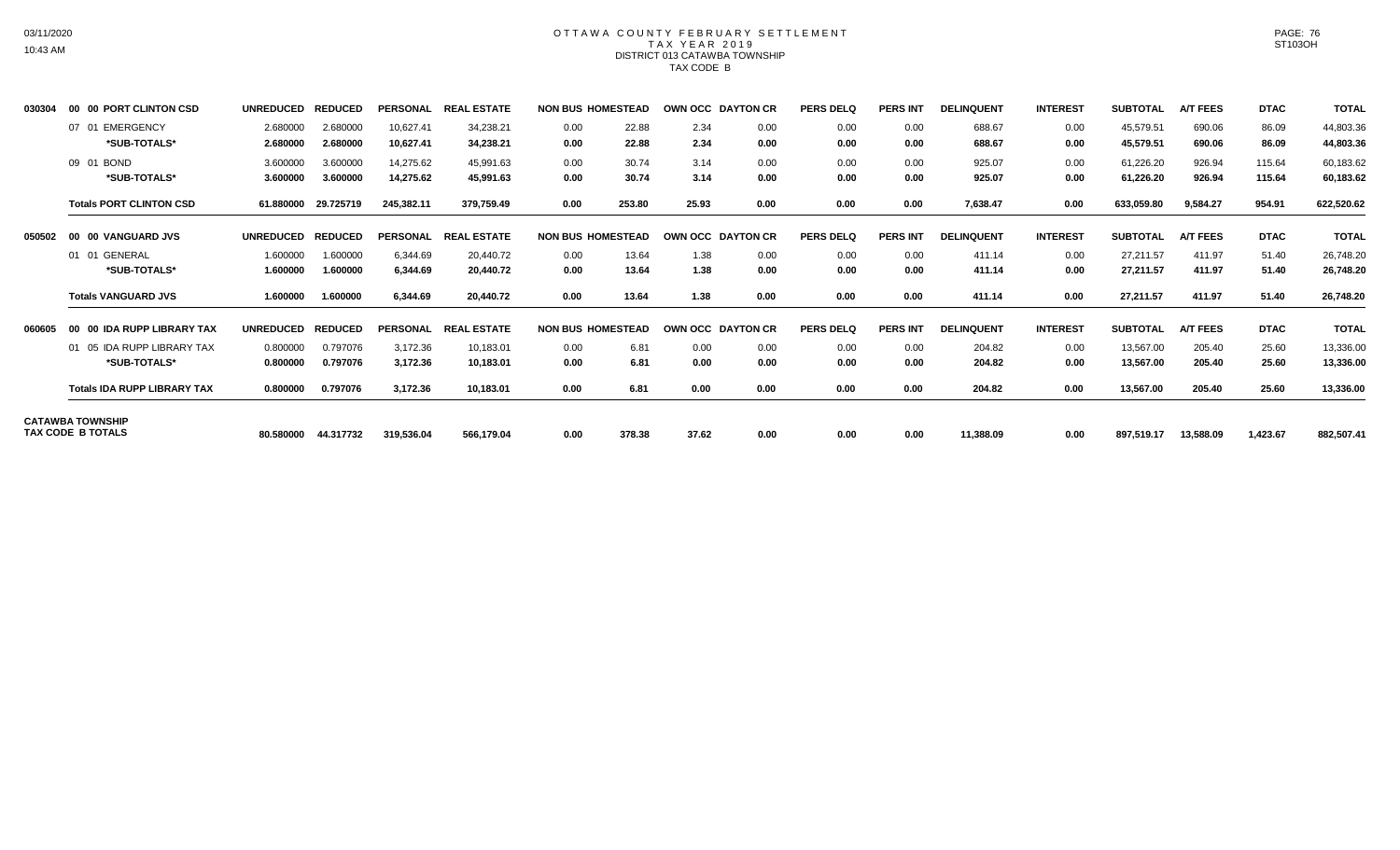#### OTTAWA COUNTY FEBRUARY SETTLEMENT T A X Y E A R 2 0 1 9 DISTRICT 013 CATAWBA TOWNSHIP DISTRICT

|        | 010101 00 00 OTTAWA COUNTY     | UNREDUCED REDUCED | <b>PERSONAL</b> | <b>REAL ESTATE</b> |            | <b>NON BUS HOMESTEAD</b> |           | OWN OCC DAYTON CR | <b>PERS DELQ</b> | <b>PERS INT</b> | <b>DELINQUENT</b> | <b>INTEREST</b> | <b>SUBTOTAL</b> | <b>A/T FEES</b> | <b>DTAC</b> | <b>TOTAL</b> |
|--------|--------------------------------|-------------------|-----------------|--------------------|------------|--------------------------|-----------|-------------------|------------------|-----------------|-------------------|-----------------|-----------------|-----------------|-------------|--------------|
|        | 01 01 O.C.B.M.R.               |                   | 8,723.99        | 228,404.10         | 19,896.55  | 2,724.34                 | 1,631.19  | 0.00              | 0.00             | 0.00            | 6,119.26          | 40.17           | 267,539.60      | 4,050.44        | 621.18      | 262,867.98   |
|        | 02 O.C.B.M.R.                  |                   | 5,551.63        | 168,635.76         | 14,868.85  | 2,034.55                 | 1,218.86  | 0.00              | 0.00             | 0.00            | 4,531.69          | 30.02           | 196,871.36      | 2,980.55        | 459.05      | 193,431.76   |
|        | *SUB-TOTALS*                   |                   | 14,275.62       | 397,039.86         | 34,765.40  | 4,758.89                 | 2,850.05  | 0.00              | 0.00             | 0.00            | 10,650.95         | 70.19           | 464,410.96      | 7,030.99        | 1,080.23    | 456,299.74   |
|        | 02 01 NURSING HOME             |                   | 1,982.73        | 79,544.01          | 7,143.23   | 976.44                   | 585.46    | 0.00              | 0.00             | 0.00            | 2,147.50          | 14.42           | 92,393.79       | 1,398.81        | 216.84      | 90,778.14    |
|        | *SUB-TOTALS*                   |                   | 1.982.73        | 79.544.01          | 7,143.23   | 976.44                   | 585.46    | 0.00              | 0.00             | 0.00            | 2,147.50          | 14.42           | 92,393.79       | 1.398.81        | 216.84      | 90,778.14    |
|        | 03 02 SENIOR PROGRAM           |                   | 1,189.64        | 41.642.70          | 3.699.60   | 506.02                   | 303.25    | 0.00              | 0.00             | 0.00            | 1,121.19          | 7.47            | 48,469.87       | 733.81          | 113.43      | 47,622.63    |
|        | 03 SENIOR PROGRAM              |                   | 793.09          | 35,463.90          | 0.00       | 391.55                   | 0.00      | 0.00              | 0.00             | 0.00            | 959.54            | 6.48            | 37,614.56       | 569.47          | 86.95       | 36,958.14    |
|        | *SUB-TOTALS*                   |                   | 1.982.73        | 77,106.60          | 3,699.60   | 897.57                   | 303.25    | 0.00              | 0.00             | 0.00            | 2,080.73          | 13.95           | 86,084.43       | 1,303.28        | 200.38      | 84,580.77    |
|        | 04 01 INSIDE GENERAL           |                   | 7,930.90        | 361,937.36         | 32,782.90  | 4,479.19                 | 2,686.67  | 0.00              | 0.00             | 0.00            | 9,792.93          | 66.18           | 419,676.13      | 6,353.73        | 987.30      | 412,335.10   |
|        | *SUB-TOTALS*                   |                   | 7,930.90        | 361,937.36         | 32,782.90  | 4,479.19                 | 2,686.67  | 0.00              | 0.00             | 0.00            | 9,792.93          | 66.18           | 419,676.13      | 6,353.73        | 987.30      | 412,335.10   |
|        | 07 01 MENTAL HEALTH            |                   | 2,775.82        | 116,037.31         | 10,455.68  | 1,428.98                 | 856.92    | 0.00              | 0.00             | 0.00            | 3,135.44          | 21.11           | 134,711.26      | 2,039.48        | 316.41      | 132,355.37   |
|        | 02 MENTAL HEALTH               |                   | 1,189.64        | 49,730.19          | 4,481.00   | 612.42                   | 367.26    | 0.00              | 0.00             | 0.00            | 1,343.76          | 9.05            | 57,733.32       | 874.06          | 135.60      | 56,723.66    |
|        | 03 MENTAL HEALTH               |                   | 793.09          | 36,881.11          | 0.00       | 408.37                   | 0.00      | 0.00              | 0.00             | 0.00            | 998.66            | 6.76            | 39,087.99       | 591.78          | 90.42       | 38,405.79    |
|        | *SUB-TOTALS*                   |                   | 4,758.55        | 202,648.61         | 14,936.68  | 2,449.77                 | 1,224.18  | 0.00              | 0.00             | 0.00            | 5,477.86          | 36.92           | 231,532.57      | 3,505.32        | 542.43      | 227,484.82   |
|        | <b>Totals OTTAWA COUNTY</b>    |                   | 30,930.53       | 1,118,276.44       | 93,327.81  | 13.561.86                | 7.649.61  | 0.00              | 0.00             | 0.00            | 30,149.97         | 201.66          | 1.294.097.88    | 19,592.13       | 3,027.18    | 1,271,478.57 |
| 020209 | 00 00 CATAWBA TOWNSHIP         | UNREDUCED REDUCED | <b>PERSONAL</b> | <b>REAL ESTATE</b> |            | <b>NON BUS HOMESTEAD</b> |           | OWN OCC DAYTON CR | <b>PERS DELQ</b> | <b>PERS INT</b> | <b>DELINQUENT</b> | <b>INTEREST</b> | <b>SUBTOTAL</b> | <b>A/T FEES</b> | <b>DTAC</b> | <b>TOTAL</b> |
|        | 01 01 POLICE                   |                   | 3,568.91        | 13,483.86          | 1,229.03   | 167.86                   | 100.72    | 0.00              | 0.00             | 0.00            | 365.42            | 2.48            | 18,918.28       | 286.42          | 36.80       | 18,595.06    |
|        | 02 POLICE                      |                   | 3,568.91        | 21,937.37          | 1,962.11   | 268.27                   | 160.82    | 0.00              | 0.00             | 0.00            | 591.65            | 3.96            | 28,493.09       | 431.38          | 59.79       | 28,001.92    |
|        | 03 POLICE                      |                   | 1,982.73        | 20,466.17          | 1,840.66   | 251.59                   | 150.86    | 0.00              | 0.00             | 0.00            | 552.75            | 3.72            | 25,248.48       | 382.25          | 55.80       | 24,810.43    |
|        | *SUB-TOTALS*                   |                   | 9,120.55        | 55,887.40          | 5,031.80   | 687.72                   | 412.40    | 0.00              | 0.00             | 0.00            | 1,509.82          | 10.16           | 72,659.85       | 1,100.05        | 152.39      | 71,407.41    |
|        | 02 01 FIRE                     |                   | 5,948.18        | 36,562.28          | 3,270.18   | 447.12                   | 268.04    | 0.00              | 0.00             | 0.00            | 986.08            | 6.60            | 47,488.48       | 718.96          | 99.64       | 46,669.88    |
|        | 02 FIRE                        |                   | 1,982.73        | 20,466.17          | 1,840.66   | 251.59                   | 150.86    | 0.00              | 0.00             | 0.00            | 552.75            | 3.72            | 25,248.48       | 382.25          | 55.80       | 24,810.43    |
|        | *SUB-TOTALS*                   |                   | 7,930.91        | 57,028.45          | 5,110.84   | 698.71                   | 418.90    | 0.00              | 0.00             | 0.00            | 1,538.83          | 10.32           | 72,736.96       | 1,101.21        | 155.44      | 71,480.31    |
|        | 03 01 INSIDE GENERAL           |                   | 16,654.89       | 760,068.47         | 68,844.08  | 9,406.29                 | 5,642.02  | 0.00              | 0.00             | 0.00            | 20,565.15         | 138.98          | 881,319.88      | 13,342.82       | 2,073.33    | 865,903.73   |
|        | *SUB-TOTALS*                   |                   | 16,654.89       | 760,068.47         | 68,844.08  | 9,406.29                 | 5,642.02  | 0.00              | 0.00             | 0.00            | 20,565.15         | 138.98          | 881,319.88      | 13,342.82       | 2,073.33    | 865,903.73   |
|        | <b>Totals CATAWBA TOWNSHIP</b> |                   | 33.706.35       | 872.984.32         | 78.986.72  | 10.792.72                | 6.473.32  | 0.00              | 0.00             | 0.00            | 23.613.80         | 159.46          | 1.026.716.69    | 15.544.08       | 2,381.16    | 1,008,791.45 |
| 030304 | 00 00 PORT CLINTON CSD         | UNREDUCED REDUCED | <b>PERSONAL</b> | <b>REAL ESTATE</b> |            | <b>NON BUS HOMESTEAD</b> |           | OWN OCC DAYTON CR | <b>PERS DELQ</b> | <b>PERS INT</b> | <b>DELINQUENT</b> | <b>INTEREST</b> | <b>SUBTOTAL</b> | <b>A/T FEES</b> | <b>DTAC</b> | <b>TOTAL</b> |
|        | 00 01 GENERAL                  |                   | 11,103.26       | 506,712.31         | 45,896.06  | 6,270.86                 | 3,761.34  | 0.00              | 0.00             | 0.00            | 13,710.10         | 92.65           | 587,546.58      | 8,895.21        | 1,382.22    | 577,269.15   |
|        | 02 PERMANENT IMPROVEMENT       |                   | 2,775.82        | 126,678.08         | 11,474.01  | 1,567.72                 | 940.34    | 0.00              | 0.00             | 0.00            | 3,427.53          | 23.16           | 146,886.66      | 2,223.81        | 345.56      | 144,317.29   |
|        | *SUB-TOTALS*                   |                   | 13,879.08       | 633,390.39         | 57,370.07  | 7,838.58                 | 4,701.68  | 0.00              | 0.00             | 0.00            | 17,137.63         | 115.81          | 734,433.24      | 11,119.02       | 1,727.78    | 721,586.44   |
|        | 01 01 GENERAL                  |                   | 110,636.08      | 1,277,198.24       | 116,639.37 | 15,929.59                | 9,558.30  | 0.00              | 0.00             | 0.00            | 34,630.37         | 235.46          | 1,564,827.41    | 23,690.84       | 3,486.21    | 1,537,650.36 |
|        | 02 GENERAL                     |                   | 23,396.16       | 375,591.49         | 33,378.23  | 4,565.26                 | 2,735.95  | 0.00              | 0.00             | 0.00            | 10,113.21         | 67.38           | 449,847.68      | 6,810.51        | 1,023.03    | 442,014.14   |
|        | 03 GENERAL                     |                   | 15,465.26       | 284,025.60         | 25,262.66  | 3,455.10                 | 2,070.71  | 0.00              | 0.00             | 0.00            | 7,649.36          | 51.00           | 337,979.69      | 5,116.88        | 773.68      | 332,089.13   |
|        | 04 GENERAL                     |                   | 19,430.71       | 434,185.04         | 38,176.16  | 5,224.56                 | 3,129.54  | 0.00              | 0.00             | 0.00            | 11,659.53         | 77.07           | 511,882.61      | 7,749.69        | 1,181.67    | 502,951.25   |
|        | 05 GENERAL                     |                   | 27,361.61       | 667,619.53         | 58,861.27  | 8,054.19                 | 4,825.11  | 0.00              | 0.00             | 0.00            | 17,940.41         | 118.82          | 784,780.94      | 11,881.26       | 1,817.35    | 771,082.33   |
|        | *SUB-TOTALS*                   |                   | 196,289.82      | 3,038,619.90       | 272,317.69 | 37,228.70                | 22,319.61 | 0.00              | 0.00             | 0.00            | 81,992.88         | 549.73          | 3,649,318.33    | 55,249.18       | 8,281.94    | 3,585,787.21 |
|        | 02 01 SUPPLIES                 |                   | 9,120.54        | 105,288.79         | 9,615.44   | 1,313.20                 | 787.96    | 0.00              | 0.00             | 0.00            | 2,854.83          | 19.41           | 129,000.17      | 1,953.01        | 287.40      | 126,759.76   |
|        | *SUB-TOTALS*                   |                   | 9,120.54        | 105,288.79         | 9,615.44   | 1,313.20                 | 787.96    | 0.00              | 0.00             | 0.00            | 2,854.83          | 19.41           | 129,000.17      | 1,953.01        | 287.40      | 126,759.76   |
|        | 04 01 PERMANENT IMPROVEMENT    |                   | 1,189.64        | 54.290.61          | 4,917.43   | 671.88                   | 403.00    | 0.00              | 0.00             | 0.00            | 1.468.94          | 9.93            | 62.951.43       | 953.06          | 148.10      | 61,850.27    |
|        | *SUB-TOTALS*                   |                   | 1,189.64        | 54,290.61          | 4,917.43   | 671.88                   | 403.00    | 0.00              | 0.00             | 0.00            | 1,468.94          | 9.93            | 62,951.43       | 953.06          | 148.10      | 61,850.27    |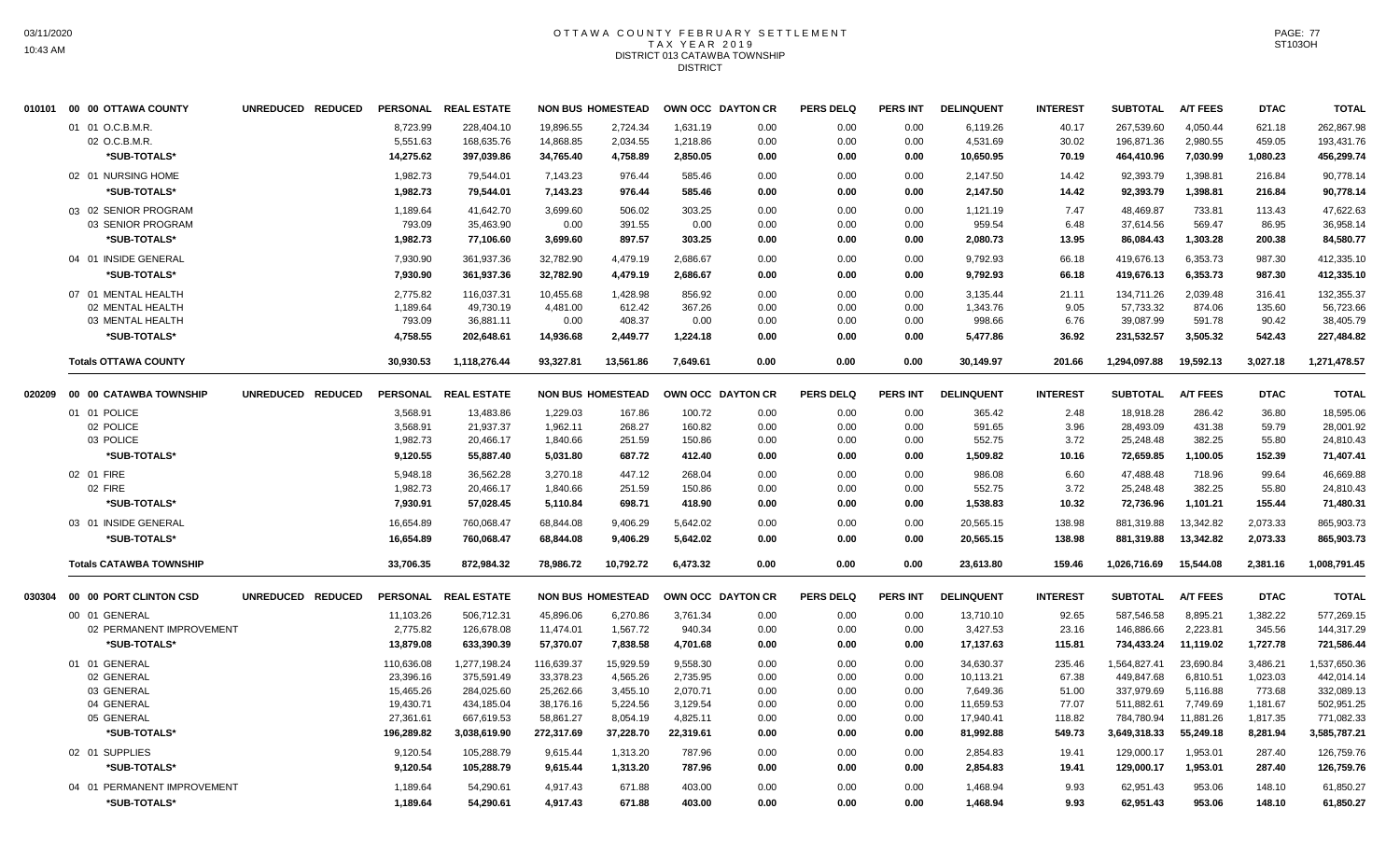# OTTAWA COUNTY FEBRUARY SETTLEMENT TAX YEAR 2019 DISTRICT 013 CATAWBA TOWNSHIP DISTRICT

| 030304 | 00 00 PORT CLINTON CSD                            | UNREDUCED REDUCED | PERSONAL               | <b>REAL ESTATE</b>       |                        | <b>NON BUS HOMESTEAD</b> |                      | OWN OCC DAYTON CR | <b>PERS DELQ</b> | <b>PERS INT</b> | <b>DELINQUENT</b>      | <b>INTEREST</b>  | <b>SUBTOTAL</b>          | <b>A/T FEES</b>        | <b>DTAC</b>          | <b>TOTAL</b>             |
|--------|---------------------------------------------------|-------------------|------------------------|--------------------------|------------------------|--------------------------|----------------------|-------------------|------------------|-----------------|------------------------|------------------|--------------------------|------------------------|----------------------|--------------------------|
|        | 07 01 EMERGENCY<br>*SUB-TOTALS*                   |                   | 10,627.41<br>10,627.41 | 484,996.07<br>484,996.07 | 43,929.08<br>43,929.08 | 6,002.11<br>6,002.11     | 3,600.15<br>3,600.15 | 0.00<br>0.00      | 0.00<br>0.00     | 0.00<br>0.00    | 13,122.53<br>13,122.53 | 88.68<br>88.68   | 562,366.03<br>562,366.03 | 8,514.00<br>8,514.00   | 1,322.98<br>1,322.98 | 552,529.05<br>552,529.05 |
|        | 09 01 BOND<br>*SUB-TOTALS*                        |                   | 14,275.62<br>14,275.62 | 651.487.26<br>651,487.26 | 59,009.21<br>59,009.21 | 8,062.54<br>8,062.54     | 4.836.02<br>4,836.02 | 0.00<br>0.00      | 0.00<br>0.00     | 0.00<br>0.00    | 17.627.27<br>17,627.27 | 119.12<br>119.12 | 755,417.04<br>755,417.04 | 11,436.70<br>11,436.70 | 1.777.13<br>1,777.13 | 742,203.21<br>742,203.21 |
|        | <b>Totals PORT CLINTON CSD</b>                    |                   | 245,382.11             | 4,968,073.02             | 447,158.92             | 61,117.01                | 36,648.42            | 0.00              | 0.00             | 0.00            | 134,204.08             | 902.68           | 5,893,486.24             | 89,224.97              | 13,545.33            | 5,790,715.94             |
| 050502 | 00 00 VANGUARD JVS                                | UNREDUCED REDUCED | <b>PERSONAL</b>        | <b>REAL ESTATE</b>       |                        | <b>NON BUS HOMESTEAD</b> |                      | OWN OCC DAYTON CR | <b>PERS DELQ</b> | <b>PERS INT</b> | <b>DELINQUENT</b>      | <b>INTEREST</b>  | <b>SUBTOTAL</b>          | <b>A/T FEES</b>        | <b>DTAC</b>          | <b>TOTAL</b>             |
|        | 01 01 GENERAL<br>*SUB-TOTALS*                     |                   | 6,344.69<br>6,344.69   | 289,549.89<br>289,549.89 | 26,226.31<br>26,226.31 | 3,583.32<br>3,583.32     | 2,149.32<br>2,149.32 | 0.00<br>0.00      | 0.00<br>0.00     | 0.00<br>0.00    | 7,834.33<br>7,834.33   | 52.92<br>52.92   | 335,740.78<br>335,740.78 | 5,082.98<br>5,082.98   | 789.84<br>789.84     | 329,867.96<br>329,867.96 |
|        | <b>Totals VANGUARD JVS</b>                        |                   | 6,344.69               | 289,549.89               | 26,226.31              | 3,583.32                 | 2,149.32             | 0.00              | 0.00             | 0.00            | 7,834.33               | 52.92            | 335,740.78               | 5,082.98               | 789.84               | 329,867.96               |
| 060605 | 00 00 IDA RUPP LIBRARY TAX                        | UNREDUCED REDUCED | <b>PERSONAL</b>        | <b>REAL ESTATE</b>       |                        | <b>NON BUS HOMESTEAD</b> |                      | OWN OCC DAYTON CR | <b>PERS DELQ</b> | <b>PERS INT</b> | <b>DELINQUENT</b>      | <b>INTEREST</b>  | <b>SUBTOTAL</b>          | <b>A/T FEES</b>        | <b>DTAC</b>          | <b>TOTAL</b>             |
|        | 01 05 IDA RUPP LIBRARY TAX<br>*SUB-TOTALS*        |                   | 3,172.36<br>3,172.36   | 160,358.66<br>160,358.66 | 0.00<br>0.00           | 1,783.30<br>1,783.30     | 0.00<br>0.00         | 0.00<br>0.00      | 0.00<br>0.00     | 0.00<br>0.00    | 4,347.32<br>4,347.32   | 29.54<br>29.54   | 169,691.18<br>169,691.18 | 2,569.06<br>2,569.06   | 393.09<br>393.09     | 166,729.03<br>166,729.03 |
|        | <b>Totals IDA RUPP LIBRARY TAX</b>                |                   | 3,172.36               | 160,358.66               | 0.00                   | 1,783.30                 | 0.00                 | 0.00              | 0.00             | 0.00            | 4,347.32               | 29.54            | 169,691.18               | 2,569.06               | 393.09               | 166,729.03               |
|        | <b>CATAWBA TOWNSHIP</b><br><b>DISTRICT TOTALS</b> |                   | 319,536.04             | 7,409,242.33             | 645,699.76             | 90,838.21                | 52,920.67            | 0.00              | 0.00             | 0.00            | 200,149.50             | 1,346.26         | 8,719,732.77 132,013.22  |                        | 20,136.60            | 8,567,582.95             |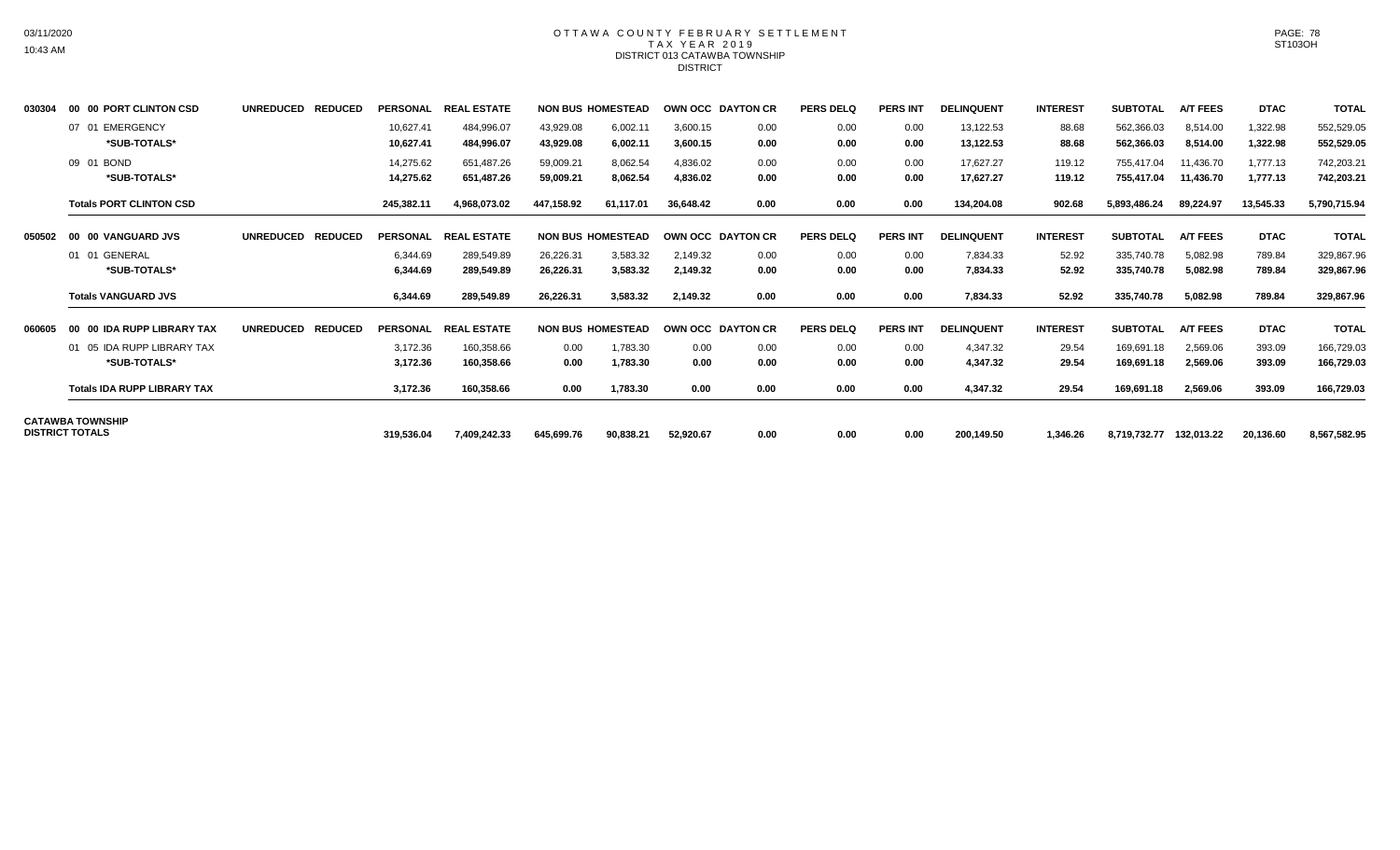# OTTAWA COUNTY FEBRUARY SETTLEMENT TAX YEAR 2019 DISTRICT 014 DANBURY TWP. TAX CODE A

|        | 010101 00 00 OTTAWA COUNTY       | <b>UNREDUCED</b> | <b>REDUCED</b> | <b>PERSONAL</b> | <b>REAL ESTATE</b> |            | <b>NON BUS HOMESTEAD</b> | OWN OCC DAYTON CR |      | <b>PERS DELQ</b> | <b>PERS INT</b> | <b>DELINQUENT</b> | <b>INTEREST</b> | <b>SUBTOTAL</b> | <b>A/T FEES</b> | <b>DTAC</b> | <b>TOTAL</b> |
|--------|----------------------------------|------------------|----------------|-----------------|--------------------|------------|--------------------------|-------------------|------|------------------|-----------------|-------------------|-----------------|-----------------|-----------------|-------------|--------------|
|        | 01 01 O.C.B.M.R.                 | 2.200000         | 1.213837       | 0.00            | 196,010.23         | 18,906.88  | 2.468.02                 | 1,119.68          | 0.00 | 0.00             | 0.00            | 6,535.53          | 52.35           | 225.092.69      | 3,407.81        | 678.10      | 221,006.78   |
|        | 02 O.C.B.M.R.                    | 1.400000         | 0.907110       | 0.00            | 146,480.00         | 14,129.26  | 1,844.37                 | 836.75            | 0.00 | 0.00             | 0.00            | 4,884.05          | 39.12           | 168,213.55      | 2,546.68        | 506.75      | 165,160.12   |
|        | *SUB-TOTALS*                     | 3.600000         | 2.120947       | 0.00            | 342,490.23         | 33,036.14  | 4,312.39                 | 1,956.43          | 0.00 | 0.00             | 0.00            | 11,419.58         | 91.47           | 393,306.24      | 5,954.49        | 1,184.85    | 386,166.90   |
|        | 02 01 NURSING HOME               | 0.500000         | 0.435790       | 0.00            | 70,371.31          | 6,787.92   | 886.06                   | 401.99            | 0.00 | 0.00             | 0.00            | 2,346.38          | 18.79           | 80,812.45       | 1,223.47        | 243.45      | 79,345.53    |
|        | *SUB-TOTALS*                     | 0.500000         | 0.435790       | 0.00            | 70,371.31          | 6,787.92   | 886.06                   | 401.99            | 0.00 | 0.00             | 0.00            | 2,346.38          | 18.79           | 80,812.45       | 1,223.47        | 243.45      | 79,345.53    |
|        | 03 02 SENIOR PROGRAM             | 0.300000         | 0.225703       | 0.00            | 36,446.49          | 3,515.58   | 458.91                   | 208.20            | 0.00 | 0.00             | 0.00            | 1,215.23          | 9.73            | 41,854.14       | 633.65          | 126.09      | 41,094.40    |
|        | 03 SENIOR PROGRAM                | 0.200000         | 0.174753       | 0.00            | 31,601.45          | 0.00       | 355.31                   | 0.00              | 0.00 | 0.00             | 0.00            | 1,053.68          | 8.44            | 33,018.88       | 499.89          | 97.63       | 32,421.36    |
|        | *SUB-TOTALS*                     | 0.500000         | 0.400456       | 0.00            | 68,047.94          | 3,515.58   | 814.22                   | 208.20            | 0.00 | 0.00             | 0.00            | 2,268.91          | 18.17           | 74,873.02       | 1,133.54        | 223.72      | 73,515.76    |
|        | 04 01 INSIDE GENERAL             | 2.000000         | 2.000000       | 0.00            | 322,959.73         | 31,152.26  | 4,066.47                 | 1,844.87          | 0.00 | 0.00             | 0.00            | 10,768.38         | 86.26           | 370,877.97      | 5,614.94        | 1,117.29    | 364,145.74   |
|        | *SUB-TOTALS*                     | 2.000000         | 2.000000       | 0.00            | 322,959.73         | 31,152.26  | 4,066.47                 | 1,844.87          | 0.00 | 0.00             | 0.00            | 10,768.38         | 86.26           | 370.877.97      | 5,614.94        | 1,117.29    | 364,145.74   |
|        | 07 01 MENTAL HEALTH              | 0.700000         | 0.637874       | 0.00            | 103,003.81         | 9,935.61   | 1,296.95                 | 588.40            | 0.00 | 0.00             | 0.00            | 3,434.43          | 27.51           | 118,286.71      | 1,790.81        | 356.34      | 116,139.56   |
|        | 02 MENTAL HEALTH                 | 0.300000         | 0.273374       | 0.00            | 44,144.40          | 4,258.11   | 555.83                   | 252.17            | 0.00 | 0.00             | 0.00            | 1,471.90          | 11.79           | 50,694.20       | 767.49          | 152.72      | 49,773.99    |
|        | 03 MENTAL HEALTH                 | 0.200000         | 0.182292       | 0.00            | 32,964.77          | 0.00       | 370.64                   | 0.00              | 0.00 | 0.00             | 0.00            | 1,099.14          | 8.80            | 34,443.35       | 521.46          | 101.84      | 33,820.05    |
|        | *SUB-TOTALS*                     | 1.200000         | 1.093540       | 0.00            | 180,112.98         | 14,193.72  | 2,223.42                 | 840.57            | 0.00 | 0.00             | 0.00            | 6,005.47          | 48.10           | 203,424.26      | 3,079.76        | 610.90      | 199,733.60   |
|        | <b>Totals OTTAWA COUNTY</b>      | 7.800000         | 6.050733       | 0.00            | 983,982.19         | 88,685.62  | 12,302.56                | 5,252.06          | 0.00 | 0.00             | 0.00            | 32,808.72         | 262.79          | 1,123,293.94    | 17,006.20       | 3,380.21    | 1,102,907.53 |
|        |                                  |                  |                |                 |                    |            |                          |                   |      |                  |                 |                   |                 |                 |                 |             |              |
|        | 02021001 00 00 DANBURY EXC CORP. | <b>UNREDUCED</b> | <b>REDUCED</b> | <b>PERSONAL</b> | <b>REAL ESTATE</b> |            | <b>NON BUS HOMESTEAD</b> | OWN OCC DAYTON CR |      | <b>PERS DELQ</b> | <b>PERS INT</b> | <b>DELINQUENT</b> | <b>INTEREST</b> | <b>SUBTOTAL</b> | <b>A/T FEES</b> | <b>DTAC</b> | <b>TOTAL</b> |
|        | 01 01 POLICE                     | 1.500000         | 1.060766       | 0.00            | 171,292.35         | 16,522.63  | 2,156.79                 | 978.49            | 0.00 | 0.00             | 0.00            | 5,711.37          | 45.75           | 196,707.38      | 2,978.07        | 592.59      | 193,136.72   |
|        | 02 POLICE                        | 1.000000         | 0.114727       | 0.00            | 18,526.10          | 1,787.00   | 233.27                   | 105.83            | 0.00 | 0.00             | 0.00            | 617.71            | 4.95            | 21,274.86       | 322.09          | 64.09       | 20,888.68    |
|        | 03 POLICE                        | 1.500000         | 0.425516       | 0.00            | 68,712.27          | 6,627.89   | 865.17                   | 392.51            | 0.00 | 0.00             | 0.00            | 2,291.06          | 18.35           | 78,907.25       | 1,194.62        | 237.71      | 77,474.92    |
|        | 04 POLICE                        | 1.000000         | 0.442444       | 0.00            | 71,445.80          | 6,891.57   | 899.59                   | 408.13            | 0.00 | 0.00             | 0.00            | 2,382.20          | 19.08           | 82,046.37       | 1,242.15        | 247.17      | 80,557.05    |
|        | 01 CURRENT EXPENSES              | 0.600000         | 0.539104       | 0.00            | 97,488.85          | 0.00       | 1,096.13                 | 0.00              | 0.00 | 0.00             | 0.00            | 3,250.55          | 26.04           | 101,861.57      | 1,542.14        | 301.17      | 100,018.26   |
|        | *SUB-TOTALS*                     | 5.600000         | 2.582557       | 0.00            | 427,465.37         | 31,829.09  | 5,250.95                 | 1,884.96          | 0.00 | 0.00             | 0.00            | 14,252.89         | 114.17          | 480,797.43      | 7,279.07        | 1,442.73    | 472,075.63   |
|        | 04 01 INSIDE GENERAL             | 0.400000         | 0.400000       | 0.00            | 64,591.95          | 6,230.45   | 813.29                   | 368.97            | 0.00 | 0.00             | 0.00            | 2,153.68          | 17.25           | 74,175.59       | 1,122.99        | 223.46      | 72,829.14    |
|        | *SUB-TOTALS*                     | 0.400000         | 0.400000       | 0.00            | 64,591.95          | 6,230.45   | 813.29                   | 368.97            | 0.00 | 0.00             | 0.00            | 2,153.68          | 17.25           | 74,175.59       | 1,122.99        | 223.46      | 72,829.14    |
|        | 05 02 INSIDE ROADS               | 1.400000         | 1.400000       | 0.00            | 226,071.81         | 21,806.58  | 2.846.53                 | 1,291.41          | 0.00 | 0.00             | 0.00            | 7,537.87          | 60.38           | 259.614.58      | 3,930.46        | 782.10      | 254,902.02   |
|        | *SUB-TOTALS*                     | 1.400000         | 1.400000       | 0.00            | 226,071.81         | 21,806.58  | 2,846.53                 | 1,291.41          | 0.00 | 0.00             | 0.00            | 7,537.87          | 60.38           | 259,614.58      | 3,930.46        | 782.10      | 254,902.02   |
|        | 06 02 FIRE & EMS                 | 1.500000         | 1.347759       | 0.00            | 243,721.95         | 0.00       | 2,740.31                 | 0.00              | 0.00 | 0.00             | 0.00            | 8,126.37          | 65.09           | 254,653.72      | 3,855.35        | 752.92      | 250,045.45   |
|        | *SUB-TOTALS*                     | 1.500000         | 1.347759       | 0.00            | 243,721.95         | 0.00       | 2,740.31                 | 0.00              | 0.00 | 0.00             | 0.00            | 8,126.37          | 65.09           | 254,653.72      | 3,855.35        | 752.92      | 250,045.45   |
|        | <b>Totals DANBURY EXC CORP.</b>  | 8.900000         | 5.730316       | 0.00            | 961,851.08         | 59,866.12  | 11,651.08                | 3,545.34          | 0.00 | 0.00             | 0.00            | 32,070.81         | 256.89          | 1,069,241.32    | 16,187.87       | 3,201.21    | 1,049,852.24 |
|        |                                  |                  |                |                 |                    |            |                          |                   |      |                  |                 |                   |                 |                 |                 |             |              |
| 030306 | 00 00 DANBURY LSD                | <b>UNREDUCED</b> | <b>REDUCED</b> | <b>PERSONAL</b> | <b>REAL ESTATE</b> |            | <b>NON BUS HOMESTEAD</b> | OWN OCC DAYTON CR |      | <b>PERS DELQ</b> | <b>PERS INT</b> | <b>DELINQUENT</b> | <b>INTEREST</b> | <b>SUBTOTAL</b> | <b>A/T FEES</b> | <b>DTAC</b> | <b>TOTAL</b> |
|        | 00 01 GENERAL                    | 5.100000         | 5.100000       | 0.00            | 823,547.31         | 79,438.27  | 10,369.50                | 4,704.42          | 0.00 | 0.00             | 0.00            | 27,459.37         | 219.95          | 945,738.82      | 14,318.10       | 2,849.08    | 928,571.64   |
|        | *SUB-TOTALS*                     | 5.100000         | 5.100000       | 0.00            | 823,547.31         | 79,438.27  | 10,369.50                | 4,704.42          | 0.00 | 0.00             | 0.00            | 27,459.37         | 219.95          | 945,738.82      | 14,318.10       | 2,849.08    | 928,571.64   |
|        | 01 01 GENERAL                    | 26.300000        | 9.912233       | 0.00            | 1,600,626.04       | 154,394.24 | 20,153.91                | 9,143.38          | 0.00 | 0.00             | 0.00            | 53,369.34         | 427.49          | 1,838,114.40    | 27,828.30       | 5,537.40    | 1,804,748.70 |
|        | 02 GENERAL                       | 7.500000         | 3.027960       | 0.00            | 488,954.57         | 47,163.90  | 6,156.56                 | 2,793.09          | 0.00 | 0.00             | 0.00            | 16,303.11         | 130.59          | 561,501.82      | 8,500.91        | 1,691.55    | 551,309.36   |
|        | 03 GENERAL                       | 3.000000         | 1.245138       | 0.00            | 201,064.72         | 19,394.43  | 2,531.66                 | 1,148.56          | 0.00 | 0.00             | 0.00            | 6,704.06          | 53.70           | 230,897.13      | 3,495.69        | 695.59      | 226,705.85   |
|        | 04 GENERAL                       | 1.500000         | 0.714674       | 0.00            | 115,405.46         | 11,131.86  | 1,453.10                 | 659.24            | 0.00 | 0.00             | 0.00            | 3,847.94          | 30.82           | 132,528.42      | 2,006.43        | 399.25      | 130,122.74   |
|        | 05 PERMANENT IMPROVEMENT         | 1.500000         | 1.269251       | 0.00            | 229,524.96         | 0.00       | 2,580.69                 | 0.00              | 0.00 | 0.00             | 0.00            | 7,653.00          | 61.30           | 239,819.95      | 3,630.78        | 709.06      | 235,480.11   |
|        | *SUB-TOTALS*                     | 39.800000        | 16.169256      | 0.00            | 2,635,575.75       | 232,084.43 | 32,875.92                | 13,744.27         | 0.00 | 0.00             | 0.00            | 87,877.45         | 703.90          | 3,002,861.72    | 45.462.11       | 9,032.85    | 2,948,366.76 |
|        |                                  |                  |                |                 |                    |            |                          |                   |      |                  |                 |                   |                 |                 |                 |             |              |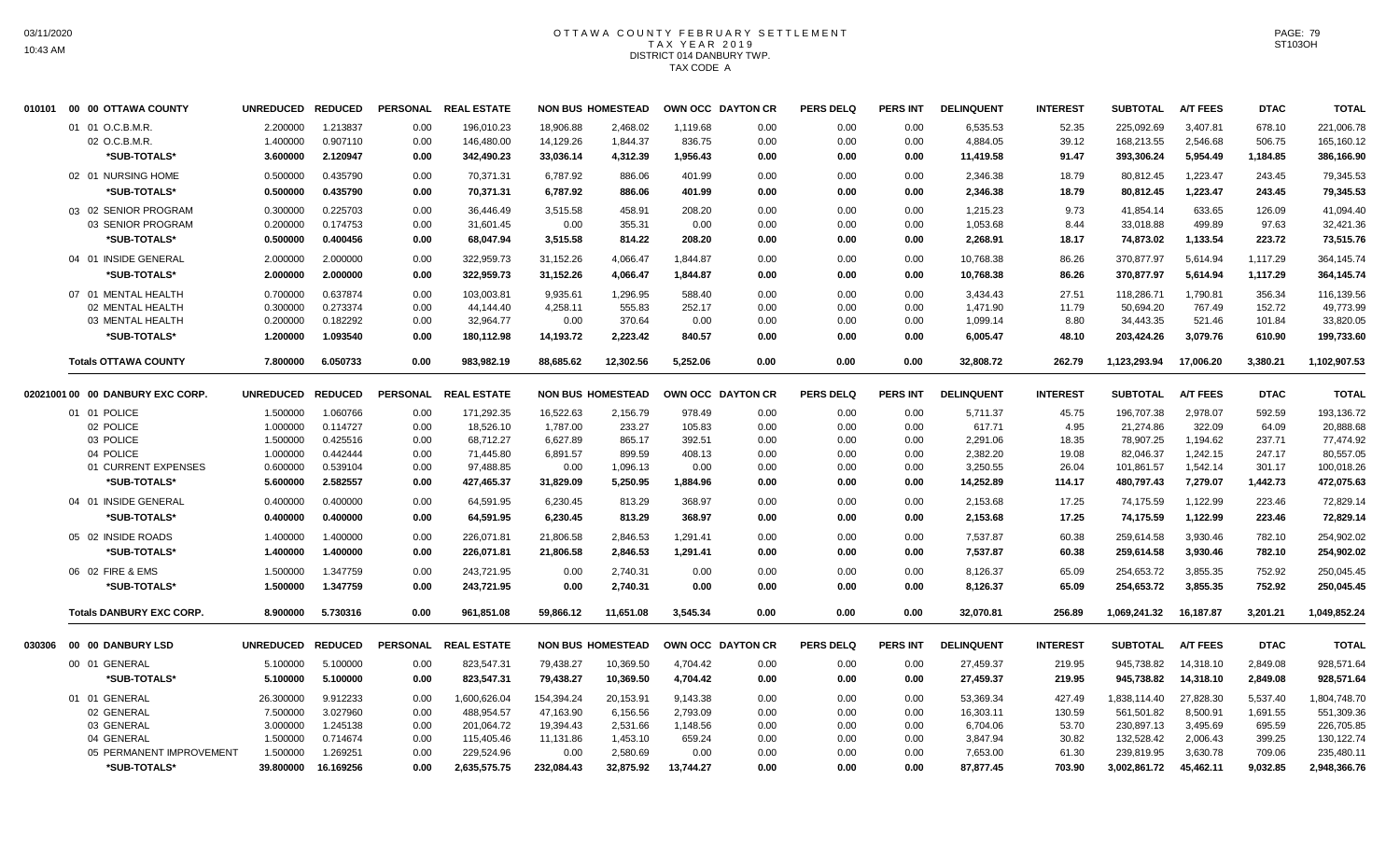# OTTAWA COUNTY FEBRUARY SETTLEMENT TAX YEAR 2019 DISTRICT 014 DANBURY TWP. TAX CODE A

| 030306              | 00 00 DANBURY LSD                   | <b>UNREDUCED</b> | <b>REDUCED</b>      | <b>PERSONAL</b> | <b>REAL ESTATE</b> |            | <b>NON BUS HOMESTEAD</b> |           | <b>OWN OCC DAYTON CR</b> | <b>PERS DELQ</b> | <b>PERS INT</b> | <b>DELINQUENT</b> | <b>INTEREST</b> | <b>SUBTOTAL</b>         | <b>A/T FEES</b> | <b>DTAC</b> | <b>TOTAL</b> |
|---------------------|-------------------------------------|------------------|---------------------|-----------------|--------------------|------------|--------------------------|-----------|--------------------------|------------------|-----------------|-------------------|-----------------|-------------------------|-----------------|-------------|--------------|
|                     | <b>Totals DANBURY LSD</b>           | 44.900000        | 21.269256           | 0.00            | 3,459,123.06       | 311,522.70 | 43.245.42                | 18.448.69 | 0.00                     | 0.00             | 0.00            | 115,336.82        | 923.85          | 3,948,600.54            | 59,780.21       | 11,881.93   | 3,876,938.40 |
| 050503              | 00 00 EHOVE JVS                     | <b>UNREDUCED</b> | <b>REDUCED</b>      | <b>PERSONAL</b> | <b>REAL ESTATE</b> |            | <b>NON BUS HOMESTEAD</b> |           | <b>OWN OCC DAYTON CR</b> | <b>PERS DELQ</b> | <b>PERS INT</b> | <b>DELINQUENT</b> | <b>INTEREST</b> | <b>SUBTOTAL</b>         | <b>A/T FEES</b> | <b>DTAC</b> | <b>TOTAL</b> |
|                     | 01 01 GENERAL                       | 1.950000         | 0.846082            | 0.00            | 136,625.21         | 13,178.68  | 1,720.28                 | 780.46    | 0.00                     | 0.00             | 0.00            | 4,555.47          | 36.49           | 156,896.59              | 2,375.35        | 472.66      | 154,048.58   |
|                     | 02 GENERAL                          | 0.500000         | 0.450773            | 0.00            | 81,515.52          | 0.00       | 916.53                   | 0.00      | 0.00                     | 0.00             | 0.00            | 2,717.96          | 21.77           | 85,171.78               | 1,289.47        | 251.82      | 83,630.49    |
|                     | 03 GENERAL                          | 1.500000         | 1.351764            | 0.00            | 218,282.67         | 21,055.25  | 2,748.46                 | 1.246.91  | 0.00                     | 0.00             | 0.00            | 7.278.15          | 58.30           | 250,669.74              | 3,795.04        | 755.15      | 246,119.55   |
|                     | *SUB-TOTALS*                        | 3.950000         | 2.648619            | 0.00            | 436.423.40         | 34.233.93  | 5.385.27                 | 2.027.37  | 0.00                     | 0.00             | 0.00            | 14.551.58         | 116.56          | 492,738.11              | 7.459.86        | 1,479.63    | 483,798.62   |
|                     | 02 01 PERMANENT IMPROVEMENT         | 0.500000         | 0.477130            | 0.00            | 86,281.79          | 0.00       | 970.12                   | 0.00      | 0.00                     | 0.00             | 0.00            | 2,876.88          | 23.04           | 90,151.83               | 1,364.86        | 266.55      | 88,520.42    |
|                     | *SUB-TOTALS*                        | 0.500000         | 0.477130            | 0.00            | 86.281.79          | 0.00       | 970.12                   | 0.00      | 0.00                     | 0.00             | 0.00            | 2,876.88          | 23.04           | 90,151.83               | 1,364.86        | 266.55      | 88,520.42    |
|                     | <b>Totals EHOVE JVS</b>             | 4.450000         | 3.125749            | 0.00            | 522,705.19         | 34,233.93  | 6,355.39                 | 2,027.37  | 0.00                     | 0.00             | 0.00            | 17,428.46         | 139.60          | 582,889.94              | 8,824.72        | 1,746.18    | 572,319.04   |
| 060603              | 00 00 DANBURY FIRE DISTRICT         | <b>UNREDUCED</b> | <b>REDUCED</b>      | <b>PERSONAL</b> | <b>REAL ESTATE</b> |            | <b>NON BUS HOMESTEAD</b> |           | OWN OCC DAYTON CR        | <b>PERS DELQ</b> | <b>PERS INT</b> | <b>DELINQUENT</b> | <b>INTEREST</b> | <b>SUBTOTAL</b>         | <b>A/T FEES</b> | <b>DTAC</b> | <b>TOTAL</b> |
|                     | 01 01 DANBURY FIRE DISTRICT         | 0.300000         | 0.102092            | 0.00            | 16.485.78          | 1.590.21   | 207.59                   | 94.16     | 0.00                     | 0.00             | 0.00            | 549.66            | 4.42            | 18.931.82               | 286.62          | 57.03       | 18,588.17    |
|                     | *SUB-TOTALS*                        | 0.300000         | 0.102092            | 0.00            | 16,485.78          | 1,590.21   | 207.59                   | 94.16     | 0.00                     | 0.00             | 0.00            | 549.66            | 4.42            | 18,931.82               | 286.62          | 57.03       | 18,588.17    |
|                     | <b>Totals DANBURY FIRE DISTRICT</b> | 0.300000         | 0.102092            | 0.00            | 16,485.78          | 1,590.21   | 207.59                   | 94.16     | 0.00                     | 0.00             | 0.00            | 549.66            | 4.42            | 18,931.82               | 286.62          | 57.03       | 18,588.17    |
| 060605              | 00 00 IDA RUPP LIBRARY TAX          | <b>UNREDUCED</b> | <b>REDUCED</b>      | <b>PERSONAL</b> | <b>REAL ESTATE</b> |            | <b>NON BUS HOMESTEAD</b> |           | OWN OCC DAYTON CR        | <b>PERS DELQ</b> | <b>PERS INT</b> | <b>DELINQUENT</b> | <b>INTEREST</b> | <b>SUBTOTAL</b>         | <b>A/T FEES</b> | <b>DTAC</b> | <b>TOTAL</b> |
|                     | 01 05 IDA RUPP LIBRARY TAX          | 0.800000         | 0.796254            | 0.00            | 143,990.57         | 0.00       | 1.618.97                 | 0.00      | 0.00                     | 0.00             | 0.00            | 4,801.05          | 38.46           | 150,449.05              | 2.277.74        | 444.82      | 147,726.49   |
|                     | *SUB-TOTALS*                        | 0.800000         | 0.796254            | 0.00            | 143.990.57         | 0.00       | 1.618.97                 | 0.00      | 0.00                     | 0.00             | 0.00            | 4.801.05          | 38.46           | 150.449.05              | 2.277.74        | 444.82      | 147,726.49   |
|                     | <b>Totals IDA RUPP LIBRARY TAX</b>  | 0.800000         | 0.796254            | 0.00            | 143.990.57         | 0.00       | 1.618.97                 | 0.00      | 0.00                     | 0.00             | 0.00            | 4,801.05          | 38.46           | 150,449.05              | 2,277.74        | 444.82      | 147,726.49   |
| <b>DANBURY TWP.</b> |                                     |                  |                     |                 |                    |            |                          |           |                          |                  |                 |                   |                 |                         |                 |             |              |
|                     | <b>TAX CODE A TOTALS</b>            |                  | 67.150000 37.074400 | 0.00            | 6,088,137.87       | 495.898.58 | 75,381.01                | 29,367.62 | 0.00                     | 0.00             | 0.00            | 202,995.52        | 1.626.01        | 6,893,406.61 104,363.36 |                 | 20,711.38   | 6,768,331.87 |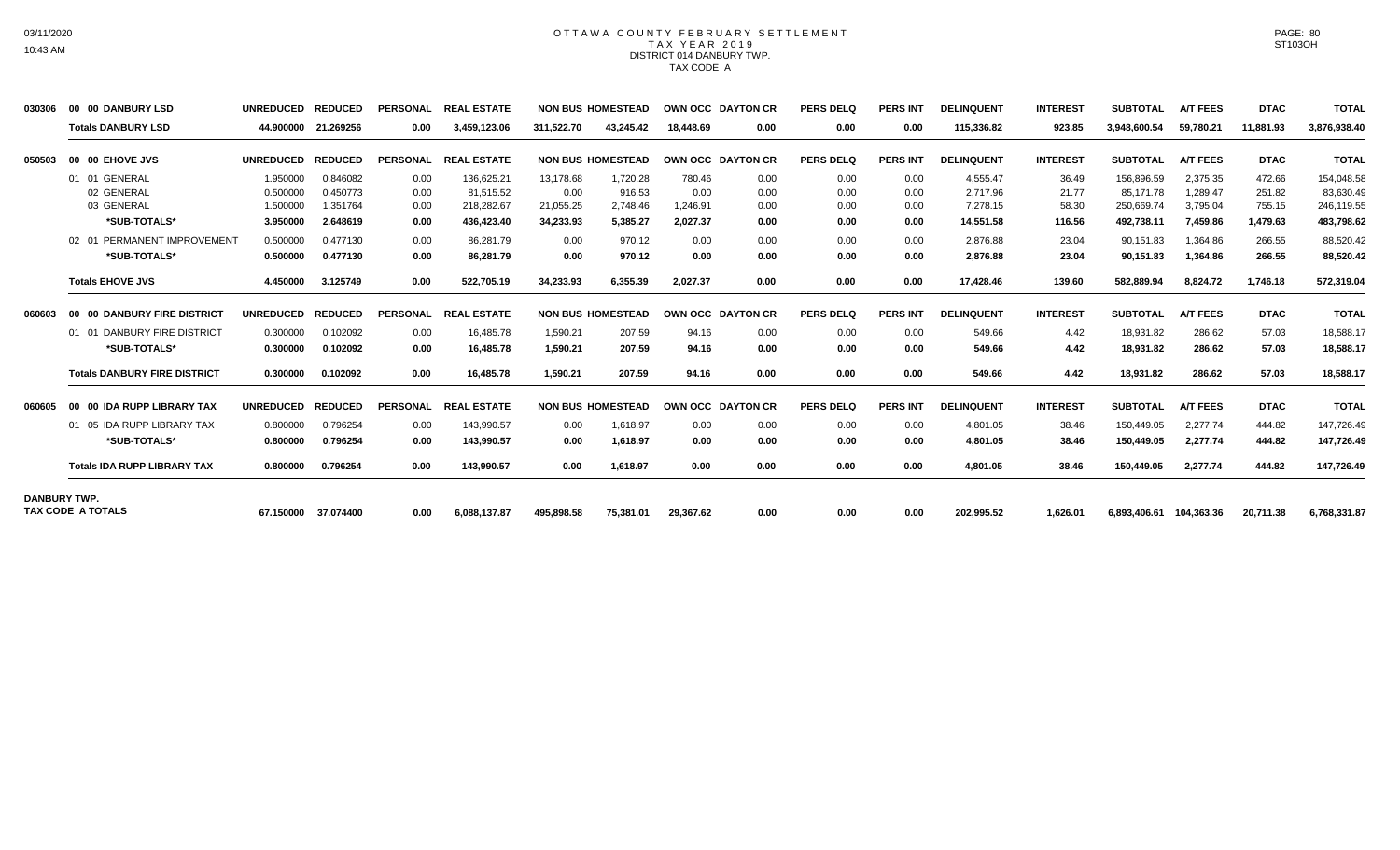# OTTAWA COUNTY FEBRUARY SETTLEMENT TAX YEAR 2019 DISTRICT 014 DANBURY TWP. TAX CODE B

| 010101 00 00 OTTAWA COUNTY       | UNREDUCED REDUCED |                |            | PERSONAL REAL ESTATE | <b>NON BUS HOMESTEAD</b> |        | OWN OCC DAYTON CR |      | <b>PERS DELQ</b> | <b>PERS INT</b> | <b>DELINQUENT</b> | <b>INTEREST</b> | <b>SUBTOTAL</b> | <b>A/T FEES</b> | <b>DTAC</b> | <b>TOTAL</b> |
|----------------------------------|-------------------|----------------|------------|----------------------|--------------------------|--------|-------------------|------|------------------|-----------------|-------------------|-----------------|-----------------|-----------------|-------------|--------------|
| 01 01 O.C.B.M.R.                 | 2.200000          | 1.897775       | 10,997.10  | 36,475.57            | 0.00                     | 48.75  | 18.19             | 0.00 | 0.00             | 0.00            | 3,185.96          | 52.09           | 50.777.66       | 768.75          | 323.81      | 49,685.10    |
| 02 O.C.B.M.R.                    | 1.400000          | 1.257568       | 6,998.15   | 24,170.68            | 0.00                     | 32.30  | 12.06             | 0.00 | 0.00             | 0.00            | 2,111.19          | 34.52           | 33,358.90       | 505.04          | 214.57      | 32,639.29    |
| *SUB-TOTALS*                     | 3.600000          | 3.155343       | 17,995.25  | 60,646.25            | 0.00                     | 81.05  | 30.25             | 0.00 | 0.00             | 0.00            | 5,297.15          | 86.61           | 84,136.56       | 1,273.79        | 538.38      | 82,324.39    |
| 02 01 NURSING HOME               | 0.500000          | 0.488991       | 2,499.34   | 9,398.49             | 0.00                     | 12.56  | 4.69              | 0.00 | 0.00             | 0.00            | 820.91            | 13.42           | 12,749.41       | 193.02          | 83.43       | 12,472.96    |
| *SUB-TOTALS*                     | 0.500000          | 0.488991       | 2,499.34   | 9.398.49             | 0.00                     | 12.56  | 4.69              | 0.00 | 0.00             | 0.00            | 820.91            | 13.42           | 12,749.41       | 193.02          | 83.43       | 12.472.96    |
| 03 02 SENIOR PROGRAM             | 0.300000          | 0.288129       | 1,499.60   | 5,537.89             | 0.00                     | 7.40   | 2.76              | 0.00 | 0.00             | 0.00            | 483.71            | 7.91            | 7,539.27        | 114.14          | 49.16       | 7.375.97     |
| 03 SENIOR PROGRAM                | 0.200000          | 0.196080       | 999.74     | 3,768.69             | 0.00                     | 5.04   | 0.00              | 0.00 | 0.00             | 0.00            | 329.18            | 5.38            | 5,108.03        | 77.33           | 33.46       | 4,997.24     |
| *SUB-TOTALS*                     | 0.500000          | 0.484209       | 2,499.34   | 9,306.58             | 0.00                     | 12.44  | 2.76              | 0.00 | 0.00             | 0.00            | 812.89            | 13.29           | 12,647.30       | 191.47          | 82.62       | 12,373.21    |
| 04 01 INSIDE GENERAL             | 2.000000          | 2.000000       | 9,997.36   | 38,440.35            | 0.00                     | 51.37  | 19.17             | 0.00 | 0.00             | 0.00            | 3,357.57          | 54.90           | 51,920.72       | 786.06          | 341.25      | 50,793.41    |
| *SUB-TOTALS*                     | 2.000000          | 2.000000       | 9,997.36   | 38,440.35            | 0.00                     | 51.37  | 19.17             | 0.00 | 0.00             | 0.00            | 3,357.57          | 54.90           | 51,920.72       | 786.06          | 341.25      | 50,793.41    |
| 07 01 MENTAL HEALTH              | 0.700000          | 0.685003       | 3,499.08   | 13,165.88            | 0.00                     | 17.60  | 6.57              | 0.00 | 0.00             | 0.00            | 1,149.97          | 18.80           | 17,857.90       | 270.36          | 116.88      | 17,470.66    |
| 02 MENTAL HEALTH                 | 0.300000          | 0.293573       | 1,499.60   | 5,642.52             | 0.00                     | 7.54   | 2.81              | 0.00 | 0.00             | 0.00            | 492.85            | 8.06            | 7,653.38        | 115.87          | 50.09       | 7,487.42     |
| 03 MENTAL HEALTH                 | 0.200000          | 0.195715       | 999.74     | 3,761.68             | 0.00                     | 5.03   | 0.00              | 0.00 | 0.00             | 0.00            | 328.56            | 5.37            | 5,100.38        | 77.22           | 33.39       | 4,989.77     |
| *SUB-TOTALS*                     | 1.200000          | 1.174291       | 5,998.42   | 22,570.08            | 0.00                     | 30.17  | 9.38              | 0.00 | 0.00             | 0.00            | 1,971.38          | 32.23           | 30,611.66       | 463.45          | 200.36      | 29,947.85    |
| <b>Totals OTTAWA COUNTY</b>      | 7.800000          | 7.302834       | 38,989.71  | 140,361.75           | 0.00                     | 187.59 | 66.25             | 0.00 | 0.00             | 0.00            | 12,259.90         | 200.45          | 192,065.65      | 2,907.79        | 1,246.04    | 187,911.82   |
|                                  |                   |                |            |                      |                          |        |                   |      |                  |                 |                   |                 |                 |                 |             |              |
| 02021001 00 00 DANBURY EXC CORP. | UNREDUCED REDUCED |                |            | PERSONAL REAL ESTATE | <b>NON BUS HOMESTEAD</b> |        | OWN OCC DAYTON CR |      | <b>PERS DELQ</b> | <b>PERS INT</b> | <b>DELINQUENT</b> | <b>INTEREST</b> | <b>SUBTOTAL</b> | <b>A/T FEES</b> | <b>DTAC</b> | <b>TOTAL</b> |
| 01 01 POLICE                     | 1.500000          | 1.275305       | 7,498.02   | 24,511.58            | 0.00                     | 32.76  | 12.23             | 0.00 | 0.00             | 0.00            | 2,140.96          | 35.00           | 34,230.55       | 518.24          | 217.60      | 33,494.71    |
| 02 POLICE                        | 1.000000          | 0.216828       | 4,998.68   | 4,167.47             | 0.00                     | 5.57   | 2.08              | 0.00 | 0.00             | 0.00            | 364.01            | 5.95            | 9,543.76        | 144.49          | 37.00       | 9,362.27     |
| 03 POLICE                        | 1.500000          | 0.559020       | 7,498.02   | 10,744.46            | 0.00                     | 14.36  | 5.36              | 0.00 | 0.00             | 0.00            | 938.47            | 15.34           | 19,216.01       | 290.92          | 95.38       | 18,829.71    |
| 04 POLICE                        | 1.000000          | 0.695741       | 4,998.68   | 13,372.26            | 0.00                     | 17.87  | 6.67              | 0.00 | 0.00             | 0.00            | 1,168.00          | 19.10           | 19,582.58       | 296.47          | 118.71      | 19,167.40    |
| 01 CURRENT EXPENSES              | 0.600000          | 0.576631       | 2,999.21   | 11,082.95            | 0.00                     | 14.81  | 0.00              | 0.00 | 0.00             | 0.00            | 968.04            | 15.83           | 15,080.84       | 228.32          | 98.39       | 14,754.13    |
| *SUB-TOTALS*                     | 5.600000          | 3.323525       | 27,992.61  | 63,878.72            | 0.00                     | 85.37  | 26.34             | 0.00 | 0.00             | 0.00            | 5,579.48          | 91.22           | 97,653.74       | 1,478.44        | 567.08      | 95.608.22    |
| 04 01 INSIDE GENERAL             | 0.400000          | 0.400000       | 1,999.47   | 7,688.07             | 0.00                     | 10.27  | 3.83              | 0.00 | 0.00             | 0.00            | 671.51            | 10.98           | 10,384.13       | 157.21          | 68.25       | 10,158.67    |
| *SUB-TOTALS*                     | 0.400000          | 0.400000       | 1,999.47   | 7,688.07             | 0.00                     | 10.27  | 3.83              | 0.00 | 0.00             | 0.00            | 671.51            | 10.98           | 10,384.13       | 157.21          | 68.25       | 10,158.67    |
| 05 02 INSIDE ROADS               | 1.400000          | 1.400000       | 6,998.15   | 26,908.24            | 0.00                     | 35.96  | 13.42             | 0.00 | 0.00             | 0.00            | 2,350.30          | 38.43           | 36,344.50       | 550.24          | 238.87      | 35,555.39    |
| *SUB-TOTALS*                     | 1.400000          | 1.400000       | 6,998.15   | 26,908.24            | 0.00                     | 35.96  | 13.42             | 0.00 | 0.00             | 0.00            | 2,350.30          | 38.43           | 36,344.50       | 550.24          | 238.87      | 35,555.39    |
| 06 02 FIRE & EMS                 | 1.500000          | 1.441577       | 7,498.02   | 27,707.36            | 0.00                     | 37.03  | 0.00              | 0.00 | 0.00             | 0.00            | 2,420.10          | 39.57           | 37,702.08       | 570.79          | 245.97      | 36,885.32    |
| *SUB-TOTALS*                     | 1.500000          | 1.441577       | 7,498.02   | 27,707.36            | 0.00                     | 37.03  | 0.00              | 0.00 | 0.00             | 0.00            | 2,420.10          | 39.57           | 37,702.08       | 570.79          | 245.97      | 36,885.32    |
| <b>Totals DANBURY EXC CORP.</b>  | 8.900000          | 6.565102       | 44,488.25  | 126,182.39           | 0.00                     | 168.63 | 43.59             | 0.00 | 0.00             | 0.00            | 11,021.39         | 180.20          | 182,084.45      | 2,756.68        | 1,120.17    | 178,207.60   |
|                                  |                   |                |            |                      |                          |        |                   |      |                  |                 |                   |                 |                 |                 |             |              |
|                                  | <b>UNREDUCED</b>  | <b>REDUCED</b> |            | PERSONAL REAL ESTATE | <b>NON BUS HOMESTEAD</b> |        | OWN OCC DAYTON CR |      | <b>PERS DELQ</b> | <b>PERS INT</b> | <b>DELINQUENT</b> | <b>INTEREST</b> | <b>SUBTOTAL</b> | <b>A/T FEES</b> | <b>DTAC</b> | <b>TOTAL</b> |
| 00 01 GENERAL                    | 5.100000          | 5.100000       | 25,493.28  | 98,022.89            | 0.00                     | 131.00 | 48.89             | 0.00 | 0.00             | 0.00            | 8,561.81          | 139.99          | 132,397.86      | 2,004.45        | 870.18      | 129,523.23   |
| *SUB-TOTALS*                     | 5.100000          | 5.100000       | 25,493.28  | 98,022.89            | 0.00                     | 131.00 | 48.89             | 0.00 | 0.00             | 0.00            | 8,561.81          | 139.99          | 132,397.86      | 2,004.45        | 870.18      | 129,523.23   |
| 01 01 GENERAL                    | 26.300000         | 9.535328       | 131,465.32 | 183,270.67           | 0.00                     | 244.93 | 91.41             | 0.00 | 0.00             | 0.00            | 16,007.77         | 261.73          | 331.341.83      | 5,016.38        | 1,626.95    | 324,698.50   |
| 02 GENERAL                       | 7.500000          | 3.243825       | 37,490.11  | 62,346.88            | 0.00                     | 83.32  | 31.10             | 0.00 | 0.00             | 0.00            | 5,445.69          | 89.04           | 105,486.14      | 1,597.02        | 553.47      | 103,335.65   |
| 03 GENERAL                       | 3.000000          | 1.334568       | 14,996.04  | 25,650.63            | 0.00                     | 34.28  | 12.79             | 0.00 | 0.00             | 0.00            | 2,240.45          | 36.63           | 42,970.82       | 650.56          | 227.71      | 42,092.55    |
| 04 GENERAL                       | 1.500000          | 0.786306       | 7,498.02   | 15,112.94            | 0.00                     | 20.20  | 7.54              | 0.00 | 0.00             | 0.00            | 1,320.04          | 21.58           | 23,980.32       | 363.05          | 134.16      | 23,483.11    |
| 05 PERMANENT IMPROVEMENT         | 1.500000          | 1.397121       | 7,498.02   | 26,852.91            | 0.00                     | 35.89  | 0.00              | 0.00 | 0.00             | 0.00            | 2,345.47          | 38.35           | 36,770.64       | 556.69          | 238.38      | 35,975.57    |
| *SUB-TOTALS*                     | 39.800000         | 16.297148      | 198,947.51 | 313,234.03           | 0.00                     | 418.62 | 142.84            | 0.00 | 0.00             | 0.00            | 27,359.42         | 447.33          | 540,549.75      | 8,183.70        | 2,780.67    | 529,585.38   |
|                                  |                   |                |            |                      |                          |        |                   |      |                  |                 |                   |                 |                 |                 |             |              |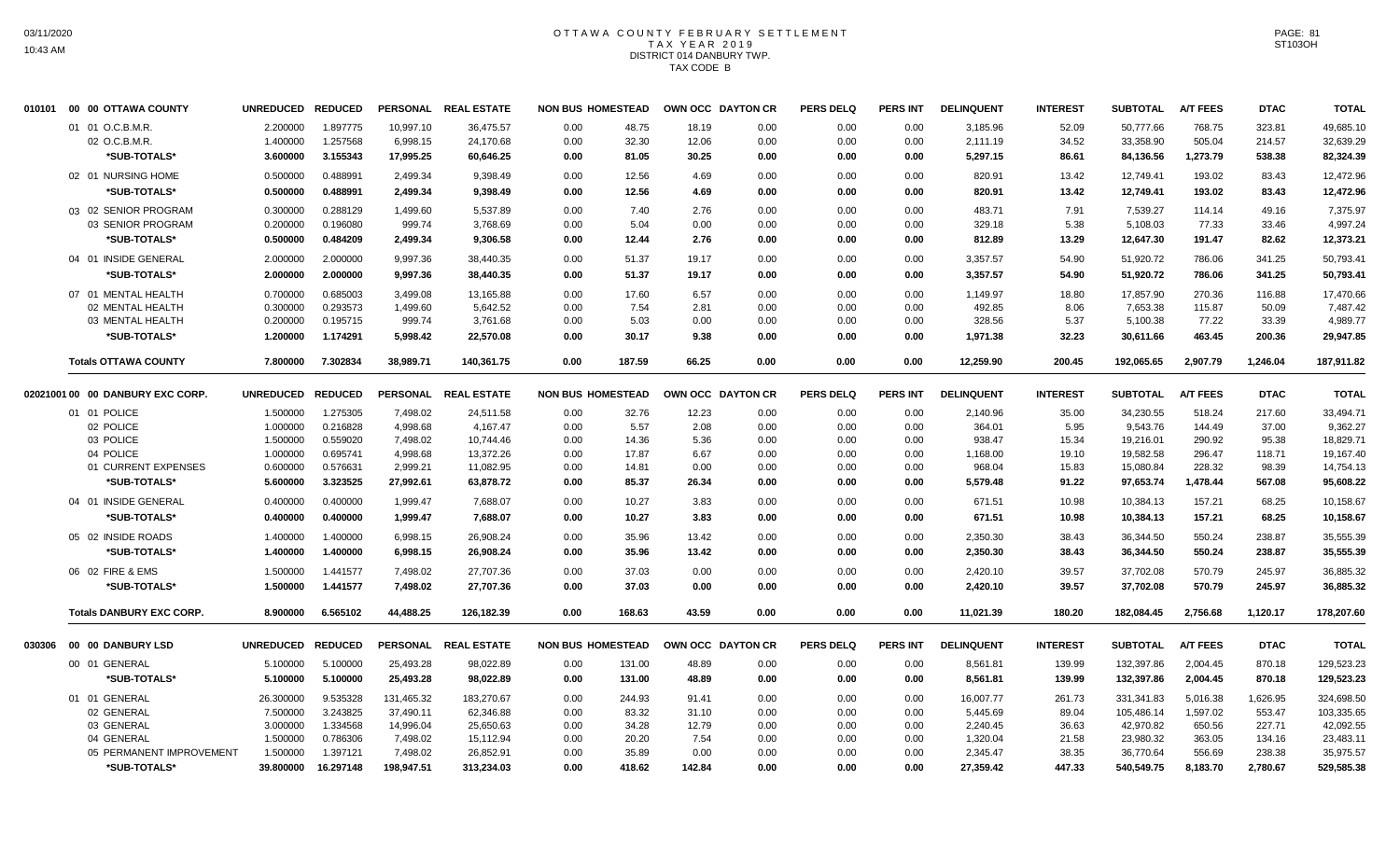# OTTAWA COUNTY FEBRUARY SETTLEMENT TAX YEAR 2019 DISTRICT 014 DANBURY TWP. TAX CODE B

| 030306              | 00 00 DANBURY LSD                   | <b>UNREDUCED</b> | <b>REDUCED</b> | <b>PERSONAL</b> | <b>REAL ESTATE</b> |      | <b>NON BUS HOMESTEAD</b> |        | OWN OCC DAYTON CR | <b>PERS DELQ</b> | <b>PERS INT</b> | <b>DELINQUENT</b> | <b>INTEREST</b> | <b>SUBTOTAL</b> | <b>A/T FEES</b> | <b>DTAC</b> | <b>TOTAL</b> |
|---------------------|-------------------------------------|------------------|----------------|-----------------|--------------------|------|--------------------------|--------|-------------------|------------------|-----------------|-------------------|-----------------|-----------------|-----------------|-------------|--------------|
|                     | <b>Totals DANBURY LSD</b>           | 44.900000        | 21.397148      | 224,440.79      | 411.256.92         | 0.00 | 549.62                   | 191.73 | 0.00              | 0.00             | 0.00            | 35,921.23         | 587.32          | 672,947.61      | 10,188.15       | 3,650.85    | 659,108.61   |
| 050503              | 00 00 EHOVE JVS                     | <b>UNREDUCED</b> | <b>REDUCED</b> | <b>PERSONAL</b> | <b>REAL ESTATE</b> |      | <b>NON BUS HOMESTEAD</b> |        | OWN OCC DAYTON CR | <b>PERS DELQ</b> | <b>PERS INT</b> | <b>DELINQUENT</b> | <b>INTEREST</b> | <b>SUBTOTAL</b> | <b>A/T FEES</b> | <b>DTAC</b> | <b>TOTAL</b> |
|                     | 01 01 GENERAL                       | 1.950000         | 0.769544       | 9.747.43        | 14.790.77          | 0.00 | 19.77                    | 7.38   | 0.00              | 0.00             | 0.00            | 1.291.90          | 21.12           | 25,878.37       | 391.79          | 131.30      | 25,355.28    |
|                     | 02 GENERAL                          | 0.500000         | 0.485499       | 2.499.34        | 9.331.38           | 0.00 | 12.47                    | 0.00   | 0.00              | 0.00             | 0.00            | 815.05            | 13.33           | 12.671.57       | 191.84          | 82.84       | 12,396.89    |
|                     | 03 GENERAL                          | 1.500000         | 1.456496       | 7.498.02        | 27.994.11          | 0.00 | 37.41                    | 13.96  | 0.00              | 0.00             | 0.00            | 2.445.14          | 39.98           | 38,028.62       | 575.74          | 248.51      | 37,204.37    |
|                     | *SUB-TOTALS*                        | 3.950000         | 2.711539       | 19,744.79       | 52.116.26          | 0.00 | 69.65                    | 21.34  | 0.00              | 0.00             | 0.00            | 4.552.09          | 74.43           | 76,578.56       | 1,159.37        | 462.65      | 74,956.54    |
|                     | 02 01 PERMANENT IMPROVEMENT         | 0.500000         | 0.491716       | 2,499.34        | 9,450.87           | 0.00 | 12.63                    | 0.00   | 0.00              | 0.00             | 0.00            | 825.49            | 13.50           | 12,801.83       | 193.81          | 83.90       | 12,524.12    |
|                     | *SUB-TOTALS*                        | 0.500000         | 0.491716       | 2,499.34        | 9,450.87           | 0.00 | 12.63                    | 0.00   | 0.00              | 0.00             | 0.00            | 825.49            | 13.50           | 12,801.83       | 193.81          | 83.90       | 12,524.12    |
|                     | <b>Totals EHOVE JVS</b>             | 4.450000         | 3.203255       | 22,244.13       | 61.567.13          | 0.00 | 82.28                    | 21.34  | 0.00              | 0.00             | 0.00            | 5,377.58          | 87.93           | 89,380.39       | 1,353.18        | 546.55      | 87,480.66    |
| 060603              | 00 00 DANBURY FIRE DISTRICT         | <b>UNREDUCED</b> | <b>REDUCED</b> | <b>PERSONAL</b> | <b>REAL ESTATE</b> |      | <b>NON BUS HOMESTEAD</b> |        | OWN OCC DAYTON CR | <b>PERS DELQ</b> | <b>PERS INT</b> | <b>DELINQUENT</b> | <b>INTEREST</b> | <b>SUBTOTAL</b> | <b>A/T FEES</b> | <b>DTAC</b> | <b>TOTAL</b> |
|                     | 01 01 DANBURY FIRE DISTRICT         | 0.300000         | 0.151585       | 1,499.63        | 2,913.49           | 0.00 | 3.91                     | 1.44   | 0.00              | 0.00             | 0.00            | 254.48            | 4.14            | 4.677.09        | 70.81           | 25.86       | 4,580.42     |
|                     | *SUB-TOTALS*                        | 0.300000         | 0.151585       | 1,499.63        | 2,913.49           | 0.00 | 3.91                     | 1.44   | 0.00              | 0.00             | 0.00            | 254.48            | 4.14            | 4,677.09        | 70.81           | 25.86       | 4,580.42     |
|                     | <b>Totals DANBURY FIRE DISTRICT</b> | 0.300000         | 0.151585       | 1.499.63        | 2,913.49           | 0.00 | 3.91                     | 1.44   | 0.00              | 0.00             | 0.00            | 254.48            | 4.14            | 4,677.09        | 70.81           | 25.86       | 4,580.42     |
| 060605              | 00 00 IDA RUPP LIBRARY TAX          | <b>UNREDUCED</b> | <b>REDUCED</b> | <b>PERSONAL</b> | <b>REAL ESTATE</b> |      | <b>NON BUS HOMESTEAD</b> |        | OWN OCC DAYTON CR | <b>PERS DELQ</b> | <b>PERS INT</b> | <b>DELINQUENT</b> | <b>INTEREST</b> | <b>SUBTOTAL</b> | <b>A/T FEES</b> | <b>DTAC</b> | <b>TOTAL</b> |
|                     | 01 05 IDA RUPP LIBRARY TAX          | 0.800000         | 0.797076       | 3,998.95        | 15,319.94          | 0.00 | 20.47                    | 0.00   | 0.00              | 0.00             | 0.00            | 1,338.12          | 21.88           | 20,699.36       | 313.38          | 136.00      | 20,249.98    |
|                     | *SUB-TOTALS*                        | 0.800000         | 0.797076       | 3.998.95        | 15.319.94          | 0.00 | 20.47                    | 0.00   | 0.00              | 0.00             | 0.00            | 1.338.12          | 21.88           | 20,699.36       | 313.38          | 136.00      | 20,249.98    |
|                     | <b>Totals IDA RUPP LIBRARY TAX</b>  | 0.800000         | 0.797076       | 3.998.95        | 15.319.94          | 0.00 | 20.47                    | 0.00   | 0.00              | 0.00             | 0.00            | 1,338.12          | 21.88           | 20,699.36       | 313.38          | 136.00      | 20,249.98    |
| <b>DANBURY TWP.</b> |                                     |                  |                |                 |                    |      |                          |        |                   |                  |                 |                   |                 |                 |                 |             |              |
|                     | <b>TAX CODE B TOTALS</b>            | 67.150000        | 39.417000      | 335,661.46      | 757.601.62         | 0.00 | 1,012.50                 | 324.35 | 0.00              | 0.00             | 0.00            | 66,172.70         | 1.081.92        | 1,161,854.55    | 17,589.99       | 6.725.47    | 1,137,539.09 |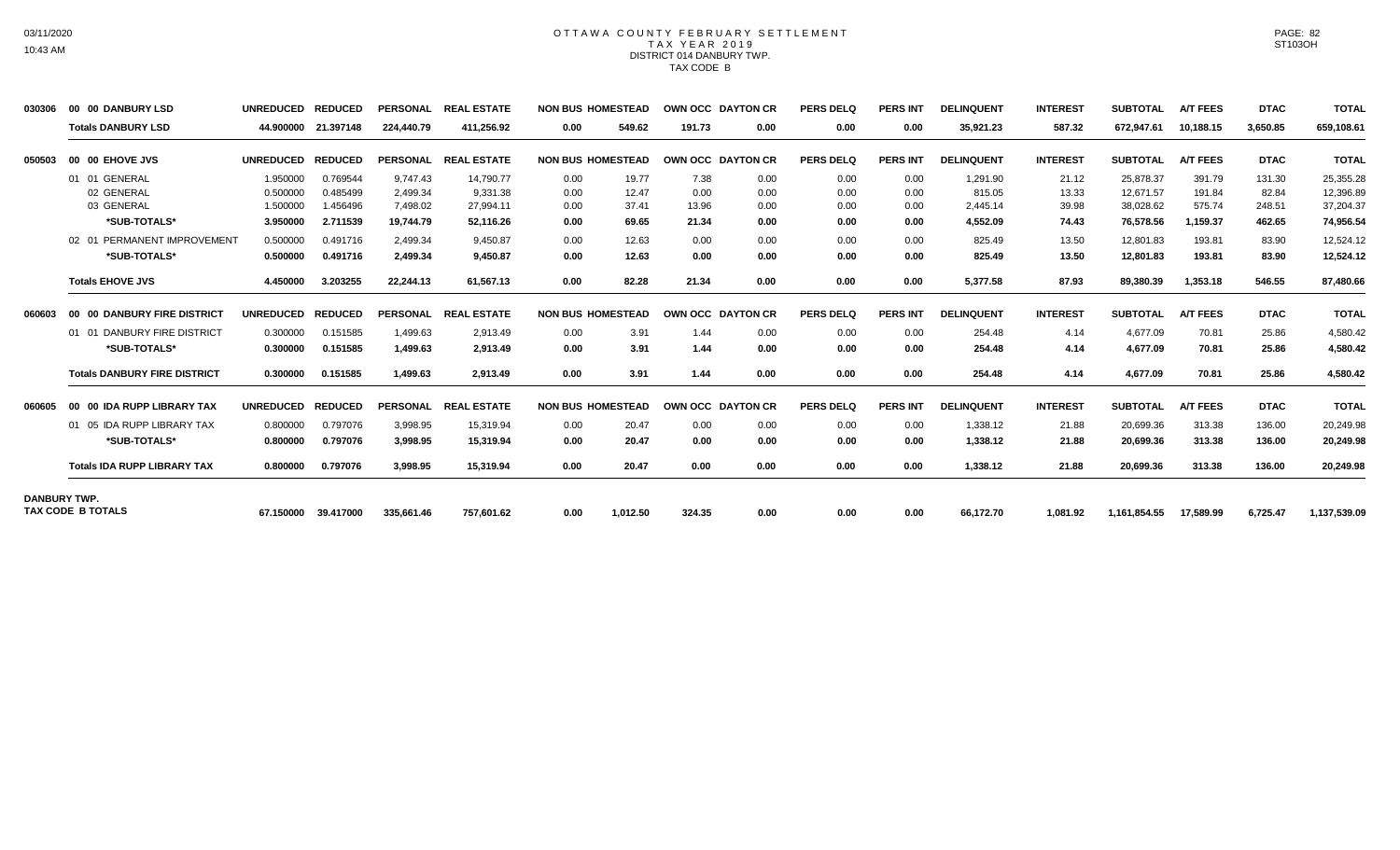# OTTAWA COUNTY FEBRUARY SETTLEMENT TAX YEAR 2019 DISTRICT 014 DANBURY TWP. DISTRICT

|        | 010101 00 00 OTTAWA COUNTY       | UNREDUCED REDUCED |            | PERSONAL REAL ESTATE |            | <b>NON BUS HOMESTEAD</b> | OWN OCC DAYTON CR |      | <b>PERS DELQ</b> | <b>PERS INT</b> | <b>DELINQUENT</b> | <b>INTEREST</b> | <b>SUBTOTAL</b> | <b>A/T FEES</b> | <b>DTAC</b> | <b>TOTAL</b> |
|--------|----------------------------------|-------------------|------------|----------------------|------------|--------------------------|-------------------|------|------------------|-----------------|-------------------|-----------------|-----------------|-----------------|-------------|--------------|
|        | 01 01 O.C.B.M.R.                 |                   | 10,997.10  | 232,485.80           | 18,906.88  | 2,516.77                 | 1,137.87          | 0.00 | 0.00             | 0.00            | 9,721.49          | 104.44          | 275,870.35      | 4,176.56        | 1,001.91    | 270,691.88   |
|        | 02 O.C.B.M.R.                    |                   | 6,998.15   | 170,650.68           | 14,129.26  | 1,876.67                 | 848.81            | 0.00 | 0.00             | 0.00            | 6,995.24          | 73.64           | 201,572.45      | 3,051.72        | 721.32      | 197,799.41   |
|        | *SUB-TOTALS*                     |                   | 17,995.25  | 403,136.48           | 33,036.14  | 4,393.44                 | 1,986.68          | 0.00 | 0.00             | 0.00            | 16,716.73         | 178.08          | 477,442.80      | 7,228.28        | 1,723.23    | 468,491.29   |
|        | 02 01 NURSING HOME               |                   | 2,499.34   | 79,769.80            | 6,787.92   | 898.62                   | 406.68            | 0.00 | 0.00             | 0.00            | 3,167.29          | 32.21           | 93,561.86       | 1,416.49        | 326.88      | 91,818.49    |
|        | *SUB-TOTALS*                     |                   | 2,499.34   | 79,769.80            | 6,787.92   | 898.62                   | 406.68            | 0.00 | 0.00             | 0.00            | 3,167.29          | 32.21           | 93,561.86       | 1,416.49        | 326.88      | 91,818.49    |
|        | 03 02 SENIOR PROGRAM             |                   | 1,499.60   | 41,984.38            | 3,515.58   | 466.31                   | 210.96            | 0.00 | 0.00             | 0.00            | 1,698.94          | 17.64           | 49,393.41       | 747.79          | 175.25      | 48,470.37    |
|        | 03 SENIOR PROGRAM                |                   | 999.74     | 35,370.14            | 0.00       | 360.35                   | 0.00              | 0.00 | 0.00             | 0.00            | 1,382.86          | 13.82           | 38,126.91       | 577.22          | 131.09      | 37,418.60    |
|        | *SUB-TOTALS*                     |                   | 2,499.34   | 77,354.52            | 3,515.58   | 826.66                   | 210.96            | 0.00 | 0.00             | 0.00            | 3,081.80          | 31.46           | 87,520.32       | 1,325.01        | 306.34      | 85,888.97    |
|        | 04 01 INSIDE GENERAL             |                   | 9,997.36   | 361,400.08           | 31,152.26  | 4,117.84                 | 1,864.04          | 0.00 | 0.00             | 0.00            | 14,125.95         | 141.16          | 422,798.69      | 6,401.00        | 1,458.54    | 414,939.15   |
|        | *SUB-TOTALS*                     |                   | 9,997.36   | 361,400.08           | 31,152.26  | 4,117.84                 | 1,864.04          | 0.00 | 0.00             | 0.00            | 14,125.95         | 141.16          | 422,798.69      | 6.401.00        | 1,458.54    | 414,939.15   |
|        | 07 01 MENTAL HEALTH              |                   | 3,499.08   | 116,169.69           | 9,935.61   | 1,314.55                 | 594.97            | 0.00 | 0.00             | 0.00            | 4,584.40          | 46.31           | 136,144.61      | 2,061.17        | 473.22      | 133,610.22   |
|        | 02 MENTAL HEALTH                 |                   | 1,499.60   | 49,786.92            | 4,258.11   | 563.37                   | 254.98            | 0.00 | 0.00             | 0.00            | 1,964.75          | 19.85           | 58,347.58       | 883.36          | 202.81      | 57,261.41    |
|        | 03 MENTAL HEALTH                 |                   | 999.74     | 36,726.45            | 0.00       | 375.67                   | 0.00              | 0.00 | 0.00             | 0.00            | 1,427.70          | 14.17           | 39,543.73       | 598.68          | 135.23      | 38,809.82    |
|        | *SUB-TOTALS*                     |                   | 5,998.42   | 202,683.06           | 14,193.72  | 2,253.59                 | 849.95            | 0.00 | 0.00             | 0.00            | 7,976.85          | 80.33           | 234,035.92      | 3,543.21        | 811.26      | 229,681.45   |
|        | <b>Totals OTTAWA COUNTY</b>      |                   | 38,989.71  | 1,124,343.94         | 88,685.62  | 12,490.15                | 5,318.31          | 0.00 | 0.00             | 0.00            | 45,068.62         | 463.24          | 1,315,359.59    | 19,913.99       | 4,626.25    | 1,290,819.35 |
|        | 02021001 00 00 DANBURY EXC CORP. | UNREDUCED REDUCED |            | PERSONAL REAL ESTATE |            | <b>NON BUS HOMESTEAD</b> | OWN OCC DAYTON CR |      | <b>PERS DELQ</b> | <b>PERS INT</b> | <b>DELINQUENT</b> | <b>INTEREST</b> | <b>SUBTOTAL</b> | <b>A/T FEES</b> | <b>DTAC</b> | <b>TOTAL</b> |
|        | 01 01 POLICE                     |                   | 7,498.02   | 195,803.93           | 16,522.63  | 2,189.55                 | 990.72            | 0.00 | 0.00             | 0.00            | 7,852.33          | 80.75           | 230,937.93      | 3,496.31        | 810.19      | 226,631.43   |
|        | 02 POLICE                        |                   | 4,998.68   | 22,693.57            | 1,787.00   | 238.84                   | 107.91            | 0.00 | 0.00             | 0.00            | 981.72            | 10.90           | 30,818.62       | 466.58          | 101.09      | 30,250.95    |
|        | 03 POLICE                        |                   | 7,498.02   | 79,456.73            | 6,627.89   | 879.53                   | 397.87            | 0.00 | 0.00             | 0.00            | 3,229.53          | 33.69           | 98,123.26       | 1,485.54        | 333.09      | 96,304.63    |
|        | 04 POLICE                        |                   | 4,998.68   | 84,818.06            | 6,891.57   | 917.46                   | 414.80            | 0.00 | 0.00             | 0.00            | 3,550.20          | 38.18           | 101,628.95      | 1,538.62        | 365.88      | 99,724.45    |
|        | 01 CURRENT EXPENSES              |                   | 2,999.21   | 108,571.80           | 0.00       | 1,110.94                 | 0.00              | 0.00 | 0.00             | 0.00            | 4,218.59          | 41.87           | 116,942.41      | 1,770.46        | 399.56      | 114,772.39   |
|        | *SUB-TOTALS*                     |                   | 27,992.61  | 491,344.09           | 31,829.09  | 5,336.32                 | 1,911.30          | 0.00 | 0.00             | 0.00            | 19,832.37         | 205.39          | 578,451.17      | 8,757.51        | 2,009.81    | 567,683.85   |
|        | 04 01 INSIDE GENERAL             |                   | 1,999.47   | 72,280.02            | 6,230.45   | 823.56                   | 372.80            | 0.00 | 0.00             | 0.00            | 2,825.19          | 28.23           | 84,559.72       | 1,280.20        | 291.71      | 82,987.81    |
|        | *SUB-TOTALS*                     |                   | 1,999.47   | 72,280.02            | 6,230.45   | 823.56                   | 372.80            | 0.00 | 0.00             | 0.00            | 2,825.19          | 28.23           | 84,559.72       | 1,280.20        | 291.71      | 82,987.81    |
|        | 05 02 INSIDE ROADS               |                   | 6,998.15   | 252,980.05           | 21,806.58  | 2.882.49                 | 1,304.83          | 0.00 | 0.00             | 0.00            | 9,888.17          | 98.81           | 295.959.08      | 4,480.70        | 1,020.97    | 290,457.41   |
|        | *SUB-TOTALS*                     |                   | 6,998.15   | 252,980.05           | 21,806.58  | 2,882.49                 | 1,304.83          | 0.00 | 0.00             | 0.00            | 9,888.17          | 98.81           | 295,959.08      | 4,480.70        | 1,020.97    | 290,457.41   |
|        | 06 02 FIRE & EMS                 |                   | 7,498.02   | 271,429.31           | 0.00       | 2,777.34                 | 0.00              | 0.00 | 0.00             | 0.00            | 10,546.47         | 104.66          | 292,355.80      | 4,426.14        | 998.89      | 286,930.77   |
|        | *SUB-TOTALS*                     |                   | 7,498.02   | 271,429.31           | 0.00       | 2,777.34                 | 0.00              | 0.00 | 0.00             | 0.00            | 10,546.47         | 104.66          | 292,355.80      | 4,426.14        | 998.89      | 286,930.77   |
|        | <b>Totals DANBURY EXC CORP.</b>  |                   | 44,488.25  | 1,088,033.47         | 59,866.12  | 11,819.71                | 3,588.93          | 0.00 | 0.00             | 0.00            | 43,092.20         | 437.09          | 1,251,325.77    | 18,944.55       | 4,321.38    | 1,228,059.84 |
|        | 00 00 DANBURY LSD                | UNREDUCED REDUCED |            | PERSONAL REAL ESTATE |            | <b>NON BUS HOMESTEAD</b> | OWN OCC DAYTON CR |      | <b>PERS DELQ</b> | <b>PERS INT</b> | <b>DELINQUENT</b> | <b>INTEREST</b> | <b>SUBTOTAL</b> | <b>A/T FEES</b> | <b>DTAC</b> | <b>TOTAL</b> |
| 030306 |                                  |                   |            |                      |            |                          |                   |      |                  |                 |                   |                 |                 |                 |             |              |
|        | 00 01 GENERAL                    |                   | 25,493.28  | 921,570.20           | 79,438.27  | 10,500.50                | 4,753.31          | 0.00 | 0.00             | 0.00            | 36,021.18         | 359.94          | 1,078,136.68    | 16,322.55       | 3,719.26    | 1,058,094.87 |
|        | *SUB-TOTALS*                     |                   | 25,493.28  | 921,570.20           | 79,438.27  | 10,500.50                | 4,753.31          | 0.00 | 0.00             | 0.00            | 36,021.18         | 359.94          | 1,078,136.68    | 16,322.55       | 3,719.26    | 1,058,094.87 |
|        | 01 01 GENERAL                    |                   | 131,465.32 | 1,783,896.71         | 154,394.24 | 20,398.84                | 9,234.79          | 0.00 | 0.00             | 0.00            | 69,377.11         | 689.22          | 2,169,456.23    | 32,844.68       | 7,164.35    | 2,129,447.20 |
|        | 02 GENERAL                       |                   | 37,490.11  | 551,301.45           | 47,163.90  | 6,239.88                 | 2,824.19          | 0.00 | 0.00             | 0.00            | 21,748.80         | 219.63          | 666,987.96      | 10,097.93       | 2,245.02    | 654,645.01   |
|        | 03 GENERAL                       |                   | 14,996.04  | 226,715.35           | 19,394.43  | 2,565.94                 | 1,161.35          | 0.00 | 0.00             | 0.00            | 8,944.51          | 90.33           | 273,867.95      | 4,146.25        | 923.30      | 268,798.40   |
|        | 04 GENERAL                       |                   | 7,498.02   | 130,518.40           | 11,131.86  | 1,473.30                 | 666.78            | 0.00 | 0.00             | 0.00            | 5,167.98          | 52.40           | 156,508.74      | 2,369.48        | 533.41      | 153,605.85   |
|        | 05 PERMANENT IMPROVEMENT         |                   | 7,498.02   | 256,377.87           | 0.00       | 2,616.58                 | 0.00              | 0.00 | 0.00             | 0.00            | 9,998.47          | 99.65           | 276,590.59      | 4,187.47        | 947.44      | 271,455.68   |
|        | *SUB-TOTALS*                     |                   | 198,947.51 | 2,948,809.78         | 232,084.43 | 33,294.54                | 13,887.11         | 0.00 | 0.00             | 0.00            | 115,236.87        | 1.151.23        | 3,543,411.47    | 53,645.81       | 11,813.52   | 3,477,952.14 |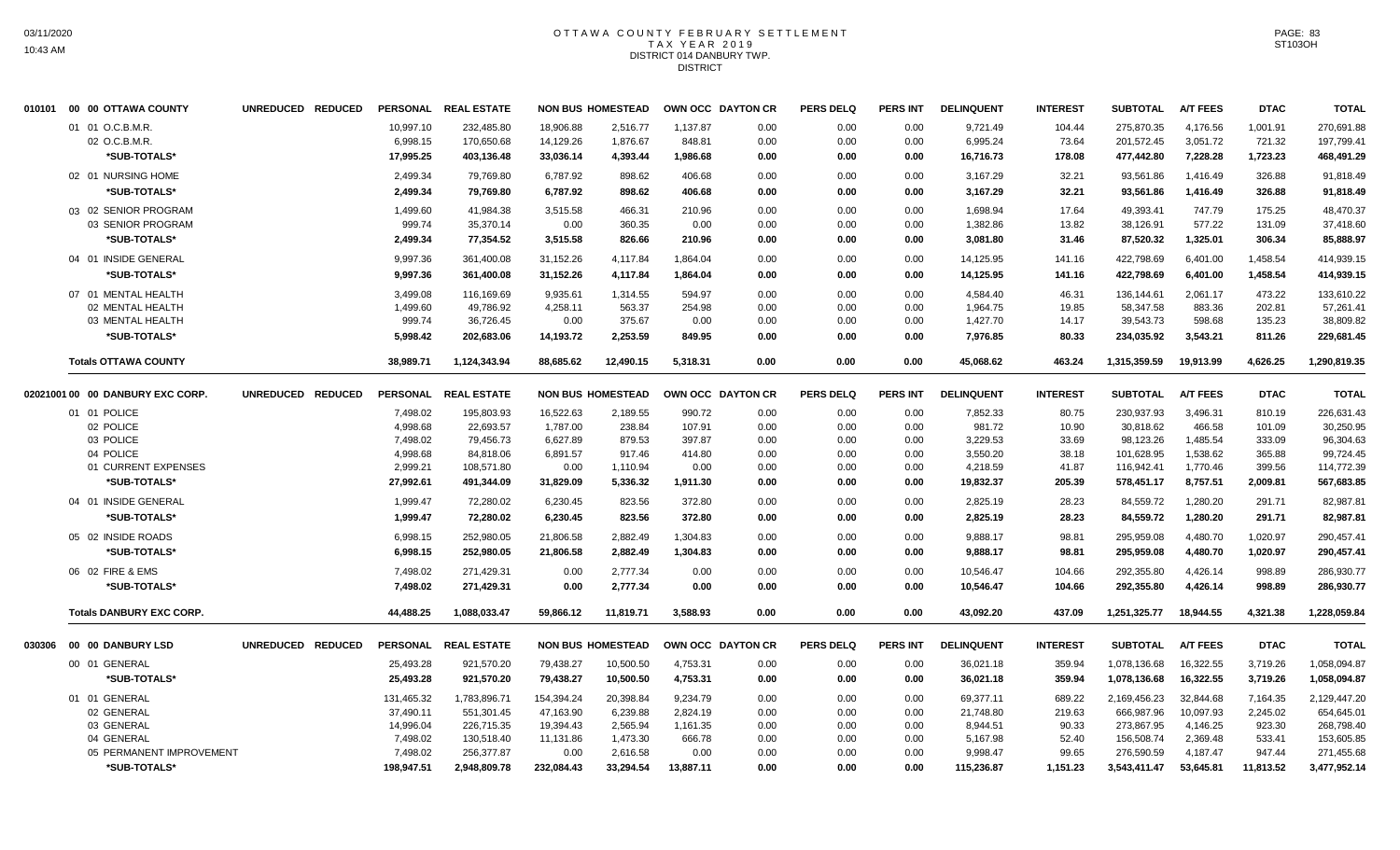## OTTAWA COUNTY FEBRUARY SETTLEMENT TAX YEAR 2019 DISTRICT 014 DANBURY TWP. DISTRICT

| 030306              | 00 00 DANBURY LSD                   | <b>UNREDUCED</b> | <b>REDUCED</b> | <b>PERSONAL</b> | <b>REAL ESTATE</b> |            | <b>NON BUS HOMESTEAD</b> |           | <b>OWN OCC DAYTON CR</b> | <b>PERS DELQ</b> | <b>PERS INT</b> | <b>DELINQUENT</b> | <b>INTEREST</b> | <b>SUBTOTAL</b>         | <b>A/T FEES</b> | <b>DTAC</b> | <b>TOTAL</b> |
|---------------------|-------------------------------------|------------------|----------------|-----------------|--------------------|------------|--------------------------|-----------|--------------------------|------------------|-----------------|-------------------|-----------------|-------------------------|-----------------|-------------|--------------|
|                     | <b>Totals DANBURY LSD</b>           |                  |                | 224,440.79      | 3,870,379.98       | 311,522.70 | 43.795.04                | 18,640.42 | 0.00                     | 0.00             | 0.00            | 151,258.05        | 1,511.17        | 4,621,548.15            | 69,968.36       | 15,532.78   | 4,536,047.01 |
| 050503              | 00 00 EHOVE JVS                     | <b>UNREDUCED</b> | <b>REDUCED</b> | <b>PERSONAL</b> | <b>REAL ESTATE</b> |            | <b>NON BUS HOMESTEAD</b> |           | OWN OCC DAYTON CR        | <b>PERS DELQ</b> | <b>PERS INT</b> | <b>DELINQUENT</b> | <b>INTEREST</b> | <b>SUBTOTAL</b>         | <b>A/T FEES</b> | <b>DTAC</b> | <b>TOTAL</b> |
|                     | 01 01 GENERAL                       |                  |                | 9.747.43        | 151,415.98         | 13,178.68  | 1,740.05                 | 787.84    | 0.00                     | 0.00             | 0.00            | 5,847.37          | 57.61           | 182,774.96              | 2,767.14        | 603.96      | 179,403.86   |
|                     | 02 GENERAL                          |                  |                | 2,499.34        | 90,846.90          | 0.00       | 929.00                   | 0.00      | 0.00                     | 0.00             | 0.00            | 3,533.01          | 35.10           | 97,843.35               | 1,481.31        | 334.66      | 96,027.38    |
|                     | 03 GENERAL                          |                  |                | 7,498.02        | 246,276.78         | 21,055.25  | 2,785.87                 | 1,260.87  | 0.00                     | 0.00             | 0.00            | 9,723.29          | 98.28           | 288,698.36              | 4,370.78        | 1,003.66    | 283,323.92   |
|                     | *SUB-TOTALS*                        |                  |                | 19.744.79       | 488.539.66         | 34.233.93  | 5.454.92                 | 2.048.71  | 0.00                     | 0.00             | 0.00            | 19.103.67         | 190.99          | 569,316.67              | 8.619.23        | 1.942.28    | 558,755.16   |
|                     | 02 01 PERMANENT IMPROVEMENT         |                  |                | 2,499.34        | 95,732.66          | 0.00       | 982.75                   | 0.00      | 0.00                     | 0.00             | 0.00            | 3,702.37          | 36.54           | 102,953.66              | 1,558.67        | 350.45      | 101,044.54   |
|                     | *SUB-TOTALS*                        |                  |                | 2,499.34        | 95,732.66          | 0.00       | 982.75                   | 0.00      | 0.00                     | 0.00             | 0.00            | 3,702.37          | 36.54           | 102,953.66              | 1,558.67        | 350.45      | 101,044.54   |
|                     | <b>Totals EHOVE JVS</b>             |                  |                | 22,244.13       | 584,272.32         | 34,233.93  | 6,437.67                 | 2,048.71  | 0.00                     | 0.00             | 0.00            | 22,806.04         | 227.53          | 672,270.33              | 10,177.90       | 2,292.73    | 659,799.70   |
| 060603              | 00 00 DANBURY FIRE DISTRICT         | <b>UNREDUCED</b> | <b>REDUCED</b> | <b>PERSONAL</b> | <b>REAL ESTATE</b> |            | <b>NON BUS HOMESTEAD</b> |           | OWN OCC DAYTON CR        | <b>PERS DELQ</b> | <b>PERS INT</b> | <b>DELINQUENT</b> | <b>INTEREST</b> | <b>SUBTOTAL</b>         | <b>A/T FEES</b> | <b>DTAC</b> | <b>TOTAL</b> |
|                     | 01 01 DANBURY FIRE DISTRICT         |                  |                | 1.499.63        | 19.399.27          | 1.590.21   | 211.50                   | 95.60     | 0.00                     | 0.00             | 0.00            | 804.14            | 8.56            | 23.608.91               | 357.43          | 82.89       | 23,168.59    |
|                     | *SUB-TOTALS*                        |                  |                | 1,499.63        | 19,399.27          | 1,590.21   | 211.50                   | 95.60     | 0.00                     | 0.00             | 0.00            | 804.14            | 8.56            | 23,608.91               | 357.43          | 82.89       | 23,168.59    |
|                     | <b>Totals DANBURY FIRE DISTRICT</b> |                  |                | 1,499.63        | 19,399.27          | 1,590.21   | 211.50                   | 95.60     | 0.00                     | 0.00             | 0.00            | 804.14            | 8.56            | 23,608.91               | 357.43          | 82.89       | 23,168.59    |
| 060605              | 00 00 IDA RUPP LIBRARY TAX          | <b>UNREDUCED</b> | <b>REDUCED</b> | <b>PERSONAL</b> | <b>REAL ESTATE</b> |            | <b>NON BUS HOMESTEAD</b> |           | OWN OCC DAYTON CR        | <b>PERS DELQ</b> | <b>PERS INT</b> | <b>DELINQUENT</b> | <b>INTEREST</b> | <b>SUBTOTAL</b>         | <b>A/T FEES</b> | <b>DTAC</b> | <b>TOTAL</b> |
|                     | 01 05 IDA RUPP LIBRARY TAX          |                  |                | 3,998.95        | 159,310.51         | 0.00       | 1,639.44                 | 0.00      | 0.00                     | 0.00             | 0.00            | 6,139.17          | 60.34           | 171.148.41              | 2,591.12        | 580.82      | 167,976.47   |
|                     | *SUB-TOTALS*                        |                  |                | 3.998.95        | 159.310.51         | 0.00       | 1,639.44                 | 0.00      | 0.00                     | 0.00             | 0.00            | 6.139.17          | 60.34           | 171,148.41              | 2,591.12        | 580.82      | 167,976.47   |
|                     | <b>Totals IDA RUPP LIBRARY TAX</b>  |                  |                | 3,998.95        | 159,310.51         | 0.00       | 1,639.44                 | 0.00      | 0.00                     | 0.00             | 0.00            | 6,139.17          | 60.34           | 171,148.41              | 2,591.12        | 580.82      | 167,976.47   |
| <b>DANBURY TWP.</b> |                                     |                  |                |                 |                    |            |                          |           |                          |                  |                 |                   |                 |                         |                 |             |              |
|                     | <b>DISTRICT TOTALS</b>              |                  |                | 335.661.46      | 6,845,739.49       | 495.898.58 | 76,393.51                | 29,691.97 | 0.00                     | 0.00             | 0.00            | 269,168.22        | 2.707.93        | 8,055,261.16 121,953.35 |                 | 27,436.85   | 7,905,870.96 |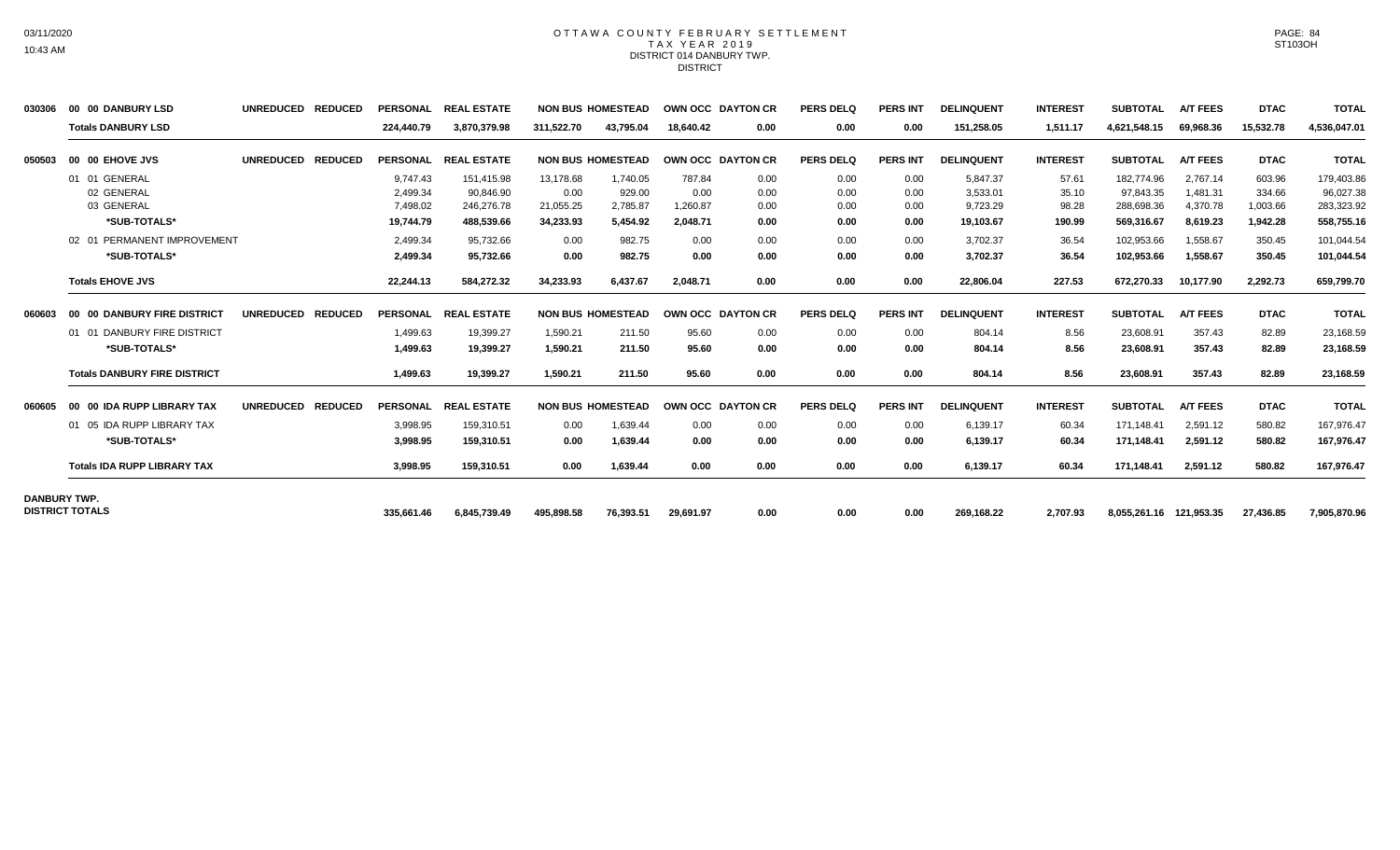# OTTAWA COUNTY FEBRUARY SETTLEMENT TAX YEAR 2019 DISTRICT 015 MARBLEHEAD CORP. TAX CODE A

|        | 010101 00 00 OTTAWA COUNTY       | <b>UNREDUCED</b> | <b>REDUCED</b>      | <b>PERSONAL</b> | <b>REAL ESTATE</b>   |            | <b>NON BUS HOMESTEAD</b> |          | OWN OCC DAYTON CR | <b>PERS DELQ</b> | <b>PERS INT</b> | <b>DELINQUENT</b> | <b>INTEREST</b> | <b>SUBTOTAL</b> | <b>A/T FEES</b> | <b>DTAC</b> | <b>TOTAL</b> |
|--------|----------------------------------|------------------|---------------------|-----------------|----------------------|------------|--------------------------|----------|-------------------|------------------|-----------------|-------------------|-----------------|-----------------|-----------------|-------------|--------------|
|        | 01 01 O.C.B.M.R.                 | 2.200000         | 1.213837            | 0.00            | 77.712.87            | 7,817.33   | 635.32                   | 459.59   | 0.00              | 0.00             | 0.00            | 3,738.59          | 43.17           | 90.406.87       | 1,368.72        | 400.10      | 88,638.05    |
|        | 02 O.C.B.M.R.                    | 1.400000         | 0.907110            | 0.00            | 58,075.44            | 5,841.95   | 474.78                   | 343.45   | 0.00              | 0.00             | 0.00            | 2,793.88          | 32.26           | 67,561.76       | 1,022.86        | 299.00      | 66,239.90    |
|        | *SUB-TOTALS*                     | 3.600000         | 2.120947            | 0.00            | 135,788.31           | 13,659.28  | 1,110.10                 | 803.04   | 0.00              | 0.00             | 0.00            | 6,532.47          | 75.43           | 157,968.63      | 2,391.58        | 699.10      | 154,877.95   |
|        | 02 01 NURSING HOME               | 0.500000         | 0.435790            | 0.00            | 27,900.36            | 2,806.57   | 228.09                   | 165.00   | 0.00              | 0.00             | 0.00            | 1,342.22          | 15.50           | 32,457.74       | 491.40          | 143.64      | 31,822.70    |
|        | *SUB-TOTALS*                     | 0.500000         | 0.435790            | 0.00            | 27,900.36            | 2,806.57   | 228.09                   | 165.00   | 0.00              | 0.00             | 0.00            | 1,342.22          | 15.50           | 32,457.74       | 491.40          | 143.64      | 31,822.70    |
|        | 03 02 SENIOR PROGRAM             | 0.300000         | 0.225703            | 0.00            | 14.450.07            | 1,453.57   | 118.13                   | 85.46    | 0.00              | 0.00             | 0.00            | 695.16            | 8.03            | 16.810.42       | 254.50          | 74.40       | 16,481.52    |
|        | 03 SENIOR PROGRAM                | 0.200000         | 0.174753            | 0.00            | 12,534.80            | 0.00       | 91.47                    | 0.00     | 0.00              | 0.00             | 0.00            | 603.02            | 6.96            | 13,236.25       | 200.39          | 57.60       | 12,978.26    |
|        | *SUB-TOTALS*                     | 0.500000         | 0.400456            | 0.00            | 26,984.87            | 1,453.57   | 209.60                   | 85.46    | 0.00              | 0.00             | 0.00            | 1,298.18          | 14.99           | 30,046.67       | 454.89          | 132.00      | 29,459.78    |
|        | 04 01 INSIDE GENERAL             | 2.000000         | 2.000000            | 0.00            | 128,044.98           | 12,880.36  | 1.046.80                 | 757.24   | 0.00              | 0.00             | 0.00            | 6,159.95          | 71.13           | 148,960.46      | 2,255.20        | 659.24      | 146,046.02   |
|        | *SUB-TOTALS*                     | 2.000000         | 2.000000            | 0.00            | 128,044.98           | 12,880.36  | 1,046.80                 | 757.24   | 0.00              | 0.00             | 0.00            | 6,159.95          | 71.13           | 148,960.46      | 2,255.20        | 659.24      | 146,046.02   |
|        | 07 01 MENTAL HEALTH              | 0.700000         | 0.637874            | 0.00            | 40,838.28            | 4.108.02   | 333.86                   | 241.51   | 0.00              | 0.00             | 0.00            | 1,964.64          | 22.69           | 47,509.00       | 719.27          | 210.26      | 46.579.47    |
|        | 02 MENTAL HEALTH                 | 0.300000         | 0.273374            | 0.00            | 17.502.08            | 1.760.58   | 143.08                   | 103.51   | 0.00              | 0.00             | 0.00            | 841.99            | 9.72            | 20.360.96       | 308.26          | 90.11       | 19.962.59    |
|        | 03 MENTAL HEALTH                 | 0.200000         | 0.182292            | 0.00            | 13,075.56            | 0.00       | 95.41                    | 0.00     | 0.00              | 0.00             | 0.00            | 629.04            | 7.26            | 13,807.27       | 209.04          | 60.09       | 13,538.14    |
|        | *SUB-TOTALS*                     | 1.200000         | 1.093540            | 0.00            | 71,415.92            | 5,868.60   | 572.35                   | 345.02   | 0.00              | 0.00             | 0.00            | 3,435.67          | 39.67           | 81,677.23       | 1,236.57        | 360.46      | 80,080.20    |
|        | <b>Totals OTTAWA COUNTY</b>      | 7.800000         | 6.050733            | 0.00            | 390,134.44           | 36,668.38  | 3,166.94                 | 2,155.76 | 0.00              | 0.00             | 0.00            | 18,768.49         | 216.72          | 451,110.73      | 6,829.64        | 1,994.44    | 442,286.65   |
|        | 02021002 00 00 DANBURY INC CORP. | <b>UNREDUCED</b> | <b>REDUCED</b>      |                 | PERSONAL REAL ESTATE |            | <b>NON BUS HOMESTEAD</b> |          | OWN OCC DAYTON CR | <b>PERS DELQ</b> | <b>PERS INT</b> | <b>DELINQUENT</b> | <b>INTEREST</b> | <b>SUBTOTAL</b> | <b>A/T FEES</b> | <b>DTAC</b> | <b>TOTAL</b> |
|        | 02 01 CURRENT EXPENSES           | 0.600000         | 0.539104            | 0.00            | 38,669.20            | 0.00       | 282.17                   | 0.00     | 0.00              | 0.00             | 0.00            | 1,860.29          | 21.48           | 40,833.14       | 618.20          | 177.70      | 40,037.24    |
|        | 05 FIRE & EMS                    | 1.500000         | 1.347759            | 0.00            | 96,672.93            | 0.00       | 705.42                   | 0.00     | 0.00              | 0.00             | 0.00            | 4,650.72          | 53.70           | 102,082.77      | 1,545.49        | 444.25      | 100,093.03   |
|        | *SUB-TOTALS*                     | 2.100000         | 1.886863            | 0.00            | 135,342.13           | 0.00       | 987.59                   | 0.00     | 0.00              | 0.00             | 0.00            | 6,511.01          | 75.18           | 142,915.91      | 2,163.69        | 621.95      | 140,130.27   |
|        | 04 01 INSIDE GENERAL             | 0.400000         | 0.400000            | 0.00            | 25,609.00            | 2,576.07   | 209.36                   | 151.45   | 0.00              | 0.00             | 0.00            | 1,231.99          | 14.23           | 29,792.10       | 451.04          | 131.85      | 29,209.21    |
|        | *SUB-TOTALS*                     | 0.400000         | 0.400000            | 0.00            | 25,609.00            | 2,576.07   | 209.36                   | 151.45   | 0.00              | 0.00             | 0.00            | 1,231.99          | 14.23           | 29,792.10       | 451.04          | 131.85      | 29,209.21    |
|        | <b>Totals DANBURY INC CORP.</b>  | 2.500000         | 2.286863            | 0.00            | 160.951.13           | 2.576.07   | 1.196.95                 | 151.45   | 0.00              | 0.00             | 0.00            | 7,743.00          | 89.41           | 172.708.01      | 2.614.73        | 753.80      | 169,339.48   |
| 030306 | 00 00 DANBURY LSD                | <b>UNREDUCED</b> | <b>REDUCED</b>      | <b>PERSONAL</b> | <b>REAL ESTATE</b>   |            | <b>NON BUS HOMESTEAD</b> |          | OWN OCC DAYTON CR | <b>PERS DELQ</b> | <b>PERS INT</b> | <b>DELINQUENT</b> | <b>INTEREST</b> | <b>SUBTOTAL</b> | <b>A/T FEES</b> | <b>DTAC</b> | <b>TOTAL</b> |
|        | 00 01 GENERAL                    | 5.100000         | 5.100000            | 0.00            | 326,514.71           | 32,844.92  | 2.669.34                 | 1,930.97 | 0.00              | 0.00             | 0.00            | 15,707.88         | 181.38          | 379.849.20      | 5,750.76        | 1,681.06    | 372,417.38   |
|        | *SUB-TOTALS*                     | 5.100000         | 5.100000            | 0.00            | 326,514.71           | 32,844.92  | 2,669.34                 | 1,930.97 | 0.00              | 0.00             | 0.00            | 15,707.88         | 181.38          | 379,849.20      | 5,750.76        | 1,681.06    | 372,417.38   |
|        | 01 01 GENERAL                    | 26.300000        | 9.912233            | 0.00            | 634,605.85           | 63,836.57  | 5.188.06                 | 3,752.99 | 0.00              | 0.00             | 0.00            | 30,529.44         | 352.53          | 738,265.44      | 11.177.04       | 3,267.26    | 723,821.14   |
|        | 02 GENERAL                       | 7.500000         | 3.027960            | 0.00            | 193,857.54           | 19,500.61  | 1,584.83                 | 1,146.45 | 0.00              | 0.00             | 0.00            | 9,326.04          | 107.69          | 225,523.16      | 3.414.33        | 998.07      | 221,110.76   |
|        | 03 GENERAL                       | 3.000000         | 1.245138            | 0.00            | 79,716.84            | 8,018.91   | 651.71                   | 471.44   | 0.00              | 0.00             | 0.00            | 3,835.00          | 44.28           | 92,738.18       | 1.404.02        | 410.42      | 90.923.74    |
|        | 04 GENERAL                       | 1.500000         | 0.714674            | 0.00            | 45,755.21            | 4,602.63   | 374.06                   | 270.59   | 0.00              | 0.00             | 0.00            | 2,201.18          | 25.42           | 53,229.09       | 805.87          | 235.57      | 52,187.65    |
|        | 05 PERMANENT IMPROVEMENT         | 1.500000         | 1.269251            | 0.00            | 91,041.66            | 0.00       | 664.33                   | 0.00     | 0.00              | 0.00             | 0.00            | 4,379.81          | 50.57           | 96,136.37       | 1,455.47        | 418.37      | 94,262.53    |
|        | *SUB-TOTALS*                     | 39.800000        | 16.169256           | 0.00            | 1,044,977.10         | 95,958.72  | 8.462.99                 | 5,641.47 | 0.00              | 0.00             | 0.00            | 50,271.47         | 580.49          | 1,205,892.24    | 18,256.73       | 5,329.69    | 1,182,305.82 |
|        | <b>Totals DANBURY LSD</b>        |                  | 44.900000 21.269256 | 0.00            | 1,371,491.81         | 128,803.64 | 11,132.33                | 7.572.44 | 0.00              | 0.00             | 0.00            | 65,979.35         | 761.87          | 1,585,741.44    | 24.007.49       | 7.010.75    | 1,554,723.20 |
| 040404 | 00 00 MARBLEHEAD CORP.           | <b>UNREDUCED</b> | <b>REDUCED</b>      | <b>PERSONAL</b> | <b>REAL ESTATE</b>   |            | <b>NON BUS HOMESTEAD</b> |          | OWN OCC DAYTON CR | <b>PERS DELQ</b> | <b>PERS INT</b> | <b>DELINQUENT</b> | <b>INTEREST</b> | <b>SUBTOTAL</b> | <b>A/T FEES</b> | <b>DTAC</b> | <b>TOTAL</b> |
|        | 00 01 GENERAL                    | 2.500000         | 2.500000            | 0.00            | 160,056.23           | 16,100.45  | 1,308.50                 | 946.55   | 0.00              | 0.00             | 0.00            | 7,699.94          | 88.91           | 186,200.58      | 2,819.00        | 824.05      | 182,557.53   |
|        | *SUB-TOTALS*                     | 2.500000         | 2.500000            | 0.00            | 160,056.23           | 16,100.45  | 1,308.50                 | 946.55   | 0.00              | 0.00             | 0.00            | 7,699.94          | 88.91           | 186,200.58      | 2,819.00        | 824.05      | 182,557.53   |
|        | 01 01 GENERAL                    | 2.000000         | 1.644818            | 0.00            | 105,305.35           | 10,592.93  | 860.90                   | 622.76   | 0.00              | 0.00             | 0.00            | 5,066.00          | 58.50           | 122.506.44      | 1,854.70        | 542.16      | 120,109.58   |
|        | 02 GENERAL                       | 0.200000         | 0.182735            | 0.00            | 13,107.33            | 0.00       | 95.64                    | 0.00     | 0.00              | 0.00             | 0.00            | 630.56            | 7.28            | 13,840.81       | 209.54          | 60.23       | 13,571.04    |
|        | *SUB-TOTALS*                     | 2.200000         | 1.827553            | 0.00            | 118,412.68           | 10,592.93  | 956.54                   | 622.76   | 0.00              | 0.00             | 0.00            | 5,696.56          | 65.78           | 136,347.25      | 2,064.24        | 602.39      | 133,680.62   |
|        |                                  |                  |                     |                 |                      |            |                          |          |                   |                  |                 |                   |                 |                 |                 |             |              |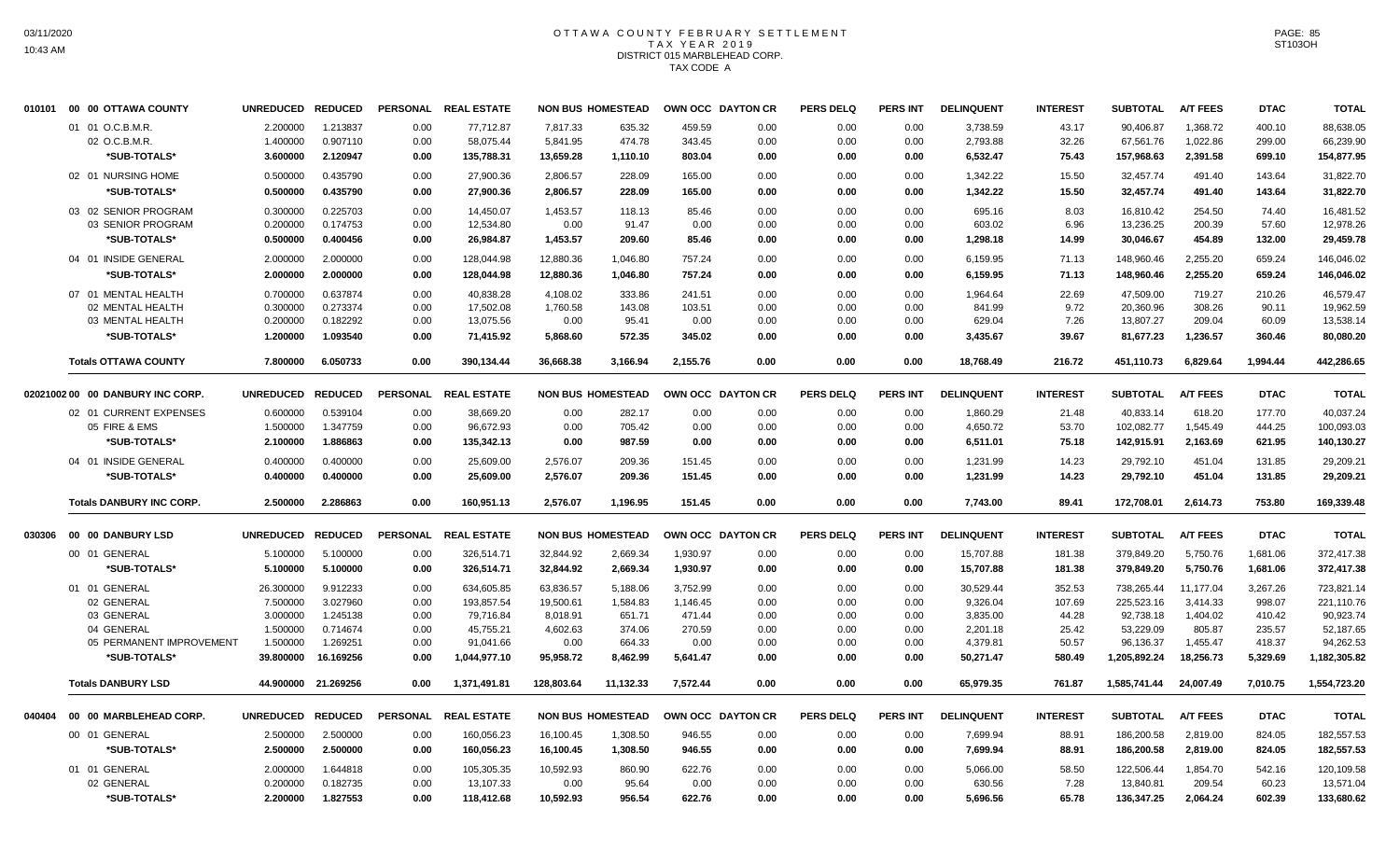## OTTAWA COUNTY FEBRUARY SETTLEMENT TAX YEAR 2019 DISTRICT 015 MARBLEHEAD CORP. TAX CODE A

| 040404 | 00 00 MARBLEHEAD CORP.                 | <b>UNREDUCED</b> | <b>REDUCED</b> | <b>PERSONAL</b> | <b>REAL ESTATE</b> |            | <b>NON BUS HOMESTEAD</b> |           | OWN OCC DAYTON CR | <b>PERS DELQ</b> | <b>PERS INT</b> | <b>DELINQUENT</b> | <b>INTEREST</b> | <b>SUBTOTAL</b> | <b>A/T FEES</b> | <b>DTAC</b> | <b>TOTAL</b> |
|--------|----------------------------------------|------------------|----------------|-----------------|--------------------|------------|--------------------------|-----------|-------------------|------------------|-----------------|-------------------|-----------------|-----------------|-----------------|-------------|--------------|
|        | <b>Totals MARBLEHEAD CORP.</b>         | 4.700000         | 4.327553       | 0.00            | 278,468.91         | 26,693.38  | 2,265.04                 | 1,569.31  | 0.00              | 0.00             | 0.00            | 13,396.50         | 154.69          | 322,547.83      | 4,883.24        | 1,426.44    | 316,238.15   |
| 050503 | 00 00 EHOVE JVS                        | <b>UNREDUCED</b> | <b>REDUCED</b> | <b>PERSONAL</b> | <b>REAL ESTATE</b> |            | <b>NON BUS HOMESTEAD</b> |           | OWN OCC DAYTON CR | <b>PERS DELQ</b> | <b>PERS INT</b> | <b>DELINQUENT</b> | <b>INTEREST</b> | <b>SUBTOTAL</b> | <b>A/T FEES</b> | <b>DTAC</b> | <b>TOTAL</b> |
|        | 01 01 GENERAL                          | 1.950000         | 0.846082       | 0.00            | 54,168.28          | 5,448.92   | 442.84                   | 320.35    | 0.00              | 0.00             | 0.00            | 2,605.91          | 30.09           | 63,016.39       | 954.04          | 278.88      | 61,783.47    |
|        | 02 GENERAL                             | 0.500000         | 0.450773       | 0.00            | 32,333.34          | 0.00       | 235.93                   | 0.00      | 0.00              | 0.00             | 0.00            | 1,555.48          | 17.96           | 34.142.71       | 516.91          | 148.58      | 33,477.22    |
|        | 03 GENERAL                             | 1.500000         | 1.351764       | 0.00            | 86,543.29          | 8,705.61   | 707.52                   | 511.80    | 0.00              | 0.00             | 0.00            | 4,163.40          | 48.09           | 100,679.71      | 1.524.25        | 445.57      | 98,709.89    |
|        | *SUB-TOTALS*                           | 3.950000         | 2.648619       | 0.00            | 173,044.91         | 14,154.53  | 1,386.29                 | 832.15    | 0.00              | 0.00             | 0.00            | 8,324.79          | 96.14           | 197,838.81      | 2,995.20        | 873.03      | 193,970.58   |
|        | PERMANENT IMPROVEMENT<br>$02 \quad 01$ | 0.500000         | 0.477130       | 0.00            | 34,223.89          | 0.00       | 249.73                   | 0.00      | 0.00              | 0.00             | 0.00            | 1,646.43          | 19.01           | 36,139.06       | 547.13          | 157.27      | 35,434.66    |
|        | *SUB-TOTALS*                           | 0.500000         | 0.477130       | 0.00            | 34,223.89          | 0.00       | 249.73                   | 0.00      | 0.00              | 0.00             | 0.00            | 1,646.43          | 19.01           | 36,139.06       | 547.13          | 157.27      | 35,434.66    |
|        | <b>Totals EHOVE JVS</b>                | 4.450000         | 3.125749       | 0.00            | 207,268.80         | 14,154.53  | 1,636.02                 | 832.15    | 0.00              | 0.00             | 0.00            | 9,971.22          | 115.15          | 233,977.87      | 3,542.33        | 1,030.30    | 229,405.24   |
| 060605 | 00 IDA RUPP LIBRARY TAX                | <b>UNREDUCED</b> | <b>REDUCED</b> | <b>PERSONAL</b> | <b>REAL ESTATE</b> |            | <b>NON BUS HOMESTEAD</b> |           | OWN OCC DAYTON CR | <b>PERS DELQ</b> | <b>PERS INT</b> | <b>DELINQUENT</b> | <b>INTEREST</b> | <b>SUBTOTAL</b> | <b>A/T FEES</b> | <b>DTAC</b> | <b>TOTAL</b> |
|        | 01 05 IDA RUPP LIBRARY TAX             | 0.800000         | 0.796254       | 0.00            | 57,114.22          | 0.00       | 416.76                   | 0.00      | 0.00              | 0.00             | 0.00            | 2,747.64          | 31.73           | 60,310.35       | 913.07          | 262.46      | 59,134.82    |
|        | *SUB-TOTALS*                           | 0.800000         | 0.796254       | 0.00            | 57,114.22          | 0.00       | 416.76                   | 0.00      | 0.00              | 0.00             | 0.00            | 2,747.64          | 31.73           | 60,310.35       | 913.07          | 262.46      | 59,134.82    |
|        | <b>Totals IDA RUPP LIBRARY TAX</b>     | 0.800000         | 0.796254       | 0.00            | 57,114.22          | 0.00       | 416.76                   | 0.00      | 0.00              | 0.00             | 0.00            | 2,747.64          | 31.73           | 60,310.35       | 913.07          | 262.46      | 59,134.82    |
|        | <b>MARBLEHEAD CORP.</b>                |                  |                |                 |                    |            |                          |           |                   |                  |                 |                   |                 |                 |                 |             |              |
|        | TAX CODE A TOTALS                      | 65.150000        | 37.856408      | 0.00            | 2,465,429.31       | 208,896.00 | 19,814.04                | 12,281.11 | 0.00              | 0.00             | 0.00            | 118,606.20        | 1,369.57        | 2,826,396.23    | 42,790.50       | 12,478.19   | 2,771,127.54 |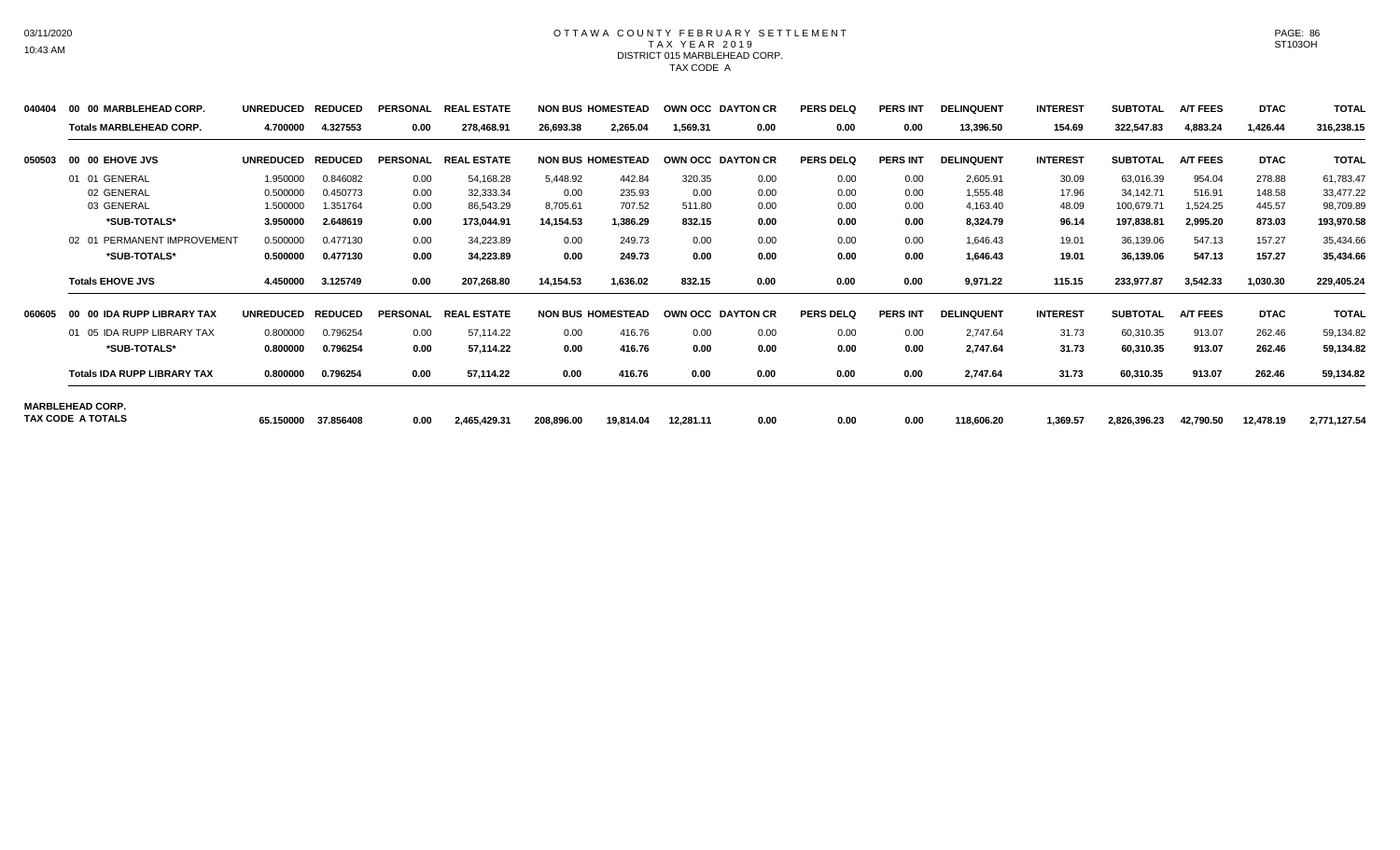# OTTAWA COUNTY FEBRUARY SETTLEMENT TAX YEAR 2019 DISTRICT 015 MARBLEHEAD CORP. TAX CODE B

| 1.897775<br>2.200000<br>1.846.49<br>0.00<br>16.25<br>6.28<br>0.00<br>0.00<br>70.47<br>8,860.08<br>134.14<br>7.17<br>8,718.77<br>01 01 O.C.B.M.R.<br>6.919.41<br>0.00<br>1.18<br>1.257568<br>0.00<br>10.77<br>0.78<br>88.15<br>02 O.C.B.M.R.<br>1.400000<br>1,175.04<br>4,585.18<br>4.16<br>0.00<br>0.00<br>0.00<br>46.70<br>5,822.63<br>4.75<br>5,729.73<br>3.155343<br>*SUB-TOTALS*<br>3.600000<br>27.02<br>10.44<br>0.00<br>117.17<br>14,682.71<br>222.29<br>11.92<br>14,448.50<br>3,021.53<br>11,504.59<br>0.00<br>0.00<br>0.00<br>1.96<br>02 01 NURSING HOME<br>0.500000<br>0.488991<br>419.66<br>1,782.89<br>0.00<br>4.19<br>1.62<br>0.00<br>0.00<br>0.00<br>18.16<br>0.30<br>2,226.82<br>33.71<br>1.85<br>2,191.26<br>*SUB-TOTALS*<br>0.488991<br>0.500000<br>419.66<br>1,782.89<br>0.00<br>4.19<br>1.62<br>0.00<br>0.00<br>0.00<br>18.16<br>0.30<br>2,226.82<br>33.71<br>1.85<br>2,191.26<br>03 02 SENIOR PROGRAM<br>0.300000<br>0.288129<br>2.47<br>0.95<br>251.79<br>1,050.54<br>0.00<br>0.00<br>0.00<br>0.00<br>10.70<br>0.18<br>1,316.63<br>19.93<br>1.09<br>1.295.61<br>03 SENIOR PROGRAM<br>0.200000<br>0.196080<br>167.86<br>714.92<br>0.00<br>1.68<br>0.00<br>0.00<br>0.00<br>0.00<br>7.28<br>0.12<br>891.86<br>13.50<br>0.74<br>877.62<br>0.484209<br>4.15<br>*SUB-TOTALS*<br>0.500000<br>419.65<br>0.00<br>0.95<br>0.00<br>0.00<br>0.00<br>17.98<br>0.30<br>2,208.49<br>33.43<br>1.83<br>2,173.23<br>1,765.46<br>04 01 INSIDE GENERAL<br>2.000000<br>2.000000<br>1,678.63<br>7,292.13<br>0.00<br>17.13<br>6.62<br>0.00<br>0.00<br>0.00<br>74.27<br>1.24<br>9,070.02<br>137.32<br>7.55<br>8,925.15<br>*SUB-TOTALS*<br>2.000000<br>2.000000<br>1,678.63<br>17.13<br>6.62<br>137.32<br>7.55<br>7,292.13<br>0.00<br>0.00<br>0.00<br>0.00<br>74.27<br>1.24<br>9,070.02<br>8,925.15<br>0.685003<br>07 01 MENTAL HEALTH<br>0.700000<br>587.52<br>2.497.57<br>0.00<br>5.87<br>2.27<br>0.00<br>0.00<br>0.00<br>0.42<br>3,119.09<br>47.22<br>2.59<br>25.44<br>3.069.28<br>0.293573<br>0.97<br>02 MENTAL HEALTH<br>0.300000<br>251.79<br>1.070.39<br>0.00<br>2.51<br>0.00<br>0.00<br>0.00<br>10.90<br>0.18<br>1,336.74<br>20.24<br>1.11<br>1.315.39<br>0.200000<br>0.195715<br>0.00<br>1.68<br>0.00<br>0.00<br>0.00<br>0.00<br>0.12<br>890.52<br>13.48<br>0.74<br>876.30<br>03 MENTAL HEALTH<br>167.86<br>713.59<br>7.27<br>*SUB-TOTALS*<br>1.174291<br>43.61<br>0.72<br>5,346.35<br>4.44<br>1.200000<br>1,007.17<br>4,281.55<br>0.00<br>10.06<br>3.24<br>0.00<br>0.00<br>0.00<br>80.94<br>5.260.97<br>7.800000<br>7.302834<br>6,546.64<br>26,626.62<br>0.00<br>62.55<br>22.87<br>0.00<br>0.00<br>0.00<br>271.19<br>4.52<br>33,534.39<br>507.69<br>27.59<br>32,999.11<br><b>Totals OTTAWA COUNTY</b><br>PERSONAL REAL ESTATE<br>OWN OCC DAYTON CR<br><b>PERS DELQ</b><br><b>PERS INT</b><br><b>DELINQUENT</b><br><b>SUBTOTAL</b><br><b>A/T FEES</b><br><b>DTAC</b><br>02021002 00 00 DANBURY INC CORP.<br>UNREDUCED REDUCED<br><b>NON BUS HOMESTEAD</b><br><b>INTEREST</b><br><b>TOTAL</b><br>0.576631<br>503.59<br>4.94<br>0.36<br>2,632.74<br>2,590.70<br>02 01 CURRENT EXPENSES<br>0.600000<br>2,102.44<br>0.00<br>0.00<br>0.00<br>0.00<br>0.00<br>21.41<br>39.86<br>2.18<br>1.441577<br>0.00<br>53.53<br>0.89<br>5.44<br>05 FIRE & EMS<br>1.500000<br>1,258.97<br>5,256.09<br>12.34<br>0.00<br>0.00<br>0.00<br>0.00<br>6,581.82<br>99.65<br>6,476.73<br>2.018208<br>*SUB-TOTALS*<br>2.100000<br>1,762.56<br>7,358.53<br>0.00<br>17.28<br>0.00<br>0.00<br>0.00<br>0.00<br>74.94<br>1.25<br>9,214.56<br>139.51<br>7.62<br>9,067.43<br>0.400000<br>0.400000<br>335.73<br>3.43<br>1.32<br>0.25<br>27.46<br>1.51<br>04 01 INSIDE GENERAL<br>1,458.43<br>0.00<br>0.00<br>0.00<br>0.00<br>14.85<br>1,814.01<br>1,785.04<br>*SUB-TOTALS*<br>0.400000<br>0.400000<br>335.73<br>1,458.43<br>0.00<br>3.43<br>1.32<br>0.00<br>0.00<br>0.00<br>14.85<br>0.25<br>1,814.01<br>27.46<br>1.51<br>1,785.04<br><b>Totals DANBURY INC CORP.</b><br>2.500000<br>2.418208<br>2.098.29<br>0.00<br>20.71<br>1.32<br>0.00<br>0.00<br>0.00<br>89.79<br>1.50<br>11.028.57<br>166.97<br>9.13<br>10.852.47<br>8.816.96<br>UNREDUCED REDUCED<br>PERSONAL REAL ESTATE<br><b>NON BUS HOMESTEAD</b><br>OWN OCC DAYTON CR<br><b>PERS DELQ</b><br>PERS INT<br><b>DELINQUENT</b><br><b>A/T FEES</b><br><b>DTAC</b><br>030306 00 00 DANBURY LSD<br><b>INTEREST</b><br><b>SUBTOTAL</b><br><b>TOTAL</b><br>00 01 GENERAL<br>5.100000<br>43.67<br>19.25<br>5.100000<br>4,280.51<br>18,594.94<br>0.00<br>16.87<br>0.00<br>0.00<br>0.00<br>189.38<br>3.16<br>23,128.53<br>350.16<br>22,759.12<br>*SUB-TOTALS*<br>5.100000<br>5.100000<br>4,280.51<br>18,594.94<br>0.00<br>43.67<br>16.87<br>0.00<br>0.00<br>0.00<br>189.38<br>3.16<br>23,128.53<br>350.16<br>19.25<br>22,759.12<br>01 01 GENERAL<br>26.300000<br>9.535328<br>22,074.00<br>34,766.44<br>0.00<br>81.65<br>31.54<br>0.00<br>0.00<br>0.00<br>354.07<br>5.91<br>57,313.61<br>867.70<br>36.00<br>56.409.91<br>3.243825<br>02 GENERAL<br>7.500000<br>6,294.87<br>0.00<br>27.78<br>0.00<br>0.00<br>18,283.04<br>12.25<br>17,993.99<br>11,827.20<br>10.73<br>0.00<br>120.45<br>2.01<br>276.80<br>03 GENERAL<br>3.000000<br>1.334568<br>2,517.95<br>4.865.92<br>0.00<br>11.43<br>4.41<br>0.00<br>0.00<br>0.00<br>49.56<br>0.83<br>7,450.10<br>112.79<br>5.04<br>7.332.27<br>04 GENERAL<br>1.500000<br>0.786306<br>1,258.97<br>2,866.92<br>0.00<br>6.73<br>2.60<br>0.00<br>0.00<br>0.00<br>29.20<br>0.49<br>4,164.91<br>63.06<br>2.97<br>4,098.88<br>05 PERMANENT IMPROVEMENT<br>1.500000<br>1.397121<br>1,258.97<br>5,094.00<br>0.00<br>11.96<br>0.00<br>0.00<br>0.00<br>0.00<br>51.88<br>0.87<br>6,417.68<br>97.16<br>5.28<br>6,315.24<br>*SUB-TOTALS*<br>39.800000<br>16.297148<br>33,404.76<br>139.55<br>49.28<br>0.00<br>605.16<br>10.11<br>1,417.51<br>61.54<br>59,420.48<br>0.00<br>0.00<br>0.00<br>93,629.34<br>92,150.29<br><b>Totals DANBURY LSD</b><br>44.900000 21.397148<br>37,685.27<br>78,015.42<br>0.00<br>183.22<br>66.15<br>0.00<br>0.00<br>0.00<br>794.54<br>13.27<br>116,757.87<br>1,767.67<br>80.79<br>114,909.41<br>UNREDUCED REDUCED<br>PERSONAL REAL ESTATE<br><b>NON BUS HOMESTEAD</b><br>OWN OCC DAYTON CR<br><b>PERS DELQ</b><br><b>PERS INT</b><br><b>DELINQUENT</b><br><b>INTEREST</b><br><b>SUBTOTAL</b><br><b>A/T FEES</b><br><b>DTAC</b><br>00 00 MARBLEHEAD CORP.<br><b>TOTAL</b><br>2.500000<br>00 01 GENERAL<br>2.500000<br>2,098.29<br>9,115.17<br>0.00<br>21.41<br>8.27<br>0.00<br>0.00<br>0.00<br>92.83<br>1.55<br>11,337.52<br>171.65<br>9.44<br>11,156.43<br>*SUB-TOTALS*<br>2.500000<br>8.27<br>1.55<br>11,337.52<br>2.500000<br>2,098.29<br>9,115.17<br>0.00<br>21.41<br>0.00<br>0.00<br>0.00<br>92.83<br>171.65<br>9.44<br>11,156.43<br>01 01 GENERAL<br>1.921592<br>1.678.63<br>8.780.23<br>2.000000<br>7,006.25<br>0.00<br>16.45<br>6.36<br>0.00<br>0.00<br>0.00<br>71.35<br>1.19<br>132.93<br>7.26<br>8.640.04<br>02 GENERAL<br>0.195532<br>167.86<br>712.92<br>0.00<br>1.67<br>0.00<br>0.00<br>0.00<br>0.12<br>889.83<br>13.47<br>0.74<br>0.200000<br>0.00<br>7.26<br>875.62<br>2.117124<br>6.36<br>8.00<br>*SUB-TOTALS*<br>2.200000<br>1,846.49<br>7,719.17<br>0.00<br>18.12<br>0.00<br>0.00<br>0.00<br>78.61<br>1.31<br>9,670.06<br>146.40<br>9,515.66 |        | 010101 00 00 OTTAWA COUNTY | UNREDUCED REDUCED |  | PERSONAL REAL ESTATE | <b>NON BUS HOMESTEAD</b> | OWN OCC DAYTON CR | <b>PERS DELQ</b> | PERS INT | <b>DELINQUENT</b> | <b>INTEREST</b> | <b>SUBTOTAL</b> | <b>A/T FEES</b> | <b>DTAC</b> | <b>TOTAL</b> |
|------------------------------------------------------------------------------------------------------------------------------------------------------------------------------------------------------------------------------------------------------------------------------------------------------------------------------------------------------------------------------------------------------------------------------------------------------------------------------------------------------------------------------------------------------------------------------------------------------------------------------------------------------------------------------------------------------------------------------------------------------------------------------------------------------------------------------------------------------------------------------------------------------------------------------------------------------------------------------------------------------------------------------------------------------------------------------------------------------------------------------------------------------------------------------------------------------------------------------------------------------------------------------------------------------------------------------------------------------------------------------------------------------------------------------------------------------------------------------------------------------------------------------------------------------------------------------------------------------------------------------------------------------------------------------------------------------------------------------------------------------------------------------------------------------------------------------------------------------------------------------------------------------------------------------------------------------------------------------------------------------------------------------------------------------------------------------------------------------------------------------------------------------------------------------------------------------------------------------------------------------------------------------------------------------------------------------------------------------------------------------------------------------------------------------------------------------------------------------------------------------------------------------------------------------------------------------------------------------------------------------------------------------------------------------------------------------------------------------------------------------------------------------------------------------------------------------------------------------------------------------------------------------------------------------------------------------------------------------------------------------------------------------------------------------------------------------------------------------------------------------------------------------------------------------------------------------------------------------------------------------------------------------------------------------------------------------------------------------------------------------------------------------------------------------------------------------------------------------------------------------------------------------------------------------------------------------------------------------------------------------------------------------------------------------------------------------------------------------------------------------------------------------------------------------------------------------------------------------------------------------------------------------------------------------------------------------------------------------------------------------------------------------------------------------------------------------------------------------------------------------------------------------------------------------------------------------------------------------------------------------------------------------------------------------------------------------------------------------------------------------------------------------------------------------------------------------------------------------------------------------------------------------------------------------------------------------------------------------------------------------------------------------------------------------------------------------------------------------------------------------------------------------------------------------------------------------------------------------------------------------------------------------------------------------------------------------------------------------------------------------------------------------------------------------------------------------------------------------------------------------------------------------------------------------------------------------------------------------------------------------------------------------------------------------------------------------------------------------------------------------------------------------------------------------------------------------------------------------------------------------------------------------------------------------------------------------------------------------------------------------------------------------------------------------------------------------------------------------------------------------------------------------------------------------------------------------------------------------------------------------------------------------------------------------------------------------------------------------------------------------------------------------------------------------------------------------------------------------------------------------------------------------------------------------------------------------------------------------------------------------------------------------------------------------------------------------------------------------------------------------------------------------------------------------------------------------------------------------------------------------------------------------------------------------------------------------------------------------------------------------------------------------------------------------------------------------------------------------------------------------------------------------------------------------------------------------------------------------------------------------------------------------------------------------------------------------------------------------------------------------------------------------------------------------------------------------------------------------------------------------------------------------------------------------------------------------------------------------|--------|----------------------------|-------------------|--|----------------------|--------------------------|-------------------|------------------|----------|-------------------|-----------------|-----------------|-----------------|-------------|--------------|
|                                                                                                                                                                                                                                                                                                                                                                                                                                                                                                                                                                                                                                                                                                                                                                                                                                                                                                                                                                                                                                                                                                                                                                                                                                                                                                                                                                                                                                                                                                                                                                                                                                                                                                                                                                                                                                                                                                                                                                                                                                                                                                                                                                                                                                                                                                                                                                                                                                                                                                                                                                                                                                                                                                                                                                                                                                                                                                                                                                                                                                                                                                                                                                                                                                                                                                                                                                                                                                                                                                                                                                                                                                                                                                                                                                                                                                                                                                                                                                                                                                                                                                                                                                                                                                                                                                                                                                                                                                                                                                                                                                                                                                                                                                                                                                                                                                                                                                                                                                                                                                                                                                                                                                                                                                                                                                                                                                                                                                                                                                                                                                                                                                                                                                                                                                                                                                                                                                                                                                                                                                                                                                                                                                                                                                                                                                                                                                                                                                                                                                                                                                                                                                                                                                                                                                                                                                                                                                                                                                                                                                                                                                                                                                                                                              |        |                            |                   |  |                      |                          |                   |                  |          |                   |                 |                 |                 |             |              |
|                                                                                                                                                                                                                                                                                                                                                                                                                                                                                                                                                                                                                                                                                                                                                                                                                                                                                                                                                                                                                                                                                                                                                                                                                                                                                                                                                                                                                                                                                                                                                                                                                                                                                                                                                                                                                                                                                                                                                                                                                                                                                                                                                                                                                                                                                                                                                                                                                                                                                                                                                                                                                                                                                                                                                                                                                                                                                                                                                                                                                                                                                                                                                                                                                                                                                                                                                                                                                                                                                                                                                                                                                                                                                                                                                                                                                                                                                                                                                                                                                                                                                                                                                                                                                                                                                                                                                                                                                                                                                                                                                                                                                                                                                                                                                                                                                                                                                                                                                                                                                                                                                                                                                                                                                                                                                                                                                                                                                                                                                                                                                                                                                                                                                                                                                                                                                                                                                                                                                                                                                                                                                                                                                                                                                                                                                                                                                                                                                                                                                                                                                                                                                                                                                                                                                                                                                                                                                                                                                                                                                                                                                                                                                                                                                              |        |                            |                   |  |                      |                          |                   |                  |          |                   |                 |                 |                 |             |              |
|                                                                                                                                                                                                                                                                                                                                                                                                                                                                                                                                                                                                                                                                                                                                                                                                                                                                                                                                                                                                                                                                                                                                                                                                                                                                                                                                                                                                                                                                                                                                                                                                                                                                                                                                                                                                                                                                                                                                                                                                                                                                                                                                                                                                                                                                                                                                                                                                                                                                                                                                                                                                                                                                                                                                                                                                                                                                                                                                                                                                                                                                                                                                                                                                                                                                                                                                                                                                                                                                                                                                                                                                                                                                                                                                                                                                                                                                                                                                                                                                                                                                                                                                                                                                                                                                                                                                                                                                                                                                                                                                                                                                                                                                                                                                                                                                                                                                                                                                                                                                                                                                                                                                                                                                                                                                                                                                                                                                                                                                                                                                                                                                                                                                                                                                                                                                                                                                                                                                                                                                                                                                                                                                                                                                                                                                                                                                                                                                                                                                                                                                                                                                                                                                                                                                                                                                                                                                                                                                                                                                                                                                                                                                                                                                                              |        |                            |                   |  |                      |                          |                   |                  |          |                   |                 |                 |                 |             |              |
|                                                                                                                                                                                                                                                                                                                                                                                                                                                                                                                                                                                                                                                                                                                                                                                                                                                                                                                                                                                                                                                                                                                                                                                                                                                                                                                                                                                                                                                                                                                                                                                                                                                                                                                                                                                                                                                                                                                                                                                                                                                                                                                                                                                                                                                                                                                                                                                                                                                                                                                                                                                                                                                                                                                                                                                                                                                                                                                                                                                                                                                                                                                                                                                                                                                                                                                                                                                                                                                                                                                                                                                                                                                                                                                                                                                                                                                                                                                                                                                                                                                                                                                                                                                                                                                                                                                                                                                                                                                                                                                                                                                                                                                                                                                                                                                                                                                                                                                                                                                                                                                                                                                                                                                                                                                                                                                                                                                                                                                                                                                                                                                                                                                                                                                                                                                                                                                                                                                                                                                                                                                                                                                                                                                                                                                                                                                                                                                                                                                                                                                                                                                                                                                                                                                                                                                                                                                                                                                                                                                                                                                                                                                                                                                                                              |        |                            |                   |  |                      |                          |                   |                  |          |                   |                 |                 |                 |             |              |
|                                                                                                                                                                                                                                                                                                                                                                                                                                                                                                                                                                                                                                                                                                                                                                                                                                                                                                                                                                                                                                                                                                                                                                                                                                                                                                                                                                                                                                                                                                                                                                                                                                                                                                                                                                                                                                                                                                                                                                                                                                                                                                                                                                                                                                                                                                                                                                                                                                                                                                                                                                                                                                                                                                                                                                                                                                                                                                                                                                                                                                                                                                                                                                                                                                                                                                                                                                                                                                                                                                                                                                                                                                                                                                                                                                                                                                                                                                                                                                                                                                                                                                                                                                                                                                                                                                                                                                                                                                                                                                                                                                                                                                                                                                                                                                                                                                                                                                                                                                                                                                                                                                                                                                                                                                                                                                                                                                                                                                                                                                                                                                                                                                                                                                                                                                                                                                                                                                                                                                                                                                                                                                                                                                                                                                                                                                                                                                                                                                                                                                                                                                                                                                                                                                                                                                                                                                                                                                                                                                                                                                                                                                                                                                                                                              |        |                            |                   |  |                      |                          |                   |                  |          |                   |                 |                 |                 |             |              |
|                                                                                                                                                                                                                                                                                                                                                                                                                                                                                                                                                                                                                                                                                                                                                                                                                                                                                                                                                                                                                                                                                                                                                                                                                                                                                                                                                                                                                                                                                                                                                                                                                                                                                                                                                                                                                                                                                                                                                                                                                                                                                                                                                                                                                                                                                                                                                                                                                                                                                                                                                                                                                                                                                                                                                                                                                                                                                                                                                                                                                                                                                                                                                                                                                                                                                                                                                                                                                                                                                                                                                                                                                                                                                                                                                                                                                                                                                                                                                                                                                                                                                                                                                                                                                                                                                                                                                                                                                                                                                                                                                                                                                                                                                                                                                                                                                                                                                                                                                                                                                                                                                                                                                                                                                                                                                                                                                                                                                                                                                                                                                                                                                                                                                                                                                                                                                                                                                                                                                                                                                                                                                                                                                                                                                                                                                                                                                                                                                                                                                                                                                                                                                                                                                                                                                                                                                                                                                                                                                                                                                                                                                                                                                                                                                              |        |                            |                   |  |                      |                          |                   |                  |          |                   |                 |                 |                 |             |              |
|                                                                                                                                                                                                                                                                                                                                                                                                                                                                                                                                                                                                                                                                                                                                                                                                                                                                                                                                                                                                                                                                                                                                                                                                                                                                                                                                                                                                                                                                                                                                                                                                                                                                                                                                                                                                                                                                                                                                                                                                                                                                                                                                                                                                                                                                                                                                                                                                                                                                                                                                                                                                                                                                                                                                                                                                                                                                                                                                                                                                                                                                                                                                                                                                                                                                                                                                                                                                                                                                                                                                                                                                                                                                                                                                                                                                                                                                                                                                                                                                                                                                                                                                                                                                                                                                                                                                                                                                                                                                                                                                                                                                                                                                                                                                                                                                                                                                                                                                                                                                                                                                                                                                                                                                                                                                                                                                                                                                                                                                                                                                                                                                                                                                                                                                                                                                                                                                                                                                                                                                                                                                                                                                                                                                                                                                                                                                                                                                                                                                                                                                                                                                                                                                                                                                                                                                                                                                                                                                                                                                                                                                                                                                                                                                                              |        |                            |                   |  |                      |                          |                   |                  |          |                   |                 |                 |                 |             |              |
|                                                                                                                                                                                                                                                                                                                                                                                                                                                                                                                                                                                                                                                                                                                                                                                                                                                                                                                                                                                                                                                                                                                                                                                                                                                                                                                                                                                                                                                                                                                                                                                                                                                                                                                                                                                                                                                                                                                                                                                                                                                                                                                                                                                                                                                                                                                                                                                                                                                                                                                                                                                                                                                                                                                                                                                                                                                                                                                                                                                                                                                                                                                                                                                                                                                                                                                                                                                                                                                                                                                                                                                                                                                                                                                                                                                                                                                                                                                                                                                                                                                                                                                                                                                                                                                                                                                                                                                                                                                                                                                                                                                                                                                                                                                                                                                                                                                                                                                                                                                                                                                                                                                                                                                                                                                                                                                                                                                                                                                                                                                                                                                                                                                                                                                                                                                                                                                                                                                                                                                                                                                                                                                                                                                                                                                                                                                                                                                                                                                                                                                                                                                                                                                                                                                                                                                                                                                                                                                                                                                                                                                                                                                                                                                                                              |        |                            |                   |  |                      |                          |                   |                  |          |                   |                 |                 |                 |             |              |
|                                                                                                                                                                                                                                                                                                                                                                                                                                                                                                                                                                                                                                                                                                                                                                                                                                                                                                                                                                                                                                                                                                                                                                                                                                                                                                                                                                                                                                                                                                                                                                                                                                                                                                                                                                                                                                                                                                                                                                                                                                                                                                                                                                                                                                                                                                                                                                                                                                                                                                                                                                                                                                                                                                                                                                                                                                                                                                                                                                                                                                                                                                                                                                                                                                                                                                                                                                                                                                                                                                                                                                                                                                                                                                                                                                                                                                                                                                                                                                                                                                                                                                                                                                                                                                                                                                                                                                                                                                                                                                                                                                                                                                                                                                                                                                                                                                                                                                                                                                                                                                                                                                                                                                                                                                                                                                                                                                                                                                                                                                                                                                                                                                                                                                                                                                                                                                                                                                                                                                                                                                                                                                                                                                                                                                                                                                                                                                                                                                                                                                                                                                                                                                                                                                                                                                                                                                                                                                                                                                                                                                                                                                                                                                                                                              |        |                            |                   |  |                      |                          |                   |                  |          |                   |                 |                 |                 |             |              |
|                                                                                                                                                                                                                                                                                                                                                                                                                                                                                                                                                                                                                                                                                                                                                                                                                                                                                                                                                                                                                                                                                                                                                                                                                                                                                                                                                                                                                                                                                                                                                                                                                                                                                                                                                                                                                                                                                                                                                                                                                                                                                                                                                                                                                                                                                                                                                                                                                                                                                                                                                                                                                                                                                                                                                                                                                                                                                                                                                                                                                                                                                                                                                                                                                                                                                                                                                                                                                                                                                                                                                                                                                                                                                                                                                                                                                                                                                                                                                                                                                                                                                                                                                                                                                                                                                                                                                                                                                                                                                                                                                                                                                                                                                                                                                                                                                                                                                                                                                                                                                                                                                                                                                                                                                                                                                                                                                                                                                                                                                                                                                                                                                                                                                                                                                                                                                                                                                                                                                                                                                                                                                                                                                                                                                                                                                                                                                                                                                                                                                                                                                                                                                                                                                                                                                                                                                                                                                                                                                                                                                                                                                                                                                                                                                              |        |                            |                   |  |                      |                          |                   |                  |          |                   |                 |                 |                 |             |              |
|                                                                                                                                                                                                                                                                                                                                                                                                                                                                                                                                                                                                                                                                                                                                                                                                                                                                                                                                                                                                                                                                                                                                                                                                                                                                                                                                                                                                                                                                                                                                                                                                                                                                                                                                                                                                                                                                                                                                                                                                                                                                                                                                                                                                                                                                                                                                                                                                                                                                                                                                                                                                                                                                                                                                                                                                                                                                                                                                                                                                                                                                                                                                                                                                                                                                                                                                                                                                                                                                                                                                                                                                                                                                                                                                                                                                                                                                                                                                                                                                                                                                                                                                                                                                                                                                                                                                                                                                                                                                                                                                                                                                                                                                                                                                                                                                                                                                                                                                                                                                                                                                                                                                                                                                                                                                                                                                                                                                                                                                                                                                                                                                                                                                                                                                                                                                                                                                                                                                                                                                                                                                                                                                                                                                                                                                                                                                                                                                                                                                                                                                                                                                                                                                                                                                                                                                                                                                                                                                                                                                                                                                                                                                                                                                                              |        |                            |                   |  |                      |                          |                   |                  |          |                   |                 |                 |                 |             |              |
|                                                                                                                                                                                                                                                                                                                                                                                                                                                                                                                                                                                                                                                                                                                                                                                                                                                                                                                                                                                                                                                                                                                                                                                                                                                                                                                                                                                                                                                                                                                                                                                                                                                                                                                                                                                                                                                                                                                                                                                                                                                                                                                                                                                                                                                                                                                                                                                                                                                                                                                                                                                                                                                                                                                                                                                                                                                                                                                                                                                                                                                                                                                                                                                                                                                                                                                                                                                                                                                                                                                                                                                                                                                                                                                                                                                                                                                                                                                                                                                                                                                                                                                                                                                                                                                                                                                                                                                                                                                                                                                                                                                                                                                                                                                                                                                                                                                                                                                                                                                                                                                                                                                                                                                                                                                                                                                                                                                                                                                                                                                                                                                                                                                                                                                                                                                                                                                                                                                                                                                                                                                                                                                                                                                                                                                                                                                                                                                                                                                                                                                                                                                                                                                                                                                                                                                                                                                                                                                                                                                                                                                                                                                                                                                                                              |        |                            |                   |  |                      |                          |                   |                  |          |                   |                 |                 |                 |             |              |
|                                                                                                                                                                                                                                                                                                                                                                                                                                                                                                                                                                                                                                                                                                                                                                                                                                                                                                                                                                                                                                                                                                                                                                                                                                                                                                                                                                                                                                                                                                                                                                                                                                                                                                                                                                                                                                                                                                                                                                                                                                                                                                                                                                                                                                                                                                                                                                                                                                                                                                                                                                                                                                                                                                                                                                                                                                                                                                                                                                                                                                                                                                                                                                                                                                                                                                                                                                                                                                                                                                                                                                                                                                                                                                                                                                                                                                                                                                                                                                                                                                                                                                                                                                                                                                                                                                                                                                                                                                                                                                                                                                                                                                                                                                                                                                                                                                                                                                                                                                                                                                                                                                                                                                                                                                                                                                                                                                                                                                                                                                                                                                                                                                                                                                                                                                                                                                                                                                                                                                                                                                                                                                                                                                                                                                                                                                                                                                                                                                                                                                                                                                                                                                                                                                                                                                                                                                                                                                                                                                                                                                                                                                                                                                                                                              |        |                            |                   |  |                      |                          |                   |                  |          |                   |                 |                 |                 |             |              |
|                                                                                                                                                                                                                                                                                                                                                                                                                                                                                                                                                                                                                                                                                                                                                                                                                                                                                                                                                                                                                                                                                                                                                                                                                                                                                                                                                                                                                                                                                                                                                                                                                                                                                                                                                                                                                                                                                                                                                                                                                                                                                                                                                                                                                                                                                                                                                                                                                                                                                                                                                                                                                                                                                                                                                                                                                                                                                                                                                                                                                                                                                                                                                                                                                                                                                                                                                                                                                                                                                                                                                                                                                                                                                                                                                                                                                                                                                                                                                                                                                                                                                                                                                                                                                                                                                                                                                                                                                                                                                                                                                                                                                                                                                                                                                                                                                                                                                                                                                                                                                                                                                                                                                                                                                                                                                                                                                                                                                                                                                                                                                                                                                                                                                                                                                                                                                                                                                                                                                                                                                                                                                                                                                                                                                                                                                                                                                                                                                                                                                                                                                                                                                                                                                                                                                                                                                                                                                                                                                                                                                                                                                                                                                                                                                              |        |                            |                   |  |                      |                          |                   |                  |          |                   |                 |                 |                 |             |              |
|                                                                                                                                                                                                                                                                                                                                                                                                                                                                                                                                                                                                                                                                                                                                                                                                                                                                                                                                                                                                                                                                                                                                                                                                                                                                                                                                                                                                                                                                                                                                                                                                                                                                                                                                                                                                                                                                                                                                                                                                                                                                                                                                                                                                                                                                                                                                                                                                                                                                                                                                                                                                                                                                                                                                                                                                                                                                                                                                                                                                                                                                                                                                                                                                                                                                                                                                                                                                                                                                                                                                                                                                                                                                                                                                                                                                                                                                                                                                                                                                                                                                                                                                                                                                                                                                                                                                                                                                                                                                                                                                                                                                                                                                                                                                                                                                                                                                                                                                                                                                                                                                                                                                                                                                                                                                                                                                                                                                                                                                                                                                                                                                                                                                                                                                                                                                                                                                                                                                                                                                                                                                                                                                                                                                                                                                                                                                                                                                                                                                                                                                                                                                                                                                                                                                                                                                                                                                                                                                                                                                                                                                                                                                                                                                                              |        |                            |                   |  |                      |                          |                   |                  |          |                   |                 |                 |                 |             |              |
|                                                                                                                                                                                                                                                                                                                                                                                                                                                                                                                                                                                                                                                                                                                                                                                                                                                                                                                                                                                                                                                                                                                                                                                                                                                                                                                                                                                                                                                                                                                                                                                                                                                                                                                                                                                                                                                                                                                                                                                                                                                                                                                                                                                                                                                                                                                                                                                                                                                                                                                                                                                                                                                                                                                                                                                                                                                                                                                                                                                                                                                                                                                                                                                                                                                                                                                                                                                                                                                                                                                                                                                                                                                                                                                                                                                                                                                                                                                                                                                                                                                                                                                                                                                                                                                                                                                                                                                                                                                                                                                                                                                                                                                                                                                                                                                                                                                                                                                                                                                                                                                                                                                                                                                                                                                                                                                                                                                                                                                                                                                                                                                                                                                                                                                                                                                                                                                                                                                                                                                                                                                                                                                                                                                                                                                                                                                                                                                                                                                                                                                                                                                                                                                                                                                                                                                                                                                                                                                                                                                                                                                                                                                                                                                                                              |        |                            |                   |  |                      |                          |                   |                  |          |                   |                 |                 |                 |             |              |
|                                                                                                                                                                                                                                                                                                                                                                                                                                                                                                                                                                                                                                                                                                                                                                                                                                                                                                                                                                                                                                                                                                                                                                                                                                                                                                                                                                                                                                                                                                                                                                                                                                                                                                                                                                                                                                                                                                                                                                                                                                                                                                                                                                                                                                                                                                                                                                                                                                                                                                                                                                                                                                                                                                                                                                                                                                                                                                                                                                                                                                                                                                                                                                                                                                                                                                                                                                                                                                                                                                                                                                                                                                                                                                                                                                                                                                                                                                                                                                                                                                                                                                                                                                                                                                                                                                                                                                                                                                                                                                                                                                                                                                                                                                                                                                                                                                                                                                                                                                                                                                                                                                                                                                                                                                                                                                                                                                                                                                                                                                                                                                                                                                                                                                                                                                                                                                                                                                                                                                                                                                                                                                                                                                                                                                                                                                                                                                                                                                                                                                                                                                                                                                                                                                                                                                                                                                                                                                                                                                                                                                                                                                                                                                                                                              |        |                            |                   |  |                      |                          |                   |                  |          |                   |                 |                 |                 |             |              |
|                                                                                                                                                                                                                                                                                                                                                                                                                                                                                                                                                                                                                                                                                                                                                                                                                                                                                                                                                                                                                                                                                                                                                                                                                                                                                                                                                                                                                                                                                                                                                                                                                                                                                                                                                                                                                                                                                                                                                                                                                                                                                                                                                                                                                                                                                                                                                                                                                                                                                                                                                                                                                                                                                                                                                                                                                                                                                                                                                                                                                                                                                                                                                                                                                                                                                                                                                                                                                                                                                                                                                                                                                                                                                                                                                                                                                                                                                                                                                                                                                                                                                                                                                                                                                                                                                                                                                                                                                                                                                                                                                                                                                                                                                                                                                                                                                                                                                                                                                                                                                                                                                                                                                                                                                                                                                                                                                                                                                                                                                                                                                                                                                                                                                                                                                                                                                                                                                                                                                                                                                                                                                                                                                                                                                                                                                                                                                                                                                                                                                                                                                                                                                                                                                                                                                                                                                                                                                                                                                                                                                                                                                                                                                                                                                              |        |                            |                   |  |                      |                          |                   |                  |          |                   |                 |                 |                 |             |              |
|                                                                                                                                                                                                                                                                                                                                                                                                                                                                                                                                                                                                                                                                                                                                                                                                                                                                                                                                                                                                                                                                                                                                                                                                                                                                                                                                                                                                                                                                                                                                                                                                                                                                                                                                                                                                                                                                                                                                                                                                                                                                                                                                                                                                                                                                                                                                                                                                                                                                                                                                                                                                                                                                                                                                                                                                                                                                                                                                                                                                                                                                                                                                                                                                                                                                                                                                                                                                                                                                                                                                                                                                                                                                                                                                                                                                                                                                                                                                                                                                                                                                                                                                                                                                                                                                                                                                                                                                                                                                                                                                                                                                                                                                                                                                                                                                                                                                                                                                                                                                                                                                                                                                                                                                                                                                                                                                                                                                                                                                                                                                                                                                                                                                                                                                                                                                                                                                                                                                                                                                                                                                                                                                                                                                                                                                                                                                                                                                                                                                                                                                                                                                                                                                                                                                                                                                                                                                                                                                                                                                                                                                                                                                                                                                                              |        |                            |                   |  |                      |                          |                   |                  |          |                   |                 |                 |                 |             |              |
|                                                                                                                                                                                                                                                                                                                                                                                                                                                                                                                                                                                                                                                                                                                                                                                                                                                                                                                                                                                                                                                                                                                                                                                                                                                                                                                                                                                                                                                                                                                                                                                                                                                                                                                                                                                                                                                                                                                                                                                                                                                                                                                                                                                                                                                                                                                                                                                                                                                                                                                                                                                                                                                                                                                                                                                                                                                                                                                                                                                                                                                                                                                                                                                                                                                                                                                                                                                                                                                                                                                                                                                                                                                                                                                                                                                                                                                                                                                                                                                                                                                                                                                                                                                                                                                                                                                                                                                                                                                                                                                                                                                                                                                                                                                                                                                                                                                                                                                                                                                                                                                                                                                                                                                                                                                                                                                                                                                                                                                                                                                                                                                                                                                                                                                                                                                                                                                                                                                                                                                                                                                                                                                                                                                                                                                                                                                                                                                                                                                                                                                                                                                                                                                                                                                                                                                                                                                                                                                                                                                                                                                                                                                                                                                                                              |        |                            |                   |  |                      |                          |                   |                  |          |                   |                 |                 |                 |             |              |
|                                                                                                                                                                                                                                                                                                                                                                                                                                                                                                                                                                                                                                                                                                                                                                                                                                                                                                                                                                                                                                                                                                                                                                                                                                                                                                                                                                                                                                                                                                                                                                                                                                                                                                                                                                                                                                                                                                                                                                                                                                                                                                                                                                                                                                                                                                                                                                                                                                                                                                                                                                                                                                                                                                                                                                                                                                                                                                                                                                                                                                                                                                                                                                                                                                                                                                                                                                                                                                                                                                                                                                                                                                                                                                                                                                                                                                                                                                                                                                                                                                                                                                                                                                                                                                                                                                                                                                                                                                                                                                                                                                                                                                                                                                                                                                                                                                                                                                                                                                                                                                                                                                                                                                                                                                                                                                                                                                                                                                                                                                                                                                                                                                                                                                                                                                                                                                                                                                                                                                                                                                                                                                                                                                                                                                                                                                                                                                                                                                                                                                                                                                                                                                                                                                                                                                                                                                                                                                                                                                                                                                                                                                                                                                                                                              |        |                            |                   |  |                      |                          |                   |                  |          |                   |                 |                 |                 |             |              |
|                                                                                                                                                                                                                                                                                                                                                                                                                                                                                                                                                                                                                                                                                                                                                                                                                                                                                                                                                                                                                                                                                                                                                                                                                                                                                                                                                                                                                                                                                                                                                                                                                                                                                                                                                                                                                                                                                                                                                                                                                                                                                                                                                                                                                                                                                                                                                                                                                                                                                                                                                                                                                                                                                                                                                                                                                                                                                                                                                                                                                                                                                                                                                                                                                                                                                                                                                                                                                                                                                                                                                                                                                                                                                                                                                                                                                                                                                                                                                                                                                                                                                                                                                                                                                                                                                                                                                                                                                                                                                                                                                                                                                                                                                                                                                                                                                                                                                                                                                                                                                                                                                                                                                                                                                                                                                                                                                                                                                                                                                                                                                                                                                                                                                                                                                                                                                                                                                                                                                                                                                                                                                                                                                                                                                                                                                                                                                                                                                                                                                                                                                                                                                                                                                                                                                                                                                                                                                                                                                                                                                                                                                                                                                                                                                              |        |                            |                   |  |                      |                          |                   |                  |          |                   |                 |                 |                 |             |              |
|                                                                                                                                                                                                                                                                                                                                                                                                                                                                                                                                                                                                                                                                                                                                                                                                                                                                                                                                                                                                                                                                                                                                                                                                                                                                                                                                                                                                                                                                                                                                                                                                                                                                                                                                                                                                                                                                                                                                                                                                                                                                                                                                                                                                                                                                                                                                                                                                                                                                                                                                                                                                                                                                                                                                                                                                                                                                                                                                                                                                                                                                                                                                                                                                                                                                                                                                                                                                                                                                                                                                                                                                                                                                                                                                                                                                                                                                                                                                                                                                                                                                                                                                                                                                                                                                                                                                                                                                                                                                                                                                                                                                                                                                                                                                                                                                                                                                                                                                                                                                                                                                                                                                                                                                                                                                                                                                                                                                                                                                                                                                                                                                                                                                                                                                                                                                                                                                                                                                                                                                                                                                                                                                                                                                                                                                                                                                                                                                                                                                                                                                                                                                                                                                                                                                                                                                                                                                                                                                                                                                                                                                                                                                                                                                                              |        |                            |                   |  |                      |                          |                   |                  |          |                   |                 |                 |                 |             |              |
|                                                                                                                                                                                                                                                                                                                                                                                                                                                                                                                                                                                                                                                                                                                                                                                                                                                                                                                                                                                                                                                                                                                                                                                                                                                                                                                                                                                                                                                                                                                                                                                                                                                                                                                                                                                                                                                                                                                                                                                                                                                                                                                                                                                                                                                                                                                                                                                                                                                                                                                                                                                                                                                                                                                                                                                                                                                                                                                                                                                                                                                                                                                                                                                                                                                                                                                                                                                                                                                                                                                                                                                                                                                                                                                                                                                                                                                                                                                                                                                                                                                                                                                                                                                                                                                                                                                                                                                                                                                                                                                                                                                                                                                                                                                                                                                                                                                                                                                                                                                                                                                                                                                                                                                                                                                                                                                                                                                                                                                                                                                                                                                                                                                                                                                                                                                                                                                                                                                                                                                                                                                                                                                                                                                                                                                                                                                                                                                                                                                                                                                                                                                                                                                                                                                                                                                                                                                                                                                                                                                                                                                                                                                                                                                                                              |        |                            |                   |  |                      |                          |                   |                  |          |                   |                 |                 |                 |             |              |
|                                                                                                                                                                                                                                                                                                                                                                                                                                                                                                                                                                                                                                                                                                                                                                                                                                                                                                                                                                                                                                                                                                                                                                                                                                                                                                                                                                                                                                                                                                                                                                                                                                                                                                                                                                                                                                                                                                                                                                                                                                                                                                                                                                                                                                                                                                                                                                                                                                                                                                                                                                                                                                                                                                                                                                                                                                                                                                                                                                                                                                                                                                                                                                                                                                                                                                                                                                                                                                                                                                                                                                                                                                                                                                                                                                                                                                                                                                                                                                                                                                                                                                                                                                                                                                                                                                                                                                                                                                                                                                                                                                                                                                                                                                                                                                                                                                                                                                                                                                                                                                                                                                                                                                                                                                                                                                                                                                                                                                                                                                                                                                                                                                                                                                                                                                                                                                                                                                                                                                                                                                                                                                                                                                                                                                                                                                                                                                                                                                                                                                                                                                                                                                                                                                                                                                                                                                                                                                                                                                                                                                                                                                                                                                                                                              |        |                            |                   |  |                      |                          |                   |                  |          |                   |                 |                 |                 |             |              |
|                                                                                                                                                                                                                                                                                                                                                                                                                                                                                                                                                                                                                                                                                                                                                                                                                                                                                                                                                                                                                                                                                                                                                                                                                                                                                                                                                                                                                                                                                                                                                                                                                                                                                                                                                                                                                                                                                                                                                                                                                                                                                                                                                                                                                                                                                                                                                                                                                                                                                                                                                                                                                                                                                                                                                                                                                                                                                                                                                                                                                                                                                                                                                                                                                                                                                                                                                                                                                                                                                                                                                                                                                                                                                                                                                                                                                                                                                                                                                                                                                                                                                                                                                                                                                                                                                                                                                                                                                                                                                                                                                                                                                                                                                                                                                                                                                                                                                                                                                                                                                                                                                                                                                                                                                                                                                                                                                                                                                                                                                                                                                                                                                                                                                                                                                                                                                                                                                                                                                                                                                                                                                                                                                                                                                                                                                                                                                                                                                                                                                                                                                                                                                                                                                                                                                                                                                                                                                                                                                                                                                                                                                                                                                                                                                              |        |                            |                   |  |                      |                          |                   |                  |          |                   |                 |                 |                 |             |              |
|                                                                                                                                                                                                                                                                                                                                                                                                                                                                                                                                                                                                                                                                                                                                                                                                                                                                                                                                                                                                                                                                                                                                                                                                                                                                                                                                                                                                                                                                                                                                                                                                                                                                                                                                                                                                                                                                                                                                                                                                                                                                                                                                                                                                                                                                                                                                                                                                                                                                                                                                                                                                                                                                                                                                                                                                                                                                                                                                                                                                                                                                                                                                                                                                                                                                                                                                                                                                                                                                                                                                                                                                                                                                                                                                                                                                                                                                                                                                                                                                                                                                                                                                                                                                                                                                                                                                                                                                                                                                                                                                                                                                                                                                                                                                                                                                                                                                                                                                                                                                                                                                                                                                                                                                                                                                                                                                                                                                                                                                                                                                                                                                                                                                                                                                                                                                                                                                                                                                                                                                                                                                                                                                                                                                                                                                                                                                                                                                                                                                                                                                                                                                                                                                                                                                                                                                                                                                                                                                                                                                                                                                                                                                                                                                                              |        |                            |                   |  |                      |                          |                   |                  |          |                   |                 |                 |                 |             |              |
|                                                                                                                                                                                                                                                                                                                                                                                                                                                                                                                                                                                                                                                                                                                                                                                                                                                                                                                                                                                                                                                                                                                                                                                                                                                                                                                                                                                                                                                                                                                                                                                                                                                                                                                                                                                                                                                                                                                                                                                                                                                                                                                                                                                                                                                                                                                                                                                                                                                                                                                                                                                                                                                                                                                                                                                                                                                                                                                                                                                                                                                                                                                                                                                                                                                                                                                                                                                                                                                                                                                                                                                                                                                                                                                                                                                                                                                                                                                                                                                                                                                                                                                                                                                                                                                                                                                                                                                                                                                                                                                                                                                                                                                                                                                                                                                                                                                                                                                                                                                                                                                                                                                                                                                                                                                                                                                                                                                                                                                                                                                                                                                                                                                                                                                                                                                                                                                                                                                                                                                                                                                                                                                                                                                                                                                                                                                                                                                                                                                                                                                                                                                                                                                                                                                                                                                                                                                                                                                                                                                                                                                                                                                                                                                                                              |        |                            |                   |  |                      |                          |                   |                  |          |                   |                 |                 |                 |             |              |
|                                                                                                                                                                                                                                                                                                                                                                                                                                                                                                                                                                                                                                                                                                                                                                                                                                                                                                                                                                                                                                                                                                                                                                                                                                                                                                                                                                                                                                                                                                                                                                                                                                                                                                                                                                                                                                                                                                                                                                                                                                                                                                                                                                                                                                                                                                                                                                                                                                                                                                                                                                                                                                                                                                                                                                                                                                                                                                                                                                                                                                                                                                                                                                                                                                                                                                                                                                                                                                                                                                                                                                                                                                                                                                                                                                                                                                                                                                                                                                                                                                                                                                                                                                                                                                                                                                                                                                                                                                                                                                                                                                                                                                                                                                                                                                                                                                                                                                                                                                                                                                                                                                                                                                                                                                                                                                                                                                                                                                                                                                                                                                                                                                                                                                                                                                                                                                                                                                                                                                                                                                                                                                                                                                                                                                                                                                                                                                                                                                                                                                                                                                                                                                                                                                                                                                                                                                                                                                                                                                                                                                                                                                                                                                                                                              |        |                            |                   |  |                      |                          |                   |                  |          |                   |                 |                 |                 |             |              |
|                                                                                                                                                                                                                                                                                                                                                                                                                                                                                                                                                                                                                                                                                                                                                                                                                                                                                                                                                                                                                                                                                                                                                                                                                                                                                                                                                                                                                                                                                                                                                                                                                                                                                                                                                                                                                                                                                                                                                                                                                                                                                                                                                                                                                                                                                                                                                                                                                                                                                                                                                                                                                                                                                                                                                                                                                                                                                                                                                                                                                                                                                                                                                                                                                                                                                                                                                                                                                                                                                                                                                                                                                                                                                                                                                                                                                                                                                                                                                                                                                                                                                                                                                                                                                                                                                                                                                                                                                                                                                                                                                                                                                                                                                                                                                                                                                                                                                                                                                                                                                                                                                                                                                                                                                                                                                                                                                                                                                                                                                                                                                                                                                                                                                                                                                                                                                                                                                                                                                                                                                                                                                                                                                                                                                                                                                                                                                                                                                                                                                                                                                                                                                                                                                                                                                                                                                                                                                                                                                                                                                                                                                                                                                                                                                              |        |                            |                   |  |                      |                          |                   |                  |          |                   |                 |                 |                 |             |              |
|                                                                                                                                                                                                                                                                                                                                                                                                                                                                                                                                                                                                                                                                                                                                                                                                                                                                                                                                                                                                                                                                                                                                                                                                                                                                                                                                                                                                                                                                                                                                                                                                                                                                                                                                                                                                                                                                                                                                                                                                                                                                                                                                                                                                                                                                                                                                                                                                                                                                                                                                                                                                                                                                                                                                                                                                                                                                                                                                                                                                                                                                                                                                                                                                                                                                                                                                                                                                                                                                                                                                                                                                                                                                                                                                                                                                                                                                                                                                                                                                                                                                                                                                                                                                                                                                                                                                                                                                                                                                                                                                                                                                                                                                                                                                                                                                                                                                                                                                                                                                                                                                                                                                                                                                                                                                                                                                                                                                                                                                                                                                                                                                                                                                                                                                                                                                                                                                                                                                                                                                                                                                                                                                                                                                                                                                                                                                                                                                                                                                                                                                                                                                                                                                                                                                                                                                                                                                                                                                                                                                                                                                                                                                                                                                                              |        |                            |                   |  |                      |                          |                   |                  |          |                   |                 |                 |                 |             |              |
|                                                                                                                                                                                                                                                                                                                                                                                                                                                                                                                                                                                                                                                                                                                                                                                                                                                                                                                                                                                                                                                                                                                                                                                                                                                                                                                                                                                                                                                                                                                                                                                                                                                                                                                                                                                                                                                                                                                                                                                                                                                                                                                                                                                                                                                                                                                                                                                                                                                                                                                                                                                                                                                                                                                                                                                                                                                                                                                                                                                                                                                                                                                                                                                                                                                                                                                                                                                                                                                                                                                                                                                                                                                                                                                                                                                                                                                                                                                                                                                                                                                                                                                                                                                                                                                                                                                                                                                                                                                                                                                                                                                                                                                                                                                                                                                                                                                                                                                                                                                                                                                                                                                                                                                                                                                                                                                                                                                                                                                                                                                                                                                                                                                                                                                                                                                                                                                                                                                                                                                                                                                                                                                                                                                                                                                                                                                                                                                                                                                                                                                                                                                                                                                                                                                                                                                                                                                                                                                                                                                                                                                                                                                                                                                                                              |        |                            |                   |  |                      |                          |                   |                  |          |                   |                 |                 |                 |             |              |
|                                                                                                                                                                                                                                                                                                                                                                                                                                                                                                                                                                                                                                                                                                                                                                                                                                                                                                                                                                                                                                                                                                                                                                                                                                                                                                                                                                                                                                                                                                                                                                                                                                                                                                                                                                                                                                                                                                                                                                                                                                                                                                                                                                                                                                                                                                                                                                                                                                                                                                                                                                                                                                                                                                                                                                                                                                                                                                                                                                                                                                                                                                                                                                                                                                                                                                                                                                                                                                                                                                                                                                                                                                                                                                                                                                                                                                                                                                                                                                                                                                                                                                                                                                                                                                                                                                                                                                                                                                                                                                                                                                                                                                                                                                                                                                                                                                                                                                                                                                                                                                                                                                                                                                                                                                                                                                                                                                                                                                                                                                                                                                                                                                                                                                                                                                                                                                                                                                                                                                                                                                                                                                                                                                                                                                                                                                                                                                                                                                                                                                                                                                                                                                                                                                                                                                                                                                                                                                                                                                                                                                                                                                                                                                                                                              | 040404 |                            |                   |  |                      |                          |                   |                  |          |                   |                 |                 |                 |             |              |
|                                                                                                                                                                                                                                                                                                                                                                                                                                                                                                                                                                                                                                                                                                                                                                                                                                                                                                                                                                                                                                                                                                                                                                                                                                                                                                                                                                                                                                                                                                                                                                                                                                                                                                                                                                                                                                                                                                                                                                                                                                                                                                                                                                                                                                                                                                                                                                                                                                                                                                                                                                                                                                                                                                                                                                                                                                                                                                                                                                                                                                                                                                                                                                                                                                                                                                                                                                                                                                                                                                                                                                                                                                                                                                                                                                                                                                                                                                                                                                                                                                                                                                                                                                                                                                                                                                                                                                                                                                                                                                                                                                                                                                                                                                                                                                                                                                                                                                                                                                                                                                                                                                                                                                                                                                                                                                                                                                                                                                                                                                                                                                                                                                                                                                                                                                                                                                                                                                                                                                                                                                                                                                                                                                                                                                                                                                                                                                                                                                                                                                                                                                                                                                                                                                                                                                                                                                                                                                                                                                                                                                                                                                                                                                                                                              |        |                            |                   |  |                      |                          |                   |                  |          |                   |                 |                 |                 |             |              |
|                                                                                                                                                                                                                                                                                                                                                                                                                                                                                                                                                                                                                                                                                                                                                                                                                                                                                                                                                                                                                                                                                                                                                                                                                                                                                                                                                                                                                                                                                                                                                                                                                                                                                                                                                                                                                                                                                                                                                                                                                                                                                                                                                                                                                                                                                                                                                                                                                                                                                                                                                                                                                                                                                                                                                                                                                                                                                                                                                                                                                                                                                                                                                                                                                                                                                                                                                                                                                                                                                                                                                                                                                                                                                                                                                                                                                                                                                                                                                                                                                                                                                                                                                                                                                                                                                                                                                                                                                                                                                                                                                                                                                                                                                                                                                                                                                                                                                                                                                                                                                                                                                                                                                                                                                                                                                                                                                                                                                                                                                                                                                                                                                                                                                                                                                                                                                                                                                                                                                                                                                                                                                                                                                                                                                                                                                                                                                                                                                                                                                                                                                                                                                                                                                                                                                                                                                                                                                                                                                                                                                                                                                                                                                                                                                              |        |                            |                   |  |                      |                          |                   |                  |          |                   |                 |                 |                 |             |              |
|                                                                                                                                                                                                                                                                                                                                                                                                                                                                                                                                                                                                                                                                                                                                                                                                                                                                                                                                                                                                                                                                                                                                                                                                                                                                                                                                                                                                                                                                                                                                                                                                                                                                                                                                                                                                                                                                                                                                                                                                                                                                                                                                                                                                                                                                                                                                                                                                                                                                                                                                                                                                                                                                                                                                                                                                                                                                                                                                                                                                                                                                                                                                                                                                                                                                                                                                                                                                                                                                                                                                                                                                                                                                                                                                                                                                                                                                                                                                                                                                                                                                                                                                                                                                                                                                                                                                                                                                                                                                                                                                                                                                                                                                                                                                                                                                                                                                                                                                                                                                                                                                                                                                                                                                                                                                                                                                                                                                                                                                                                                                                                                                                                                                                                                                                                                                                                                                                                                                                                                                                                                                                                                                                                                                                                                                                                                                                                                                                                                                                                                                                                                                                                                                                                                                                                                                                                                                                                                                                                                                                                                                                                                                                                                                                              |        |                            |                   |  |                      |                          |                   |                  |          |                   |                 |                 |                 |             |              |
|                                                                                                                                                                                                                                                                                                                                                                                                                                                                                                                                                                                                                                                                                                                                                                                                                                                                                                                                                                                                                                                                                                                                                                                                                                                                                                                                                                                                                                                                                                                                                                                                                                                                                                                                                                                                                                                                                                                                                                                                                                                                                                                                                                                                                                                                                                                                                                                                                                                                                                                                                                                                                                                                                                                                                                                                                                                                                                                                                                                                                                                                                                                                                                                                                                                                                                                                                                                                                                                                                                                                                                                                                                                                                                                                                                                                                                                                                                                                                                                                                                                                                                                                                                                                                                                                                                                                                                                                                                                                                                                                                                                                                                                                                                                                                                                                                                                                                                                                                                                                                                                                                                                                                                                                                                                                                                                                                                                                                                                                                                                                                                                                                                                                                                                                                                                                                                                                                                                                                                                                                                                                                                                                                                                                                                                                                                                                                                                                                                                                                                                                                                                                                                                                                                                                                                                                                                                                                                                                                                                                                                                                                                                                                                                                                              |        |                            |                   |  |                      |                          |                   |                  |          |                   |                 |                 |                 |             |              |
|                                                                                                                                                                                                                                                                                                                                                                                                                                                                                                                                                                                                                                                                                                                                                                                                                                                                                                                                                                                                                                                                                                                                                                                                                                                                                                                                                                                                                                                                                                                                                                                                                                                                                                                                                                                                                                                                                                                                                                                                                                                                                                                                                                                                                                                                                                                                                                                                                                                                                                                                                                                                                                                                                                                                                                                                                                                                                                                                                                                                                                                                                                                                                                                                                                                                                                                                                                                                                                                                                                                                                                                                                                                                                                                                                                                                                                                                                                                                                                                                                                                                                                                                                                                                                                                                                                                                                                                                                                                                                                                                                                                                                                                                                                                                                                                                                                                                                                                                                                                                                                                                                                                                                                                                                                                                                                                                                                                                                                                                                                                                                                                                                                                                                                                                                                                                                                                                                                                                                                                                                                                                                                                                                                                                                                                                                                                                                                                                                                                                                                                                                                                                                                                                                                                                                                                                                                                                                                                                                                                                                                                                                                                                                                                                                              |        |                            |                   |  |                      |                          |                   |                  |          |                   |                 |                 |                 |             |              |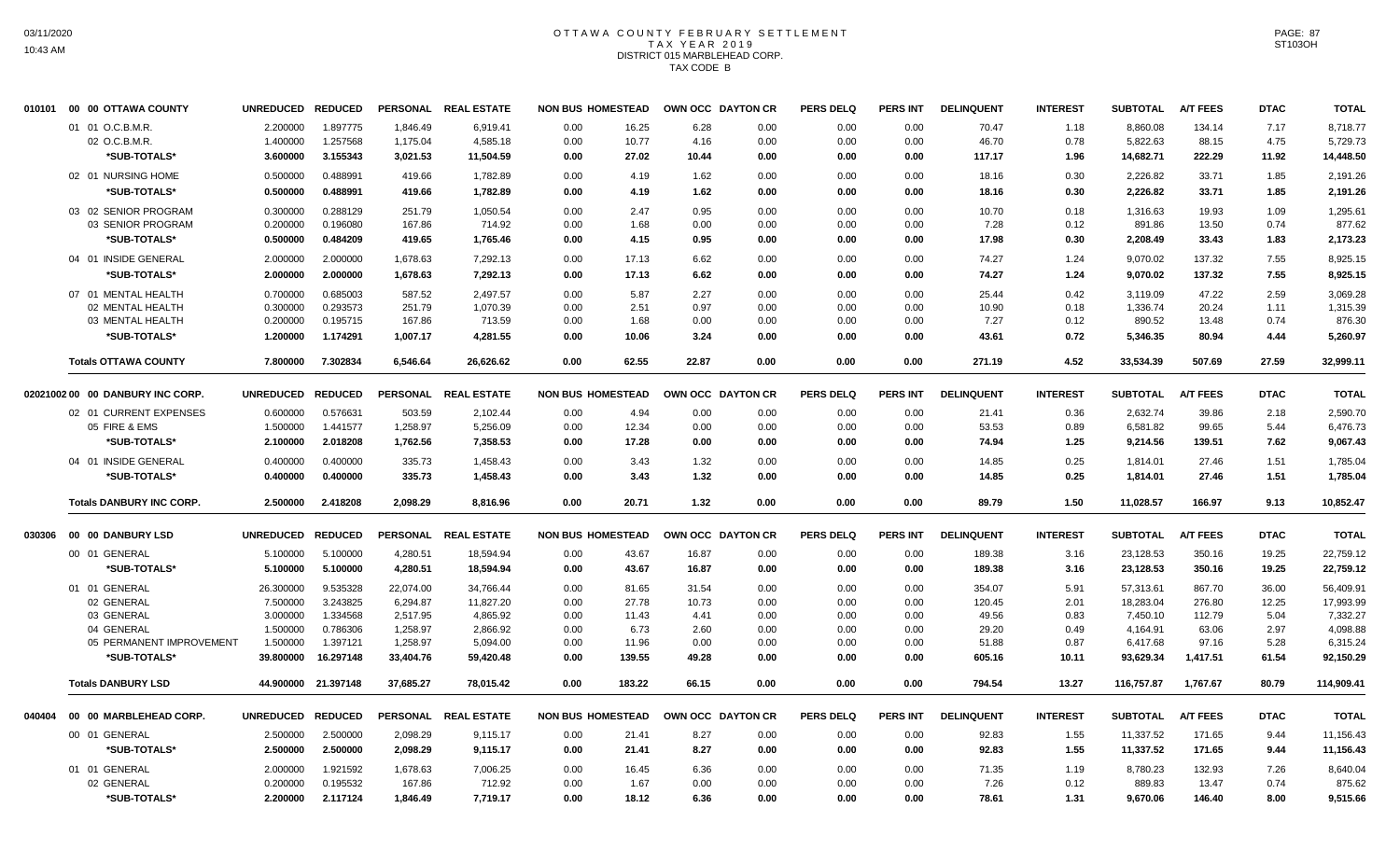## OTTAWA COUNTY FEBRUARY SETTLEMENT TAX YEAR 2019 DISTRICT 015 MARBLEHEAD CORP. TAX CODE B

| 040404 | 00 00 MARBLEHEAD CORP.             | <b>UNREDUCED</b> | <b>REDUCED</b> | <b>PERSONAL</b> | <b>REAL ESTATE</b> |      | <b>NON BUS HOMESTEAD</b> |        | OWN OCC DAYTON CR        | <b>PERS DELQ</b> | <b>PERS INT</b> | <b>DELINQUENT</b> | <b>INTEREST</b> | <b>SUBTOTAL</b> | A/T FEES        | <b>DTAC</b> | <b>TOTAL</b> |
|--------|------------------------------------|------------------|----------------|-----------------|--------------------|------|--------------------------|--------|--------------------------|------------------|-----------------|-------------------|-----------------|-----------------|-----------------|-------------|--------------|
|        | <b>Totals MARBLEHEAD CORP.</b>     | 4.700000         | 4.617124       | 3,944.78        | 16,834.34          | 0.00 | 39.53                    | 14.63  | 0.00                     | 0.00             | 0.00            | 171.44            | 2.86            | 21,007.58       | 318.05          | 17.44       | 20,672.09    |
| 050503 | 00 00 EHOVE JVS                    | <b>UNREDUCED</b> | <b>REDUCED</b> | <b>PERSONAL</b> | <b>REAL ESTATE</b> |      | <b>NON BUS HOMESTEAD</b> |        | <b>OWN OCC DAYTON CR</b> | <b>PERS DELQ</b> | <b>PERS INT</b> | <b>DELINQUENT</b> | <b>INTEREST</b> | <b>SUBTOTAL</b> | <b>A/T FEES</b> | <b>DTAC</b> | <b>TOTAL</b> |
|        | 01 01 GENERAL                      | 1.950000         | 0.769544       | 1,636.67        | 2,805.81           | 0.00 | 6.59                     | 2.55   | 0.00                     | 0.00             | 0.00            | 28.58             | 0.48            | 4,480.68        | 67.84           | 2.91        | 4,409.93     |
|        | 02 GENERAL                         | 0.500000         | 0.485499       | 419.66          | 1,770.16           | 0.00 | 4.16                     | 0.00   | 0.00                     | 0.00             | 0.00            | 18.03             | 0.30            | 2,212.31        | 33.49           | 1.83        | 2,176.99     |
|        | 03 GENERAL                         | 1.500000         | 1.456496       | 1,258.99        | 5,310.48           | 0.00 | 12.46                    | 4.81   | 0.00                     | 0.00             | 0.00            | 54.06             | 0.92            | 6,641.72        | 100.55          | 5.50        | 6,535.67     |
|        | *SUB-TOTALS*                       | 3.950000         | 2.711539       | 3,315.32        | 9,886.45           | 0.00 | 23.21                    | 7.36   | 0.00                     | 0.00             | 0.00            | 100.67            | 1.70            | 13,334.71       | 201.88          | 10.24       | 13,122.59    |
|        | PERMANENT IMPROVEMENT<br>02 01     | 0.500000         | 0.491716       | 419.66          | 1,792.83           | 0.00 | 4.21                     | 0.00   | 0.00                     | 0.00             | 0.00            | 18.26             | 0.30            | 2,235.26        | 33.84           | 1.86        | 2,199.56     |
|        | *SUB-TOTALS*                       | 0.500000         | 0.491716       | 419.66          | 1,792.83           | 0.00 | 4.21                     | 0.00   | 0.00                     | 0.00             | 0.00            | 18.26             | 0.30            | 2,235.26        | 33.84           | 1.86        | 2,199.56     |
|        | <b>Totals EHOVE JVS</b>            | 4.450000         | 3.203255       | 3,734.98        | 11,679.28          | 0.00 | 27.42                    | 7.36   | 0.00                     | 0.00             | 0.00            | 118.93            | 2.00            | 15,569.97       | 235.72          | 12.10       | 15,322.15    |
| 060605 | 00 00 IDA RUPP LIBRARY TAX         | <b>UNREDUCED</b> | <b>REDUCED</b> | <b>PERSONAL</b> | <b>REAL ESTATE</b> |      | <b>NON BUS HOMESTEAD</b> |        | OWN OCC DAYTON CR        | <b>PERS DELQ</b> | <b>PERS INT</b> | <b>DELINQUENT</b> | <b>INTEREST</b> | <b>SUBTOTAL</b> | <b>A/T FEES</b> | <b>DTAC</b> | <b>TOTAL</b> |
|        | 01 05 IDA RUPP LIBRARY TAX         | 0.800000         | 0.797076       | 671.45          | 2,906.19           | 0.00 | 6.83                     | 0.00   | 0.00                     | 0.00             | 0.00            | 29.60             | 0.49            | 3,614.56        | 54.72           | 3.01        | 3,556.83     |
|        | *SUB-TOTALS*                       | 0.800000         | 0.797076       | 671.45          | 2,906.19           | 0.00 | 6.83                     | 0.00   | 0.00                     | 0.00             | 0.00            | 29.60             | 0.49            | 3,614.56        | 54.72           | 3.01        | 3,556.83     |
|        | <b>Totals IDA RUPP LIBRARY TAX</b> | 0.800000         | 0.797076       | 671.45          | 2,906.19           | 0.00 | 6.83                     | 0.00   | 0.00                     | 0.00             | 0.00            | 29.60             | 0.49            | 3,614.56        | 54.72           | 3.01        | 3,556.83     |
|        | <b>MARBLEHEAD CORP.</b>            |                  |                |                 |                    |      |                          |        |                          |                  |                 |                   |                 |                 |                 |             |              |
|        | <b>TAX CODE B TOTALS</b>           | 65.150000        | 39.735645      | 54,681.41       | 144,878.81         | 0.00 | 340.26                   | 112.33 | 0.00                     | 0.00             | 0.00            | 1,475.49          | 24.64           | 201,512.94      | 3,050.82        | 150.06      | 198,312.06   |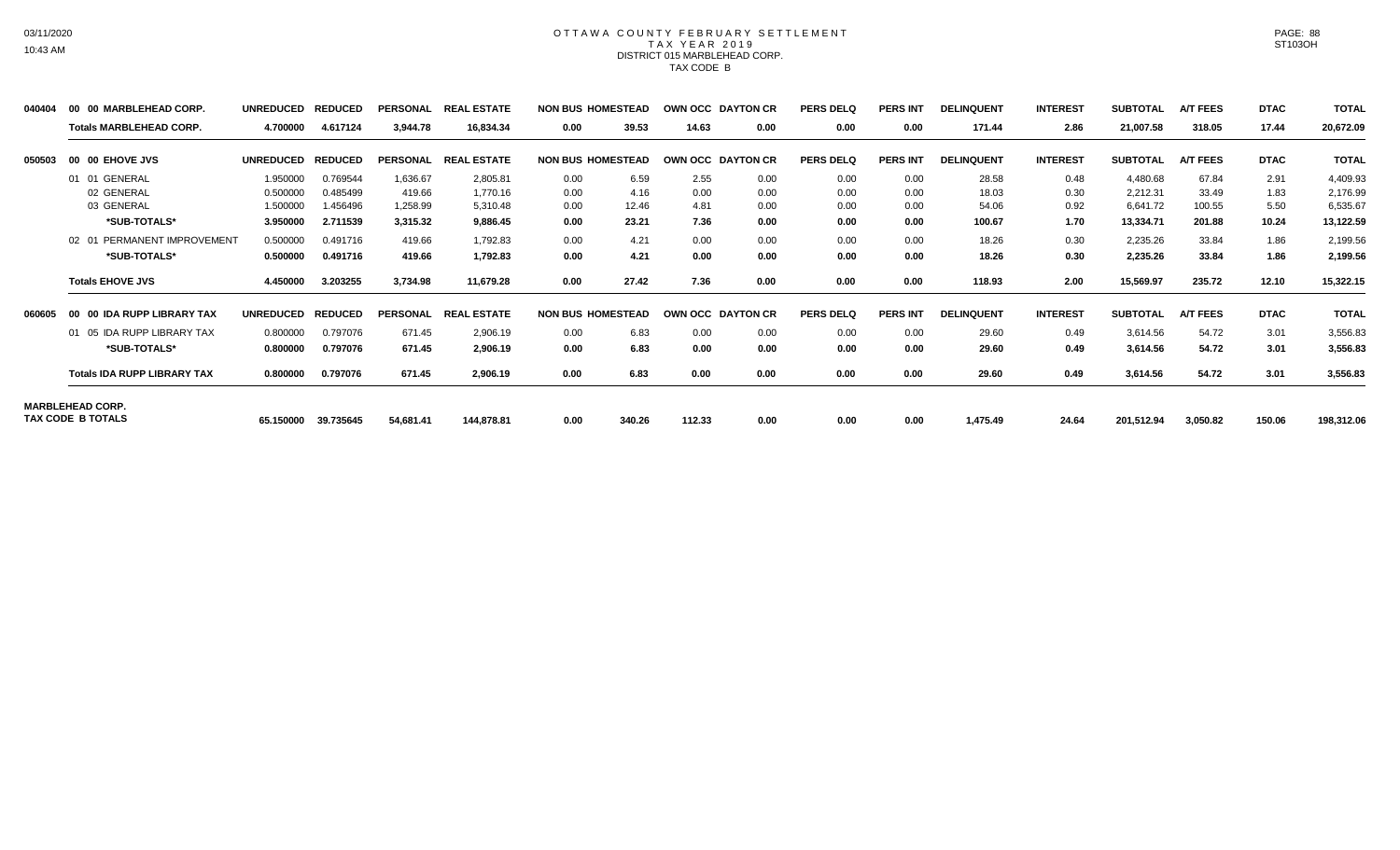# OTTAWA COUNTY FEBRUARY SETTLEMENT TAX YEAR 2019 DISTRICT 015 MARBLEHEAD CORP. DISTRICT

|        | 010101 00 00 OTTAWA COUNTY       | UNREDUCED REDUCED |                 | PERSONAL REAL ESTATE |            | <b>NON BUS HOMESTEAD</b> | OWN OCC DAYTON CR |      | <b>PERS DELQ</b> | <b>PERS INT</b> | <b>DELINQUENT</b> | <b>INTEREST</b> | <b>SUBTOTAL</b> | <b>A/T FEES</b> | <b>DTAC</b> | <b>TOTAL</b> |
|--------|----------------------------------|-------------------|-----------------|----------------------|------------|--------------------------|-------------------|------|------------------|-----------------|-------------------|-----------------|-----------------|-----------------|-------------|--------------|
|        | 01 01 O.C.B.M.R.                 |                   | 1.846.49        | 84,632.28            | 7.817.33   | 651.57                   | 465.87            | 0.00 | 0.00             | 0.00            | 3,809.06          | 44.35           | 99.266.95       | 1,502.86        | 407.27      | 97,356.82    |
|        | 02 O.C.B.M.R.                    |                   | 1,175.04        | 62,660.62            | 5,841.95   | 485.55                   | 347.61            | 0.00 | 0.00             | 0.00            | 2,840.58          | 33.04           | 73,384.39       | 1,111.01        | 303.75      | 71,969.63    |
|        | *SUB-TOTALS*                     |                   | 3,021.53        | 147,292.90           | 13,659.28  | 1,137.12                 | 813.48            | 0.00 | 0.00             | 0.00            | 6,649.64          | 77.39           | 172,651.34      | 2,613.87        | 711.02      | 169,326.45   |
|        | 02 01 NURSING HOME               |                   | 419.66          | 29,683.25            | 2,806.57   | 232.28                   | 166.62            | 0.00 | 0.00             | 0.00            | 1,360.38          | 15.80           | 34,684.56       | 525.11          | 145.49      | 34,013.96    |
|        | *SUB-TOTALS*                     |                   | 419.66          | 29,683.25            | 2.806.57   | 232.28                   | 166.62            | 0.00 | 0.00             | 0.00            | 1,360.38          | 15.80           | 34,684.56       | 525.11          | 145.49      | 34,013.96    |
|        | 03 02 SENIOR PROGRAM             |                   | 251.79          | 15.500.61            | 1.453.57   | 120.60                   | 86.41             | 0.00 | 0.00             | 0.00            | 705.86            | 8.21            | 18.127.05       | 274.43          | 75.49       | 17.777.13    |
|        | 03 SENIOR PROGRAM                |                   | 167.86          | 13,249.72            | 0.00       | 93.15                    | 0.00              | 0.00 | 0.00             | 0.00            | 610.30            | 7.08            | 14,128.11       | 213.89          | 58.34       | 13,855.88    |
|        | *SUB-TOTALS*                     |                   | 419.65          | 28,750.33            | 1,453.57   | 213.75                   | 86.41             | 0.00 | 0.00             | 0.00            | 1,316.16          | 15.29           | 32,255.16       | 488.32          | 133.83      | 31,633.01    |
|        | 04 01 INSIDE GENERAL             |                   | 1,678.63        | 135,337.11           | 12,880.36  | 1,063.93                 | 763.86            | 0.00 | 0.00             | 0.00            | 6,234.22          | 72.37           | 158,030.48      | 2,392.52        | 666.79      | 154,971.17   |
|        | *SUB-TOTALS*                     |                   | 1.678.63        | 135,337.11           | 12,880.36  | 1.063.93                 | 763.86            | 0.00 | 0.00             | 0.00            | 6,234.22          | 72.37           | 158,030.48      | 2,392.52        | 666.79      | 154,971.17   |
|        | 07 01 MENTAL HEALTH              |                   | 587.52          | 43,335.85            | 4,108.02   | 339.73                   | 243.78            | 0.00 | 0.00             | 0.00            | 1,990.08          | 23.11           | 50,628.09       | 766.49          | 212.85      | 49,648.75    |
|        | 02 MENTAL HEALTH                 |                   | 251.79          | 18,572.47            | 1,760.58   | 145.59                   | 104.48            | 0.00 | 0.00             | 0.00            | 852.89            | 9.90            | 21,697.70       | 328.50          | 91.22       | 21,277.98    |
|        | 03 MENTAL HEALTH                 |                   | 167.86          | 13,789.15            | 0.00       | 97.09                    | 0.00              | 0.00 | 0.00             | 0.00            | 636.31            | 7.38            | 14,697.79       | 222.52          | 60.83       | 14,414.44    |
|        | *SUB-TOTALS*                     |                   | 1,007.17        | 75,697.47            | 5,868.60   | 582.41                   | 348.26            | 0.00 | 0.00             | 0.00            | 3,479.28          | 40.39           | 87,023.58       | 1,317.51        | 364.90      | 85,341.17    |
|        | <b>Totals OTTAWA COUNTY</b>      |                   | 6,546.64        | 416,761.06           | 36,668.38  | 3,229.49                 | 2,178.63          | 0.00 | 0.00             | 0.00            | 19,039.68         | 221.24          | 484,645.12      | 7,337.33        | 2,022.03    | 475,285.76   |
|        | 02021002 00 00 DANBURY INC CORP. | UNREDUCED REDUCED |                 | PERSONAL REAL ESTATE |            | <b>NON BUS HOMESTEAD</b> | OWN OCC DAYTON CR |      | <b>PERS DELQ</b> | <b>PERS INT</b> | <b>DELINQUENT</b> | <b>INTEREST</b> | <b>SUBTOTAL</b> | <b>A/T FEES</b> | <b>DTAC</b> | <b>TOTAL</b> |
|        | 02 01 CURRENT EXPENSES           |                   | 503.59          | 40,771.64            | 0.00       | 287.11                   | 0.00              | 0.00 | 0.00             | 0.00            | 1,881.70          | 21.84           | 43,465.88       | 658.06          | 179.88      | 42,627.94    |
|        | 05 FIRE & EMS                    |                   | 1,258.97        | 101,929.02           | 0.00       | 717.76                   | 0.00              | 0.00 | 0.00             | 0.00            | 4,704.25          | 54.59           | 108,664.59      | 1,645.14        | 449.69      | 106,569.76   |
|        | *SUB-TOTALS*                     |                   | 1,762.56        | 142,700.66           | 0.00       | 1,004.87                 | 0.00              | 0.00 | 0.00             | 0.00            | 6,585.95          | 76.43           | 152,130.47      | 2,303.20        | 629.57      | 149,197.70   |
|        | 04 01 INSIDE GENERAL             |                   | 335.73          | 27,067.43            | 2,576.07   | 212.79                   | 152.77            | 0.00 | 0.00             | 0.00            | 1,246.84          | 14.48           | 31,606.11       | 478.50          | 133.36      | 30,994.25    |
|        | *SUB-TOTALS*                     |                   | 335.73          | 27,067.43            | 2,576.07   | 212.79                   | 152.77            | 0.00 | 0.00             | 0.00            | 1,246.84          | 14.48           | 31,606.11       | 478.50          | 133.36      | 30,994.25    |
|        | <b>Totals DANBURY INC CORP.</b>  |                   | 2,098.29        | 169,768.09           | 2,576.07   | 1,217.66                 | 152.77            | 0.00 | 0.00             | 0.00            | 7,832.79          | 90.91           | 183,736.58      | 2,781.70        | 762.93      | 180,191.95   |
|        | 030306 00 00 DANBURY LSD         | UNREDUCED REDUCED |                 | PERSONAL REAL ESTATE |            | <b>NON BUS HOMESTEAD</b> | OWN OCC DAYTON CR |      | <b>PERS DELQ</b> | PERS INT        | <b>DELINQUENT</b> | <b>INTEREST</b> | <b>SUBTOTAL</b> | <b>A/T FEES</b> | <b>DTAC</b> | <b>TOTAL</b> |
|        | 00 01 GENERAL                    |                   | 4,280.51        | 345,109.65           | 32,844.92  | 2,713.01                 | 1,947.84          | 0.00 | 0.00             | 0.00            | 15,897.26         | 184.54          | 402,977.73      | 6,100.92        | 1,700.31    | 395,176.50   |
|        | *SUB-TOTALS*                     |                   | 4,280.51        | 345,109.65           | 32,844.92  | 2,713.01                 | 1,947.84          | 0.00 | 0.00             | 0.00            | 15,897.26         | 184.54          | 402,977.73      | 6,100.92        | 1,700.31    | 395,176.50   |
|        | 01 01 GENERAL                    |                   | 22,074.00       | 669,372.29           | 63,836.57  | 5,269.71                 | 3,784.53          | 0.00 | 0.00             | 0.00            | 30,883.51         | 358.44          | 795,579.05      | 12,044.74       | 3,303.26    | 780,231.05   |
|        | 02 GENERAL                       |                   | 6,294.87        | 205,684.74           | 19,500.61  | 1,612.61                 | 1,157.18          | 0.00 | 0.00             | 0.00            | 9,446.49          | 109.70          | 243,806.20      | 3,691.13        | 1,010.32    | 239,104.75   |
|        | 03 GENERAL                       |                   | 2,517.95        | 84,582.76            | 8,018.91   | 663.14                   | 475.85            | 0.00 | 0.00             | 0.00            | 3,884.56          | 45.11           | 100,188.28      | 1,516.81        | 415.46      | 98,256.01    |
|        | 04 GENERAL                       |                   | 1,258.97        | 48,622.13            | 4,602.63   | 380.79                   | 273.19            | 0.00 | 0.00             | 0.00            | 2,230.38          | 25.91           | 57,394.00       | 868.93          | 238.54      | 56,286.53    |
|        | 05 PERMANENT IMPROVEMENT         |                   | 1,258.97        | 96,135.66            | 0.00       | 676.29                   | 0.00              | 0.00 | 0.00             | 0.00            | 4,431.69          | 51.44           | 102,554.05      | 1,552.63        | 423.65      | 100,577.77   |
|        | *SUB-TOTALS*                     |                   | 33,404.76       | 1,104,397.58         | 95,958.72  | 8,602.54                 | 5,690.75          | 0.00 | 0.00             | 0.00            | 50,876.63         | 590.60          | 1,299,521.58    | 19,674.24       | 5,391.23    | 1,274,456.11 |
|        | <b>Totals DANBURY LSD</b>        |                   | 37,685.27       | 1,449,507.23         | 128,803.64 | 11,315.55                | 7,638.59          | 0.00 | 0.00             | 0.00            | 66,773.89         | 775.14          | 1,702,499.31    | 25,775.16       | 7,091.54    | 1,669,632.61 |
| 040404 | 00 00 MARBLEHEAD CORP.           | UNREDUCED REDUCED | <b>PERSONAL</b> | <b>REAL ESTATE</b>   |            | <b>NON BUS HOMESTEAD</b> | OWN OCC DAYTON CR |      | <b>PERS DELQ</b> | <b>PERS INT</b> | <b>DELINQUENT</b> | <b>INTEREST</b> | <b>SUBTOTAL</b> | <b>A/T FEES</b> | <b>DTAC</b> | <b>TOTAL</b> |
|        | 00 01 GENERAL                    |                   | 2,098.29        | 169,171.40           | 16,100.45  | 1,329.91                 | 954.82            | 0.00 | 0.00             | 0.00            | 7,792.77          | 90.46           | 197,538.10      | 2,990.65        | 833.49      | 193,713.96   |
|        | *SUB-TOTALS*                     |                   | 2.098.29        | 169,171.40           | 16.100.45  | 1,329.91                 | 954.82            | 0.00 | 0.00             | 0.00            | 7,792.77          | 90.46           | 197,538.10      | 2.990.65        | 833.49      | 193,713.96   |
|        | 01 01 GENERAL                    |                   | 1,678.63        | 112,311.60           | 10,592.93  | 877.35                   | 629.12            | 0.00 | 0.00             | 0.00            | 5,137.35          | 59.69           | 131,286.67      | 1,987.63        | 549.42      | 128,749.62   |
|        | 02 GENERAL                       |                   | 167.86          | 13,820.25            | 0.00       | 97.31                    | 0.00              | 0.00 | 0.00             | 0.00            | 637.82            | 7.40            | 14,730.64       | 223.01          | 60.97       | 14,446.66    |
|        | *SUB-TOTALS*                     |                   | 1,846.49        | 126,131.85           | 10,592.93  | 974.66                   | 629.12            | 0.00 | 0.00             | 0.00            | 5,775.17          | 67.09           | 146,017.31      | 2,210.64        | 610.39      | 143,196.28   |
|        |                                  |                   |                 |                      |            |                          |                   |      |                  |                 |                   |                 |                 |                 |             |              |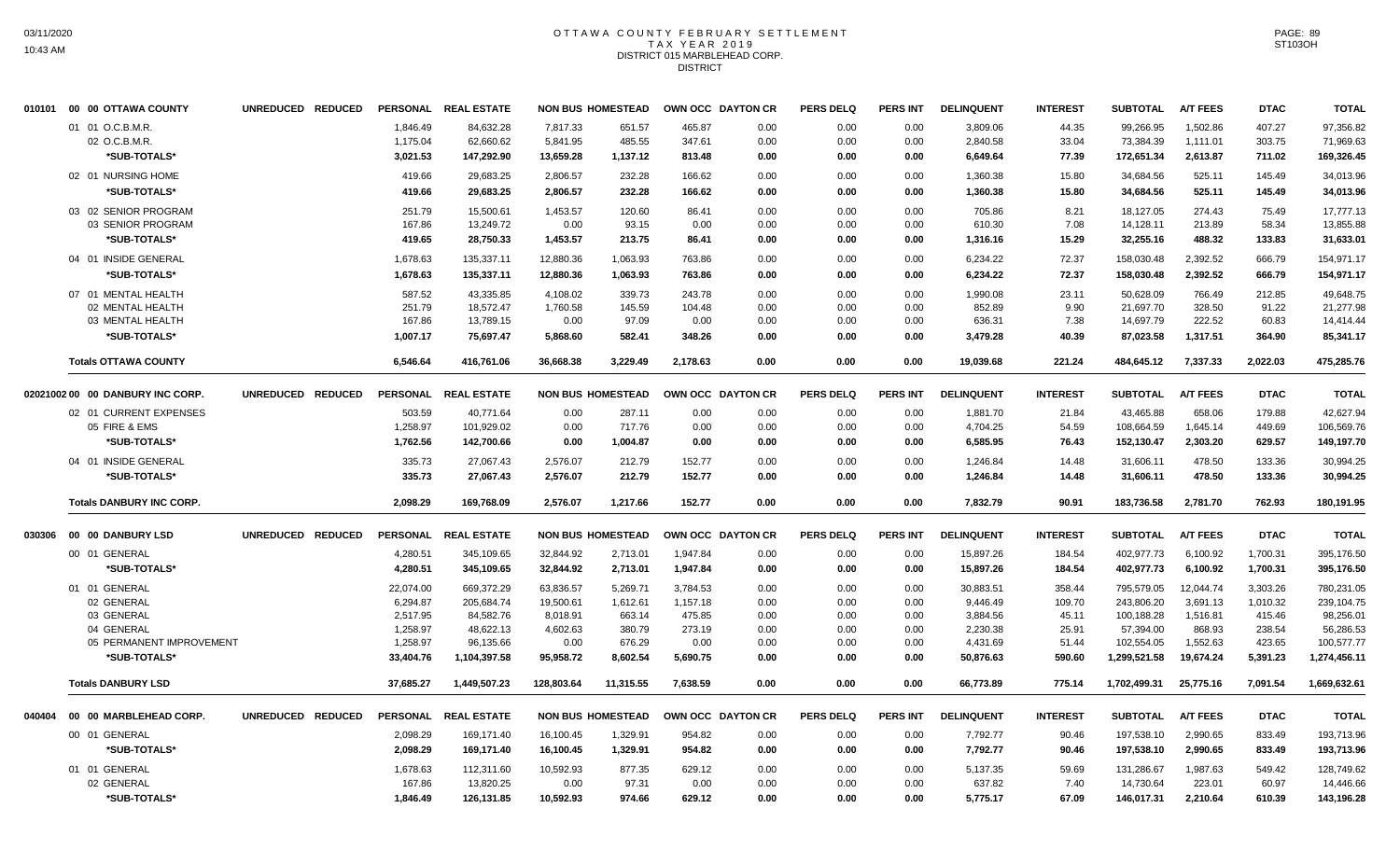# OTTAWA COUNTY FEBRUARY SETTLEMENT TAX YEAR 2019 DISTRICT 015 MARBLEHEAD CORP. DISTRICT

| 040404 | 00 00 MARBLEHEAD CORP.             | <b>UNREDUCED</b> | <b>REDUCED</b> |                 | PERSONAL REAL ESTATE |            | <b>NON BUS HOMESTEAD</b> |           | OWN OCC DAYTON CR | <b>PERS DELQ</b> | <b>PERS INT</b> | <b>DELINQUENT</b> | <b>INTEREST</b> | <b>SUBTOTAL</b> | <b>A/T FEES</b> | <b>DTAC</b> | <b>TOTAL</b> |
|--------|------------------------------------|------------------|----------------|-----------------|----------------------|------------|--------------------------|-----------|-------------------|------------------|-----------------|-------------------|-----------------|-----------------|-----------------|-------------|--------------|
|        | <b>Totals MARBLEHEAD CORP.</b>     |                  |                | 3,944.78        | 295,303.25           | 26,693.38  | 2,304.57                 | 1,583.94  | 0.00              | 0.00             | 0.00            | 13,567.94         | 157.55          | 343,555.41      | 5,201.29        | 1,443.88    | 336,910.24   |
| 050503 | 00 00 EHOVE JVS                    | <b>UNREDUCED</b> | <b>REDUCED</b> |                 | PERSONAL REAL ESTATE |            | <b>NON BUS HOMESTEAD</b> |           | OWN OCC DAYTON CR | <b>PERS DELQ</b> | <b>PERS INT</b> | <b>DELINQUENT</b> | <b>INTEREST</b> | <b>SUBTOTAL</b> | <b>A/T FEES</b> | <b>DTAC</b> | <b>TOTAL</b> |
|        | 01 01 GENERAL                      |                  |                | 1,636.67        | 56,974.09            | 5,448.92   | 449.43                   | 322.90    | 0.00              | 0.00             | 0.00            | 2,634.49          | 30.57           | 67,497.07       | 1,021.88        | 281.79      | 66,193.40    |
|        | 02 GENERAL                         |                  |                | 419.66          | 34,103.50            | 0.00       | 240.09                   | 0.00      | 0.00              | 0.00             | 0.00            | 1,573.51          | 18.26           | 36,355.02       | 550.40          | 150.41      | 35,654.21    |
|        | 03 GENERAL                         |                  |                | 1,258.99        | 91,853.77            | 8,705.61   | 719.98                   | 516.61    | 0.00              | 0.00             | 0.00            | 4,217.46          | 49.01           | 107,321.43      | 1,624.80        | 451.07      | 105,245.56   |
|        | *SUB-TOTALS*                       |                  |                | 3,315.32        | 182,931.36           | 14,154.53  | 1,409.50                 | 839.51    | 0.00              | 0.00             | 0.00            | 8,425.46          | 97.84           | 211,173.52      | 3,197.08        | 883.27      | 207,093.17   |
|        | 02 01 PERMANENT IMPROVEMENT        |                  |                | 419.66          | 36,016.72            | 0.00       | 253.94                   | 0.00      | 0.00              | 0.00             | 0.00            | 1,664.69          | 19.31           | 38,374.32       | 580.97          | 159.13      | 37,634.22    |
|        | *SUB-TOTALS*                       |                  |                | 419.66          | 36,016.72            | 0.00       | 253.94                   | 0.00      | 0.00              | 0.00             | 0.00            | 1,664.69          | 19.31           | 38,374.32       | 580.97          | 159.13      | 37,634.22    |
|        | <b>Totals EHOVE JVS</b>            |                  |                | 3,734.98        | 218,948.08           | 14,154.53  | 1,663.44                 | 839.51    | 0.00              | 0.00             | 0.00            | 10,090.15         | 117.15          | 249,547.84      | 3,778.05        | 1,042.40    | 244,727.39   |
| 060605 | 00 00 IDA RUPP LIBRARY TAX         | <b>UNREDUCED</b> | <b>REDUCED</b> | <b>PERSONAL</b> | <b>REAL ESTATE</b>   |            | <b>NON BUS HOMESTEAD</b> |           | OWN OCC DAYTON CR | <b>PERS DELQ</b> | <b>PERS INT</b> | <b>DELINQUENT</b> | <b>INTEREST</b> | <b>SUBTOTAL</b> | <b>A/T FEES</b> | <b>DTAC</b> | <b>TOTAL</b> |
|        | 01 05 IDA RUPP LIBRARY TAX         |                  |                | 671.45          | 60,020.41            | 0.00       | 423.59                   | 0.00      | 0.00              | 0.00             | 0.00            | 2.777.24          | 32.22           | 63,924.91       | 967.79          | 265.47      | 62,691.65    |
|        | *SUB-TOTALS*                       |                  |                | 671.45          | 60,020.41            | 0.00       | 423.59                   | 0.00      | 0.00              | 0.00             | 0.00            | 2,777.24          | 32.22           | 63,924.91       | 967.79          | 265.47      | 62,691.65    |
|        | <b>Totals IDA RUPP LIBRARY TAX</b> |                  |                | 671.45          | 60,020.41            | 0.00       | 423.59                   | 0.00      | 0.00              | 0.00             | 0.00            | 2,777.24          | 32.22           | 63,924.91       | 967.79          | 265.47      | 62,691.65    |
|        | <b>MARBLEHEAD CORP.</b>            |                  |                |                 |                      |            |                          |           |                   |                  |                 |                   |                 |                 |                 |             |              |
|        | <b>DISTRICT TOTALS</b>             |                  |                | 54,681.41       | 2,610,308.12         | 208,896.00 | 20,154.30                | 12,393.44 | 0.00              | 0.00             | 0.00            | 120,081.69        | 1,394.21        | 3,027,909.17    | 45,841.32       | 12,628.25   | 2,969,439.60 |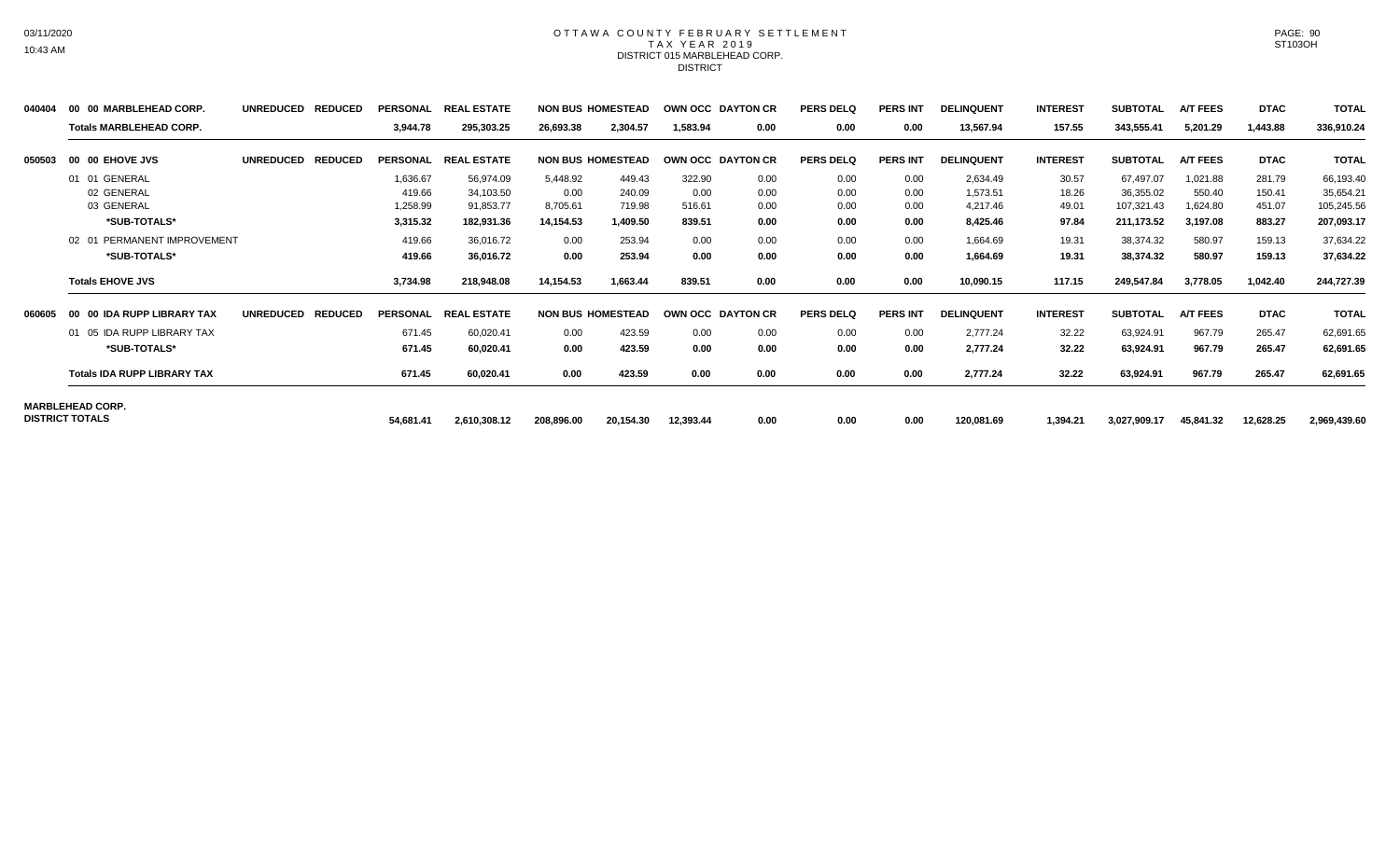#### OTTAWA COUNTY FEBRUARY SETTLEMENT T A X Y E A R 2 0 1 9 DISTRICT 016 ERIE TOWNSHIP TAX CODE A

| 010101 | 00 00 OTTAWA COUNTY         | UNREDUCED REDUCED |                | <b>PERSONAL</b> | <b>REAL ESTATE</b> |           | <b>NON BUS HOMESTEAD</b> |          | OWN OCC DAYTON CR | <b>PERS DELQ</b> | <b>PERS INT</b> | <b>DELINQUENT</b> | <b>INTEREST</b> | <b>SUBTOTAL</b> | <b>A/T FEES</b> | <b>DTAC</b> | <b>TOTAL</b> |
|--------|-----------------------------|-------------------|----------------|-----------------|--------------------|-----------|--------------------------|----------|-------------------|------------------|-----------------|-------------------|-----------------|-----------------|-----------------|-------------|--------------|
|        | 01 01 O.C.B.M.R.            | 2.200000          | 1.213837       | 0.00            | 18,267.04          | 1,850.32  | 558.66                   | 137.92   | 0.00              | 0.00             | 0.00            | 835.10            | 111.06          | 21,760.10       | 329.44          | 95.43       | 21,335.23    |
|        | 02 O.C.B.M.R.               | 1.400000          | 0.907110       | 0.00            | 13,651.11          | 1,382.76  | 417.49                   | 103.07   | 0.00              | 0.00             | 0.00            | 624.08            | 83.00           | 16,261.51       | 246.19          | 71.32       | 15,944.00    |
|        | *SUB-TOTALS*                | 3.600000          | 2.120947       | 0.00            | 31,918.15          | 3,233.08  | 976.15                   | 240.99   | 0.00              | 0.00             | 0.00            | 1,459.18          | 194.06          | 38,021.61       | 575.63          | 166.75      | 37,279.23    |
|        | 02 01 NURSING HOME          | 0.500000          | 0.435790       | 0.00            | 6,558.21           | 664.30    | 200.57                   | 49.52    | 0.00              | 0.00             | 0.00            | 299.82            | 39.87           | 7,812.29        | 118.27          | 34.26       | 7,659.76     |
|        | *SUB-TOTALS*                | 0.500000          | 0.435790       | 0.00            | 6,558.21           | 664.30    | 200.57                   | 49.52    | 0.00              | 0.00             | 0.00            | 299.82            | 39.87           | 7,812.29        | 118.27          | 34.26       | 7,659.76     |
|        | 03 02 SENIOR PROGRAM        | 0.300000          | 0.225703       | 0.00            | 3,396.61           | 344.05    | 103.88                   | 25.65    | 0.00              | 0.00             | 0.00            | 155.28            | 20.65           | 4,046.12        | 61.26           | 17.75       | 3,967.11     |
|        | 03 SENIOR PROGRAM           | 0.200000          | 0.174753       | 0.00            | 2,945.71           | 0.00      | 80.43                    | 0.00     | 0.00              | 0.00             | 0.00            | 134.67            | 17.91           | 3,178.72        | 48.12           | 13.74       | 3,116.86     |
|        | *SUB-TOTALS*                | 0.500000          | 0.400456       | 0.00            | 6,342.32           | 344.05    | 184.31                   | 25.65    | 0.00              | 0.00             | 0.00            | 289.95            | 38.56           | 7,224.84        | 109.38          | 31.49       | 7,083.97     |
|        | 04 01 INSIDE GENERAL        | 2.000000          | 2.000000       | 0.00            | 30,098.02          | 3,048.71  | 920.48                   | 227.25   | 0.00              | 0.00             | 0.00            | 1,375.97          | 183.00          | 35,853.43       | 542.81          | 157.24      | 35,153.38    |
|        | *SUB-TOTALS*                | 2.000000          | 2.000000       | 0.00            | 30,098.02          | 3,048.71  | 920.48                   | 227.25   | 0.00              | 0.00             | 0.00            | 1,375.97          | 183.00          | 35,853.43       | 542.81          | 157.24      | 35,153.38    |
|        | 07 01 MENTAL HEALTH         | 0.700000          | 0.637874       | 0.00            | 9,599.37           | 972.35    | 293.58                   | 72.48    | 0.00              | 0.00             | 0.00            | 438.85            | 58.36           | 11,434.99       | 173.12          | 50.15       | 11,211.72    |
|        | 02 MENTAL HEALTH            | 0.300000          | 0.273374       | 0.00            | 4,114.01           | 416.72    | 125.82                   | 31.06    | 0.00              | 0.00             | 0.00            | 188.08            | 25.01           | 4,900.70        | 74.19           | 21.49       | 4,805.02     |
|        | 03 MENTAL HEALTH            | 0.200000          | 0.182292       | 0.00            | 3,072.79           | 0.00      | 83.90                    | 0.00     | 0.00              | 0.00             | 0.00            | 140.48            | 18.68           | 3,315.85        | 50.20           | 14.33       | 3,251.32     |
|        | *SUB-TOTALS*                | 1.200000          | 1.093540       | 0.00            | 16,786.17          | 1,389.07  | 503.30                   | 103.54   | 0.00              | 0.00             | 0.00            | 767.41            | 102.05          | 19,651.54       | 297.51          | 85.97       | 19,268.06    |
|        | <b>Totals OTTAWA COUNTY</b> | 7.800000          | 6.050733       | 0.00            | 91,702.87          | 8,679.21  | 2,784.81                 | 646.95   | 0.00              | 0.00             | 0.00            | 4,192.33          | 557.54          | 108,563.71      | 1,643.60        | 475.71      | 106,444.40   |
|        | 020212 00 00 ERIE TOWNSHIP  | <b>UNREDUCED</b>  | <b>REDUCED</b> | <b>PERSONAL</b> | <b>REAL ESTATE</b> |           | <b>NON BUS HOMESTEAD</b> |          | OWN OCC DAYTON CR | <b>PERS DELQ</b> | PERS INT        | <b>DELINQUENT</b> | <b>INTEREST</b> | <b>SUBTOTAL</b> | <b>A/T FEES</b> | <b>DTAC</b> | <b>TOTAL</b> |
|        | 01 01 FIRE                  | 1.500000          | 0.472323       | 0.00            | 7,107.99           | 719.99    | 217.38                   | 53.67    | 0.00              | 0.00             | 0.00            | 324.95            | 43.22           | 8,467.20        | 128.19          | 37.14       | 8,301.87     |
|        | 02 FIRE                     | 2.000000          | 1.889902       | 0.00            | 31,856.94          | 0.00      | 869.81                   | 0.00     | 0.00              | 0.00             | 0.00            | 1,456.38          | 193.69          | 34,376.82       | 520.45          | 148.59      | 33,707.78    |
|        | *SUB-TOTALS*                | 3.500000          | 2.362225       | 0.00            | 38,964.93          | 719.99    | 1,087.19                 | 53.67    | 0.00              | 0.00             | 0.00            | 1,781.33          | 236.91          | 42,844.02       | 648.64          | 185.73      | 42,009.65    |
|        | 02 01 INSIDE GENERAL        | 3.450000          | 3.450000       | 0.00            | 51,919.08          | 5,259.03  | 1,587.84                 | 392.00   | 0.00              | 0.00             | 0.00            | 2,373.55          | 315.67          | 61,847.17       | 936.34          | 271.25      | 60,639.58    |
|        | *SUB-TOTALS*                | 3.450000          | 3.450000       | 0.00            | 51,919.08          | 5,259.03  | 1,587.84                 | 392.00   | 0.00              | 0.00             | 0.00            | 2,373.55          | 315.67          | 61,847.17       | 936.34          | 271.25      | 60,639.58    |
|        | 03 02 INSIDE ROADS          | 0.750000          | 0.750000       | 0.00            | 11,286.76          | 1,143.27  | 345.18                   | 85.22    | 0.00              | 0.00             | 0.00            | 515.99            | 68.62           | 13,445.04       | 203.55          | 58.97       | 13,182.52    |
|        | *SUB-TOTALS*                | 0.750000          | 0.750000       | 0.00            | 11,286.76          | 1,143.27  | 345.18                   | 85.22    | 0.00              | 0.00             | 0.00            | 515.99            | 68.62           | 13,445.04       | 203.55          | 58.97       | 13,182.52    |
|        | <b>Totals ERIE TOWNSHIP</b> | 7.700000          | 6.562225       | 0.00            | 102,170.77         | 7,122.29  | 3,020.21                 | 530.89   | 0.00              | 0.00             | 0.00            | 4,670.87          | 621.20          | 118,136.23      | 1,788.53        | 515.95      | 115,831.75   |
| 030304 | 00 00 PORT CLINTON CSD      | <b>UNREDUCED</b>  | <b>REDUCED</b> | <b>PERSONAL</b> | <b>REAL ESTATE</b> |           | <b>NON BUS HOMESTEAD</b> |          | OWN OCC DAYTON CR | <b>PERS DELQ</b> | <b>PERS INT</b> | <b>DELINQUENT</b> | <b>INTEREST</b> | <b>SUBTOTAL</b> | <b>A/T FEES</b> | <b>DTAC</b> | <b>TOTAL</b> |
|        | 00 01 GENERAL               | 2.800000          | 2.800000       | 0.00            | 42,137.22          | 4,268.20  | 1,288.68                 | 318.15   | 0.00              | 0.00             | 0.00            | 1,926.36          | 256.19          | 50,194.80       | 759.93          | 220.14      | 49,214.73    |
|        | 02 PERMANENT IMPROVEMENT    | 0.700000          | 0.700000       | 0.00            | 10,534.31          | 1,067.05  | 322.17                   | 79.54    | 0.00              | 0.00             | 0.00            | 481.59            | 64.05           | 12,548.71       | 189.98          | 55.04       | 12,303.69    |
|        | *SUB-TOTALS*                | 3.500000          | 3.500000       | 0.00            | 52,671.53          | 5,335.25  | 1,610.85                 | 397.69   | 0.00              | 0.00             | 0.00            | 2,407.95          | 320.24          | 62,743.51       | 949.91          | 275.18      | 61,518.42    |
|        | 01 01 GENERAL               | 27.900000         | 7.115867       | 0.00            | 107.086.74         | 10,847.12 | 3,275.02                 | 808.53   | 0.00              | 0.00             | 0.00            | 4,895.62          | 651.09          | 127,564.12      | 1,931.27        | 559.46      | 125,073.39   |
|        | 02 GENERAL                  | 5.900000          | 2.036320       | 0.00            | 30,644.59          | 3,104.08  | 937.20                   | 231.37   | 0.00              | 0.00             | 0.00            | 1,400.96          | 186.32          | 36,504.52       | 552.66          | 160.10      | 35,791.76    |
|        | 03 GENERAL                  | 3.900000          | 1.541210       | 0.00            | 23,193.68          | 2,349.35  | 709.33                   | 175.12   | 0.00              | 0.00             | 0.00            | 1,060.33          | 141.02          | 27,628.83       | 418.29          | 121.17      | 27,089.37    |
|        | 04 GENERAL                  | 4.900000          | 2.329029       | 0.00            | 35,049.57          | 3,550.27  | 1,071.92                 | 264.63   | 0.00              | 0.00             | 0.00            | 1,602.34          | 213.10          | 41,751.83       | 632.11          | 183.11      | 40,936.61    |
|        | 05 GENERAL                  | 6.900000          | 3.590974       | 0.00            | 54,040.59          | 5,473.92  | 1,652.72                 | 408.02   | 0.00              | 0.00             | 0.00            | 2,470.54          | 328.57          | 64,374.36       | 974.60          | 282.33      | 63,117.43    |
|        | *SUB-TOTALS*                | 49.500000         | 16.613400      | 0.00            | 250,015.17         | 25,324.74 | 7,646.19                 | 1,887.67 | 0.00              | 0.00             | 0.00            | 11,429.79         | 1,520.10        | 297,823.66      | 4,508.93        | 1,306.17    | 292,008.56   |
|        | 02 01 SUPPLIES              | 2.300000          | 0.586613       | 0.00            | 8,827.94           | 894.21    | 269.98                   | 66.65    | 0.00              | 0.00             | 0.00            | 403.58            | 53.67           | 10,516.03       | 159.21          | 46.12       | 10,310.70    |
|        | *SUB-TOTALS*                | 2.300000          | 0.586613       | 0.00            | 8,827.94           | 894.21    | 269.98                   | 66.65    | 0.00              | 0.00             | 0.00            | 403.58            | 53.67           | 10,516.03       | 159.21          | 46.12       | 10,310.70    |
|        | 04 01 PERMANENT IMPROVEMENT | 0.300000          | 0.300000       | 0.00            | 4,514.70           | 457.31    | 138.07                   | 34.09    | 0.00              | 0.00             | 0.00            | 206.40            | 27.45           | 5,378.02        | 81.42           | 23.59       | 5,273.01     |
|        | *SUB-TOTALS*                | 0.300000          | 0.300000       | 0.00            | 4,514.70           | 457.31    | 138.07                   | 34.09    | 0.00              | 0.00             | 0.00            | 206.40            | 27.45           | 5,378.02        | 81.42           | 23.59       | 5,273.01     |
|        | 07 01 EMERGENCY             | 2.680000          | 2.680000       | 0.00            | 40,331.34          | 4,085.27  | 1,233.45                 | 304.51   | 0.00              | 0.00             | 0.00            | 1,843.80          | 245.21          | 48,043.58       | 727.36          | 210.71      | 47,105.51    |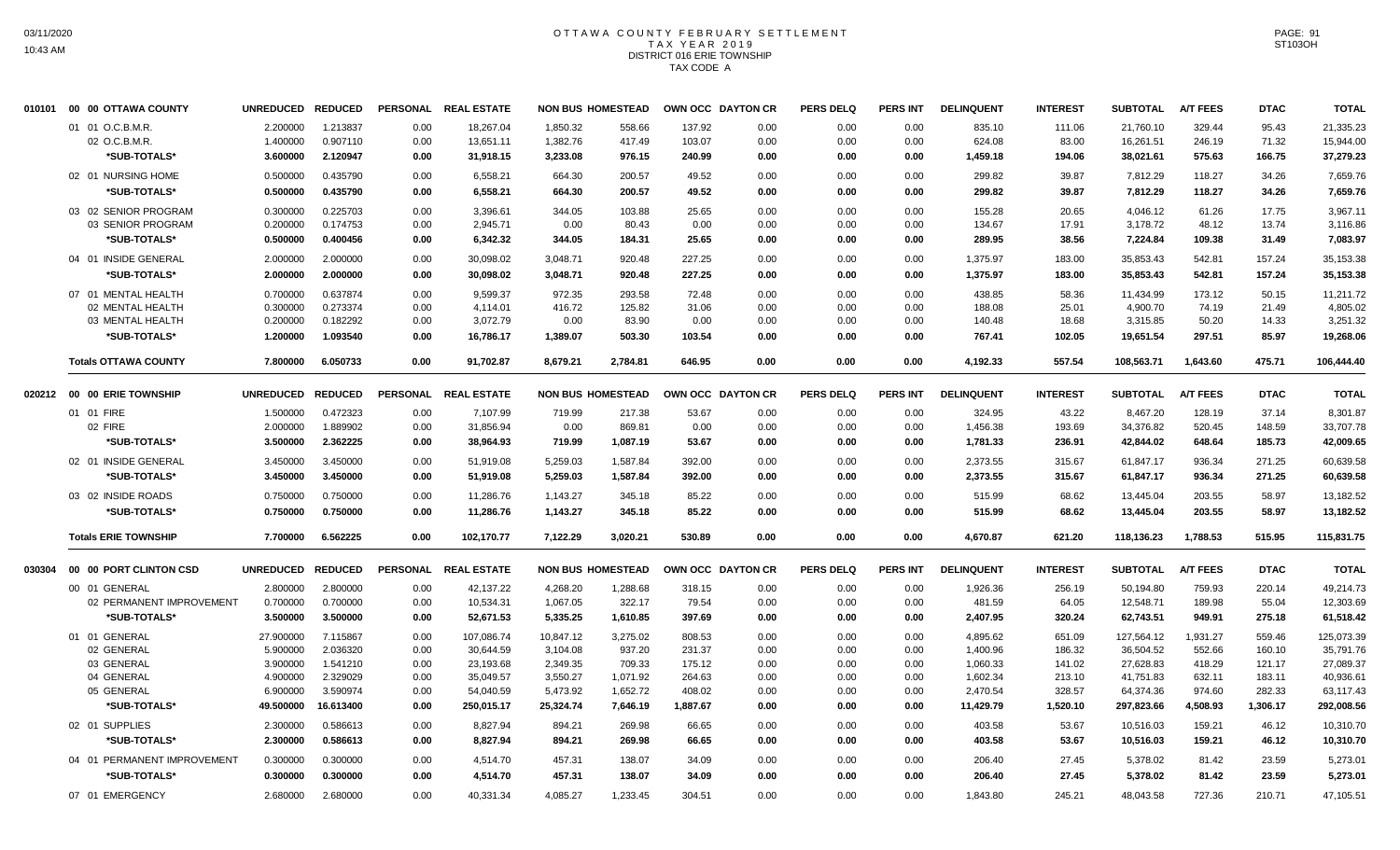## OTTAWA COUNTY FEBRUARY SETTLEMENT TAX YEAR 2019 DISTRICT 016 ERIE TOWNSHIP TAX CODE A

| 030304 | 00 00 PORT CLINTON CSD             | <b>UNREDUCED</b> | <b>REDUCED</b> | <b>PERSONAL</b> | <b>REAL</b><br>. ESTATE      |           | <b>NON BUS HOMESTEAD</b> |          | OWN OCC DAYTON CR | <b>PERS DELQ</b> | <b>PERS INT</b> | <b>DELINQUENT</b> | <b>INTEREST</b> | <b>SUBTOTAL</b> | <b>A/T FEES</b> | <b>DTAC</b> | <b>TOTAL</b> |
|--------|------------------------------------|------------------|----------------|-----------------|------------------------------|-----------|--------------------------|----------|-------------------|------------------|-----------------|-------------------|-----------------|-----------------|-----------------|-------------|--------------|
|        | *SUB-TOTALS*<br>07                 | 2.680000         | 2.680000       | 0.00            | 40,331.34                    | 4,085.27  | 1,233.45                 | 304.51   | 0.00              | 0.00             | 0.00            | 1,843.80          | 245.21          | 48,043.58       | 727.36          | 210.71      | 47,105.51    |
|        | 09 01 BOND                         | 3.600000         | 3.600000       | 0.00            | 54,176.43                    | 5,487.68  | 1,656.87                 | 409.05   | 0.00              | 0.00             | 0.00            | 2,476.75          | 329.39          | 64,536.17       | 977.05          | 283.04      | 63,276.08    |
|        | *SUB-TOTALS*                       | 3.600000         | 3.600000       | 0.00            | 54,176.43                    | 5,487.68  | 1,656.87                 | 409.05   | 0.00              | 0.00             | 0.00            | 2,476.75          | 329.39          | 64,536.17       | 977.05          | 283.04      | 63,276.08    |
|        | <b>Totals PORT CLINTON CSD</b>     | 61.880000        | 27.280013      | 0.00            | 410,537.11                   | 41,584.46 | 12,555.41                | 3,099.66 | 0.00              | 0.00             | 0.00            | 18,768.27         | 2,496.06        | 489,040.97      | 7,403.88        | 2,144.81    | 479,492.28   |
| 050502 | 00 00 VANGUARD JVS                 | <b>UNREDUCED</b> | <b>REDUCED</b> | <b>PERSONAL</b> | <b>REAL ESTATE</b>           |           | <b>NON BUS HOMESTEAD</b> |          | OWN OCC DAYTON CR | <b>PERS DELQ</b> | <b>PERS INT</b> | <b>DELINQUENT</b> | <b>INTEREST</b> | <b>SUBTOTAL</b> | <b>A/T FEES</b> | <b>DTAC</b> | <b>TOTAL</b> |
|        | 01 01 GENERAL                      | 1.600000         | 1.600000       | 0.00            | 24,078.40                    | 2,438.96  | 736.38                   | 181.79   | 0.00              | 0.00             | 0.00            | 1,100.77          | 146.41          | 28,682.71       | 434.24          | 125.80      | 28,122.67    |
|        | *SUB-TOTALS*                       | 1.600000         | 1.600000       | 0.00            | 24,078.40                    | 2,438.96  | 736.38                   | 181.79   | 0.00              | 0.00             | 0.00            | 1,100.77          | 146.41          | 28,682.71       | 434.24          | 125.80      | 28,122.67    |
|        | <b>Totals VANGUARD JVS</b>         | 1.600000         | 1.600000       | 0.00            | 24,078.40                    | 2,438.96  | 736.38                   | 181.79   | 0.00              | 0.00             | 0.00            | 1,100.77          | 146.41          | 28,682.71       | 434.24          | 125.80      | 28,122.67    |
| 060605 | 00 00 IDA RUPP LIBRARY TAX         | <b>UNREDUCED</b> | <b>REDUCED</b> | <b>PERSONAL</b> | <b>ESTATE</b><br><b>REAI</b> |           | <b>NON BUS HOMESTEAD</b> |          | OWN OCC DAYTON CR | <b>PERS DELQ</b> | <b>PERS INT</b> | <b>DELINQUENT</b> | <b>INTEREST</b> | <b>SUBTOTAL</b> | <b>A/T FEES</b> | <b>DTAC</b> | <b>TOTAL</b> |
|        | 01 05 IDA RUPP LIBRARY TAX         | 0.800000         | 0.796254       | 0.00            | 13,421.98                    | 0.00      | 366.47                   | 0.00     | 0.00              | 0.00             | 0.00            | 613.60            | 81.61           | 14,483.66       | 219.28          | 62.60       | 14,201.78    |
|        | *SUB-TOTALS*                       | 0.800000         | 0.796254       | 0.00            | 13,421.98                    | 0.00      | 366.47                   | 0.00     | 0.00              | 0.00             | 0.00            | 613.60            | 81.61           | 14,483.66       | 219.28          | 62.60       | 14,201.78    |
|        | <b>Totals IDA RUPP LIBRARY TAX</b> | 0.800000         | 0.796254       | 0.00            | 13,421.98                    | 0.00      | 366.47                   | 0.00     | 0.00              | 0.00             | 0.00            | 613.60            | 81.61           | 14,483.66       | 219.28          | 62.60       | 14,201.78    |
|        | <b>ERIE TOWNSHIP</b>               |                  |                |                 |                              |           |                          |          |                   |                  |                 |                   |                 |                 |                 |             |              |
|        | TAX CODE A TOTALS                  | 79.780000        | 42.289225      | 0.00            | 641,911.13                   | 59,824.92 | 19,463.28                | 4,459.29 | 0.00              | 0.00             | 0.00            | 29,345.84         | 3,902.82        | 758,907.28      | 11,489.53       | 3,324.87    | 744,092.88   |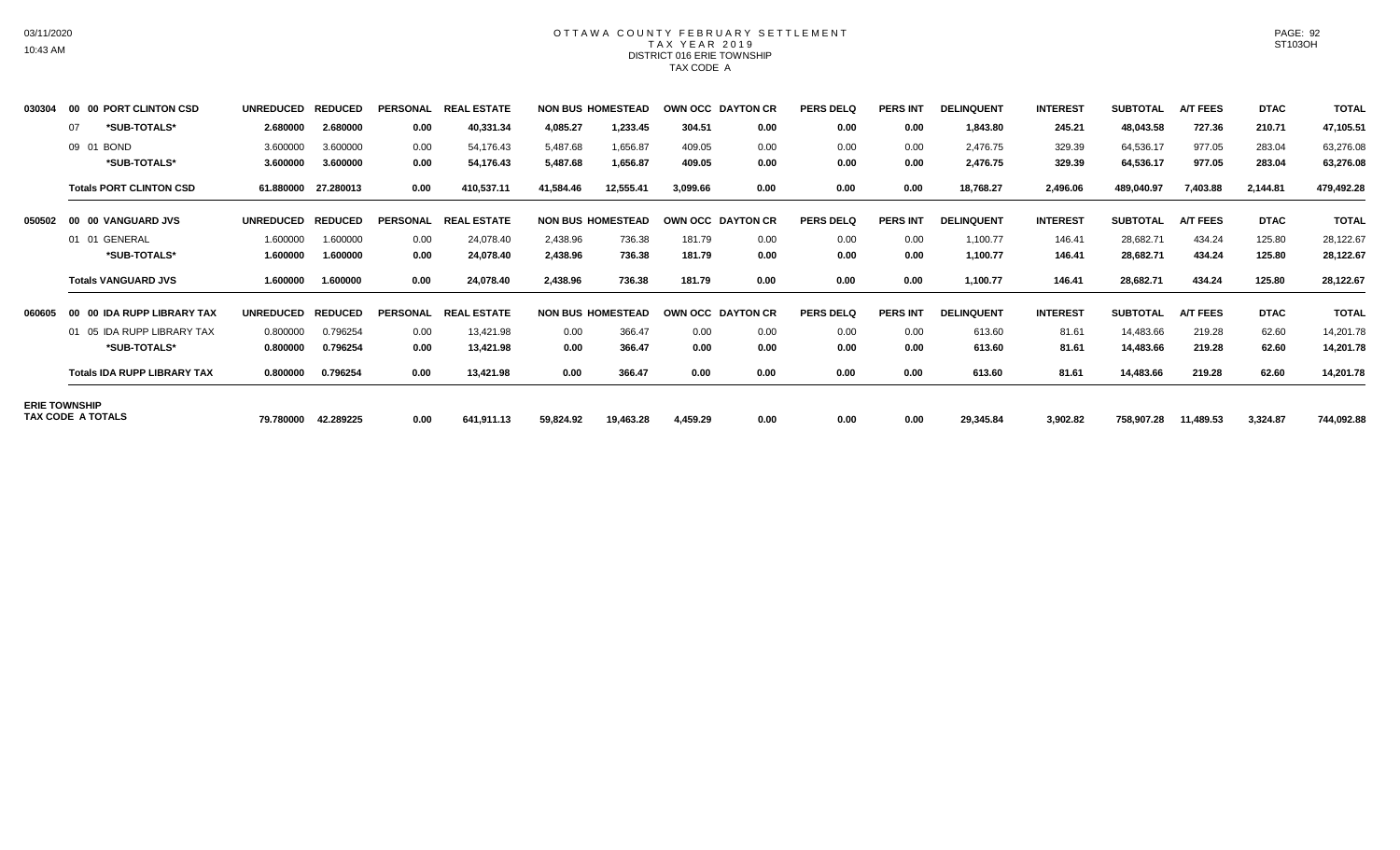#### OTTAWA COUNTY FEBRUARY SETTLEMENT T A X Y E A R 2 0 1 9 DISTRICT 016 ERIE TOWNSHIP TAX CODE B

| 010101 | 00 00 OTTAWA COUNTY         | UNREDUCED REDUCED    |                      | <b>PERSONAL</b>      | <b>REAL ESTATE</b> | <b>NON BUS HOMESTEAD</b> |                |              | OWN OCC DAYTON CR | <b>PERS DELQ</b> | <b>PERS INT</b> | <b>DELINQUENT</b> | <b>INTEREST</b> | <b>SUBTOTAL</b>        | <b>A/T FEES</b>  | <b>DTAC</b>     | <b>TOTAL</b> |
|--------|-----------------------------|----------------------|----------------------|----------------------|--------------------|--------------------------|----------------|--------------|-------------------|------------------|-----------------|-------------------|-----------------|------------------------|------------------|-----------------|--------------|
|        | 01 01 O.C.B.M.R.            | 2.200000             | 1.897775             | 3,165.44             | 7,417.56           | 0.00                     | 22.86          | 1.29         | 0.00              | 0.00             | 0.00            | 103.35            | 3.19            | 10.713.69              | 162.20           | 10.65           | 10,540.84    |
|        | 02 O.C.B.M.R.               | 1.400000             | 1.257568             | 2,014.37             | 4,915.27           | 0.00                     | 15.15          | 0.86         | 0.00              | 0.00             | 0.00            | 68.49             | 2.11            | 7,016.25               | 106.22           | 7.06            | 6,902.97     |
|        | *SUB-TOTALS*                | 3.600000             | 3.155343             | 5,179.81             | 12,332.83          | 0.00                     | 38.01          | 2.15         | 0.00              | 0.00             | 0.00            | 171.84            | 5.30            | 17,729.94              | 268.42           | 17.71           | 17,443.81    |
|        | 02 01 NURSING HOME          | 0.500000             | 0.488991             | 719.42               | 1,911.25           | 0.00                     | 5.89           | 0.33         | 0.00              | 0.00             | 0.00            | 26.63             | 0.82            | 2,664.34               | 40.34            | 2.75            | 2,621.25     |
|        | *SUB-TOTALS*                | 0.500000             | 0.488991             | 719.42               | 1,911.25           | 0.00                     | 5.89           | 0.33         | 0.00              | 0.00             | 0.00            | 26.63             | 0.82            | 2,664.34               | 40.34            | 2.75            | 2,621.25     |
|        | 03 02 SENIOR PROGRAM        | 0.300000             | 0.288129             | 431.65               | 1,126.17           | 0.00                     | 3.47           | 0.20         | 0.00              | 0.00             | 0.00            | 15.69             | 0.48            | 1,577.66               | 23.89            | 1.62            | 1,552.15     |
|        | 03 SENIOR PROGRAM           | 0.200000             | 0.196080             | 287.77               | 766.39             | 0.00                     | 2.36           | 0.00         | 0.00              | 0.00             | 0.00            | 10.68             | 0.33            | 1,067.53               | 16.16            | 1.10            | 1,050.27     |
|        | *SUB-TOTALS*                | 0.500000             | 0.484209             | 719.42               | 1,892.56           | 0.00                     | 5.83           | 0.20         | 0.00              | 0.00             | 0.00            | 26.37             | 0.81            | 2,645.19               | 40.05            | 2.72            | 2,602.42     |
|        | 04 01 INSIDE GENERAL        | 2.000000             | 2.000000             | 2,877.67             | 7,817.11           | 0.00                     | 24.10          | 1.36         | 0.00              | 0.00             | 0.00            | 108.92            | 3.36            | 10,832.52              | 164.00           | 11.23           | 10,657.29    |
|        | *SUB-TOTALS*                | 2.000000             | 2.000000             | 2,877.67             | 7,817.11           | 0.00                     | 24.10          | 1.36         | 0.00              | 0.00             | 0.00            | 108.92            | 3.36            | 10,832.52              | 164.00           | 11.23           | 10,657.29    |
|        | 07 01 MENTAL HEALTH         | 0.700000             | 0.685003             | 1,007.18             | 2,677.37           | 0.00                     | 8.25           | 0.47         | 0.00              | 0.00             | 0.00            | 37.31             | 1.15            | 3,731.73               | 56.50            | 3.85            | 3,671.38     |
|        | 02 MENTAL HEALTH            | 0.300000             | 0.293573             | 431.65               | 1,147.45           | 0.00                     | 3.54           | 0.20         | 0.00              | 0.00             | 0.00            | 15.99             | 0.49            | 1,599.32               | 24.21            | 1.65            | 1,573.46     |
|        | 03 MENTAL HEALTH            | 0.200000             | 0.195715             | 287.77               | 764.96             | 0.00                     | 2.36           | 0.00         | 0.00              | 0.00             | 0.00            | 10.66             | 0.33            | 1,066.08               | 16.14            | 1.10            | 1,048.84     |
|        | *SUB-TOTALS*                | 1.200000             | 1.174291             | 1,726.60             | 4,589.78           | 0.00                     | 14.15          | 0.67         | 0.00              | 0.00             | 0.00            | 63.96             | 1.97            | 6,397.13               | 96.85            | 6.60            | 6,293.68     |
|        | <b>Totals OTTAWA COUNTY</b> | 7.800000             | 7.302834             | 11,222.92            | 28,543.53          | 0.00                     | 87.98          | 4.71         | 0.00              | 0.00             | 0.00            | 397.72            | 12.26           | 40,269.12              | 609.66           | 41.01           | 39,618.45    |
|        | 020212 00 00 ERIE TOWNSHIP  | <b>UNREDUCED</b>     | <b>REDUCED</b>       | <b>PERSONAL</b>      | <b>REAL ESTATE</b> | <b>NON BUS HOMESTEAD</b> |                |              | OWN OCC DAYTON CR | <b>PERS DELQ</b> | <b>PERS INT</b> | <b>DELINQUENT</b> | <b>INTEREST</b> | <b>SUBTOTAL</b>        | <b>A/T FEES</b>  | <b>DTAC</b>     | <b>TOTAL</b> |
|        | 01 01 FIRE                  | 1.500000             | 0.891615             | 2,158.25             | 3,484.93           | 0.00                     | 10.74          | 0.61         | 0.00              | 0.00             | 0.00            | 48.56             | 1.50            | 5,704.59               | 86.37            | 5.01            | 5,613.21     |
|        | 02 FIRE                     | 2.000000             | 1.953944             | 2,877.67             | 7,637.10           | 0.00                     | 23.54          | 0.00         | 0.00              | 0.00             | 0.00            | 106.41            | 3.28            | 10,648.00              | 161.21           | 10.97           | 10,475.82    |
|        | *SUB-TOTALS*                | 3.500000             | 2.845559             | 5,035.92             | 11,122.03          | 0.00                     | 34.28          | 0.61         | 0.00              | 0.00             | 0.00            | 154.97            | 4.78            | 16,352.59              | 247.58           | 15.98           | 16,089.03    |
|        | 02 01 INSIDE GENERAL        | 3.450000             | 3.450000             | 4,963.98             | 13,484.51          | 0.00                     | 41.57          | 2.35         | 0.00              | 0.00             | 0.00            | 187.89            | 5.79            | 18,686.09              | 282.90           | 19.37           | 18,383.82    |
|        | *SUB-TOTALS*                | 3.450000             | 3.450000             | 4,963.98             | 13,484.51          | 0.00                     | 41.57          | 2.35         | 0.00              | 0.00             | 0.00            | 187.89            | 5.79            | 18,686.09              | 282.90           | 19.37           | 18,383.82    |
|        | 03 02 INSIDE ROADS          | 0.750000             | 0.750000             | 1,079.13             | 2,931.42           | 0.00                     | 9.04           | 0.51         | 0.00              | 0.00             | 0.00            | 40.85             | 1.26            | 4,062.21               | 61.50            | 4.21            | 3,996.50     |
|        | *SUB-TOTALS*                | 0.750000             | 0.750000             | 1,079.13             | 2,931.42           | 0.00                     | 9.04           | 0.51         | 0.00              | 0.00             | 0.00            | 40.85             | 1.26            | 4,062.21               | 61.50            | 4.21            | 3,996.50     |
|        | <b>Totals ERIE TOWNSHIP</b> | 7.700000             | 7.045559             | 11,079.03            | 27,537.96          | 0.00                     | 84.89          | 3.47         | 0.00              | 0.00             | 0.00            | 383.71            | 11.83           | 39,100.89              | 591.98           | 39.56           | 38,469.35    |
| 030304 | 00 00 PORT CLINTON CSD      | <b>UNREDUCED</b>     | <b>REDUCED</b>       | <b>PERSONAL</b>      | <b>REAL ESTATE</b> | <b>NON BUS HOMESTEAD</b> |                |              | OWN OCC DAYTON CR | <b>PERS DELQ</b> | <b>PERS INT</b> | <b>DELINQUENT</b> | <b>INTEREST</b> | <b>SUBTOTAL</b>        | <b>A/T FEES</b>  | <b>DTAC</b>     | <b>TOTAL</b> |
|        | 00 01 GENERAL               | 2.800000             | 2.800000             | 4,028.74             | 10,943.95          | 0.00                     | 33.73          | 1.91         | 0.00              | 0.00             | 0.00            | 152.49            | 4.70            | 15,165.52              | 229.60           | 15.72           | 14,920.20    |
|        | 02 PERMANENT IMPROVEMENT    | 0.700000             | 0.700000             | 1,007.18             | 2,735.99           | 0.00                     | 8.43           | 0.48         | 0.00              | 0.00             | 0.00            | 38.12             | 1.18            | 3,791.38               | 57.40            | 3.93            | 3,730.05     |
|        | *SUB-TOTALS*                | 3.500000             | 3.500000             | 5,035.92             | 13,679.94          | 0.00                     | 42.16          | 2.39         | 0.00              | 0.00             | 0.00            | 190.61            | 5.88            | 18,956.90              | 287.00           | 19.65           | 18,650.25    |
|        | 01 01 GENERAL               | 27,900000            | 6.289999             | 40.143.52            | 24,584.80          | 0.00                     | 75.78          | 4.29         | 0.00              | 0.00             | 0.00            | 342.56            | 10.56           | 65,161.51              | 986.52           | 35.31           | 64,139.68    |
|        | 02 GENERAL                  | 5.900000             | 2.590613             | 8,489.13             | 10,125.55          | 0.00                     | 31.21          | 1.77         | 0.00              | 0.00             | 0.00            | 141.09            | 4.35            | 18,793.10              | 284.52           | 14.54           | 18,494.04    |
|        | 03 GENERAL                  | 3.900000             | 1.941576             | 5,611.46             | 7,588.75           | 0.00                     | 23.39          | 1.32         | 0.00              | 0.00             | 0.00            | 105.74            | 3.26            | 13,333.92              | 201.87           | 10.90           | 13,121.15    |
|        | 04 GENERAL<br>05 GENERAL    | 4.900000<br>6.900000 | 3.323415<br>4.981586 | 7,050.29<br>9,927.97 | 12,989.75          | 0.00<br>0.00             | 40.04<br>60.02 | 2.27<br>3.40 | 0.00<br>0.00      | 0.00<br>0.00     | 0.00<br>0.00    | 181.00<br>271.30  | 5.58<br>8.36    | 20,268.93<br>29,741.85 | 306.86<br>450.28 | 18.66           | 19,943.41    |
|        | *SUB-TOTALS*                | 49.500000            | 19.127189            |                      | 19,470.80          |                          | 230.44         | 13.05        |                   | 0.00             | 0.00            |                   |                 | 147,299.31             |                  | 27.97<br>107.38 | 29,263.60    |
|        |                             |                      |                      | 71,222.37            | 74,759.65          | 0.00                     |                |              | 0.00              |                  |                 | 1,041.69          | 32.11           |                        | 2,230.05         |                 | 144,961.88   |
|        | 02 01 SUPPLIES              | 2.300000             | 0.518530             | 3,309.32             | 2,026.70           | 0.00                     | 6.25           | 0.35         | 0.00              | 0.00             | 0.00            | 28.24             | 0.87            | 5,371.73               | 81.33            | 2.91            | 5,287.49     |
|        | *SUB-TOTALS*                | 2.300000             | 0.518530             | 3,309.32             | 2,026.70           | 0.00                     | 6.25           | 0.35         | 0.00              | 0.00             | 0.00            | 28.24             | 0.87            | 5,371.73               | 81.33            | 2.91            | 5,287.49     |
|        | 04 01 PERMANENT IMPROVEMENT | 0.300000             | 0.300000             | 431.65               | 1,172.57           | 0.00                     | 3.61           | 0.20         | 0.00              | 0.00             | 0.00            | 16.34             | 0.50            | 1,624.87               | 24.60            | 1.68            | 1,598.59     |
|        | *SUB-TOTALS*                | 0.300000             | 0.300000             | 431.65               | 1,172.57           | 0.00                     | 3.61           | 0.20         | 0.00              | 0.00             | 0.00            | 16.34             | 0.50            | 1,624.87               | 24.60            | 1.68            | 1,598.59     |
|        | 07 01 EMERGENCY             | 2.680000             | 2.680000             | 3,856.08             | 10,474.92          | 0.00                     | 32.29          | 1.83         | 0.00              | 0.00             | 0.00            | 145.96            | 4.50            | 14,515.58              | 219.76           | 15.05           | 14,280.77    |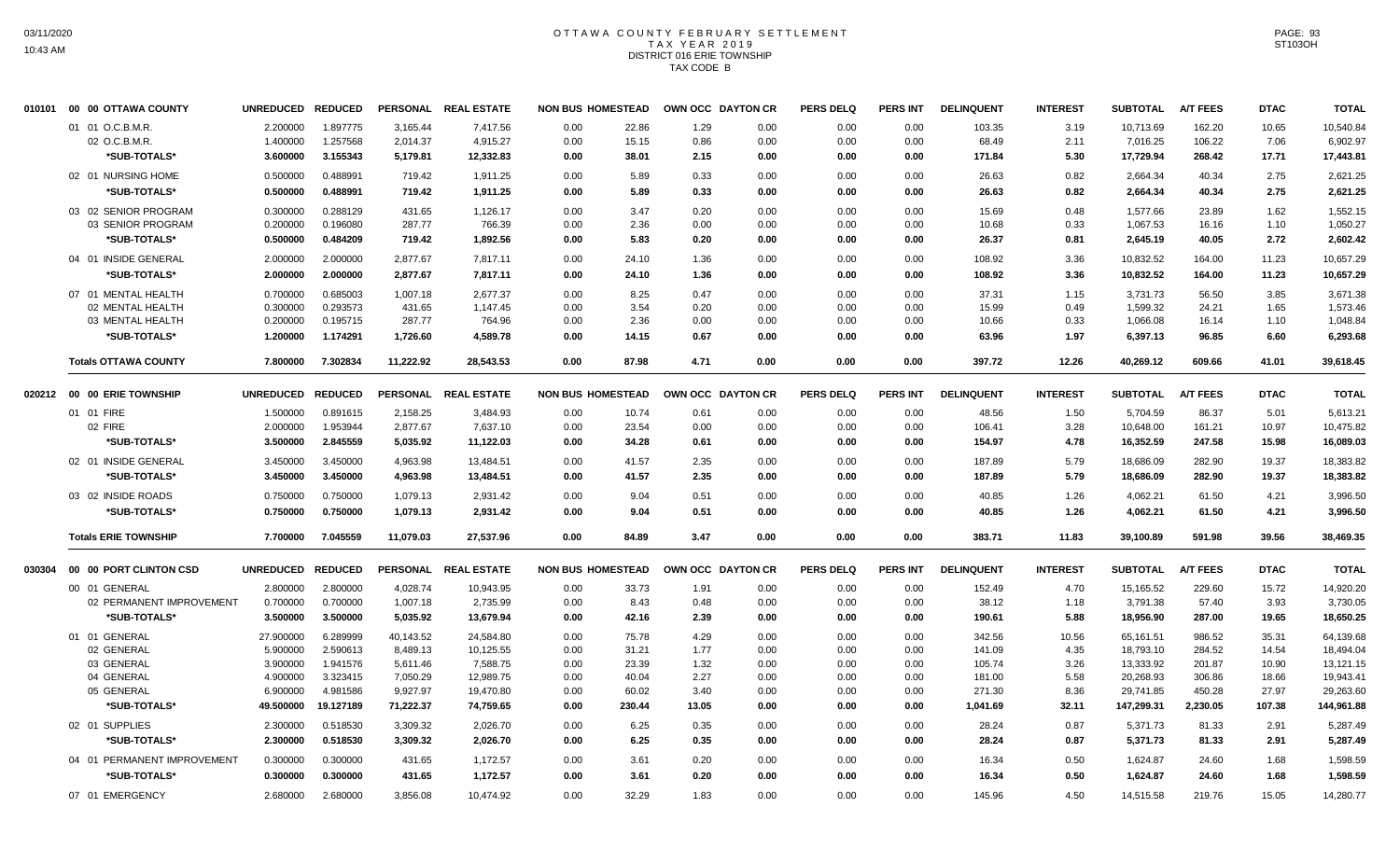## OTTAWA COUNTY FEBRUARY SETTLEMENT TAX YEAR 2019 DISTRICT 016 ERIE TOWNSHIP TAX CODE B

| 030304 | 00 00 PORT CLINTON CSD             | <b>UNREDUCED</b> | <b>REDUCED</b> | <b>PERSONAL</b> | . ESTATE<br><b>REA</b>      |      | <b>NON BUS HOMESTEAD</b> |       | OWN OCC DAYTON CR | <b>PERS DELQ</b> | <b>PERS INT</b> | <b>DELINQUENT</b> | <b>INTEREST</b> | <b>SUBTOTAL</b> | <b>A/T FEES</b> | <b>DTAC</b> | <b>TOTAL</b> |
|--------|------------------------------------|------------------|----------------|-----------------|-----------------------------|------|--------------------------|-------|-------------------|------------------|-----------------|-------------------|-----------------|-----------------|-----------------|-------------|--------------|
|        | *SUB-TOTALS*<br>07                 | 2.680000         | 2.680000       | 3,856.08        | 10,474.92                   | 0.00 | 32.29                    | 1.83  | 0.00              | 0.00             | 0.00            | 145.96            | 4.50            | 14,515.58       | 219.76          | 15.05       | 14,280.77    |
|        | 09 01 BOND                         | 3.600000         | 3.600000       | 5,179.81        | 14,070.79                   | 0.00 | 43.37                    | 2.46  | 0.00              | 0.00             | 0.00            | 196.06            | 6.04            | 19,498.53       | 295.20          | 20.21       | 19,183.12    |
|        | *SUB-TOTALS*                       | 3.600000         | 3.600000       | 5,179.81        | 14,070.79                   | 0.00 | 43.37                    | 2.46  | 0.00              | 0.00             | 0.00            | 196.06            | 6.04            | 19,498.53       | 295.20          | 20.21       | 19,183.12    |
|        | <b>Totals PORT CLINTON CSD</b>     | 61.880000        | 29.725719      | 89,035.15       | 116.184.57                  | 0.00 | 358.12                   | 20.28 | 0.00              | 0.00             | 0.00            | 1,618.90          | 49.90           | 207,266.92      | 3,137.94        | 166.88      | 203,962.10   |
| 050502 | 00 00 VANGUARD JVS                 | <b>UNREDUCED</b> | <b>REDUCED</b> | <b>PERSONAL</b> | . ESTATE<br><b>REAL</b>     |      | <b>NON BUS HOMESTEAD</b> |       | OWN OCC DAYTON CR | <b>PERS DELQ</b> | <b>PERS INT</b> | <b>DELINQUENT</b> | <b>INTEREST</b> | <b>SUBTOTAL</b> | <b>A/T FEES</b> | <b>DTAC</b> | <b>TOTAL</b> |
|        | 01 01 GENERAL                      | 1.600000         | 1.600000       | 2,302.14        | 6,253.67                    | 0.00 | 19.30                    | 1.10  | 0.00              | 0.00             | 0.00            | 87.13             | 2.68            | 8,666.02        | 131.20          | 8.98        | 8,525.84     |
|        | *SUB-TOTALS*                       | 1.600000         | 1.600000       | 2,302.14        | 6,253.67                    | 0.00 | 19.30                    | 1.10  | 0.00              | 0.00             | 0.00            | 87.13             | 2.68            | 8,666.02        | 131.20          | 8.98        | 8,525.84     |
|        | <b>Totals VANGUARD JVS</b>         | 1.600000         | 1.600000       | 2,302.14        | 6,253.67                    | 0.00 | 19.30                    | 1.10  | 0.00              | 0.00             | 0.00            | 87.13             | 2.68            | 8,666.02        | 131.20          | 8.98        | 8,525.84     |
| 060605 | 00 00 IDA RUPP LIBRARY TAX         | <b>UNREDUCED</b> | <b>REDUCED</b> | <b>PERSONAL</b> | <b>ESTATE</b><br><b>REA</b> |      | <b>NON BUS HOMESTEAD</b> |       | OWN OCC DAYTON CR | <b>PERS DELQ</b> | <b>PERS INT</b> | <b>DELINQUENT</b> | <b>INTEREST</b> | <b>SUBTOTAL</b> | <b>A/T FEES</b> | <b>DTAC</b> | <b>TOTAL</b> |
|        | 01 05 IDA RUPP LIBRARY TAX         | 0.800000         | 0.797076       | 1,151.07        | 3,115.41                    | 0.00 | 9.60                     | 0.00  | 0.00              | 0.00             | 0.00            | 43.41             | 1.34            | 4,320.83        | 65.42           | 4.48        | 4,250.93     |
|        | *SUB-TOTALS*                       | 0.800000         | 0.797076       | 1,151.07        | 3,115.41                    | 0.00 | 9.60                     | 0.00  | 0.00              | 0.00             | 0.00            | 43.41             | 1.34            | 4,320.83        | 65.42           | 4.48        | 4,250.93     |
|        | <b>Totals IDA RUPP LIBRARY TAX</b> | 0.800000         | 0.797076       | 1,151.07        | 3,115.41                    | 0.00 | 9.60                     | 0.00  | 0.00              | 0.00             | 0.00            | 43.41             | 1.34            | 4,320.83        | 65.42           | 4.48        | 4,250.93     |
|        | <b>ERIE TOWNSHIP</b>               |                  |                |                 |                             |      |                          |       |                   |                  |                 |                   |                 |                 |                 |             |              |
|        | TAX CODE B TOTALS                  | 79.780000        | 46.471188      | 114,790.31      | 181,635.14                  | 0.00 | 559.89                   | 29.56 | 0.00              | 0.00             | 0.00            | 2,530.87          | 78.01           | 299,623.78      | 4,536.20        | 260.91      | 294,826.67   |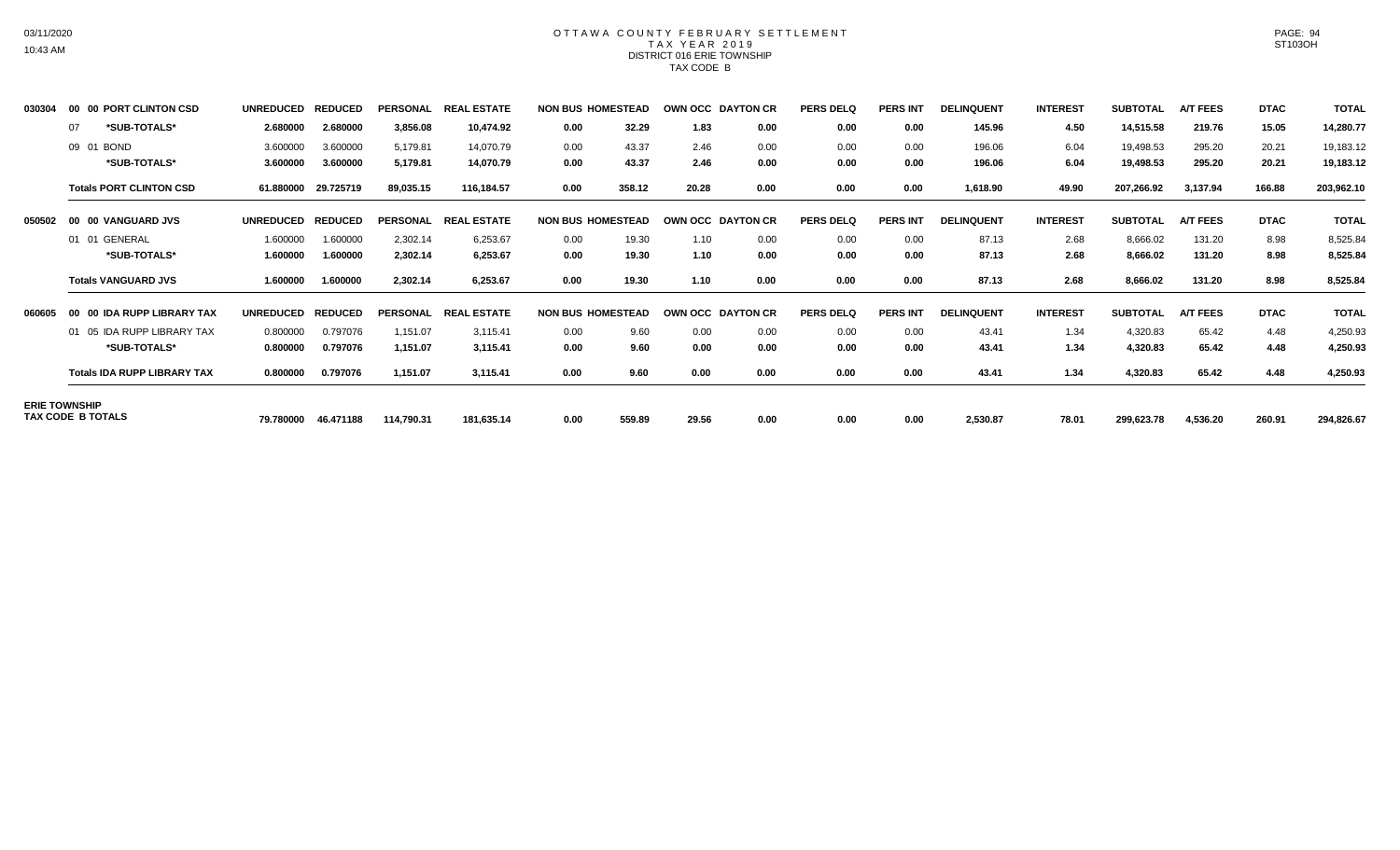#### OTTAWA COUNTY FEBRUARY SETTLEMENT T A X Y E A R 2 0 1 9 DISTRICT 016 ERIE TOWNSHIP DISTRICT

|        | 010101 00 00 OTTAWA COUNTY  | UNREDUCED REDUCED |           | PERSONAL REAL ESTATE |           | <b>NON BUS HOMESTEAD</b> |          | OWN OCC DAYTON CR | <b>PERS DELQ</b> | <b>PERS INT</b> | <b>DELINQUENT</b> | <b>INTEREST</b> | <b>SUBTOTAL</b> | <b>A/T FEES</b> | <b>DTAC</b> | <b>TOTAL</b> |
|--------|-----------------------------|-------------------|-----------|----------------------|-----------|--------------------------|----------|-------------------|------------------|-----------------|-------------------|-----------------|-----------------|-----------------|-------------|--------------|
|        | 01 01 O.C.B.M.R.            |                   | 3,165.44  | 25,684.60            | 1,850.32  | 581.52                   | 139.21   | 0.00              | 0.00             | 0.00            | 938.45            | 114.25          | 32,473.79       | 491.64          | 106.08      | 31,876.07    |
|        | 02 O.C.B.M.R.               |                   | 2,014.37  | 18,566.38            | 1,382.76  | 432.64                   | 103.93   | 0.00              | 0.00             | 0.00            | 692.57            | 85.11           | 23,277.76       | 352.41          | 78.38       | 22,846.97    |
|        | *SUB-TOTALS*                |                   | 5,179.81  | 44,250.98            | 3,233.08  | 1,014.16                 | 243.14   | 0.00              | 0.00             | 0.00            | 1,631.02          | 199.36          | 55,751.55       | 844.05          | 184.46      | 54,723.04    |
|        | 02 01 NURSING HOME          |                   | 719.42    | 8,469.46             | 664.30    | 206.46                   | 49.85    | 0.00              | 0.00             | 0.00            | 326.45            | 40.69           | 10,476.63       | 158.61          | 37.01       | 10,281.01    |
|        | *SUB-TOTALS*                |                   | 719.42    | 8,469.46             | 664.30    | 206.46                   | 49.85    | 0.00              | 0.00             | 0.00            | 326.45            | 40.69           | 10,476.63       | 158.61          | 37.01       | 10,281.01    |
|        | 03 02 SENIOR PROGRAM        |                   | 431.65    | 4,522.78             | 344.05    | 107.35                   | 25.85    | 0.00              | 0.00             | 0.00            | 170.97            | 21.13           | 5,623.78        | 85.15           | 19.37       | 5,519.26     |
|        | 03 SENIOR PROGRAM           |                   | 287.77    | 3,712.10             | 0.00      | 82.79                    | 0.00     | 0.00              | 0.00             | 0.00            | 145.35            | 18.24           | 4,246.25        | 64.28           | 14.84       | 4,167.13     |
|        | *SUB-TOTALS*                |                   | 719.42    | 8,234.88             | 344.05    | 190.14                   | 25.85    | 0.00              | 0.00             | 0.00            | 316.32            | 39.37           | 9,870.03        | 149.43          | 34.21       | 9,686.39     |
|        | 04 01 INSIDE GENERAL        |                   | 2.877.67  | 37,915.13            | 3,048.71  | 944.58                   | 228.61   | 0.00              | 0.00             | 0.00            | 1,484.89          | 186.36          | 46,685.95       | 706.81          | 168.47      | 45.810.67    |
|        | *SUB-TOTALS*                |                   | 2,877.67  | 37,915.13            | 3,048.71  | 944.58                   | 228.61   | 0.00              | 0.00             | 0.00            | 1,484.89          | 186.36          | 46,685.95       | 706.81          | 168.47      | 45,810.67    |
|        | 07 01 MENTAL HEALTH         |                   | 1,007.18  | 12,276.74            | 972.35    | 301.83                   | 72.95    | 0.00              | 0.00             | 0.00            | 476.16            | 59.51           | 15,166.72       | 229.62          | 54.00       | 14,883.10    |
|        | 02 MENTAL HEALTH            |                   | 431.65    | 5,261.46             | 416.72    | 129.36                   | 31.26    | 0.00              | 0.00             | 0.00            | 204.07            | 25.50           | 6,500.02        | 98.40           | 23.14       | 6,378.48     |
|        | 03 MENTAL HEALTH            |                   | 287.77    | 3,837.75             | 0.00      | 86.26                    | 0.00     | 0.00              | 0.00             | 0.00            | 151.14            | 19.01           | 4,381.93        | 66.34           | 15.43       | 4,300.16     |
|        | *SUB-TOTALS*                |                   | 1,726.60  | 21,375.95            | 1,389.07  | 517.45                   | 104.21   | 0.00              | 0.00             | 0.00            | 831.37            | 104.02          | 26,048.67       | 394.36          | 92.57       | 25,561.74    |
|        | <b>Totals OTTAWA COUNTY</b> |                   | 11,222.92 | 120,246.40           | 8,679.21  | 2,872.79                 | 651.66   | 0.00              | 0.00             | 0.00            | 4,590.05          | 569.80          | 148,832.83      | 2,253.26        | 516.72      | 146,062.85   |
|        | 020212 00 00 ERIE TOWNSHIP  | UNREDUCED REDUCED |           | PERSONAL REAL ESTATE |           | <b>NON BUS HOMESTEAD</b> |          | OWN OCC DAYTON CR | <b>PERS DELQ</b> | <b>PERS INT</b> | <b>DELINQUENT</b> | <b>INTEREST</b> | <b>SUBTOTAL</b> | <b>A/T FEES</b> | <b>DTAC</b> | <b>TOTAL</b> |
|        | 01 01 FIRE                  |                   | 2,158.25  | 10,592.92            | 719.99    | 228.12                   | 54.28    | 0.00              | 0.00             | 0.00            | 373.51            | 44.72           | 14,171.79       | 214.56          | 42.15       | 13,915.08    |
|        | 02 FIRE                     |                   | 2,877.67  | 39,494.04            | 0.00      | 893.35                   | 0.00     | 0.00              | 0.00             | 0.00            | 1,562.79          | 196.97          | 45,024.82       | 681.66          | 159.56      | 44,183.60    |
|        | *SUB-TOTALS*                |                   | 5,035.92  | 50,086.96            | 719.99    | 1,121.47                 | 54.28    | 0.00              | 0.00             | 0.00            | 1,936.30          | 241.69          | 59,196.61       | 896.22          | 201.71      | 58,098.68    |
|        | 02 01 INSIDE GENERAL        |                   | 4,963.98  | 65,403.59            | 5,259.03  | 1,629.41                 | 394.35   | 0.00              | 0.00             | 0.00            | 2,561.44          | 321.46          | 80,533.26       | 1,219.24        | 290.62      | 79,023.40    |
|        | *SUB-TOTALS*                |                   | 4,963.98  | 65,403.59            | 5,259.03  | 1,629.41                 | 394.35   | 0.00              | 0.00             | 0.00            | 2,561.44          | 321.46          | 80,533.26       | 1,219.24        | 290.62      | 79,023.40    |
|        | 03 02 INSIDE ROADS          |                   | 1,079.13  | 14,218.18            | 1,143.27  | 354.22                   | 85.73    | 0.00              | 0.00             | 0.00            | 556.84            | 69.88           | 17,507.25       | 265.05          | 63.18       | 17,179.02    |
|        | *SUB-TOTALS*                |                   | 1,079.13  | 14,218.18            | 1,143.27  | 354.22                   | 85.73    | 0.00              | 0.00             | 0.00            | 556.84            | 69.88           | 17,507.25       | 265.05          | 63.18       | 17,179.02    |
|        | <b>Totals ERIE TOWNSHIP</b> |                   | 11,079.03 | 129,708.73           | 7,122.29  | 3,105.10                 | 534.36   | 0.00              | 0.00             | 0.00            | 5,054.58          | 633.03          | 157,237.12      | 2,380.51        | 555.51      | 154,301.10   |
| 030304 | 00 00 PORT CLINTON CSD      | UNREDUCED REDUCED |           | PERSONAL REAL ESTATE |           | <b>NON BUS HOMESTEAD</b> |          | OWN OCC DAYTON CR | <b>PERS DELQ</b> | <b>PERS INT</b> | <b>DELINQUENT</b> | <b>INTEREST</b> | <b>SUBTOTAL</b> | <b>A/T FEES</b> | <b>DTAC</b> | <b>TOTAL</b> |
|        | 00 01 GENERAL               |                   | 4,028.74  | 53,081.17            | 4,268.20  | 1,322.41                 | 320.06   | 0.00              | 0.00             | 0.00            | 2,078.85          | 260.89          | 65,360.32       | 989.53          | 235.86      | 64,134.93    |
|        | 02 PERMANENT IMPROVEMENT    |                   | 1,007.18  | 13,270.30            | 1,067.05  | 330.60                   | 80.02    | 0.00              | 0.00             | 0.00            | 519.71            | 65.23           | 16,340.09       | 247.38          | 58.97       | 16,033.74    |
|        | *SUB-TOTALS*                |                   | 5,035.92  | 66,351.47            | 5,335.25  | 1,653.01                 | 400.08   | 0.00              | 0.00             | 0.00            | 2,598.56          | 326.12          | 81,700.41       | 1,236.91        | 294.83      | 80,168.67    |
|        | 01 01 GENERAL               |                   | 40,143.52 | 131,671.54           | 10,847.12 | 3,350.80                 | 812.82   | 0.00              | 0.00             | 0.00            | 5,238.18          | 661.65          | 192,725.63      | 2,917.79        | 594.77      | 189,213.07   |
|        | 02 GENERAL                  |                   | 8,489.13  | 40,770.14            | 3,104.08  | 968.41                   | 233.14   | 0.00              | 0.00             | 0.00            | 1,542.05          | 190.67          | 55,297.62       | 837.18          | 174.64      | 54,285.80    |
|        | 03 GENERAL                  |                   | 5,611.46  | 30,782.43            | 2,349.35  | 732.72                   | 176.44   | 0.00              | 0.00             | 0.00            | 1,166.07          | 144.28          | 40,962.75       | 620.16          | 132.07      | 40,210.52    |
|        | 04 GENERAL                  |                   | 7,050.29  | 48,039.32            | 3,550.27  | 1,111.96                 | 266.90   | 0.00              | 0.00             | 0.00            | 1,783.34          | 218.68          | 62,020.76       | 938.97          | 201.77      | 60,880.02    |
|        | 05 GENERAL                  |                   | 9,927.97  | 73,511.39            | 5,473.92  | 1,712.74                 | 411.42   | 0.00              | 0.00             | 0.00            | 2,741.84          | 336.93          | 94,116.21       | 1,424.88        | 310.30      | 92,381.03    |
|        | *SUB-TOTALS*                |                   | 71,222.37 | 324,774.82           | 25,324.74 | 7,876.63                 | 1,900.72 | 0.00              | 0.00             | 0.00            | 12,471.48         | 1,552.21        | 445,122.97      | 6,738.98        | 1,413.55    | 436,970.44   |
|        | 02 01 SUPPLIES              |                   | 3.309.32  | 10.854.64            | 894.21    | 276.23                   | 67.00    | 0.00              | 0.00             | 0.00            | 431.82            | 54.54           | 15,887.76       | 240.54          | 49.03       | 15.598.19    |
|        | *SUB-TOTALS*                |                   | 3,309.32  | 10,854.64            | 894.21    | 276.23                   | 67.00    | 0.00              | 0.00             | 0.00            | 431.82            | 54.54           | 15,887.76       | 240.54          | 49.03       | 15,598.19    |
|        | 04 01 PERMANENT IMPROVEMENT |                   | 431.65    | 5,687.27             | 457.31    | 141.68                   | 34.29    | 0.00              | 0.00             | 0.00            | 222.74            | 27.95           | 7,002.89        | 106.02          | 25.27       | 6,871.60     |
|        | *SUB-TOTALS*                |                   | 431.65    | 5,687.27             | 457.31    | 141.68                   | 34.29    | 0.00              | 0.00             | 0.00            | 222.74            | 27.95           | 7,002.89        | 106.02          | 25.27       | 6,871.60     |
|        | 07 01 EMERGENCY             |                   | 3,856.08  | 50,806.26            | 4,085.27  | 1,265.74                 | 306.34   | 0.00              | 0.00             | 0.00            | 1,989.76          | 249.71          | 62,559.16       | 947.12          | 225.76      | 61,386.28    |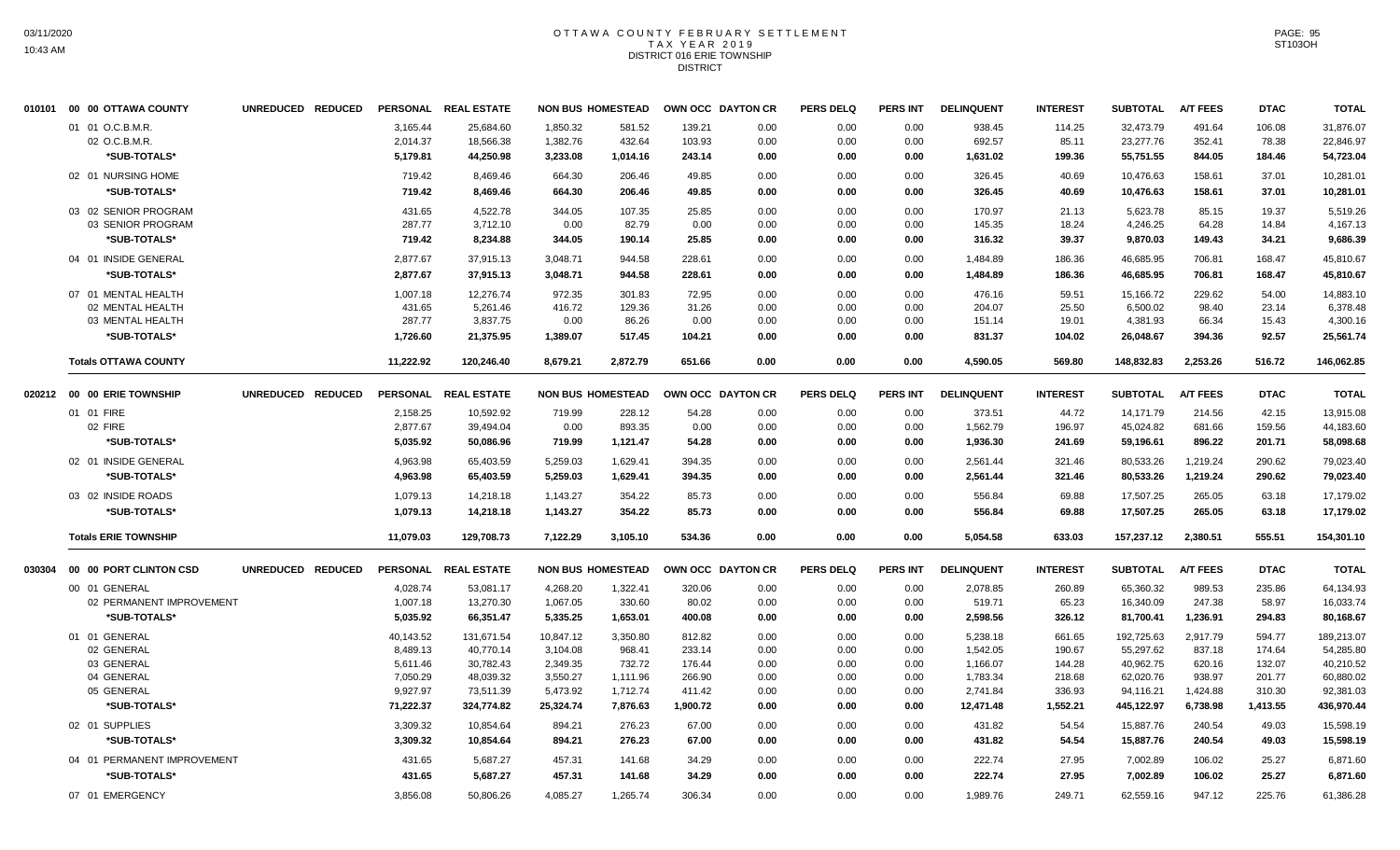## OTTAWA COUNTY FEBRUARY SETTLEMENT TAX YEAR 2019 DISTRICT 016 ERIE TOWNSHIP DISTRICT

| 030304 | 00 00 PORT CLINTON CSD             | <b>UNREDUCED</b><br><b>REDUCED</b> |                 | PERSONAL REAL ESTATE |           | <b>NON BUS HOMESTEAD</b> | OWN OCC DAYTON CR |      | <b>PERS DELQ</b> | <b>PERS INT</b> | <b>DELINQUENT</b> | <b>INTEREST</b> | <b>SUBTOTAL</b> | <b>A/T FEES</b> | <b>DTAC</b> | <b>TOTAL</b> |
|--------|------------------------------------|------------------------------------|-----------------|----------------------|-----------|--------------------------|-------------------|------|------------------|-----------------|-------------------|-----------------|-----------------|-----------------|-------------|--------------|
|        | *SUB-TOTALS*<br>07                 |                                    | 3,856.08        | 50,806.26            | 4,085.27  | 1,265.74                 | 306.34            | 0.00 | 0.00             | 0.00            | 1,989.76          | 249.71          | 62,559.16       | 947.12          | 225.76      | 61,386.28    |
|        | 09 01 BOND                         |                                    | 5,179.81        | 68,247.22            | 5,487.68  | 1,700.24                 | 411.51            | 0.00 | 0.00             | 0.00            | 2,672.81          | 335.43          | 84,034.70       | 1,272.25        | 303.25      | 82,459.20    |
|        | *SUB-TOTALS*                       |                                    | 5,179.81        | 68,247.22            | 5,487.68  | 1,700.24                 | 411.51            | 0.00 | 0.00             | 0.00            | 2,672.81          | 335.43          | 84,034.70       | 1,272.25        | 303.25      | 82,459.20    |
|        | <b>Totals PORT CLINTON CSD</b>     |                                    | 89,035.15       | 526,721.68           | 41,584.46 | 12,913.53                | 3.119.94          | 0.00 | 0.00             | 0.00            | 20,387.17         | 2,545.96        | 696,307.89      | 10,541.82       | 2,311.69    | 683,454.38   |
| 050502 | 00 00 VANGUARD JVS                 | <b>UNREDUCED</b><br><b>REDUCED</b> | <b>PERSONAL</b> | <b>REAL ESTATE</b>   |           | <b>NON BUS HOMESTEAD</b> | OWN OCC DAYTON CR |      | <b>PERS DELQ</b> | <b>PERS INT</b> | <b>DELINQUENT</b> | <b>INTEREST</b> | <b>SUBTOTAL</b> | <b>A/T FEES</b> | <b>DTAC</b> | <b>TOTAL</b> |
|        | 01 01 GENERAL                      |                                    | 2,302.14        | 30,332.07            | 2,438.96  | 755.68                   | 182.89            | 0.00 | 0.00             | 0.00            | 1,187.90          | 149.09          | 37,348.73       | 565.44          | 134.78      | 36,648.51    |
|        | *SUB-TOTALS*                       |                                    | 2,302.14        | 30,332.07            | 2,438.96  | 755.68                   | 182.89            | 0.00 | 0.00             | 0.00            | 1,187.90          | 149.09          | 37,348.73       | 565.44          | 134.78      | 36,648.51    |
|        | <b>Totals VANGUARD JVS</b>         |                                    | 2,302.14        | 30,332.07            | 2,438.96  | 755.68                   | 182.89            | 0.00 | 0.00             | 0.00            | 1,187.90          | 149.09          | 37,348.73       | 565.44          | 134.78      | 36,648.51    |
| 060605 | 00 00 IDA RUPP LIBRARY TAX         | <b>UNREDUCED</b><br><b>REDUCED</b> | <b>PERSONAL</b> | <b>REAL ESTATE</b>   |           | <b>NON BUS HOMESTEAD</b> | OWN OCC DAYTON CR |      | <b>PERS DELQ</b> | <b>PERS INT</b> | <b>DELINQUENT</b> | <b>INTEREST</b> | <b>SUBTOTAL</b> | <b>A/T FEES</b> | <b>DTAC</b> | <b>TOTAL</b> |
|        | 01 05 IDA RUPP LIBRARY TAX         |                                    | 1,151.07        | 16,537.39            | 0.00      | 376.07                   | 0.00              | 0.00 | 0.00             | 0.00            | 657.01            | 82.95           | 18,804.49       | 284.70          | 67.08       | 18,452.71    |
|        | *SUB-TOTALS*                       |                                    | 1,151.07        | 16,537.39            | 0.00      | 376.07                   | 0.00              | 0.00 | 0.00             | 0.00            | 657.01            | 82.95           | 18,804.49       | 284.70          | 67.08       | 18,452.71    |
|        | <b>Totals IDA RUPP LIBRARY TAX</b> |                                    | 1,151.07        | 16,537.39            | 0.00      | 376.07                   | 0.00              | 0.00 | 0.00             | 0.00            | 657.01            | 82.95           | 18,804.49       | 284.70          | 67.08       | 18,452.71    |
|        | <b>ERIE TOWNSHIP</b>               |                                    |                 |                      |           |                          |                   |      |                  |                 |                   |                 |                 |                 |             |              |
|        | <b>DISTRICT TOTALS</b>             |                                    | 114,790.31      | 823,546.27           | 59,824.92 | 20,023.17                | 4,488.85          | 0.00 | 0.00             | 0.00            | 31,876.71         | 3,980.83        | 1,058,531.06    | 16,025.73       | 3,585.78    | 1,038,919.55 |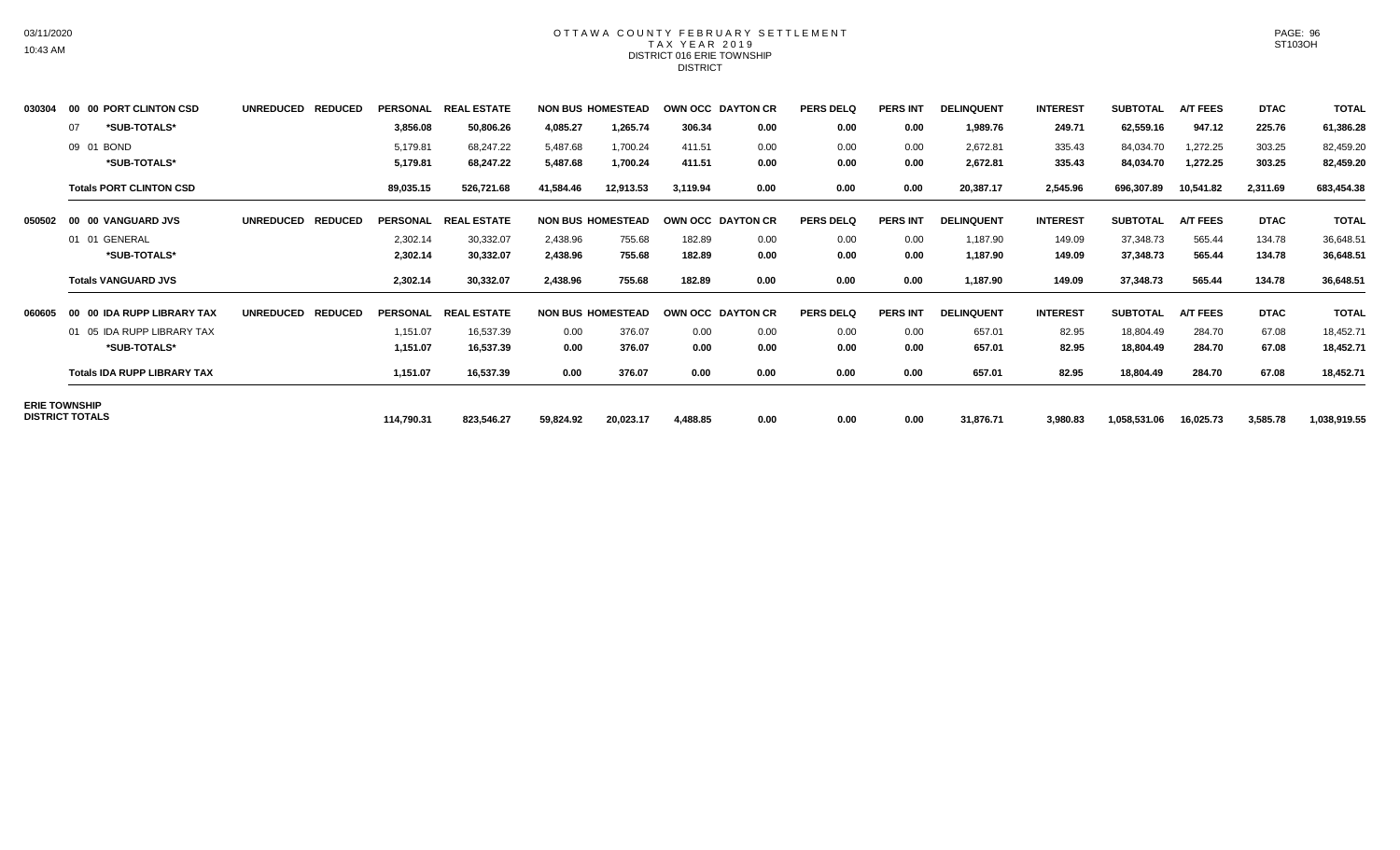# OTTAWA COUNTY FEBRUARY SETTLEMENT TAX YEAR 2019 DISTRICT 017 HARRIS TWP TAX CODE A

| 010101 00 00 OTTAWA COUNTY       | UNREDUCED REDUCED |           |                 | PERSONAL REAL ESTATE |           | <b>NON BUS HOMESTEAD</b> | OWN OCC DAYTON CR |      | <b>PERS DELQ</b> | PERS INT        | <b>DELINQUENT</b> | <b>INTEREST</b> | <b>SUBTOTAL</b> | <b>A/T FEES</b> | <b>DTAC</b> | <b>TOTAL</b> |
|----------------------------------|-------------------|-----------|-----------------|----------------------|-----------|--------------------------|-------------------|------|------------------|-----------------|-------------------|-----------------|-----------------|-----------------|-------------|--------------|
| 01 01 O.C.B.M.R.                 | 2.200000          | 1.213837  | 0.00            | 26,501.98            | 2,640.66  | 652.73                   | 284.87            | 0.00 | 0.00             | 0.00            | 571.29            | 19.16           | 30,670.69       | 464.34          | 76.37       | 30,129.98    |
| 02 O.C.B.M.R.                    | 1.400000          | 0.907110  | 0.00            | 19,805.14            | 1,973.39  | 487.79                   | 212.89            | 0.00 | 0.00             | 0.00            | 426.93            | 14.32           | 22,920.46       | 347.01          | 57.07       | 22,516.38    |
| *SUB-TOTALS*                     | 3.600000          | 2.120947  | 0.00            | 46,307.12            | 4,614.05  | 1,140.52                 | 497.76            | 0.00 | 0.00             | 0.00            | 998.22            | 33.48           | 53,591.15       | 811.35          | 133.44      | 52,646.36    |
| 02 01 NURSING HOME               | 0.500000          | 0.435790  | 0.00            | 9,514.70             | 948.05    | 234.34                   | 102.27            | 0.00 | 0.00             | 0.00            | 205.10            | 6.88            | 11,011.34       | 166.71          | 27.42       | 10,817.21    |
| *SUB-TOTALS*                     | 0.500000          | 0.435790  | 0.00            | 9.514.70             | 948.05    | 234.34                   | 102.27            | 0.00 | 0.00             | 0.00            | 205.10            | 6.88            | 11,011.34       | 166.71          | 27.42       | 10,817.21    |
| 03 02 SENIOR PROGRAM             | 0.300000          | 0.225703  | 0.00            | 4,927.82             | 491.01    | 121.37                   | 52.97             | 0.00 | 0.00             | 0.00            | 106.23            | 3.56            | 5,702.96        | 86.34           | 14.20       | 5,602.42     |
| 03 SENIOR PROGRAM                | 0.200000          | 0.174753  | 0.00            | 4,314.00             | 0.00      | 93.97                    | 0.00              | 0.00 | 0.00             | 0.00            | 92.99             | 3.12            | 4,504.08        | 68.19           | 11.00       | 4,424.89     |
| *SUB-TOTALS*                     | 0.500000          | 0.400456  | 0.00            | 9,241.82             | 491.01    | 215.34                   | 52.97             | 0.00 | 0.00             | 0.00            | 199.22            | 6.68            | 10,207.04       | 154.53          | 25.20       | 10,027.31    |
| 04 01 INSIDE GENERAL             | 2.000000          | 2.000000  | 0.00            | 43,666.45            | 4,350.93  | 1,075.49                 | 469.37            | 0.00 | 0.00             | 0.00            | 941.29            | 31.57           | 50,535.10       | 765.08          | 125.83      | 49,644.19    |
| *SUB-TOTALS*                     | 2.000000          | 2.000000  | 0.00            | 43,666.45            | 4,350.93  | 1,075.49                 | 469.37            | 0.00 | 0.00             | 0.00            | 941.29            | 31.57           | 50,535.10       | 765.08          | 125.83      | 49,644.19    |
| 07 01 MENTAL HEALTH              | 0.700000          | 0.637874  | 0.00            | 13,926.85            | 1,387.67  | 343.01                   | 149.70            | 0.00 | 0.00             | 0.00            | 300.21            | 10.07           | 16,117.51       | 244.01          | 40.13       | 15,833.37    |
| 02 MENTAL HEALTH                 | 0.300000          | 0.273374  | 0.00            | 5,968.64             | 594.72    | 147.01                   | 64.16             | 0.00 | 0.00             | 0.00            | 128.66            | 4.32            | 6,907.51        | 104.58          | 17.20       | 6,785.73     |
| 03 MENTAL HEALTH                 | 0.200000          | 0.182292  | 0.00            | 4,500.11             | 0.00      | 98.03                    | 0.00              | 0.00 | 0.00             | 0.00            | 97.01             | 3.25            | 4,698.40        | 71.13           | 11.47       | 4,615.80     |
| *SUB-TOTALS*                     | 1.200000          | 1.093540  | 0.00            | 24,395.60            | 1,982.39  | 588.05                   | 213.86            | 0.00 | 0.00             | 0.00            | 525.88            | 17.64           | 27,723.42       | 419.72          | 68.80       | 27,234.90    |
| <b>Totals OTTAWA COUNTY</b>      | 7.800000          | 6.050733  | 0.00            | 133,125.69           | 12,386.43 | 3,253.74                 | 1,336.23          | 0.00 | 0.00             | 0.00            | 2,869.71          | 96.25           | 153,068.05      | 2,317.39        | 380.69      | 150,369.97   |
| 02021301 00 00 HARRIS EXC. CORP. | UNREDUCED REDUCED |           | <b>PERSONAL</b> | <b>REAL ESTATE</b>   |           | <b>NON BUS HOMESTEAD</b> | OWN OCC DAYTON CR |      | <b>PERS DELQ</b> | <b>PERS INT</b> | <b>DELINQUENT</b> | <b>INTEREST</b> | <b>SUBTOTAL</b> | <b>A/T FEES</b> | <b>DTAC</b> | <b>TOTAL</b> |
| 01 01 INSIDE GENERAL             | 0.267000          | 0.267000  | 0.00            | 5,829.47             | 580.85    | 143.58                   | 62.66             | 0.00 | 0.00             | 0.00            | 125.66            | 4.21            | 6,746.43        | 102.14          | 16.80       | 6,627.49     |
| *SUB-TOTALS*                     | 0.267000          | 0.267000  | 0.00            | 5,829.47             | 580.85    | 143.58                   | 62.66             | 0.00 | 0.00             | 0.00            | 125.66            | 4.21            | 6,746.43        | 102.14          | 16.80       | 6,627.49     |
| 02 02 INSIDE ROADS               | 1.733000          | 1.733000  | 0.00            | 37,836.98            | 3.770.08  | 931.91                   | 406.71            | 0.00 | 0.00             | 0.00            | 815.63            | 27.36           | 43,788.67       | 662.94          | 109.03      | 43.016.70    |
| *SUB-TOTALS*                     | 1.733000          | 1.733000  | 0.00            | 37,836.98            | 3,770.08  | 931.91                   | 406.71            | 0.00 | 0.00             | 0.00            | 815.63            | 27.36           | 43,788.67       | 662.94          | 109.03      | 43,016.70    |
| 03 01 GENERAL                    | 1.000000          | 0.485148  | 0.00            | 10,592.35            | 1,055.42  | 260.89                   | 113.86            | 0.00 | 0.00             | 0.00            | 228.33            | 7.66            | 12,258.51       | 185.59          | 30.52       | 12,042.40    |
| *SUB-TOTALS*                     | 1.000000          | 0.485148  | 0.00            | 10,592.35            | 1,055.42  | 260.89                   | 113.86            | 0.00 | 0.00             | 0.00            | 228.33            | 7.66            | 12,258.51       | 185.59          | 30.52       | 12,042.40    |
| 04 01 CEMETERY                   | 0.700000          | 0.394485  | 0.00            | 8.612.88             | 858.19    | 212.13                   | 92.58             | 0.00 | 0.00             | 0.00            | 185.66            | 6.23            | 9,967.67        | 150.91          | 24.82       | 9,791.94     |
| 02 CEMETERY                      | 0.600000          | 0.519366  | 0.00            | 12,821.21            | 0.00      | 279.29                   | 0.00              | 0.00 | 0.00             | 0.00            | 276.38            | 9.27            | 13,386.15       | 202.66          | 32.68       | 13,150.81    |
| *SUB-TOTALS*                     | 1.300000          | 0.913851  | 0.00            | 21,434.09            | 858.19    | 491.42                   | 92.58             | 0.00 | 0.00             | 0.00            | 462.04            | 15.50           | 23,353.82       | 353.57          | 57.50       | 22.942.75    |
| 05 01 FIRE & EMS                 | 1.500000          | 1.297478  | 0.00            | 28,328.13            | 2,822.62  | 697.71                   | 304.50            | 0.00 | 0.00             | 0.00            | 610.65            | 20.48           | 32,784.09       | 496.34          | 81.63       | 32.206.12    |
| 02 FIRE & EMS                    | 2.300000          | 2.299529  | 0.00            | 56,766.78            | 0.00      | 1,236.56                 | 0.00              | 0.00 | 0.00             | 0.00            | 1,223.69          | 41.05           | 59,268.08       | 897.29          | 144.68      | 58,226.11    |
| *SUB-TOTALS*                     | 3.800000          | 3.597007  | 0.00            | 85,094.91            | 2,822.62  | 1,934.27                 | 304.50            | 0.00 | 0.00             | 0.00            | 1,834.34          | 61.53           | 92,052.17       | 1,393.63        | 226.31      | 90,432.23    |
| 06 01 EMS                        | 4.500000          | 3.892433  | 0.00            | 96,089.62            | 0.00      | 2,093.13                 | 0.00              | 0.00 | 0.00             | 0.00            | 2,071.35          | 69.48           | 100,323.58      | 1,518.86        | 244.89      | 98,559.83    |
| *SUB-TOTALS*                     | 4.500000          | 3.892433  | 0.00            | 96,089.62            | 0.00      | 2,093.13                 | 0.00              | 0.00 | 0.00             | 0.00            | 2,071.35          | 69.48           | 100,323.58      | 1,518.86        | 244.89      | 98,559.83    |
| <b>Totals HARRIS EXC. CORP.</b>  | 12.600000         | 10.888439 | 0.00            | 256,877.42           | 9,087.16  | 5,855.20                 | 980.31            | 0.00 | 0.00             | 0.00            | 5,537.35          | 185.74          | 278,523.18      | 4,216.73        | 685.05      | 273,621.40   |
|                                  | UNREDUCED REDUCED |           |                 | PERSONAL REAL ESTATE |           | <b>NON BUS HOMESTEAD</b> | OWN OCC DAYTON CR |      | <b>PERS DELQ</b> | PERS INT        | <b>DELINQUENT</b> | <b>INTEREST</b> | <b>SUBTOTAL</b> | <b>A/T FEES</b> | <b>DTAC</b> | <b>TOTAL</b> |
| 00 01 GENERAL                    | 4.000000          | 4.000000  | 0.00            | 87,332.90            | 8.701.87  | 2,150.97                 | 938.75            | 0.00 | 0.00             | 0.00            | 1,882.59          | 63.15           | 101.070.23      | 1,530.16        | 251.66      | 99,288.41    |
| *SUB-TOTALS*                     | 4.000000          | 4.000000  | 0.00            | 87,332.90            | 8,701.87  | 2,150.97                 | 938.75            | 0.00 | 0.00             | 0.00            | 1,882.59          | 63.15           | 101,070.23      | 1,530.16        | 251.66      | 99,288.41    |
| 01 01 GENERAL                    | 23.200000         | 10.702578 | 0.00            | 233,671.79           | 23,283.11 | 5,755.24                 | 2,511.75          | 0.00 | 0.00             | 0.00            | 5,037.13          | 168.96          | 270,427.98      | 4,094.17        | 673.35      | 265,660.46   |
| 02 GENERAL                       | 6.500000          | 3.564724  | 0.00            | 77,829.42            | 7,754.94  | 1,916.91                 | 836.59            | 0.00 | 0.00             | 0.00            | 1,677.72          | 56.27           | 90,071.85       | 1,363.65        | 224.28      | 88,483.92    |
| 03 GENERAL                       | 3.000000          | 1.732725  | 0.00            | 37,830.97            | 3,769.49  | 931.76                   | 406.65            | 0.00 | 0.00             | 0.00            | 815.50            | 27.35           | 43,781.72       | 662.84          | 109.02      | 43,009.86    |
| *SUB-TOTALS*                     | 32.700000         | 16.000027 | 0.00            | 349,332.18           | 34,807.54 | 8,603.91                 | 3,754.99          | 0.00 | 0.00             | 0.00            | 7,530.35          | 252.58          | 404,281.55      | 6,120.66        | 1,006.65    | 397,154.24   |
| 04 01 PERMANENT IMPROVEMENT      | 3.000000          | 2.550075  | 0.00            | 55,676.36            | 5,547.60  | 1,371.29                 | 598.47            | 0.00 | 0.00             | 0.00            | 1,200.18          | 40.26           | 64,434.16       | 975.51          | 160.44      | 63,298.21    |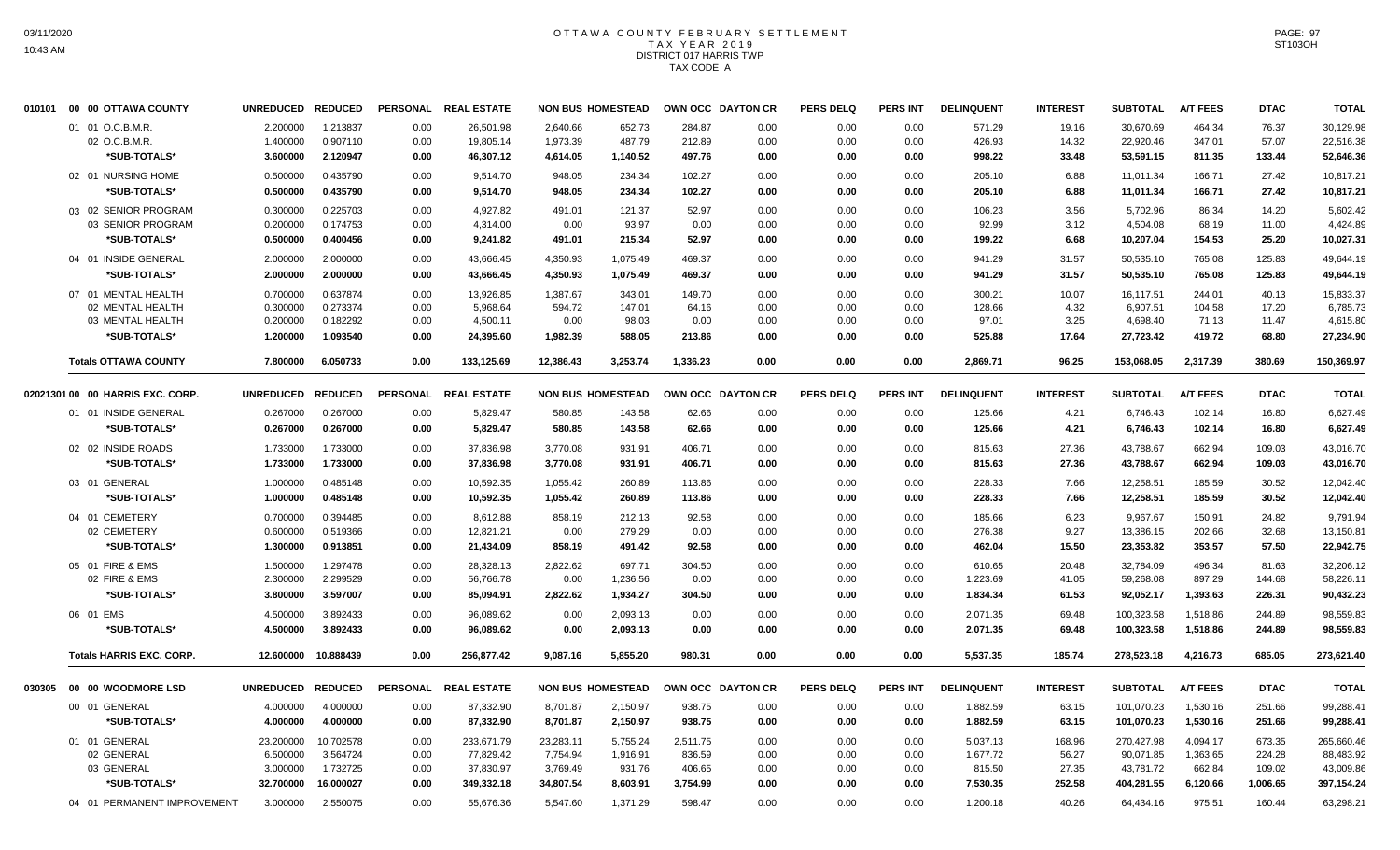## OTTAWA COUNTY FEBRUARY SETTLEMENT TAX YEAR 2019 DISTRICT 017 HARRIS TWP TAX CODE A

| 030305            | 00 00 WOODMORE LSD                                               | UNREDUCED REDUCED                            |                                              |                              | PERSONAL REAL ESTATE                             |                                              | <b>NON BUS HOMESTEAD</b>               |                                      | OWN OCC DAYTON CR            | <b>PERS DELQ</b>             | <b>PERS INT</b>              | <b>DELINQUENT</b>                      | <b>INTEREST</b>                  | <b>SUBTOTAL</b>                                  | <b>A/T FEES</b>                        | <b>DTAC</b>                       | <b>TOTAL</b>                                     |
|-------------------|------------------------------------------------------------------|----------------------------------------------|----------------------------------------------|------------------------------|--------------------------------------------------|----------------------------------------------|----------------------------------------|--------------------------------------|------------------------------|------------------------------|------------------------------|----------------------------------------|----------------------------------|--------------------------------------------------|----------------------------------------|-----------------------------------|--------------------------------------------------|
|                   | 04 02 PERMANENT IMPROVEMENT<br>*SUB-TOTALS*                      | 0.500000<br>3.500000                         | 0.428194<br>2.978269                         | 0.00<br>0.00                 | 9.348.86<br>65,025.22                            | 931.52<br>6,479.12                           | 230.26<br>1,601.55                     | 100.49<br>698.96                     | 0.00<br>0.00                 | 0.00<br>0.00                 | 0.00<br>0.00                 | 201.53<br>1,401.71                     | 6.76<br>47.02                    | 10.819.42<br>75,253.58                           | 163.80<br>1,139.31                     | 26.94<br>187.38                   | 10,628.68<br>73,926.89                           |
|                   | 05 01 EMERGENCY<br>02 EMERGENCY<br>*SUB-TOTALS*                  | 4.200000<br>3.000000<br>7.200000             | 4.200000<br>3.000000<br>7.200000             | 0.00<br>0.00<br>0.00         | 91.699.54<br>65.499.67<br>157,199.21             | 9,136.96<br>6,526.40<br>15,663.36            | 2,258.52<br>1,613.23<br>3,871.75       | 985.68<br>704.06<br>1,689.74         | 0.00<br>0.00<br>0.00         | 0.00<br>0.00<br>0.00         | 0.00<br>0.00<br>0.00         | 1.976.71<br>1,411.94<br>3,388.65       | 66.30<br>47.36<br>113.66         | 106,123.71<br>75,802.66<br>181,926.37            | 1.606.67<br>1,147.62<br>2,754.29       | 264.24<br>188.75<br>452.99        | 104,252.80<br>74,466.29<br>178,719.09            |
|                   | 06 01 BOND (\$15,709,840)<br>*SUB-TOTALS*                        | 4.600000<br>4.600000                         | 4.600000<br>4.600000                         | 0.00<br>0.00                 | 100,432.83<br>100,432.83                         | 10,007.15<br>10,007.15                       | 2,473.62<br>2,473.62                   | 1,079.56<br>1,079.56                 | 0.00<br>0.00                 | 0.00<br>0.00                 | 0.00<br>0.00                 | 2,164.97<br>2,164.97                   | 72.62<br>72.62                   | 116,230.75<br>116,230.75                         | 1,759.69<br>1,759.69                   | 289.41<br>289.41                  | 114,181.65<br>114,181.65                         |
|                   | <b>Totals WOODMORE LSD</b>                                       | 52.000000                                    | 34.778296                                    | 0.00                         | 759.322.34                                       | 75.659.04                                    | 18.701.80                              | 8.162.00                             | 0.00                         | 0.00                         | 0.00                         | 16.368.27                              | 549.03                           | 878.762.48                                       | 13.304.11                              | 2.188.09                          | 863.270.28                                       |
| 050501            | 00 00 PENTA COUNTY JVS                                           | UNREDUCED REDUCED                            |                                              | <b>PERSONAL</b>              | <b>REAL ESTATE</b>                               |                                              | <b>NON BUS HOMESTEAD</b>               |                                      | OWN OCC DAYTON CR            | <b>PERS DELQ</b>             | <b>PERS INT</b>              | <b>DELINQUENT</b>                      | <b>INTEREST</b>                  | <b>SUBTOTAL</b>                                  | <b>A/T FEES</b>                        | <b>DTAC</b>                       | <b>TOTAL</b>                                     |
|                   | 01 01 GENERAL<br>02 GENERAL<br>03 PERMANENT IMP.<br>*SUB-TOTALS* | 1.400000<br>0.800000<br>1.000000<br>3.200000 | 1.272727<br>0.727273<br>0.820309<br>2.820309 | 0.00<br>0.00<br>0.00<br>0.00 | 27,787.73<br>15.878.71<br>17.909.99<br>61,576.43 | 2,768.78<br>1.582.16<br>1.784.56<br>6,135.50 | 684.40<br>391.09<br>441.12<br>1,516.61 | 298.69<br>170.68<br>192.52<br>661.89 | 0.00<br>0.00<br>0.00<br>0.00 | 0.00<br>0.00<br>0.00<br>0.00 | 0.00<br>0.00<br>0.00<br>0.00 | 599.00<br>342.29<br>386.08<br>1,327.37 | 20.09<br>11.48<br>12.95<br>44.52 | 32,158.69<br>18.376.41<br>20.727.22<br>71,262.32 | 486.87<br>278.21<br>313.80<br>1,078.88 | 80.07<br>45.76<br>51.61<br>177.44 | 31,591.75<br>18.052.44<br>20,361.81<br>70,006.00 |
|                   | <b>Totals PENTA COUNTY JVS</b>                                   | 3.200000                                     | 2.820309                                     | 0.00                         | 61.576.43                                        | 6.135.50                                     | 1.516.61                               | 661.89                               | 0.00                         | 0.00                         | 0.00                         | 1.327.37                               | 44.52                            | 71.262.32                                        | 1.078.88                               | 177.44                            | 70,006.00                                        |
| 060602            | 00 00 HARRIS ELMORE PUBLIC LIE UNREDUCED                         |                                              | <b>REDUCED</b>                               |                              | PERSONAL REAL ESTATE                             |                                              | <b>NON BUS HOMESTEAD</b>               |                                      | <b>OWN OCC DAYTON CR</b>     | <b>PERS DELQ</b>             | <b>PERS INT</b>              | <b>DELINQUENT</b>                      | <b>INTEREST</b>                  | <b>SUBTOTAL</b>                                  | <b>A/T FEES</b>                        | <b>DTAC</b>                       | <b>TOTAL</b>                                     |
|                   | 01 01 CURRENT EXPENSE                                            | 1.100000                                     | 0.917764                                     | 0.00                         | 20,037.75                                        | 1,996.57                                     | 493.52                                 | 215.39                               | 0.00                         | 0.00                         | 0.00                         | 431.94                                 | 14.49                            | 23,189.66                                        | 351.08                                 | 57.74                             | 22,780.84                                        |
|                   | *SUB-TOTALS*                                                     | 1.100000                                     | 0.917764                                     | 0.00                         | 20,037.75                                        | 1,996.57                                     | 493.52                                 | 215.39                               | 0.00                         | 0.00                         | 0.00                         | 431.94                                 | 14.49                            | 23,189.66                                        | 351.08                                 | 57.74                             | 22,780.84                                        |
|                   | <b>Totals HARRIS ELMORE PUBLIC LIB</b>                           | 1.100000                                     | 0.917764                                     | 0.00                         | 20,037.75                                        | 1.996.57                                     | 493.52                                 | 215.39                               | 0.00                         | 0.00                         | 0.00                         | 431.94                                 | 14.49                            | 23,189.66                                        | 351.08                                 | 57.74                             | 22,780.84                                        |
|                   | 07071303 00 00 HARRIS INC NON UNIFORM II UNREDUCED REDUCED       |                                              |                                              |                              | PERSONAL REAL ESTATE                             |                                              | <b>NON BUS HOMESTEAD</b>               |                                      | OWN OCC DAYTON CR            | <b>PERS DELQ</b>             | <b>PERS INT</b>              | <b>DELINQUENT</b>                      | <b>INTEREST</b>                  | <b>SUBTOTAL</b>                                  | <b>A/T FEES</b>                        | <b>DTAC</b>                       | <b>TOTAL</b>                                     |
|                   | 01 01 NON UNIFORM GENERAL INSIDE 0.133000<br>*SUB-TOTALS*        | 0.133000                                     | 0.133000<br>0.133000                         | 0.00<br>0.00                 | 2,903.82<br>2.903.82                             | 289.34<br>289.34                             | 71.52<br>71.52                         | 31.21<br>31.21                       | 0.00<br>0.00                 | 0.00<br>0.00                 | 0.00<br>0.00                 | 62.60<br>62.60                         | 2.10<br>2.10                     | 3,360.59<br>3.360.59                             | 50.88<br>50.88                         | 8.37<br>8.37                      | 3,301.34<br>3,301.34                             |
|                   | Totals HARRIS INC NON UNIFORM IN                                 | 0.133000                                     | 0.133000                                     | 0.00                         | 2.903.82                                         | 289.34                                       | 71.52                                  | 31.21                                | 0.00                         | 0.00                         | 0.00                         | 62.60                                  | 2.10                             | 3,360.59                                         | 50.88                                  | 8.37                              | 3,301.34                                         |
|                   | 08081304 00   00  NON UNIFORM HARRIS INC                         | UNREDUCED REDUCED                            |                                              | PERSONAL                     | <b>REAL ESTATE</b>                               |                                              | <b>NON BUS HOMESTEAD</b>               |                                      | OWN OCC DAYTON CR            | <b>PERS DELQ</b>             | <b>PERS INT</b>              | <b>DELINQUENT</b>                      | <b>INTEREST</b>                  | <b>SUBTOTAL</b>                                  | <b>A/T FEES</b>                        | <b>DTAC</b>                       | <b>TOTAL</b>                                     |
|                   | 01 01 ROAD AND BRIDGE INSIDE<br>*SUB-TOTALS*                     | 0.867000<br>0.867000                         | 0.867000<br>0.867000                         | 0.00<br>0.00                 | 18.929.41<br>18,929.41                           | 1.886.13<br>1,886.13                         | 466.20<br>466.20                       | 203.47<br>203.47                     | 0.00<br>0.00                 | 0.00<br>0.00                 | 0.00<br>0.00                 | 408.07<br>408.07                       | 13.69<br>13.69                   | 21.906.97<br>21,906.97                           | 331.66<br>331.66                       | 54.55<br>54.55                    | 21,520.76<br>21,520.76                           |
|                   | <b>Totals NON UNIFORM HARRIS INC</b>                             | 0.867000                                     | 0.867000                                     | 0.00                         | 18.929.41                                        | 1,886.13                                     | 466.20                                 | 203.47                               | 0.00                         | 0.00                         | 0.00                         | 408.07                                 | 13.69                            | 21,906.97                                        | 331.66                                 | 54.55                             | 21,520.76                                        |
| <b>HARRIS TWP</b> |                                                                  |                                              |                                              |                              |                                                  |                                              |                                        |                                      |                              |                              |                              |                                        |                                  |                                                  |                                        |                                   |                                                  |
|                   | TAX CODE A TOTALS                                                |                                              | 77.700000 56.455541                          | 0.00                         | 1,252,772.86                                     | 107.440.17                                   | 30.358.59                              | 11.590.50                            | 0.00                         | 0.00                         | 0.00                         | 27,005.31                              | 905.82                           | 1.430.073.25                                     | 21,650.73                              | 3.551.93                          | 1,404,870.59                                     |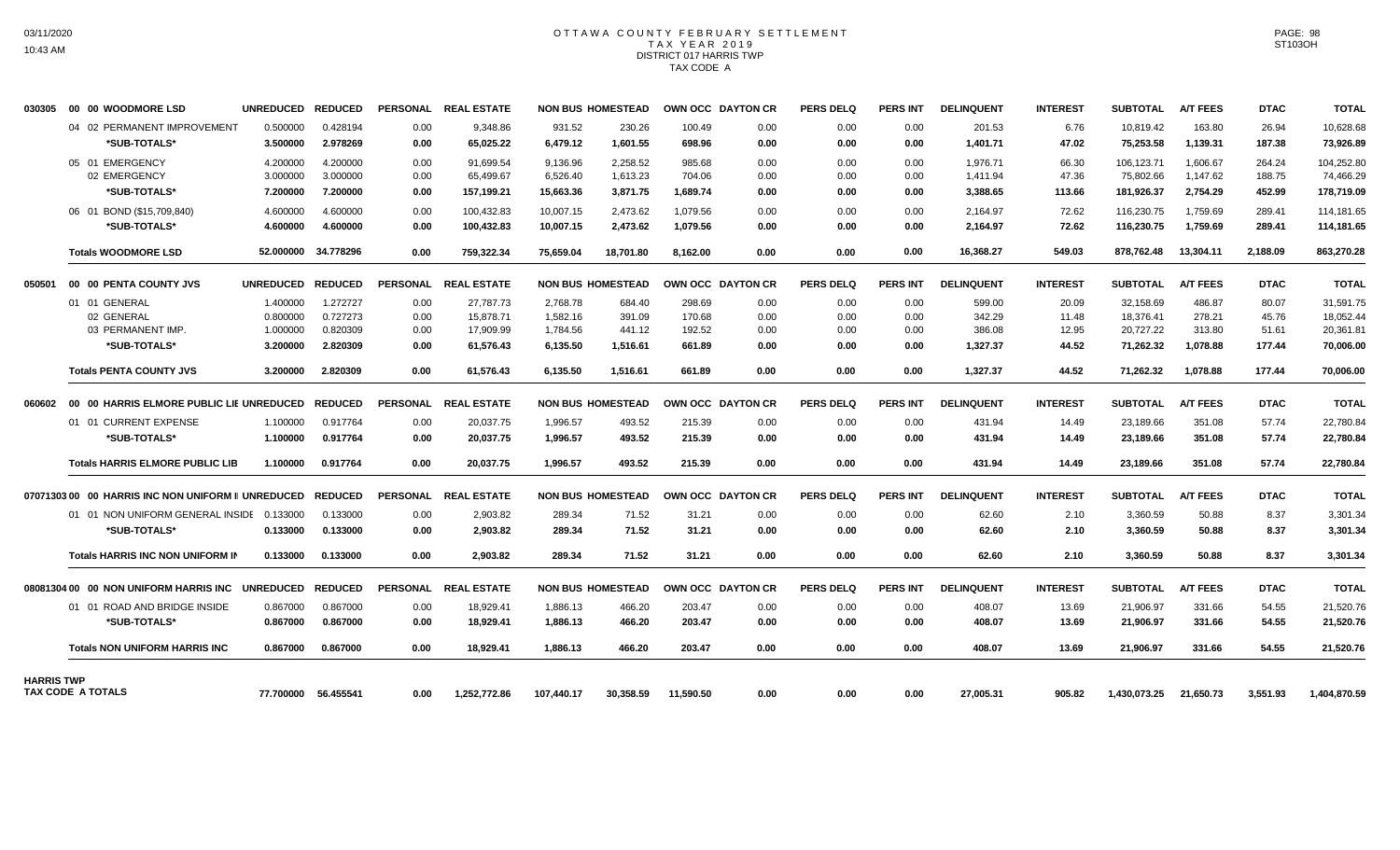# OTTAWA COUNTY FEBRUARY SETTLEMENT TAX YEAR 2019 DISTRICT 017 HARRIS TWP TAX CODE B

| 010101 | 00 00 OTTAWA COUNTY              | UNREDUCED REDUCED |                     |                 | PERSONAL REAL ESTATE | <b>NON BUS HOMESTEAD</b> |      | OWN OCC DAYTON CR |      | <b>PERS DELQ</b> | <b>PERS INT</b> | <b>DELINQUENT</b> | <b>INTEREST</b> | <b>SUBTOTAL</b> | <b>A/T FEES</b> | <b>DTAC</b> | <b>TOTAL</b> |
|--------|----------------------------------|-------------------|---------------------|-----------------|----------------------|--------------------------|------|-------------------|------|------------------|-----------------|-------------------|-----------------|-----------------|-----------------|-------------|--------------|
|        | 01 01 O.C.B.M.R                  | 2.200000          | 1.897775            | 2.799.23        | 4.261.50             | 0.00                     | 0.00 | 0.19              | 0.00 | $-0.67$          | 0.00            | 27.54             | 0.56            | 7.088.35        | 107.31          | 2.81        | 6,978.23     |
|        | 02 O.C.B.M.R                     | 1.400000          | 1.257568            | 1,781.33        | 2,823.90             | 0.00                     | 0.00 | 0.13              | 0.00 | $-0.43$          | 0.00            | 18.25             | 0.37            | 4,623.55        | 70.00           | 1.86        | 4,551.69     |
|        | *SUB-TOTALS*                     | 3.600000          | 3.155343            | 4,580.56        | 7,085.40             | 0.00                     | 0.00 | 0.32              | 0.00 | $-1.10$          | 0.00            | 45.79             | 0.93            | 11,711.90       | 177.31          | 4.67        | 11,529.92    |
|        | 02 01 NURSING HOME               | 0.500000          | 0.488991            | 636.19          | 1,098.04             | 0.00                     | 0.00 | 0.05              | 0.00 | $-0.15$          | 0.00            | 7.10              | 0.14            | 1,741.37        | 26.36           | 0.72        | 1,714.29     |
|        | *SUB-TOTALS*                     | 0.500000          | 0.488991            | 636.19          | 1,098.04             | 0.00                     | 0.00 | 0.05              | 0.00 | $-0.15$          | 0.00            | 7.10              | 0.14            | 1,741.37        | 26.36           | 0.72        | 1,714.29     |
|        | 03 02 SENIOR PROGRAM             | 0.300000          | 0.288129            | 381.71          | 647.00               | 0.00                     | 0.00 | 0.03              | 0.00 | $-0.09$          | 0.00            | 4.18              | 0.09            | 1,032.92        | 15.64           | 0.43        | 1,016.85     |
|        | 03 SENIOR PROGRAM                | 0.200000          | 0.196080            | 254.48          | 440.30               | 0.00                     | 0.00 | 0.00              | 0.00 | $-0.06$          | 0.00            | 2.85              | 0.06            | 697.63          | 10.56           | 0.29        | 686.78       |
|        | *SUB-TOTALS*                     | 0.500000          | 0.484209            | 636.19          | 1,087.30             | 0.00                     | 0.00 | 0.03              | 0.00 | $-0.15$          | 0.00            | 7.03              | 0.15            | 1,730.55        | 26.20           | 0.72        | 1,703.63     |
|        | 04 01 INSIDE GENERAL             | 2.000000          | 2.000000            | 2,544.75        | 4,491.05             | 0.00                     | 0.00 | 0.20              | 0.00 | $-0.61$          | 0.00            | 29.02             | 0.59            | 7,065.00        | 106.96          | 2.96        | 6,955.08     |
|        | *SUB-TOTALS*                     | 2.000000          | 2.000000            | 2,544.75        | 4,491.05             | 0.00                     | 0.00 | 0.20              | 0.00 | $-0.61$          | 0.00            | 29.02             | 0.59            | 7,065.00        | 106.96          | 2.96        | 6,955.08     |
|        | 07 01 MENTAL HEALTH              | 0.700000          | 0.685003            | 890.66          | 1,538.19             | 0.00                     | 0.00 | 0.07              | 0.00 | $-0.21$          | 0.00            | 9.94              | 0.20            | 2,438.85        | 36.92           | 1.01        | 2,400.92     |
|        | 02 MENTAL HEALTH                 | 0.300000          | 0.293573            | 381.71          | 659.22               | 0.00                     | 0.00 | 0.03              | 0.00 | $-0.09$          | 0.00            | 4.26              | 0.09            | 1,045.22        | 15.82           | 0.44        | 1,028.96     |
|        | 03 MENTAL HEALTH                 | 0.200000          | 0.195715            | 254.48          | 439.48               | 0.00                     | 0.00 | 0.00              | 0.00 | $-0.06$          | 0.00            | 2.84              | 0.06            | 696.80          | 10.55           | 0.29        | 685.96       |
|        | *SUB-TOTALS*                     | 1.200000          | 1.174291            | 1,526.85        | 2,636.89             | 0.00                     | 0.00 | 0.10              | 0.00 | $-0.36$          | 0.00            | 17.04             | 0.35            | 4,180.87        | 63.29           | 1.74        | 4,115.84     |
|        | <b>Totals OTTAWA COUNTY</b>      | 7.800000          | 7.302834            | 9,924.54        | 16,398.68            | 0.00                     | 0.00 | 0.70              | 0.00 | $-2.37$          | 0.00            | 105.98            | 2.16            | 26,429.69       | 400.12          | 10.81       | 26,018.76    |
|        | 02021301 00 00 HARRIS EXC. CORP. | <b>UNREDUCED</b>  | <b>REDUCED</b>      | <b>PERSONAL</b> | <b>REAL ESTATE</b>   | <b>NON BUS HOMESTEAD</b> |      | OWN OCC DAYTON CR |      | <b>PERS DELQ</b> | <b>PERS INT</b> | <b>DELINQUENT</b> | <b>INTEREST</b> | <b>SUBTOTAL</b> | <b>A/T FEES</b> | <b>DTAC</b> | <b>TOTAL</b> |
|        | 01 01 INSIDE GENERAL             | 0.267000          | 0.267000            | 339.72          | 599.55               | 0.00                     | 0.00 | 0.03              | 0.00 | $-0.08$          | 0.00            | 3.87              | 0.08            | 943.17          | 14.28           | 0.40        | 928.49       |
|        | *SUB-TOTALS*                     | 0.267000          | 0.267000            | 339.72          | 599.55               | 0.00                     | 0.00 | 0.03              | 0.00 | $-0.08$          | 0.00            | 3.87              | 0.08            | 943.17          | 14.28           | 0.40        | 928.49       |
|        | 02 02 INSIDE ROADS               | 1.733000          | 1.733000            | 2,205.03        | 3,891.49             | 0.00                     | 0.00 | 0.18              | 0.00 | $-0.53$          | 0.00            | 25.15             | 0.51            | 6,121.83        | 92.68           | 2.57        | 6,026.58     |
|        | *SUB-TOTALS*                     | 1.733000          | 1.733000            | 2,205.03        | 3,891.49             | 0.00                     | 0.00 | 0.18              | 0.00 | $-0.53$          | 0.00            | 25.15             | 0.51            | 6,121.83        | 92.68           | 2.57        | 6,026.58     |
|        | 03 01 GENERAL                    | 1.000000          | 0.991841            | 1,272.38        | 2,227.20             | 0.00                     | 0.00 | 0.10              | 0.00 | $-0.31$          | 0.00            | 14.39             | 0.29            | 3,514.05        | 53.20           | 1.47        | 3,459.38     |
|        | *SUB-TOTALS*                     | 1.000000          | 0.991841            | 1,272.38        | 2,227.20             | 0.00                     | 0.00 | 0.10              | 0.00 | $-0.31$          | 0.00            | 14.39             | 0.29            | 3,514.05        | 53.20           | 1.47        | 3,459.38     |
|        | 04 01 CEMETERY                   | 0.700000          | 0.694289            | 890.66          | 1,559.04             | 0.00                     | 0.00 | 0.07              | 0.00 | $-0.21$          | 0.00            | 10.07             | 0.21            | 2,459.84        | 37.24           | 1.03        | 2,421.57     |
|        | 02 CEMETERY                      | 0.600000          | 0.595105            | 763.43          | 1,336.32             | 0.00                     | 0.00 | 0.00              | 0.00 | $-0.18$          | 0.00            | 8.63              | 0.18            | 2,108.38        | 31.92           | 0.88        | 2,075.58     |
|        | *SUB-TOTALS*                     | 1.300000          | 1.289394            | 1,654.09        | 2,895.36             | 0.00                     | 0.00 | 0.07              | 0.00 | $-0.39$          | 0.00            | 18.70             | 0.39            | 4,568.22        | 69.16           | 1.91        | 4,497.15     |
|        | 05 01 FIRE & EMS                 | 1.500000          | 1.487762            | 1,908.56        | 3,340.80             | 0.00                     | 0.00 | 0.15              | 0.00 | $-0.46$          | 0.00            | 21.59             | 0.44            | 5.271.08        | 79.80           | 2.20        | 5,189.08     |
|        | 02 FIRE & EMS                    | 2.300000          | 2.289717            | 2,926.46        | 5,141.61             | 0.00                     | 0.00 | 0.00              | 0.00 | $-0.70$          | 0.00            | 33.22             | 0.68            | 8,101.27        | 122.65          | 3.39        | 7,975.23     |
|        | *SUB-TOTALS*                     | 3.800000          | 3.777479            | 4,835.02        | 8,482.41             | 0.00                     | 0.00 | 0.15              | 0.00 | $-1.16$          | 0.00            | 54.81             | 1.12            | 13,372.35       | 202.45          | 5.59        | 13,164.31    |
|        | 06 01 EMS                        | 4.500000          | 4.463285            | 5,725.69        | 10,022.41            | 0.00                     | 0.00 | 0.00              | 0.00 | $-1.38$          | 0.00            | 64.76             | 1.32            | 15,812.80       | 239.40          | 6.61        | 15,566.79    |
|        | *SUB-TOTALS*                     | 4.500000          | 4.463285            | 5,725.69        | 10,022.41            | 0.00                     | 0.00 | 0.00              | 0.00 | $-1.38$          | 0.00            | 64.76             | 1.32            | 15,812.80       | 239.40          | 6.61        | 15,566.79    |
|        | <b>Totals HARRIS EXC. CORP.</b>  |                   | 12.600000 12.521999 | 16,031.93       | 28,118.42            | 0.00                     | 0.00 | 0.53              | 0.00 | $-3.85$          | 0.00            | 181.68            | 3.71            | 44,332.42       | 671.17          | 18.55       | 43,642.70    |
| 030305 | 00 00 WOODMORE LSD               | UNREDUCED REDUCED |                     |                 | PERSONAL REAL ESTATE | <b>NON BUS HOMESTEAD</b> |      | OWN OCC DAYTON CR |      | <b>PERS DELQ</b> | PERS INT        | <b>DELINQUENT</b> | <b>INTEREST</b> | <b>SUBTOTAL</b> | <b>A/T FEES</b> | <b>DTAC</b> | <b>TOTAL</b> |
|        | 00 01 GENERAL                    | 4.000000          | 4.000000            | 5,089.50        | 8,982.09             | 0.00                     | 0.00 | 0.40              | 0.00 | $-1.22$          | 0.00            | 58.04             | 1.18            | 14,129.99       | 213.92          | 5.92        | 13,910.15    |
|        | *SUB-TOTALS*                     | 4.000000          | 4.000000            | 5,089.50        | 8,982.09             | 0.00                     | 0.00 | 0.40              | 0.00 | $-1.22$          | 0.00            | 58.04             | 1.18            | 14,129.99       | 213.92          | 5.92        | 13,910.15    |
|        | 01 01 GENERAL                    | 23.200000         | 14.702954           | 29,519.12       | 33,015.82            | 0.00                     | 0.00 | 1.49              | 0.00 | $-7.10$          | 0.00            | 213.34            | 4.35            | 62,747.02       | 949.96          | 21.77       | 61,775.29    |
|        | 02 GENERAL                       | 6.500000          | 5.774295            | 8,270.44        | 12,966.31            | 0.00                     | 0.00 | 0.58              | 0.00 | $-1.99$          | 0.00            | 83.78             | 1.71            | 21,320.83       | 322.79          | 8.55        | 20,989.49    |
|        | 03 GENERAL                       | 3.000000          | 2.879175            | 3,817.13        | 6,465.25             | 0.00                     | 0.00 | 0.29              | 0.00 | $-0.92$          | 0.00            | 41.78             | 0.85            | 10,324.38       | 156.31          | 4.26        | 10,163.81    |
|        | *SUB-TOTALS*                     | 32.700000         | 23.356424           | 41,606.69       | 52,447.38            | 0.00                     | 0.00 | 2.36              | 0.00 | $-10.01$         | 0.00            | 338.90            | 6.91            | 94,392.23       | 1,429.06        | 34.58       | 92,928.59    |
|        | 04 01 PERMANENT IMPROVEMENT      | 3.000000          | 2.879175            | 3,817.13        | 6,465.25             | 0.00                     | 0.00 | 0.29              | 0.00 | $-0.92$          | 0.00            | 41.78             | 0.85            | 10,324.38       | 156.31          | 4.26        | 10,163.81    |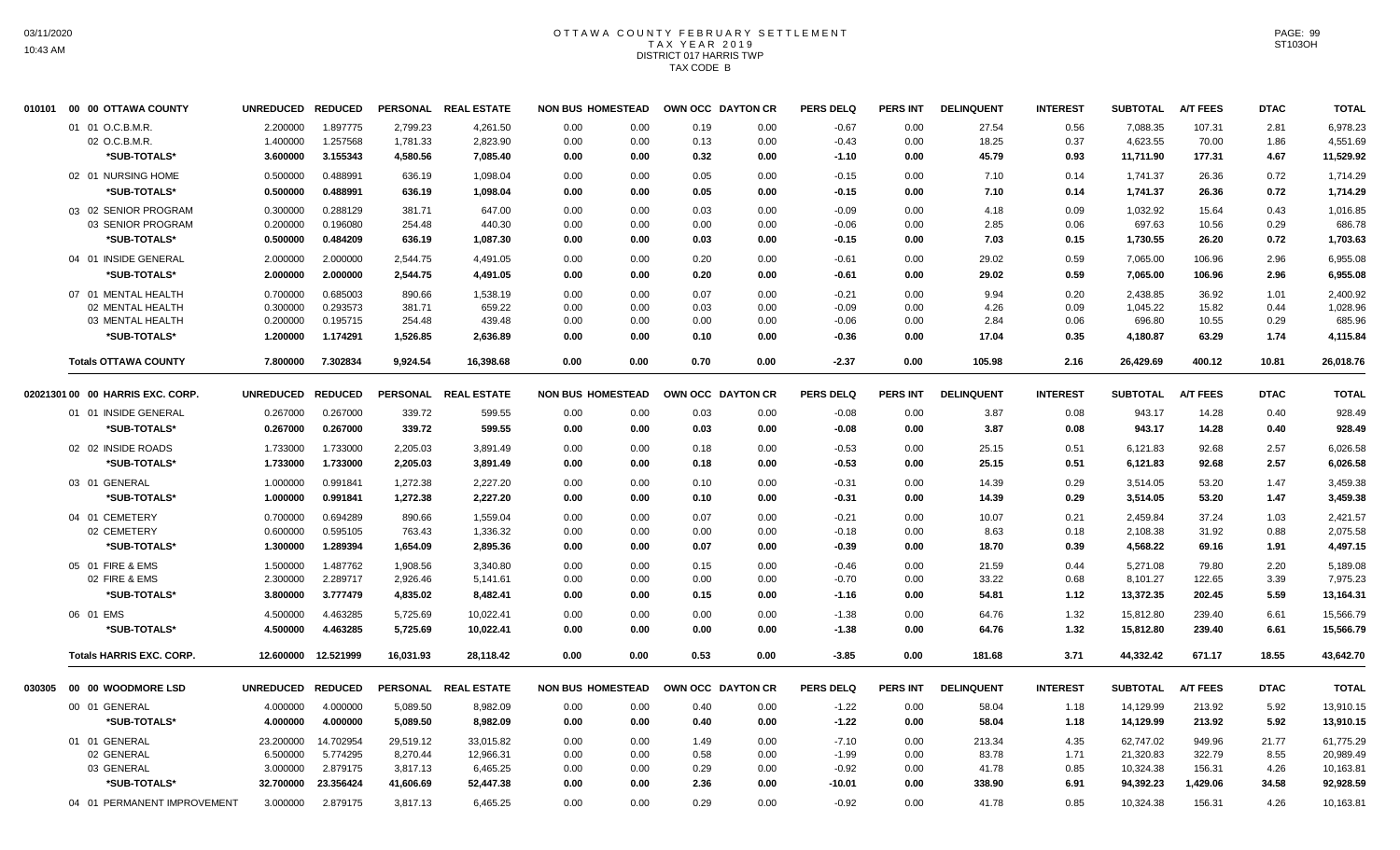## OTTAWA COUNTY FEBRUARY SETTLEMENT TAX YEAR 2019 DISTRICT 017 HARRIS TWP TAX CODE B

| 030305            | 00 00 WOODMORE LSD                                 | UNREDUCED REDUCED |                     |           | PERSONAL REAL ESTATE | <b>NON BUS HOMESTEAD</b> |      | OWN OCC DAYTON CR | <b>PERS DELQ</b> | <b>PERS INT</b> | <b>DELINQUENT</b> | <b>INTEREST</b> | <b>SUBTOTAL</b> | <b>A/T FEES</b> | <b>DTAC</b> | <b>TOTAL</b> |
|-------------------|----------------------------------------------------|-------------------|---------------------|-----------|----------------------|--------------------------|------|-------------------|------------------|-----------------|-------------------|-----------------|-----------------|-----------------|-------------|--------------|
|                   | 04 02 PERMANENT IMPROVEMENT                        | 0.500000          | 0.479863            | 636.19    | 1,077.54             | 0.00<br>0.00             | 0.05 | 0.00              | $-0.15$          | 0.00            | 6.96              | 0.14            | 1,720.73        | 26.05           | 0.71        | 1,693.97     |
|                   | *SUB-TOTALS*                                       | 3.500000          | 3.359038            | 4,453.32  | 7,542.79             | 0.00<br>0.00             | 0.34 | 0.00              | $-1.07$          | 0.00            | 48.74             | 0.99            | 12,045.11       | 182.36          | 4.97        | 11,857.78    |
|                   | 05 01 EMERGENCY                                    | 4.200000          | 4.200000            | 5,343.98  | 9,431.20             | 0.00<br>0.00             | 0.42 | 0.00              | $-1.29$          | 0.00            | 60.94             | 1.24            | 14,836.49       | 224.62          | 6.22        | 14,605.65    |
|                   | 02 EMERGENCY                                       | 3.000000          | 3.000000            | 3,817.13  | 6,736.57             | 0.00<br>0.00             | 0.30 | 0.00              | $-0.92$          | 0.00            | 43.53             | 0.89            | 10,597.50       | 160.44          | 4.44        | 10,432.62    |
|                   | *SUB-TOTALS*                                       | 7.200000          | 7.200000            | 9,161.11  | 16,167.77            | 0.00<br>0.00             | 0.72 | 0.00              | $-2.21$          | 0.00            | 104.47            | 2.13            | 25,433.99       | 385.06          | 10.66       | 25,038.27    |
|                   | 06 01 BOND (\$15,709,840)                          | 4.600000          | 4.600000            | 5,852.93  | 10.329.41            | 0.00<br>0.00             | 0.46 | 0.00              | $-1.41$          | 0.00            | 66.75             | 1.36            | 16,249.50       | 246.01          | 6.81        | 15,996.68    |
|                   | *SUB-TOTALS*                                       | 4.600000          | 4.600000            | 5.852.93  | 10.329.41            | 0.00<br>0.00             | 0.46 | 0.00              | $-1.41$          | 0.00            | 66.75             | 1.36            | 16.249.50       | 246.01          | 6.81        | 15.996.68    |
|                   | <b>Totals WOODMORE LSD</b>                         | 52.000000         | 42.515462           | 66,163.55 | 95,469.44            | 0.00<br>0.00             | 4.28 | 0.00              | $-15.92$         | 0.00            | 616.90            | 12.57           | 162,250.82      | 2.456.41        | 62.94       | 159,731.47   |
| 050501            | 00 00 PENTA COUNTY JVS                             | UNREDUCED REDUCED |                     |           | PERSONAL REAL ESTATE | <b>NON BUS HOMESTEAD</b> |      | OWN OCC DAYTON CR | <b>PERS DELQ</b> | <b>PERS INT</b> | <b>DELINQUENT</b> | <b>INTEREST</b> | <b>SUBTOTAL</b> | <b>A/T FEES</b> | <b>DTAC</b> | <b>TOTAL</b> |
|                   | 01 01 GENERAL                                      | 1.400000          | 1.364990            | 1,781.33  | 3.065.12             | 0.00<br>0.00             | 0.14 | 0.00              | $-0.43$          | 0.00            | 19.81             | 0.40            | 4.866.37        | 73.67           | 2.02        | 4.790.68     |
|                   | 02 GENERAL                                         | 0.800000          | 0.779994            | 1.017.90  | 1.751.49             | 0.00<br>0.00             | 0.08 | 0.00              | $-0.24$          | 0.00            | 11.32             | 0.23            | 2.780.78        | 42.10           | 1.16        | 2.737.52     |
|                   | 03 PERMANENT IMP.                                  | 1.000000          | 0.974993            | 1,272.38  | 2,189.37             | 0.00<br>0.00             | 0.10 | 0.00              | $-0.31$          | 0.00            | 14.15             | 0.29            | 3,475.98        | 52.62           | 1.44        | 3,421.92     |
|                   | *SUB-TOTALS*                                       | 3.200000          | 3.119977            | 4,071.61  | 7,005.98             | 0.00<br>0.00             | 0.32 | 0.00              | -0.98            | 0.00            | 45.28             | 0.92            | 11,123.13       | 168.39          | 4.62        | 10,950.12    |
|                   | <b>Totals PENTA COUNTY JVS</b>                     | 3.200000          | 3.119977            | 4,071.61  | 7,005.98             | 0.00<br>0.00             | 0.32 | 0.00              | $-0.98$          | 0.00            | 45.28             | 0.92            | 11,123.13       | 168.39          | 4.62        | 10,950.12    |
| 060602            | 00 00 HARRIS ELMORE PUBLIC LIE UNREDUCED           |                   | <b>REDUCED</b>      |           | PERSONAL REAL ESTATE | <b>NON BUS HOMESTEAD</b> |      | OWN OCC DAYTON CR | <b>PERS DELQ</b> | <b>PERS INT</b> | <b>DELINQUENT</b> | <b>INTEREST</b> | <b>SUBTOTAL</b> | <b>A/T FEES</b> | <b>DTAC</b> | <b>TOTAL</b> |
|                   | 01 01 CURRENT EXPENSE                              | 1.100000          | 1.081058            | 1,399.61  | 2,427.54             | 0.00<br>0.00             | 0.11 | 0.00              | $-0.34$          | 0.00            | 15.69             | 0.32            | 3,842.93        | 58.18           | 1.60        | 3,783.15     |
|                   | *SUB-TOTALS*                                       | 1.100000          | 1.081058            | 1,399.61  | 2,427.54             | 0.00<br>0.00             | 0.11 | 0.00              | $-0.34$          | 0.00            | 15.69             | 0.32            | 3,842.93        | 58.18           | 1.60        | 3,783.15     |
|                   | <b>Totals HARRIS ELMORE PUBLIC LIB</b>             | 1.100000          | 1.081058            | 1,399.61  | 2,427.54             | 0.00<br>0.00             | 0.11 | 0.00              | $-0.34$          | 0.00            | 15.69             | 0.32            | 3,842.93        | 58.18           | 1.60        | 3,783.15     |
|                   | 07071303 00 00 HARRIS INC NON UNIFORM II UNREDUCED |                   | <b>REDUCED</b>      |           | PERSONAL REAL ESTATE | <b>NON BUS HOMESTEAD</b> |      | OWN OCC DAYTON CR | <b>PERS DELQ</b> | <b>PERS INT</b> | <b>DELINQUENT</b> | <b>INTEREST</b> | <b>SUBTOTAL</b> | <b>A/T FEES</b> | <b>DTAC</b> | <b>TOTAL</b> |
|                   | 01 01 NON UNIFORM GENERAL INSIDE 0.133000          |                   | 0.133000            | 169.23    | 298.65               | 0.00<br>0.00             | 0.01 | 0.00              | $-0.04$          | 0.00            | 1.93              | 0.04            | 469.82          | 7.11            | 0.20        | 462.51       |
|                   | *SUB-TOTALS*                                       | 0.133000          | 0.133000            | 169.23    | 298.65               | 0.00<br>0.00             | 0.01 | 0.00              | $-0.04$          | 0.00            | 1.93              | 0.04            | 469.82          | 7.11            | 0.20        | 462.51       |
|                   | <b>Totals HARRIS INC NON UNIFORM IN</b>            | 0.133000          | 0.133000            | 169.23    | 298.65               | 0.00<br>0.00             | 0.01 | 0.00              | $-0.04$          | 0.00            | 1.93              | 0.04            | 469.82          | 7.11            | 0.20        | 462.51       |
|                   | 08081304 00 00 NON UNIFORM HARRIS INC              | UNREDUCED REDUCED |                     |           | PERSONAL REAL ESTATE | <b>NON BUS HOMESTEAD</b> |      | OWN OCC DAYTON CR | <b>PERS DELQ</b> | <b>PERS INT</b> | <b>DELINQUENT</b> | <b>INTEREST</b> | <b>SUBTOTAL</b> | <b>A/T FEES</b> | <b>DTAC</b> | <b>TOTAL</b> |
|                   | 01 01 ROAD AND BRIDGE INSIDE                       | 0.867000          | 0.867000            | 1,103.13  | 1,946.91             | 0.00<br>0.00             | 0.09 | 0.00              | $-0.28$          | 0.00            | 12.56             | 0.26            | 3,062.67        | 46.37           | 1.28        | 3,015.02     |
|                   | *SUB-TOTALS*                                       | 0.867000          | 0.867000            | 1,103.13  | 1,946.91             | 0.00<br>0.00             | 0.09 | 0.00              | $-0.28$          | 0.00            | 12.56             | 0.26            | 3,062.67        | 46.37           | 1.28        | 3,015.02     |
|                   | <b>Totals NON UNIFORM HARRIS INC</b>               | 0.867000          | 0.867000            | 1.103.13  | 1.946.91             | 0.00<br>0.00             | 0.09 | 0.00              | $-0.28$          | 0.00            | 12.56             | 0.26            | 3,062.67        | 46.37           | 1.28        | 3,015.02     |
| <b>HARRIS TWP</b> |                                                    |                   |                     |           |                      |                          |      |                   |                  |                 |                   |                 |                 |                 |             |              |
|                   | TAX CODE B TOTALS                                  |                   | 77.700000 67.541330 | 98,863.60 | 151.665.62           | 0.00<br>0.00             | 6.04 | 0.00              | $-23.78$         | 0.00            | 980.02            | 19.98           | 251,511.48      | 3.807.75        | 100.00      | 247,603.73   |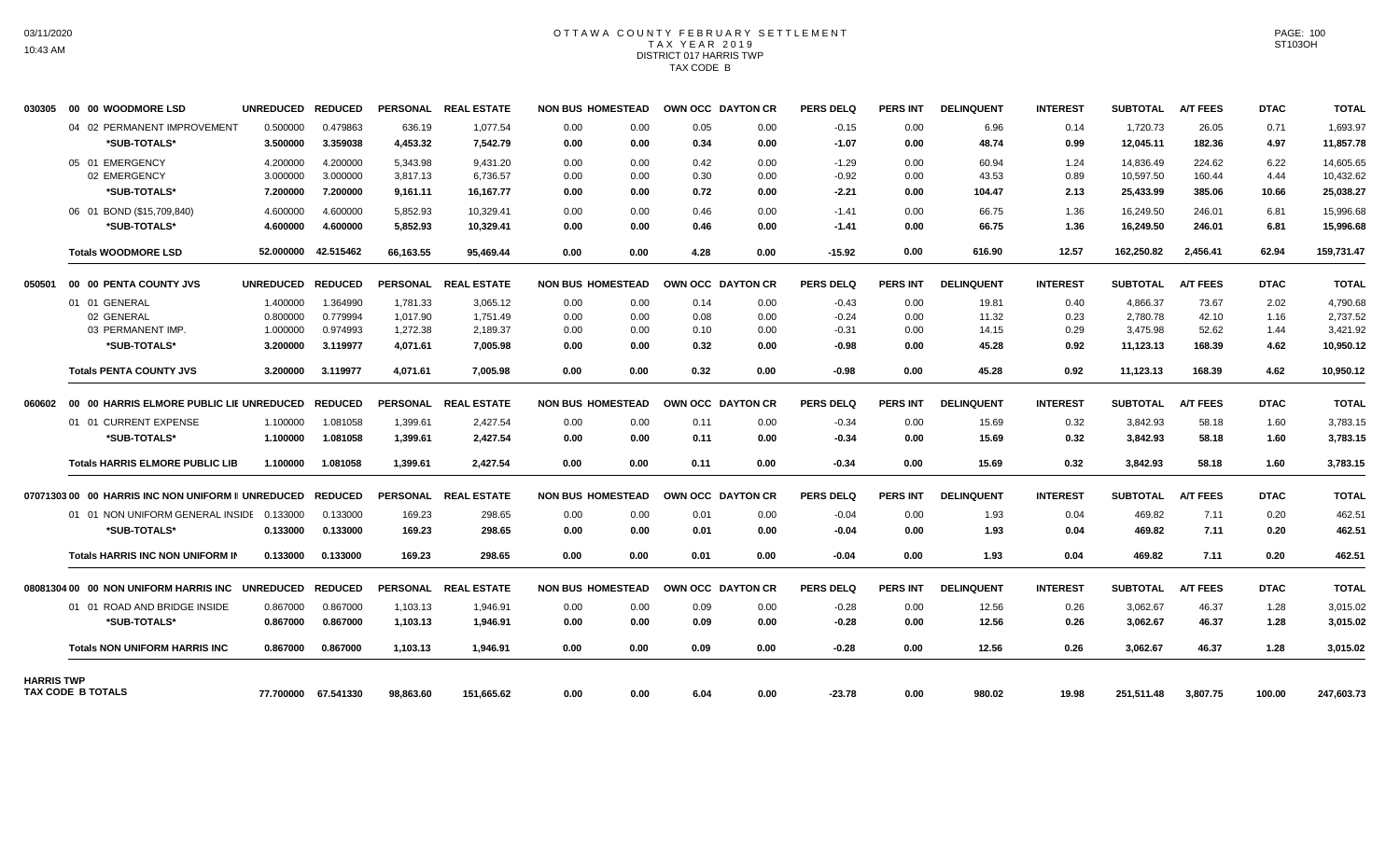# OTTAWA COUNTY FEBRUARY SETTLEMENT TAX YEAR 2019 DISTRICT 017 HARRIS TWP DISTRICT

| 010101 00 00 OTTAWA COUNTY       | UNREDUCED REDUCED |                      | PERSONAL REAL ESTATE   |                      | <b>NON BUS HOMESTEAD</b> | OWN OCC DAYTON CR |              | <b>PERS DELQ</b>   | <b>PERS INT</b> | <b>DELINQUENT</b>    | <b>INTEREST</b> | <b>SUBTOTAL</b>         | <b>A/T FEES</b>      | <b>DTAC</b>      | <b>TOTAL</b>            |
|----------------------------------|-------------------|----------------------|------------------------|----------------------|--------------------------|-------------------|--------------|--------------------|-----------------|----------------------|-----------------|-------------------------|----------------------|------------------|-------------------------|
| 01 01 O.C.B.M.R.                 |                   | 2,799.23             | 30,763.48              | 2,640.66             | 652.73                   | 285.06            | 0.00         | $-0.67$            | 0.00            | 598.83               | 19.72           | 37,759.04               | 571.65               | 79.18            | 37,108.21               |
| 02 O.C.B.M.R.                    |                   | 1,781.33             | 22,629.04              | 1,973.39             | 487.79                   | 213.02            | 0.00         | $-0.43$            | 0.00            | 445.18               | 14.69           | 27,544.01               | 417.01               | 58.93            | 27,068.07               |
| *SUB-TOTALS*                     |                   | 4,580.56             | 53,392.52              | 4,614.05             | 1,140.52                 | 498.08            | 0.00         | $-1.10$            | 0.00            | 1,044.01             | 34.41           | 65,303.05               | 988.66               | 138.11           | 64,176.28               |
| 02 01 NURSING HOME               |                   | 636.19               | 10,612.74              | 948.05               | 234.34                   | 102.32            | 0.00         | $-0.15$            | 0.00            | 212.20               | 7.02            | 12,752.71               | 193.07               | 28.14            | 12,531.50               |
| *SUB-TOTALS*                     |                   | 636.19               | 10,612.74              | 948.05               | 234.34                   | 102.32            | 0.00         | $-0.15$            | 0.00            | 212.20               | 7.02            | 12,752.71               | 193.07               | 28.14            | 12,531.50               |
| 03 02 SENIOR PROGRAM             |                   | 381.71               | 5,574.82               | 491.01               | 121.37                   | 53.00             | 0.00         | $-0.09$            | 0.00            | 110.41               | 3.65            | 6,735.88                | 101.98               | 14.63            | 6,619.27                |
| 03 SENIOR PROGRAM                |                   | 254.48               | 4,754.30               | 0.00                 | 93.97                    | 0.00              | 0.00         | $-0.06$            | 0.00            | 95.84                | 3.18            | 5,201.71                | 78.75                | 11.29            | 5,111.67                |
| *SUB-TOTALS*                     |                   | 636.19               | 10,329.12              | 491.01               | 215.34                   | 53.00             | 0.00         | $-0.15$            | 0.00            | 206.25               | 6.83            | 11,937.59               | 180.73               | 25.92            | 11,730.94               |
| 04 01 INSIDE GENERAL             |                   | 2,544.75             | 48,157.50              | 4,350.93             | 1,075.49                 | 469.57            | 0.00         | $-0.61$            | 0.00            | 970.31               | 32.16           | 57,600.10               | 872.04               | 128.79           | 56,599.27               |
| *SUB-TOTALS*                     |                   | 2,544.75             | 48,157.50              | 4,350.93             | 1,075.49                 | 469.57            | 0.00         | $-0.61$            | 0.00            | 970.31               | 32.16           | 57,600.10               | 872.04               | 128.79           | 56,599.27               |
| 07 01 MENTAL HEALTH              |                   | 890.66               | 15,465.04              | 1,387.67             | 343.01                   | 149.77            | 0.00         | $-0.21$            | 0.00            | 310.15               | 10.27           | 18,556.36               | 280.93               | 41.14            | 18,234.29               |
| 02 MENTAL HEALTH                 |                   | 381.71               | 6,627.86               | 594.72               | 147.01                   | 64.19             | 0.00         | $-0.09$            | 0.00            | 132.92               | 4.41            | 7,952.73                | 120.40               | 17.64            | 7,814.69                |
| 03 MENTAL HEALTH                 |                   | 254.48               | 4,939.59               | 0.00                 | 98.03                    | 0.00              | 0.00         | $-0.06$            | 0.00            | 99.85                | 3.31            | 5,395.20                | 81.68                | 11.76            | 5,301.76                |
| *SUB-TOTALS*                     |                   | 1,526.85             | 27,032.49              | 1,982.39             | 588.05                   | 213.96            | 0.00         | $-0.36$            | 0.00            | 542.92               | 17.99           | 31,904.29               | 483.01               | 70.54            | 31,350.74               |
| <b>Totals OTTAWA COUNTY</b>      |                   | 9,924.54             | 149,524.37             | 12,386.43            | 3,253.74                 | 1,336.93          | 0.00         | $-2.37$            | 0.00            | 2,975.69             | 98.41           | 179,497.74              | 2,717.51             | 391.50           | 176,388.73              |
| 02021301 00 00 HARRIS EXC. CORP. | UNREDUCED REDUCED | <b>PERSONAL</b>      | <b>REAL ESTATE</b>     |                      | <b>NON BUS HOMESTEAD</b> | OWN OCC DAYTON CR |              | <b>PERS DELQ</b>   | <b>PERS INT</b> | <b>DELINQUENT</b>    | <b>INTEREST</b> | <b>SUBTOTAL</b>         | <b>A/T FEES</b>      | <b>DTAC</b>      | <b>TOTAL</b>            |
| 01 01 INSIDE GENERAL             |                   | 339.72               | 6,429.02               | 580.85               | 143.58                   | 62.69             | 0.00         | $-0.08$            | 0.00            | 129.53               | 4.29            | 7,689.60                | 116.42               | 17.20            | 7,555.98                |
| *SUB-TOTALS*                     |                   | 339.72               | 6,429.02               | 580.85               | 143.58                   | 62.69             | 0.00         | $-0.08$            | 0.00            | 129.53               | 4.29            | 7,689.60                | 116.42               | 17.20            | 7,555.98                |
| 02 02 INSIDE ROADS               |                   | 2,205.03             | 41,728.47              | 3,770.08             | 931.91                   | 406.89            | 0.00         | $-0.53$            | 0.00            | 840.78               | 27.87           | 49,910.50               | 755.62               | 111.60           | 49,043.28               |
| *SUB-TOTALS*                     |                   | 2,205.03             | 41,728.47              | 3,770.08             | 931.91                   | 406.89            | 0.00         | $-0.53$            | 0.00            | 840.78               | 27.87           | 49,910.50               | 755.62               | 111.60           | 49,043.28               |
|                                  |                   |                      |                        |                      |                          |                   |              |                    |                 |                      |                 |                         |                      |                  |                         |
| 03 01 GENERAL<br>*SUB-TOTALS*    |                   | 1,272.38<br>1,272.38 | 12,819.55<br>12,819.55 | 1,055.42<br>1,055.42 | 260.89<br>260.89         | 113.96<br>113.96  | 0.00<br>0.00 | $-0.31$<br>$-0.31$ | 0.00<br>0.00    | 242.72<br>242.72     | 7.95<br>7.95    | 15,772.56<br>15,772.56  | 238.79<br>238.79     | 31.99<br>31.99   | 15,501.78<br>15,501.78  |
|                                  |                   |                      |                        |                      |                          |                   |              |                    |                 |                      |                 |                         |                      |                  |                         |
| 04 01 CEMETERY<br>02 CEMETERY    |                   | 890.66<br>763.43     | 10,171.92<br>14,157.53 | 858.19<br>0.00       | 212.13<br>279.29         | 92.65<br>0.00     | 0.00<br>0.00 | $-0.21$            | 0.00<br>0.00    | 195.73<br>285.01     | 6.44<br>9.45    | 12,427.51               | 188.15               | 25.85            | 12,213.51               |
| *SUB-TOTALS*                     |                   | 1,654.09             | 24,329.45              | 858.19               | 491.42                   | 92.65             | 0.00         | $-0.18$<br>$-0.39$ | 0.00            | 480.74               | 15.89           | 15,494.53<br>27,922.04  | 234.58<br>422.73     | 33.56<br>59.41   | 15,226.39<br>27,439.90  |
|                                  |                   |                      |                        |                      |                          |                   |              |                    |                 |                      |                 |                         |                      |                  |                         |
| 05 01 FIRE & EMS                 |                   | 1,908.56             | 31,668.93              | 2,822.62             | 697.71                   | 304.65            | 0.00         | $-0.46$            | 0.00            | 632.24               | 20.92           | 38,055.17               | 576.14               | 83.83            | 37,395.20               |
| 02 FIRE & EMS<br>*SUB-TOTALS*    |                   | 2,926.46<br>4,835.02 | 61,908.39<br>93,577.32 | 0.00<br>2,822.62     | 1,236.56<br>1,934.27     | 0.00<br>304.65    | 0.00<br>0.00 | $-0.70$<br>$-1.16$ | 0.00<br>0.00    | 1,256.91<br>1,889.15 | 41.73<br>62.65  | 67,369.35<br>105,424.52 | 1,019.94<br>1,596.08 | 148.07<br>231.90 | 66,201.34<br>103,596.54 |
|                                  |                   |                      |                        |                      |                          |                   |              |                    |                 |                      |                 |                         |                      |                  |                         |
| 06 01 EMS                        |                   | 5,725.69             | 106,112.03             | 0.00                 | 2,093.13                 | 0.00              | 0.00         | $-1.38$            | 0.00            | 2,136.11             | 70.80           | 116,136.38              | 1,758.26             | 251.50           | 114,126.62              |
| *SUB-TOTALS*                     |                   | 5,725.69             | 106,112.03             | 0.00                 | 2,093.13                 | 0.00              | 0.00         | $-1.38$            | 0.00            | 2,136.11             | 70.80           | 116,136.38              | 1,758.26             | 251.50           | 114,126.62              |
| <b>Totals HARRIS EXC. CORP.</b>  |                   | 16,031.93            | 284,995.84             | 9,087.16             | 5,855.20                 | 980.84            | 0.00         | $-3.85$            | 0.00            | 5,719.03             | 189.45          | 322,855.60              | 4,887.90             | 703.60           | 317,264.10              |
| 030305 00 00 WOODMORE LSD        | UNREDUCED REDUCED |                      | PERSONAL REAL ESTATE   |                      | <b>NON BUS HOMESTEAD</b> | OWN OCC DAYTON CR |              | <b>PERS DELQ</b>   | <b>PERS INT</b> | <b>DELINQUENT</b>    | <b>INTEREST</b> | <b>SUBTOTAL</b>         | <b>A/T FEES</b>      | <b>DTAC</b>      | <b>TOTAL</b>            |
| 00 01 GENERAL                    |                   | 5,089.50             | 96,314.99              | 8,701.87             | 2,150.97                 | 939.15            | 0.00         | $-1.22$            | 0.00            | 1,940.63             | 64.33           | 115,200.22              | 1,744.08             | 257.58           | 113,198.56              |
| *SUB-TOTALS*                     |                   | 5,089.50             | 96,314.99              | 8,701.87             | 2,150.97                 | 939.15            | 0.00         | $-1.22$            | 0.00            | 1,940.63             | 64.33           | 115,200.22              | 1,744.08             | 257.58           | 113,198.56              |
| 01 01 GENERAL                    |                   | 29,519.12            | 266,687.61             | 23,283.11            | 5,755.24                 | 2,513.24          | 0.00         | $-7.10$            | 0.00            | 5,250.47             | 173.31          | 333,175.00              | 5,044.13             | 695.12           | 327,435.75              |
| 02 GENERAL                       |                   | 8,270.44             | 90,795.73              | 7,754.94             | 1,916.91                 | 837.17            | 0.00         | $-1.99$            | 0.00            | 1,761.50             | 57.98           | 111,392.68              | 1,686.44             | 232.83           | 109,473.41              |
| 03 GENERAL                       |                   | 3,817.13             | 44,296.22              | 3,769.49             | 931.76                   | 406.94            | 0.00         | $-0.92$            | 0.00            | 857.28               | 28.20           | 54,106.10               | 819.15               | 113.28           | 53,173.67               |
| *SUB-TOTALS*                     |                   | 41,606.69            | 401,779.56             | 34,807.54            | 8,603.91                 | 3,757.35          | 0.00         | $-10.01$           | 0.00            | 7,869.25             | 259.49          | 498,673.78              | 7,549.72             | 1,041.23         | 490,082.83              |
| 04 01 PERMANENT IMPROVEMENT      |                   | 3,817.13             | 62,141.61              | 5,547.60             | 1,371.29                 | 598.76            | 0.00         | $-0.92$            | 0.00            | 1,241.96             | 41.11           | 74,758.54               | 1,131.82             | 164.70           | 73,462.02               |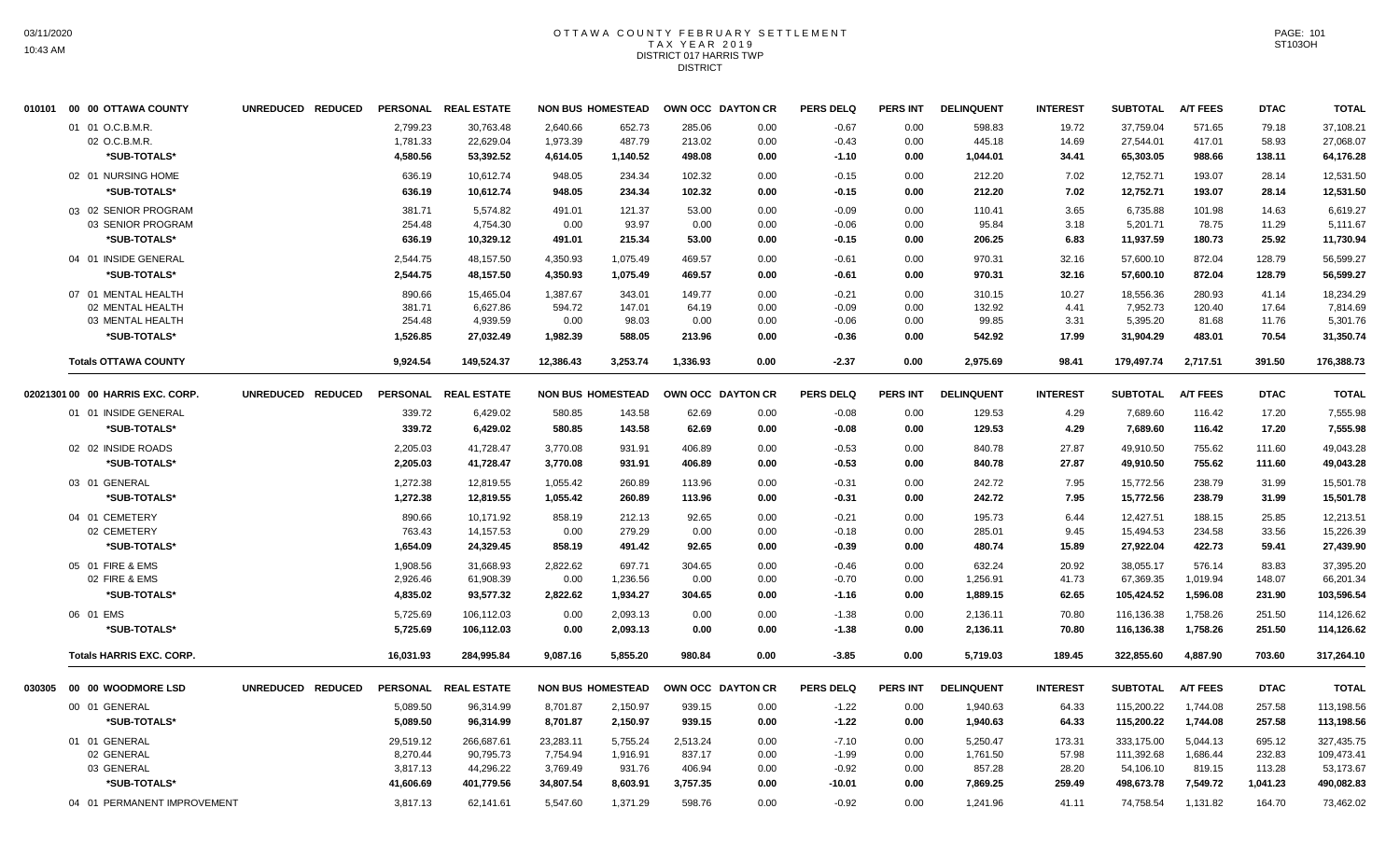#### OTTAWA COUNTY FEBRUARY SETTLEMENT T A X Y E A R 2 0 1 9 DISTRICT 017 HARRIS TWP DISTRICT

| 030305            | 00 00 WOODMORE LSD                                         | UNREDUCED REDUCED |                 | PERSONAL REAL ESTATE |            | <b>NON BUS HOMESTEAD</b> |           | OWN OCC DAYTON CR | <b>PERS DELQ</b> | PERS INT        | <b>DELINQUENT</b> | <b>INTEREST</b> | <b>SUBTOTAL</b> | <b>A/T FEES</b> | <b>DTAC</b> | <b>TOTAL</b> |
|-------------------|------------------------------------------------------------|-------------------|-----------------|----------------------|------------|--------------------------|-----------|-------------------|------------------|-----------------|-------------------|-----------------|-----------------|-----------------|-------------|--------------|
|                   | 04 02 PERMANENT IMPROVEMENT                                |                   | 636.19          | 10,426.40            | 931.52     | 230.26                   | 100.54    | 0.00              | $-0.15$          | 0.00            | 208.49            | 6.90            | 12,540.15       | 189.85          | 27.65       | 12,322.65    |
|                   | *SUB-TOTALS*                                               |                   | 4,453.32        | 72,568.01            | 6,479.12   | 1,601.55                 | 699.30    | 0.00              | $-1.07$          | 0.00            | 1,450.45          | 48.01           | 87,298.69       | 1,321.67        | 192.35      | 85,784.67    |
|                   | 05 01 EMERGENCY                                            |                   | 5.343.98        | 101,130.74           | 9,136.96   | 2,258.52                 | 986.10    | 0.00              | $-1.29$          | 0.00            | 2.037.65          | 67.54           | 120,960.20      | 1,831.29        | 270.46      | 118,858.45   |
|                   | 02 EMERGENCY                                               |                   | 3,817.13        | 72,236.24            | 6,526.40   | 1,613.23                 | 704.36    | 0.00              | $-0.92$          | 0.00            | 1,455.47          | 48.25           | 86,400.16       | 1,308.06        | 193.19      | 84,898.91    |
|                   | *SUB-TOTALS*                                               |                   | 9,161.11        | 173,366.98           | 15,663.36  | 3,871.75                 | 1,690.46  | 0.00              | $-2.21$          | 0.00            | 3,493.12          | 115.79          | 207,360.36      | 3,139.35        | 463.65      | 203,757.36   |
|                   | 06 01 BOND (\$15,709,840)                                  |                   | 5,852.93        | 110,762.24           | 10,007.15  | 2,473.62                 | 1,080.02  | 0.00              | $-1.41$          | 0.00            | 2,231.72          | 73.98           | 132,480.25      | 2,005.70        | 296.22      | 130,178.33   |
|                   | *SUB-TOTALS*                                               |                   | 5,852.93        | 110,762.24           | 10,007.15  | 2,473.62                 | 1.080.02  | 0.00              | $-1.41$          | 0.00            | 2,231.72          | 73.98           | 132,480.25      | 2,005.70        | 296.22      | 130,178.33   |
|                   | <b>Totals WOODMORE LSD</b>                                 |                   | 66.163.55       | 854.791.78           | 75.659.04  | 18.701.80                | 8.166.28  | 0.00              | $-15.92$         | 0.00            | 16.985.17         | 561.60          | 1.041.013.30    | 15.760.52       | 2.251.03    | 1,023,001.75 |
| 050501            | 00 00 PENTA COUNTY JVS                                     | UNREDUCED REDUCED |                 | PERSONAL REAL ESTATE |            | <b>NON BUS HOMESTEAD</b> |           | OWN OCC DAYTON CR | <b>PERS DELQ</b> | <b>PERS INT</b> | <b>DELINQUENT</b> | <b>INTEREST</b> | <b>SUBTOTAL</b> | <b>A/T FEES</b> | <b>DTAC</b> | <b>TOTAL</b> |
|                   | 01 01 GENERAL                                              |                   | 1,781.33        | 30,852.85            | 2,768.78   | 684.40                   | 298.83    | 0.00              | $-0.43$          | 0.00            | 618.81            | 20.49           | 37,025.06       | 560.54          | 82.09       | 36,382.43    |
|                   | 02 GENERAL                                                 |                   | 1.017.90        | 17,630.20            | 1,582.16   | 391.09                   | 170.76    | 0.00              | $-0.24$          | 0.00            | 353.61            | 11.71           | 21,157.19       | 320.31          | 46.92       | 20,789.96    |
|                   | 03 PERMANENT IMP.                                          |                   | 1,272.38        | 20,099.36            | 1,784.56   | 441.12                   | 192.62    | 0.00              | $-0.31$          | 0.00            | 400.23            | 13.24           | 24,203.20       | 366.42          | 53.05       | 23,783.73    |
|                   | *SUB-TOTALS*                                               |                   | 4,071.61        | 68,582.41            | 6,135.50   | 1,516.61                 | 662.21    | 0.00              | $-0.98$          | 0.00            | 1,372.65          | 45.44           | 82,385.45       | 1,247.27        | 182.06      | 80,956.12    |
|                   | <b>Totals PENTA COUNTY JVS</b>                             |                   | 4.071.61        | 68.582.41            | 6,135.50   | 1,516.61                 | 662.21    | 0.00              | $-0.98$          | 0.00            | 1.372.65          | 45.44           | 82.385.45       | 1.247.27        | 182.06      | 80,956.12    |
| 060602            | 00 00 HARRIS ELMORE PUBLIC LIE UNREDUCED REDUCED           |                   | <b>PERSONAL</b> | <b>REAL ESTATE</b>   |            | <b>NON BUS HOMESTEAD</b> |           | OWN OCC DAYTON CR | <b>PERS DELQ</b> | <b>PERS INT</b> | <b>DELINQUENT</b> | <b>INTEREST</b> | <b>SUBTOTAL</b> | <b>A/T FEES</b> | <b>DTAC</b> | <b>TOTAL</b> |
|                   | 01 01 CURRENT EXPENSE                                      |                   | 1,399.61        | 22,465.29            | 1,996.57   | 493.52                   | 215.50    | 0.00              | $-0.34$          | 0.00            | 447.63            | 14.81           | 27,032.59       | 409.26          | 59.34       | 26,563.99    |
|                   | *SUB-TOTALS*                                               |                   | 1.399.61        | 22,465.29            | 1,996.57   | 493.52                   | 215.50    | 0.00              | $-0.34$          | 0.00            | 447.63            | 14.81           | 27,032.59       | 409.26          | 59.34       | 26,563.99    |
|                   | <b>Totals HARRIS ELMORE PUBLIC LIB</b>                     |                   | 1,399.61        | 22,465.29            | 1.996.57   | 493.52                   | 215.50    | 0.00              | $-0.34$          | 0.00            | 447.63            | 14.81           | 27,032.59       | 409.26          | 59.34       | 26,563.99    |
|                   | 07071303 00 00 HARRIS INC NON UNIFORM II UNREDUCED REDUCED |                   | <b>PERSONAL</b> | <b>REAL ESTATE</b>   |            | <b>NON BUS HOMESTEAD</b> |           | OWN OCC DAYTON CR | <b>PERS DELQ</b> | <b>PERS INT</b> | <b>DELINQUENT</b> | <b>INTEREST</b> | <b>SUBTOTAL</b> | <b>A/T FEES</b> | <b>DTAC</b> | <b>TOTAL</b> |
|                   | 01 01 NON UNIFORM GENERAL INSIDE                           |                   | 169.23          | 3,202.47             | 289.34     | 71.52                    | 31.22     | 0.00              | $-0.04$          | 0.00            | 64.53             | 2.14            | 3,830.41        | 57.99           | 8.57        | 3,763.85     |
|                   | *SUB-TOTALS*                                               |                   | 169.23          | 3,202.47             | 289.34     | 71.52                    | 31.22     | 0.00              | $-0.04$          | 0.00            | 64.53             | 2.14            | 3,830.41        | 57.99           | 8.57        | 3,763.85     |
|                   | Totals HARRIS INC NON UNIFORM IN                           |                   | 169.23          | 3,202.47             | 289.34     | 71.52                    | 31.22     | 0.00              | $-0.04$          | 0.00            | 64.53             | 2.14            | 3,830.41        | 57.99           | 8.57        | 3,763.85     |
|                   | 08081304 00 00 NON UNIFORM HARRIS INC UNREDUCED REDUCED    |                   |                 | PERSONAL REAL ESTATE |            | <b>NON BUS HOMESTEAD</b> |           | OWN OCC DAYTON CR | <b>PERS DELQ</b> | PERS INT        | <b>DELINQUENT</b> | <b>INTEREST</b> | <b>SUBTOTAL</b> | <b>A/T FEES</b> | <b>DTAC</b> | <b>TOTAL</b> |
|                   | 01 01 ROAD AND BRIDGE INSIDE                               |                   | 1,103.13        | 20,876.32            | 1,886.13   | 466.20                   | 203.56    | 0.00              | $-0.28$          | 0.00            | 420.63            | 13.95           | 24,969.64       | 378.03          | 55.83       | 24,535.78    |
|                   | *SUB-TOTALS*                                               |                   | 1,103.13        | 20,876.32            | 1,886.13   | 466.20                   | 203.56    | 0.00              | $-0.28$          | 0.00            | 420.63            | 13.95           | 24,969.64       | 378.03          | 55.83       | 24,535.78    |
|                   | <b>Totals NON UNIFORM HARRIS INC</b>                       |                   | 1.103.13        | 20,876.32            | 1,886.13   | 466.20                   | 203.56    | 0.00              | $-0.28$          | 0.00            | 420.63            | 13.95           | 24,969.64       | 378.03          | 55.83       | 24,535.78    |
| <b>HARRIS TWP</b> |                                                            |                   |                 |                      |            |                          |           |                   |                  |                 |                   |                 |                 |                 |             |              |
|                   | <b>DISTRICT TOTALS</b>                                     |                   | 98.863.60       | 1,404,438.48         | 107,440.17 | 30,358.59                | 11,596.54 | 0.00              | $-23.78$         | 0.00            | 27,985.33         | 925.80          | 1,681,584.73    | 25,458.48       | 3,651.93    | 1,652,474.32 |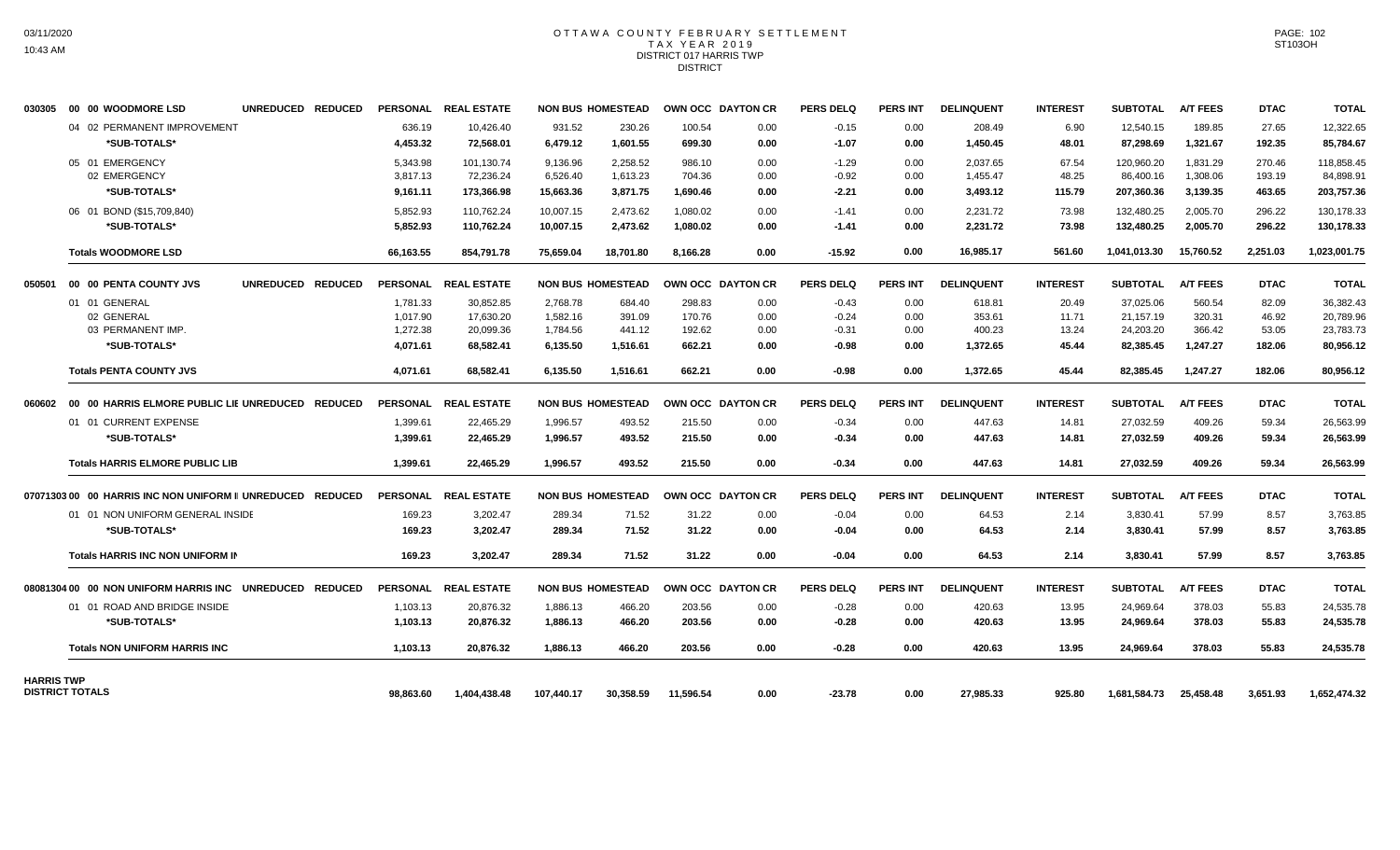# OTTAWA COUNTY FEBRUARY SETTLEMENT TAX YEAR 2019 DISTRICT 018 BCS IN HARRIS TAX CODE A

| 010101 | 00 00 OTTAWA COUNTY                                 | UNREDUCED REDUCED |           |      | PERSONAL REAL ESTATE | <b>NON BUS HOMESTEAD</b> |        | OWN OCC DAYTON CR |      | <b>PERS DELQ</b> | <b>PERS INT</b> | <b>DELINQUENT</b> | <b>INTEREST</b> | <b>SUBTOTAL</b> | <b>A/T FEES</b> | <b>DTAC</b> | <b>TOTAL</b> |
|--------|-----------------------------------------------------|-------------------|-----------|------|----------------------|--------------------------|--------|-------------------|------|------------------|-----------------|-------------------|-----------------|-----------------|-----------------|-------------|--------------|
|        | 01 01 O.C.B.M.R.                                    | 2.200000          | 1.213837  | 0.00 | 1,601.46             | 157.28                   | 29.13  | 15.32             | 0.00 | 0.00             | 0.00            | 5.59              | 0.00            | 1,808.78        | 27.38           | 0.59        | 1,780.81     |
|        | 02 O.C.B.M.R.                                       | 1.400000          | 0.907110  | 0.00 | 1,196.78             | 117.54                   | 21.77  | 11.45             | 0.00 | 0.00             | 0.00            | 4.17              | 0.00            | 1,351.71        | 20.46           | 0.44        | 1,330.81     |
|        | *SUB-TOTALS*                                        | 3.600000          | 2.120947  | 0.00 | 2,798.24             | 274.82                   | 50.90  | 26.77             | 0.00 | 0.00             | 0.00            | 9.76              | 0.00            | 3,160.49        | 47.84           | 1.03        | 3,111.62     |
|        | 02 01 NURSING HOME                                  | 0.500000          | 0.435790  | 0.00 | 574.95               | 56.47                    | 10.46  | 5.50              | 0.00 | 0.00             | 0.00            | 2.01              | 0.00            | 649.39          | 9.83            | 0.21        | 639.35       |
|        | *SUB-TOTALS*                                        | 0.500000          | 0.435790  | 0.00 | 574.95               | 56.47                    | 10.46  | 5.50              | 0.00 | 0.00             | 0.00            | 2.01              | 0.00            | 649.39          | 9.83            | 0.21        | 639.35       |
|        | 03 02 SENIOR PROGRAM                                | 0.300000          | 0.225703  | 0.00 | 297.78               | 29.24                    | 5.42   | 2.85              | 0.00 | 0.00             | 0.00            | 1.04              | 0.00            | 336.33          | 5.09            | 0.11        | 331.13       |
|        | 03 SENIOR PROGRAM                                   | 0.200000          | 0.174753  | 0.00 | 267.13               | 0.00                     | 4.19   | 0.00              | 0.00 | 0.00             | 0.00            | 0.93              | 0.00            | 272.25          | 4.12            | 0.08        | 268.05       |
|        | *SUB-TOTALS*                                        | 0.500000          | 0.400456  | 0.00 | 564.91               | 29.24                    | 9.61   | 2.85              | 0.00 | 0.00             | 0.00            | 1.97              | 0.00            | 608.58          | 9.21            | 0.19        | 599.18       |
|        | 04 01 INSIDE GENERAL                                | 2.000000          | 2.000000  | 0.00 | 2,638.68             | 259.15                   | 47.99  | 25.25             | 0.00 | 0.00             | 0.00            | 9.20              | 0.00            | 2,980.27        | 45.12           | 0.97        | 2,934.18     |
|        | *SUB-TOTALS*                                        | 2.000000          | 2.000000  | 0.00 | 2,638.68             | 259.15                   | 47.99  | 25.25             | 0.00 | 0.00             | 0.00            | 9.20              | 0.00            | 2,980.27        | 45.12           | 0.97        | 2,934.18     |
|        | 07 01 MENTAL HEALTH                                 | 0.700000          | 0.637874  | 0.00 | 841.57               | 82.65                    | 15.31  | 8.05              | 0.00 | 0.00             | 0.00            | 2.94              | 0.00            | 950.52          | 14.39           | 0.31        | 935.82       |
|        | 02 MENTAL HEALTH                                    | 0.300000          | 0.273374  | 0.00 | 360.67               | 35.42                    | 6.56   | 3.45              | 0.00 | 0.00             | 0.00            | 1.26              | 0.00            | 407.36          | 6.17            | 0.13        | 401.06       |
|        | 03 MENTAL HEALTH                                    | 0.200000          | 0.182292  | 0.00 | 278.65               | 0.00                     | 4.37   | 0.00              | 0.00 | 0.00             | 0.00            | 0.97              | 0.00            | 283.99          | 4.30            | 0.09        | 279.60       |
|        | *SUB-TOTALS*                                        | 1.200000          | 1.093540  | 0.00 | 1,480.89             | 118.07                   | 26.24  | 11.50             | 0.00 | 0.00             | 0.00            | 5.17              | 0.00            | 1,641.87        | 24.86           | 0.53        | 1,616.48     |
|        | <b>Totals OTTAWA COUNTY</b>                         | 7.800000          | 6.050733  | 0.00 | 8,057.67             | 737.75                   | 145.20 | 71.87             | 0.00 | 0.00             | 0.00            | 28.11             | 0.00            | 9,040.60        | 136.86          | 2.93        | 8,900.81     |
|        | 02021301 00 00 HARRIS EXC. CORP.                    | UNREDUCED REDUCED |           |      | PERSONAL REAL ESTATE | <b>NON BUS HOMESTEAD</b> |        | OWN OCC DAYTON CR |      | <b>PERS DELQ</b> | <b>PERS INT</b> | <b>DELINQUENT</b> | <b>INTEREST</b> | <b>SUBTOTAL</b> | <b>A/T FEES</b> | <b>DTAC</b> | <b>TOTAL</b> |
|        | 01 01 INSIDE GENERAL                                | 0.267000          | 0.267000  | 0.00 | 352.26               | 34.60                    | 6.41   | 3.37              | 0.00 | 0.00             | 0.00            | 1.23              | 0.00            | 397.87          | 6.02            | 0.13        | 391.72       |
|        | *SUB-TOTALS*                                        | 0.267000          | 0.267000  | 0.00 | 352.26               | 34.60                    | 6.41   | 3.37              | 0.00 | 0.00             | 0.00            | 1.23              | 0.00            | 397.87          | 6.02            | 0.13        | 391.72       |
|        | 02 02 INSIDE ROADS                                  | 1.733000          | 1.733000  | 0.00 | 2,286.41             | 224.55                   | 41.58  | 21.88             | 0.00 | 0.00             | 0.00            | 7.98              | 0.00            | 2,582.40        | 39.10           | 0.84        | 2,542.46     |
|        | *SUB-TOTALS*                                        | 1.733000          | 1.733000  | 0.00 | 2,286.41             | 224.55                   | 41.58  | 21.88             | 0.00 | 0.00             | 0.00            | 7.98              | 0.00            | 2,582.40        | 39.10           | 0.84        | 2,542.46     |
|        | 03 01 GENERAL                                       | 1.000000          | 0.485148  | 0.00 | 640.07               | 62.86                    | 11.64  | 6.12              | 0.00 | 0.00             | 0.00            | 2.23              | 0.00            | 722.92          | 10.94           | 0.23        | 711.75       |
|        | <b>*SUB-TOTALS*</b>                                 | 1.000000          | 0.485148  | 0.00 | 640.07               | 62.86                    | 11.64  | 6.12              | 0.00 | 0.00             | 0.00            | 2.23              | 0.00            | 722.92          | 10.94           | 0.23        | 711.75       |
|        | 04 01 CEMETERY                                      | 0.700000          | 0.394485  | 0.00 | 520.46               | 51.11                    | 9.47   | 4.98              | 0.00 | 0.00             | 0.00            | 1.82              | 0.00            | 587.84          | 8.90            | 0.19        | 578.75       |
|        | 02 CEMETERY                                         | 0.600000          | 0.519366  | 0.00 | 793.90               | 0.00                     | 12.46  | 0.00              | 0.00 | 0.00             | 0.00            | 2.77              | 0.00            | 809.13          | 12.25           | 0.25        | 796.63       |
|        | *SUB-TOTALS*                                        | 1.300000          | 0.913851  | 0.00 | 1,314.36             | 51.11                    | 21.93  | 4.98              | 0.00 | 0.00             | 0.00            | 4.59              | 0.00            | 1,396.97        | 21.15           | 0.44        | 1,375.38     |
|        | 05 01 FIRE & EMS                                    | 1.500000          | 1.297478  | 0.00 | 1.711.81             | 168.12                   | 31.13  | 16.38             | 0.00 | 0.00             | 0.00            | 5.97              | 0.00            | 1,933.41        | 29.27           | 0.63        | 1.903.51     |
|        | 02 FIRE & EMS                                       | 2.300000          | 2.299529  | 0.00 | 3,515.06             | 0.00                     | 55.18  | 0.00              | 0.00 | 0.00             | 0.00            | 12.26             | 0.00            | 3,582.50        | 54.24           | 1.11        | 3,527.15     |
|        | *SUB-TOTALS*                                        | 3.800000          | 3.597007  | 0.00 | 5,226.87             | 168.12                   | 86.31  | 16.38             | 0.00 | 0.00             | 0.00            | 18.23             | 0.00            | 5,515.91        | 83.51           | 1.74        | 5,430.66     |
|        | 06 01 EMS                                           | 4.500000          | 3.892433  | 0.00 | 5.949.97             | 0.00                     | 93.40  | 0.00              | 0.00 | 0.00             | 0.00            | 20.76             | 0.00            | 6,064.13        | 91.81           | 1.88        | 5.970.44     |
|        | <b>*SUB-TOTALS*</b>                                 | 4.500000          | 3.892433  | 0.00 | 5,949.97             | 0.00                     | 93.40  | 0.00              | 0.00 | 0.00             | 0.00            | 20.76             | 0.00            | 6,064.13        | 91.81           | 1.88        | 5,970.44     |
|        | <b>Totals HARRIS EXC. CORP.</b>                     | 12.600000         | 10.888439 | 0.00 | 15.769.94            | 541.24                   | 261.27 | 52.73             | 0.00 | 0.00             | 0.00            | 55.02             | 0.00            | 16.680.20       | 252.53          | 5.26        | 16,422.41    |
|        | 030303 00 00 BENTON CARROLL SALEM UNREDUCED REDUCED |                   |           |      | PERSONAL REAL ESTATE | <b>NON BUS HOMESTEAD</b> |        | OWN OCC DAYTON CR |      | <b>PERS DELQ</b> | PERS INT        | <b>DELINQUENT</b> | <b>INTEREST</b> | <b>SUBTOTAL</b> | <b>A/T FEES</b> | <b>DTAC</b> | <b>TOTAL</b> |
|        | 00 01 GENERAL                                       | 3.700000          | 3.700000  | 0.00 | 4,881.55             | 479.42                   | 88.78  | 46.71             | 0.00 | 0.00             | 0.00            | 17.03             | 0.00            | 5,513.49        | 83.47           | 1.79        | 5,428.23     |
|        | 02 PERMANENT IMPROVEMENT                            | 0.300000          | 0.300000  | 0.00 | 395.80               | 38.87                    | 7.20   | 3.79              | 0.00 | 0.00             | 0.00            | 1.38              | 0.00            | 447.04          | 6.77            | 0.15        | 440.12       |
|        | *SUB-TOTALS*                                        | 4.000000          | 4.000000  | 0.00 | 5,277.35             | 518.29                   | 95.98  | 50.50             | 0.00 | 0.00             | 0.00            | 18.41             | 0.00            | 5,960.53        | 90.24           | 1.94        | 5,868.35     |
|        | 01 01 GENERAL                                       | 20.700000         | 11.029271 | 0.00 | 14,551.34            | 1,429.09                 | 264.64 | 139.24            | 0.00 | 0.00             | 0.00            | 50.76             | 0.00            | 16,435.07       | 248.82          | 5.33        | 16,180.92    |
|        | 02 GENERAL                                          | 4.330000          | 2.529980  | 0.00 | 3,337.90             | 327.82                   | 60.70  | 31.94             | 0.00 | 0.00             | 0.00            | 11.64             | 0.00            | 3,770.00        | 57.08           | 1.22        | 3,711.70     |
|        | 03 GENERAL                                          | 3.900000          | 2.740764  | 0.00 | 3,615.99             | 355.13                   | 65.76  | 34.60             | 0.00 | 0.00             | 0.00            | 12.61             | 0.00            | 4,084.09        | 61.83           | 1.32        | 4,020.94     |
|        | 04 EMERGENCY                                        | 3.750000          | 3.750000  | 0.00 | 5,732.25             | 0.00                     | 89.98  | 0.00              | 0.00 | 0.00             | 0.00            | 20.00             | 0.00            | 5,842.23        | 88.45           | 1.81        | 5,751.97     |
|        | 05 EMERGENCY                                        | 3.900000          | 3.900000  | 0.00 | 5,961.54             | 0.00                     | 93.58  | 0.00              | 0.00 | 0.00             | 0.00            | 20.80             | 0.00            | 6,075.92        | 91.99           | 1.88        | 5,982.05     |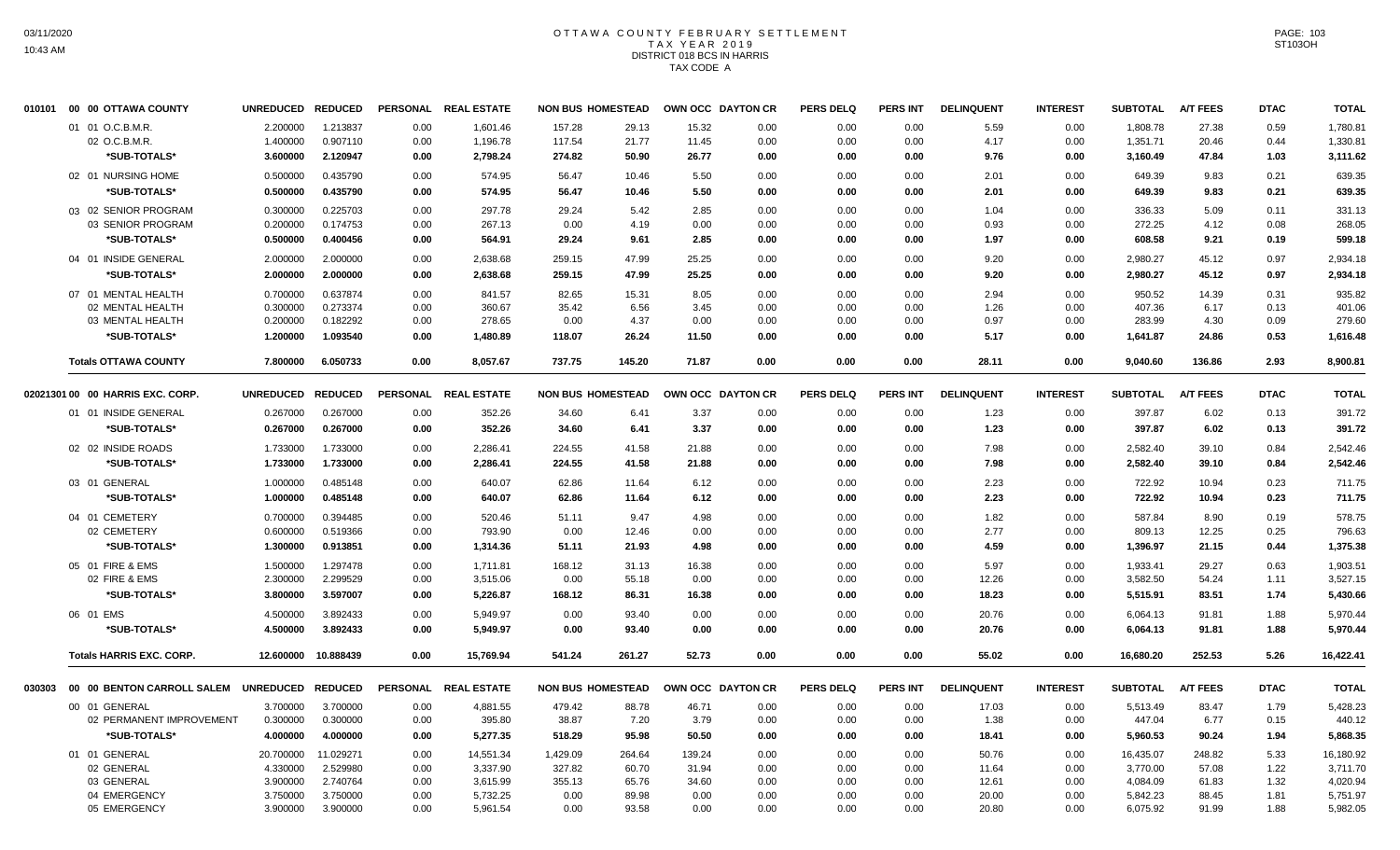## OTTAWA COUNTY FEBRUARY SETTLEMENT TAX YEAR 2019 DISTRICT 018 BCS IN HARRIS TAX CODE A

| 030303               | 00 00 BENTON CARROLL SALEM                                 | UNREDUCED REDUCED |                     | <b>PERSONAL</b> | <b>REAL ESTATE</b>   | <b>NON BUS HOMESTEAD</b> |          | OWN OCC DAYTON CR |      | <b>PERS DELQ</b> | <b>PERS INT</b> | <b>DELINQUENT</b> | <b>INTEREST</b> | <b>SUBTOTAL</b> | <b>A/T FEES</b> | <b>DTAC</b> | <b>TOTAL</b> |
|----------------------|------------------------------------------------------------|-------------------|---------------------|-----------------|----------------------|--------------------------|----------|-------------------|------|------------------|-----------------|-------------------|-----------------|-----------------|-----------------|-------------|--------------|
|                      | *SUB-TOTALS*<br>01                                         | 36.580000         | 23.950015           | 0.00            | 33,199.02            | 2,112.04                 | 574.66   | 205.78            | 0.00 | 0.00             | 0.00            | 115.81            | 0.00            | 36,207.31       | 548.17          | 11.56       | 35,647.58    |
|                      | 02 01 PERMANENT IMPROVEMENT                                | 1.200000          | 0.335698            | 0.00            | 442.90               | 43.50                    | 8.05     | 4.24              | 0.00 | 0.00             | 0.00            | 1.54              | 0.00            | 500.23          | 7.57            | 0.16        | 492.50       |
|                      | *SUB-TOTALS*                                               | 1.200000          | 0.335698            | 0.00            | 442.90               | 43.50                    | 8.05     | 4.24              | 0.00 | 0.00             | 0.00            | 1.54              | 0.00            | 500.23          | 7.57            | 0.16        | 492.50       |
|                      | <b>Totals BENTON CARROLL SALEM</b>                         |                   | 41.780000 28.285713 | 0.00            | 38.919.27            | 2.673.83                 | 678.69   | 260.52            | 0.00 | 0.00             | 0.00            | 135.76            | 0.00            | 42.668.07       | 645.98          | 13.66       | 42,008.43    |
| 050501               | 00 00 PENTA COUNTY JVS                                     | <b>UNREDUCED</b>  | <b>REDUCED</b>      | <b>PERSONAL</b> | <b>REAL ESTATE</b>   | <b>NON BUS HOMESTEAD</b> |          | OWN OCC DAYTON CR |      | <b>PERS DELQ</b> | <b>PERS INT</b> | <b>DELINQUENT</b> | <b>INTEREST</b> | <b>SUBTOTAL</b> | <b>A/T FEES</b> | <b>DTAC</b> | <b>TOTAL</b> |
|                      | 01 01 GENERAL                                              | 1.400000          | 1.272727            | 0.00            | 1,679.16             | 164.91                   | 30.54    | 16.07             | 0.00 | 0.00             | 0.00            | 5.86              | 0.00            | 1,896.54        | 28.71           | 0.62        | 1,867.21     |
|                      | 02 GENERAL                                                 | 0.800000          | 0.727273            | 0.00            | 959.52               | 94.23                    | 17.45    | 9.18              | 0.00 | 0.00             | 0.00            | 3.35              | 0.00            | 1,083.73        | 16.41           | 0.35        | 1,066.97     |
|                      | 03 PERMANENT IMP.                                          | 1.000000          | 0.820309            | 0.00            | 1,082.27             | 106.29                   | 19.68    | 10.36             | 0.00 | 0.00             | 0.00            | 3.78              | 0.00            | 1,222.38        | 18.51           | 0.40        | 1,203.47     |
|                      | *SUB-TOTALS*                                               | 3.200000          | 2.820309            | 0.00            | 3,720.95             | 365.43                   | 67.67    | 35.61             | 0.00 | 0.00             | 0.00            | 12.99             | 0.00            | 4,202.65        | 63.63           | 1.37        | 4,137.65     |
|                      | <b>Totals PENTA COUNTY JVS</b>                             | 3.200000          | 2.820309            | 0.00            | 3,720.95             | 365.43                   | 67.67    | 35.61             | 0.00 | 0.00             | 0.00            | 12.99             | 0.00            | 4,202.65        | 63.63           | 1.37        | 4,137.65     |
| 060604               | 00 00 OAK HARBOR LIBRARY                                   | UNREDUCED REDUCED |                     |                 | PERSONAL REAL ESTATE | <b>NON BUS HOMESTEAD</b> |          | OWN OCC DAYTON CR |      | <b>PERS DELQ</b> | PERS INT        | <b>DELINQUENT</b> | <b>INTEREST</b> | <b>SUBTOTAL</b> | <b>A/T FEES</b> | <b>DTAC</b> | <b>TOTAL</b> |
|                      | 01 04 OAK HARBOR LIBRARY                                   | 1.000000          | 0.861811            | 0.00            | 1,317.36             | 0.00                     | 20.68    | 0.00              | 0.00 | 0.00             | 0.00            | 4.60              | 0.00            | 1,342.64        | 20.33           | 0.42        | 1,321.89     |
|                      | *SUB-TOTALS*                                               | 1.000000          | 0.861811            | 0.00            | 1,317.36             | 0.00                     | 20.68    | 0.00              | 0.00 | 0.00             | 0.00            | 4.60              | 0.00            | 1,342.64        | 20.33           | 0.42        | 1,321.89     |
|                      | <b>Totals OAK HARBOR LIBRARY</b>                           | 1.000000          | 0.861811            | 0.00            | 1,317.36             | 0.00                     | 20.68    | 0.00              | 0.00 | 0.00             | 0.00            | 4.60              | 0.00            | 1,342.64        | 20.33           | 0.42        | 1,321.89     |
|                      | 07071303 00 00 HARRIS INC NON UNIFORM II UNREDUCED REDUCED |                   |                     | <b>PERSONAL</b> | <b>REAL ESTATE</b>   | <b>NON BUS HOMESTEAD</b> |          | OWN OCC DAYTON CR |      | <b>PERS DELQ</b> | <b>PERS INT</b> | <b>DELINQUENT</b> | <b>INTEREST</b> | <b>SUBTOTAL</b> | <b>A/T FEES</b> | <b>DTAC</b> | <b>TOTAL</b> |
|                      | 01 01 NON UNIFORM GENERAL INSIDE 0.133000                  |                   | 0.133000            | 0.00            | 175.47               | 17.23                    | 3.19     | 1.68              | 0.00 | 0.00             | 0.00            | 0.61              | 0.00            | 198.18          | 3.00            | 0.06        | 195.12       |
|                      | *SUB-TOTALS*                                               | 0.133000          | 0.133000            | 0.00            | 175.47               | 17.23                    | 3.19     | 1.68              | 0.00 | 0.00             | 0.00            | 0.61              | 0.00            | 198.18          | 3.00            | 0.06        | 195.12       |
|                      | Totals HARRIS INC NON UNIFORM IN                           | 0.133000          | 0.133000            | 0.00            | 175.47               | 17.23                    | 3.19     | 1.68              | 0.00 | 0.00             | 0.00            | 0.61              | 0.00            | 198.18          | 3.00            | 0.06        | 195.12       |
|                      | 08081304 00 00 NON UNIFORM HARRIS INC UNREDUCED REDUCED    |                   |                     |                 | PERSONAL REAL ESTATE | <b>NON BUS HOMESTEAD</b> |          | OWN OCC DAYTON CR |      | <b>PERS DELQ</b> | PERS INT        | <b>DELINQUENT</b> | <b>INTEREST</b> | <b>SUBTOTAL</b> | <b>A/T FEES</b> | <b>DTAC</b> | <b>TOTAL</b> |
|                      | 01 01 ROAD AND BRIDGE INSIDE                               | 0.867000          | 0.867000            | 0.00            | 1,143.89             | 112.34                   | 20.78    | 10.95             | 0.00 | 0.00             | 0.00            | 3.98              | 0.00            | 1,291.94        | 19.56           | 0.42        | 1,271.96     |
|                      | *SUB-TOTALS*                                               | 0.867000          | 0.867000            | 0.00            | 1,143.89             | 112.34                   | 20.78    | 10.95             | 0.00 | 0.00             | 0.00            | 3.98              | 0.00            | 1,291.94        | 19.56           | 0.42        | 1,271.96     |
|                      | <b>Totals NON UNIFORM HARRIS INC</b>                       | 0.867000          | 0.867000            | 0.00            | 1,143.89             | 112.34                   | 20.78    | 10.95             | 0.00 | 0.00             | 0.00            | 3.98              | 0.00            | 1,291.94        | 19.56           | 0.42        | 1,271.96     |
| <b>BCS IN HARRIS</b> | <b>TAX CODE A TOTALS</b>                                   |                   | 67.380000 49.907005 |                 | 69,104.55            | 4.447.82                 |          |                   |      | 0.00             | 0.00            |                   |                 |                 |                 |             | 74.258.27    |
|                      |                                                            |                   |                     | 0.00            |                      |                          | 1.197.48 | 433.36            | 0.00 |                  |                 | 241.07            | 0.00            | 75.424.28       | 1.141.89        | 24.12       |              |

03/11/2020 10:43 AM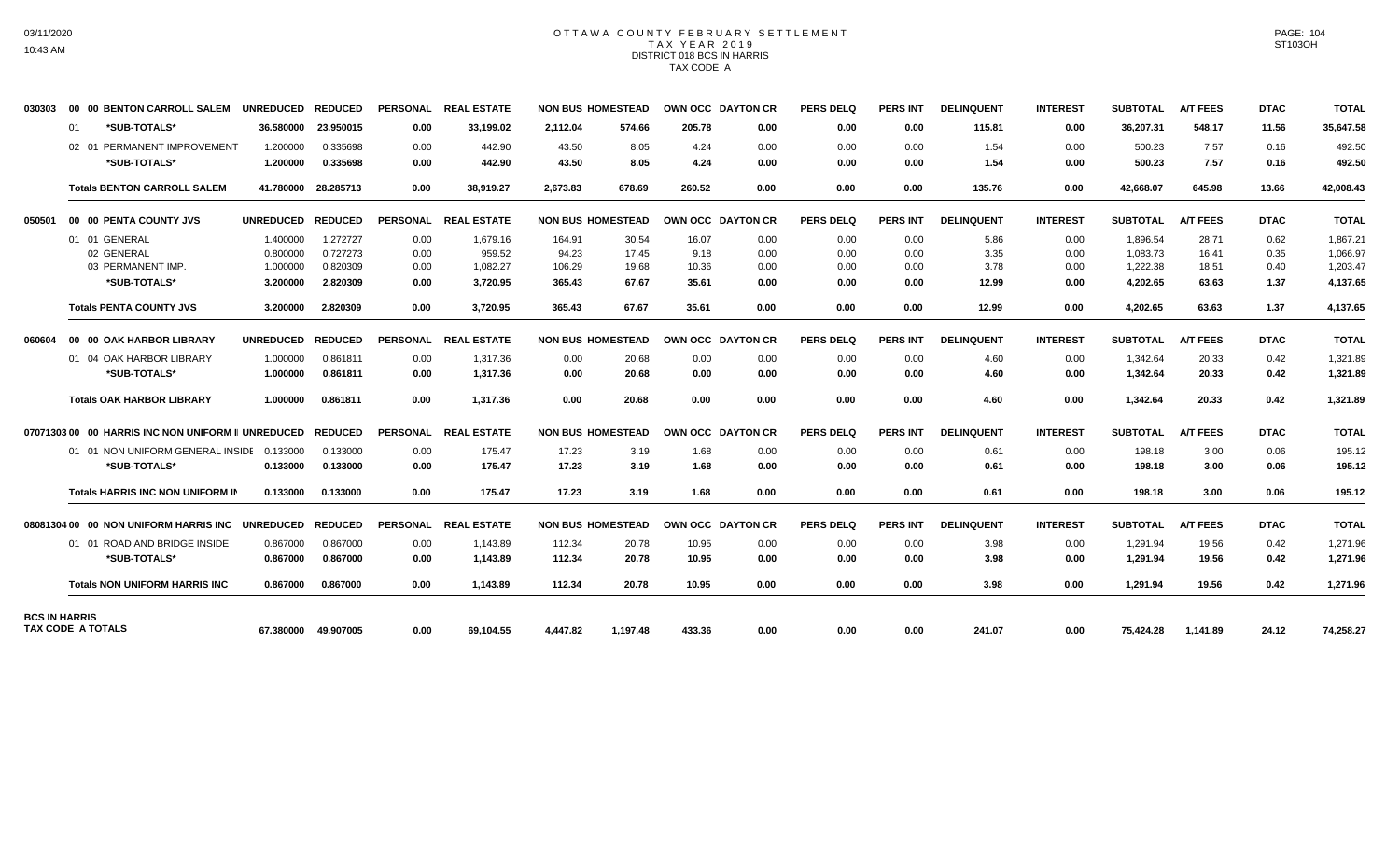# OTTAWA COUNTY FEBRUARY SETTLEMENT TAX YEAR 2019 DISTRICT 018 BCS IN HARRIS TAX CODE B

| 010101 | 00 00 OTTAWA COUNTY                                 | UNREDUCED REDUCED |                |                 | PERSONAL REAL ESTATE | <b>NON BUS HOMESTEAD</b> | OWN OCC DAYTON CR |      | <b>PERS DELQ</b> | <b>PERS INT</b> | <b>DELINQUENT</b> | <b>INTEREST</b> | <b>SUBTOTAL</b>   | <b>A/T FEES</b> | <b>DTAC</b> | <b>TOTAL</b> |
|--------|-----------------------------------------------------|-------------------|----------------|-----------------|----------------------|--------------------------|-------------------|------|------------------|-----------------|-------------------|-----------------|-------------------|-----------------|-------------|--------------|
|        | 01 01 O.C.B.M.R.                                    | 2.200000          | 1.897775       | 160.53          | 49.24                | 0.00<br>0.00             | 0.00              | 0.00 | 0.00             | 0.00            | 0.00              | 0.00            | 209.77            | 3.18            | 0.00        | 206.59       |
|        | 02 O.C.B.M.R.                                       | 1.400000          | 1.257568       | 102.16          | 32.63                | 0.00<br>0.00             | 0.00              | 0.00 | 0.00             | 0.00            | 0.00              | 0.00            | 134.79            | 2.04            | 0.00        | 132.75       |
|        | *SUB-TOTALS*                                        | 3.600000          | 3.155343       | 262.69          | 81.87                | 0.00<br>0.00             | 0.00              | 0.00 | 0.00             | 0.00            | 0.00              | 0.00            | 344.56            | 5.22            | 0.00        | 339.34       |
|        | 02 01 NURSING HOME                                  | 0.500000          | 0.488991       | 36.49           | 12.69                | 0.00<br>0.00             | 0.00              | 0.00 | 0.00             | 0.00            | 0.00              | 0.00            | 49.18             | 0.74            | 0.00        | 48.44        |
|        | *SUB-TOTALS*                                        | 0.500000          | 0.488991       | 36.49           | 12.69                | 0.00<br>0.00             | 0.00              | 0.00 | 0.00             | 0.00            | 0.00              | 0.00            | 49.18             | 0.74            | 0.00        | 48.44        |
|        | 03 02 SENIOR PROGRAM                                | 0.300000          | 0.288129       | 21.89           | 7.48                 | 0.00<br>0.00             | 0.00              | 0.00 | 0.00             | 0.00            | 0.00              | 0.00            | 29.37             | 0.44            | 0.00        | 28.93        |
|        | 03 SENIOR PROGRAM                                   | 0.200000          | 0.196080       | 14.59           | 5.09                 | 0.00<br>0.00             | 0.00              | 0.00 | 0.00             | 0.00            | 0.00              | 0.00            | 19.68             | 0.30            | 0.00        | 19.38        |
|        | *SUB-TOTALS*                                        | 0.500000          | 0.484209       | 36.48           | 12.57                | 0.00<br>0.00             | 0.00              | 0.00 | 0.00             | 0.00            | 0.00              | 0.00            | 49.05             | 0.74            | 0.00        | 48.31        |
|        | 04 01 INSIDE GENERAL                                | 2.000000          | 2.000000       | 145.94          | 51.89                | 0.00<br>0.00             | 0.00              | 0.00 | 0.00             | 0.00            | 0.00              | 0.00            | 197.83            | 3.00            | 0.00        | 194.83       |
|        | *SUB-TOTALS*                                        | 2.000000          | 2.000000       | 145.94          | 51.89                | 0.00<br>0.00             | 0.00              | 0.00 | 0.00             | 0.00            | 0.00              | 0.00            | 197.83            | 3.00            | 0.00        | 194.83       |
|        | 07 01 MENTAL HEALTH                                 | 0.700000          | 0.685003       | 51.08           | 17.77                | 0.00<br>0.00             | 0.00              | 0.00 | 0.00             | 0.00            | 0.00              | 0.00            | 68.85             | 1.04            | 0.00        | 67.81        |
|        | 02 MENTAL HEALTH                                    | 0.300000          | 0.293573       | 21.89           | 7.62                 | 0.00<br>0.00             | 0.00              | 0.00 | 0.00             | 0.00            | 0.00              | 0.00            | 29.51             | 0.45            | 0.00        | 29.06        |
|        | 03 MENTAL HEALTH                                    | 0.200000          | 0.195715       | 14.59           | 5.08                 | 0.00<br>0.00             | 0.00              | 0.00 | 0.00             | 0.00            | 0.00              | 0.00            | 19.67             | 0.30            | 0.00        | 19.37        |
|        | *SUB-TOTALS*                                        | 1.200000          | 1.174291       | 87.56           | 30.47                | 0.00<br>0.00             | 0.00              | 0.00 | 0.00             | 0.00            | 0.00              | 0.00            | 118.03            | 1.79            | 0.00        | 116.24       |
|        | <b>Totals OTTAWA COUNTY</b>                         | 7.800000          | 7.302834       | 569.16          | 189.49               | 0.00<br>0.00             | 0.00              | 0.00 | 0.00             | 0.00            | 0.00              | 0.00            | 758.65            | 11.49           | 0.00        | 747.16       |
|        | 02021301 00 00 HARRIS EXC. CORP.                    | <b>UNREDUCED</b>  | <b>REDUCED</b> | <b>PERSONAL</b> | <b>REAL ESTATE</b>   | <b>NON BUS HOMESTEAD</b> | OWN OCC DAYTON CR |      | <b>PERS DELQ</b> | PERS INT        | <b>DELINQUENT</b> | <b>INTEREST</b> | <b>SUBTOTAL</b>   | <b>A/T FEES</b> | <b>DTAC</b> | <b>TOTAL</b> |
|        | 01 01 INSIDE GENERAL                                | 0.267000          | 0.267000       | 19.48           | 6.93                 | 0.00<br>0.00             | 0.00              | 0.00 | 0.00             | 0.00            | 0.00              | 0.00            | 26.41             | 0.40            | 0.00        | 26.01        |
|        | *SUB-TOTALS*                                        | 0.267000          | 0.267000       | 19.48           | 6.93                 | 0.00<br>0.00             | 0.00              | 0.00 | 0.00             | 0.00            | 0.00              | 0.00            | 26.41             | 0.40            | 0.00        | 26.01        |
|        | 02 02 INSIDE ROADS                                  | 1.733000          | 1.733000       | 126.46          | 44.96                | 0.00<br>0.00             | 0.00              | 0.00 | 0.00             | 0.00            | 0.00              | 0.00            | 171.42            | 2.60            | 0.00        | 168.82       |
|        | *SUB-TOTALS*                                        | 1.733000          | 1.733000       | 126.46          | 44.96                | 0.00<br>0.00             | 0.00              | 0.00 | 0.00             | 0.00            | 0.00              | 0.00            | 171.42            | 2.60            | 0.00        | 168.82       |
|        | 03 01 GENERAL                                       | 1.000000          | 0.991841       | 72.97           | 25.73                | 0.00<br>0.00             | 0.00              | 0.00 | 0.00             | 0.00            | 0.00              | 0.00            | 98.70             | 1.49            | 0.00        | 97.21        |
|        | *SUB-TOTALS*                                        | 1.000000          | 0.991841       | 72.97           | 25.73                | 0.00<br>0.00             | 0.00              | 0.00 | 0.00             | 0.00            | 0.00              | 0.00            | 98.70             | 1.49            | 0.00        | 97.21        |
|        | 04 01 CEMETERY                                      | 0.700000          | 0.694289       | 51.08           | 18.01                | 0.00<br>0.00             | 0.00              | 0.00 | 0.00             | 0.00            | 0.00              | 0.00            | 69.09             | 1.05            | 0.00        | 68.04        |
|        | 02 CEMETERY                                         | 0.600000          | 0.595105       | 43.78           | 15.44                | 0.00<br>0.00             | 0.00              | 0.00 | 0.00             | 0.00            | 0.00              | 0.00            | 59.22             | 0.90            | 0.00        | 58.32        |
|        | *SUB-TOTALS*                                        | 1.300000          | 1.289394       | 94.86           | 33.45                | 0.00<br>0.00             | 0.00              | 0.00 | 0.00             | 0.00            | 0.00              | 0.00            | 128.31            | 1.95            | 0.00        | 126.36       |
|        | 05 01 FIRE & EMS                                    | 1.500000          | 1.487762       | 109.46          | 38.60                | 0.00<br>0.00             | 0.00              | 0.00 | 0.00             | 0.00            | 0.00              | 0.00            | 148.06            | 2.24            | 0.00        | 145.82       |
|        | 02 FIRE & EMS                                       | 2.300000          | 2.289717       | 167.83          | 59.41                | 0.00<br>0.00             | 0.00              | 0.00 | 0.00             | 0.00            | 0.00              | 0.00            | 227.24            | 3.44            | 0.00        | 223.80       |
|        | *SUB-TOTALS*                                        | 3.800000          | 3.777479       | 277.29          | 98.01                | 0.00<br>0.00             | 0.00              | 0.00 | 0.00             | 0.00            | 0.00              | 0.00            | 375.30            | 5.68            | 0.00        | 369.62       |
|        | 06 01 EMS                                           | 4.500000          | 4.463285       | 328.37          | 115.80               | 0.00<br>0.00             | 0.00              | 0.00 | 0.00             | 0.00            | 0.00              | 0.00            | 444.17            | 6.72            | 0.00        | 437.45       |
|        | *SUB-TOTALS*                                        | 4.500000          | 4.463285       | 328.37          | 115.80               | 0.00<br>0.00             | 0.00              | 0.00 | 0.00             | 0.00            | 0.00              | 0.00            | 444.17            | 6.72            | 0.00        | 437.45       |
|        | <b>Totals HARRIS EXC. CORP.</b>                     | 12.600000         | 12.521999      | 919.43          | 324.88               | 0.00<br>0.00             | 0.00              | 0.00 | 0.00             | 0.00            | 0.00              | 0.00            | 1.244.31          | 18.84           | 0.00        | 1,225.47     |
|        | 030303 00 00 BENTON CARROLL SALEM UNREDUCED REDUCED |                   |                |                 | PERSONAL REAL ESTATE | <b>NON BUS HOMESTEAD</b> | OWN OCC DAYTON CR |      | <b>PERS DELQ</b> | PERS INT        | <b>DELINQUENT</b> | <b>INTEREST</b> | SUBTOTAL A/T FEES |                 | <b>DTAC</b> | <b>TOTAL</b> |
|        | 00 01 GENERAL                                       | 3.700000          | 3.700000       | 269.99          | 96.00                | 0.00<br>0.00             | 0.00              | 0.00 | 0.00             | 0.00            | 0.00              | 0.00            | 365.99            | 5.54            | 0.00        | 360.45       |
|        | 02 PERMANENT IMPROVEMENT                            | 0.300000          | 0.300000       | 21.89           | 7.78                 | 0.00<br>0.00             | 0.00              | 0.00 | 0.00             | 0.00            | 0.00              | 0.00            | 29.67             | 0.45            | 0.00        | 29.22        |
|        | *SUB-TOTALS*                                        | 4.000000          | 4.000000       | 291.88          | 103.78               | 0.00<br>0.00             | 0.00              | 0.00 | 0.00             | 0.00            | 0.00              | 0.00            | 395.66            | 5.99            | 0.00        | 389.67       |
|        | 01 01 GENERAL                                       | 20.700000         | 14.263935      | 1,510.49        | 370.08               | 0.00<br>0.00             | 0.00              | 0.00 | 0.00             | 0.00            | 0.00              | 0.00            | 1,880.57          | 28.47           | 0.00        | 1,852.10     |
|        | 02 GENERAL                                          | 4.330000          | 3.715305       | 315.96          | 96.39                | 0.00<br>0.00             | 0.00              | 0.00 | 0.00             | 0.00            | 0.00              | 0.00            | 412.35            | 6.24            | 0.00        | 406.11       |
|        | 03 GENERAL                                          | 3.900000          | 3.872045       | 284.58          | 100.46               | 0.00<br>0.00             | 0.00              | 0.00 | 0.00             | 0.00            | 0.00              | 0.00            | 385.04            | 5.83            | 0.00        | 379.21       |
|        | 04 EMERGENCY                                        | 3.750000          | 3.750000       | 273.64          | 97.29                | 0.00<br>0.00             | 0.00              | 0.00 | 0.00             | 0.00            | 0.00              | 0.00            | 370.93            | 5.62            | 0.00        | 365.31       |
|        | 05 EMERGENCY                                        | 3.900000          | 3.900000       | 284.58          | 101.19               | 0.00<br>0.00             | 0.00              | 0.00 | 0.00             | 0.00            | 0.00              | 0.00            | 385.77            | 5.84            | 0.00        | 379.93       |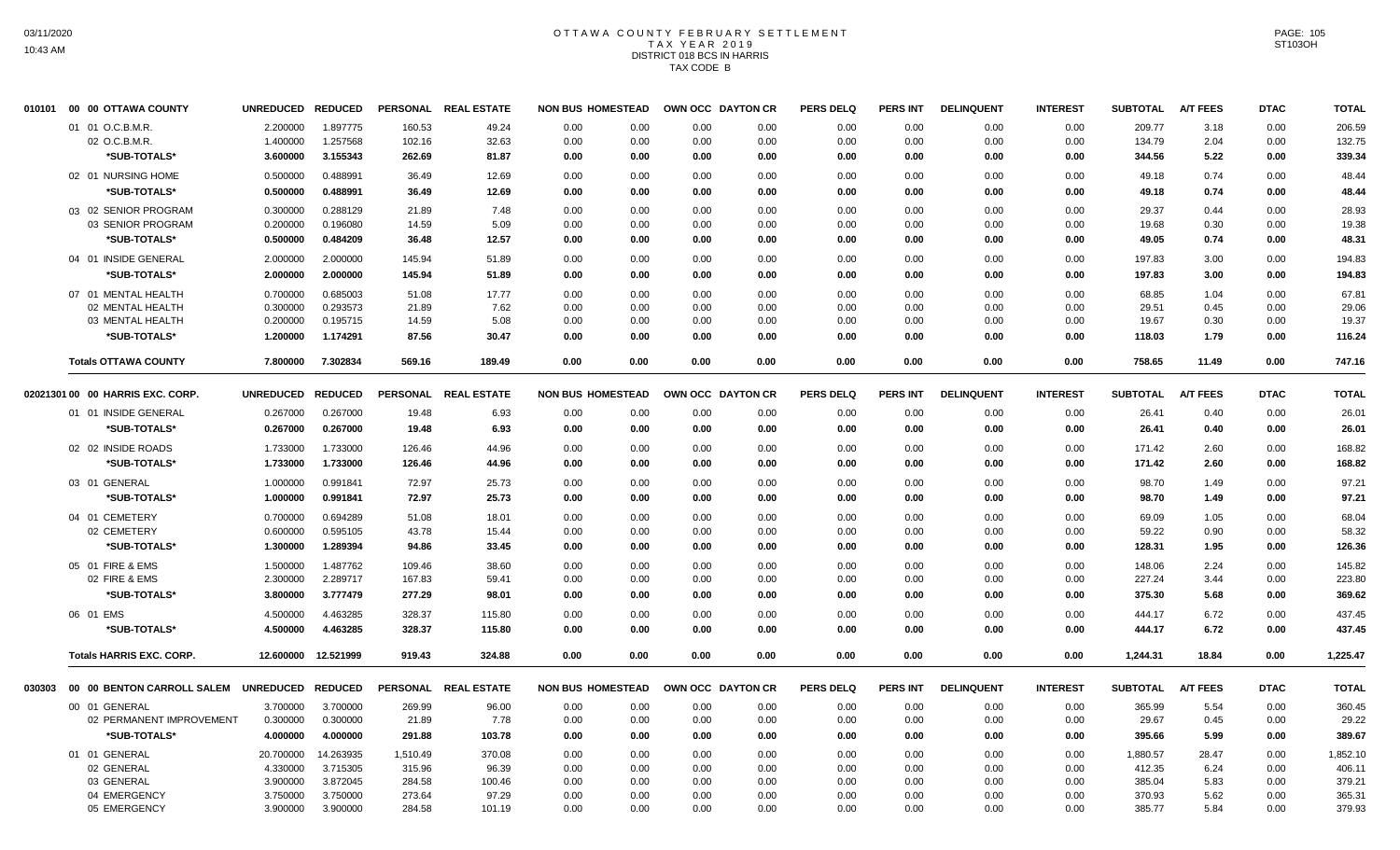# OTTAWA COUNTY FEBRUARY SETTLEMENT TAX YEAR 2019 DISTRICT 018 BCS IN HARRIS TAX CODE B

| 030303               | 00 00 BENTON CARROLL SALEM                                       | UNREDUCED REDUCED |                     |                 | PERSONAL REAL ESTATE | <b>NON BUS HOMESTEAD</b> |      |      | OWN OCC DAYTON CR | <b>PERS DELQ</b> | <b>PERS INT</b> | <b>DELINQUENT</b> | <b>INTEREST</b> | <b>SUBTOTAL</b> | <b>A/T FEES</b> | <b>DTAC</b> | <b>TOTAL</b> |
|----------------------|------------------------------------------------------------------|-------------------|---------------------|-----------------|----------------------|--------------------------|------|------|-------------------|------------------|-----------------|-------------------|-----------------|-----------------|-----------------|-------------|--------------|
|                      | *SUB-TOTALS*<br>01                                               | 36.580000         | 29.501285           | 2.669.25        | 765.41               | 0.00                     | 0.00 | 0.00 | 0.00              | 0.00             | 0.00            | 0.00              | 0.00            | 3,434.66        | 52.00           | 0.00        | 3,382.66     |
|                      | 02 01 PERMANENT IMPROVEMENT                                      | 1.200000          | 0.652250            | 87.56           | 16.92                | 0.00                     | 0.00 | 0.00 | 0.00              | 0.00             | 0.00            | 0.00              | 0.00            | 104.48          | 1.58            | 0.00        | 102.90       |
|                      | *SUB-TOTALS*                                                     | 1.200000          | 0.652250            | 87.56           | 16.92                | 0.00                     | 0.00 | 0.00 | 0.00              | 0.00             | 0.00            | 0.00              | 0.00            | 104.48          | 1.58            | 0.00        | 102.90       |
|                      | <b>Totals BENTON CARROLL SALEM</b>                               |                   | 41.780000 34.153535 | 3.048.69        | 886.11               | 0.00                     | 0.00 | 0.00 | 0.00              | 0.00             | 0.00            | 0.00              | 0.00            | 3.934.80        | 59.57           | 0.00        | 3,875.23     |
| 050501               | 00 00 PENTA COUNTY JVS                                           | <b>UNREDUCED</b>  | <b>REDUCED</b>      | <b>PERSONAL</b> | <b>REAL ESTATE</b>   | <b>NON BUS HOMESTEAD</b> |      |      | OWN OCC DAYTON CR | <b>PERS DELQ</b> | <b>PERS INT</b> | <b>DELINQUENT</b> | <b>INTEREST</b> | <b>SUBTOTAL</b> | <b>A/T FEES</b> | <b>DTAC</b> | <b>TOTAL</b> |
|                      | 01 01 GENERAL                                                    | 1.400000          | 1.364990            | 102.16          | 35.41                | 0.00                     | 0.00 | 0.00 | 0.00              | 0.00             | 0.00            | 0.00              | 0.00            | 137.57          | 2.08            | 0.00        | 135.49       |
|                      | 02 GENERAL                                                       | 0.800000          | 0.779994            | 58.38           | 20.24                | 0.00                     | 0.00 | 0.00 | 0.00              | 0.00             | 0.00            | 0.00              | 0.00            | 78.62           | 1.19            | 0.00        | 77.43        |
|                      | 03 PERMANENT IMP.                                                | 1.000000          | 0.974993            | 72.97           | 25.30                | 0.00                     | 0.00 | 0.00 | 0.00              | 0.00             | 0.00            | 0.00              | 0.00            | 98.27           | 1.49            | 0.00        | 96.78        |
|                      | *SUB-TOTALS*                                                     | 3.200000          | 3.119977            | 233.51          | 80.95                | 0.00                     | 0.00 | 0.00 | 0.00              | 0.00             | 0.00            | 0.00              | 0.00            | 314.46          | 4.76            | 0.00        | 309.70       |
|                      | <b>Totals PENTA COUNTY JVS</b>                                   | 3.200000          | 3.119977            | 233.51          | 80.95                | 0.00                     | 0.00 | 0.00 | 0.00              | 0.00             | 0.00            | 0.00              | 0.00            | 314.46          | 4.76            | 0.00        | 309.70       |
| 060604               | 00 00 OAK HARBOR LIBRARY                                         | UNREDUCED REDUCED |                     |                 | PERSONAL REAL ESTATE | <b>NON BUS HOMESTEAD</b> |      |      | OWN OCC DAYTON CR | <b>PERS DELQ</b> | <b>PERS INT</b> | <b>DELINQUENT</b> | <b>INTEREST</b> | <b>SUBTOTAL</b> | <b>A/T FEES</b> | <b>DTAC</b> | <b>TOTAL</b> |
|                      | 01 04 OAK HARBOR LIBRARY                                         | 1.000000          | 0.992832            | 72.97           | 25.76                | 0.00                     | 0.00 | 0.00 | 0.00              | 0.00             | 0.00            | 0.00              | 0.00            | 98.73           | 1.49            | 0.00        | 97.24        |
|                      | *SUB-TOTALS*                                                     | 1.000000          | 0.992832            | 72.97           | 25.76                | 0.00                     | 0.00 | 0.00 | 0.00              | 0.00             | 0.00            | 0.00              | 0.00            | 98.73           | 1.49            | 0.00        | 97.24        |
|                      | <b>Totals OAK HARBOR LIBRARY</b>                                 | 1.000000          | 0.992832            | 72.97           | 25.76                | 0.00                     | 0.00 | 0.00 | 0.00              | 0.00             | 0.00            | 0.00              | 0.00            | 98.73           | 1.49            | 0.00        | 97.24        |
|                      | 07071303 00   00  HARRIS INC NON UNIFORM II UNREDUCED    REDUCED |                   |                     | <b>PERSONAL</b> | <b>REAL ESTATE</b>   | <b>NON BUS HOMESTEAD</b> |      |      | OWN OCC DAYTON CR | <b>PERS DELQ</b> | <b>PERS INT</b> | <b>DELINQUENT</b> | <b>INTEREST</b> | <b>SUBTOTAL</b> | <b>A/T FEES</b> | <b>DTAC</b> | <b>TOTAL</b> |
|                      | 01 01 NON UNIFORM GENERAL INSIDE 0.133000                        |                   | 0.133000            | 9.71            | 3.45                 | 0.00                     | 0.00 | 0.00 | 0.00              | 0.00             | 0.00            | 0.00              | 0.00            | 13.16           | 0.20            | 0.00        | 12.96        |
|                      | *SUB-TOTALS*                                                     | 0.133000          | 0.133000            | 9.71            | 3.45                 | 0.00                     | 0.00 | 0.00 | 0.00              | 0.00             | 0.00            | 0.00              | 0.00            | 13.16           | 0.20            | 0.00        | 12.96        |
|                      | Totals HARRIS INC NON UNIFORM IN                                 | 0.133000          | 0.133000            | 9.71            | 3.45                 | 0.00                     | 0.00 | 0.00 | 0.00              | 0.00             | 0.00            | 0.00              | 0.00            | 13.16           | 0.20            | 0.00        | 12.96        |
|                      | 08081304 00 00 NON UNIFORM HARRIS INC                            | <b>UNREDUCED</b>  | <b>REDUCED</b>      | <b>PERSONAL</b> | <b>REAL ESTATE</b>   | <b>NON BUS HOMESTEAD</b> |      |      | OWN OCC DAYTON CR | <b>PERS DELQ</b> | <b>PERS INT</b> | <b>DELINQUENT</b> | <b>INTEREST</b> | <b>SUBTOTAL</b> | <b>A/T FEES</b> | <b>DTAC</b> | <b>TOTAL</b> |
|                      | 01 01 ROAD AND BRIDGE INSIDE                                     | 0.867000          | 0.867000            | 63.27           | 22.49                | 0.00                     | 0.00 | 0.00 | 0.00              | 0.00             | 0.00            | 0.00              | 0.00            | 85.76           | 1.30            | 0.00        | 84.46        |
|                      | *SUB-TOTALS*                                                     | 0.867000          | 0.867000            | 63.27           | 22.49                | 0.00                     | 0.00 | 0.00 | 0.00              | 0.00             | 0.00            | 0.00              | 0.00            | 85.76           | 1.30            | 0.00        | 84.46        |
|                      | <b>Totals NON UNIFORM HARRIS INC</b>                             | 0.867000          | 0.867000            | 63.27           | 22.49                | 0.00                     | 0.00 | 0.00 | 0.00              | 0.00             | 0.00            | 0.00              | 0.00            | 85.76           | 1.30            | 0.00        | 84.46        |
| <b>BCS IN HARRIS</b> | <b>TAX CODE B TOTALS</b>                                         |                   | 67.380000 59.091177 | 4.916.74        | 1,533.13             | 0.00                     | 0.00 | 0.00 | 0.00              | 0.00             | 0.00            | 0.00              | 0.00            | 6.449.87        | 97.65           | 0.00        | 6,352.22     |
|                      |                                                                  |                   |                     |                 |                      |                          |      |      |                   |                  |                 |                   |                 |                 |                 |             |              |

PAGE: 106 ST103OH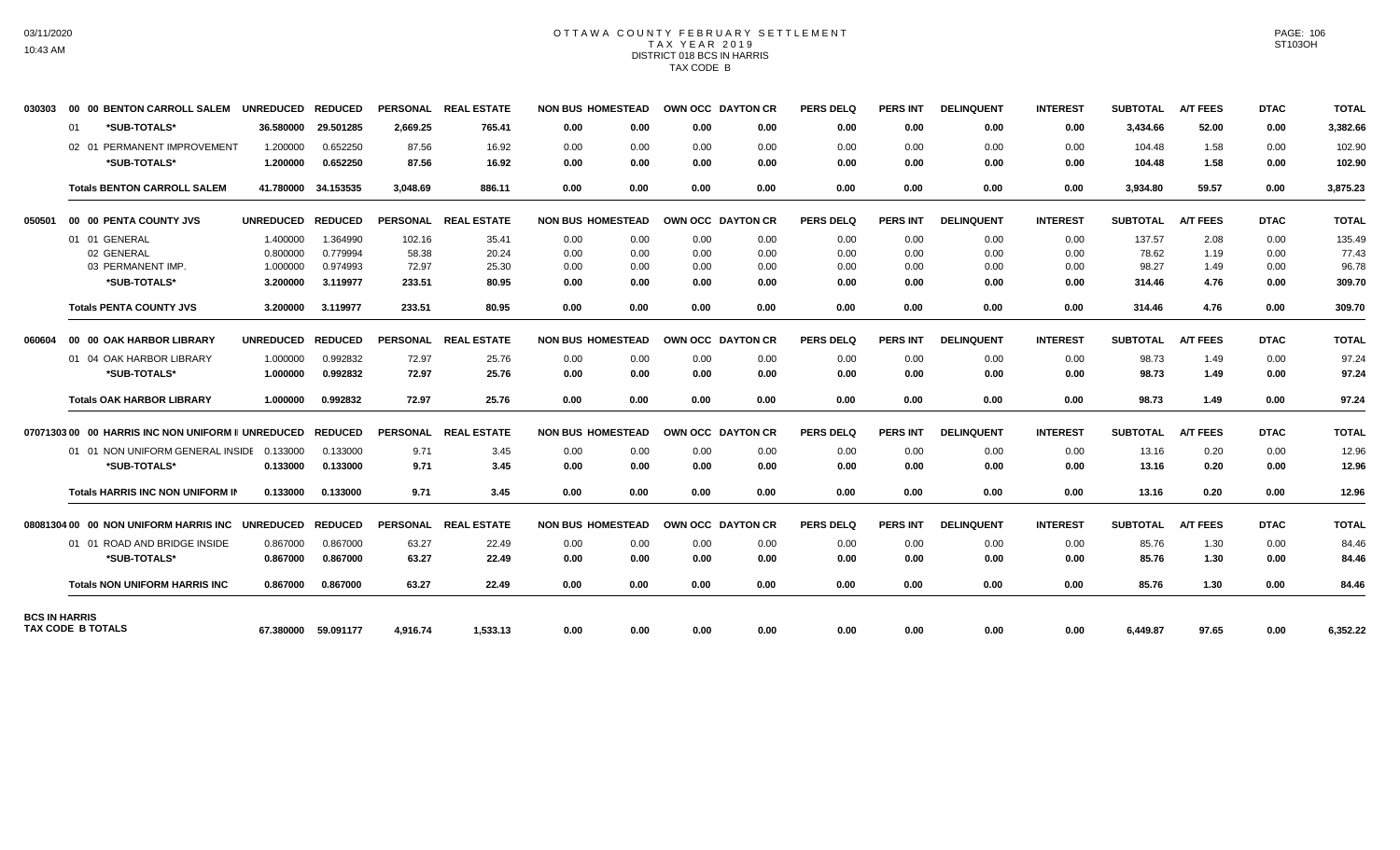# OTTAWA COUNTY FEBRUARY SETTLEMENT TAX YEAR 2019 DISTRICT 018 BCS IN HARRIS DISTRICT

| 010101 00 00 OTTAWA COUNTY       |                   | UNREDUCED REDUCED |          | PERSONAL REAL ESTATE |          | <b>NON BUS HOMESTEAD</b> | OWN OCC DAYTON CR |      | <b>PERS DELQ</b> | <b>PERS INT</b> | <b>DELINQUENT</b> | <b>INTEREST</b> | SUBTOTAL A/T FEES |                 | <b>DTAC</b> | <b>TOTAL</b> |
|----------------------------------|-------------------|-------------------|----------|----------------------|----------|--------------------------|-------------------|------|------------------|-----------------|-------------------|-----------------|-------------------|-----------------|-------------|--------------|
| 01 01 O.C.B.M.R.                 |                   |                   | 160.53   | 1,650.70             | 157.28   | 29.13                    | 15.32             | 0.00 | 0.00             | 0.00            | 5.59              | 0.00            | 2,018.55          | 30.56           | 0.59        | 1,987.40     |
| 02 O.C.B.M.R.                    |                   |                   | 102.16   | 1,229.41             | 117.54   | 21.77                    | 11.45             | 0.00 | 0.00             | 0.00            | 4.17              | 0.00            | 1,486.50          | 22.50           | 0.44        | 1,463.56     |
| *SUB-TOTALS*                     |                   |                   | 262.69   | 2,880.11             | 274.82   | 50.90                    | 26.77             | 0.00 | 0.00             | 0.00            | 9.76              | 0.00            | 3,505.05          | 53.06           | 1.03        | 3,450.96     |
| 02 01 NURSING HOME               |                   |                   | 36.49    | 587.64               | 56.47    | 10.46                    | 5.50              | 0.00 | 0.00             | 0.00            | 2.01              | 0.00            | 698.57            | 10.57           | 0.21        | 687.79       |
| *SUB-TOTALS*                     |                   |                   | 36.49    | 587.64               | 56.47    | 10.46                    | 5.50              | 0.00 | 0.00             | 0.00            | 2.01              | 0.00            | 698.57            | 10.57           | 0.21        | 687.79       |
| 03 02 SENIOR PROGRAM             |                   |                   | 21.89    | 305.26               | 29.24    | 5.42                     | 2.85              | 0.00 | 0.00             | 0.00            | 1.04              | 0.00            | 365.70            | 5.53            | 0.11        | 360.06       |
| 03 SENIOR PROGRAM                |                   |                   | 14.59    | 272.22               | 0.00     | 4.19                     | 0.00              | 0.00 | 0.00             | 0.00            | 0.93              | 0.00            | 291.93            | 4.42            | 0.08        | 287.43       |
| *SUB-TOTALS*                     |                   |                   | 36.48    | 577.48               | 29.24    | 9.61                     | 2.85              | 0.00 | 0.00             | 0.00            | 1.97              | 0.00            | 657.63            | 9.95            | 0.19        | 647.49       |
| 04 01 INSIDE GENERAL             |                   |                   | 145.94   | 2,690.57             | 259.15   | 47.99                    | 25.25             | 0.00 | 0.00             | 0.00            | 9.20              | 0.00            | 3,178.10          | 48.12           | 0.97        | 3,129.01     |
| *SUB-TOTALS*                     |                   |                   | 145.94   | 2,690.57             | 259.15   | 47.99                    | 25.25             | 0.00 | 0.00             | 0.00            | 9.20              | 0.00            | 3,178.10          | 48.12           | 0.97        | 3,129.01     |
| 07 01 MENTAL HEALTH              |                   |                   | 51.08    | 859.34               | 82.65    | 15.31                    | 8.05              | 0.00 | 0.00             | 0.00            | 2.94              | 0.00            | 1,019.37          | 15.43           | 0.31        | 1,003.63     |
| 02 MENTAL HEALTH                 |                   |                   | 21.89    | 368.29               | 35.42    | 6.56                     | 3.45              | 0.00 | 0.00             | 0.00            | 1.26              | 0.00            | 436.87            | 6.62            | 0.13        | 430.12       |
| 03 MENTAL HEALTH                 |                   |                   | 14.59    | 283.73               | 0.00     | 4.37                     | 0.00              | 0.00 | 0.00             | 0.00            | 0.97              | 0.00            | 303.66            | 4.60            | 0.09        | 298.97       |
| *SUB-TOTALS*                     |                   |                   | 87.56    | 1,511.36             | 118.07   | 26.24                    | 11.50             | 0.00 | 0.00             | 0.00            | 5.17              | 0.00            | 1,759.90          | 26.65           | 0.53        | 1,732.72     |
| <b>Totals OTTAWA COUNTY</b>      |                   |                   | 569.16   | 8.247.16             | 737.75   | 145.20                   | 71.87             | 0.00 | 0.00             | 0.00            | 28.11             | 0.00            | 9,799.25          | 148.35          | 2.93        | 9.647.97     |
| 02021301 00 00 HARRIS EXC. CORP. | UNREDUCED REDUCED |                   |          | PERSONAL REAL ESTATE |          | <b>NON BUS HOMESTEAD</b> | OWN OCC DAYTON CR |      | <b>PERS DELQ</b> | PERS INT        | <b>DELINQUENT</b> | <b>INTEREST</b> | <b>SUBTOTAL</b>   | <b>A/T FEES</b> | <b>DTAC</b> | <b>TOTAL</b> |
| 01 01 INSIDE GENERAL             |                   |                   | 19.48    | 359.19               | 34.60    | 6.41                     | 3.37              | 0.00 | 0.00             | 0.00            | 1.23              | 0.00            | 424.28            | 6.42            | 0.13        | 417.73       |
| *SUB-TOTALS*                     |                   |                   | 19.48    | 359.19               | 34.60    | 6.41                     | 3.37              | 0.00 | 0.00             | 0.00            | 1.23              | 0.00            | 424.28            | 6.42            | 0.13        | 417.73       |
| 02 02 INSIDE ROADS               |                   |                   | 126.46   | 2,331.37             | 224.55   | 41.58                    | 21.88             | 0.00 | 0.00             | 0.00            | 7.98              | 0.00            | 2,753.82          | 41.70           | 0.84        | 2,711.28     |
| *SUB-TOTALS*                     |                   |                   | 126.46   | 2,331.37             | 224.55   | 41.58                    | 21.88             | 0.00 | 0.00             | 0.00            | 7.98              | 0.00            | 2,753.82          | 41.70           | 0.84        | 2,711.28     |
| 03 01 GENERAL                    |                   |                   | 72.97    | 665.80               | 62.86    | 11.64                    | 6.12              | 0.00 | 0.00             | 0.00            | 2.23              | 0.00            | 821.62            | 12.43           | 0.23        | 808.96       |
| *SUB-TOTALS*                     |                   |                   | 72.97    | 665.80               | 62.86    | 11.64                    | 6.12              | 0.00 | 0.00             | 0.00            | 2.23              | 0.00            | 821.62            | 12.43           | 0.23        | 808.96       |
| 04 01 CEMETERY                   |                   |                   | 51.08    | 538.47               | 51.11    | 9.47                     | 4.98              | 0.00 | 0.00             | 0.00            | 1.82              | 0.00            | 656.93            | 9.95            | 0.19        | 646.79       |
| 02 CEMETERY                      |                   |                   | 43.78    | 809.34               | 0.00     | 12.46                    | 0.00              | 0.00 | 0.00             | 0.00            | 2.77              | 0.00            | 868.35            | 13.15           | 0.25        | 854.95       |
| *SUB-TOTALS*                     |                   |                   | 94.86    | 1,347.81             | 51.11    | 21.93                    | 4.98              | 0.00 | 0.00             | 0.00            | 4.59              | 0.00            | 1,525.28          | 23.10           | 0.44        | 1,501.74     |
| 05 01 FIRE & EMS                 |                   |                   | 109.46   | 1,750.41             | 168.12   | 31.13                    | 16.38             | 0.00 | 0.00             | 0.00            | 5.97              | 0.00            | 2,081.47          | 31.51           | 0.63        | 2,049.33     |
| 02 FIRE & EMS                    |                   |                   | 167.83   | 3,574.47             | 0.00     | 55.18                    | 0.00              | 0.00 | 0.00             | 0.00            | 12.26             | 0.00            | 3,809.74          | 57.68           | 1.11        | 3,750.95     |
| *SUB-TOTALS*                     |                   |                   | 277.29   | 5,324.88             | 168.12   | 86.31                    | 16.38             | 0.00 | 0.00             | 0.00            | 18.23             | 0.00            | 5,891.21          | 89.19           | 1.74        | 5,800.28     |
| 06 01 EMS                        |                   |                   | 328.37   | 6,065.77             | 0.00     | 93.40                    | 0.00              | 0.00 | 0.00             | 0.00            | 20.76             | 0.00            | 6,508.30          | 98.53           | 1.88        | 6,407.89     |
| *SUB-TOTALS*                     |                   |                   | 328.37   | 6,065.77             | 0.00     | 93.40                    | 0.00              | 0.00 | 0.00             | 0.00            | 20.76             | 0.00            | 6,508.30          | 98.53           | 1.88        | 6,407.89     |
| <b>Totals HARRIS EXC. CORP.</b>  |                   |                   | 919.43   | 16,094.82            | 541.24   | 261.27                   | 52.73             | 0.00 | 0.00             | 0.00            | 55.02             | 0.00            | 17,924.51         | 271.37          | 5.26        | 17,647.88    |
|                                  |                   |                   |          | PERSONAL REAL ESTATE |          | <b>NON BUS HOMESTEAD</b> | OWN OCC DAYTON CR |      | <b>PERS DELQ</b> | <b>PERS INT</b> | <b>DELINQUENT</b> | <b>INTEREST</b> | <b>SUBTOTAL</b>   | <b>A/T FEES</b> | <b>DTAC</b> | <b>TOTAL</b> |
| 00 01 GENERAL                    |                   |                   | 269.99   | 4,977.55             | 479.42   | 88.78                    | 46.71             | 0.00 | 0.00             | 0.00            | 17.03             | 0.00            | 5,879.48          | 89.01           | 1.79        | 5,788.68     |
| 02 PERMANENT IMPROVEMENT         |                   |                   | 21.89    | 403.58               | 38.87    | 7.20                     | 3.79              | 0.00 | 0.00             | 0.00            | 1.38              | 0.00            | 476.71            | 7.22            | 0.15        | 469.34       |
| *SUB-TOTALS*                     |                   |                   | 291.88   | 5,381.13             | 518.29   | 95.98                    | 50.50             | 0.00 | 0.00             | 0.00            | 18.41             | 0.00            | 6,356.19          | 96.23           | 1.94        | 6,258.02     |
| 01 01 GENERAL                    |                   |                   | 1,510.49 | 14,921.42            | 1,429.09 | 264.64                   | 139.24            | 0.00 | 0.00             | 0.00            | 50.76             | 0.00            | 18,315.64         | 277.29          | 5.33        | 18,033.02    |
| 02 GENERAL                       |                   |                   | 315.96   | 3,434.29             | 327.82   | 60.70                    | 31.94             | 0.00 | 0.00             | 0.00            | 11.64             | 0.00            | 4,182.35          | 63.32           | 1.22        | 4,117.81     |
| 03 GENERAL                       |                   |                   | 284.58   | 3,716.45             | 355.13   | 65.76                    | 34.60             | 0.00 | 0.00             | 0.00            | 12.61             | 0.00            | 4,469.13          | 67.66           | 1.32        | 4,400.15     |
| 04 EMERGENCY                     |                   |                   | 273.64   | 5,829.54             | 0.00     | 89.98                    | 0.00              | 0.00 | 0.00             | 0.00            | 20.00             | 0.00            | 6,213.16          | 94.07           | 1.81        | 6,117.28     |
| 05 EMERGENCY                     |                   |                   | 284.58   | 6,062.73             | 0.00     | 93.58                    | 0.00              | 0.00 | 0.00             | 0.00            | 20.80             | 0.00            | 6,461.69          | 97.83           | 1.88        | 6,361.98     |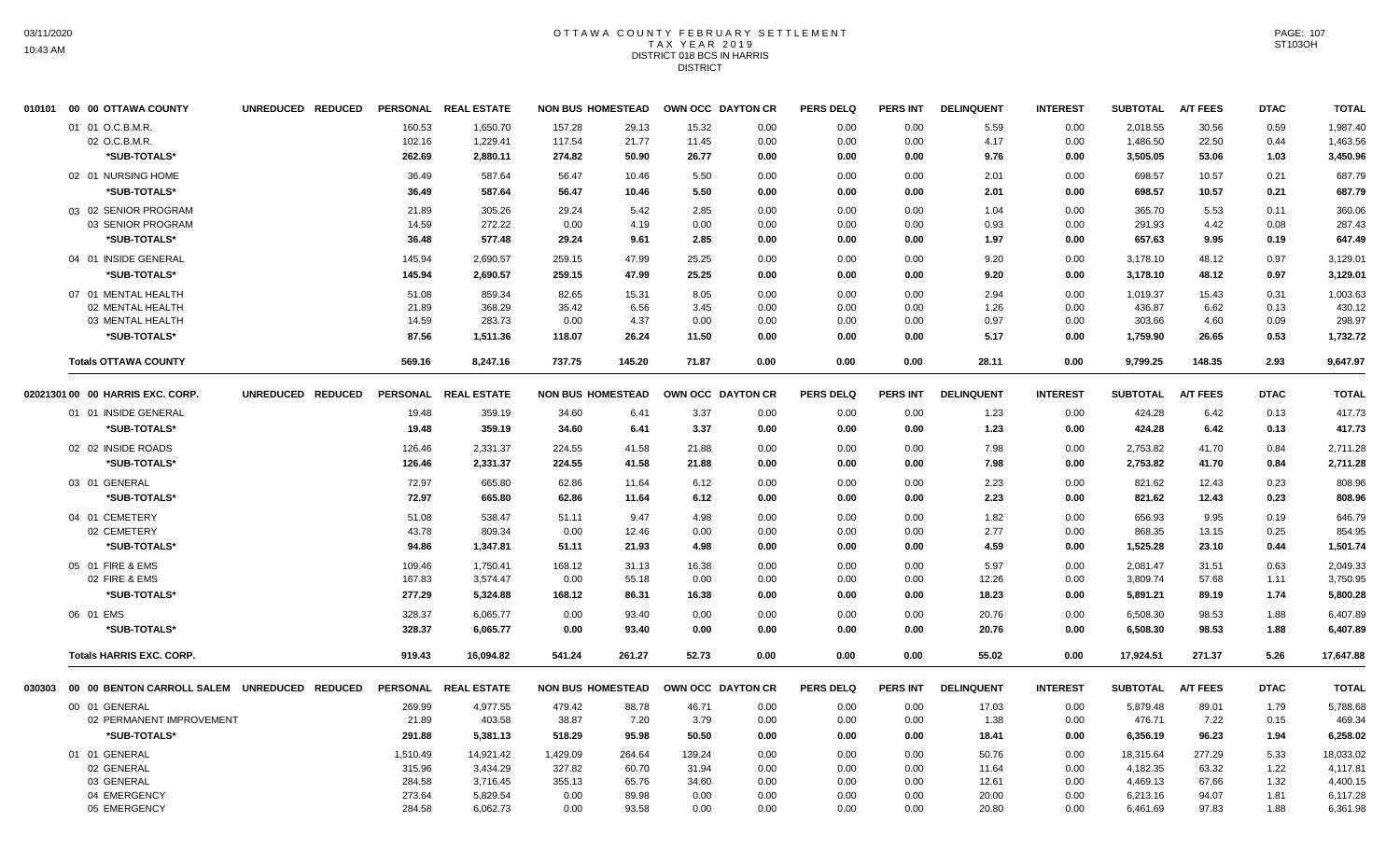# 03/11/2020 10:43 AM

## OTTAWA COUNTY FEBRUARY SETTLEMENT TAX YEAR 2019 DISTRICT 018 BCS IN HARRIS DISTRICT

| 030303               | 00 00 BENTON CARROLL SALEM UNREDUCED REDUCED               |          | PERSONAL REAL ESTATE | <b>NON BUS HOMESTEAD</b> |          | OWN OCC DAYTON CR |      | <b>PERS DELQ</b> | <b>PERS INT</b> | <b>DELINQUENT</b> | <b>INTEREST</b> | <b>SUBTOTAL</b> | <b>A/T FEES</b> | <b>DTAC</b> | <b>TOTAL</b> |
|----------------------|------------------------------------------------------------|----------|----------------------|--------------------------|----------|-------------------|------|------------------|-----------------|-------------------|-----------------|-----------------|-----------------|-------------|--------------|
|                      | *SUB-TOTALS*<br>01                                         | 2,669.25 | 33,964.43            | 2,112.04                 | 574.66   | 205.78            | 0.00 | 0.00             | 0.00            | 115.81            | 0.00            | 39,641.97       | 600.17          | 11.56       | 39,030.24    |
|                      | 02 01 PERMANENT IMPROVEMENT                                | 87.56    | 459.82               | 43.50                    | 8.05     | 4.24              | 0.00 | 0.00             | 0.00            | 1.54              | 0.00            | 604.71          | 9.15            | 0.16        | 595.40       |
|                      | *SUB-TOTALS*                                               | 87.56    | 459.82               | 43.50                    | 8.05     | 4.24              | 0.00 | 0.00             | 0.00            | 1.54              | 0.00            | 604.71          | 9.15            | 0.16        | 595.40       |
|                      | <b>Totals BENTON CARROLL SALEM</b>                         | 3,048.69 | 39,805.38            | 2,673.83                 | 678.69   | 260.52            | 0.00 | 0.00             | 0.00            | 135.76            | 0.00            | 46,602.87       | 705.55          | 13.66       | 45,883.66    |
| 050501               | UNREDUCED REDUCED<br>00 00 PENTA COUNTY JVS                |          | PERSONAL REAL ESTATE | <b>NON BUS HOMESTEAD</b> |          | OWN OCC DAYTON CR |      | <b>PERS DELQ</b> | <b>PERS INT</b> | <b>DELINQUENT</b> | <b>INTEREST</b> | <b>SUBTOTAL</b> | <b>A/T FEES</b> | <b>DTAC</b> | <b>TOTAL</b> |
|                      | 01 01 GENERAL                                              | 102.16   | 1.714.57             | 164.91                   | 30.54    | 16.07             | 0.00 | 0.00             | 0.00            | 5.86              | 0.00            | 2,034.11        | 30.79           | 0.62        | 2,002.70     |
|                      | 02 GENERAL                                                 | 58.38    | 979.76               | 94.23                    | 17.45    | 9.18              | 0.00 | 0.00             | 0.00            | 3.35              | 0.00            | 1,162.35        | 17.60           | 0.35        | 1,144.40     |
|                      | 03 PERMANENT IMP.                                          | 72.97    | 1,107.57             | 106.29                   | 19.68    | 10.36             | 0.00 | 0.00             | 0.00            | 3.78              | 0.00            | 1,320.65        | 20.00           | 0.40        | 1,300.25     |
|                      | *SUB-TOTALS*                                               | 233.51   | 3,801.90             | 365.43                   | 67.67    | 35.61             | 0.00 | 0.00             | 0.00            | 12.99             | 0.00            | 4,517.11        | 68.39           | 1.37        | 4,447.35     |
|                      | <b>Totals PENTA COUNTY JVS</b>                             | 233.51   | 3,801.90             | 365.43                   | 67.67    | 35.61             | 0.00 | 0.00             | 0.00            | 12.99             | 0.00            | 4,517.11        | 68.39           | 1.37        | 4,447.35     |
| 060604               | UNREDUCED REDUCED<br>00 00 OAK HARBOR LIBRARY              |          | PERSONAL REAL ESTATE | <b>NON BUS HOMESTEAD</b> |          | OWN OCC DAYTON CR |      | <b>PERS DELQ</b> | PERS INT        | <b>DELINQUENT</b> | <b>INTEREST</b> | <b>SUBTOTAL</b> | <b>A/T FEES</b> | <b>DTAC</b> | <b>TOTAL</b> |
|                      | 01 04 OAK HARBOR LIBRARY                                   | 72.97    | 1,343.12             | 0.00                     | 20.68    | 0.00              | 0.00 | 0.00             | 0.00            | 4.60              | 0.00            | 1,441.37        | 21.82           | 0.42        | 1,419.13     |
|                      | *SUB-TOTALS*                                               | 72.97    | 1,343.12             | 0.00                     | 20.68    | 0.00              | 0.00 | 0.00             | 0.00            | 4.60              | 0.00            | 1,441.37        | 21.82           | 0.42        | 1,419.13     |
|                      | <b>Totals OAK HARBOR LIBRARY</b>                           | 72.97    | 1,343.12             | 0.00                     | 20.68    | 0.00              | 0.00 | 0.00             | 0.00            | 4.60              | 0.00            | 1,441.37        | 21.82           | 0.42        | 1,419.13     |
|                      | 07071303 00 00 HARRIS INC NON UNIFORM II UNREDUCED REDUCED |          | PERSONAL REAL ESTATE | <b>NON BUS HOMESTEAD</b> |          | OWN OCC DAYTON CR |      | <b>PERS DELO</b> | <b>PERS INT</b> | <b>DELINQUENT</b> | <b>INTEREST</b> | <b>SUBTOTAL</b> | <b>A/T FEES</b> | <b>DTAC</b> | <b>TOTAL</b> |
|                      | 01 01 NON UNIFORM GENERAL INSIDE                           | 9.71     | 178.92               | 17.23                    | 3.19     | 1.68              | 0.00 | 0.00             | 0.00            | 0.61              | 0.00            | 211.34          | 3.20            | 0.06        | 208.08       |
|                      | *SUB-TOTALS*                                               | 9.71     | 178.92               | 17.23                    | 3.19     | 1.68              | 0.00 | 0.00             | 0.00            | 0.61              | 0.00            | 211.34          | 3.20            | 0.06        | 208.08       |
|                      | <b>Totals HARRIS INC NON UNIFORM IN</b>                    | 9.71     | 178.92               | 17.23                    | 3.19     | 1.68              | 0.00 | 0.00             | 0.00            | 0.61              | 0.00            | 211.34          | 3.20            | 0.06        | 208.08       |
|                      | 08081304 00 00 NON UNIFORM HARRIS INC UNREDUCED REDUCED    |          | PERSONAL REAL ESTATE | <b>NON BUS HOMESTEAD</b> |          | OWN OCC DAYTON CR |      | <b>PERS DELQ</b> | <b>PERS INT</b> | <b>DELINQUENT</b> | <b>INTEREST</b> | <b>SUBTOTAL</b> | <b>A/T FEES</b> | <b>DTAC</b> | <b>TOTAL</b> |
|                      | 01 01 ROAD AND BRIDGE INSIDE                               | 63.27    | 1.166.38             | 112.34                   | 20.78    | 10.95             | 0.00 | 0.00             | 0.00            | 3.98              | 0.00            | 1.377.70        | 20.86           | 0.42        | 1,356.42     |
|                      | *SUB-TOTALS*                                               | 63.27    | 1,166.38             | 112.34                   | 20.78    | 10.95             | 0.00 | 0.00             | 0.00            | 3.98              | 0.00            | 1,377.70        | 20.86           | 0.42        | 1,356.42     |
|                      | <b>Totals NON UNIFORM HARRIS INC</b>                       | 63.27    | 1,166.38             | 112.34                   | 20.78    | 10.95             | 0.00 | 0.00             | 0.00            | 3.98              | 0.00            | 1,377.70        | 20.86           | 0.42        | 1,356.42     |
| <b>BCS IN HARRIS</b> |                                                            |          |                      |                          |          |                   |      |                  |                 |                   |                 |                 |                 |             |              |
|                      | <b>DISTRICT TOTALS</b>                                     | 4,916.74 | 70,637.68            | 4,447.82                 | 1,197.48 | 433.36            | 0.00 | 0.00             | 0.00            | 241.07            | 0.00            | 81,874.15       | 1,239.54        | 24.12       | 80,610.49    |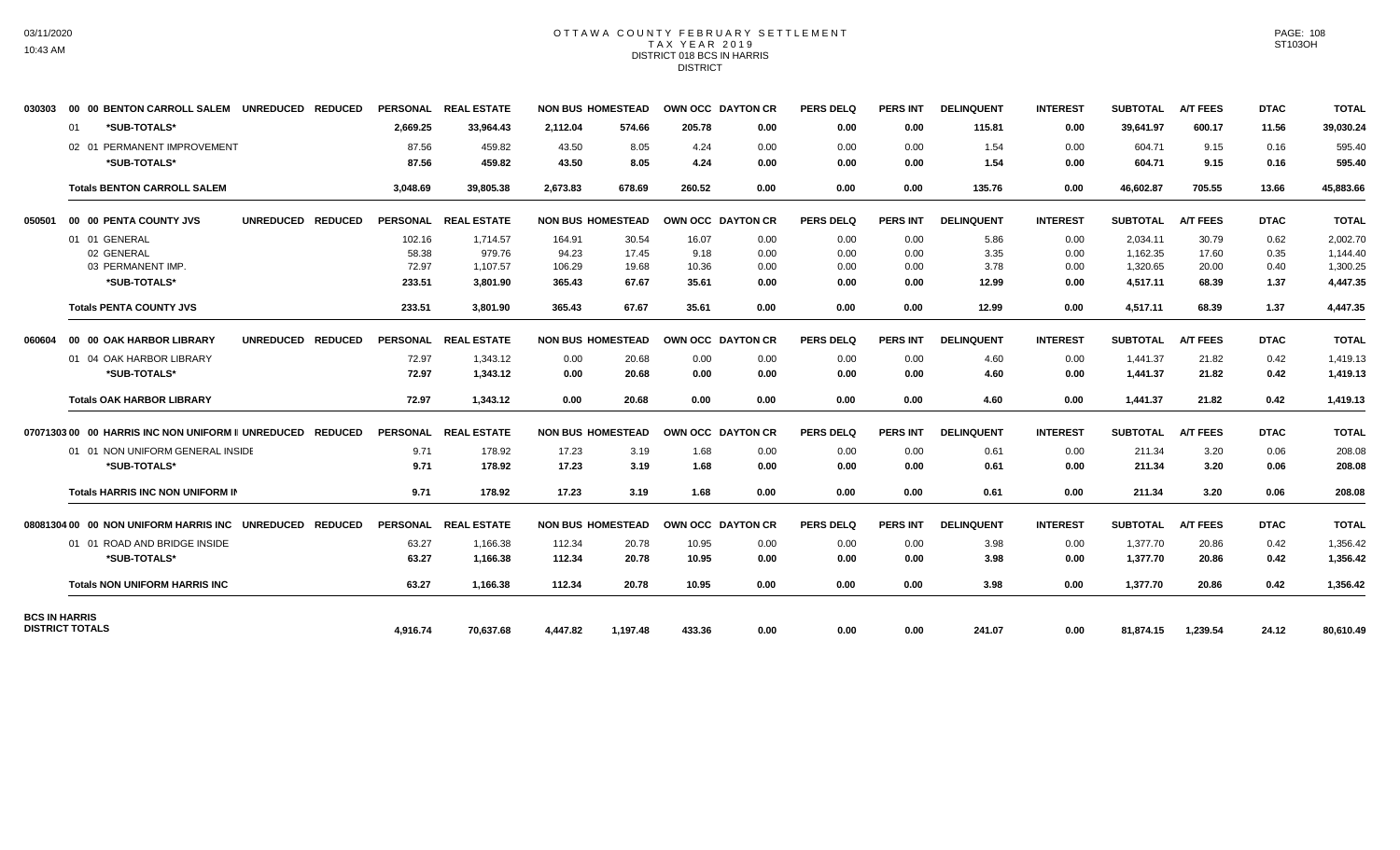# OTTAWA COUNTY FEBRUARY SETTLEMENT TAX YEAR 2019 DISTRICT 019 ELMORE CORPORATION TAX CODE A

| 010101 | 00 00 OTTAWA COUNTY              | UNREDUCED REDUCED |           | <b>PERSONAL</b> | <b>REAL ESTATE</b> |           | <b>NON BUS HOMESTEAD</b> | OWN OCC DAYTON CR |      | <b>PERS DELQ</b> | <b>PERS INT</b> | <b>DELINQUENT</b> | <b>INTEREST</b> | <b>SUBTOTAL</b> | <b>A/T FEES</b> | <b>DTAC</b> | <b>TOTAL</b> |
|--------|----------------------------------|-------------------|-----------|-----------------|--------------------|-----------|--------------------------|-------------------|------|------------------|-----------------|-------------------|-----------------|-----------------|-----------------|-------------|--------------|
|        | 01 01 O.C.B.M.R.                 | 2.200000          | 1.213837  | 0.00            | 10,825.42          | 1,212.69  | 589.90                   | 183.81            | 0.00 | 0.00             | 0.00            | 425.02            | 14.52           | 13,251.36       | 200.62          | 57.48       | 12,993.26    |
|        | 02 O.C.B.M.R.                    | 1.400000          | 0.907110  | 0.00            | 8,089.92           | 906.25    | 440.84                   | 137.36            | 0.00 | 0.00             | 0.00            | 317.62            | 10.85           | 9,902.84        | 149.92          | 42.95       | 9,709.97     |
|        | *SUB-TOTALS*                     | 3.600000          | 2.120947  | 0.00            | 18,915.34          | 2,118.94  | 1,030.74                 | 321.17            | 0.00 | 0.00             | 0.00            | 742.64            | 25.37           | 23,154.20       | 350.54          | 100.43      | 22,703.23    |
|        | 02 01 NURSING HOME               | 0.500000          | 0.435790  | 0.00            | 3,886.53           | 435.38    | 211.79                   | 65.99             | 0.00 | 0.00             | 0.00            | 152.59            | 5.21            | 4,757.49        | 72.03           | 20.64       | 4,664.82     |
|        | *SUB-TOTALS*                     | 0.500000          | 0.435790  | 0.00            | 3,886.53           | 435.38    | 211.79                   | 65.99             | 0.00 | 0.00             | 0.00            | 152.59            | 5.21            | 4,757.49        | 72.03           | 20.64       | 4,664.82     |
|        | 03 02 SENIOR PROGRAM             | 0.300000          | 0.225703  | 0.00            | 2.012.90           | 225.49    | 109.69                   | 34.18             | 0.00 | 0.00             | 0.00            | 79.03             | 2.70            | 2.463.99        | 37.30           | 10.69       | 2,416.00     |
|        | 03 SENIOR PROGRAM                | 0.200000          | 0.174753  | 0.00            | 1,769.71           | 0.00      | 84.93                    | 0.00              | 0.00 | 0.00             | 0.00            | 69.48             | 2.37            | 1,926.49        | 29.17           | 8.28        | 1,889.04     |
|        | *SUB-TOTALS*                     | 0.500000          | 0.400456  | 0.00            | 3,782.61           | 225.49    | 194.62                   | 34.18             | 0.00 | 0.00             | 0.00            | 148.51            | 5.07            | 4,390.48        | 66.47           | 18.97       | 4,305.04     |
|        | 04 01 INSIDE GENERAL             | 2.000000          | 2.000000  | 0.00            | 17,836.70          | 1,998.11  | 971.96                   | 302.86            | 0.00 | 0.00             | 0.00            | 700.29            | 23.93           | 21,833.85       | 330.56          | 94.71       | 21,408.58    |
|        | *SUB-TOTALS*                     | 2.000000          | 2.000000  | 0.00            | 17,836.70          | 1,998.11  | 971.96                   | 302.86            | 0.00 | 0.00             | 0.00            | 700.29            | 23.93           | 21,833.85       | 330.56          | 94.71       | 21,408.58    |
|        | 07 01 MENTAL HEALTH              | 0.700000          | 0.637874  | 0.00            | 5,688.78           | 637.27    | 309.99                   | 96.59             | 0.00 | 0.00             | 0.00            | 223.35            | 7.63            | 6,963.61        | 105.43          | 30.21       | 6,827.97     |
|        | 02 MENTAL HEALTH                 | 0.300000          | 0.273374  | 0.00            | 2,438.04           | 273.12    | 132.85                   | 41.40             | 0.00 | 0.00             | 0.00            | 95.72             | 3.27            | 2,984.40        | 45.18           | 12.95       | 2,926.27     |
|        | 03 MENTAL HEALTH                 | 0.200000          | 0.182292  | 0.00            | 1,846.05           | 0.00      | 88.59                    | 0.00              | 0.00 | 0.00             | 0.00            | 72.48             | 2.48            | 2,009.60        | 30.42           | 8.63        | 1,970.55     |
|        | *SUB-TOTALS*                     | 1.200000          | 1.093540  | 0.00            | 9.972.87           | 910.39    | 531.43                   | 137.99            | 0.00 | 0.00             | 0.00            | 391.55            | 13.38           | 11,957.61       | 181.03          | 51.79       | 11,724.79    |
|        | <b>Totals OTTAWA COUNTY</b>      | 7.800000          | 6.050733  | 0.00            | 54,394.05          | 5,688.31  | 2,940.54                 | 862.19            | 0.00 | 0.00             | 0.00            | 2,135.58          | 72.96           | 66,093.63       | 1,000.63        | 286.54      | 64,806.46    |
|        | 02021302 00 00 HARRIS INC. CORP. | UNREDUCED REDUCED |           | <b>PERSONAL</b> | <b>REAL ESTATE</b> |           | <b>NON BUS HOMESTEAD</b> | OWN OCC DAYTON CR |      | <b>PERS DELQ</b> | <b>PERS INT</b> | <b>DELINQUENT</b> | <b>INTEREST</b> | <b>SUBTOTAL</b> | <b>A/T FEES</b> | <b>DTAC</b> | <b>TOTAL</b> |
|        | 01 01 INSIDE GENERAL             | 0.267000          | 0.267000  | 0.00            | 2,381.20           | 266.75    | 129.76                   | 40.43             | 0.00 | 0.00             | 0.00            | 93.49             | 3.19            | 2,914.82        | 44.13           | 12.64       | 2,858.05     |
|        | *SUB-TOTALS*                     | 0.267000          | 0.267000  | 0.00            | 2,381.20           | 266.75    | 129.76                   | 40.43             | 0.00 | 0.00             | 0.00            | 93.49             | 3.19            | 2,914.82        | 44.13           | 12.64       | 2,858.05     |
|        | 03 01 GENERAL                    | 1.000000          | 0.485148  | 0.00            | 4,326.72           | 484.69    | 235.77                   | 73.47             | 0.00 | 0.00             | 0.00            | 169.87            | 5.80            | 5,296.32        | 80.18           | 22.97       | 5,193.17     |
|        | *SUB-TOTALS*                     | 1.000000          | 0.485148  | 0.00            | 4,326.72           | 484.69    | 235.77                   | 73.47             | 0.00 | 0.00             | 0.00            | 169.87            | 5.80            | 5,296.32        | 80.18           | 22.97       | 5,193.17     |
|        | 04 01 CEMETERY                   | 0.700000          | 0.394485  | 0.00            | 3.518.16           | 394.11    | 191.71                   | 59.74             | 0.00 | 0.00             | 0.00            | 138.13            | 4.72            | 4.306.57        | 65.20           | 18.68       | 4.222.69     |
|        | 02 CEMETERY                      | 0.600000          | 0.519366  | 0.00            | 5,259.56           | 0.00      | 252.40                   | 0.00              | 0.00 | 0.00             | 0.00            | 206.50            | 7.06            | 5,725.52        | 86.68           | 24.59       | 5,614.25     |
|        | *SUB-TOTALS*                     | 1.300000          | 0.913851  | 0.00            | 8,777.72           | 394.11    | 444.11                   | 59.74             | 0.00 | 0.00             | 0.00            | 344.63            | 11.78           | 10,032.09       | 151.88          | 43.27       | 9,836.94     |
|        | 05 01 FIRE & EMS                 | 1.500000          | 1.297478  | 0.00            | 11,571.36          | 1,296.25  | 630.55                   | 196.48            | 0.00 | 0.00             | 0.00            | 454.31            | 15.52           | 14,164.47       | 214.44          | 61.44       | 13,888.59    |
|        | 02 FIRE & EMS                    | 2.300000          | 2.299529  | 0.00            | 23,287.09          | 0.00      | 1,117.53                 | 0.00              | 0.00 | 0.00             | 0.00            | 914.28            | 31.24           | 25,350.14       | 383.79          | 108.89      | 24,857.46    |
|        | *SUB-TOTALS*                     | 3.800000          | 3.597007  | 0.00            | 34,858.45          | 1,296.25  | 1,748.08                 | 196.48            | 0.00 | 0.00             | 0.00            | 1,368.59          | 46.76           | 39,514.61       | 598.23          | 170.33      | 38,746.05    |
|        | 06 01 EMS                        | 4.500000          | 3.892433  | 0.00            | 39,418.26          | 0.00      | 1,891.65                 | 0.00              | 0.00 | 0.00             | 0.00            | 1,547.62          | 52.89           | 42,910.42       | 649.65          | 184.32      | 42,076.45    |
|        | *SUB-TOTALS*                     | 4.500000          | 3.892433  | 0.00            | 39,418.26          | 0.00      | 1,891.65                 | 0.00              | 0.00 | 0.00             | 0.00            | 1,547.62          | 52.89           | 42,910.42       | 649.65          | 184.32      | 42,076.45    |
|        | <b>Totals HARRIS INC. CORP.</b>  | 10.867000         | 9.155439  | 0.00            | 89,762.35          | 2,441.80  | 4,449.37                 | 370.12            | 0.00 | 0.00             | 0.00            | 3,524.20          | 120.42          | 100,668.26      | 1,524.07        | 433.53      | 98,710.66    |
| 030305 | 00 00 WOODMORE LSD               | UNREDUCED REDUCED |           | <b>PERSONAL</b> | <b>REAL ESTATE</b> |           | <b>NON BUS HOMESTEAD</b> | OWN OCC DAYTON CR |      | <b>PERS DELQ</b> | <b>PERS INT</b> | <b>DELINQUENT</b> | <b>INTEREST</b> | <b>SUBTOTAL</b> | <b>A/T FEES</b> | <b>DTAC</b> | <b>TOTAL</b> |
|        | 00 01 GENERAL                    | 4.000000          | 4.000000  | 0.00            | 35,673.40          | 3,996.22  | 1,943.92                 | 605.72            | 0.00 | 0.00             | 0.00            | 1,400.59          | 47.86           | 43,667.71       | 661.11          | 189.41      | 42,817.19    |
|        | *SUB-TOTALS*                     | 4.000000          | 4.000000  | 0.00            | 35,673.40          | 3,996.22  | 1,943.92                 | 605.72            | 0.00 | 0.00             | 0.00            | 1,400.59          | 47.86           | 43,667.71       | 661.11          | 189.41      | 42,817.19    |
|        | 01 01 GENERAL                    | 23.200000         | 10.702578 | 0.00            | 95,449.33          | 10,692.45 | 5,201.24                 | 1,620.69          | 0.00 | 0.00             | 0.00            | 3,747.48          | 128.06          | 116,839.25      | 1,768.90        | 506.80      | 114,563.55   |
|        | 02 GENERAL                       | 6.500000          | 3.564724  | 0.00            | 31,791.46          | 3,561.35  | 1,732.39                 | 539.81            | 0.00 | 0.00             | 0.00            | 1,248.18          | 42.65           | 38,915.84       | 589.17          | 168.80      | 38,157.87    |
|        | 03 GENERAL                       | 3.000000          | 1.732725  | 0.00            | 15,453.05          | 1,731.09  | 842.07                   | 262.39            | 0.00 | 0.00             | 0.00            | 606.71            | 20.73           | 18,916.04       | 286.38          | 82.05       | 18,547.61    |
|        | *SUB-TOTALS*                     | 32.700000         | 16.000027 | 0.00            | 142,693.84         | 15,984.89 | 7,775.70                 | 2,422.89          | 0.00 | 0.00             | 0.00            | 5,602.37          | 191.44          | 174,671.13      | 2,644.45        | 757.65      | 171,269.03   |
|        | 04 01 PERMANENT IMPROVEMENT      | 3.000000          | 2.550075  | 0.00            | 22,742.46          | 2,547.66  | 1,239.29                 | 386.16            | 0.00 | 0.00             | 0.00            | 892.90            | 30.51           | 27,838.98       | 421.47          | 120.75      | 27,296.76    |
|        | 02 PERMANENT IMPROVEMENT         | 0.500000          | 0.428194  | 0.00            | 3,818.78           | 427.79    | 208.09                   | 64.84             | 0.00 | 0.00             | 0.00            | 149.93            | 5.12            | 4,674.55        | 70.77           | 20.28       | 4,583.50     |
|        | *SUB-TOTALS*                     | 3.500000          | 2.978269  | 0.00            | 26,561.24          | 2,975.45  | 1,447.38                 | 451.00            | 0.00 | 0.00             | 0.00            | 1,042.83          | 35.63           | 32,513.53       | 492.24          | 141.03      | 31,880.26    |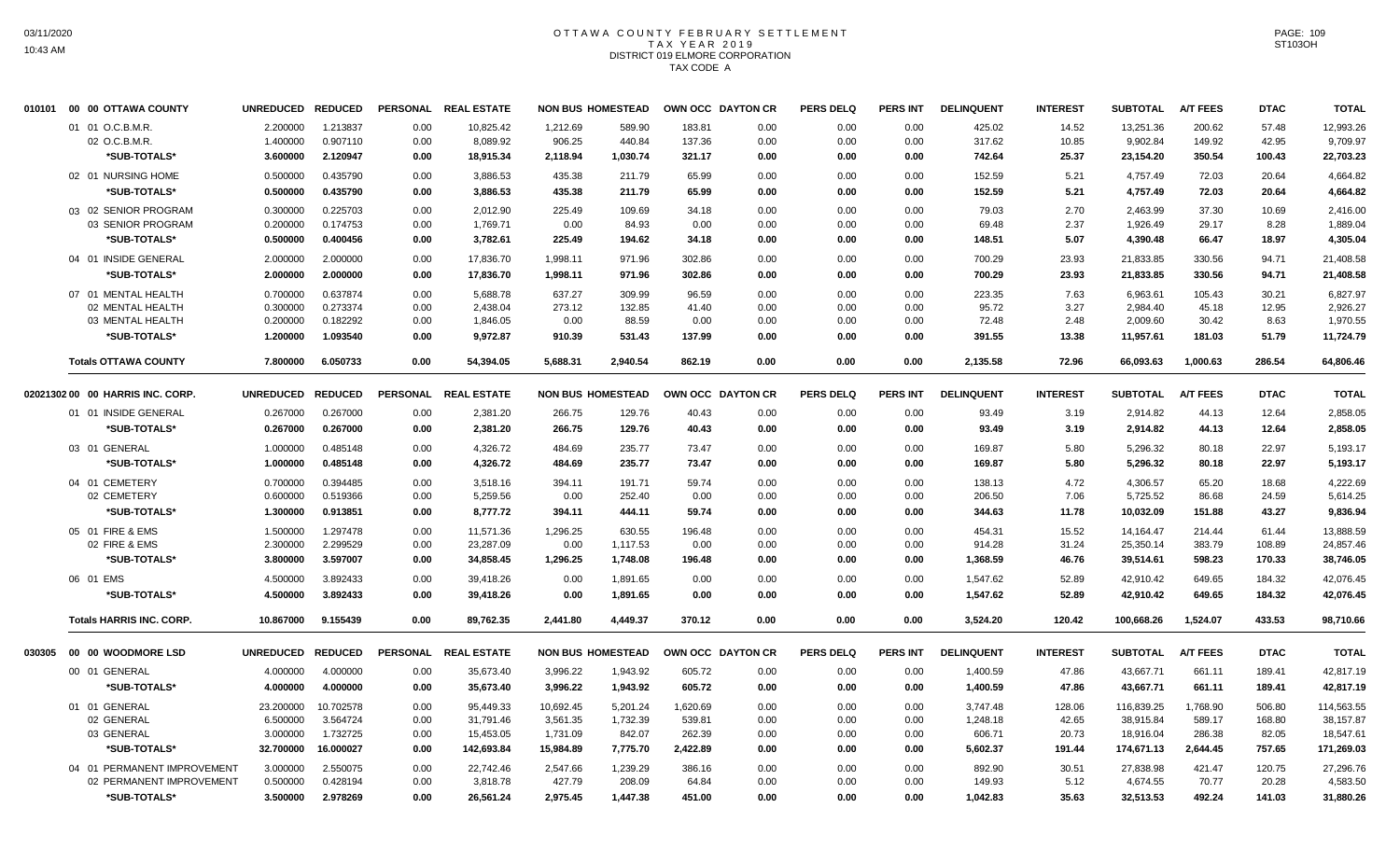# OTTAWA COUNTY FEBRUARY SETTLEMENT TAX YEAR 2019 DISTRICT 019 ELMORE CORPORATION TAX CODE A

|        | 030305 00 00 WOODMORE LSD                          | UNREDUCED REDUCED |                     | <b>PERSONAL</b> | <b>REAL ESTATE</b>   |           | <b>NON BUS HOMESTEAD</b> | OWN OCC DAYTON CR |      | <b>PERS DELQ</b> | <b>PERS INT</b> | <b>DELINQUENT</b> | <b>INTEREST</b> | <b>SUBTOTAL</b> | <b>A/T FEES</b> | <b>DTAC</b> | <b>TOTAL</b> |
|--------|----------------------------------------------------|-------------------|---------------------|-----------------|----------------------|-----------|--------------------------|-------------------|------|------------------|-----------------|-------------------|-----------------|-----------------|-----------------|-------------|--------------|
|        | 05 01 EMERGENCY                                    | 4.200000          | 4.200000            | 0.00            | 37.457.07            | 4.196.03  | 2,041.12                 | 636.01            | 0.00 | 0.00             | 0.00            | 1.470.62          | 50.25           | 45.851.10       | 694.17          | 198.88      | 44,958.05    |
|        | 02 EMERGENCY                                       | 3.000000          | 3.000000            | 0.00            | 26,755.05            | 2,997.16  | 1,457.94                 | 454.29            | 0.00 | 0.00             | 0.00            | 1,050.44          | 35.90           | 32,750.78       | 495.83          | 142.06      | 32,112.89    |
|        | *SUB-TOTALS*                                       | 7.200000          | 7.200000            | 0.00            | 64,212.12            | 7,193.19  | 3,499.06                 | 1,090.30          | 0.00 | 0.00             | 0.00            | 2,521.06          | 86.15           | 78,601.88       | 1,190.00        | 340.94      | 77,070.94    |
|        | 06 01 BOND (\$15,709,840)                          | 4.600000          | 4.600000            | 0.00            | 41,024.41            | 4,595.65  | 2,235.51                 | 696.58            | 0.00 | 0.00             | 0.00            | 1,610.68          | 55.04           | 50,217.87       | 760.28          | 217.82      | 49.239.77    |
|        | *SUB-TOTALS*                                       | 4.600000          | 4.600000            | 0.00            | 41,024.41            | 4,595.65  | 2,235.51                 | 696.58            | 0.00 | 0.00             | 0.00            | 1,610.68          | 55.04           | 50,217.87       | 760.28          | 217.82      | 49,239.77    |
|        | <b>Totals WOODMORE LSD</b>                         |                   | 52.000000 34.778296 | 0.00            | 310,165.01           | 34,745.40 | 16,901.57                | 5,266.49          | 0.00 | 0.00             | 0.00            | 12,177.53         | 416.12          | 379,672.12      | 5,748.08        | 1,646.85    | 372,277.19   |
| 040405 | 00 00 ELMORE CORP.                                 | UNREDUCED REDUCED |                     | <b>PERSONAL</b> | <b>REAL ESTATE</b>   |           | <b>NON BUS HOMESTEAD</b> | OWN OCC DAYTON CR |      | <b>PERS DELQ</b> | <b>PERS INT</b> | <b>DELINQUENT</b> | <b>INTEREST</b> | <b>SUBTOTAL</b> | <b>A/T FEES</b> | <b>DTAC</b> | <b>TOTAL</b> |
|        | 00 01 GENERAL                                      | 2.000000          | 2.000000            | 0.00            | 17,836.70            | 1,998.11  | 971.96                   | 302.86            | 0.00 | 0.00             | 0.00            | 700.29            | 23.93           | 21,833.85       | 330.56          | 94.71       | 21,408.58    |
|        | *SUB-TOTALS*                                       | 2.000000          | 2.000000            | 0.00            | 17,836.70            | 1,998.11  | 971.96                   | 302.86            | 0.00 | 0.00             | 0.00            | 700.29            | 23.93           | 21,833.85       | 330.56          | 94.71       | 21,408.58    |
|        | 01 01 STREETS                                      | 2.500000          | 2.315898            | 0.00            | 20,653.99            | 2,313.71  | 1,125.48                 | 350.70            | 0.00 | 0.00             | 0.00            | 810.91            | 27.71           | 25,282.50       | 382.77          | 109.66      | 24.790.07    |
|        | 02 STREETS                                         | 3.000000          | 2.779077            | 0.00            | 24,784.78            | 2,776.45  | 1,350.58                 | 420.84            | 0.00 | 0.00             | 0.00            | 973.09            | 33.25           | 30,338.99       | 459.32          | 131.60      | 29,748.07    |
|        | *SUB-TOTALS*                                       | 5.500000          | 5.094975            | 0.00            | 45,438.77            | 5,090.16  | 2,476.06                 | 771.54            | 0.00 | 0.00             | 0.00            | 1,784.00          | 60.96           | 55,621.49       | 842.09          | 241.26      | 54,538.14    |
|        | 02 01 SOLID WASTE                                  | 3.000000          | 2.779077            | 0.00            | 24,784.78            | 2,776.45  | 1,350.58                 | 420.84            | 0.00 | 0.00             | 0.00            | 973.09            | 33.25           | 30,338.99       | 459.32          | 131.60      | 29,748.07    |
|        | *SUB-TOTALS*                                       | 3.000000          | 2.779077            | 0.00            | 24,784.78            | 2,776.45  | 1,350.58                 | 420.84            | 0.00 | 0.00             | 0.00            | 973.09            | 33.25           | 30,338.99       | 459.32          | 131.60      | 29,748.07    |
|        | 03 01 GENERAL                                      | 3.000000          | 2.589693            | 0.00            | 23,095.79            | 2,587.24  | 1,258.54                 | 392.16            | 0.00 | 0.00             | 0.00            | 906.77            | 30.99           | 28,271.49       | 428.02          | 122.63      | 27,720.84    |
|        | *SUB-TOTALS*                                       | 3.000000          | 2.589693            | 0.00            | 23,095.79            | 2,587.24  | 1,258.54                 | 392.16            | 0.00 | 0.00             | 0.00            | 906.77            | 30.99           | 28,271.49       | 428.02          | 122.63      | 27,720.84    |
|        | <b>Totals ELMORE CORP.</b>                         |                   | 13.500000 12.463745 | 0.00            | 111,156.04           | 12,451.96 | 6,057.14                 | 1,887.40          | 0.00 | 0.00             | 0.00            | 4,364.15          | 149.13          | 136,065.82      | 2,059.99        | 590.20      | 133,415.63   |
| 050501 | 00 00 PENTA COUNTY JVS                             | UNREDUCED REDUCED |                     | <b>PERSONAL</b> | <b>REAL ESTATE</b>   |           | <b>NON BUS HOMESTEAD</b> | OWN OCC DAYTON CR |      | <b>PERS DELQ</b> | <b>PERS INT</b> | <b>DELINQUENT</b> | <b>INTEREST</b> | <b>SUBTOTAL</b> | <b>A/T FEES</b> | <b>DTAC</b> | <b>TOTAL</b> |
|        | 01 01 GENERAL                                      | 1.400000          | 1.272727            | 0.00            | 11,350.62            | 1,271.52  | 618.52                   | 192.73            | 0.00 | 0.00             | 0.00            | 445.64            | 15.23           | 13,894.26       | 210.35          | 60.27       | 13,623.64    |
|        | 02 GENERAL                                         | 0.800000          | 0.727273            | 0.00            | 6,486.07             | 726.58    | 353.44                   | 110.13            | 0.00 | 0.00             | 0.00            | 254.65            | 8.70            | 7,939.57        | 120.20          | 34.44       | 7,784.93     |
|        | 03 PERMANENT IMP.                                  | 1.000000          | 0.820309            | 0.00            | 7,315.80             | 819.53    | 398.65                   | 124.22            | 0.00 | 0.00             | 0.00            | 287.23            | 9.82            | 8,955.25        | 135.58          | 38.84       | 8,780.83     |
|        | *SUB-TOTALS*                                       | 3.200000          | 2.820309            | 0.00            | 25,152.49            | 2,817.63  | 1,370.61                 | 427.08            | 0.00 | 0.00             | 0.00            | 987.52            | 33.75           | 30,789.08       | 466.13          | 133.55      | 30,189.40    |
|        | <b>Totals PENTA COUNTY JVS</b>                     | 3.200000          | 2.820309            | 0.00            | 25,152.49            | 2,817.63  | 1,370.61                 | 427.08            | 0.00 | 0.00             | 0.00            | 987.52            | 33.75           | 30,789.08       | 466.13          | 133.55      | 30,189.40    |
| 060602 | 00 00 HARRIS ELMORE PUBLIC LIE UNREDUCED REDUCED   |                   |                     |                 | PERSONAL REAL ESTATE |           | <b>NON BUS HOMESTEAD</b> | OWN OCC DAYTON CR |      | <b>PERS DELQ</b> | <b>PERS INT</b> | <b>DELINQUENT</b> | <b>INTEREST</b> | <b>SUBTOTAL</b> | <b>A/T FEES</b> | <b>DTAC</b> | <b>TOTAL</b> |
|        | 01 01 CURRENT EXPENSE                              | 1.100000          | 0.917764            | 0.00            | 8,184.94             | 916.90    | 446.02                   | 138.98            | 0.00 | 0.00             | 0.00            | 321.35            | 10.98           | 10,019.17       | 151.69          | 43.46       | 9,824.02     |
|        | *SUB-TOTALS*                                       | 1.100000          | 0.917764            | 0.00            | 8,184.94             | 916.90    | 446.02                   | 138.98            | 0.00 | 0.00             | 0.00            | 321.35            | 10.98           | 10,019.17       | 151.69          | 43.46       | 9,824.02     |
|        | <b>Totals HARRIS ELMORE PUBLIC LIB</b>             | 1.100000          | 0.917764            | 0.00            | 8,184.94             | 916.90    | 446.02                   | 138.98            | 0.00 | 0.00             | 0.00            | 321.35            | 10.98           | 10,019.17       | 151.69          | 43.46       | 9,824.02     |
|        | 07071303 00 00 HARRIS INC NON UNIFORM II UNREDUCED |                   | <b>REDUCED</b>      | <b>PERSONAL</b> | <b>REAL ESTATE</b>   |           | <b>NON BUS HOMESTEAD</b> | OWN OCC DAYTON CR |      | <b>PERS DELQ</b> | <b>PERS INT</b> | <b>DELINQUENT</b> | <b>INTEREST</b> | <b>SUBTOTAL</b> | <b>A/T FEES</b> | <b>DTAC</b> | <b>TOTAL</b> |
|        | 01 01 NON UNIFORM GENERAL INSIDE 0.133000          |                   | 0.133000            | 0.00            | 1,186.14             | 132.87    | 64.64                    | 20.14             | 0.00 | 0.00             | 0.00            | 46.57             | 1.59            | 1,451.95        | 21.98           | 6.30        | 1,423.67     |
|        | *SUB-TOTALS*                                       | 0.133000          | 0.133000            | 0.00            | 1,186.14             | 132.87    | 64.64                    | 20.14             | 0.00 | 0.00             | 0.00            | 46.57             | 1.59            | 1,451.95        | 21.98           | 6.30        | 1,423.67     |
|        | <b>Totals HARRIS INC NON UNIFORM IN</b>            | 0.133000          | 0.133000            | 0.00            | 1.186.14             | 132.87    | 64.64                    | 20.14             | 0.00 | 0.00             | 0.00            | 46.57             | 1.59            | 1,451.95        | 21.98           | 6.30        | 1,423.67     |
|        | 0808051 00 00 ELMORE NON UNIFORM                   | UNREDUCED REDUCED |                     | <b>PERSONAL</b> | <b>REAL ESTATE</b>   |           | <b>NON BUS HOMESTEAD</b> | OWN OCC DAYTON CR |      | <b>PERS DELQ</b> | <b>PERS INT</b> | <b>DELINQUENT</b> | <b>INTEREST</b> | <b>SUBTOTAL</b> | <b>A/T FEES</b> | <b>DTAC</b> | <b>TOTAL</b> |
|        | 01 01 INSIDE GENERAL NON UNIFORN                   | 1.500000          | 1.500000            | 0.00            | 13,377.54            | 1,498.56  | 728.95                   | 227.13            | 0.00 | 0.00             | 0.00            | 525.23            | 18.00           | 16,375.41       | 247.92          | 71.03       | 16,056.46    |
|        | *SUB-TOTALS*                                       | 1.500000          | 1.500000            | 0.00            | 13,377.54            | 1,498.56  | 728.95                   | 227.13            | 0.00 | 0.00             | 0.00            | 525.23            | 18.00           | 16,375.41       | 247.92          | 71.03       | 16,056.46    |
|        |                                                    |                   |                     |                 |                      |           |                          |                   |      |                  |                 |                   |                 |                 |                 |             |              |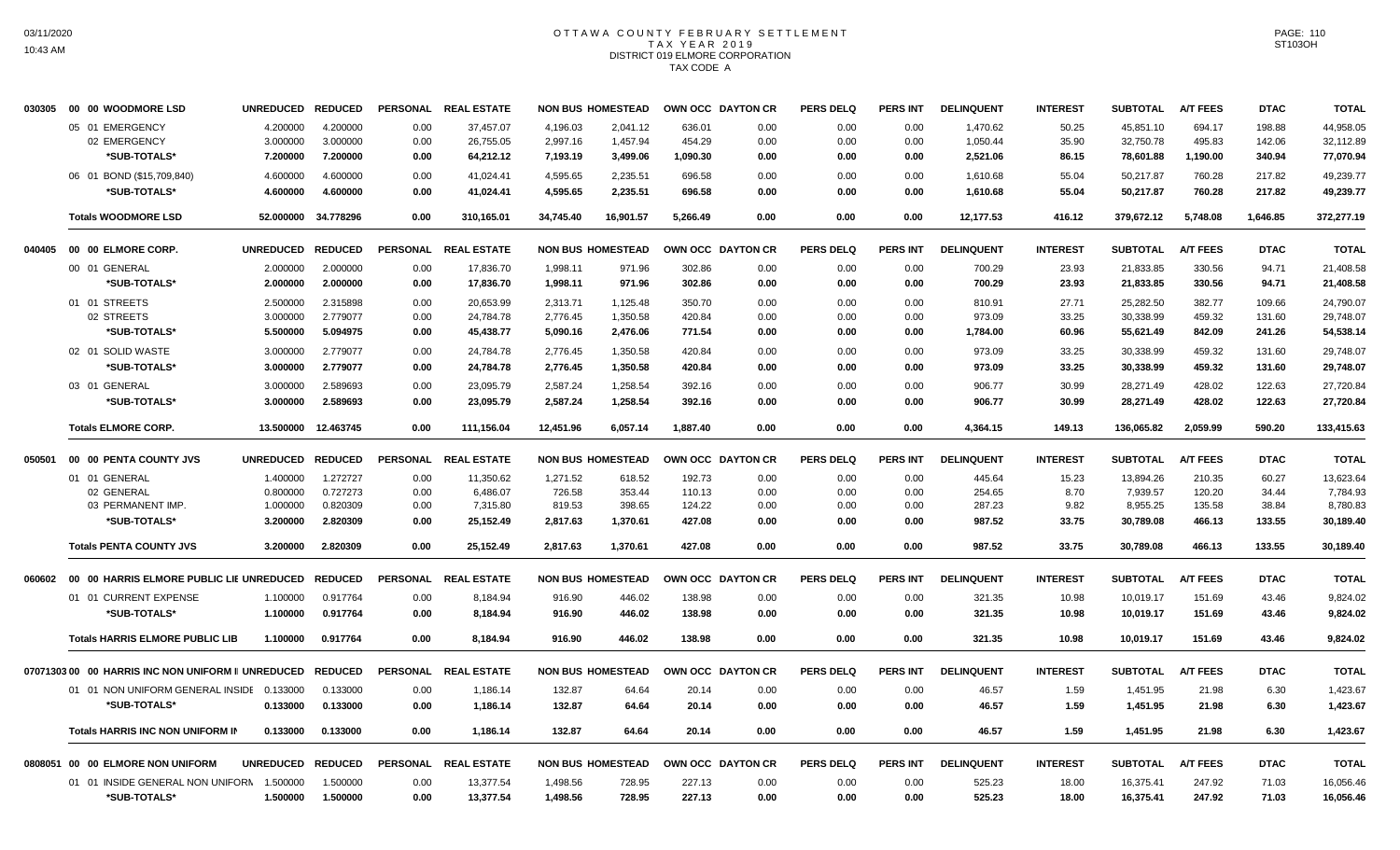## OTTAWA COUNTY FEBRUARY SETTLEMENT TAX YEAR 2019 DISTRICT 019 ELMORE CORPORATION TAX CODE A

| <b>PAGE: 111</b>     |  |
|----------------------|--|
| ST <sub>103</sub> OH |  |

| 0808051 00 00 ELMORE NON UNIFORM               | UNREDUCED REDUCED |                     | PERSONAL | <b>REAL ESTATE</b> | <b>NON BUS HOMESTEAD</b> |           | OWN OCC DAYTON CR |      | <b>PERS DELQ</b> | <b>PERS INT</b> | <b>DELINQUENT</b> | <b>INTEREST</b> | <b>SUBTOTAL</b> | <b>A/T FEES</b> | <b>DTAC</b> | <b>TOTAL</b> |
|------------------------------------------------|-------------------|---------------------|----------|--------------------|--------------------------|-----------|-------------------|------|------------------|-----------------|-------------------|-----------------|-----------------|-----------------|-------------|--------------|
| <b>Totals ELMORE NON UNIFORM</b>               | .500000           | 1.500000            | 0.00     | 13,377.54          | 1,498.56                 | 728.95    | 227.13            | 0.00 | 0.00             | 0.00            | 525.23            | 18.00           | 16.375.41       | 247.92          | 71.03       | 16.056.46    |
| <b>ELMORE CORPORATION</b><br>TAX CODE A TOTALS |                   | 90.100000 67.819286 | 0.00     | 613.378.56         | 60.693.43                | 32.958.84 | 9.199.53          | 0.00 | 0.00             | 0.00            | 24.082.13         | 822.95          | 741.135.44      | 11.220.49       | 3.211.46    | 726.703.49   |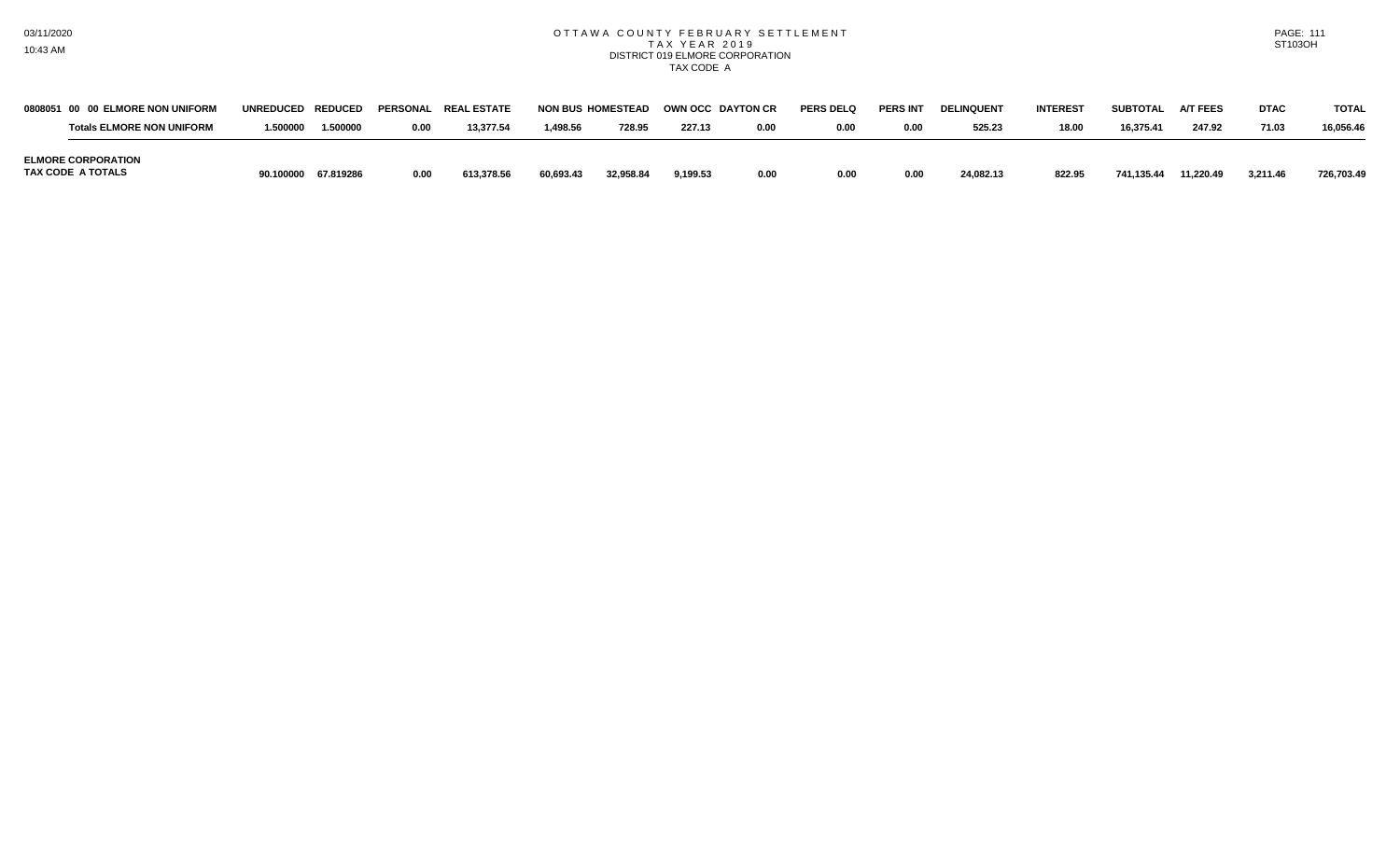# OTTAWA COUNTY FEBRUARY SETTLEMENT TAX YEAR 2019 DISTRICT 019 ELMORE CORPORATION TAX CODE B

| 010101 | 00 00 OTTAWA COUNTY              | UNREDUCED REDUCED |                     | <b>PERSONAL</b> | <b>REAL ESTATE</b>   | <b>NON BUS HOMESTEAD</b> |      | OWN OCC DAYTON CR | <b>PERS DELQ</b> | <b>PERS INT</b> | <b>DELINQUENT</b> | <b>INTEREST</b> | <b>SUBTOTAL</b> | <b>A/T FEES</b> | <b>DTAC</b> | <b>TOTAL</b> |
|--------|----------------------------------|-------------------|---------------------|-----------------|----------------------|--------------------------|------|-------------------|------------------|-----------------|-------------------|-----------------|-----------------|-----------------|-------------|--------------|
|        | 01 01 O.C.B.M.R.                 | 2.200000          | 1.897775            | 541.92          | 2,582.39             | 0.00<br>0.00             | 0.00 | 0.00              | 0.00             | 0.00            | 63.02             | 0.00            | 3,187.33        | 48.25           | 6.30        | 3,132.78     |
|        | 02 O.C.B.M.R.                    | 1.400000          | 1.257568            | 344.86          | 1,711.23             | 0.00<br>0.00             | 0.00 | 0.00              | 0.00             | 0.00            | 41.76             | 0.00            | 2,097.85        | 31.76           | 4.18        | 2,061.91     |
|        | *SUB-TOTALS*                     | 3.600000          | 3.155343            | 886.78          | 4,293.62             | 0.00<br>0.00             | 0.00 | 0.00              | 0.00             | 0.00            | 104.78            | 0.00            | 5,285.18        | 80.01           | 10.48       | 5,194.69     |
|        | 02 01 NURSING HOME               | 0.500000          | 0.488991            | 123.16          | 665.39               | 0.00<br>0.00             | 0.00 | 0.00              | 0.00             | 0.00            | 16.24             | 0.00            | 804.79          | 12.18           | 1.62        | 790.99       |
|        | *SUB-TOTALS*                     | 0.500000          | 0.488991            | 123.16          | 665.39               | 0.00<br>0.00             | 0.00 | 0.00              | 0.00             | 0.00            | 16.24             | 0.00            | 804.79          | 12.18           | 1.62        | 790.99       |
|        | 03 02 SENIOR PROGRAM             | 0.300000          | 0.288129            | 73.90           | 392.07               | 0.00<br>0.00             | 0.00 | 0.00              | 0.00             | 0.00            | 9.57              | 0.00            | 475.54          | 7.20            | 0.96        | 467.38       |
|        | 03 SENIOR PROGRAM                | 0.200000          | 0.196080            | 49.27           | 266.81               | 0.00<br>0.00             | 0.00 | 0.00              | 0.00             | 0.00            | 6.51              | 0.00            | 322.59          | 4.88            | 0.65        | 317.06       |
|        | *SUB-TOTALS*                     | 0.500000          | 0.484209            | 123.17          | 658.88               | 0.00<br>0.00             | 0.00 | 0.00              | 0.00             | 0.00            | 16.08             | 0.00            | 798.13          | 12.08           | 1.61        | 784.44       |
|        | 04 01 INSIDE GENERAL             | 2.000000          | 2.000000            | 492.65          | 2,721.49             | 0.00<br>0.00             | 0.00 | 0.00              | 0.00             | 0.00            | 66.41             | 0.00            | 3,280.55        | 49.67           | 6.64        | 3,224.24     |
|        | *SUB-TOTALS*                     | 2.000000          | 2.000000            | 492.65          | 2,721.49             | 0.00<br>0.00             | 0.00 | 0.00              | 0.00             | 0.00            | 66.41             | 0.00            | 3,280.55        | 49.67           | 6.64        | 3,224.24     |
|        | 07 01 MENTAL HEALTH              | 0.700000          | 0.685003            | 172.43          | 932.11               | 0.00<br>0.00             | 0.00 | 0.00              | 0.00             | 0.00            | 22.75             | 0.00            | 1,127.29        | 17.07           | 2.28        | 1,107.94     |
|        | 02 MENTAL HEALTH                 | 0.300000          | 0.293573            | 73.90           | 399.48               | 0.00<br>0.00             | 0.00 | 0.00              | 0.00             | 0.00            | 9.75              | 0.00            | 483.13          | 7.31            | 0.98        | 474.84       |
|        | 03 MENTAL HEALTH                 | 0.200000          | 0.195715            | 49.27           | 266.32               | 0.00<br>0.00             | 0.00 | 0.00              | 0.00             | 0.00            | 6.50              | 0.00            | 322.09          | 4.88            | 0.65        | 316.56       |
|        | *SUB-TOTALS*                     | 1.200000          | 1.174291            | 295.60          | 1,597.91             | 0.00<br>0.00             | 0.00 | 0.00              | 0.00             | 0.00            | 39.00             | 0.00            | 1,932.51        | 29.26           | 3.91        | 1,899.34     |
|        | <b>Totals OTTAWA COUNTY</b>      | 7.800000          | 7.302834            | 1,921.36        | 9,937.29             | 0.00<br>0.00             | 0.00 | 0.00              | 0.00             | 0.00            | 242.51            | 0.00            | 12,101.16       | 183.20          | 24.26       | 11,893.70    |
|        | 02021302 00 00 HARRIS INC. CORP. | UNREDUCED REDUCED |                     | <b>PERSONAL</b> | <b>REAL ESTATE</b>   | <b>NON BUS HOMESTEAD</b> |      | OWN OCC DAYTON CR | <b>PERS DELQ</b> | <b>PERS INT</b> | <b>DELINQUENT</b> | <b>INTEREST</b> | <b>SUBTOTAL</b> | <b>A/T FEES</b> | <b>DTAC</b> | <b>TOTAL</b> |
|        | 01 01 INSIDE GENERAL             | 0.267000          | 0.267000            | 65.77           | 363.32               | 0.00<br>0.00             | 0.00 | 0.00              | 0.00             | 0.00            | 8.87              | 0.00            | 437.96          | 6.63            | 0.89        | 430.44       |
|        | *SUB-TOTALS*                     | 0.267000          | 0.267000            | 65.77           | 363.32               | 0.00<br>0.00             | 0.00 | 0.00              | 0.00             | 0.00            | 8.87              | 0.00            | 437.96          | 6.63            | 0.89        | 430.44       |
|        | 03 01 GENERAL                    | 1.000000          | 0.991841            | 246.33          | 1,349.64             | 0.00<br>0.00             | 0.00 | 0.00              | 0.00             | 0.00            | 32.94             | 0.00            | 1,628.91        | 24.66           | 3.29        | 1,600.96     |
|        | *SUB-TOTALS*                     | 1.000000          | 0.991841            | 246.33          | 1,349.64             | 0.00<br>0.00             | 0.00 | 0.00              | 0.00             | 0.00            | 32.94             | 0.00            | 1,628.91        | 24.66           | 3.29        | 1,600.96     |
|        | 04 01 CEMETERY                   | 0.700000          | 0.694289            | 172.43          | 944.75               | 0.00<br>0.00             | 0.00 | 0.00              | 0.00             | 0.00            | 23.06             | 0.00            | 1,140.24        | 17.26           | 2.31        | 1,120.67     |
|        | 02 CEMETERY                      | 0.600000          | 0.595105            | 147.80          | 809.79               | 0.00<br>0.00             | 0.00 | 0.00              | 0.00             | 0.00            | 19.76             | 0.00            | 977.35          | 14.80           | 1.98        | 960.57       |
|        | *SUB-TOTALS*                     | 1.300000          | 1.289394            | 320.23          | 1,754.54             | 0.00<br>0.00             | 0.00 | 0.00              | 0.00             | 0.00            | 42.82             | 0.00            | 2,117.59        | 32.06           | 4.29        | 2,081.24     |
|        | 05 01 FIRE & EMS                 | 1.500000          | 1.487762            | 369.49          | 2,024.46             | 0.00<br>0.00             | 0.00 | 0.00              | 0.00             | 0.00            | 49.40             | 0.00            | 2,443.35        | 36.99           | 4.94        | 2,401.42     |
|        | 02 FIRE & EMS                    | 2.300000          | 2.289717            | 566.55          | 3,115.72             | 0.00<br>0.00             | 0.00 | 0.00              | 0.00             | 0.00            | 76.03             | 0.00            | 3,758.30        | 56.90           | 7.60        | 3,693.80     |
|        | *SUB-TOTALS*                     | 3.800000          | 3.777479            | 936.04          | 5,140.18             | 0.00<br>0.00             | 0.00 | 0.00              | 0.00             | 0.00            | 125.43            | 0.00            | 6,201.65        | 93.89           | 12.54       | 6,095.22     |
|        | 06 01 EMS                        | 4.500000          | 4.463285            | 1,108.47        | 6,073.39             | 0.00<br>0.00             | 0.00 | 0.00              | 0.00             | 0.00            | 148.21            | 0.00            | 7,330.07        | 110.97          | 14.82       | 7,204.28     |
|        | *SUB-TOTALS*                     | 4.500000          | 4.463285            | 1,108.47        | 6,073.39             | 0.00<br>0.00             | 0.00 | 0.00              | 0.00             | 0.00            | 148.21            | 0.00            | 7,330.07        | 110.97          | 14.82       | 7,204.28     |
|        | <b>Totals HARRIS INC. CORP.</b>  |                   | 10.867000 10.788999 | 2,676.84        | 14,681.07            | 0.00<br>0.00             | 0.00 | 0.00              | 0.00             | 0.00            | 358.27            | 0.00            | 17,716.18       | 268.21          | 35.83       | 17,412.14    |
| 030305 | 00 00 WOODMORE LSD               | UNREDUCED REDUCED |                     |                 | PERSONAL REAL ESTATE | <b>NON BUS HOMESTEAD</b> |      | OWN OCC DAYTON CR | <b>PERS DELQ</b> | <b>PERS INT</b> | <b>DELINQUENT</b> | <b>INTEREST</b> | <b>SUBTOTAL</b> | <b>A/T FEES</b> | <b>DTAC</b> | <b>TOTAL</b> |
|        | 00 01 GENERAL                    | 4.000000          | 4.000000            | 985.30          | 5,442.98             | 0.00<br>0.00             | 0.00 | 0.00              | 0.00             | 0.00            | 132.83            | 0.00            | 6,561.11        | 99.33           | 13.28       | 6,448.50     |
|        | *SUB-TOTALS*                     | 4.000000          | 4.000000            | 985.30          | 5,442.98             | 0.00<br>0.00             | 0.00 | 0.00              | 0.00             | 0.00            | 132.83            | 0.00            | 6,561.11        | 99.33           | 13.28       | 6,448.50     |
|        | 01 01 GENERAL                    | 23.200000         | 14.702954           | 5,714.76        | 20,006.97            | 0.00<br>0.00             | 0.00 | 0.00              | 0.00             | 0.00            | 488.24            | 0.00            | 26,209.97       | 396.81          | 48.82       | 25,764.34    |
|        | 02 GENERAL                       | 6.500000          | 5.774295            | 1,601.12        | 7,857.34             | 0.00<br>0.00             | 0.00 | 0.00              | 0.00             | 0.00            | 191.75            | 0.00            | 9,650.21        | 146.10          | 19.18       | 9,484.93     |
|        | 03 GENERAL                       | 3.000000          | 2.879175            | 738.98          | 3,917.82             | 0.00<br>0.00             | 0.00 | 0.00              | 0.00             | 0.00            | 95.61             | 0.00            | 4,752.41        | 71.95           | 9.56        | 4,670.90     |
|        | *SUB-TOTALS*                     | 32.700000         | 23.356424           | 8,054.86        | 31,782.13            | 0.00<br>0.00             | 0.00 | 0.00              | 0.00             | 0.00            | 775.60            | 0.00            | 40,612.59       | 614.86          | 77.56       | 39,920.17    |
|        | 04 01 PERMANENT IMPROVEMENT      | 3.000000          | 2.879175            | 738.98          | 3,917.82             | 0.00<br>0.00             | 0.00 | 0.00              | 0.00             | 0.00            | 95.61             | 0.00            | 4,752.41        | 71.95           | 9.56        | 4,670.90     |
|        | 02 PERMANENT IMPROVEMENT         | 0.500000          | 0.479863            | 123.16          | 652.97               | 0.00<br>0.00             | 0.00 | 0.00              | 0.00             | 0.00            | 15.93             | 0.00            | 792.06          | 11.99           | 1.59        | 778.48       |
|        | *SUB-TOTALS*                     | 3.500000          | 3.359038            | 862.14          | 4.570.79             | 0.00<br>0.00             | 0.00 | 0.00              | 0.00             | 0.00            | 111.54            | 0.00            | 5,544.47        | 83.94           | 11.15       | 5,449.38     |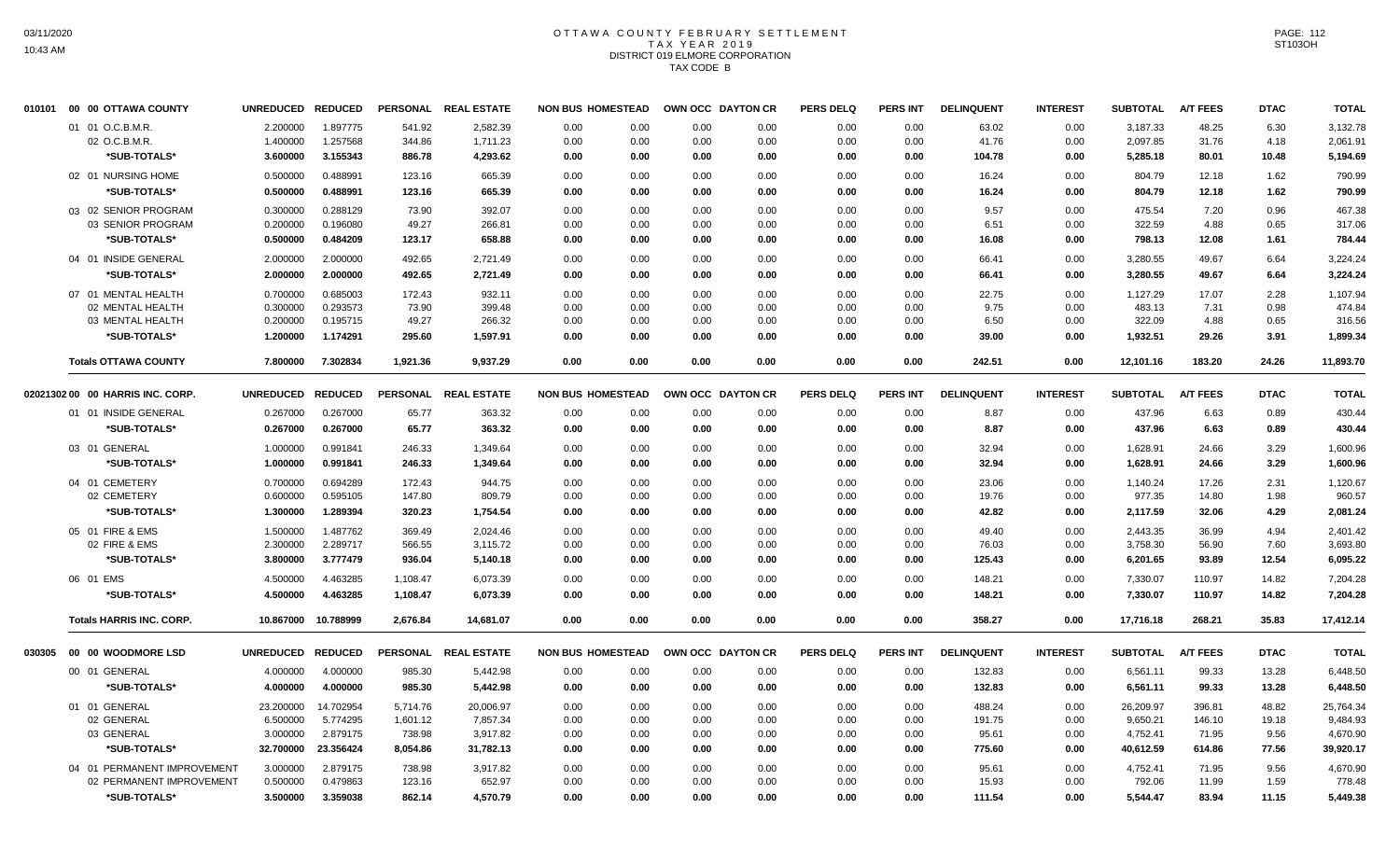# OTTAWA COUNTY FEBRUARY SETTLEMENT TAX YEAR 2019 DISTRICT 019 ELMORE CORPORATION TAX CODE B

| 030305 | 00 00 WOODMORE LSD                                | <b>UNREDUCED</b>     | <b>REDUCED</b>       |                  | PERSONAL REAL ESTATE | <b>NON BUS HOMESTEAD</b> |              |                   | OWN OCC DAYTON CR | <b>PERS DELQ</b> | <b>PERS INT</b> | <b>DELINQUENT</b> | <b>INTEREST</b> | <b>SUBTOTAL</b>      | <b>A/T FEES</b> | <b>DTAC</b>  | <b>TOTAL</b>         |
|--------|---------------------------------------------------|----------------------|----------------------|------------------|----------------------|--------------------------|--------------|-------------------|-------------------|------------------|-----------------|-------------------|-----------------|----------------------|-----------------|--------------|----------------------|
|        | 05 01 EMERGENCY                                   | 4.200000             | 4.200000             | 1,034.57         | 5,715.13             | 0.00                     | 0.00         | 0.00              | 0.00              | 0.00             | 0.00            | 139.47            | 0.00            | 6,889.17             | 104.30          | 13.95        | 6,770.92             |
|        | 02 EMERGENCY                                      | 3.000000             | 3.000000             | 738.98           | 4,082.23             | 0.00                     | 0.00         | 0.00              | 0.00              | 0.00             | 0.00            | 99.62             | 0.00            | 4,920.83             | 74.50           | 9.96         | 4,836.37             |
|        | *SUB-TOTALS*                                      | 7.200000             | 7.200000             | 1,773.55         | 9,797.36             | 0.00                     | 0.00         | 0.00              | 0.00              | 0.00             | 0.00            | 239.09            | 0.00            | 11,810.00            | 178.80          | 23.91        | 11,607.29            |
|        | 06 01 BOND (\$15,709,840)                         | 4.600000             | 4.600000             | 1,133.10         | 6,259.43             | 0.00                     | 0.00         | 0.00              | 0.00              | 0.00             | 0.00            | 152.75            | 0.00            | 7.545.28             | 114.23          | 15.28        | 7.415.77             |
|        | *SUB-TOTALS*                                      | 4.600000             | 4.600000             | 1,133.10         | 6,259.43             | 0.00                     | 0.00         | 0.00              | 0.00              | 0.00             | 0.00            | 152.75            | 0.00            | 7,545.28             | 114.23          | 15.28        | 7,415.77             |
|        | <b>Totals WOODMORE LSD</b>                        | 52.000000            | 42.515462            | 12,808.95        | 57,852.69            | 0.00                     | 0.00         | 0.00              | 0.00              | 0.00             | 0.00            | 1,411.81          | 0.00            | 72,073.45            | 1,091.16        | 141.18       | 70,841.11            |
| 040405 | 00 00 ELMORE CORP.                                | <b>UNREDUCED</b>     | <b>REDUCED</b>       |                  | PERSONAL REAL ESTATE | <b>NON BUS HOMESTEAD</b> |              | OWN OCC DAYTON CR |                   | <b>PERS DELQ</b> | PERS INT        | <b>DELINQUENT</b> | <b>INTEREST</b> | <b>SUBTOTAL</b>      | <b>A/T FEES</b> | <b>DTAC</b>  | <b>TOTAL</b>         |
|        | 00 01 GENERAL                                     | 2.000000             | 2.000000             | 492.65           | 2,721.49             | 0.00                     | 0.00         | 0.00              | 0.00              | 0.00             | 0.00            | 66.41             | 0.00            | 3,280.55             | 49.67           | 6.64         | 3,224.24             |
|        | *SUB-TOTALS*                                      | 2.000000             | 2.000000             | 492.65           | 2,721.49             | 0.00                     | 0.00         | 0.00              | 0.00              | 0.00             | 0.00            | 66.41             | 0.00            | 3,280.55             | 49.67           | 6.64         | 3,224.24             |
|        | 01 01 STREETS                                     | 2.500000             | 2.378908             | 615.81           | 3,237.09             | 0.00                     | 0.00         | 0.00              | 0.00              | 0.00             | 0.00            | 79.00             | 0.00            | 3,931.90             | 59.53           | 7.90         | 3,864.47             |
|        | 02 STREETS                                        | 3.000000             | 2.854689             | 738.98           | 3,884.50             | 0.00                     | 0.00         | 0.00              | 0.00              | 0.00             | 0.00            | 94.80             | 0.00            | 4,718.28             | 71.43           | 9.48         | 4,637.37             |
|        | *SUB-TOTALS*                                      | 5.500000             | 5.233597             | 1,354.79         | 7,121.59             | 0.00                     | 0.00         | 0.00              | 0.00              | 0.00             | 0.00            | 173.80            | 0.00            | 8,650.18             | 130.96          | 17.38        | 8,501.84             |
|        | 02 01 SOLID WASTE                                 | 3.000000             | 2.854689             | 738.98           | 3,884.50             | 0.00                     | 0.00         | 0.00              | 0.00              | 0.00             | 0.00            | 94.80             | 0.00            | 4,718.28             | 71.43           | 9.48         | 4,637.37             |
|        | *SUB-TOTALS*                                      | 3.000000             | 2.854689             | 738.98           | 3,884.50             | 0.00                     | 0.00         | 0.00              | 0.00              | 0.00             | 0.00            | 94.80             | 0.00            | 4,718.28             | 71.43           | 9.48         | 4,637.37             |
|        | 03 01 GENERAL                                     | 3.000000             | 2.854689             | 738.98           | 3,884.50             | 0.00                     | 0.00         | 0.00              | 0.00              | 0.00             | 0.00            | 94.80             | 0.00            | 4,718.28             | 71.43           | 9.48         | 4,637.37             |
|        | *SUB-TOTALS*                                      | 3.000000             | 2.854689             | 738.98           | 3,884.50             | 0.00                     | 0.00         | 0.00              | 0.00              | 0.00             | 0.00            | 94.80             | 0.00            | 4,718.28             | 71.43           | 9.48         | 4,637.37             |
|        | <b>Totals ELMORE CORP.</b>                        | 13.500000            | 12.942975            | 3,325.40         | 17,612.08            | 0.00                     | 0.00         | 0.00              | 0.00              | 0.00             | 0.00            | 429.81            | 0.00            | 21,367.29            | 323.49          | 42.98        | 21,000.82            |
| 050501 | 00 00 PENTA COUNTY JVS                            | <b>UNREDUCED</b>     | <b>REDUCED</b>       |                  | PERSONAL REAL ESTATE | <b>NON BUS HOMESTEAD</b> |              |                   | OWN OCC DAYTON CR | <b>PERS DELQ</b> | <b>PERS INT</b> | <b>DELINQUENT</b> | <b>INTEREST</b> | <b>SUBTOTAL</b>      | <b>A/T FEES</b> | <b>DTAC</b>  | <b>TOTAL</b>         |
|        | 01 01 GENERAL                                     | 1.400000             | 1.364990             | 344.86           | 1,857.40             | 0.00                     | 0.00         | 0.00              | 0.00              | 0.00             | 0.00            | 45.33             | 0.00            | 2,247.59             | 34.03           | 4.53         | 2,209.03             |
|        | 02 GENERAL                                        | 0.800000             | 0.779994             | 197.06           | 1,061.37             | 0.00                     | 0.00         | 0.00              | 0.00              | 0.00             | 0.00            | 25.90             | 0.00            | 1,284.33             | 19.44           | 2.59         | 1,262.30             |
|        | 03 PERMANENT IMP.                                 | 1.000000             | 0.974993             | 246.33           | 1,326.72             | 0.00                     | 0.00         | 0.00              | 0.00              | 0.00             | 0.00            | 32.38             | 0.00            | 1,605.43             | 24.31           | 3.24         | 1,577.88             |
|        | *SUB-TOTALS*                                      | 3.200000             | 3.119977             | 788.25           | 4,245.49             | 0.00                     | 0.00         | 0.00              | 0.00              | 0.00             | 0.00            | 103.61            | 0.00            | 5,137.35             | 77.78           | 10.36        | 5,049.21             |
|        | <b>Totals PENTA COUNTY JVS</b>                    | 3.200000             | 3.119977             | 788.25           | 4,245.49             | 0.00                     | 0.00         | 0.00              | 0.00              | 0.00             | 0.00            | 103.61            | 0.00            | 5,137.35             | 77.78           | 10.36        | 5,049.21             |
| 060602 | 00 00 HARRIS ELMORE PUBLIC LIE UNREDUCED          |                      | <b>REDUCED</b>       |                  | PERSONAL REAL ESTATE | <b>NON BUS HOMESTEAD</b> |              |                   | OWN OCC DAYTON CR | <b>PERS DELQ</b> | <b>PERS INT</b> | <b>DELINQUENT</b> | <b>INTEREST</b> | <b>SUBTOTAL</b>      | <b>A/T FEES</b> | <b>DTAC</b>  | <b>TOTAL</b>         |
|        | 01 01 CURRENT EXPENSE                             | 1.100000             | 1.081058             | 270.96           | 1,471.04             | 0.00                     | 0.00         | 0.00              | 0.00              | 0.00             | 0.00            | 35.90             | 0.00            | 1,777.90             | 26.92           | 3.59         | 1,747.39             |
|        | *SUB-TOTALS*                                      | 1.100000             | 1.081058             | 270.96           | 1,471.04             | 0.00                     | 0.00         | 0.00              | 0.00              | 0.00             | 0.00            | 35.90             | 0.00            | 1,777.90             | 26.92           | 3.59         | 1,747.39             |
|        | <b>Totals HARRIS ELMORE PUBLIC LIB</b>            | 1.100000             | 1.081058             | 270.96           | 1.471.04             | 0.00                     | 0.00         | 0.00              | 0.00              | 0.00             | 0.00            | 35.90             | 0.00            | 1.777.90             | 26.92           | 3.59         | 1,747.39             |
|        | 0707130300 00 HARRIS INC NON UNIFORM II UNREDUCED |                      | <b>REDUCED</b>       | <b>PERSONAL</b>  | <b>REAL ESTATE</b>   | <b>NON BUS HOMESTEAD</b> |              |                   | OWN OCC DAYTON CR | <b>PERS DELQ</b> | <b>PERS INT</b> | <b>DELINQUENT</b> | <b>INTEREST</b> | <b>SUBTOTAL</b>      | <b>A/T FEES</b> | <b>DTAC</b>  | <b>TOTAL</b>         |
|        | 01 01 NON UNIFORM GENERAL INSIDE 0.133000         |                      | 0.133000             | 32.76            | 180.98               | 0.00                     | 0.00         | 0.00              | 0.00              | 0.00             | 0.00            | 4.42              | 0.00            | 218.16               | 3.30            | 0.44         | 214.42               |
|        | *SUB-TOTALS*                                      | 0.133000             | 0.133000             | 32.76            | 180.98               | 0.00                     | 0.00         | 0.00              | 0.00              | 0.00             | 0.00            | 4.42              | 0.00            | 218.16               | 3.30            | 0.44         | 214.42               |
|        | <b>Totals HARRIS INC NON UNIFORM IN</b>           | 0.133000             | 0.133000             | 32.76            | 180.98               | 0.00                     | 0.00         | 0.00              | 0.00              | 0.00             | 0.00            | 4.42              | 0.00            | 218.16               | 3.30            | 0.44         | 214.42               |
|        | 0808051 00 00 ELMORE NON UNIFORM                  | <b>UNREDUCED</b>     | <b>REDUCED</b>       | <b>PERSONAL</b>  | <b>REAL ESTATE</b>   | <b>NON BUS HOMESTEAD</b> |              |                   | OWN OCC DAYTON CR | <b>PERS DELQ</b> | <b>PERS INT</b> | <b>DELINQUENT</b> | <b>INTEREST</b> | <b>SUBTOTAL</b>      | <b>A/T FEES</b> | <b>DTAC</b>  | <b>TOTAL</b>         |
|        |                                                   |                      |                      |                  |                      |                          |              |                   |                   |                  |                 |                   |                 |                      |                 |              |                      |
|        | 01 01 INSIDE GENERAL NON UNIFORN<br>*SUB-TOTALS*  | 1.500000<br>1.500000 | 1.500000<br>1.500000 | 369.44<br>369.44 | 2,041.13<br>2,041.13 | 0.00<br>0.00             | 0.00<br>0.00 | 0.00<br>0.00      | 0.00<br>0.00      | 0.00<br>0.00     | 0.00<br>0.00    | 49.78<br>49.78    | 0.00<br>0.00    | 2,460.35<br>2,460.35 | 37.25<br>37.25  | 4.98<br>4.98 | 2,418.12<br>2,418.12 |
|        |                                                   |                      |                      |                  |                      |                          |              |                   |                   |                  |                 |                   |                 |                      |                 |              |                      |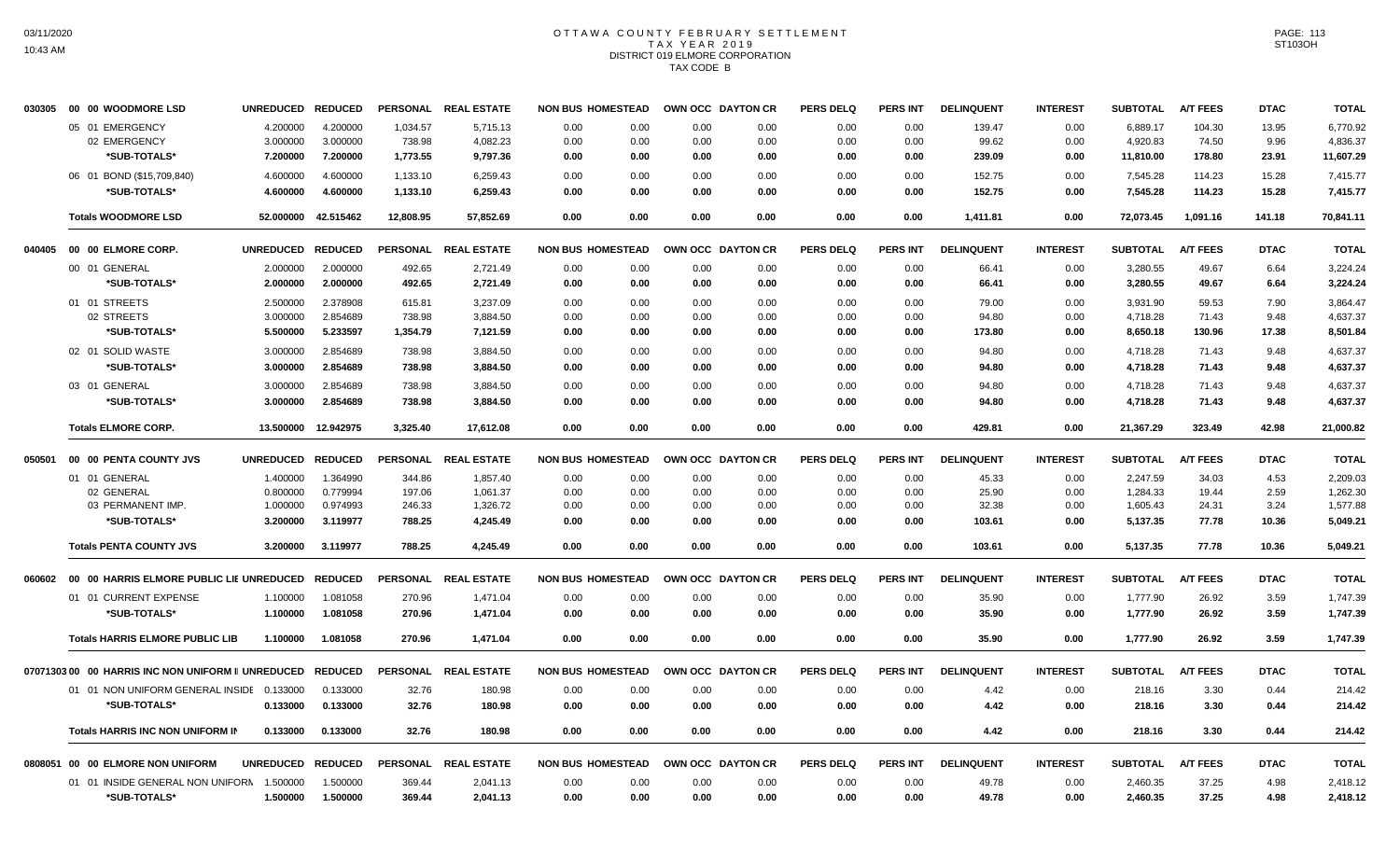#### OTTAWA COUNTY FEBRUARY SETTLEMENT T A X Y E A R 2 0 1 9 DISTRICT 019 ELMORE CORPORATION TAX CODE B

| 0808051 00 00 ELMORE NON UNIFORM               | <b>UNREDUCED</b> | <b>REDUCED</b> |           | <b>PERSONAL REAL ESTATE</b> | <b>NON BUS HOMESTEAD</b> |      | OWN OCC DAYTON CR |      | <b>PERS DELQ</b> | <b>PERS INT</b> | <b>DELINQUENT</b> | <b>INTEREST</b> | <b>SUBTOTAL</b> | <b>A/T FEES</b> | <b>DTAC</b> | <b>TOTAL</b> |
|------------------------------------------------|------------------|----------------|-----------|-----------------------------|--------------------------|------|-------------------|------|------------------|-----------------|-------------------|-----------------|-----------------|-----------------|-------------|--------------|
| <b>Totals ELMORE NON UNIFORM</b>               | '.500000         | 1.500000       | 369.44    | 2,041.13                    | 0.00                     | 0.00 | 0.00              | 0.00 | 0.00             | 0.00            | 49.78             | 0.00            | 2,460.35        | 37.25           | 4.98        | 2,418.12     |
| <b>ELMORE CORPORATION</b><br>TAX CODE B TOTALS | 90.100000        | 79.384305      | 22.193.96 | 108,021.77                  | 0.00                     | 0.00 | 0.00              | 0.00 | 0.00             | 0.00            | 2,636.11          | 0.00            | 132.851.84      | 2,011.31        | 263.62      | 130,576.91   |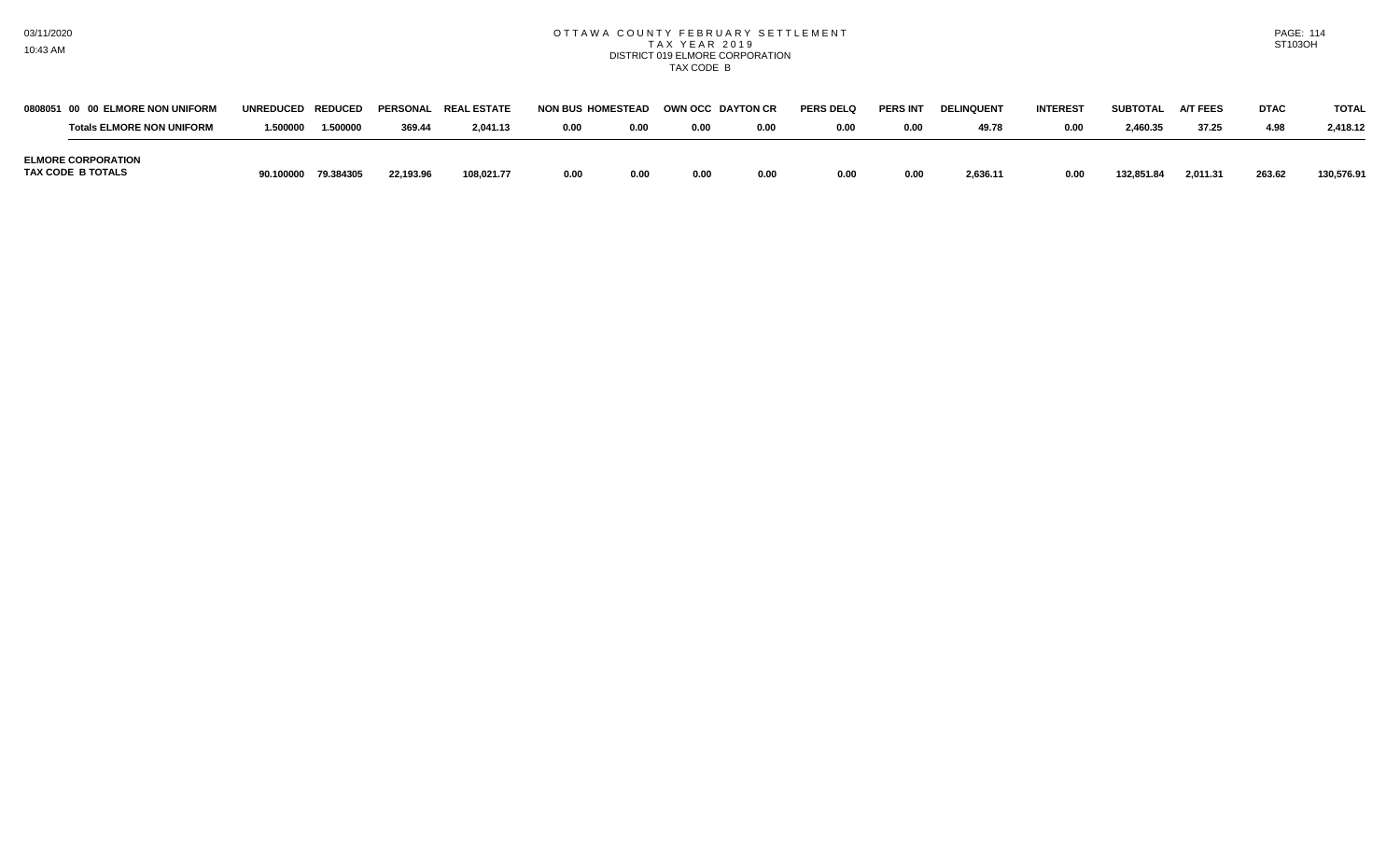# OTTAWA COUNTY FEBRUARY SETTLEMENT TAX YEAR 2019 DISTRICT 019 ELMORE CORPORATION DISTRICT

| 010101 00 00 OTTAWA COUNTY       | UNREDUCED REDUCED |          | PERSONAL REAL ESTATE |           | <b>NON BUS HOMESTEAD</b> | OWN OCC DAYTON CR |      | <b>PERS DELQ</b> | PERS INT        | <b>DELINQUENT</b> | <b>INTEREST</b> | <b>SUBTOTAL</b> | <b>A/T FEES</b> | <b>DTAC</b> | <b>TOTAL</b> |
|----------------------------------|-------------------|----------|----------------------|-----------|--------------------------|-------------------|------|------------------|-----------------|-------------------|-----------------|-----------------|-----------------|-------------|--------------|
| 01 01 O.C.B.M.R.                 |                   | 541.92   | 13,407.81            | 1,212.69  | 589.90                   | 183.81            | 0.00 | 0.00             | 0.00            | 488.04            | 14.52           | 16,438.69       | 248.87          | 63.78       | 16,126.04    |
| 02 O.C.B.M.R.                    |                   | 344.86   | 9,801.15             | 906.25    | 440.84                   | 137.36            | 0.00 | 0.00             | 0.00            | 359.38            | 10.85           | 12,000.69       | 181.68          | 47.13       | 11,771.88    |
| *SUB-TOTALS*                     |                   | 886.78   | 23,208.96            | 2,118.94  | 1,030.74                 | 321.17            | 0.00 | 0.00             | 0.00            | 847.42            | 25.37           | 28,439.38       | 430.55          | 110.91      | 27,897.92    |
| 02 01 NURSING HOME               |                   | 123.16   | 4,551.92             | 435.38    | 211.79                   | 65.99             | 0.00 | 0.00             | 0.00            | 168.83            | 5.21            | 5,562.28        | 84.21           | 22.26       | 5,455.81     |
| *SUB-TOTALS*                     |                   | 123.16   | 4,551.92             | 435.38    | 211.79                   | 65.99             | 0.00 | 0.00             | 0.00            | 168.83            | 5.21            | 5,562.28        | 84.21           | 22.26       | 5,455.81     |
| 03 02 SENIOR PROGRAM             |                   | 73.90    | 2.404.97             | 225.49    | 109.69                   | 34.18             | 0.00 | 0.00             | 0.00            | 88.60             | 2.70            | 2,939.53        | 44.50           | 11.65       | 2,883.38     |
| 03 SENIOR PROGRAM                |                   | 49.27    | 2,036.52             | 0.00      | 84.93                    | 0.00              | 0.00 | 0.00             | 0.00            | 75.99             | 2.37            | 2,249.08        | 34.05           | 8.93        | 2,206.10     |
| *SUB-TOTALS*                     |                   | 123.17   | 4,441.49             | 225.49    | 194.62                   | 34.18             | 0.00 | 0.00             | 0.00            | 164.59            | 5.07            | 5,188.61        | 78.55           | 20.58       | 5,089.48     |
| 04 01 INSIDE GENERAL             |                   | 492.65   | 20,558.19            | 1,998.11  | 971.96                   | 302.86            | 0.00 | 0.00             | 0.00            | 766.70            | 23.93           | 25,114.40       | 380.23          | 101.35      | 24,632.82    |
| *SUB-TOTALS*                     |                   | 492.65   | 20,558.19            | 1,998.11  | 971.96                   | 302.86            | 0.00 | 0.00             | 0.00            | 766.70            | 23.93           | 25,114.40       | 380.23          | 101.35      | 24,632.82    |
| 07 01 MENTAL HEALTH              |                   | 172.43   | 6,620.89             | 637.27    | 309.99                   | 96.59             | 0.00 | 0.00             | 0.00            | 246.10            | 7.63            | 8,090.90        | 122.50          | 32.49       | 7,935.91     |
| 02 MENTAL HEALTH                 |                   | 73.90    | 2,837.52             | 273.12    | 132.85                   | 41.40             | 0.00 | 0.00             | 0.00            | 105.47            | 3.27            | 3,467.53        | 52.49           | 13.93       | 3,401.11     |
| 03 MENTAL HEALTH                 |                   | 49.27    | 2,112.37             | 0.00      | 88.59                    | 0.00              | 0.00 | 0.00             | 0.00            | 78.98             | 2.48            | 2,331.69        | 35.30           | 9.28        | 2,287.11     |
| *SUB-TOTALS*                     |                   | 295.60   | 11,570.78            | 910.39    | 531.43                   | 137.99            | 0.00 | 0.00             | 0.00            | 430.55            | 13.38           | 13,890.12       | 210.29          | 55.70       | 13,624.13    |
| <b>Totals OTTAWA COUNTY</b>      |                   | 1,921.36 | 64,331.34            | 5,688.31  | 2,940.54                 | 862.19            | 0.00 | 0.00             | 0.00            | 2,378.09          | 72.96           | 78,194.79       | 1,183.83        | 310.80      | 76,700.16    |
| 02021302 00 00 HARRIS INC. CORP. | UNREDUCED REDUCED |          | PERSONAL REAL ESTATE |           | <b>NON BUS HOMESTEAD</b> | OWN OCC DAYTON CR |      | <b>PERS DELQ</b> | <b>PERS INT</b> | <b>DELINQUENT</b> | <b>INTEREST</b> | <b>SUBTOTAL</b> | <b>A/T FEES</b> | <b>DTAC</b> | <b>TOTAL</b> |
| 01 01 INSIDE GENERAL             |                   | 65.77    | 2,744.52             | 266.75    | 129.76                   | 40.43             | 0.00 | 0.00             | 0.00            | 102.36            | 3.19            | 3,352.78        | 50.76           | 13.53       | 3.288.49     |
| *SUB-TOTALS*                     |                   | 65.77    | 2,744.52             | 266.75    | 129.76                   | 40.43             | 0.00 | 0.00             | 0.00            | 102.36            | 3.19            | 3,352.78        | 50.76           | 13.53       | 3,288.49     |
| 03 01 GENERAL                    |                   | 246.33   | 5,676.36             | 484.69    | 235.77                   | 73.47             | 0.00 | 0.00             | 0.00            | 202.81            | 5.80            | 6,925.23        | 104.84          | 26.26       | 6,794.13     |
| *SUB-TOTALS*                     |                   | 246.33   | 5,676.36             | 484.69    | 235.77                   | 73.47             | 0.00 | 0.00             | 0.00            | 202.81            | 5.80            | 6,925.23        | 104.84          | 26.26       | 6,794.13     |
| 04 01 CEMETERY                   |                   | 172.43   | 4,462.91             | 394.11    | 191.71                   | 59.74             | 0.00 | 0.00             | 0.00            | 161.19            | 4.72            | 5,446.81        | 82.46           | 20.99       | 5,343.36     |
| 02 CEMETERY                      |                   | 147.80   | 6,069.35             | 0.00      | 252.40                   | 0.00              | 0.00 | 0.00             | 0.00            | 226.26            | 7.06            | 6,702.87        | 101.48          | 26.57       | 6,574.82     |
| *SUB-TOTALS*                     |                   | 320.23   | 10,532.26            | 394.11    | 444.11                   | 59.74             | 0.00 | 0.00             | 0.00            | 387.45            | 11.78           | 12,149.68       | 183.94          | 47.56       | 11,918.18    |
| 05 01 FIRE & EMS                 |                   | 369.49   | 13,595.82            | 1,296.25  | 630.55                   | 196.48            | 0.00 | 0.00             | 0.00            | 503.71            | 15.52           | 16,607.82       | 251.43          | 66.38       | 16,290.01    |
| 02 FIRE & EMS                    |                   | 566.55   | 26,402.81            | 0.00      | 1,117.53                 | 0.00              | 0.00 | 0.00             | 0.00            | 990.31            | 31.24           | 29,108.44       | 440.69          | 116.49      | 28,551.26    |
| *SUB-TOTALS*                     |                   | 936.04   | 39,998.63            | 1,296.25  | 1,748.08                 | 196.48            | 0.00 | 0.00             | 0.00            | 1,494.02          | 46.76           | 45,716.26       | 692.12          | 182.87      | 44,841.27    |
| 06 01 EMS                        |                   | 1,108.47 | 45,491.65            | 0.00      | 1,891.65                 | 0.00              | 0.00 | 0.00             | 0.00            | 1,695.83          | 52.89           | 50,240.49       | 760.62          | 199.14      | 49,280.73    |
| *SUB-TOTALS*                     |                   | 1,108.47 | 45,491.65            | 0.00      | 1,891.65                 | 0.00              | 0.00 | 0.00             | 0.00            | 1,695.83          | 52.89           | 50,240.49       | 760.62          | 199.14      | 49,280.73    |
| <b>Totals HARRIS INC. CORP.</b>  |                   | 2,676.84 | 104,443.42           | 2.441.80  | 4.449.37                 | 370.12            | 0.00 | 0.00             | 0.00            | 3,882.47          | 120.42          | 118,384,44      | 1.792.28        | 469.36      | 116,122.80   |
|                                  | UNREDUCED REDUCED |          | PERSONAL REAL ESTATE |           | <b>NON BUS HOMESTEAD</b> | OWN OCC DAYTON CR |      | <b>PERS DELQ</b> | <b>PERS INT</b> | <b>DELINQUENT</b> | <b>INTEREST</b> | <b>SUBTOTAL</b> | <b>A/T FEES</b> | <b>DTAC</b> | <b>TOTAL</b> |
| 00 01 GENERAL                    |                   | 985.30   | 41,116.38            | 3,996.22  | 1,943.92                 | 605.72            | 0.00 | 0.00             | 0.00            | 1,533.42          | 47.86           | 50,228.82       | 760.44          | 202.69      | 49,265.69    |
| *SUB-TOTALS*                     |                   | 985.30   | 41,116.38            | 3,996.22  | 1,943.92                 | 605.72            | 0.00 | 0.00             | 0.00            | 1,533.42          | 47.86           | 50,228.82       | 760.44          | 202.69      | 49,265.69    |
| 01 01 GENERAL                    |                   | 5,714.76 | 115,456.30           | 10,692.45 | 5,201.24                 | 1,620.69          | 0.00 | 0.00             | 0.00            | 4,235.72          | 128.06          | 143,049.22      | 2,165.71        | 555.62      | 140,327.89   |
| 02 GENERAL                       |                   | 1,601.12 | 39,648.80            | 3,561.35  | 1,732.39                 | 539.81            | 0.00 | 0.00             | 0.00            | 1,439.93          | 42.65           | 48,566.05       | 735.27          | 187.98      | 47,642.80    |
| 03 GENERAL                       |                   | 738.98   | 19,370.87            | 1,731.09  | 842.07                   | 262.39            | 0.00 | 0.00             | 0.00            | 702.32            | 20.73           | 23,668.45       | 358.33          | 91.61       | 23,218.51    |
| *SUB-TOTALS*                     |                   | 8,054.86 | 174,475.97           | 15,984.89 | 7,775.70                 | 2,422.89          | 0.00 | 0.00             | 0.00            | 6,377.97          | 191.44          | 215,283.72      | 3,259.31        | 835.21      | 211,189.20   |
| 04 01 PERMANENT IMPROVEMENT      |                   | 738.98   | 26,660.28            | 2,547.66  | 1,239.29                 | 386.16            | 0.00 | 0.00             | 0.00            | 988.51            | 30.51           | 32,591.39       | 493.42          | 130.31      | 31,967.66    |
| 02 PERMANENT IMPROVEMENT         |                   | 123.16   | 4,471.75             | 427.79    | 208.09                   | 64.84             | 0.00 | 0.00             | 0.00            | 165.86            | 5.12            | 5,466.61        | 82.76           | 21.87       | 5,361.98     |
| *SUB-TOTALS*                     |                   | 862.14   | 31,132.03            | 2,975.45  | 1,447.38                 | 451.00            | 0.00 | 0.00             | 0.00            | 1,154.37          | 35.63           | 38,058.00       | 576.18          | 152.18      | 37,329.64    |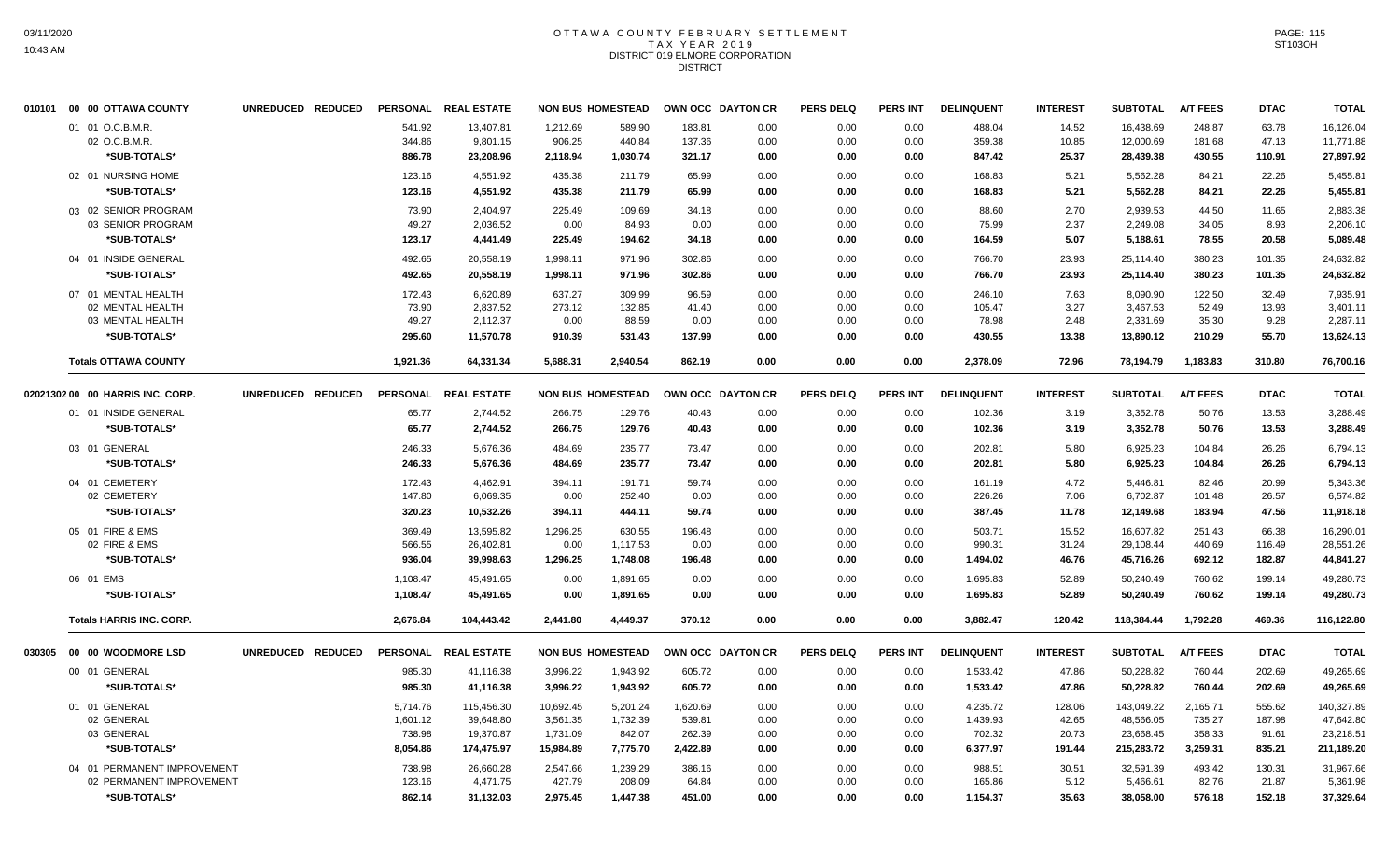# OTTAWA COUNTY FEBRUARY SETTLEMENT TAX YEAR 2019 DISTRICT 019 ELMORE CORPORATION DISTRICT

|        | 030305 00 00 WOODMORE LSD                                  | UNREDUCED REDUCED |                 | PERSONAL REAL ESTATE |           | <b>NON BUS HOMESTEAD</b> | OWN OCC DAYTON CR |      | <b>PERS DELQ</b> | PERS INT        | <b>DELINQUENT</b> | <b>INTEREST</b> | <b>SUBTOTAL</b> | <b>A/T FEES</b> | <b>DTAC</b> | <b>TOTAL</b> |
|--------|------------------------------------------------------------|-------------------|-----------------|----------------------|-----------|--------------------------|-------------------|------|------------------|-----------------|-------------------|-----------------|-----------------|-----------------|-------------|--------------|
|        | 05 01 EMERGENCY                                            |                   | 1,034.57        | 43,172.20            | 4,196.03  | 2,041.12                 | 636.01            | 0.00 | 0.00             | 0.00            | 1,610.09          | 50.25           | 52,740.27       | 798.47          | 212.83      | 51,728.97    |
|        | 02 EMERGENCY                                               |                   | 738.98          | 30,837.28            | 2,997.16  | 1,457.94                 | 454.29            | 0.00 | 0.00             | 0.00            | 1,150.06          | 35.90           | 37,671.61       | 570.33          | 152.02      | 36,949.26    |
|        | *SUB-TOTALS*                                               |                   | 1,773.55        | 74,009.48            | 7,193.19  | 3,499.06                 | 1,090.30          | 0.00 | 0.00             | 0.00            | 2,760.15          | 86.15           | 90,411.88       | 1,368.80        | 364.85      | 88,678.23    |
|        | 06 01 BOND (\$15,709,840)                                  |                   | 1,133.10        | 47,283.84            | 4,595.65  | 2,235.51                 | 696.58            | 0.00 | 0.00             | 0.00            | 1,763.43          | 55.04           | 57,763.15       | 874.51          | 233.10      | 56,655.54    |
|        | *SUB-TOTALS*                                               |                   | 1,133.10        | 47,283.84            | 4,595.65  | 2,235.51                 | 696.58            | 0.00 | 0.00             | 0.00            | 1,763.43          | 55.04           | 57,763.15       | 874.51          | 233.10      | 56,655.54    |
|        | <b>Totals WOODMORE LSD</b>                                 |                   | 12,808.95       | 368,017.70           | 34,745.40 | 16,901.57                | 5,266.49          | 0.00 | 0.00             | 0.00            | 13,589.34         | 416.12          | 451,745.57      | 6,839.24        | 1,788.03    | 443,118.30   |
|        | 040405 00 00 ELMORE CORP.                                  | UNREDUCED REDUCED |                 | PERSONAL REAL ESTATE |           | <b>NON BUS HOMESTEAD</b> | OWN OCC DAYTON CR |      | <b>PERS DELQ</b> | <b>PERS INT</b> | <b>DELINQUENT</b> | <b>INTEREST</b> | <b>SUBTOTAL</b> | <b>A/T FEES</b> | <b>DTAC</b> | <b>TOTAL</b> |
|        | 00 01 GENERAL                                              |                   | 492.65          | 20,558.19            | 1.998.11  | 971.96                   | 302.86            | 0.00 | 0.00             | 0.00            | 766.70            | 23.93           | 25.114.40       | 380.23          | 101.35      | 24,632.82    |
|        | *SUB-TOTALS*                                               |                   | 492.65          | 20,558.19            | 1,998.11  | 971.96                   | 302.86            | 0.00 | 0.00             | 0.00            | 766.70            | 23.93           | 25,114.40       | 380.23          | 101.35      | 24,632.82    |
|        | 01 01 STREETS                                              |                   | 615.81          | 23,891.08            | 2,313.71  | 1,125.48                 | 350.70            | 0.00 | 0.00             | 0.00            | 889.91            | 27.71           | 29,214.40       | 442.30          | 117.56      | 28,654.54    |
|        | 02 STREETS                                                 |                   | 738.98          | 28,669.28            | 2,776.45  | 1,350.58                 | 420.84            | 0.00 | 0.00             | 0.00            | 1,067.89          | 33.25           | 35,057.27       | 530.75          | 141.08      | 34,385.44    |
|        | *SUB-TOTALS*                                               |                   | 1,354.79        | 52,560.36            | 5,090.16  | 2,476.06                 | 771.54            | 0.00 | 0.00             | 0.00            | 1,957.80          | 60.96           | 64,271.67       | 973.05          | 258.64      | 63,039.98    |
|        | 02 01 SOLID WASTE                                          |                   | 738.98          | 28,669.28            | 2,776.45  | 1,350.58                 | 420.84            | 0.00 | 0.00             | 0.00            | 1,067.89          | 33.25           | 35,057.27       | 530.75          | 141.08      | 34,385.44    |
|        | *SUB-TOTALS*                                               |                   | 738.98          | 28,669.28            | 2,776.45  | 1,350.58                 | 420.84            | 0.00 | 0.00             | 0.00            | 1,067.89          | 33.25           | 35,057.27       | 530.75          | 141.08      | 34,385.44    |
|        | 03 01 GENERAL                                              |                   | 738.98          | 26,980.29            | 2,587.24  | 1,258.54                 | 392.16            | 0.00 | 0.00             | 0.00            | 1,001.57          | 30.99           | 32,989.77       | 499.45          | 132.11      | 32,358.21    |
|        | *SUB-TOTALS*                                               |                   | 738.98          | 26,980.29            | 2,587.24  | 1,258.54                 | 392.16            | 0.00 | 0.00             | 0.00            | 1,001.57          | 30.99           | 32,989.77       | 499.45          | 132.11      | 32,358.21    |
|        | <b>Totals ELMORE CORP.</b>                                 |                   | 3,325.40        | 128,768.12           | 12,451.96 | 6,057.14                 | 1,887.40          | 0.00 | 0.00             | 0.00            | 4,793.96          | 149.13          | 157,433.11      | 2,383.48        | 633.18      | 154,416.45   |
| 050501 | 00 00 PENTA COUNTY JVS                                     | UNREDUCED REDUCED |                 | PERSONAL REAL ESTATE |           | <b>NON BUS HOMESTEAD</b> | OWN OCC DAYTON CR |      | <b>PERS DELQ</b> | <b>PERS INT</b> | <b>DELINQUENT</b> | <b>INTEREST</b> | <b>SUBTOTAL</b> | <b>A/T FEES</b> | <b>DTAC</b> | <b>TOTAL</b> |
|        | 01 01 GENERAL                                              |                   | 344.86          | 13,208.02            | 1,271.52  | 618.52                   | 192.73            | 0.00 | 0.00             | 0.00            | 490.97            | 15.23           | 16,141.85       | 244.38          | 64.80       | 15,832.67    |
|        | 02 GENERAL                                                 |                   | 197.06          | 7,547.44             | 726.58    | 353.44                   | 110.13            | 0.00 | 0.00             | 0.00            | 280.55            | 8.70            | 9,223.90        | 139.64          | 37.03       | 9,047.23     |
|        | 03 PERMANENT IMP.                                          |                   | 246.33          | 8,642.52             | 819.53    | 398.65                   | 124.22            | 0.00 | 0.00             | 0.00            | 319.61            | 9.82            | 10,560.68       | 159.89          | 42.08       | 10,358.71    |
|        | *SUB-TOTALS*                                               |                   | 788.25          | 29,397.98            | 2,817.63  | 1,370.61                 | 427.08            | 0.00 | 0.00             | 0.00            | 1,091.13          | 33.75           | 35,926.43       | 543.91          | 143.91      | 35,238.61    |
|        | <b>Totals PENTA COUNTY JVS</b>                             |                   | 788.25          | 29.397.98            | 2.817.63  | 1,370.61                 | 427.08            | 0.00 | 0.00             | 0.00            | 1,091.13          | 33.75           | 35,926.43       | 543.91          | 143.91      | 35,238.61    |
| 060602 | 00 00 HARRIS ELMORE PUBLIC LIE UNREDUCED REDUCED           |                   |                 | PERSONAL REAL ESTATE |           | <b>NON BUS HOMESTEAD</b> | OWN OCC DAYTON CR |      | <b>PERS DELQ</b> | <b>PERS INT</b> | <b>DELINQUENT</b> | <b>INTEREST</b> | <b>SUBTOTAL</b> | <b>A/T FEES</b> | <b>DTAC</b> | <b>TOTAL</b> |
|        | 01 01 CURRENT EXPENSE                                      |                   | 270.96          | 9,655.98             | 916.90    | 446.02                   | 138.98            | 0.00 | 0.00             | 0.00            | 357.25            | 10.98           | 11,797.07       | 178.61          | 47.05       | 11,571.41    |
|        | *SUB-TOTALS*                                               |                   | 270.96          | 9,655.98             | 916.90    | 446.02                   | 138.98            | 0.00 | 0.00             | 0.00            | 357.25            | 10.98           | 11,797.07       | 178.61          | 47.05       | 11,571.41    |
|        | <b>Totals HARRIS ELMORE PUBLIC LIB</b>                     |                   | 270.96          | 9,655.98             | 916.90    | 446.02                   | 138.98            | 0.00 | 0.00             | 0.00            | 357.25            | 10.98           | 11,797.07       | 178.61          | 47.05       | 11,571.41    |
|        | 07071303 00 00 HARRIS INC NON UNIFORM II UNREDUCED REDUCED |                   | <b>PERSONAL</b> | <b>REAL ESTATE</b>   |           | <b>NON BUS HOMESTEAD</b> | OWN OCC DAYTON CR |      | <b>PERS DELQ</b> | <b>PERS INT</b> | <b>DELINQUENT</b> | <b>INTEREST</b> | <b>SUBTOTAL</b> | <b>A/T FEES</b> | <b>DTAC</b> | <b>TOTAL</b> |
|        | 01 01 NON UNIFORM GENERAL INSIDE                           |                   | 32.76           | 1,367.12             | 132.87    | 64.64                    | 20.14             | 0.00 | 0.00             | 0.00            | 50.99             | 1.59            | 1,670.11        | 25.28           | 6.74        | 1,638.09     |
|        | *SUB-TOTALS*                                               |                   | 32.76           | 1,367.12             | 132.87    | 64.64                    | 20.14             | 0.00 | 0.00             | 0.00            | 50.99             | 1.59            | 1,670.11        | 25.28           | 6.74        | 1,638.09     |
|        | <b>Totals HARRIS INC NON UNIFORM IN</b>                    |                   | 32.76           | 1.367.12             | 132.87    | 64.64                    | 20.14             | 0.00 | 0.00             | 0.00            | 50.99             | 1.59            | 1,670.11        | 25.28           | 6.74        | 1,638.09     |
|        | 0808051 00 00 ELMORE NON UNIFORM                           | UNREDUCED REDUCED | <b>PERSONAL</b> | <b>REAL ESTATE</b>   |           | <b>NON BUS HOMESTEAD</b> | OWN OCC DAYTON CR |      | <b>PERS DELQ</b> | <b>PERS INT</b> | <b>DELINQUENT</b> | <b>INTEREST</b> | <b>SUBTOTAL</b> | <b>A/T FEES</b> | <b>DTAC</b> | <b>TOTAL</b> |
|        | 01 01 INSIDE GENERAL NON UNIFORM                           |                   | 369.44          | 15,418.67            | 1,498.56  | 728.95                   | 227.13            | 0.00 | 0.00             | 0.00            | 575.01            | 18.00           | 18,835.76       | 285.17          | 76.01       | 18,474.58    |
|        | *SUB-TOTALS*                                               |                   | 369.44          | 15,418.67            | 1,498.56  | 728.95                   | 227.13            | 0.00 | 0.00             | 0.00            | 575.01            | 18.00           | 18,835.76       | 285.17          | 76.01       | 18,474.58    |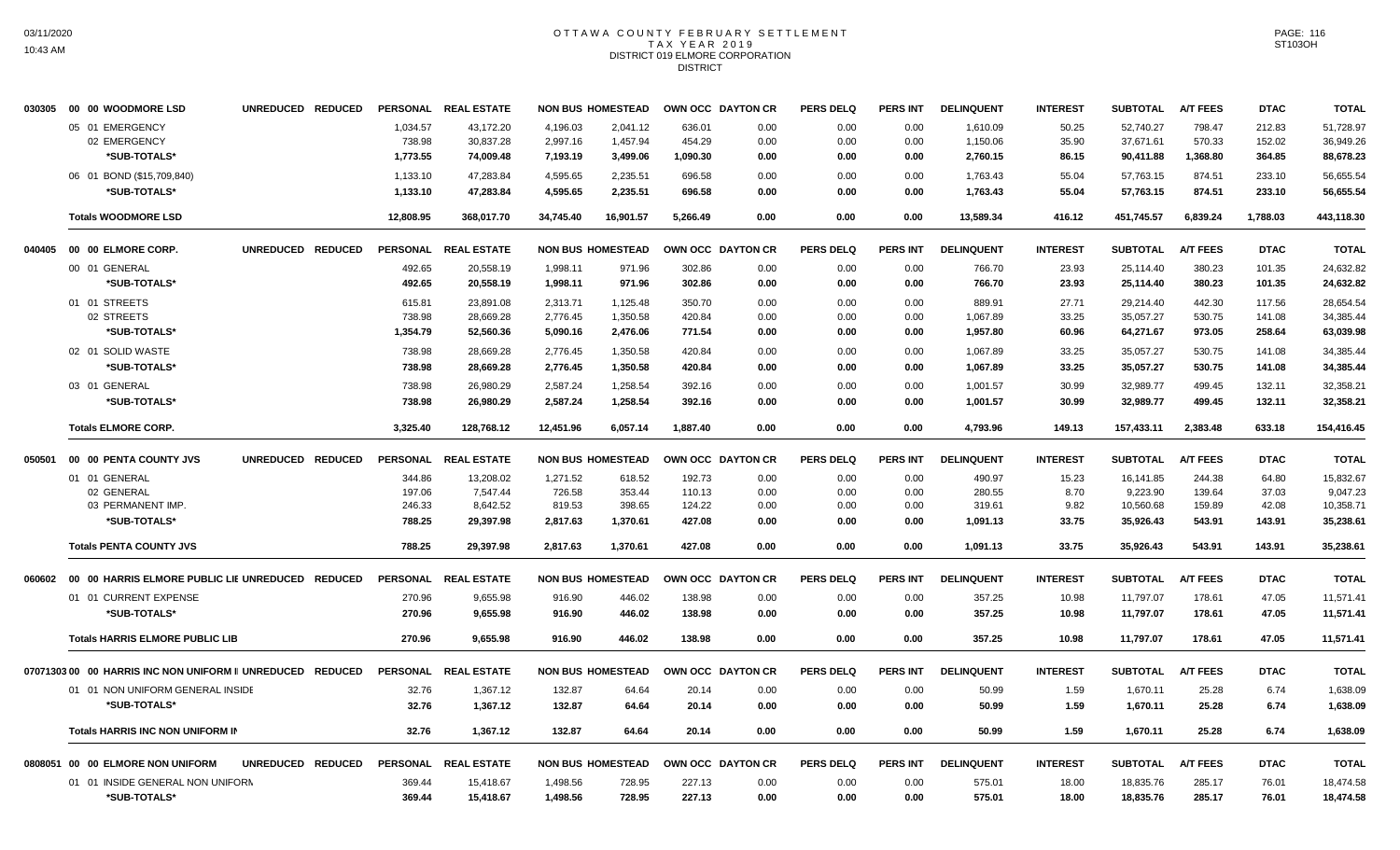## OTTAWA COUNTY FEBRUARY SETTLEMENT TAX YEAR 2019 DISTRICT 019 ELMORE CORPORATION DISTRICT

PAGE: 117 ST103OH

| 0808051 00 00 ELMORE NON UNIFORM                    | UNREDUCED REDUCED |           | PERSONAL REAL ESTATE |           | <b>NON BUS HOMESTEAD</b> | <b>OWN OCC DAYTON CR</b> |      | <b>PERS DELQ</b> | <b>PERS INT</b> | <b>DELINQUENT</b> | <b>INTEREST</b> | <b>SUBTOTAL</b> | <b>A/T FEES</b> | <b>DTAC</b> | <b>TOTAL</b> |
|-----------------------------------------------------|-------------------|-----------|----------------------|-----------|--------------------------|--------------------------|------|------------------|-----------------|-------------------|-----------------|-----------------|-----------------|-------------|--------------|
| <b>Totals ELMORE NON UNIFORM</b>                    |                   | 369.44    | 15,418.67            | 1,498.56  | 728.95                   | 227.13                   | 0.00 | 0.00             | 0.00            | 575.01            | 18.00           | 18,835.76       | 285.17          | 76.01       | 18.474.58    |
| <b>ELMORE CORPORATION</b><br><b>DISTRICT TOTALS</b> |                   | 22.193.96 | 721,400.33           | 60,693.43 | 32.958.84                | 9.199.53                 | 0.00 | 0.00             | 0.00            | 26.718.24         | 822.95          | 873.987.28      | 13.231.80       | 3,475.08    | 857,280.40   |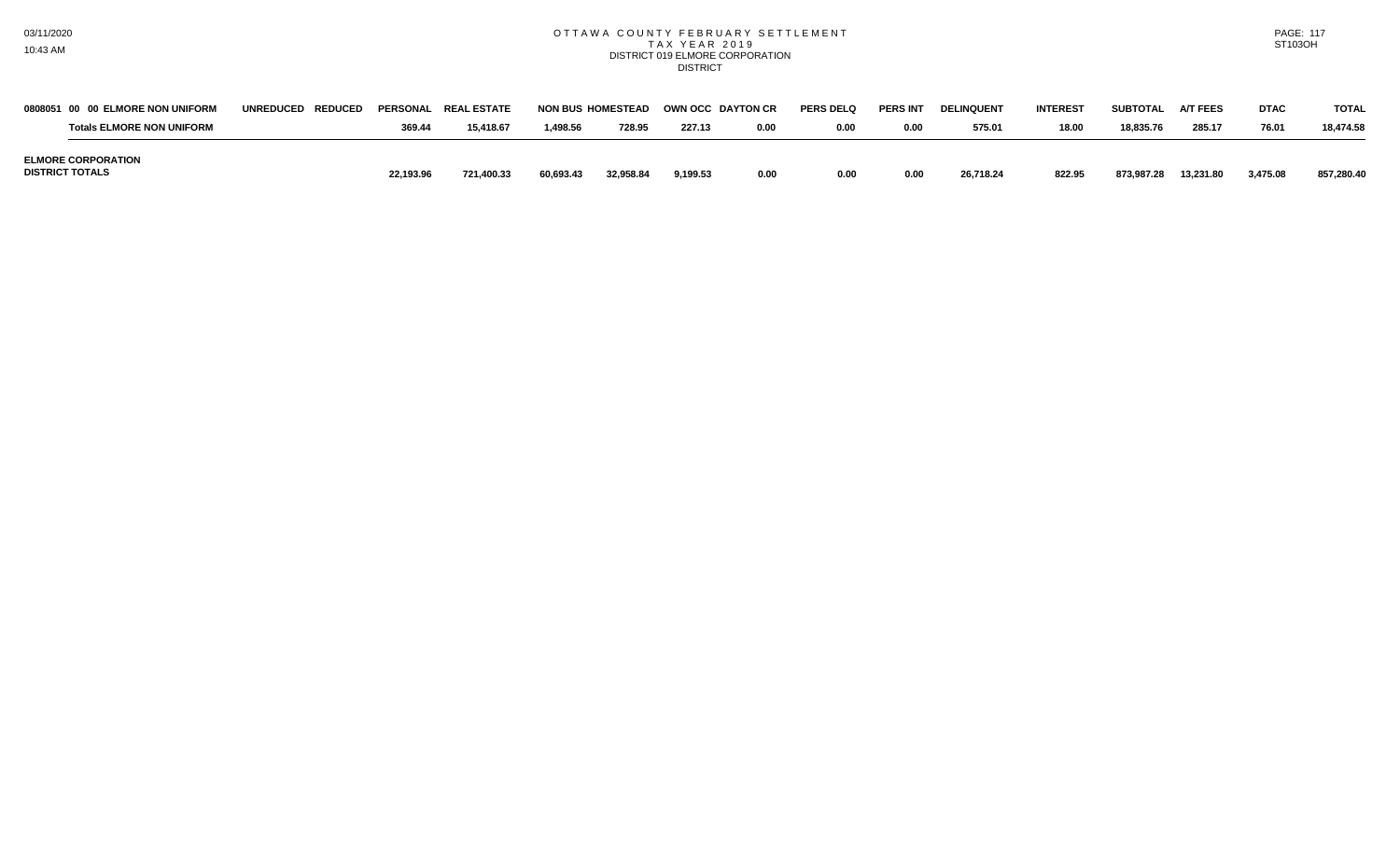## OTTAWA COUNTY FEBRUARY SETTLEMENT TAX YEAR 2019 DISTRICT 020 PORTAGE TOWNSHIP TAX CODE A

| 010101 | 00 00 OTTAWA COUNTY                | UNREDUCED REDUCED    |                      |                 | PERSONAL REAL ESTATE    |                       | <b>NON BUS HOMESTEAD</b> | OWN OCC DAYTON CR  |              | <b>PERS DELQ</b> | <b>PERS INT</b> | <b>DELINQUENT</b>    | <b>INTEREST</b> | <b>SUBTOTAL</b>         | <b>A/T FEES</b>      | <b>DTAC</b>      | <b>TOTAL</b>            |
|--------|------------------------------------|----------------------|----------------------|-----------------|-------------------------|-----------------------|--------------------------|--------------------|--------------|------------------|-----------------|----------------------|-----------------|-------------------------|----------------------|------------------|-------------------------|
|        | 01 01 O.C.B.M.R.                   | 2.200000             | 1.213837             | 0.00            | 37,594.82               | 3,760.98              | 666.78                   | 341.87             | 0.00         | 0.00             | 0.00            | 888.61               | 42.39           | 43,295.45               | 655.48               | 94.84            | 42,545.13               |
|        | 02 O.C.B.M.R.                      | 1.400000             | 0.907110             | 0.00            | 28,094.91               | 2,810.61              | 498.29                   | 255.48             | 0.00         | 0.00             | 0.00            | 664.06               | 31.68           | 32,355.03               | 489.84               | 70.88            | 31,794.31               |
|        | *SUB-TOTALS*                       | 3.600000             | 2.120947             | 0.00            | 65,689.73               | 6,571.59              | 1,165.07                 | 597.35             | 0.00         | 0.00             | 0.00            | 1,552.67             | 74.07           | 75,650.48               | 1,145.32             | 165.72           | 74,339.44               |
|        | 02 01 NURSING HOME                 | 0.500000             | 0.435790             | 0.00            | 13,497.24               | 1,350.26              | 239.39                   | 122.74             | 0.00         | 0.00             | 0.00            | 319.03               | 15.22           | 15,543.88               | 235.33               | 34.05            | 15,274.50               |
|        | *SUB-TOTALS*                       | 0.500000             | 0.435790             | 0.00            | 13,497.24               | 1,350.26              | 239.39                   | 122.74             | 0.00         | 0.00             | 0.00            | 319.03               | 15.22           | 15,543.88               | 235.33               | 34.05            | 15,274.50               |
|        | 03 02 SENIOR PROGRAM               | 0.300000             | 0.225703             | 0.00            | 6,990.45                | 699.32                | 123.98                   | 63.57              | 0.00         | 0.00             | 0.00            | 165.23               | 7.88            | 8,050.43                | 121.88               | 17.64            | 7,910.91                |
|        | 03 SENIOR PROGRAM                  | 0.200000             | 0.174753             | 0.00            | 6,123.17                | 0.00                  | 95.99                    | 0.00               | 0.00         | 0.00             | 0.00            | 144.73               | 6.90            | 6,370.79                | 96.45                | 13.65            | 6,260.69                |
|        | *SUB-TOTALS*                       | 0.500000             | 0.400456             | 0.00            | 13,113.62               | 699.32                | 219.97                   | 63.57              | 0.00         | 0.00             | 0.00            | 309.96               | 14.78           | 14,421.22               | 218.33               | 31.29            | 14,171.60               |
|        | 04 01 INSIDE GENERAL               | 2.000000             | 2.000000             | 0.00            | 61,943.78               | 6,196.85              | 1,098.63                 | 563.29             | 0.00         | 0.00             | 0.00            | 1,464.13             | 69.85           | 71,336.53               | 1,080.01             | 156.27           | 70,100.25               |
|        | *SUB-TOTALS*                       | 2.000000             | 2.000000             | 0.00            | 61,943.78               | 6,196.85              | 1,098.63                 | 563.29             | 0.00         | 0.00             | 0.00            | 1,464.13             | 69.85           | 71,336.53               | 1,080.01             | 156.27           | 70,100.25               |
|        | 07 01 MENTAL HEALTH                | 0.700000             | 0.637874             | 0.00            | 19,756.16               | 1,976.40              | 350.39                   | 179.66             | 0.00         | 0.00             | 0.00            | 466.97               | 22.28           | 22,751.86               | 344.45               | 49.84            | 22,357.57               |
|        | 02 MENTAL HEALTH                   | 0.300000             | 0.273374             | 0.00            | 8,466.91                | 847.03                | 150.17                   | 76.99              | 0.00         | 0.00             | 0.00            | 200.13               | 9.55            | 9,750.78                | 147.62               | 21.36            | 9,581.80                |
|        | 03 MENTAL HEALTH                   | 0.200000             | 0.182292             | 0.00            | 6,387.33                | 0.00                  | 100.14                   | 0.00               | 0.00         | 0.00             | 0.00            | 150.97               | 7.20            | 6,645.64                | 100.61               | 14.24            | 6,530.79                |
|        | *SUB-TOTALS*                       | 1.200000             | 1.093540             | 0.00            | 34,610.40               | 2,823.43              | 600.70                   | 256.65             | 0.00         | 0.00             | 0.00            | 818.07               | 39.03           | 39,148.28               | 592.68               | 85.44            | 38,470.16               |
|        | <b>Totals OTTAWA COUNTY</b>        | 7.800000             | 6.050733             | 0.00            | 188,854.77              | 17,641.45             | 3,323.76                 | 1,603.60           | 0.00         | 0.00             | 0.00            | 4,463.86             | 212.95          | 216,100.39              | 3,271.67             | 472.77           | 212,355.95              |
|        | 020215    00    00    PORTAGE TWP. | UNREDUCED REDUCED    |                      | <b>PERSONAL</b> | <b>REAL ESTATE</b>      |                       | <b>NON BUS HOMESTEAD</b> | OWN OCC DAYTON CR  |              | <b>PERS DELQ</b> | <b>PERS INT</b> | <b>DELINQUENT</b>    | <b>INTEREST</b> | <b>SUBTOTAL</b>         | <b>A/T FEES</b>      | <b>DTAC</b>      | <b>TOTAL</b>            |
|        | 01 02 FIRE & EMS                   | 2.500000             | 2.491225             | 0.00            | 87,290.04               | 0.00                  | 1,368.46                 | 0.00               | 0.00         | 0.00             | 0.00            | 2,063.22             | 98.43           | 90,820.15               | 1,374.98             | 194.65           | 89,250.52               |
|        | *SUB-TOTALS*                       | 2.500000             | 2.491225             | 0.00            | 87.290.04               | 0.00                  | 1,368.46                 | 0.00               | 0.00         | 0.00             | 0.00            | 2,063.22             | 98.43           | 90,820.15               | 1,374.98             | 194.65           | 89,250.52               |
|        | 02 01 INSIDE GENERAL               | 2.100000             | 2.100000             | 0.00            | 65,040.97               | 6,506.69              | 1,153.56                 | 591.46             | 0.00         | 0.00             | 0.00            | 1,537.34             | 73.34           | 74,903.36               | 1,134.01             | 164.09           | 73,605.26               |
|        | *SUB-TOTALS*                       | 2.100000             | 2.100000             | 0.00            | 65,040.97               | 6,506.69              | 1,153.56                 | 591.46             | 0.00         | 0.00             | 0.00            | 1,537.34             | 73.34           | 74,903.36               | 1,134.01             | 164.09           | 73,605.26               |
|        | 03 02 INSIDE ROADS                 | 2.100000             | 2.100000             | 0.00            | 65,040.97               | 6,506.69              | 1,153.56                 | 591.46             | 0.00         | 0.00             | 0.00            | 1,537.34             | 73.34           | 74,903.36               | 1,134.01             | 164.09           | 73,605.26               |
|        | *SUB-TOTALS*                       | 2.100000             | 2.100000             | 0.00            | 65,040.97               | 6,506.69              | 1,153.56                 | 591.46             | 0.00         | 0.00             | 0.00            | 1,537.34             | 73.34           | 74,903.36               | 1,134.01             | 164.09           | 73,605.26               |
|        | <b>Totals PORTAGE TWP.</b>         | 6.700000             | 6.691225             | 0.00            | 217.371.98              | 13,013.38             | 3,675.58                 | 1,182.92           | 0.00         | 0.00             | 0.00            | 5,137.90             | 245.11          | 240,626.87              | 3,643.00             | 522.83           | 236,461.04              |
| 030304 | 00 00 PORT CLINTON CSD             | UNREDUCED REDUCED    |                      |                 | PERSONAL REAL ESTATE    |                       | <b>NON BUS HOMESTEAD</b> | OWN OCC DAYTON CR  |              | <b>PERS DELQ</b> | <b>PERS INT</b> | <b>DELINQUENT</b>    | <b>INTEREST</b> | <b>SUBTOTAL</b>         | <b>A/T FEES</b>      | <b>DTAC</b>      | <b>TOTAL</b>            |
|        | 00 01 GENERAL                      | 2.800000             | 2.800000             | 0.00            | 86,721.29               | 8,675.59              | 1,538.08                 | 788.61             | 0.00         | 0.00             | 0.00            | 2,049.78             | 97.79           | 99,871.14               | 1,512.01             | 218.78           | 98,140.35               |
|        | 02 PERMANENT IMPROVEMENT           | 0.700000             | 0.700000             | 0.00            | 21,680.32               | 2,168.90              | 384.52                   | 197.15             | 0.00         | 0.00             | 0.00            | 512.45               | 24.45           | 24,967.79               | 378.00               | 54.70            | 24,535.09               |
|        | *SUB-TOTALS*                       | 3.500000             | 3.500000             | 0.00            | 108,401.61              | 10.844.49             | 1,922.60                 | 985.76             | 0.00         | 0.00             | 0.00            | 2,562.23             | 122.24          | 124,838.93              | 1.890.01             | 273.48           | 122,675.44              |
|        | 01 01 GENERAL                      | 27.900000            | 7.115867             | 0.00            | 220,391.84              | 22,047.98             | 3,908.84                 | 2,004.16           | 0.00         | 0.00             | 0.00            | 5,209.28             | 248.51          | 253,810.61              | 3,842.59             | 556.00           | 249,412.02              |
|        | 02 GENERAL                         | 5.900000             | 2.036320             | 0.00            | 63,068.68               | 6,309.39              | 1,118.58                 | 573.52             | 0.00         | 0.00             | 0.00            | 1,490.72             | 71.12           | 72,632.01               | 1,099.62             | 159.11           | 71,373.28               |
|        | 03 GENERAL                         | 3.900000             | 1.541210             | 0.00            | 47,734.18               | 4,775.32              | 846.61                   | 434.08             | 0.00         | 0.00             | 0.00            | 1,128.27             | 53.83           | 54,972.29               | 832.26               | 120.42           | 54,019.61               |
|        | 04 GENERAL<br>05 GENERAL           | 4.900000<br>6.900000 | 2.329029<br>3.590974 | 0.00<br>0.00    | 72,134.43<br>111,219.25 | 7,216.32<br>11,126.36 | 1,279.37<br>1,972.57     | 655.96<br>1,011.39 | 0.00<br>0.00 | 0.00<br>0.00     | 0.00<br>0.00    | 1,705.00<br>2,628.83 | 81.34<br>125.41 | 83,072.42<br>128,083.81 | 1,257.68<br>1,939.14 | 181.98<br>280.58 | 81,632.76<br>125,864.09 |
|        | *SUB-TOTALS*                       | 49.500000            | 16.613400            | 0.00            | 514,548.38              | 51,475.37             | 9,125.97                 | 4,679.11           | 0.00         | 0.00             | 0.00            | 12,162.10            | 580.21          | 592,571.14              | 8,971.29             | 1,298.09         | 582,301.76              |
|        | 02 01 SUPPLIES                     | 2.300000             | 0.586613             | 0.00            | 18,168.51               | 1,817.58              | 322.23                   | 165.22             | 0.00         | 0.00             | 0.00            | 429.44               | 20.49           | 20,923.47               | 316.77               | 45.84            | 20,560.86               |
|        | *SUB-TOTALS*                       | 2.300000             | 0.586613             | 0.00            | 18,168.51               | 1,817.58              | 322.23                   | 165.22             | 0.00         | 0.00             | 0.00            | 429.44               | 20.49           | 20,923.47               | 316.77               | 45.84            | 20,560.86               |
|        | 04 01 PERMANENT IMPROVEMENT        | 0.300000             | 0.300000             | 0.00            | 9,291.57                | 929.53                | 164.79                   | 84.49              | 0.00         | 0.00             | 0.00            | 219.62               | 10.48           | 10,700.48               | 162.00               | 23.44            | 10,515.04               |
|        | *SUB-TOTALS*                       | 0.300000             | 0.300000             | 0.00            | 9,291.57                | 929.53                | 164.79                   | 84.49              | 0.00         | 0.00             | 0.00            | 219.62               | 10.48           | 10,700.48               | 162.00               | 23.44            | 10,515.04               |
|        | 07 01 EMERGENCY                    | 2.680000             | 2.680000             | 0.00            | 83,004.66               | 8,303.78              | 1,472.16                 | 754.81             | 0.00         | 0.00             | 0.00            | 1,961.93             | 93.60           | 95,590.94               | 1,447.21             | 209.40           | 93,934.33               |
|        | *SUB-TOTALS*                       | 2.680000             | 2.680000             | 0.00            | 83.004.66               | 8,303.78              | 1,472.16                 | 754.81             | 0.00         | 0.00             | 0.00            | 1,961.93             | 93.60           | 95,590.94               | 1,447.21             | 209.40           | 93,934.33               |
|        |                                    |                      |                      |                 |                         |                       |                          |                    |              |                  |                 |                      |                 |                         |                      |                  |                         |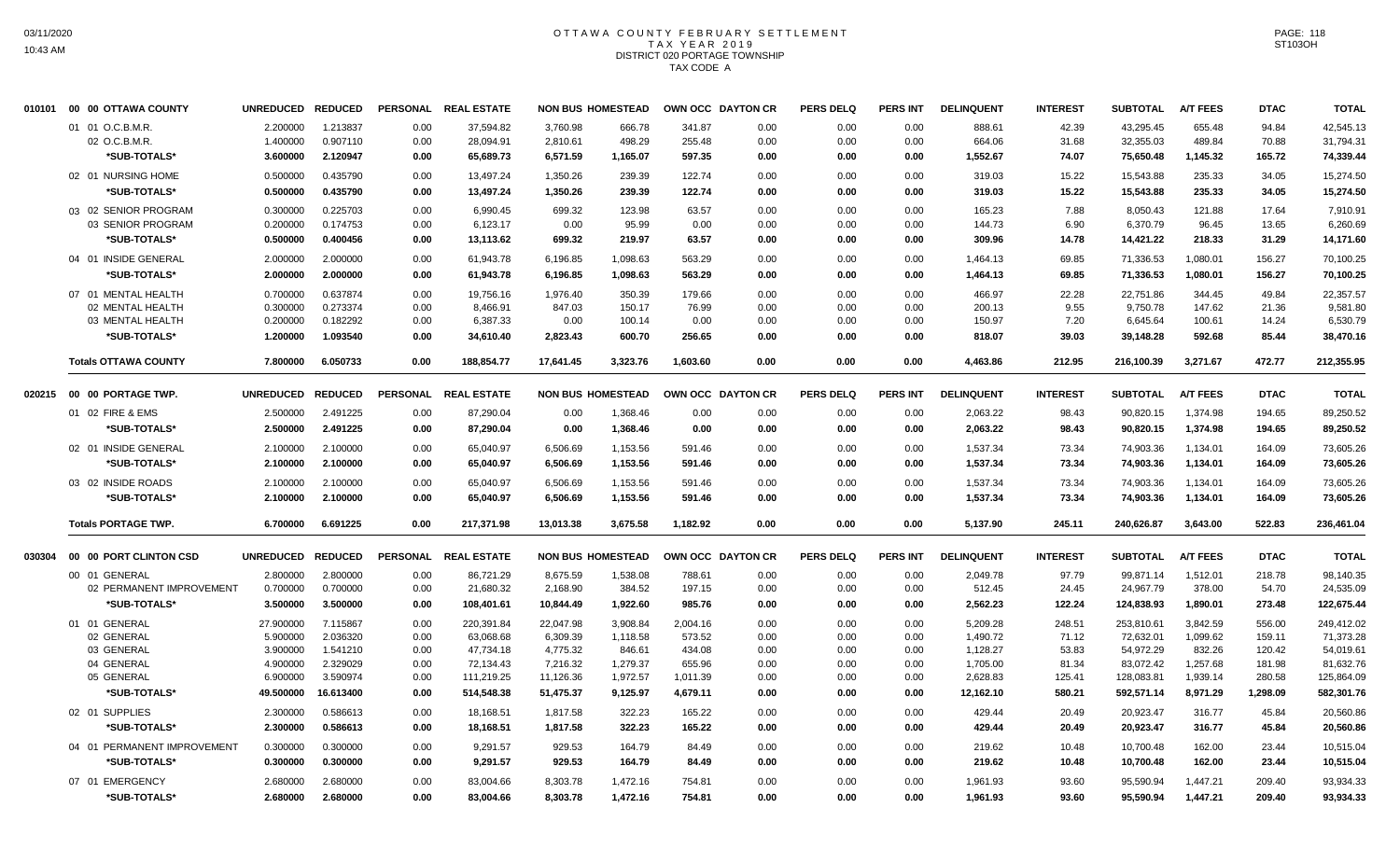### OTTAWA COUNTY FEBRUARY SETTLEMENT TAX YEAR 2019 DISTRICT 020 PORTAGE TOWNSHIP TAX CODE A

| 030304 | 00 00 PORT CLINTON CSD                       | <b>UNREDUCED</b> | <b>REDUCED</b> | <b>PERSONAL</b> | <b>REAL ESTATE</b> |            | <b>NON BUS HOMESTEAD</b> | <b>OWN OCC DAYTON CR</b> |      | <b>PERS DELQ</b> | <b>PERS INT</b> | <b>DELINQUENT</b> | <b>INTEREST</b> | <b>SUBTOTAL</b> | <b>A/T FEES</b> | <b>DTAC</b> | <b>TOTAL</b> |
|--------|----------------------------------------------|------------------|----------------|-----------------|--------------------|------------|--------------------------|--------------------------|------|------------------|-----------------|-------------------|-----------------|-----------------|-----------------|-------------|--------------|
|        | 09 01 BOND                                   | 3.600000         | 3.600000       | 0.00            | 111,498.80         | 11,154.33  | 1,977.53                 | 1,013.93                 | 0.00 | 0.00             | 0.00            | 2,635.43          | 125.73          | 128,405.75      | 1,944.01        | 281.29      | 126,180.45   |
|        | *SUB-TOTALS*                                 | 3.600000         | 3.600000       | 0.00            | 111,498.80         | 11,154.33  | 1,977.53                 | 1,013.93                 | 0.00 | 0.00             | 0.00            | 2,635.43          | 125.73          | 128,405.75      | 1,944.01        | 281.29      | 126,180.45   |
|        | <b>Totals PORT CLINTON CSD</b>               | 61.880000        | 27.280013      | 0.00            | 844,913.53         | 84,525.08  | 14,985.28                | 7,683.32                 | 0.00 | 0.00             | 0.00            | 19,970.75         | 952.75          | 973,030.71      | 14,731.29       | 2,131.54    | 956,167.88   |
| 050502 | 00 00 VANGUARD JVS                           | <b>UNREDUCED</b> | <b>REDUCED</b> | <b>PERSONAL</b> | <b>REAL ESTATE</b> |            | <b>NON BUS HOMESTEAD</b> | <b>OWN OCC DAYTON CR</b> |      | <b>PERS DELQ</b> | <b>PERS INT</b> | <b>DELINQUENT</b> | <b>INTEREST</b> | <b>SUBTOTAL</b> | <b>A/T FEES</b> | <b>DTAC</b> | <b>TOTAL</b> |
|        | 01 01 GENERAL                                | 1.600000         | 1.600000       | 0.00            | 49,555.01          | 4,957.50   | 878.90                   | 450.65                   | 0.00 | 0.00             | 0.00            | 1,171.27          | 55.85           | 57,069.18       | 864.00          | 125.02      | 56,080.16    |
|        | *SUB-TOTALS*                                 | 1.600000         | 1.600000       | 0.00            | 49,555.01          | 4,957.50   | 878.90                   | 450.65                   | 0.00 | 0.00             | 0.00            | 1,171.27          | 55.85           | 57,069.18       | 864.00          | 125.02      | 56,080.16    |
|        | <b>Totals VANGUARD JVS</b>                   | 1.600000         | 1.600000       | 0.00            | 49,555.01          | 4,957.50   | 878.90                   | 450.65                   | 0.00 | 0.00             | 0.00            | 1,171.27          | 55.85           | 57,069.18       | 864.00          | 125.02      | 56,080.16    |
| 060605 | 00 00 IDA RUPP LIBRARY TAX                   | <b>UNREDUCED</b> | <b>REDUCED</b> | <b>PERSONAL</b> | <b>REAL ESTATE</b> |            | <b>NON BUS HOMESTEAD</b> | OWN OCC DAYTON CR        |      | <b>PERS DELQ</b> | <b>PERS INT</b> | <b>DELINQUENT</b> | <b>INTEREST</b> | <b>SUBTOTAL</b> | <b>A/T FEES</b> | <b>DTAC</b> | <b>TOTAL</b> |
|        | 01 05 IDA RUPP LIBRARY TAX                   | 0.800000         | 0.796254       | 0.00            | 27,899.95          | 0.00       | 437.39                   | 0.00                     | 0.00 | 0.00             | 0.00            | 659.45            | 31.46           | 29,028.25       | 439.48          | 62.22       | 28,526.55    |
|        | *SUB-TOTALS*                                 | 0.800000         | 0.796254       | 0.00            | 27,899.95          | 0.00       | 437.39                   | 0.00                     | 0.00 | 0.00             | 0.00            | 659.45            | 31.46           | 29,028.25       | 439.48          | 62.22       | 28,526.55    |
|        | <b>Totals IDA RUPP LIBRARY TAX</b>           | 0.800000         | 0.796254       | 0.00            | 27,899.95          | 0.00       | 437.39                   | 0.00                     | 0.00 | 0.00             | 0.00            | 659.45            | 31.46           | 29,028.25       | 439.48          | 62.22       | 28,526.55    |
|        | <b>PORTAGE TOWNSHIP</b><br>TAX CODE A TOTALS |                  | 42.418225      |                 |                    |            |                          |                          | 0.00 |                  |                 |                   |                 |                 |                 |             |              |
|        |                                              | 78.780000        |                | 0.00            | 1,328,595.24       | 120,137.41 | 23,300.91                | 10,920.49                |      | 0.00             | 0.00            | 31,403.23         | 1,498.12        | 1,515,855.40    | 22,949.44       | 3,314.38    | 1,489,591.58 |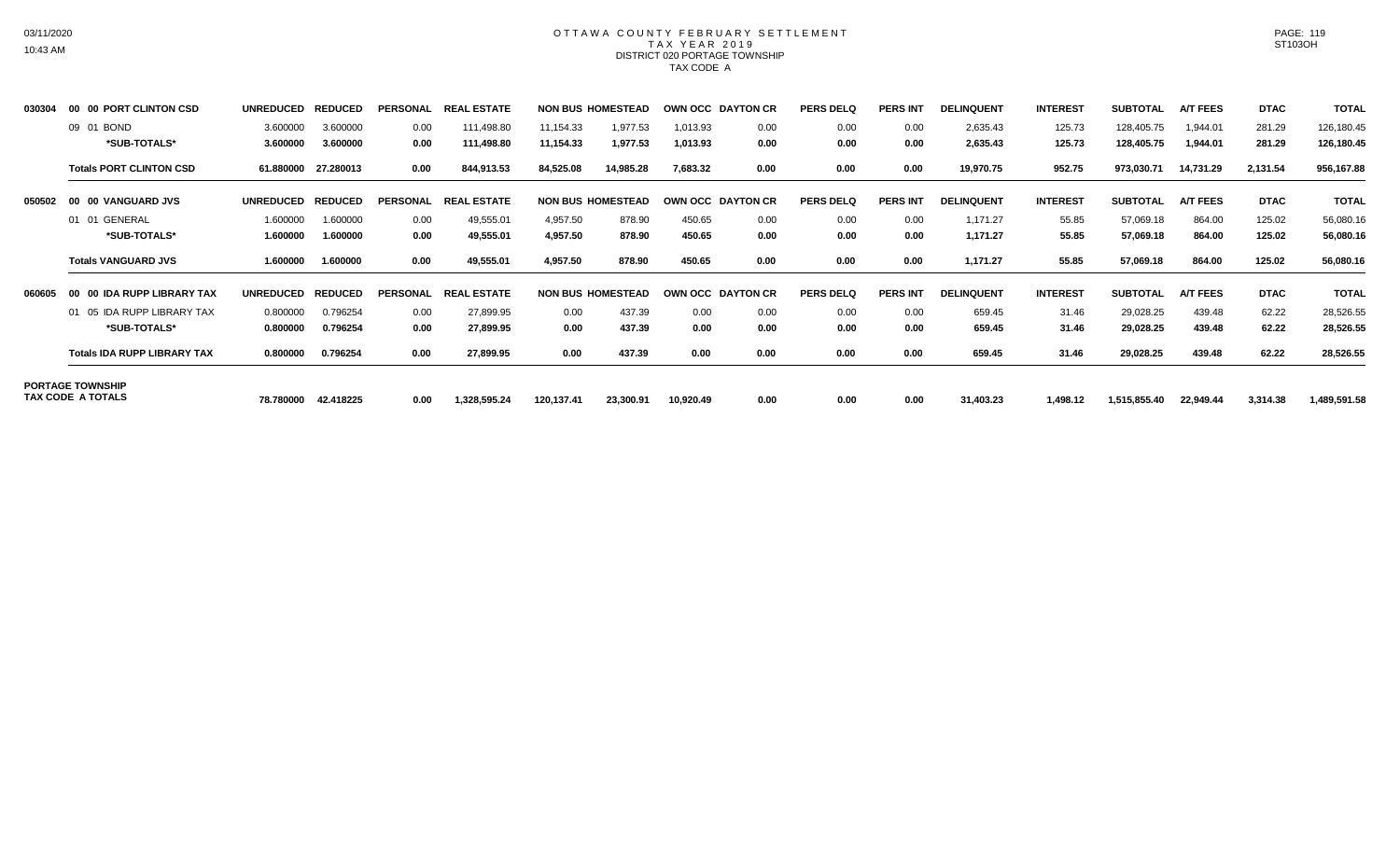#### OTTAWA COUNTY FEBRUARY SETTLEMENT T A X Y E A R 2 0 1 9 DISTRICT 020 PORTAGE TOWNSHIP TAX CODE B

| 010101 | 00 00 OTTAWA COUNTY         | UNREDUCED REDUCED |                |                 | PERSONAL REAL ESTATE | <b>NON BUS HOMESTEAD</b> |        |       | OWN OCC DAYTON CR | <b>PERS DELQ</b> | <b>PERS INT</b> | <b>DELINQUENT</b> | <b>INTEREST</b> | <b>SUBTOTAL</b> | <b>A/T FEES</b> | <b>DTAC</b> | <b>TOTAL</b> |
|--------|-----------------------------|-------------------|----------------|-----------------|----------------------|--------------------------|--------|-------|-------------------|------------------|-----------------|-------------------|-----------------|-----------------|-----------------|-------------|--------------|
|        | 01 01 O.C.B.M.R.            | 2.200000          | 1.897775       | 4,587.12        | 31,326.97            | 0.00                     | 24.34  | 5.88  | 0.00              | 0.00             | 0.00            | 260.34            | 0.32            | 36,204.97       | 548.13          | 26.07       | 35,630.77    |
|        | 02 O.C.B.M.R.               | 1.400000          | 1.257568       | 2,919.08        | 20,758.94            | 0.00                     | 16.13  | 3.90  | 0.00              | 0.00             | 0.00            | 172.52            | 0.21            | 23,870.78       | 361.39          | 17.27       | 23,492.12    |
|        | *SUB-TOTALS*                | 3.600000          | 3.155343       | 7,506.20        | 52,085.91            | 0.00                     | 40.47  | 9.78  | 0.00              | 0.00             | 0.00            | 432.86            | 0.53            | 60,075.75       | 909.52          | 43.34       | 59,122.89    |
|        | 02 01 NURSING HOME          | 0.500000          | 0.488991       | 1.042.53        | 8,071.88             | 0.00                     | 6.27   | 1.52  | 0.00              | 0.00             | 0.00            | 67.08             | 0.08            | 9.189.36        | 139.12          | 6.72        | 9,043.52     |
|        | *SUB-TOTALS*                | 0.500000          | 0.488991       | 1,042.53        | 8,071.88             | 0.00                     | 6.27   | 1.52  | 0.00              | 0.00             | 0.00            | 67.08             | 0.08            | 9,189.36        | 139.12          | 6.72        | 9,043.52     |
|        | 03 02 SENIOR PROGRAM        | 0.300000          | 0.288129       | 625.52          | 4,756.21             | 0.00                     | 3.70   | 0.89  | 0.00              | 0.00             | 0.00            | 39.53             | 0.05            | 5.425.90        | 82.15           | 3.96        | 5,339.79     |
|        | 03 SENIOR PROGRAM           | 0.200000          | 0.196080       | 417.01          | 3,236.73             | 0.00                     | 2.51   | 0.00  | 0.00              | 0.00             | 0.00            | 26.90             | 0.03            | 3,683.18        | 55.76           | 2.69        | 3,624.73     |
|        | *SUB-TOTALS*                | 0.500000          | 0.484209       | 1,042.53        | 7,992.94             | 0.00                     | 6.21   | 0.89  | 0.00              | 0.00             | 0.00            | 66.43             | 0.08            | 9,109.08        | 137.91          | 6.65        | 8,964.52     |
|        | 04 01 INSIDE GENERAL        | 2.000000          | 2.000000       | 4.170.11        | 33,014.42            | 0.00                     | 25.65  | 6.20  | 0.00              | 0.00             | 0.00            | 274.37            | 0.34            | 37,491.09       | 567.60          | 27.47       | 36,896.02    |
|        | *SUB-TOTALS*                | 2.000000          | 2.000000       | 4,170.11        | 33,014.42            | 0.00                     | 25.65  | 6.20  | 0.00              | 0.00             | 0.00            | 274.37            | 0.34            | 37,491.09       | 567.60          | 27.47       | 36,896.02    |
|        | 07 01 MENTAL HEALTH         | 0.700000          | 0.685003       | 1,459.54        | 11,307.49            | 0.00                     | 8.78   | 2.12  | 0.00              | 0.00             | 0.00            | 93.97             | 0.12            | 12,872.02       | 194.88          | 9.41        | 12,667.73    |
|        | 02 MENTAL HEALTH            | 0.300000          | 0.293573       | 625.52          | 4,846.07             | 0.00                     | 3.76   | 0.91  | 0.00              | 0.00             | 0.00            | 40.27             | 0.05            | 5,516.58        | 83.52           | 4.03        | 5,429.03     |
|        | 03 MENTAL HEALTH            | 0.200000          | 0.195715       | 417.01          | 3,230.71             | 0.00                     | 2.51   | 0.00  | 0.00              | 0.00             | 0.00            | 26.85             | 0.03            | 3,677.11        | 55.67           | 2.69        | 3,618.75     |
|        | *SUB-TOTALS*                | 1.200000          | 1.174291       | 2,502.07        | 19,384.27            | 0.00                     | 15.05  | 3.03  | 0.00              | 0.00             | 0.00            | 161.09            | 0.20            | 22,065.71       | 334.07          | 16.13       | 21,715.51    |
|        | <b>Totals OTTAWA COUNTY</b> | 7.800000          | 7.302834       | 16,263.44       | 120,549.42           | 0.00                     | 93.65  | 21.42 | 0.00              | 0.00             | 0.00            | 1,001.83          | 1.23            | 137,930.99      | 2,088.22        | 100.31      | 135,742.46   |
| 020215 | 00 00 PORTAGE TWP.          | <b>UNREDUCED</b>  | <b>REDUCED</b> | <b>PERSONAL</b> | <b>REAL ESTATE</b>   | <b>NON BUS HOMESTEAD</b> |        |       | OWN OCC DAYTON CR | <b>PERS DELQ</b> | <b>PERS INT</b> | <b>DELINQUENT</b> | <b>INTEREST</b> | <b>SUBTOTAL</b> | <b>A/T FEES</b> | <b>DTAC</b> | <b>TOTAL</b> |
|        | 01 02 FIRE & EMS            | 2.500000          | 2.490925       | 5,212.64        | 41,118.22            | 0.00                     | 31.94  | 0.00  | 0.00              | 0.00             | 0.00            | 341.71            | 0.42            | 46,704.93       | 707.09          | 34.21       | 45,963.63    |
|        | *SUB-TOTALS*                | 2.500000          | 2.490925       | 5,212.64        | 41,118.22            | 0.00                     | 31.94  | 0.00  | 0.00              | 0.00             | 0.00            | 341.71            | 0.42            | 46,704.93       | 707.09          | 34.21       | 45,963.63    |
|        | 02 01 INSIDE GENERAL        | 2.100000          | 2.100000       | 4.378.62        | 34,665.14            | 0.00                     | 26.93  | 6.51  | 0.00              | 0.00             | 0.00            | 288.08            | 0.36            | 39,365.64       | 595.98          | 28.84       | 38,740.82    |
|        | *SUB-TOTALS*                | 2.100000          | 2.100000       | 4,378.62        | 34,665.14            | 0.00                     | 26.93  | 6.51  | 0.00              | 0.00             | 0.00            | 288.08            | 0.36            | 39,365.64       | 595.98          | 28.84       | 38,740.82    |
|        | 03 02 INSIDE ROADS          | 2.100000          | 2.100000       | 4,378.62        | 34,665.14            | 0.00                     | 26.93  | 6.51  | 0.00              | 0.00             | 0.00            | 288.08            | 0.36            | 39,365.64       | 595.98          | 28.84       | 38,740.82    |
|        | *SUB-TOTALS*                | 2.100000          | 2.100000       | 4,378.62        | 34,665.14            | 0.00                     | 26.93  | 6.51  | 0.00              | 0.00             | 0.00            | 288.08            | 0.36            | 39,365.64       | 595.98          | 28.84       | 38,740.82    |
|        | <b>Totals PORTAGE TWP.</b>  | 6.700000          | 6.690925       | 13,969.88       | 110,448.50           | 0.00                     | 85.80  | 13.02 | 0.00              | 0.00             | 0.00            | 917.87            | 1.14            | 125,436.21      | 1,899.05        | 91.89       | 123,445.27   |
| 030304 | 00 00 PORT CLINTON CSD      | UNREDUCED REDUCED |                |                 | PERSONAL REAL ESTATE | <b>NON BUS HOMESTEAD</b> |        |       | OWN OCC DAYTON CR | <b>PERS DELQ</b> | <b>PERS INT</b> | <b>DELINQUENT</b> | <b>INTEREST</b> | <b>SUBTOTAL</b> | <b>A/T FEES</b> | <b>DTAC</b> | <b>TOTAL</b> |
|        | 00 01 GENERAL               | 2.800000          | 2.800000       | 5,838.15        | 46,220.19            | 0.00                     | 35.91  | 8.68  | 0.00              | 0.00             | 0.00            | 384.11            | 0.48            | 52.487.52       | 794.64          | 38.46       | 51,654.42    |
|        | 02 PERMANENT IMPROVEMENT    | 0.700000          | 0.700000       | 1,459.54        | 11,555.05            | 0.00                     | 8.98   | 2.17  | 0.00              | 0.00             | 0.00            | 96.03             | 0.12            | 13,121.89       | 198.66          | 9.62        | 12,913.61    |
|        | *SUB-TOTALS*                | 3.500000          | 3.500000       | 7,297.69        | 57,775.24            | 0.00                     | 44.89  | 10.85 | 0.00              | 0.00             | 0.00            | 480.14            | 0.60            | 65,609.41       | 993.30          | 48.08       | 64,568.03    |
|        | 01 01 GENERAL               | 27.900000         | 6.289999       | 58,173.04       | 103,830.33           | 0.00                     | 80.67  | 19.50 | 0.00              | 0.00             | 0.00            | 862.88            | 1.07            | 162,967.49      | 2,467.26        | 86.40       | 160,413.83   |
|        | 02 GENERAL                  | 5.900000          | 2.590613       | 12,301.83       | 42,763.79            | 0.00                     | 33.22  | 8.03  | 0.00              | 0.00             | 0.00            | 355.39            | 0.44            | 55,462.70       | 839.68          | 35.58       | 54,587.44    |
|        | 03 GENERAL                  | 3.900000          | 1.941576       | 8,131.72        | 32,050.00            | 0.00                     | 24.90  | 6.02  | 0.00              | 0.00             | 0.00            | 266.35            | 0.33            | 40,479.32       | 612.84          | 26.67       | 39,839.81    |
|        | 04 GENERAL                  | 4.900000          | 3.323415       | 10,216.77       | 54,860.31            | 0.00                     | 42.62  | 10.30 | 0.00              | 0.00             | 0.00            | 455.92            | 0.56            | 65,586.48       | 992.95          | 45.65       | 64,547.88    |
|        | 05 GENERAL                  | 6.900000          | 4.981586       | 14,386.88       | 82,232.08            | 0.00                     | 63.89  | 15.44 | 0.00              | 0.00             | 0.00            | 683.39            | 0.85            | 97,382.53       | 1,474.33        | 68.42       | 95,839.78    |
|        | *SUB-TOTALS*                | 49.500000         | 19.127189      | 103,210.24      | 315,736.51           | 0.00                     | 245.30 | 59.29 | 0.00              | 0.00             | 0.00            | 2,623.93          | 3.25            | 421,878.52      | 6,387.06        | 262.72      | 415,228.74   |
|        | 02 01 SUPPLIES              | 2.300000          | 0.518530       | 4,795.63        | 8,559.48             | 0.00                     | 6.65   | 1.61  | 0.00              | 0.00             | 0.00            | 71.13             | 0.09            | 13,434.59       | 203.39          | 7.12        | 13,224.08    |
|        | *SUB-TOTALS*                | 2.300000          | 0.518530       | 4,795.63        | 8,559.48             | 0.00                     | 6.65   | 1.61  | 0.00              | 0.00             | 0.00            | 71.13             | 0.09            | 13,434.59       | 203.39          | 7.12        | 13,224.08    |
|        | 04 01 PERMANENT IMPROVEMENT | 0.300000          | 0.300000       | 625.52          | 4,952.16             | 0.00                     | 3.85   | 0.93  | 0.00              | 0.00             | 0.00            | 41.15             | 0.05            | 5,623.66        | 85.14           | 4.12        | 5,534.40     |
|        | *SUB-TOTALS*                | 0.300000          | 0.300000       | 625.52          | 4,952.16             | 0.00                     | 3.85   | 0.93  | 0.00              | 0.00             | 0.00            | 41.15             | 0.05            | 5,623.66        | 85.14           | 4.12        | 5,534.40     |
|        | 07 01 EMERGENCY             | 2.680000          | 2.680000       | 5,587.95        | 44,239.32            | 0.00                     | 34.37  | 8.31  | 0.00              | 0.00             | 0.00            | 367.65            | 0.46            | 50,238.06       | 760.58          | 36.81       | 49,440.67    |
|        | *SUB-TOTALS*                | 2.680000          | 2.680000       | 5,587.95        | 44,239.32            | 0.00                     | 34.37  | 8.31  | 0.00              | 0.00             | 0.00            | 367.65            | 0.46            | 50,238.06       | 760.58          | 36.81       | 49,440.67    |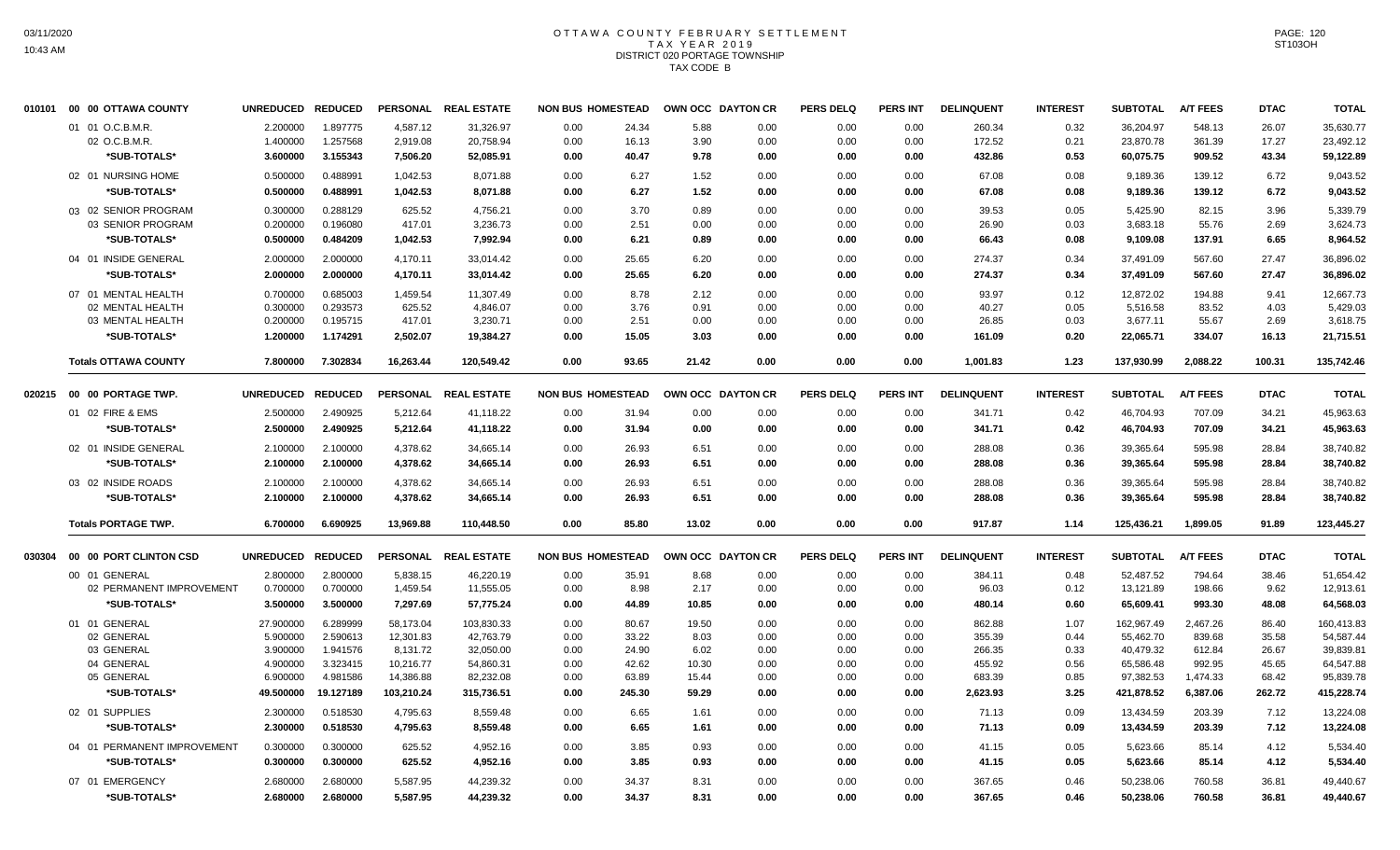### OTTAWA COUNTY FEBRUARY SETTLEMENT TAX YEAR 2019 DISTRICT 020 PORTAGE TOWNSHIP TAX CODE B

| 030304 | 00 00 PORT CLINTON CSD             | <b>UNREDUCED</b> | <b>REDUCED</b> | <b>PERSONAL</b> | <b>REAL ESTATE</b> | <b>NON BUS HOMESTEAD</b> |        | OWN OCC DAYTON CR |      | <b>PERS DELQ</b> | <b>PERS INT</b> | <b>DELINQUENT</b> | <b>INTEREST</b> | <b>SUBTOTAL</b> | <b>A/T FEES</b> | <b>DTAC</b> | <b>TOTAL</b> |
|--------|------------------------------------|------------------|----------------|-----------------|--------------------|--------------------------|--------|-------------------|------|------------------|-----------------|-------------------|-----------------|-----------------|-----------------|-------------|--------------|
|        | 09 01 BOND                         | 3.600000         | 3.600000       | 7,506.20        | 59,425.95          | 0.00                     | 46.17  | 11.16             | 0.00 | 0.00             | 0.00            | 493.86            | 0.61            | 67,483.95       | 1,021.68        | 49.45       | 66,412.82    |
|        | *SUB-TOTALS*                       | 3.600000         | 3.600000       | 7,506.20        | 59,425.95          | 0.00                     | 46.17  | 11.16             | 0.00 | 0.00             | 0.00            | 493.86            | 0.61            | 67,483.95       | 1,021.68        | 49.45       | 66,412.82    |
|        | <b>Totals PORT CLINTON CSD</b>     | 61.880000        | 29.725719      | 129,023.23      | 490,688.66         | 0.00                     | 381.23 | 92.15             | 0.00 | 0.00             | 0.00            | 4,077.86          | 5.06            | 624,268.19      | 9,451.15        | 408.30      | 614,408.74   |
| 050502 | 00 00 VANGUARD JVS                 | <b>UNREDUCED</b> | <b>REDUCED</b> | <b>PERSONAL</b> | <b>REAL ESTATE</b> | <b>NON BUS HOMESTEAD</b> |        | OWN OCC DAYTON CR |      | <b>PERS DELQ</b> | <b>PERS INT</b> | <b>DELINQUENT</b> | <b>INTEREST</b> | <b>SUBTOTAL</b> | <b>A/T FEES</b> | <b>DTAC</b> | <b>TOTAL</b> |
|        | 01 01 GENERAL                      | 1.600000         | 1.600000       | 3,336.06        | 26,411.54          | 0.00                     | 20.52  | 4.95              | 0.00 | 0.00             | 0.00            | 219.51            | 0.27            | 29,992.85       | 454.08          | 21.98       | 29,516.79    |
|        | *SUB-TOTALS*                       | 1.600000         | 1.600000       | 3,336.06        | 26,411.54          | 0.00                     | 20.52  | 4.95              | 0.00 | 0.00             | 0.00            | 219.51            | 0.27            | 29,992.85       | 454.08          | 21.98       | 29,516.79    |
|        | <b>Totals VANGUARD JVS</b>         | 1.600000         | 1.600000       | 3,336.06        | 26,411.54          | 0.00                     | 20.52  | 4.95              | 0.00 | 0.00             | 0.00            | 219.51            | 0.27            | 29,992.85       | 454.08          | 21.98       | 29,516.79    |
| 060605 | 00 00 IDA RUPP LIBRARY TAX         | <b>UNREDUCED</b> | <b>REDUCED</b> | <b>PERSONAL</b> | <b>REAL ESTATE</b> | <b>NON BUS HOMESTEAD</b> |        | OWN OCC DAYTON CR |      | <b>PERS DELQ</b> | <b>PERS INT</b> | <b>DELINQUENT</b> | <b>INTEREST</b> | <b>SUBTOTAL</b> | <b>A/T FEES</b> | <b>DTAC</b> | <b>TOTAL</b> |
|        | 01 05 IDA RUPP LIBRARY TAX         | 0.800000         | 0.797076       | 1,668.04        | 13,157.50          | 0.00                     | 10.22  | 0.00              | 0.00 | 0.00             | 0.00            | 109.35            | 0.14            | 14,945.25       | 226.26          | 10.95       | 14,708.04    |
|        | *SUB-TOTALS*                       | 0.800000         | 0.797076       | 1,668.04        | 13,157.50          | 0.00                     | 10.22  | 0.00              | 0.00 | 0.00             | 0.00            | 109.35            | 0.14            | 14,945.25       | 226.26          | 10.95       | 14,708.04    |
|        | <b>Totals IDA RUPP LIBRARY TAX</b> | 0.800000         | 0.797076       | 1,668.04        | 13,157.50          | 0.00                     | 10.22  | 0.00              | 0.00 | 0.00             | 0.00            | 109.35            | 0.14            | 14,945.25       | 226.26          | 10.95       | 14,708.04    |
|        | <b>PORTAGE TOWNSHIP</b>            |                  |                |                 |                    |                          |        |                   |      |                  |                 |                   |                 |                 |                 |             |              |
|        | TAX CODE B TOTALS                  | 78.780000        | 46.116554      | 164,260.65      | 761,255.62         | 0.00                     | 591.42 | 131.54            | 0.00 | 0.00             | 0.00            | 6,326.42          | 7.84            | 932,573.49      | 14,118.76       | 633.43      | 917,821.30   |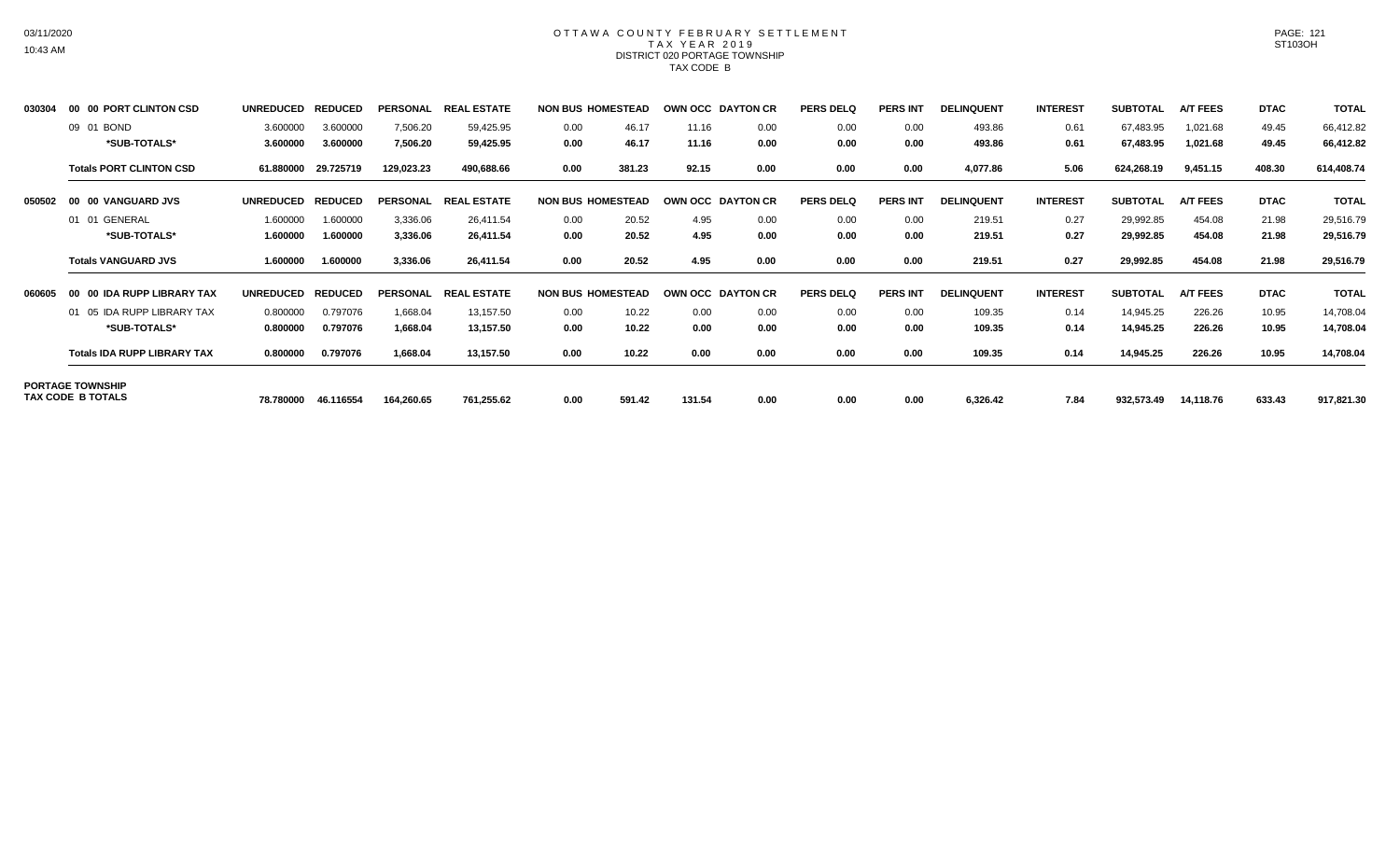#### OTTAWA COUNTY FEBRUARY SETTLEMENT T A X Y E A R 2 0 1 9 DISTRICT 020 PORTAGE TOWNSHIP **DISTRICT**

|        | 010101 00 00 OTTAWA COUNTY  | UNREDUCED REDUCED |                 | PERSONAL REAL ESTATE | <b>NON BUS HOMESTEAD</b> |          |          | OWN OCC DAYTON CR | <b>PERS DELQ</b> | <b>PERS INT</b> | <b>DELINQUENT</b> | <b>INTEREST</b> | <b>SUBTOTAL</b> | <b>A/T FEES</b> | <b>DTAC</b> | <b>TOTAL</b> |
|--------|-----------------------------|-------------------|-----------------|----------------------|--------------------------|----------|----------|-------------------|------------------|-----------------|-------------------|-----------------|-----------------|-----------------|-------------|--------------|
|        | 01 01 O.C.B.M.R.            |                   | 4,587.12        | 68,921.79            | 3,760.98                 | 691.12   | 347.75   | 0.00              | 0.00             | 0.00            | 1,148.95          | 42.71           | 79,500.42       | 1,203.61        | 120.91      | 78,175.90    |
|        | 02 O.C.B.M.R.               |                   | 2,919.08        | 48,853.85            | 2,810.61                 | 514.42   | 259.38   | 0.00              | 0.00             | 0.00            | 836.58            | 31.89           | 56,225.81       | 851.23          | 88.15       | 55,286.43    |
|        | *SUB-TOTALS*                |                   | 7,506.20        | 117,775.64           | 6,571.59                 | 1,205.54 | 607.13   | 0.00              | 0.00             | 0.00            | 1,985.53          | 74.60           | 135,726.23      | 2,054.84        | 209.06      | 133,462.33   |
|        | 02 01 NURSING HOME          |                   | 1,042.53        | 21,569.12            | 1,350.26                 | 245.66   | 124.26   | 0.00              | 0.00             | 0.00            | 386.11            | 15.30           | 24,733.24       | 374.45          | 40.77       | 24,318.02    |
|        | *SUB-TOTALS*                |                   | 1,042.53        | 21,569.12            | 1,350.26                 | 245.66   | 124.26   | 0.00              | 0.00             | 0.00            | 386.11            | 15.30           | 24,733.24       | 374.45          | 40.77       | 24,318.02    |
|        | 03 02 SENIOR PROGRAM        |                   | 625.52          | 11.746.66            | 699.32                   | 127.68   | 64.46    | 0.00              | 0.00             | 0.00            | 204.76            | 7.93            | 13.476.33       | 204.03          | 21.60       | 13.250.70    |
|        | 03 SENIOR PROGRAM           |                   | 417.01          | 9,359.90             | 0.00                     | 98.50    | 0.00     | 0.00              | 0.00             | 0.00            | 171.63            | 6.93            | 10,053.97       | 152.21          | 16.34       | 9,885.42     |
|        | *SUB-TOTALS*                |                   | 1,042.53        | 21,106.56            | 699.32                   | 226.18   | 64.46    | 0.00              | 0.00             | 0.00            | 376.39            | 14.86           | 23,530.30       | 356.24          | 37.94       | 23,136.12    |
|        | 04 01 INSIDE GENERAL        |                   | 4,170.11        | 94,958.20            | 6,196.85                 | 1,124.28 | 569.49   | 0.00              | 0.00             | 0.00            | 1,738.50          | 70.19           | 108,827.62      | 1,647.61        | 183.74      | 106,996.27   |
|        | *SUB-TOTALS*                |                   | 4,170.11        | 94,958.20            | 6,196.85                 | 1,124.28 | 569.49   | 0.00              | 0.00             | 0.00            | 1,738.50          | 70.19           | 108,827.62      | 1,647.61        | 183.74      | 106,996.27   |
|        | 07 01 MENTAL HEALTH         |                   | 1,459.54        | 31,063.65            | 1,976.40                 | 359.17   | 181.78   | 0.00              | 0.00             | 0.00            | 560.94            | 22.40           | 35,623.88       | 539.33          | 59.25       | 35,025.30    |
|        | 02 MENTAL HEALTH            |                   | 625.52          | 13,312.98            | 847.03                   | 153.93   | 77.90    | 0.00              | 0.00             | 0.00            | 240.40            | 9.60            | 15,267.36       | 231.14          | 25.39       | 15,010.83    |
|        | 03 MENTAL HEALTH            |                   | 417.01          | 9,618.04             | 0.00                     | 102.65   | 0.00     | 0.00              | 0.00             | 0.00            | 177.82            | 7.23            | 10,322.75       | 156.28          | 16.93       | 10,149.54    |
|        | *SUB-TOTALS*                |                   | 2.502.07        | 53.994.67            | 2,823.43                 | 615.75   | 259.68   | 0.00              | 0.00             | 0.00            | 979.16            | 39.23           | 61,213.99       | 926.75          | 101.57      | 60,185.67    |
|        | <b>Totals OTTAWA COUNTY</b> |                   | 16,263.44       | 309,404.19           | 17,641.45                | 3,417.41 | 1,625.02 | 0.00              | 0.00             | 0.00            | 5,465.69          | 214.18          | 354,031.38      | 5,359.89        | 573.08      | 348,098.41   |
| 020215 | 00 00 PORTAGE TWP.          | UNREDUCED REDUCED | <b>PERSONAL</b> | <b>REAL ESTATE</b>   | <b>NON BUS HOMESTEAD</b> |          |          | OWN OCC DAYTON CR | <b>PERS DELQ</b> | <b>PERS INT</b> | <b>DELINQUENT</b> | <b>INTEREST</b> | <b>SUBTOTAL</b> | <b>A/T FEES</b> | <b>DTAC</b> | <b>TOTAL</b> |
|        | 01 02 FIRE & EMS            |                   | 5,212.64        | 128,408.26           | 0.00                     | 1,400.40 | 0.00     | 0.00              | 0.00             | 0.00            | 2,404.93          | 98.85           | 137,525.08      | 2,082.07        | 228.86      | 135,214.15   |
|        | *SUB-TOTALS*                |                   | 5,212.64        | 128,408.26           | 0.00                     | 1,400.40 | 0.00     | 0.00              | 0.00             | 0.00            | 2,404.93          | 98.85           | 137,525.08      | 2,082.07        | 228.86      | 135,214.15   |
|        | 02 01 INSIDE GENERAL        |                   | 4,378.62        | 99,706.11            | 6,506.69                 | 1,180.49 | 597.97   | 0.00              | 0.00             | 0.00            | 1,825.42          | 73.70           | 114,269.00      | 1,729.99        | 192.93      | 112,346.08   |
|        | *SUB-TOTALS*                |                   | 4,378.62        | 99,706.11            | 6,506.69                 | 1,180.49 | 597.97   | 0.00              | 0.00             | 0.00            | 1,825.42          | 73.70           | 114,269.00      | 1,729.99        | 192.93      | 112,346.08   |
|        | 03 02 INSIDE ROADS          |                   | 4,378.62        | 99,706.11            | 6,506.69                 | 1,180.49 | 597.97   | 0.00              | 0.00             | 0.00            | 1,825.42          | 73.70           | 114,269.00      | 1,729.99        | 192.93      | 112,346.08   |
|        | *SUB-TOTALS*                |                   | 4,378.62        | 99,706.11            | 6,506.69                 | 1,180.49 | 597.97   | 0.00              | 0.00             | 0.00            | 1,825.42          | 73.70           | 114,269.00      | 1,729.99        | 192.93      | 112,346.08   |
|        | <b>Totals PORTAGE TWP.</b>  |                   | 13,969.88       | 327,820.48           | 13,013.38                | 3,761.38 | 1,195.94 | 0.00              | 0.00             | 0.00            | 6,055.77          | 246.25          | 366,063.08      | 5,542.05        | 614.72      | 359,906.31   |
| 030304 | 00 00 PORT CLINTON CSD      | UNREDUCED REDUCED | <b>PERSONAL</b> | <b>REAL ESTATE</b>   | <b>NON BUS HOMESTEAD</b> |          |          | OWN OCC DAYTON CR | <b>PERS DELQ</b> | <b>PERS INT</b> | <b>DELINQUENT</b> | <b>INTEREST</b> | <b>SUBTOTAL</b> | <b>A/T FEES</b> | <b>DTAC</b> | <b>TOTAL</b> |
|        | 00 01 GENERAL               |                   | 5,838.15        | 132,941.48           | 8,675.59                 | 1,573.99 | 797.29   | 0.00              | 0.00             | 0.00            | 2,433.89          | 98.27           | 152,358.66      | 2,306.65        | 257.24      | 149,794.77   |
|        | 02 PERMANENT IMPROVEMENT    |                   | 1,459.54        | 33,235.37            | 2,168.90                 | 393.50   | 199.32   | 0.00              | 0.00             | 0.00            | 608.48            | 24.57           | 38,089.68       | 576.66          | 64.32       | 37,448.70    |
|        | *SUB-TOTALS*                |                   | 7.297.69        | 166.176.85           | 10.844.49                | 1.967.49 | 996.61   | 0.00              | 0.00             | 0.00            | 3,042.37          | 122.84          | 190,448.34      | 2.883.31        | 321.56      | 187,243.47   |
|        | 01 01 GENERAL               |                   | 58,173.04       | 324,222.17           | 22,047.98                | 3,989.51 | 2,023.66 | 0.00              | 0.00             | 0.00            | 6,072.16          | 249.58          | 416,778.10      | 6,309.85        | 642.40      | 409,825.85   |
|        | 02 GENERAL                  |                   | 12,301.83       | 105,832.47           | 6,309.39                 | 1,151.80 | 581.55   | 0.00              | 0.00             | 0.00            | 1,846.11          | 71.56           | 128,094.71      | 1,939.30        | 194.69      | 125,960.72   |
|        | 03 GENERAL                  |                   | 8,131.72        | 79,784.18            | 4,775.32                 | 871.51   | 440.10   | 0.00              | 0.00             | 0.00            | 1,394.62          | 54.16           | 95,451.61       | 1,445.10        | 147.09      | 93,859.42    |
|        | 04 GENERAL                  |                   | 10,216.77       | 126,994.74           | 7,216.32                 | 1,321.99 | 666.26   | 0.00              | 0.00             | 0.00            | 2,160.92          | 81.90           | 148,658.90      | 2,250.63        | 227.63      | 146,180.64   |
|        | 05 GENERAL                  |                   | 14,386.88       | 193,451.33           | 11,126.36                | 2,036.46 | 1,026.83 | 0.00              | 0.00             | 0.00            | 3,312.22          | 126.26          | 225,466.34      | 3,413.47        | 349.00      | 221,703.87   |
|        | *SUB-TOTALS*                |                   | 103,210.24      | 830,284.89           | 51,475.37                | 9,371.27 | 4,738.40 | 0.00              | 0.00             | 0.00            | 14,786.03         | 583.46          | 1,014,449.66    | 15,358.35       | 1,560.81    | 997,530.50   |
|        | 02 01 SUPPLIES              |                   | 4,795.63        | 26,727.99            | 1,817.58                 | 328.88   | 166.83   | 0.00              | 0.00             | 0.00            | 500.57            | 20.58           | 34,358.06       | 520.16          | 52.96       | 33,784.94    |
|        | *SUB-TOTALS*                |                   | 4,795.63        | 26,727.99            | 1,817.58                 | 328.88   | 166.83   | 0.00              | 0.00             | 0.00            | 500.57            | 20.58           | 34,358.06       | 520.16          | 52.96       | 33,784.94    |
|        | 04 01 PERMANENT IMPROVEMENT |                   | 625.52          | 14,243.73            | 929.53                   | 168.64   | 85.42    | 0.00              | 0.00             | 0.00            | 260.77            | 10.53           | 16,324.14       | 247.14          | 27.56       | 16,049.44    |
|        | *SUB-TOTALS*                |                   | 625.52          | 14,243.73            | 929.53                   | 168.64   | 85.42    | 0.00              | 0.00             | 0.00            | 260.77            | 10.53           | 16,324.14       | 247.14          | 27.56       | 16,049.44    |
|        | 07 01 EMERGENCY             |                   | 5,587.95        | 127,243.98           | 8,303.78                 | 1,506.53 | 763.12   | 0.00              | 0.00             | 0.00            | 2,329.58          | 94.06           | 145,829.00      | 2,207.79        | 246.21      | 143,375.00   |
|        | *SUB-TOTALS*                |                   | 5,587.95        | 127,243.98           | 8,303.78                 | 1,506.53 | 763.12   | 0.00              | 0.00             | 0.00            | 2,329.58          | 94.06           | 145,829.00      | 2,207.79        | 246.21      | 143,375.00   |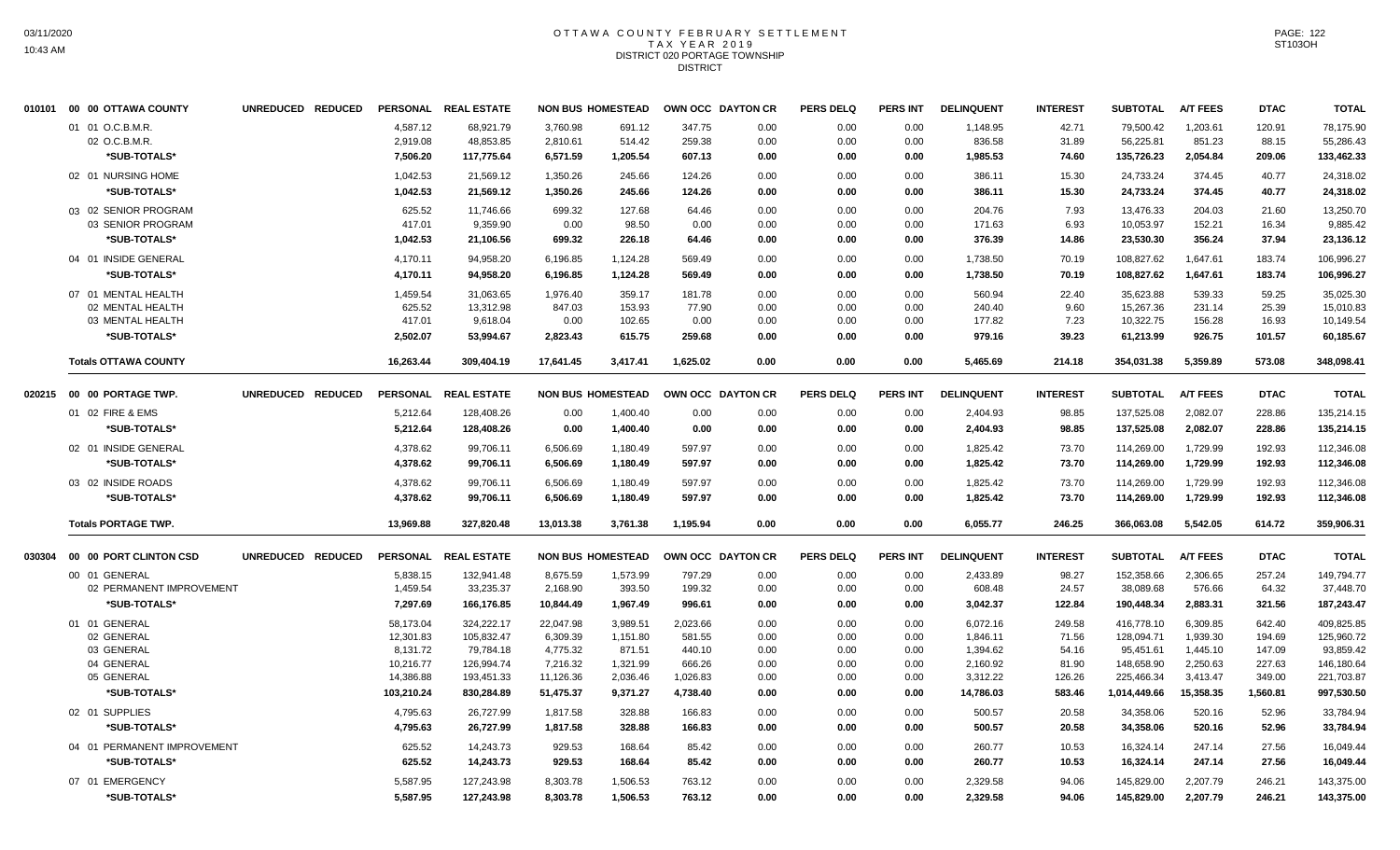## OTTAWA COUNTY FEBRUARY SETTLEMENT TAX YEAR 2019 DISTRICT 020 PORTAGE TOWNSHIP **DISTRICT**

| 030304 | 00 00 PORT CLINTON CSD             | <b>UNREDUCED</b> | <b>REDUCED</b> | <b>PERSONAL</b> | <b>REAL</b><br><b>ESTATE</b>  |            | <b>NON BUS HOMESTEAD</b> |           | OWN OCC DAYTON CR | <b>PERS DELQ</b> | <b>PERS INT</b> | <b>DELINQUENT</b> | <b>INTEREST</b> | <b>SUBTOTAL</b> | <b>A/T FEES</b> | <b>DTAC</b> | <b>TOTAL</b> |
|--------|------------------------------------|------------------|----------------|-----------------|-------------------------------|------------|--------------------------|-----------|-------------------|------------------|-----------------|-------------------|-----------------|-----------------|-----------------|-------------|--------------|
|        | 09 01 BOND                         |                  |                | 7,506.20        | 170,924.75                    | 11,154.33  | 2,023.70                 | 1,025.09  | 0.00              | 0.00             | 0.00            | 3,129.29          | 126.34          | 195,889.70      | 2,965.69        | 330.74      | 192,593.27   |
|        | *SUB-TOTALS*                       |                  |                | 7,506.20        | 170,924.75                    | 11,154.33  | 2,023.70                 | 1,025.09  | 0.00              | 0.00             | 0.00            | 3,129.29          | 126.34          | 195,889.70      | 2,965.69        | 330.74      | 192,593.27   |
|        | <b>Totals PORT CLINTON CSD</b>     |                  |                | 129,023.23      | 1,335,602.19                  | 84,525.08  | 15,366.51                | 7,775.47  | 0.00              | 0.00             | 0.00            | 24,048.61         | 957.81          | 1,597,298.90    | 24,182.44       | 2,539.84    | 1,570,576.62 |
| 050502 | 00 00 VANGUARD JVS                 | <b>UNREDUCED</b> | <b>REDUCED</b> | <b>PERSONAL</b> | <b>REAL ESTATE</b>            |            | <b>NON BUS HOMESTEAD</b> |           | OWN OCC DAYTON CR | <b>PERS DELQ</b> | <b>PERS INT</b> | <b>DELINQUENT</b> | <b>INTEREST</b> | <b>SUBTOTAL</b> | <b>A/T FEES</b> | <b>DTAC</b> | <b>TOTAL</b> |
|        | 01 01 GENERAL                      |                  |                | 3,336.06        | 75,966.55                     | 4,957.50   | 899.42                   | 455.60    | 0.00              | 0.00             | 0.00            | 1,390.78          | 56.12           | 87,062.03       | 1,318.08        | 147.00      | 85,596.95    |
|        | *SUB-TOTALS*                       |                  |                | 3,336.06        | 75,966.55                     | 4,957.50   | 899.42                   | 455.60    | 0.00              | 0.00             | 0.00            | 1,390.78          | 56.12           | 87,062.03       | 1,318.08        | 147.00      | 85,596.95    |
|        | <b>Totals VANGUARD JVS</b>         |                  |                | 3,336.06        | 75,966.55                     | 4,957.50   | 899.42                   | 455.60    | 0.00              | 0.00             | 0.00            | 1,390.78          | 56.12           | 87,062.03       | 1,318.08        | 147.00      | 85,596.95    |
| 060605 | 00 00 IDA RUPP LIBRARY TAX         | <b>UNREDUCED</b> | <b>REDUCED</b> | <b>PERSONAL</b> | <b>REAL</b><br><b>LESTATE</b> |            | <b>NON BUS HOMESTEAD</b> |           | OWN OCC DAYTON CR | <b>PERS DELQ</b> | <b>PERS INT</b> | <b>DELINQUENT</b> | <b>INTEREST</b> | <b>SUBTOTAL</b> | <b>A/T FEES</b> | <b>DTAC</b> | <b>TOTAL</b> |
|        | 01 05 IDA RUPP LIBRARY TAX         |                  |                | 1,668.04        | 41,057.45                     | 0.00       | 447.61                   | 0.00      | 0.00              | 0.00             | 0.00            | 768.80            | 31.60           | 43,973.50       | 665.74          | 73.17       | 43,234.59    |
|        | *SUB-TOTALS*                       |                  |                | 1,668.04        | 41,057.45                     | 0.00       | 447.61                   | 0.00      | 0.00              | 0.00             | 0.00            | 768.80            | 31.60           | 43,973.50       | 665.74          | 73.17       | 43,234.59    |
|        | <b>Totals IDA RUPP LIBRARY TAX</b> |                  |                | 1,668.04        | 41,057.45                     | 0.00       | 447.61                   | 0.00      | 0.00              | 0.00             | 0.00            | 768.80            | 31.60           | 43,973.50       | 665.74          | 73.17       | 43,234.59    |
|        | <b>PORTAGE TOWNSHIP</b>            |                  |                |                 |                               |            |                          |           |                   |                  |                 |                   |                 |                 |                 |             |              |
|        | <b>DISTRICT TOTALS</b>             |                  |                | 164,260.65      | 2,089,850.86                  | 120,137.41 | 23,892.33                | 11,052.03 | 0.00              | 0.00             | 0.00            | 37,729.65         | 1,505.96        | 2,448,428.89    | 37,068.20       | 3,947.81    | 2,407,412.88 |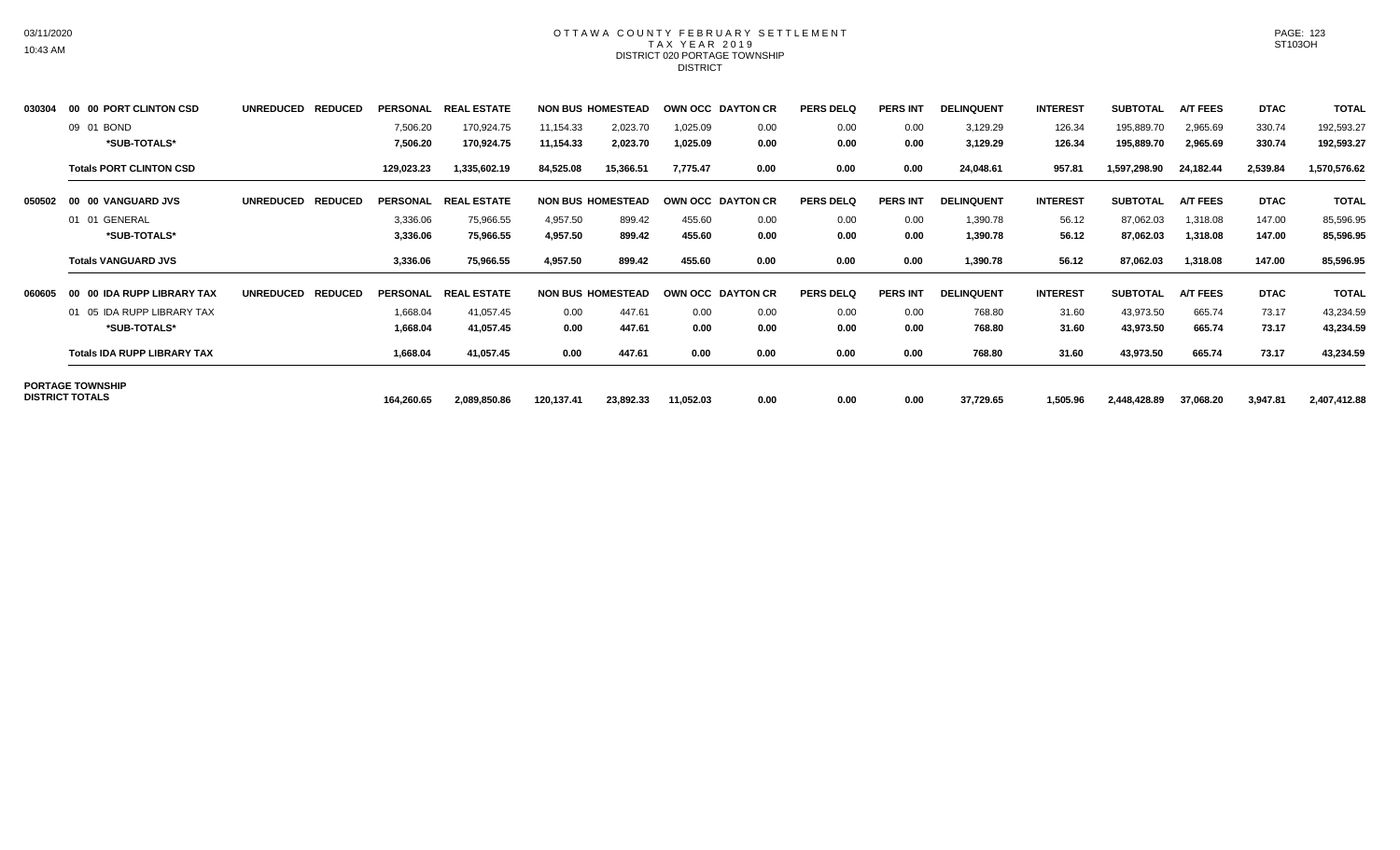## OTTAWA COUNTY FEBRUARY SETTLEMENT TAX YEAR 2019 DISTRICT 021 PORT CLINTON CITY TAX CODE A

|        | 010101 00 00 OTTAWA COUNTY     | UNREDUCED REDUCED |                     | <b>PERSONAL</b> | <b>REAL ESTATE</b>   |            | <b>NON BUS HOMESTEAD</b> | OWN OCC DAYTON CR |      | <b>PERS DELQ</b> | <b>PERS INT</b> | <b>DELINQUENT</b> | <b>INTEREST</b> | <b>SUBTOTAL</b> | <b>A/T FEES</b> | <b>DTAC</b> | <b>TOTAL</b> |
|--------|--------------------------------|-------------------|---------------------|-----------------|----------------------|------------|--------------------------|-------------------|------|------------------|-----------------|-------------------|-----------------|-----------------|-----------------|-------------|--------------|
|        | 01 01 O.C.B.M.R.               | 2.200000          | 1.213837            | 0.00            | 57,905.67            | 6,203.22   | 2.460.57                 | 688.32            | 0.00 | 0.00             | 0.00            | 2,316.34          | 106.43          | 69,680.55       | 1,054.93        | 244.71      | 68,380.91    |
|        | 02 O.C.B.M.R.                  | 1.400000          | 0.907110            | 0.00            | 43,273.37            | 4,635.72   | 1,838.81                 | 514.39            | 0.00 | 0.00             | 0.00            | 1,731.02          | 79.53           | 52,072.84       | 788.36          | 182.87      | 51,101.61    |
|        | *SUB-TOTALS*                   | 3.600000          | 2.120947            | 0.00            | 101,179.04           | 10,838.94  | 4,299.38                 | 1,202.71          | 0.00 | 0.00             | 0.00            | 4,047.36          | 185.96          | 121,753.39      | 1.843.29        | 427.58      | 119,482.52   |
|        | 02 01 NURSING HOME             | 0.500000          | 0.435790            | 0.00            | 20,789.21            | 2,227.07   | 883.39                   | 247.12            | 0.00 | 0.00             | 0.00            | 831.61            | 38.21           | 25,016.61       | 378.74          | 87.86       | 24,550.01    |
|        | *SUB-TOTALS*                   | 0.500000          | 0.435790            | 0.00            | 20.789.21            | 2.227.07   | 883.39                   | 247.12            | 0.00 | 0.00             | 0.00            | 831.61            | 38.21           | 25,016.61       | 378.74          | 87.86       | 24.550.01    |
|        | 03 02 SENIOR PROGRAM           | 0.300000          | 0.225703            | 0.00            | 10,767.08            | 1,153.44   | 457.52                   | 127.99            | 0.00 | 0.00             | 0.00            | 430.70            | 19.79           | 12,956.52       | 196.16          | 45.50       | 12,714.86    |
|        | 03 SENIOR PROGRAM              | 0.200000          | 0.174753            | 0.00            | 9,379.11             | 0.00       | 354.24                   | 0.00              | 0.00 | 0.00             | 0.00            | 375.18            | 17.24           | 10,125.77       | 153.30          | 35.23       | 9,937.24     |
|        | *SUB-TOTALS*                   | 0.500000          | 0.400456            | 0.00            | 20,146.19            | 1,153.44   | 811.76                   | 127.99            | 0.00 | 0.00             | 0.00            | 805.88            | 37.03           | 23,082.29       | 349.46          | 80.73       | 22,652.10    |
|        | 04 01 INSIDE GENERAL           | 2.000000          | 2.000000            | 0.00            | 95,409.31            | 10,220.85  | 4,054.21                 | 1,134.12          | 0.00 | 0.00             | 0.00            | 3,816.56          | 175.35          | 114,810.40      | 1,738.18        | 403.20      | 112,669.02   |
|        | *SUB-TOTALS*                   | 2.000000          | 2.000000            | 0.00            | 95,409.31            | 10,220.85  | 4,054.21                 | 1,134.12          | 0.00 | 0.00             | 0.00            | 3,816.56          | 175.35          | 114,810.40      | 1,738.18        | 403.20      | 112,669.02   |
|        | 07 01 MENTAL HEALTH            | 0.700000          | 0.637874            | 0.00            | 30,429.56            | 3,259.81   | 1,293.04                 | 361.71            | 0.00 | 0.00             | 0.00            | 1,217.24          | 55.93           | 36,617.29       | 554.37          | 128.60      | 35,934.32    |
|        | 02 MENTAL HEALTH               | 0.300000          | 0.273374            | 0.00            | 13,041.21            | 1,397.06   | 554.16                   | 155.02            | 0.00 | 0.00             | 0.00            | 521.67            | 23.97           | 15,693.09       | 237.59          | 55.11       | 15,400.39    |
|        | 03 MENTAL HEALTH               | 0.200000          | 0.182292            | 0.00            | 9,783.73             | 0.00       | 369.52                   | 0.00              | 0.00 | 0.00             | 0.00            | 391.37            | 17.98           | 10,562.60       | 159.91          | 36.75       | 10,365.94    |
|        | *SUB-TOTALS*                   | 1.200000          | 1.093540            | 0.00            | 53,254.50            | 4,656.87   | 2,216.72                 | 516.73            | 0.00 | 0.00             | 0.00            | 2,130.28          | 97.88           | 62,872.98       | 951.87          | 220.46      | 61,700.65    |
|        | <b>Totals OTTAWA COUNTY</b>    | 7.800000          | 6.050733            | 0.00            | 290.778.25           | 29.097.17  | 12,265.46                | 3,228.67          | 0.00 | 0.00             | 0.00            | 11,631.69         | 534.43          | 347,535.67      | 5,261.54        | 1,219.83    | 341,054.30   |
| 030304 | 00 00 PORT CLINTON CSD         | UNREDUCED REDUCED |                     | <b>PERSONAL</b> | <b>REAL ESTATE</b>   |            | <b>NON BUS HOMESTEAD</b> | OWN OCC DAYTON CR |      | <b>PERS DELQ</b> | <b>PERS INT</b> | <b>DELINQUENT</b> | <b>INTEREST</b> | <b>SUBTOTAL</b> | <b>A/T FEES</b> | <b>DTAC</b> | <b>TOTAL</b> |
|        | 00 01 GENERAL                  | 2.800000          | 2.800000            | 0.00            | 133,573.03           | 14,309.19  | 5,675.89                 | 1,587.77          | 0.00 | 0.00             | 0.00            | 5,343.19          | 245.50          | 160,734.57      | 2,433.46        | 564.48      | 157,736.63   |
|        | 02 PERMANENT IMPROVEMENT       | 0.700000          | 0.700000            | 0.00            | 33,393.26            | 3,577.30   | 1,418.97                 | 396.94            | 0.00 | 0.00             | 0.00            | 1,335.80          | 61.37           | 40,183.64       | 608.36          | 141.12      | 39,434.16    |
|        | *SUB-TOTALS*                   | 3.500000          | 3.500000            | 0.00            | 166,966.29           | 17,886.49  | 7,094.86                 | 1,984.71          | 0.00 | 0.00             | 0.00            | 6,678.99          | 306.87          | 200,918.21      | 3,041.82        | 705.60      | 197,170.79   |
|        | 01 01 GENERAL                  | 27.900000         | 7.115867            | 0.00            | 339,459.97           | 36,365.11  | 14,424.60                | 4,035.13          | 0.00 | 0.00             | 0.00            | 13,579.08         | 623.90          | 408,487.79      | 6,184.34        | 1,434.55    | 400,868.90   |
|        | 02 GENERAL                     | 5.900000          | 2.036320            | 0.00            | 97,141.94            | 10,406.46  | 4,127.83                 | 1,154.72          | 0.00 | 0.00             | 0.00            | 3,885.87          | 178.54          | 116,895.36      | 1,769.75        | 410.52      | 114,715.09   |
|        | 03 GENERAL                     | 3.900000          | 1.541210            | 0.00            | 73,522.89            | 7,876.24   | 3,124.19                 | 873.96            | 0.00 | 0.00             | 0.00            | 2,941.06          | 135.13          | 88,473.47       | 1,339.45        | 310.71      | 86,823.31    |
|        | 04 GENERAL                     | 4.900000          | 2.329029            | 0.00            | 111,105.52           | 11,902.33  | 4,721.18                 | 1,320.70          | 0.00 | 0.00             | 0.00            | 4,444.44          | 204.20          | 133,698.37      | 2,024.14        | 469.53      | 131,204.70   |
|        | 05 GENERAL                     | 6.900000          | 3.590974            | 0.00            | 171,306.17           | 18,351.41  | 7,279.28                 | 2,036.30          | 0.00 | 0.00             | 0.00            | 6,852.59          | 314.85          | 206,140.60      | 3.120.88        | 723.94      | 202,295.78   |
|        | *SUB-TOTALS*                   | 49.500000         | 16.613400           | 0.00            | 792,536.49           | 84,901.55  | 33,677.08                | 9,420.81          | 0.00 | 0.00             | 0.00            | 31,703.04         | 1,456.62        | 953,695.59      | 14,438.56       | 3,349.25    | 935,907.78   |
|        | 02 01 SUPPLIES                 | 2.300000          | 0.586613            | 0.00            | 27.984.17            | 2.997.84   | 1,189.13                 | 332.65            | 0.00 | 0.00             | 0.00            | 1,119.42          | 51.43           | 33,674.64       | 509.82          | 118.26      | 33,046.56    |
|        | *SUB-TOTALS*                   | 2.300000          | 0.586613            | 0.00            | 27,984.17            | 2,997.84   | 1,189.13                 | 332.65            | 0.00 | 0.00             | 0.00            | 1,119.42          | 51.43           | 33,674.64       | 509.82          | 118.26      | 33,046.56    |
|        | 04 01 PERMANENT IMPROVEMENT    | 0.300000          | 0.300000            | 0.00            | 14,311.40            | 1,533.13   | 608.13                   | 170.12            | 0.00 | 0.00             | 0.00            | 572.48            | 26.30           | 17,221.56       | 260.73          | 60.48       | 16,900.35    |
|        | *SUB-TOTALS*                   | 0.300000          | 0.300000            | 0.00            | 14,311.40            | 1,533.13   | 608.13                   | 170.12            | 0.00 | 0.00             | 0.00            | 572.48            | 26.30           | 17,221.56       | 260.73          | 60.48       | 16,900.35    |
|        | 07 01 EMERGENCY                | 2.680000          | 2.680000            | 0.00            | 127,848.47           | 13,695.94  | 5,432.64                 | 1,519.72          | 0.00 | 0.00             | 0.00            | 5,114.20          | 234.97          | 153.845.94      | 2.329.16        | 540.29      | 150,976.49   |
|        | *SUB-TOTALS*                   | 2.680000          | 2.680000            | 0.00            | 127,848.47           | 13,695.94  | 5,432.64                 | 1,519.72          | 0.00 | 0.00             | 0.00            | 5,114.20          | 234.97          | 153,845.94      | 2,329.16        | 540.29      | 150,976.49   |
|        | 09 01 BOND                     | 3.600000          | 3.600000            | 0.00            | 171,736.75           | 18,397.53  | 7,297.57                 | 2,041.42          | 0.00 | 0.00             | 0.00            | 6,869.81          | 315.64          | 206,658.72      | 3,128.73        | 725.76      | 202,804.23   |
|        | *SUB-TOTALS*                   | 3.600000          | 3.600000            | 0.00            | 171,736.75           | 18,397.53  | 7,297.57                 | 2,041.42          | 0.00 | 0.00             | 0.00            | 6,869.81          | 315.64          | 206,658.72      | 3,128.73        | 725.76      | 202,804.23   |
|        | <b>Totals PORT CLINTON CSD</b> |                   | 61.880000 27.280013 | 0.00            | 1,301,383.57         | 139,412.48 | 55,299.41                | 15,469.43         | 0.00 | 0.00             | 0.00            | 52,057.94         | 2,391.83        | 1,566,014.66    | 23,708.82       | 5,499.64    | 1,536,806.20 |
| 040406 | 00 00 PORT CLINTON CITY        | UNREDUCED REDUCED |                     |                 | PERSONAL REAL ESTATE |            | <b>NON BUS HOMESTEAD</b> | OWN OCC DAYTON CR |      | <b>PERS DELQ</b> | <b>PERS INT</b> | <b>DELINQUENT</b> | <b>INTEREST</b> | <b>SUBTOTAL</b> | <b>A/T FEES</b> | <b>DTAC</b> | <b>TOTAL</b> |
|        | 00 01 GENERAL                  | 1.950000          | 1.950000            | 0.00            | 93,024.07            | 9,965.33   | 3,952.85                 | 1,105.77          | 0.00 | 0.00             | 0.00            | 3,721.15          | 170.97          | 111,940.14      | 1.694.73        | 393.12      | 109,852.29   |
|        | *SUB-TOTALS*                   | 1.950000          | 1.950000            | 0.00            | 93,024.07            | 9,965.33   | 3,952.85                 | 1,105.77          | 0.00 | 0.00             | 0.00            | 3,721.15          | 170.97          | 111,940.14      | 1,694.73        | 393.12      | 109,852.29   |
|        |                                |                   |                     |                 |                      |            |                          |                   |      |                  |                 |                   |                 |                 |                 |             |              |
|        | 01 01 INSIDE POLICE PENSION    | 0.150000          | 0.150000            | 0.00            | 7,155.70             | 766.56     | 304.07                   | 85.06             | 0.00 | 0.00             | 0.00            | 286.24            | 13.15           | 8,610.78        | 130.36          | 30.24       | 8,450.18     |
|        | *SUB-TOTALS*                   | 0.150000          | 0.150000            | 0.00            | 7,155.70             | 766.56     | 304.07                   | 85.06             | 0.00 | 0.00             | 0.00            | 286.24            | 13.15           | 8,610.78        | 130.36          | 30.24       | 8,450.18     |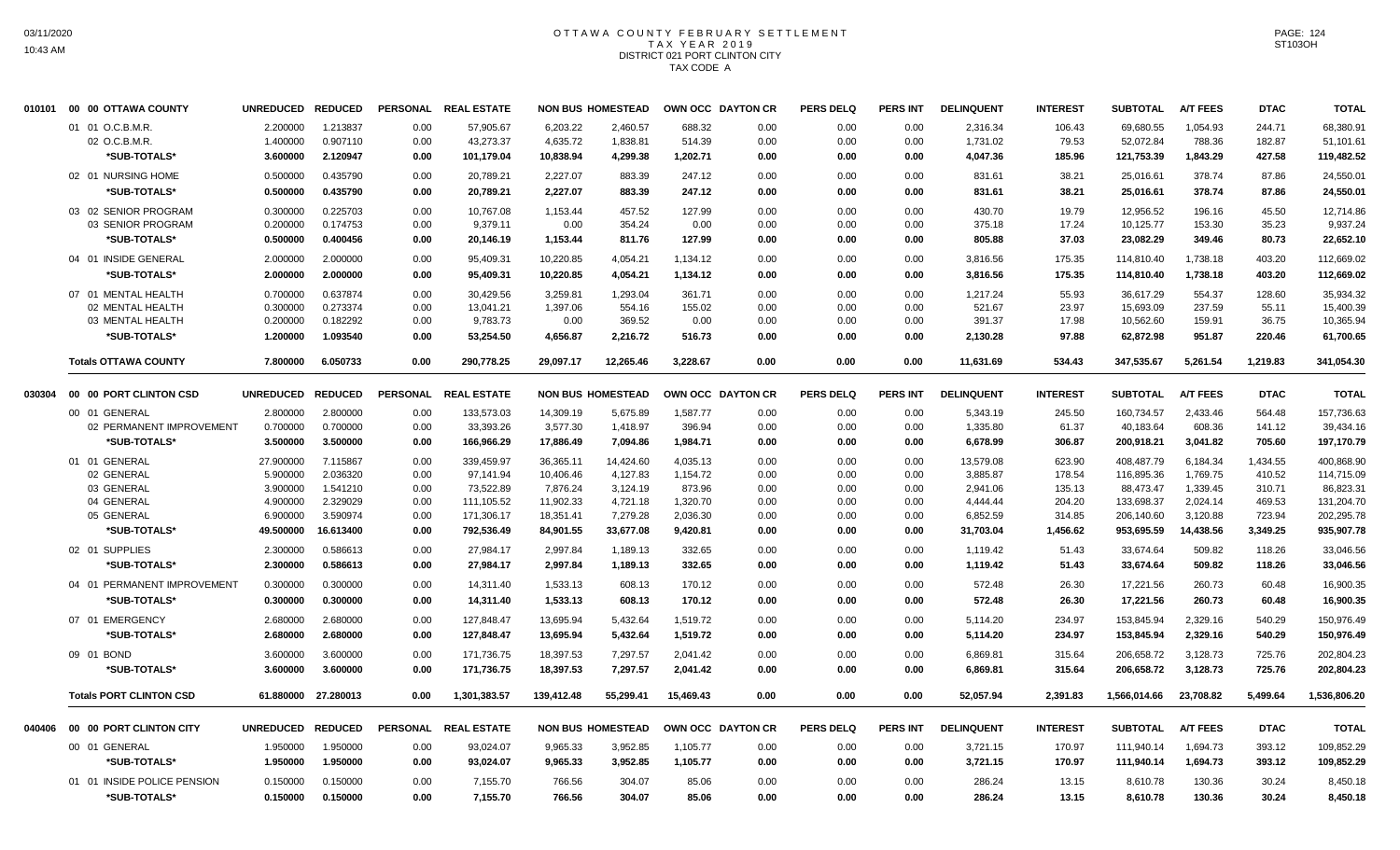### OTTAWA COUNTY FEBRUARY SETTLEMENT TAX YEAR 2019 DISTRICT 021 PORT CLINTON CITY TAX CODE A

| 040406  | 00 00 PORT CLINTON CITY                              | <b>UNREDUCED</b> | <b>REDUCED</b> | <b>PERSONAL</b> | <b>REAL ESTATE</b> | <b>NON BUS HOMESTEAD</b> |           | OWN OCC DAYTON CR |      | <b>PERS DELQ</b> | <b>PERS INT</b> | <b>DELINQUENT</b> | <b>INTEREST</b> | <b>SUBTOTAL</b> | <b>A/T FEES</b> | <b>DTAC</b> | <b>TOTAL</b> |
|---------|------------------------------------------------------|------------------|----------------|-----------------|--------------------|--------------------------|-----------|-------------------|------|------------------|-----------------|-------------------|-----------------|-----------------|-----------------|-------------|--------------|
|         | 02 01 FIRE & EMS                                     | 1.900000         | 1.755581       | 0.00            | 83,749.38          | 8,971.77                 | 3,558.74  | 995.52            | 0.00 | 0.00             | 0.00            | 3,350.14          | 153.92          | 100,779.47      | 1,525.76        | 353.92      | 98,899.79    |
|         | *SUB-TOTALS*                                         | 1.900000         | 1.755581       | 0.00            | 83,749.38          | 8,971.77                 | 3,558.74  | 995.52            | 0.00 | 0.00             | 0.00            | 3,350.14          | 153.92          | 100,779.47      | 1,525.76        | 353.92      | 98,899.79    |
|         | <b>Totals PORT CLINTON CITY</b>                      | 4.000000         | 3.855581       | 0.00            | 183,929.15         | 19,703.66                | 7,815.66  | 2,186.35          | 0.00 | 0.00             | 0.00            | 7,357.53          | 338.04          | 221,330.39      | 3,350.85        | 777.28      | 217,202.26   |
| 050502  | 00 00 VANGUARD JVS                                   | <b>UNREDUCED</b> | <b>REDUCED</b> | <b>PERSONAL</b> | <b>REAL ESTATE</b> | <b>NON BUS HOMESTEAD</b> |           | OWN OCC DAYTON CR |      | <b>PERS DELQ</b> | <b>PERS INT</b> | <b>DELINQUENT</b> | <b>INTEREST</b> | <b>SUBTOTAL</b> | <b>A/T FEES</b> | <b>DTAC</b> | <b>TOTAL</b> |
|         | 01 01 GENERAL                                        | 1.600000         | 1.600000       | 0.00            | 76.327.45          | 8.176.68                 | 3.243.37  | 907.30            | 0.00 | 0.00             | 0.00            | 3,053.25          | 140.28          | 91.848.33       | 1,390.55        | 322.56      | 90,135.22    |
|         | *SUB-TOTALS*                                         | 1.600000         | 1.600000       | 0.00            | 76,327.45          | 8,176.68                 | 3,243.37  | 907.30            | 0.00 | 0.00             | 0.00            | 3,053.25          | 140.28          | 91,848.33       | 1,390.55        | 322.56      | 90,135.22    |
|         | <b>Totals VANGUARD JVS</b>                           | 1.600000         | 1.600000       | 0.00            | 76.327.45          | 8.176.68                 | 3.243.37  | 907.30            | 0.00 | 0.00             | 0.00            | 3.053.25          | 140.28          | 91,848.33       | 1.390.55        | 322.56      | 90,135.22    |
| 060605  | 00 00 IDA RUPP LIBRARY TAX                           | <b>UNREDUCED</b> | <b>REDUCED</b> | <b>PERSONAL</b> | <b>REAL ESTATE</b> | <b>NON BUS HOMESTEAD</b> |           | OWN OCC DAYTON CR |      | <b>PERS DELQ</b> | <b>PERS INT</b> | <b>DELINQUENT</b> | <b>INTEREST</b> | <b>SUBTOTAL</b> | <b>A/T FEES</b> | <b>DTAC</b> | <b>TOTAL</b> |
|         | 01 05 IDA RUPP LIBRARY TAX                           | 0.800000         | 0.796254       | 0.00            | 42.735.48          | 0.00                     | 1.614.09  | 0.00              | 0.00 | 0.00             | 0.00            | 1.709.50          | 78.54           | 46.137.61       | 698.50          | 160.52      | 45,278.59    |
|         | *SUB-TOTALS*                                         | 0.800000         | 0.796254       | 0.00            | 42,735.48          | 0.00                     | 1,614.09  | 0.00              | 0.00 | 0.00             | 0.00            | 1,709.50          | 78.54           | 46,137.61       | 698.50          | 160.52      | 45,278.59    |
|         | <b>Totals IDA RUPP LIBRARY TAX</b>                   | 0.800000         | 0.796254       | 0.00            | 42,735.48          | 0.00                     | 1,614.09  | 0.00              | 0.00 | 0.00             | 0.00            | 1,709.50          | 78.54           | 46,137.61       | 698.50          | 160.52      | 45,278.59    |
| 0707061 | 00 00 PORT CLINTON CITY NON UN UNREDUCED             |                  | <b>REDUCED</b> | PERSONAL        | <b>REAL ESTATE</b> | <b>NON BUS HOMESTEAD</b> |           | OWN OCC DAYTON CR |      | <b>PERS DELQ</b> | <b>PERS INT</b> | <b>DELINQUENT</b> | <b>INTEREST</b> | <b>SUBTOTAL</b> | <b>A/T FEES</b> | <b>DTAC</b> | <b>TOTAL</b> |
|         | 01 01 INSIDE GENERAL NON UNIFORN                     | 1.950000         | 1.950000       | 0.00            | 93.024.07          | 9.965.33                 | 3.952.85  | 1.105.77          | 0.00 | 0.00             | 0.00            | 3.721.15          | 170.97          | 111.940.14      | 1.694.73        | 393.12      | 109,852.29   |
|         | 02 INSIDE POLICE PENSION NON U                       | 0.150000         | 0.150000       | 0.00            | 7,155.69           | 766.56                   | 304.06    | 85.05             | 0.00 | 0.00             | 0.00            | 286.28            | 13.15           | 8.610.79        | 130.36          | 30.24       | 8,450.19     |
|         | *SUB-TOTALS*                                         | 2.100000         | 2.100000       | 0.00            | 100,179.76         | 10.731.89                | 4.256.91  | 1,190.82          | 0.00 | 0.00             | 0.00            | 4.007.43          | 184.12          | 120.550.93      | 1.825.09        | 423.36      | 118,302.48   |
|         | <b>Totals PORT CLINTON CITY NON UN</b>               | 2.100000         | 2.100000       | 0.00            | 100,179.76         | 10,731.89                | 4,256.91  | 1,190.82          | 0.00 | 0.00             | 0.00            | 4,007.43          | 184.12          | 120,550.93      | 1,825.09        | 423.36      | 118,302.48   |
|         | <b>PORT CLINTON CITY</b><br><b>TAX CODE A TOTALS</b> | 78.180000        | 41.682581      | 0.00            | 1.995.333.66       | 207.121.88               | 84,494.90 | 22.982.57         | 0.00 | 0.00             | 0.00            | 79,817.34         | 3.667.24        | 2.393.417.59    | 36.235.35       | 8,403.19    | 2,348,779.05 |
|         |                                                      |                  |                |                 |                    |                          |           |                   |      |                  |                 |                   |                 |                 |                 |             |              |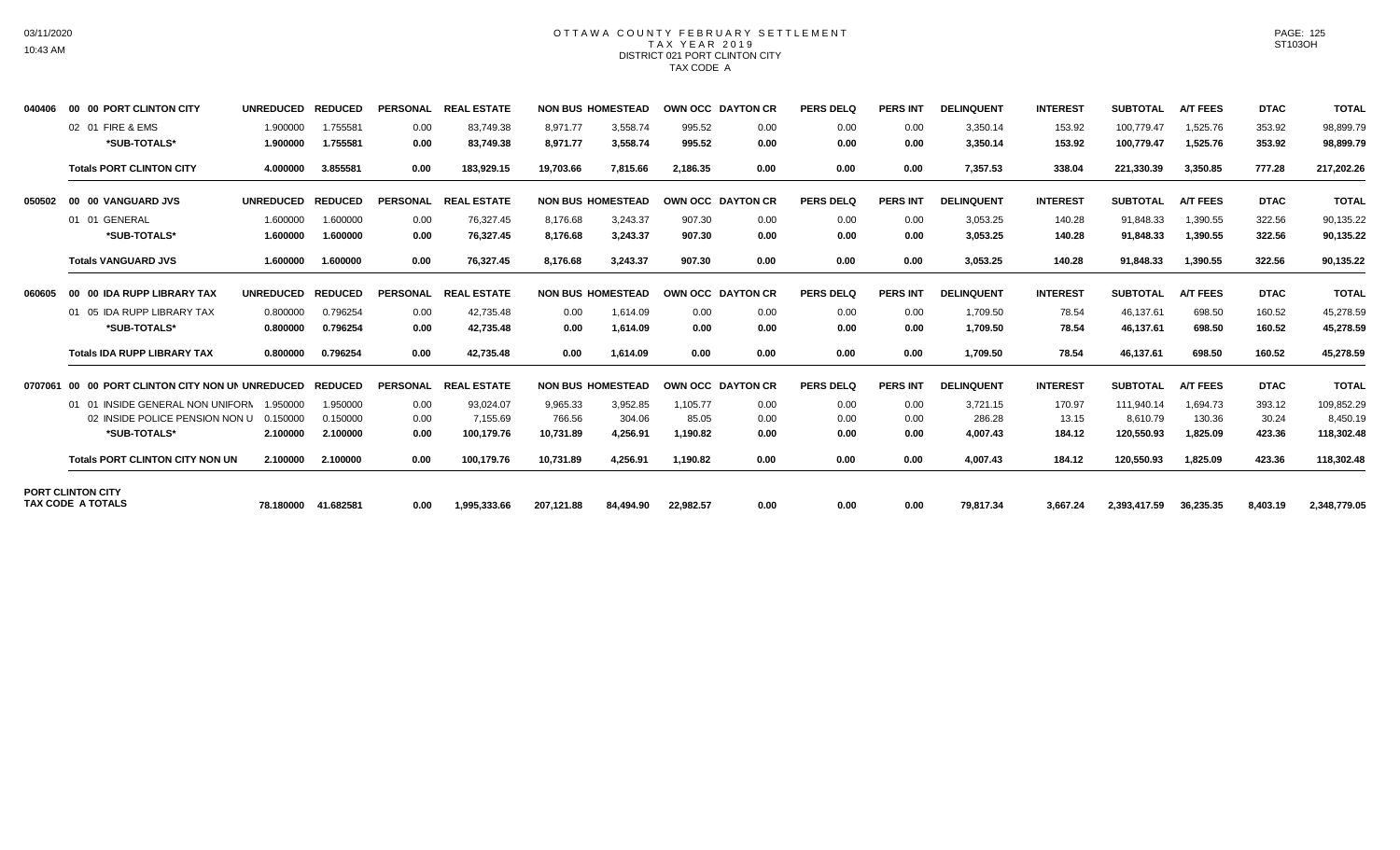#### OTTAWA COUNTY FEBRUARY SETTLEMENT T A X Y E A R 2 0 1 9 DISTRICT 021 PORT CLINTON CITY TAX CODE B

| 010101 | 00 00 OTTAWA COUNTY            | <b>UNREDUCED</b> | <b>REDUCED</b> |            | PERSONAL REAL ESTATE | <b>NON BUS HOMESTEAD</b> |        |        | OWN OCC DAYTON CR | <b>PERS DELQ</b> | <b>PERS INT</b> | <b>DELINQUENT</b> | <b>INTEREST</b> | <b>SUBTOTAL</b> | <b>A/T FEES</b> | <b>DTAC</b> | <b>TOTAL</b> |
|--------|--------------------------------|------------------|----------------|------------|----------------------|--------------------------|--------|--------|-------------------|------------------|-----------------|-------------------|-----------------|-----------------|-----------------|-------------|--------------|
|        | 01 01 O.C.B.M.R.               | 2.200000         | 1.897775       | 10,764.23  | 29,606.09            | 0.00                     | 18.13  | 8.45   | 0.00              | 0.00             | 0.00            | 246.87            | 23.73           | 40,667.50       | 615.69          | 147.69      | 39,904.12    |
|        | 02 O.C.B.M.R.                  | 1.400000         | 1.257568       | 6,849.96   | 19,618.59            | 0.00                     | 12.01  | 5.60   | 0.00              | 0.00             | 0.00            | 163.59            | 15.72           | 26,665.47       | 403.70          | 97.87       | 26,163.90    |
|        | *SUB-TOTALS*                   | 3.600000         | 3.155343       | 17,614.19  | 49,224.68            | 0.00                     | 30.14  | 14.05  | 0.00              | 0.00             | 0.00            | 410.46            | 39.45           | 67,332.97       | 1,019.39        | 245.56      | 66,068.02    |
|        | 02 01 NURSING HOME             | 0.500000         | 0.488991       | 2,446.42   | 7,628.47             | 0.00                     | 4.67   | 2.18   | 0.00              | 0.00             | 0.00            | 63.61             | 6.11            | 10,151.46       | 153.69          | 38.05       | 9,959.72     |
|        | *SUB-TOTALS*                   | 0.500000         | 0.488991       | 2,446.42   | 7,628.47             | 0.00                     | 4.67   | 2.18   | 0.00              | 0.00             | 0.00            | 63.61             | 6.11            | 10,151.46       | 153.69          | 38.05       | 9,959.72     |
|        | 03 02 SENIOR PROGRAM           | 0.300000         | 0.288129       | 1,467.85   | 4,494.93             | 0.00                     | 2.75   | 1.28   | 0.00              | 0.00             | 0.00            | 37.48             | 3.60            | 6,007.89        | 90.96           | 22.42       | 5,894.51     |
|        | 03 SENIOR PROGRAM              | 0.200000         | 0.196080       | 978.57     | 3,058.93             | 0.00                     | 1.87   | 0.00   | 0.00              | 0.00             | 0.00            | 25.51             | 2.45            | 4,067.33        | 61.58           | 15.26       | 3,990.49     |
|        | *SUB-TOTALS*                   | 0.500000         | 0.484209       | 2,446.42   | 7,553.86             | 0.00                     | 4.62   | 1.28   | 0.00              | 0.00             | 0.00            | 62.99             | 6.05            | 10,075.22       | 152.54          | 37.68       | 9,885.00     |
|        | 04 01 INSIDE GENERAL           | 2.000000         | 2.000000       | 9,785.66   | 31,200.85            | 0.00                     | 19.10  | 8.91   | 0.00              | 0.00             | 0.00            | 260.17            | 25.01           | 41,299.70       | 625.26          | 155.64      | 40,518.80    |
|        | *SUB-TOTALS*                   | 2.000000         | 2.000000       | 9,785.66   | 31,200.85            | 0.00                     | 19.10  | 8.91   | 0.00              | 0.00             | 0.00            | 260.17            | 25.01           | 41,299.70       | 625.26          | 155.64      | 40,518.80    |
|        | 07 01 MENTAL HEALTH            | 0.700000         | 0.685003       | 3,424.98   | 10,686.34            | 0.00                     | 6.54   | 3.05   | 0.00              | 0.00             | 0.00            | 89.11             | 8.57            | 14,218.59       | 215.26          | 53.31       | 13,950.02    |
|        | 02 MENTAL HEALTH               | 0.300000         | 0.293573       | 1,467.85   | 4,579.86             | 0.00                     | 2.80   | 1.31   | 0.00              | 0.00             | 0.00            | 38.19             | 3.67            | 6,093.68        | 92.26           | 22.85       | 5,978.57     |
|        | 03 MENTAL HEALTH               | 0.200000         | 0.195715       | 978.57     | 3,053.24             | 0.00                     | 1.87   | 0.00   | 0.00              | 0.00             | 0.00            | 25.46             | 2.45            | 4,061.59        | 61.49           | 15.23       | 3,984.87     |
|        | *SUB-TOTALS*                   | 1.200000         | 1.174291       | 5,871.40   | 18,319.44            | 0.00                     | 11.21  | 4.36   | 0.00              | 0.00             | 0.00            | 152.76            | 14.69           | 24,373.86       | 369.01          | 91.39       | 23,913.46    |
|        | <b>Totals OTTAWA COUNTY</b>    | 7.800000         | 7.302834       | 38,164.09  | 113,927.30           | 0.00                     | 69.74  | 30.78  | 0.00              | 0.00             | 0.00            | 949.99            | 91.31           | 153,233.21      | 2,319.89        | 568.32      | 150,345.00   |
| 030304 | 00 00 PORT CLINTON CSD         | <b>UNREDUCED</b> | <b>REDUCED</b> |            | PERSONAL REAL ESTATE | <b>NON BUS HOMESTEAD</b> |        |        | OWN OCC DAYTON CR | <b>PERS DELQ</b> | <b>PERS INT</b> | <b>DELINQUENT</b> | <b>INTEREST</b> | <b>SUBTOTAL</b> | <b>A/T FEES</b> | <b>DTAC</b> | <b>TOTAL</b> |
|        | 00 01 GENERAL                  | 2.800000         | 2.800000       | 13,699.93  | 43,681.18            | 0.00                     | 26.75  | 12.47  | 0.00              | 0.00             | 0.00            | 364.23            | 35.01           | 57,819.57       | 875.36          | 217.90      | 56,726.31    |
|        | 02 PERMANENT IMPROVEMENT       | 0.700000         | 0.700000       | 3,424.98   | 10,920.30            | 0.00                     | 6.69   | 3.12   | 0.00              | 0.00             | 0.00            | 91.06             | 8.75            | 14,454.90       | 218.84          | 54.47       | 14,181.59    |
|        | *SUB-TOTALS*                   | 3.500000         | 3.500000       | 17,124.91  | 54,601.48            | 0.00                     | 33.44  | 15.59  | 0.00              | 0.00             | 0.00            | 455.29            | 43.76           | 72,274.47       | 1,094.20        | 272.37      | 70,907.90    |
|        | 01 01 GENERAL                  | 27.900000        | 6.289999       | 136,509.98 | 98,126.64            | 0.00                     | 60.08  | 28.02  | 0.00              | 0.00             | 0.00            | 818.23            | 78.65           | 235,621.60      | 3,567.21        | 489.49      | 231,564.90   |
|        | 02 GENERAL                     | 5.900000         | 2.590613       | 28,867.70  | 40,414.66            | 0.00                     | 24.75  | 11.54  | 0.00              | 0.00             | 0.00            | 337.00            | 32.39           | 69,688.04       | 1,055.05        | 201.60      | 68,431.39    |
|        | 03 GENERAL                     | 3.900000         | 1.941576       | 19,082.04  | 30,289.41            | 0.00                     | 18.55  | 8.65   | 0.00              | 0.00             | 0.00            | 252.57            | 24.28           | 49,675.50       | 752.07          | 151.10      | 48,772.33    |
|        | 04 GENERAL                     | 4.900000         | 3.323415       | 23,974.87  | 51,846.68            | 0.00                     | 31.75  | 14.81  | 0.00              | 0.00             | 0.00            | 432.32            | 41.56           | 76,341.99       | 1,155.79        | 258.63      | 74,927.57    |
|        | 05 GENERAL                     | 6.900000         | 4.981586       | 33,760.53  | 77,714.85            | 0.00                     | 47.58  | 22.19  | 0.00              | 0.00             | 0.00            | 648.02            | 62.29           | 112,255.46      | 1,699.50        | 387.67      | 110,168.29   |
|        | *SUB-TOTALS*                   | 49.500000        | 19.127189      | 242,195.12 | 298,392.24           | 0.00                     | 182.71 | 85.21  | 0.00              | 0.00             | 0.00            | 2,488.14          | 239.17          | 543,582.59      | 8,229.62        | 1,488.49    | 533,864.48   |
|        | 02 01 SUPPLIES                 | 2.300000         | 0.518530       | 11,253.51  | 8,089.29             | 0.00                     | 4.95   | 2.31   | 0.00              | 0.00             | 0.00            | 67.45             | 6.48            | 19,423.99       | 294.07          | 40.35       | 19,089.57    |
|        | *SUB-TOTALS*                   | 2.300000         | 0.518530       | 11,253.51  | 8,089.29             | 0.00                     | 4.95   | 2.31   | 0.00              | 0.00             | 0.00            | 67.45             | 6.48            | 19,423.99       | 294.07          | 40.35       | 19,089.57    |
|        | 04 01 PERMANENT IMPROVEMENT    | 0.300000         | 0.300000       | 1,467.85   | 4,680.13             | 0.00                     | 2.87   | 1.34   | 0.00              | 0.00             | 0.00            | 39.03             | 3.75            | 6,194.97        | 93.79           | 23.35       | 6,077.83     |
|        | *SUB-TOTALS*                   | 0.300000         | 0.300000       | 1,467.85   | 4,680.13             | 0.00                     | 2.87   | 1.34   | 0.00              | 0.00             | 0.00            | 39.03             | 3.75            | 6,194.97        | 93.79           | 23.35       | 6,077.83     |
|        | 07 01 EMERGENCY                | 2.680000         | 2.680000       | 13,112.79  | 41,809.13            | 0.00                     | 25.60  | 11.94  | 0.00              | 0.00             | 0.00            | 348.62            | 33.51           | 55,341.59       | 837.85          | 208.56      | 54,295.18    |
|        | *SUB-TOTALS*                   | 2.680000         | 2.680000       | 13,112.79  | 41,809.13            | 0.00                     | 25.60  | 11.94  | 0.00              | 0.00             | 0.00            | 348.62            | 33.51           | 55,341.59       | 837.85          | 208.56      | 54,295.18    |
|        | 09 01 BOND                     | 3.600000         | 3.600000       | 17.614.19  | 56,161.52            | 0.00                     | 34.39  | 16.04  | 0.00              | 0.00             | 0.00            | 468.30            | 45.02           | 74.339.46       | 1,125.47        | 280.15      | 72.933.84    |
|        | *SUB-TOTALS*                   | 3.600000         | 3.600000       | 17,614.19  | 56,161.52            | 0.00                     | 34.39  | 16.04  | 0.00              | 0.00             | 0.00            | 468.30            | 45.02           | 74,339.46       | 1,125.47        | 280.15      | 72,933.84    |
|        | <b>Totals PORT CLINTON CSD</b> | 61.880000        | 29.725719      | 302,768.37 | 463,733.79           | 0.00                     | 283.96 | 132.43 | 0.00              | 0.00             | 0.00            | 3,866.83          | 371.69          | 771,157.07      | 11,675.00       | 2,313.27    | 757,168.80   |
| 040406 | 00 00 PORT CLINTON CITY        | <b>UNREDUCED</b> | <b>REDUCED</b> |            | PERSONAL REAL ESTATE | <b>NON BUS HOMESTEAD</b> |        |        | OWN OCC DAYTON CR | <b>PERS DELQ</b> | <b>PERS INT</b> | <b>DELINQUENT</b> | <b>INTEREST</b> | <b>SUBTOTAL</b> | <b>A/T FEES</b> | <b>DTAC</b> | <b>TOTAL</b> |
|        |                                |                  |                |            |                      |                          |        |        |                   |                  |                 |                   |                 |                 |                 |             |              |
|        | 00 01 GENERAL                  | 1.950000         | 1.950000       | 9,541.02   | 30,420.82            | 0.00                     | 18.63  | 8.69   | 0.00              | 0.00             | 0.00            | 253.66            | 24.38           | 40,267.20       | 609.63          | 151.75      | 39,505.82    |
|        | *SUB-TOTALS*                   | 1.950000         | 1.950000       | 9,541.02   | 30,420.82            | 0.00                     | 18.63  | 8.69   | 0.00              | 0.00             | 0.00            | 253.66            | 24.38           | 40,267.20       | 609.63          | 151.75      | 39,505.82    |
|        | 01 01 INSIDE POLICE PENSION    | 0.150000         | 0.150000       | 733.92     | 2,340.06             | 0.00                     | 1.43   | 0.67   | 0.00              | 0.00             | 0.00            | 19.51             | 1.88            | 3,097.47        | 46.89           | 11.67       | 3,038.91     |
|        | *SUB-TOTALS*                   | 0.150000         | 0.150000       | 733.92     | 2,340.06             | 0.00                     | 1.43   | 0.67   | 0.00              | 0.00             | 0.00            | 19.51             | 1.88            | 3,097.47        | 46.89           | 11.67       | 3,038.91     |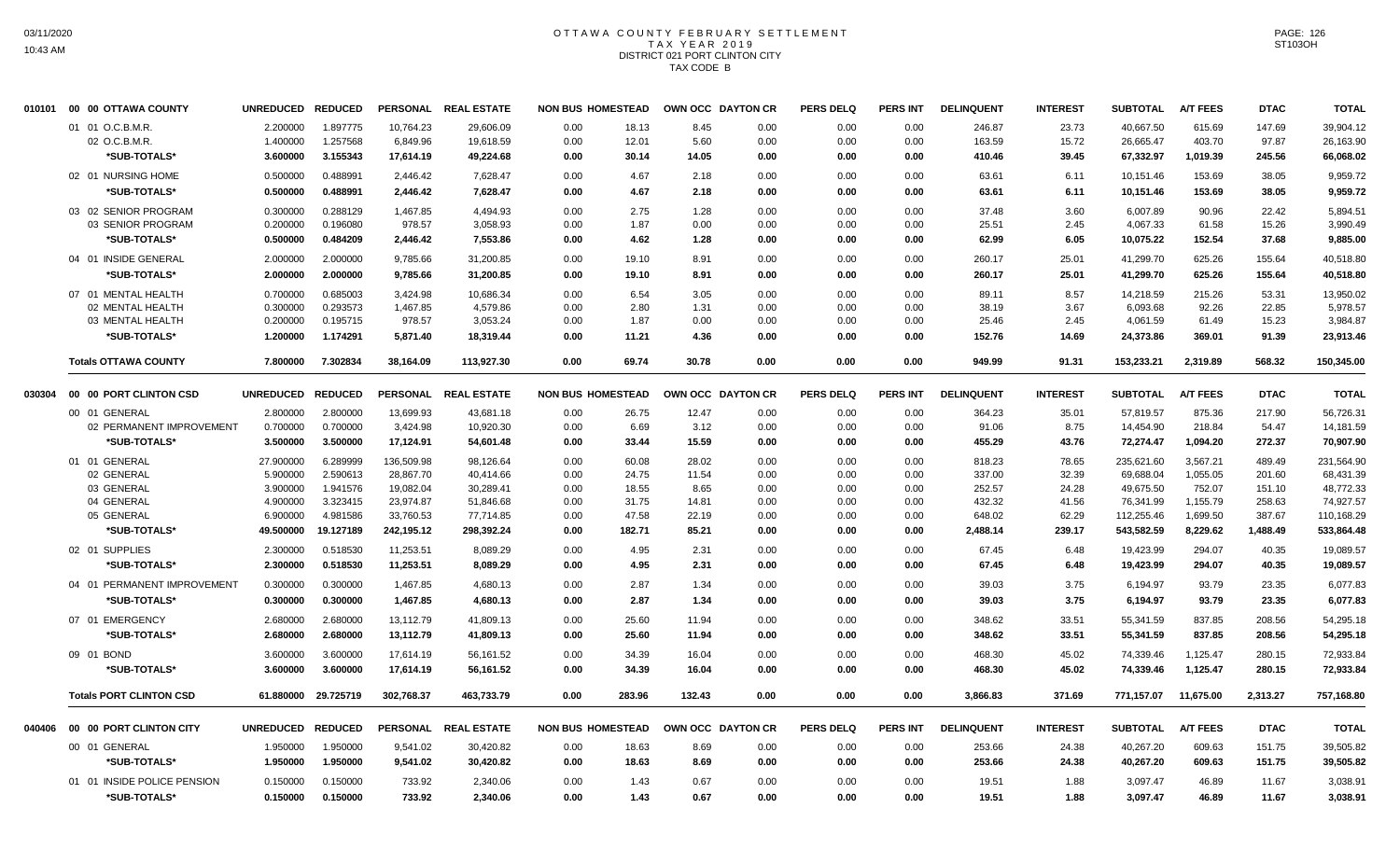### OTTAWA COUNTY FEBRUARY SETTLEMENT TAX YEAR 2019 DISTRICT 021 PORT CLINTON CITY TAX CODE B

| 040406  | 00 00 PORT CLINTON CITY                              | <b>UNREDUCED</b> | <b>REDUCED</b> | <b>PERSONAL</b> | <b>REAL ESTATE</b>   | <b>NON BUS HOMESTEAD</b> |        | OWN OCC DAYTON CR |                   | <b>PERS DELQ</b> | <b>PERS INT</b> | <b>DELINQUENT</b> | <b>INTEREST</b> | <b>SUBTOTAL</b> | <b>A/T FEES</b> | <b>DTAC</b> | <b>TOTAL</b> |
|---------|------------------------------------------------------|------------------|----------------|-----------------|----------------------|--------------------------|--------|-------------------|-------------------|------------------|-----------------|-------------------|-----------------|-----------------|-----------------|-------------|--------------|
|         | 02 01 FIRE & EMS                                     | 1.900000         | 1.899559       | 9,296.38        | 29,633.92            | 0.00                     | 18.14  | 8.46              | 0.00              | 0.00             | 0.00            | 247.10            | 23.75           | 39,227.75       | 593.89          | 147.83      | 38,486.03    |
|         | *SUB-TOTALS*                                         | 1.900000         | 1.899559       | 9,296.38        | 29,633.92            | 0.00                     | 18.14  | 8.46              | 0.00              | 0.00             | 0.00            | 247.10            | 23.75           | 39,227.75       | 593.89          | 147.83      | 38,486.03    |
|         | <b>Totals PORT CLINTON CITY</b>                      | 4.000000         | 3.999559       | 19,571.32       | 62,394.80            | 0.00                     | 38.20  | 17.82             | 0.00              | 0.00             | 0.00            | 520.27            | 50.01           | 82,592.42       | 1,250.41        | 311.25      | 81,030.76    |
| 050502  | 00 00 VANGUARD JVS                                   | <b>UNREDUCED</b> | <b>REDUCED</b> | <b>PERSONAL</b> | <b>REAL ESTATE</b>   | <b>NON BUS HOMESTEAD</b> |        |                   | OWN OCC DAYTON CR | <b>PERS DELQ</b> | <b>PERS INT</b> | <b>DELINQUENT</b> | <b>INTEREST</b> | <b>SUBTOTAL</b> | <b>A/T FEES</b> | <b>DTAC</b> | <b>TOTAL</b> |
|         | 01 01 GENERAL                                        | 1.600000         | 1.600000       | 7,828.53        | 24,960.68            | 0.00                     | 15.28  | 7.13              | 0.00              | 0.00             | 0.00            | 208.13            | 20.01           | 33,039.76       | 500.21          | 124.51      | 32,415.04    |
|         | *SUB-TOTALS*                                         | 1.600000         | 1.600000       | 7,828.53        | 24,960.68            | 0.00                     | 15.28  | 7.13              | 0.00              | 0.00             | 0.00            | 208.13            | 20.01           | 33,039.76       | 500.21          | 124.51      | 32,415.04    |
|         | <b>Totals VANGUARD JVS</b>                           | 1.600000         | 1.600000       | 7.828.53        | 24.960.68            | 0.00                     | 15.28  | 7.13              | 0.00              | 0.00             | 0.00            | 208.13            | 20.01           | 33,039.76       | 500.21          | 124.51      | 32,415.04    |
| 060605  | 00 00 IDA RUPP LIBRARY TAX                           | <b>UNREDUCED</b> | <b>REDUCED</b> | <b>PERSONAL</b> | <b>REAL ESTATE</b>   | <b>NON BUS HOMESTEAD</b> |        | OWN OCC DAYTON CR |                   | <b>PERS DELQ</b> | <b>PERS INT</b> | <b>DELINQUENT</b> | <b>INTEREST</b> | <b>SUBTOTAL</b> | <b>A/T FEES</b> | <b>DTAC</b> | <b>TOTAL</b> |
|         | 01 05 IDA RUPP LIBRARY TAX                           | 0.800000         | 0.797076       | 3,914.26        | 12,434.72            | 0.00                     | 7.61   | 0.00              | 0.00              | 0.00             | 0.00            | 103.69            | 9.97            | 16,470.25       | 249.35          | 62.03       | 16,158.87    |
|         | *SUB-TOTALS*                                         | 0.800000         | 0.797076       | 3.914.26        | 12.434.72            | 0.00                     | 7.61   | 0.00              | 0.00              | 0.00             | 0.00            | 103.69            | 9.97            | 16,470.25       | 249.35          | 62.03       | 16,158.87    |
|         | <b>Totals IDA RUPP LIBRARY TAX</b>                   | 0.800000         | 0.797076       | 3,914.26        | 12,434.72            | 0.00                     | 7.61   | 0.00              | 0.00              | 0.00             | 0.00            | 103.69            | 9.97            | 16,470.25       | 249.35          | 62.03       | 16,158.87    |
| 0707061 | 00 00 PORT CLINTON CITY NON UN UNREDUCED             |                  | <b>REDUCED</b> |                 | PERSONAL REAL ESTATE | <b>NON BUS HOMESTEAD</b> |        | OWN OCC DAYTON CR |                   | <b>PERS DELQ</b> | PERS INT        | <b>DELINQUENT</b> | <b>INTEREST</b> | <b>SUBTOTAL</b> | <b>A/T FEES</b> | <b>DTAC</b> | <b>TOTAL</b> |
|         | 01 01 INSIDE GENERAL NON UNIFORN                     | 1.950000         | 1.950000       | 9.541.02        | 30.420.82            | 0.00                     | 18.63  | 8.69              | 0.00              | 0.00             | 0.00            | 253.66            | 24.38           | 40.267.20       | 609.63          | 151.75      | 39,505.82    |
|         | 02 INSIDE POLICE PENSION NON U                       | 0.150000         | 0.150000       | 733.91          | 2,340.06             | 0.00                     | 1.44   | 0.66              | 0.00              | 0.00             | 0.00            | 19.52             | 1.89            | 3,097.48        | 46.89           | 11.68       | 3,038.91     |
|         | *SUB-TOTALS*                                         | 2.100000         | 2.100000       | 10,274.93       | 32,760.88            | 0.00                     | 20.07  | 9.35              | 0.00              | 0.00             | 0.00            | 273.18            | 26.27           | 43,364.68       | 656.52          | 163.43      | 42,544.73    |
|         | <b>Totals PORT CLINTON CITY NON UN</b>               | 2.100000         | 2.100000       | 10,274.93       | 32,760.88            | 0.00                     | 20.07  | 9.35              | 0.00              | 0.00             | 0.00            | 273.18            | 26.27           | 43,364.68       | 656.52          | 163.43      | 42,544.73    |
|         | <b>PORT CLINTON CITY</b><br><b>TAX CODE B TOTALS</b> |                  |                |                 |                      |                          |        |                   |                   |                  |                 |                   |                 |                 |                 |             |              |
|         |                                                      | 78.180000        | 45.525188      | 382,521.50      | 710,212.17           | 0.00                     | 434.86 | 197.51            | 0.00              | 0.00             | 0.00            | 5,922.09          | 569.26          | 1,099,857.39    | 16,651.38       | 3,542.81    | 1,079,663.20 |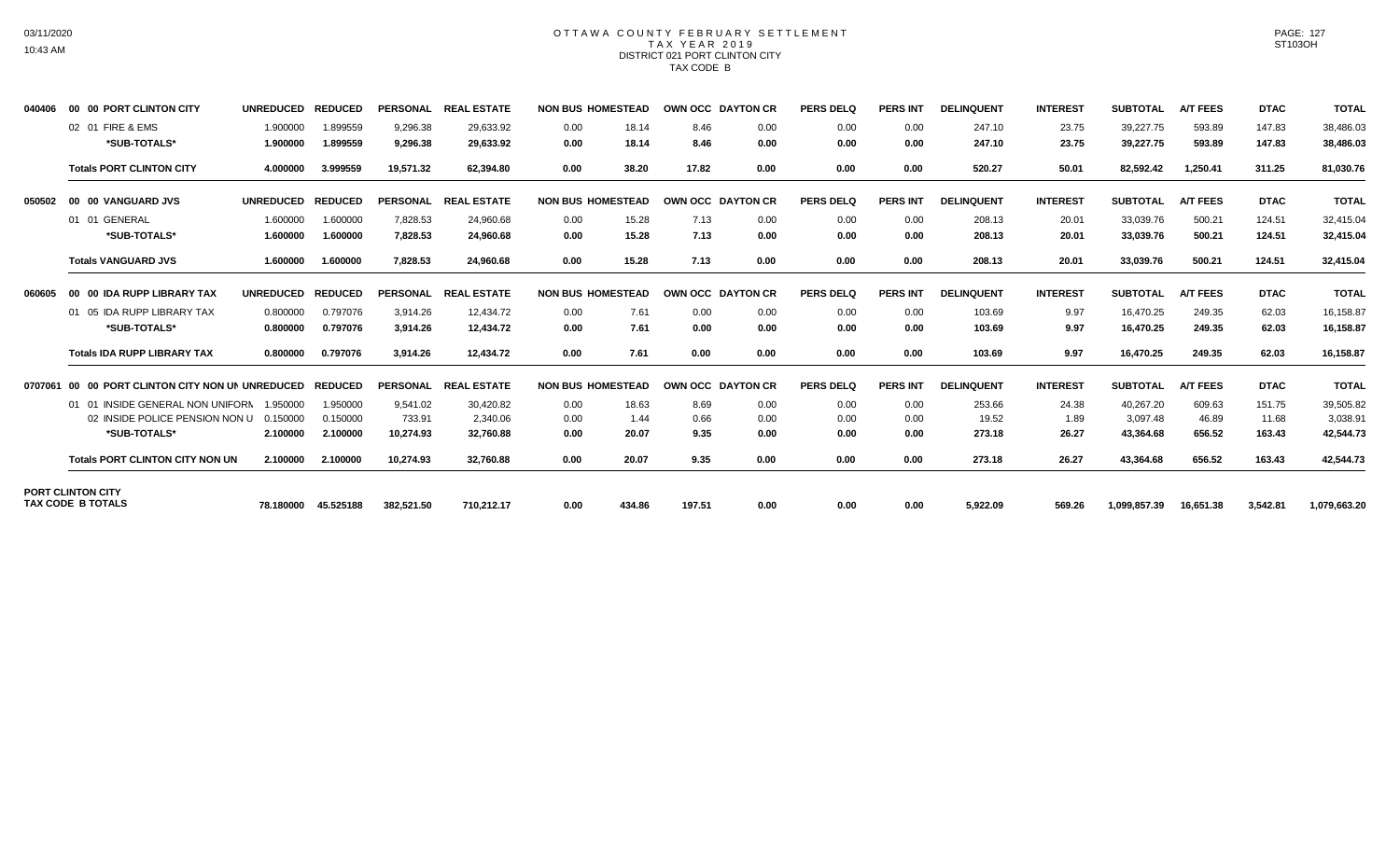#### OTTAWA COUNTY FEBRUARY SETTLEMENT T A X Y E A R 2 0 1 9 DISTRICT 021 PORT CLINTON CITY **DISTRICT**

|        | 010101 00 00 OTTAWA COUNTY     | UNREDUCED REDUCED |            | PERSONAL REAL ESTATE |            | <b>NON BUS HOMESTEAD</b> |           | OWN OCC DAYTON CR | <b>PERS DELQ</b> | <b>PERS INT</b> | <b>DELINQUENT</b> | <b>INTEREST</b> | <b>SUBTOTAL</b> | <b>A/T FEES</b> | <b>DTAC</b> | <b>TOTAL</b> |
|--------|--------------------------------|-------------------|------------|----------------------|------------|--------------------------|-----------|-------------------|------------------|-----------------|-------------------|-----------------|-----------------|-----------------|-------------|--------------|
|        | 01 01 O.C.B.M.R                |                   | 10,764.23  | 87,511.76            | 6,203.22   | 2,478.70                 | 696.77    | 0.00              | 0.00             | 0.00            | 2,563.21          | 130.16          | 110,348.05      | 1,670.62        | 392.40      | 108,285.03   |
|        | 02 O.C.B.M.R.                  |                   | 6,849.96   | 62,891.96            | 4,635.72   | 1,850.82                 | 519.99    | 0.00              | 0.00             | 0.00            | 1,894.61          | 95.25           | 78,738.31       | 1,192.06        | 280.74      | 77,265.51    |
|        | *SUB-TOTALS*                   |                   | 17,614.19  | 150,403.72           | 10,838.94  | 4,329.52                 | 1,216.76  | 0.00              | 0.00             | 0.00            | 4,457.82          | 225.41          | 189,086.36      | 2,862.68        | 673.14      | 185,550.54   |
|        | 02 01 NURSING HOME             |                   | 2,446.42   | 28,417.68            | 2,227.07   | 888.06                   | 249.30    | 0.00              | 0.00             | 0.00            | 895.22            | 44.32           | 35,168.07       | 532.43          | 125.91      | 34,509.73    |
|        | *SUB-TOTALS*                   |                   | 2,446.42   | 28,417.68            | 2,227.07   | 888.06                   | 249.30    | 0.00              | 0.00             | 0.00            | 895.22            | 44.32           | 35,168.07       | 532.43          | 125.91      | 34,509.73    |
|        | 03 02 SENIOR PROGRAM           |                   | 1,467.85   | 15,262.01            | 1,153.44   | 460.27                   | 129.27    | 0.00              | 0.00             | 0.00            | 468.18            | 23.39           | 18,964.41       | 287.12          | 67.92       | 18,609.37    |
|        | 03 SENIOR PROGRAM              |                   | 978.57     | 12,438.04            | 0.00       | 356.11                   | 0.00      | 0.00              | 0.00             | 0.00            | 400.69            | 19.69           | 14,193.10       | 214.88          | 50.49       | 13,927.73    |
|        | *SUB-TOTALS*                   |                   | 2,446.42   | 27,700.05            | 1,153.44   | 816.38                   | 129.27    | 0.00              | 0.00             | 0.00            | 868.87            | 43.08           | 33,157.51       | 502.00          | 118.41      | 32,537.10    |
|        | 04 01 INSIDE GENERAL           |                   | 9,785.66   | 126,610.16           | 10,220.85  | 4,073.31                 | 1,143.03  | 0.00              | 0.00             | 0.00            | 4,076.73          | 200.36          | 156,110.10      | 2,363.44        | 558.84      | 153,187.82   |
|        | *SUB-TOTALS*                   |                   | 9,785.66   | 126,610.16           | 10,220.85  | 4,073.31                 | 1,143.03  | 0.00              | 0.00             | 0.00            | 4,076.73          | 200.36          | 156,110.10      | 2,363.44        | 558.84      | 153,187.82   |
|        | 07 01 MENTAL HEALTH            |                   | 3,424.98   | 41,115.90            | 3,259.81   | 1,299.58                 | 364.76    | 0.00              | 0.00             | 0.00            | 1,306.35          | 64.50           | 50,835.88       | 769.63          | 181.91      | 49,884.34    |
|        | 02 MENTAL HEALTH               |                   | 1,467.85   | 17,621.07            | 1,397.06   | 556.96                   | 156.33    | 0.00              | 0.00             | 0.00            | 559.86            | 27.64           | 21,786.77       | 329.85          | 77.96       | 21,378.96    |
|        | 03 MENTAL HEALTH               |                   | 978.57     | 12,836.97            | 0.00       | 371.39                   | 0.00      | 0.00              | 0.00             | 0.00            | 416.83            | 20.43           | 14,624.19       | 221.40          | 51.98       | 14,350.81    |
|        | *SUB-TOTALS*                   |                   | 5,871.40   | 71,573.94            | 4,656.87   | 2,227.93                 | 521.09    | 0.00              | 0.00             | 0.00            | 2,283.04          | 112.57          | 87,246.84       | 1,320.88        | 311.85      | 85,614.11    |
|        | <b>Totals OTTAWA COUNTY</b>    |                   | 38,164.09  | 404,705.55           | 29,097.17  | 12,335.20                | 3,259.45  | 0.00              | 0.00             | 0.00            | 12,581.68         | 625.74          | 500,768.88      | 7,581.43        | 1,788.15    | 491,399.30   |
| 030304 | 00 00 PORT CLINTON CSD         | UNREDUCED REDUCED |            | PERSONAL REAL ESTATE |            | <b>NON BUS HOMESTEAD</b> |           | OWN OCC DAYTON CR | <b>PERS DELQ</b> | PERS INT        | <b>DELINQUENT</b> | <b>INTEREST</b> | <b>SUBTOTAL</b> | <b>A/T FEES</b> | <b>DTAC</b> | <b>TOTAL</b> |
|        | 00 01 GENERAL                  |                   | 13,699.93  | 177,254.21           | 14,309.19  | 5,702.64                 | 1,600.24  | 0.00              | 0.00             | 0.00            | 5,707.42          | 280.51          | 218,554.14      | 3,308.82        | 782.38      | 214,462.94   |
|        | 02 PERMANENT IMPROVEMENT       |                   | 3,424.98   | 44,313.56            | 3,577.30   | 1,425.66                 | 400.06    | 0.00              | 0.00             | 0.00            | 1,426.86          | 70.12           | 54,638.54       | 827.20          | 195.59      | 53,615.75    |
|        | *SUB-TOTALS*                   |                   | 17,124.91  | 221,567.77           | 17,886.49  | 7,128.30                 | 2,000.30  | 0.00              | 0.00             | 0.00            | 7,134.28          | 350.63          | 273,192.68      | 4,136.02        | 977.97      | 268,078.69   |
|        | 01 01 GENERAL                  |                   | 136,509.98 | 437,586.61           | 36,365.11  | 14,484.68                | 4,063.15  | 0.00              | 0.00             | 0.00            | 14,397.31         | 702.55          | 644,109.39      | 9,751.55        | 1,924.04    | 632,433.80   |
|        | 02 GENERAL                     |                   | 28,867.70  | 137,556.60           | 10,406.46  | 4,152.58                 | 1,166.26  | 0.00              | 0.00             | 0.00            | 4,222.87          | 210.93          | 186,583.40      | 2,824.80        | 612.12      | 183,146.48   |
|        | 03 GENERAL                     |                   | 19,082.04  | 103,812.30           | 7,876.24   | 3,142.74                 | 882.61    | 0.00              | 0.00             | 0.00            | 3,193.63          | 159.41          | 138,148.97      | 2,091.52        | 461.81      | 135,595.64   |
|        | 04 GENERAL                     |                   | 23,974.87  | 162,952.20           | 11,902.33  | 4,752.93                 | 1,335.51  | 0.00              | 0.00             | 0.00            | 4,876.76          | 245.76          | 210,040.36      | 3,179.93        | 728.16      | 206,132.27   |
|        | 05 GENERAL                     |                   | 33,760.53  | 249,021.02           | 18,351.41  | 7,326.86                 | 2,058.49  | 0.00              | 0.00             | 0.00            | 7,500.61          | 377.14          | 318,396.06      | 4,820.38        | 1,111.61    | 312,464.07   |
|        | *SUB-TOTALS*                   |                   | 242,195.12 | 1,090,928.73         | 84,901.55  | 33,859.79                | 9,506.02  | 0.00              | 0.00             | 0.00            | 34,191.18         | 1,695.79        | 1,497,278.18    | 22,668.18       | 4,837.74    | 1,469,772.26 |
|        | 02 01 SUPPLIES                 |                   | 11,253.51  | 36,073.46            | 2,997.84   | 1,194.08                 | 334.96    | 0.00              | 0.00             | 0.00            | 1,186.87          | 57.91           | 53,098.63       | 803.89          | 158.61      | 52,136.13    |
|        | *SUB-TOTALS*                   |                   | 11,253.51  | 36.073.46            | 2.997.84   | 1.194.08                 | 334.96    | 0.00              | 0.00             | 0.00            | 1.186.87          | 57.91           | 53.098.63       | 803.89          | 158.61      | 52,136.13    |
|        | 04 01 PERMANENT IMPROVEMENT    |                   | 1,467.85   | 18,991.53            | 1,533.13   | 611.00                   | 171.46    | 0.00              | 0.00             | 0.00            | 611.51            | 30.05           | 23,416.53       | 354.52          | 83.83       | 22,978.18    |
|        | *SUB-TOTALS*                   |                   | 1,467.85   | 18,991.53            | 1,533.13   | 611.00                   | 171.46    | 0.00              | 0.00             | 0.00            | 611.51            | 30.05           | 23,416.53       | 354.52          | 83.83       | 22,978.18    |
|        | 07 01 EMERGENCY                |                   | 13,112.79  | 169,657.60           | 13,695.94  | 5,458.24                 | 1,531.66  | 0.00              | 0.00             | 0.00            | 5,462.82          | 268.48          | 209,187.53      | 3,167.01        | 748.85      | 205,271.67   |
|        | *SUB-TOTALS*                   |                   | 13,112.79  | 169,657.60           | 13,695.94  | 5,458.24                 | 1,531.66  | 0.00              | 0.00             | 0.00            | 5,462.82          | 268.48          | 209,187.53      | 3,167.01        | 748.85      | 205,271.67   |
|        | 09 01 BOND                     |                   | 17,614.19  | 227,898.27           | 18,397.53  | 7,331.96                 | 2,057.46  | 0.00              | 0.00             | 0.00            | 7,338.11          | 360.66          | 280,998.18      | 4,254.20        | 1,005.91    | 275,738.07   |
|        | *SUB-TOTALS*                   |                   | 17,614.19  | 227,898.27           | 18,397.53  | 7,331.96                 | 2,057.46  | 0.00              | 0.00             | 0.00            | 7,338.11          | 360.66          | 280,998.18      | 4,254.20        | 1,005.91    | 275,738.07   |
|        | <b>Totals PORT CLINTON CSD</b> |                   | 302,768.37 | 1,765,117.36         | 139.412.48 | 55.583.37                | 15.601.86 | 0.00              | 0.00             | 0.00            | 55,924.77         | 2.763.52        | 2.337.171.73    | 35,383.82       | 7.812.91    | 2,293,975.00 |
| 040406 | 00 00 PORT CLINTON CITY        | UNREDUCED REDUCED |            | PERSONAL REAL ESTATE |            | <b>NON BUS HOMESTEAD</b> |           | OWN OCC DAYTON CR | <b>PERS DELQ</b> | <b>PERS INT</b> | <b>DELINQUENT</b> | <b>INTEREST</b> | <b>SUBTOTAL</b> | <b>A/T FEES</b> | <b>DTAC</b> | <b>TOTAL</b> |
|        | 00 01 GENERAL                  |                   | 9.541.02   | 123,444.89           | 9,965.33   | 3,971.48                 | 1,114.46  | 0.00              | 0.00             | 0.00            | 3,974.81          | 195.35          | 152,207.34      | 2,304.36        | 544.87      | 149,358.11   |
|        | *SUB-TOTALS*                   |                   | 9,541.02   | 123,444.89           | 9,965.33   | 3,971.48                 | 1,114.46  | 0.00              | 0.00             | 0.00            | 3,974.81          | 195.35          | 152,207.34      | 2,304.36        | 544.87      | 149,358.11   |
|        |                                |                   |            |                      |            |                          |           |                   |                  |                 |                   |                 |                 |                 |             |              |
|        | 01 01 INSIDE POLICE PENSION    |                   | 733.92     | 9,495.76             | 766.56     | 305.50                   | 85.73     | 0.00              | 0.00             | 0.00            | 305.75            | 15.03           | 11,708.25       | 177.25          | 41.91       | 11,489.09    |
|        | *SUB-TOTALS*                   |                   | 733.92     | 9,495.76             | 766.56     | 305.50                   | 85.73     | 0.00              | 0.00             | 0.00            | 305.75            | 15.03           | 11,708.25       | 177.25          | 41.91       | 11,489.09    |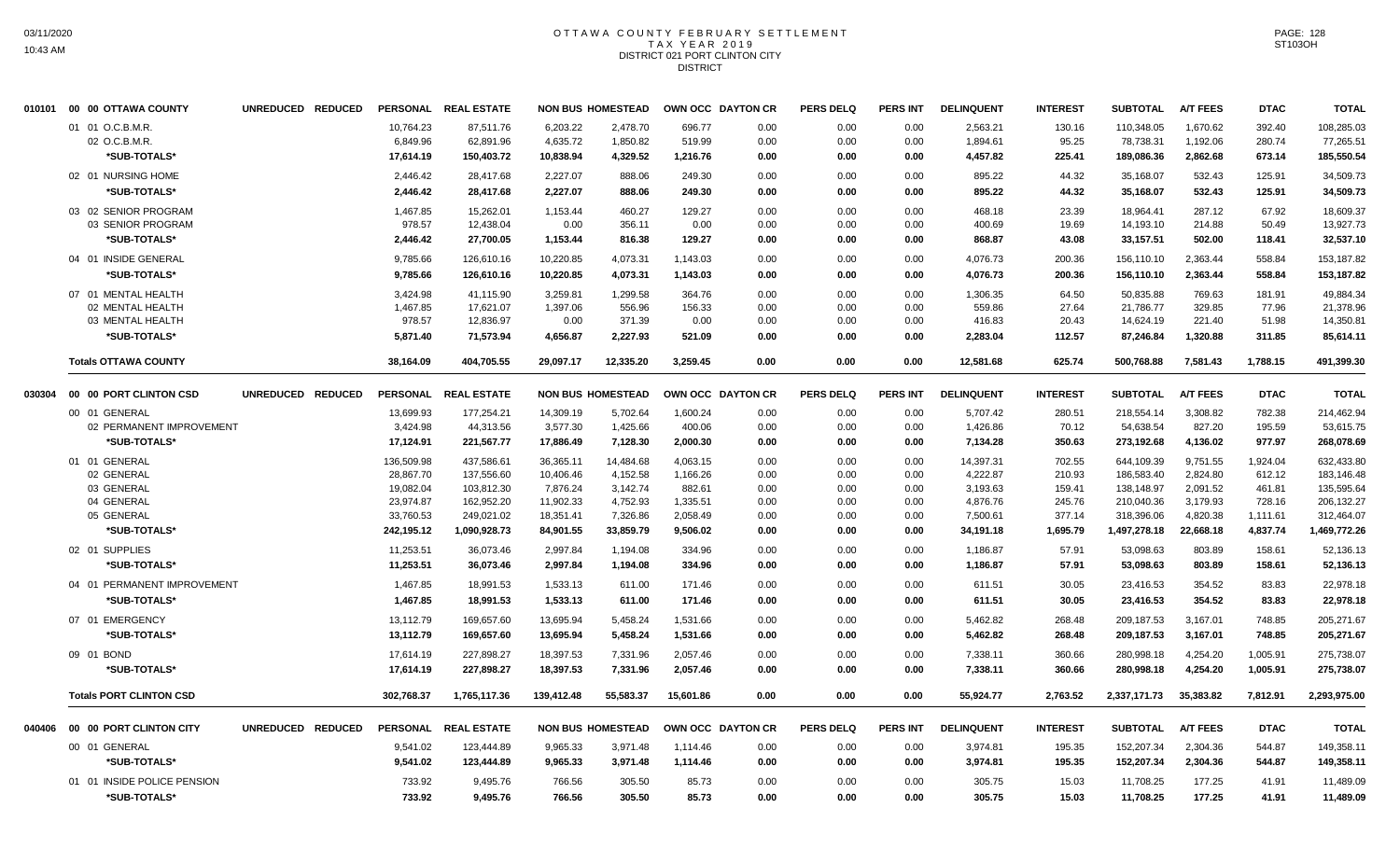## OTTAWA COUNTY FEBRUARY SETTLEMENT TAX YEAR 2019 DISTRICT 021 PORT CLINTON CITY **DISTRICT**

| 040406  | 00 00 PORT CLINTON CITY                            | <b>UNREDUCED</b> | <b>REDUCED</b> | <b>PERSONAL</b>      | <b>REAL ESTATE</b>       |                      | <b>NON BUS HOMESTEAD</b> |                      | <b>OWN OCC DAYTON CR</b> | <b>PERS DELQ</b> | <b>PERS INT</b> | <b>DELINQUENT</b>    | <b>INTEREST</b>  | <b>SUBTOTAL</b>          | <b>A/T FEES</b>      | <b>DTAC</b>      | <b>TOTAL</b>             |
|---------|----------------------------------------------------|------------------|----------------|----------------------|--------------------------|----------------------|--------------------------|----------------------|--------------------------|------------------|-----------------|----------------------|------------------|--------------------------|----------------------|------------------|--------------------------|
|         | 02 01 FIRE & EMS<br>*SUB-TOTALS*                   |                  |                | 9.296.38<br>9,296.38 | 113.383.30<br>113,383.30 | 8.971.77<br>8,971.77 | 3.576.88<br>3,576.88     | 1.003.98<br>1,003.98 | 0.00<br>0.00             | 0.00<br>0.00     | 0.00<br>0.00    | 3.597.24<br>3,597.24 | 177.67<br>177.67 | 140.007.22<br>140,007.22 | 2.119.65<br>2,119.65 | 501.75<br>501.75 | 137,385.82<br>137,385.82 |
|         | <b>Totals PORT CLINTON CITY</b>                    |                  |                | 19,571.32            | 246,323.95               | 19,703.66            | 7,853.86                 | 2,204.17             | 0.00                     | 0.00             | 0.00            | 7,877.80             | 388.05           | 303,922.81               | 4,601.26             | 1,088.53         | 298,233.02               |
| 050502  | 00 00 VANGUARD JVS                                 | <b>UNREDUCED</b> | <b>REDUCED</b> | <b>PERSONAL</b>      | <b>REAL ESTATE</b>       |                      | <b>NON BUS HOMESTEAD</b> |                      | OWN OCC DAYTON CR        | <b>PERS DELQ</b> | <b>PERS INT</b> | <b>DELINQUENT</b>    | <b>INTEREST</b>  | <b>SUBTOTAL</b>          | <b>A/T FEES</b>      | <b>DTAC</b>      | <b>TOTAL</b>             |
|         | 01 01 GENERAL                                      |                  |                | 7.828.53             | 101.288.13               | 8.176.68             | 3.258.65                 | 914.43               | 0.00                     | 0.00             | 0.00            | 3.261.38             | 160.29           | 124.888.09               | 1,890.76             | 447.07           | 122,550.26               |
|         | *SUB-TOTALS*                                       |                  |                | 7,828.53             | 101,288.13               | 8,176.68             | 3,258.65                 | 914.43               | 0.00                     | 0.00             | 0.00            | 3,261.38             | 160.29           | 124,888.09               | 1,890.76             | 447.07           | 122,550.26               |
|         | <b>Totals VANGUARD JVS</b>                         |                  |                | 7,828.53             | 101,288.13               | 8,176.68             | 3,258.65                 | 914.43               | 0.00                     | 0.00             | 0.00            | 3,261.38             | 160.29           | 124,888.09               | 1,890.76             | 447.07           | 122,550.26               |
| 060605  | 00 00 IDA RUPP LIBRARY TAX                         | <b>UNREDUCED</b> | <b>REDUCED</b> | <b>PERSONAL</b>      | <b>REAL ESTATE</b>       |                      | <b>NON BUS HOMESTEAD</b> |                      | OWN OCC DAYTON CR        | <b>PERS DELQ</b> | <b>PERS INT</b> | <b>DELINQUENT</b>    | <b>INTEREST</b>  | <b>SUBTOTAL</b>          | <b>A/T FEES</b>      | <b>DTAC</b>      | <b>TOTAL</b>             |
|         | 01 05 IDA RUPP LIBRARY TAX                         |                  |                | 3,914.26             | 55,170.20                | 0.00                 | 1,621.70                 | 0.00                 | 0.00                     | 0.00             | 0.00            | 1,813.19             | 88.51            | 62,607.86                | 947.85               | 222.55           | 61,437.46                |
|         | *SUB-TOTALS*                                       |                  |                | 3,914.26             | 55,170.20                | 0.00                 | 1,621.70                 | 0.00                 | 0.00                     | 0.00             | 0.00            | 1,813.19             | 88.51            | 62,607.86                | 947.85               | 222.55           | 61,437.46                |
|         | <b>Totals IDA RUPP LIBRARY TAX</b>                 |                  |                | 3,914.26             | 55.170.20                | 0.00                 | 1,621.70                 | 0.00                 | 0.00                     | 0.00             | 0.00            | 1,813.19             | 88.51            | 62,607.86                | 947.85               | 222.55           | 61,437.46                |
| 0707061 | 00 00 PORT CLINTON CITY NON UN UNREDUCED           |                  | <b>REDUCED</b> | <b>PERSONAL</b>      | <b>REAL ESTATE</b>       |                      | <b>NON BUS HOMESTEAD</b> |                      | OWN OCC DAYTON CR        | <b>PERS DELQ</b> | <b>PERS INT</b> | <b>DELINQUENT</b>    | <b>INTEREST</b>  | <b>SUBTOTAL</b>          | <b>A/T FEES</b>      | <b>DTAC</b>      | <b>TOTAL</b>             |
|         | 01 01 INSIDE GENERAL NON UNIFORN                   |                  |                | 9.541.02             | 123.444.89               | 9,965.33             | 3.971.48                 | 1.114.46             | 0.00                     | 0.00             | 0.00            | 3.974.81             | 195.35           | 152,207.34               | 2,304.36             | 544.87           | 149,358.11               |
|         | 02 INSIDE POLICE PENSION NON U                     |                  |                | 733.91               | 9,495.75                 | 766.56               | 305.50                   | 85.71                | 0.00                     | 0.00             | 0.00            | 305.80               | 15.04            | 11,708.27                | 177.25               | 41.92            | 11,489.10                |
|         | *SUB-TOTALS*                                       |                  |                | 10.274.93            | 132,940.64               | 10,731.89            | 4,276.98                 | 1,200.17             | 0.00                     | 0.00             | 0.00            | 4,280.61             | 210.39           | 163,915.61               | 2,481.61             | 586.79           | 160,847.21               |
|         | <b>Totals PORT CLINTON CITY NON UN</b>             |                  |                | 10,274.93            | 132,940.64               | 10,731.89            | 4,276.98                 | 1,200.17             | 0.00                     | 0.00             | 0.00            | 4,280.61             | 210.39           | 163,915.61               | 2,481.61             | 586.79           | 160,847.21               |
|         | <b>PORT CLINTON CITY</b><br><b>DISTRICT TOTALS</b> |                  |                |                      |                          |                      |                          |                      |                          |                  |                 |                      |                  |                          |                      |                  |                          |
|         |                                                    |                  |                | 382.521.50           | 2,705,545.83             | 207.121.88           | 84.929.76                | 23.180.08            | 0.00                     | 0.00             | 0.00            | 85.739.43            | 4.236.50         | 3.493.274.98             | 52.886.73            | 11,946.00        | 3.428.442.25             |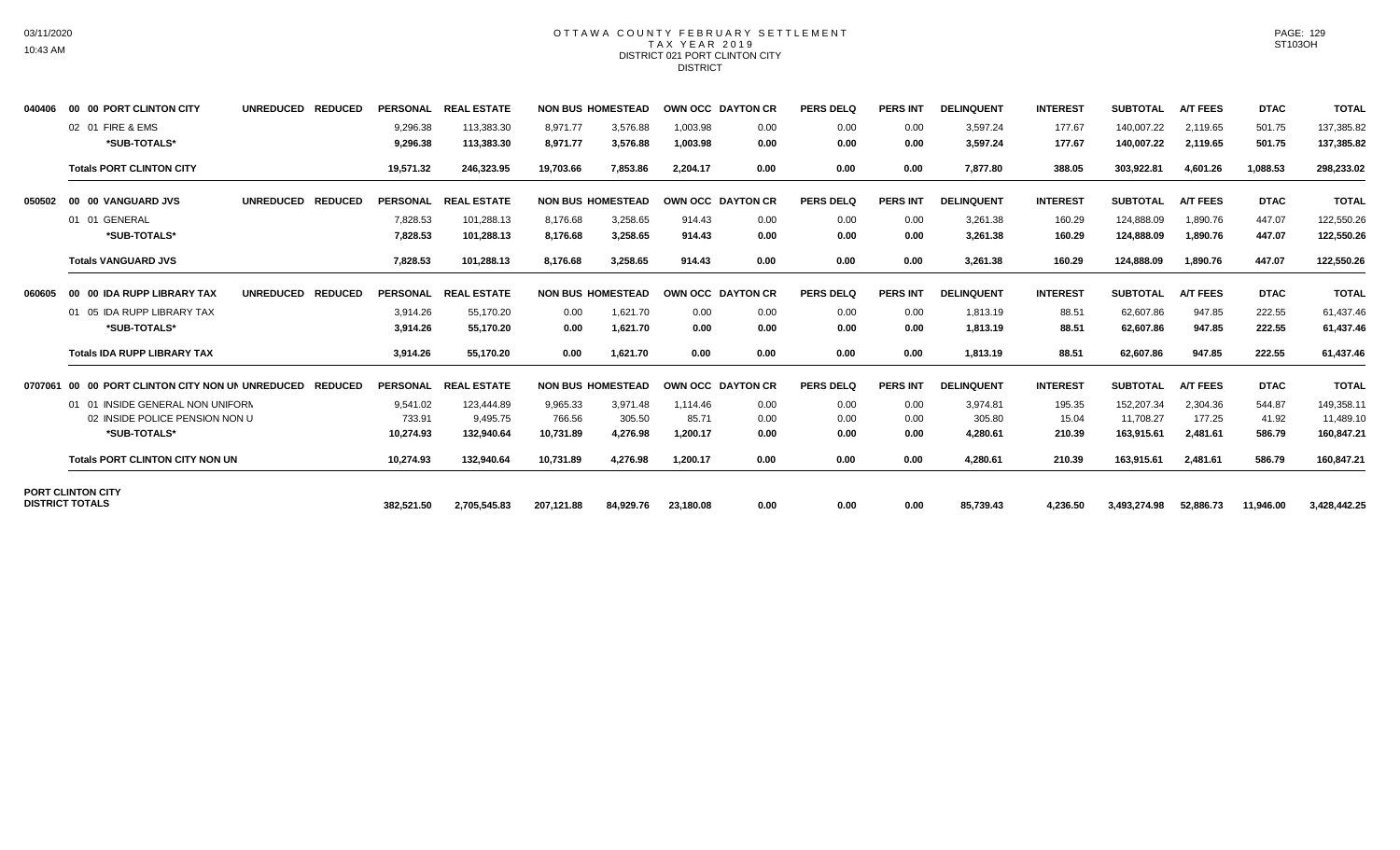#### OTTAWA COUNTY FEBRUARY SETTLEMENT T A X Y E A R 2 0 1 9 DISTRICT 022 NORTH BASS TAX CODE A

| 010101 | 00 00 OTTAWA COUNTY                | <b>UNREDUCED</b> | <b>REDUCED</b> | <b>PERSONAL</b> | <b>REAL ESTATE</b>   | <b>NON BUS HOMESTEAD</b> |        |       | OWN OCC DAYTON CR | <b>PERS DELQ</b> | <b>PERS INT</b> | <b>DELINQUENT</b> | <b>INTEREST</b> | <b>SUBTOTAL</b> | <b>A/T FEES</b> | <b>DTAC</b> | <b>TOTAL</b> |
|--------|------------------------------------|------------------|----------------|-----------------|----------------------|--------------------------|--------|-------|-------------------|------------------|-----------------|-------------------|-----------------|-----------------|-----------------|-------------|--------------|
|        | 01 01 O.C.B.M.R.                   | 2.200000         | 1.213837       | 0.00            | 452.70               | 41.42                    | 14.11  | 2.99  | 0.00              | 0.00             | 0.00            | 41.53             | 0.00            | 552.75          | 8.37            | 4.20        | 540.18       |
|        | 02 O.C.B.M.R.                      | 1.400000         | 0.907110       | 0.00            | 338.30               | 30.96                    | 10.55  | 2.23  | 0.00              | 0.00             | 0.00            | 31.03             | 0.00            | 413.07          | 6.25            | 3.14        | 403.68       |
|        | *SUB-TOTALS*                       | 3.600000         | 2.120947       | 0.00            | 791.00               | 72.38                    | 24.66  | 5.22  | 0.00              | 0.00             | 0.00            | 72.56             | 0.00            | 965.82          | 14.62           | 7.34        | 943.86       |
|        | 02 01 NURSING HOME                 | 0.500000         | 0.435790       | 0.00            | 162.53               | 14.87                    | 5.07   | 1.07  | 0.00              | 0.00             | 0.00            | 14.91             | 0.00            | 198.45          | 3.00            | 1.51        | 193.94       |
|        | *SUB-TOTALS*                       | 0.500000         | 0.435790       | 0.00            | 162.53               | 14.87                    | 5.07   | 1.07  | 0.00              | 0.00             | 0.00            | 14.91             | 0.00            | 198.45          | 3.00            | 1.51        | 193.94       |
|        | 03 02 SENIOR PROGRAM               | 0.300000         | 0.225703       | 0.00            | 84.18                | 7.70                     | 2.62   | 0.56  | 0.00              | 0.00             | 0.00            | 7.72              | 0.00            | 102.78          | 1.56            | 0.78        | 100.44       |
|        | 03 SENIOR PROGRAM                  | 0.200000         | 0.174753       | 0.00            | 72.99                | 0.00                     | 2.03   | 0.00  | 0.00              | 0.00             | 0.00            | 6.70              | 0.00            | 81.72           | 1.24            | 0.60        | 79.88        |
|        | *SUB-TOTALS*                       | 0.500000         | 0.400456       | 0.00            | 157.17               | 7.70                     | 4.65   | 0.56  | 0.00              | 0.00             | 0.00            | 14.42             | 0.00            | 184.50          | 2.80            | 1.38        | 180.32       |
|        | 04 01 INSIDE GENERAL               | 2.000000         | 2.000000       | 0.00            | 745.90               | 68.25                    | 23.25  | 4.92  | 0.00              | 0.00             | 0.00            | 68.42             | 0.00            | 910.74          | 13.79           | 6.91        | 890.04       |
|        | *SUB-TOTALS*                       | 2.000000         | 2.000000       | 0.00            | 745.90               | 68.25                    | 23.25  | 4.92  | 0.00              | 0.00             | 0.00            | 68.42             | 0.00            | 910.74          | 13.79           | 6.91        | 890.04       |
|        | 07 01 MENTAL HEALTH                | 0.700000         | 0.637874       | 0.00            | 237.89               | 21.77                    | 7.42   | 1.57  | 0.00              | 0.00             | 0.00            | 21.82             | 0.00            | 290.47          | 4.40            | 2.21        | 283.86       |
|        | 02 MENTAL HEALTH                   | 0.300000         | 0.273374       | 0.00            | 101.95               | 9.33                     | 3.18   | 0.67  | 0.00              | 0.00             | 0.00            | 9.35              | 0.00            | 124.48          | 1.88            | 0.95        | 121.65       |
|        | 03 MENTAL HEALTH                   | 0.200000         | 0.182292       | 0.00            | 76.14                | 0.00                     | 2.12   | 0.00  | 0.00              | 0.00             | 0.00            | 6.98              | 0.00            | 85.24           | 1.29            | 0.63        | 83.32        |
|        | *SUB-TOTALS*                       | 1.200000         | 1.093540       | 0.00            | 415.98               | 31.10                    | 12.72  | 2.24  | 0.00              | 0.00             | 0.00            | 38.15             | 0.00            | 500.19          | 7.57            | 3.79        | 488.83       |
|        | <b>Totals OTTAWA COUNTY</b>        | 7.800000         | 6.050733       | 0.00            | 2,272.58             | 194.30                   | 70.35  | 14.01 | 0.00              | 0.00             | 0.00            | 208.46            | 0.00            | 2,759.70        | 41.78           | 20.93       | 2,696.99     |
|        | 02021801 00 00 PUT IN BAY EXC CORP | <b>UNREDUCED</b> | <b>REDUCED</b> |                 | PERSONAL REAL ESTATE | <b>NON BUS HOMESTEAD</b> |        |       | OWN OCC DAYTON CR | <b>PERS DELQ</b> | <b>PERS INT</b> | <b>DELINQUENT</b> | <b>INTEREST</b> | <b>SUBTOTAL</b> | <b>A/T FEES</b> | <b>DTAC</b> | <b>TOTAL</b> |
|        | 01 01 GENERAL                      | 1.500000         | 1.016459       | 0.00            | 379.09               | 34.69                    | 11.82  | 2.50  | 0.00              | 0.00             | 0.00            | 34.78             | 0.00            | 462.88          | 7.01            | 3.51        | 452.36       |
|        | *SUB-TOTALS*                       | 1.500000         | 1.016459       | 0.00            | 379.09               | 34.69                    | 11.82  | 2.50  | 0.00              | 0.00             | 0.00            | 34.78             | 0.00            | 462.88          | 7.01            | 3.51        | 452.36       |
|        | 02 01 ROADS                        | 3.000000         | 0.117576       | 0.00            | 43.85                | 4.01                     | 1.37   | 0.29  | 0.00              | 0.00             | 0.00            | 4.02              | 0.00            | 53.54           | 0.81            | 0.41        | 52.32        |
|        | 02 ROADS                           | 1.000000         | 0.100879       | 0.00            | 37.62                | 3.44                     | 1.17   | 0.25  | 0.00              | 0.00             | 0.00            | 3.45              | 0.00            | 45.93           | 0.70            | 0.35        | 44.88        |
|        | *SUB-TOTALS*                       | 4.000000         | 0.218455       | 0.00            | 81.47                | 7.45                     | 2.54   | 0.54  | 0.00              | 0.00             | 0.00            | 7.47              | 0.00            | 99.47           | 1.51            | 0.76        | 97.20        |
|        | 03 01 CEMETERY                     | 0.450000         | 0.413776       | 0.00            | 172.82               | 0.00                     | 4.81   | 0.00  | 0.00              | 0.00             | 0.00            | 15.85             | 0.00            | 193.48          | 2.93            | 1.43        | 189.12       |
|        | *SUB-TOTALS*                       | 0.450000         | 0.413776       | 0.00            | 172.82               | 0.00                     | 4.81   | 0.00  | 0.00              | 0.00             | 0.00            | 15.85             | 0.00            | 193.48          | 2.93            | 1.43        | 189.12       |
|        | 04 01 DOCTOR'S RESIDENCE           | 0.250000         | 0.230093       | 0.00            | 96.10                | 0.00                     | 2.68   | 0.00  | 0.00              | 0.00             | 0.00            | 8.82              | 0.00            | 107.60          | 1.63            | 0.80        | 105.17       |
|        | *SUB-TOTALS*                       | 0.250000         | 0.230093       | 0.00            | 96.10                | 0.00                     | 2.68   | 0.00  | 0.00              | 0.00             | 0.00            | 8.82              | 0.00            | 107.60          | 1.63            | 0.80        | 105.17       |
|        | 05 01 EMS                          | 1.300000         | 1.195354       | 0.00            | 499.26               | 0.00                     | 13.90  | 0.00  | 0.00              | 0.00             | 0.00            | 45.80             | 0.00            | 558.96          | 8.46            | 4.13        | 546.37       |
|        | *SUB-TOTALS*                       | 1.300000         | 1.195354       | 0.00            | 499.26               | 0.00                     | 13.90  | 0.00  | 0.00              | 0.00             | 0.00            | 45.80             | 0.00            | 558.96          | 8.46            | 4.13        | 546.37       |
|        | 06 01 INSIDE GENERAL               | 0.300000         | 0.300000       | 0.00            | 111.88               | 10.24                    | 3.49   | 0.74  | 0.00              | 0.00             | 0.00            | 10.26             | 0.00            | 136.61          | 2.07            | 1.04        | 133.50       |
|        | *SUB-TOTALS*                       | 0.300000         | 0.300000       | 0.00            | 111.88               | 10.24                    | 3.49   | 0.74  | 0.00              | 0.00             | 0.00            | 10.26             | 0.00            | 136.61          | 2.07            | 1.04        | 133.50       |
|        | 07 02 INSIDE ROADS                 | 1.200000         | 1.200000       | 0.00            | 447.54               | 40.95                    | 13.95  | 2.95  | 0.00              |                  |                 |                   |                 | 546.44          | 8.27            | 4.15        | 534.02       |
|        | *SUB-TOTALS*                       | 1.200000         | 1.200000       | 0.00            | 447.54               | 40.95                    | 13.95  | 2.95  | 0.00              | 0.00<br>0.00     | 0.00<br>0.00    | 41.05<br>41.05    | 0.00<br>0.00    | 546.44          | 8.27            | 4.15        | 534.02       |
|        |                                    |                  |                |                 |                      |                          |        |       |                   |                  |                 |                   |                 |                 |                 |             |              |
|        | 08 03 EMERGENCY MEDICAL            | 0.750000         | 0.520873       | 0.00            | 194.26               | 17.78                    | 6.06   | 1.28  | 0.00              | 0.00             | 0.00            | 17.82             | 0.00            | 237.20          | 3.59            | 1.80        | 231.81       |
|        | *SUB-TOTALS*                       | 0.750000         | 0.520873       | 0.00            | 194.26               | 17.78                    | 6.06   | 1.28  | 0.00              | 0.00             | 0.00            | 17.82             | 0.00            | 237.20          | 3.59            | 1.80        | 231.81       |
|        | <b>Totals PUT IN BAY EXC CORP</b>  | 9.750000         | 5.095010       | 0.00            | 1.982.42             | 111.11                   | 59.25  | 8.01  | 0.00              | 0.00             | 0.00            | 181.85            | 0.00            | 2,342.64        | 35.47           | 17.62       | 2,289.55     |
| 030307 | 00 00 NORTH BASS LSD               | <b>UNREDUCED</b> | <b>REDUCED</b> |                 | PERSONAL REAL ESTATE | <b>NON BUS HOMESTEAD</b> |        |       | OWN OCC DAYTON CR | <b>PERS DELQ</b> | <b>PERS INT</b> | <b>DELINQUENT</b> | <b>INTEREST</b> | <b>SUBTOTAL</b> | <b>A/T FEES</b> | <b>DTAC</b> | <b>TOTAL</b> |
|        | 00 01 GENERAL                      | 5.600000         | 5.600000       | 0.00            | 2,088.51             | 191.10                   | 65.11  | 13.78 | 0.00              | 0.00             | 0.00            | 191.59            | 0.00            | 2,550.09        | 38.61           | 19.36       | 2,492.12     |
|        | *SUB-TOTALS*                       | 5.600000         | 5.600000       | 0.00            | 2,088.51             | 191.10                   | 65.11  | 13.78 | 0.00              | 0.00             | 0.00            | 191.59            | 0.00            | 2,550.09        | 38.61           | 19.36       | 2,492.12     |
|        | 01 01 GENERAL                      | 13.000000        | 13.000000      | 0.00            | 4,848.32             | 443.64                   | 151.15 | 32.00 | 0.00              | 0.00             | 0.00            | 444.76            | 0.00            | 5,919.87        | 89.62           | 44.94       | 5,785.31     |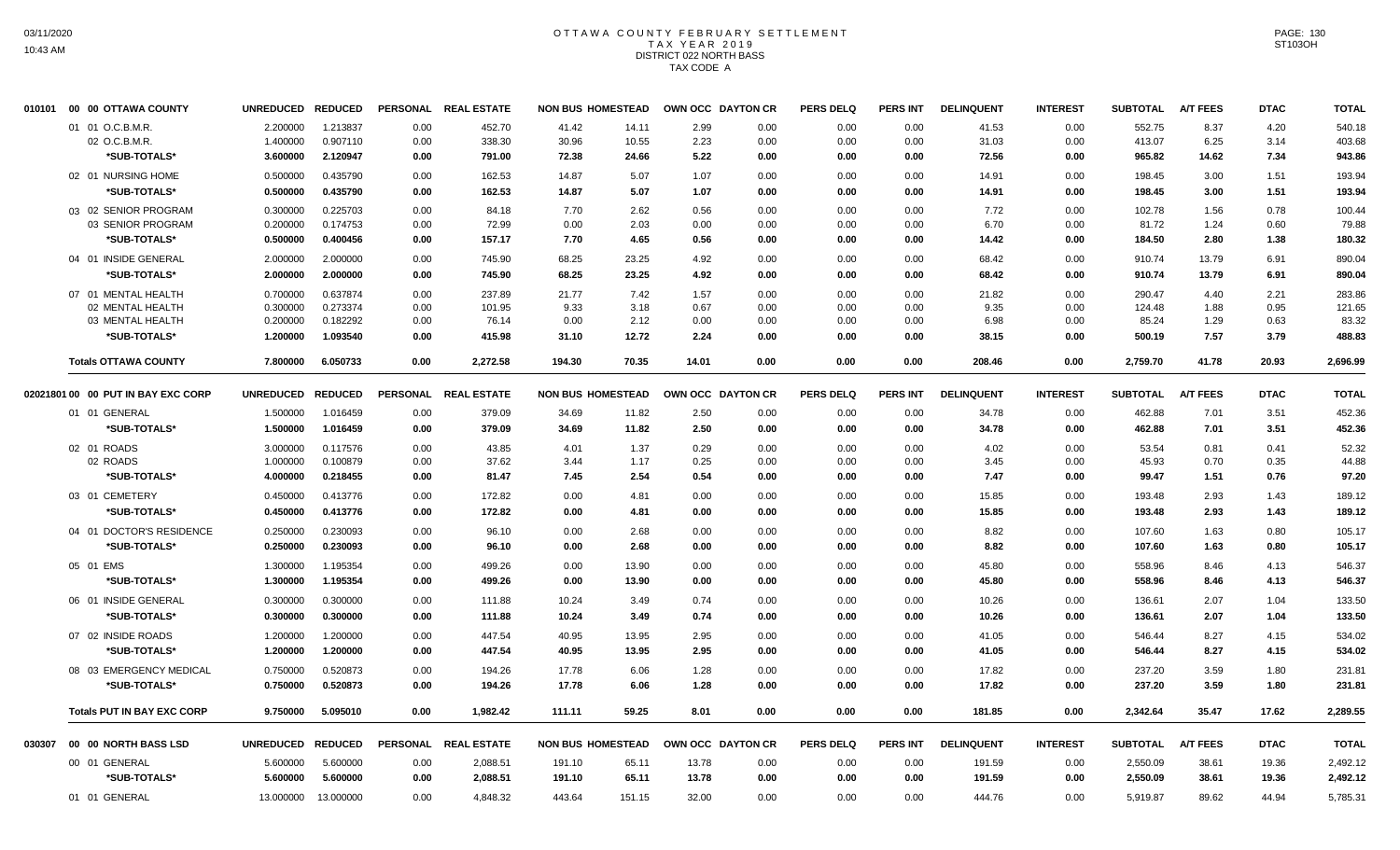## OTTAWA COUNTY FEBRUARY SETTLEMENT TAX YEAR 2019 DISTRICT 022 NORTH BASS TAX CODE A

| 030307            | 00 00 NORTH BASS LSD                     | UNREDUCED REDUCED |                     |                 | PERSONAL REAL ESTATE | <b>NON BUS HOMESTEAD</b> |        |       | OWN OCC DAYTON CR | <b>PERS DELQ</b> | PERS INT        | <b>DELINQUENT</b> | <b>INTEREST</b> | <b>SUBTOTAL</b> | <b>A/T FEES</b> | <b>DTAC</b> | <b>TOTAL</b> |
|-------------------|------------------------------------------|-------------------|---------------------|-----------------|----------------------|--------------------------|--------|-------|-------------------|------------------|-----------------|-------------------|-----------------|-----------------|-----------------|-------------|--------------|
|                   | *SUB-TOTALS*<br>01                       | 13.000000         | 13.000000           | 0.00            | 4,848.32             | 443.64                   | 151.15 | 32.00 | 0.00              | 0.00             | 0.00            | 444.76            | 0.00            | 5,919.87        | 89.62           | 44.94       | 5,785.31     |
|                   | <b>Totals NORTH BASS LSD</b>             | 18.600000         | 18,600000           | 0.00            | 6,936.83             | 634.74                   | 216.26 | 45.78 | 0.00              | 0.00             | 0.00            | 636.35            | 0.00            | 8,469.96        | 128.23          | 64.30       | 8,277.43     |
| 060605            | 00 00 IDA RUPP LIBRARY TAX               | <b>UNREDUCED</b>  | <b>REDUCED</b>      | <b>PERSONAL</b> | <b>REAL ESTATE</b>   | <b>NON BUS HOMESTEAD</b> |        |       | OWN OCC DAYTON CR | <b>PERS DELQ</b> | <b>PERS INT</b> | <b>DELINQUENT</b> | <b>INTEREST</b> | <b>SUBTOTAL</b> | <b>A/T FEES</b> | <b>DTAC</b> | <b>TOTAL</b> |
|                   | 01 05 IDA RUPP LIBRARY TAX               | 0.800000          | 0.796254            | 0.00            | 332.57               | 0.00                     | 9.26   | 0.00  | 0.00              | 0.00             | 0.00            | 30.51             | 0.00            | 372.34          | 5.64            | 2.75        | 363.95       |
|                   | *SUB-TOTALS*                             | 0.800000          | 0.796254            | 0.00            | 332.57               | 0.00                     | 9.26   | 0.00  | 0.00              | 0.00             | 0.00            | 30.51             | 0.00            | 372.34          | 5.64            | 2.75        | 363.95       |
|                   | <b>Totals IDA RUPP LIBRARY TAX</b>       | 0.800000          | 0.796254            | 0.00            | 332.57               | 0.00                     | 9.26   | 0.00  | 0.00              | 0.00             | 0.00            | 30.51             | 0.00            | 372.34          | 5.64            | 2.75        | 363.95       |
| 060606            | 00 00 PIB - NORTH BASS                   | <b>UNREDUCED</b>  | <b>REDUCED</b>      | <b>PERSONAL</b> | <b>REAL ESTATE</b>   | <b>NON BUS HOMESTEAD</b> |        |       | OWN OCC DAYTON CR | <b>PERS DELQ</b> | <b>PERS INT</b> | <b>DELINQUENT</b> | <b>INTEREST</b> | <b>SUBTOTAL</b> | <b>A/T FEES</b> | <b>DTAC</b> | <b>TOTAL</b> |
|                   | 01 01 REFUSE                             | 3.000000          | 2.748126            | 0.00            | 1,024.91             | 93.78                    | 31.95  | 6.76  | 0.00              | 0.00             | 0.00            | 94.02             | 0.00            | 1,251.42        | 18.95           | 9.50        | 1,222.97     |
|                   | *SUB-TOTALS*                             | 3.000000          | 2.748126            | 0.00            | 1,024.91             | 93.78                    | 31.95  | 6.76  | 0.00              | 0.00             | 0.00            | 94.02             | 0.00            | 1,251.42        | 18.95           | 9.50        | 1,222.97     |
|                   | <b>Totals PIB - NORTH BASS</b>           | 3.000000          | 2.748126            | 0.00            | 1.024.91             | 93.78                    | 31.95  | 6.76  | 0.00              | 0.00             | 0.00            | 94.02             | 0.00            | 1,251.42        | 18.95           | 9.50        | 1,222.97     |
| 080802            | 00 00 PUT IN BAY PARK DISTRICT UNREDUCED |                   | <b>REDUCED</b>      | <b>PERSONAL</b> | <b>REAL ESTATE</b>   | <b>NON BUS HOMESTEAD</b> |        |       | OWN OCC DAYTON CR | <b>PERS DELQ</b> | <b>PERS INT</b> | <b>DELINQUENT</b> | <b>INTEREST</b> | <b>SUBTOTAL</b> | <b>A/T FEES</b> | <b>DTAC</b> | <b>TOTAL</b> |
|                   | 01 01 GENERAL FUND                       | 0.700000          | 0.700000            | 0.00            | 261.06               | 23.89                    | 8.14   | 1.72  | 0.00              | 0.00             | 0.00            | 23.95             | 0.00            | 318.76          | 4.83            | 2.42        | 311.51       |
|                   | *SUB-TOTALS*                             | 0.700000          | 0.700000            | 0.00            | 261.06               | 23.89                    | 8.14   | 1.72  | 0.00              | 0.00             | 0.00            | 23.95             | 0.00            | 318.76          | 4.83            | 2.42        | 311.51       |
|                   | <b>Totals PUT IN BAY PARK DISTRICT</b>   | 0.700000          | 0.700000            | 0.00            | 261.06               | 23.89                    | 8.14   | 1.72  | 0.00              | 0.00             | 0.00            | 23.95             | 0.00            | 318.76          | 4.83            | 2.42        | 311.51       |
| 080805            | 00 00 PIB PORT AUTHORITY                 | <b>UNREDUCED</b>  | <b>REDUCED</b>      | <b>PERSONAL</b> | <b>REAL ESTATE</b>   | <b>NON BUS HOMESTEAD</b> |        |       | OWN OCC DAYTON CR | <b>PERS DELQ</b> | <b>PERS INT</b> | <b>DELINQUENT</b> | <b>INTEREST</b> | <b>SUBTOTAL</b> | <b>A/T FEES</b> | <b>DTAC</b> | <b>TOTAL</b> |
|                   | 08 00 PIB PORT AUTHORITY                 | 0.450000          | 0.413776            | 0.00            | 154.31               | 14.12                    | 4.81   | 1.04  | 0.00              | 0.00             | 0.00            | 14.17             | 0.00            | 188.45          | 2.85            | 1.43        | 184.17       |
|                   | *SUB-TOTALS*                             | 0.450000          | 0.413776            | 0.00            | 154.31               | 14.12                    | 4.81   | 1.04  | 0.00              | 0.00             | 0.00            | 14.17             | 0.00            | 188.45          | 2.85            | 1.43        | 184.17       |
|                   | <b>Totals PIB PORT AUTHORITY</b>         | 0.450000          | 0.413776            | 0.00            | 154.31               | 14.12                    | 4.81   | 1.04  | 0.00              | 0.00             | 0.00            | 14.17             | 0.00            | 188.45          | 2.85            | 1.43        | 184.17       |
| <b>NORTH BASS</b> | <b>TAX CODE A TOTALS</b>                 |                   |                     |                 |                      |                          |        |       |                   |                  |                 |                   |                 |                 |                 |             |              |
|                   |                                          |                   | 41.100000 34.403899 | 0.00            | 12,964.68            | 1,071.94                 | 400.02 | 77.32 | 0.00              | 0.00             | 0.00            | 1,189.31          | 0.00            | 15,703.27       | 237.75          | 118.95      | 15,346.57    |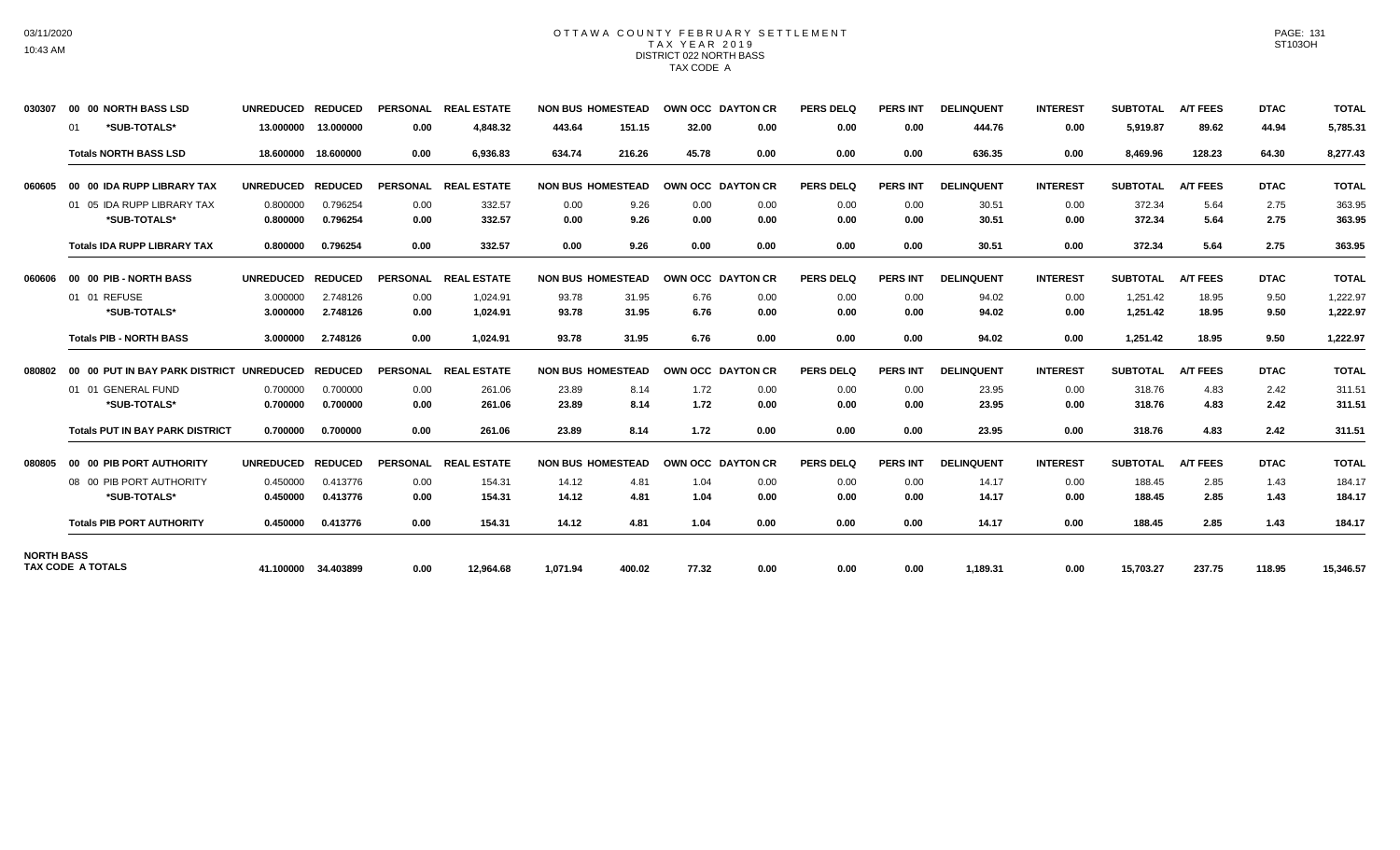# OTTAWA COUNTY FEBRUARY SETTLEMENT TAX YEAR 2019 DISTRICT 022 NORTH BASS TAX CODE B

| 010101 | 00 00 OTTAWA COUNTY                  | UNREDUCED REDUCED    |                      | <b>PERSONAL</b> | <b>REAL ESTATE</b>   | <b>NON BUS HOMESTEAD</b>     |              | OWN OCC DAYTON CR | <b>PERS DELQ</b> | <b>PERS INT</b> | <b>DELINQUENT</b> | <b>INTEREST</b> | <b>SUBTOTAL</b> | <b>A/T FEES</b> | <b>DTAC</b>  | <b>TOTAL</b>   |
|--------|--------------------------------------|----------------------|----------------------|-----------------|----------------------|------------------------------|--------------|-------------------|------------------|-----------------|-------------------|-----------------|-----------------|-----------------|--------------|----------------|
|        | 01 01 O.C.B.M.R.                     | 2.200000             | 1.897775             | 90.29           | 0.00                 | 0.00<br>0.00                 | 0.00         | 0.00              | 0.00             | 0.00            | 0.00              | 0.00            | 90.29           | 1.37            | 0.00         | 88.92          |
|        | 02 O.C.B.M.R.                        | 1.400000             | 1.257568             | 57.46           | 0.00                 | 0.00<br>0.00                 | 0.00         | 0.00              | 0.00             | 0.00            | 0.00              | 0.00            | 57.46           | 0.87            | 0.00         | 56.59          |
|        | *SUB-TOTALS*                         | 3.600000             | 3.155343             | 147.75          | 0.00                 | 0.00<br>0.00                 | 0.00         | 0.00              | 0.00             | 0.00            | 0.00              | 0.00            | 147.75          | 2.24            | 0.00         | 145.51         |
|        | 02 01 NURSING HOME                   | 0.500000             | 0.488991             | 20.52           | 0.00                 | 0.00<br>0.00                 | 0.00         | 0.00              | 0.00             | 0.00            | 0.00              | 0.00            | 20.52           | 0.31            | 0.00         | $20.2^{\circ}$ |
|        | *SUB-TOTALS*                         | 0.500000             | 0.488991             | 20.52           | 0.00                 | 0.00<br>0.00                 | 0.00         | 0.00              | 0.00             | 0.00            | 0.00              | 0.00            | 20.52           | 0.31            | 0.00         | 20.21          |
|        | 03 02 SENIOR PROGRAM                 | 0.300000             | 0.288129             | 12.31           | 0.00                 | 0.00<br>0.00                 | 0.00         | 0.00              | 0.00             | 0.00            | 0.00              | 0.00            | 12.31           | 0.19            | 0.00         | 12.12          |
|        | 03 SENIOR PROGRAM                    | 0.200000             | 0.196080             | 8.21            | 0.00                 | 0.00<br>0.00                 | 0.00         | 0.00              | 0.00             | 0.00            | 0.00              | 0.00            | 8.21            | 0.12            | 0.00         | 8.09           |
|        | *SUB-TOTALS*                         | 0.500000             | 0.484209             | 20.52           | 0.00                 | 0.00<br>0.00                 | 0.00         | 0.00              | 0.00             | 0.00            | 0.00              | 0.00            | 20.52           | 0.31            | 0.00         | 20.21          |
|        | 04 01 INSIDE GENERAL                 | 2.000000             | 2.000000             | 82.08           | 0.00                 | 0.00<br>0.00                 | 0.00         | 0.00              | 0.00             | 0.00            | 0.00              | 0.00            | 82.08           | 1.24            | 0.00         | 80.84          |
|        | *SUB-TOTALS*                         | 2.000000             | 2.000000             | 82.08           | 0.00                 | 0.00<br>0.00                 | 0.00         | 0.00              | 0.00             | 0.00            | 0.00              | 0.00            | 82.08           | 1.24            | 0.00         | 80.84          |
|        | 07 01 MENTAL HEALTH                  | 0.700000             | 0.685003             | 28.73           | 0.00                 | 0.00<br>0.00                 | 0.00         | 0.00              | 0.00             | 0.00            | 0.00              | 0.00            | 28.73           | 0.43            | 0.00         | 28.30          |
|        | 02 MENTAL HEALTH                     | 0.300000             | 0.293573             | 12.31           | 0.00                 | 0.00<br>0.00                 | 0.00         | 0.00              | 0.00             | 0.00            | 0.00              | 0.00            | 12.31           | 0.19            | 0.00         | 12.12          |
|        | 03 MENTAL HEALTH                     | 0.200000             | 0.195715             | 8.21            | 0.00                 | 0.00<br>0.00                 | 0.00         | 0.00              | 0.00             | 0.00            | 0.00              | 0.00            | 8.21            | 0.12            | 0.00         | 8.09           |
|        | *SUB-TOTALS*                         | 1.200000             | 1.174291             | 49.25           | 0.00                 | 0.00<br>0.00                 | 0.00         | 0.00              | 0.00             | 0.00            | 0.00              | 0.00            | 49.25           | 0.74            | 0.00         | 48.51          |
|        | <b>Totals OTTAWA COUNTY</b>          | 7.800000             | 7.302834             | 320.12          | 0.00                 | 0.00<br>0.00                 | 0.00         | 0.00              | 0.00             | 0.00            | 0.00              | 0.00            | 320.12          | 4.84            | 0.00         | 315.28         |
|        | 02021801 00 00 PUT IN BAY EXC CORP   | UNREDUCED REDUCED    |                      |                 | PERSONAL REAL ESTATE | <b>NON BUS HOMESTEAD</b>     |              | OWN OCC DAYTON CR | <b>PERS DELQ</b> | PERS INT        | <b>DELINQUENT</b> | <b>INTEREST</b> | <b>SUBTOTAL</b> | <b>A/T FEES</b> | <b>DTAC</b>  | <b>TOTAL</b>   |
|        | 01 01 GENERAL                        | 1.500000             | 1.162703             | 61.56           | 0.00                 | 0.00<br>0.00                 | 0.00         | 0.00              | 0.00             | 0.00            | 0.00              | 0.00            | 61.56           | 0.93            | 0.00         | 60.63          |
|        | *SUB-TOTALS*                         | 1.500000             | 1.162703             | 61.56           | 0.00                 | 0.00<br>0.00                 | 0.00         | 0.00              | 0.00             | 0.00            | 0.00              | 0.00            | 61.56           | 0.93            | 0.00         | 60.63          |
|        | 02 01 ROADS                          | 3.000000             | 0.236919             | 123.12          | 0.00                 | 0.00<br>0.00                 | 0.00         | 0.00              | 0.00             | 0.00            | 0.00              | 0.00            | 123.12          | 1.86            | 0.00         | 121.26         |
|        | 02 ROADS                             | 1.000000             | 0.142299             | 41.04           | 0.00                 | 0.00<br>0.00                 | 0.00         | 0.00              | 0.00             | 0.00            | 0.00              | 0.00            | 41.04           | 0.62            | 0.00         | 40.42          |
|        | *SUB-TOTALS*                         | 4.000000             | 0.379218             | 164.16          | 0.00                 | 0.00<br>0.00                 | 0.00         | 0.00              | 0.00             | 0.00            | 0.00              | 0.00            | 164.16          | 2.48            | 0.00         | 161.68         |
|        | 03 01 CEMETERY                       | 0.450000             | 0.428947             | 18.47           | 0.00                 | 0.00<br>0.00                 | 0.00         | 0.00              | 0.00             | 0.00            | 0.00              | 0.00            | 18.47           | 0.28            | 0.00         | 18.19          |
|        | *SUB-TOTALS*                         | 0.450000             | 0.428947             | 18.47           | 0.00                 | 0.00<br>0.00                 | 0.00         | 0.00              | 0.00             | 0.00            | 0.00              | 0.00            | 18.47           | 0.28            | 0.00         | 18.19          |
|        | 04 01 DOCTOR'S RESIDENCE             | 0.250000             | 0.240371             | 10.26           | 0.00                 | 0.00<br>0.00                 | 0.00         | 0.00              | 0.00             | 0.00            | 0.00              | 0.00            | 10.26           | 0.16            | 0.00         | 10.10          |
|        | *SUB-TOTALS*                         | 0.250000             | 0.240371             | 10.26           | 0.00                 | 0.00<br>0.00                 | 0.00         | 0.00              | 0.00             | 0.00            | 0.00              | 0.00            | 10.26           | 0.16            | 0.00         | 10.10          |
|        | 05 01 EMS                            | 1.300000             | 1.239181             | 53.35           | 0.00                 | 0.00<br>0.00                 | 0.00         | 0.00              | 0.00             | 0.00            | 0.00              | 0.00            | 53.35           | 0.81            | 0.00         | 52.54          |
|        | *SUB-TOTALS*                         | 1.300000             | 1.239181             | 53.35           | 0.00                 | 0.00<br>0.00                 | 0.00         | 0.00              | 0.00             | 0.00            | 0.00              | 0.00            | 53.35           | 0.81            | 0.00         | 52.54          |
|        |                                      |                      |                      |                 |                      |                              |              |                   |                  |                 |                   |                 |                 |                 |              |                |
|        | 06 01 INSIDE GENERAL<br>*SUB-TOTALS* | 0.300000<br>0.300000 | 0.300000<br>0.300000 | 12.31<br>12.31  | 0.00<br>0.00         | 0.00<br>0.00<br>0.00<br>0.00 | 0.00<br>0.00 | 0.00<br>0.00      | 0.00<br>0.00     | 0.00<br>0.00    | 0.00              | 0.00<br>0.00    | 12.31<br>12.31  | 0.19<br>0.19    | 0.00<br>0.00 | 12.12<br>12.12 |
|        |                                      |                      |                      |                 |                      |                              |              |                   |                  |                 | 0.00              |                 |                 |                 |              |                |
|        | 07 02 INSIDE ROADS                   | 1.200000             | 1.200000             | 49.25           | 0.00                 | 0.00<br>0.00                 | 0.00         | 0.00              | 0.00             | 0.00            | 0.00              | 0.00            | 49.25           | 0.75            | 0.00         | 48.50          |
|        | *SUB-TOTALS*                         | 1.200000             | 1.200000             | 49.25           | 0.00                 | 0.00<br>0.00                 | 0.00         | 0.00              | 0.00             | 0.00            | 0.00              | 0.00            | 49.25           | 0.75            | 0.00         | 48.50          |
|        | 08 03 EMERGENCY MEDICAL              | 0.750000             | 0.592346             | 30.78           | 0.00                 | 0.00<br>0.00                 | 0.00         | 0.00              | 0.00             | 0.00            | 0.00              | 0.00            | 30.78           | 0.47            | 0.00         | 30.31          |
|        | *SUB-TOTALS*                         | 0.750000             | 0.592346             | 30.78           | 0.00                 | 0.00<br>0.00                 | 0.00         | 0.00              | 0.00             | 0.00            | 0.00              | 0.00            | 30.78           | 0.47            | 0.00         | 30.31          |
|        | <b>Totals PUT IN BAY EXC CORP</b>    | 9.750000             | 5.542766             | 400.14          | 0.00                 | 0.00<br>0.00                 | 0.00         | 0.00              | 0.00             | 0.00            | 0.00              | 0.00            | 400.14          | 6.07            | 0.00         | 394.07         |
| 030307 | 00 00 NORTH BASS LSD                 | UNREDUCED REDUCED    |                      |                 | PERSONAL REAL ESTATE | <b>NON BUS HOMESTEAD</b>     |              | OWN OCC DAYTON CR | <b>PERS DELQ</b> | <b>PERS INT</b> | <b>DELINQUENT</b> | <b>INTEREST</b> | <b>SUBTOTAL</b> | <b>A/T FEES</b> | <b>DTAC</b>  | <b>TOTAL</b>   |
|        | 00 01 GENERAL                        | 5.600000             | 5.600000             | 229.82          | 0.00                 | 0.00<br>0.00                 | 0.00         | 0.00              | 0.00             | 0.00            | 0.00              | 0.00            | 229.82          | 3.48            | 0.00         | 226.34         |
|        | *SUB-TOTALS*                         | 5.600000             | 5.600000             | 229.82          | 0.00                 | 0.00<br>0.00                 | 0.00         | 0.00              | 0.00             | 0.00            | 0.00              | 0.00            | 229.82          | 3.48            | 0.00         | 226.34         |
|        | 01 01 GENERAL                        | 13.000000            | 13.000000            | 533.52          | 0.00                 | 0.00<br>0.00                 | 0.00         | 0.00              | 0.00             | 0.00            | 0.00              | 0.00            | 533.52          | 8.08            | 0.00         | 525.44         |
|        |                                      |                      |                      |                 |                      |                              |              |                   |                  |                 |                   |                 |                 |                 |              |                |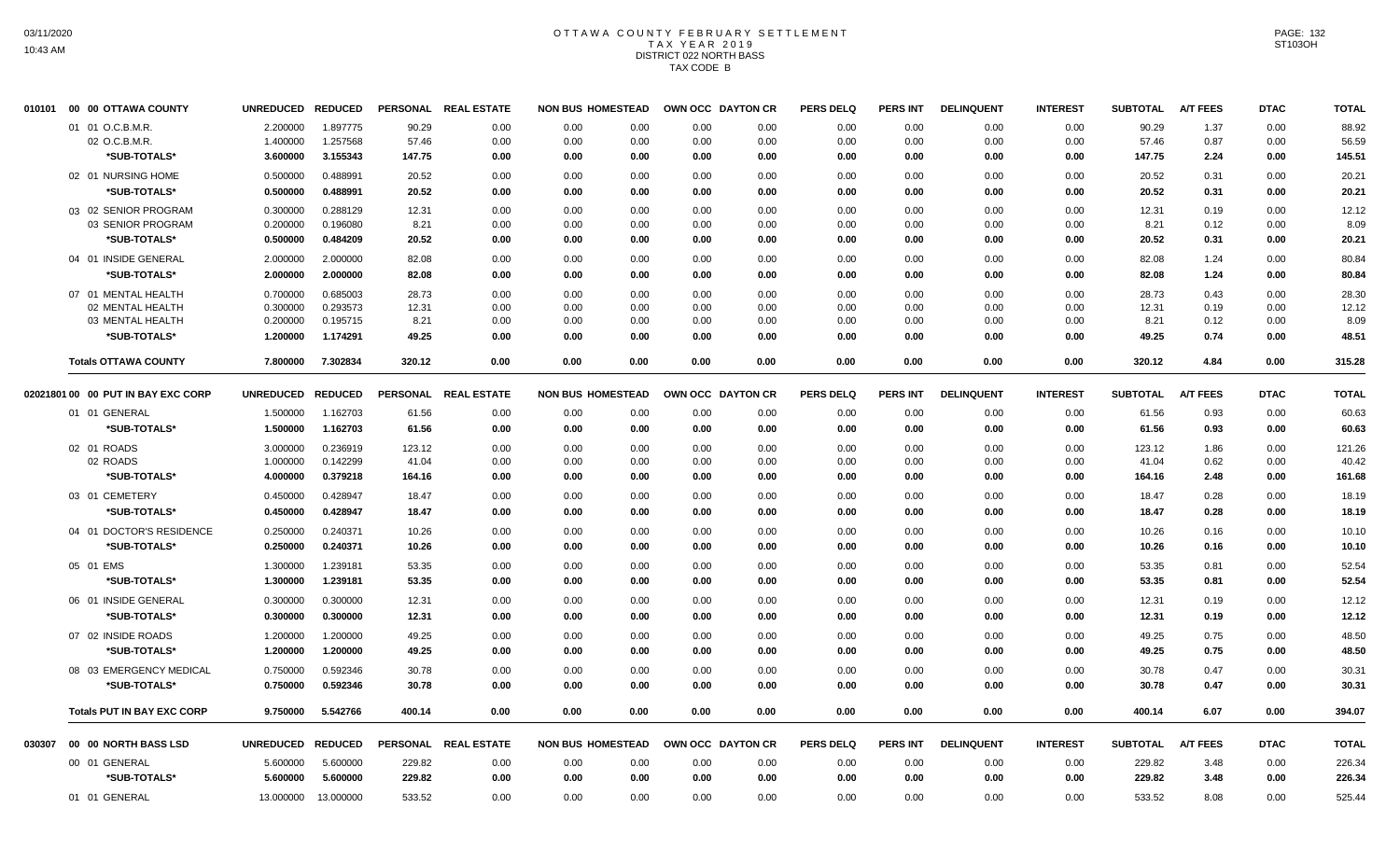## OTTAWA COUNTY FEBRUARY SETTLEMENT TAX YEAR 2019 DISTRICT 022 NORTH BASS TAX CODE B

| 030307            | 00 00 NORTH BASS LSD                     | <b>UNREDUCED</b> | <b>REDUCED</b>      | <b>PERSONAL</b> | <b>REAL ESTATE</b>   | <b>NON BUS HOMESTEAD</b> |      |      | OWN OCC DAYTON CR | <b>PERS DELQ</b> | <b>PERS INT</b> | <b>DELINQUENT</b> | <b>INTEREST</b> | <b>SUBTOTAL</b> | <b>A/T FEES</b> | <b>DTAC</b> | <b>TOTAL</b> |
|-------------------|------------------------------------------|------------------|---------------------|-----------------|----------------------|--------------------------|------|------|-------------------|------------------|-----------------|-------------------|-----------------|-----------------|-----------------|-------------|--------------|
|                   | *SUB-TOTALS*<br>01                       | 13.000000        | 13.000000           | 533.52          | 0.00                 | 0.00                     | 0.00 | 0.00 | 0.00              | 0.00             | 0.00            | 0.00              | 0.00            | 533.52          | 8.08            | 0.00        | 525.44       |
|                   | <b>Totals NORTH BASS LSD</b>             | 18.600000        | 18,600000           | 763.34          | 0.00                 | 0.00                     | 0.00 | 0.00 | 0.00              | 0.00             | 0.00            | 0.00              | 0.00            | 763.34          | 11.56           | 0.00        | 751.78       |
| 060605            | 00 00 IDA RUPP LIBRARY TAX               | <b>UNREDUCED</b> | <b>REDUCED</b>      |                 | PERSONAL REAL ESTATE | <b>NON BUS HOMESTEAD</b> |      |      | OWN OCC DAYTON CR | <b>PERS DELQ</b> | <b>PERS INT</b> | <b>DELINQUENT</b> | <b>INTEREST</b> | <b>SUBTOTAL</b> | <b>A/T FEES</b> | <b>DTAC</b> | <b>TOTAL</b> |
|                   | 01 05 IDA RUPP LIBRARY TAX               | 0.800000         | 0.797076            | 32.83           | 0.00                 | 0.00                     | 0.00 | 0.00 | 0.00              | 0.00             | 0.00            | 0.00              | 0.00            | 32.83           | 0.50            | 0.00        | 32.33        |
|                   | *SUB-TOTALS*                             | 0.800000         | 0.797076            | 32.83           | 0.00                 | 0.00                     | 0.00 | 0.00 | 0.00              | 0.00             | 0.00            | 0.00              | 0.00            | 32.83           | 0.50            | 0.00        | 32.33        |
|                   | <b>Totals IDA RUPP LIBRARY TAX</b>       | 0.800000         | 0.797076            | 32.83           | 0.00                 | 0.00                     | 0.00 | 0.00 | 0.00              | 0.00             | 0.00            | 0.00              | 0.00            | 32.83           | 0.50            | 0.00        | 32.33        |
| 060606            | 00 00 PIB - NORTH BASS                   | <b>UNREDUCED</b> | <b>REDUCED</b>      | <b>PERSONAL</b> | <b>REAL ESTATE</b>   | <b>NON BUS HOMESTEAD</b> |      |      | OWN OCC DAYTON CR | <b>PERS DELQ</b> | <b>PERS INT</b> | <b>DELINQUENT</b> | <b>INTEREST</b> | <b>SUBTOTAL</b> | <b>A/T FEES</b> | <b>DTAC</b> | <b>TOTAL</b> |
|                   | 01 01 REFUSE                             | 3.000000         | 3.000000            | 123.12          | 0.00                 | 0.00                     | 0.00 | 0.00 | 0.00              | 0.00             | 0.00            | 0.00              | 0.00            | 123.12          | 1.86            | 0.00        | 121.26       |
|                   | *SUB-TOTALS*                             | 3.000000         | 3.000000            | 123.12          | 0.00                 | 0.00                     | 0.00 | 0.00 | 0.00              | 0.00             | 0.00            | 0.00              | 0.00            | 123.12          | 1.86            | 0.00        | 121.26       |
|                   | <b>Totals PIB - NORTH BASS</b>           | 3.000000         | 3.000000            | 123.12          | 0.00                 | 0.00                     | 0.00 | 0.00 | 0.00              | 0.00             | 0.00            | 0.00              | 0.00            | 123.12          | 1.86            | 0.00        | 121.26       |
| 080802            | 00 00 PUT IN BAY PARK DISTRICT UNREDUCED |                  | <b>REDUCED</b>      | <b>PERSONAL</b> | <b>REAL ESTATE</b>   | <b>NON BUS HOMESTEAD</b> |      |      | OWN OCC DAYTON CR | <b>PERS DELQ</b> | <b>PERS INT</b> | <b>DELINQUENT</b> | <b>INTEREST</b> | <b>SUBTOTAL</b> | <b>A/T FEES</b> | <b>DTAC</b> | <b>TOTAL</b> |
|                   | 01 01 GENERAL FUND                       | 0.700000         | 0.700000            | 28.73           | 0.00                 | 0.00                     | 0.00 | 0.00 | 0.00              | 0.00             | 0.00            | 0.00              | 0.00            | 28.73           | 0.43            | 0.00        | 28.30        |
|                   | *SUB-TOTALS*                             | 0.700000         | 0.700000            | 28.73           | 0.00                 | 0.00                     | 0.00 | 0.00 | 0.00              | 0.00             | 0.00            | 0.00              | 0.00            | 28.73           | 0.43            | 0.00        | 28.30        |
|                   | <b>Totals PUT IN BAY PARK DISTRICT</b>   | 0.700000         | 0.700000            | 28.73           | 0.00                 | 0.00                     | 0.00 | 0.00 | 0.00              | 0.00             | 0.00            | 0.00              | 0.00            | 28.73           | 0.43            | 0.00        | 28.30        |
| 080805            | 00 00 PIB PORT AUTHORITY                 | <b>UNREDUCED</b> | <b>REDUCED</b>      | <b>PERSONAL</b> | <b>REAL ESTATE</b>   | <b>NON BUS HOMESTEAD</b> |      |      | OWN OCC DAYTON CR | <b>PERS DELQ</b> | <b>PERS INT</b> | <b>DELINQUENT</b> | <b>INTEREST</b> | <b>SUBTOTAL</b> | <b>A/T FEES</b> | <b>DTAC</b> | <b>TOTAL</b> |
|                   | 08 00 PIB PORT AUTHORITY                 | 0.450000         | 0.428947            | 18.46           | 0.00                 | 0.00                     | 0.00 | 0.00 | 0.00              | 0.00             | 0.00            | 0.00              | 0.00            | 18.46           | 0.28            | 0.00        | 18.18        |
|                   | *SUB-TOTALS*                             | 0.450000         | 0.428947            | 18.46           | 0.00                 | 0.00                     | 0.00 | 0.00 | 0.00              | 0.00             | 0.00            | 0.00              | 0.00            | 18.46           | 0.28            | 0.00        | 18.18        |
|                   | <b>Totals PIB PORT AUTHORITY</b>         | 0.450000         | 0.428947            | 18.46           | 0.00                 | 0.00                     | 0.00 | 0.00 | 0.00              | 0.00             | 0.00            | 0.00              | 0.00            | 18.46           | 0.28            | 0.00        | 18.18        |
| <b>NORTH BASS</b> |                                          |                  |                     |                 |                      |                          |      |      |                   |                  |                 |                   |                 |                 |                 |             |              |
|                   | <b>TAX CODE B TOTALS</b>                 |                  | 41.100000 36.371623 | 1,686.74        | 0.00                 | 0.00                     | 0.00 | 0.00 | 0.00              | 0.00             | 0.00            | 0.00              | 0.00            | 1,686.74        | 25.54           | 0.00        | 1,661.20     |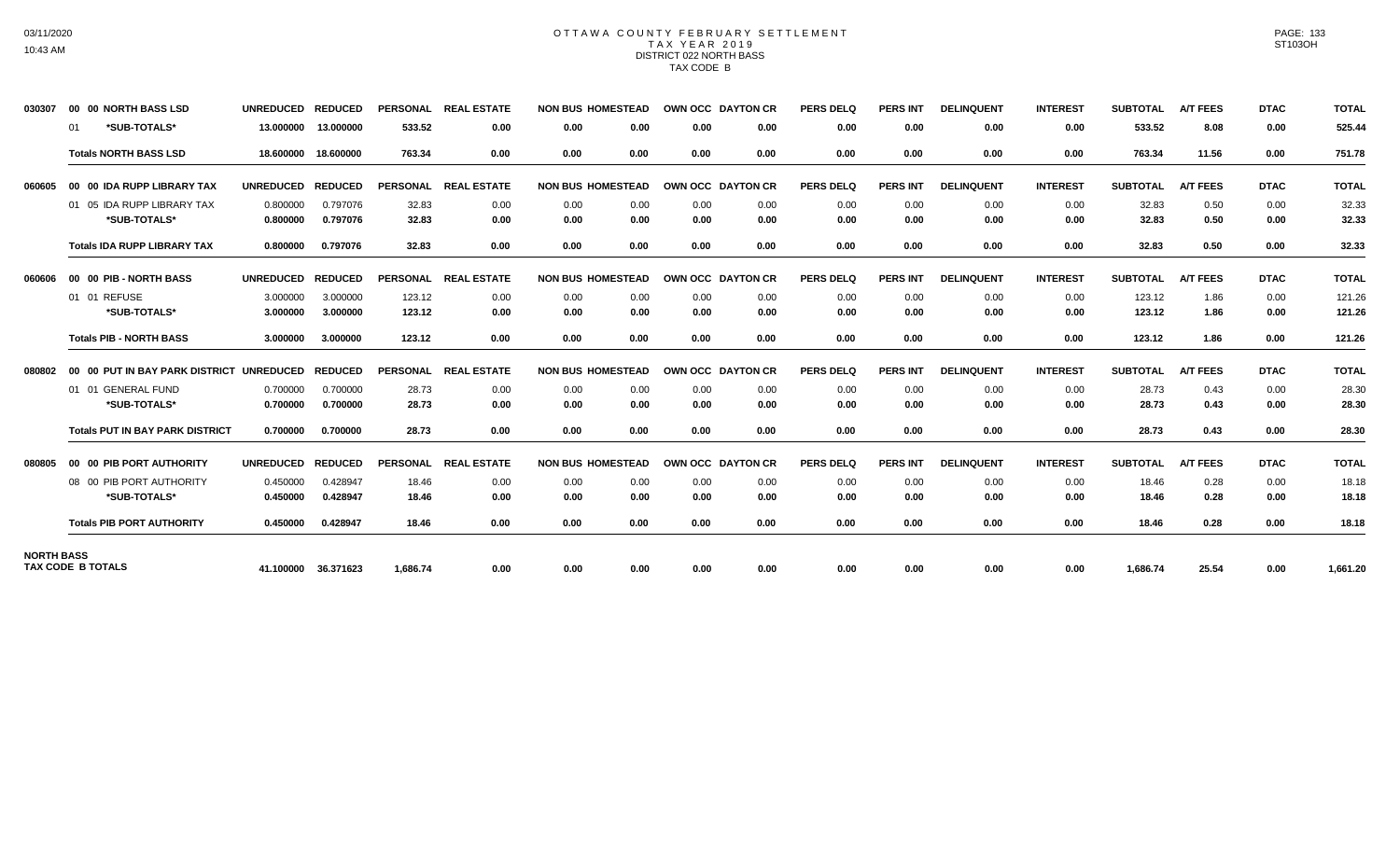#### OTTAWA COUNTY FEBRUARY SETTLEMENT T A X Y E A R 2 0 1 9 DISTRICT 022 NORTH BASS DISTRICT

|        | 010101 00 00 OTTAWA COUNTY         | UNREDUCED REDUCED |                 | PERSONAL REAL ESTATE | <b>NON BUS HOMESTEAD</b> |              |              | OWN OCC DAYTON CR | <b>PERS DELQ</b> | <b>PERS INT</b> | <b>DELINQUENT</b> | <b>INTEREST</b> | <b>SUBTOTAL</b> | <b>A/T FEES</b> | <b>DTAC</b>  | <b>TOTAL</b> |
|--------|------------------------------------|-------------------|-----------------|----------------------|--------------------------|--------------|--------------|-------------------|------------------|-----------------|-------------------|-----------------|-----------------|-----------------|--------------|--------------|
|        | 01 01 O.C.B.M.R.                   |                   | 90.29           | 452.70               | 41.42                    | 14.11        | 2.99         | 0.00              | 0.00             | 0.00            | 41.53             | 0.00            | 643.04          | 9.74            | 4.20         | 629.10       |
|        | 02 O.C.B.M.R.                      |                   | 57.46           | 338.30               | 30.96                    | 10.55        | 2.23         | 0.00              | 0.00             | 0.00            | 31.03             | 0.00            | 470.53          | 7.12            | 3.14         | 460.27       |
|        | *SUB-TOTALS*                       |                   | 147.75          | 791.00               | 72.38                    | 24.66        | 5.22         | 0.00              | 0.00             | 0.00            | 72.56             | 0.00            | 1,113.57        | 16.86           | 7.34         | 1,089.37     |
|        | 02 01 NURSING HOME                 |                   | 20.52           | 162.53               | 14.87                    | 5.07         | 1.07         | 0.00              | 0.00             | 0.00            | 14.91             | 0.00            | 218.97          | 3.31            | 1.51         | 214.15       |
|        | *SUB-TOTALS*                       |                   | 20.52           | 162.53               | 14.87                    | 5.07         | 1.07         | 0.00              | 0.00             | 0.00            | 14.91             | 0.00            | 218.97          | 3.31            | 1.51         | 214.15       |
|        | 03 02 SENIOR PROGRAM               |                   | 12.31           | 84.18                | 7.70                     | 2.62         | 0.56         | 0.00              | 0.00             | 0.00            | 7.72              | 0.00            | 115.09          | 1.75            | 0.78         | 112.56       |
|        | 03 SENIOR PROGRAM                  |                   | 8.21            | 72.99                | 0.00                     | 2.03         | 0.00         | 0.00              | 0.00             | 0.00            | 6.70              | 0.00            | 89.93           | 1.36            | 0.60         | 87.97        |
|        | *SUB-TOTALS*                       |                   | 20.52           | 157.17               | 7.70                     | 4.65         | 0.56         | 0.00              | 0.00             | 0.00            | 14.42             | 0.00            | 205.02          | 3.11            | 1.38         | 200.53       |
|        | 04 01 INSIDE GENERAL               |                   | 82.08           | 745.90               | 68.25                    | 23.25        | 4.92         | 0.00              | 0.00             | 0.00            | 68.42             | 0.00            | 992.82          | 15.03           | 6.91         | 970.88       |
|        | *SUB-TOTALS*                       |                   | 82.08           | 745.90               | 68.25                    | 23.25        | 4.92         | 0.00              | 0.00             | 0.00            | 68.42             | 0.00            | 992.82          | 15.03           | 6.91         | 970.88       |
|        | 07 01 MENTAL HEALTH                |                   | 28.73           | 237.89               | 21.77                    | 7.42         | 1.57         | 0.00              | 0.00             | 0.00            | 21.82             | 0.00            | 319.20          | 4.83            | 2.21         | 312.16       |
|        | 02 MENTAL HEALTH                   |                   | 12.31           | 101.95               | 9.33                     | 3.18         | 0.67         | 0.00              | 0.00             | 0.00            | 9.35              | 0.00            | 136.79          | 2.07            | 0.95         | 133.77       |
|        | 03 MENTAL HEALTH                   |                   | 8.21            | 76.14                | 0.00                     | 2.12         | 0.00         | 0.00              | 0.00             | 0.00            | 6.98              | 0.00            | 93.45           | 1.41            | 0.63         | 91.41        |
|        | *SUB-TOTALS*                       |                   | 49.25           | 415.98               | 31.10                    | 12.72        | 2.24         | 0.00              | 0.00             | 0.00            | 38.15             | 0.00            | 549.44          | 8.31            | 3.79         | 537.34       |
|        | <b>Totals OTTAWA COUNTY</b>        |                   | 320.12          | 2,272.58             | 194.30                   | 70.35        | 14.01        | 0.00              | 0.00             | 0.00            | 208.46            | 0.00            | 3,079.82        | 46.62           | 20.93        | 3,012.27     |
|        | 02021801 00 00 PUT IN BAY EXC CORP | UNREDUCED REDUCED |                 | PERSONAL REAL ESTATE | <b>NON BUS HOMESTEAD</b> |              |              | OWN OCC DAYTON CR | <b>PERS DELQ</b> | <b>PERS INT</b> | <b>DELINQUENT</b> | <b>INTEREST</b> | <b>SUBTOTAL</b> | <b>A/T FEES</b> | <b>DTAC</b>  | <b>TOTAL</b> |
|        | 01 01 GENERAL                      |                   | 61.56           | 379.09               | 34.69                    | 11.82        | 2.50         | 0.00              | 0.00             | 0.00            | 34.78             | 0.00            | 524.44          | 7.94            | 3.51         | 512.99       |
|        | *SUB-TOTALS*                       |                   | 61.56           | 379.09               | 34.69                    | 11.82        | 2.50         | 0.00              | 0.00             | 0.00            | 34.78             | 0.00            | 524.44          | 7.94            | 3.51         | 512.99       |
|        | 02 01 ROADS                        |                   | 123.12          | 43.85                | 4.01                     | 1.37         | 0.29         | 0.00              | 0.00             | 0.00            | 4.02              | 0.00            | 176.66          | 2.67            | 0.41         | 173.58       |
|        | 02 ROADS                           |                   | 41.04           | 37.62                | 3.44                     | 1.17         | 0.25         | 0.00              | 0.00             | 0.00            | 3.45              | 0.00            | 86.97           | 1.32            | 0.35         | 85.30        |
|        | *SUB-TOTALS*                       |                   | 164.16          | 81.47                | 7.45                     | 2.54         | 0.54         | 0.00              | 0.00             | 0.00            | 7.47              | 0.00            | 263.63          | 3.99            | 0.76         | 258.88       |
|        | 03 01 CEMETERY                     |                   | 18.47           | 172.82               | 0.00                     | 4.81         | 0.00         | 0.00              | 0.00             | 0.00            | 15.85             | 0.00            | 211.95          | 3.21            | 1.43         | 207.31       |
|        | *SUB-TOTALS*                       |                   | 18.47           | 172.82               | 0.00                     | 4.81         | 0.00         | 0.00              | 0.00             | 0.00            | 15.85             | 0.00            | 211.95          | 3.21            | 1.43         | 207.31       |
|        | 04 01 DOCTOR'S RESIDENCE           |                   | 10.26           | 96.10                | 0.00                     | 2.68         | 0.00         | 0.00              | 0.00             | 0.00            | 8.82              | 0.00            | 117.86          | 1.79            | 0.80         | 115.27       |
|        | *SUB-TOTALS*                       |                   | 10.26           | 96.10                | 0.00                     | 2.68         | 0.00         | 0.00              | 0.00             | 0.00            | 8.82              | 0.00            | 117.86          | 1.79            | 0.80         | 115.27       |
|        | 05 01 EMS                          |                   | 53.35           | 499.26               | 0.00                     | 13.90        | 0.00         | 0.00              | 0.00             | 0.00            | 45.80             | 0.00            | 612.31          | 9.27            | 4.13         | 598.91       |
|        | *SUB-TOTALS*                       |                   | 53.35           | 499.26               | 0.00                     | 13.90        | 0.00         | 0.00              | 0.00             | 0.00            | 45.80             | 0.00            | 612.31          | 9.27            | 4.13         | 598.91       |
|        | 06 01 INSIDE GENERAL               |                   | 12.31           | 111.88               | 10.24                    | 3.49         | 0.74         | 0.00              | 0.00             | 0.00            | 10.26             | 0.00            | 148.92          | 2.26            | 1.04         | 145.62       |
|        | *SUB-TOTALS*                       |                   | 12.31           | 111.88               | 10.24                    | 3.49         | 0.74         | 0.00              | 0.00             | 0.00            | 10.26             | 0.00            | 148.92          | 2.26            | 1.04         | 145.62       |
|        | 07 02 INSIDE ROADS                 |                   | 49.25           | 447.54               | 40.95                    | 13.95        | 2.95         | 0.00              | 0.00             | 0.00            | 41.05             | 0.00            | 595.69          | 9.02            | 4.15         | 582.52       |
|        | *SUB-TOTALS*                       |                   | 49.25           | 447.54               | 40.95                    | 13.95        | 2.95         | 0.00              | 0.00             | 0.00            | 41.05             | 0.00            | 595.69          | 9.02            | 4.15         | 582.52       |
|        | 08 03 EMERGENCY MEDICAL            |                   |                 |                      | 17.78                    |              |              |                   |                  |                 |                   |                 | 267.98          |                 |              | 262.12       |
|        | *SUB-TOTALS*                       |                   | 30.78<br>30.78  | 194.26<br>194.26     | 17.78                    | 6.06<br>6.06 | 1.28<br>1.28 | 0.00<br>0.00      | 0.00<br>0.00     | 0.00<br>0.00    | 17.82<br>17.82    | 0.00<br>0.00    | 267.98          | 4.06<br>4.06    | 1.80<br>1.80 | 262.12       |
|        |                                    |                   |                 |                      |                          |              |              |                   |                  |                 |                   |                 |                 |                 |              |              |
|        | <b>Totals PUT IN BAY EXC CORP</b>  |                   | 400.14          | 1,982.42             | 111.11                   | 59.25        | 8.01         | 0.00              | 0.00             | 0.00            | 181.85            | 0.00            | 2,742.78        | 41.54           | 17.62        | 2,683.62     |
| 030307 | 00 00 NORTH BASS LSD               | UNREDUCED REDUCED | <b>PERSONAL</b> | <b>REAL ESTATE</b>   | <b>NON BUS HOMESTEAD</b> |              |              | OWN OCC DAYTON CR | <b>PERS DELQ</b> | <b>PERS INT</b> | <b>DELINQUENT</b> | <b>INTEREST</b> | <b>SUBTOTAL</b> | <b>A/T FEES</b> | <b>DTAC</b>  | <b>TOTAL</b> |
|        | 00 01 GENERAL                      |                   | 229.82          | 2,088.51             | 191.10                   | 65.11        | 13.78        | 0.00              | 0.00             | 0.00            | 191.59            | 0.00            | 2,779.91        | 42.09           | 19.36        | 2,718.46     |
|        | *SUB-TOTALS*                       |                   | 229.82          | 2,088.51             | 191.10                   | 65.11        | 13.78        | 0.00              | 0.00             | 0.00            | 191.59            | 0.00            | 2,779.91        | 42.09           | 19.36        | 2,718.46     |
|        | 01 01 GENERAL                      |                   | 533.52          | 4,848.32             | 443.64                   | 151.15       | 32.00        | 0.00              | 0.00             | 0.00            | 444.76            | 0.00            | 6,453.39        | 97.70           | 44.94        | 6,310.75     |
|        |                                    |                   |                 |                      |                          |              |              |                   |                  |                 |                   |                 |                 |                 |              |              |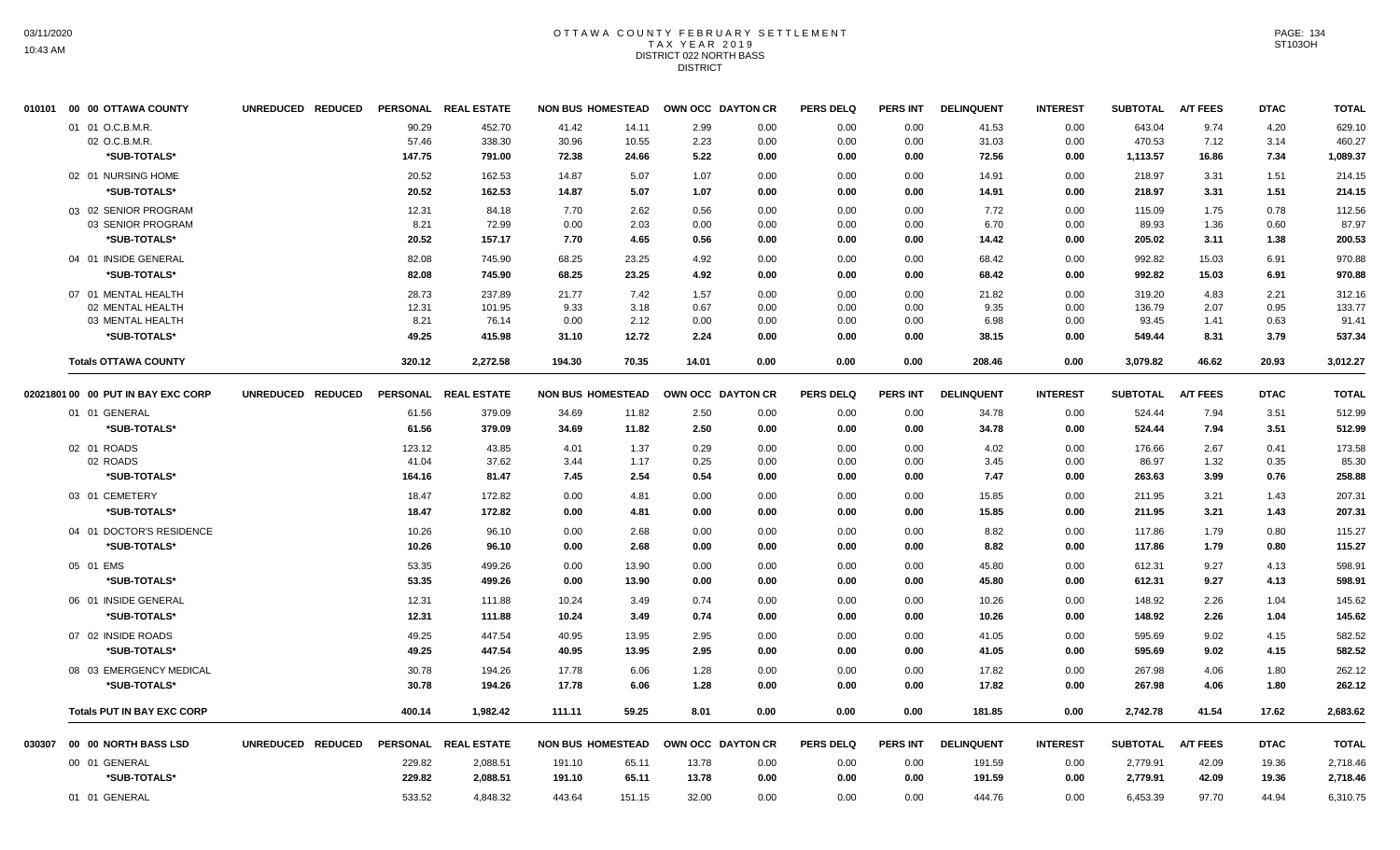#### OTTAWA COUNTY FEBRUARY SETTLEMENT TAX YEAR 2019 DISTRICT 022 NORTH BASS DISTRICT

| 030307            | 00 00 NORTH BASS LSD                     | <b>UNREDUCED</b><br><b>REDUCED</b> | <b>PERSONAL</b> | <b>REAL ESTATE</b>   | <b>NON BUS HOMESTEAD</b> |        | OWN OCC DAYTON CR |                   | <b>PERS DELQ</b> | <b>PERS INT</b> | <b>DELINQUENT</b> | <b>INTEREST</b> | <b>SUBTOTAL</b> | <b>A/T FEES</b> | <b>DTAC</b> | <b>TOTAL</b> |
|-------------------|------------------------------------------|------------------------------------|-----------------|----------------------|--------------------------|--------|-------------------|-------------------|------------------|-----------------|-------------------|-----------------|-----------------|-----------------|-------------|--------------|
|                   | *SUB-TOTALS*<br>-01                      |                                    | 533.52          | 4,848.32             | 443.64                   | 151.15 | 32.00             | 0.00              | 0.00             | 0.00            | 444.76            | 0.00            | 6,453.39        | 97.70           | 44.94       | 6,310.75     |
|                   | <b>Totals NORTH BASS LSD</b>             |                                    | 763.34          | 6.936.83             | 634.74                   | 216.26 | 45.78             | 0.00              | 0.00             | 0.00            | 636.35            | 0.00            | 9,233.30        | 139.79          | 64.30       | 9,029.21     |
| 060605            | 00 00 IDA RUPP LIBRARY TAX               | UNREDUCED REDUCED                  |                 | PERSONAL REAL ESTATE | <b>NON BUS HOMESTEAD</b> |        |                   | OWN OCC DAYTON CR | <b>PERS DELQ</b> | <b>PERS INT</b> | <b>DELINQUENT</b> | <b>INTEREST</b> | <b>SUBTOTAL</b> | <b>A/T FEES</b> | <b>DTAC</b> | <b>TOTAL</b> |
|                   | 01 05 IDA RUPP LIBRARY TAX               |                                    | 32.83           | 332.57               | 0.00                     | 9.26   | 0.00              | 0.00              | 0.00             | 0.00            | 30.51             | 0.00            | 405.17          | 6.14            | 2.75        | 396.28       |
|                   | *SUB-TOTALS*                             |                                    | 32.83           | 332.57               | 0.00                     | 9.26   | 0.00              | 0.00              | 0.00             | 0.00            | 30.51             | 0.00            | 405.17          | 6.14            | 2.75        | 396.28       |
|                   | <b>Totals IDA RUPP LIBRARY TAX</b>       |                                    | 32.83           | 332.57               | 0.00                     | 9.26   | 0.00              | 0.00              | 0.00             | 0.00            | 30.51             | 0.00            | 405.17          | 6.14            | 2.75        | 396.28       |
| 060606            | 00 00 PIB - NORTH BASS                   | UNREDUCED REDUCED                  |                 | PERSONAL REAL ESTATE | <b>NON BUS HOMESTEAD</b> |        |                   | OWN OCC DAYTON CR | <b>PERS DELQ</b> | <b>PERS INT</b> | <b>DELINQUENT</b> | <b>INTEREST</b> | <b>SUBTOTAL</b> | <b>A/T FEES</b> | <b>DTAC</b> | <b>TOTAL</b> |
|                   | 01 01 REFUSE                             |                                    | 123.12          | 1.024.91             | 93.78                    | 31.95  | 6.76              | 0.00              | 0.00             | 0.00            | 94.02             | 0.00            | 1.374.54        | 20.81           | 9.50        | 1,344.23     |
|                   | *SUB-TOTALS*                             |                                    | 123.12          | 1,024.91             | 93.78                    | 31.95  | 6.76              | 0.00              | 0.00             | 0.00            | 94.02             | 0.00            | 1,374.54        | 20.81           | 9.50        | 1,344.23     |
|                   | <b>Totals PIB - NORTH BASS</b>           |                                    | 123.12          | 1,024.91             | 93.78                    | 31.95  | 6.76              | 0.00              | 0.00             | 0.00            | 94.02             | 0.00            | 1,374.54        | 20.81           | 9.50        | 1,344.23     |
| 080802            | 00 00 PUT IN BAY PARK DISTRICT UNREDUCED | <b>REDUCED</b>                     | <b>PERSONAL</b> | <b>REAL ESTATE</b>   | <b>NON BUS HOMESTEAD</b> |        |                   | OWN OCC DAYTON CR | <b>PERS DELQ</b> | <b>PERS INT</b> | <b>DELINQUENT</b> | <b>INTEREST</b> | <b>SUBTOTAL</b> | <b>A/T FEES</b> | <b>DTAC</b> | <b>TOTAL</b> |
|                   | 01 01 GENERAL FUND                       |                                    | 28.73           | 261.06               | 23.89                    | 8.14   | 1.72              | 0.00              | 0.00             | 0.00            | 23.95             | 0.00            | 347.49          | 5.26            | 2.42        | 339.81       |
|                   | *SUB-TOTALS*                             |                                    | 28.73           | 261.06               | 23.89                    | 8.14   | 1.72              | 0.00              | 0.00             | 0.00            | 23.95             | 0.00            | 347.49          | 5.26            | 2.42        | 339.81       |
|                   | <b>Totals PUT IN BAY PARK DISTRICT</b>   |                                    | 28.73           | 261.06               | 23.89                    | 8.14   | 1.72              | 0.00              | 0.00             | 0.00            | 23.95             | 0.00            | 347.49          | 5.26            | 2.42        | 339.81       |
| 080805            | 00 00 PIB PORT AUTHORITY                 | <b>UNREDUCED</b><br><b>REDUCED</b> | <b>PERSONAL</b> | <b>REAL ESTATE</b>   | <b>NON BUS HOMESTEAD</b> |        |                   | OWN OCC DAYTON CR | <b>PERS DELQ</b> | <b>PERS INT</b> | <b>DELINQUENT</b> | <b>INTEREST</b> | <b>SUBTOTAL</b> | <b>A/T FEES</b> | <b>DTAC</b> | <b>TOTAL</b> |
|                   | 08 00 PIB PORT AUTHORITY                 |                                    | 18.46           | 154.31               | 14.12                    | 4.81   | 1.04              | 0.00              | 0.00             | 0.00            | 14.17             | 0.00            | 206.91          | 3.13            | 1.43        | 202.35       |
|                   | *SUB-TOTALS*                             |                                    | 18.46           | 154.31               | 14.12                    | 4.81   | 1.04              | 0.00              | 0.00             | 0.00            | 14.17             | 0.00            | 206.91          | 3.13            | 1.43        | 202.35       |
|                   | <b>Totals PIB PORT AUTHORITY</b>         |                                    | 18.46           | 154.31               | 14.12                    | 4.81   | 1.04              | 0.00              | 0.00             | 0.00            | 14.17             | 0.00            | 206.91          | 3.13            | 1.43        | 202.35       |
| <b>NORTH BASS</b> | <b>DISTRICT TOTALS</b>                   |                                    |                 |                      |                          |        |                   |                   |                  |                 |                   |                 |                 |                 |             |              |
|                   |                                          |                                    | 1.686.74        | 12.964.68            | 1.071.94                 | 400.02 | 77.32             | 0.00              | 0.00             | 0.00            | 1,189.31          | 0.00            | 17,390.01       | 263.29          | 118.95      | 17,007.77    |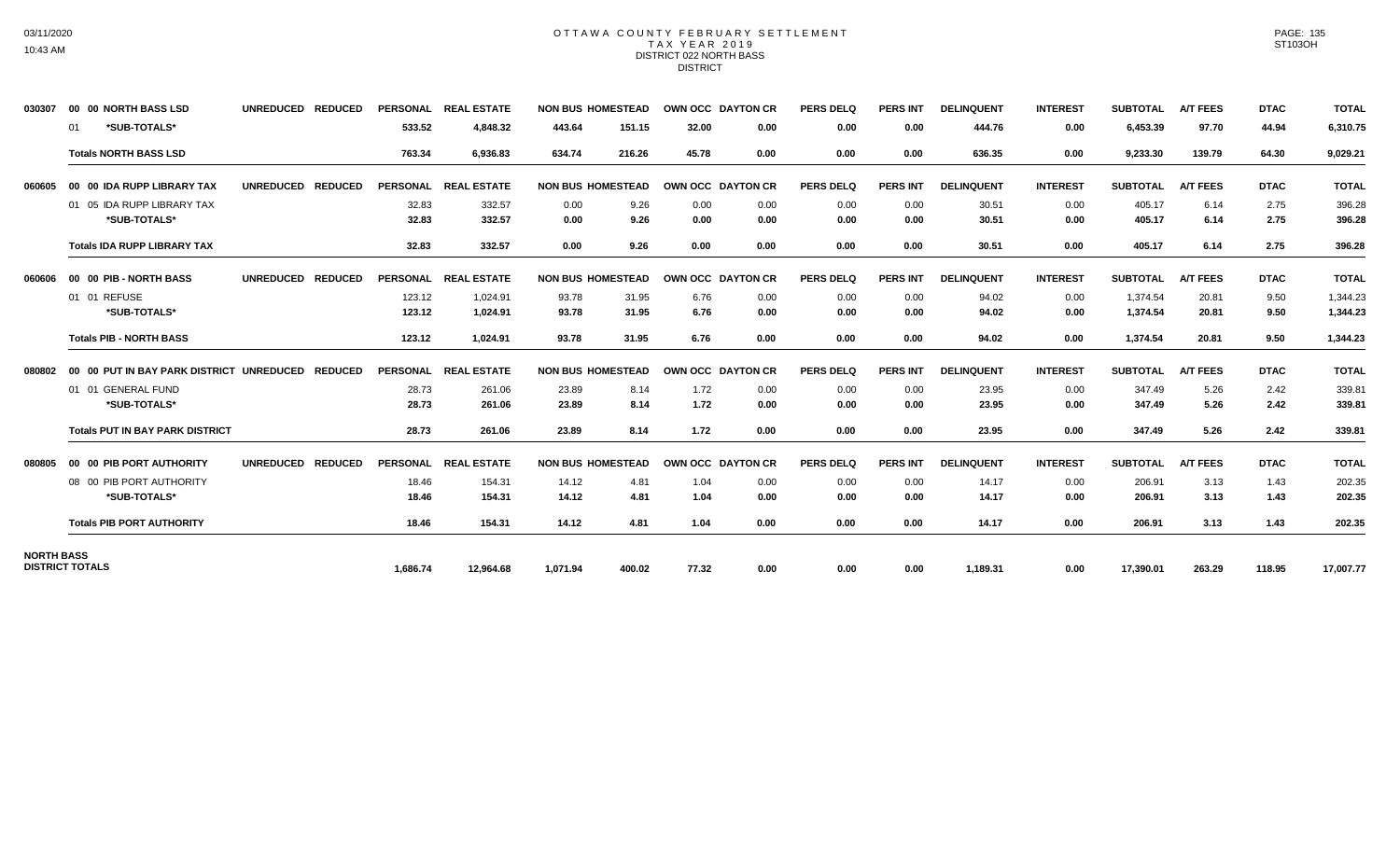## OTTAWA COUNTY FEBRUARY SETTLEMENT TAX YEAR 2019 DISTRICT 023 MIDDLE BASS TAX CODE A

| 00 00 OTTAWA COUNTY | <b>UNREDUCED</b>                                                                                                                                                                                                                                                                                                                                                                                                                                                                                                                               | <b>REDUCED</b>                                                                                                       | <b>PERSONAL</b>                                                                                                                                            | <b>REAL ESTATE</b>                                                           |                                                                                                                                                                              |                                                                                            |                                                                                                                                                                                     |                                                                                              | <b>PERS DELQ</b>                                                                                                                            | <b>PERS INT</b>                                                              | <b>DELINQUENT</b>                                                            | <b>INTEREST</b>                                                                                            | <b>SUBTOTAL</b>                                                                           | <b>A/T FEES</b>                                                                                                                                    | <b>DTAC</b>                                                                                   | <b>TOTAL</b>                                                                                                   |
|---------------------|------------------------------------------------------------------------------------------------------------------------------------------------------------------------------------------------------------------------------------------------------------------------------------------------------------------------------------------------------------------------------------------------------------------------------------------------------------------------------------------------------------------------------------------------|----------------------------------------------------------------------------------------------------------------------|------------------------------------------------------------------------------------------------------------------------------------------------------------|------------------------------------------------------------------------------|------------------------------------------------------------------------------------------------------------------------------------------------------------------------------|--------------------------------------------------------------------------------------------|-------------------------------------------------------------------------------------------------------------------------------------------------------------------------------------|----------------------------------------------------------------------------------------------|---------------------------------------------------------------------------------------------------------------------------------------------|------------------------------------------------------------------------------|------------------------------------------------------------------------------|------------------------------------------------------------------------------------------------------------|-------------------------------------------------------------------------------------------|----------------------------------------------------------------------------------------------------------------------------------------------------|-----------------------------------------------------------------------------------------------|----------------------------------------------------------------------------------------------------------------|
|                     | 2.200000                                                                                                                                                                                                                                                                                                                                                                                                                                                                                                                                       | 1.213837                                                                                                             | 0.00                                                                                                                                                       | 19,261.26                                                                    | 1,827.05                                                                                                                                                                     | 89.58                                                                                      | 47.36                                                                                                                                                                               | 0.00                                                                                         | 0.00                                                                                                                                        | 0.00                                                                         | 1,855.89                                                                     | 107.27                                                                                                     | 23,188.41                                                                                 | 351.06                                                                                                                                             | 200.86                                                                                        | 22,636.49                                                                                                      |
| 02 O.C.B.M.R.       | 1.400000                                                                                                                                                                                                                                                                                                                                                                                                                                                                                                                                       | 0.907110                                                                                                             | 0.00                                                                                                                                                       | 14,394.09                                                                    | 1,365.37                                                                                                                                                                     | 66.94                                                                                      | 35.39                                                                                                                                                                               | 0.00                                                                                         | 0.00                                                                                                                                        | 0.00                                                                         | 1,386.92                                                                     | 80.17                                                                                                      | 17,328.88                                                                                 | 262.35                                                                                                                                             | 150.11                                                                                        | 16,916.42                                                                                                      |
|                     | 3.600000                                                                                                                                                                                                                                                                                                                                                                                                                                                                                                                                       |                                                                                                                      | 0.00                                                                                                                                                       |                                                                              | 3,192.42                                                                                                                                                                     |                                                                                            |                                                                                                                                                                                     | 0.00                                                                                         | 0.00                                                                                                                                        | 0.00                                                                         | 3,242.81                                                                     | 187.44                                                                                                     |                                                                                           | 613.41                                                                                                                                             |                                                                                               | 39,552.91                                                                                                      |
|                     | 0.500000                                                                                                                                                                                                                                                                                                                                                                                                                                                                                                                                       | 0.435790                                                                                                             | 0.00                                                                                                                                                       | 6,915.15                                                                     | 655.94                                                                                                                                                                       | 32.16                                                                                      | 17.00                                                                                                                                                                               | 0.00                                                                                         | 0.00                                                                                                                                        | 0.00                                                                         | 666.30                                                                       | 38.51                                                                                                      | 8,325.06                                                                                  | 126.04                                                                                                                                             | 72.11                                                                                         | 8,126.91                                                                                                       |
| *SUB-TOTALS*        | 0.500000                                                                                                                                                                                                                                                                                                                                                                                                                                                                                                                                       | 0.435790                                                                                                             | 0.00                                                                                                                                                       | 6,915.15                                                                     | 655.94                                                                                                                                                                       | 32.16                                                                                      | 17.00                                                                                                                                                                               | 0.00                                                                                         | 0.00                                                                                                                                        | 0.00                                                                         | 666.30                                                                       | 38.51                                                                                                      | 8,325.06                                                                                  | 126.04                                                                                                                                             | 72.11                                                                                         | 8,126.91                                                                                                       |
|                     | 0.300000                                                                                                                                                                                                                                                                                                                                                                                                                                                                                                                                       | 0.225703                                                                                                             | 0.00                                                                                                                                                       | 3,581.47                                                                     | 339.72                                                                                                                                                                       | 16.66                                                                                      | 8.81                                                                                                                                                                                | 0.00                                                                                         | 0.00                                                                                                                                        | 0.00                                                                         | 345.09                                                                       | 19.95                                                                                                      | 4,311.70                                                                                  | 65.28                                                                                                                                              | 37.35                                                                                         | 4,209.07                                                                                                       |
| 03 SENIOR PROGRAM   | 0.200000                                                                                                                                                                                                                                                                                                                                                                                                                                                                                                                                       | 0.174753                                                                                                             | 0.00                                                                                                                                                       | 3,089.38                                                                     | 0.00                                                                                                                                                                         | 12.90                                                                                      | 0.00                                                                                                                                                                                | 0.00                                                                                         | 0.00                                                                                                                                        | 0.00                                                                         | 297.67                                                                       | 17.21                                                                                                      | 3,417.16                                                                                  | 51.73                                                                                                                                              | 28.92                                                                                         | 3,336.51                                                                                                       |
| *SUB-TOTALS*        | 0.500000                                                                                                                                                                                                                                                                                                                                                                                                                                                                                                                                       | 0.400456                                                                                                             | 0.00                                                                                                                                                       | 6,670.85                                                                     | 339.72                                                                                                                                                                       | 29.56                                                                                      | 8.81                                                                                                                                                                                | 0.00                                                                                         | 0.00                                                                                                                                        | 0.00                                                                         | 642.76                                                                       | 37.16                                                                                                      | 7,728.86                                                                                  | 117.01                                                                                                                                             | 66.27                                                                                         | 7,545.58                                                                                                       |
|                     | 2.000000                                                                                                                                                                                                                                                                                                                                                                                                                                                                                                                                       | 2.000000                                                                                                             | 0.00                                                                                                                                                       | 31,736.16                                                                    | 3,010.37                                                                                                                                                                     | 147.59                                                                                     | 78.03                                                                                                                                                                               | 0.00                                                                                         | 0.00                                                                                                                                        | 0.00                                                                         | 3,057.90                                                                     | 176.75                                                                                                     | 38,206.80                                                                                 | 578.44                                                                                                                                             | 330.96                                                                                        | 37,297.40                                                                                                      |
| *SUB-TOTALS*        | 2.000000                                                                                                                                                                                                                                                                                                                                                                                                                                                                                                                                       | 2.000000                                                                                                             | 0.00                                                                                                                                                       | 31,736.16                                                                    | 3,010.37                                                                                                                                                                     | 147.59                                                                                     | 78.03                                                                                                                                                                               | 0.00                                                                                         | 0.00                                                                                                                                        | 0.00                                                                         | 3,057.90                                                                     | 176.75                                                                                                     | 38,206.80                                                                                 | 578.44                                                                                                                                             | 330.96                                                                                        | 37,297.40                                                                                                      |
|                     | 0.700000                                                                                                                                                                                                                                                                                                                                                                                                                                                                                                                                       | 0.637874                                                                                                             | 0.00                                                                                                                                                       | 10,121.83                                                                    | 960.12                                                                                                                                                                       | 47.07                                                                                      | 24.89                                                                                                                                                                               | 0.00                                                                                         | 0.00                                                                                                                                        | 0.00                                                                         | 975.28                                                                       | 56.37                                                                                                      | 12,185.56                                                                                 | 184.48                                                                                                                                             | 105.56                                                                                        | 11,895.52                                                                                                      |
| 02 MENTAL HEALTH    | 0.300000                                                                                                                                                                                                                                                                                                                                                                                                                                                                                                                                       | 0.273374                                                                                                             | 0.00                                                                                                                                                       | 4,337.92                                                                     | 411.48                                                                                                                                                                       | 20.17                                                                                      | 10.67                                                                                                                                                                               | 0.00                                                                                         | 0.00                                                                                                                                        | 0.00                                                                         | 417.97                                                                       | 24.16                                                                                                      | 5,222.37                                                                                  | 79.06                                                                                                                                              | 45.24                                                                                         | 5,098.07                                                                                                       |
| 03 MENTAL HEALTH    | 0.200000                                                                                                                                                                                                                                                                                                                                                                                                                                                                                                                                       |                                                                                                                      | 0.00                                                                                                                                                       | 3,222.65                                                                     | 0.00                                                                                                                                                                         | 13.45                                                                                      | 0.00                                                                                                                                                                                | 0.00                                                                                         | 0.00                                                                                                                                        | 0.00                                                                         | 310.51                                                                       | 17.95                                                                                                      | 3,564.56                                                                                  | 53.97                                                                                                                                              | 30.17                                                                                         | 3,480.42                                                                                                       |
|                     |                                                                                                                                                                                                                                                                                                                                                                                                                                                                                                                                                |                                                                                                                      |                                                                                                                                                            |                                                                              |                                                                                                                                                                              |                                                                                            |                                                                                                                                                                                     |                                                                                              |                                                                                                                                             |                                                                              |                                                                              |                                                                                                            |                                                                                           |                                                                                                                                                    |                                                                                               | 20,474.01                                                                                                      |
|                     | 7.800000                                                                                                                                                                                                                                                                                                                                                                                                                                                                                                                                       | 6.050733                                                                                                             | 0.00                                                                                                                                                       | 96,659.91                                                                    | 8,570.05                                                                                                                                                                     | 446.52                                                                                     | 222.15                                                                                                                                                                              | 0.00                                                                                         | 0.00                                                                                                                                        | 0.00                                                                         | 9,313.53                                                                     | 538.34                                                                                                     | 115,750.50                                                                                | 1,752.41                                                                                                                                           | 1,001.28                                                                                      | 112,996.81                                                                                                     |
|                     | <b>UNREDUCED</b>                                                                                                                                                                                                                                                                                                                                                                                                                                                                                                                               | <b>REDUCED</b>                                                                                                       |                                                                                                                                                            | <b>REAL ESTATE</b>                                                           |                                                                                                                                                                              |                                                                                            |                                                                                                                                                                                     |                                                                                              | <b>PERS DELQ</b>                                                                                                                            | <b>PERS INT</b>                                                              | <b>DELINQUENT</b>                                                            | <b>INTEREST</b>                                                                                            | <b>SUBTOTAL</b>                                                                           | <b>A/T FEES</b>                                                                                                                                    | <b>DTAC</b>                                                                                   | <b>TOTAL</b>                                                                                                   |
|                     | 1.500000                                                                                                                                                                                                                                                                                                                                                                                                                                                                                                                                       | 1.016459                                                                                                             | 0.00                                                                                                                                                       | 16,129.25                                                                    | 1,529.96                                                                                                                                                                     | 75.01                                                                                      | 39.66                                                                                                                                                                               | 0.00                                                                                         | 0.00                                                                                                                                        | 0.00                                                                         | 1,554.11                                                                     | 89.83                                                                                                      | 19,417.82                                                                                 | 293.98                                                                                                                                             | 168.20                                                                                        | 18,955.64                                                                                                      |
| *SUB-TOTALS*        | 1.500000                                                                                                                                                                                                                                                                                                                                                                                                                                                                                                                                       | 1.016459                                                                                                             | 0.00                                                                                                                                                       | 16,129.25                                                                    | 1,529.96                                                                                                                                                                     | 75.01                                                                                      | 39.66                                                                                                                                                                               | 0.00                                                                                         | 0.00                                                                                                                                        | 0.00                                                                         | 1,554.11                                                                     | 89.83                                                                                                      | 19,417.82                                                                                 | 293.98                                                                                                                                             | 168.20                                                                                        | 18,955.64                                                                                                      |
|                     |                                                                                                                                                                                                                                                                                                                                                                                                                                                                                                                                                | 0.117576                                                                                                             |                                                                                                                                                            |                                                                              |                                                                                                                                                                              |                                                                                            |                                                                                                                                                                                     |                                                                                              |                                                                                                                                             |                                                                              |                                                                              |                                                                                                            |                                                                                           |                                                                                                                                                    |                                                                                               | 2,192.64                                                                                                       |
| 02 ROADS            | 1.000000                                                                                                                                                                                                                                                                                                                                                                                                                                                                                                                                       | 0.100879                                                                                                             | 0.00                                                                                                                                                       | 1,600.76                                                                     | 151.84                                                                                                                                                                       | 7.44                                                                                       | 3.94                                                                                                                                                                                | 0.00                                                                                         | 0.00                                                                                                                                        | 0.00                                                                         | 154.24                                                                       | 8.92                                                                                                       | 1,927.14                                                                                  | 29.18                                                                                                                                              | 16.69                                                                                         | 1,881.27                                                                                                       |
| *SUB-TOTALS*        | 4.000000                                                                                                                                                                                                                                                                                                                                                                                                                                                                                                                                       | 0.218455                                                                                                             | 0.00                                                                                                                                                       | 3,466.47                                                                     | 328.81                                                                                                                                                                       | 16.12                                                                                      | 8.53                                                                                                                                                                                | 0.00                                                                                         | 0.00                                                                                                                                        | 0.00                                                                         | 334.01                                                                       | 19.31                                                                                                      | 4,173.25                                                                                  | 63.19                                                                                                                                              | 36.15                                                                                         | 4,073.91                                                                                                       |
|                     | 0.450000                                                                                                                                                                                                                                                                                                                                                                                                                                                                                                                                       | 0.413776                                                                                                             | 0.00                                                                                                                                                       | 7,314.95                                                                     | 0.00                                                                                                                                                                         | 30.54                                                                                      | 0.00                                                                                                                                                                                | 0.00                                                                                         | 0.00                                                                                                                                        | 0.00                                                                         | 704.82                                                                       | 40.74                                                                                                      | 8,091.05                                                                                  | 122.50                                                                                                                                             | 68.47                                                                                         | 7,900.08                                                                                                       |
| *SUB-TOTALS*        | 0.450000                                                                                                                                                                                                                                                                                                                                                                                                                                                                                                                                       | 0.413776                                                                                                             | 0.00                                                                                                                                                       | 7,314.95                                                                     | 0.00                                                                                                                                                                         | 30.54                                                                                      | 0.00                                                                                                                                                                                | 0.00                                                                                         | 0.00                                                                                                                                        | 0.00                                                                         | 704.82                                                                       | 40.74                                                                                                      | 8,091.05                                                                                  | 122.50                                                                                                                                             | 68.47                                                                                         | 7,900.08                                                                                                       |
|                     |                                                                                                                                                                                                                                                                                                                                                                                                                                                                                                                                                | 0.230093                                                                                                             |                                                                                                                                                            | 4,067.71                                                                     | 0.00                                                                                                                                                                         | 16.98                                                                                      |                                                                                                                                                                                     |                                                                                              | 0.00                                                                                                                                        |                                                                              | 391.94                                                                       |                                                                                                            |                                                                                           | 68.12                                                                                                                                              |                                                                                               | 4,393.08                                                                                                       |
| *SUB-TOTALS*        | 0.250000                                                                                                                                                                                                                                                                                                                                                                                                                                                                                                                                       | 0.230093                                                                                                             | 0.00                                                                                                                                                       | 4,067.71                                                                     | 0.00                                                                                                                                                                         | 16.98                                                                                      | 0.00                                                                                                                                                                                | 0.00                                                                                         | 0.00                                                                                                                                        | 0.00                                                                         | 391.94                                                                       | 22.65                                                                                                      | 4,499.28                                                                                  | 68.12                                                                                                                                              | 38.08                                                                                         | 4,393.08                                                                                                       |
|                     |                                                                                                                                                                                                                                                                                                                                                                                                                                                                                                                                                |                                                                                                                      |                                                                                                                                                            |                                                                              |                                                                                                                                                                              |                                                                                            |                                                                                                                                                                                     |                                                                                              |                                                                                                                                             |                                                                              |                                                                              |                                                                                                            |                                                                                           |                                                                                                                                                    |                                                                                               | 22,822.47                                                                                                      |
| *SUB-TOTALS*        | 1.300000                                                                                                                                                                                                                                                                                                                                                                                                                                                                                                                                       | 1.195354                                                                                                             | 0.00                                                                                                                                                       |                                                                              | 0.00                                                                                                                                                                         |                                                                                            | 0.00                                                                                                                                                                                | 0.00                                                                                         |                                                                                                                                             | 0.00                                                                         |                                                                              | 117.69                                                                                                     |                                                                                           |                                                                                                                                                    |                                                                                               | 22,822.47                                                                                                      |
|                     |                                                                                                                                                                                                                                                                                                                                                                                                                                                                                                                                                |                                                                                                                      |                                                                                                                                                            |                                                                              |                                                                                                                                                                              |                                                                                            |                                                                                                                                                                                     |                                                                                              |                                                                                                                                             |                                                                              |                                                                              |                                                                                                            |                                                                                           |                                                                                                                                                    |                                                                                               | 5,594.60                                                                                                       |
|                     |                                                                                                                                                                                                                                                                                                                                                                                                                                                                                                                                                |                                                                                                                      |                                                                                                                                                            |                                                                              |                                                                                                                                                                              |                                                                                            |                                                                                                                                                                                     |                                                                                              |                                                                                                                                             |                                                                              |                                                                              |                                                                                                            |                                                                                           |                                                                                                                                                    |                                                                                               | 5,594.60                                                                                                       |
|                     |                                                                                                                                                                                                                                                                                                                                                                                                                                                                                                                                                |                                                                                                                      |                                                                                                                                                            |                                                                              |                                                                                                                                                                              |                                                                                            |                                                                                                                                                                                     |                                                                                              |                                                                                                                                             |                                                                              |                                                                              |                                                                                                            |                                                                                           |                                                                                                                                                    |                                                                                               |                                                                                                                |
|                     |                                                                                                                                                                                                                                                                                                                                                                                                                                                                                                                                                |                                                                                                                      |                                                                                                                                                            |                                                                              |                                                                                                                                                                              |                                                                                            |                                                                                                                                                                                     |                                                                                              |                                                                                                                                             |                                                                              |                                                                              |                                                                                                            |                                                                                           |                                                                                                                                                    |                                                                                               | 22,378.45<br>22,378.45                                                                                         |
|                     |                                                                                                                                                                                                                                                                                                                                                                                                                                                                                                                                                |                                                                                                                      |                                                                                                                                                            |                                                                              |                                                                                                                                                                              |                                                                                            |                                                                                                                                                                                     |                                                                                              |                                                                                                                                             |                                                                              |                                                                              |                                                                                                            |                                                                                           |                                                                                                                                                    |                                                                                               |                                                                                                                |
|                     |                                                                                                                                                                                                                                                                                                                                                                                                                                                                                                                                                |                                                                                                                      |                                                                                                                                                            |                                                                              |                                                                                                                                                                              |                                                                                            |                                                                                                                                                                                     |                                                                                              |                                                                                                                                             |                                                                              |                                                                              |                                                                                                            |                                                                                           |                                                                                                                                                    |                                                                                               | 9,713.60                                                                                                       |
|                     |                                                                                                                                                                                                                                                                                                                                                                                                                                                                                                                                                |                                                                                                                      |                                                                                                                                                            |                                                                              |                                                                                                                                                                              |                                                                                            |                                                                                                                                                                                     |                                                                                              |                                                                                                                                             |                                                                              |                                                                              |                                                                                                            |                                                                                           |                                                                                                                                                    |                                                                                               | 9,713.60                                                                                                       |
|                     | 9.750000                                                                                                                                                                                                                                                                                                                                                                                                                                                                                                                                       | 5.095010                                                                                                             | 0.00                                                                                                                                                       | 84,177.84                                                                    | 4,900.56                                                                                                                                                                     | 376.00                                                                                     | 127.03                                                                                                                                                                              | 0.00                                                                                         | 0.00                                                                                                                                        | 0.00                                                                         | 8,110.85                                                                     | 468.81                                                                                                     | 98,161.09                                                                                 | 1,486.15                                                                                                                                           | 843.11                                                                                        | 95,831.83                                                                                                      |
|                     |                                                                                                                                                                                                                                                                                                                                                                                                                                                                                                                                                |                                                                                                                      |                                                                                                                                                            | <b>REAL ESTATE</b>                                                           |                                                                                                                                                                              |                                                                                            |                                                                                                                                                                                     |                                                                                              | <b>PERS DELQ</b>                                                                                                                            | PERS INT                                                                     | <b>DELINQUENT</b>                                                            | <b>INTEREST</b>                                                                                            | <b>SUBTOTAL</b>                                                                           | <b>A/T FEES</b>                                                                                                                                    | <b>DTAC</b>                                                                                   | <b>TOTAL</b>                                                                                                   |
|                     | 4.800000                                                                                                                                                                                                                                                                                                                                                                                                                                                                                                                                       | 4.800000                                                                                                             | 0.00                                                                                                                                                       | 76,166.78                                                                    | 7,224.88                                                                                                                                                                     | 354.22                                                                                     | 187.27                                                                                                                                                                              | 0.00                                                                                         | 0.00                                                                                                                                        | 0.00                                                                         | 7,338.95                                                                     | 424.21                                                                                                     | 91,696.31                                                                                 | 1,388.24                                                                                                                                           | 794.30                                                                                        | 89,513.77                                                                                                      |
| *SUB-TOTALS*        | 4.800000                                                                                                                                                                                                                                                                                                                                                                                                                                                                                                                                       | 4.800000                                                                                                             | 0.00                                                                                                                                                       | 76,166.78                                                                    | 7,224.88                                                                                                                                                                     | 354.22                                                                                     | 187.27                                                                                                                                                                              | 0.00                                                                                         | 0.00                                                                                                                                        | 0.00                                                                         | 7,338.95                                                                     | 424.21                                                                                                     | 91,696.31                                                                                 | 1,388.24                                                                                                                                           | 794.30                                                                                        | 89,513.77                                                                                                      |
|                     | 4.600000                                                                                                                                                                                                                                                                                                                                                                                                                                                                                                                                       | 4.600000                                                                                                             | 0.00                                                                                                                                                       | 72.993.16                                                                    | 6.923.84                                                                                                                                                                     | 339.46                                                                                     | 179.46                                                                                                                                                                              | 0.00                                                                                         | 0.00                                                                                                                                        | 0.00                                                                         | 7,033.16                                                                     | 406.53                                                                                                     | 87,875.61                                                                                 | 1,330.40                                                                                                                                           | 761.20                                                                                        | 85,784.01                                                                                                      |
|                     | 01 01 O.C.B.M.R.<br>*SUB-TOTALS*<br>02 01 NURSING HOME<br>03 02 SENIOR PROGRAM<br>04 01 INSIDE GENERAL<br>07 01 MENTAL HEALTH<br>*SUB-TOTALS*<br><b>Totals OTTAWA COUNTY</b><br>02021801 00 00 PUT IN BAY EXC CORP<br>01 01 GENERAL<br>02 01 ROADS<br>03 01 CEMETERY<br>04 01 DOCTOR'S RESIDENCE<br>05 01 EMS<br>06 01 INSIDE GENERAL<br>*SUB-TOTALS*<br>07 02 INSIDE ROADS<br>*SUB-TOTALS*<br>08 03 EMERGENCY MEDICAL<br>*SUB-TOTALS*<br><b>Totals PUT IN BAY EXC CORP</b><br>00 00 MIDDLE BASS LSD<br>00 01 GENERAL<br>01 01 CURRENT EXPENSE | 1.200000<br>3.000000<br>0.250000<br>1.300000<br>0.300000<br>0.300000<br>1.200000<br>1.200000<br>0.750000<br>0.750000 | 2.120947<br>0.182292<br>1.093540<br>1.195354<br>0.300000<br>0.300000<br>1.200000<br>1.200000<br>0.520873<br>0.520873<br><b>UNREDUCED</b><br><b>REDUCED</b> | 0.00<br>0.00<br>0.00<br>0.00<br>0.00<br>0.00<br>0.00<br>0.00<br>0.00<br>0.00 | 33,655.35<br>17,682.40<br><b>PERSONAL</b><br>1,865.71<br>21,132.10<br>21,132.10<br>4,760.42<br>4,760.42<br>19,041.69<br>19,041.69<br>8,265.25<br>8,265.25<br><b>PERSONAL</b> | 1,371.60<br>176.97<br>0.00<br>451.56<br>451.56<br>1,806.22<br>1,806.22<br>784.01<br>784.01 | <b>NON BUS HOMESTEAD</b><br>156.52<br>80.69<br><b>NON BUS HOMESTEAD</b><br>8.68<br>88.21<br>88.21<br>22.14<br>22.14<br>88.56<br>88.56<br>38.44<br>38.44<br><b>NON BUS HOMESTEAD</b> | 82.75<br>35.56<br>4.59<br>0.00<br>0.00<br>11.70<br>11.70<br>46.82<br>46.82<br>20.32<br>20.32 | OWN OCC DAYTON CR<br>0.00<br>OWN OCC DAYTON CR<br>0.00<br>0.00<br>0.00<br>0.00<br>0.00<br>0.00<br>0.00<br>0.00<br>0.00<br>OWN OCC DAYTON CR | 0.00<br>0.00<br>0.00<br>0.00<br>0.00<br>0.00<br>0.00<br>0.00<br>0.00<br>0.00 | 0.00<br>0.00<br>0.00<br>0.00<br>0.00<br>0.00<br>0.00<br>0.00<br>0.00<br>0.00 | 1,703.76<br>179.77<br>2,036.16<br>2,036.16<br>458.68<br>458.68<br>1,834.74<br>1,834.74<br>796.39<br>796.39 | 98.48<br>10.39<br>22.65<br>117.69<br>26.51<br>26.51<br>106.05<br>106.05<br>46.03<br>46.03 | 40,517.29<br>20,972.49<br>2,246.11<br>4,499.28<br>23,374.16<br>23,374.16<br>5,731.01<br>5,731.01<br>22,924.08<br>22,924.08<br>9,950.44<br>9,950.44 | 317.51<br>34.01<br>353.88<br>353.88<br>86.77<br>86.77<br>347.06<br>347.06<br>150.65<br>150.65 | 350.97<br>180.97<br>19.46<br>38.08<br>197.81<br>197.81<br>49.64<br>49.64<br>198.57<br>198.57<br>86.19<br>86.19 |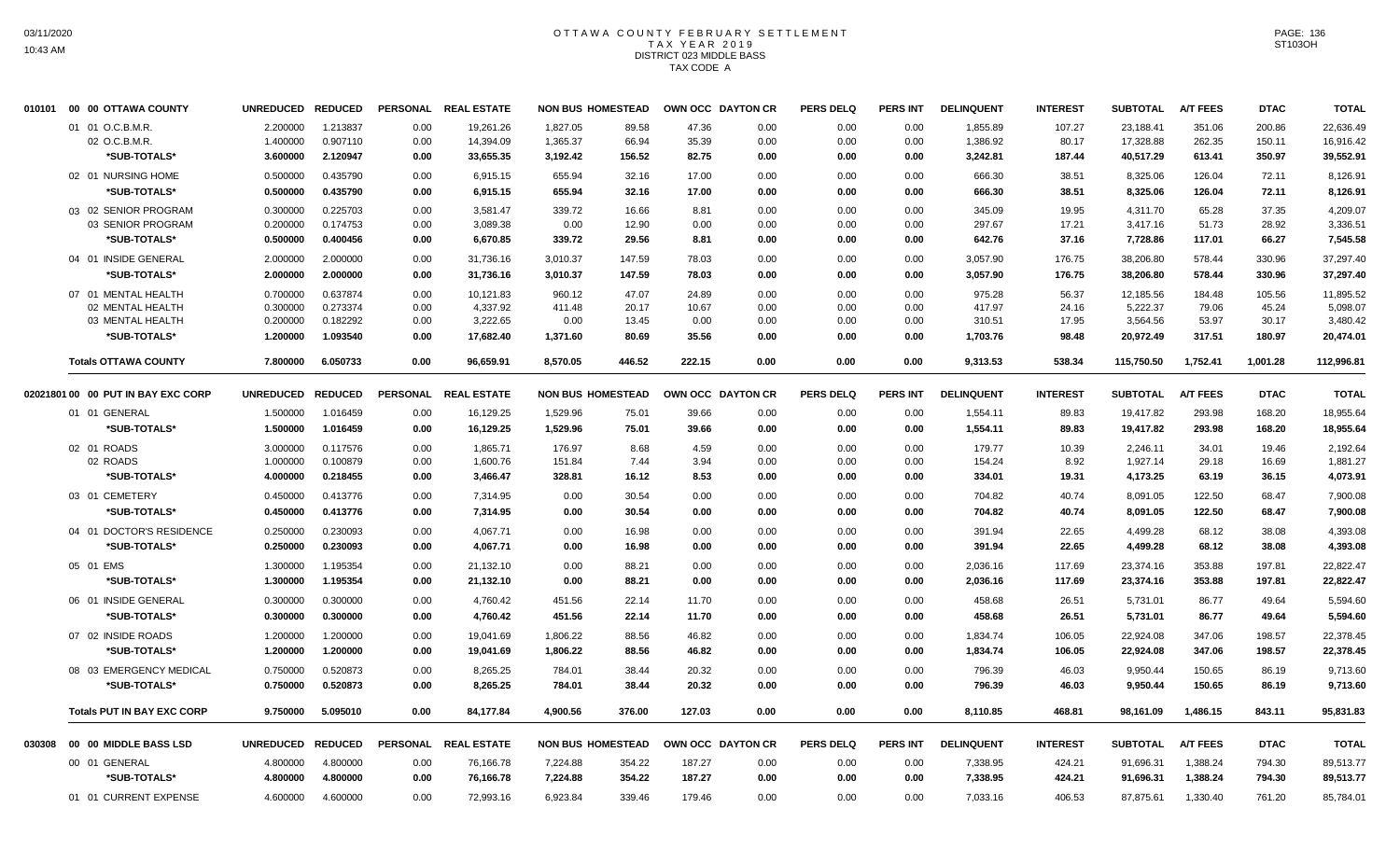### OTTAWA COUNTY FEBRUARY SETTLEMENT TAX YEAR 2019 DISTRICT 023 MIDDLE BASS TAX CODE A

| 030308             |    | 00 00 MIDDLE BASS LSD                    | <b>UNREDUCED</b> | <b>REDUCED</b> | <b>PERSONAL</b> | <b>REAL ESTATE</b>   |           | <b>NON BUS HOMESTEAD</b> |          | OWN OCC DAYTON CR | <b>PERS DELQ</b> | <b>PERS INT</b> | <b>DELINQUENT</b> | <b>INTEREST</b> | <b>SUBTOTAL</b> | <b>A/T FEES</b> | <b>DTAC</b> | <b>TOTAL</b> |
|--------------------|----|------------------------------------------|------------------|----------------|-----------------|----------------------|-----------|--------------------------|----------|-------------------|------------------|-----------------|-------------------|-----------------|-----------------|-----------------|-------------|--------------|
|                    | 01 | *SUB-TOTALS*                             | 4.600000         | 4.600000       | 0.00            | 72,993.16            | 6,923.84  | 339.46                   | 179.46   | 0.00              | 0.00             | 0.00            | 7,033.16          | 406.53          | 87,875.61       | 1,330.40        | 761.20      | 85,784.01    |
|                    |    | <b>Totals MIDDLE BASS LSD</b>            | 9.400000         | 9.400000       | 0.00            | 149,159.94           | 14,148.72 | 693.68                   | 366.73   | 0.00              | 0.00             | 0.00            | 14,372.11         | 830.74          | 179,571.92      | 2,718.64        | 1,555.50    | 175,297.78   |
| 060605             |    | 00 00 IDA RUPP LIBRARY TAX               | <b>UNREDUCED</b> | <b>REDUCED</b> | <b>PERSONAL</b> | <b>REAL ESTATE</b>   |           | <b>NON BUS HOMESTEAD</b> |          | OWN OCC DAYTON CR | <b>PERS DELQ</b> | <b>PERS INT</b> | <b>DELINQUENT</b> | <b>INTEREST</b> | <b>SUBTOTAL</b> | <b>A/T FEES</b> | <b>DTAC</b> | <b>TOTAL</b> |
|                    |    | 01 05 IDA RUPP LIBRARY TAX               | 0.800000         | 0.796254       | 0.00            | 14,076.60            | 0.00      | 58.76                    | 0.00     | 0.00              | 0.00             | 0.00            | 1,356.33          | 78.40           | 15,570.09       | 235.72          | 131.76      | 15,202.61    |
|                    |    | *SUB-TOTALS*                             | 0.800000         | 0.796254       | 0.00            | 14,076.60            | 0.00      | 58.76                    | 0.00     | 0.00              | 0.00             | 0.00            | 1,356.33          | 78.40           | 15,570.09       | 235.72          | 131.76      | 15,202.61    |
|                    |    | <b>Totals IDA RUPP LIBRARY TAX</b>       | 0.800000         | 0.796254       | 0.00            | 14.076.60            | 0.00      | 58.76                    | 0.00     | 0.00              | 0.00             | 0.00            | 1,356.33          | 78.40           | 15,570.09       | 235.72          | 131.76      | 15,202.61    |
| 060607             |    | 00 00 PIB MIDDLE BASS                    | <b>UNREDUCED</b> | <b>REDUCED</b> | <b>PERSONAL</b> | <b>REAL ESTATE</b>   |           | <b>NON BUS HOMESTEAD</b> |          | OWN OCC DAYTON CR | <b>PERS DELQ</b> | <b>PERS INT</b> | <b>DELINQUENT</b> | <b>INTEREST</b> | <b>SUBTOTAL</b> | <b>A/T FEES</b> | <b>DTAC</b> | <b>TOTAL</b> |
|                    |    | 01 03 REFUSE                             | 3.000000         | 2.996430       | 0.00            | 47,547.59            | 4,510.18  | 221.13                   | 116.90   | 0.00              | 0.00             | 0.00            | 4,581.39          | 264.81          | 57,242.00       | 866.62          | 495.85      | 55,879.53    |
|                    |    | *SUB-TOTALS*                             | 3.000000         | 2.996430       | 0.00            | 47,547.59            | 4,510.18  | 221.13                   | 116.90   | 0.00              | 0.00             | 0.00            | 4,581.39          | 264.81          | 57,242.00       | 866.62          | 495.85      | 55,879.53    |
|                    |    | 02 01 ROADS                              | 8.000000         | 1.320928       | 0.00            | 20,960.59            | 1,988.24  | 97.48                    | 51.53    | 0.00              | 0.00             | 0.00            | 2,019.63          | 116.74          | 25,234.21       | 382.04          | 218.59      | 24,633.58    |
|                    |    | *SUB-TOTALS*                             | 8.000000         | 1.320928       | 0.00            | 20,960.59            | 1,988.24  | 97.48                    | 51.53    | 0.00              | 0.00             | 0.00            | 2,019.63          | 116.74          | 25,234.21       | 382.04          | 218.59      | 24,633.58    |
|                    |    | 03 01 FIRE                               | 2.000000         | 1.761508       | 0.00            | 27,951.75            | 2,651.39  | 129.99                   | 68.72    | 0.00              | 0.00             | 0.00            | 2,693.25          | 155.68          | 33,650.78       | 509.46          | 291.49      | 32,849.83    |
|                    |    | *SUB-TOTALS*                             | 2.000000         | 1.761508       | 0.00            | 27,951.75            | 2,651.39  | 129.99                   | 68.72    | 0.00              | 0.00             | 0.00            | 2,693.25          | 155.68          | 33,650.78       | 509.46          | 291.49      | 32,849.83    |
|                    |    | 04 01 TOWN HALL                          | 1.000000         | 0.880754       | 0.00            | 13,975.87            | 1,325.70  | 65.00                    | 34.36    | 0.00              | 0.00             | 0.00            | 1,346.63          | 77.84           | 16,825.40       | 254.73          | 145.75      | 16,424.92    |
|                    |    | *SUB-TOTALS*                             | 1.000000         | 0.880754       | 0.00            | 13,975.87            | 1,325.70  | 65.00                    | 34.36    | 0.00              | 0.00             | 0.00            | 1,346.63          | 77.84           | 16,825.40       | 254.73          | 145.75      | 16,424.92    |
|                    |    | <b>Totals PIB MIDDLE BASS</b>            | 14.000000        | 6.959620       | 0.00            | 110,435.80           | 10.475.51 | 513.60                   | 271.51   | 0.00              | 0.00             | 0.00            | 10,640.90         | 615.07          | 132,952.39      | 2,012.85        | 1,151.68    | 129,787.86   |
| 080802             |    | 00 00 PUT IN BAY PARK DISTRICT UNREDUCED |                  | <b>REDUCED</b> | PERSONAL        | <b>REAL ESTATE</b>   |           | <b>NON BUS HOMESTEAD</b> |          | OWN OCC DAYTON CR | <b>PERS DELQ</b> | <b>PERS INT</b> | <b>DELINQUENT</b> | <b>INTEREST</b> | <b>SUBTOTAL</b> | <b>A/T FEES</b> | <b>DTAC</b> | <b>TOTAL</b> |
|                    |    | 01 01 GENERAL FUND                       | 0.700000         | 0.700000       | 0.00            | 11,107.66            | 1,053.63  | 51.66                    | 27.31    | 0.00              | 0.00             | 0.00            | 1,070.26          | 61.86           | 13,372.38       | 202.45          | 115.84      | 13,054.09    |
|                    |    | *SUB-TOTALS*                             | 0.700000         | 0.700000       | 0.00            | 11,107.66            | 1,053.63  | 51.66                    | 27.31    | 0.00              | 0.00             | 0.00            | 1,070.26          | 61.86           | 13,372.38       | 202.45          | 115.84      | 13,054.09    |
|                    |    | <b>Totals PUT IN BAY PARK DISTRICT</b>   | 0.700000         | 0.700000       | 0.00            | 11.107.66            | 1,053.63  | 51.66                    | 27.31    | 0.00              | 0.00             | 0.00            | 1,070.26          | 61.86           | 13,372.38       | 202.45          | 115.84      | 13,054.09    |
| 080805             |    | 00 00 PIB PORT AUTHORITY                 | <b>UNREDUCED</b> | <b>REDUCED</b> |                 | PERSONAL REAL ESTATE |           | <b>NON BUS HOMESTEAD</b> |          | OWN OCC DAYTON CR | <b>PERS DELQ</b> | <b>PERS INT</b> | <b>DELINQUENT</b> | <b>INTEREST</b> | <b>SUBTOTAL</b> | <b>A/T FEES</b> | <b>DTAC</b> | <b>TOTAL</b> |
|                    |    | 08 00 PIB PORT AUTHORITY                 | 0.450000         | 0.413776       | 0.00            | 6,565.84             | 622.80    | 30.53                    | 16.12    | 0.00              | 0.00             | 0.00            | 632.64            | 36.58           | 7,904.51        | 119.67          | 68.48       | 7,716.36     |
|                    |    | *SUB-TOTALS*                             | 0.450000         | 0.413776       | 0.00            | 6.565.84             | 622.80    | 30.53                    | 16.12    | 0.00              | 0.00             | 0.00            | 632.64            | 36.58           | 7,904.51        | 119.67          | 68.48       | 7,716.36     |
|                    |    | <b>Totals PIB PORT AUTHORITY</b>         | 0.450000         | 0.413776       | 0.00            | 6,565.84             | 622.80    | 30.53                    | 16.12    | 0.00              | 0.00             | 0.00            | 632.64            | 36.58           | 7,904.51        | 119.67          | 68.48       | 7,716.36     |
| <b>MIDDLE BASS</b> |    |                                          |                  |                |                 |                      |           |                          |          |                   |                  |                 |                   |                 |                 |                 |             |              |
|                    |    | TAX CODE A TOTALS                        | 42.900000        | 29.415393      | 0.00            | 472,183.59           | 39,771.27 | 2,170.75                 | 1,030.85 | 0.00              | 0.00             | 0.00            | 45,496.62         | 2,629.80        | 563,282.88      | 8,527.89        | 4,867.65    | 549,887.34   |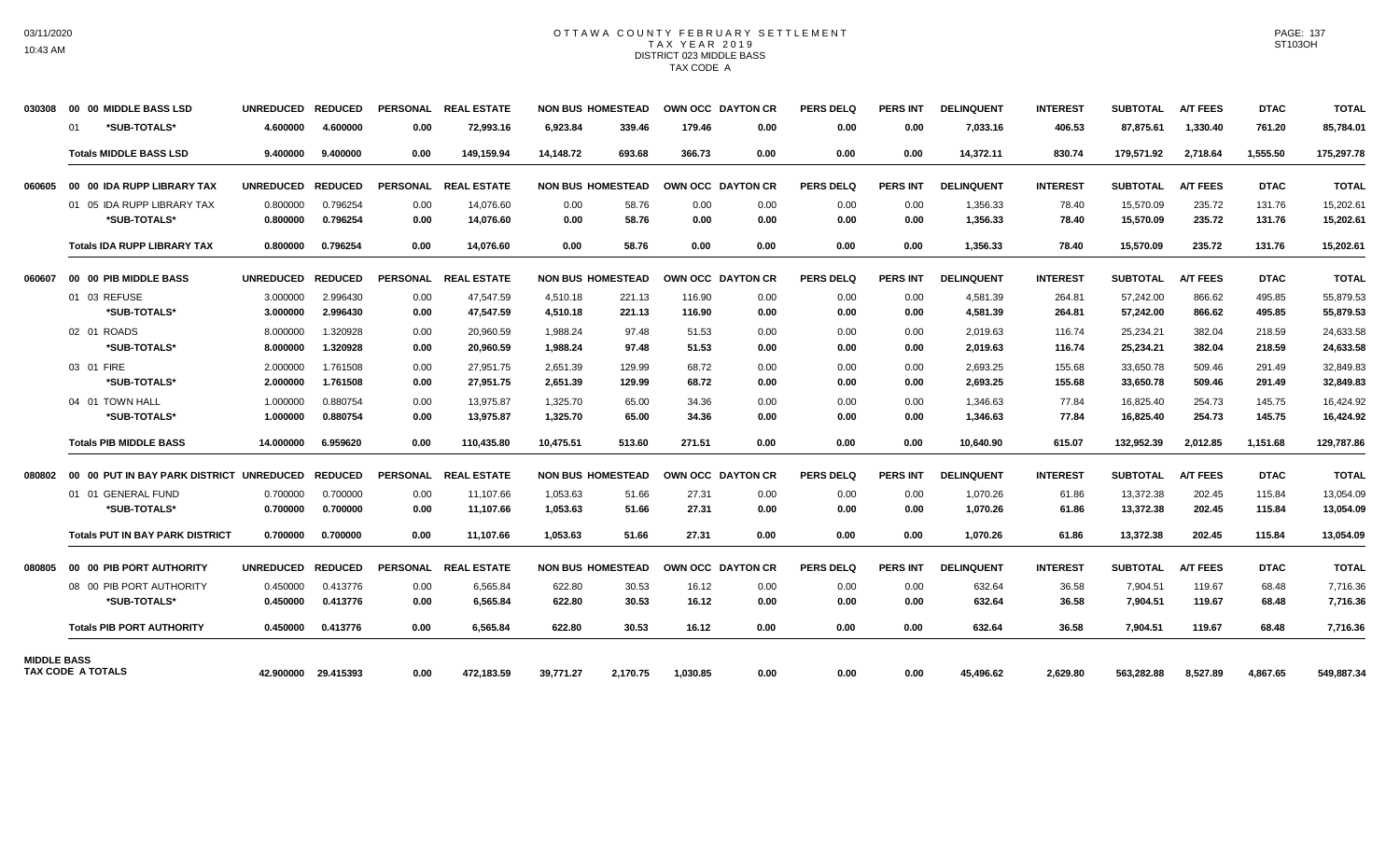## OTTAWA COUNTY FEBRUARY SETTLEMENT TAX YEAR 2019 DISTRICT 023 MIDDLE BASS TAX CODE B

|        | 010101  00  00 OTTAWA COUNTY       | <b>UNREDUCED</b>  | <b>REDUCED</b> | <b>PERSONAL</b> | <b>REAL ESTATE</b>   | <b>NON BUS HOMESTEAD</b> |      | OWN OCC DAYTON CR |      | <b>PERS DELQ</b> | PERS INT        | <b>DELINQUENT</b> | <b>INTEREST</b> | <b>SUBTOTAL</b> | <b>A/T FEES</b> | <b>DTAC</b> | <b>TOTAL</b> |
|--------|------------------------------------|-------------------|----------------|-----------------|----------------------|--------------------------|------|-------------------|------|------------------|-----------------|-------------------|-----------------|-----------------|-----------------|-------------|--------------|
|        | 01 01 O.C.B.M.R.                   | 2.200000          | 1.897775       | 1,525.66        | 1,414.72             | 0.00                     | 0.00 | 0.00              | 0.00 | 0.00             | 0.00            | 316.52            | 0.60            | 3,257.50        | 49.32           | 31.71       | 3,176.47     |
|        | 02 O.C.B.M.R.                      | 1.400000          | 1.257568       | 970.87          | 937.47               | 0.00                     | 0.00 | 0.00              | 0.00 | 0.00             | 0.00            | 209.74            | 0.40            | 2,118.48        | 32.07           | 21.01       | 2,065.40     |
|        | *SUB-TOTALS*                       | 3.600000          | 3.155343       | 2,496.53        | 2,352.19             | 0.00                     | 0.00 | 0.00              | 0.00 | 0.00             | 0.00            | 526.26            | 1.00            | 5,375.98        | 81.39           | 52.72       | 5.241.87     |
|        | 02 01 NURSING HOME                 | 0.500000          | 0.488991       | 346.74          | 364.52               | 0.00                     | 0.00 | 0.00              | 0.00 | 0.00             | 0.00            | 81.56             | 0.16            | 792.98          | 12.01           | 8.17        | 772.80       |
|        | *SUB-TOTALS*                       | 0.500000          | 0.488991       | 346.74          | 364.52               | 0.00                     | 0.00 | 0.00              | 0.00 | 0.00             | 0.00            | 81.56             | 0.16            | 792.98          | 12.01           | 8.17        | 772.80       |
|        | 03 02 SENIOR PROGRAM               | 0.300000          | 0.288129       | 208.04          | 214.79               | 0.00                     | 0.00 | 0.00              | 0.00 | 0.00             | 0.00            | 48.05             | 0.09            | 470.97          | 7.13            | 4.82        | 459.02       |
|        | 03 SENIOR PROGRAM                  | 0.200000          | 0.196080       | 138.70          | 146.17               | 0.00                     | 0.00 | 0.00              | 0.00 | 0.00             | 0.00            | 32.70             | 0.06            | 317.63          | 4.81            | 3.28        | 309.54       |
|        | *SUB-TOTALS*                       | 0.500000          | 0.484209       | 346.74          | 360.96               | 0.00                     | 0.00 | 0.00              | 0.00 | 0.00             | 0.00            | 80.75             | 0.15            | 788.60          | 11.94           | 8.10        | 768.56       |
|        | 04 01 INSIDE GENERAL               | 2.000000          | 2.000000       | 1,386.96        | 1,490.92             | 0.00                     | 0.00 | 0.00              | 0.00 | 0.00             | 0.00            | 333.57            | 0.64            | 3,212.09        | 48.63           | 33.42       | 3,130.04     |
|        | *SUB-TOTALS*                       | 2.000000          | 2.000000       | 1,386.96        | 1,490.92             | 0.00                     | 0.00 | 0.00              | 0.00 | 0.00             | 0.00            | 333.57            | 0.64            | 3,212.09        | 48.63           | 33.42       | 3,130.04     |
|        | 07 01 MENTAL HEALTH                | 0.700000          | 0.685003       | 485.44          | 510.64               | 0.00                     | 0.00 | 0.00              | 0.00 | 0.00             | 0.00            | 114.25            | 0.22            | 1,110.55        | 16.81           | 11.45       | 1,082.29     |
|        | 02 MENTAL HEALTH                   | 0.300000          | 0.293573       | 208.04          | 218.85               | 0.00                     | 0.00 | 0.00              | 0.00 | 0.00             | 0.00            | 48.96             | 0.09            | 475.94          | 7.21            | 4.91        | 463.82       |
|        | 03 MENTAL HEALTH                   | 0.200000          | 0.195715       | 138.70          | 145.90               | 0.00                     | 0.00 | 0.00              | 0.00 | 0.00             | 0.00            | 32.64             | 0.06            | 317.30          | 4.80            | 3.27        | 309.23       |
|        | *SUB-TOTALS*                       | 1.200000          | 1.174291       | 832.18          | 875.39               | 0.00                     | 0.00 | 0.00              | 0.00 | 0.00             | 0.00            | 195.85            | 0.37            | 1,903.79        | 28.82           | 19.63       | 1.855.34     |
|        | <b>Totals OTTAWA COUNTY</b>        | 7.800000          | 7.302834       | 5,409.15        | 5,443.98             | 0.00                     | 0.00 | 0.00              | 0.00 | 0.00             | 0.00            | 1,217.99          | 2.32            | 12,073.44       | 182.79          | 122.04      | 11,768.61    |
|        | 02021801 00 00 PUT IN BAY EXC CORP | UNREDUCED REDUCED |                |                 | PERSONAL REAL ESTATE | <b>NON BUS HOMESTEAD</b> |      | OWN OCC DAYTON CR |      | <b>PERS DELQ</b> | <b>PERS INT</b> | <b>DELINQUENT</b> | <b>INTEREST</b> | <b>SUBTOTAL</b> | <b>A/T FEES</b> | <b>DTAC</b> | <b>TOTAL</b> |
|        | 01 01 GENERAL                      | 1.500000          | 1.162703       | 1,040.22        | 866.75               | 0.00                     | 0.00 | 0.00              | 0.00 | 0.00             | 0.00            | 193.92            | 0.37            | 2,101.26        | 31.81           | 19.43       | 2,050.02     |
|        | *SUB-TOTALS*                       | 1.500000          | 1.162703       | 1,040.22        | 866.75               | 0.00                     | 0.00 | 0.00              | 0.00 | 0.00             | 0.00            | 193.92            | 0.37            | 2,101.26        | 31.81           | 19.43       | 2,050.02     |
|        | 02 01 ROADS                        | 3.000000          | 0.236919       | 2,080.44        | 176.61               | 0.00                     | 0.00 | 0.00              | 0.00 | 0.00             | 0.00            | 39.51             | 0.08            | 2,296.64        | 34.77           | 3.96        | 2,257.91     |
|        | 02 ROADS                           | 1.000000          | 0.142299       | 693.48          | 106.08               | 0.00                     | 0.00 | 0.00              | 0.00 | 0.00             | 0.00            | 23.73             | 0.05            | 823.34          | 12.47           | 2.38        | 808.49       |
|        | *SUB-TOTALS*                       | 4.000000          | 0.379218       | 2,773.92        | 282.69               | 0.00                     | 0.00 | 0.00              | 0.00 | 0.00             | 0.00            | 63.24             | 0.13            | 3,119.98        | 47.24           | 6.34        | 3,066.40     |
|        | 03 01 CEMETERY                     | 0.450000          | 0.428947       | 312.07          | 319.76               | 0.00                     | 0.00 | 0.00              | 0.00 | 0.00             | 0.00            | 71.54             | 0.14            | 703.51          | 10.65           | 7.17        | 685.69       |
|        | *SUB-TOTALS*                       | 0.450000          | 0.428947       | 312.07          | 319.76               | 0.00                     | 0.00 | 0.00              | 0.00 | 0.00             | 0.00            | 71.54             | 0.14            | 703.51          | 10.65           | 7.17        | 685.69       |
|        | 04 01 DOCTOR'S RESIDENCE           | 0.250000          | 0.240371       | 173.37          | 179.19               | 0.00                     | 0.00 | 0.00              | 0.00 | 0.00             | 0.00            | 40.09             | 0.08            | 392.73          | 5.95            | 4.02        | 382.76       |
|        | *SUB-TOTALS*                       | 0.250000          | 0.240371       | 173.37          | 179.19               | 0.00                     | 0.00 | 0.00              | 0.00 | 0.00             | 0.00            | 40.09             | 0.08            | 392.73          | 5.95            | 4.02        | 382.76       |
|        | 05 01 EMS                          | 1.300000          | 1.239181       | 901.52          | 923.76               | 0.00                     | 0.00 | 0.00              | 0.00 | 0.00             | 0.00            | 206.67            | 0.39            | 2,032.34        | 30.77           | 20.71       | 1,980.86     |
|        | *SUB-TOTALS*                       | 1.300000          | 1.239181       | 901.52          | 923.76               | 0.00                     | 0.00 | 0.00              | 0.00 | 0.00             | 0.00            | 206.67            | 0.39            | 2,032.34        | 30.77           | 20.71       | 1,980.86     |
|        | 06 01 INSIDE GENERAL               | 0.300000          | 0.300000       | 208.04          | 223.64               | 0.00                     | 0.00 | 0.00              | 0.00 | 0.00             | 0.00            | 50.03             | 0.10            | 481.81          | 7.29            | 5.01        | 469.51       |
|        | *SUB-TOTALS*                       | 0.300000          | 0.300000       | 208.04          | 223.64               | 0.00                     | 0.00 | 0.00              | 0.00 | 0.00             | 0.00            | 50.03             | 0.10            | 481.81          | 7.29            | 5.01        | 469.51       |
|        | 07 02 INSIDE ROADS                 | 1.200000          | 1.200000       | 832.18          | 894.55               | 0.00                     | 0.00 | 0.00              | 0.00 | 0.00             | 0.00            | 200.14            | 0.38            | 1,927.25        | 29.18           | 20.05       | 1,878.02     |
|        | *SUB-TOTALS*                       | 1.200000          | 1.200000       | 832.18          | 894.55               | 0.00                     | 0.00 | 0.00              | 0.00 | 0.00             | 0.00            | 200.14            | 0.38            | 1,927.25        | 29.18           | 20.05       | 1,878.02     |
|        | 08 03 EMERGENCY MEDICAL            | 0.750000          | 0.592346       | 520.11          | 441.57               | 0.00                     | 0.00 | 0.00              | 0.00 | 0.00             | 0.00            | 98.79             | 0.19            | 1,060.66        | 16.06           | 9.90        | 1,034.70     |
|        | *SUB-TOTALS*                       | 0.750000          | 0.592346       | 520.11          | 441.57               | 0.00                     | 0.00 | 0.00              | 0.00 | 0.00             | 0.00            | 98.79             | 0.19            | 1,060.66        | 16.06           | 9.90        | 1,034.70     |
|        | <b>Totals PUT IN BAY EXC CORP</b>  | 9.750000          | 5.542766       | 6,761.43        | 4,131.91             | 0.00                     | 0.00 | 0.00              | 0.00 | 0.00             | 0.00            | 924.42            | 1.78            | 11,819.54       | 178.95          | 92.63       | 11,547.96    |
| 030308 | 00 00 MIDDLE BASS LSD              | UNREDUCED REDUCED |                |                 | PERSONAL REAL ESTATE | <b>NON BUS HOMESTEAD</b> |      | OWN OCC DAYTON CR |      | <b>PERS DELQ</b> | <b>PERS INT</b> | <b>DELINQUENT</b> | <b>INTEREST</b> | <b>SUBTOTAL</b> | <b>A/T FEES</b> | <b>DTAC</b> | <b>TOTAL</b> |
|        | 00 01 GENERAL                      | 4.800000          | 4.800000       | 3,328.71        | 3,578.22             | 0.00                     | 0.00 | 0.00              | 0.00 | 0.00             | 0.00            | 800.56            | 1.53            | 7,709.02        | 116.71          | 80.21       | 7,512.10     |
|        | *SUB-TOTALS*                       | 4.800000          | 4.800000       | 3,328.71        | 3,578.22             | 0.00                     | 0.00 | 0.00              | 0.00 | 0.00             | 0.00            | 800.56            | 1.53            | 7,709.02        | 116.71          | 80.21       | 7,512.10     |
|        | 01 01 CURRENT EXPENSE              | 4.600000          | 4.600000       | 3,190.01        | 3,429.13             | 0.00                     | 0.00 | 0.00              | 0.00 | 0.00             | 0.00            | 767.20            | 1.46            |                 | 111.85          | 76.87       |              |
|        |                                    |                   |                |                 |                      |                          |      |                   |      |                  |                 |                   |                 | 7,387.80        |                 |             | 7,199.08     |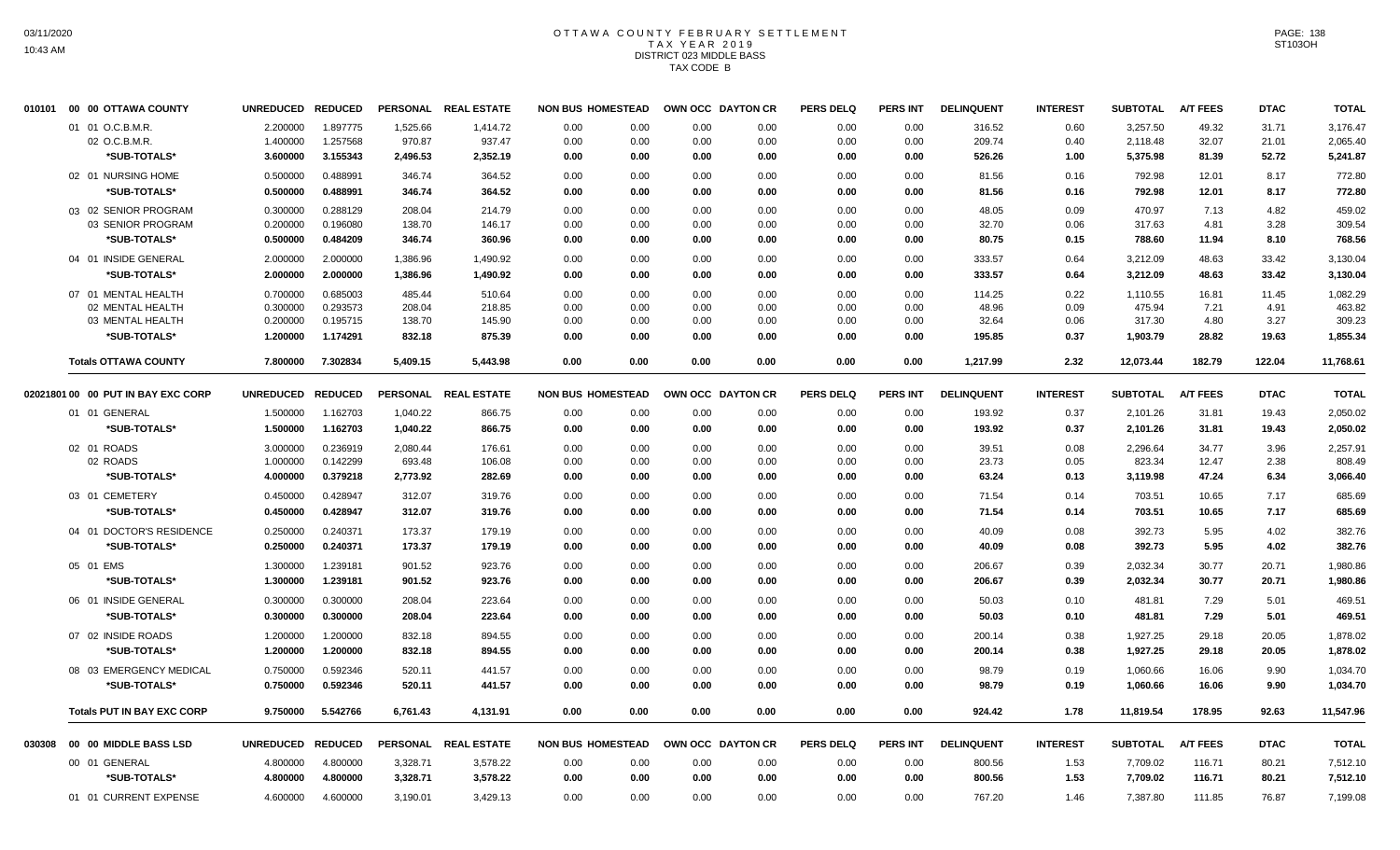### OTTAWA COUNTY FEBRUARY SETTLEMENT TAX YEAR 2019 DISTRICT 023 MIDDLE BASS TAX CODE B

| 030308             | 00 00 MIDDLE BASS LSD                    | <b>UNREDUCED</b> | <b>REDUCED</b>      |                 | PERSONAL REAL ESTATE | <b>NON BUS HOMESTEAD</b> |      |      | OWN OCC DAYTON CR | <b>PERS DELQ</b> | <b>PERS INT</b> | <b>DELINQUENT</b> | <b>INTEREST</b> | <b>SUBTOTAL</b> | <b>A/T FEES</b> | <b>DTAC</b> | <b>TOTAL</b> |
|--------------------|------------------------------------------|------------------|---------------------|-----------------|----------------------|--------------------------|------|------|-------------------|------------------|-----------------|-------------------|-----------------|-----------------|-----------------|-------------|--------------|
|                    | *SUB-TOTALS*<br>01                       | 4.600000         | 4.600000            | 3,190.01        | 3,429.13             | 0.00                     | 0.00 | 0.00 | 0.00              | 0.00             | 0.00            | 767.20            | 1.46            | 7,387.80        | 111.85          | 76.87       | 7,199.08     |
|                    | <b>Totals MIDDLE BASS LSD</b>            | 9.400000         | 9.400000            | 6,518.72        | 7,007.35             | 0.00                     | 0.00 | 0.00 | 0.00              | 0.00             | 0.00            | 1,567.76          | 2.99            | 15,096.82       | 228.56          | 157.08      | 14,711.18    |
| 060605             | 00 00 IDA RUPP LIBRARY TAX               | <b>UNREDUCED</b> | <b>REDUCED</b>      | <b>PERSONAL</b> | <b>REAL ESTATE</b>   | <b>NON BUS HOMESTEAD</b> |      |      | OWN OCC DAYTON CR | <b>PERS DELQ</b> | <b>PERS INT</b> | <b>DELINQUENT</b> | <b>INTEREST</b> | <b>SUBTOTAL</b> | <b>A/T FEES</b> | <b>DTAC</b> | <b>TOTAL</b> |
|                    | 01 05 IDA RUPP LIBRARY TAX               | 0.800000         | 0.797076            | 554.78          | 594.19               | 0.00                     | 0.00 | 0.00 | 0.00              | 0.00             | 0.00            | 132.94            | 0.25            | 1,282.16        | 19.41           | 13.32       | 1,249.43     |
|                    | *SUB-TOTALS*                             | 0.800000         | 0.797076            | 554.78          | 594.19               | 0.00                     | 0.00 | 0.00 | 0.00              | 0.00             | 0.00            | 132.94            | 0.25            | 1,282.16        | 19.41           | 13.32       | 1,249.43     |
|                    | <b>Totals IDA RUPP LIBRARY TAX</b>       | 0.800000         | 0.797076            | 554.78          | 594.19               | 0.00                     | 0.00 | 0.00 | 0.00              | 0.00             | 0.00            | 132.94            | 0.25            | 1,282.16        | 19.41           | 13.32       | 1,249.43     |
| 060607             | 00 00 PIB MIDDLE BASS                    | <b>UNREDUCED</b> | <b>REDUCED</b>      |                 | PERSONAL REAL ESTATE | <b>NON BUS HOMESTEAD</b> |      |      | OWN OCC DAYTON CR | <b>PERS DELQ</b> | <b>PERS INT</b> | <b>DELINQUENT</b> | <b>INTEREST</b> | <b>SUBTOTAL</b> | <b>A/T FEES</b> | <b>DTAC</b> | <b>TOTAL</b> |
|                    | 01 03 REFUSE                             | 3.000000         | 2.926407            | 2,080.44        | 2,181.53             | 0.00                     | 0.00 | 0.00 | 0.00              | 0.00             | 0.00            | 488.07            | 0.93            | 4,750.97        | 71.93           | 48.90       | 4.630.14     |
|                    | *SUB-TOTALS*                             | 3.000000         | 2.926407            | 2,080.44        | 2,181.53             | 0.00                     | 0.00 | 0.00 | 0.00              | 0.00             | 0.00            | 488.07            | 0.93            | 4,750.97        | 71.93           | 48.90       | 4,630.14     |
|                    | 02 01 ROADS                              | 8.000000         | 1.940648            | 5,547.84        | 1,446.68             | 0.00                     | 0.00 | 0.00 | 0.00              | 0.00             | 0.00            | 323.67            | 0.62            | 7,318.81        | 110.80          | 32.43       | 7,175.58     |
|                    | *SUB-TOTALS*                             | 8.000000         | 1.940648            | 5,547.84        | 1.446.68             | 0.00                     | 0.00 | 0.00 | 0.00              | 0.00             | 0.00            | 323.67            | 0.62            | 7,318.81        | 110.80          | 32.43       | 7,175.58     |
|                    | 03 01 FIRE                               | 2.000000         | 1.950938            | 1.386.96        | 1.454.35             | 0.00                     | 0.00 | 0.00 | 0.00              | 0.00             | 0.00            | 325.38            | 0.62            | 3,167.31        | 47.95           | 32.60       | 3.086.76     |
|                    | *SUB-TOTALS*                             | 2.000000         | 1.950938            | 1.386.96        | 1.454.35             | 0.00                     | 0.00 | 0.00 | 0.00              | 0.00             | 0.00            | 325.38            | 0.62            | 3,167.31        | 47.95           | 32.60       | 3,086.76     |
|                    | 04 01 TOWN HALL                          | 1.000000         | 0.975469            | 693.48          | 727.18               | 0.00                     | 0.00 | 0.00 | 0.00              | 0.00             | 0.00            | 162.69            | 0.31            | 1,583.66        | 23.98           | 16.30       | 1.543.38     |
|                    | *SUB-TOTALS*                             | 1.000000         | 0.975469            | 693.48          | 727.18               | 0.00                     | 0.00 | 0.00 | 0.00              | 0.00             | 0.00            | 162.69            | 0.31            | 1,583.66        | 23.98           | 16.30       | 1,543.38     |
|                    | <b>Totals PIB MIDDLE BASS</b>            | 14.000000        | 7.793462            | 9.708.72        | 5.809.74             | 0.00                     | 0.00 | 0.00 | 0.00              | 0.00             | 0.00            | 1.299.81          | 2.48            | 16,820.75       | 254.66          | 130.23      | 16,435.86    |
| 080802             | 00 00 PUT IN BAY PARK DISTRICT UNREDUCED |                  | <b>REDUCED</b>      | <b>PERSONAL</b> | <b>REAL ESTATE</b>   | <b>NON BUS HOMESTEAD</b> |      |      | OWN OCC DAYTON CR | <b>PERS DELQ</b> | <b>PERS INT</b> | <b>DELINQUENT</b> | <b>INTEREST</b> | <b>SUBTOTAL</b> | <b>A/T FEES</b> | <b>DTAC</b> | <b>TOTAL</b> |
|                    | 01 01 GENERAL FUND                       | 0.700000         | 0.700000            | 485.44          | 521.82               | 0.00                     | 0.00 | 0.00 | 0.00              | 0.00             | 0.00            | 116.75            | 0.22            | 1,124.23        | 17.02           | 11.70       | 1,095.51     |
|                    | *SUB-TOTALS*                             | 0.700000         | 0.700000            | 485.44          | 521.82               | 0.00                     | 0.00 | 0.00 | 0.00              | 0.00             | 0.00            | 116.75            | 0.22            | 1,124.23        | 17.02           | 11.70       | 1,095.51     |
|                    | <b>Totals PUT IN BAY PARK DISTRICT</b>   | 0.700000         | 0.700000            | 485.44          | 521.82               | 0.00                     | 0.00 | 0.00 | 0.00              | 0.00             | 0.00            | 116.75            | 0.22            | 1,124.23        | 17.02           | 11.70       | 1,095.51     |
| 080805             | 00 00 PIB PORT AUTHORITY                 | <b>UNREDUCED</b> | <b>REDUCED</b>      | <b>PERSONAL</b> | <b>REAL ESTATE</b>   | <b>NON BUS HOMESTEAD</b> |      |      | OWN OCC DAYTON CR | <b>PERS DELQ</b> | <b>PERS INT</b> | <b>DELINQUENT</b> | <b>INTEREST</b> | <b>SUBTOTAL</b> | <b>A/T FEES</b> | <b>DTAC</b> | <b>TOTAL</b> |
|                    | 08 00 PIB PORT AUTHORITY                 | 0.450000         | 0.428947            | 312.07          | 319.77               | 0.00                     | 0.00 | 0.00 | 0.00              | 0.00             | 0.00            | 71.55             | 0.12            | 703.51          | 10.65           | 7.17        | 685.69       |
|                    | *SUB-TOTALS*                             | 0.450000         | 0.428947            | 312.07          | 319.77               | 0.00                     | 0.00 | 0.00 | 0.00              | 0.00             | 0.00            | 71.55             | 0.12            | 703.51          | 10.65           | 7.17        | 685.69       |
|                    | <b>Totals PIB PORT AUTHORITY</b>         | 0.450000         | 0.428947            | 312.07          | 319.77               | 0.00                     | 0.00 | 0.00 | 0.00              | 0.00             | 0.00            | 71.55             | 0.12            | 703.51          | 10.65           | 7.17        | 685.69       |
| <b>MIDDLE BASS</b> | <b>TAX CODE B TOTALS</b>                 |                  |                     |                 |                      |                          |      |      |                   |                  |                 |                   |                 |                 |                 |             |              |
|                    |                                          |                  | 42.900000 31.965085 | 29,750.31       | 23.828.76            | 0.00                     | 0.00 | 0.00 | 0.00              | 0.00             | 0.00            | 5,331.22          | 10.16           | 58,920.45       | 892.04          | 534.17      | 57,494.24    |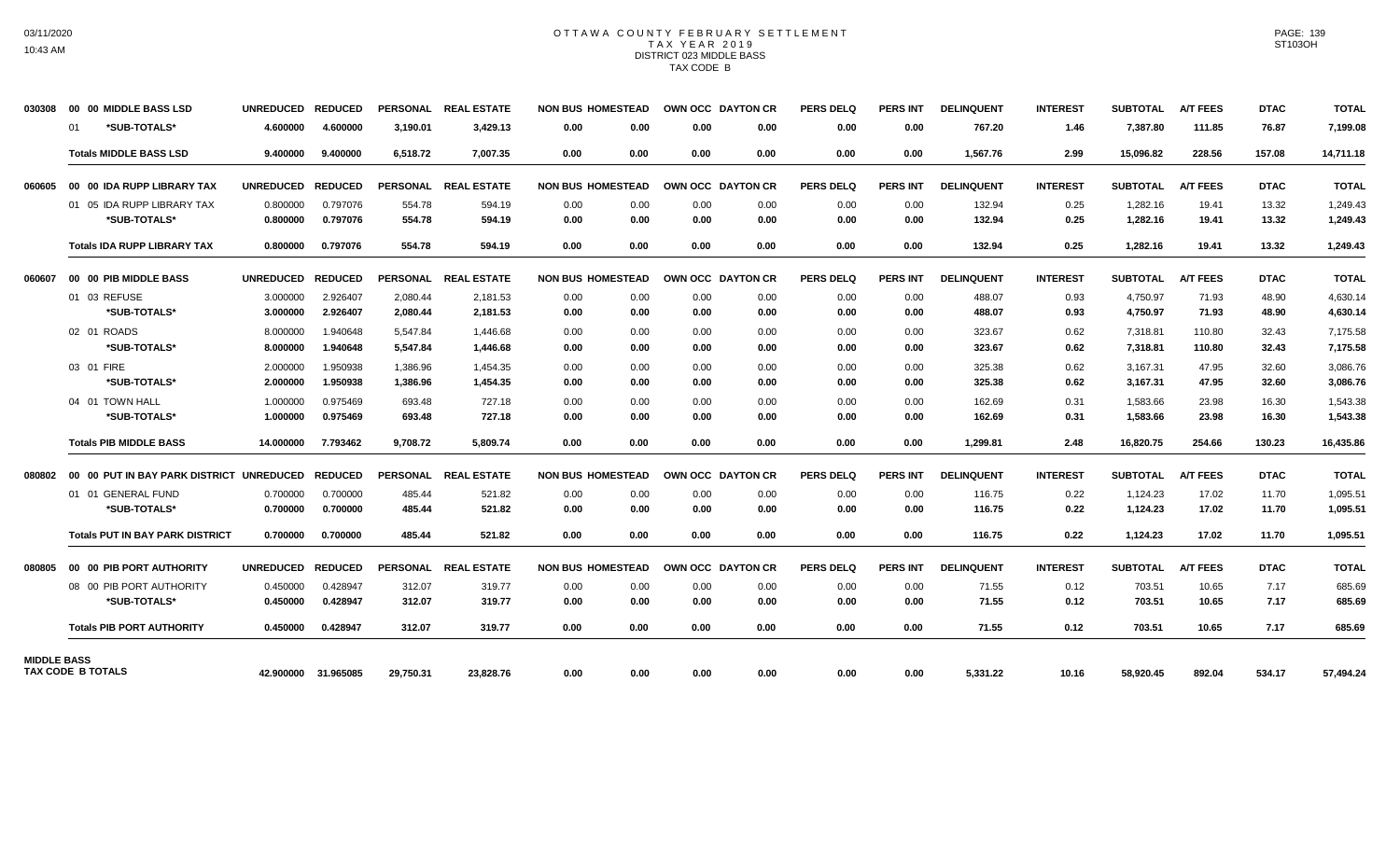## OTTAWA COUNTY FEBRUARY SETTLEMENT TAX YEAR 2019 DISTRICT 023 MIDDLE BASS **DISTRICT**

|        | 010101 00 00 OTTAWA COUNTY         | UNREDUCED REDUCED |          | PERSONAL REAL ESTATE | <b>NON BUS HOMESTEAD</b> |        |        | OWN OCC DAYTON CR | <b>PERS DELQ</b> | <b>PERS INT</b> | <b>DELINQUENT</b> | <b>INTEREST</b> | <b>SUBTOTAL</b> | <b>A/T FEES</b> | <b>DTAC</b> | <b>TOTAL</b> |
|--------|------------------------------------|-------------------|----------|----------------------|--------------------------|--------|--------|-------------------|------------------|-----------------|-------------------|-----------------|-----------------|-----------------|-------------|--------------|
|        | 01 01 O.C.B.M.R.                   |                   | 1,525.66 | 20.675.98            | 1.827.05                 | 89.58  | 47.36  | 0.00              | 0.00             | 0.00            | 2,172.41          | 107.87          | 26.445.91       | 400.38          | 232.57      | 25,812.96    |
|        | 02 O.C.B.M.R.                      |                   | 970.87   | 15,331.56            | 1,365.37                 | 66.94  | 35.39  | 0.00              | 0.00             | 0.00            | 1,596.66          | 80.57           | 19,447.36       | 294.42          | 171.12      | 18,981.82    |
|        | *SUB-TOTALS*                       |                   | 2,496.53 | 36,007.54            | 3,192.42                 | 156.52 | 82.75  | 0.00              | 0.00             | 0.00            | 3,769.07          | 188.44          | 45,893.27       | 694.80          | 403.69      | 44,794.78    |
|        | 02 01 NURSING HOME                 |                   | 346.74   | 7,279.67             | 655.94                   | 32.16  | 17.00  | 0.00              | 0.00             | 0.00            | 747.86            | 38.67           | 9,118.04        | 138.05          | 80.28       | 8.899.71     |
|        | *SUB-TOTALS*                       |                   | 346.74   | 7,279.67             | 655.94                   | 32.16  | 17.00  | 0.00              | 0.00             | 0.00            | 747.86            | 38.67           | 9,118.04        | 138.05          | 80.28       | 8,899.71     |
|        | 03 02 SENIOR PROGRAM               |                   | 208.04   | 3.796.26             | 339.72                   | 16.66  | 8.81   | 0.00              | 0.00             | 0.00            | 393.14            | 20.04           | 4.782.67        | 72.41           | 42.17       | 4.668.09     |
|        | 03 SENIOR PROGRAM                  |                   | 138.70   | 3,235.55             | 0.00                     | 12.90  | 0.00   | 0.00              | 0.00             | 0.00            | 330.37            | 17.27           | 3,734.79        | 56.54           | 32.20       | 3,646.05     |
|        | *SUB-TOTALS*                       |                   | 346.74   | 7,031.81             | 339.72                   | 29.56  | 8.81   | 0.00              | 0.00             | 0.00            | 723.51            | 37.31           | 8,517.46        | 128.95          | 74.37       | 8,314.14     |
|        | 04 01 INSIDE GENERAL               |                   | 1,386.96 | 33,227.08            | 3,010.37                 | 147.59 | 78.03  | 0.00              | 0.00             | 0.00            | 3,391.47          | 177.39          | 41,418.89       | 627.07          | 364.38      | 40,427.44    |
|        | *SUB-TOTALS*                       |                   | 1,386.96 | 33,227.08            | 3,010.37                 | 147.59 | 78.03  | 0.00              | 0.00             | 0.00            | 3,391.47          | 177.39          | 41,418.89       | 627.07          | 364.38      | 40,427.44    |
|        | 07 01 MENTAL HEALTH                |                   | 485.44   | 10,632.47            | 960.12                   | 47.07  | 24.89  | 0.00              | 0.00             | 0.00            | 1,089.53          | 56.59           | 13,296.11       | 201.29          | 117.01      | 12,977.81    |
|        | 02 MENTAL HEALTH                   |                   | 208.04   | 4,556.77             | 411.48                   | 20.17  | 10.67  | 0.00              | 0.00             | 0.00            | 466.93            | 24.25           | 5,698.31        | 86.27           | 50.15       | 5,561.89     |
|        | 03 MENTAL HEALTH                   |                   | 138.70   | 3,368.55             | 0.00                     | 13.45  | 0.00   | 0.00              | 0.00             | 0.00            | 343.15            | 18.01           | 3,881.86        | 58.77           | 33.44       | 3,789.65     |
|        | *SUB-TOTALS*                       |                   | 832.18   | 18,557.79            | 1,371.60                 | 80.69  | 35.56  | 0.00              | 0.00             | 0.00            | 1,899.61          | 98.85           | 22,876.28       | 346.33          | 200.60      | 22,329.35    |
|        | <b>Totals OTTAWA COUNTY</b>        |                   | 5,409.15 | 102,103.89           | 8,570.05                 | 446.52 | 222.15 | 0.00              | 0.00             | 0.00            | 10,531.52         | 540.66          | 127,823.94      | 1,935.20        | 1,123.32    | 124,765.42   |
|        | 02021801 00 00 PUT IN BAY EXC CORP | UNREDUCED REDUCED |          | PERSONAL REAL ESTATE | <b>NON BUS HOMESTEAD</b> |        |        | OWN OCC DAYTON CR | <b>PERS DELQ</b> | <b>PERS INT</b> | <b>DELINQUENT</b> | <b>INTEREST</b> | <b>SUBTOTAL</b> | <b>A/T FEES</b> | <b>DTAC</b> | <b>TOTAL</b> |
|        | 01 01 GENERAL                      |                   | 1,040.22 | 16,996.00            | 1,529.96                 | 75.01  | 39.66  | 0.00              | 0.00             | 0.00            | 1,748.03          | 90.20           | 21,519.08       | 325.79          | 187.63      | 21,005.66    |
|        | *SUB-TOTALS*                       |                   | 1,040.22 | 16,996.00            | 1,529.96                 | 75.01  | 39.66  | 0.00              | 0.00             | 0.00            | 1,748.03          | 90.20           | 21,519.08       | 325.79          | 187.63      | 21,005.66    |
|        | 02 01 ROADS                        |                   | 2,080.44 | 2.042.32             | 176.97                   | 8.68   | 4.59   | 0.00              | 0.00             | 0.00            | 219.28            | 10.47           | 4.542.75        | 68.78           | 23.42       | 4.450.55     |
|        | 02 ROADS                           |                   | 693.48   | 1,706.84             | 151.84                   | 7.44   | 3.94   | 0.00              | 0.00             | 0.00            | 177.97            | 8.97            | 2,750.48        | 41.65           | 19.07       | 2,689.76     |
|        | *SUB-TOTALS*                       |                   | 2,773.92 | 3,749.16             | 328.81                   | 16.12  | 8.53   | 0.00              | 0.00             | 0.00            | 397.25            | 19.44           | 7,293.23        | 110.43          | 42.49       | 7,140.31     |
|        | 03 01 CEMETERY                     |                   | 312.07   | 7,634.71             | 0.00                     | 30.54  | 0.00   | 0.00              | 0.00             | 0.00            | 776.36            | 40.88           | 8,794.56        | 133.15          | 75.64       | 8,585.77     |
|        | *SUB-TOTALS*                       |                   | 312.07   | 7,634.71             | 0.00                     | 30.54  | 0.00   | 0.00              | 0.00             | 0.00            | 776.36            | 40.88           | 8,794.56        | 133.15          | 75.64       | 8,585.77     |
|        | 04 01 DOCTOR'S RESIDENCE           |                   | 173.37   | 4,246.90             | 0.00                     | 16.98  | 0.00   | 0.00              | 0.00             | 0.00            | 432.03            | 22.73           | 4,892.01        | 74.07           | 42.10       | 4,775.84     |
|        | *SUB-TOTALS*                       |                   | 173.37   | 4,246.90             | 0.00                     | 16.98  | 0.00   | 0.00              | 0.00             | 0.00            | 432.03            | 22.73           | 4,892.01        | 74.07           | 42.10       | 4,775.84     |
|        | 05 01 EMS                          |                   | 901.52   | 22,055.86            | 0.00                     | 88.21  | 0.00   | 0.00              | 0.00             | 0.00            | 2,242.83          | 118.08          | 25,406.50       | 384.65          | 218.52      | 24,803.33    |
|        | *SUB-TOTALS*                       |                   | 901.52   | 22,055.86            | 0.00                     | 88.21  | 0.00   | 0.00              | 0.00             | 0.00            | 2,242.83          | 118.08          | 25,406.50       | 384.65          | 218.52      | 24,803.33    |
|        | 06 01 INSIDE GENERAL               |                   | 208.04   | 4,984.06             | 451.56                   | 22.14  | 11.70  | 0.00              | 0.00             | 0.00            | 508.71            | 26.61           | 6,212.82        | 94.06           | 54.65       | 6,064.11     |
|        | *SUB-TOTALS*                       |                   | 208.04   | 4,984.06             | 451.56                   | 22.14  | 11.70  | 0.00              | 0.00             | 0.00            | 508.71            | 26.61           | 6,212.82        | 94.06           | 54.65       | 6,064.11     |
|        | 07 02 INSIDE ROADS                 |                   | 832.18   | 19.936.24            | 1,806.22                 | 88.56  | 46.82  | 0.00              | 0.00             | 0.00            | 2,034.88          | 106.43          | 24,851.33       | 376.24          | 218.62      | 24,256.47    |
|        | *SUB-TOTALS*                       |                   | 832.18   | 19,936.24            | 1,806.22                 | 88.56  | 46.82  | 0.00              | 0.00             | 0.00            | 2,034.88          | 106.43          | 24,851.33       | 376.24          | 218.62      | 24,256.47    |
|        | 08 03 EMERGENCY MEDICAL            |                   | 520.11   | 8,706.82             | 784.01                   | 38.44  | 20.32  | 0.00              | 0.00             | 0.00            | 895.18            | 46.22           | 11,011.10       | 166.71          | 96.09       | 10,748.30    |
|        | *SUB-TOTALS*                       |                   | 520.11   | 8,706.82             | 784.01                   | 38.44  | 20.32  | 0.00              | 0.00             | 0.00            | 895.18            | 46.22           | 11,011.10       | 166.71          | 96.09       | 10,748.30    |
|        |                                    |                   |          |                      |                          |        |        |                   |                  |                 |                   |                 |                 |                 |             |              |
|        | <b>Totals PUT IN BAY EXC CORP</b>  |                   | 6,761.43 | 88,309.75            | 4,900.56                 | 376.00 | 127.03 | 0.00              | 0.00             | 0.00            | 9,035.27          | 470.59          | 109,980.63      | 1,665.10        | 935.74      | 107,379.79   |
| 030308 | 00 00 MIDDLE BASS LSD              | UNREDUCED REDUCED |          | PERSONAL REAL ESTATE | <b>NON BUS HOMESTEAD</b> |        |        | OWN OCC DAYTON CR | <b>PERS DELQ</b> | <b>PERS INT</b> | <b>DELINQUENT</b> | <b>INTEREST</b> | <b>SUBTOTAL</b> | <b>A/T FEES</b> | <b>DTAC</b> | <b>TOTAL</b> |
|        | 00 01 GENERAL                      |                   | 3,328.71 | 79,745.00            | 7,224.88                 | 354.22 | 187.27 | 0.00              | 0.00             | 0.00            | 8,139.51          | 425.74          | 99,405.33       | 1,504.95        | 874.51      | 97,025.87    |
|        | *SUB-TOTALS*                       |                   | 3,328.71 | 79,745.00            | 7,224.88                 | 354.22 | 187.27 | 0.00              | 0.00             | 0.00            | 8,139.51          | 425.74          | 99,405.33       | 1,504.95        | 874.51      | 97,025.87    |
|        | 01 01 CURRENT EXPENSE              |                   | 3,190.01 | 76,422.29            | 6,923.84                 | 339.46 | 179.46 | 0.00              | 0.00             | 0.00            | 7,800.36          | 407.99          | 95,263.41       | 1,442.25        | 838.07      | 92,983.09    |
|        |                                    |                   |          |                      |                          |        |        |                   |                  |                 |                   |                 |                 |                 |             |              |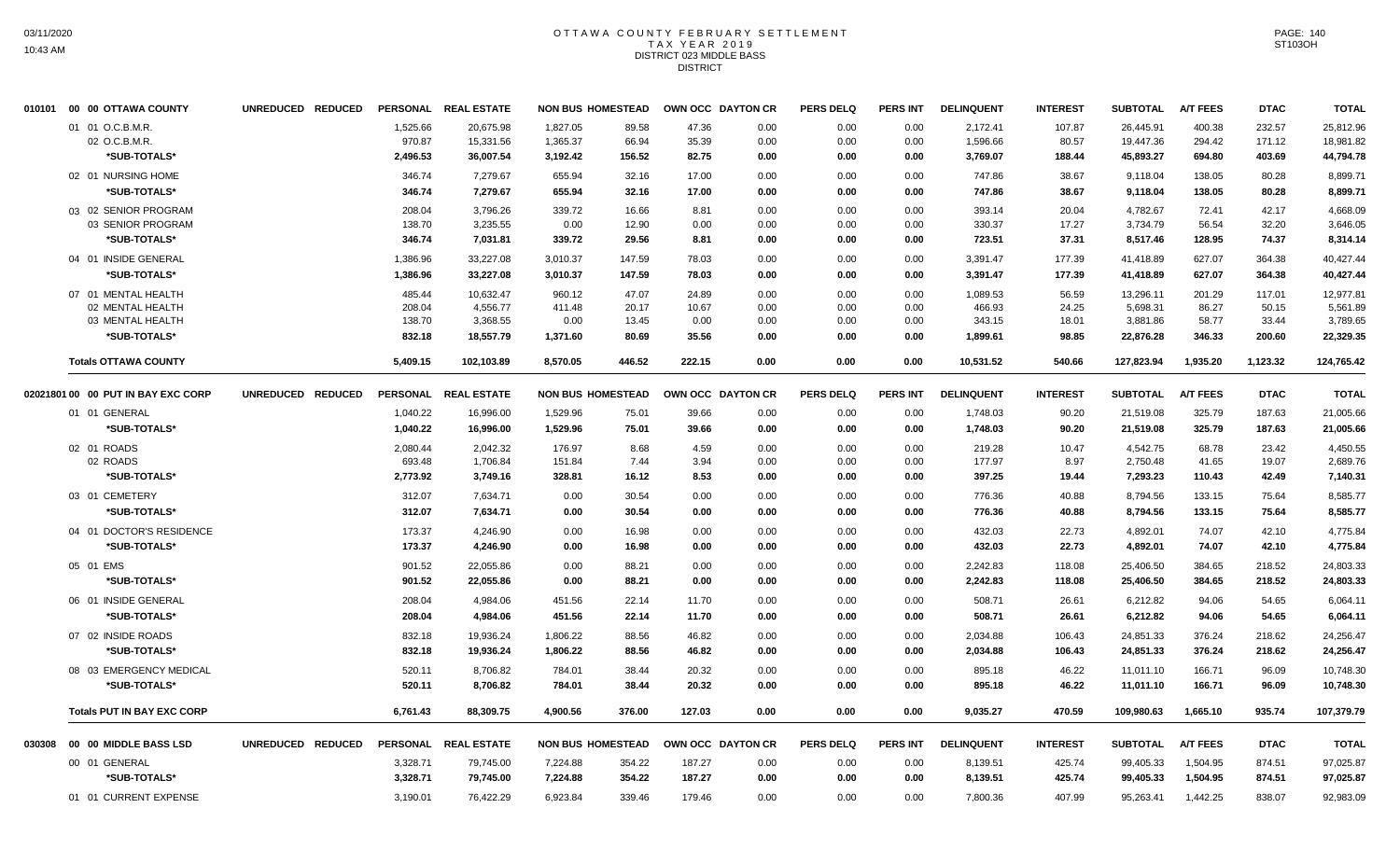#### OTTAWA COUNTY FEBRUARY SETTLEMENT TAX YEAR 2019 DISTRICT 023 MIDDLE BASS **DISTRICT**

| 030308             | 00 00 MIDDLE BASS LSD                            | UNREDUCED REDUCED |                 | PERSONAL REAL ESTATE |           | <b>NON BUS HOMESTEAD</b> | <b>OWN OCC DAYTON CR</b> |      | <b>PERS DELQ</b> | <b>PERS INT</b> | <b>DELINQUENT</b> | <b>INTEREST</b> | <b>SUBTOTAL</b> | <b>A/T FEES</b> | <b>DTAC</b> | <b>TOTAL</b> |
|--------------------|--------------------------------------------------|-------------------|-----------------|----------------------|-----------|--------------------------|--------------------------|------|------------------|-----------------|-------------------|-----------------|-----------------|-----------------|-------------|--------------|
|                    | *SUB-TOTALS*<br>01                               |                   | 3,190.01        | 76,422.29            | 6,923.84  | 339.46                   | 179.46                   | 0.00 | 0.00             | 0.00            | 7,800.36          | 407.99          | 95,263.41       | 1,442.25        | 838.07      | 92,983.09    |
|                    | <b>Totals MIDDLE BASS LSD</b>                    |                   | 6,518.72        | 156,167.29           | 14,148.72 | 693.68                   | 366.73                   | 0.00 | 0.00             | 0.00            | 15,939.87         | 833.73          | 194,668.74      | 2,947.20        | 1,712.58    | 190,008.96   |
| 060605             | 00 00 IDA RUPP LIBRARY TAX                       | UNREDUCED REDUCED | <b>PERSONAL</b> | <b>REAL ESTATE</b>   |           | <b>NON BUS HOMESTEAD</b> | <b>OWN OCC DAYTON CR</b> |      | <b>PERS DELQ</b> | <b>PERS INT</b> | <b>DELINQUENT</b> | <b>INTEREST</b> | <b>SUBTOTAL</b> | <b>A/T FEES</b> | <b>DTAC</b> | <b>TOTAL</b> |
|                    | 01 05 IDA RUPP LIBRARY TAX                       |                   | 554.78          | 14,670.79            | 0.00      | 58.76                    | 0.00                     | 0.00 | 0.00             | 0.00            | 1,489.27          | 78.65           | 16,852.25       | 255.13          | 145.08      | 16,452.04    |
|                    | *SUB-TOTALS*                                     |                   | 554.78          | 14.670.79            | 0.00      | 58.76                    | 0.00                     | 0.00 | 0.00             | 0.00            | 1,489.27          | 78.65           | 16,852.25       | 255.13          | 145.08      | 16,452.04    |
|                    | <b>Totals IDA RUPP LIBRARY TAX</b>               |                   | 554.78          | 14,670.79            | 0.00      | 58.76                    | 0.00                     | 0.00 | 0.00             | 0.00            | 1,489.27          | 78.65           | 16,852.25       | 255.13          | 145.08      | 16,452.04    |
| 060607             | 00 00 PIB MIDDLE BASS                            | UNREDUCED REDUCED |                 | PERSONAL REAL ESTATE |           | <b>NON BUS HOMESTEAD</b> | OWN OCC DAYTON CR        |      | <b>PERS DELQ</b> | <b>PERS INT</b> | <b>DELINQUENT</b> | <b>INTEREST</b> | <b>SUBTOTAL</b> | <b>A/T FEES</b> | <b>DTAC</b> | <b>TOTAL</b> |
|                    | 01 03 REFUSE                                     |                   | 2,080.44        | 49,729.12            | 4,510.18  | 221.13                   | 116.90                   | 0.00 | 0.00             | 0.00            | 5,069.46          | 265.74          | 61,992.97       | 938.55          | 544.75      | 60,509.67    |
|                    | *SUB-TOTALS*                                     |                   | 2.080.44        | 49,729.12            | 4,510.18  | 221.13                   | 116.90                   | 0.00 | 0.00             | 0.00            | 5,069.46          | 265.74          | 61,992.97       | 938.55          | 544.75      | 60,509.67    |
|                    | 02 01 ROADS                                      |                   | 5,547.84        | 22.407.27            | 1.988.24  | 97.48                    | 51.53                    | 0.00 | 0.00             | 0.00            | 2,343.30          | 117.36          | 32,553.02       | 492.84          | 251.02      | 31,809.16    |
|                    | *SUB-TOTALS*                                     |                   | 5.547.84        | 22.407.27            | 1.988.24  | 97.48                    | 51.53                    | 0.00 | 0.00             | 0.00            | 2,343.30          | 117.36          | 32,553.02       | 492.84          | 251.02      | 31,809.16    |
|                    | 03 01 FIRE                                       |                   | 1,386.96        | 29,406.10            | 2,651.39  | 129.99                   | 68.72                    | 0.00 | 0.00             | 0.00            | 3,018.63          | 156.30          | 36,818.09       | 557.41          | 324.09      | 35,936.59    |
|                    | *SUB-TOTALS*                                     |                   | 1,386.96        | 29,406.10            | 2,651.39  | 129.99                   | 68.72                    | 0.00 | 0.00             | 0.00            | 3,018.63          | 156.30          | 36,818.09       | 557.41          | 324.09      | 35,936.59    |
|                    | 04 01 TOWN HALL                                  |                   | 693.48          | 14,703.05            | 1,325.70  | 65.00                    | 34.36                    | 0.00 | 0.00             | 0.00            | 1,509.32          | 78.15           | 18,409.06       | 278.71          | 162.05      | 17,968.30    |
|                    | *SUB-TOTALS*                                     |                   | 693.48          | 14,703.05            | 1,325.70  | 65.00                    | 34.36                    | 0.00 | 0.00             | 0.00            | 1,509.32          | 78.15           | 18,409.06       | 278.71          | 162.05      | 17,968.30    |
|                    | <b>Totals PIB MIDDLE BASS</b>                    |                   | 9,708.72        | 116,245.54           | 10,475.51 | 513.60                   | 271.51                   | 0.00 | 0.00             | 0.00            | 11,940.71         | 617.55          | 149,773.14      | 2,267.51        | 1,281.91    | 146,223.72   |
| 080802             | 00 00 PUT IN BAY PARK DISTRICT UNREDUCED REDUCED |                   |                 | PERSONAL REAL ESTATE |           | <b>NON BUS HOMESTEAD</b> | OWN OCC DAYTON CR        |      | <b>PERS DELQ</b> | <b>PERS INT</b> | <b>DELINQUENT</b> | <b>INTEREST</b> | <b>SUBTOTAL</b> | <b>A/T FEES</b> | <b>DTAC</b> | <b>TOTAL</b> |
|                    | 01 01 GENERAL FUND                               |                   | 485.44          | 11,629.48            | 1,053.63  | 51.66                    | 27.31                    | 0.00 | 0.00             | 0.00            | 1,187.01          | 62.08           | 14,496.61       | 219.47          | 127.54      | 14,149.60    |
|                    | *SUB-TOTALS*                                     |                   | 485.44          | 11,629.48            | 1,053.63  | 51.66                    | 27.31                    | 0.00 | 0.00             | 0.00            | 1,187.01          | 62.08           | 14,496.61       | 219.47          | 127.54      | 14,149.60    |
|                    | <b>Totals PUT IN BAY PARK DISTRICT</b>           |                   | 485.44          | 11,629.48            | 1,053.63  | 51.66                    | 27.31                    | 0.00 | 0.00             | 0.00            | 1,187.01          | 62.08           | 14,496.61       | 219.47          | 127.54      | 14,149.60    |
| 080805             | 00 00 PIB PORT AUTHORITY                         | UNREDUCED REDUCED |                 | PERSONAL REAL ESTATE |           | <b>NON BUS HOMESTEAD</b> | OWN OCC DAYTON CR        |      | <b>PERS DELQ</b> | <b>PERS INT</b> | <b>DELINQUENT</b> | <b>INTEREST</b> | <b>SUBTOTAL</b> | <b>A/T FEES</b> | <b>DTAC</b> | <b>TOTAL</b> |
|                    | 08 00 PIB PORT AUTHORITY                         |                   | 312.07          | 6,885.61             | 622.80    | 30.53                    | 16.12                    | 0.00 | 0.00             | 0.00            | 704.19            | 36.70           | 8,608.02        | 130.32          | 75.65       | 8,402.05     |
|                    | *SUB-TOTALS*                                     |                   | 312.07          | 6,885.61             | 622.80    | 30.53                    | 16.12                    | 0.00 | 0.00             | 0.00            | 704.19            | 36.70           | 8,608.02        | 130.32          | 75.65       | 8,402.05     |
|                    | <b>Totals PIB PORT AUTHORITY</b>                 |                   | 312.07          | 6,885.61             | 622.80    | 30.53                    | 16.12                    | 0.00 | 0.00             | 0.00            | 704.19            | 36.70           | 8,608.02        | 130.32          | 75.65       | 8,402.05     |
| <b>MIDDLE BASS</b> |                                                  |                   |                 |                      |           |                          |                          |      |                  |                 |                   |                 |                 |                 |             |              |
|                    | <b>DISTRICT TOTALS</b>                           |                   | 29,750.31       | 496,012.35           | 39,771.27 | 2,170.75                 | 1,030.85                 | 0.00 | 0.00             | 0.00            | 50,827.84         | 2,639.96        | 622,203.33      | 9,419.93        | 5,401.82    | 607,381.58   |

PAGE: 141 ST103OH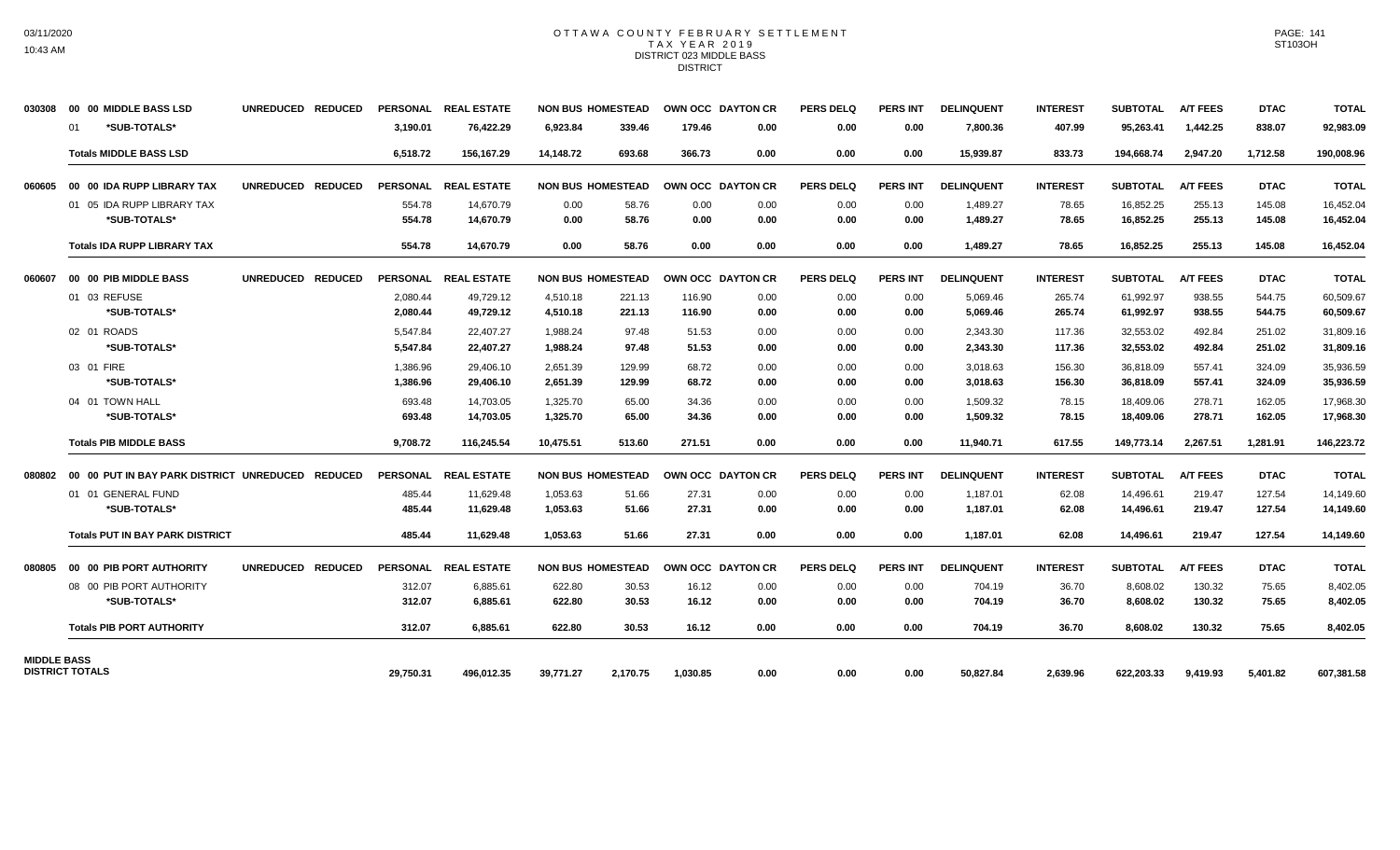## OTTAWA COUNTY FEBRUARY SETTLEMENT TAX YEAR 2019 DISTRICT 024 P.I.B.V.S. TAX CODE A

|        | 010101 00 00 OTTAWA COUNTY         | <b>UNREDUCED</b>  | <b>REDUCED</b> | <b>PERSONAL</b> | <b>REAL ESTATE</b>      |                       | <b>NON BUS HOMESTEAD</b> | OWN OCC DAYTON CR |      | <b>PERS DELQ</b> | <b>PERS INT</b> | <b>DELINQUENT</b> | <b>INTEREST</b> | <b>SUBTOTAL</b> | <b>A/T FEES</b> | <b>DTAC</b> | <b>TOTAL</b> |
|--------|------------------------------------|-------------------|----------------|-----------------|-------------------------|-----------------------|--------------------------|-------------------|------|------------------|-----------------|-------------------|-----------------|-----------------|-----------------|-------------|--------------|
|        | 01 01 O.C.B.M.R.                   | 2.200000          | 1.213837       | 0.00            | 52,088.03               | 5,161.58              | 286.87                   | 235.23            | 0.00 | 0.00             | 0.00            | 1,040.94          | 12.87           | 58,825.52       | 890.59          | 106.42      | 57,828.51    |
|        | 02 O.C.B.M.R.                      | 1.400000          | 0.907110       | 0.00            | 38,925.79               | 3,857.29              | 214.38                   | 175.79            | 0.00 | 0.00             | 0.00            | 777.90            | 9.62            | 43,960.77       | 665.55          | 79.53       | 43,215.69    |
|        | *SUB-TOTALS*                       | 3.600000          | 2.120947       | 0.00            | 91,013.82               | 9,018.87              | 501.25                   | 411.02            | 0.00 | 0.00             | 0.00            | 1,818.84          | 22.49           | 102,786.29      | 1,556.14        | 185.95      | 101,044.20   |
|        | 02 01 NURSING HOME                 | 0.500000          | 0.435790       | 0.00            | 18,700.57               | 1,853.10              | 102.99                   | 84.45             | 0.00 | 0.00             | 0.00            | 373.72            | 4.62            | 21,119.45       | 319.74          | 38.21       | 20,761.50    |
|        | *SUB-TOTALS*                       | 0.500000          | 0.435790       | 0.00            | 18,700.57               | 1,853.10              | 102.99                   | 84.45             | 0.00 | 0.00             | 0.00            | 373.72            | 4.62            | 21,119.45       | 319.74          | 38.21       | 20,761.50    |
|        | 03 02 SENIOR PROGRAM               | 0.300000          | 0.225703       | 0.00            | 9,685.34                | 959.75                | 53.34                    | 43.74             | 0.00 | 0.00             | 0.00            | 193.55            | 2.39            | 10,938.11       | 165.60          | 19.79       | 10,752.72    |
|        | 03 SENIOR PROGRAM                  | 0.200000          | 0.174753       | 0.00            | 8,373.19                | 0.00                  | 41.30                    | 0.00              | 0.00 | 0.00             | 0.00            | 167.33            | 2.07            | 8,583.89        | 129.96          | 15.32       | 8,438.61     |
|        | *SUB-TOTALS*                       | 0.500000          | 0.400456       | 0.00            | 18,058.53               | 959.75                | 94.64                    | 43.74             | 0.00 | 0.00             | 0.00            | 360.88            | 4.46            | 19,522.00       | 295.56          | 35.11       | 19,191.33    |
|        | 04 01 INSIDE GENERAL               | 2.000000          | 2.000000       | 0.00            | 85,823.76               | 8,504.56              | 472.66                   | 387.59            | 0.00 | 0.00             | 0.00            | 1,715.12          | 21.20           | 96,924.89       | 1,467.40        | 175.34      | 95,282.15    |
|        | *SUB-TOTALS*                       | 2.000000          | 2.000000       | 0.00            | 85,823.76               | 8,504.56              | 472.66                   | 387.59            | 0.00 | 0.00             | 0.00            | 1,715.12          | 21.20           | 96,924.89       | 1,467.40        | 175.34      | 95,282.15    |
|        | 07 01 MENTAL HEALTH                | 0.700000          | 0.637874       | 0.00            | 27,372.37               | 2.712.42              | 150.75                   | 123.62            | 0.00 | 0.00             | 0.00            | 547.01            | 6.76            | 30,912.93       | 468.01          | 55.92       | 30,389.00    |
|        | 02 MENTAL HEALTH                   | 0.300000          | 0.273374       | 0.00            | 11,730.99               | 1,162.46              | 64.61                    | 52.98             | 0.00 | 0.00             | 0.00            | 234.43            | 2.90            | 13,248.37       | 200.57          | 23.97       | 13,023.83    |
|        | 03 MENTAL HEALTH                   | 0.200000          | 0.182292       | 0.00            | 8,734.42                | 0.00                  | 43.08                    | 0.00              | 0.00 | 0.00             | 0.00            | 174.55            | 2.16            | 8,954.21        | 135.56          | 15.98       | 8,802.67     |
|        | *SUB-TOTALS*                       | 1.200000          | 1.093540       | 0.00            | 47,837.78               | 3,874.88              | 258.44                   | 176.60            | 0.00 | 0.00             | 0.00            | 955.99            | 11.82           | 53,115.51       | 804.14          | 95.87       | 52,215.50    |
|        | <b>Totals OTTAWA COUNTY</b>        | 7.800000          | 6.050733       | 0.00            | 261,434.46              | 24,211.16             | 1,429.98                 | 1,103.40          | 0.00 | 0.00             | 0.00            | 5,224.55          | 64.59           | 293,468.14      | 4,442.98        | 530.48      | 288,494.68   |
|        | 02021801 00 00 PUT IN BAY EXC CORP | UNREDUCED REDUCED |                |                 | PERSONAL REAL ESTATE    |                       | <b>NON BUS HOMESTEAD</b> | OWN OCC DAYTON CR |      | <b>PERS DELQ</b> | <b>PERS INT</b> | <b>DELINQUENT</b> | <b>INTEREST</b> | <b>SUBTOTAL</b> | <b>A/T FEES</b> | <b>DTAC</b> | <b>TOTAL</b> |
|        | 01 01 GENERAL                      | 1.500000          | 1.016459       | 0.00            | 43,618.17               | 4,322.27              | 240.22                   | 196.98            | 0.00 | 0.00             | 0.00            | 871.67            | 10.78           | 49,260.09       | 745.78          | 89.11       | 48,425.20    |
|        | *SUB-TOTALS*                       | 1.500000          | 1.016459       | 0.00            | 43,618.17               | 4,322.27              | 240.22                   | 196.98            | 0.00 | 0.00             | 0.00            | 871.67            | 10.78           | 49,260.09       | 745.78          | 89.11       | 48,425.20    |
|        | 02 01 ROADS                        | 3.000000          | 0.117576       | 0.00            | 5,045.41                | 499.97                | 27.79                    | 22.79             | 0.00 | 0.00             | 0.00            | 100.83            | 1.25            | 5.698.04        | 86.27           | 10.31       | 5.601.46     |
|        | 02 ROADS                           | 1.000000          | 0.100879       | 0.00            | 4,328.91                | 428.97                | 23.84                    | 19.55             | 0.00 | 0.00             | 0.00            | 86.51             | 1.07            | 4,888.85        | 74.02           | 8.84        | 4,805.99     |
|        | *SUB-TOTALS*                       | 4.000000          | 0.218455       | 0.00            | 9,374.32                | 928.94                | 51.63                    | 42.34             | 0.00 | 0.00             | 0.00            | 187.34            | 2.32            | 10,586.89       | 160.29          | 19.15       | 10,407.45    |
|        | 03 01 CEMETERY                     | 0.450000          | 0.413776       | 0.00            | 19,825.85               | 0.00                  | 97.79                    | 0.00              | 0.00 | 0.00             | 0.00            | 396.20            | 4.90            | 20,324.74       | 307.71          | 36.28       | 19,980.75    |
|        | *SUB-TOTALS*                       | 0.450000          | 0.413776       | 0.00            | 19,825.85               | 0.00                  | 97.79                    | 0.00              | 0.00 | 0.00             | 0.00            | 396.20            | 4.90            | 20,324.74       | 307.71          | 36.28       | 19,980.75    |
|        | 04 01 DOCTOR'S RESIDENCE           | 0.250000          | 0.230093       | 0.00            | 11,024.78               | 0.00                  | 54.38                    | 0.00              | 0.00 | 0.00             | 0.00            | 220.32            | 2.72            | 11,302.20       | 171.11          | 20.17       | 11,110.92    |
|        | *SUB-TOTALS*                       | 0.250000          | 0.230093       | 0.00            | 11,024.78               | 0.00                  | 54.38                    | 0.00              | 0.00 | 0.00             | 0.00            | 220.32            | 2.72            | 11,302.20       | 171.11          | 20.17       | 11,110.92    |
|        | 05 01 EMS                          | 1.300000          | 1.195354       | 0.00            | 57,274.73               | 0.00                  | 282.50                   | 0.00              | 0.00 | 0.00             | 0.00            | 1,144.59          | 14.15           | 58,715.97       | 888.94          | 104.80      | 57,722.23    |
|        | *SUB-TOTALS*                       | 1.300000          | 1.195354       | 0.00            | 57,274.73               | 0.00                  | 282.50                   | 0.00              | 0.00 | 0.00             | 0.00            | 1,144.59          | 14.15           | 58,715.97       | 888.94          | 104.80      | 57,722.23    |
|        | 06 01 INSIDE GENERAL               | 0.300000          | 0.300000       | 0.00            | 12,873.56               | 1,275.68              | 70.90                    | 58.14             | 0.00 | 0.00             | 0.00            | 257.27            | 3.18            | 14,538.73       | 220.11          | 26.30       | 14,292.32    |
|        | *SUB-TOTALS*                       | 0.300000          | 0.300000       | 0.00            | 12,873.56               | 1,275.68              | 70.90                    | 58.14             | 0.00 | 0.00             | 0.00            | 257.27            | 3.18            | 14,538.73       | 220.11          | 26.30       | 14,292.32    |
|        | 07 02 INSIDE ROADS                 | 1.200000          | 1.200000       | 0.00            | 51,494.25               | 5,102.74              | 283.60                   | 232.55            | 0.00 | 0.00             | 0.00            | 1,029.07          | 12.72           | 58,154.93       | 880.44          | 105.21      | 57,169.28    |
|        | *SUB-TOTALS*                       | 1.200000          | 1.200000       | 0.00            | 51,494.25               | 5,102.74              | 283.60                   | 232.55            | 0.00 | 0.00             | 0.00            | 1,029.07          | 12.72           | 58,154.93       | 880.44          | 105.21      | 57,169.28    |
|        | 08 03 EMERGENCY MEDICAL            | 0.750000          | 0.520873       | 0.00            | 22,351.64               | 2,214.90              | 123.10                   | 100.94            | 0.00 | 0.00             | 0.00            | 446.68            | 5.52            | 25,242.78       | 382.17          | 45.67       | 24,814.94    |
|        | *SUB-TOTALS*                       | 0.750000          | 0.520873       | 0.00            | 22,351.64               | 2,214.90              | 123.10                   | 100.94            | 0.00 | 0.00             | 0.00            | 446.68            | 5.52            | 25,242.78       | 382.17          | 45.67       | 24,814.94    |
|        | <b>Totals PUT IN BAY EXC CORP</b>  | 9.750000          | 5.095010       | 0.00            | 227,837.30              | 13,844.53             | 1,204.12                 | 630.95            | 0.00 | 0.00             | 0.00            | 4,553.14          | 56.29           | 248,126.33      | 3,756.55        | 446.69      | 243,923.09   |
| 030309 | 00 00 PUT IN BAY LSD               | UNREDUCED REDUCED |                |                 | PERSONAL REAL ESTATE    |                       | <b>NON BUS HOMESTEAD</b> | OWN OCC DAYTON CR |      | <b>PERS DELQ</b> | <b>PERS INT</b> | <b>DELINQUENT</b> | <b>INTEREST</b> | <b>SUBTOTAL</b> | <b>A/T FEES</b> | <b>DTAC</b> | <b>TOTAL</b> |
|        | 00 01 GENERAL                      | 3.400000          | 3.400000       | 0.00            |                         |                       | 803.53                   | 658.90            | 0.00 |                  | 0.00            | 2,915.70          | 36.04           | 164,772.32      | 2,494.59        | 298.08      | 161,979.65   |
|        | 02 PERMANENT IMPROVEMENT           | 1.000000          | 1.000000       | 0.00            | 145,900.39<br>42,911.88 | 14,457.76<br>4,252.28 | 236.33                   | 193.79            | 0.00 | 0.00<br>0.00     | 0.00            | 857.56            | 10.60           | 48,462.44       | 733.70          | 87.67       | 47,641.07    |
|        | *SUB-TOTALS*                       | 4.400000          | 4.400000       | 0.00            | 188,812.27              | 18.710.04             | 1,039.86                 | 852.69            | 0.00 | 0.00             | 0.00            | 3,773.26          | 46.64           | 213,234.76      | 3,228.29        | 385.75      | 209,620.72   |
|        |                                    |                   |                |                 |                         |                       |                          |                   |      |                  |                 |                   |                 |                 |                 |             |              |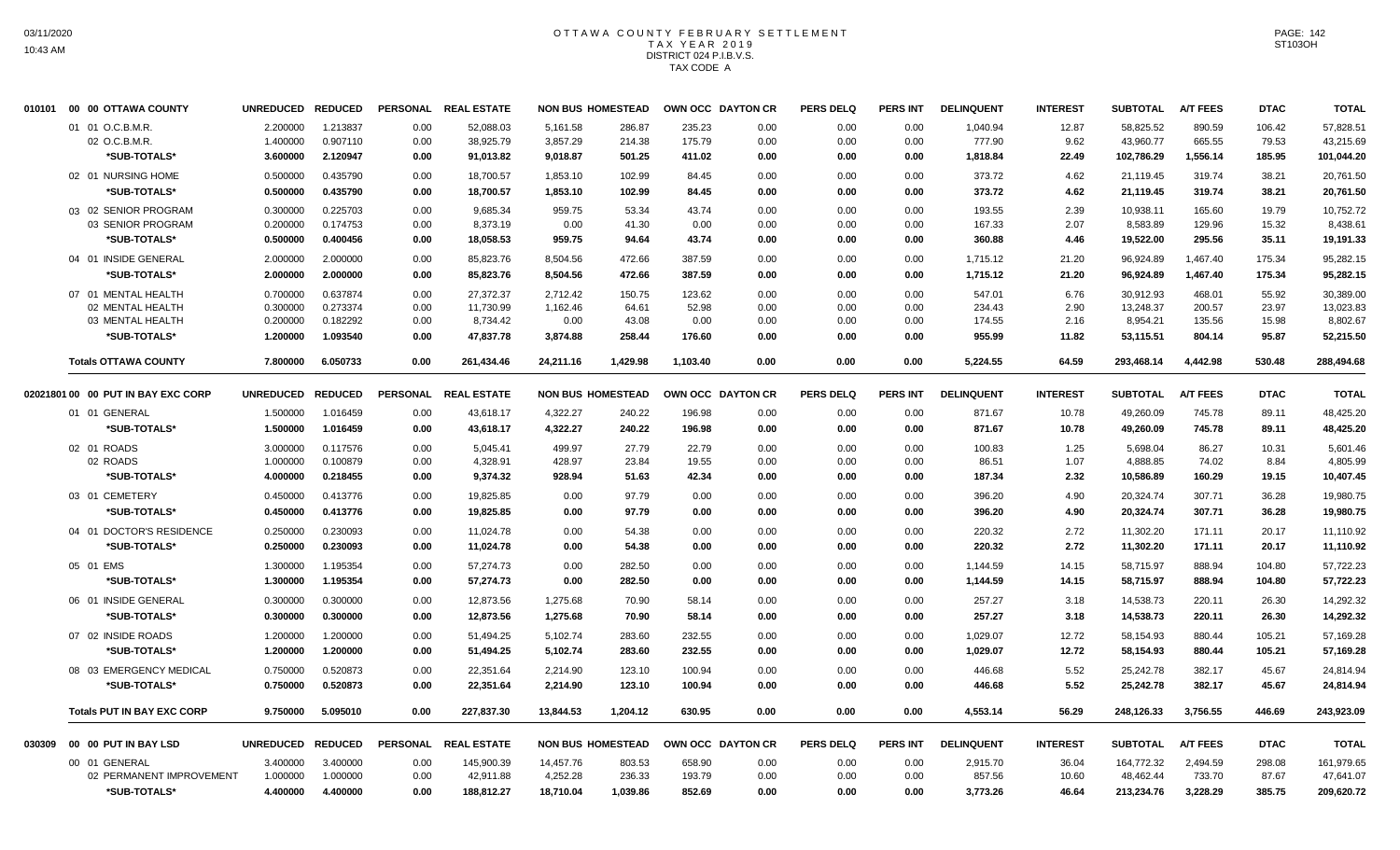## OTTAWA COUNTY FEBRUARY SETTLEMENT TAX YEAR 2019 DISTRICT 024 P.I.B.V.S. TAX CODE A

| 030309            | 00 00 PUT IN BAY LSD                       | UNREDUCED REDUCED      |                        |              | PERSONAL REAL ESTATE     |                          | <b>NON BUS HOMESTEAD</b> | <b>OWN OCC DAYTON CR</b> |              | <b>PERS DELQ</b> | <b>PERS INT</b> | <b>DELINQUENT</b>      | <b>INTEREST</b>  | <b>SUBTOTAL</b>          | <b>A/T FEES</b>        | <b>DTAC</b>          | <b>TOTAL</b>             |
|-------------------|--------------------------------------------|------------------------|------------------------|--------------|--------------------------|--------------------------|--------------------------|--------------------------|--------------|------------------|-----------------|------------------------|------------------|--------------------------|------------------------|----------------------|--------------------------|
|                   | 01 01 GENERAL<br>*SUB-TOTALS*              | 25.400000<br>25.400000 | 16.600018<br>16.600018 | 0.00<br>0.00 | 712,337.95<br>712,337.95 | 70,587.94<br>70.587.94   | 3,923.12<br>3,923.12     | 3.216.96<br>3,216.96     | 0.00<br>0.00 | 0.00<br>0.00     | 0.00<br>0.00    | 14,235.50<br>14,235.50 | 175.97<br>175.97 | 804.477.44<br>804,477.44 | 12,179.46<br>12,179.46 | 1,455.35<br>1,455.35 | 790,842.63<br>790,842.63 |
|                   | 02 01 RECREATION<br>*SUB-TOTALS*           | 0.500000<br>0.500000   | 0.296429<br>0.296429   | 0.00<br>0.00 | 12.720.33<br>12,720.33   | 1,260.50<br>1,260.50     | 70.06<br>70.06           | 57.45<br>57.45           | 0.00<br>0.00 | 0.00<br>0.00     | 0.00<br>0.00    | 254.21<br>254.21       | 3.14<br>3.14     | 14,365.69<br>14,365.69   | 217.49<br>217.49       | 25.99<br>25.99       | 14,122.21<br>14,122.21   |
|                   | <b>Totals PUT IN BAY LSD</b>               |                        | 30.300000 21.296447    | 0.00         | 913.870.55               | 90.558.48                | 5.033.04                 | 4.127.10                 | 0.00         | 0.00             | 0.00            | 18,262.97              | 225.75           | 1,032,077.89             | 15.625.24              | 1.867.09             | 1,014,585.56             |
| 060605            | 00 00 IDA RUPP LIBRARY TAX                 | UNREDUCED REDUCED      |                        |              | PERSONAL REAL ESTATE     | <b>NON BUS HOMESTEAD</b> |                          | OWN OCC DAYTON CR        |              | <b>PERS DELQ</b> | <b>PERS INT</b> | <b>DELINQUENT</b>      | <b>INTEREST</b>  | <b>SUBTOTAL</b>          | <b>A/T FEES</b>        | <b>DTAC</b>          | <b>TOTAL</b>             |
|                   | 01 05 IDA RUPP LIBRARY TAX<br>*SUB-TOTALS* | 0.800000<br>0.800000   | 0.796254<br>0.796254   | 0.00<br>0.00 | 38,152.07<br>38,152.07   | 0.00<br>0.00             | 188.18<br>188.18         | 0.00<br>0.00             | 0.00<br>0.00 | 0.00<br>0.00     | 0.00<br>0.00    | 762.44<br>762.44       | 9.42<br>9.42     | 39,112.11<br>39,112.11   | 592.14<br>592.14       | 69.81<br>69.81       | 38,450.16<br>38,450.16   |
|                   | <b>Totals IDA RUPP LIBRARY TAX</b>         | 0.800000               | 0.796254               | 0.00         | 38,152.07                | 0.00                     | 188.18                   | 0.00                     | 0.00         | 0.00             | 0.00            | 762.44                 | 9.42             | 39,112.11                | 592.14                 | 69.81                | 38,450.16                |
| 806060            | 00 00 PIB SOUTH BASS                       | <b>UNREDUCED</b>       | <b>REDUCED</b>         |              | PERSONAL REAL ESTATE     | <b>NON BUS HOMESTEAD</b> |                          | OWN OCC DAYTON CR        |              | <b>PERS DELQ</b> | <b>PERS INT</b> | <b>DELINQUENT</b>      | <b>INTEREST</b>  | <b>SUBTOTAL</b>          | <b>A/T FEES</b>        | <b>DTAC</b>          | <b>TOTAL</b>             |
|                   | 03 01 PARK<br>*SUB-TOTALS*                 | 0.800000<br>0.800000   | 0.041293<br>0.041293   | 0.00<br>0.00 | 1,771.96<br>1,771.96     | 175.59<br>175.59         | 9.76<br>9.76             | 8.00<br>8.00             | 0.00<br>0.00 | 0.00<br>0.00     | 0.00<br>0.00    | 35.41<br>35.41         | 0.44<br>0.44     | 2,001.16<br>2,001.16     | 30.30<br>30.30         | 3.62<br>3.62         | 1,967.24<br>1,967.24     |
|                   | 05 02 FIRE<br>*SUB-TOTALS*                 | 1.200000<br>1.200000   | 1.016774<br>1.016774   | 0.00<br>0.00 | 43,631.68<br>43,631.68   | 4,323.61<br>4,323.61     | 240.30<br>240.30         | 197.04<br>197.04         | 0.00<br>0.00 | 0.00<br>0.00     | 0.00<br>0.00    | 871.94<br>871.94       | 10.78<br>10.78   | 49,275.35<br>49,275.35   | 746.01<br>746.01       | 89.14<br>89.14       | 48,440.20<br>48,440.20   |
|                   | <b>Totals PIB SOUTH BASS</b>               | 2.000000               | 1.058067               | 0.00         | 45,403.64                | 4,499.20                 | 250.06                   | 205.04                   | 0.00         | 0.00             | 0.00            | 907.35                 | 11.22            | 51,276.51                | 776.31                 | 92.76                | 50,407.44                |
|                   |                                            |                        |                        |              | PERSONAL REAL ESTATE     | <b>NON BUS HOMESTEAD</b> |                          | OWN OCC DAYTON CR        |              | <b>PERS DELQ</b> | <b>PERS INT</b> | <b>DELINQUENT</b>      | <b>INTEREST</b>  | <b>SUBTOTAL</b>          | <b>A/T FEES</b>        | <b>DTAC</b>          | <b>TOTAL</b>             |
|                   | 01 01 GENERAL FUND<br>*SUB-TOTALS*         | 0.700000<br>0.700000   | 0.700000<br>0.700000   | 0.00<br>0.00 | 30.038.31<br>30,038.31   | 2.976.60<br>2,976.60     | 165.43<br>165.43         | 135.65<br>135.65         | 0.00<br>0.00 | 0.00<br>0.00     | 0.00<br>0.00    | 600.29<br>600.29       | 7.42<br>7.42     | 33,923.70<br>33,923.70   | 513.59<br>513.59       | 61.37<br>61.37       | 33,348.74<br>33,348.74   |
|                   | <b>Totals PUT IN BAY PARK DISTRICT</b>     | 0.700000               | 0.700000               | 0.00         | 30.038.31                | 2.976.60                 | 165.43                   | 135.65                   | 0.00         | 0.00             | 0.00            | 600.29                 | 7.42             | 33,923.70                | 513.59                 | 61.37                | 33,348.74                |
| 080805            | 00 00 PIB PORT AUTHORITY                   | UNREDUCED REDUCED      |                        |              | PERSONAL REAL ESTATE     |                          | <b>NON BUS HOMESTEAD</b> | OWN OCC DAYTON CR        |              | <b>PERS DELQ</b> | <b>PERS INT</b> | <b>DELINQUENT</b>      | <b>INTEREST</b>  | <b>SUBTOTAL</b>          | <b>A/T FEES</b>        | <b>DTAC</b>          | <b>TOTAL</b>             |
|                   | 08 00 PIB PORT AUTHORITY<br>*SUB-TOTALS*   | 0.450000<br>0.450000   | 0.413776<br>0.413776   | 0.00<br>0.00 | 17.755.90<br>17,755.90   | 1.759.48<br>1,759.48     | 97.78<br>97.78           | 80.19<br>80.19           | 0.00<br>0.00 | 0.00<br>0.00     | 0.00<br>0.00    | 354.85<br>354.85       | 4.38<br>4.38     | 20.052.58<br>20,052.58   | 303.59<br>303.59       | 36.28<br>36.28       | 19.712.71<br>19,712.71   |
|                   | <b>Totals PIB PORT AUTHORITY</b>           | 0.450000               | 0.413776               | 0.00         | 17.755.90                | 1.759.48                 | 97.78                    | 80.19                    | 0.00         | 0.00             | 0.00            | 354.85                 | 4.38             | 20,052.58                | 303.59                 | 36.28                | 19,712.71                |
| <b>P.I.B.V.S.</b> | TAX CODE A TOTALS                          |                        | 51.800000 35.410287    | 0.00         | 1,534,492.23             | 137,849.45               | 8,368.59                 | 6,282.33                 | 0.00         | 0.00             | 0.00            | 30,665.59              | 379.07           | 1,718,037.26             | 26,010.40              | 3,104.48             | 1,688,922.38             |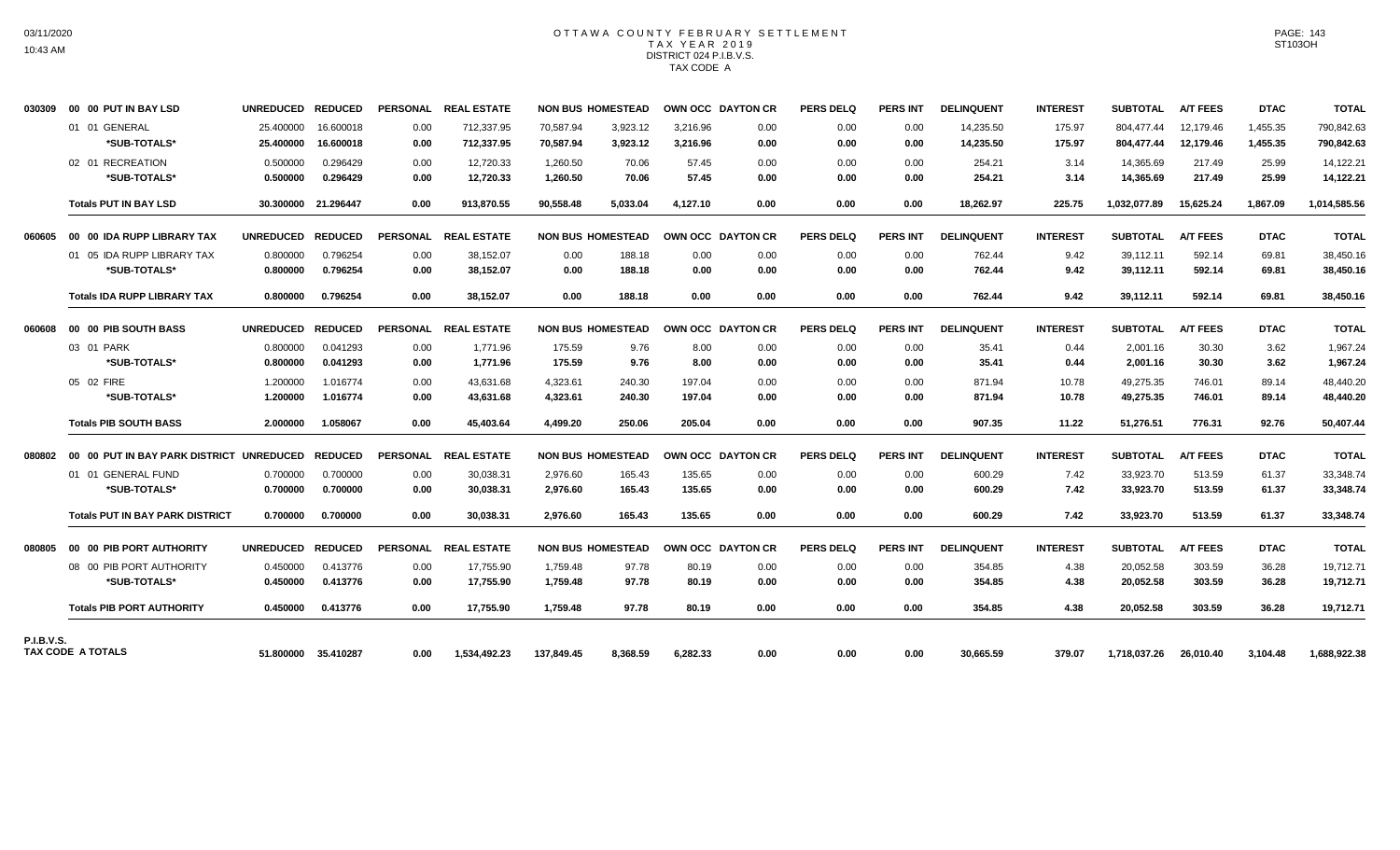#### OTTAWA COUNTY FEBRUARY SETTLEMENT T A X Y E A R 2 0 1 9 DISTRICT 024 P.I.B.V.S. TAX CODE B

| 010101 | 00 00 OTTAWA COUNTY                | <b>UNREDUCED</b> | <b>REDUCED</b> |           | PERSONAL REAL ESTATE | <b>NON BUS HOMESTEAD</b> |      |      | OWN OCC DAYTON CR | <b>PERS DELQ</b> | <b>PERS INT</b> | <b>DELINQUENT</b> | <b>INTEREST</b> | <b>SUBTOTAL</b> | <b>A/T FEES</b> | <b>DTAC</b> | <b>TOTAL</b> |
|--------|------------------------------------|------------------|----------------|-----------|----------------------|--------------------------|------|------|-------------------|------------------|-----------------|-------------------|-----------------|-----------------|-----------------|-------------|--------------|
|        | 01 01 O.C.B.M.R.                   | 2.200000         | 1.897775       | 3,976.99  | 5,310.17             | 0.00                     | 0.00 | 0.00 | 0.00              | 0.00             | 0.00            | 0.00              | 0.00            | 9,287.16        | 140.60          | 0.00        | 9,146.56     |
|        | 02 O.C.B.M.R.                      | 1.400000         | 1.257568       | 2,530.81  | 3,518.80             | 0.00                     | 0.00 | 0.00 | 0.00              | 0.00             | 0.00            | 0.00              | 0.00            | 6,049.61        | 91.59           | 0.00        | 5,958.02     |
|        | *SUB-TOTALS*                       | 3.600000         | 3.155343       | 6,507.80  | 8,828.97             | 0.00                     | 0.00 | 0.00 | 0.00              | 0.00             | 0.00            | 0.00              | 0.00            | 15,336.77       | 232.19          | 0.00        | 15,104.58    |
|        | 02 01 NURSING HOME                 | 0.500000         | 0.488991       | 903.86    | 1,368.25             | 0.00                     | 0.00 | 0.00 | 0.00              | 0.00             | 0.00            | 0.00              | 0.00            | 2,272.11        | 34.40           | 0.00        | 2,237.71     |
|        | *SUB-TOTALS*                       | 0.500000         | 0.488991       | 903.86    | 1,368.25             | 0.00                     | 0.00 | 0.00 | 0.00              | 0.00             | 0.00            | 0.00              | 0.00            | 2,272.11        | 34.40           | 0.00        | 2,237.71     |
|        | 03 02 SENIOR PROGRAM               | 0.300000         | 0.288129       | 542.32    | 806.21               | 0.00                     | 0.00 | 0.00 | 0.00              | 0.00             | 0.00            | 0.00              | 0.00            | 1.348.53        | 20.42           | 0.00        | 1,328.11     |
|        | 03 SENIOR PROGRAM                  | 0.200000         | 0.196080       | 361.54    | 548.65               | 0.00                     | 0.00 | 0.00 | 0.00              | 0.00             | 0.00            | 0.00              | 0.00            | 910.19          | 13.78           | 0.00        | 896.41       |
|        | *SUB-TOTALS*                       | 0.500000         | 0.484209       | 903.86    | 1,354.86             | 0.00                     | 0.00 | 0.00 | 0.00              | 0.00             | 0.00            | 0.00              | 0.00            | 2,258.72        | 34.20           | 0.00        | 2,224.52     |
|        | 04 01 INSIDE GENERAL               | 2.000000         | 2.000000       | 3,615.44  | 5,596.21             | 0.00                     | 0.00 | 0.00 | 0.00              | 0.00             | 0.00            | 0.00              | 0.00            | 9,211.65        | 139.46          | 0.00        | 9,072.19     |
|        | *SUB-TOTALS*                       | 2.000000         | 2.000000       | 3,615.44  | 5,596.21             | 0.00                     | 0.00 | 0.00 | 0.00              | 0.00             | 0.00            | 0.00              | 0.00            | 9,211.65        | 139.46          | 0.00        | 9,072.19     |
|        | 07 01 MENTAL HEALTH                | 0.700000         | 0.685003       | 1,265.40  | 1,916.71             | 0.00                     | 0.00 | 0.00 | 0.00              | 0.00             | 0.00            | 0.00              | 0.00            | 3,182.11        | 48.18           | 0.00        | 3,133.93     |
|        | 02 MENTAL HEALTH                   | 0.300000         | 0.293573       | 542.32    | 821.45               | 0.00                     | 0.00 | 0.00 | 0.00              | 0.00             | 0.00            | 0.00              | 0.00            | 1,363.77        | 20.65           | 0.00        | 1,343.12     |
|        | 03 MENTAL HEALTH                   | 0.200000         | 0.195715       | 361.54    | 547.63               | 0.00                     | 0.00 | 0.00 | 0.00              | 0.00             | 0.00            | 0.00              | 0.00            | 909.17          | 13.76           | 0.00        | 895.41       |
|        | *SUB-TOTALS*                       | 1.200000         | 1.174291       | 2,169.26  | 3,285.79             | 0.00                     | 0.00 | 0.00 | 0.00              | 0.00             | 0.00            | 0.00              | 0.00            | 5,455.05        | 82.59           | 0.00        | 5,372.46     |
|        | <b>Totals OTTAWA COUNTY</b>        | 7.800000         | 7.302834       | 14,100.22 | 20,434.08            | 0.00                     | 0.00 | 0.00 | 0.00              | 0.00             | 0.00            | 0.00              | 0.00            | 34,534.30       | 522.84          | 0.00        | 34,011.46    |
|        | 02021801 00 00 PUT IN BAY EXC CORP | <b>UNREDUCED</b> | <b>REDUCED</b> |           | PERSONAL REAL ESTATE | <b>NON BUS HOMESTEAD</b> |      |      | OWN OCC DAYTON CR | <b>PERS DELQ</b> | <b>PERS INT</b> | <b>DELINQUENT</b> | <b>INTEREST</b> | <b>SUBTOTAL</b> | <b>A/T FEES</b> | <b>DTAC</b> | <b>TOTAL</b> |
|        | 01 01 GENERAL                      | 1.500000         | 1.162703       | 2,711.58  | 3,253.36             | 0.00                     | 0.00 | 0.00 | 0.00              | 0.00             | 0.00            | 0.00              | 0.00            | 5,964.94        | 90.31           | 0.00        | 5,874.63     |
|        | *SUB-TOTALS*                       | 1.500000         | 1.162703       | 2,711.58  | 3,253.36             | 0.00                     | 0.00 | 0.00 | 0.00              | 0.00             | 0.00            | 0.00              | 0.00            | 5,964.94        | 90.31           | 0.00        | 5,874.63     |
|        | 02 01 ROADS                        | 3.000000         | 0.236919       | 5,423.16  | 662.92               | 0.00                     | 0.00 | 0.00 | 0.00              | 0.00             | 0.00            | 0.00              | 0.00            | 6,086.08        | 92.14           | 0.00        | 5,993.94     |
|        | 02 ROADS                           | 1.000000         | 0.142299       | 1,807.72  | 398.17               | 0.00                     | 0.00 | 0.00 | 0.00              | 0.00             | 0.00            | 0.00              | 0.00            | 2,205.89        | 33.40           | 0.00        | 2,172.49     |
|        | *SUB-TOTALS*                       | 4.000000         | 0.379218       | 7,230.88  | 1,061.09             | 0.00                     | 0.00 | 0.00 | 0.00              | 0.00             | 0.00            | 0.00              | 0.00            | 8,291.97        | 125.54          | 0.00        | 8,166.43     |
|        | 03 01 CEMETERY                     | 0.450000         | 0.428947       | 813.47    | 1,200.24             | 0.00                     | 0.00 | 0.00 | 0.00              | 0.00             | 0.00            | 0.00              | 0.00            | 2,013.71        | 30.49           | 0.00        | 1,983.22     |
|        | *SUB-TOTALS*                       | 0.450000         | 0.428947       | 813.47    | 1,200.24             | 0.00                     | 0.00 | 0.00 | 0.00              | 0.00             | 0.00            | 0.00              | 0.00            | 2,013.71        | 30.49           | 0.00        | 1,983.22     |
|        | 04 01 DOCTOR'S RESIDENCE           | 0.250000         | 0.240371       | 451.93    | 672.58               | 0.00                     | 0.00 | 0.00 | 0.00              | 0.00             | 0.00            | 0.00              | 0.00            | 1,124.51        | 17.02           | 0.00        | 1,107.49     |
|        | *SUB-TOTALS*                       | 0.250000         | 0.240371       | 451.93    | 672.58               | 0.00                     | 0.00 | 0.00 | 0.00              | 0.00             | 0.00            | 0.00              | 0.00            | 1,124.51        | 17.02           | 0.00        | 1,107.49     |
|        | 05 01 EMS                          | 1.300000         | 1.239181       | 2,350.04  | 3,467.36             | 0.00                     | 0.00 | 0.00 | 0.00              | 0.00             | 0.00            | 0.00              | 0.00            | 5,817.40        | 88.07           | 0.00        | 5,729.33     |
|        | *SUB-TOTALS*                       | 1.300000         | 1.239181       | 2,350.04  | 3,467.36             | 0.00                     | 0.00 | 0.00 | 0.00              | 0.00             | 0.00            | 0.00              | 0.00            | 5,817.40        | 88.07           | 0.00        | 5,729.33     |
|        | 06 01 INSIDE GENERAL               | 0.300000         | 0.300000       | 542.32    | 839.43               | 0.00                     | 0.00 | 0.00 | 0.00              | 0.00             | 0.00            | 0.00              | 0.00            | 1,381.75        | 20.92           | 0.00        | 1,360.83     |
|        | *SUB-TOTALS*                       | 0.300000         | 0.300000       | 542.32    | 839.43               | 0.00                     | 0.00 | 0.00 | 0.00              | 0.00             | 0.00            | 0.00              | 0.00            | 1,381.75        | 20.92           | 0.00        | 1,360.83     |
|        | 07 02 INSIDE ROADS                 | 1.200000         | 1.200000       | 2,169.26  | 3,357.72             | 0.00                     | 0.00 | 0.00 | 0.00              | 0.00             | 0.00            | 0.00              | 0.00            | 5,526.98        | 83.68           | 0.00        | 5,443.30     |
|        | *SUB-TOTALS*                       | 1.200000         | 1.200000       | 2,169.26  | 3,357.72             | 0.00                     | 0.00 | 0.00 | 0.00              | 0.00             | 0.00            | 0.00              | 0.00            | 5,526.98        | 83.68           | 0.00        | 5,443.30     |
|        | 08 03 EMERGENCY MEDICAL            | 0.750000         | 0.592346       | 1,355.79  | 1,657.45             | 0.00                     | 0.00 | 0.00 | 0.00              | 0.00             | 0.00            | 0.00              | 0.00            | 3,013.24        | 45.62           | 0.00        | 2,967.62     |
|        | *SUB-TOTALS*                       | 0.750000         | 0.592346       | 1,355.79  | 1,657.45             | 0.00                     | 0.00 | 0.00 | 0.00              | 0.00             | 0.00            | 0.00              | 0.00            | 3,013.24        | 45.62           | 0.00        | 2,967.62     |
|        |                                    |                  |                |           |                      |                          |      |      |                   |                  |                 |                   |                 |                 |                 |             |              |
|        | <b>Totals PUT IN BAY EXC CORP</b>  | 9.750000         | 5.542766       | 17,625.27 | 15.509.23            | 0.00                     | 0.00 | 0.00 | 0.00              | 0.00             | 0.00            | 0.00              | 0.00            | 33,134.50       | 501.65          | 0.00        | 32,632.85    |
| 030309 | 00 00 PUT IN BAY LSD               | <b>UNREDUCED</b> | <b>REDUCED</b> |           | PERSONAL REAL ESTATE | <b>NON BUS HOMESTEAD</b> |      |      | OWN OCC DAYTON CR | <b>PERS DELQ</b> | <b>PERS INT</b> | <b>DELINQUENT</b> | <b>INTEREST</b> | <b>SUBTOTAL</b> | <b>A/T FEES</b> | <b>DTAC</b> | <b>TOTAL</b> |
|        | 00 01 GENERAL                      | 3.400000         | 3.400000       | 6,146.25  | 9,513.55             | 0.00                     | 0.00 | 0.00 | 0.00              | 0.00             | 0.00            | 0.00              | 0.00            | 15,659.80       | 237.08          | 0.00        | 15,422.72    |
|        | 02 PERMANENT IMPROVEMENT           | 1.000000         | 1.000000       | 1,807.72  | 2,798.10             | 0.00                     | 0.00 | 0.00 | 0.00              | 0.00             | 0.00            | 0.00              | 0.00            | 4,605.82        | 69.73           | 0.00        | 4,536.09     |
|        | *SUB-TOTALS*                       | 4.400000         | 4.400000       | 7,953.97  | 12,311.65            | 0.00                     | 0.00 | 0.00 | 0.00              | 0.00             | 0.00            | 0.00              | 0.00            | 20,265.62       | 306.81          | 0.00        | 19,958.81    |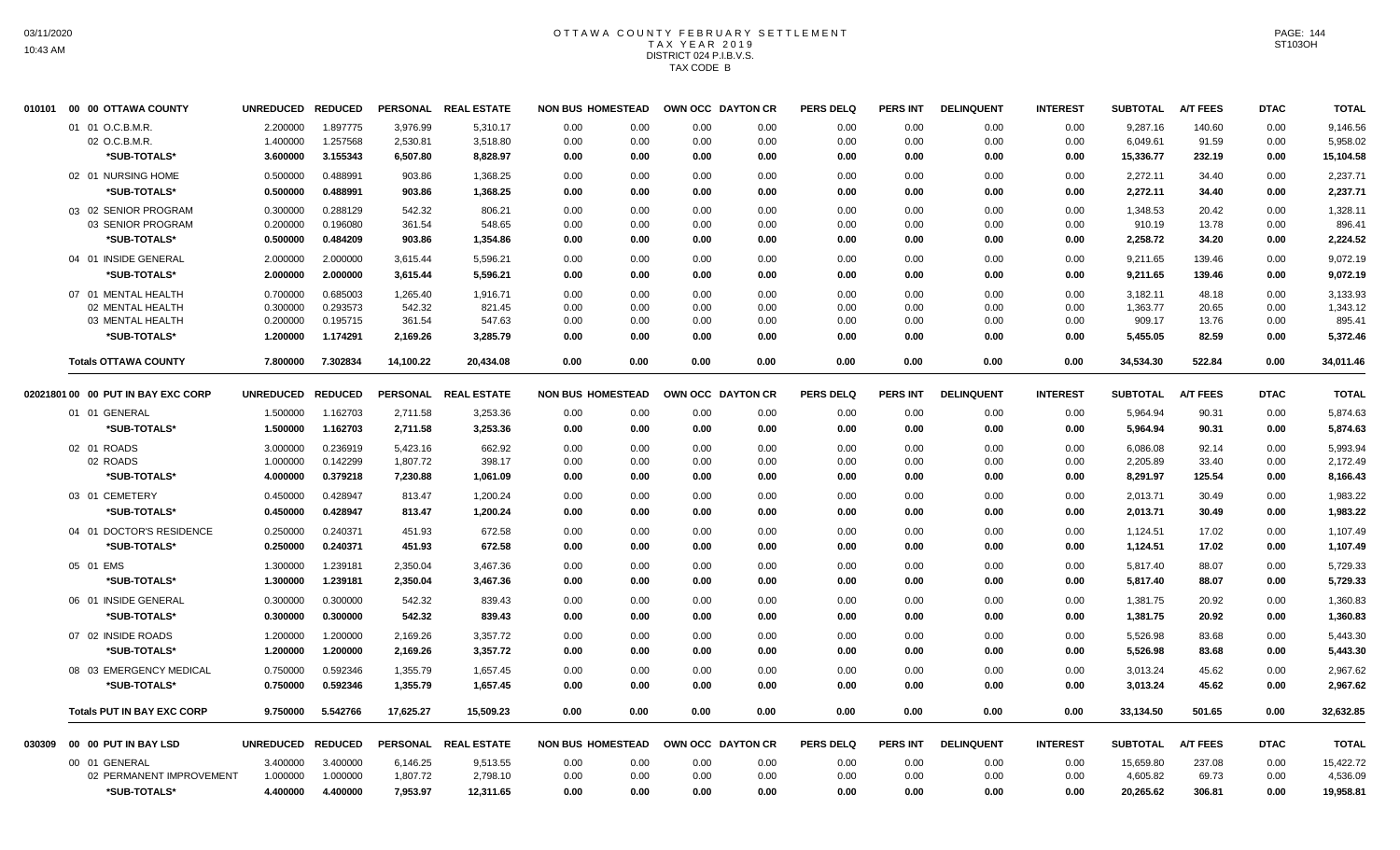### OTTAWA COUNTY FEBRUARY SETTLEMENT TAX YEAR 2019 DISTRICT 024 P.I.B.V.S. TAX CODE B

| 030309            | 00 00 PUT IN BAY LSD                     | UNREDUCED REDUCED |                     |           | PERSONAL REAL ESTATE | <b>NON BUS HOMESTEAD</b> |      | OWN OCC DAYTON CR |      | <b>PERS DELQ</b> | <b>PERS INT</b> | <b>DELINQUENT</b> | <b>INTEREST</b> | SUBTOTAL        | <b>A/T FEES</b> | <b>DTAC</b> | <b>TOTAL</b> |
|-------------------|------------------------------------------|-------------------|---------------------|-----------|----------------------|--------------------------|------|-------------------|------|------------------|-----------------|-------------------|-----------------|-----------------|-----------------|-------------|--------------|
|                   | 01 01 GENERAL                            | 25.400000         | 16.629558           | 45.916.10 | 46.531.22            | 0.00                     | 0.00 | 0.00              | 0.00 | 0.00             | 0.00            | 0.00              | 0.00            | 92.447.32       | 1.399.61        | 0.00        | 91,047.71    |
|                   | *SUB-TOTALS*                             | 25.400000         | 16.629558           | 45.916.10 | 46.531.22            | 0.00                     | 0.00 | 0.00              | 0.00 | 0.00             | 0.00            | 0.00              | 0.00            | 92,447.32       | 1.399.61        | 0.00        | 91,047.71    |
|                   | 02 01 RECREATION                         | 0.500000          | 0.318782            | 903.86    | 891.98               | 0.00                     | 0.00 | 0.00              | 0.00 | 0.00             | 0.00            | 0.00              | 0.00            | 1,795.84        | 27.19           | 0.00        | 1,768.65     |
|                   | *SUB-TOTALS*                             | 0.500000          | 0.318782            | 903.86    | 891.98               | 0.00                     | 0.00 | 0.00              | 0.00 | 0.00             | 0.00            | 0.00              | 0.00            | 1,795.84        | 27.19           | 0.00        | 1,768.65     |
|                   | <b>Totals PUT IN BAY LSD</b>             |                   | 30.300000 21.348340 | 54,773.93 | 59,734.85            | 0.00                     | 0.00 | 0.00              | 0.00 | 0.00             | 0.00            | 0.00              | 0.00            | 114,508.78      | 1,733.61        | 0.00        | 112,775.17   |
| 060605            | 00 00 IDA RUPP LIBRARY TAX               | UNREDUCED REDUCED |                     |           | PERSONAL REAL ESTATE | <b>NON BUS HOMESTEAD</b> |      | OWN OCC DAYTON CR |      | <b>PERS DELQ</b> | <b>PERS INT</b> | <b>DELINQUENT</b> | <b>INTEREST</b> | <b>SUBTOTAL</b> | <b>A/T FEES</b> | <b>DTAC</b> | <b>TOTAL</b> |
|                   | 01 05 IDA RUPP LIBRARY TAX               | 0.800000          | 0.797076            | 1,446.18  | 2,230.30             | 0.00                     | 0.00 | 0.00              | 0.00 | 0.00             | 0.00            | 0.00              | 0.00            | 3,676.48        | 55.66           | 0.00        | 3,620.82     |
|                   | *SUB-TOTALS*                             | 0.800000          | 0.797076            | 1,446.18  | 2,230.30             | 0.00                     | 0.00 | 0.00              | 0.00 | 0.00             | 0.00            | 0.00              | 0.00            | 3,676.48        | 55.66           | 0.00        | 3,620.82     |
|                   | <b>Totals IDA RUPP LIBRARY TAX</b>       | 0.800000          | 0.797076            | 1,446.18  | 2,230.30             | 0.00                     | 0.00 | 0.00              | 0.00 | 0.00             | 0.00            | 0.00              | 0.00            | 3,676.48        | 55.66           | 0.00        | 3,620.82     |
| 060608            | 00 00 PIB SOUTH BASS                     | UNREDUCED REDUCED |                     |           | PERSONAL REAL ESTATE | <b>NON BUS HOMESTEAD</b> |      | OWN OCC DAYTON CR |      | <b>PERS DELQ</b> | <b>PERS INT</b> | <b>DELINQUENT</b> | <b>INTEREST</b> | <b>SUBTOTAL</b> | <b>A/T FEES</b> | <b>DTAC</b> | <b>TOTAL</b> |
|                   | 03 01 PARK                               | 0.800000          | 0.049003            | 1,446.18  | 137.12               | 0.00                     | 0.00 | 0.00              | 0.00 | 0.00             | 0.00            | 0.00              | 0.00            | 1,583.30        | 23.97           | 0.00        | 1,559.33     |
|                   | *SUB-TOTALS*                             | 0.800000          | 0.049003            | 1,446.18  | 137.12               | 0.00                     | 0.00 | 0.00              | 0.00 | 0.00             | 0.00            | 0.00              | 0.00            | 1,583.30        | 23.97           | 0.00        | 1,559.33     |
|                   | 05 02 FIRE                               | 1.200000          | 1.095474            | 2.169.26  | 3,065.25             | 0.00                     | 0.00 | 0.00              | 0.00 | 0.00             | 0.00            | 0.00              | 0.00            | 5,234.51        | 79.25           | 0.00        | 5,155.26     |
|                   | *SUB-TOTALS*                             | 1.200000          | 1.095474            | 2,169.26  | 3,065.25             | 0.00                     | 0.00 | 0.00              | 0.00 | 0.00             | 0.00            | 0.00              | 0.00            | 5,234.51        | 79.25           | 0.00        | 5,155.26     |
|                   | <b>Totals PIB SOUTH BASS</b>             | 2.000000          | 1.144477            | 3.615.44  | 3.202.37             | 0.00                     | 0.00 | 0.00              | 0.00 | 0.00             | 0.00            | 0.00              | 0.00            | 6.817.81        | 103.22          | 0.00        | 6.714.59     |
| 080802            | 00 00 PUT IN BAY PARK DISTRICT UNREDUCED |                   | <b>REDUCED</b>      |           | PERSONAL REAL ESTATE | <b>NON BUS HOMESTEAD</b> |      | OWN OCC DAYTON CR |      | <b>PERS DELQ</b> | <b>PERS INT</b> | <b>DELINQUENT</b> | <b>INTEREST</b> | <b>SUBTOTAL</b> | <b>A/T FEES</b> | <b>DTAC</b> | <b>TOTAL</b> |
|                   | 01 01 GENERAL FUND                       | 0.700000          | 0.700000            | 1,265.40  | 1,958.67             | 0.00                     | 0.00 | 0.00              | 0.00 | 0.00             | 0.00            | 0.00              | 0.00            | 3,224.07        | 48.81           | 0.00        | 3,175.26     |
|                   | *SUB-TOTALS*                             | 0.700000          | 0.700000            | 1,265.40  | 1,958.67             | 0.00                     | 0.00 | 0.00              | 0.00 | 0.00             | 0.00            | 0.00              | 0.00            | 3,224.07        | 48.81           | 0.00        | 3,175.26     |
|                   | <b>Totals PUT IN BAY PARK DISTRICT</b>   | 0.700000          | 0.700000            | 1,265.40  | 1.958.67             | 0.00                     | 0.00 | 0.00              | 0.00 | 0.00             | 0.00            | 0.00              | 0.00            | 3,224.07        | 48.81           | 0.00        | 3,175.26     |
| 080805            | 00 00 PIB PORT AUTHORITY                 | UNREDUCED REDUCED |                     |           | PERSONAL REAL ESTATE | <b>NON BUS HOMESTEAD</b> |      | OWN OCC DAYTON CR |      | <b>PERS DELQ</b> | <b>PERS INT</b> | <b>DELINQUENT</b> | <b>INTEREST</b> | <b>SUBTOTAL</b> | <b>A/T FEES</b> | <b>DTAC</b> | <b>TOTAL</b> |
|                   | 08 00 PIB PORT AUTHORITY                 | 0.450000          | 0.428947            | 813.49    | 1,200.24             | 0.00                     | 0.00 | 0.00              | 0.00 | 0.00             | 0.00            | 0.00              | 0.00            | 2,013.73        | 30.49           | 0.00        | 1,983.24     |
|                   | *SUB-TOTALS*                             | 0.450000          | 0.428947            | 813.49    | 1,200.24             | 0.00                     | 0.00 | 0.00              | 0.00 | 0.00             | 0.00            | 0.00              | 0.00            | 2,013.73        | 30.49           | 0.00        | 1,983.24     |
|                   | <b>Totals PIB PORT AUTHORITY</b>         | 0.450000          | 0.428947            | 813.49    | 1,200.24             | 0.00                     | 0.00 | 0.00              | 0.00 | 0.00             | 0.00            | 0.00              | 0.00            | 2,013.73        | 30.49           | 0.00        | 1,983.24     |
| <b>P.I.B.V.S.</b> |                                          |                   |                     |           |                      |                          |      |                   |      |                  |                 |                   |                 |                 |                 |             |              |
|                   | TAX CODE B TOTALS                        |                   | 51.800000 37.264440 | 93,639.93 | 104,269.74           | 0.00                     | 0.00 | 0.00              | 0.00 | 0.00             | 0.00            | 0.00              | 0.00            | 197,909.67      | 2.996.28        | 0.00        | 194,913.39   |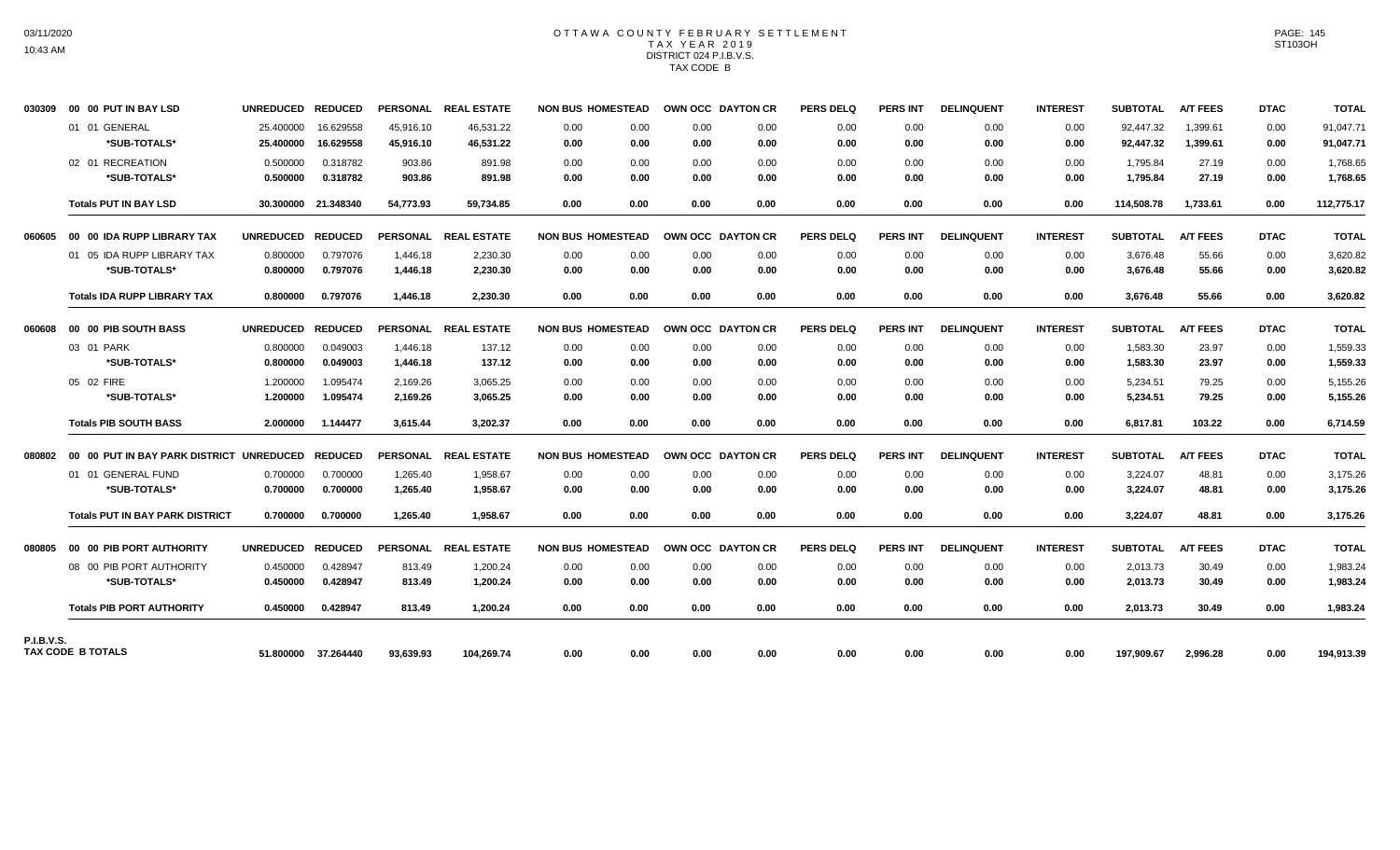#### OTTAWA COUNTY FEBRUARY SETTLEMENT T A X Y E A R 2 0 1 9 DISTRICT 024 P.I.B.V.S. **DISTRICT**

|        | 010101 00 00 OTTAWA COUNTY           | UNREDUCED REDUCED | PERSONAL         | <b>REAL ESTATE</b>     | <b>NON BUS HOMESTEAD</b> |                |                | OWN OCC DAYTON CR | <b>PERS DELQ</b> | <b>PERS INT</b> | <b>DELINQUENT</b> | <b>INTEREST</b> | <b>SUBTOTAL</b>        | <b>A/T FEES</b>  | <b>DTAC</b>    | <b>TOTAL</b>           |
|--------|--------------------------------------|-------------------|------------------|------------------------|--------------------------|----------------|----------------|-------------------|------------------|-----------------|-------------------|-----------------|------------------------|------------------|----------------|------------------------|
|        | 01 01 O.C.B.M.R.                     |                   | 3,976.99         | 57,398.20              | 5,161.58                 | 286.87         | 235.23         | 0.00              | 0.00             | 0.00            | 1,040.94          | 12.87           | 68,112.68              | 1,031.19         | 106.42         | 66,975.07              |
|        | 02 O.C.B.M.R.                        |                   | 2,530.81         | 42,444.59              | 3,857.29                 | 214.38         | 175.79         | 0.00              | 0.00             | 0.00            | 777.90            | 9.62            | 50,010.38              | 757.14           | 79.53          | 49,173.71              |
|        | *SUB-TOTALS*                         |                   | 6,507.80         | 99,842.79              | 9,018.87                 | 501.25         | 411.02         | 0.00              | 0.00             | 0.00            | 1,818.84          | 22.49           | 118,123.06             | 1,788.33         | 185.95         | 116,148.78             |
|        | 02 01 NURSING HOME                   |                   | 903.86           | 20,068.82              | 1,853.10                 | 102.99         | 84.45          | 0.00              | 0.00             | 0.00            | 373.72            | 4.62            | 23,391.56              | 354.14           | 38.21          | 22,999.21              |
|        | *SUB-TOTALS*                         |                   | 903.86           | 20,068.82              | 1,853.10                 | 102.99         | 84.45          | 0.00              | 0.00             | 0.00            | 373.72            | 4.62            | 23,391.56              | 354.14           | 38.21          | 22,999.21              |
|        | 03 02 SENIOR PROGRAM                 |                   | 542.32           | 10,491.55              | 959.75                   | 53.34          | 43.74          | 0.00              | 0.00             | 0.00            | 193.55            | 2.39            | 12,286.64              | 186.02           | 19.79          | 12,080.83              |
|        | 03 SENIOR PROGRAM                    |                   | 361.54           | 8,921.84               | 0.00                     | 41.30          | 0.00           | 0.00              | 0.00             | 0.00            | 167.33            | 2.07            | 9,494.08               | 143.74           | 15.32          | 9,335.02               |
|        | *SUB-TOTALS*                         |                   | 903.86           | 19,413.39              | 959.75                   | 94.64          | 43.74          | 0.00              | 0.00             | 0.00            | 360.88            | 4.46            | 21,780.72              | 329.76           | 35.11          | 21,415.85              |
|        | 04 01 INSIDE GENERAL                 |                   | 3,615.44         | 91,419.97              | 8,504.56                 | 472.66         | 387.59         | 0.00              | 0.00             | 0.00            | 1,715.12          | 21.20           | 106,136.54             | 1,606.86         | 175.34         | 104,354.34             |
|        | *SUB-TOTALS*                         |                   | 3,615.44         | 91,419.97              | 8,504.56                 | 472.66         | 387.59         | 0.00              | 0.00             | 0.00            | 1,715.12          | 21.20           | 106,136.54             | 1,606.86         | 175.34         | 104,354.34             |
|        | 07 01 MENTAL HEALTH                  |                   | 1.265.40         | 29.289.08              | 2,712.42                 | 150.75         | 123.62         | 0.00              | 0.00             | 0.00            | 547.01            | 6.76            | 34,095.04              | 516.19           | 55.92          | 33,522.93              |
|        | 02 MENTAL HEALTH                     |                   | 542.32           | 12,552.44              | 1,162.46                 | 64.61          | 52.98          | 0.00              | 0.00             | 0.00            | 234.43            | 2.90            | 14,612.14              | 221.22           | 23.97          | 14,366.95              |
|        | 03 MENTAL HEALTH                     |                   | 361.54           | 9,282.05               | 0.00                     | 43.08          | 0.00           | 0.00              | 0.00             | 0.00            | 174.55            | 2.16            | 9,863.38               | 149.32           | 15.98          | 9,698.08               |
|        | *SUB-TOTALS*                         |                   | 2,169.26         | 51,123.57              | 3,874.88                 | 258.44         | 176.60         | 0.00              | 0.00             | 0.00            | 955.99            | 11.82           | 58,570.56              | 886.73           | 95.87          | 57,587.96              |
|        | <b>Totals OTTAWA COUNTY</b>          |                   | 14,100.22        | 281,868.54             | 24,211.16                | 1,429.98       | 1,103.40       | 0.00              | 0.00             | 0.00            | 5,224.55          | 64.59           | 328,002.44             | 4,965.82         | 530.48         | 322,506.14             |
|        | 02021801 00 00 PUT IN BAY EXC CORP   | UNREDUCED REDUCED | <b>PERSONAL</b>  | <b>REAL ESTATE</b>     | <b>NON BUS HOMESTEAD</b> |                |                | OWN OCC DAYTON CR | <b>PERS DELQ</b> | <b>PERS INT</b> | <b>DELINQUENT</b> | <b>INTEREST</b> | <b>SUBTOTAL</b>        | <b>A/T FEES</b>  | <b>DTAC</b>    | <b>TOTAL</b>           |
|        | 01 01 GENERAL                        |                   | 2,711.58         | 46,871.53              | 4,322.27                 | 240.22         | 196.98         | 0.00              | 0.00             | 0.00            | 871.67            | 10.78           | 55,225.03              | 836.09           | 89.11          | 54,299.83              |
|        | *SUB-TOTALS*                         |                   | 2,711.58         | 46,871.53              | 4,322.27                 | 240.22         | 196.98         | 0.00              | 0.00             | 0.00            | 871.67            | 10.78           | 55,225.03              | 836.09           | 89.11          | 54,299.83              |
|        | 02 01 ROADS                          |                   | 5,423.16         | 5,708.33               | 499.97                   | 27.79          | 22.79          | 0.00              | 0.00             | 0.00            | 100.83            | 1.25            | 11.784.12              | 178.41           | 10.31          | 11.595.40              |
|        | 02 ROADS                             |                   | 1,807.72         | 4,727.08               | 428.97                   | 23.84          | 19.55          | 0.00              | 0.00             | 0.00            | 86.51             | 1.07            | 7,094.74               | 107.42           | 8.84           | 6,978.48               |
|        | *SUB-TOTALS*                         |                   | 7,230.88         | 10,435.41              | 928.94                   | 51.63          | 42.34          | 0.00              | 0.00             | 0.00            | 187.34            | 2.32            | 18,878.86              | 285.83           | 19.15          | 18,573.88              |
|        | 03 01 CEMETERY                       |                   | 813.47           | 21,026.09              | 0.00                     | 97.79          | 0.00           | 0.00              | 0.00             | 0.00            | 396.20            | 4.90            | 22,338.45              | 338.20           | 36.28          | 21,963.97              |
|        | *SUB-TOTALS*                         |                   | 813.47           | 21,026.09              | 0.00                     | 97.79          | 0.00           | 0.00              | 0.00             | 0.00            | 396.20            | 4.90            | 22,338.45              | 338.20           | 36.28          | 21,963.97              |
|        | 04 01 DOCTOR'S RESIDENCE             |                   | 451.93           | 11,697.36              | 0.00                     | 54.38          | 0.00           | 0.00              | 0.00             | 0.00            | 220.32            | 2.72            | 12,426.71              | 188.13           | 20.17          | 12,218.41              |
|        | *SUB-TOTALS*                         |                   | 451.93           | 11,697.36              | 0.00                     | 54.38          | 0.00           | 0.00              | 0.00             | 0.00            | 220.32            | 2.72            | 12,426.71              | 188.13           | 20.17          | 12,218.41              |
|        | 05 01 EMS                            |                   | 2,350.04         | 60,742.09              | 0.00                     | 282.50         | 0.00           | 0.00              | 0.00             | 0.00            | 1,144.59          | 14.15           | 64,533.37              | 977.01           | 104.80         | 63,451.56              |
|        | *SUB-TOTALS*                         |                   | 2,350.04         | 60,742.09              | 0.00                     | 282.50         | 0.00           | 0.00              | 0.00             | 0.00            | 1,144.59          | 14.15           | 64,533.37              | 977.01           | 104.80         | 63.451.56              |
|        |                                      |                   |                  |                        |                          |                |                |                   |                  |                 |                   |                 |                        |                  |                |                        |
|        | 06 01 INSIDE GENERAL<br>*SUB-TOTALS* |                   | 542.32<br>542.32 | 13,712.99<br>13.712.99 | 1,275.68<br>1,275.68     | 70.90<br>70.90 | 58.14<br>58.14 | 0.00<br>0.00      | 0.00<br>0.00     | 0.00<br>0.00    | 257.27<br>257.27  | 3.18<br>3.18    | 15,920.48<br>15,920.48 | 241.03<br>241.03 | 26.30<br>26.30 | 15,653.15<br>15,653.15 |
|        |                                      |                   |                  |                        |                          |                |                |                   |                  |                 |                   |                 |                        |                  |                |                        |
|        | 07 02 INSIDE ROADS                   |                   | 2,169.26         | 54,851.97              | 5,102.74                 | 283.60         | 232.55         | 0.00              | 0.00             | 0.00            | 1,029.07          | 12.72           | 63,681.91              | 964.12           | 105.21         | 62,612.58              |
|        | *SUB-TOTALS*                         |                   | 2,169.26         | 54,851.97              | 5,102.74                 | 283.60         | 232.55         | 0.00              | 0.00             | 0.00            | 1,029.07          | 12.72           | 63,681.91              | 964.12           | 105.21         | 62,612.58              |
|        | 08 03 EMERGENCY MEDICAL              |                   | 1,355.79         | 24,009.09              | 2,214.90                 | 123.10         | 100.94         | 0.00              | 0.00             | 0.00            | 446.68            | 5.52            | 28,256.02              | 427.79           | 45.67          | 27,782.56              |
|        | *SUB-TOTALS*                         |                   | 1,355.79         | 24,009.09              | 2,214.90                 | 123.10         | 100.94         | 0.00              | 0.00             | 0.00            | 446.68            | 5.52            | 28,256.02              | 427.79           | 45.67          | 27,782.56              |
|        | <b>Totals PUT IN BAY EXC CORP</b>    |                   | 17,625.27        | 243,346.53             | 13,844.53                | 1,204.12       | 630.95         | 0.00              | 0.00             | 0.00            | 4,553.14          | 56.29           | 281,260.83             | 4,258.20         | 446.69         | 276,555.94             |
| 030309 | 00 00 PUT IN BAY LSD                 | UNREDUCED REDUCED | <b>PERSONAL</b>  | <b>REAL ESTATE</b>     | <b>NON BUS HOMESTEAD</b> |                |                | OWN OCC DAYTON CR | <b>PERS DELQ</b> | PERS INT        | <b>DELINQUENT</b> | <b>INTEREST</b> | <b>SUBTOTAL</b>        | <b>A/T FEES</b>  | <b>DTAC</b>    | <b>TOTAL</b>           |
|        | 00 01 GENERAL                        |                   | 6,146.25         | 155,413.94             | 14,457.76                | 803.53         | 658.90         | 0.00              | 0.00             | 0.00            | 2,915.70          | 36.04           | 180,432.12             | 2,731.67         | 298.08         | 177,402.37             |
|        | 02 PERMANENT IMPROVEMENT             |                   | 1,807.72         | 45,709.98              | 4,252.28                 | 236.33         | 193.79         | 0.00              | 0.00             | 0.00            | 857.56            | 10.60           | 53,068.26              | 803.43           | 87.67          | 52,177.16              |
|        | *SUB-TOTALS*                         |                   | 7,953.97         | 201,123.92             | 18,710.04                | 1,039.86       | 852.69         | 0.00              | 0.00             | 0.00            | 3,773.26          | 46.64           | 233,500.38             | 3,535.10         | 385.75         | 229,579.53             |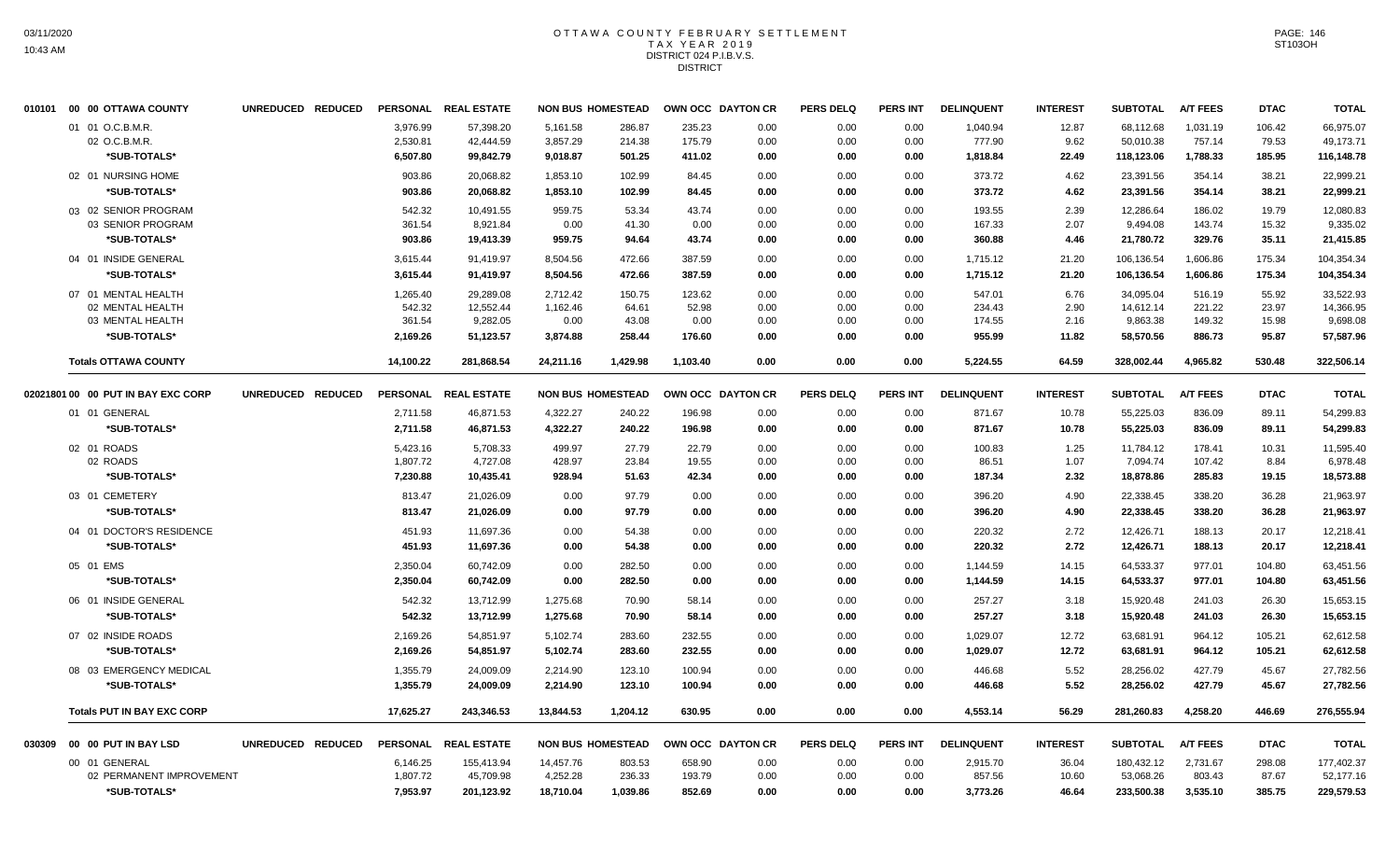### OTTAWA COUNTY FEBRUARY SETTLEMENT TAX YEAR 2019 DISTRICT 024 P.I.B.V.S. **DISTRICT**

| 030309            | 00 00 PUT IN BAY LSD                                       | UNREDUCED REDUCED |                        | PERSONAL REAL ESTATE     |                          | <b>NON BUS HOMESTEAD</b> | <b>OWN OCC DAYTON CR</b> |              | <b>PERS DELQ</b> | <b>PERS INT</b> | <b>DELINQUENT</b>      | <b>INTEREST</b>  | <b>SUBTOTAL</b>          | <b>A/T FEES</b>        | <b>DTAC</b>          | <b>TOTAL</b>             |
|-------------------|------------------------------------------------------------|-------------------|------------------------|--------------------------|--------------------------|--------------------------|--------------------------|--------------|------------------|-----------------|------------------------|------------------|--------------------------|------------------------|----------------------|--------------------------|
|                   | 01 01 GENERAL<br>*SUB-TOTALS*                              |                   | 45,916.10<br>45,916.10 | 758,869.17<br>758,869.17 | 70,587.94<br>70.587.94   | 3,923.12<br>3,923.12     | 3,216.96<br>3,216.96     | 0.00<br>0.00 | 0.00<br>0.00     | 0.00<br>0.00    | 14,235.50<br>14,235.50 | 175.97<br>175.97 | 896,924.76<br>896,924.76 | 13,579.07<br>13,579.07 | 1,455.35<br>1,455.35 | 881,890.34<br>881,890.34 |
|                   | 02 01 RECREATION<br>*SUB-TOTALS*                           |                   | 903.86<br>903.86       | 13.612.31<br>13,612.31   | 1,260.50<br>1,260.50     | 70.06<br>70.06           | 57.45<br>57.45           | 0.00<br>0.00 | 0.00<br>0.00     | 0.00<br>0.00    | 254.21<br>254.21       | 3.14<br>3.14     | 16,161.53<br>16,161.53   | 244.68<br>244.68       | 25.99<br>25.99       | 15.890.86<br>15,890.86   |
|                   | <b>Totals PUT IN BAY LSD</b>                               |                   | 54,773.93              | 973.605.40               | 90.558.48                | 5.033.04                 | 4,127.10                 | 0.00         | 0.00             | 0.00            | 18,262.97              | 225.75           | 1,146,586.67             | 17,358.85              | 1.867.09             | 1,127,360.73             |
| 060605            | 00 00 IDA RUPP LIBRARY TAX                                 | UNREDUCED REDUCED |                        | PERSONAL REAL ESTATE     |                          | <b>NON BUS HOMESTEAD</b> | OWN OCC DAYTON CR        |              | <b>PERS DELQ</b> | <b>PERS INT</b> | <b>DELINQUENT</b>      | <b>INTEREST</b>  | <b>SUBTOTAL</b>          | <b>A/T FEES</b>        | <b>DTAC</b>          | <b>TOTAL</b>             |
|                   | 01 05 IDA RUPP LIBRARY TAX<br>*SUB-TOTALS*                 |                   | 1,446.18<br>1,446.18   | 40,382.37<br>40,382.37   | 0.00<br>0.00             | 188.18<br>188.18         | 0.00<br>0.00             | 0.00<br>0.00 | 0.00<br>0.00     | 0.00<br>0.00    | 762.44<br>762.44       | 9.42<br>9.42     | 42,788.59<br>42,788.59   | 647.80<br>647.80       | 69.81<br>69.81       | 42,070.98<br>42,070.98   |
|                   | <b>Totals IDA RUPP LIBRARY TAX</b>                         |                   | 1,446.18               | 40,382.37                | 0.00                     | 188.18                   | 0.00                     | 0.00         | 0.00             | 0.00            | 762.44                 | 9.42             | 42,788.59                | 647.80                 | 69.81                | 42,070.98                |
| 806060            | 00 00 PIB SOUTH BASS                                       | UNREDUCED REDUCED |                        | PERSONAL REAL ESTATE     |                          | <b>NON BUS HOMESTEAD</b> | OWN OCC DAYTON CR        |              | <b>PERS DELQ</b> | <b>PERS INT</b> | <b>DELINQUENT</b>      | <b>INTEREST</b>  | <b>SUBTOTAL</b>          | <b>A/T FEES</b>        | <b>DTAC</b>          | <b>TOTAL</b>             |
|                   | 03 01 PARK<br>*SUB-TOTALS*                                 |                   | 1,446.18<br>1,446.18   | 1,909.08<br>1,909.08     | 175.59<br>175.59         | 9.76<br>9.76             | 8.00<br>8.00             | 0.00<br>0.00 | 0.00<br>0.00     | 0.00<br>0.00    | 35.41<br>35.41         | 0.44<br>0.44     | 3,584.46<br>3,584.46     | 54.27<br>54.27         | 3.62<br>3.62         | 3,526.57<br>3,526.57     |
|                   | 05 02 FIRE<br>*SUB-TOTALS*                                 |                   | 2,169.26<br>2,169.26   | 46,696.93<br>46,696.93   | 4,323.61<br>4,323.61     | 240.30<br>240.30         | 197.04<br>197.04         | 0.00<br>0.00 | 0.00<br>0.00     | 0.00<br>0.00    | 871.94<br>871.94       | 10.78<br>10.78   | 54,509.86<br>54,509.86   | 825.26<br>825.26       | 89.14<br>89.14       | 53,595.46<br>53,595.46   |
|                   | <b>Totals PIB SOUTH BASS</b>                               |                   | 3,615.44               | 48,606.01                | 4,499.20                 | 250.06                   | 205.04                   | 0.00         | 0.00             | 0.00            | 907.35                 | 11.22            | 58,094.32                | 879.53                 | 92.76                | 57,122.03                |
|                   | 080802  00  00  PUT IN BAY PARK DISTRICT UNREDUCED REDUCED |                   |                        | PERSONAL REAL ESTATE     | <b>NON BUS HOMESTEAD</b> |                          | OWN OCC DAYTON CR        |              | <b>PERS DELQ</b> | <b>PERS INT</b> | <b>DELINQUENT</b>      | <b>INTEREST</b>  | <b>SUBTOTAL</b>          | <b>A/T FEES</b>        | <b>DTAC</b>          | <b>TOTAL</b>             |
|                   | 01 01 GENERAL FUND<br>*SUB-TOTALS*                         |                   | 1.265.40<br>1,265.40   | 31,996.98<br>31,996.98   | 2.976.60<br>2,976.60     | 165.43<br>165.43         | 135.65<br>135.65         | 0.00<br>0.00 | 0.00<br>0.00     | 0.00<br>0.00    | 600.29<br>600.29       | 7.42<br>7.42     | 37.147.77<br>37,147.77   | 562.40<br>562.40       | 61.37<br>61.37       | 36,524.00<br>36,524.00   |
|                   | <b>Totals PUT IN BAY PARK DISTRICT</b>                     |                   | 1,265.40               | 31.996.98                | 2.976.60                 | 165.43                   | 135.65                   | 0.00         | 0.00             | 0.00            | 600.29                 | 7.42             | 37,147.77                | 562.40                 | 61.37                | 36,524.00                |
| 080805            | 00 00 PIB PORT AUTHORITY                                   | UNREDUCED REDUCED |                        | PERSONAL REAL ESTATE     |                          | <b>NON BUS HOMESTEAD</b> | OWN OCC DAYTON CR        |              | <b>PERS DELQ</b> | <b>PERS INT</b> | <b>DELINQUENT</b>      | <b>INTEREST</b>  | <b>SUBTOTAL</b>          | <b>A/T FEES</b>        | <b>DTAC</b>          | <b>TOTAL</b>             |
|                   | 08 00 PIB PORT AUTHORITY<br>*SUB-TOTALS*                   |                   | 813.49<br>813.49       | 18,956.14<br>18,956.14   | 1.759.48<br>1,759.48     | 97.78<br>97.78           | 80.19<br>80.19           | 0.00<br>0.00 | 0.00<br>0.00     | 0.00<br>0.00    | 354.85<br>354.85       | 4.38<br>4.38     | 22.066.31<br>22,066.31   | 334.08<br>334.08       | 36.28<br>36.28       | 21,695.95<br>21,695.95   |
|                   | <b>Totals PIB PORT AUTHORITY</b>                           |                   | 813.49                 | 18.956.14                | 1.759.48                 | 97.78                    | 80.19                    | 0.00         | 0.00             | 0.00            | 354.85                 | 4.38             | 22,066.31                | 334.08                 | 36.28                | 21,695.95                |
| <b>P.I.B.V.S.</b> | <b>DISTRICT TOTALS</b>                                     |                   | 93,639.93              | 1,638,761.97             | 137,849.45               | 8,368.59                 | 6,282.33                 | 0.00         | 0.00             | 0.00            | 30,665.59              | 379.07           | 1,915,946.93             | 29,006.68              | 3,104.48             | 1,883,835.77             |
|                   |                                                            |                   |                        |                          |                          |                          |                          |              |                  |                 |                        |                  |                          |                        |                      |                          |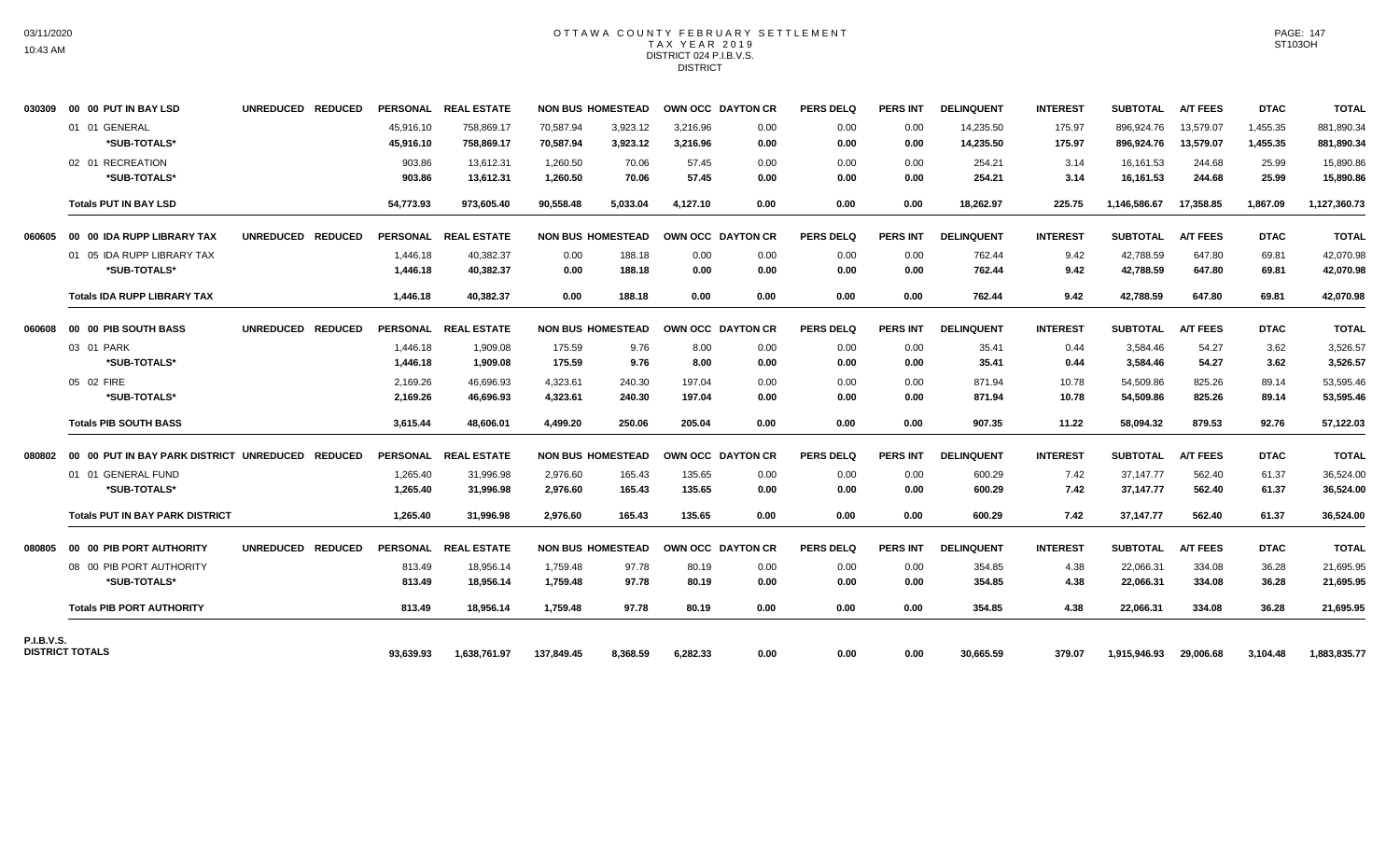# OTTAWA COUNTY FEBRUARY SETTLEMENT TAX YEAR 2019 DISTRICT 025 PUT IN BAY CORP. TAX CODE A

|        | 010101 00 00 OTTAWA COUNTY                        | UNREDUCED REDUCED                |                                  |                      | PERSONAL REAL ESTATE               | <b>NON BUS HOMESTEAD</b>       |                          | OWN OCC DAYTON CR       |                      | <b>PERS DELQ</b>     | <b>PERS INT</b>      | <b>DELINQUENT</b>          | <b>INTEREST</b>      | <b>SUBTOTAL</b>                     | <b>A/T FEES</b>            | <b>DTAC</b>             | <b>TOTAL</b>                        |
|--------|---------------------------------------------------|----------------------------------|----------------------------------|----------------------|------------------------------------|--------------------------------|--------------------------|-------------------------|----------------------|----------------------|----------------------|----------------------------|----------------------|-------------------------------------|----------------------------|-------------------------|-------------------------------------|
|        | 01 01 O.C.B.M.R.<br>02 O.C.B.M.R.<br>*SUB-TOTALS* | 2.200000<br>1.400000<br>3.600000 | 1.213837<br>0.907110<br>2.120947 | 0.00<br>0.00<br>0.00 | 12.706.37<br>9,495.57<br>22,201.94 | 1,243.28<br>929.12<br>2,172.40 | 70.75<br>52.87<br>123.62 | 47.31<br>35.36<br>82.67 | 0.00<br>0.00<br>0.00 | 0.00<br>0.00<br>0.00 | 0.00<br>0.00<br>0.00 | 340.16<br>254.20<br>594.36 | 0.00<br>0.00<br>0.00 | 14.407.87<br>10,767.12<br>25,174.99 | 218.13<br>163.01<br>381.14 | 34.34<br>25.66<br>60.00 | 14,155.40<br>10,578.45<br>24,733.85 |
|        | 02 01 NURSING HOME                                | 0.500000                         | 0.435790                         | 0.00                 | 4,561.82                           | 446.36                         | 25.40                    | 16.99                   | 0.00                 | 0.00                 | 0.00                 | 122.12                     | 0.00                 | 5,172.69                            | 78.31                      | 12.33                   | 5,082.05                            |
|        | *SUB-TOTALS*                                      | 0.500000                         | 0.435790                         | 0.00                 | 4,561.82                           | 446.36                         | 25.40                    | 16.99                   | 0.00                 | 0.00                 | 0.00                 | 122.12                     | 0.00                 | 5,172.69                            | 78.31                      | 12.33                   | 5,082.05                            |
|        | 03 02 SENIOR PROGRAM                              | 0.300000                         | 0.225703                         | 0.00                 | 2.362.64                           | 231.18                         | 13.15                    | 8.80                    | 0.00                 | 0.00                 | 0.00                 | 63.25                      | 0.00                 | 2,679.02                            | 40.56                      | 6.39                    | 2,632.07                            |
|        | 03 SENIOR PROGRAM                                 | 0.200000                         | 0.174753                         | 0.00                 | 2,040.94                           | 0.00                           | 10.19                    | 0.00                    | 0.00                 | 0.00                 | 0.00                 | 54.64                      | 0.00                 | 2,105.77                            | 31.88                      | 4.94                    | 2,068.95                            |
|        | *SUB-TOTALS*                                      | 0.500000                         | 0.400456                         | 0.00                 | 4,403.58                           | 231.18                         | 23.34                    | 8.80                    | 0.00                 | 0.00                 | 0.00                 | 117.89                     | 0.00                 | 4,784.79                            | 72.44                      | 11.33                   | 4,701.02                            |
|        | 04 01 INSIDE GENERAL                              | 2.000000                         | 2.000000                         | 0.00                 | 20,935.87                          | 2,048.52                       | 116.57                   | 77.96                   | 0.00                 | 0.00                 | 0.00                 | 560.47                     | 0.00                 | 23,739.39                           | 359.40                     | 56.58                   | 23,323.41                           |
|        | *SUB-TOTALS*                                      | 2.000000                         | 2.000000                         | 0.00                 | 20.935.87                          | 2,048.52                       | 116.57                   | 77.96                   | 0.00                 | 0.00                 | 0.00                 | 560.47                     | 0.00                 | 23,739.39                           | 359.40                     | 56.58                   | 23,323.41                           |
|        | 07 01 MENTAL HEALTH                               | 0.700000                         | 0.637874                         | 0.00                 | 6,677.22                           | 653.35                         | 37.18                    | 24.86                   | 0.00                 | 0.00                 | 0.00                 | 178.75                     | 0.00                 | 7,571.36                            | 114.63                     | 18.05                   | 7,438.68                            |
|        | 02 MENTAL HEALTH                                  | 0.300000                         | 0.273374                         | 0.00                 | 2,861.66                           | 280.01                         | 15.93                    | 10.66                   | 0.00                 | 0.00                 | 0.00                 | 76.61                      | 0.00                 | 3,244.87                            | 49.13                      | 7.73                    | 3.188.01                            |
|        | 03 MENTAL HEALTH                                  | 0.200000                         | 0.182292                         | 0.00                 | 2,128.98                           | 0.00                           | 10.62                    | 0.00                    | 0.00                 | 0.00                 | 0.00                 | 56.99                      | 0.00                 | 2,196.59                            | 33.26                      | 5.16                    | 2,158.17                            |
|        | *SUB-TOTALS*                                      | 1.200000                         | 1.093540                         | 0.00                 | 11,667.86                          | 933.36                         | 63.73                    | 35.52                   | 0.00                 | 0.00                 | 0.00                 | 312.35                     | 0.00                 | 13,012.82                           | 197.02                     | 30.94                   | 12,784.86                           |
|        | <b>Totals OTTAWA COUNTY</b>                       | 7.800000                         | 6.050733                         | 0.00                 | 63,771.07                          | 5,831.82                       | 352.66                   | 221.94                  | 0.00                 | 0.00                 | 0.00                 | 1,707.19                   | 0.00                 | 71,884.68                           | 1,088.31                   | 171.18                  | 70,625.19                           |
|        | 02021802 00 00 PUT IN BAY INC CORP                | UNREDUCED REDUCED                |                                  |                      | PERSONAL REAL ESTATE               | <b>NON BUS HOMESTEAD</b>       |                          | OWN OCC DAYTON CR       |                      | <b>PERS DELQ</b>     | PERS INT             | <b>DELINQUENT</b>          | <b>INTEREST</b>      | <b>SUBTOTAL</b>                     | <b>A/T FEES</b>            | <b>DTAC</b>             | <b>TOTAL</b>                        |
|        | 01 01 GENERAL                                     | 1.500000                         | 1.016459                         | 0.00                 | 10,640.23                          | 1,041.12                       | 59.24                    | 39.62                   | 0.00                 | 0.00                 | 0.00                 | 284.85                     | 0.00                 | 12,065.06                           | 182.66                     | 28.75                   | 11,853.65                           |
|        | *SUB-TOTALS*                                      | 1.500000                         | 1.016459                         | 0.00                 | 10,640.23                          | 1,041.12                       | 59.24                    | 39.62                   | 0.00                 | 0.00                 | 0.00                 | 284.85                     | 0.00                 | 12,065.06                           | 182.66                     | 28.75                   | 11,853.65                           |
|        | 03 01 CEMETERY                                    | 0.450000                         | 0.413776                         | 0.00                 | 4,832.48                           | 0.00                           | 24.12                    | 0.00                    | 0.00                 | 0.00                 | 0.00                 | 129.37                     | 0.00                 | 4,985.97                            | 75.49                      | 11.71                   | 4,898.77                            |
|        | *SUB-TOTALS*                                      | 0.450000                         | 0.413776                         | 0.00                 | 4,832.48                           | 0.00                           | 24.12                    | 0.00                    | 0.00                 | 0.00                 | 0.00                 | 129.37                     | 0.00                 | 4.985.97                            | 75.49                      | 11.71                   | 4.898.77                            |
|        | 04 01 DOCTOR'S RESIDENCE                          | 0.250000                         | 0.230093                         | 0.00                 | 2,687.25                           | 0.00                           | 13.41                    | 0.00                    | 0.00                 | 0.00                 | 0.00                 | 71.94                      | 0.00                 | 2,772.60                            | 41.98                      | 6.51                    | 2,724.11                            |
|        | *SUB-TOTALS*                                      | 0.250000                         | 0.230093                         | 0.00                 | 2,687.25                           | 0.00                           | 13.41                    | 0.00                    | 0.00                 | 0.00                 | 0.00                 | 71.94                      | 0.00                 | 2,772.60                            | 41.98                      | 6.51                    | 2,724.11                            |
|        | 05 01 EMS                                         | 1.300000                         | 1.195354                         | 0.00                 | 13,960.51                          | 0.00                           | 69.67                    | 0.00                    | 0.00                 | 0.00                 | 0.00                 | 373.73                     | 0.00                 | 14,403.91                           | 218.07                     | 33.82                   | 14,152.02                           |
|        | *SUB-TOTALS*                                      | 1.300000                         | 1.195354                         | 0.00                 | 13,960.51                          | 0.00                           | 69.67                    | 0.00                    | 0.00                 | 0.00                 | 0.00                 | 373.73                     | 0.00                 | 14,403.91                           | 218.07                     | 33.82                   | 14,152.02                           |
|        | 06 01 INSIDE GENERAL                              | 0.300000                         | 0.300000                         | 0.00                 | 3.140.38                           | 307.28                         | 17.49                    | 11.69                   | 0.00                 | 0.00                 | 0.00                 | 84.07                      | 0.00                 | 3,560.91                            | 53.91                      | 8.49                    | 3.498.51                            |
|        | *SUB-TOTALS*                                      | 0.300000                         | 0.300000                         | 0.00                 | 3,140.38                           | 307.28                         | 17.49                    | 11.69                   | 0.00                 | 0.00                 | 0.00                 | 84.07                      | 0.00                 | 3,560.91                            | 53.91                      | 8.49                    | 3,498.51                            |
|        | 08 03 EMERGENCY MECIAL                            | 0.750000                         | 0.520873                         | 0.00                 | 5,452.46                           | 533.51                         | 30.36                    | 20.30                   | 0.00                 | 0.00                 | 0.00                 | 145.97                     | 0.00                 | 6,182.60                            | 93.60                      | 14.74                   | 6,074.26                            |
|        | *SUB-TOTALS*                                      | 0.750000                         | 0.520873                         | 0.00                 | 5,452.46                           | 533.51                         | 30.36                    | 20.30                   | 0.00                 | 0.00                 | 0.00                 | 145.97                     | 0.00                 | 6,182.60                            | 93.60                      | 14.74                   | 6,074.26                            |
|        | <b>Totals PUT IN BAY INC CORP</b>                 | 4.550000                         | 3.676555                         | 0.00                 | 40,713.31                          | 1,881.91                       | 214.29                   | 71.61                   | 0.00                 | 0.00                 | 0.00                 | 1,089.93                   | 0.00                 | 43,971.05                           | 665.71                     | 104.02                  | 43,201.32                           |
| 030309 | 00 00 PUT IN BAY LSD                              | UNREDUCED REDUCED                |                                  |                      | PERSONAL REAL ESTATE               | <b>NON BUS HOMESTEAD</b>       |                          | OWN OCC DAYTON CR       |                      | <b>PERS DELQ</b>     | <b>PERS INT</b>      | <b>DELINQUENT</b>          | <b>INTEREST</b>      | <b>SUBTOTAL</b>                     | <b>A/T FEES</b>            | <b>DTAC</b>             | <b>TOTAL</b>                        |
|        | 00 01 GENERAL                                     | 3.400000                         | 3.400000                         | 0.00                 | 35,590.98                          | 3.482.48                       | 198.17                   | 132.53                  | 0.00                 | 0.00                 | 0.00                 | 952.80                     | 0.00                 | 40,356.96                           | 610.99                     | 96.18                   | 39.649.79                           |
|        | 02 PERMANENT IMPROVEMENT                          | 1.000000                         | 1.000000                         | 0.00                 | 10,467.94                          | 1,024.26                       | 58.28                    | 38.98                   | 0.00                 | 0.00                 | 0.00                 | 280.24                     | 0.00                 | 11,869.70                           | 179.70                     | 28.29                   | 11,661.71                           |
|        | *SUB-TOTALS*                                      | 4.400000                         | 4.400000                         | 0.00                 | 46,058.92                          | 4,506.74                       | 256.45                   | 171.51                  | 0.00                 | 0.00                 | 0.00                 | 1,233.04                   | 0.00                 | 52,226.66                           | 790.69                     | 124.47                  | 51,311.50                           |
|        | 01 01 GENERAL                                     | 25.400000                        | 16.600018                        | 0.00                 | 173,767.91                         | 17,002.73                      | 967.52                   | 647.06                  | 0.00                 | 0.00                 | 0.00                 | 4,651.91                   | 0.00                 | 197,037.13                          | 2,983.06                   | 469.59                  | 193,584.48                          |
|        | *SUB-TOTALS*                                      | 25.400000                        | 16.600018                        | 0.00                 | 173,767.91                         | 17,002.73                      | 967.52                   | 647.06                  | 0.00                 | 0.00                 | 0.00                 | 4,651.91                   | 0.00                 | 197,037.13                          | 2,983.06                   | 469.59                  | 193,584.48                          |
|        | 02 01 RECREATION                                  | 0.500000                         | 0.296429                         | 0.00                 | 3,103.00                           | 303.62                         | 17.28                    | 11.55                   | 0.00                 | 0.00                 | 0.00                 | 83.07                      | 0.00                 | 3,518.52                            | 53.27                      | 8.39                    | 3,456.86                            |
|        | *SUB-TOTALS*                                      | 0.500000                         | 0.296429                         | 0.00                 | 3,103.00                           | 303.62                         | 17.28                    | 11.55                   | 0.00                 | 0.00                 | 0.00                 | 83.07                      | 0.00                 | 3,518.52                            | 53.27                      | 8.39                    | 3,456.86                            |
|        |                                                   |                                  |                                  |                      |                                    |                                |                          |                         |                      |                      |                      |                            |                      |                                     |                            |                         |                                     |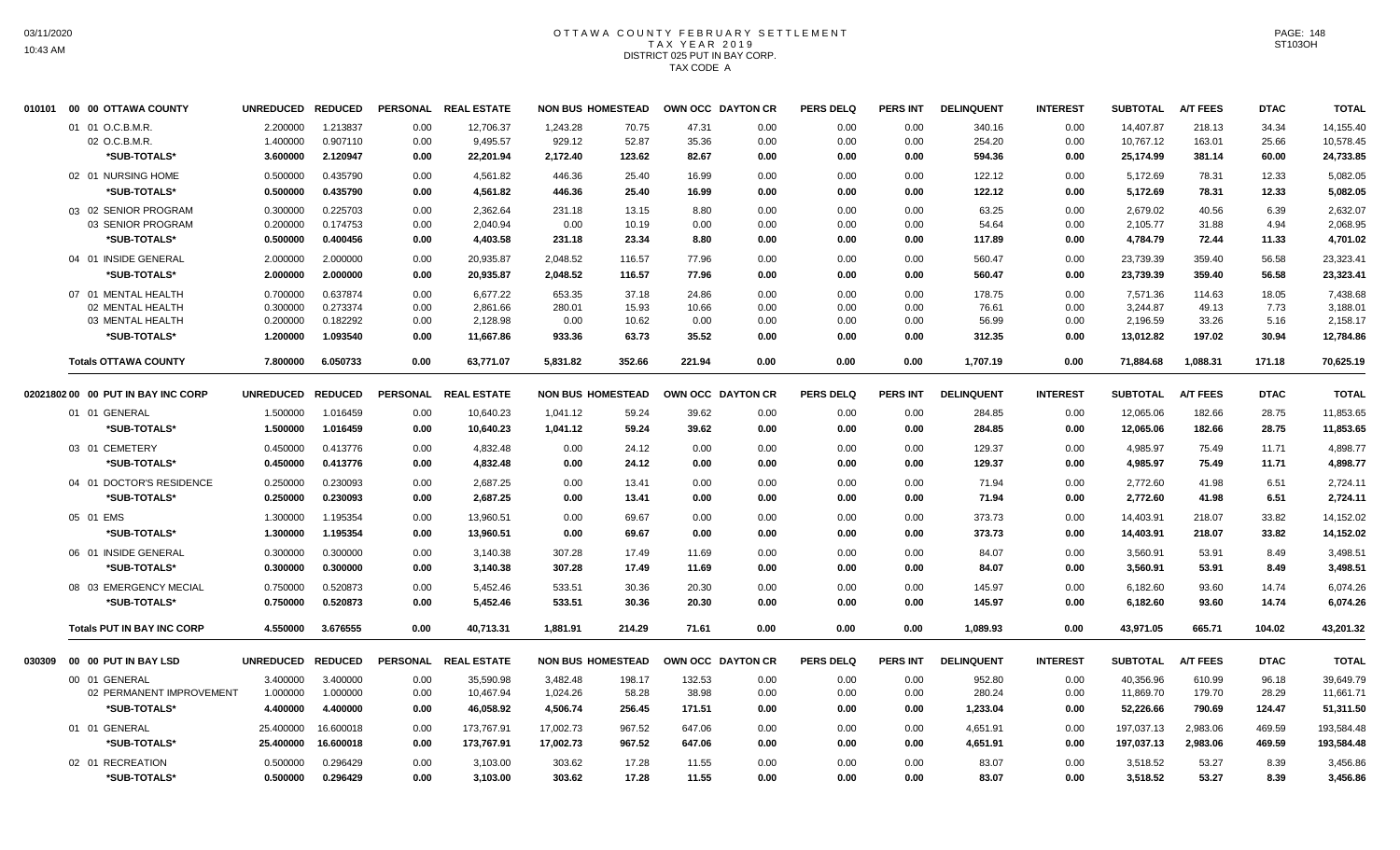#### OTTAWA COUNTY FEBRUARY SETTLEMENT TAX YEAR 2019 DISTRICT 025 PUT IN BAY CORP. TAX CODE A

| 030309 | 00 00 PUT IN BAY LSD               | UNREDUCED REDUCED |                     | <b>PERSONAL</b> | <b>REAL ESTATE</b>   | <b>NON BUS HOMESTEAD</b> |          | OWN OCC DAYTON CR |      | <b>PERS DELQ</b> | <b>PERS INT</b> | <b>DELINQUENT</b> | <b>INTEREST</b> | <b>SUBTOTAL</b> | <b>A/T FEES</b> | <b>DTAC</b> | <b>TOTAL</b> |
|--------|------------------------------------|-------------------|---------------------|-----------------|----------------------|--------------------------|----------|-------------------|------|------------------|-----------------|-------------------|-----------------|-----------------|-----------------|-------------|--------------|
|        | <b>Totals PUT IN BAY LSD</b>       |                   | 30.300000 21.296447 | 0.00            | 222,929.83           | 21.813.09                | 1.241.25 | 830.12            | 0.00 | 0.00             | 0.00            | 5,968.02          | 0.00            | 252,782.31      | 3,827.02        | 602.45      | 248,352.84   |
| 040407 | 00 00 PUT IN BAY CORP.             | <b>UNREDUCED</b>  | <b>REDUCED</b>      | PERSONAL        | <b>REAL ESTATE</b>   | <b>NON BUS HOMESTEAD</b> |          | OWN OCC DAYTON CR |      | <b>PERS DELQ</b> | <b>PERS INT</b> | <b>DELINQUENT</b> | <b>INTEREST</b> | <b>SUBTOTAL</b> | <b>A/T FEES</b> | <b>DTAC</b> | <b>TOTAL</b> |
|        | 00 01 INSIDE GENERAL               | 2.100000          | 2.100000            | 0.00            | 21,982.66            | 2,150.95                 | 122.40   | 81.86             | 0.00 | 0.00             | 0.00            | 588.49            | 0.00            | 24,926.36       | 377.37          | 59.41       | 24,489.58    |
|        | *SUB-TOTALS*                       | 2.100000          | 2.100000            | 0.00            | 21,982.66            | 2,150.95                 | 122.40   | 81.86             | 0.00 | 0.00             | 0.00            | 588.49            | 0.00            | 24,926.36       | 377.37          | 59.41       | 24,489.58    |
|        | <b>Totals PUT IN BAY CORP.</b>     | 2.100000          | 2.100000            | 0.00            | 21,982.66            | 2,150.95                 | 122.40   | 81.86             | 0.00 | 0.00             | 0.00            | 588.49            | 0.00            | 24,926.36       | 377.37          | 59.41       | 24,489.58    |
| 060605 | 00 00 IDA RUPP LIBRARY TAX         | <b>UNREDUCED</b>  | <b>REDUCED</b>      |                 | PERSONAL REAL ESTATE | <b>NON BUS HOMESTEAD</b> |          | OWN OCC DAYTON CR |      | <b>PERS DELQ</b> | <b>PERS INT</b> | <b>DELINQUENT</b> | <b>INTEREST</b> | <b>SUBTOTAL</b> | <b>A/T FEES</b> | <b>DTAC</b> | <b>TOTAL</b> |
|        | 01 05 IDA RUPP LIBRARY TAX         | 0.800000          | 0.796254            | 0.00            | 9.299.43             | 0.00                     | 46.41    | 0.00              | 0.00 | 0.00             | 0.00            | 248.95            | 0.00            | 9.594.79        | 145.26          | 22.53       | 9,427.00     |
|        | *SUB-TOTALS*                       | 0.800000          | 0.796254            | 0.00            | 9,299.43             | 0.00                     | 46.41    | 0.00              | 0.00 | 0.00             | 0.00            | 248.95            | 0.00            | 9,594.79        | 145.26          | 22.53       | 9,427.00     |
|        | <b>Totals IDA RUPP LIBRARY TAX</b> | 0.800000          | 0.796254            | 0.00            | 9,299.43             | 0.00                     | 46.41    | 0.00              | 0.00 | 0.00             | 0.00            | 248.95            | 0.00            | 9,594.79        | 145.26          | 22.53       | 9,427.00     |
| 060608 | 00 00 PIB SOUTH BASS               | <b>UNREDUCED</b>  | <b>REDUCED</b>      |                 | PERSONAL REAL ESTATE | <b>NON BUS HOMESTEAD</b> |          | OWN OCC DAYTON CR |      | <b>PERS DELQ</b> | <b>PERS INT</b> | <b>DELINQUENT</b> | <b>INTEREST</b> | <b>SUBTOTAL</b> | <b>A/T FEES</b> | <b>DTAC</b> | <b>TOTAL</b> |
|        | 03 01 PARK                         | 0.800000          | 0.041293            | 0.00            | 432.25               | 42.29                    | 2.41     | 1.61              | 0.00 | 0.00             | 0.00            | 11.57             | 0.00            | 490.13          | 7.42            | 1.17        | 481.54       |
|        | *SUB-TOTALS*                       | 0.800000          | 0.041293            | 0.00            | 432.25               | 42.29                    | 2.41     | 1.61              | 0.00 | 0.00             | 0.00            | 11.57             | 0.00            | 490.13          | 7.42            | 1.17        | 481.54       |
|        | 05 02 FIRE                         | 1.200000          | 1.016774            | 0.00            | 10.643.52            | 1.041.44                 | 59.26    | 39.63             | 0.00 | 0.00             | 0.00            | 284.94            | 0.00            | 12,068.79       | 182.72          | 28.76       | 11,857.31    |
|        | *SUB-TOTALS*                       | 1.200000          | 1.016774            | 0.00            | 10,643.52            | 1,041.44                 | 59.26    | 39.63             | 0.00 | 0.00             | 0.00            | 284.94            | 0.00            | 12,068.79       | 182.72          | 28.76       | 11,857.31    |
|        | <b>Totals PIB SOUTH BASS</b>       | 2.000000          | 1.058067            | 0.00            | 11,075.77            | 1,083.73                 | 61.67    | 41.24             | 0.00 | 0.00             | 0.00            | 296.51            | 0.00            | 12,558.92       | 190.14          | 29.93       | 12,338.85    |
|        | 0707071 00 00 PIB CORP NON UNIFORM | <b>UNREDUCED</b>  | <b>REDUCED</b>      | <b>PERSONAL</b> | <b>REAL ESTATE</b>   | <b>NON BUS HOMESTEAD</b> |          | OWN OCC DAYTON CR |      | PERS DELO        | <b>PERS INT</b> | <b>DELINQUENT</b> | <b>INTEREST</b> | <b>SUBTOTAL</b> | <b>A/T FEES</b> | <b>DTAC</b> | <b>TOTAL</b> |
|        | 01 01 INSIDE GENERAL NON UNIFORM   | 1.200000          | 1.200000            | 0.00            | 12,561.52            | 1,229.11                 | 69.94    | 46.78             | 0.00 | 0.00             | 0.00            | 336.28            | 0.00            | 14,243.63       | 215.64          | 33.95       | 13,994.04    |
|        | *SUB-TOTALS*                       | 1.200000          | 1.200000            | 0.00            | 12,561.52            | 1,229.11                 | 69.94    | 46.78             | 0.00 | 0.00             | 0.00            | 336.28            | 0.00            | 14,243.63       | 215.64          | 33.95       | 13,994.04    |
|        | <b>Totals PIB CORP NON UNIFORM</b> | 1.200000          | 1.200000            | 0.00            | 12.561.52            | 1.229.11                 | 69.94    | 46.78             | 0.00 | 0.00             | 0.00            | 336.28            | 0.00            | 14.243.63       | 215.64          | 33.95       | 13.994.04    |
| 080805 | 00 00 PIB PORT AUTHORITY           | <b>UNREDUCED</b>  | <b>REDUCED</b>      | <b>PERSONAL</b> | <b>REAL ESTATE</b>   | <b>NON BUS HOMESTEAD</b> |          | OWN OCC DAYTON CR |      | <b>PERS DELQ</b> | <b>PERS INT</b> | <b>DELINQUENT</b> | <b>INTEREST</b> | <b>SUBTOTAL</b> | <b>A/T FEES</b> | <b>DTAC</b> | <b>TOTAL</b> |
|        | 08 00 PIB PORT AUTHORITY           | 0.450000          | 0.413776            | 0.00            | 4,331.40             | 423.81                   | 24.11    | 16.13             | 0.00 | 0.00             | 0.00            | 115.97            | 0.00            | 4,911.42        | 74.36           | 11.71       | 4,825.35     |
|        | *SUB-TOTALS*                       | 0.450000          | 0.413776            | 0.00            | 4,331.40             | 423.81                   | 24.11    | 16.13             | 0.00 | 0.00             | 0.00            | 115.97            | 0.00            | 4,911.42        | 74.36           | 11.71       | 4,825.35     |
|        | <b>Totals PIB PORT AUTHORITY</b>   | 0.450000          | 0.413776            | 0.00            | 4.331.40             | 423.81                   | 24.11    | 16.13             | 0.00 | 0.00             | 0.00            | 115.97            | 0.00            | 4.911.42        | 74.36           | 11.71       | 4,825.35     |
|        | PUT IN BAY CORP.                   |                   |                     |                 |                      |                          |          |                   |      |                  |                 |                   |                 |                 |                 |             |              |
|        | <b>TAX CODE A TOTALS</b>           | 49.200000         | 36.591832           | 0.00            | 386.664.99           | 34,414.42                | 2,132.73 | 1.309.68          | 0.00 | 0.00             | 0.00            | 10,351.34         | 0.00            | 434,873.16      | 6,583.81        | 1,035.18    | 427,254.17   |

PAGE: 149 ST103OH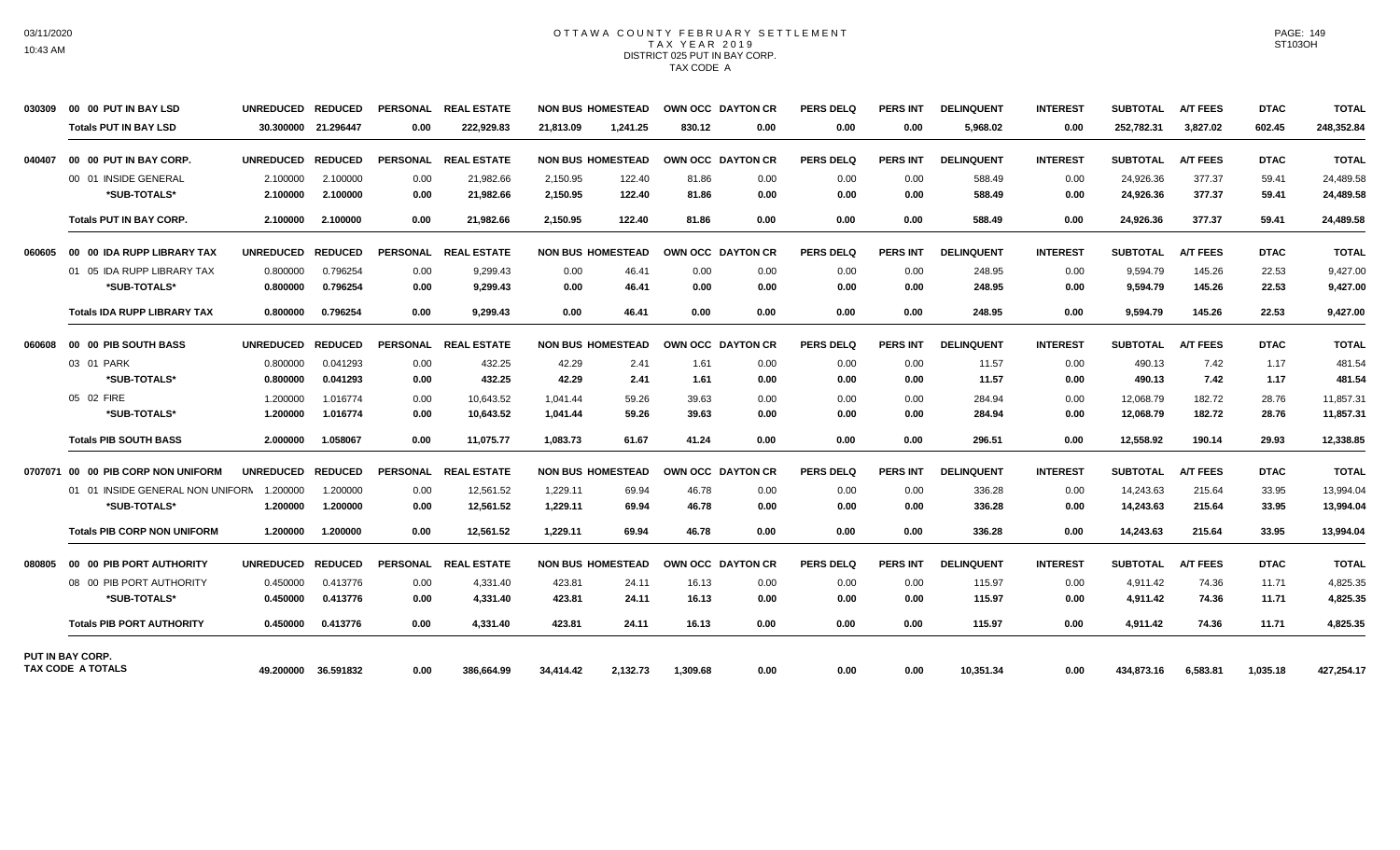#### OTTAWA COUNTY FEBRUARY SETTLEMENT T A X Y E A R 2 0 1 9 DISTRICT 025 PUT IN BAY CORP. TAX CODE B

| 010101 | 00 00 OTTAWA COUNTY                | <b>UNREDUCED</b> | <b>REDUCED</b> |                 | PERSONAL REAL ESTATE | <b>NON BUS HOMESTEAD</b> |      |        | OWN OCC DAYTON CR | <b>PERS DELQ</b> | <b>PERS INT</b> | <b>DELINQUENT</b> | <b>INTEREST</b> | <b>SUBTOTAL</b> | <b>A/T FEES</b> | <b>DTAC</b> | <b>TOTAL</b> |
|--------|------------------------------------|------------------|----------------|-----------------|----------------------|--------------------------|------|--------|-------------------|------------------|-----------------|-------------------|-----------------|-----------------|-----------------|-------------|--------------|
|        | 01 01 O.C.B.M.R.                   | 2.200000         | 1.897775       | 1,408.13        | 21,794.93            | 0.00                     | 0.00 | 16.70  | 0.00              | 0.00             | 0.00            | 2,039.53          | 0.00            | 25,259.29       | 382.42          | 203.95      | 24,672.92    |
|        | 02 O.C.B.M.R.                      | 1.400000         | 1.257568       | 896.08          | 14,442.50            | 0.00                     | 0.00 | 11.07  | 0.00              | 0.00             | 0.00            | 1,351.50          | 0.00            | 16,701.15       | 252.85          | 135.15      | 16,313.15    |
|        | *SUB-TOTALS*                       | 3.600000         | 3.155343       | 2,304.21        | 36,237.43            | 0.00                     | 0.00 | 27.77  | 0.00              | 0.00             | 0.00            | 3,391.03          | 0.00            | 41,960.44       | 635.27          | 339.10      | 40,986.07    |
|        | 02 01 NURSING HOME                 | 0.500000         | 0.488991       | 320.03          | 5,615.80             | 0.00                     | 0.00 | 4.30   | 0.00              | 0.00             | 0.00            | 525.52            | 0.00            | 6,465.65        | 97.89           | 52.55       | 6.315.21     |
|        | *SUB-TOTALS*                       | 0.500000         | 0.488991       | 320.03          | 5,615.80             | 0.00                     | 0.00 | 4.30   | 0.00              | 0.00             | 0.00            | 525.52            | 0.00            | 6,465.65        | 97.89           | 52.55       | 6,315.21     |
|        | 03 02 SENIOR PROGRAM               | 0.300000         | 0.288129       | 192.02          | 3,309.01             | 0.00                     | 0.00 | 2.54   | 0.00              | 0.00             | 0.00            | 309.65            | 0.00            | 3,813.22        | 57.73           | 30.97       | 3,724.52     |
|        | 03 SENIOR PROGRAM                  | 0.200000         | 0.196080       | 128.01          | 2,251.87             | 0.00                     | 0.00 | 0.00   | 0.00              | 0.00             | 0.00            | 210.73            | 0.00            | 2,590.61        | 39.22           | 21.07       | 2,530.32     |
|        | *SUB-TOTALS*                       | 0.500000         | 0.484209       | 320.03          | 5,560.88             | 0.00                     | 0.00 | 2.54   | 0.00              | 0.00             | 0.00            | 520.38            | 0.00            | 6,403.83        | 96.95           | 52.04       | 6,254.84     |
|        | 04 01 INSIDE GENERAL               | 2.000000         | 2.000000       | 1,280.12        | 22,968.93            | 0.00                     | 0.00 | 17.60  | 0.00              | 0.00             | 0.00            | 2,149.39          | 0.00            | 26,416.04       | 399.93          | 214.94      | 25,801.17    |
|        | *SUB-TOTALS*                       | 2.000000         | 2.000000       | 1,280.12        | 22,968.93            | 0.00                     | 0.00 | 17.60  | 0.00              | 0.00             | 0.00            | 2,149.39          | 0.00            | 26,416.04       | 399.93          | 214.94      | 25,801.17    |
|        | 07 01 MENTAL HEALTH                | 0.700000         | 0.685003       | 448.04          | 7,866.89             | 0.00                     | 0.00 | 6.03   | 0.00              | 0.00             | 0.00            | 736.17            | 0.00            | 9,057.13        | 137.12          | 73.62       | 8,846.39     |
|        | 02 MENTAL HEALTH                   | 0.300000         | 0.293573       | 192.02          | 3,371.53             | 0.00                     | 0.00 | 2.58   | 0.00              | 0.00             | 0.00            | 315.50            | 0.00            | 3,881.63        | 58.77           | 31.55       | 3,791.31     |
|        | 03 MENTAL HEALTH                   | 0.200000         | 0.195715       | 128.01          | 2,247.68             | 0.00                     | 0.00 | 0.00   | 0.00              | 0.00             | 0.00            | 210.33            | 0.00            | 2,586.02        | 39.15           | 21.03       | 2,525.84     |
|        | *SUB-TOTALS*                       | 1.200000         | 1.174291       | 768.07          | 13,486.10            | 0.00                     | 0.00 | 8.61   | 0.00              | 0.00             | 0.00            | 1,262.00          | 0.00            | 15,524.78       | 235.04          | 126.20      | 15,163.54    |
|        | <b>Totals OTTAWA COUNTY</b>        | 7.800000         | 7.302834       | 4,992.46        | 83,869.14            | 0.00                     | 0.00 | 60.82  | 0.00              | 0.00             | 0.00            | 7,848.32          | 0.00            | 96,770.74       | 1,465.08        | 784.83      | 94,520.83    |
|        | 02021802 00 00 PUT IN BAY INC CORP | <b>UNREDUCED</b> | <b>REDUCED</b> | <b>PERSONAL</b> | <b>REAL ESTATE</b>   | <b>NON BUS HOMESTEAD</b> |      |        | OWN OCC DAYTON CR | <b>PERS DELQ</b> | PERS INT        | <b>DELINQUENT</b> | <b>INTEREST</b> | <b>SUBTOTAL</b> | <b>A/T FEES</b> | <b>DTAC</b> | <b>TOTAL</b> |
|        | 01 01 GENERAL                      | 1.500000         | 1.162703       | 960.09          | 13,353.02            | 0.00                     | 0.00 | 10.23  | 0.00              | 0.00             | 0.00            | 1,249.55          | 0.00            | 15,572.89       | 235.77          | 124.96      | 15,212.16    |
|        | *SUB-TOTALS*                       | 1.500000         | 1.162703       | 960.09          | 13,353.02            | 0.00                     | 0.00 | 10.23  | 0.00              | 0.00             | 0.00            | 1,249.55          | 0.00            | 15,572.89       | 235.77          | 124.96      | 15,212.16    |
|        | 03 01 CEMETERY                     | 0.450000         | 0.428947       | 288.03          | 4,926.23             | 0.00                     | 0.00 | 0.00   | 0.00              | 0.00             | 0.00            | 460.99            | 0.00            | 5,675.25        | 85.92           | 46.10       | 5,543.23     |
|        | *SUB-TOTALS*                       | 0.450000         | 0.428947       | 288.03          | 4,926.23             | 0.00                     | 0.00 | 0.00   | 0.00              | 0.00             | 0.00            | 460.99            | 0.00            | 5.675.25        | 85.92           | 46.10       | 5,543.23     |
|        |                                    |                  |                |                 |                      |                          |      |        |                   |                  |                 |                   |                 |                 |                 |             |              |
|        | 04 01 DOCTOR'S RESIDENCE           | 0.250000         | 0.240371       | 160.02          | 2,760.53             | 0.00                     | 0.00 | 0.00   | 0.00              | 0.00             | 0.00            | 258.33            | 0.00            | 3,178.88        | 48.13           | 25.83       | 3,104.92     |
|        | *SUB-TOTALS*                       | 0.250000         | 0.240371       | 160.02          | 2,760.53             | 0.00                     | 0.00 | 0.00   | 0.00              | 0.00             | 0.00            | 258.33            | 0.00            | 3,178.88        | 48.13           | 25.83       | 3,104.92     |
|        | 05 01 EMS                          | 1.300000         | 1.239181       | 832.08          | 14,231.33            | 0.00                     | 0.00 | 0.00   | 0.00              | 0.00             | 0.00            | 1,331.74          | 0.00            | 16,395.15       | 248.22          | 133.17      | 16,013.76    |
|        | *SUB-TOTALS*                       | 1.300000         | 1.239181       | 832.08          | 14,231.33            | 0.00                     | 0.00 | 0.00   | 0.00              | 0.00             | 0.00            | 1,331.74          | 0.00            | 16,395.15       | 248.22          | 133.17      | 16,013.76    |
|        | 06 01 INSIDE GENERAL               | 0.300000         | 0.300000       | 192.02          | 3,445.34             | 0.00                     | 0.00 | 2.64   | 0.00              | 0.00             | 0.00            | 322.41            | 0.00            | 3,962.41        | 59.99           | 32.24       | 3,870.18     |
|        | *SUB-TOTALS*                       | 0.300000         | 0.300000       | 192.02          | 3,445.34             | 0.00                     | 0.00 | 2.64   | 0.00              | 0.00             | 0.00            | 322.41            | 0.00            | 3,962.41        | 59.99           | 32.24       | 3,870.18     |
|        | 08 03 EMERGENCY MECIAL             | 0.750000         | 0.592346       | 480.05          | 6,802.78             | 0.00                     | 0.00 | 5.21   | 0.00              | 0.00             | 0.00            | 636.59            | 0.00            | 7.924.63        | 119.98          | 63.66       | 7,740.99     |
|        | *SUB-TOTALS*                       | 0.750000         | 0.592346       | 480.05          | 6,802.78             | 0.00                     | 0.00 | 5.21   | 0.00              | 0.00             | 0.00            | 636.59            | 0.00            | 7,924.63        | 119.98          | 63.66       | 7,740.99     |
|        | <b>Totals PUT IN BAY INC CORP</b>  | 4.550000         | 3.963548       | 2,912.29        | 45,519.23            | 0.00                     | 0.00 | 18.08  | 0.00              | 0.00             | 0.00            | 4,259.61          | 0.00            | 52,709.21       | 798.01          | 425.96      | 51,485.24    |
| 030309 | 00 00 PUT IN BAY LSD               | <b>UNREDUCED</b> | <b>REDUCED</b> |                 | PERSONAL REAL ESTATE | <b>NON BUS HOMESTEAD</b> |      |        | OWN OCC DAYTON CR | <b>PERS DELQ</b> | PERS INT        | <b>DELINQUENT</b> | <b>INTEREST</b> | <b>SUBTOTAL</b> | <b>A/T FEES</b> | <b>DTAC</b> | <b>TOTAL</b> |
|        | 00 01 GENERAL                      | 3.400000         | 3.400000       | 2,176.21        | 39,047.19            | 0.00                     | 0.00 | 29.93  | 0.00              | 0.00             | 0.00            | 3,653.96          | 0.00            | 44,907.29       | 679.88          | 365.40      | 43,862.01    |
|        | 02 PERMANENT IMPROVEMENT           | 1.000000         | 1.000000       | 640.06          | 11,484.47            | 0.00                     | 0.00 | 8.80   | 0.00              | 0.00             | 0.00            | 1,074.70          | 0.00            | 13,208.03       | 199.96          | 107.47      | 12,900.60    |
|        | *SUB-TOTALS*                       | 4.400000         | 4.400000       | 2,816.27        | 50,531.66            | 0.00                     | 0.00 | 38.73  | 0.00              | 0.00             | 0.00            | 4,728.66          | 0.00            | 58,115.32       | 879.84          | 472.87      | 56,762.61    |
|        | 01 01 GENERAL                      | 25.400000        | 16.629558      | 16,257.54       | 190,981.60           | 0.00                     | 0.00 | 146.37 | 0.00              | 0.00             | 0.00            | 17,871.70         | 0.00            | 225,257.21      | 3,410.30        | 1,787.17    | 220,059.74   |
|        | *SUB-TOTALS*                       | 25.400000        | 16.629558      | 16,257.54       | 190,981.60           | 0.00                     | 0.00 | 146.37 | 0.00              | 0.00             | 0.00            | 17,871.70         | 0.00            | 225,257.21      | 3,410.30        | 1,787.17    | 220,059.74   |
|        | 02 01 RECREATION                   | 0.500000         | 0.318782       | 320.03          | 3,661.04             | 0.00                     | 0.00 | 2.81   | 0.00              | 0.00             | 0.00            | 342.59            | 0.00            | 4,326.47        | 65.50           | 34.26       | 4.226.71     |
|        | *SUB-TOTALS*                       | 0.500000         | 0.318782       | 320.03          | 3.661.04             | 0.00                     | 0.00 | 2.81   | 0.00              | 0.00             | 0.00            | 342.59            | 0.00            | 4,326.47        | 65.50           | 34.26       | 4,226.71     |
|        |                                    |                  |                |                 |                      |                          |      |        |                   |                  |                 |                   |                 |                 |                 |             |              |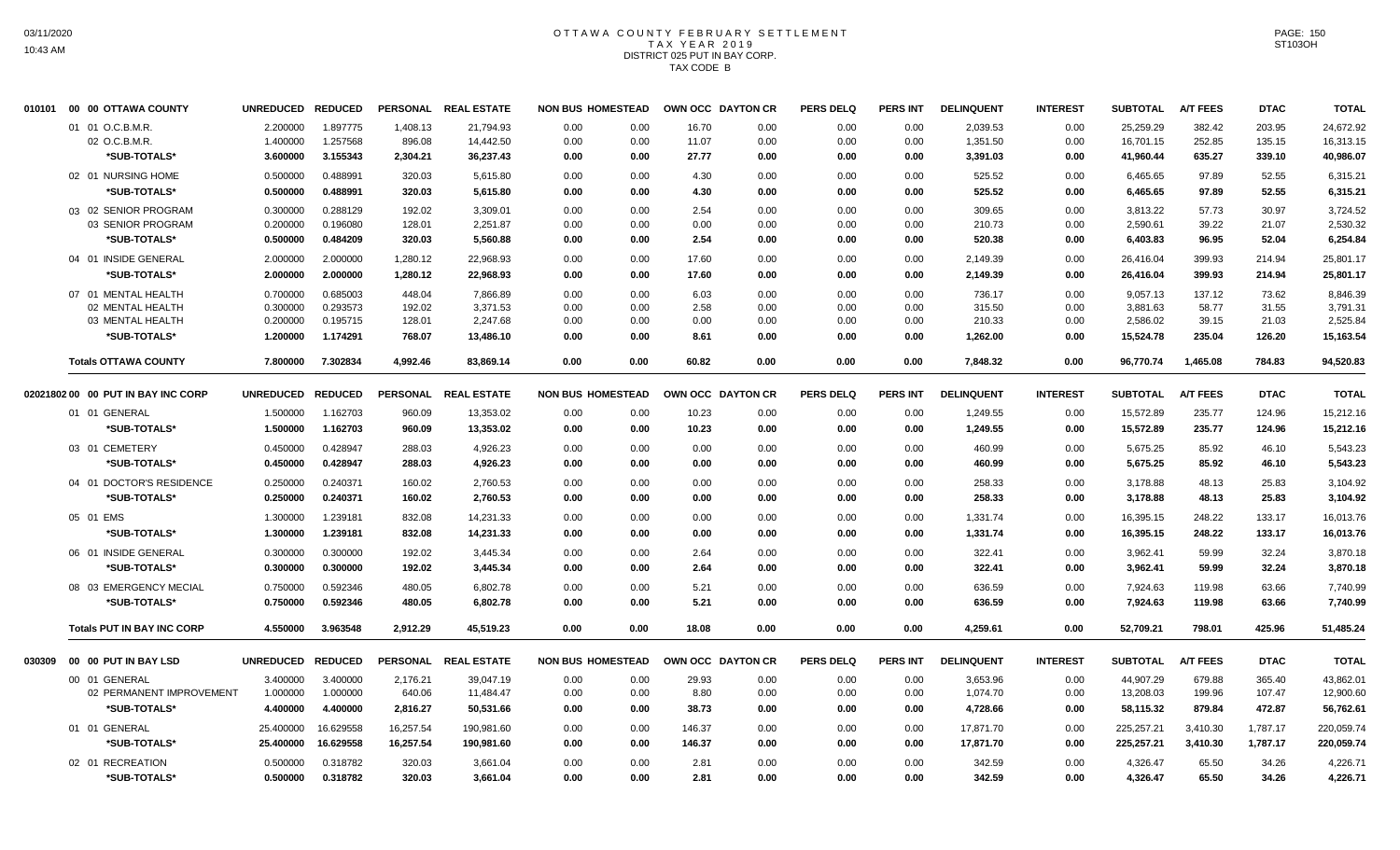#### OTTAWA COUNTY FEBRUARY SETTLEMENT TAX YEAR 2019 DISTRICT 025 PUT IN BAY CORP. TAX CODE B

| 030309 | 00 00 PUT IN BAY LSD               | <b>UNREDUCED</b> | <b>REDUCED</b> | <b>PERSONAL</b> | <b>REAL ESTATE</b>   | <b>NON BUS HOMESTEAD</b> |        | OWN OCC DAYTON CR | <b>PERS DELQ</b> | <b>PERS INT</b> | <b>DELINQUENT</b> | <b>INTEREST</b> | <b>SUBTOTAL</b> | <b>A/T FEES</b> | <b>DTAC</b> | <b>TOTAL</b> |
|--------|------------------------------------|------------------|----------------|-----------------|----------------------|--------------------------|--------|-------------------|------------------|-----------------|-------------------|-----------------|-----------------|-----------------|-------------|--------------|
|        | <b>Totals PUT IN BAY LSD</b>       | 30.300000        | 21.348340      | 19.393.84       | 245.174.30           | 0.00<br>0.00             | 187.91 | 0.00              | 0.00             | 0.00            | 22,942.95         | 0.00            | 287.699.00      | 4,355.64        | 2.294.30    | 281,049.06   |
| 040407 | 00 00 PUT IN BAY CORP.             | <b>UNREDUCED</b> | <b>REDUCED</b> | <b>PERSONAL</b> | <b>REAL ESTATE</b>   | <b>NON BUS HOMESTEAD</b> |        | OWN OCC DAYTON CR | <b>PERS DELQ</b> | <b>PERS INT</b> | <b>DELINQUENT</b> | <b>INTEREST</b> | <b>SUBTOTAL</b> | <b>A/T FEES</b> | <b>DTAC</b> | <b>TOTAL</b> |
|        | 00 01 INSIDE GENERAL               | 2.100000         | 2.100000       | 1,344.13        | 24,117.38            | 0.00<br>0.00             | 18.48  | 0.00              | 0.00             | 0.00            | 2,256.86          | 0.00            | 27,736.85       | 419.92          | 225.69      | 27,091.24    |
|        | *SUB-TOTALS*                       | 2.100000         | 2.100000       | 1,344.13        | 24,117.38            | 0.00<br>0.00             | 18.48  | 0.00              | 0.00             | 0.00            | 2,256.86          | 0.00            | 27,736.85       | 419.92          | 225.69      | 27,091.24    |
|        | <b>Totals PUT IN BAY CORP.</b>     | 2.100000         | 2.100000       | 1.344.13        | 24,117.38            | 0.00<br>0.00             | 18.48  | 0.00              | 0.00             | 0.00            | 2,256.86          | 0.00            | 27,736.85       | 419.92          | 225.69      | 27,091.24    |
| 060605 | 00 00 IDA RUPP LIBRARY TAX         | <b>UNREDUCED</b> | <b>REDUCED</b> |                 | PERSONAL REAL ESTATE | <b>NON BUS HOMESTEAD</b> |        | OWN OCC DAYTON CR | <b>PERS DELQ</b> | <b>PERS INT</b> | <b>DELINQUENT</b> | <b>INTEREST</b> | <b>SUBTOTAL</b> | <b>A/T FEES</b> | <b>DTAC</b> | <b>TOTAL</b> |
|        | 01 05 IDA RUPP LIBRARY TAX         | 0.800000         | 0.797076       | 512.05          | 9.153.99             | 0.00<br>0.00             | 0.00   | 0.00              | 0.00             | 0.00            | 856.61            | 0.00            | 10.522.65       | 159.31          | 85.66       | 10.277.68    |
|        | *SUB-TOTALS*                       | 0.800000         | 0.797076       | 512.05          | 9,153.99             | 0.00<br>0.00             | 0.00   | 0.00              | 0.00             | 0.00            | 856.61            | 0.00            | 10,522.65       | 159.31          | 85.66       | 10,277.68    |
|        | <b>Totals IDA RUPP LIBRARY TAX</b> | 0.800000         | 0.797076       | 512.05          | 9,153.99             | 0.00<br>0.00             | 0.00   | 0.00              | 0.00             | 0.00            | 856.61            | 0.00            | 10,522.65       | 159.31          | 85.66       | 10,277.68    |
| 060608 | 00 00 PIB SOUTH BASS               | <b>UNREDUCED</b> | <b>REDUCED</b> |                 | PERSONAL REAL ESTATE | <b>NON BUS HOMESTEAD</b> |        | OWN OCC DAYTON CR | <b>PERS DELQ</b> | <b>PERS INT</b> | <b>DELINQUENT</b> | <b>INTEREST</b> | <b>SUBTOTAL</b> | <b>A/T FEES</b> | <b>DTAC</b> | <b>TOTAL</b> |
|        | 03 01 PARK                         | 0.800000         | 0.049003       | 512.05          | 562.77               | 0.00<br>0.00             | 0.43   | 0.00              | 0.00             | 0.00            | 52.66             | 0.00            | 1,127.91        | 17.08           | 5.27        | 1,105.56     |
|        | *SUB-TOTALS*                       | 0.800000         | 0.049003       | 512.05          | 562.77               | 0.00<br>0.00             | 0.43   | 0.00              | 0.00             | 0.00            | 52.66             | 0.00            | 1,127.91        | 17.08           | 5.27        | 1,105.56     |
|        | 05 02 FIRE                         | 1.200000         | 1.095474       | 768.07          | 12.580.93            | 0.00<br>0.00             | 9.64   | 0.00              | 0.00             | 0.00            | 1.177.30          | 0.00            | 14,535.94       | 220.07          | 117.73      | 14,198.14    |
|        | *SUB-TOTALS*                       | 1.200000         | 1.095474       | 768.07          | 12,580.93            | 0.00<br>0.00             | 9.64   | 0.00              | 0.00             | 0.00            | 1,177.30          | 0.00            | 14,535.94       | 220.07          | 117.73      | 14,198.14    |
|        | <b>Totals PIB SOUTH BASS</b>       | 2.000000         | 1.144477       | 1,280.12        | 13,143.70            | 0.00<br>0.00             | 10.07  | 0.00              | 0.00             | 0.00            | 1,229.96          | 0.00            | 15,663.85       | 237.15          | 123.00      | 15,303.70    |
|        | 0707071 00 00 PIB CORP NON UNIFORM | <b>UNREDUCED</b> | <b>REDUCED</b> | <b>PERSONAL</b> | <b>REAL ESTATE</b>   | <b>NON BUS HOMESTEAD</b> |        | OWN OCC DAYTON CR | PERS DELO        | <b>PERS INT</b> | <b>DELINQUENT</b> | <b>INTEREST</b> | <b>SUBTOTAL</b> | <b>A/T FEES</b> | <b>DTAC</b> | <b>TOTAL</b> |
|        | 01 01 INSIDE GENERAL NON UNIFORM   | 1.200000         | 1.200000       | 768.07          | 13,781.36            | 0.00<br>0.00             | 10.56  | 0.00              | 0.00             | 0.00            | 1,289.63          | 0.00            | 15,849.62       | 239.96          | 128.96      | 15,480.70    |
|        | *SUB-TOTALS*                       | 1.200000         | 1.200000       | 768.07          | 13,781.36            | 0.00<br>0.00             | 10.56  | 0.00              | 0.00             | 0.00            | 1,289.63          | 0.00            | 15,849.62       | 239.96          | 128.96      | 15,480.70    |
|        | <b>Totals PIB CORP NON UNIFORM</b> | 1.200000         | 1.200000       | 768.07          | 13.781.36            | 0.00<br>0.00             | 10.56  | 0.00              | 0.00             | 0.00            | 1.289.63          | 0.00            | 15.849.62       | 239.96          | 128.96      | 15.480.70    |
| 080805 | 00 00 PIB PORT AUTHORITY           | <b>UNREDUCED</b> | <b>REDUCED</b> | <b>PERSONAL</b> | <b>REAL ESTATE</b>   | <b>NON BUS HOMESTEAD</b> |        | OWN OCC DAYTON CR | <b>PERS DELQ</b> | <b>PERS INT</b> | <b>DELINQUENT</b> | <b>INTEREST</b> | <b>SUBTOTAL</b> | <b>A/T FEES</b> | <b>DTAC</b> | <b>TOTAL</b> |
|        | 08 00 PIB PORT AUTHORITY           | 0.450000         | 0.428947       | 288.02          | 4,926.25             | 0.00<br>0.00             | 3.80   | 0.00              | 0.00             | 0.00            | 461.00            | 0.00            | 5,679.07        | 85.98           | 46.10       | 5,546.99     |
|        | *SUB-TOTALS*                       | 0.450000         | 0.428947       | 288.02          | 4,926.25             | 0.00<br>0.00             | 3.80   | 0.00              | 0.00             | 0.00            | 461.00            | 0.00            | 5,679.07        | 85.98           | 46.10       | 5,546.99     |
|        | <b>Totals PIB PORT AUTHORITY</b>   | 0.450000         | 0.428947       | 288.02          | 4.926.25             | 0.00<br>0.00             | 3.80   | 0.00              | 0.00             | 0.00            | 461.00            | 0.00            | 5,679.07        | 85.98           | 46.10       | 5,546.99     |
|        | PUT IN BAY CORP.                   |                  |                |                 |                      |                          |        |                   |                  |                 |                   |                 |                 |                 |             |              |
|        | <b>TAX CODE B TOTALS</b>           | 49.200000        | 38.285222      | 31,490.98       | 439,685.35           | 0.00<br>0.00             | 309.72 | 0.00              | 0.00             | 0.00            | 41,144.94         | 0.00            | 512,630.99      | 7,761.05        | 4,114.50    | 500,755.44   |

PAGE: 151 ST103OH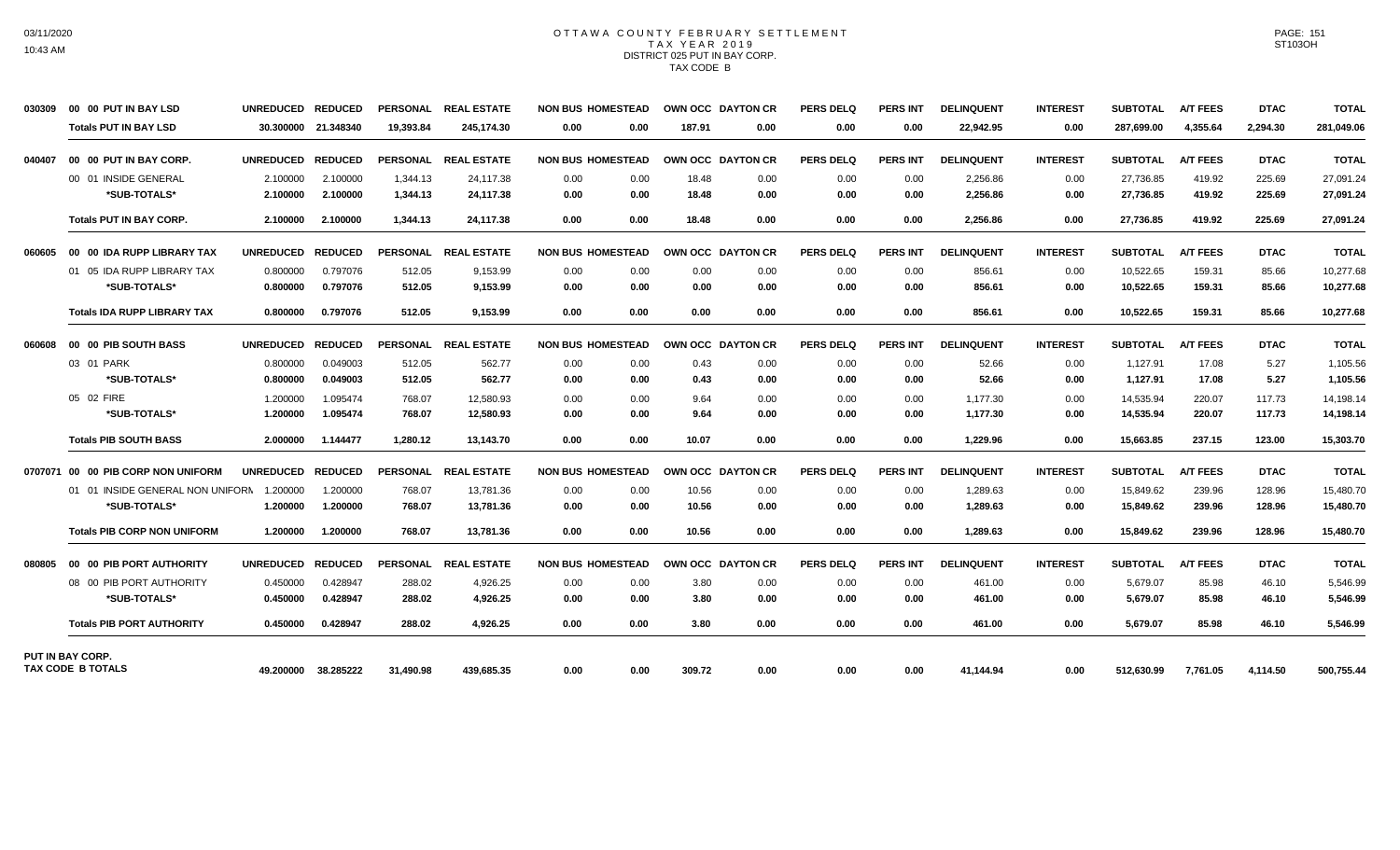# OTTAWA COUNTY FEBRUARY SETTLEMENT TAX YEAR 2019 DISTRICT 025 PUT IN BAY CORP. **DISTRICT**

| 010101 00 00 OTTAWA COUNTY         | UNREDUCED REDUCED |                    | PERSONAL REAL ESTATE   | <b>NON BUS HOMESTEAD</b> |                | OWN OCC DAYTON CR |              | <b>PERS DELQ</b> | <b>PERS INT</b> | <b>DELINQUENT</b>    | <b>INTEREST</b> | <b>SUBTOTAL</b>        | <b>A/T FEES</b>  | <b>DTAC</b>      | <b>TOTAL</b>           |
|------------------------------------|-------------------|--------------------|------------------------|--------------------------|----------------|-------------------|--------------|------------------|-----------------|----------------------|-----------------|------------------------|------------------|------------------|------------------------|
| 01 01 O.C.B.M.R.<br>02 O.C.B.M.R.  |                   | 1,408.13<br>896.08 | 34,501.30<br>23,938.07 | 1,243.28<br>929.12       | 70.75<br>52.87 | 64.01<br>46.43    | 0.00<br>0.00 | 0.00<br>0.00     | 0.00<br>0.00    | 2,379.69<br>1,605.70 | 0.00<br>0.00    | 39,667.16<br>27,468.27 | 600.55<br>415.86 | 238.29<br>160.81 | 38,828.32<br>26,891.60 |
| *SUB-TOTALS*                       |                   | 2,304.21           | 58,439.37              | 2,172.40                 | 123.62         | 110.44            | 0.00         | 0.00             | 0.00            | 3,985.39             | 0.00            | 67,135.43              | 1,016.41         | 399.10           | 65,719.92              |
| 02 01 NURSING HOME                 |                   | 320.03             | 10.177.62              | 446.36                   | 25.40          | 21.29             | 0.00         | 0.00             | 0.00            | 647.64               | 0.00            | 11,638.34              | 176.20           | 64.88            | 11,397.26              |
| *SUB-TOTALS*                       |                   | 320.03             | 10.177.62              | 446.36                   | 25.40          | 21.29             | 0.00         | 0.00             | 0.00            | 647.64               | 0.00            | 11,638.34              | 176.20           | 64.88            | 11,397.26              |
| 03 02 SENIOR PROGRAM               |                   | 192.02             | 5,671.65               | 231.18                   | 13.15          | 11.34             | 0.00         | 0.00             | 0.00            | 372.90               | 0.00            | 6,492.24               | 98.29            | 37.36            | 6,356.59               |
| 03 SENIOR PROGRAM                  |                   | 128.01             | 4,292.81               | 0.00                     | 10.19          | 0.00              | 0.00         | 0.00             | 0.00            | 265.37               | 0.00            | 4,696.38               | 71.10            | 26.01            | 4,599.27               |
| *SUB-TOTALS*                       |                   | 320.03             | 9,964.46               | 231.18                   | 23.34          | 11.34             | 0.00         | 0.00             | 0.00            | 638.27               | 0.00            | 11,188.62              | 169.39           | 63.37            | 10,955.86              |
| 04 01 INSIDE GENERAL               |                   | 1,280.12           | 43,904.80              | 2,048.52                 | 116.57         | 95.56             | 0.00         | 0.00             | 0.00            | 2,709.86             | 0.00            | 50,155.43              | 759.33           | 271.52           | 49,124.58              |
| *SUB-TOTALS*                       |                   | 1,280.12           | 43.904.80              | 2,048.52                 | 116.57         | 95.56             | 0.00         | 0.00             | 0.00            | 2,709.86             | 0.00            | 50,155.43              | 759.33           | 271.52           | 49,124.58              |
| 07 01 MENTAL HEALTH                |                   | 448.04             | 14,544.11              | 653.35                   | 37.18          | 30.89             | 0.00         | 0.00             | 0.00            | 914.92               | 0.00            | 16,628.49              | 251.75           | 91.67            | 16,285.07              |
| 02 MENTAL HEALTH                   |                   | 192.02             | 6,233.19               | 280.01                   | 15.93          | 13.24             | 0.00         | 0.00             | 0.00            | 392.11               | 0.00            | 7,126.50               | 107.90           | 39.28            | 6,979.32               |
| 03 MENTAL HEALTH                   |                   | 128.01             | 4,376.66               | 0.00                     | 10.62          | 0.00              | 0.00         | 0.00             | 0.00            | 267.32               | 0.00            | 4,782.61               | 72.41            | 26.19            | 4,684.01               |
| *SUB-TOTALS*                       |                   | 768.07             | 25,153.96              | 933.36                   | 63.73          | 44.13             | 0.00         | 0.00             | 0.00            | 1,574.35             | 0.00            | 28,537.60              | 432.06           | 157.14           | 27,948.40              |
| <b>Totals OTTAWA COUNTY</b>        |                   | 4.992.46           | 147.640.21             | 5.831.82                 | 352.66         | 282.76            | 0.00         | 0.00             | 0.00            | 9,555.51             | 0.00            | 168.655.42             | 2,553.39         | 956.01           | 165,146.02             |
| 02021802 00 00 PUT IN BAY INC CORP | UNREDUCED REDUCED |                    | PERSONAL REAL ESTATE   | <b>NON BUS HOMESTEAD</b> |                | OWN OCC DAYTON CR |              | <b>PERS DELQ</b> | <b>PERS INT</b> | <b>DELINQUENT</b>    | <b>INTEREST</b> | <b>SUBTOTAL</b>        | <b>A/T FEES</b>  | <b>DTAC</b>      | <b>TOTAL</b>           |
| 01 01 GENERAL                      |                   | 960.09             | 23,993.25              | 1,041.12                 | 59.24          | 49.85             | 0.00         | 0.00             | 0.00            | 1,534.40             | 0.00            | 27,637.95              | 418.43           | 153.71           | 27,065.81              |
| *SUB-TOTALS*                       |                   | 960.09             | 23,993.25              | 1,041.12                 | 59.24          | 49.85             | 0.00         | 0.00             | 0.00            | 1,534.40             | 0.00            | 27,637.95              | 418.43           | 153.71           | 27,065.81              |
| 03 01 CEMETERY                     |                   | 288.03             | 9,758.71               | 0.00                     | 24.12          | 0.00              | 0.00         | 0.00             | 0.00            | 590.36               | 0.00            | 10,661.22              | 161.41           | 57.81            | 10,442.00              |
| *SUB-TOTALS*                       |                   | 288.03             | 9.758.71               | 0.00                     | 24.12          | 0.00              | 0.00         | 0.00             | 0.00            | 590.36               | 0.00            | 10,661.22              | 161.41           | 57.81            | 10,442.00              |
|                                    |                   |                    |                        |                          |                |                   |              |                  |                 |                      |                 |                        |                  |                  |                        |
| 04 01 DOCTOR'S RESIDENCE           |                   | 160.02             | 5,447.78               | 0.00                     | 13.41          | 0.00              | 0.00         | 0.00             | 0.00            | 330.27               | 0.00            | 5,951.48               | 90.11            | 32.34            | 5,829.03               |
| *SUB-TOTALS*                       |                   | 160.02             | 5,447.78               | 0.00                     | 13.41          | 0.00              | 0.00         | 0.00             | 0.00            | 330.27               | 0.00            | 5.951.48               | 90.11            | 32.34            | 5.829.03               |
| 05 01 EMS                          |                   | 832.08             | 28,191.84              | 0.00                     | 69.67          | 0.00              | 0.00         | 0.00             | 0.00            | 1,705.47             | 0.00            | 30,799.06              | 466.29           | 166.99           | 30,165.78              |
| *SUB-TOTALS*                       |                   | 832.08             | 28,191.84              | 0.00                     | 69.67          | 0.00              | 0.00         | 0.00             | 0.00            | 1,705.47             | 0.00            | 30,799.06              | 466.29           | 166.99           | 30,165.78              |
| 06 01 INSIDE GENERAL               |                   | 192.02             | 6,585.72               | 307.28                   | 17.49          | 14.33             | 0.00         | 0.00             | 0.00            | 406.48               | 0.00            | 7,523.32               | 113.90           | 40.73            | 7,368.69               |
| *SUB-TOTALS*                       |                   | 192.02             | 6,585.72               | 307.28                   | 17.49          | 14.33             | 0.00         | 0.00             | 0.00            | 406.48               | 0.00            | 7,523.32               | 113.90           | 40.73            | 7,368.69               |
| 08 03 EMERGENCY MECIAL             |                   | 480.05             | 12,255.24              | 533.51                   | 30.36          | 25.51             | 0.00         | 0.00             | 0.00            | 782.56               | 0.00            | 14,107.23              | 213.58           | 78.40            | 13,815.25              |
| *SUB-TOTALS*                       |                   | 480.05             | 12,255.24              | 533.51                   | 30.36          | 25.51             | 0.00         | 0.00             | 0.00            | 782.56               | 0.00            | 14,107.23              | 213.58           | 78.40            | 13,815.25              |
| <b>Totals PUT IN BAY INC CORP</b>  |                   | 2,912.29           | 86,232.54              | 1.881.91                 | 214.29         | 89.69             | 0.00         | 0.00             | 0.00            | 5,349.54             | 0.00            | 96,680.26              | 1,463.72         | 529.98           | 94,686.56              |
|                                    | UNREDUCED REDUCED |                    | PERSONAL REAL ESTATE   | <b>NON BUS HOMESTEAD</b> |                | OWN OCC DAYTON CR |              | <b>PERS DELQ</b> | <b>PERS INT</b> | <b>DELINQUENT</b>    | <b>INTEREST</b> | <b>SUBTOTAL</b>        | <b>A/T FEES</b>  | <b>DTAC</b>      | <b>TOTAL</b>           |
| 00 01 GENERAL                      |                   | 2,176.21           | 74,638.17              | 3,482.48                 | 198.17         | 162.46            | 0.00         | 0.00             | 0.00            | 4,606.76             | 0.00            | 85,264.25              | 1,290.87         | 461.58           | 83,511.80              |
| 02 PERMANENT IMPROVEMENT           |                   | 640.06             | 21,952.41              | 1,024.26                 | 58.28          | 47.78             | 0.00         | 0.00             | 0.00            | 1,354.94             | 0.00            | 25,077.73              | 379.66           | 135.76           | 24,562.31              |
| *SUB-TOTALS*                       |                   | 2,816.27           | 96,590.58              | 4,506.74                 | 256.45         | 210.24            | 0.00         | 0.00             | 0.00            | 5,961.70             | 0.00            | 110,341.98             | 1,670.53         | 597.34           | 108,074.11             |
| 01 01 GENERAL                      |                   | 16,257.54          | 364,749.51             | 17,002.73                | 967.52         | 793.43            | 0.00         | 0.00             | 0.00            | 22,523.61            | 0.00            | 422,294.34             | 6,393.36         | 2,256.76         | 413,644.22             |
| *SUB-TOTALS*                       |                   | 16,257.54          | 364,749.51             | 17,002.73                | 967.52         | 793.43            | 0.00         | 0.00             | 0.00            | 22,523.61            | 0.00            | 422,294.34             | 6,393.36         | 2,256.76         | 413,644.22             |
|                                    |                   |                    |                        |                          |                |                   |              |                  |                 |                      |                 |                        |                  |                  |                        |
| 02 01 RECREATION                   |                   | 320.03             | 6,764.04               | 303.62                   | 17.28          | 14.36             | 0.00         | 0.00             | 0.00            | 425.66               | 0.00            | 7.844.99               | 118.77           | 42.65            | 7,683.57               |
| *SUB-TOTALS*                       |                   | 320.03             | 6,764.04               | 303.62                   | 17.28          | 14.36             | 0.00         | 0.00             | 0.00            | 425.66               | 0.00            | 7,844.99               | 118.77           | 42.65            | 7,683.57               |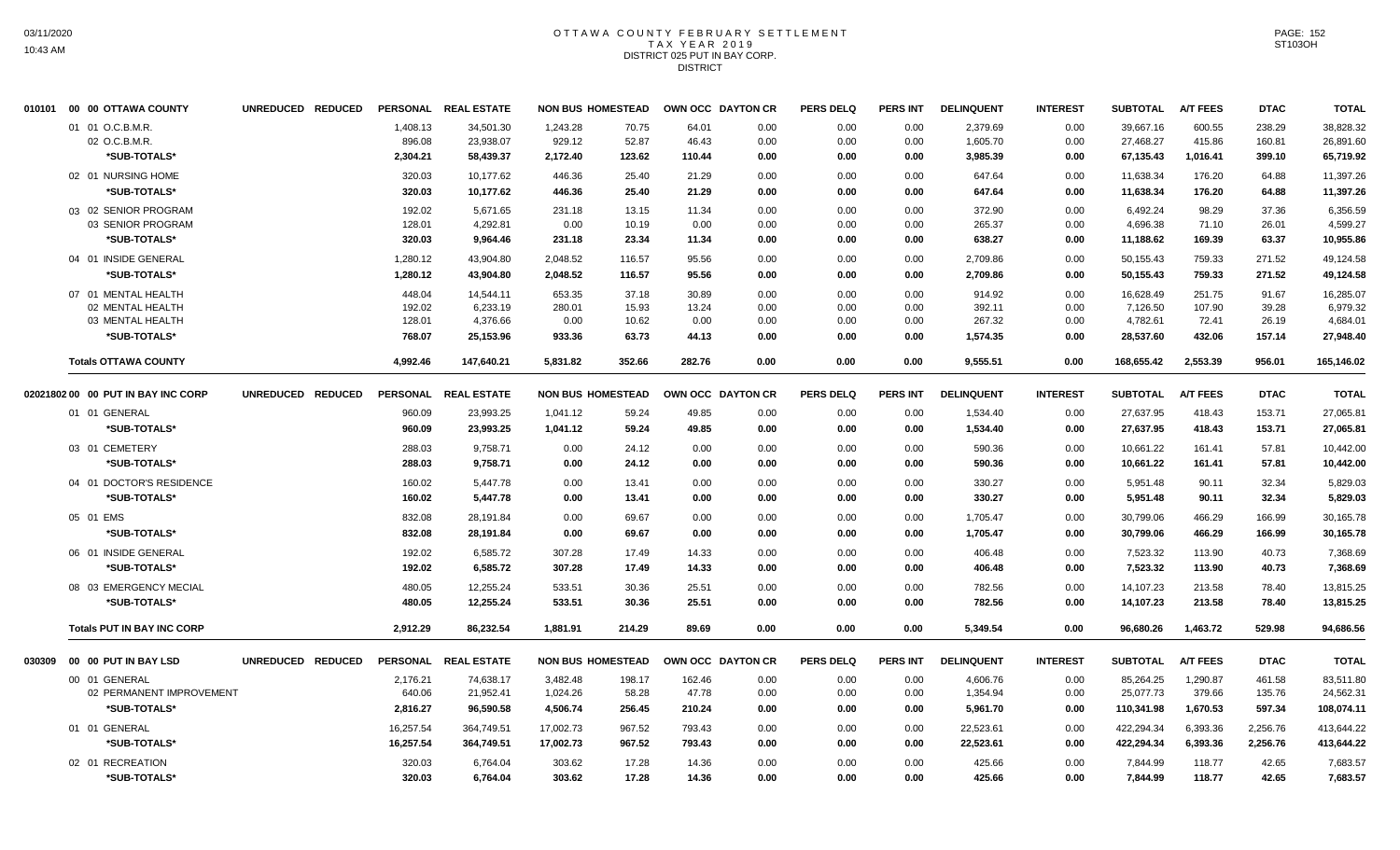### OTTAWA COUNTY FEBRUARY SETTLEMENT TAX YEAR 2019 DISTRICT 025 PUT IN BAY CORP. **DISTRICT**

| 030309 | 00 00 PUT IN BAY LSD               | UNREDUCED REDUCED | <b>PERSONAL</b> | <b>REAL ESTATE</b>   | <b>NON BUS HOMESTEAD</b> |          | OWN OCC DAYTON CR |      | <b>PERS DELQ</b> | <b>PERS INT</b> | <b>DELINQUENT</b> | <b>INTEREST</b> | <b>SUBTOTAL</b> | <b>A/T FEES</b> | <b>DTAC</b> | <b>TOTAL</b> |
|--------|------------------------------------|-------------------|-----------------|----------------------|--------------------------|----------|-------------------|------|------------------|-----------------|-------------------|-----------------|-----------------|-----------------|-------------|--------------|
|        | <b>Totals PUT IN BAY LSD</b>       |                   | 19,393.84       | 468,104.13           | 21,813.09                | 1,241.25 | 1,018.03          | 0.00 | 0.00             | 0.00            | 28,910.97         | 0.00            | 540,481.31      | 8,182.66        | 2,896.75    | 529,401.90   |
| 040407 | 00 00 PUT IN BAY CORP.             | UNREDUCED REDUCED |                 | PERSONAL REAL ESTATE | <b>NON BUS HOMESTEAD</b> |          | OWN OCC DAYTON CR |      | <b>PERS DELQ</b> | <b>PERS INT</b> | <b>DELINQUENT</b> | <b>INTEREST</b> | <b>SUBTOTAL</b> | <b>A/T FEES</b> | <b>DTAC</b> | <b>TOTAL</b> |
|        | 00 01 INSIDE GENERAL               |                   | 1,344.13        | 46,100.04            | 2,150.95                 | 122.40   | 100.34            | 0.00 | 0.00             | 0.00            | 2,845.35          | 0.00            | 52,663.21       | 797.29          | 285.10      | 51,580.82    |
|        | *SUB-TOTALS*                       |                   | 1,344.13        | 46,100.04            | 2,150.95                 | 122.40   | 100.34            | 0.00 | 0.00             | 0.00            | 2,845.35          | 0.00            | 52,663.21       | 797.29          | 285.10      | 51,580.82    |
|        | <b>Totals PUT IN BAY CORP.</b>     |                   | 1,344.13        | 46,100.04            | 2,150.95                 | 122.40   | 100.34            | 0.00 | 0.00             | 0.00            | 2,845.35          | 0.00            | 52,663.21       | 797.29          | 285.10      | 51,580.82    |
| 060605 | 00 00 IDA RUPP LIBRARY TAX         | UNREDUCED REDUCED |                 | PERSONAL REAL ESTATE | <b>NON BUS HOMESTEAD</b> |          | OWN OCC DAYTON CR |      | <b>PERS DELQ</b> | <b>PERS INT</b> | <b>DELINQUENT</b> | <b>INTEREST</b> | <b>SUBTOTAL</b> | <b>A/T FEES</b> | <b>DTAC</b> | <b>TOTAL</b> |
|        | 01 05 IDA RUPP LIBRARY TAX         |                   | 512.05          | 18,453.42            | 0.00                     | 46.41    | 0.00              | 0.00 | 0.00             | 0.00            | 1,105.56          | 0.00            | 20,117.44       | 304.57          | 108.19      | 19,704.68    |
|        | *SUB-TOTALS*                       |                   | 512.05          | 18,453.42            | 0.00                     | 46.41    | 0.00              | 0.00 | 0.00             | 0.00            | 1,105.56          | 0.00            | 20,117.44       | 304.57          | 108.19      | 19,704.68    |
|        | <b>Totals IDA RUPP LIBRARY TAX</b> |                   | 512.05          | 18,453.42            | 0.00                     | 46.41    | 0.00              | 0.00 | 0.00             | 0.00            | 1,105.56          | 0.00            | 20,117.44       | 304.57          | 108.19      | 19,704.68    |
| 060608 | 00 00 PIB SOUTH BASS               | UNREDUCED REDUCED |                 | PERSONAL REAL ESTATE | <b>NON BUS HOMESTEAD</b> |          | OWN OCC DAYTON CR |      | <b>PERS DELQ</b> | <b>PERS INT</b> | <b>DELINQUENT</b> | <b>INTEREST</b> | <b>SUBTOTAL</b> | <b>A/T FEES</b> | <b>DTAC</b> | <b>TOTAL</b> |
|        | 03 01 PARK                         |                   | 512.05          | 995.02               | 42.29                    | 2.41     | 2.04              | 0.00 | 0.00             | 0.00            | 64.23             | 0.00            | 1.618.04        | 24.50           | 6.44        | 1,587.10     |
|        | *SUB-TOTALS*                       |                   | 512.05          | 995.02               | 42.29                    | 2.41     | 2.04              | 0.00 | 0.00             | 0.00            | 64.23             | 0.00            | 1.618.04        | 24.50           | 6.44        | 1,587.10     |
|        | 05 02 FIRE                         |                   | 768.07          | 23,224.45            | 1,041.44                 | 59.26    | 49.27             | 0.00 | 0.00             | 0.00            | 1,462.24          | 0.00            | 26,604.73       | 402.79          | 146.49      | 26,055.45    |
|        | *SUB-TOTALS*                       |                   | 768.07          | 23,224.45            | 1,041.44                 | 59.26    | 49.27             | 0.00 | 0.00             | 0.00            | 1,462.24          | 0.00            | 26,604.73       | 402.79          | 146.49      | 26,055.45    |
|        | <b>Totals PIB SOUTH BASS</b>       |                   | 1,280.12        | 24,219.47            | 1,083.73                 | 61.67    | 51.31             | 0.00 | 0.00             | 0.00            | 1,526.47          | 0.00            | 28,222.77       | 427.29          | 152.93      | 27,642.55    |
|        | 0707071 00 00 PIB CORP NON UNIFORM | UNREDUCED REDUCED |                 | PERSONAL REAL ESTATE | <b>NON BUS HOMESTEAD</b> |          | OWN OCC DAYTON CR |      | <b>PERS DELQ</b> | <b>PERS INT</b> | <b>DELINQUENT</b> | <b>INTEREST</b> | <b>SUBTOTAL</b> | <b>A/T FEES</b> | <b>DTAC</b> | <b>TOTAL</b> |
|        | 01 01 INSIDE GENERAL NON UNIFORM   |                   | 768.07          | 26,342.88            | 1,229.11                 | 69.94    | 57.34             | 0.00 | 0.00             | 0.00            | 1,625.91          | 0.00            | 30,093.25       | 455.60          | 162.91      | 29.474.74    |
|        | *SUB-TOTALS*                       |                   | 768.07          | 26,342.88            | 1,229.11                 | 69.94    | 57.34             | 0.00 | 0.00             | 0.00            | 1,625.91          | 0.00            | 30,093.25       | 455.60          | 162.91      | 29,474.74    |
|        | <b>Totals PIB CORP NON UNIFORM</b> |                   | 768.07          | 26.342.88            | 1.229.11                 | 69.94    | 57.34             | 0.00 | 0.00             | 0.00            | 1.625.91          | 0.00            | 30.093.25       | 455.60          | 162.91      | 29,474.74    |
| 080805 | 00 00 PIB PORT AUTHORITY           | UNREDUCED REDUCED |                 | PERSONAL REAL ESTATE | <b>NON BUS HOMESTEAD</b> |          | OWN OCC DAYTON CR |      | <b>PERS DELQ</b> | <b>PERS INT</b> | <b>DELINQUENT</b> | <b>INTEREST</b> | <b>SUBTOTAL</b> | <b>A/T FEES</b> | <b>DTAC</b> | <b>TOTAL</b> |
|        | 08 00 PIB PORT AUTHORITY           |                   | 288.02          | 9,257.65             | 423.81                   | 24.11    | 19.93             | 0.00 | 0.00             | 0.00            | 576.97            | 0.00            | 10,590.49       | 160.34          | 57.81       | 10,372.34    |
|        | *SUB-TOTALS*                       |                   | 288.02          | 9,257.65             | 423.81                   | 24.11    | 19.93             | 0.00 | 0.00             | 0.00            | 576.97            | 0.00            | 10,590.49       | 160.34          | 57.81       | 10,372.34    |
|        | <b>Totals PIB PORT AUTHORITY</b>   |                   | 288.02          | 9.257.65             | 423.81                   | 24.11    | 19.93             | 0.00 | 0.00             | 0.00            | 576.97            | 0.00            | 10,590.49       | 160.34          | 57.81       | 10,372.34    |
|        | PUT IN BAY CORP.                   |                   |                 |                      |                          |          |                   |      |                  |                 |                   |                 |                 |                 |             |              |
|        | <b>DISTRICT TOTALS</b>             |                   | 31.490.98       | 826.350.34           | 34.414.42                | 2.132.73 | 1.619.40          | 0.00 | 0.00             | 0.00            | 51,496.28         | 0.00            | 947.504.15      | 14.344.86       | 5,149.68    | 928,009.61   |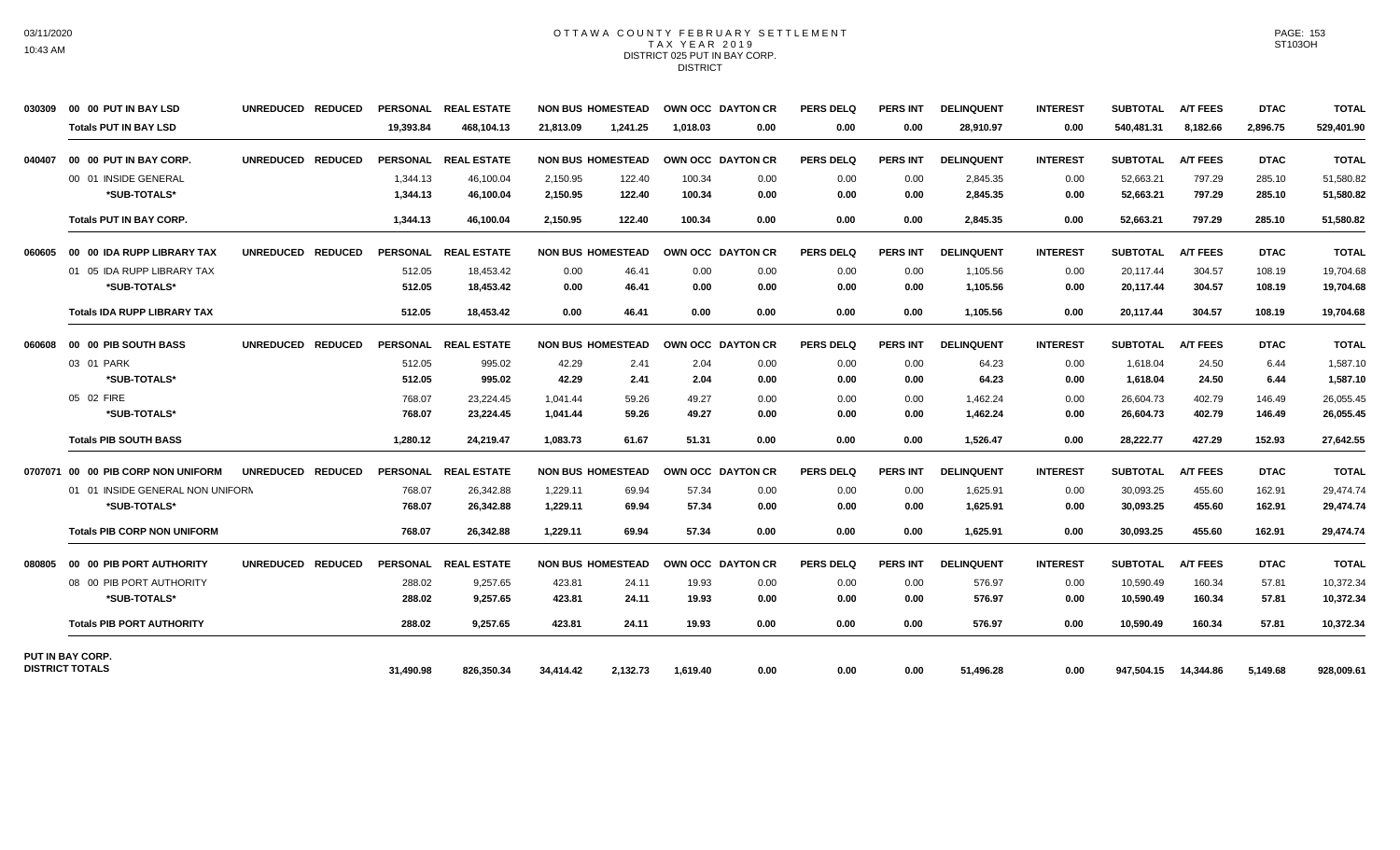## OTTAWA COUNTY FEBRUARY SETTLEMENT TAX YEAR 2019 DISTRICT 026 SALEM TOWNSHIP TAX CODE A

|        | 010101 00 00 OTTAWA COUNTY         | UNREDUCED REDUCED |                     |                 | PERSONAL REAL ESTATE |           | <b>NON BUS HOMESTEAD</b> | OWN OCC DAYTON CR |      | <b>PERS DELQ</b> | <b>PERS INT</b> | <b>DELINQUENT</b> | <b>INTEREST</b> | <b>SUBTOTAL</b> | <b>A/T FEES</b> | <b>DTAC</b> | <b>TOTAL</b> |
|--------|------------------------------------|-------------------|---------------------|-----------------|----------------------|-----------|--------------------------|-------------------|------|------------------|-----------------|-------------------|-----------------|-----------------|-----------------|-------------|--------------|
|        | 01 01 O.C.B.M.R.                   | 2.200000          | 1.213837            | 0.00            | 33.256.79            | 3.443.93  | 1.026.15                 | 412.45            | 0.00 | 0.00             | 0.00            | 1,747.03          | 22.86           | 39.909.21       | 604.21          | 183.03      | 39.121.97    |
|        | 02 O.C.B.M.R.                      | 1.400000          | 0.907110            | 0.00            | 24,853.06            | 2,573.68  | 766.85                   | 308.23            | 0.00 | 0.00             | 0.00            | 1,305.57          | 17.09           | 29,824.48       | 451.53          | 136.78      | 29,236.17    |
|        | *SUB-TOTALS*                       | 3.600000          | 2.120947            | 0.00            | 58,109.85            | 6,017.61  | 1,793.00                 | 720.68            | 0.00 | 0.00             | 0.00            | 3,052.60          | 39.95           | 69,733.69       | 1,055.74        | 319.81      | 68,358.14    |
|        | 02 01 NURSING HOME                 | 0.500000          | 0.435790            | 0.00            | 11,939.81            | 1,236.44  | 368.41                   | 148.08            | 0.00 | 0.00             | 0.00            | 627.22            | 8.21            | 14,328.17       | 216.92          | 65.71       | 14,045.54    |
|        | *SUB-TOTALS*                       | 0.500000          | 0.435790            | 0.00            | 11,939.81            | 1,236.44  | 368.41                   | 148.08            | 0.00 | 0.00             | 0.00            | 627.22            | 8.21            | 14,328.17       | 216.92          | 65.71       | 14,045.54    |
|        | 03 02 SENIOR PROGRAM               | 0.300000          | 0.225703            | 0.00            | 6,183.83             | 640.37    | 190.80                   | 76.69             | 0.00 | 0.00             | 0.00            | 324.85            | 4.25            | 7,420.79        | 112.35          | 34.03       | 7,274.41     |
|        | 03 SENIOR PROGRAM                  | 0.200000          | 0.174753            | 0.00            | 5,521.80             | 0.00      | 147.73                   | 0.00              | 0.00 | 0.00             | 0.00            | 290.07            | 3.80            | 5,963.40        | 90.28           | 26.35       | 5,846.77     |
|        | *SUB-TOTALS*                       | 0.500000          | 0.400456            | 0.00            | 11,705.63            | 640.37    | 338.53                   | 76.69             | 0.00 | 0.00             | 0.00            | 614.92            | 8.05            | 13,384.19       | 202.63          | 60.38       | 13,121.18    |
|        | 04 01 INSIDE GENERAL               | 2.000000          | 2.000000            | 0.00            | 54,796.14            | 5,674.46  | 1,690.75                 | 679.59            | 0.00 | 0.00             | 0.00            | 2,878.53          | 37.67           | 65,757.14       | 995.54          | 301.57      | 64,460.03    |
|        | *SUB-TOTALS*                       | 2.000000          | 2.000000            | 0.00            | 54,796.14            | 5,674.46  | 1,690.75                 | 679.59            | 0.00 | 0.00             | 0.00            | 2,878.53          | 37.67           | 65,757.14       | 995.54          | 301.57      | 64,460.03    |
|        | 07 01 MENTAL HEALTH                | 0.700000          | 0.637874            | 0.00            | 17,476.52            | 1,809.79  | 539.24                   | 216.75            | 0.00 | 0.00             | 0.00            | 918.07            | 12.01           | 20,972.38       | 317.51          | 96.18       | 20,558.69    |
|        | 02 MENTAL HEALTH                   | 0.300000          | 0.273374            | 0.00            | 7.489.92             | 775.62    | 231.10                   | 92.89             | 0.00 | 0.00             | 0.00            | 393.46            | 5.15            | 8,988.14        | 136.08          | 41.22       | 8.810.84     |
|        | 03 MENTAL HEALTH                   | 0.200000          | 0.182292            | 0.00            | 5,760.02             | 0.00      | 154.11                   | 0.00              | 0.00 | 0.00             | 0.00            | 302.58            | 3.96            | 6,220.67        | 94.18           | 27.49       | 6,099.00     |
|        | *SUB-TOTALS*                       | 1.200000          | 1.093540            | 0.00            | 30,726.46            | 2,585.41  | 924.45                   | 309.64            | 0.00 | 0.00             | 0.00            | 1,614.11          | 21.12           | 36,181.19       | 547.77          | 164.89      | 35,468.53    |
|        | <b>Totals OTTAWA COUNTY</b>        | 7.800000          | 6.050733            | 0.00            | 167,277.89           | 16,154.29 | 5,115.14                 | 1.934.68          | 0.00 | 0.00             | 0.00            | 8,787.38          | 115.00          | 199,384.38      | 3,018.60        | 912.36      | 195,453.42   |
|        | 02021601 00 00 SALEM EXC. CORP.    | <b>UNREDUCED</b>  | <b>REDUCED</b>      | <b>PERSONAL</b> | <b>REAL ESTATE</b>   |           | <b>NON BUS HOMESTEAD</b> | OWN OCC DAYTON CR |      | <b>PERS DELQ</b> | <b>PERS INT</b> | <b>DELINQUENT</b> | <b>INTEREST</b> | <b>SUBTOTAL</b> | <b>A/T FEES</b> | <b>DTAC</b> | <b>TOTAL</b> |
|        | 01 01 INSIDE GENERAL               | 0.700000          | 0.700000            | 0.00            | 19,178.65            | 1,986.06  | 591.76                   | 237.86            | 0.00 | 0.00             | 0.00            | 1,007.48          | 13.18           | 23,014.99       | 348.44          | 105.55      | 22,561.00    |
|        | *SUB-TOTALS*                       | 0.700000          | 0.700000            | 0.00            | 19,178.65            |           | 591.76                   | 237.86            | 0.00 | 0.00             | 0.00            | 1,007.48          | 13.18           |                 | 348.44          | 105.55      | 22,561.00    |
|        |                                    |                   |                     |                 |                      | 1,986.06  |                          |                   |      |                  |                 |                   |                 | 23,014.99       |                 |             |              |
|        | 02 02 INSIDE ROADS                 | 1.650000          | 1.650000            | 0.00            | 45.206.82            | 4.681.43  | 1.394.87                 | 560.66            | 0.00 | 0.00             | 0.00            | 2.374.79          | 31.08           | 54.249.65       | 821.32          | 248.80      | 53.179.53    |
|        | *SUB-TOTALS*                       | 1.650000          | 1.650000            | 0.00            | 45,206.82            | 4,681.43  | 1,394.87                 | 560.66            | 0.00 | 0.00             | 0.00            | 2,374.79          | 31.08           | 54,249.65       | 821.32          | 248.80      | 53,179.53    |
|        | 03 01 CEMETERY                     | 0.800000          | 0.615470            | 0.00            | 16.862.69            | 1.746.23  | 520.30                   | 209.13            | 0.00 | 0.00             | 0.00            | 885.82            | 11.59           | 20.235.76       | 306.36          | 92.80       | 19.836.60    |
|        | 02 CEMETARY                        | 0.200000          | 0.184959            | 0.00            | 5,844.29             | 0.00      | 156.36                   | 0.00              | 0.00 | 0.00             | 0.00            | 307.01            | 4.02            | 6,311.68        | 95.56           | 27.89       | 6,188.23     |
|        | *SUB-TOTALS*                       | 1.000000          | 0.800429            | 0.00            | 22,706.98            | 1,746.23  | 676.66                   | 209.13            | 0.00 | 0.00             | 0.00            | 1,192.83          | 15.61           | 26,547.44       | 401.92          | 120.69      | 26,024.83    |
|        | <b>Totals SALEM EXC, CORP.</b>     | 3.350000          | 3.150429            | 0.00            | 87.092.45            | 8,413.72  | 2,663.29                 | 1,007.65          | 0.00 | 0.00             | 0.00            | 4,575.10          | 59.87           | 103,812.08      | 1,571.68        | 475.04      | 101,765.36   |
| 030303 | 00 00 BENTON CARROLL SALEM         | UNREDUCED REDUCED |                     | <b>PERSONAL</b> | <b>REAL ESTATE</b>   |           | <b>NON BUS HOMESTEAD</b> | OWN OCC DAYTON CR |      | <b>PERS DELQ</b> | <b>PERS INT</b> | <b>DELINQUENT</b> | <b>INTEREST</b> | <b>SUBTOTAL</b> | <b>A/T FEES</b> | <b>DTAC</b> | <b>TOTAL</b> |
|        | 00 01 GENERAL                      | 3.700000          | 3.700000            | 0.00            | 101,372.86           | 10,497.74 | 3,127.89                 | 1,257.24          | 0.00 | 0.00             | 0.00            | 5,325.28          | 69.69           | 121,650.70      | 1,841.74        | 557.91      | 119,251.05   |
|        | 02 PERMANENT IMPROVEMENT           | 0.300000          | 0.300000            | 0.00            | 8,219.42             | 851.17    | 253.61                   | 101.94            | 0.00 | 0.00             | 0.00            | 431.78            | 5.65            | 9,863.57        | 149.33          | 45.24       | 9,669.00     |
|        | *SUB-TOTALS*                       | 4.000000          | 4.000000            | 0.00            | 109,592.28           | 11,348.91 | 3,381.50                 | 1,359.18          | 0.00 | 0.00             | 0.00            | 5,757.06          | 75.34           | 131,514.27      | 1,991.07        | 603.15      | 128,920.05   |
|        | 01 01 GENERAL                      | 20.700000         | 11.029271           | 0.00            | 302,180.74           | 31,292.56 | 9,323.89                 | 3,747.68          | 0.00 | 0.00             | 0.00            | 15,874.03         | 207.74          | 362,626.64      | 5,490.02        | 1,663.06    | 355,473.56   |
|        | 02 GENERAL                         | 4.330000          | 2.529980            | 0.00            | 69,316.57            | 7,178.13  | 2,138.79                 | 859.67            | 0.00 | 0.00             | 0.00            | 3,641.31          | 47.65           | 83,182.12       | 1,259.34        | 381.49      | 81,541.29    |
|        | 03 GENERAL                         | 3.900000          | 2.740764            | 0.00            | 75,091.64            | 7,776.17  | 2,316.98                 | 931.29            | 0.00 | 0.00             | 0.00            | 3,944.68          | 51.62           | 90,112.38       | 1,364.26        | 413.27      | 88,334.85    |
|        | 04 EMERGENCY                       | 3.750000          | 3.750000            | 0.00            | 118,491.54           | 0.00      | 3,170.16                 | 0.00              | 0.00 | 0.00             | 0.00            | 6,224.55          | 81.46           | 127,967.71      | 1,937.38        | 565.45      | 125,464.88   |
|        | 05 EMERGENCY                       | 3.900000          | 3.900000            | 0.00            | 123,231.21           | 0.00      | 3,296.97                 | 0.00              | 0.00 | 0.00             | 0.00            | 6,473.53          | 84.72           | 133,086.43      | 2,014.87        | 588.07      | 130,483.49   |
|        | *SUB-TOTALS*                       | 36.580000         | 23.950015           | 0.00            | 688,311.70           | 46,246.86 | 20,246.79                | 5,538.64          | 0.00 | 0.00             | 0.00            | 36,158.10         | 473.19          | 796,975.28      | 12,065.87       | 3,611.34    | 781,298.07   |
|        | 02 01 PERMANENT IMPROVEMENT        | 1.200000          | 0.335698            | 0.00            | 9,197.48             | 952.45    | 283.79                   | 114.07            | 0.00 | 0.00             | 0.00            | 483.16            | 6.32            | 11,037.27       | 167.10          | 50.62       | 10,819.55    |
|        | *SUB-TOTALS*                       | 1.200000          | 0.335698            | 0.00            | 9,197.48             | 952.45    | 283.79                   | 114.07            | 0.00 | 0.00             | 0.00            | 483.16            | 6.32            | 11,037.27       | 167.10          | 50.62       | 10,819.55    |
|        | <b>Totals BENTON CARROLL SALEM</b> |                   | 41.780000 28.285713 | 0.00            | 807,101.46           | 58,548.22 | 23,912.08                | 7,011.89          | 0.00 | 0.00             | 0.00            | 42,398.32         | 554.85          | 939,526.82      | 14,224.04       | 4,265.11    | 921,037.67   |
| 050501 | 00 00 PENTA COUNTY JVS             | UNREDUCED REDUCED |                     |                 | PERSONAL REAL ESTATE |           | <b>NON BUS HOMESTEAD</b> | OWN OCC DAYTON CR |      | <b>PERS DELQ</b> | <b>PERS INT</b> | <b>DELINQUENT</b> | <b>INTEREST</b> | <b>SUBTOTAL</b> | <b>A/T FEES</b> | <b>DTAC</b> | <b>TOTAL</b> |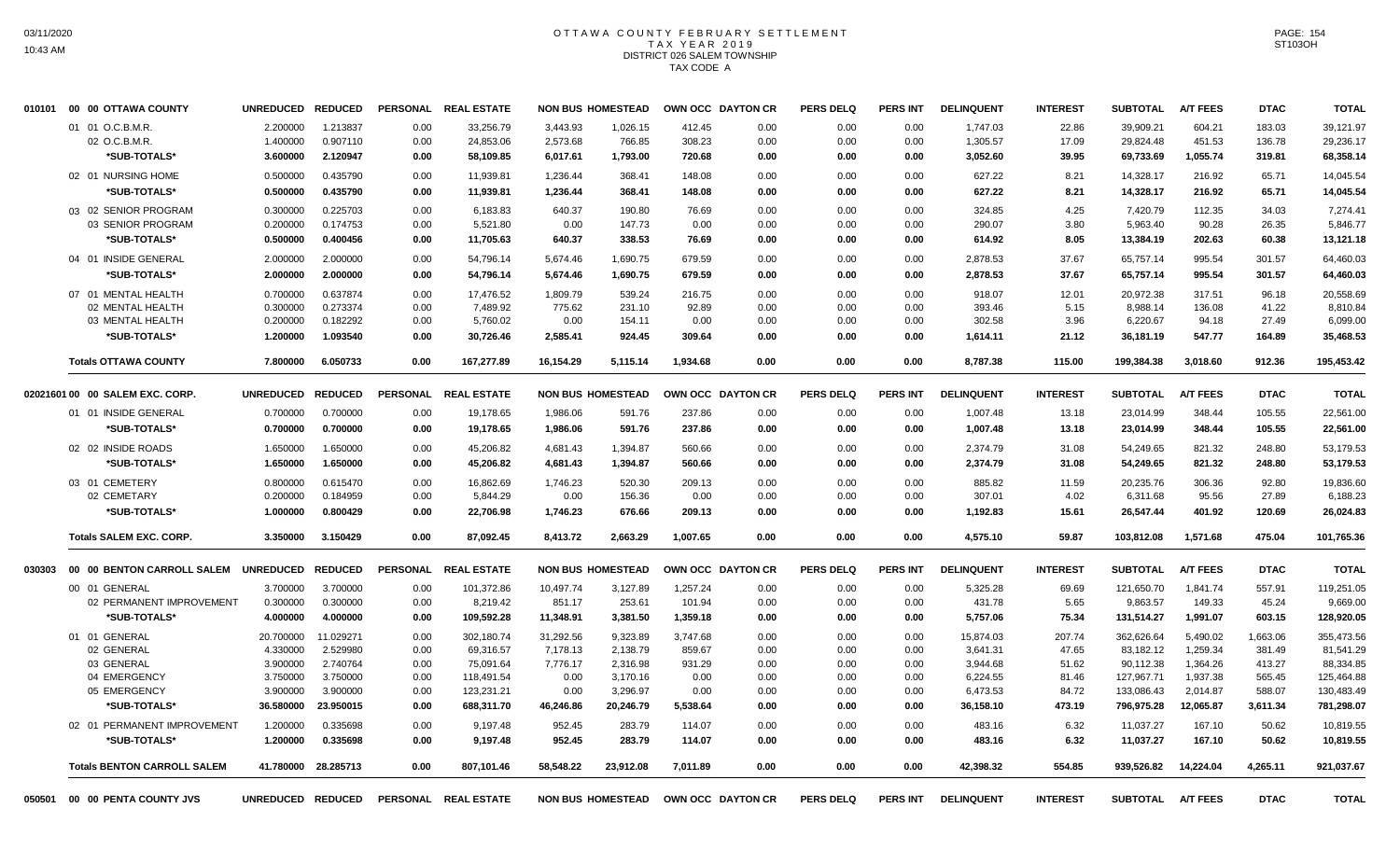## OTTAWA COUNTY FEBRUARY SETTLEMENT TAX YEAR 2019 DISTRICT 026 SALEM TOWNSHIP TAX CODE A

| 050501 | 00 00 PENTA COUNTY JVS                            | <b>UNREDUCED</b> | <b>REDUCED</b>      | <b>PERSONAL</b> | <b>REAL ESTATE</b>   |            | <b>NON BUS HOMESTEAD</b> | OWN OCC DAYTON CR |      | <b>PERS DELQ</b> | <b>PERS INT</b> | <b>DELINQUENT</b> | <b>INTEREST</b> | <b>SUBTOTAL</b> | <b>A/T FEES</b> | <b>DTAC</b> | <b>TOTAL</b> |
|--------|---------------------------------------------------|------------------|---------------------|-----------------|----------------------|------------|--------------------------|-------------------|------|------------------|-----------------|-------------------|-----------------|-----------------|-----------------|-------------|--------------|
|        | 01 01 GENERAL                                     | 1.400000         | 1.272727            | 0.00            | 34,870.26            | 3,611.02   | 1,075.93                 | 432.46            | 0.00 | 0.00             | 0.00            | 1,831.79          | 23.97           | 41,845.43       | 633.52          | 191.91      | 41,020.00    |
|        | 02 GENERAL                                        | 0.800000         | 0.727273            | 0.00            | 19,925.88            | 2,063.44   | 614.82                   | 247.12            | 0.00 | 0.00             | 0.00            | 1,046.74          | 13.70           | 23,911.70       | 362.01          | 109.66      | 23,440.03    |
|        | 03 PERMANENT IMP.                                 | 1.000000         | 0.820309            | 0.00            | 22,474.88            | 2,327.40   | 693.47                   | 278.74            | 0.00 | 0.00             | 0.00            | 1,180.64          | 15.45           | 26,970.58       | 408.32          | 123.69      | 26,438.57    |
|        | *SUB-TOTALS*                                      | 3.200000         | 2.820309            | 0.00            | 77,271.02            | 8,001.86   | 2,384.22                 | 958.32            | 0.00 | 0.00             | 0.00            | 4,059.17          | 53.12           | 92,727.71       | 1,403.85        | 425.26      | 90,898.60    |
|        | <b>Totals PENTA COUNTY JVS</b>                    | 3.200000         | 2.820309            | 0.00            | 77,271.02            | 8,001.86   | 2,384.22                 | 958.32            | 0.00 | 0.00             | 0.00            | 4,059.17          | 53.12           | 92,727.71       | 1,403.85        | 425.26      | 90,898.60    |
| 060601 | 00 00 MID COUNTY EMS                              | <b>UNREDUCED</b> | <b>REDUCED</b>      |                 | PERSONAL REAL ESTATE |            | <b>NON BUS HOMESTEAD</b> | OWN OCC DAYTON CR |      | PERS DELO        | <b>PERS INT</b> | <b>DELINQUENT</b> | <b>INTEREST</b> | <b>SUBTOTAL</b> | <b>A/T FEES</b> | <b>DTAC</b> | <b>TOTAL</b> |
|        | 01 01 MID COUNTY EMS                              | 1.000000         | 0.298141            | 0.00            | 8.168.49             | 845.89     | 252.04                   | 101.31            | 0.00 | 0.00             | 0.00            | 429.10            | 5.62            | 9.802.45        | 148.41          | 44.96       | 9.609.08     |
|        | 02 MID COUNTY EMS                                 | 0.250000         | 0.107029            | 0.00            | 2.932.39             | 303.67     | 90.48                    | 36.37             | 0.00 | 0.00             | 0.00            | 154.04            | 2.02            | 3.518.97        | 53.28           | 16.14       | 3.449.55     |
|        | 03 MID COUNTY EMS                                 | 0.750000         | 0.340249            | 0.00            | 9.322.17             | 965.36     | 287.64                   | 115.61            | 0.00 | 0.00             | 0.00            | 489.71            | 6.41            | 11,186.90       | 169.37          | 51.31       | 10.966.22    |
|        | 04 MID COUNTY EMS                                 | 1.000000         | 0.773901            | 0.00            | 21.203.39            | 2,195.73   | 654.24                   | 262.97            | 0.00 | 0.00             | 0.00            | 1.113.85          | 14.58           | 25.444.76       | 385.22          | 116.69      | 24.942.85    |
|        | 05 CURRENT EXPENSE                                | 2.000000         | 1.793156            | 0.00            | 56.659.69            | 0.00       | 1.515.89                 | 0.00              | 0.00 | 0.00             | 0.00            | 2.976.42          | 38.95           | 61.190.95       | 926.41          | 270.38      | 59.994.16    |
|        | *SUB-TOTALS*                                      | 5.000000         | 3.312476            | 0.00            | 98.286.13            | 4,310.65   | 2.800.29                 | 516.26            | 0.00 | 0.00             | 0.00            | 5,163.12          | 67.58           | 111,144.03      | 1,682.69        | 499.48      | 108,961.86   |
|        | <b>Totals MID COUNTY EMS</b>                      | 5.000000         | 3.312476            | 0.00            | 98,286.13            | 4,310.65   | 2.800.29                 | 516.26            | 0.00 | 0.00             | 0.00            | 5,163.12          | 67.58           | 111.144.03      | 1.682.69        | 499.48      | 108,961.86   |
| 060604 | 00 00 OAK HARBOR LIBRARY                          | <b>UNREDUCED</b> | <b>REDUCED</b>      |                 | PERSONAL REAL ESTATE |            | <b>NON BUS HOMESTEAD</b> | OWN OCC DAYTON CR |      | <b>PERS DELQ</b> | <b>PERS INT</b> | <b>DELINQUENT</b> | <b>INTEREST</b> | <b>SUBTOTAL</b> | <b>A/T FEES</b> | <b>DTAC</b> | <b>TOTAL</b> |
|        | 01 04 OAK HARBOR LIBRARY                          | 1.000000         | 0.861811            | 0.00            | 27,231.28            | 0.00       | 728.55                   | 0.00              | 0.00 | 0.00             | 0.00            | 1,430.50          | 18.72           | 29,409.05       | 445.24          | 129.95      | 28,833.86    |
|        | *SUB-TOTALS*                                      | 1.000000         | 0.861811            | 0.00            | 27,231.28            | 0.00       | 728.55                   | 0.00              | 0.00 | 0.00             | 0.00            | 1,430.50          | 18.72           | 29,409.05       | 445.24          | 129.95      | 28,833.86    |
|        | <b>Totals OAK HARBOR LIBRARY</b>                  | 1.000000         | 0.861811            | 0.00            | 27.231.28            | 0.00       | 728.55                   | 0.00              | 0.00 | 0.00             | 0.00            | 1.430.50          | 18.72           | 29.409.05       | 445.24          | 129.95      | 28.833.86    |
| 070703 | 00 00 PORTAGE FIRE DISTRICT                       | <b>UNREDUCED</b> | <b>REDUCED</b>      |                 | PERSONAL REAL ESTATE |            | <b>NON BUS HOMESTEAD</b> | OWN OCC DAYTON CR |      | <b>PERS DELQ</b> | <b>PERS INT</b> | <b>DELINQUENT</b> | <b>INTEREST</b> | <b>SUBTOTAL</b> | <b>A/T FEES</b> | <b>DTAC</b> | <b>TOTAL</b> |
|        | 01 01 GENERAL                                     | 3.000000         | 2.587704            | 0.00            | 70,898.10            | 7,341.91   | 2,187.58                 | 879.29            | 0.00 | 0.00             | 0.00            | 3,724.39          | 48.74           | 85,080.01       | 1,288.08        | 390.19      | 83,401.74    |
|        | *SUB-TOTALS*                                      | 3.000000         | 2.587704            | 0.00            | 70,898.10            | 7,341.91   | 2,187.58                 | 879.29            | 0.00 | 0.00             | 0.00            | 3,724.39          | 48.74           | 85,080.01       | 1,288.08        | 390.19      | 83,401.74    |
|        | <b>Totals PORTAGE FIRE DISTRICT</b>               | 3.000000         | 2.587704            | 0.00            | 70,898.10            | 7,341.91   | 2,187.58                 | 879.29            | 0.00 | 0.00             | 0.00            | 3,724.39          | 48.74           | 85,080.01       | 1,288.08        | 390.19      | 83,401.74    |
| 090901 | 00 00 SALEM TWP, NON UNIFORM UNREDUCED            |                  | <b>REDUCED</b>      |                 | PERSONAL REAL ESTATE |            | <b>NON BUS HOMESTEAD</b> | OWN OCC DAYTON CR |      | PERS DELQ        | <b>PERS INT</b> | <b>DELINQUENT</b> | <b>INTEREST</b> | <b>SUBTOTAL</b> | <b>A/T FEES</b> | <b>DTAC</b> | <b>TOTAL</b> |
|        | 01 02 INSIDE ROAD & BRIDGE NON UN                 | 1.650000         | 1.650000            | 0.00            | 45,206.81            | 4.681.44   | 1,394.89                 | 560.65            | 0.00 | 0.00             | 0.00            | 2,374.78          | 31.10           | 54,249.67       | 821.32          | 248.79      | 53,179.56    |
|        | *SUB-TOTALS*                                      | 1.650000         | 1.650000            | 0.00            | 45,206.81            | 4,681.44   | 1,394.89                 | 560.65            | 0.00 | 0.00             | 0.00            | 2,374.78          | 31.10           | 54,249.67       | 821.32          | 248.79      | 53,179.56    |
|        | <b>Totals SALEM TWP, NON UNIFORM</b>              | 1.650000         | 1.650000            | 0.00            | 45.206.81            | 4.681.44   | 1.394.89                 | 560.65            | 0.00 | 0.00             | 0.00            | 2.374.78          | 31.10           | 54,249.67       | 821.32          | 248.79      | 53,179.56    |
|        | <b>SALEM TOWNSHIP</b><br><b>TAX CODE A TOTALS</b> |                  | 66.780000 48.719175 | 0.00            | 1.380.365.14         | 107.452.09 | 41.186.04                | 12.868.74         | 0.00 | 0.00             | 0.00            | 72.512.76         | 948.98          | 1.615.333.75    | 24.455.50       | 7.346.18    | 1,583,532.07 |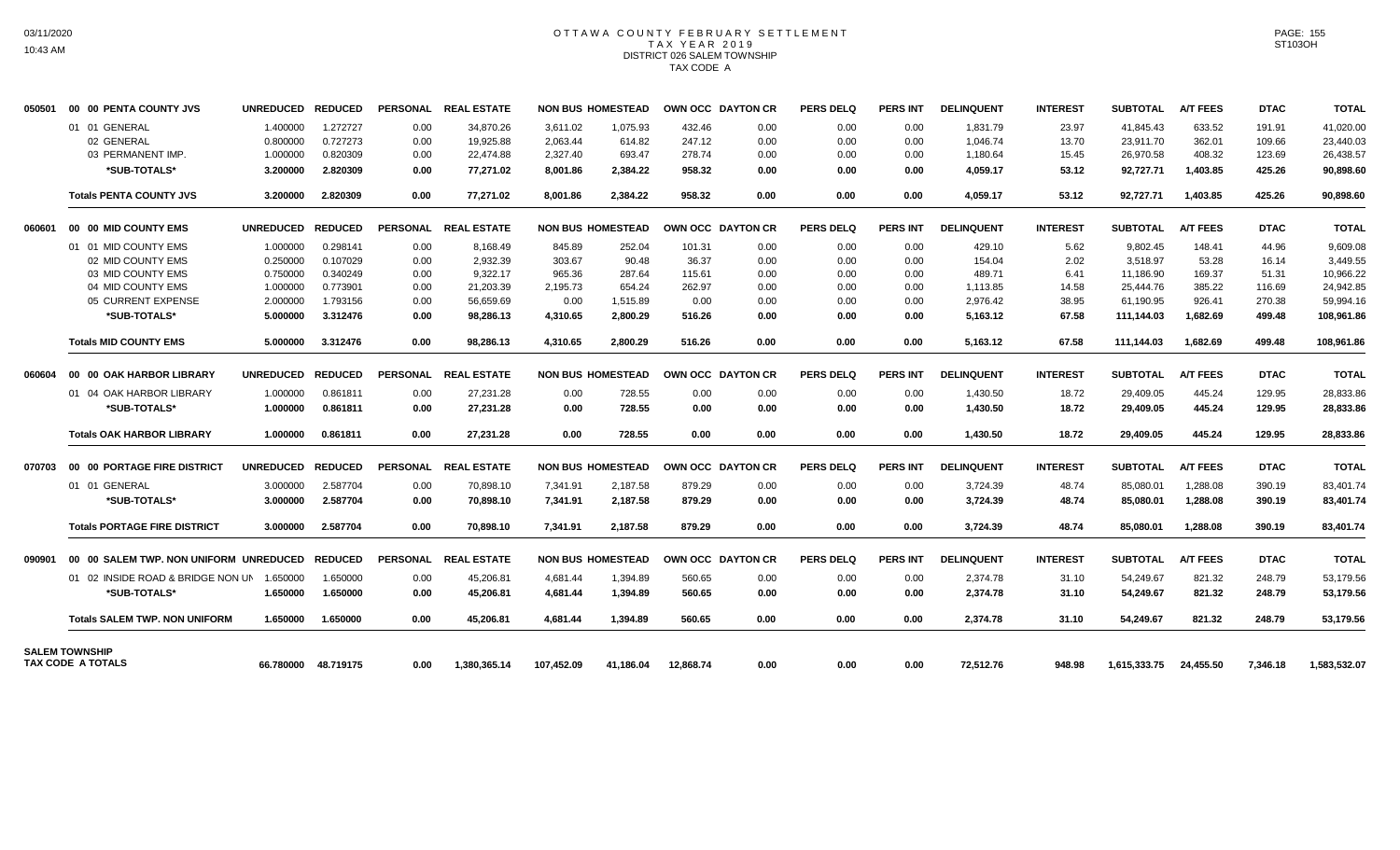#### OTTAWA COUNTY FEBRUARY SETTLEMENT T A X Y E A R 2 0 1 9 DISTRICT 026 SALEM TOWNSHIP TAX CODE B

| 010101 | 00 00 OTTAWA COUNTY                  | <b>UNREDUCED</b>  | <b>REDUCED</b> |                 | PERSONAL REAL ESTATE | <b>NON BUS HOMESTEAD</b> |        |       | OWN OCC DAYTON CR | <b>PERS DELQ</b> | <b>PERS INT</b> | <b>DELINQUENT</b> | <b>INTEREST</b> | <b>SUBTOTAL</b> | <b>A/T FEES</b> | <b>DTAC</b> | <b>TOTAL</b> |
|--------|--------------------------------------|-------------------|----------------|-----------------|----------------------|--------------------------|--------|-------|-------------------|------------------|-----------------|-------------------|-----------------|-----------------|-----------------|-------------|--------------|
|        | 01 01 O.C.B.M.R.                     | 2.200000          | 1.897775       | 8,923.30        | 5,673.06             | 0.00                     | 16.27  | 2.08  | 0.00              | $-0.62$          | 0.00            | 105.85            | 0.00            | 14,719.94       | 222.85          | 10.59       | 14,486.50    |
|        | 02 O.C.B.M.R.                        | 1.400000          | 1.257568       | 5,678.46        | 3,759.27             | 0.00                     | 10.78  | 1.38  | 0.00              | $-0.40$          | 0.00            | 70.14             | 0.00            | 9,519.63        | 144.12          | 7.01        | 9,368.50     |
|        | *SUB-TOTALS*                         | 3.600000          | 3.155343       | 14,601.76       | 9,432.33             | 0.00                     | 27.05  | 3.46  | 0.00              | $-1.02$          | 0.00            | 175.99            | 0.00            | 24,239.57       | 366.97          | 17.60       | 23,855.00    |
|        | 02 01 NURSING HOME                   | 0.500000          | 0.488991       | 2,028.02        | 1,461.75             | 0.00                     | 4.19   | 0.54  | 0.00              | $-0.14$          | 0.00            | 27.27             | 0.00            | 3,521.63        | 53.32           | 2.73        | 3,465.58     |
|        | *SUB-TOTALS*                         | 0.500000          | 0.488991       | 2,028.02        | 1,461.75             | 0.00                     | 4.19   | 0.54  | 0.00              | $-0.14$          | 0.00            | 27.27             | 0.00            | 3,521.63        | 53.32           | 2.73        | 3,465.58     |
|        | 03 02 SENIOR PROGRAM                 | 0.300000          | 0.288129       | 1,216.81        | 861.31               | 0.00                     | 2.47   | 0.32  | 0.00              | $-0.08$          | 0.00            | 16.07             | 0.00            | 2,096.90        | 31.75           | 1.61        | 2,063.54     |
|        | 03 SENIOR PROGRAM                    | 0.200000          | 0.196080       | 811.21          | 586.15               | 0.00                     | 1.68   | 0.00  | 0.00              | $-0.06$          | 0.00            | 10.94             | 0.00            | 1,409.92        | 21.35           | 1.09        | 1,387.48     |
|        | *SUB-TOTALS*                         | 0.500000          | 0.484209       | 2,028.02        | 1,447.46             | 0.00                     | 4.15   | 0.32  | 0.00              | $-0.14$          | 0.00            | 27.01             | 0.00            | 3,506.82        | 53.10           | 2.70        | 3,451.02     |
|        | 04 01 INSIDE GENERAL                 | 2.000000          | 2.000000       | 8,112.09        | 5,978.64             | 0.00                     | 17.15  | 2.19  | 0.00              | $-0.57$          | 0.00            | 111.55            | 0.00            | 14,221.05       | 215.30          | 11.16       | 13,994.59    |
|        | *SUB-TOTALS*                         | 2.000000          | 2.000000       | 8,112.09        | 5,978.64             | 0.00                     | 17.15  | 2.19  | 0.00              | $-0.57$          | 0.00            | 111.55            | 0.00            | 14,221.05       | 215.30          | 11.16       | 13,994.59    |
|        | 07 01 MENTAL HEALTH                  | 0.700000          | 0.685003       | 2,839.23        | 2,047.69             | 0.00                     | 5.87   | 0.75  | 0.00              | $-0.20$          | 0.00            | 38.21             | 0.00            | 4,931.55        | 74.66           | 3.82        | 4.853.07     |
|        | 02 MENTAL HEALTH                     | 0.300000          | 0.293573       | 1,216.81        | 877.58               | 0.00                     | 2.52   | 0.32  | 0.00              | $-0.08$          | 0.00            | 16.37             | 0.00            | 2,113.52        | 32.00           | 1.64        | 2,079.88     |
|        | 03 MENTAL HEALTH                     | 0.200000          | 0.195715       | 811.21          | 585.05               | 0.00                     | 1.68   | 0.00  | 0.00              | $-0.06$          | 0.00            | 10.92             | 0.00            | 1,408.80        | 21.33           | 1.09        | 1,386.38     |
|        | *SUB-TOTALS*                         | 1.200000          | 1.174291       | 4,867.25        | 3,510.32             | 0.00                     | 10.07  | 1.07  | 0.00              | $-0.34$          | 0.00            | 65.50             | 0.00            | 8,453.87        | 127.99          | 6.55        | 8,319.33     |
|        | <b>Totals OTTAWA COUNTY</b>          | 7.800000          | 7.302834       | 31,637.14       | 21.830.50            | 0.00                     | 62.61  | 7.58  | 0.00              | $-2.21$          | 0.00            | 407.32            | 0.00            | 53,942.94       | 816.68          | 40.74       | 53.085.52    |
|        |                                      |                   |                |                 |                      |                          |        |       |                   |                  |                 |                   |                 |                 |                 |             |              |
|        | 02021601 00 00 SALEM EXC. CORP.      | <b>UNREDUCED</b>  | <b>REDUCED</b> | <b>PERSONAL</b> | <b>REAL ESTATE</b>   | <b>NON BUS HOMESTEAD</b> |        |       | OWN OCC DAYTON CR | <b>PERS DELQ</b> | <b>PERS INT</b> | <b>DELINQUENT</b> | <b>INTEREST</b> | <b>SUBTOTAL</b> | <b>A/T FEES</b> | <b>DTAC</b> | <b>TOTAL</b> |
|        | 01 01 INSIDE GENERAL                 | 0.700000          | 0.700000       | 2,839.23        | 2,092.52             | 0.00                     | 6.00   | 0.77  | 0.00              | $-0.20$          | 0.00            | 39.04             | 0.00            | 4,977.36        | 75.36           | 3.90        | 4,898.10     |
|        | *SUB-TOTALS*                         | 0.700000          | 0.700000       | 2,839.23        | 2,092.52             | 0.00                     | 6.00   | 0.77  | 0.00              | $-0.20$          | 0.00            | 39.04             | 0.00            | 4,977.36        | 75.36           | 3.90        | 4,898.10     |
|        | 02 02 INSIDE ROADS                   | 1.650000          | 1.650000       | 6,692.48        | 4,932.38             | 0.00                     | 14.15  | 1.81  | 0.00              | $-0.47$          | 0.00            | 92.03             | 0.00            | 11,732.38       | 177.62          | 9.20        | 11,545.56    |
|        | *SUB-TOTALS*                         | 1.650000          | 1.650000       | 6,692.48        | 4,932.38             | 0.00                     | 14.15  | 1.81  | 0.00              | $-0.47$          | 0.00            | 92.03             | 0.00            | 11,732.38       | 177.62          | 9.20        | 11,545.56    |
|        | 03 01 CEMETERY                       | 0.800000          | 0.717102       | 3,244.84        | 2,143.65             | 0.00                     | 6.15   | 0.79  | 0.00              | $-0.23$          | 0.00            | 40.00             | 0.00            | 5,435.20        | 82.29           | 4.00        | 5,348.91     |
|        | 02 CEMETARY                          | 0.200000          | 0.197107       | 811.21          | 589.22               | 0.00                     | 1.69   | 0.00  | 0.00              | $-0.06$          | 0.00            | 10.99             | 0.00            | 1,413.05        | 21.39           | 1.10        | 1,390.56     |
|        | *SUB-TOTALS*                         | 1.000000          | 0.914209       | 4,056.05        | 2,732.87             | 0.00                     | 7.84   | 0.79  | 0.00              | $-0.29$          | 0.00            | 50.99             | 0.00            | 6,848.25        | 103.68          | 5.10        | 6,739.47     |
|        | <b>Totals SALEM EXC. CORP.</b>       | 3.350000          | 3.264209       | 13,587.76       | 9,757.77             | 0.00                     | 27.99  | 3.37  | 0.00              | $-0.96$          | 0.00            | 182.06            | 0.00            | 23,557.99       | 356.66          | 18.20       | 23,183.13    |
| 030303 | 00 00 BENTON CARROLL SALEM UNREDUCED |                   | <b>REDUCED</b> |                 | PERSONAL REAL ESTATE | <b>NON BUS HOMESTEAD</b> |        |       | OWN OCC DAYTON CR | <b>PERS DELQ</b> | <b>PERS INT</b> | <b>DELINQUENT</b> | <b>INTEREST</b> | <b>SUBTOTAL</b> | <b>A/T FEES</b> | <b>DTAC</b> | <b>TOTAL</b> |
|        | 00 01 GENERAL                        | 3.700000          | 3.700000       | 15,007.37       | 11,060.49            | 0.00                     | 31.72  | 4.05  | 0.00              | $-1.05$          | 0.00            | 206.37            | 0.00            | 26,308.95       | 398.31          | 20.64       | 25,890.00    |
|        | 02 PERMANENT IMPROVEMENT             | 0.300000          | 0.300000       | 1,216.81        | 896.80               | 0.00                     | 2.57   | 0.33  | 0.00              | $-0.08$          | 0.00            | 16.73             | 0.00            | 2,133.16        | 32.30           | 1.67        | 2,099.19     |
|        | *SUB-TOTALS*                         | 4.000000          | 4.000000       | 16,224.18       | 11,957.29            | 0.00                     | 34.29  | 4.38  | 0.00              | $-1.13$          | 0.00            | 223.10            | 0.00            | 28,442.11       | 430.61          | 22.31       | 27,989.19    |
|        | 01 01 GENERAL                        | 20.700000         | 14.263935      | 83.960.14       | 42,639.48            | 0.00                     | 122.30 | 15.63 | 0.00              | $-5.85$          | 0.00            | 795.58            | 0.00            | 127,527.28      | 1,930.71        | 79.56       | 125,517.01   |
|        | 02 GENERAL                           | 4.330000          | 3.715305       | 17,562.68       | 11,106.24            | 0.00                     | 31.86  | 4.07  | 0.00              | $-1.22$          | 0.00            | 207.22            | 0.00            | 28,910.85       | 437.70          | 20.72       | 28,452.43    |
|        | 03 GENERAL                           | 3.900000          | 3.872045       | 15,818.58       | 11,574.79            | 0.00                     | 33.20  | 4.24  | 0.00              | $-1.10$          | 0.00            | 215.96            | 0.00            | 27,645.67       | 418.54          | 21.60       | 27,205.53    |
|        | 04 EMERGENCY                         | 3.750000          | 3.750000       | 15,210.17       | 11,209.95            | 0.00                     | 32.15  | 0.00  | 0.00              | $-1.06$          | 0.00            | 209.16            | 0.00            | 26,660.37       | 403.63          | 20.92       | 26,235.82    |
|        | 05 EMERGENCY                         | 3.900000          | 3.900000       | 15,818.58       | 11,658.35            | 0.00                     | 33.44  | 0.00  | 0.00              | $-1.10$          | 0.00            | 217.52            | 0.00            | 27,726.79       | 419.77          | 21.75       | 27,285.27    |
|        | *SUB-TOTALS*                         | 36.580000         | 29.501285      | 148,370.15      | 88,188.81            | 0.00                     | 252.95 | 23.94 | 0.00              | $-10.33$         | 0.00            | 1,645.44          | 0.00            | 238,470.96      | 3,610.35        | 164.55      | 234,696.06   |
|        | 02 01 PERMANENT IMPROVEMENT          | 1.200000          | 0.652250       | 4,867.25        | 1,949.78             | 0.00                     | 5.59   | 0.71  | 0.00              | $-0.34$          | 0.00            | 36.38             | 0.00            | 6,859.37        | 103.85          | 3.64        | 6,751.88     |
|        | *SUB-TOTALS*                         | 1.200000          | 0.652250       | 4,867.25        | 1,949.78             | 0.00                     | 5.59   | 0.71  | 0.00              | $-0.34$          | 0.00            | 36.38             | 0.00            | 6,859.37        | 103.85          | 3.64        | 6,751.88     |
|        | <b>Totals BENTON CARROLL SALEM</b>   | 41.780000         | 34.153535      | 169,461.58      | 102,095.88           | 0.00                     | 292.83 | 29.03 | 0.00              | $-11.80$         | 0.00            | 1,904.92          | 0.00            | 273,772.44      | 4,144.81        | 190.50      | 269,437.13   |
| 050501 | 00 00 PENTA COUNTY JVS               | UNREDUCED REDUCED |                |                 | PERSONAL REAL ESTATE | <b>NON BUS HOMESTEAD</b> |        |       | OWN OCC DAYTON CR | <b>PERS DELQ</b> | <b>PERS INT</b> | <b>DELINQUENT</b> | <b>INTEREST</b> | <b>SUBTOTAL</b> | <b>A/T FEES</b> | <b>DTAC</b> | <b>TOTAL</b> |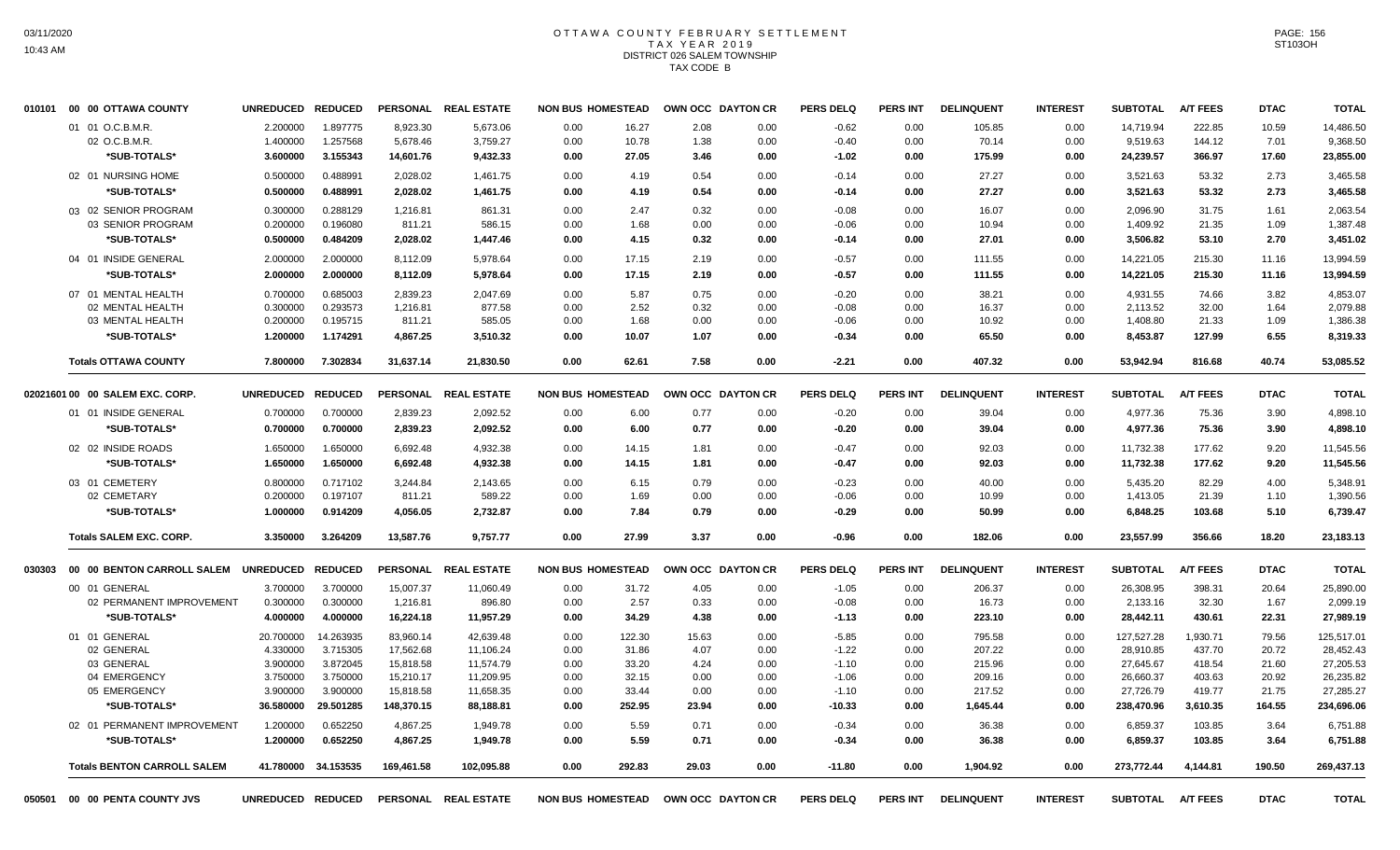## OTTAWA COUNTY FEBRUARY SETTLEMENT TAX YEAR 2019 DISTRICT 026 SALEM TOWNSHIP TAX CODE B

| 050501 | 00 00 PENTA COUNTY JVS                     | <b>UNREDUCED</b> | <b>REDUCED</b> |            | PERSONAL REAL ESTATE |      | <b>NON BUS HOMESTEAD</b> | OWN OCC DAYTON CR        |      | <b>PERS DELQ</b> | <b>PERS INT</b> | <b>DELINQUENT</b> | <b>INTEREST</b> | <b>SUBTOTAL</b> | <b>A/T FEES</b> | <b>DTAC</b> | <b>TOTAL</b> |
|--------|--------------------------------------------|------------------|----------------|------------|----------------------|------|--------------------------|--------------------------|------|------------------|-----------------|-------------------|-----------------|-----------------|-----------------|-------------|--------------|
|        | 01 01 GENERAL                              | 1.400000         | 1.364990       | 5.678.46   | 4,080.39             | 0.00 | 11.70                    | 1.50                     | 0.00 | $-0.40$          | 0.00            | 76.13             | 0.00            | 9.847.78        | 149.09          | 7.61        | 9,691.08     |
|        | 02 GENERAL                                 | 0.800000         | 0.779994       | 3,244.84   | 2,331.65             | 0.00 | 6.69                     | 0.85                     | 0.00 | $-0.23$          | 0.00            | 43.50             | 0.00            | 5,627.30        | 85.20           | 4.35        | 5,537.75     |
|        | 03 PERMANENT IMP.                          | 1.000000         | 0.974993       | 4,056.05   | 2,914.57             | 0.00 | 8.36                     | 1.07                     | 0.00 | $-0.28$          | 0.00            | 54.38             | 0.00            | 7,034.15        | 106.49          | 5.44        | 6,922.22     |
|        | *SUB-TOTALS*                               | 3.200000         | 3.119977       | 12,979.35  | 9,326.61             | 0.00 | 26.75                    | 3.42                     | 0.00 | $-0.91$          | 0.00            | 174.01            | 0.00            | 22,509.23       | 340.78          | 17.40       | 22,151.05    |
|        | <b>Totals PENTA COUNTY JVS</b>             | 3.200000         | 3.119977       | 12,979.35  | 9,326.61             | 0.00 | 26.75                    | 3.42                     | 0.00 | $-0.91$          | 0.00            | 174.01            | 0.00            | 22,509.23       | 340.78          | 17.40       | 22,151.05    |
| 060601 | 00 00 MID COUNTY EMS                       | <b>UNREDUCED</b> | <b>REDUCED</b> |            | PERSONAL REAL ESTATE |      | <b>NON BUS HOMESTEAD</b> | OWN OCC DAYTON CR        |      | <b>PERS DELQ</b> | <b>PERS INT</b> | <b>DELINQUENT</b> | <b>INTEREST</b> | <b>SUBTOTAL</b> | <b>A/T FEES</b> | <b>DTAC</b> | <b>TOTAL</b> |
|        | 01 01 MID COUNTY EMS                       | 1.000000         | 0.430009       | 4,056.05   | 1,285.43             | 0.00 | 3.69                     | 0.47                     | 0.00 | $-0.28$          | 0.00            | 23.98             | 0.00            | 5,369.34        | 81.29           | 2.40        | 5,285.65     |
|        | 02 MID COUNTY EMS                          | 0.250000         | 0.154154       | 1.014.01   | 460.82               | 0.00 | 1.32                     | 0.17                     | 0.00 | $-0.07$          | 0.00            | 8.60              | 0.00            | 1,484.85        | 22.48           | 0.86        | 1,461.51     |
|        | 03 MID COUNTY EMS                          | 0.750000         | 0.520202       | 3.042.03   | 1,555.05             | 0.00 | 4.46                     | 0.57                     | 0.00 | $-0.21$          | 0.00            | 29.01             | 0.00            | 4,630.91        | 70.11           | 2.90        | 4,557.90     |
|        | 04 MID COUNTY EMS                          | 1.000000         | 0.897768       | 4.056.05   | 2.683.72             | 0.00 | 7.70                     | 0.98                     | 0.00 | $-0.28$          | 0.00            | 50.07             | 0.00            | 6,798.24        | 102.92          | 5.01        | 6,690.31     |
|        | 05 CURRENT EXPENSE                         | 2.000000         | 1.971352       | 8,112.09   | 5,893.00             | 0.00 | 16.90                    | 0.00                     | 0.00 | $-0.57$          | 0.00            | 109.95            | 0.00            | 14,131.37       | 213.94          | 11.00       | 13,906.43    |
|        | *SUB-TOTALS*                               | 5.000000         | 3.973485       | 20,280.23  | 11.878.02            | 0.00 | 34.07                    | 2.19                     | 0.00 | $-1.41$          | 0.00            | 221.61            | 0.00            | 32.414.71       | 490.74          | 22.17       | 31,901.80    |
|        | <b>Totals MID COUNTY EMS</b>               | 5.000000         | 3.973485       | 20.280.23  | 11.878.02            | 0.00 | 34.07                    | 2.19                     | 0.00 | $-1.41$          | 0.00            | 221.61            | 0.00            | 32,414.71       | 490.74          | 22.17       | 31,901.80    |
| 060604 | 00 00 OAK HARBOR LIBRARY                   | <b>UNREDUCED</b> | <b>REDUCED</b> |            | PERSONAL REAL ESTATE |      | <b>NON BUS HOMESTEAD</b> | OWN OCC DAYTON CR        |      | <b>PERS DELQ</b> | <b>PERS INT</b> | <b>DELINQUENT</b> | <b>INTEREST</b> | <b>SUBTOTAL</b> | <b>A/T FEES</b> | <b>DTAC</b> | <b>TOTAL</b> |
|        | 01 04 OAK HARBOR LIBRARY                   | 1.000000         | 0.992832       | 4,056.05   | 2,967.89             | 0.00 | 8.51                     | 0.00                     | 0.00 | $-0.28$          | 0.00            | 55.38             | 0.00            | 7,087.55        | 107.30          | 5.54        | 6.974.71     |
|        | *SUB-TOTALS*                               | 1.000000         | 0.992832       | 4,056.05   | 2,967.89             | 0.00 | 8.51                     | 0.00                     | 0.00 | $-0.28$          | 0.00            | 55.38             | 0.00            | 7,087.55        | 107.30          | 5.54        | 6,974.71     |
|        | <b>Totals OAK HARBOR LIBRARY</b>           | 1.000000         | 0.992832       | 4.056.05   | 2.967.89             | 0.00 | 8.51                     | 0.00                     | 0.00 | $-0.28$          | 0.00            | 55.38             | 0.00            | 7,087.55        | 107.30          | 5.54        | 6,974.71     |
| 070703 | 00 00 PORTAGE FIRE DISTRICT                | <b>UNREDUCED</b> | <b>REDUCED</b> |            | PERSONAL REAL ESTATE |      | <b>NON BUS HOMESTEAD</b> | OWN OCC DAYTON CR        |      | <b>PERS DELQ</b> | <b>PERS INT</b> | <b>DELINQUENT</b> | <b>INTEREST</b> | <b>SUBTOTAL</b> | <b>A/T FEES</b> | <b>DTAC</b> | <b>TOTAL</b> |
|        | 01 01 GENERAL                              | 3.000000         | 2.856417       | 12,168.14  | 8.538.75             | 0.00 | 24.49                    | 3.13                     | 0.00 | $-0.85$          | 0.00            | 159.32            | 0.00            | 20.892.98       | 316.31          | 15.93       | 20,560.74    |
|        | *SUB-TOTALS*                               | 3.000000         | 2.856417       | 12,168.14  | 8,538.75             | 0.00 | 24.49                    | 3.13                     | 0.00 | $-0.85$          | 0.00            | 159.32            | 0.00            | 20,892.98       | 316.31          | 15.93       | 20,560.74    |
|        | <b>Totals PORTAGE FIRE DISTRICT</b>        | 3.000000         | 2.856417       | 12.168.14  | 8.538.75             | 0.00 | 24.49                    | 3.13                     | 0.00 | -0.85            | 0.00            | 159.32            | 0.00            | 20.892.98       | 316.31          | 15.93       | 20.560.74    |
| 090901 | 00 00 SALEM TWP, NON UNIFORM UNREDUCED     |                  | <b>REDUCED</b> |            | PERSONAL REAL ESTATE |      | <b>NON BUS HOMESTEAD</b> | <b>OWN OCC DAYTON CR</b> |      | <b>PERS DELQ</b> | <b>PERS INT</b> | <b>DELINQUENT</b> | <b>INTEREST</b> | <b>SUBTOTAL</b> | <b>A/T FEES</b> | <b>DTAC</b> | <b>TOTAL</b> |
|        | 01 02 INSIDE ROAD & BRIDGE NON UN          | 1.650000         | 1.650000       | 6,692.47   | 4,932.40             | 0.00 | 14.17                    | 1.81                     | 0.00 | $-0.46$          | 0.00            | 92.05             | 0.00            | 11,732.44       | 177.62          | 9.21        | 11,545.61    |
|        | *SUB-TOTALS*                               | 1.650000         | 1.650000       | 6,692.47   | 4,932.40             | 0.00 | 14.17                    | 1.81                     | 0.00 | $-0.46$          | 0.00            | 92.05             | 0.00            | 11,732.44       | 177.62          | 9.21        | 11,545.61    |
|        | <b>Totals SALEM TWP, NON UNIFORM</b>       | 1.650000         | 1.650000       | 6.692.47   | 4.932.40             | 0.00 | 14.17                    | 1.81                     | 0.00 | $-0.46$          | 0.00            | 92.05             | 0.00            | 11,732.44       | 177.62          | 9.21        | 11,545.61    |
|        | <b>SALEM TOWNSHIP</b><br>TAX CODE B TOTALS | 66.780000        | 57.313289      | 270,862.72 | 171.327.82           | 0.00 | 491.42                   | 50.53                    | 0.00 | $-18.88$         | 0.00            | 3,196.67          | 0.00            | 445.910.28      | 6.750.90        | 319.69      | 438,839.69   |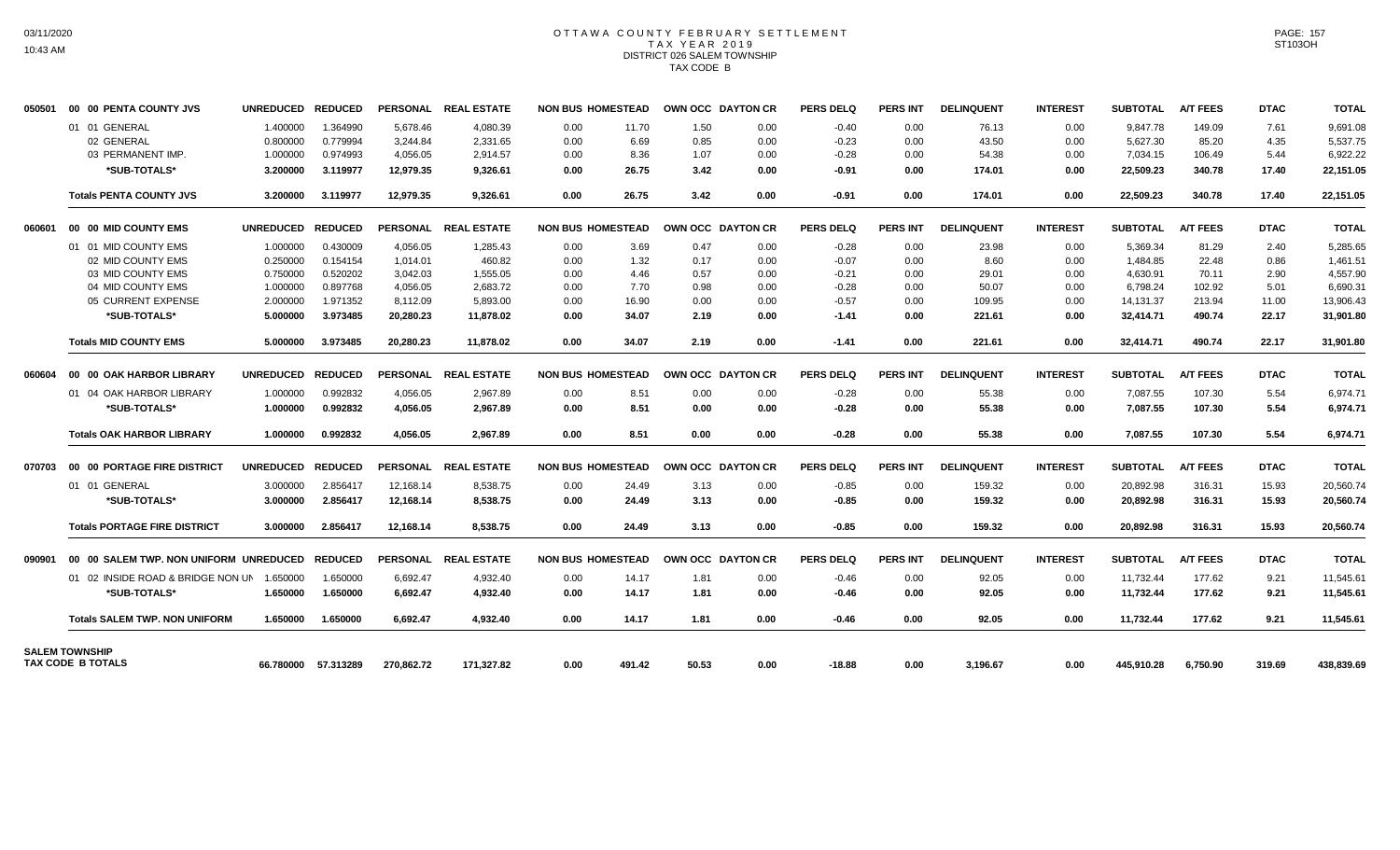#### OTTAWA COUNTY FEBRUARY SETTLEMENT T A X Y E A R 2 0 1 9 DISTRICT 026 SALEM TOWNSHIP DISTRICT

|        | 010101 00 00 OTTAWA COUNTY                   | UNREDUCED REDUCED | <b>PERSONAL</b>    | <b>REAL ESTATE</b>    |                  | <b>NON BUS HOMESTEAD</b> |                | OWN OCC DAYTON CR | <b>PERS DELQ</b>   | <b>PERS INT</b> | <b>DELINQUENT</b> | <b>INTEREST</b> | <b>SUBTOTAL</b>       | <b>A/T FEES</b>  | <b>DTAC</b>    | <b>TOTAL</b>          |
|--------|----------------------------------------------|-------------------|--------------------|-----------------------|------------------|--------------------------|----------------|-------------------|--------------------|-----------------|-------------------|-----------------|-----------------------|------------------|----------------|-----------------------|
|        | 01 01 O.C.B.M.R.                             |                   | 8,923.30           | 38,929.85             | 3.443.93         | 1,042.42                 | 414.53         | 0.00              | $-0.62$            | 0.00            | 1,852.88          | 22.86           | 54,629.15             | 827.06           | 193.62         | 53,608.47             |
|        | 02 O.C.B.M.R.                                |                   | 5,678.46           | 28,612.33             | 2,573.68         | 777.63                   | 309.61         | 0.00              | $-0.40$            | 0.00            | 1,375.71          | 17.09           | 39,344.11             | 595.65           | 143.79         | 38,604.67             |
|        | *SUB-TOTALS*                                 |                   | 14,601.76          | 67,542.18             | 6,017.61         | 1,820.05                 | 724.14         | 0.00              | $-1.02$            | 0.00            | 3,228.59          | 39.95           | 93,973.26             | 1,422.71         | 337.41         | 92,213.14             |
|        | 02 01 NURSING HOME                           |                   | 2,028.02           | 13,401.56             | 1,236.44         | 372.60                   | 148.62         | 0.00              | $-0.14$            | 0.00            | 654.49            | 8.21            | 17,849.80             | 270.24           | 68.44          | 17,511.12             |
|        | *SUB-TOTALS*                                 |                   | 2,028.02           | 13,401.56             | 1,236.44         | 372.60                   | 148.62         | 0.00              | $-0.14$            | 0.00            | 654.49            | 8.21            | 17,849.80             | 270.24           | 68.44          | 17,511.12             |
|        | 03 02 SENIOR PROGRAM                         |                   | 1,216.81           | 7,045.14              | 640.37           | 193.27                   | 77.01          | 0.00              | $-0.08$            | 0.00            | 340.92            | 4.25            | 9,517.69              | 144.10           | 35.64          | 9,337.95              |
|        | 03 SENIOR PROGRAM                            |                   | 811.21             | 6,107.95              | 0.00             | 149.41                   | 0.00           | 0.00              | $-0.06$            | 0.00            | 301.01            | 3.80            | 7,373.32              | 111.63           | 27.44          | 7,234.25              |
|        | *SUB-TOTALS*                                 |                   | 2,028.02           | 13,153.09             | 640.37           | 342.68                   | 77.01          | 0.00              | $-0.14$            | 0.00            | 641.93            | 8.05            | 16,891.01             | 255.73           | 63.08          | 16,572.20             |
|        | 04 01 INSIDE GENERAL                         |                   | 8,112.09           | 60,774.78             | 5,674.46         | 1,707.90                 | 681.78         | 0.00              | $-0.57$            | 0.00            | 2,990.08          | 37.67           | 79,978.19             | 1,210.84         | 312.73         | 78,454.62             |
|        | *SUB-TOTALS*                                 |                   | 8,112.09           | 60,774.78             | 5,674.46         | 1,707.90                 | 681.78         | 0.00              | $-0.57$            | 0.00            | 2,990.08          | 37.67           | 79,978.19             | 1,210.84         | 312.73         | 78,454.62             |
|        | 07 01 MENTAL HEALTH                          |                   | 2,839.23           | 19,524.21             | 1,809.79         | 545.11                   | 217.50         | 0.00              | $-0.20$            | 0.00            | 956.28            | 12.01           | 25,903.93             | 392.17           | 100.00         | 25,411.76             |
|        | 02 MENTAL HEALTH                             |                   | 1,216.81           | 8,367.50              | 775.62           | 233.62                   | 93.21          | 0.00              | $-0.08$            | 0.00            | 409.83            | 5.15            | 11,101.66             | 168.08           | 42.86          | 10,890.72             |
|        | 03 MENTAL HEALTH                             |                   | 811.21             | 6,345.07              | 0.00             | 155.79                   | 0.00           | 0.00              | $-0.06$            | 0.00            | 313.50            | 3.96            | 7,629.47              | 115.51           | 28.58          | 7,485.38              |
|        | *SUB-TOTALS*                                 |                   | 4,867.25           | 34,236.78             | 2,585.41         | 934.52                   | 310.71         | 0.00              | $-0.34$            | 0.00            | 1,679.61          | 21.12           | 44,635.06             | 675.76           | 171.44         | 43,787.86             |
|        | <b>Totals OTTAWA COUNTY</b>                  |                   | 31,637.14          | 189,108.39            | 16,154.29        | 5,177.75                 | 1,942.26       | 0.00              | $-2.21$            | 0.00            | 9,194.70          | 115.00          | 253,327.32            | 3,835.28         | 953.10         | 248,538.94            |
|        | 02021601 00 00 SALEM EXC. CORP.              | UNREDUCED REDUCED | <b>PERSONAL</b>    | <b>REAL ESTATE</b>    |                  | <b>NON BUS HOMESTEAD</b> |                | OWN OCC DAYTON CR | <b>PERS DELQ</b>   | <b>PERS INT</b> | <b>DELINQUENT</b> | <b>INTEREST</b> | <b>SUBTOTAL</b>       | <b>A/T FEES</b>  | <b>DTAC</b>    | <b>TOTAL</b>          |
|        | 01 01 INSIDE GENERAL                         |                   | 2,839.23           | 21,271.17             | 1,986.06         | 597.76                   | 238.63         | 0.00              | $-0.20$            | 0.00            | 1,046.52          | 13.18           | 27,992.35             | 423.80           | 109.45         | 27,459.10             |
|        | *SUB-TOTALS*                                 |                   | 2,839.23           | 21,271.17             | 1,986.06         | 597.76                   | 238.63         | 0.00              | $-0.20$            | 0.00            | 1,046.52          | 13.18           | 27,992.35             | 423.80           | 109.45         | 27,459.10             |
|        | 02 02 INSIDE ROADS                           |                   | 6,692.48           | 50,139.20             | 4,681.43         | 1,409.02                 | 562.47         | 0.00              | $-0.47$            | 0.00            | 2,466.82          | 31.08           | 65,982.03             | 998.94           | 258.00         | 64,725.09             |
|        | *SUB-TOTALS*                                 |                   | 6,692.48           | 50,139.20             | 4,681.43         | 1,409.02                 | 562.47         | 0.00              | $-0.47$            | 0.00            | 2,466.82          | 31.08           | 65,982.03             | 998.94           | 258.00         | 64,725.09             |
|        |                                              |                   |                    |                       |                  |                          |                |                   |                    |                 |                   |                 |                       |                  |                |                       |
|        | 03 01 CEMETERY<br>02 CEMETARY                |                   | 3.244.84<br>811.21 | 19,006.34<br>6,433.51 | 1,746.23<br>0.00 | 526.45<br>158.05         | 209.92<br>0.00 | 0.00<br>0.00      | $-0.23$<br>$-0.06$ | 0.00<br>0.00    | 925.82<br>318.00  | 11.59<br>4.02   | 25,670.96<br>7,724.73 | 388.65<br>116.95 | 96.80<br>28.99 | 25,185.51<br>7,578.79 |
|        | *SUB-TOTALS*                                 |                   | 4.056.05           | 25.439.85             | 1.746.23         | 684.50                   | 209.92         | 0.00              | $-0.29$            | 0.00            | 1.243.82          | 15.61           | 33.395.69             | 505.60           | 125.79         | 32.764.30             |
|        |                                              |                   |                    |                       |                  |                          |                |                   |                    |                 |                   |                 |                       |                  |                |                       |
|        | <b>Totals SALEM EXC. CORP.</b>               |                   | 13,587.76          | 96,850.22             | 8,413.72         | 2,691.28                 | 1,011.02       | 0.00              | $-0.96$            | 0.00            | 4,757.16          | 59.87           | 127,370.07            | 1,928.34         | 493.24         | 124,948.49            |
| 030303 | 00 00 BENTON CARROLL SALEM UNREDUCED REDUCED |                   | <b>PERSONAL</b>    | <b>REAL ESTATE</b>    |                  | <b>NON BUS HOMESTEAD</b> |                | OWN OCC DAYTON CR | <b>PERS DELQ</b>   | <b>PERS INT</b> | <b>DELINQUENT</b> | <b>INTEREST</b> | <b>SUBTOTAL</b>       | <b>A/T FEES</b>  | <b>DTAC</b>    | <b>TOTAL</b>          |
|        | 00 01 GENERAL                                |                   | 15,007.37          | 112,433.35            | 10,497.74        | 3,159.61                 | 1,261.29       | 0.00              | $-1.05$            | 0.00            | 5,531.65          | 69.69           | 147,959.65            | 2,240.05         | 578.55         | 145,141.05            |
|        | 02 PERMANENT IMPROVEMENT                     |                   | 1,216.81           | 9,116.22              | 851.17           | 256.18                   | 102.27         | 0.00              | $-0.08$            | 0.00            | 448.51            | 5.65            | 11,996.73             | 181.63           | 46.91          | 11,768.19             |
|        | *SUB-TOTALS*                                 |                   | 16,224.18          | 121,549.57            | 11,348.91        | 3,415.79                 | 1,363.56       | 0.00              | $-1.13$            | 0.00            | 5,980.16          | 75.34           | 159,956.38            | 2,421.68         | 625.46         | 156,909.24            |
|        | 01 01 GENERAL                                |                   | 83,960.14          | 344,820.22            | 31,292.56        | 9,446.19                 | 3,763.31       | 0.00              | $-5.85$            | 0.00            | 16,669.61         | 207.74          | 490,153.92            | 7,420.73         | 1,742.62       | 480,990.57            |
|        | 02 GENERAL                                   |                   | 17,562.68          | 80,422.81             | 7,178.13         | 2,170.65                 | 863.74         | 0.00              | $-1.22$            | 0.00            | 3,848.53          | 47.65           | 112,092.97            | 1,697.04         | 402.21         | 109,993.72            |
|        | 03 GENERAL                                   |                   | 15,818.58          | 86,666.43             | 7,776.17         | 2,350.18                 | 935.53         | 0.00              | $-1.10$            | 0.00            | 4,160.64          | 51.62           | 117,758.05            | 1,782.80         | 434.87         | 115,540.38            |
|        | 04 EMERGENCY                                 |                   | 15,210.17          | 129,701.49            | 0.00             | 3,202.31                 | 0.00           | 0.00              | $-1.06$            | 0.00            | 6,433.71          | 81.46           | 154,628.08            | 2,341.01         | 586.37         | 151,700.70            |
|        | 05 EMERGENCY                                 |                   | 15,818.58          | 134,889.56            | 0.00             | 3,330.41                 | 0.00           | 0.00              | $-1.10$            | 0.00            | 6,691.05          | 84.72           | 160,813.22            | 2,434.64         | 609.82         | 157,768.76            |
|        | *SUB-TOTALS*                                 |                   | 148,370.15         | 776,500.51            | 46,246.86        | 20,499.74                | 5,562.58       | 0.00              | $-10.33$           | 0.00            | 37,803.54         | 473.19          | 1,035,446.24          | 15,676.22        | 3,775.89       | 1,015,994.13          |
|        | 02 01 PERMANENT IMPROVEMENT                  |                   | 4,867.25           | 11,147.26             | 952.45           | 289.38                   | 114.78         | 0.00              | $-0.34$            | 0.00            | 519.54            | 6.32            | 17,896.64             | 270.95           | 54.26          | 17,571.43             |
|        | *SUB-TOTALS*                                 |                   | 4,867.25           | 11,147.26             | 952.45           | 289.38                   | 114.78         | 0.00              | $-0.34$            | 0.00            | 519.54            | 6.32            | 17,896.64             | 270.95           | 54.26          | 17,571.43             |
|        | <b>Totals BENTON CARROLL SALEM</b>           |                   | 169,461.58         | 909,197.34            | 58,548.22        | 24,204.91                | 7,040.92       | 0.00              | $-11.80$           | 0.00            | 44,303.24         | 554.85          | 1,213,299.26          | 18,368.85        | 4,455.61       | 1,190,474.80          |
| 050501 | 00 00 PENTA COUNTY JVS                       | UNREDUCED REDUCED |                    | PERSONAL REAL ESTATE  |                  | <b>NON BUS HOMESTEAD</b> |                | OWN OCC DAYTON CR | <b>PERS DELQ</b>   | <b>PERS INT</b> | <b>DELINQUENT</b> | <b>INTEREST</b> | SUBTOTAL A/T FEES     |                  | <b>DTAC</b>    | <b>TOTAL</b>          |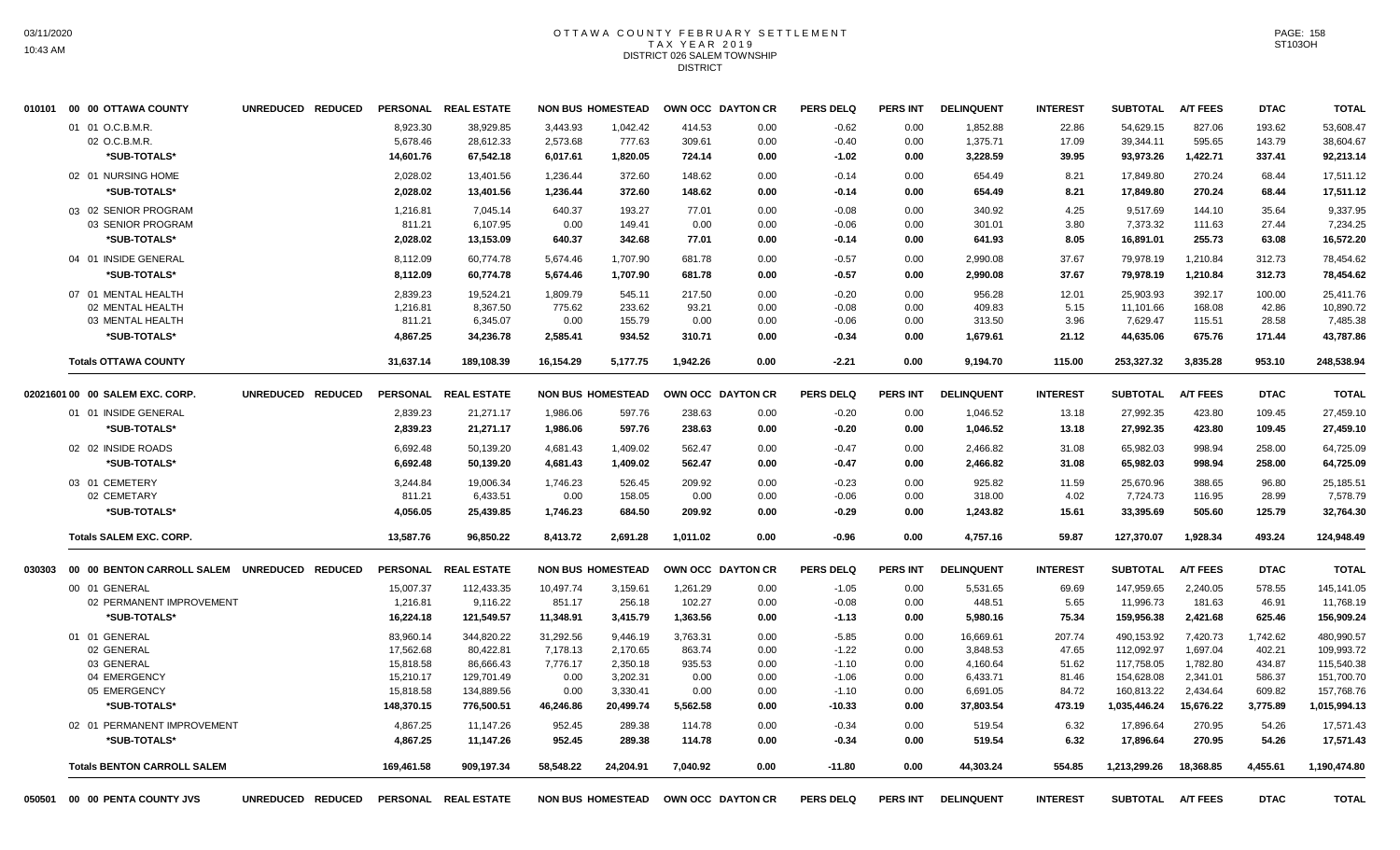## OTTAWA COUNTY FEBRUARY SETTLEMENT TAX YEAR 2019 DISTRICT 026 SALEM TOWNSHIP DISTRICT

| 050501 | 00 00 PENTA COUNTY JVS                         | UNREDUCED REDUCED |            | PERSONAL REAL ESTATE |            | <b>NON BUS HOMESTEAD</b> | OWN OCC DAYTON CR |      | <b>PERS DELQ</b> | <b>PERS INT</b> | <b>DELINQUENT</b> | <b>INTEREST</b> | <b>SUBTOTAL</b> | <b>A/T FEES</b> | <b>DTAC</b> | <b>TOTAL</b> |
|--------|------------------------------------------------|-------------------|------------|----------------------|------------|--------------------------|-------------------|------|------------------|-----------------|-------------------|-----------------|-----------------|-----------------|-------------|--------------|
|        | 01 01 GENERAL                                  |                   | 5,678.46   | 38,950.65            | 3,611.02   | 1,087.63                 | 433.96            | 0.00 | $-0.40$          | 0.00            | 1,907.92          | 23.97           | 51,693.21       | 782.61          | 199.52      | 50,711.08    |
|        | 02 GENERAL                                     |                   | 3,244.84   | 22,257.53            | 2,063.44   | 621.51                   | 247.97            | 0.00 | $-0.23$          | 0.00            | 1,090.24          | 13.70           | 29,539.00       | 447.21          | 114.01      | 28,977.78    |
|        | 03 PERMANENT IMP.                              |                   | 4,056.05   | 25,389.45            | 2,327.40   | 701.83                   | 279.81            | 0.00 | $-0.28$          | 0.00            | 1,235.02          | 15.45           | 34,004.73       | 514.81          | 129.13      | 33,360.79    |
|        | *SUB-TOTALS*                                   |                   | 12.979.35  | 86.597.63            | 8.001.86   | 2,410.97                 | 961.74            | 0.00 | $-0.91$          | 0.00            | 4,233.18          | 53.12           | 115,236.94      | 1,744.63        | 442.66      | 113,049.65   |
|        | <b>Totals PENTA COUNTY JVS</b>                 |                   | 12.979.35  | 86.597.63            | 8.001.86   | 2.410.97                 | 961.74            | 0.00 | $-0.91$          | 0.00            | 4,233.18          | 53.12           | 115.236.94      | 1,744.63        | 442.66      | 113,049.65   |
| 060601 | 00 00 MID COUNTY EMS                           | UNREDUCED REDUCED |            | PERSONAL REAL ESTATE |            | <b>NON BUS HOMESTEAD</b> | OWN OCC DAYTON CR |      | <b>PERS DELQ</b> | <b>PERS INT</b> | <b>DELINQUENT</b> | <b>INTEREST</b> | <b>SUBTOTAL</b> | <b>A/T FEES</b> | <b>DTAC</b> | <b>TOTAL</b> |
|        | 01 01 MID COUNTY EMS                           |                   | 4,056.05   | 9,453.92             | 845.89     | 255.73                   | 101.78            | 0.00 | $-0.28$          | 0.00            | 453.08            | 5.62            | 15,171.79       | 229.70          | 47.36       | 14,894.73    |
|        | 02 MID COUNTY EMS                              |                   | 1.014.01   | 3.393.21             | 303.67     | 91.80                    | 36.54             | 0.00 | $-0.07$          | 0.00            | 162.64            | 2.02            | 5.003.82        | 75.76           | 17.00       | 4.911.06     |
|        | 03 MID COUNTY EMS                              |                   | 3.042.03   | 10.877.22            | 965.36     | 292.10                   | 116.18            | 0.00 | $-0.21$          | 0.00            | 518.72            | 6.41            | 15.817.81       | 239.48          | 54.21       | 15.524.12    |
|        | 04 MID COUNTY EMS                              |                   | 4,056.05   | 23,887.11            | 2,195.73   | 661.94                   | 263.95            | 0.00 | $-0.28$          | 0.00            | 1,163.92          | 14.58           | 32,243.00       | 488.14          | 121.70      | 31,633.16    |
|        | 05 CURRENT EXPENSE                             |                   | 8,112.09   | 62.552.69            | 0.00       | 1,532.79                 | 0.00              | 0.00 | $-0.57$          | 0.00            | 3,086.37          | 38.95           | 75,322.32       | 1,140.35        | 281.38      | 73,900.59    |
|        | *SUB-TOTALS*                                   |                   | 20,280.23  | 110,164.15           | 4,310.65   | 2,834.36                 | 518.45            | 0.00 | $-1.41$          | 0.00            | 5,384.73          | 67.58           | 143,558.74      | 2,173.43        | 521.65      | 140,863.66   |
|        | <b>Totals MID COUNTY EMS</b>                   |                   | 20,280.23  | 110.164.15           | 4.310.65   | 2.834.36                 | 518.45            | 0.00 | $-1.41$          | 0.00            | 5,384.73          | 67.58           | 143.558.74      | 2,173.43        | 521.65      | 140,863.66   |
| 060604 | 00 00 OAK HARBOR LIBRARY                       | UNREDUCED REDUCED |            | PERSONAL REAL ESTATE |            | <b>NON BUS HOMESTEAD</b> | OWN OCC DAYTON CR |      | PERS DELO        | <b>PERS INT</b> | <b>DELINQUENT</b> | <b>INTEREST</b> | <b>SUBTOTAL</b> | <b>A/T FEES</b> | <b>DTAC</b> | <b>TOTAL</b> |
|        | 01 04 OAK HARBOR LIBRARY                       |                   | 4,056.05   | 30,199.17            | 0.00       | 737.06                   | 0.00              | 0.00 | $-0.28$          | 0.00            | 1,485.88          | 18.72           | 36,496.60       | 552.54          | 135.49      | 35,808.57    |
|        | *SUB-TOTALS*                                   |                   | 4,056.05   | 30,199.17            | 0.00       | 737.06                   | 0.00              | 0.00 | $-0.28$          | 0.00            | 1,485.88          | 18.72           | 36,496.60       | 552.54          | 135.49      | 35,808.57    |
|        | <b>Totals OAK HARBOR LIBRARY</b>               |                   | 4,056.05   | 30,199.17            | 0.00       | 737.06                   | 0.00              | 0.00 | -0.28            | 0.00            | 1,485.88          | 18.72           | 36,496.60       | 552.54          | 135.49      | 35,808.57    |
| 070703 | 00 00 PORTAGE FIRE DISTRICT                    | UNREDUCED REDUCED |            | PERSONAL REAL ESTATE |            | <b>NON BUS HOMESTEAD</b> | OWN OCC DAYTON CR |      | PERS DELO        | <b>PERS INT</b> | <b>DELINQUENT</b> | <b>INTEREST</b> | <b>SUBTOTAL</b> | <b>A/T FEES</b> | <b>DTAC</b> | <b>TOTAL</b> |
|        | 01 01 GENERAL                                  |                   | 12,168.14  | 79,436.85            | 7.341.91   | 2,212.07                 | 882.42            | 0.00 | $-0.85$          | 0.00            | 3,883.71          | 48.74           | 105,972.99      | 1,604.39        | 406.12      | 103,962.48   |
|        | *SUB-TOTALS*                                   |                   | 12,168.14  | 79,436.85            | 7,341.91   | 2,212.07                 | 882.42            | 0.00 | $-0.85$          | 0.00            | 3,883.71          | 48.74           | 105,972.99      | 1,604.39        | 406.12      | 103,962.48   |
|        | <b>Totals PORTAGE FIRE DISTRICT</b>            |                   | 12,168.14  | 79,436.85            | 7,341.91   | 2,212.07                 | 882.42            | 0.00 | $-0.85$          | 0.00            | 3,883.71          | 48.74           | 105,972.99      | 1,604.39        | 406.12      | 103,962.48   |
| 090901 | 00 00 SALEM TWP. NON UNIFORM UNREDUCED REDUCED |                   |            | PERSONAL REAL ESTATE |            | <b>NON BUS HOMESTEAD</b> | OWN OCC DAYTON CR |      | PERS DELO        | <b>PERS INT</b> | <b>DELINQUENT</b> | <b>INTEREST</b> | <b>SUBTOTAL</b> | <b>A/T FEES</b> | <b>DTAC</b> | <b>TOTAL</b> |
|        | 01 02 INSIDE ROAD & BRIDGE NON UN              |                   | 6,692.47   | 50,139.21            | 4.681.44   | 1,409.06                 | 562.46            | 0.00 | $-0.46$          | 0.00            | 2,466.83          | 31.10           | 65.982.11       | 998.94          | 258.00      | 64,725.17    |
|        | *SUB-TOTALS*                                   |                   | 6,692.47   | 50,139.21            | 4,681.44   | 1,409.06                 | 562.46            | 0.00 | $-0.46$          | 0.00            | 2,466.83          | 31.10           | 65,982.11       | 998.94          | 258.00      | 64,725.17    |
|        | <b>Totals SALEM TWP. NON UNIFORM</b>           |                   | 6,692.47   | 50,139.21            | 4,681.44   | 1.409.06                 | 562.46            | 0.00 | -0.46            | 0.00            | 2,466.83          | 31.10           | 65,982.11       | 998.94          | 258.00      | 64,725.17    |
|        | <b>SALEM TOWNSHIP</b>                          |                   |            |                      |            |                          |                   |      |                  |                 |                   |                 |                 |                 |             |              |
|        | <b>DISTRICT TOTALS</b>                         |                   | 270,862.72 | 1,551,692.96         | 107,452.09 | 41,677.46                | 12,919.27         | 0.00 | $-18.88$         | 0.00            | 75,709.43         | 948.98          | 2,061,244.03    | 31,206.40       | 7,665.87    | 2,022,371.76 |

PAGE: 159 ST103OH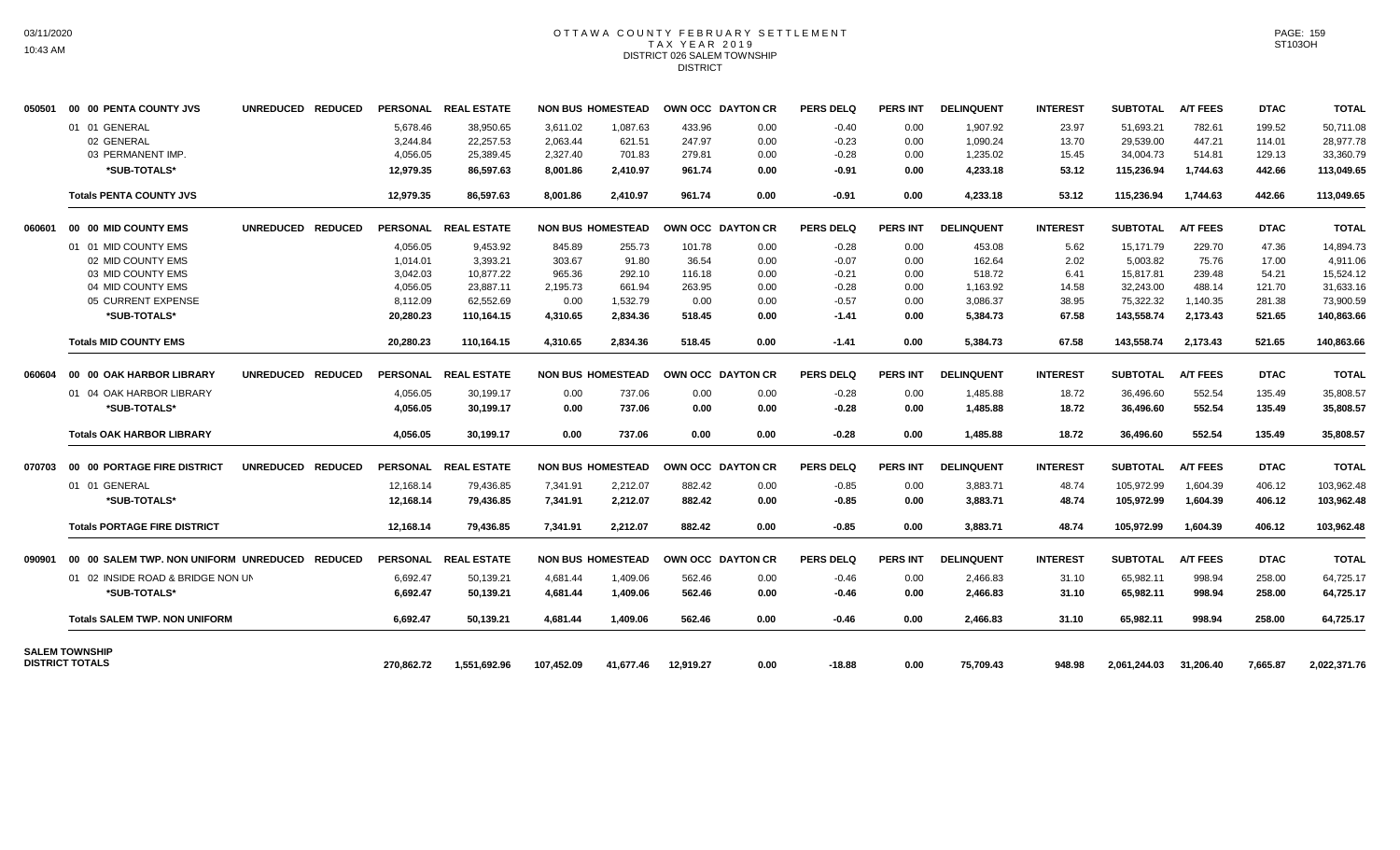# OTTAWA COUNTY FEBRUARY SETTLEMENT TAX YEAR 2019 DISTRICT 027 OAK HARBOR CORP. TAX CODE A

|        | 010101 00 00 OTTAWA COUNTY         | UNREDUCED REDUCED    |                      |                 | PERSONAL REAL ESTATE  |                  | <b>NON BUS HOMESTEAD</b> | OWN OCC DAYTON CR |              | <b>PERS DELQ</b> | <b>PERS INT</b> | <b>DELINQUENT</b> | <b>INTEREST</b> | <b>SUBTOTAL</b>       | <b>A/T FEES</b> | <b>DTAC</b>   | <b>TOTAL</b>          |
|--------|------------------------------------|----------------------|----------------------|-----------------|-----------------------|------------------|--------------------------|-------------------|--------------|------------------|-----------------|-------------------|-----------------|-----------------------|-----------------|---------------|-----------------------|
|        | 01 01 O.C.B.M.R.                   | 2.200000             | 1.213837             | 0.00            | 23,045.35             | 2,547.85         | 1,118.38                 | 381.22            | 0.00         | 0.00             | 0.00            | 450.64            | 3.07            | 27,546.51             | 417.04          | 49.13         | 27,080.34             |
|        | 02 O.C.B.M.R.                      | 1.400000             | 0.907110             | 0.00            | 17,221.97             | 1,904.03         | 835.77                   | 284.89            | 0.00         | 0.00             | 0.00            | 336.77            | 2.29            | 20,585.72             | 311.66          | 36.72         | 20,237.34             |
|        | *SUB-TOTALS*                       | 3.600000             | 2.120947             | 0.00            | 40,267.32             | 4,451.88         | 1,954.15                 | 666.11            | 0.00         | 0.00             | 0.00            | 787.41            | 5.36            | 48,132.23             | 728.70          | 85.85         | 47,317.68             |
|        | 02 01 NURSING HOME                 | 0.500000             | 0.435790             | 0.00            | 8,273.71              | 914.72           | 401.52                   | 136.86            | 0.00         | 0.00             | 0.00            | 161.79            | 1.10            | 9,889.70              | 149.73          | 17.64         | 9,722.33              |
|        | *SUB-TOTALS*                       | 0.500000             | 0.435790             | 0.00            | 8,273.71              | 914.72           | 401.52                   | 136.86            | 0.00         | 0.00             | 0.00            | 161.79            | 1.10            | 9,889.70              | 149.73          | 17.64         | 9,722.33              |
|        | 03 02 SENIOR PROGRAM               | 0.300000             | 0.225703             | 0.00            | 4,285.09              | 473.75           | 207.95                   | 70.88             | 0.00         | 0.00             | 0.00            | 83.79             | 0.57            | 5,122.03              | 77.55           | 9.14          | 5,035.34              |
|        | 03 SENIOR PROGRAM                  | 0.200000             | 0.174753             | 0.00            | 3,829.08              | 0.00             | 161.01                   | 0.00              | 0.00         | 0.00             | 0.00            | 74.88             | 0.51            | 4,065.48              | 61.55           | 7.07          | 3,996.86              |
|        | *SUB-TOTALS*                       | 0.500000             | 0.400456             | 0.00            | 8,114.17              | 473.75           | 368.96                   | 70.88             | 0.00         | 0.00             | 0.00            | 158.67            | 1.08            | 9,187.51              | 139.10          | 16.21         | 9,032.20              |
|        | 04 01 INSIDE GENERAL               | 2.000000             | 2.000000             | 0.00            | 37,971.08             | 4,198.01         | 1,842.72                 | 628.12            | 0.00         | 0.00             | 0.00            | 742.51            | 5.06            | 45,387.50             | 687.15          | 80.96         | 44,619.39             |
|        | *SUB-TOTALS*                       | 2.000000             | 2.000000             | 0.00            | 37,971.08             | 4,198.01         | 1,842.72                 | 628.12            | 0.00         | 0.00             | 0.00            | 742.51            | 5.06            | 45,387.50             | 687.15          | 80.96         | 44,619.39             |
|        | 07 01 MENTAL HEALTH                | 0.700000             | 0.637874             | 0.00            | 12,110.38             | 1,338.90         | 587.71                   | 200.33            | 0.00         | 0.00             | 0.00            | 236.81            | 1.61            | 14,475.74             | 219.16          | 25.82         | 14,230.76             |
|        | 02 MENTAL HEALTH                   | 0.300000             | 0.273374             | 0.00            | 5,190.15              | 573.81           | 251.88                   | 85.86             | 0.00         | 0.00             | 0.00            | 101.49            | 0.69            | 6,203.88              | 93.92           | 11.07         | 6,098.89              |
|        | 03 MENTAL HEALTH                   | 0.200000             | 0.182292             | 0.00            | 3,994.27              | 0.00             | 167.96                   | 0.00              | 0.00         | 0.00             | 0.00            | 78.11             | 0.53            | 4,240.87              | 64.21           | 7.38          | 4,169.28              |
|        | *SUB-TOTALS*                       | 1.200000             | 1.093540             | 0.00            | 21,294.80             | 1,912.71         | 1,007.55                 | 286.19            | 0.00         | 0.00             | 0.00            | 416.41            | 2.83            | 24,920.49             | 377.29          | 44.27         | 24,498.93             |
|        | <b>Totals OTTAWA COUNTY</b>        | 7.800000             | 6.050733             | 0.00            | 115,921.08            | 11,951.07        | 5,574.90                 | 1,788.16          | 0.00         | 0.00             | 0.00            | 2,266.79          | 15.43           | 137,517.43            | 2,081.97        | 244.93        | 135,190.53            |
|        | 02021602 00 00 SALEM INC. CORP.    | <b>UNREDUCED</b>     | <b>REDUCED</b>       | <b>PERSONAL</b> | <b>REAL ESTATE</b>    |                  | <b>NON BUS HOMESTEAD</b> | OWN OCC DAYTON CR |              | <b>PERS DELQ</b> | <b>PERS INT</b> | <b>DELINQUENT</b> | <b>INTEREST</b> | <b>SUBTOTAL</b>       | <b>A/T FEES</b> | <b>DTAC</b>   | <b>TOTAL</b>          |
|        | 01 01 INSIDE GENERAL               | 0.700000             | 0.700000             | 0.00            | 13,289.88             | 1,469.30         | 644.95                   | 219.84            | 0.00         | 0.00             | 0.00            | 259.88            | 1.77            | 15,885.62             | 240.50          | 28.34         | 15,616.78             |
|        | *SUB-TOTALS*                       | 0.700000             | 0.700000             | 0.00            | 13,289.88             | 1,469.30         | 644.95                   | 219.84            | 0.00         | 0.00             | 0.00            | 259.88            | 1.77            | 15,885.62             | 240.50          | 28.34         | 15,616.78             |
|        | 03 01 CEMETERY                     |                      |                      |                 |                       |                  |                          |                   |              |                  |                 |                   |                 |                       |                 |               |                       |
|        | 02 CEMETARY                        | 0.800000<br>0.200000 | 0.615470<br>0.184959 | 0.00<br>0.00    | 11,685.03<br>4,052.71 | 1,291.87<br>0.00 | 567.07<br>170.41         | 193.29<br>0.00    | 0.00<br>0.00 | 0.00<br>0.00     | 0.00<br>0.00    | 228.50<br>79.25   | 1.56<br>0.54    | 13,967.32<br>4,302.91 | 211.46<br>65.14 | 24.91<br>7.49 | 13,730.95<br>4,230.28 |
|        | *SUB-TOTALS*                       | 1.000000             | 0.800429             | 0.00            | 15,737.74             | 1,291.87         | 737.48                   | 193.29            | 0.00         | 0.00             | 0.00            | 307.75            | 2.10            | 18,270.23             | 276.60          | 32.40         | 17,961.23             |
|        | <b>Totals SALEM INC, CORP.</b>     | 1.700000             | 1.500429             | 0.00            | 29,027.62             | 2,761.17         | 1,382.43                 | 413.13            | 0.00         | 0.00             | 0.00            | 567.63            | 3.87            | 34.155.85             | 517.10          | 60.74         | 33,578.01             |
|        |                                    |                      |                      |                 |                       |                  |                          |                   |              |                  |                 |                   |                 |                       |                 |               |                       |
| 030303 | 00 00 BENTON CARROLL SALEM         | UNREDUCED REDUCED    |                      |                 | PERSONAL REAL ESTATE  |                  | <b>NON BUS HOMESTEAD</b> | OWN OCC DAYTON CR |              | <b>PERS DELQ</b> | PERS INT        | <b>DELINQUENT</b> | <b>INTEREST</b> | <b>SUBTOTAL</b>       | <b>A/T FEES</b> | <b>DTAC</b>   | <b>TOTAL</b>          |
|        | 00 01 GENERAL                      | 3.700000             | 3.700000             | 0.00            | 70.246.49             | 7,766.31         | 3,409.03                 | 1,162.02          | 0.00         | 0.00             | 0.00            | 1,373.64          | 9.35            | 83.966.84             | 1.271.22        | 149.77        | 82.545.85             |
|        | 02 PERMANENT IMPROVEMENT           | 0.300000             | 0.300000             | 0.00            | 5,695.66              | 629.70           | 276.41                   | 94.22             | 0.00         | 0.00             | 0.00            | 111.38            | 0.76            | 6,808.13              | 103.07          | 12.14         | 6,692.92              |
|        | *SUB-TOTALS*                       | 4.000000             | 4.000000             | 0.00            | 75,942.15             | 8,396.01         | 3,685.44                 | 1,256.24          | 0.00         | 0.00             | 0.00            | 1,485.02          | 10.11           | 90,774.97             | 1,374.29        | 161.91        | 89,238.77             |
|        | 01 01 GENERAL                      | 20.700000            | 11.029271            | 0.00            | 209,396.64            | 23,150.47        | 10,161.93                | 3,463.85          | 0.00         | 0.00             | 0.00            | 4,094.67          | 27.89           | 250,295.45            | 3,789.37        | 446.45        | 246,059.63            |
|        | 02 GENERAL                         | 4.330000             | 2.529980             | 0.00            | 48,033.03             | 5,310.44         | 2,331.02                 | 794.56            | 0.00         | 0.00             | 0.00            | 939.27            | 6.40            | 57,414.72             | 869.24          | 102.41        | 56,443.07             |
|        | 03 GENERAL                         | 3.900000             | 2.740764             | 0.00            | 52,034.88             | 5,752.87         | 2,525.23                 | 860.76            | 0.00         | 0.00             | 0.00            | 1,017.52          | 6.93            | 62,198.19             | 941.66          | 110.94        | 61,145.59             |
|        | 04 EMERGENCY                       | 3.750000             | 3.750000             | 0.00            | 82,167.69             | 0.00             | 3,455.10                 | 0.00              | 0.00         | 0.00             | 0.00            | 1,606.76          | 10.94           | 87,240.49             | 1,320.79        | 151.80        | 85,767.90             |
|        | 05 EMERGENCY                       | 3.900000             | 3.900000             | 0.00            | 85,454.40             | 0.00             | 3,593.30                 | 0.00              | 0.00         | 0.00             | 0.00            | 1,671.03          | 11.38           | 90,730.11             | 1,373.62        | 157.87        | 89,198.62             |
|        | *SUB-TOTALS*                       | 36.580000            | 23.950015            | 0.00            | 477,086.64            | 34,213.78        | 22,066.58                | 5,119.17          | 0.00         | 0.00             | 0.00            | 9,329.25          | 63.54           | 547,878.96            | 8,294.68        | 969.47        | 538,614.81            |
|        | 02 01 PERMANENT IMPROVEMENT        | 1.200000             | 0.335698             | 0.00            | 6,373.41              | 704.63           | 309.30                   | 105.43            | 0.00         | 0.00             | 0.00            | 124.63            | 0.85            | 7,618.25              | 115.34          | 13.59         | 7,489.32              |
|        | *SUB-TOTALS*                       | 1.200000             | 0.335698             | 0.00            | 6,373.41              | 704.63           | 309.30                   | 105.43            | 0.00         | 0.00             | 0.00            | 124.63            | 0.85            | 7,618.25              | 115.34          | 13.59         | 7,489.32              |
|        | <b>Totals BENTON CARROLL SALEM</b> |                      | 41.780000 28.285713  | 0.00            | 559,402.20            | 43,314.42        | 26,061.32                | 6,480.84          | 0.00         | 0.00             | 0.00            | 10,938.90         | 74.50           | 646,272.18            | 9,784.31        | 1,144.97      | 635,342.90            |
| 040408 | 00 00 OAK HARBOR CORP.             | UNREDUCED REDUCED    |                      |                 | PERSONAL REAL ESTATE  |                  | <b>NON BUS HOMESTEAD</b> | OWN OCC DAYTON CR |              | PERS DELQ        | <b>PERS INT</b> | <b>DELINQUENT</b> | <b>INTEREST</b> | <b>SUBTOTAL</b>       | <b>A/T FEES</b> | <b>DTAC</b>   | <b>TOTAL</b>          |
|        | 00 01 GENERAL                      | 1.650000             | 1.650000             | 0.00            | 31,326.14             | 3,463.35         | 1,520.24                 | 518.20            | 0.00         | 0.00             | 0.00            | 612.57            | 4.17            | 37.444.67             | 566.90          | 66.79         | 36,810.98             |
|        | *SUB-TOTALS*                       | 1.650000             | 1.650000             | 0.00            | 31,326.14             | 3,463.35         | 1,520.24                 | 518.20            | 0.00         | 0.00             | 0.00            | 612.57            | 4.17            | 37,444.67             | 566.90          | 66.79         | 36,810.98             |
|        |                                    |                      |                      |                 |                       |                  |                          |                   |              |                  |                 |                   |                 |                       |                 |               |                       |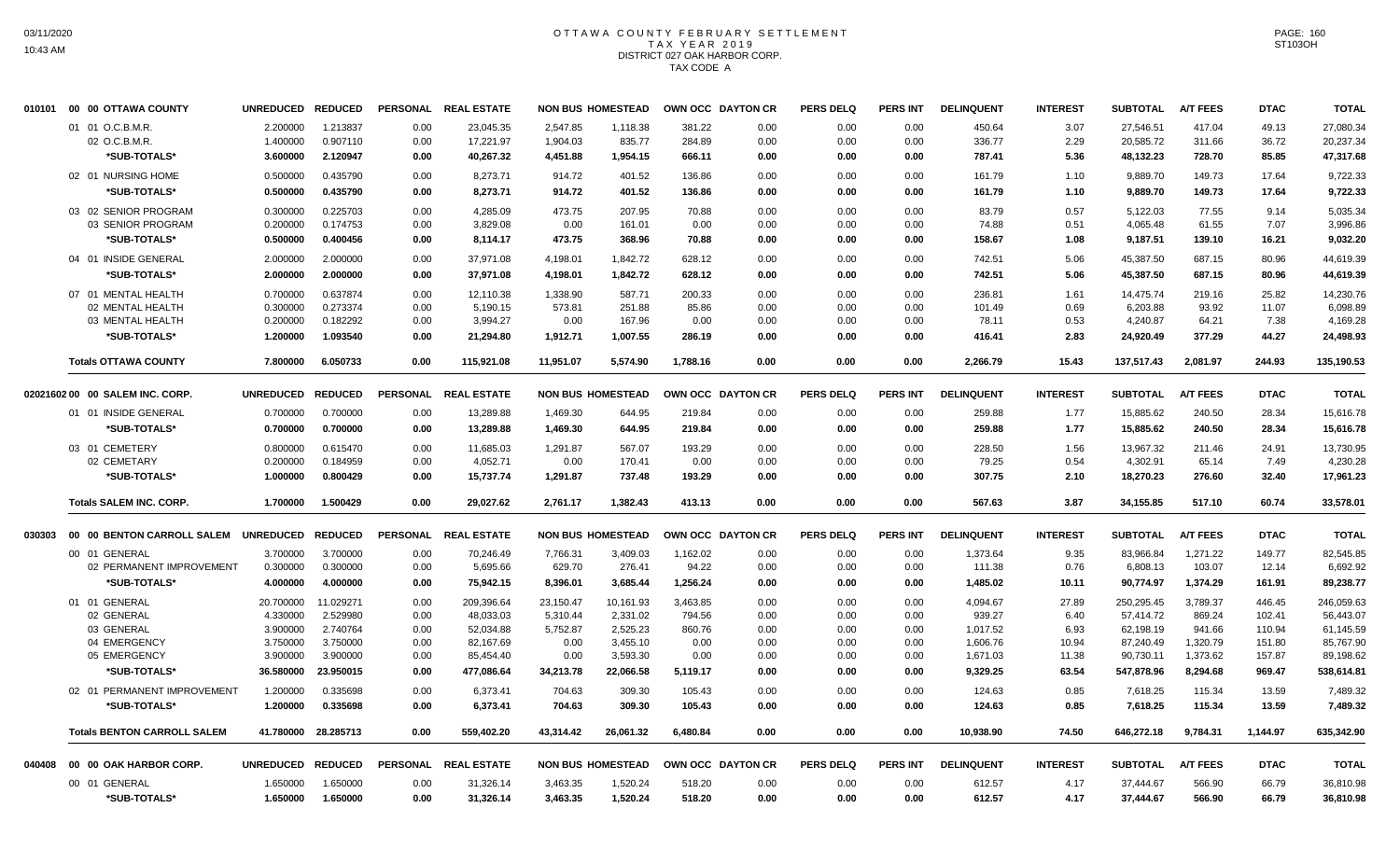## OTTAWA COUNTY FEBRUARY SETTLEMENT TAX YEAR 2019 DISTRICT 027 OAK HARBOR CORP. TAX CODE A

| 040408 | 00 00 OAK HARBOR CORP.                         | UNREDUCED REDUCED |                | PERSONAL        | <b>REAL ESTATE</b> |           | <b>NON BUS HOMESTEAD</b> |           | OWN OCC DAYTON CR | <b>PERS DELQ</b> | PERS INT        | <b>DELINQUENT</b> | <b>INTEREST</b> | <b>SUBTOTAL</b> | <b>A/T FEES</b> | <b>DTAC</b> | <b>TOTAL</b> |
|--------|------------------------------------------------|-------------------|----------------|-----------------|--------------------|-----------|--------------------------|-----------|-------------------|------------------|-----------------|-------------------|-----------------|-----------------|-----------------|-------------|--------------|
|        | 01 01 STREETS                                  | 5.000000          | 2.067245       | 0.00            | 39,247.76          | 4,339.15  | 1,904.68                 | 649.24    | 0.00              | 0.00             | 0.00            | 767.48            | 5.23            | 46,913.54       | 710.25          | 83.68       | 46.119.61    |
|        | *SUB-TOTALS*                                   | 5.000000          | 2.067245       | 0.00            | 39,247.76          | 4,339.15  | 1,904.68                 | 649.24    | 0.00              | 0.00             | 0.00            | 767.48            | 5.23            | 46,913.54       | 710.25          | 83.68       | 46,119.61    |
|        | 02 01 POLICE                                   | 2.870000          | 2.504569       | 0.00            | 54.878.57          | 0.00      | 2.307.61                 | 0.00      | 0.00              | 0.00             | 0.00            | 1,073.13          | 7.31            | 58,266.62       | 882.13          | 101.38      | 57.283.11    |
|        | *SUB-TOTALS*                                   | 2.870000          | 2.504569       | 0.00            | 54,878.57          | 0.00      | 2,307.61                 | 0.00      | 0.00              | 0.00             | 0.00            | 1,073.13          | 7.31            | 58,266.62       | 882.13          | 101.38      | 57.283.11    |
|        | <b>Totals OAK HARBOR CORP.</b>                 | 9.520000          | 6.221814       | 0.00            | 125.452.47         | 7.802.50  | 5.732.53                 | 1.167.44  | 0.00              | 0.00             | 0.00            | 2.453.18          | 16.71           | 142.624.83      | 2.159.28        | 251.85      | 140.213.70   |
| 050501 | 00 00 PENTA COUNTY JVS                         | <b>UNREDUCED</b>  | <b>REDUCED</b> | <b>PERSONAL</b> | <b>REAL ESTATE</b> |           | <b>NON BUS HOMESTEAD</b> |           | OWN OCC DAYTON CR | <b>PERS DELQ</b> | <b>PERS INT</b> | <b>DELINQUENT</b> | <b>INTEREST</b> | <b>SUBTOTAL</b> | <b>A/T FEES</b> | <b>DTAC</b> | <b>TOTAL</b> |
|        | 01 01 GENERAL                                  | 1.400000          | 1.272727       | 0.00            | 24,163.41          | 2,671.46  | 1,172.64                 | 399.71    | 0.00              | 0.00             | 0.00            | 472.51            | 3.22            | 28,882.95       | 437.28          | 51.52       | 28,394.15    |
|        | 02 GENERAL                                     | 0.800000          | 0.727273       | 0.00            | 13,807.67          | 1,526.55  | 670.08                   | 228.41    | 0.00              | 0.00             | 0.00            | 270.00            | 1.84            | 16,504.55       | 249.87          | 29.44       | 16,225.24    |
|        | 03 PERMANENT IMP.                              | 1.000000          | 0.820309       | 0.00            | 15,574.01          | 1,721.83  | 755.80                   | 257.63    | 0.00              | 0.00             | 0.00            | 304.54            | 2.07            | 18,615.88       | 281.84          | 33.21       | 18,300.83    |
|        | *SUB-TOTALS*                                   | 3.200000          | 2.820309       | 0.00            | 53,545.09          | 5,919.84  | 2,598.52                 | 885.75    | 0.00              | 0.00             | 0.00            | 1,047.05          | 7.13            | 64,003.38       | 968.99          | 114.17      | 62,920.22    |
|        | <b>Totals PENTA COUNTY JVS</b>                 | 3.200000          | 2.820309       | 0.00            | 53.545.09          | 5.919.84  | 2.598.52                 | 885.75    | 0.00              | 0.00             | 0.00            | 1.047.05          | 7.13            | 64.003.38       | 968.99          | 114.17      | 62.920.22    |
| 060601 | 00 00 MID COUNTY EMS                           | <b>UNREDUCED</b>  | <b>REDUCED</b> | <b>PERSONAL</b> | <b>REAL ESTATE</b> |           | <b>NON BUS HOMESTEAD</b> |           | OWN OCC DAYTON CR | <b>PERS DELQ</b> | <b>PERS INT</b> | <b>DELINQUENT</b> | <b>INTEREST</b> | <b>SUBTOTAL</b> | <b>A/T FEES</b> | <b>DTAC</b> | <b>TOTAL</b> |
|        | 01 01 MID COUNTY EMS                           | 1.000000          | 0.298141       | 0.00            | 5,660.37           | 625.80    | 274.70                   | 93.63     | 0.00              | 0.00             | 0.00            | 110.69            | 0.75            | 6,765.94        | 102.43          | 12.07       | 6,651.44     |
|        | 02 MID COUNTY EMS                              | 0.250000          | 0.107029       | 0.00            | 2,032.00           | 224.65    | 98.61                    | 33.61     | 0.00              | 0.00             | 0.00            | 39.74             | 0.27            | 2,428.88        | 36.77           | 4.33        | 2,387.78     |
|        | 03 MID COUNTY EMS                              | 0.750000          | 0.340249       | 0.00            | 6,459.81           | 714.18    | 313.49                   | 106.86    | 0.00              | 0.00             | 0.00            | 126.32            | 0.86            | 7,721.52        | 116.90          | 13.77       | 7,590.85     |
|        | 04 MID COUNTY EMS                              | 1.000000          | 0.773901       | 0.00            | 14,692.93          | 1,624.42  | 713.04                   | 243.05    | 0.00              | 0.00             | 0.00            | 287.31            | 1.96            | 17,562.71       | 265.89          | 31.33       | 17,265.49    |
|        | 05 CURRENT EXPENSE                             | 2.000000          | 1.793156       | 0.00            | 39,290.53          | 0.00      | 1,652.14                 | 0.00      | 0.00              | 0.00             | 0.00            | 768.31            | 5.23            | 41,716.21       | 631.57          | 72.59       | 41,012.05    |
|        | *SUB-TOTALS*                                   | 5.000000          | 3.312476       | 0.00            | 68,135.64          | 3,189.05  | 3,051.98                 | 477.15    | 0.00              | 0.00             | 0.00            | 1,332.37          | 9.07            | 76,195.26       | 1,153.56        | 134.09      | 74,907.61    |
|        | <b>Totals MID COUNTY EMS</b>                   | 5.000000          | 3.312476       | 0.00            | 68,135.64          | 3,189.05  | 3,051.98                 | 477.15    | 0.00              | 0.00             | 0.00            | 1,332.37          | 9.07            | 76,195.26       | 1,153.56        | 134.09      | 74,907.61    |
| 060604 | 00 00 OAK HARBOR LIBRARY                       | <b>UNREDUCED</b>  | <b>REDUCED</b> | <b>PERSONAL</b> | <b>REAL ESTATE</b> |           | <b>NON BUS HOMESTEAD</b> |           | OWN OCC DAYTON CR | <b>PERS DELQ</b> | <b>PERS INT</b> | <b>DELINQUENT</b> | <b>INTEREST</b> | <b>SUBTOTAL</b> | <b>A/T FEES</b> | <b>DTAC</b> | <b>TOTAL</b> |
|        | 01 04 OAK HARBOR LIBRARY                       | 1.000000          | 0.861811       | 0.00            | 18,883.47          | 0.00      | 794.04                   | 0.00      | 0.00              | 0.00             | 0.00            | 369.26            | 2.51            | 20,049.28       | 303.54          | 34.89       | 19,710.85    |
|        | *SUB-TOTALS*                                   | 1.000000          | 0.861811       | 0.00            | 18,883.47          | 0.00      | 794.04                   | 0.00      | 0.00              | 0.00             | 0.00            | 369.26            | 2.51            | 20,049.28       | 303.54          | 34.89       | 19,710.85    |
|        | <b>Totals OAK HARBOR LIBRARY</b>               | 1.000000          | 0.861811       | 0.00            | 18.883.47          | 0.00      | 794.04                   | 0.00      | 0.00              | 0.00             | 0.00            | 369.26            | 2.51            | 20.049.28       | 303.54          | 34.89       | 19,710.85    |
| 070703 | 00 00 PORTAGE FIRE DISTRICT                    | <b>UNREDUCED</b>  | <b>REDUCED</b> | <b>PERSONAL</b> | <b>REAL ESTATE</b> |           | <b>NON BUS HOMESTEAD</b> |           | OWN OCC DAYTON CR | <b>PERS DELQ</b> | <b>PERS INT</b> | <b>DELINQUENT</b> | <b>INTEREST</b> | <b>SUBTOTAL</b> | <b>A/T FEES</b> | <b>DTAC</b> | <b>TOTAL</b> |
|        | 01 01 GENERAL                                  | 3.000000          | 2.587704       | 0.00            | 49,128.95          | 5,431.60  | 2,384.21                 | 812.69    | 0.00              | 0.00             | 0.00            | 960.70            | 6.54            | 58,724.69       | 889.07          | 104.75      | 57,730.87    |
|        | *SUB-TOTALS*                                   | 3.000000          | 2.587704       | 0.00            | 49,128.95          | 5,431.60  | 2.384.21                 | 812.69    | 0.00              | 0.00             | 0.00            | 960.70            | 6.54            | 58,724.69       | 889.07          | 104.75      | 57,730.87    |
|        | <b>Totals PORTAGE FIRE DISTRICT</b>            | 3.000000          | 2.587704       | 0.00            | 49,128.95          | 5,431.60  | 2.384.21                 | 812.69    | 0.00              | 0.00             | 0.00            | 960.70            | 6.54            | 58,724.69       | 889.07          | 104.75      | 57,730.87    |
|        | 0909010200 00 OAK HARBOR NON UNIFORN UNREDUCED |                   | <b>REDUCED</b> | <b>PERSONAL</b> | <b>REAL ESTATE</b> |           | <b>NON BUS HOMESTEAD</b> |           | OWN OCC DAYTON CR | <b>PERS DELQ</b> | <b>PERS INT</b> | <b>DELINQUENT</b> | <b>INTEREST</b> | <b>SUBTOTAL</b> | <b>A/T FEES</b> | <b>DTAC</b> | <b>TOTAL</b> |
|        | OAK HARBOR NON UNIFORM                         | 1.650000          | 1.650000       | 0.00            | 31,326.13          | 3,463.37  | 1,520.26                 | 518.21    | 0.00              | 0.00             | 0.00            | 612.57            | 4.17            | 37,444.71       | 566.90          | 66.79       | 36,811.02    |
|        | *SUB-TOTALS*                                   | 1.650000          | 1.650000       | 0.00            | 31,326.13          | 3,463.37  | 1,520.26                 | 518.21    | 0.00              | 0.00             | 0.00            | 612.57            | 4.17            | 37,444.71       | 566.90          | 66.79       | 36,811.02    |
|        | <b>Totals OAK HARBOR NON UNIFORM</b>           | 1.650000          | 1.650000       | 0.00            | 31,326.13          | 3,463.37  | 1,520.26                 | 518.21    | 0.00              | 0.00             | 0.00            | 612.57            | 4.17            | 37,444.71       | 566.90          | 66.79       | 36,811.02    |
|        | OAK HARBOR CORP.                               |                   |                |                 |                    |           |                          |           |                   |                  |                 |                   |                 |                 |                 |             |              |
|        | <b>TAX CODE A TOTALS</b>                       | 74.650000         | 53.290989      | 0.00            | 1,050,822.65       | 83,833.02 | 49,100.19                | 12,543.37 | 0.00              | 0.00             | 0.00            | 20,548.45         | 139.93          | 1,216,987.61    | 18,424.72       | 2,157.18    | 1,196,405.71 |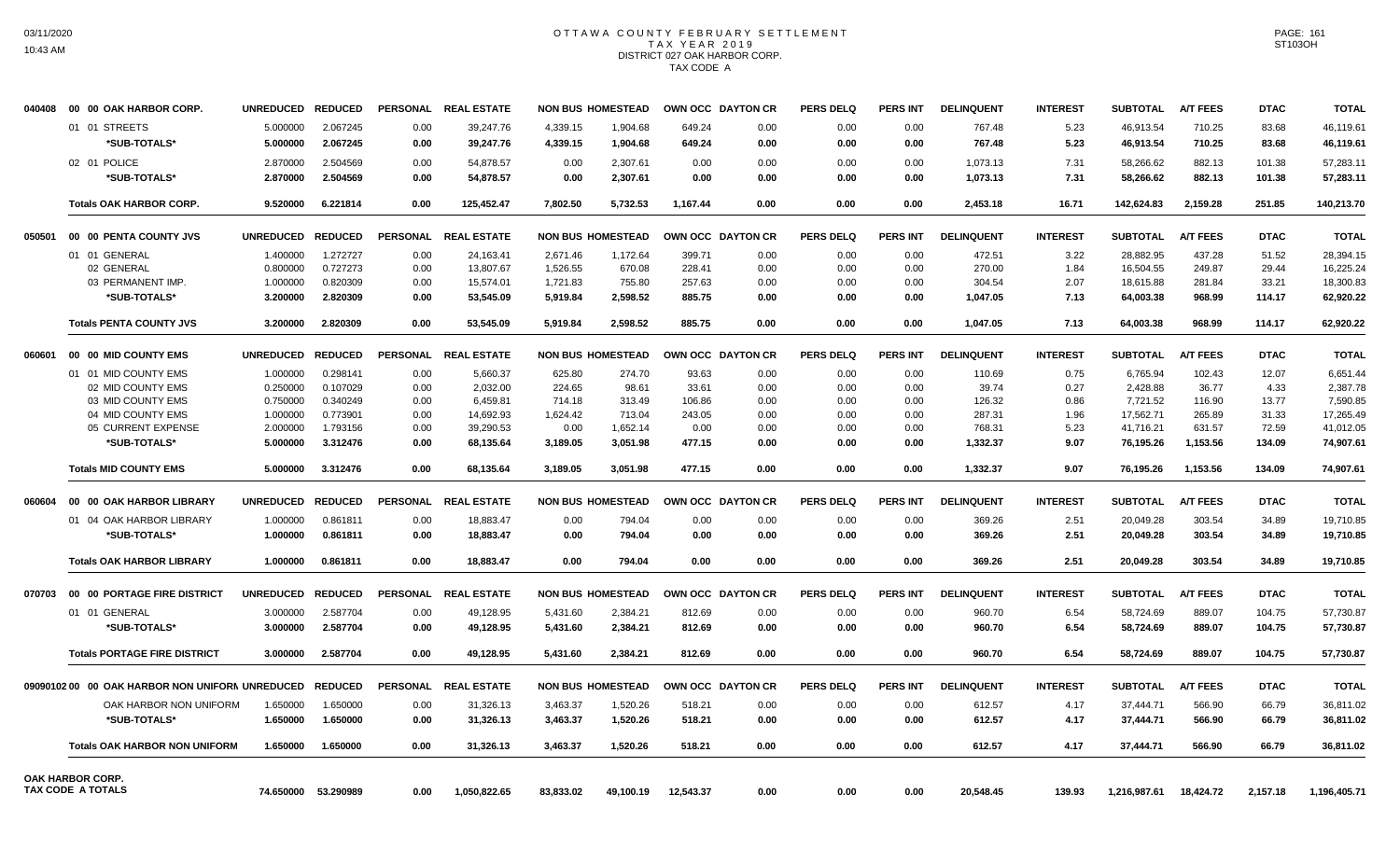# OTTAWA COUNTY FEBRUARY SETTLEMENT TAX YEAR 2019 DISTRICT 027 OAK HARBOR CORP. TAX CODE B

|        | 010101 00 00 OTTAWA COUNTY         | UNREDUCED REDUCED |                     |           | PERSONAL REAL ESTATE | <b>NON BUS HOMESTEAD</b> |      | OWN OCC DAYTON CR |      | <b>PERS DELQ</b> | <b>PERS INT</b> | <b>DELINQUENT</b> | <b>INTEREST</b> | <b>SUBTOTAL</b> | <b>A/T FEES</b> | <b>DTAC</b> | <b>TOTAL</b> |
|--------|------------------------------------|-------------------|---------------------|-----------|----------------------|--------------------------|------|-------------------|------|------------------|-----------------|-------------------|-----------------|-----------------|-----------------|-------------|--------------|
|        | 01 01 O.C.B.M.R.                   | 2.200000          | 1.897775            | 853.22    | 7,885.49             | 0.00                     | 0.00 | 0.00              | 0.00 | 0.00             | 0.00            | 152.93            | 0.79            | 8,892.43        | 134.63          | 15.37       | 8,742.43     |
|        | 02 O.C.B.M.R.                      | 1.400000          | 1.257568            | 542.96    | 5,225.35             | 0.00                     | 0.00 | 0.00              | 0.00 | 0.00             | 0.00            | 101.34            | 0.52            | 5,870.17        | 88.87           | 10.19       | 5,771.11     |
|        | *SUB-TOTALS*                       | 3.600000          | 3.155343            | 1,396.18  | 13,110.84            | 0.00                     | 0.00 | 0.00              | 0.00 | 0.00             | 0.00            | 254.27            | 1.31            | 14,762.60       | 223.50          | 25.56       | 14,513.54    |
|        | 02 01 NURSING HOME                 | 0.500000          | 0.488991            | 193.91    | 2,031.82             | 0.00                     | 0.00 | 0.00              | 0.00 | 0.00             | 0.00            | 39.40             | 0.20            | 2,265.33        | 34.30           | 3.96        | 2,227.07     |
|        | *SUB-TOTALS*                       | 0.500000          | 0.488991            | 193.91    | 2,031.82             | 0.00                     | 0.00 | 0.00              | 0.00 | 0.00             | 0.00            | 39.40             | 0.20            | 2,265.33        | 34.30           | 3.96        | 2,227.07     |
|        | 03 02 SENIOR PROGRAM               | 0.300000          | 0.288129            | 116.35    | 1,197.21             | 0.00                     | 0.00 | 0.00              | 0.00 | 0.00             | 0.00            | 23.22             | 0.12            | 1,336.90        | 20.24           | 2.33        | 1,314.33     |
|        | 03 SENIOR PROGRAM                  | 0.200000          | 0.196080            | 77.57     | 814.74               | 0.00                     | 0.00 | 0.00              | 0.00 | 0.00             | 0.00            | 15.80             | 0.08            | 908.19          | 13.75           | 1.59        | 892.85       |
|        | *SUB-TOTALS*                       | 0.500000          | 0.484209            | 193.92    | 2,011.95             | 0.00                     | 0.00 | 0.00              | 0.00 | 0.00             | 0.00            | 39.02             | 0.20            | 2,245.09        | 33.99           | 3.92        | 2,207.18     |
|        | 04 01 INSIDE GENERAL               | 2.000000          | 2.000000            | 775.65    | 8,310.25             | 0.00                     | 0.00 | 0.00              | 0.00 | 0.00             | 0.00            | 161.17            | 0.83            | 9,247.90        | 140.01          | 16.20       | 9,091.69     |
|        | *SUB-TOTALS*                       | 2.000000          | 2.000000            | 775.65    | 8,310.25             | 0.00                     | 0.00 | 0.00              | 0.00 | 0.00             | 0.00            | 161.17            | 0.83            | 9,247.90        | 140.01          | 16.20       | 9.091.69     |
|        | 07 01 MENTAL HEALTH                | 0.700000          | 0.685003            | 271.48    | 2,846.27             | 0.00                     | 0.00 | 0.00              | 0.00 | 0.00             | 0.00            | 55.20             | 0.28            | 3,173.23        | 48.04           | 5.55        | 3,119.64     |
|        | 02 MENTAL HEALTH                   | 0.300000          | 0.293573            | 116.35    | 1,219.83             | 0.00                     | 0.00 | 0.00              | 0.00 | 0.00             | 0.00            | 23.66             | 0.12            | 1,359.96        | 20.59           | 2.38        | 1,336.99     |
|        | 03 MENTAL HEALTH                   | 0.200000          | 0.195715            | 77.57     | 813.22               | 0.00                     | 0.00 | 0.00              | 0.00 | 0.00             | 0.00            | 15.77             | 0.08            | 906.64          | 13.73           | 1.59        | 891.32       |
|        | *SUB-TOTALS*                       | 1.200000          | 1.174291            | 465.40    | 4,879.32             | 0.00                     | 0.00 | 0.00              | 0.00 | 0.00             | 0.00            | 94.63             | 0.48            | 5,439.83        | 82.36           | 9.52        | 5,347.95     |
|        | <b>Totals OTTAWA COUNTY</b>        | 7.800000          | 7.302834            | 3,025.06  | 30,344.18            | 0.00                     | 0.00 | 0.00              | 0.00 | 0.00             | 0.00            | 588.49            | 3.02            | 33,960.75       | 514.16          | 59.16       | 33,387.43    |
|        |                                    |                   |                     |           |                      |                          |      |                   |      |                  |                 |                   |                 |                 |                 |             |              |
|        | 02021602 00 00 SALEM INC. CORP.    | <b>UNREDUCED</b>  | <b>REDUCED</b>      |           | PERSONAL REAL ESTATE | <b>NON BUS HOMESTEAD</b> |      | OWN OCC DAYTON CR |      | <b>PERS DELQ</b> | <b>PERS INT</b> | <b>DELINQUENT</b> | <b>INTEREST</b> | <b>SUBTOTAL</b> | <b>A/T FEES</b> | <b>DTAC</b> | <b>TOTAL</b> |
|        | 01 01 INSIDE GENERAL               | 0.700000          | 0.700000            | 271.48    | 2,908.59             | 0.00                     | 0.00 | 0.00              | 0.00 | 0.00             | 0.00            | 56.41             | 0.29            | 3,236.77        | 49.00           | 5.67        | 3,182.10     |
|        | *SUB-TOTALS*                       | 0.700000          | 0.700000            | 271.48    | 2,908.59             | 0.00                     | 0.00 | 0.00              | 0.00 | 0.00             | 0.00            | 56.41             | 0.29            | 3,236.77        | 49.00           | 5.67        | 3,182.10     |
|        | 03 01 CEMETERY                     | 0.800000          | 0.717102            | 310.26    | 2,979.65             | 0.00                     | 0.00 | 0.00              | 0.00 | 0.00             | 0.00            | 57.79             | 0.30            | 3,348.00        | 50.69           | 5.81        | 3.291.50     |
|        | 02 CEMETARY                        | 0.200000          | 0.197107            | 77.57     | 819.00               | 0.00                     | 0.00 | 0.00              | 0.00 | 0.00             | 0.00            | 15.88             | 0.08            | 912.53          | 13.82           | 1.60        | 897.11       |
|        | *SUB-TOTALS*                       | 1.000000          | 0.914209            | 387.83    | 3,798.65             | 0.00                     | 0.00 | 0.00              | 0.00 | 0.00             | 0.00            | 73.67             | 0.38            | 4,260.53        | 64.51           | 7.41        | 4,188.61     |
|        | <b>Totals SALEM INC, CORP.</b>     | 1.700000          | 1.614209            | 659.31    | 6,707.24             | 0.00                     | 0.00 | 0.00              | 0.00 | 0.00             | 0.00            | 130.08            | 0.67            | 7,497.30        | 113.51          | 13.08       | 7,370.71     |
| 030303 | 00 00 BENTON CARROLL SALEM         | UNREDUCED REDUCED |                     |           | PERSONAL REAL ESTATE | <b>NON BUS HOMESTEAD</b> |      | OWN OCC DAYTON CR |      | <b>PERS DELQ</b> | <b>PERS INT</b> | <b>DELINQUENT</b> | <b>INTEREST</b> | <b>SUBTOTAL</b> | <b>A/T FEES</b> | <b>DTAC</b> | <b>TOTAL</b> |
|        | 00 01 GENERAL                      | 3.700000          | 3.700000            | 1,434.95  | 15,373.97            | 0.00                     | 0.00 | 0.00              | 0.00 | 0.00             | 0.00            | 298.16            | 1.54            | 17,108.62       | 259.02          | 29.97       | 16,819.63    |
|        | 02 PERMANENT IMPROVEMENT           | 0.300000          | 0.300000            | 116.35    | 1,246.54             | 0.00                     | 0.00 | 0.00              | 0.00 | 0.00             | 0.00            | 24.17             | 0.12            | 1,387.18        | 21.00           | 2.43        | 1,363.75     |
|        | *SUB-TOTALS*                       | 4.000000          | 4.000000            | 1,551.30  | 16,620.51            | 0.00                     | 0.00 | 0.00              | 0.00 | 0.00             | 0.00            | 322.33            | 1.66            | 18,495.80       | 280.02          | 32.40       | 18,183.38    |
|        | 01 01 GENERAL                      | 20.700000         | 14.263935           | 8.027.98  | 59.268.45            | 0.00                     | 0.00 | 0.00              | 0.00 | 0.00             | 0.00            | 1.149.43          | 5.93            | 68.451.79       | 1.036.33        | 115.54      | 67.299.92    |
|        | 02 GENERAL                         | 4.330000          | 3.715305            | 1,679.28  | 15,437.56            | 0.00                     | 0.00 | 0.00              | 0.00 | 0.00             | 0.00            | 299.39            | 1.55            | 17,417.78       | 263.70          | 30.09       | 17,123.99    |
|        | 03 GENERAL                         | 3.900000          | 3.872045            | 1,512.52  | 16,088.83            | 0.00                     | 0.00 | 0.00              | 0.00 | 0.00             | 0.00            | 312.02            | 1.61            | 17,914.98       | 271.23          | 31.36       | 17,612.39    |
|        | 04 EMERGENCY                       | 3.750000          | 3.750000            | 1,454.34  | 15,581.72            | 0.00                     | 0.00 | 0.00              | 0.00 | 0.00             | 0.00            | 302.19            | 1.56            | 17,339.81       | 262.52          | 30.38       | 17,046.91    |
|        | 05 EMERGENCY                       | 3.900000          | 3.900000            | 1,512.52  | 16,204.99            | 0.00                     | 0.00 | 0.00              | 0.00 | 0.00             | 0.00            | 314.27            | 1.62            | 18,033.40       | 273.02          | 31.59       | 17,728.79    |
|        | *SUB-TOTALS*                       | 36.580000         | 29.501285           | 14,186.64 | 122,581.55           | 0.00                     | 0.00 | 0.00              | 0.00 | 0.00             | 0.00            | 2,377.30          | 12.27           | 139,157.76      | 2,106.80        | 238.96      | 136,812.00   |
|        | 02 01 PERMANENT IMPROVEMENT        | 1.200000          | 0.652250            | 465.39    | 2,710.18             | 0.00                     | 0.00 | 0.00              | 0.00 | 0.00             | 0.00            | 52.56             | 0.27            | 3,228.40        | 48.88           | 5.28        | 3,174.24     |
|        | *SUB-TOTALS*                       | 1.200000          | 0.652250            | 465.39    | 2,710.18             | 0.00                     | 0.00 | 0.00              | 0.00 | 0.00             | 0.00            | 52.56             | 0.27            | 3,228.40        | 48.88           | 5.28        | 3,174.24     |
|        | <b>Totals BENTON CARROLL SALEM</b> |                   | 41.780000 34.153535 | 16,203.33 | 141,912.24           | 0.00                     | 0.00 | 0.00              | 0.00 | 0.00             | 0.00            | 2,752.19          | 14.20           | 160,881.96      | 2,435.70        | 276.64      | 158,169.62   |
|        |                                    |                   |                     |           |                      |                          |      |                   |      |                  |                 |                   |                 |                 |                 |             |              |
|        | 040408 00 00 OAK HARBOR CORP.      | UNREDUCED REDUCED |                     |           | PERSONAL REAL ESTATE | <b>NON BUS HOMESTEAD</b> |      | OWN OCC DAYTON CR |      | <b>PERS DELQ</b> | PERS INT        | <b>DELINQUENT</b> | <b>INTEREST</b> | <b>SUBTOTAL</b> | <b>A/T FEES</b> | <b>DTAC</b> | <b>TOTAL</b> |
|        | 00 01 GENERAL                      | 1.650000          | 1.650000            | 639.91    | 6,855.96             | 0.00                     | 0.00 | 0.00              | 0.00 | 0.00             | 0.00            | 132.96            | 0.69            | 7,629.52        | 115.51          | 13.37       | 7,500.64     |
|        | *SUB-TOTALS*                       | 1.650000          | 1.650000            | 639.91    | 6,855.96             | 0.00                     | 0.00 | 0.00              | 0.00 | 0.00             | 0.00            | 132.96            | 0.69            | 7,629.52        | 115.51          | 13.37       | 7,500.64     |
|        |                                    |                   |                     |           |                      |                          |      |                   |      |                  |                 |                   |                 |                 |                 |             |              |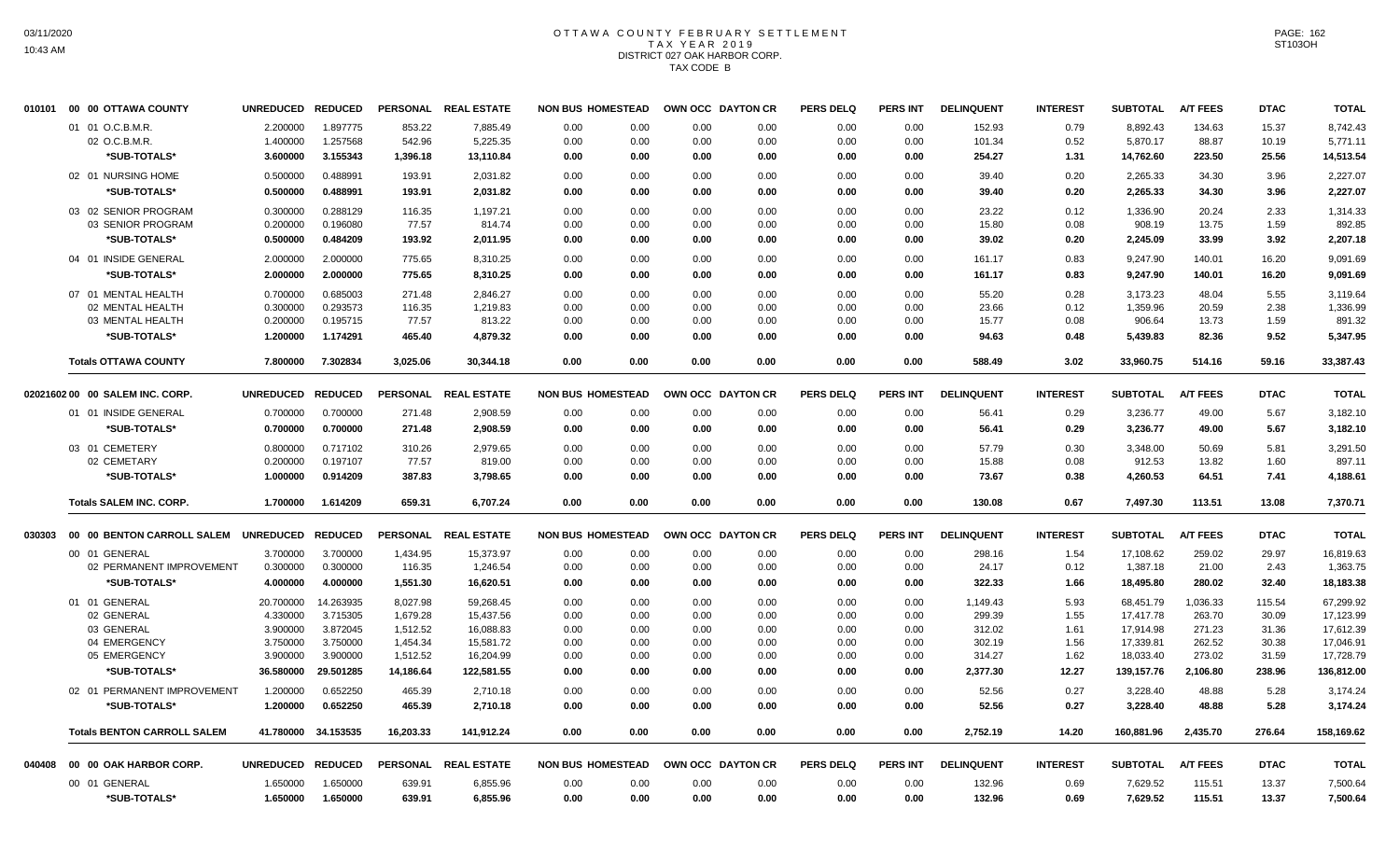## OTTAWA COUNTY FEBRUARY SETTLEMENT TAX YEAR 2019 DISTRICT 027 OAK HARBOR CORP. TAX CODE B

| 040408 | 00 00 OAK HARBOR CORP.                          | <b>UNREDUCED</b> | <b>REDUCED</b>      |                 | PERSONAL REAL ESTATE |      | <b>NON BUS HOMESTEAD</b> | OWN OCC DAYTON CR |                   | <b>PERS DELQ</b> | <b>PERS INT</b> | <b>DELINQUENT</b> | <b>INTEREST</b> | <b>SUBTOTAL</b> | <b>A/T FEES</b> | <b>DTAC</b> | <b>TOTAL</b> |
|--------|-------------------------------------------------|------------------|---------------------|-----------------|----------------------|------|--------------------------|-------------------|-------------------|------------------|-----------------|-------------------|-----------------|-----------------|-----------------|-------------|--------------|
|        | 01 01 STREETS                                   | 5.000000         | 3.313835            | 1,939.13        | 13,769.40            | 0.00 | 0.00                     | 0.00              | 0.00              | 0.00             | 0.00            | 267.04            | 1.38            | 15,976.95       | 241.88          | 26.84       | 15,708.23    |
|        | *SUB-TOTALS*                                    | 5.000000         | 3.313835            | 1,939.13        | 13,769.40            | 0.00 | 0.00                     | 0.00              | 0.00              | 0.00             | 0.00            | 267.04            | 1.38            | 15,976.95       | 241.88          | 26.84       | 15,708.23    |
|        | 02 01 POLICE                                    | 2.870000         | 2.854737            | 1,113.06        | 11,861.79            | 0.00 | 0.00                     | 0.00              | 0.00              | 0.00             | 0.00            | 230.04            | 1.19            | 13,206.08       | 199.93          | 23.12       | 12,983.03    |
|        | *SUB-TOTALS*                                    | 2.870000         | 2.854737            | 1,113.06        | 11,861.79            | 0.00 | 0.00                     | 0.00              | 0.00              | 0.00             | 0.00            | 230.04            | 1.19            | 13,206.08       | 199.93          | 23.12       | 12,983.03    |
|        | <b>Totals OAK HARBOR CORP.</b>                  | 9.520000         | 7.818572            | 3.692.10        | 32.487.15            | 0.00 | 0.00                     | 0.00              | 0.00              | 0.00             | 0.00            | 630.04            | 3.26            | 36.812.55       | 557.32          | 63.33       | 36.191.90    |
|        |                                                 |                  |                     |                 |                      |      |                          |                   |                   |                  |                 |                   |                 |                 |                 |             |              |
| 050501 | 00 00 PENTA COUNTY JVS                          | <b>UNREDUCED</b> | <b>REDUCED</b>      | <b>PERSONAL</b> | <b>REAL ESTATE</b>   |      | <b>NON BUS HOMESTEAD</b> | OWN OCC DAYTON CR |                   | <b>PERS DELQ</b> | <b>PERS INT</b> | <b>DELINQUENT</b> | <b>INTEREST</b> | <b>SUBTOTAL</b> | <b>A/T FEES</b> | <b>DTAC</b> | <b>TOTAL</b> |
|        | 01 01 GENERAL                                   | 1.400000         | 1.364990            | 542.96          | 5.671.71             | 0.00 | 0.00                     | 0.00              | 0.00              | 0.00             | 0.00            | 110.00            | 0.57            | 6.325.24        | 95.76           | 11.06       | 6.218.42     |
|        | 02 GENERAL                                      | 0.800000         | 0.779994            | 310.26          | 3,240.97             | 0.00 | 0.00                     | 0.00              | 0.00              | 0.00             | 0.00            | 62.85             | 0.32            | 3,614.40        | 54.72           | 6.32        | 3,553.36     |
|        | 03 PERMANENT IMP.                               | 1.000000         | 0.974993            | 387.83          | 4,051.22             | 0.00 | 0.00                     | 0.00              | 0.00              | 0.00             | 0.00            | 78.57             | 0.41            | 4,518.03        | 68.40           | 7.90        | 4,441.73     |
|        | *SUB-TOTALS*                                    | 3.200000         | 3.119977            | 1,241.05        | 12.963.90            | 0.00 | 0.00                     | 0.00              | 0.00              | 0.00             | 0.00            | 251.42            | 1.30            | 14,457.67       | 218.88          | 25.28       | 14,213.51    |
|        | <b>Totals PENTA COUNTY JVS</b>                  | 3.200000         | 3.119977            | 1,241.05        | 12.963.90            | 0.00 | 0.00                     | 0.00              | 0.00              | 0.00             | 0.00            | 251.42            | 1.30            | 14,457.67       | 218.88          | 25.28       | 14,213.51    |
| 060601 | 00 00 MID COUNTY EMS                            | <b>UNREDUCED</b> | <b>REDUCED</b>      |                 | PERSONAL REAL ESTATE |      | <b>NON BUS HOMESTEAD</b> | OWN OCC DAYTON CR |                   | <b>PERS DELQ</b> | <b>PERS INT</b> | <b>DELINQUENT</b> | <b>INTEREST</b> | <b>SUBTOTAL</b> | <b>A/T FEES</b> | <b>DTAC</b> | <b>TOTAL</b> |
|        | 01 01 MID COUNTY EMS                            | 1.000000         | 0.430009            | 387.83          | 1,786.74             | 0.00 | 0.00                     | 0.00              | 0.00              | 0.00             | 0.00            | 34.65             | 0.18            | 2,209.40        | 33.45           | 3.48        | 2.172.47     |
|        | 02 MID COUNTY EMS                               | 0.250000         | 0.154154            | 96.96           | 640.53               | 0.00 | 0.00                     | 0.00              | 0.00              | 0.00             | 0.00            | 12.42             | 0.06            | 749.97          | 11.35           | 1.25        | 737.37       |
|        | 03 MID COUNTY EMS                               | 0.750000         | 0.520202            | 290.87          | 2,161.50             | 0.00 | 0.00                     | 0.00              | 0.00              | 0.00             | 0.00            | 41.92             | 0.22            | 2,494.51        | 37.77           | 4.21        | 2,452.53     |
|        | 04 MID COUNTY EMS                               | 1.000000         | 0.897768            | 387.83          | 3,730.34             | 0.00 | 0.00                     | 0.00              | 0.00              | 0.00             | 0.00            | 72.34             | 0.37            | 4,190.88        | 63.45           | 7.27        | 4,120.16     |
|        | 05 CURRENT EXPENSE                              | 2.000000         | 1.971352            | 775.65          | 8,191.22             | 0.00 | 0.00                     | 0.00              | 0.00              | 0.00             | 0.00            | 158.86            | 0.82            | 9,126.55        | 138.17          | 15.97       | 8,972.41     |
|        | *SUB-TOTALS*                                    | 5.000000         | 3.973485            | 1,939.14        | 16.510.33            | 0.00 | 0.00                     | 0.00              | 0.00              | 0.00             | 0.00            | 320.19            | 1.65            | 18,771.31       | 284.19          | 32.18       | 18,454.94    |
|        | <b>Totals MID COUNTY EMS</b>                    | 5.000000         | 3.973485            | 1.939.14        | 16.510.33            | 0.00 | 0.00                     | 0.00              | 0.00              | 0.00             | 0.00            | 320.19            | 1.65            | 18.771.31       | 284.19          | 32.18       | 18.454.94    |
| 060604 | 00 00 OAK HARBOR LIBRARY                        | <b>UNREDUCED</b> | <b>REDUCED</b>      |                 | PERSONAL REAL ESTATE |      | <b>NON BUS HOMESTEAD</b> |                   | OWN OCC DAYTON CR | <b>PERS DELQ</b> | <b>PERS INT</b> | <b>DELINQUENT</b> | <b>INTEREST</b> | <b>SUBTOTAL</b> | <b>A/T FEES</b> | <b>DTAC</b> | <b>TOTAL</b> |
|        | 01 04 OAK HARBOR LIBRARY                        | 1.000000         | 0.992832            | 387.83          | 4,125.34             | 0.00 | 0.00                     | 0.00              | 0.00              | 0.00             | 0.00            | 80.01             | 0.41            | 4,593.59        | 69.55           | 8.04        | 4,516.00     |
|        | *SUB-TOTALS*                                    | 1.000000         | 0.992832            | 387.83          | 4,125.34             | 0.00 | 0.00                     | 0.00              | 0.00              | 0.00             | 0.00            | 80.01             | 0.41            | 4,593.59        | 69.55           | 8.04        | 4,516.00     |
|        |                                                 |                  |                     |                 |                      |      |                          |                   |                   |                  |                 |                   |                 |                 |                 |             |              |
|        | <b>Totals OAK HARBOR LIBRARY</b>                | 1.000000         | 0.992832            | 387.83          | 4,125.34             | 0.00 | 0.00                     | 0.00              | 0.00              | 0.00             | 0.00            | 80.01             | 0.41            | 4,593.59        | 69.55           | 8.04        | 4,516.00     |
| 070703 | 00 00 PORTAGE FIRE DISTRICT                     | <b>UNREDUCED</b> | <b>REDUCED</b>      |                 | PERSONAL REAL ESTATE |      | <b>NON BUS HOMESTEAD</b> |                   | OWN OCC DAYTON CR | <b>PERS DELQ</b> | <b>PERS INT</b> | <b>DELINQUENT</b> | <b>INTEREST</b> | <b>SUBTOTAL</b> | <b>A/T FEES</b> | <b>DTAC</b> | <b>TOTAL</b> |
|        | 01 01 GENERAL                                   | 3.000000         | 2.856417            | 1,163.48        | 11,868.77            | 0.00 | 0.00                     | 0.00              | 0.00              | 0.00             | 0.00            | 230.18            | 1.19            | 13,263.62       | 200.81          | 23.14       | 13,039.67    |
|        | *SUB-TOTALS*                                    | 3.000000         | 2.856417            | 1,163.48        | 11.868.77            | 0.00 | 0.00                     | 0.00              | 0.00              | 0.00             | 0.00            | 230.18            | 1.19            | 13,263.62       | 200.81          | 23.14       | 13,039.67    |
|        | <b>Totals PORTAGE FIRE DISTRICT</b>             | 3.000000         | 2.856417            | 1.163.48        | 11.868.77            | 0.00 | 0.00                     | 0.00              | 0.00              | 0.00             | 0.00            | 230.18            | 1.19            | 13.263.62       | 200.81          | 23.14       | 13.039.67    |
|        | 09090102 00 00 OAK HARBOR NON UNIFORM UNREDUCED |                  | <b>REDUCED</b>      | <b>PERSONAL</b> | <b>REAL ESTATE</b>   |      | <b>NON BUS HOMESTEAD</b> |                   | OWN OCC DAYTON CR | <b>PERS DELQ</b> | <b>PERS INT</b> | <b>DELINQUENT</b> | <b>INTEREST</b> | <b>SUBTOTAL</b> | <b>A/T FEES</b> | <b>DTAC</b> | <b>TOTAL</b> |
|        | OAK HARBOR NON UNIFORM                          | 1.650000         | 1.650000            | 639.86          | 6,855.98             | 0.00 | 0.00                     | 0.00              | 0.00              | 0.00             | 0.00            | 132.97            | 0.70            | 7,629.51        | 115.51          | 13.36       | 7,500.64     |
|        | *SUB-TOTALS*                                    | 1.650000         | 1.650000            |                 |                      | 0.00 | 0.00                     | 0.00              | 0.00              | 0.00             | 0.00            | 132.97            | 0.70            |                 |                 | 13.36       |              |
|        |                                                 |                  |                     | 639.86          | 6,855.98             |      |                          |                   |                   |                  |                 |                   |                 | 7,629.51        | 115.51          |             | 7,500.64     |
|        | <b>Totals OAK HARBOR NON UNIFORM</b>            | 1.650000         | 1.650000            | 639.86          | 6.855.98             | 0.00 | 0.00                     | 0.00              | 0.00              | 0.00             | 0.00            | 132.97            | 0.70            | 7,629.51        | 115.51          | 13.36       | 7.500.64     |
|        | OAK HARBOR CORP.                                |                  |                     |                 |                      |      |                          |                   |                   |                  |                 |                   |                 |                 |                 |             |              |
|        | <b>TAX CODE B TOTALS</b>                        |                  | 74.650000 63.481861 | 28,951.16       | 263,775.13           | 0.00 | 0.00                     | 0.00              | 0.00              | 0.00             | 0.00            | 5,115.57          | 26.40           | 297,868.26      | 4,509.63        | 514.21      | 292,844.42   |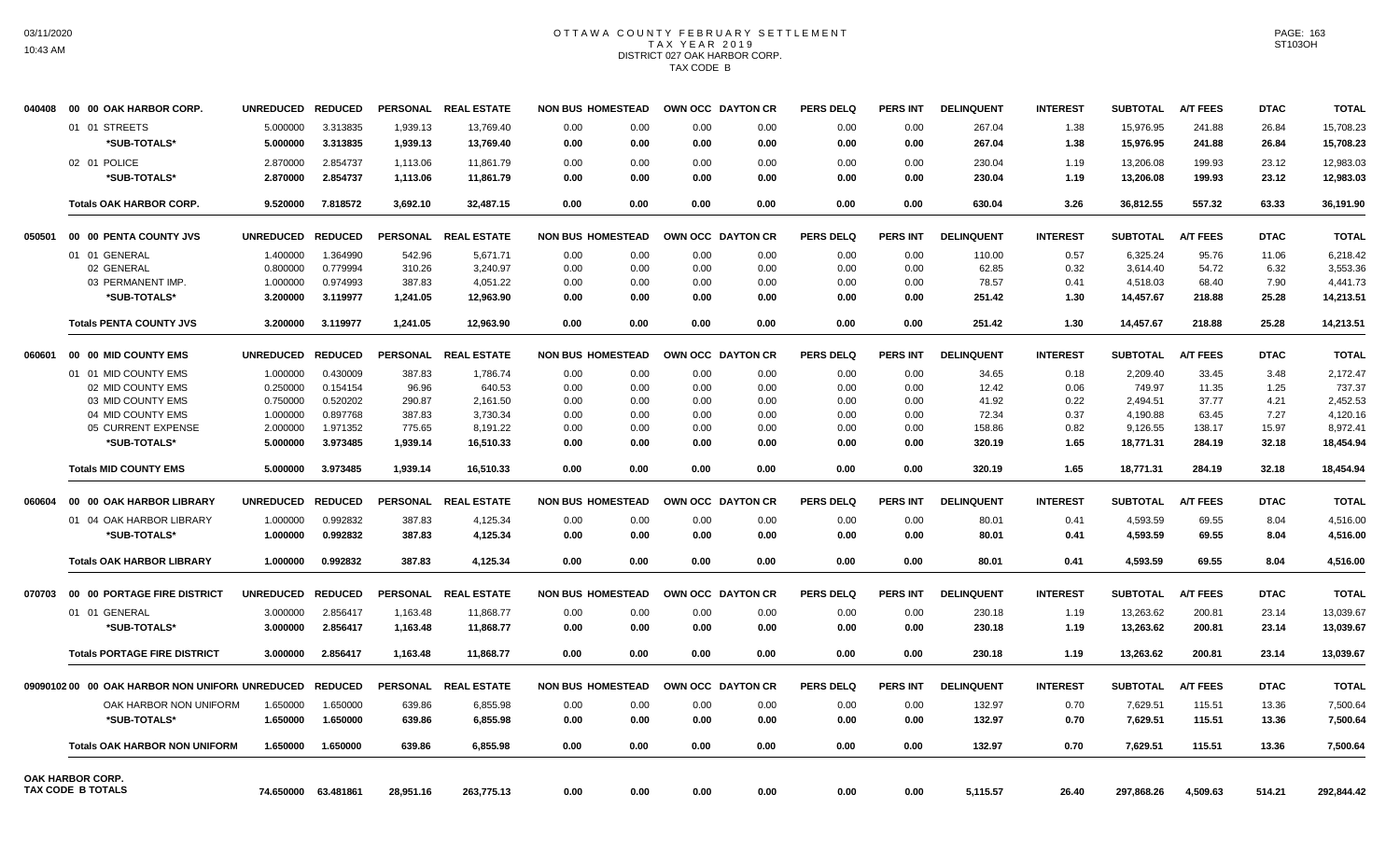# OTTAWA COUNTY FEBRUARY SETTLEMENT TAX YEAR 2019 DISTRICT 027 OAK HARBOR CORP. DISTRICT

|        | 010101 00 00 OTTAWA COUNTY                   | UNREDUCED REDUCED |                 | PERSONAL REAL ESTATE |           | <b>NON BUS HOMESTEAD</b> | OWN OCC DAYTON CR |      | <b>PERS DELQ</b> | <b>PERS INT</b> | <b>DELINQUENT</b> | <b>INTEREST</b> | <b>SUBTOTAL</b> | <b>A/T FEES</b> | <b>DTAC</b> | <b>TOTAL</b> |
|--------|----------------------------------------------|-------------------|-----------------|----------------------|-----------|--------------------------|-------------------|------|------------------|-----------------|-------------------|-----------------|-----------------|-----------------|-------------|--------------|
|        | 01 01 O.C.B.M.R.                             |                   | 853.22          | 30.930.84            | 2.547.85  | 1.118.38                 | 381.22            | 0.00 | 0.00             | 0.00            | 603.57            | 3.86            | 36.438.94       | 551.67          | 64.50       | 35.822.77    |
|        | 02 O.C.B.M.R.                                |                   | 542.96          | 22,447.32            | 1,904.03  | 835.77                   | 284.89            | 0.00 | 0.00             | 0.00            | 438.11            | 2.81            | 26,455.89       | 400.53          | 46.91       | 26,008.45    |
|        | *SUB-TOTALS*                                 |                   | 1,396.18        | 53,378.16            | 4,451.88  | 1,954.15                 | 666.11            | 0.00 | 0.00             | 0.00            | 1,041.68          | 6.67            | 62,894.83       | 952.20          | 111.41      | 61,831.22    |
|        | 02 01 NURSING HOME                           |                   | 193.91          | 10,305.53            | 914.72    | 401.52                   | 136.86            | 0.00 | 0.00             | 0.00            | 201.19            | 1.30            | 12,155.03       | 184.03          | 21.60       | 11,949.40    |
|        | *SUB-TOTALS*                                 |                   | 193.91          | 10,305.53            | 914.72    | 401.52                   | 136.86            | 0.00 | 0.00             | 0.00            | 201.19            | 1.30            | 12,155.03       | 184.03          | 21.60       | 11,949.40    |
|        | 03 02 SENIOR PROGRAM                         |                   | 116.35          | 5.482.30             | 473.75    | 207.95                   | 70.88             | 0.00 | 0.00             | 0.00            | 107.01            | 0.69            | 6.458.93        | 97.79           | 11.47       | 6.349.67     |
|        | 03 SENIOR PROGRAM                            |                   | 77.57           | 4.643.82             | 0.00      | 161.01                   | 0.00              | 0.00 | 0.00             | 0.00            | 90.68             | 0.59            | 4,973.67        | 75.30           | 8.66        | 4,889.71     |
|        | *SUB-TOTALS*                                 |                   | 193.92          | 10,126.12            | 473.75    | 368.96                   | 70.88             | 0.00 | 0.00             | 0.00            | 197.69            | 1.28            | 11,432.60       | 173.09          | 20.13       | 11,239.38    |
|        | 04 01 INSIDE GENERAL                         |                   | 775.65          | 46,281.33            | 4,198.01  | 1,842.72                 | 628.12            | 0.00 | 0.00             | 0.00            | 903.68            | 5.89            | 54,635.40       | 827.16          | 97.16       | 53,711.08    |
|        | *SUB-TOTALS*                                 |                   | 775.65          | 46,281.33            | 4,198.01  | 1,842.72                 | 628.12            | 0.00 | 0.00             | 0.00            | 903.68            | 5.89            | 54,635.40       | 827.16          | 97.16       | 53,711.08    |
|        | 07 01 MENTAL HEALTH                          |                   | 271.48          | 14,956.65            | 1,338.90  | 587.71                   | 200.33            | 0.00 | 0.00             | 0.00            | 292.01            | 1.89            | 17,648.97       | 267.20          | 31.37       | 17,350.40    |
|        | 02 MENTAL HEALTH                             |                   | 116.35          | 6,409.98             | 573.81    | 251.88                   | 85.86             | 0.00 | 0.00             | 0.00            | 125.15            | 0.81            | 7,563.84        | 114.51          | 13.45       | 7,435.88     |
|        | 03 MENTAL HEALTH                             |                   | 77.57           | 4,807.49             | 0.00      | 167.96                   | 0.00              | 0.00 | 0.00             | 0.00            | 93.88             | 0.61            | 5,147.51        | 77.94           | 8.97        | 5,060.60     |
|        | *SUB-TOTALS*                                 |                   | 465.40          | 26,174.12            | 1,912.71  | 1,007.55                 | 286.19            | 0.00 | 0.00             | 0.00            | 511.04            | 3.31            | 30,360.32       | 459.65          | 53.79       | 29,846.88    |
|        | <b>Totals OTTAWA COUNTY</b>                  |                   | 3,025.06        | 146.265.26           | 11.951.07 | 5,574.90                 | 1,788.16          | 0.00 | 0.00             | 0.00            | 2,855.28          | 18.45           | 171,478.18      | 2,596.13        | 304.09      | 168,577.96   |
|        | 02021602 00 00 SALEM INC. CORP.              | UNREDUCED REDUCED | <b>PERSONAL</b> | <b>REAL ESTATE</b>   |           | <b>NON BUS HOMESTEAD</b> | OWN OCC DAYTON CR |      | <b>PERS DELQ</b> | <b>PERS INT</b> | <b>DELINQUENT</b> | <b>INTEREST</b> | <b>SUBTOTAL</b> | <b>A/T FEES</b> | <b>DTAC</b> | <b>TOTAL</b> |
|        | 01 01 INSIDE GENERAL                         |                   | 271.48          | 16,198.47            | 1,469.30  | 644.95                   | 219.84            | 0.00 | 0.00             | 0.00            | 316.29            | 2.06            | 19,122.39       | 289.50          | 34.01       | 18,798.88    |
|        | *SUB-TOTALS*                                 |                   | 271.48          | 16,198.47            | 1,469.30  | 644.95                   | 219.84            | 0.00 | 0.00             | 0.00            | 316.29            | 2.06            | 19,122.39       | 289.50          | 34.01       | 18,798.88    |
|        | 03 01 CEMETERY                               |                   | 310.26          | 14,664.68            | 1,291.87  | 567.07                   | 193.29            | 0.00 | 0.00             | 0.00            | 286.29            | 1.86            | 17,315.32       | 262.15          | 30.72       | 17,022.45    |
|        | 02 CEMETARY                                  |                   | 77.57           | 4,871.71             | 0.00      | 170.41                   | 0.00              | 0.00 | 0.00             | 0.00            | 95.13             | 0.62            | 5,215.44        | 78.96           | 9.09        | 5,127.39     |
|        | *SUB-TOTALS*                                 |                   | 387.83          | 19,536.39            | 1,291.87  | 737.48                   | 193.29            | 0.00 | 0.00             | 0.00            | 381.42            | 2.48            | 22,530.76       | 341.11          | 39.81       | 22,149.84    |
|        | <b>Totals SALEM INC. CORP.</b>               |                   | 659.31          | 35,734.86            | 2,761.17  | 1,382.43                 | 413.13            | 0.00 | 0.00             | 0.00            | 697.71            | 4.54            | 41,653.15       | 630.61          | 73.82       | 40,948.72    |
| 030303 | 00 00 BENTON CARROLL SALEM UNREDUCED REDUCED |                   |                 | PERSONAL REAL ESTATE |           | <b>NON BUS HOMESTEAD</b> | OWN OCC DAYTON CR |      | <b>PERS DELQ</b> | <b>PERS INT</b> | <b>DELINQUENT</b> | <b>INTEREST</b> | <b>SUBTOTAL</b> | <b>A/T FEES</b> | <b>DTAC</b> | <b>TOTAL</b> |
|        | 00 01 GENERAL                                |                   | 1,434.95        | 85,620.46            | 7,766.31  | 3,409.03                 | 1,162.02          | 0.00 | 0.00             | 0.00            | 1,671.80          | 10.89           | 101.075.46      | 1,530.24        | 179.74      | 99,365.48    |
|        | 02 PERMANENT IMPROVEMENT                     |                   | 116.35          | 6,942.20             | 629.70    | 276.41                   | 94.22             | 0.00 | 0.00             | 0.00            | 135.55            | 0.88            | 8,195.31        | 124.07          | 14.57       | 8,056.67     |
|        | *SUB-TOTALS*                                 |                   | 1,551.30        | 92,562.66            | 8,396.01  | 3,685.44                 | 1,256.24          | 0.00 | 0.00             | 0.00            | 1,807.35          | 11.77           | 109,270.77      | 1,654.31        | 194.31      | 107,422.15   |
|        | 01 01 GENERAL                                |                   | 8,027.98        | 268,665.09           | 23,150.47 | 10,161.93                | 3,463.85          | 0.00 | 0.00             | 0.00            | 5,244.10          | 33.82           | 318,747.24      | 4,825.70        | 561.99      | 313,359.55   |
|        | 02 GENERAL                                   |                   | 1,679.28        | 63,470.59            | 5,310.44  | 2,331.02                 | 794.56            | 0.00 | 0.00             | 0.00            | 1,238.66          | 7.95            | 74,832.50       | 1,132.94        | 132.50      | 73,567.06    |
|        | 03 GENERAL                                   |                   | 1,512.52        | 68,123.71            | 5,752.87  | 2,525.23                 | 860.76            | 0.00 | 0.00             | 0.00            | 1,329.54          | 8.54            | 80,113.17       | 1,212.89        | 142.30      | 78,757.98    |
|        | 04 EMERGENCY                                 |                   | 1,454.34        | 97,749.41            | 0.00      | 3,455.10                 | 0.00              | 0.00 | 0.00             | 0.00            | 1,908.95          | 12.50           | 104,580.30      | 1,583.31        | 182.18      | 102,814.81   |
|        | 05 EMERGENCY                                 |                   | 1,512.52        | 101,659.39           | 0.00      | 3,593.30                 | 0.00              | 0.00 | 0.00             | 0.00            | 1,985.30          | 13.00           | 108,763.51      | 1,646.64        | 189.46      | 106,927.41   |
|        | *SUB-TOTALS*                                 |                   | 14,186.64       | 599,668.19           | 34,213.78 | 22,066.58                | 5,119.17          | 0.00 | 0.00             | 0.00            | 11,706.55         | 75.81           | 687,036.72      | 10,401.48       | 1,208.43    | 675,426.81   |
|        | 02 01 PERMANENT IMPROVEMENT                  |                   | 465.39          | 9,083.59             | 704.63    | 309.30                   | 105.43            | 0.00 | 0.00             | 0.00            | 177.19            | 1.12            | 10,846.65       | 164.22          | 18.87       | 10,663.56    |
|        | *SUB-TOTALS*                                 |                   | 465.39          | 9,083.59             | 704.63    | 309.30                   | 105.43            | 0.00 | 0.00             | 0.00            | 177.19            | 1.12            | 10,846.65       | 164.22          | 18.87       | 10,663.56    |
|        | <b>Totals BENTON CARROLL SALEM</b>           |                   | 16,203.33       | 701,314.44           | 43,314.42 | 26,061.32                | 6,480.84          | 0.00 | 0.00             | 0.00            | 13,691.09         | 88.70           | 807,154.14      | 12,220.01       | 1,421.61    | 793,512.52   |
|        | 040408 00 00 OAK HARBOR CORP.                | UNREDUCED REDUCED |                 | PERSONAL REAL ESTATE |           | <b>NON BUS HOMESTEAD</b> | OWN OCC DAYTON CR |      | <b>PERS DELQ</b> | <b>PERS INT</b> | <b>DELINQUENT</b> | <b>INTEREST</b> | <b>SUBTOTAL</b> | <b>A/T FEES</b> | <b>DTAC</b> | <b>TOTAL</b> |
|        | 00 01 GENERAL                                |                   | 639.91          | 38,182.10            | 3,463.35  | 1,520.24                 | 518.20            | 0.00 | 0.00             | 0.00            | 745.53            | 4.86            | 45,074.19       | 682.41          | 80.16       | 44,311.62    |
|        | *SUB-TOTALS*                                 |                   | 639.91          | 38,182.10            | 3,463.35  | 1,520.24                 | 518.20            | 0.00 | 0.00             | 0.00            | 745.53            | 4.86            | 45,074.19       | 682.41          | 80.16       | 44,311.62    |
|        |                                              |                   |                 |                      |           |                          |                   |      |                  |                 |                   |                 |                 |                 |             |              |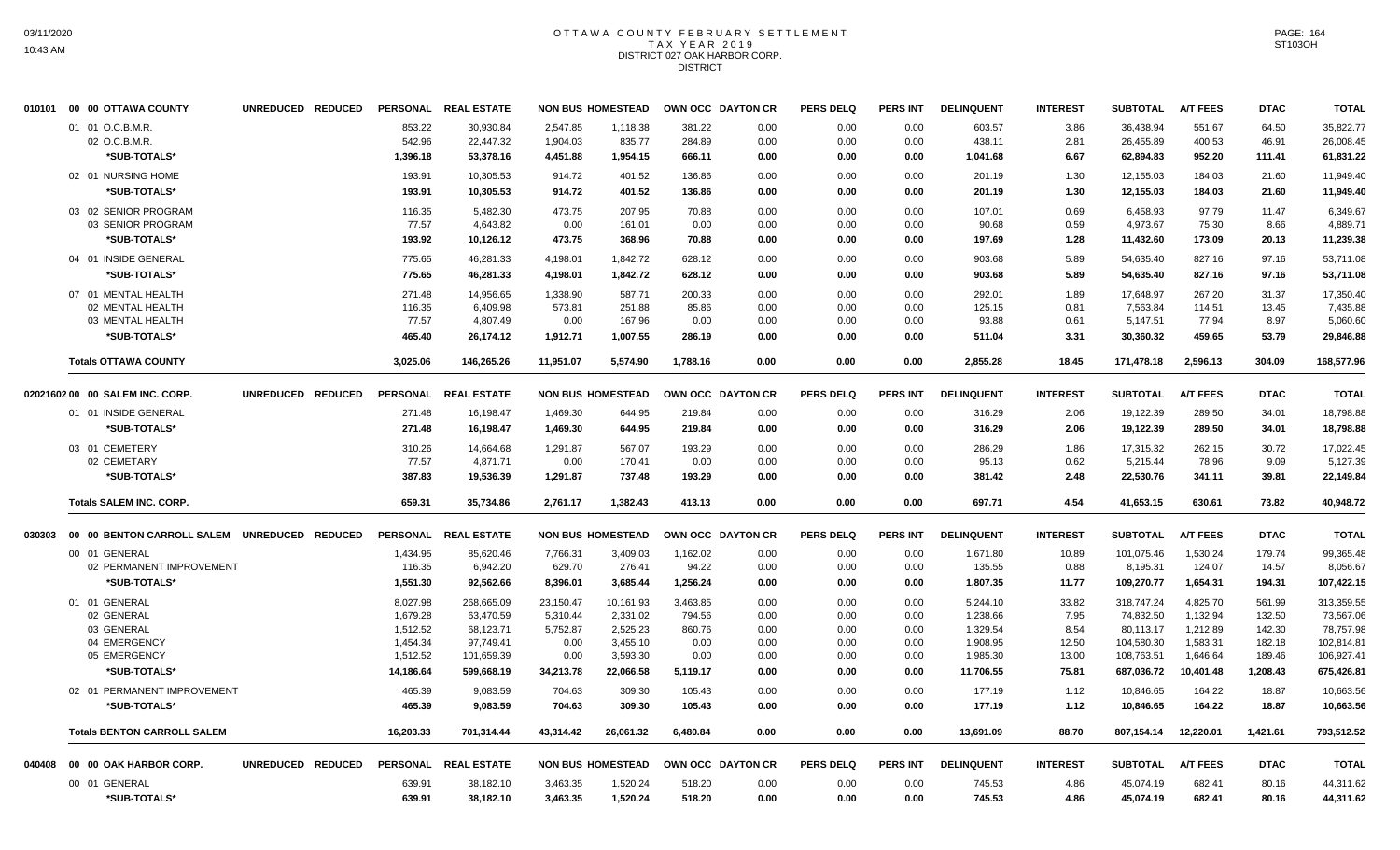# OTTAWA COUNTY FEBRUARY SETTLEMENT TAX YEAR 2019 DISTRICT 027 OAK HARBOR CORP. DISTRICT

| 040408 | 00 00 OAK HARBOR CORP.                                  | UNREDUCED REDUCED |                |           | PERSONAL REAL ESTATE |           | <b>NON BUS HOMESTEAD</b> | OWN OCC DAYTON CR |                   | <b>PERS DELQ</b> | <b>PERS INT</b> | <b>DELINQUENT</b> | <b>INTEREST</b> | <b>SUBTOTAL</b> | <b>A/T FEES</b> | <b>DTAC</b> | <b>TOTAL</b> |
|--------|---------------------------------------------------------|-------------------|----------------|-----------|----------------------|-----------|--------------------------|-------------------|-------------------|------------------|-----------------|-------------------|-----------------|-----------------|-----------------|-------------|--------------|
|        | 01 01 STREETS                                           |                   |                | 1,939.13  | 53,017.16            | 4,339.15  | 1,904.68                 | 649.24            | 0.00              | 0.00             | 0.00            | 1,034.52          | 6.61            | 62,890.49       | 952.13          | 110.52      | 61,827.84    |
|        | *SUB-TOTALS*                                            |                   |                | 1,939.13  | 53,017.16            | 4,339.15  | 1,904.68                 | 649.24            | 0.00              | 0.00             | 0.00            | 1,034.52          | 6.61            | 62,890.49       | 952.13          | 110.52      | 61,827.84    |
|        | 02 01 POLICE                                            |                   |                | 1.113.06  | 66.740.36            | 0.00      | 2.307.61                 | 0.00              | 0.00              | 0.00             | 0.00            | 1,303.17          | 8.50            | 71,472.70       | 1.082.06        | 124.50      | 70.266.14    |
|        | *SUB-TOTALS*                                            |                   |                | 1,113.06  | 66,740.36            | 0.00      | 2,307.61                 | 0.00              | 0.00              | 0.00             | 0.00            | 1,303.17          | 8.50            | 71,472.70       | 1,082.06        | 124.50      | 70,266.14    |
|        | <b>Totals OAK HARBOR CORP.</b>                          |                   |                | 3,692.10  | 157,939.62           | 7.802.50  | 5,732.53                 | 1,167.44          | 0.00              | 0.00             | 0.00            | 3.083.22          | 19.97           | 179,437.38      | 2,716.60        | 315.18      | 176,405.60   |
| 050501 | 00 00 PENTA COUNTY JVS                                  | UNREDUCED REDUCED |                |           | PERSONAL REAL ESTATE |           | <b>NON BUS HOMESTEAD</b> |                   | OWN OCC DAYTON CR | <b>PERS DELQ</b> | <b>PERS INT</b> | <b>DELINQUENT</b> | <b>INTEREST</b> | <b>SUBTOTAL</b> | <b>A/T FEES</b> | <b>DTAC</b> | <b>TOTAL</b> |
|        | 01 01 GENERAL                                           |                   |                | 542.96    | 29,835.12            | 2,671.46  | 1,172.64                 | 399.71            | 0.00              | 0.00             | 0.00            | 582.51            | 3.79            | 35,208.19       | 533.04          | 62.58       | 34.612.57    |
|        | 02 GENERAL                                              |                   |                | 310.26    | 17,048.64            | 1,526.55  | 670.08                   | 228.41            | 0.00              | 0.00             | 0.00            | 332.85            | 2.16            | 20,118.95       | 304.59          | 35.76       | 19,778.60    |
|        | 03 PERMANENT IMP.                                       |                   |                | 387.83    | 19,625.23            | 1,721.83  | 755.80                   | 257.63            | 0.00              | 0.00             | 0.00            | 383.11            | 2.48            | 23,133.91       | 350.24          | 41.11       | 22,742.56    |
|        | *SUB-TOTALS*                                            |                   |                | 1,241.05  | 66,508.99            | 5,919.84  | 2,598.52                 | 885.75            | 0.00              | 0.00             | 0.00            | 1,298.47          | 8.43            | 78,461.05       | 1,187.87        | 139.45      | 77,133.73    |
|        | <b>Totals PENTA COUNTY JVS</b>                          |                   |                | 1.241.05  | 66.508.99            | 5.919.84  | 2.598.52                 | 885.75            | 0.00              | 0.00             | 0.00            | 1,298.47          | 8.43            | 78,461.05       | 1,187.87        | 139.45      | 77.133.73    |
| 060601 | 00 00 MID COUNTY EMS                                    | <b>UNREDUCED</b>  | <b>REDUCED</b> |           | PERSONAL REAL ESTATE |           | <b>NON BUS HOMESTEAD</b> | OWN OCC DAYTON CR |                   | <b>PERS DELQ</b> | <b>PERS INT</b> | <b>DELINQUENT</b> | <b>INTEREST</b> | <b>SUBTOTAL</b> | <b>A/T FEES</b> | <b>DTAC</b> | <b>TOTAL</b> |
|        | 01 01 MID COUNTY EMS                                    |                   |                | 387.83    | 7,447.11             | 625.80    | 274.70                   | 93.63             | 0.00              | 0.00             | 0.00            | 145.34            | 0.93            | 8,975.34        | 135.88          | 15.55       | 8.823.91     |
|        | 02 MID COUNTY EMS                                       |                   |                | 96.96     | 2,672.53             | 224.65    | 98.61                    | 33.61             | 0.00              | 0.00             | 0.00            | 52.16             | 0.33            | 3,178.85        | 48.12           | 5.58        | 3,125.15     |
|        | 03 MID COUNTY EMS                                       |                   |                | 290.87    | 8.621.31             | 714.18    | 313.49                   | 106.86            | 0.00              | 0.00             | 0.00            | 168.24            | 1.08            | 10,216.03       | 154.67          | 17.98       | 10,043.38    |
|        | 04 MID COUNTY EMS                                       |                   |                | 387.83    | 18,423.27            | 1,624.42  | 713.04                   | 243.05            | 0.00              | 0.00             | 0.00            | 359.65            | 2.33            | 21,753.59       | 329.34          | 38.60       | 21,385.65    |
|        | 05 CURRENT EXPENSE                                      |                   |                | 775.65    | 47,481.75            | 0.00      | 1,652.14                 | 0.00              | 0.00              | 0.00             | 0.00            | 927.17            | 6.05            | 50,842.76       | 769.74          | 88.56       | 49,984.46    |
|        | *SUB-TOTALS*                                            |                   |                | 1.939.14  | 84.645.97            | 3,189.05  | 3.051.98                 | 477.15            | 0.00              | 0.00             | 0.00            | 1.652.56          | 10.72           | 94.966.57       | 1.437.75        | 166.27      | 93.362.55    |
|        | <b>Totals MID COUNTY EMS</b>                            |                   |                | 1,939.14  | 84,645.97            | 3,189.05  | 3,051.98                 | 477.15            | 0.00              | 0.00             | 0.00            | 1,652.56          | 10.72           | 94,966.57       | 1,437.75        | 166.27      | 93,362.55    |
| 060604 | 00 00 OAK HARBOR LIBRARY                                | UNREDUCED REDUCED |                | PERSONAL  | <b>REAL ESTATE</b>   |           | <b>NON BUS HOMESTEAD</b> |                   | OWN OCC DAYTON CR | <b>PERS DELQ</b> | <b>PERS INT</b> | <b>DELINQUENT</b> | <b>INTEREST</b> | <b>SUBTOTAL</b> | <b>A/T FEES</b> | <b>DTAC</b> | <b>TOTAL</b> |
|        | 01 04 OAK HARBOR LIBRARY                                |                   |                | 387.83    | 23,008.81            | 0.00      | 794.04                   | 0.00              | 0.00              | 0.00             | 0.00            | 449.27            | 2.92            | 24,642.87       | 373.09          | 42.93       | 24,226.85    |
|        | *SUB-TOTALS*                                            |                   |                | 387.83    | 23,008.81            | 0.00      | 794.04                   | 0.00              | 0.00              | 0.00             | 0.00            | 449.27            | 2.92            | 24,642.87       | 373.09          | 42.93       | 24,226.85    |
|        | <b>Totals OAK HARBOR LIBRARY</b>                        |                   |                | 387.83    | 23,008.81            | 0.00      | 794.04                   | 0.00              | 0.00              | 0.00             | 0.00            | 449.27            | 2.92            | 24,642.87       | 373.09          | 42.93       | 24,226.85    |
| 070703 | 00 00 PORTAGE FIRE DISTRICT                             | UNREDUCED REDUCED |                |           | PERSONAL REAL ESTATE |           | <b>NON BUS HOMESTEAD</b> | OWN OCC DAYTON CR |                   | <b>PERS DELQ</b> | <b>PERS INT</b> | <b>DELINQUENT</b> | <b>INTEREST</b> | <b>SUBTOTAL</b> | <b>A/T FEES</b> | <b>DTAC</b> | <b>TOTAL</b> |
|        | 01 01 GENERAL                                           |                   |                | 1,163.48  | 60,997.72            | 5,431.60  | 2,384.21                 | 812.69            | 0.00              | 0.00             | 0.00            | 1,190.88          | 7.73            | 71,988.31       | 1,089.88        | 127.89      | 70,770.54    |
|        | *SUB-TOTALS*                                            |                   |                | 1,163.48  | 60,997.72            | 5,431.60  | 2.384.21                 | 812.69            | 0.00              | 0.00             | 0.00            | 1,190.88          | 7.73            | 71,988.31       | 1.089.88        | 127.89      | 70,770.54    |
|        | <b>Totals PORTAGE FIRE DISTRICT</b>                     |                   |                | 1,163.48  | 60,997.72            | 5,431.60  | 2,384.21                 | 812.69            | 0.00              | 0.00             | 0.00            | 1,190.88          | 7.73            | 71,988.31       | 1,089.88        | 127.89      | 70,770.54    |
|        | 09090102 00 00 OAK HARBOR NON UNIFORM UNREDUCED REDUCED |                   |                |           | PERSONAL REAL ESTATE |           | <b>NON BUS HOMESTEAD</b> |                   | OWN OCC DAYTON CR | <b>PERS DELQ</b> | <b>PERS INT</b> | <b>DELINQUENT</b> | <b>INTEREST</b> | <b>SUBTOTAL</b> | <b>A/T FEES</b> | <b>DTAC</b> | <b>TOTAL</b> |
|        | OAK HARBOR NON UNIFORM                                  |                   |                | 639.86    | 38,182.11            | 3,463.37  | 1,520.26                 | 518.21            | 0.00              | 0.00             | 0.00            | 745.54            | 4.87            | 45,074.22       | 682.41          | 80.15       | 44,311.66    |
|        | *SUB-TOTALS*                                            |                   |                | 639.86    | 38,182.11            | 3,463.37  | 1,520.26                 | 518.21            | 0.00              | 0.00             | 0.00            | 745.54            | 4.87            | 45,074.22       | 682.41          | 80.15       | 44,311.66    |
|        | <b>Totals OAK HARBOR NON UNIFORM</b>                    |                   |                | 639.86    | 38.182.11            | 3.463.37  | 1.520.26                 | 518.21            | 0.00              | 0.00             | 0.00            | 745.54            | 4.87            | 45.074.22       | 682.41          | 80.15       | 44,311.66    |
|        | OAK HARBOR CORP.                                        |                   |                |           |                      |           |                          |                   |                   |                  |                 |                   |                 |                 |                 |             |              |
|        | <b>DISTRICT TOTALS</b>                                  |                   |                | 28.951.16 | 1.314.597.78         | 83.833.02 | 49.100.19                | 12.543.37         | 0.00              | 0.00             | 0.00            | 25.664.02         | 166.33          | 1.514.855.87    | 22.934.35       | 2.671.39    | 1,489,250.13 |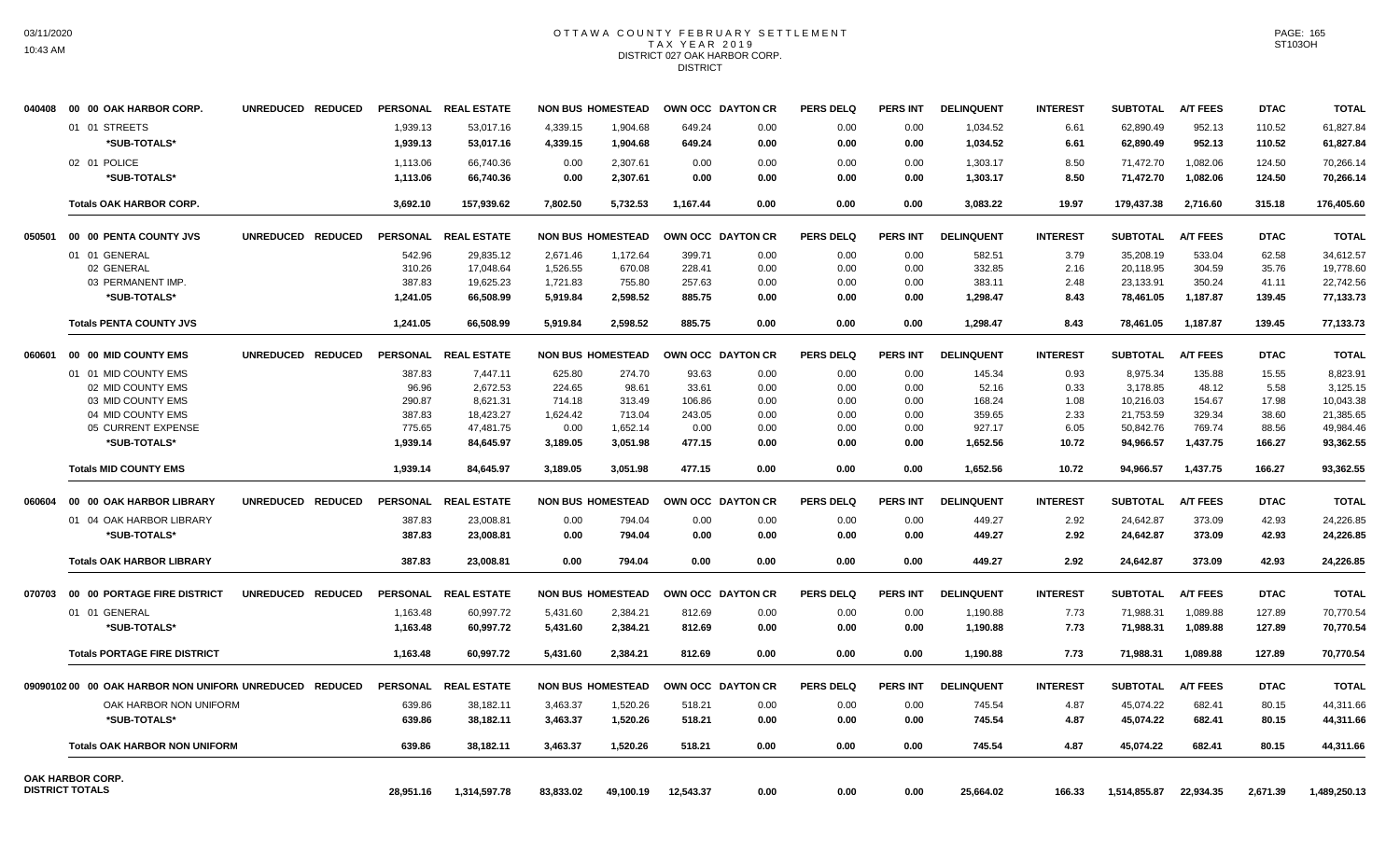## OTTAWA COUNTY FEBRUARY SETTLEMENT TAX YEAR 2019 DISTRICT 065 BAY-PC TAX CODE A

| 010101 | 00 00 OTTAWA COUNTY         | UNREDUCED REDUCED |                | <b>PERSONAL</b> | <b>REAL ESTATE</b> | <b>NON BUS HOMESTEAD</b> |      | OWN OCC DAYTON CR |      | <b>PERS DELQ</b> | PERS INT        | <b>DELINQUENT</b> | <b>INTEREST</b> | <b>SUBTOTAL</b> | <b>A/T FEES</b> | <b>DTAC</b> | <b>TOTAL</b> |
|--------|-----------------------------|-------------------|----------------|-----------------|--------------------|--------------------------|------|-------------------|------|------------------|-----------------|-------------------|-----------------|-----------------|-----------------|-------------|--------------|
|        | 01 01 O.C.B.M.R.            | 2.200000          | 1.213837       | 0.00            | 0.00               | 0.00                     | 0.00 | 0.00              | 0.00 | 0.00             | 0.00            | 0.00              | 0.00            | 0.00            | 0.00            | 0.00        | 0.00         |
|        | 02 O.C.B.M.R.               | 1.400000          | 0.907110       | 0.00            | 0.00               | 0.00                     | 0.00 | 0.00              | 0.00 | 0.00             | 0.00            | 0.00              | 0.00            | 0.00            | 0.00            | 0.00        | 0.00         |
|        | *SUB-TOTALS*                | 3.600000          | 2.120947       | 0.00            | 0.00               | 0.00                     | 0.00 | 0.00              | 0.00 | 0.00             | 0.00            | 0.00              | 0.00            | 0.00            | 0.00            | 0.00        | 0.00         |
|        | 02 01 NURSING HOME          | 0.500000          | 0.435790       | 0.00            | 0.00               | 0.00                     | 0.00 | 0.00              | 0.00 | 0.00             | 0.00            | 0.00              | 0.00            | 0.00            | 0.00            | 0.00        | 0.00         |
|        | *SUB-TOTALS*                | 0.500000          | 0.435790       | 0.00            | 0.00               | 0.00                     | 0.00 | 0.00              | 0.00 | 0.00             | 0.00            | 0.00              | 0.00            | 0.00            | 0.00            | 0.00        | 0.00         |
|        | 03 02 SENIOR PROGRAM        | 0.300000          | 0.225703       | 0.00            | 0.00               | 0.00                     | 0.00 | 0.00              | 0.00 | 0.00             | 0.00            | 0.00              | 0.00            | 0.00            | 0.00            | 0.00        | 0.00         |
|        | 03 SENIOR PROGRAM           | 0.200000          | 0.174753       | 0.00            | 0.00               | 0.00                     | 0.00 | 0.00              | 0.00 | 0.00             | 0.00            | 0.00              | 0.00            | 0.00            | 0.00            | 0.00        | 0.00         |
|        | *SUB-TOTALS*                | 0.500000          | 0.400456       | 0.00            | 0.00               | 0.00                     | 0.00 | 0.00              | 0.00 | 0.00             | 0.00            | 0.00              | 0.00            | 0.00            | 0.00            | 0.00        | 0.00         |
|        | 04 01 INSIDE GENERAL        | 2.000000          | 2.000000       | 0.00            | 0.00               | 0.00                     | 0.00 | 0.00              | 0.00 | 0.00             | 0.00            | 0.00              | 0.00            | 0.00            | 0.00            | 0.00        | 0.00         |
|        | *SUB-TOTALS*                | 2.000000          | 2.000000       | 0.00            | 0.00               | 0.00                     | 0.00 | 0.00              | 0.00 | 0.00             | 0.00            | 0.00              | 0.00            | 0.00            | 0.00            | 0.00        | 0.00         |
|        | 07 01 MENTAL HEALTH         | 0.700000          | 0.637874       | 0.00            | 0.00               | 0.00                     | 0.00 | 0.00              | 0.00 | 0.00             | 0.00            | 0.00              | 0.00            | 0.00            | 0.00            | 0.00        | 0.00         |
|        | 02 MENTAL HEALTH            | 0.300000          | 0.273374       | 0.00            | 0.00               | 0.00                     | 0.00 | 0.00              | 0.00 | 0.00             | 0.00            | 0.00              | 0.00            | 0.00            | 0.00            | 0.00        | 0.00         |
|        | 03 MENTAL HEALTH            | 0.200000          | 0.182292       | 0.00            | 0.00               | 0.00                     | 0.00 | 0.00              | 0.00 | 0.00             | 0.00            | 0.00              | 0.00            | 0.00            | 0.00            | 0.00        | 0.00         |
|        | *SUB-TOTALS*                | 1.200000          | 1.093540       | 0.00            | 0.00               | 0.00                     | 0.00 | 0.00              | 0.00 | 0.00             | 0.00            | 0.00              | 0.00            | 0.00            | 0.00            | 0.00        | 0.00         |
|        | <b>Totals OTTAWA COUNTY</b> | 7.800000          | 6.050733       | 0.00            | 0.00               | 0.00                     | 0.00 | 0.00              | 0.00 | 0.00             | 0.00            | 0.00              | 0.00            | 0.00            | 0.00            | 0.00        | 0.00         |
| 020205 | 00 00 BAY TOWNSHIP          | <b>UNREDUCED</b>  | <b>REDUCED</b> | <b>PERSONAL</b> | <b>REAL ESTATE</b> | <b>NON BUS HOMESTEAD</b> |      | OWN OCC DAYTON CR |      | <b>PERS DELQ</b> | <b>PERS INT</b> | <b>DELINQUENT</b> | <b>INTEREST</b> | <b>SUBTOTAL</b> | <b>A/T FEES</b> | <b>DTAC</b> | <b>TOTAL</b> |
|        | 01 01 INSIDE GENERAL        | 0.794000          | 0.794000       | 0.00            | 0.00               | 0.00                     | 0.00 | 0.00              | 0.00 | 0.00             | 0.00            | 0.00              | 0.00            | 0.00            | 0.00            | 0.00        | 0.00         |
|        | *SUB-TOTALS*                | 0.794000          | 0.794000       | 0.00            | 0.00               | 0.00                     | 0.00 | 0.00              | 0.00 | 0.00             | 0.00            | 0.00              | 0.00            | 0.00            | 0.00            | 0.00        | 0.00         |
|        | 02 02 INSIDE ROADS          |                   |                |                 |                    |                          |      |                   |      |                  |                 |                   |                 |                 |                 |             |              |
|        |                             | 0.738000          | 0.738000       | 0.00            | 0.00               | 0.00                     | 0.00 | 0.00              | 0.00 | 0.00             | 0.00            | 0.00              | 0.00            | 0.00            | 0.00            | 0.00        | 0.00         |
|        | *SUB-TOTALS*                | 0.738000          | 0.738000       | 0.00            | 0.00               | 0.00                     | 0.00 | 0.00              | 0.00 | 0.00             | 0.00            | 0.00              | 0.00            | 0.00            | 0.00            | 0.00        | 0.00         |
|        | 03 03 INSIDE FIRE           | 0.568000          | 0.568000       | 0.00            | 0.00               | 0.00                     | 0.00 | 0.00              | 0.00 | 0.00             | 0.00            | 0.00              | 0.00            | 0.00            | 0.00            | 0.00        | 0.00         |
|        | *SUB-TOTALS*                | 0.568000          | 0.568000       | 0.00            | 0.00               | 0.00                     | 0.00 | 0.00              | 0.00 | 0.00             | 0.00            | 0.00              | 0.00            | 0.00            | 0.00            | 0.00        | 0.00         |
|        | 04 01 FIRE & EMS            | 2.000000          | 1.984710       | 0.00            | 0.00               | 0.00                     | 0.00 | 0.00              | 0.00 | 0.00             | 0.00            | 0.00              | 0.00            | 0.00            | 0.00            | 0.00        | 0.00         |
|        | *SUB-TOTALS*                | 2.000000          | 1.984710       | 0.00            | 0.00               | 0.00                     | 0.00 | 0.00              | 0.00 | 0.00             | 0.00            | 0.00              | 0.00            | 0.00            | 0.00            | 0.00        | 0.00         |
|        | <b>Totals BAY TOWNSHIP</b>  | 4.100000          | 4.084710       | 0.00            | 0.00               | 0.00                     | 0.00 | 0.00              | 0.00 | 0.00             | 0.00            | 0.00              | 0.00            | 0.00            | 0.00            | 0.00        | 0.00         |
| 030304 | 00 00 PORT CLINTON CSD      | UNREDUCED REDUCED |                | <b>PERSONAL</b> | <b>REAL ESTATE</b> | <b>NON BUS HOMESTEAD</b> |      | OWN OCC DAYTON CR |      | <b>PERS DELQ</b> | <b>PERS INT</b> | <b>DELINQUENT</b> | <b>INTEREST</b> | <b>SUBTOTAL</b> | <b>A/T FEES</b> | <b>DTAC</b> | <b>TOTAL</b> |
|        | 00 01 GENERAL               | 2.800000          | 2.800000       | 0.00            | 0.00               | 0.00                     | 0.00 | 0.00              | 0.00 | 0.00             | 0.00            | 0.00              | 0.00            | 0.00            | 0.00            | 0.00        | 0.00         |
|        | 02 PERMANENT IMPROVEMENT    | 0.700000          | 0.700000       | 0.00            | 0.00               | 0.00                     | 0.00 | 0.00              | 0.00 | 0.00             | 0.00            | 0.00              | 0.00            | 0.00            | 0.00            | 0.00        | 0.00         |
|        | *SUB-TOTALS*                | 3.500000          | 3.500000       | 0.00            | 0.00               | 0.00                     | 0.00 | 0.00              | 0.00 | 0.00             | 0.00            | 0.00              | 0.00            | 0.00            | 0.00            | 0.00        | 0.00         |
|        | 01 01 GENERAL               | 27.900000         | 7.115867       | 0.00            | 0.00               | 0.00                     | 0.00 | 0.00              | 0.00 | 0.00             | 0.00            | 0.00              | 0.00            | 0.00            | 0.00            | 0.00        | 0.00         |
|        | 02 GENERAL                  | 5.900000          | 2.036320       | 0.00            | 0.00               | 0.00                     | 0.00 | 0.00              | 0.00 | 0.00             | 0.00            | 0.00              | 0.00            | 0.00            | 0.00            | 0.00        | 0.00         |
|        | 03 GENERAL                  | 3.900000          | 1.541210       | 0.00            | 0.00               | 0.00                     | 0.00 | 0.00              | 0.00 | 0.00             | 0.00            | 0.00              | 0.00            | 0.00            | 0.00            | 0.00        | 0.00         |
|        | 04 GENERAL                  | 4.900000          | 2.329029       | 0.00            | 0.00               | 0.00                     | 0.00 | 0.00              | 0.00 | 0.00             | 0.00            | 0.00              | 0.00            | 0.00            | 0.00            | 0.00        | 0.00         |
|        | 05 GENERAL                  | 6.900000          | 3.590974       | 0.00            | 0.00               | 0.00                     | 0.00 | 0.00              | 0.00 | 0.00             | 0.00            | 0.00              | 0.00            | 0.00            | 0.00            | 0.00        | 0.00         |
|        | *SUB-TOTALS*                | 49.500000         | 16.613400      | 0.00            | 0.00               | 0.00                     | 0.00 | 0.00              | 0.00 | 0.00             | 0.00            | 0.00              | 0.00            | 0.00            | 0.00            | 0.00        | 0.00         |
|        | 02 01 SUPPLIES              | 2.300000          | 0.586613       | 0.00            | 0.00               | 0.00                     | 0.00 | 0.00              | 0.00 | 0.00             | 0.00            | 0.00              | 0.00            | 0.00            | 0.00            | 0.00        | 0.00         |
|        | *SUB-TOTALS*                | 2.300000          | 0.586613       | 0.00            | 0.00               | 0.00                     | 0.00 | 0.00              | 0.00 | 0.00             | 0.00            | 0.00              | 0.00            | 0.00            | 0.00            | 0.00        | 0.00         |
|        | 04 01 PERMANENT IMPROVEMENT | 0.300000          | 0.300000       | 0.00            | 0.00               | 0.00                     | 0.00 | 0.00              | 0.00 | 0.00             | 0.00            | 0.00              | 0.00            | 0.00            | 0.00            | 0.00        | 0.00         |
|        | *SUB-TOTALS*                | 0.300000          | 0.300000       | 0.00            | 0.00               | 0.00                     | 0.00 | 0.00              | 0.00 | 0.00             | 0.00            | 0.00              | 0.00            | 0.00            | 0.00            | 0.00        | 0.00         |
|        |                             |                   |                |                 |                    |                          |      |                   |      |                  |                 |                   |                 |                 |                 |             |              |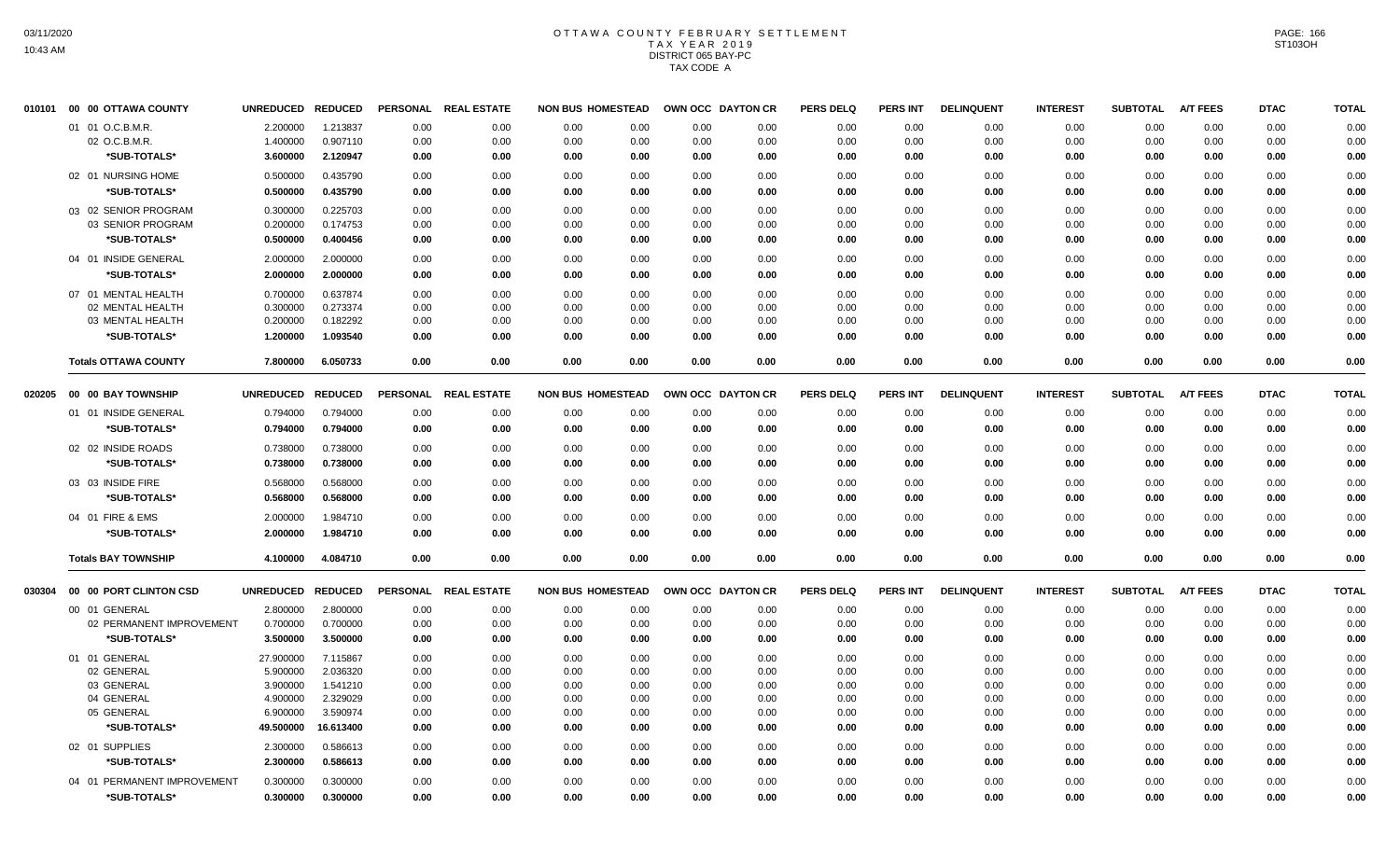## OTTAWA COUNTY FEBRUARY SETTLEMENT TAX YEAR 2019 DISTRICT 065 BAY-PC TAX CODE A

| 030304        | 00 00 PORT CLINTON CSD             | UNREDUCED REDUCED |                     |                 | PERSONAL REAL ESTATE | <b>NON BUS HOMESTEAD</b> | OWN OCC DAYTON CR |      | <b>PERS DELQ</b> | <b>PERS INT</b> | <b>DELINQUENT</b> | <b>INTEREST</b> | <b>SUBTOTAL</b> | <b>A/T FEES</b> | <b>DTAC</b> | <b>TOTAL</b> |
|---------------|------------------------------------|-------------------|---------------------|-----------------|----------------------|--------------------------|-------------------|------|------------------|-----------------|-------------------|-----------------|-----------------|-----------------|-------------|--------------|
|               | 07 01 EMERGENCY                    | 2.680000          | 2.680000            | 0.00            | 0.00                 | 0.00<br>0.00             | 0.00              | 0.00 | 0.00             | 0.00            | 0.00              | 0.00            | 0.00            | 0.00            | 0.00        | 0.00         |
|               | *SUB-TOTALS*                       | 2.680000          | 2.680000            | 0.00            | 0.00                 | 0.00<br>0.00             | 0.00              | 0.00 | 0.00             | 0.00            | 0.00              | 0.00            | 0.00            | 0.00            | 0.00        | 0.00         |
|               | 09 01 BOND                         | 3.600000          | 3.600000            | 0.00            | 0.00                 | 0.00<br>0.00             | 0.00              | 0.00 | 0.00             | 0.00            | 0.00              | 0.00            | 0.00            | 0.00            | 0.00        | 0.00         |
|               | *SUB-TOTALS*                       | 3.600000          | 3.600000            | 0.00            | 0.00                 | 0.00<br>0.00             | 0.00              | 0.00 | 0.00             | 0.00            | 0.00              | 0.00            | 0.00            | 0.00            | 0.00        | 0.00         |
|               | <b>Totals PORT CLINTON CSD</b>     |                   | 61.880000 27.280013 | 0.00            | 0.00                 | 0.00<br>0.00             | 0.00              | 0.00 | 0.00             | 0.00            | 0.00              | 0.00            | 0.00            | 0.00            | 0.00        | 0.00         |
| 040406        | 00 00 PORT CLINTON CITY            | UNREDUCED REDUCED |                     | <b>PERSONAL</b> | <b>REAL ESTATE</b>   | <b>NON BUS HOMESTEAD</b> | OWN OCC DAYTON CR |      | <b>PERS DELQ</b> | <b>PERS INT</b> | <b>DELINQUENT</b> | <b>INTEREST</b> | <b>SUBTOTAL</b> | <b>A/T FEES</b> | <b>DTAC</b> | <b>TOTAL</b> |
|               | 00 01 GENERAL                      | 1.950000          | 1.950000            | 0.00            | 0.00                 | 0.00<br>0.00             | 0.00              | 0.00 | 0.00             | 0.00            | 0.00              | 0.00            | 0.00            | 0.00            | 0.00        | 0.00         |
|               | *SUB-TOTALS*                       | 1.950000          | 1.950000            | 0.00            | 0.00                 | 0.00<br>0.00             | 0.00              | 0.00 | 0.00             | 0.00            | 0.00              | 0.00            | 0.00            | 0.00            | 0.00        | 0.00         |
|               | 01 01 INSIDE POLICE PENSION        | 0.150000          | 0.150000            | 0.00            | 0.00                 | 0.00<br>0.00             | 0.00              | 0.00 | 0.00             | 0.00            | 0.00              | 0.00            | 0.00            | 0.00            | 0.00        | 0.00         |
|               | *SUB-TOTALS*                       | 0.150000          | 0.150000            | 0.00            | 0.00                 | 0.00<br>0.00             | 0.00              | 0.00 | 0.00             | 0.00            | 0.00              | 0.00            | 0.00            | 0.00            | 0.00        | 0.00         |
|               | 02 01 FIRE & EMS                   | 1.900000          | 1.755581            | 0.00            | 0.00                 | 0.00<br>0.00             | 0.00              | 0.00 | 0.00             | 0.00            | 0.00              | 0.00            | 0.00            | 0.00            | 0.00        | 0.00         |
|               | *SUB-TOTALS*                       | 1.900000          | 1.755581            | 0.00            | 0.00                 | 0.00<br>0.00             | 0.00              | 0.00 | 0.00             | 0.00            | 0.00              | 0.00            | 0.00            | 0.00            | 0.00        | 0.00         |
|               | <b>Totals PORT CLINTON CITY</b>    | 4.000000          | 3.855581            | 0.00            | 0.00                 | 0.00<br>0.00             | 0.00              | 0.00 | 0.00             | 0.00            | 0.00              | 0.00            | 0.00            | 0.00            | 0.00        | 0.00         |
| 050502        | 00 00 VANGUARD JVS                 | <b>UNREDUCED</b>  | <b>REDUCED</b>      | <b>PERSONAL</b> | <b>REAL ESTATE</b>   | <b>NON BUS HOMESTEAD</b> | OWN OCC DAYTON CR |      | <b>PERS DELQ</b> | <b>PERS INT</b> | <b>DELINQUENT</b> | <b>INTEREST</b> | <b>SUBTOTAL</b> | <b>A/T FEES</b> | <b>DTAC</b> | <b>TOTAL</b> |
|               | 01 01 GENERAL                      | 1.600000          | 1.600000            | 0.00            | 0.00                 | 0.00<br>0.00             | 0.00              | 0.00 | 0.00             | 0.00            | 0.00              | 0.00            | 0.00            | 0.00            | 0.00        | 0.00         |
|               | *SUB-TOTALS*                       | 1.600000          | 1.600000            | 0.00            | 0.00                 | 0.00<br>0.00             | 0.00              | 0.00 | 0.00             | 0.00            | 0.00              | 0.00            | 0.00            | 0.00            | 0.00        | 0.00         |
|               | <b>Totals VANGUARD JVS</b>         | 1.600000          | 1.600000            | 0.00            | 0.00                 | 0.00<br>0.00             | 0.00              | 0.00 | 0.00             | 0.00            | 0.00              | 0.00            | 0.00            | 0.00            | 0.00        | 0.00         |
| 060605        | 00 00 IDA RUPP LIBRARY TAX         | UNREDUCED REDUCED |                     | <b>PERSONAL</b> | <b>REAL ESTATE</b>   | <b>NON BUS HOMESTEAD</b> | OWN OCC DAYTON CR |      | <b>PERS DELQ</b> | <b>PERS INT</b> | <b>DELINQUENT</b> | <b>INTEREST</b> | <b>SUBTOTAL</b> | <b>A/T FEES</b> | <b>DTAC</b> | <b>TOTAL</b> |
|               | 01 05 IDA RUPP LIBRARY TAX         | 0.800000          | 0.796254            | 0.00            | 0.00                 | 0.00<br>0.00             | 0.00              | 0.00 | 0.00             | 0.00            | 0.00              | 0.00            | 0.00            | 0.00            | 0.00        | 0.00         |
|               | *SUB-TOTALS*                       | 0.800000          | 0.796254            | 0.00            | 0.00                 | 0.00<br>0.00             | 0.00              | 0.00 | 0.00             | 0.00            | 0.00              | 0.00            | 0.00            | 0.00            | 0.00        | 0.00         |
|               | <b>Totals IDA RUPP LIBRARY TAX</b> | 0.800000          | 0.796254            | 0.00            | 0.00                 | 0.00<br>0.00             | 0.00              | 0.00 | 0.00             | 0.00            | 0.00              | 0.00            | 0.00            | 0.00            | 0.00        | 0.00         |
| <b>BAY-PC</b> |                                    |                   |                     |                 |                      |                          |                   |      |                  |                 |                   |                 |                 |                 |             |              |
|               | TAX CODE A TOTALS                  |                   | 80.180000 43.667291 | 0.00            | 0.00                 | 0.00<br>0.00             | 0.00              | 0.00 | 0.00             | 0.00            | 0.00              | 0.00            | 0.00            | 0.00            | 0.00        | 0.00         |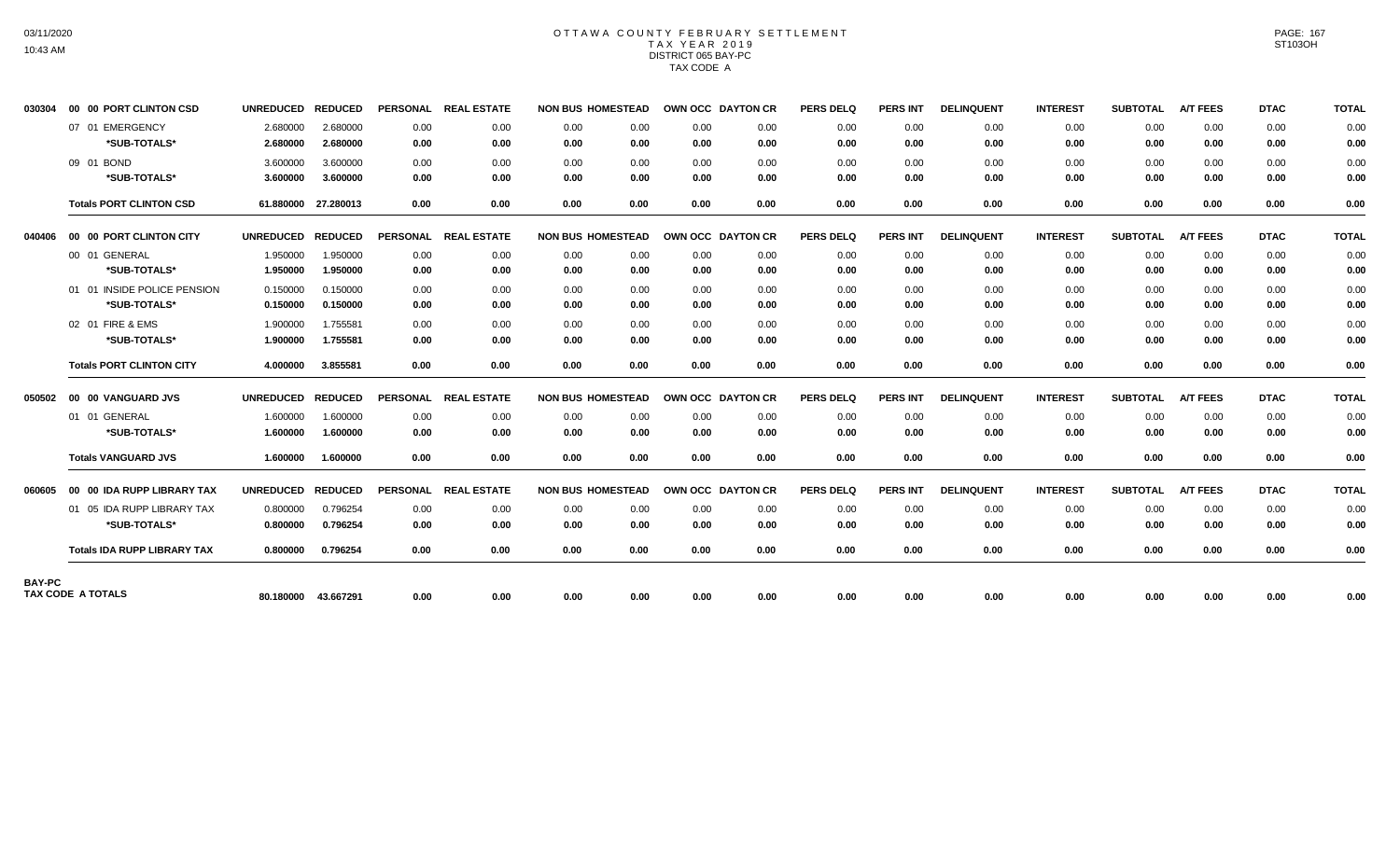## OTTAWA COUNTY FEBRUARY SETTLEMENT TAX YEAR 2019 DISTRICT 065 BAY-PC TAX CODE B

|        | 010101 00 00 OTTAWA COUNTY  | UNREDUCED REDUCED |           |                 | PERSONAL REAL ESTATE | <b>NON BUS HOMESTEAD</b> |      | OWN OCC DAYTON CR |      | <b>PERS DELQ</b> | <b>PERS INT</b> | <b>DELINQUENT</b> | <b>INTEREST</b> | <b>SUBTOTAL</b> | <b>A/T FEES</b> | <b>DTAC</b> | <b>TOTAL</b> |
|--------|-----------------------------|-------------------|-----------|-----------------|----------------------|--------------------------|------|-------------------|------|------------------|-----------------|-------------------|-----------------|-----------------|-----------------|-------------|--------------|
|        | 01 01 O.C.B.M.R.            | 2.200000          | 1.897775  | 45.19           | 898.83               | 0.00                     | 0.00 | 0.00              | 0.00 | 0.00             | 0.00            | 0.00              | 0.00            | 944.02          | 14.29           | 0.00        | 929.73       |
|        | 02 O.C.B.M.R.               | 1.400000          | 1.257568  | 28.76           | 595.62               | 0.00                     | 0.00 | 0.00              | 0.00 | 0.00             | 0.00            | 0.00              | 0.00            | 624.38          | 9.45            | 0.00        | 614.93       |
|        | *SUB-TOTALS*                | 3.600000          | 3.155343  | 73.95           | 1,494.45             | 0.00                     | 0.00 | 0.00              | 0.00 | 0.00             | 0.00            | 0.00              | 0.00            | 1,568.40        | 23.74           | 0.00        | 1,544.66     |
|        | 02 01 NURSING HOME          | 0.500000          | 0.488991  | 10.27           | 231.60               | 0.00                     | 0.00 | 0.00              | 0.00 | 0.00             | 0.00            | 0.00              | 0.00            | 241.87          | 3.66            | 0.00        | 238.21       |
|        | *SUB-TOTALS*                | 0.500000          | 0.488991  | 10.27           | 231.60               | 0.00                     | 0.00 | 0.00              | 0.00 | 0.00             | 0.00            | 0.00              | 0.00            | 241.87          | 3.66            | 0.00        | 238.21       |
|        | 03 02 SENIOR PROGRAM        | 0.300000          | 0.288129  | 6.16            | 136.47               | 0.00                     | 0.00 | 0.00              | 0.00 | 0.00             | 0.00            | 0.00              | 0.00            | 142.63          | 2.16            | 0.00        | 140.47       |
|        | 03 SENIOR PROGRAM           | 0.200000          | 0.196080  | 4.11            | 92.87                | 0.00                     | 0.00 | 0.00              | 0.00 | 0.00             | 0.00            | 0.00              | 0.00            | 96.98           | 1.47            | 0.00        | 95.51        |
|        | *SUB-TOTALS*                | 0.500000          | 0.484209  | 10.27           | 229.34               | 0.00                     | 0.00 | 0.00              | 0.00 | 0.00             | 0.00            | 0.00              | 0.00            | 239.61          | 3.63            | 0.00        | 235.98       |
|        | 04 01 INSIDE GENERAL        | 2.000000          | 2.000000  | 41.08           | 947.25               | 0.00                     | 0.00 | 0.00              | 0.00 | 0.00             | 0.00            | 0.00              | 0.00            | 988.33          | 14.96           | 0.00        | 973.37       |
|        | *SUB-TOTALS*                | 2.000000          | 2.000000  | 41.08           | 947.25               | 0.00                     | 0.00 | 0.00              | 0.00 | 0.00             | 0.00            | 0.00              | 0.00            | 988.33          | 14.96           | 0.00        | 973.37       |
|        | 07 01 MENTAL HEALTH         | 0.700000          | 0.685003  | 14.38           | 324.43               | 0.00                     | 0.00 | 0.00              | 0.00 | 0.00             | 0.00            | 0.00              | 0.00            | 338.81          | 5.13            | 0.00        | 333.68       |
|        | 02 MENTAL HEALTH            | 0.300000          | 0.293573  | 6.16            | 139.04               | 0.00                     | 0.00 | 0.00              | 0.00 | 0.00             | 0.00            | 0.00              | 0.00            | 145.20          | 2.20            | 0.00        | 143.00       |
|        | 03 MENTAL HEALTH            | 0.200000          | 0.195715  | 4.11            | 92.70                | 0.00                     | 0.00 | 0.00              | 0.00 | 0.00             | 0.00            | 0.00              | 0.00            | 96.81           | 1.47            | 0.00        | 95.34        |
|        | *SUB-TOTALS*                | 1.200000          | 1.174291  | 24.65           | 556.17               | 0.00                     | 0.00 | 0.00              | 0.00 | 0.00             | 0.00            | 0.00              | 0.00            | 580.82          | 8.80            | 0.00        | 572.02       |
|        | <b>Totals OTTAWA COUNTY</b> | 7.800000          | 7.302834  | 160.22          | 3,458.81             | 0.00                     | 0.00 | 0.00              | 0.00 | 0.00             | 0.00            | 0.00              | 0.00            | 3,619.03        | 54.79           | 0.00        | 3,564.24     |
| 020205 | <b>00 00 BAY TOWNSHIP</b>   | UNREDUCED REDUCED |           | <b>PERSONAL</b> | <b>REAL ESTATE</b>   | <b>NON BUS HOMESTEAD</b> |      | OWN OCC DAYTON CR |      | <b>PERS DELQ</b> | <b>PERS INT</b> | <b>DELINQUENT</b> | <b>INTEREST</b> | <b>SUBTOTAL</b> | <b>A/T FEES</b> | <b>DTAC</b> | <b>TOTAL</b> |
|        | 01 01 INSIDE GENERAL        | 0.794000          | 0.794000  | 16.31           | 376.06               | 0.00                     | 0.00 | 0.00              | 0.00 | 0.00             | 0.00            | 0.00              | 0.00            | 392.37          | 5.94            | 0.00        | 386.43       |
|        | *SUB-TOTALS*                | 0.794000          | 0.794000  | 16.31           | 376.06               | 0.00                     | 0.00 | 0.00              | 0.00 | 0.00             | 0.00            | 0.00              | 0.00            | 392.37          | 5.94            | 0.00        | 386.43       |
|        | 02 02 INSIDE ROADS          | 0.738000          | 0.738000  | 15.16           | 349.54               | 0.00                     | 0.00 | 0.00              | 0.00 | 0.00             | 0.00            | 0.00              | 0.00            | 364.70          | 5.52            | 0.00        | 359.18       |
|        | *SUB-TOTALS*                | 0.738000          | 0.738000  | 15.16           | 349.54               | 0.00                     | 0.00 | 0.00              | 0.00 | 0.00             | 0.00            | 0.00              | 0.00            | 364.70          | 5.52            | 0.00        | 359.18       |
|        | 03 03 INSIDE FIRE           | 0.568000          | 0.568000  | 11.67           | 269.02               | 0.00                     | 0.00 | 0.00              | 0.00 | 0.00             | 0.00            | 0.00              | 0.00            | 280.69          | 4.25            | 0.00        | 276.44       |
|        | *SUB-TOTALS*                | 0.568000          | 0.568000  | 11.67           | 269.02               | 0.00                     | 0.00 | 0.00              | 0.00 | 0.00             | 0.00            | 0.00              | 0.00            | 280.69          | 4.25            | 0.00        | 276.44       |
|        | 04 01 FIRE & EMS            | 2.000000          | 2.000000  | 41.08           | 947.25               | 0.00                     | 0.00 | 0.00              | 0.00 | 0.00             | 0.00            | 0.00              | 0.00            | 988.33          | 14.96           | 0.00        | 973.37       |
|        | *SUB-TOTALS*                | 2.000000          | 2.000000  | 41.08           | 947.25               | 0.00                     | 0.00 | 0.00              | 0.00 | 0.00             | 0.00            | 0.00              | 0.00            | 988.33          | 14.96           | 0.00        | 973.37       |
|        | <b>Totals BAY TOWNSHIP</b>  | 4.100000          | 4.100000  | 84.22           | 1.941.87             | 0.00                     | 0.00 | 0.00              | 0.00 | 0.00             | 0.00            | 0.00              | 0.00            | 2,026.09        | 30.67           | 0.00        | 1,995.42     |
| 030304 | 00 00 PORT CLINTON CSD      | UNREDUCED REDUCED |           |                 | PERSONAL REAL ESTATE | <b>NON BUS HOMESTEAD</b> |      | OWN OCC DAYTON CR |      | <b>PERS DELQ</b> | <b>PERS INT</b> | <b>DELINQUENT</b> | <b>INTEREST</b> | <b>SUBTOTAL</b> | <b>A/T FEES</b> | <b>DTAC</b> | <b>TOTAL</b> |
|        | 00 01 GENERAL               | 2.800000          | 2.800000  | 57.51           | 1,326.15             | 0.00                     | 0.00 | 0.00              | 0.00 | 0.00             | 0.00            | 0.00              | 0.00            | 1,383.66        | 20.95           | 0.00        | 1,362.71     |
|        | 02 PERMANENT IMPROVEMENT    | 0.700000          | 0.700000  | 14.38           | 331.54               | 0.00                     | 0.00 | 0.00              | 0.00 | 0.00             | 0.00            | 0.00              | 0.00            | 345.92          | 5.24            | 0.00        | 340.68       |
|        | *SUB-TOTALS*                | 3.500000          | 3.500000  | 71.89           | 1,657.69             | 0.00                     | 0.00 | 0.00              | 0.00 | 0.00             | 0.00            | 0.00              | 0.00            | 1,729.58        | 26.19           | 0.00        | 1,703.39     |
|        | 01 01 GENERAL               | 27.900000         | 6.289999  | 573.07          | 2,979.10             | 0.00                     | 0.00 | 0.00              | 0.00 | 0.00             | 0.00            | 0.00              | 0.00            | 3,552.17        | 53.78           | 0.00        | 3,498.39     |
|        | 02 GENERAL                  | 5.900000          | 2.590613  | 121.19          | 1,226.98             | 0.00                     | 0.00 | 0.00              | 0.00 | 0.00             | 0.00            | 0.00              | 0.00            | 1,348.17        | 20.41           | 0.00        | 1,327.76     |
|        | 03 GENERAL                  | 3.900000          | 1.941576  | 80.11           | 919.58               | 0.00                     | 0.00 | 0.00              | 0.00 | 0.00             | 0.00            | 0.00              | 0.00            | 999.69          | 15.13           | 0.00        | 984.56       |
|        | 04 GENERAL                  | 4.900000          | 3.323415  | 100.65          | 1,574.05             | 0.00                     | 0.00 | 0.00              | 0.00 | 0.00             | 0.00            | 0.00              | 0.00            | 1,674.70        | 25.35           | 0.00        | 1,649.35     |
|        | 05 GENERAL                  | 6.900000          | 4.981586  | 141.73          | 2,359.41             | 0.00                     | 0.00 | 0.00              | 0.00 | 0.00             | 0.00            | 0.00              | 0.00            | 2,501.14        | 37.87           | 0.00        | 2,463.27     |
|        | *SUB-TOTALS*                | 49.500000         | 19.127189 | 1,016.75        | 9,059.12             | 0.00                     | 0.00 | 0.00              | 0.00 | 0.00             | 0.00            | 0.00              | 0.00            | 10,075.87       | 152.54          | 0.00        | 9,923.33     |
|        | 02 01 SUPPLIES              | 2.300000          | 0.518530  | 47.24           | 245.59               | 0.00                     | 0.00 | 0.00              | 0.00 | 0.00             | 0.00            | 0.00              | 0.00            | 292.83          | 4.43            | 0.00        | 288.40       |
|        | *SUB-TOTALS*                | 2.300000          | 0.518530  | 47.24           | 245.59               | 0.00                     | 0.00 | 0.00              | 0.00 | 0.00             | 0.00            | 0.00              | 0.00            | 292.83          | 4.43            | 0.00        | 288.40       |
|        | 04 01 PERMANENT IMPROVEMENT | 0.300000          | 0.300000  | 6.16            | 142.09               | 0.00                     | 0.00 | 0.00              | 0.00 | 0.00             | 0.00            | 0.00              | 0.00            | 148.25          | 2.24            | 0.00        | 146.01       |
|        | *SUB-TOTALS*                | 0.300000          | 0.300000  | 6.16            | 142.09               | 0.00                     | 0.00 | 0.00              | 0.00 | 0.00             | 0.00            | 0.00              | 0.00            | 148.25          | 2.24            | 0.00        | 146.01       |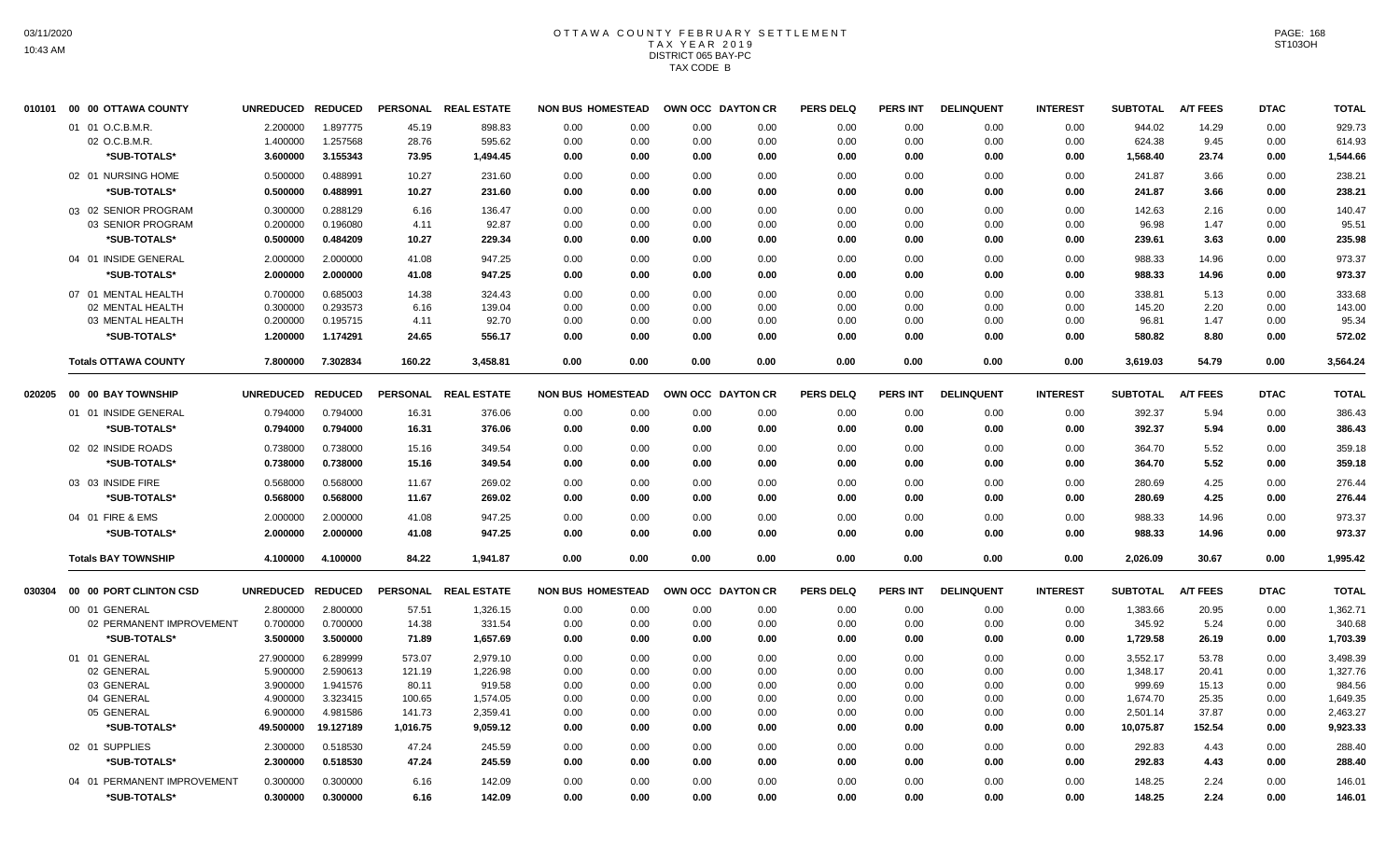## OTTAWA COUNTY FEBRUARY SETTLEMENT TAX YEAR 2019 DISTRICT 065 BAY-PC TAX CODE B

| 030304        | 00 00 PORT CLINTON CSD             | <b>UNREDUCED</b>  | <b>REDUCED</b>      |                 | PERSONAL REAL ESTATE | <b>NON BUS HOMESTEAD</b> |      | OWN OCC DAYTON CR |      | <b>PERS DELQ</b> | <b>PERS INT</b> | <b>DELINQUENT</b> | <b>INTEREST</b> | <b>SUBTOTAL</b> | <b>A/T FEES</b> | <b>DTAC</b> | <b>TOTAL</b> |
|---------------|------------------------------------|-------------------|---------------------|-----------------|----------------------|--------------------------|------|-------------------|------|------------------|-----------------|-------------------|-----------------|-----------------|-----------------|-------------|--------------|
|               | 07 01 EMERGENCY                    | 2.680000          | 2.680000            | 55.05           | 1,269.32             | 0.00                     | 0.00 | 0.00              | 0.00 | 0.00             | 0.00            | 0.00              | 0.00            | 1,324.37        | 20.05           | 0.00        | 1,304.32     |
|               | *SUB-TOTALS*                       | 2.680000          | 2.680000            | 55.05           | 1,269.32             | 0.00                     | 0.00 | 0.00              | 0.00 | 0.00             | 0.00            | 0.00              | 0.00            | 1,324.37        | 20.05           | 0.00        | 1,304.32     |
|               | 09 01 BOND                         | 3.600000          | 3.600000            | 73.94           | 1.705.05             | 0.00                     | 0.00 | 0.00              | 0.00 | 0.00             | 0.00            | 0.00              | 0.00            | 1.778.99        | 26.93           | 0.00        | 1,752.06     |
|               | *SUB-TOTALS*                       | 3.600000          | 3.600000            | 73.94           | 1,705.05             | 0.00                     | 0.00 | 0.00              | 0.00 | 0.00             | 0.00            | 0.00              | 0.00            | 1,778.99        | 26.93           | 0.00        | 1,752.06     |
|               | <b>Totals PORT CLINTON CSD</b>     |                   | 61.880000 29.725719 | 1.271.03        | 14.078.86            | 0.00                     | 0.00 | 0.00              | 0.00 | 0.00             | 0.00            | 0.00              | 0.00            | 15,349.89       | 232.38          | 0.00        | 15,117.51    |
| 040406        | 00 00 PORT CLINTON CITY            | UNREDUCED REDUCED |                     |                 | PERSONAL REAL ESTATE | <b>NON BUS HOMESTEAD</b> |      | OWN OCC DAYTON CR |      | <b>PERS DELQ</b> | <b>PERS INT</b> | <b>DELINQUENT</b> | <b>INTEREST</b> | <b>SUBTOTAL</b> | <b>A/T FEES</b> | <b>DTAC</b> | <b>TOTAL</b> |
|               | 00 01 GENERAL                      | 1.950000          | 1.950000            | 40.05           | 923.57               | 0.00                     | 0.00 | 0.00              | 0.00 | 0.00             | 0.00            | 0.00              | 0.00            | 963.62          | 14.59           | 0.00        | 949.03       |
|               | *SUB-TOTALS*                       | 1.950000          | 1.950000            | 40.05           | 923.57               | 0.00                     | 0.00 | 0.00              | 0.00 | 0.00             | 0.00            | 0.00              | 0.00            | 963.62          | 14.59           | 0.00        | 949.03       |
|               | 01 01 INSIDE POLICE PENSION        | 0.150000          | 0.150000            | 3.08            | 71.04                | 0.00                     | 0.00 | 0.00              | 0.00 | 0.00             | 0.00            | 0.00              | 0.00            | 74.12           | 1.12            | 0.00        | 73.00        |
|               | *SUB-TOTALS*                       | 0.150000          | 0.150000            | 3.08            | 71.04                | 0.00                     | 0.00 | 0.00              | 0.00 | 0.00             | 0.00            | 0.00              | 0.00            | 74.12           | 1.12            | 0.00        | 73.00        |
|               | 02 01 FIRE & EMS                   | 1.900000          | 1.899559            | 39.03           | 899.68               | 0.00                     | 0.00 | 0.00              | 0.00 | 0.00             | 0.00            | 0.00              | 0.00            | 938.71          | 14.21           | 0.00        | 924.50       |
|               | *SUB-TOTALS*                       | 1.900000          | 1.899559            | 39.03           | 899.68               | 0.00                     | 0.00 | 0.00              | 0.00 | 0.00             | 0.00            | 0.00              | 0.00            | 938.71          | 14.21           | 0.00        | 924.50       |
|               | <b>Totals PORT CLINTON CITY</b>    | 4.000000          | 3.999559            | 82.16           | 1.894.29             | 0.00                     | 0.00 | 0.00              | 0.00 | 0.00             | 0.00            | 0.00              | 0.00            | 1.976.45        | 29.92           | 0.00        | 1,946.53     |
| 050502        | 00 00 VANGUARD JVS                 | UNREDUCED REDUCED |                     | <b>PERSONAL</b> | <b>REAL ESTATE</b>   | <b>NON BUS HOMESTEAD</b> |      | OWN OCC DAYTON CR |      | <b>PERS DELQ</b> | <b>PERS INT</b> | <b>DELINQUENT</b> | <b>INTEREST</b> | <b>SUBTOTAL</b> | <b>A/T FEES</b> | <b>DTAC</b> | <b>TOTAL</b> |
|               | 01 01 GENERAL                      | 1.600000          | 1.600000            | 32.85           | 757.79               | 0.00                     | 0.00 | 0.00              | 0.00 | 0.00             | 0.00            | 0.00              | 0.00            | 790.64          | 11.97           | 0.00        | 778.67       |
|               | *SUB-TOTALS*                       | 1.600000          | 1.600000            | 32.85           | 757.79               | 0.00                     | 0.00 | 0.00              | 0.00 | 0.00             | 0.00            | 0.00              | 0.00            | 790.64          | 11.97           | 0.00        | 778.67       |
|               | <b>Totals VANGUARD JVS</b>         | 1.600000          | 1.600000            | 32.85           | 757.79               | 0.00                     | 0.00 | 0.00              | 0.00 | 0.00             | 0.00            | 0.00              | 0.00            | 790.64          | 11.97           | 0.00        | 778.67       |
| 060605        | 00 00 IDA RUPP LIBRARY TAX         | <b>UNREDUCED</b>  | <b>REDUCED</b>      | <b>PERSONAL</b> | <b>REAL ESTATE</b>   | <b>NON BUS HOMESTEAD</b> |      | OWN OCC DAYTON CR |      | <b>PERS DELQ</b> | <b>PERS INT</b> | <b>DELINQUENT</b> | <b>INTEREST</b> | <b>SUBTOTAL</b> | <b>A/T FEES</b> | <b>DTAC</b> | <b>TOTAL</b> |
|               | 01 05 IDA RUPP LIBRARY TAX         | 0.800000          | 0.797076            | 16.43           | 377.52               | 0.00                     | 0.00 | 0.00              | 0.00 | 0.00             | 0.00            | 0.00              | 0.00            | 393.95          | 5.96            | 0.00        | 387.99       |
|               | *SUB-TOTALS*                       | 0.800000          | 0.797076            | 16.43           | 377.52               | 0.00                     | 0.00 | 0.00              | 0.00 | 0.00             | 0.00            | 0.00              | 0.00            | 393.95          | 5.96            | 0.00        | 387.99       |
|               | <b>Totals IDA RUPP LIBRARY TAX</b> | 0.800000          | 0.797076            | 16.43           | 377.52               | 0.00                     | 0.00 | 0.00              | 0.00 | 0.00             | 0.00            | 0.00              | 0.00            | 393.95          | 5.96            | 0.00        | 387.99       |
| <b>BAY-PC</b> |                                    |                   |                     |                 |                      |                          |      |                   |      |                  |                 |                   |                 |                 |                 |             |              |
|               | TAX CODE B TOTALS                  |                   | 80.180000 47.525188 | 1.646.91        | 22.509.14            | 0.00                     | 0.00 | 0.00              | 0.00 | 0.00             | 0.00            | 0.00              | 0.00            | 24,156.05       | 365.69          | 0.00        | 23,790.36    |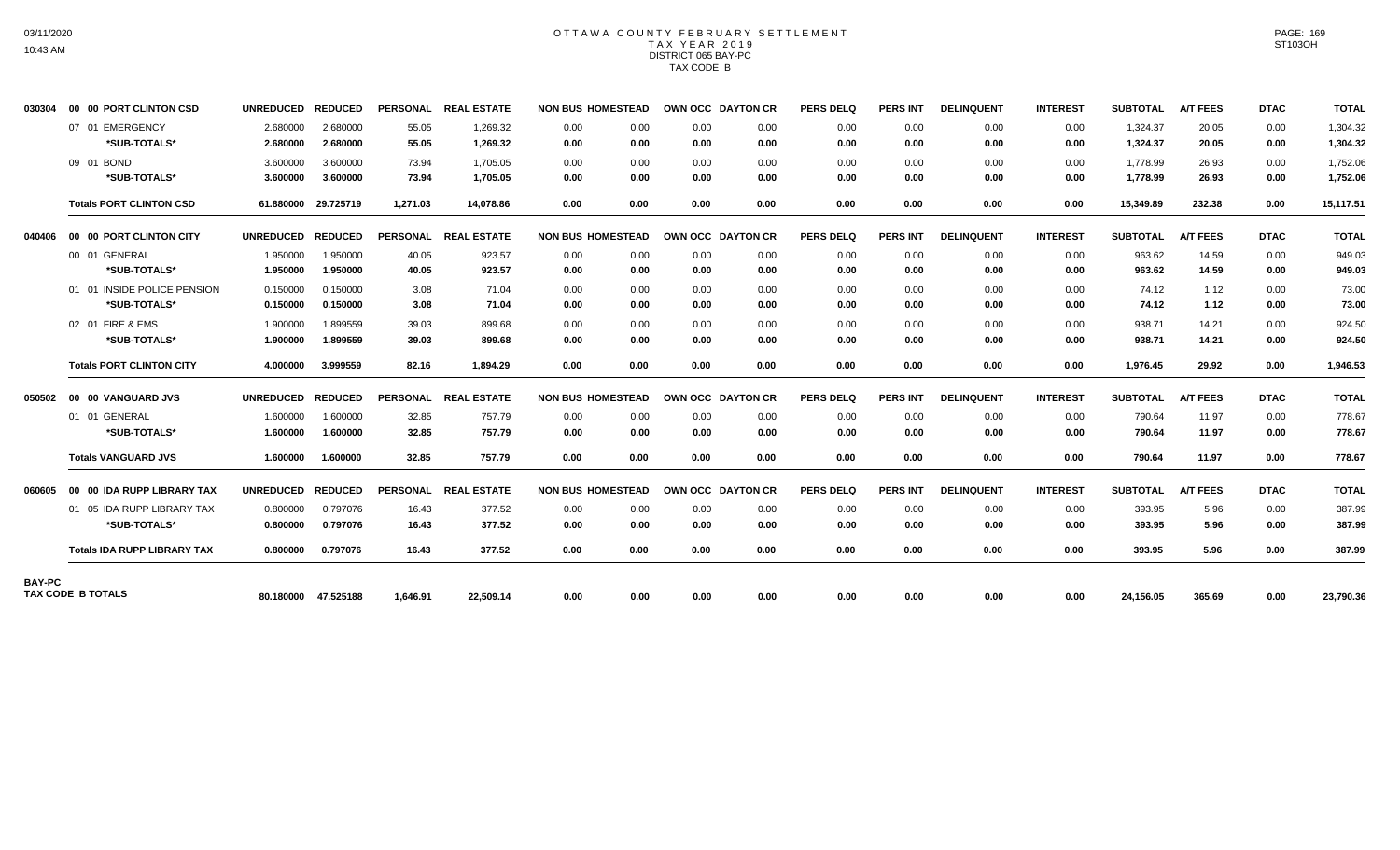#### OTTAWA COUNTY FEBRUARY SETTLEMENT T A X Y E A R 2 0 1 9 DISTRICT 065 BAY-PC **DISTRICT**

|        | 010101 00 00 OTTAWA COUNTY  | UNREDUCED REDUCED | <b>PERSONAL</b> | <b>REAL ESTATE</b> | <b>NON BUS HOMESTEAD</b> |      |      | OWN OCC DAYTON CR | <b>PERS DELQ</b> | PERS INT        | <b>DELINQUENT</b> | <b>INTEREST</b> | <b>SUBTOTAL</b> | <b>A/T FEES</b> | <b>DTAC</b> | <b>TOTAL</b> |
|--------|-----------------------------|-------------------|-----------------|--------------------|--------------------------|------|------|-------------------|------------------|-----------------|-------------------|-----------------|-----------------|-----------------|-------------|--------------|
|        | 01 01 O.C.B.M.R.            |                   | 45.19           | 898.83             | 0.00                     | 0.00 | 0.00 | 0.00              | 0.00             | 0.00            | 0.00              | 0.00            | 944.02          | 14.29           | 0.00        | 929.73       |
|        | 02 O.C.B.M.R.               |                   | 28.76           | 595.62             | 0.00                     | 0.00 | 0.00 | 0.00              | 0.00             | 0.00            | 0.00              | 0.00            | 624.38          | 9.45            | 0.00        | 614.93       |
|        | *SUB-TOTALS*                |                   | 73.95           | 1,494.45           | 0.00                     | 0.00 | 0.00 | 0.00              | 0.00             | 0.00            | 0.00              | 0.00            | 1,568.40        | 23.74           | 0.00        | 1,544.66     |
|        | 02 01 NURSING HOME          |                   | 10.27           | 231.60             | 0.00                     | 0.00 | 0.00 | 0.00              | 0.00             | 0.00            | 0.00              | 0.00            | 241.87          | 3.66            | 0.00        | 238.21       |
|        | *SUB-TOTALS*                |                   | 10.27           | 231.60             | 0.00                     | 0.00 | 0.00 | 0.00              | 0.00             | 0.00            | 0.00              | 0.00            | 241.87          | 3.66            | 0.00        | 238.21       |
|        | 03 02 SENIOR PROGRAM        |                   | 6.16            | 136.47             | 0.00                     | 0.00 | 0.00 | 0.00              | 0.00             | 0.00            | 0.00              | 0.00            | 142.63          | 2.16            | 0.00        | 140.47       |
|        | 03 SENIOR PROGRAM           |                   | 4.11            | 92.87              | 0.00                     | 0.00 | 0.00 | 0.00              | 0.00             | 0.00            | 0.00              | 0.00            | 96.98           | 1.47            | 0.00        | 95.51        |
|        | *SUB-TOTALS*                |                   | 10.27           | 229.34             | 0.00                     | 0.00 | 0.00 | 0.00              | 0.00             | 0.00            | 0.00              | 0.00            | 239.61          | 3.63            | 0.00        | 235.98       |
|        | 04 01 INSIDE GENERAL        |                   | 41.08           | 947.25             | 0.00                     | 0.00 | 0.00 | 0.00              | 0.00             | 0.00            | 0.00              | 0.00            | 988.33          | 14.96           | 0.00        | 973.37       |
|        | *SUB-TOTALS*                |                   | 41.08           | 947.25             | 0.00                     | 0.00 | 0.00 | 0.00              | 0.00             | 0.00            | 0.00              | 0.00            | 988.33          | 14.96           | 0.00        | 973.37       |
|        | 07 01 MENTAL HEALTH         |                   | 14.38           | 324.43             | 0.00                     | 0.00 | 0.00 | 0.00              | 0.00             | 0.00            | 0.00              | 0.00            | 338.81          | 5.13            | 0.00        | 333.68       |
|        | 02 MENTAL HEALTH            |                   | 6.16            | 139.04             | 0.00                     | 0.00 | 0.00 | 0.00              | 0.00             | 0.00            | 0.00              | 0.00            | 145.20          | 2.20            | 0.00        | 143.00       |
|        | 03 MENTAL HEALTH            |                   | 4.11            | 92.70              | 0.00                     | 0.00 | 0.00 | 0.00              | 0.00             | 0.00            | 0.00              | 0.00            | 96.81           | 1.47            | 0.00        | 95.34        |
|        | *SUB-TOTALS*                |                   | 24.65           | 556.17             | 0.00                     | 0.00 | 0.00 | 0.00              | 0.00             | 0.00            | 0.00              | 0.00            | 580.82          | 8.80            | 0.00        | 572.02       |
|        | <b>Totals OTTAWA COUNTY</b> |                   | 160.22          | 3,458.81           | 0.00                     | 0.00 | 0.00 | 0.00              | 0.00             | 0.00            | 0.00              | 0.00            | 3,619.03        | 54.79           | 0.00        | 3,564.24     |
| 020205 | 00 00 BAY TOWNSHIP          | UNREDUCED REDUCED | <b>PERSONAL</b> | <b>REAL ESTATE</b> | <b>NON BUS HOMESTEAD</b> |      |      | OWN OCC DAYTON CR | <b>PERS DELQ</b> | <b>PERS INT</b> | <b>DELINQUENT</b> | <b>INTEREST</b> | <b>SUBTOTAL</b> | <b>A/T FEES</b> | <b>DTAC</b> | <b>TOTAL</b> |
|        | 01 01 INSIDE GENERAL        |                   | 16.31           | 376.06             | 0.00                     | 0.00 | 0.00 | 0.00              | 0.00             | 0.00            | 0.00              | 0.00            | 392.37          | 5.94            | 0.00        | 386.43       |
|        | *SUB-TOTALS*                |                   | 16.31           | 376.06             | 0.00                     | 0.00 | 0.00 | 0.00              | 0.00             | 0.00            | 0.00              | 0.00            | 392.37          | 5.94            | 0.00        | 386.43       |
|        | 02 02 INSIDE ROADS          |                   | 15.16           | 349.54             | 0.00                     | 0.00 | 0.00 | 0.00              | 0.00             | 0.00            | 0.00              | 0.00            | 364.70          | 5.52            | 0.00        | 359.18       |
|        | *SUB-TOTALS*                |                   | 15.16           | 349.54             | 0.00                     | 0.00 | 0.00 | 0.00              | 0.00             | 0.00            | 0.00              | 0.00            | 364.70          | 5.52            | 0.00        | 359.18       |
|        | 03 03 INSIDE FIRE           |                   | 11.67           | 269.02             | 0.00                     | 0.00 | 0.00 | 0.00              | 0.00             | 0.00            | 0.00              | 0.00            | 280.69          | 4.25            | 0.00        | 276.44       |
|        | *SUB-TOTALS*                |                   | 11.67           | 269.02             | 0.00                     | 0.00 | 0.00 | 0.00              | 0.00             | 0.00            | 0.00              | 0.00            | 280.69          | 4.25            | 0.00        | 276.44       |
|        | 04 01 FIRE & EMS            |                   | 41.08           | 947.25             | 0.00                     | 0.00 | 0.00 | 0.00              | 0.00             | 0.00            | 0.00              | 0.00            | 988.33          | 14.96           | 0.00        | 973.37       |
|        | *SUB-TOTALS*                |                   | 41.08           | 947.25             | 0.00                     | 0.00 | 0.00 | 0.00              | 0.00             | 0.00            | 0.00              | 0.00            | 988.33          | 14.96           | 0.00        | 973.37       |
|        | <b>Totals BAY TOWNSHIP</b>  |                   | 84.22           | 1,941.87           | 0.00                     | 0.00 | 0.00 | 0.00              | 0.00             | 0.00            | 0.00              | 0.00            | 2,026.09        | 30.67           | 0.00        | 1,995.42     |
| 030304 | 00 00 PORT CLINTON CSD      | UNREDUCED REDUCED | <b>PERSONAL</b> | <b>REAL ESTATE</b> | <b>NON BUS HOMESTEAD</b> |      |      | OWN OCC DAYTON CR | <b>PERS DELQ</b> | <b>PERS INT</b> | <b>DELINQUENT</b> | <b>INTEREST</b> | <b>SUBTOTAL</b> | <b>A/T FEES</b> | <b>DTAC</b> | <b>TOTAL</b> |
|        | 00 01 GENERAL               |                   | 57.51           | 1,326.15           | 0.00                     | 0.00 | 0.00 | 0.00              | 0.00             | 0.00            | 0.00              | 0.00            | 1,383.66        | 20.95           | 0.00        | 1,362.71     |
|        | 02 PERMANENT IMPROVEMENT    |                   | 14.38           | 331.54             | 0.00                     | 0.00 | 0.00 | 0.00              | 0.00             | 0.00            | 0.00              | 0.00            | 345.92          | 5.24            | 0.00        | 340.68       |
|        | *SUB-TOTALS*                |                   | 71.89           | 1,657.69           | 0.00                     | 0.00 | 0.00 | 0.00              | 0.00             | 0.00            | 0.00              | 0.00            | 1,729.58        | 26.19           | 0.00        | 1,703.39     |
|        | 01 01 GENERAL               |                   | 573.07          | 2,979.10           | 0.00                     | 0.00 | 0.00 | 0.00              | 0.00             | 0.00            | 0.00              | 0.00            | 3,552.17        | 53.78           | 0.00        | 3,498.39     |
|        | 02 GENERAL                  |                   | 121.19          | 1,226.98           | 0.00                     | 0.00 | 0.00 | 0.00              | 0.00             | 0.00            | 0.00              | 0.00            | 1,348.17        | 20.41           | 0.00        | 1,327.76     |
|        | 03 GENERAL                  |                   | 80.11           | 919.58             | 0.00                     | 0.00 | 0.00 | 0.00              | 0.00             | 0.00            | 0.00              | 0.00            | 999.69          | 15.13           | 0.00        | 984.56       |
|        | 04 GENERAL                  |                   | 100.65          | 1,574.05           | 0.00                     | 0.00 | 0.00 | 0.00              | 0.00             | 0.00            | 0.00              | 0.00            | 1,674.70        | 25.35           | 0.00        | 1,649.35     |
|        | 05 GENERAL                  |                   | 141.73          | 2,359.41           | 0.00                     | 0.00 | 0.00 | 0.00              | 0.00             | 0.00            | 0.00              | 0.00            | 2,501.14        | 37.87           | 0.00        | 2,463.27     |
|        | *SUB-TOTALS*                |                   | 1,016.75        | 9,059.12           | 0.00                     | 0.00 | 0.00 | 0.00              | 0.00             | 0.00            | 0.00              | 0.00            | 10,075.87       | 152.54          | 0.00        | 9,923.33     |
|        | 02 01 SUPPLIES              |                   | 47.24           | 245.59             | 0.00                     | 0.00 | 0.00 | 0.00              | 0.00             | 0.00            | 0.00              | 0.00            | 292.83          | 4.43            | 0.00        | 288.40       |
|        | *SUB-TOTALS*                |                   | 47.24           | 245.59             | 0.00                     | 0.00 | 0.00 | 0.00              | 0.00             | 0.00            | 0.00              | 0.00            | 292.83          | 4.43            | 0.00        | 288.40       |
|        | 04 01 PERMANENT IMPROVEMENT |                   | 6.16            | 142.09             | 0.00                     | 0.00 | 0.00 | 0.00              | 0.00             | 0.00            | 0.00              | 0.00            | 148.25          | 2.24            | 0.00        | 146.01       |
|        | *SUB-TOTALS*                |                   | 6.16            | 142.09             | 0.00                     | 0.00 | 0.00 | 0.00              | 0.00             | 0.00            | 0.00              | 0.00            | 148.25          | 2.24            | 0.00        | 146.01       |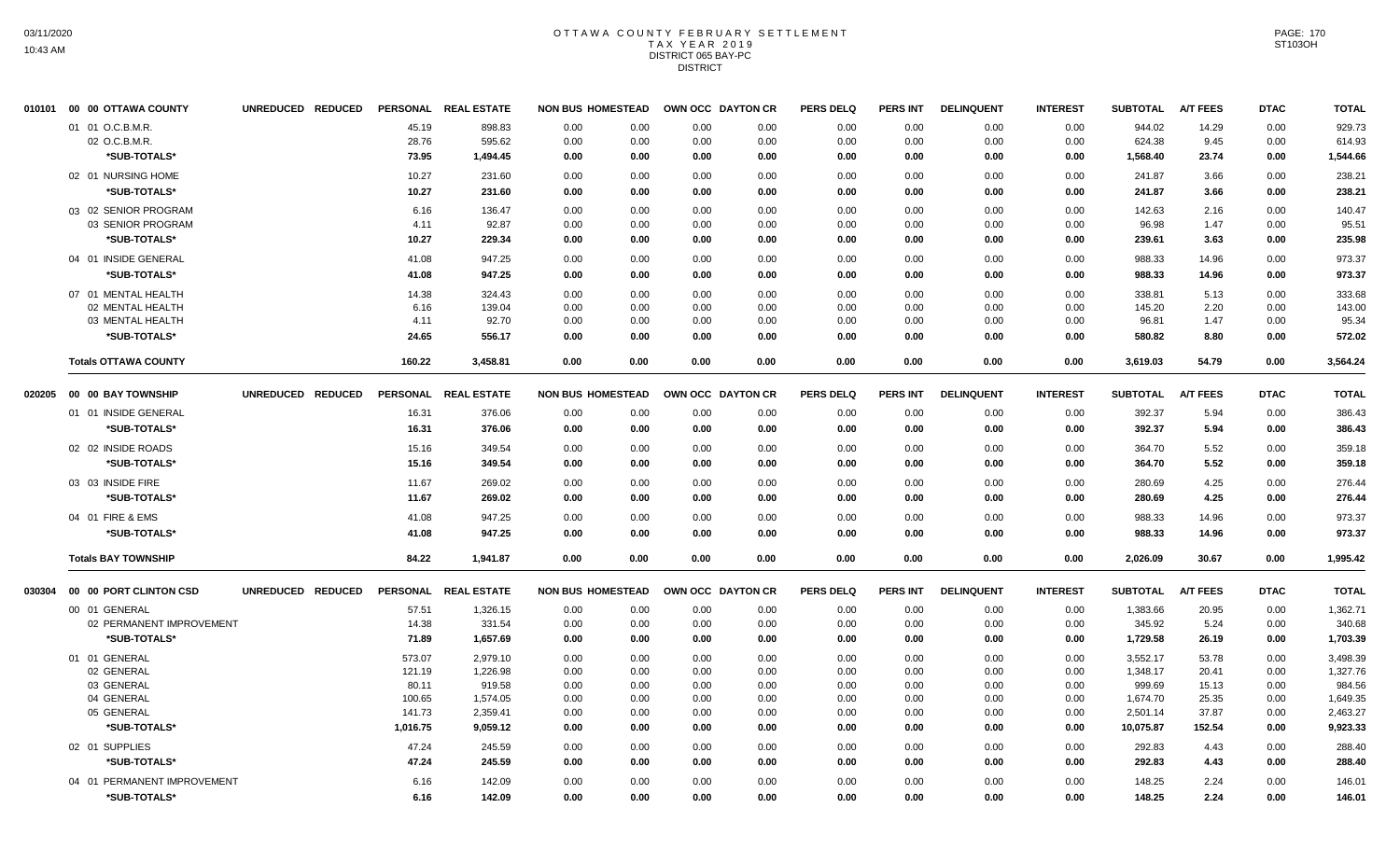## OTTAWA COUNTY FEBRUARY SETTLEMENT TAX YEAR 2019 DISTRICT 065 BAY-PC DISTRICT

| 030304        | 00 00 PORT CLINTON CSD             | UNREDUCED REDUCED                  |                 | PERSONAL REAL ESTATE | <b>NON BUS HOMESTEAD</b> |                   | OWN OCC DAYTON CR | <b>PERS DELQ</b> | <b>PERS INT</b> | <b>DELINQUENT</b> | <b>INTEREST</b> | <b>SUBTOTAL</b> | <b>A/T FEES</b> | <b>DTAC</b> | <b>TOTAL</b> |
|---------------|------------------------------------|------------------------------------|-----------------|----------------------|--------------------------|-------------------|-------------------|------------------|-----------------|-------------------|-----------------|-----------------|-----------------|-------------|--------------|
|               | 07 01 EMERGENCY                    |                                    | 55.05           | 1,269.32             | 0.00<br>0.00             | 0.00              | 0.00              | 0.00             | 0.00            | 0.00              | 0.00            | 1,324.37        | 20.05           | 0.00        | 1,304.32     |
|               | *SUB-TOTALS*                       |                                    | 55.05           | 1,269.32             | 0.00<br>0.00             | 0.00              | 0.00              | 0.00             | 0.00            | 0.00              | 0.00            | 1,324.37        | 20.05           | 0.00        | 1,304.32     |
|               | 09 01 BOND                         |                                    | 73.94           | 1,705.05             | 0.00<br>0.00             | 0.00              | 0.00              | 0.00             | 0.00            | 0.00              | 0.00            | 1,778.99        | 26.93           | 0.00        | 1,752.06     |
|               | *SUB-TOTALS*                       |                                    | 73.94           | 1,705.05             | 0.00<br>0.00             | 0.00              | 0.00              | 0.00             | 0.00            | 0.00              | 0.00            | 1,778.99        | 26.93           | 0.00        | 1,752.06     |
|               | <b>Totals PORT CLINTON CSD</b>     |                                    | 1,271.03        | 14,078.86            | 0.00<br>0.00             | 0.00              | 0.00              | 0.00             | 0.00            | 0.00              | 0.00            | 15,349.89       | 232.38          | 0.00        | 15,117.51    |
| 040406        | 00 00 PORT CLINTON CITY            | <b>UNREDUCED</b><br><b>REDUCED</b> |                 | PERSONAL REAL ESTATE | <b>NON BUS HOMESTEAD</b> | OWN OCC DAYTON CR |                   | <b>PERS DELQ</b> | <b>PERS INT</b> | <b>DELINQUENT</b> | <b>INTEREST</b> | <b>SUBTOTAL</b> | <b>A/T FEES</b> | <b>DTAC</b> | <b>TOTAL</b> |
|               | 00 01 GENERAL                      |                                    | 40.05           | 923.57               | 0.00<br>0.00             | 0.00              | 0.00              | 0.00             | 0.00            | 0.00              | 0.00            | 963.62          | 14.59           | 0.00        | 949.03       |
|               | *SUB-TOTALS*                       |                                    | 40.05           | 923.57               | 0.00<br>0.00             | 0.00              | 0.00              | 0.00             | 0.00            | 0.00              | 0.00            | 963.62          | 14.59           | 0.00        | 949.03       |
|               | 01 01 INSIDE POLICE PENSION        |                                    | 3.08            | 71.04                | 0.00<br>0.00             | 0.00              | 0.00              | 0.00             | 0.00            | 0.00              | 0.00            | 74.12           | 1.12            | 0.00        | 73.00        |
|               | *SUB-TOTALS*                       |                                    | 3.08            | 71.04                | 0.00<br>0.00             | 0.00              | 0.00              | 0.00             | 0.00            | 0.00              | 0.00            | 74.12           | 1.12            | 0.00        | 73.00        |
|               | 02 01 FIRE & EMS                   |                                    | 39.03           | 899.68               | 0.00<br>0.00             | 0.00              | 0.00              | 0.00             | 0.00            | 0.00              | 0.00            | 938.71          | 14.21           | 0.00        | 924.50       |
|               | *SUB-TOTALS*                       |                                    | 39.03           | 899.68               | 0.00<br>0.00             | 0.00              | 0.00              | 0.00             | 0.00            | 0.00              | 0.00            | 938.71          | 14.21           | 0.00        | 924.50       |
|               | <b>Totals PORT CLINTON CITY</b>    |                                    | 82.16           | 1,894.29             | 0.00<br>0.00             | 0.00              | 0.00              | 0.00             | 0.00            | 0.00              | 0.00            | 1,976.45        | 29.92           | 0.00        | 1,946.53     |
| 050502        | 00 00 VANGUARD JVS                 | <b>UNREDUCED</b><br><b>REDUCED</b> | <b>PERSONAL</b> | <b>REAL ESTATE</b>   | <b>NON BUS HOMESTEAD</b> |                   | OWN OCC DAYTON CR | <b>PERS DELQ</b> | <b>PERS INT</b> | <b>DELINQUENT</b> | <b>INTEREST</b> | <b>SUBTOTAL</b> | <b>A/T FEES</b> | <b>DTAC</b> | <b>TOTAL</b> |
|               | 01 01 GENERAL                      |                                    | 32.85           | 757.79               | 0.00<br>0.00             | 0.00              | 0.00              | 0.00             | 0.00            | 0.00              | 0.00            | 790.64          | 11.97           | 0.00        | 778.67       |
|               | *SUB-TOTALS*                       |                                    | 32.85           | 757.79               | 0.00<br>0.00             | 0.00              | 0.00              | 0.00             | 0.00            | 0.00              | 0.00            | 790.64          | 11.97           | 0.00        | 778.67       |
|               | <b>Totals VANGUARD JVS</b>         |                                    | 32.85           | 757.79               | 0.00<br>0.00             | 0.00              | 0.00              | 0.00             | 0.00            | 0.00              | 0.00            | 790.64          | 11.97           | 0.00        | 778.67       |
| 060605        | 00 00 IDA RUPP LIBRARY TAX         | <b>REDUCED</b><br><b>UNREDUCED</b> |                 | PERSONAL REAL ESTATE | <b>NON BUS HOMESTEAD</b> |                   | OWN OCC DAYTON CR | <b>PERS DELQ</b> | <b>PERS INT</b> | <b>DELINQUENT</b> | <b>INTEREST</b> | <b>SUBTOTAL</b> | <b>A/T FEES</b> | <b>DTAC</b> | <b>TOTAL</b> |
|               | 01 05 IDA RUPP LIBRARY TAX         |                                    | 16.43           | 377.52               | 0.00<br>0.00             | 0.00              | 0.00              | 0.00             | 0.00            | 0.00              | 0.00            | 393.95          | 5.96            | 0.00        | 387.99       |
|               | *SUB-TOTALS*                       |                                    | 16.43           | 377.52               | 0.00<br>0.00             | 0.00              | 0.00              | 0.00             | 0.00            | 0.00              | 0.00            | 393.95          | 5.96            | 0.00        | 387.99       |
|               | <b>Totals IDA RUPP LIBRARY TAX</b> |                                    | 16.43           | 377.52               | 0.00<br>0.00             | 0.00              | 0.00              | 0.00             | 0.00            | 0.00              | 0.00            | 393.95          | 5.96            | 0.00        | 387.99       |
| <b>BAY-PC</b> |                                    |                                    |                 |                      |                          |                   |                   |                  |                 |                   |                 |                 |                 |             |              |
|               | <b>DISTRICT TOTALS</b>             |                                    | 1,646.91        | 22,509.14            | 0.00<br>0.00             | 0.00              | 0.00              | 0.00             | 0.00            | 0.00              | 0.00            | 24,156.05       | 365.69          | 0.00        | 23,790.36    |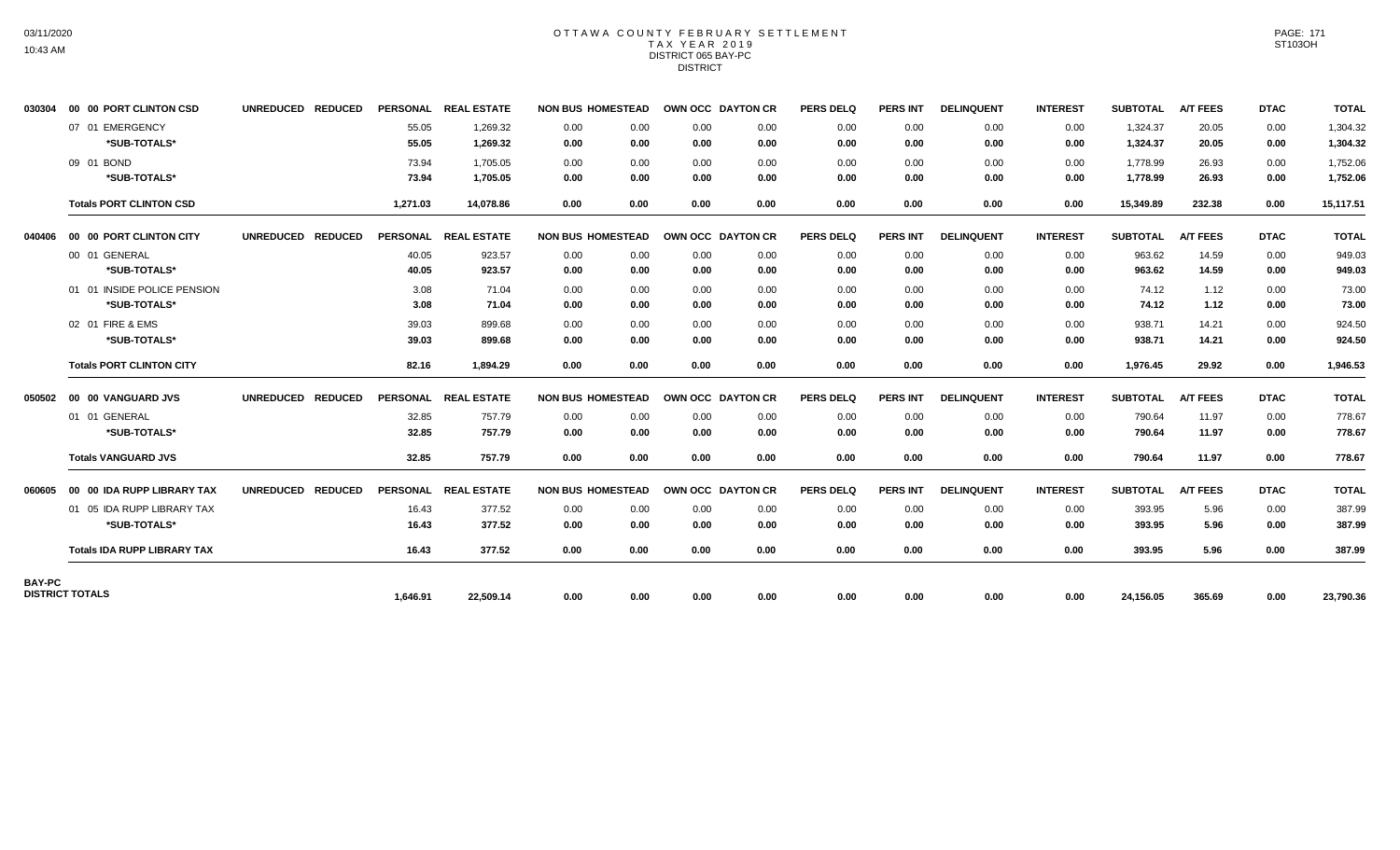## OTTAWA COUNTY FEBRUARY SETTLEMENT TAX YEAR 2019 DISTRICT 195 ELMORE-HARRIS TAX CODE A

| 010101 | 00 00 OTTAWA COUNTY                | UNREDUCED REDUCED     |                       |              | PERSONAL REAL ESTATE | <b>NON BUS HOMESTEAD</b> |              | OWN OCC DAYTON CR |              | <b>PERS DELQ</b> | <b>PERS INT</b> | <b>DELINQUENT</b> | <b>INTEREST</b> | <b>SUBTOTAL</b>  | A/T FEES        | <b>DTAC</b>  | <b>TOTAL</b>     |
|--------|------------------------------------|-----------------------|-----------------------|--------------|----------------------|--------------------------|--------------|-------------------|--------------|------------------|-----------------|-------------------|-----------------|------------------|-----------------|--------------|------------------|
|        | 01 01 O.C.B.M.R.                   | 2.200000              | 1.213837              | 0.00         | 85.27                | 9.63                     | 0.00         | 1.01              | 0.00         | 0.00             | 0.00            | 0.00              | 0.00            | 95.91            | 1.45            | 0.00         | 94.46            |
|        | 02 O.C.B.M.R.                      | 1.400000              | 0.907110              | 0.00         | 63.73                | 7.20                     | 0.00         | 0.76              | 0.00         | 0.00             | 0.00            | 0.00              | 0.00            | 71.69            | 1.09            | 0.00         | 70.60            |
|        | *SUB-TOTALS*                       | 3.600000              | 2.120947              | 0.00         | 149.00               | 16.83                    | 0.00         | 1.77              | 0.00         | 0.00             | 0.00            | 0.00              | 0.00            | 167.60           | 2.54            | 0.00         | 165.06           |
|        | 02 01 NURSING HOME                 | 0.500000              | 0.435790              | 0.00         | 30.62                | 3.46                     | 0.00         | 0.36              | 0.00         | 0.00             | 0.00            | 0.00              | 0.00            | 34.44            | 0.52            | 0.00         | 33.92            |
|        | *SUB-TOTALS*                       | 0.500000              | 0.435790              | 0.00         | 30.62                | 3.46                     | 0.00         | 0.36              | 0.00         | 0.00             | 0.00            | 0.00              | 0.00            | 34.44            | 0.52            | 0.00         | 33.92            |
|        | 03 02 SENIOR PROGRAM               | 0.300000              | 0.225703              | 0.00         | 15.86                | 1.79                     | 0.00         | 0.19              | 0.00         | 0.00             | 0.00            | 0.00              | 0.00            | 17.84            | 0.27            | 0.00         | 17.57            |
|        | 03 SENIOR PROGRAM                  | 0.200000              | 0.174753              | 0.00         | 13.86                | 0.00                     | 0.00         | 0.00              | 0.00         | 0.00             | 0.00            | 0.00              | 0.00            | 13.86            | 0.21            | 0.00         | 13.65            |
|        | *SUB-TOTALS*                       | 0.500000              | 0.400456              | 0.00         | 29.72                | 1.79                     | 0.00         | 0.19              | 0.00         | 0.00             | 0.00            | 0.00              | 0.00            | 31.70            | 0.48            | 0.00         | 31.22            |
|        | 04 01 INSIDE GENERAL               | 2.000000              | 2.000000              | 0.00         | 140.50               | 15.87                    | 0.00         | 1.67              | 0.00         | 0.00             | 0.00            | 0.00              | 0.00            | 158.04           | 2.39            | 0.00         | 155.65           |
|        | *SUB-TOTALS*                       | 2.000000              | 2.000000              | 0.00         | 140.50               | 15.87                    | 0.00         | 1.67              | 0.00         | 0.00             | 0.00            | 0.00              | 0.00            | 158.04           | 2.39            | 0.00         | 155.65           |
|        | 07 01 MENTAL HEALTH                | 0.700000              | 0.637874              | 0.00         | 44.81                | 5.06                     | 0.00         | 0.53              | 0.00         | 0.00             | 0.00            | 0.00              | 0.00            | 50.40            | 0.76            | 0.00         | 49.64            |
|        | 02 MENTAL HEALTH                   | 0.300000              | 0.273374              | 0.00         | 19.21                | 2.17                     | 0.00         | 0.23              | 0.00         | 0.00             | 0.00            | 0.00              | 0.00            | 21.61            | 0.33            | 0.00         | 21.28            |
|        | 03 MENTAL HEALTH                   | 0.200000              | 0.182292              | 0.00         | 14.46                | 0.00                     | 0.00         | 0.00              | 0.00         | 0.00             | 0.00            | 0.00              | 0.00            | 14.46            | 0.22            | 0.00         | 14.24            |
|        | *SUB-TOTALS*                       | 1.200000              | 1.093540              | 0.00         | 78.48                | 7.23                     | 0.00         | 0.76              | 0.00         | 0.00             | 0.00            | 0.00              | 0.00            | 86.47            | 1.31            | 0.00         | 85.16            |
|        | <b>Totals OTTAWA COUNTY</b>        | 7.800000              | 6.050733              | 0.00         | 428.32               | 45.18                    | 0.00         | 4.75              | 0.00         | 0.00             | 0.00            | 0.00              | 0.00            | 478.25           | 7.24            | 0.00         | 471.01           |
|        | 02021301 00 00 HARRIS EXC. CORP.   | UNREDUCED REDUCED     |                       |              | PERSONAL REAL ESTATE | <b>NON BUS HOMESTEAD</b> |              | OWN OCC DAYTON CR |              | <b>PERS DELQ</b> | <b>PERS INT</b> | <b>DELINQUENT</b> | <b>INTEREST</b> | <b>SUBTOTAL</b>  | <b>A/T FEES</b> | <b>DTAC</b>  | <b>TOTAL</b>     |
|        | 01 01 INSIDE GENERAL               | 0.267000              | 0.267000              | 0.00         | 18.76                | 2.12                     | 0.00         | 0.22              | 0.00         | 0.00             | 0.00            | 0.00              | 0.00            | 21.10            | 0.32            | 0.00         | 20.78            |
|        | *SUB-TOTALS*                       | 0.267000              | 0.267000              | 0.00         | 18.76                | 2.12                     | 0.00         | 0.22              | 0.00         | 0.00             | 0.00            | 0.00              | 0.00            | 21.10            | 0.32            | 0.00         | 20.78            |
|        | 02 02 INSIDE ROADS                 | 1.733000              | 1.733000              | 0.00         | 121.75               | 13.75                    | 0.00         | 1.45              | 0.00         | 0.00             | 0.00            | 0.00              | 0.00            | 136.95           | 2.07            | 0.00         | 134.88           |
|        | *SUB-TOTALS*                       | 1.733000              | 1.733000              | 0.00         | 121.75               | 13.75                    | 0.00         | 1.45              | 0.00         | 0.00             | 0.00            | 0.00              | 0.00            | 136.95           | 2.07            | 0.00         | 134.88           |
|        | 03 01 GENERAL                      | 1.000000              | 0.485148              | 0.00         | 34.08                | 3.85                     | 0.00         | 0.41              | 0.00         | 0.00             | 0.00            | 0.00              | 0.00            | 38.34            | 0.58            | 0.00         | 37.76            |
|        | *SUB-TOTALS*                       | 1.000000              | 0.485148              | 0.00         | 34.08                | 3.85                     | 0.00         | 0.41              | 0.00         | 0.00             | 0.00            | 0.00              | 0.00            | 38.34            | 0.58            | 0.00         | 37.76            |
|        | 04 01 CEMETERY                     | 0.700000              | 0.394485              | 0.00         | 27.71                | 3.13                     | 0.00         | 0.33              | 0.00         | 0.00             | 0.00            | 0.00              | 0.00            | 31.17            | 0.47            | 0.00         | 30.70            |
|        | 02 CEMETERY                        | 0.600000              | 0.519366              | 0.00         | 41.21                | 0.00                     | 0.00         | 0.00              | 0.00         | 0.00             | 0.00            | 0.00              | 0.00            | 41.21            | 0.62            | 0.00         | 40.59            |
|        | *SUB-TOTALS*                       | 1.300000              | 0.913851              | 0.00         | 68.92                | 3.13                     | 0.00         | 0.33              | 0.00         | 0.00             | 0.00            | 0.00              | 0.00            | 72.38            | 1.09            | 0.00         | 71.29            |
|        | 05 01 FIRE & EMS                   | 1.500000              | 1.297478              | 0.00         | 91.15                | 10.29                    | 0.00         | 1.08              | 0.00         | 0.00             | 0.00            | 0.00              | 0.00            | 102.52           | 1.55            | 0.00         | 100.97           |
|        | 02 FIRE & EMS                      | 2.300000              | 2.299529              | 0.00         | 182.44               | 0.00                     | 0.00         | 0.00              | 0.00         | 0.00             | 0.00            | 0.00              | 0.00            | 182.44           | 2.76            | 0.00         | 179.68           |
|        | *SUB-TOTALS*                       | 3.800000              | 3.597007              | 0.00         | 273.59               | 10.29                    | 0.00         | 1.08              | 0.00         | 0.00             | 0.00            | 0.00              | 0.00            | 284.96           | 4.31            | 0.00         | 280.65           |
|        | 06 01 EMS                          | 4.500000              | 3.892433              | 0.00         | 308.83               | 0.00                     | 0.00         | 0.00              | 0.00         | 0.00             | 0.00            | 0.00              | 0.00            | 308.83           | 4.68            | 0.00         | 304.15           |
|        | *SUB-TOTALS*                       | 4.500000              | 3.892433              | 0.00         | 308.83               | 0.00                     | 0.00         | 0.00              | 0.00         | 0.00             | 0.00            | 0.00              | 0.00            | 308.83           | 4.68            | 0.00         | 304.15           |
|        | <b>Totals HARRIS EXC. CORP.</b>    | 12.600000             | 10.888439             | 0.00         | 825.93               | 33.14                    | 0.00         | 3.49              | 0.00         | 0.00             | 0.00            | 0.00              | 0.00            | 862.56           | 13.05           | 0.00         | 849.51           |
|        | 030305    00    00    WOODMORE LSD | UNREDUCED REDUCED     |                       |              | PERSONAL REAL ESTATE | <b>NON BUS HOMESTEAD</b> |              | OWN OCC DAYTON CR |              | <b>PERS DELQ</b> | PERS INT        | <b>DELINQUENT</b> | <b>INTEREST</b> | <b>SUBTOTAL</b>  | A/T FEES        | <b>DTAC</b>  | <b>TOTAL</b>     |
|        |                                    |                       |                       |              |                      |                          |              |                   |              |                  |                 |                   |                 |                  |                 |              |                  |
|        | 00 01 GENERAL<br>*SUB-TOTALS*      | 4.000000              | 4.000000              | 0.00         | 281.01               | 31.74                    | 0.00         | 3.34              | 0.00         | 0.00             | 0.00            | 0.00              | 0.00<br>0.00    | 316.09<br>316.09 | 4.79            | 0.00         | 311.30           |
|        |                                    | 4.000000              | 4.000000              | 0.00         | 281.01               | 31.74                    | 0.00         | 3.34              | 0.00         | 0.00             | 0.00            | 0.00              |                 |                  | 4.79            | 0.00         | 311.30           |
|        | 01 01 GENERAL<br>02 GENERAL        | 23.200000<br>6.500000 | 10.702578<br>3.564724 | 0.00         | 751.88<br>250.43     | 84.92                    | 0.00         | 8.95<br>2.98      | 0.00<br>0.00 | 0.00             | 0.00            | 0.00              | 0.00            | 845.75<br>281.69 | 12.80           | 0.00<br>0.00 | 832.95           |
|        | 03 GENERAL                         | 3.000000              | 1.732725              | 0.00<br>0.00 | 121.73               | 28.28<br>13.75           | 0.00<br>0.00 | 1.45              | 0.00         | 0.00<br>0.00     | 0.00<br>0.00    | 0.00<br>0.00      | 0.00<br>0.00    | 136.93           | 4.26<br>2.07    | 0.00         | 277.43<br>134.86 |
|        | *SUB-TOTALS*                       | 32.700000             | 16.000027             | 0.00         | 1,124.04             | 126.95                   | 0.00         | 13.38             | 0.00         | 0.00             | 0.00            | 0.00              | 0.00            | 1,264.37         | 19.13           | 0.00         | 1,245.24         |
|        | 04 01 PERMANENT IMPROVEMENT        | 3.000000              | 2.550075              | 0.00         | 179.15               | 20.23                    | 0.00         | 2.13              | 0.00         | 0.00             | 0.00            | 0.00              | 0.00            | 201.51           | 3.05            | 0.00         | 198.46           |
|        |                                    |                       |                       |              |                      |                          |              |                   |              |                  |                 |                   |                 |                  |                 |              |                  |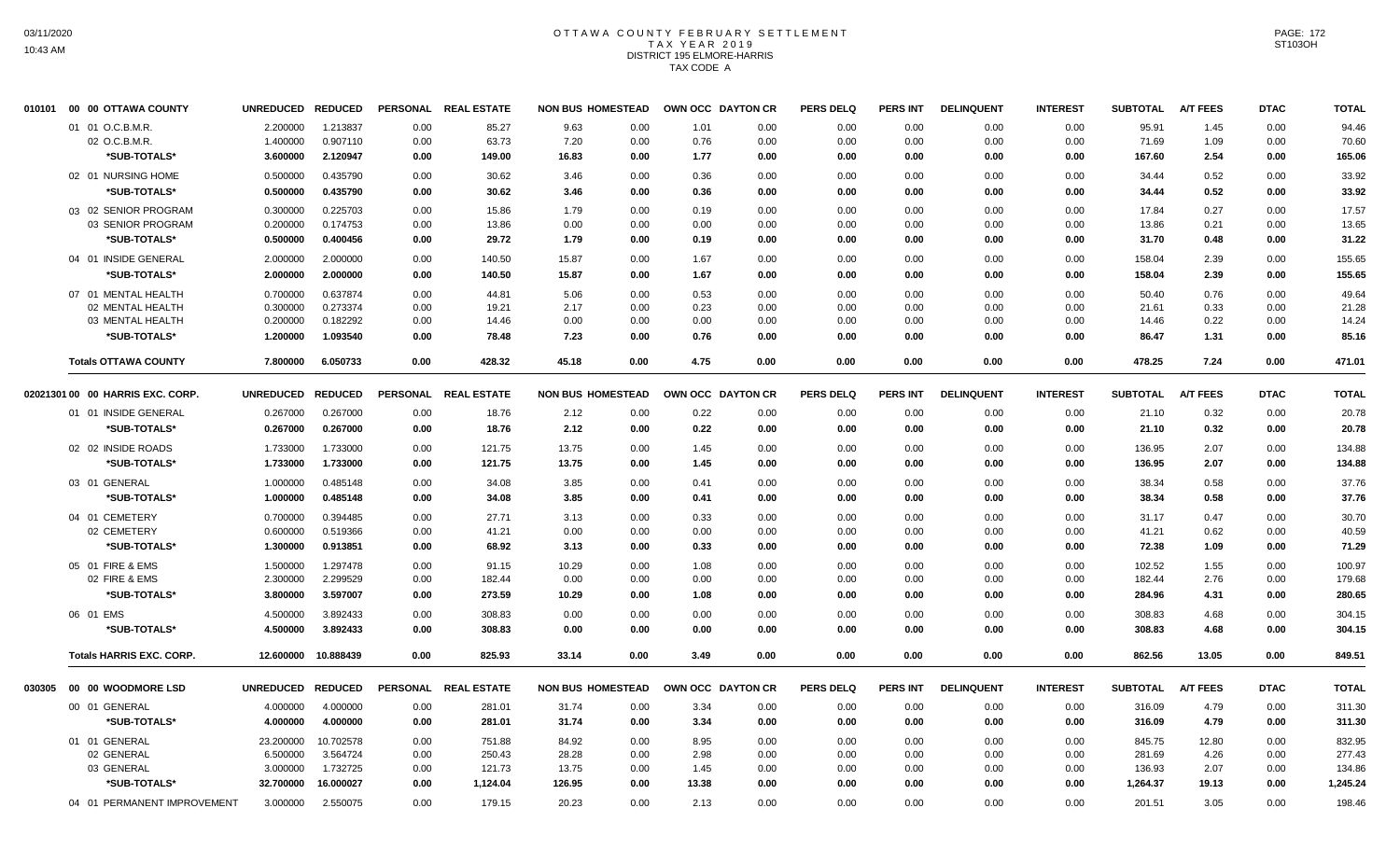## OTTAWA COUNTY FEBRUARY SETTLEMENT TAX YEAR 2019 DISTRICT 195 ELMORE-HARRIS TAX CODE A

| 030305 | <b>00 00 WOODMORE LSD</b>      |                                             | UNREDUCED REDUCED    |                      |              | PERSONAL REAL ESTATE |               | <b>NON BUS HOMESTEAD</b> | OWN OCC DAYTON CR |              | <b>PERS DELQ</b> | <b>PERS INT</b> | <b>DELINQUENT</b> | <b>INTEREST</b> | <b>SUBTOTAL</b> | <b>A/T FEES</b> | <b>DTAC</b>  | <b>TOTAL</b>    |
|--------|--------------------------------|---------------------------------------------|----------------------|----------------------|--------------|----------------------|---------------|--------------------------|-------------------|--------------|------------------|-----------------|-------------------|-----------------|-----------------|-----------------|--------------|-----------------|
|        |                                | 04 02 PERMANENT IMPROVEMENT<br>*SUB-TOTALS* | 0.500000<br>3.500000 | 0.428194<br>2.978269 | 0.00<br>0.00 | 30.08<br>209.23      | 3.40<br>23.63 | 0.00<br>0.00             | 0.36<br>2.49      | 0.00<br>0.00 | 0.00<br>0.00     | 0.00<br>0.00    | 0.00<br>0.00      | 0.00<br>0.00    | 33.84<br>235.35 | 0.51<br>3.56    | 0.00<br>0.00 | 33.33<br>231.79 |
|        | 05 01 EMERGENCY                |                                             | 4.200000             | 4.200000             | 0.00         | 295.06               | 33.32         | 0.00                     | 3.51              | 0.00         | 0.00             | 0.00            | 0.00              | 0.00            | 331.89          | 5.02            | 0.00         | 326.87          |
|        | 02 EMERGENCY                   |                                             | 3.000000             | 3.000000             | 0.00         | 210.76               | 23.80         | 0.00                     | 2.51              | 0.00         | 0.00             | 0.00            | 0.00              | 0.00            | 237.07          | 3.59            | 0.00         | 233.48          |
|        |                                | *SUB-TOTALS*                                | 7.200000             | 7.200000             | 0.00         | 505.82               | 57.12         | 0.00                     | 6.02              | 0.00         | 0.00             | 0.00            | 0.00              | 0.00            | 568.96          | 8.61            | 0.00         | 560.35          |
|        | 06 01 BOND (\$15,709,840)      |                                             | 4.600000             | 4.600000             | 0.00         | 323.16               | 36.50         | 0.00                     | 3.85              | 0.00         | 0.00             | 0.00            | 0.00              | 0.00            | 363.51          | 5.50            | 0.00         | 358.01          |
|        |                                | *SUB-TOTALS*                                | 4.600000             | 4.600000             | 0.00         | 323.16               | 36.50         | 0.00                     | 3.85              | 0.00         | 0.00             | 0.00            | 0.00              | 0.00            | 363.51          | 5.50            | 0.00         | 358.01          |
|        | <b>Totals WOODMORE LSD</b>     |                                             |                      | 52.000000 34.778296  | 0.00         | 2,443.26             | 275.94        | 0.00                     | 29.08             | 0.00         | 0.00             | 0.00            | 0.00              | 0.00            | 2,748.28        | 41.59           | 0.00         | 2,706.69        |
|        |                                |                                             | UNREDUCED REDUCED    |                      |              | PERSONAL REAL ESTATE |               | <b>NON BUS HOMESTEAD</b> | OWN OCC DAYTON CR |              | <b>PERS DELQ</b> | <b>PERS INT</b> | <b>DELINQUENT</b> | <b>INTEREST</b> | <b>SUBTOTAL</b> | <b>A/T FEES</b> | <b>DTAC</b>  | <b>TOTAL</b>    |
|        | 00 01 GENERAL                  |                                             | 2.000000             | 2.000000             | 0.00         | 140.50               | 15.87         | 0.00                     | 1.67              | 0.00         | 0.00             | 0.00            | 0.00              | 0.00            | 158.04          | 2.39            | 0.00         | 155.65          |
|        |                                | *SUB-TOTALS*                                | 2.000000             | 2.000000             | 0.00         | 140.50               | 15.87         | 0.00                     | 1.67              | 0.00         | 0.00             | 0.00            | 0.00              | 0.00            | 158.04          | 2.39            | 0.00         | 155.65          |
|        | 01 01 STREETS                  |                                             | 2.500000             | 2.315898             | 0.00         | 162.70               | 18.37         | 0.00                     | 1.94              | 0.00         | 0.00             | 0.00            | 0.00              | 0.00            | 183.01          | 2.77            | 0.00         | 180.24          |
|        | 02 STREETS                     |                                             | 3.000000             | 2.779077             | 0.00         | 195.24               | 22.05         | 0.00                     | 2.32              | 0.00         | 0.00             | 0.00            | 0.00              | 0.00            | 219.61          | 3.32            | 0.00         | 216.29          |
|        |                                | *SUB-TOTALS*                                | 5.500000             | 5.094975             | 0.00         | 357.94               | 40.42         | 0.00                     | 4.26              | 0.00         | 0.00             | 0.00            | 0.00              | 0.00            | 402.62          | 6.09            | 0.00         | 396.53          |
|        | 02 01 SOLID WASTE              |                                             | 3.000000             | 2.779077             | 0.00         | 195.24               | 22.05         | 0.00                     | 2.32              | 0.00         | 0.00             | 0.00            | 0.00              | 0.00            | 219.61          | 3.32            | 0.00         | 216.29          |
|        |                                | *SUB-TOTALS*                                | 3.000000             | 2.779077             | 0.00         | 195.24               | 22.05         | 0.00                     | 2.32              | 0.00         | 0.00             | 0.00            | 0.00              | 0.00            | 219.61          | 3.32            | 0.00         | 216.29          |
|        | 03 01 GENERAL                  |                                             | 3.000000             | 2.589693             | 0.00         | 181.93               | 20.55         | 0.00                     | 2.16              | 0.00         | 0.00             | 0.00            | 0.00              | 0.00            | 204.64          | 3.10            | 0.00         | 201.54          |
|        |                                | *SUB-TOTALS*                                | 3.000000             | 2.589693             | 0.00         | 181.93               | 20.55         | 0.00                     | 2.16              | 0.00         | 0.00             | 0.00            | 0.00              | 0.00            | 204.64          | 3.10            | 0.00         | 201.54          |
|        | <b>Totals ELMORE CORP.</b>     |                                             |                      | 13.500000 12.463745  | 0.00         | 875.61               | 98.89         | 0.00                     | 10.41             | 0.00         | 0.00             | 0.00            | 0.00              | 0.00            | 984.91          | 14.90           | 0.00         | 970.01          |
| 050501 | 00 00 PENTA COUNTY JVS         |                                             | UNREDUCED REDUCED    |                      |              | PERSONAL REAL ESTATE |               | <b>NON BUS HOMESTEAD</b> | OWN OCC DAYTON CR |              | <b>PERS DELQ</b> | <b>PERS INT</b> | <b>DELINQUENT</b> | <b>INTEREST</b> | <b>SUBTOTAL</b> | <b>A/T FEES</b> | <b>DTAC</b>  | <b>TOTAL</b>    |
|        | 01 01 GENERAL                  |                                             | 1.400000             | 1.272727             | 0.00         | 89.41                | 10.10         | 0.00                     | 1.06              | 0.00         | 0.00             | 0.00            | 0.00              | 0.00            | 100.57          | 1.52            | 0.00         | 99.05           |
|        | 02 GENERAL                     |                                             | 0.800000             | 0.727273             | 0.00         | 51.09                | 5.77          | 0.00                     | 0.61              | 0.00         | 0.00             | 0.00            | 0.00              | 0.00            | 57.47           | 0.87            | 0.00         | 56.60           |
|        | 03 PERMANENT IMP.              |                                             | 1.000000             | 0.820309             | 0.00         | 57.63                | 6.51          | 0.00                     | 0.69              | 0.00         | 0.00             | 0.00            | 0.00              | 0.00            | 64.83           | 0.98            | 0.00         | 63.85           |
|        |                                | *SUB-TOTALS*                                | 3.200000             | 2.820309             | 0.00         | 198.13               | 22.38         | 0.00                     | 2.36              | 0.00         | 0.00             | 0.00            | 0.00              | 0.00            | 222.87          | 3.37            | 0.00         | 219.50          |
|        | <b>Totals PENTA COUNTY JVS</b> |                                             | 3.200000             | 2.820309             | 0.00         | 198.13               | 22.38         | 0.00                     | 2.36              | 0.00         | 0.00             | 0.00            | 0.00              | 0.00            | 222.87          | 3.37            | 0.00         | 219.50          |
|        |                                |                                             |                      |                      |              | PERSONAL REAL ESTATE |               | <b>NON BUS HOMESTEAD</b> | OWN OCC DAYTON CR |              | <b>PERS DELQ</b> | PERS INT        | <b>DELINQUENT</b> | <b>INTEREST</b> | <b>SUBTOTAL</b> | <b>A/T FEES</b> | <b>DTAC</b>  | <b>TOTAL</b>    |
|        | 01 01 CURRENT EXPENSE          |                                             | 1.100000             | 0.917764             | 0.00         | 64.45                | 7.27          | 0.00                     | 0.78              | 0.00         | 0.00             | 0.00            | 0.00              | 0.00            | 72.50           | 1.10            | 0.00         | 71.40           |
|        |                                | *SUB-TOTALS*                                | 1.100000             | 0.917764             | 0.00         | 64.45                | 7.27          | 0.00                     | 0.78              | 0.00         | 0.00             | 0.00            | 0.00              | 0.00            | 72.50           | 1.10            | 0.00         | 71.40           |
|        |                                | <b>Totals HARRIS ELMORE PUBLIC LIB</b>      | 1.100000             | 0.917764             | 0.00         | 64.45                | 7.27          | 0.00                     | 0.78              | 0.00         | 0.00             | 0.00            | 0.00              | 0.00            | 72.50           | 1.10            | 0.00         | 71.40           |
|        | <b>ELMORE-HARRIS</b>           |                                             |                      |                      |              |                      |               |                          |                   |              |                  |                 |                   |                 |                 |                 |              |                 |
|        | TAX CODE A TOTALS              |                                             |                      | 90.200000 67.919286  | 0.00         | 4,835.70             | 482.80        | 0.00                     | 50.87             | 0.00         | 0.00             | 0.00            | 0.00              | 0.00            | 5,369.37        | 81.25           | 0.00         | 5,288.12        |

PAGE: 173 ST103OH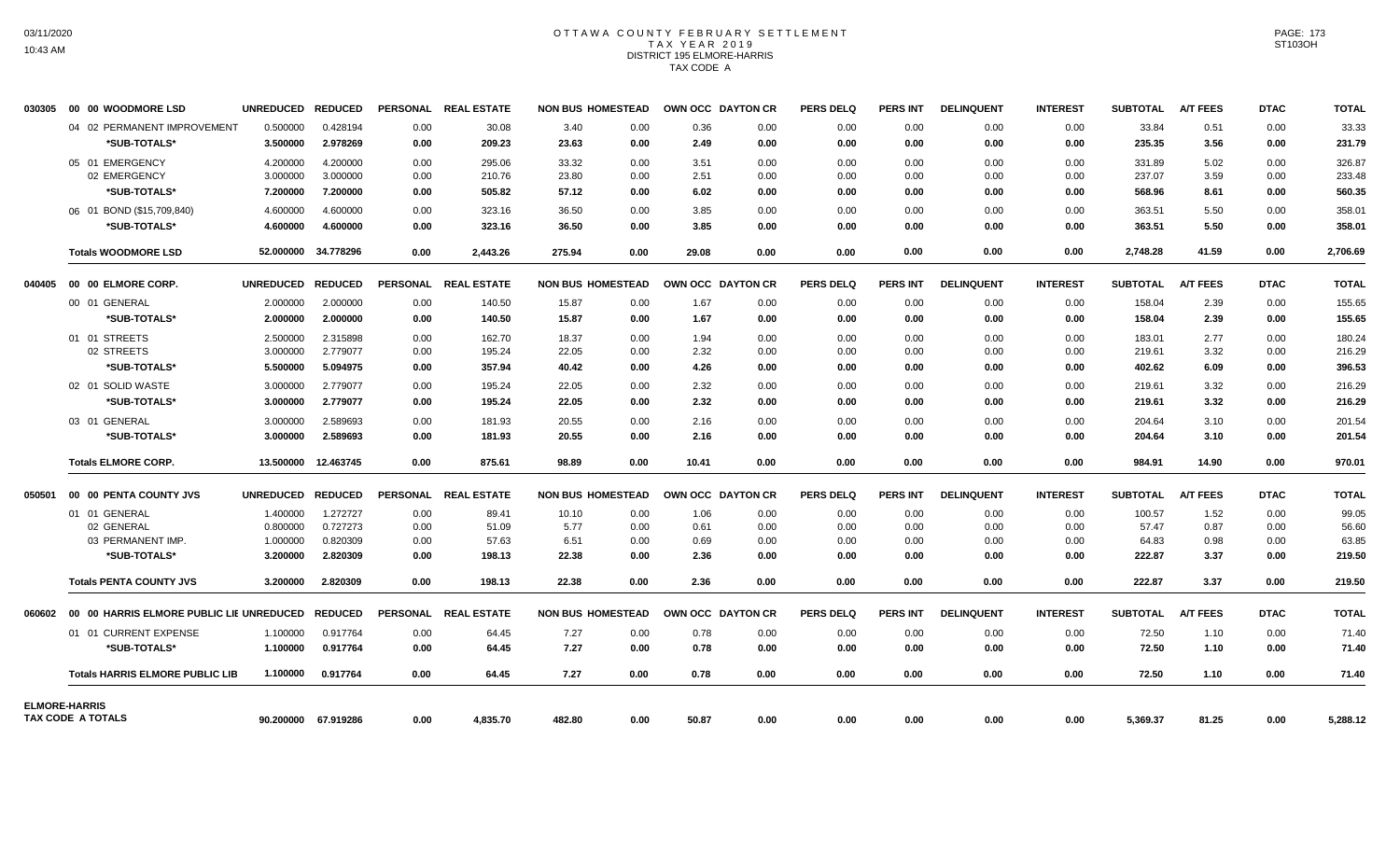## OTTAWA COUNTY FEBRUARY SETTLEMENT TAX YEAR 2019 DISTRICT 195 ELMORE-HARRIS TAX CODE B

| 010101 | 00 00 OTTAWA COUNTY              | UNREDUCED REDUCED |                |                 | PERSONAL REAL ESTATE | <b>NON BUS HOMESTEAD</b> |      | OWN OCC DAYTON CR | <b>PERS DELQ</b> | <b>PERS INT</b> | <b>DELINQUENT</b> | <b>INTEREST</b> | <b>SUBTOTAL</b> | A/T FEES        | <b>DTAC</b> | <b>TOTAL</b> |
|--------|----------------------------------|-------------------|----------------|-----------------|----------------------|--------------------------|------|-------------------|------------------|-----------------|-------------------|-----------------|-----------------|-----------------|-------------|--------------|
|        | 01 01 O.C.B.M.R.                 | 2.200000          | 1.897775       | 0.00            | 26.93                | 0.00<br>0.00             | 0.00 | 0.00              | 0.00             | 0.00            | 0.00              | 0.00            | 26.93           | 0.41            | 0.00        | 26.52        |
|        | 02 O.C.B.M.R.                    | 1.400000          | 1.257568       | 0.00            | 17.85                | 0.00<br>0.00             | 0.00 | 0.00              | 0.00             | 0.00            | 0.00              | 0.00            | 17.85           | 0.27            | 0.00        | 17.58        |
|        | *SUB-TOTALS*                     | 3.600000          | 3.155343       | 0.00            | 44.78                | 0.00<br>0.00             | 0.00 | 0.00              | 0.00             | 0.00            | 0.00              | 0.00            | 44.78           | 0.68            | 0.00        | 44.10        |
|        | 02 01 NURSING HOME               | 0.500000          | 0.488991       | 0.00            | 6.94                 | 0.00<br>0.00             | 0.00 | 0.00              | 0.00             | 0.00            | 0.00              | 0.00            | 6.94            | 0.11            | 0.00        | 6.83         |
|        | *SUB-TOTALS*                     | 0.500000          | 0.488991       | 0.00            | 6.94                 | 0.00<br>0.00             | 0.00 | 0.00              | 0.00             | 0.00            | 0.00              | 0.00            | 6.94            | 0.11            | 0.00        | 6.83         |
|        | 03 02 SENIOR PROGRAM             | 0.300000          | 0.288129       | 0.00            | 4.09                 | 0.00<br>0.00             | 0.00 | 0.00              | 0.00             | 0.00            | 0.00              | 0.00            | 4.09            | 0.06            | 0.00        | 4.03         |
|        | 03 SENIOR PROGRAM                | 0.200000          | 0.196080       | 0.00            | 2.78                 | 0.00<br>0.00             | 0.00 | 0.00              | 0.00             | 0.00            | 0.00              | 0.00            | 2.78            | 0.04            | 0.00        | 2.74         |
|        | *SUB-TOTALS*                     | 0.500000          | 0.484209       | 0.00            | 6.87                 | 0.00<br>0.00             | 0.00 | 0.00              | 0.00             | 0.00            | 0.00              | 0.00            | 6.87            | 0.10            | 0.00        | 6.77         |
|        | 04 01 INSIDE GENERAL             | 2.000000          | 2.000000       | 0.00            | 28.38                | 0.00<br>0.00             | 0.00 | 0.00              | 0.00             | 0.00            | 0.00              | 0.00            | 28.38           | 0.43            | 0.00        | 27.95        |
|        | *SUB-TOTALS*                     | 2.000000          | 2.000000       | 0.00            | 28.38                | 0.00<br>0.00             | 0.00 | 0.00              | 0.00             | 0.00            | 0.00              | 0.00            | 28.38           | 0.43            | 0.00        | 27.95        |
|        | 07 01 MENTAL HEALTH              | 0.700000          | 0.685003       | 0.00            | 9.72                 | 0.00<br>0.00             | 0.00 | 0.00              | 0.00             | 0.00            | 0.00              | 0.00            | 9.72            | 0.15            | 0.00        | 9.57         |
|        | 02 MENTAL HEALTH                 | 0.300000          | 0.293573       | 0.00            | 4.17                 | 0.00<br>0.00             | 0.00 | 0.00              | 0.00             | 0.00            | 0.00              | 0.00            | 4.17            | 0.06            | 0.00        | 4.11         |
|        | 03 MENTAL HEALTH                 | 0.200000          | 0.195715       | 0.00            | 2.78                 | 0.00<br>0.00             | 0.00 | 0.00              | 0.00             | 0.00            | 0.00              | 0.00            | 2.78            | 0.04            | 0.00        | 2.74         |
|        | *SUB-TOTALS*                     | 1.200000          | 1.174291       | 0.00            | 16.67                | 0.00<br>0.00             | 0.00 | 0.00              | 0.00             | 0.00            | 0.00              | 0.00            | 16.67           | 0.25            | 0.00        | 16.42        |
|        | <b>Totals OTTAWA COUNTY</b>      | 7.800000          | 7.302834       | 0.00            | 103.64               | 0.00<br>0.00             | 0.00 | 0.00              | 0.00             | 0.00            | 0.00              | 0.00            | 103.64          | 1.57            | 0.00        | 102.07       |
|        | 02021301 00 00 HARRIS EXC. CORP. | <b>UNREDUCED</b>  | <b>REDUCED</b> | <b>PERSONAL</b> | <b>REAL ESTATE</b>   | <b>NON BUS HOMESTEAD</b> |      | OWN OCC DAYTON CR | <b>PERS DELQ</b> | <b>PERS INT</b> | <b>DELINQUENT</b> | <b>INTEREST</b> | <b>SUBTOTAL</b> | <b>A/T FEES</b> | <b>DTAC</b> | <b>TOTAL</b> |
|        | 01 01 INSIDE GENERAL             | 0.267000          | 0.267000       | 0.00            | 3.79                 | 0.00<br>0.00             | 0.00 | 0.00              | 0.00             | 0.00            | 0.00              | 0.00            | 3.79            | 0.06            | 0.00        | 3.73         |
|        | *SUB-TOTALS*                     | 0.267000          | 0.267000       | 0.00            | 3.79                 | 0.00<br>0.00             | 0.00 | 0.00              | 0.00             | 0.00            | 0.00              | 0.00            | 3.79            | 0.06            | 0.00        | 3.73         |
|        | 02 02 INSIDE ROADS               | 1.733000          | 1.733000       | 0.00            | 24.59                | 0.00<br>0.00             | 0.00 | 0.00              | 0.00             | 0.00            | 0.00              | 0.00            | 24.59           | 0.37            | 0.00        | 24.22        |
|        | *SUB-TOTALS*                     | 1.733000          | 1.733000       | 0.00            | 24.59                | 0.00<br>0.00             | 0.00 | 0.00              | 0.00             | 0.00            | 0.00              | 0.00            | 24.59           | 0.37            | 0.00        | 24.22        |
|        | 03 01 GENERAL                    | 1.000000          | 0.991841       | 0.00            | 14.07                | 0.00<br>0.00             | 0.00 | 0.00              | 0.00             | 0.00            | 0.00              | 0.00            | 14.07           | 0.21            | 0.00        | 13.86        |
|        | *SUB-TOTALS*                     | 1.000000          | 0.991841       | 0.00            | 14.07                | 0.00<br>0.00             | 0.00 | 0.00              | 0.00             | 0.00            | 0.00              | 0.00            | 14.07           | 0.21            | 0.00        | 13.86        |
|        | 04 01 CEMETERY                   | 0.700000          | 0.694289       | 0.00            | 9.85                 | 0.00<br>0.00             | 0.00 | 0.00              | 0.00             | 0.00            | 0.00              | 0.00            | 9.85            | 0.15            | 0.00        | 9.70         |
|        | 02 CEMETERY                      | 0.600000          | 0.595105       | 0.00            | 8.44                 | 0.00<br>0.00             | 0.00 | 0.00              | 0.00             | 0.00            | 0.00              | 0.00            | 8.44            | 0.13            | 0.00        | 8.31         |
|        | *SUB-TOTALS*                     | 1.300000          | 1.289394       | 0.00            | 18.29                | 0.00<br>0.00             | 0.00 | 0.00              | 0.00             | 0.00            | 0.00              | 0.00            | 18.29           | 0.28            | 0.00        | 18.01        |
|        | 05 01 FIRE & EMS                 | 1.500000          | 1.487762       | 0.00            | 21.11                | 0.00<br>0.00             | 0.00 | 0.00              | 0.00             | 0.00            | 0.00              | 0.00            | 21.11           | 0.32            | 0.00        | 20.79        |
|        | 02 FIRE & EMS                    | 2.300000          | 2.289717       | 0.00            | 32.49                | 0.00<br>0.00             | 0.00 | 0.00              | 0.00             | 0.00            | 0.00              | 0.00            | 32.49           | 0.49            | 0.00        | 32.00        |
|        | *SUB-TOTALS*                     | 3.800000          | 3.777479       | 0.00            | 53.60                | 0.00<br>0.00             | 0.00 | 0.00              | 0.00             | 0.00            | 0.00              | 0.00            | 53.60           | 0.81            | 0.00        | 52.79        |
|        | 06 01 EMS                        | 4.500000          | 4.463285       | 0.00            | 63.33                | 0.00<br>0.00             | 0.00 | 0.00              | 0.00             | 0.00            | 0.00              | 0.00            | 63.33           | 0.96            | 0.00        | 62.37        |
|        | *SUB-TOTALS*                     | 4.500000          | 4.463285       | 0.00            | 63.33                | 0.00<br>0.00             | 0.00 | 0.00              | 0.00             | 0.00            | 0.00              | 0.00            | 63.33           | 0.96            | 0.00        | 62.37        |
|        | <b>Totals HARRIS EXC. CORP.</b>  | 12.600000         | 12.521999      | 0.00            | 177.67               | 0.00<br>0.00             | 0.00 | 0.00              | 0.00             | 0.00            | 0.00              | 0.00            | 177.67          | 2.69            | 0.00        | 174.98       |
| 030305 | 00 00 WOODMORE LSD               | <b>UNREDUCED</b>  | <b>REDUCED</b> |                 | PERSONAL REAL ESTATE | <b>NON BUS HOMESTEAD</b> |      | OWN OCC DAYTON CR | <b>PERS DELQ</b> | <b>PERS INT</b> | <b>DELINQUENT</b> | <b>INTEREST</b> | <b>SUBTOTAL</b> | <b>A/T FEES</b> | <b>DTAC</b> | <b>TOTAL</b> |
|        | 00 01 GENERAL                    | 4.000000          | 4.000000       | 0.00            | 56.76                | 0.00<br>0.00             | 0.00 | 0.00              | 0.00             | 0.00            | 0.00              | 0.00            | 56.76           | 0.86            | 0.00        | 55.90        |
|        | *SUB-TOTALS*                     | 4.000000          | 4.000000       | 0.00            | 56.76                | 0.00<br>0.00             | 0.00 | 0.00              | 0.00             | 0.00            | 0.00              | 0.00            | 56.76           | 0.86            | 0.00        | 55.90        |
|        | 01 01 GENERAL                    | 23.200000         | 14.702954      | 0.00            | 208.64               | 0.00<br>0.00             | 0.00 | 0.00              | 0.00             | 0.00            | 0.00              | 0.00            | 208.64          | 3.16            | 0.00        | 205.48       |
|        | 02 GENERAL                       | 6.500000          | 5.774295       | 0.00            | 81.94                | 0.00<br>0.00             | 0.00 | 0.00              | 0.00             | 0.00            | 0.00              | 0.00            | 81.94           | 1.24            | 0.00        | 80.70        |
|        | 03 GENERAL                       | 3.000000          | 2.879175       | 0.00            | 40.86                | 0.00<br>0.00             | 0.00 | 0.00              | 0.00             | 0.00            | 0.00              | 0.00            | 40.86           | 0.62            | 0.00        | 40.24        |
|        | *SUB-TOTALS*                     | 32.700000         | 23.356424      | 0.00            | 331.44               | 0.00<br>0.00             | 0.00 | 0.00              | 0.00             | 0.00            | 0.00              | 0.00            | 331.44          | 5.02            | 0.00        | 326.42       |
|        | 04 01 PERMANENT IMPROVEMENT      | 3.000000          | 2.879175       | 0.00            | 40.86                | 0.00<br>0.00             | 0.00 | 0.00              | 0.00             | 0.00            | 0.00              | 0.00            | 40.86           | 0.62            | 0.00        | 40.24        |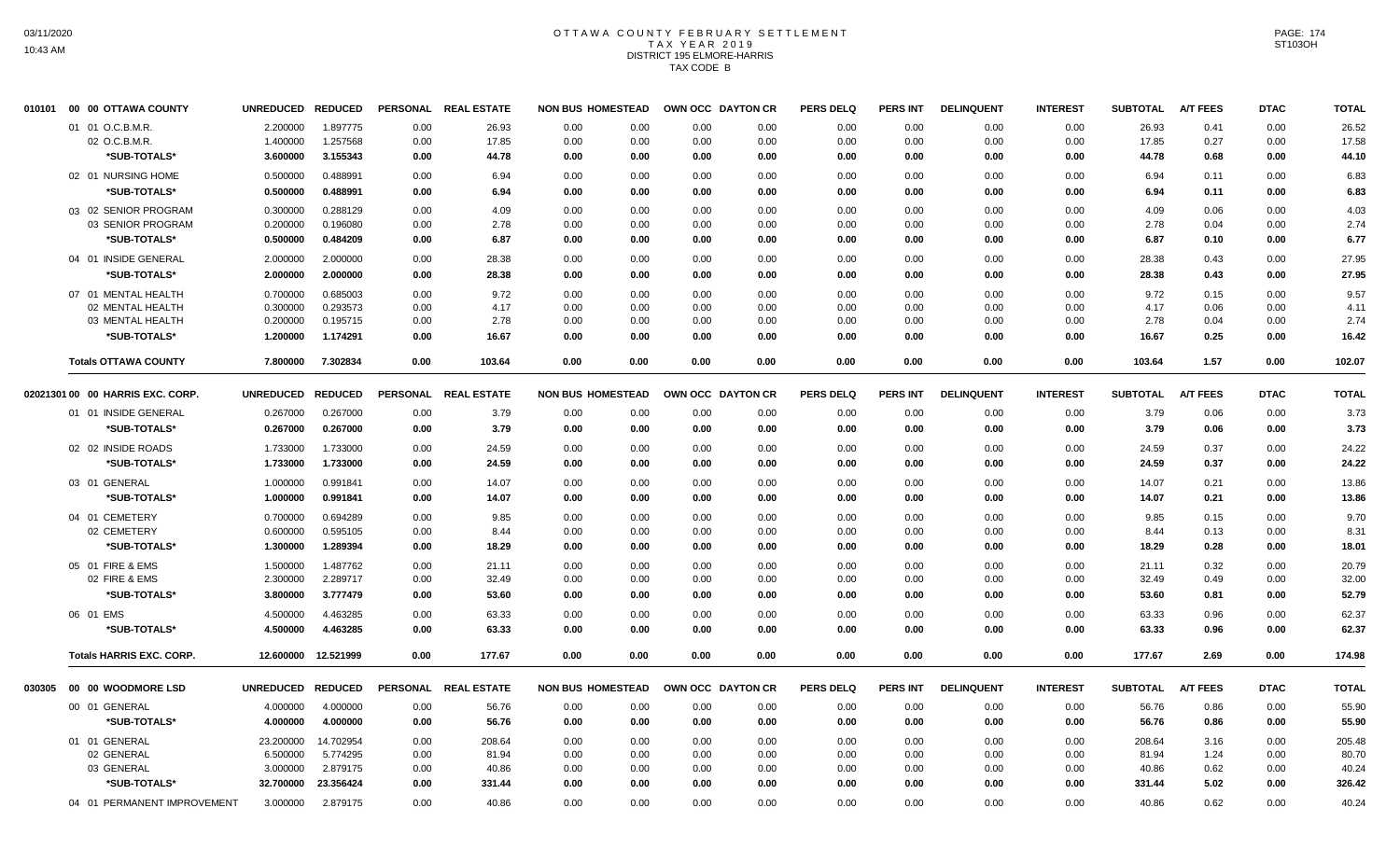## OTTAWA COUNTY FEBRUARY SETTLEMENT TAX YEAR 2019 DISTRICT 195 ELMORE-HARRIS TAX CODE B

| 030305 | <b>00 00 WOODMORE LSD</b>                               | UNREDUCED REDUCED |                     |      | PERSONAL REAL ESTATE | <b>NON BUS HOMESTEAD</b> |      | OWN OCC DAYTON CR |      | <b>PERS DELQ</b> | <b>PERS INT</b> | <b>DELINQUENT</b> | <b>INTEREST</b> | <b>SUBTOTAL</b> | <b>A/T FEES</b> | <b>DTAC</b> | <b>TOTAL</b> |
|--------|---------------------------------------------------------|-------------------|---------------------|------|----------------------|--------------------------|------|-------------------|------|------------------|-----------------|-------------------|-----------------|-----------------|-----------------|-------------|--------------|
|        | 04 02 PERMANENT IMPROVEMENT                             | 0.500000          | 0.479863            | 0.00 | 6.81                 | 0.00                     | 0.00 | 0.00              | 0.00 | 0.00             | 0.00            | 0.00              | 0.00            | 6.81            | 0.10            | 0.00        | 6.71         |
|        | *SUB-TOTALS*                                            | 3.500000          | 3.359038            | 0.00 | 47.67                | 0.00                     | 0.00 | 0.00              | 0.00 | 0.00             | 0.00            | 0.00              | 0.00            | 47.67           | 0.72            | 0.00        | 46.95        |
|        | 05 01 EMERGENCY                                         | 4.200000          | 4.200000            | 0.00 | 59.60                | 0.00                     | 0.00 | 0.00              | 0.00 | 0.00             | 0.00            | 0.00              | 0.00            | 59.60           | 0.90            | 0.00        | 58.70        |
|        | 02 EMERGENCY                                            | 3.000000          | 3.000000            | 0.00 | 42.57                | 0.00                     | 0.00 | 0.00              | 0.00 | 0.00             | 0.00            | 0.00              | 0.00            | 42.57           | 0.64            | 0.00        | 41.93        |
|        | *SUB-TOTALS*                                            | 7.200000          | 7.200000            | 0.00 | 102.17               | 0.00                     | 0.00 | 0.00              | 0.00 | 0.00             | 0.00            | 0.00              | 0.00            | 102.17          | 1.54            | 0.00        | 100.63       |
|        | 06 01 BOND (\$15,709,840)                               | 4.600000          | 4.600000            | 0.00 | 65.27                | 0.00                     | 0.00 | 0.00              | 0.00 | 0.00             | 0.00            | 0.00              | 0.00            | 65.27           | 0.99            | 0.00        | 64.28        |
|        | *SUB-TOTALS*                                            | 4.600000          | 4.600000            | 0.00 | 65.27                | 0.00                     | 0.00 | 0.00              | 0.00 | 0.00             | 0.00            | 0.00              | 0.00            | 65.27           | 0.99            | 0.00        | 64.28        |
|        | <b>Totals WOODMORE LSD</b>                              |                   | 52.000000 42.515462 | 0.00 | 603.31               | 0.00                     | 0.00 | 0.00              | 0.00 | 0.00             | 0.00            | 0.00              | 0.00            | 603.31          | 9.13            | 0.00        | 594.18       |
|        | 040405 00 00 ELMORE CORP.                               | UNREDUCED REDUCED |                     |      | PERSONAL REAL ESTATE | <b>NON BUS HOMESTEAD</b> |      | OWN OCC DAYTON CR |      | <b>PERS DELQ</b> | PERS INT        | <b>DELINQUENT</b> | <b>INTEREST</b> | <b>SUBTOTAL</b> | A/T FEES        | <b>DTAC</b> | <b>TOTAL</b> |
|        | 00 01 GENERAL                                           | 2.000000          | 2.000000            | 0.00 | 28.38                | 0.00                     | 0.00 | 0.00              | 0.00 | 0.00             | 0.00            | 0.00              | 0.00            | 28.38           | 0.43            | 0.00        | 27.95        |
|        | *SUB-TOTALS*                                            | 2.000000          | 2.000000            | 0.00 | 28.38                | 0.00                     | 0.00 | 0.00              | 0.00 | 0.00             | 0.00            | 0.00              | 0.00            | 28.38           | 0.43            | 0.00        | 27.95        |
|        | 01 01 STREETS                                           | 2.500000          | 2.378908            | 0.00 | 33.76                | 0.00                     | 0.00 | 0.00              | 0.00 | 0.00             | 0.00            | 0.00              | 0.00            | 33.76           | 0.51            | 0.00        | 33.25        |
|        | 02 STREETS                                              | 3.000000          | 2.854689            | 0.00 | 40.51                | 0.00                     | 0.00 | 0.00              | 0.00 | 0.00             | 0.00            | 0.00              | 0.00            | 40.51           | 0.61            | 0.00        | 39.90        |
|        | *SUB-TOTALS*                                            | 5.500000          | 5.233597            | 0.00 | 74.27                | 0.00                     | 0.00 | 0.00              | 0.00 | 0.00             | 0.00            | 0.00              | 0.00            | 74.27           | 1.12            | 0.00        | 73.15        |
|        | 02 01 SOLID WASTE                                       | 3.000000          | 2.854689            | 0.00 | 40.51                | 0.00                     | 0.00 | 0.00              | 0.00 | 0.00             | 0.00            | 0.00              | 0.00            | 40.51           | 0.61            | 0.00        | 39.90        |
|        | *SUB-TOTALS*                                            | 3.000000          | 2.854689            | 0.00 | 40.51                | 0.00                     | 0.00 | 0.00              | 0.00 | 0.00             | 0.00            | 0.00              | 0.00            | 40.51           | 0.61            | 0.00        | 39.90        |
|        | 03 01 GENERAL                                           | 3.000000          | 2.854689            | 0.00 | 40.51                | 0.00                     | 0.00 | 0.00              | 0.00 | 0.00             | 0.00            | 0.00              | 0.00            | 40.51           | 0.61            | 0.00        | 39.90        |
|        | *SUB-TOTALS*                                            | 3.000000          | 2.854689            | 0.00 | 40.51                | 0.00                     | 0.00 | 0.00              | 0.00 | 0.00             | 0.00            | 0.00              | 0.00            | 40.51           | 0.61            | 0.00        | 39.90        |
|        | <b>Totals ELMORE CORP.</b>                              | 13.500000         | 12.942975           | 0.00 | 183.67               | 0.00                     | 0.00 | 0.00              | 0.00 | 0.00             | 0.00            | 0.00              | 0.00            | 183.67          | 2.77            | 0.00        | 180.90       |
| 050501 | 00 00 PENTA COUNTY JVS                                  | UNREDUCED REDUCED |                     |      | PERSONAL REAL ESTATE | <b>NON BUS HOMESTEAD</b> |      | OWN OCC DAYTON CR |      | <b>PERS DELQ</b> | <b>PERS INT</b> | <b>DELINQUENT</b> | <b>INTEREST</b> | <b>SUBTOTAL</b> | <b>A/T FEES</b> | <b>DTAC</b> | <b>TOTAL</b> |
|        | 01 01 GENERAL                                           | 1.400000          | 1.364990            | 0.00 | 19.37                | 0.00                     | 0.00 | 0.00              | 0.00 | 0.00             | 0.00            | 0.00              | 0.00            | 19.37           | 0.29            | 0.00        | 19.08        |
|        | 02 GENERAL                                              | 0.800000          | 0.779994            | 0.00 | 11.07                | 0.00                     | 0.00 | 0.00              | 0.00 | 0.00             | 0.00            | 0.00              | 0.00            | 11.07           | 0.17            | 0.00        | 10.90        |
|        | 03 PERMANENT IMP.                                       | 1.000000          | 0.974993            | 0.00 | 13.84                | 0.00                     | 0.00 | 0.00              | 0.00 | 0.00             | 0.00            | 0.00              | 0.00            | 13.84           | 0.21            | 0.00        | 13.63        |
|        | *SUB-TOTALS*                                            | 3.200000          | 3.119977            | 0.00 | 44.28                | 0.00                     | 0.00 | 0.00              | 0.00 | 0.00             | 0.00            | 0.00              | 0.00            | 44.28           | 0.67            | 0.00        | 43.61        |
|        | <b>Totals PENTA COUNTY JVS</b>                          | 3.200000          | 3.119977            | 0.00 | 44.28                | 0.00                     | 0.00 | 0.00              | 0.00 | 0.00             | 0.00            | 0.00              | 0.00            | 44.28           | 0.67            | 0.00        | 43.61        |
|        | 060602 00 00 HARRIS ELMORE PUBLIC LIE UNREDUCED REDUCED |                   |                     |      | PERSONAL REAL ESTATE | <b>NON BUS HOMESTEAD</b> |      | OWN OCC DAYTON CR |      | PERS DELO        | PERS INT        | <b>DELINQUENT</b> | <b>INTEREST</b> | <b>SUBTOTAL</b> | <b>A/T FEES</b> | <b>DTAC</b> | <b>TOTAL</b> |
|        | 01 01 CURRENT EXPENSE                                   | 1.100000          | 1.081058            | 0.00 | 15.32                | 0.00                     | 0.00 | 0.00              | 0.00 | 0.00             | 0.00            | 0.00              | 0.00            | 15.32           | 0.23            | 0.00        | 15.09        |
|        | *SUB-TOTALS*                                            | 1.100000          | 1.081058            | 0.00 | 15.32                | 0.00                     | 0.00 | 0.00              | 0.00 | 0.00             | 0.00            | 0.00              | 0.00            | 15.32           | 0.23            | 0.00        | 15.09        |
|        | <b>Totals HARRIS ELMORE PUBLIC LIB</b>                  | 1.100000          | 1.081058            | 0.00 | 15.32                | 0.00                     | 0.00 | 0.00              | 0.00 | 0.00             | 0.00            | 0.00              | 0.00            | 15.32           | 0.23            | 0.00        | 15.09        |
|        | <b>ELMORE-HARRIS</b>                                    |                   |                     |      |                      |                          |      |                   |      |                  |                 |                   |                 |                 |                 |             |              |
|        | TAX CODE B TOTALS                                       |                   | 90.200000 79.484305 | 0.00 | 1,127.89             | 0.00                     | 0.00 | 0.00              | 0.00 | 0.00             | 0.00            | 0.00              | 0.00            | 1,127.89        | 17.06           | 0.00        | 1,110.83     |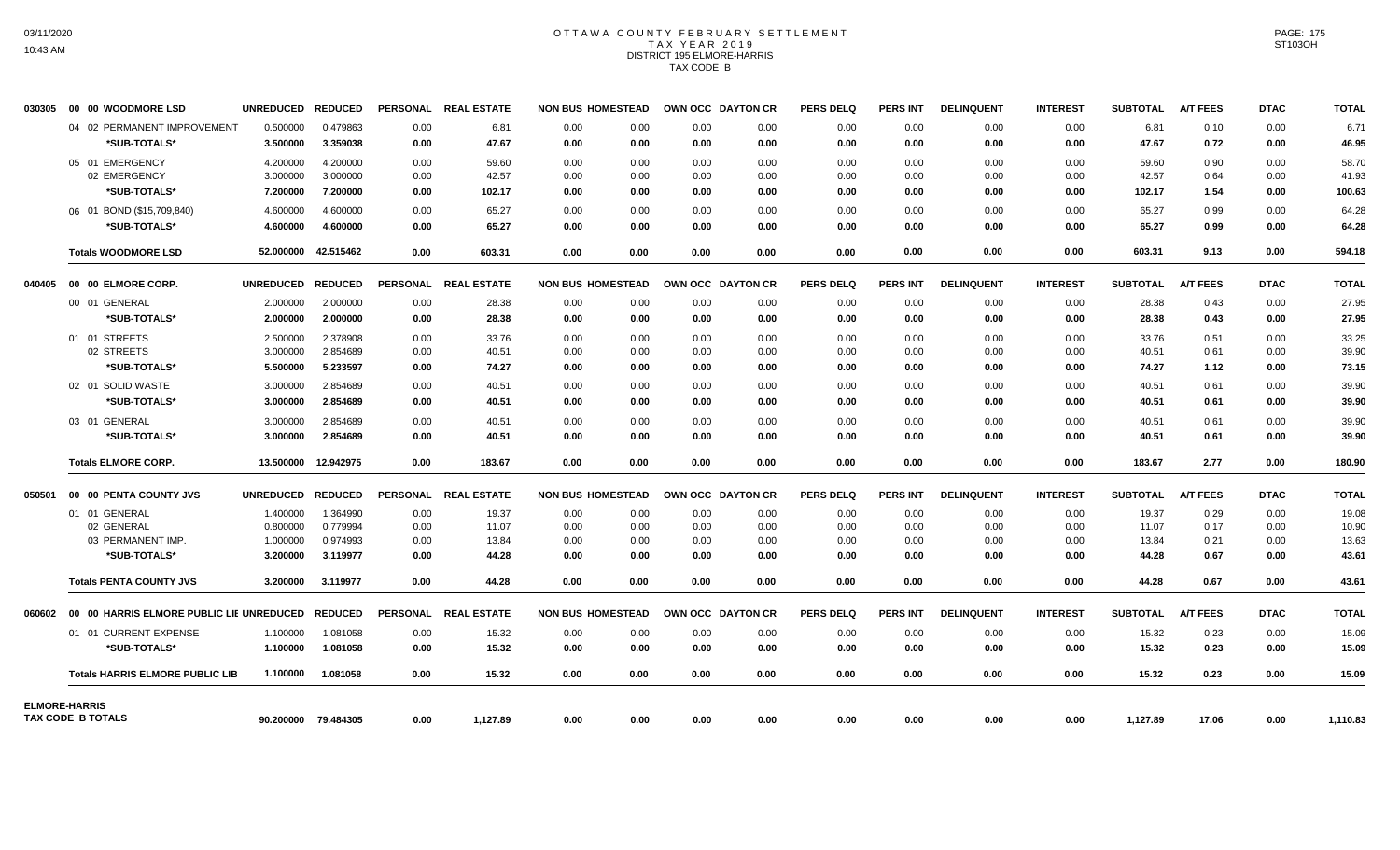#### OTTAWA COUNTY FEBRUARY SETTLEMENT T A X Y E A R 2 0 1 9 DISTRICT 195 ELMORE-HARRIS **DISTRICT**

|        | 010101 00 00 OTTAWA COUNTY        | UNREDUCED REDUCED |              | PERSONAL REAL ESTATE | <b>NON BUS HOMESTEAD</b> |              |              | OWN OCC DAYTON CR | <b>PERS DELQ</b> | <b>PERS INT</b> | <b>DELINQUENT</b> | <b>INTEREST</b> | <b>SUBTOTAL</b>  | <b>A/T FEES</b> | <b>DTAC</b>  | <b>TOTAL</b>     |
|--------|-----------------------------------|-------------------|--------------|----------------------|--------------------------|--------------|--------------|-------------------|------------------|-----------------|-------------------|-----------------|------------------|-----------------|--------------|------------------|
|        | 01 01 O.C.B.M.R.                  |                   | 0.00         | 112.20               | 9.63                     | 0.00         | 1.01         | 0.00              | 0.00             | 0.00            | 0.00              | 0.00            | 122.84           | 1.86            | 0.00         | 120.98           |
|        | 02 O.C.B.M.R.                     |                   | 0.00         | 81.58                | 7.20                     | 0.00         | 0.76         | 0.00              | 0.00             | 0.00            | 0.00              | 0.00            | 89.54            | 1.36            | 0.00         | 88.18            |
|        | *SUB-TOTALS*                      |                   | 0.00         | 193.78               | 16.83                    | 0.00         | 1.77         | 0.00              | 0.00             | 0.00            | 0.00              | 0.00            | 212.38           | 3.22            | $0.00\,$     | 209.16           |
|        | 02 01 NURSING HOME                |                   | 0.00         | 37.56                | 3.46                     | 0.00         | 0.36         | 0.00              | 0.00             | 0.00            | 0.00              | 0.00            | 41.38            | 0.63            | 0.00         | 40.75            |
|        | *SUB-TOTALS*                      |                   | 0.00         | 37.56                | 3.46                     | 0.00         | 0.36         | 0.00              | 0.00             | 0.00            | 0.00              | 0.00            | 41.38            | 0.63            | 0.00         | 40.75            |
|        | 03 02 SENIOR PROGRAM              |                   | 0.00         | 19.95                | 1.79                     | 0.00         | 0.19         | 0.00              | 0.00             | 0.00            | 0.00              | 0.00            | 21.93            | 0.33            | 0.00         | 21.60            |
|        | 03 SENIOR PROGRAM                 |                   | 0.00         | 16.64                | 0.00                     | 0.00         | 0.00         | 0.00              | 0.00             | 0.00            | 0.00              | 0.00            | 16.64            | 0.25            | 0.00         | 16.39            |
|        | *SUB-TOTALS*                      |                   | 0.00         | 36.59                | 1.79                     | 0.00         | 0.19         | 0.00              | 0.00             | 0.00            | 0.00              | 0.00            | 38.57            | 0.58            | 0.00         | 37.99            |
|        | 04 01 INSIDE GENERAL              |                   | 0.00         | 168.88               | 15.87                    | 0.00         | 1.67         | 0.00              | 0.00             | 0.00            | 0.00              | 0.00            | 186.42           | 2.82            | 0.00         | 183.60           |
|        | *SUB-TOTALS*                      |                   | 0.00         | 168.88               | 15.87                    | 0.00         | 1.67         | 0.00              | 0.00             | 0.00            | 0.00              | 0.00            | 186.42           | 2.82            | 0.00         | 183.60           |
|        | 07 01 MENTAL HEALTH               |                   | 0.00         | 54.53                | 5.06                     | 0.00         | 0.53         | 0.00              | 0.00             | 0.00            | 0.00              | 0.00            | 60.12            | 0.91            | 0.00         | 59.21            |
|        | 02 MENTAL HEALTH                  |                   | 0.00         | 23.38                | 2.17                     | 0.00         | 0.23         | 0.00              | 0.00             | 0.00            | 0.00              | 0.00            | 25.78            | 0.39            | 0.00         | 25.39            |
|        | 03 MENTAL HEALTH                  |                   | 0.00         | 17.24                | 0.00                     | 0.00         | 0.00         | 0.00              | 0.00             | 0.00            | 0.00              | 0.00            | 17.24            | 0.26            | 0.00         | 16.98            |
|        | *SUB-TOTALS*                      |                   | 0.00         | 95.15                | 7.23                     | 0.00         | 0.76         | 0.00              | 0.00             | 0.00            | 0.00              | 0.00            | 103.14           | 1.56            | 0.00         | 101.58           |
|        | <b>Totals OTTAWA COUNTY</b>       |                   | 0.00         | 531.96               | 45.18                    | 0.00         | 4.75         | 0.00              | 0.00             | 0.00            | 0.00              | 0.00            | 581.89           | 8.81            | 0.00         | 573.08           |
|        | 02021301 00 00 HARRIS EXC. CORP.  | UNREDUCED REDUCED |              | PERSONAL REAL ESTATE | <b>NON BUS HOMESTEAD</b> |              |              | OWN OCC DAYTON CR | <b>PERS DELQ</b> | <b>PERS INT</b> | <b>DELINQUENT</b> | <b>INTEREST</b> | <b>SUBTOTAL</b>  | <b>A/T FEES</b> | <b>DTAC</b>  | <b>TOTAL</b>     |
|        | 01 01 INSIDE GENERAL              |                   | 0.00         | 22.55                | 2.12                     | 0.00         | 0.22         | 0.00              | 0.00             | 0.00            | 0.00              | 0.00            | 24.89            | 0.38            | 0.00         | 24.51            |
|        | *SUB-TOTALS*                      |                   | 0.00         | 22.55                | 2.12                     | 0.00         | 0.22         | 0.00              | 0.00             | 0.00            | 0.00              | 0.00            | 24.89            | 0.38            | 0.00         | 24.51            |
|        | 02 02 INSIDE ROADS                |                   | 0.00         | 146.34               | 13.75                    | 0.00         | 1.45         | 0.00              | 0.00             | 0.00            | 0.00              | 0.00            | 161.54           | 2.44            | 0.00         | 159.10           |
|        | *SUB-TOTALS*                      |                   | 0.00         | 146.34               | 13.75                    | 0.00         | 1.45         | 0.00              | 0.00             | 0.00            | 0.00              | 0.00            | 161.54           | 2.44            | 0.00         | 159.10           |
|        | 03 01 GENERAL                     |                   | 0.00         | 48.15                | 3.85                     | 0.00         | 0.41         | 0.00              | 0.00             | 0.00            | 0.00              | 0.00            | 52.41            | 0.79            | 0.00         | 51.62            |
|        | *SUB-TOTALS*                      |                   | 0.00         | 48.15                | 3.85                     | 0.00         | 0.41         | 0.00              | 0.00             | 0.00            | 0.00              | 0.00            | 52.41            | 0.79            | 0.00         | 51.62            |
|        |                                   |                   |              |                      | 3.13                     | 0.00         |              |                   |                  |                 |                   |                 |                  |                 |              |                  |
|        | 04 01 CEMETERY<br>02 CEMETERY     |                   | 0.00<br>0.00 | 37.56<br>49.65       | 0.00                     | 0.00         | 0.33<br>0.00 | 0.00<br>0.00      | 0.00<br>0.00     | 0.00<br>0.00    | 0.00<br>0.00      | 0.00<br>0.00    | 41.02<br>49.65   | 0.62<br>0.75    | 0.00<br>0.00 | 40.40<br>48.90   |
|        | *SUB-TOTALS*                      |                   | 0.00         | 87.21                | 3.13                     | 0.00         | 0.33         | 0.00              | 0.00             | 0.00            | 0.00              | 0.00            | 90.67            | 1.37            | 0.00         | 89.30            |
|        |                                   |                   |              |                      |                          |              |              |                   |                  |                 |                   |                 |                  |                 |              |                  |
|        | 05 01 FIRE & EMS<br>02 FIRE & EMS |                   | 0.00<br>0.00 | 112.26<br>214.93     | 10.29<br>0.00            | 0.00<br>0.00 | 1.08<br>0.00 | 0.00<br>0.00      | 0.00<br>0.00     | 0.00<br>0.00    | 0.00<br>0.00      | 0.00<br>0.00    | 123.63<br>214.93 | 1.87<br>3.25    | 0.00<br>0.00 | 121.76<br>211.68 |
|        | *SUB-TOTALS*                      |                   | 0.00         | 327.19               | 10.29                    | 0.00         | 1.08         | 0.00              | 0.00             | 0.00            | 0.00              | 0.00            | 338.56           | 5.12            | 0.00         | 333.44           |
|        | 06 01 EMS                         |                   | 0.00         | 372.16               | 0.00                     | 0.00         | 0.00         | 0.00              | 0.00             | 0.00            | 0.00              | 0.00            | 372.16           | 5.64            | 0.00         | 366.52           |
|        | *SUB-TOTALS*                      |                   | 0.00         | 372.16               | 0.00                     | 0.00         | 0.00         | 0.00              | 0.00             | 0.00            | 0.00              | 0.00            | 372.16           | 5.64            | 0.00         | 366.52           |
|        |                                   |                   |              |                      |                          |              |              |                   |                  |                 |                   |                 |                  |                 |              |                  |
|        | <b>Totals HARRIS EXC. CORP.</b>   |                   | 0.00         | 1,003.60             | 33.14                    | 0.00         | 3.49         | 0.00              | 0.00             | 0.00            | 0.00              | 0.00            | 1,040.23         | 15.74           | 0.00         | 1,024.49         |
| 030305 | 00 00 WOODMORE LSD                | UNREDUCED REDUCED |              | PERSONAL REAL ESTATE | <b>NON BUS HOMESTEAD</b> |              |              | OWN OCC DAYTON CR | <b>PERS DELQ</b> | <b>PERS INT</b> | <b>DELINQUENT</b> | <b>INTEREST</b> | <b>SUBTOTAL</b>  | <b>A/T FEES</b> | <b>DTAC</b>  | <b>TOTAL</b>     |
|        | 00 01 GENERAL                     |                   | 0.00         | 337.77               | 31.74                    | 0.00         | 3.34         | 0.00              | 0.00             | 0.00            | 0.00              | 0.00            | 372.85           | 5.65            | 0.00         | 367.20           |
|        | *SUB-TOTALS*                      |                   | 0.00         | 337.77               | 31.74                    | 0.00         | 3.34         | 0.00              | 0.00             | 0.00            | 0.00              | 0.00            | 372.85           | 5.65            | 0.00         | 367.20           |
|        | 01 01 GENERAL                     |                   | 0.00         | 960.52               | 84.92                    | 0.00         | 8.95         | 0.00              | 0.00             | 0.00            | 0.00              | 0.00            | 1,054.39         | 15.96           | 0.00         | 1,038.43         |
|        | 02 GENERAL                        |                   | 0.00         | 332.37               | 28.28                    | 0.00         | 2.98         | 0.00              | 0.00             | 0.00            | 0.00              | 0.00            | 363.63           | 5.50            | 0.00         | 358.13           |
|        | 03 GENERAL                        |                   | 0.00         | 162.59               | 13.75                    | 0.00         | 1.45         | 0.00              | 0.00             | 0.00            | 0.00              | 0.00            | 177.79           | 2.69            | 0.00         | 175.10           |
|        | *SUB-TOTALS*                      |                   | 0.00         | 1,455.48             | 126.95                   | 0.00         | 13.38        | 0.00              | 0.00             | 0.00            | 0.00              | 0.00            | 1,595.81         | 24.15           | 0.00         | 1,571.66         |
|        | 04 01 PERMANENT IMPROVEMENT       |                   | 0.00         | 220.01               | 20.23                    | 0.00         | 2.13         | 0.00              | 0.00             | 0.00            | 0.00              | 0.00            | 242.37           | 3.67            | 0.00         | 238.70           |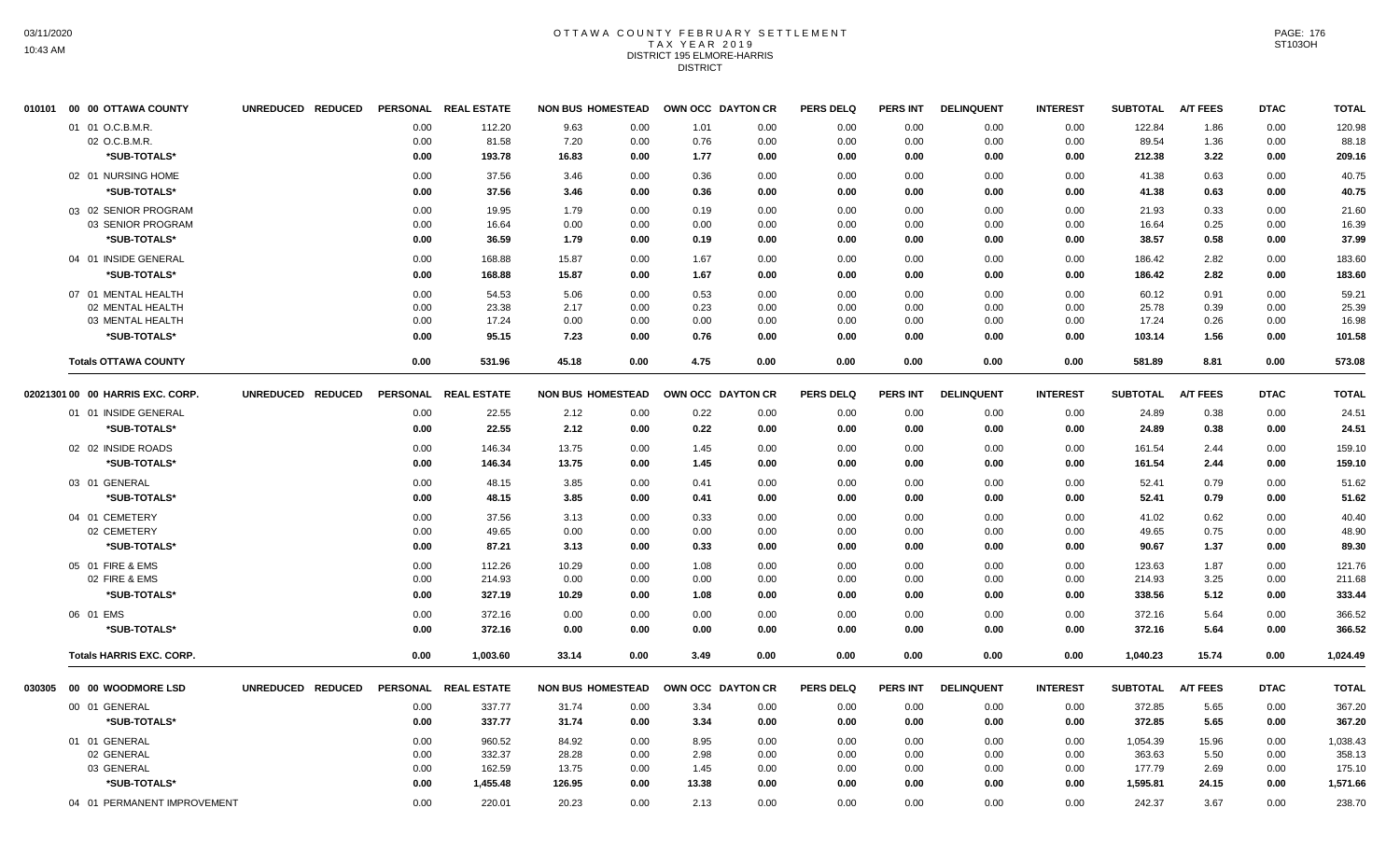## OTTAWA COUNTY FEBRUARY SETTLEMENT TAX YEAR 2019 DISTRICT 195 ELMORE-HARRIS DISTRICT

| 030305                 | 00 00 WOODMORE LSD                          | UNREDUCED REDUCED |              | PERSONAL REAL ESTATE |               | <b>NON BUS HOMESTEAD</b> | OWN OCC DAYTON CR |              | <b>PERS DELQ</b> | <b>PERS INT</b> | <b>DELINQUENT</b> | <b>INTEREST</b> | <b>SUBTOTAL</b> | <b>A/T FEES</b> | <b>DTAC</b>  | <b>TOTAL</b>    |
|------------------------|---------------------------------------------|-------------------|--------------|----------------------|---------------|--------------------------|-------------------|--------------|------------------|-----------------|-------------------|-----------------|-----------------|-----------------|--------------|-----------------|
|                        | 04 02 PERMANENT IMPROVEMENT<br>*SUB-TOTALS* |                   | 0.00<br>0.00 | 36.89<br>256.90      | 3.40<br>23.63 | 0.00<br>0.00             | 0.36<br>2.49      | 0.00<br>0.00 | 0.00<br>0.00     | 0.00<br>0.00    | 0.00<br>0.00      | 0.00<br>0.00    | 40.65<br>283.02 | 0.61<br>4.28    | 0.00<br>0.00 | 40.04<br>278.74 |
|                        | 05 01 EMERGENCY                             |                   | 0.00         | 354.66               | 33.32         | 0.00                     | 3.51              | 0.00         | 0.00             | 0.00            | 0.00              | 0.00            | 391.49          | 5.92            | 0.00         | 385.57          |
|                        | 02 EMERGENCY                                |                   | 0.00         | 253.33               | 23.80         | 0.00                     | 2.51              | 0.00         | 0.00             | 0.00            | 0.00              | 0.00            | 279.64          | 4.23            | 0.00         | 275.41          |
|                        | *SUB-TOTALS*                                |                   | 0.00         | 607.99               | 57.12         | 0.00                     | 6.02              | 0.00         | 0.00             | 0.00            | 0.00              | 0.00            | 671.13          | 10.15           | 0.00         | 660.98          |
|                        | 06 01 BOND (\$15,709,840)                   |                   | 0.00         | 388.43               | 36.50         | 0.00                     | 3.85              | 0.00         | 0.00             | 0.00            | 0.00              | 0.00            | 428.78          | 6.49            | 0.00         | 422.29          |
|                        | *SUB-TOTALS*                                |                   | 0.00         | 388.43               | 36.50         | 0.00                     | 3.85              | 0.00         | 0.00             | 0.00            | 0.00              | 0.00            | 428.78          | 6.49            | 0.00         | 422.29          |
|                        | <b>Totals WOODMORE LSD</b>                  |                   | 0.00         | 3.046.57             | 275.94        | 0.00                     | 29.08             | 0.00         | 0.00             | 0.00            | 0.00              | 0.00            | 3,351.59        | 50.72           | 0.00         | 3,300.87        |
|                        |                                             | UNREDUCED REDUCED |              | PERSONAL REAL ESTATE |               | <b>NON BUS HOMESTEAD</b> | OWN OCC DAYTON CR |              | <b>PERS DELQ</b> | <b>PERS INT</b> | <b>DELINQUENT</b> | <b>INTEREST</b> | <b>SUBTOTAL</b> | <b>A/T FEES</b> | <b>DTAC</b>  | <b>TOTAL</b>    |
|                        | 00 01 GENERAL                               |                   | 0.00         | 168.88               | 15.87         | 0.00                     | 1.67              | 0.00         | 0.00             | 0.00            | 0.00              | 0.00            | 186.42          | 2.82            | 0.00         | 183.60          |
|                        | *SUB-TOTALS*                                |                   | 0.00         | 168.88               | 15.87         | 0.00                     | 1.67              | 0.00         | 0.00             | 0.00            | 0.00              | 0.00            | 186.42          | 2.82            | 0.00         | 183.60          |
|                        | 01 01 STREETS                               |                   | 0.00         | 196.46               | 18.37         | 0.00                     | 1.94              | 0.00         | 0.00             | 0.00            | 0.00              | 0.00            | 216.77          | 3.28            | 0.00         | 213.49          |
|                        | 02 STREETS                                  |                   | 0.00         | 235.75               | 22.05         | 0.00                     | 2.32              | 0.00         | 0.00             | 0.00            | 0.00              | 0.00            | 260.12          | 3.93            | 0.00         | 256.19          |
|                        | *SUB-TOTALS*                                |                   | 0.00         | 432.21               | 40.42         | 0.00                     | 4.26              | 0.00         | 0.00             | 0.00            | 0.00              | 0.00            | 476.89          | 7.21            | 0.00         | 469.68          |
|                        | 02 01 SOLID WASTE                           |                   | 0.00         | 235.75               | 22.05         | 0.00                     | 2.32              | 0.00         | 0.00             | 0.00            | 0.00              | 0.00            | 260.12          | 3.93            | 0.00         | 256.19          |
|                        | *SUB-TOTALS*                                |                   | 0.00         | 235.75               | 22.05         | 0.00                     | 2.32              | 0.00         | 0.00             | 0.00            | 0.00              | 0.00            | 260.12          | 3.93            | 0.00         | 256.19          |
|                        | 03 01 GENERAL                               |                   | 0.00         | 222.44               | 20.55         | 0.00                     | 2.16              | 0.00         | 0.00             | 0.00            | 0.00              | 0.00            | 245.15          | 3.71            | 0.00         | 241.44          |
|                        | *SUB-TOTALS*                                |                   | 0.00         | 222.44               | 20.55         | 0.00                     | 2.16              | 0.00         | 0.00             | 0.00            | 0.00              | 0.00            | 245.15          | 3.71            | 0.00         | 241.44          |
|                        | <b>Totals ELMORE CORP.</b>                  |                   | 0.00         | 1,059.28             | 98.89         | 0.00                     | 10.41             | 0.00         | 0.00             | 0.00            | 0.00              | 0.00            | 1,168.58        | 17.67           | 0.00         | 1,150.91        |
|                        | 050501 00 00 PENTA COUNTY JVS               | UNREDUCED REDUCED |              | PERSONAL REAL ESTATE |               | <b>NON BUS HOMESTEAD</b> | OWN OCC DAYTON CR |              | <b>PERS DELQ</b> | <b>PERS INT</b> | <b>DELINQUENT</b> | <b>INTEREST</b> | <b>SUBTOTAL</b> | <b>A/T FEES</b> | <b>DTAC</b>  | <b>TOTAL</b>    |
|                        | 01 01 GENERAL                               |                   | 0.00         | 108.78               | 10.10         | 0.00                     | 1.06              | 0.00         | 0.00             | 0.00            | 0.00              | 0.00            | 119.94          | 1.81            | 0.00         | 118.13          |
|                        | 02 GENERAL                                  |                   | 0.00         | 62.16                | 5.77          | 0.00                     | 0.61              | 0.00         | 0.00             | 0.00            | 0.00              | 0.00            | 68.54           | 1.04            | 0.00         | 67.50           |
|                        | 03 PERMANENT IMP.                           |                   | 0.00         | 71.47                | 6.51          | 0.00                     | 0.69              | 0.00         | 0.00             | 0.00            | 0.00              | 0.00            | 78.67           | 1.19            | 0.00         | 77.48           |
|                        | *SUB-TOTALS*                                |                   | 0.00         | 242.41               | 22.38         | 0.00                     | 2.36              | 0.00         | 0.00             | 0.00            | 0.00              | 0.00            | 267.15          | 4.04            | 0.00         | 263.11          |
|                        | <b>Totals PENTA COUNTY JVS</b>              |                   | 0.00         | 242.41               | 22.38         | 0.00                     | 2.36              | 0.00         | 0.00             | 0.00            | 0.00              | 0.00            | 267.15          | 4.04            | 0.00         | 263.11          |
|                        |                                             |                   |              | PERSONAL REAL ESTATE |               | <b>NON BUS HOMESTEAD</b> | OWN OCC DAYTON CR |              | <b>PERS DELQ</b> | PERS INT        | <b>DELINQUENT</b> | <b>INTEREST</b> | <b>SUBTOTAL</b> | <b>A/T FEES</b> | <b>DTAC</b>  | <b>TOTAL</b>    |
|                        | 01 01 CURRENT EXPENSE                       |                   | 0.00         | 79.77                | 7.27          | 0.00                     | 0.78              | 0.00         | 0.00             | 0.00            | 0.00              | 0.00            | 87.82           | 1.33            | 0.00         | 86.49           |
|                        | *SUB-TOTALS*                                |                   | 0.00         | 79.77                | 7.27          | 0.00                     | 0.78              | 0.00         | 0.00             | 0.00            | 0.00              | 0.00            | 87.82           | 1.33            | 0.00         | 86.49           |
|                        | <b>Totals HARRIS ELMORE PUBLIC LIB</b>      |                   | 0.00         | 79.77                | 7.27          | 0.00                     | 0.78              | 0.00         | 0.00             | 0.00            | 0.00              | 0.00            | 87.82           | 1.33            | 0.00         | 86.49           |
| <b>ELMORE-HARRIS</b>   |                                             |                   |              |                      |               |                          |                   |              |                  |                 |                   |                 |                 |                 |              |                 |
| <b>DISTRICT TOTALS</b> |                                             |                   | 0.00         | 5,963.59             | 482.80        | 0.00                     | 50.87             | 0.00         | 0.00             | 0.00            | 0.00              | 0.00            | 6,497.26        | 98.31           | 0.00         | 6,398.95        |

PAGE: 177 ST103OH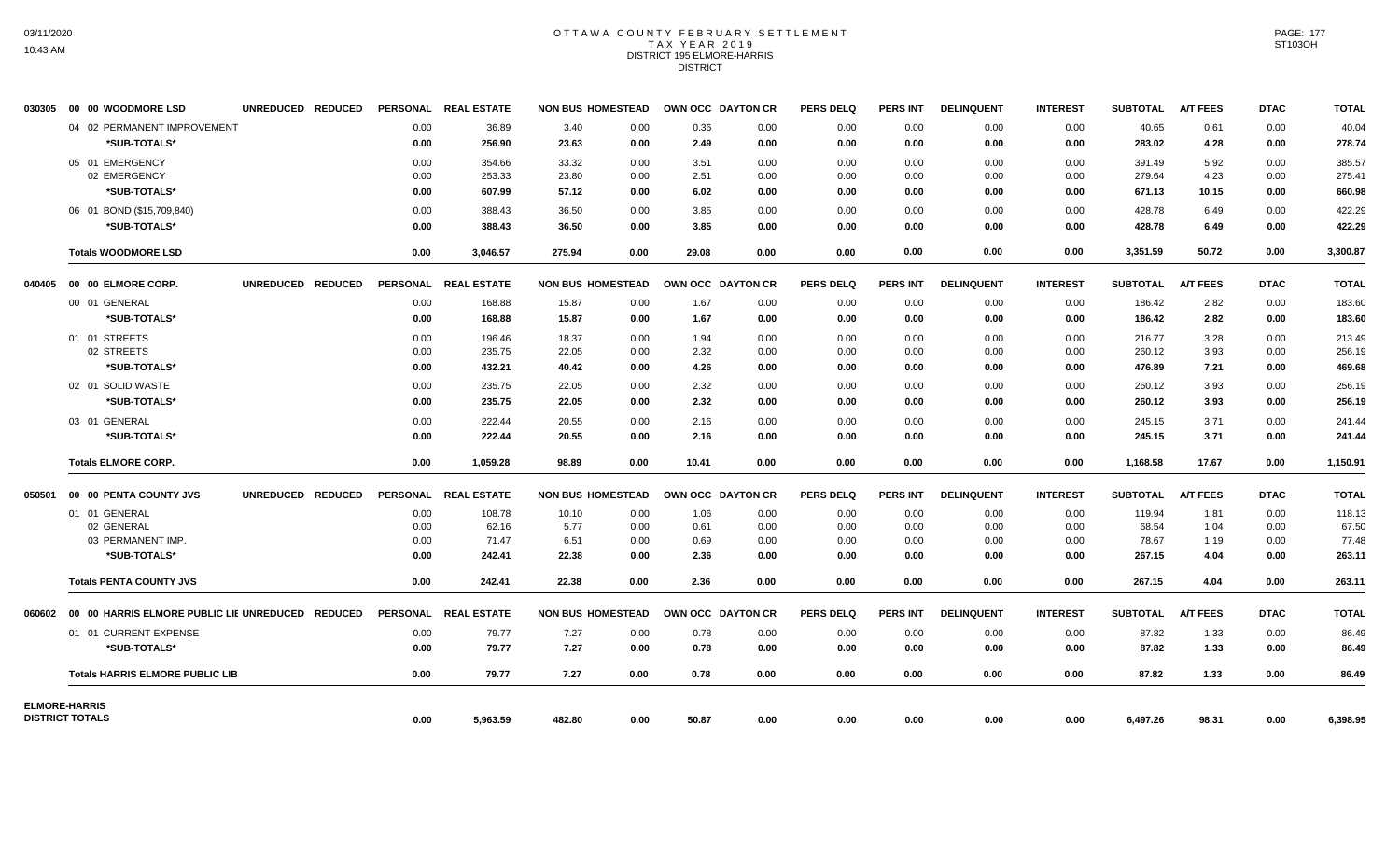# OTTAWA COUNTY FEBRUARY SETTLEMENT TAX YEAR 2019 DISTRICT 255 PIB S BASS TWP-VILLAGE TAX CODE A

|        | 010101 00 00 OTTAWA COUNTY         | <b>UNREDUCED</b>     | <b>REDUCED</b>       | PERSONAL     | <b>REAL ESTATE</b>   | <b>NON BUS HOMESTEAD</b>     |              | OWN OCC DAYTON CR | <b>PERS DELQ</b> | <b>PERS INT</b> | <b>DELINQUENT</b> | <b>INTEREST</b> | <b>SUBTOTAL</b> | <b>A/T FEES</b> | <b>DTAC</b>  | <b>TOTAL</b>   |
|--------|------------------------------------|----------------------|----------------------|--------------|----------------------|------------------------------|--------------|-------------------|------------------|-----------------|-------------------|-----------------|-----------------|-----------------|--------------|----------------|
|        | 01 01 O.C.B.M.R.                   | 2.200000             | 1.213837             | 0.00         | 72.98                | 8.11<br>0.00                 | 0.00         | 0.00              | 0.00             | 0.00            | 0.00              | 0.00            | 81.09           | 1.23            | 0.00         | 79.86          |
|        | 02 O.C.B.M.R                       | 1.400000             | 0.907110             | 0.00         | 54.54                | 6.06<br>0.00                 | 0.00         | 0.00              | 0.00             | 0.00            | 0.00              | 0.00            | 60.60           | 0.92            | 0.00         | 59.68          |
|        | *SUB-TOTALS*                       | 3.600000             | 2.120947             | 0.00         | 127.52               | 14.17<br>0.00                | 0.00         | 0.00              | 0.00             | 0.00            | 0.00              | 0.00            | 141.69          | 2.15            | 0.00         | 139.54         |
|        | 02 01 NURSING HOME                 | 0.500000             | 0.435790             | 0.00         | 26.20                | 2.91<br>0.00                 | 0.00         | 0.00              | 0.00             | 0.00            | 0.00              | 0.00            | 29.11           | 0.44            | 0.00         | 28.67          |
|        | *SUB-TOTALS*                       | 0.500000             | 0.435790             | 0.00         | 26.20                | 0.00<br>2.91                 | 0.00         | 0.00              | 0.00             | 0.00            | 0.00              | 0.00            | 29.11           | 0.44            | 0.00         | 28.67          |
|        | 03 02 SENIOR PROGRAM               | 0.300000             | 0.225703             | 0.00         | 13.57                | 1.51<br>0.00                 | 0.00         | 0.00              | 0.00             | 0.00            | 0.00              | 0.00            | 15.08           | 0.23            | 0.00         | 14.85          |
|        | 03 SENIOR PROGRAM                  | 0.200000             | 0.174753             | 0.00         | 11.67                | 0.00<br>0.00                 | 0.00         | 0.00              | 0.00             | 0.00            | 0.00              | 0.00            | 11.67           | 0.18            | 0.00         | 11.49          |
|        | *SUB-TOTALS*                       | 0.500000             | 0.400456             | 0.00         | 25.24                | 1.51<br>0.00                 | 0.00         | 0.00              | 0.00             | 0.00            | 0.00              | 0.00            | 26.75           | 0.41            | 0.00         | 26.34          |
|        | 04 01 INSIDE GENERAL               | 2.000000             | 2.000000             | 0.00         | 120.25               | 13.36<br>0.00                | 0.00         | 0.00              | 0.00             | 0.00            | 0.00              | 0.00            | 133.61          | 2.02            | 0.00         | 131.59         |
|        | *SUB-TOTALS*                       | 2.000000             | 2.000000             | 0.00         | 120.25               | 13.36<br>0.00                | 0.00         | 0.00              | 0.00             | 0.00            | 0.00              | 0.00            | 133.61          | 2.02            | 0.00         | 131.59         |
|        | 07 01 MENTAL HEALTH                | 0.700000             | 0.637874             | 0.00         | 38.35                | 4.26<br>0.00                 | 0.00         | 0.00              | 0.00             | 0.00            | 0.00              | 0.00            | 42.61           | 0.65            | 0.00         | 41.96          |
|        | 02 MENTAL HEALTH                   | 0.300000             | 0.273374             | 0.00         | 16.44                | 0.00<br>1.83                 | 0.00         | 0.00              | 0.00             | 0.00            | 0.00              | 0.00            | 18.27           | 0.28            | 0.00         | 17.99          |
|        | 03 MENTAL HEALTH                   | 0.200000             | 0.182292             | 0.00         | 12.18                | 0.00<br>0.00                 | 0.00         | 0.00              | 0.00             | 0.00            | 0.00              | 0.00            | 12.18           | 0.18            | 0.00         | 12.00          |
|        | *SUB-TOTALS*                       | 1.200000             | 1.093540             | 0.00         | 66.97                | 6.09<br>0.00                 | 0.00         | 0.00              | 0.00             | 0.00            | 0.00              | 0.00            | 73.06           | 1.11            | 0.00         | 71.95          |
|        | <b>Totals OTTAWA COUNTY</b>        | 7.800000             | 6.050733             | 0.00         | 366.18               | 38.04<br>0.00                | 0.00         | 0.00              | 0.00             | 0.00            | 0.00              | 0.00            | 404.22          | 6.13            | 0.00         | 398.09         |
|        | 02021801 00 00 PUT IN BAY EXC CORP | UNREDUCED REDUCED    |                      |              | PERSONAL REAL ESTATE | <b>NON BUS HOMESTEAD</b>     |              | OWN OCC DAYTON CR | <b>PERS DELQ</b> | <b>PERS INT</b> | <b>DELINQUENT</b> | <b>INTEREST</b> | <b>SUBTOTAL</b> | <b>A/T FEES</b> | <b>DTAC</b>  | <b>TOTAL</b>   |
|        | 01 01 GENERAL                      | 1.500000             | 1.016459             | 0.00         | 61.12                | 6.79<br>0.00                 | 0.00         | 0.00              | 0.00             | 0.00            | 0.00              | 0.00            | 67.91           | 1.03            | 0.00         | 66.88          |
|        | *SUB-TOTALS*                       | 1.500000             | 1.016459             | 0.00         | 61.12                | 6.79<br>0.00                 | 0.00         | 0.00              | 0.00             | 0.00            | 0.00              | 0.00            | 67.91           | 1.03            | 0.00         | 66.88          |
|        | 02 01 ROADS                        | 3.000000             | 0.117576             | 0.00         | 7.07                 | 0.79<br>0.00                 | 0.00         | 0.00              | 0.00             | 0.00            | 0.00              | 0.00            | 7.86            | 0.12            | 0.00         | 7.74           |
|        | 02 ROADS                           | 1.000000             | 0.100879             | 0.00         | 6.07                 | 0.67<br>0.00                 | 0.00         | 0.00              | 0.00             | 0.00            | 0.00              | 0.00            | 6.74            | 0.10            | 0.00         | 6.64           |
|        | *SUB-TOTALS*                       | 4.000000             | 0.218455             | 0.00         | 13.14                | 1.46<br>0.00                 | 0.00         | 0.00              | 0.00             | 0.00            | 0.00              | 0.00            | 14.60           | 0.22            | 0.00         | 14.38          |
|        | 03 01 CEMETERY                     | 0.450000             | 0.413776             | 0.00         | 27.64                | 0.00<br>0.00                 | 0.00         | 0.00              | 0.00             | 0.00            | 0.00              | 0.00            | 27.64           | 0.42            | 0.00         | 27.22          |
|        | *SUB-TOTALS*                       | 0.450000             | 0.413776             | 0.00         | 27.64                | 0.00<br>0.00                 | 0.00         | 0.00              | 0.00             | 0.00            | 0.00              | 0.00            | 27.64           | 0.42            | 0.00         | 27.22          |
|        | 04 01 DOCTOR'S RESIDENCE           | 0.250000             | 0.230093             | 0.00         | 15.37                | 0.00<br>0.00                 | 0.00         | 0.00              | 0.00             | 0.00            | 0.00              | 0.00            | 15.37           | 0.23            | 0.00         | 15.14          |
|        | *SUB-TOTALS*                       | 0.250000             | 0.230093             | 0.00         | 15.37                | 0.00<br>0.00                 | 0.00         | 0.00              | 0.00             | 0.00            | 0.00              | 0.00            | 15.37           | 0.23            | 0.00         | 15.14          |
|        | 05 01 EMS                          | 1.300000             | 1.195354             | 0.00         | 79.85                | 0.00<br>0.00                 | 0.00         | 0.00              | 0.00             | 0.00            | 0.00              | 0.00            | 79.85           | 1.21            | 0.00         | 78.64          |
|        | *SUB-TOTALS*                       | 1.300000             | 1.195354             | 0.00         | 79.85                | 0.00<br>0.00                 | 0.00         | 0.00              | 0.00             | 0.00            | 0.00              | 0.00            | 79.85           | 1.21            | 0.00         | 78.64          |
|        | 06 01 INSIDE GENERAL               | 0.300000             | 0.300000             | 0.00         | 18.04                | 2.00<br>0.00                 | 0.00         | 0.00              | 0.00             | 0.00            | 0.00              | 0.00            | 20.04           | 0.30            | 0.00         | 19.74          |
|        | *SUB-TOTALS*                       | 0.300000             | 0.300000             | 0.00         | 18.04                | 2.00<br>0.00                 | 0.00         | 0.00              | 0.00             | 0.00            | 0.00              | 0.00            | 20.04           | 0.30            | 0.00         | 19.74          |
|        |                                    |                      |                      |              |                      |                              |              |                   |                  |                 |                   |                 |                 |                 |              |                |
|        | 07 02 INSIDE ROADS<br>*SUB-TOTALS* | 1.200000<br>1.200000 | 1.200000<br>1.200000 | 0.00<br>0.00 | 72.15<br>72.15       | 8.02<br>0.00<br>8.02<br>0.00 | 0.00<br>0.00 | 0.00<br>0.00      | 0.00<br>0.00     | 0.00<br>0.00    | 0.00<br>0.00      | 0.00<br>0.00    | 80.17<br>80.17  | 1.21<br>1.21    | 0.00<br>0.00 | 78.96<br>78.96 |
|        |                                    |                      |                      |              |                      |                              |              |                   |                  |                 |                   |                 |                 |                 |              |                |
|        | 08 03 EMERGENCY MEDICAL            | 0.750000             | 0.520873             | 0.00         | 31.32                | 3.48<br>0.00                 | 0.00         | 0.00              | 0.00             | 0.00            | 0.00              | 0.00            | 34.80           | 0.53            | 0.00         | 34.27          |
|        | *SUB-TOTALS*                       | 0.750000             | 0.520873             | 0.00         | 31.32                | 3.48<br>0.00                 | 0.00         | 0.00              | 0.00             | 0.00            | 0.00              | 0.00            | 34.80           | 0.53            | 0.00         | 34.27          |
|        | <b>Totals PUT IN BAY EXC CORP</b>  | 9.750000             | 5.095010             | 0.00         | 318.63               | 21.75<br>0.00                | 0.00         | 0.00              | 0.00             | 0.00            | 0.00              | 0.00            | 340.38          | 5.15            | 0.00         | 335.23         |
| 030309 | 00 00 PUT IN BAY LSD               | UNREDUCED REDUCED    |                      |              | PERSONAL REAL ESTATE | <b>NON BUS HOMESTEAD</b>     |              | OWN OCC DAYTON CR | <b>PERS DELQ</b> | <b>PERS INT</b> | <b>DELINQUENT</b> | <b>INTEREST</b> | <b>SUBTOTAL</b> | <b>A/T FEES</b> | <b>DTAC</b>  | <b>TOTAL</b>   |
|        | 00 01 GENERAL                      | 3.400000             | 3.400000             | 0.00         | 204.43               | 22.71<br>0.00                | 0.00         | 0.00              | 0.00             | 0.00            | 0.00              | 0.00            | 227.14          | 3.44            | 0.00         | 223.70         |
|        | 02 PERMANENT IMPROVEMENT           | 1.000000             | 1.000000             | 0.00         | 60.13                | 6.68<br>0.00                 | 0.00         | 0.00              | 0.00             | 0.00            | 0.00              | 0.00            | 66.81           | 1.01            | 0.00         | 65.80          |
|        | *SUB-TOTALS*                       | 4.400000             | 4.400000             | 0.00         | 264.56               | 29.39<br>0.00                | 0.00         | 0.00              | 0.00             | 0.00            | 0.00              | 0.00            | 293.95          | 4.45            | 0.00         | 289.50         |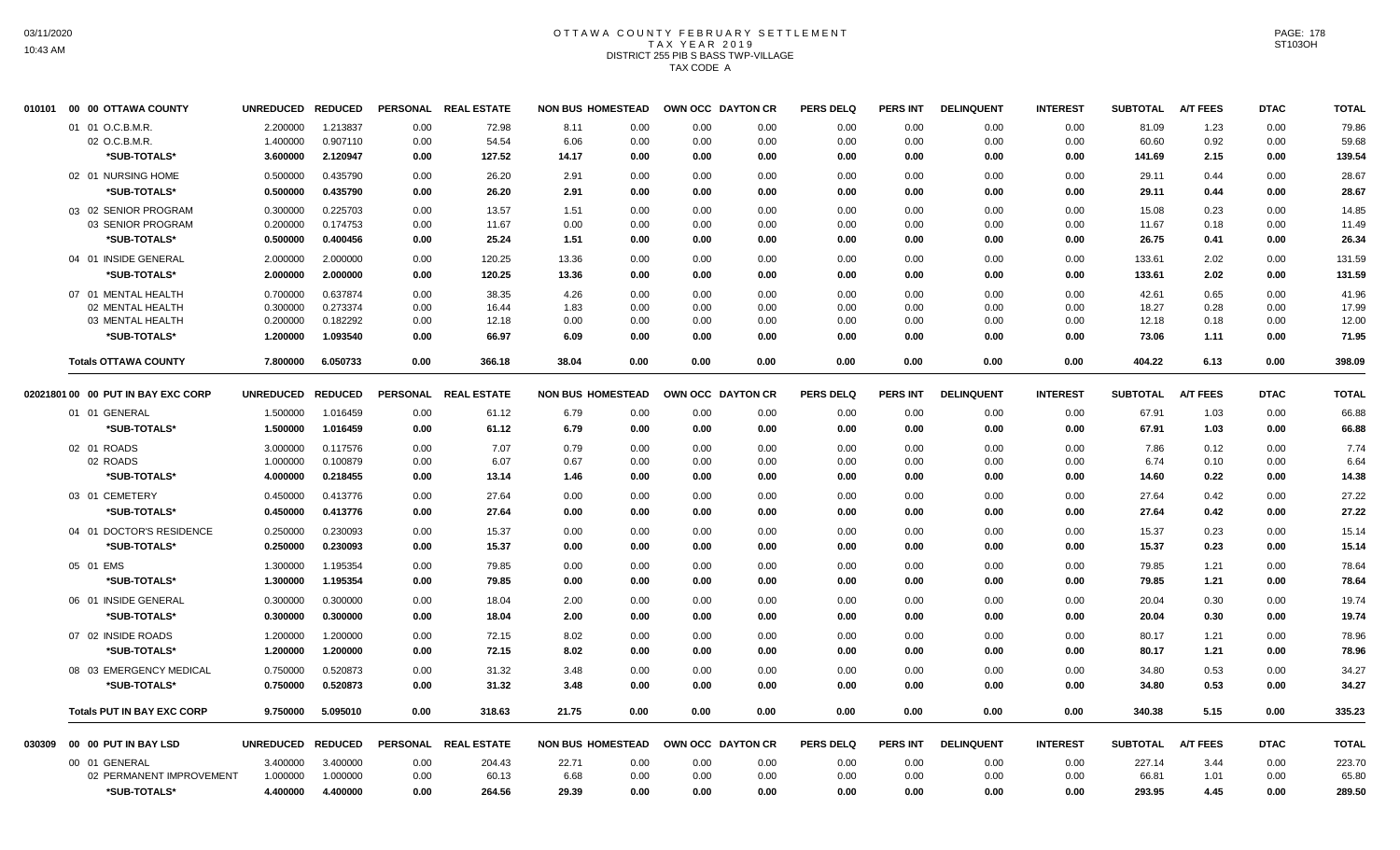# OTTAWA COUNTY FEBRUARY SETTLEMENT TAX YEAR 2019 DISTRICT 255 PIB S BASS TWP-VILLAGE TAX CODE A

| 030309 | 00 00 PUT IN BAY LSD               | UNREDUCED REDUCED |                     |                 | PERSONAL REAL ESTATE | <b>NON BUS HOMESTEAD</b> |      |      | OWN OCC DAYTON CR | <b>PERS DELQ</b> | <b>PERS INT</b> | <b>DELINQUENT</b> | <b>INTEREST</b> | <b>SUBTOTAL</b> | <b>A/T FEES</b> | <b>DTAC</b> | <b>TOTAL</b> |
|--------|------------------------------------|-------------------|---------------------|-----------------|----------------------|--------------------------|------|------|-------------------|------------------|-----------------|-------------------|-----------------|-----------------|-----------------|-------------|--------------|
|        | 01 01 GENERAL                      | 25.400000         | 16.600018           | 0.00            | 998.11               | 110.89                   | 0.00 | 0.00 | 0.00              | 0.00             | 0.00            | 0.00              | 0.00            | 1,109.00        | 16.79           | 0.00        | 1,092.21     |
|        | *SUB-TOTALS*                       | 25.400000         | 16.600018           | 0.00            | 998.11               | 110.89                   | 0.00 | 0.00 | 0.00              | 0.00             | 0.00            | 0.00              | 0.00            | 1.109.00        | 16.79           | 0.00        | 1,092.21     |
|        | 02 01 RECREATION                   | 0.500000          | 0.296429            | 0.00            | 17.82                | 1.98                     | 0.00 | 0.00 | 0.00              | 0.00             | 0.00            | 0.00              | 0.00            | 19.80           | 0.30            | 0.00        | 19.50        |
|        | *SUB-TOTALS*                       | 0.500000          | 0.296429            | 0.00            | 17.82                | 1.98                     | 0.00 | 0.00 | 0.00              | 0.00             | 0.00            | 0.00              | 0.00            | 19.80           | 0.30            | 0.00        | 19.50        |
|        | <b>Totals PUT IN BAY LSD</b>       |                   | 30.300000 21.296447 | 0.00            | 1.280.49             | 142.26                   | 0.00 | 0.00 | 0.00              | 0.00             | 0.00            | 0.00              | 0.00            | 1,422.75        | 21.54           | 0.00        | 1,401.21     |
| 040407 | 00 00 PUT IN BAY CORP.             | UNREDUCED REDUCED |                     |                 | PERSONAL REAL ESTATE | <b>NON BUS HOMESTEAD</b> |      |      | OWN OCC DAYTON CR | <b>PERS DELQ</b> | <b>PERS INT</b> | <b>DELINQUENT</b> | <b>INTEREST</b> | <b>SUBTOTAL</b> | <b>A/T FEES</b> | <b>DTAC</b> | <b>TOTAL</b> |
|        | 00 01 INSIDE GENERAL               | 2.100000          | 2.100000            | 0.00            | 126.27               | 14.03                    | 0.00 | 0.00 | 0.00              | 0.00             | 0.00            | 0.00              | 0.00            | 140.30          | 2.12            | 0.00        | 138.18       |
|        | *SUB-TOTALS*                       | 2.100000          | 2.100000            | 0.00            | 126.27               | 14.03                    | 0.00 | 0.00 | 0.00              | 0.00             | 0.00            | 0.00              | 0.00            | 140.30          | 2.12            | 0.00        | 138.18       |
|        | <b>Totals PUT IN BAY CORP.</b>     | 2.100000          | 2.100000            | 0.00            | 126.27               | 14.03                    | 0.00 | 0.00 | 0.00              | 0.00             | 0.00            | 0.00              | 0.00            | 140.30          | 2.12            | 0.00        | 138.18       |
| 060605 | 00 00 IDA RUPP LIBRARY TAX         | <b>UNREDUCED</b>  | <b>REDUCED</b>      | <b>PERSONAL</b> | <b>REAL ESTATE</b>   | <b>NON BUS HOMESTEAD</b> |      |      | OWN OCC DAYTON CR | <b>PERS DELQ</b> | <b>PERS INT</b> | <b>DELINQUENT</b> | <b>INTEREST</b> | <b>SUBTOTAL</b> | <b>A/T FEES</b> | <b>DTAC</b> | <b>TOTAL</b> |
|        | 01 05 IDA RUPP LIBRARY TAX         | 0.800000          | 0.796254            | 0.00            | 53.19                | 0.00                     | 0.00 | 0.00 | 0.00              | 0.00             | 0.00            | 0.00              | 0.00            | 53.19           | 0.81            | 0.00        | 52.38        |
|        | *SUB-TOTALS*                       | 0.800000          | 0.796254            | 0.00            | 53.19                | 0.00                     | 0.00 | 0.00 | 0.00              | 0.00             | 0.00            | 0.00              | 0.00            | 53.19           | 0.81            | 0.00        | 52.38        |
|        | <b>Totals IDA RUPP LIBRARY TAX</b> | 0.800000          | 0.796254            | 0.00            | 53.19                | 0.00                     | 0.00 | 0.00 | 0.00              | 0.00             | 0.00            | 0.00              | 0.00            | 53.19           | 0.81            | 0.00        | 52.38        |
| 060608 | 00 00 PIB SOUTH BASS               | UNREDUCED REDUCED |                     | <b>PERSONAL</b> | <b>REAL ESTATE</b>   | <b>NON BUS HOMESTEAD</b> |      |      | OWN OCC DAYTON CR | <b>PERS DELQ</b> | <b>PERS INT</b> | <b>DELINQUENT</b> | <b>INTEREST</b> | <b>SUBTOTAL</b> | <b>A/T FEES</b> | <b>DTAC</b> | <b>TOTAL</b> |
|        | 03 01 PARK                         | 0.800000          | 0.041293            | 0.00            | 2.48                 | 0.28                     | 0.00 | 0.00 | 0.00              | 0.00             | 0.00            | 0.00              | 0.00            | 2.76            | 0.04            | 0.00        | 2.72         |
|        | *SUB-TOTALS*                       | 0.800000          | 0.041293            | 0.00            | 2.48                 | 0.28                     | 0.00 | 0.00 | 0.00              | 0.00             | 0.00            | 0.00              | 0.00            | 2.76            | 0.04            | 0.00        | 2.72         |
|        | 05 02 FIRE                         | 1.200000          | 1.016774            | 0.00            | 61.14                | 6.79                     | 0.00 | 0.00 | 0.00              | 0.00             | 0.00            | 0.00              | 0.00            | 67.93           | 1.03            | 0.00        | 66.90        |
|        | *SUB-TOTALS*                       | 1.200000          | 1.016774            | 0.00            | 61.14                | 6.79                     | 0.00 | 0.00 | 0.00              | 0.00             | 0.00            | 0.00              | 0.00            | 67.93           | 1.03            | 0.00        | 66.90        |
|        | <b>Totals PIB SOUTH BASS</b>       | 2.000000          | 1.058067            | 0.00            | 63.62                | 7.07                     | 0.00 | 0.00 | 0.00              | 0.00             | 0.00            | 0.00              | 0.00            | 70.69           | 1.07            | 0.00        | 69.62        |
| 080805 | 00 00 PIB PORT AUTHORITY           | UNREDUCED REDUCED |                     |                 | PERSONAL REAL ESTATE | <b>NON BUS HOMESTEAD</b> |      |      | OWN OCC DAYTON CR | <b>PERS DELQ</b> | <b>PERS INT</b> | <b>DELINQUENT</b> | <b>INTEREST</b> | <b>SUBTOTAL</b> | <b>A/T FEES</b> | <b>DTAC</b> | <b>TOTAL</b> |
|        | 08 00 PIB PORT AUTHORITY           | 0.450000          | 0.413776            | 0.00            | 24.88                | 2.75                     | 0.00 | 0.00 | 0.00              | 0.00             | 0.00            | 0.00              | 0.00            | 27.63           | 0.42            | 0.00        | 27.21        |
|        | *SUB-TOTALS*                       | 0.450000          | 0.413776            | 0.00            | 24.88                | 2.75                     | 0.00 | 0.00 | 0.00              | 0.00             | 0.00            | 0.00              | 0.00            | 27.63           | 0.42            | 0.00        | 27.21        |
|        | <b>Totals PIB PORT AUTHORITY</b>   | 0.450000          | 0.413776            | 0.00            | 24.88                | 2.75                     | 0.00 | 0.00 | 0.00              | 0.00             | 0.00            | 0.00              | 0.00            | 27.63           | 0.42            | 0.00        | 27.21        |
|        | PIB S BASS TWP-VILLAGE             |                   |                     |                 |                      |                          |      |      |                   |                  |                 |                   |                 |                 |                 |             |              |
|        | TAX CODE A TOTALS                  |                   | 53.200000 36.810287 | 0.00            | 2,233.26             | 225.90                   | 0.00 | 0.00 | 0.00              | 0.00             | 0.00            | 0.00              | 0.00            | 2,459.16        | 37.24           | 0.00        | 2,421.92     |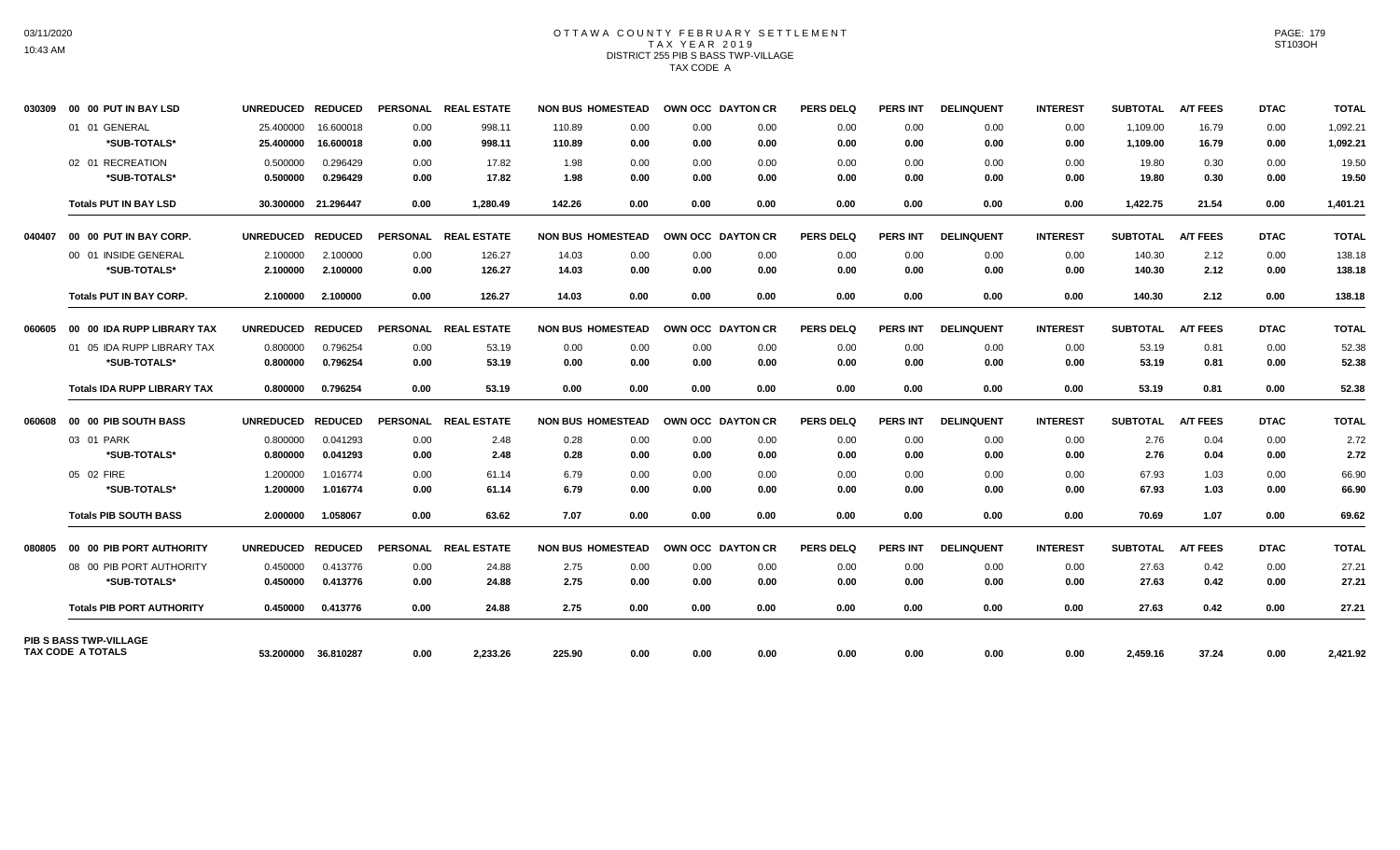# OTTAWA COUNTY FEBRUARY SETTLEMENT TAX YEAR 2019 DISTRICT 255 PIB S BASS TWP-VILLAGE TAX CODE B

|        | 010101 00 00 OTTAWA COUNTY           | <b>UNREDUCED</b>     | <b>REDUCED</b>       | <b>PERSONAL</b> | <b>REAL ESTATE</b> | <b>NON BUS HOMESTEAD</b>     |              | OWN OCC DAYTON CR | <b>PERS DELQ</b> | <b>PERS INT</b> | <b>DELINQUENT</b> | <b>INTEREST</b> | <b>SUBTOTAL</b> | <b>A/T FEES</b> | <b>DTAC</b>  | <b>TOTAL</b> |
|--------|--------------------------------------|----------------------|----------------------|-----------------|--------------------|------------------------------|--------------|-------------------|------------------|-----------------|-------------------|-----------------|-----------------|-----------------|--------------|--------------|
|        | 01 01 O.C.B.M.R.                     | 2.200000             | 1.897775             | 23.63           | 0.00               | 0.00<br>0.00                 | 0.00         | 0.00              | 0.00             | 0.00            | 0.00              | 0.00            | 23.63           | 0.36            | 0.00         | 23.27        |
|        | 02 O.C.B.M.R                         | 1.400000             | 1.257568             | 15.04           | 0.00               | 0.00<br>0.00                 | 0.00         | 0.00              | 0.00             | 0.00            | 0.00              | 0.00            | 15.04           | 0.23            | 0.00         | 14.81        |
|        | *SUB-TOTALS*                         | 3.600000             | 3.155343             | 38.67           | 0.00               | 0.00<br>0.00                 | 0.00         | 0.00              | 0.00             | 0.00            | 0.00              | 0.00            | 38.67           | 0.59            | 0.00         | 38.08        |
|        | 02 01 NURSING HOME                   | 0.500000             | 0.488991             | 5.37            | 0.00               | 0.00<br>0.00                 | 0.00         | 0.00              | 0.00             | 0.00            | 0.00              | 0.00            | 5.37            | 0.08            | 0.00         | 5.29         |
|        | *SUB-TOTALS*                         | 0.500000             | 0.488991             | 5.37            | 0.00               | 0.00<br>0.00                 | 0.00         | 0.00              | 0.00             | 0.00            | 0.00              | 0.00            | 5.37            | 0.08            | 0.00         | 5.29         |
|        | 03 02 SENIOR PROGRAM                 | 0.300000             | 0.288129             | 3.22            | 0.00               | 0.00<br>0.00                 | 0.00         | 0.00              | 0.00             | 0.00            | 0.00              | 0.00            | 3.22            | 0.05            | 0.00         | 3.17         |
|        | 03 SENIOR PROGRAM                    | 0.200000             | 0.196080             | 2.15            | 0.00               | 0.00<br>0.00                 | 0.00         | 0.00              | 0.00             | 0.00            | 0.00              | 0.00            | 2.15            | 0.03            | 0.00         | 2.12         |
|        | *SUB-TOTALS*                         | 0.500000             | 0.484209             | 5.37            | 0.00               | 0.00<br>0.00                 | 0.00         | 0.00              | 0.00             | 0.00            | 0.00              | 0.00            | 5.37            | 0.08            | 0.00         | 5.29         |
|        | 04 01 INSIDE GENERAL                 | 2.000000             | 2.000000             | 21.48           | 0.00               | 0.00<br>0.00                 | 0.00         | 0.00              | 0.00             | 0.00            | 0.00              | 0.00            | 21.48           | 0.33            | 0.00         | 21.15        |
|        | *SUB-TOTALS*                         | 2.000000             | 2.000000             | 21.48           | 0.00               | 0.00<br>0.00                 | 0.00         | 0.00              | 0.00             | 0.00            | 0.00              | 0.00            | 21.48           | 0.33            | 0.00         | 21.15        |
|        | 07 01 MENTAL HEALTH                  | 0.700000             | 0.685003             | 7.52            | 0.00               | 0.00<br>0.00                 | 0.00         | 0.00              | 0.00             | 0.00            | 0.00              | 0.00            | 7.52            | 0.11            | 0.00         | 7.41         |
|        | 02 MENTAL HEALTH                     | 0.300000             | 0.293573             | 3.22            | 0.00               | 0.00<br>0.00                 | 0.00         | 0.00              | 0.00             | 0.00            | 0.00              | 0.00            | 3.22            | 0.05            | 0.00         | 3.17         |
|        | 03 MENTAL HEALTH                     | 0.200000             | 0.195715             | 2.15            | 0.00               | 0.00<br>0.00                 | 0.00         | 0.00              | 0.00             | 0.00            | 0.00              | 0.00            | 2.15            | 0.03            | 0.00         | 2.12         |
|        | *SUB-TOTALS*                         | 1.200000             | 1.174291             | 12.89           | 0.00               | 0.00<br>0.00                 | 0.00         | 0.00              | 0.00             | 0.00            | 0.00              | 0.00            | 12.89           | 0.19            | 0.00         | 12.70        |
|        | <b>Totals OTTAWA COUNTY</b>          | 7.800000             | 7.302834             | 83.78           | 0.00               | 0.00<br>0.00                 | 0.00         | 0.00              | 0.00             | 0.00            | 0.00              | 0.00            | 83.78           | 1.27            | 0.00         | 82.51        |
|        | 02021801 00 00 PUT IN BAY EXC CORP   | <b>UNREDUCED</b>     | <b>REDUCED</b>       | <b>PERSONAL</b> | <b>REAL ESTATE</b> | <b>NON BUS HOMESTEAD</b>     |              | OWN OCC DAYTON CR | <b>PERS DELQ</b> | <b>PERS INT</b> | <b>DELINQUENT</b> | <b>INTEREST</b> | <b>SUBTOTAL</b> | <b>A/T FEES</b> | <b>DTAC</b>  | <b>TOTAL</b> |
|        | 01 01 GENERAL                        | 1.500000             | 1.162703             | 16.11           | 0.00               | 0.00<br>0.00                 | 0.00         | 0.00              | 0.00             | 0.00            | 0.00              | 0.00            | 16.11           | 0.24            | 0.00         | 15.87        |
|        | *SUB-TOTALS*                         | 1.500000             | 1.162703             | 16.11           | 0.00               | 0.00<br>0.00                 | 0.00         | 0.00              | 0.00             | 0.00            | 0.00              | 0.00            | 16.11           | 0.24            | 0.00         | 15.87        |
|        | 02 01 ROADS                          | 3.000000             | 0.236919             | 32.22           | 0.00               | 0.00<br>0.00                 | 0.00         | 0.00              | 0.00             | 0.00            | 0.00              | 0.00            | 32.22           | 0.49            | 0.00         | 31.73        |
|        | 02 ROADS                             | 1.000000             | 0.142299             | 10.74           | 0.00               | 0.00<br>0.00                 | 0.00         | 0.00              | 0.00             | 0.00            | 0.00              | 0.00            | 10.74           | 0.16            | 0.00         | 10.58        |
|        | *SUB-TOTALS*                         | 4.000000             | 0.379218             | 42.96           | 0.00               | 0.00<br>0.00                 | 0.00         | 0.00              | 0.00             | 0.00            | 0.00              | 0.00            | 42.96           | 0.65            | 0.00         | 42.31        |
|        | 03 01 CEMETERY                       | 0.450000             | 0.428947             | 4.83            | 0.00               | 0.00<br>0.00                 | 0.00         | 0.00              | 0.00             | 0.00            | 0.00              | 0.00            | 4.83            | 0.07            | 0.00         | 4.76         |
|        | *SUB-TOTALS*                         | 0.450000             | 0.428947             | 4.83            | 0.00               | 0.00<br>0.00                 | 0.00         | 0.00              | 0.00             | 0.00            | 0.00              | 0.00            | 4.83            | 0.07            | 0.00         | 4.76         |
|        | 04 01 DOCTOR'S RESIDENCE             | 0.250000             | 0.240371             | 2.69            | 0.00               | 0.00<br>0.00                 | 0.00         | 0.00              | 0.00             | 0.00            | 0.00              | 0.00            | 2.69            | 0.04            | 0.00         | 2.65         |
|        | *SUB-TOTALS*                         | 0.250000             | 0.240371             | 2.69            | 0.00               | 0.00<br>0.00                 | 0.00         | 0.00              | 0.00             | 0.00            | 0.00              | 0.00            | 2.69            | 0.04            | 0.00         | 2.65         |
|        | 05 01 EMS                            | 1.300000             | 1.239181             | 13.96           | 0.00               | 0.00<br>0.00                 | 0.00         | 0.00              | 0.00             | 0.00            | 0.00              | 0.00            | 13.96           | 0.21            | 0.00         | 13.75        |
|        | *SUB-TOTALS*                         | 1.300000             | 1.239181             | 13.96           | 0.00               | 0.00<br>0.00                 | 0.00         | 0.00              | 0.00             | 0.00            | 0.00              | 0.00            | 13.96           | 0.21            | 0.00         | 13.75        |
|        |                                      |                      |                      |                 |                    |                              |              |                   |                  |                 |                   |                 |                 |                 |              |              |
|        | 06 01 INSIDE GENERAL<br>*SUB-TOTALS* | 0.300000<br>0.300000 | 0.300000<br>0.300000 | 3.22<br>3.22    | 0.00<br>0.00       | 0.00<br>0.00<br>0.00<br>0.00 | 0.00<br>0.00 | 0.00<br>0.00      | 0.00<br>0.00     | 0.00<br>0.00    | 0.00<br>0.00      | 0.00<br>0.00    | 3.22<br>3.22    | 0.05<br>0.05    | 0.00<br>0.00 | 3.17<br>3.17 |
|        |                                      |                      |                      |                 |                    |                              |              |                   |                  |                 |                   |                 |                 |                 |              |              |
|        | 07 02 INSIDE ROADS                   | 1.200000             | 1.200000             | 12.89           | 0.00               | 0.00<br>0.00                 | 0.00         | 0.00              | 0.00             | 0.00            | 0.00              | 0.00            | 12.89           | 0.20            | 0.00         | 12.69        |
|        | *SUB-TOTALS*                         | 1.200000             | 1.200000             | 12.89           | 0.00               | 0.00<br>0.00                 | 0.00         | 0.00              | 0.00             | 0.00            | 0.00              | 0.00            | 12.89           | 0.20            | 0.00         | 12.69        |
|        | 08 03 EMERGENCY MEDICAL              | 0.750000             | 0.592346             | 8.06            | 0.00               | 0.00<br>0.00                 | 0.00         | 0.00              | 0.00             | 0.00            | 0.00              | 0.00            | 8.06            | 0.12            | 0.00         | 7.94         |
|        | *SUB-TOTALS*                         | 0.750000             | 0.592346             | 8.06            | 0.00               | 0.00<br>0.00                 | 0.00         | 0.00              | 0.00             | 0.00            | 0.00              | 0.00            | 8.06            | 0.12            | 0.00         | 7.94         |
|        | <b>Totals PUT IN BAY EXC CORP</b>    | 9.750000             | 5.542766             | 104.72          | 0.00               | 0.00<br>0.00                 | 0.00         | 0.00              | 0.00             | 0.00            | 0.00              | 0.00            | 104.72          | 1.58            | 0.00         | 103.14       |
| 030309 | 00 00 PUT IN BAY LSD                 | UNREDUCED REDUCED    |                      | <b>PERSONAL</b> | <b>REAL ESTATE</b> | <b>NON BUS HOMESTEAD</b>     |              | OWN OCC DAYTON CR | <b>PERS DELQ</b> | <b>PERS INT</b> | <b>DELINQUENT</b> | <b>INTEREST</b> | <b>SUBTOTAL</b> | <b>A/T FEES</b> | <b>DTAC</b>  | <b>TOTAL</b> |
|        | 00 01 GENERAL                        | 3.400000             | 3.400000             | 36.52           | 0.00               | 0.00<br>0.00                 | 0.00         | 0.00              | 0.00             | 0.00            | 0.00              | 0.00            | 36.52           | 0.55            | 0.00         | 35.97        |
|        | 02 PERMANENT IMPROVEMENT             | 1.000000             | 1.000000             | 10.74           | 0.00               | 0.00<br>0.00                 | 0.00         | 0.00              | 0.00             | 0.00            | 0.00              | 0.00            | 10.74           | 0.16            | 0.00         | 10.58        |
|        | *SUB-TOTALS*                         | 4.400000             | 4.400000             | 47.26           | 0.00               | 0.00<br>0.00                 | 0.00         | 0.00              | 0.00             | 0.00            | 0.00              | 0.00            | 47.26           | 0.71            | 0.00         | 46.55        |
|        |                                      |                      |                      |                 |                    |                              |              |                   |                  |                 |                   |                 |                 |                 |              |              |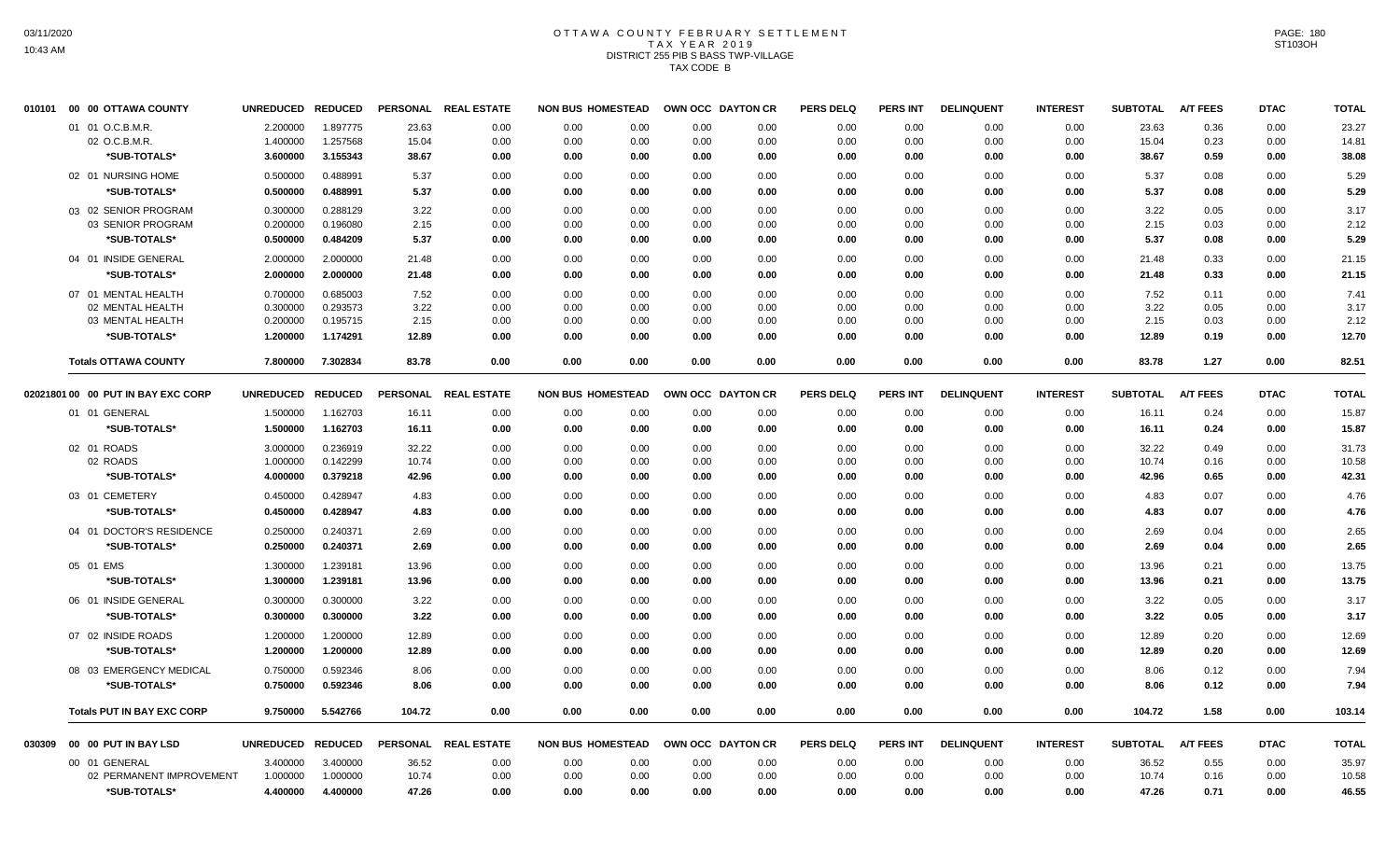## OTTAWA COUNTY FEBRUARY SETTLEMENT TAX YEAR 2019 DISTRICT 255 PIB S BASS TWP-VILLAGE TAX CODE B

| 030309 | 00 00 PUT IN BAY LSD               | UNREDUCED REDUCED |                     |                 | PERSONAL REAL ESTATE | <b>NON BUS HOMESTEAD</b> |      |      | OWN OCC DAYTON CR | <b>PERS DELQ</b> | <b>PERS INT</b> | <b>DELINQUENT</b> | <b>INTEREST</b> | <b>SUBTOTAL</b> | <b>A/T FEES</b> | <b>DTAC</b> | <b>TOTAL</b> |
|--------|------------------------------------|-------------------|---------------------|-----------------|----------------------|--------------------------|------|------|-------------------|------------------|-----------------|-------------------|-----------------|-----------------|-----------------|-------------|--------------|
|        | 01 01 GENERAL                      | 25.400000         | 16.629558           | 272.80          | 0.00                 | 0.00                     | 0.00 | 0.00 | 0.00              | 0.00             | 0.00            | 0.00              | 0.00            | 272.80          | 4.13            | 0.00        | 268.67       |
|        | *SUB-TOTALS*                       | 25.400000         | 16.629558           | 272.80          | 0.00                 | 0.00                     | 0.00 | 0.00 | 0.00              | 0.00             | 0.00            | 0.00              | 0.00            | 272.80          | 4.13            | 0.00        | 268.67       |
|        | 02 01 RECREATION                   | 0.500000          | 0.318782            | 5.37            | 0.00                 | 0.00                     | 0.00 | 0.00 | 0.00              | 0.00             | 0.00            | 0.00              | 0.00            | 5.37            | 0.08            | 0.00        | 5.29         |
|        | *SUB-TOTALS*                       | 0.500000          | 0.318782            | 5.37            | 0.00                 | 0.00                     | 0.00 | 0.00 | 0.00              | 0.00             | 0.00            | 0.00              | 0.00            | 5.37            | 0.08            | 0.00        | 5.29         |
|        | <b>Totals PUT IN BAY LSD</b>       |                   | 30.300000 21.348340 | 325.43          | 0.00                 | 0.00                     | 0.00 | 0.00 | 0.00              | 0.00             | 0.00            | 0.00              | 0.00            | 325.43          | 4.92            | 0.00        | 320.51       |
| 040407 | 00 00 PUT IN BAY CORP.             | UNREDUCED REDUCED |                     |                 | PERSONAL REAL ESTATE | <b>NON BUS HOMESTEAD</b> |      |      | OWN OCC DAYTON CR | <b>PERS DELQ</b> | <b>PERS INT</b> | <b>DELINQUENT</b> | <b>INTEREST</b> | <b>SUBTOTAL</b> | <b>A/T FEES</b> | <b>DTAC</b> | <b>TOTAL</b> |
|        | 00 01 INSIDE GENERAL               | 2.100000          | 2.100000            | 22.55           | 0.00                 | 0.00                     | 0.00 | 0.00 | 0.00              | 0.00             | 0.00            | 0.00              | 0.00            | 22.55           | 0.34            | 0.00        | 22.21        |
|        | *SUB-TOTALS*                       | 2.100000          | 2.100000            | 22.55           | 0.00                 | 0.00                     | 0.00 | 0.00 | 0.00              | 0.00             | 0.00            | 0.00              | 0.00            | 22.55           | 0.34            | 0.00        | 22.21        |
|        | <b>Totals PUT IN BAY CORP.</b>     | 2.100000          | 2.100000            | 22.55           | 0.00                 | 0.00                     | 0.00 | 0.00 | 0.00              | 0.00             | 0.00            | 0.00              | 0.00            | 22.55           | 0.34            | 0.00        | 22.21        |
| 060605 | 00 00 IDA RUPP LIBRARY TAX         | UNREDUCED REDUCED |                     | <b>PERSONAL</b> | <b>REAL ESTATE</b>   | <b>NON BUS HOMESTEAD</b> |      |      | OWN OCC DAYTON CR | <b>PERS DELQ</b> | <b>PERS INT</b> | <b>DELINQUENT</b> | <b>INTEREST</b> | <b>SUBTOTAL</b> | <b>A/T FEES</b> | <b>DTAC</b> | <b>TOTAL</b> |
|        | 01 05 IDA RUPP LIBRARY TAX         | 0.800000          | 0.797076            | 8.59            | 0.00                 | 0.00                     | 0.00 | 0.00 | 0.00              | 0.00             | 0.00            | 0.00              | 0.00            | 8.59            | 0.13            | 0.00        | 8.46         |
|        | *SUB-TOTALS*                       | 0.800000          | 0.797076            | 8.59            | 0.00                 | 0.00                     | 0.00 | 0.00 | 0.00              | 0.00             | 0.00            | 0.00              | 0.00            | 8.59            | 0.13            | 0.00        | 8.46         |
|        | <b>Totals IDA RUPP LIBRARY TAX</b> | 0.800000          | 0.797076            | 8.59            | 0.00                 | 0.00                     | 0.00 | 0.00 | 0.00              | 0.00             | 0.00            | 0.00              | 0.00            | 8.59            | 0.13            | 0.00        | 8.46         |
| 060608 | 00 00 PIB SOUTH BASS               | <b>UNREDUCED</b>  | <b>REDUCED</b>      |                 | PERSONAL REAL ESTATE | <b>NON BUS HOMESTEAD</b> |      |      | OWN OCC DAYTON CR | <b>PERS DELQ</b> | <b>PERS INT</b> | <b>DELINQUENT</b> | <b>INTEREST</b> | <b>SUBTOTAL</b> | <b>A/T FEES</b> | <b>DTAC</b> | <b>TOTAL</b> |
|        | 03 01 PARK                         | 0.800000          | 0.049003            | 8.59            | 0.00                 | 0.00                     | 0.00 | 0.00 | 0.00              | 0.00             | 0.00            | 0.00              | 0.00            | 8.59            | 0.13            | 0.00        | 8.46         |
|        | *SUB-TOTALS*                       | 0.800000          | 0.049003            | 8.59            | 0.00                 | 0.00                     | 0.00 | 0.00 | 0.00              | 0.00             | 0.00            | 0.00              | 0.00            | 8.59            | 0.13            | 0.00        | 8.46         |
|        | 05 02 FIRE                         | 1.200000          | 1.095474            | 12.89           | 0.00                 | 0.00                     | 0.00 | 0.00 | 0.00              | 0.00             | 0.00            | 0.00              | 0.00            | 12.89           | 0.20            | 0.00        | 12.69        |
|        | *SUB-TOTALS*                       | 1.200000          | 1.095474            | 12.89           | 0.00                 | 0.00                     | 0.00 | 0.00 | 0.00              | 0.00             | 0.00            | 0.00              | 0.00            | 12.89           | 0.20            | 0.00        | 12.69        |
|        | <b>Totals PIB SOUTH BASS</b>       | 2.000000          | 1.144477            | 21.48           | 0.00                 | 0.00                     | 0.00 | 0.00 | 0.00              | 0.00             | 0.00            | 0.00              | 0.00            | 21.48           | 0.33            | 0.00        | 21.15        |
|        |                                    | UNREDUCED REDUCED |                     |                 | PERSONAL REAL ESTATE | <b>NON BUS HOMESTEAD</b> |      |      | OWN OCC DAYTON CR | <b>PERS DELQ</b> | PERS INT        | <b>DELINQUENT</b> | <b>INTEREST</b> | <b>SUBTOTAL</b> | <b>A/T FEES</b> | <b>DTAC</b> | <b>TOTAL</b> |
|        | 08 00 PIB PORT AUTHORITY           | 0.450000          | 0.428947            | 4.82            | 0.00                 | 0.00                     | 0.00 | 0.00 | 0.00              | 0.00             | 0.00            | 0.00              | 0.00            | 4.82            | 0.07            | 0.00        | 4.75         |
|        | *SUB-TOTALS*                       | 0.450000          | 0.428947            | 4.82            | 0.00                 | 0.00                     | 0.00 | 0.00 | 0.00              | 0.00             | 0.00            | 0.00              | 0.00            | 4.82            | 0.07            | 0.00        | 4.75         |
|        | <b>Totals PIB PORT AUTHORITY</b>   | 0.450000          | 0.428947            | 4.82            | 0.00                 | 0.00                     | 0.00 | 0.00 | 0.00              | 0.00             | 0.00            | 0.00              | 0.00            | 4.82            | 0.07            | 0.00        | 4.75         |
|        | <b>PIB S BASS TWP-VILLAGE</b>      |                   |                     |                 |                      |                          |      |      |                   |                  |                 |                   |                 |                 |                 |             |              |
|        | TAX CODE B TOTALS                  |                   | 53.200000 38.664440 | 571.37          | 0.00                 | 0.00                     | 0.00 | 0.00 | 0.00              | 0.00             | 0.00            | 0.00              | 0.00            | 571.37          | 8.64            | 0.00        | 562.73       |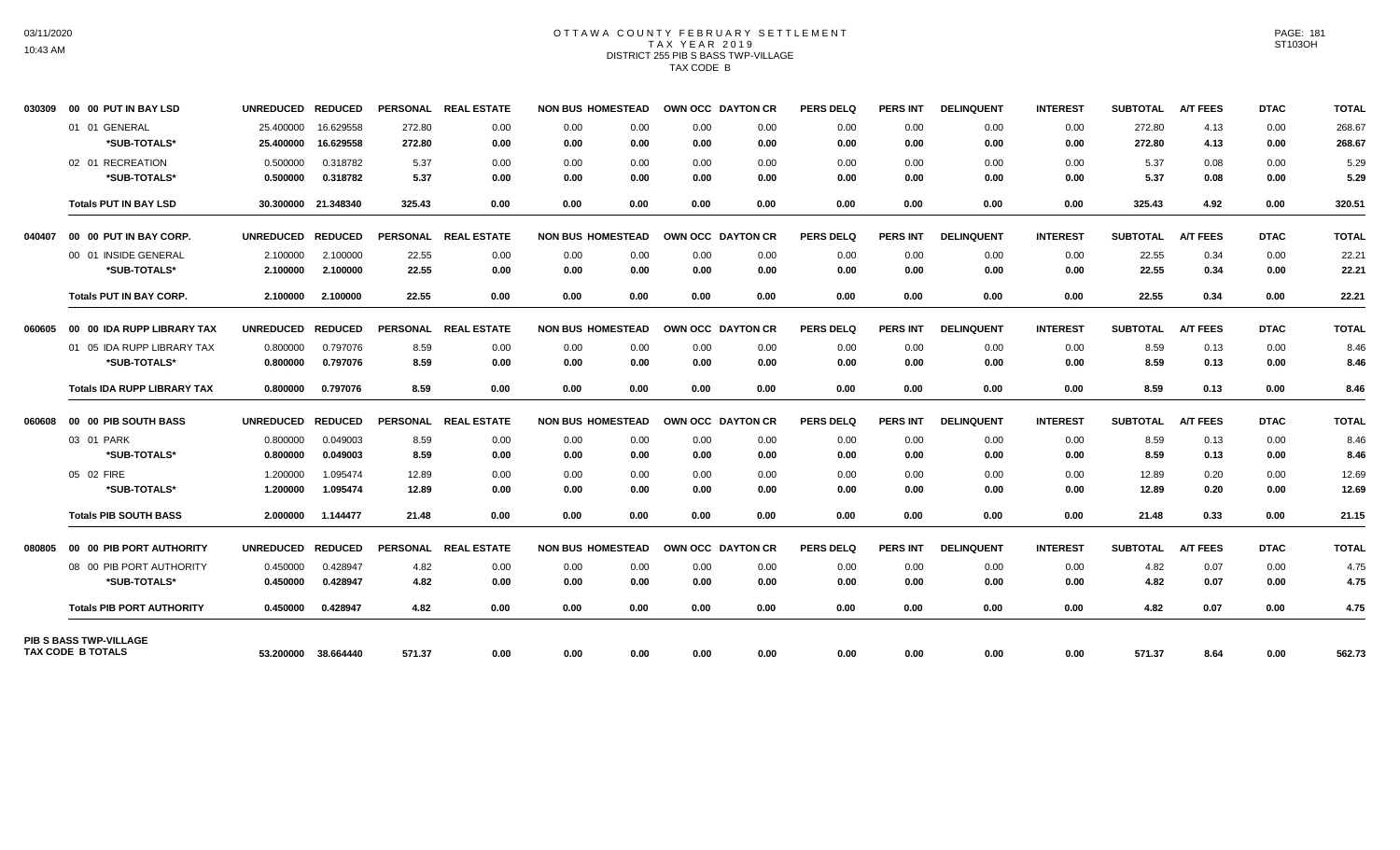#### OTTAWA COUNTY FEBRUARY SETTLEMENT T A X Y E A R 2 0 1 9 DISTRICT 255 PIB S BASS TWP-VILLAGE **DISTRICT**

|        | 010101 00 00 OTTAWA COUNTY           | UNREDUCED REDUCED |              | PERSONAL REAL ESTATE | <b>NON BUS HOMESTEAD</b> |              |              | OWN OCC DAYTON CR | <b>PERS DELQ</b> | <b>PERS INT</b> | <b>DELINQUENT</b> | <b>INTEREST</b> | <b>SUBTOTAL</b>   | <b>A/T FEES</b> | <b>DTAC</b>  | <b>TOTAL</b>   |
|--------|--------------------------------------|-------------------|--------------|----------------------|--------------------------|--------------|--------------|-------------------|------------------|-----------------|-------------------|-----------------|-------------------|-----------------|--------------|----------------|
|        | 01 01 O.C.B.M.R.                     |                   | 23.63        | 72.98                | 8.11                     | 0.00         | 0.00         | 0.00              | 0.00             | 0.00            | 0.00              | 0.00            | 104.72            | 1.59            | 0.00         | 103.13         |
|        | 02 O.C.B.M.R.                        |                   | 15.04        | 54.54                | 6.06                     | 0.00         | 0.00         | 0.00              | 0.00             | 0.00            | 0.00              | 0.00            | 75.64             | 1.15            | 0.00         | 74.49          |
|        | *SUB-TOTALS*                         |                   | 38.67        | 127.52               | 14.17                    | 0.00         | 0.00         | 0.00              | 0.00             | 0.00            | 0.00              | 0.00            | 180.36            | 2.74            | 0.00         | 177.62         |
|        | 02 01 NURSING HOME                   |                   | 5.37         | 26.20                | 2.91                     | 0.00         | 0.00         | 0.00              | 0.00             | 0.00            | 0.00              | 0.00            | 34.48             | 0.52            | 0.00         | 33.96          |
|        | *SUB-TOTALS*                         |                   | 5.37         | 26.20                | 2.91                     | 0.00         | 0.00         | 0.00              | 0.00             | 0.00            | 0.00              | 0.00            | 34.48             | 0.52            | 0.00         | 33.96          |
|        | 03 02 SENIOR PROGRAM                 |                   | 3.22         | 13.57                | 1.51                     | 0.00         | 0.00         | 0.00              | 0.00             | 0.00            | 0.00              | 0.00            | 18.30             | 0.28            | 0.00         | 18.02          |
|        | 03 SENIOR PROGRAM                    |                   | 2.15         | 11.67                | 0.00                     | 0.00         | 0.00         | 0.00              | 0.00             | 0.00            | 0.00              | 0.00            | 13.82             | 0.21            | 0.00         | 13.61          |
|        | *SUB-TOTALS*                         |                   | 5.37         | 25.24                | 1.51                     | 0.00         | 0.00         | 0.00              | 0.00             | 0.00            | 0.00              | 0.00            | 32.12             | 0.49            | 0.00         | 31.63          |
|        | 04 01 INSIDE GENERAL                 |                   | 21.48        | 120.25               | 13.36                    | 0.00         | 0.00         | 0.00              | 0.00             | 0.00            | 0.00              | 0.00            | 155.09            | 2.35            | 0.00         | 152.74         |
|        | *SUB-TOTALS*                         |                   | 21.48        | 120.25               | 13.36                    | 0.00         | 0.00         | 0.00              | 0.00             | 0.00            | 0.00              | 0.00            | 155.09            | 2.35            | 0.00         | 152.74         |
|        | 07 01 MENTAL HEALTH                  |                   | 7.52         | 38.35                | 4.26                     | 0.00         | 0.00         | 0.00              | 0.00             | 0.00            | 0.00              | 0.00            | 50.13             | 0.76            | 0.00         | 49.37          |
|        | 02 MENTAL HEALTH                     |                   | 3.22         | 16.44                | 1.83                     | 0.00         | 0.00         | 0.00              | 0.00             | 0.00            | 0.00              | 0.00            | 21.49             | 0.33            | 0.00         | 21.16          |
|        | 03 MENTAL HEALTH                     |                   | 2.15         | 12.18                | 0.00                     | 0.00         | 0.00         | 0.00              | 0.00             | 0.00            | 0.00              | 0.00            | 14.33             | 0.21            | 0.00         | 14.12          |
|        | *SUB-TOTALS*                         |                   | 12.89        | 66.97                | 6.09                     | 0.00         | 0.00         | 0.00              | 0.00             | 0.00            | 0.00              | 0.00            | 85.95             | 1.30            | 0.00         | 84.65          |
|        | <b>Totals OTTAWA COUNTY</b>          |                   | 83.78        | 366.18               | 38.04                    | 0.00         | 0.00         | 0.00              | 0.00             | 0.00            | 0.00              | 0.00            | 488.00            | 7.40            | 0.00         | 480.60         |
|        | 02021801 00 00 PUT IN BAY EXC CORP   | UNREDUCED REDUCED |              | PERSONAL REAL ESTATE | <b>NON BUS HOMESTEAD</b> |              |              | OWN OCC DAYTON CR | <b>PERS DELQ</b> | <b>PERS INT</b> | <b>DELINQUENT</b> | <b>INTEREST</b> | SUBTOTAL A/T FEES |                 | <b>DTAC</b>  | <b>TOTAL</b>   |
|        | 01 01 GENERAL                        |                   | 16.11        | 61.12                | 6.79                     | 0.00         | 0.00         | 0.00              | 0.00             | 0.00            | 0.00              | 0.00            | 84.02             | 1.27            | 0.00         | 82.75          |
|        | *SUB-TOTALS*                         |                   | 16.11        | 61.12                | 6.79                     | 0.00         | 0.00         | 0.00              | 0.00             | 0.00            | 0.00              | 0.00            | 84.02             | 1.27            | 0.00         | 82.75          |
|        | 02 01 ROADS                          |                   | 32.22        | 7.07                 | 0.79                     | 0.00         | 0.00         | 0.00              | 0.00             | 0.00            | 0.00              | 0.00            | 40.08             | 0.61            | 0.00         | 39.47          |
|        | 02 ROADS                             |                   | 10.74        | 6.07                 | 0.67                     | 0.00         | 0.00         | 0.00              | 0.00             | 0.00            | 0.00              | 0.00            | 17.48             | 0.26            | 0.00         | 17.22          |
|        | *SUB-TOTALS*                         |                   | 42.96        | 13.14                | 1.46                     | 0.00         | 0.00         | 0.00              | 0.00             | 0.00            | 0.00              | 0.00            | 57.56             | 0.87            | 0.00         | 56.69          |
|        | 03 01 CEMETERY                       |                   | 4.83         | 27.64                | 0.00                     | 0.00         | 0.00         | 0.00              | 0.00             | 0.00            | 0.00              | 0.00            | 32.47             | 0.49            | 0.00         | 31.98          |
|        | *SUB-TOTALS*                         |                   | 4.83         | 27.64                | 0.00                     | 0.00         | 0.00         | 0.00              | 0.00             | 0.00            | 0.00              | 0.00            | 32.47             | 0.49            | 0.00         | 31.98          |
|        | 04 01 DOCTOR'S RESIDENCE             |                   | 2.69         | 15.37                | 0.00                     | 0.00         | 0.00         | 0.00              | 0.00             | 0.00            | 0.00              | 0.00            | 18.06             | 0.27            | 0.00         | 17.79          |
|        | *SUB-TOTALS*                         |                   | 2.69         | 15.37                | 0.00                     | 0.00         | 0.00         | 0.00              | 0.00             | 0.00            | 0.00              | 0.00            | 18.06             | 0.27            | 0.00         | 17.79          |
|        | 05 01 EMS                            |                   | 13.96        | 79.85                | 0.00                     | 0.00         | 0.00         | 0.00              | 0.00             | 0.00            | 0.00              | 0.00            | 93.81             | 1.42            | 0.00         | 92.39          |
|        | *SUB-TOTALS*                         |                   | 13.96        | 79.85                | 0.00                     | 0.00         | 0.00         | 0.00              | 0.00             | 0.00            | 0.00              | 0.00            | 93.81             | 1.42            | 0.00         | 92.39          |
|        |                                      |                   |              |                      |                          |              |              |                   |                  |                 |                   |                 |                   |                 |              |                |
|        | 06 01 INSIDE GENERAL<br>*SUB-TOTALS* |                   | 3.22<br>3.22 | 18.04<br>18.04       | 2.00<br>2.00             | 0.00<br>0.00 | 0.00<br>0.00 | 0.00<br>0.00      | 0.00<br>0.00     | 0.00<br>0.00    | 0.00<br>0.00      | 0.00<br>0.00    | 23.26<br>23.26    | 0.35<br>0.35    | 0.00<br>0.00 | 22.91<br>22.91 |
|        |                                      |                   |              |                      |                          |              |              |                   |                  |                 |                   |                 |                   |                 |              |                |
|        | 07 02 INSIDE ROADS                   |                   | 12.89        | 72.15                | 8.02                     | 0.00         | 0.00         | 0.00              | 0.00             | 0.00            | 0.00              | 0.00            | 93.06             | 1.41            | 0.00         | 91.65          |
|        | *SUB-TOTALS*                         |                   | 12.89        | 72.15                | 8.02                     | 0.00         | 0.00         | 0.00              | 0.00             | 0.00            | 0.00              | 0.00            | 93.06             | 1.41            | 0.00         | 91.65          |
|        | 08 03 EMERGENCY MEDICAL              |                   | 8.06         | 31.32                | 3.48                     | 0.00         | 0.00         | 0.00              | 0.00             | 0.00            | 0.00              | 0.00            | 42.86             | 0.65            | 0.00         | 42.21          |
|        | *SUB-TOTALS*                         |                   | 8.06         | 31.32                | 3.48                     | 0.00         | 0.00         | 0.00              | 0.00             | 0.00            | 0.00              | 0.00            | 42.86             | 0.65            | 0.00         | 42.21          |
|        | <b>Totals PUT IN BAY EXC CORP</b>    |                   | 104.72       | 318.63               | 21.75                    | 0.00         | 0.00         | 0.00              | 0.00             | 0.00            | 0.00              | 0.00            | 445.10            | 6.73            | 0.00         | 438.37         |
| 030309 | 00 00 PUT IN BAY LSD                 | UNREDUCED REDUCED |              | PERSONAL REAL ESTATE | <b>NON BUS HOMESTEAD</b> |              |              | OWN OCC DAYTON CR | <b>PERS DELQ</b> | <b>PERS INT</b> | <b>DELINQUENT</b> | <b>INTEREST</b> | <b>SUBTOTAL</b>   | <b>A/T FEES</b> | <b>DTAC</b>  | <b>TOTAL</b>   |
|        | 00 01 GENERAL                        |                   | 36.52        | 204.43               | 22.71                    | 0.00         | 0.00         | 0.00              | 0.00             | 0.00            | 0.00              | 0.00            | 263.66            | 3.99            | 0.00         | 259.67         |
|        | 02 PERMANENT IMPROVEMENT             |                   | 10.74        | 60.13                | 6.68                     | 0.00         | 0.00         | 0.00              | 0.00             | 0.00            | 0.00              | 0.00            | 77.55             | 1.17            | 0.00         | 76.38          |
|        | *SUB-TOTALS*                         |                   | 47.26        | 264.56               | 29.39                    | 0.00         | 0.00         | 0.00              | 0.00             | 0.00            | 0.00              | 0.00            | 341.21            | 5.16            | 0.00         | 336.05         |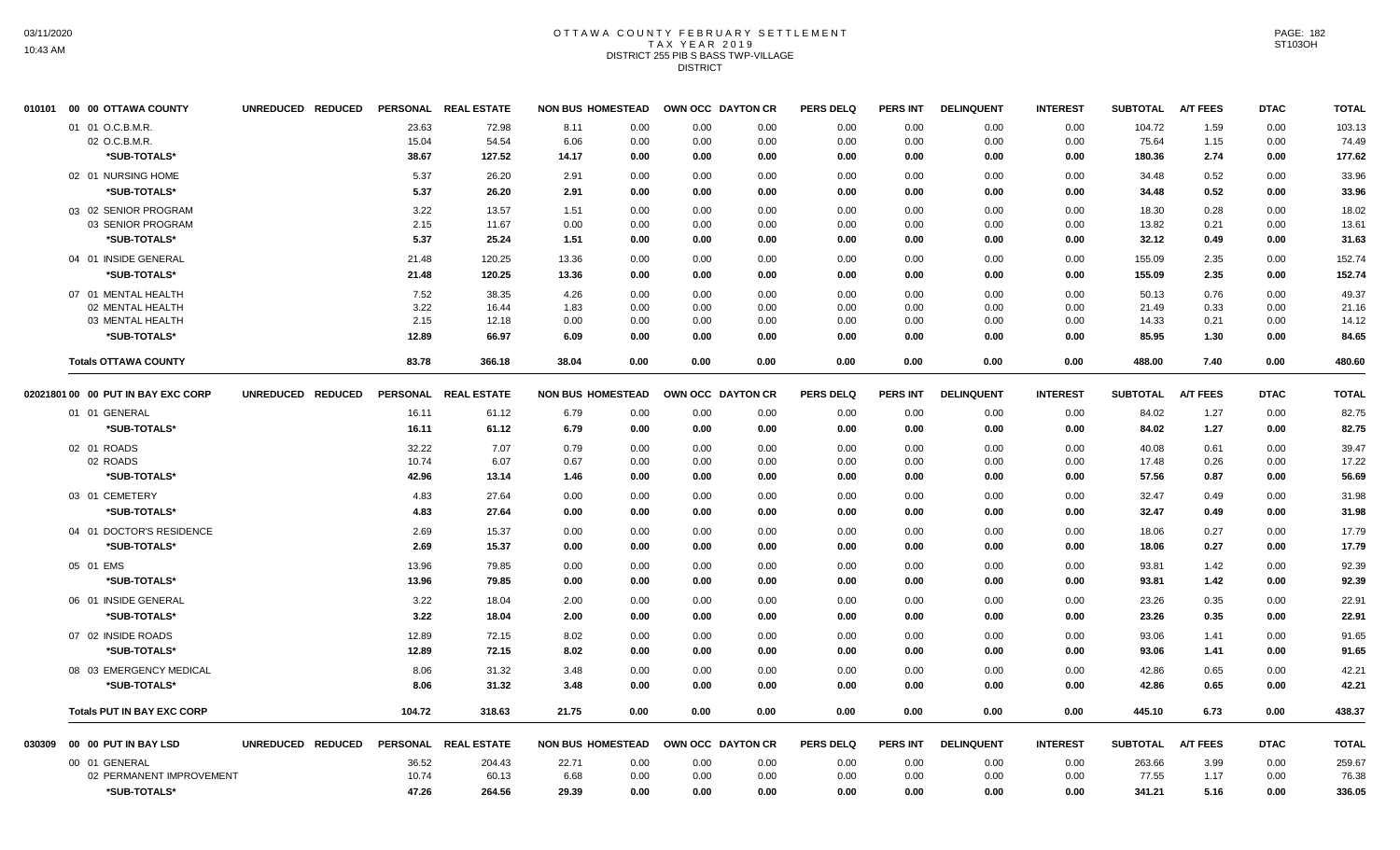## OTTAWA COUNTY FEBRUARY SETTLEMENT TAX YEAR 2019 DISTRICT 255 PIB S BASS TWP-VILLAGE **DISTRICT**

|        | 030309 00 00 PUT IN BAY LSD                | UNREDUCED REDUCED |                  | PERSONAL REAL ESTATE | <b>NON BUS HOMESTEAD</b> |                              | <b>OWN OCC DAYTON CR</b> | <b>PERS DELQ</b> | <b>PERS INT</b> | <b>DELINQUENT</b> | <b>INTEREST</b> | <b>SUBTOTAL</b>      | <b>A/T FEES</b> | <b>DTAC</b>  | <b>TOTAL</b>         |
|--------|--------------------------------------------|-------------------|------------------|----------------------|--------------------------|------------------------------|--------------------------|------------------|-----------------|-------------------|-----------------|----------------------|-----------------|--------------|----------------------|
|        | 01 01 GENERAL<br>*SUB-TOTALS*              |                   | 272.80<br>272.80 | 998.11<br>998.11     | 110.89<br>110.89         | 0.00<br>0.00<br>0.00<br>0.00 | 0.00<br>0.00             | 0.00<br>0.00     | 0.00<br>0.00    | 0.00<br>0.00      | 0.00<br>0.00    | 1,381.80<br>1,381.80 | 20.92<br>20.92  | 0.00<br>0.00 | 1,360.88<br>1,360.88 |
|        | 02 01 RECREATION<br>*SUB-TOTALS*           |                   | 5.37<br>5.37     | 17.82<br>17.82       | 1.98<br>1.98             | 0.00<br>0.00<br>0.00<br>0.00 | 0.00<br>0.00             | 0.00<br>0.00     | 0.00<br>0.00    | 0.00<br>0.00      | 0.00<br>0.00    | 25.17<br>25.17       | 0.38<br>0.38    | 0.00<br>0.00 | 24.79<br>24.79       |
|        | <b>Totals PUT IN BAY LSD</b>               |                   | 325.43           | 1,280.49             | 142.26                   | 0.00<br>0.00                 | 0.00                     | 0.00             | 0.00            | 0.00              | 0.00            | 1,748.18             | 26.46           | 0.00         | 1,721.72             |
| 040407 | 00 00 PUT IN BAY CORP.                     | UNREDUCED REDUCED |                  | PERSONAL REAL ESTATE | <b>NON BUS HOMESTEAD</b> |                              | OWN OCC DAYTON CR        | <b>PERS DELQ</b> | <b>PERS INT</b> | <b>DELINQUENT</b> | <b>INTEREST</b> | <b>SUBTOTAL</b>      | <b>A/T FEES</b> | <b>DTAC</b>  | <b>TOTAL</b>         |
|        | 00 01 INSIDE GENERAL<br>*SUB-TOTALS*       |                   | 22.55<br>22.55   | 126.27<br>126.27     | 14.03<br>14.03           | 0.00<br>0.00<br>0.00<br>0.00 | 0.00<br>0.00             | 0.00<br>0.00     | 0.00<br>0.00    | 0.00<br>0.00      | 0.00<br>0.00    | 162.85<br>162.85     | 2.46<br>2.46    | 0.00<br>0.00 | 160.39<br>160.39     |
|        | <b>Totals PUT IN BAY CORP.</b>             |                   | 22.55            | 126.27               | 14.03                    | 0.00<br>0.00                 | 0.00                     | 0.00             | 0.00            | 0.00              | 0.00            | 162.85               | 2.46            | 0.00         | 160.39               |
| 060605 | 00 00 IDA RUPP LIBRARY TAX                 | UNREDUCED REDUCED |                  | PERSONAL REAL ESTATE | <b>NON BUS HOMESTEAD</b> |                              | OWN OCC DAYTON CR        | <b>PERS DELQ</b> | <b>PERS INT</b> | <b>DELINQUENT</b> | <b>INTEREST</b> | <b>SUBTOTAL</b>      | <b>A/T FEES</b> | <b>DTAC</b>  | <b>TOTAL</b>         |
|        | 01 05 IDA RUPP LIBRARY TAX<br>*SUB-TOTALS* |                   | 8.59<br>8.59     | 53.19<br>53.19       | 0.00<br>0.00             | 0.00<br>0.00<br>0.00<br>0.00 | 0.00<br>0.00             | 0.00<br>0.00     | 0.00<br>0.00    | 0.00<br>0.00      | 0.00<br>0.00    | 61.78<br>61.78       | 0.94<br>0.94    | 0.00<br>0.00 | 60.84<br>60.84       |
|        | <b>Totals IDA RUPP LIBRARY TAX</b>         |                   | 8.59             | 53.19                | 0.00                     | 0.00<br>0.00                 | 0.00                     | 0.00             | 0.00            | 0.00              | 0.00            | 61.78                | 0.94            | 0.00         | 60.84                |
| 060608 | 00 00 PIB SOUTH BASS                       | UNREDUCED REDUCED | <b>PERSONAL</b>  | <b>REAL ESTATE</b>   | <b>NON BUS HOMESTEAD</b> |                              | OWN OCC DAYTON CR        | <b>PERS DELQ</b> | <b>PERS INT</b> | <b>DELINQUENT</b> | <b>INTEREST</b> | <b>SUBTOTAL</b>      | <b>A/T FEES</b> | <b>DTAC</b>  | <b>TOTAL</b>         |
|        | 03 01 PARK                                 |                   | 8.59             | 2.48                 | 0.28                     | 0.00<br>0.00                 | 0.00                     | 0.00             | 0.00            | 0.00              | 0.00            | 11.35                | 0.17            | 0.00         | 11.18                |
|        | *SUB-TOTALS*                               |                   | 8.59             | 2.48                 | 0.28                     | 0.00<br>0.00                 | 0.00                     | 0.00             | 0.00            | 0.00              | 0.00            | 11.35                | 0.17            | 0.00         | 11.18                |
|        | 05 02 FIRE                                 |                   | 12.89            | 61.14                | 6.79                     | 0.00<br>0.00                 | 0.00                     | 0.00             | 0.00            | 0.00              | 0.00            | 80.82                | 1.23            | 0.00         | 79.59                |
|        | *SUB-TOTALS*                               |                   | 12.89            | 61.14                | 6.79                     | 0.00<br>0.00                 | 0.00                     | 0.00             | 0.00            | 0.00              | 0.00            | 80.82                | 1.23            | 0.00         | 79.59                |
|        | <b>Totals PIB SOUTH BASS</b>               |                   | 21.48            | 63.62                | 7.07                     | 0.00<br>0.00                 | 0.00                     | 0.00             | 0.00            | 0.00              | 0.00            | 92.17                | 1.40            | 0.00         | 90.77                |
| 080805 | 00 00 PIB PORT AUTHORITY                   | UNREDUCED REDUCED |                  | PERSONAL REAL ESTATE | <b>NON BUS HOMESTEAD</b> |                              | OWN OCC DAYTON CR        | <b>PERS DELQ</b> | <b>PERS INT</b> | <b>DELINQUENT</b> | <b>INTEREST</b> | <b>SUBTOTAL</b>      | <b>A/T FEES</b> | <b>DTAC</b>  | <b>TOTAL</b>         |
|        | 08 00 PIB PORT AUTHORITY                   |                   | 4.82             | 24.88                | 2.75                     | 0.00<br>0.00                 | 0.00                     | 0.00             | 0.00            | 0.00              | 0.00            | 32.45                | 0.49            | 0.00         | 31.96                |
|        | *SUB-TOTALS*                               |                   | 4.82             | 24.88                | 2.75                     | 0.00<br>0.00                 | 0.00                     | 0.00             | 0.00            | 0.00              | 0.00            | 32.45                | 0.49            | 0.00         | 31.96                |
|        | <b>Totals PIB PORT AUTHORITY</b>           |                   | 4.82             | 24.88                | 2.75                     | 0.00<br>0.00                 | 0.00                     | 0.00             | 0.00            | 0.00              | 0.00            | 32.45                | 0.49            | 0.00         | 31.96                |
|        | PIB S BASS TWP-VILLAGE                     |                   |                  |                      |                          |                              |                          |                  |                 |                   |                 |                      |                 |              |                      |
|        | <b>DISTRICT TOTALS</b>                     |                   | 571.37           | 2,233.26             | 225.90                   | 0.00<br>0.00                 | 0.00                     | 0.00             | 0.00            | 0.00              | 0.00            | 3,030.53             | 45.88           | 0.00         | 2,984.65             |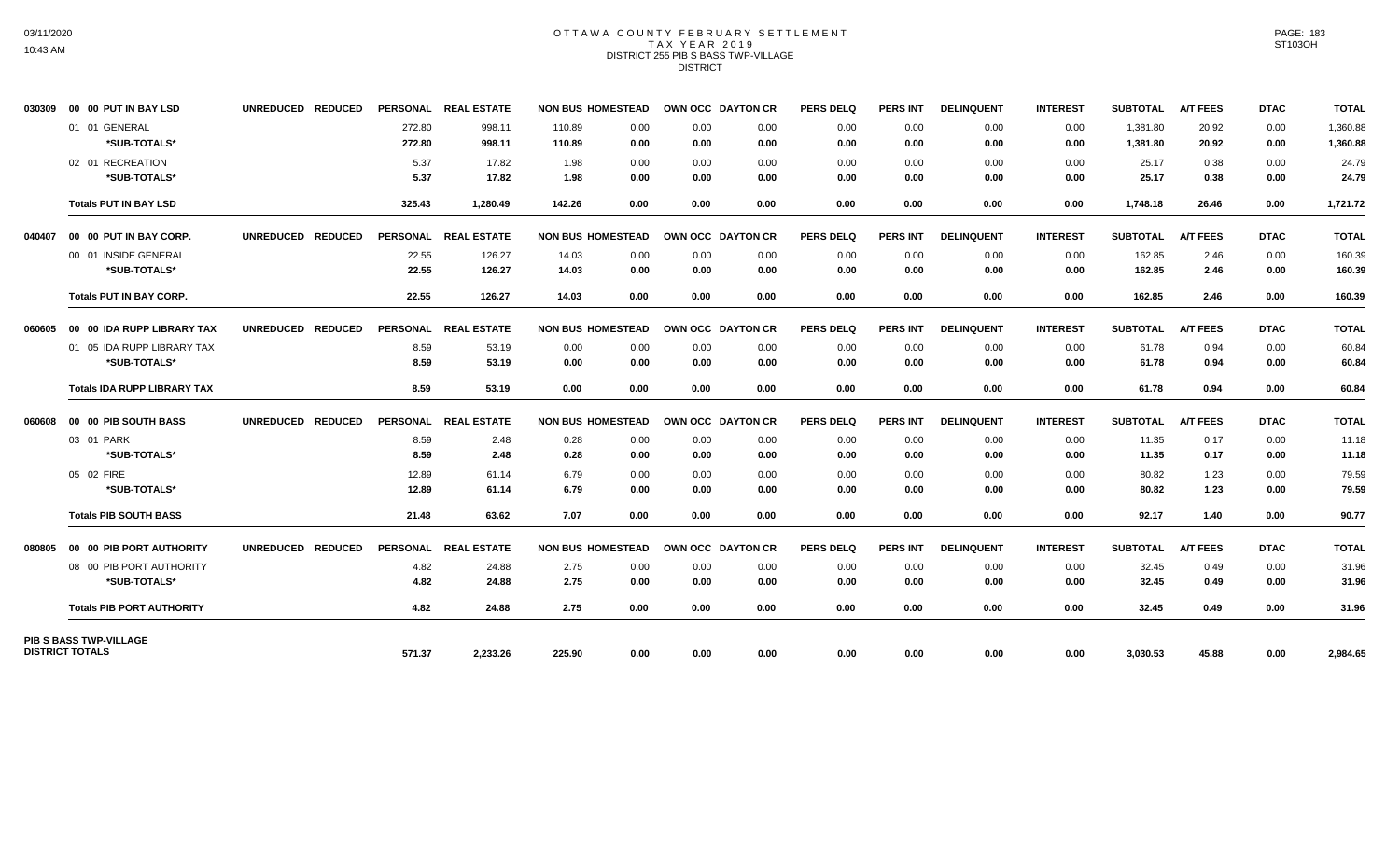# OTTAWA COUNTY FEBRUARY SETTLEMENT TAX YEAR 2019 DISTRICT 275 SALEM TWP./ OAK HARBOR TAX CODE A

| 010101 | 00 00 OTTAWA COUNTY                | <b>UNREDUCED</b>  | <b>REDUCED</b>      | <b>PERSONAL</b> | <b>REAL ESTATE</b> | <b>NON BUS HOMESTEAD</b> | OWN OCC DAYTON CR |              | <b>PERS DELQ</b> | <b>PERS INT</b> | <b>DELINQUENT</b> | <b>INTEREST</b> | <b>SUBTOTAL</b> | <b>A/T FEES</b> | <b>DTAC</b> | <b>TOTAL</b> |
|--------|------------------------------------|-------------------|---------------------|-----------------|--------------------|--------------------------|-------------------|--------------|------------------|-----------------|-------------------|-----------------|-----------------|-----------------|-------------|--------------|
|        | 01 01 O.C.B.M.R.                   | 2.200000          | 1.213837            | 0.00            | 11.35              | 1.07<br>0.00             | 0.00              | 0.00         | 0.00             | 0.00            | 0.00              | 0.00            | 12.42           | 0.19            | 0.00        | 12.23        |
|        | 02 O.C.B.M.R.                      | 1.400000          | 0.907110            | 0.00            | 8.48               | 0.80<br>0.00             | 0.00              | 0.00         | 0.00             | 0.00            | 0.00              | 0.00            | 9.28            | 0.14            | 0.00        | 9.14         |
|        | *SUB-TOTALS*                       | 3.600000          | 2.120947            | 0.00            | 19.83              | 1.87<br>0.00             | 0.00              | 0.00         | 0.00             | 0.00            | 0.00              | 0.00            | 21.70           | 0.33            | 0.00        | 21.37        |
|        | 02 01 NURSING HOME                 | 0.500000          | 0.435790            | 0.00            | 4.07               | 0.38<br>0.00             | 0.00              | 0.00         | 0.00             | 0.00            | 0.00              | 0.00            | 4.45            | 0.07            | 0.00        | 4.38         |
|        | *SUB-TOTALS*                       | 0.500000          | 0.435790            | 0.00            | 4.07               | 0.38<br>0.00             | 0.00              | 0.00         | 0.00             | 0.00            | 0.00              | 0.00            | 4.45            | 0.07            | 0.00        | 4.38         |
|        | 03 02 SENIOR PROGRAM               | 0.300000          | 0.225703            | 0.00            | 2.11               | 0.20<br>0.00             | 0.00              | 0.00         | 0.00             | 0.00            | 0.00              | 0.00            | 2.31            | 0.03            | 0.00        | 2.28         |
|        | 03 SENIOR PROGRAM                  | 0.200000          | 0.174753            | 0.00            | 1.63               | 0.00<br>0.00             | 0.00              | 0.00         | 0.00             | 0.00            | 0.00              | 0.00            | 1.63            | 0.02            | 0.00        | 1.61         |
|        | *SUB-TOTALS*                       | 0.500000          | 0.400456            | 0.00            | 3.74               | 0.20<br>0.00             | 0.00              | 0.00         | 0.00             | 0.00            | 0.00              | 0.00            | 3.94            | 0.05            | 0.00        | 3.89         |
|        | 04 01 INSIDE GENERAL               | 2.000000          | 2.000000            | 0.00            | 18.69              | 1.76<br>0.00             | 0.00              | 0.00         | 0.00             | 0.00            | 0.00              | 0.00            | 20.45           | 0.31            | 0.00        | 20.14        |
|        | *SUB-TOTALS*                       | 2.000000          | 2.000000            | 0.00            | 18.69              | 1.76<br>0.00             | 0.00              | 0.00         | 0.00             | 0.00            | 0.00              | 0.00            | 20.45           | 0.31            | 0.00        | 20.14        |
|        | 07 01 MENTAL HEALTH                | 0.700000          | 0.637874            | 0.00            | 5.96               | 0.56<br>0.00             | 0.00              | 0.00         | 0.00             | 0.00            | 0.00              | 0.00            | 6.52            | 0.10            | 0.00        | 6.42         |
|        | 02 MENTAL HEALTH                   | 0.300000          | 0.273374            | 0.00            | 2.56               | 0.24<br>0.00             | 0.00              | 0.00         | 0.00             | 0.00            | 0.00              | 0.00            | 2.80            | 0.04            | 0.00        | 2.76         |
|        | 03 MENTAL HEALTH                   | 0.200000          | 0.182292            | 0.00            | 1.70               | 0.00<br>0.00             | 0.00              | 0.00         | 0.00             | 0.00            | 0.00              | 0.00            | 1.70            | 0.03            | 0.00        | 1.67         |
|        | *SUB-TOTALS*                       | 1.200000          | 1.093540            | 0.00            | 10.22              | 0.80<br>0.00             | 0.00              | 0.00         | 0.00             | 0.00            | 0.00              | 0.00            | 11.02           | 0.17            | 0.00        | 10.85        |
|        | <b>Totals OTTAWA COUNTY</b>        | 7.800000          | 6.050733            | 0.00            | 56.55              | 5.01<br>0.00             | 0.00              | 0.00         | 0.00             | 0.00            | 0.00              | 0.00            | 61.56           | 0.93            | 0.00        | 60.63        |
|        | 02021602 00 00 SALEM INC. CORP.    | <b>UNREDUCED</b>  | <b>REDUCED</b>      | <b>PERSONAL</b> | <b>REAL ESTATE</b> | <b>NON BUS HOMESTEAD</b> | OWN OCC DAYTON CR |              | <b>PERS DELQ</b> | <b>PERS INT</b> | <b>DELINQUENT</b> | <b>INTEREST</b> | <b>SUBTOTAL</b> | <b>A/T FEES</b> | <b>DTAC</b> | <b>TOTAL</b> |
|        | 01 01 INSIDE GENERAL               | 0.700000          | 0.700000            | 0.00            | 6.54               | 0.62<br>0.00             | 0.00              | 0.00         | 0.00             | 0.00            | 0.00              | 0.00            | 7.16            | 0.11            | 0.00        | 7.05         |
|        | *SUB-TOTALS*                       | 0.700000          | 0.700000            | 0.00            | 6.54               | 0.62<br>0.00             | 0.00              | 0.00         | 0.00             | 0.00            | 0.00              | 0.00            | 7.16            | 0.11            | 0.00        | 7.05         |
|        |                                    |                   |                     |                 |                    |                          |                   |              |                  |                 |                   |                 |                 |                 |             |              |
|        | 03 01 CEMETERY<br>02 CEMETARY      | 0.800000          | 0.615470            | 0.00            | 5.75               | 0.54<br>0.00             | 0.00              | 0.00<br>0.00 | 0.00             | 0.00            | 0.00              | 0.00            | 6.29            | 0.10            | 0.00        | 6.19         |
|        |                                    | 0.200000          | 0.184959            | 0.00            | 1.73               | 0.00<br>0.00             | 0.00              |              | 0.00             | 0.00            | 0.00              | 0.00            | 1.73            | 0.03            | 0.00        | 1.70         |
|        | *SUB-TOTALS*                       | 1.000000          | 0.800429            | 0.00            | 7.48               | 0.54<br>0.00             | 0.00              | 0.00         | 0.00             | 0.00            | 0.00              | 0.00            | 8.02            | 0.13            | 0.00        | 7.89         |
|        | <b>Totals SALEM INC. CORP.</b>     | 1.700000          | 1.500429            | 0.00            | 14.02              | 1.16<br>0.00             | 0.00              | 0.00         | 0.00             | 0.00            | 0.00              | 0.00            | 15.18           | 0.24            | 0.00        | 14.94        |
| 030303 | 00 00 BENTON CARROLL SALEM         | <b>UNREDUCED</b>  | <b>REDUCED</b>      | <b>PERSONAL</b> | <b>REAL ESTATE</b> | <b>NON BUS HOMESTEAD</b> | OWN OCC DAYTON CR |              | <b>PERS DELQ</b> | <b>PERS INT</b> | <b>DELINQUENT</b> | <b>INTEREST</b> | <b>SUBTOTAL</b> | <b>A/T FEES</b> | <b>DTAC</b> | <b>TOTAL</b> |
|        | 00 01 GENERAL                      | 3.700000          | 3.700000            | 0.00            | 34.58              | 3.25<br>0.00             | 0.00              | 0.00         | 0.00             | 0.00            | 0.00              | 0.00            | 37.83           | 0.57            | 0.00        | 37.26        |
|        | 02 PERMANENT IMPROVEMENT           | 0.300000          | 0.300000            | 0.00            | 2.80               | 0.26<br>0.00             | 0.00              | 0.00         | 0.00             | 0.00            | 0.00              | 0.00            | 3.06            | 0.05            | 0.00        | 3.01         |
|        | *SUB-TOTALS*                       | 4.000000          | 4.000000            | 0.00            | 37.38              | 3.51<br>0.00             | 0.00              | 0.00         | 0.00             | 0.00            | 0.00              | 0.00            | 40.89           | 0.62            | 0.00        | 40.27        |
|        | 01 01 GENERAL                      | 20.700000         | 11.029271           | 0.00            | 103.09             | 9.69<br>0.00             | 0.00              | 0.00         | 0.00             | 0.00            | 0.00              | 0.00            | 112.78          | 1.71            | 0.00        | 111.07       |
|        | 02 GENERAL                         | 4.330000          | 2.529980            | 0.00            | 23.65              | 2.22<br>0.00             | 0.00              | 0.00         | 0.00             | 0.00            | 0.00              | 0.00            | 25.87           | 0.39            | 0.00        | 25.48        |
|        | 03 GENERAL                         | 3.900000          | 2.740764            | 0.00            | 25.62              | 2.41<br>0.00             | 0.00              | 0.00         | 0.00             | 0.00            | 0.00              | 0.00            | 28.03           | 0.42            | 0.00        | 27.61        |
|        | 04 EMERGENCY                       | 3.750000          | 3.750000            | 0.00            | 35.05              | 0.00<br>0.00             | 0.00              | 0.00         | 0.00             | 0.00            | 0.00              | 0.00            | 35.05           | 0.53            | 0.00        | 34.52        |
|        | 05 EMERGENCY                       | 3.900000          | 3.900000            | 0.00            | 36.45              | 0.00<br>0.00             | 0.00              | 0.00         | 0.00             | 0.00            | 0.00              | 0.00            | 36.45           | 0.55            | 0.00        | 35.90        |
|        | *SUB-TOTALS*                       | 36.580000         | 23.950015           | 0.00            | 223.86             | 14.32<br>0.00            | 0.00              | 0.00         | 0.00             | 0.00            | 0.00              | 0.00            | 238.18          | 3.60            | 0.00        | 234.58       |
|        | 02 01 PERMANENT IMPROVEMENT        | 1.200000          | 0.335698            | 0.00            | 3.14               | 0.30<br>0.00             | 0.00              | 0.00         | 0.00             | 0.00            | 0.00              | 0.00            | 3.44            | 0.05            | 0.00        | 3.39         |
|        | *SUB-TOTALS*                       | 1.200000          | 0.335698            | 0.00            | 3.14               | 0.30<br>0.00             | 0.00              | 0.00         | 0.00             | 0.00            | 0.00              | 0.00            | 3.44            | 0.05            | 0.00        | 3.39         |
|        | <b>Totals BENTON CARROLL SALEM</b> |                   | 41.780000 28.285713 | 0.00            | 264.38             | 18.13<br>0.00            | 0.00              | 0.00         | 0.00             | 0.00            | 0.00              | 0.00            | 282.51          | 4.27            | 0.00        | 278.24       |
| 040408 | 00 00 OAK HARBOR CORP.             | UNREDUCED REDUCED |                     | <b>PERSONAL</b> | <b>REAL ESTATE</b> | <b>NON BUS HOMESTEAD</b> | OWN OCC DAYTON CR |              | <b>PERS DELQ</b> | <b>PERS INT</b> | <b>DELINQUENT</b> | <b>INTEREST</b> | <b>SUBTOTAL</b> | <b>A/T FEES</b> | <b>DTAC</b> | <b>TOTAL</b> |
|        | 00 01 GENERAL                      | 1.650000          | 1.650000            | 0.00            | 15.42              | 1.45<br>0.00             | 0.00              | 0.00         | 0.00             | 0.00            | 0.00              | 0.00            | 16.87           | 0.26            | 0.00        | 16.61        |
|        | *SUB-TOTALS*                       | 1.650000          | 1.650000            | 0.00            | 15.42              | 1.45<br>0.00             | 0.00              | 0.00         | 0.00             | 0.00            | 0.00              | 0.00            | 16.87           | 0.26            | 0.00        | 16.61        |
|        |                                    |                   |                     |                 |                    |                          |                   |              |                  |                 |                   |                 |                 |                 |             |              |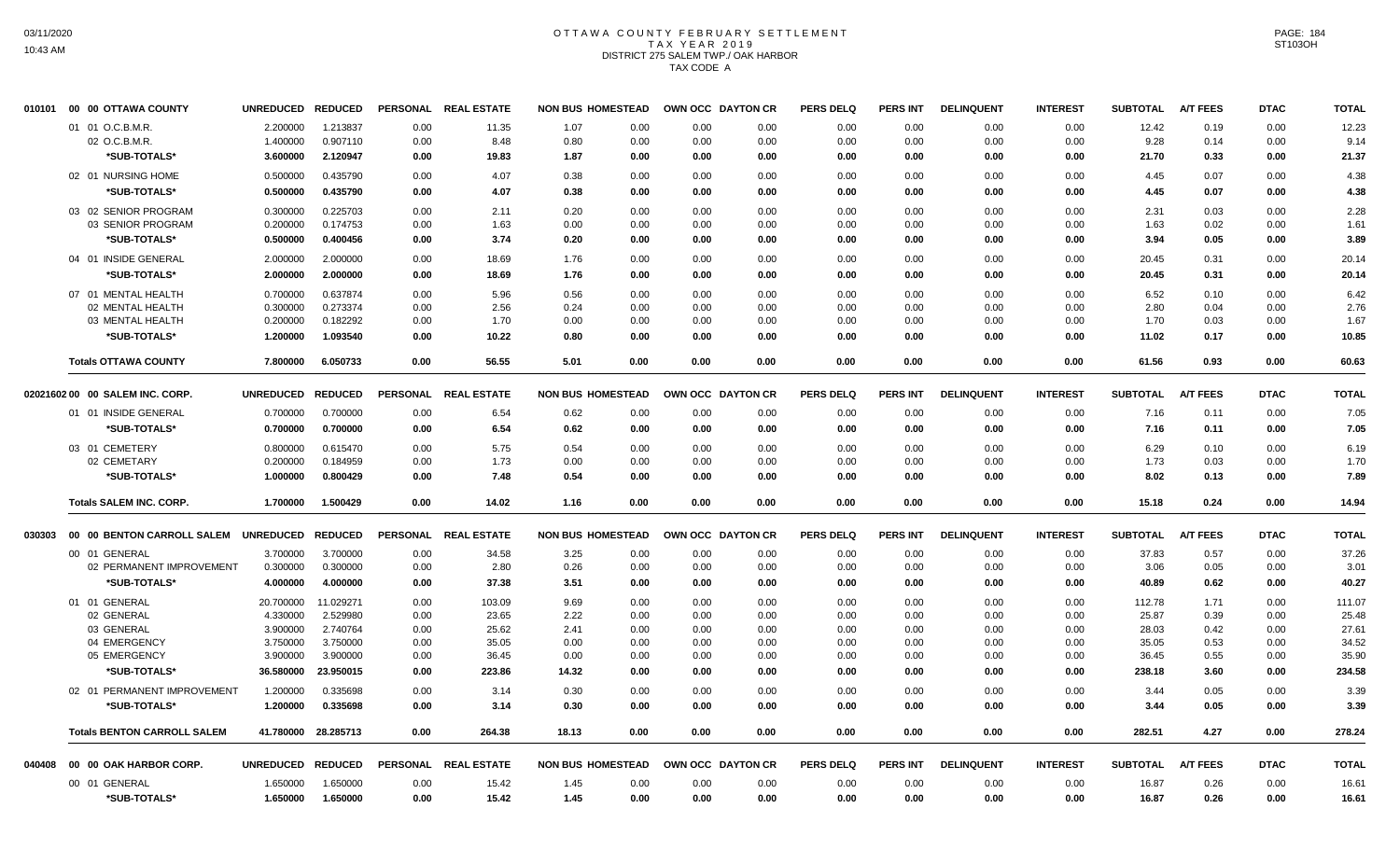# OTTAWA COUNTY FEBRUARY SETTLEMENT TAX YEAR 2019 DISTRICT 275 SALEM TWP./ OAK HARBOR TAX CODE A

| 040408 | 00 00 OAK HARBOR CORP.                                    | <b>UNREDUCED</b>     | <b>REDUCED</b>       | <b>PERSONAL</b> | <b>REAL ESTATE</b> | <b>NON BUS HOMESTEAD</b> |              | OWN OCC DAYTON CR |              | <b>PERS DELQ</b> | <b>PERS INT</b> | <b>DELINQUENT</b> | <b>INTEREST</b> | <b>SUBTOTAL</b> | <b>A/T FEES</b> | <b>DTAC</b>  | <b>TOTAL</b> |
|--------|-----------------------------------------------------------|----------------------|----------------------|-----------------|--------------------|--------------------------|--------------|-------------------|--------------|------------------|-----------------|-------------------|-----------------|-----------------|-----------------|--------------|--------------|
|        | 01 01 STREETS                                             | 5.000000             | 2.067245             | 0.00            | 19.32              | 1.82                     | 0.00         | 0.00              | 0.00         | 0.00             | 0.00            | 0.00              | 0.00            | 21.14           | 0.32            | 0.00         | 20.82        |
|        | *SUB-TOTALS*                                              | 5.000000             | 2.067245             | 0.00            | 19.32              | 1.82                     | 0.00         | 0.00              | 0.00         | 0.00             | 0.00            | 0.00              | 0.00            | 21.14           | 0.32            | 0.00         | 20.82        |
|        | 02 01 POLICE                                              | 2.870000             | 2.504569             | 0.00            | 23.41              | 0.00                     | 0.00         | 0.00              | 0.00         | 0.00             | 0.00            | 0.00              | 0.00            | 23.41           | 0.35            | 0.00         | 23.06        |
|        | *SUB-TOTALS*                                              | 2.870000             | 2.504569             | 0.00            | 23.41              | 0.00                     | 0.00         | 0.00              | 0.00         | 0.00             | 0.00            | 0.00              | 0.00            | 23.41           | 0.35            | 0.00         | 23.06        |
|        | <b>Totals OAK HARBOR CORP.</b>                            | 9.520000             | 6.221814             | 0.00            | 58.15              | 3.27                     | 0.00         | 0.00              | 0.00         | 0.00             | 0.00            | 0.00              | 0.00            | 61.42           | 0.93            | 0.00         | 60.49        |
| 050501 | 00 00 PENTA COUNTY JVS                                    | <b>UNREDUCED</b>     | <b>REDUCED</b>       | <b>PERSONAL</b> | <b>REAL ESTATE</b> | <b>NON BUS HOMESTEAD</b> |              | OWN OCC DAYTON CR |              | <b>PERS DELQ</b> | <b>PERS INT</b> | <b>DELINQUENT</b> | <b>INTEREST</b> | <b>SUBTOTAL</b> | <b>A/T FEES</b> | <b>DTAC</b>  | <b>TOTAL</b> |
|        |                                                           |                      |                      |                 |                    |                          |              |                   |              |                  |                 |                   |                 |                 |                 |              |              |
|        | 01 01 GENERAL                                             | 1.400000             | 1.272727             | 0.00            | 11.90              | 1.12                     | 0.00         | 0.00              | 0.00         | 0.00             | 0.00            | 0.00              | 0.00            | 13.02           | 0.20            | 0.00         | 12.82        |
|        | 02 GENERAL<br>03 PERMANENT IMP.                           | 0.800000<br>1.000000 | 0.727273<br>0.820309 | 0.00<br>0.00    | 6.80<br>7.67       | 0.64<br>0.72             | 0.00<br>0.00 | 0.00<br>0.00      | 0.00<br>0.00 | 0.00<br>0.00     | 0.00<br>0.00    | 0.00<br>0.00      | 0.00<br>0.00    | 7.44<br>8.39    | 0.11<br>0.13    | 0.00<br>0.00 | 7.33<br>8.26 |
|        | *SUB-TOTALS*                                              |                      | 2.820309             | 0.00            |                    | 2.48                     | 0.00         |                   | 0.00         |                  | 0.00            |                   | 0.00            | 28.85           |                 |              |              |
|        |                                                           | 3.200000             |                      |                 | 26.37              |                          |              | 0.00              |              | 0.00             |                 | 0.00              |                 |                 | 0.44            | 0.00         | 28.41        |
|        | <b>Totals PENTA COUNTY JVS</b>                            | 3.200000             | 2.820309             | 0.00            | 26.37              | 2.48                     | 0.00         | 0.00              | 0.00         | 0.00             | 0.00            | 0.00              | 0.00            | 28.85           | 0.44            | 0.00         | 28.41        |
| 060601 | 00 00 MID COUNTY EMS                                      | <b>UNREDUCED</b>     | <b>REDUCED</b>       | <b>PERSONAL</b> | <b>REAL ESTATE</b> | <b>NON BUS HOMESTEAD</b> |              | OWN OCC DAYTON CR |              | <b>PERS DELQ</b> | <b>PERS INT</b> | <b>DELINQUENT</b> | <b>INTEREST</b> | <b>SUBTOTAL</b> | <b>A/T FEES</b> | <b>DTAC</b>  | <b>TOTAL</b> |
|        | 01 01 MID COUNTY EMS                                      | 1.000000             | 0.298141             | 0.00            | 2.79               | 0.26                     | 0.00         | 0.00              | 0.00         | 0.00             | 0.00            | 0.00              | 0.00            | 3.05            | 0.05            | 0.00         | 3.00         |
|        | 02 MID COUNTY EMS                                         | 0.250000             | 0.107029             | 0.00            | 1.00               | 0.09                     | 0.00         | 0.00              | 0.00         | 0.00             | 0.00            | 0.00              | 0.00            | 1.09            | 0.02            | 0.00         | 1.07         |
|        | 03 MID COUNTY EMS                                         | 0.750000             | 0.340249             | 0.00            | 3.18               | 0.30                     | 0.00         | 0.00              | 0.00         | 0.00             | 0.00            | 0.00              | 0.00            | 3.48            | 0.05            | 0.00         | 3.43         |
|        | 04 MID COUNTY EMS                                         | 1.000000             | 0.773901             | 0.00            | 7.23               | 0.68                     | 0.00         | 0.00              | 0.00         | 0.00             | 0.00            | 0.00              | 0.00            | 7.91            | 0.12            | 0.00         | 7.79         |
|        | 05 CURRENT EXPENSE                                        | 2.000000             | 1.793156             | 0.00            | 16.76              | 0.00                     | 0.00         | 0.00              | 0.00         | 0.00             | 0.00            | 0.00              | 0.00            | 16.76           | 0.25            | 0.00         | 16.51        |
|        | *SUB-TOTALS*                                              | 5.000000             | 3.312476             | 0.00            | 30.96              | 1.33                     | 0.00         | 0.00              | 0.00         | 0.00             | 0.00            | 0.00              | 0.00            | 32.29           | 0.49            | 0.00         | 31.80        |
|        | <b>Totals MID COUNTY EMS</b>                              | 5.000000             | 3.312476             | 0.00            | 30.96              | 1.33                     | 0.00         | 0.00              | 0.00         | 0.00             | 0.00            | 0.00              | 0.00            | 32.29           | 0.49            | 0.00         | 31.80        |
| 060604 | 00 00 OAK HARBOR LIBRARY                                  | <b>UNREDUCED</b>     | <b>REDUCED</b>       | <b>PERSONAL</b> | <b>REAL ESTATE</b> | <b>NON BUS HOMESTEAD</b> |              | OWN OCC DAYTON CR |              | <b>PERS DELQ</b> | <b>PERS INT</b> | <b>DELINQUENT</b> | <b>INTEREST</b> | <b>SUBTOTAL</b> | <b>A/T FEES</b> | <b>DTAC</b>  | <b>TOTAL</b> |
|        | 01 04 OAK HARBOR LIBRARY                                  | 1.000000             | 0.861811             | 0.00            | 8.05               | 0.00                     | 0.00         | 0.00              | 0.00         | 0.00             | 0.00            | 0.00              | 0.00            | 8.05            | 0.12            | 0.00         | 7.93         |
|        | *SUB-TOTALS*                                              | 1.000000             | 0.861811             | 0.00            | 8.05               | 0.00                     | 0.00         | 0.00              | 0.00         | 0.00             | 0.00            | 0.00              | 0.00            | 8.05            | 0.12            | 0.00         | 7.93         |
|        |                                                           |                      |                      |                 |                    |                          |              |                   |              |                  |                 |                   |                 |                 |                 |              |              |
|        | <b>Totals OAK HARBOR LIBRARY</b>                          | 1.000000             | 0.861811             | 0.00            | 8.05               | 0.00                     | 0.00         | 0.00              | 0.00         | 0.00             | 0.00            | 0.00              | 0.00            | 8.05            | 0.12            | 0.00         | 7.93         |
| 070703 | 00 00 PORTAGE FIRE DISTRICT                               | <b>UNREDUCED</b>     | <b>REDUCED</b>       | <b>PERSONAL</b> | <b>REAL ESTATE</b> | <b>NON BUS HOMESTEAD</b> |              | OWN OCC DAYTON CR |              | <b>PERS DELQ</b> | <b>PERS INT</b> | <b>DELINQUENT</b> | <b>INTEREST</b> | <b>SUBTOTAL</b> | <b>A/T FEES</b> | <b>DTAC</b>  | <b>TOTAL</b> |
|        | 01 01 GENERAL                                             | 3.000000             | 2.587704             | 0.00            | 24.19              | 2.27                     | 0.00         | 0.00              | 0.00         | 0.00             | 0.00            | 0.00              | 0.00            | 26.46           | 0.40            | 0.00         | 26.06        |
|        | *SUB-TOTALS*                                              | 3.000000             | 2.587704             | 0.00            | 24.19              | 2.27                     | 0.00         | 0.00              | 0.00         | 0.00             | 0.00            | 0.00              | 0.00            | 26.46           | 0.40            | 0.00         | 26.06        |
|        | <b>Totals PORTAGE FIRE DISTRICT</b>                       | 3.000000             | 2.587704             | 0.00            | 24.19              | 2.27                     | 0.00         | 0.00              | 0.00         | 0.00             | 0.00            | 0.00              | 0.00            | 26.46           | 0.40            | 0.00         | 26.06        |
| 090901 | 00 00 SALEM TWP. NON UNIFORM UNREDUCED                    |                      | <b>REDUCED</b>       | <b>PERSONAL</b> | <b>REAL ESTATE</b> | <b>NON BUS HOMESTEAD</b> |              | OWN OCC DAYTON CR |              | <b>PERS DELQ</b> | <b>PERS INT</b> | <b>DELINQUENT</b> | <b>INTEREST</b> | <b>SUBTOTAL</b> | <b>A/T FEES</b> | <b>DTAC</b>  | <b>TOTAL</b> |
|        | 01 02 INSIDE ROAD & BRIDGE NON UN                         | 1.650000             | 1.650000             | 0.00            | 15.41              | 1.45                     | 0.00         | 0.00              | 0.00         | 0.00             | 0.00            | 0.00              | 0.00            | 16.86           | 0.26            | 0.00         | 16.60        |
|        | *SUB-TOTALS*                                              | 1.650000             | 1.650000             | 0.00            | 15.41              | 1.45                     | 0.00         | 0.00              | 0.00         | 0.00             | 0.00            | 0.00              | 0.00            | 16.86           | 0.26            | 0.00         | 16.60        |
|        | <b>Totals SALEM TWP, NON UNIFORM</b>                      | 1.650000             | 1.650000             | 0.00            | 15.41              | 1.45                     | 0.00         | 0.00              | 0.00         | 0.00             | 0.00            | 0.00              | 0.00            | 16.86           | 0.26            | 0.00         | 16.60        |
|        |                                                           |                      |                      |                 |                    |                          |              |                   |              |                  |                 |                   |                 |                 |                 |              |              |
|        | <b>SALEM TWP./ OAK HARBOR</b><br><b>TAX CODE A TOTALS</b> | 74.650000            | 53.290989            | 0.00            | 498.08             | 35.10                    | 0.00         | 0.00              | 0.00         | 0.00             | 0.00            | 0.00              | 0.00            | 533.18          | 8.08            | 0.00         | 525.10       |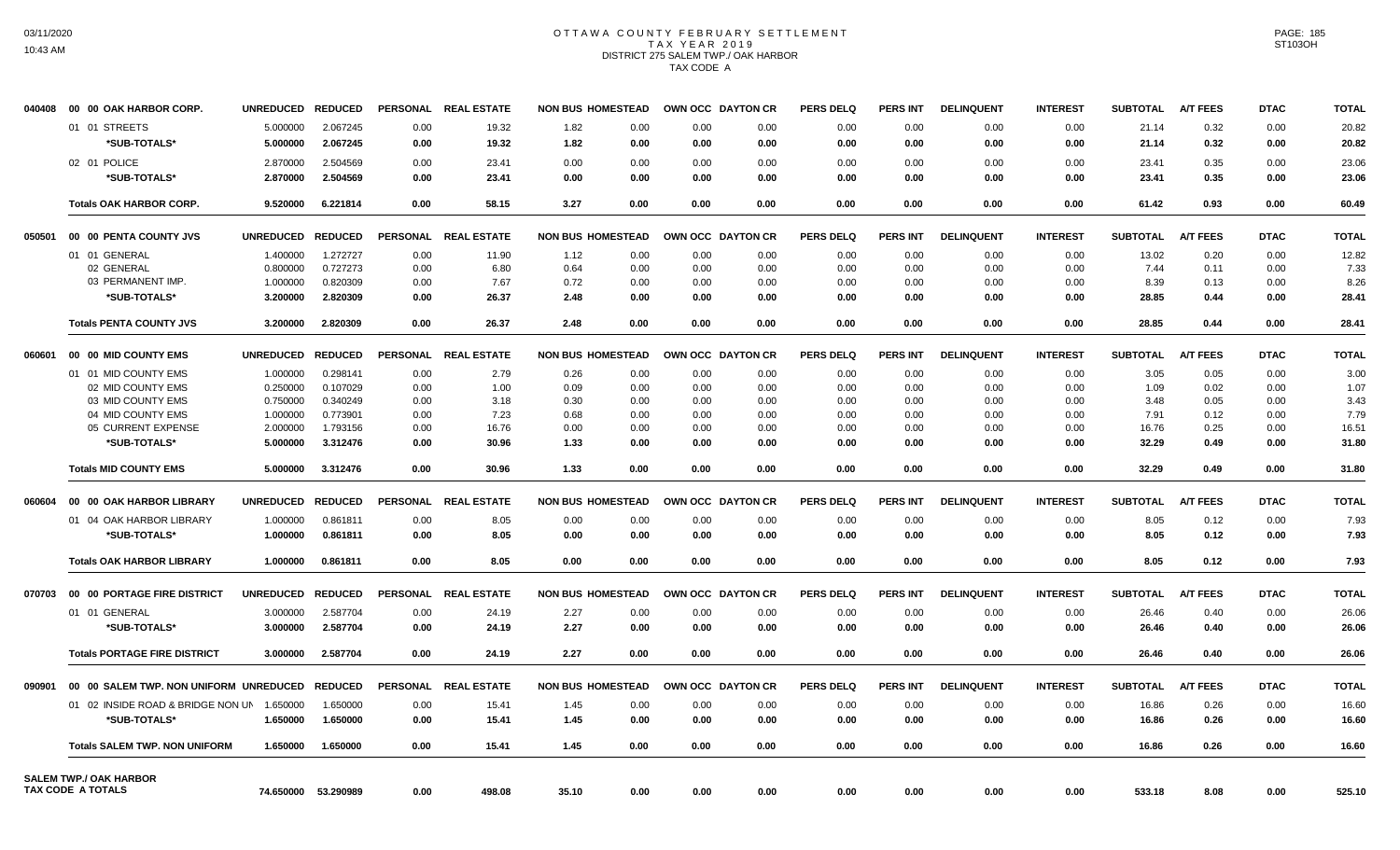# OTTAWA COUNTY FEBRUARY SETTLEMENT TAX YEAR 2019 DISTRICT 275 SALEM TWP./ OAK HARBOR TAX CODE B

| 010101 | 00 00 OTTAWA COUNTY                | <b>UNREDUCED</b>  | <b>REDUCED</b>      | <b>PERSONAL</b> | <b>REAL ESTATE</b> | <b>NON BUS HOMESTEAD</b> |      | OWN OCC DAYTON CR | <b>PERS DELQ</b> | <b>PERS INT</b> | <b>DELINQUENT</b> | <b>INTEREST</b> | <b>SUBTOTAL</b> | <b>A/T FEES</b> | <b>DTAC</b> | <b>TOTAL</b> |
|--------|------------------------------------|-------------------|---------------------|-----------------|--------------------|--------------------------|------|-------------------|------------------|-----------------|-------------------|-----------------|-----------------|-----------------|-------------|--------------|
|        | 01 01 O.C.B.M.R.                   | 2.200000          | 1.897775            | 0.00            | 0.00               | 0.00<br>0.00             | 0.00 | 0.00              | 0.00             | 0.00            | 0.00              | 0.00            | 0.00            | 0.00            | 0.00        | 0.00         |
|        | 02 O.C.B.M.R.                      | 1.400000          | 1.257568            | 0.00            | 0.00               | 0.00<br>0.00             | 0.00 | 0.00              | 0.00             | 0.00            | 0.00              | 0.00            | 0.00            | 0.00            | 0.00        | 0.00         |
|        | *SUB-TOTALS*                       | 3.600000          | 3.155343            | 0.00            | 0.00               | 0.00<br>0.00             | 0.00 | 0.00              | 0.00             | 0.00            | 0.00              | 0.00            | 0.00            | 0.00            | 0.00        | 0.00         |
|        | 02 01 NURSING HOME                 | 0.500000          | 0.488991            | 0.00            | 0.00               | 0.00<br>0.00             | 0.00 | 0.00              | 0.00             | 0.00            | 0.00              | 0.00            | 0.00            | 0.00            | 0.00        | 0.00         |
|        | *SUB-TOTALS*                       | 0.500000          | 0.488991            | 0.00            | 0.00               | 0.00<br>0.00             | 0.00 | 0.00              | 0.00             | 0.00            | 0.00              | 0.00            | 0.00            | 0.00            | 0.00        | 0.00         |
|        | 03 02 SENIOR PROGRAM               | 0.300000          | 0.288129            | 0.00            | 0.00               | 0.00<br>0.00             | 0.00 | 0.00              | 0.00             | 0.00            | 0.00              | 0.00            | 0.00            | 0.00            | 0.00        | 0.00         |
|        | 03 SENIOR PROGRAM                  | 0.200000          | 0.196080            | 0.00            | 0.00               | 0.00<br>0.00             | 0.00 | 0.00              | 0.00             | 0.00            | 0.00              | 0.00            | 0.00            | 0.00            | 0.00        | 0.00         |
|        | *SUB-TOTALS*                       | 0.500000          | 0.484209            | 0.00            | 0.00               | 0.00<br>0.00             | 0.00 | 0.00              | 0.00             | 0.00            | 0.00              | 0.00            | 0.00            | 0.00            | 0.00        | 0.00         |
|        | 04 01 INSIDE GENERAL               | 2.000000          | 2.000000            | 0.00            | 0.00               | 0.00<br>0.00             | 0.00 | 0.00              | 0.00             | 0.00            | 0.00              | 0.00            | 0.00            | 0.00            | 0.00        | 0.00         |
|        | *SUB-TOTALS*                       | 2.000000          | 2.000000            | 0.00            | 0.00               | 0.00<br>0.00             | 0.00 | 0.00              | 0.00             | 0.00            | 0.00              | 0.00            | 0.00            | 0.00            | 0.00        | 0.00         |
|        | 07 01 MENTAL HEALTH                | 0.700000          | 0.685003            | 0.00            | 0.00               | 0.00<br>0.00             | 0.00 | 0.00              | 0.00             | 0.00            | 0.00              | 0.00            | 0.00            | 0.00            | 0.00        | 0.00         |
|        | 02 MENTAL HEALTH                   | 0.300000          | 0.293573            | 0.00            | 0.00               | 0.00<br>0.00             | 0.00 | 0.00              | 0.00             | 0.00            | 0.00              | 0.00            | 0.00            | 0.00            | 0.00        | 0.00         |
|        | 03 MENTAL HEALTH                   | 0.200000          | 0.195715            | 0.00            | 0.00               | 0.00<br>0.00             | 0.00 | 0.00              | 0.00             | 0.00            | 0.00              | 0.00            | 0.00            | 0.00            | 0.00        | 0.00         |
|        | *SUB-TOTALS*                       | 1.200000          | 1.174291            | 0.00            | 0.00               | 0.00<br>0.00             | 0.00 | 0.00              | 0.00             | 0.00            | 0.00              | 0.00            | 0.00            | 0.00            | 0.00        | 0.00         |
|        | <b>Totals OTTAWA COUNTY</b>        | 7.800000          | 7.302834            | 0.00            | 0.00               | 0.00<br>0.00             | 0.00 | 0.00              | 0.00             | 0.00            | 0.00              | 0.00            | 0.00            | 0.00            | 0.00        | 0.00         |
|        |                                    |                   |                     |                 |                    |                          |      |                   |                  |                 |                   |                 |                 |                 |             |              |
|        | 02021602 00 00 SALEM INC. CORP.    | <b>UNREDUCED</b>  | <b>REDUCED</b>      | <b>PERSONAL</b> | <b>REAL ESTATE</b> | <b>NON BUS HOMESTEAD</b> |      | OWN OCC DAYTON CR | <b>PERS DELQ</b> | <b>PERS INT</b> | <b>DELINQUENT</b> | <b>INTEREST</b> | <b>SUBTOTAL</b> | <b>A/T FEES</b> | <b>DTAC</b> | <b>TOTAL</b> |
|        | 01 01 INSIDE GENERAL               | 0.700000          | 0.700000            | 0.00            | 0.00               | 0.00<br>0.00             | 0.00 | 0.00              | 0.00             | 0.00            | 0.00              | 0.00            | 0.00            | 0.00            | 0.00        | 0.00         |
|        | *SUB-TOTALS*                       | 0.700000          | 0.700000            | 0.00            | 0.00               | 0.00<br>0.00             | 0.00 | 0.00              | 0.00             | 0.00            | 0.00              | 0.00            | 0.00            | 0.00            | 0.00        | 0.00         |
|        | 03 01 CEMETERY                     | 0.800000          | 0.717102            | 0.00            | 0.00               | 0.00<br>0.00             | 0.00 | 0.00              | 0.00             | 0.00            | 0.00              | 0.00            | 0.00            | 0.00            | 0.00        | 0.00         |
|        | 02 CEMETARY                        | 0.200000          | 0.197107            | 0.00            | 0.00               | 0.00<br>0.00             | 0.00 | 0.00              | 0.00             | 0.00            | 0.00              | 0.00            | 0.00            | 0.00            | 0.00        | 0.00         |
|        | *SUB-TOTALS*                       | 1.000000          | 0.914209            | 0.00            | 0.00               | 0.00<br>0.00             | 0.00 | 0.00              | 0.00             | 0.00            | 0.00              | 0.00            | 0.00            | 0.00            | 0.00        | 0.00         |
|        | <b>Totals SALEM INC. CORP.</b>     | 1.700000          | 1.614209            | 0.00            | 0.00               | 0.00<br>0.00             | 0.00 | 0.00              | 0.00             | 0.00            | 0.00              | 0.00            | 0.00            | 0.00            | 0.00        | 0.00         |
| 030303 | 00 00 BENTON CARROLL SALEM         | <b>UNREDUCED</b>  | <b>REDUCED</b>      | <b>PERSONAL</b> | <b>REAL ESTATE</b> | <b>NON BUS HOMESTEAD</b> |      | OWN OCC DAYTON CR | <b>PERS DELQ</b> | <b>PERS INT</b> | <b>DELINQUENT</b> | <b>INTEREST</b> | <b>SUBTOTAL</b> | <b>A/T FEES</b> | <b>DTAC</b> | <b>TOTAL</b> |
|        | 00 01 GENERAL                      | 3.700000          | 3.700000            | 0.00            | 0.00               | 0.00<br>0.00             | 0.00 | 0.00              | 0.00             | 0.00            | 0.00              | 0.00            | 0.00            | 0.00            | 0.00        | 0.00         |
|        | 02 PERMANENT IMPROVEMENT           | 0.300000          | 0.300000            | 0.00            | 0.00               | 0.00<br>0.00             | 0.00 | 0.00              | 0.00             | 0.00            | 0.00              | 0.00            | 0.00            | 0.00            | 0.00        | 0.00         |
|        | *SUB-TOTALS*                       | 4.000000          | 4.000000            | 0.00            | 0.00               | 0.00<br>0.00             | 0.00 | 0.00              | 0.00             | 0.00            | 0.00              | 0.00            | 0.00            | 0.00            | 0.00        | 0.00         |
|        | 01 01 GENERAL                      | 20.700000         | 14.263935           | 0.00            | 0.00               | 0.00<br>0.00             | 0.00 | 0.00              | 0.00             | 0.00            | 0.00              | 0.00            | 0.00            | 0.00            | 0.00        | 0.00         |
|        | 02 GENERAL                         | 4.330000          | 3.715305            | 0.00            | 0.00               | 0.00<br>0.00             | 0.00 | 0.00              | 0.00             | 0.00            | 0.00              | 0.00            | 0.00            | 0.00            | 0.00        | 0.00         |
|        | 03 GENERAL                         | 3.900000          | 3.872045            | 0.00            | 0.00               | 0.00<br>0.00             | 0.00 | 0.00              | 0.00             | 0.00            | 0.00              | 0.00            | 0.00            | 0.00            | 0.00        | 0.00         |
|        | 04 EMERGENCY                       | 3.750000          | 3.750000            | 0.00            | 0.00               | 0.00<br>0.00             | 0.00 | 0.00              | 0.00             | 0.00            | 0.00              | 0.00            | 0.00            | 0.00            | 0.00        | 0.00         |
|        | 05 EMERGENCY                       | 3.900000          | 3.900000            | 0.00            | 0.00               | 0.00<br>0.00             | 0.00 | 0.00              | 0.00             | 0.00            | 0.00              | 0.00            | 0.00            | 0.00            | 0.00        | 0.00         |
|        | *SUB-TOTALS*                       | 36.580000         | 29.501285           | 0.00            | 0.00               | 0.00<br>0.00             | 0.00 | 0.00              | 0.00             | 0.00            | 0.00              | 0.00            | 0.00            | 0.00            | 0.00        | 0.00         |
|        | 02 01 PERMANENT IMPROVEMENT        | 1.200000          | 0.652250            | 0.00            | 0.00               | 0.00<br>0.00             | 0.00 | 0.00              | 0.00             | 0.00            | 0.00              | 0.00            | 0.00            | 0.00            | 0.00        | 0.00         |
|        | *SUB-TOTALS*                       | 1.200000          | 0.652250            | 0.00            | 0.00               | 0.00<br>0.00             | 0.00 | 0.00              | 0.00             | 0.00            | 0.00              | 0.00            | 0.00            | 0.00            | 0.00        | 0.00         |
|        | <b>Totals BENTON CARROLL SALEM</b> |                   | 41.780000 34.153535 | 0.00            | 0.00               | 0.00<br>0.00             | 0.00 | 0.00              | 0.00             | 0.00            | 0.00              | 0.00            | 0.00            | 0.00            | 0.00        | 0.00         |
| 040408 | 00 00 OAK HARBOR CORP.             | UNREDUCED REDUCED |                     | <b>PERSONAL</b> | <b>REAL ESTATE</b> | <b>NON BUS HOMESTEAD</b> |      | OWN OCC DAYTON CR | <b>PERS DELQ</b> | <b>PERS INT</b> | <b>DELINQUENT</b> | <b>INTEREST</b> | <b>SUBTOTAL</b> | <b>A/T FEES</b> | <b>DTAC</b> | <b>TOTAL</b> |
|        | 00 01 GENERAL                      | 1.650000          | 1.650000            | 0.00            | 0.00               | 0.00<br>0.00             | 0.00 | 0.00              | 0.00             | 0.00            | 0.00              | 0.00            | 0.00            | 0.00            | 0.00        | 0.00         |
|        | *SUB-TOTALS*                       | 1.650000          | 1.650000            | 0.00            | 0.00               | 0.00<br>0.00             | 0.00 | 0.00              | 0.00             | 0.00            | 0.00              | 0.00            | 0.00            | 0.00            | 0.00        | 0.00         |
|        |                                    |                   |                     |                 |                    |                          |      |                   |                  |                 |                   |                 |                 |                 |             |              |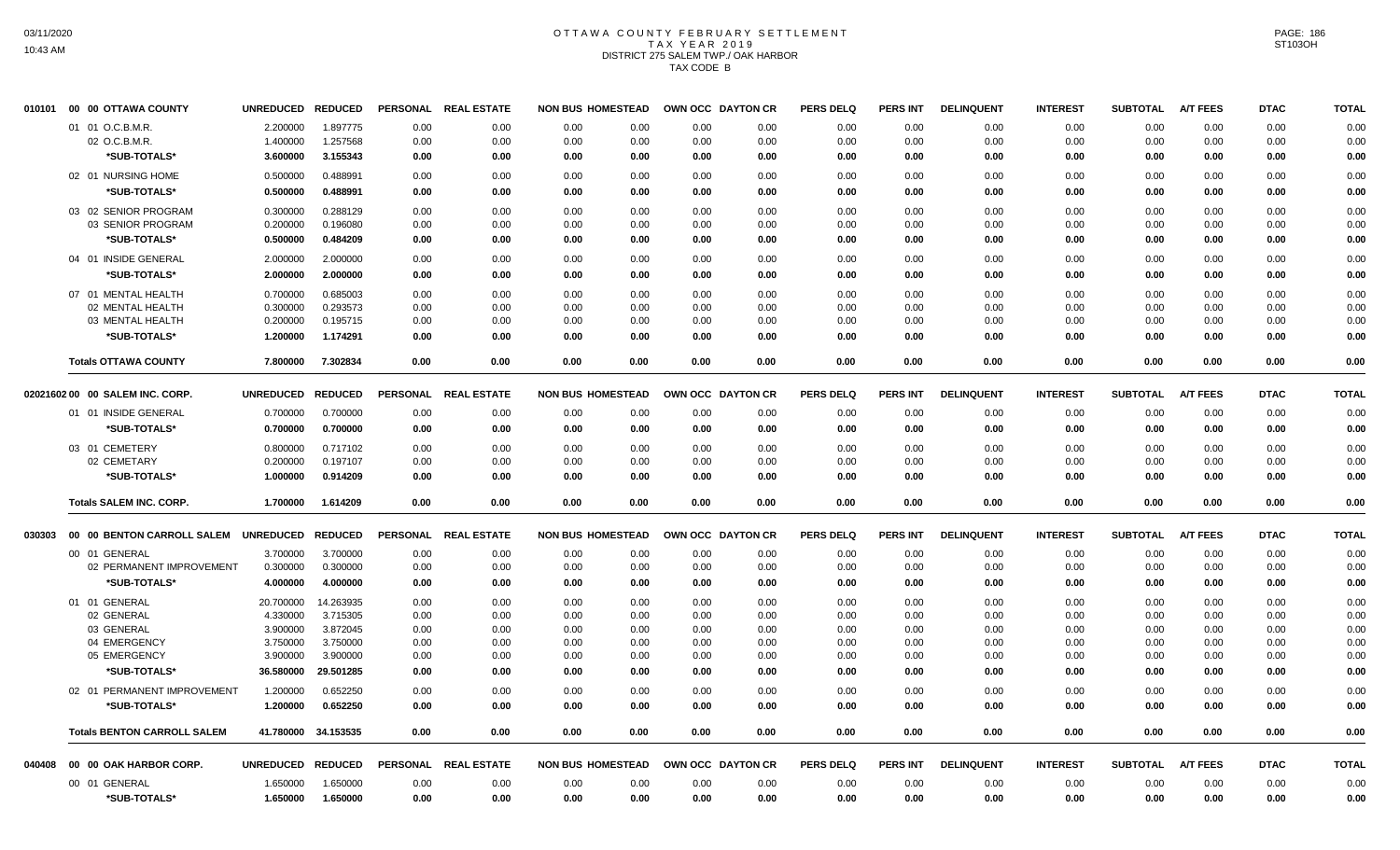# OTTAWA COUNTY FEBRUARY SETTLEMENT TAX YEAR 2019 DISTRICT 275 SALEM TWP./ OAK HARBOR TAX CODE B

| 040408 | 00 00 OAK HARBOR CORP.                                    | <b>UNREDUCED</b> | <b>REDUCED</b> | <b>PERSONAL</b> | <b>REAL ESTATE</b> |      | <b>NON BUS HOMESTEAD</b> | OWN OCC DAYTON CR |                  | <b>PERS DELQ</b> | <b>PERS INT</b> | <b>DELINQUENT</b> | <b>INTEREST</b> | <b>SUBTOTAL</b> | <b>A/T FEES</b> | <b>DTAC</b> | <b>TOTAL</b> |
|--------|-----------------------------------------------------------|------------------|----------------|-----------------|--------------------|------|--------------------------|-------------------|------------------|------------------|-----------------|-------------------|-----------------|-----------------|-----------------|-------------|--------------|
|        | 01 01 STREETS                                             | 5.000000         | 3.313835       | 0.00            | 0.00               | 0.00 | 0.00                     | 0.00              | 0.00             | 0.00             | 0.00            | 0.00              | 0.00            | 0.00            | 0.00            | 0.00        | 0.00         |
|        | *SUB-TOTALS*                                              | 5.000000         | 3.313835       | 0.00            | 0.00               | 0.00 | 0.00                     | 0.00              | 0.00             | 0.00             | 0.00            | 0.00              | 0.00            | 0.00            | 0.00            | 0.00        | 0.00         |
|        | 02 01 POLICE                                              | 2.870000         | 2.854737       | 0.00            | 0.00               | 0.00 | 0.00                     | 0.00              | 0.00             | 0.00             | 0.00            | 0.00              | 0.00            | 0.00            | 0.00            | 0.00        | 0.00         |
|        | *SUB-TOTALS*                                              | 2.870000         | 2.854737       | 0.00            | 0.00               | 0.00 | 0.00                     | 0.00              | 0.00             | 0.00             | 0.00            | 0.00              | 0.00            | 0.00            | 0.00            | 0.00        | 0.00         |
|        | <b>Totals OAK HARBOR CORP.</b>                            | 9.520000         | 7.818572       | 0.00            | 0.00               | 0.00 | 0.00                     | 0.00              | 0.00             | 0.00             | 0.00            | 0.00              | 0.00            | 0.00            | 0.00            | 0.00        | 0.00         |
| 050501 | 00 00 PENTA COUNTY JVS                                    | <b>UNREDUCED</b> | <b>REDUCED</b> | <b>PERSONAL</b> | <b>REAL ESTATE</b> |      | <b>NON BUS HOMESTEAD</b> | OWN OCC DAYTON CR |                  | <b>PERS DELQ</b> | <b>PERS INT</b> | <b>DELINQUENT</b> | <b>INTEREST</b> | <b>SUBTOTAL</b> | <b>A/T FEES</b> | <b>DTAC</b> | <b>TOTAL</b> |
|        | 01 01 GENERAL                                             | 1.400000         | 1.364990       | 0.00            | 0.00               | 0.00 | 0.00                     | 0.00              | 0.00             | 0.00             | 0.00            | 0.00              | 0.00            | 0.00            | 0.00            | 0.00        | 0.00         |
|        | 02 GENERAL                                                | 0.800000         | 0.779994       | 0.00            | 0.00               | 0.00 | 0.00                     | 0.00              | 0.00             | 0.00             | 0.00            | 0.00              | 0.00            | 0.00            | 0.00            | 0.00        | 0.00         |
|        | 03 PERMANENT IMP.                                         | 1.000000         | 0.974993       | 0.00            | 0.00               | 0.00 | 0.00                     | 0.00              | 0.00             | 0.00             | 0.00            | 0.00              | 0.00            | 0.00            | 0.00            | 0.00        | 0.00         |
|        | *SUB-TOTALS*                                              | 3.200000         | 3.119977       | 0.00            | 0.00               | 0.00 | 0.00                     | 0.00              | 0.00             | 0.00             | 0.00            | 0.00              | 0.00            | 0.00            | 0.00            | 0.00        | 0.00         |
|        | <b>Totals PENTA COUNTY JVS</b>                            | 3.200000         | 3.119977       | 0.00            | 0.00               | 0.00 | 0.00                     | 0.00              | 0.00             | 0.00             | 0.00            | 0.00              | 0.00            | 0.00            | 0.00            | 0.00        | 0.00         |
| 060601 | 00 00 MID COUNTY EMS                                      | <b>UNREDUCED</b> | <b>REDUCED</b> | <b>PERSONAL</b> | <b>REAL ESTATE</b> |      | <b>NON BUS HOMESTEAD</b> | OWN OCC DAYTON CR |                  | <b>PERS DELQ</b> | <b>PERS INT</b> | <b>DELINQUENT</b> | <b>INTEREST</b> | <b>SUBTOTAL</b> | <b>A/T FEES</b> | <b>DTAC</b> | <b>TOTAL</b> |
|        | 01 01 MID COUNTY EMS                                      | 1.000000         | 0.430009       | 0.00            | 0.00               | 0.00 | 0.00                     | 0.00              | 0.00             | 0.00             | 0.00            | 0.00              | 0.00            | 0.00            | 0.00            | 0.00        | 0.00         |
|        | 02 MID COUNTY EMS                                         | 0.250000         | 0.154154       | 0.00            | 0.00               | 0.00 | 0.00                     | 0.00              | 0.00             | 0.00             | 0.00            | 0.00              | 0.00            | 0.00            | 0.00            | 0.00        | 0.00         |
|        | 03 MID COUNTY EMS                                         | 0.750000         | 0.520202       | 0.00            | 0.00               | 0.00 | 0.00                     | 0.00              | 0.00             | 0.00             | 0.00            | 0.00              | 0.00            | 0.00            | 0.00            | 0.00        | 0.00         |
|        | 04 MID COUNTY EMS                                         | 1.000000         | 0.897768       | 0.00            | 0.00               | 0.00 | 0.00                     | 0.00              | 0.00             | 0.00             | 0.00            | 0.00              | 0.00            | 0.00            | 0.00            | 0.00        | 0.00         |
|        | 05 CURRENT EXPENSE                                        | 2.000000         | 1.971352       | 0.00            | 0.00               | 0.00 | 0.00                     | 0.00              | 0.00             | 0.00             | 0.00            | 0.00              | 0.00            | 0.00            | 0.00            | 0.00        | 0.00         |
|        | *SUB-TOTALS*                                              | 5.000000         | 3.973485       | 0.00            | 0.00               | 0.00 | 0.00                     | 0.00              | 0.00             | 0.00             | 0.00            | 0.00              | 0.00            | 0.00            | 0.00            | 0.00        | 0.00         |
|        | <b>Totals MID COUNTY EMS</b>                              | 5.000000         | 3.973485       | 0.00            | 0.00               | 0.00 | 0.00                     | 0.00              | 0.00             | 0.00             | 0.00            | 0.00              | 0.00            | 0.00            | 0.00            | 0.00        | 0.00         |
| 060604 | 00 00 OAK HARBOR LIBRARY                                  | <b>UNREDUCED</b> | <b>REDUCED</b> | <b>PERSONAL</b> | <b>REAL ESTATE</b> |      | <b>NON BUS HOMESTEAD</b> | OWN OCC DAYTON CR |                  | <b>PERS DELQ</b> | <b>PERS INT</b> | <b>DELINQUENT</b> | <b>INTEREST</b> | <b>SUBTOTAL</b> | <b>A/T FEES</b> | <b>DTAC</b> | <b>TOTAL</b> |
|        | 01 04 OAK HARBOR LIBRARY                                  | 1.000000         | 0.992832       | 0.00            | 0.00               | 0.00 | 0.00                     | 0.00              | 0.00             | 0.00             | 0.00            | 0.00              | 0.00            | 0.00            | 0.00            | 0.00        | 0.00         |
|        | *SUB-TOTALS*                                              | 1.000000         | 0.992832       | 0.00            | 0.00               | 0.00 | 0.00                     | 0.00              | 0.00             | 0.00             | 0.00            | 0.00              | 0.00            | 0.00            | 0.00            | 0.00        | 0.00         |
|        | <b>Totals OAK HARBOR LIBRARY</b>                          | 1.000000         | 0.992832       | 0.00            | 0.00               | 0.00 | 0.00                     | 0.00              | 0.00             | 0.00             | 0.00            | 0.00              | 0.00            | 0.00            | 0.00            | 0.00        | 0.00         |
| 070703 | 00 00 PORTAGE FIRE DISTRICT                               | <b>UNREDUCED</b> | <b>REDUCED</b> | <b>PERSONAL</b> | <b>REAL ESTATE</b> |      | <b>NON BUS HOMESTEAD</b> | OWN OCC DAYTON CR |                  | <b>PERS DELQ</b> | <b>PERS INT</b> | <b>DELINQUENT</b> | <b>INTEREST</b> | <b>SUBTOTAL</b> | <b>A/T FEES</b> | <b>DTAC</b> | <b>TOTAL</b> |
|        | 01 01 GENERAL                                             | 3.000000         | 2.856417       | 0.00            | 0.00               | 0.00 | 0.00                     | 0.00              | 0.00             | 0.00             | 0.00            | 0.00              | 0.00            | 0.00            | 0.00            | 0.00        | 0.00         |
|        | *SUB-TOTALS*                                              | 3.000000         | 2.856417       | 0.00            | 0.00               | 0.00 | 0.00                     | 0.00              | 0.00             | 0.00             | 0.00            | 0.00              | 0.00            | 0.00            | 0.00            | 0.00        | 0.00         |
|        | <b>Totals PORTAGE FIRE DISTRICT</b>                       | 3.000000         | 2.856417       | 0.00            | 0.00               | 0.00 | 0.00                     | 0.00              | 0.00             | 0.00             | 0.00            | 0.00              | 0.00            | 0.00            | 0.00            | 0.00        | 0.00         |
| 090901 | 00 00 SALEM TWP. NON UNIFORM UNREDUCED                    |                  | <b>REDUCED</b> | <b>PERSONAL</b> | <b>REAL ESTATE</b> |      | <b>NON BUS HOMESTEAD</b> | <b>OWN OCC</b>    | <b>DAYTON CR</b> | <b>PERS DELQ</b> | <b>PERS INT</b> | <b>DELINQUENT</b> | <b>INTEREST</b> | <b>SUBTOTAL</b> | <b>A/T FEES</b> | <b>DTAC</b> | <b>TOTAL</b> |
|        | 01 02 INSIDE ROAD & BRIDGE NON UN                         | 1.650000         | 1.650000       | 0.00            | 0.00               | 0.00 | 0.00                     | 0.00              | 0.00             | 0.00             | 0.00            | 0.00              | 0.00            | 0.00            | 0.00            | 0.00        | 0.00         |
|        | *SUB-TOTALS*                                              | 1.650000         | 1.650000       | 0.00            | 0.00               | 0.00 | 0.00                     | 0.00              | 0.00             | 0.00             | 0.00            | 0.00              | 0.00            | 0.00            | 0.00            | 0.00        | 0.00         |
|        | <b>Totals SALEM TWP, NON UNIFORM</b>                      | 1.650000         | 1.650000       | 0.00            | 0.00               | 0.00 | 0.00                     | 0.00              | 0.00             | 0.00             | 0.00            | 0.00              | 0.00            | 0.00            | 0.00            | 0.00        | 0.00         |
|        | <b>SALEM TWP./ OAK HARBOR</b><br><b>TAX CODE B TOTALS</b> | 74.650000        | 63.481861      | 0.00            | 0.00               | 0.00 | 0.00                     | 0.00              | 0.00             | 0.00             | 0.00            | 0.00              | 0.00            | 0.00            | 0.00            | 0.00        | 0.00         |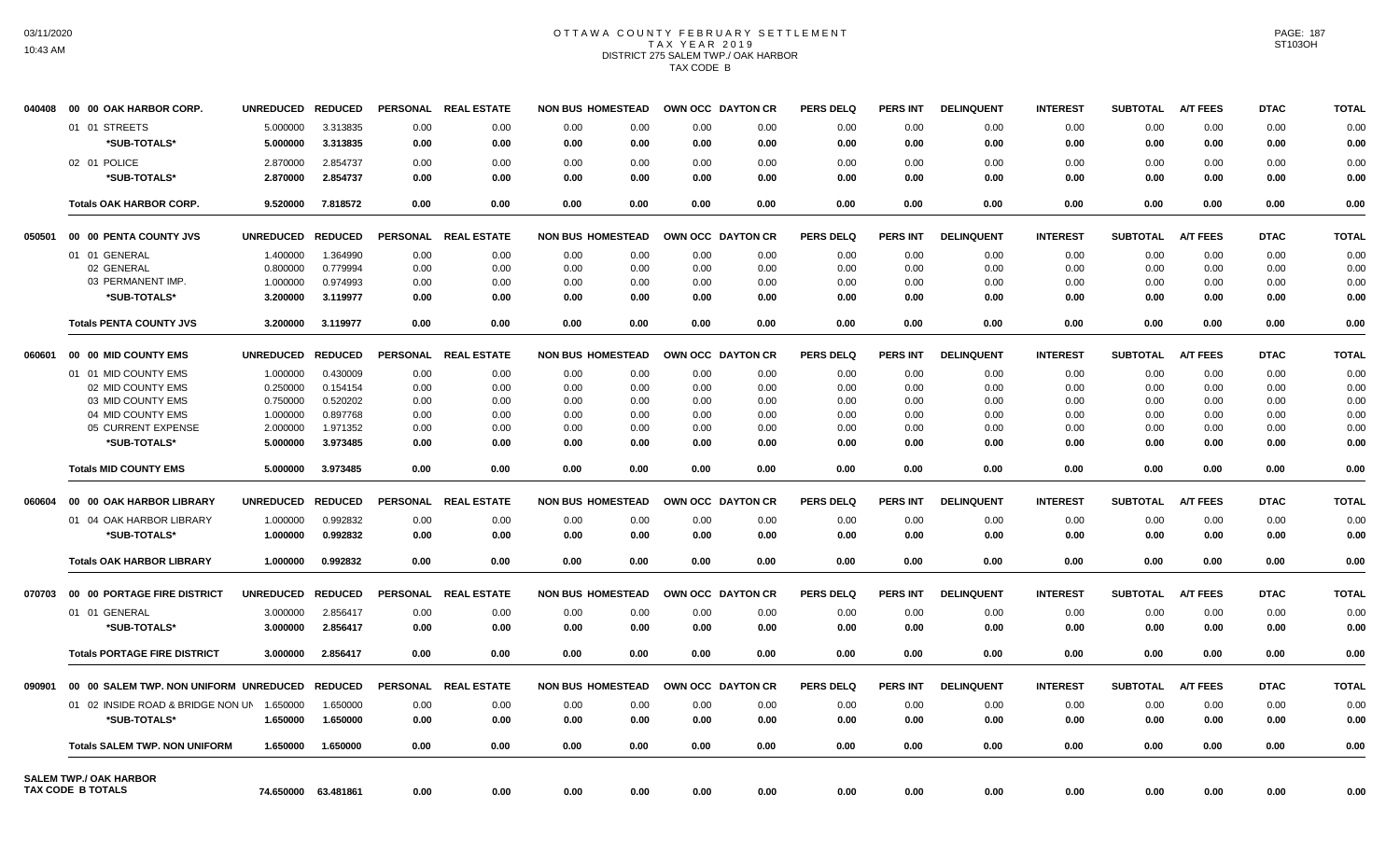# OTTAWA COUNTY FEBRUARY SETTLEMENT TAX YEAR 2019 DISTRICT 275 SALEM TWP./ OAK HARBOR DISTRICT

|        | 010101 00 00 OTTAWA COUNTY                   | UNREDUCED REDUCED |                 | PERSONAL REAL ESTATE | <b>NON BUS HOMESTEAD</b> |      | OWN OCC DAYTON CR |      | <b>PERS DELQ</b> | <b>PERS INT</b> | <b>DELINQUENT</b> | <b>INTEREST</b> | <b>SUBTOTAL</b> | <b>A/T FEES</b> | <b>DTAC</b> | <b>TOTAL</b> |
|--------|----------------------------------------------|-------------------|-----------------|----------------------|--------------------------|------|-------------------|------|------------------|-----------------|-------------------|-----------------|-----------------|-----------------|-------------|--------------|
|        | 01 01 O.C.B.M.R.                             |                   | 0.00            | 11.35                | 1.07                     | 0.00 | 0.00              | 0.00 | 0.00             | 0.00            | 0.00              | 0.00            | 12.42           | 0.19            | 0.00        | 12.23        |
|        | 02 O.C.B.M.R.                                |                   | 0.00            | 8.48                 | 0.80                     | 0.00 | 0.00              | 0.00 | 0.00             | 0.00            | 0.00              | 0.00            | 9.28            | 0.14            | 0.00        | 9.14         |
|        | *SUB-TOTALS*                                 |                   | 0.00            | 19.83                | 1.87                     | 0.00 | 0.00              | 0.00 | 0.00             | 0.00            | 0.00              | 0.00            | 21.70           | 0.33            | 0.00        | 21.37        |
|        | 02 01 NURSING HOME                           |                   | 0.00            | 4.07                 | 0.38                     | 0.00 | 0.00              | 0.00 | 0.00             | 0.00            | 0.00              | 0.00            | 4.45            | 0.07            | 0.00        | 4.38         |
|        | *SUB-TOTALS*                                 |                   | 0.00            | 4.07                 | 0.38                     | 0.00 | 0.00              | 0.00 | 0.00             | 0.00            | 0.00              | 0.00            | 4.45            | 0.07            | 0.00        | 4.38         |
|        | 03 02 SENIOR PROGRAM                         |                   | 0.00            | 2.11                 | 0.20                     | 0.00 | 0.00              | 0.00 | 0.00             | 0.00            | 0.00              | 0.00            | 2.31            | 0.03            | 0.00        | 2.28         |
|        | 03 SENIOR PROGRAM                            |                   | 0.00            | 1.63                 | 0.00                     | 0.00 | 0.00              | 0.00 | 0.00             | 0.00            | 0.00              | 0.00            | 1.63            | 0.02            | 0.00        | 1.61         |
|        | *SUB-TOTALS*                                 |                   | 0.00            | 3.74                 | 0.20                     | 0.00 | 0.00              | 0.00 | 0.00             | 0.00            | 0.00              | 0.00            | 3.94            | 0.05            | 0.00        | 3.89         |
|        | 04 01 INSIDE GENERAL                         |                   | 0.00            | 18.69                | 1.76                     | 0.00 | 0.00              | 0.00 | 0.00             | 0.00            | 0.00              | 0.00            | 20.45           | 0.31            | 0.00        | 20.14        |
|        | *SUB-TOTALS*                                 |                   | 0.00            | 18.69                | 1.76                     | 0.00 | 0.00              | 0.00 | 0.00             | 0.00            | 0.00              | 0.00            | 20.45           | 0.31            | 0.00        | 20.14        |
|        | 07 01 MENTAL HEALTH                          |                   | 0.00            | 5.96                 | 0.56                     | 0.00 | 0.00              | 0.00 | 0.00             | 0.00            | 0.00              | 0.00            | 6.52            | 0.10            | 0.00        | 6.42         |
|        | 02 MENTAL HEALTH                             |                   | 0.00            | 2.56                 | 0.24                     | 0.00 | 0.00              | 0.00 | 0.00             | 0.00            | 0.00              | 0.00            | 2.80            | 0.04            | 0.00        | 2.76         |
|        | 03 MENTAL HEALTH                             |                   | 0.00            | 1.70                 | 0.00                     | 0.00 | 0.00              | 0.00 | 0.00             | 0.00            | 0.00              | 0.00            | 1.70            | 0.03            | 0.00        | 1.67         |
|        | *SUB-TOTALS*                                 |                   | 0.00            | 10.22                | 0.80                     | 0.00 | 0.00              | 0.00 | 0.00             | 0.00            | 0.00              | 0.00            | 11.02           | 0.17            | 0.00        | 10.85        |
|        | <b>Totals OTTAWA COUNTY</b>                  |                   | 0.00            | 56.55                | 5.01                     | 0.00 | 0.00              | 0.00 | 0.00             | 0.00            | 0.00              | 0.00            | 61.56           | 0.93            | 0.00        | 60.63        |
|        | 02021602 00 00 SALEM INC. CORP.              | UNREDUCED REDUCED | <b>PERSONAL</b> | <b>REAL ESTATE</b>   | <b>NON BUS HOMESTEAD</b> |      | OWN OCC DAYTON CR |      | <b>PERS DELQ</b> | <b>PERS INT</b> | <b>DELINQUENT</b> | <b>INTEREST</b> | <b>SUBTOTAL</b> | <b>A/T FEES</b> | <b>DTAC</b> | <b>TOTAL</b> |
|        | 01 01 INSIDE GENERAL                         |                   | 0.00            | 6.54                 | 0.62                     | 0.00 | 0.00              | 0.00 | 0.00             | 0.00            | 0.00              | 0.00            | 7.16            | 0.11            | 0.00        | 7.05         |
|        | *SUB-TOTALS*                                 |                   | 0.00            | 6.54                 | 0.62                     | 0.00 | 0.00              | 0.00 | 0.00             | 0.00            | 0.00              | 0.00            | 7.16            | 0.11            | 0.00        | 7.05         |
|        | 03 01 CEMETERY                               |                   | 0.00            | 5.75                 | 0.54                     | 0.00 | 0.00              | 0.00 | 0.00             | 0.00            | 0.00              | 0.00            | 6.29            | 0.10            | 0.00        | 6.19         |
|        | 02 CEMETARY                                  |                   | 0.00            | 1.73                 | 0.00                     | 0.00 | 0.00              | 0.00 | 0.00             | 0.00            | 0.00              | 0.00            | 1.73            | 0.03            | 0.00        | 1.70         |
|        | *SUB-TOTALS*                                 |                   | 0.00            | 7.48                 | 0.54                     | 0.00 | 0.00              | 0.00 | 0.00             | 0.00            | 0.00              | 0.00            | 8.02            | 0.13            | 0.00        | 7.89         |
|        | <b>Totals SALEM INC. CORP.</b>               |                   | 0.00            | 14.02                | 1.16                     | 0.00 | 0.00              | 0.00 | 0.00             | 0.00            | 0.00              | 0.00            | 15.18           | 0.24            | 0.00        | 14.94        |
|        |                                              |                   |                 |                      |                          |      |                   |      |                  |                 |                   |                 |                 |                 |             |              |
| 030303 | 00 00 BENTON CARROLL SALEM UNREDUCED REDUCED |                   | <b>PERSONAL</b> | <b>REAL ESTATE</b>   | <b>NON BUS HOMESTEAD</b> |      | OWN OCC DAYTON CR |      | <b>PERS DELQ</b> | <b>PERS INT</b> | <b>DELINQUENT</b> | <b>INTEREST</b> | <b>SUBTOTAL</b> | <b>A/T FEES</b> | <b>DTAC</b> | <b>TOTAL</b> |
|        | 00 01 GENERAL                                |                   | 0.00            | 34.58                | 3.25                     | 0.00 | 0.00              | 0.00 | 0.00             | 0.00            | 0.00              | 0.00            | 37.83           | 0.57            | 0.00        | 37.26        |
|        | 02 PERMANENT IMPROVEMENT                     |                   | 0.00            | 2.80                 | 0.26                     | 0.00 | 0.00              | 0.00 | 0.00             | 0.00            | 0.00              | 0.00            | 3.06            | 0.05            | 0.00        | 3.01         |
|        | *SUB-TOTALS*                                 |                   | 0.00            | 37.38                | 3.51                     | 0.00 | 0.00              | 0.00 | 0.00             | 0.00            | 0.00              | 0.00            | 40.89           | 0.62            | 0.00        | 40.27        |
|        | 01 01 GENERAL                                |                   | 0.00            | 103.09               | 9.69                     | 0.00 | 0.00              | 0.00 | 0.00             | 0.00            | 0.00              | 0.00            | 112.78          | 1.71            | 0.00        | 111.07       |
|        | 02 GENERAL                                   |                   | 0.00            | 23.65                | 2.22                     | 0.00 | 0.00              | 0.00 | 0.00             | 0.00            | 0.00              | 0.00            | 25.87           | 0.39            | 0.00        | 25.48        |
|        | 03 GENERAL                                   |                   | 0.00            | 25.62                | 2.41                     | 0.00 | 0.00              | 0.00 | 0.00             | 0.00            | 0.00              | 0.00            | 28.03           | 0.42            | 0.00        | 27.61        |
|        | 04 EMERGENCY                                 |                   | 0.00            | 35.05                | 0.00                     | 0.00 | 0.00              | 0.00 | 0.00             | 0.00            | 0.00              | 0.00            | 35.05           | 0.53            | 0.00        | 34.52        |
|        | 05 EMERGENCY                                 |                   | 0.00            | 36.45                | 0.00                     | 0.00 | 0.00              | 0.00 | 0.00             | 0.00            | 0.00              | 0.00            | 36.45           | 0.55            | 0.00        | 35.90        |
|        | *SUB-TOTALS*                                 |                   | 0.00            | 223.86               | 14.32                    | 0.00 | 0.00              | 0.00 | 0.00             | 0.00            | 0.00              | 0.00            | 238.18          | 3.60            | 0.00        | 234.58       |
|        | 02 01 PERMANENT IMPROVEMENT                  |                   | 0.00            | 3.14                 | 0.30                     | 0.00 | 0.00              | 0.00 | 0.00             | 0.00            | 0.00              | 0.00            | 3.44            | 0.05            | 0.00        | 3.39         |
|        | *SUB-TOTALS*                                 |                   | 0.00            | 3.14                 | 0.30                     | 0.00 | 0.00              | 0.00 | 0.00             | 0.00            | 0.00              | 0.00            | 3.44            | 0.05            | 0.00        | 3.39         |
|        | <b>Totals BENTON CARROLL SALEM</b>           |                   | 0.00            | 264.38               | 18.13                    | 0.00 | 0.00              | 0.00 | 0.00             | 0.00            | 0.00              | 0.00            | 282.51          | 4.27            | 0.00        | 278.24       |
| 040408 | 00 00 OAK HARBOR CORP.                       | UNREDUCED REDUCED | <b>PERSONAL</b> | <b>REAL ESTATE</b>   | <b>NON BUS HOMESTEAD</b> |      | OWN OCC DAYTON CR |      | <b>PERS DELQ</b> | <b>PERS INT</b> | <b>DELINQUENT</b> | <b>INTEREST</b> | <b>SUBTOTAL</b> | <b>A/T FEES</b> | <b>DTAC</b> | <b>TOTAL</b> |
|        | 00 01 GENERAL                                |                   | 0.00            | 15.42                | 1.45                     | 0.00 | 0.00              | 0.00 | 0.00             | 0.00            | 0.00              | 0.00            | 16.87           | 0.26            | 0.00        | 16.61        |
|        | *SUB-TOTALS*                                 |                   | 0.00            | 15.42                | 1.45                     | 0.00 | 0.00              | 0.00 | 0.00             | 0.00            | 0.00              | 0.00            | 16.87           | 0.26            | 0.00        | 16.61        |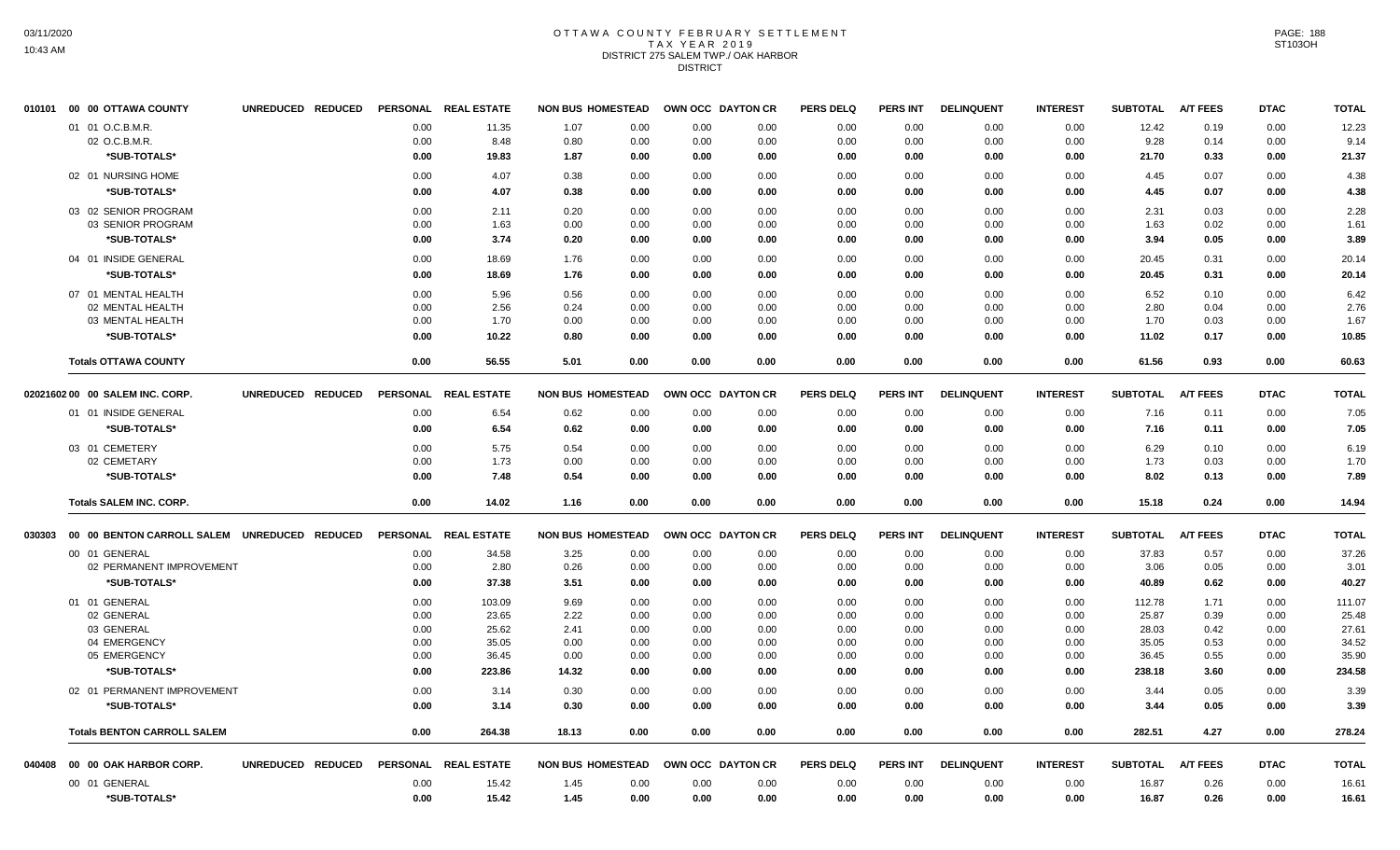# OTTAWA COUNTY FEBRUARY SETTLEMENT TAX YEAR 2019 DISTRICT 275 SALEM TWP./ OAK HARBOR DISTRICT

| 040408 | 00 00 OAK HARBOR CORP.                 | UNREDUCED REDUCED |                 | PERSONAL REAL ESTATE |       | <b>NON BUS HOMESTEAD</b> | OWN OCC DAYTON CR |      | <b>PERS DELQ</b> | <b>PERS INT</b> | <b>DELINQUENT</b> | <b>INTEREST</b> | <b>SUBTOTAL</b> | <b>A/T FEES</b> | <b>DTAC</b> | <b>TOTAL</b> |
|--------|----------------------------------------|-------------------|-----------------|----------------------|-------|--------------------------|-------------------|------|------------------|-----------------|-------------------|-----------------|-----------------|-----------------|-------------|--------------|
|        | 01 01 STREETS                          |                   | 0.00            | 19.32                | 1.82  | 0.00                     | 0.00              | 0.00 | 0.00             | 0.00            | 0.00              | 0.00            | 21.14           | 0.32            | 0.00        | 20.82        |
|        | *SUB-TOTALS*                           |                   | 0.00            | 19.32                | 1.82  | 0.00                     | 0.00              | 0.00 | 0.00             | 0.00            | 0.00              | 0.00            | 21.14           | 0.32            | 0.00        | 20.82        |
|        | 02 01 POLICE                           |                   | 0.00            | 23.41                | 0.00  | 0.00                     | 0.00              | 0.00 | 0.00             | 0.00            | 0.00              | 0.00            | 23.41           | 0.35            | 0.00        | 23.06        |
|        | *SUB-TOTALS*                           |                   | 0.00            | 23.41                | 0.00  | 0.00                     | 0.00              | 0.00 | 0.00             | 0.00            | 0.00              | 0.00            | 23.41           | 0.35            | 0.00        | 23.06        |
|        | <b>Totals OAK HARBOR CORP.</b>         |                   | 0.00            | 58.15                | 3.27  | 0.00                     | 0.00              | 0.00 | 0.00             | 0.00            | 0.00              | 0.00            | 61.42           | 0.93            | 0.00        | 60.49        |
| 050501 | 00 00 PENTA COUNTY JVS                 | UNREDUCED REDUCED |                 | PERSONAL REAL ESTATE |       | <b>NON BUS HOMESTEAD</b> | OWN OCC DAYTON CR |      | <b>PERS DELQ</b> | <b>PERS INT</b> | <b>DELINQUENT</b> | <b>INTEREST</b> | <b>SUBTOTAL</b> | <b>A/T FEES</b> | <b>DTAC</b> | <b>TOTAL</b> |
|        | 01 01 GENERAL                          |                   | 0.00            | 11.90                | 1.12  | 0.00                     | 0.00              | 0.00 | 0.00             | 0.00            | 0.00              | 0.00            | 13.02           | 0.20            | 0.00        | 12.82        |
|        | 02 GENERAL                             |                   | 0.00            | 6.80                 | 0.64  | 0.00                     | 0.00              | 0.00 | 0.00             | 0.00            | 0.00              | 0.00            | 7.44            | 0.11            | 0.00        | 7.33         |
|        | 03 PERMANENT IMP.                      |                   | 0.00            | 7.67                 | 0.72  | 0.00                     | 0.00              | 0.00 | 0.00             | 0.00            | 0.00              | 0.00            | 8.39            | 0.13            | 0.00        | 8.26         |
|        | *SUB-TOTALS*                           |                   | 0.00            | 26.37                | 2.48  | 0.00                     | 0.00              | 0.00 | 0.00             | 0.00            | 0.00              | 0.00            | 28.85           | 0.44            | 0.00        | 28.41        |
|        | <b>Totals PENTA COUNTY JVS</b>         |                   | 0.00            | 26.37                | 2.48  | 0.00                     | 0.00              | 0.00 | 0.00             | 0.00            | 0.00              | 0.00            | 28.85           | 0.44            | 0.00        | 28.41        |
| 060601 | 00 00 MID COUNTY EMS                   | UNREDUCED REDUCED |                 | PERSONAL REAL ESTATE |       | <b>NON BUS HOMESTEAD</b> | OWN OCC DAYTON CR |      | <b>PERS DELQ</b> | <b>PERS INT</b> | <b>DELINQUENT</b> | <b>INTEREST</b> | <b>SUBTOTAL</b> | <b>A/T FEES</b> | <b>DTAC</b> | <b>TOTAL</b> |
|        | 01 01 MID COUNTY EMS                   |                   | 0.00            | 2.79                 | 0.26  | 0.00                     | 0.00              | 0.00 | 0.00             | 0.00            | 0.00              | 0.00            | 3.05            | 0.05            | 0.00        | 3.00         |
|        | 02 MID COUNTY EMS                      |                   | 0.00            | 1.00                 | 0.09  | 0.00                     | 0.00              | 0.00 | 0.00             | 0.00            | 0.00              | 0.00            | 1.09            | 0.02            | 0.00        | 1.07         |
|        | 03 MID COUNTY EMS                      |                   | 0.00            | 3.18                 | 0.30  | 0.00                     | 0.00              | 0.00 | 0.00             | 0.00            | 0.00              | 0.00            | 3.48            | 0.05            | 0.00        | 3.43         |
|        | 04 MID COUNTY EMS                      |                   | 0.00            | 7.23                 | 0.68  | 0.00                     | 0.00              | 0.00 | 0.00             | 0.00            | 0.00              | 0.00            | 7.91            | 0.12            | 0.00        | 7.79         |
|        | 05 CURRENT EXPENSE                     |                   | 0.00            | 16.76                | 0.00  | 0.00                     | 0.00              | 0.00 | 0.00             | 0.00            | 0.00              | 0.00            | 16.76           | 0.25            | 0.00        | 16.51        |
|        | *SUB-TOTALS*                           |                   | 0.00            | 30.96                | 1.33  | 0.00                     | 0.00              | 0.00 | 0.00             | 0.00            | 0.00              | 0.00            | 32.29           | 0.49            | 0.00        | 31.80        |
|        | <b>Totals MID COUNTY EMS</b>           |                   | 0.00            | 30.96                | 1.33  | 0.00                     | 0.00              | 0.00 | 0.00             | 0.00            | 0.00              | 0.00            | 32.29           | 0.49            | 0.00        | 31.80        |
| 060604 | 00 00 OAK HARBOR LIBRARY               | UNREDUCED REDUCED |                 | PERSONAL REAL ESTATE |       | <b>NON BUS HOMESTEAD</b> | OWN OCC DAYTON CR |      | <b>PERS DELQ</b> | <b>PERS INT</b> | <b>DELINQUENT</b> | <b>INTEREST</b> | <b>SUBTOTAL</b> | <b>A/T FEES</b> | <b>DTAC</b> | <b>TOTAL</b> |
|        | 01 04 OAK HARBOR LIBRARY               |                   | 0.00            | 8.05                 | 0.00  | 0.00                     | 0.00              | 0.00 | 0.00             | 0.00            | 0.00              | 0.00            | 8.05            | 0.12            | 0.00        | 7.93         |
|        | *SUB-TOTALS*                           |                   | 0.00            | 8.05                 | 0.00  | 0.00                     | 0.00              | 0.00 | 0.00             | 0.00            | 0.00              | 0.00            | 8.05            | 0.12            | 0.00        | 7.93         |
|        | <b>Totals OAK HARBOR LIBRARY</b>       |                   | 0.00            | 8.05                 | 0.00  | 0.00                     | 0.00              | 0.00 | 0.00             | 0.00            | 0.00              | 0.00            | 8.05            | 0.12            | 0.00        | 7.93         |
| 070703 | 00 00 PORTAGE FIRE DISTRICT            | UNREDUCED REDUCED |                 | PERSONAL REAL ESTATE |       | <b>NON BUS HOMESTEAD</b> | OWN OCC DAYTON CR |      | <b>PERS DELQ</b> | <b>PERS INT</b> | <b>DELINQUENT</b> | <b>INTEREST</b> | <b>SUBTOTAL</b> | <b>A/T FEES</b> | <b>DTAC</b> | <b>TOTAL</b> |
|        | 01 01 GENERAL                          |                   | 0.00            | 24.19                | 2.27  | 0.00                     | 0.00              | 0.00 | 0.00             | 0.00            | 0.00              | 0.00            | 26.46           | 0.40            | 0.00        | 26.06        |
|        | *SUB-TOTALS*                           |                   | 0.00            | 24.19                | 2.27  | 0.00                     | 0.00              | 0.00 | 0.00             | 0.00            | 0.00              | 0.00            | 26.46           | 0.40            | 0.00        | 26.06        |
|        | <b>Totals PORTAGE FIRE DISTRICT</b>    |                   | 0.00            | 24.19                | 2.27  | 0.00                     | 0.00              | 0.00 | 0.00             | 0.00            | 0.00              | 0.00            | 26.46           | 0.40            | 0.00        | 26.06        |
| 090901 | 00 00 SALEM TWP, NON UNIFORM UNREDUCED | <b>REDUCED</b>    | <b>PERSONAL</b> | <b>REAL ESTATE</b>   |       | <b>NON BUS HOMESTEAD</b> | OWN OCC DAYTON CR |      | <b>PERS DELQ</b> | <b>PERS INT</b> | <b>DELINQUENT</b> | <b>INTEREST</b> | <b>SUBTOTAL</b> | <b>A/T FEES</b> | <b>DTAC</b> | <b>TOTAL</b> |
|        | 01 02 INSIDE ROAD & BRIDGE NON UN      |                   | 0.00            | 15.41                | 1.45  | 0.00                     | 0.00              | 0.00 | 0.00             | 0.00            | 0.00              | 0.00            | 16.86           | 0.26            | 0.00        | 16.60        |
|        | *SUB-TOTALS*                           |                   | 0.00            | 15.41                | 1.45  | 0.00                     | 0.00              | 0.00 | 0.00             | 0.00            | 0.00              | 0.00            | 16.86           | 0.26            | 0.00        | 16.60        |
|        | <b>Totals SALEM TWP. NON UNIFORM</b>   |                   | 0.00            | 15.41                | 1.45  | 0.00                     | 0.00              | 0.00 | 0.00             | 0.00            | 0.00              | 0.00            | 16.86           | 0.26            | 0.00        | 16.60        |
|        | <b>SALEM TWP./ OAK HARBOR</b>          |                   |                 |                      |       |                          |                   |      |                  |                 |                   |                 |                 |                 |             |              |
|        | <b>DISTRICT TOTALS</b>                 |                   | 0.00            | 498.08               | 35.10 | 0.00                     | 0.00              | 0.00 | 0.00             | 0.00            | 0.00              | 0.00            | 533.18          | 8.08            | 0.00        | 525.10       |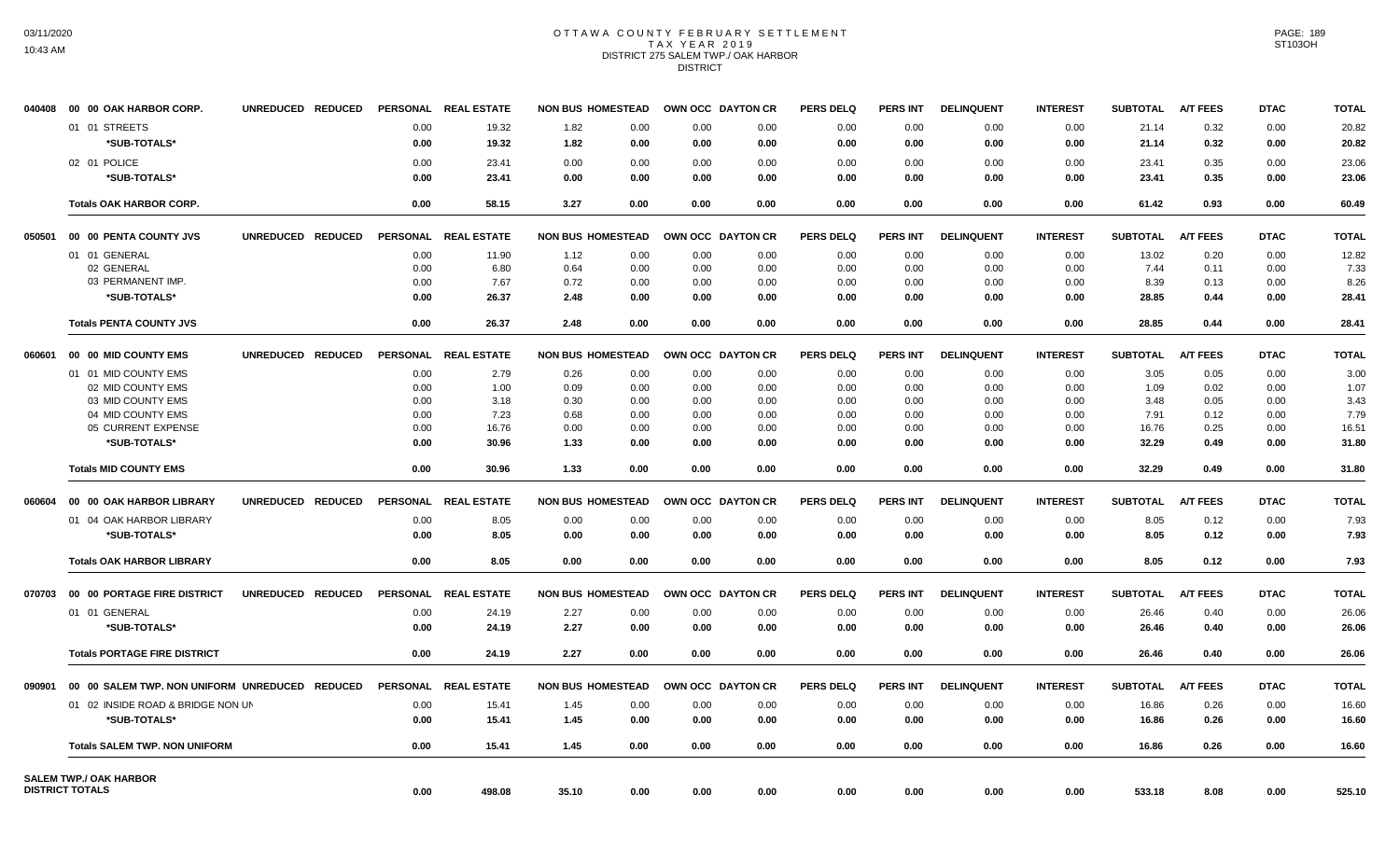| 01 01 O.C.B.M.R.<br>0.00<br>971,119.36<br>97,565.04<br>19,458.57<br>8,309.83<br>0.00<br>0.00<br>33,680.65<br>841.82<br>1,130,975.27<br>17,122.51<br>3,596.27<br>1,110,256.49<br>0.00<br>02 O.C.B.M.R.<br>725,725.19<br>0.00<br>845,186.78<br>12,795.76<br>2,687.50<br>0.00<br>72,911.15<br>14,541.53<br>6,210.00<br>0.00<br>0.00<br>25,169.80<br>629.11<br>829,703.52<br>*SUB-TOTALS*<br>1,696,844.55<br>170,476.19<br>58,850.45<br>29,918.27<br>6,283.77<br>1,939,960.01<br>0.00<br>34,000.10<br>14,519.83<br>0.00<br>0.00<br>0.00<br>1,470.93<br>1,976,162.05<br>02 01 NURSING HOME<br>348,649.88<br>35,027.64<br>2,983.38<br>406,041.14<br>6,147.32<br>1,291.13<br>398,602.69<br>0.00<br>6,986.01<br>0.00<br>0.00<br>0.00<br>12,092.02<br>302.21<br>*SUB-TOTALS*<br>6,147.32<br>0.00<br>348,649.88<br>35,027.64<br>6,986.01<br>2,983.38<br>0.00<br>12,092.02<br>302.21<br>406,041.14<br>1,291.13<br>398,602.69<br>0.00<br>0.00<br>03 02 SENIOR PROGRAM<br>180,571.66<br>668.72<br>0.00<br>18,141.40<br>3,618.14<br>1,545.18<br>0.00<br>6,262.64<br>156.52<br>210,295.54<br>3,183.81<br>206,443.01<br>0.00<br>0.00<br>03 SENIOR PROGRAM<br>0.00<br>157,662.78<br>0.00<br>2,801.38<br>0.00<br>0.00<br>5,467.94<br>137.06<br>166,069.16<br>2,514.20<br>517.73<br>163,037.23<br>0.00<br>0.00<br>*SUB-TOTALS*<br>0.00<br>338,234.44<br>18,141.40<br>6,419.52<br>1,545.18<br>0.00<br>11,730.58<br>293.58<br>376,364.70<br>5,698.01<br>1,186.45<br>369,480.24<br>0.00<br>0.00<br>1,600,082.02<br>160,754.76<br>13,691.87<br>55,494.52<br>1,863,471.45<br>28,212.20<br>5,925.42<br>04 01 INSIDE GENERAL<br>0.00<br>32,061.23<br>0.00<br>0.00<br>0.00<br>1,387.05<br>1,829,333.83<br>5,925.42<br>*SUB-TOTALS*<br>1,600,082.02<br>160,754.76<br>32,061.23<br>13,691.87<br>0.00<br>0.00<br>55,494.52<br>1,387.05<br>1,863,471.45<br>28,212.20<br>1,829,333.83<br>0.00<br>0.00<br>10,225.51<br>8,997.91<br>1,889.86<br>583,442.18<br>07 01 MENTAL HEALTH<br>0.00<br>510,325.32<br>51,270.62<br>4,366.85<br>0.00<br>0.00<br>0.00<br>17,699.27<br>442.38<br>594,329.95<br>218,710.40<br>21,973.10<br>4,382.34<br>1,871.52<br>254,712.32<br>3,856.22<br>809.95<br>02 MENTAL HEALTH<br>0.00<br>0.00<br>0.00<br>0.00<br>7,585.37<br>189.59<br>250,046.15<br>2,922.24<br>173,233.51<br>2,622.69<br>540.09<br>03 MENTAL HEALTH<br>0.00<br>164,464.49<br>0.00<br>0.00<br>0.00<br>0.00<br>0.00<br>5,703.81<br>142.97<br>170,070.73<br>*SUB-TOTALS*<br>0.00<br>893,500.21<br>73,243.72<br>17,530.09<br>6,238.37<br>0.00<br>30,988.45<br>774.94<br>1,022,275.78<br>15,476.82<br>3,239.90<br>1,003,559.06<br>0.00<br>0.00<br>85,452.62<br>4,877,311.10<br>457.643.71<br>96.996.95<br>38,978.63<br>0.00<br>0.00<br>169,156.02<br>4,228.71<br>5,644,315.12<br>17,926.67<br>5,540,935.83<br><b>Totals OTTAWA COUNTY</b><br>0.00<br>0.00<br><b>A/T FEES</b><br>02020101 00 00 ALLEN TOWNSHIP<br><b>PERSONAL</b><br><b>REAL ESTATE</b><br><b>NON BUS HOMESTEAD</b><br>OWN OCC DAYTON CR<br><b>PERS DELQ</b><br><b>PERS INT</b><br><b>DELINQUENT</b><br><b>INTEREST</b><br><b>SUBTOTAL</b><br><b>DTAC</b><br><b>TOTAL</b><br>36,504.30<br>42,507.27<br>02 01 INSIDE GENERAL<br>0.00<br>3,913.30<br>1,033.12<br>517.83<br>0.00<br>0.00<br>0.00<br>1,324.85<br>32.97<br>43,326.37<br>655.95<br>163.15<br>*SUB-TOTALS*<br>0.00<br>36,504.30<br>3,913.30<br>1,033.12<br>517.83<br>0.00<br>0.00<br>0.00<br>1,324.85<br>32.97<br>43,326.37<br>655.95<br>163.15<br>42,507.27<br>362.57<br>03 02 INSIDE ROADS<br>0.00<br>81,120.67<br>8,696.21<br>2,295.82<br>1,150.74<br>0.00<br>2,944.11<br>73.26<br>96,280.81<br>1,457.65<br>94,460.59<br>0.00<br>0.00<br>*SUB-TOTALS*<br>73.26<br>1,457.65<br>362.57<br>0.00<br>81,120.67<br>8,696.21<br>2,295.82<br>1.150.74<br>0.00<br>2,944.11<br>96,280.81<br>94,460.59<br>0.00<br>0.00<br>04 02 POLICE<br>0.00<br>23,762.35<br>2,547.35<br>672.51<br>337.08<br>0.00<br>0.00<br>862.41<br>21.46<br>28,203.16<br>426.98<br>106.20<br>27,669.98<br>0.00<br>23,762.35<br>2,547.35<br>672.51<br>337.08<br>28,203.16<br>426.98<br>27,669.98<br>*SUB-TOTALS*<br>0.00<br>0.00<br>0.00<br>0.00<br>862.41<br>21.46<br>106.20<br>05 02 CEMETERY<br>0.00<br>15,802.06<br>1,694.00<br>447.22<br>224.16<br>0.00<br>0.00<br>573.51<br>14.27<br>18,755.22<br>283.95<br>70.63<br>18,400.64<br>0.00<br>15,802.06<br>447.22<br>14.27<br>18,755.22<br>283.95<br>70.63<br>*SUB-TOTALS*<br>0.00<br>1,694.00<br>224.16<br>0.00<br>573.51<br>18,400.64<br>0.00<br>0.00<br>0.00<br>68,801.54<br>62.13<br>73,082.04<br>1,106.43<br>271.86<br>06 02 CURRENT EXPENSES<br>0.00<br>1,721.40<br>0.00<br>0.00<br>0.00<br>0.00<br>2,496.97<br>71,703.75<br>*SUB-TOTALS*<br>0.00<br>68,801.54<br>0.00<br>1,721.40<br>0.00<br>0.00<br>0.00<br>0.00<br>2,496.97<br>62.13<br>73,082.04<br>1,106.43<br>271.86<br>71,703.75<br>0.00<br>225.990.92<br>16.850.86<br>6.170.07<br>2.229.81<br>0.00<br>0.00<br>0.00<br>8.201.85<br>259,647.60<br>3.930.96<br>974.41<br>254,742.23<br><b>Totals ALLEN TOWNSHIP</b><br>204.09<br><b>A/T FEES</b><br>02020102 00 00 ALLEN TWP INC CORP.<br><b>PERSONAL</b><br><b>REAL ESTATE</b><br><b>NON BUS HOMESTEAD</b><br>OWN OCC DAYTON CR<br><b>PERS DELQ</b><br><b>PERS INT</b><br><b>DELINQUENT</b><br><b>INTEREST</b><br><b>SUBTOTAL</b><br><b>DTAC</b><br><b>TOTAL</b><br>02 01 INSIDE GENERAL<br>1,222.74<br>145.29<br>2.51<br>1,561.15<br>10.21<br>1,527.30<br>0.00<br>78.41<br>14.54<br>0.00<br>0.00<br>0.00<br>97.66<br>23.64<br>*SUB-TOTALS*<br>0.00<br>1,222.74<br>145.29<br>78.41<br>14.54<br>0.00<br>0.00<br>0.00<br>97.66<br>2.51<br>1,561.15<br>23.64<br>10.21<br>1,527.30<br>05 02 CEMETERY<br>0.00<br>529.30<br>62.89<br>33.94<br>6.29<br>0.00<br>0.00<br>42.27<br>1.08<br>675.77<br>10.23<br>4.42<br>661.12<br>0.00<br>*SUB-TOTALS*<br>0.00<br>529.30<br>62.89<br>33.94<br>0.00<br>42.27<br>1.08<br>675.77<br>10.23<br>4.42<br>661.12<br>6.29<br>0.00<br>0.00<br>06 02 CURRENT EXPENSES<br>0.00<br>2,296.15<br>0.00<br>130.64<br>0.00<br>0.00<br>183.39<br>4.70<br>2,614.88<br>39.59<br>17.02<br>2,558.27<br>0.00<br>0.00<br>*SUB-TOTALS*<br>2,296.15<br>0.00<br>130.64<br>4.70<br>17.02<br>2.558.27<br>0.00<br>0.00<br>0.00<br>0.00<br>0.00<br>183.39<br>2.614.88<br>39.59<br><b>Totals ALLEN TWP INC CORP.</b><br>0.00<br>4,048.19<br>208.18<br>242.99<br>20.83<br>0.00<br>0.00<br>0.00<br>323.32<br>8.29<br>4,851.80<br>73.46<br>31.65<br>4,746.69<br><b>PERSONAL</b><br><b>REAL ESTATE</b><br><b>NON BUS HOMESTEAD</b><br>OWN OCC DAYTON CR<br><b>PERS DELQ</b><br><b>PERS INT</b><br><b>DELINQUENT</b><br><b>INTEREST</b><br><b>SUBTOTAL</b><br><b>A/T FEES</b><br><b>DTAC</b><br>02020301 00 00 BENTON EXC CORP.<br><b>TOTAL</b><br>01 01 CEMETERY<br>0.00<br>11,498.99<br>1,153.01<br>248.84<br>0.00<br>0.00<br>383.25<br>1.98<br>13,400.23<br>202.87<br>40.07<br>13,157.29<br>114.16<br>0.00 | 010101 00 00 OTTAWA COUNTY | <b>PERSONAL</b> | <b>REAL ESTATE</b> | <b>NON BUS HOMESTEAD</b> | OWN OCC DAYTON CR | <b>PERS DELQ</b> | <b>PERS INT</b> | <b>DELINQUENT</b> | <b>INTEREST</b> | <b>SUBTOTAL</b> | <b>A/T FEES</b> | <b>DTAC</b> | <b>TOTAL</b> |
|----------------------------------------------------------------------------------------------------------------------------------------------------------------------------------------------------------------------------------------------------------------------------------------------------------------------------------------------------------------------------------------------------------------------------------------------------------------------------------------------------------------------------------------------------------------------------------------------------------------------------------------------------------------------------------------------------------------------------------------------------------------------------------------------------------------------------------------------------------------------------------------------------------------------------------------------------------------------------------------------------------------------------------------------------------------------------------------------------------------------------------------------------------------------------------------------------------------------------------------------------------------------------------------------------------------------------------------------------------------------------------------------------------------------------------------------------------------------------------------------------------------------------------------------------------------------------------------------------------------------------------------------------------------------------------------------------------------------------------------------------------------------------------------------------------------------------------------------------------------------------------------------------------------------------------------------------------------------------------------------------------------------------------------------------------------------------------------------------------------------------------------------------------------------------------------------------------------------------------------------------------------------------------------------------------------------------------------------------------------------------------------------------------------------------------------------------------------------------------------------------------------------------------------------------------------------------------------------------------------------------------------------------------------------------------------------------------------------------------------------------------------------------------------------------------------------------------------------------------------------------------------------------------------------------------------------------------------------------------------------------------------------------------------------------------------------------------------------------------------------------------------------------------------------------------------------------------------------------------------------------------------------------------------------------------------------------------------------------------------------------------------------------------------------------------------------------------------------------------------------------------------------------------------------------------------------------------------------------------------------------------------------------------------------------------------------------------------------------------------------------------------------------------------------------------------------------------------------------------------------------------------------------------------------------------------------------------------------------------------------------------------------------------------------------------------------------------------------------------------------------------------------------------------------------------------------------------------------------------------------------------------------------------------------------------------------------------------------------------------------------------------------------------------------------------------------------------------------------------------------------------------------------------------------------------------------------------------------------------------------------------------------------------------------------------------------------------------------------------------------------------------------------------------------------------------------------------------------------------------------------------------------------------------------------------------------------------------------------------------------------------------------------------------------------------------------------------------------------------------------------------------------------------------------------------------------------------------------------------------------------------------------------------------------------------------------------------------------------------------------------------------------------------------------------------------------------------------------------------------------------------------------------------------------------------------------------------------------------------------------------------------------------------------------------------------------------------------------------------------------------------------------------------------------------------------------------------------------------------------------------------------------------------------------------------------------------------------------------------------------------------------------------------------------------------------------------------------------------------------------------------------------------------------------------------------------------------------------------------------------------------------------------------------------------------------------------------------------------------------------------------------------------------------------------------------------------------------------------------------------------------------------------------------------------------------------------------------------------------------------------------------------------------------------------------------------------------------------------------------------------------------------------------------------------------------------|----------------------------|-----------------|--------------------|--------------------------|-------------------|------------------|-----------------|-------------------|-----------------|-----------------|-----------------|-------------|--------------|
|                                                                                                                                                                                                                                                                                                                                                                                                                                                                                                                                                                                                                                                                                                                                                                                                                                                                                                                                                                                                                                                                                                                                                                                                                                                                                                                                                                                                                                                                                                                                                                                                                                                                                                                                                                                                                                                                                                                                                                                                                                                                                                                                                                                                                                                                                                                                                                                                                                                                                                                                                                                                                                                                                                                                                                                                                                                                                                                                                                                                                                                                                                                                                                                                                                                                                                                                                                                                                                                                                                                                                                                                                                                                                                                                                                                                                                                                                                                                                                                                                                                                                                                                                                                                                                                                                                                                                                                                                                                                                                                                                                                                                                                                                                                                                                                                                                                                                                                                                                                                                                                                                                                                                                                                                                                                                                                                                                                                                                                                                                                                                                                                                                                                                                                                                                                                                                                                                                                                                                                                                                                                                                                                                                                                                                                                                                                                                                                                                                                                                                                                                                                                                                                                                                                                                                                                                      |                            |                 |                    |                          |                   |                  |                 |                   |                 |                 |                 |             |              |
|                                                                                                                                                                                                                                                                                                                                                                                                                                                                                                                                                                                                                                                                                                                                                                                                                                                                                                                                                                                                                                                                                                                                                                                                                                                                                                                                                                                                                                                                                                                                                                                                                                                                                                                                                                                                                                                                                                                                                                                                                                                                                                                                                                                                                                                                                                                                                                                                                                                                                                                                                                                                                                                                                                                                                                                                                                                                                                                                                                                                                                                                                                                                                                                                                                                                                                                                                                                                                                                                                                                                                                                                                                                                                                                                                                                                                                                                                                                                                                                                                                                                                                                                                                                                                                                                                                                                                                                                                                                                                                                                                                                                                                                                                                                                                                                                                                                                                                                                                                                                                                                                                                                                                                                                                                                                                                                                                                                                                                                                                                                                                                                                                                                                                                                                                                                                                                                                                                                                                                                                                                                                                                                                                                                                                                                                                                                                                                                                                                                                                                                                                                                                                                                                                                                                                                                                                      |                            |                 |                    |                          |                   |                  |                 |                   |                 |                 |                 |             |              |
|                                                                                                                                                                                                                                                                                                                                                                                                                                                                                                                                                                                                                                                                                                                                                                                                                                                                                                                                                                                                                                                                                                                                                                                                                                                                                                                                                                                                                                                                                                                                                                                                                                                                                                                                                                                                                                                                                                                                                                                                                                                                                                                                                                                                                                                                                                                                                                                                                                                                                                                                                                                                                                                                                                                                                                                                                                                                                                                                                                                                                                                                                                                                                                                                                                                                                                                                                                                                                                                                                                                                                                                                                                                                                                                                                                                                                                                                                                                                                                                                                                                                                                                                                                                                                                                                                                                                                                                                                                                                                                                                                                                                                                                                                                                                                                                                                                                                                                                                                                                                                                                                                                                                                                                                                                                                                                                                                                                                                                                                                                                                                                                                                                                                                                                                                                                                                                                                                                                                                                                                                                                                                                                                                                                                                                                                                                                                                                                                                                                                                                                                                                                                                                                                                                                                                                                                                      |                            |                 |                    |                          |                   |                  |                 |                   |                 |                 |                 |             |              |
|                                                                                                                                                                                                                                                                                                                                                                                                                                                                                                                                                                                                                                                                                                                                                                                                                                                                                                                                                                                                                                                                                                                                                                                                                                                                                                                                                                                                                                                                                                                                                                                                                                                                                                                                                                                                                                                                                                                                                                                                                                                                                                                                                                                                                                                                                                                                                                                                                                                                                                                                                                                                                                                                                                                                                                                                                                                                                                                                                                                                                                                                                                                                                                                                                                                                                                                                                                                                                                                                                                                                                                                                                                                                                                                                                                                                                                                                                                                                                                                                                                                                                                                                                                                                                                                                                                                                                                                                                                                                                                                                                                                                                                                                                                                                                                                                                                                                                                                                                                                                                                                                                                                                                                                                                                                                                                                                                                                                                                                                                                                                                                                                                                                                                                                                                                                                                                                                                                                                                                                                                                                                                                                                                                                                                                                                                                                                                                                                                                                                                                                                                                                                                                                                                                                                                                                                                      |                            |                 |                    |                          |                   |                  |                 |                   |                 |                 |                 |             |              |
|                                                                                                                                                                                                                                                                                                                                                                                                                                                                                                                                                                                                                                                                                                                                                                                                                                                                                                                                                                                                                                                                                                                                                                                                                                                                                                                                                                                                                                                                                                                                                                                                                                                                                                                                                                                                                                                                                                                                                                                                                                                                                                                                                                                                                                                                                                                                                                                                                                                                                                                                                                                                                                                                                                                                                                                                                                                                                                                                                                                                                                                                                                                                                                                                                                                                                                                                                                                                                                                                                                                                                                                                                                                                                                                                                                                                                                                                                                                                                                                                                                                                                                                                                                                                                                                                                                                                                                                                                                                                                                                                                                                                                                                                                                                                                                                                                                                                                                                                                                                                                                                                                                                                                                                                                                                                                                                                                                                                                                                                                                                                                                                                                                                                                                                                                                                                                                                                                                                                                                                                                                                                                                                                                                                                                                                                                                                                                                                                                                                                                                                                                                                                                                                                                                                                                                                                                      |                            |                 |                    |                          |                   |                  |                 |                   |                 |                 |                 |             |              |
|                                                                                                                                                                                                                                                                                                                                                                                                                                                                                                                                                                                                                                                                                                                                                                                                                                                                                                                                                                                                                                                                                                                                                                                                                                                                                                                                                                                                                                                                                                                                                                                                                                                                                                                                                                                                                                                                                                                                                                                                                                                                                                                                                                                                                                                                                                                                                                                                                                                                                                                                                                                                                                                                                                                                                                                                                                                                                                                                                                                                                                                                                                                                                                                                                                                                                                                                                                                                                                                                                                                                                                                                                                                                                                                                                                                                                                                                                                                                                                                                                                                                                                                                                                                                                                                                                                                                                                                                                                                                                                                                                                                                                                                                                                                                                                                                                                                                                                                                                                                                                                                                                                                                                                                                                                                                                                                                                                                                                                                                                                                                                                                                                                                                                                                                                                                                                                                                                                                                                                                                                                                                                                                                                                                                                                                                                                                                                                                                                                                                                                                                                                                                                                                                                                                                                                                                                      |                            |                 |                    |                          |                   |                  |                 |                   |                 |                 |                 |             |              |
|                                                                                                                                                                                                                                                                                                                                                                                                                                                                                                                                                                                                                                                                                                                                                                                                                                                                                                                                                                                                                                                                                                                                                                                                                                                                                                                                                                                                                                                                                                                                                                                                                                                                                                                                                                                                                                                                                                                                                                                                                                                                                                                                                                                                                                                                                                                                                                                                                                                                                                                                                                                                                                                                                                                                                                                                                                                                                                                                                                                                                                                                                                                                                                                                                                                                                                                                                                                                                                                                                                                                                                                                                                                                                                                                                                                                                                                                                                                                                                                                                                                                                                                                                                                                                                                                                                                                                                                                                                                                                                                                                                                                                                                                                                                                                                                                                                                                                                                                                                                                                                                                                                                                                                                                                                                                                                                                                                                                                                                                                                                                                                                                                                                                                                                                                                                                                                                                                                                                                                                                                                                                                                                                                                                                                                                                                                                                                                                                                                                                                                                                                                                                                                                                                                                                                                                                                      |                            |                 |                    |                          |                   |                  |                 |                   |                 |                 |                 |             |              |
|                                                                                                                                                                                                                                                                                                                                                                                                                                                                                                                                                                                                                                                                                                                                                                                                                                                                                                                                                                                                                                                                                                                                                                                                                                                                                                                                                                                                                                                                                                                                                                                                                                                                                                                                                                                                                                                                                                                                                                                                                                                                                                                                                                                                                                                                                                                                                                                                                                                                                                                                                                                                                                                                                                                                                                                                                                                                                                                                                                                                                                                                                                                                                                                                                                                                                                                                                                                                                                                                                                                                                                                                                                                                                                                                                                                                                                                                                                                                                                                                                                                                                                                                                                                                                                                                                                                                                                                                                                                                                                                                                                                                                                                                                                                                                                                                                                                                                                                                                                                                                                                                                                                                                                                                                                                                                                                                                                                                                                                                                                                                                                                                                                                                                                                                                                                                                                                                                                                                                                                                                                                                                                                                                                                                                                                                                                                                                                                                                                                                                                                                                                                                                                                                                                                                                                                                                      |                            |                 |                    |                          |                   |                  |                 |                   |                 |                 |                 |             |              |
|                                                                                                                                                                                                                                                                                                                                                                                                                                                                                                                                                                                                                                                                                                                                                                                                                                                                                                                                                                                                                                                                                                                                                                                                                                                                                                                                                                                                                                                                                                                                                                                                                                                                                                                                                                                                                                                                                                                                                                                                                                                                                                                                                                                                                                                                                                                                                                                                                                                                                                                                                                                                                                                                                                                                                                                                                                                                                                                                                                                                                                                                                                                                                                                                                                                                                                                                                                                                                                                                                                                                                                                                                                                                                                                                                                                                                                                                                                                                                                                                                                                                                                                                                                                                                                                                                                                                                                                                                                                                                                                                                                                                                                                                                                                                                                                                                                                                                                                                                                                                                                                                                                                                                                                                                                                                                                                                                                                                                                                                                                                                                                                                                                                                                                                                                                                                                                                                                                                                                                                                                                                                                                                                                                                                                                                                                                                                                                                                                                                                                                                                                                                                                                                                                                                                                                                                                      |                            |                 |                    |                          |                   |                  |                 |                   |                 |                 |                 |             |              |
|                                                                                                                                                                                                                                                                                                                                                                                                                                                                                                                                                                                                                                                                                                                                                                                                                                                                                                                                                                                                                                                                                                                                                                                                                                                                                                                                                                                                                                                                                                                                                                                                                                                                                                                                                                                                                                                                                                                                                                                                                                                                                                                                                                                                                                                                                                                                                                                                                                                                                                                                                                                                                                                                                                                                                                                                                                                                                                                                                                                                                                                                                                                                                                                                                                                                                                                                                                                                                                                                                                                                                                                                                                                                                                                                                                                                                                                                                                                                                                                                                                                                                                                                                                                                                                                                                                                                                                                                                                                                                                                                                                                                                                                                                                                                                                                                                                                                                                                                                                                                                                                                                                                                                                                                                                                                                                                                                                                                                                                                                                                                                                                                                                                                                                                                                                                                                                                                                                                                                                                                                                                                                                                                                                                                                                                                                                                                                                                                                                                                                                                                                                                                                                                                                                                                                                                                                      |                            |                 |                    |                          |                   |                  |                 |                   |                 |                 |                 |             |              |
|                                                                                                                                                                                                                                                                                                                                                                                                                                                                                                                                                                                                                                                                                                                                                                                                                                                                                                                                                                                                                                                                                                                                                                                                                                                                                                                                                                                                                                                                                                                                                                                                                                                                                                                                                                                                                                                                                                                                                                                                                                                                                                                                                                                                                                                                                                                                                                                                                                                                                                                                                                                                                                                                                                                                                                                                                                                                                                                                                                                                                                                                                                                                                                                                                                                                                                                                                                                                                                                                                                                                                                                                                                                                                                                                                                                                                                                                                                                                                                                                                                                                                                                                                                                                                                                                                                                                                                                                                                                                                                                                                                                                                                                                                                                                                                                                                                                                                                                                                                                                                                                                                                                                                                                                                                                                                                                                                                                                                                                                                                                                                                                                                                                                                                                                                                                                                                                                                                                                                                                                                                                                                                                                                                                                                                                                                                                                                                                                                                                                                                                                                                                                                                                                                                                                                                                                                      |                            |                 |                    |                          |                   |                  |                 |                   |                 |                 |                 |             |              |
|                                                                                                                                                                                                                                                                                                                                                                                                                                                                                                                                                                                                                                                                                                                                                                                                                                                                                                                                                                                                                                                                                                                                                                                                                                                                                                                                                                                                                                                                                                                                                                                                                                                                                                                                                                                                                                                                                                                                                                                                                                                                                                                                                                                                                                                                                                                                                                                                                                                                                                                                                                                                                                                                                                                                                                                                                                                                                                                                                                                                                                                                                                                                                                                                                                                                                                                                                                                                                                                                                                                                                                                                                                                                                                                                                                                                                                                                                                                                                                                                                                                                                                                                                                                                                                                                                                                                                                                                                                                                                                                                                                                                                                                                                                                                                                                                                                                                                                                                                                                                                                                                                                                                                                                                                                                                                                                                                                                                                                                                                                                                                                                                                                                                                                                                                                                                                                                                                                                                                                                                                                                                                                                                                                                                                                                                                                                                                                                                                                                                                                                                                                                                                                                                                                                                                                                                                      |                            |                 |                    |                          |                   |                  |                 |                   |                 |                 |                 |             |              |
|                                                                                                                                                                                                                                                                                                                                                                                                                                                                                                                                                                                                                                                                                                                                                                                                                                                                                                                                                                                                                                                                                                                                                                                                                                                                                                                                                                                                                                                                                                                                                                                                                                                                                                                                                                                                                                                                                                                                                                                                                                                                                                                                                                                                                                                                                                                                                                                                                                                                                                                                                                                                                                                                                                                                                                                                                                                                                                                                                                                                                                                                                                                                                                                                                                                                                                                                                                                                                                                                                                                                                                                                                                                                                                                                                                                                                                                                                                                                                                                                                                                                                                                                                                                                                                                                                                                                                                                                                                                                                                                                                                                                                                                                                                                                                                                                                                                                                                                                                                                                                                                                                                                                                                                                                                                                                                                                                                                                                                                                                                                                                                                                                                                                                                                                                                                                                                                                                                                                                                                                                                                                                                                                                                                                                                                                                                                                                                                                                                                                                                                                                                                                                                                                                                                                                                                                                      |                            |                 |                    |                          |                   |                  |                 |                   |                 |                 |                 |             |              |
|                                                                                                                                                                                                                                                                                                                                                                                                                                                                                                                                                                                                                                                                                                                                                                                                                                                                                                                                                                                                                                                                                                                                                                                                                                                                                                                                                                                                                                                                                                                                                                                                                                                                                                                                                                                                                                                                                                                                                                                                                                                                                                                                                                                                                                                                                                                                                                                                                                                                                                                                                                                                                                                                                                                                                                                                                                                                                                                                                                                                                                                                                                                                                                                                                                                                                                                                                                                                                                                                                                                                                                                                                                                                                                                                                                                                                                                                                                                                                                                                                                                                                                                                                                                                                                                                                                                                                                                                                                                                                                                                                                                                                                                                                                                                                                                                                                                                                                                                                                                                                                                                                                                                                                                                                                                                                                                                                                                                                                                                                                                                                                                                                                                                                                                                                                                                                                                                                                                                                                                                                                                                                                                                                                                                                                                                                                                                                                                                                                                                                                                                                                                                                                                                                                                                                                                                                      |                            |                 |                    |                          |                   |                  |                 |                   |                 |                 |                 |             |              |
|                                                                                                                                                                                                                                                                                                                                                                                                                                                                                                                                                                                                                                                                                                                                                                                                                                                                                                                                                                                                                                                                                                                                                                                                                                                                                                                                                                                                                                                                                                                                                                                                                                                                                                                                                                                                                                                                                                                                                                                                                                                                                                                                                                                                                                                                                                                                                                                                                                                                                                                                                                                                                                                                                                                                                                                                                                                                                                                                                                                                                                                                                                                                                                                                                                                                                                                                                                                                                                                                                                                                                                                                                                                                                                                                                                                                                                                                                                                                                                                                                                                                                                                                                                                                                                                                                                                                                                                                                                                                                                                                                                                                                                                                                                                                                                                                                                                                                                                                                                                                                                                                                                                                                                                                                                                                                                                                                                                                                                                                                                                                                                                                                                                                                                                                                                                                                                                                                                                                                                                                                                                                                                                                                                                                                                                                                                                                                                                                                                                                                                                                                                                                                                                                                                                                                                                                                      |                            |                 |                    |                          |                   |                  |                 |                   |                 |                 |                 |             |              |
|                                                                                                                                                                                                                                                                                                                                                                                                                                                                                                                                                                                                                                                                                                                                                                                                                                                                                                                                                                                                                                                                                                                                                                                                                                                                                                                                                                                                                                                                                                                                                                                                                                                                                                                                                                                                                                                                                                                                                                                                                                                                                                                                                                                                                                                                                                                                                                                                                                                                                                                                                                                                                                                                                                                                                                                                                                                                                                                                                                                                                                                                                                                                                                                                                                                                                                                                                                                                                                                                                                                                                                                                                                                                                                                                                                                                                                                                                                                                                                                                                                                                                                                                                                                                                                                                                                                                                                                                                                                                                                                                                                                                                                                                                                                                                                                                                                                                                                                                                                                                                                                                                                                                                                                                                                                                                                                                                                                                                                                                                                                                                                                                                                                                                                                                                                                                                                                                                                                                                                                                                                                                                                                                                                                                                                                                                                                                                                                                                                                                                                                                                                                                                                                                                                                                                                                                                      |                            |                 |                    |                          |                   |                  |                 |                   |                 |                 |                 |             |              |
|                                                                                                                                                                                                                                                                                                                                                                                                                                                                                                                                                                                                                                                                                                                                                                                                                                                                                                                                                                                                                                                                                                                                                                                                                                                                                                                                                                                                                                                                                                                                                                                                                                                                                                                                                                                                                                                                                                                                                                                                                                                                                                                                                                                                                                                                                                                                                                                                                                                                                                                                                                                                                                                                                                                                                                                                                                                                                                                                                                                                                                                                                                                                                                                                                                                                                                                                                                                                                                                                                                                                                                                                                                                                                                                                                                                                                                                                                                                                                                                                                                                                                                                                                                                                                                                                                                                                                                                                                                                                                                                                                                                                                                                                                                                                                                                                                                                                                                                                                                                                                                                                                                                                                                                                                                                                                                                                                                                                                                                                                                                                                                                                                                                                                                                                                                                                                                                                                                                                                                                                                                                                                                                                                                                                                                                                                                                                                                                                                                                                                                                                                                                                                                                                                                                                                                                                                      |                            |                 |                    |                          |                   |                  |                 |                   |                 |                 |                 |             |              |
|                                                                                                                                                                                                                                                                                                                                                                                                                                                                                                                                                                                                                                                                                                                                                                                                                                                                                                                                                                                                                                                                                                                                                                                                                                                                                                                                                                                                                                                                                                                                                                                                                                                                                                                                                                                                                                                                                                                                                                                                                                                                                                                                                                                                                                                                                                                                                                                                                                                                                                                                                                                                                                                                                                                                                                                                                                                                                                                                                                                                                                                                                                                                                                                                                                                                                                                                                                                                                                                                                                                                                                                                                                                                                                                                                                                                                                                                                                                                                                                                                                                                                                                                                                                                                                                                                                                                                                                                                                                                                                                                                                                                                                                                                                                                                                                                                                                                                                                                                                                                                                                                                                                                                                                                                                                                                                                                                                                                                                                                                                                                                                                                                                                                                                                                                                                                                                                                                                                                                                                                                                                                                                                                                                                                                                                                                                                                                                                                                                                                                                                                                                                                                                                                                                                                                                                                                      |                            |                 |                    |                          |                   |                  |                 |                   |                 |                 |                 |             |              |
|                                                                                                                                                                                                                                                                                                                                                                                                                                                                                                                                                                                                                                                                                                                                                                                                                                                                                                                                                                                                                                                                                                                                                                                                                                                                                                                                                                                                                                                                                                                                                                                                                                                                                                                                                                                                                                                                                                                                                                                                                                                                                                                                                                                                                                                                                                                                                                                                                                                                                                                                                                                                                                                                                                                                                                                                                                                                                                                                                                                                                                                                                                                                                                                                                                                                                                                                                                                                                                                                                                                                                                                                                                                                                                                                                                                                                                                                                                                                                                                                                                                                                                                                                                                                                                                                                                                                                                                                                                                                                                                                                                                                                                                                                                                                                                                                                                                                                                                                                                                                                                                                                                                                                                                                                                                                                                                                                                                                                                                                                                                                                                                                                                                                                                                                                                                                                                                                                                                                                                                                                                                                                                                                                                                                                                                                                                                                                                                                                                                                                                                                                                                                                                                                                                                                                                                                                      |                            |                 |                    |                          |                   |                  |                 |                   |                 |                 |                 |             |              |
|                                                                                                                                                                                                                                                                                                                                                                                                                                                                                                                                                                                                                                                                                                                                                                                                                                                                                                                                                                                                                                                                                                                                                                                                                                                                                                                                                                                                                                                                                                                                                                                                                                                                                                                                                                                                                                                                                                                                                                                                                                                                                                                                                                                                                                                                                                                                                                                                                                                                                                                                                                                                                                                                                                                                                                                                                                                                                                                                                                                                                                                                                                                                                                                                                                                                                                                                                                                                                                                                                                                                                                                                                                                                                                                                                                                                                                                                                                                                                                                                                                                                                                                                                                                                                                                                                                                                                                                                                                                                                                                                                                                                                                                                                                                                                                                                                                                                                                                                                                                                                                                                                                                                                                                                                                                                                                                                                                                                                                                                                                                                                                                                                                                                                                                                                                                                                                                                                                                                                                                                                                                                                                                                                                                                                                                                                                                                                                                                                                                                                                                                                                                                                                                                                                                                                                                                                      |                            |                 |                    |                          |                   |                  |                 |                   |                 |                 |                 |             |              |
|                                                                                                                                                                                                                                                                                                                                                                                                                                                                                                                                                                                                                                                                                                                                                                                                                                                                                                                                                                                                                                                                                                                                                                                                                                                                                                                                                                                                                                                                                                                                                                                                                                                                                                                                                                                                                                                                                                                                                                                                                                                                                                                                                                                                                                                                                                                                                                                                                                                                                                                                                                                                                                                                                                                                                                                                                                                                                                                                                                                                                                                                                                                                                                                                                                                                                                                                                                                                                                                                                                                                                                                                                                                                                                                                                                                                                                                                                                                                                                                                                                                                                                                                                                                                                                                                                                                                                                                                                                                                                                                                                                                                                                                                                                                                                                                                                                                                                                                                                                                                                                                                                                                                                                                                                                                                                                                                                                                                                                                                                                                                                                                                                                                                                                                                                                                                                                                                                                                                                                                                                                                                                                                                                                                                                                                                                                                                                                                                                                                                                                                                                                                                                                                                                                                                                                                                                      |                            |                 |                    |                          |                   |                  |                 |                   |                 |                 |                 |             |              |
|                                                                                                                                                                                                                                                                                                                                                                                                                                                                                                                                                                                                                                                                                                                                                                                                                                                                                                                                                                                                                                                                                                                                                                                                                                                                                                                                                                                                                                                                                                                                                                                                                                                                                                                                                                                                                                                                                                                                                                                                                                                                                                                                                                                                                                                                                                                                                                                                                                                                                                                                                                                                                                                                                                                                                                                                                                                                                                                                                                                                                                                                                                                                                                                                                                                                                                                                                                                                                                                                                                                                                                                                                                                                                                                                                                                                                                                                                                                                                                                                                                                                                                                                                                                                                                                                                                                                                                                                                                                                                                                                                                                                                                                                                                                                                                                                                                                                                                                                                                                                                                                                                                                                                                                                                                                                                                                                                                                                                                                                                                                                                                                                                                                                                                                                                                                                                                                                                                                                                                                                                                                                                                                                                                                                                                                                                                                                                                                                                                                                                                                                                                                                                                                                                                                                                                                                                      |                            |                 |                    |                          |                   |                  |                 |                   |                 |                 |                 |             |              |
|                                                                                                                                                                                                                                                                                                                                                                                                                                                                                                                                                                                                                                                                                                                                                                                                                                                                                                                                                                                                                                                                                                                                                                                                                                                                                                                                                                                                                                                                                                                                                                                                                                                                                                                                                                                                                                                                                                                                                                                                                                                                                                                                                                                                                                                                                                                                                                                                                                                                                                                                                                                                                                                                                                                                                                                                                                                                                                                                                                                                                                                                                                                                                                                                                                                                                                                                                                                                                                                                                                                                                                                                                                                                                                                                                                                                                                                                                                                                                                                                                                                                                                                                                                                                                                                                                                                                                                                                                                                                                                                                                                                                                                                                                                                                                                                                                                                                                                                                                                                                                                                                                                                                                                                                                                                                                                                                                                                                                                                                                                                                                                                                                                                                                                                                                                                                                                                                                                                                                                                                                                                                                                                                                                                                                                                                                                                                                                                                                                                                                                                                                                                                                                                                                                                                                                                                                      |                            |                 |                    |                          |                   |                  |                 |                   |                 |                 |                 |             |              |
|                                                                                                                                                                                                                                                                                                                                                                                                                                                                                                                                                                                                                                                                                                                                                                                                                                                                                                                                                                                                                                                                                                                                                                                                                                                                                                                                                                                                                                                                                                                                                                                                                                                                                                                                                                                                                                                                                                                                                                                                                                                                                                                                                                                                                                                                                                                                                                                                                                                                                                                                                                                                                                                                                                                                                                                                                                                                                                                                                                                                                                                                                                                                                                                                                                                                                                                                                                                                                                                                                                                                                                                                                                                                                                                                                                                                                                                                                                                                                                                                                                                                                                                                                                                                                                                                                                                                                                                                                                                                                                                                                                                                                                                                                                                                                                                                                                                                                                                                                                                                                                                                                                                                                                                                                                                                                                                                                                                                                                                                                                                                                                                                                                                                                                                                                                                                                                                                                                                                                                                                                                                                                                                                                                                                                                                                                                                                                                                                                                                                                                                                                                                                                                                                                                                                                                                                                      |                            |                 |                    |                          |                   |                  |                 |                   |                 |                 |                 |             |              |
|                                                                                                                                                                                                                                                                                                                                                                                                                                                                                                                                                                                                                                                                                                                                                                                                                                                                                                                                                                                                                                                                                                                                                                                                                                                                                                                                                                                                                                                                                                                                                                                                                                                                                                                                                                                                                                                                                                                                                                                                                                                                                                                                                                                                                                                                                                                                                                                                                                                                                                                                                                                                                                                                                                                                                                                                                                                                                                                                                                                                                                                                                                                                                                                                                                                                                                                                                                                                                                                                                                                                                                                                                                                                                                                                                                                                                                                                                                                                                                                                                                                                                                                                                                                                                                                                                                                                                                                                                                                                                                                                                                                                                                                                                                                                                                                                                                                                                                                                                                                                                                                                                                                                                                                                                                                                                                                                                                                                                                                                                                                                                                                                                                                                                                                                                                                                                                                                                                                                                                                                                                                                                                                                                                                                                                                                                                                                                                                                                                                                                                                                                                                                                                                                                                                                                                                                                      |                            |                 |                    |                          |                   |                  |                 |                   |                 |                 |                 |             |              |
|                                                                                                                                                                                                                                                                                                                                                                                                                                                                                                                                                                                                                                                                                                                                                                                                                                                                                                                                                                                                                                                                                                                                                                                                                                                                                                                                                                                                                                                                                                                                                                                                                                                                                                                                                                                                                                                                                                                                                                                                                                                                                                                                                                                                                                                                                                                                                                                                                                                                                                                                                                                                                                                                                                                                                                                                                                                                                                                                                                                                                                                                                                                                                                                                                                                                                                                                                                                                                                                                                                                                                                                                                                                                                                                                                                                                                                                                                                                                                                                                                                                                                                                                                                                                                                                                                                                                                                                                                                                                                                                                                                                                                                                                                                                                                                                                                                                                                                                                                                                                                                                                                                                                                                                                                                                                                                                                                                                                                                                                                                                                                                                                                                                                                                                                                                                                                                                                                                                                                                                                                                                                                                                                                                                                                                                                                                                                                                                                                                                                                                                                                                                                                                                                                                                                                                                                                      |                            |                 |                    |                          |                   |                  |                 |                   |                 |                 |                 |             |              |
|                                                                                                                                                                                                                                                                                                                                                                                                                                                                                                                                                                                                                                                                                                                                                                                                                                                                                                                                                                                                                                                                                                                                                                                                                                                                                                                                                                                                                                                                                                                                                                                                                                                                                                                                                                                                                                                                                                                                                                                                                                                                                                                                                                                                                                                                                                                                                                                                                                                                                                                                                                                                                                                                                                                                                                                                                                                                                                                                                                                                                                                                                                                                                                                                                                                                                                                                                                                                                                                                                                                                                                                                                                                                                                                                                                                                                                                                                                                                                                                                                                                                                                                                                                                                                                                                                                                                                                                                                                                                                                                                                                                                                                                                                                                                                                                                                                                                                                                                                                                                                                                                                                                                                                                                                                                                                                                                                                                                                                                                                                                                                                                                                                                                                                                                                                                                                                                                                                                                                                                                                                                                                                                                                                                                                                                                                                                                                                                                                                                                                                                                                                                                                                                                                                                                                                                                                      |                            |                 |                    |                          |                   |                  |                 |                   |                 |                 |                 |             |              |
|                                                                                                                                                                                                                                                                                                                                                                                                                                                                                                                                                                                                                                                                                                                                                                                                                                                                                                                                                                                                                                                                                                                                                                                                                                                                                                                                                                                                                                                                                                                                                                                                                                                                                                                                                                                                                                                                                                                                                                                                                                                                                                                                                                                                                                                                                                                                                                                                                                                                                                                                                                                                                                                                                                                                                                                                                                                                                                                                                                                                                                                                                                                                                                                                                                                                                                                                                                                                                                                                                                                                                                                                                                                                                                                                                                                                                                                                                                                                                                                                                                                                                                                                                                                                                                                                                                                                                                                                                                                                                                                                                                                                                                                                                                                                                                                                                                                                                                                                                                                                                                                                                                                                                                                                                                                                                                                                                                                                                                                                                                                                                                                                                                                                                                                                                                                                                                                                                                                                                                                                                                                                                                                                                                                                                                                                                                                                                                                                                                                                                                                                                                                                                                                                                                                                                                                                                      |                            |                 |                    |                          |                   |                  |                 |                   |                 |                 |                 |             |              |
|                                                                                                                                                                                                                                                                                                                                                                                                                                                                                                                                                                                                                                                                                                                                                                                                                                                                                                                                                                                                                                                                                                                                                                                                                                                                                                                                                                                                                                                                                                                                                                                                                                                                                                                                                                                                                                                                                                                                                                                                                                                                                                                                                                                                                                                                                                                                                                                                                                                                                                                                                                                                                                                                                                                                                                                                                                                                                                                                                                                                                                                                                                                                                                                                                                                                                                                                                                                                                                                                                                                                                                                                                                                                                                                                                                                                                                                                                                                                                                                                                                                                                                                                                                                                                                                                                                                                                                                                                                                                                                                                                                                                                                                                                                                                                                                                                                                                                                                                                                                                                                                                                                                                                                                                                                                                                                                                                                                                                                                                                                                                                                                                                                                                                                                                                                                                                                                                                                                                                                                                                                                                                                                                                                                                                                                                                                                                                                                                                                                                                                                                                                                                                                                                                                                                                                                                                      |                            |                 |                    |                          |                   |                  |                 |                   |                 |                 |                 |             |              |
|                                                                                                                                                                                                                                                                                                                                                                                                                                                                                                                                                                                                                                                                                                                                                                                                                                                                                                                                                                                                                                                                                                                                                                                                                                                                                                                                                                                                                                                                                                                                                                                                                                                                                                                                                                                                                                                                                                                                                                                                                                                                                                                                                                                                                                                                                                                                                                                                                                                                                                                                                                                                                                                                                                                                                                                                                                                                                                                                                                                                                                                                                                                                                                                                                                                                                                                                                                                                                                                                                                                                                                                                                                                                                                                                                                                                                                                                                                                                                                                                                                                                                                                                                                                                                                                                                                                                                                                                                                                                                                                                                                                                                                                                                                                                                                                                                                                                                                                                                                                                                                                                                                                                                                                                                                                                                                                                                                                                                                                                                                                                                                                                                                                                                                                                                                                                                                                                                                                                                                                                                                                                                                                                                                                                                                                                                                                                                                                                                                                                                                                                                                                                                                                                                                                                                                                                                      |                            |                 |                    |                          |                   |                  |                 |                   |                 |                 |                 |             |              |
|                                                                                                                                                                                                                                                                                                                                                                                                                                                                                                                                                                                                                                                                                                                                                                                                                                                                                                                                                                                                                                                                                                                                                                                                                                                                                                                                                                                                                                                                                                                                                                                                                                                                                                                                                                                                                                                                                                                                                                                                                                                                                                                                                                                                                                                                                                                                                                                                                                                                                                                                                                                                                                                                                                                                                                                                                                                                                                                                                                                                                                                                                                                                                                                                                                                                                                                                                                                                                                                                                                                                                                                                                                                                                                                                                                                                                                                                                                                                                                                                                                                                                                                                                                                                                                                                                                                                                                                                                                                                                                                                                                                                                                                                                                                                                                                                                                                                                                                                                                                                                                                                                                                                                                                                                                                                                                                                                                                                                                                                                                                                                                                                                                                                                                                                                                                                                                                                                                                                                                                                                                                                                                                                                                                                                                                                                                                                                                                                                                                                                                                                                                                                                                                                                                                                                                                                                      |                            |                 |                    |                          |                   |                  |                 |                   |                 |                 |                 |             |              |
|                                                                                                                                                                                                                                                                                                                                                                                                                                                                                                                                                                                                                                                                                                                                                                                                                                                                                                                                                                                                                                                                                                                                                                                                                                                                                                                                                                                                                                                                                                                                                                                                                                                                                                                                                                                                                                                                                                                                                                                                                                                                                                                                                                                                                                                                                                                                                                                                                                                                                                                                                                                                                                                                                                                                                                                                                                                                                                                                                                                                                                                                                                                                                                                                                                                                                                                                                                                                                                                                                                                                                                                                                                                                                                                                                                                                                                                                                                                                                                                                                                                                                                                                                                                                                                                                                                                                                                                                                                                                                                                                                                                                                                                                                                                                                                                                                                                                                                                                                                                                                                                                                                                                                                                                                                                                                                                                                                                                                                                                                                                                                                                                                                                                                                                                                                                                                                                                                                                                                                                                                                                                                                                                                                                                                                                                                                                                                                                                                                                                                                                                                                                                                                                                                                                                                                                                                      |                            |                 |                    |                          |                   |                  |                 |                   |                 |                 |                 |             |              |
|                                                                                                                                                                                                                                                                                                                                                                                                                                                                                                                                                                                                                                                                                                                                                                                                                                                                                                                                                                                                                                                                                                                                                                                                                                                                                                                                                                                                                                                                                                                                                                                                                                                                                                                                                                                                                                                                                                                                                                                                                                                                                                                                                                                                                                                                                                                                                                                                                                                                                                                                                                                                                                                                                                                                                                                                                                                                                                                                                                                                                                                                                                                                                                                                                                                                                                                                                                                                                                                                                                                                                                                                                                                                                                                                                                                                                                                                                                                                                                                                                                                                                                                                                                                                                                                                                                                                                                                                                                                                                                                                                                                                                                                                                                                                                                                                                                                                                                                                                                                                                                                                                                                                                                                                                                                                                                                                                                                                                                                                                                                                                                                                                                                                                                                                                                                                                                                                                                                                                                                                                                                                                                                                                                                                                                                                                                                                                                                                                                                                                                                                                                                                                                                                                                                                                                                                                      |                            |                 |                    |                          |                   |                  |                 |                   |                 |                 |                 |             |              |
|                                                                                                                                                                                                                                                                                                                                                                                                                                                                                                                                                                                                                                                                                                                                                                                                                                                                                                                                                                                                                                                                                                                                                                                                                                                                                                                                                                                                                                                                                                                                                                                                                                                                                                                                                                                                                                                                                                                                                                                                                                                                                                                                                                                                                                                                                                                                                                                                                                                                                                                                                                                                                                                                                                                                                                                                                                                                                                                                                                                                                                                                                                                                                                                                                                                                                                                                                                                                                                                                                                                                                                                                                                                                                                                                                                                                                                                                                                                                                                                                                                                                                                                                                                                                                                                                                                                                                                                                                                                                                                                                                                                                                                                                                                                                                                                                                                                                                                                                                                                                                                                                                                                                                                                                                                                                                                                                                                                                                                                                                                                                                                                                                                                                                                                                                                                                                                                                                                                                                                                                                                                                                                                                                                                                                                                                                                                                                                                                                                                                                                                                                                                                                                                                                                                                                                                                                      |                            |                 |                    |                          |                   |                  |                 |                   |                 |                 |                 |             |              |
|                                                                                                                                                                                                                                                                                                                                                                                                                                                                                                                                                                                                                                                                                                                                                                                                                                                                                                                                                                                                                                                                                                                                                                                                                                                                                                                                                                                                                                                                                                                                                                                                                                                                                                                                                                                                                                                                                                                                                                                                                                                                                                                                                                                                                                                                                                                                                                                                                                                                                                                                                                                                                                                                                                                                                                                                                                                                                                                                                                                                                                                                                                                                                                                                                                                                                                                                                                                                                                                                                                                                                                                                                                                                                                                                                                                                                                                                                                                                                                                                                                                                                                                                                                                                                                                                                                                                                                                                                                                                                                                                                                                                                                                                                                                                                                                                                                                                                                                                                                                                                                                                                                                                                                                                                                                                                                                                                                                                                                                                                                                                                                                                                                                                                                                                                                                                                                                                                                                                                                                                                                                                                                                                                                                                                                                                                                                                                                                                                                                                                                                                                                                                                                                                                                                                                                                                                      |                            |                 |                    |                          |                   |                  |                 |                   |                 |                 |                 |             |              |
|                                                                                                                                                                                                                                                                                                                                                                                                                                                                                                                                                                                                                                                                                                                                                                                                                                                                                                                                                                                                                                                                                                                                                                                                                                                                                                                                                                                                                                                                                                                                                                                                                                                                                                                                                                                                                                                                                                                                                                                                                                                                                                                                                                                                                                                                                                                                                                                                                                                                                                                                                                                                                                                                                                                                                                                                                                                                                                                                                                                                                                                                                                                                                                                                                                                                                                                                                                                                                                                                                                                                                                                                                                                                                                                                                                                                                                                                                                                                                                                                                                                                                                                                                                                                                                                                                                                                                                                                                                                                                                                                                                                                                                                                                                                                                                                                                                                                                                                                                                                                                                                                                                                                                                                                                                                                                                                                                                                                                                                                                                                                                                                                                                                                                                                                                                                                                                                                                                                                                                                                                                                                                                                                                                                                                                                                                                                                                                                                                                                                                                                                                                                                                                                                                                                                                                                                                      |                            |                 |                    |                          |                   |                  |                 |                   |                 |                 |                 |             |              |
|                                                                                                                                                                                                                                                                                                                                                                                                                                                                                                                                                                                                                                                                                                                                                                                                                                                                                                                                                                                                                                                                                                                                                                                                                                                                                                                                                                                                                                                                                                                                                                                                                                                                                                                                                                                                                                                                                                                                                                                                                                                                                                                                                                                                                                                                                                                                                                                                                                                                                                                                                                                                                                                                                                                                                                                                                                                                                                                                                                                                                                                                                                                                                                                                                                                                                                                                                                                                                                                                                                                                                                                                                                                                                                                                                                                                                                                                                                                                                                                                                                                                                                                                                                                                                                                                                                                                                                                                                                                                                                                                                                                                                                                                                                                                                                                                                                                                                                                                                                                                                                                                                                                                                                                                                                                                                                                                                                                                                                                                                                                                                                                                                                                                                                                                                                                                                                                                                                                                                                                                                                                                                                                                                                                                                                                                                                                                                                                                                                                                                                                                                                                                                                                                                                                                                                                                                      |                            |                 |                    |                          |                   |                  |                 |                   |                 |                 |                 |             |              |
|                                                                                                                                                                                                                                                                                                                                                                                                                                                                                                                                                                                                                                                                                                                                                                                                                                                                                                                                                                                                                                                                                                                                                                                                                                                                                                                                                                                                                                                                                                                                                                                                                                                                                                                                                                                                                                                                                                                                                                                                                                                                                                                                                                                                                                                                                                                                                                                                                                                                                                                                                                                                                                                                                                                                                                                                                                                                                                                                                                                                                                                                                                                                                                                                                                                                                                                                                                                                                                                                                                                                                                                                                                                                                                                                                                                                                                                                                                                                                                                                                                                                                                                                                                                                                                                                                                                                                                                                                                                                                                                                                                                                                                                                                                                                                                                                                                                                                                                                                                                                                                                                                                                                                                                                                                                                                                                                                                                                                                                                                                                                                                                                                                                                                                                                                                                                                                                                                                                                                                                                                                                                                                                                                                                                                                                                                                                                                                                                                                                                                                                                                                                                                                                                                                                                                                                                                      |                            |                 |                    |                          |                   |                  |                 |                   |                 |                 |                 |             |              |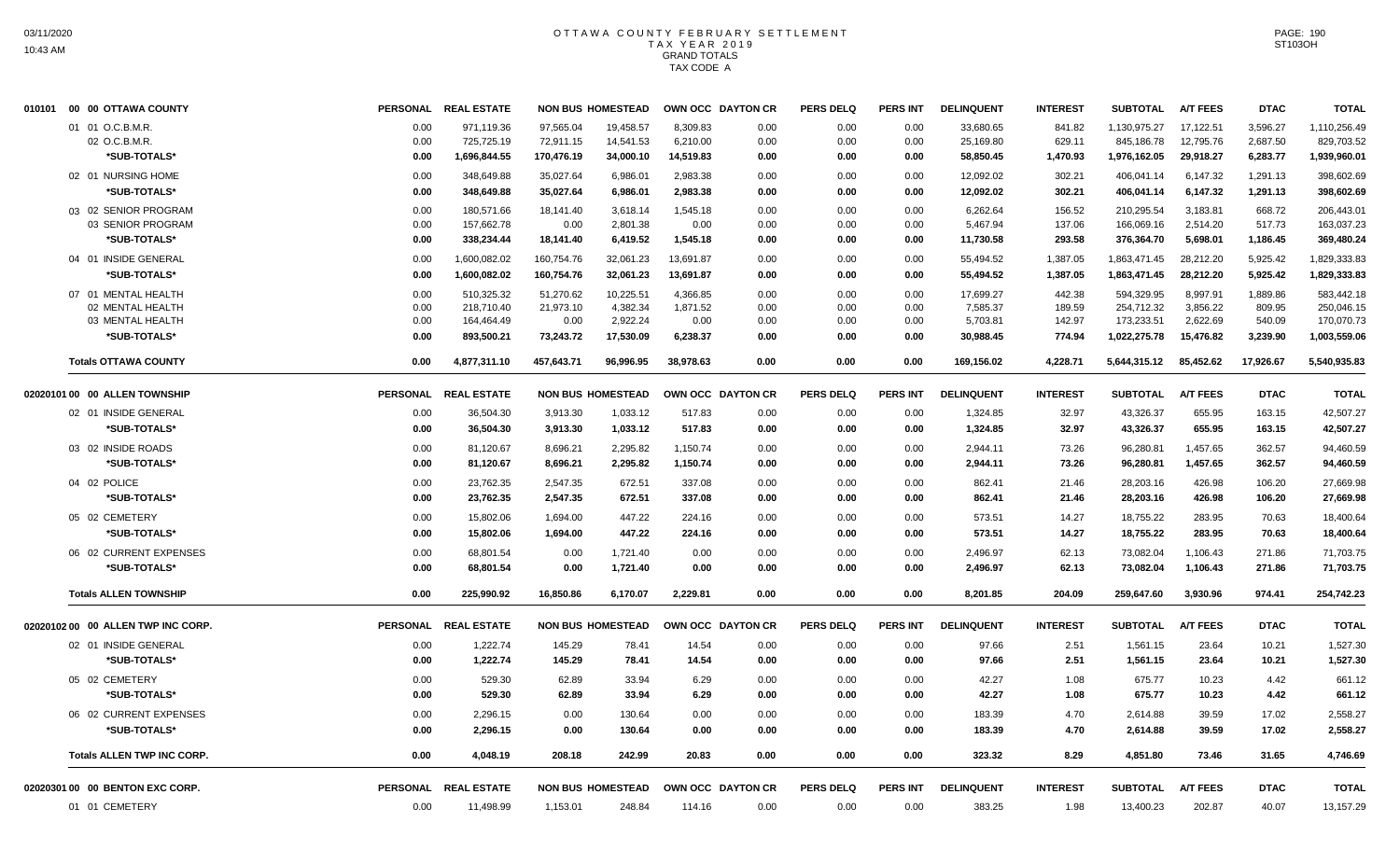|        | 02020301 00 00 BENTON EXC CORP.                     | <b>PERSONAL</b>      | <b>REAL ESTATE</b>                    | <b>NON BUS HOMESTEAD</b>       |                                |                              | OWN OCC DAYTON CR    | <b>PERS DELQ</b>     | <b>PERS INT</b>      | <b>DELINQUENT</b>                | <b>INTEREST</b>        | <b>SUBTOTAL</b>         | <b>A/T FEES</b>                | <b>DTAC</b>                | <b>TOTAL</b>                          |
|--------|-----------------------------------------------------|----------------------|---------------------------------------|--------------------------------|--------------------------------|------------------------------|----------------------|----------------------|----------------------|----------------------------------|------------------------|-------------------------|--------------------------------|----------------------------|---------------------------------------|
|        | *SUB-TOTALS*<br>01                                  | 0.00                 | 11,498.99                             | 1,153.01                       | 248.84                         | 114.16                       | 0.00                 | 0.00                 | 0.00                 | 383.25                           | 1.98                   | 13,400.23               | 202.87                         | 40.07                      | 13,157.29                             |
|        | 02 01 GENERAL<br>02 CURRENT EXPENSE<br>*SUB-TOTALS* | 0.00<br>0.00<br>0.00 | 108,506.63<br>49,281.01<br>157,787.64 | 10,880.03<br>0.00<br>10,880.03 | 2,348.10<br>921.67<br>3,269.77 | 1,077.22<br>0.00<br>1,077.22 | 0.00<br>0.00<br>0.00 | 0.00<br>0.00<br>0.00 | 0.00<br>0.00<br>0.00 | 3,616.39<br>1,642.47<br>5,258.86 | 18.64<br>8.47<br>27.11 | 126,447.01<br>51,853.62 | 1,914.36<br>785.04<br>2,699.40 | 378.15<br>148.43<br>526.58 | 124,154.50<br>50,920.15<br>175,074.65 |
|        | 03 01 INSIDE GENERAL                                | 0.00                 | 44,875.53                             | 4,499.70                       | 971.11                         | 445.51                       | 0.00                 | 0.00                 | 0.00                 | 1,495.64                         | 7.71                   | 178,300.63<br>52,295.20 | 791.73                         | 156.39                     | 51,347.08                             |
|        | *SUB-TOTALS*                                        | 0.00                 | 44.875.53                             | 4,499.70                       | 971.11                         | 445.51                       | 0.00                 | 0.00                 | 0.00                 | 1.495.64                         | 7.71                   | 52,295.20               | 791.73                         | 156.39                     | 51,347.08                             |
|        | 04 02 INSIDE ROADS                                  | 0.00                 | 65,817.44                             | 6,599.56                       | 1,424.30                       | 653.41                       | 0.00                 | 0.00                 | 0.00                 | 2,193.61                         | 11.31                  | 76,699.63               | 1,161.20                       | 229.37                     | 75,309.06                             |
|        | *SUB-TOTALS*                                        | 0.00                 | 65,817.44                             | 6,599.56                       | 1,424.30                       | 653.41                       | 0.00                 | 0.00                 | 0.00                 | 2,193.61                         | 11.31                  | 76,699.63               | 1,161.20                       | 229.37                     | 75,309.06                             |
|        | <b>Totals BENTON EXC CORP.</b>                      | 0.00                 | 279.979.60                            | 23,132.30                      | 5,914.02                       | 2.290.30                     | 0.00                 | 0.00                 | 0.00                 | 9,331.36                         | 48.11                  | 320,695.69              | 4.855.20                       | 952.41                     | 314,888.08                            |
|        | 02020302 00 00 BENTON INC CORP.                     |                      | PERSONAL REAL ESTATE                  | <b>NON BUS HOMESTEAD</b>       |                                |                              | OWN OCC DAYTON CR    | <b>PERS DELQ</b>     | <b>PERS INT</b>      | <b>DELINQUENT</b>                | <b>INTEREST</b>        | <b>SUBTOTAL</b>         | <b>A/T FEES</b>                | <b>DTAC</b>                | <b>TOTAL</b>                          |
|        | 01 01 CEMETERY                                      | 0.00                 | 701.94                                | 81.59                          | 40.78                          | 8.30                         | 0.00                 | 0.00                 | 0.00                 | 131.89                           | 2.31                   | 966.81                  | 14.64                          | 13.90                      | 938.27                                |
|        | 02 CURRENT EXPENSE<br>*SUB-TOTALS*                  | 0.00<br>0.00         | 2.999.34<br>3,701.28                  | 0.00<br>81.59                  | 151.04<br>191.82               | 0.00<br>8.30                 | 0.00<br>0.00         | 0.00<br>0.00         | 0.00<br>0.00         | 563.57<br>695.46                 | 9.88<br>12.19          | 3.723.83<br>4,690.64    | 56.38<br>71.02                 | 51.49<br>65.39             | 3,615.96<br>4,554.23                  |
|        | 03 01 INSIDE GENERAL                                | 0.00                 | 2,739.37                              | 318.42                         | 159.15                         | 32.38                        | 0.00                 | 0.00                 | 0.00                 | 514.72                           | 9.03                   | 3,773.07                | 57.12                          | 54.26                      | 3,661.69                              |
|        | *SUB-TOTALS*                                        | 0.00                 | 2,739.37                              | 318.42                         | 159.15                         | 32.38                        | 0.00                 | 0.00                 | 0.00                 | 514.72                           | 9.03                   | 3,773.07                | 57.12                          | 54.26                      | 3,661.69                              |
|        | <b>Totals BENTON INC CORP.</b>                      | 0.00                 | 6,440.65                              | 400.01                         | 350.97                         | 40.68                        | 0.00                 | 0.00                 | 0.00                 | 1,210.18                         | 21.22                  | 8,463.71                | 128.14                         | 119.65                     | 8,215.92                              |
| 020205 | 00 00 BAY TOWNSHIP                                  |                      | PERSONAL REAL ESTATE                  | <b>NON BUS HOMESTEAD</b>       |                                |                              | OWN OCC DAYTON CR    | <b>PERS DELQ</b>     | PERS INT             | <b>DELINQUENT</b>                | <b>INTEREST</b>        | <b>SUBTOTAL</b>         | <b>A/T FEES</b>                | <b>DTAC</b>                | <b>TOTAL</b>                          |
|        | 01 01 INSIDE GENERAL                                | 0.00                 | 12,565.92                             | 1,249.42                       | 420.09                         | 123.14                       | 0.00                 | 0.00                 | 0.00                 | 482.69                           | 8.06                   | 14,849.32               | 224.81                         | 49.57                      | 14,574.94                             |
|        | *SUB-TOTALS*                                        | 0.00                 | 12,565.92                             | 1,249.42                       | 420.09                         | 123.14                       | 0.00                 | 0.00                 | 0.00                 | 482.69                           | 8.06                   | 14,849.32               | 224.81                         | 49.57                      | 14,574.94                             |
|        | 02 02 INSIDE ROADS                                  | 0.00                 | 11,679.66                             | 1,161.30                       | 390.46                         | 114.45                       | 0.00                 | 0.00                 | 0.00                 | 448.64                           | 7.49                   | 13,802.00               | 208.96                         | 46.07                      | 13,546.97                             |
|        | *SUB-TOTALS*                                        | 0.00                 | 11,679.66                             | 1,161.30                       | 390.46                         | 114.45                       | 0.00                 | 0.00                 | 0.00                 | 448.64                           | 7.49                   | 13,802.00               | 208.96                         | 46.07                      | 13,546.97                             |
|        | 03 03 INSIDE FIRE<br>*SUB-TOTALS*                   | 0.00<br>0.00         | 8.989.23<br>8,989.23                  | 893.79<br>893.79               | 300.51<br>300.51               | 88.08<br>88.08               | 0.00<br>0.00         | 0.00<br>0.00         | 0.00<br>0.00         | 345.29<br>345.29                 | 5.77<br>5.77           | 10,622.67<br>10,622.67  | 160.83<br>160.83               | 35.47<br>35.47             | 10,426.37<br>10,426.37                |
|        | 04 01 FIRE & EMS                                    | 0.00                 | 35,522.68                             |                                |                                |                              |                      |                      |                      | 1,364.42                         | 22.78                  | 37,959.94               | 574.70                         | 123.92                     |                                       |
|        | *SUB-TOTALS*                                        | 0.00                 | 35,522.68                             | 0.00<br>0.00                   | 1,050.06<br>1,050.06           | 0.00<br>0.00                 | 0.00<br>0.00         | 0.00<br>0.00         | 0.00<br>0.00         | 1,364.42                         | 22.78                  | 37,959.94               | 574.70                         | 123.92                     | 37,261.32<br>37,261.32                |
|        | <b>Totals BAY TOWNSHIP</b>                          | 0.00                 | 68.757.49                             | 3.304.51                       | 2.161.12                       | 325.67                       | 0.00                 | 0.00                 | 0.00                 | 2.641.04                         | 44.10                  | 77,233.93               | 1.169.30                       | 255.03                     | 75.809.60                             |
| 020206 | 00 00 CARROLL TWP.                                  | <b>PERSONAL</b>      | <b>REAL ESTATE</b>                    | <b>NON BUS HOMESTEAD</b>       |                                |                              | OWN OCC DAYTON CR    | <b>PERS DELQ</b>     | <b>PERS INT</b>      | <b>DELINQUENT</b>                | <b>INTEREST</b>        | <b>SUBTOTAL</b>         | <b>A/T FEES</b>                | <b>DTAC</b>                | <b>TOTAL</b>                          |
|        | 01 01 INSIDE GENERAL                                | 0.00                 | 103,800.85                            | 10,437.72                      | 2,356.32                       | 909.15                       | 0.00                 | 0.00                 | 0.00                 | 3,160.28                         | 353.45                 | 121,017.77              | 1,832.16                       | 374.38                     | 118,811.23                            |
|        | *SUB-TOTALS*                                        | 0.00                 | 103,800.85                            | 10,437.72                      | 2,356.32                       | 909.15                       | 0.00                 | 0.00                 | 0.00                 | 3,160.28                         | 353.45                 | 121,017.77              | 1,832.16                       | 374.38                     | 118,811.23                            |
|        | 02 02 INSIDE ROADS                                  | 0.00                 | 34,600.29                             | 3,479.24                       | 785.44                         | 303.05                       | 0.00                 | 0.00                 | 0.00                 | 1,053.43                         | 117.82                 | 40,339.27               | 610.72                         | 124.80                     | 39,603.75                             |
|        | *SUB-TOTALS*                                        | 0.00                 | 34,600.29                             | 3,479.24                       | 785.44                         | 303.05                       | 0.00                 | 0.00                 | 0.00                 | 1,053.43                         | 117.82                 | 40,339.27               | 610.72                         | 124.80                     | 39,603.75                             |
|        | 03 03 POLICE<br>*SUB-TOTALS*                        | 0.00<br>0.00         | 80,215.94<br>80,215.94                | 0.00<br>0.00                   | 1,567.75<br>1,567.75           | 0.00<br>0.00                 | 0.00<br>0.00         | 0.00<br>0.00         | 0.00<br>0.00         | 2,442.98<br>2,442.98             | 273.22<br>273.22       | 84,499.89<br>84,499.89  | 1,279.29<br>1,279.29           | 249.09<br>249.09           | 82,971.51<br>82,971.51                |
|        | <b>Totals CARROLL TWP.</b>                          | 0.00                 | 218,617.08                            | 13,916.96                      | 4,709.51                       | 1,212.20                     | 0.00                 | 0.00                 | 0.00                 | 6.656.69                         | 744.49                 | 245,856.93              | 3,722.17                       | 748.27                     | 241,386.49                            |
|        | 02020701 00 00 CLAY TWP. EXC CORP.                  |                      | PERSONAL REAL ESTATE                  | <b>NON BUS HOMESTEAD</b>       |                                |                              | OWN OCC DAYTON CR    | <b>PERS DELQ</b>     | <b>PERS INT</b>      | <b>DELINQUENT</b>                | <b>INTEREST</b>        | <b>SUBTOTAL</b>         | <b>A/T FEES</b>                | <b>DTAC</b>                | <b>TOTAL</b>                          |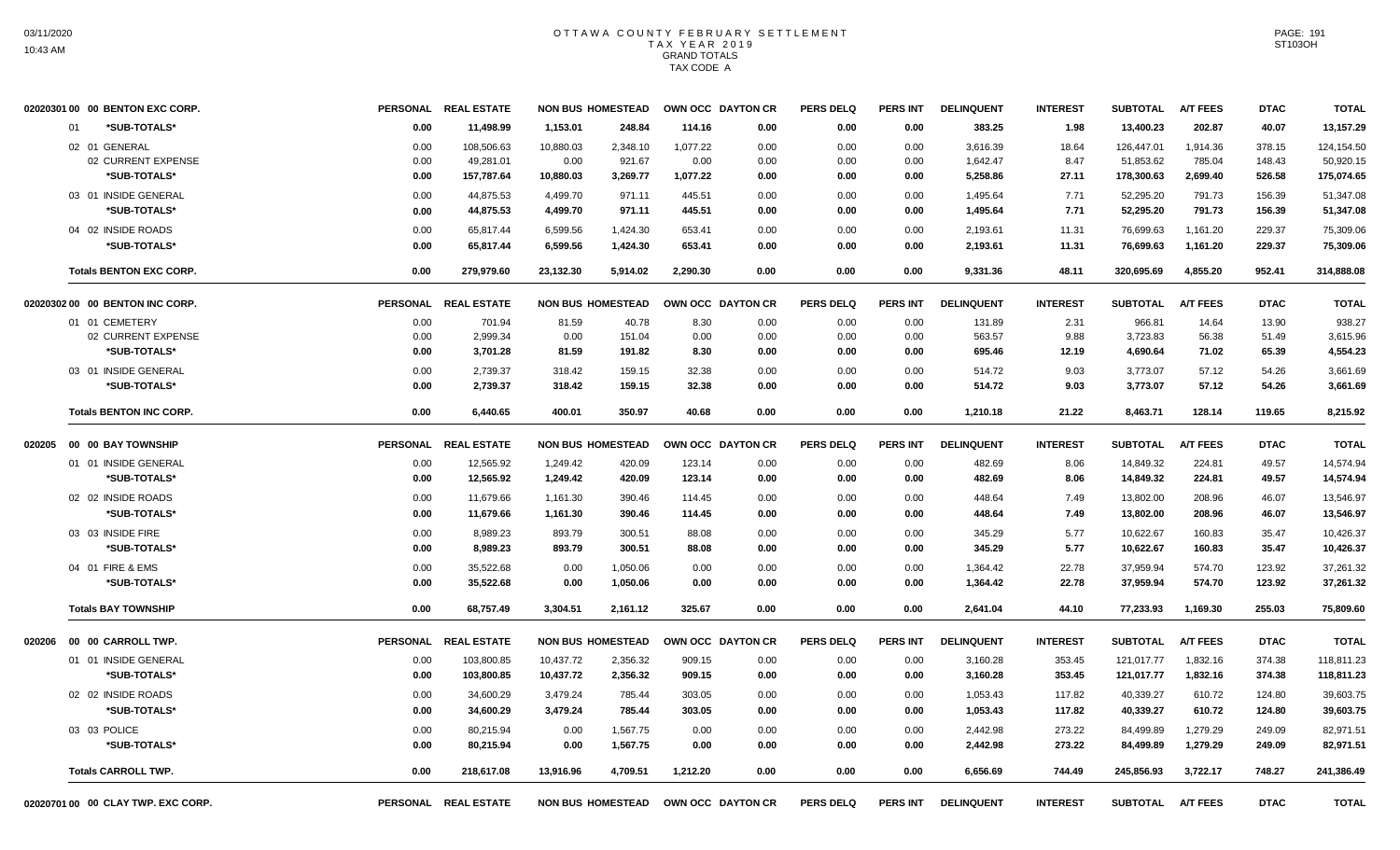|        | 02020701 00 00 CLAY TWP. EXC CORP. |                 | PERSONAL REAL ESTATE |           | <b>NON BUS HOMESTEAD</b> |          | OWN OCC DAYTON CR | <b>PERS DELQ</b> | <b>PERS INT</b> | <b>DELINQUENT</b> | <b>INTEREST</b> | <b>SUBTOTAL</b> | <b>A/T FEES</b> | <b>DTAC</b> | <b>TOTAL</b> |
|--------|------------------------------------|-----------------|----------------------|-----------|--------------------------|----------|-------------------|------------------|-----------------|-------------------|-----------------|-----------------|-----------------|-------------|--------------|
|        | 02 01 POLICE                       | 0.00            | 31,723.31            | 3,401.13  | 1,283.54                 | 411.43   | 0.00              | 0.00             | 0.00            | 711.85            | 11.00           | 37,542.26       | 568.38          | 73.62       | 36,900.26    |
|        | 02 POLICE                          | 0.00            | 18,226.24            | 1,954.07  | 737.45                   | 236.38   | 0.00              | 0.00             | 0.00            | 408.98            | 6.32            | 21,569.44       | 326.55          | 42.31       | 21,200.58    |
|        | 03 POLICE                          | 0.00            | 52,872.18            | 5,668.54  | 2,139.24                 | 685.72   | 0.00              | 0.00             | 0.00            | 1,186.42          | 18.33           | 62,570.43       | 947.29          | 122.71      | 61,500.43    |
|        | 04 POLICE                          | 0.00            | 47,369.03            | 5,078.54  | 1,916.58                 | 614.35   | 0.00              | 0.00             | 0.00            | 1,062.93          | 16.42           | 56,057.85       | 848.70          | 109.93      | 55,099.22    |
|        | 05 POLICE                          | 0.00            | 59,241.52            | 0.00      | 2,120.55                 | 0.00     | 0.00              | 0.00             | 0.00            | 1,329.56          | 20.54           | 62,712.17       | 949.44          | 121.64      | 61,641.09    |
|        | *SUB-TOTALS*                       | 0.00            | 209,432.28           | 16,102.28 | 8,197.36                 | 1,947.88 | 0.00              | 0.00             | 0.00            | 4,699.74          | 72.61           | 240,452.15      | 3,640.36        | 470.21      | 236,341.58   |
|        | 03 02 CEMETERY                     | 0.00            | 11,405.27            | 1,222.79  | 461.46                   | 147.92   | 0.00              | 0.00             | 0.00            | 255.93            | 3.95            | 13.497.32       | 204.35          | 26.48       | 13,266.49    |
|        | *SUB-TOTALS*                       | 0.00            | 11,405.27            | 1,222.79  | 461.46                   | 147.92   | 0.00              | 0.00             | 0.00            | 255.93            | 3.95            | 13,497.32       | 204.35          | 26.48       | 13,266.49    |
|        | 05 01 INSIDE GENERAL               | 0.00            | 13,961.55            | 1,496.84  | 564.89                   | 181.07   | 0.00              | 0.00             | 0.00            | 313.29            | 4.84            | 16,522.48       | 250.15          | 32.41       | 16,239.92    |
|        | *SUB-TOTALS*                       | 0.00            | 13,961.55            | 1,496.84  | 564.89                   | 181.07   | 0.00              | 0.00             | 0.00            | 313.29            | 4.84            | 16,522.48       | 250.15          | 32.41       | 16,239.92    |
|        | 06 02 INSIDE ROADS                 | 0.00            | 67,015.42            | 7,184.87  | 2,711.47                 | 869.15   | 0.00              | 0.00             | 0.00            | 1,503.78          | 23.23           | 79,307.92       | 1,200.69        | 155.53      | 77,951.70    |
|        | *SUB-TOTALS*                       | 0.00            | 67,015.42            | 7,184.87  | 2,711.47                 | 869.15   | 0.00              | 0.00             | 0.00            | 1,503.78          | 23.23           | 79,307.92       | 1,200.69        | 155.53      | 77,951.70    |
|        | <b>Totals CLAY TWP. EXC CORP.</b>  | 0.00            | 301,814.52           | 26,006.78 | 11,935.18                | 3,146.02 | 0.00              | 0.00             | 0.00            | 6,772.74          | 104.63          | 349,779.87      | 5,295.55        | 684.63      | 343,799.69   |
|        | 02020702 00 00 CLAY TWP INC CORP   |                 | PERSONAL REAL ESTATE |           | <b>NON BUS HOMESTEAD</b> |          | OWN OCC DAYTON CR | <b>PERS DELQ</b> | <b>PERS INT</b> | <b>DELINQUENT</b> | <b>INTEREST</b> | <b>SUBTOTAL</b> | <b>A/T FEES</b> | <b>DTAC</b> | <b>TOTAL</b> |
|        | 03 02 CEMETERY                     | 0.00            | 5,062.00             | 570.45    | 236.47                   | 74.34    | 0.00              | 0.00             | 0.00            | 314.38            | 12.80           | 6,270.44        | 94.93           | 33.72       | 6,141.79     |
|        | *SUB-TOTALS*                       | 0.00            | 5,062.00             | 570.45    | 236.47                   | 74.34    | 0.00              | 0.00             | 0.00            | 314.38            | 12.80           | 6,270.44        | 94.93           | 33.72       | 6,141.79     |
|        | 05 01 INSIDE GENERAL               | 0.00            | 6,196.55             | 698.30    | 289.47                   | 91.00    | 0.00              | 0.00             | 0.00            | 384.84            | 15.67           | 7,675.83        | 116.21          | 41.28       | 7,518.34     |
|        | *SUB-TOTALS*                       | 0.00            | 6,196.55             | 698.30    | 289.47                   | 91.00    | 0.00              | 0.00             | 0.00            | 384.84            | 15.67           | 7,675.83        | 116.21          | 41.28       | 7,518.34     |
|        | <b>Totals CLAY TWP INC CORP</b>    | 0.00            | 11,258.55            | 1,268.75  | 525.94                   | 165.34   | 0.00              | 0.00             | 0.00            | 699.22            | 28.47           | 13,946.27       | 211.14          | 75.00       | 13,660.13    |
| 020209 | 00 00 CATAWBA TOWNSHIP             | <b>PERSONAL</b> | <b>REAL ESTATE</b>   |           | <b>NON BUS HOMESTEAD</b> |          | OWN OCC DAYTON CR | <b>PERS DELQ</b> | <b>PERS INT</b> | <b>DELINQUENT</b> | <b>INTEREST</b> | <b>SUBTOTAL</b> | <b>A/T FEES</b> | <b>DTAC</b> | <b>TOTAL</b> |
|        | 01 01 POLICE                       | 0.00            | 12,611.13            | 1.229.03  | 167.28                   | 100.66   | 0.00              | 0.00             | 0.00            | 347.87            | 2.48            | 14.458.45       | 218.90          | 34.61       | 14,204.94    |
|        | 02 POLICE                          | 0.00            | 20,133.23            | 1,962.11  | 267.06                   | 160.70   | 0.00              | 0.00             | 0.00            | 555.36            | 3.96            | 23,082.42       | 349.46          | 55.25       | 22,677.71    |
|        | 03 POLICE                          | 0.00            | 18,887.09            | 1,840.66  | 250.53                   | 150.75   | 0.00              | 0.00             | 0.00            | 520.99            | 3.72            | 21,653.74       | 327.83          | 51.83       | 21,274.08    |
|        | *SUB-TOTALS*                       | 0.00            | 51,631.45            | 5,031.80  | 684.87                   | 412.11   | 0.00              | 0.00             | 0.00            | 1,424.22          | 10.16           | 59,194.61       | 896.19          | 141.69      | 58,156.73    |
|        | 02 01 FIRE                         | 0.00            | 33,555.39            | 3,270.18  | 445.11                   | 267.83   | 0.00              | 0.00             | 0.00            | 925.60            | 6.60            | 38,470.71       | 582.43          | 92.08       | 37,796.20    |
|        | 02 FIRE                            | 0.00            | 18,887.09            | 1,840.66  | 250.53                   | 150.75   | 0.00              | 0.00             | 0.00            | 520.99            | 3.72            | 21,653.74       | 327.83          | 51.83       | 21,274.08    |
|        | *SUB-TOTALS*                       | 0.00            | 52,442.48            | 5,110.84  | 695.64                   | 418.58   | 0.00              | 0.00             | 0.00            | 1,446.59          | 10.32           | 60,124.45       | 910.26          | 143.91      | 59,070.28    |
|        | 03 01 INSIDE GENERAL               | 0.00            | 706,411.57           | 68,844.08 | 9,370.43                 | 5,638.36 | 0.00              | 0.00             | 0.00            | 19,485.90         | 138.98          | 809,889.32      | 12,261.39       | 1,938.41    | 795,689.52   |
|        | *SUB-TOTALS*                       | 0.00            | 706,411.57           | 68,844.08 | 9,370.43                 | 5,638.36 | 0.00              | 0.00             | 0.00            | 19,485.90         | 138.98          | 809,889.32      | 12,261.39       | 1,938.41    | 795,689.52   |
|        | <b>Totals CATAWBA TOWNSHIP</b>     | 0.00            | 810,485.50           | 78,986.72 | 10,750.94                | 6.469.05 | 0.00              | 0.00             | 0.00            | 22,356.71         | 159.46          | 929,208.38      | 14,067.84       | 2,224.01    | 912,916.53   |
|        | 02021001 00 00 DANBURY EXC CORP.   |                 | PERSONAL REAL ESTATE |           | <b>NON BUS HOMESTEAD</b> |          | OWN OCC DAYTON CR | <b>PERS DELQ</b> | <b>PERS INT</b> | <b>DELINQUENT</b> | <b>INTEREST</b> | <b>SUBTOTAL</b> | <b>A/T FEES</b> | <b>DTAC</b> | <b>TOTAL</b> |
|        | 01 01 POLICE                       | 0.00            | 171,292.35           | 16,522.63 | 2,156.79                 | 978.49   | 0.00              | 0.00             | 0.00            | 5,711.37          | 45.75           | 196,707.38      | 2,978.07        | 592.59      | 193,136.72   |
|        | 02 POLICE                          | 0.00            | 18,526.10            | 1,787.00  | 233.27                   | 105.83   | 0.00              | 0.00             | 0.00            | 617.71            | 4.95            | 21,274.86       | 322.09          | 64.09       | 20,888.68    |
|        | 03 POLICE                          | 0.00            | 68,712.27            | 6,627.89  | 865.17                   | 392.51   | 0.00              | 0.00             | 0.00            | 2,291.06          | 18.35           | 78,907.25       | 1,194.62        | 237.71      | 77,474.92    |
|        | 04 POLICE                          | 0.00            | 71,445.80            | 6,891.57  | 899.59                   | 408.13   | 0.00              | 0.00             | 0.00            | 2,382.20          | 19.08           | 82,046.37       | 1,242.15        | 247.17      | 80,557.05    |
|        | 01 CURRENT EXPENSES                | 0.00            | 97,488.85            | 0.00      | 1,096.13                 | 0.00     | 0.00              | 0.00             | 0.00            | 3,250.55          | 26.04           | 101,861.57      | 1,542.14        | 301.17      | 100,018.26   |
|        | *SUB-TOTALS*                       | 0.00            | 427,465.37           | 31,829.09 | 5,250.95                 | 1,884.96 | 0.00              | 0.00             | 0.00            | 14,252.89         | 114.17          | 480,797.43      | 7,279.07        | 1,442.73    | 472,075.63   |
|        | 04 01 INSIDE GENERAL               | 0.00            | 64,591.95            | 6,230.45  | 813.29                   | 368.97   | 0.00              | 0.00             | 0.00            | 2,153.68          | 17.25           | 74,175.59       | 1,122.99        | 223.46      | 72,829.14    |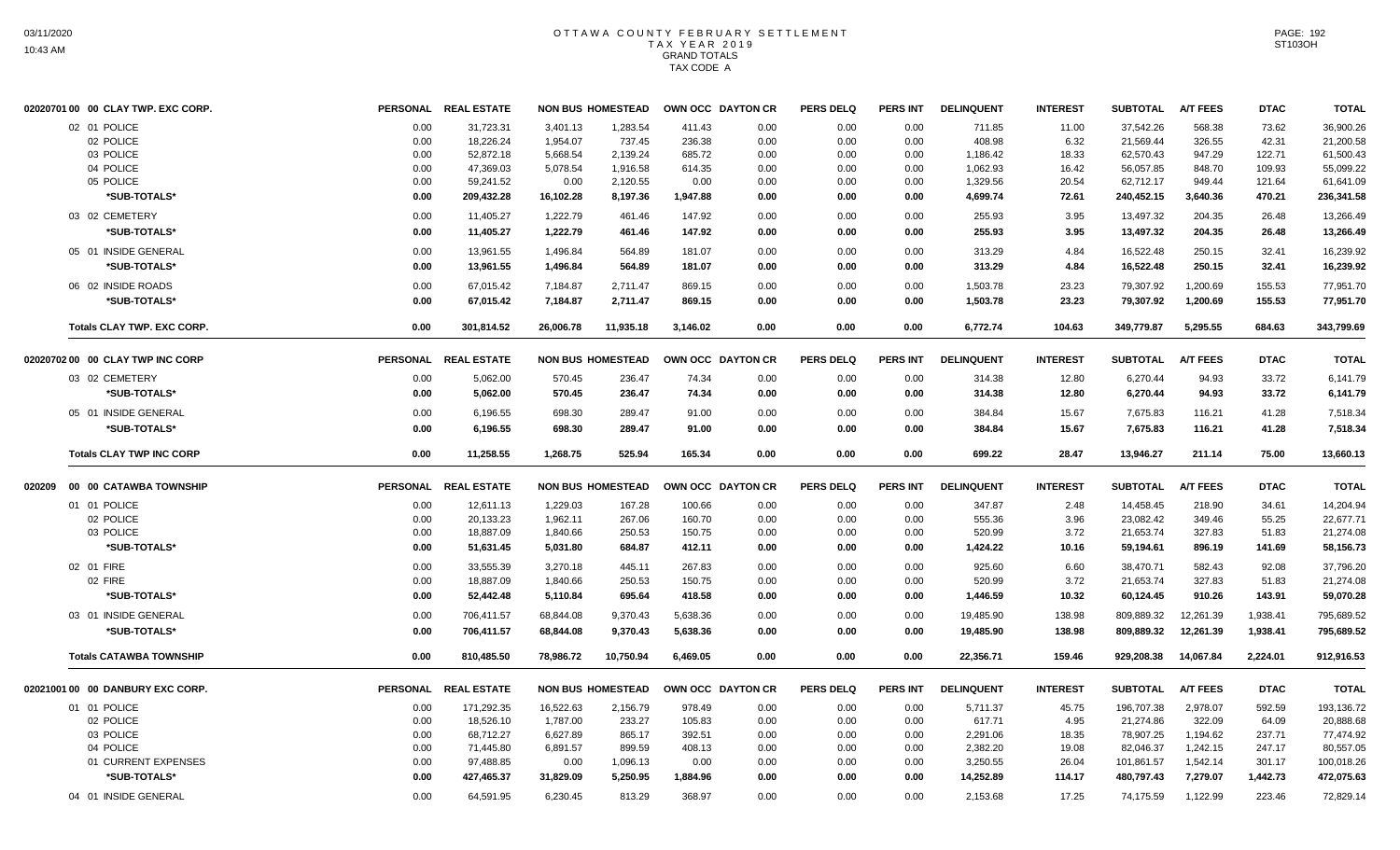| 02021001 00 00 DANBURY EXC CORP. |                 | PERSONAL REAL ESTATE |           | <b>NON BUS HOMESTEAD</b> |          | OWN OCC DAYTON CR | <b>PERS DELQ</b> | <b>PERS INT</b> | <b>DELINQUENT</b> | <b>INTEREST</b> | <b>SUBTOTAL</b> | <b>A/T FEES</b> | <b>DTAC</b> | <b>TOTAL</b> |
|----------------------------------|-----------------|----------------------|-----------|--------------------------|----------|-------------------|------------------|-----------------|-------------------|-----------------|-----------------|-----------------|-------------|--------------|
| *SUB-TOTALS*<br>04               | 0.00            | 64.591.95            | 6.230.45  | 813.29                   | 368.97   | 0.00              | 0.00             | 0.00            | 2,153.68          | 17.25           | 74.175.59       | 1,122.99        | 223.46      | 72,829.14    |
| 05 02 INSIDE ROADS               | 0.00            | 226,071.81           | 21.806.58 | 2.846.53                 | 1.291.41 | 0.00              | 0.00             | 0.00            | 7,537.87          | 60.38           | 259.614.58      | 3,930.46        | 782.10      | 254,902.02   |
| *SUB-TOTALS*                     | 0.00            | 226,071.81           | 21,806.58 | 2,846.53                 | 1,291.41 | 0.00              | 0.00             | 0.00            | 7,537.87          | 60.38           | 259,614.58      | 3,930.46        | 782.10      | 254,902.02   |
| 06 02 FIRE & EMS                 | 0.00            | 243,721.95           | 0.00      | 2,740.31                 | 0.00     | 0.00              | 0.00             | 0.00            | 8,126.37          | 65.09           | 254,653.72      | 3,855.35        | 752.92      | 250,045.45   |
| *SUB-TOTALS*                     | 0.00            | 243,721.95           | 0.00      | 2,740.31                 | 0.00     | 0.00              | 0.00             | 0.00            | 8,126.37          | 65.09           | 254,653.72      | 3,855.35        | 752.92      | 250,045.45   |
| <b>Totals DANBURY EXC CORP.</b>  | 0.00            | 961,851.08           | 59,866.12 | 11,651.08                | 3,545.34 | 0.00              | 0.00             | 0.00            | 32,070.81         | 256.89          | 1,069,241.32    | 16,187.87       | 3,201.21    | 1,049,852.24 |
| 02021002 00 00 DANBURY INC CORP. |                 | PERSONAL REAL ESTATE |           | <b>NON BUS HOMESTEAD</b> |          | OWN OCC DAYTON CR | <b>PERS DELO</b> | <b>PERS INT</b> | <b>DELINQUENT</b> | <b>INTEREST</b> | <b>SUBTOTAL</b> | <b>A/T FEES</b> | <b>DTAC</b> | <b>TOTAL</b> |
| 02 01 CURRENT EXPENSES           | 0.00            | 38,669.20            | 0.00      | 282.17                   | 0.00     | 0.00              | 0.00             | 0.00            | 1,860.29          | 21.48           | 40,833.14       | 618.20          | 177.70      | 40,037.24    |
| 05 FIRE & EMS                    | 0.00            | 96.672.93            | 0.00      | 705.42                   | 0.00     | 0.00              | 0.00             | 0.00            | 4,650.72          | 53.70           | 102,082.77      | 1,545.49        | 444.25      | 100,093.03   |
| *SUB-TOTALS*                     | 0.00            | 135,342.13           | 0.00      | 987.59                   | 0.00     | 0.00              | 0.00             | 0.00            | 6,511.01          | 75.18           | 142,915.91      | 2,163.69        | 621.95      | 140,130.27   |
| 04 01 INSIDE GENERAL             | 0.00            | 25.609.00            | 2,576.07  | 209.36                   | 151.45   | 0.00              | 0.00             | 0.00            | 1,231.99          | 14.23           | 29,792.10       | 451.04          | 131.85      | 29,209.21    |
| *SUB-TOTALS*                     | 0.00            | 25,609.00            | 2,576.07  | 209.36                   | 151.45   | 0.00              | 0.00             | 0.00            | 1,231.99          | 14.23           | 29,792.10       | 451.04          | 131.85      | 29,209.21    |
| <b>Totals DANBURY INC CORP.</b>  | 0.00            | 160,951.13           | 2,576.07  | 1,196.95                 | 151.45   | 0.00              | 0.00             | 0.00            | 7,743.00          | 89.41           | 172,708.01      | 2,614.73        | 753.80      | 169,339.48   |
| 020212 00 00 ERIE TOWNSHIP       |                 | PERSONAL REAL ESTATE |           | <b>NON BUS HOMESTEAD</b> |          | OWN OCC DAYTON CR | <b>PERS DELQ</b> | <b>PERS INT</b> | <b>DELINQUENT</b> | <b>INTEREST</b> | <b>SUBTOTAL</b> | <b>A/T FEES</b> | <b>DTAC</b> | <b>TOTAL</b> |
| 01 01 FIRE                       | 0.00            | 7,107.99             | 719.99    | 217.38                   | 53.67    | 0.00              | 0.00             | 0.00            | 324.95            | 43.22           | 8,467.20        | 128.19          | 37.14       | 8,301.87     |
| 02 FIRE                          | 0.00            | 31.856.94            | 0.00      | 869.81                   | 0.00     | 0.00              | 0.00             | 0.00            | 1,456.38          | 193.69          | 34,376.82       | 520.45          | 148.59      | 33,707.78    |
| *SUB-TOTALS*                     | 0.00            | 38,964.93            | 719.99    | 1,087.19                 | 53.67    | 0.00              | 0.00             | 0.00            | 1,781.33          | 236.91          | 42,844.02       | 648.64          | 185.73      | 42,009.65    |
| 02 01 INSIDE GENERAL             | 0.00            | 51.919.08            | 5,259.03  | 1,587.84                 | 392.00   | 0.00              | 0.00             | 0.00            | 2,373.55          | 315.67          | 61,847.17       | 936.34          | 271.25      | 60,639.58    |
| *SUB-TOTALS*                     | 0.00            | 51,919.08            | 5,259.03  | 1,587.84                 | 392.00   | 0.00              | 0.00             | 0.00            | 2,373.55          | 315.67          | 61,847.17       | 936.34          | 271.25      | 60,639.58    |
| 03 02 INSIDE ROADS               | 0.00            | 11,286.76            | 1,143.27  | 345.18                   | 85.22    | 0.00              | 0.00             | 0.00            | 515.99            | 68.62           | 13,445.04       | 203.55          | 58.97       | 13,182.52    |
| *SUB-TOTALS*                     | 0.00            | 11,286.76            | 1,143.27  | 345.18                   | 85.22    | 0.00              | 0.00             | 0.00            | 515.99            | 68.62           | 13,445.04       | 203.55          | 58.97       | 13,182.52    |
| <b>Totals ERIE TOWNSHIP</b>      | 0.00            | 102,170.77           | 7,122.29  | 3,020.21                 | 530.89   | 0.00              | 0.00             | 0.00            | 4,670.87          | 621.20          | 118,136.23      | 1,788.53        | 515.95      | 115,831.75   |
| 02021301 00 00 HARRIS EXC. CORP. | <b>PERSONAL</b> | <b>REAL ESTATE</b>   |           | <b>NON BUS HOMESTEAD</b> |          | OWN OCC DAYTON CR | <b>PERS DELQ</b> | <b>PERS INT</b> | <b>DELINQUENT</b> | <b>INTEREST</b> | <b>SUBTOTAL</b> | <b>A/T FEES</b> | <b>DTAC</b> | <b>TOTAL</b> |
| 01 01 INSIDE GENERAL             | 0.00            | 6,200.49             | 617.57    | 149.99                   | 66.25    | 0.00              | 0.00             | 0.00            | 126.89            | 4.21            | 7,165.40        | 108.48          | 16.93       | 7,039.99     |
| *SUB-TOTALS*                     | 0.00            | 6,200.49             | 617.57    | 149.99                   | 66.25    | 0.00              | 0.00             | 0.00            | 126.89            | 4.21            | 7,165.40        | 108.48          | 16.93       | 7,039.99     |
| 02 02 INSIDE ROADS               | 0.00            | 40.245.14            | 4.008.38  | 973.49                   | 430.04   | 0.00              | 0.00             | 0.00            | 823.61            | 27.36           | 46,508.02       | 704.11          | 109.87      | 45,694.04    |
| *SUB-TOTALS*                     | 0.00            | 40,245.14            | 4,008.38  | 973.49                   | 430.04   | 0.00              | 0.00             | 0.00            | 823.61            | 27.36           | 46,508.02       | 704.11          | 109.87      | 45,694.04    |
| 03 01 GENERAL                    | 0.00            | 11.266.50            | 1,122.13  | 272.53                   | 120.39   | 0.00              | 0.00             | 0.00            | 230.56            | 7.66            | 13,019.77       | 197.11          | 30.75       | 12,791.91    |
| *SUB-TOTALS*                     | 0.00            | 11,266.50            | 1,122.13  | 272.53                   | 120.39   | 0.00              | 0.00             | 0.00            | 230.56            | 7.66            | 13,019.77       | 197.11          | 30.75       | 12,791.91    |
| 04 01 CEMETERY                   | 0.00            | 9.161.05             | 912.43    | 221.60                   | 97.89    | 0.00              | 0.00             | 0.00            | 187.48            | 6.23            | 10,586.68       | 160.28          | 25.01       | 10,401.39    |
| 02 CEMETERY                      | 0.00            | 13,656.32            | 0.00      | 291.75                   | 0.00     | 0.00              | 0.00             | 0.00            | 279.15            | 9.27            | 14,236.49       | 215.53          | 32.93       | 13,988.03    |
| *SUB-TOTALS*                     | 0.00            | 22,817.37            | 912.43    | 513.35                   | 97.89    | 0.00              | 0.00             | 0.00            | 466.63            | 15.50           | 24,823.17       | 375.81          | 57.94       | 24,389.42    |
| 05 01 FIRE & EMS                 | 0.00            | 30,131.09            | 3,001.03  | 728.84                   | 321.96   | 0.00              | 0.00             | 0.00            | 616.62            | 20.48           | 34,820.02       | 527.16          | 82.26       | 34,210.60    |
| 02 FIRE & EMS                    | 0.00            | 60,464.28            | 0.00      | 1,291.74                 | 0.00     | 0.00              | 0.00             | 0.00            | 1,235.95          | 41.05           | 63,033.02       | 954.29          | 145.79      | 61,932.94    |
| *SUB-TOTALS*                     | 0.00            | 90,595.37            | 3,001.03  | 2,020.58                 | 321.96   | 0.00              | 0.00             | 0.00            | 1,852.57          | 61.53           | 97,853.04       | 1,481.45        | 228.05      | 96,143.54    |
| 06 01 EMS                        | 0.00            | 102.348.42           | 0.00      | 2,186.53                 | 0.00     | 0.00              | 0.00             | 0.00            | 2,092.11          | 69.48           | 106,696.54      | 1,615.35        | 246.77      | 104,834.42   |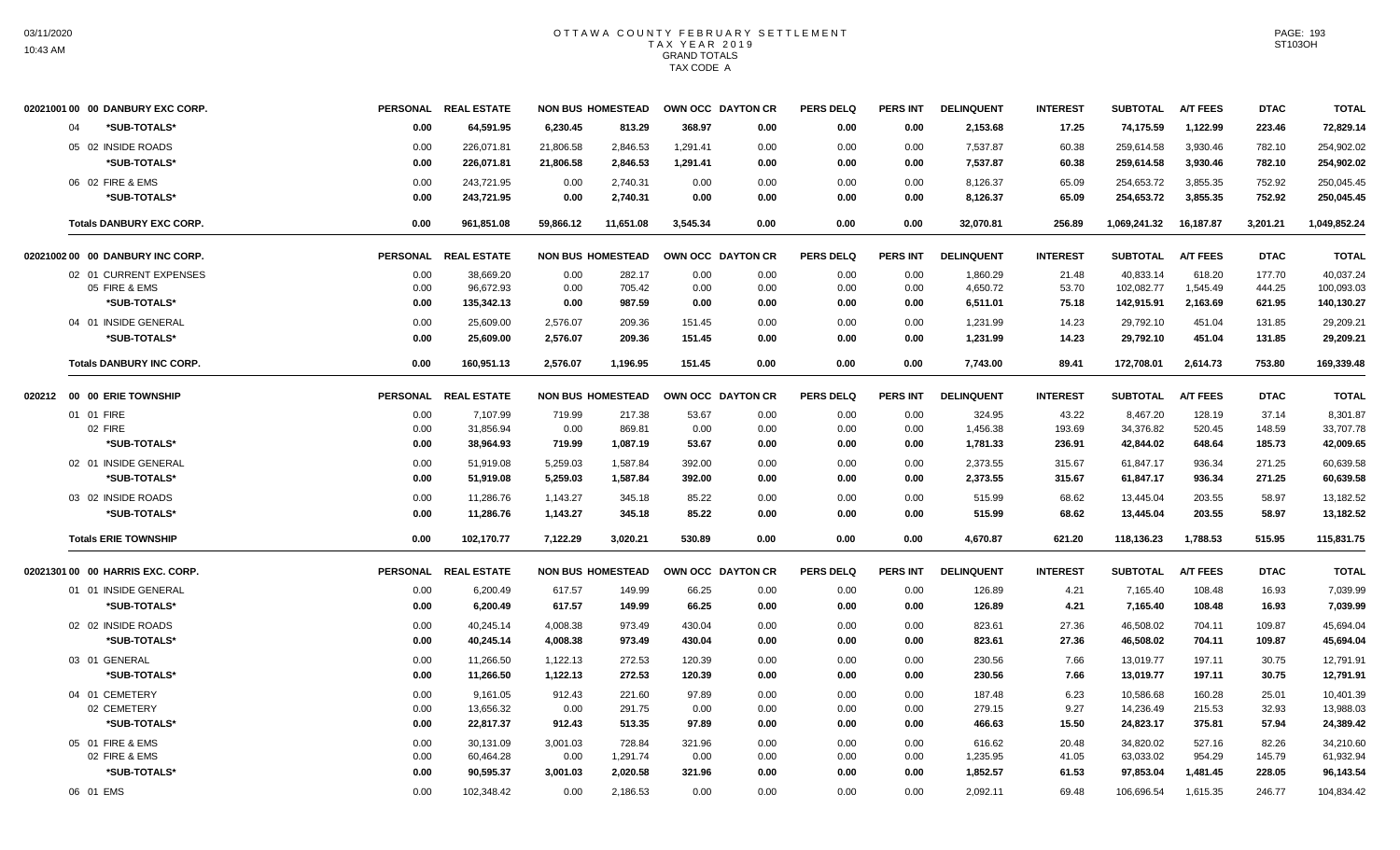| 02021301 00 00 HARRIS EXC. CORP. |                 | PERSONAL REAL ESTATE |           | <b>NON BUS HOMESTEAD</b> | OWN OCC DAYTON CR |      | <b>PERS DELQ</b> | <b>PERS INT</b> | <b>DELINQUENT</b> | <b>INTEREST</b> | <b>SUBTOTAL</b> | <b>A/T FEES</b> | <b>DTAC</b> | <b>TOTAL</b> |
|----------------------------------|-----------------|----------------------|-----------|--------------------------|-------------------|------|------------------|-----------------|-------------------|-----------------|-----------------|-----------------|-------------|--------------|
| *SUB-TOTALS*<br>∩6               | 0.00            | 102,348.42           | 0.00      | 2,186.53                 | 0.00              | 0.00 | 0.00             | 0.00            | 2,092.11          | 69.48           | 106,696.54      | 1,615.35        | 246.77      | 104,834.42   |
| <b>Totals HARRIS EXC. CORP.</b>  | 0.00            | 273,473.29           | 9,661.54  | 6,116.47                 | 1,036.53          | 0.00 | 0.00             | 0.00            | 5,592.37          | 185.74          | 296,065.94      | 4,482.31        | 690.31      | 290,893.32   |
| 02021302 00 00 HARRIS INC. CORP. | <b>PERSONAL</b> | <b>REAL ESTATE</b>   |           | <b>NON BUS HOMESTEAD</b> | OWN OCC DAYTON CR |      | <b>PERS DELQ</b> | <b>PERS INT</b> | <b>DELINQUENT</b> | <b>INTEREST</b> | <b>SUBTOTAL</b> | <b>A/T FEES</b> | <b>DTAC</b> | <b>TOTAL</b> |
| 01 01 INSIDE GENERAL             | 0.00            | 2,381.20             | 266.75    | 129.76                   | 40.43             | 0.00 | 0.00             | 0.00            | 93.49             | 3.19            | 2,914.82        | 44.13           | 12.64       | 2,858.05     |
| *SUB-TOTALS*                     | 0.00            | 2,381.20             | 266.75    | 129.76                   | 40.43             | 0.00 | 0.00             | 0.00            | 93.49             | 3.19            | 2,914.82        | 44.13           | 12.64       | 2,858.05     |
| 03 01 GENERAL                    | 0.00            | 4.326.72             | 484.69    | 235.77                   | 73.47             | 0.00 | 0.00             | 0.00            | 169.87            | 5.80            | 5.296.32        | 80.18           | 22.97       | 5.193.17     |
| *SUB-TOTALS*                     | 0.00            | 4,326.72             | 484.69    | 235.77                   | 73.47             | 0.00 | 0.00             | 0.00            | 169.87            | 5.80            | 5,296.32        | 80.18           | 22.97       | 5,193.17     |
| 04 01 CEMETERY                   | 0.00            | 3,518.16             | 394.11    | 191.71                   | 59.74             | 0.00 | 0.00             | 0.00            | 138.13            | 4.72            | 4,306.57        | 65.20           | 18.68       | 4,222.69     |
| 02 CEMETERY                      | 0.00            | 5,259.56             | 0.00      | 252.40                   | 0.00              | 0.00 | 0.00             | 0.00            | 206.50            | 7.06            | 5,725.52        | 86.68           | 24.59       | 5,614.25     |
| *SUB-TOTALS*                     | 0.00            | 8,777.72             | 394.11    | 444.11                   | 59.74             | 0.00 | 0.00             | 0.00            | 344.63            | 11.78           | 10,032.09       | 151.88          | 43.27       | 9,836.94     |
| 05 01 FIRE & EMS                 | 0.00            | 11,571.36            | 1,296.25  | 630.55                   | 196.48            | 0.00 | 0.00             | 0.00            | 454.31            | 15.52           | 14,164.47       | 214.44          | 61.44       | 13,888.59    |
| 02 FIRE & EMS                    | 0.00            | 23,287.09            | 0.00      | 1,117.53                 | 0.00              | 0.00 | 0.00             | 0.00            | 914.28            | 31.24           | 25,350.14       | 383.79          | 108.89      | 24,857.46    |
| *SUB-TOTALS*                     | 0.00            | 34,858.45            | 1,296.25  | 1,748.08                 | 196.48            | 0.00 | 0.00             | 0.00            | 1,368.59          | 46.76           | 39,514.61       | 598.23          | 170.33      | 38,746.05    |
| 06 01 EMS                        | 0.00            | 39,418.26            | 0.00      | 1,891.65                 | 0.00              | 0.00 | 0.00             | 0.00            | 1,547.62          | 52.89           | 42,910.42       | 649.65          | 184.32      | 42,076.45    |
| *SUB-TOTALS*                     | 0.00            | 39,418.26            | 0.00      | 1,891.65                 | 0.00              | 0.00 | 0.00             | 0.00            | 1,547.62          | 52.89           | 42,910.42       | 649.65          | 184.32      | 42,076.45    |
| <b>Totals HARRIS INC. CORP.</b>  | 0.00            | 89.762.35            | 2.441.80  | 4.449.37                 | 370.12            | 0.00 | 0.00             | 0.00            | 3.524.20          | 120.42          | 100.668.26      | 1.524.07        | 433.53      | 98,710.66    |
| 020215  00  00  PORTAGE TWP.     | <b>PERSONAL</b> | <b>REAL ESTATE</b>   |           | <b>NON BUS HOMESTEAD</b> | OWN OCC DAYTON CR |      | <b>PERS DELQ</b> | <b>PERS INT</b> | <b>DELINQUENT</b> | <b>INTEREST</b> | <b>SUBTOTAL</b> | <b>A/T FEES</b> | <b>DTAC</b> | <b>TOTAL</b> |
| 01 02 FIRE & EMS                 | 0.00            | 87,290.04            | 0.00      | 1,368.46                 | 0.00              | 0.00 | 0.00             | 0.00            | 2,063.22          | 98.43           | 90,820.15       | 1,374.98        | 194.65      | 89,250.52    |
| *SUB-TOTALS*                     | 0.00            | 87,290.04            | 0.00      | 1,368.46                 | 0.00              | 0.00 | 0.00             | 0.00            | 2,063.22          | 98.43           | 90,820.15       | 1,374.98        | 194.65      | 89,250.52    |
| 02 01 INSIDE GENERAL             | 0.00            | 65,040.97            | 6,506.69  | 1,153.56                 | 591.46            | 0.00 | 0.00             | 0.00            | 1,537.34          | 73.34           | 74,903.36       | 1,134.01        | 164.09      | 73,605.26    |
| *SUB-TOTALS*                     | 0.00            | 65.040.97            | 6.506.69  | 1,153.56                 | 591.46            | 0.00 | 0.00             | 0.00            | 1,537.34          | 73.34           | 74,903.36       | 1,134.01        | 164.09      | 73,605.26    |
| 03 02 INSIDE ROADS               | 0.00            | 65,040.97            | 6,506.69  | 1,153.56                 | 591.46            | 0.00 | 0.00             | 0.00            | 1,537.34          | 73.34           | 74,903.36       | 1,134.01        | 164.09      | 73,605.26    |
| *SUB-TOTALS*                     | 0.00            | 65,040.97            | 6,506.69  | 1,153.56                 | 591.46            | 0.00 | 0.00             | 0.00            | 1,537.34          | 73.34           | 74,903.36       | 1,134.01        | 164.09      | 73,605.26    |
| <b>Totals PORTAGE TWP.</b>       | 0.00            | 217,371.98           | 13,013.38 | 3,675.58                 | 1,182.92          | 0.00 | 0.00             | 0.00            | 5,137.90          | 245.11          | 240,626.87      | 3,643.00        | 522.83      | 236,461.04   |
| 02021601 00 00 SALEM EXC. CORP.  |                 | PERSONAL REAL ESTATE |           | <b>NON BUS HOMESTEAD</b> | OWN OCC DAYTON CR |      | <b>PERS DELQ</b> | <b>PERS INT</b> | <b>DELINQUENT</b> | <b>INTEREST</b> | <b>SUBTOTAL</b> | <b>A/T FEES</b> | <b>DTAC</b> | <b>TOTAL</b> |
| 01 01 INSIDE GENERAL             | 0.00            | 19,178.65            | 1,986.06  | 591.76                   | 237.86            | 0.00 | 0.00             | 0.00            | 1,007.48          | 13.18           | 23,014.99       | 348.44          | 105.55      | 22,561.00    |
| *SUB-TOTALS*                     | 0.00            | 19,178.65            | 1,986.06  | 591.76                   | 237.86            | 0.00 | 0.00             | 0.00            | 1,007.48          | 13.18           | 23,014.99       | 348.44          | 105.55      | 22,561.00    |
| 02 02 INSIDE ROADS               | 0.00            | 45,206.82            | 4,681.43  | 1.394.87                 | 560.66            | 0.00 | 0.00             | 0.00            | 2,374.79          | 31.08           | 54,249.65       | 821.32          | 248.80      | 53,179.53    |
| *SUB-TOTALS*                     | 0.00            | 45,206.82            | 4,681.43  | 1,394.87                 | 560.66            | 0.00 | 0.00             | 0.00            | 2,374.79          | 31.08           | 54,249.65       | 821.32          | 248.80      | 53,179.53    |
| 03 01 CEMETERY                   | 0.00            | 16,862.69            | 1,746.23  | 520.30                   | 209.13            | 0.00 | 0.00             | 0.00            | 885.82            | 11.59           | 20,235.76       | 306.36          | 92.80       | 19,836.60    |
| 02 CEMETARY                      | 0.00            | 5,844.29             | 0.00      | 156.36                   | 0.00              | 0.00 | 0.00             | 0.00            | 307.01            | 4.02            | 6,311.68        | 95.56           | 27.89       | 6,188.23     |
| *SUB-TOTALS*                     | 0.00            | 22.706.98            | 1,746.23  | 676.66                   | 209.13            | 0.00 | 0.00             | 0.00            | 1,192.83          | 15.61           | 26,547.44       | 401.92          | 120.69      | 26.024.83    |
| <b>Totals SALEM EXC. CORP.</b>   | 0.00            | 87,092.45            | 8,413.72  | 2,663.29                 | 1,007.65          | 0.00 | 0.00             | 0.00            | 4,575.10          | 59.87           | 103,812.08      | 1,571.68        | 475.04      | 101,765.36   |
| 0202160200 00 SALEM INC. CORP.   |                 | PERSONAL REAL ESTATE |           | <b>NON BUS HOMESTEAD</b> | OWN OCC DAYTON CR |      | <b>PERS DELQ</b> | <b>PERS INT</b> | <b>DELINQUENT</b> | <b>INTEREST</b> | <b>SUBTOTAL</b> | <b>A/T FEES</b> | <b>DTAC</b> | <b>TOTAL</b> |
| 01 01 INSIDE GENERAL             | 0.00            | 13,296.42            | 1,469.92  | 644.95                   | 219.84            | 0.00 | 0.00             | 0.00            | 259.88            | 1.77            | 15,892.78       | 240.61          | 28.34       | 15,623.83    |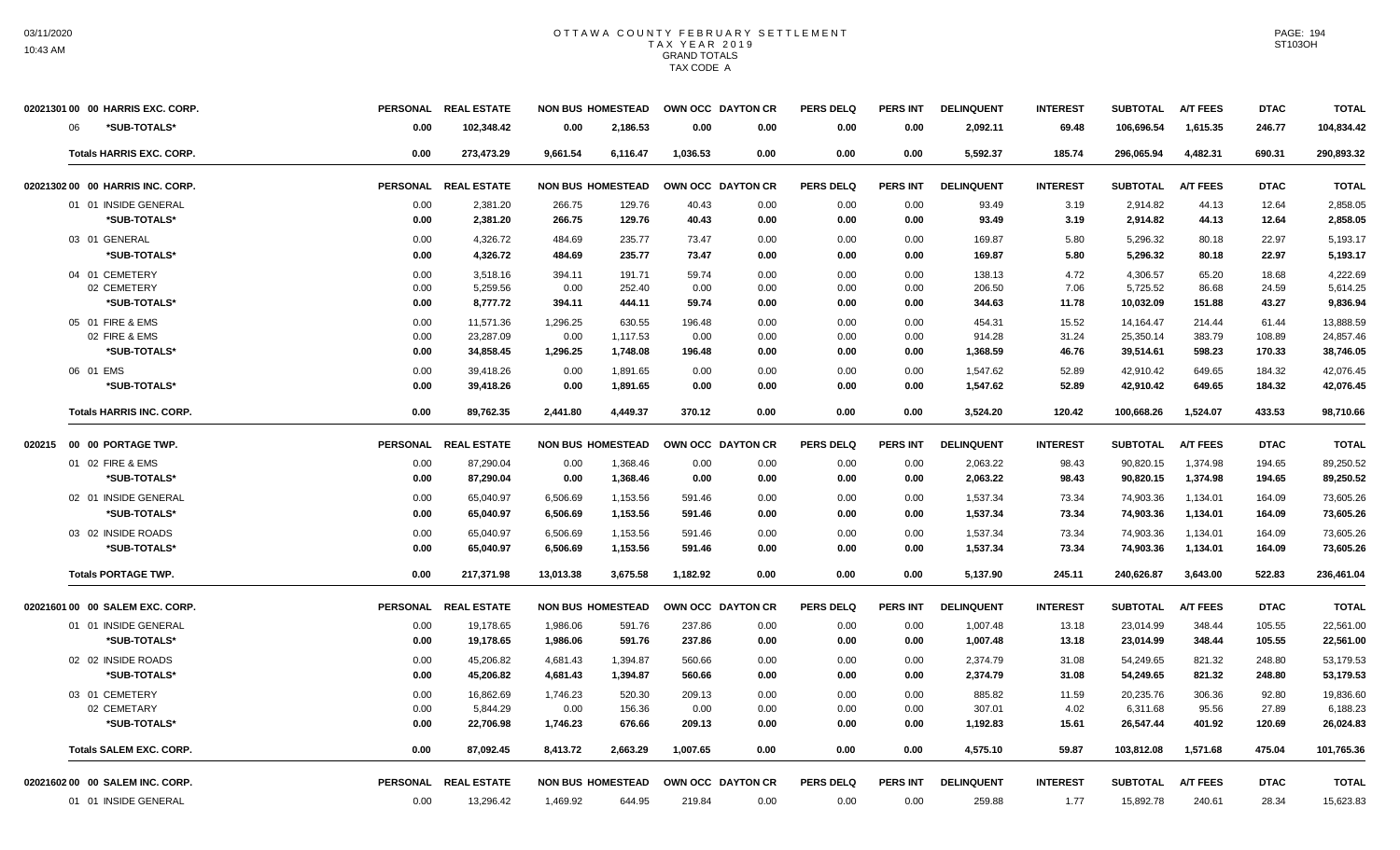|    | 02021602 00 00 SALEM INC. CORP.    |      | PERSONAL REAL ESTATE | <b>NON BUS HOMESTEAD</b> |          |        | OWN OCC DAYTON CR | <b>PERS DELQ</b> | <b>PERS INT</b> | <b>DELINQUENT</b> | <b>INTEREST</b> | <b>SUBTOTAL</b> | <b>A/T FEES</b> | <b>DTAC</b> | <b>TOTAL</b> |
|----|------------------------------------|------|----------------------|--------------------------|----------|--------|-------------------|------------------|-----------------|-------------------|-----------------|-----------------|-----------------|-------------|--------------|
| 01 | *SUB-TOTALS*                       | 0.00 | 13,296.42            | 1,469.92                 | 644.95   | 219.84 | 0.00              | 0.00             | 0.00            | 259.88            | 1.77            | 15,892.78       | 240.61          | 28.34       | 15,623.83    |
|    | 03 01 CEMETERY                     | 0.00 | 11,690.78            | 1,292.41                 | 567.07   | 193.29 | 0.00              | 0.00             | 0.00            | 228.50            | 1.56            | 13,973.61       | 211.56          | 24.91       | 13,737.14    |
|    | 02 CEMETARY                        | 0.00 | 4,054.44             | 0.00                     | 170.41   | 0.00   | 0.00              | 0.00             | 0.00            | 79.25             | 0.54            | 4,304.64        | 65.17           | 7.49        | 4,231.98     |
|    | *SUB-TOTALS*                       | 0.00 | 15,745.22            | 1,292.41                 | 737.48   | 193.29 | 0.00              | 0.00             | 0.00            | 307.75            | 2.10            | 18,278.25       | 276.73          | 32.40       | 17,969.12    |
|    | <b>Totals SALEM INC. CORP.</b>     | 0.00 | 29,041.64            | 2,762.33                 | 1,382.43 | 413.13 | 0.00              | 0.00             | 0.00            | 567.63            | 3.87            | 34,171.03       | 517.34          | 60.74       | 33,592.95    |
|    | 02021801 00 00 PUT IN BAY EXC CORP |      | PERSONAL REAL ESTATE | <b>NON BUS HOMESTEAD</b> |          |        | OWN OCC DAYTON CR | <b>PERS DELQ</b> | <b>PERS INT</b> | <b>DELINQUENT</b> | <b>INTEREST</b> | <b>SUBTOTAL</b> | <b>A/T FEES</b> | <b>DTAC</b> | <b>TOTAL</b> |
|    | 01 01 GENERAL                      | 0.00 | 60,187.63            | 5,893.71                 | 327.05   | 239.14 | 0.00              | 0.00             | 0.00            | 2,460.56          | 100.61          | 69,208.70       | 1,047.80        | 260.82      | 67,900.08    |
|    | *SUB-TOTALS*                       | 0.00 | 60,187.63            | 5,893.71                 | 327.05   | 239.14 | 0.00              | 0.00             | 0.00            | 2,460.56          | 100.61          | 69,208.70       | 1,047.80        | 260.82      | 67,900.08    |
|    | 02 01 ROADS                        | 0.00 | 6,962.04             | 681.74                   | 37.84    | 27.67  | 0.00              | 0.00             | 0.00            | 284.62            | 11.64           | 8,005.55        | 121.21          | 30.18       | 7,854.16     |
|    | 02 ROADS                           | 0.00 | 5,973.36             | 584.92                   | 32.45    | 23.74  | 0.00              | 0.00             | 0.00            | 244.20            | 9.99            | 6,868.66        | 104.00          | 25.88       | 6,738.78     |
|    | *SUB-TOTALS*                       | 0.00 | 12,935.40            | 1,266.66                 | 70.29    | 51.41  | 0.00              | 0.00             | 0.00            | 528.82            | 21.63           | 14,874.21       | 225.21          | 56.06       | 14,592.94    |
|    | 03 01 CEMETERY                     | 0.00 | 27,341.26            | 0.00                     | 133.14   | 0.00   | 0.00              | 0.00             | 0.00            | 1,116.87          | 45.64           | 28,636.91       | 433.56          | 106.18      | 28,097.17    |
|    | *SUB-TOTALS*                       | 0.00 | 27,341.26            | 0.00                     | 133.14   | 0.00   | 0.00              | 0.00             | 0.00            | 1,116.87          | 45.64           | 28,636.91       | 433.56          | 106.18      | 28,097.17    |
|    | 04 01 DOCTOR'S RESIDENCE           | 0.00 | 15,203.96            | 0.00                     | 74.04    | 0.00   | 0.00              | 0.00             | 0.00            | 621.08            | 25.37           | 15,924.45       | 241.09          | 59.05       | 15,624.31    |
|    | *SUB-TOTALS*                       | 0.00 | 15,203.96            | 0.00                     | 74.04    | 0.00   | 0.00              | 0.00             | 0.00            | 621.08            | 25.37           | 15,924.45       | 241.09          | 59.05       | 15,624.31    |
|    | 05 01 EMS                          | 0.00 | 78.985.94            | 0.00                     | 384.61   | 0.00   | 0.00              | 0.00             | 0.00            | 3.226.55          | 131.84          | 82.728.94       | 1.252.49        | 306.74      | 81,169.71    |
|    | *SUB-TOTALS*                       | 0.00 | 78,985.94            | 0.00                     | 384.61   | 0.00   | 0.00              | 0.00             | 0.00            | 3,226.55          | 131.84          | 82,728.94       | 1,252.49        | 306.74      | 81,169.71    |
|    | 06 01 INSIDE GENERAL               | 0.00 | 17,763.90            | 1,739.48                 | 96.53    | 70.58  | 0.00              | 0.00             | 0.00            | 726.21            | 29.69           | 20,426.39       | 309.25          | 76.98       | 20,040.16    |
|    | *SUB-TOTALS*                       | 0.00 | 17,763.90            | 1,739.48                 | 96.53    | 70.58  | 0.00              | 0.00             | 0.00            | 726.21            | 29.69           | 20,426.39       | 309.25          | 76.98       | 20,040.16    |
|    | 07 02 INSIDE ROADS                 | 0.00 | 71,055.63            | 6,957.93                 | 386.11   | 282.32 | 0.00              | 0.00             | 0.00            | 2,904.86          | 118.77          | 81,705.62       | 1,236.98        | 307.93      | 80,160.71    |
|    | *SUB-TOTALS*                       | 0.00 | 71,055.63            | 6,957.93                 | 386.11   | 282.32 | 0.00              | 0.00             | 0.00            | 2,904.86          | 118.77          | 81,705.62       | 1,236.98        | 307.93      | 80,160.71    |
|    | 08 03 EMERGENCY MEDICAL            | 0.00 | 30,842.47            | 3,020.17                 | 167.60   | 122.54 | 0.00              | 0.00             | 0.00            | 1,260.89          | 51.55           | 35,465.22       | 536.94          | 133.66      | 34,794.62    |
|    | *SUB-TOTALS*                       | 0.00 | 30,842.47            | 3,020.17                 | 167.60   | 122.54 | 0.00              | 0.00             | 0.00            | 1,260.89          | 51.55           | 35,465.22       | 536.94          | 133.66      | 34,794.62    |
|    |                                    |      |                      |                          |          |        |                   |                  |                 |                   |                 |                 |                 |             |              |
|    | <b>Totals PUT IN BAY EXC CORP</b>  | 0.00 | 314,316.19           | 18,877.95                | 1,639.37 | 765.99 | 0.00              | 0.00             | 0.00            | 12,845.84         | 525.10          | 348,970.44      | 5,283.32        | 1,307.42    | 342,379.70   |
|    | 02021802 00 00 PUT IN BAY INC CORP |      | PERSONAL REAL ESTATE | <b>NON BUS HOMESTEAD</b> |          |        | OWN OCC DAYTON CR | <b>PERS DELQ</b> | <b>PERS INT</b> | <b>DELINQUENT</b> | <b>INTEREST</b> | <b>SUBTOTAL</b> | <b>A/T FEES</b> | <b>DTAC</b> | <b>TOTAL</b> |
|    | 01 01 GENERAL                      | 0.00 | 10,640.23            | 1,041.12                 | 59.24    | 39.62  | 0.00              | 0.00             | 0.00            | 284.85            | 0.00            | 12,065.06       | 182.66          | 28.75       | 11,853.65    |
|    | *SUB-TOTALS*                       | 0.00 | 10,640.23            | 1,041.12                 | 59.24    | 39.62  | 0.00              | 0.00             | 0.00            | 284.85            | 0.00            | 12,065.06       | 182.66          | 28.75       | 11,853.65    |
|    | 03 01 CEMETERY                     | 0.00 | 4,832.48             | 0.00                     | 24.12    | 0.00   | 0.00              | 0.00             | 0.00            | 129.37            | 0.00            | 4,985.97        | 75.49           | 11.71       | 4,898.77     |
|    | *SUB-TOTALS*                       | 0.00 | 4,832.48             | 0.00                     | 24.12    | 0.00   | 0.00              | 0.00             | 0.00            | 129.37            | 0.00            | 4,985.97        | 75.49           | 11.71       | 4,898.77     |
|    | 04 01 DOCTOR'S RESIDENCE           | 0.00 | 2,687.25             | 0.00                     | 13.41    | 0.00   | 0.00              | 0.00             | 0.00            | 71.94             | 0.00            | 2,772.60        | 41.98           | 6.51        | 2,724.11     |
|    | *SUB-TOTALS*                       | 0.00 | 2,687.25             | 0.00                     | 13.41    | 0.00   | 0.00              | 0.00             | 0.00            | 71.94             | 0.00            | 2,772.60        | 41.98           | 6.51        | 2,724.11     |
|    | 05 01 EMS                          | 0.00 | 13,960.51            | 0.00                     | 69.67    | 0.00   | 0.00              | 0.00             | 0.00            | 373.73            | 0.00            | 14,403.91       | 218.07          | 33.82       | 14,152.02    |
|    | *SUB-TOTALS*                       | 0.00 | 13,960.51            | 0.00                     | 69.67    | 0.00   | 0.00              | 0.00             | 0.00            | 373.73            | 0.00            | 14,403.91       | 218.07          | 33.82       | 14,152.02    |
|    | 06 01 INSIDE GENERAL               | 0.00 | 3,140.38             | 307.28                   | 17.49    | 11.69  | 0.00              | 0.00             | 0.00            | 84.07             | 0.00            | 3,560.91        | 53.91           | 8.49        | 3,498.51     |
|    | *SUB-TOTALS*                       | 0.00 | 3,140.38             | 307.28                   | 17.49    | 11.69  | 0.00              | 0.00             | 0.00            | 84.07             | 0.00            | 3,560.91        | 53.91           | 8.49        | 3,498.51     |
|    | 08 03 EMERGENCY MECIAL             | 0.00 | 5,452.46             | 533.51                   | 30.36    | 20.30  | 0.00              | 0.00             | 0.00            | 145.97            | 0.00            | 6,182.60        | 93.60           | 14.74       | 6,074.26     |
|    | *SUB-TOTALS*                       | 0.00 | 5,452.46             | 533.51                   | 30.36    | 20.30  | 0.00              | 0.00             | 0.00            | 145.97            | 0.00            | 6,182.60        | 93.60           | 14.74       | 6,074.26     |
|    |                                    |      |                      |                          |          |        |                   |                  |                 |                   |                 |                 |                 |             |              |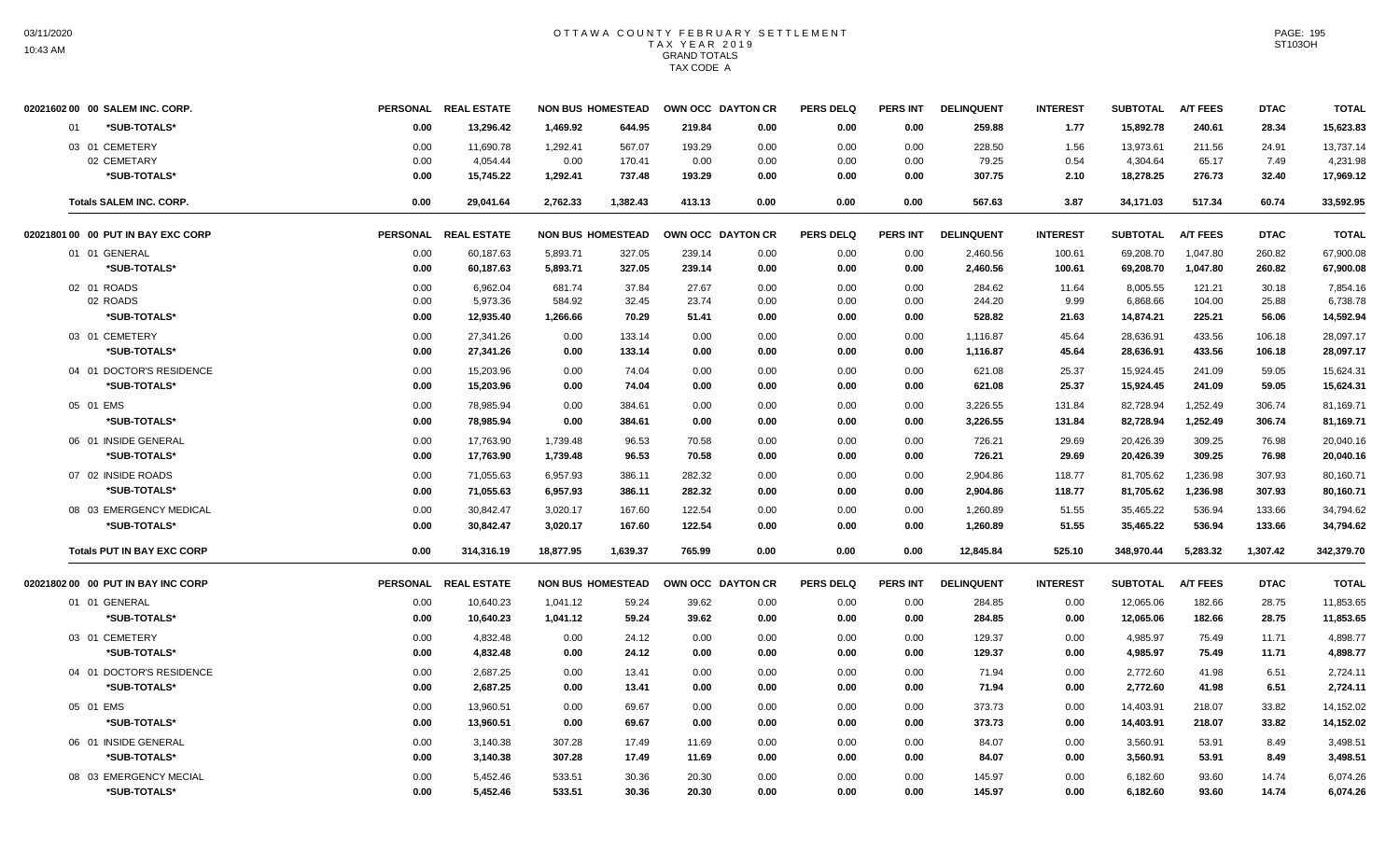|        | 02021802 00 00 PUT IN BAY INC CORP |                 | PERSONAL REAL ESTATE |            | <b>NON BUS HOMESTEAD</b> | OWN OCC DAYTON CR |      | <b>PERS DELQ</b> | <b>PERS INT</b> | <b>DELINQUENT</b> | <b>INTEREST</b> | <b>SUBTOTAL</b> | <b>A/T FEES</b> | <b>DTAC</b> | <b>TOTAL</b> |
|--------|------------------------------------|-----------------|----------------------|------------|--------------------------|-------------------|------|------------------|-----------------|-------------------|-----------------|-----------------|-----------------|-------------|--------------|
|        | <b>Totals PUT IN BAY INC CORP</b>  | 0.00            | 40,713.31            | 1.881.91   | 214.29                   | 71.61             | 0.00 | 0.00             | 0.00            | 1,089.93          | 0.00            | 43,971.05       | 665.71          | 104.02      | 43,201.32    |
| 030301 | 00 00 GENOA AREA LSD               | <b>PERSONAL</b> | <b>REAL ESTATE</b>   |            | <b>NON BUS HOMESTEAD</b> | OWN OCC DAYTON CR |      | <b>PERS DELQ</b> | <b>PERS INT</b> | <b>DELINQUENT</b> | <b>INTEREST</b> | <b>SUBTOTAL</b> | <b>A/T FEES</b> | <b>DTAC</b> | <b>TOTAL</b> |
|        | 00 01 GENERAL                      | 0.00            | 404,552.19           | 43,959.90  | 14,718.74                | 5,648.18          | 0.00 | 0.00             | 0.00            | 15,059.05         | 410.20          | 484,348.26      | 7,332.83        | 1,721.63    | 475,293.80   |
|        | *SUB-TOTALS*                       | 0.00            | 404,552.19           | 43,959.90  | 14,718.74                | 5,648.18          | 0.00 | 0.00             | 0.00            | 15,059.05         | 410.20          | 484,348.26      | 7,332.83        | 1,721.63    | 475,293.80   |
|        | 01 01 GENERAL                      | 0.00            | 366,263.62           | 39,799.35  | 13,325.70                | 5,113.61          | 0.00 | 0.00             | 0.00            | 13,633.80         | 371.37          | 438,507.45      | 6,638.83        | 1,558.69    | 430,309.93   |
|        | 02 GENERAL                         | 0.00            | 141,653.71           | 15,392.53  | 5,153.76                 | 1,977.70          | 0.00 | 0.00             | 0.00            | 5,272.92          | 143.63          | 169,594.25      | 2,567.59        | 602.83      | 166,423.83   |
|        | 03 GENERAL                         | 0.00            | 107,753.60           | 11,708.84  | 3,920.38                 | 1,504.41          | 0.00 | 0.00             | 0.00            | 4,011.02          | 109.26          | 129,007.51      | 1,953.13        | 458.56      | 126,595.82   |
|        | 04 GENERAL                         | 0.00            | 148,087.68           | 16,091.67  | 5,387.85                 | 2,067.53          | 0.00 | 0.00             | 0.00            | 5,512.42          | 150.15          | 177,297.30      | 2,684.21        | 630.22      | 173,982.87   |
|        | 05 GENERAL                         | 0.00            | 87,637.11            | 9,522.92   | 3,188.48                 | 1,223.56          | 0.00 | 0.00             | 0.00            | 3,262.20          | 88.87           | 104,923.14      | 1,588.50        | 372.95      | 102,961.69   |
|        | 06 GENERAL                         | 0.00            | 176,487.47           | 19,177.68  | 6,421.11                 | 2,464.04          | 0.00 | 0.00             | 0.00            | 6,569.57          | 178.95          | 211,298.82      | 3,198.98        | 751.07      | 207,348.77   |
|        | 07 CURRENT EXPENSE                 | 0.00            | 253,790.02           | 27,577.61  | 9,233.60                 | 3,543.30          | 0.00 | 0.00             | 0.00            | 9,447.09          | 257.33          | 303,848.95      | 4,600.15        | 1,080.04    | 298,168.76   |
|        | *SUB-TOTALS*                       | 0.00            | 1,281,673.21         | 139,270.60 | 46,630.88                | 17,894.15         | 0.00 | 0.00             | 0.00            | 47,709.02         | 1,299.56        | 1,534,477.42    | 23,231.39       | 5,454.36    | 1,505,791.67 |
|        | 02 01 PERMANENT IMPROVEMENT        | 0.00            | 104,445.13           | 11,349.33  | 3,800.01                 | 1,458.22          | 0.00 | 0.00             | 0.00            | 3,887.87          | 105.91          | 125,046.47      | 1,893.15        | 444.48      | 122,708.84   |
|        | 03 PERMANENT IMPROVEMENT           | 0.00            | 32,639.11            | 3,546.67   | 1,187.50                 | 455.70            | 0.00 | 0.00             | 0.00            | 1,214.96          | 33.09           | 39,077.03       | 591.61          | 138.90      | 38,346.52    |
|        | *SUB-TOTALS*                       | 0.00            | 137.084.24           | 14,896.00  | 4,987.51                 | 1,913.92          | 0.00 | 0.00             | 0.00            | 5,102.83          | 139.00          | 164,123.50      | 2,484.76        | 583.38      | 161,055.36   |
|        | 03 01 EDUCATION TECHNOLOGY         | 0.00            | 41,494.51            | 0.00       | 1,335.31                 | 0.00              | 0.00 | 0.00             | 0.00            | 1,544.25          | 42.05           | 44,416.12       | 672.43          | 156.20      | 43,587.49    |
|        | *SUB-TOTALS*                       | 0.00            | 41,494.51            | 0.00       | 1,335.31                 | 0.00              | 0.00 | 0.00             | 0.00            | 1,544.25          | 42.05           | 44,416.12       | 672.43          | 156.20      | 43,587.49    |
|        | 04 01 DEBT                         | 0.00            | 115,019.75           | 12,498.39  | 4,184.75                 | 1,605.85          | 0.00 | 0.00             | 0.00            | 4,281.49          | 116.63          | 137,706.86      | 2,084.83        | 489.49      | 135,132.54   |
|        | 02 DEBT                            | 0.00            | 146,749.32           | 15,946.24  | 5,339.16                 | 2,048.85          | 0.00 | 0.00             | 0.00            | 5,462.60          | 148.79          | 175,694.96      | 2,659.94        | 624.52      | 172,410.50   |
|        | *SUB-TOTALS*                       | 0.00            | 261.769.07           | 28,444.63  | 9,523.91                 | 3,654.70          | 0.00 | 0.00             | 0.00            | 9,744.09          | 265.42          | 313,401.82      | 4,744.77        | 1,114.01    | 307,543.04   |
|        | 05 01 EMERGENCY                    | 0.00            | 502,224.54           | 0.00       | 16,161.76                | 0.00              | 0.00 | 0.00             | 0.00            | 18,690.70         | 509.01          | 537,586.01      | 8,138.83        | 1,890.41    | 527,556.77   |
|        | *SUB-TOTALS*                       | 0.00            | 502,224.54           | 0.00       | 16,161.76                | 0.00              | 0.00 | 0.00             | 0.00            | 18,690.70         | 509.01          | 537,586.01      | 8,138.83        | 1,890.41    | 527,556.77   |
|        | <b>Totals GENOA AREA LSD</b>       | 0.00            | 2,628,797.76         | 226,571.13 | 93,358.11                | 29,110.95         | 0.00 | 0.00             | 0.00            | 97,849.94         | 2,665.24        | 3,078,353.13    | 46,605.01       | 10,919.99   | 3,020,828.13 |
|        | 030302 00 00 LAKE SCHOOL IN ALLEN  |                 | PERSONAL REAL ESTATE |            | <b>NON BUS HOMESTEAD</b> | OWN OCC DAYTON CR |      | <b>PERS DELQ</b> | <b>PERS INT</b> | <b>DELINQUENT</b> | <b>INTEREST</b> | <b>SUBTOTAL</b> | <b>A/T FEES</b> | <b>DTAC</b> | <b>TOTAL</b> |
|        | 00 01 GENERAL                      | 0.00            | 2,531.51             | 224.22     | 54.23                    | 30.67             | 0.00 | 0.00             | 0.00            | 0.20              | 0.00            | 2,840.83        | 43.01           | 0.02        | 2,797.80     |
|        | *SUB-TOTALS*                       | 0.00            | 2,531.51             | 224.22     | 54.23                    | 30.67             | 0.00 | 0.00             | 0.00            | 0.20              | 0.00            | 2,840.83        | 43.01           | 0.02        | 2,797.80     |
|        | 01 01 GENERAL                      | 0.00            | 2.940.96             | 260.48     | 63.01                    | 35.63             | 0.00 | 0.00             | 0.00            | 0.24              | 0.00            | 3.300.32        | 49.97           | 0.02        | 3,250.33     |
|        | 02 GENERAL                         | 0.00            | 654.51               | 57.97      | 14.02                    | 7.93              | 0.00 | 0.00             | 0.00            | 0.05              | 0.00            | 734.48          | 11.12           | 0.01        | 723.35       |
|        | 03 GENERAL                         | 0.00            | 707.44               | 62.66      | 15.16                    | 8.57              | 0.00 | 0.00             | 0.00            | 0.06              | 0.00            | 793.89          | 12.02           | 0.01        | 781.86       |
|        | 04 GENERAL                         | 0.00            | 1,190.74             | 105.46     | 25.51                    | 14.43             | 0.00 | 0.00             | 0.00            | 0.10              | 0.00            | 1,336.24        | 20.23           | 0.01        | 1,316.00     |
|        | 05 GENERAL                         | 0.00            | 2,728.49             | 241.66     | 58.45                    | 33.05             | 0.00 | 0.00             | 0.00            | 0.22              | 0.00            | 3,061.87        | 46.36           | 0.02        | 3,015.49     |
|        | 06 CURRENT EXPENSE                 | 0.00            | 3,253.57             | 288.17     | 69.70                    | 39.42             | 0.00 | 0.00             | 0.00            | 0.26              | 0.00            | 3,651.12        | 55.28           | 0.03        | 3,595.81     |
|        | 07 CURRENT EXPENSE                 | 0.00            | 3,312.46             | 293.39     | 70.96                    | 40.13             | 0.00 | 0.00             | 0.00            | 0.27              | 0.00            | 3,717.21        | 56.28           | 0.03        | 3,660.90     |
|        | *SUB-TOTALS*                       | 0.00            | 14,788.17            | 1,309.79   | 316.81                   | 179.16            | 0.00 | 0.00             | 0.00            | 1.20              | 0.00            | 16,595.13       | 251.26          | 0.13        | 16,343.74    |
|        | 02 01 PERMANENT IMPROVEMENT        | 0.00            | 620.37               | 54.95      | 13.29                    | 7.52              | 0.00 | 0.00             | 0.00            | 0.05              | 0.00            | 696.18          | 10.54           | 0.01        | 685.63       |
|        | *SUB-TOTALS*                       | 0.00            | 620.37               | 54.95      | 13.29                    | 7.52              | 0.00 | 0.00             | 0.00            | 0.05              | 0.00            | 696.18          | 10.54           | 0.01        | 685.63       |
|        | 03 02 DEBT                         | 0.00            | 2,154.48             | 190.82     | 46.16                    | 26.10             | 0.00 | 0.00             | 0.00            | 0.17              | 0.00            | 2,417.73        | 36.60           | 0.02        | 2,381.11     |
|        | *SUB-TOTALS*                       | 0.00            | 2,154.48             | 190.82     | 46.16                    | 26.10             | 0.00 | 0.00             | 0.00            | 0.17              | 0.00            | 2,417.73        | 36.60           | 0.02        | 2,381.11     |
|        | <b>Totals LAKE SCHOOL IN ALLEN</b> | 0.00            | 20,094.53            | 1,779.78   | 430.49                   | 243.45            | 0.00 | 0.00             | 0.00            | 1.62              | 0.00            | 22,549.87       | 341.41          | 0.18        | 22,208.28    |
|        |                                    |                 |                      |            |                          |                   |      |                  |                 |                   |                 |                 |                 |             |              |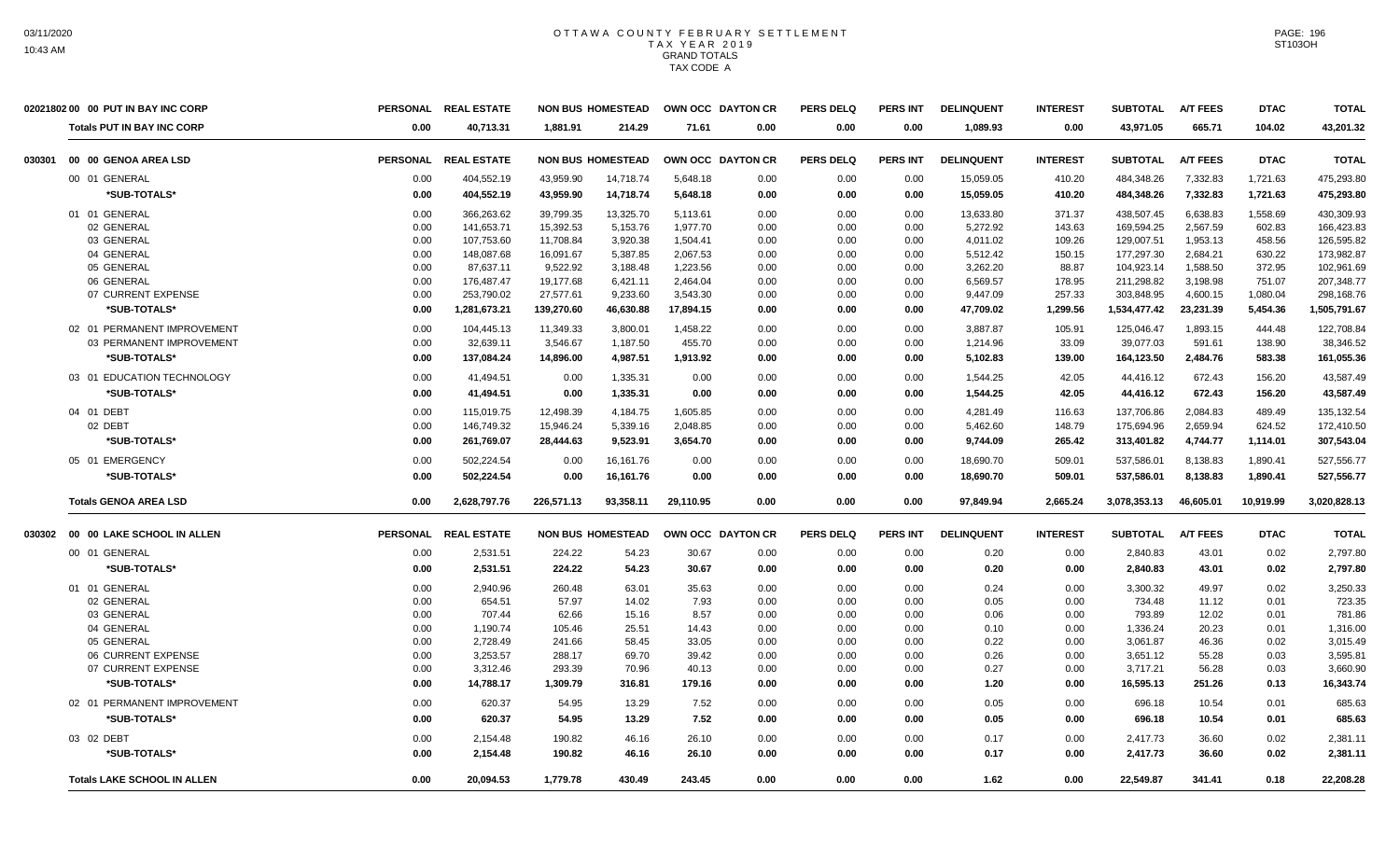| 030303 | 00 00 BENTON CARROLL SALEM         |                 | PERSONAL REAL ESTATE |            | <b>NON BUS HOMESTEAD</b> |           | OWN OCC DAYTON CR | <b>PERS DELQ</b> | <b>PERS INT</b> | <b>DELINQUENT</b> | <b>INTEREST</b> | <b>SUBTOTAL</b>         | <b>A/T FEES</b> | <b>DTAC</b> | <b>TOTAL</b> |
|--------|------------------------------------|-----------------|----------------------|------------|--------------------------|-----------|-------------------|------------------|-----------------|-------------------|-----------------|-------------------------|-----------------|-------------|--------------|
|        | 00 01 GENERAL                      | 0.00            | 422,673.75           | 43,596.26  | 12,334.46                | 4,770.85  | 0.00              | 0.00             | 0.00            | 15,591.94         | 557.19          | 499,524.45              | 7,562.58        | 1,692.91    | 490,268.96   |
|        | 02 PERMANENT IMPROVEMENT           | 0.00            | 34,270.84            | 3,534.82   | 1,000.09                 | 386.83    | 0.00              | 0.00             | 0.00            | 1,264.21          | 45.18           | 40,501.97               | 613.18          | 137.27      | 39,751.52    |
|        | *SUB-TOTALS*                       | 0.00            | 456,944.59           | 47,131.08  | 13,334.55                | 5,157.68  | 0.00              | 0.00             | 0.00            | 16,856.15         | 602.37          | 540,026.42              | 8,175.76        | 1,830.18    | 530,020.48   |
|        | 01 01 GENERAL                      | 0.00            | 1,259,941.48         | 129,955.41 | 36,767.61                | 14,221.33 | 0.00              | 0.00             | 0.00            | 46,477.79         | 1,660.96        | 1,489,024.58            | 22,543.22       | 5,046.37    | 1,461,434.99 |
|        | 02 GENERAL                         | 0.00            | 289,015.19           | 29,810.20  | 8,434.03                 | 3,262.19  | 0.00              | 0.00             | 0.00            | 10,661.43         | 381.00          | 341,564.04              | 5,171.15        | 1,157.58    | 335,235.31   |
|        | 03 GENERAL                         | 0.00            | 313,094.32           | 32,293.81  | 9,136.72                 | 3,533.98  | 0.00              | 0.00             | 0.00            | 11,549.67         | 412.73          | 370,021.23              | 5,601.97        | 1,254.01    | 363,165.25   |
|        | 04 EMERGENCY                       | 0.00            | 495,625.07           | 0.00       | 12,501.16                | 0.00      | 0.00              | 0.00             | 0.00            | 18,274.72         | 655.15          | 527,056.10              | 7.979.42        | 1,715.80    | 517,360.88   |
|        | 05 EMERGENCY                       | 0.00            | 515,450.08           | 0.00       | 13,001.19                | 0.00      | 0.00              | 0.00             | 0.00            | 19,005.71         | 681.36          | 548,138.34              | 8,298.59        | 1,784.43    | 538,055.32   |
|        | *SUB-TOTALS*                       | 0.00            | 2,873,126.14         | 192,059.42 | 79.840.71                | 21.017.50 | 0.00              | 0.00             | 0.00            | 105,969.32        | 3,791.20        | 3.275.804.29            | 49.594.35       | 10,958.19   | 3,215,251.75 |
|        | 02 01 PERMANENT IMPROVEMENT        | 0.00            | 38,348.86            | 3,955.46   | 1.119.09                 | 432.86    | 0.00              | 0.00             | 0.00            | 1,414.63          | 50.56           | 45,321.46               | 686.15          | 153.59      | 44,481.72    |
|        | *SUB-TOTALS*                       | 0.00            | 38,348.86            | 3,955.46   | 1,119.09                 | 432.86    | 0.00              | 0.00             | 0.00            | 1,414.63          | 50.56           | 45,321.46               | 686.15          | 153.59      | 44,481.72    |
|        | <b>Totals BENTON CARROLL SALEM</b> | 0.00            | 3,368,419.59         | 243,145.96 | 94,294.35                | 26.608.04 | 0.00              | 0.00             | 0.00            | 124.240.10        | 4,444.13        | 3,861,152.17            | 58.456.26       | 12.941.96   | 3,789,753.95 |
| 030304 | 00 00 PORT CLINTON CSD             |                 | PERSONAL REAL ESTATE |            | <b>NON BUS HOMESTEAD</b> |           | OWN OCC DAYTON CR | <b>PERS DELQ</b> | <b>PERS INT</b> | <b>DELINQUENT</b> | <b>INTEREST</b> | <b>SUBTOTAL</b>         | <b>A/T FEES</b> | <b>DTAC</b> | <b>TOTAL</b> |
|        | 00 01 GENERAL                      | 0.00            | 777,180.78           | 77,485.70  | 16,219.91                | 6,884.03  | 0.00              | 0.00             | 0.00            | 23,997.40         | 719.82          | 902,487.64              | 13,663.30       | 2,468.88    | 886,355.46   |
|        | 02 PERMANENT IMPROVEMENT           | 0.00            | 194,295.20           | 19,371.42  | 4,054.98                 | 1,721.01  | 0.00              | 0.00             | 0.00            | 5,999.36          | 179.95          | 225,621.92              | 3,415.82        | 617.23      | 221,588.87   |
|        | *SUB-TOTALS*                       | 0.00            | 971,475.98           | 96,857.12  | 20,274.89                | 8,605.04  | 0.00              | 0.00             | 0.00            | 29,996.76         | 899.77          | 1,128,109.56            | 17,079.12       | 3,086.11    | 1,107,944.33 |
|        | 01 01 GENERAL                      | 0.00            | 1,975,112.53         | 196.920.68 | 41.220.98                | 17.494.96 | 0.00              | 0.00             | 0.00            | 60.986.54         | 1,829.34        | 2.293.565.03            | 34.723.64       | 6.274.36    | 2.252.567.03 |
|        | 02 GENERAL                         | 0.00            | 565,210.27           | 56,352.03  | 11,796.05                | 5,006.46  | 0.00              | 0.00             | 0.00            | 17,452.28         | 523.50          | 656,340.59              | 9,936.73        | 1,795.51    | 644,608.35   |
|        | 03 GENERAL                         | 0.00            | 427,785.28           | 42,650.61  | 8,927.96                 | 3,789.20  | 0.00              | 0.00             | 0.00            | 13,208.94         | 396.22          | 496,758.21              | 7,520.72        | 1,358.95    | 487,878.54   |
|        | 04 GENERAL                         | 0.00            | 646,455.91           | 64,452.30  | 13,491.66                | 5,726.11  | 0.00              | 0.00             | 0.00            | 19,960.94         | 598.74          | 750,685.66              | 11,365.08       | 2,053.61    | 737,266.97   |
|        | 05 GENERAL                         | 0.00            | 996,727.13           | 99,374.68  | 20,801.89                | 8,828.72  | 0.00              | 0.00             | 0.00            | 30,776.44         | 923.17          | 1,157,432.03            | 17,523.04       | 3,166.32    | 1,136,742.67 |
|        | *SUB-TOTALS*                       | 0.00            | 4,611,291.12         | 459,750.30 | 96,238.54                | 40,845.45 | 0.00              | 0.00             | 0.00            | 142,385.14        | 4,270.97        | 5,354,781.52            | 81,069.21       | 14,648.75   | 5,259,063.56 |
|        | 02 01 SUPPLIES                     | 0.00            | 162,822.98           | 16,233.62  | 3,398.15                 | 1,442.24  | 0.00              | 0.00             | 0.00            | 5,027.56          | 150.80          | 189,075.35              | 2,862.53        | 517.25      | 185,695.57   |
|        | *SUB-TOTALS*                       | 0.00            | 162,822.98           | 16,233.62  | 3,398.15                 | 1,442.24  | 0.00              | 0.00             | 0.00            | 5,027.56          | 150.80          | 189,075.35              | 2,862.53        | 517.25      | 185,695.57   |
|        | 04 01 PERMANENT IMPROVEMENT        | 0.00            | 83.269.38            | 8.302.04   | 1.737.84                 | 737.58    | 0.00              | 0.00             | 0.00            | 2.571.15          | 77.13           | 96.695.12               | 1.463.92        | 264.53      | 94.966.67    |
|        | *SUB-TOTALS*                       | 0.00            | 83,269.38            | 8,302.04   | 1,737.84                 | 737.58    | 0.00              | 0.00             | 0.00            | 2,571.15          | 77.13           | 96,695.12               | 1,463.92        | 264.53      | 94,966.67    |
|        | 07 01 EMERGENCY                    | 0.00            | 743,873.03           | 74,164.87  | 15,524.78                | 6,589.00  | 0.00              | 0.00             | 0.00            | 22,968.94         | 688.97          | 863,809.59              | 13,077.72       | 2,363.08    | 848,368.79   |
|        | *SUB-TOTALS*                       | 0.00            | 743,873.03           | 74,164.87  | 15,524.78                | 6,589.00  | 0.00              | 0.00             | 0.00            | 22,968.94         | 688.97          | 863,809.59              | 13,077.72       | 2,363.08    | 848,368.79   |
|        | 09 01 BOND                         | 0.00            | 999,232.43           | 99,624.45  | 20,854.17                | 8,850.91  | 0.00              | 0.00             | 0.00            | 30,853.79         | 925.49          | 1,160,341.24            | 17,567.09       | 3,174.28    | 1,139,599.87 |
|        | *SUB-TOTALS*                       | 0.00            | 999,232.43           | 99,624.45  | 20,854.17                | 8,850.91  | 0.00              | 0.00             | 0.00            | 30,853.79         | 925.49          | 1,160,341.24            | 17,567.09       | 3,174.28    | 1,139,599.87 |
|        | <b>Totals PORT CLINTON CSD</b>     | 0.00            | 7.571.964.92         | 754.932.40 | 158.028.37               | 67.070.22 | 0.00              | 0.00             | 0.00            | 233.803.34        | 7.013.13        | 8.792.812.38 133.119.59 |                 | 24.054.00   | 8,635,638.79 |
| 030305 | 00 00 WOODMORE LSD                 | <b>PERSONAL</b> | <b>REAL ESTATE</b>   |            | <b>NON BUS HOMESTEAD</b> |           | OWN OCC DAYTON CR | <b>PERS DELQ</b> | <b>PERS INT</b> | <b>DELINQUENT</b> | <b>INTEREST</b> | <b>SUBTOTAL</b>         | <b>A/T FEES</b> | <b>DTAC</b> | <b>TOTAL</b> |
|        | 00 01 GENERAL                      | 0.00            | 132,777.52           | 13,660.02  | 4,279.63                 | 1,634.46  | 0.00              | 0.00             | 0.00            | 3,379.24          | 111.01          | 155,841.88              | 2,359.38        | 450.72      | 153,031.78   |
|        | *SUB-TOTALS*                       | 0.00            | 132,777.52           | 13.660.02  | 4,279.63                 | 1,634.46  | 0.00              | 0.00             | 0.00            | 3,379.24          | 111.01          | 155,841.88              | 2,359.38        | 450.72      | 153,031.78   |
|        | 01 01 GENERAL                      | 0.00            | 355,265.43           | 36,549.35  | 11,450.78                | 4,373.24  | 0.00              | 0.00             | 0.00            | 9,041.62          | 297.02          | 416.977.44              | 6.312.87        | 1,205.97    | 409,458.60   |
|        | 02 GENERAL                         | 0.00            | 118.328.81           | 12.173.54  | 3.813.94                 | 1,456.60  | 0.00              | 0.00             | 0.00            | 3.011.50          | 98.92           | 138.883.31              | 2.102.63        | 401.68      | 136.379.00   |
|        | 03 GENERAL                         | 0.00            | 57,516.73            | 5,917.27   | 1,853.86                 | 708.03    | 0.00              | 0.00             | 0.00            | 1,463.82          | 48.08           | 67,507.79               | 1,022.04        | 195.25      | 66,290.50    |
|        | *SUB-TOTALS*                       | 0.00            | 531,110.97           | 54,640.16  | 17.118.58                | 6,537.87  | 0.00              | 0.00             | 0.00            | 13,516.94         | 444.02          | 623,368.54              | 9,437.54        | 1,802.90    | 612,128.10   |
|        | 04 01 PERMANENT IMPROVEMENT        | 0.00            | 84,648.16            | 8,708.51   | 2,728.36                 | 1,042.00  | 0.00              | 0.00             | 0.00            | 2,154.32          | 70.77           | 99,352.12               | 1,504.15        | 287.34      | 97.560.63    |
|        | 02 PERMANENT IMPROVEMENT           | 0.00            | 14.213.63            | 1.462.29   | 458.13                   | 174.97    | 0.00              | 0.00             | 0.00            | 361.74            | 11.88           | 16.682.64               | 252.56          | 48.25       | 16.381.83    |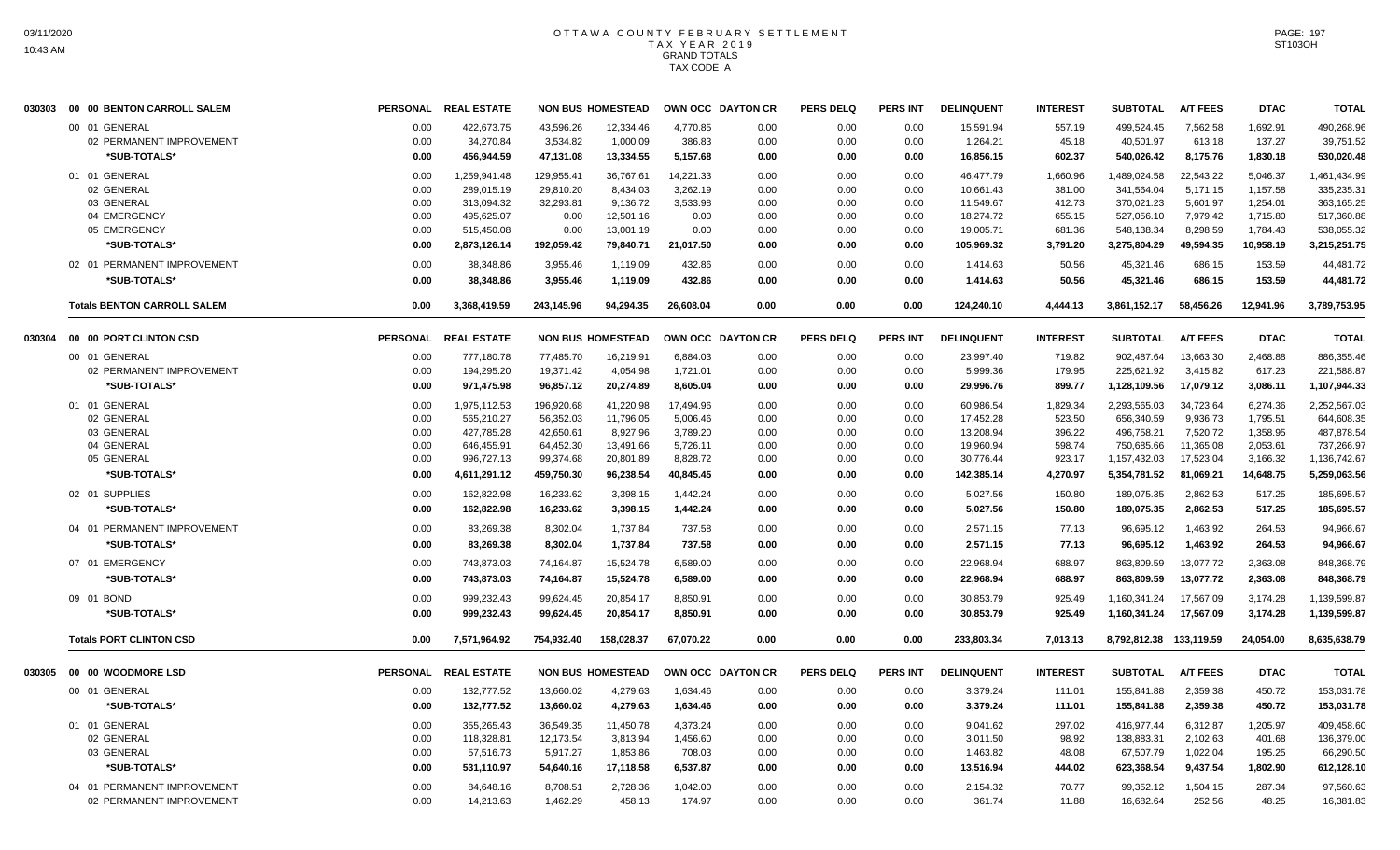|        | 030305 00 00 WOODMORE LSD     | <b>PERSONAL</b> | <b>REAL ESTATE</b>   |            | <b>NON BUS HOMESTEAD</b> | OWN OCC DAYTON CR |      | <b>PERS DELQ</b> | PERS INT        | <b>DELINQUENT</b> | <b>INTEREST</b> | <b>SUBTOTAL</b> | <b>A/T FEES</b> | <b>DTAC</b> | <b>TOTAL</b> |
|--------|-------------------------------|-----------------|----------------------|------------|--------------------------|-------------------|------|------------------|-----------------|-------------------|-----------------|-----------------|-----------------|-------------|--------------|
|        | *SUB-TOTALS*<br>$\Omega$      | 0.00            | 98.861.79            | 10.170.80  | 3,186.49                 | 1.216.97          | 0.00 | 0.00             | 0.00            | 2,516.06          | 82.65           | 116.034.76      | 1.756.71        | 335.59      | 113,942.46   |
|        | 05 01 EMERGENCY               | 0.00            | 139,416.39           | 14.343.01  | 4.493.62                 | 1.716.18          | 0.00 | 0.00             | 0.00            | 3.548.19          | 116.55          | 163.633.94      | 2.477.35        | 473.25      | 160.683.34   |
|        | 02 EMERGENCY                  | 0.00            | 99,583.14            | 10,245.01  | 3,209.72                 | 1,225.85          | 0.00 | 0.00             | 0.00            | 2,534.42          | 83.26           | 116,881.40      | 1,769.53        | 338.05      | 114,773.82   |
|        | *SUB-TOTALS*                  | 0.00            | 238,999.53           | 24,588.02  | 7,703.34                 | 2,942.03          | 0.00 | 0.00             | 0.00            | 6,082.61          | 199.81          | 280,515.34      | 4,246.88        | 811.30      | 275,457.16   |
|        | 06 01 BOND (\$15,709,840)     | 0.00            | 152,694.14           | 15,709.02  | 4,921.58                 | 1,879.64          | 0.00 | 0.00             | 0.00            | 3,886.11          | 127.66          | 179,218.15      | 2,713.29        | 518.33      | 175,986.53   |
|        | *SUB-TOTALS*                  | 0.00            | 152,694.14           | 15,709.02  | 4,921.58                 | 1,879.64          | 0.00 | 0.00             | 0.00            | 3,886.11          | 127.66          | 179,218.15      | 2,713.29        | 518.33      | 175,986.53   |
|        | <b>Totals WOODMORE LSD</b>    | 0.00            | 1,154,443.95         | 118,768.02 | 37,209.62                | 14,210.97         | 0.00 | 0.00             | 0.00            | 29,380.96         | 965.15          | 1,354,978.67    | 20,513.80       | 3,918.84    | 1,330,546.03 |
|        |                               | <b>PERSONAL</b> | <b>REAL ESTATE</b>   |            | <b>NON BUS HOMESTEAD</b> | OWN OCC DAYTON CR |      | <b>PERS DELQ</b> | <b>PERS INT</b> | <b>DELINQUENT</b> | <b>INTEREST</b> | <b>SUBTOTAL</b> | <b>A/T FEES</b> | <b>DTAC</b> | <b>TOTAL</b> |
|        | 00 01 GENERAL                 | 0.00            | 1,150,062.02         | 112,283.19 | 13,038.84                | 6,635.39          | 0.00 | 0.00             | 0.00            | 43,167.25         | 401.33          | 1,325,588.02    | 20,068.86       | 4,530.14    | 1,300,989.02 |
|        | *SUB-TOTALS*                  | 0.00            | 1,150,062.02         | 112,283.19 | 13,038.84                | 6,635.39          | 0.00 | 0.00             | 0.00            | 43,167.25         | 401.33          | 1,325,588.02    | 20,068.86       | 4,530.14    | 1,300,989.02 |
|        | 01 01 GENERAL                 | 0.00            | 2,235,231.89         | 218,230.81 | 25,341.97                | 12,896.37         | 0.00 | 0.00             | 0.00            | 83,898.78         | 780.02          | 2,576,379.84    | 39,005.34       | 8,804.66    | 2,528,569.84 |
|        | 02 GENERAL                    | 0.00            | 682,812.11           | 66,664.51  | 7,741.39                 | 3,939.54          | 0.00 | 0.00             | 0.00            | 25,629.15         | 238.28          | 787,024.98      | 11,915.24       | 2,689.62    | 772,420.12   |
|        | 03 GENERAL                    | 0.00            | 280,781.56           | 27,413.34  | 3,183.37                 | 1,620.00          | 0.00 | 0.00             | 0.00            | 10,539.06         | 97.98           | 323,635.31      | 4,899.71        | 1,106.01    | 317,629.59   |
|        | 04 GENERAL                    | 0.00            | 161,160.67           | 15,734.49  | 1,827.16                 | 929.83            | 0.00 | 0.00             | 0.00            | 6,049.12          | 56.24           | 185,757.51      | 2,812.30        | 634.82      | 182,310.39   |
|        | 05 PERMANENT IMPROVEMENT      | 0.00            | 320,566.62           | 0.00       | 3.245.02                 | 0.00              | 0.00 | 0.00             | 0.00            | 12,032.81         | 111.87          | 335.956.32      | 5.086.25        | 1,127.43    | 329,742.64   |
|        | *SUB-TOTALS*                  | 0.00            | 3,680,552.85         | 328,043.15 | 41,338.91                | 19,385.74         | 0.00 | 0.00             | 0.00            | 138,148.92        | 1,284.39        | 4,208,753.96    | 63,718.84       | 14,362.54   | 4,130,672.58 |
|        | <b>Totals DANBURY LSD</b>     | 0.00            | 4,830,614.87         | 440,326.34 | 54,377.75                | 26,021.13         | 0.00 | 0.00             | 0.00            | 181,316.17        | 1,685.72        | 5,534,341.98    | 83,787.70       | 18,892.68   | 5,431,661.60 |
| 030307 | 00 00 NORTH BASS LSD          |                 | PERSONAL REAL ESTATE |            | <b>NON BUS HOMESTEAD</b> | OWN OCC DAYTON CR |      | <b>PERS DELQ</b> | <b>PERS INT</b> | <b>DELINQUENT</b> | <b>INTEREST</b> | <b>SUBTOTAL</b> | <b>A/T FEES</b> | <b>DTAC</b> | <b>TOTAL</b> |
|        | 00 01 GENERAL                 | 0.00            | 2,088.51             | 191.10     | 65.11                    | 13.78             | 0.00 | 0.00             | 0.00            | 191.59            | 0.00            | 2,550.09        | 38.61           | 19.36       | 2,492.12     |
|        | *SUB-TOTALS*                  | 0.00            | 2,088.51             | 191.10     | 65.11                    | 13.78             | 0.00 | 0.00             | 0.00            | 191.59            | 0.00            | 2,550.09        | 38.61           | 19.36       | 2,492.12     |
|        | 01 01 GENERAL                 | 0.00            | 4,848.32             | 443.64     | 151.15                   | 32.00             | 0.00 | 0.00             | 0.00            | 444.76            | 0.00            | 5,919.87        | 89.62           | 44.94       | 5,785.31     |
|        | *SUB-TOTALS*                  | 0.00            | 4.848.32             | 443.64     | 151.15                   | 32.00             | 0.00 | 0.00             | 0.00            | 444.76            | 0.00            | 5,919.87        | 89.62           | 44.94       | 5,785.31     |
|        | <b>Totals NORTH BASS LSD</b>  | 0.00            | 6,936.83             | 634.74     | 216.26                   | 45.78             | 0.00 | 0.00             | 0.00            | 636.35            | 0.00            | 8,469.96        | 128.23          | 64.30       | 8,277.43     |
| 030308 | 00 00 MIDDLE BASS LSD         | <b>PERSONAL</b> | <b>REAL ESTATE</b>   |            | <b>NON BUS HOMESTEAD</b> | OWN OCC DAYTON CR |      | <b>PERS DELQ</b> | <b>PERS INT</b> | <b>DELINQUENT</b> | <b>INTEREST</b> | <b>SUBTOTAL</b> | <b>A/T FEES</b> | <b>DTAC</b> | <b>TOTAL</b> |
|        | 00 01 GENERAL                 | 0.00            | 76,166.78            | 7.224.88   | 354.22                   | 187.27            | 0.00 | 0.00             | 0.00            | 7,338.95          | 424.21          | 91,696.31       | 1.388.24        | 794.30      | 89.513.77    |
|        | *SUB-TOTALS*                  | 0.00            | 76,166.78            | 7,224.88   | 354.22                   | 187.27            | 0.00 | 0.00             | 0.00            | 7,338.95          | 424.21          | 91,696.31       | 1,388.24        | 794.30      | 89,513.77    |
|        | 01 01 CURRENT EXPENSE         | 0.00            | 72,993.16            | 6,923.84   | 339.46                   | 179.46            | 0.00 | 0.00             | 0.00            | 7,033.16          | 406.53          | 87,875.61       | 1,330.40        | 761.20      | 85,784.01    |
|        | *SUB-TOTALS*                  | 0.00            | 72,993.16            | 6,923.84   | 339.46                   | 179.46            | 0.00 | 0.00             | 0.00            | 7,033.16          | 406.53          | 87,875.61       | 1,330.40        | 761.20      | 85,784.01    |
|        | <b>Totals MIDDLE BASS LSD</b> | 0.00            | 149,159.94           | 14,148.72  | 693.68                   | 366.73            | 0.00 | 0.00             | 0.00            | 14,372.11         | 830.74          | 179,571.92      | 2,718.64        | 1,555.50    | 175,297.78   |
|        |                               |                 | PERSONAL REAL ESTATE |            | <b>NON BUS HOMESTEAD</b> | OWN OCC DAYTON CR |      | <b>PERS DELQ</b> | <b>PERS INT</b> | <b>DELINQUENT</b> | <b>INTEREST</b> | <b>SUBTOTAL</b> | <b>A/T FEES</b> | <b>DTAC</b> | <b>TOTAL</b> |
|        | 00 01 GENERAL                 | 0.00            | 181,695.80           | 17,962.95  | 1,001.70                 | 791.43            | 0.00 | 0.00             | 0.00            | 3,868.50          | 36.04           | 205,356.42      | 3,109.02        | 394.26      | 201,853.14   |
|        | 02 PERMANENT IMPROVEMENT      | 0.00            | 53,439.95            | 5,283.22   | 294.61                   | 232.77            | 0.00 | 0.00             | 0.00            | 1,137.80          | 10.60           | 60,398.95       | 914.41          | 115.96      | 59,368.58    |
|        | *SUB-TOTALS*                  | 0.00            | 235, 135. 75         | 23,246.17  | 1,296.31                 | 1,024.20          | 0.00 | 0.00             | 0.00            | 5,006.30          | 46.64           | 265,755.37      | 4,023.43        | 510.22      | 261,221.72   |
|        | 01 01 GENERAL                 | 0.00            | 887,103.97           | 87,701.56  | 4,890.64                 | 3,864.02          | 0.00 | 0.00             | 0.00            | 18,887.41         | 175.97          | 1,002,623.57    | 15,179.31       | 1,924.94    | 985,519.32   |
|        | *SUB-TOTALS*                  | 0.00            | 887,103.97           | 87,701.56  | 4,890.64                 | 3,864.02          | 0.00 | 0.00             | 0.00            | 18,887.41         | 175.97          | 1,002,623.57    | 15,179.31       | 1,924.94    | 985,519.32   |
|        | 02 01 RECREATION              | 0.00            | 15,841.15            | 1,566.10   | 87.34                    | 69.00             | 0.00 | 0.00             | 0.00            | 337.28            | 3.14            | 17,904.01       | 271.06          | 34.38       | 17.598.57    |
|        |                               |                 |                      |            |                          |                   |      |                  |                 |                   |                 |                 |                 |             |              |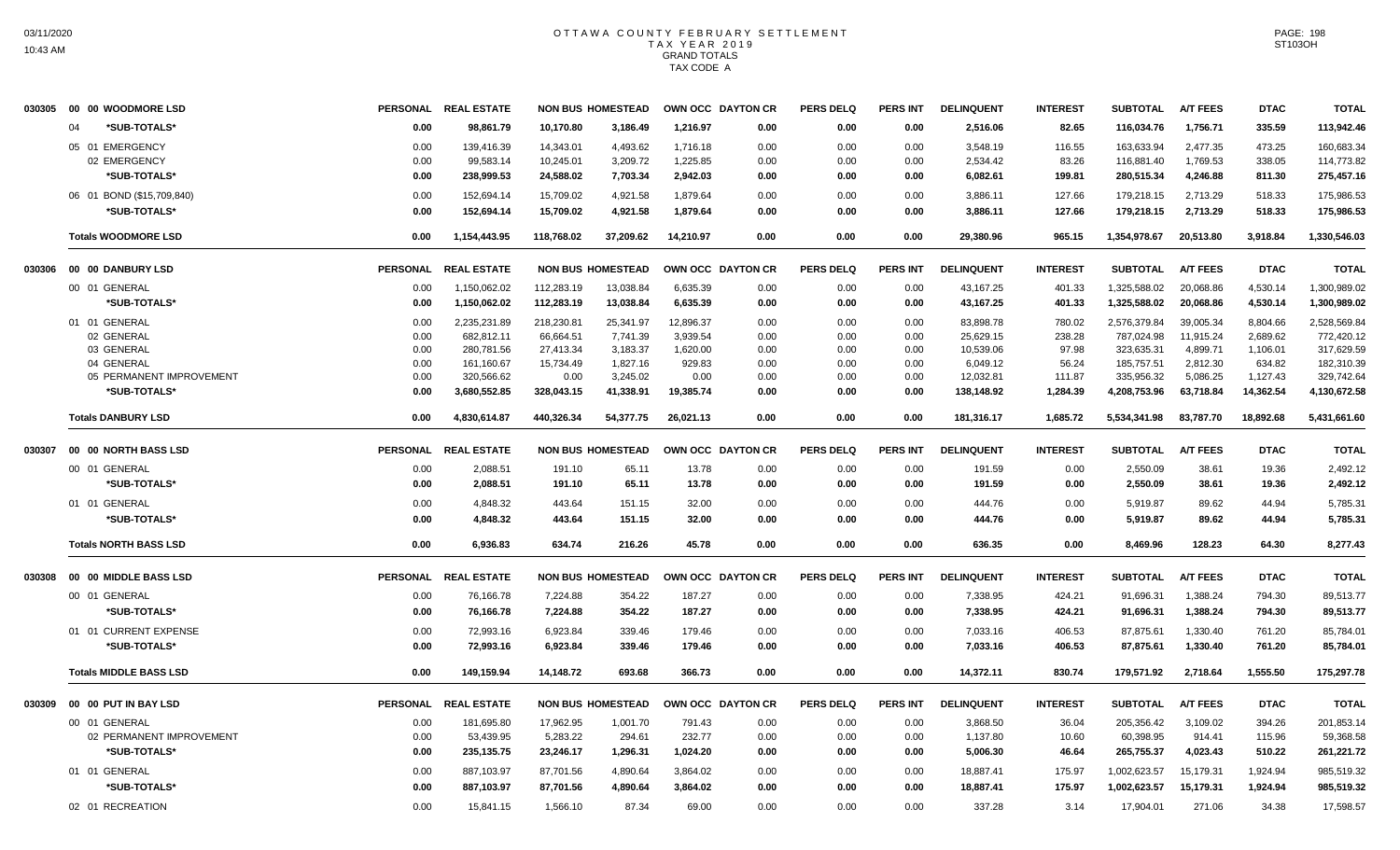|        | 030309 00 00 PUT IN BAY LSD     |      | PERSONAL REAL ESTATE |            | <b>NON BUS HOMESTEAD</b> | OWN OCC DAYTON CR |      | <b>PERS DELQ</b> | <b>PERS INT</b> | <b>DELINQUENT</b> | <b>INTEREST</b> | <b>SUBTOTAL</b> | <b>A/T FEES</b> | <b>DTAC</b> | <b>TOTAL</b> |
|--------|---------------------------------|------|----------------------|------------|--------------------------|-------------------|------|------------------|-----------------|-------------------|-----------------|-----------------|-----------------|-------------|--------------|
|        | *SUB-TOTALS*<br>02              | 0.00 | 15,841.15            | 1,566.10   | 87.34                    | 69.00             | 0.00 | 0.00             | 0.00            | 337.28            | 3.14            | 17,904.01       | 271.06          | 34.38       | 17,598.57    |
|        | <b>Totals PUT IN BAY LSD</b>    | 0.00 | 1,138,080.87         | 112,513.83 | 6,274.29                 | 4.957.22          | 0.00 | 0.00             | 0.00            | 24.230.99         | 225.75          | 1,286,282.95    | 19,473.80       | 2.469.54    | 1,264,339.61 |
| 040401 | 00 00 CLAY CENTER CORP.         |      | PERSONAL REAL ESTATE |            | <b>NON BUS HOMESTEAD</b> | OWN OCC DAYTON CR |      | <b>PERS DELQ</b> | <b>PERS INT</b> | <b>DELINQUENT</b> | <b>INTEREST</b> | <b>SUBTOTAL</b> | <b>A/T FEES</b> | <b>DTAC</b> | <b>TOTAL</b> |
|        | 00 01 GENERAL                   | 0.00 | 2,717.19             | 322.86     | 174.24                   | 32.31             | 0.00 | 0.00             | 0.00            | 217.01            | 5.57            | 3,469.18        | 52.52           | 22.70       | 3,393.96     |
|        | *SUB-TOTALS*                    | 0.00 | 2,717.19             | 322.86     | 174.24                   | 32.31             | 0.00 | 0.00             | 0.00            | 217.01            | 5.57            | 3,469.18        | 52.52           | 22.70       | 3,393.96     |
|        | <b>Totals CLAY CENTER CORP.</b> | 0.00 | 2.717.19             | 322.86     | 174.24                   | 32.31             | 0.00 | 0.00             | 0.00            | 217.01            | 5.57            | 3,469.18        | 52.52           | 22.70       | 3,393.96     |
| 040402 | 00 00 ROCKY RIDGE CORP.         |      | PERSONAL REAL ESTATE |            | <b>NON BUS HOMESTEAD</b> | OWN OCC DAYTON CR |      | <b>PERS DELQ</b> | <b>PERS INT</b> | <b>DELINQUENT</b> | <b>INTEREST</b> | <b>SUBTOTAL</b> | <b>A/T FEES</b> | <b>DTAC</b> | <b>TOTAL</b> |
|        | 00 01 GENERAL                   | 0.00 | 3,652.49             | 424.56     | 212.20                   | 43.18             | 0.00 | 0.00             | 0.00            | 686.29            | 12.03           | 5,030.75        | 76.16           | 72.34       | 4,882.25     |
|        | *SUB-TOTALS*                    | 0.00 | 3,652.49             | 424.56     | 212.20                   | 43.18             | 0.00 | 0.00             | 0.00            | 686.29            | 12.03           | 5,030.75        | 76.16           | 72.34       | 4,882.25     |
|        | 01 01 POLICE                    | 0.00 | 411.98               | 47.89      | 23.93                    | 4.87              | 0.00 | 0.00             | 0.00            | 77.41             | 1.36            | 567.44          | 8.59            | 8.16        | 550.69       |
|        | *SUB-TOTALS*                    | 0.00 | 411.98               | 47.89      | 23.93                    | 4.87              | 0.00 | 0.00             | 0.00            | 77.41             | 1.36            | 567.44          | 8.59            | 8.16        | 550.69       |
|        | 02 01 FIRE                      | 0.00 | 8,764.75             | 1,018.81   | 509.20                   | 103.61            | 0.00 | 0.00             | 0.00            | 1,646.87          | 28.88           | 12,072.12       | 182.77          | 173.60      | 11,715.75    |
|        | *SUB-TOTALS*                    | 0.00 | 8,764.75             | 1,018.81   | 509.20                   | 103.61            | 0.00 | 0.00             | 0.00            | 1,646.87          | 28.88           | 12,072.12       | 182.77          | 173.60      | 11,715.75    |
|        | <b>Totals ROCKY RIDGE CORP.</b> | 0.00 | 12,829.22            | 1,491.26   | 745.33                   | 151.66            | 0.00 | 0.00             | 0.00            | 2,410.57          | 42.27           | 17,670.31       | 267.52          | 254.10      | 17,148.69    |
| 040403 | 00 00 GENOA CORP.               |      | PERSONAL REAL ESTATE |            | <b>NON BUS HOMESTEAD</b> | OWN OCC DAYTON CR |      | <b>PERS DELQ</b> | <b>PERS INT</b> | <b>DELINQUENT</b> | <b>INTEREST</b> | <b>SUBTOTAL</b> | <b>A/T FEES</b> | <b>DTAC</b> | <b>TOTAL</b> |
|        | 00 01 GENERAL                   | 0.00 | 29,743.46            | 3,351.86   | 1,389.46                 | 436.81            | 0.00 | 0.00             | 0.00            | 1,847.23          | 75.21           | 36,844.03       | 557.80          | 198.13      | 36,088.10    |
|        | *SUB-TOTALS*                    | 0.00 | 29,743.46            | 3,351.86   | 1,389.46                 | 436.81            | 0.00 | 0.00             | 0.00            | 1,847.23          | 75.21           | 36,844.03       | 557.80          | 198.13      | 36,088.10    |
|        | 01 01 PARK                      | 0.00 | 14,006.55            | 1,578.43   | 654.31                   | 205.70            | 0.00 | 0.00             | 0.00            | 869.88            | 35.42           | 17,350.29       | 262.68          | 93.30       | 16,994.31    |
|        | 02 PARK                         | 0.00 | 10,488.36            | 0.00       | 433.97                   | 0.00              | 0.00 | 0.00             | 0.00            | 651.38            | 26.52           | 11,600.23       | 175.62          | 61.88       | 11,362.73    |
|        | *SUB-TOTALS*                    | 0.00 | 24,494.91            | 1,578.43   | 1,088.28                 | 205.70            | 0.00 | 0.00             | 0.00            | 1,521.26          | 61.94           | 28,950.52       | 438.30          | 155.18      | 28,357.04    |
|        | <b>Totals GENOA CORP.</b>       | 0.00 | 54,238.37            | 4,930.29   | 2,477.74                 | 642.51            | 0.00 | 0.00             | 0.00            | 3,368.49          | 137.15          | 65,794.55       | 996.10          | 353.31      | 64,445.14    |
| 040404 | 00 00 MARBLEHEAD CORP.          |      | PERSONAL REAL ESTATE |            | <b>NON BUS HOMESTEAD</b> | OWN OCC DAYTON CR |      | <b>PERS DELQ</b> | <b>PERS INT</b> | <b>DELINQUENT</b> | <b>INTEREST</b> | <b>SUBTOTAL</b> | <b>A/T FEES</b> | <b>DTAC</b> | <b>TOTAL</b> |
|        | 00 01 GENERAL                   | 0.00 | 160,056.23           | 16,100.45  | 1,308.50                 | 946.55            | 0.00 | 0.00             | 0.00            | 7,699.94          | 88.91           | 186,200.58      | 2,819.00        | 824.05      | 182,557.53   |
|        | *SUB-TOTALS*                    | 0.00 | 160,056.23           | 16,100.45  | 1,308.50                 | 946.55            | 0.00 | 0.00             | 0.00            | 7,699.94          | 88.91           | 186,200.58      | 2,819.00        | 824.05      | 182,557.53   |
|        | 01 01 GENERAL                   | 0.00 | 105,305.35           | 10,592.93  | 860.90                   | 622.76            | 0.00 | 0.00             | 0.00            | 5,066.00          | 58.50           | 122,506.44      | 1,854.70        | 542.16      | 120,109.58   |
|        | 02 GENERAL                      | 0.00 | 13,107.33            | 0.00       | 95.64                    | 0.00              | 0.00 | 0.00             | 0.00            | 630.56            | 7.28            | 13,840.81       | 209.54          | 60.23       | 13,571.04    |
|        | *SUB-TOTALS*                    | 0.00 | 118,412.68           | 10,592.93  | 956.54                   | 622.76            | 0.00 | 0.00             | 0.00            | 5,696.56          | 65.78           | 136,347.25      | 2,064.24        | 602.39      | 133,680.62   |
|        | <b>Totals MARBLEHEAD CORP.</b>  | 0.00 | 278,468.91           | 26,693.38  | 2,265.04                 | 1,569.31          | 0.00 | 0.00             | 0.00            | 13,396.50         | 154.69          | 322,547.83      | 4,883.24        | 1,426.44    | 316,238.15   |
| 040405 | 00 00 ELMORE CORP.              |      | PERSONAL REAL ESTATE |            | <b>NON BUS HOMESTEAD</b> | OWN OCC DAYTON CR |      | <b>PERS DELQ</b> | <b>PERS INT</b> | <b>DELINQUENT</b> | <b>INTEREST</b> | <b>SUBTOTAL</b> | <b>A/T FEES</b> | <b>DTAC</b> | <b>TOTAL</b> |
|        | 00 01 GENERAL                   | 0.00 | 17,977.20            | 2,013.98   | 971.96                   | 304.53            | 0.00 | 0.00             | 0.00            | 700.29            | 23.93           | 21,991.89       | 332.95          | 94.71       | 21,564.23    |
|        | *SUB-TOTALS*                    | 0.00 | 17,977.20            | 2,013.98   | 971.96                   | 304.53            | 0.00 | 0.00             | 0.00            | 700.29            | 23.93           | 21,991.89       | 332.95          | 94.71       | 21,564.23    |
|        | 01 01 STREETS                   | 0.00 | 20,816.69            | 2.332.08   | 1,125.48                 | 352.64            | 0.00 | 0.00             | 0.00            | 810.91            | 27.71           | 25,465.51       | 385.54          | 109.66      | 24,970.31    |
|        | 02 STREETS                      | 0.00 | 24,980.02            | 2,798.50   | 1,350.58                 | 423.16            | 0.00 | 0.00             | 0.00            | 973.09            | 33.25           | 30,558.60       | 462.64          | 131.60      | 29,964.36    |
|        | *SUB-TOTALS*                    | 0.00 | 45,796.71            | 5,130.58   | 2,476.06                 | 775.80            | 0.00 | 0.00             | 0.00            | 1.784.00          | 60.96           | 56,024.11       | 848.18          | 241.26      | 54,934.67    |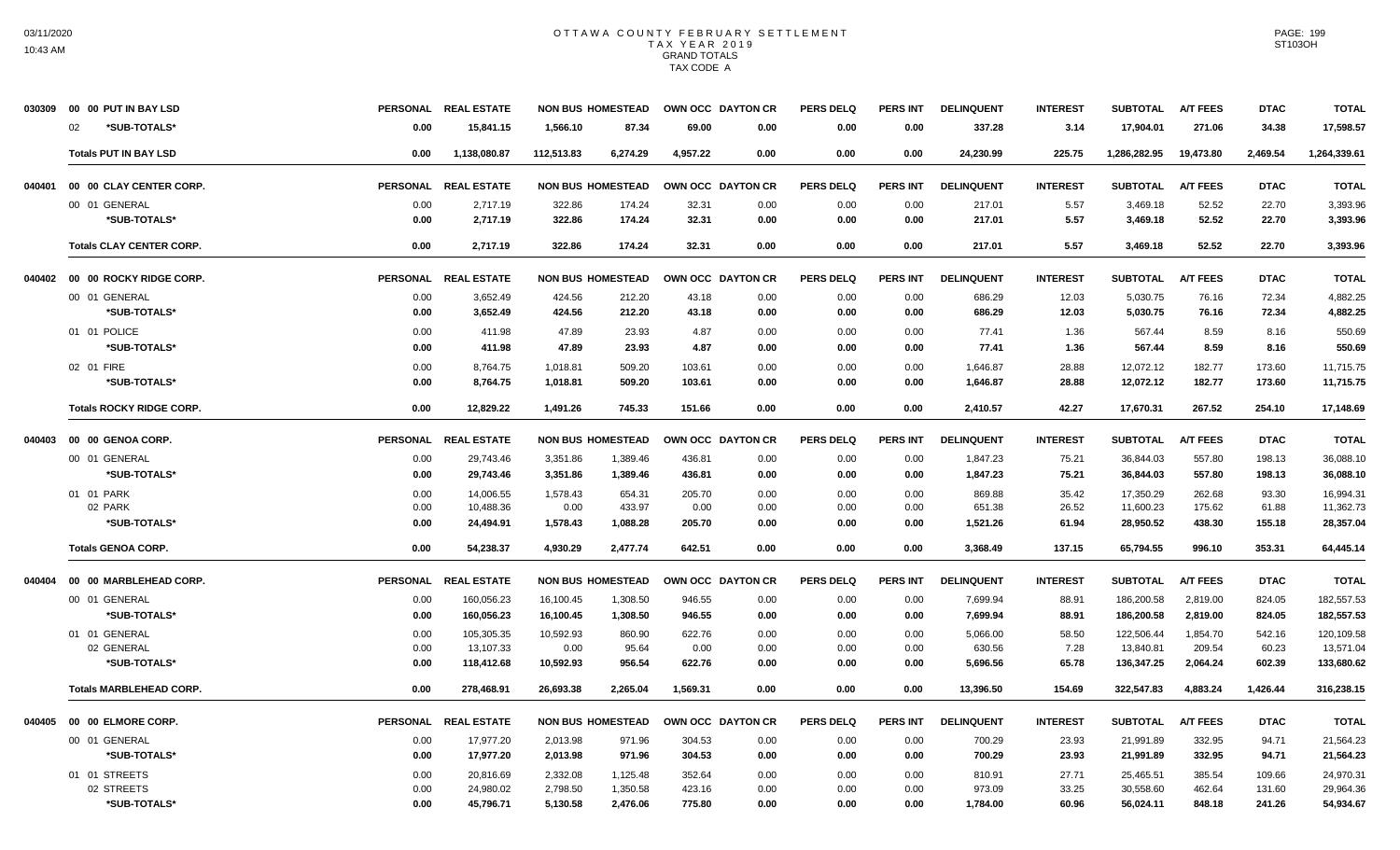|        | 040405 00 00 ELMORE CORP.       |                 | PERSONAL REAL ESTATE |           | <b>NON BUS HOMESTEAD</b> | OWN OCC DAYTON CR |      | <b>PERS DELQ</b> | <b>PERS INT</b> | <b>DELINQUENT</b> | <b>INTEREST</b> | <b>SUBTOTAL</b> | <b>A/T FEES</b> | <b>DTAC</b> | <b>TOTAL</b> |
|--------|---------------------------------|-----------------|----------------------|-----------|--------------------------|-------------------|------|------------------|-----------------|-------------------|-----------------|-----------------|-----------------|-------------|--------------|
|        | 02 01 SOLID WASTE               | 0.00            | 24,980.02            | 2,798.50  | 1,350.58                 | 423.16            | 0.00 | 0.00             | 0.00            | 973.09            | 33.25           | 30,558.60       | 462.64          | 131.60      | 29,964.36    |
|        | *SUB-TOTALS*                    | 0.00            | 24,980.02            | 2,798.50  | 1,350.58                 | 423.16            | 0.00 | 0.00             | 0.00            | 973.09            | 33.25           | 30,558.60       | 462.64          | 131.60      | 29,964.36    |
|        | 03 01 GENERAL                   | 0.00            | 23.277.72            | 2,607.79  | 1,258.54                 | 394.32            | 0.00 | 0.00             | 0.00            | 906.77            | 30.99           | 28.476.13       | 431.12          | 122.63      | 27,922.38    |
|        | *SUB-TOTALS*                    | 0.00            | 23,277.72            | 2,607.79  | 1,258.54                 | 394.32            | 0.00 | 0.00             | 0.00            | 906.77            | 30.99           | 28,476.13       | 431.12          | 122.63      | 27,922.38    |
|        | <b>Totals ELMORE CORP.</b>      | 0.00            | 112,031.65           | 12.550.85 | 6.057.14                 | 1,897.81          | 0.00 | 0.00             | 0.00            | 4,364.15          | 149.13          | 137,050.73      | 2,074.89        | 590.20      | 134,385.64   |
| 040406 | 00 00 PORT CLINTON CITY         |                 | PERSONAL REAL ESTATE |           | <b>NON BUS HOMESTEAD</b> | OWN OCC DAYTON CR |      | <b>PERS DELQ</b> | <b>PERS INT</b> | <b>DELINQUENT</b> | <b>INTEREST</b> | <b>SUBTOTAL</b> | A/T FEES        | <b>DTAC</b> | <b>TOTAL</b> |
|        | 00 01 GENERAL                   | 0.00            | 93,024.07            | 9,965.33  | 3,952.85                 | 1,105.77          | 0.00 | 0.00             | 0.00            | 3,721.15          | 170.97          | 111,940.14      | 1,694.73        | 393.12      | 109,852.29   |
|        | *SUB-TOTALS*                    | 0.00            | 93,024.07            | 9,965.33  | 3,952.85                 | 1,105.77          | 0.00 | 0.00             | 0.00            | 3,721.15          | 170.97          | 111,940.14      | 1,694.73        | 393.12      | 109,852.29   |
|        | 01 01 INSIDE POLICE PENSION     | 0.00            | 7,155.70             | 766.56    | 304.07                   | 85.06             | 0.00 | 0.00             | 0.00            | 286.24            | 13.15           | 8,610.78        | 130.36          | 30.24       | 8,450.18     |
|        | *SUB-TOTALS*                    | 0.00            | 7,155.70             | 766.56    | 304.07                   | 85.06             | 0.00 | 0.00             | 0.00            | 286.24            | 13.15           | 8,610.78        | 130.36          | 30.24       | 8.450.18     |
|        | 02 01 FIRE & EMS                | 0.00            | 83,749.38            | 8,971.77  | 3,558.74                 | 995.52            | 0.00 | 0.00             | 0.00            | 3,350.14          | 153.92          | 100,779.47      | 1,525.76        | 353.92      | 98,899.79    |
|        | *SUB-TOTALS*                    | 0.00            | 83,749.38            | 8,971.77  | 3,558.74                 | 995.52            | 0.00 | 0.00             | 0.00            | 3,350.14          | 153.92          | 100,779.47      | 1,525.76        | 353.92      | 98,899.79    |
|        | <b>Totals PORT CLINTON CITY</b> | 0.00            | 183,929.15           | 19,703.66 | 7,815.66                 | 2,186.35          | 0.00 | 0.00             | 0.00            | 7,357.53          | 338.04          | 221,330.39      | 3,350.85        | 777.28      | 217,202.26   |
| 040407 | 00 00 PUT IN BAY CORP.          | <b>PERSONAL</b> | <b>REAL ESTATE</b>   |           | <b>NON BUS HOMESTEAD</b> | OWN OCC DAYTON CR |      | <b>PERS DELQ</b> | PERS INT        | <b>DELINQUENT</b> | <b>INTEREST</b> | <b>SUBTOTAL</b> | <b>A/T FEES</b> | <b>DTAC</b> | <b>TOTAL</b> |
|        | 00 01 INSIDE GENERAL            | 0.00            | 22,108.93            | 2,164.98  | 122.40                   | 81.86             | 0.00 | 0.00             | 0.00            | 588.49            | 0.00            | 25,066.66       | 379.49          | 59.41       | 24,627.76    |
|        | *SUB-TOTALS*                    | 0.00            | 22,108.93            | 2.164.98  | 122.40                   | 81.86             | 0.00 | 0.00             | 0.00            | 588.49            | 0.00            | 25,066.66       | 379.49          | 59.41       | 24,627.76    |
|        | <b>Totals PUT IN BAY CORP.</b>  | 0.00            | 22,108.93            | 2,164.98  | 122.40                   | 81.86             | 0.00 | 0.00             | 0.00            | 588.49            | 0.00            | 25,066.66       | 379.49          | 59.41       | 24,627.76    |
| 040408 | 00 00 OAK HARBOR CORP.          |                 | PERSONAL REAL ESTATE |           | <b>NON BUS HOMESTEAD</b> | OWN OCC DAYTON CR |      | <b>PERS DELQ</b> | <b>PERS INT</b> | <b>DELINQUENT</b> | <b>INTEREST</b> | <b>SUBTOTAL</b> | <b>A/T FEES</b> | <b>DTAC</b> | <b>TOTAL</b> |
|        | 00 01 GENERAL                   | 0.00            | 31,341.56            | 3,464.80  | 1,520.24                 | 518.20            | 0.00 | 0.00             | 0.00            | 612.57            | 4.17            | 37,461.54       | 567.16          | 66.79       | 36,827.59    |
|        | *SUB-TOTALS*                    | 0.00            | 31,341.56            | 3,464.80  | 1,520.24                 | 518.20            | 0.00 | 0.00             | 0.00            | 612.57            | 4.17            | 37,461.54       | 567.16          | 66.79       | 36,827.59    |
|        | 01 01 STREETS                   | 0.00            | 39,267.08            | 4,340.97  | 1,904.68                 | 649.24            | 0.00 | 0.00             | 0.00            | 767.48            | 5.23            | 46,934.68       | 710.57          | 83.68       | 46,140.43    |
|        | *SUB-TOTALS*                    | 0.00            | 39,267.08            | 4,340.97  | 1,904.68                 | 649.24            | 0.00 | 0.00             | 0.00            | 767.48            | 5.23            | 46,934.68       | 710.57          | 83.68       | 46,140.43    |
|        | 02 01 POLICE                    | 0.00            | 54,901.98            | 0.00      | 2,307.61                 | 0.00              | 0.00 | 0.00             | 0.00            | 1,073.13          | 7.31            | 58,290.03       | 882.48          | 101.38      | 57,306.17    |
|        | *SUB-TOTALS*                    | 0.00            | 54,901.98            | 0.00      | 2,307.61                 | 0.00              | 0.00 | 0.00             | 0.00            | 1,073.13          | 7.31            | 58,290.03       | 882.48          | 101.38      | 57,306.17    |
|        | <b>Totals OAK HARBOR CORP.</b>  | 0.00            | 125.510.62           | 7.805.77  | 5,732.53                 | 1.167.44          | 0.00 | 0.00             | 0.00            | 2,453.18          | 16.71           | 142.686.25      | 2.160.21        | 251.85      | 140,274.19   |
| 050501 | 00 00 PENTA COUNTY JVS          | <b>PERSONAL</b> | <b>REAL ESTATE</b>   |           | <b>NON BUS HOMESTEAD</b> | OWN OCC DAYTON CR |      | <b>PERS DELQ</b> | PERS INT        | <b>DELINQUENT</b> | <b>INTEREST</b> | <b>SUBTOTAL</b> | <b>A/T FEES</b> | <b>DTAC</b> | <b>TOTAL</b> |
|        | 01 01 GENERAL                   | 0.00            | 289,282.07           | 30,373.74 | 9,292.31                 | 3,578.95          | 0.00 | 0.00             | 0.00            | 10,196.64         | 329.35          | 343,053.06      | 5,193.68        | 1,155.40    | 336,703.98   |
|        | 02 GENERAL                      | 0.00            | 165,304.13           | 17,356.41 | 5,309.90                 | 2,045.11          | 0.00 | 0.00             | 0.00            | 5,826.65          | 188.20          | 196,030.40      | 2,967.83        | 660.24      | 192,402.33   |
|        | 03 PERMANENT IMP.               | 0.00            | 186,450.58           | 19,576.75 | 5,989.16                 | 2,306.76          | 0.00 | 0.00             | 0.00            | 6,572.03          | 212.27          | 221,107.55      | 3,347.48        | 744.69      | 217,015.38   |
|        | *SUB-TOTALS*                    | 0.00            | 641,036.78           | 67,306.90 | 20,591.37                | 7,930.82          | 0.00 | 0.00             | 0.00            | 22,595.32         | 729.82          | 760,191.01      | 11,508.99       | 2,560.33    | 746,121.69   |
|        | <b>Totals PENTA COUNTY JVS</b>  | 0.00            | 641,036.78           | 67,306.90 | 20,591.37                | 7.930.82          | 0.00 | 0.00             | 0.00            | 22,595.32         | 729.82          | 760,191.01      | 11.508.99       | 2,560.33    | 746,121.69   |
| 050502 | 00 00 VANGUARD JVS              | <b>PERSONAL</b> | <b>REAL ESTATE</b>   |           | <b>NON BUS HOMESTEAD</b> | OWN OCC DAYTON CR |      | PERS DELQ        | <b>PERS INT</b> | <b>DELINQUENT</b> | <b>INTEREST</b> | <b>SUBTOTAL</b> | <b>A/T FEES</b> | <b>DTAC</b> | <b>TOTAL</b> |
|        | 01 01 GENERAL                   | 0.00            | 444,103.28           | 44,277.54 | 9,268.51                 | 3,933.74          | 0.00 | 0.00             | 0.00            | 13,712.75         | 411.28          | 515,707.10      | 7,807.59        | 1,410.80    | 506,488.71   |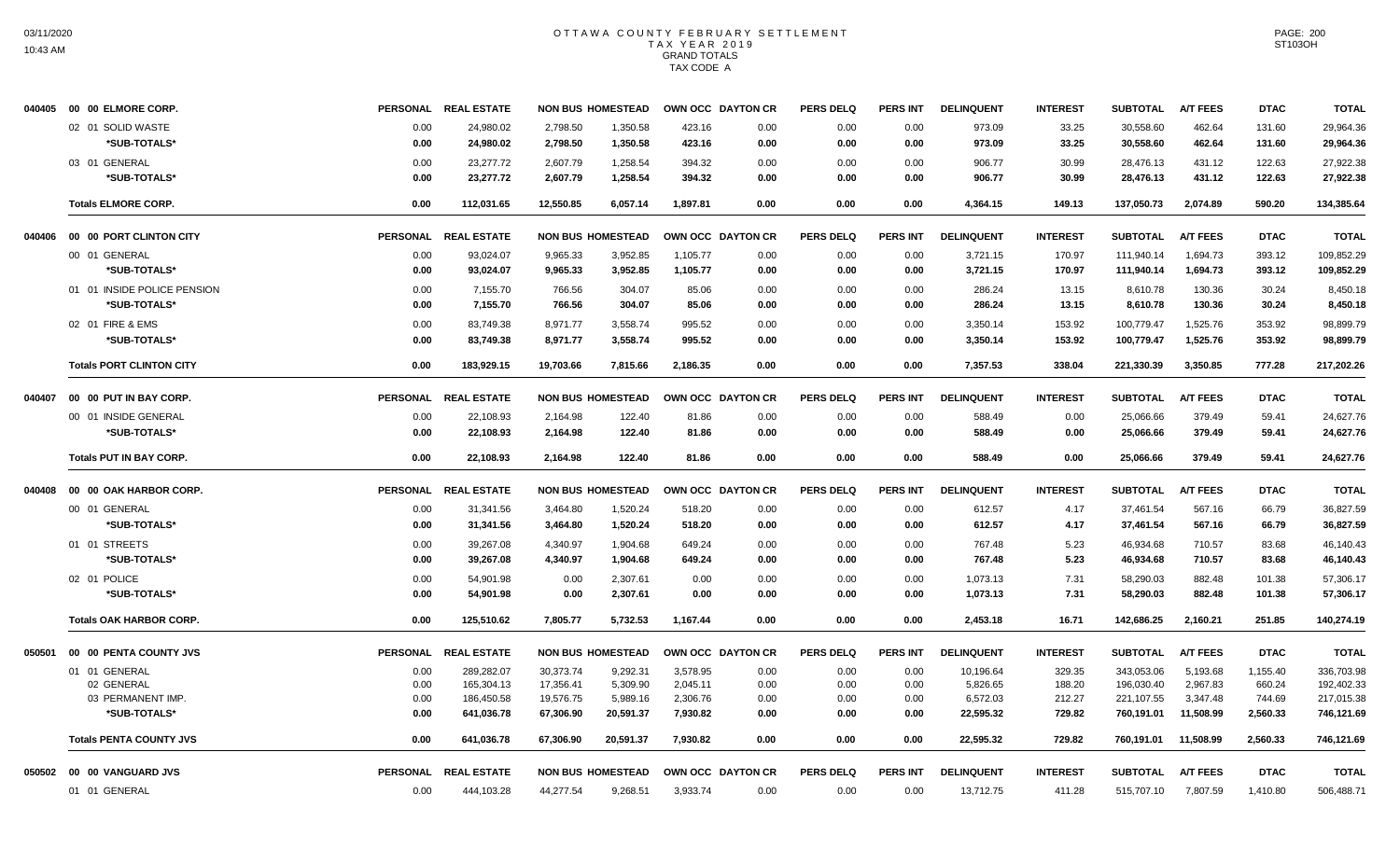|        | 050502 00 00 VANGUARD JVS              | <b>PERSONAL</b> | <b>REAL ESTATE</b>   | <b>NON BUS HOMESTEAD</b> |          | OWN OCC DAYTON CR |      | <b>PERS DELQ</b> | PERS INT        | <b>DELINQUENT</b> | <b>INTEREST</b> | <b>SUBTOTAL</b> | <b>A/T FEES</b> | <b>DTAC</b> | <b>TOTAL</b> |
|--------|----------------------------------------|-----------------|----------------------|--------------------------|----------|-------------------|------|------------------|-----------------|-------------------|-----------------|-----------------|-----------------|-------------|--------------|
|        | *SUB-TOTALS*<br>01                     | 0.00            | 444,103.28           | 44.277.54                | 9.268.51 | 3.933.74          | 0.00 | 0.00             | 0.00            | 13,712.75         | 411.28          | 515,707.10      | 7,807.59        | 1,410.80    | 506,488.71   |
|        | <b>Totals VANGUARD JVS</b>             | 0.00            | 444.103.28           | 44.277.54                | 9.268.51 | 3.933.74          | 0.00 | 0.00             | 0.00            | 13.712.75         | 411.28          | 515.707.10      | 7.807.59        | 1.410.80    | 506.488.71   |
| 050503 | 00 00 EHOVE JVS                        | <b>PERSONAL</b> | <b>REAL ESTATE</b>   | <b>NON BUS HOMESTEAD</b> |          | OWN OCC DAYTON CR |      | <b>PERS DELQ</b> | <b>PERS INT</b> | <b>DELINQUENT</b> | <b>INTEREST</b> | <b>SUBTOTAL</b> | <b>A/T FEES</b> | <b>DTAC</b> | <b>TOTAL</b> |
|        | 01 01 GENERAL                          | 0.00            | 190,793.49           | 18,627.60                | 2,163.12 | 1,100.81          | 0.00 | 0.00             | 0.00            | 7,161.38          | 66.58           | 219.912.98      | 3.329.39        | 751.54      | 215,832.05   |
|        | 02 GENERAL                             | 0.00            | 113,848.86           | 0.00                     | 1,152.46 | 0.00              | 0.00 | 0.00             | 0.00            | 4,273.44          | 39.73           | 119,314.49      | 1,806.38        | 400.40      | 117,107.71   |
|        | 03 GENERAL                             | 0.00            | 304,825.96           | 29,760.86                | 3,455.98 | 1,758.71          | 0.00 | 0.00             | 0.00            | 11,441.55         | 106.39          | 351,349.45      | 5,319.29        | 1,200.72    | 344,829.44   |
|        | *SUB-TOTALS*                           | 0.00            | 609,468.31           | 48,388.46                | 6,771.56 | 2,859.52          | 0.00 | 0.00             | 0.00            | 22,876.37         | 212.70          | 690,576.92      | 10,455.06       | 2,352.66    | 677,769.20   |
|        | 02 01 PERMANENT IMPROVEMENT            | 0.00            | 120,505.68           | 0.00                     | 1,219.85 | 0.00              | 0.00 | 0.00             | 0.00            | 4,523.31          | 42.05           | 126,290.89      | 1,911.99        | 423.82      | 123,955.08   |
|        | *SUB-TOTALS*                           | 0.00            | 120.505.68           | 0.00                     | 1.219.85 | 0.00              | 0.00 | 0.00             | 0.00            | 4,523.31          | 42.05           | 126.290.89      | 1.911.99        | 423.82      | 123,955.08   |
|        | <b>Totals EHOVE JVS</b>                | 0.00            | 729.973.99           | 48.388.46                | 7.991.41 | 2.859.52          | 0.00 | 0.00             | 0.00            | 27.399.68         | 254.75          | 816.867.81      | 12.367.05       | 2.776.48    | 801,724.28   |
| 060601 | 00 00 MID COUNTY EMS                   |                 | PERSONAL REAL ESTATE | <b>NON BUS HOMESTEAD</b> |          | OWN OCC DAYTON CR |      | <b>PERS DELQ</b> | <b>PERS INT</b> | <b>DELINQUENT</b> | <b>INTEREST</b> | <b>SUBTOTAL</b> | <b>A/T FEES</b> | <b>DTAC</b> | <b>TOTAL</b> |
|        | 01 01 MID COUNTY EMS                   | 0.00            | 14,376.13            | 1,535.24                 | 558.37   | 201.38            | 0.00 | 0.00             | 0.00            | 642.10            | 8.16            | 17,321.38       | 262.24          | 67.81       | 16.991.33    |
|        | 02 MID COUNTY EMS                      | 0.00            | 5,160.85             | 551.13                   | 200.45   | 72.29             | 0.00 | 0.00             | 0.00            | 230.51            | 2.93            | 6,218.16        | 94.15           | 24.34       | 6,099.67     |
|        | 03 MID COUNTY EMS                      | 0.00            | 16,406.54            | 1,752.07                 | 637.23   | 229.82            | 0.00 | 0.00             | 0.00            | 732.79            | 9.32            | 19,767.77       | 299.28          | 77.39       | 19,391.10    |
|        | 04 MID COUNTY EMS                      | 0.00            | 37,316.88            | 3,985.13                 | 1,449.37 | 522.73            | 0.00 | 0.00             | 0.00            | 1,666.75          | 21.20           | 44,962.06       | 680.70          | 176.01      | 44,105.35    |
|        | 05 CURRENT EXPENSE                     | 0.00            | 99,744.85            | 0.00                     | 3,358.28 | 0.00              | 0.00 | 0.00             | 0.00            | 4,454.58          | 56.63           | 107,614.34      | 1,629.24        | 407.83      | 105,577.27   |
|        | *SUB-TOTALS*                           | 0.00            | 173,005.25           | 7,823.57                 | 6,203.70 | 1,026.22          | 0.00 | 0.00             | 0.00            | 7,726.73          | 98.24           | 195,883.71      | 2,965.61        | 753.38      | 192,164.72   |
|        | <b>Totals MID COUNTY EMS</b>           | 0.00            | 173,005.25           | 7,823.57                 | 6,203.70 | 1,026.22          | 0.00 | 0.00             | 0.00            | 7,726.73          | 98.24           | 195,883.71      | 2,965.61        | 753.38      | 192,164.72   |
| 060602 | 00 00 HARRIS ELMORE PUBLIC LIE         | <b>PERSONAL</b> | <b>REAL ESTATE</b>   | <b>NON BUS HOMESTEAD</b> |          | OWN OCC DAYTON CR |      | <b>PERS DELQ</b> | <b>PERS INT</b> | <b>DELINQUENT</b> | <b>INTEREST</b> | <b>SUBTOTAL</b> | <b>A/T FEES</b> | <b>DTAC</b> | <b>TOTAL</b> |
|        | 01 01 CURRENT EXPENSE                  | 0.00            | 103,265.25           | 11,044.91                | 3,630.62 | 1,391.43          | 0.00 | 0.00             | 0.00            | 3,485.26          | 99.28           | 122,916.75      | 1,860.91        | 413.22      | 120,642.62   |
|        | *SUB-TOTALS*                           | 0.00            | 103,265.25           | 11,044.91                | 3,630.62 | 1,391.43          | 0.00 | 0.00             | 0.00            | 3,485.26          | 99.28           | 122,916.75      | 1,860.91        | 413.22      | 120,642.62   |
|        | <b>Totals HARRIS ELMORE PUBLIC LIB</b> | 0.00            | 103.265.25           | 11.044.91                | 3.630.62 | 1.391.43          | 0.00 | 0.00             | 0.00            | 3.485.26          | 99.28           | 122.916.75      | 1.860.91        | 413.22      | 120.642.62   |
| 060603 | 00 00 DANBURY FIRE DISTRICT            | <b>PERSONAL</b> | <b>REAL ESTATE</b>   | <b>NON BUS HOMESTEAD</b> |          | OWN OCC DAYTON CR |      | <b>PERS DELQ</b> | <b>PERS INT</b> | <b>DELINQUENT</b> | <b>INTEREST</b> | <b>SUBTOTAL</b> | <b>A/T FEES</b> | <b>DTAC</b> | <b>TOTAL</b> |
|        | 01 01 DANBURY FIRE DISTRICT            | 0.00            | 16,485.78            | 1,590.21                 | 207.59   | 94.16             | 0.00 | 0.00             | 0.00            | 549.66            | 4.42            | 18,931.82       | 286.62          | 57.03       | 18.588.17    |
|        | *SUB-TOTALS*                           | 0.00            | 16,485.78            | 1,590.21                 | 207.59   | 94.16             | 0.00 | 0.00             | 0.00            | 549.66            | 4.42            | 18,931.82       | 286.62          | 57.03       | 18,588.17    |
|        | <b>Totals DANBURY FIRE DISTRICT</b>    | 0.00            | 16,485.78            | 1,590.21                 | 207.59   | 94.16             | 0.00 | 0.00             | 0.00            | 549.66            | 4.42            | 18,931.82       | 286.62          | 57.03       | 18,588.17    |
| 060604 | 00 00 OAK HARBOR LIBRARY               | <b>PERSONAL</b> | <b>REAL ESTATE</b>   | <b>NON BUS HOMESTEAD</b> |          | OWN OCC DAYTON CR |      | PERS DELO        | <b>PERS INT</b> | <b>DELINQUENT</b> | <b>INTEREST</b> | <b>SUBTOTAL</b> | <b>A/T FEES</b> | <b>DTAC</b> | <b>TOTAL</b> |
|        | 01 04 OAK HARBOR LIBRARY               | 0.00            | 113,902.68           | 0.00                     | 2,872.97 | 0.00              | 0.00 | 0.00             | 0.00            | 4,199.83          | 150.56          | 121,126.04      | 1,833.79        | 394.32      | 118,897.93   |
|        | *SUB-TOTALS*                           | 0.00            | 113,902.68           | 0.00                     | 2,872.97 | 0.00              | 0.00 | 0.00             | 0.00            | 4,199.83          | 150.56          | 121,126.04      | 1,833.79        | 394.32      | 118,897.93   |
|        | <b>Totals OAK HARBOR LIBRARY</b>       | 0.00            | 113,902.68           | 0.00                     | 2,872.97 | 0.00              | 0.00 | 0.00             | 0.00            | 4,199.83          | 150.56          | 121,126.04      | 1,833.79        | 394.32      | 118,897.93   |
| 060605 | 00 00 IDA RUPP LIBRARY TAX             | <b>PERSONAL</b> | <b>REAL ESTATE</b>   | <b>NON BUS HOMESTEAD</b> |          | OWN OCC DAYTON CR |      | <b>PERS DELQ</b> | <b>PERS INT</b> | <b>DELINQUENT</b> | <b>INTEREST</b> | <b>SUBTOTAL</b> | <b>A/T FEES</b> | <b>DTAC</b> | <b>TOTAL</b> |
|        | 01 05 IDA RUPP LIBRARY TAX             | 0.00            | 511,337.25           | 0.00                     | 6.950.90 | 0.00              | 0.00 | 0.00             | 0.00            | 17,614.54         | 388.06          | 536,290.75      | 8,119.23        | 1,636.22    | 526,535.30   |
|        | *SUB-TOTALS*                           | 0.00            | 511,337.25           | 0.00                     | 6.950.90 | 0.00              | 0.00 | 0.00             | 0.00            | 17,614.54         | 388.06          | 536,290.75      | 8,119.23        | 1,636.22    | 526,535.30   |
|        |                                        |                 |                      |                          |          |                   |      |                  |                 |                   |                 |                 |                 |             |              |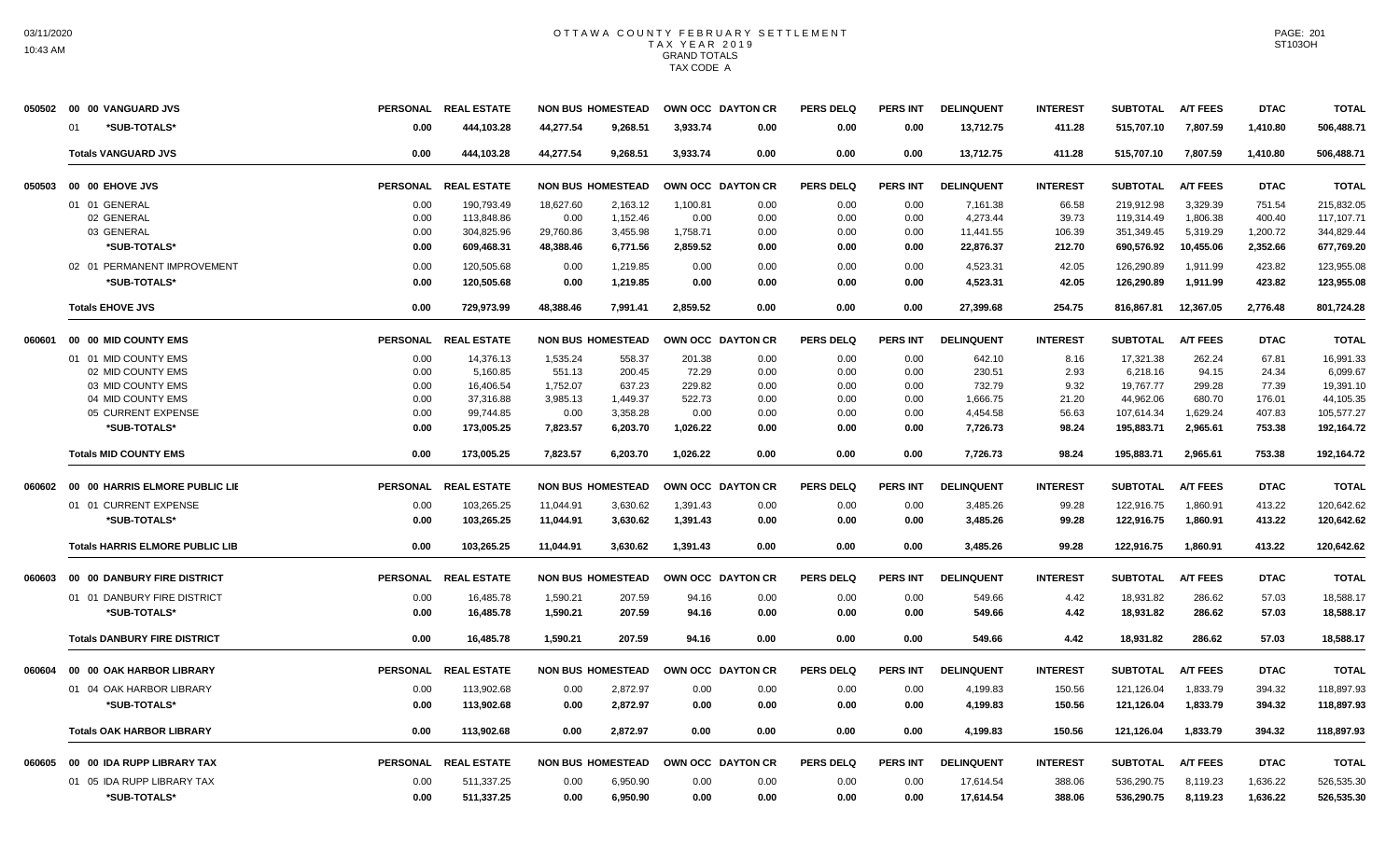|        | 060605 00 00 IDA RUPP LIBRARY TAX      | <b>PERSONAL</b> | <b>REAL ESTATE</b>   | <b>NON BUS HOMESTEAD</b> |          | OWN OCC DAYTON CR |      | <b>PERS DELQ</b> | <b>PERS INT</b> | <b>DELINQUENT</b> | <b>INTEREST</b> | <b>SUBTOTAL</b> | <b>A/T FEES</b> | <b>DTAC</b> | <b>TOTAL</b> |
|--------|----------------------------------------|-----------------|----------------------|--------------------------|----------|-------------------|------|------------------|-----------------|-------------------|-----------------|-----------------|-----------------|-------------|--------------|
|        | <b>Totals IDA RUPP LIBRARY TAX</b>     | 0.00            | 511,337.25           | 0.00                     | 6.950.90 | 0.00              | 0.00 | 0.00             | 0.00            | 17,614.54         | 388.06          | 536,290.75      | 8,119.23        | 1,636.22    | 526,535.30   |
| 060606 | 00 00 PIB - NORTH BASS                 |                 | PERSONAL REAL ESTATE | <b>NON BUS HOMESTEAD</b> |          | OWN OCC DAYTON CR |      | <b>PERS DELQ</b> | PERS INT        | <b>DELINQUENT</b> | <b>INTEREST</b> | <b>SUBTOTAL</b> | <b>A/T FEES</b> | <b>DTAC</b> | <b>TOTAL</b> |
|        | 01 01 REFUSE                           | 0.00            | 1,024.91             | 93.78                    | 31.95    | 6.76              | 0.00 | 0.00             | 0.00            | 94.02             | 0.00            | 1,251.42        | 18.95           | 9.50        | 1,222.97     |
|        | *SUB-TOTALS*                           | 0.00            | 1,024.91             | 93.78                    | 31.95    | 6.76              | 0.00 | 0.00             | 0.00            | 94.02             | 0.00            | 1,251.42        | 18.95           | 9.50        | 1,222.97     |
|        | <b>Totals PIB - NORTH BASS</b>         | 0.00            | 1.024.91             | 93.78                    | 31.95    | 6.76              | 0.00 | 0.00             | 0.00            | 94.02             | 0.00            | 1,251.42        | 18.95           | 9.50        | 1,222.97     |
| 060607 | 00 00 PIB MIDDLE BASS                  |                 | PERSONAL REAL ESTATE | <b>NON BUS HOMESTEAD</b> |          | OWN OCC DAYTON CR |      | <b>PERS DELQ</b> | <b>PERS INT</b> | <b>DELINQUENT</b> | <b>INTEREST</b> | <b>SUBTOTAL</b> | <b>A/T FEES</b> | <b>DTAC</b> | <b>TOTAL</b> |
|        | 01 03 REFUSE                           | 0.00            | 47.547.59            | 4.510.18                 | 221.13   | 116.90            | 0.00 | 0.00             | 0.00            | 4,581.39          | 264.81          | 57.242.00       | 866.62          | 495.85      | 55.879.53    |
|        | *SUB-TOTALS*                           | 0.00            | 47,547.59            | 4,510.18                 | 221.13   | 116.90            | 0.00 | 0.00             | 0.00            | 4,581.39          | 264.81          | 57,242.00       | 866.62          | 495.85      | 55,879.53    |
|        | 02 01 ROADS                            | 0.00            | 20,960.59            | 1.988.24                 | 97.48    | 51.53             | 0.00 | 0.00             | 0.00            | 2.019.63          | 116.74          | 25,234.21       | 382.04          | 218.59      | 24,633.58    |
|        | *SUB-TOTALS*                           | 0.00            | 20,960.59            | 1,988.24                 | 97.48    | 51.53             | 0.00 | 0.00             | 0.00            | 2,019.63          | 116.74          | 25,234.21       | 382.04          | 218.59      | 24,633.58    |
|        | 03 01 FIRE                             | 0.00            | 27,951.75            | 2,651.39                 | 129.99   | 68.72             | 0.00 | 0.00             | 0.00            | 2,693.25          | 155.68          | 33,650.78       | 509.46          | 291.49      | 32,849.83    |
|        | *SUB-TOTALS*                           | 0.00            | 27,951.75            | 2,651.39                 | 129.99   | 68.72             | 0.00 | 0.00             | 0.00            | 2,693.25          | 155.68          | 33,650.78       | 509.46          | 291.49      | 32,849.83    |
|        | 04 01 TOWN HALL                        | 0.00            | 13,975.87            | 1,325.70                 | 65.00    | 34.36             | 0.00 | 0.00             | 0.00            | 1,346.63          | 77.84           | 16,825.40       | 254.73          | 145.75      | 16,424.92    |
|        | *SUB-TOTALS*                           | 0.00            | 13,975.87            | 1,325.70                 | 65.00    | 34.36             | 0.00 | 0.00             | 0.00            | 1,346.63          | 77.84           | 16,825.40       | 254.73          | 145.75      | 16,424.92    |
|        | <b>Totals PIB MIDDLE BASS</b>          | 0.00            | 110,435.80           | 10,475.51                | 513.60   | 271.51            | 0.00 | 0.00             | 0.00            | 10,640.90         | 615.07          | 132,952.39      | 2,012.85        | 1,151.68    | 129,787.86   |
| 060608 | 00 00 PIB SOUTH BASS                   | <b>PERSONAL</b> | <b>REAL ESTATE</b>   | <b>NON BUS HOMESTEAD</b> |          | OWN OCC DAYTON CR |      | <b>PERS DELQ</b> | <b>PERS INT</b> | <b>DELINQUENT</b> | <b>INTEREST</b> | <b>SUBTOTAL</b> | <b>A/T FEES</b> | <b>DTAC</b> | <b>TOTAL</b> |
|        | 03 01 PARK                             | 0.00            | 2,206.69             | 218.16                   | 12.17    | 9.61              | 0.00 | 0.00             | 0.00            | 46.98             | 0.44            | 2,494.05        | 37.76           | 4.79        | 2,451.50     |
|        | *SUB-TOTALS*                           | 0.00            | 2,206.69             | 218.16                   | 12.17    | 9.61              | 0.00 | 0.00             | 0.00            | 46.98             | 0.44            | 2,494.05        | 37.76           | 4.79        | 2,451.50     |
|        | 05 02 FIRE                             | 0.00            | 54.336.34            | 5.371.84                 | 299.56   | 236.67            | 0.00 | 0.00             | 0.00            | 1,156.88          | 10.78           | 61,412.07       | 929.76          | 117.90      | 60.364.41    |
|        | *SUB-TOTALS*                           | 0.00            | 54,336.34            | 5,371.84                 | 299.56   | 236.67            | 0.00 | 0.00             | 0.00            | 1,156.88          | 10.78           | 61,412.07       | 929.76          | 117.90      | 60,364.41    |
|        | <b>Totals PIB SOUTH BASS</b>           | 0.00            | 56.543.03            | 5.590.00                 | 311.73   | 246.28            | 0.00 | 0.00             | 0.00            | 1.203.86          | 11.22           | 63.906.12       | 967.52          | 122.69      | 62,815.91    |
| 070703 | 00 00 PORTAGE FIRE DISTRICT            | <b>PERSONAL</b> | <b>REAL ESTATE</b>   | <b>NON BUS HOMESTEAD</b> |          | OWN OCC DAYTON CR |      | <b>PERS DELQ</b> | <b>PERS INT</b> | <b>DELINQUENT</b> | <b>INTEREST</b> | <b>SUBTOTAL</b> | <b>A/T FEES</b> | <b>DTAC</b> | <b>TOTAL</b> |
|        | 01 01 GENERAL                          | 0.00            | 120,051.24           | 12,775.78                | 4,571.79 | 1,691.98          | 0.00 | 0.00             | 0.00            | 4,685.09          | 55.28           | 143,831.16      | 2,177.55        | 494.94      | 141,158.67   |
|        | *SUB-TOTALS*                           | 0.00            | 120,051.24           | 12,775.78                | 4,571.79 | 1,691.98          | 0.00 | 0.00             | 0.00            | 4,685.09          | 55.28           | 143,831.16      | 2,177.55        | 494.94      | 141,158.67   |
|        | <b>Totals PORTAGE FIRE DISTRICT</b>    | 0.00            | 120.051.24           | 12.775.78                | 4,571.79 | 1.691.98          | 0.00 | 0.00             | 0.00            | 4.685.09          | 55.28           | 143.831.16      | 2.177.55        | 494.94      | 141,158.67   |
|        | 0707061 00 00 PORT CLINTON CITY NON UN | <b>PERSONAL</b> | <b>REAL ESTATE</b>   | <b>NON BUS HOMESTEAD</b> |          | OWN OCC DAYTON CR |      | <b>PERS DELQ</b> | <b>PERS INT</b> | <b>DELINQUENT</b> | <b>INTEREST</b> | <b>SUBTOTAL</b> | <b>A/T FEES</b> | <b>DTAC</b> | <b>TOTAL</b> |
|        | 01 01 INSIDE GENERAL NON UNIFORM       | 0.00            | 93,024.07            | 9,965.33                 | 3,952.85 | 1,105.77          | 0.00 | 0.00             | 0.00            | 3,721.15          | 170.97          | 111,940.14      | 1,694.73        | 393.12      | 109,852.29   |
|        | 02 INSIDE POLICE PENSION NON U         | 0.00            | 7,155.69             | 766.56                   | 304.06   | 85.05             | 0.00 | 0.00             | 0.00            | 286.28            | 13.15           | 8,610.79        | 130.36          | 30.24       | 8,450.19     |
|        | *SUB-TOTALS*                           | 0.00            | 100,179.76           | 10,731.89                | 4,256.91 | 1,190.82          | 0.00 | 0.00             | 0.00            | 4,007.43          | 184.12          | 120,550.93      | 1,825.09        | 423.36      | 118,302.48   |
|        | <b>Totals PORT CLINTON CITY NON UN</b> | 0.00            | 100.179.76           | 10,731.89                | 4.256.91 | 1.190.82          | 0.00 | 0.00             | 0.00            | 4.007.43          | 184.12          | 120.550.93      | 1.825.09        | 423.36      | 118,302.48   |
|        | 0707071 00 00 PIB CORP NON UNIFORM     |                 | PERSONAL REAL ESTATE | <b>NON BUS HOMESTEAD</b> |          | OWN OCC DAYTON CR |      | <b>PERS DELQ</b> | <b>PERS INT</b> | <b>DELINQUENT</b> | <b>INTEREST</b> | <b>SUBTOTAL</b> | <b>A/T FEES</b> | <b>DTAC</b> | <b>TOTAL</b> |
|        | 01 01 INSIDE GENERAL NON UNIFORM       | 0.00            | 12,561.52            | 1,229.11                 | 69.94    | 46.78             | 0.00 | 0.00             | 0.00            | 336.28            | 0.00            | 14,243.63       | 215.64          | 33.95       | 13.994.04    |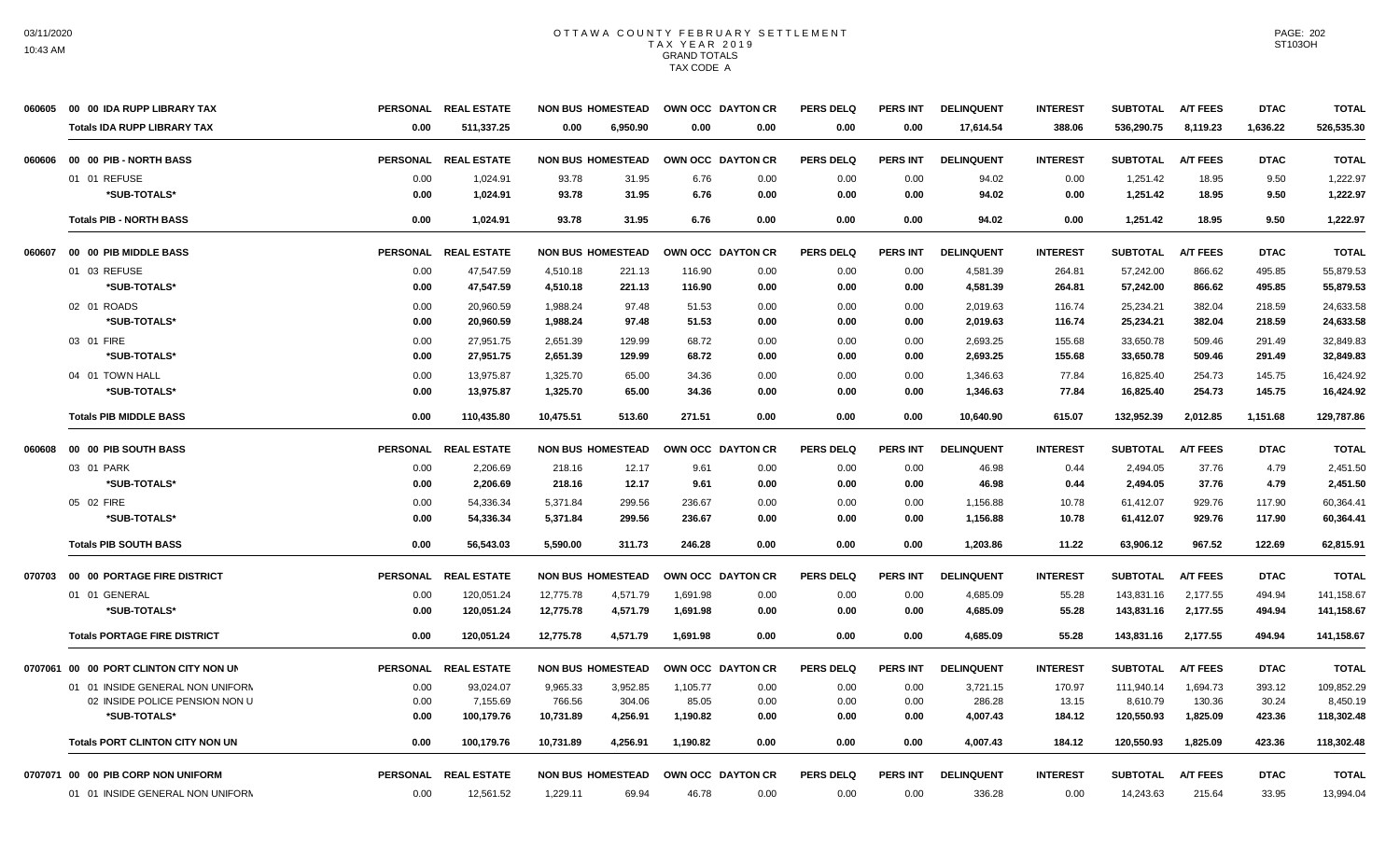|        | 0707071 00 00 PIB CORP NON UNIFORM       |                 | PERSONAL REAL ESTATE | <b>NON BUS HOMESTEAD</b> |                       | OWN OCC DAYTON CR | <b>PERS DELQ</b> | <b>PERS INT</b> | <b>DELINQUENT</b> | <b>INTEREST</b> | <b>SUBTOTAL</b> | <b>A/T FEES</b> | <b>DTAC</b> | <b>TOTAL</b> |
|--------|------------------------------------------|-----------------|----------------------|--------------------------|-----------------------|-------------------|------------------|-----------------|-------------------|-----------------|-----------------|-----------------|-------------|--------------|
|        | *SUB-TOTALS*<br><sup>01</sup>            | 0.00            | 12,561.52            | 1,229.11                 | 69.94                 | 46.78<br>0.00     | 0.00             | 0.00            | 336.28            | 0.00            | 14,243.63       | 215.64          | 33.95       | 13,994.04    |
|        | <b>Totals PIB CORP NON UNIFORM</b>       | 0.00            | 12.561.52            | 1.229.11                 | 69.94                 | 46.78<br>0.00     | 0.00             | 0.00            | 336.28            | 0.00            | 14,243.63       | 215.64          | 33.95       | 13.994.04    |
|        | 07071303 00 00 HARRIS INC NON UNIFORM II |                 | PERSONAL REAL ESTATE | <b>NON BUS HOMESTEAD</b> |                       | OWN OCC DAYTON CR | <b>PERS DELQ</b> | <b>PERS INT</b> | <b>DELINQUENT</b> | <b>INTEREST</b> | <b>SUBTOTAL</b> | <b>A/T FEES</b> | <b>DTAC</b> | <b>TOTAL</b> |
|        | 01 01 NON UNIFORM GENERAL INSIDE         | 0.00            | 4,265.43             | 439.44                   | 139.35                | 53.03<br>0.00     | 0.00             | 0.00            | 109.78            | 3.69            | 5,010.72        | 75.86           | 14.73       | 4,920.13     |
|        | *SUB-TOTALS*                             | 0.00            | 4,265.43             | 439.44                   | 139.35                | 53.03<br>0.00     | 0.00             | 0.00            | 109.78            | 3.69            | 5,010.72        | 75.86           | 14.73       | 4,920.13     |
|        | Totals HARRIS INC NON UNIFORM IN         | 0.00            | 4,265.43             | 439.44                   | 139.35                | 53.03<br>0.00     | 0.00             | 0.00            | 109.78            | 3.69            | 5,010.72        | 75.86           | 14.73       | 4,920.13     |
| 080801 | 00 00 BAY TOWNSHIP NON UNIFOR            |                 | PERSONAL REAL ESTATE | <b>NON BUS HOMESTEAD</b> |                       | OWN OCC DAYTON CR | <b>PERS DELQ</b> | <b>PERS INT</b> | <b>DELINQUENT</b> | <b>INTEREST</b> | <b>SUBTOTAL</b> | <b>A/T FEES</b> | <b>DTAC</b> | <b>TOTAL</b> |
|        | 01 01 INSIDE GENERAL NON UNIFORM         | 0.00            | 9,574.79             | 952.02                   | 320.09                | 93.82<br>0.00     | 0.00             | 0.00            | 367.79            | 6.14            | 11,314.65       | 171.30          | 37.78       | 11,105.57    |
|        | 02 INSIDE ROAD AND BRIDGE NON            | 0.00            | 8.894.27             | 884.35                   | 297.34                | 87.16<br>0.00     | 0.00             | 0.00            | 341.65            | 5.71            | 10.510.48       | 159.13          | 35.09       | 10,316.26    |
|        | 03 INSIDE FIRE NON UNIFORM               | 0.00            | 6,836.88             | 679.80                   | 228.57                | 67.01<br>0.00     | 0.00             | 0.00            | 262.61            | 4.37            | 8,079.24        | 122.32          | 26.98       | 7.929.94     |
|        | *SUB-TOTALS*                             | 0.00            | 25.305.94            | 2.516.17                 | 846.00<br>247.99      | 0.00              | 0.00             | 0.00            | 972.05            | 16.22           | 29.904.37       | 452.75          | 99.85       | 29.351.77    |
|        | <b>Totals BAY TOWNSHIP NON UNIFOR</b>    | 0.00            | 25,305.94            | 2,516.17                 | 846.00<br>247.99      | 0.00              | 0.00             | 0.00            | 972.05            | 16.22           | 29,904.37       | 452.75          | 99.85       | 29,351.77    |
| 080802 | 00 00 PUT IN BAY PARK DISTRICT           |                 | PERSONAL REAL ESTATE | <b>NON BUS HOMESTEAD</b> |                       | OWN OCC DAYTON CR | <b>PERS DELQ</b> | <b>PERS INT</b> | <b>DELINQUENT</b> | <b>INTEREST</b> | <b>SUBTOTAL</b> | <b>A/T FEES</b> | <b>DTAC</b> | <b>TOTAL</b> |
|        | 01 01 GENERAL FUND                       | 0.00            | 41,407.03            | 4,054.12                 | 225.23<br>164.68      | 0.00              | 0.00             | 0.00            | 1,694.50          | 69.28           | 47,614.84       | 720.87          | 179.63      | 46.714.34    |
|        | *SUB-TOTALS*                             | 0.00            | 41,407.03            | 4,054.12                 | 225.23<br>164.68      | 0.00              | 0.00             | 0.00            | 1,694.50          | 69.28           | 47,614.84       | 720.87          | 179.63      | 46,714.34    |
|        | <b>Totals PUT IN BAY PARK DISTRICT</b>   | 0.00            | 41,407.03            | 4,054.12                 | 225.23<br>164.68      | 0.00              | 0.00             | 0.00            | 1,694.50          | 69.28           | 47,614.84       | 720.87          | 179.63      | 46,714.34    |
| 080805 | 00 00 PIB PORT AUTHORITY                 |                 | PERSONAL REAL ESTATE | <b>NON BUS HOMESTEAD</b> |                       | OWN OCC DAYTON CR | <b>PERS DELQ</b> | <b>PERS INT</b> | <b>DELINQUENT</b> | <b>INTEREST</b> | <b>SUBTOTAL</b> | <b>A/T FEES</b> | <b>DTAC</b> | <b>TOTAL</b> |
|        | 08 00 PIB PORT AUTHORITY                 | 0.00            | 28.832.33            | 2.822.96                 | 157.23<br>113.48      | 0.00              | 0.00             | 0.00            | 1,117.63          | 40.96           | 33,084.59       | 500.89          | 117.90      | 32,465.80    |
|        | *SUB-TOTALS*                             | 0.00            | 28,832.33            | 2,822.96                 | 157.23<br>113.48      | 0.00              | 0.00             | 0.00            | 1,117.63          | 40.96           | 33,084.59       | 500.89          | 117.90      | 32,465.80    |
|        | <b>Totals PIB PORT AUTHORITY</b>         | 0.00            | 28,832.33            | 2,822.96                 | 157.23<br>113.48      | 0.00              | 0.00             | 0.00            | 1,117.63          | 40.96           | 33,084.59       | 500.89          | 117.90      | 32,465.80    |
|        | 0808051 00 00 ELMORE NON UNIFORM         | <b>PERSONAL</b> | <b>REAL ESTATE</b>   | <b>NON BUS HOMESTEAD</b> |                       | OWN OCC DAYTON CR | <b>PERS DELQ</b> | <b>PERS INT</b> | <b>DELINQUENT</b> | <b>INTEREST</b> | <b>SUBTOTAL</b> | <b>A/T FEES</b> | <b>DTAC</b> | <b>TOTAL</b> |
|        | 01 01 INSIDE GENERAL NON UNIFORM         | 0.00            | 13,377.54            | 1,498.56                 | 227.13<br>728.95      | 0.00              | 0.00             | 0.00            | 525.23            | 18.00           | 16,375.41       | 247.92          | 71.03       | 16,056.46    |
|        | *SUB-TOTALS*                             | 0.00            | 13,377.54            | 1,498.56                 | 227.13<br>728.95      | 0.00              | 0.00             | 0.00            | 525.23            | 18.00           | 16,375.41       | 247.92          | 71.03       | 16,056.46    |
|        | <b>Totals ELMORE NON UNIFORM</b>         | 0.00            | 13.377.54            | 1.498.56                 | 227.13<br>728.95      | 0.00              | 0.00             | 0.00            | 525.23            | 18.00           | 16.375.41       | 247.92          | 71.03       | 16,056.46    |
| 080806 | 00 00 ALLEN CLAY FIRE DIST               | <b>PERSONAL</b> | <b>REAL ESTATE</b>   | <b>NON BUS HOMESTEAD</b> |                       | OWN OCC DAYTON CR | <b>PERS DELO</b> | <b>PERS INT</b> | <b>DELINQUENT</b> | <b>INTEREST</b> | <b>SUBTOTAL</b> | <b>A/T FEES</b> | <b>DTAC</b> | <b>TOTAL</b> |
|        | 01 01 GENERAL                            | 0.00            | 338,331.80           | 36.615.72                | 12,111.16<br>4,672.36 | 0.00              | 0.00             | 0.00            | 12,247.20         | 330.89          | 404,309.13      | 6.120.76        | 1,398.79    | 396,789.58   |
|        | *SUB-TOTALS*                             | 0.00            | 338,331.80           | 36,615.72                | 12,111.16<br>4,672.36 | 0.00              | 0.00             | 0.00            | 12,247.20         | 330.89          | 404,309.13      | 6,120.76        | 1,398.79    | 396,789.58   |
|        | <b>Totals ALLEN CLAY FIRE DIST</b>       | 0.00            | 338,331.80           | 36,615.72                | 4.672.36<br>12,111.16 | 0.00              | 0.00             | 0.00            | 12,247.20         | 330.89          | 404.309.13      | 6.120.76        | 1,398.79    | 396,789.58   |
|        | 08081304 00 00 NON UNIFORM HARRIS INC    |                 | PERSONAL REAL ESTATE | <b>NON BUS HOMESTEAD</b> |                       | OWN OCC DAYTON CR | <b>PERS DELQ</b> | <b>PERS INT</b> | <b>DELINQUENT</b> | <b>INTEREST</b> | <b>SUBTOTAL</b> | <b>A/T FEES</b> | <b>DTAC</b> | <b>TOTAL</b> |
|        | 01 01 ROAD AND BRIDGE INSIDE             | 0.00            | 20,073.30            | 1,998.47                 | 486.98<br>214.42      | 0.00              | 0.00             | 0.00            | 412.05            | 13.69           | 23,198.91       | 351.22          | 54.97       | 22,792.72    |
|        | *SUB-TOTALS*                             | 0.00            | 20,073.30            | 1,998.47                 | 486.98<br>214.42      | 0.00              | 0.00             | 0.00            | 412.05            | 13.69           | 23,198.91       | 351.22          | 54.97       | 22,792.72    |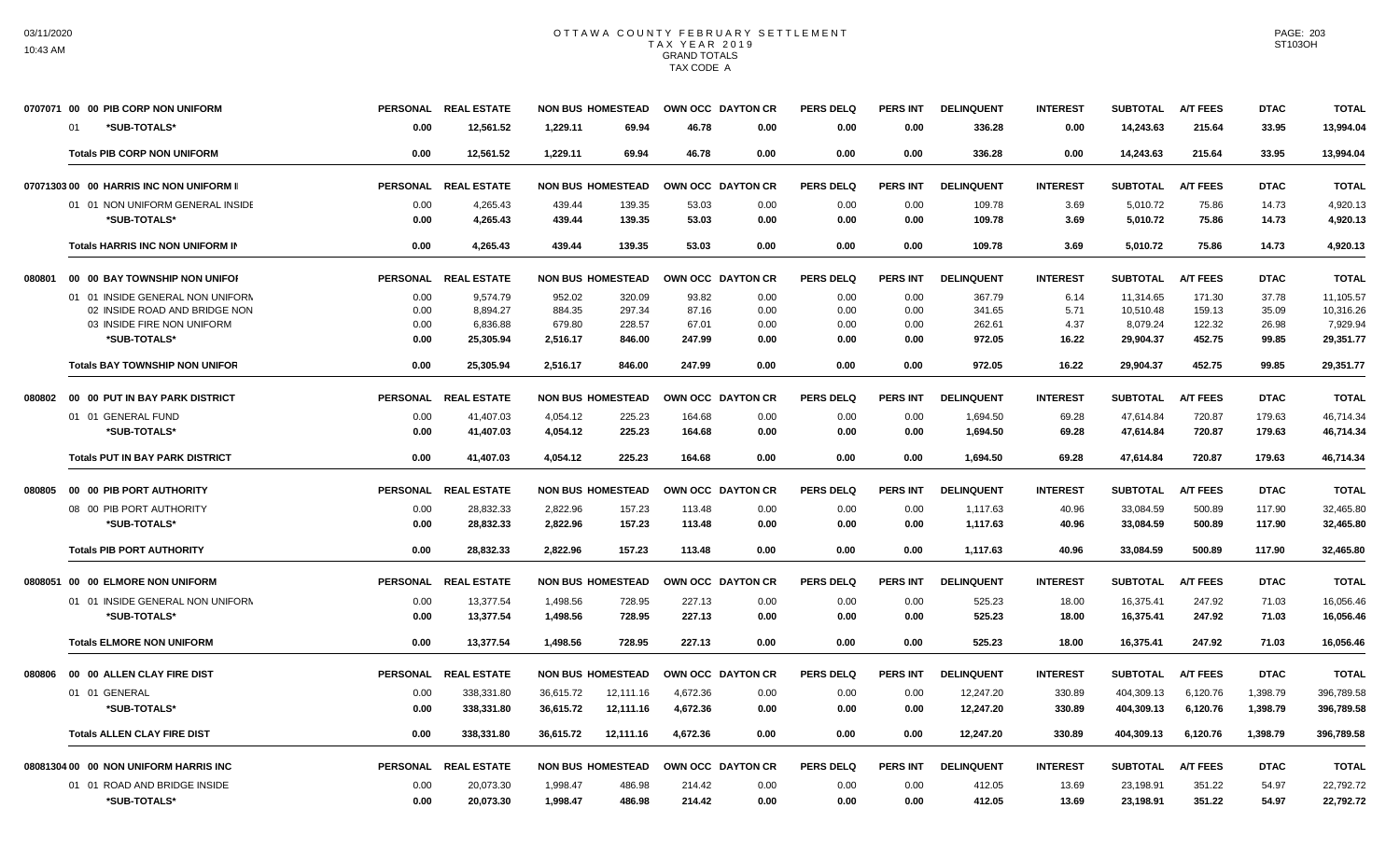|        | 08081304 00 00 NON UNIFORM HARRIS INC | <b>PERSONAL</b> | <b>REAL ESTATE</b> |              | <b>NON BUS HOMESTEAD</b> |            | OWN OCC DAYTON CR | <b>PERS DELQ</b> | <b>PERS INT</b> | <b>DELINQUENT</b> | <b>INTEREST</b> | <b>SUBTOTAL</b> | <b>A/T FEES</b> | <b>DTAC</b> | <b>TOTAL</b>  |
|--------|---------------------------------------|-----------------|--------------------|--------------|--------------------------|------------|-------------------|------------------|-----------------|-------------------|-----------------|-----------------|-----------------|-------------|---------------|
|        | <b>Totals NON UNIFORM HARRIS INC</b>  | 0.00            | 20,073.30          | 1,998.47     | 486.98                   | 214.42     | 0.00              | 0.00             | 0.00            | 412.05            | 13.69           | 23,198.91       | 351.22          | 54.97       | 22,792.72     |
| 090901 | 00 00 SALEM TWP. NON UNIFORM          | <b>PERSONAL</b> | <b>REAL ESTATE</b> |              | <b>NON BUS HOMESTEAD</b> |            | OWN OCC DAYTON CR | <b>PERS DELQ</b> | <b>PERS INT</b> | <b>DELINQUENT</b> | <b>INTEREST</b> | <b>SUBTOTAL</b> | <b>A/T FEES</b> | <b>DTAC</b> | <b>TOTAL</b>  |
|        | 01 02 INSIDE ROAD & BRIDGE NON UN     | 0.00            | 45,222.22          | 4,682.89     | 1,394.89                 | 560.65     | 0.00              | 0.00             | 0.00            | 2,374.78          | 31.10           | 54,266.53       | 821.58          | 248.79      | 53,196.16     |
|        | *SUB-TOTALS*                          | 0.00            | 45,222.22          | 4,682.89     | 1,394.89                 | 560.65     | 0.00              | 0.00             | 0.00            | 2,374.78          | 31.10           | 54,266.53       | 821.58          | 248.79      | 53,196.16     |
|        | <b>Totals SALEM TWP, NON UNIFORM</b>  | 0.00            | 45,222.22          | 4,682.89     | 1,394.89                 | 560.65     | 0.00              | 0.00             | 0.00            | 2,374.78          | 31.10           | 54,266.53       | 821.58          | 248.79      | 53,196.16     |
|        | 09090102 00 00 OAK HARBOR NON UNIFORM | <b>PERSONAL</b> | <b>REAL ESTATE</b> |              | <b>NON BUS HOMESTEAD</b> |            | OWN OCC DAYTON CR | <b>PERS DELQ</b> | <b>PERS INT</b> | <b>DELINQUENT</b> | <b>INTEREST</b> | <b>SUBTOTAL</b> | <b>A/T FEES</b> | <b>DTAC</b> | <b>TOTAL</b>  |
|        | OAK HARBOR NON UNIFORM                | 0.00            | 31,326.13          | 3,463.37     | 1,520.26                 | 518.21     | 0.00              | 0.00             | 0.00            | 612.57            | 4.17            | 37.444.71       | 566.90          | 66.79       | 36,811.02     |
|        | *SUB-TOTALS*                          | 0.00            | 31,326.13          | 3,463.37     | 1,520.26                 | 518.21     | 0.00              | 0.00             | 0.00            | 612.57            | 4.17            | 37,444.71       | 566.90          | 66.79       | 36,811.02     |
|        | <b>Totals OAK HARBOR NON UNIFORM</b>  | 0.00            | 31,326.13          | 3,463.37     | 1,520.26                 | 518.21     | 0.00              | 0.00             | 0.00            | 612.57            | 4.17            | 37,444.71       | 566.90          | 66.79       | 36,811.02     |
|        | <b>TAX CODE A TOTALS</b>              | 0.00            | 34,423,843.33      | 3,016,239.22 | 731,122.77               | 267,779.87 | 0.00              | 0.00             | 0.00            | 1,183,471.42      | 29,902.70       | 39,652,359.31   | 600,320.34      | 125,099.24  | 38,926,939.73 |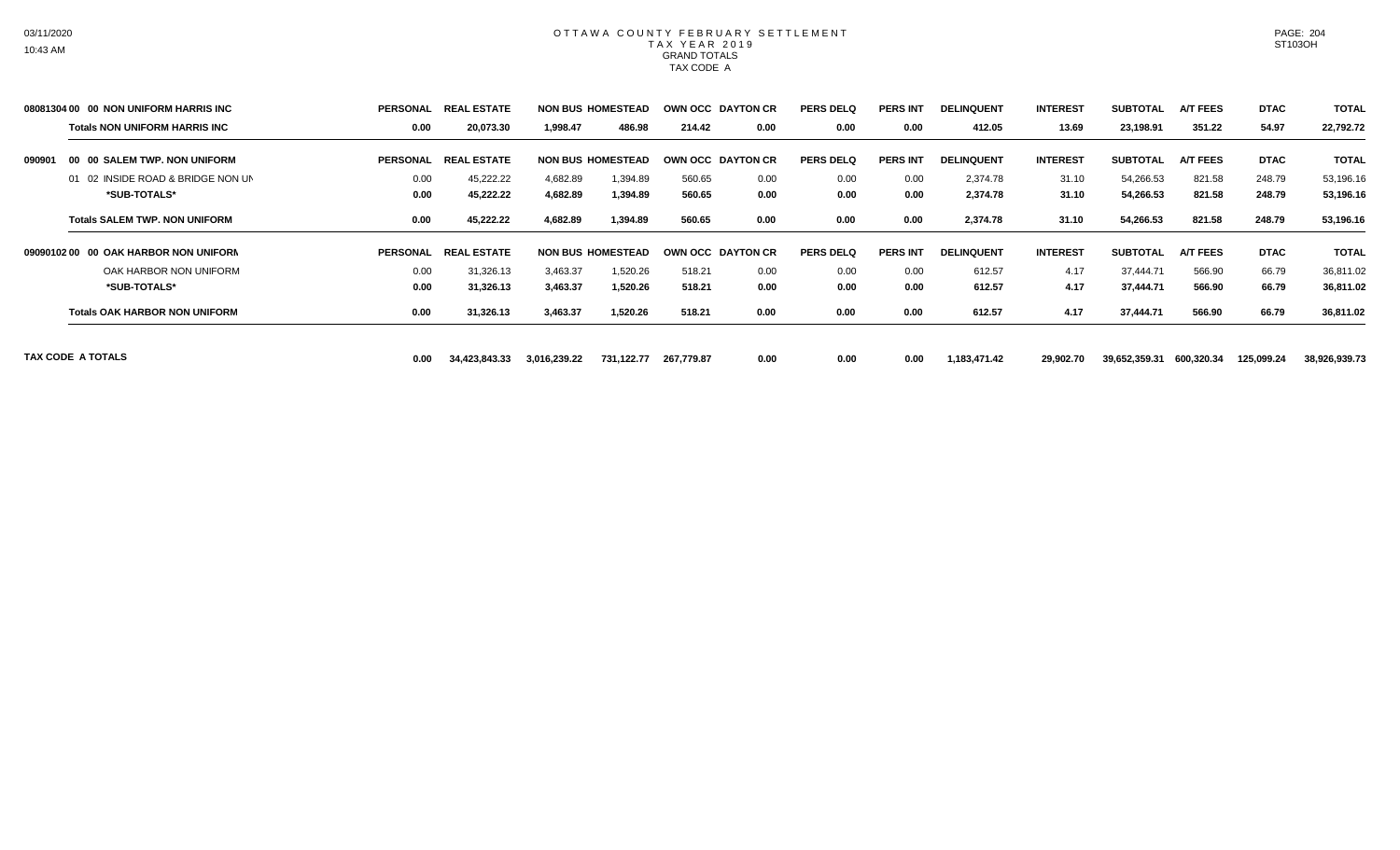| 94.49<br>444.336.36<br>6,727.06<br>934.31<br>436,674.99<br>01 01 O.C.B.M.R.<br>181.811.39<br>254.361.71<br>0.00<br>170.92<br>64.62<br>0.00<br>$-2.65$<br>0.00<br>7.835.88<br>4,385.33<br>02 O.C.B.M.R.<br>115,698.15<br>168,553.80<br>0.00<br>113.26<br>42.84<br>0.00<br>$-1.69$<br>0.00<br>5,192.48<br>62.61<br>289,661.45<br>619.13<br>284,656.99<br>733,997.81<br>11,112.39<br>1,553.44<br>*SUB-TOTALS*<br>297,509.54<br>422,915.51<br>284.18<br>107.46<br>0.00<br>0.00<br>13,028.36<br>157.10<br>721,331.98<br>0.00<br>-4.34<br>1.649.68<br>240.74<br>02 01 NURSING HOME<br>41,320.80<br>65.540.21<br>0.00<br>44.03<br>16.68<br>0.00<br>$-0.59$<br>0.00<br>2,019.04<br>24.33<br>108.964.50<br>107,074.08<br>*SUB-TOTALS*<br>41,320.80<br>65,540.21<br>0.00<br>0.00<br>24.33<br>108,964.50<br>1,649.68<br>240.74<br>107,074.08<br>44.03<br>16.68<br>$-0.59$<br>0.00<br>2,019.04<br>03 02 SENIOR PROGRAM<br>24,792.45<br>38,618.39<br>0.00<br>25.95<br>0.00<br>$-0.35$<br>14.34<br>64,650.28<br>978.80<br>141.87<br>63,529.61<br>9.82<br>0.00<br>1,189.68<br>16,528.34<br>17.65<br>9.75<br>43,646.02<br>660.77<br>96.55<br>42,888.70<br>03 SENIOR PROGRAM<br>26,280.88<br>0.00<br>0.00<br>0.00<br>$-0.24$<br>0.00<br>809.64<br>*SUB-TOTALS*<br>41,320.79<br>64,899.27<br>0.00<br>43.60<br>9.82<br>0.00<br>$-0.59$<br>0.00<br>1,999.32<br>24.09<br>108,296.30<br>1,639.57<br>238.42<br>106,418.31<br>04 01 INSIDE GENERAL<br>165,283.03<br>8,257.97<br>99.58<br>441,949.50<br>6,690.96<br>984.63<br>434,273.91<br>268,063.08<br>0.00<br>180.14<br>68.12<br>0.00<br>$-2.42$<br>0.00<br>*SUB-TOTALS*<br>165,283.03<br>268,063.08<br>0.00<br>180.14<br>68.12<br>0.00<br>$-2.42$<br>0.00<br>8,257.97<br>99.58<br>441,949.50<br>6,690.96<br>984.63<br>434,273.91<br>337.26<br>07 01 MENTAL HEALTH<br>57,849.07<br>91,812.00<br>0.00<br>61.69<br>23.35<br>0.00<br>$-0.85$<br>0.00<br>2,828.38<br>34.10<br>152,607.74<br>2,310.42<br>149,960.06<br>24,792.45<br>39,348.04<br>0.00<br>26.44<br>10.00<br>0.00<br>$-0.35$<br>65,403.35<br>990.21<br>144.56<br>64,268.58<br>02 MENTAL HEALTH<br>0.00<br>1,212.16<br>14.61<br>43,595.57<br>03 MENTAL HEALTH<br>16,528.34<br>26,232.00<br>0.00<br>17.64<br>0.00<br>0.00<br>808.10<br>9.73<br>660.02<br>96.35<br>42,839.20<br>$-0.24$<br>0.00<br>578.17<br>*SUB-TOTALS*<br>99,169.86<br>157,392.04<br>0.00<br>105.77<br>33.35<br>0.00<br>$-1.44$<br>0.00<br>4,848.64<br>58.44<br>261,606.66<br>3,960.65<br>257,067.84<br>657.72<br>235.43<br>25,053.25<br>3,595.40<br><b>Totals OTTAWA COUNTY</b><br>644,604.02<br>978,810.11<br>0.00<br>0.00<br>$-9.38$<br>0.00<br>30,153.33<br>363.54<br>1,654,814.77<br>1,626,166.12<br>02020101 00 00 ALLEN TOWNSHIP<br>PERSONAL REAL ESTATE<br><b>NON BUS HOMESTEAD</b><br>OWN OCC DAYTON CR<br><b>PERS DELQ</b><br><b>PERS INT</b><br><b>DELINQUENT</b><br><b>INTEREST</b><br><b>SUBTOTAL</b><br><b>A/T FEES</b><br><b>DTAC</b><br><b>TOTAL</b><br>02 01 INSIDE GENERAL<br>3,265.46<br>6.77<br>1,740.97<br>1,456.25<br>0.00<br>0.00<br>0.51<br>0.00<br>0.00<br>0.00<br>66.74<br>0.99<br>49.44<br>3,209.25<br>*SUB-TOTALS*<br>1,740.97<br>1,456.25<br>0.00<br>0.00<br>0.51<br>0.00<br>0.00<br>66.74<br>0.99<br>3,265.46<br>49.44<br>6.77<br>3,209.25<br>0.00<br>03 02 INSIDE ROADS<br>3,868.82<br>3,236.10<br>0.00<br>0.00<br>1.13<br>0.00<br>0.00<br>0.00<br>148.30<br>2.19<br>7,256.54<br>109.86<br>15.05<br>7,131.63<br>*SUB-TOTALS*<br>3,868.82<br>3,236.10<br>0.00<br>0.00<br>1.13<br>0.00<br>0.00<br>0.00<br>148.30<br>2.19<br>7,256.54<br>109.86<br>15.05<br>7,131.63<br>04 02 POLICE<br>0.86<br>4.227.87<br>4,157.97<br>2.901.61<br>1,266.90<br>0.00<br>0.00<br>0.44<br>0.00<br>0.00<br>0.00<br>58.06<br>64.01<br>5.89<br>*SUB-TOTALS*<br>2.901.61<br>1,266.90<br>0.00<br>0.00<br>0.44<br>0.00<br>0.00<br>0.00<br>58.06<br>0.86<br>4,227.87<br>64.01<br>5.89<br>4,157.97<br>05 02 CEMETERY<br>909.17<br>677.25<br>0.00<br>0.00<br>0.24<br>0.00<br>0.00<br>0.00<br>31.04<br>0.46<br>1,618.16<br>24.50<br>3.15<br>1,590.51<br>*SUB-TOTALS*<br>909.17<br>677.25<br>0.00<br>0.00<br>0.24<br>0.00<br>0.00<br>0.00<br>31.04<br>0.46<br>24.50<br>3.15<br>1,590.51<br>1,618.16<br>06 02 CURRENT EXPENSES<br>2,901.61<br>2,427.08<br>0.00<br>0.00<br>0.00<br>0.00<br>0.00<br>0.00<br>111.23<br>1.64<br>5,441.56<br>82.38<br>11.29<br>5,347.89<br>*SUB-TOTALS*<br>2,901.61<br>0.00<br>0.00<br>0.00<br>1.64<br>5,441.56<br>82.38<br>11.29<br>5,347.89<br>2,427.08<br>0.00<br>0.00<br>0.00<br>111.23<br>42.15<br><b>Totals ALLEN TOWNSHIP</b><br>12,322.18<br>9,063.58<br>0.00<br>0.00<br>2.32<br>0.00<br>0.00<br>0.00<br>415.37<br>6.14<br>21,809.59<br>330.19<br>21,437.25<br><b>PERS DELQ</b><br><b>PERS INT</b><br><b>INTEREST</b><br><b>A/T FEES</b><br>02020102 00 00 ALLEN TWP INC CORP.<br>PERSONAL REAL ESTATE<br><b>NON BUS HOMESTEAD</b><br>OWN OCC DAYTON CR<br><b>DELINQUENT</b><br><b>SUBTOTAL</b><br><b>DTAC</b><br><b>TOTAL</b><br>02 01 INSIDE GENERAL<br>84.25<br>215.28<br>299.53<br>295.00<br>0.00<br>0.00<br>0.00<br>0.00<br>0.00<br>0.00<br>0.00<br>0.00<br>4.53<br>0.00<br>4.53<br>84.25<br>0.00<br>0.00<br>0.00<br>299.53<br>0.00<br>295.00<br>*SUB-TOTALS*<br>215.28<br>0.00<br>0.00<br>0.00<br>0.00<br>0.00<br>05 02 CEMETERY<br>100.12<br>0.00<br>0.00<br>0.00<br>0.00<br>141.94<br>44.00<br>0.00<br>0.00<br>0.00<br>0.00<br>0.00<br>144.12<br>2.18<br>*SUB-TOTALS*<br>44.00<br>100.12<br>0.00<br>0.00<br>0.00<br>0.00<br>0.00<br>0.00<br>0.00<br>0.00<br>144.12<br>2.18<br>0.00<br>141.94<br>7.56<br>06 02 CURRENT EXPENSES<br>140.42<br>358.81<br>0.00<br>0.00<br>0.00<br>0.00<br>0.00<br>0.00<br>0.00<br>0.00<br>499.23<br>0.00<br>491.67<br>7.56<br>491.67<br>*SUB-TOTALS*<br>140.42<br>358.81<br>0.00<br>0.00<br>0.00<br>0.00<br>0.00<br>0.00<br>0.00<br>0.00<br>499.23<br>0.00<br>674.21<br>942.88<br>0.00<br><b>Totals ALLEN TWP INC CORP.</b><br>268.67<br>0.00<br>0.00<br>0.00<br>0.00<br>0.00<br>0.00<br>0.00<br>0.00<br>14.27<br>928.61<br>PERSONAL REAL ESTATE<br><b>NON BUS HOMESTEAD</b><br><b>DELINQUENT</b><br><b>INTEREST</b><br><b>SUBTOTAL</b><br><b>A/T FEES</b><br>02020301 00 00 BENTON EXC CORP.<br>OWN OCC DAYTON CR<br><b>PERS DELQ</b><br><b>PERS INT</b><br><b>DTAC</b><br><b>TOTAL</b><br>196.92<br>14.86<br>0.00<br>966.55<br>01 01 CEMETERY<br>784.33<br>0.00<br>0.00<br>0.00<br>0.00<br>0.00<br>0.00<br>0.00<br>981.41<br>0.16 | 010101 00 00 OTTAWA COUNTY | <b>PERSONAL</b> | <b>REAL ESTATE</b> | <b>NON BUS HOMESTEAD</b> |  | OWN OCC DAYTON CR | <b>PERS DELQ</b> | <b>PERS INT</b> | <b>DELINQUENT</b> | <b>INTEREST</b> | <b>SUBTOTAL</b> | <b>A/T FEES</b> | <b>DTAC</b> | <b>TOTAL</b> |
|--------------------------------------------------------------------------------------------------------------------------------------------------------------------------------------------------------------------------------------------------------------------------------------------------------------------------------------------------------------------------------------------------------------------------------------------------------------------------------------------------------------------------------------------------------------------------------------------------------------------------------------------------------------------------------------------------------------------------------------------------------------------------------------------------------------------------------------------------------------------------------------------------------------------------------------------------------------------------------------------------------------------------------------------------------------------------------------------------------------------------------------------------------------------------------------------------------------------------------------------------------------------------------------------------------------------------------------------------------------------------------------------------------------------------------------------------------------------------------------------------------------------------------------------------------------------------------------------------------------------------------------------------------------------------------------------------------------------------------------------------------------------------------------------------------------------------------------------------------------------------------------------------------------------------------------------------------------------------------------------------------------------------------------------------------------------------------------------------------------------------------------------------------------------------------------------------------------------------------------------------------------------------------------------------------------------------------------------------------------------------------------------------------------------------------------------------------------------------------------------------------------------------------------------------------------------------------------------------------------------------------------------------------------------------------------------------------------------------------------------------------------------------------------------------------------------------------------------------------------------------------------------------------------------------------------------------------------------------------------------------------------------------------------------------------------------------------------------------------------------------------------------------------------------------------------------------------------------------------------------------------------------------------------------------------------------------------------------------------------------------------------------------------------------------------------------------------------------------------------------------------------------------------------------------------------------------------------------------------------------------------------------------------------------------------------------------------------------------------------------------------------------------------------------------------------------------------------------------------------------------------------------------------------------------------------------------------------------------------------------------------------------------------------------------------------------------------------------------------------------------------------------------------------------------------------------------------------------------------------------------------------------------------------------------------------------------------------------------------------------------------------------------------------------------------------------------------------------------------------------------------------------------------------------------------------------------------------------------------------------------------------------------------------------------------------------------------------------------------------------------------------------------------------------------------------------------------------------------------------------------------------------------------------------------------------------------------------------------------------------------------------------------------------------------------------------------------------------------------------------------------------------------------------------------------------------------------------------------------------------------------------------------------------------------------------------------------------------------------------------------------------------------------------------------------------------------------------------------------------------------------------------------------------------------------------------------------------------------------------------------------------------------------------------------------------------------------------------------------------------------------------------------------------------------------------------------------------------------------------------------------------------------------------------------------------------------------------------------------------------------------------------------------------------------------------------------------------------------------------------------------------------------------------------------------------------------------------------------------------------------------------------------------------------------------------------------------------------------------------|----------------------------|-----------------|--------------------|--------------------------|--|-------------------|------------------|-----------------|-------------------|-----------------|-----------------|-----------------|-------------|--------------|
|                                                                                                                                                                                                                                                                                                                                                                                                                                                                                                                                                                                                                                                                                                                                                                                                                                                                                                                                                                                                                                                                                                                                                                                                                                                                                                                                                                                                                                                                                                                                                                                                                                                                                                                                                                                                                                                                                                                                                                                                                                                                                                                                                                                                                                                                                                                                                                                                                                                                                                                                                                                                                                                                                                                                                                                                                                                                                                                                                                                                                                                                                                                                                                                                                                                                                                                                                                                                                                                                                                                                                                                                                                                                                                                                                                                                                                                                                                                                                                                                                                                                                                                                                                                                                                                                                                                                                                                                                                                                                                                                                                                                                                                                                                                                                                                                                                                                                                                                                                                                                                                                                                                                                                                                                                                                                                                                                                                                                                                                                                                                                                                                                                                                                                                                                                                                                                                                                                                                                                                                                                                                                                                                                                                                                                                                                                                                                              |                            |                 |                    |                          |  |                   |                  |                 |                   |                 |                 |                 |             |              |
|                                                                                                                                                                                                                                                                                                                                                                                                                                                                                                                                                                                                                                                                                                                                                                                                                                                                                                                                                                                                                                                                                                                                                                                                                                                                                                                                                                                                                                                                                                                                                                                                                                                                                                                                                                                                                                                                                                                                                                                                                                                                                                                                                                                                                                                                                                                                                                                                                                                                                                                                                                                                                                                                                                                                                                                                                                                                                                                                                                                                                                                                                                                                                                                                                                                                                                                                                                                                                                                                                                                                                                                                                                                                                                                                                                                                                                                                                                                                                                                                                                                                                                                                                                                                                                                                                                                                                                                                                                                                                                                                                                                                                                                                                                                                                                                                                                                                                                                                                                                                                                                                                                                                                                                                                                                                                                                                                                                                                                                                                                                                                                                                                                                                                                                                                                                                                                                                                                                                                                                                                                                                                                                                                                                                                                                                                                                                                              |                            |                 |                    |                          |  |                   |                  |                 |                   |                 |                 |                 |             |              |
|                                                                                                                                                                                                                                                                                                                                                                                                                                                                                                                                                                                                                                                                                                                                                                                                                                                                                                                                                                                                                                                                                                                                                                                                                                                                                                                                                                                                                                                                                                                                                                                                                                                                                                                                                                                                                                                                                                                                                                                                                                                                                                                                                                                                                                                                                                                                                                                                                                                                                                                                                                                                                                                                                                                                                                                                                                                                                                                                                                                                                                                                                                                                                                                                                                                                                                                                                                                                                                                                                                                                                                                                                                                                                                                                                                                                                                                                                                                                                                                                                                                                                                                                                                                                                                                                                                                                                                                                                                                                                                                                                                                                                                                                                                                                                                                                                                                                                                                                                                                                                                                                                                                                                                                                                                                                                                                                                                                                                                                                                                                                                                                                                                                                                                                                                                                                                                                                                                                                                                                                                                                                                                                                                                                                                                                                                                                                                              |                            |                 |                    |                          |  |                   |                  |                 |                   |                 |                 |                 |             |              |
|                                                                                                                                                                                                                                                                                                                                                                                                                                                                                                                                                                                                                                                                                                                                                                                                                                                                                                                                                                                                                                                                                                                                                                                                                                                                                                                                                                                                                                                                                                                                                                                                                                                                                                                                                                                                                                                                                                                                                                                                                                                                                                                                                                                                                                                                                                                                                                                                                                                                                                                                                                                                                                                                                                                                                                                                                                                                                                                                                                                                                                                                                                                                                                                                                                                                                                                                                                                                                                                                                                                                                                                                                                                                                                                                                                                                                                                                                                                                                                                                                                                                                                                                                                                                                                                                                                                                                                                                                                                                                                                                                                                                                                                                                                                                                                                                                                                                                                                                                                                                                                                                                                                                                                                                                                                                                                                                                                                                                                                                                                                                                                                                                                                                                                                                                                                                                                                                                                                                                                                                                                                                                                                                                                                                                                                                                                                                                              |                            |                 |                    |                          |  |                   |                  |                 |                   |                 |                 |                 |             |              |
|                                                                                                                                                                                                                                                                                                                                                                                                                                                                                                                                                                                                                                                                                                                                                                                                                                                                                                                                                                                                                                                                                                                                                                                                                                                                                                                                                                                                                                                                                                                                                                                                                                                                                                                                                                                                                                                                                                                                                                                                                                                                                                                                                                                                                                                                                                                                                                                                                                                                                                                                                                                                                                                                                                                                                                                                                                                                                                                                                                                                                                                                                                                                                                                                                                                                                                                                                                                                                                                                                                                                                                                                                                                                                                                                                                                                                                                                                                                                                                                                                                                                                                                                                                                                                                                                                                                                                                                                                                                                                                                                                                                                                                                                                                                                                                                                                                                                                                                                                                                                                                                                                                                                                                                                                                                                                                                                                                                                                                                                                                                                                                                                                                                                                                                                                                                                                                                                                                                                                                                                                                                                                                                                                                                                                                                                                                                                                              |                            |                 |                    |                          |  |                   |                  |                 |                   |                 |                 |                 |             |              |
|                                                                                                                                                                                                                                                                                                                                                                                                                                                                                                                                                                                                                                                                                                                                                                                                                                                                                                                                                                                                                                                                                                                                                                                                                                                                                                                                                                                                                                                                                                                                                                                                                                                                                                                                                                                                                                                                                                                                                                                                                                                                                                                                                                                                                                                                                                                                                                                                                                                                                                                                                                                                                                                                                                                                                                                                                                                                                                                                                                                                                                                                                                                                                                                                                                                                                                                                                                                                                                                                                                                                                                                                                                                                                                                                                                                                                                                                                                                                                                                                                                                                                                                                                                                                                                                                                                                                                                                                                                                                                                                                                                                                                                                                                                                                                                                                                                                                                                                                                                                                                                                                                                                                                                                                                                                                                                                                                                                                                                                                                                                                                                                                                                                                                                                                                                                                                                                                                                                                                                                                                                                                                                                                                                                                                                                                                                                                                              |                            |                 |                    |                          |  |                   |                  |                 |                   |                 |                 |                 |             |              |
|                                                                                                                                                                                                                                                                                                                                                                                                                                                                                                                                                                                                                                                                                                                                                                                                                                                                                                                                                                                                                                                                                                                                                                                                                                                                                                                                                                                                                                                                                                                                                                                                                                                                                                                                                                                                                                                                                                                                                                                                                                                                                                                                                                                                                                                                                                                                                                                                                                                                                                                                                                                                                                                                                                                                                                                                                                                                                                                                                                                                                                                                                                                                                                                                                                                                                                                                                                                                                                                                                                                                                                                                                                                                                                                                                                                                                                                                                                                                                                                                                                                                                                                                                                                                                                                                                                                                                                                                                                                                                                                                                                                                                                                                                                                                                                                                                                                                                                                                                                                                                                                                                                                                                                                                                                                                                                                                                                                                                                                                                                                                                                                                                                                                                                                                                                                                                                                                                                                                                                                                                                                                                                                                                                                                                                                                                                                                                              |                            |                 |                    |                          |  |                   |                  |                 |                   |                 |                 |                 |             |              |
|                                                                                                                                                                                                                                                                                                                                                                                                                                                                                                                                                                                                                                                                                                                                                                                                                                                                                                                                                                                                                                                                                                                                                                                                                                                                                                                                                                                                                                                                                                                                                                                                                                                                                                                                                                                                                                                                                                                                                                                                                                                                                                                                                                                                                                                                                                                                                                                                                                                                                                                                                                                                                                                                                                                                                                                                                                                                                                                                                                                                                                                                                                                                                                                                                                                                                                                                                                                                                                                                                                                                                                                                                                                                                                                                                                                                                                                                                                                                                                                                                                                                                                                                                                                                                                                                                                                                                                                                                                                                                                                                                                                                                                                                                                                                                                                                                                                                                                                                                                                                                                                                                                                                                                                                                                                                                                                                                                                                                                                                                                                                                                                                                                                                                                                                                                                                                                                                                                                                                                                                                                                                                                                                                                                                                                                                                                                                                              |                            |                 |                    |                          |  |                   |                  |                 |                   |                 |                 |                 |             |              |
|                                                                                                                                                                                                                                                                                                                                                                                                                                                                                                                                                                                                                                                                                                                                                                                                                                                                                                                                                                                                                                                                                                                                                                                                                                                                                                                                                                                                                                                                                                                                                                                                                                                                                                                                                                                                                                                                                                                                                                                                                                                                                                                                                                                                                                                                                                                                                                                                                                                                                                                                                                                                                                                                                                                                                                                                                                                                                                                                                                                                                                                                                                                                                                                                                                                                                                                                                                                                                                                                                                                                                                                                                                                                                                                                                                                                                                                                                                                                                                                                                                                                                                                                                                                                                                                                                                                                                                                                                                                                                                                                                                                                                                                                                                                                                                                                                                                                                                                                                                                                                                                                                                                                                                                                                                                                                                                                                                                                                                                                                                                                                                                                                                                                                                                                                                                                                                                                                                                                                                                                                                                                                                                                                                                                                                                                                                                                                              |                            |                 |                    |                          |  |                   |                  |                 |                   |                 |                 |                 |             |              |
|                                                                                                                                                                                                                                                                                                                                                                                                                                                                                                                                                                                                                                                                                                                                                                                                                                                                                                                                                                                                                                                                                                                                                                                                                                                                                                                                                                                                                                                                                                                                                                                                                                                                                                                                                                                                                                                                                                                                                                                                                                                                                                                                                                                                                                                                                                                                                                                                                                                                                                                                                                                                                                                                                                                                                                                                                                                                                                                                                                                                                                                                                                                                                                                                                                                                                                                                                                                                                                                                                                                                                                                                                                                                                                                                                                                                                                                                                                                                                                                                                                                                                                                                                                                                                                                                                                                                                                                                                                                                                                                                                                                                                                                                                                                                                                                                                                                                                                                                                                                                                                                                                                                                                                                                                                                                                                                                                                                                                                                                                                                                                                                                                                                                                                                                                                                                                                                                                                                                                                                                                                                                                                                                                                                                                                                                                                                                                              |                            |                 |                    |                          |  |                   |                  |                 |                   |                 |                 |                 |             |              |
|                                                                                                                                                                                                                                                                                                                                                                                                                                                                                                                                                                                                                                                                                                                                                                                                                                                                                                                                                                                                                                                                                                                                                                                                                                                                                                                                                                                                                                                                                                                                                                                                                                                                                                                                                                                                                                                                                                                                                                                                                                                                                                                                                                                                                                                                                                                                                                                                                                                                                                                                                                                                                                                                                                                                                                                                                                                                                                                                                                                                                                                                                                                                                                                                                                                                                                                                                                                                                                                                                                                                                                                                                                                                                                                                                                                                                                                                                                                                                                                                                                                                                                                                                                                                                                                                                                                                                                                                                                                                                                                                                                                                                                                                                                                                                                                                                                                                                                                                                                                                                                                                                                                                                                                                                                                                                                                                                                                                                                                                                                                                                                                                                                                                                                                                                                                                                                                                                                                                                                                                                                                                                                                                                                                                                                                                                                                                                              |                            |                 |                    |                          |  |                   |                  |                 |                   |                 |                 |                 |             |              |
|                                                                                                                                                                                                                                                                                                                                                                                                                                                                                                                                                                                                                                                                                                                                                                                                                                                                                                                                                                                                                                                                                                                                                                                                                                                                                                                                                                                                                                                                                                                                                                                                                                                                                                                                                                                                                                                                                                                                                                                                                                                                                                                                                                                                                                                                                                                                                                                                                                                                                                                                                                                                                                                                                                                                                                                                                                                                                                                                                                                                                                                                                                                                                                                                                                                                                                                                                                                                                                                                                                                                                                                                                                                                                                                                                                                                                                                                                                                                                                                                                                                                                                                                                                                                                                                                                                                                                                                                                                                                                                                                                                                                                                                                                                                                                                                                                                                                                                                                                                                                                                                                                                                                                                                                                                                                                                                                                                                                                                                                                                                                                                                                                                                                                                                                                                                                                                                                                                                                                                                                                                                                                                                                                                                                                                                                                                                                                              |                            |                 |                    |                          |  |                   |                  |                 |                   |                 |                 |                 |             |              |
|                                                                                                                                                                                                                                                                                                                                                                                                                                                                                                                                                                                                                                                                                                                                                                                                                                                                                                                                                                                                                                                                                                                                                                                                                                                                                                                                                                                                                                                                                                                                                                                                                                                                                                                                                                                                                                                                                                                                                                                                                                                                                                                                                                                                                                                                                                                                                                                                                                                                                                                                                                                                                                                                                                                                                                                                                                                                                                                                                                                                                                                                                                                                                                                                                                                                                                                                                                                                                                                                                                                                                                                                                                                                                                                                                                                                                                                                                                                                                                                                                                                                                                                                                                                                                                                                                                                                                                                                                                                                                                                                                                                                                                                                                                                                                                                                                                                                                                                                                                                                                                                                                                                                                                                                                                                                                                                                                                                                                                                                                                                                                                                                                                                                                                                                                                                                                                                                                                                                                                                                                                                                                                                                                                                                                                                                                                                                                              |                            |                 |                    |                          |  |                   |                  |                 |                   |                 |                 |                 |             |              |
|                                                                                                                                                                                                                                                                                                                                                                                                                                                                                                                                                                                                                                                                                                                                                                                                                                                                                                                                                                                                                                                                                                                                                                                                                                                                                                                                                                                                                                                                                                                                                                                                                                                                                                                                                                                                                                                                                                                                                                                                                                                                                                                                                                                                                                                                                                                                                                                                                                                                                                                                                                                                                                                                                                                                                                                                                                                                                                                                                                                                                                                                                                                                                                                                                                                                                                                                                                                                                                                                                                                                                                                                                                                                                                                                                                                                                                                                                                                                                                                                                                                                                                                                                                                                                                                                                                                                                                                                                                                                                                                                                                                                                                                                                                                                                                                                                                                                                                                                                                                                                                                                                                                                                                                                                                                                                                                                                                                                                                                                                                                                                                                                                                                                                                                                                                                                                                                                                                                                                                                                                                                                                                                                                                                                                                                                                                                                                              |                            |                 |                    |                          |  |                   |                  |                 |                   |                 |                 |                 |             |              |
|                                                                                                                                                                                                                                                                                                                                                                                                                                                                                                                                                                                                                                                                                                                                                                                                                                                                                                                                                                                                                                                                                                                                                                                                                                                                                                                                                                                                                                                                                                                                                                                                                                                                                                                                                                                                                                                                                                                                                                                                                                                                                                                                                                                                                                                                                                                                                                                                                                                                                                                                                                                                                                                                                                                                                                                                                                                                                                                                                                                                                                                                                                                                                                                                                                                                                                                                                                                                                                                                                                                                                                                                                                                                                                                                                                                                                                                                                                                                                                                                                                                                                                                                                                                                                                                                                                                                                                                                                                                                                                                                                                                                                                                                                                                                                                                                                                                                                                                                                                                                                                                                                                                                                                                                                                                                                                                                                                                                                                                                                                                                                                                                                                                                                                                                                                                                                                                                                                                                                                                                                                                                                                                                                                                                                                                                                                                                                              |                            |                 |                    |                          |  |                   |                  |                 |                   |                 |                 |                 |             |              |
|                                                                                                                                                                                                                                                                                                                                                                                                                                                                                                                                                                                                                                                                                                                                                                                                                                                                                                                                                                                                                                                                                                                                                                                                                                                                                                                                                                                                                                                                                                                                                                                                                                                                                                                                                                                                                                                                                                                                                                                                                                                                                                                                                                                                                                                                                                                                                                                                                                                                                                                                                                                                                                                                                                                                                                                                                                                                                                                                                                                                                                                                                                                                                                                                                                                                                                                                                                                                                                                                                                                                                                                                                                                                                                                                                                                                                                                                                                                                                                                                                                                                                                                                                                                                                                                                                                                                                                                                                                                                                                                                                                                                                                                                                                                                                                                                                                                                                                                                                                                                                                                                                                                                                                                                                                                                                                                                                                                                                                                                                                                                                                                                                                                                                                                                                                                                                                                                                                                                                                                                                                                                                                                                                                                                                                                                                                                                                              |                            |                 |                    |                          |  |                   |                  |                 |                   |                 |                 |                 |             |              |
|                                                                                                                                                                                                                                                                                                                                                                                                                                                                                                                                                                                                                                                                                                                                                                                                                                                                                                                                                                                                                                                                                                                                                                                                                                                                                                                                                                                                                                                                                                                                                                                                                                                                                                                                                                                                                                                                                                                                                                                                                                                                                                                                                                                                                                                                                                                                                                                                                                                                                                                                                                                                                                                                                                                                                                                                                                                                                                                                                                                                                                                                                                                                                                                                                                                                                                                                                                                                                                                                                                                                                                                                                                                                                                                                                                                                                                                                                                                                                                                                                                                                                                                                                                                                                                                                                                                                                                                                                                                                                                                                                                                                                                                                                                                                                                                                                                                                                                                                                                                                                                                                                                                                                                                                                                                                                                                                                                                                                                                                                                                                                                                                                                                                                                                                                                                                                                                                                                                                                                                                                                                                                                                                                                                                                                                                                                                                                              |                            |                 |                    |                          |  |                   |                  |                 |                   |                 |                 |                 |             |              |
|                                                                                                                                                                                                                                                                                                                                                                                                                                                                                                                                                                                                                                                                                                                                                                                                                                                                                                                                                                                                                                                                                                                                                                                                                                                                                                                                                                                                                                                                                                                                                                                                                                                                                                                                                                                                                                                                                                                                                                                                                                                                                                                                                                                                                                                                                                                                                                                                                                                                                                                                                                                                                                                                                                                                                                                                                                                                                                                                                                                                                                                                                                                                                                                                                                                                                                                                                                                                                                                                                                                                                                                                                                                                                                                                                                                                                                                                                                                                                                                                                                                                                                                                                                                                                                                                                                                                                                                                                                                                                                                                                                                                                                                                                                                                                                                                                                                                                                                                                                                                                                                                                                                                                                                                                                                                                                                                                                                                                                                                                                                                                                                                                                                                                                                                                                                                                                                                                                                                                                                                                                                                                                                                                                                                                                                                                                                                                              |                            |                 |                    |                          |  |                   |                  |                 |                   |                 |                 |                 |             |              |
|                                                                                                                                                                                                                                                                                                                                                                                                                                                                                                                                                                                                                                                                                                                                                                                                                                                                                                                                                                                                                                                                                                                                                                                                                                                                                                                                                                                                                                                                                                                                                                                                                                                                                                                                                                                                                                                                                                                                                                                                                                                                                                                                                                                                                                                                                                                                                                                                                                                                                                                                                                                                                                                                                                                                                                                                                                                                                                                                                                                                                                                                                                                                                                                                                                                                                                                                                                                                                                                                                                                                                                                                                                                                                                                                                                                                                                                                                                                                                                                                                                                                                                                                                                                                                                                                                                                                                                                                                                                                                                                                                                                                                                                                                                                                                                                                                                                                                                                                                                                                                                                                                                                                                                                                                                                                                                                                                                                                                                                                                                                                                                                                                                                                                                                                                                                                                                                                                                                                                                                                                                                                                                                                                                                                                                                                                                                                                              |                            |                 |                    |                          |  |                   |                  |                 |                   |                 |                 |                 |             |              |
|                                                                                                                                                                                                                                                                                                                                                                                                                                                                                                                                                                                                                                                                                                                                                                                                                                                                                                                                                                                                                                                                                                                                                                                                                                                                                                                                                                                                                                                                                                                                                                                                                                                                                                                                                                                                                                                                                                                                                                                                                                                                                                                                                                                                                                                                                                                                                                                                                                                                                                                                                                                                                                                                                                                                                                                                                                                                                                                                                                                                                                                                                                                                                                                                                                                                                                                                                                                                                                                                                                                                                                                                                                                                                                                                                                                                                                                                                                                                                                                                                                                                                                                                                                                                                                                                                                                                                                                                                                                                                                                                                                                                                                                                                                                                                                                                                                                                                                                                                                                                                                                                                                                                                                                                                                                                                                                                                                                                                                                                                                                                                                                                                                                                                                                                                                                                                                                                                                                                                                                                                                                                                                                                                                                                                                                                                                                                                              |                            |                 |                    |                          |  |                   |                  |                 |                   |                 |                 |                 |             |              |
|                                                                                                                                                                                                                                                                                                                                                                                                                                                                                                                                                                                                                                                                                                                                                                                                                                                                                                                                                                                                                                                                                                                                                                                                                                                                                                                                                                                                                                                                                                                                                                                                                                                                                                                                                                                                                                                                                                                                                                                                                                                                                                                                                                                                                                                                                                                                                                                                                                                                                                                                                                                                                                                                                                                                                                                                                                                                                                                                                                                                                                                                                                                                                                                                                                                                                                                                                                                                                                                                                                                                                                                                                                                                                                                                                                                                                                                                                                                                                                                                                                                                                                                                                                                                                                                                                                                                                                                                                                                                                                                                                                                                                                                                                                                                                                                                                                                                                                                                                                                                                                                                                                                                                                                                                                                                                                                                                                                                                                                                                                                                                                                                                                                                                                                                                                                                                                                                                                                                                                                                                                                                                                                                                                                                                                                                                                                                                              |                            |                 |                    |                          |  |                   |                  |                 |                   |                 |                 |                 |             |              |
|                                                                                                                                                                                                                                                                                                                                                                                                                                                                                                                                                                                                                                                                                                                                                                                                                                                                                                                                                                                                                                                                                                                                                                                                                                                                                                                                                                                                                                                                                                                                                                                                                                                                                                                                                                                                                                                                                                                                                                                                                                                                                                                                                                                                                                                                                                                                                                                                                                                                                                                                                                                                                                                                                                                                                                                                                                                                                                                                                                                                                                                                                                                                                                                                                                                                                                                                                                                                                                                                                                                                                                                                                                                                                                                                                                                                                                                                                                                                                                                                                                                                                                                                                                                                                                                                                                                                                                                                                                                                                                                                                                                                                                                                                                                                                                                                                                                                                                                                                                                                                                                                                                                                                                                                                                                                                                                                                                                                                                                                                                                                                                                                                                                                                                                                                                                                                                                                                                                                                                                                                                                                                                                                                                                                                                                                                                                                                              |                            |                 |                    |                          |  |                   |                  |                 |                   |                 |                 |                 |             |              |
|                                                                                                                                                                                                                                                                                                                                                                                                                                                                                                                                                                                                                                                                                                                                                                                                                                                                                                                                                                                                                                                                                                                                                                                                                                                                                                                                                                                                                                                                                                                                                                                                                                                                                                                                                                                                                                                                                                                                                                                                                                                                                                                                                                                                                                                                                                                                                                                                                                                                                                                                                                                                                                                                                                                                                                                                                                                                                                                                                                                                                                                                                                                                                                                                                                                                                                                                                                                                                                                                                                                                                                                                                                                                                                                                                                                                                                                                                                                                                                                                                                                                                                                                                                                                                                                                                                                                                                                                                                                                                                                                                                                                                                                                                                                                                                                                                                                                                                                                                                                                                                                                                                                                                                                                                                                                                                                                                                                                                                                                                                                                                                                                                                                                                                                                                                                                                                                                                                                                                                                                                                                                                                                                                                                                                                                                                                                                                              |                            |                 |                    |                          |  |                   |                  |                 |                   |                 |                 |                 |             |              |
|                                                                                                                                                                                                                                                                                                                                                                                                                                                                                                                                                                                                                                                                                                                                                                                                                                                                                                                                                                                                                                                                                                                                                                                                                                                                                                                                                                                                                                                                                                                                                                                                                                                                                                                                                                                                                                                                                                                                                                                                                                                                                                                                                                                                                                                                                                                                                                                                                                                                                                                                                                                                                                                                                                                                                                                                                                                                                                                                                                                                                                                                                                                                                                                                                                                                                                                                                                                                                                                                                                                                                                                                                                                                                                                                                                                                                                                                                                                                                                                                                                                                                                                                                                                                                                                                                                                                                                                                                                                                                                                                                                                                                                                                                                                                                                                                                                                                                                                                                                                                                                                                                                                                                                                                                                                                                                                                                                                                                                                                                                                                                                                                                                                                                                                                                                                                                                                                                                                                                                                                                                                                                                                                                                                                                                                                                                                                                              |                            |                 |                    |                          |  |                   |                  |                 |                   |                 |                 |                 |             |              |
|                                                                                                                                                                                                                                                                                                                                                                                                                                                                                                                                                                                                                                                                                                                                                                                                                                                                                                                                                                                                                                                                                                                                                                                                                                                                                                                                                                                                                                                                                                                                                                                                                                                                                                                                                                                                                                                                                                                                                                                                                                                                                                                                                                                                                                                                                                                                                                                                                                                                                                                                                                                                                                                                                                                                                                                                                                                                                                                                                                                                                                                                                                                                                                                                                                                                                                                                                                                                                                                                                                                                                                                                                                                                                                                                                                                                                                                                                                                                                                                                                                                                                                                                                                                                                                                                                                                                                                                                                                                                                                                                                                                                                                                                                                                                                                                                                                                                                                                                                                                                                                                                                                                                                                                                                                                                                                                                                                                                                                                                                                                                                                                                                                                                                                                                                                                                                                                                                                                                                                                                                                                                                                                                                                                                                                                                                                                                                              |                            |                 |                    |                          |  |                   |                  |                 |                   |                 |                 |                 |             |              |
|                                                                                                                                                                                                                                                                                                                                                                                                                                                                                                                                                                                                                                                                                                                                                                                                                                                                                                                                                                                                                                                                                                                                                                                                                                                                                                                                                                                                                                                                                                                                                                                                                                                                                                                                                                                                                                                                                                                                                                                                                                                                                                                                                                                                                                                                                                                                                                                                                                                                                                                                                                                                                                                                                                                                                                                                                                                                                                                                                                                                                                                                                                                                                                                                                                                                                                                                                                                                                                                                                                                                                                                                                                                                                                                                                                                                                                                                                                                                                                                                                                                                                                                                                                                                                                                                                                                                                                                                                                                                                                                                                                                                                                                                                                                                                                                                                                                                                                                                                                                                                                                                                                                                                                                                                                                                                                                                                                                                                                                                                                                                                                                                                                                                                                                                                                                                                                                                                                                                                                                                                                                                                                                                                                                                                                                                                                                                                              |                            |                 |                    |                          |  |                   |                  |                 |                   |                 |                 |                 |             |              |
|                                                                                                                                                                                                                                                                                                                                                                                                                                                                                                                                                                                                                                                                                                                                                                                                                                                                                                                                                                                                                                                                                                                                                                                                                                                                                                                                                                                                                                                                                                                                                                                                                                                                                                                                                                                                                                                                                                                                                                                                                                                                                                                                                                                                                                                                                                                                                                                                                                                                                                                                                                                                                                                                                                                                                                                                                                                                                                                                                                                                                                                                                                                                                                                                                                                                                                                                                                                                                                                                                                                                                                                                                                                                                                                                                                                                                                                                                                                                                                                                                                                                                                                                                                                                                                                                                                                                                                                                                                                                                                                                                                                                                                                                                                                                                                                                                                                                                                                                                                                                                                                                                                                                                                                                                                                                                                                                                                                                                                                                                                                                                                                                                                                                                                                                                                                                                                                                                                                                                                                                                                                                                                                                                                                                                                                                                                                                                              |                            |                 |                    |                          |  |                   |                  |                 |                   |                 |                 |                 |             |              |
|                                                                                                                                                                                                                                                                                                                                                                                                                                                                                                                                                                                                                                                                                                                                                                                                                                                                                                                                                                                                                                                                                                                                                                                                                                                                                                                                                                                                                                                                                                                                                                                                                                                                                                                                                                                                                                                                                                                                                                                                                                                                                                                                                                                                                                                                                                                                                                                                                                                                                                                                                                                                                                                                                                                                                                                                                                                                                                                                                                                                                                                                                                                                                                                                                                                                                                                                                                                                                                                                                                                                                                                                                                                                                                                                                                                                                                                                                                                                                                                                                                                                                                                                                                                                                                                                                                                                                                                                                                                                                                                                                                                                                                                                                                                                                                                                                                                                                                                                                                                                                                                                                                                                                                                                                                                                                                                                                                                                                                                                                                                                                                                                                                                                                                                                                                                                                                                                                                                                                                                                                                                                                                                                                                                                                                                                                                                                                              |                            |                 |                    |                          |  |                   |                  |                 |                   |                 |                 |                 |             |              |
|                                                                                                                                                                                                                                                                                                                                                                                                                                                                                                                                                                                                                                                                                                                                                                                                                                                                                                                                                                                                                                                                                                                                                                                                                                                                                                                                                                                                                                                                                                                                                                                                                                                                                                                                                                                                                                                                                                                                                                                                                                                                                                                                                                                                                                                                                                                                                                                                                                                                                                                                                                                                                                                                                                                                                                                                                                                                                                                                                                                                                                                                                                                                                                                                                                                                                                                                                                                                                                                                                                                                                                                                                                                                                                                                                                                                                                                                                                                                                                                                                                                                                                                                                                                                                                                                                                                                                                                                                                                                                                                                                                                                                                                                                                                                                                                                                                                                                                                                                                                                                                                                                                                                                                                                                                                                                                                                                                                                                                                                                                                                                                                                                                                                                                                                                                                                                                                                                                                                                                                                                                                                                                                                                                                                                                                                                                                                                              |                            |                 |                    |                          |  |                   |                  |                 |                   |                 |                 |                 |             |              |
|                                                                                                                                                                                                                                                                                                                                                                                                                                                                                                                                                                                                                                                                                                                                                                                                                                                                                                                                                                                                                                                                                                                                                                                                                                                                                                                                                                                                                                                                                                                                                                                                                                                                                                                                                                                                                                                                                                                                                                                                                                                                                                                                                                                                                                                                                                                                                                                                                                                                                                                                                                                                                                                                                                                                                                                                                                                                                                                                                                                                                                                                                                                                                                                                                                                                                                                                                                                                                                                                                                                                                                                                                                                                                                                                                                                                                                                                                                                                                                                                                                                                                                                                                                                                                                                                                                                                                                                                                                                                                                                                                                                                                                                                                                                                                                                                                                                                                                                                                                                                                                                                                                                                                                                                                                                                                                                                                                                                                                                                                                                                                                                                                                                                                                                                                                                                                                                                                                                                                                                                                                                                                                                                                                                                                                                                                                                                                              |                            |                 |                    |                          |  |                   |                  |                 |                   |                 |                 |                 |             |              |
|                                                                                                                                                                                                                                                                                                                                                                                                                                                                                                                                                                                                                                                                                                                                                                                                                                                                                                                                                                                                                                                                                                                                                                                                                                                                                                                                                                                                                                                                                                                                                                                                                                                                                                                                                                                                                                                                                                                                                                                                                                                                                                                                                                                                                                                                                                                                                                                                                                                                                                                                                                                                                                                                                                                                                                                                                                                                                                                                                                                                                                                                                                                                                                                                                                                                                                                                                                                                                                                                                                                                                                                                                                                                                                                                                                                                                                                                                                                                                                                                                                                                                                                                                                                                                                                                                                                                                                                                                                                                                                                                                                                                                                                                                                                                                                                                                                                                                                                                                                                                                                                                                                                                                                                                                                                                                                                                                                                                                                                                                                                                                                                                                                                                                                                                                                                                                                                                                                                                                                                                                                                                                                                                                                                                                                                                                                                                                              |                            |                 |                    |                          |  |                   |                  |                 |                   |                 |                 |                 |             |              |
|                                                                                                                                                                                                                                                                                                                                                                                                                                                                                                                                                                                                                                                                                                                                                                                                                                                                                                                                                                                                                                                                                                                                                                                                                                                                                                                                                                                                                                                                                                                                                                                                                                                                                                                                                                                                                                                                                                                                                                                                                                                                                                                                                                                                                                                                                                                                                                                                                                                                                                                                                                                                                                                                                                                                                                                                                                                                                                                                                                                                                                                                                                                                                                                                                                                                                                                                                                                                                                                                                                                                                                                                                                                                                                                                                                                                                                                                                                                                                                                                                                                                                                                                                                                                                                                                                                                                                                                                                                                                                                                                                                                                                                                                                                                                                                                                                                                                                                                                                                                                                                                                                                                                                                                                                                                                                                                                                                                                                                                                                                                                                                                                                                                                                                                                                                                                                                                                                                                                                                                                                                                                                                                                                                                                                                                                                                                                                              |                            |                 |                    |                          |  |                   |                  |                 |                   |                 |                 |                 |             |              |
|                                                                                                                                                                                                                                                                                                                                                                                                                                                                                                                                                                                                                                                                                                                                                                                                                                                                                                                                                                                                                                                                                                                                                                                                                                                                                                                                                                                                                                                                                                                                                                                                                                                                                                                                                                                                                                                                                                                                                                                                                                                                                                                                                                                                                                                                                                                                                                                                                                                                                                                                                                                                                                                                                                                                                                                                                                                                                                                                                                                                                                                                                                                                                                                                                                                                                                                                                                                                                                                                                                                                                                                                                                                                                                                                                                                                                                                                                                                                                                                                                                                                                                                                                                                                                                                                                                                                                                                                                                                                                                                                                                                                                                                                                                                                                                                                                                                                                                                                                                                                                                                                                                                                                                                                                                                                                                                                                                                                                                                                                                                                                                                                                                                                                                                                                                                                                                                                                                                                                                                                                                                                                                                                                                                                                                                                                                                                                              |                            |                 |                    |                          |  |                   |                  |                 |                   |                 |                 |                 |             |              |
|                                                                                                                                                                                                                                                                                                                                                                                                                                                                                                                                                                                                                                                                                                                                                                                                                                                                                                                                                                                                                                                                                                                                                                                                                                                                                                                                                                                                                                                                                                                                                                                                                                                                                                                                                                                                                                                                                                                                                                                                                                                                                                                                                                                                                                                                                                                                                                                                                                                                                                                                                                                                                                                                                                                                                                                                                                                                                                                                                                                                                                                                                                                                                                                                                                                                                                                                                                                                                                                                                                                                                                                                                                                                                                                                                                                                                                                                                                                                                                                                                                                                                                                                                                                                                                                                                                                                                                                                                                                                                                                                                                                                                                                                                                                                                                                                                                                                                                                                                                                                                                                                                                                                                                                                                                                                                                                                                                                                                                                                                                                                                                                                                                                                                                                                                                                                                                                                                                                                                                                                                                                                                                                                                                                                                                                                                                                                                              |                            |                 |                    |                          |  |                   |                  |                 |                   |                 |                 |                 |             |              |
|                                                                                                                                                                                                                                                                                                                                                                                                                                                                                                                                                                                                                                                                                                                                                                                                                                                                                                                                                                                                                                                                                                                                                                                                                                                                                                                                                                                                                                                                                                                                                                                                                                                                                                                                                                                                                                                                                                                                                                                                                                                                                                                                                                                                                                                                                                                                                                                                                                                                                                                                                                                                                                                                                                                                                                                                                                                                                                                                                                                                                                                                                                                                                                                                                                                                                                                                                                                                                                                                                                                                                                                                                                                                                                                                                                                                                                                                                                                                                                                                                                                                                                                                                                                                                                                                                                                                                                                                                                                                                                                                                                                                                                                                                                                                                                                                                                                                                                                                                                                                                                                                                                                                                                                                                                                                                                                                                                                                                                                                                                                                                                                                                                                                                                                                                                                                                                                                                                                                                                                                                                                                                                                                                                                                                                                                                                                                                              |                            |                 |                    |                          |  |                   |                  |                 |                   |                 |                 |                 |             |              |
|                                                                                                                                                                                                                                                                                                                                                                                                                                                                                                                                                                                                                                                                                                                                                                                                                                                                                                                                                                                                                                                                                                                                                                                                                                                                                                                                                                                                                                                                                                                                                                                                                                                                                                                                                                                                                                                                                                                                                                                                                                                                                                                                                                                                                                                                                                                                                                                                                                                                                                                                                                                                                                                                                                                                                                                                                                                                                                                                                                                                                                                                                                                                                                                                                                                                                                                                                                                                                                                                                                                                                                                                                                                                                                                                                                                                                                                                                                                                                                                                                                                                                                                                                                                                                                                                                                                                                                                                                                                                                                                                                                                                                                                                                                                                                                                                                                                                                                                                                                                                                                                                                                                                                                                                                                                                                                                                                                                                                                                                                                                                                                                                                                                                                                                                                                                                                                                                                                                                                                                                                                                                                                                                                                                                                                                                                                                                                              |                            |                 |                    |                          |  |                   |                  |                 |                   |                 |                 |                 |             |              |
|                                                                                                                                                                                                                                                                                                                                                                                                                                                                                                                                                                                                                                                                                                                                                                                                                                                                                                                                                                                                                                                                                                                                                                                                                                                                                                                                                                                                                                                                                                                                                                                                                                                                                                                                                                                                                                                                                                                                                                                                                                                                                                                                                                                                                                                                                                                                                                                                                                                                                                                                                                                                                                                                                                                                                                                                                                                                                                                                                                                                                                                                                                                                                                                                                                                                                                                                                                                                                                                                                                                                                                                                                                                                                                                                                                                                                                                                                                                                                                                                                                                                                                                                                                                                                                                                                                                                                                                                                                                                                                                                                                                                                                                                                                                                                                                                                                                                                                                                                                                                                                                                                                                                                                                                                                                                                                                                                                                                                                                                                                                                                                                                                                                                                                                                                                                                                                                                                                                                                                                                                                                                                                                                                                                                                                                                                                                                                              |                            |                 |                    |                          |  |                   |                  |                 |                   |                 |                 |                 |             |              |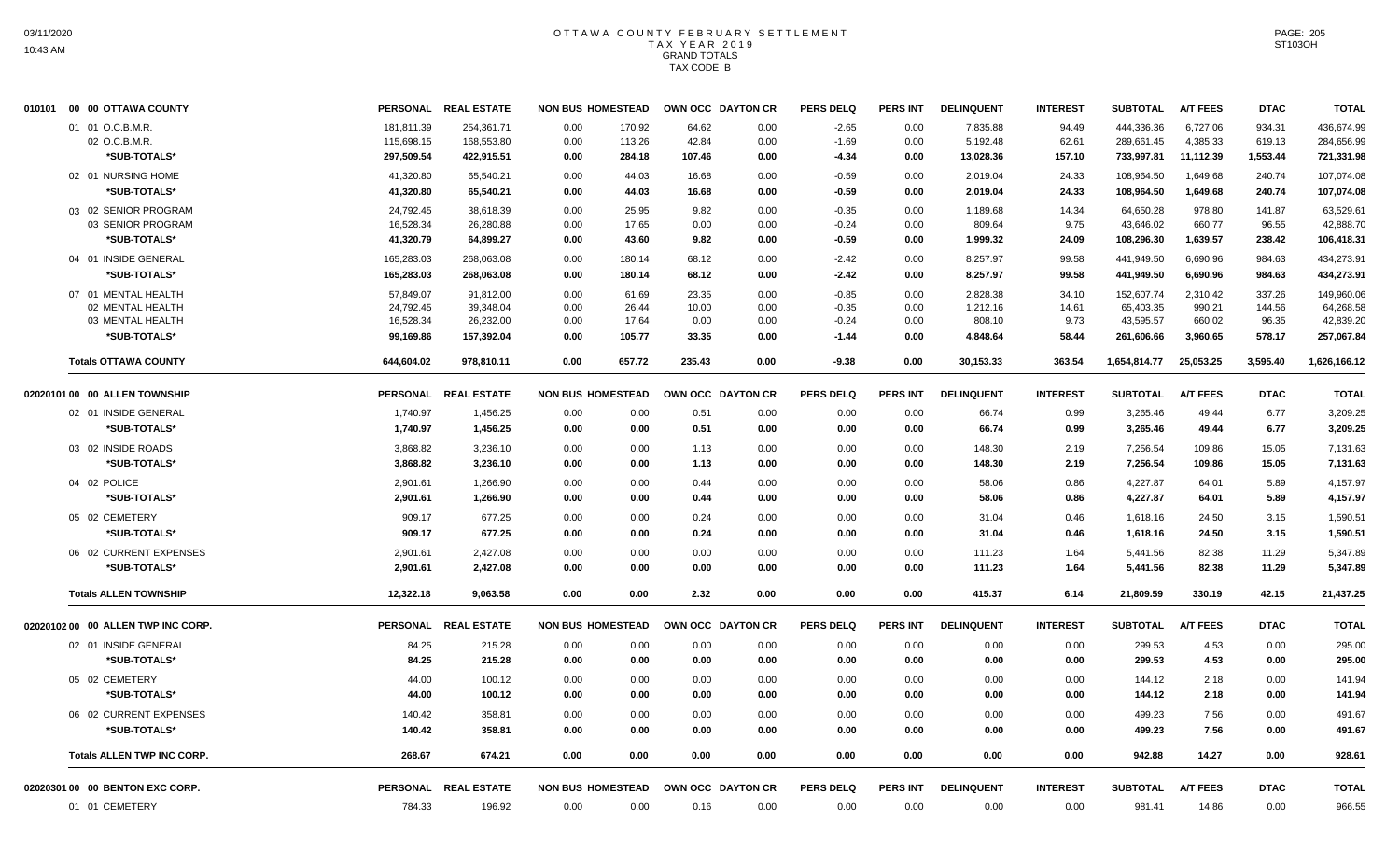|                                    | 02020301 00 00 BENTON EXC CORP.      |                       | PERSONAL REAL ESTATE | <b>NON BUS HOMESTEAD</b> |              |              | OWN OCC DAYTON CR | <b>PERS DELQ</b> | <b>PERS INT</b> | <b>DELINQUENT</b> | <b>INTEREST</b> | <b>SUBTOTAL</b>       | <b>A/T FEES</b> | <b>DTAC</b>  | <b>TOTAL</b>          |
|------------------------------------|--------------------------------------|-----------------------|----------------------|--------------------------|--------------|--------------|-------------------|------------------|-----------------|-------------------|-----------------|-----------------------|-----------------|--------------|-----------------------|
|                                    | *SUB-TOTALS*<br>01                   | 784.33                | 196.92               | 0.00                     | 0.00         | 0.16         | 0.00              | 0.00             | 0.00            | 0.00              | 0.00            | 981.41                | 14.86           | 0.00         | 966.55                |
|                                    | 02 01 GENERAL                        | 8,627.58              | 2,023.80             | 0.00                     | 0.00         | 1.67         | 0.00              | 0.00             | 0.00            | 0.00              | 0.00            | 10,653.05             | 161.28          | 0.00         | 10.491.77             |
|                                    | 02 CURRENT EXPENSE<br>*SUB-TOTALS*   | 2,352.98<br>10,980.56 | 717.84<br>2,741.64   | 0.00<br>0.00             | 0.00<br>0.00 | 0.00<br>1.67 | 0.00<br>0.00      | 0.00<br>0.00     | 0.00<br>0.00    | 0.00<br>0.00      | 0.00<br>0.00    | 3,070.82<br>13,723.87 | 46.49<br>207.77 | 0.00<br>0.00 | 3,024.33<br>13,516.10 |
|                                    |                                      |                       |                      |                          |              |              |                   |                  |                 |                   |                 |                       |                 |              |                       |
|                                    | 03 01 INSIDE GENERAL<br>*SUB-TOTALS* | 2,352.98<br>2,352.98  | 733.13<br>733.13     | 0.00<br>0.00             | 0.00<br>0.00 | 0.60<br>0.60 | 0.00<br>0.00      | 0.00<br>0.00     | 0.00<br>0.00    | 0.00<br>0.00      | 0.00<br>0.00    | 3,086.71<br>3,086.71  | 46.73<br>46.73  | 0.00<br>0.00 | 3,039.98<br>3,039.98  |
|                                    |                                      |                       |                      |                          |              |              |                   |                  |                 |                   |                 |                       |                 |              |                       |
|                                    | 04 02 INSIDE ROADS<br>*SUB-TOTALS*   | 3,451.03<br>3,451.03  | 1,075.25<br>1,075.25 | 0.00<br>0.00             | 0.00<br>0.00 | 0.89<br>0.89 | 0.00<br>0.00      | 0.00<br>0.00     | 0.00<br>0.00    | 0.00<br>0.00      | 0.00<br>0.00    | 4,527.17<br>4,527.17  | 68.54<br>68.54  | 0.00<br>0.00 | 4,458.63<br>4,458.63  |
|                                    | <b>Totals BENTON EXC CORP.</b>       | 17,568.90             | 4,746.94             | 0.00                     | 0.00         | 3.32         | 0.00              | 0.00             | 0.00            | 0.00              | 0.00            | 22,319.16             | 337.90          | 0.00         | 21,981.26             |
|                                    | 02020302 00 00 BENTON INC CORP.      |                       | PERSONAL REAL ESTATE | <b>NON BUS HOMESTEAD</b> |              |              | OWN OCC DAYTON CR | <b>PERS DELQ</b> | <b>PERS INT</b> | <b>DELINQUENT</b> | <b>INTEREST</b> | <b>SUBTOTAL</b>       | <b>A/T FEES</b> | <b>DTAC</b>  | <b>TOTAL</b>          |
|                                    | 01 01 CEMETERY                       | 44.80                 | 37.46                | 0.00                     | 0.00         | 0.00         | 0.00              | 0.00             | 0.00            | 21.40             | 1.31            | 104.97                | 1.59            | 2.27         | 101.11                |
|                                    | 02 CURRENT EXPENSE                   | 134.39                | 136.55               | 0.00                     | 0.00         | 0.00         | 0.00              | 0.00             | 0.00            | 78.02             | 4.76            | 353.72                | 5.36            | 8.28         | 340.08                |
|                                    | *SUB-TOTALS*                         | 179.19                | 174.01               | 0.00                     | 0.00         | 0.00         | 0.00              | 0.00             | 0.00            | 99.42             | 6.07            | 458.69                | 6.95            | 10.55        | 441.19                |
|                                    | 03 01 INSIDE GENERAL                 | 134.39                | 139.46               | 0.00                     | 0.00         | 0.00         | 0.00              | 0.00             | 0.00            | 79.68             | 4.86            | 358.39                | 5.43            | 8.45         | 344.51                |
|                                    | *SUB-TOTALS*                         | 134.39                | 139.46               | 0.00                     | 0.00         | 0.00         | 0.00              | 0.00             | 0.00            | 79.68             | 4.86            | 358.39                | 5.43            | 8.45         | 344.51                |
|                                    | <b>Totals BENTON INC CORP.</b>       | 313.58                | 313.47               | 0.00                     | 0.00         | 0.00         | 0.00              | 0.00             | 0.00            | 179.10            | 10.93           | 817.08                | 12.38           | 19.00        | 785.70                |
| 020205                             | 00 00 BAY TOWNSHIP                   |                       | PERSONAL REAL ESTATE | <b>NON BUS HOMESTEAD</b> |              |              | OWN OCC DAYTON CR | <b>PERS DELQ</b> | <b>PERS INT</b> | <b>DELINQUENT</b> | <b>INTEREST</b> | <b>SUBTOTAL</b>       | <b>A/T FEES</b> | <b>DTAC</b>  | <b>TOTAL</b>          |
|                                    | 01 01 INSIDE GENERAL                 | 1,354.03              | 2,472.56             | 0.00                     | 0.00         | 0.09         | 0.00              | 0.00             | 0.00            | 0.00              | 0.00            | 3,826.68              | 57.93           | 0.00         | 3,768.75              |
|                                    | *SUB-TOTALS*                         | 1,354.03              | 2,472.56             | 0.00                     | 0.00         | 0.09         | 0.00              | 0.00             | 0.00            | 0.00              | 0.00            | 3.826.68              | 57.93           | 0.00         | 3,768.75              |
|                                    | 02 02 INSIDE ROADS                   | 1,258.54              | 2,298.17             | 0.00                     | 0.00         | 0.08         | 0.00              | 0.00             | 0.00            | 0.00              | 0.00            | 3,556.79              | 53.84           | 0.00         | 3,502.95              |
|                                    | *SUB-TOTALS*                         | 1,258.54              | 2,298.17             | 0.00                     | 0.00         | 0.08         | 0.00              | 0.00             | 0.00            | 0.00              | 0.00            | 3,556.79              | 53.84           | 0.00         | 3,502.95              |
|                                    | 03 03 INSIDE FIRE                    | 968.63                | 1,768.78             | 0.00                     | 0.00         | 0.06         | 0.00              | 0.00             | 0.00            | 0.00              | 0.00            | 2,737.47              | 41.44           | 0.00         | 2,696.03              |
|                                    | *SUB-TOTALS*                         | 968.63                | 1,768.78             | 0.00                     | 0.00         | 0.06         | 0.00              | 0.00             | 0.00            | 0.00              | 0.00            | 2,737.47              | 41.44           | 0.00         | 2,696.03              |
|                                    | 04 01 FIRE & EMS                     | 3,410.65              | 6,228.10             | 0.00                     | 0.00         | 0.00         | 0.00              | 0.00             | 0.00            | 0.00              | 0.00            | 9,638.75              | 145.92          | 0.00         | 9,492.83              |
|                                    | *SUB-TOTALS*                         | 3,410.65              | 6,228.10             | 0.00                     | 0.00         | 0.00         | 0.00              | 0.00             | 0.00            | 0.00              | 0.00            | 9,638.75              | 145.92          | 0.00         | 9,492.83              |
|                                    | <b>Totals BAY TOWNSHIP</b>           | 6.991.85              | 12.767.61            | 0.00                     | 0.00         | 0.23         | 0.00              | 0.00             | 0.00            | 0.00              | 0.00            | 19,759.69             | 299.13          | 0.00         | 19,460.56             |
| 020206                             | 00 00 CARROLL TWP.                   |                       | PERSONAL REAL ESTATE | <b>NON BUS HOMESTEAD</b> |              |              | OWN OCC DAYTON CR | <b>PERS DELQ</b> | <b>PERS INT</b> | <b>DELINQUENT</b> | <b>INTEREST</b> | <b>SUBTOTAL</b>       | <b>A/T FEES</b> | <b>DTAC</b>  | <b>TOTAL</b>          |
|                                    | 01 01 INSIDE GENERAL                 | 141,232.14            | 74,051.16            | 0.00                     | 0.00         | 0.58         | 0.00              | 0.00             | 0.00            | 212.20            | 0.00            | 215,496.08            | 3,262.52        | 21.22        | 212,212.34            |
|                                    | *SUB-TOTALS*                         | 141,232.14            | 74,051.16            | 0.00                     | 0.00         | 0.58         | 0.00              | 0.00             | 0.00            | 212.20            | 0.00            | 215,496.08            | 3,262.52        | 21.22        | 212,212.34            |
|                                    | 02 02 INSIDE ROADS                   | 47,077.38             | 24,683.72            | 0.00                     | 0.00         | 0.19         | 0.00              | 0.00             | 0.00            | 70.73             | 0.00            | 71,832.02             | 1,087.51        | 7.07         | 70,737.44             |
|                                    | *SUB-TOTALS*                         | 47,077.38             | 24,683.72            | 0.00                     | 0.00         | 0.19         | 0.00              | 0.00             | 0.00            | 70.73             | 0.00            | 71,832.02             | 1,087.51        | 7.07         | 70,737.44             |
|                                    | 03 03 POLICE                         | 94,154.76             | 49,276.06            | 0.00                     | 0.00         | 0.00         | 0.00              | 0.00             | 0.00            | 141.20            | 0.00            | 143,572.02            | 2,173.62        | 14.12        | 141,384.28            |
|                                    | *SUB-TOTALS*                         | 94,154.76             | 49,276.06            | 0.00                     | 0.00         | 0.00         | 0.00              | 0.00             | 0.00            | 141.20            | 0.00            | 143,572.02            | 2,173.62        | 14.12        | 141,384.28            |
|                                    | <b>Totals CARROLL TWP.</b>           | 282,464.28            | 148,010.94           | 0.00                     | 0.00         | 0.77         | 0.00              | 0.00             | 0.00            | 424.13            | 0.00            | 430,900.12            | 6,523.65        | 42.41        | 424,334.06            |
| 02020701 00 00 CLAY TWP. EXC CORP. |                                      |                       |                      |                          |              |              |                   |                  |                 |                   |                 |                       |                 |              |                       |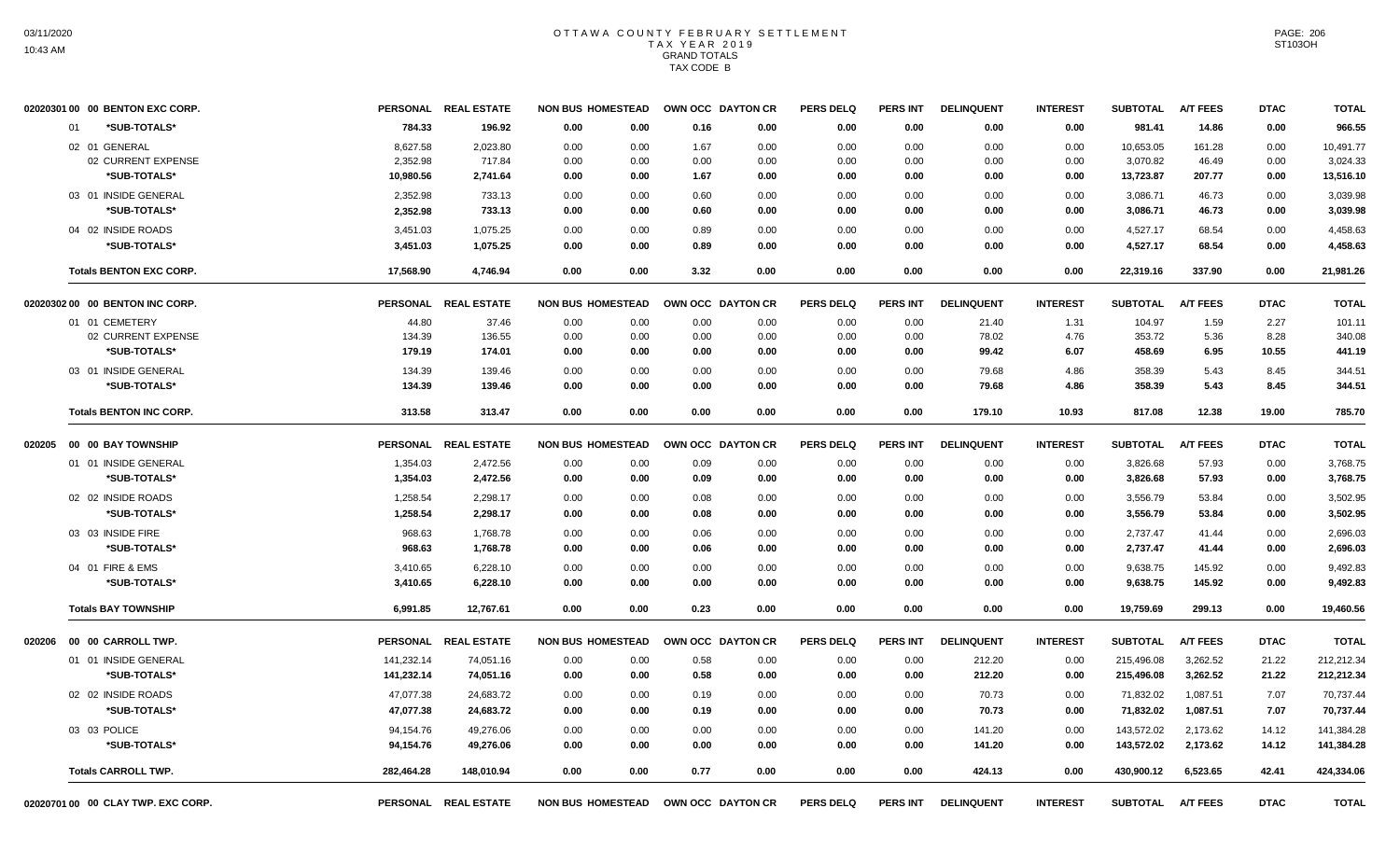| 02020701 00 00 CLAY TWP. EXC CORP.   |                 | PERSONAL REAL ESTATE | <b>NON BUS HOMESTEAD</b> |       | OWN OCC DAYTON CR |      | <b>PERS DELQ</b> | <b>PERS INT</b> | <b>DELINQUENT</b> | <b>INTEREST</b> | <b>SUBTOTAL</b> | <b>A/T FEES</b> | <b>DTAC</b> | <b>TOTAL</b> |
|--------------------------------------|-----------------|----------------------|--------------------------|-------|-------------------|------|------------------|-----------------|-------------------|-----------------|-----------------|-----------------|-------------|--------------|
| 02 01 POLICE                         | 3,453.71        | 2,149.33             | 0.00                     | 5.85  | 1.07              | 0.00 | $-0.46$          | 0.00            | 202.18            | 1.35            | 5,813.03        | 88.00           | 20.35       | 5,704.68     |
| 02 POLICE                            | 3,453.71        | 1,737.50             | 0.00                     | 4.73  | 0.86              | 0.00 | $-0.46$          | 0.00            | 163.44            | 1.09            | 5,360.87        | 81.16           | 16.45       | 5,263.26     |
| 03 POLICE                            | 5,756.19        | 3,582.20             | 0.00                     | 9.75  | 1.78              | 0.00 | $-0.77$          | 0.00            | 336.96            | 2.24            | 9,688.35        | 146.67          | 33.92       | 9,507.76     |
| 04 POLICE                            | 6,446.93        | 3,799.66             | 0.00                     | 10.34 | 1.89              | 0.00 | $-0.86$          | 0.00            | 357.41            | 2.38            | 10,617.75       | 160.75          | 35.98       | 10,421.02    |
| 05 POLICE                            | 4,604.95        | 3,145.42             | 0.00                     | 8.56  | 0.00              | 0.00 | $-0.62$          | 0.00            | 295.87            | 1.97            | 8,056.15        | 121.97          | 29.78       | 7,904.40     |
| *SUB-TOTALS*                         | 23,715.49       | 14,414.11            | 0.00                     | 39.23 | 5.60              | 0.00 | $-3.17$          | 0.00            | 1,355.86          | 9.03            | 39,536.15       | 598.55          | 136.48      | 38,801.12    |
| 03 02 CEMETERY                       | 1,151.24        | 759.82               | 0.00                     | 2.07  | 0.38              | 0.00 | $-0.15$          | 0.00            | 71.47             | 0.48            | 1,985.31        | 30.06           | 7.20        | 1,948.05     |
| *SUB-TOTALS*                         | 1,151.24        | 759.82               | 0.00                     | 2.07  | 0.38              | 0.00 | $-0.15$          | 0.00            | 71.47             | 0.48            | 1,985.31        | 30.06           | 7.20        | 1,948.05     |
| 05 01 INSIDE GENERAL                 | 1,151.24        | 786.36               | 0.00                     | 2.14  | 0.39              | 0.00 | $-0.15$          | 0.00            | 73.97             | 0.49            | 2,014.44        | 30.50           | 7.45        | 1,976.49     |
| *SUB-TOTALS*                         | 1,151.24        | 786.36               | 0.00                     | 2.14  | 0.39              | 0.00 | $-0.15$          | 0.00            | 73.97             | 0.49            | 2,014.44        | 30.50           | 7.45        | 1,976.49     |
| 06 02 INSIDE ROADS                   | 5.525.94        | 3,774.51             | 0.00                     | 10.27 | 1.88              | 0.00 | $-0.74$          | 0.00            | 355.05            | 2.36            | 9.669.27        | 146.39          | 35.74       | 9,487.14     |
| *SUB-TOTALS*                         | 5,525.94        | 3,774.51             | 0.00                     | 10.27 | 1.88              | 0.00 | $-0.74$          | 0.00            | 355.05            | 2.36            | 9,669.27        | 146.39          | 35.74       | 9,487.14     |
| <b>Totals CLAY TWP. EXC CORP.</b>    | 31,543.91       | 19,734.80            | 0.00                     | 53.71 | 8.25              | 0.00 | $-4.21$          | 0.00            | 1,856.35          | 12.36           | 53,205.17       | 805.50          | 186.87      | 52,212.80    |
| 02020702 00 00 CLAY TWP INC CORP     |                 | PERSONAL REAL ESTATE | <b>NON BUS HOMESTEAD</b> |       | OWN OCC DAYTON CR |      | <b>PERS DELQ</b> | <b>PERS INT</b> | <b>DELINQUENT</b> | <b>INTEREST</b> | <b>SUBTOTAL</b> | <b>A/T FEES</b> | <b>DTAC</b> | <b>TOTAL</b> |
| 03 02 CEMETERY                       | 210.66          | 2,292.61             | 0.00                     | 0.00  | 0.00              | 0.00 | $-0.15$          | 0.00            | 30.38             | 0.49            | 2,533.99        | 38.36           | 5.24        | 2,490.39     |
| *SUB-TOTALS*                         | 210.66          | 2,292.61             | 0.00                     | 0.00  | 0.00              | 0.00 | $-0.15$          | 0.00            | 30.38             | 0.49            | 2,533.99        | 38.36           | 5.24        | 2,490.39     |
| 05 01 INSIDE GENERAL                 | 210.66          | 2,372.66             | 0.00                     | 0.00  | 0.00              | 0.00 | $-0.15$          | 0.00            | 31.44             | 0.51            | 2,615.12        | 39.59           | 5.42        | 2,570.11     |
| *SUB-TOTALS*                         | 210.66          | 2,372.66             | 0.00                     | 0.00  | 0.00              | 0.00 | $-0.15$          | 0.00            | 31.44             | 0.51            | 2,615.12        | 39.59           | 5.42        | 2,570.11     |
| <b>Totals CLAY TWP INC CORP</b>      | 421.32          | 4,665.27             | 0.00                     | 0.00  | 0.00              | 0.00 | $-0.30$          | 0.00            | 61.82             | 1.00            | 5,149.11        | 77.95           | 10.66       | 5,060.50     |
| 020209     00   00  CATAWBA TOWNSHIP | <b>PERSONAL</b> | <b>REAL ESTATE</b>   | <b>NON BUS HOMESTEAD</b> |       | OWN OCC DAYTON CR |      | <b>PERS DELQ</b> | <b>PERS INT</b> | <b>DELINQUENT</b> | <b>INTEREST</b> | <b>SUBTOTAL</b> | <b>A/T FEES</b> | <b>DTAC</b> | <b>TOTAL</b> |
| 01 01 POLICE                         | 3,568.91        | 872.73               | 0.00                     | 0.58  | 0.06              | 0.00 | 0.00             | 0.00            | 17.55             | 0.00            | 4,459.83        | 67.52           | 2.19        | 4,390.12     |
| 02 POLICE                            | 3,568.91        | 1,804.14             | 0.00                     | 1.21  | 0.12              | 0.00 | 0.00             | 0.00            | 36.29             | 0.00            | 5,410.67        | 81.92           | 4.54        | 5,324.21     |
| 03 POLICE                            | 1,982.73        | 1,579.08             | 0.00                     | 1.06  | 0.11              | 0.00 | 0.00             | 0.00            | 31.76             | 0.00            | 3,594.74        | 54.42           | 3.97        | 3,536.35     |
| *SUB-TOTALS*                         | 9,120.55        | 4,255.95             | 0.00                     | 2.85  | 0.29              | 0.00 | 0.00             | 0.00            | 85.60             | 0.00            | 13,465.24       | 203.86          | 10.70       | 13,250.68    |
| 02 01 FIRE                           | 5,948.18        | 3,006.89             | 0.00                     | 2.01  | 0.21              | 0.00 | 0.00             | 0.00            | 60.48             | 0.00            | 9,017.77        | 136.53          | 7.56        | 8,873.68     |
| 02 FIRE                              | 1,982.73        | 1,579.08             | 0.00                     | 1.06  | 0.11              | 0.00 | 0.00             | 0.00            | 31.76             | 0.00            | 3,594.74        | 54.42           | 3.97        | 3,536.35     |
| *SUB-TOTALS*                         | 7,930.91        | 4,585.97             | 0.00                     | 3.07  | 0.32              | 0.00 | 0.00             | 0.00            | 92.24             | 0.00            | 12,612.51       | 190.95          | 11.53       | 12,410.03    |
| 03 01 INSIDE GENERAL                 | 16,654.89       | 53,656.90            | 0.00                     | 35.86 | 3.66              | 0.00 | 0.00             | 0.00            | 1,079.25          | 0.00            | 71,430.56       | 1,081.43        | 134.92      | 70,214.21    |
| *SUB-TOTALS*                         | 16,654.89       | 53,656.90            | 0.00                     | 35.86 | 3.66              | 0.00 | 0.00             | 0.00            | 1,079.25          | 0.00            | 71,430.56       | 1,081.43        | 134.92      | 70,214.21    |
| <b>Totals CATAWBA TOWNSHIP</b>       | 33,706.35       | 62,498.82            | 0.00                     | 41.78 | 4.27              | 0.00 | 0.00             | 0.00            | 1,257.09          | 0.00            | 97,508.31       | 1,476.24        | 157.15      | 95,874.92    |
| 02021001 00 00 DANBURY EXC CORP.     |                 | PERSONAL REAL ESTATE | <b>NON BUS HOMESTEAD</b> |       | OWN OCC DAYTON CR |      | <b>PERS DELQ</b> | <b>PERS INT</b> | <b>DELINQUENT</b> | <b>INTEREST</b> | <b>SUBTOTAL</b> | <b>A/T FEES</b> | <b>DTAC</b> | <b>TOTAL</b> |
| 01 01 POLICE                         | 7,498.02        | 24,511.58            | 0.00                     | 32.76 | 12.23             | 0.00 | 0.00             | 0.00            | 2,140.96          | 35.00           | 34,230.55       | 518.24          | 217.60      | 33,494.71    |
| 02 POLICE                            | 4,998.68        | 4,167.47             | 0.00                     | 5.57  | 2.08              | 0.00 | 0.00             | 0.00            | 364.01            | 5.95            | 9,543.76        | 144.49          | 37.00       | 9,362.27     |
| 03 POLICE                            | 7,498.02        | 10,744.46            | 0.00                     | 14.36 | 5.36              | 0.00 | 0.00             | 0.00            | 938.47            | 15.34           | 19,216.01       | 290.92          | 95.38       | 18,829.71    |
| 04 POLICE                            | 4,998.68        | 13,372.26            | 0.00                     | 17.87 | 6.67              | 0.00 | 0.00             | 0.00            | 1,168.00          | 19.10           | 19,582.58       | 296.47          | 118.71      | 19,167.40    |
| 01 CURRENT EXPENSES                  | 2,999.21        | 11,082.95            | 0.00                     | 14.81 | 0.00              | 0.00 | 0.00             | 0.00            | 968.04            | 15.83           | 15,080.84       | 228.32          | 98.39       | 14,754.13    |
| *SUB-TOTALS*                         | 27,992.61       | 63,878.72            | 0.00                     | 85.37 | 26.34             | 0.00 | 0.00             | 0.00            | 5,579.48          | 91.22           | 97,653.74       | 1,478.44        | 567.08      | 95,608.22    |
| 04 01 INSIDE GENERAL                 | 1,999.47        | 7,688.07             | 0.00                     | 10.27 | 3.83              | 0.00 | 0.00             | 0.00            | 671.51            | 10.98           | 10,384.13       | 157.21          | 68.25       | 10,158.67    |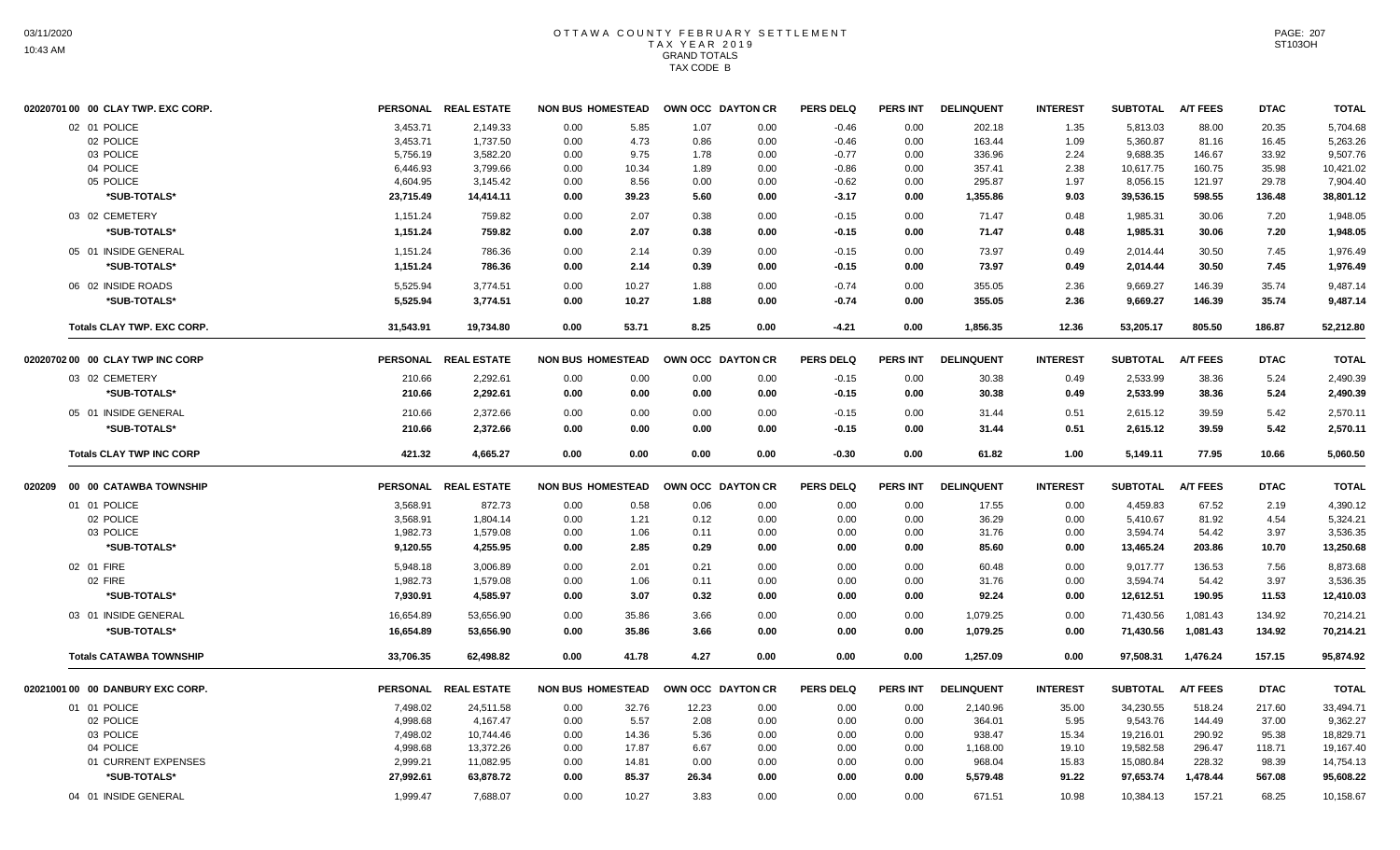|        | 02021001 00 00 DANBURY EXC CORP. |                 | PERSONAL REAL ESTATE | <b>NON BUS HOMESTEAD</b> |        |       | OWN OCC DAYTON CR | <b>PERS DELQ</b> | <b>PERS INT</b> | <b>DELINQUENT</b> | <b>INTEREST</b> | <b>SUBTOTAL</b> | <b>A/T FEES</b> | <b>DTAC</b> | <b>TOTAL</b> |
|--------|----------------------------------|-----------------|----------------------|--------------------------|--------|-------|-------------------|------------------|-----------------|-------------------|-----------------|-----------------|-----------------|-------------|--------------|
|        | 04<br>*SUB-TOTALS*               | 1,999.47        | 7,688.07             | 0.00                     | 10.27  | 3.83  | 0.00              | 0.00             | 0.00            | 671.51            | 10.98           | 10,384.13       | 157.21          | 68.25       | 10,158.67    |
|        | 05 02 INSIDE ROADS               | 6,998.15        | 26,908.24            | 0.00                     | 35.96  | 13.42 | 0.00              | 0.00             | 0.00            | 2,350.30          | 38.43           | 36,344.50       | 550.24          | 238.87      | 35,555.39    |
|        | *SUB-TOTALS*                     | 6,998.15        | 26,908.24            | 0.00                     | 35.96  | 13.42 | 0.00              | 0.00             | 0.00            | 2,350.30          | 38.43           | 36,344.50       | 550.24          | 238.87      | 35,555.39    |
|        | 06 02 FIRE & EMS                 | 7,498.02        | 27,707.36            | 0.00                     | 37.03  | 0.00  | 0.00              | 0.00             | 0.00            | 2,420.10          | 39.57           | 37,702.08       | 570.79          | 245.97      | 36,885.32    |
|        | *SUB-TOTALS*                     | 7,498.02        | 27,707.36            | 0.00                     | 37.03  | 0.00  | 0.00              | 0.00             | 0.00            | 2,420.10          | 39.57           | 37,702.08       | 570.79          | 245.97      | 36,885.32    |
|        | <b>Totals DANBURY EXC CORP.</b>  | 44.488.25       | 126,182.39           | 0.00                     | 168.63 | 43.59 | 0.00              | 0.00             | 0.00            | 11,021.39         | 180.20          | 182.084.45      | 2,756.68        | 1,120.17    | 178,207.60   |
|        | 02021002 00 00 DANBURY INC CORP. | <b>PERSONAL</b> | <b>REAL ESTATE</b>   | <b>NON BUS HOMESTEAD</b> |        |       | OWN OCC DAYTON CR | <b>PERS DELQ</b> | <b>PERS INT</b> | <b>DELINQUENT</b> | <b>INTEREST</b> | <b>SUBTOTAL</b> | <b>A/T FEES</b> | <b>DTAC</b> | <b>TOTAL</b> |
|        | 02 01 CURRENT EXPENSES           | 503.59          | 2,102.44             | 0.00                     | 4.94   | 0.00  | 0.00              | 0.00             | 0.00            | 21.41             | 0.36            | 2,632.74        | 39.86           | 2.18        | 2.590.70     |
|        | 05 FIRE & EMS                    | 1,258.97        | 5,256.09             | 0.00                     | 12.34  | 0.00  | 0.00              | 0.00             | 0.00            | 53.53             | 0.89            | 6,581.82        | 99.65           | 5.44        | 6,476.73     |
|        | *SUB-TOTALS*                     | 1.762.56        | 7,358.53             | 0.00                     | 17.28  | 0.00  | 0.00              | 0.00             | 0.00            | 74.94             | 1.25            | 9,214.56        | 139.51          | 7.62        | 9,067.43     |
|        | 04 01 INSIDE GENERAL             | 335.73          | 1,458.43             | 0.00                     | 3.43   | 1.32  | 0.00              | 0.00             | 0.00            | 14.85             | 0.25            | 1,814.01        | 27.46           | 1.51        | 1,785.04     |
|        | *SUB-TOTALS*                     | 335.73          | 1,458.43             | 0.00                     | 3.43   | 1.32  | 0.00              | 0.00             | 0.00            | 14.85             | 0.25            | 1,814.01        | 27.46           | 1.51        | 1,785.04     |
|        | <b>Totals DANBURY INC CORP.</b>  | 2,098.29        | 8,816.96             | 0.00                     | 20.71  | 1.32  | 0.00              | 0.00             | 0.00            | 89.79             | 1.50            | 11,028.57       | 166.97          | 9.13        | 10,852.47    |
| 020212 | 00 00 ERIE TOWNSHIP              |                 | PERSONAL REAL ESTATE | <b>NON BUS HOMESTEAD</b> |        |       | OWN OCC DAYTON CR | <b>PERS DELQ</b> | <b>PERS INT</b> | <b>DELINQUENT</b> | <b>INTEREST</b> | <b>SUBTOTAL</b> | A/T FEES        | <b>DTAC</b> | <b>TOTAL</b> |
|        | 01 01 FIRE                       | 2,158.25        | 3,484.93             | 0.00                     | 10.74  | 0.61  | 0.00              | 0.00             | 0.00            | 48.56             | 1.50            | 5,704.59        | 86.37           | 5.01        | 5,613.21     |
|        | 02 FIRE                          | 2,877.67        | 7,637.10             | 0.00                     | 23.54  | 0.00  | 0.00              | 0.00             | 0.00            | 106.41            | 3.28            | 10,648.00       | 161.21          | 10.97       | 10,475.82    |
|        | *SUB-TOTALS*                     | 5,035.92        | 11,122.03            | 0.00                     | 34.28  | 0.61  | 0.00              | 0.00             | 0.00            | 154.97            | 4.78            | 16,352.59       | 247.58          | 15.98       | 16,089.03    |
|        | 02 01 INSIDE GENERAL             | 4,963.98        | 13,484.51            | 0.00                     | 41.57  | 2.35  | 0.00              | 0.00             | 0.00            | 187.89            | 5.79            | 18,686.09       | 282.90          | 19.37       | 18,383.82    |
|        | *SUB-TOTALS*                     | 4.963.98        | 13,484.51            | 0.00                     | 41.57  | 2.35  | 0.00              | 0.00             | 0.00            | 187.89            | 5.79            | 18,686.09       | 282.90          | 19.37       | 18,383.82    |
|        | 03 02 INSIDE ROADS               | 1,079.13        | 2,931.42             | 0.00                     | 9.04   | 0.51  | 0.00              | 0.00             | 0.00            | 40.85             | 1.26            | 4,062.21        | 61.50           | 4.21        | 3,996.50     |
|        | *SUB-TOTALS*                     | 1,079.13        | 2,931.42             | 0.00                     | 9.04   | 0.51  | 0.00              | 0.00             | 0.00            | 40.85             | 1.26            | 4,062.21        | 61.50           | 4.21        | 3,996.50     |
|        | <b>Totals ERIE TOWNSHIP</b>      | 11,079.03       | 27,537.96            | 0.00                     | 84.89  | 3.47  | 0.00              | 0.00             | 0.00            | 383.71            | 11.83           | 39,100.89       | 591.98          | 39.56       | 38,469.35    |
|        | 02021301 00 00 HARRIS EXC. CORP. |                 | PERSONAL REAL ESTATE | <b>NON BUS HOMESTEAD</b> |        |       | OWN OCC DAYTON CR | <b>PERS DELQ</b> | <b>PERS INT</b> | <b>DELINQUENT</b> | <b>INTEREST</b> | <b>SUBTOTAL</b> | <b>A/T FEES</b> | <b>DTAC</b> | <b>TOTAL</b> |
|        | 01 01 INSIDE GENERAL             | 359.20          | 610.27               | 0.00                     | 0.00   | 0.03  | 0.00              | $-0.08$          | 0.00            | 3.87              | 0.08            | 973.37          | 14.74           | 0.40        | 958.23       |
|        | *SUB-TOTALS*                     | 359.20          | 610.27               | 0.00                     | 0.00   | 0.03  | 0.00              | $-0.08$          | 0.00            | 3.87              | 0.08            | 973.37          | 14.74           | 0.40        | 958.23       |
|        | 02 02 INSIDE ROADS               | 2,331.49        | 3,961.04             | 0.00                     | 0.00   | 0.18  | 0.00              | $-0.53$          | 0.00            | 25.15             | 0.51            | 6,317.84        | 95.65           | 2.57        | 6,219.62     |
|        | *SUB-TOTALS*                     | 2.331.49        | 3,961.04             | 0.00                     | 0.00   | 0.18  | 0.00              | $-0.53$          | 0.00            | 25.15             | 0.51            | 6.317.84        | 95.65           | 2.57        | 6,219.62     |
|        | 03 01 GENERAL                    | 1,345.35        | 2,267.00             | 0.00                     | 0.00   | 0.10  | 0.00              | $-0.31$          | 0.00            | 14.39             | 0.29            | 3,626.82        | 54.90           | 1.47        | 3,570.45     |
|        | *SUB-TOTALS*                     | 1,345.35        | 2,267.00             | 0.00                     | 0.00   | 0.10  | 0.00              | $-0.31$          | 0.00            | 14.39             | 0.29            | 3,626.82        | 54.90           | 1.47        | 3,570.45     |
|        | 04 01 CEMETERY                   | 941.74          | 1,586.90             | 0.00                     | 0.00   | 0.07  | 0.00              | $-0.21$          | 0.00            | 10.07             | 0.21            | 2,538.78        | 38.44           | 1.03        | 2,499.31     |
|        | 02 CEMETERY                      | 807.21          | 1,360.20             | 0.00                     | 0.00   | 0.00  | 0.00              | $-0.18$          | 0.00            | 8.63              | 0.18            | 2,176.04        | 32.95           | 0.88        | 2,142.21     |
|        | *SUB-TOTALS*                     | 1,748.95        | 2,947.10             | 0.00                     | 0.00   | 0.07  | 0.00              | $-0.39$          | 0.00            | 18.70             | 0.39            | 4,714.82        | 71.39           | 1.91        | 4,641.52     |
|        | 05 01 FIRE & EMS                 | 2,018.02        | 3,400.51             | 0.00                     | 0.00   | 0.15  | 0.00              | $-0.46$          | 0.00            | 21.59             | 0.44            | 5,440.25        | 82.36           | 2.20        | 5,355.69     |
|        | 02 FIRE & EMS                    | 3,094.29        | 5,233.51             | 0.00                     | 0.00   | 0.00  | 0.00              | $-0.70$          | 0.00            | 33.22             | 0.68            | 8,361.00        | 126.58          | 3.39        | 8,231.03     |
|        | *SUB-TOTALS*                     | 5,112.31        | 8,634.02             | 0.00                     | 0.00   | 0.15  | 0.00              | $-1.16$          | 0.00            | 54.81             | 1.12            | 13,801.25       | 208.94          | 5.59        | 13,586.72    |
|        | 06 01 EMS                        | 6,054.06        | 10,201.54            | 0.00                     | 0.00   | 0.00  | 0.00              | $-1.38$          | 0.00            | 64.76             | 1.32            | 16,320.30       | 247.08          | 6.61        | 16,066.61    |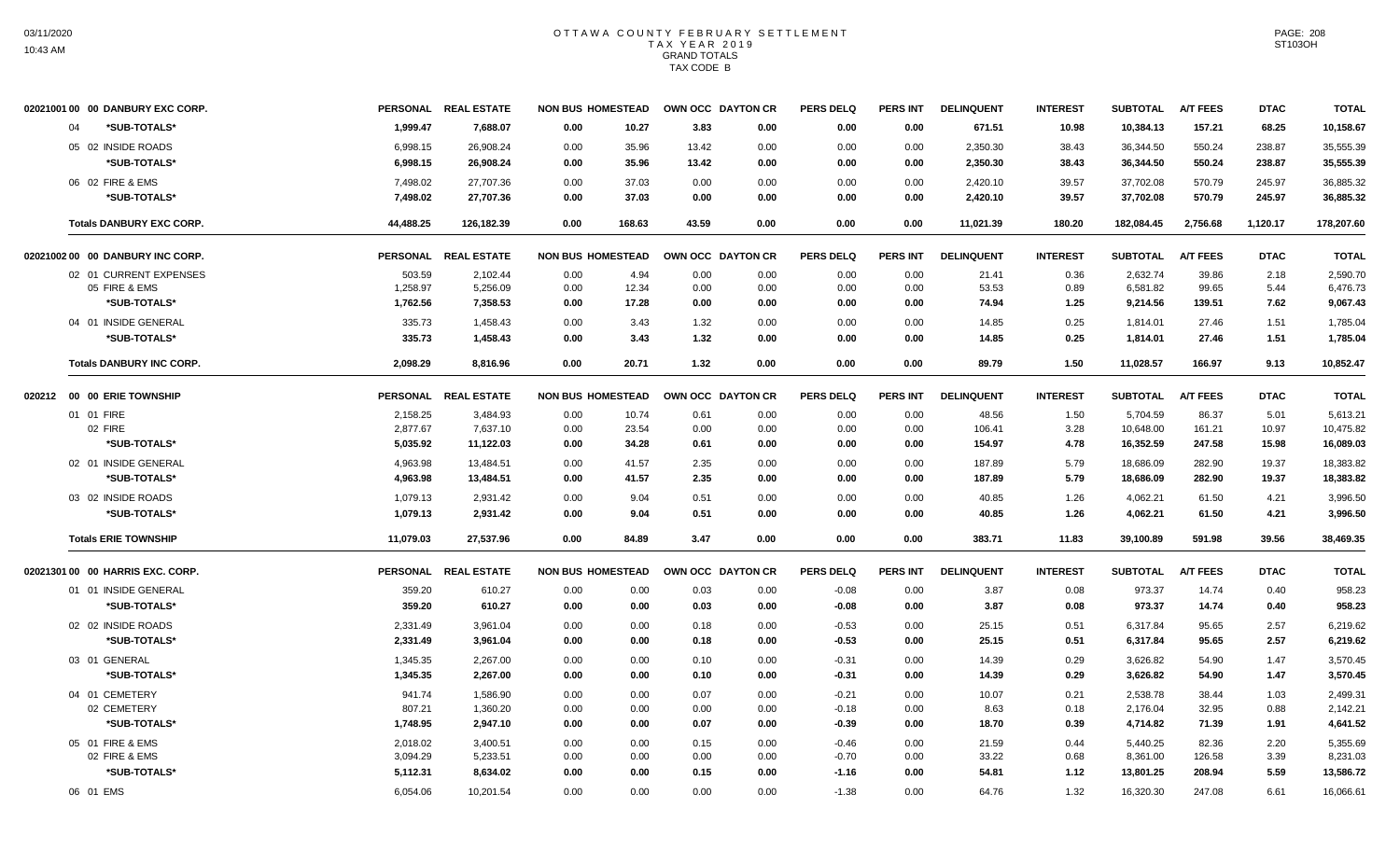| 02021301 00 00 HARRIS EXC. CORP.                    | PERSONAL REAL ESTATE |                | <b>NON BUS HOMESTEAD</b> |       | OWN OCC DAYTON CR | <b>PERS DELQ</b> | <b>PERS INT</b> | <b>DELINQUENT</b> | <b>INTEREST</b> | <b>SUBTOTAL</b> | <b>A/T FEES</b> | <b>DTAC</b> | <b>TOTAL</b> |
|-----------------------------------------------------|----------------------|----------------|--------------------------|-------|-------------------|------------------|-----------------|-------------------|-----------------|-----------------|-----------------|-------------|--------------|
| *SUB-TOTALS*<br>6,054.06<br>06                      | 10,201.54            | 0.00           | 0.00                     | 0.00  | 0.00              | $-1.38$          | 0.00            | 64.76             | 1.32            | 16,320.30       | 247.08          | 6.61        | 16,066.61    |
| <b>Totals HARRIS EXC. CORP.</b><br>16,951.36        | 28,620.97            | 0.00           | 0.00                     | 0.53  | 0.00              | $-3.85$          | 0.00            | 181.68            | 3.71            | 45,754.40       | 692.70          | 18.55       | 45,043.15    |
| 02021302 00 00 HARRIS INC. CORP.<br><b>PERSONAL</b> | <b>REAL ESTATE</b>   |                | <b>NON BUS HOMESTEAD</b> |       | OWN OCC DAYTON CR | <b>PERS DELQ</b> | <b>PERS INT</b> | <b>DELINQUENT</b> | <b>INTEREST</b> | <b>SUBTOTAL</b> | <b>A/T FEES</b> | <b>DTAC</b> | <b>TOTAL</b> |
| 01 01 INSIDE GENERAL                                | 65.77                | 363.32<br>0.00 | 0.00                     | 0.00  | 0.00              | 0.00             | 0.00            | 8.87              | 0.00            | 437.96          | 6.63            | 0.89        | 430.44       |
| *SUB-TOTALS*                                        | 65.77                | 363.32<br>0.00 | 0.00                     | 0.00  | 0.00              | 0.00             | 0.00            | 8.87              | 0.00            | 437.96          | 6.63            | 0.89        | 430.44       |
| 03 01 GENERAL                                       | 246.33<br>1,349.64   | 0.00           | 0.00                     | 0.00  | 0.00              | 0.00             | 0.00            | 32.94             | 0.00            | 1.628.91        | 24.66           | 3.29        | 1,600.96     |
| *SUB-TOTALS*                                        | 246.33<br>1,349.64   | 0.00           | 0.00                     | 0.00  | 0.00              | 0.00             | 0.00            | 32.94             | 0.00            | 1,628.91        | 24.66           | 3.29        | 1,600.96     |
| 04 01 CEMETERY                                      | 172.43               | 944.75<br>0.00 | 0.00                     | 0.00  | 0.00              | 0.00             | 0.00            | 23.06             | 0.00            | 1,140.24        | 17.26           | 2.31        | 1.120.67     |
| 02 CEMETERY                                         | 147.80               | 809.79<br>0.00 | 0.00                     | 0.00  | 0.00              | 0.00             | 0.00            | 19.76             | 0.00            | 977.35          | 14.80           | 1.98        | 960.57       |
| *SUB-TOTALS*                                        | 320.23<br>1,754.54   | 0.00           | 0.00                     | 0.00  | 0.00              | 0.00             | 0.00            | 42.82             | 0.00            | 2,117.59        | 32.06           | 4.29        | 2,081.24     |
| 05 01 FIRE & EMS                                    | 369.49<br>2,024.46   | 0.00           | 0.00                     | 0.00  | 0.00              | 0.00             | 0.00            | 49.40             | 0.00            | 2,443.35        | 36.99           | 4.94        | 2,401.42     |
| 02 FIRE & EMS                                       | 566.55<br>3,115.72   | 0.00           | 0.00                     | 0.00  | 0.00              | 0.00             | 0.00            | 76.03             | 0.00            | 3,758.30        | 56.90           | 7.60        | 3,693.80     |
| *SUB-TOTALS*                                        | 936.04<br>5,140.18   | 0.00           | 0.00                     | 0.00  | 0.00              | 0.00             | 0.00            | 125.43            | 0.00            | 6,201.65        | 93.89           | 12.54       | 6,095.22     |
| 06 01 EMS<br>1,108.47                               | 6,073.39             | 0.00           | 0.00                     | 0.00  | 0.00              | 0.00             | 0.00            | 148.21            | 0.00            | 7,330.07        | 110.97          | 14.82       | 7,204.28     |
| *SUB-TOTALS*<br>1,108.47                            | 6,073.39             | 0.00           | 0.00                     | 0.00  | 0.00              | 0.00             | 0.00            | 148.21            | 0.00            | 7,330.07        | 110.97          | 14.82       | 7,204.28     |
| <b>Totals HARRIS INC. CORP.</b><br>2.676.84         | 14.681.07            | 0.00           | 0.00                     | 0.00  | 0.00              | 0.00             | 0.00            | 358.27            | 0.00            | 17,716.18       | 268.21          | 35.83       | 17,412.14    |
| <b>PERSONAL</b><br>020215  00  00  PORTAGE TWP.     | <b>REAL ESTATE</b>   |                | <b>NON BUS HOMESTEAD</b> |       | OWN OCC DAYTON CR | <b>PERS DELQ</b> | <b>PERS INT</b> | <b>DELINQUENT</b> | <b>INTEREST</b> | <b>SUBTOTAL</b> | <b>A/T FEES</b> | <b>DTAC</b> | <b>TOTAL</b> |
| 01 02 FIRE & EMS<br>5,212.64                        | 41,118.22            | 0.00           | 31.94                    | 0.00  | 0.00              | 0.00             | 0.00            | 341.71            | 0.42            | 46,704.93       | 707.09          | 34.21       | 45,963.63    |
| *SUB-TOTALS*<br>5,212.64                            | 41,118.22            | 0.00           | 31.94                    | 0.00  | 0.00              | 0.00             | 0.00            | 341.71            | 0.42            | 46,704.93       | 707.09          | 34.21       | 45,963.63    |
| 02 01 INSIDE GENERAL<br>4,378.62                    | 34,665.14            | 0.00           | 26.93                    | 6.51  | 0.00              | 0.00             | 0.00            | 288.08            | 0.36            | 39,365.64       | 595.98          | 28.84       | 38,740.82    |
| *SUB-TOTALS*<br>4,378.62                            | 34,665.14            | 0.00           | 26.93                    | 6.51  | 0.00              | 0.00             | 0.00            | 288.08            | 0.36            | 39,365.64       | 595.98          | 28.84       | 38,740.82    |
| 03 02 INSIDE ROADS<br>4,378.62                      | 34,665.14            | 0.00           | 26.93                    | 6.51  | 0.00              | 0.00             | 0.00            | 288.08            | 0.36            | 39,365.64       | 595.98          | 28.84       | 38,740.82    |
| *SUB-TOTALS*<br>4,378.62                            | 34,665.14            | 0.00           | 26.93                    | 6.51  | 0.00              | 0.00             | 0.00            | 288.08            | 0.36            | 39,365.64       | 595.98          | 28.84       | 38,740.82    |
| <b>Totals PORTAGE TWP.</b><br>13,969.88             | 110,448.50           | 0.00           | 85.80                    | 13.02 | 0.00              | 0.00             | 0.00            | 917.87            | 1.14            | 125,436.21      | 1,899.05        | 91.89       | 123,445.27   |
| 02021601 00 00 SALEM EXC. CORP.                     | PERSONAL REAL ESTATE |                | <b>NON BUS HOMESTEAD</b> |       | OWN OCC DAYTON CR | <b>PERS DELQ</b> | <b>PERS INT</b> | <b>DELINQUENT</b> | <b>INTEREST</b> | <b>SUBTOTAL</b> | <b>A/T FEES</b> | <b>DTAC</b> | <b>TOTAL</b> |
| 01 01 INSIDE GENERAL<br>2,839.23                    | 2,092.52             | 0.00           | 6.00                     | 0.77  | 0.00              | $-0.20$          | 0.00            | 39.04             | 0.00            | 4,977.36        | 75.36           | 3.90        | 4,898.10     |
| *SUB-TOTALS*<br>2,839.23                            | 2,092.52             | 0.00           | 6.00                     | 0.77  | 0.00              | $-0.20$          | 0.00            | 39.04             | 0.00            | 4,977.36        | 75.36           | 3.90        | 4,898.10     |
| 02 02 INSIDE ROADS<br>6,692.48                      | 4,932.38             | 0.00           | 14.15                    | 1.81  | 0.00              | $-0.47$          | 0.00            | 92.03             | 0.00            | 11,732.38       | 177.62          | 9.20        | 11,545.56    |
| *SUB-TOTALS*<br>6,692.48                            | 4,932.38             | 0.00           | 14.15                    | 1.81  | 0.00              | $-0.47$          | 0.00            | 92.03             | 0.00            | 11,732.38       | 177.62          | 9.20        | 11,545.56    |
| 03 01 CEMETERY<br>3,244.84                          | 2,143.65             | 0.00           | 6.15                     | 0.79  | 0.00              | $-0.23$          | 0.00            | 40.00             | 0.00            | 5,435.20        | 82.29           | 4.00        | 5.348.91     |
| 02 CEMETARY                                         | 811.21               | 589.22<br>0.00 | 1.69                     | 0.00  | 0.00              | $-0.06$          | 0.00            | 10.99             | 0.00            | 1,413.05        | 21.39           | 1.10        | 1,390.56     |
| *SUB-TOTALS*<br>4,056.05                            | 2,732.87             | 0.00           | 7.84                     | 0.79  | 0.00              | $-0.29$          | 0.00            | 50.99             | 0.00            | 6,848.25        | 103.68          | 5.10        | 6,739.47     |
| <b>Totals SALEM EXC. CORP.</b><br>13,587.76         | 9,757.77             | 0.00           | 27.99                    | 3.37  | 0.00              | $-0.96$          | 0.00            | 182.06            | 0.00            | 23,557.99       | 356.66          | 18.20       | 23,183.13    |
| 0202160200 00 SALEM INC. CORP.                      | PERSONAL REAL ESTATE |                | <b>NON BUS HOMESTEAD</b> |       | OWN OCC DAYTON CR | <b>PERS DELQ</b> | <b>PERS INT</b> | <b>DELINQUENT</b> | <b>INTEREST</b> | <b>SUBTOTAL</b> | <b>A/T FEES</b> | <b>DTAC</b> | <b>TOTAL</b> |
| 01 01 INSIDE GENERAL                                | 2,908.59<br>271.48   | 0.00           | 0.00                     | 0.00  | 0.00              | 0.00             | 0.00            | 56.41             | 0.29            | 3,236.77        | 49.00           | 5.67        | 3,182.10     |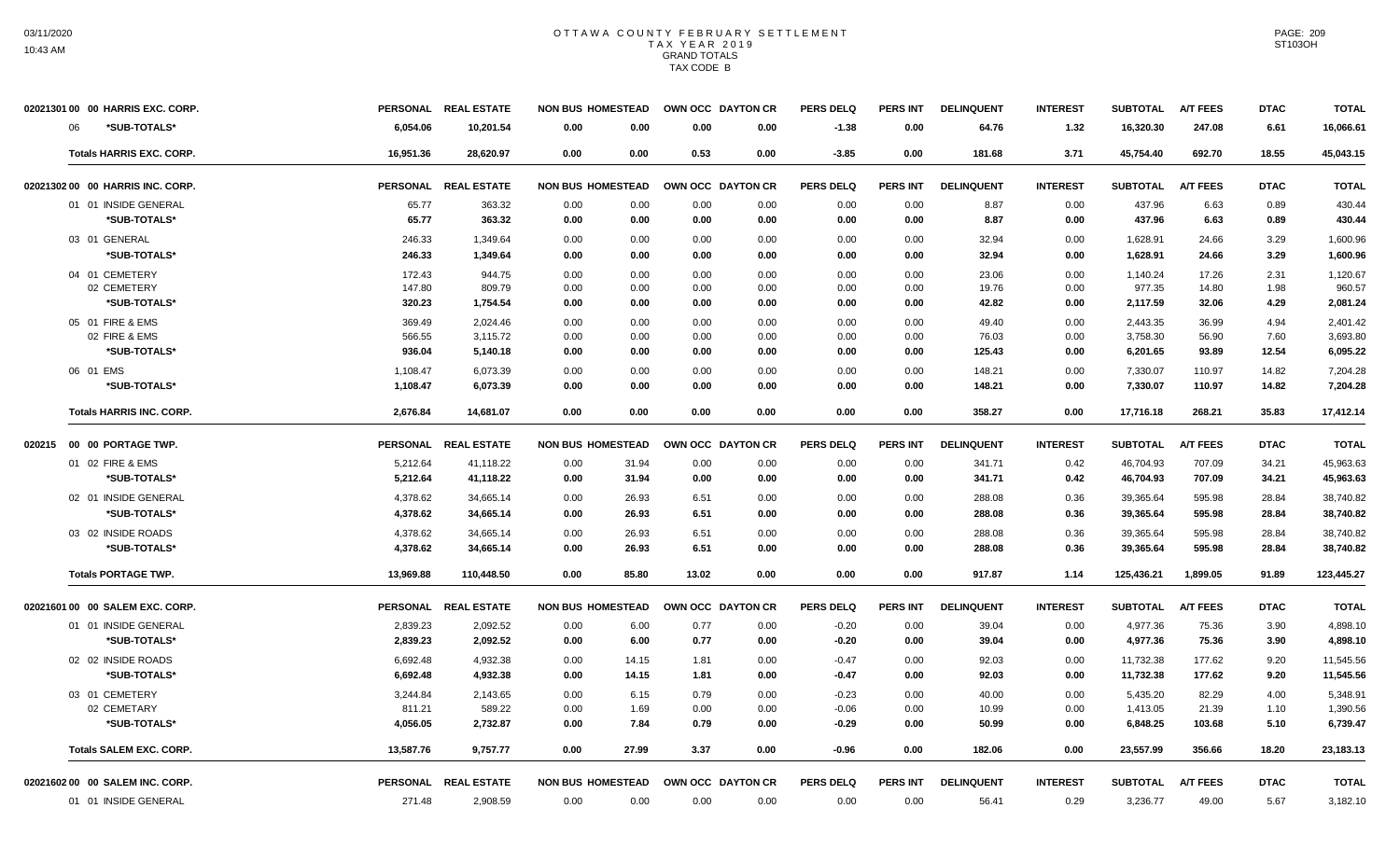|    | 02021602 00 00 SALEM INC. CORP.    | <b>PERSONAL</b> | <b>REAL ESTATE</b>   | <b>NON BUS HOMESTEAD</b> |               | OWN OCC DAYTON CR | <b>PERS DELQ</b> | <b>PERS INT</b> | <b>DELINQUENT</b> | <b>INTEREST</b> | <b>SUBTOTAL</b> | <b>A/T FEES</b> | <b>DTAC</b> | <b>TOTAL</b> |
|----|------------------------------------|-----------------|----------------------|--------------------------|---------------|-------------------|------------------|-----------------|-------------------|-----------------|-----------------|-----------------|-------------|--------------|
| 01 | *SUB-TOTALS*                       | 271.48          | 2,908.59             | 0.00                     | 0.00<br>0.00  | 0.00              | 0.00             | 0.00            | 56.41             | 0.29            | 3,236.77        | 49.00           | 5.67        | 3,182.10     |
|    | 03 01 CEMETERY                     | 310.26          | 2,979.65             | 0.00                     | 0.00<br>0.00  | 0.00              | 0.00             | 0.00            | 57.79             | 0.30            | 3,348.00        | 50.69           | 5.81        | 3,291.50     |
|    | 02 CEMETARY                        | 77.57           | 819.00               | 0.00                     | 0.00<br>0.00  | 0.00              | 0.00             | 0.00            | 15.88             | 0.08            | 912.53          | 13.82           | 1.60        | 897.11       |
|    | *SUB-TOTALS*                       | 387.83          | 3,798.65             | 0.00                     | 0.00<br>0.00  | 0.00              | 0.00             | 0.00            | 73.67             | 0.38            | 4,260.53        | 64.51           | 7.41        | 4,188.61     |
|    | <b>Totals SALEM INC. CORP.</b>     | 659.31          | 6,707.24             | 0.00<br>0.00             | 0.00          | 0.00              | 0.00             | 0.00            | 130.08            | 0.67            | 7,497.30        | 113.51          | 13.08       | 7,370.71     |
|    | 02021801 00 00 PUT IN BAY EXC CORP |                 | PERSONAL REAL ESTATE | <b>NON BUS HOMESTEAD</b> |               | OWN OCC DAYTON CR | <b>PERS DELQ</b> | <b>PERS INT</b> | <b>DELINQUENT</b> | <b>INTEREST</b> | <b>SUBTOTAL</b> | <b>A/T FEES</b> | <b>DTAC</b> | <b>TOTAL</b> |
|    | 01 01 GENERAL                      | 3,829.47        | 4,120.11             | 0.00                     | 0.00<br>0.00  | 0.00              | 0.00             | 0.00            | 193.92            | 0.37            | 8,143.87        | 123.29          | 19.43       | 8,001.15     |
|    | *SUB-TOTALS*                       | 3,829.47        | 4,120.11             | 0.00                     | 0.00<br>0.00  | 0.00              | 0.00             | 0.00            | 193.92            | 0.37            | 8,143.87        | 123.29          | 19.43       | 8,001.15     |
|    | 02 01 ROADS                        | 7,658.94        | 839.53               | 0.00                     | 0.00<br>0.00  | 0.00              | 0.00             | 0.00            | 39.51             | 0.08            | 8,538.06        | 129.26          | 3.96        | 8,404.84     |
|    | 02 ROADS                           | 2,552.98        | 504.25               | 0.00                     | 0.00<br>0.00  | 0.00              | 0.00             | 0.00            | 23.73             | 0.05            | 3,081.01        | 46.65           | 2.38        | 3,031.98     |
|    | *SUB-TOTALS*                       | 10,211.92       | 1,343.78             | 0.00                     | 0.00<br>0.00  | 0.00              | 0.00             | 0.00            | 63.24             | 0.13            | 11,619.07       | 175.91          | 6.34        | 11,436.82    |
|    | 03 01 CEMETERY                     | 1,148.84        | 1,520.00             | 0.00                     | 0.00<br>0.00  | 0.00              | 0.00             | 0.00            | 71.54             | 0.14            | 2,740.52        | 41.49           | 7.17        | 2,691.86     |
|    | *SUB-TOTALS*                       | 1,148.84        | 1,520.00             | 0.00                     | 0.00<br>0.00  | 0.00              | 0.00             | 0.00            | 71.54             | 0.14            | 2,740.52        | 41.49           | 7.17        | 2,691.86     |
|    | 04 01 DOCTOR'S RESIDENCE           | 638.25          | 851.77               | 0.00                     | 0.00<br>0.00  | 0.00              | 0.00             | 0.00            | 40.09             | 0.08            | 1,530.19        | 23.17           | 4.02        | 1,503.00     |
|    | *SUB-TOTALS*                       | 638.25          | 851.77               | 0.00                     | 0.00<br>0.00  | 0.00              | 0.00             | 0.00            | 40.09             | 0.08            | 1,530.19        | 23.17           | 4.02        | 1,503.00     |
|    | 05 01 EMS                          | 3,318.87        | 4,391.12             | 0.00                     | 0.00<br>0.00  | 0.00              | 0.00             | 0.00            | 206.67            | 0.39            | 7,917.05        | 119.86          | 20.71       | 7,776.48     |
|    | *SUB-TOTALS*                       | 3,318.87        | 4,391.12             | 0.00                     | 0.00<br>0.00  | 0.00              | 0.00             | 0.00            | 206.67            | 0.39            | 7,917.05        | 119.86          | 20.71       | 7,776.48     |
|    | 06 01 INSIDE GENERAL               | 765.89          | 1,063.07             | 0.00                     | 0.00<br>0.00  | 0.00              | 0.00             | 0.00            | 50.03             | 0.10            | 1,879.09        | 28.45           | 5.01        | 1,845.63     |
|    | *SUB-TOTALS*                       | 765.89          | 1,063.07             | 0.00                     | 0.00<br>0.00  | 0.00              | 0.00             | 0.00            | 50.03             | 0.10            | 1,879.09        | 28.45           | 5.01        | 1,845.63     |
|    | 07 02 INSIDE ROADS                 | 3,063.58        | 4,252.27             | 0.00                     | 0.00<br>0.00  | 0.00              | 0.00             | 0.00            | 200.14            | 0.38            | 7,516.37        | 113.81          | 20.05       | 7,382.51     |
|    | *SUB-TOTALS*                       | 3,063.58        | 4,252.27             | 0.00                     | 0.00<br>0.00  | 0.00              | 0.00             | 0.00            | 200.14            | 0.38            | 7,516.37        | 113.81          | 20.05       | 7,382.51     |
|    | 08 03 EMERGENCY MEDICAL            | 1,914.74        | 2,099.02             | 0.00                     | 0.00<br>0.00  | 0.00              | 0.00             | 0.00            | 98.79             | 0.19            | 4,112.74        | 62.27           | 9.90        | 4,040.57     |
|    | *SUB-TOTALS*                       | 1,914.74        | 2,099.02             | 0.00                     | 0.00<br>0.00  | 0.00              | 0.00             | 0.00            | 98.79             | 0.19            | 4,112.74        | 62.27           | 9.90        | 4,040.57     |
|    | <b>Totals PUT IN BAY EXC CORP</b>  | 24,891.56       | 19,641.14            | 0.00<br>0.00             | 0.00          | 0.00              | 0.00             | 0.00            | 924.42            | 1.78            | 45,458.90       | 688.25          | 92.63       | 44,678.02    |
|    | 02021802 00 00 PUT IN BAY INC CORP |                 | PERSONAL REAL ESTATE | <b>NON BUS HOMESTEAD</b> |               | OWN OCC DAYTON CR | <b>PERS DELQ</b> | PERS INT        | <b>DELINQUENT</b> | <b>INTEREST</b> | <b>SUBTOTAL</b> | <b>A/T FEES</b> | <b>DTAC</b> | <b>TOTAL</b> |
|    | 01 01 GENERAL                      | 960.09          | 13,353.02            | 0.00                     | 0.00<br>10.23 | 0.00              | 0.00             | 0.00            | 1,249.55          | 0.00            | 15,572.89       | 235.77          | 124.96      | 15,212.16    |
|    | *SUB-TOTALS*                       | 960.09          | 13,353.02            | 0.00                     | 0.00<br>10.23 | 0.00              | 0.00             | 0.00            | 1,249.55          | 0.00            | 15,572.89       | 235.77          | 124.96      | 15,212.16    |
|    | 03 01 CEMETERY                     | 288.03          | 4,926.23             | 0.00                     | 0.00<br>0.00  | 0.00              | 0.00             | 0.00            | 460.99            | 0.00            | 5,675.25        | 85.92           | 46.10       | 5,543.23     |
|    | *SUB-TOTALS*                       | 288.03          | 4,926.23             | 0.00                     | 0.00<br>0.00  | 0.00              | 0.00             | 0.00            | 460.99            | 0.00            | 5,675.25        | 85.92           | 46.10       | 5,543.23     |
|    | 04 01 DOCTOR'S RESIDENCE           | 160.02          | 2,760.53             | 0.00                     | 0.00<br>0.00  | 0.00              | 0.00             | 0.00            | 258.33            | 0.00            | 3,178.88        | 48.13           | 25.83       | 3,104.92     |
|    | *SUB-TOTALS*                       | 160.02          | 2.760.53             | 0.00                     | 0.00<br>0.00  | 0.00              | 0.00             | 0.00            | 258.33            | 0.00            | 3,178.88        | 48.13           | 25.83       | 3,104.92     |
|    | 05 01 EMS                          | 832.08          | 14,231.33            | 0.00                     | 0.00<br>0.00  | 0.00              | 0.00             | 0.00            | 1,331.74          | 0.00            | 16,395.15       | 248.22          | 133.17      | 16,013.76    |
|    | *SUB-TOTALS*                       | 832.08          | 14,231.33            | 0.00                     | 0.00<br>0.00  | 0.00              | 0.00             | 0.00            | 1,331.74          | 0.00            | 16,395.15       | 248.22          | 133.17      | 16,013.76    |
|    | 06 01 INSIDE GENERAL               | 192.02          | 3,445.34             | 0.00                     | 0.00<br>2.64  | 0.00              | 0.00             | 0.00            | 322.41            | 0.00            | 3,962.41        | 59.99           | 32.24       | 3,870.18     |
|    | *SUB-TOTALS*                       | 192.02          | 3,445.34             | 0.00                     | 2.64<br>0.00  | 0.00              | 0.00             | 0.00            | 322.41            | 0.00            | 3,962.41        | 59.99           | 32.24       | 3,870.18     |
|    | 08 03 EMERGENCY MECIAL             | 480.05          | 6,802.78             | 0.00                     | 0.00<br>5.21  | 0.00              | 0.00             | 0.00            | 636.59            | 0.00            | 7,924.63        | 119.98          | 63.66       | 7,740.99     |
|    | *SUB-TOTALS*                       | 480.05          | 6,802.78             | 0.00                     | 5.21<br>0.00  | 0.00              | 0.00             | 0.00            | 636.59            | 0.00            | 7,924.63        | 119.98          | 63.66       | 7,740.99     |
|    |                                    |                 |                      |                          |               |                   |                  |                 |                   |                 |                 |                 |             |              |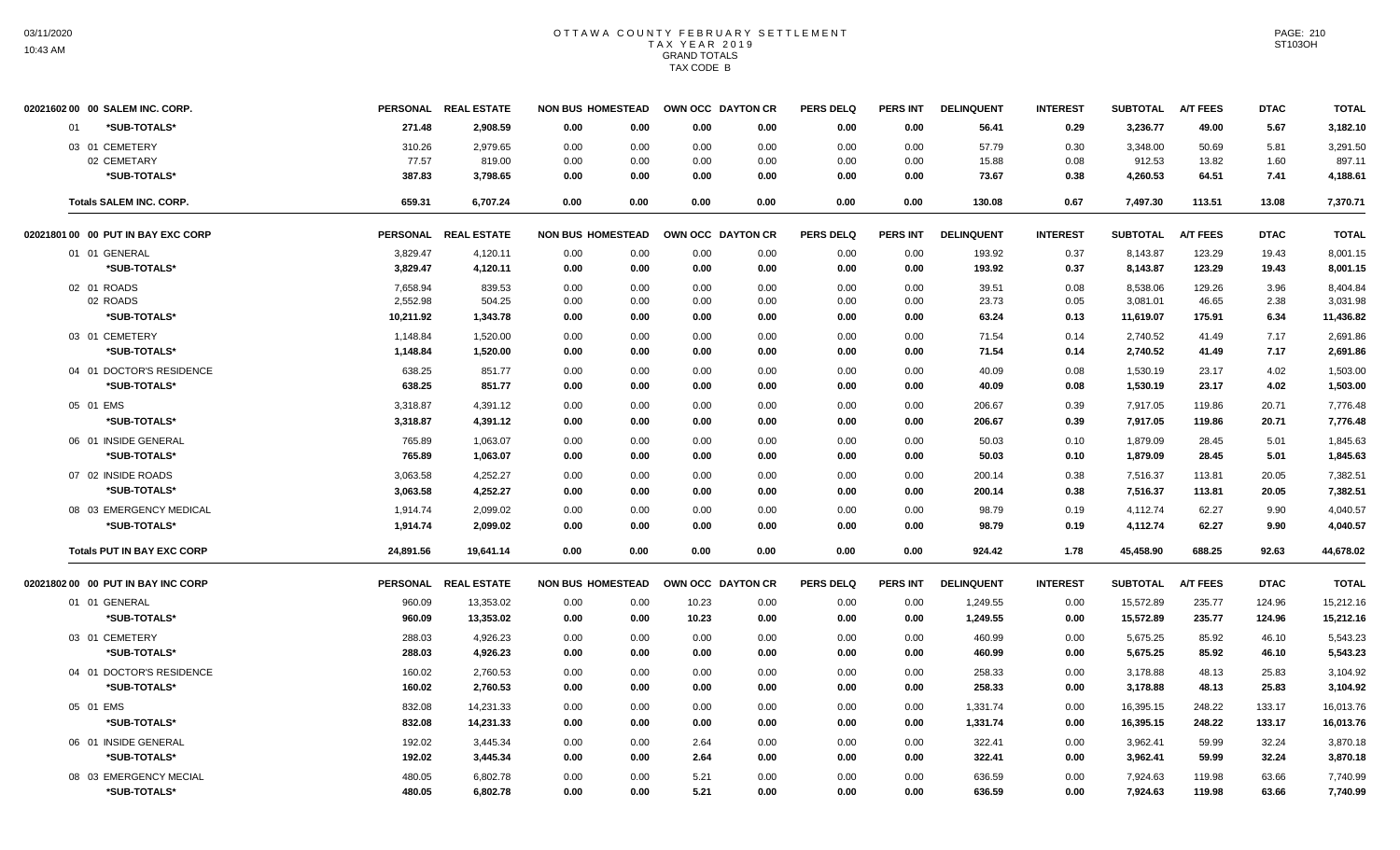|        | 02021802 00 00 PUT IN BAY INC CORP |                 | PERSONAL REAL ESTATE | <b>NON BUS HOMESTEAD</b> |       | OWN OCC DAYTON CR |      | <b>PERS DELQ</b> | <b>PERS INT</b> | <b>DELINQUENT</b> | <b>INTEREST</b> | <b>SUBTOTAL</b> | <b>A/T FEES</b> | <b>DTAC</b> | <b>TOTAL</b> |
|--------|------------------------------------|-----------------|----------------------|--------------------------|-------|-------------------|------|------------------|-----------------|-------------------|-----------------|-----------------|-----------------|-------------|--------------|
|        | <b>Totals PUT IN BAY INC CORP</b>  | 2.912.29        | 45.519.23            | 0.00                     | 0.00  | 18.08             | 0.00 | 0.00             | 0.00            | 4,259.61          | 0.00            | 52,709.21       | 798.01          | 425.96      | 51,485.24    |
| 030301 | 00 00 GENOA AREA LSD               |                 | PERSONAL REAL ESTATE | <b>NON BUS HOMESTEAD</b> |       | OWN OCC DAYTON CR |      | <b>PERS DELQ</b> | <b>PERS INT</b> | <b>DELINQUENT</b> | <b>INTEREST</b> | <b>SUBTOTAL</b> | <b>A/T FEES</b> | <b>DTAC</b> | <b>TOTAL</b> |
|        | 00 01 GENERAL                      | 22,486.48       | 41,513.07            | 0.00                     | 21.82 | 6.87              | 0.00 | $-3.15$          | 0.00            | 1,453.30          | 15.79           | 65,494.18       | 991.56          | 169.60      | 64,333.02    |
|        | *SUB-TOTALS*                       | 22,486.48       | 41,513.07            | 0.00                     | 21.82 | 6.87              | 0.00 | $-3.15$          | 0.00            | 1,453.30          | 15.79           | 65,494.18       | 991.56          | 169.60      | 64,333.02    |
|        | 01 01 GENERAL                      | 121,691.52      | 73,675.54            | 0.00                     | 38.73 | 12.19             | 0.00 | $-17.01$         | 0.00            | 2,579.25          | 28.02           | 198,008.24      | 2,997.77        | 300.99      | 194,709.48   |
|        | 02 GENERAL                         | 25,572.86       | 21,206.49            | 0.00                     | 11.15 | 3.51              | 0.00 | $-3.57$          | 0.00            | 742.40            | 8.07            | 47,540.91       | 719.76          | 86.63       | 46,734.52    |
|        | 03 GENERAL                         | 15,431.88       | 15,915.45            | 0.00                     | 8.37  | 2.63              | 0.00 | $-2.16$          | 0.00            | 557.17            | 6.06            | 31,919.40       | 483.24          | 65.02       | 31,371.14    |
|        | 04 GENERAL                         | 18,738.74       | 22,482.24            | 0.00                     | 11.82 | 3.72              | 0.00 | $-2.62$          | 0.00            | 787.06            | 8.54            | 42,029.50       | 636.31          | 91.84       | 41,301.35    |
|        | 05 GENERAL                         | 11,022.78       | 13,245.64            | 0.00                     | 6.96  | 2.19              | 0.00 | $-1.54$          | 0.00            | 463.70            | 5.03            | 24,744.76       | 374.64          | 54.10       | 24,316.02    |
|        | 06 GENERAL                         | 22,045.57       | 30,197.94            | 0.00                     | 15.87 | 4.99              | 0.00 | $-3.08$          | 0.00            | 1,057.17          | 11.49           | 53,329.95       | 807.40          | 123.37      | 52,399.18    |
|        | 07 CURRENT EXPENSE                 | 17,195.54       | 29,960.32            | 0.00                     | 15.75 | 4.96              | 0.00 | $-2.40$          | 0.00            | 1,048.86          | 11.40           | 48,234.43       | 730.25          | 122.40      | 47,381.78    |
|        | *SUB-TOTALS*                       | 231,698.89      | 206,683.62           | 0.00<br>108.65           |       | 34.19             | 0.00 | $-32.38$         | 0.00            | 7,235.61          | 78.61           | 445,807.19      | 6,749.37        | 844.35      | 438,213.47   |
|        | 02 01 PERMANENT IMPROVEMENT        | 7.054.57        | 12.392.75            | 0.00                     | 6.51  | 2.05              | 0.00 | $-0.98$          | 0.00            | 433.84            | 4.72            | 19.893.46       | 301.18          | 50.63       | 19,541.65    |
|        | 03 PERMANENT IMPROVEMENT           | 2,204.56        | 3,872.74             | 0.00                     | 2.04  | 0.64              | 0.00 | $-0.30$          | 0.00            | 135.58            | 1.47            | 6,216.73        | 94.12           | 15.83       | 6,106.78     |
|        | *SUB-TOTALS*                       |                 |                      |                          | 8.55  |                   |      |                  |                 |                   |                 |                 |                 |             |              |
|        |                                    | 9,259.13        | 16,265.49            | 0.00                     |       | 2.69              | 0.00 | $-1.28$          | 0.00            | 569.42            | 6.19            | 26,110.19       | 395.30          | 66.46       | 25,648.43    |
|        | 03 01 EDUCATION TECHNOLOGY         | 2,204.56        | 4,059.86             | 0.00                     | 2.13  | 0.00              | 0.00 | $-0.30$          | 0.00            | 142.13            | 1.55            | 6,409.93        | 97.04           | 16.59       | 6,296.30     |
|        | *SUB-TOTALS*                       | 2,204.56        | 4,059.86             | 0.00                     | 2.13  | 0.00              | 0.00 | $-0.30$          | 0.00            | 142.13            | 1.55            | 6,409.93        | 97.04           | 16.59       | 6,296.30     |
|        | 04 01 DEBT                         | 6.393.21        | 11.802.73            | 0.00                     | 6.20  | 1.95              | 0.00 | $-0.90$          | 0.00            | 413.20            | 4.49            | 18,620.88       | 281.92          | 48.21       | 18,290.75    |
|        | 02 DEBT                            | 8,156.85        | 15,058.66            | 0.00                     | 7.92  | 2.49              | 0.00 | $-1.14$          | 0.00            | 527.18            | 5.73            | 23,757.69       | 359.68          | 61.52       | 23,336.49    |
|        | *SUB-TOTALS*                       | 14,550.06       | 26,861.39            | 0.00                     | 14.12 | 4.44              | 0.00 | $-2.04$          | 0.00            | 940.38            | 10.22           | 42,378.57       | 641.60          | 109.73      | 41,627.24    |
|        | 05 01 EMERGENCY                    | 24,691.04       | 45.582.96            | 0.00                     | 23.96 | 0.00              | 0.00 | $-3.45$          | 0.00            | 1,595.78          | 17.34           | 71,907.63       | 1,088.66        | 186.23      | 70.632.74    |
|        | *SUB-TOTALS*                       | 24,691.04       | 45,582.96            | 0.00                     | 23.96 | 0.00              | 0.00 | $-3.45$          | 0.00            | 1,595.78          | 17.34           | 71,907.63       | 1,088.66        | 186.23      | 70,632.74    |
|        | <b>Totals GENOA AREA LSD</b>       | 304,890.16      | 340,966.39           | 0.00<br>179.23           |       | 48.19             | 0.00 | $-42.60$         | 0.00            | 11,936.62         | 129.70          | 658,107.69      | 9,963.53        | 1,392.96    | 646,751.20   |
|        | 030302 00 00 LAKE SCHOOL IN ALLEN  | <b>PERSONAL</b> | <b>REAL ESTATE</b>   | <b>NON BUS HOMESTEAD</b> |       | OWN OCC DAYTON CR |      | <b>PERS DELQ</b> | <b>PERS INT</b> | <b>DELINQUENT</b> | <b>INTEREST</b> | <b>SUBTOTAL</b> | <b>A/T FEES</b> | <b>DTAC</b> | <b>TOTAL</b> |
|        | 00 01 GENERAL                      | 151.51          | 0.00                 | 0.00                     | 0.00  | 0.00              | 0.00 | 0.00             | 0.00            | 0.00              | 0.00            | 151.51          | 2.29            | 0.00        | 149.22       |
|        | *SUB-TOTALS*                       | 151.51          | 0.00                 | 0.00                     | 0.00  | 0.00              | 0.00 | 0.00             | 0.00            | 0.00              | 0.00            | 151.51          | 2.29            | 0.00        | 149.22       |
|        | 01 01 GENERAL                      | 660.82          | 0.00                 | 0.00                     | 0.00  | 0.00              | 0.00 | 0.00             | 0.00            | 0.00              | 0.00            | 660.82          | 10.00           | 0.00        | 650.82       |
|        | 02 GENERAL                         | 145.06          | 0.00                 | 0.00                     | 0.00  | 0.00              | 0.00 | 0.00             | 0.00            | 0.00              | 0.00            | 145.06          | 2.20            | 0.00        | 142.86       |
|        | 03 GENERAL                         | 138.61          | 0.00                 | 0.00                     | 0.00  | 0.00              | 0.00 | 0.00             | 0.00            | 0.00              | 0.00            | 138.61          | 2.10            | 0.00        | 136.51       |
|        | 04 GENERAL                         | 145.06          | 0.00                 | 0.00                     | 0.00  | 0.00              | 0.00 | 0.00             | 0.00            | 0.00              | 0.00            | 145.06          | 2.20            | 0.00        | 142.86       |
|        | 05 GENERAL                         | 179.23          | 0.00                 | 0.00                     | 0.00  | 0.00              | 0.00 | 0.00             | 0.00            | 0.00              | 0.00            | 179.23          | 2.71            | 0.00        | 176.52       |
|        | 06 CURRENT EXPENSE                 | 213.72          | 0.00                 | 0.00                     | 0.00  | 0.00              | 0.00 | 0.00             | 0.00            | 0.00              | 0.00            | 213.72          | 3.24            | 0.00        | 210.48       |
|        | 07 CURRENT EXPENSE                 | 217.59          | 0.00                 | 0.00                     | 0.00  | 0.00              | 0.00 | 0.00             | 0.00            | 0.00              | 0.00            | 217.59          | 3.29            | 0.00        | 214.30       |
|        | *SUB-TOTALS*                       | 1,700.09        | 0.00                 | 0.00                     | 0.00  | 0.00              | 0.00 | 0.00             | 0.00            | 0.00              | 0.00            | 1,700.09        | 25.74           | 0.00        | 1,674.35     |
|        | 02 01 PERMANENT IMPROVEMENT        | 45.13           | 0.00                 | 0.00                     | 0.00  | 0.00              | 0.00 | 0.00             | 0.00            | 0.00              | 0.00            | 45.13           | 0.68            | 0.00        | 44.45        |
|        | *SUB-TOTALS*                       | 45.13           | 0.00                 | 0.00                     | 0.00  | 0.00              | 0.00 | 0.00             | 0.00            | 0.00              | 0.00            | 45.13           | 0.68            | 0.00        | 44.45        |
|        |                                    |                 |                      |                          |       |                   |      |                  |                 |                   |                 |                 |                 |             |              |
|        | 03 02 DEBT                         | 128.94          | 0.00                 | 0.00                     | 0.00  | 0.00              | 0.00 | 0.00             | 0.00            | 0.00              | 0.00            | 128.94          | 1.95            | 0.00        | 126.99       |
|        | *SUB-TOTALS*                       | 128.94          | 0.00                 | 0.00                     | 0.00  | 0.00              | 0.00 | 0.00             | 0.00            | 0.00              | 0.00            | 128.94          | 1.95            | 0.00        | 126.99       |
|        | <b>Totals LAKE SCHOOL IN ALLEN</b> | 2,025.67        | 0.00                 | 0.00                     | 0.00  | 0.00              | 0.00 | 0.00             | 0.00            | 0.00              | 0.00            | 2,025.67        | 30.66           | 0.00        | 1,995.01     |
|        |                                    |                 |                      |                          |       |                   |      |                  |                 |                   |                 |                 |                 |             |              |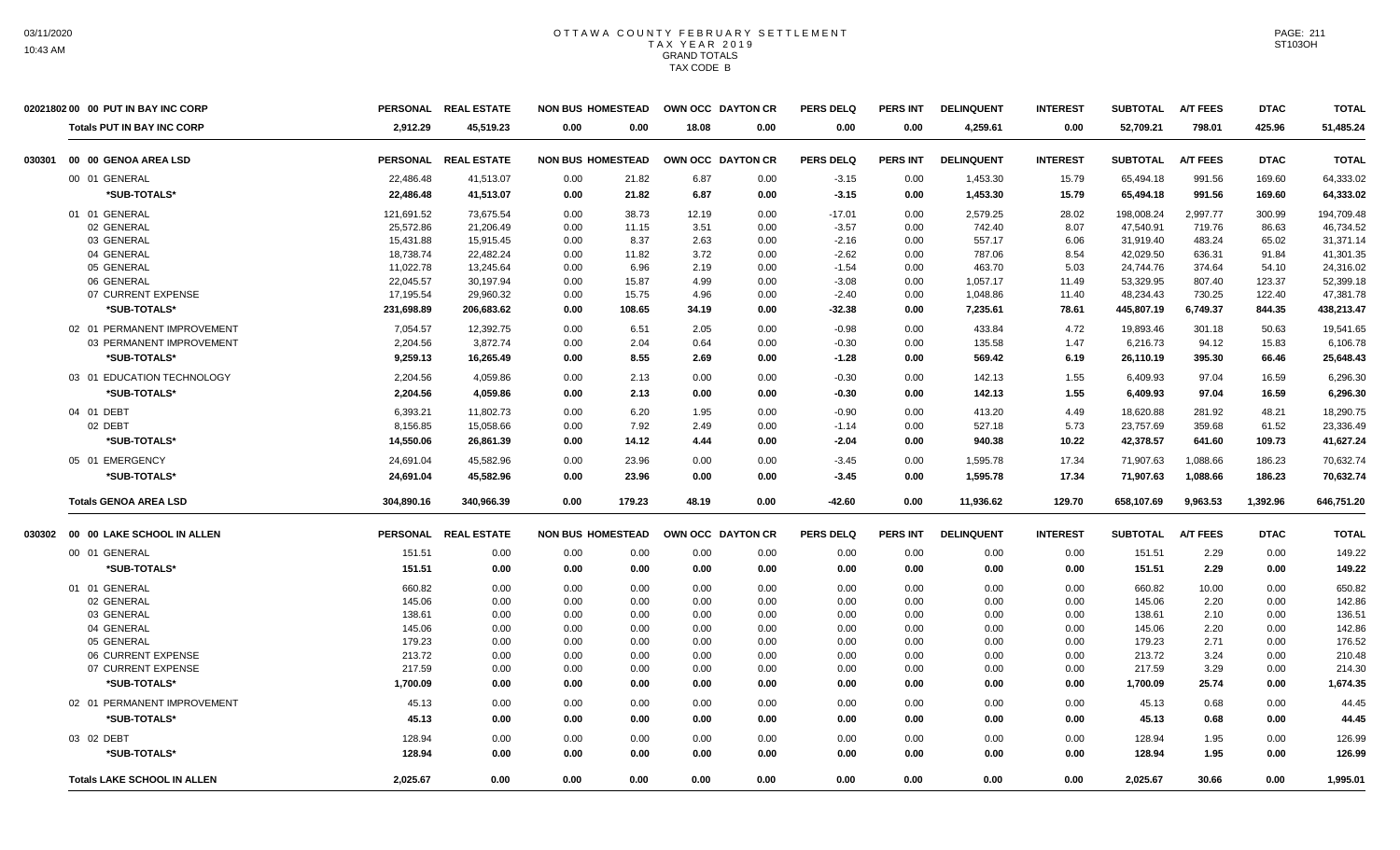|        | 030303 00 00 BENTON CARROLL SALEM  |                 | PERSONAL REAL ESTATE | <b>NON BUS HOMESTEAD</b> |          | OWN OCC DAYTON CR |      | <b>PERS DELQ</b> | <b>PERS INT</b> | <b>DELINQUENT</b> | <b>INTEREST</b> | <b>SUBTOTAL</b> | <b>A/T FEES</b> | <b>DTAC</b> | <b>TOTAL</b> |
|--------|------------------------------------|-----------------|----------------------|--------------------------|----------|-------------------|------|------------------|-----------------|-------------------|-----------------|-----------------|-----------------|-------------|--------------|
|        | 00 01 GENERAL                      | 197,250.69      | 120,012.59           | 0.00                     | 31.72    | 6.26              | 0.00 | $-1.05$          | 0.00            | 962.79            | 13.53           | 318,276.53      | 4,818.58        | 97.63       | 313,360.32   |
|        | 02 PERMANENT IMPROVEMENT           | 15,993.30       | 9,730.75             | 0.00                     | 2.57     | 0.51              | 0.00 | $-0.08$          | 0.00            | 78.06             | 1.09            | 25,806.20       | 390.72          | 7.91        | 25,407.57    |
|        | *SUB-TOTALS*                       | 213,243.99      | 129,743.34           | 0.00                     | 34.29    | 6.77              | 0.00 | $-1.13$          | 0.00            | 1,040.85          | 14.62           | 344,082.73      | 5,209.30        | 105.54      | 338,767.89   |
|        | 01 01 GENERAL                      | 1,103,537.65    | 462,662.60           | 0.00                     | 122.30   | 24.15             | 0.00 | $-5.85$          | 0.00            | 3,711.66          | 52.16           | 1,570,104.67    | 23,770.74       | 376.39      | 1,545,957.54 |
|        | 02 GENERAL                         | 230,836.63      | 120,509.01           | 0.00                     | 31.86    | 6.29              | 0.00 | $-1.22$          | 0.00            | 966.76            | 13.59           | 352,362.92      | 5,334.63        | 98.03       | 346,930.26   |
|        | 03 GENERAL                         | 207,912.89      | 125,593.00           | 0.00                     | 33.20    | 6.55              | 0.00 | $-1.10$          | 0.00            | 1,007.55          | 14.16           | 334,566.25      | 5,065.19        | 102.17      | 329,398.89   |
|        | 04 EMERGENCY                       | 199,916.24      | 121,634.36           | 0.00                     | 32.15    | 0.00              | 0.00 | $-1.06$          | 0.00            | 975.80            | 13.71           | 322,571.20      | 4,883.60        | 98.97       | 317,588.63   |
|        | 05 EMERGENCY                       | 207,912.89      | 126,499.74           | 0.00                     | 33.44    | 0.00              | 0.00 | $-1.10$          | 0.00            | 1,014.82          | 14.26           | 335,474.05      | 5,078.95        | 102.91      | 330,292.19   |
|        | *SUB-TOTALS*                       | 1,950,116.30    | 956,898.71           | 0.00                     | 252.95   | 36.99             | 0.00 | $-10.33$         | 0.00            | 7,676.59          | 107.88          | 2,915,079.09    | 44,133.11       | 778.47      | 2,870,167.51 |
|        | 02 01 PERMANENT IMPROVEMENT        | 63,973.19       | 21,156.26            | 0.00                     | 5.59     | 1.10              | 0.00 | $-0.34$          | 0.00            | 169.73            | 2.38            | 85,307.91       | 1,291.53        | 17.21       | 83,999.17    |
|        | *SUB-TOTALS*                       | 63,973.19       | 21.156.26            | 0.00                     | 5.59     | 1.10              | 0.00 | $-0.34$          | 0.00            | 169.73            | 2.38            | 85,307.91       | 1,291.53        | 17.21       | 83,999.17    |
|        | <b>Totals BENTON CARROLL SALEM</b> | 2,227,333.48    | 1,107,798.31         | 0.00                     | 292.83   | 44.86             | 0.00 | $-11.80$         | 0.00            | 8,887.17          | 124.88          | 3,344,469.73    | 50,633.94       | 901.22      | 3,292,934.57 |
| 030304 | 00 00 PORT CLINTON CSD             | <b>PERSONAL</b> | <b>REAL ESTATE</b>   | <b>NON BUS HOMESTEAD</b> |          | OWN OCC DAYTON CR |      | <b>PERS DELQ</b> | <b>PERS INT</b> | <b>DELINQUENT</b> | <b>INTEREST</b> | <b>SUBTOTAL</b> | <b>A/T FEES</b> | <b>DTAC</b> | <b>TOTAL</b> |
|        | 00 01 GENERAL                      | 39,281.11       | 145,335.92           | 0.00                     | 120.30   | 25.82             | 0.00 | 0.00             | 0.00            | 1,620.33          | 40.19           | 186,423.67      | 2,822.37        | 362.03      | 183,239.27   |
|        | 02 PERMANENT IMPROVEMENT           | 9,820.28        | 36,334.00            | 0.00                     | 30.08    | 6.46              | 0.00 | 0.00             | 0.00            | 405.09            | 10.05           | 46,605.96       | 705.60          | 90.51       | 45,809.85    |
|        | *SUB-TOTALS*                       | 49,101.39       | 181,669.92           | 0.00                     | 150.38   | 32.28             | 0.00 | 0.00             | 0.00            | 2,025.42          | 50.24           | 233,029.63      | 3,527.97        | 452.54      | 229,049.12   |
|        | 01 01 GENERAL                      | 391,408.22      | 326,486.72           | 0.00                     | 270.23   | 58.01             | 0.00 | 0.00             | 0.00            | 3,639.98          | 90.28           | 721,953.44      | 10,930.07       | 813.26      | 710,210.11   |
|        | 02 GENERAL                         | 82,770.92       | 134,467.55           | 0.00                     | 111.30   | 23.89             | 0.00 | 0.00             | 0.00            | 1,499.18          | 37.18           | 218,910.02      | 3,314.21        | 334.94      | 215,260.87   |
|        | 03 GENERAL                         | 54,712.99       | 100,778.84           | 0.00                     | 83.42    | 17.90             | 0.00 | 0.00             | 0.00            | 1,123.58          | 27.87           | 156,744.60      | 2,373.05        | 251.04      | 154,120.51   |
|        | 04 GENERAL                         | 68,741.94       | 172,504.15           | 0.00                     | 142.78   | 30.66             | 0.00 | 0.00             | 0.00            | 1,923.24          | 47.70           | 243,390.47      | 3,684.82        | 429.70      | 239,275.95   |
|        | 05 GENERAL                         | 96,799.88       | 258,572.66           | 0.00                     | 214.02   | 45.94             | 0.00 | 0.00             | 0.00            | 2,882.80          | 71.50           | 358,586.80      | 5,428.86        | 644.09      | 352,513.85   |
|        | *SUB-TOTALS*                       | 694,433.95      | 992,809.92           | 0.00                     | 821.75   | 176.40            | 0.00 | 0.00             | 0.00            | 11,068.78         | 274.53          | 1,699,585.33    | 25,731.01       | 2,473.03    | 1,671,381.29 |
|        | 02 01 SUPPLIES                     | 32,266.63       | 26,914.65            | 0.00                     | 22.28    | 4.78              | 0.00 | 0.00             | 0.00            | 300.06            | 7.44            | 59,515.84       | 901.04          | 67.04       | 58,547.76    |
|        | *SUB-TOTALS*                       | 32,266.63       | 26,914.65            | 0.00                     | 22.28    | 4.78              | 0.00 | 0.00             | 0.00            | 300.06            | 7.44            | 59,515.84       | 901.04          | 67.04       | 58,547.76    |
|        | 04 01 PERMANENT IMPROVEMENT        | 4,208.70        | 15,571.72            | 0.00                     | 12.89    | 2.76              | 0.00 | 0.00             | 0.00            | 173.61            | 4.30            | 19,973.98       | 302.40          | 38.79       | 19,632.79    |
|        | *SUB-TOTALS*                       | 4,208.70        | 15.571.72            | 0.00                     | 12.89    | 2.76              | 0.00 | 0.00             | 0.00            | 173.61            | 4.30            | 19.973.98       | 302.40          | 38.79       | 19.632.79    |
|        | 07 01 EMERGENCY                    | 37,597.64       | 139,107.24           | 0.00                     | 115.14   | 24.72             | 0.00 | 0.00             | 0.00            | 1,550.90          | 38.47           | 178,434.11      | 2,701.42        | 346.51      | 175,386.18   |
|        | *SUB-TOTALS*                       | 37,597.64       | 139,107.24           | 0.00                     | 115.14   | 24.72             | 0.00 | 0.00             | 0.00            | 1,550.90          | 38.47           | 178,434.11      | 2,701.42        | 346.51      | 175,386.18   |
|        | 09 01 BOND                         | 50,504.28       | 186,860.47           | 0.00                     | 154.67   | 33.21             | 0.00 | 0.00             | 0.00            | 2,083.29          | 51.67           | 239,687.59      | 3,628.77        | 465.45      | 235,593.37   |
|        | *SUB-TOTALS*                       | 50,504.28       | 186,860.47           | 0.00                     | 154.67   | 33.21             | 0.00 | 0.00             | 0.00            | 2,083.29          | 51.67           | 239,687.59      | 3,628.77        | 465.45      | 235,593.37   |
|        | <b>Totals PORT CLINTON CSD</b>     | 868.112.59      | 1.542.933.92         | 0.00                     | 1.277.11 | 274.15            | 0.00 | 0.00             | 0.00            | 17,202.06         | 426.65          | 2,430,226.48    | 36.792.61       | 3.843.36    | 2,389,590.51 |
| 030305 | 00 00 WOODMORE LSD                 | <b>PERSONAL</b> | <b>REAL ESTATE</b>   | <b>NON BUS HOMESTEAD</b> |          | OWN OCC DAYTON CR |      | <b>PERS DELQ</b> | <b>PERS INT</b> | <b>DELINQUENT</b> | <b>INTEREST</b> | <b>SUBTOTAL</b> | <b>A/T FEES</b> | <b>DTAC</b> | <b>TOTAL</b> |
|        | 00 01 GENERAL                      | 7,316.70        | 14,623.75            | 0.00                     | 0.00     | 0.40              | 0.00 | $-1.22$          | 0.00            | 190.87            | 1.18            | 22,131.68       | 335.06          | 19.20       | 21,777.42    |
|        | *SUB-TOTALS*                       | 7.316.70        | 14.623.75            | 0.00                     | 0.00     | 0.40              | 0.00 | $-1.22$          | 0.00            | 190.87            | 1.18            | 22,131.68       | 335.06          | 19.20       | 21,777.42    |
|        | 01 01 GENERAL                      | 42,436.91       | 53.753.10            | 0.00                     | 0.00     | 1.49              | 0.00 | $-7.10$          | 0.00            | 701.58            | 4.35            | 96,890.33       | 1.466.88        | 70.59       | 95,352.86    |
|        | 02 GENERAL                         | 11,889.65       | 21,110.46            | 0.00                     | 0.00     | 0.58              | 0.00 | $-1.99$          | 0.00            | 275.53            | 1.71            | 33,275.94       | 503.78          | 27.73       | 32,744.43    |
|        | 03 GENERAL                         | 5,487.54        | 10,526.08            | 0.00                     | 0.00     | 0.29              | 0.00 | $-0.92$          | 0.00            | 137.39            | 0.85            | 16,151.23       | 244.53          | 13.82       | 15,892.88    |
|        | *SUB-TOTALS*                       | 59,814.10       | 85,389.64            | 0.00                     | 0.00     | 2.36              | 0.00 | $-10.01$         | 0.00            | 1,114.50          | 6.91            | 146,317.50      | 2,215.19        | 112.14      | 143,990.17   |
|        | 04 01 PERMANENT IMPROVEMENT        | 5,487.54        | 10,526.08            | 0.00                     | 0.00     | 0.29              | 0.00 | $-0.92$          | 0.00            | 137.39            | 0.85            | 16,151.23       | 244.53          | 13.82       | 15,892.88    |
|        | 02 PERMANENT IMPROVEMENT           | 914.59          | 1.754.35             | 0.00                     | 0.00     | 0.05              | 0.00 | $-0.15$          | 0.00            | 22.89             | 0.14            | 2,691.87        | 40.75           | 2.30        | 2,648.82     |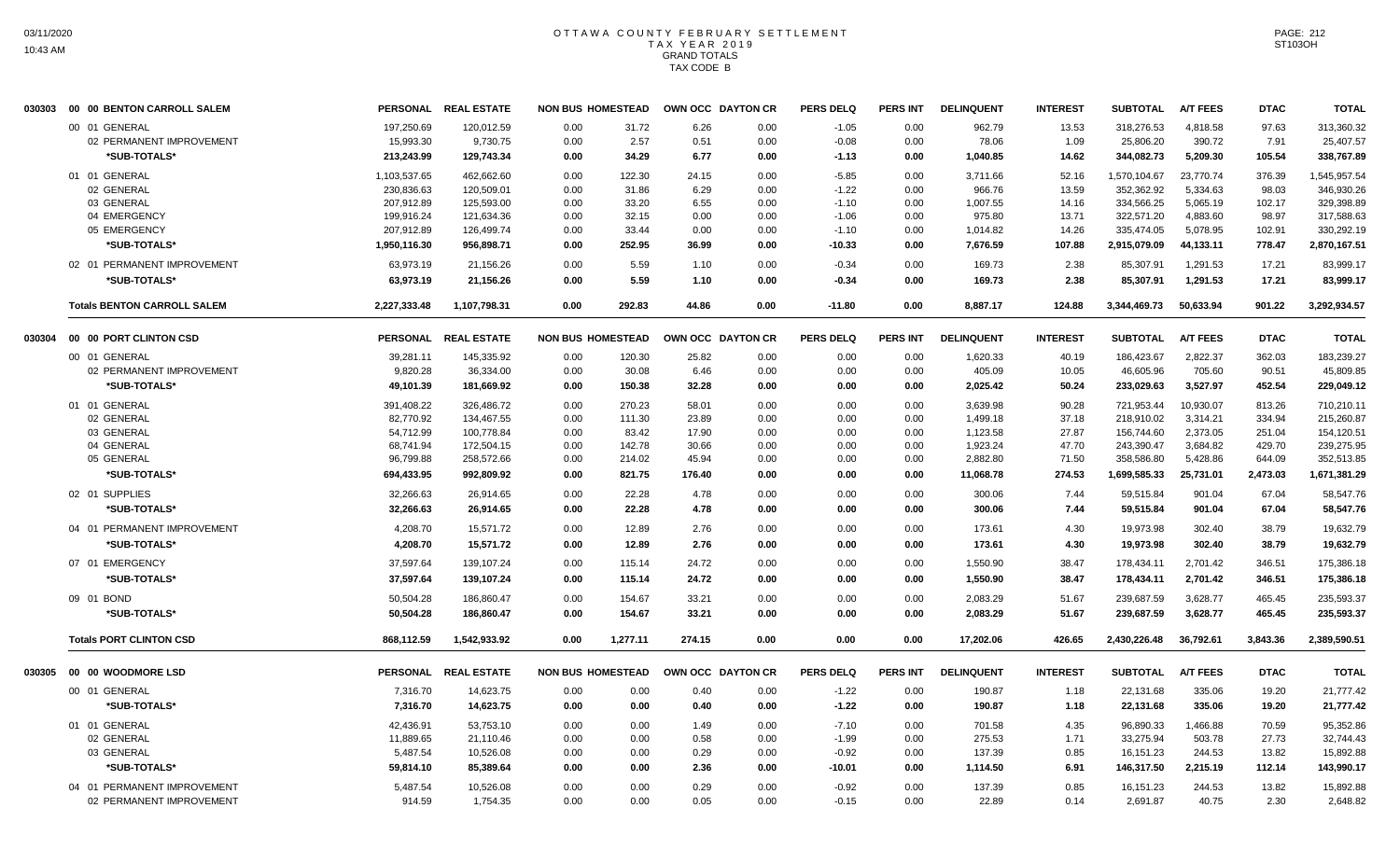| 030305 00 00 WOODMORE LSD      |                 | PERSONAL REAL ESTATE |                          |        | NON BUS HOMESTEAD OWN OCC DAYTON CR |      | <b>PERS DELQ</b> | <b>PERS INT</b> | <b>DELINQUENT</b> | <b>INTEREST</b> | <b>SUBTOTAL</b> | <b>A/T FEES</b> | <b>DTAC</b> | <b>TOTAL</b> |
|--------------------------------|-----------------|----------------------|--------------------------|--------|-------------------------------------|------|------------------|-----------------|-------------------|-----------------|-----------------|-----------------|-------------|--------------|
| *SUB-TOTALS*<br>$\Omega$       | 6,402.13        | 12,280.43            | 0.00                     | 0.00   | 0.34                                | 0.00 | $-1.07$          | 0.00            | 160.28            | 0.99            | 18,843.10       | 285.28          | 16.12       | 18,541.70    |
| 05 01 EMERGENCY                | 7,682.55        | 15,354.95            | 0.00                     | 0.00   | 0.42                                | 0.00 | $-1.29$          | 0.00            | 200.41            | 1.24            | 23,238.28       | 351.82          | 20.17       | 22,866.29    |
| 02 EMERGENCY                   | 5,487.54        | 10,967.81            | 0.00                     | 0.00   | 0.30                                | 0.00 | $-0.92$          | 0.00            | 143.15            | 0.89            | 16,598.77       | 251.29          | 14.40       | 16,333.08    |
| *SUB-TOTALS*                   | 13,170.09       | 26,322.76            | 0.00                     | 0.00   | 0.72                                | 0.00 | $-2.21$          | 0.00            | 343.56            | 2.13            | 39,837.05       | 603.11          | 34.57       | 39,199.37    |
| 06 01 BOND (\$15,709,840)      | 8,414.22        | 16,817.32            | 0.00                     | 0.00   | 0.46                                | 0.00 | $-1.41$          | 0.00            | 219.50            | 1.36            | 25,451.45       | 385.32          | 22.09       | 25,044.04    |
| *SUB-TOTALS*                   | 8,414.22        | 16,817.32            | 0.00                     | 0.00   | 0.46                                | 0.00 | $-1.41$          | 0.00            | 219.50            | 1.36            | 25,451.45       | 385.32          | 22.09       | 25,044.04    |
| <b>Totals WOODMORE LSD</b>     | 95,117.24       | 155,433.90           | 0.00                     | 0.00   | 4.28                                | 0.00 | $-15.92$         | 0.00            | 2,028.71          | 12.57           | 252,580.78      | 3.823.96        | 204.12      | 248.552.70   |
| 030306 00 00 DANBURY LSD       |                 | PERSONAL REAL ESTATE | <b>NON BUS HOMESTEAD</b> |        | OWN OCC DAYTON CR                   |      | PERS DELO        | PERS INT        | <b>DELINQUENT</b> | <b>INTEREST</b> | <b>SUBTOTAL</b> | <b>A/T FEES</b> | <b>DTAC</b> | <b>TOTAL</b> |
| 00 01 GENERAL                  | 29.773.79       | 116,617.83           | 0.00                     | 174.67 | 65.76                               | 0.00 | 0.00             | 0.00            | 8,751.19          | 143.15          | 155,526.39      | 2,354.61        | 889.43      | 152,282.35   |
| *SUB-TOTALS*                   | 29,773.79       | 116,617.83           | 0.00                     | 174.67 | 65.76                               | 0.00 | 0.00             | 0.00            | 8,751.19          | 143.15          | 155,526.39      | 2,354.61        | 889.43      | 152,282.35   |
| 01 01 GENERAL                  | 153,539.32      | 218,037.11           | 0.00                     | 326.58 | 122.95                              | 0.00 | 0.00             | 0.00            | 16,361.84         | 267.64          | 388,655.44      | 5,884.08        | 1,662.95    | 381,108.41   |
| 02 GENERAL                     | 43,784.98       | 74,174.08            | 0.00                     | 111.10 | 41.83                               | 0.00 | 0.00             | 0.00            | 5,566.14          | 91.05           | 123,769.18      | 1,873.82        | 565.72      | 121,329.64   |
| 03 GENERAL                     | 17.513.99       | 30,516.55            | 0.00                     | 45.71  | 17.20                               | 0.00 | 0.00             | 0.00            | 2,290.01          | 37.46           | 50.420.92       | 763.35          | 232.75      | 49.424.82    |
| 04 GENERAL                     | 8,756.99        | 17,979.86            | 0.00                     | 26.93  | 10.14                               | 0.00 | 0.00             | 0.00            | 1,349.24          | 22.07           | 28,145.23       | 426.11          | 137.13      | 27,581.99    |
| 05 PERMANENT IMPROVEMENT       | 8,756.99        | 31,946.91            | 0.00                     | 47.85  | 0.00                                | 0.00 | 0.00             | 0.00            | 2,397.35          | 39.22           | 43,188.32       | 653.85          | 243.66      | 42,290.81    |
| *SUB-TOTALS*                   | 232,352.27      | 372,654.51           | 0.00                     | 558.17 | 192.12                              | 0.00 | 0.00             | 0.00            | 27,964.58         | 457.44          | 634,179.09      | 9,601.21        | 2,842.21    | 621,735.67   |
| <b>Totals DANBURY LSD</b>      | 262,126.06      | 489,272.34           | 0.00                     | 732.84 | 257.88                              | 0.00 | 0.00             | 0.00            | 36,715.77         | 600.59          | 789,705.48      | 11,955.82       | 3,731.64    | 774,018.02   |
| 030307  00  00  NORTH BASS LSD |                 | PERSONAL REAL ESTATE | <b>NON BUS HOMESTEAD</b> |        | OWN OCC DAYTON CR                   |      | <b>PERS DELQ</b> | <b>PERS INT</b> | <b>DELINQUENT</b> | <b>INTEREST</b> | <b>SUBTOTAL</b> | <b>A/T FEES</b> | <b>DTAC</b> | <b>TOTAL</b> |
| 00 01 GENERAL                  | 229.82          | 0.00                 | 0.00                     | 0.00   | 0.00                                | 0.00 | 0.00             | 0.00            | 0.00              | 0.00            | 229.82          | 3.48            | 0.00        | 226.34       |
| *SUB-TOTALS*                   | 229.82          | 0.00                 | 0.00                     | 0.00   | 0.00                                | 0.00 | 0.00             | 0.00            | 0.00              | 0.00            | 229.82          | 3.48            | 0.00        | 226.34       |
| 01 01 GENERAL                  | 533.52          | 0.00                 | 0.00                     | 0.00   | 0.00                                | 0.00 | 0.00             | 0.00            | 0.00              | 0.00            | 533.52          | 8.08            | 0.00        | 525.44       |
| *SUB-TOTALS*                   | 533.52          | 0.00                 | 0.00                     | 0.00   | 0.00                                | 0.00 | 0.00             | 0.00            | 0.00              | 0.00            | 533.52          | 8.08            | 0.00        | 525.44       |
| <b>Totals NORTH BASS LSD</b>   | 763.34          | 0.00                 | 0.00                     | 0.00   | 0.00                                | 0.00 | 0.00             | 0.00            | 0.00              | 0.00            | 763.34          | 11.56           | 0.00        | 751.78       |
| 030308 00 00 MIDDLE BASS LSD   | <b>PERSONAL</b> | <b>REAL ESTATE</b>   | <b>NON BUS HOMESTEAD</b> |        | OWN OCC DAYTON CR                   |      | <b>PERS DELQ</b> | <b>PERS INT</b> | <b>DELINQUENT</b> | <b>INTEREST</b> | <b>SUBTOTAL</b> | <b>A/T FEES</b> | <b>DTAC</b> | <b>TOTAL</b> |
| 00 01 GENERAL                  | 3,328.71        | 3,578.22             | 0.00                     | 0.00   | 0.00                                | 0.00 | 0.00             | 0.00            | 800.56            | 1.53            | 7,709.02        | 116.71          | 80.21       | 7,512.10     |
| *SUB-TOTALS*                   | 3,328.71        | 3,578.22             | 0.00                     | 0.00   | 0.00                                | 0.00 | 0.00             | 0.00            | 800.56            | 1.53            | 7,709.02        | 116.71          | 80.21       | 7,512.10     |
| 01 01 CURRENT EXPENSE          | 3,190.01        | 3,429.13             | 0.00                     | 0.00   | 0.00                                | 0.00 | 0.00             | 0.00            | 767.20            | 1.46            | 7,387.80        | 111.85          | 76.87       | 7,199.08     |
| *SUB-TOTALS*                   | 3,190.01        | 3.429.13             | 0.00                     | 0.00   | 0.00                                | 0.00 | 0.00             | 0.00            | 767.20            | 1.46            | 7.387.80        | 111.85          | 76.87       | 7.199.08     |
| <b>Totals MIDDLE BASS LSD</b>  | 6,518.72        | 7,007.35             | 0.00                     | 0.00   | 0.00                                | 0.00 | 0.00             | 0.00            | 1,567.76          | 2.99            | 15,096.82       | 228.56          | 157.08      | 14,711.18    |
| 030309 00 00 PUT IN BAY LSD    |                 | PERSONAL REAL ESTATE | <b>NON BUS HOMESTEAD</b> |        | OWN OCC DAYTON CR                   |      | <b>PERS DELQ</b> | <b>PERS INT</b> | <b>DELINQUENT</b> | <b>INTEREST</b> | <b>SUBTOTAL</b> | <b>A/T FEES</b> | <b>DTAC</b> | <b>TOTAL</b> |
| 00 01 GENERAL                  | 8,358.98        | 48,560.74            | 0.00                     | 0.00   | 29.93                               | 0.00 | 0.00             | 0.00            | 3,653.96          | 0.00            | 60,603.61       | 917.51          | 365.40      | 59,320.70    |
| 02 PERMANENT IMPROVEMENT       | 2,458.52        | 14,282.57            | 0.00                     | 0.00   | 8.80                                | 0.00 | 0.00             | 0.00            | 1,074.70          | 0.00            | 17,824.59       | 269.85          | 107.47      | 17,447.27    |
| *SUB-TOTALS*                   | 10,817.50       | 62,843.31            | 0.00                     | 0.00   | 38.73                               | 0.00 | 0.00             | 0.00            | 4,728.66          | 0.00            | 78,428.20       | 1,187.36        | 472.87      | 76,767.97    |
| 01 01 GENERAL                  | 62,446.44       | 237,512.82           | 0.00                     | 0.00   | 146.37                              | 0.00 | 0.00             | 0.00            | 17,871.70         | 0.00            | 317,977.33      | 4,814.04        | 1,787.17    | 311,376.12   |
| *SUB-TOTALS*                   | 62,446.44       | 237,512.82           | 0.00                     | 0.00   | 146.37                              | 0.00 | 0.00             | 0.00            | 17,871.70         | 0.00            | 317,977.33      | 4,814.04        | 1,787.17    | 311,376.12   |
| 02 01 RECREATION               | 1,229.26        | 4.553.02             | 0.00                     | 0.00   | 2.81                                | 0.00 | 0.00             | 0.00            | 342.59            | 0.00            | 6,127.68        | 92.77           | 34.26       | 6,000.65     |
|                                |                 |                      |                          |        |                                     |      |                  |                 |                   |                 |                 |                 |             |              |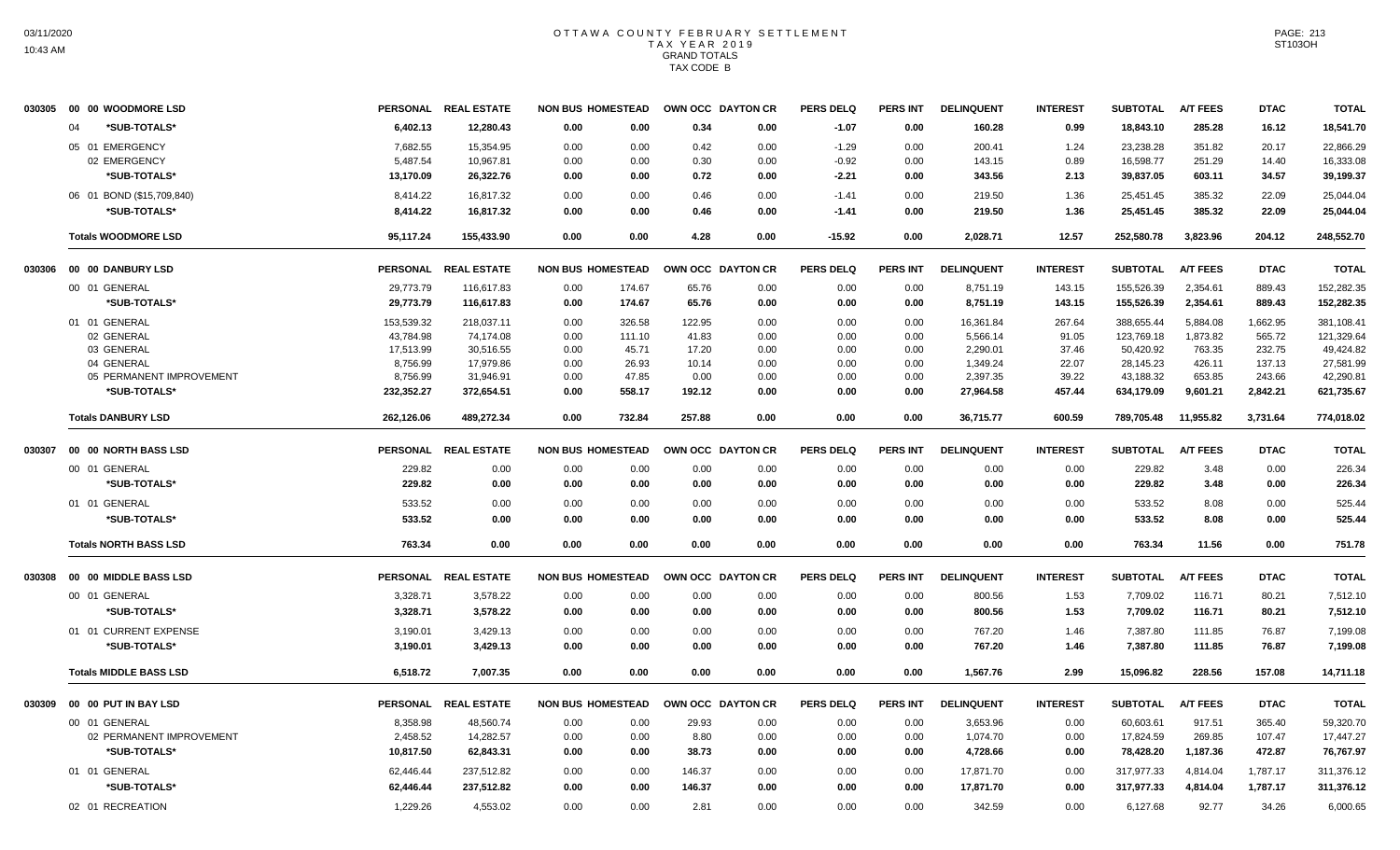|        | 030309 00 00 PUT IN BAY LSD     |                 | PERSONAL REAL ESTATE | <b>NON BUS HOMESTEAD</b> |                   | OWN OCC DAYTON CR | <b>PERS DELQ</b> | PERS INT        | <b>DELINQUENT</b> | <b>INTEREST</b> | <b>SUBTOTAL</b> | <b>A/T FEES</b> | <b>DTAC</b> | <b>TOTAL</b> |
|--------|---------------------------------|-----------------|----------------------|--------------------------|-------------------|-------------------|------------------|-----------------|-------------------|-----------------|-----------------|-----------------|-------------|--------------|
|        | *SUB-TOTALS*<br>02              | 1,229.26        | 4,553.02             | 0.00<br>0.00             | 2.81              | 0.00              | 0.00             | 0.00            | 342.59            | 0.00            | 6,127.68        | 92.77           | 34.26       | 6,000.65     |
|        | <b>Totals PUT IN BAY LSD</b>    | 74,493.20       | 304,909.15           | 0.00<br>0.00             | 187.91            | 0.00              | 0.00             | 0.00            | 22,942.95         | 0.00            | 402,533.21      | 6,094.17        | 2,294.30    | 394,144.74   |
| 040401 | 00 00 CLAY CENTER CORP.         |                 | PERSONAL REAL ESTATE | <b>NON BUS HOMESTEAD</b> | OWN OCC DAYTON CR |                   | <b>PERS DELQ</b> | <b>PERS INT</b> | <b>DELINQUENT</b> | <b>INTEREST</b> | <b>SUBTOTAL</b> | <b>A/T FEES</b> | <b>DTAC</b> | <b>TOTAL</b> |
|        | 00 01 GENERAL                   | 187.23          | 478.41               | 0.00<br>0.00             | 0.00              | 0.00              | 0.00             | 0.00            | 0.00              | 0.00            | 665.64          | 10.08           | 0.00        | 655.56       |
|        | *SUB-TOTALS*                    | 187.23          | 478.41               | 0.00<br>0.00             | 0.00              | 0.00              | 0.00             | 0.00            | 0.00              | 0.00            | 665.64          | 10.08           | 0.00        | 655.56       |
|        | <b>Totals CLAY CENTER CORP.</b> | 187.23          | 478.41               | 0.00<br>0.00             | 0.00              | 0.00              | 0.00             | 0.00            | 0.00              | 0.00            | 665.64          | 10.08           | 0.00        | 655.56       |
| 040402 | 00 00 ROCKY RIDGE CORP.         | <b>PERSONAL</b> | <b>REAL ESTATE</b>   | <b>NON BUS HOMESTEAD</b> |                   | OWN OCC DAYTON CR | <b>PERS DELQ</b> | <b>PERS INT</b> | <b>DELINQUENT</b> | <b>INTEREST</b> | <b>SUBTOTAL</b> | <b>A/T FEES</b> | <b>DTAC</b> | <b>TOTAL</b> |
|        | 00 01 GENERAL                   | 179.19          | 185.94               | 0.00<br>0.00             | 0.00              | 0.00              | 0.00             | 0.00            | 106.24            | 6.48            | 477.85          | 7.23            | 11.27       | 459.35       |
|        | *SUB-TOTALS*                    | 179.19          | 185.94               | 0.00<br>0.00             | 0.00              | 0.00              | 0.00             | 0.00            | 106.24            | 6.48            | 477.85          | 7.23            | 11.27       | 459.35       |
|        | 01 01 POLICE                    | 44.80           | 42.23                | 0.00<br>0.00             | 0.00              | 0.00              | 0.00             | 0.00            | 24.13             | 1.47            | 112.63          | 1.71            | 2.56        | 108.36       |
|        | *SUB-TOTALS*                    | 44.80           | 42.23                | 0.00<br>0.00             | 0.00              | 0.00              | 0.00             | 0.00            | 24.13             | 1.47            | 112.63          | 1.71            | 2.56        | 108.36       |
|        | 02 01 FIRE                      | 447.98          | 422.32               | 0.00<br>0.00             | 0.00              | 0.00              | 0.00             | 0.00            | 241.30            | 14.72           | 1,126.32        | 17.05           | 25.60       | 1,083.67     |
|        | *SUB-TOTALS*                    | 447.98          | 422.32               | 0.00<br>0.00             | 0.00              | 0.00              | 0.00             | 0.00            | 241.30            | 14.72           | 1,126.32        | 17.05           | 25.60       | 1,083.67     |
|        | <b>Totals ROCKY RIDGE CORP.</b> | 671.97          | 650.49               | 0.00<br>0.00             | 0.00              | 0.00              | 0.00             | 0.00            | 371.67            | 22.67           | 1,716.80        | 25.99           | 39.43       | 1,651.38     |
| 040403 | 00 00 GENOA CORP.               | <b>PERSONAL</b> | <b>REAL ESTATE</b>   | <b>NON BUS HOMESTEAD</b> |                   | OWN OCC DAYTON CR | <b>PERS DELQ</b> | <b>PERS INT</b> | <b>DELINQUENT</b> | <b>INTEREST</b> | <b>SUBTOTAL</b> | <b>A/T FEES</b> | <b>DTAC</b> | <b>TOTAL</b> |
|        | 00 01 GENERAL                   | 1,011.17        | 11,388.79            | 0.00<br>0.00             | 0.00              | 0.00              | $-0.74$          | 0.00            | 150.90            | 2.44            | 12,552.56       | 190.04          | 26.01       | 12,336.51    |
|        | *SUB-TOTALS*                    | 1,011.17        | 11,388.79            | 0.00<br>0.00             | 0.00              | 0.00              | $-0.74$          | 0.00            | 150.90            | 2.44            | 12,552.56       | 190.04          | 26.01       | 12,336.51    |
|        | 01 01 PARK                      | 547.72          | 6,071.16             | 0.00<br>0.00             | 0.00              | 0.00              | $-0.40$          | 0.00            | 80.44             | 1.30            | 6,700.22        | 101.44          | 13.87       | 6,584.91     |
|        | 02 PARK                         | 315.99          | 3,559.00             | 0.00<br>0.00             | 0.00              | 0.00              | $-0.23$          | 0.00            | 47.15             | 0.76            | 3,922.67        | 59.39           | 8.13        | 3,855.15     |
|        | *SUB-TOTALS*                    | 863.71          | 9,630.16             | 0.00<br>0.00             | 0.00              | 0.00              | $-0.63$          | 0.00            | 127.59            | 2.06            | 10,622.89       | 160.83          | 22.00       | 10,440.06    |
|        | <b>Totals GENOA CORP.</b>       | 1,874.88        | 21,018.95            | 0.00<br>0.00             | 0.00              | 0.00              | $-1.37$          | 0.00            | 278.49            | 4.50            | 23,175.45       | 350.87          | 48.01       | 22,776.57    |
| 040404 | 00 00 MARBLEHEAD CORP.          |                 | PERSONAL REAL ESTATE | <b>NON BUS HOMESTEAD</b> | OWN OCC DAYTON CR |                   | <b>PERS DELQ</b> | <b>PERS INT</b> | <b>DELINQUENT</b> | <b>INTEREST</b> | <b>SUBTOTAL</b> | <b>A/T FEES</b> | <b>DTAC</b> | <b>TOTAL</b> |
|        | 00 01 GENERAL                   | 2,098.29        | 9,115.17             | 0.00<br>21.41            | 8.27              | 0.00              | 0.00             | 0.00            | 92.83             | 1.55            | 11,337.52       | 171.65          | 9.44        | 11,156.43    |
|        | *SUB-TOTALS*                    | 2,098.29        | 9,115.17             | 0.00<br>21.41            | 8.27              | 0.00              | 0.00             | 0.00            | 92.83             | 1.55            | 11,337.52       | 171.65          | 9.44        | 11,156.43    |
|        | 01 01 GENERAL                   | 1,678.63        | 7,006.25             | 0.00<br>16.45            | 6.36              | 0.00              | 0.00             | 0.00            | 71.35             | 1.19            | 8,780.23        | 132.93          | 7.26        | 8,640.04     |
|        | 02 GENERAL                      | 167.86          | 712.92               | 0.00<br>1.67             | 0.00              | 0.00              | 0.00             | 0.00            | 7.26              | 0.12            | 889.83          | 13.47           | 0.74        | 875.62       |
|        | *SUB-TOTALS*                    | 1,846.49        | 7,719.17             | 18.12<br>0.00            | 6.36              | 0.00              | 0.00             | 0.00            | 78.61             | 1.31            | 9,670.06        | 146.40          | 8.00        | 9,515.66     |
|        | <b>Totals MARBLEHEAD CORP.</b>  | 3,944.78        | 16,834.34            | 0.00<br>39.53            | 14.63             | 0.00              | 0.00             | 0.00            | 171.44            | 2.86            | 21,007.58       | 318.05          | 17.44       | 20,672.09    |
| 040405 | 00 00 ELMORE CORP.              |                 | PERSONAL REAL ESTATE | <b>NON BUS HOMESTEAD</b> |                   | OWN OCC DAYTON CR | <b>PERS DELQ</b> | <b>PERS INT</b> | <b>DELINQUENT</b> | <b>INTEREST</b> | <b>SUBTOTAL</b> | <b>A/T FEES</b> | <b>DTAC</b> | <b>TOTAL</b> |
|        | 00 01 GENERAL                   | 492.65          | 2,749.87             | 0.00<br>0.00             | 0.00              | 0.00              | 0.00             | 0.00            | 66.41             | 0.00            | 3,308.93        | 50.10           | 6.64        | 3,252.19     |
|        | *SUB-TOTALS*                    | 492.65          | 2,749.87             | 0.00<br>0.00             | 0.00              | 0.00              | 0.00             | 0.00            | 66.41             | 0.00            | 3,308.93        | 50.10           | 6.64        | 3,252.19     |
|        | 01 01 STREETS                   | 615.81          | 3,270.85             | 0.00<br>0.00             | 0.00              | 0.00              | 0.00             | 0.00            | 79.00             | 0.00            | 3,965.66        | 60.04           | 7.90        | 3,897.72     |
|        | 02 STREETS                      | 738.98          | 3,925.01             | 0.00<br>0.00             | 0.00              | 0.00              | 0.00             | 0.00            | 94.80             | 0.00            | 4,758.79        | 72.04           | 9.48        | 4,677.27     |
|        | *SUB-TOTALS*                    | 1,354.79        | 7,195.86             | 0.00<br>0.00             | 0.00              | 0.00              | 0.00             | 0.00            | 173.80            | 0.00            | 8,724.45        | 132.08          | 17.38       | 8,574.99     |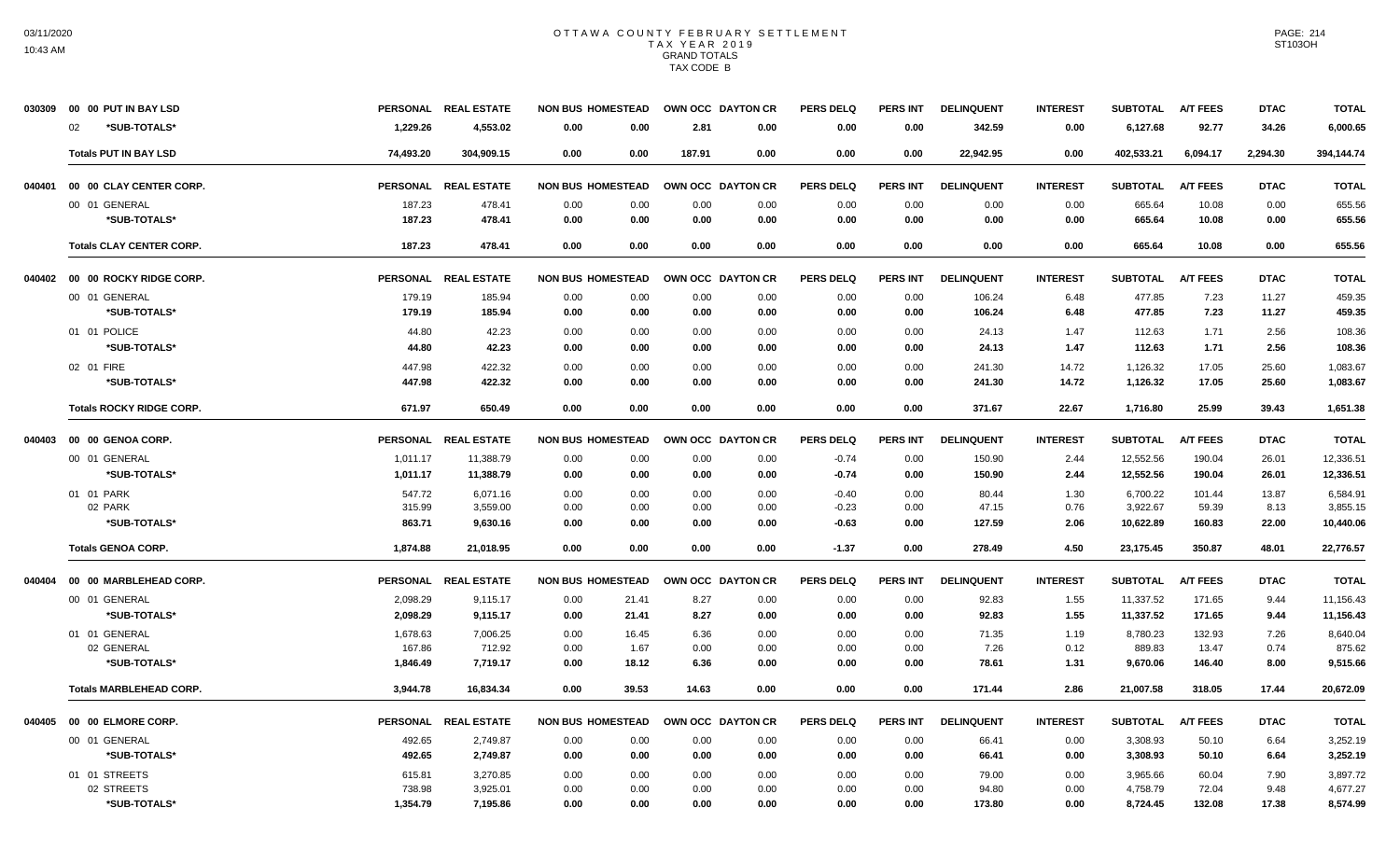|        | 040405 00 00 ELMORE CORP.       |                 | PERSONAL REAL ESTATE | <b>NON BUS HOMESTEAD</b> |       | OWN OCC DAYTON CR | <b>PERS DELQ</b> | <b>PERS INT</b> | <b>DELINQUENT</b> | <b>INTEREST</b> | <b>SUBTOTAL</b> | <b>A/T FEES</b> | <b>DTAC</b> | <b>TOTAL</b> |
|--------|---------------------------------|-----------------|----------------------|--------------------------|-------|-------------------|------------------|-----------------|-------------------|-----------------|-----------------|-----------------|-------------|--------------|
|        | 02 01 SOLID WASTE               | 738.98          | 3,925.01             | 0.00<br>0.00             | 0.00  | 0.00              | 0.00             | 0.00            | 94.80             | 0.00            | 4,758.79        | 72.04           | 9.48        | 4,677.27     |
|        | *SUB-TOTALS*                    | 738.98          | 3,925.01             | 0.00<br>0.00             | 0.00  | 0.00              | 0.00             | 0.00            | 94.80             | 0.00            | 4,758.79        | 72.04           | 9.48        | 4,677.27     |
|        | 03 01 GENERAL                   | 738.98          | 3,925.01             | 0.00<br>0.00             | 0.00  | 0.00              | 0.00             | 0.00            | 94.80             | 0.00            | 4,758.79        | 72.04           | 9.48        | 4,677.27     |
|        | *SUB-TOTALS*                    | 738.98          | 3,925.01             | 0.00<br>0.00             | 0.00  | 0.00              | 0.00             | 0.00            | 94.80             | 0.00            | 4,758.79        | 72.04           | 9.48        | 4,677.27     |
|        | <b>Totals ELMORE CORP.</b>      | 3,325.40        | 17,795.75            | 0.00<br>0.00             | 0.00  | 0.00              | 0.00             | 0.00            | 429.81            | 0.00            | 21,550.96       | 326.26          | 42.98       | 21,181.72    |
| 040406 | 00 00 PORT CLINTON CITY         | <b>PERSONAL</b> | <b>REAL ESTATE</b>   | <b>NON BUS HOMESTEAD</b> |       | OWN OCC DAYTON CR | <b>PERS DELQ</b> | <b>PERS INT</b> | <b>DELINQUENT</b> | <b>INTEREST</b> | <b>SUBTOTAL</b> | <b>A/T FEES</b> | <b>DTAC</b> | <b>TOTAL</b> |
|        | 00 01 GENERAL                   | 9,581.07        | 31,344.39            | 0.00<br>18.63            | 8.69  | 0.00              | 0.00             | 0.00            | 253.66            | 24.38           | 41,230.82       | 624.22          | 151.75      | 40,454.85    |
|        | *SUB-TOTALS*                    | 9,581.07        | 31,344.39            | 0.00<br>18.63            | 8.69  | 0.00              | 0.00             | 0.00            | 253.66            | 24.38           | 41,230.82       | 624.22          | 151.75      | 40,454.85    |
|        | 01 01 INSIDE POLICE PENSION     | 737.00          | 2,411.10             | 0.00<br>1.43             | 0.67  | 0.00              | 0.00             | 0.00            | 19.51             | 1.88            | 3,171.59        | 48.01           | 11.67       | 3,111.91     |
|        | *SUB-TOTALS*                    | 737.00          | 2,411.10             | 1.43<br>0.00             | 0.67  | 0.00              | 0.00             | 0.00            | 19.51             | 1.88            | 3,171.59        | 48.01           | 11.67       | 3.111.91     |
|        | 02 01 FIRE & EMS                | 9,335.41        | 30,533.60            | 0.00<br>18.14            | 8.46  | 0.00              | 0.00             | 0.00            | 247.10            | 23.75           | 40,166.46       | 608.10          | 147.83      | 39,410.53    |
|        | *SUB-TOTALS*                    | 9,335.41        | 30,533.60            | 0.00<br>18.14            | 8.46  | 0.00              | 0.00             | 0.00            | 247.10            | 23.75           | 40,166.46       | 608.10          | 147.83      | 39,410.53    |
|        | <b>Totals PORT CLINTON CITY</b> | 19,653.48       | 64,289.09            | 0.00<br>38.20            | 17.82 | 0.00              | 0.00             | 0.00            | 520.27            | 50.01           | 84,568.87       | 1,280.33        | 311.25      | 82,977.29    |
| 040407 | 00 00 PUT IN BAY CORP.          |                 | PERSONAL REAL ESTATE | <b>NON BUS HOMESTEAD</b> |       | OWN OCC DAYTON CR | <b>PERS DELQ</b> | PERS INT        | <b>DELINQUENT</b> | <b>INTEREST</b> | <b>SUBTOTAL</b> | <b>A/T FEES</b> | <b>DTAC</b> | <b>TOTAL</b> |
|        | 00 01 INSIDE GENERAL            | 1,366.68        | 24,117.38            | 0.00<br>0.00             | 18.48 | 0.00              | 0.00             | 0.00            | 2,256.86          | 0.00            | 27,759.40       | 420.26          | 225.69      | 27,113.45    |
|        | *SUB-TOTALS*                    | 1,366.68        | 24,117.38            | 0.00<br>0.00             | 18.48 | 0.00              | 0.00             | 0.00            | 2,256.86          | 0.00            | 27,759.40       | 420.26          | 225.69      | 27,113.45    |
|        | <b>Totals PUT IN BAY CORP.</b>  | 1.366.68        | 24.117.38            | 0.00<br>0.00             | 18.48 | 0.00              | 0.00             | 0.00            | 2.256.86          | 0.00            | 27,759.40       | 420.26          | 225.69      | 27.113.45    |
| 040408 | 00 00 OAK HARBOR CORP.          |                 | PERSONAL REAL ESTATE | <b>NON BUS HOMESTEAD</b> |       | OWN OCC DAYTON CR | <b>PERS DELQ</b> | <b>PERS INT</b> | <b>DELINQUENT</b> | <b>INTEREST</b> | <b>SUBTOTAL</b> | <b>A/T FEES</b> | <b>DTAC</b> | <b>TOTAL</b> |
|        | 00 01 GENERAL                   | 639.91          | 6,855.96             | 0.00<br>0.00             | 0.00  | 0.00              | 0.00             | 0.00            | 132.96            | 0.69            | 7,629.52        | 115.51          | 13.37       | 7,500.64     |
|        | *SUB-TOTALS*                    | 639.91          | 6,855.96             | 0.00<br>0.00             | 0.00  | 0.00              | 0.00             | 0.00            | 132.96            | 0.69            | 7,629.52        | 115.51          | 13.37       | 7,500.64     |
|        | 01 01 STREETS                   | 1,939.13        | 13,769.40            | 0.00<br>0.00             | 0.00  | 0.00              | 0.00             | 0.00            | 267.04            | 1.38            | 15,976.95       | 241.88          | 26.84       | 15,708.23    |
|        | *SUB-TOTALS*                    | 1,939.13        | 13,769.40            | 0.00<br>0.00             | 0.00  | 0.00              | 0.00             | 0.00            | 267.04            | 1.38            | 15,976.95       | 241.88          | 26.84       | 15,708.23    |
|        | 02 01 POLICE                    | 1,113.06        | 11,861.79            | 0.00<br>0.00             | 0.00  | 0.00              | 0.00             | 0.00            | 230.04            | 1.19            | 13,206.08       | 199.93          | 23.12       | 12,983.03    |
|        | *SUB-TOTALS*                    | 1,113.06        | 11,861.79            | 0.00<br>0.00             | 0.00  | 0.00              | 0.00             | 0.00            | 230.04            | 1.19            | 13,206.08       | 199.93          | 23.12       | 12,983.03    |
|        | <b>Totals OAK HARBOR CORP.</b>  | 3,692.10        | 32,487.15            | 0.00<br>0.00             | 0.00  | 0.00              | 0.00             | 0.00            | 630.04            | 3.26            | 36,812.55       | 557.32          | 63.33       | 36,191.90    |
| 050501 | 00 00 PENTA COUNTY JVS          |                 | PERSONAL REAL ESTATE | <b>NON BUS HOMESTEAD</b> |       | OWN OCC DAYTON CR | <b>PERS DELQ</b> | <b>PERS INT</b> | <b>DELINQUENT</b> | <b>INTEREST</b> | <b>SUBTOTAL</b> | <b>A/T FEES</b> | <b>DTAC</b> | <b>TOTAL</b> |
|        | 01 01 GENERAL                   | 83,414.14       | 60,375.66            | 0.00<br>17.54            | 4.30  | 0.00              | $-1.69$          | 0.00            | 809.29            | 9.61            | 144,628.85      | 2,189.60        | 87.96       | 142,351.29   |
|        | 02 GENERAL                      | 47,665.22       | 34,500.36            | 0.00<br>10.03            | 2.44  | 0.00              | $-0.97$          | 0.00            | 462.44            | 5.49            | 82,645.01       | 1,251.22        | 50.28       | 81,343.51    |
|        | 03 PERMANENT IMP.               | 59,581.52       | 43,125.52            | 12.53<br>0.00            | 3.05  | 0.00              | $-1.21$          | 0.00            | 578.07            | 6.88            | 103,306.36      | 1,564.01        | 62.85       | 101,679.50   |
|        | *SUB-TOTALS*                    | 190,660.88      | 138,001.54           | 0.00<br>40.10            | 9.79  | 0.00              | $-3.87$          | 0.00            | 1,849.80          | 21.98           | 330,580.22      | 5,004.83        | 201.09      | 325,374.30   |
|        | <b>Totals PENTA COUNTY JVS</b>  | 190,660.88      | 138,001.54           | 0.00<br>40.10            | 9.79  | 0.00              | $-3.87$          | 0.00            | 1,849.80          | 21.98           | 330,580.22      | 5,004.83        | 201.09      | 325,374.30   |
|        | 050502 00 00 VANGUARD JVS       |                 | PERSONAL REAL ESTATE | <b>NON BUS HOMESTEAD</b> |       | OWN OCC DAYTON CR | <b>PERS DELQ</b> | PERS INT        | <b>DELINQUENT</b> | <b>INTEREST</b> | <b>SUBTOTAL</b> | <b>A/T FEES</b> | <b>DTAC</b> | <b>TOTAL</b> |
|        | 01 01 GENERAL                   | 22,446.28       | 83,049.08            | 0.00<br>68.74            | 14.74 | 0.00              | 0.00             | 0.00            | 925.91            | 22.96           | 106,527.71      | 1,612.79        | 206.87      | 104,708.05   |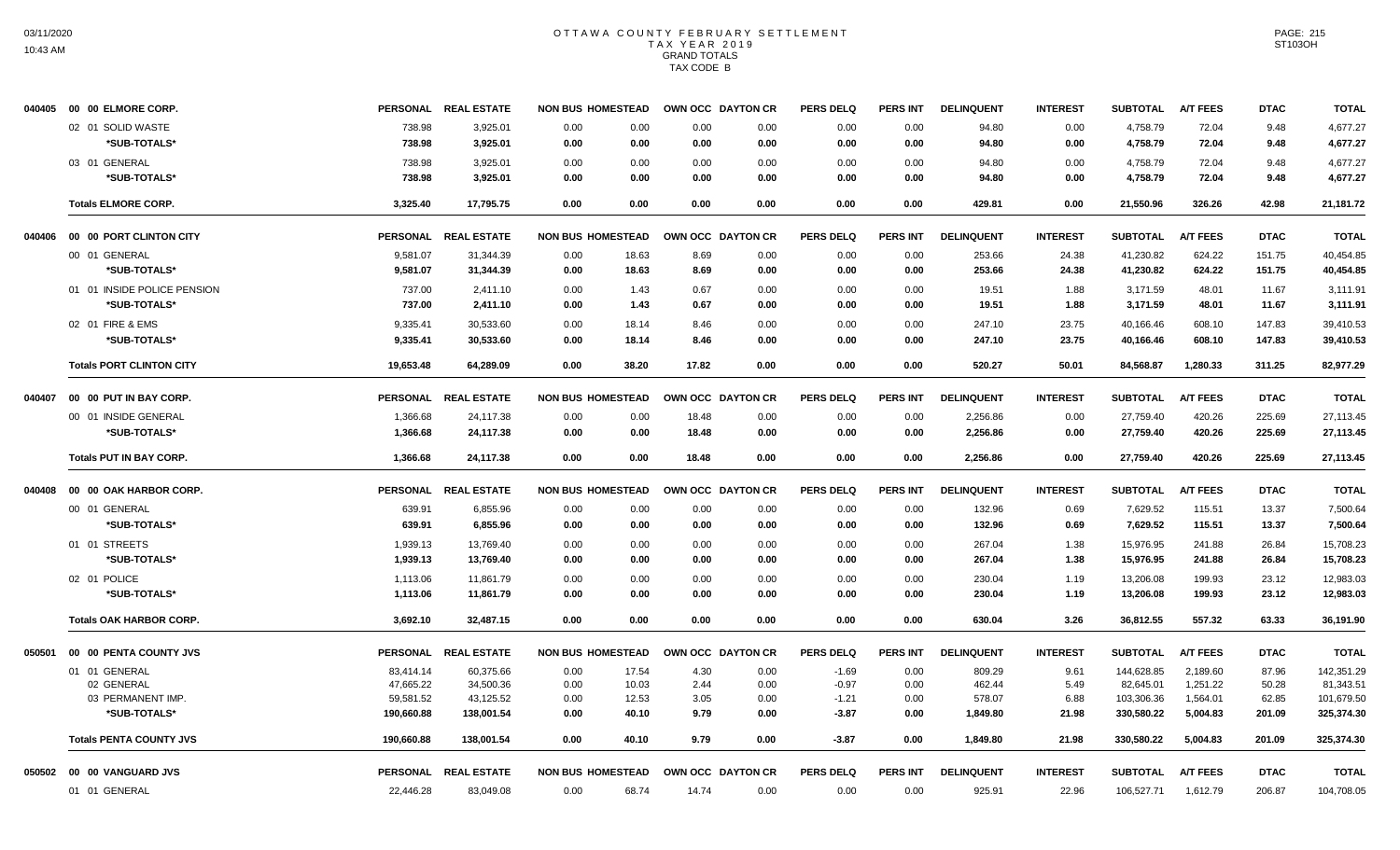|        | 050502 00 00 VANGUARD JVS              |                 | PERSONAL REAL ESTATE |                          | <b>NON BUS HOMESTEAD</b> | OWN OCC DAYTON CR |      | <b>PERS DELQ</b> | <b>PERS INT</b> | <b>DELINQUENT</b> | <b>INTEREST</b> | <b>SUBTOTAL</b> | <b>A/T FEES</b> | <b>DTAC</b> | <b>TOTAL</b> |
|--------|----------------------------------------|-----------------|----------------------|--------------------------|--------------------------|-------------------|------|------------------|-----------------|-------------------|-----------------|-----------------|-----------------|-------------|--------------|
|        | *SUB-TOTALS*<br>01                     | 22,446.28       | 83.049.08            | 0.00                     | 68.74                    | 14.74             | 0.00 | 0.00             | 0.00            | 925.91            | 22.96           | 106,527.71      | 1,612.79        | 206.87      | 104,708.05   |
|        | <b>Totals VANGUARD JVS</b>             | 22.446.28       | 83.049.08            | 0.00                     | 68.74                    | 14.74             | 0.00 | 0.00             | 0.00            | 925.91            | 22.96           | 106,527.71      | 1.612.79        | 206.87      | 104.708.05   |
| 050503 | 00 00 EHOVE JVS                        |                 | PERSONAL REAL ESTATE | <b>NON BUS HOMESTEAD</b> |                          | OWN OCC DAYTON CR |      | <b>PERS DELQ</b> | <b>PERS INT</b> | <b>DELINQUENT</b> | <b>INTEREST</b> | <b>SUBTOTAL</b> | <b>A/T FEES</b> | <b>DTAC</b> | <b>TOTAL</b> |
|        | 01 01 GENERAL                          | 11,384.10       | 17,596.58            | 0.00                     | 26.36                    | 9.93              | 0.00 | 0.00             | 0.00            | 1,320.48          | 21.60           | 30.359.05       | 459.63          | 134.21      | 29,765.21    |
|        | 02 GENERAL                             | 2,919.00        | 11,101.54            | 0.00                     | 16.63                    | 0.00              | 0.00 | 0.00             | 0.00            | 833.08            | 13.63           | 14,883.88       | 225.33          | 84.67       | 14,573.88    |
|        | 03 GENERAL                             | 8,757.01        | 33,304.59            | 0.00                     | 49.87                    | 18.77             | 0.00 | 0.00             | 0.00            | 2,499.20          | 40.90           | 44,670.34       | 676.29          | 254.01      | 43,740.04    |
|        | *SUB-TOTALS*                           | 23,060.11       | 62,002.71            | 0.00                     | 92.86                    | 28.70             | 0.00 | 0.00             | 0.00            | 4,652.76          | 76.13           | 89,913.27       | 1,361.25        | 472.89      | 88,079.13    |
|        | 02 01 PERMANENT IMPROVEMENT            | 2,919.00        | 11,243.70            | 0.00                     | 16.84                    | 0.00              | 0.00 | 0.00             | 0.00            | 843.75            | 13.80           | 15,037.09       | 227.65          | 85.76       | 14,723.68    |
|        | *SUB-TOTALS*                           | 2,919.00        | 11,243.70            | 0.00                     | 16.84                    | 0.00              | 0.00 | 0.00             | 0.00            | 843.75            | 13.80           | 15,037.09       | 227.65          | 85.76       | 14,723.68    |
|        | <b>Totals EHOVE JVS</b>                | 25,979.11       | 73,246.41            | 0.00                     | 109.70                   | 28.70             | 0.00 | 0.00             | 0.00            | 5,496.51          | 89.93           | 104,950.36      | 1.588.90        | 558.65      | 102,802.81   |
| 060601 | 00 00 MID COUNTY EMS                   |                 | PERSONAL REAL ESTATE |                          | <b>NON BUS HOMESTEAD</b> | OWN OCC DAYTON CR |      | <b>PERS DELQ</b> | <b>PERS INT</b> | <b>DELINQUENT</b> | <b>INTEREST</b> | <b>SUBTOTAL</b> | <b>A/T FEES</b> | <b>DTAC</b> | <b>TOTAL</b> |
|        | 01 01 MID COUNTY EMS                   | 4,533.48        | 3,112.15             | 0.00                     | 3.69                     | 0.47              | 0.00 | $-0.28$          | 0.00            | 81.47             | 1.57            | 7,732.55        | 117.07          | 8.30        | 7,607.18     |
|        | 02 MID COUNTY EMS                      | 1,133.37        | 1,115.68             | 0.00                     | 1.32                     | 0.17              | 0.00 | $-0.07$          | 0.00            | 29.21             | 0.56            | 2,280.24        | 34.52           | 2.98        | 2,242.74     |
|        | 03 MID COUNTY EMS                      | 3,400.10        | 3,764.91             | 0.00                     | 4.46                     | 0.57              | 0.00 | $-0.21$          | 0.00            | 98.56             | 1.91            | 7,270.30        | 110.07          | 10.04       | 7,150.19     |
|        | 04 MID COUNTY EMS                      | 4,533.46        | 6,497.52             | 0.00                     | 7.70                     | 0.98              | 0.00 | $-0.28$          | 0.00            | 170.12            | 3.32            | 11,212.82       | 169.76          | 17.34       | 11,025.72    |
|        | 05 CURRENT EXPENSE                     | 9,066.93        | 14,267.50            | 0.00                     | 16.90                    | 0.00              | 0.00 | $-0.57$          | 0.00            | 373.53            | 7.21            | 23,731.50       | 359.28          | 38.08       | 23,334.14    |
|        | *SUB-TOTALS*                           | 22,667.34       | 28,757.76            | 0.00                     | 34.07                    | 2.19              | 0.00 | $-1.41$          | 0.00            | 752.89            | 14.57           | 52,227.41       | 790.70          | 76.74       | 51,359.97    |
|        | <b>Totals MID COUNTY EMS</b>           | 22,667.34       | 28,757.76            | 0.00                     | 34.07                    | 2.19              | 0.00 | $-1.41$          | 0.00            | 752.89            | 14.57           | 52,227.41       | 790.70          | 76.74       | 51,359.97    |
| 060602 | 00 00 HARRIS ELMORE PUBLIC LIE         |                 | PERSONAL REAL ESTATE | <b>NON BUS HOMESTEAD</b> |                          | OWN OCC DAYTON CR |      | <b>PERS DELQ</b> | <b>PERS INT</b> | <b>DELINQUENT</b> | <b>INTEREST</b> | <b>SUBTOTAL</b> | <b>A/T FEES</b> | <b>DTAC</b> | <b>TOTAL</b> |
|        | 01 01 CURRENT EXPENSE                  | 6,862.11        | 12,751.87            | 0.00                     | 4.63                     | 1.57              | 0.00 | $-1.02$          | 0.00            | 359.65            | 3.67            | 19,982.48       | 302.52          | 41.14       | 19,638.82    |
|        | *SUB-TOTALS*                           | 6,862.11        | 12,751.87            | 0.00                     | 4.63                     | 1.57              | 0.00 | $-1.02$          | 0.00            | 359.65            | 3.67            | 19,982.48       | 302.52          | 41.14       | 19,638.82    |
|        | <b>Totals HARRIS ELMORE PUBLIC LIB</b> | 6,862.11        | 12,751.87            | 0.00                     | 4.63                     | 1.57              | 0.00 | $-1.02$          | 0.00            | 359.65            | 3.67            | 19,982.48       | 302.52          | 41.14       | 19,638.82    |
| 060603 | 00 00 DANBURY FIRE DISTRICT            |                 | PERSONAL REAL ESTATE | <b>NON BUS HOMESTEAD</b> |                          | OWN OCC DAYTON CR |      | <b>PERS DELQ</b> | <b>PERS INT</b> | <b>DELINQUENT</b> | <b>INTEREST</b> | <b>SUBTOTAL</b> | <b>A/T FEES</b> | <b>DTAC</b> | <b>TOTAL</b> |
|        | 01 01 DANBURY FIRE DISTRICT            | 1,499.63        | 2,913.49             | 0.00                     | 3.91                     | 1.44              | 0.00 | 0.00             | 0.00            | 254.48            | 4.14            | 4,677.09        | 70.81           | 25.86       | 4,580.42     |
|        | *SUB-TOTALS*                           | 1,499.63        | 2,913.49             | 0.00                     | 3.91                     | 1.44              | 0.00 | 0.00             | 0.00            | 254.48            | 4.14            | 4,677.09        | 70.81           | 25.86       | 4,580.42     |
|        | <b>Totals DANBURY FIRE DISTRICT</b>    | 1,499.63        | 2.913.49             | 0.00                     | 3.91                     | 1.44              | 0.00 | 0.00             | 0.00            | 254.48            | 4.14            | 4,677.09        | 70.81           | 25.86       | 4,580.42     |
| 060604 | 00 00 OAK HARBOR LIBRARY               | <b>PERSONAL</b> | <b>REAL ESTATE</b>   | <b>NON BUS HOMESTEAD</b> |                          | OWN OCC DAYTON CR |      | <b>PERS DELQ</b> | <b>PERS INT</b> | <b>DELINQUENT</b> | <b>INTEREST</b> | <b>SUBTOTAL</b> | <b>A/T FEES</b> | <b>DTAC</b> | <b>TOTAL</b> |
|        | 01 04 OAK HARBOR LIBRARY               | 53,311.01       | 32,203.32            | 0.00                     | 8.51                     | 0.00              | 0.00 | $-0.28$          | 0.00            | 258.36            | 3.63            | 85,784.55       | 1,298.75        | 26.20       | 84,459.60    |
|        | *SUB-TOTALS*                           | 53,311.01       | 32,203.32            | 0.00                     | 8.51                     | 0.00              | 0.00 | $-0.28$          | 0.00            | 258.36            | 3.63            | 85,784.55       | 1,298.75        | 26.20       | 84,459.60    |
|        |                                        |                 |                      |                          |                          |                   |      |                  |                 |                   |                 |                 |                 |             |              |
|        | <b>Totals OAK HARBOR LIBRARY</b>       | 53,311.01       | 32.203.32            | 0.00                     | 8.51                     | 0.00              | 0.00 | $-0.28$          | 0.00            | 258.36            | 3.63            | 85.784.55       | 1.298.75        | 26.20       | 84,459.60    |
| 060605 | 00 00 IDA RUPP LIBRARY TAX             |                 | PERSONAL REAL ESTATE | <b>NON BUS HOMESTEAD</b> |                          | OWN OCC DAYTON CR |      | <b>PERS DELQ</b> | PERS INT        | <b>DELINQUENT</b> | <b>INTEREST</b> | <b>SUBTOTAL</b> | <b>A/T FEES</b> | <b>DTAC</b> | <b>TOTAL</b> |
|        | 01 05 IDA RUPP LIBRARY TAX             | 18,447.99       | 71,577.39            | 0.00                     | 61.54                    | 0.00              | 0.00 | 0.00             | 0.00            | 2,818.54          | 34.07           | 92,939.53       | 1,407.06        | 341.05      | 91,191.42    |
|        | *SUB-TOTALS*                           | 18,447.99       | 71,577.39            | 0.00                     | 61.54                    | 0.00              | 0.00 | 0.00             | 0.00            | 2,818.54          | 34.07           | 92,939.53       | 1,407.06        | 341.05      | 91,191.42    |
|        |                                        |                 |                      |                          |                          |                   |      |                  |                 |                   |                 |                 |                 |             |              |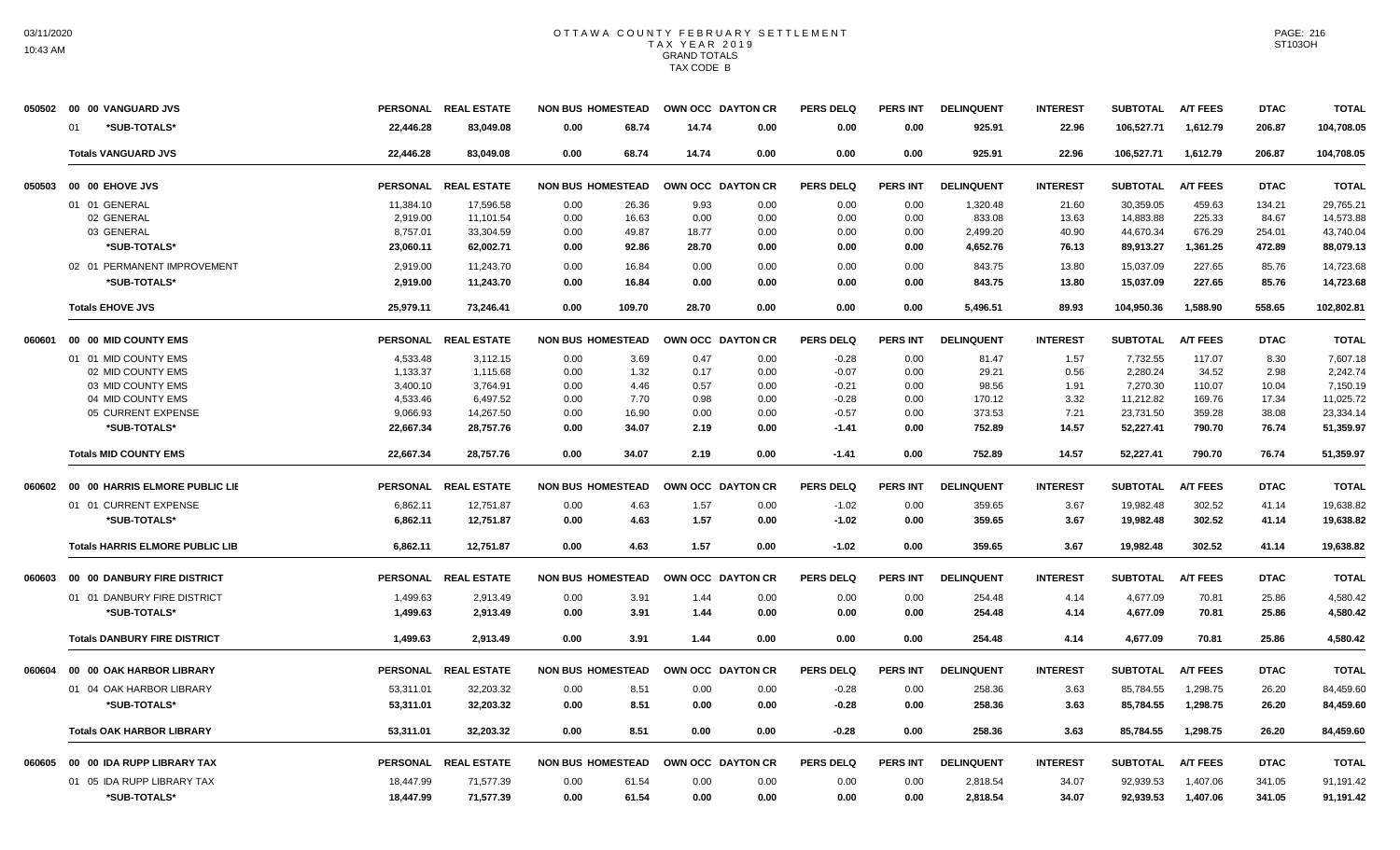| 060605 | 00 00 IDA RUPP LIBRARY TAX             |                 | PERSONAL REAL ESTATE | <b>NON BUS HOMESTEAD</b> | OWN OCC DAYTON CR |      | <b>PERS DELQ</b> | <b>PERS INT</b> | <b>DELINQUENT</b> | <b>INTEREST</b> | <b>SUBTOTAL</b> | <b>A/T FEES</b> | <b>DTAC</b> | <b>TOTAL</b> |
|--------|----------------------------------------|-----------------|----------------------|--------------------------|-------------------|------|------------------|-----------------|-------------------|-----------------|-----------------|-----------------|-------------|--------------|
|        | <b>Totals IDA RUPP LIBRARY TAX</b>     | 18,447.99       | 71,577.39            | 61.54<br>0.00            | 0.00              | 0.00 | 0.00             | 0.00            | 2,818.54          | 34.07           | 92,939.53       | 1,407.06        | 341.05      | 91,191.42    |
| 060606 | 00 00 PIB - NORTH BASS                 |                 | PERSONAL REAL ESTATE | <b>NON BUS HOMESTEAD</b> | OWN OCC DAYTON CR |      | <b>PERS DELO</b> | PERS INT        | <b>DELINQUENT</b> | <b>INTEREST</b> | <b>SUBTOTAL</b> | <b>A/T FEES</b> | <b>DTAC</b> | <b>TOTAL</b> |
|        | 01 01 REFUSE                           | 123.12          | 0.00                 | 0.00<br>0.00             | 0.00              | 0.00 | 0.00             | 0.00            | 0.00              | 0.00            | 123.12          | 1.86            | 0.00        | 121.26       |
|        | *SUB-TOTALS*                           | 123.12          | 0.00                 | 0.00<br>0.00             | 0.00              | 0.00 | 0.00             | 0.00            | 0.00              | 0.00            | 123.12          | 1.86            | 0.00        | 121.26       |
|        | <b>Totals PIB - NORTH BASS</b>         | 123.12          | 0.00                 | 0.00<br>0.00             | 0.00              | 0.00 | 0.00             | 0.00            | 0.00              | 0.00            | 123.12          | 1.86            | 0.00        | 121.26       |
| 060607 | 00 00 PIB MIDDLE BASS                  |                 | PERSONAL REAL ESTATE | <b>NON BUS HOMESTEAD</b> | OWN OCC DAYTON CR |      | <b>PERS DELQ</b> | <b>PERS INT</b> | <b>DELINQUENT</b> | <b>INTEREST</b> | <b>SUBTOTAL</b> | <b>A/T FEES</b> | <b>DTAC</b> | <b>TOTAL</b> |
|        | 01 03 REFUSE                           | 2,080.44        | 2,181.53             | 0.00<br>0.00             | 0.00              | 0.00 | 0.00             | 0.00            | 488.07            | 0.93            | 4,750.97        | 71.93           | 48.90       | 4,630.14     |
|        | *SUB-TOTALS*                           | 2,080.44        | 2,181.53             | 0.00<br>0.00             | 0.00              | 0.00 | 0.00             | 0.00            | 488.07            | 0.93            | 4,750.97        | 71.93           | 48.90       | 4,630.14     |
|        | 02 01 ROADS                            | 5,547.84        | 1,446.68             | 0.00<br>0.00             | 0.00              | 0.00 | 0.00             | 0.00            | 323.67            | 0.62            | 7,318.81        | 110.80          | 32.43       | 7,175.58     |
|        | *SUB-TOTALS*                           | 5,547.84        | 1,446.68             | 0.00<br>0.00             | 0.00              | 0.00 | 0.00             | 0.00            | 323.67            | 0.62            | 7,318.81        | 110.80          | 32.43       | 7,175.58     |
|        | 03 01 FIRE                             | 1,386.96        | 1,454.35             | 0.00<br>0.00             | 0.00              | 0.00 | 0.00             | 0.00            | 325.38            | 0.62            | 3,167.31        | 47.95           | 32.60       | 3,086.76     |
|        | *SUB-TOTALS*                           | 1,386.96        | 1.454.35             | 0.00<br>0.00             | 0.00              | 0.00 | 0.00             | 0.00            | 325.38            | 0.62            | 3,167.31        | 47.95           | 32.60       | 3.086.76     |
|        | 04 01 TOWN HALL                        | 693.48          | 727.18               | 0.00<br>0.00             | 0.00              | 0.00 | 0.00             | 0.00            | 162.69            | 0.31            | 1,583.66        | 23.98           | 16.30       | 1,543.38     |
|        | *SUB-TOTALS*                           | 693.48          | 727.18               | 0.00<br>0.00             | 0.00              | 0.00 | 0.00             | 0.00            | 162.69            | 0.31            | 1,583.66        | 23.98           | 16.30       | 1,543.38     |
|        | <b>Totals PIB MIDDLE BASS</b>          | 9,708.72        | 5,809.74             | 0.00<br>0.00             | 0.00              | 0.00 | 0.00             | 0.00            | 1,299.81          | 2.48            | 16,820.75       | 254.66          | 130.23      | 16,435.86    |
| 060608 | 00 00 PIB SOUTH BASS                   | <b>PERSONAL</b> | <b>REAL ESTATE</b>   | <b>NON BUS HOMESTEAD</b> | OWN OCC DAYTON CR |      | <b>PERS DELQ</b> | <b>PERS INT</b> | <b>DELINQUENT</b> | <b>INTEREST</b> | <b>SUBTOTAL</b> | <b>A/T FEES</b> | <b>DTAC</b> | <b>TOTAL</b> |
|        | 03 01 PARK                             | 1,966.82        | 699.89               | 0.00<br>0.00             | 0.43              | 0.00 | 0.00             | 0.00            | 52.66             | 0.00            | 2,719.80        | 41.18           | 5.27        | 2,673.35     |
|        | *SUB-TOTALS*                           | 1.966.82        | 699.89               | 0.00<br>0.00             | 0.43              | 0.00 | 0.00             | 0.00            | 52.66             | 0.00            | 2,719.80        | 41.18           | 5.27        | 2,673.35     |
|        | 05 02 FIRE                             | 2,950.22        | 15,646.18            | 0.00<br>0.00             | 9.64              | 0.00 | 0.00             | 0.00            | 1,177.30          | 0.00            | 19,783.34       | 299.52          | 117.73      | 19,366.09    |
|        | *SUB-TOTALS*                           | 2,950.22        | 15,646.18            | 0.00<br>0.00             | 9.64              | 0.00 | 0.00             | 0.00            | 1,177.30          | 0.00            | 19,783.34       | 299.52          | 117.73      | 19,366.09    |
|        | <b>Totals PIB SOUTH BASS</b>           | 4,917.04        | 16,346.07            | 0.00<br>0.00             | 10.07             | 0.00 | 0.00             | 0.00            | 1,229.96          | 0.00            | 22,503.14       | 340.70          | 123.00      | 22,039.44    |
| 070703 | 00 00 PORTAGE FIRE DISTRICT            | <b>PERSONAL</b> | <b>REAL ESTATE</b>   | <b>NON BUS HOMESTEAD</b> | OWN OCC DAYTON CR |      | <b>PERS DELQ</b> | <b>PERS INT</b> | <b>DELINQUENT</b> | <b>INTEREST</b> | <b>SUBTOTAL</b> | <b>A/T FEES</b> | <b>DTAC</b> | <b>TOTAL</b> |
|        | 01 01 GENERAL                          | 13,331.62       | 20,407.52            | 0.00<br>24.49            | 3.13              | 0.00 | $-0.85$          | 0.00            | 389.50            | 1.19            | 34,156.60       | 517.12          | 39.07       | 33,600.41    |
|        | *SUB-TOTALS*                           | 13,331.62       | 20,407.52            | 0.00<br>24.49            | 3.13              | 0.00 | $-0.85$          | 0.00            | 389.50            | 1.19            | 34,156.60       | 517.12          | 39.07       | 33,600.41    |
|        | <b>Totals PORTAGE FIRE DISTRICT</b>    | 13,331.62       | 20.407.52            | 0.00<br>24.49            | 3.13              | 0.00 | $-0.85$          | 0.00            | 389.50            | 1.19            | 34,156.60       | 517.12          | 39.07       | 33,600.41    |
|        | 0707061 00 00 PORT CLINTON CITY NON UN | <b>PERSONAL</b> | <b>REAL ESTATE</b>   | <b>NON BUS HOMESTEAD</b> | OWN OCC DAYTON CR |      | <b>PERS DELQ</b> | <b>PERS INT</b> | <b>DELINQUENT</b> | <b>INTEREST</b> | <b>SUBTOTAL</b> | <b>A/T FEES</b> | <b>DTAC</b> | <b>TOTAL</b> |
|        | 01 01 INSIDE GENERAL NON UNIFORM       | 9,541.02        | 30,420.82            | 0.00<br>18.63            | 8.69              | 0.00 | 0.00             | 0.00            | 253.66            | 24.38           | 40,267.20       | 609.63          | 151.75      | 39,505.82    |
|        | 02 INSIDE POLICE PENSION NON U         | 733.91          | 2,340.06             | 1.44<br>0.00             | 0.66              | 0.00 | 0.00             | 0.00            | 19.52             | 1.89            | 3,097.48        | 46.89           | 11.68       | 3,038.91     |
|        | *SUB-TOTALS*                           | 10,274.93       | 32,760.88            | 0.00<br>20.07            | 9.35              | 0.00 | 0.00             | 0.00            | 273.18            | 26.27           | 43,364.68       | 656.52          | 163.43      | 42,544.73    |
|        | <b>Totals PORT CLINTON CITY NON UN</b> | 10.274.93       | 32.760.88            | 0.00<br>20.07            | 9.35              | 0.00 | 0.00             | 0.00            | 273.18            | 26.27           | 43.364.68       | 656.52          | 163.43      | 42.544.73    |
|        | 0707071 00 00 PIB CORP NON UNIFORM     |                 | PERSONAL REAL ESTATE | <b>NON BUS HOMESTEAD</b> | OWN OCC DAYTON CR |      | <b>PERS DELQ</b> | <b>PERS INT</b> | <b>DELINQUENT</b> | <b>INTEREST</b> | <b>SUBTOTAL</b> | <b>A/T FEES</b> | <b>DTAC</b> | <b>TOTAL</b> |
|        | 01 01 INSIDE GENERAL NON UNIFORN       | 768.07          | 13,781.36            | 0.00<br>0.00             | 10.56             | 0.00 | 0.00             | 0.00            | 1,289.63          | 0.00            | 15,849.62       | 239.96          | 128.96      | 15,480.70    |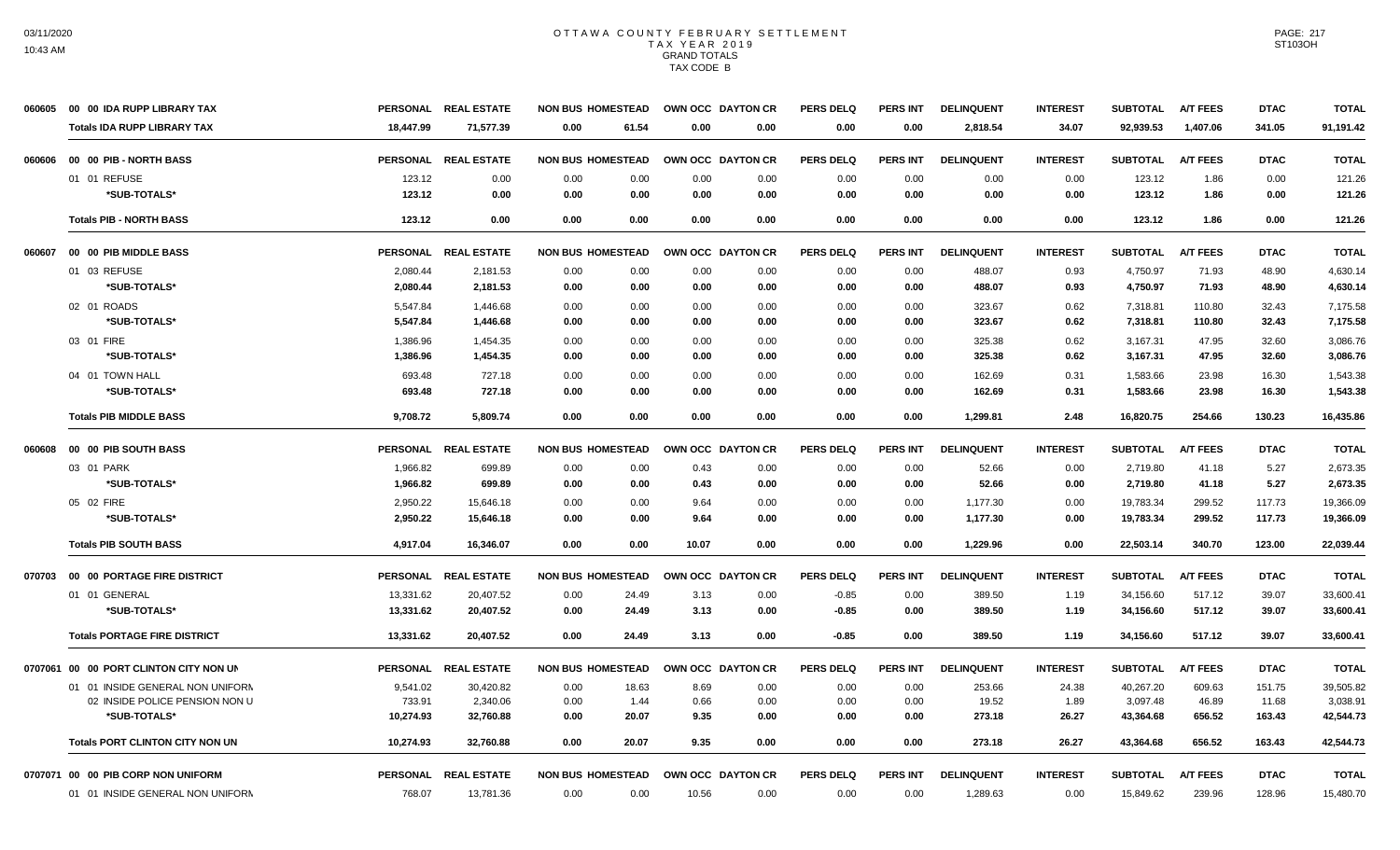|        | 0707071 00 00 PIB CORP NON UNIFORM         | <b>PERSONAL</b>    | <b>REAL ESTATE</b>   | <b>NON BUS HOMESTEAD</b>     | OWN OCC DAYTON CR |                  | <b>PERS DELQ</b> | <b>PERS INT</b> | <b>DELINQUENT</b> | <b>INTEREST</b> | <b>SUBTOTAL</b>      | <b>A/T FEES</b> | <b>DTAC</b>  | <b>TOTAL</b>         |
|--------|--------------------------------------------|--------------------|----------------------|------------------------------|-------------------|------------------|------------------|-----------------|-------------------|-----------------|----------------------|-----------------|--------------|----------------------|
|        | *SUB-TOTALS*<br>01                         | 768.07             | 13,781.36            | 0.00<br>0.00                 | 10.56             | 0.00             | 0.00             | 0.00            | 1,289.63          | 0.00            | 15,849.62            | 239.96          | 128.96       | 15,480.70            |
|        | <b>Totals PIB CORP NON UNIFORM</b>         | 768.07             | 13,781.36            | 0.00<br>0.00                 | 10.56             | 0.00             | 0.00             | 0.00            | 1.289.63          | 0.00            | 15,849.62            | 239.96          | 128.96       | 15,480.70            |
|        | 07071303 00 00 HARRIS INC NON UNIFORM II   | <b>PERSONAL</b>    | <b>REAL ESTATE</b>   | <b>NON BUS HOMESTEAD</b>     | OWN OCC DAYTON CR |                  | <b>PERS DELQ</b> | <b>PERS INT</b> | <b>DELINQUENT</b> | <b>INTEREST</b> | <b>SUBTOTAL</b>      | <b>A/T FEES</b> | <b>DTAC</b>  | <b>TOTAL</b>         |
|        | 01 01 NON UNIFORM GENERAL INSIDE           | 211.70             | 483.08               | 0.00<br>0.00                 | 0.01              | 0.00             | $-0.04$          | 0.00            | 6.35              | 0.04            | 701.14               | 10.61           | 0.64         | 689.89               |
|        | *SUB-TOTALS*                               | 211.70             | 483.08               | 0.00<br>0.00                 | 0.01              | 0.00             | $-0.04$          | 0.00            | 6.35              | 0.04            | 701.14               | 10.61           | 0.64         | 689.89               |
|        | Totals HARRIS INC NON UNIFORM IN           | 211.70             | 483.08               | 0.00<br>0.00                 | 0.01              | 0.00             | -0.04            | 0.00            | 6.35              | 0.04            | 701.14               | 10.61           | 0.64         | 689.89               |
| 080801 | 00 00 BAY TOWNSHIP NON UNIFOR              | <b>PERSONAL</b>    | <b>REAL ESTATE</b>   | <b>NON BUS HOMESTEAD</b>     | <b>OWN OCC</b>    | <b>DAYTON CR</b> | PERS DELO        | <b>PERS INT</b> | <b>DELINQUENT</b> | <b>INTEREST</b> | <b>SUBTOTAL</b>      | <b>A/T FEES</b> | <b>DTAC</b>  | <b>TOTAL</b>         |
|        | 01 01 INSIDE GENERAL NON UNIFORM           | 1,019.29           | 1,597.46             | 0.00<br>0.00                 | 0.07              | 0.00             | 0.00             | 0.00            | 0.00              | 0.00            | 2,616.82             | 39.62           | 0.00         | 2,577.20             |
|        | 02 INSIDE ROAD AND BRIDGE NON              | 946.85             | 1.483.92             | 0.00<br>0.00                 | 0.06              | 0.00             | 0.00             | 0.00            | 0.00              | 0.00            | 2.430.83             | 36.80           | 0.00         | 2,394.03             |
|        | 03 INSIDE FIRE NON UNIFORM<br>*SUB-TOTALS* | 727.79<br>2.693.93 | 1,140.69<br>4.222.07 | 0.00<br>0.00<br>0.00<br>0.00 | 0.07<br>0.20      | 0.00<br>0.00     | 0.00<br>0.00     | 0.00<br>0.00    | 0.00<br>0.00      | 0.00<br>0.00    | 1,868.55<br>6,916.20 | 28.29<br>104.71 | 0.00<br>0.00 | 1,840.26<br>6,811.49 |
|        | <b>Totals BAY TOWNSHIP NON UNIFOR</b>      | 2,693.93           | 4,222.07             | 0.00<br>0.00                 | 0.20              | 0.00             | 0.00             | 0.00            | 0.00              | 0.00            | 6,916.20             | 104.71          | 0.00         | 6,811.49             |
| 080802 | 00 00 PUT IN BAY PARK DISTRICT             |                    | PERSONAL REAL ESTATE | <b>NON BUS HOMESTEAD</b>     | OWN OCC DAYTON CR |                  | PERS DELQ        | <b>PERS INT</b> | <b>DELINQUENT</b> | <b>INTEREST</b> | <b>SUBTOTAL</b>      | <b>A/T FEES</b> | <b>DTAC</b>  | <b>TOTAL</b>         |
|        | 01 01 GENERAL FUND                         | 1,779.57           | 2,480.49             | 0.00<br>0.00                 | 0.00              | 0.00             | 0.00             | 0.00            | 116.75            | 0.22            | 4,377.03             | 66.26           | 11.70        | 4,299.07             |
|        | *SUB-TOTALS*                               | 1,779.57           | 2,480.49             | 0.00<br>0.00                 | 0.00              | 0.00             | 0.00             | 0.00            | 116.75            | 0.22            | 4,377.03             | 66.26           | 11.70        | 4,299.07             |
|        | <b>Totals PUT IN BAY PARK DISTRICT</b>     | 1,779.57           | 2.480.49             | 0.00<br>0.00                 | 0.00              | 0.00             | 0.00             | 0.00            | 116.75            | 0.22            | 4.377.03             | 66.26           | 11.70        | 4,299.07             |
| 080805 | 00 00 PIB PORT AUTHORITY                   | <b>PERSONAL</b>    | <b>REAL ESTATE</b>   | <b>NON BUS HOMESTEAD</b>     | <b>OWN OCC</b>    | <b>DAYTON CR</b> | <b>PERS DELQ</b> | <b>PERS INT</b> | <b>DELINQUENT</b> | <b>INTEREST</b> | <b>SUBTOTAL</b>      | <b>A/T FEES</b> | <b>DTAC</b>  | <b>TOTAL</b>         |
|        | 08 00 PIB PORT AUTHORITY                   | 1,436.86           | 6,446.26             | 0.00<br>0.00                 | 3.80              | 0.00             | 0.00             | 0.00            | 532.55            | 0.12            | 8,419.59             | 127.47          | 53.27        | 8,238.85             |
|        | *SUB-TOTALS*                               | 1,436.86           | 6,446.26             | 0.00<br>0.00                 | 3.80              | 0.00             | 0.00             | 0.00            | 532.55            | 0.12            | 8,419.59             | 127.47          | 53.27        | 8,238.85             |
|        | <b>Totals PIB PORT AUTHORITY</b>           | 1,436.86           | 6.446.26             | 0.00<br>0.00                 | 3.80              | 0.00             | 0.00             | 0.00            | 532.55            | 0.12            | 8.419.59             | 127.47          | 53.27        | 8,238.85             |
|        | 0808051 00 00 ELMORE NON UNIFORM           | <b>PERSONAL</b>    | <b>REAL ESTATE</b>   | <b>NON BUS HOMESTEAD</b>     | OWN OCC DAYTON CR |                  | PERS DELO        | <b>PERS INT</b> | <b>DELINQUENT</b> | <b>INTEREST</b> | <b>SUBTOTAL</b>      | <b>A/T FEES</b> | <b>DTAC</b>  | <b>TOTAL</b>         |
|        | 01 01 INSIDE GENERAL NON UNIFORM           | 369.44             | 2,041.13             | 0.00<br>0.00                 | 0.00              | 0.00             | 0.00             | 0.00            | 49.78             | 0.00            | 2,460.35             | 37.25           | 4.98         | 2,418.12             |
|        | *SUB-TOTALS*                               | 369.44             | 2.041.13             | 0.00<br>0.00                 | 0.00              | 0.00             | 0.00             | 0.00            | 49.78             | 0.00            | 2,460.35             | 37.25           | 4.98         | 2,418.12             |
|        | <b>Totals ELMORE NON UNIFORM</b>           | 369.44             | 2.041.13             | 0.00<br>0.00                 | 0.00              | 0.00             | 0.00             | 0.00            | 49.78             | 0.00            | 2.460.35             | 37.25           | 4.98         | 2,418.12             |
| 080806 | 00 00 ALLEN CLAY FIRE DIST                 | <b>PERSONAL</b>    | <b>REAL ESTATE</b>   | <b>NON BUS HOMESTEAD</b>     | <b>OWN OCC</b>    | <b>DAYTON CR</b> | PERS DELO        | <b>PERS INT</b> | <b>DELINQUENT</b> | <b>INTEREST</b> | <b>SUBTOTAL</b>      | <b>A/T FEES</b> | <b>DTAC</b>  | <b>TOTAL</b>         |
|        | 01 01 GENERAL                              | 23,759.13          | 38,874.45            | 0.00<br>20.34                | 6.40              | 0.00             | $-3.12$          | 0.00            | 1,354.99          | 14.67           | 64,026.86            | 969.35          | 158.13       | 62,899.38            |
|        | *SUB-TOTALS*                               | 23,759.13          | 38,874.45            | 20.34<br>0.00                | 6.40              | 0.00             | $-3.12$          | 0.00            | 1,354.99          | 14.67           | 64,026.86            | 969.35          | 158.13       | 62,899.38            |
|        | <b>Totals ALLEN CLAY FIRE DIST</b>         | 23,759.13          | 38,874.45            | 0.00<br>20.34                | 6.40              | 0.00             | $-3.12$          | 0.00            | 1,354.99          | 14.67           | 64,026.86            | 969.35          | 158.13       | 62,899.38            |
|        | 08081304 00 00 NON UNIFORM HARRIS INC      | <b>PERSONAL</b>    | <b>REAL ESTATE</b>   | <b>NON BUS HOMESTEAD</b>     | <b>OWN OCC</b>    | <b>DAYTON CR</b> | <b>PERS DELQ</b> | <b>PERS INT</b> | <b>DELINQUENT</b> | <b>INTEREST</b> | <b>SUBTOTAL</b>      | <b>A/T FEES</b> | <b>DTAC</b>  | <b>TOTAL</b>         |
|        | 01 01 ROAD AND BRIDGE INSIDE               | 1,166.40           | 1.969.40             | 0.00<br>0.00                 | 0.09              | 0.00             | $-0.28$          | 0.00            | 12.56             | 0.26            | 3.148.43             | 47.67           | 1.28         | 3,099.48             |
|        | *SUB-TOTALS*                               | 1,166.40           | 1,969.40             | 0.00<br>0.00                 | 0.09              | 0.00             | $-0.28$          | 0.00            | 12.56             | 0.26            | 3,148.43             | 47.67           | 1.28         | 3,099.48             |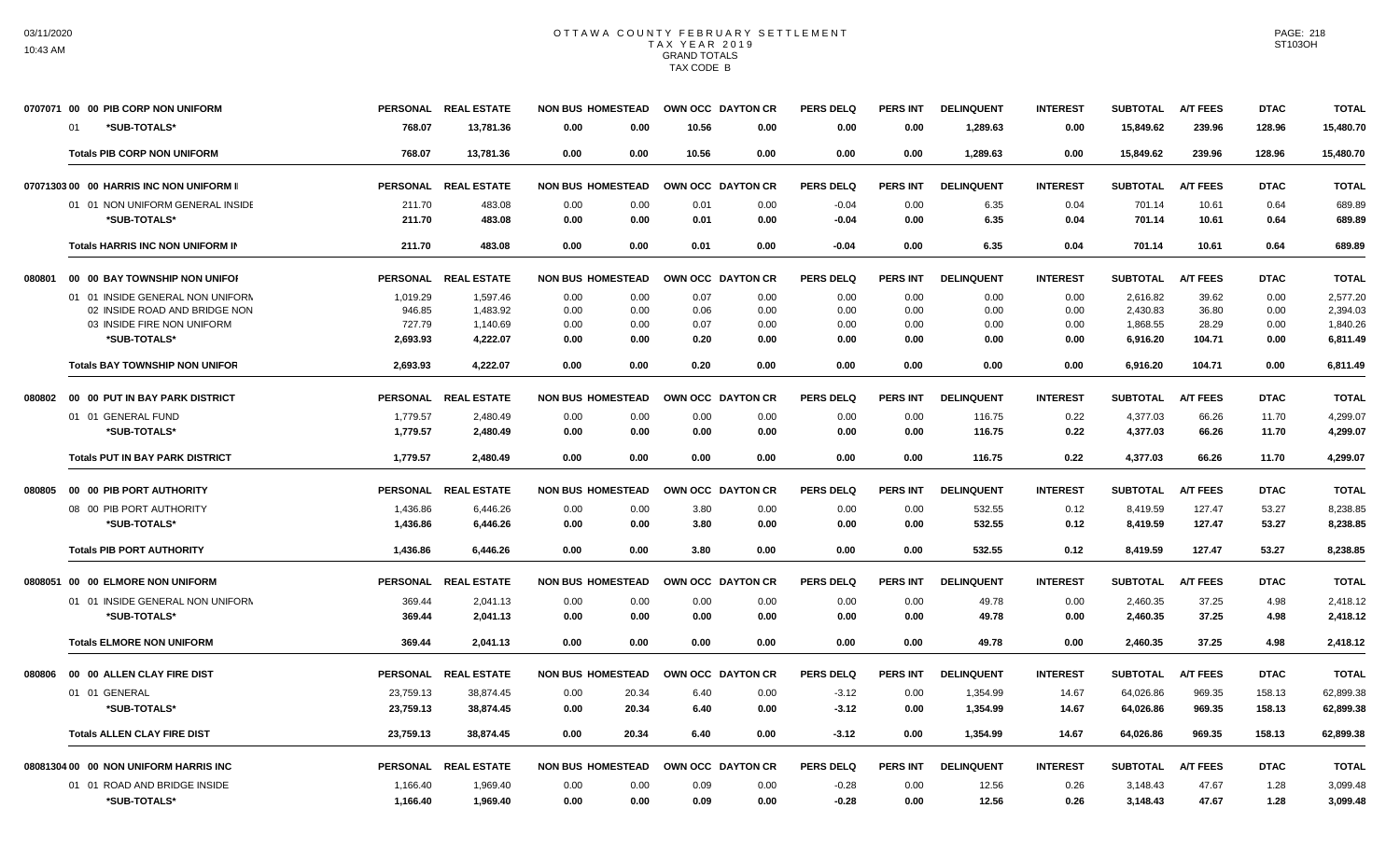|        | 08081304 00 00 NON UNIFORM HARRIS INC | <b>PERSONAL</b> | <b>REAL ESTATE</b>            | <b>NON BUS HOMESTEAD</b> |          | OWN OCC DAYTON CR        |      | <b>PERS DELQ</b> | <b>PERS INT</b> | <b>DELINQUENT</b> | <b>INTEREST</b> | <b>SUBTOTAL</b> | <b>A/T FEES</b> | <b>DTAC</b> | <b>TOTAL</b>  |
|--------|---------------------------------------|-----------------|-------------------------------|--------------------------|----------|--------------------------|------|------------------|-----------------|-------------------|-----------------|-----------------|-----------------|-------------|---------------|
|        | <b>Totals NON UNIFORM HARRIS INC</b>  | 1,166.40        | 1,969.40                      | 0.00                     | 0.00     | 0.09                     | 0.00 | $-0.28$          | 0.00            | 12.56             | 0.26            | 3,148.43        | 47.67           | 1.28        | 3,099.48      |
| 090901 | 00 00 SALEM TWP. NON UNIFORM          | <b>PERSONAL</b> | <b>LESTATE</b><br><b>REAL</b> | <b>NON BUS HOMESTEAD</b> |          | <b>OWN OCC DAYTON CR</b> |      | <b>PERS DELQ</b> | <b>PERS INT</b> | <b>DELINQUENT</b> | <b>INTEREST</b> | <b>SUBTOTAL</b> | <b>A/T FEES</b> | <b>DTAC</b> | <b>TOTAL</b>  |
|        | 01 02 INSIDE ROAD & BRIDGE NON UN     | 6,692.47        | 4,932.40                      | 0.00                     | 14.17    | 1.81                     | 0.00 | $-0.46$          | 0.00            | 92.05             | 0.00            | 11,732.44       | 177.62          | 9.21        | 11,545.61     |
|        | *SUB-TOTALS*                          | 6,692.47        | 4,932.40                      | 0.00                     | 14.17    | 1.81                     | 0.00 | $-0.46$          | 0.00            | 92.05             | 0.00            | 11,732.44       | 177.62          | 9.21        | 11,545.61     |
|        | <b>Totals SALEM TWP, NON UNIFORM</b>  | 6,692.47        | 4,932.40                      | 0.00                     | 14.17    | 1.81                     | 0.00 | $-0.46$          | 0.00            | 92.05             | 0.00            | 11,732.44       | 177.62          | 9.21        | 11,545.61     |
|        | 0909010200 00 OAK HARBOR NON UNIFORM  | <b>PERSONAL</b> | <b>REAL ESTATE</b>            | <b>NON BUS HOMESTEAD</b> |          | <b>OWN OCC DAYTON CR</b> |      | <b>PERS DELQ</b> | <b>PERS INT</b> | <b>DELINQUENT</b> | <b>INTEREST</b> | <b>SUBTOTAL</b> | <b>A/T FEES</b> | <b>DTAC</b> | <b>TOTAL</b>  |
|        | OAK HARBOR NON UNIFORM                | 639.86          | 6,855.98                      | 0.00                     | 0.00     | 0.00                     | 0.00 | 0.00             | 0.00            | 132.97            | 0.70            | 7,629.51        | 115.51          | 13.36       | 7,500.64      |
|        | *SUB-TOTALS*                          | 639.86          | 6,855.98                      | 0.00                     | 0.00     | 0.00                     | 0.00 | 0.00             | 0.00            | 132.97            | 0.70            | 7,629.51        | 115.51          | 13.36       | 7,500.64      |
|        | <b>Totals OAK HARBOR NON UNIFORM</b>  | 639.86          | 6,855.98                      | 0.00                     | 0.00     | 0.00                     | 0.00 | 0.00             | 0.00            | 132.97            | 0.70            | 7,629.51        | 115.51          | 13.36       | 7,500.64      |
|        | TAX CODE B TOTALS                     | 5,459,363.82    | 6,365,103.59                  | 0.00                     | 4,111.24 | 1,310.02                 | 0.00 | $-101.72$        | 0.00            | 178,231.91        | 2,216.38        | 12,010,235.24   | 181,830.08      | 21,506.31   | 11,806,898.85 |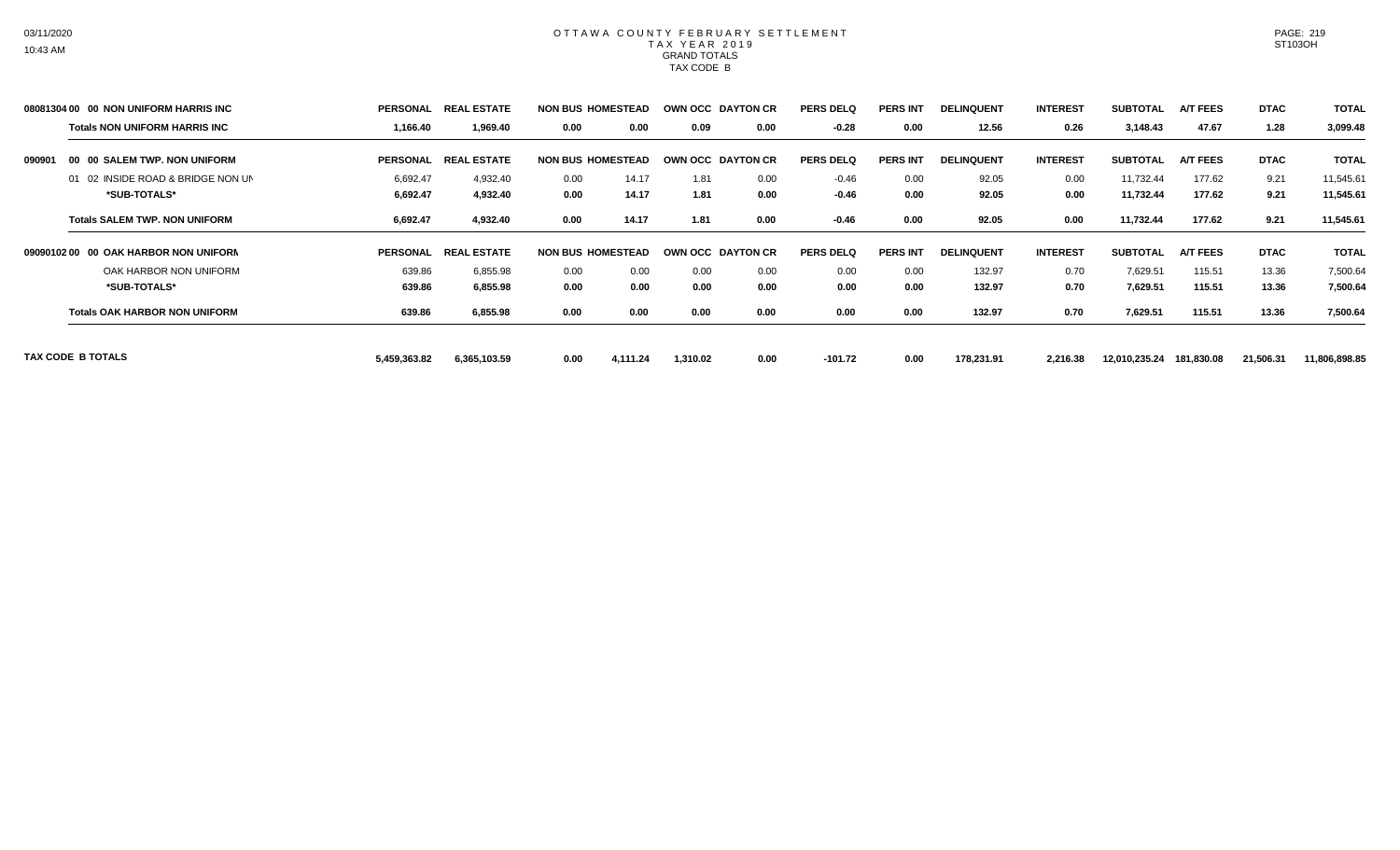| 010101 00 00 OTTAWA COUNTY         | <b>PERSONAL</b> | <b>REAL ESTATE</b>   |            | <b>NON BUS HOMESTEAD</b> |           | OWN OCC DAYTON CR | <b>PERS DELQ</b> | PERS INT        | <b>DELINQUENT</b> | <b>INTEREST</b> | <b>SUBTOTAL</b>         | A/T FEES        | <b>DTAC</b> | <b>TOTAL</b> |
|------------------------------------|-----------------|----------------------|------------|--------------------------|-----------|-------------------|------------------|-----------------|-------------------|-----------------|-------------------------|-----------------|-------------|--------------|
| 01 01 O.C.B.M.R.                   | 181,811.39      | 1,225,481.07         | 97,565.04  | 19,629.49                | 8,374.45  | 0.00              | $-2.65$          | 0.00            | 41,516.53         | 936.31          | 1,575,311.63            | 23,849.57       | 4,530.58    | 1,546,931.48 |
| 02 O.C.B.M.R.                      | 115,698.15      | 894,278.99           | 72,911.15  | 14,654.79                | 6,252.84  | 0.00              | $-1.69$          | 0.00            | 30,362.28         | 691.72          | 1,134,848.23            | 17,181.09       | 3,306.63    | 1,114,360.51 |
| *SUB-TOTALS*                       | 297,509.54      | 2,119,760.06         | 170,476.19 | 34,284.28                | 14,627.29 | 0.00              | $-4.34$          | 0.00            | 71,878.81         | 1,628.03        | 2,710,159.86            | 41,030.66       | 7,837.21    | 2,661,291.99 |
| 02 01 NURSING HOME                 | 41,320.80       | 414,190.09           | 35,027.64  | 7,030.04                 | 3,000.06  | 0.00              | $-0.59$          | 0.00            | 14,111.06         | 326.54          | 515,005.64              | 7,797.00        | 1,531.87    | 505,676.77   |
| *SUB-TOTALS*                       | 41,320.80       | 414,190.09           | 35,027.64  | 7,030.04                 | 3,000.06  | 0.00              | $-0.59$          | 0.00            | 14,111.06         | 326.54          | 515,005.64              | 7,797.00        | 1,531.87    | 505,676.77   |
| 03 02 SENIOR PROGRAM               | 24,792.45       | 219,190.05           | 18,141.40  | 3,644.09                 | 1,555.00  | 0.00              | $-0.35$          | 0.00            | 7,452.32          | 170.86          | 274,945.82              | 4,162.61        | 810.59      | 269,972.62   |
| 03 SENIOR PROGRAM                  | 16,528.34       | 183,943.66           | 0.00       | 2,819.03                 | 0.00      | 0.00              | $-0.24$          | 0.00            | 6,277.58          | 146.81          | 209,715.18              | 3,174.97        | 614.28      | 205,925.93   |
| *SUB-TOTALS*                       | 41,320.79       | 403,133.71           | 18,141.40  | 6,463.12                 | 1,555.00  | 0.00              | -0.59            | 0.00            | 13,729.90         | 317.67          | 484,661.00              | 7,337.58        | 1,424.87    | 475,898.55   |
| 04 01 INSIDE GENERAL               | 165,283.03      | 1,868,145.10         | 160,754.76 | 32,241.37                | 13,759.99 | 0.00              | $-2.42$          | 0.00            | 63,752.49         | 1,486.63        | 2,305,420.95            | 34,903.16       | 6,910.05    | 2,263,607.74 |
| *SUB-TOTALS*                       | 165,283.03      | 1,868,145.10         | 160,754.76 | 32,241.37                | 13,759.99 | 0.00              | $-2.42$          | 0.00            | 63,752.49         | 1,486.63        | 2,305,420.95            | 34,903.16       | 6,910.05    | 2,263,607.74 |
| 07 01 MENTAL HEALTH                | 57,849.07       | 602,137.32           | 51,270.62  | 10,287.20                | 4,390.20  | 0.00              | $-0.85$          | 0.00            | 20,527.65         | 476.48          | 746,937.69              | 11,308.33       | 2,227.12    | 733,402.24   |
| 02 MENTAL HEALTH                   | 24,792.45       | 258,058.44           | 21,973.10  | 4,408.78                 | 1,881.52  | 0.00              | $-0.35$          | 0.00            | 8,797.53          | 204.20          | 320,115.67              | 4,846.43        | 954.51      | 314,314.73   |
| 03 MENTAL HEALTH                   | 16,528.34       | 190,696.49           | 0.00       | 2,939.88                 | 0.00      | 0.00              | $-0.24$          | 0.00            | 6,511.91          | 152.70          | 216,829.08              | 3,282.71        | 636.44      | 212,909.93   |
| *SUB-TOTALS*                       | 99,169.86       | 1,050,892.25         | 73,243.72  | 17,635.86                | 6,271.72  | 0.00              | $-1.44$          | 0.00            | 35,837.09         | 833.38          | 1,283,882.44            | 19,437.47       | 3,818.07    | 1,260,626.90 |
| <b>Totals OTTAWA COUNTY</b>        | 644,604.02      | 5,856,121.21         | 457,643.71 | 97.654.67                | 39.214.06 | 0.00              | $-9.38$          | 0.00            | 199,309.35        | 4.592.25        | 7,299,129.89 110,505.87 |                 | 21,522.07   | 7,167,101.95 |
| 02020101 00 00 ALLEN TOWNSHIP      |                 | PERSONAL REAL ESTATE |            | <b>NON BUS HOMESTEAD</b> |           | OWN OCC DAYTON CR | <b>PERS DELQ</b> | <b>PERS INT</b> | <b>DELINQUENT</b> | <b>INTEREST</b> | <b>SUBTOTAL</b>         | <b>A/T FEES</b> | <b>DTAC</b> | <b>TOTAL</b> |
| 02 01 INSIDE GENERAL               | 1,740.97        | 37,960.55            | 3,913.30   | 1,033.12                 | 518.34    | 0.00              | 0.00             | 0.00            | 1,391.59          | 33.96           | 46,591.83               | 705.39          | 169.92      | 45,716.52    |
| *SUB-TOTALS*                       | 1,740.97        | 37,960.55            | 3,913.30   | 1,033.12                 | 518.34    | 0.00              | 0.00             | 0.00            | 1,391.59          | 33.96           | 46,591.83               | 705.39          | 169.92      | 45,716.52    |
| 03 02 INSIDE ROADS                 | 3,868.82        | 84,356.77            | 8,696.21   | 2,295.82                 | 1,151.87  | 0.00              | 0.00             | 0.00            | 3,092.41          | 75.45           | 103,537.35              | 1,567.51        | 377.62      | 101,592.22   |
| *SUB-TOTALS*                       | 3.868.82        | 84,356.77            | 8.696.21   | 2,295.82                 | 1.151.87  | 0.00              | 0.00             | 0.00            | 3.092.41          | 75.45           | 103,537.35              | 1,567.51        | 377.62      | 101,592.22   |
| 04 02 POLICE                       | 2,901.61        | 25,029.25            | 2,547.35   | 672.51                   | 337.52    | 0.00              | 0.00             | 0.00            | 920.47            | 22.32           | 32,431.03               | 490.99          | 112.09      | 31,827.95    |
| *SUB-TOTALS*                       | 2,901.61        | 25,029.25            | 2,547.35   | 672.51                   | 337.52    | 0.00              | 0.00             | 0.00            | 920.47            | 22.32           | 32,431.03               | 490.99          | 112.09      | 31,827.95    |
| 05 02 CEMETERY                     | 909.17          | 16,479.31            | 1,694.00   | 447.22                   | 224.40    | 0.00              | 0.00             | 0.00            | 604.55            | 14.73           | 20,373.38               | 308.45          | 73.78       | 19,991.15    |
| *SUB-TOTALS*                       | 909.17          | 16,479.31            | 1,694.00   | 447.22                   | 224.40    | 0.00              | 0.00             | 0.00            | 604.55            | 14.73           | 20,373.38               | 308.45          | 73.78       | 19,991.15    |
| 06 02 CURRENT EXPENSES             | 2,901.61        | 71,228.62            | 0.00       | 1,721.40                 | 0.00      | 0.00              | 0.00             | 0.00            | 2,608.20          | 63.77           | 78,523.60               | 1,188.81        | 283.15      | 77,051.64    |
| *SUB-TOTALS*                       | 2.901.61        | 71,228.62            | 0.00       | 1,721.40                 | 0.00      | 0.00              | 0.00             | 0.00            | 2,608.20          | 63.77           | 78,523.60               | 1,188.81        | 283.15      | 77,051.64    |
|                                    |                 |                      |            |                          |           |                   |                  |                 |                   |                 |                         |                 |             |              |
| <b>Totals ALLEN TOWNSHIP</b>       | 12,322.18       | 235,054.50           | 16,850.86  | 6,170.07                 | 2,232.13  | 0.00              | 0.00             | 0.00            | 8,617.22          | 210.23          | 281,457.19              | 4,261.15        | 1,016.56    | 276,179.48   |
| 02020102 00 00 ALLEN TWP INC CORP. | <b>PERSONAL</b> | <b>REAL ESTATE</b>   |            | <b>NON BUS HOMESTEAD</b> |           | OWN OCC DAYTON CR | <b>PERS DELQ</b> | <b>PERS INT</b> | <b>DELINQUENT</b> | <b>INTEREST</b> | <b>SUBTOTAL</b>         | <b>A/T FEES</b> | <b>DTAC</b> | <b>TOTAL</b> |
| 02 01 INSIDE GENERAL               | 84.25           | 1,438.02             | 145.29     | 78.41                    | 14.54     | 0.00              | 0.00             | 0.00            | 97.66             | 2.51            | 1,860.68                | 28.17           | 10.21       | 1,822.30     |
| *SUB-TOTALS*                       | 84.25           | 1,438.02             | 145.29     | 78.41                    | 14.54     | 0.00              | 0.00             | 0.00            | 97.66             | 2.51            | 1,860.68                | 28.17           | 10.21       | 1,822.30     |
| 05 02 CEMETERY                     | 44.00           | 629.42               | 62.89      | 33.94                    | 6.29      | 0.00              | 0.00             | 0.00            | 42.27             | 1.08            | 819.89                  | 12.41           | 4.42        | 803.06       |
| *SUB-TOTALS*                       | 44.00           | 629.42               | 62.89      | 33.94                    | 6.29      | 0.00              | 0.00             | 0.00            | 42.27             | 1.08            | 819.89                  | 12.41           | 4.42        | 803.06       |
| 06 02 CURRENT EXPENSES             | 140.42          | 2,654.96             | 0.00       | 130.64                   | 0.00      | 0.00              | 0.00             | 0.00            | 183.39            | 4.70            | 3,114.11                | 47.15           | 17.02       | 3,049.94     |
| *SUB-TOTALS*                       | 140.42          | 2,654.96             | 0.00       | 130.64                   | 0.00      | 0.00              | 0.00             | 0.00            | 183.39            | 4.70            | 3,114.11                | 47.15           | 17.02       | 3.049.94     |
| <b>Totals ALLEN TWP INC CORP.</b>  | 268.67          | 4,722.40             | 208.18     | 242.99                   | 20.83     | 0.00              | 0.00             | 0.00            | 323.32            | 8.29            | 5,794.68                | 87.73           | 31.65       | 5,675.30     |
| 02020301 00 00 BENTON EXC CORP.    |                 | PERSONAL REAL ESTATE |            | <b>NON BUS HOMESTEAD</b> |           | OWN OCC DAYTON CR | <b>PERS DELQ</b> | <b>PERS INT</b> | <b>DELINQUENT</b> | <b>INTEREST</b> | <b>SUBTOTAL</b>         | <b>A/T FEES</b> | <b>DTAC</b> | <b>TOTAL</b> |
| 01 01 CEMETERY                     | 784.33          | 11,695.91            | 1,153.01   | 248.84                   | 114.32    | 0.00              | 0.00             | 0.00            | 383.25            | 1.98            | 14,381.64               | 217.73          | 40.07       | 14,123.84    |
|                                    |                 |                      |            |                          |           |                   |                  |                 |                   |                 |                         |                 |             |              |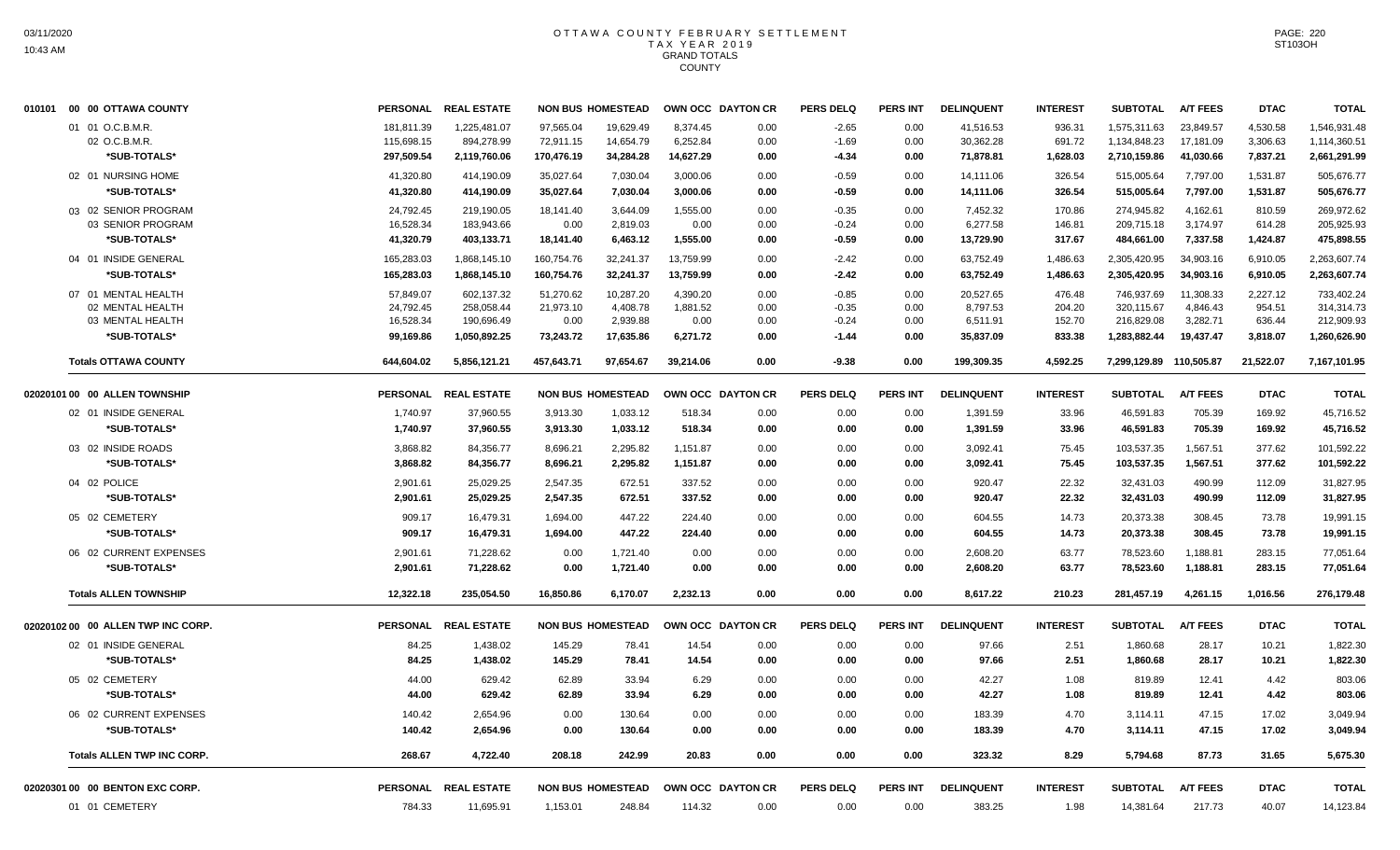| 02020301 00 00 BENTON EXC CORP. |                 | PERSONAL REAL ESTATE | <b>NON BUS HOMESTEAD</b> |          |          | OWN OCC DAYTON CR | <b>PERS DELQ</b> | <b>PERS INT</b> | <b>DELINQUENT</b> | <b>INTEREST</b> | <b>SUBTOTAL</b> | <b>A/T FEES</b> | <b>DTAC</b> | <b>TOTAL</b> |
|---------------------------------|-----------------|----------------------|--------------------------|----------|----------|-------------------|------------------|-----------------|-------------------|-----------------|-----------------|-----------------|-------------|--------------|
| *SUB-TOTALS*<br>01              | 784.33          | 11,695.91            | 1,153.01                 | 248.84   | 114.32   | 0.00              | 0.00             | 0.00            | 383.25            | 1.98            | 14,381.64       | 217.73          | 40.07       | 14,123.84    |
| 02 01 GENERAL                   | 8,627.58        | 110,530.43           | 10,880.03                | 2,348.10 | 1,078.89 | 0.00              | 0.00             | 0.00            | 3,616.39          | 18.64           | 137,100.06      | 2,075.64        | 378.15      | 134,646.27   |
| 02 CURRENT EXPENSE              | 2,352.98        | 49,998.85            | 0.00                     | 921.67   | 0.00     | 0.00              | 0.00             | 0.00            | 1,642.47          | 8.47            | 54,924.44       | 831.53          | 148.43      | 53,944.48    |
| *SUB-TOTALS*                    | 10,980.56       | 160,529.28           | 10,880.03                | 3,269.77 | 1,078.89 | 0.00              | 0.00             | 0.00            | 5,258.86          | 27.11           | 192,024.50      | 2,907.17        | 526.58      | 188,590.75   |
| 03 01 INSIDE GENERAL            | 2,352.98        | 45,608.66            | 4,499.70                 | 971.11   | 446.11   | 0.00              | 0.00             | 0.00            | 1,495.64          | 7.71            | 55,381.91       | 838.46          | 156.39      | 54,387.06    |
| *SUB-TOTALS*                    | 2,352.98        | 45,608.66            | 4,499.70                 | 971.11   | 446.11   | 0.00              | 0.00             | 0.00            | 1,495.64          | 7.71            | 55,381.91       | 838.46          | 156.39      | 54,387.06    |
| 04 02 INSIDE ROADS              | 3,451.03        | 66,892.69            | 6,599.56                 | 1,424.30 | 654.30   | 0.00              | 0.00             | 0.00            | 2,193.61          | 11.31           | 81,226.80       | 1,229.74        | 229.37      | 79,767.69    |
| *SUB-TOTALS*                    | 3,451.03        | 66,892.69            | 6,599.56                 | 1,424.30 | 654.30   | 0.00              | 0.00             | 0.00            | 2,193.61          | 11.31           | 81,226.80       | 1,229.74        | 229.37      | 79,767.69    |
| <b>Totals BENTON EXC CORP.</b>  | 17,568.90       | 284,726.54           | 23,132.30                | 5,914.02 | 2,293.62 | 0.00              | 0.00             | 0.00            | 9,331.36          | 48.11           | 343,014.85      | 5,193.10        | 952.41      | 336,869.34   |
| 02020302 00 00 BENTON INC CORP. |                 | PERSONAL REAL ESTATE | <b>NON BUS HOMESTEAD</b> |          |          | OWN OCC DAYTON CR | <b>PERS DELQ</b> | <b>PERS INT</b> | <b>DELINQUENT</b> | <b>INTEREST</b> | <b>SUBTOTAL</b> | <b>A/T FEES</b> | <b>DTAC</b> | <b>TOTAL</b> |
| 01 01 CEMETERY                  | 44.80           | 739.40               | 81.59                    | 40.78    | 8.30     | 0.00              | 0.00             | 0.00            | 153.29            | 3.62            | 1,071.78        | 16.23           | 16.17       | 1.039.38     |
| 02 CURRENT EXPENSE              | 134.39          | 3,135.89             | 0.00                     | 151.04   | 0.00     | 0.00              | 0.00             | 0.00            | 641.59            | 14.64           | 4,077.55        | 61.74           | 59.77       | 3,956.04     |
| *SUB-TOTALS*                    | 179.19          | 3,875.29             | 81.59                    | 191.82   | 8.30     | 0.00              | 0.00             | 0.00            | 794.88            | 18.26           | 5,149.33        | 77.97           | 75.94       | 4,995.42     |
| 03 01 INSIDE GENERAL            | 134.39          | 2,878.83             | 318.42                   | 159.15   | 32.38    | 0.00              | 0.00             | 0.00            | 594.40            | 13.89           | 4,131.46        | 62.55           | 62.71       | 4,006.20     |
| *SUB-TOTALS*                    | 134.39          | 2,878.83             | 318.42                   | 159.15   | 32.38    | 0.00              | 0.00             | 0.00            | 594.40            | 13.89           | 4,131.46        | 62.55           | 62.71       | 4,006.20     |
| <b>Totals BENTON INC CORP.</b>  | 313.58          | 6,754.12             | 400.01                   | 350.97   | 40.68    | 0.00              | 0.00             | 0.00            | 1,389.28          | 32.15           | 9,280.79        | 140.52          | 138.65      | 9,001.62     |
| 00 00 BAY TOWNSHIP<br>020205    | <b>PERSONAL</b> | <b>REAL ESTATE</b>   | <b>NON BUS HOMESTEAD</b> |          |          | OWN OCC DAYTON CR | <b>PERS DELQ</b> | PERS INT        | <b>DELINQUENT</b> | <b>INTEREST</b> | <b>SUBTOTAL</b> | <b>A/T FEES</b> | <b>DTAC</b> | <b>TOTAL</b> |
| 01 01 INSIDE GENERAL            | 1,354.03        | 15,038.48            | 1,249.42                 | 420.09   | 123.23   | 0.00              | 0.00             | 0.00            | 482.69            | 8.06            | 18,676.00       | 282.74          | 49.57       | 18,343.69    |
|                                 |                 |                      |                          |          |          |                   |                  |                 |                   |                 |                 |                 |             |              |
| *SUB-TOTALS*                    | 1,354.03        | 15,038.48            | 1,249.42                 | 420.09   | 123.23   | 0.00              | 0.00             | 0.00            | 482.69            | 8.06            | 18,676.00       | 282.74          | 49.57       | 18,343.69    |
| 02 02 INSIDE ROADS              | 1,258.54        | 13,977.83            | 1,161.30                 | 390.46   | 114.53   | 0.00              | 0.00             | 0.00            | 448.64            | 7.49            | 17,358.79       | 262.80          | 46.07       | 17,049.92    |
| *SUB-TOTALS*                    | 1,258.54        | 13,977.83            | 1,161.30                 | 390.46   | 114.53   | 0.00              | 0.00             | 0.00            | 448.64            | 7.49            | 17,358.79       | 262.80          | 46.07       | 17,049.92    |
| 03 03 INSIDE FIRE               | 968.63          | 10,758.01            | 893.79                   | 300.51   | 88.14    | 0.00              | 0.00             | 0.00            | 345.29            | 5.77            | 13,360.14       | 202.27          | 35.47       | 13,122.40    |
| *SUB-TOTALS*                    | 968.63          | 10,758.01            | 893.79                   | 300.51   | 88.14    | 0.00              | 0.00             | 0.00            | 345.29            | 5.77            | 13,360.14       | 202.27          | 35.47       | 13,122.40    |
| 04 01 FIRE & EMS                | 3,410.65        | 41,750.78            | 0.00                     | 1,050.06 | 0.00     | 0.00              | 0.00             | 0.00            | 1.364.42          | 22.78           | 47.598.69       | 720.62          | 123.92      | 46.754.15    |
| *SUB-TOTALS*                    | 3,410.65        | 41,750.78            | 0.00                     | 1,050.06 | 0.00     | 0.00              | 0.00             | 0.00            | 1,364.42          | 22.78           | 47,598.69       | 720.62          | 123.92      | 46,754.15    |
| <b>Totals BAY TOWNSHIP</b>      | 6.991.85        | 81,525.10            | 3.304.51                 | 2.161.12 | 325.90   | 0.00              | 0.00             | 0.00            | 2.641.04          | 44.10           | 96,993.62       | 1.468.43        | 255.03      | 95,270.16    |
| 020206<br>00 00 CARROLL TWP.    | <b>PERSONAL</b> | <b>REAL ESTATE</b>   | <b>NON BUS HOMESTEAD</b> |          |          | OWN OCC DAYTON CR | <b>PERS DELQ</b> | <b>PERS INT</b> | <b>DELINQUENT</b> | <b>INTEREST</b> | <b>SUBTOTAL</b> | <b>A/T FEES</b> | <b>DTAC</b> | <b>TOTAL</b> |
| 01 01 INSIDE GENERAL            | 141,232.14      | 177,852.01           | 10,437.72                | 2,356.32 | 909.73   | 0.00              | 0.00             | 0.00            | 3,372.48          | 353.45          | 336,513.85      | 5,094.68        | 395.60      | 331,023.57   |
| *SUB-TOTALS*                    | 141,232.14      | 177,852.01           | 10,437.72                | 2,356.32 | 909.73   | 0.00              | 0.00             | 0.00            | 3,372.48          | 353.45          | 336,513.85      | 5,094.68        | 395.60      | 331,023.57   |
| 02 02 INSIDE ROADS              | 47,077.38       | 59,284.01            | 3,479.24                 | 785.44   | 303.24   | 0.00              | 0.00             | 0.00            | 1,124.16          | 117.82          | 112,171.29      | 1,698.23        | 131.87      | 110,341.19   |
| *SUB-TOTALS*                    | 47,077.38       | 59,284.01            | 3,479.24                 | 785.44   | 303.24   | 0.00              | 0.00             | 0.00            | 1,124.16          | 117.82          | 112,171.29      | 1,698.23        | 131.87      | 110,341.19   |
| 03 03 POLICE                    | 94,154.76       | 129,492.00           | 0.00                     | 1,567.75 | 0.00     | 0.00              | 0.00             | 0.00            | 2,584.18          | 273.22          | 228,071.91      | 3,452.91        | 263.21      | 224,355.79   |
| *SUB-TOTALS*                    | 94,154.76       | 129,492.00           | 0.00                     | 1,567.75 | 0.00     | 0.00              | 0.00             | 0.00            | 2,584.18          | 273.22          | 228,071.91      | 3,452.91        | 263.21      | 224,355.79   |
| <b>Totals CARROLL TWP.</b>      | 282,464.28      | 366,628.02           | 13,916.96                | 4,709.51 | 1,212.97 | 0.00              | 0.00             | 0.00            | 7.080.82          | 744.49          | 676,757.05      | 10,245.82       | 790.68      | 665,720.55   |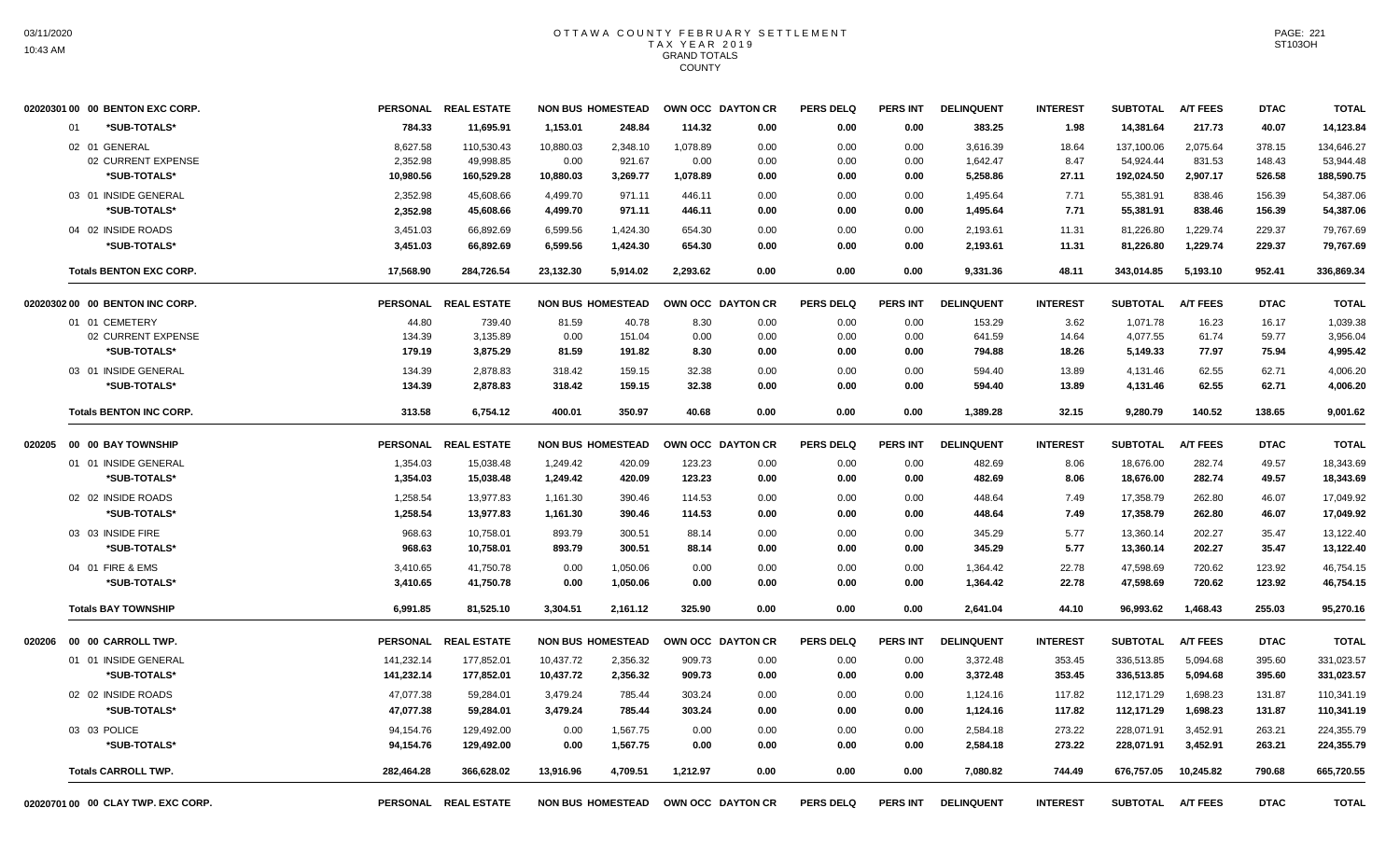| 02020701 00 00 CLAY TWP. EXC CORP. |           | PERSONAL REAL ESTATE |           | <b>NON BUS HOMESTEAD</b> |          | OWN OCC DAYTON CR | <b>PERS DELQ</b> | <b>PERS INT</b> | <b>DELINQUENT</b> | <b>INTEREST</b> | <b>SUBTOTAL</b> | <b>A/T FEES</b> | <b>DTAC</b> | <b>TOTAL</b> |
|------------------------------------|-----------|----------------------|-----------|--------------------------|----------|-------------------|------------------|-----------------|-------------------|-----------------|-----------------|-----------------|-------------|--------------|
| 02 01 POLICE                       | 3,453.71  | 33,872.64            | 3,401.13  | 1,289.39                 | 412.50   | 0.00              | $-0.46$          | 0.00            | 914.03            | 12.35           | 43,355.29       | 656.38          | 93.97       | 42,604.94    |
| 02 POLICE                          | 3,453.71  | 19,963.74            | 1,954.07  | 742.18                   | 237.24   | 0.00              | $-0.46$          | 0.00            | 572.42            | 7.41            | 26,930.31       | 407.71          | 58.76       | 26,463.84    |
| 03 POLICE                          | 5,756.19  | 56,454.38            | 5,668.54  | 2,148.99                 | 687.50   | 0.00              | $-0.77$          | 0.00            | 1,523.38          | 20.57           | 72,258.78       | 1,093.96        | 156.63      | 71,008.19    |
| 04 POLICE                          | 6,446.93  | 51,168.69            | 5,078.54  | 1,926.92                 | 616.24   | 0.00              | $-0.86$          | 0.00            | 1,420.34          | 18.80           | 66,675.60       | 1,009.45        | 145.91      | 65,520.24    |
| 05 POLICE                          | 4,604.95  | 62,386.94            | 0.00      | 2,129.11                 | 0.00     | 0.00              | $-0.62$          | 0.00            | 1,625.43          | 22.51           | 70,768.32       | 1,071.41        | 151.42      | 69,545.49    |
| *SUB-TOTALS*                       | 23,715.49 | 223,846.39           | 16,102.28 | 8,236.59                 | 1,953.48 | 0.00              | $-3.17$          | 0.00            | 6,055.60          | 81.64           | 279,988.30      | 4,238.91        | 606.69      | 275,142.70   |
| 03 02 CEMETERY                     | 1,151.24  | 12,165.09            | 1,222.79  | 463.53                   | 148.30   | 0.00              | $-0.15$          | 0.00            | 327.40            | 4.43            | 15,482.63       | 234.41          | 33.68       | 15.214.54    |
| *SUB-TOTALS*                       | 1,151.24  | 12,165.09            | 1,222.79  | 463.53                   | 148.30   | 0.00              | $-0.15$          | 0.00            | 327.40            | 4.43            | 15,482.63       | 234.41          | 33.68       | 15,214.54    |
| 05 01 INSIDE GENERAL               | 1,151.24  | 14,747.91            | 1,496.84  | 567.03                   | 181.46   | 0.00              | $-0.15$          | 0.00            | 387.26            | 5.33            | 18,536.92       | 280.65          | 39.86       | 18,216.41    |
| *SUB-TOTALS*                       | 1,151.24  | 14,747.91            | 1,496.84  | 567.03                   | 181.46   | 0.00              | $-0.15$          | 0.00            | 387.26            | 5.33            | 18,536.92       | 280.65          | 39.86       | 18,216.41    |
| 06 02 INSIDE ROADS                 | 5,525.94  | 70,789.93            | 7,184.87  | 2,721.74                 | 871.03   | 0.00              | $-0.74$          | 0.00            | 1,858.83          | 25.59           | 88,977.19       | 1,347.08        | 191.27      | 87,438.84    |
| *SUB-TOTALS*                       | 5,525.94  | 70,789.93            | 7,184.87  | 2,721.74                 | 871.03   | 0.00              | $-0.74$          | 0.00            | 1,858.83          | 25.59           | 88,977.19       | 1,347.08        | 191.27      | 87,438.84    |
| Totals CLAY TWP. EXC CORP.         | 31,543.91 | 321,549.32           | 26,006.78 | 11,988.89                | 3,154.27 | 0.00              | $-4.21$          | 0.00            | 8,629.09          | 116.99          | 402,985.04      | 6,101.05        | 871.50      | 396,012.49   |
| 02020702 00 00 CLAY TWP INC CORP   |           | PERSONAL REAL ESTATE |           | <b>NON BUS HOMESTEAD</b> |          | OWN OCC DAYTON CR | <b>PERS DELQ</b> | PERS INT        | <b>DELINQUENT</b> | <b>INTEREST</b> | <b>SUBTOTAL</b> | <b>A/T FEES</b> | <b>DTAC</b> | <b>TOTAL</b> |
| 03 02 CEMETERY                     | 210.66    | 7,354.61             | 570.45    | 236.47                   | 74.34    | 0.00              | $-0.15$          | 0.00            | 344.76            | 13.29           | 8,804.43        | 133.29          | 38.96       | 8,632.18     |
| *SUB-TOTALS*                       | 210.66    | 7,354.61             | 570.45    | 236.47                   | 74.34    | 0.00              | $-0.15$          | 0.00            | 344.76            | 13.29           | 8,804.43        | 133.29          | 38.96       | 8,632.18     |
| 05 01 INSIDE GENERAL               | 210.66    | 8,569.21             | 698.30    | 289.47                   | 91.00    | 0.00              | $-0.15$          | 0.00            | 416.28            | 16.18           | 10,290.95       | 155.80          | 46.70       | 10,088.45    |
| *SUB-TOTALS*                       | 210.66    | 8,569.21             | 698.30    | 289.47                   | 91.00    | 0.00              | $-0.15$          | 0.00            | 416.28            | 16.18           | 10,290.95       | 155.80          | 46.70       | 10,088.45    |
| <b>Totals CLAY TWP INC CORP</b>    | 421.32    | 15,923.82            | 1,268.75  | 525.94                   | 165.34   | 0.00              | $-0.30$          | 0.00            | 761.04            | 29.47           | 19,095.38       | 289.09          | 85.66       | 18,720.63    |
| 020209 00 00 CATAWBA TOWNSHIP      |           | PERSONAL REAL ESTATE |           | <b>NON BUS HOMESTEAD</b> |          | OWN OCC DAYTON CR | <b>PERS DELQ</b> | PERS INT        | <b>DELINQUENT</b> | <b>INTEREST</b> | <b>SUBTOTAL</b> | <b>A/T FEES</b> | <b>DTAC</b> | <b>TOTAL</b> |
| 01 01 POLICE                       | 3,568.91  | 13,483.86            | 1.229.03  | 167.86                   | 100.72   | 0.00              | 0.00             | 0.00            | 365.42            | 2.48            | 18.918.28       | 286.42          | 36.80       | 18,595.06    |
| 02 POLICE                          | 3,568.91  | 21,937.37            | 1,962.11  | 268.27                   | 160.82   | 0.00              | 0.00             | 0.00            | 591.65            | 3.96            | 28,493.09       | 431.38          | 59.79       | 28.001.92    |
| 03 POLICE                          | 1,982.73  | 20,466.17            | 1,840.66  | 251.59                   | 150.86   | 0.00              | 0.00             | 0.00            | 552.75            | 3.72            | 25,248.48       | 382.25          | 55.80       | 24,810.43    |
| *SUB-TOTALS*                       | 9,120.55  | 55,887.40            | 5,031.80  | 687.72                   | 412.40   | 0.00              | 0.00             | 0.00            | 1,509.82          | 10.16           | 72,659.85       | 1,100.05        | 152.39      | 71,407.41    |
| 02 01 FIRE                         | 5,948.18  | 36,562.28            | 3,270.18  | 447.12                   | 268.04   | 0.00              | 0.00             | 0.00            | 986.08            | 6.60            | 47,488.48       | 718.96          | 99.64       | 46,669.88    |
| 02 FIRE                            | 1,982.73  | 20,466.17            | 1.840.66  | 251.59                   | 150.86   | 0.00              | 0.00             | 0.00            | 552.75            | 3.72            | 25.248.48       | 382.25          | 55.80       | 24,810.43    |
| *SUB-TOTALS*                       | 7,930.91  | 57,028.45            | 5,110.84  | 698.71                   | 418.90   | 0.00              | 0.00             | 0.00            | 1,538.83          | 10.32           | 72,736.96       | 1,101.21        | 155.44      | 71,480.31    |
| 03 01 INSIDE GENERAL               | 16,654.89 | 760,068.47           | 68,844.08 | 9,406.29                 | 5,642.02 | 0.00              | 0.00             | 0.00            | 20,565.15         | 138.98          | 881,319.88      | 13,342.82       | 2,073.33    | 865,903.73   |
| *SUB-TOTALS*                       | 16,654.89 | 760,068.47           | 68,844.08 | 9,406.29                 | 5,642.02 | 0.00              | 0.00             | 0.00            | 20,565.15         | 138.98          | 881,319.88      | 13,342.82       | 2,073.33    | 865,903.73   |
| <b>Totals CATAWBA TOWNSHIP</b>     | 33,706.35 | 872,984.32           | 78,986.72 | 10,792.72                | 6,473.32 | 0.00              | 0.00             | 0.00            | 23,613.80         | 159.46          | 1,026,716.69    | 15,544.08       | 2,381.16    | 1,008,791.45 |
| 02021001 00 00 DANBURY EXC CORP.   |           | PERSONAL REAL ESTATE |           | <b>NON BUS HOMESTEAD</b> |          | OWN OCC DAYTON CR | <b>PERS DELQ</b> | <b>PERS INT</b> | <b>DELINQUENT</b> | <b>INTEREST</b> | <b>SUBTOTAL</b> | <b>A/T FEES</b> | <b>DTAC</b> | <b>TOTAL</b> |
| 01 01 POLICE                       | 7,498.02  | 195,803.93           | 16,522.63 | 2,189.55                 | 990.72   | 0.00              | 0.00             | 0.00            | 7,852.33          | 80.75           | 230,937.93      | 3,496.31        | 810.19      | 226,631.43   |
| 02 POLICE                          | 4,998.68  | 22,693.57            | 1,787.00  | 238.84                   | 107.91   | 0.00              | 0.00             | 0.00            | 981.72            | 10.90           | 30,818.62       | 466.58          | 101.09      | 30,250.95    |
| 03 POLICE                          | 7,498.02  | 79,456.73            | 6,627.89  | 879.53                   | 397.87   | 0.00              | 0.00             | 0.00            | 3,229.53          | 33.69           | 98,123.26       | 1,485.54        | 333.09      | 96,304.63    |
| 04 POLICE                          | 4,998.68  | 84,818.06            | 6,891.57  | 917.46                   | 414.80   | 0.00              | 0.00             | 0.00            | 3,550.20          | 38.18           | 101,628.95      | 1,538.62        | 365.88      | 99,724.45    |
| 01 CURRENT EXPENSES                | 2,999.21  | 108,571.80           | 0.00      | 1,110.94                 | 0.00     | 0.00              | 0.00             | 0.00            | 4,218.59          | 41.87           | 116,942.41      | 1,770.46        | 399.56      | 114,772.39   |
| *SUB-TOTALS*                       | 27,992.61 | 491,344.09           | 31,829.09 | 5.336.32                 | 1,911.30 | 0.00              | 0.00             | 0.00            | 19,832.37         | 205.39          | 578,451.17      | 8.757.51        | 2,009.81    | 567,683.85   |
| 04 01 INSIDE GENERAL               | 1,999.47  | 72,280.02            | 6,230.45  | 823.56                   | 372.80   | 0.00              | 0.00             | 0.00            | 2,825.19          | 28.23           | 84,559.72       | 1,280.20        | 291.71      | 82,987.81    |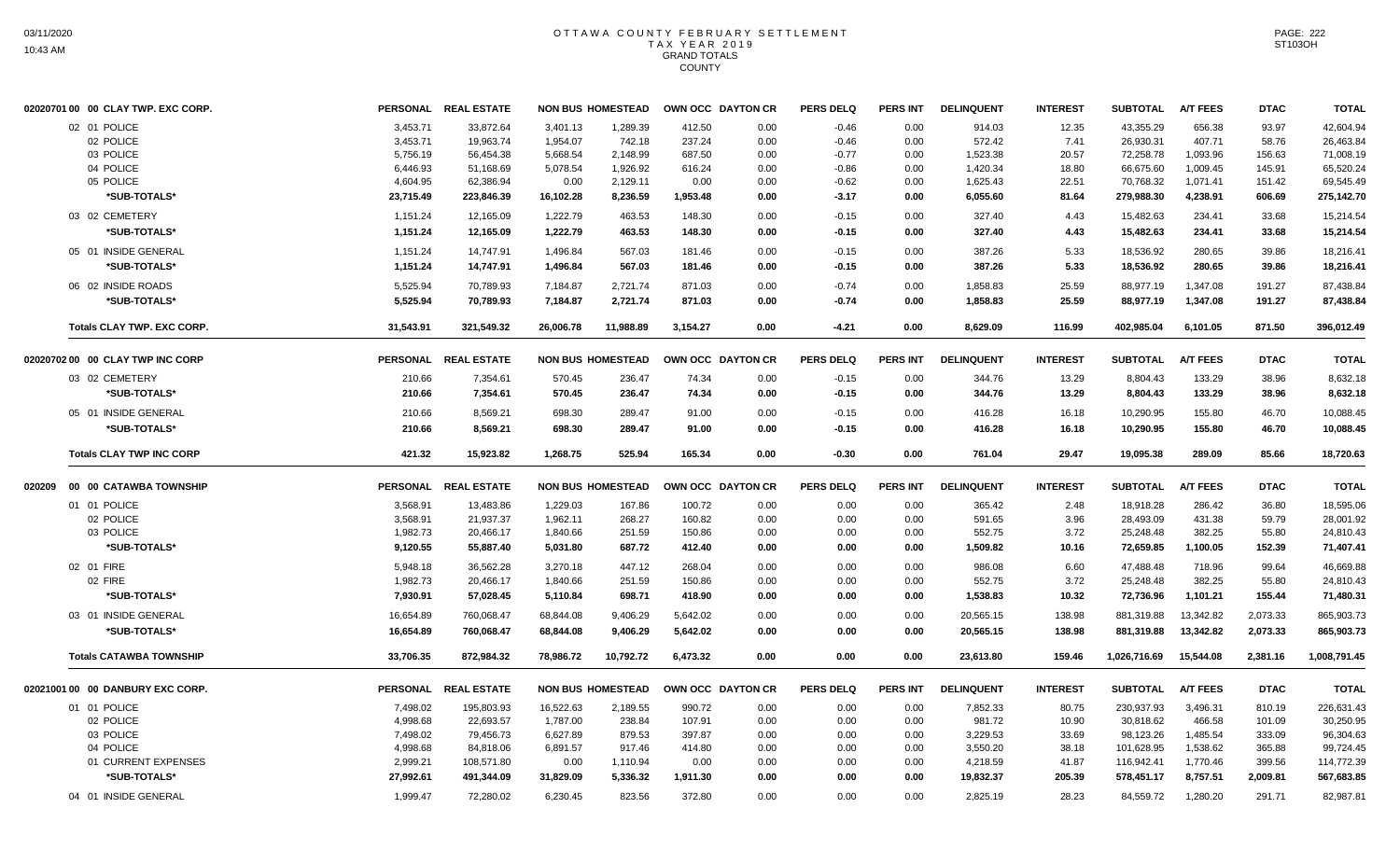| 02021001 00 00 DANBURY EXC CORP. |           | PERSONAL REAL ESTATE |           | <b>NON BUS HOMESTEAD</b> |          | OWN OCC DAYTON CR | <b>PERS DELQ</b> | <b>PERS INT</b> | <b>DELINQUENT</b> | <b>INTEREST</b> | <b>SUBTOTAL</b> | <b>A/T FEES</b> | <b>DTAC</b> | <b>TOTAL</b> |
|----------------------------------|-----------|----------------------|-----------|--------------------------|----------|-------------------|------------------|-----------------|-------------------|-----------------|-----------------|-----------------|-------------|--------------|
| 04<br>*SUB-TOTALS*               | 1.999.47  | 72.280.02            | 6.230.45  | 823.56                   | 372.80   | 0.00              | 0.00             | 0.00            | 2,825.19          | 28.23           | 84.559.72       | 1,280.20        | 291.71      | 82,987.81    |
| 05 02 INSIDE ROADS               | 6,998.15  | 252,980.05           | 21,806.58 | 2,882.49                 | 1,304.83 | 0.00              | 0.00             | 0.00            | 9,888.17          | 98.81           | 295,959.08      | 4,480.70        | 1,020.97    | 290,457.41   |
| *SUB-TOTALS*                     | 6,998.15  | 252,980.05           | 21,806.58 | 2,882.49                 | 1,304.83 | 0.00              | 0.00             | 0.00            | 9,888.17          | 98.81           | 295,959.08      | 4,480.70        | 1,020.97    | 290,457.41   |
| 06 02 FIRE & EMS                 | 7,498.02  | 271,429.31           | 0.00      | 2,777.34                 | 0.00     | 0.00              | 0.00             | 0.00            | 10,546.47         | 104.66          | 292,355.80      | 4,426.14        | 998.89      | 286,930.77   |
| *SUB-TOTALS*                     | 7,498.02  | 271,429.31           | 0.00      | 2,777.34                 | 0.00     | 0.00              | 0.00             | 0.00            | 10,546.47         | 104.66          | 292,355.80      | 4,426.14        | 998.89      | 286,930.77   |
| <b>Totals DANBURY EXC CORP.</b>  | 44,488.25 | 1,088,033.47         | 59,866.12 | 11,819.71                | 3,588.93 | 0.00              | 0.00             | 0.00            | 43,092.20         | 437.09          | 1,251,325.77    | 18,944.55       | 4,321.38    | 1,228,059.84 |
| 02021002 00 00 DANBURY INC CORP. |           | PERSONAL REAL ESTATE |           | <b>NON BUS HOMESTEAD</b> |          | OWN OCC DAYTON CR | <b>PERS DELQ</b> | <b>PERS INT</b> | <b>DELINQUENT</b> | <b>INTEREST</b> | <b>SUBTOTAL</b> | <b>A/T FEES</b> | <b>DTAC</b> | <b>TOTAL</b> |
| 02 01 CURRENT EXPENSES           | 503.59    | 40,771.64            | 0.00      | 287.11                   | 0.00     | 0.00              | 0.00             | 0.00            | 1,881.70          | 21.84           | 43,465.88       | 658.06          | 179.88      | 42,627.94    |
| 05 FIRE & EMS                    | 1,258.97  | 101,929.02           | 0.00      | 717.76                   | 0.00     | 0.00              | 0.00             | 0.00            | 4,704.25          | 54.59           | 108,664.59      | 1,645.14        | 449.69      | 106,569.76   |
| *SUB-TOTALS*                     | 1,762.56  | 142,700.66           | 0.00      | 1,004.87                 | 0.00     | 0.00              | 0.00             | 0.00            | 6,585.95          | 76.43           | 152,130.47      | 2,303.20        | 629.57      | 149,197.70   |
| 04 01 INSIDE GENERAL             | 335.73    | 27.067.43            | 2,576.07  | 212.79                   | 152.77   | 0.00              | 0.00             | 0.00            | 1,246.84          | 14.48           | 31,606.11       | 478.50          | 133.36      | 30,994.25    |
| *SUB-TOTALS*                     | 335.73    | 27,067.43            | 2,576.07  | 212.79                   | 152.77   | 0.00              | 0.00             | 0.00            | 1,246.84          | 14.48           | 31,606.11       | 478.50          | 133.36      | 30,994.25    |
| <b>Totals DANBURY INC CORP.</b>  | 2,098.29  | 169,768.09           | 2,576.07  | 1,217.66                 | 152.77   | 0.00              | 0.00             | 0.00            | 7,832.79          | 90.91           | 183,736.58      | 2,781.70        | 762.93      | 180,191.95   |
| 020212 00 00 ERIE TOWNSHIP       |           | PERSONAL REAL ESTATE |           | <b>NON BUS HOMESTEAD</b> |          | OWN OCC DAYTON CR | <b>PERS DELQ</b> | <b>PERS INT</b> | <b>DELINQUENT</b> | <b>INTEREST</b> | <b>SUBTOTAL</b> | <b>A/T FEES</b> | <b>DTAC</b> | <b>TOTAL</b> |
| 01 01 FIRE                       | 2,158.25  | 10,592.92            | 719.99    | 228.12                   | 54.28    | 0.00              | 0.00             | 0.00            | 373.51            | 44.72           | 14,171.79       | 214.56          | 42.15       | 13,915.08    |
| 02 FIRE                          | 2,877.67  | 39,494.04            | 0.00      | 893.35                   | 0.00     | 0.00              | 0.00             | 0.00            | 1,562.79          | 196.97          | 45,024.82       | 681.66          | 159.56      | 44,183.60    |
| *SUB-TOTALS*                     | 5,035.92  | 50,086.96            | 719.99    | 1,121.47                 | 54.28    | 0.00              | 0.00             | 0.00            | 1,936.30          | 241.69          | 59,196.61       | 896.22          | 201.71      | 58,098.68    |
| 02 01 INSIDE GENERAL             | 4.963.98  | 65.403.59            | 5.259.03  | 1.629.41                 | 394.35   | 0.00              | 0.00             | 0.00            | 2,561.44          | 321.46          | 80,533.26       | 1.219.24        | 290.62      | 79,023.40    |
| *SUB-TOTALS*                     | 4,963.98  | 65,403.59            | 5,259.03  | 1,629.41                 | 394.35   | 0.00              | 0.00             | 0.00            | 2,561.44          | 321.46          | 80,533.26       | 1,219.24        | 290.62      | 79,023.40    |
| 03 02 INSIDE ROADS               | 1,079.13  | 14,218.18            | 1,143.27  | 354.22                   | 85.73    | 0.00              | 0.00             | 0.00            | 556.84            | 69.88           | 17,507.25       | 265.05          | 63.18       | 17,179.02    |
| *SUB-TOTALS*                     | 1,079.13  | 14,218.18            | 1,143.27  | 354.22                   | 85.73    | 0.00              | 0.00             | 0.00            | 556.84            | 69.88           | 17,507.25       | 265.05          | 63.18       | 17,179.02    |
| <b>Totals ERIE TOWNSHIP</b>      | 11,079.03 | 129,708.73           | 7,122.29  | 3,105.10                 | 534.36   | 0.00              | 0.00             | 0.00            | 5,054.58          | 633.03          | 157,237.12      | 2,380.51        | 555.51      | 154,301.10   |
| 02021301 00 00 HARRIS EXC. CORP. |           | PERSONAL REAL ESTATE |           | <b>NON BUS HOMESTEAD</b> |          | OWN OCC DAYTON CR | <b>PERS DELQ</b> | <b>PERS INT</b> | <b>DELINQUENT</b> | <b>INTEREST</b> | <b>SUBTOTAL</b> | <b>A/T FEES</b> | <b>DTAC</b> | <b>TOTAL</b> |
| 01 01 INSIDE GENERAL             | 359.20    | 6,810.76             | 617.57    | 149.99                   | 66.28    | 0.00              | $-0.08$          | 0.00            | 130.76            | 4.29            | 8,138.77        | 123.22          | 17.33       | 7,998.22     |
| *SUB-TOTALS*                     | 359.20    | 6,810.76             | 617.57    | 149.99                   | 66.28    | 0.00              | $-0.08$          | 0.00            | 130.76            | 4.29            | 8,138.77        | 123.22          | 17.33       | 7,998.22     |
| 02 02 INSIDE ROADS               | 2,331.49  | 44,206.18            | 4,008.38  | 973.49                   | 430.22   | 0.00              | $-0.53$          | 0.00            | 848.76            | 27.87           | 52,825.86       | 799.76          | 112.44      | 51,913.66    |
| *SUB-TOTALS*                     | 2,331.49  | 44,206.18            | 4.008.38  | 973.49                   | 430.22   | 0.00              | $-0.53$          | 0.00            | 848.76            | 27.87           | 52.825.86       | 799.76          | 112.44      | 51,913.66    |
| 03 01 GENERAL                    | 1,345.35  | 13,533.50            | 1,122.13  | 272.53                   | 120.49   | 0.00              | $-0.31$          | 0.00            | 244.95            | 7.95            | 16,646.59       | 252.01          | 32.22       | 16,362.36    |
| *SUB-TOTALS*                     | 1,345.35  | 13,533.50            | 1,122.13  | 272.53                   | 120.49   | 0.00              | $-0.31$          | 0.00            | 244.95            | 7.95            | 16,646.59       | 252.01          | 32.22       | 16,362.36    |
| 04 01 CEMETERY                   | 941.74    | 10.747.95            | 912.43    | 221.60                   | 97.96    | 0.00              | $-0.21$          | 0.00            | 197.55            | 6.44            | 13,125.46       | 198.72          | 26.04       | 12,900.70    |
| 02 CEMETERY                      | 807.21    | 15,016.52            | 0.00      | 291.75                   | 0.00     | 0.00              | $-0.18$          | 0.00            | 287.78            | 9.45            | 16,412.53       | 248.48          | 33.81       | 16,130.24    |
| *SUB-TOTALS*                     | 1,748.95  | 25,764.47            | 912.43    | 513.35                   | 97.96    | 0.00              | $-0.39$          | 0.00            | 485.33            | 15.89           | 29,537.99       | 447.20          | 59.85       | 29,030.94    |
| 05 01 FIRE & EMS                 | 2,018.02  | 33,531.60            | 3,001.03  | 728.84                   | 322.11   | 0.00              | $-0.46$          | 0.00            | 638.21            | 20.92           | 40,260.27       | 609.52          | 84.46       | 39,566.29    |
| 02 FIRE & EMS                    | 3,094.29  | 65,697.79            | 0.00      | 1,291.74                 | 0.00     | 0.00              | $-0.70$          | 0.00            | 1,269.17          | 41.73           | 71,394.02       | 1,080.87        | 149.18      | 70,163.97    |
| *SUB-TOTALS*                     | 5,112.31  | 99,229.39            | 3,001.03  | 2,020.58                 | 322.11   | 0.00              | $-1.16$          | 0.00            | 1,907.38          | 62.65           | 111,654.29      | 1,690.39        | 233.64      | 109,730.26   |
| 06 01 EMS                        | 6,054.06  | 112,549.96           | 0.00      | 2,186.53                 | 0.00     | 0.00              | $-1.38$          | 0.00            | 2,156.87          | 70.80           | 123,016.84      | 1,862.43        | 253.38      | 120,901.03   |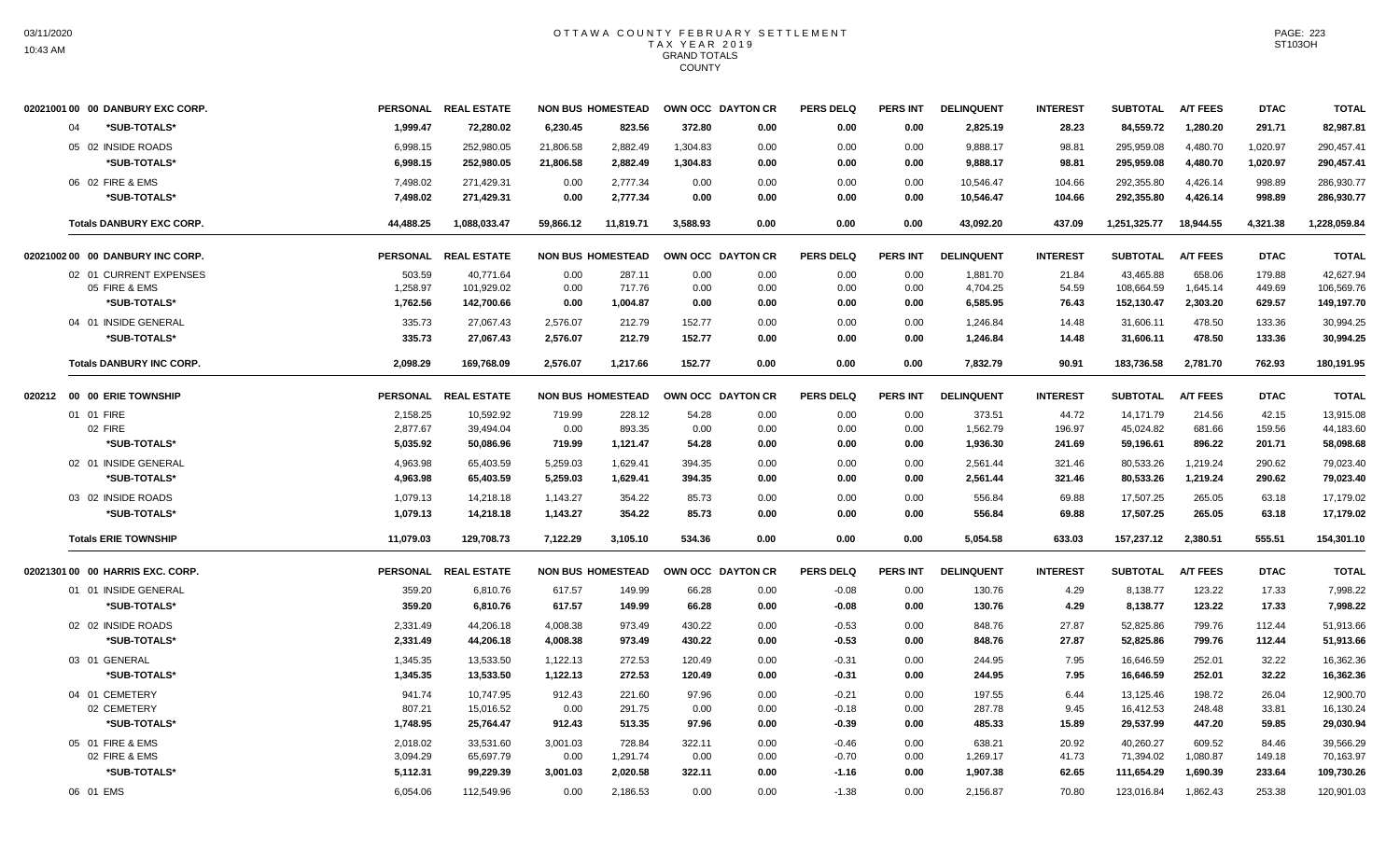|    | 02021301 00 00 HARRIS EXC. CORP. | <b>PERSONAL</b> | <b>REAL ESTATE</b>   |                          | <b>NON BUS HOMESTEAD</b> | OWN OCC DAYTON CR |      | <b>PERS DELQ</b> | PERS INT        | <b>DELINQUENT</b> | <b>INTEREST</b> | <b>SUBTOTAL</b> | <b>A/T FEES</b> | <b>DTAC</b> | <b>TOTAL</b> |
|----|----------------------------------|-----------------|----------------------|--------------------------|--------------------------|-------------------|------|------------------|-----------------|-------------------|-----------------|-----------------|-----------------|-------------|--------------|
| 06 | *SUB-TOTALS*                     | 6,054.06        | 112,549.96           | 0.00                     | 2,186.53                 | 0.00              | 0.00 | $-1.38$          | 0.00            | 2,156.87          | 70.80           | 123,016.84      | 1,862.43        | 253.38      | 120,901.03   |
|    | <b>Totals HARRIS EXC. CORP.</b>  | 16.951.36       | 302.094.26           | 9.661.54                 | 6.116.47                 | 1.037.06          | 0.00 | $-3.85$          | 0.00            | 5.774.05          | 189.45          | 341.820.34      | 5,175.01        | 708.86      | 335,936.47   |
|    | 02021302 00 00 HARRIS INC. CORP. | <b>PERSONAL</b> | <b>REAL ESTATE</b>   | <b>NON BUS HOMESTEAD</b> |                          | OWN OCC DAYTON CR |      | <b>PERS DELQ</b> | <b>PERS INT</b> | <b>DELINQUENT</b> | <b>INTEREST</b> | <b>SUBTOTAL</b> | <b>A/T FEES</b> | <b>DTAC</b> | <b>TOTAL</b> |
|    | 01 01 INSIDE GENERAL             | 65.77           | 2,744.52             | 266.75                   | 129.76                   | 40.43             | 0.00 | 0.00             | 0.00            | 102.36            | 3.19            | 3,352.78        | 50.76           | 13.53       | 3,288.49     |
|    | *SUB-TOTALS*                     | 65.77           | 2,744.52             | 266.75                   | 129.76                   | 40.43             | 0.00 | 0.00             | 0.00            | 102.36            | 3.19            | 3,352.78        | 50.76           | 13.53       | 3,288.49     |
|    | 03 01 GENERAL                    | 246.33          | 5,676.36             | 484.69                   | 235.77                   | 73.47             | 0.00 | 0.00             | 0.00            | 202.81            | 5.80            | 6,925.23        | 104.84          | 26.26       | 6,794.13     |
|    | *SUB-TOTALS*                     | 246.33          | 5,676.36             | 484.69                   | 235.77                   | 73.47             | 0.00 | 0.00             | 0.00            | 202.81            | 5.80            | 6,925.23        | 104.84          | 26.26       | 6,794.13     |
|    | 04 01 CEMETERY                   | 172.43          | 4,462.91             | 394.11                   | 191.71                   | 59.74             | 0.00 | 0.00             | 0.00            | 161.19            | 4.72            | 5,446.81        | 82.46           | 20.99       | 5,343.36     |
|    | 02 CEMETERY                      | 147.80          | 6.069.35             | 0.00                     | 252.40                   | 0.00              | 0.00 | 0.00             | 0.00            | 226.26            | 7.06            | 6,702.87        | 101.48          | 26.57       | 6,574.82     |
|    | *SUB-TOTALS*                     | 320.23          | 10,532.26            | 394.11                   | 444.11                   | 59.74             | 0.00 | 0.00             | 0.00            | 387.45            | 11.78           | 12,149.68       | 183.94          | 47.56       | 11,918.18    |
|    | 05 01 FIRE & EMS                 | 369.49          | 13,595.82            | 1,296.25                 | 630.55                   | 196.48            | 0.00 | 0.00             | 0.00            | 503.71            | 15.52           | 16,607.82       | 251.43          | 66.38       | 16,290.01    |
|    | 02 FIRE & EMS                    | 566.55          | 26,402.81            | 0.00                     | 1,117.53                 | 0.00              | 0.00 | 0.00             | 0.00            | 990.31            | 31.24           | 29,108.44       | 440.69          | 116.49      | 28,551.26    |
|    | *SUB-TOTALS*                     | 936.04          | 39,998.63            | 1,296.25                 | 1,748.08                 | 196.48            | 0.00 | 0.00             | 0.00            | 1,494.02          | 46.76           | 45,716.26       | 692.12          | 182.87      | 44,841.27    |
|    | 06 01 EMS                        | 1,108.47        | 45,491.65            | 0.00                     | 1,891.65                 | 0.00              | 0.00 | 0.00             | 0.00            | 1,695.83          | 52.89           | 50,240.49       | 760.62          | 199.14      | 49,280.73    |
|    | *SUB-TOTALS*                     | 1,108.47        | 45,491.65            | 0.00                     | 1,891.65                 | 0.00              | 0.00 | 0.00             | 0.00            | 1,695.83          | 52.89           | 50,240.49       | 760.62          | 199.14      | 49,280.73    |
|    | <b>Totals HARRIS INC. CORP.</b>  | 2.676.84        | 104.443.42           | 2.441.80                 | 4.449.37                 | 370.12            | 0.00 | 0.00             | 0.00            | 3.882.47          | 120.42          | 118.384.44      | 1.792.28        | 469.36      | 116,122.80   |
|    | 020215 00 00 PORTAGE TWP.        | <b>PERSONAL</b> | <b>REAL ESTATE</b>   |                          | <b>NON BUS HOMESTEAD</b> | OWN OCC DAYTON CR |      | <b>PERS DELQ</b> | PERS INT        | <b>DELINQUENT</b> | <b>INTEREST</b> | <b>SUBTOTAL</b> | <b>A/T FEES</b> | <b>DTAC</b> | <b>TOTAL</b> |
|    | 01 02 FIRE & EMS                 | 5,212.64        | 128,408.26           | 0.00                     | 1,400.40                 | 0.00              | 0.00 | 0.00             | 0.00            | 2,404.93          | 98.85           | 137,525.08      | 2,082.07        | 228.86      | 135,214.15   |
|    | *SUB-TOTALS*                     | 5,212.64        | 128,408.26           | 0.00                     | 1,400.40                 | 0.00              | 0.00 | 0.00             | 0.00            | 2,404.93          | 98.85           | 137,525.08      | 2,082.07        | 228.86      | 135,214.15   |
|    | 02 01 INSIDE GENERAL             | 4,378.62        | 99,706.11            | 6,506.69                 | 1,180.49                 | 597.97            | 0.00 | 0.00             | 0.00            | 1,825.42          | 73.70           | 114,269.00      | 1,729.99        | 192.93      | 112,346.08   |
|    | *SUB-TOTALS*                     | 4,378.62        | 99,706.11            | 6,506.69                 | 1,180.49                 | 597.97            | 0.00 | 0.00             | 0.00            | 1,825.42          | 73.70           | 114,269.00      | 1,729.99        | 192.93      | 112,346.08   |
|    | 03 02 INSIDE ROADS               | 4,378.62        | 99,706.11            | 6,506.69                 | 1,180.49                 | 597.97            | 0.00 | 0.00             | 0.00            | 1,825.42          | 73.70           | 114,269.00      | 1,729.99        | 192.93      | 112,346.08   |
|    | *SUB-TOTALS*                     | 4,378.62        | 99,706.11            | 6,506.69                 | 1,180.49                 | 597.97            | 0.00 | 0.00             | 0.00            | 1,825.42          | 73.70           | 114,269.00      | 1,729.99        | 192.93      | 112,346.08   |
|    | <b>Totals PORTAGE TWP.</b>       | 13,969.88       | 327,820.48           | 13,013.38                | 3,761.38                 | 1,195.94          | 0.00 | 0.00             | 0.00            | 6,055.77          | 246.25          | 366,063.08      | 5,542.05        | 614.72      | 359,906.31   |
|    | 02021601 00 00 SALEM EXC. CORP.  |                 | PERSONAL REAL ESTATE | <b>NON BUS HOMESTEAD</b> |                          | OWN OCC DAYTON CR |      | <b>PERS DELQ</b> | PERS INT        | <b>DELINQUENT</b> | <b>INTEREST</b> | <b>SUBTOTAL</b> | <b>A/T FEES</b> | <b>DTAC</b> | <b>TOTAL</b> |
|    | 01 01 INSIDE GENERAL             | 2,839.23        | 21,271.17            | 1,986.06                 | 597.76                   | 238.63            | 0.00 | $-0.20$          | 0.00            | 1,046.52          | 13.18           | 27,992.35       | 423.80          | 109.45      | 27,459.10    |
|    | *SUB-TOTALS*                     | 2,839.23        | 21,271.17            | 1,986.06                 | 597.76                   | 238.63            | 0.00 | $-0.20$          | 0.00            | 1,046.52          | 13.18           | 27,992.35       | 423.80          | 109.45      | 27,459.10    |
|    | 02 02 INSIDE ROADS               | 6,692.48        | 50,139.20            | 4,681.43                 | 1,409.02                 | 562.47            | 0.00 | $-0.47$          | 0.00            | 2,466.82          | 31.08           | 65,982.03       | 998.94          | 258.00      | 64,725.09    |
|    | *SUB-TOTALS*                     | 6,692.48        | 50,139.20            | 4,681.43                 | 1,409.02                 | 562.47            | 0.00 | $-0.47$          | 0.00            | 2,466.82          | 31.08           | 65,982.03       | 998.94          | 258.00      | 64,725.09    |
|    | 03 01 CEMETERY                   | 3,244.84        | 19,006.34            | 1,746.23                 | 526.45                   | 209.92            | 0.00 | $-0.23$          | 0.00            | 925.82            | 11.59           | 25,670.96       | 388.65          | 96.80       | 25,185.51    |
|    | 02 CEMETARY                      | 811.21          | 6,433.51             | 0.00                     | 158.05                   | 0.00              | 0.00 | $-0.06$          | 0.00            | 318.00            | 4.02            | 7,724.73        | 116.95          | 28.99       | 7,578.79     |
|    | *SUB-TOTALS*                     | 4,056.05        | 25,439.85            | 1,746.23                 | 684.50                   | 209.92            | 0.00 | $-0.29$          | 0.00            | 1,243.82          | 15.61           | 33,395.69       | 505.60          | 125.79      | 32,764.30    |
|    | <b>Totals SALEM EXC. CORP.</b>   | 13,587.76       | 96,850.22            | 8,413.72                 | 2,691.28                 | 1.011.02          | 0.00 | $-0.96$          | 0.00            | 4,757.16          | 59.87           | 127,370.07      | 1.928.34        | 493.24      | 124,948.49   |
|    | 02021602 00 00 SALEM INC. CORP.  |                 | PERSONAL REAL ESTATE | <b>NON BUS HOMESTEAD</b> |                          | OWN OCC DAYTON CR |      | PERS DELO        | <b>PERS INT</b> | <b>DELINQUENT</b> | <b>INTEREST</b> | <b>SUBTOTAL</b> | <b>A/T FEES</b> | <b>DTAC</b> | <b>TOTAL</b> |
|    | 01 01 INSIDE GENERAL             | 271.48          | 16,205.01            | 1.469.92                 | 644.95                   | 219.84            | 0.00 | 0.00             | 0.00            | 316.29            | 2.06            | 19.129.55       | 289.61          | 34.01       | 18,805.93    |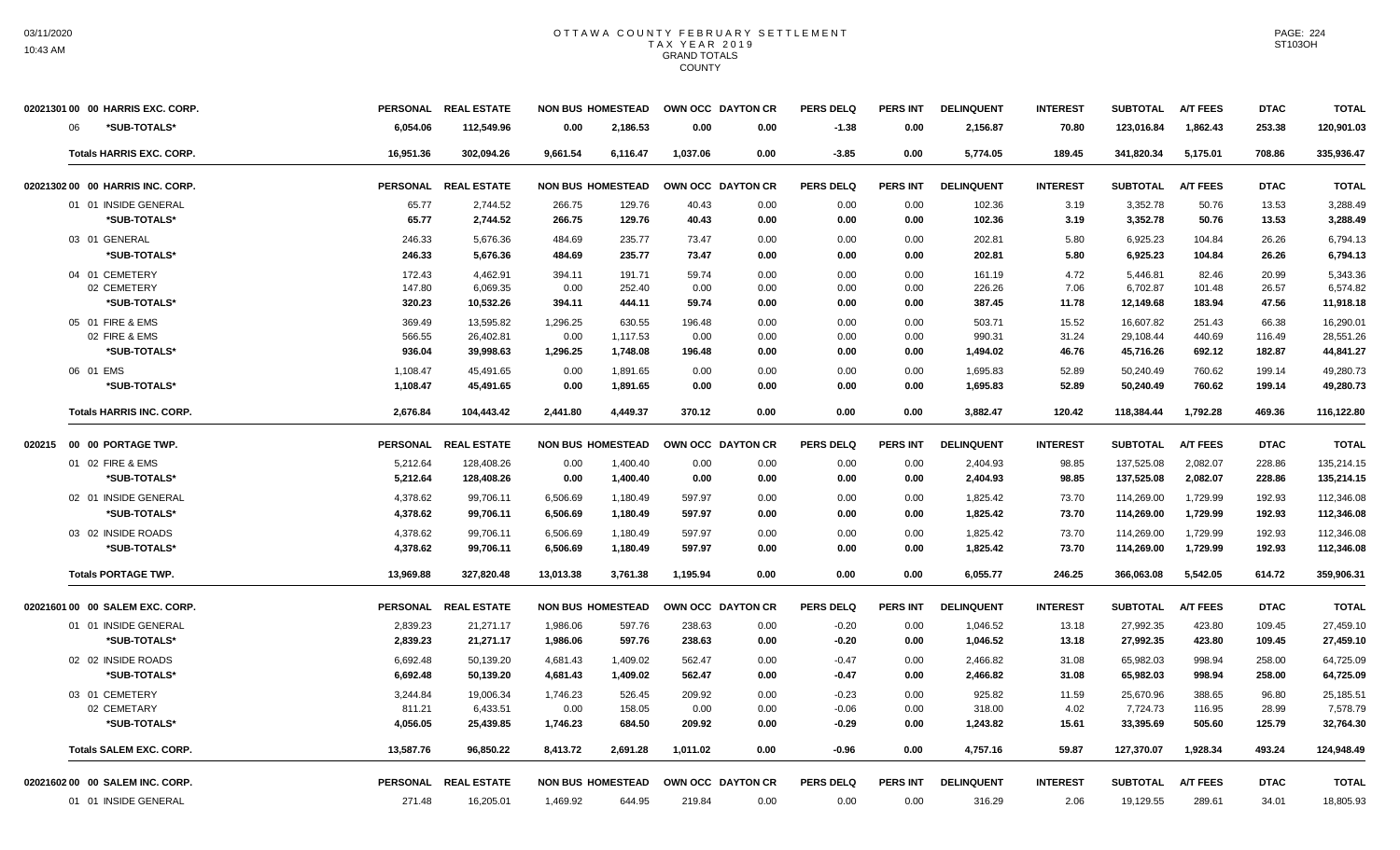| 02021602 00 00 SALEM INC. CORP.    |                 | PERSONAL REAL ESTATE  | <b>NON BUS HOMESTEAD</b> |                  |                | OWN OCC DAYTON CR | <b>PERS DELQ</b> | <b>PERS INT</b> | <b>DELINQUENT</b> | <b>INTEREST</b> | <b>SUBTOTAL</b>       | <b>A/T FEES</b> | <b>DTAC</b>   | <b>TOTAL</b>          |
|------------------------------------|-----------------|-----------------------|--------------------------|------------------|----------------|-------------------|------------------|-----------------|-------------------|-----------------|-----------------------|-----------------|---------------|-----------------------|
| *SUB-TOTALS*<br>01                 | 271.48          | 16,205.01             | 1,469.92                 | 644.95           | 219.84         | 0.00              | 0.00             | 0.00            | 316.29            | 2.06            | 19,129.55             | 289.61          | 34.01         | 18,805.93             |
| 03 01 CEMETERY                     | 310.26          | 14,670.43             | 1,292.41                 | 567.07           | 193.29         | 0.00              | 0.00             | 0.00            | 286.29            | 1.86            | 17,321.61             | 262.25          | 30.72         | 17,028.64             |
| 02 CEMETARY<br>*SUB-TOTALS*        | 77.57<br>387.83 | 4,873.44<br>19,543.87 | 0.00<br>1,292.41         | 170.41<br>737.48 | 0.00<br>193.29 | 0.00<br>0.00      | 0.00<br>0.00     | 0.00<br>0.00    | 95.13<br>381.42   | 0.62<br>2.48    | 5,217.17<br>22,538.78 | 78.99<br>341.24 | 9.09<br>39.81 | 5,129.09<br>22,157.73 |
|                                    |                 |                       |                          |                  |                |                   |                  |                 |                   |                 |                       |                 |               |                       |
| <b>Totals SALEM INC. CORP.</b>     | 659.31          | 35,748.88             | 2,762.33                 | 1,382.43         | 413.13         | 0.00              | 0.00             | 0.00            | 697.71            | 4.54            | 41,668.33             | 630.85          | 73.82         | 40,963.66             |
| 02021801 00 00 PUT IN BAY EXC CORP |                 | PERSONAL REAL ESTATE  | <b>NON BUS HOMESTEAD</b> |                  |                | OWN OCC DAYTON CR | <b>PERS DELQ</b> | <b>PERS INT</b> | <b>DELINQUENT</b> | <b>INTEREST</b> | <b>SUBTOTAL</b>       | <b>A/T FEES</b> | <b>DTAC</b>   | <b>TOTAL</b>          |
| 01 01 GENERAL                      | 3,829.47        | 64,307.74             | 5,893.71                 | 327.05           | 239.14         | 0.00              | 0.00             | 0.00            | 2,654.48          | 100.98          | 77,352.57             | 1,171.09        | 280.25        | 75,901.23             |
| *SUB-TOTALS*                       | 3,829.47        | 64,307.74             | 5,893.71                 | 327.05           | 239.14         | 0.00              | 0.00             | 0.00            | 2,654.48          | 100.98          | 77,352.57             | 1,171.09        | 280.25        | 75,901.23             |
| 02 01 ROADS                        | 7,658.94        | 7,801.57              | 681.74                   | 37.84            | 27.67          | 0.00              | 0.00             | 0.00            | 324.13            | 11.72           | 16,543.61             | 250.47          | 34.14         | 16,259.00             |
| 02 ROADS                           | 2,552.98        | 6,477.61              | 584.92                   | 32.45            | 23.74          | 0.00              | 0.00             | 0.00            | 267.93            | 10.04           | 9,949.67              | 150.65          | 28.26         | 9,770.76              |
| *SUB-TOTALS*                       | 10,211.92       | 14,279.18             | 1,266.66                 | 70.29            | 51.41          | 0.00              | 0.00             | 0.00            | 592.06            | 21.76           | 26,493.28             | 401.12          | 62.40         | 26,029.76             |
| 03 01 CEMETERY                     | 1,148.84        | 28,861.26             | 0.00                     | 133.14           | 0.00           | 0.00              | 0.00             | 0.00            | 1,188.41          | 45.78           | 31,377.43             | 475.05          | 113.35        | 30,789.03             |
| *SUB-TOTALS*                       | 1,148.84        | 28,861.26             | 0.00                     | 133.14           | 0.00           | 0.00              | 0.00             | 0.00            | 1,188.41          | 45.78           | 31,377.43             | 475.05          | 113.35        | 30,789.03             |
| 04 01 DOCTOR'S RESIDENCE           | 638.25          | 16,055.73             | 0.00                     | 74.04            | 0.00           | 0.00              | 0.00             | 0.00            | 661.17            | 25.45           | 17,454.64             | 264.26          | 63.07         | 17,127.31             |
| *SUB-TOTALS*                       | 638.25          | 16,055.73             | 0.00                     | 74.04            | 0.00           | 0.00              | 0.00             | 0.00            | 661.17            | 25.45           | 17,454.64             | 264.26          | 63.07         | 17,127.31             |
| 05 01 EMS                          | 3,318.87        | 83,377.06             | 0.00                     | 384.61           | 0.00           | 0.00              | 0.00             | 0.00            | 3,433.22          | 132.23          | 90,645.99             | 1,372.35        | 327.45        | 88,946.19             |
| *SUB-TOTALS*                       | 3,318.87        | 83,377.06             | 0.00                     | 384.61           | 0.00           | 0.00              | 0.00             | 0.00            | 3,433.22          | 132.23          | 90,645.99             | 1,372.35        | 327.45        | 88,946.19             |
| 06 01 INSIDE GENERAL               | 765.89          | 18,826.97             | 1,739.48                 | 96.53            | 70.58          | 0.00              | 0.00             | 0.00            | 776.24            | 29.79           | 22,305.48             | 337.70          | 81.99         | 21,885.79             |
| *SUB-TOTALS*                       | 765.89          | 18,826.97             | 1,739.48                 | 96.53            | 70.58          | 0.00              | 0.00             | 0.00            | 776.24            | 29.79           | 22,305.48             | 337.70          | 81.99         | 21,885.79             |
| 07 02 INSIDE ROADS                 | 3,063.58        | 75,307.90             | 6,957.93                 | 386.11           | 282.32         | 0.00              | 0.00             | 0.00            | 3,105.00          | 119.15          | 89,221.99             | 1,350.79        | 327.98        | 87,543.22             |
| *SUB-TOTALS*                       | 3,063.58        | 75,307.90             | 6,957.93                 | 386.11           | 282.32         | 0.00              | 0.00             | 0.00            | 3,105.00          | 119.15          | 89,221.99             | 1,350.79        | 327.98        | 87,543.22             |
| 08 03 EMERGENCY MEDICAL            | 1,914.74        | 32,941.49             | 3,020.17                 | 167.60           | 122.54         | 0.00              | 0.00             | 0.00            | 1,359.68          | 51.74           | 39,577.96             | 599.21          | 143.56        | 38,835.19             |
| *SUB-TOTALS*                       | 1.914.74        | 32.941.49             | 3.020.17                 | 167.60           | 122.54         | 0.00              | 0.00             | 0.00            | 1,359.68          | 51.74           | 39,577.96             | 599.21          | 143.56        | 38.835.19             |
| <b>Totals PUT IN BAY EXC CORP</b>  | 24,891.56       | 333,957.33            | 18,877.95                | 1,639.37         | 765.99         | 0.00              | 0.00             | 0.00            | 13,770.26         | 526.88          | 394,429.34            | 5,971.57        | 1,400.05      | 387,057.72            |
| 02021802 00 00 PUT IN BAY INC CORP |                 | PERSONAL REAL ESTATE  | <b>NON BUS HOMESTEAD</b> |                  |                | OWN OCC DAYTON CR | <b>PERS DELQ</b> | <b>PERS INT</b> | <b>DELINQUENT</b> | <b>INTEREST</b> | <b>SUBTOTAL</b>       | <b>A/T FEES</b> | <b>DTAC</b>   | <b>TOTAL</b>          |
| 01 01 GENERAL                      | 960.09          | 23,993.25             | 1,041.12                 | 59.24            | 49.85          | 0.00              | 0.00             | 0.00            | 1,534.40          | 0.00            | 27,637.95             | 418.43          | 153.71        | 27,065.81             |
| *SUB-TOTALS*                       | 960.09          | 23.993.25             | 1,041.12                 | 59.24            | 49.85          | 0.00              | 0.00             | 0.00            | 1,534.40          | 0.00            | 27,637.95             | 418.43          | 153.71        | 27,065.81             |
| 03 01 CEMETERY                     | 288.03          | 9,758.71              | 0.00                     | 24.12            | 0.00           | 0.00              | 0.00             | 0.00            | 590.36            | 0.00            | 10,661.22             | 161.41          | 57.81         | 10,442.00             |
| *SUB-TOTALS*                       | 288.03          | 9,758.71              | 0.00                     | 24.12            | 0.00           | 0.00              | 0.00             | 0.00            | 590.36            | 0.00            | 10,661.22             | 161.41          | 57.81         | 10,442.00             |
| 04 01 DOCTOR'S RESIDENCE           | 160.02          | 5,447.78              | 0.00                     | 13.41            | 0.00           | 0.00              | 0.00             | 0.00            | 330.27            | 0.00            | 5,951.48              | 90.11           | 32.34         | 5,829.03              |
| *SUB-TOTALS*                       | 160.02          | 5.447.78              | 0.00                     | 13.41            | 0.00           | 0.00              | 0.00             | 0.00            | 330.27            | 0.00            | 5.951.48              | 90.11           | 32.34         | 5.829.03              |
| 05 01 EMS                          | 832.08          | 28,191.84             | 0.00                     | 69.67            | 0.00           | 0.00              | 0.00             | 0.00            | 1,705.47          | 0.00            | 30,799.06             | 466.29          | 166.99        | 30,165.78             |
| *SUB-TOTALS*                       | 832.08          | 28,191.84             | 0.00                     | 69.67            | 0.00           | 0.00              | 0.00             | 0.00            | 1,705.47          | 0.00            | 30,799.06             | 466.29          | 166.99        | 30,165.78             |
| 06 01 INSIDE GENERAL               | 192.02          | 6,585.72              | 307.28                   | 17.49            | 14.33          | 0.00              | 0.00             | 0.00            | 406.48            | 0.00            | 7,523.32              | 113.90          | 40.73         | 7,368.69              |
| *SUB-TOTALS*                       | 192.02          | 6,585.72              | 307.28                   | 17.49            | 14.33          | 0.00              | 0.00             | 0.00            | 406.48            | 0.00            | 7,523.32              | 113.90          | 40.73         | 7,368.69              |
| 08 03 EMERGENCY MECIAL             | 480.05          | 12,255.24             | 533.51                   | 30.36            | 25.51          | 0.00              | 0.00             | 0.00            | 782.56            | 0.00            | 14,107.23             | 213.58          | 78.40         | 13,815.25             |
| *SUB-TOTALS*                       | 480.05          | 12,255.24             | 533.51                   | 30.36            | 25.51          | 0.00              | 0.00             | 0.00            | 782.56            | 0.00            | 14,107.23             | 213.58          | 78.40         | 13,815.25             |
|                                    |                 |                       |                          |                  |                |                   |                  |                 |                   |                 |                       |                 |               |                       |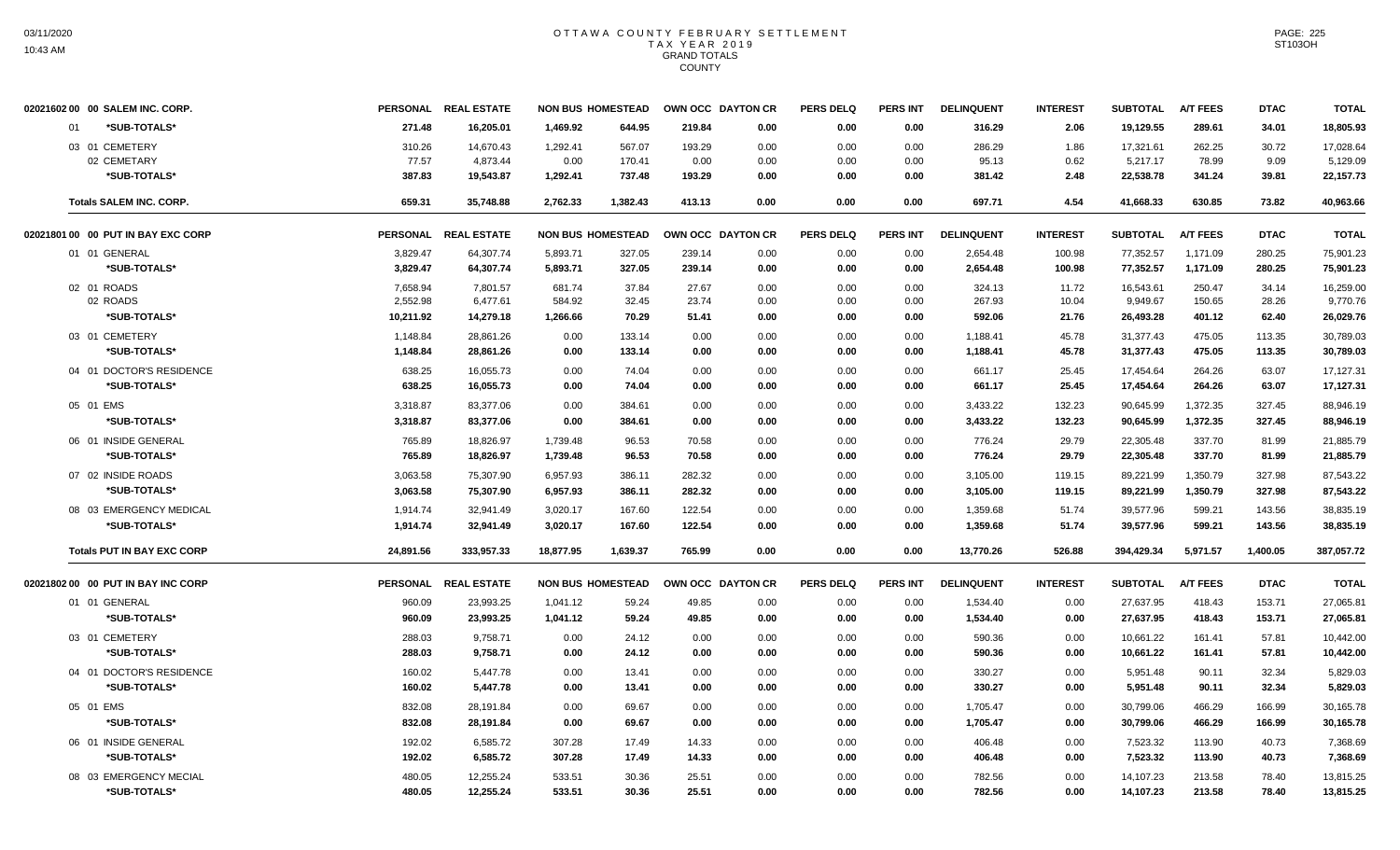|        | 02021802 00 00 PUT IN BAY INC CORP |                 | PERSONAL REAL ESTATE |            | <b>NON BUS HOMESTEAD</b> | OWN OCC DAYTON CR |      | <b>PERS DELQ</b> | <b>PERS INT</b> | <b>DELINQUENT</b> | <b>INTEREST</b> | <b>SUBTOTAL</b> | A/T FEES        | <b>DTAC</b> | <b>TOTAL</b> |
|--------|------------------------------------|-----------------|----------------------|------------|--------------------------|-------------------|------|------------------|-----------------|-------------------|-----------------|-----------------|-----------------|-------------|--------------|
|        | <b>Totals PUT IN BAY INC CORP</b>  | 2.912.29        | 86,232.54            | 1.881.91   | 214.29                   | 89.69             | 0.00 | 0.00             | 0.00            | 5,349.54          | 0.00            | 96,680.26       | 1.463.72        | 529.98      | 94,686.56    |
| 030301 | 00 00 GENOA AREA LSD               |                 | PERSONAL REAL ESTATE |            | <b>NON BUS HOMESTEAD</b> | OWN OCC DAYTON CR |      | <b>PERS DELQ</b> | PERS INT        | <b>DELINQUENT</b> | <b>INTEREST</b> | <b>SUBTOTAL</b> | <b>A/T FEES</b> | <b>DTAC</b> | <b>TOTAL</b> |
|        | 00 01 GENERAL                      | 22,486.48       | 446,065.26           | 43,959.90  | 14,740.56                | 5,655.05          | 0.00 | $-3.15$          | 0.00            | 16,512.35         | 425.99          | 549,842.44      | 8,324.39        | 1,891.23    | 539,626.82   |
|        | *SUB-TOTALS*                       | 22,486.48       | 446,065.26           | 43,959.90  | 14,740.56                | 5,655.05          | 0.00 | $-3.15$          | 0.00            | 16,512.35         | 425.99          | 549,842.44      | 8,324.39        | 1,891.23    | 539,626.82   |
|        | 01 01 GENERAL                      | 121,691.52      | 439,939.16           | 39,799.35  | 13,364.43                | 5,125.80          | 0.00 | $-17.01$         | 0.00            | 16,213.05         | 399.39          | 636.515.69      | 9.636.60        | 1,859.68    | 625,019.41   |
|        | 02 GENERAL                         | 25,572.86       | 162,860.20           | 15,392.53  | 5,164.91                 | 1,981.21          | 0.00 | $-3.57$          | 0.00            | 6,015.32          | 151.70          | 217,135.16      | 3,287.35        | 689.46      | 213,158.35   |
|        | 03 GENERAL                         | 15,431.88       | 123,669.05           | 11,708.84  | 3,928.75                 | 1,507.04          | 0.00 | $-2.16$          | 0.00            | 4,568.19          | 115.32          | 160.926.91      | 2.436.37        | 523.58      | 157,966.96   |
|        | 04 GENERAL                         | 18,738.74       | 170,569.92           | 16,091.67  | 5,399.67                 | 2,071.25          | 0.00 | $-2.62$          | 0.00            | 6,299.48          | 158.69          | 219,326.80      | 3,320.52        | 722.06      | 215,284.22   |
|        | 05 GENERAL                         | 11,022.78       | 100,882.75           | 9,522.92   | 3,195.44                 | 1,225.75          | 0.00 | $-1.54$          | 0.00            | 3,725.90          | 93.90           | 129,667.90      | 1,963.14        | 427.05      | 127,277.71   |
|        | 06 GENERAL                         | 22,045.57       | 206,685.41           | 19,177.68  | 6,436.98                 | 2,469.03          | 0.00 | $-3.08$          | 0.00            | 7,626.74          | 190.44          | 264,628.77      | 4,006.38        | 874.44      | 259,747.95   |
|        | 07 CURRENT EXPENSE                 | 17,195.54       | 283,750.34           | 27,577.61  | 9,249.35                 | 3,548.26          | 0.00 | $-2.40$          | 0.00            | 10,495.95         | 268.73          | 352,083.38      | 5,330.40        | 1,202.44    | 345,550.54   |
|        | *SUB-TOTALS*                       | 231,698.89      | 1,488,356.83         | 139,270.60 | 46,739.53                | 17.928.34         | 0.00 | $-32.38$         | 0.00            | 54,944.63         | 1,378.17        | 1,980,284.61    | 29.980.76       | 6,298.71    | 1,944,005.14 |
|        | 02 01 PERMANENT IMPROVEMENT        | 7,054.57        | 116,837.88           | 11.349.33  | 3,806.52                 | 1,460.27          | 0.00 | $-0.98$          | 0.00            | 4,321.71          | 110.63          | 144,939.93      | 2,194.33        | 495.11      | 142.250.49   |
|        | 03 PERMANENT IMPROVEMENT           | 2,204.56        | 36,511.85            | 3,546.67   | 1,189.54                 | 456.34            | 0.00 | $-0.30$          | 0.00            | 1,350.54          | 34.56           | 45,293.76       | 685.73          | 154.73      | 44,453.30    |
|        | *SUB-TOTALS*                       | 9,259.13        | 153,349.73           | 14,896.00  | 4,996.06                 | 1,916.61          | 0.00 | $-1.28$          | 0.00            | 5,672.25          | 145.19          | 190,233.69      | 2,880.06        | 649.84      | 186,703.79   |
|        | 03 01 EDUCATION TECHNOLOGY         | 2,204.56        | 45.554.37            | 0.00       | 1,337.44                 | 0.00              | 0.00 | $-0.30$          | 0.00            | 1,686.38          | 43.60           | 50,826.05       | 769.47          | 172.79      | 49.883.79    |
|        | *SUB-TOTALS*                       | 2,204.56        | 45,554.37            | 0.00       | 1,337.44                 | 0.00              | 0.00 | $-0.30$          | 0.00            | 1,686.38          | 43.60           | 50,826.05       | 769.47          | 172.79      | 49,883.79    |
|        |                                    |                 |                      |            |                          |                   |      |                  |                 |                   |                 |                 |                 |             |              |
|        | 04 01 DEBT                         | 6,393.21        | 126,822.48           | 12,498.39  | 4,190.95                 | 1,607.80          | 0.00 | $-0.90$          | 0.00            | 4,694.69          | 121.12          | 156,327.74      | 2,366.75        | 537.70      | 153,423.29   |
|        | 02 DEBT                            | 8,156.85        | 161,807.98           | 15,946.24  | 5,347.08                 | 2,051.34          | 0.00 | $-1.14$          | 0.00            | 5,989.78          | 154.52          | 199,452.65      | 3,019.62        | 686.04      | 195,746.99   |
|        | *SUB-TOTALS*                       | 14,550.06       | 288,630.46           | 28,444.63  | 9,538.03                 | 3,659.14          | 0.00 | $-2.04$          | 0.00            | 10,684.47         | 275.64          | 355,780.39      | 5,386.37        | 1,223.74    | 349,170.28   |
|        | 05 01 EMERGENCY                    | 24,691.04       | 547,807.50           | 0.00       | 16,185.72                | 0.00              | 0.00 | $-3.45$          | 0.00            | 20,286.48         | 526.35          | 609,493.64      | 9,227.49        | 2,076.64    | 598,189.51   |
|        | *SUB-TOTALS*                       | 24,691.04       | 547,807.50           | 0.00       | 16,185.72                | 0.00              | 0.00 | $-3.45$          | 0.00            | 20,286.48         | 526.35          | 609,493.64      | 9,227.49        | 2,076.64    | 598,189.51   |
|        | <b>Totals GENOA AREA LSD</b>       | 304,890.16      | 2,969,764.15         | 226,571.13 | 93,537.34                | 29,159.14         | 0.00 | $-42.60$         | 0.00            | 109,786.56        | 2,794.94        | 3,736,460.82    | 56,568.54       | 12,312.95   | 3,667,579.33 |
| 030302 | 00 00 LAKE SCHOOL IN ALLEN         | <b>PERSONAL</b> | <b>REAL ESTATE</b>   |            | <b>NON BUS HOMESTEAD</b> | OWN OCC DAYTON CR |      | <b>PERS DELQ</b> | <b>PERS INT</b> | <b>DELINQUENT</b> | <b>INTEREST</b> | <b>SUBTOTAL</b> | <b>A/T FEES</b> | <b>DTAC</b> | <b>TOTAL</b> |
|        | 00 01 GENERAL                      | 151.51          | 2,531.51             | 224.22     | 54.23                    | 30.67             | 0.00 | 0.00             | 0.00            | 0.20              | 0.00            | 2,992.34        | 45.30           | 0.02        | 2,947.02     |
|        | *SUB-TOTALS*                       | 151.51          | 2,531.51             | 224.22     | 54.23                    | 30.67             | 0.00 | 0.00             | 0.00            | 0.20              | 0.00            | 2,992.34        | 45.30           | 0.02        | 2,947.02     |
|        | 01 01 GENERAL                      | 660.82          | 2,940.96             | 260.48     | 63.01                    | 35.63             | 0.00 | 0.00             | 0.00            | 0.24              | 0.00            | 3,961.14        | 59.97           | 0.02        | 3,901.15     |
|        | 02 GENERAL                         | 145.06          | 654.51               | 57.97      | 14.02                    | 7.93              | 0.00 | 0.00             | 0.00            | 0.05              | 0.00            | 879.54          | 13.32           | 0.01        | 866.21       |
|        | 03 GENERAL                         | 138.61          | 707.44               | 62.66      | 15.16                    | 8.57              | 0.00 | 0.00             | 0.00            | 0.06              | 0.00            | 932.50          | 14.12           | 0.01        | 918.37       |
|        | 04 GENERAL                         | 145.06          | 1,190.74             | 105.46     | 25.51                    | 14.43             | 0.00 | 0.00             | 0.00            | 0.10              | 0.00            | 1,481.30        | 22.43           | 0.01        | 1,458.86     |
|        | 05 GENERAL                         | 179.23          | 2,728.49             | 241.66     | 58.45                    | 33.05             | 0.00 | 0.00             | 0.00            | 0.22              | 0.00            | 3,241.10        | 49.07           | 0.02        | 3,192.01     |
|        | 06 CURRENT EXPENSE                 | 213.72          | 3,253.57             | 288.17     | 69.70                    | 39.42             | 0.00 | 0.00             | 0.00            | 0.26              | 0.00            | 3,864.84        | 58.52           | 0.03        | 3,806.29     |
|        | 07 CURRENT EXPENSE                 | 217.59          | 3,312.46             | 293.39     | 70.96                    | 40.13             | 0.00 | 0.00             | 0.00            | 0.27              | 0.00            | 3,934.80        | 59.57           | 0.03        | 3,875.20     |
|        | *SUB-TOTALS*                       | 1,700.09        | 14,788.17            | 1,309.79   | 316.81                   | 179.16            | 0.00 | 0.00             | 0.00            | 1.20              | 0.00            | 18,295.22       | 277.00          | 0.13        | 18,018.09    |
|        | 02 01 PERMANENT IMPROVEMENT        | 45.13           | 620.37               | 54.95      | 13.29                    | 7.52              | 0.00 | 0.00             | 0.00            | 0.05              | 0.00            | 741.31          | 11.22           | 0.01        | 730.08       |
|        | *SUB-TOTALS*                       | 45.13           | 620.37               | 54.95      | 13.29                    | 7.52              | 0.00 | 0.00             | 0.00            | 0.05              | 0.00            | 741.31          | 11.22           | 0.01        | 730.08       |
|        | 03 02 DEBT                         | 128.94          | 2,154.48             | 190.82     | 46.16                    | 26.10             | 0.00 | 0.00             | 0.00            | 0.17              | 0.00            | 2,546.67        | 38.55           | 0.02        | 2,508.10     |
|        | *SUB-TOTALS*                       | 128.94          | 2,154.48             | 190.82     | 46.16                    | 26.10             | 0.00 | 0.00             | 0.00            | 0.17              | 0.00            | 2,546.67        | 38.55           | 0.02        | 2,508.10     |
|        | <b>Totals LAKE SCHOOL IN ALLEN</b> | 2,025.67        | 20,094.53            | 1,779.78   | 430.49                   | 243.45            | 0.00 | 0.00             | 0.00            | 1.62              | 0.00            | 24,575.54       | 372.07          | 0.18        | 24,203.29    |
|        |                                    |                 |                      |            |                          |                   |      |                  |                 |                   |                 |                 |                 |             |              |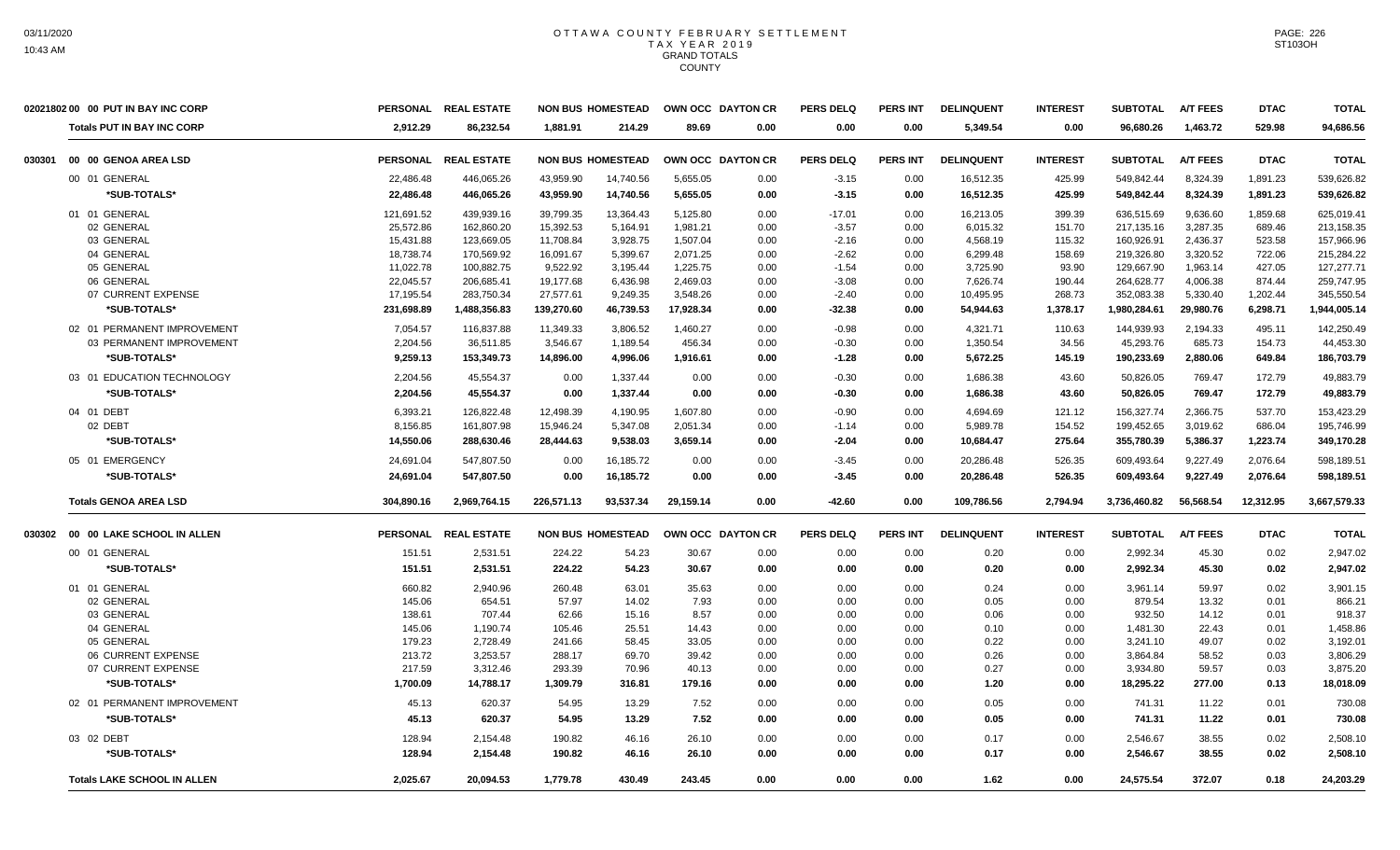|        | 030303    00    00    BENTON CARROLL SALEM |              | PERSONAL REAL ESTATE |            | <b>NON BUS HOMESTEAD</b> | OWN OCC DAYTON CR |      | <b>PERS DELQ</b> | <b>PERS INT</b> | <b>DELINQUENT</b> | <b>INTEREST</b> | <b>SUBTOTAL</b>          | <b>A/T FEES</b> | <b>DTAC</b> | <b>TOTAL</b>  |
|--------|--------------------------------------------|--------------|----------------------|------------|--------------------------|-------------------|------|------------------|-----------------|-------------------|-----------------|--------------------------|-----------------|-------------|---------------|
|        | 00 01 GENERAL                              | 197,250.69   | 542,686.34           | 43,596.26  | 12,366.18                | 4,777.11          | 0.00 | $-1.05$          | 0.00            | 16,554.73         | 570.72          | 817,800.98               | 12,381.16       | 1,790.54    | 803,629.28    |
|        | 02 PERMANENT IMPROVEMENT                   | 15,993.30    | 44,001.59            | 3,534.82   | 1,002.66                 | 387.34            | 0.00 | $-0.08$          | 0.00            | 1,342.27          | 46.27           | 66,308.17                | 1,003.90        | 145.18      | 65,159.09     |
|        | *SUB-TOTALS*                               | 213,243.99   | 586,687.93           | 47,131.08  | 13,368.84                | 5,164.45          | 0.00 | $-1.13$          | 0.00            | 17,897.00         | 616.99          | 884,109.15               | 13,385.06       | 1,935.72    | 868,788.37    |
|        | 01 01 GENERAL                              | 1,103,537.65 | 1,722,604.08         | 129,955.41 | 36,889.91                | 14.245.48         | 0.00 | $-5.85$          | 0.00            | 50,189.45         | 1,713.12        | 3,059,129.25             | 46.313.96       | 5,422.76    | 3,007,392.53  |
|        | 02 GENERAL                                 | 230,836.63   | 409,524.20           | 29,810.20  | 8,465.89                 | 3,268.48          | 0.00 | $-1.22$          | 0.00            | 11,628.19         | 394.59          | 693,926.96               | 10,505.78       | 1,255.61    | 682,165.57    |
|        | 03 GENERAL                                 | 207,912.89   | 438,687.32           | 32,293.81  | 9,169.92                 | 3,540.53          | 0.00 | $-1.10$          | 0.00            | 12,557.22         | 426.89          | 704,587.48               | 10,667.16       | 1,356.18    | 692,564.14    |
|        | 04 EMERGENCY                               | 199,916.24   | 617,259.43           | 0.00       | 12,533.31                | 0.00              | 0.00 | $-1.06$          | 0.00            | 19,250.52         | 668.86          | 849,627.30               | 12,863.02       | 1,814.77    | 834,949.51    |
|        | 05 EMERGENCY                               | 207,912.89   | 641,949.82           | 0.00       | 13,034.63                | 0.00              | 0.00 | $-1.10$          | 0.00            | 20,020.53         | 695.62          | 883,612.39               | 13,377.54       | 1,887.34    | 868,347.51    |
|        | *SUB-TOTALS*                               | 1,950,116.30 | 3,830,024.85         | 192,059.42 | 80,093.66                | 21,054.49         | 0.00 | $-10.33$         | 0.00            | 113,645.91        | 3,899.08        | 6,190,883.38             | 93,727.46       | 11,736.66   | 6,085,419.26  |
|        | 02 01 PERMANENT IMPROVEMENT                | 63,973.19    | 59,505.12            | 3,955.46   | 1,124.68                 | 433.96            | 0.00 | $-0.34$          | 0.00            | 1,584.36          | 52.94           | 130,629.37               | 1,977.68        | 170.80      | 128,480.89    |
|        | *SUB-TOTALS*                               | 63,973.19    | 59,505.12            | 3,955.46   | 1,124.68                 | 433.96            | 0.00 | $-0.34$          | 0.00            | 1,584.36          | 52.94           | 130,629.37               | 1,977.68        | 170.80      | 128,480.89    |
|        | <b>Totals BENTON CARROLL SALEM</b>         | 2,227,333.48 | 4,476,217.90         | 243,145.96 | 94.587.18                | 26,652.90         | 0.00 | $-11.80$         | 0.00            | 133,127.27        | 4,569.01        | 7,205,621.90 109,090.20  |                 | 13,843.18   | 7,082,688.52  |
| 030304 | 00 00 PORT CLINTON CSD                     |              | PERSONAL REAL ESTATE |            | <b>NON BUS HOMESTEAD</b> | OWN OCC DAYTON CR |      | <b>PERS DELQ</b> | <b>PERS INT</b> | <b>DELINQUENT</b> | <b>INTEREST</b> | <b>SUBTOTAL</b>          | <b>A/T FEES</b> | <b>DTAC</b> | <b>TOTAL</b>  |
|        | 00 01 GENERAL                              | 39,281.11    | 922,516.70           | 77.485.70  | 16.340.21                | 6,909.85          | 0.00 | 0.00             | 0.00            | 25,617.73         | 760.01          | 1.088.911.31             | 16,485.67       | 2,830.91    | 1,069,594.73  |
|        | 02 PERMANENT IMPROVEMENT                   | 9,820.28     | 230,629.20           | 19,371.42  | 4,085.06                 | 1,727.47          | 0.00 | 0.00             | 0.00            | 6,404.45          | 190.00          | 272,227.88               | 4,121.42        | 707.74      | 267,398.72    |
|        | *SUB-TOTALS*                               | 49,101.39    | 1,153,145.90         | 96,857.12  | 20,425.27                | 8,637.32          | 0.00 | 0.00             | 0.00            | 32,022.18         | 950.01          | 1,361,139.19             | 20,607.09       | 3,538.65    | 1,336,993.45  |
|        | 01 01 GENERAL                              | 391,408.22   | 2,301,599.25         | 196,920.68 | 41,491.21                | 17,552.97         | 0.00 | 0.00             | 0.00            | 64,626.52         | 1,919.62        | 3,015,518.47             | 45,653.71       | 7,087.62    | 2,962,777.14  |
|        | 02 GENERAL                                 | 82,770.92    | 699,677.82           | 56,352.03  | 11,907.35                | 5,030.35          | 0.00 | 0.00             | 0.00            | 18,951.46         | 560.68          | 875,250.61               | 13,250.94       | 2,130.45    | 859,869.22    |
|        | 03 GENERAL                                 | 54,712.99    | 528,564.12           | 42,650.61  | 9,011.38                 | 3,807.10          | 0.00 | 0.00             | 0.00            | 14,332.52         | 424.09          | 653,502.81               | 9,893.77        | 1,609.99    | 641,999.05    |
|        | 04 GENERAL                                 | 68,741.94    | 818,960.06           | 64,452.30  | 13,634.44                | 5,756.77          | 0.00 | 0.00             | 0.00            | 21,884.18         | 646.44          | 994,076.13               | 15,049.90       | 2,483.31    | 976,542.92    |
|        | 05 GENERAL                                 | 96,799.88    | 1,255,299.79         | 99,374.68  | 21,015.91                | 8,874.66          | 0.00 | 0.00             | 0.00            | 33,659.24         | 994.67          | 1,516,018.83             | 22,951.90       | 3,810.41    | 1,489,256.52  |
|        | *SUB-TOTALS*                               | 694,433.95   | 5,604,101.04         | 459,750.30 | 97,060.29                | 41,021.85         | 0.00 | 0.00             | 0.00            | 153,453.92        | 4,545.50        | 7,054,366.85             | 106,800.22      | 17,121.78   | 6,930,444.85  |
|        | 02 01 SUPPLIES                             | 32,266.63    | 189,737.63           | 16,233.62  | 3,420.43                 | 1,447.02          | 0.00 | 0.00             | 0.00            | 5,327.62          | 158.24          | 248,591.19               | 3,763.57        | 584.29      | 244,243.33    |
|        | *SUB-TOTALS*                               | 32,266.63    | 189,737.63           | 16,233.62  | 3,420.43                 | 1,447.02          | 0.00 | 0.00             | 0.00            | 5,327.62          | 158.24          | 248,591.19               | 3,763.57        | 584.29      | 244,243.33    |
|        | 04 01 PERMANENT IMPROVEMENT                | 4,208.70     | 98,841.10            | 8,302.04   | 1,750.73                 | 740.34            | 0.00 | 0.00             | 0.00            | 2,744.76          | 81.43           | 116,669.10               | 1,766.32        | 303.32      | 114,599.46    |
|        | *SUB-TOTALS*                               | 4,208.70     | 98,841.10            | 8,302.04   | 1,750.73                 | 740.34            | 0.00 | 0.00             | 0.00            | 2,744.76          | 81.43           | 116,669.10               | 1,766.32        | 303.32      | 114,599.46    |
|        | 07 01 EMERGENCY                            | 37,597.64    | 882,980.27           | 74,164.87  | 15,639.92                | 6,613.72          | 0.00 | 0.00             | 0.00            | 24,519.84         | 727.44          | 1,042,243.70             | 15,779.14       | 2,709.59    | 1,023,754.97  |
|        | *SUB-TOTALS*                               | 37,597.64    | 882,980.27           | 74,164.87  | 15,639.92                | 6,613.72          | 0.00 | 0.00             | 0.00            | 24,519.84         | 727.44          | 1,042,243.70             | 15,779.14       | 2,709.59    | 1,023,754.97  |
|        | 09 01 BOND                                 | 50,504.28    | 1,186,092.90         | 99,624.45  | 21,008.84                | 8,884.12          | 0.00 | 0.00             | 0.00            | 32,937.08         | 977.16          | 1,400,028.83             | 21,195.86       | 3,639.73    | 1,375,193.24  |
|        | *SUB-TOTALS*                               | 50,504.28    | 1,186,092.90         | 99,624.45  | 21,008.84                | 8,884.12          | 0.00 | 0.00             | 0.00            | 32,937.08         | 977.16          | 1,400,028.83             | 21,195.86       | 3,639.73    | 1,375,193.24  |
|        | <b>Totals PORT CLINTON CSD</b>             | 868,112.59   | 9.114.898.84         | 754.932.40 | 159.305.48               | 67.344.37         | 0.00 | 0.00             | 0.00            | 251.005.40        | 7.439.78        | 11,223,038.86 169,912.20 |                 | 27.897.36   | 11,025,229.30 |
| 030305 | 00 00 WOODMORE LSD                         |              | PERSONAL REAL ESTATE |            | <b>NON BUS HOMESTEAD</b> | OWN OCC DAYTON CR |      | <b>PERS DELQ</b> | <b>PERS INT</b> | <b>DELINQUENT</b> | <b>INTEREST</b> | <b>SUBTOTAL</b>          | <b>A/T FEES</b> | <b>DTAC</b> | <b>TOTAL</b>  |
|        | 00 01 GENERAL                              | 7,316.70     | 147,401.27           | 13,660.02  | 4,279.63                 | 1,634.86          | 0.00 | $-1.22$          | 0.00            | 3,570.11          | 112.19          | 177,973.56               | 2,694.44        | 469.92      | 174,809.20    |
|        | *SUB-TOTALS*                               | 7.316.70     | 147,401.27           | 13.660.02  | 4.279.63                 | 1.634.86          | 0.00 | $-1.22$          | 0.00            | 3,570.11          | 112.19          | 177,973.56               | 2.694.44        | 469.92      | 174,809.20    |
|        | 01 01 GENERAL                              | 42,436.91    | 409,018.53           | 36,549.35  | 11.450.78                | 4.374.73          | 0.00 | $-7.10$          | 0.00            | 9.743.20          | 301.37          | 513,867.77               | 7,779.75        | 1,276.56    | 504,811.46    |
|        | 02 GENERAL                                 | 11,889.65    | 139,439.27           | 12,173.54  | 3,813.94                 | 1,457.18          | 0.00 | $-1.99$          | 0.00            | 3,287.03          | 100.63          | 172,159.25               | 2,606.41        | 429.41      | 169,123.43    |
|        | 03 GENERAL                                 | 5,487.54     | 68,042.81            | 5,917.27   | 1,853.86                 | 708.32            | 0.00 | $-0.92$          | 0.00            | 1,601.21          | 48.93           | 83,659.02                | 1,266.57        | 209.07      | 82,183.38     |
|        | *SUB-TOTALS*                               | 59,814.10    | 616,500.61           | 54,640.16  | 17,118.58                | 6,540.23          | 0.00 | -10.01           | 0.00            | 14,631.44         | 450.93          | 769,686.04               | 11,652.73       | 1,915.04    | 756,118.27    |
|        | 04 01 PERMANENT IMPROVEMENT                | 5.487.54     | 95,174.24            | 8,708.51   | 2,728.36                 | 1,042.29          | 0.00 | $-0.92$          | 0.00            | 2,291.71          | 71.62           | 115,503.35               | 1,748.68        | 301.16      | 113,453.51    |
|        | 02 PERMANENT IMPROVEMENT                   | 914.59       | 15,967.98            | 1,462.29   | 458.13                   | 175.02            | 0.00 | $-0.15$          | 0.00            | 384.63            | 12.02           | 19,374.51                | 293.31          | 50.55       | 19,030.65     |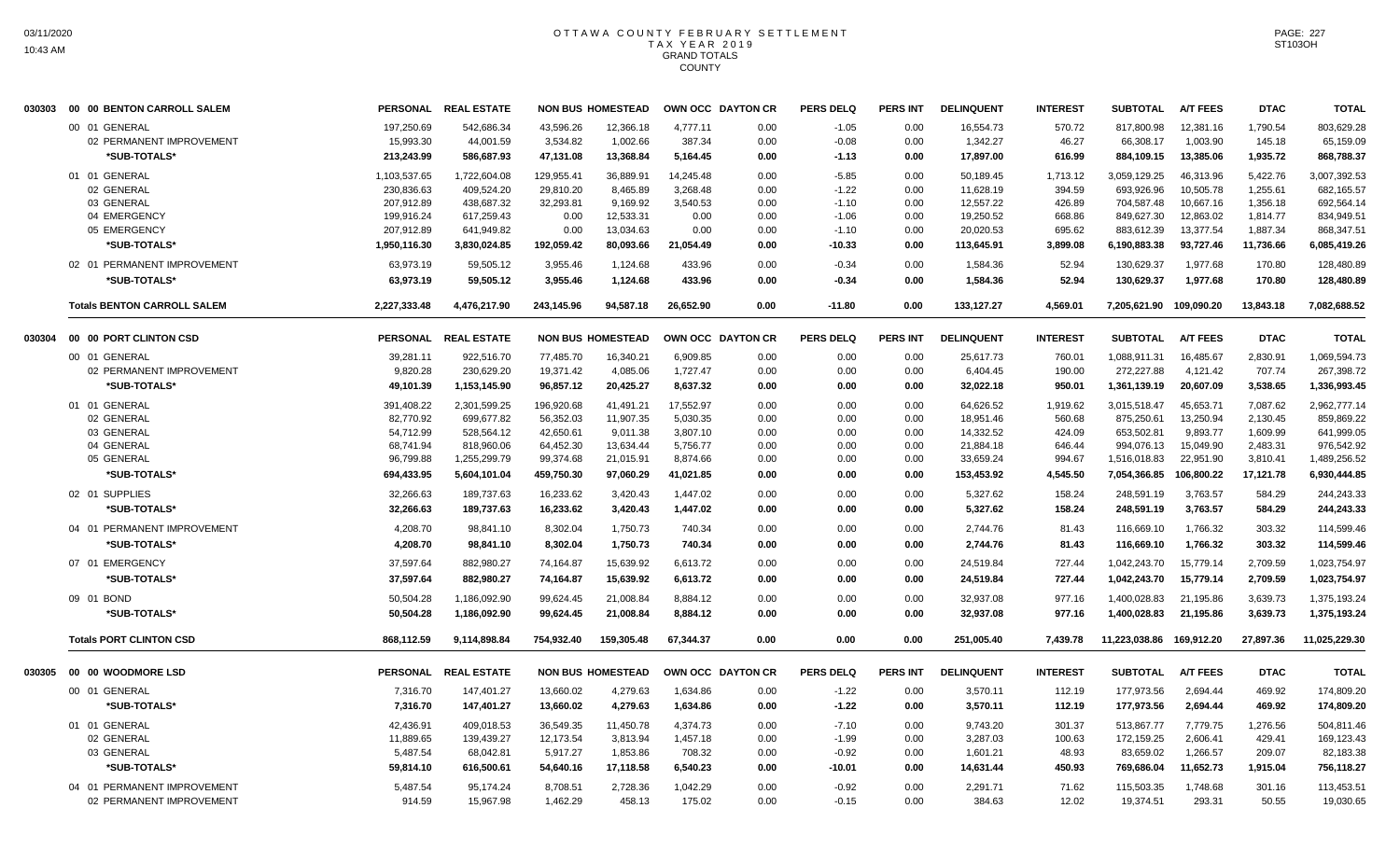| 030305 | 00 00 WOODMORE LSD            |                      | PERSONAL REAL ESTATE    |                       | <b>NON BUS HOMESTEAD</b> |                  | OWN OCC DAYTON CR | <b>PERS DELQ</b> | <b>PERS INT</b> | <b>DELINQUENT</b>    | <b>INTEREST</b> | <b>SUBTOTAL</b>         | <b>A/T FEES</b>      | <b>DTAC</b>      | <b>TOTAL</b>            |
|--------|-------------------------------|----------------------|-------------------------|-----------------------|--------------------------|------------------|-------------------|------------------|-----------------|----------------------|-----------------|-------------------------|----------------------|------------------|-------------------------|
|        | *SUB-TOTALS*<br>04            | 6,402.13             | 111,142.22              | 10,170.80             | 3,186.49                 | 1,217.31         | 0.00              | $-1.07$          | 0.00            | 2,676.34             | 83.64           | 134,877.86              | 2,041.99             | 351.71           | 132,484.16              |
|        | 05 01 EMERGENCY               | 7,682.55             | 154,771.34              | 14,343.01             | 4,493.62                 | 1,716.60         | 0.00              | $-1.29$          | 0.00            | 3,748.60             | 117.79          | 186,872.22              | 2,829.17             | 493.42           | 183,549.63              |
|        | 02 EMERGENCY                  | 5,487.54             | 110,550.95              | 10,245.01             | 3,209.72                 | 1,226.15         | 0.00              | $-0.92$          | 0.00            | 2,677.57             | 84.15           | 133,480.17              | 2,020.82             | 352.45           | 131,106.90              |
|        | *SUB-TOTALS*                  | 13,170.09            | 265,322.29              | 24,588.02             | 7,703.34                 | 2,942.75         | 0.00              | $-2.21$          | 0.00            | 6,426.17             | 201.94          | 320,352.39              | 4,849.99             | 845.87           | 314,656.53              |
|        | 06 01 BOND (\$15,709,840)     | 8,414.22             | 169,511.46              | 15,709.02             | 4,921.58                 | 1,880.10         | 0.00              | $-1.41$          | 0.00            | 4,105.61             | 129.02          | 204,669.60              | 3,098.61             | 540.42           | 201,030.57              |
|        | *SUB-TOTALS*                  | 8,414.22             | 169,511.46              | 15,709.02             | 4,921.58                 | 1,880.10         | 0.00              | $-1.41$          | 0.00            | 4,105.61             | 129.02          | 204,669.60              | 3,098.61             | 540.42           | 201,030.57              |
|        | <b>Totals WOODMORE LSD</b>    | 95.117.24            | 1,309,877.85            | 118,768.02            | 37.209.62                | 14.215.25        | 0.00              | $-15.92$         | 0.00            | 31,409.67            | 977.72          | 1,607,559.45            | 24,337.76            | 4.122.96         | 1,579,098.73            |
| 030306 | 00 00 DANBURY LSD             | <b>PERSONAL</b>      | <b>REAL ESTATE</b>      |                       | <b>NON BUS HOMESTEAD</b> |                  | OWN OCC DAYTON CR | <b>PERS DELQ</b> | <b>PERS INT</b> | <b>DELINQUENT</b>    | <b>INTEREST</b> | <b>SUBTOTAL</b>         | <b>A/T FEES</b>      | <b>DTAC</b>      | <b>TOTAL</b>            |
|        | 00 01 GENERAL                 | 29,773.79            | 1,266,679.85            | 112,283.19            | 13,213.51                | 6,701.15         | 0.00              | 0.00             | 0.00            | 51,918.44            | 544.48          | 1,481,114.41            | 22,423.47            | 5,419.57         | 1,453,271.37            |
|        | *SUB-TOTALS*                  | 29,773.79            | 1,266,679.85            | 112,283.19            | 13,213.51                | 6,701.15         | 0.00              | 0.00             | 0.00            | 51,918.44            | 544.48          | 1,481,114.41            | 22,423.47            | 5,419.57         | 1,453,271.37            |
|        | 01 01 GENERAL                 | 153,539.32           | 2,453,269.00            | 218,230.81            | 25,668.55                | 13,019.32        | 0.00              | 0.00             | 0.00            | 100,260.62           | 1,047.66        | 2,965,035.28            | 44,889.42            | 10,467.61        | 2,909,678.25            |
|        | 02 GENERAL                    | 43,784.98            | 756,986.19              | 66,664.51             | 7,852.49                 | 3,981.37         | 0.00              | 0.00             | 0.00            | 31,195.29            | 329.33          | 910,794.16              | 13,789.06            | 3,255.34         | 893,749.76              |
|        | 03 GENERAL                    | 17,513.99            | 311,298.11              | 27,413.34             | 3,229.08                 | 1,637.20         | 0.00              | 0.00             | 0.00            | 12,829.07            | 135.44          | 374,056.23              | 5,663.06             | 1,338.76         | 367,054.41              |
|        | 04 GENERAL                    | 8,756.99             | 179,140.53              | 15,734.49             | 1,854.09                 | 939.97           | 0.00              | 0.00             | 0.00            | 7,398.36             | 78.31           | 213,902.74              | 3,238.41             | 771.95           | 209,892.38              |
|        | 05 PERMANENT IMPROVEMENT      | 8,756.99             | 352,513.53              | 0.00                  | 3,292.87                 | 0.00             | 0.00              | 0.00             | 0.00            | 14,430.16            | 151.09          | 379,144.64              | 5,740.10             | 1,371.09         | 372,033.45              |
|        | *SUB-TOTALS*                  | 232,352.27           | 4,053,207.36            | 328,043.15            | 41.897.08                | 19.577.86        | 0.00              | 0.00             | 0.00            | 166,113.50           | 1,741.83        | 4,842,933.05            | 73,320.05            | 17,204.75        | 4,752,408.25            |
|        | <b>Totals DANBURY LSD</b>     | 262,126.06           | 5,319,887.21            | 440,326.34            | 55,110.59                | 26,279.01        | 0.00              | 0.00             | 0.00            | 218,031.94           | 2,286.31        | 6,324,047.46            | 95,743.52            | 22,624.32        | 6,205,679.62            |
| 030307 | 00 00 NORTH BASS LSD          | <b>PERSONAL</b>      | <b>REAL ESTATE</b>      |                       | <b>NON BUS HOMESTEAD</b> |                  | OWN OCC DAYTON CR | <b>PERS DELQ</b> | <b>PERS INT</b> | <b>DELINQUENT</b>    | <b>INTEREST</b> | <b>SUBTOTAL</b>         | <b>A/T FEES</b>      | <b>DTAC</b>      | <b>TOTAL</b>            |
|        | 00 01 GENERAL                 | 229.82               | 2,088.51                | 191.10                | 65.11                    | 13.78            | 0.00              | 0.00             | 0.00            | 191.59               | 0.00            | 2,779.91                | 42.09                | 19.36            | 2,718.46                |
|        | *SUB-TOTALS*                  | 229.82               | 2,088.51                | 191.10                | 65.11                    | 13.78            | 0.00              | 0.00             | 0.00            | 191.59               | 0.00            | 2,779.91                | 42.09                | 19.36            | 2,718.46                |
|        | 01 01 GENERAL                 | 533.52               | 4,848.32                | 443.64                | 151.15                   | 32.00            | 0.00              | 0.00             | 0.00            | 444.76               | 0.00            | 6,453.39                | 97.70                | 44.94            | 6,310.75                |
|        | *SUB-TOTALS*                  | 533.52               | 4,848.32                | 443.64                | 151.15                   | 32.00            | 0.00              | 0.00             | 0.00            | 444.76               | 0.00            | 6,453.39                | 97.70                | 44.94            | 6,310.75                |
|        | <b>Totals NORTH BASS LSD</b>  | 763.34               | 6.936.83                | 634.74                | 216.26                   | 45.78            | 0.00              | 0.00             | 0.00            | 636.35               | 0.00            | 9.233.30                | 139.79               | 64.30            | 9.029.21                |
|        | 030308 00 00 MIDDLE BASS LSD  | <b>PERSONAL</b>      | <b>REAL ESTATE</b>      |                       | <b>NON BUS HOMESTEAD</b> |                  | OWN OCC DAYTON CR | <b>PERS DELQ</b> | <b>PERS INT</b> | <b>DELINQUENT</b>    | <b>INTEREST</b> | <b>SUBTOTAL</b>         | <b>A/T FEES</b>      | <b>DTAC</b>      | <b>TOTAL</b>            |
|        | 00 01 GENERAL                 | 3,328.71             | 79,745.00               | 7.224.88              | 354.22                   | 187.27           | 0.00              | 0.00             | 0.00            | 8,139.51             | 425.74          | 99,405.33               | 1.504.95             | 874.51           | 97,025.87               |
|        | *SUB-TOTALS*                  | 3,328.71             | 79,745.00               | 7,224.88              | 354.22                   | 187.27           | 0.00              | 0.00             | 0.00            | 8,139.51             | 425.74          | 99,405.33               | 1,504.95             | 874.51           | 97,025.87               |
|        | 01 01 CURRENT EXPENSE         | 3,190.01             | 76,422.29               | 6.923.84              | 339.46                   | 179.46           | 0.00              | 0.00             | 0.00            | 7,800.36             | 407.99          | 95,263.41               | 1,442.25             | 838.07           | 92,983.09               |
|        | *SUB-TOTALS*                  | 3,190.01             | 76,422.29               | 6.923.84              | 339.46                   | 179.46           | 0.00              | 0.00             | 0.00            | 7,800.36             | 407.99          | 95,263.41               | 1,442.25             | 838.07           | 92,983.09               |
|        | <b>Totals MIDDLE BASS LSD</b> | 6,518.72             | 156,167.29              | 14,148.72             | 693.68                   | 366.73           | 0.00              | 0.00             | 0.00            | 15,939.87            | 833.73          | 194,668.74              | 2,947.20             | 1,712.58         | 190,008.96              |
| 030309 | 00 00 PUT IN BAY LSD          |                      | PERSONAL REAL ESTATE    |                       | <b>NON BUS HOMESTEAD</b> |                  | OWN OCC DAYTON CR | <b>PERS DELQ</b> | <b>PERS INT</b> | <b>DELINQUENT</b>    | <b>INTEREST</b> | <b>SUBTOTAL</b>         | <b>A/T FEES</b>      | <b>DTAC</b>      | <b>TOTAL</b>            |
|        | 00 01 GENERAL                 |                      |                         |                       |                          |                  |                   |                  |                 |                      |                 |                         |                      |                  |                         |
|        | 02 PERMANENT IMPROVEMENT      | 8,358.98<br>2,458.52 | 230,256.54<br>67,722.52 | 17,962.95<br>5,283.22 | 1,001.70<br>294.61       | 821.36<br>241.57 | 0.00<br>0.00      | 0.00<br>0.00     | 0.00<br>0.00    | 7,522.46<br>2,212.50 | 36.04<br>10.60  | 265,960.03<br>78,223.54 | 4,026.53<br>1,184.26 | 759.66<br>223.43 | 261,173.84<br>76,815.85 |
|        | *SUB-TOTALS*                  | 10,817.50            | 297,979.06              | 23,246.17             | 1,296.31                 | 1,062.93         | 0.00              | 0.00             | 0.00            | 9,734.96             | 46.64           | 344,183.57              | 5,210.79             | 983.09           | 337,989.69              |
|        | 01 01 GENERAL                 | 62,446.44            | 1,124,616.79            | 87,701.56             | 4,890.64                 | 4,010.39         | 0.00              | 0.00             | 0.00            | 36,759.11            | 175.97          | 1,320,600.90            | 19,993.35            | 3,712.11         | 1,296,895.44            |
|        | *SUB-TOTALS*                  | 62,446.44            | 1,124,616.79            | 87,701.56             | 4,890.64                 | 4,010.39         | 0.00              | 0.00             | 0.00            | 36,759.11            | 175.97          | 1,320,600.90            | 19,993.35            | 3,712.11         | 1,296,895.44            |
|        | 02 01 RECREATION              | 1,229.26             | 20,394.17               | 1,566.10              | 87.34                    | 71.81            | 0.00              | 0.00             | 0.00            | 679.87               | 3.14            | 24,031.69               | 363.83               | 68.64            | 23,599.22               |
|        |                               |                      |                         |                       |                          |                  |                   |                  |                 |                      |                 |                         |                      |                  |                         |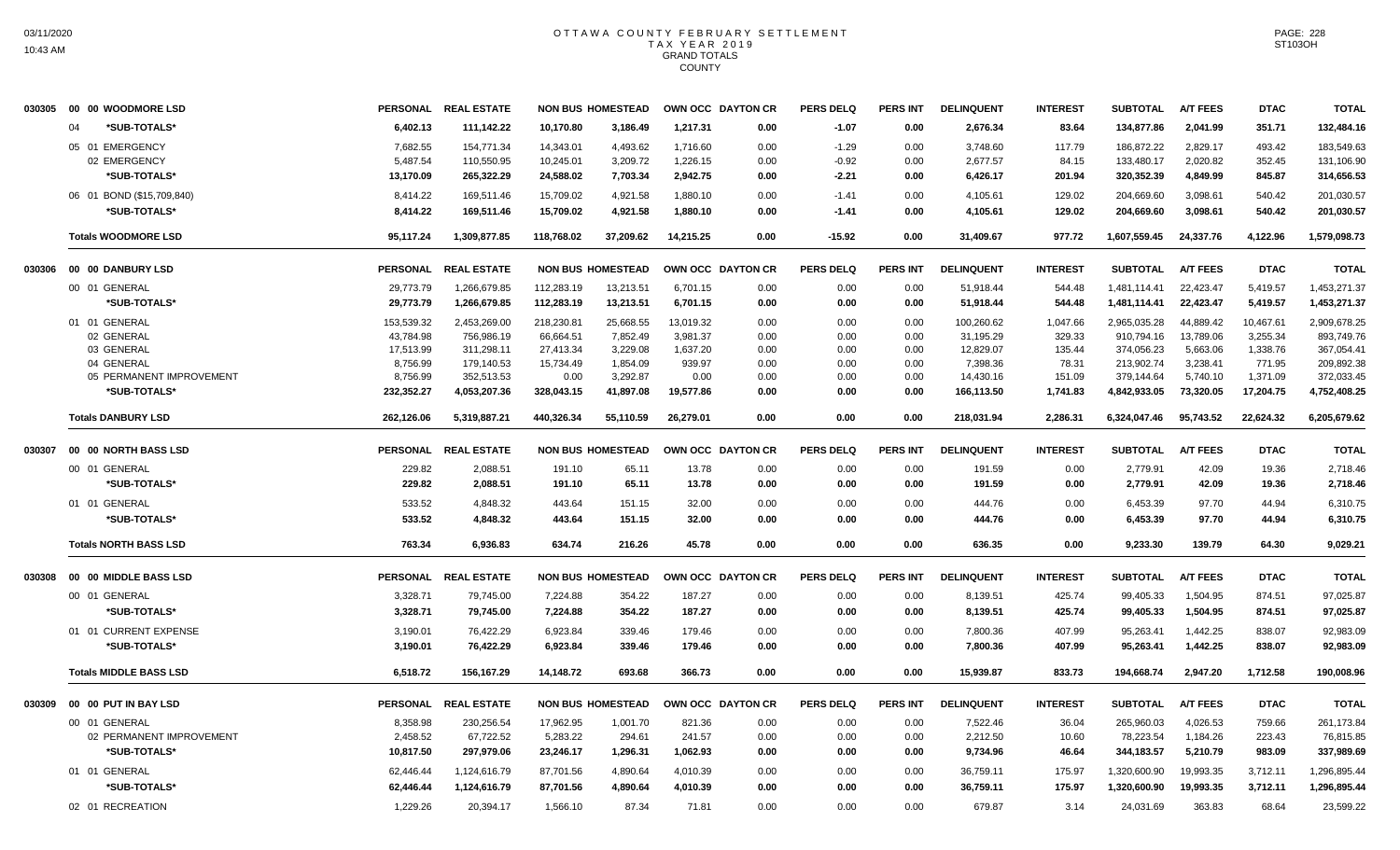|        | 030309 00 00 PUT IN BAY LSD     |           | PERSONAL REAL ESTATE |            | <b>NON BUS HOMESTEAD</b> | OWN OCC DAYTON CR |      | <b>PERS DELQ</b> | <b>PERS INT</b> | <b>DELINQUENT</b> | <b>INTEREST</b> | <b>SUBTOTAL</b> | <b>A/T FEES</b> | <b>DTAC</b> | <b>TOTAL</b> |
|--------|---------------------------------|-----------|----------------------|------------|--------------------------|-------------------|------|------------------|-----------------|-------------------|-----------------|-----------------|-----------------|-------------|--------------|
|        | *SUB-TOTALS*<br>02              | 1,229.26  | 20,394.17            | 1,566.10   | 87.34                    | 71.81             | 0.00 | 0.00             | 0.00            | 679.87            | 3.14            | 24,031.69       | 363.83          | 68.64       | 23,599.22    |
|        | <b>Totals PUT IN BAY LSD</b>    | 74,493.20 | 1,442,990.02         | 112,513.83 | 6,274.29                 | 5,145.13          | 0.00 | 0.00             | 0.00            | 47,173.94         | 225.75          | 1,688,816.16    | 25,567.97       | 4,763.84    | 1,658,484.35 |
| 040401 | 00 00 CLAY CENTER CORP.         |           | PERSONAL REAL ESTATE |            | <b>NON BUS HOMESTEAD</b> | OWN OCC DAYTON CR |      | <b>PERS DELQ</b> | <b>PERS INT</b> | <b>DELINQUENT</b> | <b>INTEREST</b> | <b>SUBTOTAL</b> | <b>A/T FEES</b> | <b>DTAC</b> | <b>TOTAL</b> |
|        | 00 01 GENERAL                   | 187.23    | 3,195.60             | 322.86     | 174.24                   | 32.31             | 0.00 | 0.00             | 0.00            | 217.01            | 5.57            | 4,134.82        | 62.60           | 22.70       | 4.049.52     |
|        | *SUB-TOTALS*                    | 187.23    | 3,195.60             | 322.86     | 174.24                   | 32.31             | 0.00 | 0.00             | 0.00            | 217.01            | 5.57            | 4,134.82        | 62.60           | 22.70       | 4,049.52     |
|        | <b>Totals CLAY CENTER CORP.</b> | 187.23    | 3,195.60             | 322.86     | 174.24                   | 32.31             | 0.00 | 0.00             | 0.00            | 217.01            | 5.57            | 4,134.82        | 62.60           | 22.70       | 4,049.52     |
| 040402 | 00 00 ROCKY RIDGE CORP.         |           | PERSONAL REAL ESTATE |            | <b>NON BUS HOMESTEAD</b> | OWN OCC DAYTON CR |      | <b>PERS DELQ</b> | <b>PERS INT</b> | <b>DELINQUENT</b> | <b>INTEREST</b> | <b>SUBTOTAL</b> | <b>A/T FEES</b> | <b>DTAC</b> | <b>TOTAL</b> |
|        | 00 01 GENERAL                   | 179.19    | 3,838.43             | 424.56     | 212.20                   | 43.18             | 0.00 | 0.00             | 0.00            | 792.53            | 18.51           | 5,508.60        | 83.39           | 83.61       | 5,341.60     |
|        | *SUB-TOTALS*                    | 179.19    | 3,838.43             | 424.56     | 212.20                   | 43.18             | 0.00 | 0.00             | 0.00            | 792.53            | 18.51           | 5,508.60        | 83.39           | 83.61       | 5,341.60     |
|        | 01 01 POLICE                    | 44.80     | 454.21               | 47.89      | 23.93                    | 4.87              | 0.00 | 0.00             | 0.00            | 101.54            | 2.83            | 680.07          | 10.30           | 10.72       | 659.05       |
|        | *SUB-TOTALS*                    | 44.80     | 454.21               | 47.89      | 23.93                    | 4.87              | 0.00 | 0.00             | 0.00            | 101.54            | 2.83            | 680.07          | 10.30           | 10.72       | 659.05       |
|        | 02 01 FIRE                      | 447.98    | 9,187.07             | 1,018.81   | 509.20                   | 103.61            | 0.00 | 0.00             | 0.00            | 1,888.17          | 43.60           | 13,198.44       | 199.82          | 199.20      | 12,799.42    |
|        | *SUB-TOTALS*                    | 447.98    | 9,187.07             | 1,018.81   | 509.20                   | 103.61            | 0.00 | 0.00             | 0.00            | 1,888.17          | 43.60           | 13,198.44       | 199.82          | 199.20      | 12,799.42    |
|        | <b>Totals ROCKY RIDGE CORP.</b> | 671.97    | 13,479.71            | 1,491.26   | 745.33                   | 151.66            | 0.00 | 0.00             | 0.00            | 2,782.24          | 64.94           | 19,387.11       | 293.51          | 293.53      | 18,800.07    |
| 040403 | 00 00 GENOA CORP.               |           | PERSONAL REAL ESTATE |            | <b>NON BUS HOMESTEAD</b> | OWN OCC DAYTON CR |      | <b>PERS DELQ</b> | <b>PERS INT</b> | <b>DELINQUENT</b> | <b>INTEREST</b> | <b>SUBTOTAL</b> | <b>A/T FEES</b> | <b>DTAC</b> | <b>TOTAL</b> |
|        | 00 01 GENERAL                   | 1,011.17  | 41,132.25            | 3,351.86   | 1,389.46                 | 436.81            | 0.00 | $-0.74$          | 0.00            | 1,998.13          | 77.65           | 49,396.59       | 747.84          | 224.14      | 48,424.61    |
|        | *SUB-TOTALS*                    | 1,011.17  | 41,132.25            | 3,351.86   | 1,389.46                 | 436.81            | 0.00 | $-0.74$          | 0.00            | 1,998.13          | 77.65           | 49,396.59       | 747.84          | 224.14      | 48,424.61    |
|        | 01 01 PARK                      | 547.72    | 20,077.71            | 1,578.43   | 654.31                   | 205.70            | 0.00 | $-0.40$          | 0.00            | 950.32            | 36.72           | 24,050.51       | 364.12          | 107.17      | 23,579.22    |
|        | 02 PARK                         | 315.99    | 14,047.36            | 0.00       | 433.97                   | 0.00              | 0.00 | $-0.23$          | 0.00            | 698.53            | 27.28           | 15,522.90       | 235.01          | 70.01       | 15,217.88    |
|        | *SUB-TOTALS*                    | 863.71    | 34,125.07            | 1,578.43   | 1,088.28                 | 205.70            | 0.00 | $-0.63$          | 0.00            | 1,648.85          | 64.00           | 39,573.41       | 599.13          | 177.18      | 38,797.10    |
|        | <b>Totals GENOA CORP.</b>       | 1.874.88  | 75.257.32            | 4.930.29   | 2.477.74                 | 642.51            | 0.00 | $-1.37$          | 0.00            | 3.646.98          | 141.65          | 88.970.00       | 1.346.97        | 401.32      | 87,221.71    |
| 040404 | 00 00 MARBLEHEAD CORP.          |           | PERSONAL REAL ESTATE |            | <b>NON BUS HOMESTEAD</b> | OWN OCC DAYTON CR |      | <b>PERS DELQ</b> | <b>PERS INT</b> | <b>DELINQUENT</b> | <b>INTEREST</b> | <b>SUBTOTAL</b> | <b>A/T FEES</b> | <b>DTAC</b> | <b>TOTAL</b> |
|        | 00 01 GENERAL                   | 2,098.29  | 169,171.40           | 16,100.45  | 1,329.91                 | 954.82            | 0.00 | 0.00             | 0.00            | 7,792.77          | 90.46           | 197,538.10      | 2,990.65        | 833.49      | 193,713.96   |
|        | *SUB-TOTALS*                    | 2,098.29  | 169,171.40           | 16,100.45  | 1,329.91                 | 954.82            | 0.00 | 0.00             | 0.00            | 7,792.77          | 90.46           | 197,538.10      | 2,990.65        | 833.49      | 193,713.96   |
|        | 01 01 GENERAL                   | 1,678.63  | 112,311.60           | 10,592.93  | 877.35                   | 629.12            | 0.00 | 0.00             | 0.00            | 5,137.35          | 59.69           | 131,286.67      | 1,987.63        | 549.42      | 128,749.62   |
|        | 02 GENERAL                      | 167.86    | 13,820.25            | 0.00       | 97.31                    | 0.00              | 0.00 | 0.00             | 0.00            | 637.82            | 7.40            | 14,730.64       | 223.01          | 60.97       | 14,446.66    |
|        | *SUB-TOTALS*                    | 1,846.49  | 126,131.85           | 10,592.93  | 974.66                   | 629.12            | 0.00 | 0.00             | 0.00            | 5,775.17          | 67.09           | 146,017.31      | 2,210.64        | 610.39      | 143,196.28   |
|        | <b>Totals MARBLEHEAD CORP.</b>  | 3,944.78  | 295,303.25           | 26,693.38  | 2,304.57                 | 1,583.94          | 0.00 | 0.00             | 0.00            | 13,567.94         | 157.55          | 343,555.41      | 5,201.29        | 1,443.88    | 336,910.24   |
|        | 040405  00  00  ELMORE CORP.    |           | PERSONAL REAL ESTATE |            | <b>NON BUS HOMESTEAD</b> | OWN OCC DAYTON CR |      | <b>PERS DELQ</b> | <b>PERS INT</b> | <b>DELINQUENT</b> | <b>INTEREST</b> | <b>SUBTOTAL</b> | <b>A/T FEES</b> | <b>DTAC</b> | <b>TOTAL</b> |
|        | 00 01 GENERAL                   | 492.65    | 20,727.07            | 2,013.98   | 971.96                   | 304.53            | 0.00 | 0.00             | 0.00            | 766.70            | 23.93           | 25,300.82       | 383.05          | 101.35      | 24,816.42    |
|        | *SUB-TOTALS*                    | 492.65    | 20,727.07            | 2,013.98   | 971.96                   | 304.53            | 0.00 | 0.00             | 0.00            | 766.70            | 23.93           | 25,300.82       | 383.05          | 101.35      | 24,816.42    |
|        | 01 01 STREETS                   | 615.81    | 24,087.54            | 2,332.08   | 1,125.48                 | 352.64            | 0.00 | 0.00             | 0.00            | 889.91            | 27.71           | 29,431.17       | 445.58          | 117.56      | 28,868.03    |
|        | 02 STREETS                      | 738.98    | 28,905.03            | 2,798.50   | 1,350.58                 | 423.16            | 0.00 | 0.00             | 0.00            | 1,067.89          | 33.25           | 35,317.39       | 534.68          | 141.08      | 34,641.63    |
|        | *SUB-TOTALS*                    | 1,354.79  | 52,992.57            | 5,130.58   | 2,476.06                 | 775.80            | 0.00 | 0.00             | 0.00            | 1,957.80          | 60.96           | 64,748.56       | 980.26          | 258.64      | 63,509.66    |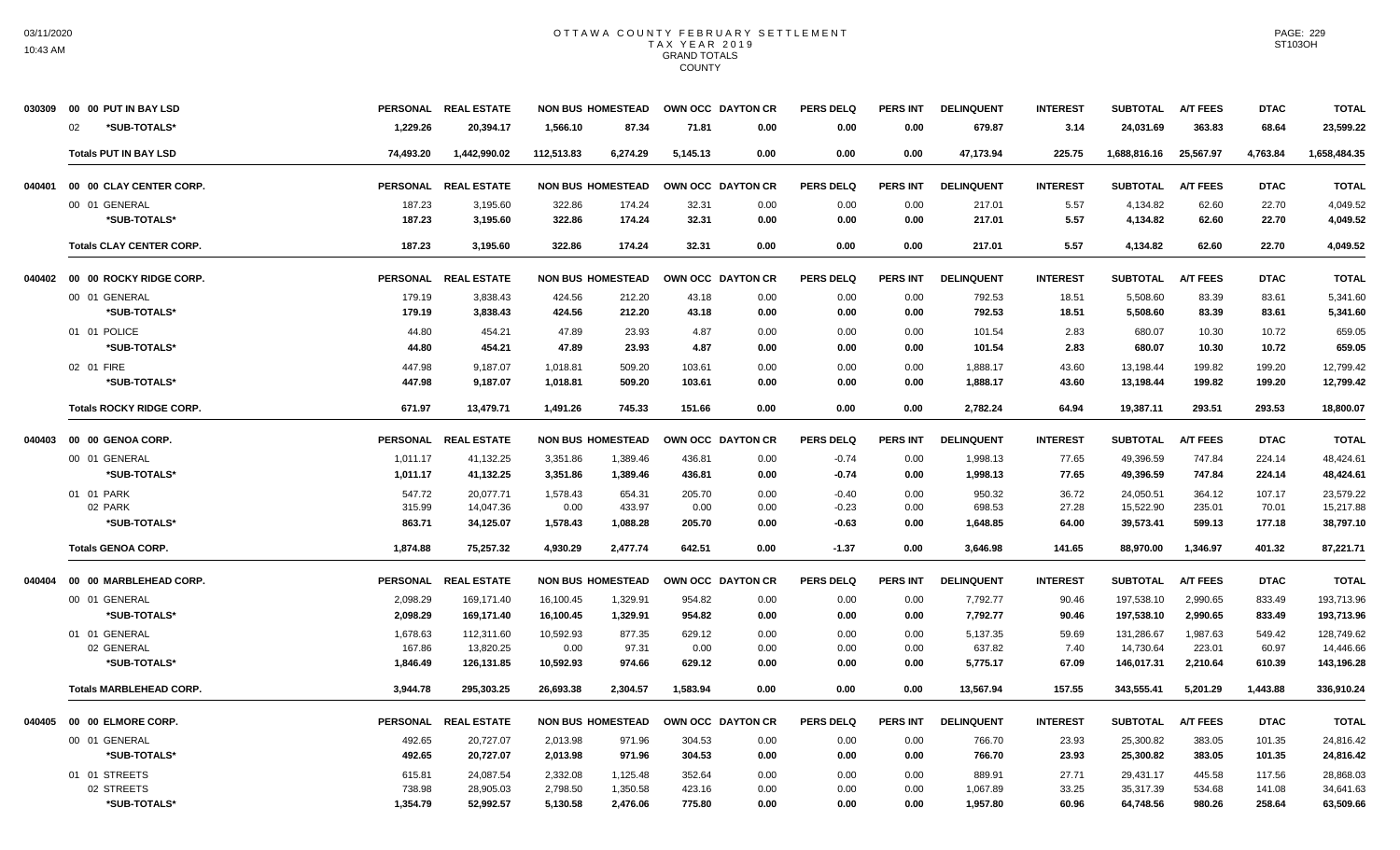| 040405 | 00 00 ELMORE CORP.              |                 | PERSONAL REAL ESTATE |           | <b>NON BUS HOMESTEAD</b> | OWN OCC DAYTON CR        |      | <b>PERS DELQ</b> | <b>PERS INT</b> | <b>DELINQUENT</b> | <b>INTEREST</b> | <b>SUBTOTAL</b> | <b>A/T FEES</b> | <b>DTAC</b> | <b>TOTAL</b> |
|--------|---------------------------------|-----------------|----------------------|-----------|--------------------------|--------------------------|------|------------------|-----------------|-------------------|-----------------|-----------------|-----------------|-------------|--------------|
|        | 02 01 SOLID WASTE               | 738.98          | 28,905.03            | 2,798.50  | 1,350.58                 | 423.16                   | 0.00 | 0.00             | 0.00            | 1,067.89          | 33.25           | 35,317.39       | 534.68          | 141.08      | 34,641.63    |
|        | *SUB-TOTALS*                    | 738.98          | 28,905.03            | 2,798.50  | 1,350.58                 | 423.16                   | 0.00 | 0.00             | 0.00            | 1,067.89          | 33.25           | 35,317.39       | 534.68          | 141.08      | 34,641.63    |
|        | 03 01 GENERAL                   | 738.98          | 27,202.73            | 2,607.79  | 1,258.54                 | 394.32                   | 0.00 | 0.00             | 0.00            | 1,001.57          | 30.99           | 33,234.92       | 503.16          | 132.11      | 32,599.65    |
|        | *SUB-TOTALS*                    | 738.98          | 27,202.73            | 2,607.79  | 1,258.54                 | 394.32                   | 0.00 | 0.00             | 0.00            | 1,001.57          | 30.99           | 33,234.92       | 503.16          | 132.11      | 32,599.65    |
|        | <b>Totals ELMORE CORP.</b>      | 3,325.40        | 129,827.40           | 12,550.85 | 6,057.14                 | 1,897.81                 | 0.00 | 0.00             | 0.00            | 4,793.96          | 149.13          | 158,601.69      | 2,401.15        | 633.18      | 155,567.36   |
| 040406 | 00 00 PORT CLINTON CITY         |                 | PERSONAL REAL ESTATE |           | <b>NON BUS HOMESTEAD</b> | OWN OCC DAYTON CR        |      | <b>PERS DELQ</b> | <b>PERS INT</b> | <b>DELINQUENT</b> | <b>INTEREST</b> | <b>SUBTOTAL</b> | <b>A/T FEES</b> | <b>DTAC</b> | <b>TOTAL</b> |
|        | 00 01 GENERAL                   | 9,581.07        | 124,368.46           | 9,965.33  | 3,971.48                 | 1,114.46                 | 0.00 | 0.00             | 0.00            | 3,974.81          | 195.35          | 153,170.96      | 2,318.95        | 544.87      | 150,307.14   |
|        | *SUB-TOTALS*                    | 9,581.07        | 124,368.46           | 9,965.33  | 3,971.48                 | 1,114.46                 | 0.00 | 0.00             | 0.00            | 3,974.81          | 195.35          | 153,170.96      | 2,318.95        | 544.87      | 150,307.14   |
|        | 01 01 INSIDE POLICE PENSION     | 737.00          | 9,566.80             | 766.56    | 305.50                   | 85.73                    | 0.00 | 0.00             | 0.00            | 305.75            | 15.03           | 11,782.37       | 178.37          | 41.91       | 11,562.09    |
|        | *SUB-TOTALS*                    | 737.00          | 9.566.80             | 766.56    | 305.50                   | 85.73                    | 0.00 | 0.00             | 0.00            | 305.75            | 15.03           | 11,782.37       | 178.37          | 41.91       | 11,562.09    |
|        | 02 01 FIRE & EMS                | 9,335.41        | 114,282.98           | 8,971.77  | 3,576.88                 | 1,003.98                 | 0.00 | 0.00             | 0.00            | 3,597.24          | 177.67          | 140,945.93      | 2,133.86        | 501.75      | 138,310.32   |
|        | *SUB-TOTALS*                    | 9,335.41        | 114,282.98           | 8,971.77  | 3,576.88                 | 1,003.98                 | 0.00 | 0.00             | 0.00            | 3,597.24          | 177.67          | 140,945.93      | 2,133.86        | 501.75      | 138,310.32   |
|        | <b>Totals PORT CLINTON CITY</b> | 19,653.48       | 248,218.24           | 19,703.66 | 7,853.86                 | 2,204.17                 | 0.00 | 0.00             | 0.00            | 7,877.80          | 388.05          | 305,899.26      | 4,631.18        | 1,088.53    | 300,179.55   |
| 040407 | 00 00 PUT IN BAY CORP.          |                 | PERSONAL REAL ESTATE |           | <b>NON BUS HOMESTEAD</b> | OWN OCC DAYTON CR        |      | <b>PERS DELQ</b> | <b>PERS INT</b> | <b>DELINQUENT</b> | <b>INTEREST</b> | <b>SUBTOTAL</b> | <b>A/T FEES</b> | <b>DTAC</b> | <b>TOTAL</b> |
|        | 00 01 INSIDE GENERAL            | 1,366.68        | 46,226.31            | 2,164.98  | 122.40                   | 100.34                   | 0.00 | 0.00             | 0.00            | 2,845.35          | 0.00            | 52,826.06       | 799.75          | 285.10      | 51,741.21    |
|        | *SUB-TOTALS*                    | 1,366.68        | 46,226.31            | 2,164.98  | 122.40                   | 100.34                   | 0.00 | 0.00             | 0.00            | 2,845.35          | 0.00            | 52,826.06       | 799.75          | 285.10      | 51,741.21    |
|        | <b>Totals PUT IN BAY CORP.</b>  | 1,366.68        | 46,226.31            | 2,164.98  | 122.40                   | 100.34                   | 0.00 | 0.00             | 0.00            | 2,845.35          | 0.00            | 52,826.06       | 799.75          | 285.10      | 51,741.21    |
| 040408 | 00 00 OAK HARBOR CORP.          |                 | PERSONAL REAL ESTATE |           | <b>NON BUS HOMESTEAD</b> | <b>OWN OCC DAYTON CR</b> |      | <b>PERS DELQ</b> | PERS INT        | <b>DELINQUENT</b> | <b>INTEREST</b> | <b>SUBTOTAL</b> | <b>A/T FEES</b> | <b>DTAC</b> | <b>TOTAL</b> |
|        | 00 01 GENERAL                   | 639.91          | 38,197.52            | 3,464.80  | 1,520.24                 | 518.20                   | 0.00 | 0.00             | 0.00            | 745.53            | 4.86            | 45,091.06       | 682.67          | 80.16       | 44,328.23    |
|        | *SUB-TOTALS*                    | 639.91          | 38,197.52            | 3,464.80  | 1,520.24                 | 518.20                   | 0.00 | 0.00             | 0.00            | 745.53            | 4.86            | 45,091.06       | 682.67          | 80.16       | 44,328.23    |
|        | 01 01 STREETS                   | 1,939.13        | 53,036.48            | 4,340.97  | 1,904.68                 | 649.24                   | 0.00 | 0.00             | 0.00            | 1,034.52          | 6.61            | 62,911.63       | 952.45          | 110.52      | 61,848.66    |
|        | *SUB-TOTALS*                    | 1,939.13        | 53,036.48            | 4,340.97  | 1,904.68                 | 649.24                   | 0.00 | 0.00             | 0.00            | 1,034.52          | 6.61            | 62,911.63       | 952.45          | 110.52      | 61,848.66    |
|        | 02 01 POLICE                    | 1,113.06        | 66,763.77            | 0.00      | 2,307.61                 | 0.00                     | 0.00 | 0.00             | 0.00            | 1,303.17          | 8.50            | 71,496.11       | 1,082.41        | 124.50      | 70,289.20    |
|        | *SUB-TOTALS*                    | 1,113.06        | 66,763.77            | 0.00      | 2,307.61                 | 0.00                     | 0.00 | 0.00             | 0.00            | 1,303.17          | 8.50            | 71,496.11       | 1,082.41        | 124.50      | 70,289.20    |
|        | <b>Totals OAK HARBOR CORP.</b>  | 3,692.10        | 157.997.77           | 7.805.77  | 5.732.53                 | 1.167.44                 | 0.00 | 0.00             | 0.00            | 3.083.22          | 19.97           | 179.498.80      | 2.717.53        | 315.18      | 176,466.09   |
|        | 050501 00 00 PENTA COUNTY JVS   | <b>PERSONAL</b> | <b>REAL ESTATE</b>   |           | <b>NON BUS HOMESTEAD</b> | OWN OCC DAYTON CR        |      | <b>PERS DELQ</b> | <b>PERS INT</b> | <b>DELINQUENT</b> | <b>INTEREST</b> | <b>SUBTOTAL</b> | <b>A/T FEES</b> | <b>DTAC</b> | <b>TOTAL</b> |
|        | 01 01 GENERAL                   | 83,414.14       | 349,657.73           | 30,373.74 | 9,309.85                 | 3,583.25                 | 0.00 | $-1.69$          | 0.00            | 11,005.93         | 338.96          | 487,681.91      | 7,383.28        | 1,243.36    | 479,055.27   |
|        | 02 GENERAL                      | 47.665.22       | 199.804.49           | 17.356.41 | 5.319.93                 | 2.047.55                 | 0.00 | $-0.97$          | 0.00            | 6.289.09          | 193.69          | 278.675.41      | 4.219.05        | 710.52      | 273.745.84   |
|        | 03 PERMANENT IMP.               | 59,581.52       | 229,576.10           | 19,576.75 | 6,001.69                 | 2,309.81                 | 0.00 | $-1.21$          | 0.00            | 7,150.10          | 219.15          | 324,413.91      | 4,911.49        | 807.54      | 318,694.88   |
|        | *SUB-TOTALS*                    | 190,660.88      | 779,038.32           | 67,306.90 | 20,631.47                | 7,940.61                 | 0.00 | $-3.87$          | 0.00            | 24,445.12         | 751.80          | 1,090,771.23    | 16,513.82       | 2,761.42    | 1,071,495.99 |
|        | <b>Totals PENTA COUNTY JVS</b>  | 190,660.88      | 779,038.32           | 67,306.90 | 20,631.47                | 7.940.61                 | 0.00 | $-3.87$          | 0.00            | 24,445.12         | 751.80          | 1,090,771.23    | 16,513.82       | 2,761.42    | 1,071,495.99 |
|        | 050502 00 00 VANGUARD JVS       |                 | PERSONAL REAL ESTATE |           | <b>NON BUS HOMESTEAD</b> | OWN OCC DAYTON CR        |      | <b>PERS DELQ</b> | <b>PERS INT</b> | <b>DELINQUENT</b> | <b>INTEREST</b> | <b>SUBTOTAL</b> | <b>A/T FEES</b> | <b>DTAC</b> | <b>TOTAL</b> |
|        | 01 01 GENERAL                   | 22,446.28       | 527,152.36           | 44,277.54 | 9,337.25                 | 3,948.48                 | 0.00 | 0.00             | 0.00            | 14,638.66         | 434.24          | 622,234.81      | 9,420.38        | 1,617.67    | 611,196.76   |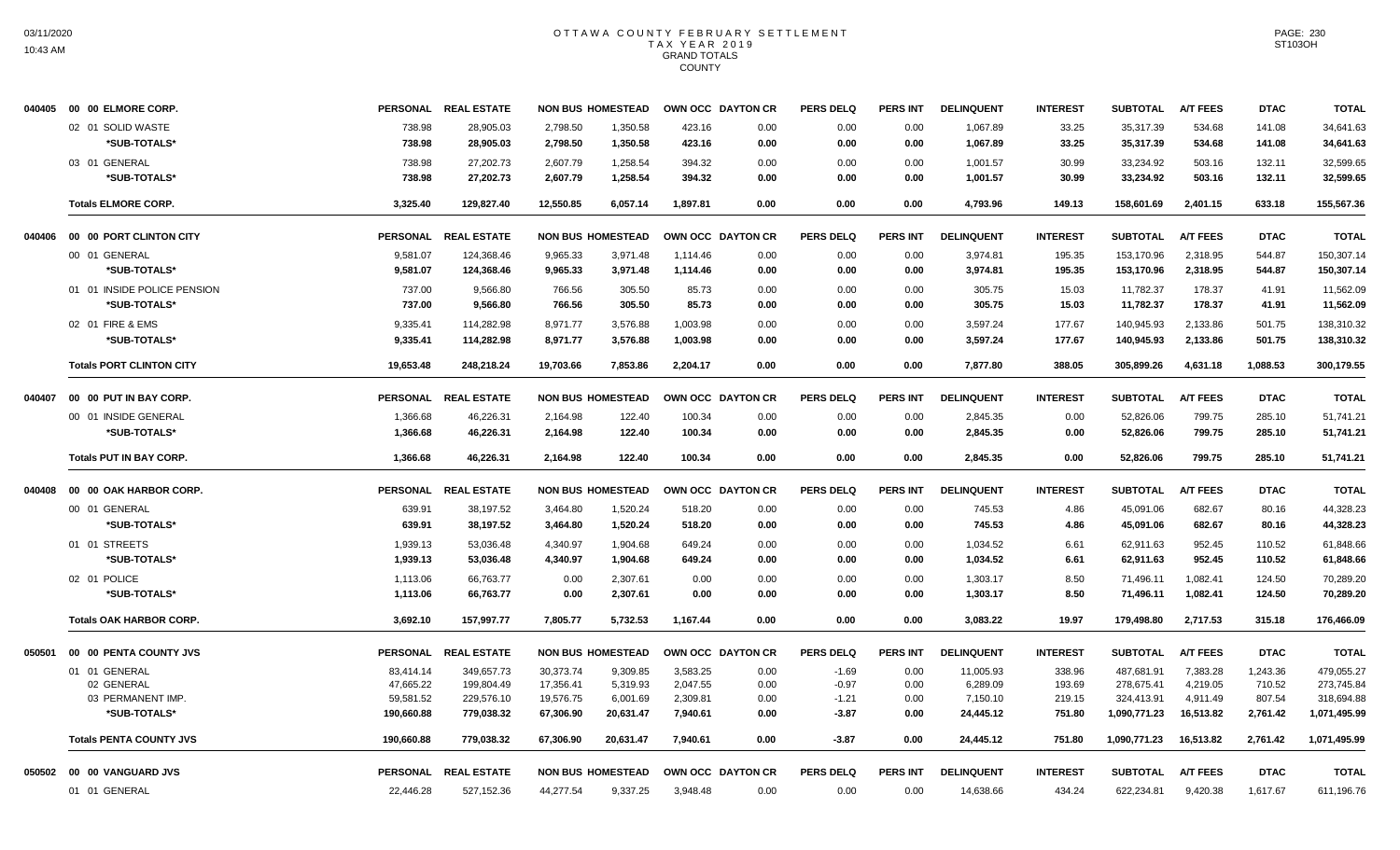| 050502 | 00 00 VANGUARD JVS                     | <b>PERSONAL</b> | <b>REAL ESTATE</b>   |           | <b>NON BUS HOMESTEAD</b> | OWN OCC DAYTON CR |      | <b>PERS DELQ</b> | <b>PERS INT</b> | <b>DELINQUENT</b> | <b>INTEREST</b> | <b>SUBTOTAL</b> | <b>A/T FEES</b> | <b>DTAC</b> | <b>TOTAL</b> |
|--------|----------------------------------------|-----------------|----------------------|-----------|--------------------------|-------------------|------|------------------|-----------------|-------------------|-----------------|-----------------|-----------------|-------------|--------------|
|        | *SUB-TOTALS*<br>01                     | 22,446.28       | 527,152.36           | 44,277.54 | 9,337.25                 | 3,948.48          | 0.00 | 0.00             | 0.00            | 14,638.66         | 434.24          | 622,234.81      | 9,420.38        | 1,617.67    | 611,196.76   |
|        | <b>Totals VANGUARD JVS</b>             | 22,446.28       | 527,152.36           | 44,277.54 | 9,337.25                 | 3,948.48          | 0.00 | 0.00             | 0.00            | 14,638.66         | 434.24          | 622,234.81      | 9,420.38        | 1,617.67    | 611,196.76   |
| 050503 | 00 00 EHOVE JVS                        | <b>PERSONAL</b> | <b>REAL ESTATE</b>   |           | <b>NON BUS HOMESTEAD</b> | OWN OCC DAYTON CR |      | <b>PERS DELQ</b> | <b>PERS INT</b> | <b>DELINQUENT</b> | <b>INTEREST</b> | <b>SUBTOTAL</b> | <b>A/T FEES</b> | <b>DTAC</b> | <b>TOTAL</b> |
|        | 01 01 GENERAL                          | 11,384.10       | 208,390.07           | 18,627.60 | 2,189.48                 | 1,110.74          | 0.00 | 0.00             | 0.00            | 8,481.86          | 88.18           | 250,272.03      | 3,789.02        | 885.75      | 245,597.26   |
|        | 02 GENERAL                             | 2,919.00        | 124,950.40           | 0.00      | 1,169.09                 | 0.00              | 0.00 | 0.00             | 0.00            | 5,106.52          | 53.36           | 134,198.37      | 2,031.71        | 485.07      | 131,681.59   |
|        | 03 GENERAL                             | 8,757.01        | 338,130.55           | 29,760.86 | 3,505.85                 | 1,777.48          | 0.00 | 0.00             | 0.00            | 13,940.75         | 147.29          | 396,019.79      | 5,995.58        | 1,454.73    | 388,569.48   |
|        | *SUB-TOTALS*                           | 23,060.11       | 671,471.02           | 48,388.46 | 6.864.42                 | 2.888.22          | 0.00 | 0.00             | 0.00            | 27,529.13         | 288.83          | 780,490.19      | 11,816.31       | 2,825.55    | 765,848.33   |
|        | 02 01 PERMANENT IMPROVEMENT            | 2,919.00        | 131.749.38           | 0.00      | 1.236.69                 | 0.00              | 0.00 | 0.00             | 0.00            | 5,367.06          | 55.85           | 141,327.98      | 2.139.64        | 509.58      | 138,678.76   |
|        | *SUB-TOTALS*                           | 2,919.00        | 131,749.38           | 0.00      | 1,236.69                 | 0.00              | 0.00 | 0.00             | 0.00            | 5,367.06          | 55.85           | 141,327.98      | 2,139.64        | 509.58      | 138,678.76   |
|        | <b>Totals EHOVE JVS</b>                | 25,979.11       | 803,220.40           | 48,388.46 | 8,101.11                 | 2,888.22          | 0.00 | 0.00             | 0.00            | 32,896.19         | 344.68          | 921,818.17      | 13,955.95       | 3,335.13    | 904,527.09   |
| 060601 | 00 00 MID COUNTY EMS                   |                 | PERSONAL REAL ESTATE |           | <b>NON BUS HOMESTEAD</b> | OWN OCC DAYTON CR |      | <b>PERS DELQ</b> | <b>PERS INT</b> | <b>DELINQUENT</b> | <b>INTEREST</b> | <b>SUBTOTAL</b> | <b>A/T FEES</b> | <b>DTAC</b> | <b>TOTAL</b> |
|        | 01 01 MID COUNTY EMS                   | 4,533.48        | 17,488.28            | 1,535.24  | 562.06                   | 201.85            | 0.00 | $-0.28$          | 0.00            | 723.57            | 9.73            | 25,053.93       | 379.31          | 76.11       | 24,598.51    |
|        | 02 MID COUNTY EMS                      | 1,133.37        | 6,276.53             | 551.13    | 201.77                   | 72.46             | 0.00 | $-0.07$          | 0.00            | 259.72            | 3.49            | 8,498.40        | 128.67          | 27.32       | 8,342.41     |
|        | 03 MID COUNTY EMS                      | 3.400.10        | 20.171.45            | 1.752.07  | 641.69                   | 230.39            | 0.00 | $-0.21$          | 0.00            | 831.35            | 11.23           | 27.038.07       | 409.35          | 87.43       | 26,541.29    |
|        | 04 MID COUNTY EMS                      | 4,533.46        | 43,814.40            | 3,985.13  | 1,457.07                 | 523.71            | 0.00 | $-0.28$          | 0.00            | 1,836.87          | 24.52           | 56,174.88       | 850.46          | 193.35      | 55,131.07    |
|        | 05 CURRENT EXPENSE                     | 9,066.93        | 114,012.35           | 0.00      | 3,375.18                 | 0.00              | 0.00 | $-0.57$          | 0.00            | 4,828.11          | 63.84           | 131,345.84      | 1,988.52        | 445.91      | 128,911.41   |
|        | *SUB-TOTALS*                           | 22,667.34       | 201,763.01           | 7,823.57  | 6,237.77                 | 1,028.41          | 0.00 | $-1.41$          | 0.00            | 8,479.62          | 112.81          | 248,111.12      | 3,756.31        | 830.12      | 243,524.69   |
|        | <b>Totals MID COUNTY EMS</b>           | 22,667.34       | 201,763.01           | 7,823.57  | 6,237.77                 | 1,028.41          | 0.00 | $-1.41$          | 0.00            | 8,479.62          | 112.81          | 248,111.12      | 3,756.31        | 830.12      | 243,524.69   |
| 060602 | 00 00 HARRIS ELMORE PUBLIC LIE         | <b>PERSONAL</b> | <b>REAL ESTATE</b>   |           | <b>NON BUS HOMESTEAD</b> | OWN OCC DAYTON CR |      | <b>PERS DELQ</b> | <b>PERS INT</b> | <b>DELINQUENT</b> | <b>INTEREST</b> | <b>SUBTOTAL</b> | <b>A/T FEES</b> | <b>DTAC</b> | <b>TOTAL</b> |
|        | 01 01 CURRENT EXPENSE                  | 6,862.11        | 116,017.12           | 11,044.91 | 3,635.25                 | 1,393.00          | 0.00 | $-1.02$          | 0.00            | 3,844.91          | 102.95          | 142,899.23      | 2,163.43        | 454.36      | 140,281.44   |
|        | *SUB-TOTALS*                           | 6,862.11        | 116,017.12           | 11,044.91 | 3,635.25                 | 1,393.00          | 0.00 | $-1.02$          | 0.00            | 3,844.91          | 102.95          | 142,899.23      | 2,163.43        | 454.36      | 140,281.44   |
|        | <b>Totals HARRIS ELMORE PUBLIC LIB</b> | 6,862.11        | 116,017.12           | 11,044.91 | 3,635.25                 | 1,393.00          | 0.00 | $-1.02$          | 0.00            | 3,844.91          | 102.95          | 142,899.23      | 2,163.43        | 454.36      | 140,281.44   |
| 060603 | 00 00 DANBURY FIRE DISTRICT            | <b>PERSONAL</b> | <b>REAL ESTATE</b>   |           | <b>NON BUS HOMESTEAD</b> | OWN OCC DAYTON CR |      | <b>PERS DELQ</b> | <b>PERS INT</b> | <b>DELINQUENT</b> | <b>INTEREST</b> | <b>SUBTOTAL</b> | <b>A/T FEES</b> | <b>DTAC</b> | <b>TOTAL</b> |
|        | 01 01 DANBURY FIRE DISTRICT            | 1,499.63        | 19,399.27            | 1,590.21  | 211.50                   | 95.60             | 0.00 | 0.00             | 0.00            | 804.14            | 8.56            | 23,608.91       | 357.43          | 82.89       | 23,168.59    |
|        | *SUB-TOTALS*                           | 1,499.63        | 19,399.27            | 1,590.21  | 211.50                   | 95.60             | 0.00 | 0.00             | 0.00            | 804.14            | 8.56            | 23,608.91       | 357.43          | 82.89       | 23,168.59    |
|        | <b>Totals DANBURY FIRE DISTRICT</b>    | 1,499.63        | 19.399.27            | 1.590.21  | 211.50                   | 95.60             | 0.00 | 0.00             | 0.00            | 804.14            | 8.56            | 23,608.91       | 357.43          | 82.89       | 23,168.59    |
| 060604 | 00 00 OAK HARBOR LIBRARY               | <b>PERSONAL</b> | <b>REAL ESTATE</b>   |           | <b>NON BUS HOMESTEAD</b> | OWN OCC DAYTON CR |      | <b>PERS DELQ</b> | <b>PERS INT</b> | <b>DELINQUENT</b> | <b>INTEREST</b> | <b>SUBTOTAL</b> | <b>A/T FEES</b> | <b>DTAC</b> | <b>TOTAL</b> |
|        | 01 04 OAK HARBOR LIBRARY               | 53,311.01       | 146,106.00           | 0.00      | 2,881.48                 | 0.00              | 0.00 | $-0.28$          | 0.00            | 4,458.19          | 154.19          | 206,910.59      | 3,132.54        | 420.52      | 203,357.53   |
|        | *SUB-TOTALS*                           | 53,311.01       | 146,106.00           | 0.00      | 2,881.48                 | 0.00              | 0.00 | $-0.28$          | 0.00            | 4,458.19          | 154.19          | 206,910.59      | 3,132.54        | 420.52      | 203,357.53   |
|        |                                        |                 |                      |           |                          |                   |      |                  |                 |                   |                 |                 |                 |             |              |
|        | <b>Totals OAK HARBOR LIBRARY</b>       | 53,311.01       | 146.106.00           | 0.00      | 2,881.48                 | 0.00              | 0.00 | $-0.28$          | 0.00            | 4,458.19          | 154.19          | 206.910.59      | 3.132.54        | 420.52      | 203,357.53   |
| 060605 | 00 00 IDA RUPP LIBRARY TAX             | <b>PERSONAL</b> | <b>REAL ESTATE</b>   |           | <b>NON BUS HOMESTEAD</b> | OWN OCC DAYTON CR |      | <b>PERS DELQ</b> | <b>PERS INT</b> | <b>DELINQUENT</b> | <b>INTEREST</b> | <b>SUBTOTAL</b> | <b>A/T FEES</b> | <b>DTAC</b> | <b>TOTAL</b> |
|        | 01 05 IDA RUPP LIBRARY TAX             | 18,447.99       | 582,914.64           | 0.00      | 7,012.44                 | 0.00              | 0.00 | 0.00             | 0.00            | 20,433.08         | 422.13          | 629,230.28      | 9.526.29        | 1.977.27    | 617,726.72   |
|        | *SUB-TOTALS*                           | 18,447.99       | 582,914.64           | 0.00      | 7,012.44                 | 0.00              | 0.00 | 0.00             | 0.00            | 20,433.08         | 422.13          | 629,230.28      | 9,526.29        | 1,977.27    | 617,726.72   |
|        |                                        |                 |                      |           |                          |                   |      |                  |                 |                   |                 |                 |                 |             |              |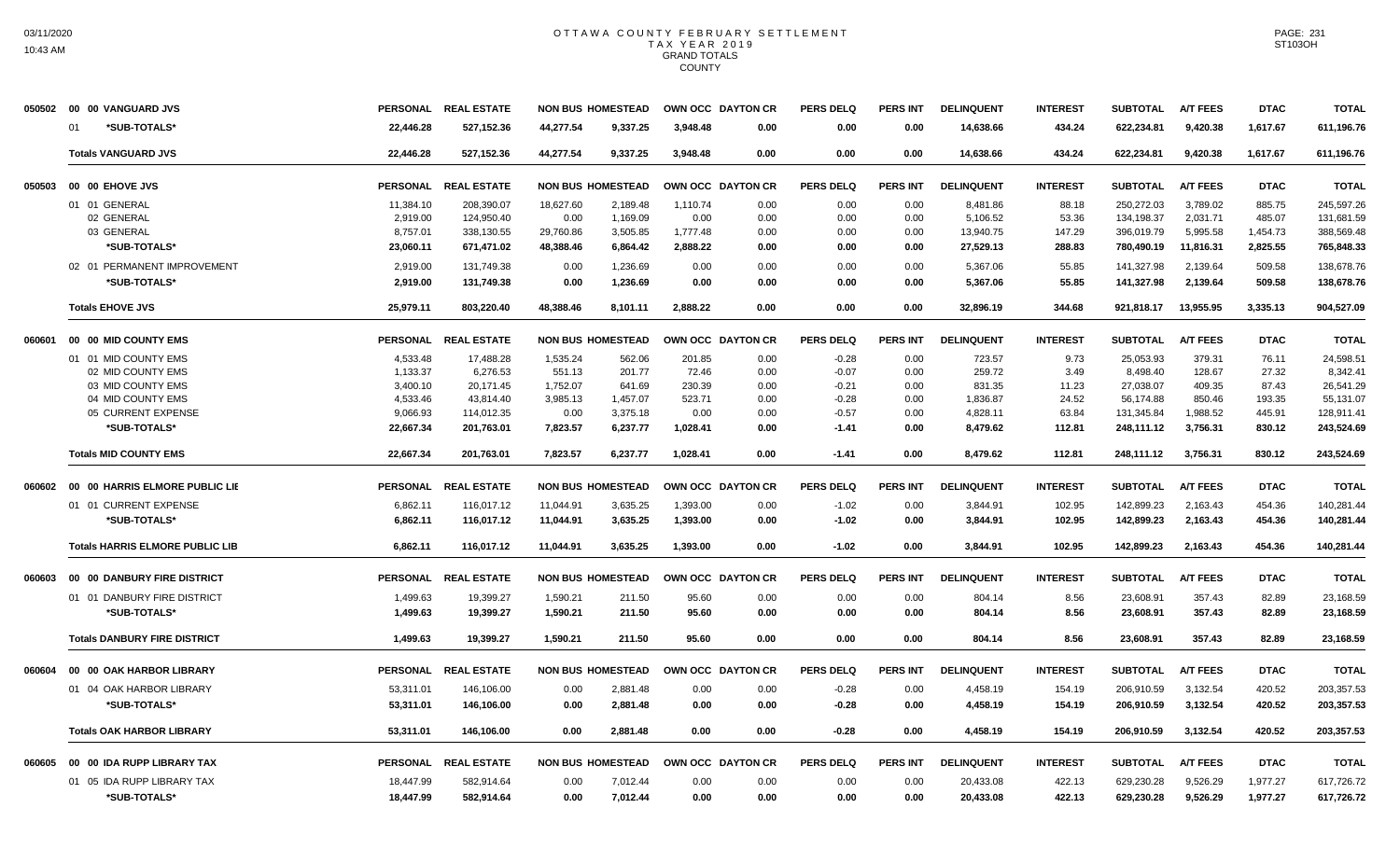|        | 060605 00 00 IDA RUPP LIBRARY TAX      |                 | PERSONAL REAL ESTATE |                          | <b>NON BUS HOMESTEAD</b> |                   | OWN OCC DAYTON CR | <b>PERS DELQ</b> | <b>PERS INT</b> | <b>DELINQUENT</b> | <b>INTEREST</b> | <b>SUBTOTAL</b> | <b>A/T FEES</b> | <b>DTAC</b> | <b>TOTAL</b> |
|--------|----------------------------------------|-----------------|----------------------|--------------------------|--------------------------|-------------------|-------------------|------------------|-----------------|-------------------|-----------------|-----------------|-----------------|-------------|--------------|
|        | <b>Totals IDA RUPP LIBRARY TAX</b>     | 18,447.99       | 582,914.64           | 0.00                     | 7.012.44                 | 0.00              | 0.00              | 0.00             | 0.00            | 20,433.08         | 422.13          | 629,230.28      | 9,526.29        | 1,977.27    | 617,726.72   |
| 060606 | 00 00 PIB - NORTH BASS                 |                 | PERSONAL REAL ESTATE |                          | <b>NON BUS HOMESTEAD</b> | OWN OCC DAYTON CR |                   | <b>PERS DELQ</b> | <b>PERS INT</b> | <b>DELINQUENT</b> | <b>INTEREST</b> | <b>SUBTOTAL</b> | <b>A/T FEES</b> | <b>DTAC</b> | <b>TOTAL</b> |
|        | 01 01 REFUSE                           | 123.12          | 1,024.91             | 93.78                    | 31.95                    | 6.76              | 0.00              | 0.00             | 0.00            | 94.02             | 0.00            | 1,374.54        | 20.81           | 9.50        | 1,344.23     |
|        | *SUB-TOTALS*                           | 123.12          | 1,024.91             | 93.78                    | 31.95                    | 6.76              | 0.00              | 0.00             | 0.00            | 94.02             | 0.00            | 1,374.54        | 20.81           | 9.50        | 1,344.23     |
|        | <b>Totals PIB - NORTH BASS</b>         | 123.12          | 1.024.91             | 93.78                    | 31.95                    | 6.76              | 0.00              | 0.00             | 0.00            | 94.02             | 0.00            | 1.374.54        | 20.81           | 9.50        | 1.344.23     |
| 060607 | 00 00 PIB MIDDLE BASS                  |                 | PERSONAL REAL ESTATE | <b>NON BUS HOMESTEAD</b> |                          |                   | OWN OCC DAYTON CR | <b>PERS DELQ</b> | PERS INT        | <b>DELINQUENT</b> | <b>INTEREST</b> | <b>SUBTOTAL</b> | <b>A/T FEES</b> | <b>DTAC</b> | <b>TOTAL</b> |
|        | 01 03 REFUSE                           | 2,080.44        | 49,729.12            | 4,510.18                 | 221.13                   | 116.90            | 0.00              | 0.00             | 0.00            | 5,069.46          | 265.74          | 61,992.97       | 938.55          | 544.75      | 60,509.67    |
|        | *SUB-TOTALS*                           | 2,080.44        | 49,729.12            | 4,510.18                 | 221.13                   | 116.90            | 0.00              | 0.00             | 0.00            | 5,069.46          | 265.74          | 61,992.97       | 938.55          | 544.75      | 60,509.67    |
|        | 02 01 ROADS                            | 5,547.84        | 22,407.27            | 1,988.24                 | 97.48                    | 51.53             | 0.00              | 0.00             | 0.00            | 2,343.30          | 117.36          | 32,553.02       | 492.84          | 251.02      | 31,809.16    |
|        | *SUB-TOTALS*                           | 5,547.84        | 22,407.27            | 1.988.24                 | 97.48                    | 51.53             | 0.00              | 0.00             | 0.00            | 2,343.30          | 117.36          | 32,553.02       | 492.84          | 251.02      | 31,809.16    |
|        | 03 01 FIRE                             | 1,386.96        | 29,406.10            | 2,651.39                 | 129.99                   | 68.72             | 0.00              | 0.00             | 0.00            | 3,018.63          | 156.30          | 36,818.09       | 557.41          | 324.09      | 35,936.59    |
|        | *SUB-TOTALS*                           | 1,386.96        | 29,406.10            | 2,651.39                 | 129.99                   | 68.72             | 0.00              | 0.00             | 0.00            | 3,018.63          | 156.30          | 36,818.09       | 557.41          | 324.09      | 35,936.59    |
|        | 04 01 TOWN HALL                        | 693.48          | 14,703.05            | 1,325.70                 | 65.00                    | 34.36             | 0.00              | 0.00             | 0.00            | 1,509.32          | 78.15           | 18,409.06       | 278.71          | 162.05      | 17,968.30    |
|        | *SUB-TOTALS*                           | 693.48          | 14,703.05            | 1,325.70                 | 65.00                    | 34.36             | 0.00              | 0.00             | 0.00            | 1,509.32          | 78.15           | 18,409.06       | 278.71          | 162.05      | 17,968.30    |
|        | <b>Totals PIB MIDDLE BASS</b>          | 9,708.72        | 116,245.54           | 10,475.51                | 513.60                   | 271.51            | 0.00              | 0.00             | 0.00            | 11,940.71         | 617.55          | 149,773.14      | 2,267.51        | 1,281.91    | 146,223.72   |
| 060608 | 00 00 PIB SOUTH BASS                   | <b>PERSONAL</b> | <b>REAL ESTATE</b>   | <b>NON BUS HOMESTEAD</b> |                          | OWN OCC DAYTON CR |                   | <b>PERS DELQ</b> | <b>PERS INT</b> | <b>DELINQUENT</b> | <b>INTEREST</b> | <b>SUBTOTAL</b> | <b>A/T FEES</b> | <b>DTAC</b> | <b>TOTAL</b> |
|        | 03 01 PARK                             | 1,966.82        | 2,906.58             | 218.16                   | 12.17                    | 10.04             | 0.00              | 0.00             | 0.00            | 99.64             | 0.44            | 5,213.85        | 78.94           | 10.06       | 5,124.85     |
|        | *SUB-TOTALS*                           | 1,966.82        | 2,906.58             | 218.16                   | 12.17                    | 10.04             | 0.00              | 0.00             | 0.00            | 99.64             | 0.44            | 5,213.85        | 78.94           | 10.06       | 5,124.85     |
|        | 05 02 FIRE                             | 2,950.22        | 69.982.52            | 5,371.84                 | 299.56                   | 246.31            | 0.00              | 0.00             | 0.00            | 2,334.18          | 10.78           | 81,195.41       | 1,229.28        | 235.63      | 79,730.50    |
|        | *SUB-TOTALS*                           | 2,950.22        | 69,982.52            | 5,371.84                 | 299.56                   | 246.31            | 0.00              | 0.00             | 0.00            | 2,334.18          | 10.78           | 81,195.41       | 1,229.28        | 235.63      | 79,730.50    |
|        | <b>Totals PIB SOUTH BASS</b>           | 4.917.04        | 72.889.10            | 5.590.00                 | 311.73                   | 256.35            | 0.00              | 0.00             | 0.00            | 2.433.82          | 11.22           | 86,409.26       | 1.308.22        | 245.69      | 84.855.35    |
| 070703 | 00 00 PORTAGE FIRE DISTRICT            |                 | PERSONAL REAL ESTATE | <b>NON BUS HOMESTEAD</b> |                          |                   | OWN OCC DAYTON CR | <b>PERS DELQ</b> | <b>PERS INT</b> | <b>DELINQUENT</b> | <b>INTEREST</b> | <b>SUBTOTAL</b> | <b>A/T FEES</b> | <b>DTAC</b> | <b>TOTAL</b> |
|        | 01 01 GENERAL                          | 13,331.62       | 140,458.76           | 12,775.78                | 4,596.28                 | 1,695.11          | 0.00              | $-0.85$          | 0.00            | 5,074.59          | 56.47           | 177,987.76      | 2,694.67        | 534.01      | 174,759.08   |
|        | *SUB-TOTALS*                           | 13,331.62       | 140,458.76           | 12,775.78                | 4,596.28                 | 1,695.11          | 0.00              | $-0.85$          | 0.00            | 5,074.59          | 56.47           | 177,987.76      | 2,694.67        | 534.01      | 174,759.08   |
|        | <b>Totals PORTAGE FIRE DISTRICT</b>    | 13,331.62       | 140,458.76           | 12,775.78                | 4,596.28                 | 1,695.11          | 0.00              | $-0.85$          | 0.00            | 5,074.59          | 56.47           | 177,987.76      | 2,694.67        | 534.01      | 174,759.08   |
|        | 0707061 00 00 PORT CLINTON CITY NON UN | PERSONAL        | <b>REAL ESTATE</b>   | <b>NON BUS HOMESTEAD</b> |                          | OWN OCC DAYTON CR |                   | <b>PERS DELQ</b> | <b>PERS INT</b> | <b>DELINQUENT</b> | <b>INTEREST</b> | <b>SUBTOTAL</b> | <b>A/T FEES</b> | <b>DTAC</b> | <b>TOTAL</b> |
|        | 01 01 INSIDE GENERAL NON UNIFORM       | 9,541.02        | 123,444.89           | 9,965.33                 | 3,971.48                 | 1,114.46          | 0.00              | 0.00             | 0.00            | 3,974.81          | 195.35          | 152,207.34      | 2,304.36        | 544.87      | 149,358.11   |
|        | 02 INSIDE POLICE PENSION NON U         | 733.91          | 9,495.75             | 766.56                   | 305.50                   | 85.71             | 0.00              | 0.00             | 0.00            | 305.80            | 15.04           | 11,708.27       | 177.25          | 41.92       | 11,489.10    |
|        | *SUB-TOTALS*                           | 10,274.93       | 132,940.64           | 10,731.89                | 4,276.98                 | 1,200.17          | 0.00              | 0.00             | 0.00            | 4,280.61          | 210.39          | 163,915.61      | 2,481.61        | 586.79      | 160,847.21   |
|        | <b>Totals PORT CLINTON CITY NON UN</b> | 10,274.93       | 132,940.64           | 10,731.89                | 4,276.98                 | 1,200.17          | 0.00              | 0.00             | 0.00            | 4,280.61          | 210.39          | 163,915.61      | 2,481.61        | 586.79      | 160,847.21   |
|        | 0707071 00 00 PIB CORP NON UNIFORM     |                 | PERSONAL REAL ESTATE | <b>NON BUS HOMESTEAD</b> |                          | OWN OCC DAYTON CR |                   | <b>PERS DELQ</b> | <b>PERS INT</b> | <b>DELINQUENT</b> | <b>INTEREST</b> | <b>SUBTOTAL</b> | <b>A/T FEES</b> | <b>DTAC</b> | <b>TOTAL</b> |
|        | 01 01 INSIDE GENERAL NON UNIFORN       | 768.07          | 26,342.88            | 1,229.11                 | 69.94                    | 57.34             | 0.00              | 0.00             | 0.00            | 1,625.91          | 0.00            | 30,093.25       | 455.60          | 162.91      | 29,474.74    |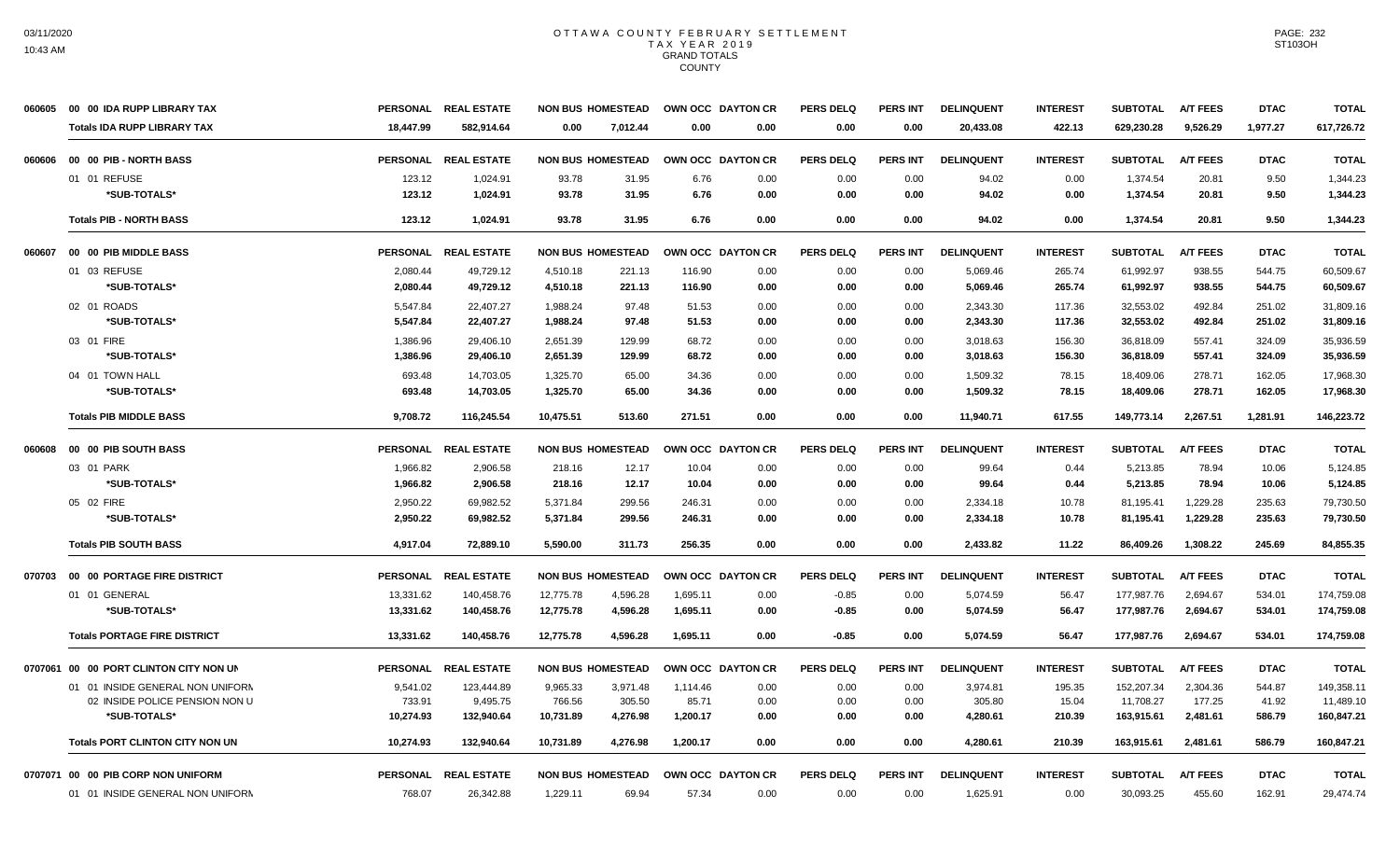|        | 0707071 00 00 PIB CORP NON UNIFORM         |                    | PERSONAL REAL ESTATE  |                    | <b>NON BUS HOMESTEAD</b> | OWN OCC DAYTON CR |              | <b>PERS DELQ</b> | <b>PERS INT</b> | <b>DELINQUENT</b> | <b>INTEREST</b> | <b>SUBTOTAL</b>       | <b>A/T FEES</b>  | <b>DTAC</b>    | <b>TOTAL</b>          |
|--------|--------------------------------------------|--------------------|-----------------------|--------------------|--------------------------|-------------------|--------------|------------------|-----------------|-------------------|-----------------|-----------------------|------------------|----------------|-----------------------|
|        | *SUB-TOTALS*<br><b>01</b>                  | 768.07             | 26,342.88             | 1,229.11           | 69.94                    | 57.34             | 0.00         | 0.00             | 0.00            | 1,625.91          | 0.00            | 30,093.25             | 455.60           | 162.91         | 29,474.74             |
|        | <b>Totals PIB CORP NON UNIFORM</b>         | 768.07             | 26.342.88             | 1.229.11           | 69.94                    | 57.34             | 0.00         | 0.00             | 0.00            | 1.625.91          | 0.00            | 30.093.25             | 455.60           | 162.91         | 29.474.74             |
|        | 07071303 00 00 HARRIS INC NON UNIFORM II   | <b>PERSONAL</b>    | <b>REAL ESTATE</b>    |                    | <b>NON BUS HOMESTEAD</b> | OWN OCC DAYTON CR |              | <b>PERS DELQ</b> | <b>PERS INT</b> | <b>DELINQUENT</b> | <b>INTEREST</b> | <b>SUBTOTAL</b>       | <b>A/T FEES</b>  | <b>DTAC</b>    | <b>TOTAL</b>          |
|        | 01 01 NON UNIFORM GENERAL INSIDE           | 211.70             | 4,748.51              | 439.44             | 139.35                   | 53.04             | 0.00         | $-0.04$          | 0.00            | 116.13            | 3.73            | 5,711.86              | 86.47            | 15.37          | 5,610.02              |
|        | *SUB-TOTALS*                               | 211.70             | 4,748.51              | 439.44             | 139.35                   | 53.04             | 0.00         | $-0.04$          | 0.00            | 116.13            | 3.73            | 5.711.86              | 86.47            | 15.37          | 5,610.02              |
|        | Totals HARRIS INC NON UNIFORM IN           | 211.70             | 4,748.51              | 439.44             | 139.35                   | 53.04             | 0.00         | $-0.04$          | 0.00            | 116.13            | 3.73            | 5,711.86              | 86.47            | 15.37          | 5,610.02              |
| 080801 | 00 00 BAY TOWNSHIP NON UNIFOR              | <b>PERSONAL</b>    | <b>REAL ESTATE</b>    |                    | <b>NON BUS HOMESTEAD</b> | OWN OCC DAYTON CR |              | <b>PERS DELQ</b> | <b>PERS INT</b> | <b>DELINQUENT</b> | <b>INTEREST</b> | <b>SUBTOTAL</b>       | <b>A/T FEES</b>  | <b>DTAC</b>    | <b>TOTAL</b>          |
|        | 01 01 INSIDE GENERAL NON UNIFORM           | 1,019.29           | 11,172.25             | 952.02             | 320.09                   | 93.89             | 0.00         | 0.00             | 0.00            | 367.79            | 6.14            | 13,931.47             | 210.92           | 37.78          | 13,682.77             |
|        | 02 INSIDE ROAD AND BRIDGE NON              | 946.85             | 10,378.19             | 884.35             | 297.34                   | 87.22             | 0.00         | 0.00             | 0.00            | 341.65            | 5.71            | 12,941.31             | 195.93           | 35.09          | 12,710.29             |
|        | 03 INSIDE FIRE NON UNIFORM<br>*SUB-TOTALS* | 727.79<br>2,693.93 | 7,977.57<br>29,528.01 | 679.80<br>2,516.17 | 228.57<br>846.00         | 67.08<br>248.19   | 0.00<br>0.00 | 0.00<br>0.00     | 0.00<br>0.00    | 262.61<br>972.05  | 4.37<br>16.22   | 9,947.79<br>36,820.57 | 150.61<br>557.46 | 26.98<br>99.85 | 9,770.20<br>36,163.26 |
|        | <b>Totals BAY TOWNSHIP NON UNIFOR</b>      | 2,693.93           | 29,528.01             | 2,516.17           | 846.00                   | 248.19            | 0.00         | 0.00             | 0.00            | 972.05            | 16.22           | 36,820.57             | 557.46           | 99.85          | 36,163.26             |
| 080802 | 00 00 PUT IN BAY PARK DISTRICT             |                    | PERSONAL REAL ESTATE  |                    | <b>NON BUS HOMESTEAD</b> | OWN OCC DAYTON CR |              | PERS DELO        | <b>PERS INT</b> | <b>DELINQUENT</b> | <b>INTEREST</b> | <b>SUBTOTAL</b>       | <b>A/T FEES</b>  | <b>DTAC</b>    | <b>TOTAL</b>          |
|        | 01 01 GENERAL FUND                         | 1,779.57           | 43,887.52             | 4,054.12           | 225.23                   | 164.68            | 0.00         | 0.00             | 0.00            | 1,811.25          | 69.50           | 51,991.87             | 787.13           | 191.33         | 51,013.41             |
|        | *SUB-TOTALS*                               | 1,779.57           | 43,887.52             | 4,054.12           | 225.23                   | 164.68            | 0.00         | 0.00             | 0.00            | 1,811.25          | 69.50           | 51,991.87             | 787.13           | 191.33         | 51,013.41             |
|        | <b>Totals PUT IN BAY PARK DISTRICT</b>     | 1,779.57           | 43,887.52             | 4,054.12           | 225.23                   | 164.68            | 0.00         | 0.00             | 0.00            | 1,811.25          | 69.50           | 51,991.87             | 787.13           | 191.33         | 51,013.41             |
| 080805 | 00 00 PIB PORT AUTHORITY                   |                    | PERSONAL REAL ESTATE  |                    | <b>NON BUS HOMESTEAD</b> | OWN OCC DAYTON CR |              | <b>PERS DELQ</b> | <b>PERS INT</b> | <b>DELINQUENT</b> | <b>INTEREST</b> | <b>SUBTOTAL</b>       | <b>A/T FEES</b>  | <b>DTAC</b>    | <b>TOTAL</b>          |
|        | 08 00 PIB PORT AUTHORITY                   | 1,436.86           | 35,278.59             | 2,822.96           | 157.23                   | 117.28            | 0.00         | 0.00             | 0.00            | 1,650.18          | 41.08           | 41,504.18             | 628.36           | 171.17         | 40,704.65             |
|        | *SUB-TOTALS*                               | 1,436.86           | 35,278.59             | 2,822.96           | 157.23                   | 117.28            | 0.00         | 0.00             | 0.00            | 1,650.18          | 41.08           | 41,504.18             | 628.36           | 171.17         | 40,704.65             |
|        | <b>Totals PIB PORT AUTHORITY</b>           | 1,436.86           | 35,278.59             | 2.822.96           | 157.23                   | 117.28            | 0.00         | 0.00             | 0.00            | 1,650.18          | 41.08           | 41,504.18             | 628.36           | 171.17         | 40,704.65             |
|        | 0808051 00 00 ELMORE NON UNIFORM           | <b>PERSONAL</b>    | <b>REAL ESTATE</b>    |                    | <b>NON BUS HOMESTEAD</b> | OWN OCC DAYTON CR |              | <b>PERS DELQ</b> | <b>PERS INT</b> | <b>DELINQUENT</b> | <b>INTEREST</b> | <b>SUBTOTAL</b>       | <b>A/T FEES</b>  | <b>DTAC</b>    | <b>TOTAL</b>          |
|        | 01 01 INSIDE GENERAL NON UNIFORN           | 369.44             | 15,418.67             | 1,498.56           | 728.95                   | 227.13            | 0.00         | 0.00             | 0.00            | 575.01            | 18.00           | 18,835.76             | 285.17           | 76.01          | 18,474.58             |
|        | *SUB-TOTALS*                               | 369.44             | 15,418.67             | 1,498.56           | 728.95                   | 227.13            | 0.00         | 0.00             | 0.00            | 575.01            | 18.00           | 18,835.76             | 285.17           | 76.01          | 18.474.58             |
|        | <b>Totals ELMORE NON UNIFORM</b>           | 369.44             | 15,418.67             | 1,498.56           | 728.95                   | 227.13            | 0.00         | 0.00             | 0.00            | 575.01            | 18.00           | 18,835.76             | 285.17           | 76.01          | 18,474.58             |
| 080806 | 00 00 ALLEN CLAY FIRE DIST                 | <b>PERSONAL</b>    | <b>REAL ESTATE</b>    |                    | <b>NON BUS HOMESTEAD</b> | OWN OCC DAYTON CR |              | <b>PERS DELQ</b> | <b>PERS INT</b> | <b>DELINQUENT</b> | <b>INTEREST</b> | <b>SUBTOTAL</b>       | <b>A/T FEES</b>  | <b>DTAC</b>    | <b>TOTAL</b>          |
|        | 01 01 GENERAL                              | 23,759.13          | 377,206.25            | 36.615.72          | 12,131.50                | 4,678.76          | 0.00         | $-3.12$          | 0.00            | 13,602.19         | 345.56          | 468.335.99            | 7,090.11         | 1,556.92       | 459,688.96            |
|        | *SUB-TOTALS*                               | 23,759.13          | 377,206.25            | 36,615.72          | 12,131.50                | 4,678.76          | 0.00         | $-3.12$          | 0.00            | 13,602.19         | 345.56          | 468,335.99            | 7,090.11         | 1,556.92       | 459,688.96            |
|        | <b>Totals ALLEN CLAY FIRE DIST</b>         | 23,759.13          | 377.206.25            | 36.615.72          | 12,131.50                | 4.678.76          | 0.00         | $-3.12$          | 0.00            | 13,602.19         | 345.56          | 468,335.99            | 7.090.11         | 1,556.92       | 459,688.96            |
|        | 08081304 00 00 NON UNIFORM HARRIS INC      |                    | PERSONAL REAL ESTATE  |                    | <b>NON BUS HOMESTEAD</b> | OWN OCC DAYTON CR |              | <b>PERS DELQ</b> | <b>PERS INT</b> | <b>DELINQUENT</b> | <b>INTEREST</b> | <b>SUBTOTAL</b>       | <b>A/T FEES</b>  | <b>DTAC</b>    | <b>TOTAL</b>          |
|        | 01 01 ROAD AND BRIDGE INSIDE               | 1,166.40           | 22,042.70             | 1,998.47           | 486.98                   | 214.51            | 0.00         | $-0.28$          | 0.00            | 424.61            | 13.95           | 26,347.34             | 398.89           | 56.25          | 25,892.20             |
|        | *SUB-TOTALS*                               | 1,166.40           | 22,042.70             | 1,998.47           | 486.98                   | 214.51            | 0.00         | $-0.28$          | 0.00            | 424.61            | 13.95           | 26,347.34             | 398.89           | 56.25          | 25,892.20             |